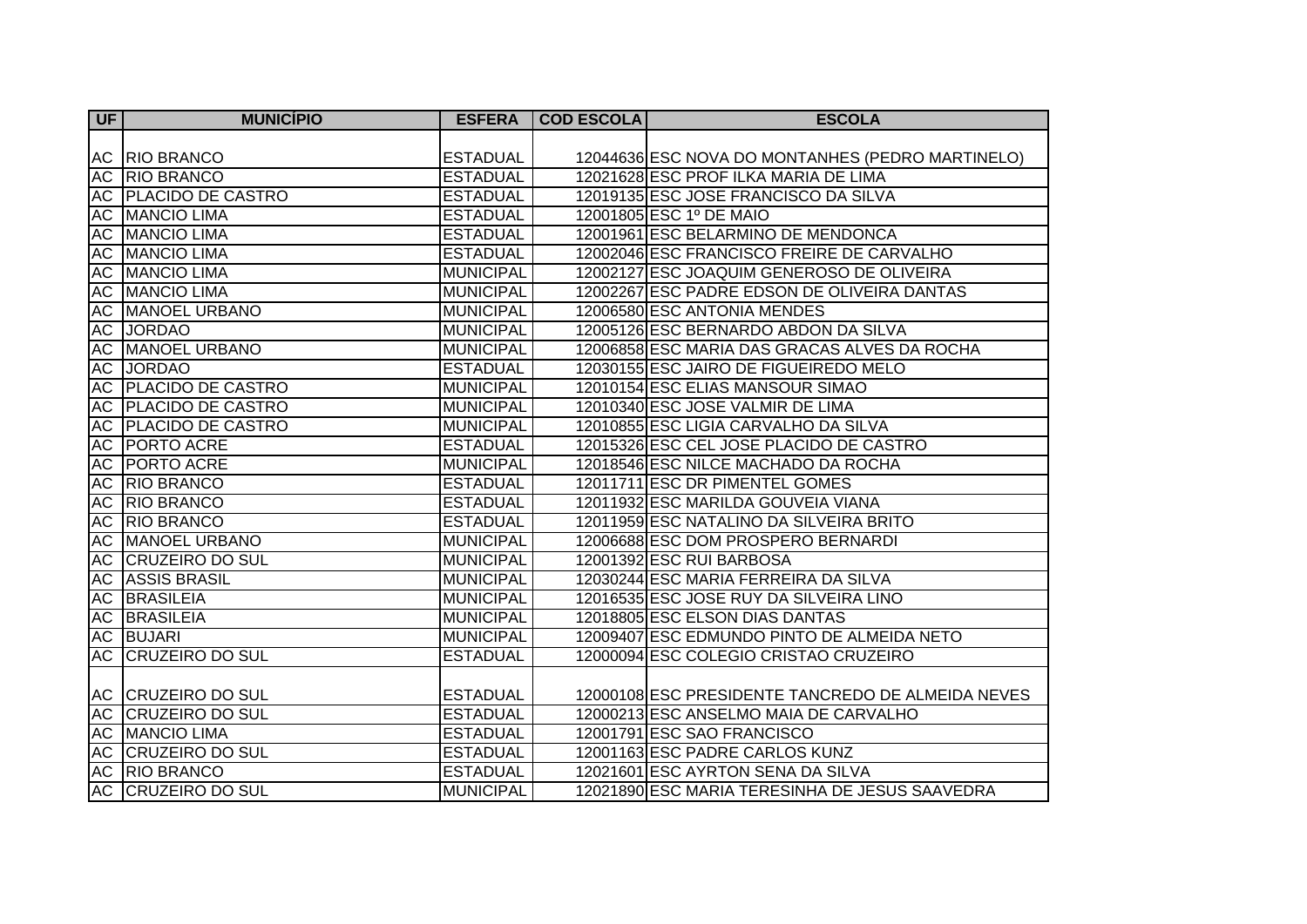|    | <b>AC CRUZEIRO DO SUL</b>  | <b>MUNICIPAL</b> | 12023183 ESC DARCY BEZERRA                          |
|----|----------------------------|------------------|-----------------------------------------------------|
|    | <b>AC EPITACIOLANDIA</b>   | <b>MUNICIPAL</b> | 12028940 ESC BELA FLOR                              |
|    | AC FEIJO                   | <b>ESTADUAL</b>  | 12003930 ESC NANZIO MAGALHAES                       |
|    | AC FEIJO                   | <b>ESTADUAL</b>  | 12004367 ESC FRANCISCO NUNES LEITAO                 |
|    | AC FEIJO                   | <b>MUNICIPAL</b> | 12004227 ESC DR EIRALDO CARNEIRO DE FRANCA          |
|    | AC FEIJO                   | <b>MUNICIPAL</b> | 12004987 ESC PROF SEVERINO CORDEIRO                 |
|    | AC JORDAO                  | <b>ESTADUAL</b>  | 12005240 ESC MANOEL RODRIGUES DE FARIAS             |
|    | <b>AC CRUZEIRO DO SUL</b>  | <b>ESTADUAL</b>  | 12000736 ESC JOAO KUBITSCHEK                        |
|    | AC RIO BRANCO              | <b>ESTADUAL</b>  | 12012319 ESC DR FLAVIANO FLAVIO BATISTA             |
|    | <b>AC RODRIGUES ALVES</b>  | <b>MUNICIPAL</b> | 12027120 ESC PADRE RAIMUNDO AGNALDO P TRINDADE      |
|    | AC RIO BRANCO              | <b>ESTADUAL</b>  | 12028681 ESC CLARISSE FECURY                        |
| AC | <b>RIO BRANCO</b>          | <b>ESTADUAL</b>  | 12028690 ESC IZA MELLO                              |
| AC | <b>RIO BRANCO</b>          | <b>ESTADUAL</b>  | 12051233 ESC BELO JARDIM                            |
| AC | <b>RIO BRANCO</b>          | <b>ESTADUAL</b>  | 12091235 ESC GOVERNADOR JOSE AUGUSTO                |
| AC | <b>RIO BRANCO</b>          | <b>ESTADUAL</b>  | 12091260 ESC BOA UNIAO ENSINO JOVEM                 |
| AC | <b>RIO BRANCO</b>          | <b>MUNICIPAL</b> | 12011681 ESC ISMAEL GOMES DE CARVALHO               |
| AC | <b>RIO BRANCO</b>          | <b>MUNICIPAL</b> | 12013048 ESC JOSE POTYGUARA                         |
| AC | <b>RODRIGUES ALVES</b>     | <b>MUNICIPAL</b> | 12003875 ESC PEDRO DE MELO CORREIA                  |
| AC | <b>SANTA ROSA DO PURUS</b> | <b>MUNICIPAL</b> | 12007021 ESC ANTONIA FERNANDES DE MOURA             |
|    | <b>AC SENA MADUREIRA</b>   | <b>ESTADUAL</b>  | 12007609 ESC SIQUEIRA DE MENEZES                    |
|    | <b>AC SENA MADUREIRA</b>   | <b>ESTADUAL</b>  | 12007625 ESC INSTITUTO SANTA JULIANA                |
|    | <b>AC SENADOR GUIOMARD</b> | <b>ESTADUAL</b>  | 12014591 ESC 15 DE JUNHO                            |
|    | <b>AC SENADOR GUIOMARD</b> | <b>MUNICIPAL</b> | 12014648 ESC FENELON MANOEL                         |
|    |                            |                  |                                                     |
|    | AC TARAUACA                | <b>MUNICIPAL</b> | 12026000 ESC PROF RILZA MARIA DANIEL DO NASCIMENTO  |
|    | <b>AC ITARAUACA</b>        | <b>MUNICIPAL</b> | 12030066 ESC VALDINA TORQUATO DO NASCIMENTO         |
|    | AC RIO BRANCO              | <b>ESTADUAL</b>  | 12012661 ESC JOAO PAULO I                           |
|    | AC RIO BRANCO              | <b>MUNICIPAL</b> | 12029572 ESC DONA MOZINHA                           |
| AC | <b>ACRELANDIA</b>          | <b>MUNICIPAL</b> | 12048224 ESC RITA BOCALOM                           |
|    |                            |                  | ESCOLA DE ENSINO FUND PROF JAYME DE                 |
|    | AL MACEIO                  | <b>MUNICIPAL</b> | 27036375 ALTAVILA                                   |
| AL | <b>MACEIO</b>              | <b>MUNICIPAL</b> | 27036260 ESCOLA DE ENSINO FUND PROF PEDRO CAFE      |
|    |                            |                  |                                                     |
|    | AL MACEIO                  | <b>MUNICIPAL</b> | 27036235 ESCOLA DE ENSINO FUND MAL FLORIANO PEIXOTO |
|    |                            |                  | ESCOLA DE ENSINO FUND MAJ BONIFACIO                 |
|    | AL MACEIO                  | <b>MUNICIPAL</b> | 27036227 SILVEIRA                                   |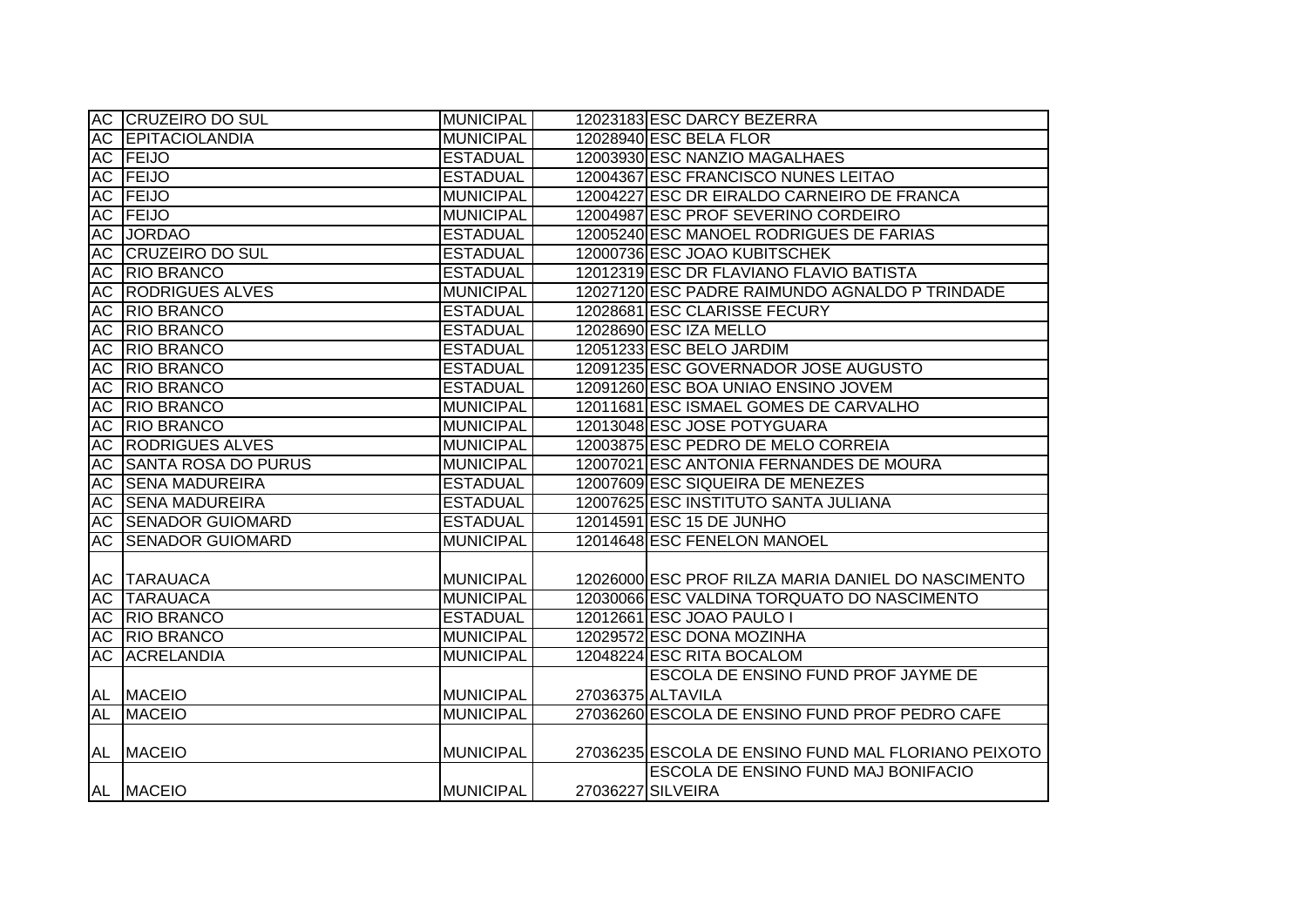| AL        | <b>MACEIO</b>                  | <b>MUNICIPAL</b> |                | 27036138 ESCOLA DE ENSINO FUND DR POMPEU SARMENTO      |
|-----------|--------------------------------|------------------|----------------|--------------------------------------------------------|
|           |                                |                  |                | ESCOLA ESTADUAL PROF <sup>a</sup> AURELINA PALMEIRA DE |
|           | AL MACEIO                      | <b>ESTADUAL</b>  | 27038564 MELO  |                                                        |
|           |                                |                  |                |                                                        |
| AL        | <b>SAO MIGUEL DOS CAMPOS</b>   | <b>MUNICIPAL</b> |                | 27221733 ESCOLA MUNICIPAL LUZINETE E LINDALVA JATOBA   |
|           |                                |                  |                | ESCOLA MUNICIPAL DE EDUCACAO BASICA                    |
| AL        | <b>SANTANA DO IPANEMA</b>      | <b>MUNICIPAL</b> |                | 27007405 SENHORA SANTANA                               |
|           |                                |                  |                | ESCOLA MUNICIPAL PROF <sup>a</sup> ADALGISA MARIA DA   |
| <b>AL</b> | <b>SAO LUIS DO QUITUNDE</b>    | <b>MUNICIPAL</b> | 27032213 SILVA |                                                        |
| <b>AL</b> | <b>SAO LUIS DO QUITUNDE</b>    | <b>MUNICIPAL</b> |                | 27220958 ESCOLA MUNICIPAL SAO LUIZ DE FRANCA           |
| <b>AL</b> | <b>SAO MIGUEL DOS CAMPOS</b>   | <b>MUNICIPAL</b> |                | 27043550 COLEGIO MUNICIPAL ESTHER SOARES TORRES        |
| <b>AL</b> | <b>SAO MIGUEL DOS CAMPOS</b>   | <b>MUNICIPAL</b> |                | 27043606 ESCOLA MUNICIPAL MARIO SOARES PALMEIRA        |
| <b>AL</b> | <b>SAO MIGUEL DOS CAMPOS</b>   | <b>MUNICIPAL</b> |                | 27043630 ESCOLA MUNICIPAL DR IRAMILTON LEITE           |
| <b>AL</b> | <b>SAO MIGUEL DOS CAMPOS</b>   | <b>MUNICIPAL</b> |                | 27043703 ESCOLA MUNICIPAL VISCONDE DE SINIMBU          |
| <b>AL</b> | <b>SAO LUIS DO QUITUNDE</b>    | <b>MUNICIPAL</b> |                | 27031772 ESCOLA MUNICIPAL DIVINO REDENTOR              |
|           |                                |                  |                |                                                        |
| AL        | <b>SAO MIGUEL DOS CAMPOS</b>   | <b>MUNICIPAL</b> |                | 27217035 ESCOLA MUNICIPAL MARIA ABIGAIL CORREIA DE SA  |
|           |                                |                  |                | <b>ESCOLA ESTADUAL PROFESSORA MARIA</b>                |
| AL        | <b>ISAO LUIS DO QUITUNDE</b>   | <b>ESTADUAL</b>  |                | 27224759 MARGARIDA SILVA PUGLIESI                      |
| AL        | <b>SAO MIGUEL DOS CAMPOS</b>   | <b>MUNICIPAL</b> |                | 27222713 ESCOLA MUNICIPAL JOSE NOGUEIRA MENDES         |
|           |                                |                  |                | ESCOLA MUNICIPAL DESEMB JOSE FERNANDO                  |
| AL        | <b>SAO MIGUEL DOS CAMPOS</b>   | <b>MUNICIPAL</b> |                | 27226310 LIMA SOUZA                                    |
| <b>AL</b> | <b>SAO MIGUEL DOS CAMPOS</b>   | <b>MUNICIPAL</b> |                | 27317021 ESCOLA MUNICIPAL IMACULADA CONCEICAO          |
|           |                                |                  |                | <b>ESCOLA MUNICIPAL PROFESSORA INEIDE</b>              |
| AL        | <b>SAO MIGUEL DOS CAMPOS</b>   | <b>MUNICIPAL</b> |                | 27319016 NOGUEIRA ROCHA                                |
|           |                                |                  |                | <b>ESCOLA MUNICIPAL LUIZ VERCOSA DE</b>                |
| <b>AL</b> | <b>SAO MIGUEL DOS MILAGRES</b> | <b>MUNICIPAL</b> |                | 27033805 ALBUQUERQUE                                   |
|           |                                |                  |                | <b>ESCOLA MUNICIPAL SENADOR GUILHERME</b>              |
| AL        | <b>SAO SEBASTIAO</b>           | <b>MUNICIPAL</b> |                | 27020479 PALMEIRA                                      |
|           |                                |                  |                | <b>ESCOLA MUNICIPAL GOV FERNANDO COLLOR DE</b>         |
| AL        | <b>SAO SEBASTIAO</b>           | <b>MUNICIPAL</b> | 27020525 MELLO |                                                        |
| AL        | <b>SAO SEBASTIAO</b>           | <b>MUNICIPAL</b> |                | 27020576 ESCOLA MUNICIPAL AFRANIO SALGADO LAGES        |
| <b>AL</b> | <b>SAO MIGUEL DOS CAMPOS</b>   | <b>MUNICIPAL</b> |                | 27043843 ESCOLA MUNICIPAL RUI PALMEIRA                 |
|           |                                |                  |                | <b>ESCOLA MUNICIPAL PROFESSOR BENICIO</b>              |
|           | AL SAO JOSE DA LAJE            | <b>MUNICIPAL</b> |                | 27023923 BARBOSA                                       |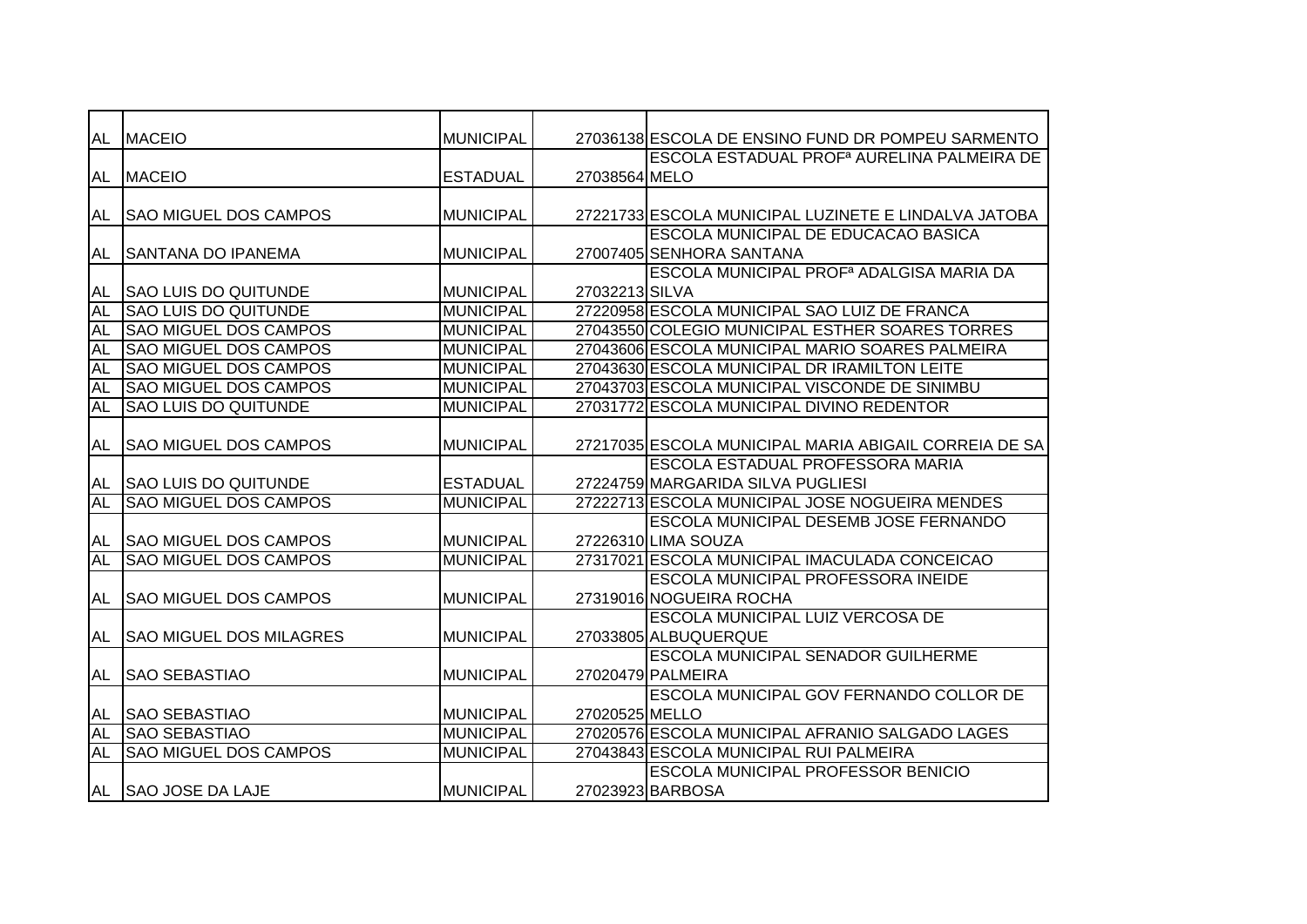|           |                             |                  | ESCOLA MUNICIPAL DE EDUCACAO BASICA MARIA              |
|-----------|-----------------------------|------------------|--------------------------------------------------------|
| AL        | <b>SANTANA DO IPANEMA</b>   | <b>MUNICIPAL</b> | 27007910 FERREIRA MELO                                 |
|           |                             |                  | ESCOLA MUNICIPAL DE EDUCACAO BASICA                    |
| AL        | <b>SANTANA DO IPANEMA</b>   | <b>MUNICIPAL</b> | 27216683 DURVALINA CARDOSO PONTES                      |
|           |                             |                  | ESCOLA MUN DE ENS FUND DENILMA VILAR                   |
| AL        | <b>SANTANA DO MUNDAU</b>    | <b>MUNICIPAL</b> | 27023494 BULHOES DE BARROS                             |
|           |                             |                  | ESC DE ENS FUND E MEDIO MONS CLOVIS DUARTE             |
| AL        | <b>SANTANA DO MUNDAU</b>    | <b>MUNICIPAL</b> | 27023532 DE BARROS                                     |
|           |                             |                  | ESCOLA MUNICIPAL DE ENSINO FUNDAMENTAL                 |
| <b>AL</b> | <b>SANTANA DO MUNDAU</b>    | <b>MUNICIPAL</b> | 27213676 PEQUENO PRINCIPE                              |
|           |                             |                  | <b>ESCOLA MUNICIPAL DE ENSINO FUNDAMENTAL</b>          |
| AL        | <b>SAO BRAS</b>             | <b>MUNICIPAL</b> | 27021610 DEPUTADO JOSE MEDEIRO                         |
| <b>AL</b> | <b>SAO LUIS DO QUITUNDE</b> | <b>MUNICIPAL</b> | 27032094 ESCOLA MUNICIPAL DEMOCRITO SARMENTO           |
|           |                             |                  | <b>ESCOLA MUNICIPAL PROF<sup>a</sup> HOSANA ARAUJO</b> |
| AL        | <b>SAO JOSE DA LAJE</b>     | <b>MUNICIPAL</b> | 27023788 VASCONCELOS                                   |
|           |                             |                  | ESCOLA ESTADUAL PROFº MANOEL GENTIL DO                 |
| AL        | <b>SATUBA</b>               | <b>ESTADUAL</b>  | 27041158 VALE BENTES                                   |
|           |                             |                  | ESCOLA MUNICIPAL PROFESSOR FRANCISCO DE                |
| AL        | <b>SAO JOSE DA LAJE</b>     | <b>MUNICIPAL</b> | 27238202 ASSIS PEREIRA                                 |
| <b>AL</b> | <b>SAO JOSE DA TAPERA</b>   | <b>ESTADUAL</b>  | 27008452 ESCOLA ESTADUAL LUCILO JOSE RIBEIRO           |
| AL        | <b>SAO JOSE DA TAPERA</b>   | <b>ESTADUAL</b>  | 27008479 ESCOLA ESTADUAL JOSE SOARES FILHO             |
|           |                             |                  | ESCOLA MUNICIPAL DE ENSINO DE FUNDAMENTAL              |
| AL        | <b>SAO JOSE DA TAPERA</b>   | <b>MUNICIPAL</b> | 27008169 NOSSA SENHORA DE F                            |
|           |                             |                  | ESCOLA MUNICIPAL DE ENSINO FUNDAMENTAL                 |
| AL        | <b>SAO JOSE DA TAPERA</b>   | <b>MUNICIPAL</b> | 27220338 AUDALIO MACIANO DA SI                         |
|           |                             |                  | <b>ESCOLA MUNICIPAL DE ENSINO FUNDAMENTAL</b>          |
| AL        | <b>SAO JOSE DA TAPERA</b>   | <b>MUNICIPAL</b> | 27222691 WELLINGTON PINTO FONT                         |
|           |                             |                  | <b>ESCOLA MUNICIPAL DE ENSINO FUNDAMENTAL</b>          |
| AL        | <b>SAO JOSE DA TAPERA</b>   | <b>MUNICIPAL</b> | 27241408 ELISABETH JACOBA MARI                         |
| <b>AL</b> | <b>SAO LUIS DO QUITUNDE</b> | <b>ESTADUAL</b>  | 27032159 ESCOLA ESTADUAL MESSIAS DE GUSMAO             |
|           |                             |                  | ESCOLA MUNICIPAL PREFEITO JOSE NUNES DE                |
| AL        | <b>SAO JOSE DA LAJE</b>     | <b>MUNICIPAL</b> | 27023737 ARRUDA                                        |
| <b>AL</b> | <b>VICOSA</b>               | <b>ESTADUAL</b>  | 27025080 ESCOLA ESTADUAL JOAQUIM DIEGUES               |
|           |                             |                  | ESCOLA ESTADUAL DR PAULO DE CASTRO                     |
| AL        | <b>UNIAO DOS PALMARES</b>   | <b>ESTADUAL</b>  | 27024067 SARMENTO                                      |
| <b>AL</b> | UNIAO DOS PALMARES          | <b>ESTADUAL</b>  | 27024873 ESCOLA ESTADUAL DR JORGE DE LIMA              |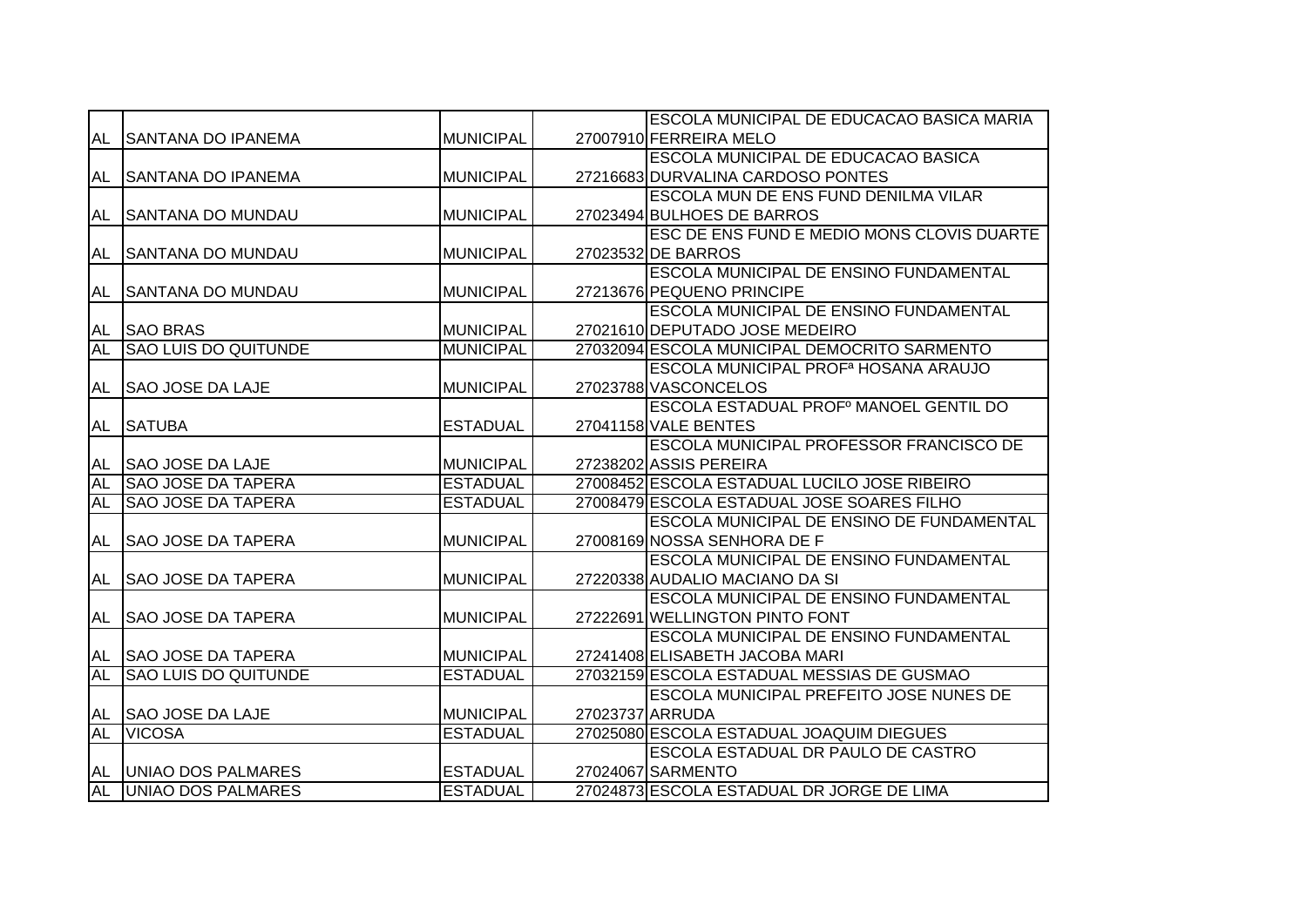| <b>AL</b> | <b>UNIAO DOS PALMARES</b> | <b>ESTADUAL</b>  |                 | 27025047 ESCOLA ESTADUAL ROCHA CAVALCANTI                      |
|-----------|---------------------------|------------------|-----------------|----------------------------------------------------------------|
|           |                           |                  |                 | <b>IESCOLA MUNICIPAL PROFESSORA FILOMENA</b>                   |
|           | AL UNIAO DOS PALMARES     | <b>MUNICIPAL</b> |                 | 27024008 MEDEIROS                                              |
|           |                           |                  |                 |                                                                |
| AL        | <b>UNIAO DOS PALMARES</b> | <b>MUNICIPAL</b> |                 | 27024687 ESCOLA MUNICIPAL DR MARIO GOMES DE BARROS             |
| AL        | <b>UNIAO DOS PALMARES</b> | <b>MUNICIPAL</b> |                 | 27024890 ESCOLA MUNICIPAL FERNANDO JUAZEIRO                    |
|           |                           |                  |                 |                                                                |
| AL        | <b>UNIAO DOS PALMARES</b> | <b>MUNICIPAL</b> |                 | 27218074 ESCOLA MUNICIPAL SALOME DA ROCHA BARROS               |
|           |                           |                  |                 | UNIDADE MUN DE ENS PREF JOSE DOS SANTOS                        |
| AL        | <b>SAO SEBASTIAO</b>      | <b>MUNICIPAL</b> | 27020770 NUNES  |                                                                |
| <b>AL</b> | UNIAO DOS PALMARES        | <b>MUNICIPAL</b> |                 | 27249018 ESCOLA MUNICIPAL EDVAR DE SOUZA SANTOS                |
|           |                           |                  |                 |                                                                |
| AL        | <b>TRAIPU</b>             | <b>ESTADUAL</b>  |                 | 27022200 ESCOLA ESTADUAL PROF <sup>a</sup> Mª AVELINA DO CARMO |
| <b>AL</b> | <b>VICOSA</b>             | <b>ESTADUAL</b>  |                 | 27025519 ESCOLA ESTADUAL MONSENHOR MACHADO                     |
| <b>AL</b> | <b>VICOSA</b>             | <b>MUNICIPAL</b> |                 | 27025438 ESCOLA MUNICIPAL FREI DAMIAO                          |
|           |                           |                  |                 | <b>GRUPO ESCOLAR MUNICIPAL DR JOSE PIMENTEL</b>                |
| AL        | <b>VICOSA</b>             | <b>MUNICIPAL</b> | 27025454 AMORIM |                                                                |
|           |                           |                  |                 | ESC MUL DE 1º GRAU MANOEL FIRMINO T DE                         |
| <b>AL</b> | <b>VICOSA</b>             | <b>MUNICIPAL</b> |                 | 27025489 VASCONCELOS                                           |
|           |                           |                  |                 |                                                                |
| AL        | <b>VICOSA</b>             | <b>MUNICIPAL</b> |                 | 27025497 ESCOLA MUNICIPAL CONEGO SEVERIANO JATOBA              |
| <b>AL</b> | <b>VICOSA</b>             | <b>MUNICIPAL</b> |                 | 27220494 ESCOLA MUNICIPAL MARIA NAZARE BATISTA                 |
| <b>AL</b> | <b>VICOSA</b>             | <b>MUNICIPAL</b> |                 | 27224228 ESCOLA MUNICIPAL PEDRO CARNAUBA                       |
| <b>AL</b> | <b>UNIAO DOS PALMARES</b> | <b>MUNICIPAL</b> |                 | 27249000 ESCOLA MUNICIPAL JAIRO CORREIA VIANA                  |
| <b>AL</b> | <b>TANQUE DARCA</b>       | <b>ESTADUAL</b>  |                 | 27015920 ESCOLA ESTADUAL ROSA DE CASTRO FONSECA                |
|           |                           |                  |                 | ESCOLA MUNICIPAL DE EDUCACAO BASICA SAO                        |
| AL        | <b>SANTANA DO IPANEMA</b> | <b>MUNICIPAL</b> |                 | 27007383 CRISTOVAO                                             |
| AL        | <b>SATUBA</b>             | <b>MUNICIPAL</b> |                 | 27041085 ESCOLA MUNICIPAL HECKEL TAVARES                       |
|           |                           |                  |                 | <b>ESCOLA MUNICIPAL HIGIA RAMALHO DE C</b>                     |
| AL        | <b>SATUBA</b>             | <b>MUNICIPAL</b> |                 | 27041123 VASCONCELOS                                           |
|           |                           |                  |                 | ESCOLA MUNICIPAL PROF <sup>a</sup> IRENE FRANCISCO             |
|           | AL SATUBA                 | <b>MUNICIPAL</b> | 27041131LOPES   |                                                                |
| AL        | <b>SATUBA</b>             | <b>MUNICIPAL</b> |                 | 27041166 GRUPO ESCOLAR DEPUTADO RUBENS CANUTO                  |
|           |                           |                  |                 | ESCOLA MUNICIPAL DE 1º GRAU JOSEFA SILVA                       |
|           | AL SATUBA                 | <b>MUNICIPAL</b> | 27221040 COSTA  |                                                                |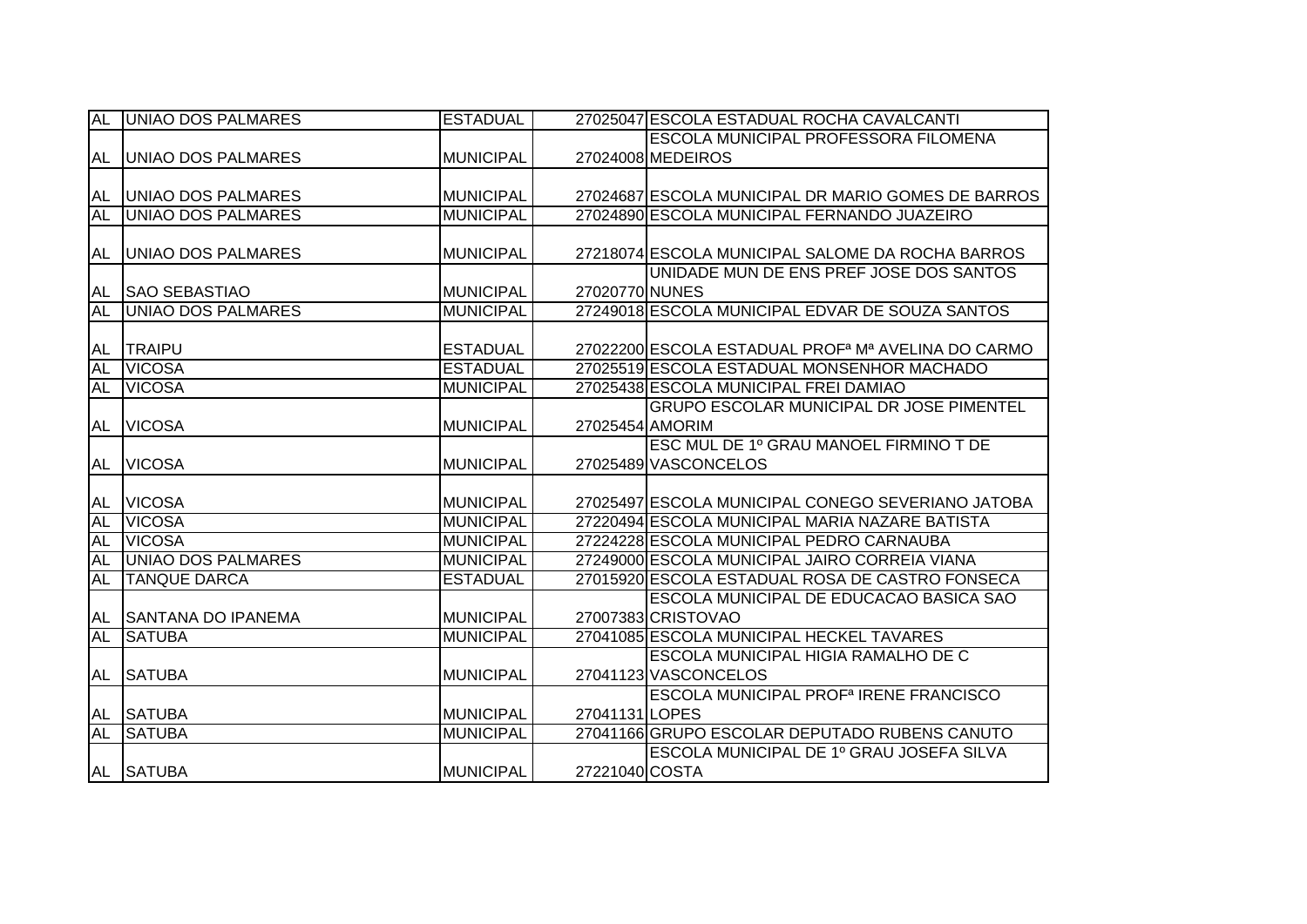|           |                             |                  |                | <b>ESCOLA MUNICIPAL PROFESSOR HELIO BORGES</b>     |
|-----------|-----------------------------|------------------|----------------|----------------------------------------------------|
| AL        | <b>SATUBA</b>               | <b>MUNICIPAL</b> |                | 27311015 DE AQUINO NETO                            |
|           |                             |                  |                |                                                    |
| AL        | <b>SENADOR RUI PALMEIRA</b> | <b>MUNICIPAL</b> |                | 27008819 ESCOLA MUNICIPAL SAGRADO CORACAO DE JESUS |
|           |                             |                  |                | ESCOLA MUNICIPAL DE EDUCACAO BASICA                |
| AL        | <b>TRAIPU</b>               | <b>MUNICIPAL</b> |                | 27022102 AGAPITO RODRIGUES DE MED                  |
|           |                             |                  |                | ESCOLA MUNICIPAL MARIA DE JESUS VIEIRA DE          |
| AL        | <b>SENADOR RUI PALMEIRA</b> | <b>MUNICIPAL</b> |                | 27009122 CARVALHO                                  |
|           |                             |                  |                | ESCOLA MUNICIPAL DE EDUCACAO BASICA                |
| AL        | <b>TRAIPU</b>               | <b>MUNICIPAL</b> |                | 27021629 FRANCISCO MANGABEIRA                      |
| <b>AL</b> | <b>TANQUE DARCA</b>         | <b>MUNICIPAL</b> |                | 27015750 ESCOLA NOSSA SENHORA MAE DO POVO          |
| <b>AL</b> | <b>TAQUARANA</b>            | <b>ESTADUAL</b>  |                | 27020819 ESCOLA ESTADUAL SANTOS FERRAZ             |
|           |                             |                  |                | <b>ESCOLA MUNICIPAL DE EDUCACAO BASICA</b>         |
| AL        | <b>TAQUARANA</b>            | <b>MUNICIPAL</b> |                | 27020967 PROFESSORA DIVONETE CAVA                  |
| <b>AL</b> | <b>TAQUARANA</b>            | <b>MUNICIPAL</b> |                | 27021009 ESCOLA MUNICIPAL BARAO DO RIO BRANCO      |
|           |                             |                  |                | <b>ESCOLA MUNICIPAL AURELIO BUARQUE DE</b>         |
| AL        | <b>TEOTONIO VILELA</b>      | <b>MUNICIPAL</b> |                | 27044289 HOLANDA                                   |
| <b>AL</b> | <b>TRAIPU</b>               | <b>ESTADUAL</b>  |                | 27021637 ESCOLA ESTADUAL DEPUTADO JOSE MEDEIROS    |
| <b>AL</b> | <b>TRAIPU</b>               | <b>ESTADUAL</b>  |                | 27021645 ESCOLA ESTADUAL MORENO BRANDAO            |
|           |                             |                  |                | <b>ESCOLA DE ENSINO FUNDAMENTAL PROFESSORA</b>     |
| <b>AL</b> | <b>SAO SEBASTIAO</b>        | <b>MUNICIPAL</b> |                | 27225518 MARIA QUEIROZ FERRO                       |
|           |                             |                  |                | <b>ESCOLA MUNICIPAL NOSSA SENHORA DO</b>           |
| AL        | <b>SENADOR RUI PALMEIRA</b> | <b>MUNICIPAL</b> |                | 27009084 LIVRAMENTO                                |
|           |                             |                  |                | ESCOLA ESTADUAL VALDECY GOMES DE                   |
| AL        | <b>PILAR</b>                | <b>ESTADUAL</b>  |                | 27039668 VASCONCELOS                               |
|           |                             |                  |                | ESCOLA MUNICIPAL DE EDUCACAO BASICA JOSE           |
| AL        | <b>SANTANA DO IPANEMA</b>   | <b>MUNICIPAL</b> |                | 27007758 FRANCISCO DE ANDRAD                       |
|           |                             |                  |                | ESCOLA MUNICIPAL DE EDUCACAO BASICA SANTA          |
| AL        | PENEDO                      | <b>MUNICIPAL</b> | 27217310 LUZIA |                                                    |
| <b>AL</b> | PIACABUCU                   | <b>ESTADUAL</b>  |                | 27045757 ESCOLA ESTADUAL CORREIA TITARA E ANEXOS   |
|           |                             |                  |                |                                                    |
| AL        | <b>PIACABUCU</b>            | <b>MUNICIPAL</b> |                | 27045889 ESCOLA MUNICIPAL MOACIR LOPES DE ANDRADE  |
| <b>AL</b> | <b>PIACABUCU</b>            | <b>MUNICIPAL</b> |                | 27045951 GRUPO ESCOLAR MUNICIPAL JOSE GONCALVES    |
|           | AL PIACABUCU                | <b>MUNICIPAL</b> |                | 27221610 ESCOLA MUNICIPAL PADRE LUIS BARBOSA LEITE |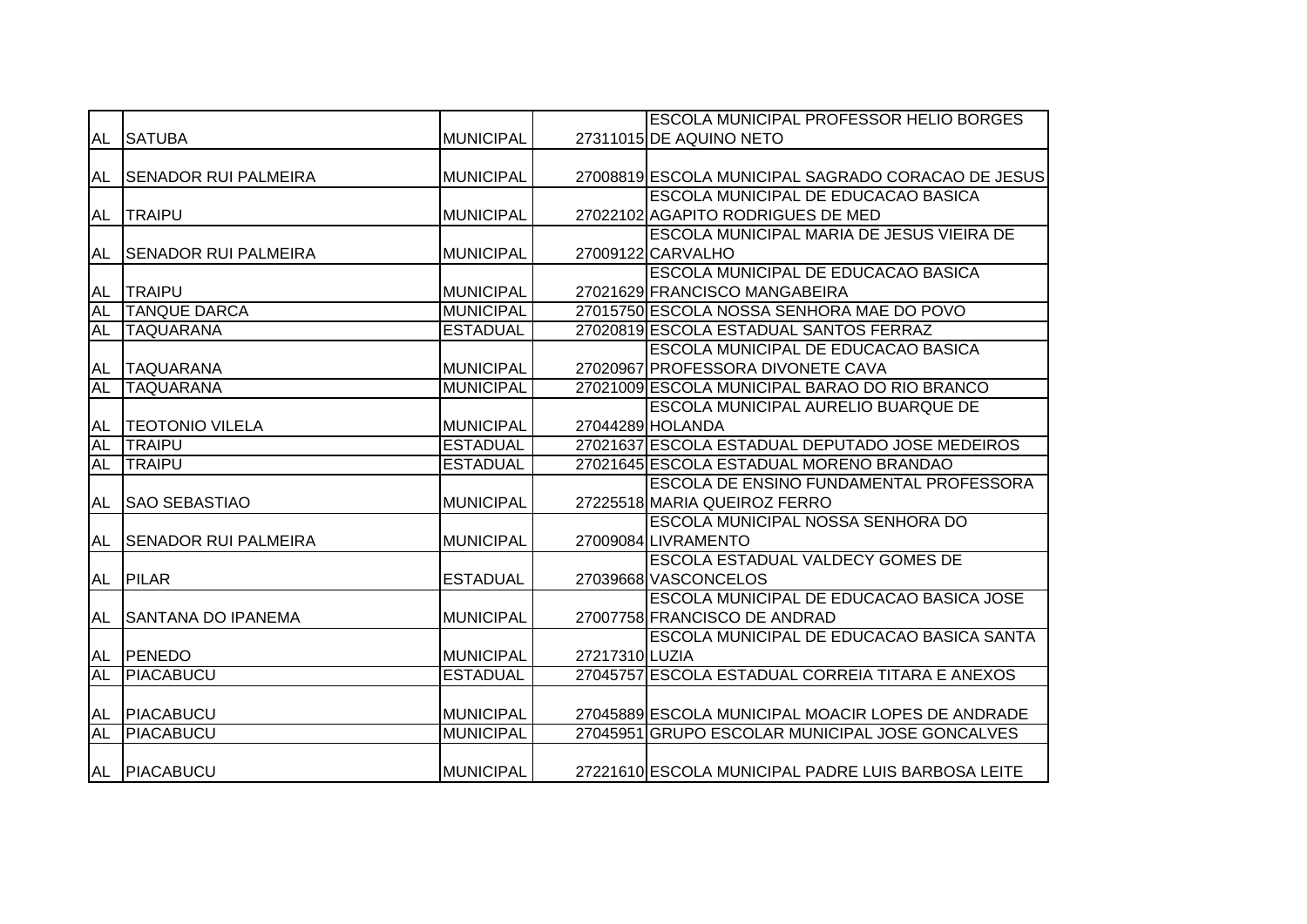| AL        | <b>PIACABUCU</b>           | <b>MUNICIPAL</b> |                | 27223930 ESCOLA MUNICIPAL PROF <sup>a</sup> ENECILA ACIOLI GAMA |
|-----------|----------------------------|------------------|----------------|-----------------------------------------------------------------|
|           |                            |                  |                | ESCOLA MUNICIPAL DE EDUCACAO BASICA DR                          |
| AL        | <b>PENEDO</b>              | <b>MUNICIPAL</b> |                | 27045617 DERALDO DE SOUZA CAMP                                  |
|           |                            |                  |                |                                                                 |
|           | AL PILAR                   | <b>ESTADUAL</b>  |                | 27039595 ESCOLA ESTADUAL PROFESSOR ARTHUR RAMOS                 |
|           |                            |                  |                | ESC MUL DE EDUCACAO BASICA FREITAS                              |
| AL        | PENEDO                     | <b>MUNICIPAL</b> |                | 27045358 CAVALCANTE                                             |
| <b>AL</b> | <b>PILAR</b>               | <b>ESTADUAL</b>  |                | 27039960 ESCOLA ESTADUAL OLIVEIRA E SILVA                       |
| <b>AL</b> | <b>PILAR</b>               | <b>MUNICIPAL</b> |                | 27039692 E M E B MINISTRO JARBAS PASSARINHO                     |
| <b>AL</b> | PILAR                      | <b>MUNICIPAL</b> |                | 27039790 E M E B PROFESSORA LOURINETE BARBOSA                   |
| <b>AL</b> | <b>PILAR</b>               | <b>MUNICIPAL</b> |                | 27039919 E M E B DR GETURLIO VARGAS                             |
| <b>AL</b> | <b>PILAR</b>               | <b>MUNICIPAL</b> |                | 27039927 E M E B DEPUTADO OSEAS CARDOSO                         |
| <b>AL</b> | PILAR                      | <b>MUNICIPAL</b> |                | 27040020 E M E B JOSE GONCALVES LAGES                           |
| <b>AL</b> | <b>PILAR</b>               | <b>MUNICIPAL</b> |                | 27040046 E M E B PADRE CICERO ROMAO BATISTA                     |
| <b>AL</b> | <b>PILAR</b>               | <b>MUNICIPAL</b> |                | 27040054 E M E B PROFESSORA JACY DA COSTA AYRES                 |
| <b>AL</b> | PIACABUCU                  | <b>MUNICIPAL</b> |                | 27226450 ESCOLA MUNICIPAL ELIO LEMOS FRANCA                     |
| <b>AL</b> | <b>PASSO DE CAMARAGIBE</b> | <b>MUNICIPAL</b> |                | 27033252 ESCOLA MUNICIPAL MENDONCA ALVES                        |
| <b>AL</b> | <b>PALMEIRA DOS INDIOS</b> | <b>ESTADUAL</b>  |                | 27013995 ESCOLA ESTADUAL ANTONIA MACEDO                         |
| <b>AL</b> | <b>PALMEIRA DOS INDIOS</b> | <b>ESTADUAL</b>  |                | 27014959 ESCOLA ESTADUAL ALMEIDA CAVALCANTI                     |
|           |                            |                  |                |                                                                 |
| <b>AL</b> | <b>PALMEIRA DOS INDIOS</b> | <b>ESTADUAL</b>  |                | 27015017 ESCOLA ESTADUAL LEOBINO SOARES DA MOTTA                |
|           |                            |                  |                |                                                                 |
| AL        | <b>PAO DE ACUCAR</b>       | <b>ESTADUAL</b>  |                | 27006069 ESCOLA ESTADUAL ROSALIA SAMPAIO BEZERRA                |
|           |                            |                  |                | UNIDADE MUNICIPAL DE ENSINO RONALCO DOS                         |
|           | AL   PAO DE ACUCAR         | <b>MUNICIPAL</b> | 27006530 ANJOS |                                                                 |
|           |                            |                  |                | ESCOLA M DE ENSINO FUNDAMENTAL ALFREDO                          |
| AL        | <b>PARIPUEIRA</b>          | <b>MUNICIPAL</b> |                | 27039579 LEANDRO NETO                                           |
|           |                            |                  |                |                                                                 |
| AL        | <b>PARIPUEIRA</b>          | <b>MUNICIPAL</b> |                | 27039587 ESCOLA MUNICIPAL DE ENSINO FUND DOM PEDRO I            |
|           |                            |                  |                | ESCOLA MUNICIPAL DE EDUCACAO BASICA                             |
|           | AL PENEDO                  | <b>MUNICIPAL</b> |                | 27215121 VEREADOR MANOEL SOARES D                               |
|           |                            |                  |                | ESCOLA MUNICIPAL DE ENSINO FUNDAMENTAL                          |
| AL        | <b>PASSO DE CAMARAGIBE</b> | <b>MUNICIPAL</b> |                | 27032990 ERNESTO GOMES MARANHA                                  |
| <b>AL</b> | <b>PILAR</b>               | <b>MUNICIPAL</b> |                | 27226913 E M E B NOSSA SENHORA DO PILAR                         |
| AL        | <b>PASSO DE CAMARAGIBE</b> | <b>MUNICIPAL</b> |                | 27033295 ESCOLA MUNICIPAL DR LIMA JUNIOR                        |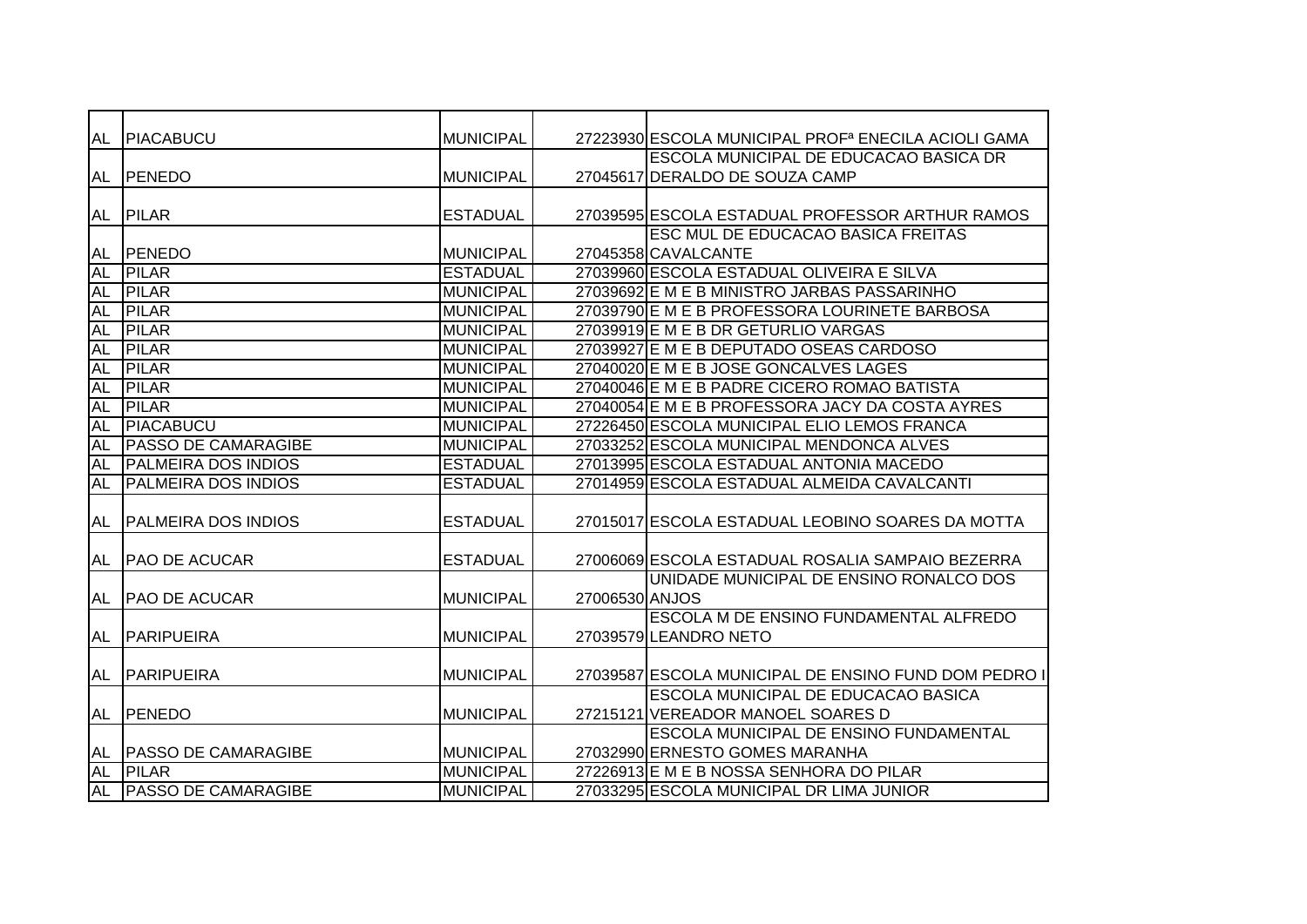| <b>AL</b> | <b>PAULO JACINTO</b>         | <b>ESTADUAL</b>  |                | 27015114 ESCOLA ESTADUAL DEPUTADO JOSE MEDEIROS                 |
|-----------|------------------------------|------------------|----------------|-----------------------------------------------------------------|
| <b>AL</b> | <b>PAULO JACINTO</b>         | <b>MUNICIPAL</b> |                | 27015130 ESCOLA DE 1º E 2º G MUL SOUZA BARBOSA                  |
|           |                              |                  |                | ESCOLA ESTADUAL PROF JOAO VALERIANO DE                          |
| AL        | PENEDO                       | <b>ESTADUAL</b>  |                | 27045200 OLIVEIRA                                               |
| <b>AL</b> | <b>PENEDO</b>                | <b>ESTADUAL</b>  |                | 27045250 ESCOLA ESTADUAL GABINO BESOURO                         |
| AL        | <b>PENEDO</b>                | <b>ESTADUAL</b>  |                | 27045420 ESCOLA ESTADUAL CONEGO TEOTONIO RIBEIRO                |
| AL        | PENEDO                       | <b>ESTADUAL</b>  |                | 27045684 ESCOLA ESTADUAL HERMILIO DE FREITAS MELRO              |
|           |                              |                  |                | ESCOLA MUNICIPAL DE EDUCACAO BASICA PROFº                       |
|           | AL PENEDO                    | <b>MUNICIPAL</b> |                | 27045226 DOUGLAS APRATTO TE                                     |
|           |                              |                  |                | ESCOLA MUL DE ENS FUND DR PEDRO ADOLPHO                         |
| AL        | <b>PARIPUEIRA</b>            | <b>MUNICIPAL</b> |                | 27216969 MARTINS REYS                                           |
| <b>AL</b> | <b>ROTEIRO</b>               | <b>MUNICIPAL</b> |                | 27043452 ESCOLA FRANCISCO SEBASTIAO S PALMEIRA                  |
|           |                              |                  |                | ESCOLA DE ENS FUND PROF <sup>a</sup> EVANDA C DE                |
| AL        | <b>RIO LARGO</b>             | <b>MUNICIPAL</b> |                | 27040259 VASCONCELOS                                            |
| <b>AL</b> | <b>RIO LARGO</b>             | <b>MUNICIPAL</b> |                | 27040267 ESCOLA DE ENSINO FUND JOAO F DA ROCHA                  |
|           |                              |                  |                | ESCOLA DE ENSINO FUNDAMENTAL ESMERALDA                          |
| AL        | <b>RIO LARGO</b>             | <b>MUNICIPAL</b> |                | 27040283 FIGUEIREDO                                             |
|           |                              |                  |                |                                                                 |
|           |                              |                  |                | ESCOLA DE ENSINO FUNDAMENTAL JOSE B DE A E                      |
|           | AL RIO LARGO                 | <b>MUNICIPAL</b> | 27040674 SILVA |                                                                 |
|           |                              |                  |                | ESCOLA DE ENSINO FUNDAMENTAL DALMARIO                           |
| AL        | <b>RIO LARGO</b>             | <b>MUNICIPAL</b> | 27040739 SOUZA |                                                                 |
| <b>AL</b> | <b>RIO LARGO</b>             | <b>MUNICIPAL</b> |                | 27040747 ESCOLA DE ENSINO FUND DR GUSTAVO PAIVA                 |
|           |                              |                  |                | ESCOLA DE ENSINO FUNDAMENTAL MARECHAL                           |
| AL        | <b>RIO LARGO</b>             | <b>MUNICIPAL</b> |                | 27040810 DEODORO DA FONSECA                                     |
| <b>AL</b> | <b>PILAR</b>                 | <b>MUNICIPAL</b> |                | 27225577 E M E B PROFESSOR ARTHUR RAMOS                         |
|           |                              |                  |                | <b>ESCOLA MUNICIPAL DE EDUCACAO BASICA PROF</b>                 |
| AL        | <b>RIO LARGO</b>             | <b>MUNICIPAL</b> |                | 27214699 JOSE CARLOS DA SILV                                    |
| <b>AL</b> | <b>RIO LARGO</b>             | <b>ESTADUAL</b>  |                | 27040240 ESCOLA ESTADUAL FERNANDINA MALTA                       |
|           |                              |                  |                | ESCOLA MUNICIPAL DE 1º GRAU STª LUZIA DE                        |
| AL        | <b>ISANTA LUZIA DO NORTE</b> | <b>MUNICIPAL</b> |                | 27040925 SIRACUSA                                               |
|           |                              |                  |                | ESCOLA MUNICIPAL PROF <sup>a</sup> IOLANDA ROMEIRO              |
|           | AL SANTA LUZIA DO NORTE      | <b>MUNICIPAL</b> | 27040968 LOPES |                                                                 |
| <b>AL</b> | <b>SANTA LUZIA DO NORTE</b>  | <b>MUNICIPAL</b> |                | 27040976 ESCOLA MUNICIPAL DOM PEDRO I                           |
|           | AL SANTA LUZIA DO NORTE      | <b>MUNICIPAL</b> |                | ESCOLA MUNICIPAL PROFESSOR MANOEL DE<br>27041018 BARROS FEITOSA |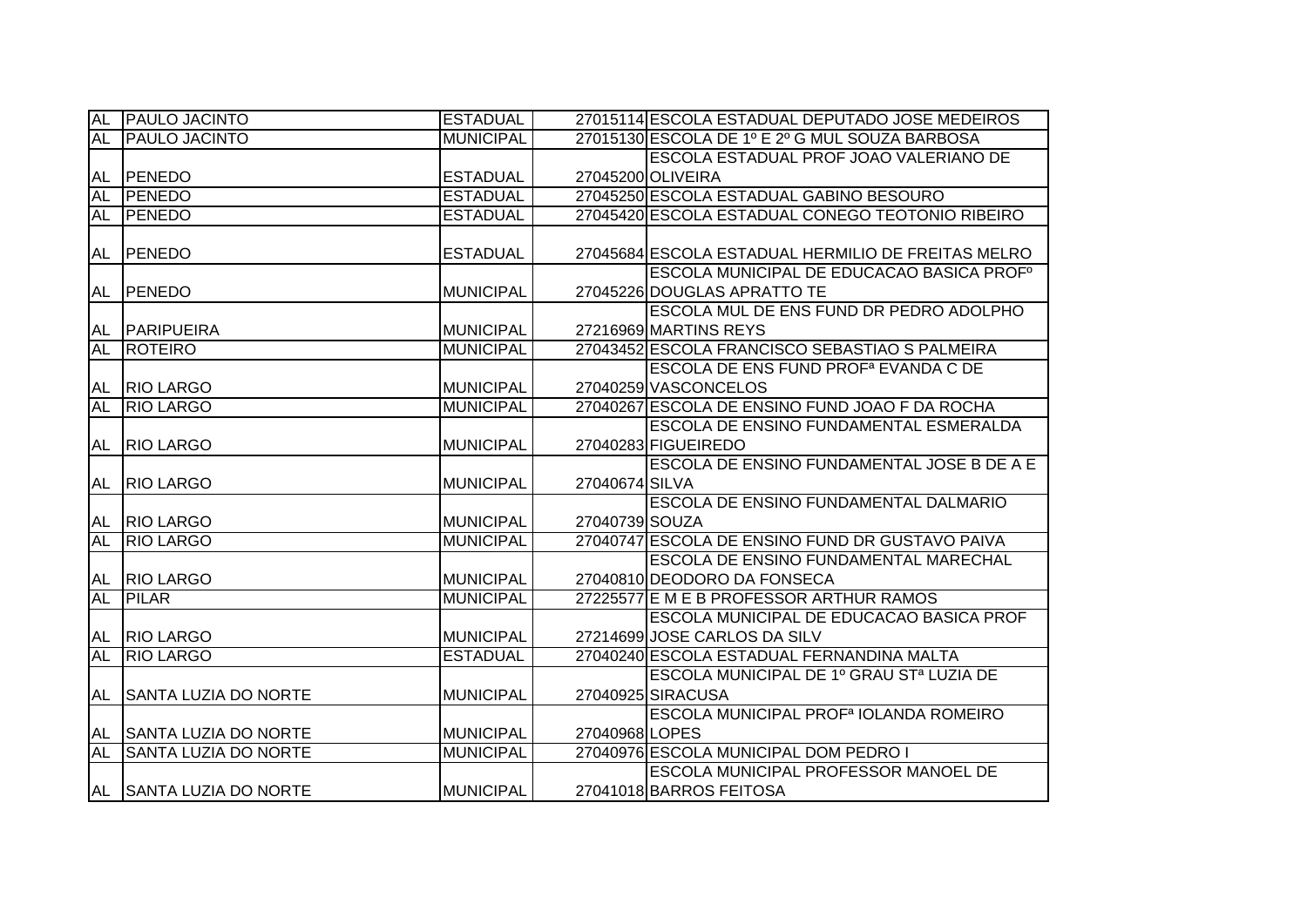| <b>AL</b> | <b>SANTANA DO IPANEMA</b>    | <b>ESTADUAL</b>  |                 | 27007162 ESCOLA ESTADUAL LIONS CLUB                |
|-----------|------------------------------|------------------|-----------------|----------------------------------------------------|
|           |                              |                  |                 | ESCOLA ESTADUAL PROF <sup>a</sup> HELENA BRAGA DAS |
| AL        | <b>SANTANA DO IPANEMA</b>    | <b>ESTADUAL</b>  | 27007618 CHAGAS |                                                    |
| <b>AL</b> | <b>SANTANA DO IPANEMA</b>    | <b>ESTADUAL</b>  |                 | 27007960 ESCOLA ESTADUAL ORMINDO BARROS            |
|           |                              |                  |                 |                                                    |
| AL        | <b>SANTANA DO IPANEMA</b>    | <b>ESTADUAL</b>  |                 | 27007987 ESCOLA ESTADUAL PADRE FRANCISCO CORREIA   |
|           |                              |                  |                 | ESCOLA MUNICIPAL DE EDUCAO BASICA ODYLO            |
| AL        | <b>RIO LARGO</b>             | <b>MUNICIPAL</b> |                 | 27040828 ALVARES DE SOUZA                          |
|           |                              |                  |                 | <b>ESCOLA MUNICIPAL DE ENSINO FUNDAMENTAL</b>      |
| AL        | <b>PORTO CALVO</b>           | <b>MUNICIPAL</b> |                 | 27221776 DEPUTADA CECI CUNHA                       |
| <b>AL</b> | <b>PILAR</b>                 | <b>MUNICIPAL</b> |                 | 27312011 E M E B PROFESSOR JORGE BARROS            |
|           |                              |                  |                 | <b>ESCOLA MUNICIPAL DE ENSINO FUNDAMENTAL</b>      |
| AL        | <b>PINDOBA</b>               | <b>MUNICIPAL</b> |                 | 27023028 SANTA CLARA                               |
| <b>AL</b> | <b>PIRANHAS</b>              | <b>ESTADUAL</b>  |                 | 27004368 ESCOLA ESTADUAL DE XINGO II- EEX-II       |
|           |                              |                  |                 |                                                    |
| AL        | <b>PIRANHAS</b>              | <b>MUNICIPAL</b> |                 | 27222225 ESCOLA MUNICIPAL NOSSA SENHORA DA SAUDE   |
|           |                              |                  |                 | CENTRO MUL DE EDUC PROF IVAN FERNANDES             |
| AL        | <b>PIRANHAS</b>              | <b>MUNICIPAL</b> | 27230465 LIMA   |                                                    |
|           |                              |                  |                 | <b>ESCOLA MUNICIPAL DE ENSINO FUNDAMENTAL</b>      |
| AL        | <b>POCO DAS TRINCHEIRAS</b>  | <b>MUNICIPAL</b> |                 | 27218716 PROFESSOR TOBIAS MEDE                     |
|           |                              |                  |                 | <b>ESCOLA MUNICIPAL DE ENSINO FUNDAMENTAL</b>      |
| <b>AL</b> | <b>PORTO CALVO</b>           | MUNICIPAL        |                 | 27031470 MANOEL FERREIRA DE BA                     |
| <b>AL</b> | <b>RIO LARGO</b>             | <b>MUNICIPAL</b> |                 | 27040119 COLEGIO MUNICIPAL JUDITH PAIVA            |
|           |                              |                  |                 | <b>ESCOLA MUNICIPAL DE ENSINO FUNDAMENTAL</b>      |
| AL        | <b>PORTO CALVO</b>           | <b>MUNICIPAL</b> |                 | 27216144 DOMINGOS FERNANDES CA                     |
| <b>AL</b> | <b>RIO LARGO</b>             | <b>ESTADUAL</b>  |                 | 27040771 ESCOLA ESTADUAL JOAO MORAIS CAVALCANTE    |
|           |                              |                  |                 | <b>GRUPO ESCOLAR LEONILA DA GLORIA PINTO</b>       |
| AL        | <b>PORTO DE PEDRAS</b>       | <b>MUNICIPAL</b> | 27033406 CUNHA  |                                                    |
| <b>AL</b> | <b>PORTO DE PEDRAS</b>       | <b>MUNICIPAL</b> |                 | 27033627 GRUPO ESCOLAR PE ALIPIO                   |
| AL        | <b>PORTO REAL DO COLEGIO</b> | <b>ESTADUAL</b>  |                 | 27046303 ESCOLA ESTADUAL D SANTA BULHOES           |
| <b>AL</b> | <b>PORTO REAL DO COLEGIO</b> | <b>MUNICIPAL</b> |                 | 27045986 CENTRO EDUC PROF ERNANDE F MAGALHAES      |
|           |                              |                  |                 | ESCOLA DE ENSINO FUND Mª DA CONCEICAO DE B         |
| AL        | <b>PORTO REAL DO COLEGIO</b> | <b>MUNICIPAL</b> | 27218538 TELES  |                                                    |
|           |                              |                  |                 | ESCOLA MUL DE EDUC BAS JOVELINA SALDANHA           |
|           | AL QUEBRANGULO               | <b>MUNICIPAL</b> |                 | 27015530 DA C LIMA                                 |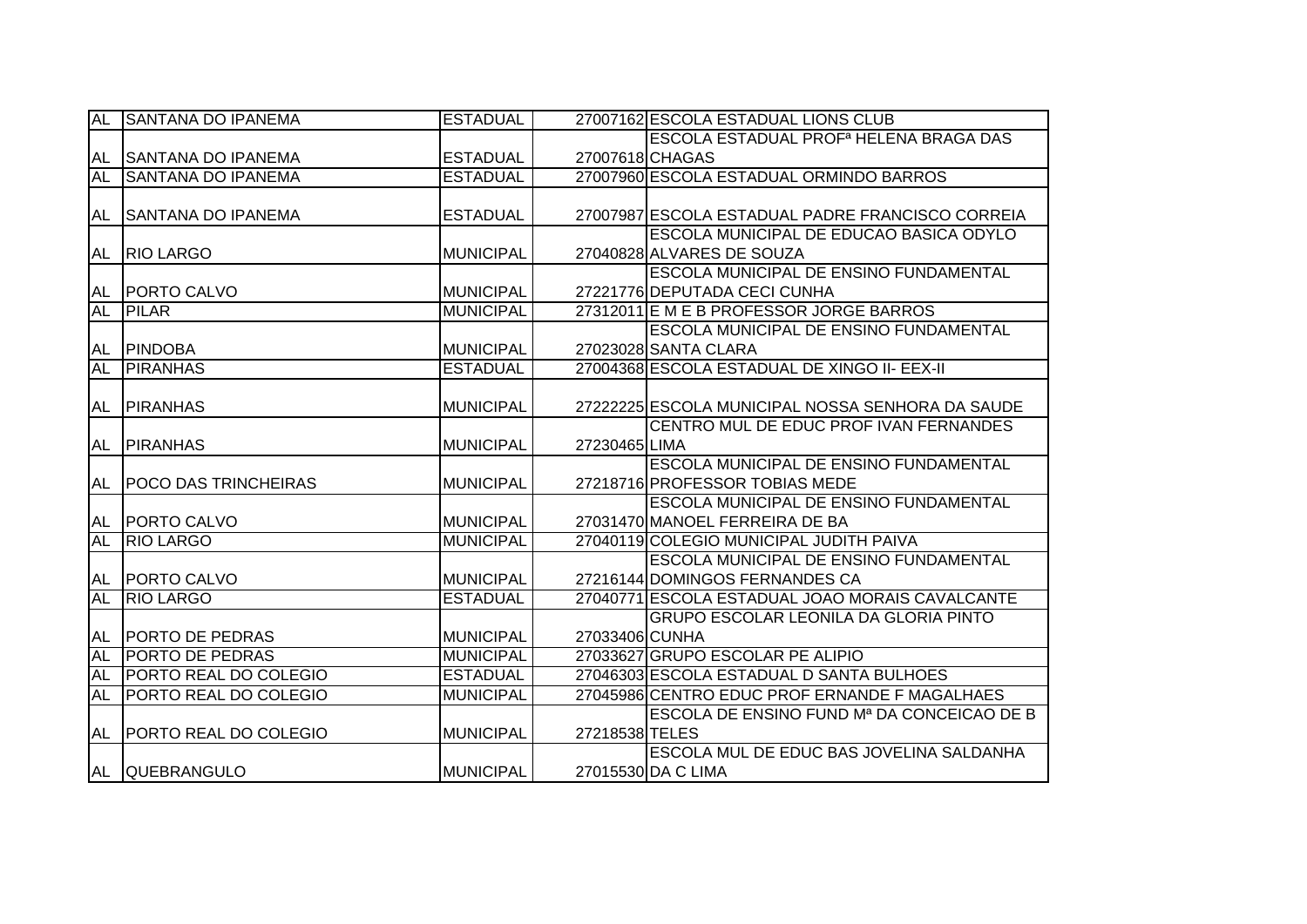| AL        | <b>QUEBRANGULO</b>     | <b>MUNICIPAL</b> |                   | 27226395 ESCOLA MUL DE ENS FUND PROF <sup>a</sup> MIRTA C COSTA |
|-----------|------------------------|------------------|-------------------|-----------------------------------------------------------------|
| <b>AL</b> | <b>PILAR</b>           | <b>MUNICIPAL</b> |                   | 27226018 E M E B EMBAIXADOR RENATO DE MENDONCA                  |
|           |                        |                  |                   | <b>ESCOLA MUNICIPAL DE ENSINO FUNDAMENTAL</b>                   |
| AL        | <b>PORTO CALVO</b>     | <b>MUNICIPAL</b> |                   | 27031624 LAMENHA FILHO                                          |
| <b>AL</b> | <b>OURO BRANCO</b>     | <b>MUNICIPAL</b> |                   | 27005640 ESCOLA MUNICIPAL AUGUSTO ALVES DA GRACA                |
|           |                        |                  |                   | ESCOLA MUNICIPAL DE EDUCACAO BASICA JOAO                        |
| <b>AL</b> | <b>CAMPO ALEGRE</b>    | <b>MUNICIPAL</b> | 27041972 PAULO II |                                                                 |
|           |                        |                  |                   | ESCOLA MUL DE ENS FUND MANOEL M DE                              |
| AL        | BARRA DE SANTO ANTONIO | <b>MUNICIPAL</b> |                   | 27033988 CARVALHO                                               |
|           |                        |                  |                   | <b>ESCOLA MUNICIPAL DE EDUCACAO BASICA</b>                      |
| AL        | <b>CAJUEIRO</b>        | <b>MUNICIPAL</b> |                   | 27026973 ANTONIO PALMERY S MELO                                 |
|           |                        |                  |                   | ESCOLA MUNICIPAL DE EDUCACAO BASICA IZAURA                      |
| <b>AL</b> | <b>CAJUEIRO</b>        | <b>MUNICIPAL</b> |                   | 27027007 TOLEDO COSTA                                           |
|           |                        |                  |                   | ESCOLA MUNICIPAL DE EDUCACAO BASICA                             |
| <b>AL</b> | <b>CAJUEIRO</b>        | <b>MUNICIPAL</b> |                   | 27027015 MANOEL CORREIA COSTA                                   |
|           |                        |                  |                   | ESCOLA MUNICIPAL DE EDUCACAO BASICA ALTINA                      |
| <b>AL</b> | <b>CAJUEIRO</b>        | <b>MUNICIPAL</b> |                   | 27218015 RIBEIRO TOLEDO                                         |
|           |                        |                  |                   | ESCOLA MUNICIPAL DE EDUCACAO BASICA NOSSA                       |
| <b>AL</b> | <b>CAJUEIRO</b>        | <b>MUNICIPAL</b> |                   | 27225658 SENHORA DO LIVRAME                                     |
|           |                        |                  |                   | CENTRO DE ENS FUND MINISTRO RENAN                               |
| AL        | <b>CAMPESTRE</b>       | <b>MUNICIPAL</b> |                   | 27221865 CALHEIROS                                              |
| <b>AL</b> | <b>CAJUEIRO</b>        | <b>ESTADUAL</b>  |                   | 27026744 ESCOLA ESTADUAL INAURA CASADO COSTA                    |
| <b>AL</b> | <b>CAMPO ALEGRE</b>    | <b>ESTADUAL</b>  |                   | 27042146 ESCOLA ESTADUAL JOAO FERNANDES VIEIRA                  |
|           |                        |                  |                   | ESCOLA MUNICIPAL DE EDUCACAO BASICA                             |
| AL        | <b>BRANQUINHA</b>      | <b>MUNICIPAL</b> |                   | 27224082 JOSELIO EFIGENIO DE VASC                               |
|           |                        |                  |                   | <b>ESCOLA MUNICIPAL DE ENSINO FUNDAMENTAL E</b>                 |
| AL        | <b>CAMPO ALEGRE</b>    | <b>MUNICIPAL</b> |                   | 27042022 MEDIO MIGUEL MATIAS                                    |
|           |                        |                  |                   | ESCOLA MUNICIPAL DE ENSINO FUNDAMENTAL                          |
| AL        | <b>CAMPO ALEGRE</b>    | <b>MUNICIPAL</b> |                   | 27221970 MONSENHOR HILDEBRANDO                                  |
|           |                        |                  |                   | ESCOLA DE FUND E MEDIO PROF DOUGLAS A                           |
| <b>AL</b> | <b>CAMPO GRANDE</b>    | <b>MUNICIPAL</b> |                   | 27017630 TENORIO                                                |
|           |                        |                  |                   | ESCOLA DE EDUCACAO INFANTIL E ENSINO FUND                       |
| AL        | <b>CAMPO GRANDE</b>    | <b>MUNICIPAL</b> |                   | 27218392 SEMENTE                                                |
|           |                        |                  |                   | ESCOLA DE ENSINO FUNDAMENTAL EVANIO HIGINO                      |
|           | AL CAMPO GRANDE        | <b>MUNICIPAL</b> |                   | 27255000 DA SILVA                                               |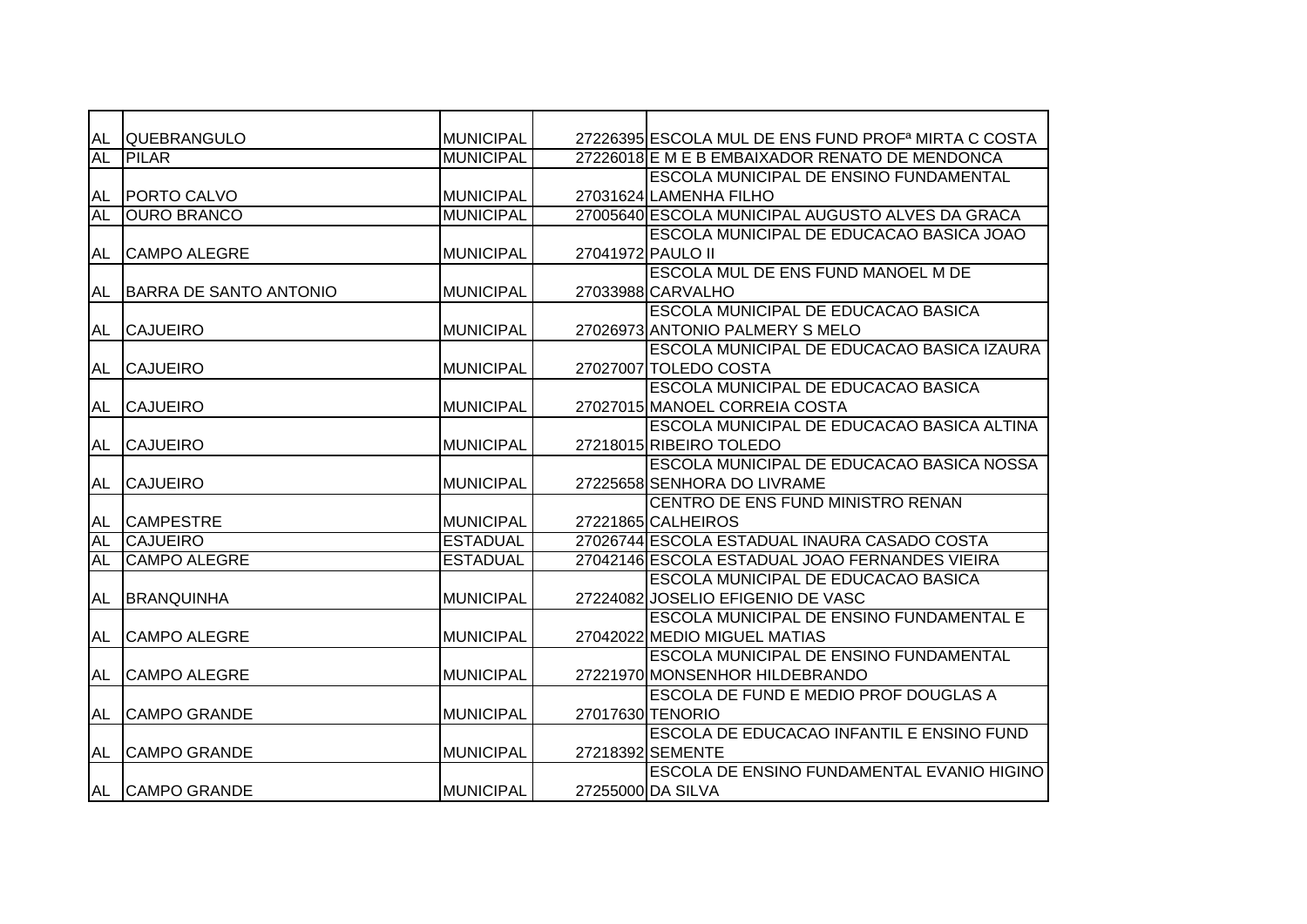|           |                            |                  |                | ESCOLA MUNICIPAL DE EDUCACAO BASICA                 |
|-----------|----------------------------|------------------|----------------|-----------------------------------------------------|
| AL        | <b>CANAPI</b>              | <b>MUNICIPAL</b> |                | 27000770 PRESIDENTE TANCREDO DE A                   |
|           |                            |                  |                |                                                     |
|           | AL CAPELA                  | <b>ESTADUAL</b>  |                | 27027082 ESCOLA ESTADUAL PROFESSORA EDITE MACHADO   |
|           |                            |                  |                | <b>ESCOLA MUL DE EDUC BAS GOV GERALDO M DE</b>      |
| AL        | <b>CAPELA</b>              | <b>MUNICIPAL</b> | 27027120 MELO  |                                                     |
| <b>AL</b> | <b>CAMPO ALEGRE</b>        | <b>ESTADUAL</b>  |                | 27041921 ESCOLA ESTADUAL DOM CONSTANTINO LUERS      |
|           |                            |                  |                | ESCOLA DE 1º E 2º GRAUS ARIZIO DE                   |
| <b>AL</b> | <b>BELEM</b>               | <b>MUNICIPAL</b> |                | 27011666 VASCONCELOS                                |
| <b>AL</b> | PALESTINA                  | <b>MUNICIPAL</b> |                | 27005771 ESCOLA MUNICIPAL PEDRO FELIX DE MELO       |
|           |                            |                  |                | ESCOLA MUNICIPAL DE ENSINO FUNDAMENTAL E            |
| AL        | BARRA DE SANTO ANTONIO     | <b>MUNICIPAL</b> |                | 27034054 MEDIO 7 DE SETEMBRO                        |
|           |                            |                  |                | <b>ESCOLA DE ENSINO FUND JOSE VIEIRA DE</b>         |
| AL        | <b>BARRA DE SAO MIGUEL</b> | <b>MUNICIPAL</b> |                | 27034127 ANDRADE                                    |
|           |                            |                  |                | ESC DE ENS FUND PROF <sup>a</sup> MEDEA C DE        |
| AL        | BARRA DE SAO MIGUEL        | <b>MUNICIPAL</b> |                | 27034135 ALBUQUERQUE                                |
| <b>AL</b> | <b>BATALHA</b>             | <b>ESTADUAL</b>  |                | 27009459 ESCOLA ESTADUAL ADALBERTO MARROQUIM        |
|           |                            |                  |                | <b>ESCOLA MUNICIPAL DE ENSINO FUNDAMENTAL</b>       |
| AL        | <b>BATALHA</b>             | <b>MUNICIPAL</b> |                | 27009270 ANTONIO RODRIGUES DE                       |
|           |                            |                  |                | ESCOLA MUNICIPAL DE ENSINO FUNDAMENTAL              |
| AL        | <b>BATALHA</b>             | <b>MUNICIPAL</b> |                | 27009297 EDITE MACARIO DE MELO                      |
|           |                            |                  |                | ESCOLA MUNICIPAL DE EDUCACAO BASICA                 |
| <b>AL</b> | <b>CAJUEIRO</b>            | <b>MUNICIPAL</b> |                | 27026752 VEREADOR JOSE MARIA GOME                   |
|           |                            |                  |                | ESCOLA MUNICIPAL DE EDUCACAO BASICA ARLETE          |
|           | AL BATALHA                 | <b>MUNICIPAL</b> |                | 27219011 CORREIA MADEIRO                            |
|           |                            |                  |                | ESCOLA MUL DE EDUC BASICA CICERO CABRAL             |
|           | AL CAPELA                  | <b>MUNICIPAL</b> |                | 27027430 TOLEDO                                     |
| <b>AL</b> | <b>BELO MONTE</b>          | <b>MUNICIPAL</b> |                | 27009734 ESCOLA DE 1º GRAU RAIMUNDA SOUTO FEITOSA   |
|           |                            |                  |                | ESCOLA ESTADUAL JOSEFA CAVALCANTE                   |
| AL        | <b>BOCA DA MATA</b>        | <b>ESTADUAL</b>  |                | 27041603 SURUAGY                                    |
|           |                            |                  |                | ESCOLA MUL DE ENS FUND JOSE PATRICIO DA             |
| AL        | <b>BOCA DA MATA</b>        | <b>MUNICIPAL</b> | 27041689 COSTA |                                                     |
|           |                            |                  |                |                                                     |
| AL        | <b>BOCA DA MATA</b>        | <b>MUNICIPAL</b> |                | 27041727 ESCOLA MUNICIPAL MJ JOSE TENORIO DE A LINS |
|           |                            |                  |                | ESCOLA MUNICIPAL DE ENS FUND JOVENTINO P            |
|           | AL BOCA DA MATA            | <b>MUNICIPAL</b> |                | 27041824 DAMASO                                     |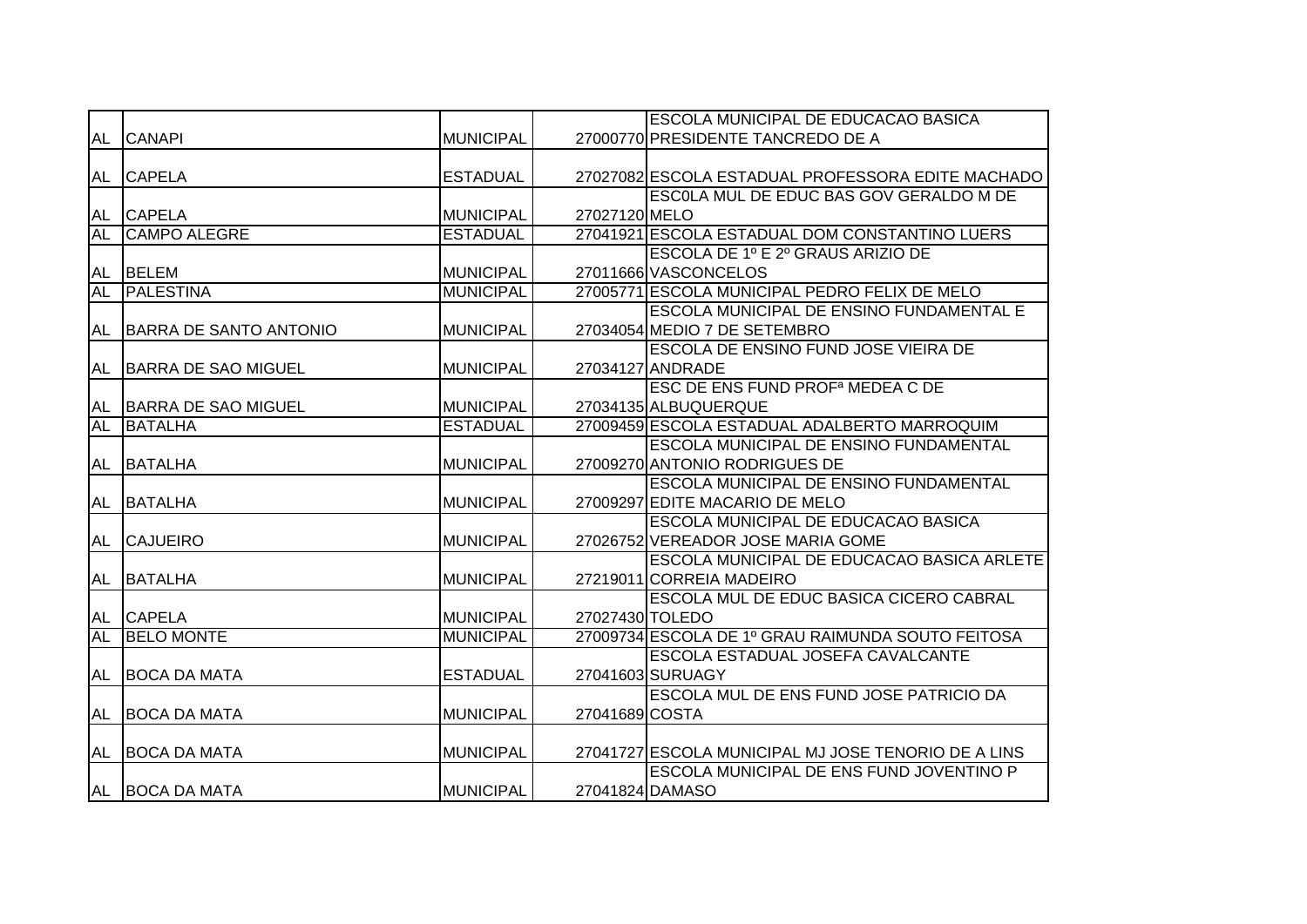|           |                           |                  |                 | ESCOLA MUNICIPAL MARIA NEUZA DE AMORIM            |
|-----------|---------------------------|------------------|-----------------|---------------------------------------------------|
| AL        | <b>BOCA DA MATA</b>       | <b>MUNICIPAL</b> |                 | 27226824 DAMASO                                   |
|           |                           |                  |                 |                                                   |
| AL        | <b>BRANQUINHA</b>         | <b>ESTADUAL</b>  |                 | 27026370 ESCOLA ESTADUAL JUVENAL LOPES F DE OMENA |
|           |                           |                  |                 | ESCOLA MUNICIPAL DE ENS FUND DR MARIO             |
| AL        | <b>BRANQUINHA</b>         | <b>MUNICIPAL</b> |                 | 27026507 GOMES DE BARROS                          |
|           |                           |                  |                 | ESCOLA DE EDUCACAO BASICA DOUTOR                  |
| AL        | <b>BATALHA</b>            | <b>MUNICIPAL</b> |                 | 27009408 SEVERINO A ARRUDA TEIXEIRA               |
|           |                           |                  |                 | <b>GRUPO ESCOLAR MUNICIPAL MIGUEL VIEIRA DE</b>   |
| AL        | <b>DOIS RIACHOS</b>       | <b>MUNICIPAL</b> | 27004775 NOVAIS |                                                   |
|           |                           |                  |                 | <b>ESCOLA MUNICIPAL DE ENSINO FUNDAMENTAL</b>     |
| AL        | <b>DELMIRO GOUVEIA</b>    | <b>MUNICIPAL</b> |                 | 27003183 MARIA DULCE CAVALCANT                    |
|           |                           |                  |                 | ESCOLA MUNICIPAL DE ENSINO FUNDAMENTAL            |
| AL        | <b>DELMIRO GOUVEIA</b>    | <b>MUNICIPAL</b> |                 | 27003302 GOVERNADOR AFRANIO SA                    |
|           |                           |                  |                 | ESCOLA MUNICIPAL DE ENSINO FUNDAMENTAL            |
| AL        | <b>DELMIRO GOUVEIA</b>    | <b>MUNICIPAL</b> |                 | 27003388 IRMA DULCE                               |
|           |                           |                  |                 | ESCOLA MUNICIPAL DE ENSINO FUNDAMENTAL            |
| <b>AL</b> | <b>DELMIRO GOUVEIA</b>    | <b>MUNICIPAL</b> |                 | 27003493 ELISEU NORBERTO                          |
|           |                           |                  |                 | ESCOLA MUNICIPAL DE ENSINO FUNDAMENTAL            |
| <b>AL</b> | <b>DELMIRO GOUVEIA</b>    | <b>MUNICIPAL</b> |                 | 27003558 JOSE BEZERRA DA SILVA                    |
|           |                           |                  |                 | ESCOLA MUNICIPAL DE EDUCACAO BASICA               |
| <b>AL</b> | <b>IDELMIRO GOUVEIA</b>   | <b>MUNICIPAL</b> |                 | 27214907 PROFESSORA VIRGILIA BEZE                 |
|           |                           |                  |                 | <b>ESCOLA MUNICIPAL DE ENSINO FUNDAMENTAL</b>     |
| AL        | <b>DELMIRO GOUVEIA</b>    | <b>MUNICIPAL</b> |                 | 27218287 NOEMIA BANDEIRA DA SI                    |
|           |                           |                  |                 | ESC MUL DE EDUC BAS MARIA STELA CABRAL DE         |
| AL        | <b>CAPELA</b>             | <b>MUNICIPAL</b> |                 | 27027368 ALMEIDA                                  |
| AL        | <b>DOIS RIACHOS</b>       | <b>MUNICIPAL</b> |                 | 27004619 ESCOLA MUNICIPAL SAO SEBASTIAO           |
|           |                           |                  |                 | ESCOLA DE ENSINO FUND ANA CAROLINA DE             |
| AL        | <b>CRAIBAS</b>            | <b>MUNICIPAL</b> |                 | 27224333 QUEIROZ                                  |
|           |                           |                  |                 | GRUPO MUNICIPAL PROFESSOR LUCIANO JORGE           |
| AL        | <b>DOIS RIACHOS</b>       | <b>MUNICIPAL</b> |                 | 27004929 PEIXOTO                                  |
| <b>AL</b> | <b>ESTRELA DE ALAGOAS</b> | <b>ESTADUAL</b>  |                 | 27012166 ESCOLA ESTADUAL LUIZ DUARTE              |
| <b>AL</b> | <b>ESTRELA DE ALAGOAS</b> | <b>MUNICIPAL</b> |                 | 27012484 ESCOLA MUNICIPAL JOAO PAULO II           |
|           |                           |                  |                 | ESCOLA MUNICIPAL DE ENSINO FUNDAMENTAL            |
|           | AL FEIRA GRANDE           | <b>MUNICIPAL</b> |                 | 27018369 VERIDIANO SOARES DA S                    |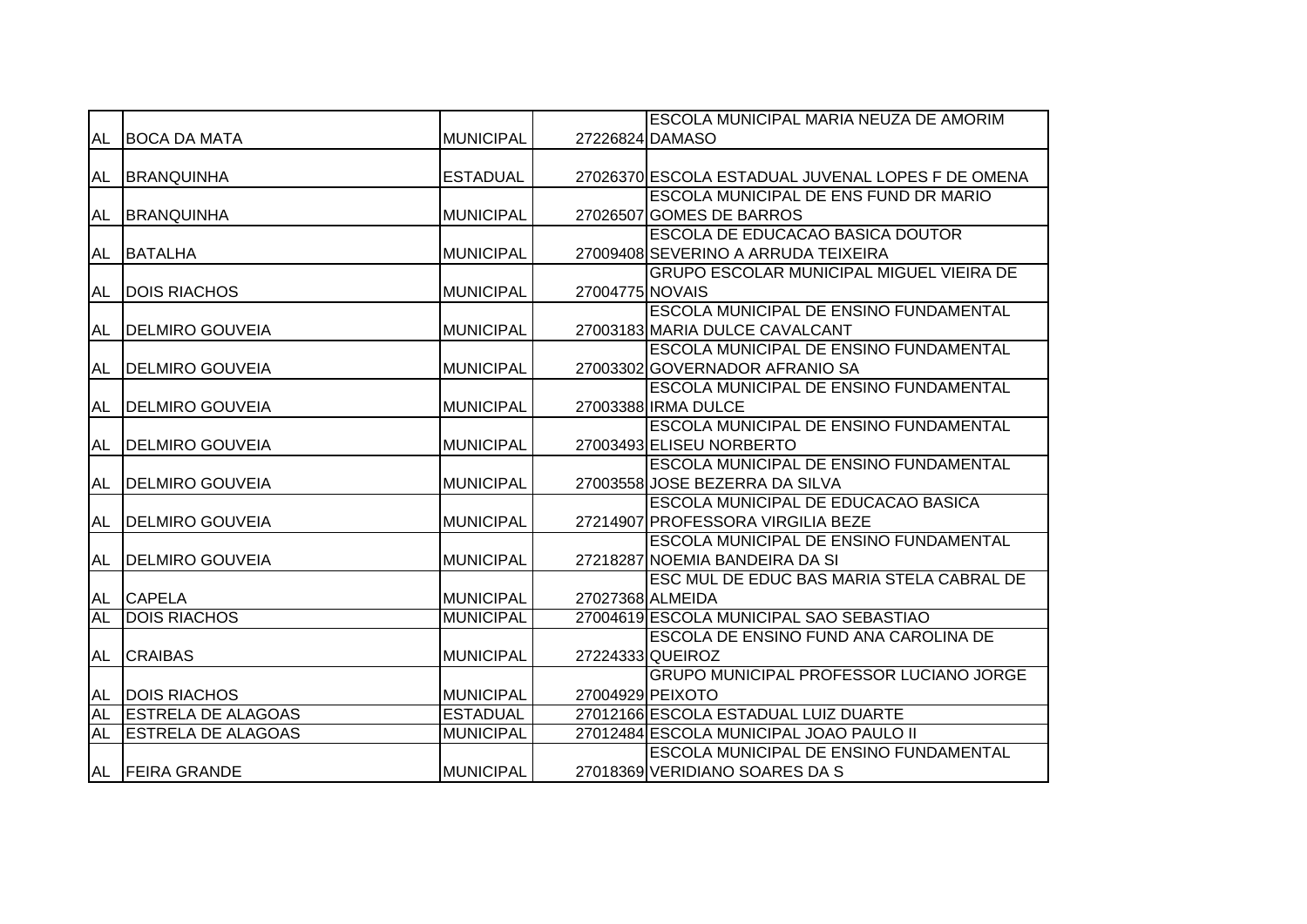|           |                           |                  |                | <b>ESCOLA MUNICIPAL DE ENSINO FUNDAMENTAL 07</b>     |
|-----------|---------------------------|------------------|----------------|------------------------------------------------------|
| <b>AL</b> | <b>FEIRA GRANDE</b>       | <b>MUNICIPAL</b> |                | 27018601 DE SETEMBRO                                 |
|           |                           |                  |                |                                                      |
| AL        | <b>FELIZ DESERTO</b>      | <b>MUNICIPAL</b> |                | 27044750 ESCOLA MUNICIPAL HEVYTON ALVES POSSIDONIO   |
|           |                           |                  |                | ESCOLA DE ENSINO FUNDAMENTAL JOAO MANUEL             |
| AL        | <b>FELIZ DESERTO</b>      | <b>MUNICIPAL</b> |                | 27222586 MUNIZ SIMOES                                |
| <b>AL</b> | <b>FLEXEIRAS</b>          | <b>MUNICIPAL</b> |                | 27028178 GRUPO ESCOLAR NOSSA SRA DA CONCEICAO        |
|           |                           |                  |                | ESCOLA MUNICIPAL DE ENSINO FUNDAMENTAL               |
| <b>AL</b> | <b>DELMIRO GOUVEIA</b>    | <b>MUNICIPAL</b> |                | 27220150 EUDOCIA VANDERLEI SAN                       |
|           |                           |                  |                | ESCOLA DE ENSINO FUND ANTONIO LINS DA                |
| <b>AL</b> | <b>COLONIA LEOPOLDINA</b> | <b>MUNICIPAL</b> | 27027589 ROCHA |                                                      |
|           |                           |                  |                | ESCOLA EST PROF <sup>°</sup> SEBASTIAO FELISBERTO DE |
| <b>AL</b> | BARRA DE SANTO ANTONIO    | <b>ESTADUAL</b>  |                | 27034003 CARVALHO                                    |
|           |                           |                  |                | ESCOLA MUL E ED BASICA PORFIRIO MOREIRA S            |
| <b>AL</b> | <b>CAPELA</b>             | <b>MUNICIPAL</b> | 27230643 NETO  |                                                      |
|           |                           |                  |                | ESCOLA MUNICIPAL DE EDUCACAO BASICA                  |
| <b>AL</b> | <b>CAPELA</b>             | <b>MUNICIPAL</b> |                | 27239608 ANTONIO MOREIRA                             |
|           |                           |                  |                | ESCOLA MUNICIPAL DE ENSINO FUNDAMENTAL               |
| <b>AL</b> | <b>CARNEIROS</b>          | <b>MUNICIPAL</b> |                | 27004392 OTON GASPAR DE FARIAS                       |
|           |                           |                  |                | ESCOLA MUL DE ENS FUND GENIVALDO NOVAIS              |
| <b>AL</b> | <b>CARNEIROS</b>          | <b>MUNICIPAL</b> | 27004481 AGRA  |                                                      |
|           |                           |                  |                | ESCOLA MUNICIPAL DE ENS FUND GERALDO                 |
| AL        | <b>CARNEIROS</b>          | <b>MUNICIPAL</b> |                | 27004511 NOVAIS AGRA                                 |
| <b>AL</b> | <b>CHA PRETA</b>          | <b>ESTADUAL</b>  |                | 27022285 ESCOLA ESTADUAL CORONEL PEDRO TEIXEIRA      |
|           |                           |                  |                | ESCOLA MUNICIPAL PROFESSORA AMELIA                   |
| AL        | <b>CHA PRETA</b>          | <b>MUNICIPAL</b> |                | 27240002 VASCONCELOS                                 |
|           |                           |                  |                |                                                      |
| AL        | <b>DELMIRO GOUVEIA</b>    | <b>ESTADUAL</b>  |                | 27003221 ESCOLA ESTADUAL LUIZ AUGUSTO DE A MENEZES   |
|           |                           |                  |                | ESCOLA DE ENSINO FUND PREF JOSE CUSTODIO             |
| AL        | COITE DO NOIA             | <b>MUNICIPAL</b> |                | 27220320 DA SILVA                                    |
|           |                           |                  |                | ESCOLA ESTADUAL WATSON CLEMENTINO DE                 |
| <b>AL</b> | <b>DELMIRO GOUVEIA</b>    | <b>ESTADUAL</b>  |                | 27003213 GUSMAO SILVA                                |
|           |                           |                  |                | ESCOLA DE ENSINO FUNDAMENTAL JOAQUIM LUIZ            |
| <b>AL</b> | <b>COLONIA LEOPOLDINA</b> | <b>MUNICIPAL</b> |                | 27027600 DA SILVA                                    |
|           |                           |                  |                | ESCOLA DE ENSINO FUND PROF <sup>a</sup> ZORA DE      |
|           | AL COLONIA LEOPOLDINA     | <b>MUNICIPAL</b> |                | 27027619 MENEZES CLETO MOREIRA                       |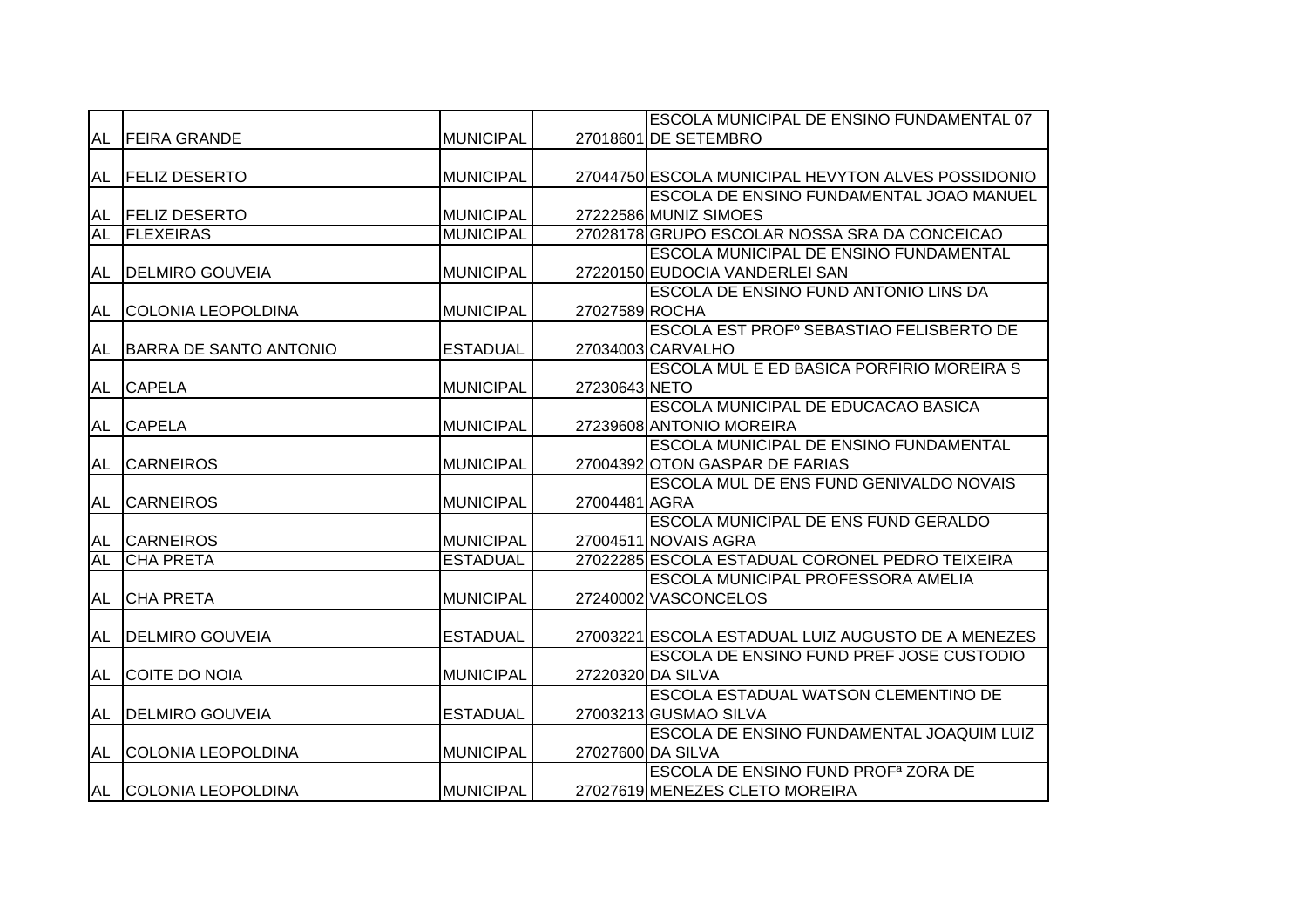|           |                           |                  |                | ESCOLA DE ENSINO FUNDAMENTAL ALFREDO DE           |
|-----------|---------------------------|------------------|----------------|---------------------------------------------------|
| AL        | <b>COLONIA LEOPOLDINA</b> | <b>MUNICIPAL</b> |                | 27027864 PAULA CAVALCANTE                         |
|           |                           |                  |                | ESCOLA MUNICIPAL DE EDUCACAO BASICA               |
| <b>AL</b> | <b>CORURIPE</b>           | <b>MUNICIPAL</b> |                | 27042790 PROFESSOR MANOEL CECILIO                 |
|           |                           |                  |                | ESCOLA MUNICIPAL DE EDUCACAO BASICA LIEGE         |
| AL        | <b>CORURIPE</b>           | <b>MUNICIPAL</b> |                | 27042804 GAMA ROCHA                               |
|           |                           |                  |                | ESCOLA MUNICIPAL DE EDUCACAO BASICA JOSE          |
| AL        | <b>CORURIPE</b>           | <b>MUNICIPAL</b> |                | 27042898 BUARQUE DA SILVA                         |
|           |                           |                  |                | ESCOLA MUL DE ENS FUND TEN CEL JOSE BARROS        |
| <b>AL</b> | <b>CRAIBAS</b>            | <b>MUNICIPAL</b> | 27018156 PAES  |                                                   |
|           |                           |                  |                | ESCOLA MUNICIPAL DE EDUCACAO BASICA DR            |
| AL        | <b>CAPELA</b>             | <b>MUNICIPAL</b> |                | 27027422 ABDON DE PAULA GOMES                     |
| <b>AL</b> | COITE DO NOIA             | <b>MUNICIPAL</b> |                | 27220311 ESCOLA DE ENSINO FUND JOSE DE SENA FILHO |
|           |                           |                  |                | <b>GRUPO ESCOLAR EDJACKSON LEOCADIO DOS</b>       |
| AL        | BARRA DE SANTO ANTONIO    | <b>MUNICIPAL</b> |                | 27034038 SANTOS                                   |
|           |                           |                  |                | ESCOLA DE ENSINO FUND EM TEMPO INTEGRAL           |
| AL        | <b>ARAPIRACA</b>          | <b>MUNICIPAL</b> |                | 27017117 CLAUDECY BISPO DOS S                     |
| AL        | <b>ANADIA</b>             | <b>MUNICIPAL</b> |                | 27041352 ESC MUL DR GERALDO TENORIO SILVEIRA      |
|           |                           |                  |                |                                                   |
| <b>AL</b> | <b>ANADIA</b>             | <b>MUNICIPAL</b> |                | 27041387 ESCOLA MUNICIPAL PROFESSOR JOSE MEDEIROS |
| <b>AL</b> | <b>ANADIA</b>             | <b>MUNICIPAL</b> |                | 27041514 ESCOLA MUNICIPAL DOUTOR ULISSES BOTELHO  |
| <b>AL</b> | <b>ANADIA</b>             | <b>MUNICIPAL</b> |                | 27219720 ESCOLA MUNICIPAL IMACULADA CONCEICAO     |
|           |                           |                  |                | ESCOLA ESTADUAL DE EDUCACAO BASICA ARTUR          |
| AL        | <b>ARAPIRACA</b>          | <b>ESTADUAL</b>  | 27016382 RAMOS |                                                   |
| <b>AL</b> | <b>ARAPIRACA</b>          | <b>ESTADUAL</b>  |                | 27016390 ESCOLA ESTADUAL AURINO MACIEL            |
|           |                           |                  |                | ESCOLA DE TEMPO INTEGRAL ZELIA BARBOSA            |
| <b>AL</b> | <b>ARAPIRACA</b>          | <b>MUNICIPAL</b> | 27016641 ROCHA |                                                   |
|           |                           |                  |                | ESCOLA DE 10 GRAU GOVERNADOR DIVALDO              |
| AL        | <b>ARAPIRACA</b>          | <b>MUNICIPAL</b> |                | 27016820 SURUAGY                                  |
|           |                           |                  |                | ESCOLA MUNICIPAL DE ED BASICA AMERICA             |
| <b>AL</b> | <b>AGUA BRANCA</b>        | <b>MUNICIPAL</b> |                | 27000281 FERNANDES TORRES                         |
|           |                           |                  |                |                                                   |
| <b>AL</b> | <b>ARAPIRACA</b>          | <b>MUNICIPAL</b> |                | 27017311 ESCOLA DE ENSINO FUNDAMENTAL 31 DE MARCO |
|           |                           |                  |                | ESCOLA DE ENSINO FUNDAMENTAL PEDRO                |
|           | AL ARAPIRACA              | <b>MUNICIPAL</b> |                | 27017338 CORREIA DAS GRACAS                       |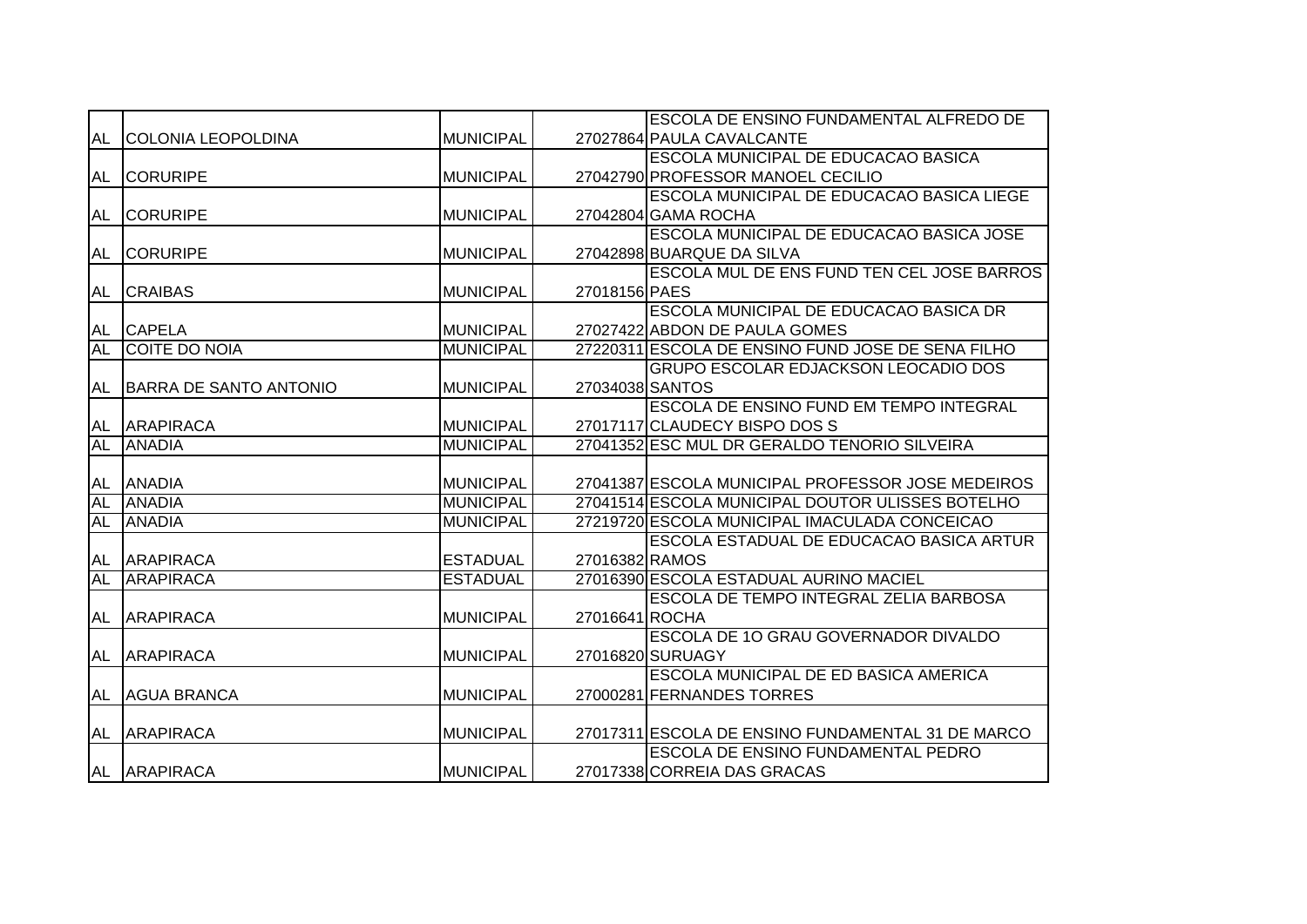|           |                      |                  |                 | <b>ESCOLA DE ENS FUND EM TEMPO INTEGRAL PROF</b>   |
|-----------|----------------------|------------------|-----------------|----------------------------------------------------|
| AL        | <b>ARAPIRACA</b>     | <b>MUNICIPAL</b> |                 | 27239209 BENILDO BARBOSA ME                        |
|           |                      |                  |                 | ESC DE ENS FUND EM TEMPO INT JOSE URSULINO         |
| AL        | <b>ARAPIRACA</b>     | <b>MUNICIPAL</b> |                 | 27239403 MALAQUIAS                                 |
|           |                      |                  |                 | ESCOLA DE 1º GRAU FRANCISCO L DE                   |
| AL        | <b>ATALAIA</b>       | <b>MUNICIPAL</b> |                 | 27026043 ALBUQUERQUE                               |
| <b>AL</b> | <b>ATALAIA</b>       | <b>MUNICIPAL</b> |                 | 27026060 ESCOLA DE 1º GRAU ANTONIO VIEIRA DA COSTA |
|           |                      |                  |                 | <b>GRUPO ESCOLAR JOAQUIM FORTUNATO</b>             |
| <b>AL</b> | <b>ATALAIA</b>       | <b>MUNICIPAL</b> |                 | 27026191 BITENCOURT FILHO                          |
| <b>AL</b> | <b>TATALAIA</b>      | <b>MUNICIPAL</b> |                 | 27224163 ESCOLA MUNICIPAL DR JOAO CARLOS           |
|           |                      |                  |                 | <b>ESCOLA DE ENS FUNDAMENTAL ANA RITA DE</b>       |
| AL        | <b>ARAPIRACA</b>     | MUNICIPAL        | 27016757 CASSIA |                                                    |
| <b>AL</b> | <b>FLEXEIRAS</b>     | <b>MUNICIPAL</b> |                 | 27221075 ESCOLA MUNICIPAL GUILHERME CALHEIROS      |
|           |                      |                  |                 |                                                    |
| AL        | <b>AGUA BRANCA</b>   | <b>MUNICIPAL</b> |                 | 27217183 ESCOLA MUNICIPAL MANOEL RAYMUNDO GOMES    |
| <b>AL</b> | <b>AGUA BRANCA</b>   | <b>MUNICIPAL</b> |                 | 27000400 ESCOLA MUNICIPAL MANOEL FREIRE DA SILVA   |
|           |                      |                  |                 | <b>ESCOLA MUNICIPAL DE EDUCACAO BASICA</b>         |
| AL        | MARAGOGI             | MUNICIPAL        |                 | 27032892 MANOEL DE MEDEIROS COSTA                  |
| AL        | <b>IFLEXEIRAS</b>    | <b>MUNICIPAL</b> |                 | 27028305 UNIDADE ESCOLAR JARBAS MAYA DE OMENA      |
|           |                      |                  |                 | ESCOLA ESTADUAL CONSTANCA DE GOES                  |
| AL        | MAJOR ISIDORO        | <b>ESTADUAL</b>  |                 | 27010074 MONTEIRO                                  |
| <b>AL</b> | <b>MAJOR ISIDORO</b> | <b>MUNICIPAL</b> |                 | 27010490 ESCOLA MUNICIPAL PAULO LEITE MORAES       |
| <b>AL</b> | <b>MAR VERMELHO</b>  | <b>MUNICIPAL</b> |                 | 27013499 ESCOLA MUNICIPAL PROFº ORLANDO LINS       |
|           |                      |                  |                 | ESCOLA MUNICIPAL DE EDUCACAO BASICA AYRES          |
| AL        | <b>MARAGOGI</b>      | <b>MUNICIPAL</b> |                 | 27032515 PEREIRA DA COSTA                          |
|           |                      |                  |                 | ESCOLA MUNICIPAL DE EDUCACAO BASICA DE 1º          |
| AL        | <b>MARAGOGI</b>      | <b>MUNICIPAL</b> |                 | 27032540 GRAU DR JOSE JORGE                        |
|           |                      |                  |                 | ESCOLA MUNICIPAL DE EDUCACAO BASICA                |
| AL        | <b>MARAGOGI</b>      | <b>MUNICIPAL</b> |                 | 27032590 ESPERIDIAO FRANCISCO NOG                  |
| <b>AL</b> | <b>MACEIO</b>        | <b>MUNICIPAL</b> |                 | 27230570 ESCOLA MUNICIPAL PEDRO BARBOSA JUNIOR     |
|           |                      |                  |                 | <b>ESCOLA MUNICIPAL DE EDUCACAO BASICA DR</b>      |
| AL        | <b>MARAGOGI</b>      | <b>MUNICIPAL</b> |                 | 27032744 EDVALDO DE MELO SENA                      |
|           |                      |                  |                 | ESCOLA MUNICIPAL DE ENSINO FUNDAMENTAL             |
| AL        | <b>MACEIO</b>        | <b>MUNICIPAL</b> |                 | 27230392 MARIA JOSE CLEMENTE R                     |
|           |                      |                  |                 | ESCOLA MUNICIPAL DE EDUCACAO BASICA                |
|           | AL MARAVILHA         | <b>MUNICIPAL</b> |                 | 27005070 SAGRADA FAMILIA                           |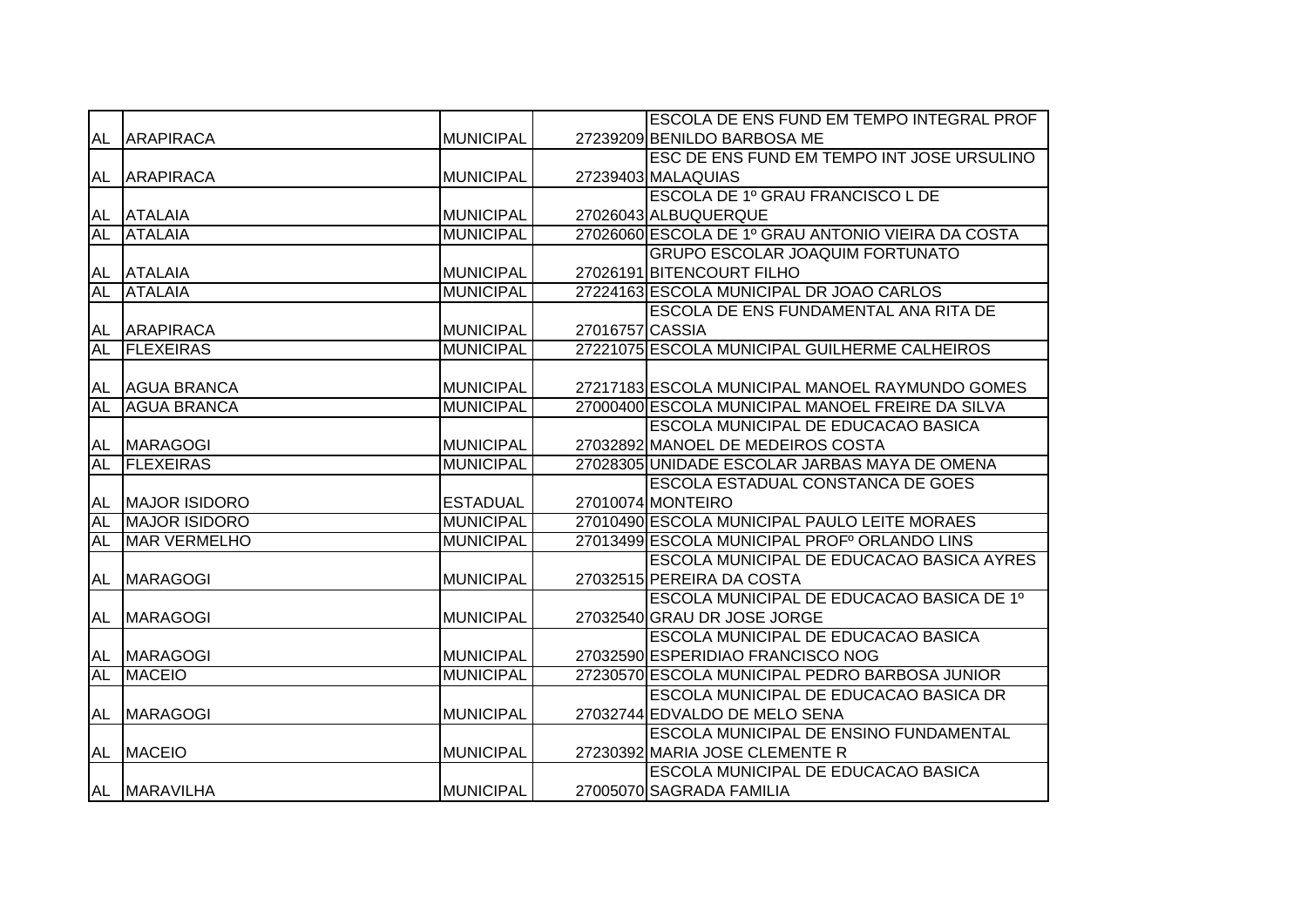| <b>AL</b> | <b>MARECHAL DEODORO</b> | <b>MUNICIPAL</b> |                 | 27039188 ESCOLA MUNICIPAL D MARIA DE ARAUJO LOBO       |
|-----------|-------------------------|------------------|-----------------|--------------------------------------------------------|
|           |                         |                  |                 | <b>ESCOLA MUNICIPAL MANOEL MESSIAS DOS</b>             |
| AL        | MARECHAL DEODORO        | <b>MUNICIPAL</b> | 27039293 SANTOS |                                                        |
| <b>AL</b> | <b>MARECHAL DEODORO</b> | <b>MUNICIPAL</b> |                 | 27039331 ESCOLA MUNICIPAL ALTINA RIBEIRO TOLEDO        |
|           |                         |                  |                 | <b>ESCOLA MUNICIPAL PREFEITO EDIVAL LEMOS</b>          |
| AL        | MARECHAL DEODORO        | <b>MUNICIPAL</b> |                 | 27039404 SANTOS                                        |
|           |                         |                  |                 | ESCOLA MUNICIPAL DR JOVINIANO DE ALMEIDA               |
| AL        | MARECHAL DEODORO        | <b>MUNICIPAL</b> | 27225550 RODAS  |                                                        |
| <b>AL</b> | <b>MARIBONDO</b>        | <b>ESTADUAL</b>  |                 | 27013405 ESCOLA ESTADUAL ODETE BONFIM                  |
|           |                         |                  |                 | ESCOLA MUN DE ED BASICA NOSSA SENHORA DO               |
| AL        | <b>MARIBONDO</b>        | <b>MUNICIPAL</b> |                 | 27013162 PERPETUO SOCORRO                              |
|           |                         |                  |                 | ESCOLA MUNICIPAL DE EDUCACAO BASICA                    |
| AL        | <b>MARAGOGI</b>         | <b>MUNICIPAL</b> |                 | 27032655 ARLINDO ESTANISLAU DA SI                      |
|           |                         |                  |                 | ESCOLA DE ENSINO FUNDAMENTAL OTAVIO                    |
| AL        | <b>MACEIO</b>           | <b>MUNICIPAL</b> |                 | 27227073 BRANDAO                                       |
|           |                         |                  |                 | ESCOLA DE ENSINO FUNDAMENTAL LINDOLFO                  |
| AL        | <b>MACEIO</b>           | <b>MUNICIPAL</b> |                 | 27215873 COLLOR                                        |
|           |                         |                  |                 | ESCOLA MUL DE ENS FUNDAMENTAL DOM MIGUEL               |
| AL        | <b>MACEIO</b>           | <b>MUNICIPAL</b> |                 | 27216179 CAMARA                                        |
|           |                         |                  |                 | ESCOLA MUNICIPAL DE ENSINO FUNDAMENTAL                 |
| AL        | <b>MACEIO</b>           | <b>MUNICIPAL</b> |                 | 27217221 NOSSA SENHORA APARECI                         |
| <b>AL</b> | <b>MACEIO</b>           | <b>MUNICIPAL</b> |                 | 27218155 ESCOLA DE ENSINO FUND LUIZ PEDRO DA SILVA     |
| <b>AL</b> | <b>MACEIO</b>           | <b>MUNICIPAL</b> |                 | 27225011 ESC ENS FUND PROF ELMA MARQUES CURTI          |
| <b>AL</b> | <b>MACEIO</b>           | <b>MUNICIPAL</b> |                 | 27225348 ESCOLA DE ENSINO FUND PROF PAULO FREIRE       |
| <b>AL</b> | <b>MACEIO</b>           | <b>MUNICIPAL</b> |                 | 27226298 ESCOLA DE ENS FUND LUIZ PEDRO DA SILVA II     |
|           |                         |                  |                 | ESCOLA MUNICIPAL PROFESSOR RANILSON                    |
| AL        | <b>MACEIO</b>           | <b>MUNICIPAL</b> |                 | 27241009 FRANCA DE SOUZA                               |
|           |                         |                  |                 | ESCOLA MUNICIPAL MARIA DE LOURDES DE MELO              |
| AL        | <b>MACEIO</b>           | <b>MUNICIPAL</b> |                 | 27226999 PIMENTEL                                      |
|           |                         |                  |                 | <b>ESCOLA ESTADUAL GENTIL DE ALBUQUERQUE</b>           |
| AL        | <b>IMATA GRANDE</b>     | <b>ESTADUAL</b>  | 27002020 MALTA  |                                                        |
|           |                         |                  |                 | ESCOLA MUNICIPAL PROF <sup>a</sup> SILVIA CELINA NUNES |
| AL        | <b>MACEIO</b>           | <b>MUNICIPAL</b> | 27230074 LIMA   |                                                        |
|           |                         |                  |                 | <b>ESCOLA MUNICIPAL PROF CESAR AUGUSTO DE</b>          |
|           | AL MACEIO               | <b>MUNICIPAL</b> |                 | 27230104 OLIVEIRA                                      |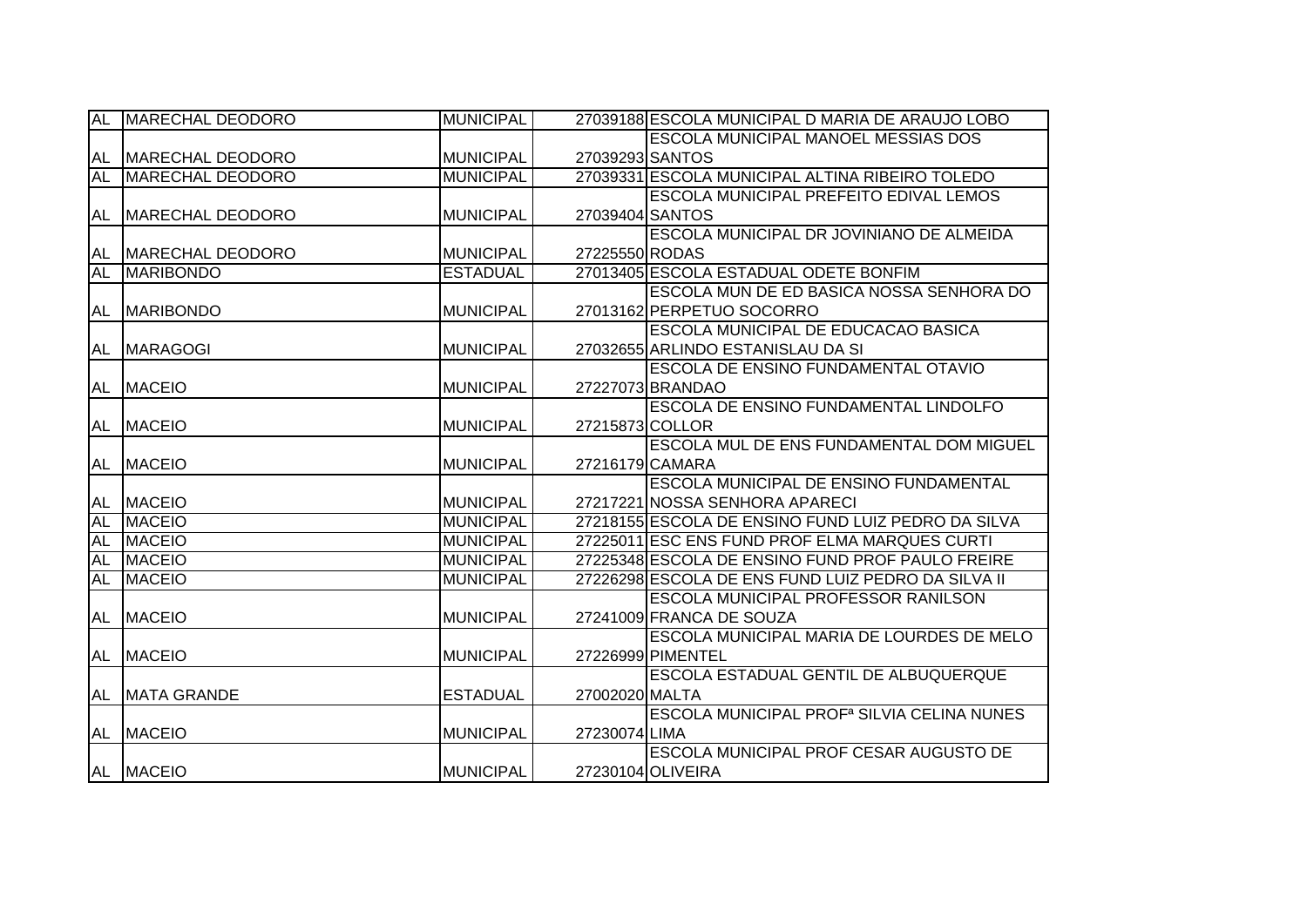| AL        | <b>MACEIO</b>                | <b>MUNICIPAL</b> |                 | 27230139 ESCOLA MUNICIPAL YEDA OLIVEIRA DOS SANTOS |
|-----------|------------------------------|------------------|-----------------|----------------------------------------------------|
|           |                              |                  |                 | <b>ESCOLA MUN PROFESSORA MARILUCIA MACEDO</b>      |
| AL        | <b>MACEIO</b>                | <b>MUNICIPAL</b> |                 | 27230155 DOS SANTOS                                |
|           |                              |                  |                 | ESCOLA MUN PROFA MARIA DE FATIMA MELO DOS          |
| AL        | <b>MACEIO</b>                | <b>MUNICIPAL</b> | 27230163 SANTOS |                                                    |
|           |                              |                  |                 | ESCOLA MUN MONSENHOR ANTONIO ASSUNCAO              |
| AL        | <b>MACEIO</b>                | <b>MUNICIPAL</b> | 27230171 ARAUJO |                                                    |
|           |                              |                  |                 | ESCOLA MUNICIPAL PROF ZILKA DE OLIVEIRA            |
| <b>AL</b> | <b>MACEIO</b>                | <b>MUNICIPAL</b> | 27230236 GRACA  |                                                    |
| <b>AL</b> | <b>MACEIO</b>                | <b>MUNICIPAL</b> |                 | 27230376 ESCOLA MUNICIPAL CICERO DUE DA SILVA      |
| <b>AL</b> | <b>MACEIO</b>                | <b>MUNICIPAL</b> |                 | 27226301 ESCOLA DE ENS FUND LUIZ PEDRO IV          |
| <b>AL</b> | <b>OLHO DAGUA GRANDE</b>     | <b>MUNICIPAL</b> |                 | 27220281 ESCOLA MUNICIPAL DR EUCLIDES BOIA         |
|           |                              |                  |                 | <b>ESCOLA MUNICIPAL DE ENSINO FUNDAMENTAL</b>      |
| AL        | NOVO LINO                    | <b>MUNICIPAL</b> |                 | 27030873 MARIO GOMES DE BARROS                     |
| <b>AL</b> | <b>OLHO DAGUA DAS FLORES</b> | <b>ESTADUAL</b>  |                 | 27011178 ESCOLA ESTADUAL PADRE ANTONIO DUARTE      |
|           |                              |                  |                 | ESCOLA MUNICIPAL VEREADOR IZIDRO PEREIRA           |
| AL        | <b>OLHO DAGUA DAS FLORES</b> | <b>MUNICIPAL</b> | 27011089 FILHO  |                                                    |
| AL        | <b>OLHO DAGUA DAS FLORES</b> | <b>MUNICIPAL</b> |                 | 27011119 ESCOLA MUNICIPAL ELISA ABREU              |
| <b>AL</b> | <b>OLHO DAGUA DAS FLORES</b> | <b>MUNICIPAL</b> |                 | 27011143 GRUPO ESCOLAR MANOEL MELO ABREU           |
|           |                              |                  |                 | ESCOLA MUNICIPAL DE EDUCACAO BASICA MARIA          |
| AL        | <b>OLHO DAGUA DAS FLORES</b> | <b>MUNICIPAL</b> |                 | 27221890 AUGUSTA SILVA MELO                        |
| <b>AL</b> | <b>OLHO DAGUA DO CASADO</b>  | <b>MUNICIPAL</b> |                 | 27003701 ESCOLA MUNICIPAL ANTENOR SERPA            |
|           |                              |                  |                 | ESCOLA MUNICIPAL DE EDUCACAO BASICA                |
| AL        | <b>MARIBONDO</b>             | <b>MUNICIPAL</b> |                 | 27013375 ANTONIO BONFIM                            |
| <b>AL</b> | <b>OLHO DAGUA GRANDE</b>     | <b>ESTADUAL</b>  |                 | 27021467 ESCOLA ESTADUAL ANALIA TENORIO            |
|           |                              |                  |                 | ESCOLA MUNICIPAL DE ENS FUND PEDRO TENORIO         |
| AL        | <b>MURICI</b>                | MUNICIPAL        |                 | 27030644 RAPOSO                                    |
| <b>AL</b> | <b>OLHO DAGUA GRANDE</b>     | <b>MUNICIPAL</b> |                 | 27221156 ESCOLA FRANCISCO BEZERRA DE ARAUJO        |
|           |                              |                  |                 | <b>ESCOLA ESTADUAL DESEMBARGADOR AUGUSTO</b>       |
| AL        | <b>OLIVENCA</b>              | <b>ESTADUAL</b>  | 27011577 COSTA  |                                                    |
|           |                              |                  |                 | ESCOLA MUNICIPAL ADEILDO NEPOMUCENO                |
| AL        | <b>OLIVENCA</b>              | <b>MUNICIPAL</b> |                 | 27011569 MARQUES                                   |
| <b>AL</b> | <b>OLIVENCA</b>              | <b>MUNICIPAL</b> |                 | 27011615 ESCOLA MUNICIPAL SENADOR TEOTONIO VILELA  |
|           |                              |                  |                 | ESCOLA MUL DE ENS FUND NOSSA SENHORA DO            |
|           | AL OLIVENCA                  | <b>MUNICIPAL</b> | 27219569 CARMO  |                                                    |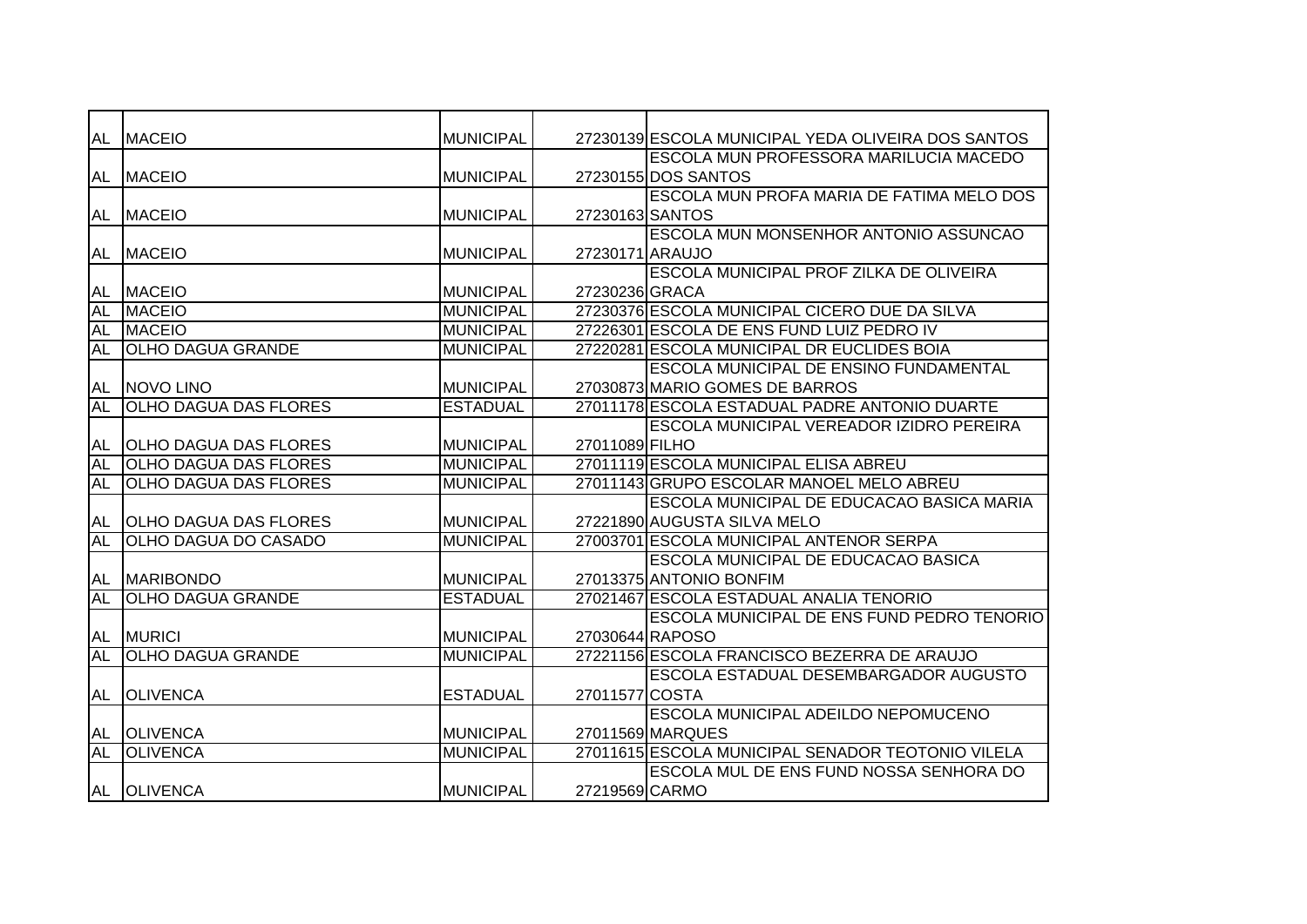|           |                                |                  |                 | <b>ESCOLA MUNICIPAL DE ENSINO FUNDAMENTAL RUI</b>        |
|-----------|--------------------------------|------------------|-----------------|----------------------------------------------------------|
| AL        | <b>JOURO BRANCO</b>            | <b>MUNICIPAL</b> |                 | 27005496 PALMEIRA                                        |
|           |                                |                  |                 | <b>ESCOLA MUNICIPAL ANTONIO XAVIER DE</b>                |
| AL        | <b>OURO BRANCO</b>             | <b>MUNICIPAL</b> |                 | 27005585 CARVALHO                                        |
| AL        | <b>OLHO DAGUA DO CASADO</b>    | <b>MUNICIPAL</b> |                 | 27220095 ESCOLA MUNICIPAL AMELIA MARTINS                 |
| AL        | MINADOR DO NEGRAO              | <b>MUNICIPAL</b> |                 | 27216071 ESCOLA MUNICIPAL MENINO JESUS DE PRAGA          |
|           |                                |                  |                 |                                                          |
| AL        | <b>MACEIO</b>                  | <b>MUNICIPAL</b> |                 | 27036863 ESCOLA DE ENSINO FUND DR DERALDO CAMPOS         |
|           |                                |                  |                 | ESCOLA MUNICIPAL DE ENSINO FUNDAMENTAL DR                |
|           | AL MATRIZ DE CAMARAGIBE        | <b>MUNICIPAL</b> |                 | 27029476 JOSE LINS DE G LYR                              |
|           |                                |                  |                 | <b>ESCOLA MUNICIPAL DE ENSINO FUNDAMENTAL</b>            |
|           | AL   MATRIZ DE CAMARAGIBE      | <b>MUNICIPAL</b> |                 | 27029484 MUNIZ FALCAO                                    |
|           |                                |                  |                 | ESC MUL DE EDUC INF E ENS FUND PROF <sup>a</sup> AIDA DE |
|           | <b>AL MATRIZ DE CAMARAGIBE</b> | <b>MUNICIPAL</b> |                 | 27215881 SOUZA LINS                                      |
| <b>AL</b> | MATRIZ DE CAMARAGIBE           | <b>MUNICIPAL</b> |                 | 27218082 ESCOLA MUNICIPAL SENADOR ARNON DE MELO          |
|           |                                |                  |                 | <b>ESCOLA MUNICIPAL DE E F D SOFIA DE GOES</b>           |
| AL        | <b>IMATRIZ DE CAMARAGIBE</b>   | <b>MUNICIPAL</b> |                 | 27218090 MONTEIRO                                        |
|           |                                |                  |                 | ESCOLA MUNICIPAL DE ENSINO FUNDAMENTAL                   |
| AL        | <b>MATRIZ DE CAMARAGIBE</b>    | <b>MUNICIPAL</b> |                 | 27221830 PROFESSORA DAGMAR CAV                           |
|           |                                |                  |                 | ESCOLA MUNICIPAL DE ENSINO FUNDAMENTAL                   |
| <b>AL</b> | MATRIZ DE CAMARAGIBE           | <b>MUNICIPAL</b> |                 | 27224368 ANTONIO DE CASTRO BAR                           |
|           |                                |                  |                 | <b>ESCOLA DE ENSINO FUNDAMENTAL MARIA</b>                |
| AL        | NOVO LINO                      | <b>MUNICIPAL</b> |                 | 27030814 ANGELICA DIAS                                   |
|           |                                |                  |                 | <b>ESCOLA MUNICIPAL PROFESSORA MARIA MARLUCE</b>         |
| AL        | <b>MESSIAS</b>                 | <b>MUNICIPAL</b> |                 | 27224325 RAIMUNDO DA SILVA                               |
|           |                                |                  |                 | ESCOLA MUNICIPAL DE EDUCACAO BASICA                      |
| AL        | <b>MURICI</b>                  | <b>MUNICIPAL</b> |                 | 27214214 ASTOLFO LOPES                                   |
|           |                                |                  |                 |                                                          |
|           | AL MINADOR DO NEGRAO           | <b>MUNICIPAL</b> |                 | 27217841 ESCOLA MUNICIPAL NOSSA SENHORA DAS GRACAS       |
| <b>AL</b> | <b>MONTEIROPOLIS</b>           | <b>ESTADUAL</b>  |                 | 27010767 ESCOLA ESTADUAL DE MONTEIROPOLIS                |
|           |                                |                  |                 | <b>ESCOLA MUNICIPAL ENS FUND PROF<sup>a</sup> IVONE</b>  |
|           | AL MONTEIROPOLIS               | <b>MUNICIPAL</b> | 27010759 MENDES |                                                          |
| <b>AL</b> | <b>MURICI</b>                  | <b>ESTADUAL</b>  |                 | 27030725 ESCOLA ESTADUAL DR ARTUR LOPES FERREIRA         |
|           |                                |                  |                 | ESCOLA MUNICIPAL DE ENSINO FUNDAMENTAL                   |
|           | AL MURICI                      | <b>MUNICIPAL</b> |                 | 27030237 JUVENAL LOPES FERREIR                           |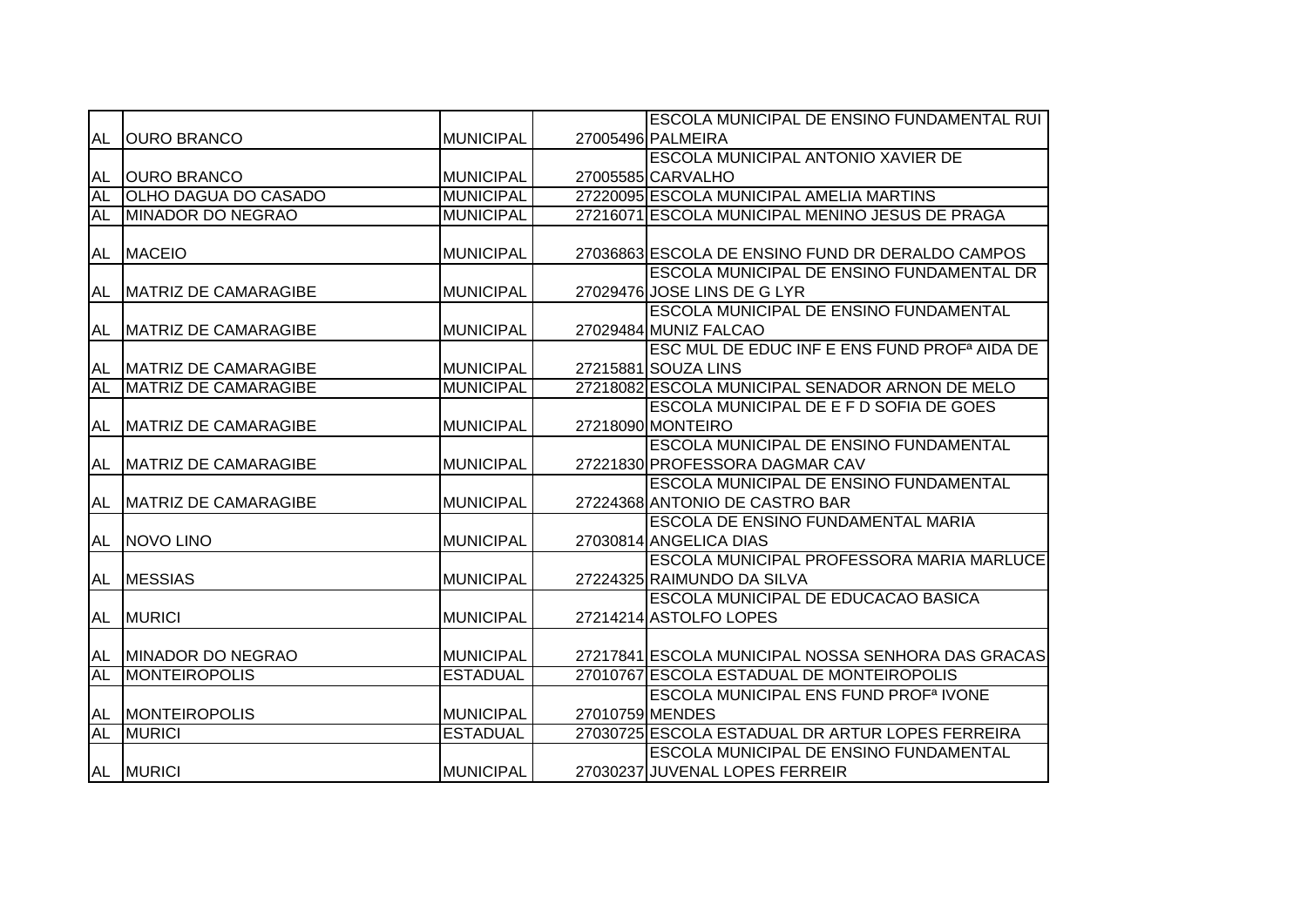| <b>AL</b> | <b>MURICI</b>          | <b>MUNICIPAL</b> |                  | 27030253 ESCOLA MUNICIPAL GOVERNADOR LAMENHA FILHO    |
|-----------|------------------------|------------------|------------------|-------------------------------------------------------|
|           |                        |                  |                  | ESCOLA MUNICIPAL DE EDUCACAO BASICA NOSSA             |
| AL        | <b>MURICI</b>          | <b>MUNICIPAL</b> |                  | 27030474 SENHORA DAS GRACAS                           |
|           |                        |                  |                  | ESCOLA MUNICIPAL DE EDUCACAO BASICA D                 |
| AL        | <b>IMARIBONDO</b>      | <b>MUNICIPAL</b> | 27013391 PEDRO I |                                                       |
|           |                        |                  |                  | CENTRO EDUCACIONAL MUNICIPAL LUIZ DE                  |
| AL        | <b>MESSIAS</b>         | <b>MUNICIPAL</b> |                  | 27029930 AMORIM LEAO E EXTENSOES                      |
|           |                        |                  |                  | <b>ESCOLA MUNICIPAL DE EDUCACAO BASICA SAO</b>        |
| <b>AL</b> | <b>JOAQUIM GOMES</b>   | <b>MUNICIPAL</b> | 27252000 JOSE    |                                                       |
|           |                        |                  |                  | <b>ESCOLA ESTADUAL D ELISEU MARIA GOMES</b>           |
| AL        | <b>JAPARATINGA</b>     | <b>ESTADUAL</b>  |                  | 27032280 OLIVEIRA                                     |
|           |                        |                  |                  | <b>ESCOLA MUNICIPAL DE 1º GRAU ANTONIO B</b>          |
| AL        | <b>JAPARATINGA</b>     | <b>MUNICIPAL</b> |                  | 27032272 BANDEIRA                                     |
|           |                        |                  |                  | <b>ESCOLA MUNICIPAL MARECHAL ARTHUR COSTA E</b>       |
| AL        | <b>JAPARATINGA</b>     | <b>MUNICIPAL</b> | 27032388 SILVA   |                                                       |
| <b>AL</b> | <b>JARAMATAIA</b>      | <b>MUNICIPAL</b> |                  | 27009920 ESCOLA DE 1º GRAU BENEDITA BARBOSA LIMA      |
|           |                        |                  |                  | ESCOLA MUL DE ENS FUND PREFEITO OLAVO                 |
| AL        | <b>JARAMATAIA</b>      | <b>MUNICIPAL</b> |                  | 27010023 BARBOSA                                      |
|           |                        |                  |                  | ESCOLA MUNICIPAL DE EDUCACAO BASICA MARIA             |
| AL        | <b>JEQUIA DA PRAIA</b> | <b>MUNICIPAL</b> |                  | 27042723 LOPES BERTOLDO                               |
|           |                        |                  |                  | ESCOLA MUNICIPAL DE EDUCACAO BASICA JOSE              |
| AL        | <b>JEQUIA DA PRAIA</b> | <b>MUNICIPAL</b> |                  | 27043835 CURSINO DOS SANTOS                           |
| <b>AL</b> | <b>MACEIO</b>          | <b>ESTADUAL</b>  |                  | 27036464 ESCOLA ESTADUAL JARSEN COSTA                 |
|           |                        |                  |                  | ESCOLA MUNICIPAL DE EDUCACAO BASICO PROF <sup>a</sup> |
| AL        | <b>JOAQUIM GOMES</b>   | <b>MUNICIPAL</b> |                  | 27028860 CICERA SANTOS MARI                           |
|           |                        |                  |                  |                                                       |
| AL        | <b>JACUIPE</b>         | <b>MUNICIPAL</b> |                  | 27028399 ESCOLA DE 1º GRAU MARIO ACIOLY WANDERLEY     |
|           |                        |                  |                  | <b>ESCOLA DE ENSINO FUNDAMENTAL PEDRO</b>             |
| AL        | <b>JUNDIA</b>          | <b>MUNICIPAL</b> |                  | 27029212 SURUAGY                                      |
|           |                        |                  |                  | ESCOLA MUNICIPAL NOSSA SENHORA DIVINA                 |
| AL        | <b>JUNQUEIRO</b>       | <b>MUNICIPAL</b> |                  | 27042979 PASTORA                                      |
|           |                        |                  |                  | ESCOLA DE ENS FUND DEPUTADO MANOEL                    |
| AL        | LAGOA DA CANOA         | <b>MUNICIPAL</b> |                  | 27019594 PEREIRA FILHO                                |
|           |                        |                  |                  | ESCOLA DE ENS FUND GOVERNADOR LUIZ                    |
|           | AL LAGOA DA CANOA      | <b>MUNICIPAL</b> |                  | 27216764 CAVALCANTE                                   |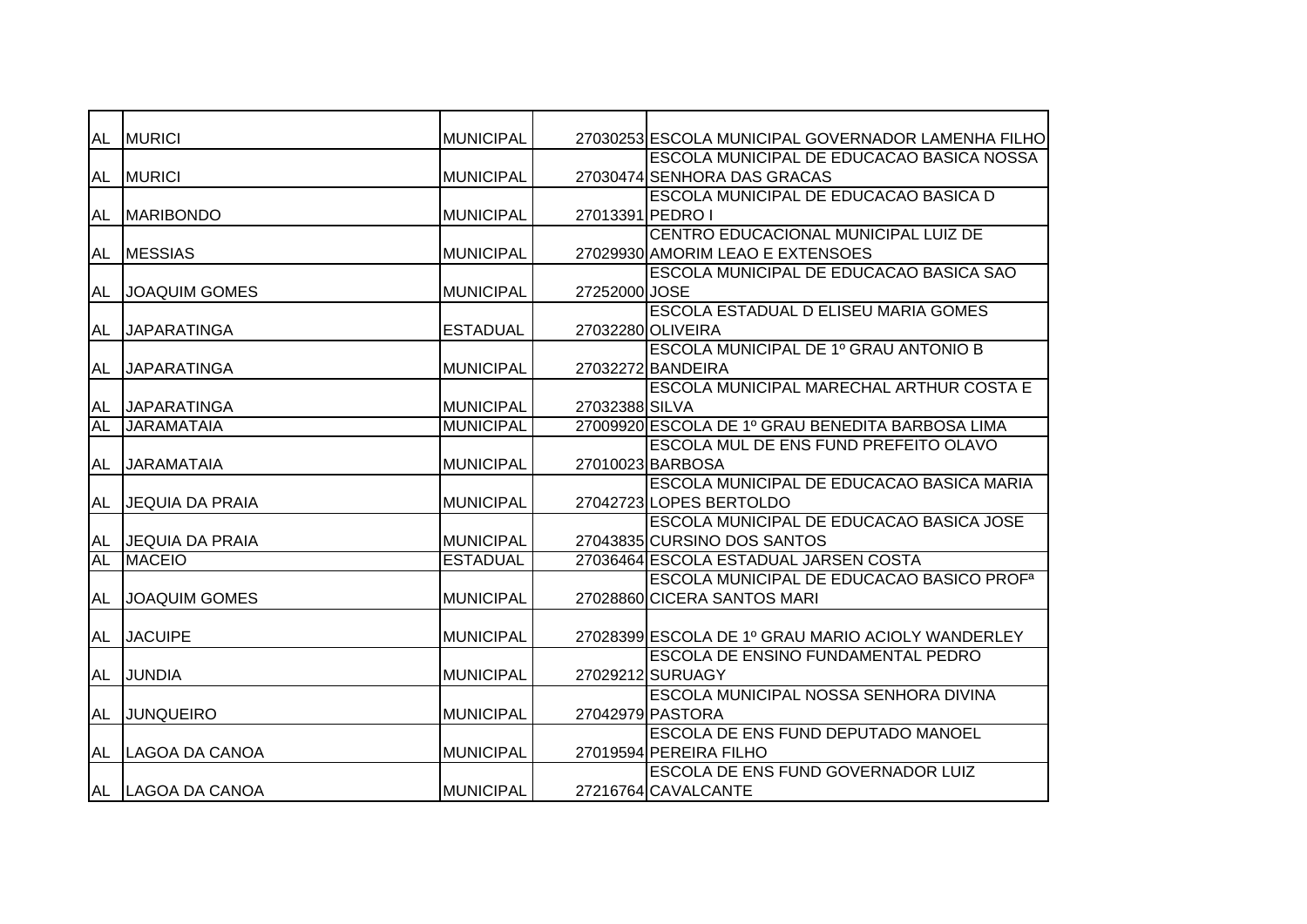|           |                          |                  |                 | <b>ESCOLA DE ENS FUND PROFESSOR JOSE</b>                    |
|-----------|--------------------------|------------------|-----------------|-------------------------------------------------------------|
|           | AL LAGOA DA CANOA        | <b>MUNICIPAL</b> |                 | 27220427 RODRIGUES FILHO                                    |
|           |                          |                  |                 | ESCOLA ESTADUAL DR EDSON DOS SANTOS                         |
|           | AL MACEIO                | <b>ESTADUAL</b>  |                 | 27035573 BERNARDES                                          |
| <b>AL</b> | <b>MACEIO</b>            | <b>ESTADUAL</b>  |                 | 27035778 ESCOLA ESTADUAL PROF <sup>a</sup> MALBA LINS COSTA |
|           |                          |                  |                 | ESCOLA MUNICIPAL DE ENSINO FUND TEREZA DE                   |
|           | AL MACEIO                | <b>MUNICIPAL</b> | 27038645 JESUS  |                                                             |
|           |                          |                  |                 | <b>ESCOLA MUNICIPAL DE EDUCACAO BASICA PROF<sup>a</sup></b> |
| AL        | <b>JOAQUIM GOMES</b>     | <b>MUNICIPAL</b> |                 | 27028852 MARIA DO CARMO DE                                  |
|           |                          |                  |                 | ESCOLA MUNICIPAL DE EF E MEDIO PE LUIZ FARIAS               |
| <b>AL</b> | <b>IGACI</b>             | <b>MUNICIPAL</b> |                 | 27317048 TORRES                                             |
| <b>AL</b> | <b>PALESTINA</b>         | <b>ESTADUAL</b>  |                 | 27005852 ESCOLA EST MANOEL PEREIRA FILHO                    |
| <b>AL</b> | <b>GIRAU DO PONCIANO</b> | <b>ESTADUAL</b>  |                 | 27220087 ESCOLA ESTADUAL DEPUTADO GILVAN BARROS             |
|           |                          |                  |                 | <b>ESCOLA MUNICIPAL DE EDUCACAO BASICA</b>                  |
| AL        | <b>GIRAU DO PONCIANO</b> | <b>MUNICIPAL</b> |                 | 27018814 DEPUTADO JOSE MEDEIROS                             |
|           |                          |                  |                 | <b>ESCOLA MUNICIPAL DE EDUCACAO BASICA</b>                  |
| AL        | <b>GIRAU DO PONCIANO</b> | <b>MUNICIPAL</b> |                 | 27019438 TIRADENTES                                         |
|           |                          |                  |                 | <b>ESCOLA MUNICIPAL DE EDUCACAO BASICA JOSE</b>             |
|           | AL GIRAU DO PONCIANO     | <b>MUNICIPAL</b> |                 | 27223868 DE MESSIAS BARROS                                  |
|           |                          |                  |                 | ESCOLA MUNICIPAL DE EDUCACAO BASICA                         |
| <b>AL</b> | <b>GIRAU DO PONCIANO</b> | <b>MUNICIPAL</b> |                 | 27259005 VEREADOR ANTONIO ALVES                             |
|           |                          |                  |                 | ESCOLA MUL DE ENS FUND JOAO FRANCISCO DE                    |
| AL        | <b>IBATEGUARA</b>        | <b>MUNICIPAL</b> | 27022846 ARAUJO |                                                             |
|           |                          |                  |                 | ESCOLA DE ENSINO FUND E MEDIO MARLY FARIAS                  |
| AL        | <b>IBATEGUARA</b>        | <b>MUNICIPAL</b> | 27215563 LESSA  |                                                             |
|           |                          |                  |                 | <b>GRUPO MUNICIPAL HUMBERTO ALENCAR C</b>                   |
| AL        | <b>JACUIPE</b>           | <b>MUNICIPAL</b> |                 | 27028569 BRANCO                                             |
|           |                          |                  |                 | ESCOLA MUNICIPAL DE ENSINO FUND CASINHA                     |
|           | AL IGACI                 | <b>MUNICIPAL</b> | 27218341 FELIZ  |                                                             |
| AL        | <b>JACUIPE</b>           | <b>MUNICIPAL</b> |                 | 27028518 GRUPO MUNICIPAL DR EDSON GAMA PEIXOTO              |
|           |                          |                  |                 | ESCOLA MUNICIPAL DE EDUCACAO BASICA JOSE                    |
| AL        | <b>IIGREJA NOVA</b>      | <b>MUNICIPAL</b> |                 | 27045013 MIGUEL DOS SANTOS                                  |
|           |                          |                  |                 | <b>ESCOLA MUNICIPAL DE ENSINO FUNDAMENTAL</b>               |
| AL        | <b>IGREJA NOVA</b>       | <b>MUNICIPAL</b> |                 | 27214460 JULIO LEITE                                        |
|           |                          |                  |                 | ESCOLA MUNICIPAL DE ENSINO FUNDAMENTAL                      |
|           | AL IGREJA NOVA           | <b>MUNICIPAL</b> |                 | 27230686 FREI ARNALDO MOTTA E                               |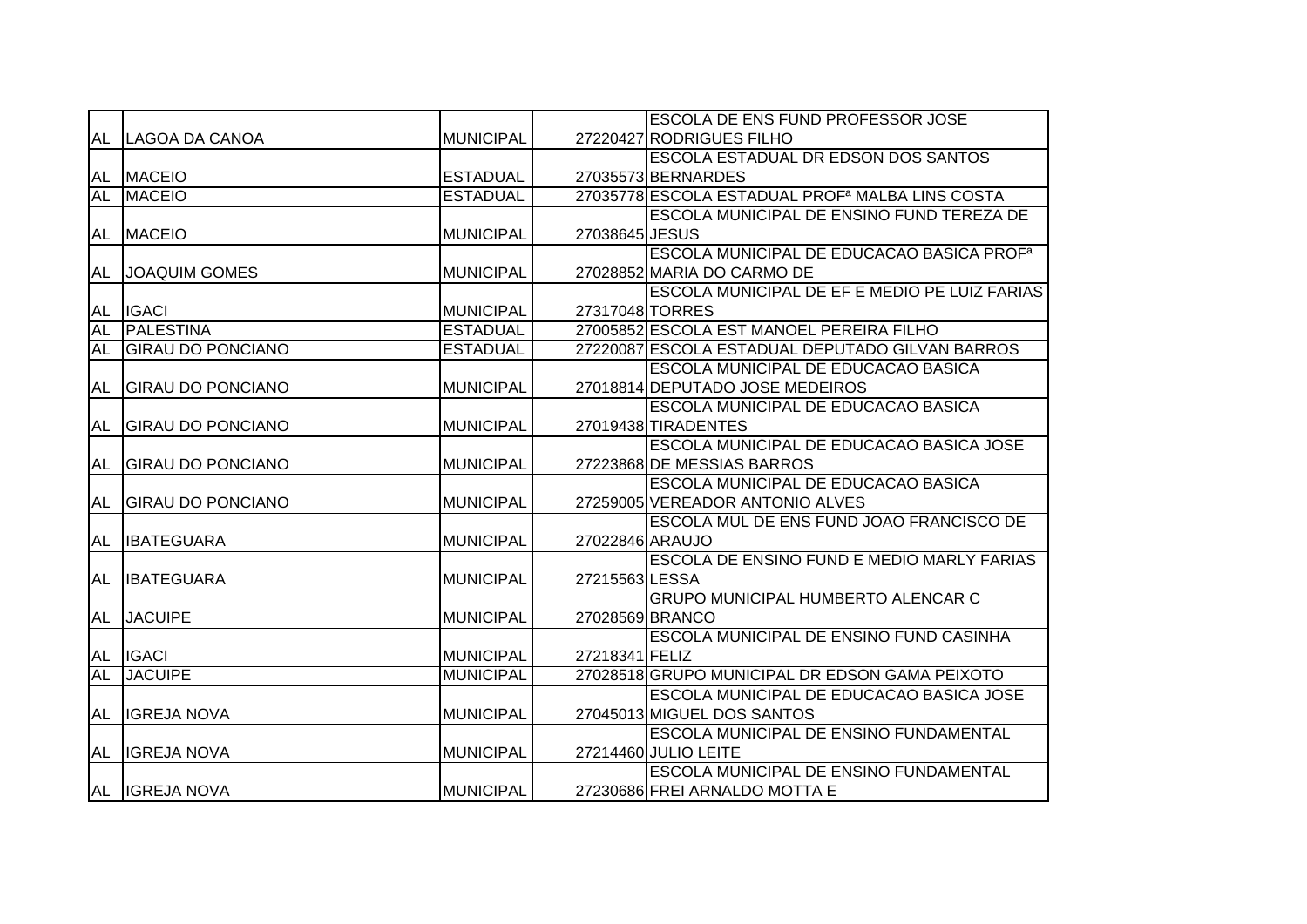| <b>AL</b> | <b>INHAPI</b>            | <b>ESTADUAL</b>  |                 | 27001407 ESCOLA ESTADUAL RUBENS NUNES DE OLIVEIRA |
|-----------|--------------------------|------------------|-----------------|---------------------------------------------------|
|           |                          |                  |                 | ESCOLA MUNICIPAL DE 1º E 2º GRAUS N SENHORA       |
| AL        | <b>INHAPI</b>            | <b>MUNICIPAL</b> |                 | 27001393 DO ROSARIO                               |
| <b>AL</b> | <b>JACARE DOS HOMENS</b> | <b>MUNICIPAL</b> |                 | 27009750 ESCOLA MUNICIPAL PEDRO ABILIO MADEIRO    |
| <b>AL</b> | <b>JACUIPE</b>           | <b>ESTADUAL</b>  |                 | 27028380 ESCOLA ESTADUAL MAJOR LUIZ CAVALCANTE    |
| AL        | <b>MACEIO</b>            | <b>ESTADUAL</b>  |                 | 27036499 ESCOLA ESTADUAL TARCISIO DE JESUS        |
|           |                          |                  |                 |                                                   |
| AL        | <b>IGACI</b>             | <b>ESTADUAL</b>  |                 | 27012638 ESCOLA ESTADUAL MARIA AMELIA SAMPAIO LUZ |
|           |                          |                  |                 |                                                   |
| AL        | <b>MACEIO</b>            | MUNICIPAL        |                 | 27036251 ESCOLA DE ENSINO FUNDAMENTAL PADRE PINHO |
| AL        | <b>MACEIO</b>            | <b>ESTADUAL</b>  |                 | 27216616 ESCOLA ESTADUAL MANOEL DE ARAUJO DORIA   |
|           |                          |                  |                 | ESCOLA ESTADUAL PROFESSOR LIBERALINO              |
| AL        | <b>MACEIO</b>            | <b>ESTADUAL</b>  |                 | 27253007 BONFIM DE OLIVEIRA                       |
|           |                          |                  |                 |                                                   |
| AL        | <b>MACEIO</b>            | <b>MUNICIPAL</b> |                 | 27034755 ESCOLA DE ENS FUND DR HENRIQUE EQUELMAN  |
| AL        | <b>MACEIO</b>            | <b>MUNICIPAL</b> |                 | 27035441 ESC ENS FUND SAGRADO CORACAO DE JESUS    |
|           |                          |                  |                 | ESCOLA MUNICIPAL DE ENSINO FUND ZANELI            |
| <b>AL</b> | <b>MACEIO</b>            | <b>MUNICIPAL</b> | 27036049 CALDAS |                                                   |
|           |                          |                  |                 | ESCOLA DE ENSINO FUND ANTONIO S LAMENHA           |
| AL        | <b>MACEIO</b>            | <b>MUNICIPAL</b> | 27036081 LINS   |                                                   |
|           |                          |                  |                 | <b>ESCOLA DE ENSINO FUNDAMENTAL CLETO</b>         |
| AL        | <b>MACEIO</b>            | <b>MUNICIPAL</b> |                 | 27036103 MARQUES LUZ                              |
| <b>AL</b> | <b>MACEIO</b>            | <b>ESTADUAL</b>  |                 | 27035930 ESCOLA ESTADUAL DR JULIO AUTO            |
|           |                          |                  |                 | <b>ESCOLA DE ENS FUNDAMENTAL LUIZA OLIVEIRA</b>   |
| AL        | <b>MACEIO</b>            | <b>MUNICIPAL</b> |                 | 27036200 SURUAGY                                  |
|           |                          |                  |                 | ESCOLA ESTADUAL PROFº CARLOS POVINA               |
| AL        | <b>MACEIO</b>            | <b>ESTADUAL</b>  |                 | 27039005 CAVALCANTE                               |
| AL        | <b>MACEIO</b>            | <b>MUNICIPAL</b> |                 | 27036286 ESC DE ENS FUND PROF ALMEIDA LEITE       |
|           |                          |                  |                 | <b>ESCOLA DE ENSINO FUND PROF DONIZETTI</b>       |
| AL        | <b>MACEIO</b>            | <b>MUNICIPAL</b> |                 | 27036294 CALHEIROS                                |
|           |                          |                  |                 | ESCOLA DE ENSINO FUND SERGIO LUIS PESSOA          |
| AL        | <b>MACEIO</b>            | <b>MUNICIPAL</b> | 27036340 BRAGA  |                                                   |
|           |                          |                  |                 | <b>ESCOLA DE ENSINO FUNDAMENTAL SILVESTRE</b>     |
|           | AL MACEIO                | <b>MUNICIPAL</b> |                 | 27036359 PERICLES                                 |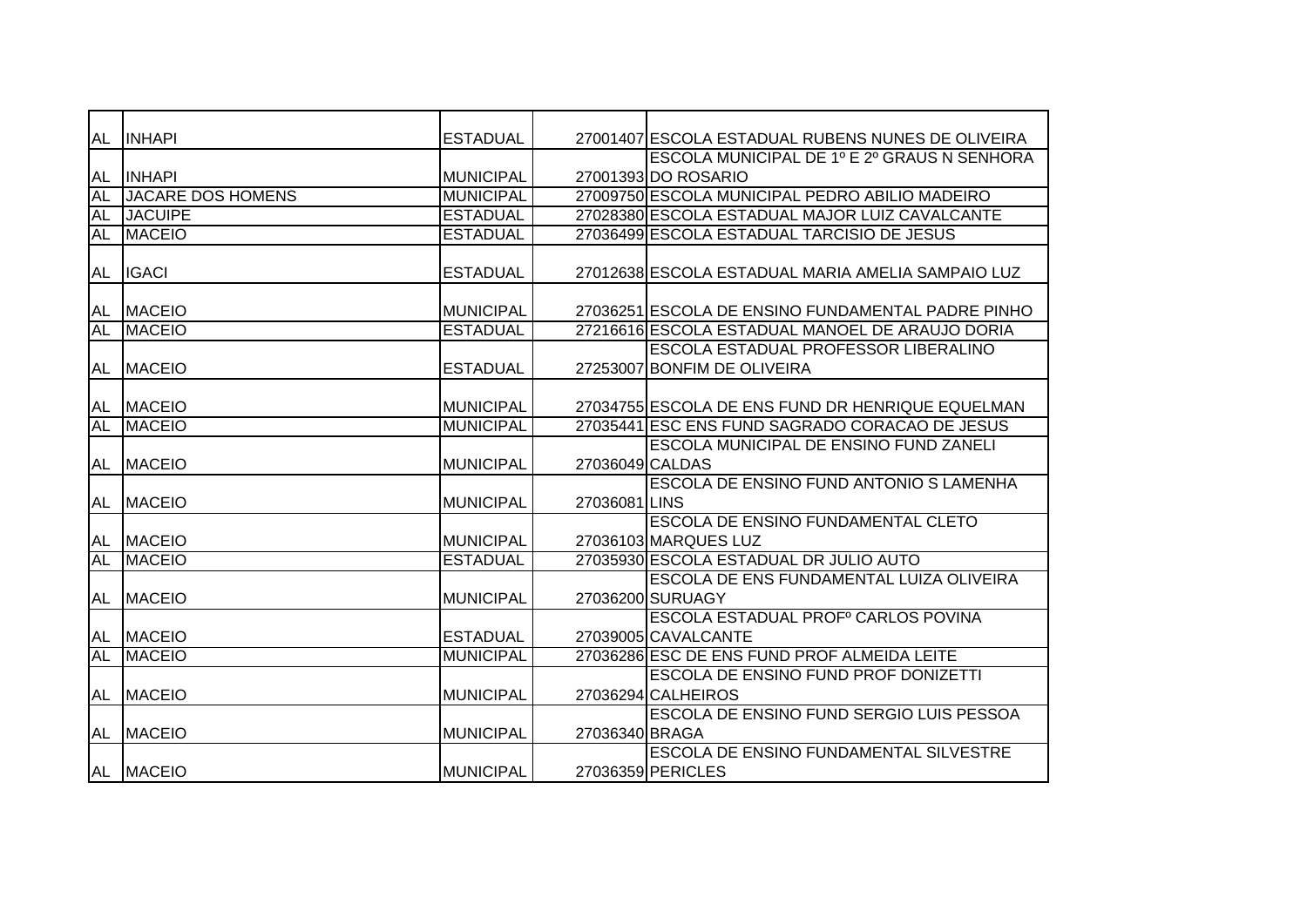| AL        | <b>MACEIO</b>     | <b>MUNICIPAL</b> |                 | 27036391 ESCOLA DE ENSINO FUND PROF CORINTHO DA PAZ |
|-----------|-------------------|------------------|-----------------|-----------------------------------------------------|
| <b>AL</b> | <b>MACEIO</b>     | <b>MUNICIPAL</b> |                 | 27036405 ESCOLA DE ENSINO FUND PROF ANTIDIO VIEIRA  |
|           |                   |                  |                 | <b>ESCOLA MUNIC DE ENS FUND DR JOSE B</b>           |
| AL        | <b>MACEIO</b>     | <b>MUNICIPAL</b> |                 | 27036839 MEDEIROS                                   |
|           |                   |                  |                 |                                                     |
| AL        | <b>IFLEXEIRAS</b> | <b>MUNICIPAL</b> |                 | 27214354 UNIDADE ESCOLAR DELCIO VERCOSA DE AMORIM   |
|           |                   |                  |                 | <b>ESCOLA DE ENSINO FUNDPROFº LENILTO ALVES</b>     |
| AL        | <b>MACEIO</b>     | <b>MUNICIPAL</b> | 27036197 SANTOS |                                                     |
| <b>AL</b> | <b>MACEIO</b>     | <b>ESTADUAL</b>  |                 | 27037185 ESCOLA ESTADUAL SANTA TEREZA DAVILA        |
| <b>AL</b> | <b>MACEIO</b>     | <b>ESTADUAL</b>  |                 | 27036553 ESCOLA ESTADUAL DR RODRIGUEZ DE MELO       |
|           |                   |                  |                 | <b>ESCOLA ESTADUAL ENGENHEIRO EDSON</b>             |
| AL        | <b>MACEIO</b>     | <b>ESTADUAL</b>  |                 | 27036588 SALUSTIANO DOS SANTOS                      |
| <b>AL</b> | <b>MACEIO</b>     | <b>ESTADUAL</b>  |                 | 27036650 ESCOLA ESTADUAL ALBERTO TORRES             |
|           |                   |                  |                 | ESCOLA ESTADUAL PROF EDUARDO ALMEIDA DA             |
| AL        | <b>MACEIO</b>     | <b>ESTADUAL</b>  | 27036707 SILVA  |                                                     |
| <b>AL</b> | <b>MACEIO</b>     | <b>ESTADUAL</b>  |                 | 27036758 ESCOLA LIONS MACEIO PAJUCARA               |
| AL        | <b>MACEIO</b>     | <b>ESTADUAL</b>  |                 | 27036790 ESCOLA ESTADUAL NOEL NUTELS                |
|           |                   |                  |                 | ESCOLA ESTADUAL PROF JOSE DA SILVEIRA               |
| AL        | <b>MACEIO</b>     | <b>ESTADUAL</b>  |                 | 27036987 CAMERINO                                   |
|           |                   |                  |                 | ESCOLA ESTADUAL PROF PEDRO TEIXEIRA DE              |
| <b>AL</b> | <b>MACEIO</b>     | <b>ESTADUAL</b>  |                 | 27037010 VASCONCELOS                                |
|           |                   |                  |                 | ESCOLA ESTADUAL GOVERNADOR GERALDO                  |
| AL        | <b>MACEIO</b>     | <b>ESTADUAL</b>  |                 | 27216519 BULHOES BARROS                             |
| <b>AL</b> | <b>MACEIO</b>     | <b>ESTADUAL</b>  |                 | 27037118 ESCOLA ESTADUAL ROTARY                     |
|           |                   |                  |                 |                                                     |
| AL        | <b>MACEIO</b>     | <b>ESTADUAL</b>  |                 | 27215024 ESCOLA ESTADUAL AQUILINA BULHOES BARROS    |
|           |                   |                  |                 | ESCOLA ESTADUAL DR JOSE MARIA CORREIA DAS           |
| AL        | <b>IMACEIO</b>    | <b>ESTADUAL</b>  | 27038297 NEVES  |                                                     |
|           |                   |                  |                 | ESCOLA ESTADUAL MAJ EDUARDO EMILIANO DA             |
| AL        | <b>MACEIO</b>     | <b>ESTADUAL</b>  |                 | 27038319 FONSECA                                    |
| <b>AL</b> | <b>MACEIO</b>     | <b>ESTADUAL</b>  |                 | 27038467 ESCOLA ESTADUAL CINCINATO PINTO            |
| <b>AL</b> | <b>MACEIO</b>     | <b>ESTADUAL</b>  |                 | 27038521 ESCOLA ESTADUAL JOSE OLIVEIRA SILVA        |
| <b>AL</b> | <b>MACEIO</b>     | <b>ESTADUAL</b>  |                 | 27038572 ESCOLA ESTADUAL PROF ANISIO TEIXEIRA       |
| <b>AL</b> | <b>MACEIO</b>     | <b>ESTADUAL</b>  |                 | 27038629 ESCOLA ESTADUAL ROSALVO RIBEIRO            |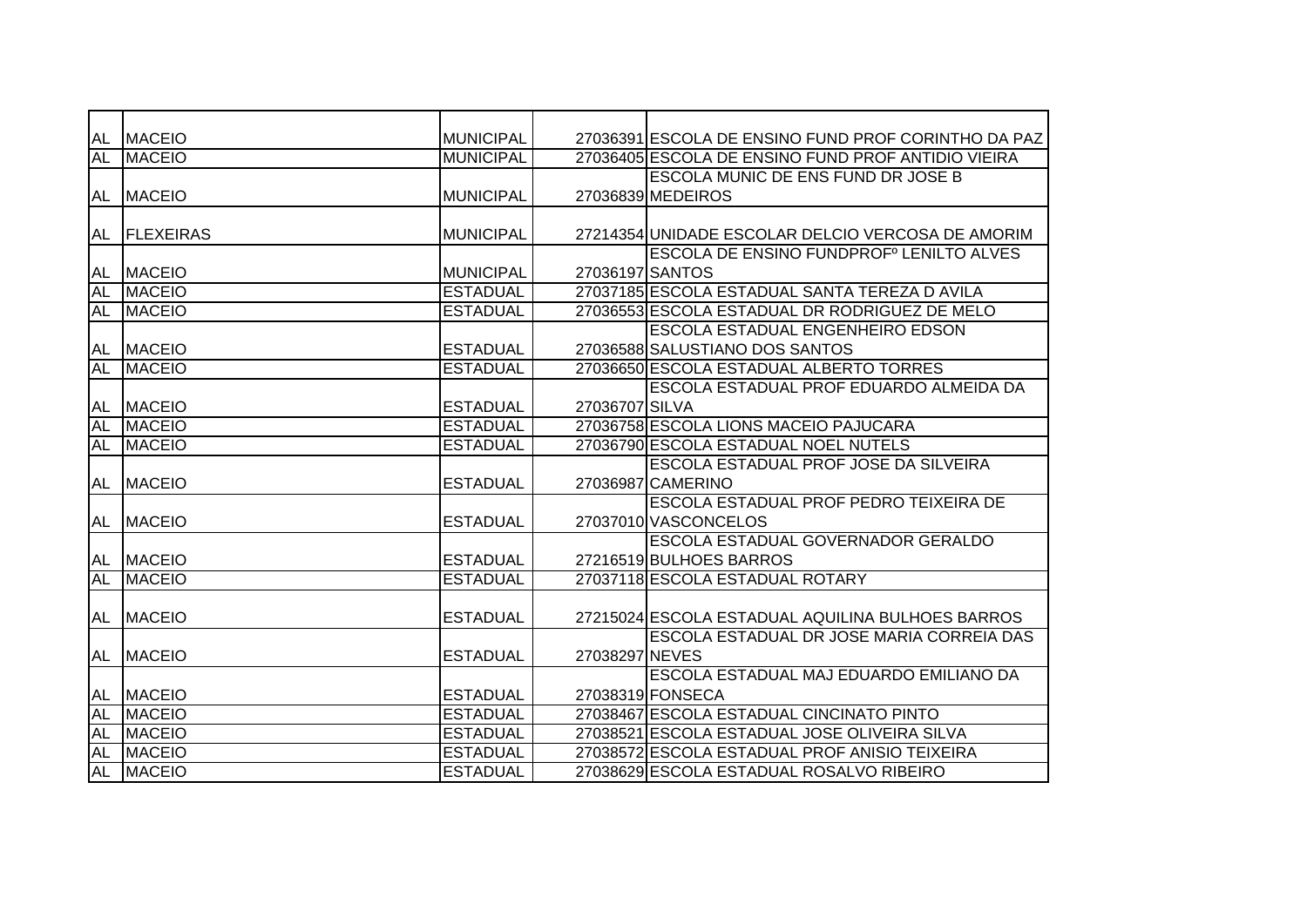|    |                    |                  | <b>ESC ESTADUAL PROF EDMILSON DE</b>              |
|----|--------------------|------------------|---------------------------------------------------|
|    | AL MACEIO          | <b>ESTADUAL</b>  | 27038734 VASCONCELOS PONTES                       |
| AL | <b>MACEIO</b>      | <b>MUNICIPAL</b> | 27037800 ESCOLA KATIA PIMENTEL ASSUNCAO           |
|    |                    |                  |                                                   |
|    | AL MACEIO          | <b>ESTADUAL</b>  | 27037037 ESCOLA ESTADUAL PROFESSOR THEONILO GAMA  |
|    | AM ANAMA           | <b>ESTADUAL</b>  | 13014790 ESCOLA ESTADUAL JESUINA REGIS            |
|    | <b>AM MANAUS</b>   | <b>MUNICIPAL</b> | 13274228 ESC MUL FRANCISCA SOARES DOS SANTOS      |
| AM | <b>ANAMA</b>       | <b>MUNICIPAL</b> | 13089340 ESC IVAN JAQUES                          |
| AM | <b>LABREA</b>      | <b>MUNICIPAL</b> | 13047370 ESC PRESIDENTE VARGAS                    |
|    | AM <b>IPIXUNA</b>  | <b>MUNICIPAL</b> | 13070223 ESC JUSCELINO KUBITSCHEK                 |
| AM | JUTAI              | <b>MUNICIPAL</b> | 13006703 ESC MUNICIPAL DUQUE DE CAXIAS            |
| AM | JUTAI              | <b>MUNICIPAL</b> | 13006797 ESC PRESIDENTE TANCREDO NEVES            |
| AM | JUTAI              | <b>MUNICIPAL</b> | 13006894 ESC SANTA TEREZA                         |
| AM | JUTAI              | <b>MUNICIPAL</b> | 13071157 ESC BOM JESUS                            |
| AM | <b>JUTAI</b>       | <b>MUNICIPAL</b> | 13076566 ESC CAIO DE ARAUJO LASMAR                |
| AM | <b>LABREA</b>      | <b>ESTADUAL</b>  | 13046829 ESC EDUCANDARIO SANTA RITA               |
|    | AM JURUA           | <b>ESTADUAL</b>  | 13082701 ESC EST PROF ROMERITO DA SILVA BRITO     |
|    | AM LABREA          | <b>MUNICIPAL</b> | 13047345 ESC FILADELFIA                           |
|    | AM JURUA           | <b>ESTADUAL</b>  | 13012479 ESC EST ARMANDO BERREDO                  |
|    | AM LABREA          | <b>MUNICIPAL</b> | 13047442 ESC TURMA DA MONICA                      |
|    | AM LABREA          | <b>MUNICIPAL</b> | 13059491 ESC JOVELINA MAIA                        |
|    | AM LABREA          | <b>MUNICIPAL</b> | 13074814 ESC MARIA DO SOCORRO BRITO LIMA          |
|    | AM LABREA          | <b>MUNICIPAL</b> | 13076388 ESC JOSE MAIA DE SOUZA                   |
|    | AM LABREA          | <b>MUNICIPAL</b> | 13087584 ESC FRANCISCA GOMES MENDES               |
| AM | MANACAPURU         | <b>ESTADUAL</b>  | 13022687 ESCOLA ESTADUAL JOSE KALIL ASSAF         |
|    |                    |                  |                                                   |
|    | AM MANACAPURU      | <b>ESTADUAL</b>  | 13022741 ESCOLA ESTADUAL VIRGILIA ALEXANDRE MADDY |
| AM | <b>MANACAPURU</b>  | <b>MUNICIPAL</b> | 13085662 EMEF ZORAIDA RIBEIRO ALEXANDRE           |
|    | AM LABREA          | <b>ESTADUAL</b>  | 13063383 ESC EST THOME DE MEDEIROS RAPOSO         |
|    | AM ITACOATIARA     | <b>MUNICIPAL</b> | 13073087 ESC IRMAS DOROTEIAS                      |
|    | AM AMATURA         | <b>ESTADUAL</b>  | 13004301 ESC EST SAO CRISTOVAO                    |
| AM | <b>IPIXUNA</b>     | <b>MUNICIPAL</b> | 13200208 ESC MUN IRACY DE LIMA BARROSO            |
|    | AM <b>IRANDUBA</b> | <b>ESTADUAL</b>  | 13021630 ESCOLA ESTADUAL ISAIAS VASCONCELOS       |
|    | AM <b>IRANDUBA</b> | <b>MUNICIPAL</b> | 13021575 ESC CREUSA ABESS FARAH                   |
|    | AM <b>IRANDUBA</b> | <b>MUNICIPAL</b> | 13063588 ESC PROFA ERVILA SOUZA DE ASSIS          |
|    | AM <b>IRANDUBA</b> | <b>MUNICIPAL</b> | 13079700 ESCOLA MUNICIPAL NOEMI SANTOS PEREIRA    |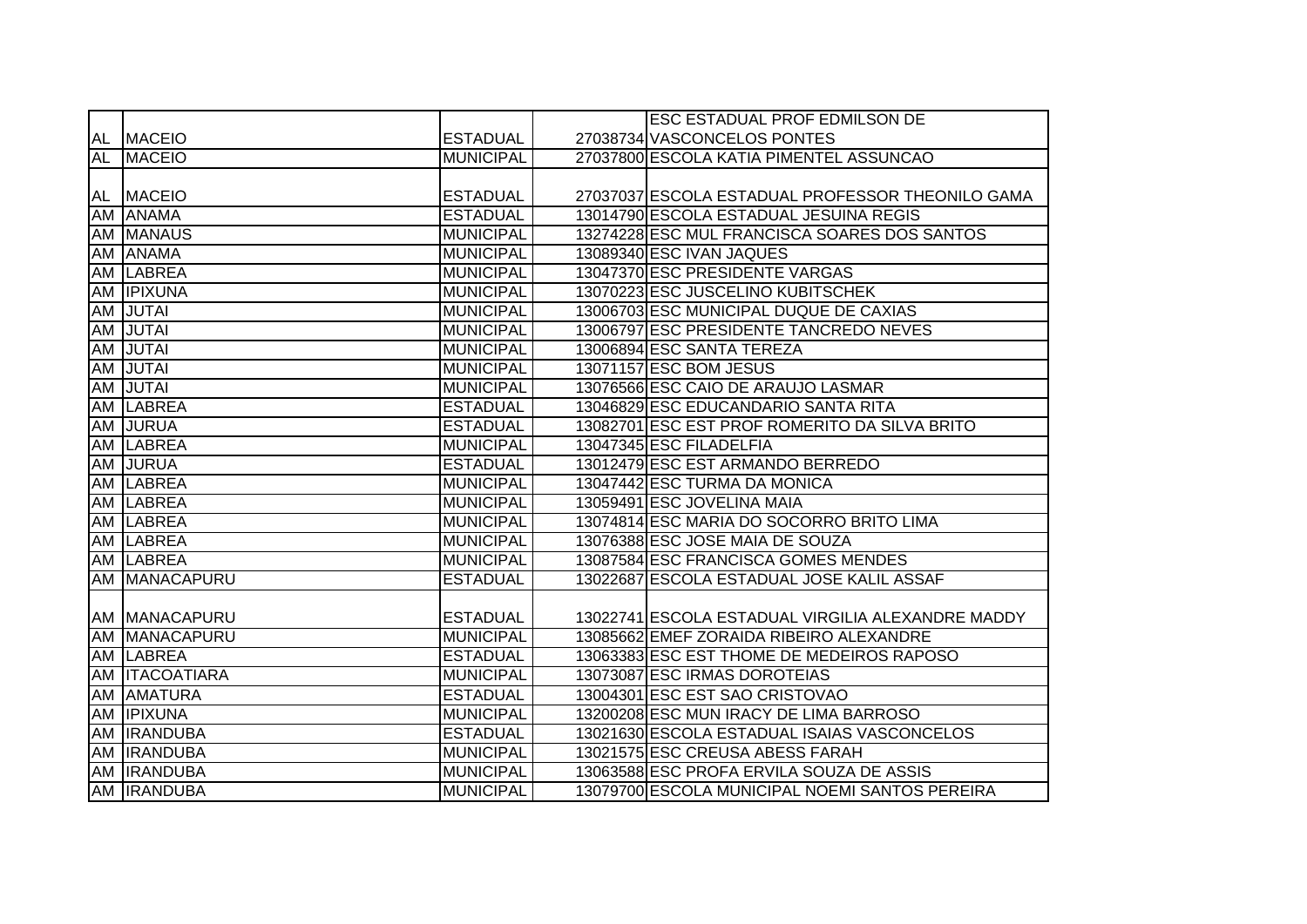| <b>AM IRANDUBA</b>                   | <b>MUNICIPAL</b> |                 | 13082469 ESC ANA BARBOSA DE CASTRO                                          |
|--------------------------------------|------------------|-----------------|-----------------------------------------------------------------------------|
| AM JURUA                             | <b>MUNICIPAL</b> |                 | 13072170 ESCOLA MUNICIPAL DALILA LITAIFF                                    |
| AM ITACOATIARA                       | <b>MUNICIPAL</b> |                 | 13034243 ESC DOM PAULO MCHUGH                                               |
| AM MANAUS                            | <b>ESTADUAL</b>  |                 | 13027182 ESCOLA ESTADUAL BALBINA MESTRINHO                                  |
| <b>AM ITACOATIARA</b>                | <b>MUNICIPAL</b> |                 | 13084356 ESCOLA MUNICIPAL NILDA VINHOTE DA SILVA                            |
|                                      |                  |                 | ESCOLA MUNICIPAL DR VICENTE DE MENDONCA                                     |
| AM ITACOATIARA                       | <b>MUNICIPAL</b> | 13090542 JUNIOR |                                                                             |
| AM ITACOATIARA                       | <b>MUNICIPAL</b> |                 | 13261207 ESC CHIBLY CALLIL ABRAHIM                                          |
| AM ITAMARATI                         | <b>ESTADUAL</b>  |                 | 13012282 ESC EST SANTOS DUMONT                                              |
| AM ITAPIRANGA                        | <b>ESTADUAL</b>  |                 | 13035932 ESC EST AMAZONINO ARMANDO MENDES                                   |
| AM ITAPIRANGA                        | <b>ESTADUAL</b>  |                 | 13035967 ESC EST PROF MILETO BATISTA                                        |
| AM JAPURA                            | <b>ESTADUAL</b>  |                 | 13095234 ESC EST DOROTHEA DE SOUZA BRAGA                                    |
| AM JAPURA                            | <b>MUNICIPAL</b> |                 | 13075934 ESC MUN CAP EDILSON MATIAS                                         |
|                                      |                  |                 | ESCOLA ESTADUAL PROF LUIZA DE VASCONCELOS                                   |
| AM ITACOATIARA                       | <b>ESTADUAL</b>  | 13035304 DIAS   |                                                                             |
| AM MANAUS                            | <b>MUNICIPAL</b> |                 | 13132202 ESC MUL VINICIUS DE MORAES                                         |
|                                      |                  |                 | ESCOLA ESTADUAL ANA LUCIA DE MORAES COSTA                                   |
| <b>AM MANAUS</b>                     | <b>ESTADUAL</b>  | 13257218 SILVA  |                                                                             |
|                                      |                  |                 |                                                                             |
|                                      |                  |                 | ESCOLA ESTADUAL SENADOR JEFFERSON                                           |
| AM MANAUS                            | <b>ESTADUAL</b>  |                 | 13257226 CARPINTEIRO PERE                                                   |
|                                      |                  |                 | ESCOLA ESTADUAL RAFAEL HENRIQUE PINHEIRO                                    |
| AM MANAUS                            | <b>ESTADUAL</b>  |                 | 13258214 DOS SANTO                                                          |
| <b>AM MANAUS</b>                     | <b>ESTADUAL</b>  |                 | 13259202 ESCOLA ESTADUAL HAYDEE CABRAL LYRA                                 |
| AM MANAUS                            | <b>ESTADUAL</b>  |                 | 13260200 ESCOLA ESTADUAL AYRTON SENNA                                       |
| <b>AM MANAUS</b>                     | <b>MUNICIPAL</b> |                 | 13089056 ESC MUL MARIO LAGO                                                 |
| <b>AM MANAUS</b>                     | <b>MUNICIPAL</b> |                 | 13092804 ESC MUL ESMERALDO SANTOS BESSA                                     |
| AM MANAQUIRI                         | <b>MUNICIPAL</b> |                 | 13063006 ESC ANTONIA JESUINA DE MORAES                                      |
| <b>AM MANAUS</b>                     | <b>MUNICIPAL</b> |                 | 13131869 ESC MUL ARISTOTELES COMTE DE ALENCAR                               |
|                                      |                  |                 | ESCOLA ESTADUAL PROF TEREZA SIQUEIRA                                        |
| <b>AM MANAUS</b>                     | <b>ESTADUAL</b>  |                 | 13131206 TUPINAMBA                                                          |
|                                      |                  |                 | ESC MUL MARIA DAS GRACAS ANDRADE                                            |
| AM MANAUS                            | <b>MUNICIPAL</b> |                 | 13132407 VASCONCELOS                                                        |
|                                      |                  |                 | ESC MUL SEN JOSE JEFFERSON CARPINTEIRO                                      |
| AM MANAUS                            | <b>MUNICIPAL</b> | 13268210 PERES  |                                                                             |
| <b>AM MANAUS</b><br><b>AM MANAUS</b> | <b>MUNICIPAL</b> |                 | 13268228 ESC MUL VICENTE MENDONCA JUNIOR<br>13269224 ESC MUL SANTA ETELVINA |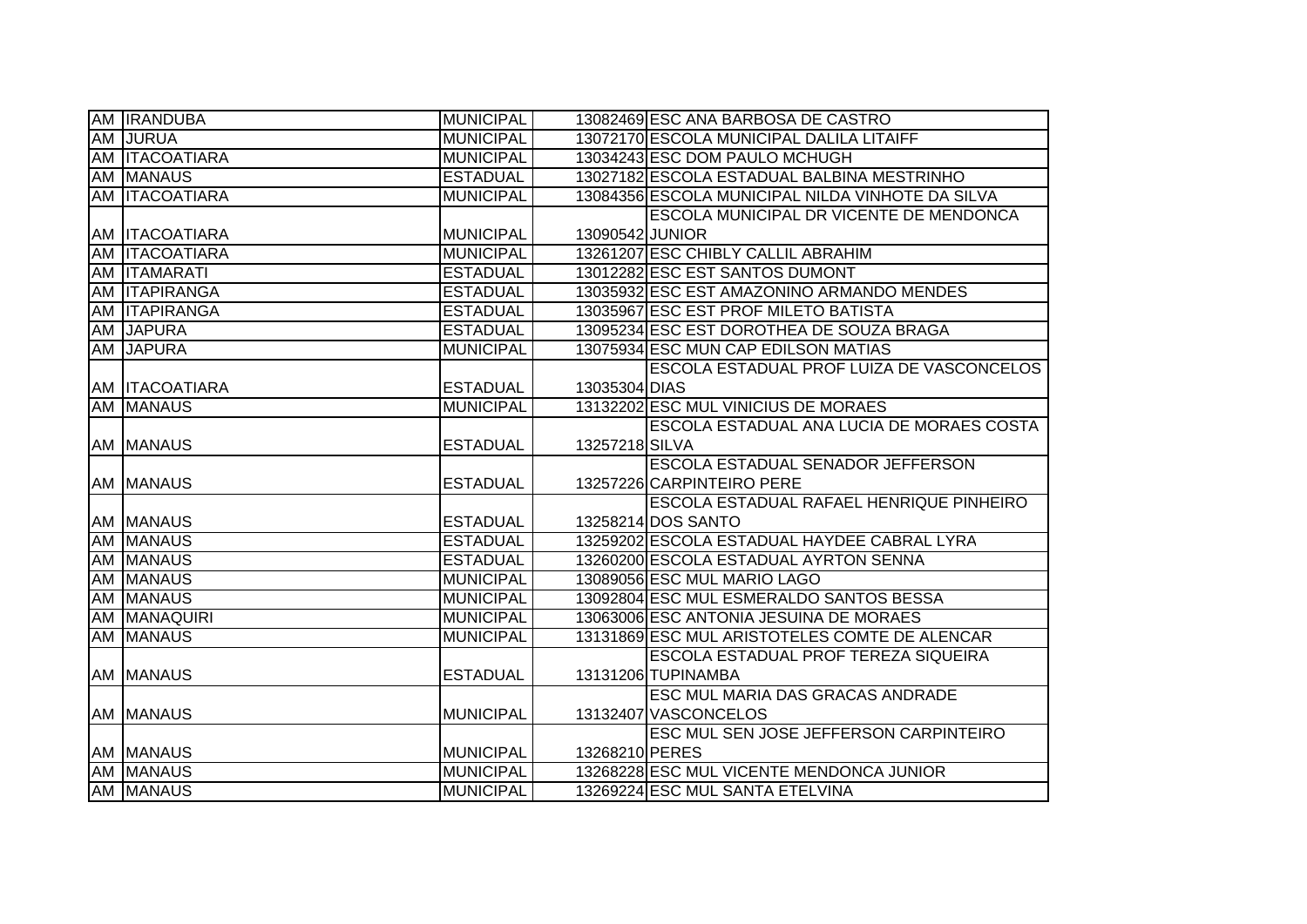|    |                   |                  |                  | <b>ESC MUL PROF<sup>ª</sup> ALEXANDRINA RODRIGUES</b> |
|----|-------------------|------------------|------------------|-------------------------------------------------------|
|    | AM MANAUS         | <b>MUNICIPAL</b> |                  | 13272225 BARROS                                       |
|    |                   |                  |                  |                                                       |
|    | <b>AM MANAUS</b>  | <b>MUNICIPAL</b> |                  | 13273213 ESC MUL ARQT ANGELICA MARIA VIEIRA DA CRUZ   |
|    | <b>AM MANAUS</b>  | <b>MUNICIPAL</b> |                  | 13273221 ESC MUL CATARINA PAZ DA COSTA                |
|    | <b>AM MANAUS</b>  | <b>MUNICIPAL</b> |                  | 13092936 ESC MUL PROFº RUBEM DA SILVA PEIXOTO         |
|    |                   |                  |                  |                                                       |
|    | AM MANAUS         | <b>ESTADUAL</b>  |                  | 13030582 ESCOLA ESTADUAL MARIA DE LOURDES RARRUDA     |
|    | AM <b>IPIXUNA</b> | <b>MUNICIPAL</b> |                  | 13057901 ESC MARIA DENISE DE ARAUJO                   |
|    | <b>AM MANAUS</b>  | <b>ESTADUAL</b>  |                  | 13027549 ESCOLA ESTADUAL LUIZINHA NASCIMENTO          |
|    | <b>AM MANAUS</b>  | <b>ESTADUAL</b>  |                  | 13027832 ESCOLA ESTADUAL PROF WALDIR GARCIA           |
|    | AM MANAUS         | <b>ESTADUAL</b>  |                  | 13028073 ESCOLA ESTADUAL VICENTE TELLES               |
| AM | <b>MANAUS</b>     | <b>ESTADUAL</b>  |                  | 13030159 ESCOLA ESTADUAL AGNELO BITTENCOURT           |
|    | AM MANAUS         | <b>ESTADUAL</b>  |                  | 13030345 ESCOLA ESTADUAL GETULIO VARGAS               |
|    | <b>AM MANAUS</b>  | <b>ESTADUAL</b>  |                  | 13030388 ESCOLA ESTADUAL HERBERT PALHANO              |
|    |                   |                  |                  |                                                       |
|    | AM MANAUS         | <b>ESTADUAL</b>  |                  | 13030396 ESCOLA ESTADUAL HERMENEGILDO DE CAMPOS       |
|    | AM MANAUS         | <b>ESTADUAL</b>  |                  | 13246208 ESCOLA ESTADUAL AUREA PINHEIRO BRAGA         |
|    | <b>AM MANAUS</b>  | <b>ESTADUAL</b>  |                  | 13030493 ESCOLA ESTADUAL PROF LEONILLA MARINHO        |
|    | <b>AM MANAUS</b>  | <b>ESTADUAL</b>  |                  | 13241281 ESCOLA ESTADUAL RAIO DE SOL                  |
|    | <b>AM MANAUS</b>  | <b>ESTADUAL</b>  |                  | 13030884 ESCOLA ESTADUAL SAO LUIZ DE GONZAGA          |
|    | AM MANAUS         | <b>ESTADUAL</b>  |                  | 13030892 ESCOLA ESTADUAL SEBASTIAO NOROES             |
|    |                   |                  |                  | ESCOLA ESTADUAL FRANCISCA BOTINELLY CUNHA             |
|    | <b>AM MANAUS</b>  | <b>ESTADUAL</b>  | 13031074 E SILVA |                                                       |
|    |                   |                  |                  |                                                       |
|    | AM MANAUS         | <b>ESTADUAL</b>  |                  | 13081381 ESCOLA ESTADUAL LETICIO DE CAMPOS DANTAS     |
|    | AM MANAUS         | <b>ESTADUAL</b>  |                  | 13082175 ESCOLA ESTADUAL ANTOGILDO PASCOAL VIANA      |
|    | <b>AM MANAUS</b>  | <b>ESTADUAL</b>  |                  | 13082183 ESCOLA ESTADUAL ANTONIO NUNEZ JIMENEZ        |
|    |                   |                  |                  | <b>ESCOLA ESTADUAL PROF DEMOSTENES</b>                |
|    | AM MANAUS         | <b>ESTADUAL</b>  |                  | 13095099 BELDUQUE ARAUJO T                            |
|    |                   |                  |                  | ESCOLA ESTADUAL DESEMBARGADOR ANDRE                   |
|    | <b>AM MANAUS</b>  | <b>ESTADUAL</b>  |                  | 13027123 VIDAL DE ARAUJ                               |
|    |                   |                  |                  | ESCOLA ESTADUAL PROF JOSE RIBAMAR DA                  |
|    | AM MANAUS         | <b>ESTADUAL</b>  | 13030477 COSTA   |                                                       |
|    | AM BORBA          | <b>MUNICIPAL</b> |                  | 13049500 ESC PROF ALCIDES BRANDAO DE SA               |
|    | AM <b>IPIXUNA</b> | <b>MUNICIPAL</b> |                  | 13077686 ESC ANTONIO AMILCAR DA SILVA                 |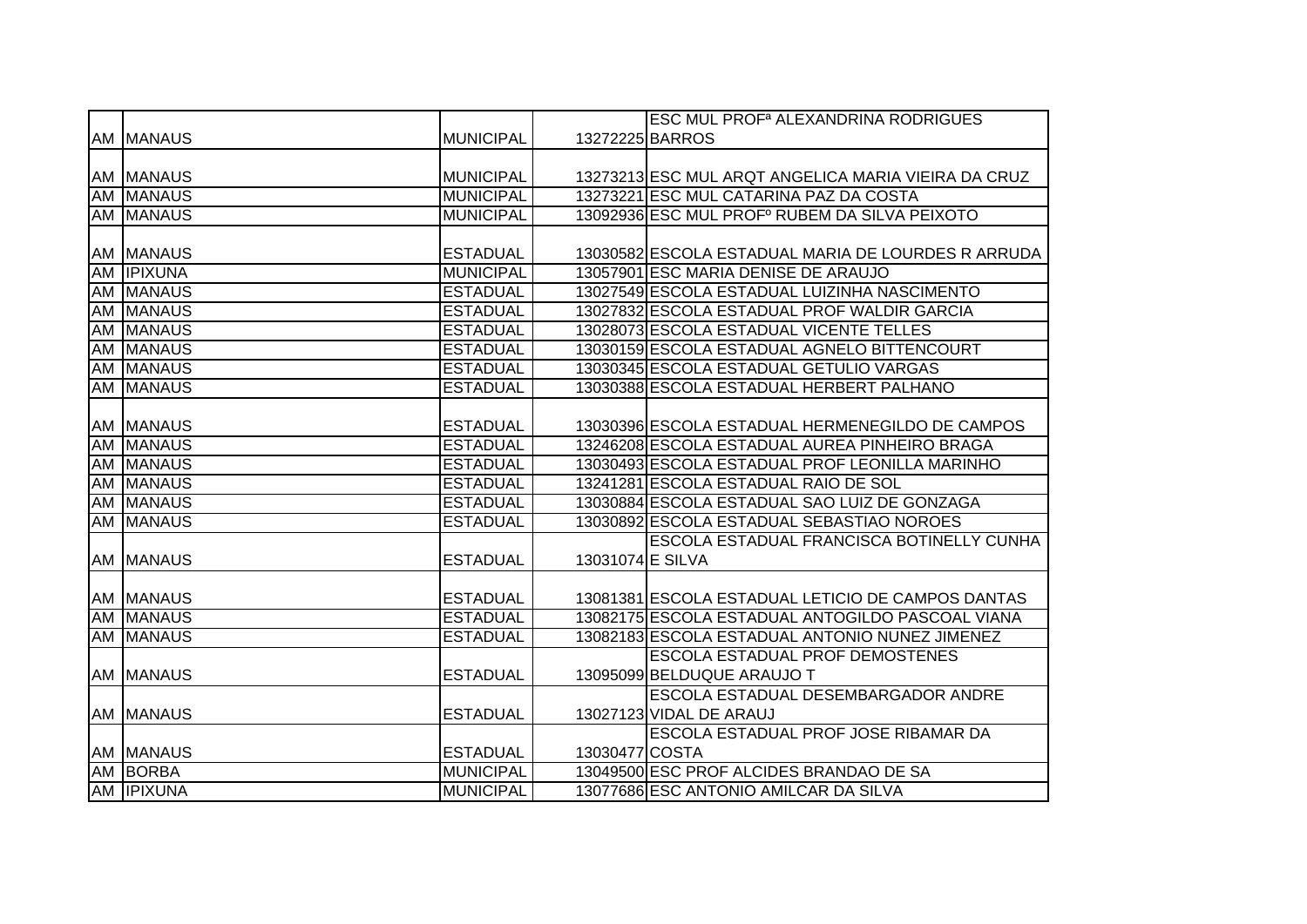|    | AM BOCA DO ACRE            | <b>ESTADUAL</b>                     | 13045733 ESC EST NOSSA SENHORA APARECIDA                                                            |
|----|----------------------------|-------------------------------------|-----------------------------------------------------------------------------------------------------|
|    | AM BOCA DO ACRE            | <b>MUNICIPAL</b>                    | 13044923 ESC PRIMEIRO PASSO                                                                         |
|    | AM BOCA DO ACRE            | <b>MUNICIPAL</b>                    | 13045210 ESC PASSO FUTURO                                                                           |
|    | AM BOCA DO ACRE            | <b>MUNICIPAL</b>                    | 13045768 ESC PROF <sup>a</sup> SAFIRA BATISTA                                                       |
| AM | <b>BOCA DO ACRE</b>        | <b>MUNICIPAL</b>                    | 13055623 ESC MARTA AUGUSTA                                                                          |
|    | AM BOCA DO ACRE            | <b>MUNICIPAL</b>                    | 13055828 ESC BENICIO RODRIGUES PENA                                                                 |
|    | AM BOCA DO ACRE            | <b>ESTADUAL</b>                     | 13045687 ESC EST JOAO GABRIEL                                                                       |
|    |                            |                                     |                                                                                                     |
|    | AM BORBA                   | <b>ESTADUAL</b>                     | 13049755 ESC EST PROF LOURENCO RODRIGUES DA MOTTA                                                   |
|    | AM BOCA DO ACRE            | <b>ESTADUAL</b>                     | 13045679 ESC EST JACINTO ALE                                                                        |
|    | AM CAAPIRANGA              | <b>ESTADUAL</b>                     | 13016300 ESCOLA ESTADUAL HERMOGENES SARAIVA                                                         |
|    | AM CAAPIRANGA              | <b>MUNICIPAL</b>                    | 13073028 ESC QUEIROZ NETO                                                                           |
|    | AM CANUTAMA                | <b>ESTADUAL</b>                     | 13046527 ESC EST EDUARDO RIBEIRO                                                                    |
|    | AM CANUTAMA                | <b>ESTADUAL</b>                     | 13046535 ESC EST TANCREDO DE ALMEIDA NEVES                                                          |
|    |                            |                                     | ESCOLA ESTADUAL CORONEL ALFREDO MARQUES                                                             |
|    | AM CARAUARI                | <b>ESTADUAL</b>                     | 13008781 DA SILVEIRA                                                                                |
|    |                            |                                     |                                                                                                     |
|    | AM CARAUARI                | <b>ESTADUAL</b>                     | 13008790 ESC EST BELARMINO GOMES DE ALBUQUERQUE                                                     |
|    |                            |                                     |                                                                                                     |
|    | AM CARAUARI                | <b>ESTADUAL</b>                     | 13008820 ESC EST PROF <sup>a</sup> NAZARE VARELA                                                    |
|    | AM CARAUARI                | <b>ESTADUAL</b>                     | 13008838 ESC EST SAO JOSE                                                                           |
|    | AM BORBA                   | <b>ESTADUAL</b>                     | 13049739 ESC EST MONSENHOR COUTINHO                                                                 |
|    |                            |                                     |                                                                                                     |
|    | AM BARCELOS                | <b>MUNICIPAL</b>                    |                                                                                                     |
|    | AM ANAMA                   | <b>MUNICIPAL</b>                    | 13094971 CENTRO EDUCACIONAL TIA ESMERALDA                                                           |
|    | <b>AM ANORI</b>            | <b>MUNICIPAL</b>                    | 13015320 ESC ERNESTO GOMES DA ROCHA                                                                 |
|    | <b>AM ANORI</b>            | <b>MUNICIPAL</b>                    | 13070703 ESC PEDRO RIENZE DE MELO ROSAS                                                             |
|    | <b>AM ANORI</b>            | <b>MUNICIPAL</b>                    | 13084763 CENTRO DE EDUCACAO INFANTIL TINA GARCES                                                    |
|    | AM ATALAIA DO NORTE        | <b>ESTADUAL</b>                     | 13004840 ESC EST TEREZA LEMOS DE OLIVEIRA SANTOS                                                    |
|    | <b>AM ATALAIA DO NORTE</b> | <b>ESTADUAL</b>                     | 13089510 ESC DR FRANCISCO JAVIER VALDIVIA ESTEFANERO<br>13004948 ESC EST CARMOSINA BAIMA DE ALMEIDA |
|    | AM AUTAZES                 | <b>ESTADUAL</b>                     | 13018990 ESCOLA ESTADUAL IZAURA TORRES DA SILVA                                                     |
| AM | <b>BOCA DO ACRE</b>        | <b>ESTADUAL</b>                     | 13045709 ESC EST JOSE LEITE                                                                         |
|    | <b>AM BARCELOS</b>         | <b>ESTADUAL</b>                     | 13000411 ESC EST SAO FRANCISCO DE SALLES                                                            |
|    | AM CARAUARI                | <b>MUNICIPAL</b>                    | 13087290 ESC ADELAIDE SERAFIM                                                                       |
|    | <b>AM BARREIRINHA</b>      | <b>MUNICIPAL</b>                    | 13055259 ESC HILMA DUTRA                                                                            |
|    | AM BENJAMIN CONSTANT       | <b>MUNICIPAL</b><br><b>ESTADUAL</b> | 13132253 ESCOLA MUNICIPAL COSME JEAN<br>13015397 ESC EST GETULIO VARGAS                             |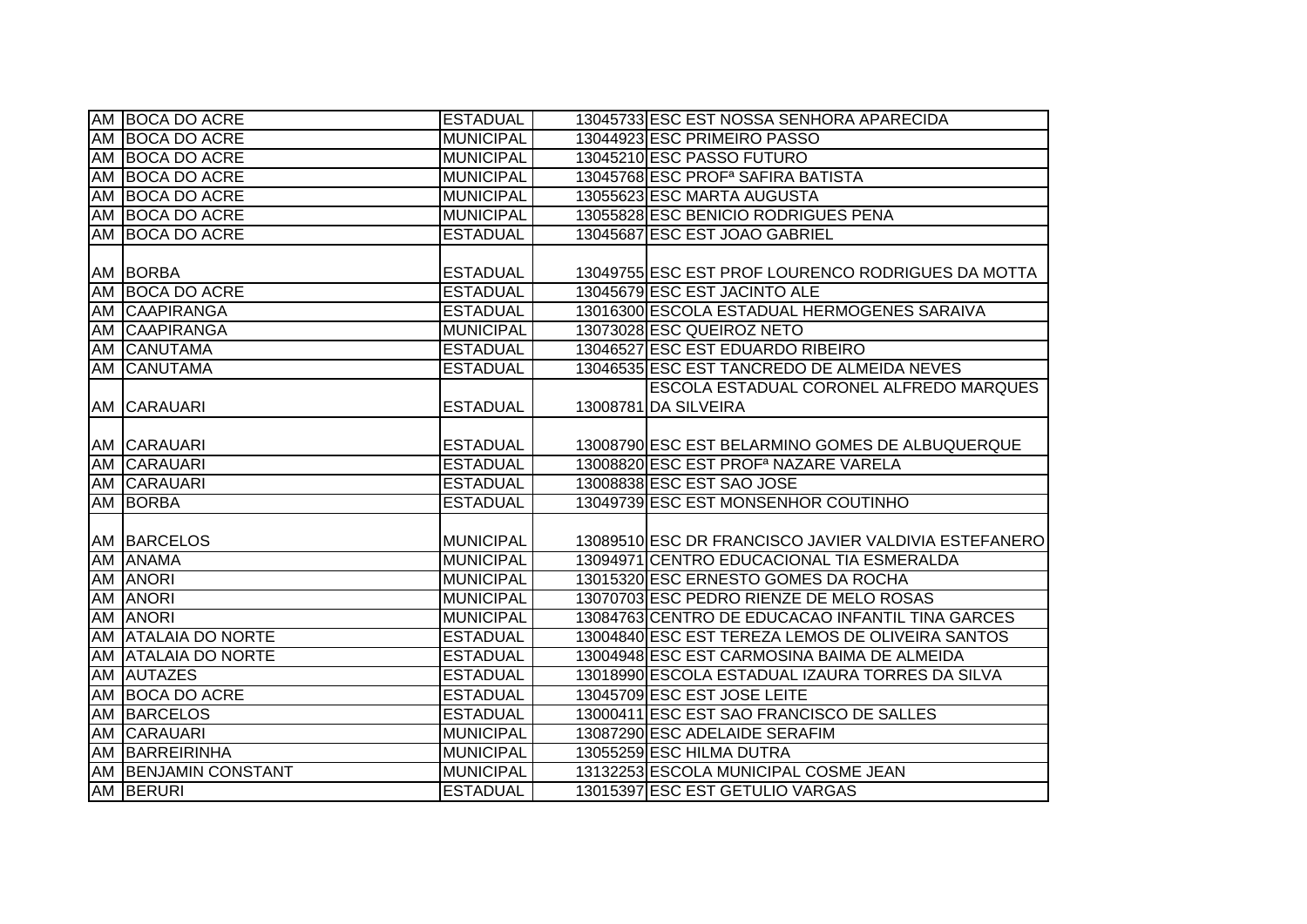| AM BOA VISTA DO RAMOS | <b>ESTADUAL</b>  | 13039024 ESC EST DARCY AUGUSTO MICHILES             |
|-----------------------|------------------|-----------------------------------------------------|
| AM BOA VISTA DO RAMOS | <b>ESTADUAL</b>  | 13039431 ESC EST SENADOR JOSE ESTEVES               |
| AM BOA VISTA DO RAMOS | <b>ESTADUAL</b>  | 13067117 ESC EST AMAZONINO MENDES                   |
|                       |                  |                                                     |
| AM BOA VISTA DO RAMOS | <b>MUNICIPAL</b> | 13078070 ESC MUNICIPAL PROF NORMA SILVA DE OLIVEIRA |
| AM BOCA DO ACRE       | <b>ESTADUAL</b>  | 13045660 ESC EST BARAO DE BOCA DO ACRE              |
| AM AUTAZES            | <b>ESTADUAL</b>  | 13064509 ESC EST PEDRO SANTAREM PENALBER            |
| AM GUAJARA            | <b>MUNICIPAL</b> | 13070045 ESC ENEDINA HERCULANO LIMA                 |
| AM EIRUNEPE           | <b>ESTADUAL</b>  | 13059432 ESCOLA ESTADUAL JOAO CONRADO               |
| AM EIRUNEPE           | <b>MUNICIPAL</b> | 13070339 ESC EXPEDITO BARROSO DE ALENCAR            |
| AM EIRUNEPE           | <b>MUNICIPAL</b> | 13070347 PROFESSORA ELIZABETE OLIVEIRA              |
| AM EIRUNEPE           | <b>MUNICIPAL</b> | 13070355 ESC SENADOR FABIO LUCENA                   |
| AM EIRUNEPE           | <b>MUNICIPAL</b> | 13070363 ESC FRANCISCO DA COSTA LIMA                |
| AM EIRUNEPE           | <b>MUNICIPAL</b> | 13070401 ESC ALMERON CAMINHA                        |
| AM ENVIRA             | <b>ESTADUAL</b>  | 13010549 ESC EST BENEDITA BARBOSA DE SOUZA          |
| AM CARAUARI           | <b>ESTADUAL</b>  | 13064410 ESC EST SERGIO RUFINO DE OLIVEIRA          |
| AM GUAJARA            | <b>MUNICIPAL</b> | 13057766 ESC ALBA DUARTE FERREIRA                   |
| AM EIRUNEPE           | <b>ESTADUAL</b>  | 13009664 ESCOLA ESTADUAL DOM BOSCO                  |
| AM GUAJARA            | <b>MUNICIPAL</b> | 13087770 ESC AVELINO BARBOSA DA CONCEICAO           |
| AM HUMAITA            | <b>ESTADUAL</b>  | 13051130 ESCOLA ESTADUAL CANDIDA AREAL SOUTO        |
| AM HUMAITA            | <b>ESTADUAL</b>  | 13051172 ESC EST TANCREDO NEVES                     |
|                       |                  |                                                     |
| AM HUMAITA            | <b>MUNICIPAL</b> | 13050427 ESCOLA MUNICIPAL NOSSA SENHORA DO CARMO    |
| AM HUMAITA            | <b>MUNICIPAL</b> | 13051237 ESCOLA MUNICIPAL DOM BOSCO                 |
| AM <b>IPIXUNA</b>     | <b>ESTADUAL</b>  | 13011413 ESC EST ARMANDO DE SOUZA MENDES            |
| AM <b>IPIXUNA</b>     | <b>ESTADUAL</b>  | 13011898 ESC EST PRES CASTELO BRANCO                |
| AM <b>IPIXUNA</b>     | <b>ESTADUAL</b>  | 13087266 ESC EST IPIXUNA                            |
| AM ENVIRA             | <b>ESTADUAL</b>  | 13010557 ESC EST ARMANDO MENDES                     |
| AM COARI              | <b>MUNICIPAL</b> | 13089358 ESC RUI SOUTO ALENCAR                      |
| AM CAREIRO            | <b>ESTADUAL</b>  | 13020790 ESC EST MARCAL MACHADO GIRAO               |
| AM CAREIRO            | <b>MUNICIPAL</b> | 13081918 CENTRO EDUCACIONAL JOAO LOBO               |
| AM CAREIRO            | <b>MUNICIPAL</b> | 13094742 ESC DANIEL CONRADO                         |
| AM COARI              | <b>ESTADUAL</b>  | 13018167 ESC EST DIAMANTINA RIBEIRO DE OLIVEIRA     |
| AM COARI              | <b>ESTADUAL</b>  | 13018205 ESC EST INES DE NAZARE VIEIRA              |
| AM COARI              | <b>ESTADUAL</b>  | 13018230 ESC EST THOME DE MEDEIROS RAPOSO           |
| AM COARI              | <b>ESTADUAL</b>  | 13018256 ESC EST PRES KENNEDY                       |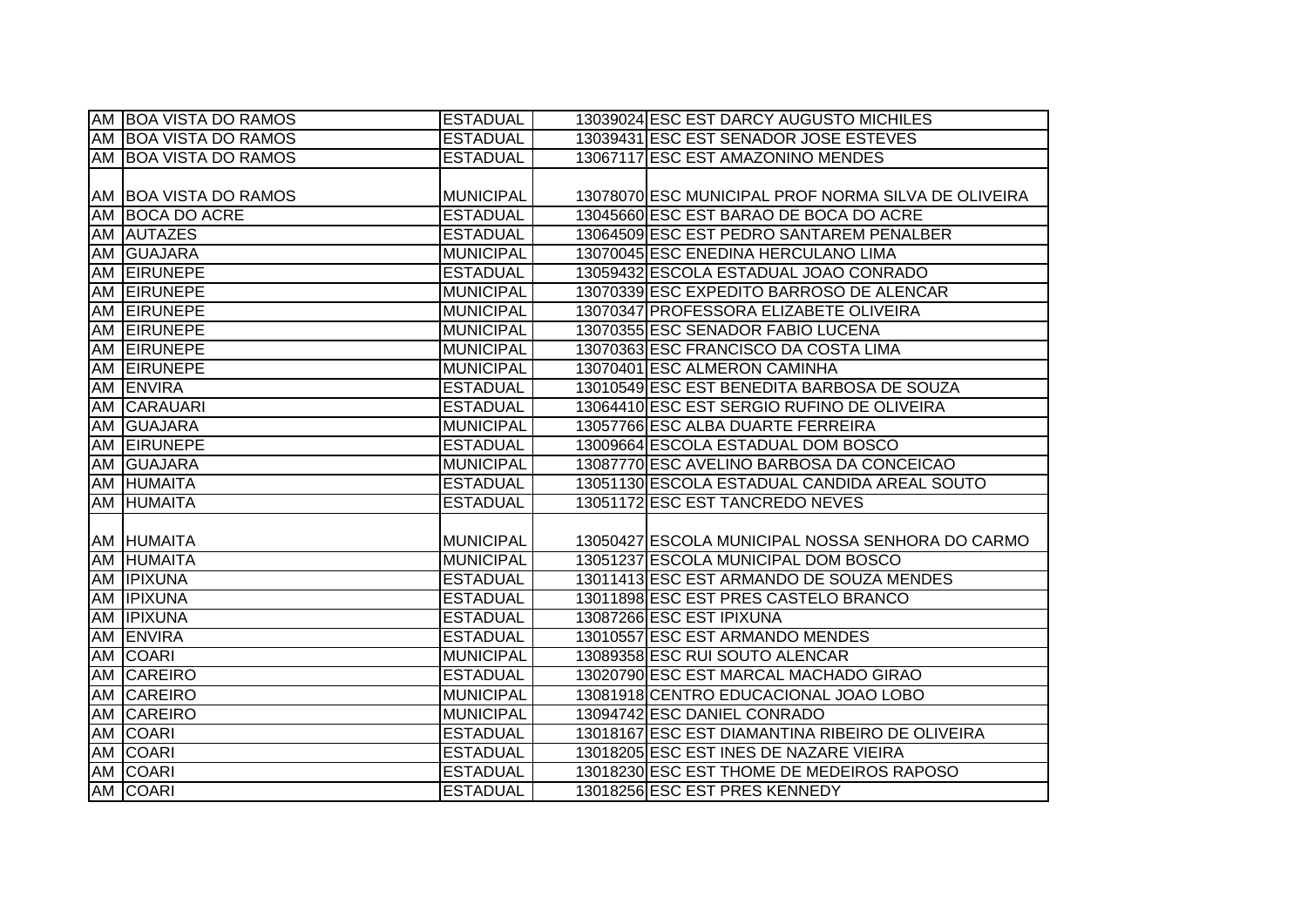| AM EIRUNEPE            | <b>ESTADUAL</b>                      |                 | 13009729 ESC EST NOSSA SENHORA DE FATIMA                                                                         |
|------------------------|--------------------------------------|-----------------|------------------------------------------------------------------------------------------------------------------|
| AM COARI               | <b>MUNICIPAL</b>                     |                 | 13069519 ESC RAIMUNDO BEZERRA                                                                                    |
| AM EIRUNEPE            | <b>ESTADUAL</b>                      |                 | 13009672 ESCOLA ESTADUAL EURICO GASPAR DUTRA                                                                     |
| AM COARI               | <b>MUNICIPAL</b>                     |                 | 13095315 ESC URSULINA SOUZA DE OLIVEIRA                                                                          |
| AM COARI               | <b>MUNICIPAL</b>                     |                 | 13113607 ESC MUN MARIA DE NAZARE PEREIRA DA SILVA                                                                |
| AM CODAJAS             | <b>ESTADUAL</b>                      |                 | 13018388 ESC EST MARECHAL COSTA E SILVA                                                                          |
| AM CODAJAS             | <b>ESTADUAL</b>                      |                 | 13018418 ESC EST OZIAS MONTEIRO RODRIGUES                                                                        |
| AM CODAJAS             | <b>ESTADUAL</b>                      |                 | 13018906 ESC EST PROF JOSE MELO DE OLIVEIRA                                                                      |
| AM CODAJAS             | <b>MUNICIPAL</b>                     |                 | 13066897 ESC OZIAS MONTEIRO RODRIGUES                                                                            |
| AM CODAJAS             | <b>MUNICIPAL</b>                     |                 | 13072978 ESCOLA MUNICIPAL DONA MARIA BRAGA                                                                       |
| AM CARAUARI            | <b>MUNICIPAL</b>                     |                 | 13008773 ESC MARIA BASTOS RAMALHO                                                                                |
| AM COARI               | <b>MUNICIPAL</b>                     |                 | 13069314 ESC DOMINGOS AGENOR SMITH                                                                               |
| AM MANICORE            | <b>ESTADUAL</b>                      |                 | 13053019 ESC EST ARISTEU DAS NEVES BICHO                                                                         |
| AM MANAUS              | <b>MUNICIPAL</b>                     |                 | 13274210 ESC MUL MARIA PEREIRA CAMPOS                                                                            |
| AM TEFE                | <b>ESTADUAL</b>                      |                 | 13013785 ESCOLA ESTADUAL EDUARDO SA                                                                              |
| AM URUCARA             | <b>MUNICIPAL</b>                     |                 | 13044664 ESC NILO CANTO SA SILVA                                                                                 |
| AM <b>TEFE</b>         | <b>MUNICIPAL</b>                     |                 | 13013513 ESCOLA MUNICIPAL WENCESLAU DE QUEIROZ                                                                   |
| AM TEFE                | <b>MUNICIPAL</b>                     |                 | 13056298 ESC PROF HELYON DE OLIVEIRA                                                                             |
|                        |                                      |                 |                                                                                                                  |
|                        |                                      |                 | I CENTRO MUNIC DE APLIC EM EDUCACAO WALTER                                                                       |
| AM <b>ITEFE</b>        | <b>MUNICIPAL</b>                     | 13079468 CABRAL |                                                                                                                  |
|                        |                                      |                 |                                                                                                                  |
| AM TEFE                | <b>MUNICIPAL</b>                     |                 | 13146203 ESC MUN PROF LUZIVALDO CASTRO DOS SANTOS                                                                |
| AM TONANTINS           | <b>ESTADUAL</b>                      |                 | 13008455 ESC EST SAO FRANCISCO                                                                                   |
| AM   TONANTINS         | <b>ESTADUAL</b>                      |                 | 13090267 ESC EST IRMA TERESINHA MARIA SCHROEDER                                                                  |
| AM URUCARA             | <b>ESTADUAL</b>                      |                 | 13044656 ESC EST RAMALHO JUNIOR                                                                                  |
| <b>AM URUCURITUBA</b>  | <b>ESTADUAL</b>                      |                 | 13037463 ESCOLA ESTADUAL PROF ARMANDO KETTLE                                                                     |
| <b>AM URUCURITUBA</b>  | <b>MUNICIPAL</b>                     |                 | 13072030 ESC PROF JOSE GAMA FILHO                                                                                |
| <b>AM URUCURITUBA</b>  | <b>MUNICIPAL</b>                     |                 | 13094378 ESC PROFESSORA DJANIRA NEVES DE LIMA                                                                    |
| <b>AM URUCURITUBA</b>  | <b>MUNICIPAL</b>                     |                 | 13128604 ESC PROF SUZETE TUNDIS CARVALHO                                                                         |
| AM URUCARA             | <b>ESTADUAL</b>                      |                 | 13044397 ESC EST PROF LAZARO RAMOS                                                                               |
|                        |                                      |                 |                                                                                                                  |
| AM TEFE                | <b>ESTADUAL</b>                      |                 | 13013769 ESCOLA ESTADUAL CORINTHO BORGES FACANHA                                                                 |
| AM NOVO ARIPUANA       | <b>ESTADUAL</b>                      |                 | 13054007 ESC EST PROF FRANCISCO SA                                                                               |
|                        |                                      |                 |                                                                                                                  |
| AM TEFE<br>AM NHAMUNDA | <b>MUNICIPAL</b><br><b>MUNICIPAL</b> |                 | 13013386 ESC MUN PROF <sup>a</sup> DOROTEIA BEZERRA DOS SANTOS<br>13072870 ESC MUNICIPAL PADRE ZEZINHO FINLANDIA |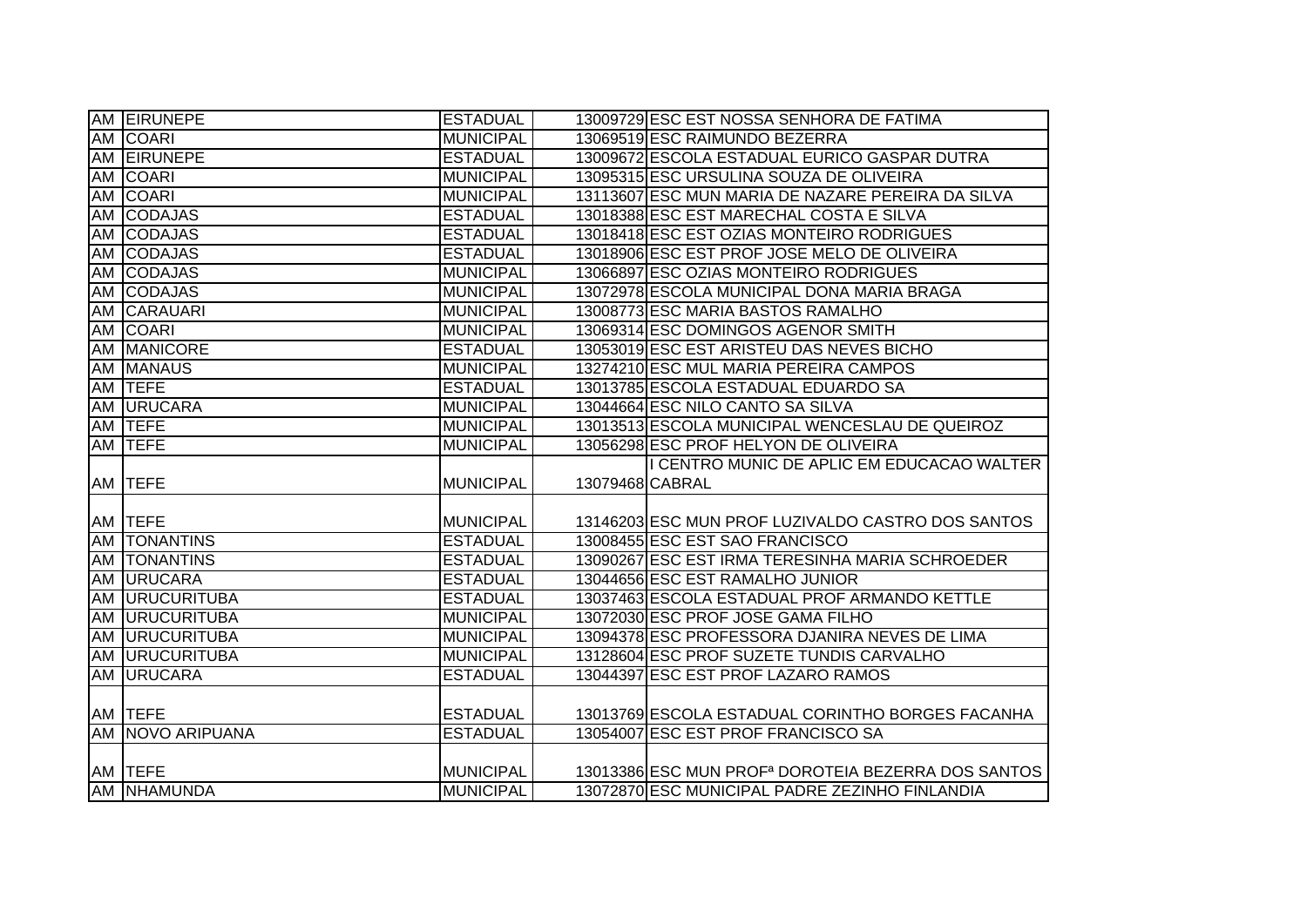|    | AM NOVA OLINDA DO NORTE | <b>ESTADUAL</b>  |                 | 13036742 ESC EST PROF <sup>a</sup> MARIA ARAUJO SALES |
|----|-------------------------|------------------|-----------------|-------------------------------------------------------|
|    |                         |                  |                 | <b>ESCOLA MUNICIPAL PROFESSORA LAMI DA SILVA</b>      |
|    | AM NOVA OLINDA DO NORTE | <b>MUNICIPAL</b> |                 | 13036203 VINHOTE                                      |
|    |                         |                  |                 | <b>ESCOLA MUNICIPAL PROFESSORA MARIA DE</b>           |
|    | AM NOVA OLINDA DO NORTE | <b>MUNICIPAL</b> |                 | 13068806 FATIMA PACHECO                               |
|    | AM NOVA OLINDA DO NORTE | <b>MUNICIPAL</b> |                 | 13068822 ESCOLA MUNICIPAL LIRIO DO VALE               |
|    | AM NOVO AIRAO           | <b>MUNICIPAL</b> |                 | 13074350 ESC MUL ARISTOTELES FREIRE ARNOUD            |
|    | AM NHAMUNDA             | <b>ESTADUAL</b>  |                 | 13041517 ESC EST PROF GILBERTO MESTRINHO              |
|    |                         |                  |                 |                                                       |
|    | AM   NOVO ARIPUANA      | <b>ESTADUAL</b>  |                 | 13053990 ESC EST PROF JOAQUIM CANAMARY GUALBERTO      |
|    | AM MAUES                | <b>MUNICIPAL</b> |                 | 13064851 ESC TURMA DA MONICA                          |
|    | AM NOVO ARIPUANA        | <b>MUNICIPAL</b> |                 | 13068881 ESC AUGUSTO SA                               |
|    | AM NOVO ARIPUANA        | <b>MUNICIPAL</b> |                 | 13068946 ESC NOSSA SENHORA DE LOURDES                 |
| AM | <b>PARINTINS</b>        | <b>ESTADUAL</b>  |                 | 13042092 ESCOLA ESTADUAL GENY BENTES DE JESUS         |
|    | AM PARINTINS            | <b>ESTADUAL</b>  |                 | 13042106 ESC EST IRMA SA                              |
|    | AM PARINTINS            | <b>ESTADUAL</b>  |                 | 13043749 ESCOLA ESTADUAL GENTIL BELEM                 |
|    |                         |                  |                 | <b>ESCOLA ESTADUAL MINISTRO WALDEMAR</b>              |
|    | <b>AM PARINTINS</b>     | <b>ESTADUAL</b>  |                 | 13043757 PEDROSA                                      |
|    | <b>AM PARINTINS</b>     | <b>ESTADUAL</b>  |                 | 13043773 ESCOLA ESTADUAL PADRE JORGE FREZZINI         |
|    | <b>AM PARINTINS</b>     | <b>ESTADUAL</b>  |                 | 13043790 ESCOLA ESTADUAL RYOTA OYAMA                  |
|    |                         |                  |                 | ESC MUL VIOLETA CARDOSO ALVES DE MATTOS               |
|    | AM NOVO AIRAO           | <b>MUNICIPAL</b> | 13086545 AREOSA |                                                       |
|    | <b>AM MAUES</b>         | <b>ESTADUAL</b>  |                 | 13040880 ESCOLA ESTADUAL MIRIAM SAKYAMA               |
|    |                         |                  |                 |                                                       |
|    | <b>AM MANICORE</b>      | <b>ESTADUAL</b>  |                 | 13053027 ESC EST SENADOR JOAO BOSCO RAMOS DE LIMA     |
|    | AM MANICORE             | <b>MUNICIPAL</b> |                 | 13052349 ESC HAMILTON SOARES                          |
|    | AM MANICORE             | <b>MUNICIPAL</b> |                 | 13054945 ESC BATISTA ILZA NOYA FERREIRA-EBINF         |
|    | AM MANICORE             | <b>MUNICIPAL</b> |                 | 13066684 ESC PADRE SEBASTIAO ASSIS DE CARVALHO        |
|    | AM MANICORE             | <b>MUNICIPAL</b> |                 | 13072382 ESCOLA MUNICIPAL DOUTOR EDMUNDO JUAREZ       |
|    |                         |                  |                 |                                                       |
|    | AM MARAA                | <b>ESTADUAL</b>  |                 | 13004263 ESC EST SENADOR JOAO BOSCO RAMOS DE LIMA     |
|    | AM MARAA                | <b>MUNICIPAL</b> |                 | 13068504 ESC MUNI RAIMUNDA HERMELINDA RAMOS           |
|    | AM NHAMUNDA             | <b>ESTADUAL</b>  |                 | 13071629 ESC EST GOVERNADOR AMAZONINO MENDES          |
|    | <b>AM MAUES</b>         | <b>ESTADUAL</b>  |                 | 13040871 ESCOLA ESTADUAL CLOVIS PRADO NEGREIROS       |
|    |                         |                  |                 | ESCOLA ESTADUAL DEPUTADO GLAUCIO                      |
|    | <b>AM PARINTINS</b>     | <b>ESTADUAL</b>  |                 | 13043897 GONCALVES                                    |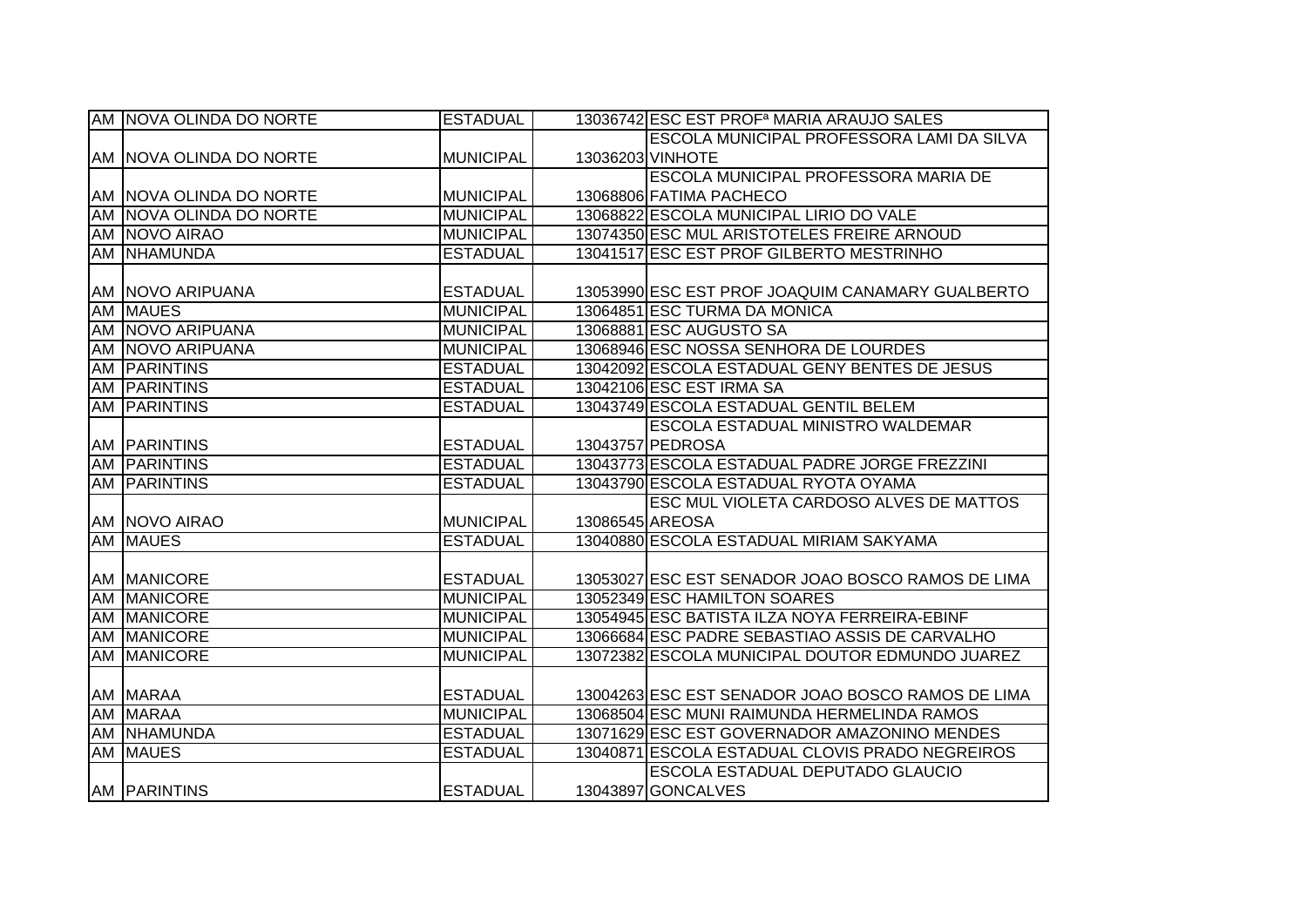|    | <b>AM MAUES</b>                | <b>MUNICIPAL</b> |                | 13039784 ESC FRANCISCO CANINDE CAVALCANTE          |
|----|--------------------------------|------------------|----------------|----------------------------------------------------|
|    | <b>AM MAUES</b>                | <b>MUNICIPAL</b> |                | 13039814 ESC JANDIRA MC COMB                       |
|    | <b>AM MAUES</b>                | <b>MUNICIPAL</b> |                | 13040847 ESC SALUM DE ALMEIDA                      |
|    | AM MAUES                       | <b>MUNICIPAL</b> |                | 13040944 ESC NOSSA SENHORA DA CONCEICAO            |
|    | AM MAUES                       | <b>MUNICIPAL</b> |                | 13040979 ESCOLA MUNICIPAL JARDIM PINOCCHIO         |
|    |                                |                  |                | CENTRO EDUC BATISTA EMANUEL DE MAUES-              |
|    | <b>AM MAUES</b>                | <b>MUNICIPAL</b> | 13062760 CEBEM |                                                    |
|    | AM MAUES                       | <b>MUNICIPAL</b> |                | 13062786 ESC JARDIM FRATERNIDADE PE SILVIO MIOTTO  |
|    | AM MAUES                       | <b>MUNICIPAL</b> |                | 13064819 ESC LIVRO ABERTO                          |
|    | AM MAUES                       | <b>ESTADUAL</b>  |                | 13040863 ESCOLA ESTADUAL CASTELO BRANCO            |
| AM | <b>TABATINGA</b>               | <b>MUNICIPAL</b> |                | 13008129 ESCOLA MUNICIPAL SENADOR FABIO LUCENA     |
|    | AM SANTO ANTONIO DO ICA        | <b>ESTADUAL</b>  |                | 13069640 ESC EST ROSA GARCIA                       |
|    | AM SANTO ANTONIO DO ICA        | <b>MUNICIPAL</b> |                | 13084828 ESC MUNICIPAL NOSSA SENHORA DA SAUDE      |
|    |                                |                  |                |                                                    |
|    | AM SAO GABRIEL DA CACHOEIRA    | <b>MUNICIPAL</b> |                | 13085549 ESC MUN INDIGENA DOM MIGUEL ALAGNA - SEDE |
| AM | <b>SAO PAULO DE OLIVENCA</b>   | <b>ESTADUAL</b>  |                | 13007734 ESC EST MONS EVANGELISTA DE CEFALONIA     |
| AM | <b>SAO SEBASTIAO DO UATUMA</b> | <b>ESTADUAL</b>  |                | 13044133 CENTRO EDUCACIONAL 27 DE JULHO            |
| AM | <b>SAO SEBASTIAO DO UATUMA</b> | <b>ESTADUAL</b>  |                | 13044281 ESCOLA ESTADUAL SAO SEBASTIAO             |
| AM | <b>SAO SEBASTIAO DO UATUMA</b> | <b>MUNICIPAL</b> |                | 13088009 ESC PROFESSORA MARIA MENDES DE FREITAS    |
| AM | <b>PARINTINS</b>               | <b>ESTADUAL</b>  |                | 13043838 ESCOLA ESTADUAL SENADOR ALVARO MAIA       |
|    | AM TABATINGA                   | <b>ESTADUAL</b>  |                | 13059530 ESC EST CONCEICAO XAVIER DE ALENCAR       |
| AM | SANTA ISABEL DO RIO NEGRO      | <b>MUNICIPAL</b> |                | 13081063 ESC TENENTE BRIG EDUARDO GOMES            |
|    | AM TAPAUA                      | <b>ESTADUAL</b>  |                | 13048171 ESC EST PROF <sup>a</sup> MARIZITA        |
| AM | <b>TAPAUA</b>                  | <b>ESTADUAL</b>  |                | 13048180 ESC EST MARCELINO CHAMPAGNAT              |
|    | <b>AM TAPAUA</b>               | <b>MUNICIPAL</b> |                | 13069969 ESC PROF PAULO FREIRE                     |
|    | AM TAPAUA                      | <b>MUNICIPAL</b> |                | 13077872 ESC PANTALEAO A DE ARAUJO                 |
| AM | <b>TAPAUA</b>                  | <b>MUNICIPAL</b> |                | 13083686 ESC SENADOR ARTHUR VIRGILIO FILHO         |
|    |                                |                  |                | ESCOLA ESTADUAL ISIDORO GONCALVES DE               |
|    | AM TEFE                        | <b>ESTADUAL</b>  | 13013270 SOUZA |                                                    |
| AM | <b>TEFE</b>                    | <b>ESTADUAL</b>  |                | 13013734 ESCOLA ESTADUAL ALCIJARA DE QUEIROZ       |
| AM | <b>TEFE</b>                    | <b>ESTADUAL</b>  |                | 13013750 ESCOLA ESTADUAL ANTIDIO BORGES FACANHA    |
|    | AM SILVES                      | <b>MUNICIPAL</b> |                | 13075918 ESC MUN JOSE VIEIRA DA ROCHA              |
|    | AM PAUINI                      | <b>MUNICIPAL</b> |                | 13045920 ESCOLA DONA IVANY                         |
| AM | <b>PARINTINS</b>               | <b>ESTADUAL</b>  |                | 13059440 ESCOLA ESTADUAL TOMASZINHO MEIRELLES      |
|    | AM PARINTINS                   | <b>ESTADUAL</b>  |                | 13078054 ESCOLA ESTADUAL DOM GINO MALVESTIO        |
|    | <b>AM PARINTINS</b>            | <b>MUNICIPAL</b> |                | 13042262 ESC MUNICIPAL CLAUDEMIR CARVALHO          |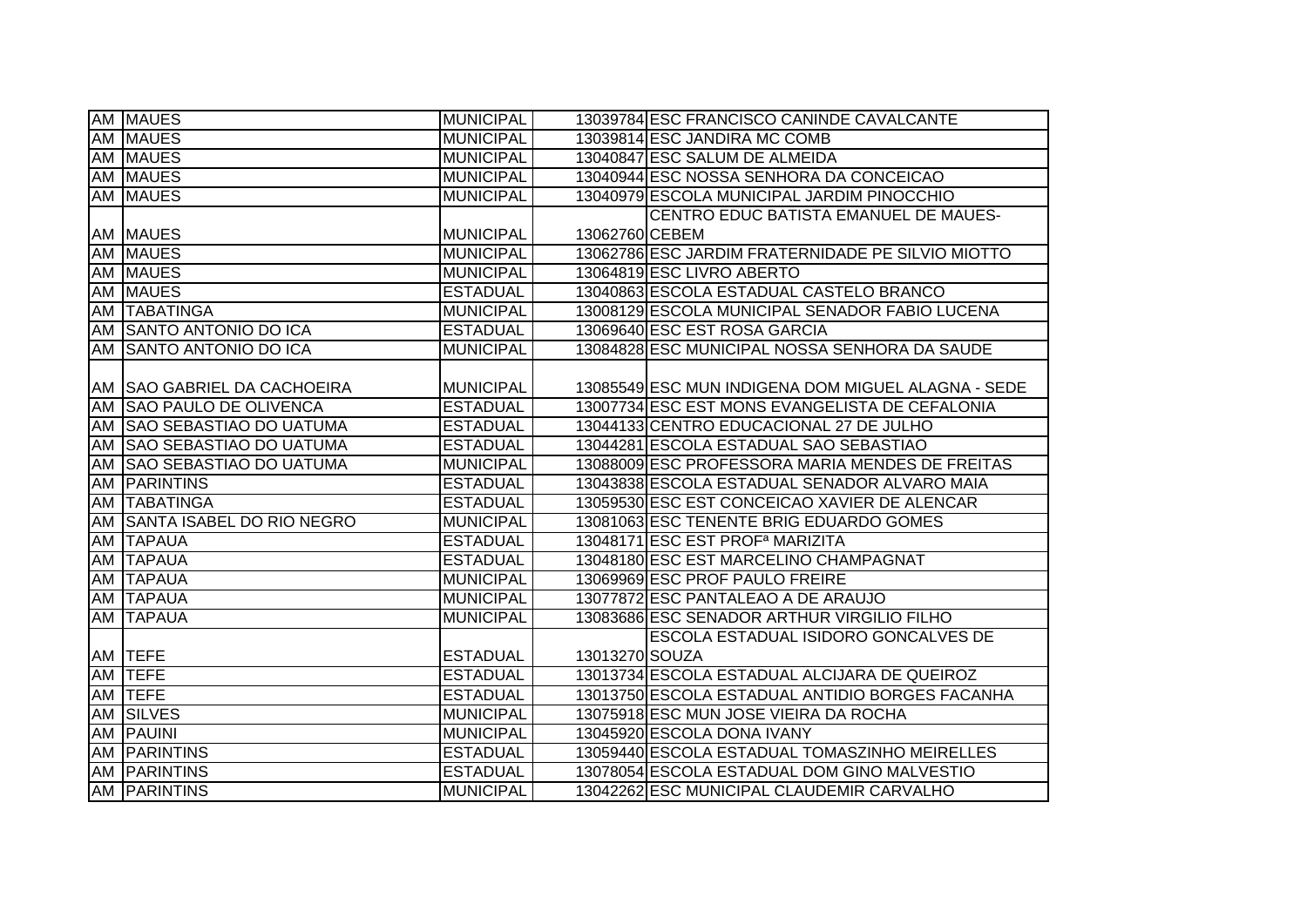|     | <b>AM PARINTINS</b>          | <b>MUNICIPAL</b> | 13072811 ESC MERCIA CARDOSO COIMBRA               |
|-----|------------------------------|------------------|---------------------------------------------------|
|     | <b>AM PARINTINS</b>          | <b>MUNICIPAL</b> | 13083589 CENTRO EDUC NOSSA SENHORA DAS GRACAS     |
|     | AM PARINTINS                 | <b>MUNICIPAL</b> | 13137204 ESCOLA MUNICIPAL CHARLES GARCIA          |
|     | <b>AM PARINTINS</b>          | <b>MUNICIPAL</b> | 13256238 ESCOLA MUNICIPAL TADASHI INOMATA         |
|     | AM SANTO ANTONIO DO ICA      | <b>ESTADUAL</b>  | 13007530 ESC EST EDUARDO RIBEIRO                  |
|     | <b>AM PAUINI</b>             | <b>ESTADUAL</b>  | 13046446 ESC EST ALBERTO DE AGUIAR CORREA         |
|     | AM SANTO ANTONIO DO ICA      | <b>ESTADUAL</b>  | 13007300 ESC EST DEUZALINA PINTO RIBEIRO          |
|     | AM PAUINI                    | <b>MUNICIPAL</b> | 13087274 ESC JESUS FERREIRA DE OLIVEIRA           |
|     | AM PRESIDENTE FIGUEIREDO     | <b>MUNICIPAL</b> | 13082647 ESC MANOEL RAIMUNDO DE ANDRADE           |
|     | AM RIO PRETO DA EVA          | <b>ESTADUAL</b>  | 13032526 ESC EST RAIMUNDO PAZ                     |
|     | AM RIO PRETO DA EVA          | <b>MUNICIPAL</b> | 13081861 ESC SAO FRANCISCO                        |
|     |                              |                  | <b>ESCOLA MUNICIPAL GOVERNADOR GILBERTO</b>       |
|     | AM   RIO PRETO DA EVA        | <b>MUNICIPAL</b> | 13081870 MESTRINHO                                |
|     | AM RIO PRETO DA EVA          | <b>MUNICIPAL</b> | 13229206 ESC MUL FRANCISCO ALVES DA COSTA         |
|     | AM SANTA ISABEL DO RIO NEGRO | <b>ESTADUAL</b>  | 13001086 ESC EST SANTA ISABEL                     |
|     | AM PARINTINS                 | <b>ESTADUAL</b>  | 13043862 ESCOLA ESTADUAL SUZANA DE JESUS AZEDO    |
| AM  | <b>PAUINI</b>                | <b>ESTADUAL</b>  | 13045938 ESC EST FREI MARIO SABINO                |
| AP  | <b>SANTANA</b>               | <b>ESTADUAL</b>  | 16004752 ESC EST MARIA CATARINA DANTAS TIBURCIO   |
| AP  | <b>SANTANA</b>               | <b>ESTADUAL</b>  | 16004493 ESC EST PROF AFONSO ARINOS               |
| AP  | <b>MACAPA</b>                | <b>ESTADUAL</b>  | 16002148 ESC EST PROF M MERIAN DOS S C FERNANDES  |
| AP  | <b>SANTANA</b>               | <b>ESTADUAL</b>  | 16004442 ESC EST FOZ DO RIO MATAPI                |
| AP  | <b>SANTANA</b>               | <b>ESTADUAL</b>  | 16004361 ESC EST DAVID MIRANDA DOS SANTOS         |
| AP  | <b>MACAPA</b>                | <b>MUNICIPAL</b> | 16010183 ESC MUL PROF ANA MARIA DA SILVA RAMOS    |
| AP  | <b>LARANJAL DO JARI</b>      | <b>ESTADUAL</b>  | 16007905 ESC EST BOM AMIGO DO JARI                |
| AP  | LARANJAL DO JARI             | <b>MUNICIPAL</b> | 16004841 ESC MUL SANTA LUCIA                      |
| AP  | LARANJAL DO JARI             | <b>MUNICIPAL</b> | 16008162 ESC MUL TEREZINHA LIMA QUEIROGA DE SOUSA |
| AP  | <b>MACAPA</b>                | <b>ESTADUAL</b>  | 16006828 ESC EST SAGRADO CORACAO DE JESUS         |
| AP  | <b>MACAPA</b>                | <b>ESTADUAL</b>  | 16010841 ESC EST PE ANGELO BIRAGHI                |
| AP  | <b>MACAPA</b>                | <b>ESTADUAL</b>  | 16015002 ESC EST PROF EDNA MARIA QUEIROZ DA SILVA |
| AP  | <b>ITAUBAL</b>               | <b>MUNICIPAL</b> | 16007646 ESC MUL J ALMEIDA                        |
|     | AP MACAPA                    | <b>MUNICIPAL</b> | 16010159 ESC MUL PROF JOSE CARLOS LIMA DA SILVA   |
|     | AP CUTIAS                    | <b>MUNICIPAL</b> | 16007964 ESC MUL PROF ALICE DO N S PIMENTEL       |
| AP. | <b>MACAPA</b>                | <b>MUNICIPAL</b> | 16010744 ESC MUL PROF SANDRA LOBATO FERREIRA      |
|     | AP MAZAGAO                   | <b>ESTADUAL</b>  | 16005392 ESC EST MANOEL QUEIROZ BENJAMIM          |
| AP  | <b>MAZAGAO</b>               | <b>MUNICIPAL</b> | 16005538 ESC MUL DOMINGOS VALENTE BARRETO         |
|     | AP PORTO GRANDE              | <b>ESTADUAL</b>  | 16006933 ESC EST JOSE RIBAMAR TEIXEIRA            |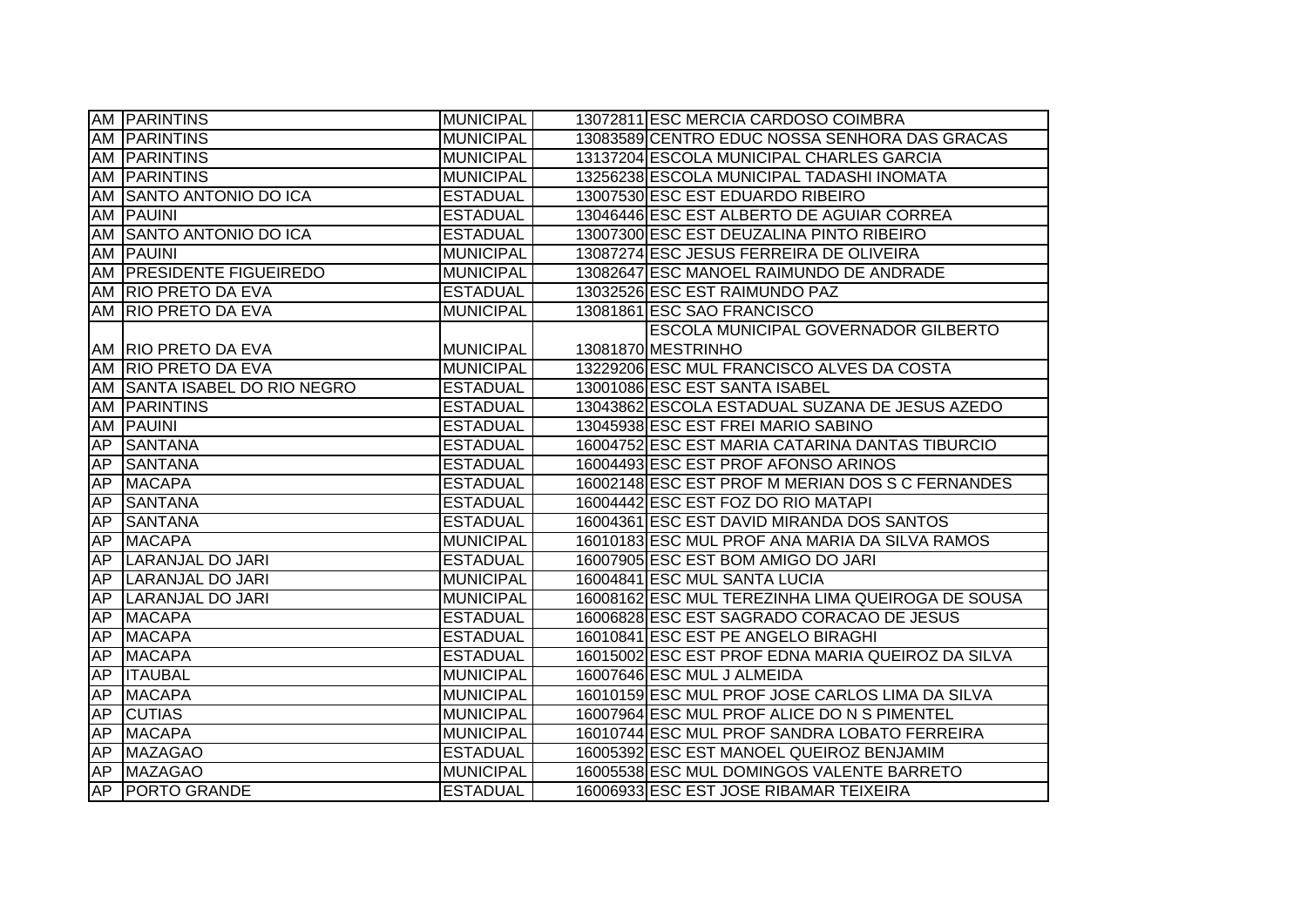|           | AP PORTO GRANDE        | <b>MUNICIPAL</b> | 16004116 ESC MUL ACRE                             |
|-----------|------------------------|------------------|---------------------------------------------------|
| AP        | <b>SANTANA</b>         | <b>ESTADUAL</b>  | 16004744 ESC EST ANTONIO JANUARIO PEREIRA         |
| AP        | <b>SANTANA</b>         | <b>MUNICIPAL</b> | 16010876 ESC MUL N S DOS NAVEGANTES               |
|           |                        |                  | <b>ESCOLA MUNICIPAL DE EDUCACAO BASICA</b>        |
| AP        | <b>SANTANA</b>         | <b>MUNICIPAL</b> | 16010922 CLAUDIONOR ROCHA FREITAS                 |
| AP        | <b>MACAPA</b>          | <b>MUNICIPAL</b> | 16008510 ESC MUL MARIA BERNADETE A DO NASCIMENTO  |
| AP        | LARANJAL DO JARI       | <b>ESTADUAL</b>  | 16004957 ESC EST IRANDYR PONTES NUNES             |
| AP        | <b>TARTARUGALZINHO</b> | <b>MUNICIPAL</b> | 16007565 ESC MUL ANALICE MACIEL DE JESUS          |
| AP        | <b>AMAPA</b>           | <b>MUNICIPAL</b> | 16000803 ESC MUL LOURENCO BORGES FACANHA          |
| <b>AP</b> | <b>CALCOENE</b>        | <b>ESTADUAL</b>  | 16000048 ESC EST AMARO BRASILINO DE F FILHO       |
| AP        | <b>CALCOENE</b>        | <b>ESTADUAL</b>  | 16000080 ESC EST JOSE RODRIGUES CORDEIRO          |
| AP        | <b>CALCOENE</b>        | <b>MUNICIPAL</b> | 16009150 ESC MUL NELMA SUELI BARATA ALVES         |
| <b>AP</b> | TARTARUGALZINHO        | <b>ESTADUAL</b>  | 16001184 ESC EST PROF MARIA JOSE DE NAZARE F LIMA |
| AP        | <b>VITORIA DO JARI</b> | <b>MUNICIPAL</b> | 16006585 ESC MUL ALVARO MARQUES GONCALVES         |
| AP        | VITORIA DO JARI        | <b>MUNICIPAL</b> | 16009444 ESC MUL FRANCISCA DE FREITAS ARAUJO      |
| AP        | <b>TARTARUGALZINHO</b> | <b>ESTADUAL</b>  | 16006631 ESC EST REISALINA FERREIRA TOMAZ         |
| <b>BA</b> | <b>SALVADOR</b>        | <b>MUNICIPAL</b> | 29434246 ESCOLA MUNICIPAL JAQUEIRA DO CARNEIRO    |
|           |                        |                  |                                                   |
|           | <b>BA SALVADOR</b>     | MUNICIPAL        | 29425883 ESCOLA MUNICIPAL PROFESSOR MILTON SANTOS |
| <b>BA</b> | <b>SALVADOR</b>        | <b>ESTADUAL</b>  | 29404266 EE - COLEGIO ESTADUAL SETE DE SETEMBRO   |
| <b>BA</b> | <b>SALVADOR</b>        | <b>MUNICIPAL</b> | 29192625 ESCOLA MUNICIPAL GENERAL LABATUT         |
|           |                        |                  |                                                   |
|           | <b>BA SALVADOR</b>     | <b>ESTADUAL</b>  | 29190916 EE - ESCOLA ESTADUAL EDIVALDO BOAVENTURA |
| <b>BA</b> | <b>SALVADOR</b>        | <b>MUNICIPAL</b> | 29186471 ESCOLA MUNICIPAL TIRADENTES              |
| <b>BA</b> | <b>SALVADOR</b>        | <b>MUNICIPAL</b> | 29184088 ESCOLA ABRIGO FILHOS DO POVO             |
| <b>BA</b> | <b>ISALVADOR</b>       | <b>MUNICIPAL</b> | 29438373 MUNICIPAL DR ORLANDO IMBASSAHY           |
| <b>BA</b> | <b>SALVADOR</b>        | <b>MUNICIPAL</b> | 29436796 ESCOLA MUNICIPAL JOAO PEDRO DOS SANTOS   |
| <b>BA</b> | <b>SALVADOR</b>        | <b>MUNICIPAL</b> | 29194326 ESCOLA MUNICIPAL DO BEIRU                |
| <b>BA</b> | <b>SALVADOR</b>        | <b>MUNICIPAL</b> | 29194881 ESCOLA MUNICIPAL NOVO HORIZONTE          |
| <b>BA</b> | <b>ITABUNA</b>         | <b>ESTADUAL</b>  | 29424020 COLEGIO MODELO LUIS EDUARDO MAGALHÃES    |
| <b>BA</b> | <b>CAMACARI</b>        | <b>ESTADUAL</b>  | 29982758 COLÉGIO ESTADUAL DE VILA DE ABRANTES     |
| <b>BA</b> | <b>SALVADOR</b>        | <b>MUNICIPAL</b> | 29186013 ESCOLA MANOEL DE ABREU                   |
|           |                        |                  | INSTITUTO MUNICIPAL DE EDUCACAO PROF JOSE         |
|           | <b>BA SALVADOR</b>     | <b>MUNICIPAL</b> | 29199522 ARAPIRACA                                |
| BA        | <b>SALVADOR</b>        | <b>MUNICIPAL</b> | 29199077 ESCOLA GRACILIANO RAMOS                  |
| <b>BA</b> | <b>SALVADOR</b>        | <b>MUNICIPAL</b> | 29184347 ESC ANTONIO CARLOS MAGALHAES             |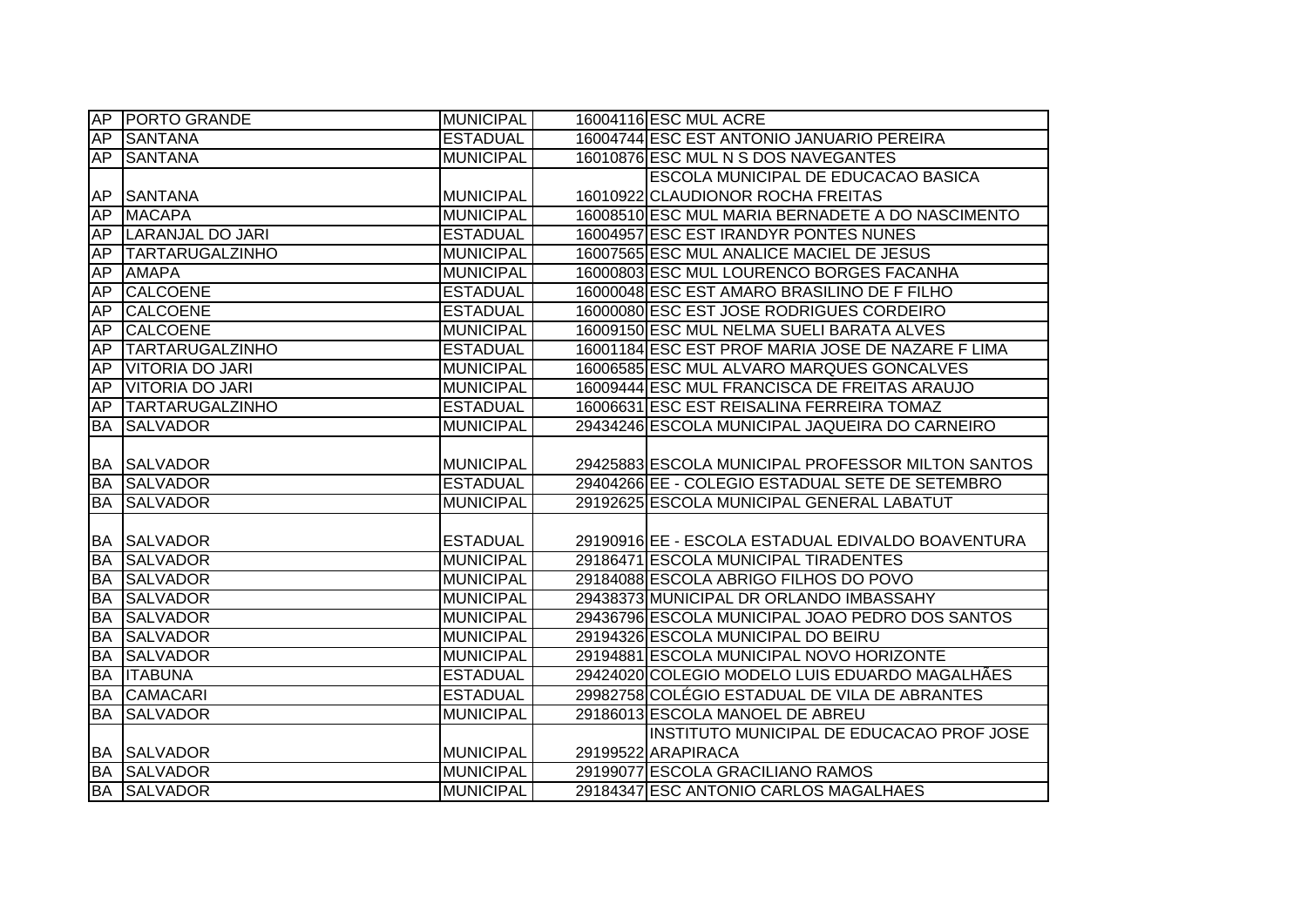|           |                             |                  |                 | COLÉGIO ESTADUAL DEPUTADO LUIS EDUARDO            |
|-----------|-----------------------------|------------------|-----------------|---------------------------------------------------|
| BA        | <b>SALVADOR</b>             | <b>ESTADUAL</b>  |                 | 29432154 MAGALHÃES                                |
| <b>BA</b> | <b>SALVADOR</b>             | <b>ESTADUAL</b>  |                 | 29193699 ESCOLA MARIO COSTA NETO                  |
| <b>BA</b> | <b>SALVADOR</b>             | <b>ESTADUAL</b>  |                 | 29191661 COLEGIO ESTADUAL BARROS BARRETO          |
| <b>BA</b> | <b>SALVADOR</b>             | <b>ESTADUAL</b>  |                 | 29182182 COLEGIO ESTADUAL YPIRANGA                |
| <b>BA</b> | <b>SALVADOR</b>             | <b>ESTADUAL</b>  |                 | 29182115 COLEGIO ESTADUAL DONA LEONOR CALMON      |
| <b>BA</b> | <b>LAURO DE FREITAS</b>     | <b>MUNICIPAL</b> |                 | 29414857 ESCOLA MUNICIPAL ENOCK AMARAL            |
| <b>BA</b> | <b>SALVADOR</b>             | <b>MUNICIPAL</b> |                 | 29194679 ESCOLA MUNICIPAL NOSSA SENHORA DA PAZ    |
| <b>BA</b> | <b>JITAUNA</b>              | <b>MUNICIPAL</b> |                 | 29230926 GRUPO ESCOLAR ARELANO BARREIRA           |
|           |                             |                  |                 | ESCOLA ESTADUAL DR ROMULO GALVAO DE               |
|           | <b>BA JITAUNA</b>           | <b>MUNICIPAL</b> |                 | 29230969 CARVALHO                                 |
| <b>BA</b> | <b>JEQUIE</b>               | <b>MUNICIPAL</b> |                 | 29228948 ESCOLA MUNICIPAL ANA SILVA               |
|           |                             |                  |                 |                                                   |
|           | <b>BA JEQUIE</b>            | <b>MUNICIPAL</b> |                 | 29348838 CENTRO EDUCACIONAL SENADOR JOAO CALMON   |
| <b>BA</b> | <b>JIQUIRICA</b>            | <b>MUNICIPAL</b> |                 | 29230250 ESCOLA PRAZERES                          |
|           |                             |                  |                 | ESC MUN DO CENTRO COMUNITARIO LAGOA               |
|           | <b>BA JEQUIE</b>            | <b>MUNICIPAL</b> |                 | 29390516 DOURADA                                  |
|           | <b>BA JITAUNA</b>           | <b>MUNICIPAL</b> |                 | 29230632 ESCOLA CASTRO ALVES                      |
|           | <b>BA JITAUNA</b>           | <b>MUNICIPAL</b> |                 | 29230357 ESCOLA LUIS NAVARRO DE BRITTO            |
| <b>BA</b> | <b>JITAUNA</b>              | <b>MUNICIPAL</b> |                 | 29230292 COLEGIO MUNICIPAL MARIA ELEONORA CAJAIBA |
| <b>BA</b> | <b>JEQUIE</b>               | <b>MUNICIPAL</b> |                 | 29476402 ESCOLA MUNICIPAL NOSSA SRª DA LUZ        |
| <b>BA</b> | <b>JEREMOABO</b>            | <b>MUNICIPAL</b> |                 | 29112680 COLEGIO MUNICIPAL SAO JOAO BATISTA       |
| <b>BA</b> | <b>JIQUIRICA</b>            | <b>MUNICIPAL</b> |                 | 29230187 ESCOLA MUNICIPAL CLODOALDO COSTA         |
| <b>BA</b> | <b>JITAUNA</b>              | <b>MUNICIPAL</b> |                 | 29230900 GRUPO ESCOLAR ADELINO HENRIQUE SANTANA   |
| <b>BA</b> | <b>LAJEDAO</b>              | <b>MUNICIPAL</b> |                 | 29323983 ESCOLA MUNICIPAL BLANDINO SEVERO BATISTA |
|           |                             |                  |                 | ESCOLA DA FUNDACAO JUAZEIRENSE                    |
|           | <b>BA JUAZEIRO</b>          | <b>MUNICIPAL</b> |                 | 29025524 PROMOCIONAL DO MENOR - PROMEN            |
|           |                             |                  |                 | ESCOLA MUNICIPAL WALDEMAR THEMISTOCLES            |
|           | <b>BA LAFAIETE COUTINHO</b> | <b>MUNICIPAL</b> |                 | 29231230 DOS SANTOS                               |
| <b>BA</b> | <b>LAGOA REAL</b>           | <b>MUNICIPAL</b> |                 | 29247900 ESC MUL DE 1 E 2 GRAUS NATALINO O LIMA   |
| <b>BA</b> | <b>LAGOA REAL</b>           | <b>MUNICIPAL</b> |                 | 29248183 ESCOLA MUNICIPAL DE 1º GRAU IRMAS MOURAS |
|           |                             |                  |                 | ESCOLA MUNICIPAL DE 1º GRAU SALTO PARA O          |
|           | <b>BA LAGOA REAL</b>        | <b>MUNICIPAL</b> | 29248191 FUTURO |                                                   |
| <b>BA</b> | <b>JUSSARI</b>              | <b>MUNICIPAL</b> |                 | 29337976 ESCOLA MUNICIPAL ANTONIO FERREIRA NOBRE  |
|           | <b>BA LAJE</b>              | <b>MUNICIPAL</b> |                 | 29402960 ESCOLA MUNICIPAL ANTONIO CARLOS SOUTO    |
|           | <b>BA JUSSARI</b>           | <b>MUNICIPAL</b> |                 | 29310911 ESCOLA PE NO CHAO                        |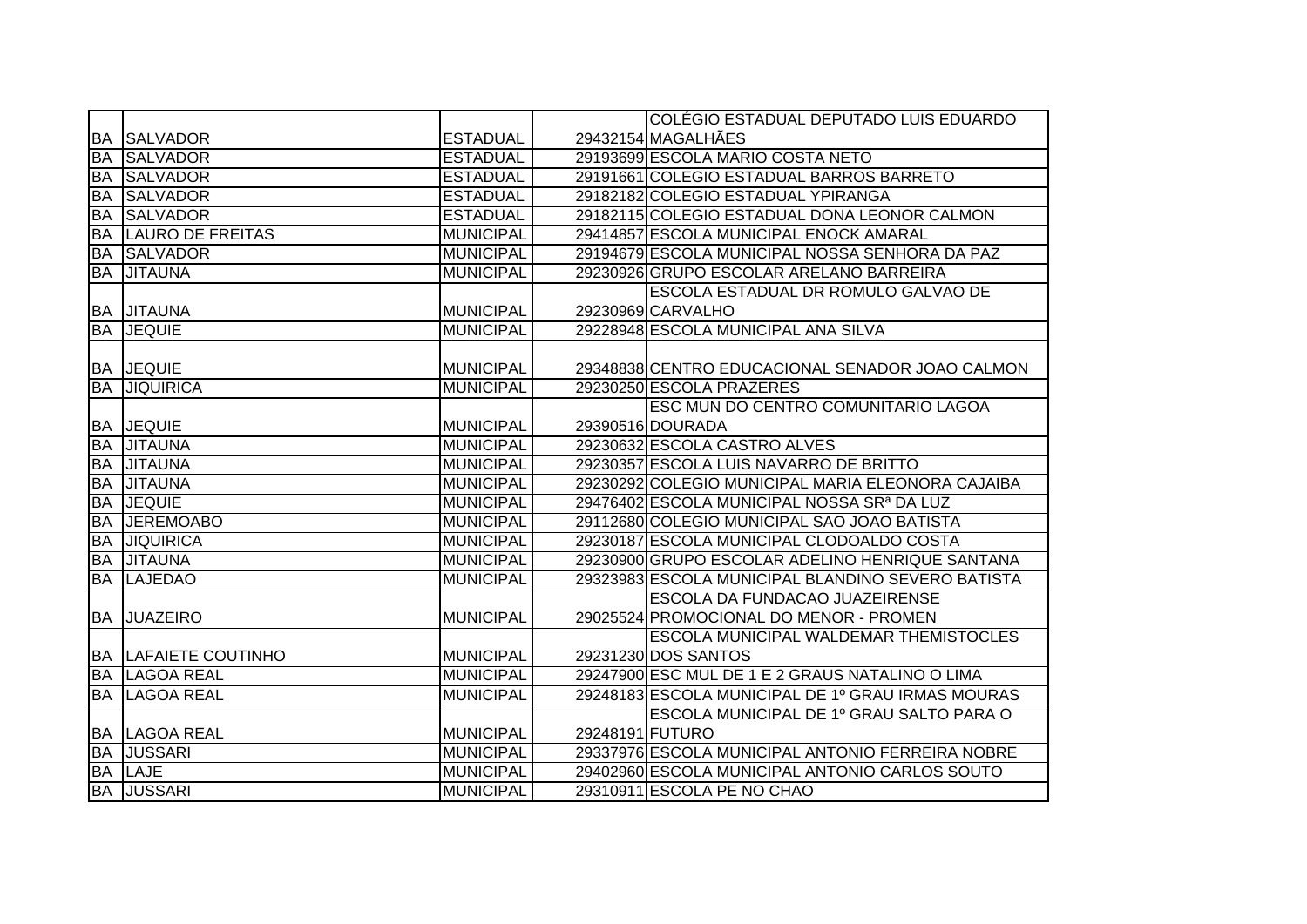|           | <b>BA LAJEDINHO</b>         | <b>MUNICIPAL</b> |                 | 29372844 ESCOLA MUN NOSSA SENHORA DO CARMO          |
|-----------|-----------------------------|------------------|-----------------|-----------------------------------------------------|
| <b>BA</b> | <b>LAJEDO DO TABOCAL</b>    | <b>MUNICIPAL</b> |                 | 29231841 ESCOLA MUNICIPAL ALVARO BEZERRA            |
|           |                             |                  |                 |                                                     |
|           | <b>BA LAJEDO DO TABOCAL</b> | <b>MUNICIPAL</b> |                 | 29231850 CENTRO EDUCACIONAL NILSON ANDRADE SANTOS   |
| <b>BA</b> | <b>LAJEDO DO TABOCAL</b>    | <b>MUNICIPAL</b> |                 | 29231892 ESCOLA MUNICIPAL 13 DE JUNHO               |
|           | <b>BA LAJEDO DO TABOCAL</b> | <b>MUNICIPAL</b> |                 | 29231906 ESCOLA ALVARO VASCONCELOS FAGUNDES         |
|           |                             |                  |                 | <b>COLEGIO MUNICIPAL VIRGILIO NUNES DE</b>          |
| <b>BA</b> | <b>LAMARAO</b>              | <b>MUNICIPAL</b> |                 | 29140358 MEDEIROS                                   |
|           |                             |                  |                 | ESCOLA MUNICIPAL DE 1 º GRAU MARIA OTILIA           |
| BA        | LAGOA REAL                  | <b>MUNICIPAL</b> |                 | 29395011 CARDOSO                                    |
| <b>BA</b> | <b>JUCURUCU</b>             | <b>MUNICIPAL</b> |                 | 29322804 ESC MUNIC DE I G RAFAEL FERREIRA NEVES     |
| <b>BA</b> | JOAO DOURADO                | <b>MUNICIPAL</b> |                 | 29064430 ESCOLA MUNICIPAL CAROLINA SILVA DOURADO    |
| <b>BA</b> | JOAO DOURADO                | <b>MUNICIPAL</b> |                 | 29064473 ESCOLA PROFESSORA IDA BASTOS               |
|           |                             |                  |                 |                                                     |
| <b>BA</b> | <b>JUAZEIRO</b>             | <b>ESTADUAL</b>  |                 | 29467004 EE - COLEGIO ESTADUAL MISAEL AGUILAR SILVA |
|           |                             |                  |                 |                                                     |
| <b>BA</b> | <b>JUAZEIRO</b>             | <b>MUNICIPAL</b> |                 | 29024714 ESC ESTADUAL PR LUIS CURSINO DA F CARDOSO  |
| <b>BA</b> | <b>JUAZEIRO</b>             | <b>MUNICIPAL</b> |                 | 29025362 ESCOLA MUNICIPAL PREFEITO APRIGIO DUARTE   |
| <b>BA</b> | <b>JUSSIAPE</b>             | <b>MUNICIPAL</b> |                 | 29216052 ESCOLA MUNICIPAL DR ERALDO TINOCO MELO     |
|           |                             |                  |                 |                                                     |
| BA        | <b>JUAZEIRO</b>             | <b>MUNICIPAL</b> |                 | 29424445 ESCOLA MUNICIPAL RAIMUNDO MEDRADO PRIMO    |
| <b>BA</b> | <b>JITAUNA</b>              | <b>MUNICIPAL</b> |                 | 29390192 ESCOLA GISELIA BITTENCOURT PEIXOTO         |
| <b>BA</b> | <b>JUCURUCU</b>             | <b>MUNICIPAL</b> |                 | 29323355 ESC MUL DE 1 E 2 GRAUS C MEIRELES          |
| <b>BA</b> | <b>JUCURUCU</b>             | <b>MUNICIPAL</b> |                 | 29323371 ESCOLA MUNICIPAL ADOLFO LOPES MOITINHO     |
| <b>BA</b> | <b>JUSSARA</b>              | <b>MUNICIPAL</b> |                 | 29064856 ESCOLA GOVERNADOR LUIZ VIANA FILHO         |
| <b>BA</b> | <b>JUSSARA</b>              | <b>MUNICIPAL</b> |                 | 29065259 GRUPO ESCOLAR DR DJALMA BESSA              |
| <b>BA</b> | <b>JUSSARA</b>              | <b>MUNICIPAL</b> |                 | 29065275 PREDIO ESCOLAR DR DILSON NOGUEIRA          |
|           |                             |                  |                 | ESCOLA MUNICIPAL PROFESSOR ROBERTO                  |
| <b>BA</b> | <b>JUSSARA</b>              | <b>MUNICIPAL</b> | 29338670 SANTOS |                                                     |
| <b>BA</b> | <b>JANDAIRA</b>             | <b>MUNICIPAL</b> |                 | 29405912 ESCOLA MUNICIPAL NOVA GERACAO              |
| <b>BA</b> | <b>ITORORO</b>              | <b>MUNICIPAL</b> |                 | 29284031 ESCOLA MUNICIPAL JULIETA PONTES VIANA      |
| <b>BA</b> | <b>IIUIU</b>                | <b>MUNICIPAL</b> |                 | 29942730 CENTRO EDUCACIONAL DUQUE DE CAXIAS         |
|           |                             |                  |                 | CENTRO EDUCACIONAL ADALICIO SILVA DE                |
|           | <b>BA ITIRUCU</b>           | <b>MUNICIPAL</b> | 29226104 NOVAES |                                                     |
| <b>BA</b> | <b>ITIRUCU</b>              | <b>MUNICIPAL</b> |                 | 29226295 ESCOLA MUN PRESIDENTE TANCREDO NEVES       |
|           | <b>BA ITIRUCU</b>           | <b>MUNICIPAL</b> |                 | 29226430 ESCOLA MUN MARIA RITA DE NOVAES            |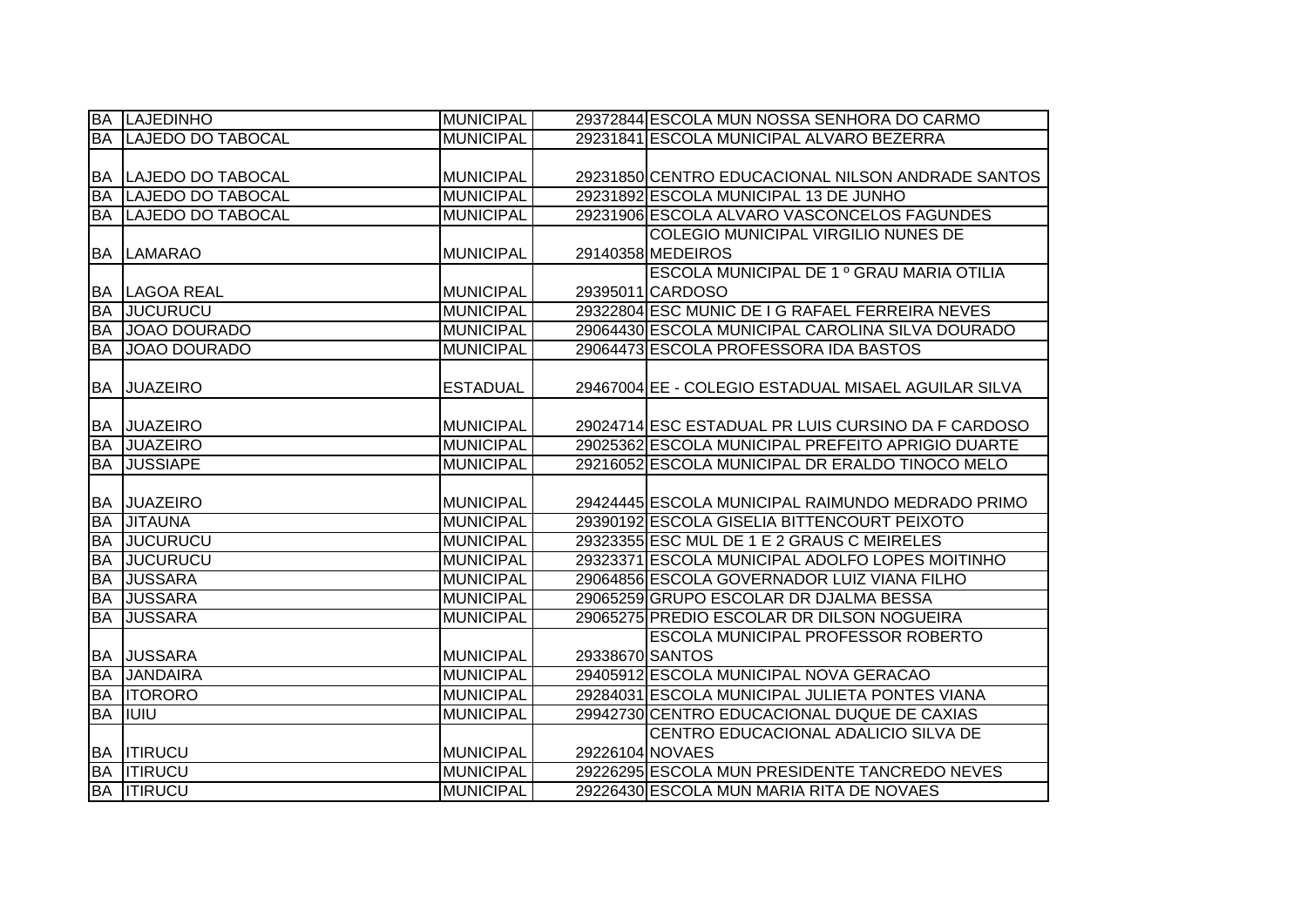|           | <b>BA ITIRUCU</b>    | <b>MUNICIPAL</b> |                 | 29226473 PREDIO ESCOLAR VIVALDO BASTOS                                                |
|-----------|----------------------|------------------|-----------------|---------------------------------------------------------------------------------------|
|           |                      |                  |                 | COLEGIO MUNICIPAL PROFESSOR CID ALVES                                                 |
|           | <b>BA ITIRUCU</b>    | <b>MUNICIPAL</b> | 29390133 SANTOS |                                                                                       |
|           | <b>BA ITIUBA</b>     | <b>MUNICIPAL</b> |                 | 29053293 ESCOLA PROF <sup>ª</sup> FRANCINA ARAUJO SAMPAIO                             |
|           | <b>BA ITIUBA</b>     | <b>MUNICIPAL</b> |                 | 29053439 GRUPO ESCOLAR ALMIRO JOSE DA SILVA                                           |
|           | <b>BA ITATIM</b>     | <b>MUNICIPAL</b> |                 | 29104300 ESCOLA MUNICIPAL URBIS                                                       |
|           | <b>BA ITORORO</b>    | <b>MUNICIPAL</b> |                 | 29283906 ESCOLA MUNICIPAL ARGEMIRO PEREIRA ALVES                                      |
|           |                      |                  |                 | <b>ESCOLA MUNICIPAL PROFESSOR ASTOR DE</b>                                            |
|           | <b>BA ITATIM</b>     | <b>MUNICIPAL</b> |                 | 29104220 CASTRO PESSOA                                                                |
|           | <b>BA ITORORO</b>    | <b>MUNICIPAL</b> |                 | 29284066 ESCOLA MUNICIPAL JOSE REBOLCAS LEITE                                         |
|           | <b>BA ITUACU</b>     | <b>MUNICIPAL</b> |                 | 29260426 ESC MUNICIPALIZADA DR RODRIGUES LIMA                                         |
|           | <b>BA ITUBERA</b>    | <b>MUNICIPAL</b> |                 | 29287243 E M E F PROF <sup>a</sup> SONIA M <sup>a</sup> AZEVEDO DE JESUS              |
|           | <b>BA ITUBERA</b>    | <b>MUNICIPAL</b> |                 | 29287626 EMEF MARECHAL COSTA E SILVA                                                  |
|           |                      |                  |                 |                                                                                       |
|           | <b>BA ITUBERA</b>    | <b>MUNICIPAL</b> |                 | 29379911 EMEF PROF <sup>a</sup> MARIA AMELIA DA SILVA ASSUNCAO                        |
|           | <b>BA ITUBERA</b>    | <b>MUNICIPAL</b> |                 | 29423449 EMEF DEISE FRANCOISE                                                         |
|           | <b>BA IUIU</b>       | <b>MUNICIPAL</b> |                 | 29246547 CENTRO EDUCACIONAL PAULO FREIRE                                              |
| <b>BA</b> | <b>JAGUARARI</b>     | <b>MUNICIPAL</b> |                 | 29054354 ESCOLA MUNICIPAL FLORIANO PEIXOTO                                            |
|           |                      |                  |                 |                                                                                       |
|           |                      |                  |                 |                                                                                       |
|           | <b>BA ITORORO</b>    | <b>MUNICIPAL</b> |                 | 29283701 ESCOLA MUNICIPAL MANOEL CANDIDO DE ALMEIDA                                   |
|           | <b>BA ITARANTIM</b>  | <b>MUNICIPAL</b> |                 | 29283558 GRUPO ESCOLAR CLERISTON ANDRADE                                              |
|           | <b>BA ITAPETINGA</b> | <b>MUNICIPAL</b> |                 | 29347238 ESCOLA DE 1º GRAU DR SINVAL PALMEIRA                                         |
|           | <b>BA ITAPETINGA</b> | <b>MUNICIPAL</b> |                 | 29433142 CENTRO EDUC PREF JOSE OTAVIO CURVELO                                         |
| <b>BA</b> | <b>ITAPICURU</b>     | <b>MUNICIPAL</b> |                 | 29129630 ESC MUNICIPAL LUIS EDUARDO MAGALHAES                                         |
| <b>BA</b> | <b>ITAPITANGA</b>    | <b>MUNICIPAL</b> |                 | 29310237 COL JOAO XXIII                                                               |
| <b>BA</b> | <b>ITAPITANGA</b>    | <b>MUNICIPAL</b> |                 | 29310440 ESCOLA MUNICIPAL ANA LUIZA                                                   |
| <b>BA</b> | <b>ITAPITANGA</b>    | <b>MUNICIPAL</b> |                 | 29310571 ESCOLA ESTADUAL JOAO BALDUINO FILHO                                          |
|           | <b>BA ITAPITANGA</b> | <b>MUNICIPAL</b> |                 | 29310580 ESCOLA MUNICIPAL JOSE BATISTA DOS SANTOS                                     |
| <b>BA</b> | <b>ITAPITANGA</b>    | <b>MUNICIPAL</b> |                 | 29310598 ESCOLA MUNICIPAL LAURINHA FRAGA PIMENTEL                                     |
|           |                      |                  |                 | EE - COLEGIO ESTADUAL MARIA CANDIDA DE                                                |
|           | <b>BA ITIRUCU</b>    | <b>ESTADUAL</b>  |                 | 29226147 CASTILHO FONTOURA                                                            |
|           | <b>BA ITAQUARA</b>   | <b>ESTADUAL</b>  |                 | 29226040 EE - COLEGIO ESTADUAL JOAO PESSOA                                            |
|           | <b>BA JABORANDI</b>  | <b>MUNICIPAL</b> |                 | 29386136 ESC MUN JOAQUIM CANDIDO RODRIGUES                                            |
|           | <b>BA ITARANTIM</b>  | <b>MUNICIPAL</b> |                 | 29283582 GRUPO ESCOLAR MARECHAL CASTELO BRANCO                                        |
|           | <b>BA ITARANTIM</b>  | <b>MUNICIPAL</b> |                 | 29283590 GRUPO ESCOLAR MUL TENENTE SIRVAL SA<br>29283612 GRUPO ESCOLAR JOSE GUILHERME |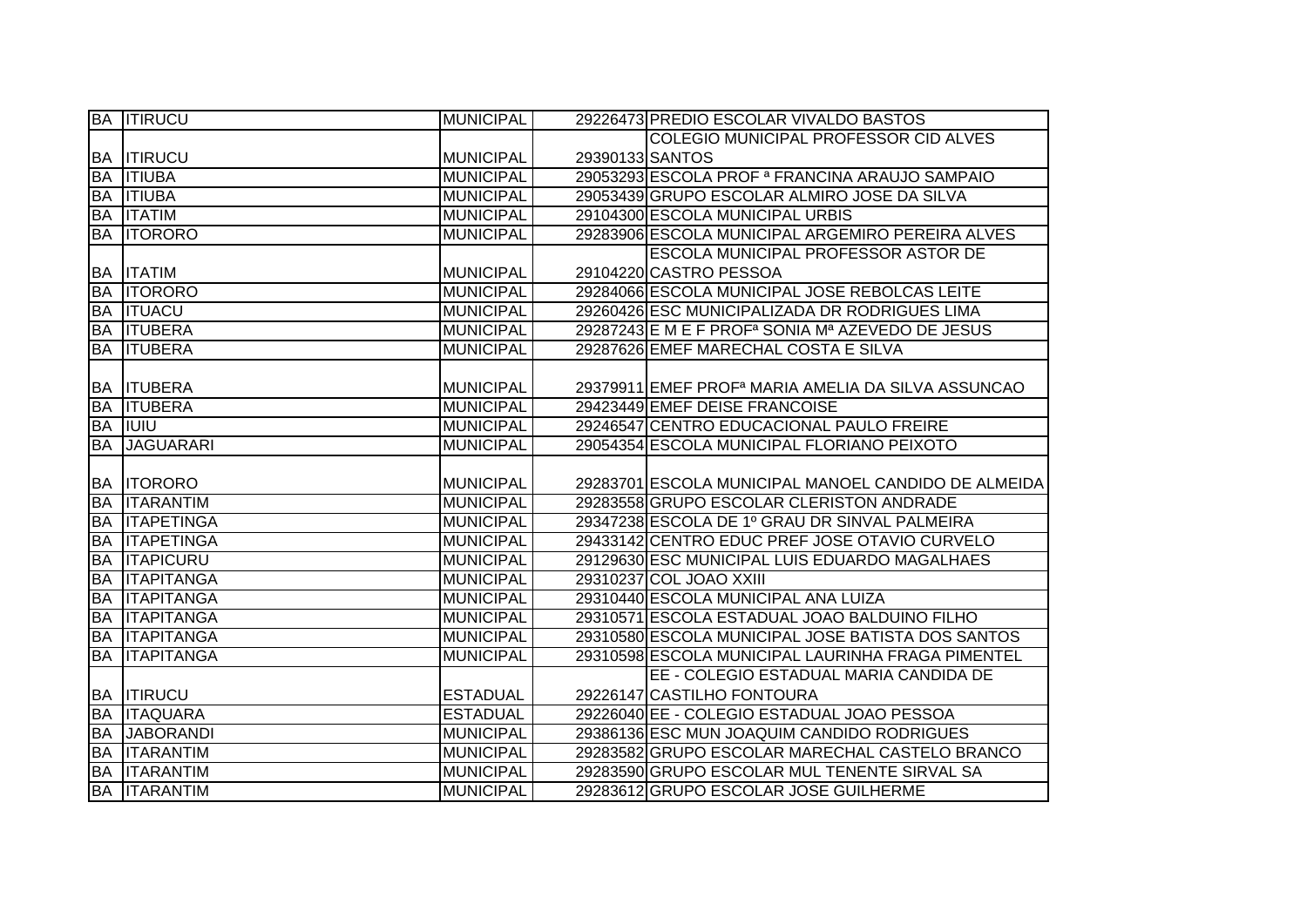|           | <b>BA ITARANTIM</b>     | <b>MUNICIPAL</b> |                 | 29371660 COM EDUC MUN LOURIVAL SOUTO              |
|-----------|-------------------------|------------------|-----------------|---------------------------------------------------|
|           |                         |                  |                 | ESCOLA MUNICIPAL PROFESSORA MARILCE               |
|           | <b>BA ITARANTIM</b>     | <b>MUNICIPAL</b> | 29874734 AMORIM |                                                   |
|           |                         |                  |                 | ESCOLA MUNICIPAL CENTRO EDUCACIONAL DE            |
|           | <b>BA ITATIM</b>        | <b>MUNICIPAL</b> | 29104114 ITATIM |                                                   |
|           | <b>BA ITATIM</b>        | <b>MUNICIPAL</b> |                 | 29104130 ESCOLA MUNICIPAL GRINALDO ANDRADE NUNES  |
|           |                         |                  |                 | ESCOLA MUNICIPAL POLO DE ALFABETIZACAO            |
|           | <b>BA ITATIM</b>        | <b>MUNICIPAL</b> |                 | 29104181 ARCO IRIS COLORINDO O                    |
| <b>BA</b> | <b>ITAPITANGA</b>       | <b>MUNICIPAL</b> |                 | 29357209 GRUPO ESC DR ANTONIO T DO NASC FILHO     |
| <b>BA</b> | <b>JAGUAQUARA</b>       | <b>MUNICIPAL</b> |                 | 29437954 ESCOLA ERALDO TINOCO DE MELO             |
| <b>BA</b> | IUIU                    | <b>MUNICIPAL</b> |                 | 29246555 CENTRO EDUCACIONAL EDVALDO BOAVENTURA    |
| <b>BA</b> | <b>JAGUAQUARA</b>       | <b>MUNICIPAL</b> |                 | 29226562 ESCOLA ARLINDA EMILIA DE ASSIS           |
| <b>BA</b> | <b>JAGUAQUARA</b>       | <b>MUNICIPAL</b> |                 | 29226660 ESCOLA EMANOEL DE OLIVEIRA BRITO         |
| <b>BA</b> | <b>JAGUAQUARA</b>       | <b>MUNICIPAL</b> |                 | 29226724 ESCOLA JOAQUIM NERY DE SOUZA             |
| <b>BA</b> | <b>JAGUAQUARA</b>       | <b>MUNICIPAL</b> |                 | 29226783 GRUPO ESCOLAR LOMANTO JUNIOR             |
| <b>BA</b> | <b>JAGUAQUARA</b>       | <b>MUNICIPAL</b> |                 | 29226830 ESCOLA MENANDRO MINAHIM                  |
| <b>BA</b> | <b>JAGUAQUARA</b>       | <b>MUNICIPAL</b> |                 | 29227011 ESCOLA VICENZO GASBARRE                  |
| <b>BA</b> | <b>JAGUAQUARA</b>       | <b>MUNICIPAL</b> |                 | 29227178 ESCOLA MUNICIPAL DIANA JUSSIENE          |
|           |                         |                  |                 | EE - ESCOLA ESTADUAL VIRGILIO PEREIRA DE          |
|           | <b>BA JAGUAQUARA</b>    | <b>ESTADUAL</b>  |                 | 29227356 ALMEIDA                                  |
| <b>BA</b> | <b>JAGUAQUARA</b>       | <b>MUNICIPAL</b> |                 | 29437946 ESCOLA PRESIDENTE CASTELO BRANCO         |
| <b>BA</b> | <b>JAGUAQUARA</b>       | <b>ESTADUAL</b>  |                 | 29226520 EE - COLEGIO ESTADUAL PIO XII            |
| <b>BA</b> | <b>JAGUARARI</b>        | <b>ESTADUAL</b>  |                 | 29054362 EE - COLEGIO ESTADUAL LUIZ VIANA FILHO   |
|           |                         |                  |                 |                                                   |
|           | <b>BA JAGUARARI</b>     | <b>MUNICIPAL</b> |                 | 29054133 ESCOLA MUNICIPAL THEODULO DE ALBUQUERQUE |
| <b>BA</b> | <b>LAURO DE FREITAS</b> | <b>MUNICIPAL</b> |                 | 29369010 ESCOLA TIO PATINHAS                      |
| <b>BA</b> | <b>JAGUARARI</b>        | <b>MUNICIPAL</b> |                 | 29054176 ESCOLA MUNICIPAL JOAO FERREIRA DE MATOS  |
| <b>BA</b> | <b>LAMARAO</b>          | <b>MUNICIPAL</b> |                 | 29140579 GRUPO ESCOLAR 7 DE SETEMBRO              |
|           |                         |                  |                 | ESCOLA MUNICIPAL MARIA DARC CARNEIRO VIEIRA       |
|           | <b>BA JAGUARARI</b>     | <b>MUNICIPAL</b> | 29054443 DE SA  |                                                   |
| BA        | <b>JAGUARIPE</b>        | <b>MUNICIPAL</b> |                 | 29166870 ESCOLA MUNICIPAL MUNIZ BARRETO           |
| <b>BA</b> | <b>JAGUARIPE</b>        | <b>MUNICIPAL</b> |                 | 29354757 ESCOLA MUNICIPAL LIRIO DOS VALES         |
| <b>BA</b> | <b>JAGUAQUARA</b>       | <b>MUNICIPAL</b> |                 | 29227291 ESCOLA STELA CAMARA DUBOIS               |
| <b>BA</b> | <b>JACOBINA</b>         | <b>MUNICIPAL</b> |                 | 29071330 ESCOLA MUNICIPAL JOAO BELLO              |
| <b>BA</b> | <b>JABORANDI</b>        | <b>MUNICIPAL</b> |                 | 29430860 ESC MUN CARLOS CHAGAS                    |
|           | <b>BA JACARACI</b>      | <b>MUNICIPAL</b> |                 | 29247586 ESC JOAQUIM SOARES SANTANA               |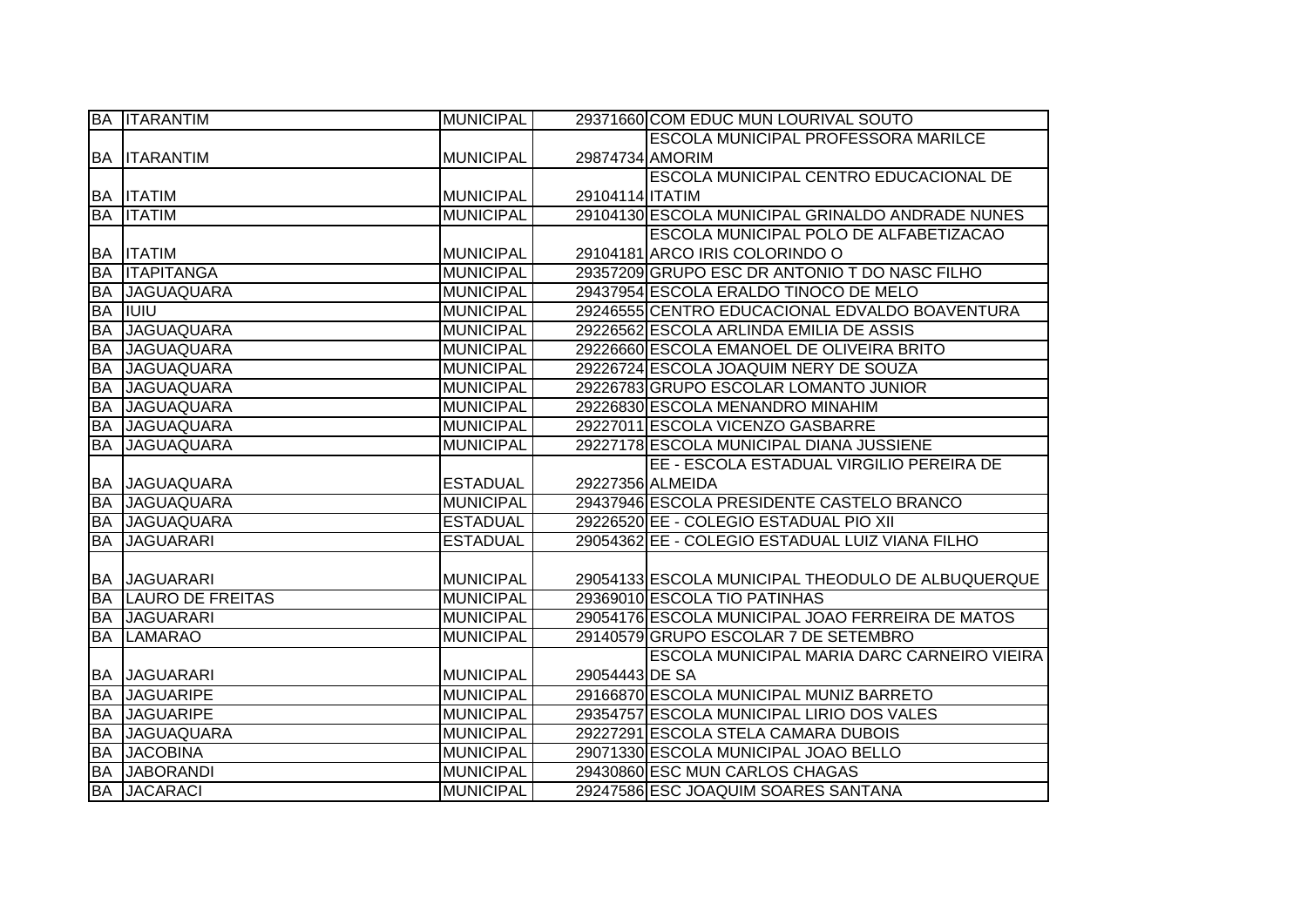| <b>BA</b> | <b>JACARACI</b>     | <b>MUNICIPAL</b> |                  | 29247659 ESCOLA MUNICIPAL ANISIO TEIXEIRA            |
|-----------|---------------------|------------------|------------------|------------------------------------------------------|
|           | <b>BA JACARACI</b>  | <b>MUNICIPAL</b> |                  | 29247764 CENTRO ED MUN WILSON DAVID DOMINGUES        |
|           |                     |                  |                  |                                                      |
|           | <b>BA JACARACI</b>  | <b>MUNICIPAL</b> |                  | 29410207 CENTRO EDUCACIONAL JULIETA CARDOSO DAVID    |
|           |                     |                  |                  |                                                      |
|           | <b>BA JACOBINA</b>  | <b>ESTADUAL</b>  |                  | 29071453 EE - ESCOLA ESTADUAL PADRE ALFREDO HAASLER  |
|           |                     |                  |                  | EE - ESCOLA ESTADUAL ADONEL MOREIRA DE               |
|           | <b>BA JACOBINA</b>  | <b>ESTADUAL</b>  | 29071500 FREITAS |                                                      |
|           |                     |                  |                  | EE - COLEGIO ESTADUAL PROFESSORA                     |
|           | <b>BA JACOBINA</b>  | <b>ESTADUAL</b>  |                  | 29344247 FELICIDADE JESUS MAGALHAES                  |
| BA        | <b>JAGUAQUARA</b>   | <b>MUNICIPAL</b> |                  | 29226503 CENTRO EDUCACIONAL DO TRABALHADOR           |
|           |                     |                  |                  |                                                      |
|           | <b>BA JACOBINA</b>  | <b>MUNICIPAL</b> |                  | 29070422 ESCOLA DE 1º GRAU YEDA BARRADAS CARNEIRO    |
| <b>BA</b> | <b>JANDAIRA</b>     | <b>MUNICIPAL</b> |                  | 29157528 ESCOLA MUNICIPAL DR FRANCISCO BENJAMIN      |
|           |                     |                  |                  | <b>ESCOLA MUNICIPAL PROFESSOR LOURIVAL</b>           |
|           | <b>BA JACOBINA</b>  | <b>MUNICIPAL</b> |                  | 29071585 MARTINS DE SOUZA                            |
| <b>BA</b> | <b>JACOBINA</b>     | <b>MUNICIPAL</b> |                  | 29071607 GRUPO ESCOLAR REINALDO JACOBINA VIEIRA      |
|           |                     |                  |                  | COLEGIO MUNICIPAL ELVIRA DA COSTA PINTO DIAS         |
|           | <b>BA JACOBINA</b>  | <b>MUNICIPAL</b> | 29071941 PIRES   |                                                      |
| <b>BA</b> | <b>JACOBINA</b>     | <b>MUNICIPAL</b> |                  | 29071976 COLEGIO MUNICIPAL PEDRO DALTRO              |
|           |                     |                  |                  | ESCOLA MUNICIPAL PROF <sup>ª</sup> BEATRIZ GUERREIRO |
| <b>BA</b> | <b>JACOBINA</b>     | <b>MUNICIPAL</b> |                  | 29343585 MOREIRA DE FREITAS                          |
|           |                     |                  |                  | ESCOLA MUNICIPAL ARMANDO XAVIER DE                   |
|           | <b>BA JACOBINA</b>  | <b>MUNICIPAL</b> |                  | 29370370 OLIVEIRA                                    |
|           |                     |                  |                  | COLEGIO MUNICIPAL LUIS ALBERTO DOURADO DE            |
|           | <b>BA JACOBINA</b>  | <b>MUNICIPAL</b> |                  | 29390982 CARVALHO                                    |
| <b>BA</b> | <b>JAGUAQUARA</b>   | <b>ESTADUAL</b>  |                  | 29226511 EE - COLEGIO LUZIA SILVA                    |
|           |                     |                  |                  |                                                      |
|           | <b>BA JACOBINA</b>  | <b>MUNICIPAL</b> |                  | 29070406 COLEGIO MUNICIPAL GILBERTO DIAS DE MIRANDA  |
| <b>BA</b> | <b>MORPARA</b>      | <b>ESTADUAL</b>  |                  | 29040345 EE - COLEGIO ESTADUAL AGENOR LEITE          |
| <b>BA</b> | MORRO DO CHAPEU     | <b>MUNICIPAL</b> |                  | 29369533 ESCOLA MUNICIPAL EDILA COSTA RIBEIRO        |
|           |                     |                  |                  |                                                      |
|           | <b>BA MIRANGABA</b> | <b>MUNICIPAL</b> |                  | 29073987 GRUPO ESCOLAR ARTHUR MIRANDA DE CARVALHO    |
|           | <b>BA MIRANGABA</b> | <b>MUNICIPAL</b> |                  | 29074002 ESCOLA JOAQUIM VALOIS COUTINHO NETO         |
|           | <b>BA MIRANGABA</b> | <b>MUNICIPAL</b> |                  | 29074029 GRUPO ESCOLAR MANOEL NOVAIS                 |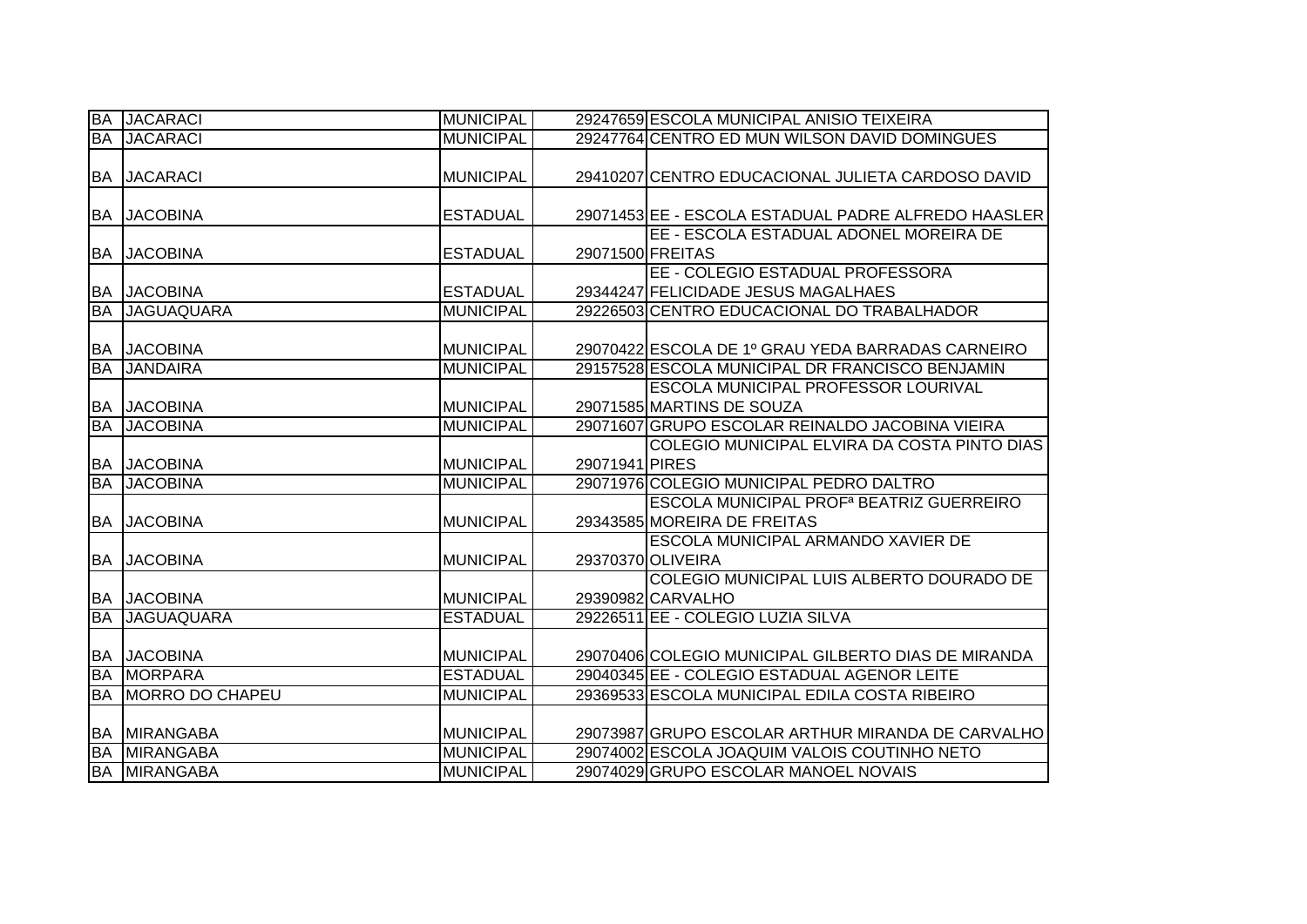|           |                            |                  |                | COLEGIO MUNICIPAL SENHOR FRANCISCO DE              |
|-----------|----------------------------|------------------|----------------|----------------------------------------------------|
|           | <b>BA MIRANTE</b>          | <b>MUNICIPAL</b> |                | 29274443 CASTRO ALVES                              |
| <b>BA</b> | <b>MIRANTE</b>             | <b>MUNICIPAL</b> |                | 29390184 ESCOLA MUNICIPAL JOSE MARINHO DE LIMA     |
|           | <b>BA MONTE SANTO</b>      | <b>MUNICIPAL</b> |                | 29120756 INSTITUTO DE EDUCACAO MONTE SANTO         |
| <b>BA</b> | MONTE SANTO                | <b>MUNICIPAL</b> |                | 29425859 ESCOLA MARIA DO PERPETUO DO SOCORRO       |
| BA        | <b>MILAGRES</b>            | <b>MUNICIPAL</b> |                | 29855730 ESCOLA MUNICIPAL LUIS EDUARDO MAGALHAES   |
|           |                            |                  |                | COLEGIO MUNICIPAL PROFESSORA OTACILIA              |
|           | <b>BA MONTE SANTO</b>      | <b>MUNICIPAL</b> |                | 29447739 CARDOSO DE MATOS                          |
|           |                            |                  |                | CENTRO EDUCACIONAL CONRADO MENEZES DA              |
| <b>BA</b> | <b>MILAGRES</b>            | <b>MUNICIPAL</b> | 29849780 SILVA |                                                    |
|           |                            |                  |                |                                                    |
| <b>BA</b> | <b>MORPARA</b>             | <b>MUNICIPAL</b> |                | 29040043 ESCOLA MUNICIPAL VEREADOR JOAQUIM BARBOSA |
| <b>BA</b> | <b>MORPARA</b>             | <b>MUNICIPAL</b> |                | 29040078 ESCOLA ANTONIO CARLOS MAGALHAES           |
| <b>BA</b> | <b>IMORPARA</b>            | MUNICIPAL        |                | 29040175 ESCOLA MUNICIPAL JOSE QUEIROZ FILHO       |
|           |                            |                  |                | EE - COLEGIO ESTADUAL TEOTONIO MARQUES             |
|           | BA MORRO DO CHAPEU         | <b>ESTADUAL</b>  |                | 29074770 DOURADO FILHO                             |
| <b>BA</b> | <b>MORRO DO CHAPEU</b>     | <b>ESTADUAL</b>  |                | 29074797 EE - ESCOLA ESTADUAL ALVARO COHIM         |
|           |                            |                  |                | ESCOLA MUNICIPALIZADA DE 1 GRAU PROF               |
|           | BA MORRO DO CHAPEU         | <b>MUNICIPAL</b> |                | 29074304 ANTONIO G DE OLIVEIRA                     |
|           |                            |                  |                | ESCOLA MUNICIPALIZADA DE 1º GRAU YEDA              |
|           | BA MORRO DO CHAPEU         | <b>MUNICIPAL</b> |                | 29074819 BARRADAS CARNEIRO                         |
|           | <b>BA LAURO DE FREITAS</b> | <b>MUNICIPAL</b> |                | 29179106 ESCOLA MUNICIPAL FELIX CARDOSO DE ARAUJO  |
| <b>BA</b> | <b>MONTE SANTO</b>         | <b>MUNICIPAL</b> |                | 29437032 ESCOLA PASTOR JOSE EMILIO EMERENCIANO     |
|           |                            |                  |                |                                                    |
|           | <b>BA MEDEIROS NETO</b>    | <b>MUNICIPAL</b> |                | 29324599 G ESC HUMBERTO DE ALENCAR CASTELO BRANCO  |
| <b>BA</b> | MATA DE SAO JOAO           | <b>ESTADUAL</b>  |                | 29159610 EE - ESCOLA DOUTOR ERNESTO SIMOES FILHO   |
| BA        | MATA DE SAO JOAO           | <b>MUNICIPAL</b> |                | 29356113 ESCOLA MUNICIPAL NOVA DO CURRALINHO       |
|           |                            |                  |                | ESCOLA MUNICIPAL PROFESSOR ROBERT LIMA             |
|           | <b>BA MATA DE SAO JOAO</b> | <b>MUNICIPAL</b> | 29896746 COSTA |                                                    |
| <b>BA</b> | <b>MATINA</b>              | <b>MUNICIPAL</b> |                | 29249791 COLEGIO MUNICIPAL ERALDO TINOCO           |
|           | <b>BA MATINA</b>           | <b>MUNICIPAL</b> |                | 29250242 GRUPO ESC DR JOAQUIM V CASTRO II          |
|           |                            |                  |                | EE - COLEGIO ESTADUAL DEOLISANO RODRIGUES          |
|           | <b>BA MEDEIROS NETO</b>    | <b>ESTADUAL</b>  |                | 29324122 DE SOUZA                                  |
|           |                            |                  |                | ESC MUN SARGENTO PEDRO SALUSTIANO DE               |
|           | <b>BA MEDEIROS NETO</b>    | <b>MUNICIPAL</b> |                | 29324114 SOUZA FILHO                               |
|           | <b>BA MEDEIROS NETO</b>    | <b>MUNICIPAL</b> |                | 29324220 ESC MUL DE 1 GRAU VIRGILIO F DA SILVA     |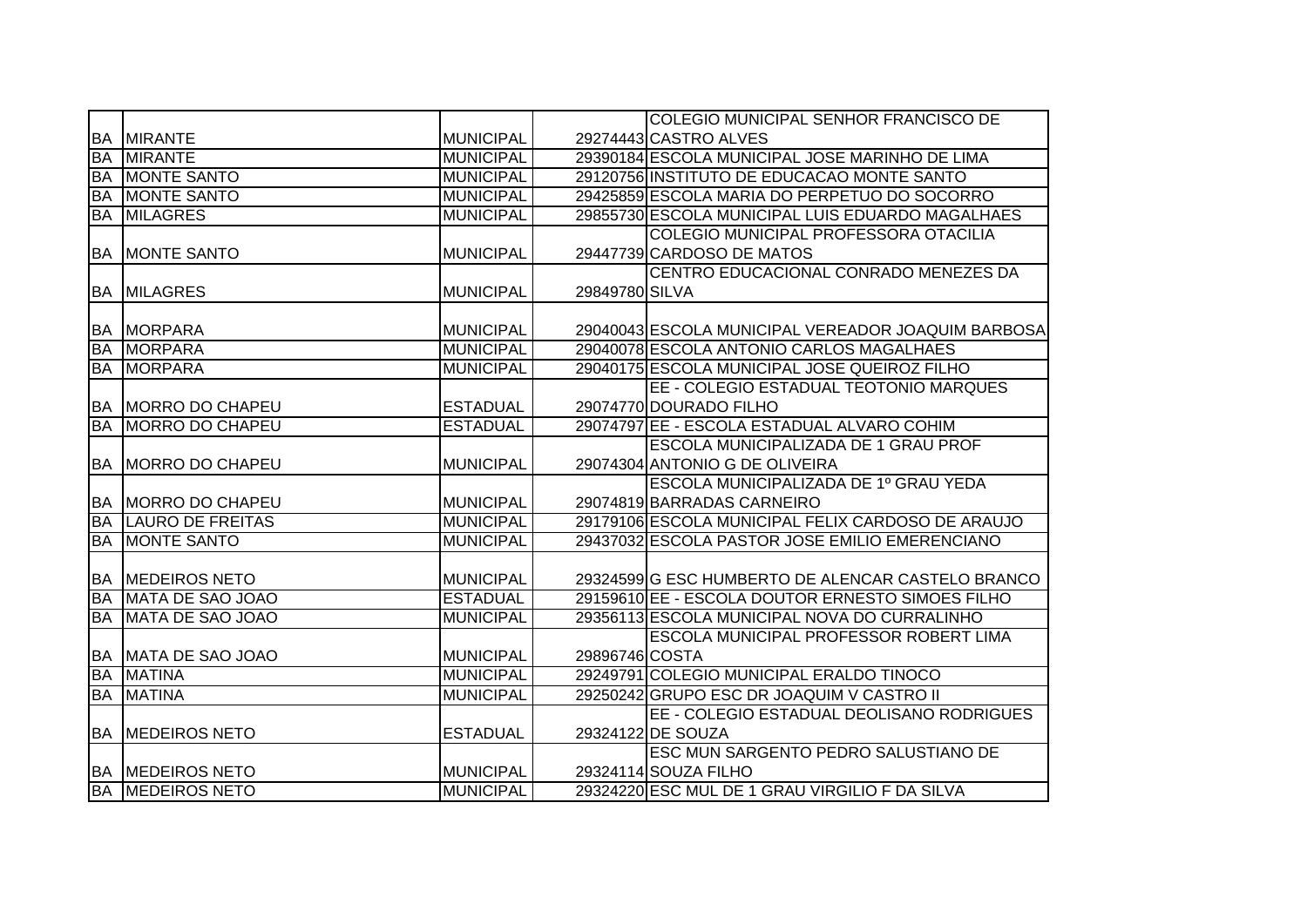|           |                                   |                  |                 | <b>ESCOLA MUNICIPAL GOVERNADOR DR ANTONIO</b>     |
|-----------|-----------------------------------|------------------|-----------------|---------------------------------------------------|
|           | <b>BA MILAGRES</b>                | <b>MUNICIPAL</b> |                 | 29891728 CARLOS MAGALHAES                         |
|           |                                   |                  |                 | <b>ESCOLA MUNICIPAL PROFESSORA SILVETE</b>        |
|           | <b>BA MEDEIROS NETO</b>           | <b>MUNICIPAL</b> |                 | 29324513 SANTOS PEREIRA                           |
| <b>BA</b> | <b>MORRO DO CHAPEU</b>            | <b>MUNICIPAL</b> |                 | 29370582 ESCOLA ROSA BARRETO DIAS                 |
|           |                                   |                  |                 | ESC MUN DE 1 GRAU ANTONIO GONCALVES               |
|           | <b>BA MEDEIROS NETO</b>           | <b>MUNICIPAL</b> | 29324734 PRATES |                                                   |
| <b>BA</b> | <b>MEDEIROS NETO</b>              | <b>MUNICIPAL</b> |                 | 29324769 GRUPO ESCOLAR MANOEL FERREIRA LIMA       |
| BA        | <b>MIGUEL CALMON</b>              | <b>MUNICIPAL</b> |                 | 29073081 GUSTAVO DE ANDRADE                       |
| <b>BA</b> | <b>MIGUEL CALMON</b>              | <b>MUNICIPAL</b> |                 | 29073103 ESCOLA LUIS VIANA FILHO                  |
| <b>BA</b> | <b>MIGUEL CALMON</b>              | <b>MUNICIPAL</b> |                 | 29355753 ESC MUNICIPAL PADRE PAULO FELBER         |
|           |                                   |                  |                 | ES DEMOCRATICA DE 1º GRAU DOUTOR TANCREDO         |
|           | <b>BA MILAGRES</b>                | <b>MUNICIPAL</b> | 29233402 NEVES  |                                                   |
| <b>BA</b> | <b>IMILAGRES</b>                  | <b>MUNICIPAL</b> |                 | 29233593 GRUPO ESCOLAR ERALDO TINOCO              |
|           | <b>BA MILAGRES</b>                | <b>MUNICIPAL</b> |                 | 29233666 ESCOLA MUNICIPAL DE TARTARUGA            |
| <b>BA</b> | <b>MEDEIROS NETO</b>              | <b>MUNICIPAL</b> |                 | 29324378 ESCOLA MUL CHRISTINA DE AMARANTE E MOTA  |
|           | <b>BA NAZARE</b>                  | <b>MUNICIPAL</b> |                 | 29170206 ESCOLAS REUNIDAS EDUARDO CARIGE          |
|           | <b>BA MORRO DO CHAPEU</b>         | <b>MUNICIPAL</b> |                 | 29369452 ESCOLA MUNICIPAL ADALBERTO PEREIRA       |
|           |                                   |                  |                 |                                                   |
|           | <b>BA MUQUEM DE SAO FRANCISCO</b> | <b>MUNICIPAL</b> |                 | 29040558 COLEGIO MUL DR ANTONIO CARLOS MAGALHAES  |
| BA        | <b>MURITIBA</b>                   | <b>ESTADUAL</b>  |                 | 29169275 EE - ESCOLA POLIVALENTE DE MURITIBA      |
| <b>BA</b> | <b>MURITIBA</b>                   | <b>MUNICIPAL</b> |                 | 29169445 ESCOLAS REUNIDAS ALCIDES DE ALMEIDA      |
| <b>BA</b> | <b>MUTUIPE</b>                    | <b>ESTADUAL</b>  |                 | 29234352 EE - ESCOLA ESTADUAL RUY BARBOSA         |
| <b>BA</b> | <b>IMUTUIPE</b>                   | <b>MUNICIPAL</b> |                 | 29234131 ESCOLA MARIA JULIA                       |
|           |                                   |                  |                 | EE - COLEGIO ESTADUAL DOUTOR JOSE                 |
|           | <b>BA NAZARE</b>                  | <b>ESTADUAL</b>  |                 | 29169607 MARCELINO DE SOUZA                       |
|           |                                   |                  |                 | EE - COLEGIO ESTADUAL GOVERNADOR LUIZ VIANA       |
|           | <b>BA NAZARE</b>                  | <b>ESTADUAL</b>  | 29169615 FILHO  |                                                   |
|           | <b>BA MUNIZ FERREIRA</b>          | <b>MUNICIPAL</b> |                 | 29168791 ESCOLA MUNICIPAL DALMACIO BRITO DE SOUZA |
| BA        | <b>NAZARE</b>                     | <b>MUNICIPAL</b> |                 | 29170109 ESCOLA MUL PLINIO TUDE                   |
| BA        | <b>MUNIZ FERREIRA</b>             | <b>ESTADUAL</b>  |                 | 29168988 EE - ESCOLA ELPHIDIA DANTAS FREIRE       |
|           |                                   |                  |                 | ESCOLA MUNICIPALIZADA DR ALEXANDRE                |
|           | <b>BA NAZARE</b>                  | <b>MUNICIPAL</b> |                 | 29170265 BITENCOURT                               |
|           | <b>BA NILO PECANHA</b>            | <b>MUNICIPAL</b> |                 | 29288860 COLEGIO MUNICIPAL OSVALDO CRUZ           |
|           | <b>BA NILO PECANHA</b>            | <b>MUNICIPAL</b> |                 | 29288886 GRUPO ESCOLAR NAIR LOPES JENKINS         |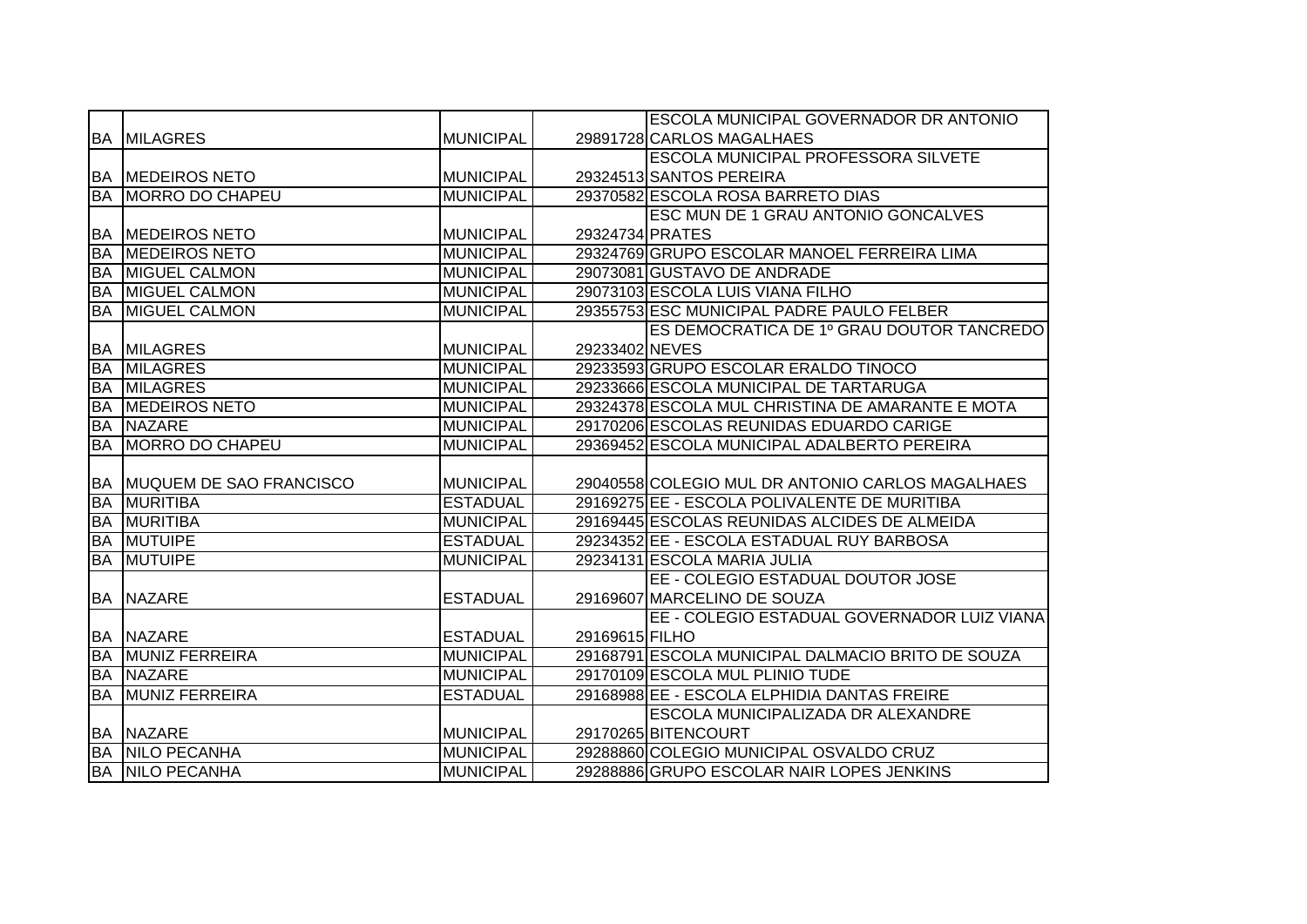|           |                         |                  |                 | COLEGIO MUNICIPAL TERTULIANO DE SOUZA                |
|-----------|-------------------------|------------------|-----------------|------------------------------------------------------|
|           | <b>BA NORDESTINA</b>    | <b>MUNICIPAL</b> |                 | 29120772 PEREIRA                                     |
| BA        | <b>NORDESTINA</b>       | <b>MUNICIPAL</b> |                 | 29121302 GRUPO ESCOLAR JOAO FERREIRA DA CRUZ         |
|           |                         |                  |                 |                                                      |
|           | <b>BA NORDESTINA</b>    | <b>MUNICIPAL</b> |                 | 29372607 ESCOLA MUNICIPAL IRMA E ALFREDO ORLANDONI   |
|           |                         |                  |                 | CENTRO EDUCACIONAL ADELAIDE AMAMBAHY                 |
|           | <b>BA NORDESTINA</b>    | <b>MUNICIPAL</b> | 29453402 SANTOS |                                                      |
| <b>BA</b> | NOVA CANAA              | <b>MUNICIPAL</b> |                 | 29274982 COLEGIO MUN FLORESTAL                       |
| <b>BA</b> | <b>NAZARE</b>           | <b>MUNICIPAL</b> |                 | 29169887 ESC MUN NARCISO DA SILVA PITANGA            |
| <b>BA</b> | MULUNGU DO MORRO        | <b>MUNICIPAL</b> |                 | 29065879 COLEGIO MUNICIPAL JOAO PRIMO DA SILVA       |
| <b>BA</b> | MORRO DO CHAPEU         | <b>MUNICIPAL</b> |                 | 29584604 ESCOLA MUNICIPAL VANA GUIOMAR               |
| <b>BA</b> | <b>MORTUGABA</b>        | <b>MUNICIPAL</b> |                 | 29250498 COLEGIO MUNICIPAL MINISTRO LUIZ VIANA FILHO |
|           |                         |                  |                 | <b>ESCOLA MUNICIPAL CARLOS DRUMMOND DE</b>           |
| BA        | <b>MORTUGABA</b>        | <b>MUNICIPAL</b> |                 | 29250617 ANDRADE                                     |
|           |                         |                  |                 |                                                      |
|           | <b>BA MORTUGABA</b>     | <b>MUNICIPAL</b> |                 | 29333962 ESCOLA MUNICIPAL PROFESSOR DECIO CARVALHO   |
| <b>BA</b> | <b>MUCUGE</b>           | <b>ESTADUAL</b>  |                 | 29216818 EE - COLEGIO ESTADUAL HORACIO DE MATOS      |
| <b>BA</b> | <b>MUCUGE</b>           | <b>MUNICIPAL</b> |                 | 29217032 ESCOLAS REUNIDAS DR RODRIGUES LIMA          |
|           |                         |                  |                 | ESCOLA MUNICIPAL DE 1º E 2º GRAUS EURICO             |
|           | <b>BA MUCUGE</b>        | <b>MUNICIPAL</b> | 29217067 BELO   |                                                      |
| <b>BA</b> | <b>MUCUGE</b>           | <b>MUNICIPAL</b> |                 | 29217296 ESC MUNIC DARIO JOSE DE NOVAIS              |
| <b>BA</b> | <b>MUNIZ FERREIRA</b>   | <b>MUNICIPAL</b> |                 | 29168899 ESC OLAVO DE SOUZA BARRETO                  |
|           |                         |                  |                 | ESCOLA MUNICIPAL GUSTAVO DA COSTA                    |
|           | <b>BA MUCURI</b>        | <b>MUNICIPAL</b> |                 | 29597609 MACHADO                                     |
| <b>BA</b> | <b>MASCOTE</b>          | <b>MUNICIPAL</b> |                 | 29310997 CENTRO EDUCACIONAL DE MASCOTE               |
| <b>BA</b> | <b>MULUNGU DO MORRO</b> | <b>MUNICIPAL</b> |                 | 29066263 ESCOLA MUNICIPAL OTAVIO MENDES              |
| <b>BA</b> | <b>MULUNGU DO MORRO</b> | <b>MUNICIPAL</b> |                 | 29348609 ESCOLA MUNICIPAL RUI BARBOSA                |
|           |                         |                  |                 | EE - COLEGIO ESTADUAL LUIS EDUARDO                   |
|           | <b>BA MUNDO NOVO</b>    | <b>ESTADUAL</b>  |                 | 29086370 MAGALHAES                                   |
| <b>BA</b> | <b>MUNDO NOVO</b>       | <b>ESTADUAL</b>  |                 | 29086450 EE - ESCOLA ANTONIO ANGELO DE LIMA          |
|           |                         |                  |                 | ESCOLA MUNICIPALIZADA DE 1º GRAU JORGE               |
|           | <b>BA MUNDO NOVO</b>    | <b>MUNICIPAL</b> |                 | 29086558 KARAOGLAN                                   |
|           |                         |                  |                 |                                                      |
|           | <b>BA MUNDO NOVO</b>    | <b>MUNICIPAL</b> |                 | 29086566 ESCOLA MUNICIPALIZADA JOSE CARLOS DA MOTA   |
|           |                         |                  |                 |                                                      |
|           | <b>BA MUNDO NOVO</b>    | <b>MUNICIPAL</b> |                 | 29086620 ESCOLA MUNICIPAL ANTONIO CARLOS MAGALHAES   |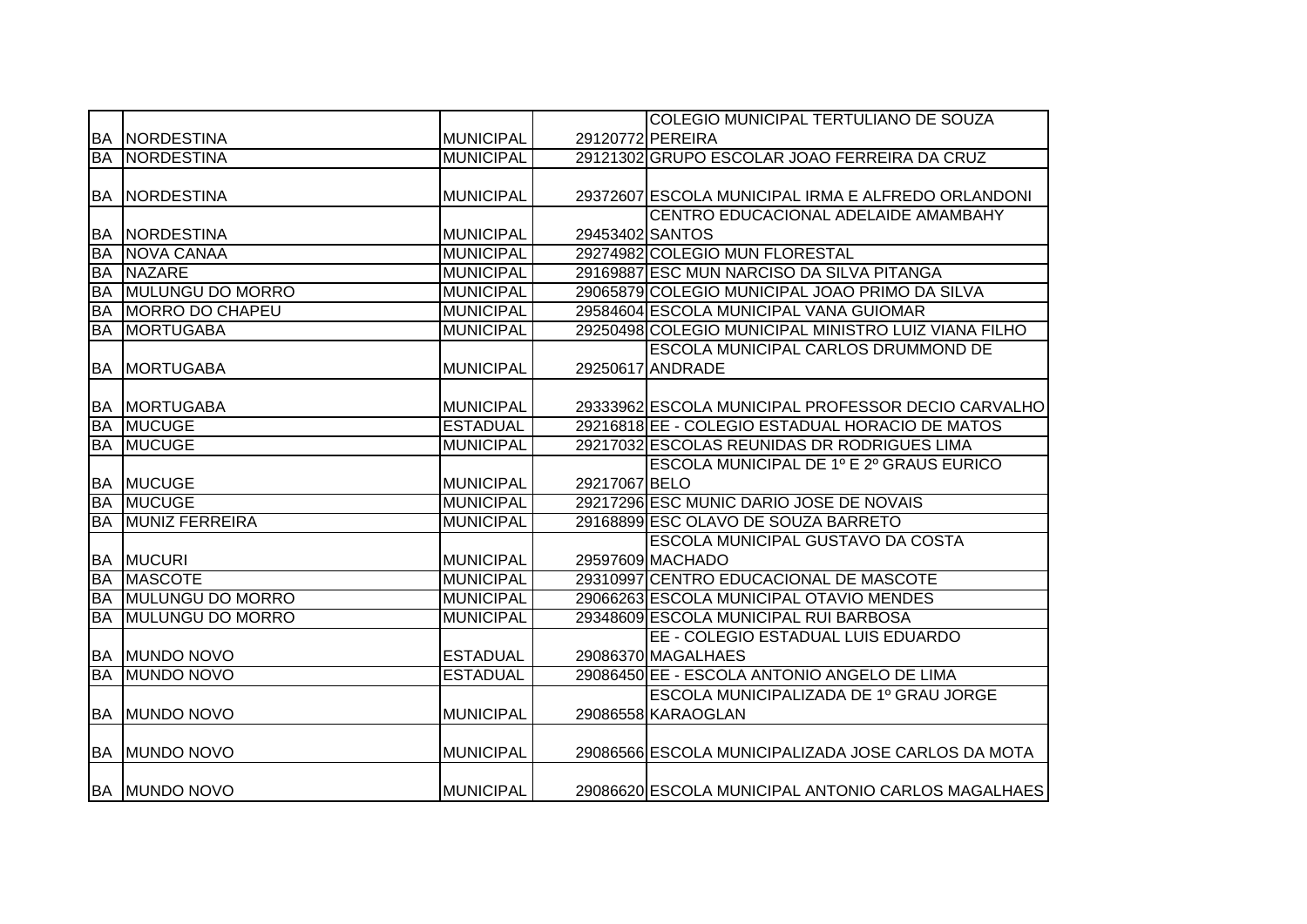|           |                                                    |                  |                 | <b>ESCOLA PROFESSOR VANDERLAN SAMPAIO</b>           |
|-----------|----------------------------------------------------|------------------|-----------------|-----------------------------------------------------|
|           | <b>BA MUNDO NOVO</b>                               | <b>MUNICIPAL</b> | 29087058 ARAUJO |                                                     |
|           |                                                    |                  |                 | ESCOLA MUNICIPAL DE 1º GRAU DEPUTADO                |
|           | <b>BA MUCURI</b>                                   | <b>MUNICIPAL</b> |                 | 29389674 FEDERAL LUIZ EDUARDO MA                    |
|           |                                                    |                  |                 | ESCOLA MUNICIPAL PROF FLAMIANO ALVES                |
|           | <b>BA MACAUBAS</b>                                 | <b>MUNICIPAL</b> |                 | 29208335 PIMENTA                                    |
| <b>BA</b> | <b>MASCOTE</b>                                     | <b>MUNICIPAL</b> |                 | 29430127 ESCOLA MUNICIPAL MANOEL SANTOS ANDRADE     |
| <b>BA</b> | <b>MACAJUBA</b>                                    | <b>MUNICIPAL</b> |                 | 29085403 ESCOLA JOSE SAMPAIO DO LAGO                |
| <b>BA</b> | MACAJUBA                                           | <b>MUNICIPAL</b> |                 | 29409128 ESCOLA MUNICIPAL JOSE PIRES                |
| <b>BA</b> | <b>MACARANI</b>                                    | <b>MUNICIPAL</b> |                 | 29284112 EDUCANDARIO CLERIO CORREIA DE MELLO        |
| BA        | <b>MACARANI</b>                                    | <b>MUNICIPAL</b> |                 | 29284171 ESCOLA AUTIMIO ALTAMIRA PIRES              |
| <b>BA</b> | <b>MACARANI</b>                                    | <b>MUNICIPAL</b> |                 | 29284236 ESCOLA MUNICIPAL DE 1º GRAU DE ITABAI      |
| <b>BA</b> | <b>MACARANI</b>                                    | <b>MUNICIPAL</b> |                 | 29284252 ESCOLA MUNICIPAL DR FERNANDO SA MIRANDA    |
| <b>BA</b> | MACARANI                                           | <b>MUNICIPAL</b> |                 | 29284260 ESCOLA DR URBANO PEDRAL SAMPAIO            |
| <b>BA</b> | LUIS EDUARDO MAGALHAES                             | <b>MUNICIPAL</b> |                 | 29420130 ESCOLA MUNICIPAL IVO HERING                |
|           |                                                    |                  |                 |                                                     |
|           | <b>BA MACAUBAS</b>                                 | <b>ESTADUAL</b>  |                 | 29209439 EE - ESCOLA ESTADUAL CONEGO FIRMINO SOARES |
|           | <b>BA LUIS EDUARDO MAGALHAES</b>                   | <b>MUNICIPAL</b> |                 | 29001358 ESCOLA MUNICIPAL ONERO COSTA DA ROSA       |
|           |                                                    |                  |                 |                                                     |
| <b>BA</b> | <b>MACAUBAS</b>                                    | <b>MUNICIPAL</b> |                 | 29208343 ESC ALOISIO SHORT                          |
|           |                                                    |                  |                 |                                                     |
|           | <b>BA MACAUBAS</b>                                 | <b>MUNICIPAL</b> |                 | 29209021 ESCOLA MUL PADRE DURVAL SOARES DE SALES    |
| <b>BA</b> | <b>MACAUBAS</b>                                    | <b>MUNICIPAL</b> |                 | 29409829 ESCOLA MUNICIPAL SELMA NUNES               |
|           |                                                    |                  |                 |                                                     |
|           | <b>BA MACAUBAS</b>                                 | <b>MUNICIPAL</b> |                 | 29416264 ESCOLA DE ENSINO FUNDAMENTAL SELMA NUNES   |
| <b>BA</b> | <b>MACURURE</b>                                    | <b>MUNICIPAL</b> |                 | 29034906 GRUPO ESCOLAR NAVARRO DE BRITO             |
|           | <b>BA MACURURE</b>                                 | <b>MUNICIPAL</b> |                 | 29034914 GRUPO ESCOLAR SR DO BONFIM                 |
| <b>BA</b> | <b>MADRE DE DEUS</b>                               | <b>MUNICIPAL</b> |                 | 29179173 ESCOLA MUNICIPAL DEJAIR MARIA PINHEIRO     |
|           |                                                    |                  |                 |                                                     |
|           | <b>BA MADRE DE DEUS</b>                            | <b>MUNICIPAL</b> |                 | 29352720 ESCOLA MUN NOSSA SENHORA MADRE DE DEUS     |
| <b>BA</b> | <b>MACARANI</b>                                    | <b>MUNICIPAL</b> |                 | 29332001 ESCOLA NOSSA SENHORA APARECIDA             |
| BA        | <b>LENCOIS</b>                                     | <b>ESTADUAL</b>  |                 | 29216745 ESCOLA CORONEL HORACIO DE MATTOS           |
| <b>BA</b> | <b>LAPAO</b>                                       | <b>MUNICIPAL</b> |                 | 29065496 ESCOLA LUCAS CARDOSO COSTA                 |
|           |                                                    |                  |                 | EE - COLEGIO ESTADUAL HERMANO GOUVEIA               |
|           | <b>BA LAURO DE FREITAS</b>                         | <b>ESTADUAL</b>  | 29359635 NETO   |                                                     |
|           | <b>BA LAURO DE FREITAS</b><br><b>BA ITAPETINGA</b> | <b>MUNICIPAL</b> |                 | 29178673 ESCOLA MUNICIPAL BARRO DURO                |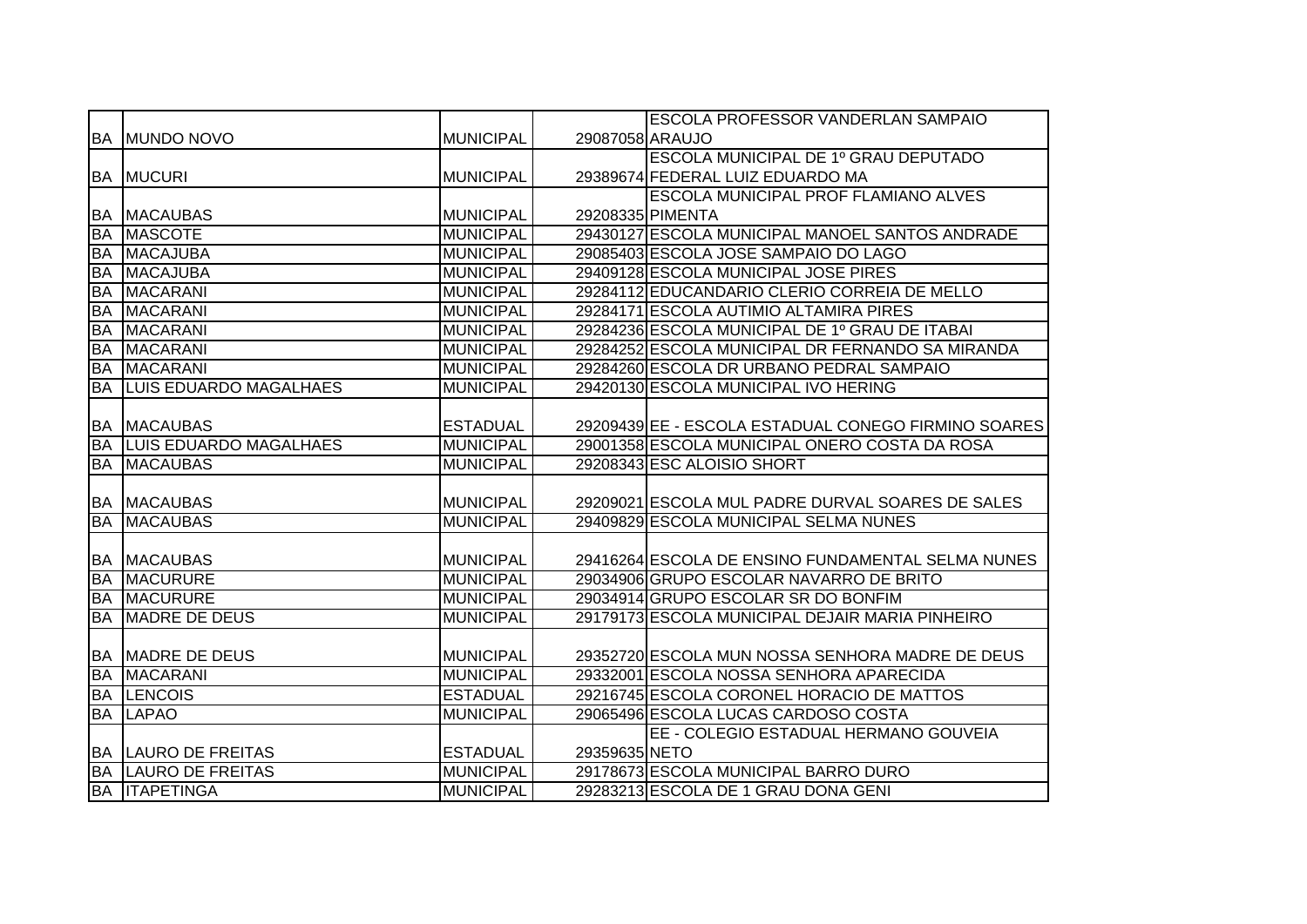|           | <b>BA LAURO DE FREITAS</b>            | <b>MUNICIPAL</b> | 29369002 ESCOLA PATO DONALD                        |
|-----------|---------------------------------------|------------------|----------------------------------------------------|
| <b>BA</b> | <b>ITAPARICA</b>                      | <b>ESTADUAL</b>  | 29369967 EE - COLEGIO ESTADUAL JOAO UBALDO RIBEIRO |
|           | <b>BA LAURO DE FREITAS</b>            | <b>MUNICIPAL</b> | 29432855 ESCOLA MUNICIPAL VEREADOR JOSE RAMOS      |
| <b>BA</b> | <b>LAURO DE FREITAS</b>               | <b>MUNICIPAL</b> | 29437415 ESCOLA TIA LUCIA                          |
| <b>BA</b> | LUIS EDUARDO MAGALHAES                | <b>MUNICIPAL</b> | 29655625 ESCOLA MUNICIPAL ALDORI LUIZ TOLAZZI      |
|           | <b>BA LAURO DE FREITAS</b>            | <b>MUNICIPAL</b> | 29914787 ESCOLA MUNICIPAL VILA NOVA                |
|           | <b>BA MAIQUINIQUE</b>                 | <b>MUNICIPAL</b> | 29284414 ESCOLA DE 1 GRAU NELSON JOSE DE OLIVEIRA  |
| <b>BA</b> | <b>LENCOIS</b>                        | <b>MUNICIPAL</b> | 29216664 ESCOLA JOSE SENA                          |
|           | <b>BA LENCOIS</b>                     | <b>MUNICIPAL</b> | 29216770 ESCOLA MARIA ISABEL SILVEIRA              |
|           | <b>BA LICINIO DE ALMEIDA</b>          | <b>MUNICIPAL</b> | 29249228 ESCOLA MUNICIPAL WALDECK ORNELAS          |
|           | <b>BA LICINIO DE ALMEIDA</b>          | <b>MUNICIPAL</b> | 29249252 GRUPO ESCOLAR JULIETA CARDOSO DAVID       |
|           |                                       |                  |                                                    |
|           | <b>BA LIVRAMENTO DE NOSSA SENHORA</b> | <b>MUNICIPAL</b> | 29237696 ESCOLA MUNICIPAL ALFREDO DE SOUZA MACHADO |
| <b>BA</b> | LIVRAMENTO DE NOSSA SENHORA           | <b>MUNICIPAL</b> | 29238277 ESCOLAS MUNICIPAL LELIS PIEDADE           |
| BA        | LIVRAMENTO DE NOSSA SENHORA           | <b>MUNICIPAL</b> | 29238285 ESCOLA MUNICIPAL D PEDRO II               |
| <b>BA</b> | LIVRAMENTO DE NOSSA SENHORA           | <b>MUNICIPAL</b> | 29238293 ESCOLA MUNICIPAL DR FELIPE NERY REGO      |
| <b>BA</b> | <b>LAURO DE FREITAS</b>               | <b>MUNICIPAL</b> | 29442753 COLEGIO MODULO EDUCATIVO                  |
|           |                                       |                  | ESCOLA MUNICIPALIZADA LUIS EDUARDO                 |
|           | <b>BA MARAGOGIPE</b>                  | <b>MUNICIPAL</b> | 29391407 MAGALHAES                                 |
|           | <b>BA MARACAS</b>                     | <b>MUNICIPAL</b> | 29350557 INSTITUTO DE EDUCACAO DE MARACAS          |
|           | <b>BA MARACAS</b>                     | <b>MUNICIPAL</b> | 29365716 CRECHE CORACAO DE JESUS                   |
| BA        | <b>MARAGOGIPE</b>                     | <b>ESTADUAL</b>  | 29167671 EE - COLEGIO POLIVALENTE DE MARAGOGIPE    |
| <b>BA</b> | <b>MARAGOGIPE</b>                     | <b>MUNICIPAL</b> | 29167434 ESC CONS ANTONIO REBOUCAS                 |
| <b>BA</b> | <b>MARAGOGIPE</b>                     | <b>MUNICIPAL</b> | 29167469 ESCOLA MUNICIPAL FERNANDO PRESIDIO        |
|           |                                       |                  | ESCOLA MUNICIPALIZADA HERACLIO PARAGUACU           |
|           | <b>BA MARAGOGIPE</b>                  | <b>MUNICIPAL</b> | 29167485 GUERREIRO                                 |
|           | <b>BA MARAGOGIPE</b>                  | <b>MUNICIPAL</b> | 29167507 ESC HILDERICO P DE OLIVEIRA               |
| <b>BA</b> | <b>MARAGOGIPE</b>                     | <b>MUNICIPAL</b> | 29167698 ESC PROF ADJOVITA MARQUES                 |
|           |                                       |                  |                                                    |
|           | <b>BA MADRE DE DEUS</b>               | <b>MUNICIPAL</b> | 29385547 ESCOLA MUNICIPAL ANTONIO CARLOS MAGALHAES |
|           | <b>BA MARAGOGIPE</b>                  | <b>MUNICIPAL</b> | 29168660 ESCOLA DR ODILARDO UZEDA RODRIGUES        |
|           |                                       |                  |                                                    |
|           | <b>BA MARACAS</b>                     | <b>MUNICIPAL</b> | 29232910 ESCOLA ESTADUAL CORONEL MARCIONILIO SOUZA |
|           |                                       |                  | ESCOLA MUNICIPAL DE REFERENCIA PLINIO P            |
|           | <b>BA MARAGOGIPE</b>                  | <b>MUNICIPAL</b> | 29416639 GUEDES                                    |
|           | <b>BA MARAU</b>                       | <b>MUNICIPAL</b> | 29287677 COLEGIO MUNICIPAL DR ANTENOR LEMOS        |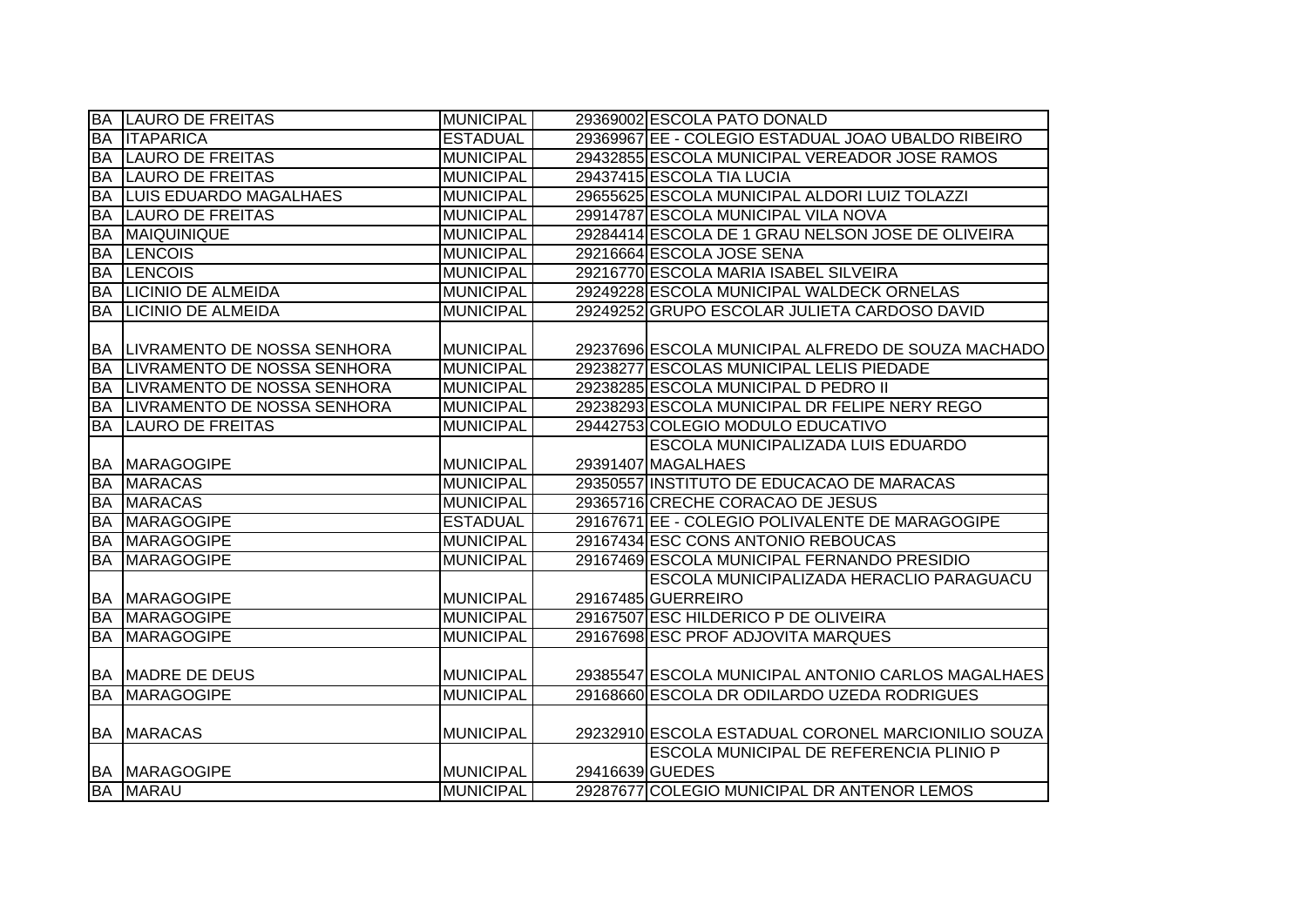|           | <b>BA MARAU</b>                       | <b>MUNICIPAL</b>                    |                 | 29745640 ESCOLA MUNICIPAL ALTANIRA MAURO RIBEIRO                                                    |
|-----------|---------------------------------------|-------------------------------------|-----------------|-----------------------------------------------------------------------------------------------------|
| <b>BA</b> | <b>MARCIONILIO SOUZA</b>              | <b>MUNICIPAL</b>                    |                 | 29233259 ESCOLA BERNARDO GALVAO DE CASTRO                                                           |
| <b>BA</b> | MARCIONILIO SOUZA                     | <b>MUNICIPAL</b>                    |                 | 29233313 ESCOLA MUNICIPAL MARGARIDA OLIVEIRA                                                        |
| BA        | <b>MARCIONILIO SOUZA</b>              | <b>MUNICIPAL</b>                    |                 | 29403510 COLEGIO MUNICIPAL TAMBURI                                                                  |
| <b>BA</b> | MARCIONILIO SOUZA                     | <b>MUNICIPAL</b>                    |                 | 29425115 ESCOLA MUNICIPAL CARMELIA MARINIELLO                                                       |
|           | <b>BA LAPAO</b>                       | <b>MUNICIPAL</b>                    |                 | 29065453 ESCOLA INENY NUNES DOURADO                                                                 |
|           | <b>BA MARAGOGIPE</b>                  | <b>MUNICIPAL</b>                    |                 | 29168430 COLEGIO MUNICIPALIZADO CATARINA PARAGUACU                                                  |
| <b>BA</b> | MALHADA DE PEDRAS                     | <b>MUNICIPAL</b>                    | 29431808 SANTOS | <b>ESCOLA MUNICIPAL JEFERSON PEREIRA DOS</b>                                                        |
| <b>BA</b> | <b>MASCOTE</b>                        | <b>MUNICIPAL</b>                    |                 | 29311470 GRUPO ESC XISTO BARRETO                                                                    |
| <b>BA</b> | MAIQUINIQUE                           | <b>MUNICIPAL</b>                    |                 | 29284562 GRUPO ESCOLAR EDVALDO FLORES                                                               |
| <b>BA</b> | MAIQUINIQUE                           | <b>MUNICIPAL</b>                    |                 | 29284570 ESCOLA ESTADUAL SIMOES FILHO                                                               |
| <b>BA</b> | <b>MAIRI</b>                          | <b>MUNICIPAL</b>                    |                 | 29085608 ESCOLA PROFESSORA IRACY D ARAUJO LEAL                                                      |
| <b>BA</b> | <b>MAIRI</b>                          | <b>MUNICIPAL</b>                    |                 | 29085721 ESC DERALDO CEDRAZ                                                                         |
| <b>BA</b> | <b>MAIRI</b>                          | <b>MUNICIPAL</b>                    |                 | 29086000 ESC PROFA EDELTRUDES PACHECO                                                               |
| <b>BA</b> | <b>MALHADA</b>                        | <b>ESTADUAL</b>                     |                 | 29249694 EE - ESCOLA ESTADUAL PRESIDENTE MEDICI                                                     |
| <b>BA</b> | <b>MALHADA</b>                        | <b>MUNICIPAL</b>                    |                 | 29249708 ESCOLA MUNICIPALIZADA RUI BARBOSA                                                          |
| <b>BA</b> | <b>MARACAS</b>                        | <b>MUNICIPAL</b>                    |                 | 29232953 ESCOLA OTAVIO MANGABEIRA                                                                   |
|           | <b>BA MALHADA DE PEDRAS</b>           | <b>MUNICIPAL</b>                    |                 | 29431638 ESCOLA MUNICIPAL GOVERNADOR PAULO SOUTO                                                    |
| <b>BA</b> | <b>MARACAS</b>                        | <b>MUNICIPAL</b>                    |                 | 29232929 GRUPO ESCOLAR D JUSTINO MARIA RUSSOLILLO                                                   |
| <b>BA</b> | <b>MANOEL VITORINO</b>                | <b>MUNICIPAL</b>                    |                 | 29273803 EDUCANDARIO MONTEIRO LOBATO                                                                |
| <b>BA</b> | <b>MANOEL VITORINO</b>                | <b>MUNICIPAL</b>                    |                 | 29274320 ESCOLA MUNICIPAL 30 DE JULHO                                                               |
| <b>BA</b> | <b>MANOEL VITORINO</b>                | <b>MUNICIPAL</b>                    |                 | 29362512 ESCOLA MUNICIPAL COSTA E SILVA                                                             |
| <b>BA</b> | <b>MANSIDAO</b>                       | <b>MUNICIPAL</b>                    |                 | 29008395 COLEGIO MUNICIPAL DE MANSIDAO                                                              |
| <b>BA</b> | <b>MANSIDAO</b>                       | <b>MUNICIPAL</b>                    |                 | 29008484 ESCOLA MUNICIPAL DAVINA SARAIVA                                                            |
| <b>BA</b> | <b>MANSIDAO</b>                       | <b>MUNICIPAL</b>                    |                 | 29008719 ESCOLA MUNICIPAL SAO GONCALO                                                               |
| <b>BA</b> | <b>MARACAS</b>                        | <b>ESTADUAL</b>                     |                 | 29232287 EE - ESCOLA ESTADUAL RENATO VAZ SAMPAIO                                                    |
| <b>BA</b> | <b>MARACAS</b>                        | <b>MUNICIPAL</b>                    |                 | 29232139 CENTRO EDUCACIONAL ARMANDO SAO PAULO                                                       |
| <b>BA</b> | <b>MAETINGA</b>                       | <b>MUNICIPAL</b>                    |                 | 29261201 CENTRO EDUCACIONAL DE MAETINGA                                                             |
| <b>BA</b> | <b>MALHADA DE PEDRAS</b>              | <b>MUNICIPAL</b>                    |                 | 29261597 CENTRO EDUCACIONAL RUI BARBOSA                                                             |
| <b>BA</b> | <b>IBOTIRAMA</b>                      | <b>MUNICIPAL</b>                    |                 | 29332613 ESCOLA MUNICIPAL PAULO FREIRE                                                              |
|           | <b>BA IBITITA</b><br><b>BA BITITA</b> | <b>ESTADUAL</b><br><b>MUNICIPAL</b> |                 | 29062632 EE - COLEGIO ESTADUAL DEMOCRATICO DE IBITITA<br>29063060 ESCOLA MARTINIANO MARQUES DOURADO |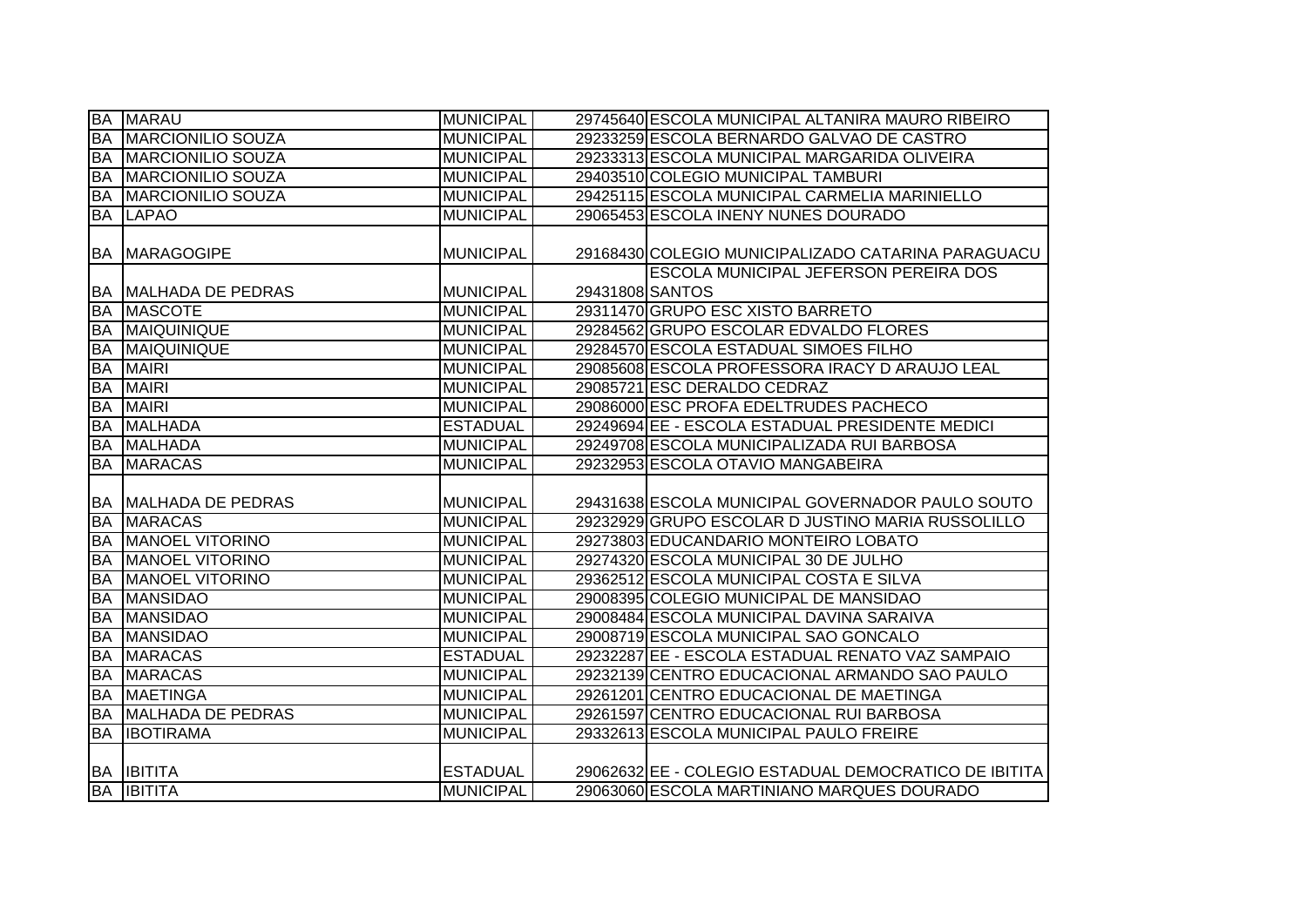|           | <b>BA IBITITA</b>   | <b>MUNICIPAL</b> |                | 29063175 GRUPO ESCOLAR LUIS VIANA FILHO                              |
|-----------|---------------------|------------------|----------------|----------------------------------------------------------------------|
|           |                     |                  |                | EE - ESCOLA ESTADUAL DOUTOR CLERISTON                                |
|           | <b>BA IBOTIRAMA</b> | <b>ESTADUAL</b>  |                | 29039177 ANDRADE                                                     |
|           |                     |                  |                | ESCOLA MUNICIPAL ALBERTO ARANDY LINO DE                              |
| <b>BA</b> | <b>IBOTIRAMA</b>    | <b>MUNICIPAL</b> | 29038774 SOUZA |                                                                      |
| <b>BA</b> | <b>IBOTIRAMA</b>    | <b>MUNICIPAL</b> |                | 29038782 COLEGIO MUNICIPAL CENTRO DA ESPERANCA                       |
| <b>BA</b> | <b>IBOTIRAMA</b>    | <b>MUNICIPAL</b> |                | 29038898 ESCOLA GOVERNADOR LUIS VIANA FILHO                          |
| <b>BA</b> | <b>IGRAPIUNA</b>    | <b>MUNICIPAL</b> |                | 29840694 COLEGIO MUNICIPAL LENILTO DE JESUS CANELA                   |
| <b>BA</b> | <b>IBOTIRAMA</b>    | <b>MUNICIPAL</b> |                | 29039363 ESCOLAS REUNIDAS RUI BARBOSA                                |
| <b>BA</b> | <b>IBIRATAIA</b>    | <b>MUNICIPAL</b> |                | 29386942 COLEGIO MUNICIPAL PAULO SOUTO                               |
| <b>BA</b> | <b>ICHU</b>         | <b>MUNICIPAL</b> |                | 29140234 ESCOLA MUNICIPAL ALOISIO CEDRAZ                             |
| <b>BA</b> | <b>IGAPORA</b>      | <b>ESTADUAL</b>  |                | 29245893 EE - COLEGIO ESTADUAL JOSE ROCHA                            |
|           |                     |                  |                | CENTRO INTEGRADO DE APOIO A CRIANCA OLGA                             |
|           | <b>BA IGAPORA</b>   | <b>MUNICIPAL</b> |                | 29246300 LARANJEIRA BASTOS                                           |
|           |                     |                  |                | <b>ESCOLA MUNICIPAL CORONEL OLIMPIO</b>                              |
|           | <b>BA IGAPORA</b>   | <b>MUNICIPAL</b> |                | 29246440 CUNEGUNDES DAS NEVES                                        |
| <b>BA</b> | <b>IGAPORA</b>      | <b>MUNICIPAL</b> |                | 29246512 GRUPO ESCOLAR MUNICIPAL JOANA ANGELICA                      |
|           | <b>BA IGRAPIUNA</b> | <b>MUNICIPAL</b> |                | 29346690 COLEGIO MUNICIPAL FENELON RAMOS PINTO                       |
| BA        | <b>ITAPARICA</b>    | <b>MUNICIPAL</b> |                | 29177995 ESCOLA MUNICIPAL ENGENHEIRO CEZAR REGO                      |
| <b>BA</b> | <b>IBOTIRAMA</b>    | <b>MUNICIPAL</b> |                | 29039029 ESCOLA PROFESSOR EDIVALDO BOAVENTURA                        |
|           |                     |                  |                | <b>ESCOLA MUNICIPAL AMERICO PEREIRA</b>                              |
| <b>BA</b> | <b>IBIRATAIA</b>    | MUNICIPAL        |                | 29300800 GONCALVES                                                   |
| <b>BA</b> | <b>IBIQUERA</b>     | <b>MUNICIPAL</b> |                | 29083087 ESC PROF CARLOS SANTANA                                     |
|           |                     |                  |                | <b>ESCOLA MUNICIPAL DEPUTADO LUIS EDUARDO</b>                        |
|           | <b>BA IBIQUERA</b>  | <b>MUNICIPAL</b> |                | 29083176 MAGALHAES                                                   |
| <b>BA</b> | <b>IBIRAPITANGA</b> | <b>MUNICIPAL</b> |                | 29300100 CENTRO EDUCACIONAL DE IBIRAPITANGA                          |
|           |                     |                  |                | ESCOLA PROFESSORA ADEMARIA RIBEIRO DE                                |
| IBA.      | <b>IBIRAPITANGA</b> | <b>MUNICIPAL</b> |                | 29300681 ANDRADE                                                     |
| <b>BA</b> | <b>IBIRAPITANGA</b> | <b>MUNICIPAL</b> |                | 29300690 GRUPO ESCOLAR ROMULO GALVAO                                 |
| <b>BA</b> | <b>IBIRAPITANGA</b> | <b>MUNICIPAL</b> |                | 29300720 GRUPO ESCOLAR EDSON RAMOS DE ALMEIDA                        |
| <b>BA</b> | <b>IBIRAPUA</b>     | <b>MUNICIPAL</b> |                | 29320356 COLEGIO MUNICIPAL SOUZA MENDES                              |
| <b>BA</b> | <b>IBITIARA</b>     | <b>MUNICIPAL</b> |                | 29206910 ESC DO 1 GRAU PROF MARIA M XAVIER                           |
| <b>BA</b> | <b>IBIRAPUA</b>     | <b>MUNICIPAL</b> |                | 29320615 GRUPO ESCOLAR RUI BARBOSA                                   |
|           |                     |                  |                | COLEGIO MUNICIPAL PROF <sup>a</sup> M <sup>a</sup> EULICE DE MENEZES |
|           | <b>BA IBITIARA</b>  | <b>MUNICIPAL</b> | 29206855 PORTO |                                                                      |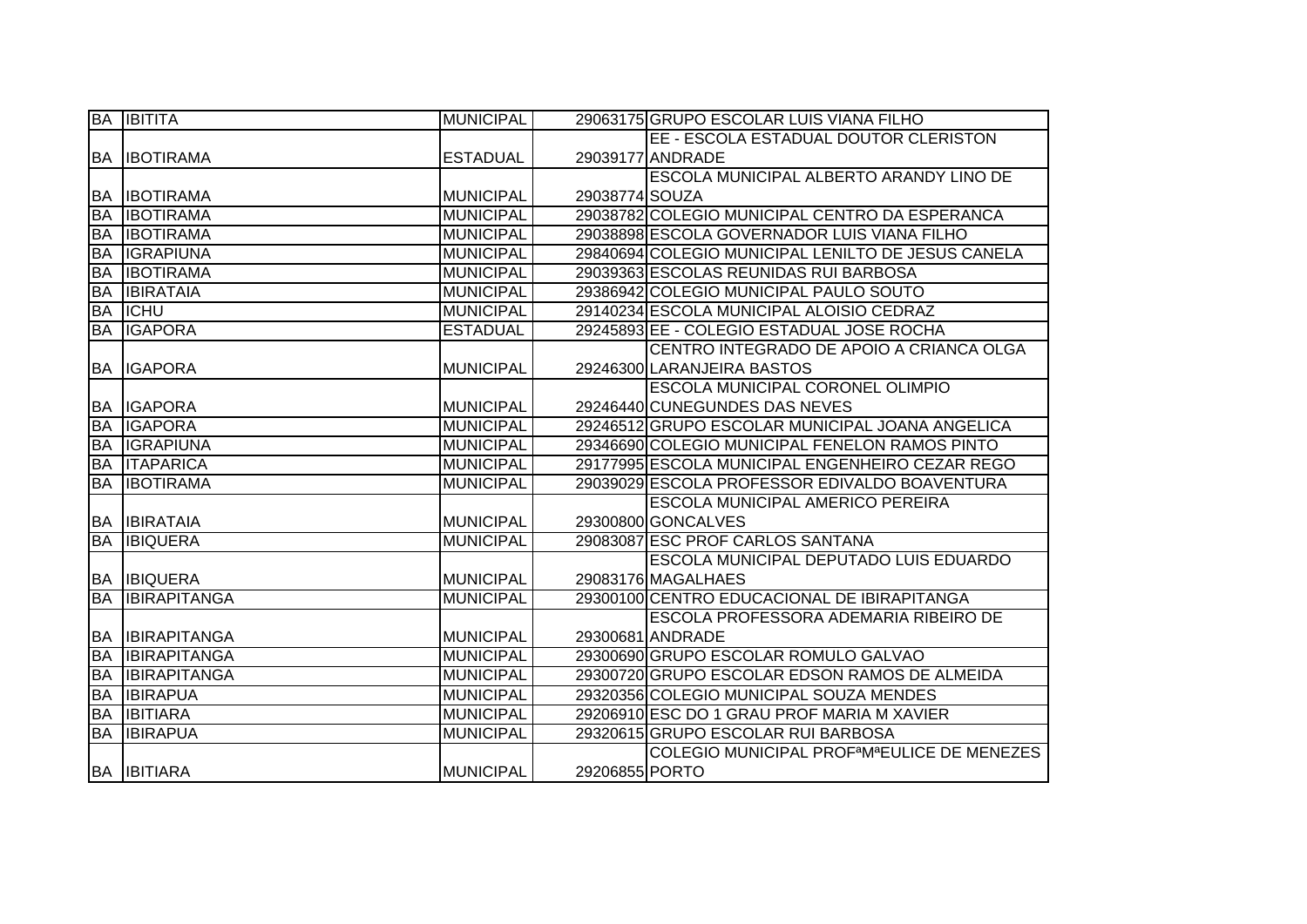| <b>BA</b> | <b>IBIRATAIA</b> | <b>MUNICIPAL</b> |                 | 29300835 ESCOLA MUNICIPAL ANTONIO PEDRO DE ANDRADE          |
|-----------|------------------|------------------|-----------------|-------------------------------------------------------------|
| <b>BA</b> | <b>IBIRATAIA</b> | <b>MUNICIPAL</b> |                 | 29300940 COLEGIO MUNICIPAL JOSE FIRMINO DA SILVA            |
| <b>BA</b> | <b>IBIRATAIA</b> | <b>MUNICIPAL</b> |                 | 29300991 ESCOLA MUNICIPAL MARIANA ANDRADE MEIRA             |
|           |                  |                  |                 | <b>ESCOLA MUNICIPAL PROF<sup>a</sup> MARLENE DO ROSARIO</b> |
| <b>BA</b> | <b>IBIRATAIA</b> | <b>MUNICIPAL</b> | 29301076 SANTOS |                                                             |
|           |                  |                  |                 | ESCOLA MUNICIPAL DR ISRAEL DE ALMEIDA DE                    |
| <b>BA</b> | <b>IBIRATAIA</b> | <b>MUNICIPAL</b> |                 | 29301122 MENDONCA                                           |
| <b>BA</b> | <b>IBIRATAIA</b> | <b>MUNICIPAL</b> |                 | 29301157 ESCOLA MUNICIPAL ERALDO TINOCO DE MELO             |
|           |                  |                  |                 | <b>ESCOLA MUNICIPAL MAURO BARREIRA DE</b>                   |
| <b>BA</b> | <b>IBIRATAIA</b> | <b>MUNICIPAL</b> |                 | 29301343 ALENCAR                                            |
| <b>BA</b> | <b>IGUAI</b>     | <b>MUNICIPAL</b> |                 | 29272939 CENTRO EDUCACIONAL NETANIAS ALVES VEIGA            |
| <b>BA</b> | <b>IBIRAPUA</b>  | <b>MUNICIPAL</b> |                 | 29320534 GRUPO ESCOLAR CASTRO ALVES                         |
|           |                  |                  |                 | <b>ESCOLA MUNICIPAL ITALVA MYRTHES</b>                      |
| <b>BA</b> | <b>IPIAU</b>     | <b>MUNICIPAL</b> |                 | 29303915 BITTENCOURT                                        |
| <b>BA</b> | <b>INHAMBUPE</b> | <b>MUNICIPAL</b> |                 | 29391555 ESCOLA MUNICIPAL LUIS EDUARDO MAGALHAES            |
| <b>BA</b> | <b>IPECAETA</b>  | <b>MUNICIPAL</b> |                 | 29098424 ESC DR JOAO DURVAL CARNEIRO                        |
| <b>BA</b> | <b>IPECAETA</b>  | <b>MUNICIPAL</b> |                 | 29098904 COLEGIO MUNICIPAL ANTERO ALVES                     |
| <b>BA</b> | <b>IPECAETA</b>  | <b>MUNICIPAL</b> |                 | 29351804 ESCOLA MANOEL JOSE GOMES                           |
| <b>BA</b> | <b>IPIAU</b>     | <b>ESTADUAL</b>  |                 | 29303354 EE - COLEGIO ESTADUAL DE IPIAU                     |
| <b>BA</b> | <b>IPIAU</b>     | <b>MUNICIPAL</b> |                 | 29303362 COLEGIO MUNICIPAL ANGELO JAQUEIRA                  |
| <b>BA</b> | <b>IPIAU</b>     | <b>MUNICIPAL</b> |                 | 29303460 ESCOLA MUNICIPAL CORACAO DE JESUS                  |
| <b>BA</b> | <b>IGRAPIUNA</b> | <b>MUNICIPAL</b> |                 | 29412331 ESCOLA MUNICIPAL MARIA LIMA MOREIRA                |
|           |                  |                  |                 | ESCOLA MUNICIPAL HILDEBRANDO NUNES                          |
| <b>BA</b> | <b>IPIAU</b>     | MUNICIPAL        |                 | 29303818 REZENDE                                            |
| <b>BA</b> | <b>INHAMBUPE</b> | <b>MUNICIPAL</b> |                 | 29153379 ESC DE 1 GRAU PROFA AMALIA MAGALHAES               |
|           |                  |                  |                 |                                                             |
| <b>BA</b> | <b>IPIAU</b>     | <b>MUNICIPAL</b> |                 | 29304130 ESCOLA MUNICIPAL TERTULINA PEREIRA ANDRADE         |
|           |                  |                  |                 | <b>ESCOLA MUNICIPAL PASTOR PAULO JOSE DA SILVA</b>          |
|           | <b>BA IPIAU</b>  | <b>MUNICIPAL</b> | 29349320 JUNIOR |                                                             |
| <b>BA</b> | <b>IPIAU</b>     | <b>MUNICIPAL</b> |                 | 29349478 ESCOLA MUNICIPAL EDVALDO SANTIAGO                  |
| <b>BA</b> | <b>IPIAU</b>     | <b>MUNICIPAL</b> |                 | 29442907 ESCOLA MUNICIPAL AGOSTINHO PINHEIRO                |
|           |                  |                  |                 |                                                             |
|           | <b>BA IPIAU</b>  | <b>MUNICIPAL</b> |                 | 29840643 COLEGIO MUNICIPAL JOSE MENDES DE ANDRADE           |
| <b>BA</b> | <b>IPIRA</b>     | <b>MUNICIPAL</b> |                 | 29099668 ESCOLA MUNICIPAL CARLOS SANTANA                    |
|           | <b>BA IPIRA</b>  | <b>MUNICIPAL</b> |                 | 29100194 ESC MUL CASAS POPULARES                            |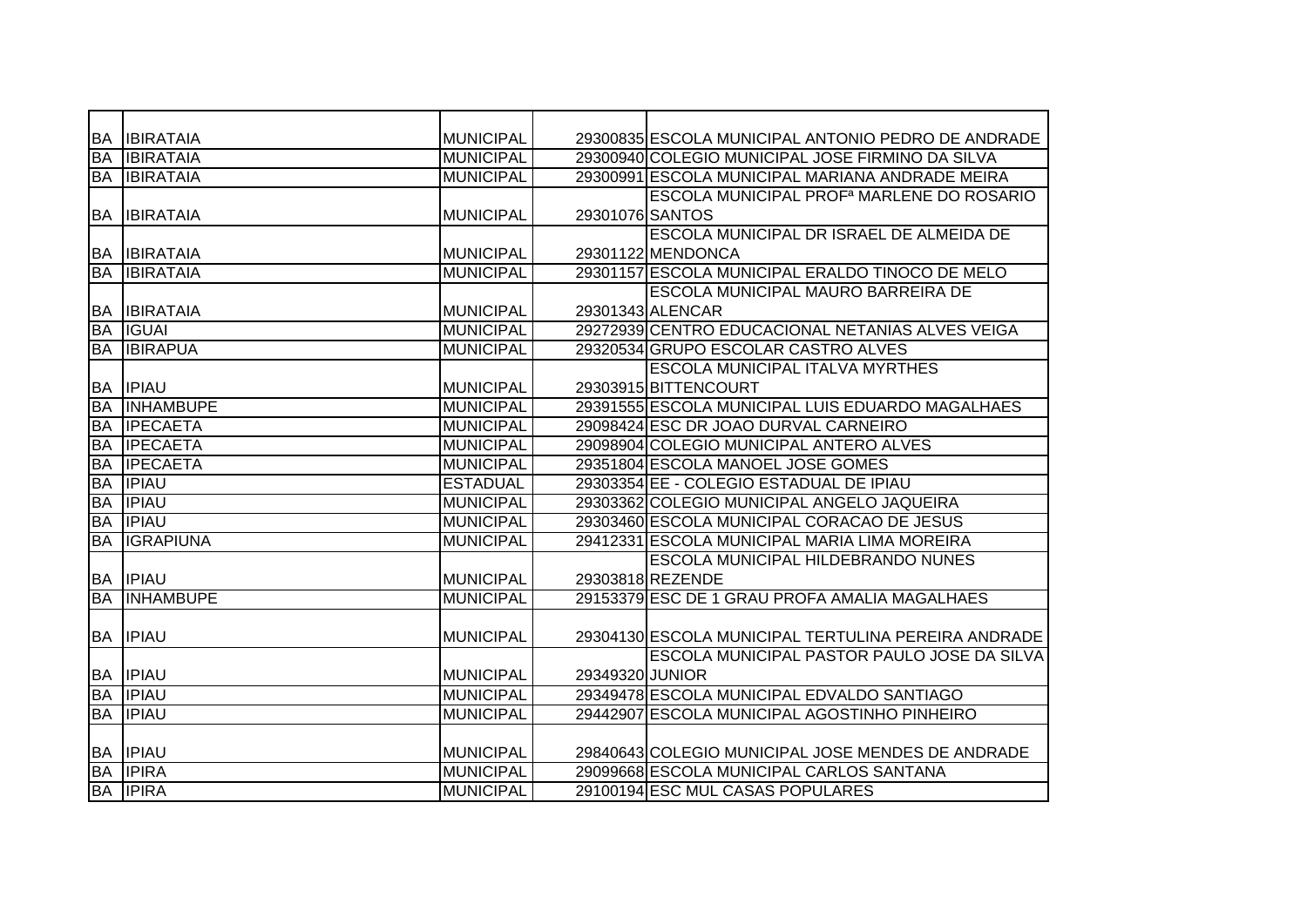|           |                    |                  | <b>ESCOLA MUNICIPAL MARIA JOSE LESSA DE</b>              |
|-----------|--------------------|------------------|----------------------------------------------------------|
|           | <b>BA IPIAU</b>    | <b>MUNICIPAL</b> | 29303605 MORAES                                          |
| <b>BA</b> | <b>ILHEUS</b>      | <b>MUNICIPAL</b> | 29302030 ESCOLA PEQUENO DAVI                             |
|           | <b>BA IGUAI</b>    | <b>MUNICIPAL</b> | 29273315 GRUPO ESCOLAR ESTER GALVAO                      |
|           |                    |                  |                                                          |
|           | <b>BA IGUAI</b>    | <b>MUNICIPAL</b> | 29347890 CRECHE CASU PROFESS MIRALVA EVANGELISTA         |
| <b>BA</b> | <b>IGUAI</b>       | <b>MUNICIPAL</b> | 29371899 ESCOLA MUNICIPAL JABES SOUZA                    |
|           | <b>BA ILHEUS</b>   | <b>MUNICIPAL</b> | 29301416 CENTRO COMUNITARIO DO IGUAPE                    |
| <b>BA</b> | <b>ILHEUS</b>      | <b>MUNICIPAL</b> | 29301602 ESC CANTINHO DO RECREIO                         |
| <b>BA</b> | <b>ILHEUS</b>      | <b>MUNICIPAL</b> | 29301726 ESCOLA MUNICIPAL DO SALOBRINHO                  |
| <b>BA</b> | <b>ILHEUS</b>      | <b>MUNICIPAL</b> | 29301793 ESC PERPETUA MARQUES                            |
| <b>BA</b> | <b>INHAMBUPE</b>   | <b>MUNICIPAL</b> | 29153883 ESCOLAS REUNIDAS DR SATIRO DIAS                 |
| <b>BA</b> | <b>ILHEUS</b>      | <b>MUNICIPAL</b> | 29302013 ESCOLA MUNICIPAL VILA NAZARE                    |
| <b>BA</b> | <b>INHAMBUPE</b>   | <b>MUNICIPAL</b> | 29153484 ESC MARIA JOSE REIS SIMOES                      |
| <b>BA</b> | <b>ILHEUS</b>      | <b>MUNICIPAL</b> | 29302056 ESCOLA MUNICIPAL THEMISTOCLES ANDRADE           |
| <b>BA</b> | <b>ILHEUS</b>      | <b>MUNICIPAL</b> | 29302080 GRUPO ESCOLAR PROFESSOR PAULO FREIRE            |
| <b>BA</b> | <b>ILHEUS</b>      | <b>MUNICIPAL</b> | 29302412 ESCOLA MUNICIPAL PRINCESA ISABEL                |
| <b>BA</b> | <b>ILHEUS</b>      | <b>MUNICIPAL</b> | 29339944 ESCOLA BATISTA MEMORIAL                         |
| <b>BA</b> | <b>INHAMBUPE</b>   | <b>ESTADUAL</b>  | 29153913 EE - ESCOLA ESTADUAL JOHN KENNEDY               |
| <b>BA</b> | <b>INHAMBUPE</b>   | <b>MUNICIPAL</b> | 29153247 CENTRO ESCOLAR EDNOELIA DE SOUZA REIS           |
| <b>BA</b> | <b>INHAMBUPE</b>   | <b>MUNICIPAL</b> | 29153255 COLEGIO MUNICIPAL DR LUIS COELHO                |
| <b>BA</b> | <b>IBIPEBA</b>     | <b>MUNICIPAL</b> | 29061938 COLEGIO MUNICIPAL LUIS ALVES BARRETO            |
| <b>BA</b> | <b>ILHEUS</b>      | <b>MUNICIPAL</b> | 29301807 ESCOLA PINOQUIO                                 |
| <b>BA</b> | <b>GUANAMBI</b>    | <b>MUNICIPAL</b> | 29244854 GRUPO ESCOLAR MUNICIPAL ASSIS FREIRE            |
|           |                    |                  |                                                          |
| BA        | <b>GUAJERU</b>     | <b>MUNICIPAL</b> | 29259649 ESCOLA MUNICIPAL PREFEITO ANTONIO ANDRADE       |
|           |                    |                  |                                                          |
|           | <b>BA GUAJERU</b>  | <b>MUNICIPAL</b> | 29362709 COLEGIO MUNICIPAL ORIOVALDO SANTOS ARAUJO       |
|           |                    |                  | COLEGIO MUNICIPAL PROF <sup>a</sup> ENEDINA COSTA DE     |
| <b>BA</b> | <b>GUANAMBI</b>    | <b>MUNICIPAL</b> | 29243955 MACEDO                                          |
|           |                    |                  | COLEGIO MUNICIPAL PROF <sup>a</sup> JOSEFINA TEIXEIRA DE |
|           | <b>BA GUANAMBI</b> | <b>MUNICIPAL</b> | 29243971 AZEVEDO                                         |
| <b>BA</b> | <b>GUANAMBI</b>    | <b>MUNICIPAL</b> | 29244668 ESCOLA MUNICIPAL JOAQUIM DIAS GUIMARAES         |
| <b>BA</b> | <b>GUANAMBI</b>    | <b>MUNICIPAL</b> | 29244706 ESCOLA MUNICIPAL SAO SEBASTIAO                  |
|           |                    |                  | <b>GRUPO ESCOLAR MUNICIPAL VEREADOR JOAO</b>             |
|           | <b>BA GUANAMBI</b> | <b>MUNICIPAL</b> | 29244714 FARIAS COTRIM                                   |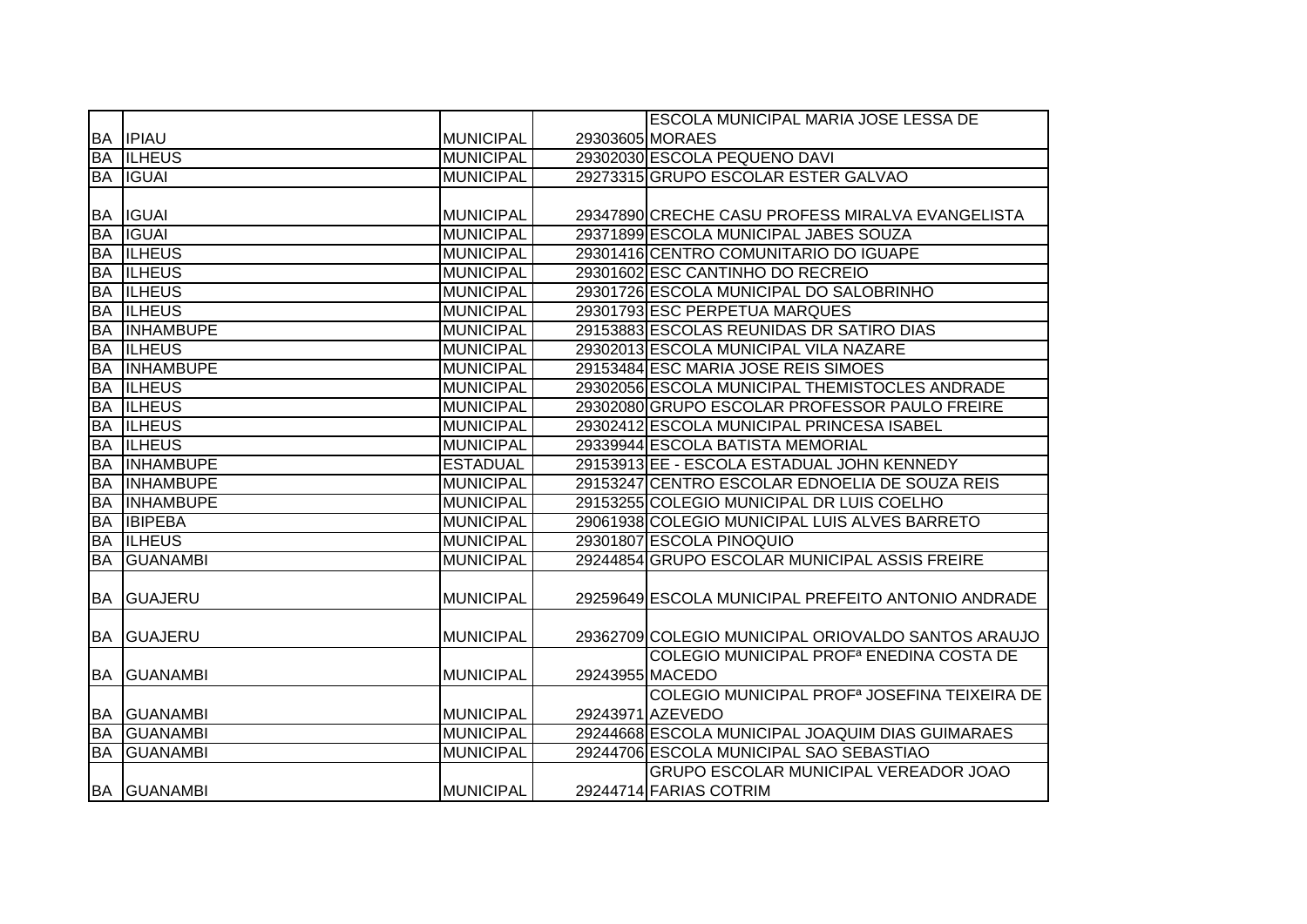|                        |                                                |                  |                  | EE - COLEGIO ESTADUAL MARECHAL ARTUR DA                                        |
|------------------------|------------------------------------------------|------------------|------------------|--------------------------------------------------------------------------------|
| BA                     | <b>IBIQUERA</b>                                | <b>ESTADUAL</b>  |                  | 29083044 COSTA E SILVA                                                         |
|                        |                                                |                  |                  | <b>GRUPO ESCOLAR MUNICIPAL MARIA REGINA</b>                                    |
| BA                     | <b>GUANAMBI</b>                                | <b>MUNICIPAL</b> | 29244838 FREITAS |                                                                                |
| <b>BA</b>              | <b>GONGOGI</b>                                 | <b>MUNICIPAL</b> |                  | 29299535 ESCOLA MUNICIPAL PROFESSORA CELCI SALES                               |
|                        |                                                |                  |                  | UNIDADE ESCOLAR MUNICIPAL ANISIO COTRIM                                        |
| <b>BA</b>              | <b>GUANAMBI</b>                                | <b>MUNICIPAL</b> |                  | 29244897 FERNANDES                                                             |
|                        |                                                |                  |                  | <b>GRUPO ESCOLAR MUNICIPAL COLONIA AGRICOLA</b>                                |
| <b>BA</b>              | <b>GUANAMBI</b>                                | <b>MUNICIPAL</b> |                  | 29245028 DE CERAIMA                                                            |
| <b>BA</b>              | <b>GUANAMBI</b>                                | <b>MUNICIPAL</b> |                  | 29245303 COLEGIO MUNICIPAL PEDRO BARROS PRATES                                 |
| <b>BA</b>              | <b>GUANAMBI</b>                                | <b>MUNICIPAL</b> |                  | 29361826 ESCOLA MUNICIPAL SAO SEBASTIAO II                                     |
|                        |                                                |                  |                  | <b>ESCOLA MUNICIPAL PROFESSORA WANDA NEVES</b>                                 |
| <b>BA</b>              | <b>GUANAMBI</b>                                | <b>MUNICIPAL</b> | 29436630 FREITAS |                                                                                |
| <b>BA</b>              | <b>GUANAMBI</b>                                | <b>MUNICIPAL</b> |                  | 29437806 ESCOLA MUNICIPAL ROMULO ALMEIDA                                       |
|                        |                                                |                  |                  | COLEGIO MUNICIPAL VEREADOR SEBASTIAO                                           |
| <b>BA</b>              | <b>GUANAMBI</b>                                | <b>MUNICIPAL</b> |                  | 29437857 MOREIRA MALHEIROS                                                     |
|                        |                                                |                  |                  | <b>ESCOLA MUNICIPAL EUDITE DONATO</b>                                          |
| BA                     | <b>GUANAMBI</b>                                | <b>MUNICIPAL</b> |                  | 29244790 VASCONCELOS                                                           |
| <b>BA</b>              | <b>GENTIO DO OURO</b>                          | <b>ESTADUAL</b>  |                  | 29061628 EE - COLEGIO ESTADUAL MARIA QUITERIA                                  |
| <b>BA</b>              | GANDU                                          | <b>MUNICIPAL</b> |                  | 29299071 ESCOLA ELODIA VELLOSO DE SOUZA                                        |
| <b>BA</b>              | <b>GANDU</b>                                   | <b>MUNICIPAL</b> |                  | 29299144 ESCOLA MUNICIPAL AMALIA MAGALHAES                                     |
| <b>BA</b>              | GANDU                                          | <b>MUNICIPAL</b> |                  | 29299209 GRUPO ESCOLAR ROMULO GALVAO                                           |
| <b>BA</b>              | GANDU                                          | <b>MUNICIPAL</b> |                  | 29299217 GRUPO ESCOLAR WILSON LINS                                             |
|                        |                                                |                  |                  |                                                                                |
| BA                     | GANDU                                          | <b>MUNICIPAL</b> |                  | 29299241 PREDIO ESCOLAR ARGENTINA CASTELO BRANCO                               |
|                        |                                                |                  |                  |                                                                                |
| BA                     | GANDU                                          | <b>MUNICIPAL</b> |                  | 29350212 ESCOLA MUNICIPAL PROFESSORA CERES LIBANIO                             |
| <b>BA</b>              | GANDU                                          | <b>MUNICIPAL</b> |                  | 29423309 ESCOLA MUN LIBERINO VITOR PEREIRA                                     |
| <b>BA</b>              | <b>GOVERNADOR MANGABEIRA</b>                   | <b>MUNICIPAL</b> |                  | 29166691 ESCOLA VEREADOR LUIS SANTOS OLIVEIRA                                  |
|                        |                                                |                  |                  | ESCOLA MUNICIPAL DURVALINA DE OLIVEIRA                                         |
| BA                     | <b>GAVIAO</b>                                  | <b>MUNICIPAL</b> | 29418470 CUNHA   |                                                                                |
| <b>BA</b>              | GONGOGI                                        | <b>MUNICIPAL</b> |                  | 29413044 COLEGIO MUNICIPAL ROQUE ROCHA MONTEIRO                                |
|                        |                                                |                  |                  | CENTRO EDUCACIONAL MUNICIPAL DE GENTIO DO                                      |
| <b>BA</b>              | <b>GENTIO DO OURO</b>                          | <b>MUNICIPAL</b> | 29061377 OURO    |                                                                                |
|                        |                                                |                  |                  |                                                                                |
| <b>BA</b><br><b>BA</b> | <b>GENTIO DO OURO</b><br><b>GENTIO DO OURO</b> | <b>MUNICIPAL</b> |                  | 29061610 GRUPO ESCOLAR LUIS VIANA FILHO<br>29403090 GRUPO ESCOLAR CESAR BORGES |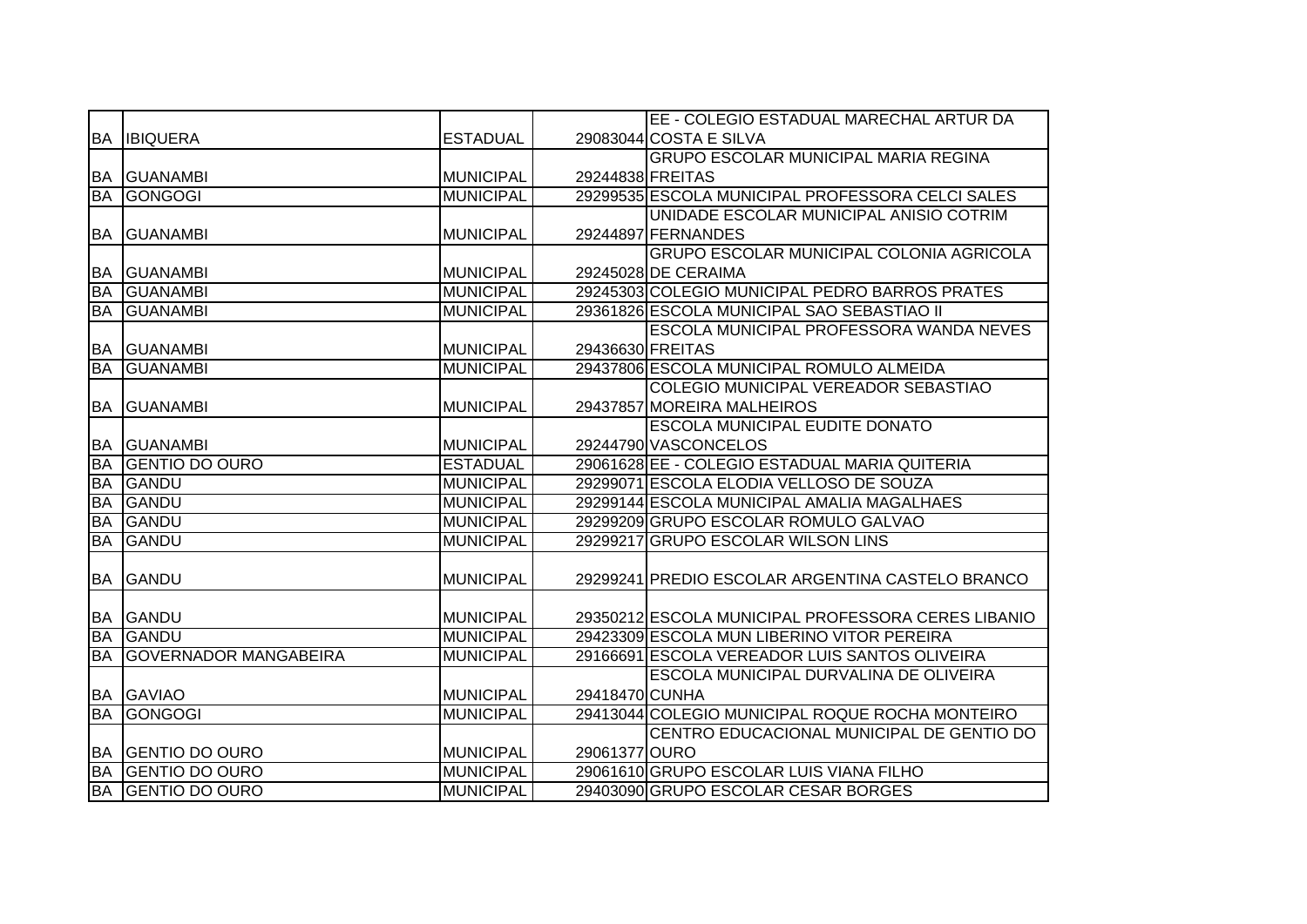|           |                      |                  |                | CENTRO EDUC PROF ADELINO MARTIR DE SAO                |
|-----------|----------------------|------------------|----------------|-------------------------------------------------------|
|           | <b>BA GLORIA</b>     | <b>MUNICIPAL</b> |                | 29033764 JOSE FERREIRA                                |
|           |                      |                  |                | ESCOLA MUNICIPAL PROF <sup>a</sup> ALICE RODRIGUES DE |
|           | <b>BA GLORIA</b>     | <b>MUNICIPAL</b> | 29033977 MOURA |                                                       |
|           | <b>BA GONGOGI</b>    | <b>MUNICIPAL</b> |                | 29299314 ESCOLA HILDEBRANDO RIBEIRO                   |
|           |                      |                  |                |                                                       |
|           | <b>BA GONGOGI</b>    | <b>MUNICIPAL</b> |                | 29299500 ESCOLA MUNICIPAL ROBERTO FIGUEIRA SANTOS     |
| <b>BA</b> | <b>GUARATINGA</b>    | <b>MUNICIPAL</b> |                | 29319676 ESCOLA MUL RENASCER                          |
|           |                      |                  |                |                                                       |
|           | <b>BA GAVIAO</b>     | <b>MUNICIPAL</b> |                | 29376980 ESCOLA MUNICIPAL PROFESSOR ANTONIO VIEIRA    |
| <b>BA</b> | <b>IBICOARA</b>      | <b>MUNICIPAL</b> |                | 29215021 ESC DE PRIMEIRO GRAU NELSON AGUIAR           |
|           |                      |                  |                | COLEGIO MUNICIPAL PROFESSORA ALZIRA                   |
|           | <b>BA GUANAMBI</b>   | <b>MUNICIPAL</b> |                | 29437903 CAROLINA DA SILVA NORMAN                     |
| BA        | <b>IBICARAI</b>      | <b>MUNICIPAL</b> |                | 29299985 GRUPO ESCOLAR EMILIO ISABEL                  |
| <b>BA</b> | <b>IBICARAI</b>      | <b>MUNICIPAL</b> |                | 29300029 GRUPO ESCOLAR JOSE TITO DE LIMA              |
| BA        | <b>IBICARAI</b>      | <b>MUNICIPAL</b> |                | 29300037 GRUPO ESCOLAR LEA GALRAO                     |
| <b>BA</b> | <b>IBICARAI</b>      | <b>MUNICIPAL</b> |                | 29300053 GRUPO ESCOLAR NATERCIA KAVARK                |
| <b>BA</b> | <b>IBICARAI</b>      | <b>MUNICIPAL</b> |                | 29300061 GRUPO ESCOLAR OLAVO BILAC                    |
| <b>BA</b> | <b>IBICARAI</b>      | <b>MUNICIPAL</b> |                | 29357519 ESC RESSURGIR                                |
| <b>BA</b> | <b>IBICARAI</b>      | <b>ESTADUAL</b>  |                | 29299942 EE - ESCOLA ESTADUAL ANGELO MAGALHAES        |
| BA        | <b>IBICOARA</b>      | <b>MUNICIPAL</b> |                | 29215013 ESCOLA DE 1º GRAU JACI DE CARVALHO MATOS     |
| <b>BA</b> | <b>IBIASSUCE</b>     | <b>MUNICIPAL</b> |                | 29245885 ESCOLA ESTADUAL PRESIDENTE MEDICI            |
|           |                      |                  |                | MUNICIPAL ALBERTO SANTOS DUMONT DE                    |
|           | <b>BA IBICOARA</b>   | <b>MUNICIPAL</b> |                | 29215242 ANDRADE                                      |
| <b>BA</b> | <b>IBICOARA</b>      | <b>MUNICIPAL</b> |                | 29436893 CENTRO EDUCACIONAL RENASCER                  |
| <b>BA</b> | <b>IBICUI</b>        | <b>MUNICIPAL</b> |                | 29272424 COLEGIO MUNICIPAL SAO PEDRO                  |
| <b>BA</b> | <b>IBICUI</b>        | <b>MUNICIPAL</b> |                | 29272572 ESCOLA GENERAL EMILIO GARRASTAZU MEDICE      |
| <b>BA</b> | <b>IBICUI</b>        | <b>MUNICIPAL</b> |                | 29272637 GRUPO ESCOLAR PROF NAVARRO DE BRITO          |
| <b>BA</b> | <b>IBICUI</b>        | <b>MUNICIPAL</b> |                | 29272726 PREDIO ESCOLAR JOSEFA VIANA SANTOS           |
| <b>BA</b> | <b>IBICUI</b>        | <b>MUNICIPAL</b> |                | 29359830 ESCOLA TIA TUTU                              |
|           |                      |                  |                |                                                       |
|           | <b>BA IPIRA</b>      | <b>MUNICIPAL</b> |                | 29102898 ESCOLA MUNICIPAL REV CRISPIM FERREIRA LIMA   |
| <b>BA</b> | <b>IBICARAI</b>      | <b>MUNICIPAL</b> |                | 29428955 GRUPO ESCOLAR RAMIRO BERBERT DE CASTRO       |
| <b>BA</b> | <b>IACU</b>          | <b>MUNICIPAL</b> |                | 29082200 CENTRO EDUC DE IACU                          |
| <b>BA</b> | <b>IBIPITANGA</b>    | <b>MUNICIPAL</b> |                | 29206847 GRUPO ESCOLAR PRESIDENTE MEDICI              |
|           | <b>BA GUARATINGA</b> | <b>MUNICIPAL</b> |                | 29333237 ESCOLA MUN JOVINA PEREIRA                    |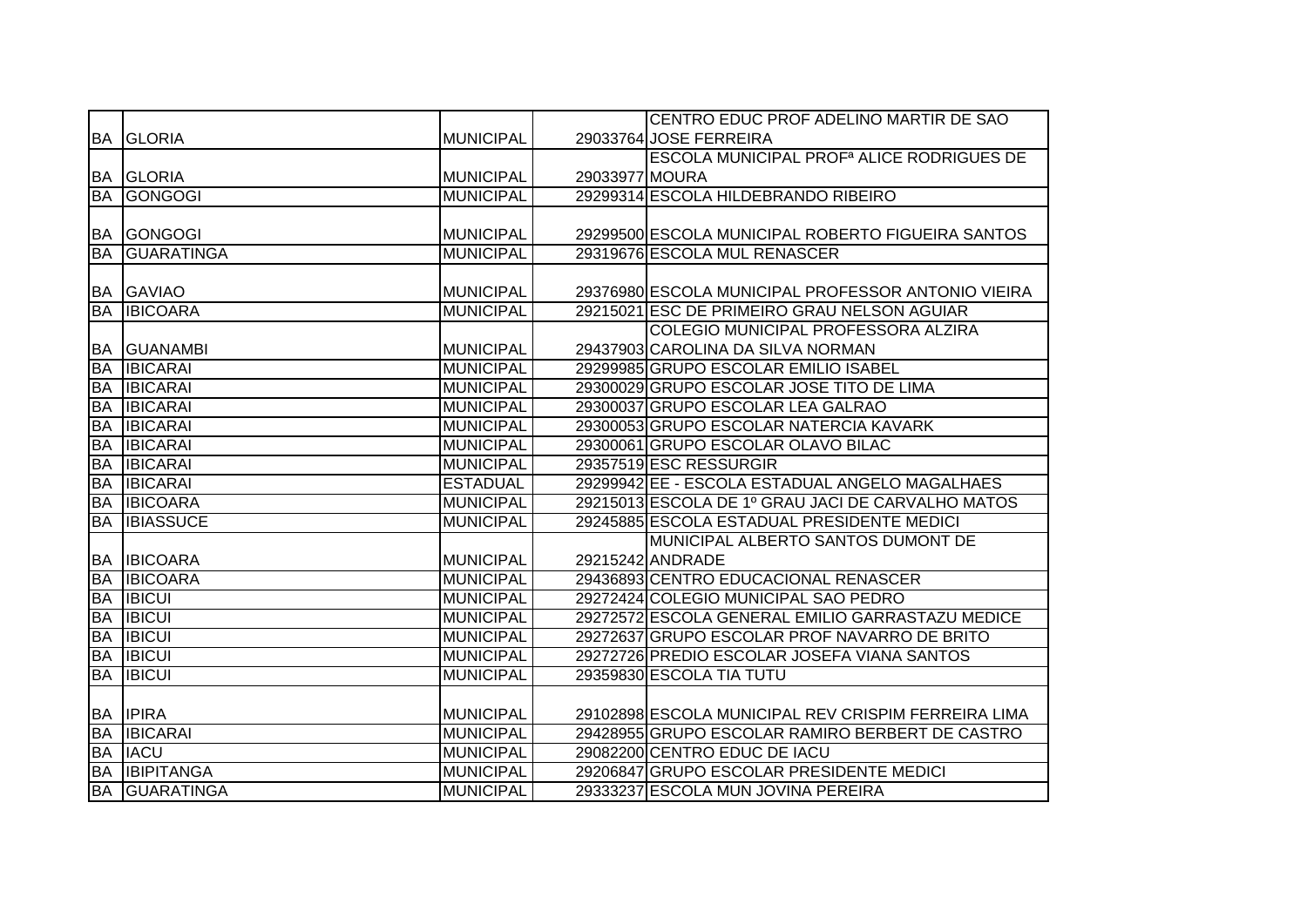|           | <b>BA GUARATINGA</b> | <b>MUNICIPAL</b> |                 | 29374499 ESCOLA MUNICIPAL RENASCER 2                |
|-----------|----------------------|------------------|-----------------|-----------------------------------------------------|
|           |                      |                  |                 |                                                     |
|           | <b>BA GUARATINGA</b> | <b>MUNICIPAL</b> |                 | 29374618 ESCOLA MUNICIPAL JOESSY PEREIRA DOS SANTOS |
| <b>BA</b> | <b>GUARATINGA</b>    | <b>MUNICIPAL</b> |                 | 29374626 ESCOLA MUNICIPAL JOAO ALVES FERREIRA       |
| <b>BA</b> | <b>GUARATINGA</b>    | <b>MUNICIPAL</b> |                 | 29389305 ESCOLA MUL WILSON NUNES DA SILVA           |
| <b>BA</b> | <b>GUARATINGA</b>    | <b>MUNICIPAL</b> |                 | 29420440 ESCOLA MUNICIPAL ONILZA NUNES GOES         |
| <b>BA</b> | <b>IBICARAI</b>      | <b>ESTADUAL</b>  |                 | 29299977 EE - ESCOLA ESTADUAL EDUARDO SPINOLA       |
| <b>BA</b> | <b>IACU</b>          | <b>ESTADUAL</b>  |                 | 29082226 EE - ESCOLA ARQUITETO RAUL CAJADO          |
|           |                      |                  |                 |                                                     |
| <b>BA</b> | <b>IGUARATINGA</b>   | <b>MUNICIPAL</b> |                 | 29319277 ESCOLA MUNICIPAL YEDA BARRADAS CARNEIRO    |
| <b>BA</b> | <b>IACU</b>          | <b>MUNICIPAL</b> |                 | 29082307 ESCOLA MUNICIPAL DA CERAMICA               |
| <b>BA</b> | <b>IACU</b>          | <b>MUNICIPAL</b> |                 | 29082579 ESCOLA DR RODRIGO DE CASTRO BURGOS         |
| <b>BA</b> | <b>IACU</b>          | <b>MUNICIPAL</b> |                 | 29082595 ESCOLA MUNICIPAL ALZIRA DE ARAGAO LIMA     |
| <b>BA</b> | <b>IACU</b>          | <b>MUNICIPAL</b> |                 | 29082854 ESC PROF ROMULO GALVAO DE CARVALHO         |
| <b>BA</b> | <b>IACU</b>          | <b>MUNICIPAL</b> |                 | 29082900 ESCOLA MUNICIPAL RAULINA VAZ SAMPAIO       |
|           |                      |                  |                 | COMPLEXO EDUCACIONAL PROFESSORA NIVA                |
|           | <b>BA IACU</b>       | <b>MUNICIPAL</b> |                 | 29443644 SANTOS COSTA                               |
| <b>BA</b> | <b>IBIASSUCE</b>     | <b>MUNICIPAL</b> |                 | 29245311 CENTRO EDUCACIONAL DE IBIASSUCE            |
|           |                      |                  |                 |                                                     |
|           |                      |                  |                 |                                                     |
| IBA I     | <b>IBIASSUCE</b>     | <b>MUNICIPAL</b> |                 | 29245877 ESCOLA MUNICIPAL MARECHAL CASTELO BRANCO   |
|           |                      |                  |                 | ESC DE ENSINO FUNDAMENTAL E MEDIO GOV               |
|           | <b>BA HELIOPOLIS</b> | <b>MUNICIPAL</b> |                 | 29128994 WALDIR PIRES                               |
| <b>BA</b> | <b>ITAMARAJU</b>     | <b>MUNICIPAL</b> |                 | 29321581 ESCOLA MUNICIPAL SAO DOMINGOS              |
|           | <b>BA ITAJUIPE</b>   | <b>MUNICIPAL</b> |                 | 29412994 LOURDES PINILLOS MENEZES - ESC MUN         |
| <b>BA</b> | <b>ITAJUIPE</b>      | <b>MUNICIPAL</b> |                 | 29423996 PROFESSOR DIOGENES VINHAES - ESC MUN       |
| <b>BA</b> | <b>ITAMARAJU</b>     | <b>MUNICIPAL</b> |                 | 29321395 ESCOLA MARIO ANDREAZZA                     |
| <b>BA</b> | <b>ITAMARAJU</b>     | <b>MUNICIPAL</b> |                 | 29321409 ESCOLA MUNICIPAL REITOR EDGARD SANTOS      |
| <b>BA</b> | <b>ITAMARAJU</b>     | <b>MUNICIPAL</b> |                 | 29321425 ESCOLA MUNICIPAL LIBERDADE                 |
| <b>BA</b> | <b>ITAMARAJU</b>     | <b>MUNICIPAL</b> |                 | 29321492 ESCOLA MUNICIPAL FURLAN                    |
|           | <b>BA ITAMARAJU</b>  | <b>MUNICIPAL</b> |                 | 29321522 ESCOLA MUL DE 1º GRAU JOSE DE ANCHIETA     |
|           |                      |                  |                 | CENTRO DE EDUCACAO MUNICIPAL FLAVIO JOSE            |
|           | <b>BA ITAETE</b>     | <b>MUNICIPAL</b> |                 | 29852730 DE OLIVEIRA                                |
|           |                      |                  |                 | <b>ESCOLA PROFESSORA MARIA D AJUDA OLIVEIRA</b>     |
|           | <b>BA ITAMARAJU</b>  | <b>MUNICIPAL</b> | 29321573 MATTOS |                                                     |
|           | <b>BA ITAJUIPE</b>   | <b>MUNICIPAL</b> |                 | 29308887 JOQUIM CUNHA FILHO - GRP ESC               |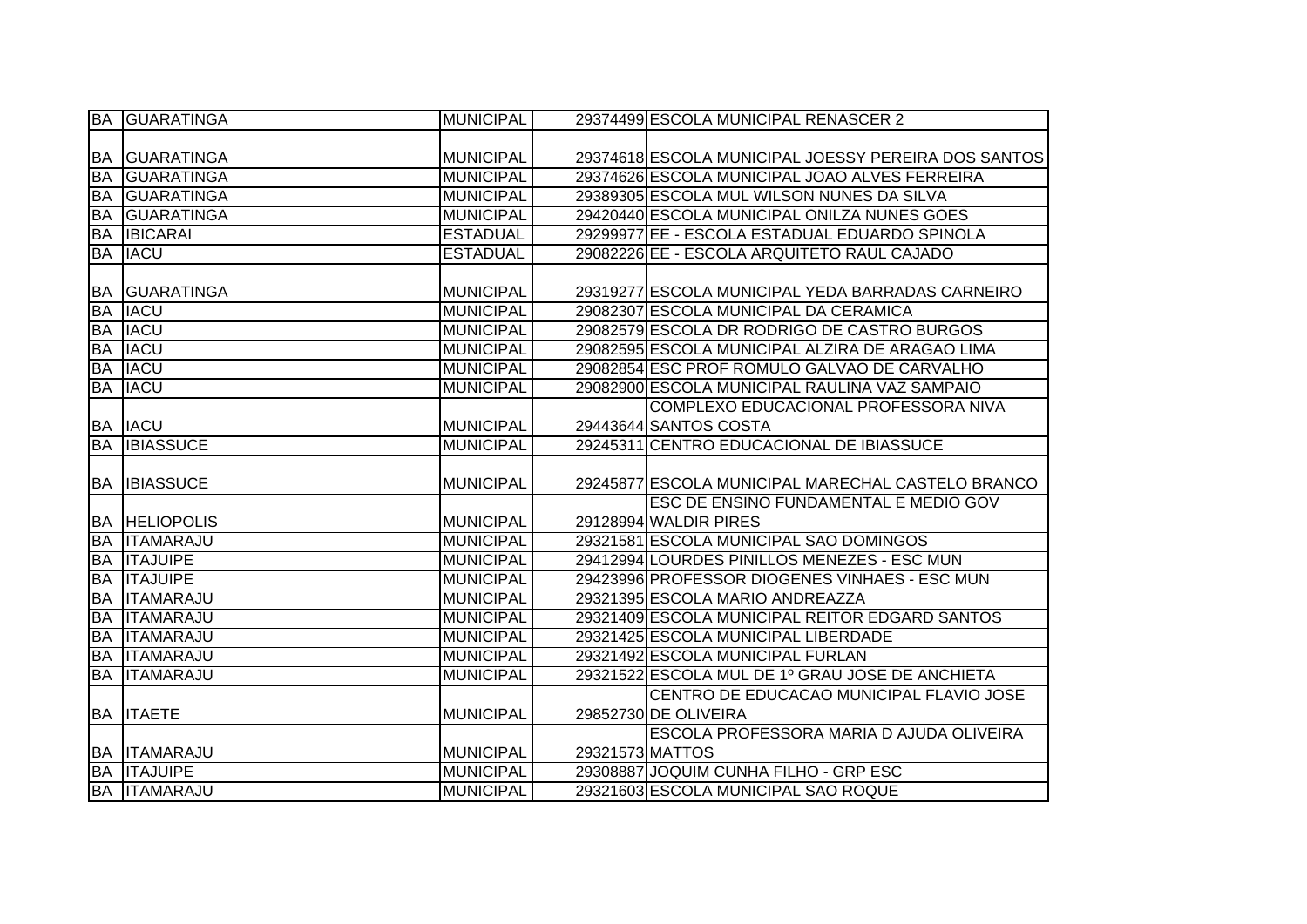|           | <b>BA ITAMARAJU</b>         | <b>MUNICIPAL</b> |                 | 29321611 ESCOLA MUL SIZALTINA BARBOSA SANTOS       |
|-----------|-----------------------------|------------------|-----------------|----------------------------------------------------|
|           | <b>BA ITAMARAJU</b>         | <b>MUNICIPAL</b> |                 | 29321620 ESCOLA MUNICIPAL DE 1º GRAU URBIS II      |
|           | <b>BA ITAMARAJU</b>         | <b>MUNICIPAL</b> |                 | 29321735 ESCOLA LIONS CLUBE                        |
| <b>BA</b> | <b>ITAMARAJU</b>            | <b>MUNICIPAL</b> |                 | 29321921 ESCOLA MUNICIPAL CASTRO ALVES             |
| <b>BA</b> | <b>ITAMARAJU</b>            | <b>MUNICIPAL</b> |                 | 29321930 ESCOLA MUNICIPAL DUQUE DE CAXIAS          |
| <b>BA</b> | <b>ITAMARAJU</b>            | <b>MUNICIPAL</b> |                 | 29321948 ESCOLA MUNICIPAL DE 1º GRAU JOAO PAULO II |
|           | <b>BA ITAMARAJU</b>         | <b>MUNICIPAL</b> |                 | 29321565 ESCOLA MUNICIPAL NOVO PRADO               |
|           | <b>BA ITAGIMIRIM</b>        | <b>MUNICIPAL</b> |                 | 29321239 ESCOLA MUL ADELIA PINHEIRO SALES          |
|           |                             |                  |                 | <b>ESCOLA MUNICIPAL AURELINO CARNEIRO DOS</b>      |
|           | <b>BA IPIRA</b>             | <b>MUNICIPAL</b> | 29102200 SANTOS |                                                    |
|           |                             |                  |                 | <b>ESCOLA MUNICIPAL VALTER FERNANDES</b>           |
|           | <b>BA ITAGI</b>             | <b>MUNICIPAL</b> |                 | 29225604 MASCARENHAS                               |
|           | <b>BA ITAGIBA</b>           | <b>MUNICIPAL</b> |                 | 29307570 ESCOLA LOMANTO JUNIOR                     |
|           | <b>BA ITAGIBA</b>           | <b>MUNICIPAL</b> |                 | 29307899 GRUPO ESCOLAR AGOSTINHO PINHEIRO          |
|           | <b>BA ITAGIBA</b>           | <b>MUNICIPAL</b> |                 | 29307929 GRUPO ESCOLAR JOSE FERNANDES              |
|           |                             |                  |                 | COLEGIO MUNICIPAL RAIMUNDO SANTIAGO DE             |
|           | <b>BA ITAGIBA</b>           | <b>MUNICIPAL</b> | 29307953 SOUZA  |                                                    |
|           | <b>BA ITAGIBA</b>           | <b>MUNICIPAL</b> |                 | 29425360 COLEGIO MUNICIPAL 14 DE AGOSTO            |
|           | <b>BA ITAJUIPE</b>          | <b>MUNICIPAL</b> |                 | 29309018 NUBIA BORGES BADARO - GRP ESC PROF        |
|           | <b>BA ITAGIMIRIM</b>        | <b>MUNICIPAL</b> |                 | 29321220 GRUPO ESCOLAR JUTAHY JUNIOR               |
|           | <b>BA ITAJUIPE</b>          | <b>MUNICIPAL</b> |                 | 29308984 LEOLINA N ANDRADE - GRP ESC PROF          |
|           |                             |                  |                 | CENTRO EDUCACIONAL JOSE PEREGRINO DE               |
|           | <b>BA ITAGUACU DA BAHIA</b> | <b>MUNICIPAL</b> | 29039401 SOUZA  |                                                    |
|           | <b>BA ITAJU DO COLONIA</b>  | <b>MUNICIPAL</b> |                 | 29308054 ESCOLA MUNICIPAL EDGAR FERREIRA BOMFIM    |
|           | <b>BA ITAJU DO COLONIA</b>  | <b>MUNICIPAL</b> |                 | 29308208 ESCOLA MUNICIPAL DR CLERISTON ANDRADE     |
| <b>BA</b> | <b>ITAJU DO COLONIA</b>     | <b>MUNICIPAL</b> |                 | 29308321 ESCOLA MUNICIPAL JOSE HONORIO DE JESUS    |
| <b>BA</b> | <b>ITAJU DO COLONIA</b>     | <b>MUNICIPAL</b> |                 | 29338115 CENTRO EDUCACIONAL MUNICIPAL DE PALMIRA   |
| <b>BA</b> | <b>ITAJUIPE</b>             | <b>MUNICIPAL</b> |                 | 29308852 ROTARY - ESC                              |
|           | <b>BA ITAJUIPE</b>          | <b>MUNICIPAL</b> |                 | 29308860 SANTO ANTONIO - ESC                       |
|           | <b>BA ITAMARI</b>           | <b>MUNICIPAL</b> |                 | 29309077 ESCOLA DIDIMO PEREIRA DE VASCONCELOS      |
|           |                             |                  |                 | COLEGIO MUNICIPAL OTHONIEL FERREIRA DOS            |
|           | <b>BA ITAGIMIRIM</b>        | <b>MUNICIPAL</b> | 29321140 SANTOS |                                                    |
|           | <b>BA ITAPETINGA</b>        | <b>MUNICIPAL</b> |                 | 29282721 ESC 1º G DR CLODOALDO DE OLIVEIRA COSTA   |
|           | <b>BA ITAMARAJU</b>         | <b>MUNICIPAL</b> |                 | 29321956 GRUPO ESCOLAR MUL RUI BARBOSA             |
|           | <b>BA NOVA CANAA</b>        | <b>MUNICIPAL</b> |                 | 29275083 ESCOLA MUNICIPAL ANTONIA CAVALCANTE       |
|           | <b>BA ITAPE</b>             | <b>MUNICIPAL</b> |                 | 29309395 CENTRO EDUCACIONAL DE ITAPE               |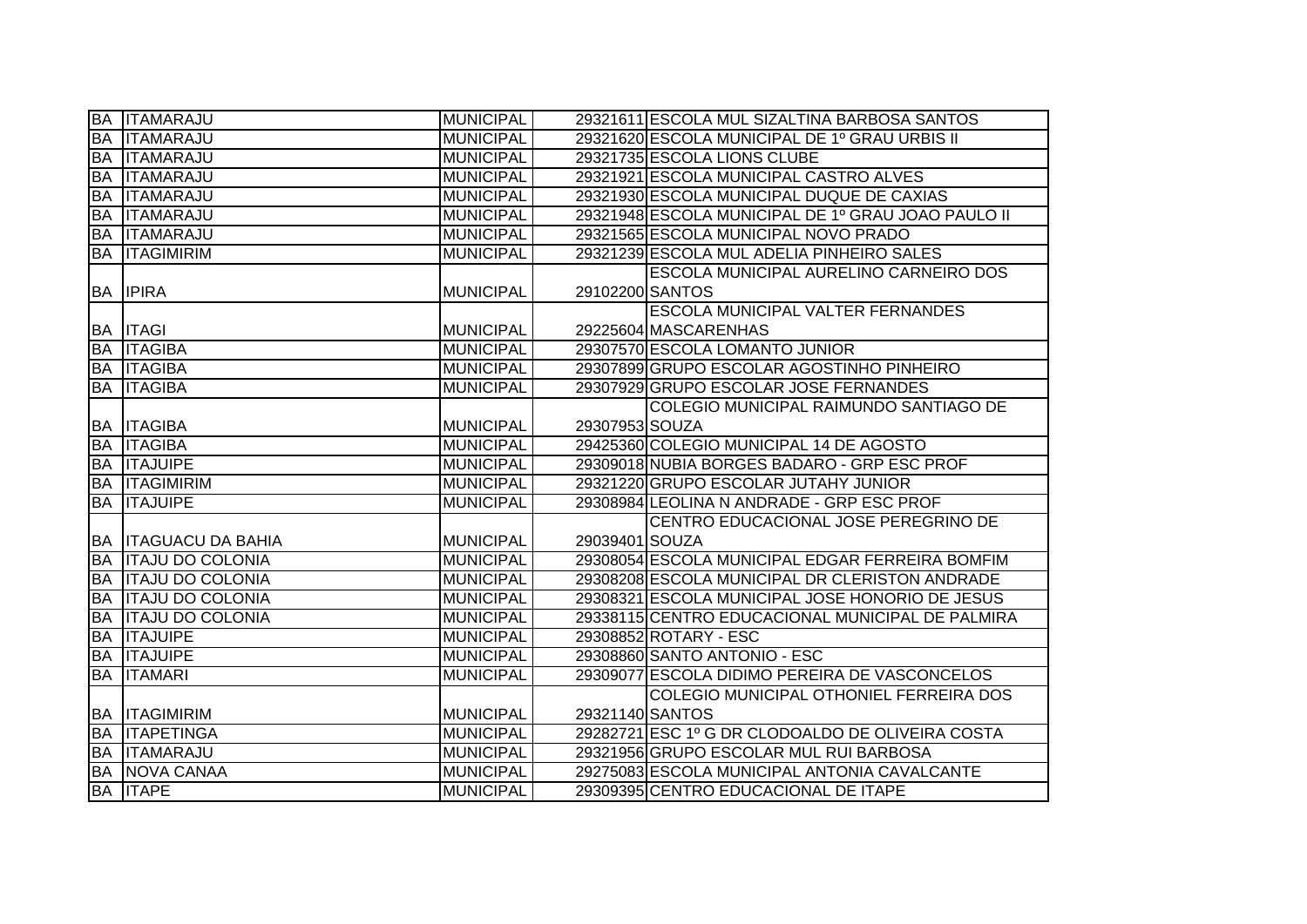| <b>BA ITAPE</b>        | <b>MUNICIPAL</b> |                 | 29423481 ESCOLA MUNICIPAL CRISPIM VAZ SODRE         |
|------------------------|------------------|-----------------|-----------------------------------------------------|
| <b>BA ITAPEBI</b>      | <b>MUNICIPAL</b> |                 | 29310091 ESCOLINHA TIA RITA                         |
| <b>BA ITAPEBI</b>      | <b>MUNICIPAL</b> |                 | 29310105 GPO ESCOLAR ALMIR JOSE STOIZE              |
|                        |                  |                 |                                                     |
| <b>BA ITAPEBI</b>      | <b>MUNICIPAL</b> |                 | 29332419 ESCOLA MUNICIPAL TEREZINHA RIBEIRO SANTOS  |
| <b>BA NOVA ITARANA</b> | <b>ESTADUAL</b>  |                 | 29234450 EE - COLEGIO ESTADUAL LUIZ VIANA FILHO     |
| <b>BA ITAPETINGA</b>   | <b>MUNICIPAL</b> |                 | 29282616 CENTRO EDUC E CULTURAL NORALICE GUSMAO     |
|                        |                  |                 | EE - ESCOLA ESTADUAL BENEDITO DE OLIVEIRA           |
| <b>BA ITAPARICA</b>    | <b>ESTADUAL</b>  | 29342171 BARROS |                                                     |
| <b>BA ITAPETINGA</b>   | <b>MUNICIPAL</b> |                 | 29282748 ESCOLA DUQUE DE CAXIAS                     |
| <b>BA ITAPETINGA</b>   | <b>MUNICIPAL</b> |                 | 29282837 ESC SIZALTINA S SOUZA FERNANDES            |
| <b>BA ITAPETINGA</b>   | <b>MUNICIPAL</b> |                 | 29282861 ESC 1º G MARIA AMELIA MENEZES SANTOS       |
| <b>BA ITAPETINGA</b>   | <b>MUNICIPAL</b> |                 | 29282870 ESCOLA DE 1º GRAU ISAURA SANTANA COSTA     |
|                        |                  |                 |                                                     |
| <b>BA ITAPETINGA</b>   | <b>MUNICIPAL</b> |                 | 29282993 ESCOLA DE 1º GRAU ROSALINA VESPER DE SOUZA |
| <b>BA ITAPETINGA</b>   | <b>MUNICIPAL</b> |                 | 29283078 ESCOLA NAIR D ESQUIVEL JANDIROBA           |
| <b>BA ITAPETINGA</b>   | <b>MUNICIPAL</b> |                 | 29283094 ESCOLA AUGUSTO DE CARVALHO                 |
| <b>BA ITAPETINGA</b>   | <b>MUNICIPAL</b> |                 | 29283132 ESCOLA CLERO PEDREIRA DE MACEDO            |
| <b>BA ITAPEBI</b>      | <b>MUNICIPAL</b> |                 | 29389470 ESCOLA MUNICIPAL MARIA GEROSINA LEMOS      |
|                        |                  |                 |                                                     |
| <b>BA ITAMBE</b>       | <b>MUNICIPAL</b> |                 | 29400830 ESC MUNICIPAL DR APARICIO COUTO MOREIRA    |
|                        |                  |                 |                                                     |
| <b>BA ITAETE</b>       | <b>MUNICIPAL</b> |                 | 29403413 ESCOLA MUL EDESIO VASCONCELOS DE SAO LEAO  |
| <b>BA ITAMARI</b>      | <b>MUNICIPAL</b> |                 | 29309336 ESCOLA MUNICIPAL PEDRA VIVA                |
| <b>BA ITAMARI</b>      | <b>MUNICIPAL</b> |                 | 29309379 ESCOLA WALDEMAR PEREIRA LUZ                |
| <b>BA ITAMBE</b>       | <b>ESTADUAL</b>  |                 | 29282071 EE - EDUCANDARIO CRISTO REI                |
| <b>BA ITAMBE</b>       | <b>MUNICIPAL</b> |                 | 29282012 CENTRO EDUCACIONAL BATISTA SINAI           |
| <b>BA ITAMBE</b>       | <b>MUNICIPAL</b> |                 | 29282535 GRUPO ESCOLAR EVERLANE GUSMAO SOARES       |
| <b>BA ITAMBE</b>       | <b>MUNICIPAL</b> |                 | 29282560 ESCOLA ESTADUAL DE CATOLEZINHO             |
| <b>BA ITAPARICA</b>    | <b>MUNICIPAL</b> |                 | 29177880 ESCOLA CRIANCA FELIZ                       |
|                        |                  |                 |                                                     |
| <b>BA ITAMBE</b>       | <b>MUNICIPAL</b> |                 | 29331862 CONJUNTO EDUCACIONAL DR JOSAPHAT AZEVEDO   |
| <b>BA ITAMARI</b>      | <b>MUNICIPAL</b> |                 | 29309026 ESCOLA MUNICIPAL ANEXO POLIVALENTE         |
| <b>BA ITAMBE</b>       | <b>MUNICIPAL</b> |                 | 29614600 ESCOLA MUNICIPAL FELIPE JOSE DOS SANTOS    |
| <b>BA ITANAGRA</b>     | <b>MUNICIPAL</b> |                 | 29159300 ESCOLA DRº ISAIAS ALVES                    |
|                        |                  |                 | ESCOLA MUNICIPAL PROFESSOR LUIS NAVARRO             |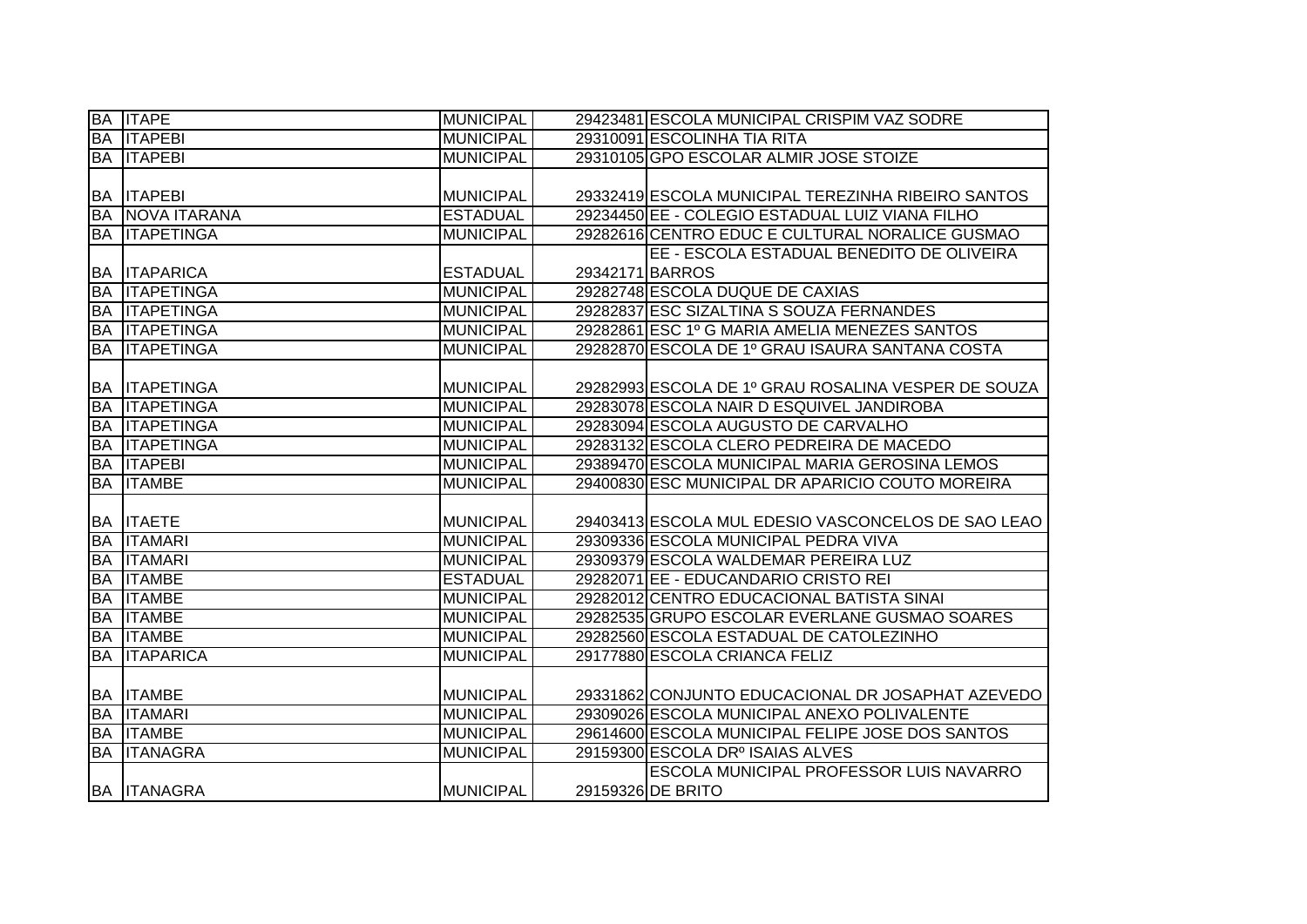|           | <b>BA ITANAGRA</b>  | MUNICIPAL        |                 | 29159334 ESCOLA MUNICIPAL ALDEIA DOS CURUMINS        |
|-----------|---------------------|------------------|-----------------|------------------------------------------------------|
|           | <b>BA ITANAGRA</b>  | <b>MUNICIPAL</b> |                 | 29159415 ESCOLA MUNICIPAL RECANTO DO SABER           |
|           | <b>BA ITANHEM</b>   | <b>MUNICIPAL</b> |                 | 29322529 ESCOLA MUNICIPAL NOVA BRASILIA              |
|           | <b>BA ITANHEM</b>   | <b>MUNICIPAL</b> |                 | 29322685 COLEGIO MUNICIPAL ALVES DE MACEDO           |
|           |                     |                  |                 | <b>ESCOLA MUNICIPAL DOLIRIO RODRIGUES DOS</b>        |
|           | <b>BA ITANHEM</b>   | <b>MUNICIPAL</b> | 29322731 SANTOS |                                                      |
| <b>BA</b> | <b>ITAMBE</b>       | <b>MUNICIPAL</b> |                 | 29331820 ESCOLA MUNICIPAL HUMBERTO LOPES             |
|           | <b>BA ITABELA</b>   | <b>MUNICIPAL</b> |                 | 29320836 ESCOLA MUNICIPAL ABDIAS MARTINS PEREIRA     |
| <b>BA</b> | <b>IRECE</b>        | <b>MUNICIPAL</b> |                 | 29064066 ESCOLA TENENTE WILSON MARQUES MOITINHO      |
| <b>BA</b> | <b>IRECE</b>        | <b>MUNICIPAL</b> |                 | 29064236 ESCOLA MUNICIPAL DUQUE DE CAXIAS            |
| <b>BA</b> | <b>IRECE</b>        | <b>MUNICIPAL</b> |                 | 29064260 ESCOLA MUNICIPAL LUIS MARIO DOURADO         |
| <b>BA</b> | <b>IRECE</b>        | <b>MUNICIPAL</b> |                 | 29064279 ESCOLA MUNICIPAL LUIZ VIANA FILHO           |
| <b>BA</b> | <b>IRECE</b>        | <b>MUNICIPAL</b> |                 | 29064287 ESCOLA MUNICIPAL MARCIONILIO ROSA           |
|           |                     |                  |                 | COLEGIO MUNICIPAL AUGUSTO GONCALVES                  |
|           | <b>BA ITABELA</b>   | <b>MUNICIPAL</b> | 29320631 COSTA  |                                                      |
| <b>BA</b> | <b>ITABELA</b>      | <b>MUNICIPAL</b> |                 | 29320640 COLEGIO MUNICIPAL DE ITABELA                |
| <b>BA</b> | <b>ITAGI</b>        | <b>MUNICIPAL</b> |                 | 29225396 ESCOLA MUNICIPAL NELITO FONSECA             |
|           |                     |                  |                 |                                                      |
|           | <b>BA ITABELA</b>   | <b>MUNICIPAL</b> |                 | 29320704 COLEGIO MUNICIPAL LUIZ EDUARDO MAGALHAES    |
|           | <b>BA IRARA</b>     | <b>MUNICIPAL</b> |                 | 29376904 ESCOLA MUNICIPAL SAO JUDAS TADEU            |
|           |                     |                  |                 | COLEGIO MUNICIPAL ARCHIMEDES ERNESTO DA              |
|           | <b>BA ITABELA</b>   | <b>MUNICIPAL</b> | 29320879 SILVA  |                                                      |
|           | <b>BA ITABELA</b>   | <b>MUNICIPAL</b> |                 | 29320895 ESCOLA MUNICIPAL LUCIO FERREIRA DA SILVA    |
| <b>BA</b> | <b>ITABERABA</b>    | <b>ESTADUAL</b>  |                 | 29083524 EE - COLEGIO ESTADUAL LIBERDADE             |
| <b>BA</b> | <b>ITABERABA</b>    | <b>ESTADUAL</b>  |                 | 29084202 EE - COLEGIO ESTADUAL CENTENARIO            |
| <b>BA</b> | <b>ITABERABA</b>    | <b>ESTADUAL</b>  |                 | 29084229 EE - COLEGIO ESTADUAL GOES CALMON           |
|           |                     |                  |                 |                                                      |
|           | <b>BA ITABERABA</b> | <b>MUNICIPAL</b> |                 | 29083516 ESCOLA MUNICIPAL DA 5ª RESIDENCIA DO DER-BA |
| <b>BA</b> | <b>ITABERABA</b>    | <b>MUNICIPAL</b> |                 | 29083567 ESCOLA MUNICIPAL REITOR EDGARD SANTOS       |
| <b>BA</b> | <b>IITABELA</b>     | <b>MUNICIPAL</b> |                 | 29320666 ESC 1 GRAU MARIA DAJUDA SILVA VIEIRA        |
| <b>BA</b> | <b>IRAMAIA</b>      | <b>MUNICIPAL</b> |                 | 29224675 CENTRO EDUCACIONAL MUNICIPAL DE IRAMAIA     |
| <b>BA</b> | <b>ITAPETINGA</b>   | <b>MUNICIPAL</b> |                 | 29283159 PREDIO ESCOLAR DONA LUCIA                   |
| <b>BA</b> | <b>IPIRA</b>        | <b>MUNICIPAL</b> |                 | 29102960 ESCOLA MUNICIPAL DR GOES CALMON             |
| BA        | <b>IPIRA</b>        | <b>MUNICIPAL</b> |                 | 29102995 ESCOLA MUNICIPAL JOSE LUIZ DOS SANTOS       |
| <b>BA</b> | <b>IPUPIARA</b>     | <b>ESTADUAL</b>  |                 | 29208149 EE - ESCOLA ESTADUAL ARISTIDES SILVA        |
|           | <b>BA IPUPIARA</b>  | <b>MUNICIPAL</b> |                 | 29207835 COLEGIO MUNICIPAL DE IPUPIARA               |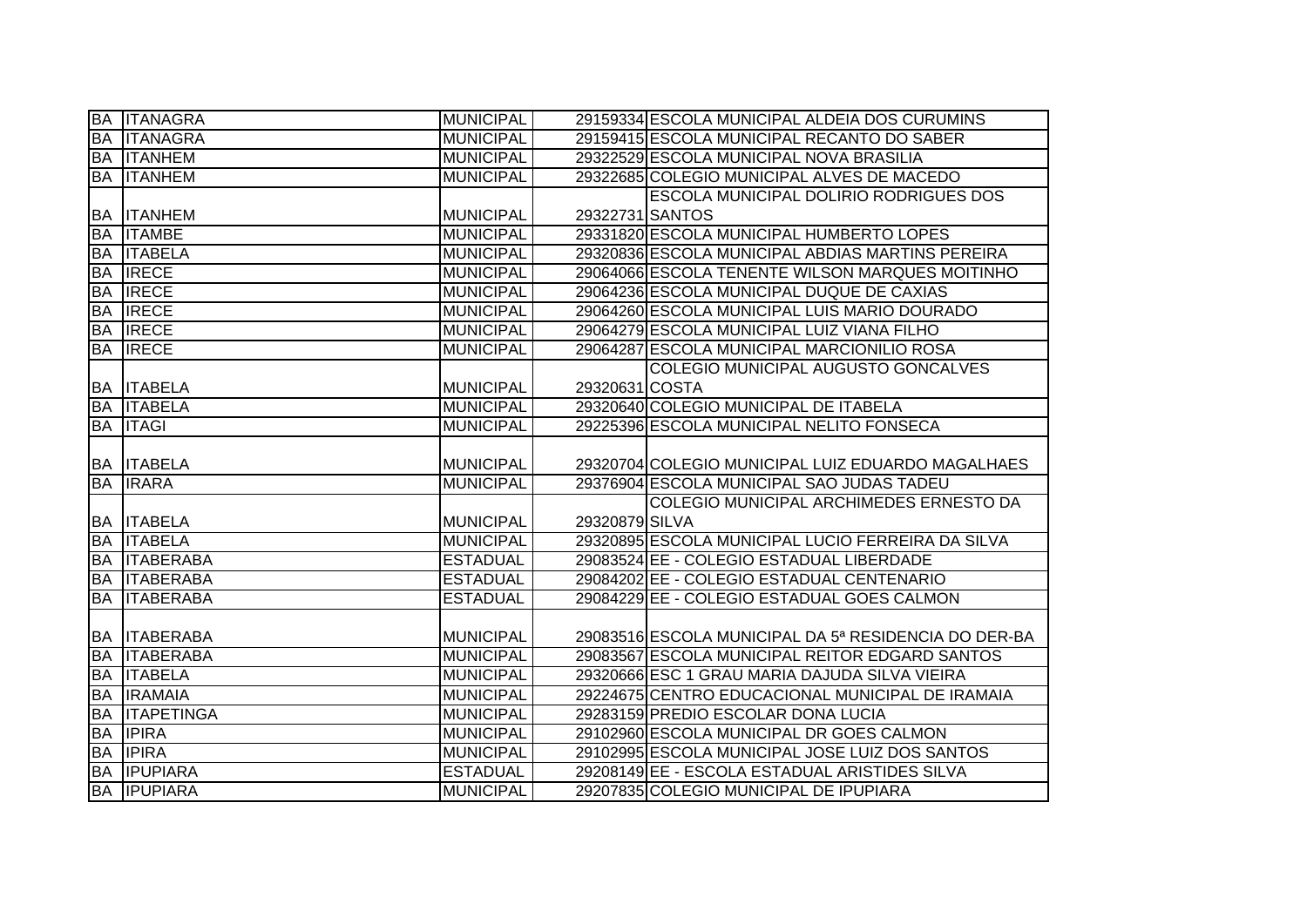|           | <b>BA IPUPIARA</b>  | <b>MUNICIPAL</b> | 29208220 ESCOLA MUNICIPAL CEL ARTUR RIBEIRO                   |
|-----------|---------------------|------------------|---------------------------------------------------------------|
| BA        | <b>IPUPIARA</b>     | <b>MUNICIPAL</b> | 29208238 ESCOLA MUNICIPAL DR ARNALDO SANTANA                  |
| BA        | <b>IRECE</b>        | <b>MUNICIPAL</b> | 29064040 ESCOLA MUNICIPAL SINESIA CALDEIRA BELA               |
| BA        | <b>IRAJUBA</b>      | <b>MUNICIPAL</b> | 29224659 GRUPO ESCOLAR LUIZ NAVARRO DE BRITO                  |
| <b>BA</b> | <b>IRECE</b>        | <b>MUNICIPAL</b> | 29063922 COLEGIO MUNICIPAL DE IRECE                           |
|           | <b>BA IRAQUARA</b>  | <b>MUNICIPAL</b> | 29384710 ESCOLA MUNICIPAL PEQUENO SABIDINHO                   |
|           |                     |                  | <b>ESCOLA MUNICIPAL PROF<sup>a</sup> NILDA MARIA</b>          |
|           | <b>BA IRAQUARA</b>  | <b>MUNICIPAL</b> | 29384729 CARVALHO                                             |
|           |                     |                  | <b>ESCOLA MUNICIPAL PROF<sup>a</sup> ZELIA RIBEIRO</b>        |
|           | <b>BA IRAQUARA</b>  | <b>MUNICIPAL</b> | 29443741 COUTINHO                                             |
| <b>BA</b> | <b>IRARA</b>        | <b>MUNICIPAL</b> | 29103177 ESCOLA MUNICIPAL DOCE LAR                            |
| <b>BA</b> | <b>IRARA</b>        | <b>MUNICIPAL</b> | 29103193 ESCOLA DR JULIANO MOREIRA                            |
| <b>BA</b> | <b>IRARA</b>        | <b>MUNICIPAL</b> | 29103207 ESCOLA EDSON ARANTES DO NASCIMENTO                   |
| <b>BA</b> | <b>IRARA</b>        | <b>MUNICIPAL</b> | 29103843 ESCOLA MUNICIPAL MARIO CAMPOS MARTINS                |
| <b>BA</b> | <b>ITABERABA</b>    | <b>MUNICIPAL</b> | 29083869 ESC MUL PROF <sup>a</sup> DILMA REGINA C DE SANTANNA |
| <b>BA</b> | <b>IRAJUBA</b>      | <b>MUNICIPAL</b> | 29224640 GRUPO ESCOLAR GETULIO VARGAS                         |
| BA        | <b>IITABUNA</b>     | <b>MUNICIPAL</b> | 29380090 ESCOLA ACAO E CIDADANIA                              |
|           |                     |                  | ESCOLA MUNICIPAL MARIA DE LOURDES DE                          |
|           | <b>BA ITABERABA</b> | MUNICIPAL        | 29083664 ALMEIDA GOMES                                        |
|           | <b>BA ITABUNA</b>   | <b>MUNICIPAL</b> | 29305888 ESCOLA MUNICIPAL VERDES CAMPOS                       |
|           | <b>BA ITABUNA</b>   | <b>MUNICIPAL</b> | 29306094 GRUPO ESCOLAR FREDERICO SMTIH LIMA                   |
|           | <b>BA ITABUNA</b>   | <b>MUNICIPAL</b> | 29306108 GRUPO ESCOLAR JOAO ALVES ARAUJO                      |
| <b>BA</b> | <b>ITABUNA</b>      | <b>MUNICIPAL</b> | 29306213 GRUPO ESCOLAR MUNICIPAL FIRMINO ALVES                |
|           |                     |                  | <b>GRUPO ESCOLAR MUNICIPAL JOSE ODUQUE</b>                    |
|           | <b>BA ITABUNA</b>   | MUNICIPAL        | 29306272 TEIXEIRA                                             |
|           | <b>BA ITABUNA</b>   | <b>MUNICIPAL</b> | 29306280 GRUPO ESCOLAR LEONOR SANTOS PACHECO                  |
|           | <b>BA ITABUNA</b>   | <b>MUNICIPAL</b> | 29305217 ESCOLA COMUNITARIA JUCA LEAO                         |
| <b>BA</b> | <b>ITABUNA</b>      | <b>MUNICIPAL</b> | 29380073 ESCOLA COMUNITARIA SANTA INES                        |
| <b>BA</b> | <b>ITABUNA</b>      | <b>MUNICIPAL</b> | 29304911 GRUPO ESCOLAR MUNICIPAL PEDRO JERONIMO               |
| <b>BA</b> | <b>ITABUNA</b>      | <b>MUNICIPAL</b> | 29412951 ESCOLA BATISTA DA CALIFORNIA                         |
| <b>BA</b> | <b>ITACARE</b>      | <b>MUNICIPAL</b> | 29306566 CENTRO EDUCACIONAL DE ITACARE                        |
| <b>BA</b> | <b>ITACARE</b>      | <b>MUNICIPAL</b> | 29306612 ESCOLA MUNICIPAL MARIA BENJAMINA DA CRUZ             |
| <b>BA</b> | <b>ITACARE</b>      | <b>MUNICIPAL</b> | 29307325 ESC EST DE 1 GRAU PE EDGAR DOS STORRES               |
|           | <b>BA ITACARE</b>   | <b>MUNICIPAL</b> | 29307341 GRUPO ESCOLAR BOM JESUS                              |
|           | <b>BA ITACARE</b>   | <b>MUNICIPAL</b> | 29423791 GRUPO ESCOLAR DR MANOEL CASTRO                       |
|           | <b>BA ITAETE</b>    | <b>MUNICIPAL</b> | 29215676 ESCOLA MUNICIPAL CARLOS SANTANA                      |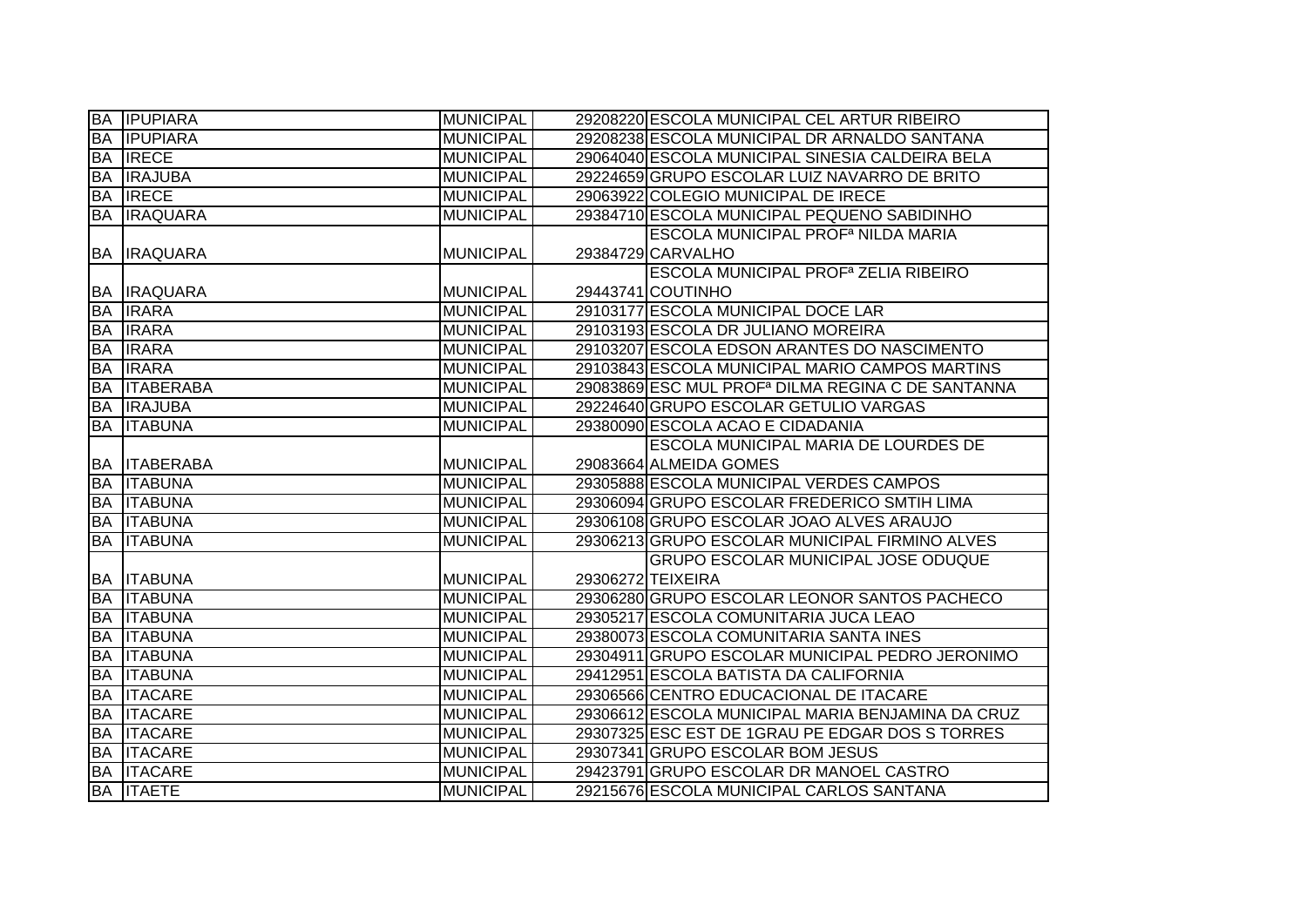|           | <b>BA ITAETE</b>        | <b>MUNICIPAL</b> |                 | 29215730 ESCOLA MUL ALFREDO PEREIRA SILVA           |
|-----------|-------------------------|------------------|-----------------|-----------------------------------------------------|
|           |                         |                  |                 | <b>GRUPO ESCOLAR PROFESSORA CLEONICE</b>            |
|           | <b>BA ITABUNA</b>       | <b>MUNICIPAL</b> |                 | 29306361 MOREIRA DE ALMEIDA                         |
|           |                         |                  |                 |                                                     |
|           | <b>BA ITABERABA</b>     | <b>MUNICIPAL</b> |                 | 29360277 ESCOLA MUNICIPAL JOAO ALMEIDA MASCARENHAS  |
| <b>BA</b> | <b>IPIRA</b>            | <b>MUNICIPAL</b> |                 | 29102863 ESCOLA MUNICIPAL VILA NOVA                 |
|           | <b>BA ITABERABA</b>     | <b>MUNICIPAL</b> |                 | 29084083 ESCOLA MUNICIPAL VIRIATO SAMPAIO           |
|           |                         |                  |                 | ESCOLA MUNICIPAL PROF <sup>a</sup> CORA RIBEIRO DOS |
| <b>BA</b> | <b>ITABERABA</b>        | <b>MUNICIPAL</b> | 29084300 SANTOS |                                                     |
|           |                         |                  |                 |                                                     |
| <b>BA</b> | <b>ITABERABA</b>        | <b>MUNICIPAL</b> |                 | 29084326 ESCOLA MUNICIPAL DORALICE DE SOUZA SAMPAIO |
|           |                         |                  |                 | <b>ESCOLA MUNICIPAL NELSON ALVES DE GUIMARAES</b>   |
| BA        | <b>ITABERABA</b>        | <b>MUNICIPAL</b> |                 | 29084407 CARVALHO                                   |
|           |                         |                  |                 | ESCOLA MUNICIPAL ROSALINO CELESTINO DE              |
| <b>BA</b> | <b>ITABERABA</b>        | <b>MUNICIPAL</b> | 29084440 JESUS  |                                                     |
| <b>BA</b> | <b>ITABERABA</b>        | <b>MUNICIPAL</b> |                 | 29084601 GRUPO ESCOLAR ODULPHO SANTOS BRITTO        |
| <b>BA</b> | <b>ITABUNA</b>          | <b>MUNICIPAL</b> |                 | 29305802 ESCOLA ALBERTO LESSA SITIO IV              |
| <b>BA</b> | <b>ITABERABA</b>        | <b>MUNICIPAL</b> |                 | 29332966 ESCOLA MUNICIPAL DONA MORA GUIMARAES       |
|           |                         |                  |                 | ESCOLA MUNICIPAL PRESIDENTE TANCREDO DE A           |
|           | <b>BA ITABERABA</b>     | <b>MUNICIPAL</b> | 29083729 NEVES  |                                                     |
| <b>BA</b> | <b>ITABERABA</b>        | <b>MUNICIPAL</b> |                 | 29362768 ESCOLA MUNICIPAL EUCLIDES BARBOSA          |
| <b>BA</b> | <b>ITABERABA</b>        | <b>MUNICIPAL</b> |                 | 29403430 ESCOLA MUNICIPAL PAULO FREIRE              |
| <b>BA</b> | <b>ITABERABA</b>        | <b>MUNICIPAL</b> |                 | 29403456 ESCOLA MUNICIPAL PROF DARCY RIBEIRO        |
| <b>BA</b> | <b>ITABERABA</b>        | <b>MUNICIPAL</b> |                 | 29446309 CENTRO MUNICIPAL DE EDUCACAO BASICA        |
| <b>BA</b> | <b>ITABUNA</b>          | <b>ESTADUAL</b>  |                 | 29305373 EE - ESCOLA 1 E 2 GRAU ERALDO TINOCO MELO  |
| <b>BA</b> | <b>ITABUNA</b>          | <b>MUNICIPAL</b> |                 | 29304300 ESCOLA CENTRO SOCIAL URBANO                |
| <b>BA</b> | <b>ITABUNA</b>          | <b>MUNICIPAL</b> |                 | 29304628 ESCOLA BETEL                               |
| <b>BA</b> | <b>ITABUNA</b>          | <b>MUNICIPAL</b> |                 | 29304890 ESCOLA MARIETA BORGES                      |
|           |                         |                  |                 | INSTITUTO MUNICIPAL DE EDUCACAO MINISTRO            |
| BA        | <b>ITABERABA</b>        | <b>MUNICIPAL</b> |                 | 29084610 CARLOS SANTANA                             |
| <b>BA</b> | <b>SENTO SE</b>         | <b>MUNICIPAL</b> |                 | 29031826 ESCOLA MUNICIPAL PROFESSORA AURELIA        |
| <b>BA</b> | SAPEACU                 | <b>MUNICIPAL</b> |                 | 29174252 ESC DR ERALDO TINOCO                       |
| <b>BA</b> | <b>SENHOR DO BONFIM</b> | <b>ESTADUAL</b>  |                 | 29056535 EE - COLEGIO ESTADUAL CAZUZA TORRES        |
| <b>BA</b> | <b>SENHOR DO BONFIM</b> | <b>MUNICIPAL</b> |                 | 29055474 ESC DEM EST DE 1 GRAU PROFA NIVEA SEIXAS   |
| <b>BA</b> | <b>SENHOR DO BONFIM</b> | <b>MUNICIPAL</b> |                 | 29055520 ESC EST CHAPEUZINHO VERMELHO               |
| <b>BA</b> | <b>SENHOR DO BONFIM</b> | <b>MUNICIPAL</b> |                 | 29055580 ESC IMACULADA CONCEICAO                    |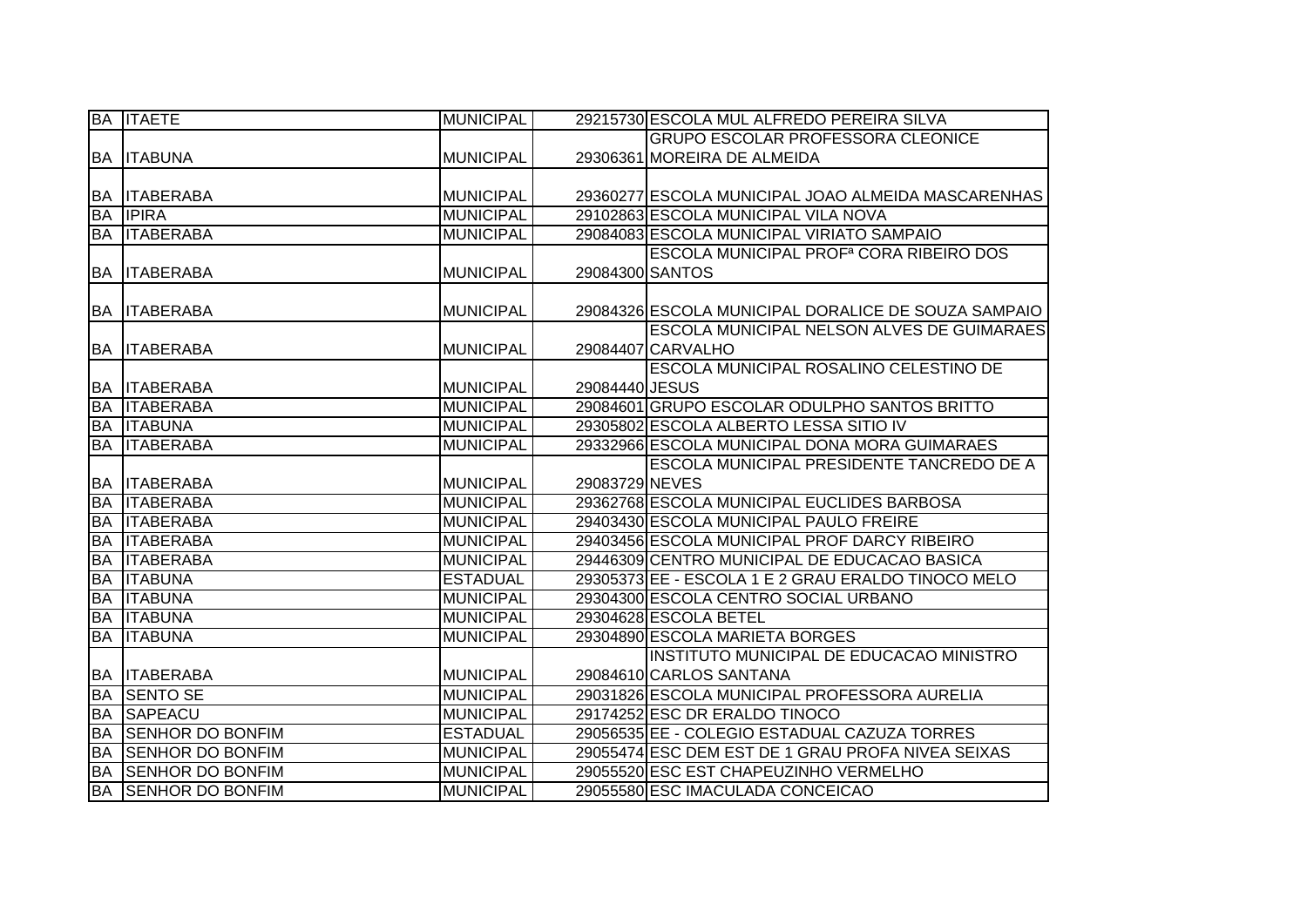|           | IBA ISENHOR DO BONFIM        | <b>MUNICIPAL</b> |                | 29055946 ESCOLA MUN PROFESSORA MARITONIA ANDRADE  |
|-----------|------------------------------|------------------|----------------|---------------------------------------------------|
| <b>BA</b> | <b>SENHOR DO BONFIM</b>      | <b>MUNICIPAL</b> |                | 29359309 ESC MUL ABIGAIL FEITOSA                  |
|           |                              |                  |                | EE - ESCOLA DE 1º GRAU OLGA CAMPOS DE             |
|           | <b>BA SENHOR DO BONFIM</b>   | <b>ESTADUAL</b>  |                | 29055466 MENEZES                                  |
|           |                              |                  |                |                                                   |
|           | IBA ISENTO SE                | <b>MUNICIPAL</b> |                | 29031818 GRUPO ESCOLAR PROFA AMERICA SSE VALVERDE |
|           |                              |                  |                | <b>ESCOLA MUNICIPAL PROFESSORA GILDETE</b>        |
| BA        | <b>SEBASTIAO LARANJEIRAS</b> | <b>MUNICIPAL</b> |                | 29373930 ALCANTARA ROCHA                          |
| BA        | <b>ISERRA DO RAMALHO</b>     | <b>MUNICIPAL</b> |                | 29342430 GRUPO ESCOLAR DR EDUARDO MARTINI         |
| <b>BA</b> | <b>SERRA DOURADA</b>         | <b>ESTADUAL</b>  |                | 29017556 EE - COLEGIO ESTADUAL LOMANTO JUNIOR     |
|           |                              |                  |                |                                                   |
|           | <b>BA ISERRA DOURADA</b>     | <b>MUNICIPAL</b> |                | 29017220 ESCOLA MUNICIPAL VALDEMAR SOUZA FAGUNDES |
| <b>BA</b> | <b>SERRA DOURADA</b>         | <b>MUNICIPAL</b> |                | 29017548 GR ESC MARIAH REJANE                     |
|           |                              |                  |                | CENTRO EDUCACIONAL MUN ANTONIO CARLOS             |
|           | <b>BA SERRA DOURADA</b>      | <b>MUNICIPAL</b> |                | 29430577 MAGALHAES                                |
| <b>BA</b> | <b>SERRA PRETA</b>           | <b>MUNICIPAL</b> |                | 29110963 ESC DE 1 GRAU EDITH MACHADO BOAVENTURA   |
| <b>BA</b> | <b>SERRA PRETA</b>           | <b>MUNICIPAL</b> |                | 29111692 GRUPO ESCOLAR DE SERRA PRETA             |
| <b>BA</b> | <b>SERRA PRETA</b>           | <b>MUNICIPAL</b> |                | 29111722 GRUPO ESCOLAR PONTO SERRA PRETA          |
| <b>BA</b> | <b>SENTO SE</b>              | <b>MUNICIPAL</b> |                | 29031753 GRUPO ESCOLAR DR ANTONIO BALBINO         |
| <b>BA</b> | <b>SAUDE</b>                 | <b>MUNICIPAL</b> |                | 29078440 COLEGIO MUNICPAL OSVALDO PEREIRA         |
|           |                              |                  |                | EE - ESCOLAS REUNIDAS DOUTOR ANTONIO              |
| <b>BA</b> | <b>TAPEROA</b>               | <b>ESTADUAL</b>  |                | 29290228 BALBINO                                  |
| <b>BA</b> | <b>SAPEACU</b>               | <b>MUNICIPAL</b> |                | 29174481 ESC RURAL DE SAPEACU                     |
| <b>BA</b> | <b>SATIRO DIAS</b>           | <b>MUNICIPAL</b> |                | 29154936 ESCOLA MUNICIPAL CHAPEUZINHO VERMELHO    |
| <b>BA</b> | <b>SAUBARA</b>               | <b>MUNICIPAL</b> |                | 29174660 CENTRO EDUCACIONAL MANOEL CASTRO         |
| <b>BA</b> | <b>SAUBARA</b>               | <b>MUNICIPAL</b> |                | 29174740 ESC MUL DR LUIS VIANA FILHO              |
| <b>BA</b> | <b>SAUBARA</b>               | <b>MUNICIPAL</b> |                | 29174759 ESC PE MANOEL JOSE GONCALVES PEREIRA     |
| <b>BA</b> | <b>SAUBARA</b>               | <b>MUNICIPAL</b> |                | 29174775 ESCOLA MUNICIPAL EVANDRO SIQUEIRA        |
|           |                              |                  |                | EE - ESCOLA ESTADUAL SENHOR DO BONFIM-            |
| <b>BA</b> | <b>ISENHOR DO BONFIM</b>     | <b>ESTADUAL</b>  | 29055563 DERBA |                                                   |
|           |                              |                  |                | EE - ESCOLA ESTADUAL DOUTOR LUIZ NAVARRO          |
|           | <b>BA SAUDE</b>              | <b>ESTADUAL</b>  |                | 29079012 DE BRITO                                 |
|           |                              |                  |                | EE - COLEGIO ESTADUAL DEPUTADO PLINIO             |
|           | <b>BA SERRINHA</b>           | <b>ESTADUAL</b>  |                | 29145791 CARNEIRO                                 |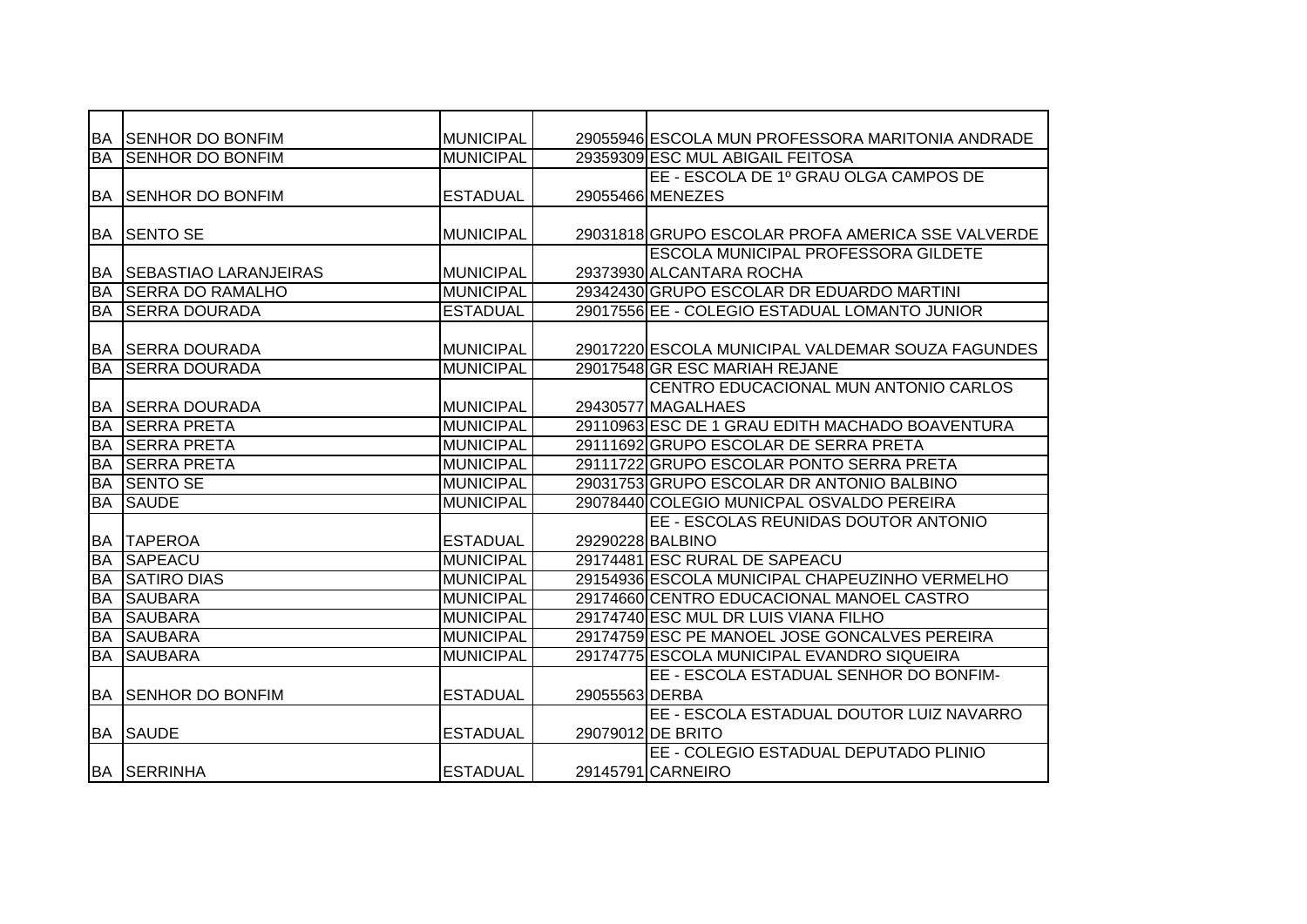| BA        | <b>SAUDE</b>                   | <b>MUNICIPAL</b> |                 | 29391156 ESCOLA MUNICIPAL BALTAZAR DA ROCHA CESAR            |
|-----------|--------------------------------|------------------|-----------------|--------------------------------------------------------------|
| <b>BA</b> | <b>SEABRA</b>                  | <b>MUNICIPAL</b> |                 | 29220505 ESCOLA MUNICIPAL SANTA LUZIA                        |
| BA        | <b>SEABRA</b>                  | <b>MUNICIPAL</b> |                 | 29220939 ESCOLA MUNICIPAL MANOEL TEIXEIRA LEITE              |
|           |                                |                  |                 |                                                              |
| BA        | <b>SEABRA</b>                  | <b>MUNICIPAL</b> |                 | 29220971 ESCOLA MUNICIPAL ADELINO TEODORO MACEDO             |
| <b>BA</b> | <b>SEABRA</b>                  | <b>MUNICIPAL</b> |                 | 29382408 ESCOLA MUNICIPAL JOSE MANOEL DOS SANTOS             |
|           |                                |                  |                 | COLEGIO MUNICIPAL PROF <sup>a</sup> AMILAR EVANGELISTA       |
| <b>BA</b> | <b>SEABRA</b>                  | <b>MUNICIPAL</b> |                 | 29430836 DE OLIVEIRA ALMEI                                   |
| <b>BA</b> | <b>SEABRA</b>                  | <b>MUNICIPAL</b> |                 | 29882753 ESCOLA MUNICIPAL PAULO FREIRE                       |
|           |                                |                  |                 |                                                              |
| <b>BA</b> | <b>SEBASTIAO LARANJEIRAS</b>   | <b>MUNICIPAL</b> |                 | 29253950 CENTRO EDUCACIONAL SEBASTIAO LARANJEIRAS            |
| <b>BA</b> | <b>SAUBARA</b>                 | <b>MUNICIPAL</b> |                 | 29174791 ESCOLA MUNICIPAL PROFESSOR CAIO MOURA               |
|           |                                |                  |                 |                                                              |
| <b>BA</b> | <b>TABOCAS DO BREJO VELHO</b>  | <b>MUNICIPAL</b> |                 | 29378338 ESCOLA MUNICIPAL MANOEL MESSIAS DE OLIVEIRA         |
| <b>BA</b> | <b>SITIO DO MATO</b>           | <b>MUNICIPAL</b> |                 | 29047382 ESCOLA MUL ERALDO TINOCO                            |
| <b>BA</b> | <b>SITIO DO MATO</b>           | <b>MUNICIPAL</b> |                 | 29047404 ESCOLA MUL SAO FRANCISCO                            |
| <b>BA</b> | <b>SITIO DO QUINTO</b>         | <b>MUNICIPAL</b> |                 | 29115027 COLEGIO MUNICIPAL SANTO ANTONIO                     |
| <b>BA</b> | <b>SOBRADINHO</b>              | <b>ESTADUAL</b>  |                 | 29032334 EE - COLEGIO ESTADUAL VILA SAO JOAQUIM              |
|           |                                |                  |                 | EE - ESCOLA ESTADUAL MARIA JOSE DE LIMA                      |
| <b>BA</b> | SOBRADINHO                     | <b>ESTADUAL</b>  |                 | 29032385 SILVEIRA                                            |
| <b>BA</b> | <b>SOBRADINHO</b>              | <b>MUNICIPAL</b> |                 | 29024501 CENTRO EDUCACIONAL DE SOBRADINHO                    |
|           |                                |                  |                 | CENTRO EDUCACIONAL LUIS EDUARDO                              |
| <b>BA</b> | <b>SOBRADINHO</b>              | <b>MUNICIPAL</b> |                 | 29408555 MAGALHAES                                           |
| <b>BA</b> | <b>SERRA PRETA</b>             | <b>MUNICIPAL</b> |                 | 29387000 ESCOLA ALCIDES FIGUEREDO LEITE                      |
| BA        | <b>ITABOCAS DO BREJO VELHO</b> | <b>MUNICIPAL</b> |                 | 29010373 ESCOLA MUNICIPAL REINO DA ALEGRIA                   |
| <b>BA</b> | <b>SIMOES FILHO</b>            | <b>MUNICIPAL</b> |                 | 29201748 ESCOLA MUNICIPAL EDVALDO GOMES PASSOS               |
|           |                                |                  |                 | ESCOLA MUNICIPALIZADA EMILIO GARRASTAZU                      |
| BA        | <b>TANHACU</b>                 | <b>MUNICIPAL</b> | 29264804 MEDICI |                                                              |
| <b>BA</b> | <b>TANQUE NOVO</b>             | <b>MUNICIPAL</b> |                 | 29211310 ESCOLA MUNICIPAL TEOTONIO MARQUES                   |
| <b>BA</b> | <b>TANQUE NOVO</b>             | <b>MUNICIPAL</b> |                 | 29211506 ESCOLA MUNICIPAL DA TIJUCA                          |
| <b>BA</b> | <b>TANQUE NOVO</b>             | <b>MUNICIPAL</b> |                 | 29370213 CENTRO EDUC PROF <sup>a</sup> ALZIRA ALVES CARNEIRO |
| <b>BA</b> | <b>TANQUE NOVO</b>             | <b>MUNICIPAL</b> |                 | 29533007 GRUPO ESCOLAR RAULINDO CARDOSO PIMENTA              |
| <b>BA</b> | <b>TANQUINHO</b>               | <b>MUNICIPAL</b> |                 | 29111935 ESC PROF AUREA CORDEIRO                             |
| <b>BA</b> | <b>TANQUINHO</b>               | <b>MUNICIPAL</b> |                 | 29111994 GRUPO ESCOLAR DR WILSON FALCAO                      |
| <b>BA</b> | NOVA IBIA                      | <b>MUNICIPAL</b> |                 | 29311772 ESCOLA MUNICIPAL ISAURA PIRES CAYRES                |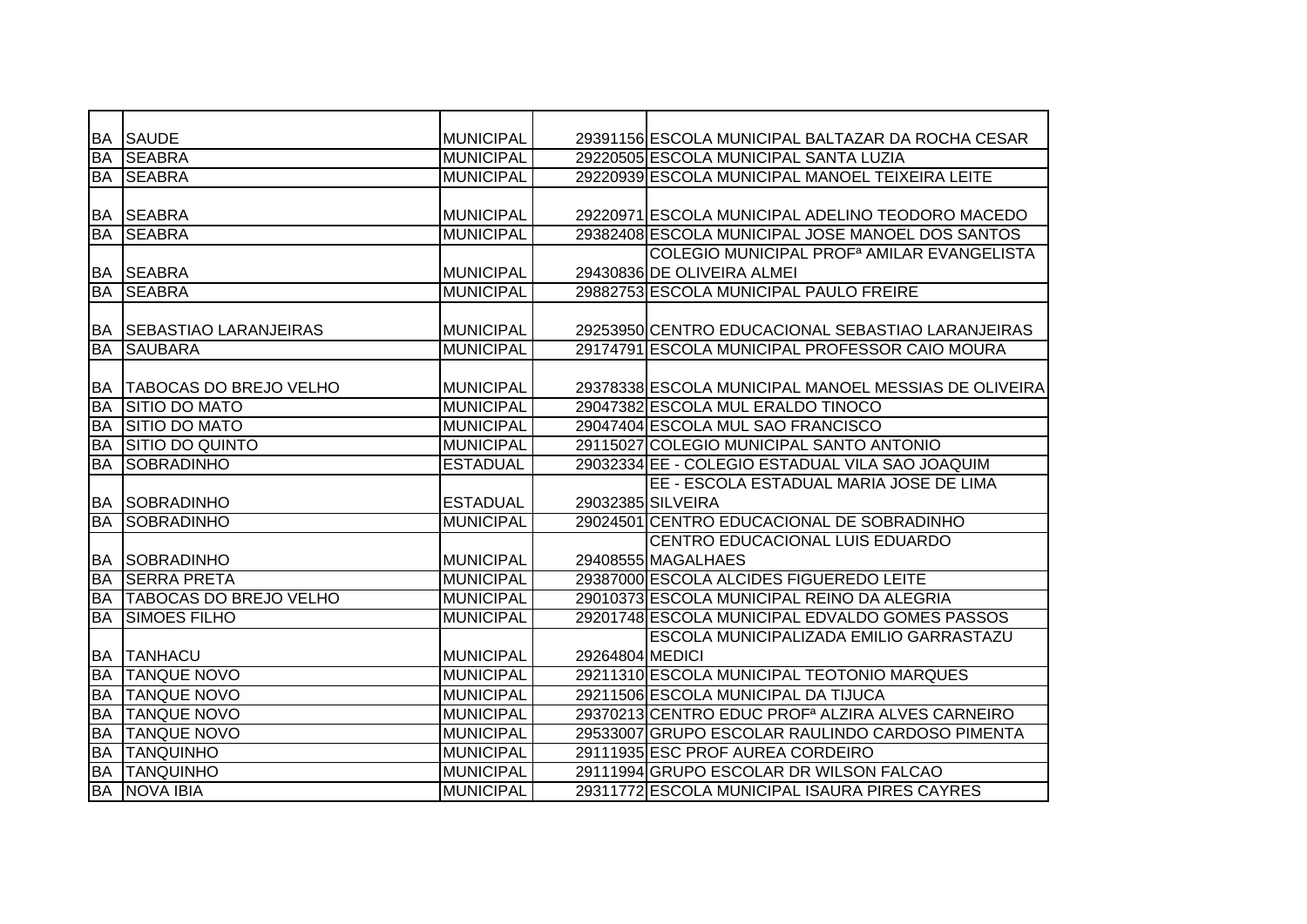| <b>BA</b> | <b>SOUTO SOARES</b>    | <b>MUNICIPAL</b> |                 | 29377528 ESCOLA MUNICIPAL OURICURI                 |
|-----------|------------------------|------------------|-----------------|----------------------------------------------------|
| <b>BA</b> | <b>SERROLANDIA</b>     | <b>MUNICIPAL</b> |                 | 29079047 COL MUL ARIONETE GUIMARAES SOUZA          |
|           | <b>BA SAPEACU</b>      | <b>MUNICIPAL</b> |                 | 29174210 ESC D PEDRO II                            |
|           |                        |                  |                 |                                                    |
|           | IBA ISERRINHA          | <b>ESTADUAL</b>  |                 | 29146577 EE - ESCOLA ESTADUAL DOUTOR JOAO TRINDADE |
|           |                        |                  |                 | EE - COLEGIO ESTADUAL PROFESSORA IVETE             |
|           | <b>BA SERRINHA</b>     | <b>ESTADUAL</b>  |                 | 29147298 OLIVEIRA                                  |
|           |                        |                  |                 | <b>ESCOLA MONSENHOR DEMOCRITO MENDES DE</b>        |
|           | <b>BA SERRINHA</b>     | <b>MUNICIPAL</b> | 29145503 BARROS |                                                    |
|           |                        |                  |                 |                                                    |
| <b>BA</b> | <b>SERRINHA</b>        | <b>MUNICIPAL</b> |                 | 29145600 ESCOLA ANEXA A ESCOLA NORMAL DE SERRINHA  |
|           |                        |                  |                 |                                                    |
| BA        | <b>SERRINHA</b>        | <b>MUNICIPAL</b> |                 | 29146135 ESCOLA MUNICIPAL NOSSA SENHORA APARECIDA  |
| <b>BA</b> | <b>SERRINHA</b>        | <b>MUNICIPAL</b> |                 | 29146526 ESCOLA HERMILIA BASTOS CARNEIRO DA SILVA  |
| <b>BA</b> | <b>SERRINHA</b>        | <b>MUNICIPAL</b> |                 | 29147280 ESCOLA GRACILIANO DE FREITAS              |
| <b>BA</b> | <b>SITIO DO MATO</b>   | <b>ESTADUAL</b>  |                 | 29047366 EE - ESCOLA EVANGELICA SITIO DO MATO      |
|           |                        |                  |                 |                                                    |
| <b>BA</b> | <b>SERROLANDIA</b>     | <b>MUNICIPAL</b> |                 | 29079039 CENTRO EDUC BERNARDINA FERREIRA DA SILVA  |
|           |                        |                  |                 | ESCOLA MUNICIPAL PROFºAPOLINARIO FERREIRA          |
|           | <b>BA SIMOES FILHO</b> | <b>MUNICIPAL</b> | 29201756 BORGES |                                                    |
|           |                        |                  |                 | ESCOLA ESTADUAL PROF DENIOLMAR ALVES S             |
|           | BA SERROLANDIA         | <b>MUNICIPAL</b> | 29079179 LIMA   |                                                    |
| <b>BA</b> | <b>SERROLANDIA</b>     | <b>MUNICIPAL</b> |                 | 29079594 ESCOLA OTAVIO MANSUR DE CARVALHO          |
| BA        | <b>SIMOES FILHO</b>    | <b>MUNICIPAL</b> |                 | 29201012 ESCOLA MUNICIPAL DE SIMOES FILHO          |
| <b>BA</b> | <b>SIMOES FILHO</b>    | <b>MUNICIPAL</b> |                 | 29201047 COLEGIO MUNICIPAL PADRE LUIZ PALMEIRA     |
| <b>BA</b> | <b>SIMOES FILHO</b>    | <b>MUNICIPAL</b> |                 | 29201136 ESCOLA JOSELITA INVENCAO                  |
| <b>BA</b> | <b>SIMOES FILHO</b>    | <b>MUNICIPAL</b> |                 | 29201470 ESCOLA CLARICE FERREIRA                   |
| <b>BA</b> | <b>SIMOES FILHO</b>    | <b>MUNICIPAL</b> |                 | 29201667 CENTRO EDUCACIONAL EL SHADAI              |
| <b>BA</b> | <b>SERRINHA</b>        | <b>ESTADUAL</b>  |                 | 29145538 EE - COLEGIO ESTADUAL RUBEM NOGUEIRA      |
|           |                        |                  |                 | ESCOLA CARLOS AUGUSTO VILALVA NEGREIRO             |
|           | <b>BA SERRINHA</b>     | <b>MUNICIPAL</b> | 29443830 FALCAO |                                                    |
| <b>BA</b> | <b>SANTO AMARO</b>     | <b>MUNICIPAL</b> |                 | 29170729 ESC MUL EUCLIDES CONCEICAO SILVA          |
| BA        | SAPEACU                | <b>MUNICIPAL</b> |                 | 29174317 ESC MAL HUMBERTO DE A CASTELO BRANCO      |
| <b>BA</b> | <b>SANTANA</b>         | <b>MUNICIPAL</b> |                 | 29015421 ESCOLA MUNICIPAL ALEGRIA DO SABER         |
|           |                        |                  |                 | CENTRO EDUCACIONAL MUNICIPAL MONSENHOR             |
|           | <b>BA SANTANA</b>      | <b>MUNICIPAL</b> | 29015430 FELIX  |                                                    |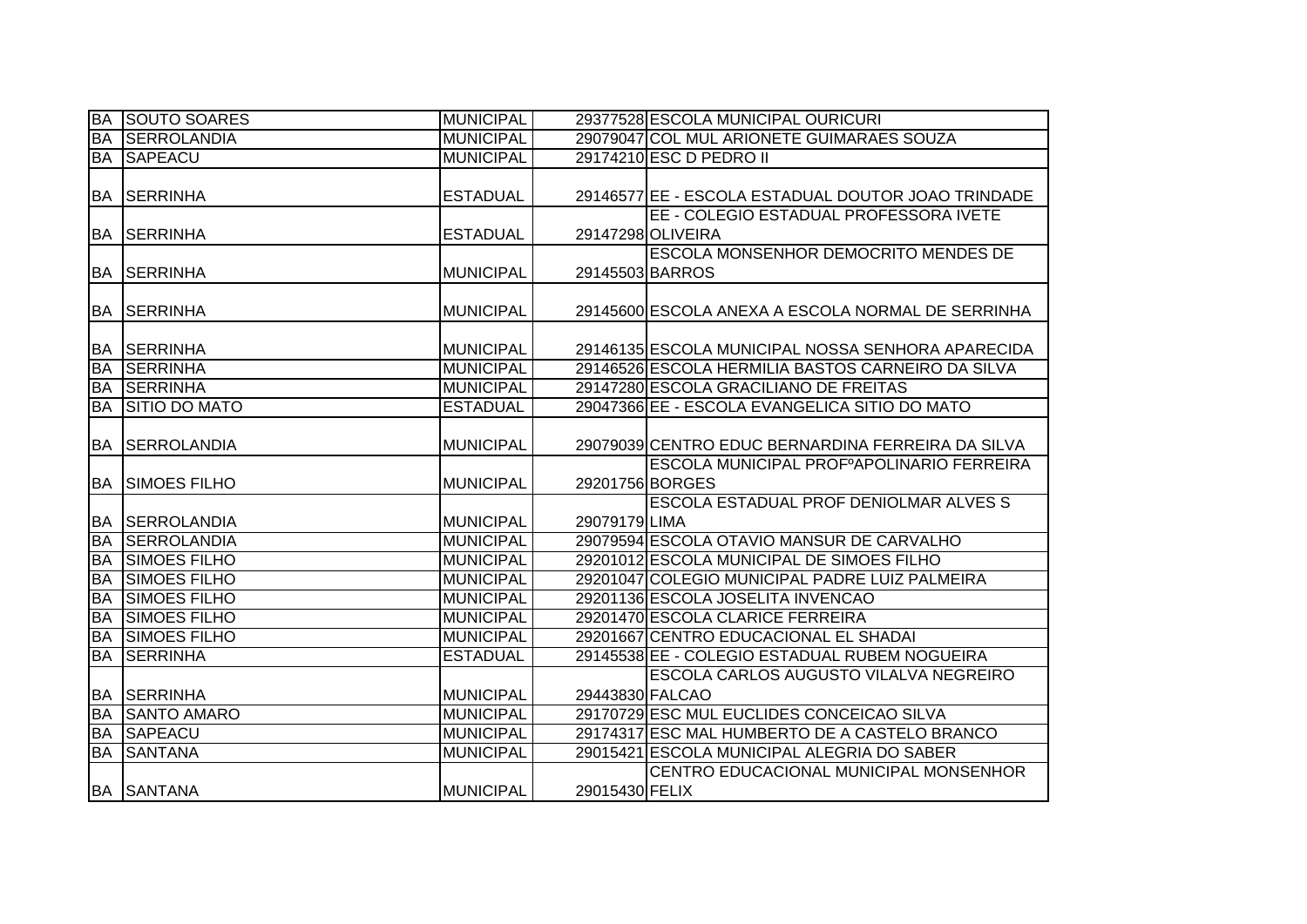|           |                                |                  |                 | <b>GRUPO ESCOLAR MUNICIPAL ANA FONSECA</b>                  |
|-----------|--------------------------------|------------------|-----------------|-------------------------------------------------------------|
| BA        | <b>SANTANA</b>                 | <b>MUNICIPAL</b> | 29016193 ALKMIM |                                                             |
|           |                                |                  |                 | <b>GRUPO ESCOLAR MUNICIPAL ANTONIO CARLOS</b>               |
|           | <b>BA SANTANA</b>              | <b>MUNICIPAL</b> |                 | 29016223 MAGALHAES                                          |
| <b>BA</b> | <b>SANTANOPOLIS</b>            | <b>MUNICIPAL</b> |                 | 29108365 GRUPO ESCOLAR MONTEIRO LOBATO                      |
| <b>BA</b> | <b>SANTANOPOLIS</b>            | <b>MUNICIPAL</b> |                 | 29411246 ESCOLA PROF <sup>a</sup> MARIA ELIZABETE O ESTRELA |
| <b>BA</b> | <b>SANTALUZ</b>                | <b>MUNICIPAL</b> |                 | 29144418 ESCOLA MORRO DOS LOPES                             |
| <b>BA</b> | <b>SANTO AMARO</b>             | <b>MUNICIPAL</b> |                 | 29170656 ESC M PROF DULCE GENTIL DE SOUZA CASTRO            |
|           |                                |                  |                 |                                                             |
|           | <b>BA SANTALUZ</b>             | <b>MUNICIPAL</b> |                 | 29144132 CENTRO EDUCACIONAL NILTON OLIVEIRA SANTOS          |
|           |                                |                  |                 | EE - ESCOLA ESTADUAL DEMOCRATICA                            |
|           | BA SANTO ANTONIO DE JESUS      | <b>ESTADUAL</b>  |                 | 29171806 PROFESSOR ANISIO TEIXEIRA                          |
| <b>BA</b> | <b>SANTO ANTONIO DE JESUS</b>  | <b>ESTADUAL</b>  |                 | 29172217 EE - ESCOLA TIRO DE GUERRA                         |
| <b>BA</b> | <b>ISANTO ANTONIO DE JESUS</b> | <b>ESTADUAL</b>  |                 | 29172500 EE - ESCOLAS REUNIDAS ISAIAS ALVES                 |
| <b>BA</b> | <b>SANTO ANTONIO DE JESUS</b>  | <b>MUNICIPAL</b> |                 | 29171598 CENTRO COMUNITARIO DO CAJUEIRO                     |
| <b>BA</b> | SANTO ANTONIO DE JESUS         | <b>MUNICIPAL</b> |                 | 29171709 ESCOLA MUNICIPAL ANTONIO FRAGA                     |
| <b>BA</b> | <b>SANTO ANTONIO DE JESUS</b>  | <b>MUNICIPAL</b> |                 | 29171911 ESCOLA MUNICIPAL LUIZ ARGOLO                       |
|           |                                |                  |                 |                                                             |
| <b>BA</b> | <b>SANTO ANTONIO DE JESUS</b>  | <b>MUNICIPAL</b> |                 | 29172268 ESCOLA MUNICIPAL MADRE MARIA GORETTI NERY          |
| <b>BA</b> | <b>SANTO ANTONIO DE JESUS</b>  | <b>MUNICIPAL</b> |                 | 29172551 ESCOLA MUNICIPAL CELESTINO ANISIO PIMENTA          |
| <b>BA</b> | <b>SANTO AMARO</b>             | <b>ESTADUAL</b>  |                 | 29171091 EE - ESCOLA GOVERNADOR LUIZ VIANA FILHO            |
| <b>BA</b> | <b>SANTA RITA DE CASSIA</b>    | <b>MUNICIPAL</b> |                 | 29009260 ESCOLA MUNICIPAL IZIDORO ARAGAO GUERRA             |
| <b>BA</b> | <b>SANTA LUZIA</b>             | <b>MUNICIPAL</b> |                 | 29313104 GRUPO ESCOLAR BELANISIA                            |
| BA        | <b>SANTA LUZIA</b>             | <b>MUNICIPAL</b> |                 | 29313139 GRUPO ESCOLAR ELIZABETH CASTRO                     |
| <b>BA</b> | <b>SANTA LUZIA</b>             | <b>MUNICIPAL</b> |                 | 29430151 ESC MUN AGNALDO FERREIRA DOS SANTOS                |
| <b>BA</b> | <b>SANTA MARIA DA VITORIA</b>  | <b>MUNICIPAL</b> |                 | 29014727 ESC ROBERTO BORGES                                 |
| <b>BA</b> | <b>SANTA MARIA DA VITORIA</b>  | <b>MUNICIPAL</b> |                 | 29014948 ESCOLA MUNICIPAL DEPUTADO LEUR LOMANTO             |
|           |                                |                  |                 | ESCOLA MUN DE 1º GRAU JOSE TEIXEIRA DE                      |
| <b>BA</b> | <b>SANTA MARIA DA VITORIA</b>  | <b>MUNICIPAL</b> |                 | 29015014 OLIVEIRA                                           |
|           |                                |                  |                 | ESCOLA MUNICIPAL MACONICA ESTRELA DO                        |
|           | BA SANTA MARIA DA VITORIA      | <b>MUNICIPAL</b> |                 | 29330467 ORIENTE                                            |
| <b>BA</b> | <b>SANTALUZ</b>                | <b>MUNICIPAL</b> |                 | 29144914 ESCOLA MUNICIPAL IRMA DULCE                        |
|           |                                |                  |                 | <b>EDUCANDARIO MUNICIPAL ELOY BARBOSA</b>                   |
|           | <b>BA SANTA RITA DE CASSIA</b> | <b>MUNICIPAL</b> | 29008972 GUEDES |                                                             |
|           | <b>BA SANTO ESTEVAO</b>        | <b>ESTADUAL</b>  |                 | 29110025 EE - ESCOLA ESTADUAL LUIZ VIANA FILHO              |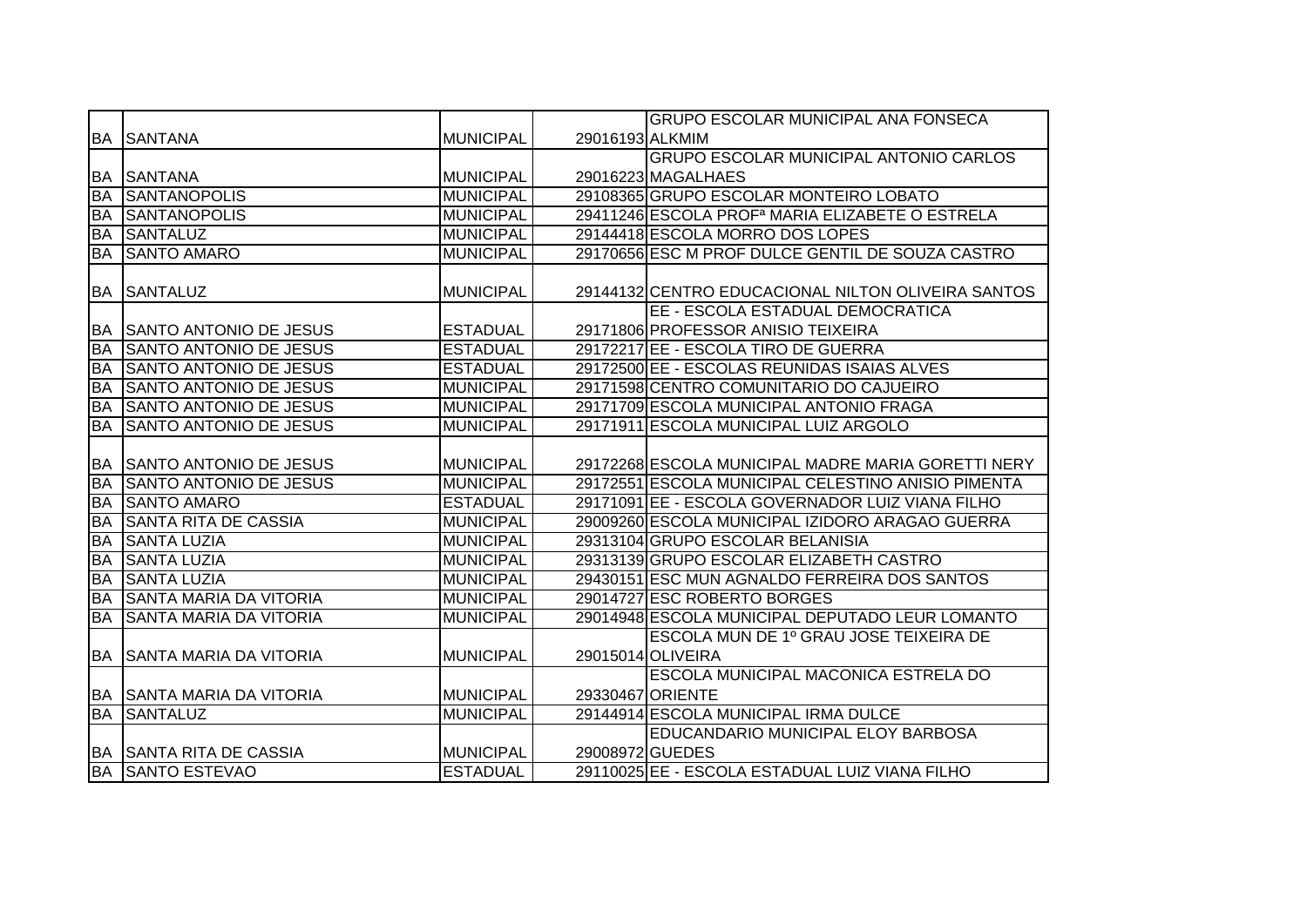|                        |                                  |                  |                 | <b>ESCOLA MUNICIPAL CENTRO DE ENSINO</b>           |
|------------------------|----------------------------------|------------------|-----------------|----------------------------------------------------|
|                        | <b>BA SANTA RITA DE CASSIA</b>   | <b>MUNICIPAL</b> |                 | 29439108 PROFESSOR ANTONIO SERPA                   |
| <b>BA</b>              | <b>SANTA RITA DE CASSIA</b>      | <b>MUNICIPAL</b> |                 | 29439256 ESCOLA MUNICIPAL DR SEVERINO VIEIRA       |
|                        |                                  |                  |                 | <b>ESCOLA MUNICIPAL ANIBAL RODRIGUES DE</b>        |
| BA                     | <b>SANTA RITA DE CASSIA</b>      | <b>MUNICIPAL</b> | 29439264 ARAUJO |                                                    |
| <b>BA</b>              | <b>SANTA TERESINHA</b>           | <b>MUNICIPAL</b> |                 | 29108772 ESCOLA NUCLEO 1 DA MONICA                 |
| <b>BA</b>              | <b>SANTA TERESINHA</b>           | <b>MUNICIPAL</b> |                 | 29421144 COL MUN LUIS EDUARDO MAGALHAES            |
| <b>BA</b>              | <b>SANTALUZ</b>                  | <b>ESTADUAL</b>  |                 | 29144302 EE - COLEGIO ESTADUAL JOSE LEITAO         |
| <b>BA</b>              | <b>SANTALUZ</b>                  | <b>ESTADUAL</b>  |                 | 29144337 EE - ESCOLA ESTADUAL HILDERICO PINHEIRO   |
|                        |                                  |                  |                 | EE - ESCOLA ESTADUAL TARCILINA BORGES DE           |
| IBA.                   | <b>SANTALUZ</b>                  | <b>ESTADUAL</b>  |                 | 29145147 BARROS                                    |
| <b>BA</b>              | <b>SANTA MARIA DA VITORIA</b>    | <b>MUNICIPAL</b> |                 | 29330670 ESCOLA MUNICIPAL SEN JOSAPHAT MARINHO     |
| <b>BA</b>              | <b>SAO JOSE DA VITORIA</b>       | <b>MUNICIPAL</b> |                 | 29313309 ESCOLA MUNICIPAL GUILHERMINA CABRAL       |
|                        |                                  |                  |                 |                                                    |
| BA                     | <b>SAO GABRIEL</b>               | <b>MUNICIPAL</b> |                 | 29067235 ESCOLA REUNIDAS FAUSTINIANO RIBEIRO LOPES |
| BA                     | <b>SAO GABRIEL</b>               | <b>MUNICIPAL</b> |                 | 29067243 ESCOLA ROSIMIRO DE ABREU                  |
| BA                     | <b>SAO GABRIEL</b>               | <b>MUNICIPAL</b> |                 | 29067340 INSTITUTO PARAISO DE ENSINO               |
| <b>BA</b>              | <b>SAO GABRIEL</b>               | <b>MUNICIPAL</b> |                 | 29403260 CLARICE NUNES DA GAMA                     |
| <b>BA</b>              | <b>SAO GABRIEL</b>               | <b>MUNICIPAL</b> |                 | 29419239 ESCOLA JOSE ANTONIO DA ROCHA              |
|                        |                                  |                  |                 | EE - ESCOLAS REUNIDAS ANTONIO CARLOS               |
| BA                     | <b>SAO GONCALO DOS CAMPOS</b>    | <b>ESTADUAL</b>  |                 | 29110726 PEDREIRA                                  |
|                        |                                  |                  |                 | EE - ESCOLA ESTADUAL CORONEL TIBURCIO              |
|                        | <b>BA SAO GONCALO DOS CAMPOS</b> | <b>ESTADUAL</b>  |                 | 29110750 BARREIROS                                 |
|                        |                                  |                  |                 | ESCOLA MUNICIPAL PROFESSORA MARIA AUGUSTA          |
| BA                     | <b>SANTO ANTONIO DE JESUS</b>    | <b>MUNICIPAL</b> |                 | 29172730 LOPES FERREIRA                            |
| <b>BA</b>              | <b>ISAO JOSE DA VITORIA</b>      | <b>ESTADUAL</b>  |                 | 29313171 EE - COLEGIO ESTADUAL TREZE DE JUNHO      |
| <b>BA</b>              | <b>SAO FRANCISCO DO CONDE</b>    | <b>MUNICIPAL</b> |                 | 29200466 ESCOLA JUVENAL EUGENIO DE QUEIROZ         |
| <b>BA</b>              | <b>SAO JOSE DA VITORIA</b>       | <b>MUNICIPAL</b> |                 | 29412897 CENTRO INTEGRADO CRISTO REDENTOR          |
| <b>BA</b>              | <b>SAO JOSE DO JACUIPE</b>       | <b>MUNICIPAL</b> |                 | 29078199 ESCOLA MUNICIPAL DE ITATIAIA              |
| <b>BA</b>              | <b>SAO JOSE DO JACUIPE</b>       | <b>MUNICIPAL</b> |                 | 29078245 ESCOLA MUNICIPAL JOAO RODRIGUES COSTA     |
| <b>BA</b>              | <b>SAO JOSE DO JACUIPE</b>       | <b>MUNICIPAL</b> |                 | 29078407 COLEGIO MUNICIPAL DE ITATIAIA             |
| <b>BA</b>              | <b>SAO MIGUEL DAS MATAS</b>      | <b>MUNICIPAL</b> |                 | 29235634 ESCOLA JOSE MARCELINO                     |
| <b>BA</b>              | <b>SAO SEBASTIAO DO PASSE</b>    | <b>MUNICIPAL</b> |                 | 29161037 ESC MINISTRO LUIS VIANA FILHO             |
| <b>BA</b>              | <b>SAO SEBASTIAO DO PASSE</b>    | <b>MUNICIPAL</b> |                 | 29161053 ESC MUL ANTONIO EZEQUIEL PORTUGAL         |
|                        |                                  |                  |                 |                                                    |
| <b>BA</b><br><b>BA</b> | <b>SAO SEBASTIAO DO PASSE</b>    | <b>MUNICIPAL</b> |                 | 29354650 ESC MUN MANOEL AGOSTINHO DO AMARAL        |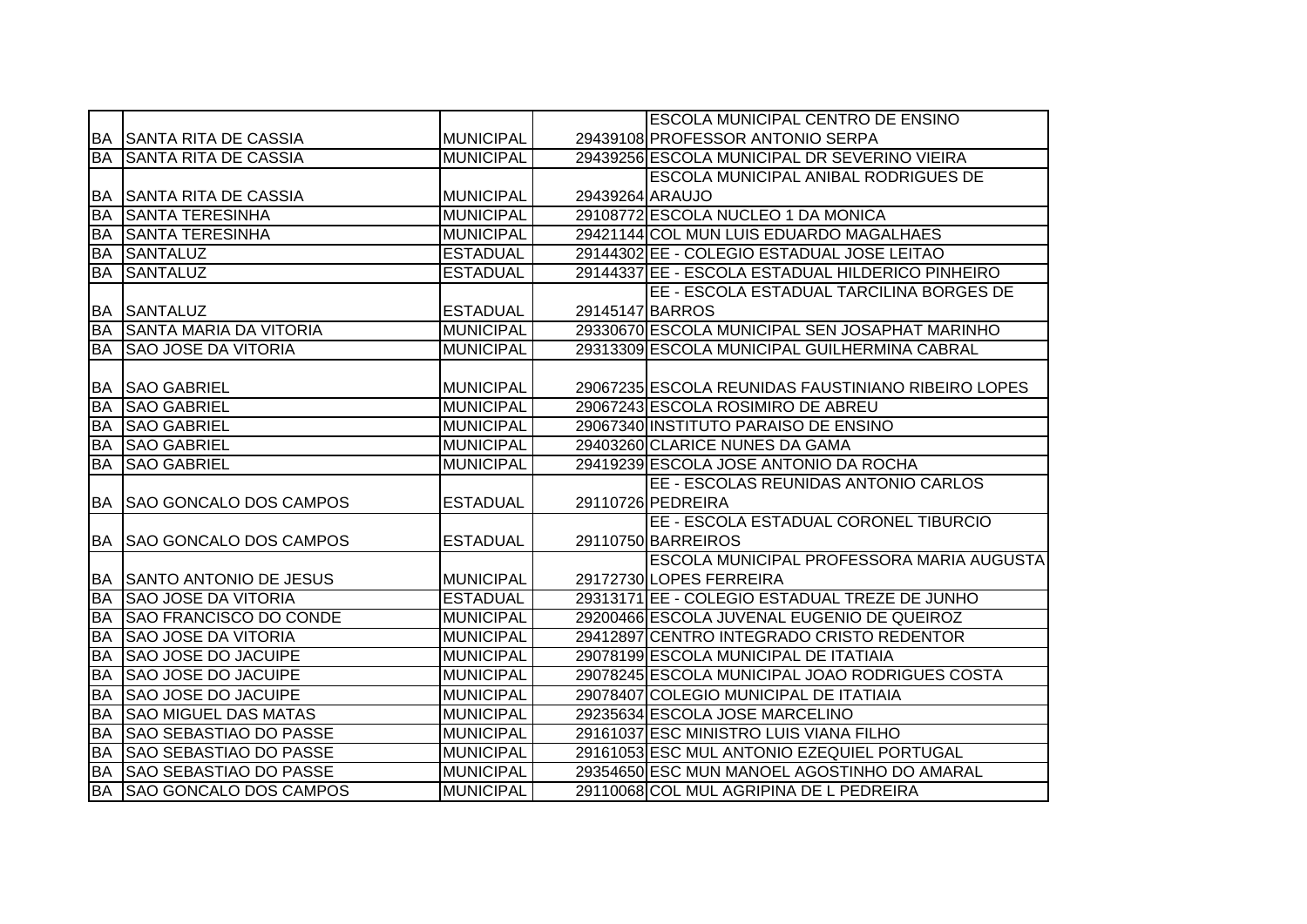|           | <b>BA SAO FELIPE</b>          | <b>MUNICIPAL</b> |                 | 29173744 ESC MUL JOSE SARNEY                       |
|-----------|-------------------------------|------------------|-----------------|----------------------------------------------------|
| <b>BA</b> | <b>TAPEROA</b>                | <b>MUNICIPAL</b> |                 | 29290350 ESCOLA BENEDITO ANACRETO DOS SANTOS       |
|           |                               |                  |                 | <b>ESCOLA MUNICIPAL DR EDIVALDO MACHADO</b>        |
| BA        | <b>SANTO ESTEVAO</b>          | <b>MUNICIPAL</b> |                 | 29109205 BOAVENTURA                                |
| <b>BA</b> | <b>SANTO ESTEVAO</b>          | <b>MUNICIPAL</b> |                 | 29109507 ESCOLA MUNICIPAL TANCREDO NEVES           |
| <b>BA</b> | <b>SANTO ESTEVAO</b>          | <b>MUNICIPAL</b> |                 | 29109523 ESCOLA MUNICIPAL ANGELO MAGALHAES         |
| <b>BA</b> | <b>SANTO ESTEVAO</b>          | <b>MUNICIPAL</b> |                 | 29109990 ESCOLA MUNICIPAL D PEDRO I                |
|           |                               |                  |                 | <b>ESCOLA MUNICIPAL PROFESSORA MARIA IRENE</b>     |
|           | <b>BA SANTO ESTEVAO</b>       | <b>MUNICIPAL</b> |                 | 29424062 SANTIAGO                                  |
|           |                               |                  |                 |                                                    |
|           | <b>BA SANTO ESTEVAO</b>       | <b>MUNICIPAL</b> |                 | 29443903 ESCOLA MUNICIPAL DR ERALDO TINOCO DE MELO |
|           |                               |                  |                 |                                                    |
| <b>BA</b> | <b>SAO DESIDERIO</b>          | <b>MUNICIPAL</b> |                 | 29004683 ESCOLA MUNICIPAL OLAVO PEREIRA DOS SANTOS |
| <b>BA</b> | <b>SAO GABRIEL</b>            | <b>MUNICIPAL</b> |                 | 29066824 DOMINGOS DURAES                           |
| <b>BA</b> | <b>SAO DOMINGOS</b>           | <b>MUNICIPAL</b> |                 | 29145309 ESC MUL I E II G RAFAEL RIOS DA COSTA     |
| <b>BA</b> | <b>SAO FRANCISCO DO CONDE</b> | <b>MUNICIPAL</b> |                 | 29925720 ESCOLA LICIA MARIA ALVES PINHO            |
| <b>BA</b> | <b>SAO FELIX</b>              | <b>ESTADUAL</b>  |                 | 29172870 EE - COLEGIO ESTADUAL ROMULO GALVAO       |
| <b>BA</b> | <b>SAO FELIX</b>              | <b>MUNICIPAL</b> |                 | 29172993 ESCOLA BALAO MAGICO                       |
| <b>BA</b> | <b>SAO FELIX</b>              | <b>MUNICIPAL</b> |                 | 29173051 ESCOLA CARLOS MARQUES DE ALMEIDA          |
|           |                               |                  |                 | ESCOLA MUN DE 1ª GRAU DEPUTADO RAULINO             |
| <b>BA</b> | <b>SAO FELIX DO CORIBE</b>    | <b>MUNICIPAL</b> |                 | 29016347 QUEIROZ                                   |
| BA        | <b>SAO FELIX DO CORIBE</b>    | <b>MUNICIPAL</b> |                 | 29016541 ESCOLA MUNC 1 E 2 G LEONIDAS DE A CASTRO  |
| <b>BA</b> | <b>SAO FELIX DO CORIBE</b>    | <b>MUNICIPAL</b> |                 | 29016657 ESCOLA MUNICIPAL DE 1 GRAU JOAO DE DEUS   |
|           |                               |                  |                 | ESCOLA MUN DE PRIMEIRO GRAU AGNELO DA              |
|           | <b>BA SAO FELIX DO CORIBE</b> | <b>MUNICIPAL</b> |                 | 29430364 SILVA BRAGA                               |
|           |                               |                  |                 | EE - COLEGIO ESTADUAL PROFESSORA EDITE             |
| <b>BA</b> | <b>SANTO ESTEVAO</b>          | <b>ESTADUAL</b>  |                 | 29108900 FERREIRA FONSECA                          |
|           |                               |                  |                 | <b>ESCOLA MUNICIPAL GERMANO RODRIGUES DE</b>       |
| <b>BA</b> | <b>ISAO DESIDERIO</b>         | <b>MUNICIPAL</b> |                 | 29353386 CARVALHO                                  |
|           |                               |                  |                 | <b>ESCOLA MUNICIPAL PROFESSORA MARIA DAS</b>       |
|           | <b>BA VALENCA</b>             | <b>MUNICIPAL</b> |                 | 29291437 GRACAS SAMPAIO FERRARI                    |
|           |                               |                  |                 | CENTRO EDUCACIONAL JEOVANDO LOPES DE               |
|           | <b>BA UMBURANAS</b>           | <b>MUNICIPAL</b> |                 | 29057159 ALMEIDA                                   |
|           |                               |                  |                 | ESCOLA MUNICIPALIZADA DE 1º GRAU DR ERALDO         |
|           | <b>BA VALENCA</b>             | <b>MUNICIPAL</b> | 29291046 TINOCO |                                                    |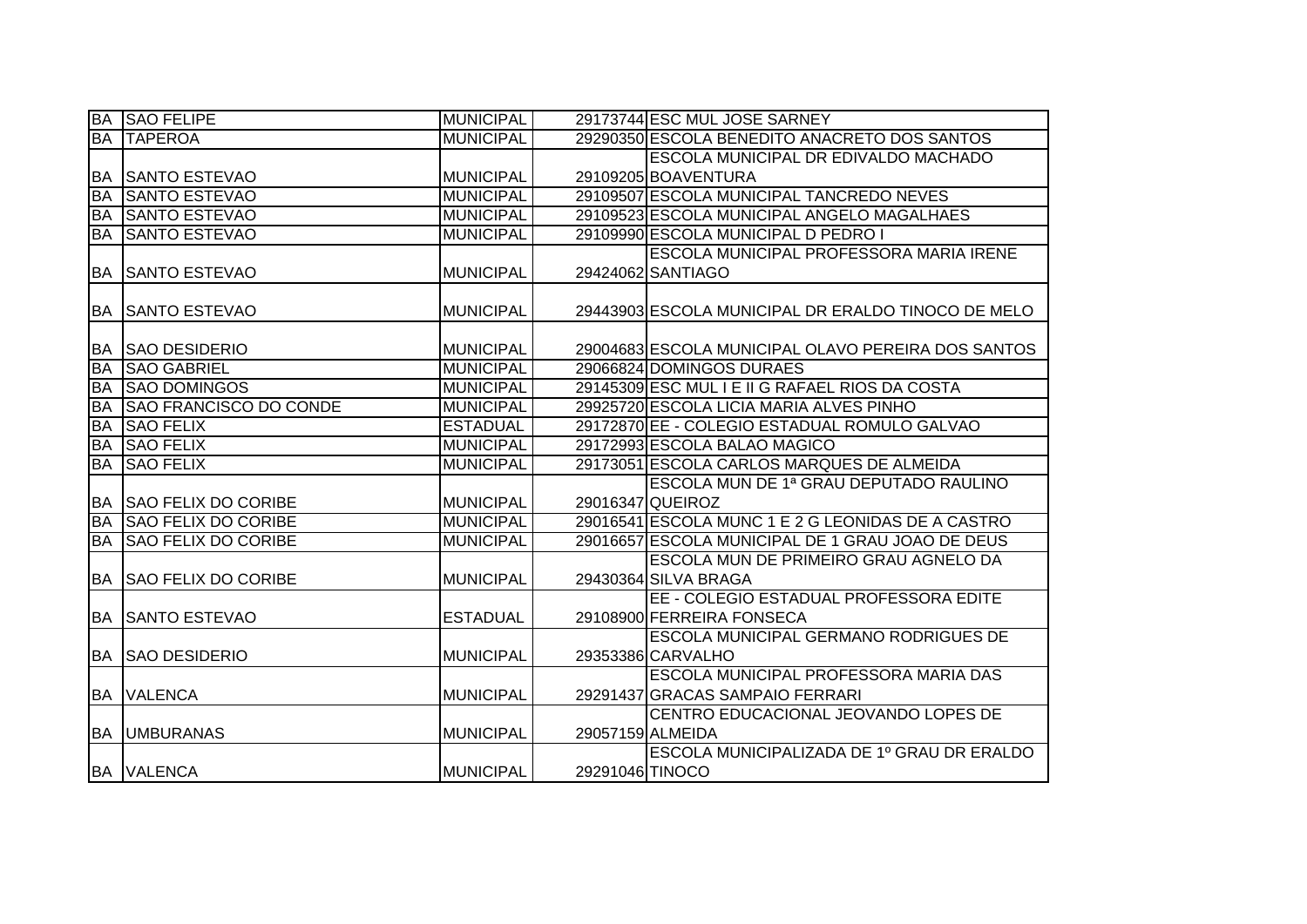| <b>BA</b> | <b>VALENCA</b>   | <b>MUNICIPAL</b> |               | 29291062 ESCOLA MUNICIPALIZADA CLEMENCEAU TEIXEIRA   |
|-----------|------------------|------------------|---------------|------------------------------------------------------|
|           |                  |                  |               | <b>ESCOLA MUNICIPAL ALOISIO EVANGELISTA DA</b>       |
| BA        | <b>VALENCA</b>   | <b>MUNICIPAL</b> |               | 29291143 FONSECA                                     |
| <b>BA</b> | <b>VALENCA</b>   | <b>MUNICIPAL</b> |               | 29291216 ESCOLA MUNICIPAL SAMUEL DO VALE LACERDA     |
|           |                  |                  |               | <b>ESCOLA MUNICIPALIZADA DR ELISIO PIMENTEL</b>      |
| <b>BA</b> | <b>VALENCA</b>   | <b>MUNICIPAL</b> |               | 29291313 MARQUES                                     |
| <b>BA</b> | <b>VALENCA</b>   | <b>MUNICIPAL</b> |               | 29291321 ESCOLA MUNICIPALIZADA GETULIO VARGAS        |
| <b>BA</b> | <b>VALENCA</b>   | <b>MUNICIPAL</b> |               | 29290953 ESCOLA MUNICIPAL JACY FRANCO GUIMARAES      |
| <b>BA</b> | <b>VALENCA</b>   | <b>MUNICIPAL</b> |               | 29291402 ESCOLA MUNICIPAL JUTAHY MAGALHAES           |
| <b>BA</b> | <b>VALENCA</b>   | <b>ESTADUAL</b>  |               | 29383226 EE - ESCOLA JOAO LEONARDO DA SILVA          |
| <b>BA</b> | <b>VALENCA</b>   | <b>MUNICIPAL</b> |               | 29338514 ESCOLA MUNICIPAL DARIO GALVAO DE QUEIROZ    |
| <b>BA</b> | <b>VALENCA</b>   | <b>MUNICIPAL</b> |               | 29347360 ESCOLA COMUNITARIA PADRE LINO TREZZI        |
| <b>BA</b> | <b>VALENCA</b>   | <b>MUNICIPAL</b> |               | 29347580 ESCOLA MUNICIPAL ZUMBI DOS PALMARES         |
|           |                  |                  |               | <b>ESCOLA MUNICIPAL PADRE JOSE DE SOUZA E</b>        |
| BA        | <b>VALENCA</b>   | <b>MUNICIPAL</b> |               | 29406420 OLIVEIRA                                    |
|           |                  |                  |               |                                                      |
| <b>BA</b> | <b>VALENTE</b>   | <b>ESTADUAL</b>  |               | 29149487 EE - ESCOLA ESTADUAL JOSE RAMOS DE OLIVEIRA |
| <b>BA</b> | <b>VALENTE</b>   | <b>MUNICIPAL</b> |               | 29148839 ESC AURELINA LOPES DE OLIVEIRA              |
|           |                  |                  |               | CENTRO EDUCACIONAL MUNICIPAL CECILIA                 |
| <b>BA</b> | <b>VALENTE</b>   | <b>MUNICIPAL</b> |               | 29149363 MEIRELES                                    |
|           |                  |                  |               | CENTRO EDUCACIONAL MUN LUIS EDUARDO                  |
| <b>BA</b> | <b>VALENTE</b>   | <b>MUNICIPAL</b> |               | 29393787 MAGALHAES                                   |
|           |                  |                  |               | <b>ESCOLA MUNICIPALIZADA DR HEITOR GUEDES DE</b>     |
| <b>BA</b> | <b>VALENCA</b>   | MUNICIPAL        | 29291399 MELO |                                                      |
| <b>BA</b> | <b>URUCUCA</b>   | <b>ESTADUAL</b>  |               | 29316243 EE - ESCOLA ESTADUAL ANTONIO CRUZ           |
| <b>BA</b> | <b>TANQUINHO</b> | <b>MUNICIPAL</b> |               | 29424127 ESCOLA MONSENHOR TRABUCO                    |
| <b>BA</b> | <b>UNA</b>       | <b>MUNICIPAL</b> |               | 29314763 COLEGIO MUNICIPAL ALICE FUCHS DE ALMEIDA    |
|           |                  |                  |               |                                                      |
| <b>BA</b> | <b>UNA</b>       | <b>MUNICIPAL</b> |               | 29315476 ESCOLA MUNICIPAL LIBERALINO BARBOSA SOUTO   |
| <b>BA</b> | <b>UNA</b>       | <b>MUNICIPAL</b> |               | 29338751 ESCOLA MUNICIPAL ANISIO TEIXEIRA            |
| <b>BA</b> | <b>UNA</b>       | <b>MUNICIPAL</b> |               | 29510600 ESCOLA MUNICIPAL LUIZ VIANA FILHO           |
|           |                  |                  |               | ESCOLA MUL CELSA AMELIA BUENO BITONE BRAGA           |
| BA        | <b>URANDI</b>    | <b>MUNICIPAL</b> | 29254981 LEAL |                                                      |
| <b>BA</b> | <b>URANDI</b>    | <b>MUNICIPAL</b> |               | 29255015 ESCOLA MUNICIPAL OLEGARIO GUIMARAES         |
| <b>BA</b> | <b>VALENCA</b>   | <b>MUNICIPAL</b> |               | 29291011 ESCOLA MUNICIPAL LINALDO FERREIRA ALVES     |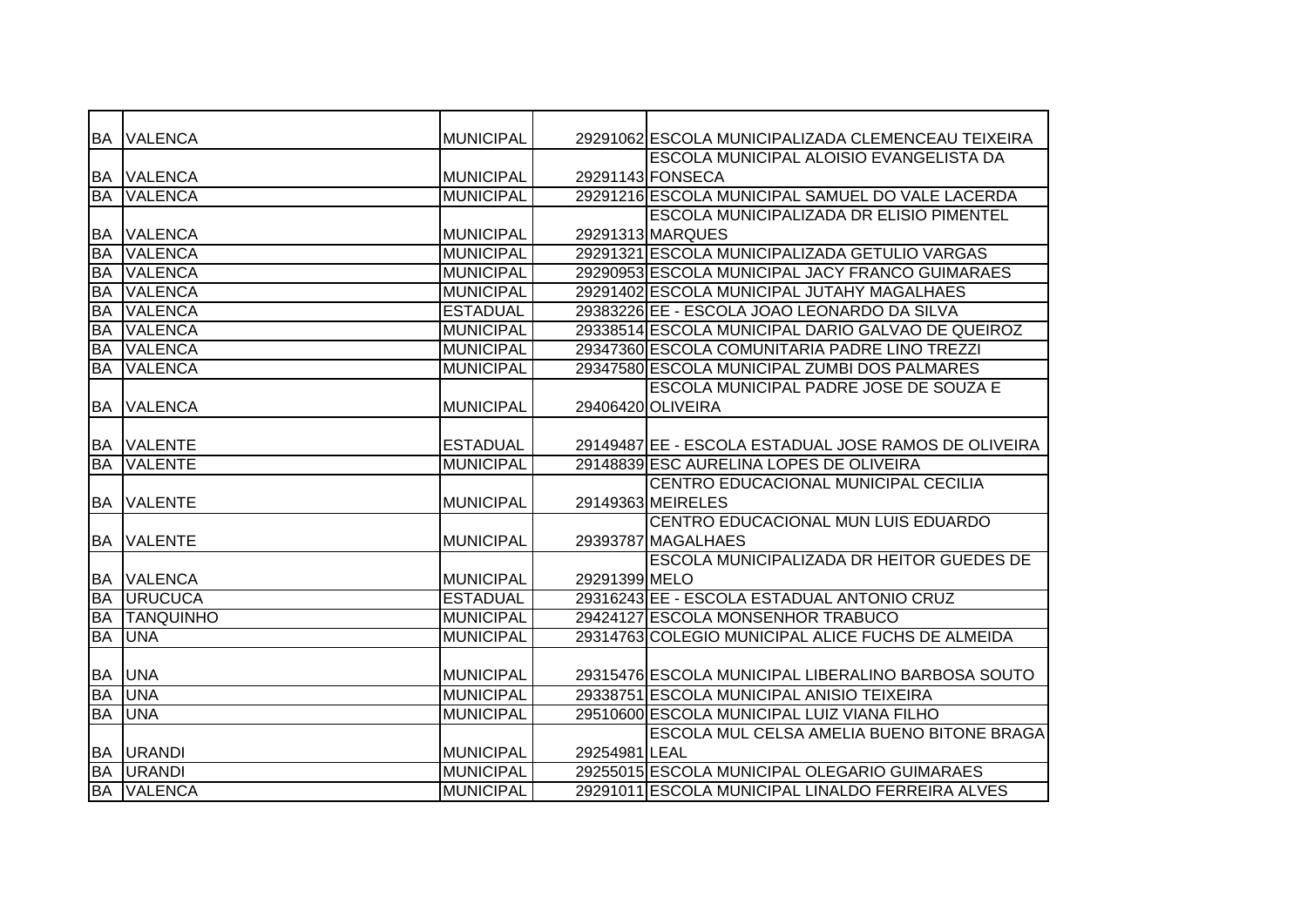|           | BA URANDI                   | <b>MUNICIPAL</b> | 29426049 COLEGIO MUNICIPAL LUIS EDUARDO MAGALHAES     |
|-----------|-----------------------------|------------------|-------------------------------------------------------|
|           |                             |                  |                                                       |
|           | IBA IVARZEA DO POCO         | <b>MUNICIPAL</b> | 29079853 ESCOLA DE 1 GRAU YEDA BARRADAS CARNEIRO      |
| <b>BA</b> | <b>URUCUCA</b>              | <b>MUNICIPAL</b> | 29315522 CENTRO EDUC DO MUNICIPIO DE URUCUCA          |
|           |                             |                  |                                                       |
| <b>BA</b> | <b>URUCUCA</b>              | <b>MUNICIPAL</b> | 29316294 ESCOLA MUNICIPAL MARIA ANTONIETA CONCEICAO   |
| <b>BA</b> | <b>URUCUCA</b>              | <b>MUNICIPAL</b> | 29351332 ESCOLA DE ENS FUND ELIES HAUN                |
| <b>BA</b> | <b>UTINGA</b>               | <b>MUNICIPAL</b> | 29221498 ESCOLA MUNICIPAL CLERISTON ANDRADE           |
| <b>BA</b> | <b>UTINGA</b>               | <b>MUNICIPAL</b> | 29221552 ESC EST SACRAMENTO NETO                      |
| <b>BA</b> | <b>UTINGA</b>               | <b>MUNICIPAL</b> | 29221790 ESC PE JOAO RAMOS MARINHO                    |
| <b>BA</b> | <b>UTINGA</b>               | <b>MUNICIPAL</b> | 29341574 ESCOLA MUNICIPAL CASAL GRANDE                |
| <b>BA</b> | <b>UTINGA</b>               | <b>MUNICIPAL</b> | 29373026 ESCOLA MUNICIPAL DR ERALDO TINOCO            |
| <b>BA</b> | <b>URANDI</b>               | <b>MUNICIPAL</b> | 29255023 ESCOLA MUNICIPAL ORLANDO SPINOLA             |
| <b>BA</b> | <b>WAGNER</b>               | <b>MUNICIPAL</b> | 29412552 ESCOLA MUNICIPAL ERALDO TINOCO               |
| <b>BA</b> | <b>VITORIA DA CONQUISTA</b> | <b>MUNICIPAL</b> | 29279275 ESCOLA MUNICIPAL IARA CAIRO DE AZEVEDO       |
| <b>BA</b> | <b>VITORIA DA CONQUISTA</b> | <b>MUNICIPAL</b> | 29279380 ESCOLA MUNICIPAL IDALIA TORRES               |
| <b>BA</b> | <b>VITORIA DA CONQUISTA</b> | <b>MUNICIPAL</b> | 29279429 ESCOLA MUNICIPAL MAE VITORIA DE PETU         |
| <b>BA</b> | <b>VITORIA DA CONQUISTA</b> | <b>MUNICIPAL</b> | 29279445 ESCOLA MUNICIPAL MARIA SANTANA               |
| <b>BA</b> | <b>VITORIA DA CONQUISTA</b> | <b>MUNICIPAL</b> | 29279755 ESCOLA MUL PROF ITA DAVID DE CASTRO          |
| <b>BA</b> | <b>VITORIA DA CONQUISTA</b> | <b>MUNICIPAL</b> | 29433398 ESCOLA MUNICIPAL ZULEMA COTRIM               |
| BA        | <b>WAGNER</b>               | <b>ESTADUAL</b>  | 29222257 EE - INSTITUTO PONTE NOVA                    |
| <b>BA</b> | <b>VARZEA DA ROCA</b>       | <b>MUNICIPAL</b> | 29088615 CENTRO EDUCACIONAL PADRE JOAO FARIAS         |
| <b>BA</b> | <b>WAGNER</b>               | <b>MUNICIPAL</b> | 29222206 ESCOLA ADALGISA MARTINS DE OLIVEIRA          |
| <b>BA</b> | <b>VITORIA DA CONQUISTA</b> | <b>MUNICIPAL</b> | 29278724 ESCOLA MUNICIPAL MARIA CELIA FERRAZ          |
|           |                             |                  |                                                       |
| <b>BA</b> | <b>WANDERLEY</b>            | <b>ESTADUAL</b>  | 29010594 EE - ESCOLA ESTADUAL JOAO ALDINO DE SA TELES |
| <b>BA</b> | <b>WANDERLEY</b>            | <b>MUNICIPAL</b> | 29010586 ESCOLA MUNICIPAL DASIO DE JESUS CAMARA       |
| BA        | <b>WANDERLEY</b>            | <b>MUNICIPAL</b> | 29010900 ESCOLA MUNICIPAL JUSCELINO KUBITSCHEK        |
| <b>BA</b> | <b>WANDERLEY</b>            | <b>MUNICIPAL</b> | 29428785 ESCOLA MARIANA FRANCISCA DE OLIVEIRA         |
| <b>BA</b> | <b>WENCESLAU GUIMARAES</b>  | <b>MUNICIPAL</b> | 29316812 ESCOLA EST DE I GRAU EMILIA P ROSARIO        |
| <b>BA</b> | <b>WENCESLAU GUIMARAES</b>  | <b>MUNICIPAL</b> | 29317037 ESCOLA SAO JOSE II                           |
| <b>BA</b> | <b>WENCESLAU GUIMARAES</b>  | <b>MUNICIPAL</b> | 29317126 GRUPO ESCOLAR MICHELINA DOS REIS LOPES       |
| <b>BA</b> | <b>WENCESLAU GUIMARAES</b>  | <b>MUNICIPAL</b> | 29317150 PREDIO ESCOLAR RUY BARBOSA                   |
| <b>BA</b> | <b>WAGNER</b>               | <b>MUNICIPAL</b> | 29221951 ESCOLA MUNICIPAL DR AMERICO CHAGAS           |
|           | <b>BA VERA CRUZ</b>         | <b>MUNICIPAL</b> | 29202442 ESCOLA SEDE SOCIAL DO RIACHINHO              |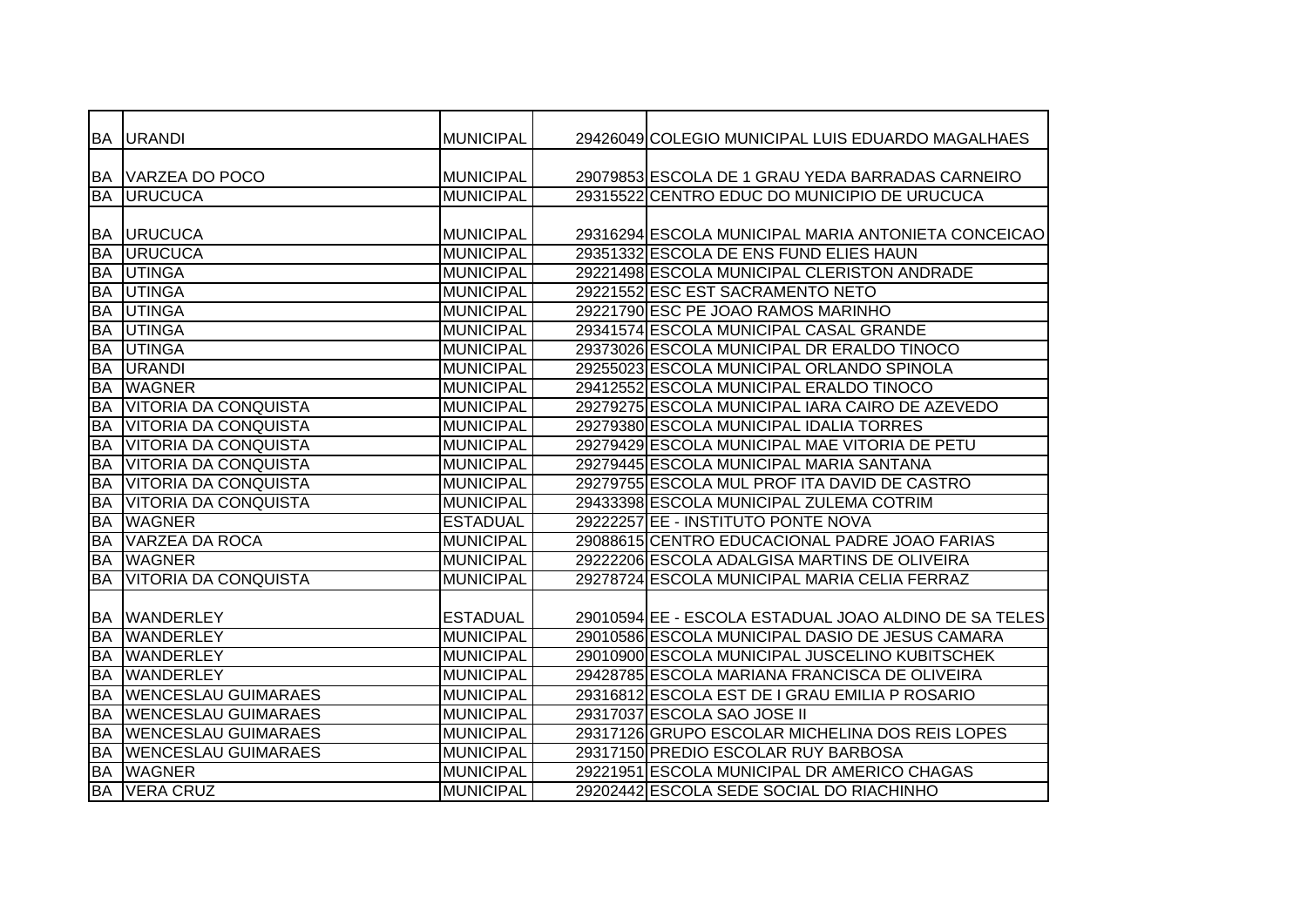|           | <b>BA UMBURANAS</b>           | <b>MUNICIPAL</b> |                | 29049873 ESC MUNICIPAL ROMULO GALVAO                |
|-----------|-------------------------------|------------------|----------------|-----------------------------------------------------|
|           |                               |                  |                | INSTITUTO EDUCACIONAL SAO FRANCISCO DE              |
|           | <b>BA VARZEA DO POCO</b>      | <b>MUNICIPAL</b> | 29079942 ASSIS |                                                     |
| <b>BA</b> | VARZEA DO POCO                | <b>MUNICIPAL</b> |                | 29356130 EDUCANDARIO MUNICIPAL DE 1º GRAU           |
| <b>BA</b> | VARZEA NOVA                   | <b>MUNICIPAL</b> |                | 29079969 CENTRO EDUC JOAO DE SOUZA OLIVEIRA         |
| <b>BA</b> | <b>VARZEA NOVA</b>            | <b>MUNICIPAL</b> |                | 29079977 COMPLEXO ESCOLAR REGINALDO MACEDO          |
| <b>BA</b> | <b>VARZEA NOVA</b>            | <b>MUNICIPAL</b> |                | 29080460 GRUPO ESCOLAR ADERBAL CESAR DE OLIVEIRA    |
|           |                               |                  |                |                                                     |
| <b>BA</b> | <b>VARZEA NOVA</b>            | <b>MUNICIPAL</b> |                | 29408890 ESC MUN NORMA LUIZA GONCALVES DE MEDEIROS  |
| <b>BA</b> | <b>VARZEDO</b>                | <b>MUNICIPAL</b> |                | 29175020 ESCOLA MONSENHOR GILBERTO VAZ SAMPAIO I    |
| <b>BA</b> | <b>VITORIA DA CONQUISTA</b>   | <b>MUNICIPAL</b> |                | 29278880 ESCOLA MUNICIPAL PADRE AGUIAR              |
| <b>BA</b> | <b>VERA CRUZ</b>              | <b>ESTADUAL</b>  |                | 29202493 EE - ESCOLA JURACY MAGALHAES JUNIOR        |
| <b>BA</b> | <b>VITORIA DA CONQUISTA</b>   | <b>MUNICIPAL</b> |                | 29278791 ESCOLA MUNICIPAL RAINHA DA PAZ             |
| <b>BA</b> | <b>VERA CRUZ</b>              | <b>MUNICIPAL</b> |                | 29202639 ESCOLA TURMA DA MONICA                     |
| <b>BA</b> | <b>VERA CRUZ</b>              | <b>MUNICIPAL</b> |                | 29202647 ESCOLA MUNICIPAL OLGA SEABRA               |
| <b>BA</b> | <b>VERA CRUZ</b>              | <b>MUNICIPAL</b> |                | 29202680 ESCOLA MUNICIPAL LUIZ EDUARDO MAGALHAES    |
| <b>BA</b> | <b>VEREDA</b>                 | <b>MUNICIPAL</b> |                | 29328624 COLEGIO AURINO DA SILVA NONATO             |
| <b>BA</b> | <b>VITORIA DA CONQUISTA</b>   | <b>ESTADUAL</b>  |                | 29278902 EE - ESCOLA NOSSA SENHORA APARECIDA        |
|           |                               |                  |                | EE - COLEGIO ESTADUAL DOM CLIMERIO ALMEIDA          |
| <b>BA</b> | <b>VITORIA DA CONQUISTA</b>   | <b>ESTADUAL</b>  |                | 29433410 DE ANDRADE                                 |
| <b>BA</b> | <b>VITORIA DA CONQUISTA</b>   | <b>MUNICIPAL</b> |                | 29277850 ESCOLA MUNICIPAL BATISTA TIA ZEFA          |
| <b>BA</b> | <b>VARZEA DA ROCA</b>         | <b>MUNICIPAL</b> |                | 29089069 ESCOLA MUNICIPAL ODILON SENA CERQUEIRA     |
| <b>BA</b> | <b>VARZEDO</b>                | <b>MUNICIPAL</b> |                | 29175100 GRUPO ESTEVAO MOREIRA SAMPAIO              |
|           |                               |                  |                |                                                     |
| IBA.      | <b>TEOFILANDIA</b>            | <b>MUNICIPAL</b> |                | 29443679 ESCOLA MUNICIPAL JOSE ANJO LIMA DOS SANTOS |
| <b>BA</b> | <b>UMBURANAS</b>              | <b>MUNICIPAL</b> |                | 29443032 ESCOLA MUNICIPAL OSVALDO LOPES RIBEIRO     |
| <b>BA</b> | <b>TEIXEIRA DE FREITAS</b>    | <b>MUNICIPAL</b> |                | 29414792 ESCOLA MUNICIPAL JOAO MENDONCA             |
| <b>BA</b> | <b>TEIXEIRA DE FREITAS</b>    | <b>MUNICIPAL</b> |                | 29631602 ESCOLA MUNICIPAL VIVENCIA DEMOCRATICA      |
|           |                               |                  |                | EE - ESCOLA ESTADUAL PRESIDENTE COSTA E             |
| <b>BA</b> | <b>TEODORO SAMPAIO</b>        | <b>ESTADUAL</b>  | 29112192 SILVA |                                                     |
| <b>BA</b> | <b>TEODORO SAMPAIO</b>        | <b>MUNICIPAL</b> |                | 29112222 ESCOLA MUNICIPAL DEP GASTAO PEDREIRA       |
| <b>BA</b> | <b>TEODORO SAMPAIO</b>        | <b>MUNICIPAL</b> |                | 29112265 ESC PE JOSE NORBERTO RODRIGUES             |
|           |                               |                  |                |                                                     |
|           | <b>BA TEOFILANDIA</b>         | <b>MUNICIPAL</b> |                | 29147891 CENTRO EDUCACIONAL RAFAEL LOPES DE ARAUJO  |
|           | <b>BA TEIXEIRA DE FREITAS</b> | <b>MUNICIPAL</b> |                | 29377056 ESCOLA MUNICIPAL RACHEL DE QUEIROZ         |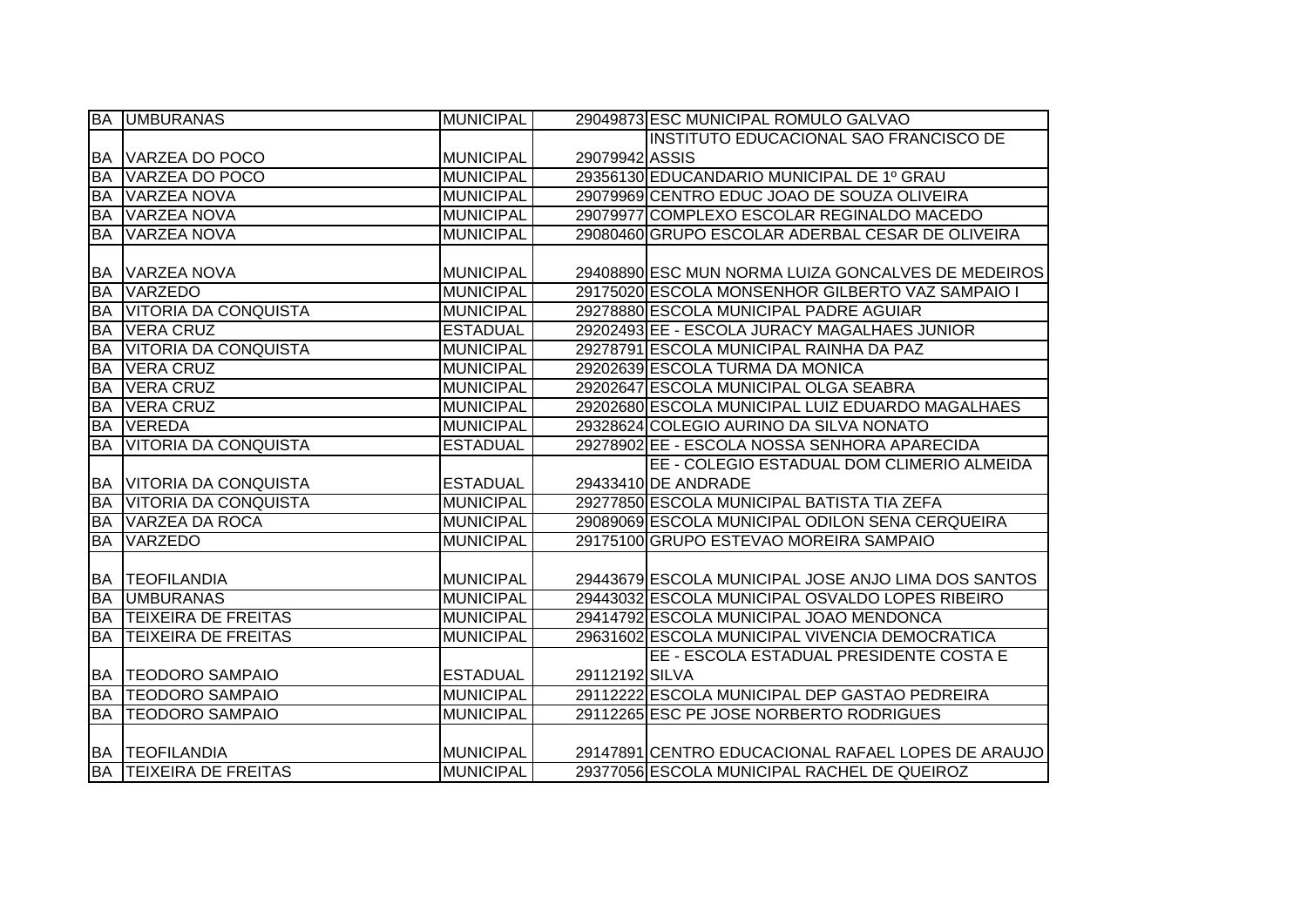|           |                            |                  | <b>ESCOLA MUNICIPAL ANTONIO PIMENTEL DE</b>                      |
|-----------|----------------------------|------------------|------------------------------------------------------------------|
|           | <b>BA TEOFILANDIA</b>      | <b>MUNICIPAL</b> | 29148618 OLIVEIRA                                                |
|           |                            |                  |                                                                  |
|           | BA TEIXEIRA DE FREITAS     | <b>MUNICIPAL</b> | 29328578 ESCOLA MUNICIPAL AMAZIAS BARRETO DE MORAIS              |
| <b>BA</b> | <b>TEOLANDIA</b>           | <b>MUNICIPAL</b> | 29313457 ESCOLA MUNICIPAL JOAO MILITAO DE OLIVEIRA               |
|           |                            |                  |                                                                  |
| <b>BA</b> | <b>TEOLANDIA</b>           | MUNICIPAL        | 29406412 COLEGIO MUNICIPAL JOAO BENEDITO FERNANDES               |
|           |                            |                  | COLEGIO MUNICIPAL ZACARIA BORGES DE                              |
| <b>BA</b> | <b>TEOLANDIA</b>           | <b>MUNICIPAL</b> | 29440416 OLIVEIRA                                                |
| <b>BA</b> | <b>TERRA NOVA</b>          | <b>MUNICIPAL</b> | 29161487 COL MUN OSCAR P DE MAGALHAES                            |
| <b>BA</b> | <b>TERRA NOVA</b>          | <b>MUNICIPAL</b> | 29161495 ESCOLA JUDITH RABELO BORGES                             |
| <b>BA</b> | <b>TERRA NOVA</b>          | <b>MUNICIPAL</b> | 29161517 ESC CASTRO ALVES                                        |
|           |                            |                  |                                                                  |
| <b>BA</b> | <b>TERRA NOVA</b>          | <b>MUNICIPAL</b> | 29161533 ESCOLA MARGARIDA MARIA LISBOA DE OLIVEIRA               |
| <b>BA</b> | <b>TERRA NOVA</b>          | <b>MUNICIPAL</b> | 29161576 ESC PRES ERNESTO GEISEL                                 |
| <b>BA</b> | <b>TEOFILANDIA</b>         | <b>MUNICIPAL</b> | 29148162 JOAQUIM TEOFILO DE OLIVEIRA                             |
| <b>BA</b> | <b>TEIXEIRA DE FREITAS</b> | <b>MUNICIPAL</b> | 29328101 ESCOLA MUNICIPAL ROTARY CLUB                            |
| <b>BA</b> | <b>TAPIRAMUTA</b>          | <b>MUNICIPAL</b> | 29088259 ESCOLA ESTADUAL RUI BARBOSA                             |
| <b>BA</b> | <b>TAPIRAMUTA</b>          | <b>MUNICIPAL</b> | 29088356 ESCOLA MUNICIPAL SAO SEBASTIAO                          |
| <b>BA</b> | <b>TAPIRAMUTA</b>          | <b>MUNICIPAL</b> | 29088470 ESCOLA MUL VIRGILIO PEDREIRA                            |
| <b>BA</b> | <b>TAPIRAMUTA</b>          | <b>MUNICIPAL</b> | 29088488 ESCOLA MUNICIPAL PROF <sup>a</sup> MARIA JOSE TELES     |
|           |                            |                  | ESCOLA MUNICIPAL PROF <sup>a</sup> CONSTANTINA VIEIRA            |
| <b>BA</b> | <b>TAPIRAMUTA</b>          | <b>MUNICIPAL</b> | 29088496 DE ARAUJO                                               |
|           |                            |                  |                                                                  |
| <b>BA</b> | <b>TAPIRAMUTA</b>          | <b>MUNICIPAL</b> | 29088500 ESCOLA MUNICIPAL PROF <sup>a</sup> EZELITA SOUZA VIEIRA |
| <b>BA</b> | <b>TAPIRAMUTA</b>          | <b>MUNICIPAL</b> | 29088518 ESCOLA MUNICIPAL TIA CLARISSE                           |
| <b>BA</b> | <b>TEIXEIRA DE FREITAS</b> | <b>MUNICIPAL</b> | 29414784 ESCOLA MUNICIPAL SAO LOURENCO                           |
| <b>BA</b> | <b>TEIXEIRA DE FREITAS</b> | <b>MUNICIPAL</b> | 29327938 ESC MUN JOAQUIM MUNIZ ALMEIDA NETO                      |
| <b>BA</b> | <b>TERRA NOVA</b>          | <b>MUNICIPAL</b> | 29356814 ESC ASS STA MARCELINA C DO MENOR                        |
|           |                            |                  | ESCOLA MUNICIPAL BRAS PEREIRA DO                                 |
| <b>BA</b> | <b>TEIXEIRA DE FREITAS</b> | <b>MUNICIPAL</b> | 29328187 NASCIMENTO                                              |
| <b>BA</b> | <b>TEIXEIRA DE FREITAS</b> | <b>MUNICIPAL</b> | 29328217 ESCOLA MUNICIPAL BELA VISTA                             |
| <b>BA</b> | <b>TEIXEIRA DE FREITAS</b> | <b>MUNICIPAL</b> | 29328241 ESCOLA MUNICIPAL ANTONIO CHICON SOBRINHO                |
| <b>BA</b> | <b>TEIXEIRA DE FREITAS</b> | <b>MUNICIPAL</b> | 29328250 ESCOLA MUNICIPAL DOM PEDRO II                           |
| <b>BA</b> | <b>TEIXEIRA DE FREITAS</b> | <b>MUNICIPAL</b> | 29328357 ESCOLA MUNICIPAL VILA VARGAS                            |
| BA        | <b>TEIXEIRA DE FREITAS</b> | <b>MUNICIPAL</b> | 29328381 ESCOLA MUNICIPAL JOAO ALVES DE MACEDO                   |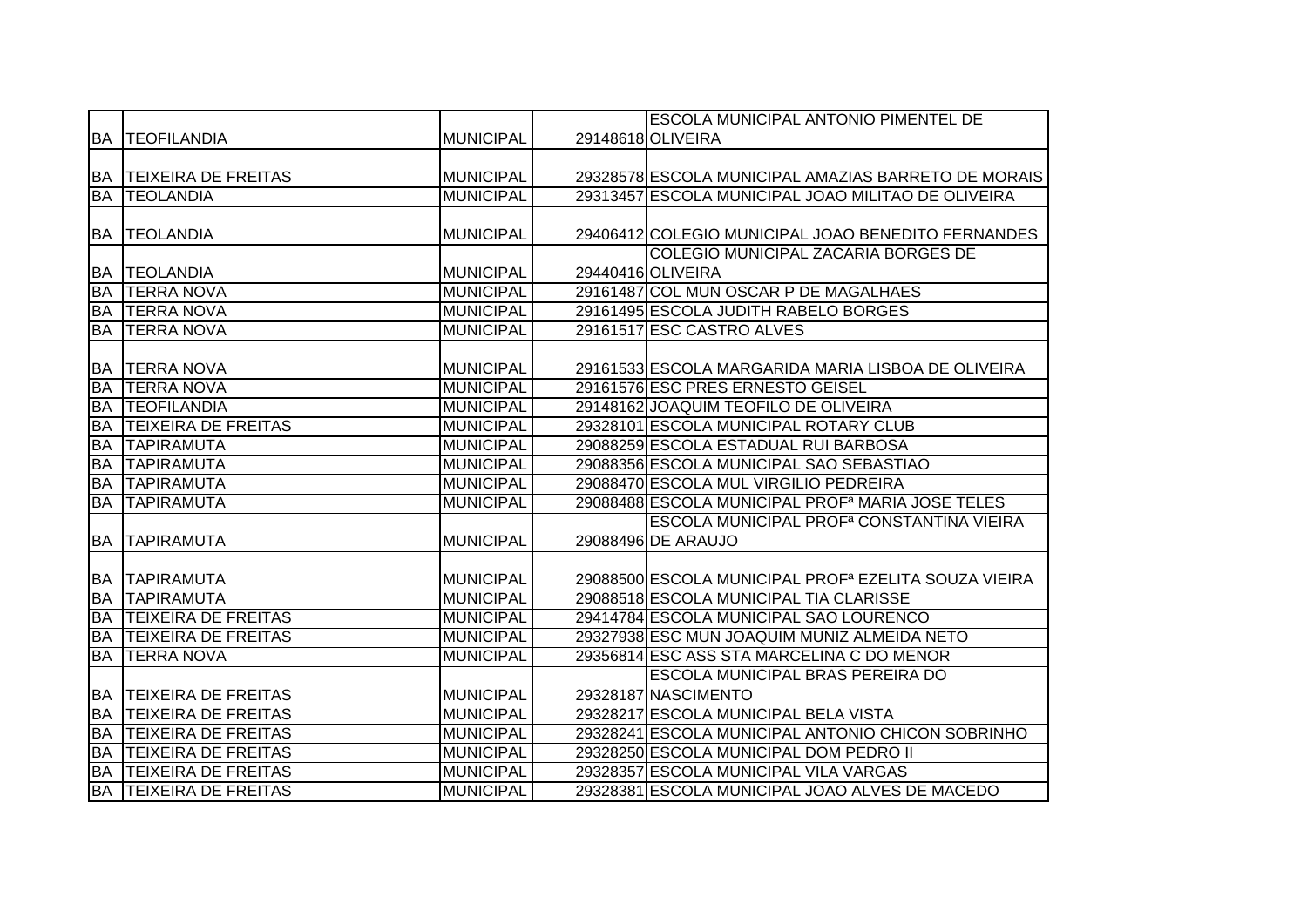|           | <b>BA TEIXEIRA DE FREITAS</b> | <b>MUNICIPAL</b> | 29328446 ESCOLA MUNICIPAL AMIGOS DE ARACRUZ             |
|-----------|-------------------------------|------------------|---------------------------------------------------------|
| BA        | <b>TEIXEIRA DE FREITAS</b>    | <b>MUNICIPAL</b> | 29328470 ESCOLA MUNICIPAL SAO GERALDO                   |
| BA        | <b>TEIXEIRA DE FREITAS</b>    | <b>MUNICIPAL</b> | 29327890 ESCOLA MUNICIPAL PEDRO AGRIZZI NETO            |
| <b>BA</b> | <b>IUBATA</b>                 | <b>MUNICIPAL</b> | 29314437 ESCOLA JANDIRA SILVA E SILVA                   |
| <b>BA</b> | <b>UBAITABA</b>               | <b>MUNICIPAL</b> | 29340314 ESCOLA IZOLINA BARROS                          |
| <b>BA</b> | <b>UBAITABA</b>               | <b>MUNICIPAL</b> | 29424054 CENTRO EDUCACIONAL UBAITABENSE                 |
| <b>BA</b> | <b>UBAITABA</b>               | <b>MUNICIPAL</b> | 29434165 GRUPO ESCOLAR DALILA VASCONCELOS               |
| <b>BA</b> | <b>UBAITABA</b>               | <b>MUNICIPAL</b> | 29434173 ESCOLA DE 1º GRAU ACUCIO MAGALHAES             |
| <b>BA</b> | <b>UBAITABA</b>               | <b>MUNICIPAL</b> | 29434203 ESCOLA MUNICIPAL DE UBAITABA                   |
| <b>BA</b> | <b>UBAITABA</b>               | <b>MUNICIPAL</b> | 29438314 ESCOLA MUNICIPAL OSVALDO CRUZ                  |
| BA        | <b>UBATA</b>                  | <b>MUNICIPAL</b> | 29314321 ESCOLA ASSEMBLEIA DE DEUS                      |
| <b>BA</b> | <b>TERRA NOVA</b>             | <b>MUNICIPAL</b> | 29161592 ESC WALDECK ORNELLAS                           |
| <b>BA</b> | <b>UBATA</b>                  | MUNICIPAL        | 29314402 ESCOLA EUGENIO ADERNE                          |
| <b>BA</b> | <b>UBAITABA</b>               | <b>MUNICIPAL</b> | 29313910 ESC HILDA LAGO                                 |
| BA        | <b>UBATA</b>                  | <b>MUNICIPAL</b> | 29314542 ESCOLA SATURNINO FAUSTINO                      |
| <b>BA</b> | <b>UBATA</b>                  | <b>MUNICIPAL</b> | 29314585 ESCOLA MUNICIPAL JOAO OLIMPIO DE ARAUJO        |
| <b>BA</b> | <b>UBATA</b>                  | <b>MUNICIPAL</b> | 29353599 ESCOLA EDSON NEVES                             |
|           | <b>BA UBATA</b>               | <b>MUNICIPAL</b> | 29416388 ESCOLA MUNICIPAL MARIA HELENICE SOUZA          |
| <b>BA</b> | <b>UBATA</b>                  | <b>MUNICIPAL</b> | 29416540 ESCOLA MUNICIPAL JOSE MAGALHAES                |
|           |                               |                  |                                                         |
| BA        | <b>UIBAI</b>                  | <b>MUNICIPAL</b> | 29068223 GRUPO ESCOLAR ANTONIO CARLOS MAGALHAES         |
| <b>BA</b> | <b>UIBAI</b>                  | <b>MUNICIPAL</b> | 29068231 GRUPO ESCOLAR JOSE DE ALENCAR                  |
| <b>BA</b> | <b>UIBAI</b>                  | <b>MUNICIPAL</b> | 29442010 ESCOLA MUNICIPAL VALTENCI ROCHA LEVI           |
| <b>BA</b> | <b>UBATA</b>                  | <b>MUNICIPAL</b> | 29314372 ESCOLA MUNICIPAL 31 DE MARCO                   |
|           |                               |                  | EE - COLEGIO ESTADUAL PROFESSOR EDIVALDO                |
|           | <b>BA UAUA</b>                | <b>ESTADUAL</b>  | 29125537 MACHADO BOAVENTURA                             |
| <b>BA</b> | <b>SANTA INES</b>             | <b>MUNICIPAL</b> | 29235081 ESCOLA MUNICIPAL JOSE LOURENCO SILVA           |
| <b>BA</b> | <b>ITERRA NOVA</b>            | <b>MUNICIPAL</b> | 29356881 ESCOLA CAIO MOURA                              |
| <b>BA</b> | <b>TREMEDAL</b>               | <b>MUNICIPAL</b> | 29265150 CENTRO EDUC DE TREMEDAL                        |
| <b>BA</b> | <b>TREMEDAL</b>               | <b>MUNICIPAL</b> | 29265940 GRUPO ESCOLAR EXUPERIO SILVA                   |
| <b>BA</b> | <b>TUCANO</b>                 | <b>ESTADUAL</b>  | 29124298 EE - COLEGIO ESTADUAL GILDASIO PENEDO          |
|           |                               |                  | EE - COLEGIO ESTADUAL HERACLIDES MARTINS DE             |
|           | <b>BA TUCANO</b>              | <b>ESTADUAL</b>  | 29124425 ANDRADE                                        |
|           |                               |                  | <b>ESCOLA MUNICIPAL PROF<sup>a</sup> ZELIA DE BRITO</b> |
|           | <b>BA TUCANO</b>              | <b>MUNICIPAL</b> | 29123151 MOREIRA RAMIRO                                 |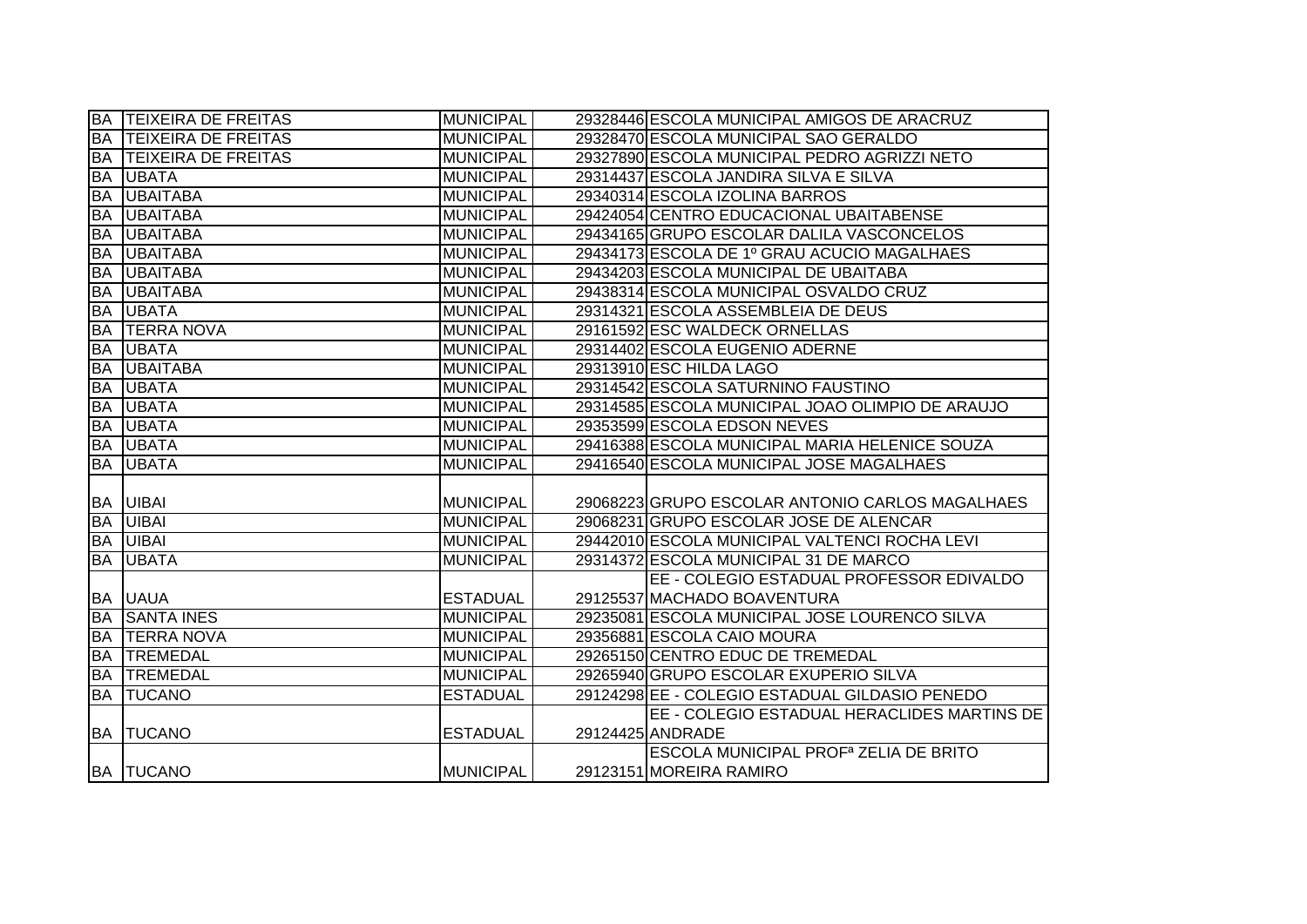|           |                      |                  |                 | <b>ESCOLA MUNICIPAL PADRE JOSE GUMERCINDO</b>      |
|-----------|----------------------|------------------|-----------------|----------------------------------------------------|
|           | <b>BA TUCANO</b>     | <b>MUNICIPAL</b> | 29123755 SANTOS |                                                    |
|           |                      |                  |                 |                                                    |
|           | <b>BA UBAITABA</b>   | <b>MUNICIPAL</b> |                 | 29314208 GRUPO ESCOLAR ANTONIO CARLOS MAGALHAES    |
| <b>BA</b> | <b>ITUCANO</b>       | <b>MUNICIPAL</b> |                 | 29124450 GRUPO ESCOLAR DR THEOTONIO MARTINS        |
| <b>BA</b> | <b>UBAITABA</b>      | <b>MUNICIPAL</b> |                 | 29313937 ESC JOAQUIM CARDOSO                       |
| <b>BA</b> | <b>UAUA</b>          | <b>MUNICIPAL</b> |                 | 29125430 ESCOLA MUNICIPAL JOAO BORGES DE SA        |
| <b>BA</b> | <b>UAUA</b>          | <b>MUNICIPAL</b> |                 | 29125510 ESCOLA PROFESSORA MARIA JOSE MENEZES      |
| <b>BA</b> | <b>UAUA</b>          | <b>MUNICIPAL</b> |                 | 29422132 ESCOLA MUNICIPAL PEDRO BATISTA RIBEIRO    |
| <b>BA</b> | <b>UBAIRA</b>        | <b>MUNICIPAL</b> |                 | 29235693 COLEGIO MUNICIPAL NATUR DE ASSIS FILHO    |
|           |                      |                  |                 | <b>ESC MUNICIPALIZADA MONSENHOR ELISEU DIAS</b>    |
|           | <b>BA UBAIRA</b>     | <b>MUNICIPAL</b> | 29235995 MOTA   |                                                    |
| <b>BA</b> | <b>UBAIRA</b>        | <b>MUNICIPAL</b> |                 | 29236207 GRUPO ESCOLAR LUIS EDUARDO MAGALHAES      |
|           |                      |                  |                 | GRUPO ESCOLAR MUNICIPAL MARIO MUNIZ                |
|           | <b>BA UBAIRA</b>     | <b>MUNICIPAL</b> |                 | 29236533 MONTEIRO                                  |
|           | <b>BA TERRA NOVA</b> | <b>MUNICIPAL</b> |                 | 29161673 ESCOLA MARIA DA GLORIA OLIVEIRA SILVA     |
|           |                      |                  |                 | <b>ESCOLA MUNICIPAL MARIA AYDIL BORGES</b>         |
| <b>BA</b> | <b>TUCANO</b>        | <b>MUNICIPAL</b> |                 | 29124433 MARTINS PRADO                             |
| <b>BA</b> | <b>POCOES</b>        | <b>ESTADUAL</b>  |                 | 29277485 EE - COLEGIO ESTADUAL ALEXANDRE PORFIRIO  |
| <b>BA</b> | <b>PINDAI</b>        | <b>MUNICIPAL</b> |                 | 29252393 GRUPO ESCOLAR ALOYSIO SHORT               |
| <b>BA</b> | <b>PLANALTO</b>      | <b>ESTADUAL</b>  |                 | 29276047 EE - ESCOLA ESTADUAL ROMULO GALVAO        |
|           |                      |                  |                 | ESCOLA MUNICIPAL 1 GRAU DAVINA LINS DE             |
|           | <b>BA PLANALTO</b>   | <b>MUNICIPAL</b> |                 | 29275512 ALBUQUERQUE                               |
|           |                      |                  |                 |                                                    |
|           | <b>BA PLANALTO</b>   | <b>MUNICIPAL</b> |                 | 29276039 GRUPO ESCOLAR NILTON FERREIRA DOS SANTOS  |
| <b>BA</b> | <b>PLANALTO</b>      | <b>MUNICIPAL</b> |                 | 29332540 ESCOLA MUNICIPAL MACHADO DE ASSIS         |
| <b>BA</b> | <b>PLANALTO</b>      | <b>MUNICIPAL</b> |                 | 29402530 ESCOLA MUNICIPAL BALDOINO SILVA PIMENTEL  |
|           |                      |                  |                 | ESCOLA MUNICIPAL SENADOR ANTONIO CARLOS            |
|           | <b>BA PLANALTO</b>   | <b>MUNICIPAL</b> |                 | 29409195 MAGALHAES                                 |
| BA        | <b>PLANALTINO</b>    | <b>MUNICIPAL</b> |                 | 29234905 ESCOLA MUNICIPAL CANTINHO DO SABER        |
|           |                      |                  |                 |                                                    |
|           | <b>BA POCOES</b>     | <b>ESTADUAL</b>  |                 | 29276527 EE - COLEGIO ESTADUAL OTAVIO JOSE CURVELO |
| <b>BA</b> | <b>PIRITIBA</b>      | <b>MUNICIPAL</b> |                 | 29431263 CENTRO MUNICIPAL DE EDUCACAO              |
| <b>BA</b> | <b>POCOES</b>        | <b>MUNICIPAL</b> |                 | 29276624 ESC MUL ANISIO TEIXEIRA                   |
| BA        | <b>POCOES</b>        | <b>MUNICIPAL</b> |                 | 29276748 ESCOLA MUNICIPAL DOM CLIMERIO             |
|           | <b>BA POCOES</b>     | <b>MUNICIPAL</b> |                 | 29276950 ESC MUL PROF MARIA ROSA DIAS ROCHA        |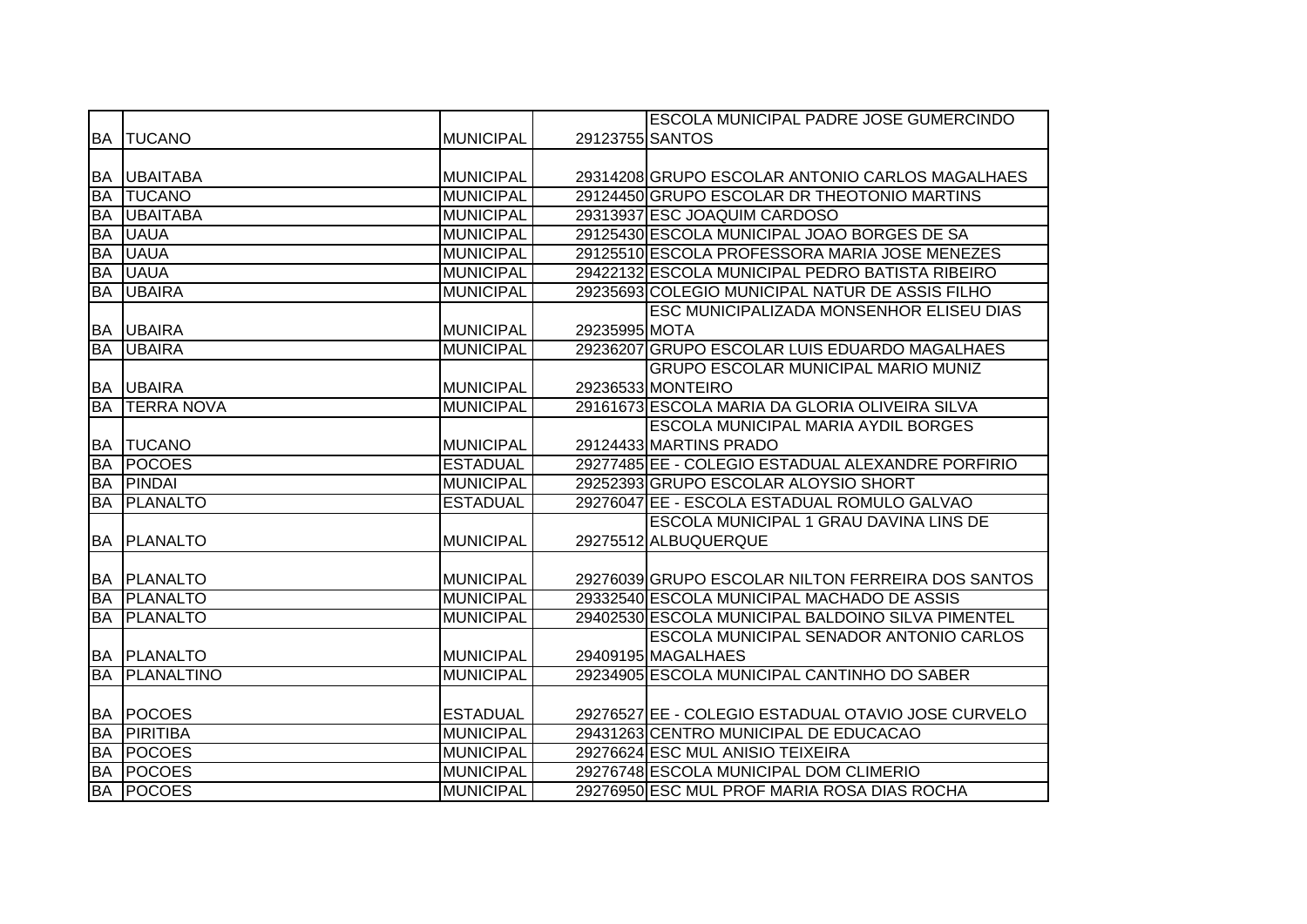| <b>BA</b> | <b>POCOES</b>        | <b>MUNICIPAL</b> |                 | 29277124 ESC MUL TIRADENTES                                     |
|-----------|----------------------|------------------|-----------------|-----------------------------------------------------------------|
| <b>BA</b> | <b>POCOES</b>        | <b>MUNICIPAL</b> |                 | 29409381 ESCOLA MUNICIPAL MONTEIRO LOBATO                       |
| <b>BA</b> | <b>POCOES</b>        | <b>MUNICIPAL</b> |                 | 29515807 ESCOLA MUNICIPAL EURYCLES MACEDO                       |
|           |                      |                  |                 | EE - ESCOLA ENGENHEIRO OTONIEL NOGUEIRA                         |
| <b>BA</b> | POJUCA               | <b>ESTADUAL</b>  | 29160553LIBORIO |                                                                 |
|           |                      |                  |                 | EE - ESCOLA PROFESSORA DALVA FERREIRA                           |
| BA        | <b>POJUCA</b>        | <b>ESTADUAL</b>  | 29160600 PINTO  |                                                                 |
|           |                      |                  |                 |                                                                 |
| <b>BA</b> | <b>PLANALTO</b>      | <b>MUNICIPAL</b> |                 | 29438616 ESCOLA MUNICIPAL PADRE FRANCISCO LICARIAO              |
|           |                      |                  |                 | <b>ESCOLA MUNICIPAL ANGELINO CEDRAZ DE</b>                      |
| BA        | <b>PINTADAS</b>      | <b>MUNICIPAL</b> |                 | 29443253 OLIVEIRA                                               |
| <b>BA</b> | <b>SANTA INES</b>    | <b>MUNICIPAL</b> |                 | 29235235 GRUPO ESCOLAR MUNICIPAL PRISCO VIANA                   |
|           |                      |                  |                 | CENTRO EDUCACIONAL PREFEITO FRANCISCO                           |
| <b>BA</b> | PINDAI               | <b>MUNICIPAL</b> |                 | 29252423 TEIXEIRA COTRIM                                        |
|           |                      |                  |                 |                                                                 |
| BA        | <b>PINDAI</b>        | <b>MUNICIPAL</b> |                 | 29252431 ESCOLA MUNICIPAL ANTERO ALVES DE OLIVEIRA              |
| <b>BA</b> | <b>PINDAI</b>        | <b>MUNICIPAL</b> |                 | 29252520 ESCOLA MUNICIPAL BERNARDINA DE CASTRO                  |
| <b>BA</b> | PINDOBACU            | <b>ESTADUAL</b>  |                 | 29055067 EE - COLEGIO ESTADUAL DE PINDOBACU                     |
| <b>BA</b> | PINDOBACU            | <b>MUNICIPAL</b> |                 | 29054788 COLEGIO MUNICIPAL ROMULO GALVAO                        |
|           |                      |                  |                 | ESCOLA MUNICIPAL PROFESSOR LUIZ NAVARRO                         |
| <b>BA</b> | PINDOBACU            | <b>MUNICIPAL</b> |                 | 29431557 DE BRITO                                               |
| <b>BA</b> | <b>PLANALTINO</b>    | <b>MUNICIPAL</b> |                 | 29234921 ESCOLA MUNICIPALIZADA CLEMENTE MARIANI                 |
| <b>BA</b> | <b>PINTADAS</b>      | <b>MUNICIPAL</b> |                 | 29387132 ESCOLA MUNICIPAL PROF <sup>a</sup> ZILDA DIAS DA SILVA |
| <b>BA</b> | <b>PORTO SEGURO</b>  | <b>MUNICIPAL</b> |                 | 29355389 ESCOLA IZIDORIO PEREIRA                                |
| <b>BA</b> | <b>PIRALDO NORTE</b> | <b>MUNICIPAL</b> |                 | 29348552 ESCOLA DOMINGOS MUCUGE                                 |
|           |                      |                  |                 |                                                                 |
| <b>BA</b> | PIRIPA               | <b>MUNICIPAL</b> |                 | 29261961 ESCOLA MUNICIPAL DEPUTADO LUIZ LAGO CABRAL             |
|           |                      |                  |                 | <b>ESCOLA MUNICIPAL PROFESSOR SOLON GUMES</b>                   |
|           | <b>BA PIRIPA</b>     | <b>MUNICIPAL</b> |                 | 29262674 DE MORAIS                                              |
|           |                      |                  |                 | COLEGIO MUNICIPAL DEP LUIS EDUARDO                              |
|           | <b>BA PIRIPA</b>     | <b>MUNICIPAL</b> |                 | 29395089 MAGALHAES                                              |
| <b>BA</b> | <b>PIRITIBA</b>      | <b>ESTADUAL</b>  |                 | 29076293 EE - COLEGIO ESTADUAL ALMIRANTE BARROSO                |
| <b>BA</b> | <b>PIRITIBA</b>      | <b>MUNICIPAL</b> |                 | 29076501 ESC JOAQUIM SAMPAIO NETO                               |
| <b>BA</b> | <b>PIRITIBA</b>      | <b>MUNICIPAL</b> |                 | 29076579 ESC OFICINA PRO GLEIDECELMA S LIMA                     |
| <b>BA</b> | <b>PIRITIBA</b>      | <b>MUNICIPAL</b> |                 | 29362962 INST DE EDC MIN PAULO RENATO SOUZA                     |
| <b>BA</b> | <b>PINTADAS</b>      | <b>MUNICIPAL</b> |                 | 29104971 ESCOLA MUNICIPAL SANTO ANTONIO                         |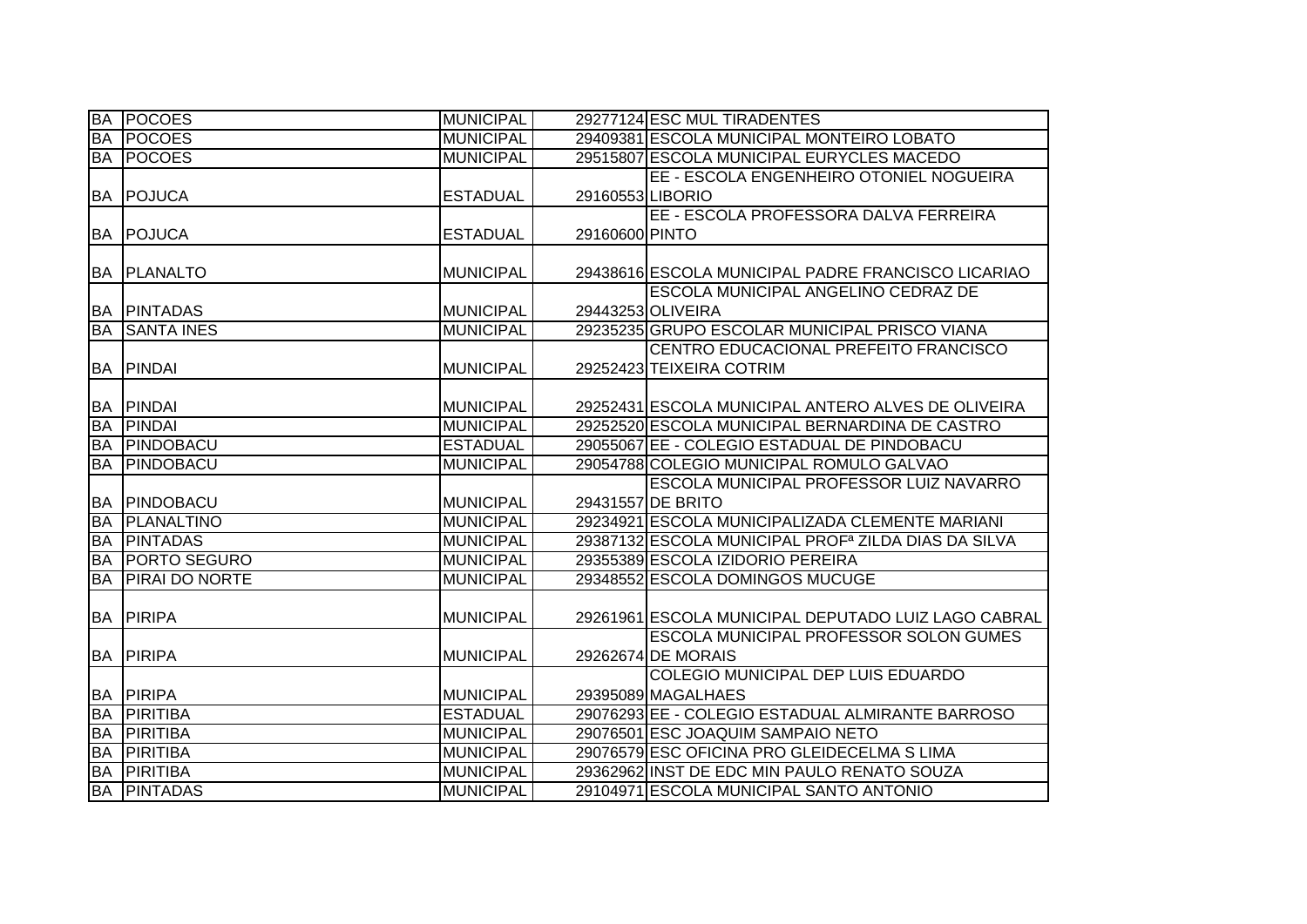|                        | <b>BA QUEIMADAS</b>                               | <b>MUNICIPAL</b>                    | 29121574 ESCOLA HILDERICO PINHEIRO DE OLIVEIRA                                               |
|------------------------|---------------------------------------------------|-------------------------------------|----------------------------------------------------------------------------------------------|
|                        | <b>BA PRESIDENTE DUTRA</b>                        | <b>MUNICIPAL</b>                    | 29409551 ESCOLA MUNICIPAL VALTER BARRETO                                                     |
| <b>BA</b>              | <b>PRESIDENTE JANIO QUADROS</b>                   | <b>MUNICIPAL</b>                    | 29262682 COLEGIO MUNICIPAL PLAUTO ALVES BRITO                                                |
| <b>BA</b>              | <b>PRESIDENTE JANIO QUADROS</b>                   | <b>MUNICIPAL</b>                    | 29263344 ESCOLA ESTADUAL ALIPIO FERREIRA                                                     |
| <b>BA</b>              | <b>PRESIDENTE JANIO QUADROS</b>                   | <b>MUNICIPAL</b>                    | 29368847 ESCOLA MUNDO ENCANTADO                                                              |
| BA                     | <b>PRESIDENTE TANCREDO NEVES</b>                  | <b>MUNICIPAL</b>                    | 29289696 ESCOLA MUNICIPAL ANA NERY                                                           |
| <b>BA</b>              | <b>PRESIDENTE TANCREDO NEVES</b>                  | <b>MUNICIPAL</b>                    | 29289840 ESCOLA MUNICIPAL MARIA DOLORES                                                      |
| <b>BA</b>              | <b>PRESIDENTE TANCREDO NEVES</b>                  | MUNICIPAL                           | 29394112 COLEGIO MUNICIPAL AECIO NEVES                                                       |
| <b>BA</b>              | <b>POJUCA</b>                                     | <b>MUNICIPAL</b>                    | 29160456 ESC MUL JOAO PAULO II                                                               |
| <b>BA</b>              | <b>QUEIMADAS</b>                                  | <b>MUNICIPAL</b>                    | 29121337 COLEGIO MUNICIPAL DE QUEIMADAS                                                      |
| <b>BA</b>              | <b>PRESIDENTE DUTRA</b>                           | <b>MUNICIPAL</b>                    | 29066476 ESC DR DJALMA BESSA                                                                 |
| <b>BA</b>              | <b>QUEIMADAS</b>                                  | <b>MUNICIPAL</b>                    | 29121760 ESCOLA PADRE CARLO GABANELLI                                                        |
| <b>BA</b>              | <b>QUEIMADAS</b>                                  | <b>MUNICIPAL</b>                    | 29122201 ESCOLA RANUSIO BATISTA                                                              |
| BA                     | <b>QUEIMADAS</b>                                  | <b>MUNICIPAL</b>                    | 29122333 GRUPO ESCOLAR PROFA CECY SOUZA                                                      |
| <b>BA</b>              | <b>QUEIMADAS</b>                                  | <b>MUNICIPAL</b>                    | 29122341 ESCOLA PROF MARIA DE LOURDES                                                        |
| <b>BA</b>              | <b>BA QUEIMADAS</b><br><b>QUIJINGUE</b>           | MUNICIPAL<br><b>MUNICIPAL</b>       | 29122350 PREDIO ESCOLAR ANGELINA FERREIRA DA CRUZ<br>29122554 ESCOLA MANOEL FIDELIS DA SILVA |
|                        |                                                   |                                     |                                                                                              |
|                        |                                                   |                                     |                                                                                              |
|                        |                                                   |                                     | <b>ESCOLA MUNICIPAL WALDIR MAGALHAES DE</b>                                                  |
|                        | <b>BA QUIJINGUE</b>                               | <b>MUNICIPAL</b>                    | 29431972 ANDRADE                                                                             |
| <b>BA</b>              | <b>QUIJINGUE</b><br><b>QUEIMADAS</b>              | <b>MUNICIPAL</b>                    | 29432014 GRUPO ESCOLAR NAVARRO DE BRITO                                                      |
| <b>BA</b><br><b>BA</b> | POTIRAGUA                                         | <b>ESTADUAL</b><br><b>MUNICIPAL</b> | 29121809 EE - COLEGIO ESTADUAL SANTA BERNADETE<br>29428980 CENTRO EDUCACIONAL MARIA AZEVEDO  |
| <b>BA</b>              | <b>PINDAI</b>                                     | <b>MUNICIPAL</b>                    |                                                                                              |
| <b>BA</b>              | <b>PORTO SEGURO</b>                               | <b>MUNICIPAL</b>                    | 29251672 CENTRO EDUCACIONAL DE PINDAI<br>29369088 ESCOLA INFANTIL ARACY ALVES PINTO          |
| <b>BA</b>              | <b>PORTO SEGURO</b>                               | <b>MUNICIPAL</b>                    | 29407354 ESCOLA OSCAR OLIVEIRA SILVA                                                         |
|                        | <b>PORTO SEGURO</b>                               | <b>MUNICIPAL</b>                    | 29420385 ESCOLA MUNICIPAL HANNA                                                              |
| <b>БА</b><br><b>BA</b> | <b>PORTO SEGURO</b>                               | <b>MUNICIPAL</b>                    | 29431484 ESCOLA VITORIA PARQUE                                                               |
| <b>BA</b>              | <b>PORTO SEGURO</b>                               | <b>MUNICIPAL</b>                    | 29440157 ESCOLA MUNICIPAL LAR DA CRIANCA                                                     |
| ĪВA                    | <b>PORTO SEGURO</b>                               | <b>MUNICIPAL</b>                    | 29499801 ESCOLA HELENA REBOCHO                                                               |
|                        | <b>BA IPOTIRAGUA</b>                              | <b>ESTADUAL</b>                     | 29284856 EE - ESCOLA ESTADUAL JOAQUIM CORREIA MELO                                           |
|                        | <b>BA PRESIDENTE DUTRA</b>                        | <b>MUNICIPAL</b>                    | 29066670 ESCOLA ESTADUAL DE 1ºGRAU LOMANTO JUNIOR                                            |
|                        | <b>BA POTIRAGUA</b><br><b>BA PRESIDENTE DUTRA</b> | <b>MUNICIPAL</b><br>MUNICIPAL       | 29284694 GRUPO ESCOLAR JOSE DE SANTANA SANTOS<br>29066654 ESCOLA DR MANOEL NOVAIS            |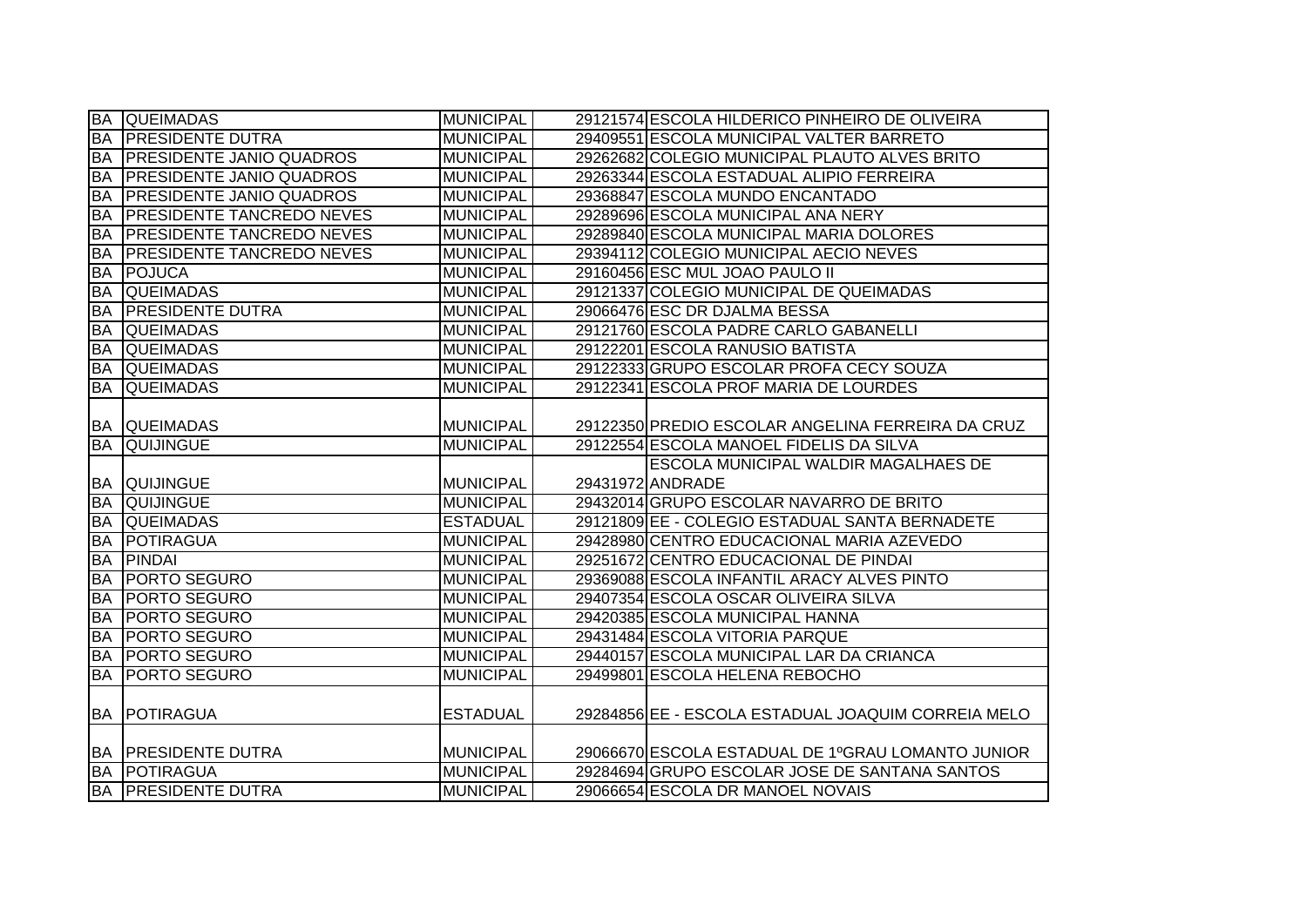| <b>BA</b> | <b>PRADO</b>                              | <b>MUNICIPAL</b> |                | 29326630 COLEGIO MUNICIPAL ANISIO TEIXEIRA          |
|-----------|-------------------------------------------|------------------|----------------|-----------------------------------------------------|
|           |                                           |                  |                | <b>ESCOLA MUNICIPAL PEROLINA RAMOS</b>              |
|           | <b>BA PRADO</b>                           | <b>MUNICIPAL</b> |                | 29326648 MASCARENHAS                                |
| <b>BA</b> | <b>PRADO</b>                              | <b>MUNICIPAL</b> |                | 29326982 ESCOLA MUNICIPAL DOIS DE JULHO             |
| <b>BA</b> | <b>PRADO</b>                              | <b>MUNICIPAL</b> |                | 29327016 ESCOLA MUNICIPAL JOSE CO                   |
| <b>BA</b> | <b>PRADO</b>                              | <b>MUNICIPAL</b> |                | 29327261 ESCOLA ALGEZIRO MOURA                      |
| <b>BA</b> | <b>PRADO</b>                              | <b>MUNICIPAL</b> |                | 29357772 ESCOLA MUNICIPAL TIRADENTES                |
|           |                                           |                  |                | <b>ESCOLA MUNICIPAL DEPUTADO LUIS EDUARDO</b>       |
| <b>BA</b> | PRADO                                     | <b>MUNICIPAL</b> |                | 29386802 MAGALHAES                                  |
| <b>BA</b> | <b>PONTO NOVO</b>                         | <b>MUNICIPAL</b> |                | 29363322 COMPLEXO ESCOLAR MANOEL INACIO             |
| <b>BA</b> | POTIRAGUA                                 | <b>MUNICIPAL</b> |                | 29284643 ESC EST DE 1 GRAU FRANCISCO ALVES COSTA    |
| <b>BA</b> | <b>OLINDINA</b>                           | <b>MUNICIPAL</b> |                | 29131529 ESC LEONOR BAHIA DANTAS                    |
| <b>BA</b> | PINDAI                                    | <b>MUNICIPAL</b> |                | 29252415 ESCOLA MUNICIPAL JERONIMO BORGES           |
| <b>BA</b> | <b>NOVA VICOSA</b>                        | <b>MUNICIPAL</b> |                | 29407494 CENTRO EDUCACIONAL DE NOVA VICOSA          |
| <b>BA</b> | <b>NOVA VICOSA</b>                        | <b>MUNICIPAL</b> |                | 29543002 ESCOLA MUNICIPAL JORGE AMADO               |
| <b>BA</b> | NOVO HORIZONTE                            | <b>MUNICIPAL</b> |                | 29376262 CENTRO EDUCACIONAL DE NOVO HORIZONTE       |
| <b>BA</b> | <b>NOVO TRIUNFO</b>                       | <b>MUNICIPAL</b> |                | 29131197 ESCOLA CARLOS SANTANA                      |
| <b>BA</b> | <b>NOVO TRIUNFO</b>                       | <b>MUNICIPAL</b> |                | 29131200 ESC MARIA SIMOES                           |
|           |                                           |                  |                | ESCOLA MUNICIPAL PEDRO MACARIO DE                   |
|           | <b>BA NOVO TRIUNFO</b>                    | <b>MUNICIPAL</b> |                | 29329051 CARVALHO                                   |
| <b>BA</b> | NOVA VICOSA                               | <b>MUNICIPAL</b> |                | 29325617 ESCOLA MUNICIPAL MARIO PEIXOTO ROSA        |
| <b>BA</b> | <b>OLINDINA</b>                           | <b>MUNICIPAL</b> |                | 29131472 ESC 1 GRAU REUNIDA JULIETA VIANA           |
|           |                                           |                  |                | COMPLEXO EDUCACIONAL AFRANIO FERREIRA               |
|           | <b>BA NOVA VICOSA</b>                     | <b>MUNICIPAL</b> | 29325463 CUNHA |                                                     |
|           |                                           |                  |                | ESCOLA DE 1 GRAU EDIVALDO MACHADO                   |
| BA        | <b>OLINDINA</b>                           | <b>MUNICIPAL</b> |                | 29131898 BOAVENTURA                                 |
|           |                                           |                  |                | ESCOLA MUNICIPAL PROFESSORA CREUZA DE               |
| BA        | <b>OLINDINA</b>                           | <b>MUNICIPAL</b> |                | 29131901 SANTANA OLIVEIRA                           |
| <b>BA</b> |                                           |                  |                |                                                     |
|           | <b>OLINDINA</b>                           | <b>MUNICIPAL</b> |                | 29357993 ESCOLA TEOBALDO FERREIRA DE MENEZES        |
|           |                                           |                  |                | ESCOLA MUNICIPAL PROF MARIA JOSE DE SOUZA           |
| BA        | <b>OLINDINA</b>                           | <b>MUNICIPAL</b> |                | 29427169 SANTANA                                    |
| <b>BA</b> | <b>OURICANGAS</b>                         | <b>MUNICIPAL</b> |                | 29104483 ESCOLA ANTONIO LOMANTO JUNIOR              |
| <b>BA</b> | <b>OURICANGAS</b>                         | <b>MUNICIPAL</b> |                | 29373239 ESCOLA MUNICIPAL REGINA BRIZOLARA          |
|           |                                           |                  |                |                                                     |
| <b>BA</b> | <b>OURICANGAS</b><br><b>BA OUROLANDIA</b> | <b>MUNICIPAL</b> |                | 29392055 ESCOLA MUNICIPAL EZEQUIEL ALVES DOS SANTOS |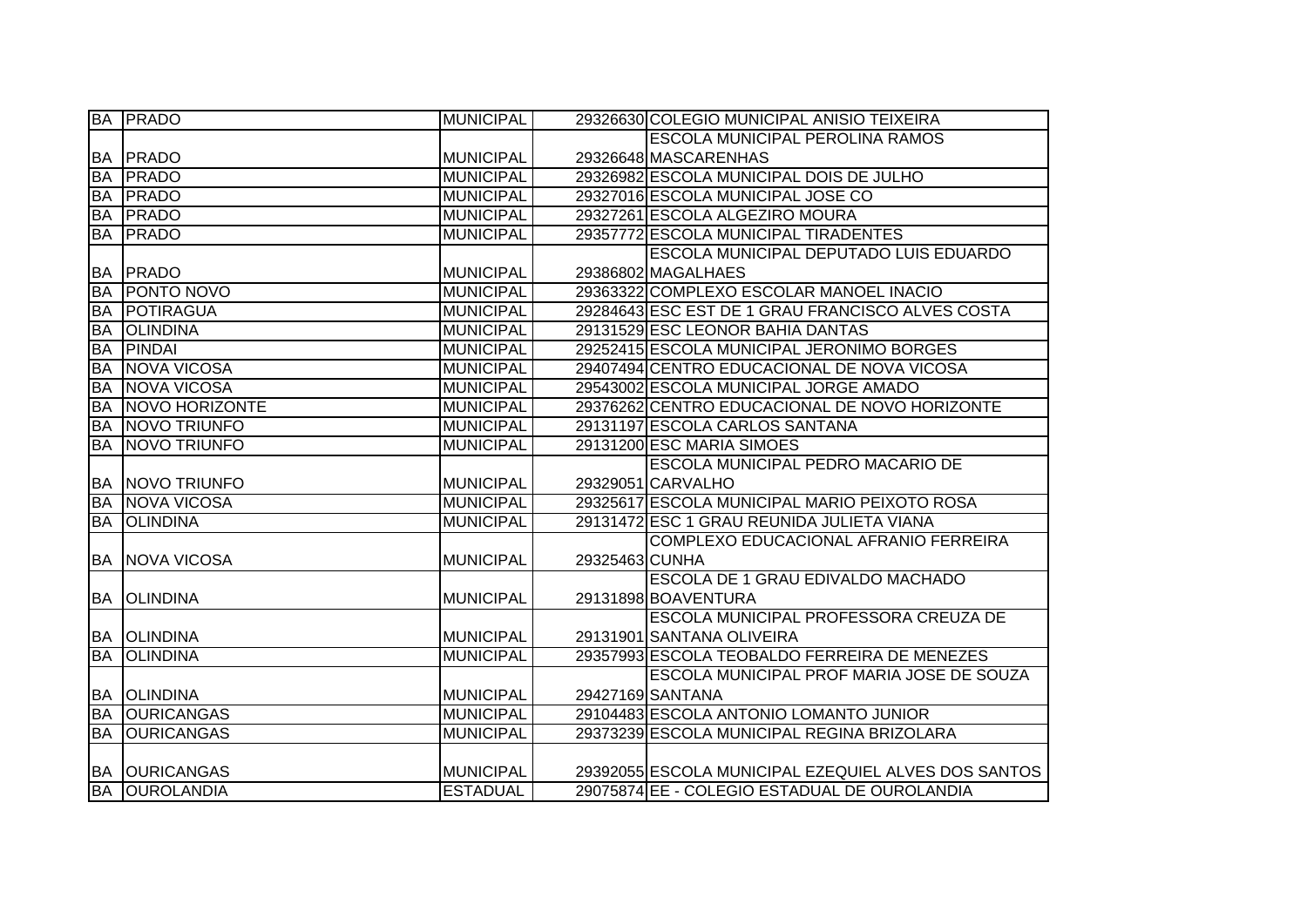|           | <b>BA NOVO TRIUNFO</b> | <b>MUNICIPAL</b> | 29329086 COLEGIO MUNICIPAL DE NOVO TRIUNFO         |
|-----------|------------------------|------------------|----------------------------------------------------|
| <b>BA</b> | NOVA ITARANA           | <b>MUNICIPAL</b> | 29234476 ESCOLA CLEMENTE MARIANI                   |
| <b>BA</b> | NOVA CANAA             | <b>MUNICIPAL</b> | 29437822 ESC MUN EUJACIO SIMOES                    |
| <b>BA</b> | <b>NOVA FATIMA</b>     | <b>MUNICIPAL</b> | 29140714 ESC DR JOAO CAMPOS                        |
| <b>BA</b> | <b>NOVA FATIMA</b>     | <b>MUNICIPAL</b> | 29140757 ESC FRANCISCA MENDES GUIMARAES            |
| BA        | <b>NOVA FATIMA</b>     | <b>MUNICIPAL</b> | 29140846 ESC PEDRO PAULO DA SILVA                  |
|           |                        |                  |                                                    |
|           | <b>BA NOVA FATIMA</b>  | <b>MUNICIPAL</b> | 29424003 COLEGIO MUNICIPAL NOSSA SENHORA DE FATIMA |
|           | <b>BA NOVA IBIA</b>    | <b>MUNICIPAL</b> | 29311632 ESCOLA MUNICIPAL CARLOS CAIRES BRITO      |
|           |                        |                  | ESCOLA MUNICIPAL DR FERNANDO GUEDES                |
|           | <b>BA GANDU</b>        | <b>MUNICIPAL</b> | 29298750 ANDRADE                                   |
| <b>BA</b> | NOVA VICOSA            | <b>MUNICIPAL</b> | 29325854 ESCOLA MUNICIPAL JOAO MARTINS PEIXOTO     |
| BA        | <b>FIRMINO ALVES</b>   | <b>MUNICIPAL</b> | 29298091 COLEGIO MUNICIPAL DUQUE DE CAXIAS         |
| <b>BA</b> | <b>OUROLANDIA</b>      | <b>MUNICIPAL</b> | 29076145 ESCOLA MUNICIPAL PROFESSOR TAVARES        |
| <b>BA</b> | NOVA ITARANA           | <b>MUNICIPAL</b> | 29234590 ESCOLA ROBERTO SANTOS                     |
| <b>BA</b> | NOVA REDENCAO          | <b>MUNICIPAL</b> | 29217733 GRUPO ESCOLAR MUNICIPAL REGINA SENNA      |
| <b>BA</b> | <b>NOVA SOURE</b>      | <b>MUNICIPAL</b> | 29130590 CENTRO EDUC PROF MARIA FERREIRA DA SILVA  |
| <b>BA</b> | NOVA SOURE             | <b>MUNICIPAL</b> | 29131081 ESCOLA PROF ROMULO GALVAO DE CARVALHO     |
| <b>BA</b> | NOVA SOURE             | <b>MUNICIPAL</b> | 29131090 ESCOLA RUI BACELAR                        |
| <b>BA</b> | NOVA SOURE             | <b>MUNICIPAL</b> | 29131111 INSTITUTO MONSENHOR GAITTO                |
| <b>BA</b> | NOVA SOURE             | <b>MUNICIPAL</b> | 29131170 ESCOLA MUNICIPAL PINGO DE GENTE           |
| <b>BA</b> | NOVA VICOSA            | <b>MUNICIPAL</b> | 29325455 COLEGIO MUNICIPAL VERA CRUZ               |
|           |                        |                  | <b>COLEGIO MUNICIPAL ISMENIA MOURA DE</b>          |
|           | <b>BA NOVA IBIA</b>    | <b>MUNICIPAL</b> | 29349516 CARVALHO                                  |
|           | <b>BA PEDRAO</b>       | <b>MUNICIPAL</b> | 29104750 ESC MUN DINHA ZEZE                        |
| <b>BA</b> | <b>PAULO AFONSO</b>    | <b>MUNICIPAL</b> | 29035350 ESCOLA MUNICIPAL GUIOMAR PEREIRA          |
| <b>BA</b> | <b>PAULO AFONSO</b>    | <b>MUNICIPAL</b> | 29035600 ESCOLA MUNICIPAL VINICIUS DE MORAIS       |
| <b>BA</b> | <b>PAULO AFONSO</b>    | <b>MUNICIPAL</b> | 29035791 ESCOLA MUNICIPAL GEORGINA ALVES DA SILVA  |
| <b>BA</b> | <b>PAULO AFONSO</b>    | <b>MUNICIPAL</b> | 29035872 ESCOLA MUNICIPAL RIVADALVA DE CARVALHO    |
|           |                        |                  |                                                    |
|           | <b>BA PAULO AFONSO</b> | <b>MUNICIPAL</b> | 29373069 ESCOLA MUNICIPAL MANOEL NASCIMENTO NETO   |
| <b>BA</b> | <b>PAULO AFONSO</b>    | <b>MUNICIPAL</b> | 29373107 ESCOLA MUNICIPAL SAO JOSE                 |
|           |                        |                  | <b>ESCOLA MUNICIPAL RAIMUNDO MEDERICO DA</b>       |
|           | <b>BA PAULO AFONSO</b> | <b>MUNICIPAL</b> | 29373140 SILVA TOLEDO                              |
|           | <b>BA OUROLANDIA</b>   | <b>MUNICIPAL</b> | 29076013 ESCOLA MUNICIPAL DE OUROLANDIA            |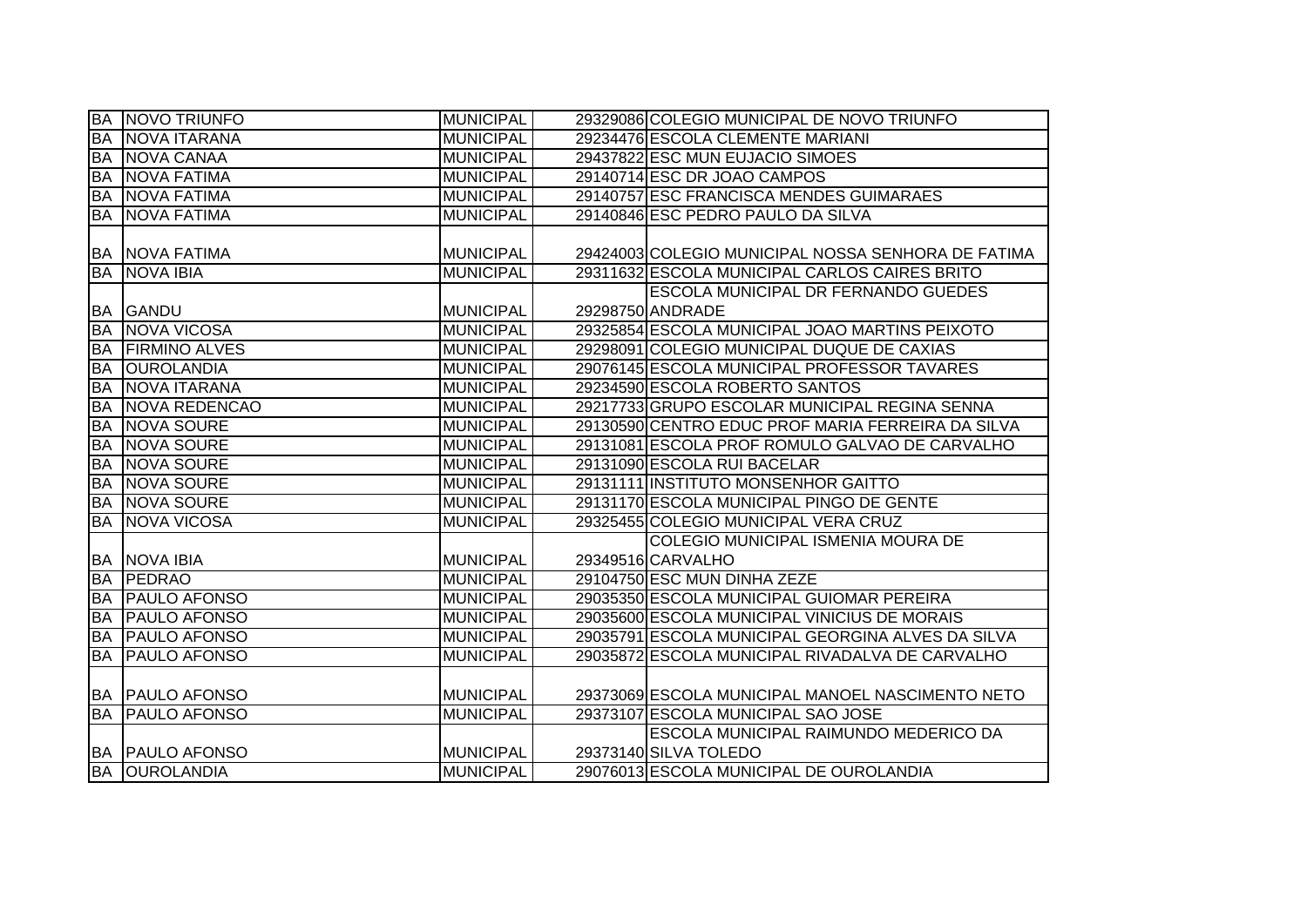|           |                             |                  |                 | <b>ESCOLA MUNICIPAL DEP LUIS EDUARDO</b>         |
|-----------|-----------------------------|------------------|-----------------|--------------------------------------------------|
|           | <b>BA IPE DE SERRA</b>      | <b>MUNICIPAL</b> |                 | 29387027 MAGALHAES                               |
| <b>BA</b> | <b>PAULO AFONSO</b>         | <b>MUNICIPAL</b> |                 | 29035066 ESCOLA CASA DA CRIANCA 02               |
| BA        | PEDRAO                      | <b>MUNICIPAL</b> |                 | 29104890 ESCOLA LUIZ VIANA FILHO                 |
|           |                             |                  |                 | ESCOLA MUNICIPAL DE 1º GRAU LUIS EDUARDO         |
|           | <b>BA PEDRO ALEXANDRE</b>   | <b>MUNICIPAL</b> |                 | 29407575 MAGALHAES                               |
|           |                             |                  |                 |                                                  |
|           | <b>BA PIATA</b>             | <b>MUNICIPAL</b> |                 | 29218080 COLEGIO MUN DR ANTONIO CARLOS MAGALHAES |
| <b>BA</b> | <b>PIATA</b>                | <b>MUNICIPAL</b> |                 | 29218314 ESCOLA ADELAIDE DE CARVALHO RAMOS       |
|           |                             |                  |                 | ESCOLA DER Lº GUAU NOSSA SENHORA DE              |
| <b>BA</b> | <b>PIATA</b>                | <b>MUNICIPAL</b> |                 | 29441013 GUADALUPE                               |
|           |                             |                  |                 | EE - COLEGIO ESTADUAL MARECHAL CASTELO           |
| <b>BA</b> | <b>PILAO ARCADO</b>         | <b>ESTADUAL</b>  |                 | 29474205 BRANCO                                  |
| <b>BA</b> | <b>PILAO ARCADO</b>         | <b>MUNICIPAL</b> |                 | 29361087 COLEGIO MUNICIPAL PRESIDENTE FIGUEIREDO |
| BA        | <b>PINDAI</b>               | <b>ESTADUAL</b>  |                 | 29252105 EE - ESCOLA ESTADUAL ANA ANGELICA       |
| <b>BA</b> | <b>IPE DE SERRA</b>         | <b>MUNICIPAL</b> |                 | 29141850 ESCOLA MUNIC JORGE LUIZ DE O SANTANA    |
|           |                             |                  |                 | ESCOLA PROFESSOR JUSCELINO BARRETO DOS           |
| <b>BA</b> | PARATINGA                   | <b>MUNICIPAL</b> | 29045630 SANTOS |                                                  |
| <b>BA</b> | <b>QUIXABEIRA</b>           | <b>MUNICIPAL</b> |                 | 29077524 CENTRO EDUCACIONAL EDVALDO LOPES        |
| <b>BA</b> | <b>PALMAS DE MONTE ALTO</b> | <b>MUNICIPAL</b> |                 | 29250781 COL MUL ELIZA TEIXEIRA DE MOURA         |
| <b>BA</b> | <b>PALMAS DE MONTE ALTO</b> | <b>MUNICIPAL</b> |                 | 29251656 GRUPO ESCOLAR LUIZ DIAS LARANJEIRA      |
| <b>BA</b> | <b>PALMAS DE MONTE ALTO</b> | <b>MUNICIPAL</b> |                 | 29443725 ESCOLA MUNICIPAL MARCELINO NEVES        |
| <b>BA</b> | <b>PALMEIRAS</b>            | <b>MUNICIPAL</b> |                 | 29217830 ESCOLA MANOEL AFONSO                    |
| <b>BA</b> | PARAMIRIM                   | <b>MUNICIPAL</b> |                 | 29239370 ESC DE 1 GRAU JOAO DURVAL CARNEIRO      |
|           |                             |                  |                 | <b>ESCOLA ESTADUAL PROFESSORA DIRLENE MATOS</b>  |
| IBA.      | <b>PARAMIRIM</b>            | <b>MUNICIPAL</b> |                 | 29239923 MENDONCA                                |
| <b>BA</b> | <b>PARAMIRIM</b>            | <b>MUNICIPAL</b> |                 | 29239940 GRUPO ESCOLAR PROF JOSE CANDIDO VIEIRA  |
| <b>BA</b> | <b>PAULO AFONSO</b>         | <b>MUNICIPAL</b> |                 | 29035325 ESCOLA MUNICIPAL DERNIVAL OLIVEIRA      |
| <b>BA</b> | PARATINGA                   | <b>MUNICIPAL</b> |                 | 29045568 ESCOLA MUNICIPAL COSTA E SILVA          |
| <b>BA</b> | <b>PAULO AFONSO</b>         | <b>MUNICIPAL</b> |                 | 29035074 ESCOLA CASA DA CRIANCA 03               |
| <b>BA</b> | PARATINGA                   | <b>MUNICIPAL</b> |                 | 29046378 ESCOLA ELZA DA SILVA XAVIER             |
| <b>BA</b> | PARIPIRANGA                 | <b>MUNICIPAL</b> |                 | 29132150 ESC MUL CASA DA CRIANCA N S DE FATIMA   |
| <b>BA</b> | <b>PARIPIRANGA</b>          | <b>MUNICIPAL</b> |                 | 29132614 ESC REUNIDAS PROF FRANCISCO DE PABREU   |
| <b>BA</b> | PARIPIRANGA                 | <b>MUNICIPAL</b> |                 | 29132649 ESCOLA MUNICIPAL DR JOAO TRINDADE       |
|           |                             |                  |                 | CENTRO EDUCACIONAL NOSSA SENHORA DO              |
|           | <b>BA PARIPIRANGA</b>       | <b>MUNICIPAL</b> |                 | 29851777 PATROCINIO DO COITE                     |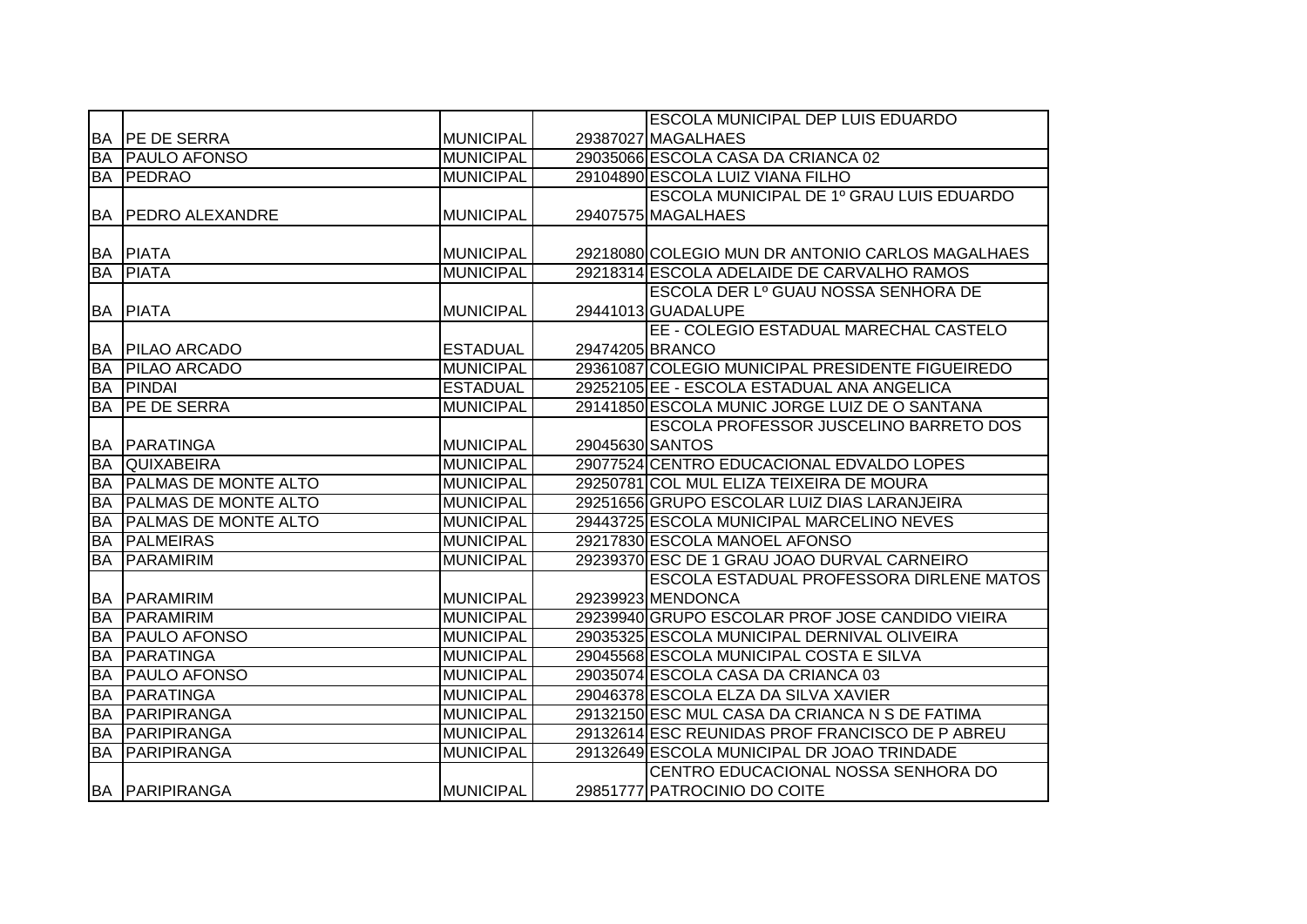|           |                      |                  |                 | <b>ESCOLA MUNICIPAL DOUTOR ANTONIO CARLOS</b>      |
|-----------|----------------------|------------------|-----------------|----------------------------------------------------|
|           | <b>BA PAU BRASIL</b> | <b>MUNICIPAL</b> |                 | 29312361 MAGALHAES                                 |
|           |                      |                  |                 | ESCOLA MUNICIPAL PROFESSORA BERNADETH              |
|           | <b>BA PAU BRASIL</b> | <b>MUNICIPAL</b> |                 | 29312370 FREITAS DE ARAUJO                         |
| <b>BA</b> | <b>OUROLANDIA</b>    | <b>MUNICIPAL</b> |                 | 29076099 ESCOLA MUNICIPAL JOSE FERREIRA DA SILVA   |
| <b>BA</b> | PARAMIRIM            | <b>MUNICIPAL</b> |                 | 29409870 COLEGIO ULYSSES CAIRES BRITO              |
| <b>BA</b> | <b>SALVADOR</b>      | <b>MUNICIPAL</b> |                 | 29190037 ESCOLA CENTRO SOCIAL MANGUEIRA            |
| <b>BA</b> | <b>QUIJINGUE</b>     | <b>MUNICIPAL</b> |                 | 29432464 ESCOLA ANTONIO CARLOS MAGALHAES           |
| <b>BA</b> | <b>SALVADOR</b>      | <b>MUNICIPAL</b> |                 | 29188636 ESCOLA MUNICIPAL VILA VICENTINA           |
| <b>BA</b> | <b>SALVADOR</b>      | <b>MUNICIPAL</b> |                 | 29189101 ESCOLA MUNICIPAL ALLAN KARDEC DA GRACA    |
| <b>BA</b> | <b>SALVADOR</b>      | <b>MUNICIPAL</b> |                 | 29189233 ESCOLA MUNICIPAL ANDRE REBOUCAS           |
| <b>BA</b> | <b>SALVADOR</b>      | <b>MUNICIPAL</b> |                 | 29189390 ESCOLA ARMANDO CARNEIRO DA ROCHA          |
|           |                      |                  |                 |                                                    |
| BA        | <b>SALVADOR</b>      | <b>MUNICIPAL</b> |                 | 29189497 ESCOLA MUNICIPAL AUSTRICLIANO DE CARVALHO |
| <b>BA</b> | <b>SALVADOR</b>      | <b>MUNICIPAL</b> |                 | 29189578 ESCOLA MUNICIPAL BATISTA DE SAN MARTIN    |
| BA        | <b>SALVADOR</b>      | <b>MUNICIPAL</b> |                 | 29187826 ESCOLA SAO BRAZ                           |
| <b>BA</b> | <b>SALVADOR</b>      | <b>MUNICIPAL</b> |                 | 29189900 ESCOLA MUNICIPAL CASA DA PROVIDENCIA      |
| <b>BA</b> | <b>SALVADOR</b>      | <b>MUNICIPAL</b> |                 | 29186870 ESCOLA PAULO MENDES DE AGUIAR             |
| <b>BA</b> | <b>SALVADOR</b>      | <b>MUNICIPAL</b> |                 | 29190231 ESCOLA MUNICIPAL AMAI PRO                 |
|           |                      |                  |                 | ESCOLA MUNICIPAL COMUNITARIA CRISTO                |
|           | <b>BA SALVADOR</b>   | <b>MUNICIPAL</b> |                 | 29190240 REDENTOR                                  |
| <b>BA</b> | <b>SALVADOR</b>      | <b>MUNICIPAL</b> |                 | 29190304 ESCOLA MUNICIPAL MINISTRO SIMOES FILHO    |
| <b>BA</b> | <b>SALVADOR</b>      | <b>MUNICIPAL</b> |                 | 29190657 ESCOLA D HELENA MAGALHAES                 |
| <b>BA</b> | <b>SALVADOR</b>      | <b>MUNICIPAL</b> |                 | 29191548 ESCOLA DO PESCADOR                        |
| <b>BA</b> | <b>SALVADOR</b>      | <b>MUNICIPAL</b> |                 | 29191696 ESCOLA MUNICIPAL DR EDUARDO DOTO          |
|           |                      |                  |                 | <b>ESCOLA MUNICIPAL ENGENHEIRO GILBERTO PIRES</b>  |
| BA        | <b>SALVADOR</b>      | <b>MUNICIPAL</b> |                 | 29191904 MARINHO                                   |
| <b>BA</b> | <b>SALVADOR</b>      | <b>MUNICIPAL</b> |                 | 29192056 ESCOLA MUNICIPAL VISCONDE DE CAIRU        |
| BA        | <b>SALVADOR</b>      | <b>MUNICIPAL</b> |                 | 29189837 ESCOLA CARMELITANA 25 DE AGOSTO           |
| <b>BA</b> | <b>SALVADOR</b>      | <b>MUNICIPAL</b> |                 | 29184789 ESCOLA MUNICIPAL CONSTANCA MEDEIROS       |
| <b>BA</b> | <b>SALVADOR</b>      | <b>ESTADUAL</b>  |                 | 29191637 EE - ESCOLA DONA JENNY GOMES              |
| <b>BA</b> | <b>SALVADOR</b>      | <b>ESTADUAL</b>  |                 | 29842727 EE - ESCOLA ESTADUAL NOVA DE SUSSUARANA   |
| <b>BA</b> | <b>SALVADOR</b>      | <b>ESTADUAL</b>  |                 | 29983720 CENTRO EDUCACIONAL CARNEIRO RIBEIRO       |
| <b>BA</b> | <b>SALVADOR</b>      | <b>MUNICIPAL</b> |                 | 29181232 ESCOLA SANTA TEREZINHA                    |
|           |                      |                  |                 | CONJUNTO ASSISTENCIAL NOSSA SENHORA DE             |
|           | <b>BA SALVADOR</b>   | <b>MUNICIPAL</b> | 29182816 FATIMA |                                                    |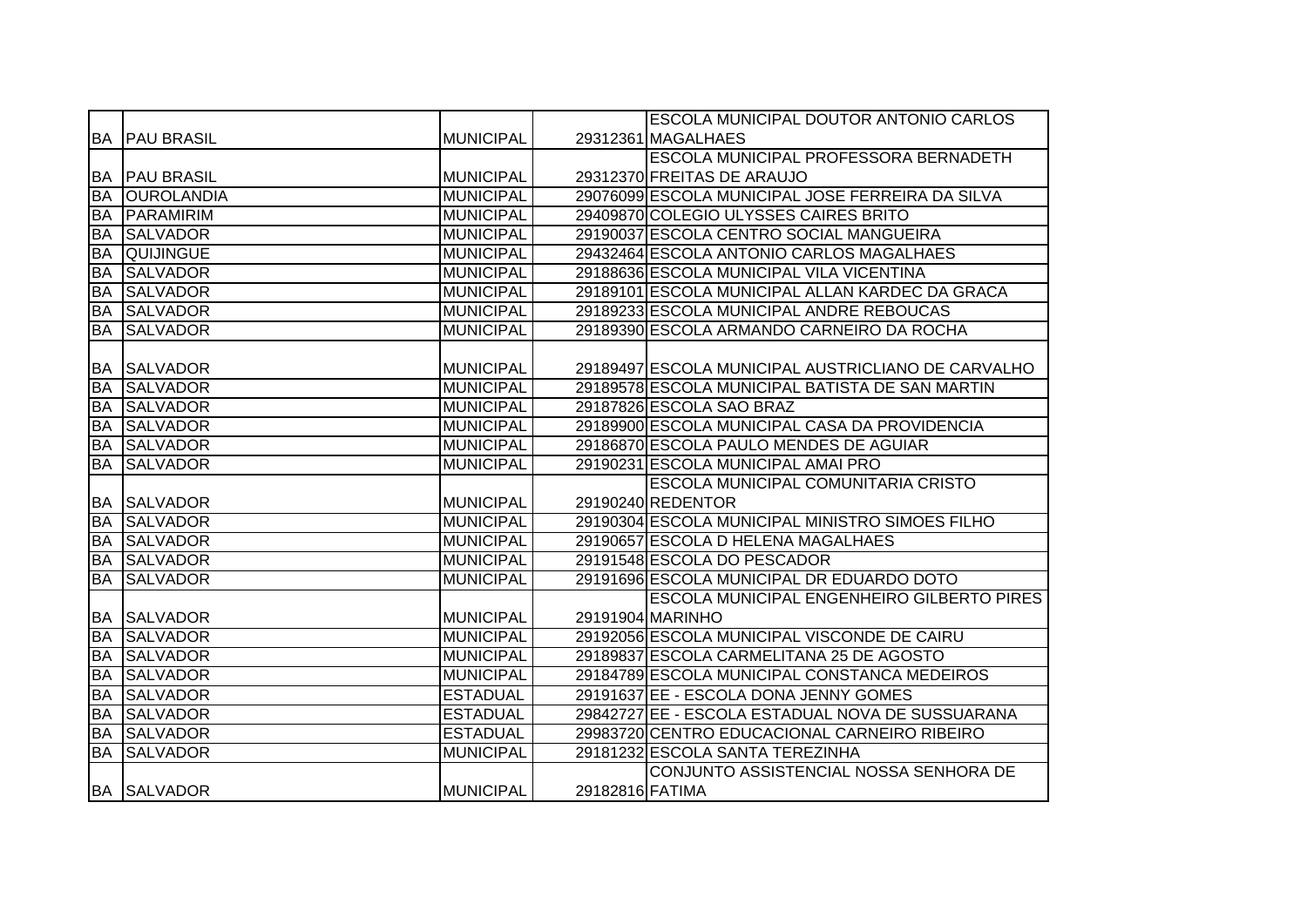|           | <b>BA SALVADOR</b>            | <b>MUNICIPAL</b> |               | 29182832 ESCOLA MUNICIPAL FILHOS DE SALOMAO        |
|-----------|-------------------------------|------------------|---------------|----------------------------------------------------|
|           |                               |                  |               |                                                    |
|           | <b>BA SALVADOR</b>            | <b>MUNICIPAL</b> |               | 29184096 ESCOLA ACELINO MAXIMINIANO DA ENCARNACAO  |
| <b>BA</b> | <b>SALVADOR</b>               | <b>MUNICIPAL</b> |               | 29188547 ESCOLA URSULA CATARINO                    |
|           |                               |                  |               | ESCOLA MUNICIPAL CIDADE VITORIA DA                 |
| <b>BA</b> | <b>SALVADOR</b>               | <b>MUNICIPAL</b> |               | 29184622 CONQUISTA                                 |
| <b>BA</b> | <b>SALVADOR</b>               | <b>MUNICIPAL</b> |               | 29192366 ESCOLA RISOLETA NEVES                     |
| <b>BA</b> | <b>SALVADOR</b>               | <b>MUNICIPAL</b> |               | 29184797 ESC MUNICIPAL CORACAO DE JESUS            |
| <b>BA</b> | <b>SALVADOR</b>               | <b>MUNICIPAL</b> |               | 29184860 ESC MUNICIPAL ASSISTENCIA SOCIAL SAO JOSE |
| <b>BA</b> | <b>SALVADOR</b>               | <b>MUNICIPAL</b> |               | 29185459 ESCOLA MUNICIPAL PADRE NORBERTO           |
| <b>BA</b> | <b>SALVADOR</b>               | <b>MUNICIPAL</b> |               | 29185777 ESCOLA JOAQUIM MAGALHAES                  |
| <b>BA</b> | <b>SALVADOR</b>               | <b>MUNICIPAL</b> |               | 29185793 ESCOLA JOIR BRASILEIRO                    |
| <b>BA</b> | <b>SALVADOR</b>               | <b>MUNICIPAL</b> |               | 29185912 ESCOLA MUNICIPAL LUIZ ANSELMO             |
| <b>BA</b> | <b>SALVADOR</b>               | <b>MUNICIPAL</b> |               | 29186439 ESCOLA MUNICIPAL PERO VAZ VELHO           |
| <b>BA</b> | <b>SALVADOR</b>               | <b>MUNICIPAL</b> |               | 29186587 ESCOLA NOSSA SENHORA DA CONCEICAO         |
| <b>BA</b> | <b>SALVADOR</b>               | <b>MUNICIPAL</b> |               | 29184568 ESCOLA MUNICIPAL CASA DA AMIZADE          |
| <b>BA</b> | <b>SANTA CRUZ CABRALIA</b>    | <b>MUNICIPAL</b> |               | 29327440 ESC INDIGENA PATAXO COROA VERMELHA        |
|           |                               |                  |               | <b>ESCOLA MUNICIPAL MARIA DA C SANTIAGO</b>        |
|           | <b>BA SALVADOR</b>            | MUNICIPAL        |               | 29434386 IMBASSAHY                                 |
| <b>BA</b> | <b>SALVADOR</b>               | <b>MUNICIPAL</b> |               | 29443431 ESCOLA MUNICIPAL MARIA FELIPA             |
|           |                               |                  |               | <b>ESCOLA MUNICIPAL PROFESSORA SONIA</b>           |
| <b>BA</b> | <b>SALVADOR</b>               | <b>MUNICIPAL</b> |               | 29447615 CAVALCANTI                                |
| <b>BA</b> | <b>SANTA BARBARA</b>          | <b>ESTADUAL</b>  |               | 29107440 EE - CENTRO EDUCACIONAL SAO JOSE          |
| <b>BA</b> | <b>SANTA BARBARA</b>          | <b>MUNICIPAL</b> |               | 29107547 ESCOLA MUNICIPAL DOM PEDRO II             |
|           |                               |                  |               | <b>ESCOLA MUNICIPAL IRMA IRAIDES DE ARAUJO</b>     |
|           | <b>BA SANTA BARBARA</b>       | MUNICIPAL        | 29387183 CRUZ |                                                    |
| <b>BA</b> | <b>SANTA BRIGIDA</b>          | <b>MUNICIPAL</b> |               | 29114497 ESCOLA MUNICIPAL JOSE ALVES PORTELA       |
| <b>BA</b> | <b>SALVADOR</b>               | <b>MUNICIPAL</b> |               | 29192200 ESCOLA MUNICIPAL PERMINIO LEITE           |
| <b>BA</b> | <b>SANTA BRIGIDA</b>          | <b>MUNICIPAL</b> |               | 29407583 ESCOLA MUNICIPAL MAE ANA                  |
|           |                               |                  |               | <b>ESCOLA MUNICIPAL ANTONIO MARTINS</b>            |
|           | <b>BA SALVADOR</b>            | <b>MUNICIPAL</b> |               | 29384648 DAMASCENO                                 |
|           | <b>BA SANTA CRUZ CABRALIA</b> | <b>MUNICIPAL</b> |               | 29327520 ESCOLA MUNICIPAL NELSON ALMEIDA           |
| <b>BA</b> | <b>SANTA CRUZ CABRALIA</b>    | <b>MUNICIPAL</b> |               | 29327636 ESCOLA TANIA GUERRIERE                    |
|           |                               |                  |               | <b>ESCOLA MUNICIPAL VICTURINO DA PURIFICACAO</b>   |
|           | BA SANTA CRUZ CABRALIA        | <b>MUNICIPAL</b> |               | 29327687 FIGUEIREDO                                |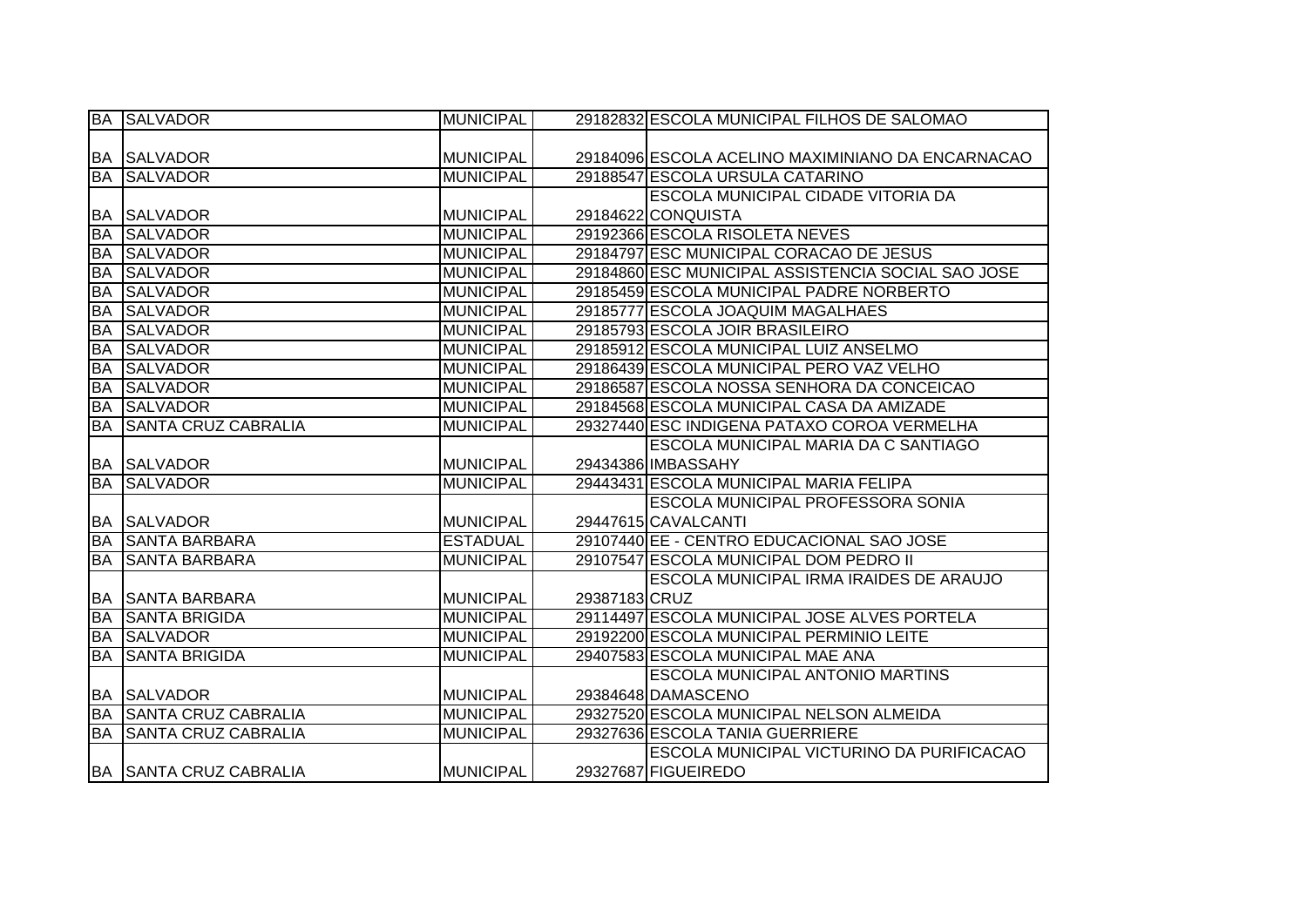|           |                                 |                  |                | <b>ESCOLA MUNICIPAL PROF JACIRA MONTEIRO</b>          |
|-----------|---------------------------------|------------------|----------------|-------------------------------------------------------|
|           | <b>BA SANTA CRUZ CABRALIA</b>   | <b>MUNICIPAL</b> |                | 29407206 BENFICA                                      |
| <b>BA</b> | <b>SANTA CRUZ CABRALIA</b>      | <b>MUNICIPAL</b> |                | 29439736 ESCOLA MUNICIPAL MARCELINO JOSE SOARES       |
|           |                                 |                  |                |                                                       |
|           | <b>BA SANTA CRUZ DA VITORIA</b> | <b>MUNICIPAL</b> |                | 29312434 CENTRO MUNICIPAL DE EDUCACAO JOSE GUEDES     |
|           |                                 |                  |                | ESCOLA MUNICIPAL STELA DALVA CORREIA E                |
| <b>BA</b> | <b>SANTA CRUZ DA VITORIA</b>    | <b>MUNICIPAL</b> | 29312590 SILVA |                                                       |
| <b>BA</b> | NOVA CANAA                      | <b>MUNICIPAL</b> |                | 29275466 ESC MUN DE 1 GRAU LUIZ BRAGA                 |
| <b>BA</b> | <b>SANTA BRIGIDA</b>            | <b>MUNICIPAL</b> |                | 29115019 COLEGIO MUNICIPAL PEDRO BATISTA              |
|           |                                 |                  |                |                                                       |
| BA        | <b>SALVADOR</b>                 | <b>MUNICIPAL</b> |                | 29194539 ESCOLA MUNICIPAL ENGENHO VELHO FEDERACAO     |
| <b>BA</b> | <b>SALINAS DA MARGARIDA</b>     | <b>MUNICIPAL</b> |                | 29406048 ESCOLA MODELO DE SALINAS DA MARGARIDA        |
| <b>BA</b> | <b>SALVADOR</b>                 | <b>MUNICIPAL</b> |                | 29193001 ESCOLA MUNICIPAL JAIME VIEIRA LIMA           |
| <b>BA</b> | <b>SALVADOR</b>                 | <b>MUNICIPAL</b> |                | 29193290 ESCOLA MUNICIPAL LEOVICIA ANDRADE            |
| <b>BA</b> | <b>SALVADOR</b>                 | <b>MUNICIPAL</b> |                | 29193524 ESCOLA DOUTOR MARCOS VINICIUS VILACA         |
| BA        | <b>SALVADOR</b>                 | <b>MUNICIPAL</b> |                | 29193745 ESCOLA MUNICIPAL MARTAGAO GESTEIRA           |
| BA        | <b>SALVADOR</b>                 | <b>MUNICIPAL</b> |                | 29194288 ESCOLA MUNICIPAL DE PERNAMBUES               |
| <b>BA</b> | <b>SALVADOR</b>                 | <b>MUNICIPAL</b> |                | 29194296 ESCOLA MUNICIPAL DE PITUACU                  |
| <b>BA</b> | <b>SALVADOR</b>                 | <b>MUNICIPAL</b> |                | 29194350 ESCOLA ESTHER FELIX DA SILVA                 |
| <b>BA</b> | <b>SALVADOR</b>                 | <b>MUNICIPAL</b> |                | 29432740 ESCOLA MUNICIPAL LAURA SALES DE ALMEIDA      |
| <b>BA</b> | <b>SALVADOR</b>                 | <b>MUNICIPAL</b> |                | 29194504 ESCOLA MUNICIPAL SIMOES FILHO                |
| <b>BA</b> | <b>SALVADOR</b>                 | <b>MUNICIPAL</b> |                | 29423252 ESCOLA MUNICIPAL DE SAO MARCOS               |
| <b>BA</b> | <b>SALVADOR</b>                 | <b>MUNICIPAL</b> |                | 29194563 ESCOLA MUNICIPAL MURILO CELESTINO COSTA      |
| <b>BA</b> | <b>SALVADOR</b>                 | <b>MUNICIPAL</b> |                | 29195764 ESCOLA ROMULO GALVAO DE CARVALHO             |
| <b>BA</b> | <b>SALVADOR</b>                 | <b>MUNICIPAL</b> |                | 29198771 ESCOLA SOCIEDADE SEIS DE JANEIRO             |
| <b>BA</b> | <b>SALVADOR</b>                 | <b>MUNICIPAL</b> |                | 29336392 ESCOLA MUNICIPAL SAO GONCALO DO RETIRO       |
|           |                                 |                  |                | CIEP-ENG <sup>®</sup> LEONEL DE MOURA BRIZOLA-ESCOLA  |
| BA        | <b>SALVADOR</b>                 | <b>MUNICIPAL</b> |                | 29336562 MUNICIPAL PIRATINI                           |
| <b>BA</b> | <b>SALVADOR</b>                 | <b>MUNICIPAL</b> |                | 29336686 ESCOLA MUNUCIPAL BELA VISTA DO LOBATO        |
| BA        | <b>SALVADOR</b>                 | <b>MUNICIPAL</b> |                | 29377471 ESCOLA COMUNIT REGINA STUKENBORG             |
| BA        | <b>SALVADOR</b>                 | <b>MUNICIPAL</b> |                | 29192323 ESCOLA MUNICIPAL MACHADO DE ASSIS            |
| <b>BA</b> | <b>SALVADOR</b>                 | <b>MUNICIPAL</b> |                | 29194458 ESCOLA MUNICIPAL MIRANTES DE PERIPERI        |
| <b>BA</b> | <b>RIBEIRA DO AMPARO</b>        | <b>ESTADUAL</b>  |                | 29132959 EE - ESCOLA ESTADUAL TANCREDO NEVES          |
|           |                                 |                  |                |                                                       |
|           | <b>BA RIACHAO DAS NEVES</b>     | <b>MUNICIPAL</b> |                | 29403367 ESCOLA MUNICIPAL DE 1º GRAU JOSE DE OLIVEIRA |
|           | <b>BA RIACHAO DAS NEVES</b>     | <b>MUNICIPAL</b> |                | 29420962 ESCOLA MUNICIPAL LUIS AMERICO NUNES          |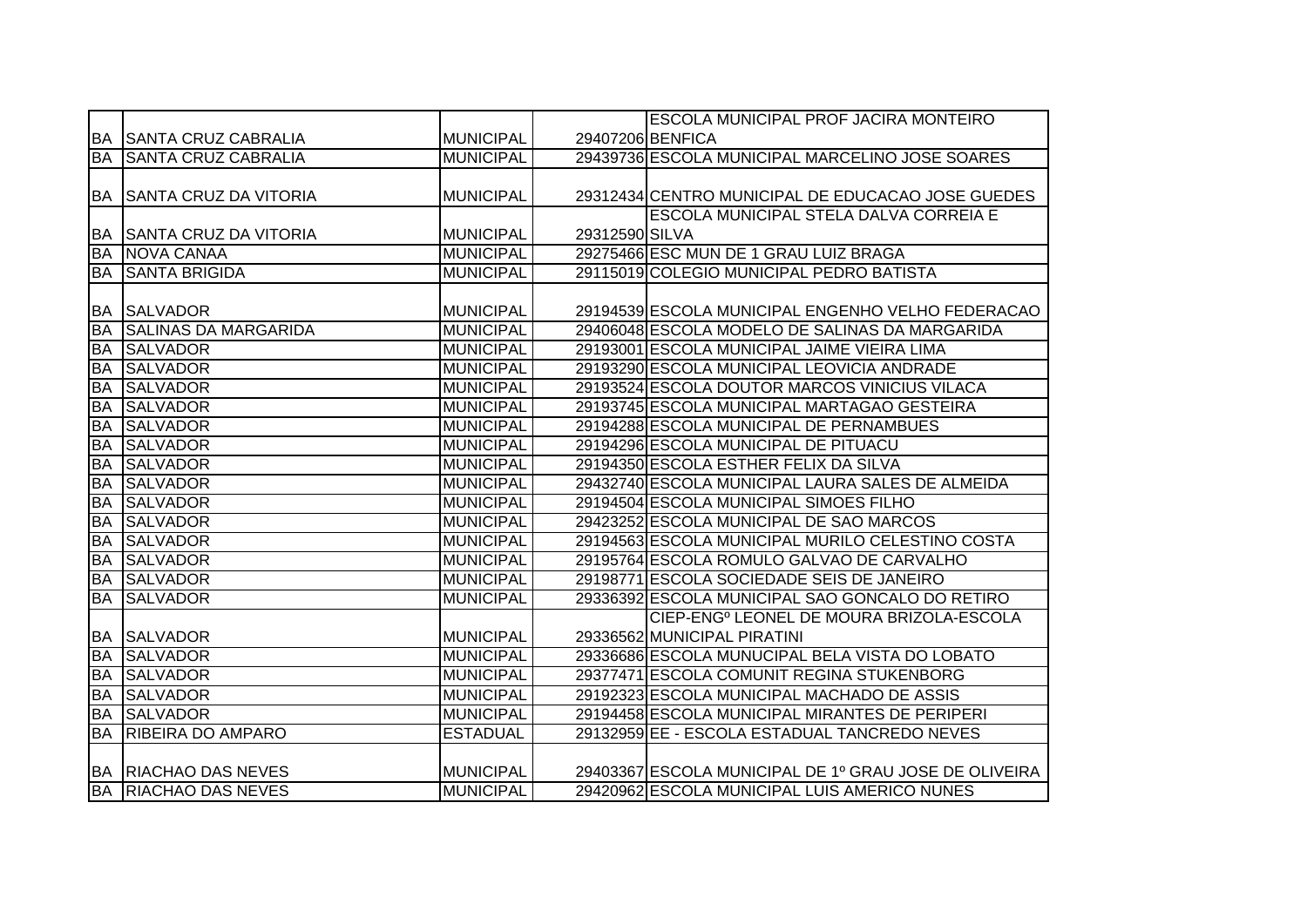|           |                             |                  |                  | <b>ESCOLA MUN PROF<sup>a</sup> CARMEM MIRANDA ARRUDA</b> |
|-----------|-----------------------------|------------------|------------------|----------------------------------------------------------|
|           | <b>BA RIACHAO DAS NEVES</b> | <b>MUNICIPAL</b> | 29439191 DE LIMA |                                                          |
| BA        | <b>RIACHAO DO JACUIPE</b>   | <b>ESTADUAL</b>  |                  | 29144027 EE - ESCOLA ESTADUAL OSVALDO CRUZ               |
|           |                             |                  |                  |                                                          |
| BA        | <b>RIACHO DE SANTANA</b>    | <b>MUNICIPAL</b> |                  | 29253683 ESCOLA MUNICIPALIZADA PROFESSOR MANINHO         |
| <b>BA</b> | <b>RIACHO DE SANTANA</b>    | <b>MUNICIPAL</b> |                  | 29253896 ESCOLA MUNICIPALIZADA JOHN KENNEDY              |
| <b>BA</b> | <b>RIACHO DE SANTANA</b>    | <b>MUNICIPAL</b> |                  | 29253900 ESCOLA MUNICIPAL ARNALDO CARDOSO                |
|           |                             |                  |                  |                                                          |
| <b>BA</b> | <b>RIBEIRA DO POMBAL</b>    | <b>MUNICIPAL</b> |                  | 29848814 ESCOLA MUNICIPAL MANOEL NASCIMENTO DANTAS       |
|           |                             |                  |                  | ESCOLA MUNICIPAL MARIA AMARAL GUIMARAES                  |
| BA        | <b>RIACHO DE SANTANA</b>    | <b>MUNICIPAL</b> | 29439728 GONDIM  |                                                          |
| <b>BA</b> | <b>RETIROLANDIA</b>         | <b>MUNICIPAL</b> |                  | 29142466 ESCOLA ANTONIO CARLOS MAGALHAES                 |
| <b>BA</b> | <b>RIBEIRA DO AMPARO</b>    | <b>MUNICIPAL</b> |                  | 29330335 ESCOLA MUNICIPAL AGENOR BRITO                   |
| <b>BA</b> | <b>RIBEIRA DO AMPARO</b>    | <b>MUNICIPAL</b> |                  | 29429951 AGENOR BRITO I                                  |
| BA        | <b>RIBEIRA DO POMBAL</b>    | <b>MUNICIPAL</b> |                  | 29133114 COLEGIO EVENCIA BRITO                           |
| <b>BA</b> | <b>RIBEIRA DO POMBAL</b>    | <b>MUNICIPAL</b> |                  | 29133319 ESCOLA MUNICIPAL HILDETE LOMANTO                |
| <b>BA</b> | <b>RIBEIRA DO POMBAL</b>    | <b>MUNICIPAL</b> |                  | 29133335 ESCOLA MUNICIPAL JOANA ANGELICA                 |
|           |                             |                  |                  | ESCOLA MUNICIPAL PROFESSORA MARIA MENEZES                |
|           | BA RIBEIRA DO POMBAL        | <b>MUNICIPAL</b> |                  | 29133815 CRUZ CONCEICAO                                  |
|           |                             |                  |                  | ESCOLA MUNICIPAL PROFESSORA ADELIA SILVA                 |
| <b>BA</b> | <b>RIBEIRA DO POMBAL</b>    | <b>MUNICIPAL</b> | 29133980 COSTA   |                                                          |
|           |                             |                  |                  | EE - ESCOLA ESTADUAL PROFESSORA ARMANDINA                |
|           | <b>BA SALVADOR</b>          | <b>ESTADUAL</b>  |                  | 29183839 MARQUES                                         |
| <b>BA</b> | <b>RIACHO DE SANTANA</b>    | <b>MUNICIPAL</b> |                  | 29253942 ESCOLA MUNICIPALIZADA XAVIER MARQUES            |
|           |                             |                  |                  | ESCOLA MUNICIPALIZADA WILSON LINS DE                     |
|           | <b>BA REMANSO</b>           | <b>MUNICIPAL</b> |                  | 29030471 ALBUQUERQUE                                     |
| <b>BA</b> | <b>SANTA INES</b>           | <b>MUNICIPAL</b> |                  | 29235146 ESCOLA ESTADUAL LUIS VIANA FILHO                |
| BA        | <b>QUIXABEIRA</b>           | <b>MUNICIPAL</b> |                  | 29077974 ESCOLA MUNICIPAL RAULINDO DE ARAUJO RIOS        |
|           |                             |                  |                  |                                                          |
|           | <b>BA RAFAEL JAMBEIRO</b>   | <b>MUNICIPAL</b> |                  | 29106125 ESCOLA MUNICIPAL ILZA DOS SANTOS BARBOSA        |
|           |                             |                  |                  |                                                          |
| BA        | <b>RAFAEL JAMBEIRO</b>      | <b>MUNICIPAL</b> |                  | 29106893 ESCOLA MUNICIPAL DOM AVELAR BRANDAO VILELA      |
|           |                             |                  |                  | <b>ESCOLA MUNICIPAL DE 1 GRAU CORACAO DE</b>             |
|           | <b>BA RAFAEL JAMBEIRO</b>   | <b>MUNICIPAL</b> | 29106907 JESUS   |                                                          |
|           |                             |                  |                  |                                                          |
|           | <b>BA REMANSO</b>           | <b>ESTADUAL</b>  |                  | 29030137 EE - COLEGIO ESTADUAL REITOR EDGARD SANTOS      |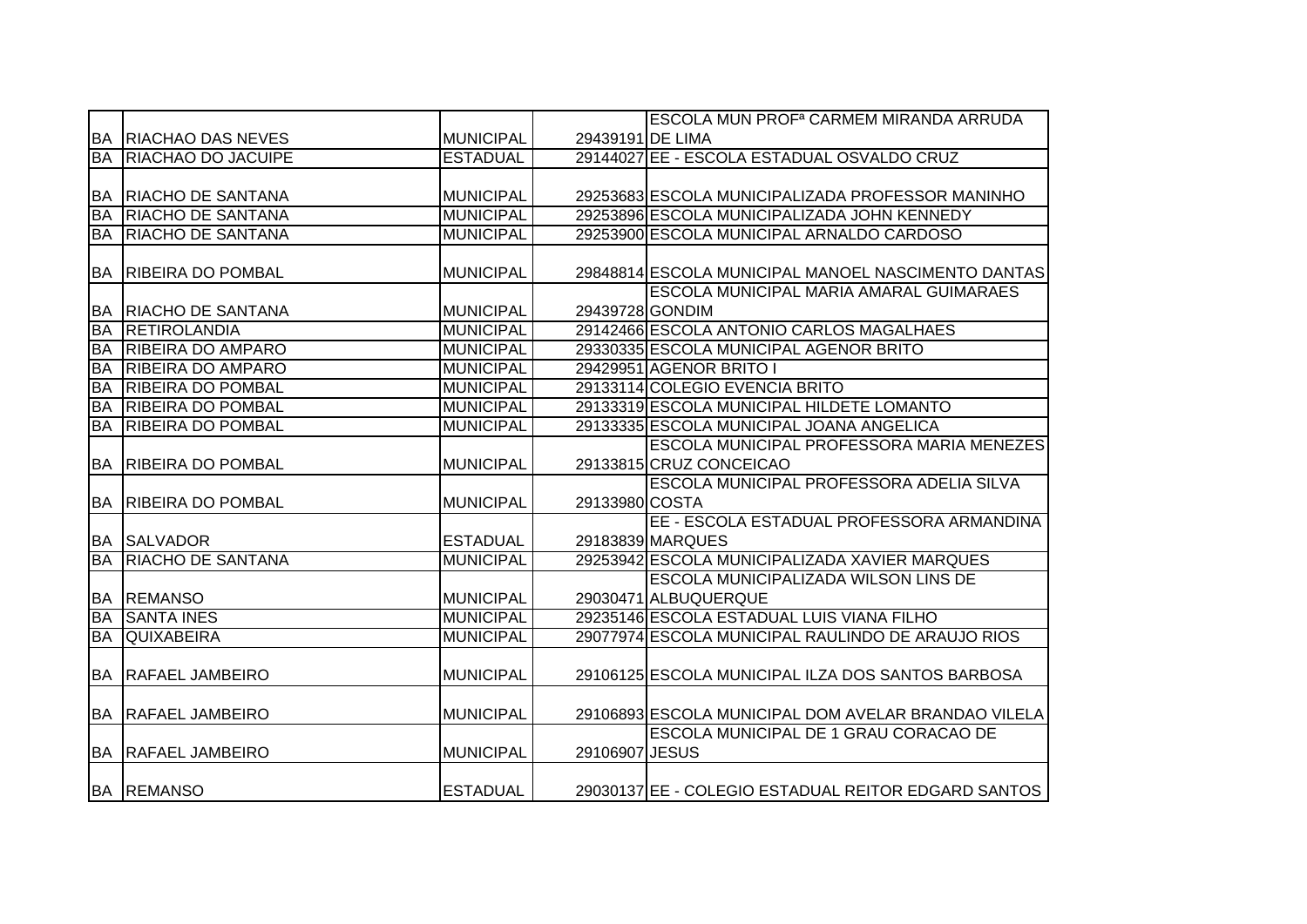|           | <b>BA REMANSO</b>        | <b>MUNICIPAL</b> | 29030145 COLEGIO MUNICIPAL RUY BARBOSA             |
|-----------|--------------------------|------------------|----------------------------------------------------|
|           |                          |                  | <b>ESCOLA MUNICIPAL DEP THEODULO</b>               |
|           | <b>BA REMANSO</b>        | <b>MUNICIPAL</b> | 29030161 ALBUQUERQUE                               |
|           |                          |                  | ESCOLA MUNICIPAL DE 1º GRAU CANDIDO                |
| BA        | <b>RIACHAO DAS NEVES</b> | <b>MUNICIPAL</b> | 29003350 CHRISOSTOMO DA SILVA                      |
| <b>BA</b> | <b>REMANSO</b>           | <b>MUNICIPAL</b> | 29030463 COLEGIO MUNICIPAL ERALDO TINOCO MELO      |
| <b>BA</b> | RETIROLANDIA             | <b>MUNICIPAL</b> | 29393388 ESCOLA MUNICIPAL VALDECI LOBAO            |
|           |                          |                  | <b>ESCOLA MUNICIPAL DR DEMOSTHENES GUANAES</b>     |
| <b>BA</b> | <b>REMANSO</b>           | <b>MUNICIPAL</b> | 29031311 PEREIRA                                   |
|           |                          |                  |                                                    |
| <b>BA</b> | <b>REMANSO</b>           | <b>MUNICIPAL</b> | 29031435 ESCOLA MUNICIPAL PROFESSORA ALICE DANTAS  |
|           |                          |                  | <b>ESCOLA MUNICIPAL PROFESSORA DIOMAR</b>          |
| <b>BA</b> | <b>REMANSO</b>           | <b>MUNICIPAL</b> | 29329108 MARTINS                                   |
|           |                          |                  | <b>ESCOLA MUNICIPAL PROFESSORA IRACY</b>           |
| <b>BA</b> | <b>REMANSO</b>           | <b>MUNICIPAL</b> | 29340497 FERREIRA DE CASTRO                        |
| <b>BA</b> | <b>RETIROLANDIA</b>      | <b>ESTADUAL</b>  | 29142270 EE - ESCOLA ANTONIO MILITAO RODRIGUES     |
| <b>BA</b> | RETIROLANDIA             | <b>ESTADUAL</b>  | 29142377 EE - ESCOLA ESTADUAL LUIZ VIANA NETO      |
| <b>BA</b> | RETIROLANDIA             | <b>MUNICIPAL</b> | 29142245 ESC ADELIDIO MARTINS DOS SANTOS           |
| <b>BA</b> | <b>RIBEIRA DO POMBAL</b> | <b>MUNICIPAL</b> | 29852765 ESCOLA MUNICIPAL SANTA MATILDES           |
|           |                          |                  | ESCOLA MUNICIPAL PROFESSORA ISOLINA NUNES          |
|           | <b>BA REMANSO</b>        | <b>MUNICIPAL</b> | 29030170 BARBOSA                                   |
| <b>BA</b> | <b>RUY BARBOSA</b>       | <b>MUNICIPAL</b> | 29087325 ESCOLA MUNICIPAL DR ARTUR SA              |
| <b>BA</b> | <b>RIO REAL</b>          | <b>MUNICIPAL</b> | 29392462 ESCOLA MUNICIPAL SILVIA FONTES FARIA      |
|           |                          |                  |                                                    |
| BA        | <b>RIO REAL</b>          | <b>MUNICIPAL</b> | 29417260 ESCOLA MUNICIPAL LAISA DE SOUZA GUIMARAES |
| <b>BA</b> | <b>RODELAS</b>           | <b>ESTADUAL</b>  | 29036046 EE - COLEGIO ESTADUAL DULCINA CRUZ LIMA   |
| <b>BA</b> | <b>RODELAS</b>           | <b>ESTADUAL</b>  | 29036119 EE - ESCOLA ESTADUAL ERALDO TINOCO MELO   |
| <b>BA</b> | <b>RODELAS</b>           | <b>ESTADUAL</b>  | 29036127 EE - ESCOLA ESTADUAL DULCINA CRUZ LIMA    |
|           |                          |                  | CENTRO DE EDUCACAO MUL LUIZ EDUARDO                |
| BA        | <b>RODELAS</b>           | <b>MUNICIPAL</b> | 29372593 MAGALHAES                                 |
| <b>BA</b> | <b>RUY BARBOSA</b>       | <b>ESTADUAL</b>  | 29087260 EE - ESCOLA ALICE TELES DE MENEZES        |
| <b>BA</b> | <b>RIBEIRA DO POMBAL</b> | <b>MUNICIPAL</b> | 29375630 ESCOLA MUNICIPAL NADILZA BRITO LUZ        |
| <b>BA</b> | <b>RUY BARBOSA</b>       | <b>ESTADUAL</b>  | 29087872 EE - ESCOLA CARNEIRO RIBEIRO              |
| <b>BA</b> | <b>RIO REAL</b>          | <b>MUNICIPAL</b> | 29154235 ESC MUL JOSAPHAT CARLOS BORGES            |
| <b>BA</b> | <b>RUY BARBOSA</b>       | <b>MUNICIPAL</b> | 29087333 ESCOLA EMMANUEL BRASIL RAMOS              |
| <b>BA</b> | <b>RUY BARBOSA</b>       | <b>MUNICIPAL</b> | 29087341 ESCOLA MUNICIPAL JOHN KENNEDY             |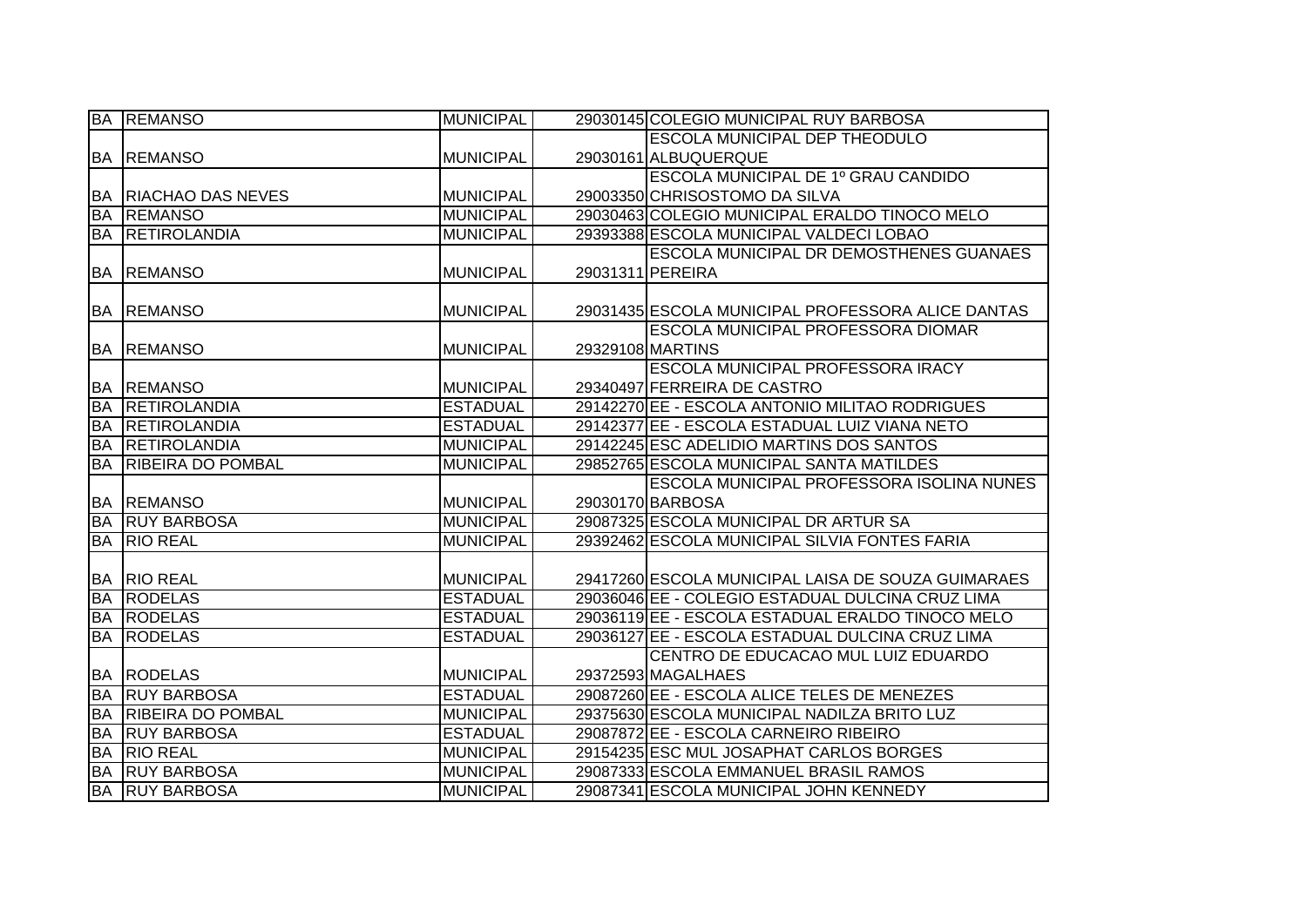| <b>BA</b> | <b>RUY BARBOSA</b>          | <b>MUNICIPAL</b> |                | 29087503 ESC MUL DUQUE DE CAXIAS                 |
|-----------|-----------------------------|------------------|----------------|--------------------------------------------------|
| BA        | <b>RUY BARBOSA</b>          | <b>MUNICIPAL</b> |                | 29088020 ESCOLA MUNICIPAL SACRAMENTO NETO        |
| <b>BA</b> | <b>RUY BARBOSA</b>          | <b>MUNICIPAL</b> |                | 29848784 ESCOLA MUNICIPAL JARDIM ALVORADA        |
| <b>BA</b> | <b>SALINAS DA MARGARIDA</b> | <b>MUNICIPAL</b> |                | 29170320 CENTRO EDUC PERMINIO SOUZA FERREIRA     |
| BA        | <b>SALINAS DA MARGARIDA</b> | <b>MUNICIPAL</b> |                | 29170486 ESCOLA WALDEMIRO TELES FERREIRA         |
| <b>BA</b> | <b>QUIXABEIRA</b>           | <b>MUNICIPAL</b> |                | 29077516 CENTRO EDUCACIONAL DE QUIXABEIRA        |
|           |                             |                  |                | EE - COLEGIO ESTADUAL PROFESSOR ERALDO           |
| BA        | <b>RUY BARBOSA</b>          | <b>ESTADUAL</b>  |                | 29087317 TINOCO MELO                             |
| <b>BA</b> | <b>RIO DO ANTONIO</b>       | <b>MUNICIPAL</b> |                | 29264030 ESCOLA MUNICIPAL CONSELHEIRO LUIZ VIANA |
| <b>BA</b> | RIBEIRAO DO LARGO           | <b>ESTADUAL</b>  |                | 29285291 EE - COLEGIO ESTADUAL ANTONIO GONCALVES |
| <b>BA</b> | RIBEIRAO DO LARGO           | <b>MUNICIPAL</b> |                | 29281768 ESCOLA DE 1º GRAU TIRADENTES            |
|           |                             |                  |                | <b>ESCOLA MUNICIPAL MARIA EUNICE MARTINS</b>     |
|           | BA RIBEIRAO DO LARGO        | <b>MUNICIPAL</b> |                | 29285461 MOREIRA                                 |
| <b>BA</b> | <b>RIBEIRAO DO LARGO</b>    | <b>MUNICIPAL</b> |                | 29401120 ESCOLA MUNICIPAL MANOEL ANTUNES DA LUZ  |
|           |                             |                  |                | EE - ESCOLA ESTADUAL JUVENAL CANDIDO DE          |
|           | <b>BA RIO DE CONTAS</b>     | <b>ESTADUAL</b>  |                | 29219213 OLIVEIRA                                |
| <b>BA</b> | <b>RIO DE CONTAS</b>        | <b>ESTADUAL</b>  |                | 29467403 EE - COLEGIO ESTADUAL CARLOS SOUTO      |
| <b>BA</b> | <b>RIO DE CONTAS</b>        | <b>MUNICIPAL</b> |                | 29219426 ESCOLA MUNICIPAL BARAO DE MACAUBAS      |
| <b>BA</b> | <b>RIO DE CONTAS</b>        | <b>MUNICIPAL</b> |                | 29426596 CENTRO DE EDUCACAO MUNICIPAL            |
| <b>BA</b> | <b>RIO REAL</b>             | <b>MUNICIPAL</b> |                | 29154650 ESCOLINHA RECANTO DE FADA II            |
|           |                             |                  |                | CENTRO DE EDUCACAO MUNICIPAL FLORINDO            |
|           | BA RIO DO ANTONIO           | <b>MUNICIPAL</b> |                | 29263360 SILVEIRA                                |
| BA        | <b>RIO REAL</b>             | <b>MUNICIPAL</b> |                | 29154626 ESCOLA MUNICIPAL ROMULO GALVAO          |
| <b>BA</b> | <b>RIO DO ANTONIO</b>       | <b>MUNICIPAL</b> |                | 29347157 ESCOLA MUNICIPAL ARMINDO GUIMARAES      |
|           |                             |                  |                | CENTRO DE EDUCACAO MUNICIPAL MANOEL              |
|           | <b>BA RIO DO ANTONIO</b>    | <b>MUNICIPAL</b> |                | 29430968 RIBEIRO DE BRITO                        |
| <b>BA</b> | <b>RIO DO PIRES</b>         | <b>MUNICIPAL</b> |                | 29240140 COLEGIO EST DEMOCRATICO DE RIO DO PIRES |
| <b>BA</b> | <b>RIO DO PIRES</b>         | <b>MUNICIPAL</b> |                | 29240522 GRUPO ESCOLAR CLEMENTE PEREIRA DA SILVA |
| <b>BA</b> | <b>RIO REAL</b>             | <b>ESTADUAL</b>  |                | 29154030 EE - ESCOLA ESTADUAL TIRADENTES         |
|           |                             |                  |                | EE - ESCOLA ESTADUAL JOSE PONCIANO DO            |
|           | <b>BA RIO REAL</b>          | <b>ESTADUAL</b>  |                | 29334772 NASCIMENTO                              |
|           |                             |                  |                | EE - ESCOLA ESTADUAL GENIVALDO FONSECA           |
|           | <b>BA RIO REAL</b>          | <b>ESTADUAL</b>  | 29392519 COSTA |                                                  |
| <b>BA</b> | <b>SALVADOR</b>             | <b>ESTADUAL</b>  |                | 29182280 EE - COLEGIO ESTADUAL URSULA CATHARINO  |
|           |                             |                  |                | EE - COLEGIO ESTADUAL PROFESSORA LIA PUBLIO      |
|           | BA RIO DO ANTONIO           | <b>ESTADUAL</b>  |                | 29264049 DE CASTRO                               |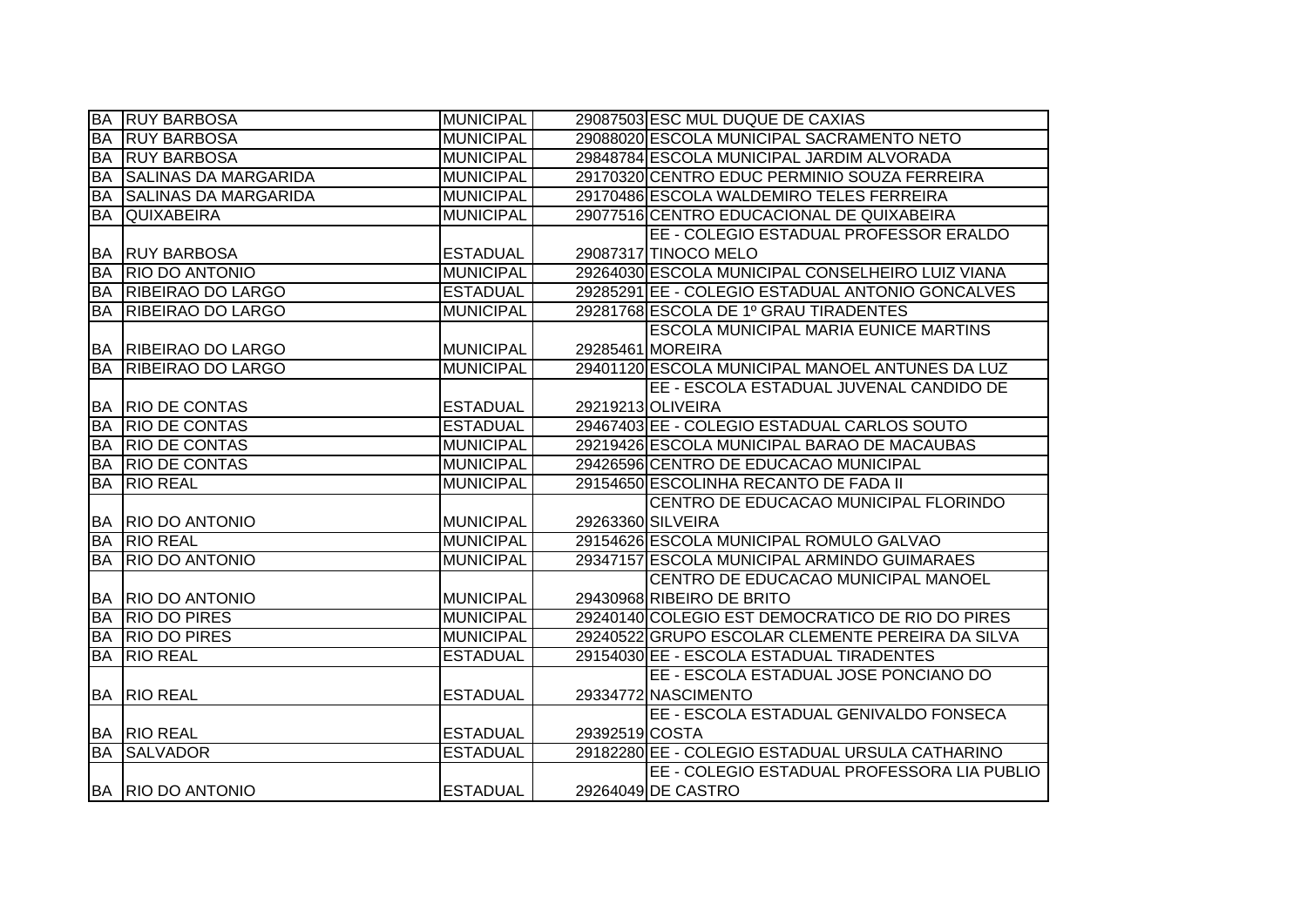| <b>BA</b> | <b>FLORESTA AZUL</b>    | <b>MUNICIPAL</b> |                 | 29298555 GRUPO ESCOLAR JOAO ALVES DE MACEDO          |
|-----------|-------------------------|------------------|-----------------|------------------------------------------------------|
| <b>BA</b> | <b>CANSANCAO</b>        | <b>MUNICIPAL</b> |                 | 29115639 ESCOLA ALEXANDRINO JOSE DE FRANCA           |
| <b>BA</b> | <b>CAMPO FORMOSO</b>    | <b>MUNICIPAL</b> |                 | 29361753 ESC JOSEFA MONTEIRO MENEZES                 |
| <b>BA</b> | <b>CANDIBA</b>          | <b>MUNICIPAL</b> |                 | 29243874 GRUPO ESC MUL MANOEL ALVES SOBRINHO         |
| <b>BA</b> | <b>CANDIBA</b>          | <b>MUNICIPAL</b> |                 | 29243912 GRUPO ESCOLAR RUI BARBOSA                   |
| <b>BA</b> | <b>CANDIDO SALES</b>    | <b>ESTADUAL</b>  |                 | 29271568 EE - COLEGIO ESTADUAL PRESIDENTE MEDICI     |
|           |                         |                  |                 | CENTRO EDUCACIONAL PROFESSORA IRACY                  |
|           | <b>BA CANDIDO SALES</b> | <b>MUNICIPAL</b> |                 | 29271258 ALMEIDA VARGES                              |
| <b>BA</b> | <b>CANDIDO SALES</b>    | <b>MUNICIPAL</b> |                 | 29271908 GRUPO ESCOLAR ROBERTO SANTOS                |
|           |                         |                  |                 | ESCOLA MUNICIPAL DE ENSINO FUNDAMENTAL               |
| <b>BA</b> | <b>CANDIDO SALES</b>    | <b>MUNICIPAL</b> |                 | 29402450 PROF <sup>a</sup> VERA NEUSA PECA           |
|           |                         |                  |                 |                                                      |
| <b>BA</b> | <b>CANDIBA</b>          | <b>ESTADUAL</b>  |                 | 29243904 EE - GRUPO ESCOLAR JOAQUIM DA SILVA MARTINS |
| <b>BA</b> | <b>CANSANCAO</b>        | <b>MUNICIPAL</b> |                 | 29115620 EDUCANDARIO SENHORA SANTANA                 |
| BA        | <b>CANDEIAS</b>         | <b>MUNICIPAL</b> |                 | 29422558 ESCOLA MUNICIPAL DOM AVELAR                 |
| <b>BA</b> | <b>CANSANCAO</b>        | <b>MUNICIPAL</b> |                 | 29116260 ESCOLAS REUNIDAS JOAO CORDEIRO              |
|           |                         |                  |                 | CENTRO EDUCACIONAL ROSINA PEREIRA DOS                |
|           | <b>BA CANSANCAO</b>     | <b>MUNICIPAL</b> | 29438063 SANTOS |                                                      |
|           |                         |                  |                 |                                                      |
| <b>BA</b> | <b>CANSANCAO</b>        | <b>MUNICIPAL</b> |                 | 29502209 ESCOLA MUNICIPAL SENHOR DO BONFIM           |
|           |                         |                  |                 |                                                      |
|           | <b>BA CANSANCAO</b>     | <b>MUNICIPAL</b> |                 | 29570603 CENTRO EDUCACIONAL OSMILTON BATISTA SOUZA   |
| <b>BA</b> | <b>CANUDOS</b>          | <b>ESTADUAL</b>  |                 | 29393353 EE - COLEGIO ESTADUAL LUIS CABRAL           |
|           |                         |                  |                 | EDUCANDARIO MUNICIPAL NOSSA SENHORA DAS              |
| <b>BA</b> | <b>CANUDOS</b>          | <b>MUNICIPAL</b> | 29116643 GRACAS |                                                      |
| <b>BA</b> | <b>CANUDOS</b>          | <b>MUNICIPAL</b> |                 | 29116651 COLEGIO MUNICIPAL ARNALDO FERREIRA          |
| BA        | <b>CANUDOS</b>          | <b>MUNICIPAL</b> |                 | 29116660 EDUCANDARIO MUNICIPAL JAIRO AZI             |
|           |                         |                  |                 | EE - COLEGIO ESTADUAL OSMILTON BATISTA               |
|           | <b>BA CANSANCAO</b>     | <b>ESTADUAL</b>  | 29115604 SOUZA  |                                                      |
| <b>BA</b> | <b>CANAVIEIRAS</b>      | <b>MUNICIPAL</b> |                 | 29296919 ESCOLA MUNICIPAL ROTARY CLUBE               |
| <b>BA</b> | <b>CATURAMA</b>         | <b>MUNICIPAL</b> |                 | 29205395 ESC MARIA AVELINA OLIVEIRA SOUSA            |
| <b>BA</b> | <b>CANAPOLIS</b>        | <b>ESTADUAL</b>  |                 | 29011507 EE - ESCOLA ESTADUAL RUY BARBOSA            |
| <b>BA</b> | <b>CANAPOLIS</b>        | <b>MUNICIPAL</b> |                 | 29011124 CENTRO EDUCACIONAL CANAPOLENSE              |
| <b>BA</b> | <b>CANAPOLIS</b>        | <b>MUNICIPAL</b> |                 | 29011582 GRUPO ESCOLAR DOM BOSCO                     |
|           |                         |                  |                 | EE - COLEGIO ESTADUAL JOSE RIBEIRO DE                |
|           | <b>BA CANARANA</b>      | <b>ESTADUAL</b>  | 29060214 ARAUJO |                                                      |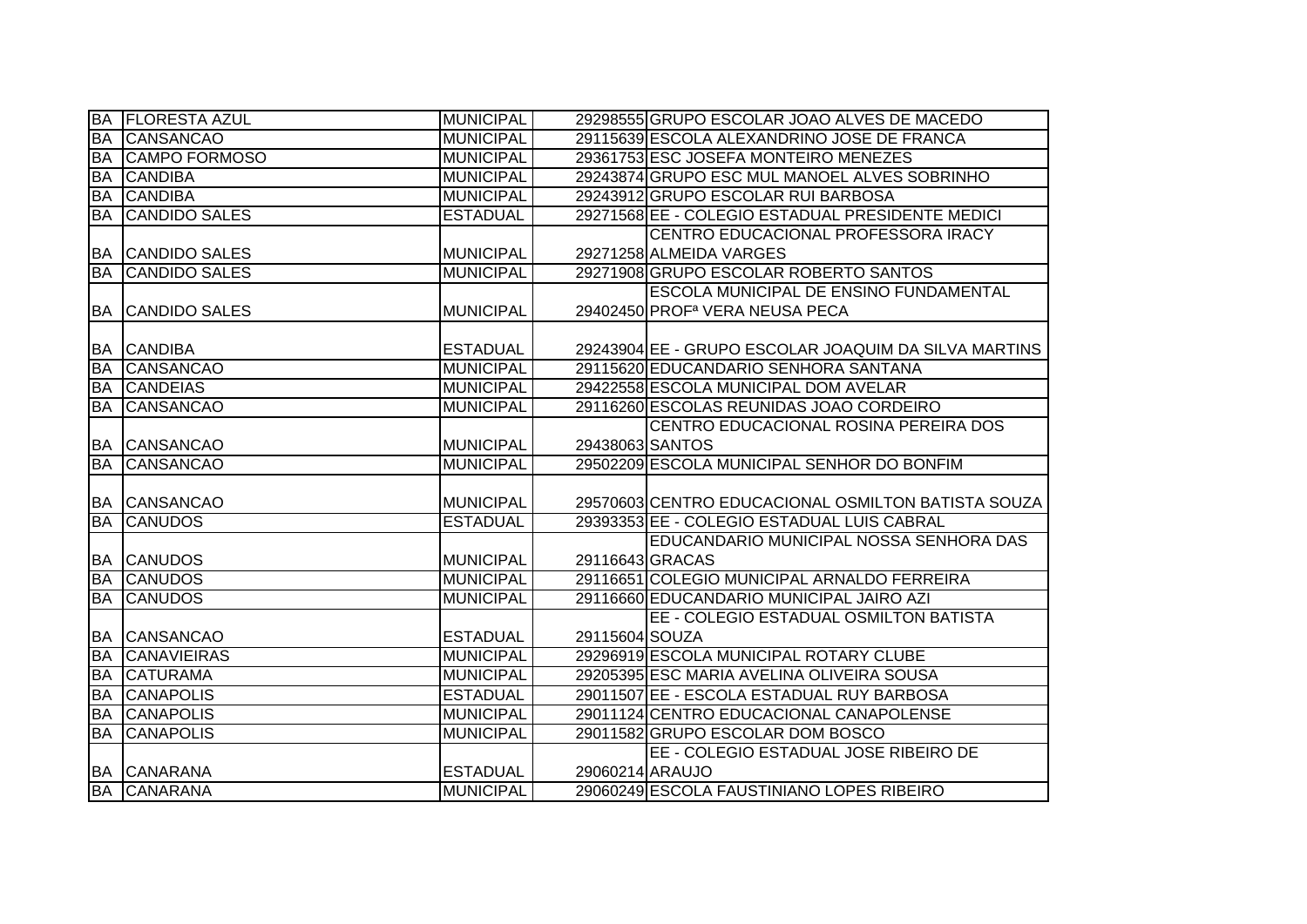| <b>BA</b> | <b>CANARANA</b>          | <b>MUNICIPAL</b> |                 | 29060451 GRUPO ESCOLAR JOSE MARTINS FILHO             |
|-----------|--------------------------|------------------|-----------------|-------------------------------------------------------|
| <b>BA</b> | <b>CANDIBA</b>           | <b>MUNICIPAL</b> |                 | 29243513 CENTRO EDUC MUN DOM JOSE PEDRO COSTA         |
| <b>BA</b> | <b>CANARANA</b>          | <b>MUNICIPAL</b> |                 | 29060672 GRUPO ESCOLAR FELIX DE SA                    |
|           |                          |                  |                 | CENTRO EDUCACIONAL MANOEL GERALDO                     |
|           | BA CAPELA DO ALTO ALEGRE | <b>MUNICIPAL</b> |                 | 29423414 CARNEIRO                                     |
| <b>BA</b> | <b>CANAVIEIRAS</b>       | <b>MUNICIPAL</b> |                 | 29296986 ESCOLA MUNICIPAL FREDERICO MINERVINO         |
|           |                          |                  |                 | ESCOLA MUNICIPAL PROFA NOECIA VIDAL                   |
| <b>BA</b> | <b>CANAVIEIRAS</b>       | <b>MUNICIPAL</b> |                 | 29297079 CAVALCANTE                                   |
| <b>BA</b> | <b>CANAVIEIRAS</b>       | <b>MUNICIPAL</b> |                 | 29297095 GRUPO ESCOLAR DR BENICIO MACHADO             |
| <b>BA</b> | <b>CANAVIEIRAS</b>       | <b>MUNICIPAL</b> |                 | 29297125 ESCOLA MUNICIPAL ISBELA FREIRE PIMENTEL      |
| <b>BA</b> | <b>CANDEAL</b>           | <b>ESTADUAL</b>  |                 | 29136571 EE - COLEGIO ESTADUAL JOSE RUFINO            |
| <b>BA</b> | <b>CANDEAL</b>           | <b>MUNICIPAL</b> |                 | 29136555 CENTRO EDUC C ANTONIO JOSE FERREIRA          |
| <b>BA</b> | <b>CANDEAL</b>           | <b>MUNICIPAL</b> |                 | 29136938 ESC MUNICIPAL OLEGARIO RIBEIRO LIMA          |
| <b>BA</b> | <b>CANDEIAS</b>          | <b>ESTADUAL</b>  |                 | 29177081 EE - ESCOLA NOSSA SENHORA DAS GRACAS         |
| <b>BA</b> | <b>CANARANA</b>          | <b>MUNICIPAL</b> |                 | 29060494 COLEGIO MUNICIPAL CATAO DOURADO              |
| <b>BA</b> | <b>CASTRO ALVES</b>      | <b>MUNICIPAL</b> |                 | 29163498 GRUPO ESCOLAR DR RAFAEL JAMBEIRO             |
| <b>BA</b> | <b>CARINHANHA</b>        | <b>MUNICIPAL</b> |                 | 29044634 ESCOLA MUNICIPAL ANTONIO P DA SILVA          |
|           |                          |                  |                 | ESCOLA MUNICIPAL PROF OTAVIO SAMUEL DOS               |
|           | <b>BA CARINHANHA</b>     | <b>MUNICIPAL</b> | 29341310 SANTOS |                                                       |
|           |                          |                  |                 | EE - ESCOLA ESTADUAL PROFESSORA IRENE                 |
|           | <b>BA CASA NOVA</b>      | <b>ESTADUAL</b>  |                 | 29021669 CAMPOS DOS SANTOS                            |
|           |                          |                  |                 |                                                       |
|           | <b>BA CASA NOVA</b>      | <b>ESTADUAL</b>  |                 | 29021677 EE - COLEGIO ESTADUAL CONSELHEIRO LUIZ VIANA |
|           |                          |                  |                 |                                                       |
| <b>BA</b> | <b>CASA NOVA</b>         | <b>MUNICIPAL</b> |                 | 29021707 ESCOLA MUNICIPAL PROFESSORA JULIA BORGES     |
|           |                          |                  |                 |                                                       |
|           | <b>BA CASA NOVA</b>      | <b>MUNICIPAL</b> |                 | 29349389 ESC MUN PROF SOLON ALVES XAVIER DE SOUZA     |
| <b>BA</b> | <b>CASA NOVA</b>         | <b>MUNICIPAL</b> |                 | 29349672 ESCOLA MUN EULALIA DOS PASSOS CASTRO         |
|           |                          |                  |                 | ESCOLA MUNICIPAL ANTONIO BATISTA DE                   |
|           | <b>BA CANUDOS</b>        | <b>MUNICIPAL</b> |                 | 29116694 CARVALHO                                     |
| <b>BA</b> | <b>CASTRO ALVES</b>      | <b>MUNICIPAL</b> |                 | 29163480 GRUPO ESCOLAR DR OSVALDO CAMPOS              |
| <b>BA</b> | <b>CARDEAL DA SILVA</b>  | <b>MUNICIPAL</b> |                 | 29446058 ESCOLA MUNICIPAL ORLANDO IMPROTA             |
|           |                          |                  |                 | ESCOLA NORMAL MUNICIPAL NOSSA SENHORA DA              |
|           | <b>BA CATOLANDIA</b>     | <b>MUNICIPAL</b> | 29002478 PENHA  |                                                       |
| <b>BA</b> | <b>CATOLANDIA</b>        | <b>MUNICIPAL</b> |                 | 29385067 ESCOLA PROF <sup>a</sup> CLEONICE LOPES      |
|           | <b>BA CATU</b>           | <b>MUNICIPAL</b> |                 | 29158915 ESCOLA GILBERTO ALVES DE ARAUJO              |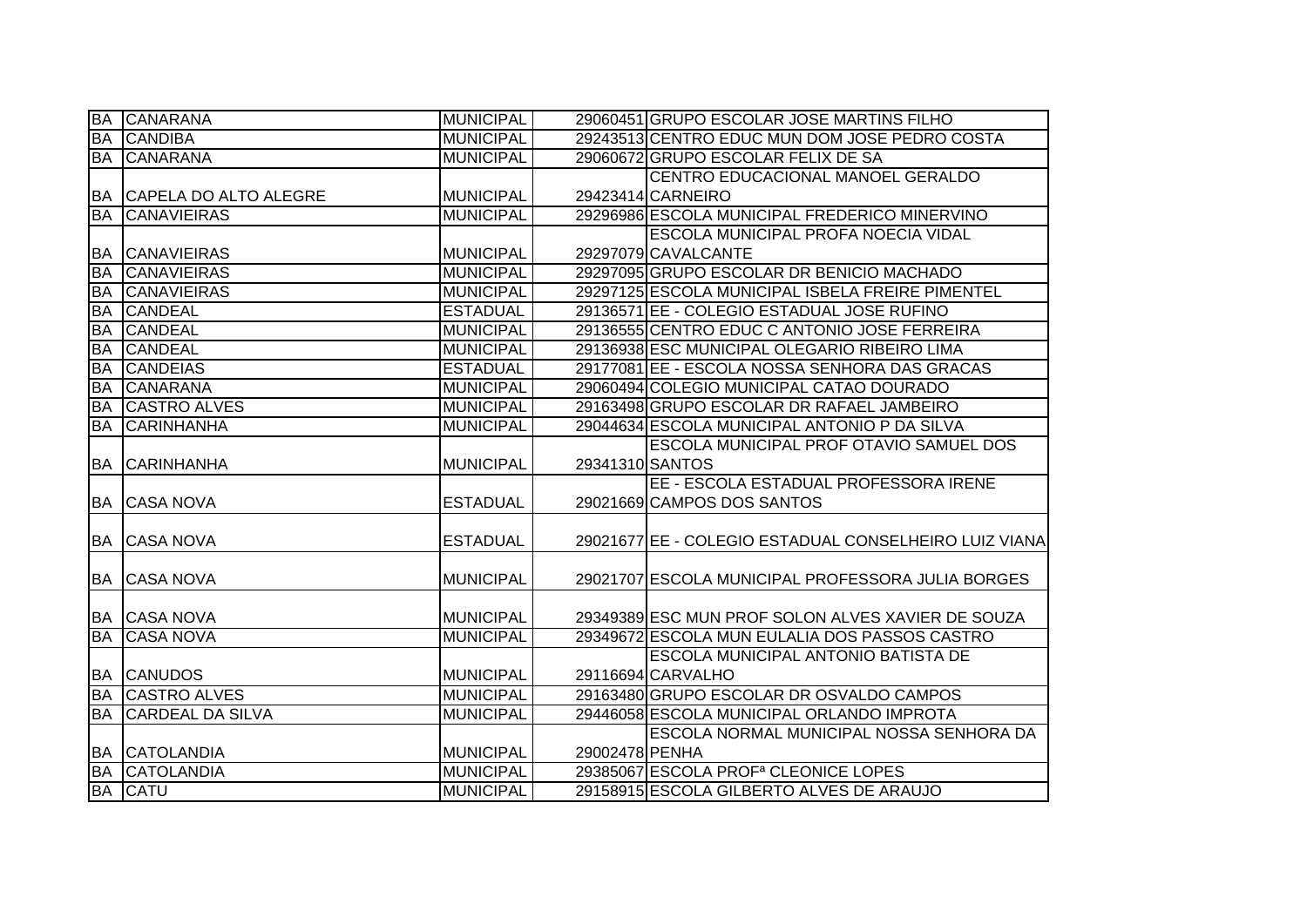|           | <b>BA CATU</b>               | <b>MUNICIPAL</b> |                 | 29158982 ESCOLA LAURA BATISTA                       |
|-----------|------------------------------|------------------|-----------------|-----------------------------------------------------|
|           |                              |                  |                 |                                                     |
|           | <b>BA CATU</b>               | <b>MUNICIPAL</b> |                 | 29334500 ESCOLA MUNICIPAL THEMISTOCLES CEZAR GOES   |
|           |                              |                  |                 |                                                     |
|           | <b>BA CATU</b>               | <b>MUNICIPAL</b> |                 | 29359821 ESCOLA PROFESSOR JECELINO JOSE NOGUEIRA    |
| <b>BA</b> | <b>CATU</b>                  | <b>MUNICIPAL</b> |                 | 29367158 ESCOLA MUNICIPAL FRANCISCO XAVIER RIBEIRO  |
| <b>BA</b> | <b>CASA NOVA</b>             | <b>MUNICIPAL</b> |                 | 29379237 ESCOLA MUN ALANO VIANA DE ARAUJO           |
| <b>BA</b> | <b>CARAVELAS</b>             | <b>MUNICIPAL</b> |                 | 29317894 ESC MUL PRINCESA IZABEL                    |
| <b>BA</b> | CAMPO FORMOSO                | <b>MUNICIPAL</b> |                 | 29050839 ESCOLAS REUNIDAS JOSE DE ANCHIETA          |
| <b>BA</b> | <b>CAPIM GROSSO</b>          | <b>MUNICIPAL</b> |                 | 29069572 COL MUL TARCILIA EVANGELISTA DE ANDRADE    |
|           |                              |                  |                 | <b>ESCOLA MUNICIPAL EDIVALDO MACHADO</b>            |
| <b>BA</b> | <b>CAPIM GROSSO</b>          | <b>MUNICIPAL</b> |                 | 29070104 BOAVENTURA                                 |
| <b>BA</b> | <b>CAPIM GROSSO</b>          | <b>MUNICIPAL</b> |                 | 29070333 ESCOLA MUNICIPAL VICENTE MOREIRA MENDES    |
| BA        | <b>CAPIM GROSSO</b>          | <b>MUNICIPAL</b> |                 | 29355362 ESCOLA MUNICIPAL CANDIDA ROSA VILAS BOAS   |
|           |                              |                  |                 | ESCOLA MUNICIPAL FRANCISCO MACHADO DOS              |
|           | <b>BA CAPIM GROSSO</b>       | <b>MUNICIPAL</b> | 29369525 SANTOS |                                                     |
| <b>BA</b> | <b>CARAIBAS</b>              | <b>MUNICIPAL</b> |                 | 29257590 CENTRO EDUCACIONAL JESUINO FLORES          |
| <b>BA</b> | <b>CARAIBAS</b>              | <b>MUNICIPAL</b> |                 | 29428602 CENTRO EDUCACIONAL DE CARAIBAS             |
| <b>BA</b> | <b>CARINHANHA</b>            | <b>MUNICIPAL</b> |                 | 29044588 ESCOLA MUNICIPALIZADA SAO FRANCISCO        |
| <b>BA</b> | <b>CARAVELAS</b>             | <b>MUNICIPAL</b> |                 | 29317827 ESCOLA MUNICIPAL FIRMINO PEREIRA           |
| <b>BA</b> | <b>CARINHANHA</b>            | <b>ESTADUAL</b>  |                 | 29044561 EE - ESCOLA ESTADUAL ALICE SALES PEREIRA   |
|           |                              |                  |                 | ESCOLA MUNICIPAL DO ENSINO FUNDAMENTAL              |
| IBA I     | <b>CARAVELAS</b>             | <b>MUNICIPAL</b> |                 | 29317975 ISABEL COSTA                               |
| <b>BA</b> | <b>CARAVELAS</b>             | <b>MUNICIPAL</b> |                 | 29318114 ESCOLA MUNICIPAL EDE SANTOS                |
| <b>BA</b> | <b>CARDEAL DA SILVA</b>      | <b>MUNICIPAL</b> |                 | 29155517 ESCOLA DE 1 GRAU JOSE OSETE DE CARVALHO    |
| <b>BA</b> | <b>CARDEAL DA SILVA</b>      | <b>MUNICIPAL</b> |                 | 29155525 ESCOLA DE 1 GRAU MENANDRO MINAHIM          |
|           |                              |                  |                 | <b>ESCOLA MUNICIPAL DJALMA FISCINA DE</b>           |
|           | <b>BA CARDEAL DA SILVA</b>   | <b>MUNICIPAL</b> |                 | 29155533 CARVALHO                                   |
| <b>BA</b> | <b>CARDEAL DA SILVA</b>      | <b>MUNICIPAL</b> |                 | 29382491 ESCOLA MUN DIVINA PASTORA                  |
| <b>BA</b> | <b>CARDEAL DA SILVA</b>      | <b>MUNICIPAL</b> |                 | 29382556 ESCOLA MUNICIPAL CRISTO REI                |
| <b>BA</b> | <b>CAPELA DO ALTO ALEGRE</b> | <b>MUNICIPAL</b> |                 | 29378982 ESCOLA MUNICIPAL DR JAIRO CARNEIRO         |
|           |                              |                  |                 |                                                     |
| <b>BA</b> | <b>CARAVELAS</b>             | <b>ESTADUAL</b>  |                 | 29318025 EE - ESCOLA ESTADUAL AGRIPINIANO DE BARROS |
|           |                              |                  |                 |                                                     |
|           | <b>BA CACHOEIRA</b>          | <b>ESTADUAL</b>  |                 | 29162777 EE - ESCOLA ESTADUAL MINISTRO JOSE RABELO  |
|           | <b>BA CAMPO FORMOSO</b>      | <b>MUNICIPAL</b> |                 | 29410380 ESCOLA RURAL GILCINA CARVALHO              |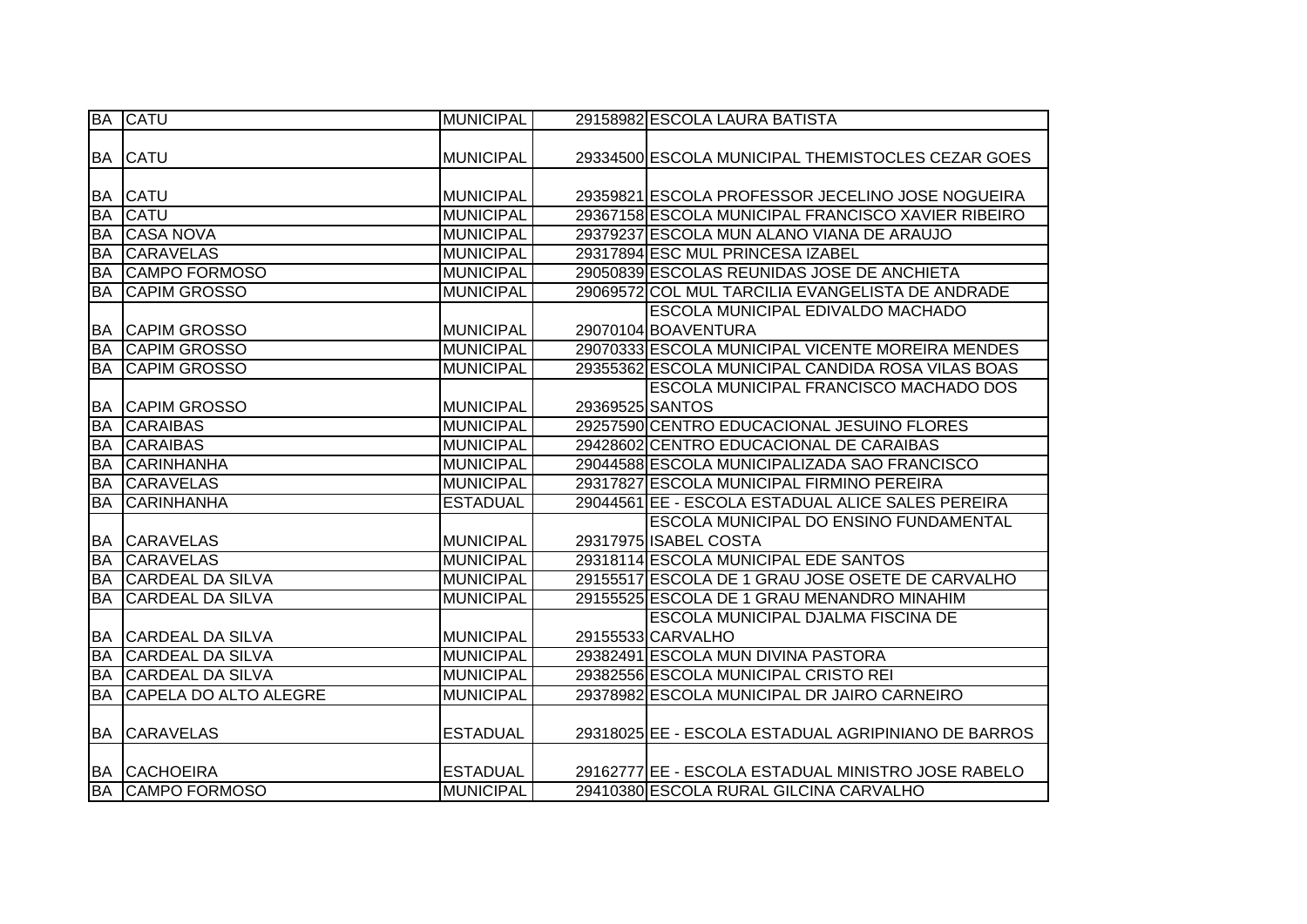|           | <b>BA BURITIRAMA</b>           | <b>MUNICIPAL</b> |                | 29383730 CENTRO DE ENSINO LUIS EDUARDO MAGALHAES     |
|-----------|--------------------------------|------------------|----------------|------------------------------------------------------|
|           |                                |                  |                | CENTRO DE EDUCACAO MUNICIPAL LUIZ MIRANDA            |
|           | <b>BA CAATIBA</b>              | <b>MUNICIPAL</b> |                | 29270197 DE OLIVEIRA                                 |
| <b>BA</b> | <b>CAATIBA</b>                 | <b>MUNICIPAL</b> |                | 29270391 ESC RURAL DE CAATIBA                        |
| <b>BA</b> | <b>CAATIBA</b>                 | <b>MUNICIPAL</b> |                | 29270405 ESCOLA RURAL DE ICARAI                      |
|           |                                |                  |                | EE - COLEGIO ESTADUAL EDIVALDO MACHADO               |
| <b>BA</b> | CABACEIRAS DO PARAGUACU        | <b>ESTADUAL</b>  |                | 29162181 BOAVENTURA CABACEIRAS                       |
| <b>BA</b> | CABACEIRAS DO PARAGUACU        | <b>MUNICIPAL</b> |                | 29162165 COLEGIO MUNICIPAL CARLOS PEREIRA DA SILVA   |
|           |                                |                  |                | ESCOLA MUNICIPAL PROFESSOR HILARIO BISPO DE          |
| <b>BA</b> | <b>BURITIRAMA</b>              | <b>MUNICIPAL</b> |                | 29037859 AZEVEDO                                     |
| <b>BA</b> | <b>CABACEIRAS DO PARAGUACU</b> | <b>MUNICIPAL</b> |                | 29335639 ESCOLA MUNICIPAL LUZ DIVINA                 |
| <b>BA</b> | <b>BUERAREMA</b>               | <b>MUNICIPAL</b> |                | 29295211 GRUPO ESCOLAR JOSE DE FREITAS RAMOS         |
|           |                                |                  |                |                                                      |
| <b>BA</b> | <b>CACHOEIRA</b>               | <b>ESTADUAL</b>  |                | 29162840 EE - ESCOLA PAROQUIAL DOM ANTONIO MONTEIRO  |
| <b>BA</b> | <b>CACHOEIRA</b>               | <b>MUNICIPAL</b> |                | 29162661 ESC AUGUSTO FERREIRA MOTA                   |
| <b>BA</b> | <b>CACHOEIRA</b>               | <b>MUNICIPAL</b> |                | 29162696 ESC DR AUGUSTO PUBLIO                       |
| <b>BA</b> | <b>CACULE</b>                  | <b>ESTADUAL</b>  |                | 29241219 EE - COLEGIO ESTADUAL ANA TEIXEIRA          |
|           |                                |                  |                | ESCOLA MUNICIPAL D JULIA MONTENEGRO                  |
|           | <b>BA CACULE</b>               | <b>MUNICIPAL</b> |                | 29241030 MAGALHAES                                   |
|           |                                |                  |                | <b>ESCOLA MUNICIPAL FRANCISCO FORMIGLI</b>           |
|           | <b>BA CACULE</b>               | <b>MUNICIPAL</b> |                | 29241189 REBOUCAS                                    |
|           |                                |                  |                | COLEGIO MUNICIPAL PROFESSOR VESPASIANO               |
|           | <b>BA CACULE</b>               | <b>MUNICIPAL</b> | 29241243 FILHO |                                                      |
| BA        | <b>CACULE</b>                  | <b>MUNICIPAL</b> |                | 29241251 ESCOLA MUNICIPAL PADRE ANTONIO DONA         |
| <b>BA</b> | <b>CABACEIRAS DO PARAGUACU</b> | <b>MUNICIPAL</b> |                | 29162459 ESCOLA MUNICIPAL JOSE FIRMINO OLIVEIRA      |
| <b>BA</b> | <b>BRUMADO</b>                 | <b>MUNICIPAL</b> |                | 29256836 ESC MUNICIPAL PROF <sup>a</sup> ZILDA NEVES |
| <b>BA</b> | <b>BOTUPORA</b>                | <b>MUNICIPAL</b> |                | 29204399 GRUPO ESCOLAR ODULFO VIEIRA DOMINGUES       |
|           |                                |                  |                |                                                      |
|           | <b>BA BREJOES</b>              | <b>MUNICIPAL</b> |                | 29446562 ESCOLA MUNICIPAL ANTONIO CARLOS MAGALHAES   |
|           |                                |                  |                | CENTRO EDUC MUN PROF POMPILIO TEIXEIRA               |
| <b>BA</b> | <b>BREJOLANDIA</b>             | <b>MUNICIPAL</b> | 29336333 FILHO |                                                      |
|           |                                |                  |                | <b>ESCOLA MUNICIPAL ADELINO TEIXEIRA DE</b>          |
|           | <b>BA BREJOLANDIA</b>          | <b>MUNICIPAL</b> |                | 29437040 OLIVEIRA                                    |
| <b>BA</b> | <b>BROTAS DE MACAUBAS</b>      | <b>MUNICIPAL</b> |                | 29204402 COLEGIO NOSSA SENHORA DE BROTAS             |
|           | <b>BA BROTAS DE MACAUBAS</b>   | <b>MUNICIPAL</b> |                | 29205220 ESCOLA MUNICIPAL IRMA DULCE                 |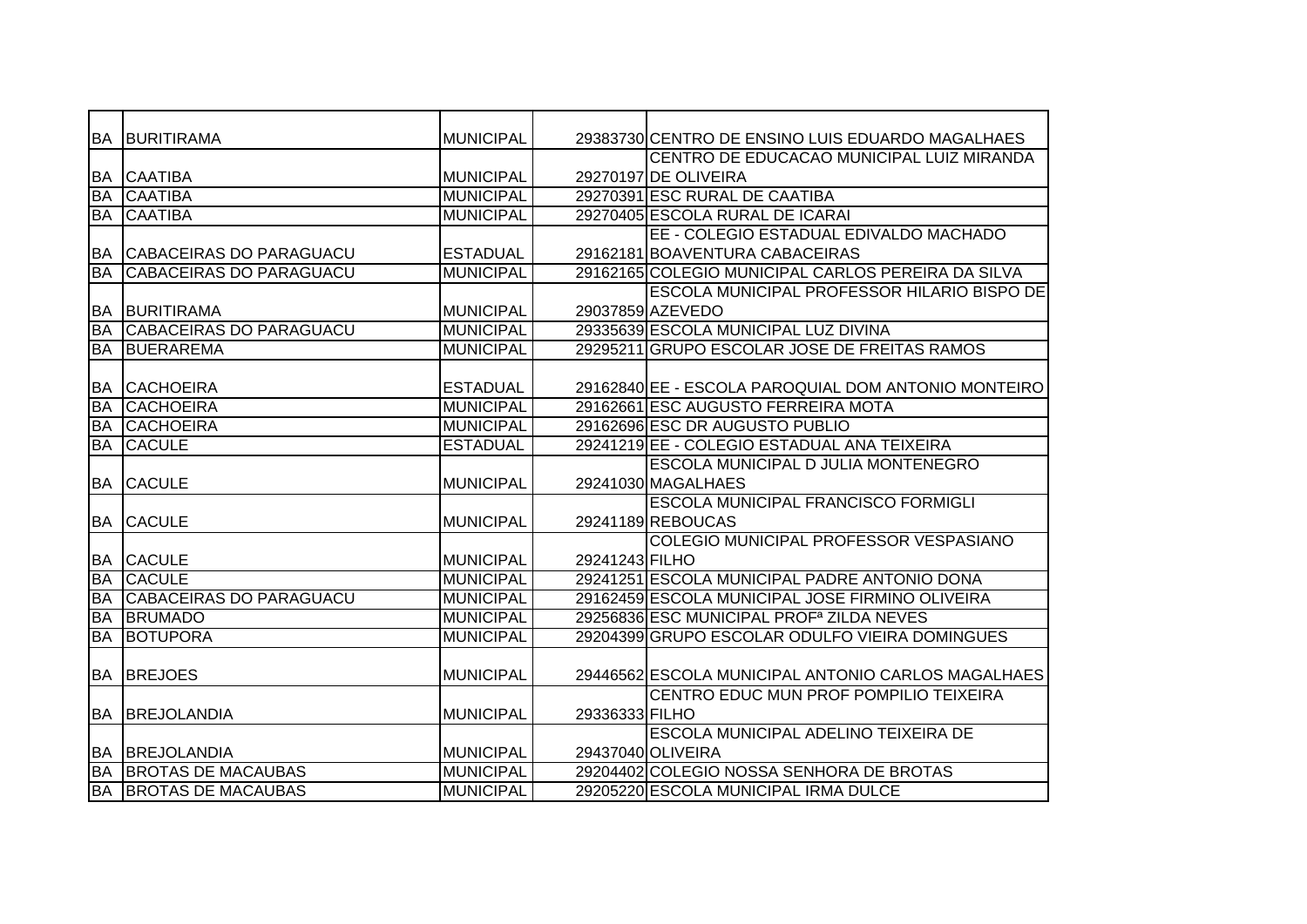|           | <b>BA BRUMADO</b>          | <b>MUNICIPAL</b> |                 | 29256070 CENTRO MUL DE EDUC AGAMENON SANTANA                 |
|-----------|----------------------------|------------------|-----------------|--------------------------------------------------------------|
|           |                            |                  |                 | CENTRO DE ENSINO PROFESSORA MARILENE                         |
|           | <b>BA BURITIRAMA</b>       | <b>MUNICIPAL</b> |                 | 29038685 JACOBINA                                            |
| BA        | <b>BRUMADO</b>             | <b>MUNICIPAL</b> |                 | 29256658 ESC MUL IDALINA AZEVEDO LOBO                        |
| <b>BA</b> | <b>CAEM</b>                | <b>MUNICIPAL</b> |                 | 29673623 COLEGIO MUNICIPAL DE CAEM                           |
| <b>BA</b> | <b>BRUMADO</b>             | <b>MUNICIPAL</b> |                 | 29256895 ESC MUL PROF <sup>a</sup> CLARICE MORAIS DOS SANTOS |
| <b>BA</b> | <b>BRUMADO</b>             | <b>MUNICIPAL</b> |                 | 29256933 ESCOLA MUNICIPAL BOM JESUS DA LAPA                  |
| <b>BA</b> | <b>BRUMADO</b>             | <b>MUNICIPAL</b> |                 | 29257085 ESCOLA ESTADUAL PROF ROBERTO SANTOS                 |
| <b>BA</b> | <b>BRUMADO</b>             | <b>MUNICIPAL</b> |                 | 29257140 ESCOLA MUL OSCARLINA OLIVEIRA SILVA                 |
| <b>BA</b> | <b>BRUMADO</b>             | <b>MUNICIPAL</b> |                 | 29257158 ESCOLA MUNICIPAL ELCIO JOSE TRIGUEIRO               |
|           |                            |                  |                 | ESCOLA MUNICIPAL PROFESSORA ENY NOVAIS                       |
|           | <b>BA BRUMADO</b>          | <b>MUNICIPAL</b> | 29257255 MAFRA  |                                                              |
| <b>BA</b> | <b>BRUMADO</b>             | <b>MUNICIPAL</b> |                 | 29385229 ESCOLA MARIA IRANILDES LOBO                         |
| <b>BA</b> | <b>BUERAREMA</b>           | <b>MUNICIPAL</b> |                 | 29295190 GRUPO ESCOLAR DORALICE BASTOS                       |
| <b>BA</b> | <b>BRUMADO</b>             | <b>MUNICIPAL</b> |                 | 29256119 COLEGIO PROFA NICE PUBLIO DA SILVA LEITE            |
| <b>BA</b> | <b>CAMAMU</b>              | <b>MUNICIPAL</b> |                 | 29286450 ESCOLA DR VASCO DE AZEVEDO FILHO                    |
| <b>BA</b> | <b>CAMACAN</b>             | <b>MUNICIPAL</b> |                 | 29296587 GRUPO ESCOLAR PRES MEDICE                           |
| <b>BA</b> | <b>CAMACAN</b>             | <b>MUNICIPAL</b> |                 | 29296595 GRUPO ESCOLAR RUI BARBOSA                           |
|           |                            |                  |                 | ESCOLA MUNICIPAL PROF MARCELINA BISPO DA                     |
|           | <b>BA CAMACARI</b>         | <b>MUNICIPAL</b> | 29175887 SILVA  |                                                              |
| <b>BA</b> | <b>CAMACARI</b>            | <b>MUNICIPAL</b> |                 | 29176328 ESCOLA MUNICIPAL SAO SALVADOR                       |
| <b>BA</b> | <b>CAMAMU</b>              | <b>ESTADUAL</b>  |                 | 29286476 EE - ESCOLA MANOEL BENICIO DIAS                     |
| <b>BA</b> | <b>CAMAMU</b>              | <b>MUNICIPAL</b> |                 | 29286174 ESC PROFA EPONINA MARQUES FERREIRA                  |
| <b>BA</b> | <b>CAMAMU</b>              | <b>MUNICIPAL</b> |                 | 29286310 ESCOLA DR ANTONIO CARLOS MAGALHAES                  |
| <b>BA</b> | <b>CAEM</b>                | <b>MUNICIPAL</b> |                 | 29069041 ESCOLAS REUNIDAS OTAVIO MANGABEIRA                  |
|           |                            |                  |                 |                                                              |
| BA        | <b>CAMAMU</b>              | <b>MUNICIPAL</b> |                 | 29286433 GRUPO ESC PROF JOAQUIM MARCELINO BORGES             |
| <b>BA</b> | <b>CAMACAN</b>             | <b>MUNICIPAL</b> |                 | 29296480 GRUPO ESC PROF LUIZA VARGENS                        |
| <b>BA</b> | <b>CAMAMU</b>              | <b>MUNICIPAL</b> |                 | 29345332 ESC NOELIA MARIA NASCIMENTO SILVA                   |
|           |                            |                  |                 | EE - COLEGIO ESTADUAL LUIS EDUARDO                           |
|           | BA CAMPO ALEGRE DE LOURDES | <b>ESTADUAL</b>  |                 | 29017688 MAGALHAES                                           |
| <b>BA</b> | <b>CAMPO FORMOSO</b>       | <b>ESTADUAL</b>  |                 | 29050855 EE - ESCOLA DOUTOR LUIZ VIANA FILHO                 |
|           |                            |                  |                 | COLEGIO MUN JOSE TELESPHORO FERREIRA DE                      |
|           | <b>BA CAMPO FORMOSO</b>    | <b>MUNICIPAL</b> | 29048591 ARAUJO |                                                              |
| <b>BA</b> | <b>CAMPO FORMOSO</b>       | <b>MUNICIPAL</b> |                 | 29049083 ESC DR ARMINDO SIMOES DE OLIVEIRA                   |
|           | <b>BA CAMPO FORMOSO</b>    | <b>MUNICIPAL</b> |                 | 29050090 ESC RAULINDO SATURNINO                              |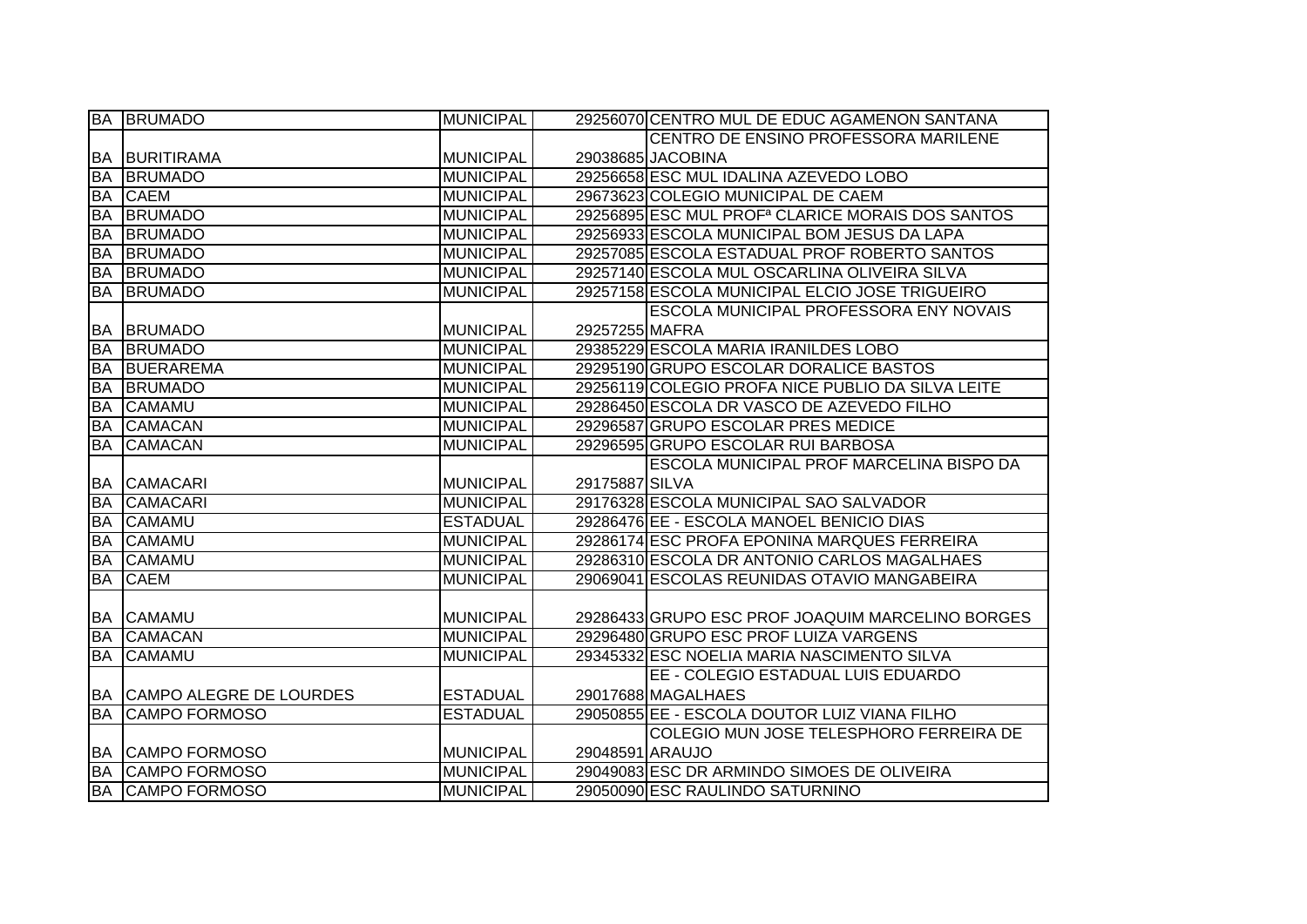|           | <b>BA CAMPO FORMOSO</b>     | <b>MUNICIPAL</b> | 29050570 ESCOLA PROFESSORA MARIA DO CARMO MAIA      |
|-----------|-----------------------------|------------------|-----------------------------------------------------|
|           |                             |                  |                                                     |
|           | <b>BA CAMPO FORMOSO</b>     | <b>MUNICIPAL</b> | 29050693 ESCOLA MUNICIPAL SAMUEL GALVAO DE OLIVEIRA |
| <b>BA</b> | <b>CAMAMU</b>               | <b>MUNICIPAL</b> | 29286417 ESCOLINHA MONTEIRO LOBATO                  |
| <b>BA</b> | <b>CAFARNAUM</b>            | <b>MUNICIPAL</b> | 29059526 ESCOLA MUNICIPAL ARLETE GOES               |
| <b>BA</b> | <b>CATURAMA</b>             | <b>MUNICIPAL</b> | 29205891 ESC PROF JOAQUIM A MENDONCA                |
| <b>BA</b> | <b>CAETANOS</b>             | <b>MUNICIPAL</b> | 29402390 ESCOLA MUNICIPAL LUIS EDUARDO MAGALHAES    |
|           |                             |                  | <b>ESCOLA MUNICIPAL ANTONIO CARLOS PEIXOTO</b>      |
|           | <b>BA CAETANOS</b>          | <b>MUNICIPAL</b> | 29409322 MAGALHAES                                  |
| <b>BA</b> | <b>CAETITE</b>              | <b>MUNICIPAL</b> | 29242053 ESCOLA MUNICIPAL DACIO ALVES DE OLIVEIRA   |
|           |                             |                  |                                                     |
| BA        | <b>CAETITE</b>              | <b>MUNICIPAL</b> | 29242240 GRUPO ESCOLAR MARIA DA CONCEICAO PONTES    |
| <b>BA</b> | <b>CAETITE</b>              | <b>MUNICIPAL</b> | 29242258 GRUPO ESCOLAR MARIA NEVES LOBAO            |
| <b>BA</b> | <b>CAETITE</b>              | <b>MUNICIPAL</b> | 29242266 GRUPO ESCOLAR MONSENHOR BASTOS             |
| <b>BA</b> | <b>CAETITE</b>              | <b>MUNICIPAL</b> | 29242274 GRUPO ESCOLAR PROF WALDIR CARDOSO          |
| <b>BA</b> | <b>CAMACAN</b>              | <b>MUNICIPAL</b> | 29296536 GRUPO ESCOLAR CLERISTON ANDRADE            |
| <b>BA</b> | <b>CAETITE</b>              | <b>MUNICIPAL</b> | 29410177 ESCOLA EPONINA ZITA DOS SANTOS GUMES       |
| <b>BA</b> | <b>CAMACAN</b>              | <b>MUNICIPAL</b> | 29296498 GRUPO ESCOLAR AIDA NO DA SILVA             |
|           |                             |                  | <b>ESCOLA MUNICIPAL CORIOLANO NEVES</b>             |
|           | <b>BA CAFARNAUM</b>         | <b>MUNICIPAL</b> | 29340349 GUIMARAES                                  |
| <b>BA</b> | <b>CAFARNAUM</b>            | <b>MUNICIPAL</b> | 29376424 CENTRO EDUCACIONAL HENRIQUE BRITO FILHO    |
| <b>BA</b> | <b>CAIRU</b>                | <b>MUNICIPAL</b> | 29285640 GR ESCOLAR DR ANTONIO CARLOS MAGALHAES     |
| <b>BA</b> | <b>CALDEIRAO GRANDE</b>     | <b>ESTADUAL</b>  | 29069106 EE - COLEGIO ESTADUAL ROMULO GALVAO        |
| <b>BA</b> | <b>CALDEIRAO GRANDE</b>     | <b>MUNICIPAL</b> | 29069084 CENTRO DE EDUCACAO MUL PROF A SANTANA      |
| <b>BA</b> | <b>CAMACAN</b>              | <b>MUNICIPAL</b> | 29295319 COLEGIO MUNICIPAL DE CAMACAN               |
| <b>BA</b> | <b>CAMACAN</b>              | <b>MUNICIPAL</b> | 29296218 ESCOLA SEMENTE VIVA                        |
| <b>BA</b> | <b>CAEM</b>                 | <b>MUNICIPAL</b> | 29069076 GRUPO ESCOLAR PROF ARNOBIO X DE OLIVEIRA   |
| <b>BA</b> | <b>CAETITE</b>              | <b>MUNICIPAL</b> | 29242282 GRUPO ESCOLAR SENADOR OVIDIO TEIXEIRA      |
| <b>БА</b> | <b>FEIRA DA MATA</b>        | <b>MUNICIPAL</b> | 29045150 ESC DE 1 GRAU ANGELO PINHEIRO AZEVEDO      |
| <b>BA</b> | <b>DIAS DAVILA</b>          | <b>MUNICIPAL</b> | 29177758 ESCOLA PROFESSORA ALTAIR DA COSTA LIMA     |
|           |                             |                  | ESCOLA MUNICIPAL PROFESSORA LUCILIA DE              |
|           | BA ESPLANADA                | <b>MUNICIPAL</b> | 29435633 ASSIS SANTOS                               |
| <b>BA</b> | <b>EUCLIDES DA CUNHA</b>    | <b>ESTADUAL</b>  | 29117682 EE - ESCOLA ESTADUAL ROMULO GALVAO         |
|           |                             |                  |                                                     |
|           | BA EUCLIDES DA CUNHA        | <b>MUNICIPAL</b> | 29117186 ASSOC DOS AMIGOS DO BAIRRO NOVA AMERICA    |
|           | <b>BA EUCLIDES DA CUNHA</b> | <b>MUNICIPAL</b> | 29117313 COLEGIO JOSE ARAS                          |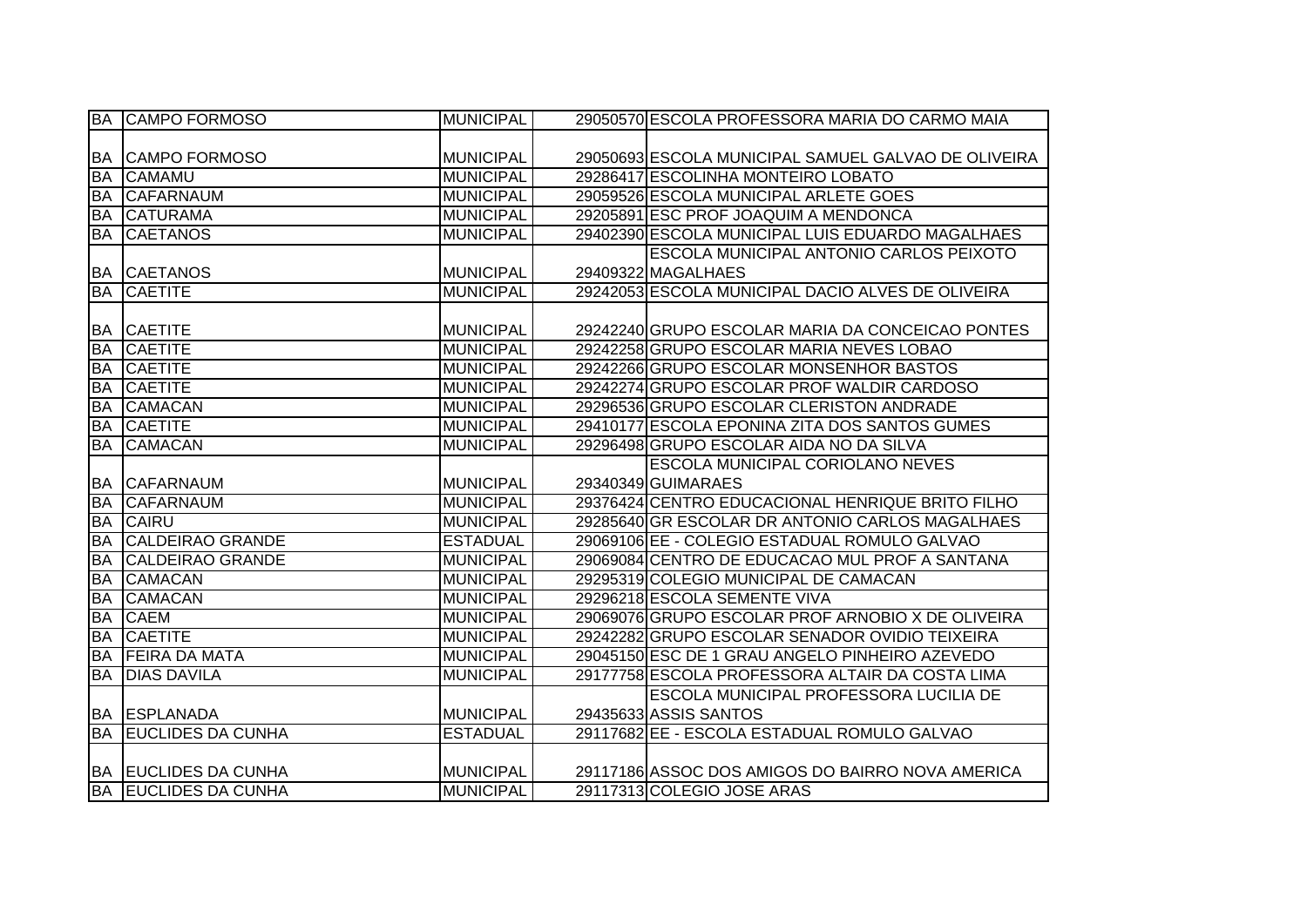|           | <b>BA EUCLIDES DA CUNHA</b> | <b>MUNICIPAL</b> |                 | 29117321 ESCOLA ANTONIO CARLOS MAGALHAES            |
|-----------|-----------------------------|------------------|-----------------|-----------------------------------------------------|
| <b>BA</b> | <b>EUCLIDES DA CUNHA</b>    | <b>MUNICIPAL</b> |                 | 29117747 ESCOLA MUNICIPAL JOAQUIM SILVA DANTAS      |
|           |                             |                  |                 |                                                     |
|           | <b>BA ESPLANADA</b>         | <b>MUNICIPAL</b> |                 | 29157080 ESCOLA MUNICIPAL PEDRO CORREIA DAMASCENO   |
| <b>BA</b> | <b>FATIMA</b>               | <b>MUNICIPAL</b> |                 | 29128811 ESC MUNICIPAL 1 2 GRAUS FLORIANO PEIXOTO   |
|           |                             |                  |                 |                                                     |
|           | <b>BA ESPLANADA</b>         | <b>MUNICIPAL</b> |                 | 29156963 COLEGIO MUN DR ANTONIO CARLOS MAGALHAES    |
| <b>BA</b> | <b>FEIRA DA MATA</b>        | <b>MUNICIPAL</b> |                 | 29045304 ESC MUL RAIMUNDO RODRIGUES DOS SANTOS      |
|           |                             |                  |                 | EE - CENTRO EDUCACIONAL CENECISTA CONEGO            |
| <b>BA</b> | <b>FEIRA DE SANTANA</b>     | <b>ESTADUAL</b>  |                 | 29093341 CUPERTINO DE LACERD                        |
| <b>BA</b> | <b>FEIRA DE SANTANA</b>     | <b>ESTADUAL</b>  |                 | 29093910 EE - ESCOLA ALLAN KARDEC                   |
|           |                             |                  |                 |                                                     |
| <b>BA</b> | <b>FEIRA DE SANTANA</b>     | <b>ESTADUAL</b>  |                 | 29094640 EE - ESCOLA DA OBRA PROMOCIONAL DE SANTANA |
|           |                             |                  |                 | EE - ESCOLA INFANTIL PROFESSORA OLGA NOEMIA         |
| BA        | <b>FEIRA DE SANTANA</b>     | <b>ESTADUAL</b>  |                 | 29094658 DE FREITAS GUIMA                           |
| <b>BA</b> | <b>FEIRA DE SANTANA</b>     | <b>ESTADUAL</b>  |                 | 29094780 EE - ESCOLA REVERENDO SEVERINO SOARES      |
|           |                             |                  |                 | EE - COLEGIO ESTADUAL PADRE HENRIQUE ALVES          |
| BA        | <b>FEIRA DE SANTANA</b>     | <b>ESTADUAL</b>  | 29096596 BORGES |                                                     |
|           |                             |                  |                 | EE - COLEGIO ESTADUAL EDIVALDO MACHADO              |
|           | <b>BA FEIRA DE SANTANA</b>  | <b>ESTADUAL</b>  |                 | 29096847 BOAVENTURA                                 |
| <b>BA</b> | <b>EUCLIDES DA CUNHA</b>    | <b>MUNICIPAL</b> |                 | 29345448 ESCOLA MUNICIPAL PARAISO DO SABER          |
|           |                             |                  |                 | ESCOLA MUNICIPAL PROF <sup>a</sup> ZELIA Mª NORONHA |
| BA        | <b>ENTRE RIOS</b>           | <b>MUNICIPAL</b> | 29156823 SANTOS |                                                     |
| <b>BA</b> | <b>CATU</b>                 | <b>MUNICIPAL</b> |                 | 29367174 ESCOLA MUNICIPAL GILBERTO DA MATA          |
|           |                             |                  |                 |                                                     |
| <b>BA</b> | <b>DIAS DAVILA</b>          | <b>MUNICIPAL</b> |                 | 29363667 ESCOLA MARIA SANTIAGO BACELAR DE SANTANA   |
|           |                             |                  |                 |                                                     |
| <b>BA</b> | <b>DOM BASILIO</b>          | <b>MUNICIPAL</b> |                 | 29237050 CENTRO EDUCACIONAL PADRE MANOEL OLIMPIO    |
| <b>BA</b> | <b>ELISIO MEDRADO</b>       | <b>MUNICIPAL</b> |                 | 29092990 ESCOLA RANULFO DE SOUZA BITTENCOURT        |
| <b>BA</b> | <b>ELISIO MEDRADO</b>       | <b>MUNICIPAL</b> |                 | 29093112 ESCOLA MUNICIPAL GISELIA MIRANDA LEITE     |
| <b>BA</b> | ENCRUZILHADA                | <b>MUNICIPAL</b> |                 | 29281911 ESCOLA MUNICIPAL BERNARDO GUIMARAES        |
| <b>BA</b> | <b>ENTRE RIOS</b>           | <b>MUNICIPAL</b> |                 | 29156181 CENTRO ED PROFA M DE LOURDES A VELOSO      |
| <b>BA</b> | <b>ESPLANADA</b>            | <b>MUNICIPAL</b> |                 | 29333857 ESCOLA MUNICIPAL ESTADUAL DO TIMBO         |
| <b>BA</b> | <b>ENTRE RIOS</b>           | <b>MUNICIPAL</b> |                 | 29156599 ESC RECANTO INFANTIL                       |
| <b>BA</b> | <b>FEIRA DE SANTANA</b>     | <b>MUNICIPAL</b> |                 | 29094526 ESCOLA MUNICIPAL DR RUBENS CARVALHO        |
| <b>BA</b> | <b>ENTRE RIOS</b>           | <b>MUNICIPAL</b> |                 | 29156840 ESCOLA RUY BACELAR                         |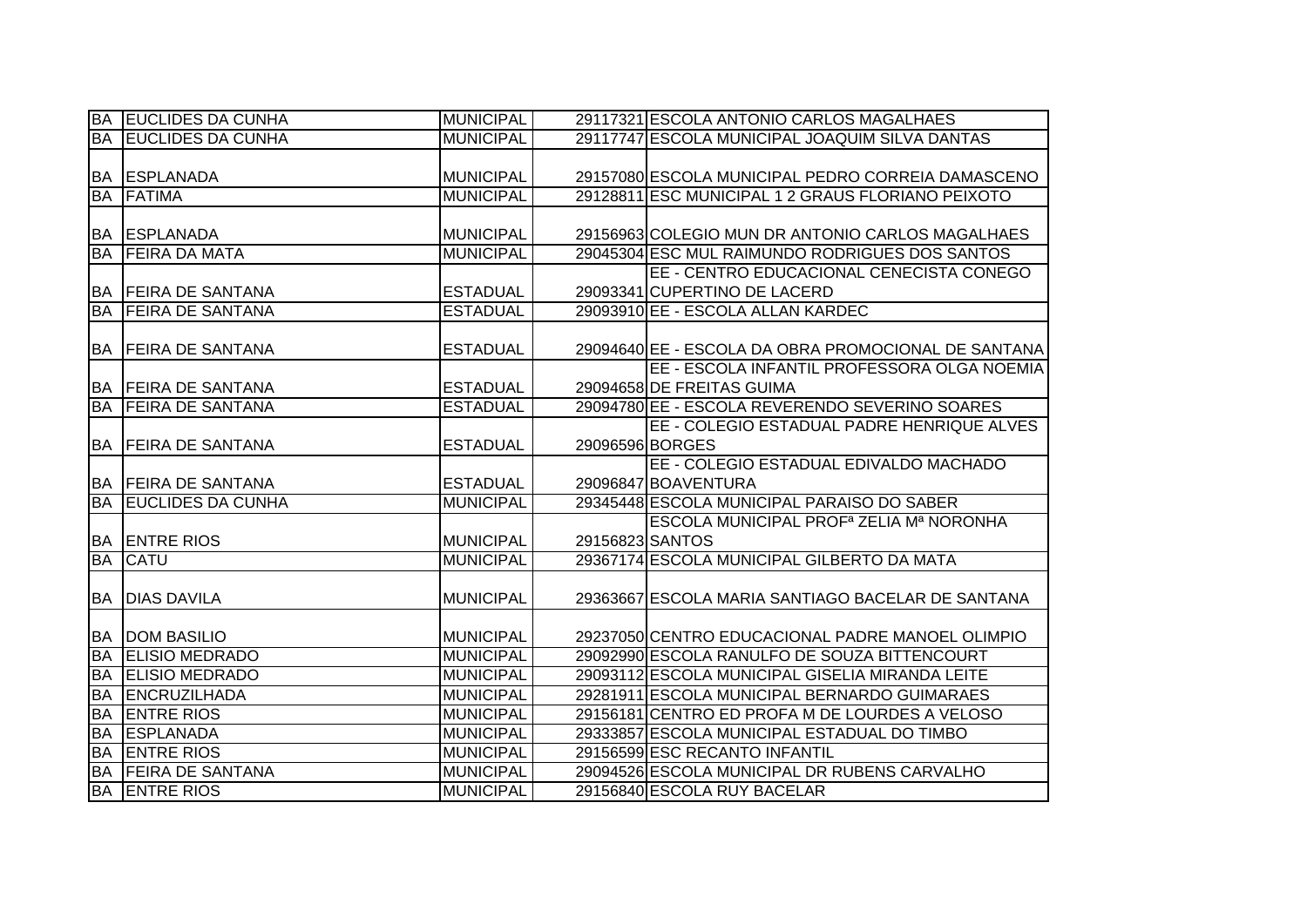|           | <b>BA ENTRE RIOS</b>           | <b>MUNICIPAL</b> |                 | 29156904 ESLCOLA MUNICIPAL CONSELHEIRO LUIZ VIANA  |
|-----------|--------------------------------|------------------|-----------------|----------------------------------------------------|
| <b>BA</b> | <b>ENTRE RIOS</b>              | <b>MUNICIPAL</b> |                 | 29156920 ESCOLA MUNICIPAL MONTEIRO LOBATO          |
| <b>BA</b> | <b>ENTRE RIOS</b>              | <b>MUNICIPAL</b> |                 | 29392489 ESCOLA MUN LUIS EDUARDO MAGALHAES         |
|           |                                |                  |                 | COLEGIO CENTRO CULTURAL DEPUTADO LUIZ              |
| BA        | <b>ENTRE RIOS</b>              | <b>MUNICIPAL</b> | 29423104 ARGOLO |                                                    |
| <b>BA</b> | <b>ENTRE RIOS</b>              | <b>MUNICIPAL</b> |                 | 29444144 ESCOLA MUNICIPAL PARQUE DOS COQUEIROS     |
| <b>BA</b> | <b>ERICO CARDOSO</b>           | <b>MUNICIPAL</b> |                 | 29237041 GRUPO ESCOLAR CEL JOSE DE SOUZA SPINOLA   |
| <b>BA</b> | <b>ERICO CARDOSO</b>           | <b>MUNICIPAL</b> |                 | 29409802 COLEGIO MUNICIPAL CLERISTON ANDRADE       |
| <b>BA</b> | <b>ENTRE RIOS</b>              | <b>MUNICIPAL</b> |                 | 29156530 ESCOLA MUNICIPAL PADRE JOSE DE ANCHIETA   |
| <b>BA</b> | <b>FIRMINO ALVES</b>           | <b>MUNICIPAL</b> |                 | 29298040 ESCOLA MUNICIPAL LIDIA VILAS BOAS         |
| <b>BA</b> | <b>FEIRA DE SANTANA</b>        | <b>MUNICIPAL</b> |                 | 29352959 ESC MUN NOSSA SENHORA DO PERP SOCORRO     |
| <b>BA</b> | <b>FEIRA DE SANTANA</b>        | <b>MUNICIPAL</b> |                 | 29380669 ESCOLA MUNICIPAL VALDETE MAIA             |
| <b>BA</b> | <b>FEIRA DE SANTANA</b>        | <b>MUNICIPAL</b> |                 | 29411084 ESCOLA PAI E MAE                          |
| <b>BA</b> | <b>FEIRA DE SANTANA</b>        | <b>MUNICIPAL</b> |                 | 29445124 ESCOLA MUNC MONS JESSE TORRES CUNHA       |
| <b>BA</b> | <b>FEIRA DE SANTANA</b>        | <b>MUNICIPAL</b> |                 | 29447429 ESCOLA JACIRA ALMEIDA SANTOS              |
| <b>BA</b> | <b>FILADELFIA</b>              | <b>MUNICIPAL</b> |                 | 29050901 COL MUL PROF ALICE LOPES MAIA             |
| BA        | <b>FILADELFIA</b>              | <b>MUNICIPAL</b> |                 | 29050952 ESC MUN DE FILADELFIA                     |
|           |                                |                  |                 | ESC MUN COMENDADOR JONATHAS TELLES DE              |
|           | <b>BA FEIRA DE SANTANA</b>     | <b>MUNICIPAL</b> |                 | 29094054 CARVALHO                                  |
| <b>BA</b> | <b>IFILADELFIA</b>             | <b>MUNICIPAL</b> |                 | 29051037 ESC MUL ARTUR PEREIRA MAIA                |
| <b>BA</b> | <b>FEIRA DE SANTANA</b>        | <b>MUNICIPAL</b> |                 | 29352452 ESCOLA MUNICIPAL MARIA DIVA M PORTELA     |
| <b>BA</b> | <b>FLORESTA AZUL</b>           | <b>ESTADUAL</b>  |                 | 29298520 EE - COLEGIO ESTADUAL FRED GEDEON         |
| <b>BA</b> | <b>WENCESLAU GUIMARAES</b>     | <b>MUNICIPAL</b> |                 | 29414164 ESCOLA MUNICIPAL MENANDRO MINAHIM         |
| <b>BA</b> | <b>FLORESTA AZUL</b>           | <b>MUNICIPAL</b> |                 | 29298563 GRUPO ESCOLAR JOSE DA SILVA CARDOSO       |
| <b>BA</b> | <b>FLORESTA AZUL</b>           | <b>MUNICIPAL</b> |                 | 29298571 ESCOLA MUNICIPAL JOSE JOAQUIM JENIER      |
| <b>BA</b> | <b>FLORESTA AZUL</b>           | <b>MUNICIPAL</b> |                 | 29351855 ESCOLA MUNICIPAL ANA TAVARES DE MENEZES   |
| <b>BA</b> | <b>FORMOSA DO RIO PRETO</b>    | <b>MUNICIPAL</b> |                 | 29352983 ESCOLA MUNICIPAL BATISTA                  |
|           |                                |                  |                 |                                                    |
|           | <b>BA FORMOSA DO RIO PRETO</b> | <b>MUNICIPAL</b> |                 | 29603625 COLEGIO MUNICIPAL NOSSA SENHORA APARECIDA |
| BA        | <b>IFILADELFIA</b>             | <b>MUNICIPAL</b> |                 | 29051010 ESCOLA MUNICIPAL ARISTIDES LOPES DA SILVA |
| <b>BA</b> | <b>FEIRA DE SANTANA</b>        | <b>MUNICIPAL</b> |                 | 29095514 ESCOLA MUNICIPAL ELIZABETE JOHNSON        |
| <b>BA</b> | <b>DIAS DAVILA</b>             | <b>MUNICIPAL</b> |                 | 29177685 ESCOLA JOAO GARCIA                        |
| <b>BA</b> | <b>FEIRA DE SANTANA</b>        | <b>MUNICIPAL</b> |                 | 29094534 ESCOLA PROFESSOR ANTONIO ALVES LOPES      |
| <b>BA</b> | <b>FEIRA DE SANTANA</b>        | <b>MUNICIPAL</b> |                 | 29094569 ESC MUN MARGARIDA LISBOA DE OLIVEIRA      |
|           |                                |                  |                 | ESCOLA MUNICIPAL COMUNITARIA DOS                   |
|           | <b>BA FEIRA DE SANTANA</b>     | <b>MUNICIPAL</b> |                 | 29094585 MORADORES DO FEIRA X                      |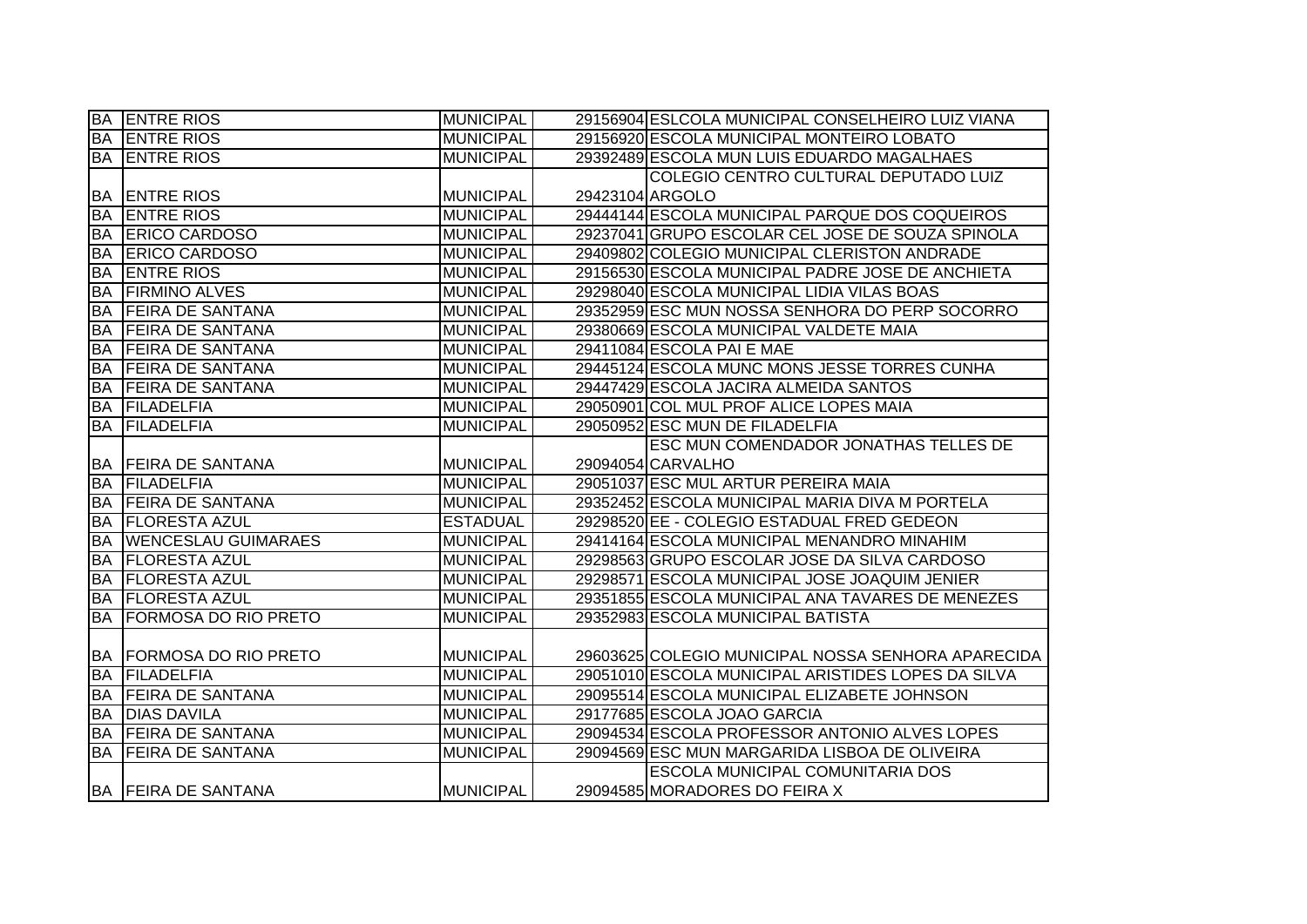| <b>BA</b> | <b>FEIRA DE SANTANA</b>    | <b>MUNICIPAL</b> |                 | 29094739 ESC PROF WILSON MOREIRA MASCARENHAS        |
|-----------|----------------------------|------------------|-----------------|-----------------------------------------------------|
| <b>BA</b> | <b>FEIRA DE SANTANA</b>    | <b>MUNICIPAL</b> |                 | 29095298 ESCOLA MARIA DE LOURDES BRITO PORTUGAL     |
|           | <b>BA FEIRA DE SANTANA</b> | <b>MUNICIPAL</b> |                 | 29095352 ESCOLA MUL PROF FRANCY SILVA BARBOSA       |
|           |                            |                  |                 | <b>ESCOLA MUNICIPAL PROFESSORA MARIA JOSE</b>       |
|           | <b>BA FEIRA DE SANTANA</b> | <b>MUNICIPAL</b> |                 | 29095409 DANTAS CARNEIRO                            |
|           |                            |                  |                 |                                                     |
|           | <b>BA FEIRA DE SANTANA</b> | <b>MUNICIPAL</b> |                 | 29352649 ASSO UNIAO E FORCA ESC COMU LUIS ALBERTO   |
| <b>BA</b> | <b>FEIRA DE SANTANA</b>    | <b>MUNICIPAL</b> |                 | 29095492 ESCOLA MUNICIPAL DR CICERO B DE CARVALHO   |
|           |                            |                  |                 | ESCOLA MUNICIPAL PROFESSORA ALMIRA                  |
|           | <b>BA FEIRA DE SANTANA</b> | <b>MUNICIPAL</b> |                 | 29352517 PEREIRA LAGO                               |
| <b>BA</b> | <b>FEIRA DE SANTANA</b>    | <b>MUNICIPAL</b> |                 | 29095522 ESCOLA MUNICIPAL ESTER DA SILVA SANTANA    |
|           |                            |                  |                 |                                                     |
| <b>BA</b> | <b>FEIRA DE SANTANA</b>    | <b>MUNICIPAL</b> |                 | 29095700 ESCOLA MUNICIPAL NORMA SUELY MASCARENHAS   |
| <b>BA</b> | <b>IFEIRA DE SANTANA</b>   | <b>MUNICIPAL</b> |                 | 29095727 ESCOLA MUNICIPAL OTAVIANO F CAMPOS         |
| <b>BA</b> | <b>FEIRA DE SANTANA</b>    | <b>MUNICIPAL</b> |                 | 29095735 ESCOLA MUNICIPAL OYAMA FIGUEIREDO          |
| <b>BA</b> | <b>FEIRA DE SANTANA</b>    | <b>MUNICIPAL</b> |                 | 29095786 ESCOLA MUNICIPAL REGINA VITAL              |
| <b>BA</b> | <b>FEIRA DE SANTANA</b>    | <b>MUNICIPAL</b> |                 | 29095816 ESCOLA MUNICIPAL TEREZA CUNHA SANTANA      |
|           |                            |                  |                 | PRE ESCOLA MUNICIPAL DOUTOR NANTES BELAS            |
|           | BA FEIRA DE SANTANA        | <b>MUNICIPAL</b> | 29096340 VIEIRA |                                                     |
|           | <b>BA FEIRA DE SANTANA</b> | <b>MUNICIPAL</b> |                 | 29094380 ESC HELENA ASSIS SUZART                    |
|           |                            |                  |                 | ESCOLA MUNICIPAL ANTONIO ALBERTINO                  |
|           | <b>BA FEIRA DE SANTANA</b> | <b>MUNICIPAL</b> |                 | 29095425 CARNEIRO                                   |
| <b>BA</b> | <b>ICONCEICAO DO COITE</b> | <b>MUNICIPAL</b> |                 | 29138302 ESCOLA DE 1º GRAU ANA RIOS DE ARAUJO       |
| <b>BA</b> | <b>DIAS DAVILA</b>         | <b>MUNICIPAL</b> |                 | 29177790 ESCOLA CLAUDIONOR SIMOES DO CARMO          |
| <b>BA</b> | <b>CONCEICAO DA FEIRA</b>  | <b>MUNICIPAL</b> |                 | 29091420 GRUPO ESCOLAR DR CLEY ANDRADE              |
| <b>BA</b> | CONCEICAO DO ALMEIDA       | <b>MUNICIPAL</b> |                 | 29164796 ESC DR DJALMA ROCHA GALVAO                 |
| <b>BA</b> | CONCEICAO DO ALMEIDA       | <b>MUNICIPAL</b> |                 | 29165105 ESC MARIA CONI CALDAS SANTOS               |
|           |                            |                  |                 | EE - COLEGIO ESTADUAL YEDA BARRADAS                 |
|           | BA CONCEICAO DO COITE      | <b>ESTADUAL</b>  |                 | 29137845 CARNEIRO                                   |
|           |                            |                  |                 |                                                     |
|           | BA CONCEICAO DO COITE      | <b>ESTADUAL</b>  |                 | 29139163 EE - ESCOLA ESTADUAL DURVAL DA SILVA PINTO |
| <b>BA</b> | CONCEICAO DO COITE         | <b>ESTADUAL</b>  |                 | 29139171 EE - ESCOLA ESTADUAL ALMIR PASSOS          |
| <b>BA</b> | <b>COCOS</b>               | <b>MUNICIPAL</b> |                 | 29384222 COLEGIO MUNINCIPAL RAIMUNDA DUTRA          |
| <b>BA</b> | CONCEICAO DO COITE         | <b>MUNICIPAL</b> |                 | 29138221 ESCOLA CASA DA CRIANCA MENINO JESUS        |
| <b>BA</b> | <b>COCOS</b>               | <b>MUNICIPAL</b> |                 | 29012430 EM SEBASTIAO AUGUSTO AZEVEDO               |
| <b>BA</b> | CONCEICAO DO COITE         | <b>MUNICIPAL</b> |                 | 29138825 ESCOLA NOSSA SENHORA DA CONCEICAO          |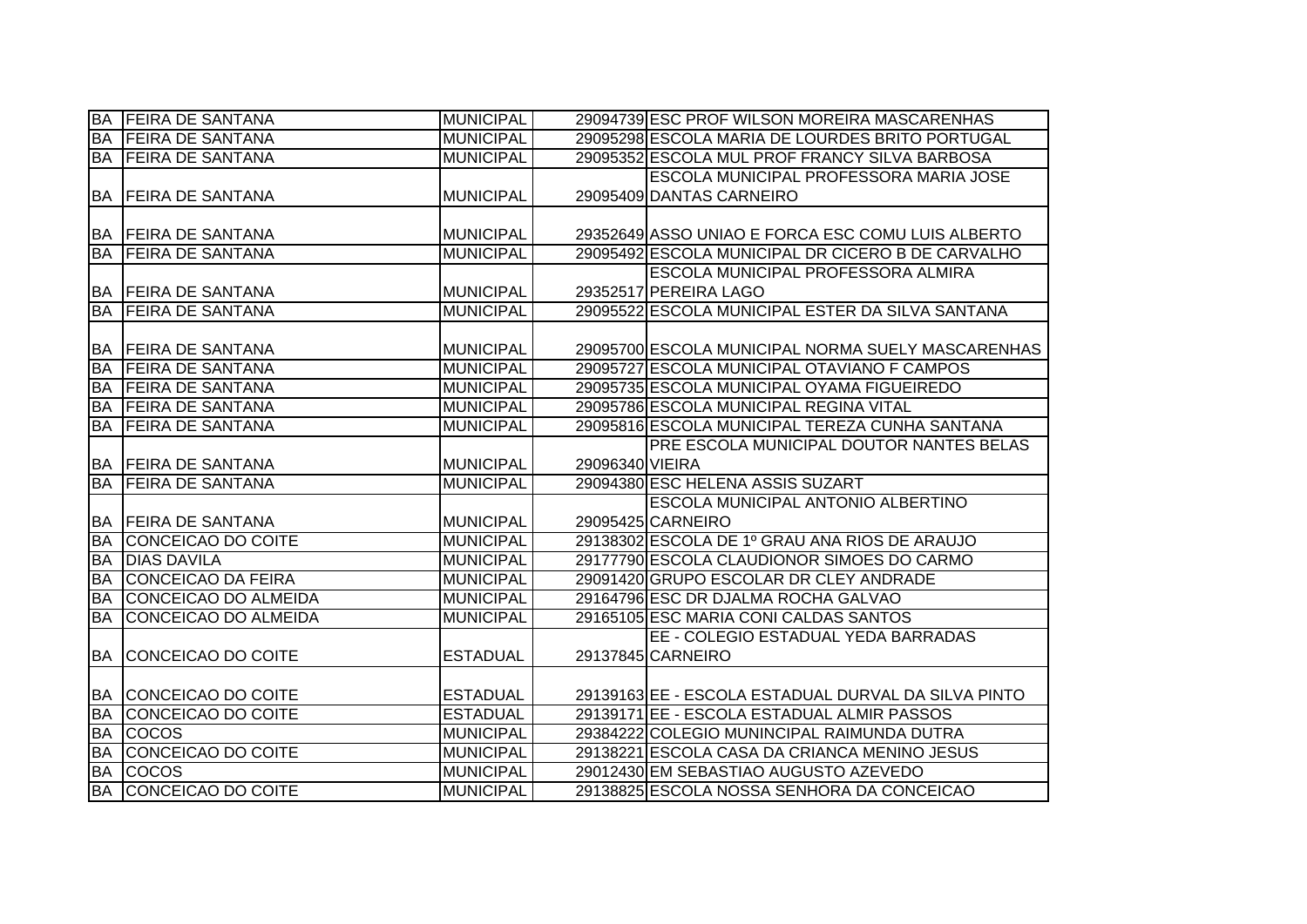|           | BA CONCEICAO DO COITE     | <b>MUNICIPAL</b> |                | 29139252 ESCOLA MINISTRO NEY BRAGA                           |
|-----------|---------------------------|------------------|----------------|--------------------------------------------------------------|
|           |                           |                  |                | ESCOLA PROFESSOR SIZENANDO FERREIRA DE                       |
| <b>BA</b> | CONCEICAO DO COITE        | <b>MUNICIPAL</b> | 29139287 SOUZA |                                                              |
| <b>BA</b> | CONCEICAO DO JACUIPE      | <b>ESTADUAL</b>  |                | 29091810 EE - ESCOLA PRIMITIVA DE AZEVEDO MORAES             |
| <b>BA</b> | CONCEICAO DO JACUIPE      | <b>MUNICIPAL</b> |                | 29091993 GRUPO ESCOLAR BACILDES AZEVEDO MORAES               |
| <b>BA</b> | CONCEICAO DO JACUIPE      | <b>MUNICIPAL</b> |                | 29092043 GRUPO ESCOLAR MUNICIPAL DE PINDOBAS                 |
| <b>BA</b> | CONCEICAO DO JACUIPE      | <b>MUNICIPAL</b> |                | 29092051 GRUPO ESCOLAR PROF <sup>a</sup> LAURA RIBEIRO LOPES |
|           |                           |                  |                |                                                              |
|           | <b>BA CONDE</b>           | <b>ESTADUAL</b>  |                | 29155894 EE - COLEGIO ESTADUAL CELSO MENDES DE LIMA          |
| <b>BA</b> | CONCEICAO DO COITE        | <b>MUNICIPAL</b> |                | 29137950 ESCOLA JOAO PAULO FRAGOSO                           |
|           |                           |                  |                | <b>ESC MUL PROF DOMINGOS ALEXANDRINO DE</b>                  |
| BA        | <b>CICERO DANTAS</b>      | <b>MUNICIPAL</b> | 29127297 SOUZA |                                                              |
| <b>BA</b> | <b>CENTRAL</b>            | <b>MUNICIPAL</b> |                | 29060885 ESCOLA MUNICIPAL IOLANDA COSTA E SILVA              |
| <b>BA</b> | <b>CENTRAL</b>            | <b>MUNICIPAL</b> |                | 29061334 COLEGIO LUIS VIANA FILHO                            |
| BA        | <b>CENTRAL</b>            | <b>MUNICIPAL</b> |                | 29061342 ESCOLA PROFESSOR ROBERTO SANTOS                     |
|           |                           |                  |                | <b>ESCOLA MUNICIPAL PROF ROSALVO FERREIRA</b>                |
| <b>BA</b> | <b>CENTRAL</b>            | <b>MUNICIPAL</b> |                | 29409578 DOS SANTOS                                          |
| <b>BA</b> | <b>CHORROCHO</b>          | <b>ESTADUAL</b>  |                | 29033195 EE - COLEGIO ESTADUAL DE CARAIBAS                   |
| <b>BA</b> | <b>CHORROCHO</b>          | <b>MUNICIPAL</b> |                | 29033160 COL MUL SR DO BONFIM                                |
| <b>BA</b> | <b>CHORROCHO</b>          | <b>MUNICIPAL</b> |                | 29033721 GRUPO ESCOLAR LAURO DE FREITAS                      |
| <b>BA</b> | <b>CONCEICAO DA FEIRA</b> | <b>MUNICIPAL</b> |                | 29090962 ESC DR EDVALDO BRANDAO CORREIA                      |
|           |                           |                  |                | EE - ESCOLA ESTADUAL JULIA MONTENEGRO                        |
| <b>BA</b> | <b>CICERO DANTAS</b>      | <b>ESTADUAL</b>  |                | 29127084 MAGALHAES                                           |
|           |                           |                  |                | NUCLEACAO ESCOLAR DR ELIEZER MENDES DE                       |
|           | <b>BA CONDE</b>           | <b>MUNICIPAL</b> |                | 29417201 VASCONCELOS                                         |
| <b>BA</b> | <b>CICERO DANTAS</b>      | <b>MUNICIPAL</b> |                | 29330386 COLEGIO MUNICIPAL MONSENHOR GALVAO                  |
|           |                           |                  |                | EE - COLEGIO ESTADUAL PROFESSORA IVONE                       |
|           | <b>BA CIPO</b>            | <b>ESTADUAL</b>  |                | 29850843 VICTOR FERNANDES SANT                               |
| <b>BA</b> | <b>CIPO</b>               | <b>MUNICIPAL</b> |                | 29127904 ESC EVANDRO DE ARAUJO GOES                          |
| <b>BA</b> | <b>CIPO</b>               | <b>MUNICIPAL</b> |                | 29127963 ESC MUL DR CARLOS SOSTHENES                         |
| <b>BA</b> | <b>CIPO</b>               | <b>MUNICIPAL</b> |                | 29128161 ESCOLA ESTADUAL DEP JOSE LOURENCO                   |
| <b>BA</b> | <b>CIPO</b>               | <b>MUNICIPAL</b> |                | 29128307 GRUPO ESCOLAR GETULIO VARGAS                        |
| <b>BA</b> | <b>COARACI</b>            | <b>MUNICIPAL</b> |                | 29297389 CENTRO EDUCACIONAL DE COARACI                       |
| <b>BA</b> | <b>COARACI</b>            | <b>MUNICIPAL</b> |                | 29297427 COLEGIO MUNICIPAL DE COARACI                        |
|           |                           |                  |                | ESCOLA PROFESSORA JOSEFA ALVENTINA DE                        |
|           | <b>BA CHORROCHO</b>       | <b>MUNICIPAL</b> |                | 29033748 MENEZES                                             |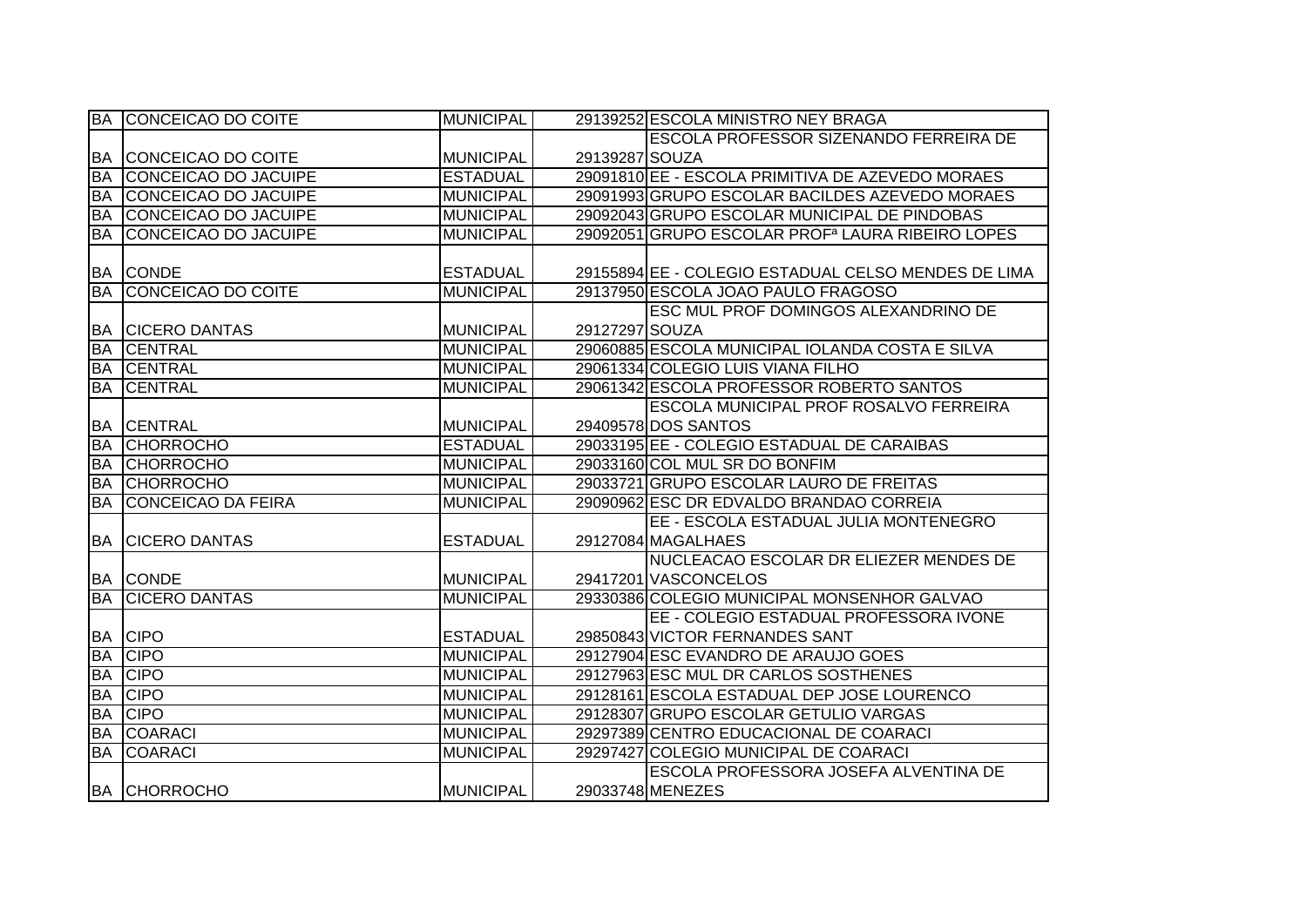| <b>BA</b> | <b>CURACA</b>           | <b>MUNICIPAL</b> |                | 29023262 COLEGIO MUNICIPAL PROFESSOR IVO BRAGA    |
|-----------|-------------------------|------------------|----------------|---------------------------------------------------|
| <b>BA</b> | <b>COTEGIPE</b>         | <b>MUNICIPAL</b> |                | 29850789 ESCOLA MUNICIPAL JUVENAL TEIXEIRA MACIEL |
| <b>BA</b> | <b>CRAVOLANDIA</b>      | <b>MUNICIPAL</b> |                | 29224314 GRUPO ESCOLAR AUREA CRAVO                |
| <b>BA</b> | <b>CRISOPOLIS</b>       | <b>MUNICIPAL</b> |                | 29152810 ESC EST DE 1 G DR MIGDONIO S DE OLIVEIRA |
|           |                         |                  |                |                                                   |
|           | <b>BA CRISOPOLIS</b>    | <b>MUNICIPAL</b> |                | 29153123 ESCOLA DE 1 E 2 GRAUS PROF EDGARD SANTOS |
| <b>BA</b> | <b>CRISOPOLIS</b>       | <b>MUNICIPAL</b> |                | 29429978 ESCOLA CAIO CALDAS SOBRINHO              |
| <b>BA</b> | <b>CRISTOPOLIS</b>      | <b>MUNICIPAL</b> |                | 29007895 COLEGIO MUNICIPAL SAO PEDRO              |
| <b>BA</b> | <b>CRISTOPOLIS</b>      | <b>MUNICIPAL</b> |                | 29351715 ESCOLA MUNICIPAL PARAISO DA CRIANCA      |
| <b>BA</b> | <b>CONDE</b>            | <b>MUNICIPAL</b> |                | 29155908 UNIDADE ESCOLAR DR SEVERINO VIEIRA       |
| BA        | <b>CRUZ DAS ALMAS</b>   | <b>MUNICIPAL</b> |                | 29165792 ESCOLA JOAQUIM MEDEIROS                  |
| <b>BA</b> | <b>CORRENTINA</b>       | <b>MUNICIPAL</b> |                | 29403987 ESCOLA MUNICIPAL VILA NOVA               |
| <b>BA</b> | <b>CURACA</b>           | <b>MUNICIPAL</b> |                | 29361672 ESCOLA MUNICIPAL CAMINHOS DO APRENDIZ    |
| <b>BA</b> | <b>DARIO MEIRA</b>      | <b>MUNICIPAL</b> |                | 29271916 CENTRO EDUCACIONAL DE DARIO MEIRA        |
| <b>BA</b> | <b>DARIO MEIRA</b>      | <b>MUNICIPAL</b> |                | 29272025 ESCOLA FULGENCIO ALVES                   |
| BA        | <b>DIAS DAVILA</b>      | <b>MUNICIPAL</b> |                | 29177391 CENTRO EDUCACIONAL PADRE TORREND         |
|           |                         |                  |                | CENTRO EDUCACIONAL NORMELIO MOURA DA              |
|           | <b>BA DIAS DAVILA</b>   | <b>MUNICIPAL</b> | 29177421 COSTA |                                                   |
|           | <b>BA DIAS DAVILA</b>   | <b>MUNICIPAL</b> |                | 29177553 ESCOLA PROFESSORA ANFRISIA SANTIAGO      |
|           | <b>BA DIAS DAVILA</b>   | <b>MUNICIPAL</b> |                | 29177626 ESCOLA DE 1º GRAU PROFESSOR LUIZ SANDE   |
|           |                         |                  |                |                                                   |
|           |                         |                  |                | ESCOLA MUNICIPAL CARLOS DRUMOND DE                |
|           | <b>BA DIAS DAVILA</b>   | <b>MUNICIPAL</b> |                | 29177642 ANDRADE                                  |
| <b>BA</b> | <b>CRUZ DAS ALMAS</b>   | <b>MUNICIPAL</b> |                | 29165768 ESCOLA DR JOSE CONRADO                   |
|           |                         |                  |                | <b>COLEGIO ESTADUAL DEPUTADO JOSE ROCHA -</b>     |
|           | <b>BA CORIBE</b>        | <b>MUNICIPAL</b> |                | 29012473 MUNICIPALIZADO                           |
| <b>BA</b> | <b>BOQUIRA</b>          | <b>MUNICIPAL</b> |                | 29335850 ESCOLA MUNICIPAL MONTEIRO LOBATO         |
| <b>BA</b> | <b>CONDEUBA</b>         | <b>MUNICIPAL</b> |                | 29258332 COLEGIO MUNICIPAL ALCIDES CORDEIRO       |
| <b>BA</b> | <b>CONDEUBA</b>         | <b>MUNICIPAL</b> |                | 29259142 ESCOLA MUNICIPAL ELEUTERIO TAVARES       |
| <b>BA</b> | <b>CONDEUBA</b>         | <b>MUNICIPAL</b> |                | 29514207 ESCOLA MUNICIPAL DARIO DE OLIVEIRA LIMA  |
| <b>BA</b> | CONTENDAS DO SINCORA    | <b>MUNICIPAL</b> |                | 29214696 ESCOLA MUNICIPAL DR RODRIGO DE C BURGOS  |
| <b>BA</b> | CONTENDAS DO SINCORA    | <b>MUNICIPAL</b> |                | 29214823 ESCOLA MUNICIPAL SANTA LUZIA             |
| <b>BA</b> | <b>CORACAO DE MARIA</b> | <b>ESTADUAL</b>  |                | 29092310 EE - COLEGIO ESTADUAL COLOMBO DALTO      |
|           |                         |                  |                | CENTRO DE EDUC MUN LINDOLFO CORDEIRO              |
|           | <b>BA CORDEIROS</b>     | <b>MUNICIPAL</b> | 29259258 LANDI |                                                   |
| <b>BA</b> | <b>COTEGIPE</b>         | <b>MUNICIPAL</b> |                | 29007780 ESCOLA JOSE PARAGUASSU GUERREIRO         |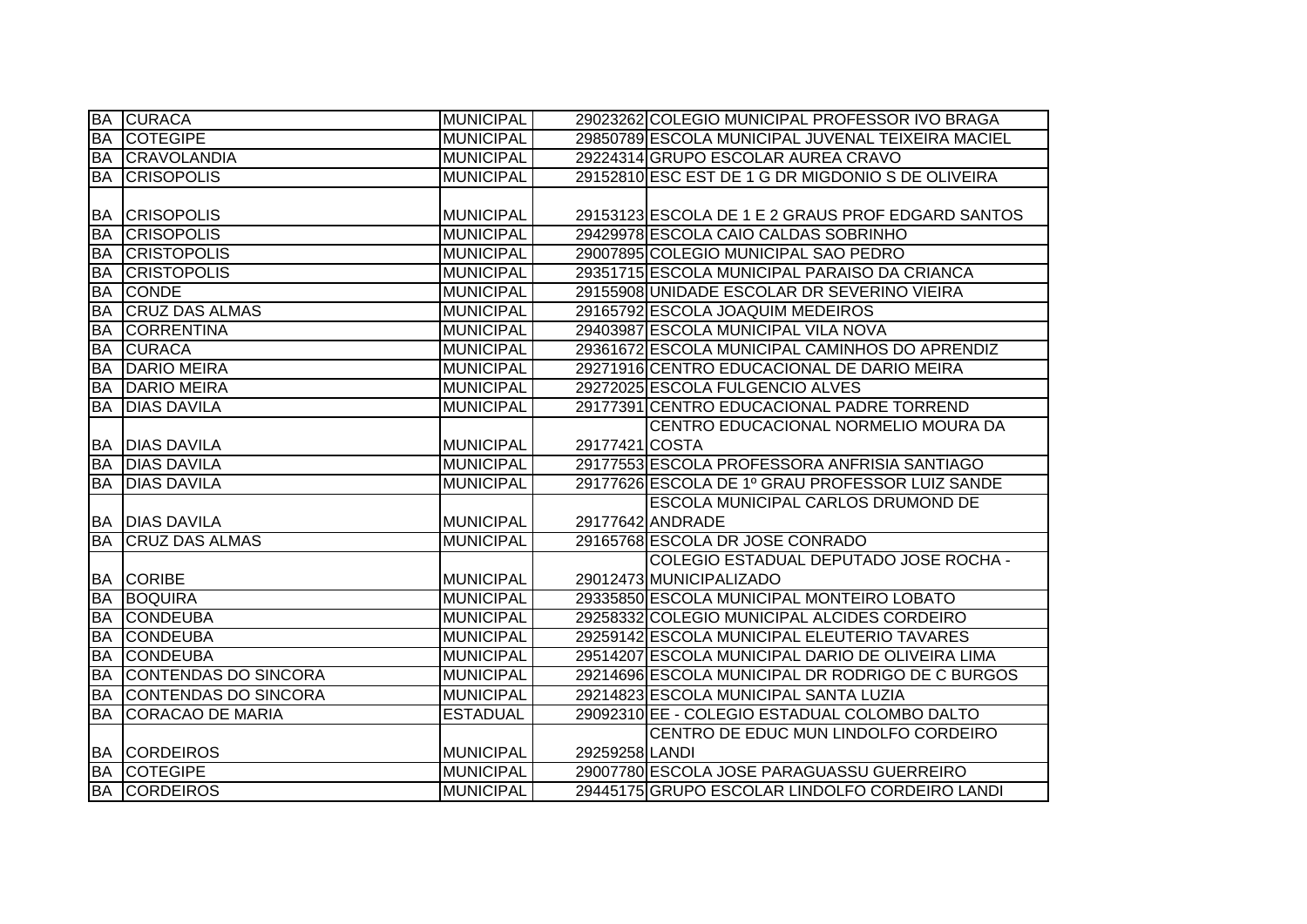|           | <b>BA COTEGIPE</b>     | <b>ESTADUAL</b>  |                 | 29007534 EE - ESCOLA ESTADUAL JOAO ALDINO DE SA TELES |
|-----------|------------------------|------------------|-----------------|-------------------------------------------------------|
|           |                        |                  |                 | ESCOLA DE 1 GRAU JOAO BATISTA DE OLIVEIRA             |
|           | <b>BA CORIBE</b>       | <b>MUNICIPAL</b> | 29012511 SILVA  |                                                       |
| <b>BA</b> | <b>CORIBE</b>          | <b>MUNICIPAL</b> |                 | 29344255 COLEGIO ESTADUAL RAULINO QUEIROZ             |
| <b>BA</b> | <b>CORONEL JOAO SA</b> | <b>MUNICIPAL</b> |                 | 29112281 COLEGIO MUNICIPAL DE CORONEL JOAO SA         |
| <b>BA</b> | <b>CORONEL JOAO SA</b> | <b>MUNICIPAL</b> |                 | 29112460 ESCOLA MUNICIPAL NOVA CORONEL JOAO SA        |
| <b>BA</b> | CORONEL JOAO SA        | <b>MUNICIPAL</b> |                 | 29112486 ESCOLA MUNICIPAL RUI BARBOSA                 |
|           |                        |                  |                 | <b>ESCOLA MUNICIPAL DEPUTADO LUIS EDUARDO</b>         |
| <b>BA</b> | CORONEL JOAO SA        | MUNICIPAL        |                 | 29389780 MAGALHAES                                    |
|           |                        |                  |                 |                                                       |
| <b>BA</b> | <b>CORRENTINA</b>      | <b>MUNICIPAL</b> |                 | 29377269 ESCOLA MUNICIPAL IDALINA AVELINA DE CASTRO   |
|           |                        |                  |                 | UNIDADE ESCOLAR CONEGO RODOLFO DUARTE                 |
| <b>BA</b> | <b>CONDE</b>           | MUNICIPAL        |                 | 29156122 GUIMARAES                                    |
| BA        | <b>CORDEIROS</b>       | <b>MUNICIPAL</b> |                 | 29259622 GRUPO ESCOLAR JOAQUIM GONCALVES              |
| <b>BA</b> | <b>BOTUPORA</b>        | <b>MUNICIPAL</b> |                 | 29204380 GRUPO ESCOLAR CASTRO ALVES                   |
|           |                        |                  |                 | ESCOLA MUNICIPAL PROFESSOR ALVARO                     |
|           | <b>BA ALAGOINHAS</b>   | <b>MUNICIPAL</b> |                 | 29150256 PALMEIRA                                     |
| <b>BA</b> | <b>AGUA FRIA</b>       | <b>MUNICIPAL</b> |                 | 29089905 COLEGIO MUNICIPAL JOAO LEAO DE ALMEIDA       |
|           |                        |                  |                 | ESCOLA MUNICIPAL MARIA DE LOURDES CARNEIRO            |
|           | <b>BA AGUA FRIA</b>    | MUNICIPAL        | 29432081 SANTOS |                                                       |
| <b>BA</b> | <b>AIQUARA</b>         | <b>MUNICIPAL</b> |                 | 29222265 COLEGIO MUNICIPAL AMERICO SOUTO              |
|           |                        |                  |                 |                                                       |
| <b>BA</b> | <b>AIQUARA</b>         | <b>MUNICIPAL</b> |                 | 29222540 GRUPO ESCOLAR EDGARD CARDOSO DE MOURA        |
| <b>BA</b> | <b>AIQUARA</b>         | <b>MUNICIPAL</b> |                 | 29222559 GRUPO ESCOLAR JULIO IGNACIO DE MATOS         |
| BA        | <b>ALAGOINHAS</b>      | <b>ESTADUAL</b>  |                 | 29150221 EE - ESCOLA ALIRIO AFONSO DE ASSIS           |
| <b>BA</b> | <b>ALAGOINHAS</b>      | <b>ESTADUAL</b>  |                 | 29150272 EE - ESCOLA ESTADUAL AUREA CRAVO             |
|           |                        |                  |                 | ESCOLA MUNICIPAL CENTRO COMUNITARIO SANTA             |
| BA        | <b>ALAGOINHAS</b>      | MUNICIPAL        |                 | 29149789 TEREZINHA                                    |
| <b>BA</b> | <b>ADUSTINA</b>        | <b>MUNICIPAL</b> |                 | 29125880 ESC DE 1 GRAU PRESIDENTE ITAMAR FRANCO       |
| <b>BA</b> | <b>ALAGOINHAS</b>      | <b>MUNICIPAL</b> |                 | 29150329 ESCOLA COMUNITARIA NOVA ESPERANCA            |
| <b>BA</b> | <b>ALAGOINHAS</b>      | MUNICIPAL        |                 | 29150337 ESCOLA COMUNITARIA SANTA RITA DE CASSIA      |
| <b>BA</b> | <b>ALAGOINHAS</b>      | <b>MUNICIPAL</b> |                 | 29150671 ESCOLA MUNICIPAL MIGUEL CALMON               |
| <b>BA</b> | <b>ALAGOINHAS</b>      | <b>MUNICIPAL</b> |                 | 29150850 EE - ESCOLA DOUTOR CARLOS SANTANA            |
| <b>BA</b> | <b>ALAGOINHAS</b>      | <b>MUNICIPAL</b> |                 | 29150892 EE - ESCOLA ISAIAS FIGUEIREDO                |
|           | <b>BA ALAGOINHAS</b>   | MUNICIPAL        |                 | 29150965 ESCOLA MUNICIPAL SAO GERALDO                 |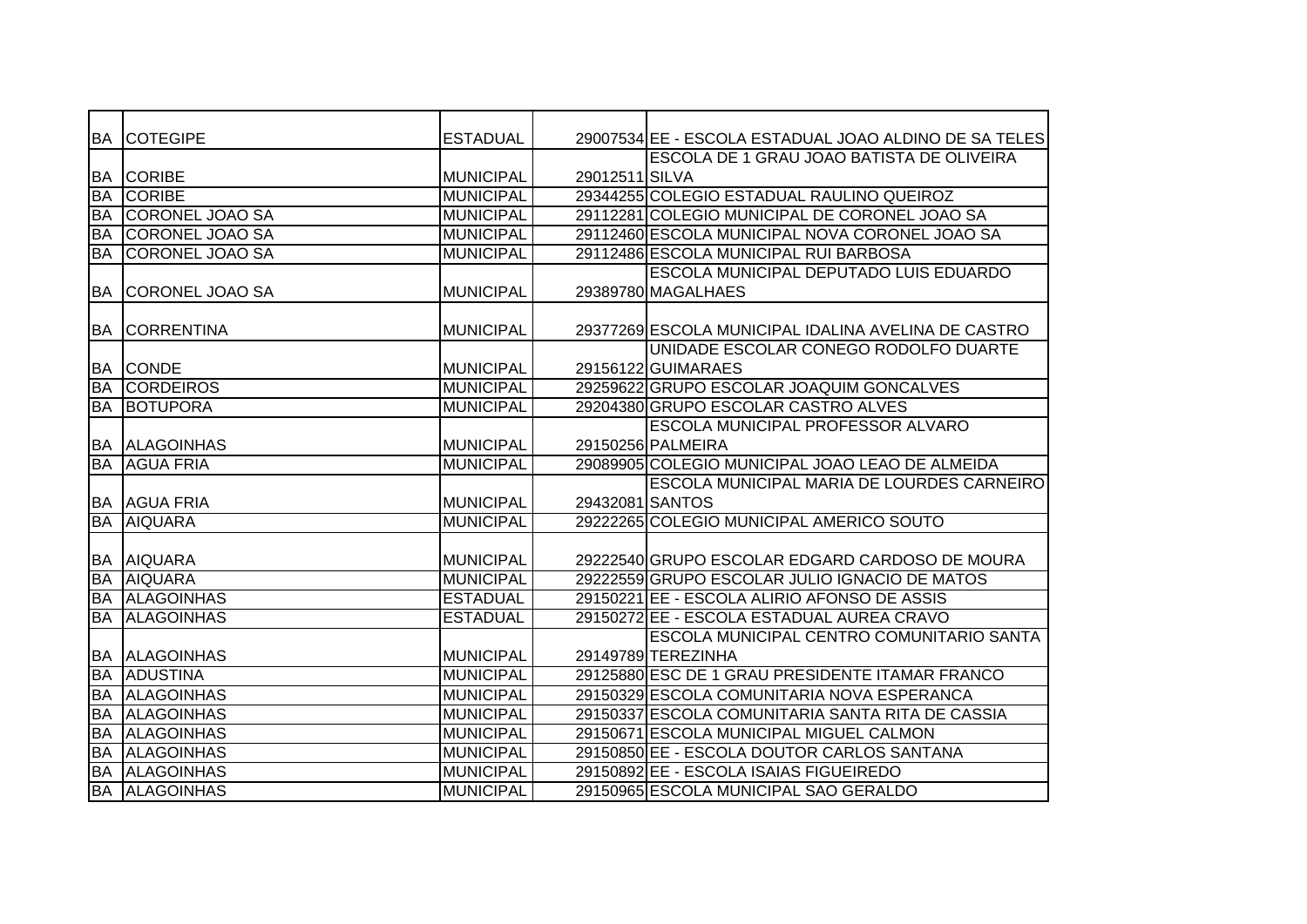|           |                   |                  |                 | <b>ESCOLA MUNICIPAL PROFESSOR MAURILIO DO</b>      |
|-----------|-------------------|------------------|-----------------|----------------------------------------------------|
| BA        | <b>ALAGOINHAS</b> | <b>MUNICIPAL</b> |                 | 29392217 ESPIRITO SANTO                            |
| <b>BA</b> | <b>ALAGOINHAS</b> | <b>MUNICIPAL</b> |                 | 29392225 ESCOLA MUNICIPAL ALAGOINHAS IV            |
|           |                   |                  |                 | EE - COLEGIO ESTADUAL DEPUTADO LUIS                |
| BA        | <b>ALAGOINHAS</b> | <b>ESTADUAL</b>  |                 | 29395712 EDUARDO MAGALHAES                         |
|           |                   |                  |                 | EE - COLEGIO DEMOCRATICO ESTADUAL                  |
| <b>BA</b> | <b>ACAJUTIBA</b>  | <b>ESTADUAL</b>  |                 | 29149541 PROFESSORA MARIA ESPERANCA                |
|           |                   |                  |                 | EE - COLEGIO ESTADUAL DOUTOR FRANCISCO             |
| <b>BA</b> | <b>ABAIRA</b>     | <b>ESTADUAL</b>  |                 | 29211590 ROCHA FILHO                               |
| <b>BA</b> | <b>ABAIRA</b>     | <b>MUNICIPAL</b> |                 | 29211956 GRUPO ESCOLAR HORACIO DE MATOS            |
| <b>BA</b> | <b>ABAIRA</b>     | <b>MUNICIPAL</b> |                 | 29421977 COLEGIO MUNICIPAL DE ABAIRA               |
|           |                   |                  |                 | <b>ESCOLA MUNICIPAL EMINELVINO DA FONSECA</b>      |
| <b>BA</b> | <b>ABARE</b>      | <b>MUNICIPAL</b> | 29032547 SOARES |                                                    |
|           |                   |                  |                 | <b>ESCOLA MUNICIPAL PROF WALTER AUGUSTO</b>        |
| <b>BA</b> | <b>ABARE</b>      | <b>MUNICIPAL</b> | 29032733 JONES  |                                                    |
|           |                   |                  |                 |                                                    |
| <b>BA</b> | <b>AGUA FRIA</b>  | <b>MUNICIPAL</b> |                 | 29089832 COLEGIO MUNICIPAL RUBEM CARNEIRO DA SILVA |
| <b>BA</b> | <b>ABARE</b>      | <b>MUNICIPAL</b> |                 | 29033039 GRUPO ESCOLAR ESTEVAO SOARES              |
| <b>BA</b> | <b>AGUA FRIA</b>  | <b>MUNICIPAL</b> |                 | 29089620 ESCOLA D JACKSON BERENGUER PRADO          |
|           |                   |                  |                 | EE - COLEGIO ESTADUAL PROFESSOR CARLOS             |
| <b>BA</b> | <b>ACAJUTIBA</b>  | <b>ESTADUAL</b>  | 29149762 BARROS |                                                    |
|           |                   |                  |                 | ESCOLA MUNICIPAL PROFESSORA RAIMUNDA               |
| BA        | <b>ACAJUTIBA</b>  | MUNICIPAL        |                 | 29149584 CORREIA DOS SANTOS                        |
|           |                   |                  |                 | ESCOLA MUNICIPAL PROFESSORA JERUZA LIMA            |
| <b>BA</b> | <b>ACAJUTIBA</b>  | <b>MUNICIPAL</b> |                 | 29149665 DOS SANTOS                                |
|           |                   |                  |                 |                                                    |
| BA        | <b>ACAJUTIBA</b>  | <b>MUNICIPAL</b> |                 | 29149738 ESCOLA MUNICIPAL ANTONIO CARLOS MAGALHAES |
|           |                   |                  |                 | <b>ESCOLA MUNICIPAL DOUTOR GERALDO</b>             |
| BA        | <b>ACAJUTIBA</b>  | MUNICIPAL        |                 | 29392853 VASCONCELOS DE SEIXAS PEREIR              |
| <b>BA</b> | <b>ADUSTINA</b>   | <b>MUNICIPAL</b> |                 | 29125600 COLEGIO MUN DE ADUSTINA                   |
| <b>BA</b> | ADUSTINA          | <b>MUNICIPAL</b> |                 | 29125782 ESC MUL PROF MARIA DA ANUNCIACAO ROCHA    |
| <b>BA</b> | <b>ABARE</b>      | <b>MUNICIPAL</b> |                 | 29033020 ESCOLA MUNICIPAL EDESIO TOLENTINO         |
| <b>BA</b> | <b>ALCOBACA</b>   | <b>MUNICIPAL</b> |                 | 29317177 CENTRO EDUCACIONAL MUNIC DE ALCOBACA      |
|           |                   |                  |                 |                                                    |
| <b>BA</b> | <b>BARROCAS</b>   | MUNICIPAL        |                 | 29145490 CENTRO EDUC DESEMBARGADOR JULIO VIRGINIO  |
| BA        | <b>ALAGOINHAS</b> | <b>MUNICIPAL</b> |                 | 29417171 ESCOLA MUNICIPAL PAULO FREIRE             |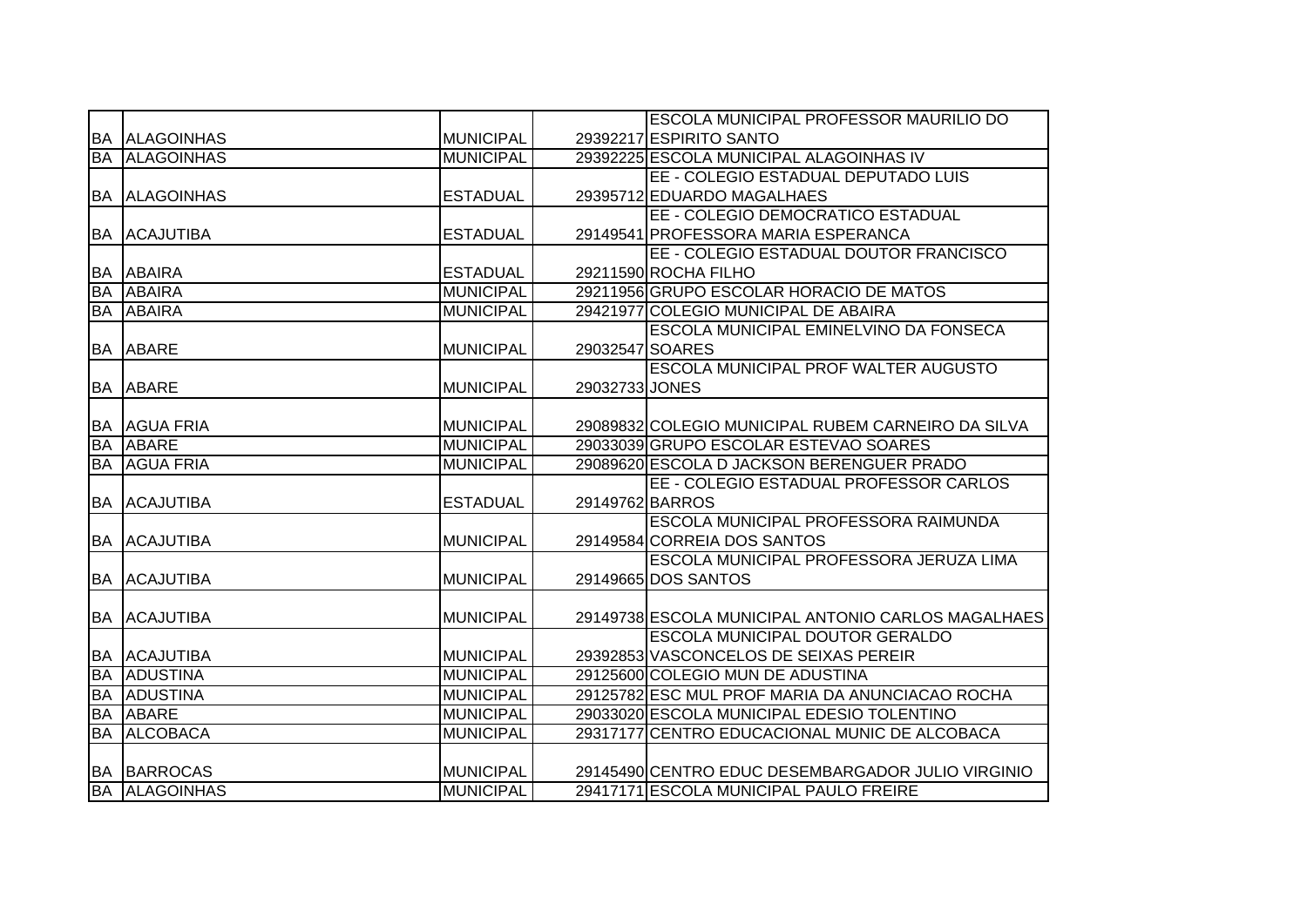|           | <b>BA BARRO ALTO</b>   | <b>MUNICIPAL</b> |                 | 29058953 CENTRO DE ESTUDOS HOZANA BOLIVEIRA           |
|-----------|------------------------|------------------|-----------------|-------------------------------------------------------|
|           |                        |                  |                 | ESCOLA MUNICIPAL DE 1 GRAU EDIVALDO SANTOS            |
|           | <b>BA BARRO ALTO</b>   | <b>MUNICIPAL</b> | 29059062 LOPES  |                                                       |
| <b>BA</b> | <b>BARRO ALTO</b>      | <b>MUNICIPAL</b> |                 | 29059070 ESCOLA JOANA ANGELICA                        |
| <b>BA</b> | <b>BARRO ALTO</b>      | <b>MUNICIPAL</b> |                 | 29059240 COLEGIO TANCREDO LIMA                        |
| <b>BA</b> | <b>BARRO ALTO</b>      | <b>MUNICIPAL</b> |                 | 29349656 ESCOLA MUNICIPAL DE BARRO ALTO               |
|           |                        |                  |                 |                                                       |
| <b>BA</b> | <b>BARRO PRETO</b>     | MUNICIPAL        |                 | 29294061 ESCOLA MUNICIPAL YEDA BARRADAS CARNEIRO      |
|           |                        |                  |                 |                                                       |
|           | <b>BA BARREIRAS</b>    | <b>MUNICIPAL</b> |                 | 29826624 ESCOLA MUNICIPAL ALCYVANDO LIGUORI DA LUZ II |
| <b>BA</b> | <b>BARRO PRETO</b>     | <b>MUNICIPAL</b> |                 | 29413184 ESCOLA MUNICIPAL DOMINGOS CHAVES             |
| <b>BA</b> | BARREIRAS              | <b>MUNICIPAL</b> |                 | 29420768 COLEGIO MUNICIPAL PADRE VIEIRA               |
| <b>BA</b> | BARROCAS               | <b>MUNICIPAL</b> |                 | 29145546 COLEGIO MUNICIPAL DE BARROCAS                |
| <b>BA</b> | <b>BARROCAS</b>        | <b>MUNICIPAL</b> |                 | 29147239 GRUPO ESCOLAR AGENOR DE FREITAS              |
| <b>BA</b> | <b>BELMONTE</b>        | <b>MUNICIPAL</b> |                 | 29294096 ESCOLA ANTONIO CARLOS MAGALHAES              |
| <b>BA</b> | <b>BELMONTE</b>        | <b>MUNICIPAL</b> |                 | 29294312 ESCOLA PROF EDGARD SANTOS                    |
| <b>BA</b> | <b>BELMONTE</b>        | <b>MUNICIPAL</b> |                 | 29294398 FUND EDUC PEDRO CALMON                       |
| <b>BA</b> | <b>BELMONTE</b>        | <b>MUNICIPAL</b> |                 | 29294401 ESCOLA DR JOSE TEIXEIRA DE FREITA            |
|           |                        |                  |                 | <b>GRUPO ESCOLAR PROF<sup>a</sup> LICIA MARIA</b>     |
|           | <b>BA BELMONTE</b>     | MUNICIPAL        |                 | 29294410 PATERNOSTRO                                  |
| <b>BA</b> | <b>BELMONTE</b>        | <b>MUNICIPAL</b> |                 | 29294487 ESC VITORIA PATERNOSTRO                      |
|           |                        |                  |                 | <b>ESCOLA MUNICIPAL OLAVO CLEMENTINO DOS</b>          |
|           | <b>BA BARRO PRETO</b>  | <b>MUNICIPAL</b> | 29357713 SANTOS |                                                       |
| <b>BA</b> | <b>BARRA DO MENDES</b> | <b>MUNICIPAL</b> |                 | 29058759 ESCOLA ESTADUAL DE 1º GRAU NECY NOVAES       |
|           |                        |                  |                 |                                                       |
|           | <b>BA BARRA</b>        | <b>MUNICIPAL</b> |                 | 29436354 ESCOLA MUNICIPAL PROFESSORA SYLVIA ARAUJO    |
| <b>BA</b> | <b>BARRA</b>           | <b>MUNICIPAL</b> |                 | 29444101 ESCOLA MUNICIPAL PROF ELYSIO MOURAO          |
| <b>BA</b> | <b>BARRA</b>           | <b>MUNICIPAL</b> |                 | 29830621 EM DA LOJA MACONICA                          |
| <b>BA</b> | <b>BARRA DA ESTIVA</b> | <b>MUNICIPAL</b> |                 | 29212910 CENTRO EDUCACIONAL CLERISTON ANDRADE         |
| <b>BA</b> | <b>BARRA DA ESTIVA</b> | <b>MUNICIPAL</b> |                 | 29426570 COLEGIO MUNICIPAL PE VIRGILIO ZOPPI          |
| <b>BA</b> | <b>BARRA DO CHOCA</b>  | <b>MUNICIPAL</b> |                 | 29267471 CENTRO EDUC BARRA DO CHOCA                   |
| <b>BA</b> | BARRA DO CHOCA         | <b>MUNICIPAL</b> |                 | 29267595 ESC MUL FRANCISCO AMORIM                     |
| <b>BA</b> | BARREIRAS              | <b>MUNICIPAL</b> |                 | 29827620 ESCOLA MUNICIPAL ALBERTO AMORIM              |
| <b>BA</b> | BARRA DO CHOCA         | <b>MUNICIPAL</b> |                 | 29356598 ESCOLA MUNICIPAL TEODULO LEITE               |
|           | <b>BA BELMONTE</b>     | <b>MUNICIPAL</b> |                 | 29334675 ESCOLA ANTONIA PORTO                         |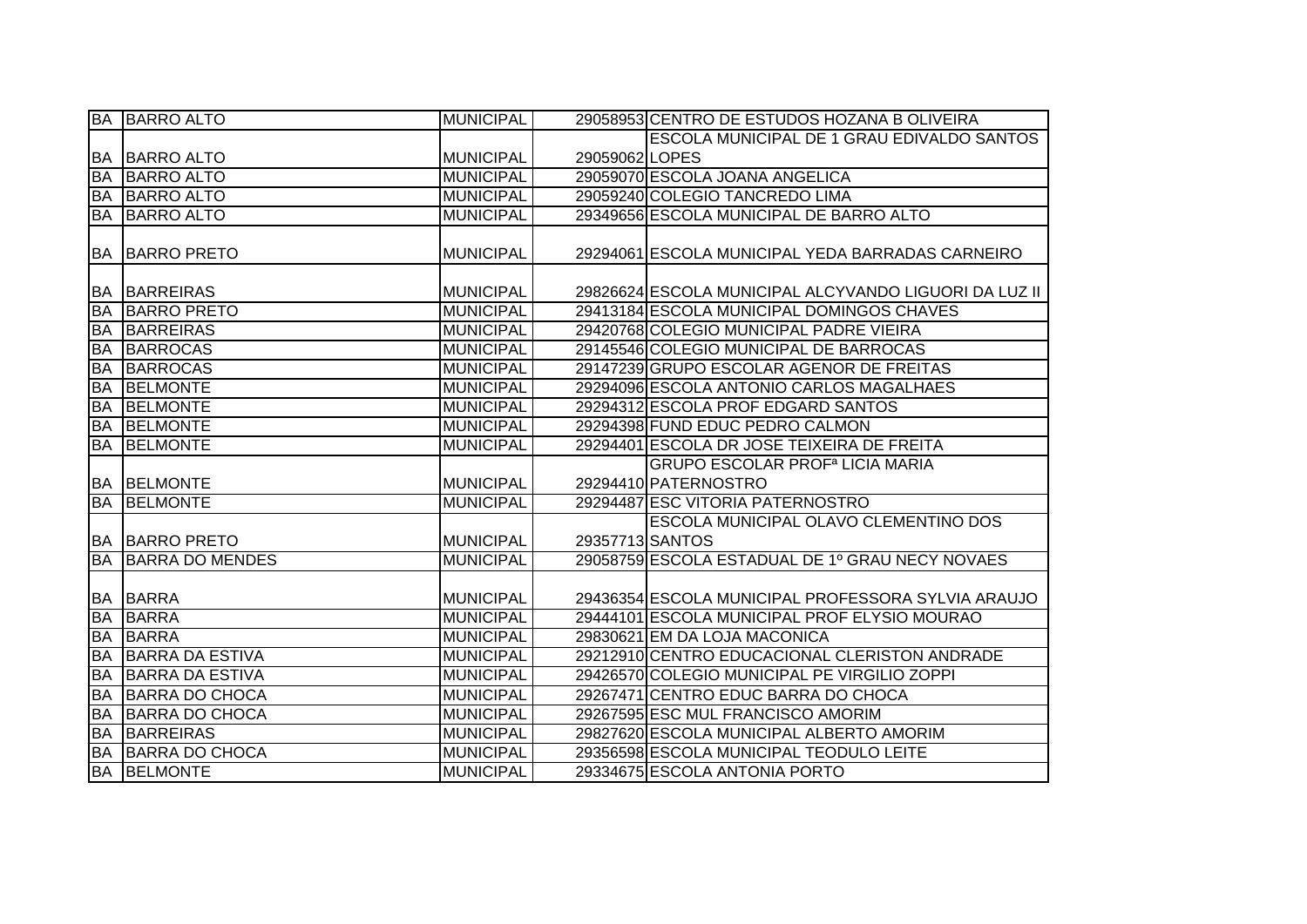|           | <b>BA BARRA DO MENDES</b>   | MUNICIPAL        |                 | 29058848 GRUPO ESCOLAR DR AURELINO ALVES BARRETO   |
|-----------|-----------------------------|------------------|-----------------|----------------------------------------------------|
|           |                             |                  |                 | ESCOLA MUN DE 1º GRAU MARCIA MARIA DE C            |
|           | <b>BA BARRA DO MENDES</b>   | MUNICIPAL        | 29409772 MECCIA |                                                    |
| <b>BA</b> | <b>IBARRA DO ROCHA</b>      | <b>MUNICIPAL</b> |                 | 29293502 ESCOLA ANGELINA LEAL                      |
| BA        | <b>BARRA DO ROCHA</b>       | <b>MUNICIPAL</b> |                 | 29293537 ESCOLA CECILIA SARMENTO LEAL              |
|           |                             |                  |                 | CENTRO EDUCACIONAL MANOEL MUNIZ DE                 |
| BA        | <b>BARRA DO ROCHA</b>       | MUNICIPAL        |                 | 29437474 OLIVEIRA II                               |
| <b>BA</b> | <b>BARREIRAS</b>            | <b>ESTADUAL</b>  |                 | 29001102 EE - COLEGIO ESTADUAL JOSE DE CASTRO      |
| <b>BA</b> | <b>BARREIRAS</b>            | MUNICIPAL        |                 | 29001960 ESCOLA MUNICIPAL IAZINHA PAMPLONA         |
| <b>BA</b> | <b>BARREIRAS</b>            | <b>MUNICIPAL</b> |                 | 29002222 ESCOLA MUNICIPAL SAO FRANCISCO DE ASSIS   |
|           |                             |                  |                 |                                                    |
|           | <b>BA BARRA DO CHOCA</b>    | MUNICIPAL        |                 | 29267943 ESCOLA MUNICIPAL ANTONIO CARLOS MAGALHAES |
| <b>BA</b> | <b>BONINAL</b>              | <b>MUNICIPAL</b> |                 | 29214203 GRUPO ESCOLAR ELISIO PAIVA                |
|           |                             |                  |                 |                                                    |
| BA        | <b>BOM JESUS DA LAPA</b>    | <b>MUNICIPAL</b> |                 | 29043840 ESCOLA MUNICIPAL NOSSA SENHORA APARECIDA  |
|           |                             |                  |                 | <b>ESCOLA MUNICIPAL PROFESSORA MARTINHA</b>        |
|           | <b>BA BOM JESUS DA LAPA</b> | MUNICIPAL        |                 | 29351260 GONCALVES                                 |
| <b>BA</b> | <b>BOM JESUS DA LAPA</b>    | <b>MUNICIPAL</b> |                 | 29375193 ESCOLA MUNICIPAL VILA MAIA                |
| <b>BA</b> | <b>BOM JESUS DA LAPA</b>    | <b>MUNICIPAL</b> |                 | 29444608 ESCOLA MUNICIPAL BALAO MAGICO             |
| <b>BA</b> | <b>BOM JESUS DA LAPA</b>    | <b>MUNICIPAL</b> |                 | 29464404 ESCOLA MUNICIPAL MAGIA DO SABER           |
| <b>BA</b> | <b>BOM JESUS DA LAPA</b>    | <b>MUNICIPAL</b> |                 | 29536405 ESCOLA MUNICIPAL PAULO FREIRE             |
| <b>BA</b> | <b>BOM JESUS DA SERRA</b>   | <b>MUNICIPAL</b> |                 | 29402340 ESCOLA MUNICIPAL VITORINO JOSE ALVES      |
| <b>BA</b> | <b>BELMONTE</b>             | <b>MUNICIPAL</b> |                 | 29294525 ESCOLA DR MENANDRO MENAHIM                |
| <b>BA</b> | <b>BONINAL</b>              | <b>MUNICIPAL</b> |                 | 29213681 CENTRO EDUCACIONAL DE BONINAL             |
|           |                             |                  |                 | ESC MUNICIPALIZADA DR ANTONIO CARLOS               |
| BA        | <b>BOM JESUS DA LAPA</b>    | <b>MUNICIPAL</b> |                 | 29042968 MAGALHAES                                 |
|           |                             |                  |                 | CENTRO EDUCACIONAL PROFESSOR ARMENIO               |
|           | <b>BA BONINAL</b>           | MUNICIPAL        |                 | 29214254 SANTANNA PAIVA                            |
| BA        | <b>BONITO</b>               | <b>MUNICIPAL</b> |                 | 29214297 ESCOLA MUNICIPAL PAULO FREIRE             |
| BA        | <b>BONITO</b>               | <b>MUNICIPAL</b> |                 | 29214394 EDUCANDARIO HERBERT DE SOUZA              |
| <b>BA</b> | <b>BONITO</b>               | <b>MUNICIPAL</b> |                 | 29424925 ESCOLA MUNICIPAL 13 DE JUNHO              |
| <b>BA</b> | <b>BOQUIRA</b>              | <b>ESTADUAL</b>  |                 | 29202701 EE - ESCOLA TIRADENTES                    |
| <b>BA</b> | <b>BOQUIRA</b>              | <b>MUNICIPAL</b> |                 | 29203600 COLEGIO MUNICIPAL ANGELO MAGALHAES        |
|           |                             |                  |                 |                                                    |
|           | <b>BA BOQUIRA</b>           | <b>MUNICIPAL</b> |                 | 29203619 ESCOLA MUNICIPAL ANTONIO CARLOS MAGALHAES |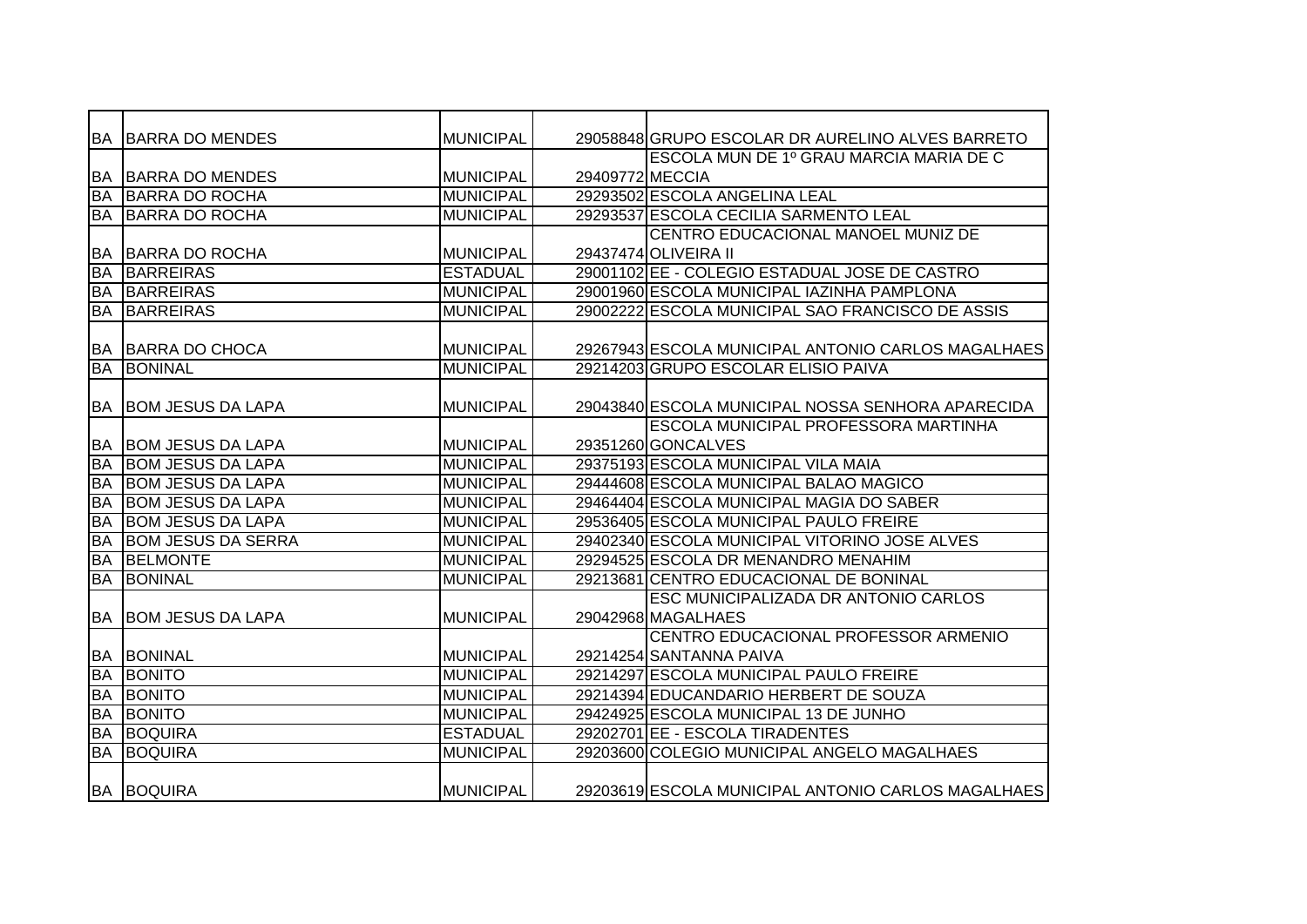|           |                           |                  |                | <b>ESCOLA MUNICIPAL DORALICE FERNANDES DE</b>       |
|-----------|---------------------------|------------------|----------------|-----------------------------------------------------|
|           | <b>BA GANDU</b>           | <b>MUNICIPAL</b> | 29298733 MELLO |                                                     |
|           |                           |                  |                | COLEGIO MUNICIPAL PROFESSORA ISAURA                 |
| BA        | <b>BOM JESUS DA SERRA</b> | <b>MUNICIPAL</b> |                | 29405009 CURCINO MORENO                             |
|           |                           |                  |                |                                                     |
| BA        | <b>BOA NOVA</b>           | <b>MUNICIPAL</b> |                | 29269490 COLEGIO MUNICIPAL VANDICK REIDNER COQUEIRO |
| <b>BA</b> | <b>BARRA</b>              | <b>MUNICIPAL</b> |                | 29037247 EM PROFESSORA ODETE ALMEIDA DO VALE        |
|           |                           |                  |                | EE - COLEGIO ESTADUAL ANTONIO CARLOS                |
| <b>BA</b> | <b>BELO CAMPO</b>         | <b>ESTADUAL</b>  |                | 29267960 MAGALHAES                                  |
| <b>BA</b> | <b>BELO CAMPO</b>         | <b>MUNICIPAL</b> |                | 29267951 COLEGIO MUNICIPAL DE BELO CAMPO            |
| <b>BA</b> | <b>BELO CAMPO</b>         | <b>MUNICIPAL</b> |                | 29267986 ESCOLA MUNICIPAL EDVALDO FLORES            |
| <b>BA</b> | <b>BELO CAMPO</b>         | <b>MUNICIPAL</b> |                | 29267994 ESCOLA MUNICIPALIZADA ROBERTO SANTOS       |
| <b>BA</b> | <b>BIRITINGA</b>          | <b>MUNICIPAL</b> |                | 29136059 COLEGIO MUNICIPAL DE BIRITINGA             |
| <b>BA</b> | <b>BIRITINGA</b>          | <b>MUNICIPAL</b> |                | 29136393 ESCOLA MUNICIPAL EUJACIO SIMOES            |
| <b>BA</b> | <b>BIRITINGA</b>          | <b>MUNICIPAL</b> |                | 29136458 ESCOLA MUNICIPAL PLINIO CARNEIRO DA SILVA  |
| <b>BA</b> | <b>BOM JESUS DA LAPA</b>  | <b>MUNICIPAL</b> |                | 29043786 ESCOLA MUNICIPAL JOAQUIM SENA              |
|           |                           |                  |                |                                                     |
| <b>BA</b> | <b>BOA NOVA</b>           | <b>MUNICIPAL</b> |                | 29268559 ESCOLA MUNICIPAL HUGULINO BATISTA DA SILVA |
|           |                           |                  |                |                                                     |
|           |                           |                  |                |                                                     |
| BA        | <b>BOM JESUS DA LAPA</b>  | <b>MUNICIPAL</b> |                | 29043344 ESCOLA MUNICIPAL BOM JESUS DOS NAVEGANTES  |
|           |                           |                  |                | ESCOLA MUNICIPAL PADRE EXUPERIO SOUZA               |
| <b>BA</b> | <b>BOA NOVA</b>           | <b>MUNICIPAL</b> | 29269555 GOMES |                                                     |
|           |                           |                  |                | ESCOLA MUNICIPAL DOUTOR FLORENCIO ARGOLO            |
| <b>BA</b> | <b>BOA NOVA</b>           | <b>MUNICIPAL</b> |                | 29408040 DOS SANTOS                                 |
| <b>BA</b> | <b>BOA VISTA DO TUPIM</b> | <b>MUNICIPAL</b> |                | 29081521 ESC EST DE 1 GRAU PROF MAGALHAES NETO      |
| <b>BA</b> | <b>BOA VISTA DO TUPIM</b> | <b>MUNICIPAL</b> |                | 29082013 ESCOLA CORA RIBEIRO                        |
|           |                           |                  |                |                                                     |
| <b>BA</b> | <b>BOA VISTA DO TUPIM</b> | <b>MUNICIPAL</b> |                | 29403499 CENTRO EDC SENADOR JUTHAY BORGES MAGALH    |
|           |                           |                  |                | CENTRO EDUCACIONAL PROFESSORA MARIA                 |
| <b>BA</b> | <b>BOA VISTA DO TUPIM</b> | <b>MUNICIPAL</b> |                | 29425247 ISAURI SANTA BARBARA QUE                   |
| <b>BA</b> | <b>BOM JESUS DA LAPA</b>  | <b>MUNICIPAL</b> |                | 29042895 CENTRO EDUCACIONAL AGENOR MAGALHAES        |
| <b>BA</b> | <b>BELMONTE</b>           | <b>MUNICIPAL</b> |                | 29294584 GRUPO ESCOLAR CLEMENCEAU TEIXEIRA          |
|           |                           |                  |                | EE - COLEGIO ESTADUAL DR EDIVALDO MACHADO           |
| <b>BA</b> | <b>BOA NOVA</b>           | <b>ESTADUAL</b>  |                | 29268524 BOAVENTURA                                 |
|           |                           |                  |                | EE - COLEGIO ESTADUAL ANTONIO CARLOS                |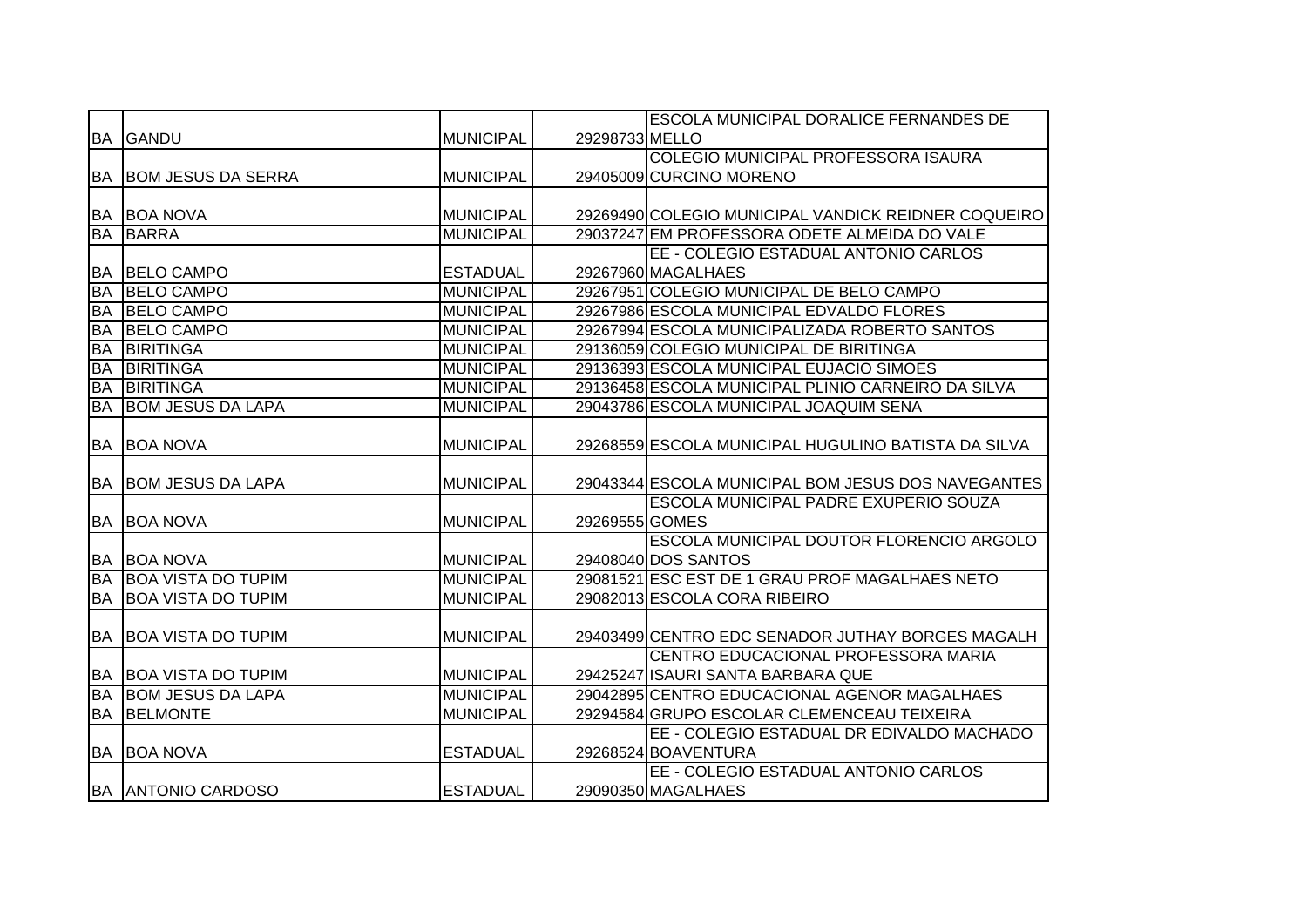| BA        | <b>ANDORINHA</b>         | <b>MUNICIPAL</b> |                 | 29048095 ESCOLA MUNICIPAL DE ANDORINHA               |
|-----------|--------------------------|------------------|-----------------|------------------------------------------------------|
| <b>BA</b> | <b>ANGICAL</b>           | <b>ESTADUAL</b>  |                 | 29006112 EE - ESCOLA ESTADUAL JUAREZ SOUZA           |
| <b>BA</b> | <b>ANGICAL</b>           | <b>MUNICIPAL</b> |                 | 29006104 ESCOLA MUNICIPAL RENATO OLIVEIRA            |
|           |                          |                  |                 | ESCOLA MUNICIPAL DR DORIVAL GUIMARAES                |
| <b>BA</b> | <b>ANGICAL</b>           | <b>MUNICIPAL</b> | 29338271 PASSOS |                                                      |
| <b>BA</b> | <b>ANGICAL</b>           | <b>MUNICIPAL</b> |                 | 29352312 COLEGIO MUNICIPAL ANGICALENSE               |
| <b>BA</b> | <b>ANGUERA</b>           | <b>MUNICIPAL</b> |                 | 29090032 ESCOLA MUNICIPAL ERICO SOFIA BRANDAO        |
|           |                          |                  |                 | CENTRO EDUCACIONAL PROF AUREO DE OLIVEIRA            |
| <b>BA</b> | ANGUERA                  | <b>MUNICIPAL</b> | 29435463 FILHO  |                                                      |
| <b>BA</b> | APUAREMA                 | <b>ESTADUAL</b>  |                 | 29223652 EE - COLEGIO ESTADUAL DOUTOR VASCO FILHO    |
|           |                          |                  |                 | <b>ESCOLA MUNICIPAL DE ENSINO FUNDAMENTAL DR</b>     |
| BA        | <b>ANTAS</b>             | <b>MUNICIPAL</b> |                 | 29126495 LUIS VIANA NETO                             |
|           |                          |                  |                 | <b>ESCOLA MUNICIPAL AMPHILOPHIO DA SILVA</b>         |
| <b>BA</b> | <b>ANDARAI</b>           | <b>MUNICIPAL</b> | 29212626 GONDIM |                                                      |
| <b>BA</b> | <b>ANTONIO CARDOSO</b>   | <b>MUNICIPAL</b> |                 | 29090679 ESC RURAL DA SEDE                           |
|           |                          |                  |                 | EE - ESCOLA ESTADUAL GOVERNADOR ANTONIO              |
| <b>BA</b> | <b>ANTONIO GONCALVES</b> | <b>ESTADUAL</b>  |                 | 29048230 CARLOS MAGALHAES                            |
| <b>BA</b> | <b>ANTONIO GONCALVES</b> | <b>MUNICIPAL</b> |                 | 29048311 ESCOLA NOSSA SENHORA AUXILIADORA            |
| <b>BA</b> | <b>ANTONIO GONCALVES</b> | <b>MUNICIPAL</b> |                 | 29048532 GRUPO ESCOLAR DR CARLOS SANTANA             |
| <b>BA</b> | <b>APORA</b>             | <b>MUNICIPAL</b> |                 | 29151619 COLEGIO MUNICIPAL OLIVEIRA BRITO            |
| <b>BA</b> | <b>APORA</b>             | <b>MUNICIPAL</b> |                 | 29151848 ESCOLA MUN JOSE BONIFACIO                   |
| <b>BA</b> | <b>APORA</b>             | <b>MUNICIPAL</b> |                 | 29152062 ESCOLA MUN THEODORO JOSE DOS SANTOS         |
|           |                          |                  |                 | COLEGIO MUNICIPAL PROFESSOR ANTONIO DOS              |
| BA        | <b>BARRA</b>             | <b>MUNICIPAL</b> | 29418704 SANTOS |                                                      |
| <b>BA</b> | <b>ANTAS</b>             | <b>MUNICIPAL</b> |                 | 29126100 COL MUL DE ANTAS                            |
| <b>BA</b> | <b>AMELIA RODRIGUES</b>  | <b>MUNICIPAL</b> |                 | 29158184 ESCOLA MUNICIPAL ANTENOR DEUSDETH WEST      |
| <b>BA</b> | BOTUPORA                 | <b>MUNICIPAL</b> |                 | 29204291 ESC NORMAL CENECISTA MONTE BELO             |
| <b>BA</b> | <b>ALCOBACA</b>          | <b>MUNICIPAL</b> |                 | 29368170 EMEF PARAISO VERDE                          |
|           |                          |                  |                 |                                                      |
| <b>BA</b> | <b>ALMADINA</b>          | <b>MUNICIPAL</b> |                 | 29292140 COLEGIO MUNICIPAL PROFESSOR JOAO ARBAGE     |
| <b>BA</b> | <b>ALMADINA</b>          | <b>MUNICIPAL</b> |                 | 29292344 ESCOLINHA SANTA ISABEL                      |
| <b>BA</b> | <b>ALMADINA</b>          | <b>MUNICIPAL</b> |                 | 29368626 ESCOLA MUNICIPAL POUSO ALEGRE               |
|           |                          |                  |                 | ESCOLA MUNICIPAL PROF <sup>a</sup> DELIA DO AMARAL G |
| <b>BA</b> | <b>AMARGOSA</b>          | <b>MUNICIPAL</b> | 29223121 SANTOS |                                                      |
|           |                          |                  |                 | ESCOLA MUNICIPAL DOM FLORENCIO SISINIO               |
|           | <b>BA AMARGOSA</b>       | <b>MUNICIPAL</b> | 29223199 VIEIRA |                                                      |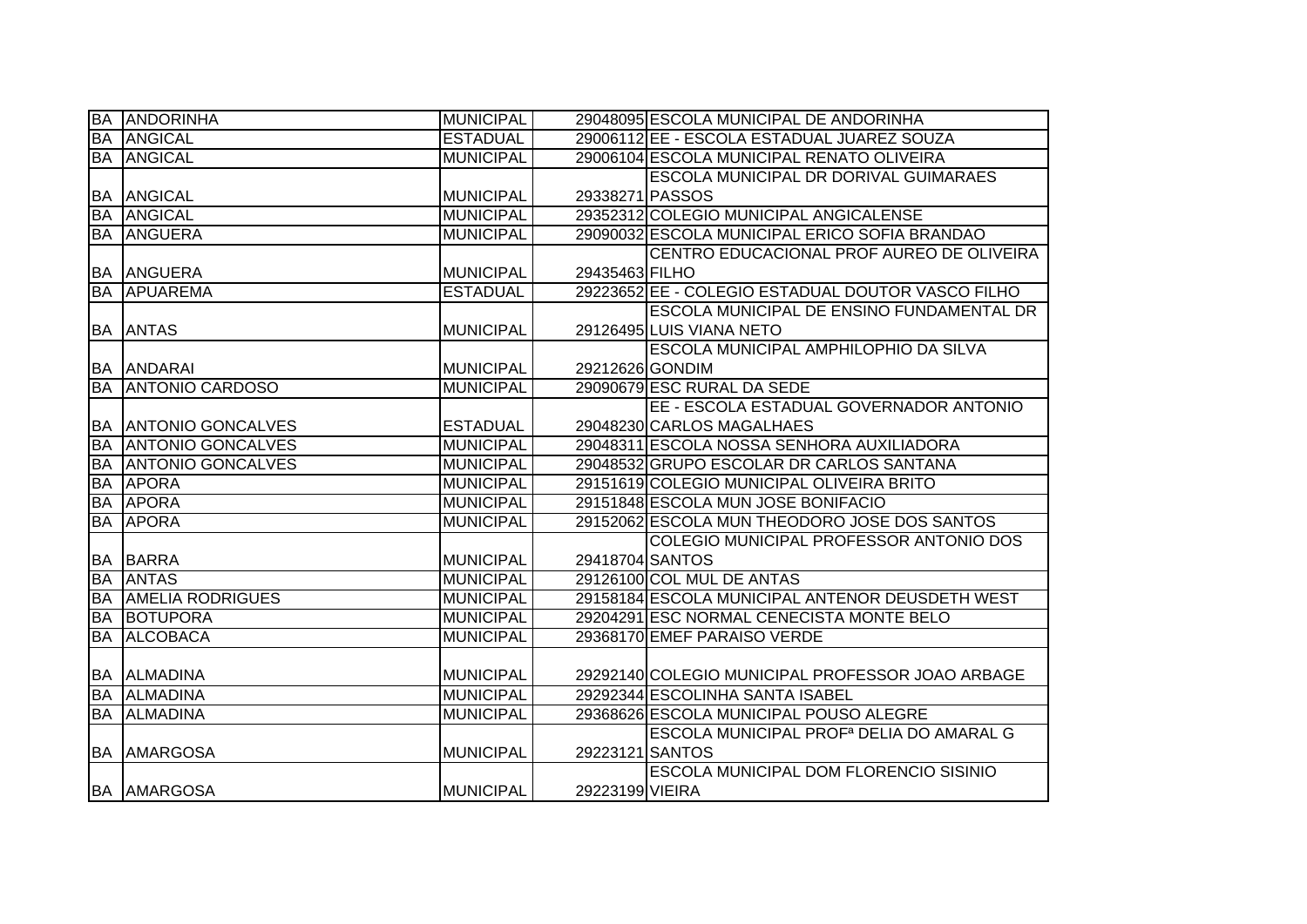|           |                           |                  |                | <b>ESCOLA MUNICIPAL PROFESSORA DINORAH</b>     |
|-----------|---------------------------|------------------|----------------|------------------------------------------------|
|           | <b>BA AMARGOSA</b>        | <b>MUNICIPAL</b> |                | 29427908 LEMOS DA SILVA                        |
| <b>BA</b> | <b>ANDORINHA</b>          | <b>MUNICIPAL</b> |                | 29048028 ESCOLA MUNICIPAL SAO JOSE             |
| BA        | <b>AMELIA RODRIGUES</b>   | <b>MUNICIPAL</b> |                | 29158150 GRUPO ESCOLAR DEPUTADO WILSON FALCAO  |
| <b>BA</b> | <b>ANDORINHA</b>          | <b>MUNICIPAL</b> |                | 29047463 COLEGIO MUNICIPAL DE ANDORINHA        |
|           | <b>BA AMERICA DOURADA</b> | <b>MUNICIPAL</b> |                | 29057949 GRUPO ESCOLAR DOZE DE OUTUBRO         |
|           |                           |                  |                | ESCOLA MUNICIPAL AGENOR MARQUES DAS            |
|           | <b>BA AMERICA DOURADA</b> | <b>MUNICIPAL</b> | 29057965 NEVES |                                                |
| <b>BA</b> | <b>TANDARAI</b>           | <b>ESTADUAL</b>  |                | 29212146 EE - COLEGIO MUNICIPAL DE ANDARAI     |
| <b>BA</b> | <b>ANDARAI</b>            | <b>MUNICIPAL</b> |                | 29212189 ESCOLA ANGELO COSTA                   |
| <b>BA</b> | <b>ANDARAI</b>            | <b>MUNICIPAL</b> |                | 29212200 ESCOLA LUIZ VIANA FILHO               |
| <b>BA</b> | <b>ANDARAI</b>            | <b>MUNICIPAL</b> |                | 29212278 ESCOLA DE 1 GRAU CARLOS SANTANA       |
| <b>BA</b> | <b>ANDARAI</b>            | <b>MUNICIPAL</b> |                | 29212561 ESCOLA MUNICIPAL DE UBIRAITA          |
| <b>BA</b> | <b>APUAREMA</b>           | <b>MUNICIPAL</b> |                | 29223415 CENTRO EDUCACIONAL DE APUAREMA        |
| <b>BA</b> | <b>AMELIA RODRIGUES</b>   | <b>MUNICIPAL</b> |                | 29158141 GRUPO ESCOLAR ARLETE MAGALHAES        |
| <b>BA</b> | <b>BAIANOPOLIS</b>        | <b>MUNICIPAL</b> |                | 29355028 CENTRO EDUCACIONAL 31 DE MARCO        |
|           |                           |                  |                | EE - ESCOLA ESTADUAL DE 1º GRAU PROFESSOR      |
|           | <b>BA AURELINO LEAL</b>   | <b>ESTADUAL</b>  |                | 29292905 LAERTE CORREIA LIM                    |
|           |                           |                  |                | ESCOLA ESTADUAL DR ANTONIO CARLOS              |
|           | <b>BA AURELINO LEAL</b>   | <b>MUNICIPAL</b> |                | 29292913 MAGALHAES                             |
|           | <b>BA AURELINO LEAL</b>   | <b>MUNICIPAL</b> |                | 29292921 ESC AMI BARBOSA                       |
|           | <b>BA AURELINO LEAL</b>   | <b>MUNICIPAL</b> |                | 29293090 ESCOLA NORMAL 2 DE JULHO              |
|           | <b>BA AURELINO LEAL</b>   | <b>MUNICIPAL</b> |                | 29293162 ESCOLA MUNICIPAL DR FELIX MENDONCA    |
|           | <b>BA AURELINO LEAL</b>   | <b>MUNICIPAL</b> |                | 29293227 GRUPO ESCOLAR MANOEL VIEIRA FILHO     |
|           | <b>BA AURELINO LEAL</b>   | <b>MUNICIPAL</b> |                | 29293260 GRUPO ESCOLAR SILVERIO BORGES         |
|           |                           |                  |                | ESC MUNICIPAL SENADOR ANTONIO CARLOS           |
|           | <b>BA APORA</b>           | <b>MUNICIPAL</b> |                | 29332877 MAGALHAES                             |
| <b>BA</b> | <b>BAIANOPOLIS</b>        | <b>MUNICIPAL</b> |                | 29000289 ESCOLA MUNICIPAL CASTRO ALVES         |
| BA        | <b>ARATUIPE</b>           | <b>MUNICIPAL</b> |                | 29161983 ESCOLA MUNICIPAL SRA SANTANA          |
| <b>BA</b> | <b>BANZAE</b>             | <b>MUNICIPAL</b> |                | 29126533 CENTRO EDUCACIONAL EDVAL CALASANS     |
|           | <b>BA BANZAE</b>          | <b>MUNICIPAL</b> |                | 29126762 ESCOLA MUNICIPAL JOSE BENEVIDES       |
| <b>BA</b> | <b>BANZAE</b>             | <b>MUNICIPAL</b> |                | 29330882 ESC MUNICIPAL MARIANA DANTAS DE MATOS |
|           |                           |                  |                | EE - ESCOLA ESTADUAL YEDA BARRADAS             |
|           | <b>BA BARRA</b>           | <b>ESTADUAL</b>  |                | 29036496 CARNEIRO                              |
|           |                           |                  |                | EE - ESCOLA ESTADUAL PROFESSOR ANTONIO         |
|           | <b>BA BARRA</b>           | <b>ESTADUAL</b>  |                | 29037158 MARQUES DE OLIVEIRA                   |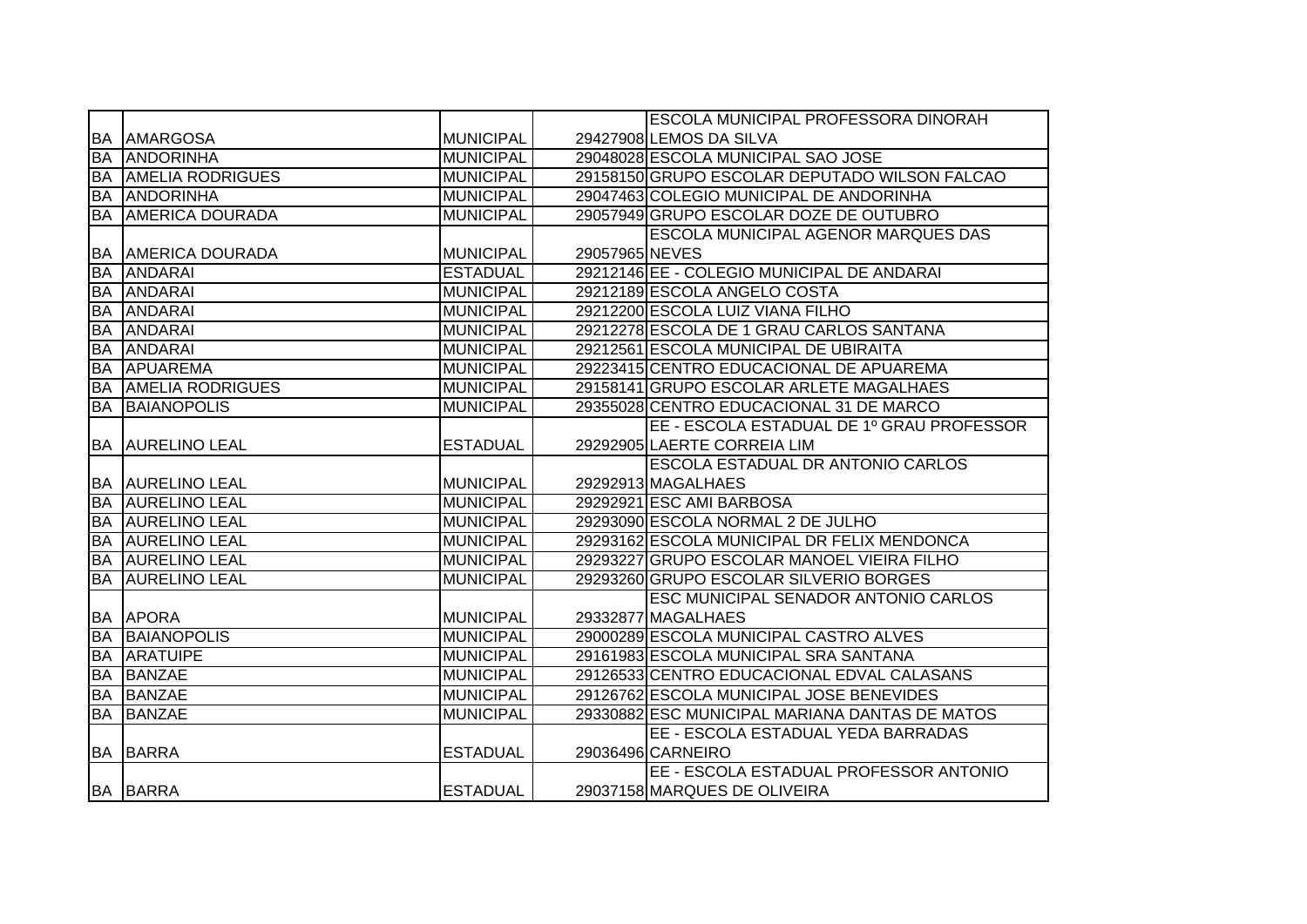|           | <b>BA BARRA</b>         | <b>MUNICIPAL</b> |                | 29037140 ESCOLA MUNICIPAL NECY NOVAES               |
|-----------|-------------------------|------------------|----------------|-----------------------------------------------------|
| <b>BA</b> | <b>BARRA</b>            | <b>MUNICIPAL</b> |                | 29037166 EM DR JOAO DAS NEVES LEITE                 |
|           | <b>BA ALAGOINHAS</b>    | <b>MUNICIPAL</b> |                | 29429250 ESCOLA MUNICIPAL IRENE ANDRADE DE ASSIS    |
|           | <b>BA AURELINO LEAL</b> | <b>MUNICIPAL</b> |                | 29428920 ESCOLA MUNICIPAL MANOEL ALVES DE SOUZA     |
|           |                         |                  |                | <b>ESCOLA MUNICIPAL PROFESSOR ANTOZILDO</b>         |
|           | <b>BA ARACI</b>         | MUNICIPAL        |                | 29436958 TORRES MATOS                               |
|           | <b>BA APUAREMA</b>      | <b>MUNICIPAL</b> |                | 29416426 ESCOLA FRANCISCO PEDRO DOS SANTOS          |
|           | <b>BA ARACAS</b>        | <b>MUNICIPAL</b> |                | 29417058 COLEGIO MUN DR JOSE COELHO IRMAO           |
|           | <b>BA ARACATU</b>       | <b>MUNICIPAL</b> |                | 29255074 CENTRO EDUCACIONAL DE ARACATU              |
|           |                         |                  |                |                                                     |
|           | <b>BA ARACI</b>         | <b>ESTADUAL</b>  |                | 29134242 EE - COLEGIO ESTADUAL IMACULADA CONCEICAO  |
| <b>BA</b> | <b>ARACI</b>            | <b>MUNICIPAL</b> |                | 29135052 ESC MARIA DE LOURDES MOTA C BARRETO        |
|           | <b>BA ARACI</b>         | <b>MUNICIPAL</b> |                | 29135605 ESC DE 1º G EDIVALDO MACHADO BOAVENTURA    |
| <b>BA</b> | <b>ARACI</b>            | <b>MUNICIPAL</b> |                | 29336996 ESC FAUSTINA LISBOA PINHEIRO               |
| <b>BA</b> | <b>ARACI</b>            | <b>MUNICIPAL</b> |                | 29393345 ESCOLA VALDECI SOUSA DE CARVALHO           |
| <b>BA</b> | <b>ARATUIPE</b>         | <b>MUNICIPAL</b> |                | 29162122 ESC JOANA ANGELICA                         |
| <b>BA</b> | <b>ARACI</b>            | <b>MUNICIPAL</b> |                | 29418364 ESCOLA PADRE JOAO EUDES ROCHA DE JESUS     |
| <b>BA</b> | <b>ARATUIPE</b>         | <b>MUNICIPAL</b> |                | 29162106 GRUPO ESC DR MANOEL VITORINO               |
|           |                         |                  |                |                                                     |
| <b>BA</b> | ARAMARI                 | <b>MUNICIPAL</b> |                | 29152690 ESCOLA LUIZ VIANA FILHO                    |
|           |                         |                  |                | CENTRO EDUCACIONAL JOSE DE ARAUJO BATISTA -         |
|           | <b>BA ARAMARI</b>       | <b>MUNICIPAL</b> | 29423210 CEJAB |                                                     |
|           | <b>BA ARATACA</b>       | <b>MUNICIPAL</b> |                | 29292441 ESC FILADELFO ALMEIDA                      |
| <b>BA</b> | <b>ARATACA</b>          | <b>MUNICIPAL</b> |                | 29292476 ESC JOVINIANO FONSECA                      |
|           |                         |                  |                |                                                     |
|           | <b>BA ARATACA</b>       | <b>MUNICIPAL</b> |                | 29292816 INSTITUTO MUNICIPAL DE EDUCACAO DE ARATACA |
|           | <b>BA ARATACA</b>       | <b>MUNICIPAL</b> |                | 29338956 ESCOLA MARIA IVANY DOS SANTOS              |
| <b>BA</b> | <b>ARATUIPE</b>         | <b>MUNICIPAL</b> |                | 29161819 ESC CLEONICE DA SILVA NUNES                |
|           |                         |                  |                |                                                     |
|           | <b>BA BARRA</b>         | MUNICIPAL        |                | 29383579 COL MUN DR AECIO MEIRELES DE SOUZA DANTAS  |
|           | <b>BA ARACI</b>         | <b>MUNICIPAL</b> |                | 29411815 ESC MUN PADRE OSVALDO OLIVEIRA PINTO       |
|           | <b>BA XIQUE-XIQUE</b>   | <b>MUNICIPAL</b> |                | 29379997 CENTRO SOCIAL NANITA LACERDA MAGALHAES     |
| <b>BA</b> | XIQUE-XIQUE             | <b>MUNICIPAL</b> |                | 29041120 ESCOLA RAUL TEIXEIRA BRAGA                 |
| <b>BA</b> | XIQUE-XIQUE             | <b>MUNICIPAL</b> |                | 29041139 COLEGIO MUNICIPAL SRº DO BONFIM            |
| <b>BA</b> | XIQUE-XIQUE             | <b>MUNICIPAL</b> |                | 29041279 ESCOLA DOMINGOS ALVES DA COSTA             |
|           | BA XIQUE-XIQUE          | <b>MUNICIPAL</b> |                | 29041295 ESCOLA MARIA PEREGRINO CUNHA               |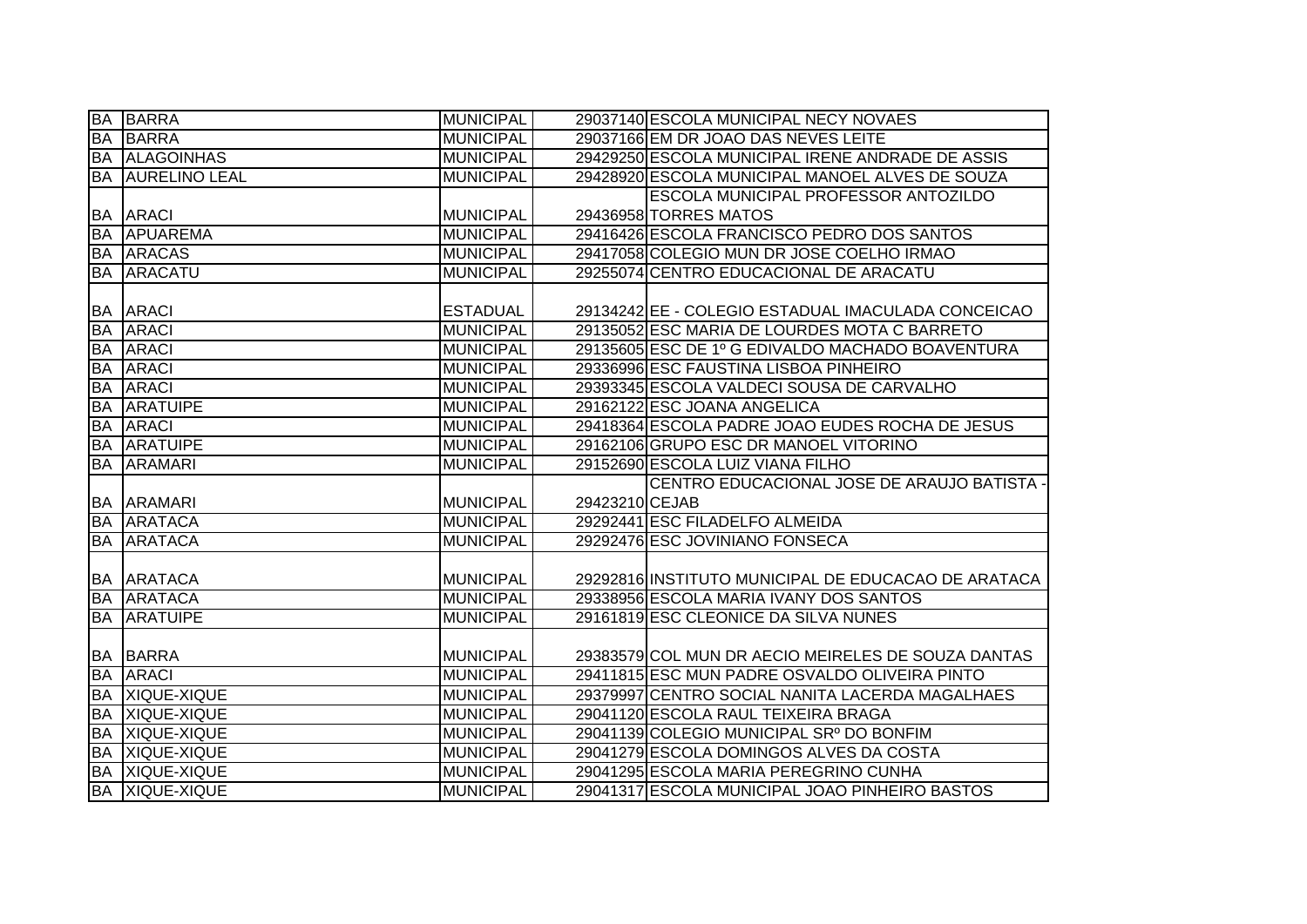|           | <b>BA XIQUE-XIQUE</b>       | <b>MUNICIPAL</b> | 29041430 ESCOLA POLIVALENTE DE XIQUE XIQUE        |
|-----------|-----------------------------|------------------|---------------------------------------------------|
|           | <b>BA XIQUE-XIQUE</b>       | <b>MUNICIPAL</b> | 29041457 ESCOLA PROFESSOR LUIZ NAVARRO DE BRITO   |
|           | <b>BA XIQUE-XIQUE</b>       | <b>MUNICIPAL</b> | 29041929 ESCOLAS REUNIDAS CESAR ZAMA              |
|           |                             |                  | <b>ESCOLA MUNICIPAL ESTER PEREGRINO DE</b>        |
|           | BA XIQUE-XIQUE              | <b>MUNICIPAL</b> | 29041783 CARVALHO                                 |
|           | BA   WENCESLAU GUIMARAES    | <b>MUNICIPAL</b> | 29434408 ESCOLA MUNICIPAL JORGE AMADO             |
|           | CE   FORTALEZA              | <b>MUNICIPAL</b> | 23272740 EMEIF 15 DE OUTUBRO                      |
|           | <b>CE FORTALEZA</b>         | <b>ESTADUAL</b>  | 23225360 SANTO AMARO EEFM                         |
|           |                             |                  | EMEIF MARIA HELENILCE CAVALCANTE LEITE            |
|           | CE FORTALEZA                | <b>MUNICIPAL</b> | 23073667 MARTINS                                  |
|           | CE FORTALEZA                | <b>MUNICIPAL</b> | 23547995 EMEIF DOM ALOÍSIO LORSCHEIDER            |
|           | CE MARACANAU                | <b>MUNICIPAL</b> | 23080809 LICEU DE MARACANAU EMEF                  |
|           | CE FORTALEZA                | <b>ESTADUAL</b>  | 23071591 JENNY GOMES COLEGIO                      |
|           | CE ACARAU                   | <b>MUNICIPAL</b> | 23317213 FRANCISCA SILVEIRA GOMES PROFA EEF       |
|           | CE ACARAU                   | <b>ESTADUAL</b>  | 23001011 MARIA CONCEICAO DE ARAUJO EEFM           |
|           | CE JUAZEIRO DO NORTE        | <b>ESTADUAL</b>  | 23165197 CLOTILDE SARAIVA COELHO EEF DNA          |
| <b>CE</b> | <b>JUAZEIRO DO NORTE</b>    | <b>MUNICIPAL</b> | 23166118 TABELIAO VICENTE PEREIRA DA SILVA EEF    |
|           | CE JAGUARUANA               | <b>MUNICIPAL</b> | 23127538 ROSA COELHO DE MELO E E F                |
|           | CE JAGUARUANA               | <b>MUNICIPAL</b> | 23127708 JOAO RODRIGUES MAIA EEF                  |
|           | CE JAGUARUANA               | <b>MUNICIPAL</b> | 23221313 MONS ALUISIO DE CASTRO FILGUEIRAS - EEF  |
|           | <b>CE JARDIM</b>            | <b>MUNICIPAL</b> | 23211474 CARLOS JEREISSATI SENADOR EEF            |
|           |                             |                  |                                                   |
|           | CE JATI                     | <b>MUNICIPAL</b> | 23249811 MARIA NUBIA VIEIRA NOVAIS E E F PROF     |
|           | CE JJIJOCA DE JERICOACOARA  | <b>MUNICIPAL</b> | 23007028 JOSE DIONISIO DE SOUSA EMEF              |
|           | CE JAGUARIBE                | <b>MUNICIPAL</b> | 23264276 UBIRATAN DINIZ AGUIAR EEF                |
|           | CE JIJOCA DE JERICOACOARA   | <b>MUNICIPAL</b> | 23269880 IGARDENE FONTELES DE ARAUJO PROF EMEF    |
| CE        | <b>JAGUARIBE</b>            | <b>MUNICIPAL</b> | 23217618 EXPEDITO DIOGENES EEIEF                  |
|           | CE JUAZEIRO DO NORTE        | <b>MUNICIPAL</b> | 23164905 ANTONIO BEZERRA MONTEIRO EEF             |
|           | <b>CE JUAZEIRO DO NORTE</b> | <b>MUNICIPAL</b> | 23165502 IZABEL DA LUZ EEF                        |
| <b>CE</b> | <b>JUAZEIRO DO NORTE</b>    | <b>MUNICIPAL</b> | 23165529 IRMA IVA EEF                             |
| <b>CE</b> | <b>JUAZEIRO DO NORTE</b>    | <b>MUNICIPAL</b> | 23165553 JERONIMO FREIRE DOS SANTOS EEF           |
|           | <b>CE JUAZEIRO DO NORTE</b> | <b>MUNICIPAL</b> | 23165570 JOAO ALENCAR DE FIGUEIREDO EEF           |
|           | CE JUAZEIRO DO NORTE        | <b>MUNICIPAL</b> | 23165766 DR LEAO SAMPAIO EEF                      |
|           | <b>CE JUAZEIRO DO NORTE</b> | <b>MUNICIPAL</b> | 23165928 MOZART CARDOSO DE ALENCAR PREFEITO EEF   |
|           | <b>CE MASSAPE</b>           | <b>MUNICIPAL</b> | 23020512 SANTO ANTONIO EEF                        |
|           | CE JJJOCA DE JERICOACOARA   | <b>MUNICIPAL</b> | 23248297 SENADOR CARLOS JEREISSATI EMEF E LEB INF |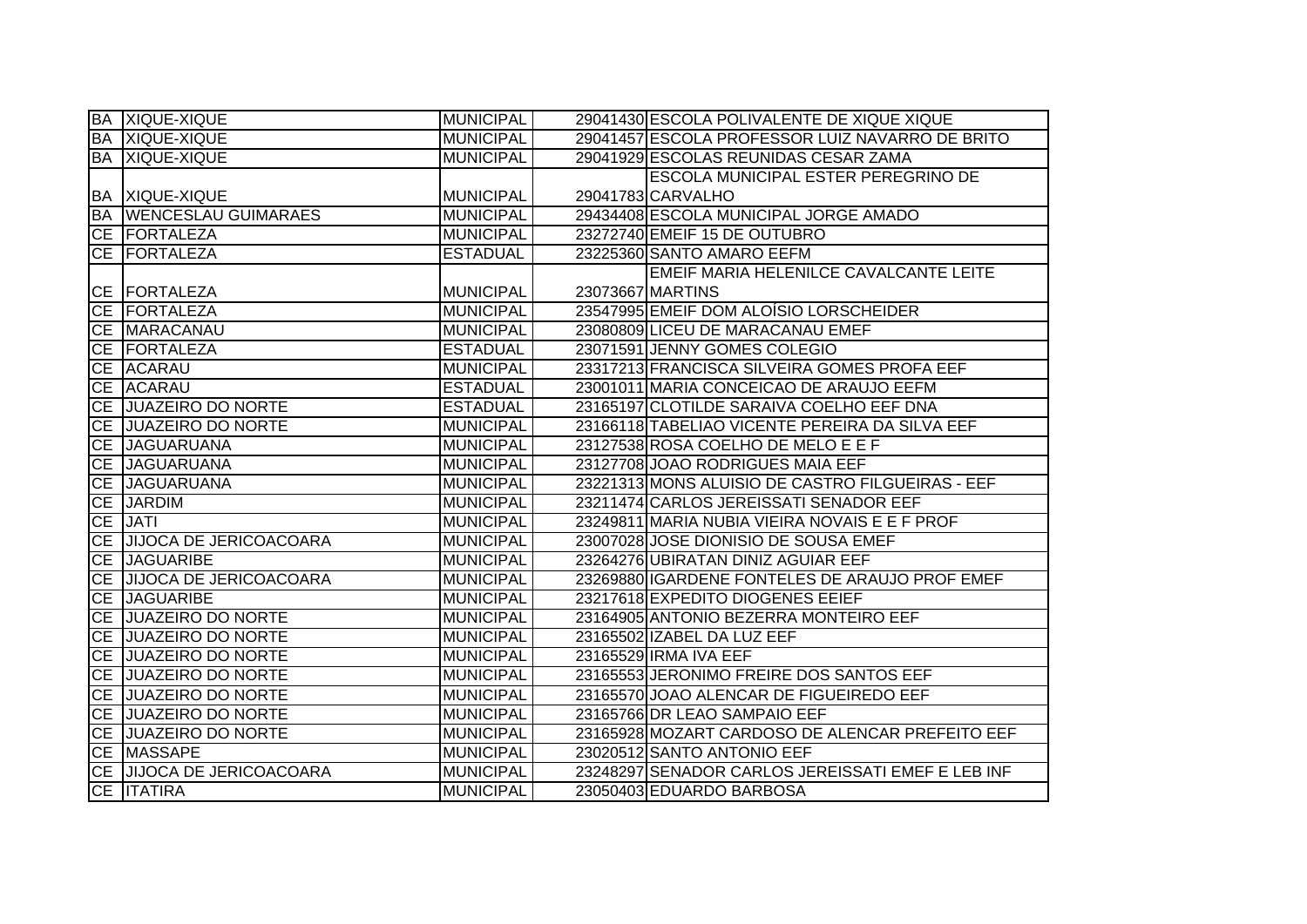| CE   ITAREMA                            | <b>MUNICIPAL</b> | 23006196 FRANCISCO PEDRO RODRIGUES EMEF         |
|-----------------------------------------|------------------|-------------------------------------------------|
| CE ITAREMA                              | <b>MUNICIPAL</b> | 23006200 PROFESSORA ALTAIR GIFFONE TAVARES EMEF |
| <b>CE ITAREMA</b>                       | <b>MUNICIPAL</b> | 23006234 PADRE ARISTIDES ANDRADE SALES E M E F  |
| CE <b>ITAREMA</b>                       | <b>MUNICIPAL</b> | 23006447 PROFESSOR VALDO VASCONCELOS RIOS EMEF  |
| CE ITAREMA                              | <b>MUNICIPAL</b> | 23006528 FRANCISCO ALVES NETO EMEF              |
| CE ITAREMA                              | <b>MUNICIPAL</b> | 23006854 SENADOR OZIRES PONTES EMEF             |
| <b>CE ITAREMA</b>                       | <b>MUNICIPAL</b> | 23181974 JOSE ANICETO SALES E M E F             |
| CE JAGUARUANA                           | <b>MUNICIPAL</b> | 23127180 FRANCISCO JAGUARIBE EEF                |
| CE <b>ITATIRA</b>                       | <b>MUNICIPAL</b> | 23050322 JOSE PEREIRA                           |
| CE JUAZEIRO DO NORTE                    | <b>MUNICIPAL</b> | 23166142 ZILA BELEM EEF                         |
| <b>CE ITATIRA</b>                       | <b>MUNICIPAL</b> | 23050560 ESCOLA MUNICIPAL ANTONIO HONORATO      |
| CE <b>ITATIRA</b>                       | <b>MUNICIPAL</b> | 23050691 JOSE PAULO DE SOUSA                    |
| CE <b>ITATIRA</b>                       | <b>MUNICIPAL</b> | 23050799 7 DE SETEMBRO                          |
| CE JAGUARETAMA                          | <b>MUNICIPAL</b> | 23134143 CLAUDIO OLIVEIRA EMEF                  |
| CE JAGUARETAMA                          | <b>MUNICIPAL</b> | 23134828 MANOEL CARLOTO PINHEIRO EMEF           |
|                                         |                  | HUMBERTO DE ALENCAR CASTELO BRANCO              |
| CE JAGUARIBARA                          | <b>MUNICIPAL</b> | 23135352 EMEIEF                                 |
| CE JAGUARIBE                            | <b>MUNICIPAL</b> | 23136294 MANOEL COSTA MORAIS EEIEF              |
|                                         |                  |                                                 |
| CE JAGUARIBE                            | <b>MUNICIPAL</b> | 23136359 LUIZA TAVORA EEIEF                     |
| CE <b>ITATIRA</b>                       | <b>MUNICIPAL</b> | 23050047 ADELIDIA MAGNO DE OLIVEIRA - SEDE      |
| CE MARCO                                | <b>MUNICIPAL</b> | 23007591 MANUEL OSTERNO SILVA EEF               |
| CE JUAZEIRO DO NORTE                    | <b>MUNICIPAL</b> | 23166010 FUNDACAO EDUCACIONAL ROTARY EEF        |
| CE MARACANAU                            | <b>MUNICIPAL</b> | 23079894 CESAR CALS DE O FILHO EMEIEF           |
| CE MARACANAU                            | <b>MUNICIPAL</b> | 23080663 JOSE BELISARIO DE SOUSA EMEF           |
| CE MARACANAU                            | <b>MUNICIPAL</b> | 23081643 ULYSSES GUIMARAES DEPUTADO EMEF        |
| CE MARACANAU                            | <b>MUNICIPAL</b> | 23197196 WALMIKI SAMPAIO DE ALBUQUERQUE EMEIEF  |
| CE MARACANAU                            | <b>MUNICIPAL</b> | 23223057 CORA CORALINA - EMEIEF                 |
| <b>CE MARANGUAPE</b>                    | <b>MUNICIPAL</b> | 23082046 CAPISTRANO DE ABREU EMEF               |
| CE MADALENA                             | <b>MUNICIPAL</b> | 23099410 ANTONIA LOBO PINHO LIMA                |
| CE MARCO                                | <b>MUNICIPAL</b> | 23007559 MANUEL JAIME NEVES OSTERNO EEF         |
| CE MADALENA                             | <b>MUNICIPAL</b> | 23099402 ALVARO DE ARAUJO CARNEIRO              |
| CE MARCO                                | <b>MUNICIPAL</b> | 23007800 SAO FRANCISCO EEF                      |
| CE MARCO                                | <b>MUNICIPAL</b> | 23007990 VIRGILIO TAVORA EEF SENADOR            |
| CE MARCO                                | <b>MUNICIPAL</b> | 23253118 LEOCADIO DAMASIO DA COSTA EEF          |
| CE MARTINOPOLE<br><b>CE MARTINOPOLE</b> | <b>MUNICIPAL</b> | 23008091 CHICO MUNDOCA EEF                      |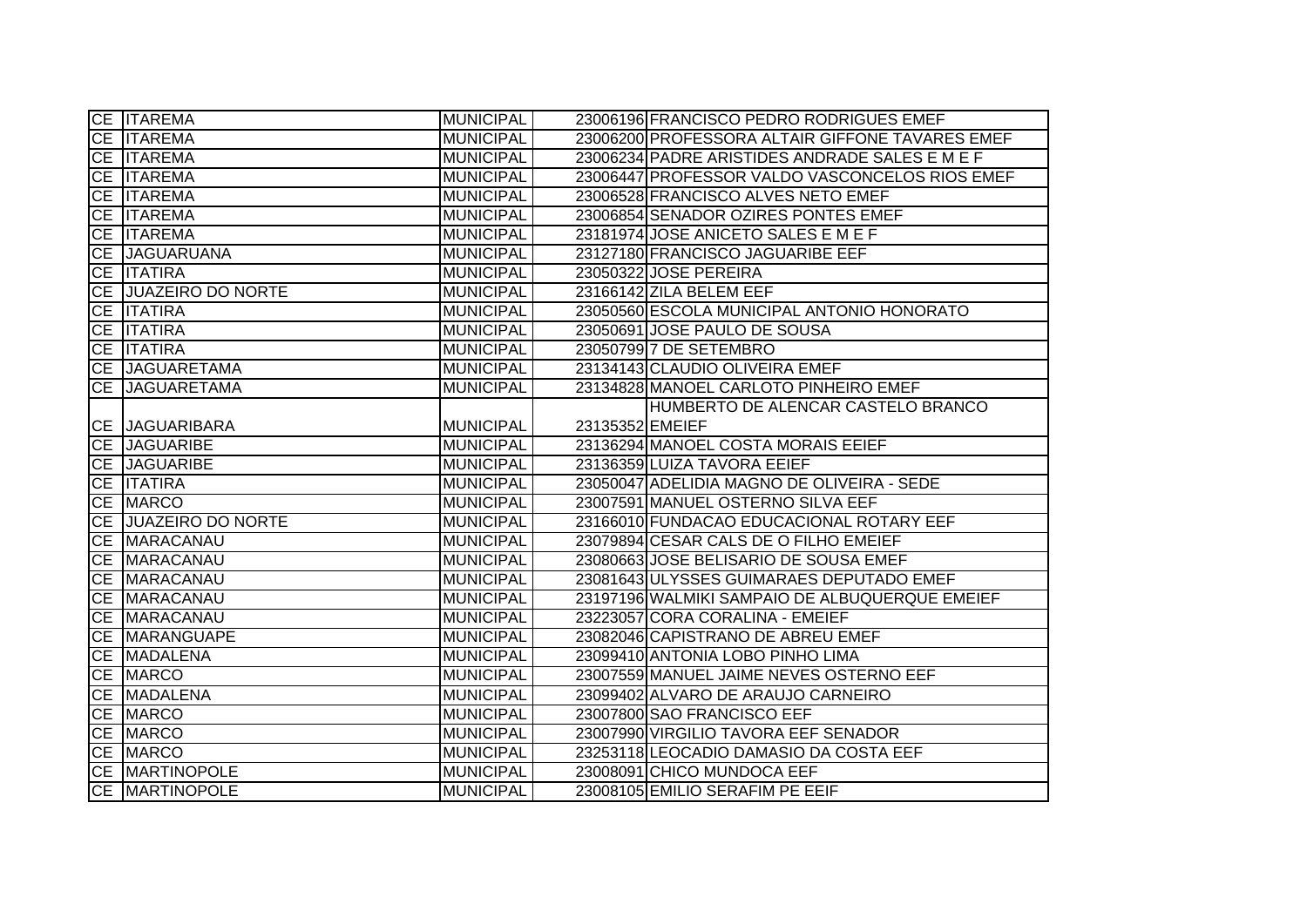| <b>CE MARTINOPOLE</b>       | <b>MUNICIPAL</b> |               | 23008130 FLORENCIO BATISTA FONTENELE EEIF         |
|-----------------------------|------------------|---------------|---------------------------------------------------|
| <b>CE MARTINOPOLE</b>       | <b>MUNICIPAL</b> |               | 23008164 JOAO RICARDO PROFESSOR E E I F           |
| <b>CE HIDROLANDIA</b>       | <b>MUNICIPAL</b> |               | 23031565 WALTER MARINHO EMEF PREFEITO             |
| CE MARANGUAPE               | <b>MUNICIPAL</b> |               | 23216190 RIO PIRAPORA EMEIEF                      |
|                             |                  |               | CENTRO EDUCACIONAL JUCAENSE - CEJUC ESC ED        |
| <b>CE JUCAS</b>             | <b>MUNICIPAL</b> |               | 23190531 INF ENS FUND                             |
|                             |                  |               |                                                   |
| CE JUAZEIRO DO NORTE        | <b>MUNICIPAL</b> |               | 23234121 DONA ODORINA CASTELO BRANCO SAMPAIO EEF  |
| <b>CE JUAZEIRO DO NORTE</b> | <b>MUNICIPAL</b> |               | 23272562 MARIO DA SILVA BEM EMEF                  |
| <b>CE JUAZEIRO DO NORTE</b> | <b>MUNICIPAL</b> |               | 23322616 TABELIAO EXPEDITO PEREIRA EMEF           |
|                             |                  |               | DORALICE DE FIGUEIREDO ROCHA PROFESSORA           |
| CE JUAZEIRO DO NORTE        | <b>MUNICIPAL</b> | 23462280 EMEF |                                                   |
| <b>CE JUAZEIRO DO NORTE</b> | <b>MUNICIPAL</b> |               | 23462302 MARIA DE LOURDES RIBEIRO JEREISSATI EMEF |
|                             |                  |               | CENTRO EDUCACIONAL PROFESSORA ANTONIETA           |
| CE JUCAS                    | <b>MUNICIPAL</b> | 23146680 CALS |                                                   |
| CE JUCAS                    | <b>MUNICIPAL</b> |               | 23146745 CELY CORREIA ESCOLA ED INF ENS FUND      |
| CE MADALENA                 | <b>MUNICIPAL</b> |               | 23100109 VICENTE PATRICIO DE ALMEIDA              |
|                             |                  |               |                                                   |
| CE JUCAS                    | <b>MUNICIPAL</b> |               | 23147342 DOM JOSE MAURO ESCOLA DE ED INF ENS FUND |
| <b>CE ITAPIUNA</b>          | <b>MUNICIPAL</b> |               | 23055111 CENTRO COMUNITARIO CESAR CALS EEIEF      |
| CE JUCAS                    | <b>MUNICIPAL</b> |               | 23213663 MARIA AUREA LEAL RODRIGUES GUERRA EEIEF  |
| CE LAVRAS DA MANGABEIRA     | <b>MUNICIPAL</b> |               | 23150645 ROMANA RICARTE BEZERRA EEIF              |
| CE LAVRAS DA MANGABEIRA     | <b>MUNICIPAL</b> |               | 23221046 PAULO VI ESCOLA DE ENS INF FUND          |
| CE LIMOEIRO DO NORTE        | <b>ESTADUAL</b>  |               | 23127821 ARSENIO FERREIRA MAIA EEFM               |
| CE LIMOEIRO DO NORTE        | <b>MUNICIPAL</b> |               | 23128291 MA ELVANISA MOURA FREITAS SILVA E E F    |
| CE LIMOEIRO DO NORTE        | <b>MUNICIPAL</b> |               | 23128313 MARIA IDALINA DE FREITAS ESCEEF          |
| CE LIMOEIRO DO NORTE        | <b>MUNICIPAL</b> |               | 23223936 MARIA GONCALVES DA ROCHA LEAL E E F      |
| CE LIMOEIRO DO NORTE        | <b>MUNICIPAL</b> |               | 23255161 VALDETRUDES EDITH HOLANDA E E F          |
| CE JUCAS                    | <b>MUNICIPAL</b> |               | 23146770 DESTERRO NOSSA SENHORA DO EEIEF          |
| CE <b>IPAPORANGA</b>        | <b>MUNICIPAL</b> |               | 23249005 WALDEMAR DE ALCANTARA GOVERNADOR EEF     |
| CE ITAREMA                  | <b>ESTADUAL</b>  |               | 23006307 LUZIA ARAUJO BARROS EEM                  |
| CE ICO                      | <b>MUNICIPAL</b> |               | 23140640 MARIA JOSE LOURENCO EEF                  |
| CE ICO                      | <b>MUNICIPAL</b> |               | 23208805 JOAO RAIMUNDO MOTA EEF                   |
| CE ICO                      | <b>MUNICIPAL</b> |               | 23244917 MARIA IRISMAR MACIEL MOREIRA EEF         |
| <b>CE IGUATU</b>            | <b>ESTADUAL</b>  |               | 23142375 ANTONIO ALBUQUERQUE DE SOUZA FILHO EEFM  |
| CE IGUATU                   | <b>ESTADUAL</b>  |               | 23142707 CARLOS GOUVEA DOUTOR EEF                 |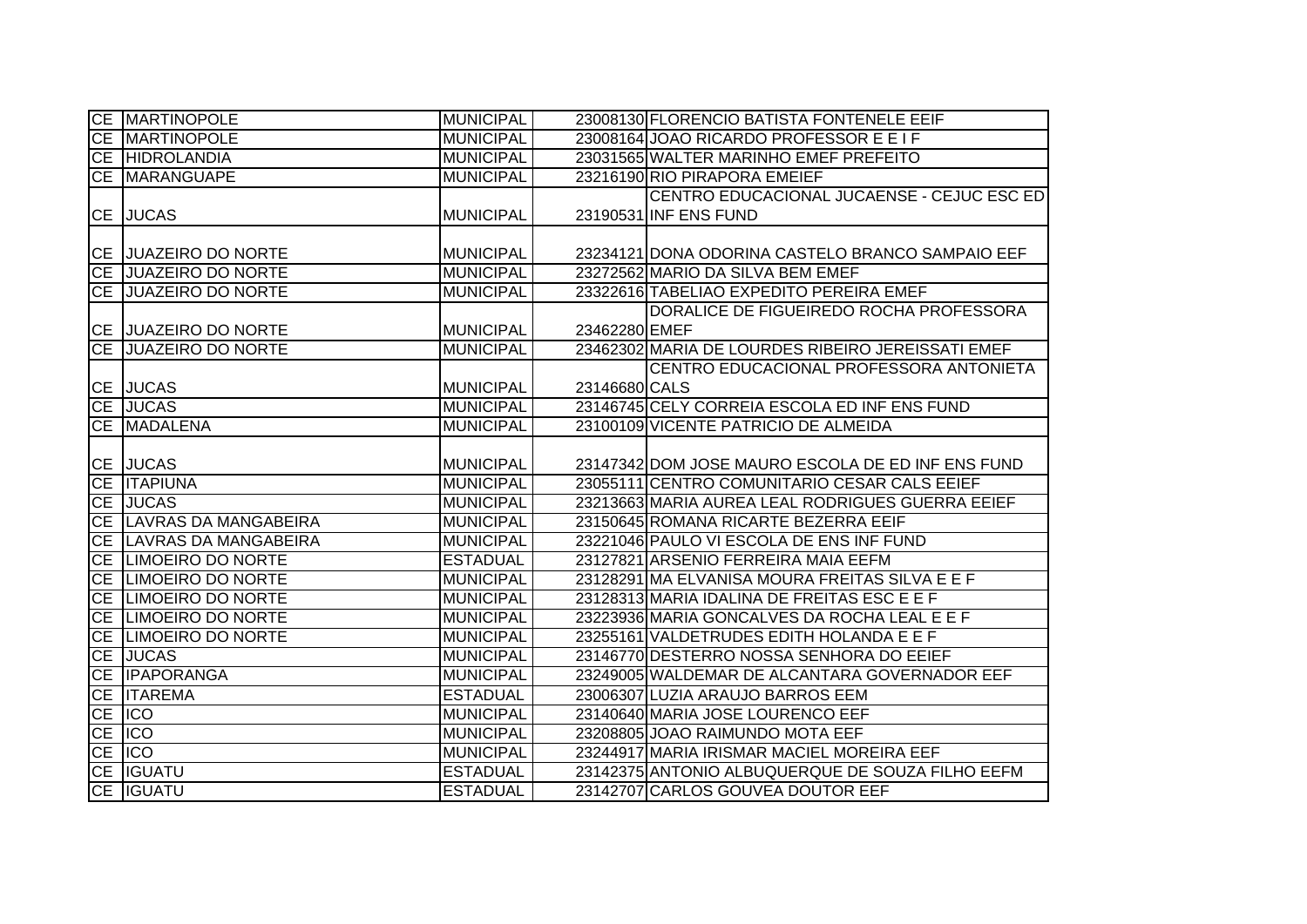|           | CE IGUATU             | <b>MUNICIPAL</b> | 23142499 CLARA ALVES DE ARAUJO EEF              |
|-----------|-----------------------|------------------|-------------------------------------------------|
|           | CE ICO                | <b>MUNICIPAL</b> | 23140445 MANOEL ANTONIO NUNES EEF               |
|           | CE INDEPENDENCIA      | <b>MUNICIPAL</b> | 23088060 MARIA DO CARMO CARDOSO E E F           |
| <b>CE</b> | <b>IICO</b>           | <b>MUNICIPAL</b> | 23140402 ESCOLASTICA FARIAS DOS SANTOS EEF      |
| <b>CE</b> | <b>IPAUMIRIM</b>      | <b>ESTADUAL</b>  | 23149795 DOM FRANCISCO DE ASSIS PIRES EEFM      |
| <b>CE</b> | <b>IPAUMIRIM</b>      | <b>MUNICIPAL</b> | 23149876 JOSE ALVES DE OLIVEIRA EEF             |
|           | <b>CE IPAUMIRIM</b>   | <b>MUNICIPAL</b> | 23150092 FRANCISCO MELO E SILVA EEF             |
|           | CE IPAUMIRIM          | <b>MUNICIPAL</b> | 23150106 VICENTE FELIZARDO VIEIRA EEF           |
|           | <b>CE IPAUMIRIM</b>   | <b>MUNICIPAL</b> | 23220171 JARISMAR GONCALVES DE MELO EEF DR      |
|           | CE IPU                | <b>MUNICIPAL</b> | 23026448 ABILIO MARTINS EMEB                    |
|           | CE IPU                | <b>MUNICIPAL</b> | 23026901 GONCALO DE SOUSA MARTINS EMEB          |
|           | CE <b>IPU</b>         | <b>MUNICIPAL</b> | 23026979 JOAO DE PAULO BELEM EMEB               |
| CE        | <b>IGUATU</b>         | <b>MUNICIPAL</b> | 23142693 CARLOTA TAVORA E E F                   |
| <b>CE</b> | <b>IBARETAMA</b>      | <b>MUNICIPAL</b> | 23099305 RAIMUNDA EMILIA DE LIMA EEF            |
| <b>CE</b> | <b>PORTEIRAS</b>      | <b>MUNICIPAL</b> | 23241985 ESC ADALBERTO L TAVARES EEF            |
| <b>CE</b> | <b>HIDROLANDIA</b>    | <b>MUNICIPAL</b> | 23031840 AQUILES PERES MOTA EMEF CERU DR        |
| <b>CE</b> | <b>HIDROLANDIA</b>    | <b>MUNICIPAL</b> | 23289015 MARIA MIRIAN FERREIRA DE SOUSA EMEF    |
| <b>CE</b> | <b>HORIZONTE</b>      | <b>MUNICIPAL</b> | 23269774 LAURIZA VIEIRA DE LIMA EMEF            |
| <b>CE</b> | <b>IBARETAMA</b>      | <b>MUNICIPAL</b> | 23099003 EVERARDO SILVEIRA EEF                  |
|           | CE IBARETAMA          | <b>MUNICIPAL</b> | 23099038 FCO JOSE DE FREITAS EEF                |
| CE        | <b>IBARETAMA</b>      | <b>MUNICIPAL</b> | 23099119 JOSE GUSTAVO DE QUEIROZ EEF            |
| <b>CE</b> | <b>IICO</b>           | <b>MUNICIPAL</b> | 23140577 PROFESSORA LOURDES COSTA EEF           |
| CE        | <b>IBARETAMA</b>      | <b>MUNICIPAL</b> | 23099275 PEDRO ALEXANDRE VALENTIM EEF           |
| CE        | <b>IPUEIRAS</b>       | <b>MUNICIPAL</b> | 23027800 MONSENHOR FONTENELE EEF                |
|           | CE <b>IBICUITINGA</b> | <b>MUNICIPAL</b> | 23126639 ENEAS FERREIRA NOBRE EEF               |
|           | CE <b>IBICUITINGA</b> | <b>MUNICIPAL</b> | 23126744 JOSE RUFINO PINHEIRO EEF               |
| <b>CE</b> | <b>IBICUITINGA</b>    | <b>MUNICIPAL</b> | 23126850 MANOEL ANTONIO DE FREITAS EEF          |
|           |                       |                  | CARLOTA TAVARES DE HOLANDA EEF                  |
| CE        | <b>ICAPUI</b>         | <b>MUNICIPAL</b> | 23125268 PROFESSORA                             |
|           |                       |                  |                                                 |
|           | <b>CE ICAPUI</b>      | <b>MUNICIPAL</b> | 23125381 RAIMUNDA LACERDA DAMIAO EEF PROFESSORA |
|           | CE <b>ICAPUI</b>      | <b>MUNICIPAL</b> | 23125403 MIZINHA EEF PROFESSORA                 |
|           | CE ICO                | <b>ESTADUAL</b>  | 23140518 CERE PADRE JOSE ALVES DE MACEDO        |
|           | CE ICO                | <b>MUNICIPAL</b> | 23140267 CONSELHEIRO ARAUJO DE LIMA EEF         |
|           | CE IBARETAMA          | <b>MUNICIPAL</b> | 23099267 ESTEVAO DE SOUSA FREIRE EEF            |
|           | CE ITAPAGE            | <b>MUNICIPAL</b> | 23041943 ESCOLA JOAO MARTINS TEIXEIRA           |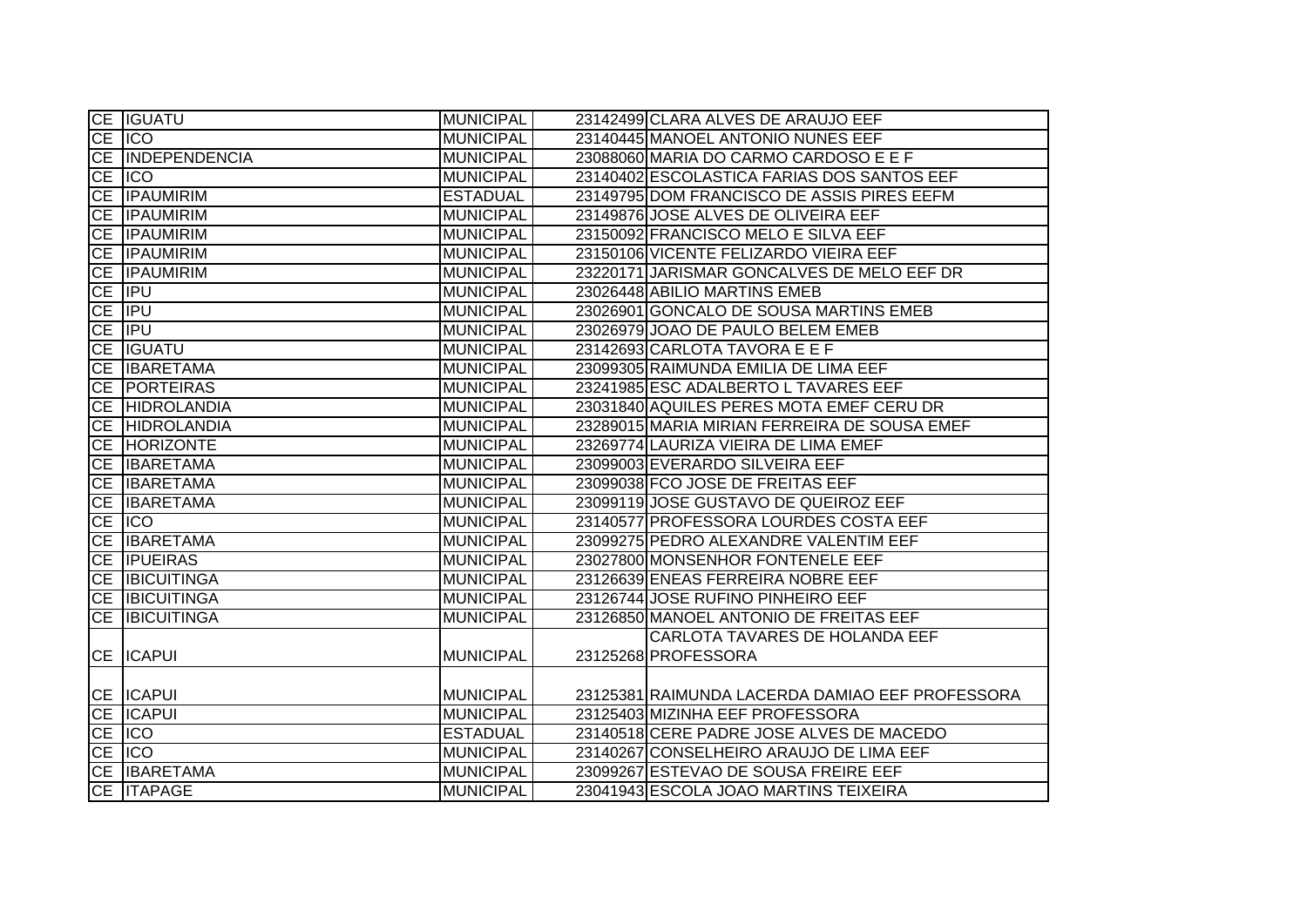| <b>CE IRAUCUBA</b>  | <b>MUNICIPAL</b> | 23020067 MIGUEL FERNANDES EMEF                     |
|---------------------|------------------|----------------------------------------------------|
| CE <b>IRAUCUBA</b>  | <b>MUNICIPAL</b> | 23236957 IRAUCUBA EMEF                             |
| <b>CE IRAUCUBA</b>  | <b>MUNICIPAL</b> | 23247258 PAULO BASTOS EEF                          |
| CE <b>ITAICABA</b>  | <b>MUNICIPAL</b> | 23125551 DULCINEA GOMES DINIZ EEF                  |
| CE <b>ITAITINGA</b> | <b>MUNICIPAL</b> | 23079347 LIDIA ALVES CAVALCANTE EEF                |
| CE <b>ITAITINGA</b> | <b>MUNICIPAL</b> | 23079460 VALMIQUE SAMPAIO DE ALBUQUERQUE EEF       |
| CE <b>ITAPAGE</b>   | <b>ESTADUAL</b>  | 23041811 ANTONIO CUSTODIO DE MESQUITA EEFM         |
| CE IPU              | <b>MUNICIPAL</b> | 23027371 MONS FRANCISCO FERREIRA DE MORAES EMEB    |
|                     |                  |                                                    |
| CE <b>ITAPAGE</b>   | <b>MUNICIPAL</b> | 23041935 JOAO TEIXEIRA SARAIVA CENTRO INTERESCOLAR |
| CE <b>IRAUCUBA</b>  | <b>MUNICIPAL</b> | 23019530 GIL BASTOS EMEF                           |
| CE <b>ITAPAGE</b>   | <b>MUNICIPAL</b> | 23042001 PADRE MANUEL LIMA E SILVA ESC MUN         |
| CE <b>ITAPAGE</b>   | <b>MUNICIPAL</b> | 23042010 MANOEL PINTO DE MESQUITA ESC CAP          |
| CE   ITAPAGE        | <b>MUNICIPAL</b> | 23042052 ESC MUNICIPAL PREFEITO ROQUE SILVA MOTA   |
|                     |                  | ESCOLA MUNICIPAL DE ENSINO FUNDAMENTAL             |
| CE   ITAPAGE        | <b>MUNICIPAL</b> | 23042362 ANGELICA VIEIRA                           |
| CE <b>ITAPAGE</b>   | <b>MUNICIPAL</b> | 23260831 PREFEITO LUIZ FORTE DA SILVA              |
| <b>CE ITAPIUNA</b>  | <b>ESTADUAL</b>  | 23054808 FRANKLIN TAVORA EEFM                      |
| CE <b>ITAPIUNA</b>  | <b>MUNICIPAL</b> | 23055014 RECANTO DA CRIANCA EEF                    |
| CE MASSAPE          | <b>MUNICIPAL</b> | 23021454 DEPUTADO FRANCISCO ALMEIDA MONTE EEF      |
| <b>CE ITAPAGE</b>   | <b>ESTADUAL</b>  | 23041889 ESTEFANIA MATOS EEF PROFESSORA            |
| <b>CE IPUEIRAS</b>  | <b>MUNICIPAL</b> | 23028858 FRANCISCO RIBEIRO LOPES EEF               |
| <b>CE ITAPIUNA</b>  | <b>MUNICIPAL</b> | 23055340 JOAO BATISTA DE AGUIAR EEIEF CORONEL      |
| CE <b>IPUEIRAS</b>  | <b>MUNICIPAL</b> | 23027878 GONCALO XIMENES ARAGAO EEIEF              |
| CE <b>IPUEIRAS</b>  | <b>MUNICIPAL</b> | 23027959 JOSE BENTO FONTENELE EEF                  |
| CE <b>IPUEIRAS</b>  | <b>MUNICIPAL</b> | 23027983 JUAREZ CATUNDA EEIEF                      |
| CE <b>IPUEIRAS</b>  | <b>MUNICIPAL</b> | 23028009 CREUSA MELO E E F                         |
| CE <b>IPUEIRAS</b>  | <b>MUNICIPAL</b> | 23028238 MARIANO MARINHO DE OLIVEIRA EEF           |
| CE <b>IPUEIRAS</b>  | <b>MUNICIPAL</b> | 23028351 NOEMI VASCONCELOS EEF                     |
| CE <b>IPUEIRAS</b>  | <b>MUNICIPAL</b> | 23028394 EEF FRANCISCO GOMES DE MELO               |
| CE <b>IRAUCUBA</b>  | <b>MUNICIPAL</b> | 23020008 PRIMEIRO GRAU DE JUA EMEIF                |
| CE <b>IPUEIRAS</b>  | <b>MUNICIPAL</b> | 23028645 FRANCISCO SOARES MOURAO EEF               |
| CE <b>IRAUCUBA</b>  | <b>MUNICIPAL</b> | 23019654 JULIO PINHEIRO BASTOS EMEIF               |
| CE <b>IPUEIRAS</b>  | <b>MUNICIPAL</b> | 23028998 JOAQUIM FERREIRA DO VALE EEF              |
| CE <b>IPUEIRAS</b>  | <b>MUNICIPAL</b> | 23258250 PADRE ANGELIM EEF                         |
| CE <b>IPUEIRAS</b>  | <b>MUNICIPAL</b> | 23266635 JOSE ALOISIO ARAGAO EEF                   |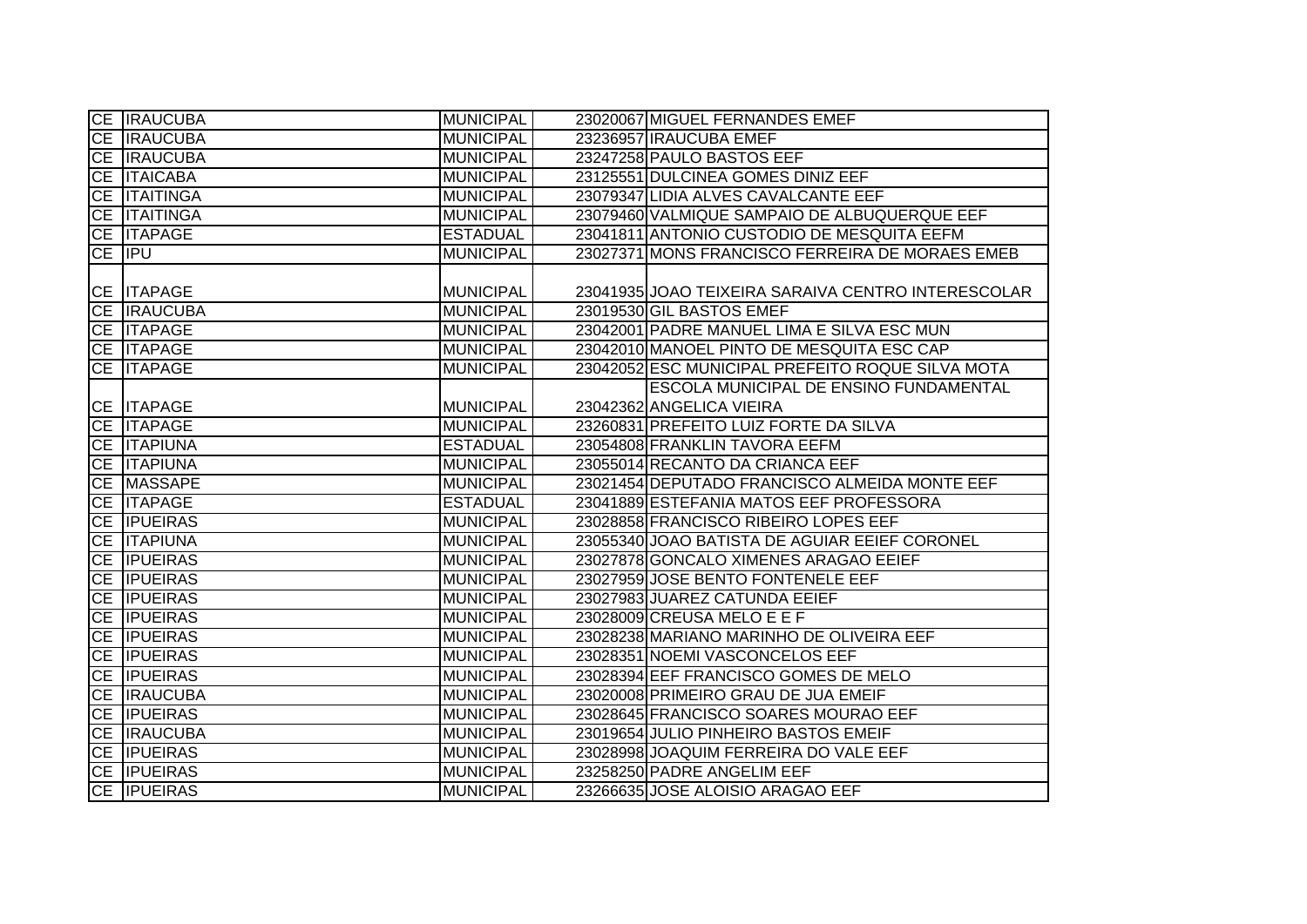|    | CE <b>IRACEMA</b>      | <b>ESTADUAL</b>  | 23138106 JOAQUIM DE FIGUEIREDO CORREIA EEFM DEP    |
|----|------------------------|------------------|----------------------------------------------------|
|    | CE <b>IRACEMA</b>      | <b>MUNICIPAL</b> | 23137703 ABDON XAVIER DE CARVALHO EEF              |
|    | CE <b>IRACEMA</b>      | <b>MUNICIPAL</b> | 23138050 HONORATO JOSE DE QUEIROZ EEF              |
|    | CE <b>IRACEMA</b>      | <b>MUNICIPAL</b> | 23138114 JOAQUIM HOLANDA CAMPELO EEF               |
|    | CE <b>IPU</b>          | <b>MUNICIPAL</b> | 23027460 ABDIAS MARTINS DE SOUSA TORRES EMEB       |
|    | <b>CE IPUEIRAS</b>     | <b>MUNICIPAL</b> | 23028599 JOSE MARIANO DE MELO EEF                  |
|    | CE PARAMBU             | <b>MUNICIPAL</b> | 23107278 JOSE CARVALHO PINHEIRO EEF                |
|    | CE PEDRA BRANCA        | <b>MUNICIPAL</b> | 23120142 ANTONIO TORQUATO DE SOUZA EEF             |
|    |                        |                  |                                                    |
|    | CE PALMACIA            | <b>MUNICIPAL</b> | 23056525 FELISMA C MACAMBIRA - C DE EDUCACAO RURAL |
|    |                        |                  | JOSE ILDEFONSO CAMPOS - ESCOLA DE ENSINO           |
|    | CE PALMACIA            | <b>MUNICIPAL</b> | 23210214 FUNDAMENTAL                               |
|    | CE PALMACIA            | <b>MUNICIPAL</b> | 23247843 ESCOLA MUN MONSENHOR CUSTODIO             |
|    | CE PARACURU            | <b>MUNICIPAL</b> | 23040033 ANTONIO SALES EMEIF                       |
|    | CE PARACURU            | <b>MUNICIPAL</b> | 23040394 POMPILIO C DE SOUSA EMEIF                 |
|    | CE   PARACURU          | <b>MUNICIPAL</b> | 23247428 PADRE JOAO DA ROCHA EMEIF                 |
|    | CE PALHANO             | <b>MUNICIPAL</b> | 23131063 SEVERINO XAVIER EEF                       |
|    |                        |                  |                                                    |
|    | CE PARAIPABA           | <b>MUNICIPAL</b> | 23206942 FRANCISCO FIGUEIREDO DE PAULA PESSOA EMEF |
|    | CE PALHANO             | <b>MUNICIPAL</b> | 23130989 MATEUS SOBRINHO SEDE EEF                  |
|    | CE PARAMOTI            | <b>MUNICIPAL</b> | 23050950 BELA VISTA ESCOLA MUNICIPAL               |
|    | CE PARAMOTI            | <b>MUNICIPAL</b> | 23051540 PAULO SARASATE ESCOLA MUNICIPAL           |
|    | CE PARAMOTI            | <b>MUNICIPAL</b> | 23183225 MANUEL DE ARRUDA ESCOLA MUNICIPAL         |
|    | CE PEDRA BRANCA        | <b>MUNICIPAL</b> | 23119071 MARIA ALVES DE OLIVEIRA EEF               |
|    | <b>CE PEDRA BRANCA</b> | <b>MUNICIPAL</b> | 23119080 MARIA ALVES DE MESQUITA EEF               |
|    | CE PEDRA BRANCA        | <b>MUNICIPAL</b> | 23119365 SABINO VIEIRA CAVALCANTE EEF              |
|    | CE PEDRA BRANCA        | <b>MUNICIPAL</b> | 23119810 RISO DA CRIANCA EEF                       |
|    | CE MARTINOPOLE         | <b>MUNICIPAL</b> | 23008172 JOSE ROBERTO EEF PE                       |
|    | CE PARAIPABA           | <b>ESTADUAL</b>  | 23040629 FLAVIO GOMES GRANJEIRO EEEP               |
| CE | <b>PACAJUS</b>         | <b>MUNICIPAL</b> | 23462051 JOSE AUGUSTO CARVALHO EEF                 |
|    |                        |                  |                                                    |
|    | CE OCARA               | <b>MUNICIPAL</b> | 23058331 ODILON DE SOUZA BRILHANTE ESC DE ENS FUND |
|    | CE OROS                | <b>MUNICIPAL</b> | 23144211 MARIA EVANGELISTA CORREIA EEF             |
|    | CE OROS                | <b>MUNICIPAL</b> | 23144262 MANOEL MOREIRA PEQUENO EEF                |
|    | CE OROS                | <b>MUNICIPAL</b> | 23144270 MIGUEL NUNES COSTA EEF                    |
|    | CE OROS                | <b>MUNICIPAL</b> | 23144360 ISAIAS CANDIDO RODRIGUES EEF              |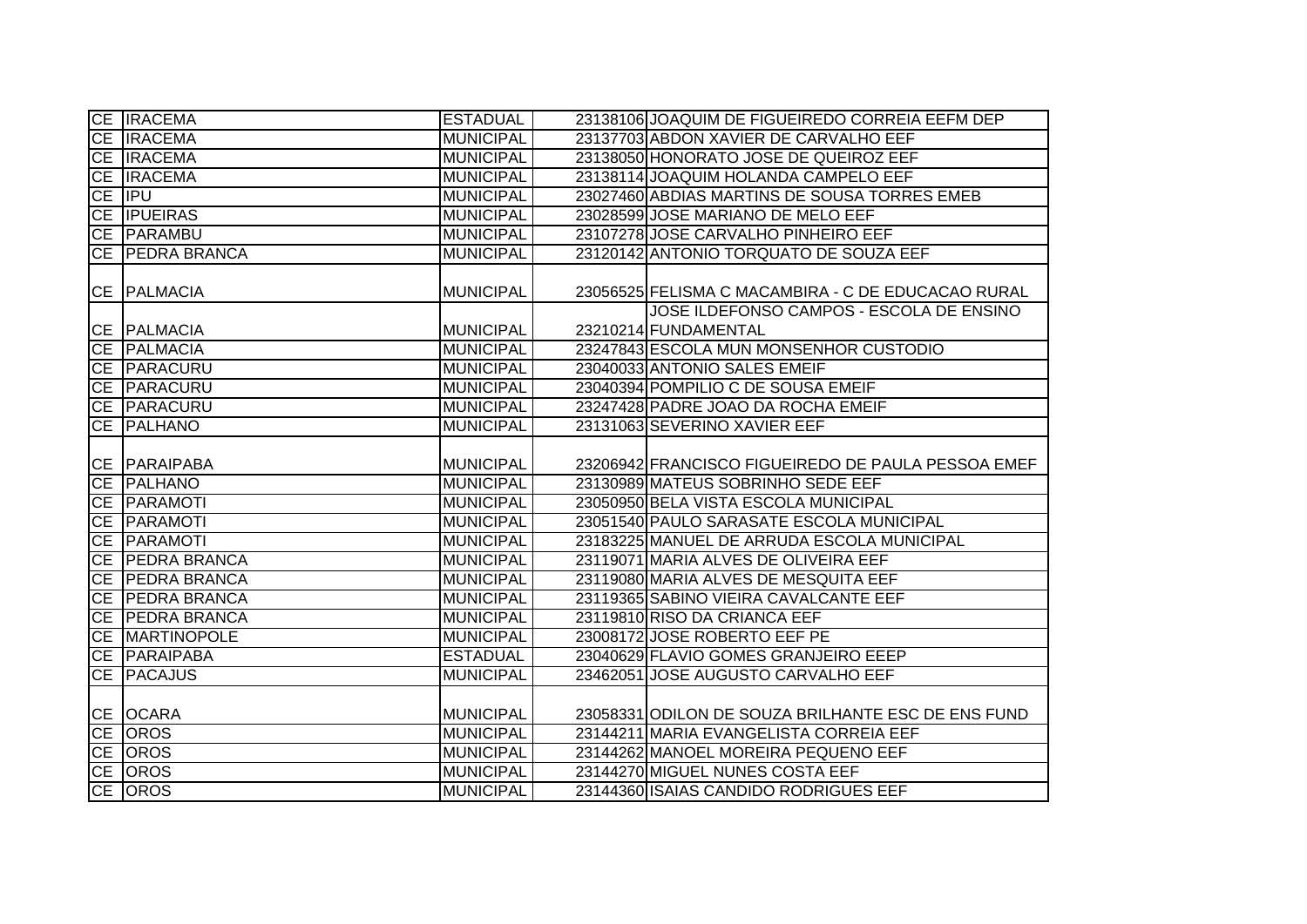|           | <b>CE OROS</b>         | <b>MUNICIPAL</b> | 23144394 MANOEL RAIMUNDO MONTANHA EEF            |
|-----------|------------------------|------------------|--------------------------------------------------|
|           | CE OROS                | <b>MUNICIPAL</b> | 23144572 MANOEL LEITE BARBOSA EEF                |
|           | CE PALHANO             | <b>MUNICIPAL</b> | 23131101 RAIMUNDO NOGUEIRA BARROS EEF            |
|           | CE PACAJUS             | <b>MUNICIPAL</b> | 23327634 PEDRO COSTA LIMA EEF                    |
| CE        | <b>PENAFORTE</b>       | <b>MUNICIPAL</b> | 23171774 FATIMA REGINA EEIEF                     |
| CE        | <b>PACATUBA</b>        | <b>ESTADUAL</b>  | 23263423 ITA ARA ESC INDIGENA DIFERENCIADA EDEFM |
|           | CE <b>PACATUBA</b>     | <b>MUNICIPAL</b> | 23083417 ANA ALBUQUERQUE CAMPOS EEIEF            |
|           | CE PACATUBA            | <b>MUNICIPAL</b> | 23083611 MANUEL PONTES DE MEDEIROS EEIEF         |
|           | CE PACATUBA            | <b>MUNICIPAL</b> | 23083832 PEDRO DE SA RORIZ EEIEF                 |
|           | CE PACATUBA            | <b>MUNICIPAL</b> | 23326662 JOANA VASCONCELOS DE OLIVEIRA EEIEF     |
|           | <b>CE PACOTI</b>       | <b>MUNICIPAL</b> | 23223553 SAO LUIS EMEF                           |
|           | CE PACUJA              | <b>MUNICIPAL</b> | 23022639 CORIOLANO ALVES DE BRITO EEF            |
|           | CE PACUJA              | <b>MUNICIPAL</b> | 23022671 JOAO BATISTA EEF SAO                    |
|           | CE <b>PACAJUS</b>      | <b>MUNICIPAL</b> | 23327626 ALBA LARANJEIRA DE ALBUQUERQUE EEF      |
|           | CE PIRES FERREIRA      | <b>MUNICIPAL</b> | 23254173 ALZIRA MARIA DE ARAUJO EEF              |
|           | <b>CE PEDRA BRANCA</b> | <b>MUNICIPAL</b> | 23120100 SIMPLICIO RODRIGUES DE OLIVEIRA EEF     |
|           | CE PIQUET CARNEIRO     | <b>MUNICIPAL</b> | 23120746 JOSE ELIEDSON DE BRITO EMEF             |
|           | CE PIQUET CARNEIRO     | <b>MUNICIPAL</b> | 23121173 EMEF PINGO DE GENTE                     |
| CE        | <b>PIQUET CARNEIRO</b> | <b>MUNICIPAL</b> | 23121246 EMEF REINO INFANTIL                     |
|           | CE PIQUET CARNEIRO     | <b>MUNICIPAL</b> | 23121327 EMEF MESTRE JULIO                       |
|           | CE PIQUET CARNEIRO     | <b>MUNICIPAL</b> | 23121432 EMEF SAO SEBASTIAO                      |
|           | CE PIRES FERREIRA      | <b>MUNICIPAL</b> | 23029145 FRANCISCO FERREIRA SANTIAGO EEF         |
|           |                        |                  | ESCOLA DE ENSINO FUNDAMENTAL REGINA              |
|           | CE PINDORETAMA         | <b>MUNICIPAL</b> | 23060875 VASCONCELOS ALBINO- EEF                 |
|           | CE PIRES FERREIRA      | <b>MUNICIPAL</b> | 23029374 CENTRO EDUCACIONAL RURAL EEF            |
|           | CE PINDORETAMA         | <b>MUNICIPAL</b> | 23060840 OLGA VALE ALBINO- EMEF                  |
|           | CE PORANGA             | <b>ESTADUAL</b>  | 23233400 JARDIM DAS OLIVEIRAS EDEFM              |
|           | CE PORANGA             | <b>MUNICIPAL</b> | 23029455 15 DE DEZEMBRO EEF                      |
|           | CE PORANGA             | <b>MUNICIPAL</b> | 23029501 19 DE NOVEMBRO II EEF                   |
|           | <b>CE PORANGA</b>      | <b>MUNICIPAL</b> | 23029773 ITELVINA SILVINA DE PINHO E M E B       |
| <b>CE</b> | PORANGA                | <b>MUNICIPAL</b> | 23029790 JOAQUIM ANTONIO FILHO EEF               |
|           | CE PORANGA             | <b>MUNICIPAL</b> | 23176032 DR EPITACIO PINHO EEF                   |
|           | <b>CE PORTEIRAS</b>    | <b>MUNICIPAL</b> | 23167572 FRANKLIN PINHEIRO EEF                   |
|           | CE PIRES FERREIRA      | <b>MUNICIPAL</b> | 23029277 MARIA MADALENA LIRA PASSOS EEF          |
|           | CE PENTECOSTE          | <b>MUNICIPAL</b> | 23260092 NOSSA SENHORA DA CONCEICAO EEIF         |
|           | CE PENAFORTE           | <b>MUNICIPAL</b> | 23249714 LEDITE ANGELO EEIEF PROF                |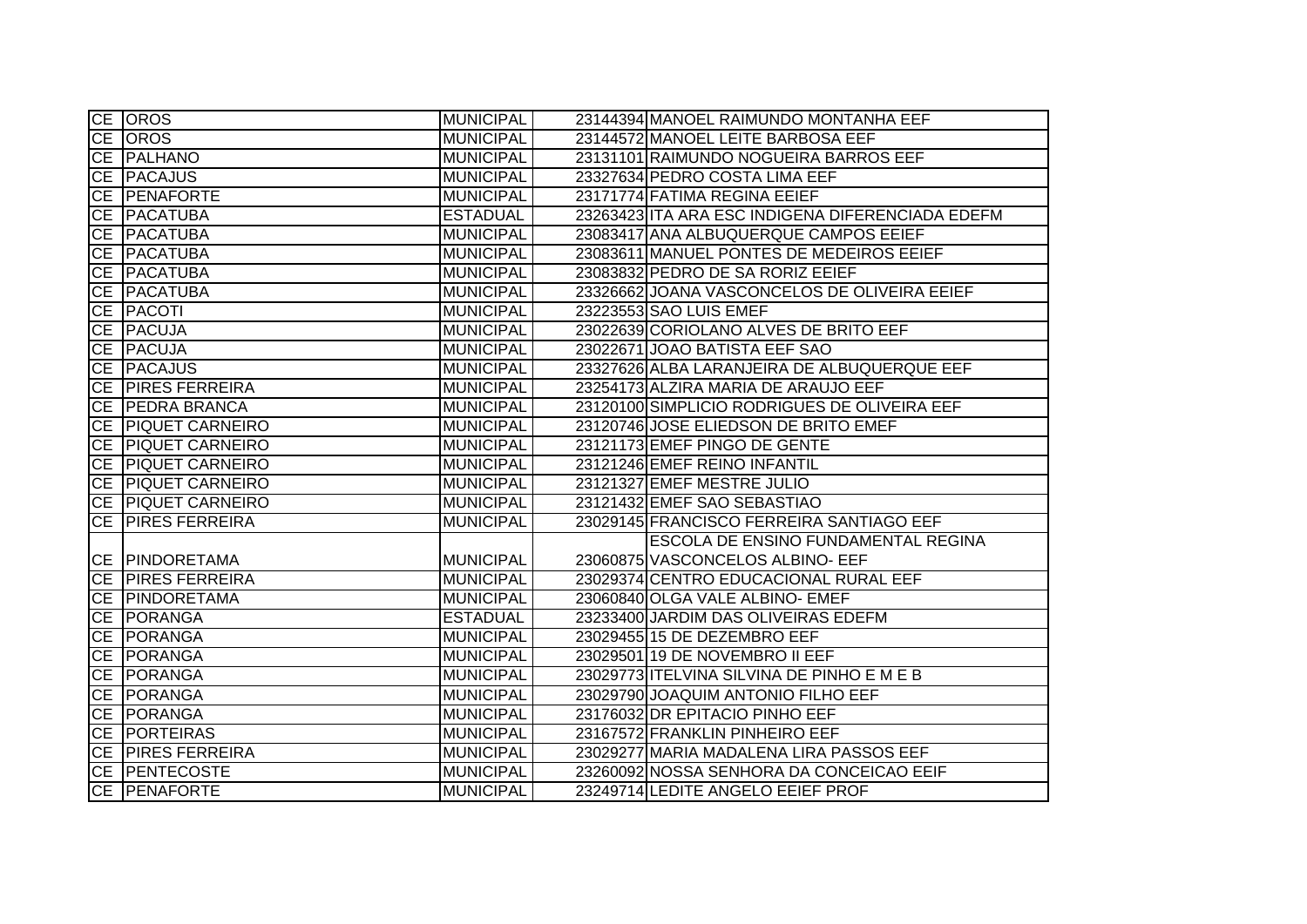| <b>CE PENTECOSTE</b>  | <b>MUNICIPAL</b> |                | 23045132 BALBINA MOREIRA DE AZEVEDO EEF         |
|-----------------------|------------------|----------------|-------------------------------------------------|
| <b>CE PENTECOSTE</b>  | <b>MUNICIPAL</b> |                | 23045280 FCO SA EEF                             |
| CE PENTECOSTE         | <b>MUNICIPAL</b> |                | 23045442 JOSE DE ANCHIETA E SILVA EEIF          |
| <b>CE PENTECOSTE</b>  | <b>MUNICIPAL</b> |                | 23045590 MARGARIDA GOMES ARAUJO EEIF PREFEITA   |
| CE <b>PENTECOSTE</b>  | <b>MUNICIPAL</b> |                | 23045957 MARIA IVONEIDE RODRIGUES DE MOURA EEIF |
| CE <b>PENTECOSTE</b>  | <b>MUNICIPAL</b> |                | 23046090 JOSE GOMES DA SILVA EEIF               |
| CE PIQUET CARNEIRO    | <b>ESTADUAL</b>  |                | 23120690 EEF AZARIAS FERNANDES                  |
| CE PENTECOSTE         | <b>MUNICIPAL</b> |                | 23238038 VICENTE FEIJO DE MELO EEIF             |
|                       |                  |                | CORDULINO RODRIGUES DA SILVA ESC DE ENS         |
| CE OCARA              | <b>MUNICIPAL</b> | 23057858 FUND  |                                                 |
| CE PEREIRO            | <b>MUNICIPAL</b> |                | 23138386 ANTONIETA CALS DE OLIVEIRA EEF         |
| CE PEREIRO            | <b>MUNICIPAL</b> |                | 23138769 NILDA CAMPOS TERCEIRO ESC ENS FUND     |
| CE PEREIRO            | <b>MUNICIPAL</b> |                | 23216581 FRANCISCO TELSANGENES DIOGENES EEF     |
| CE PEREIRO            | <b>MUNICIPAL</b> |                | 23219254 CLEONICE FREIRE DE QUEIROZ ESC MUL     |
| CE   PINDORETAMA      | <b>MUNICIPAL</b> |                | 23060760 CAMILO JOSE ANSELMO EMEIF              |
| CE PINDORETAMA        | <b>MUNICIPAL</b> |                | 23060794 FRANCISCA HOLANDA COSTA EEFM           |
| CE PINDORETAMA        | <b>MUNICIPAL</b> |                | 23060808 JOAQUIM NUNES VIEIRA EMEF              |
|                       |                  |                | ESCOLA DE ENSINO FUNDAMENTAL JOSE QUEIROZ       |
| <b>CE PINDORETAMA</b> | <b>MUNICIPAL</b> |                | 23060816 FERREIRA-EEF                           |
| <b>CE PENTECOSTE</b>  | <b>MUNICIPAL</b> |                | 23046155 RAIMUNDA NONATA DA SILVA EEIF TABELIA  |
| CE MISSAO VELHA       | <b>MUNICIPAL</b> |                | 23166541 JOAQUIM GONCALVES RIBEIRO EEF          |
| CE OCARA              | <b>MUNICIPAL</b> |                | 23058110 SEBASTIAO FREIRE BRAGA ESC DE ENS FUND |
| CE MILHA              | <b>MUNICIPAL</b> |                | 23115548 MARIA ZULENE PINHEIRO EEIEF            |
| CE MILHA              | <b>MUNICIPAL</b> |                | 23115688 RAIMUNDO BEZERRA DE FIGUEREDO EEF      |
| CE MIRAIMA            | <b>MUNICIPAL</b> |                | 23021764 JOSE RICARDO VENANCIO EMEF             |
| CE MIRAIMA            | <b>MUNICIPAL</b> |                | 23021853 MOURA NEGRAO FILHO EMEF                |
| CE MIRAIMA            | <b>MUNICIPAL</b> |                | 23196068 FRANCISCA BRAGA LIMA EMEF              |
| CE MISSAO VELHA       | <b>ESTADUAL</b>  |                | 23166215 ANTONIO FEITOSA EEFM MONS              |
| CE MILHA              | <b>MUNICIPAL</b> |                | 23115025 CLEONICE BEZERRA PINHEIRO ROSA EEF     |
| CE MISSAO VELHA       | <b>MUNICIPAL</b> |                | 23166371 MAJOR FELIPE GOMES RIBEIRO EEF         |
| CE MILHA              | <b>ESTADUAL</b>  |                | 23115050 EUCLIDES PINHEIRO DE ANDRADE EEF MEDIO |
| CE MISSAO VELHA       | <b>MUNICIPAL</b> |                | 23243198 LOURIVAL DANTAS RIBEIRO EEF            |
|                       |                  |                | ANANIAS DO AMARAL VIEIRA ESC ENS FUNDAM E       |
| CE MOMBACA            | <b>ESTADUAL</b>  | 23115807 MEDIO |                                                 |
| CE MOMBACA            | <b>ESTADUAL</b>  |                | 23116951 PEDRO JAIME EEFM PROFESSOR             |
| CE MOMBACA            | <b>MUNICIPAL</b> |                | 23115963 ANTO SOARES EEF                        |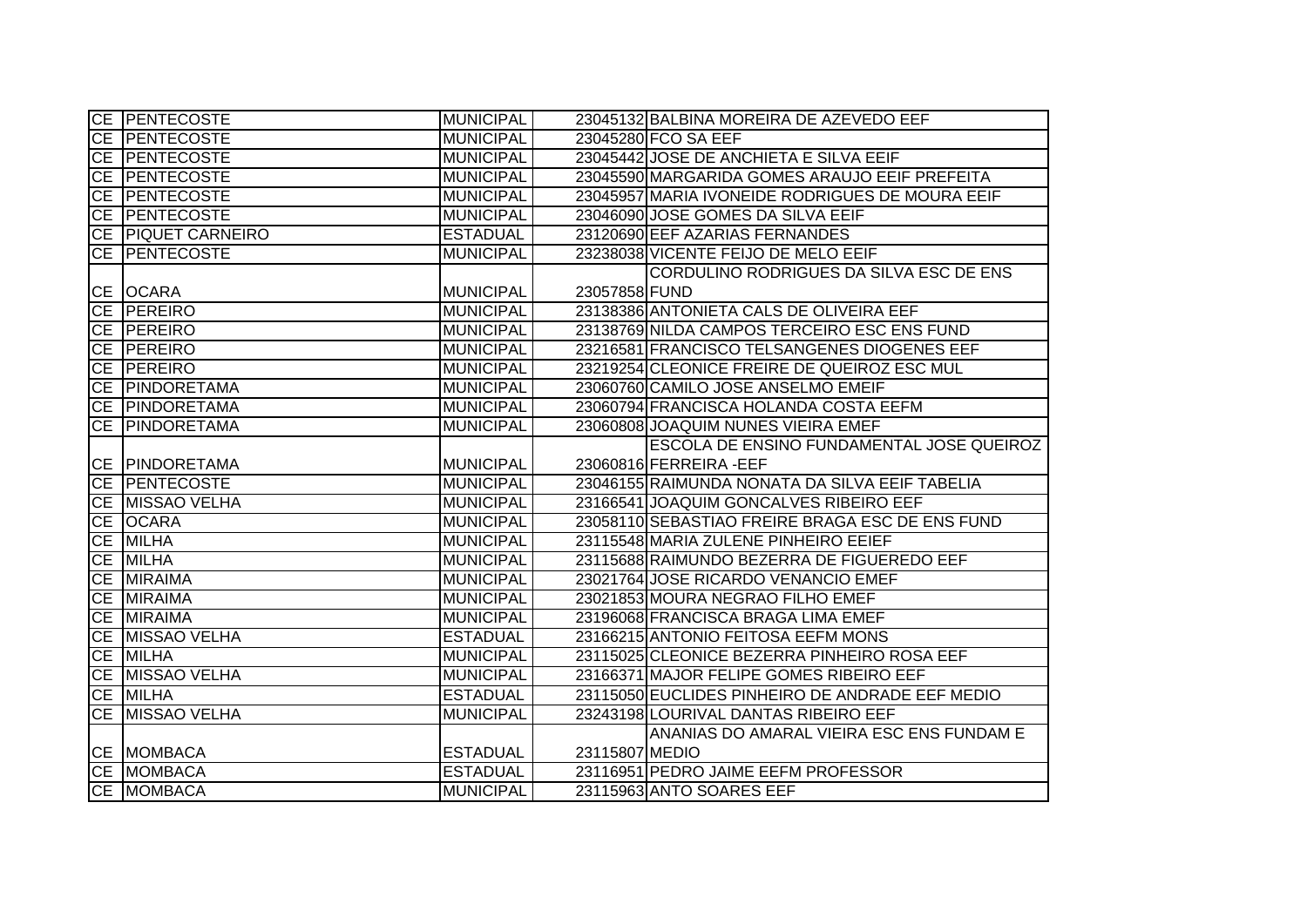|    | CE MOMBACA            | MUNICIPAL        | 23115971 ANTO TOMAZ DE AQUINO EEF                 |
|----|-----------------------|------------------|---------------------------------------------------|
|    | CE MOMBACA            | <b>MUNICIPAL</b> | 23116080 CRISTO REI EEF                           |
|    | CE MOMBACA            | <b>MUNICIPAL</b> | 23116129 DIVINO SALVADOR EEFM                     |
|    | CE MOMBACA            | <b>MUNICIPAL</b> | 23116455 JOSE JAIME BENEVIDES EEF                 |
|    | CE MISSAO VELHA       | <b>MUNICIPAL</b> | 23166320 CRISTOFORO BORGES EEF                    |
| CE | <b>MAURITI</b>        | <b>MUNICIPAL</b> | 23160764 WALTER DE CALDAS TELES EEF               |
|    | CE MASSAPE            | <b>MUNICIPAL</b> | 23171901 MARIA HAURY PONTES EEF                   |
|    | CE MASSAPE            | <b>MUNICIPAL</b> | 23171960 JOSE ESTEVAO VASCONCELOS EEF             |
|    | CE MASSAPE            | <b>MUNICIPAL</b> | 23272686 DR LUIS CARLOS MAGALHAES AGUIAR EEF      |
|    | CE MAURITI            | <b>ESTADUAL</b>  | 23160098 ADAUTO LEITE EEFM                        |
|    | CE MAURITI            | <b>MUNICIPAL</b> | 23160250 HUMBERTO BEZERRA EEF                     |
|    | CE MAURITI            | <b>MUNICIPAL</b> | 23160284 MAJOR JOAQUIM ANTO FURTADO EEF           |
|    | CE MAURITI            | <b>MUNICIPAL</b> | 23160411 CENTRO EDUCACIONAL DE MAURITI            |
|    | CE MILHA              | <b>MUNICIPAL</b> | 23115319 JOSE ENEAS EEIEF                         |
|    | CE MAURITI            | <b>MUNICIPAL</b> | 23160624 FILEMON TELES EEF                        |
|    | CE MOMBACA            | <b>MUNICIPAL</b> | 23116978 PLACIDO ADERALDO CASTELO EEF             |
|    | CE MAURITI            | <b>MUNICIPAL</b> | 23160799 EDSON OLEGARIO DE SANTANA EEF            |
| CE | MAURITI               | <b>MUNICIPAL</b> | 23161175 JOSE ACILIO EEF                          |
| CE | <b>MAURITI</b>        | <b>MUNICIPAL</b> | 23161353 CAREOLANO LEITE EEF                      |
|    | CE MAURITI            | <b>MUNICIPAL</b> | 23198109 SAO JOSE EEF                             |
|    | <b>CE MAURITI</b>     | <b>MUNICIPAL</b> | 23326646 SULA LEITE EEF                           |
|    | <b>CE MERUOCA</b>     | <b>MUNICIPAL</b> | 23017325 DEPUTADO FRANCISCO MONTE EEIF            |
|    | CE MERUOCA            | <b>MUNICIPAL</b> | 23017520 ROSINHA BASTOS SAMPAIO EEF               |
|    | <b>CE MILAGRES</b>    | <b>MUNICIPAL</b> | 23171456 DONA MARIQUINHA BELO E E I F             |
|    | CE MAURITI            | <b>MUNICIPAL</b> | 23160500 ZEFINHA CARTAXO EEF                      |
|    | CE NOVA OLINDA        | <b>MUNICIPAL</b> | 23254025 JOSE ALENCAR ALVES EEF                   |
|    | CE MORRINHOS          | <b>MUNICIPAL</b> | 23215593 FRANCISCO ABDORAL ROCHA EMEF             |
|    | CE MUCAMBO            | <b>MUNICIPAL</b> | 23022159 ELZE MENDES DE AGUIAR EEIEF              |
|    | CE MUCAMBO            | <b>MUNICIPAL</b> | 23022345 MANOEL RODRIGUES CENTRO EDUCAC DEP       |
|    | CE MUCAMBO            | <b>MUNICIPAL</b> | 23258411 PREFEITO RAPHAEL CLAUDIO DE ARAUJO EEIEF |
| CE | MULUNGU               | <b>MUNICIPAL</b> | 23055626 HERMENEGILDO ROCHA PONTES E E F          |
|    |                       |                  | PADRE LUIS FILGUEIRAS ESCOLA DE ENSINO            |
|    | CE NOVA OLINDA        | <b>ESTADUAL</b>  | 23167190 FUNDAMENTAL E MEDIO                      |
|    | <b>CE NOVA OLINDA</b> | <b>MUNICIPAL</b> | 23167017 PADRE CRISTIANO COELHO EEF               |
|    | CE MOMBACA            | <b>MUNICIPAL</b> | 23116501 LAURA ALENCAR PROFA EEF                  |
|    | CE NOVA OLINDA        | <b>MUNICIPAL</b> | 23210915 AVELINO FEITOSA EEF                      |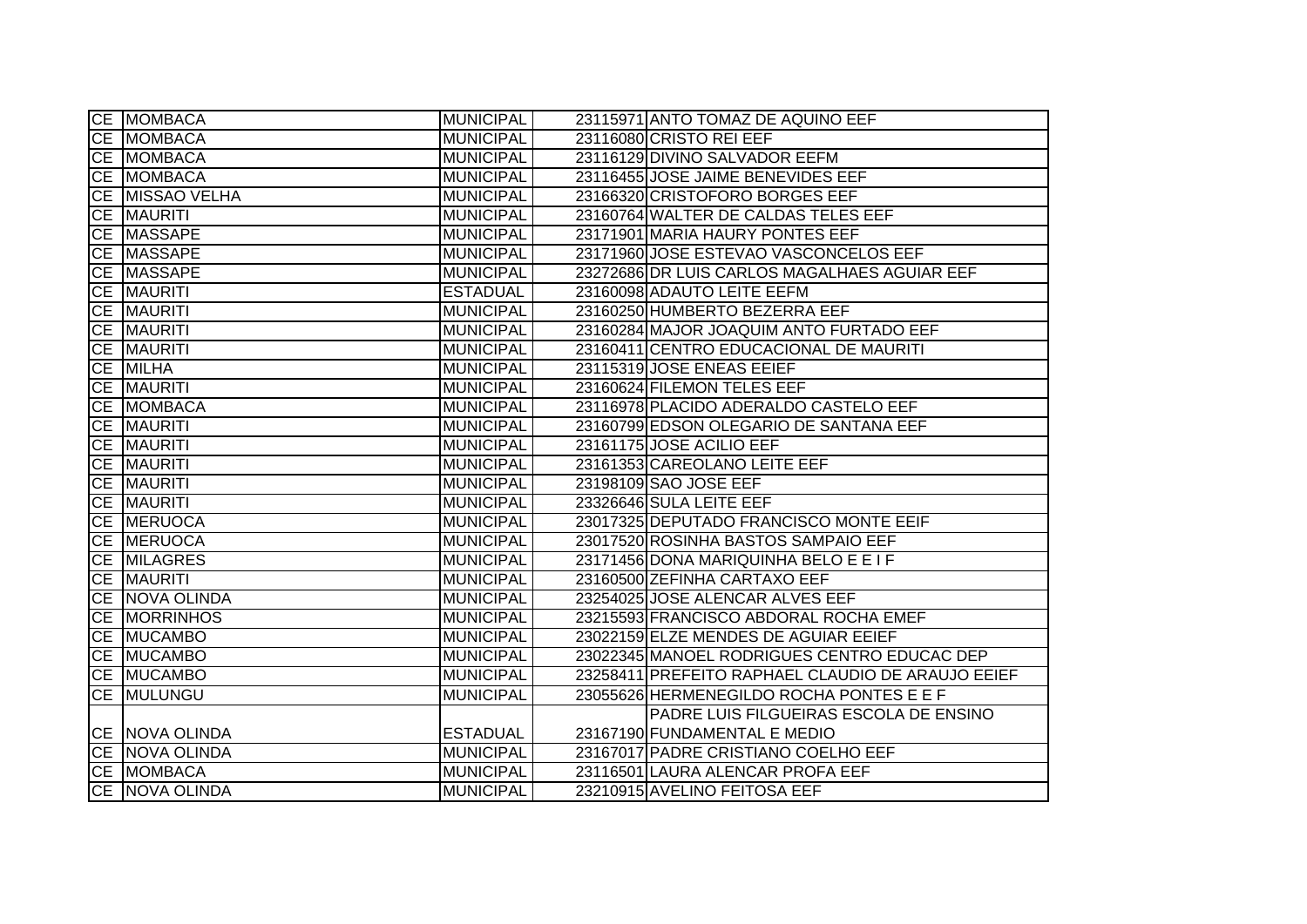|           | CE MORAUJO                 | MUNICIPAL        | 23226471 ELBER ALBUQUERQUE AGUIAR ESCOLA DE E FUND  |
|-----------|----------------------------|------------------|-----------------------------------------------------|
|           | CE NOVA RUSSAS             | <b>MUNICIPAL</b> | 23090286 CORNELIO ROSA E E F                        |
|           | CE NOVA RUSSAS             | <b>MUNICIPAL</b> | 23090359 SAO FRANCISCO ESC MUL                      |
|           | <b>CE NOVA RUSSAS</b>      | <b>MUNICIPAL</b> | 23090464 SAO JOSE ESC MUL                           |
|           |                            |                  | ESCOLA DE ENSINO FUNDAMENTAL ZILMAR                 |
|           | CE   NOVA RUSSAS           | MUNICIPAL        | 23090642 MENDES MARTINS                             |
|           | CE NOVA RUSSAS             | MUNICIPAL        | 23090677 MARIANO RODRIGUES DA COSTA E E F           |
|           | <b>CE NOVA RUSSAS</b>      | <b>MUNICIPAL</b> | 23215062 OLMIR MENDES GUEDES ESC MUL                |
|           |                            |                  | PROFA FRANCISCA DAS GRACAS MESQUITA                 |
|           | CE NOVA RUSSAS             | MUNICIPAL        | 23225114 CENTRO DE EDUCACAO INFAN                   |
|           |                            |                  | OLCINO PEREIRA DE SOUZA CENTRO                      |
|           | <b>CE HIDROLANDIA</b>      | <b>MUNICIPAL</b> | 23031522 EDUCACIONAL                                |
|           | CE NOVA OLINDA             | MUNICIPAL        | 23167173 JOSE LIBERALINO DA SILVA EEIEF             |
|           | CE MORADA NOVA             | <b>MUNICIPAL</b> | 23128895 JOSE EPIFANIO DAS CHAGAS CEB CORONEL       |
|           | CE OCARA                   | <b>MUNICIPAL</b> | 23058005 LUIS CANDIDO DE OLIVEIRA COLEGIO MUNICIPAL |
|           | CE MOMBACA                 | <b>MUNICIPAL</b> | 23116994 ROBERTO DE SA BENEVIDES EEF                |
| CE        | <b>MOMBACA</b>             | <b>MUNICIPAL</b> | 23117478 RURAL CENTRO DE EDUCACAO                   |
| CE        | <b>MOMBACA</b>             | <b>MUNICIPAL</b> | 23117559 CANDIDO SIMAO EEF                          |
|           | CE MOMBACA                 | MUNICIPAL        | 23117770 PEDRO AIRES DE CARVALHO EEF                |
|           | CE MOMBACA                 | <b>MUNICIPAL</b> | 23118105 ISABEL ALVES DE OLIVEIRA EEF               |
|           | CE MOMBACA                 | <b>MUNICIPAL</b> | 23118156 MARIA AMBROZINA CAVALCANTE EEF             |
|           | CE MOMBACA                 | <b>MUNICIPAL</b> | 23202459 PEDRO LEAO EEF PE                          |
| CE        | <b>MORRINHOS</b>           | <b>MUNICIPAL</b> | 23008750 CORONEL VIRGILIO TAVORA EMEF               |
| CE        | <b>MORADA NOVA</b>         | <b>MUNICIPAL</b> | 23128755 FRANCISCO ANDRADE TEOFILO GIRAO EEB DEP    |
| CE        | <b>MORRINHOS</b>           | <b>ESTADUAL</b>  | 23008300 CARMINHA VASCONCELOS EEFM                  |
| <b>CE</b> | <b>MORADA NOVA</b>         | <b>MUNICIPAL</b> | 23128917 JOSE RAIMUNDO EVANGELISTA EEB CAP          |
| <b>CE</b> | <b>MORADA NOVA</b>         | <b>MUNICIPAL</b> | 23129166 PERBOYRE GIRAO EEB PREFEITO                |
| <b>CE</b> | <b>MORADA NOVA</b>         | <b>MUNICIPAL</b> | 23130130 ANA NOGUEIRA MAIA EEB                      |
| CE        | <b>MORADA NOVA</b>         | <b>MUNICIPAL</b> | 23130636 FRANCISCO GALVAO DE OLIVEIRA EEB           |
|           | CE MORAUJO                 | <b>MUNICIPAL</b> | 23016370 NOSSA SENHORA DA CONCEICAO EEF             |
| <b>CE</b> | <b>MORAUJO</b>             | <b>MUNICIPAL</b> | 23016426 ANTO B DE VASCONCELOS GRUPO ESCOLAR        |
|           |                            |                  |                                                     |
|           | CE MORAUJO                 | <b>MUNICIPAL</b> | 23198532 JUVENCIO DA COSTA SAMPAIO GRUPO ESCOLAR    |
|           | CE MOMBACA                 | MUNICIPAL        | 23116846 MA SILVINO BENEVIDES EEF                   |
|           | <b>CE MONSENHOR TABOSA</b> | MUNICIPAL        | 23089571 LUIZ LEITAO EEF                            |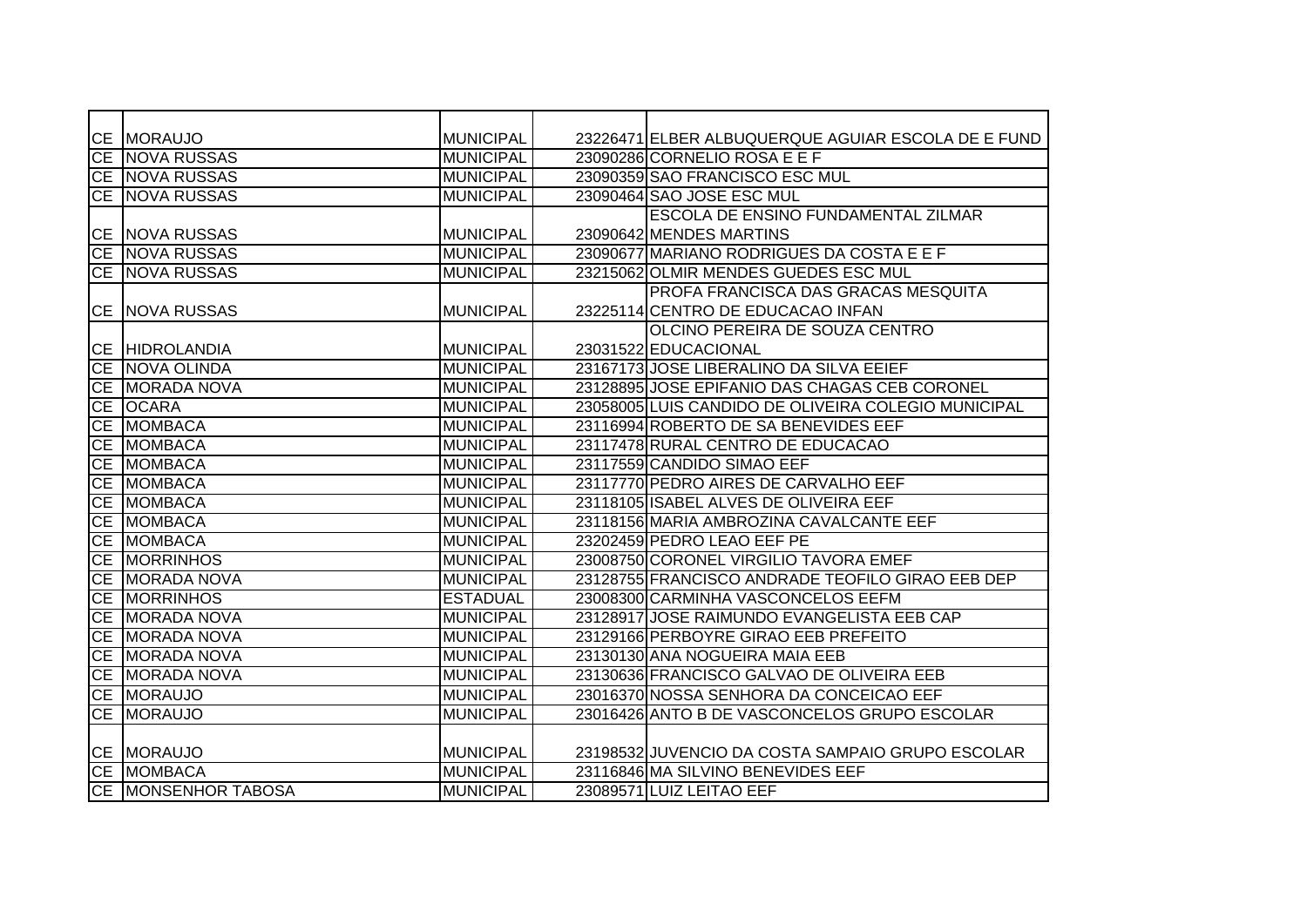|           | CE BELA CRUZ                            | <b>MUNICIPAL</b> |              | 23001933 JOAO DAMASCENO VASCONCELOS EEIEF           |
|-----------|-----------------------------------------|------------------|--------------|-----------------------------------------------------|
|           |                                         |                  |              | JOAO LANDIM DA CRUZ ESCOLA DE ENSINO                |
|           | CE BREJO SANTO                          | <b>MUNICIPAL</b> |              | 23169567 FUNDAMENTAL                                |
|           |                                         |                  |              |                                                     |
|           | <b>CE BEBERIBE</b>                      | <b>MUNICIPAL</b> |              | 23058960 JOAQUIM DE JESUS DOURADO MONSENHOR EMEF    |
|           | CE BEBERIBE                             | <b>MUNICIPAL</b> |              | 23059265 BENEDITO EVARISTO PINHEIRO EMEF            |
|           | CE BEBERIBE                             | <b>MUNICIPAL</b> |              | 23204206 PEDRO DE QUEIROZ DESEMBARGADOR EMEF        |
|           | CE BEBERIBE                             | <b>MUNICIPAL</b> |              | 23207337 RAUL BARBOSA EMEF                          |
|           | CE BEBERIBE                             | <b>MUNICIPAL</b> |              | 23207345 ERNESTO GURGEL VALENTE EMEF                |
|           | CE BEBERIBE                             | <b>MUNICIPAL</b> |              | 23207361 RAIMUNDO JOVENTINO DO VALE EMEF            |
|           | CE BATURITE                             | <b>MUNICIPAL</b> |              | 23224550 CORONEL ESTEVAO ALVES DA ROCHA EEFM        |
|           | CE BELA CRUZ                            | <b>MUNICIPAL</b> |              | 23001801 MONSENHOR ODECIO EEF                       |
| CE        | <b>BATURITE</b>                         | <b>MUNICIPAL</b> |              | 23222727 MONSENHOR MANOEL CANDIDO EEFM              |
|           | CE BELA CRUZ                            | <b>MUNICIPAL</b> |              | 23002000 JOSE LUDGERO DA SILVEIRA EEIEF             |
|           | CE BELA CRUZ                            | <b>MUNICIPAL</b> |              | 23002077 FRANCISCO ADEODATO MORAIS EEIEF            |
|           | CE BELA CRUZ                            | <b>MUNICIPAL</b> |              | 23002123 MARIO LOUZADA EEIEF                        |
|           | CE BOA VIAGEM                           | <b>ESTADUAL</b>  |              | 23095997 EEF PADRE ANTONIO CORREIA DE SA            |
|           | CE BOA VIAGEM                           | <b>MUNICIPAL</b> |              | 23096896 MARIA HELENA DINIZ FRANCA E E F            |
|           | CE BREJO SANTO                          | <b>ESTADUAL</b>  |              | 23169249 JOSE MATIAS SAMPAIO EEFM                   |
|           |                                         |                  |              | PROFESSOR JOSE TELES DE CARVALHO LICEU E E          |
|           | CE BREJO SANTO                          |                  | 23234814 F M |                                                     |
|           |                                         | <b>ESTADUAL</b>  |              |                                                     |
|           | CE CARIRIACU                            | <b>MUNICIPAL</b> |              | 23261749 MARIA FLOSCOELLI MACHADO LACERDA EEIF      |
|           | CE BELA CRUZ                            | <b>ESTADUAL</b>  |              | 23002115 PROFESSORA MARIETA SANTOS EEFM             |
|           | <b>CE BARROQUINHA</b>                   | <b>MUNICIPAL</b> |              | 23001178 ANTONIO MARCELINO FERREIRA EEF             |
| CE        | BARREIRA                                | <b>MUNICIPAL</b> |              | 23057130 BOANERGES JACO EMEIEF                      |
|           | CE BARREIRA                             | <b>MUNICIPAL</b> |              | 23057246 FRANCISCO RAMOS DE ALBUQUERQUE EMEIEF      |
| <b>CE</b> | BARREIRA                                | <b>MUNICIPAL</b> |              | 23057378 MANUEL LIBERATO DE CARVALHO EMEIEF         |
| CE        | BARREIRA                                | <b>MUNICIPAL</b> |              | 23057432 PEDRO ALEXANDRINO DE LIMA EMEIEF           |
|           | CE BARREIRA                             | <b>MUNICIPAL</b> |              | 23192003 ANTONIO JULIAO NETO EMEIEF                 |
|           | CE BARREIRA                             | <b>MUNICIPAL</b> |              | 23200545 FRANCISCA AMELIA DA SILVA EMEF             |
|           | CE BARRO                                | <b>ESTADUAL</b>  |              | 23159545 MAURO SAMPAIO EEFM                         |
|           | CE BEBERIBE                             | <b>MUNICIPAL</b> |              | 23058587 IRANISE BESSA DE QUEIROZ EMEF              |
|           | CE BARRO                                | <b>MUNICIPAL</b> |              | 23211431 PROFESSORA CATARINA TAVARES ESC            |
|           |                                         |                  |              |                                                     |
|           | CE BREJO SANTO<br><b>CE BARROQUINHA</b> | <b>MUNICIPAL</b> |              | 23169818 PEDRO GOMES DA SILVA BASILIO EEF PROFESSOR |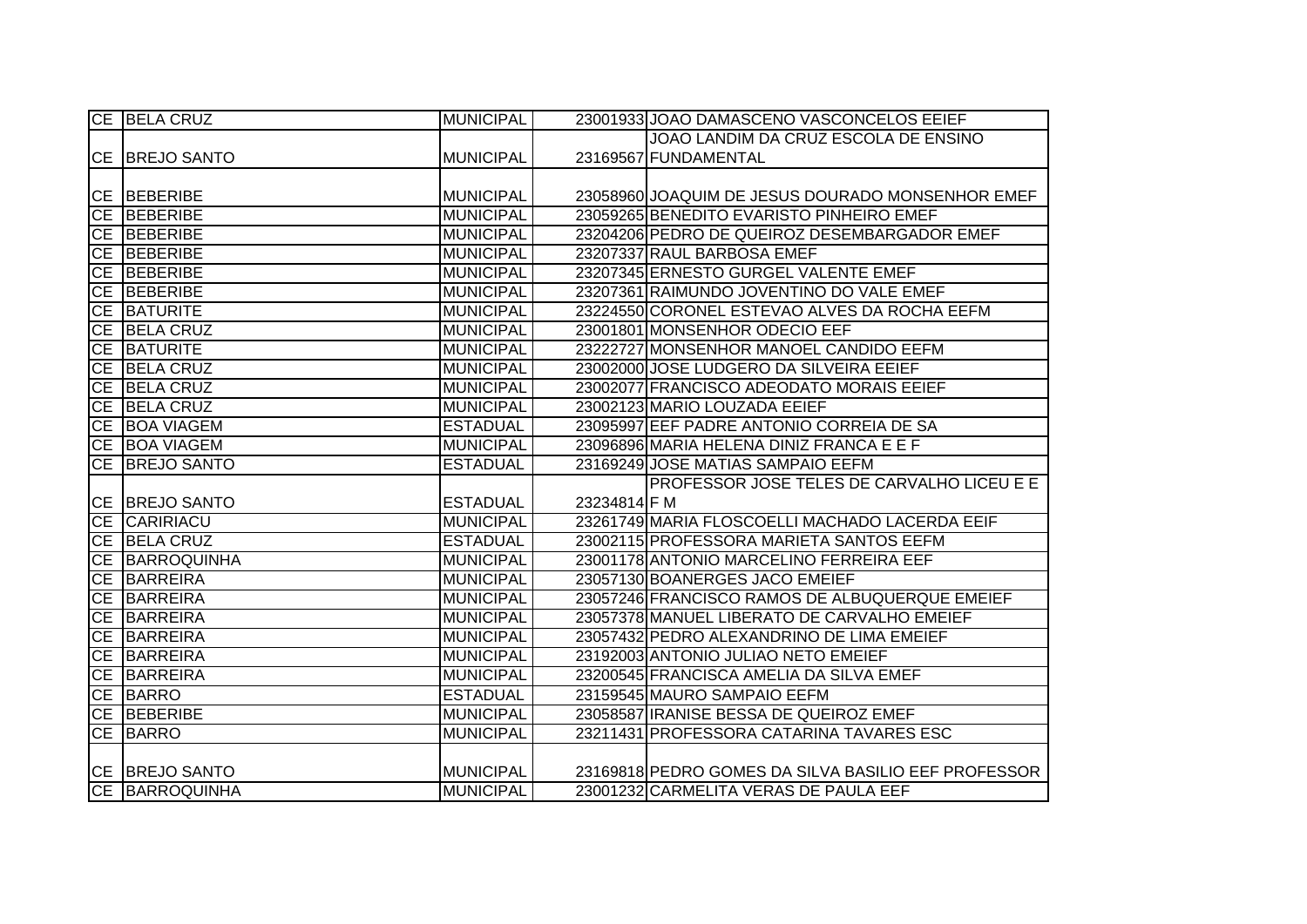| <b>CE BARROQUINHA</b> | <b>MUNICIPAL</b> |                | 23001631 FRANCISCO BENICIO DE VASCONCELOS EEF    |
|-----------------------|------------------|----------------|--------------------------------------------------|
| CE BARROQUINHA        | <b>MUNICIPAL</b> |                | 23001704 NOSSA SENHORA DE FATIMA EEF             |
| <b>CE BARROQUINHA</b> | <b>MUNICIPAL</b> |                | 23001739 CORONEL JOSE PINHEIRO PESSOA EEF        |
| <b>CE BATURITE</b>    | <b>ESTADUAL</b>  |                | 23053380 ESTEVAO ALVES ROCHA EEF CORONEL         |
| CE BATURITE           | <b>MUNICIPAL</b> |                | 23053330 DIOMEDES MARINHO EEFM                   |
| CE BATURITE           | <b>MUNICIPAL</b> |                | 23053348 DOMINGOS SAVIO EEFM                     |
| <b>CE BATURITE</b>    | <b>MUNICIPAL</b> |                | 23211199 AMIGUINHOS DE SAO JOSE EEFM             |
| CE BARRO              | <b>MUNICIPAL</b> |                | 23159820 EXPEDITO ALVARO FEITOSA ESC             |
| CE CARIDADE           | <b>MUNICIPAL</b> |                | 23049910 RODOLFO TEIXEIRA BARROS EPG VEREADOR    |
|                       |                  |                | JOAO TELES DE CARVALHO ESCOLA DE ENSINO          |
| CE BREJO SANTO        | <b>MUNICIPAL</b> |                | 23169460 FUNDAMENTAL PROFESSO                    |
| CE CANINDE            | <b>MUNICIPAL</b> |                | 23047607 JOAQUIM MAGALHAES FILHO ESC MUL         |
| CE CANINDE            | <b>MUNICIPAL</b> |                | 23047704 MARIA AGLAE GONCALVES MONTEIRO ESC MUL  |
| CE CANINDE            | <b>MUNICIPAL</b> |                | 23047747 MELVIN JONES ESC MUL                    |
| CE CAPISTRANO         | <b>MUNICIPAL</b> |                | 23054328 MARIETA CALS EEF                        |
| CE CAPISTRANO         | <b>MUNICIPAL</b> |                | 23197951 FERNANDO CAVALCANTE MOTA EEF            |
| CE CAPISTRANO         | <b>MUNICIPAL</b> |                | 23269723 CORONEL FRANCISCO NUNES CAVALCANTE EEF  |
| CE CANINDE            | <b>ESTADUAL</b>  |                | 23047976 POLICARPO EEFM FREI                     |
| CE CARIDADE           | <b>MUNICIPAL</b> |                | 23049880 CARMOZINA BITTENCOURT DE PINHO EEF      |
| CE CAMPOS SALES       | <b>MUNICIPAL</b> |                | 23268549 TEMPO DE AVANCAR EEIF                   |
| CE CARIDADE           | <b>MUNICIPAL</b> |                | 23049979 VIRGILIO TAVORA SENADOR EEF             |
| CE CARIDADE           | <b>MUNICIPAL</b> |                | 23227990 ISAIAS MARQUES EEF                      |
| <b>CE CARIRE</b>      | <b>MUNICIPAL</b> |                | 23268468 FRANCISCO HERMINIO PONTE EEF            |
| CE CARIRE             | <b>MUNICIPAL</b> |                | 23268476 CEFISA AGUIAR EEF                       |
| CE CARIRIACU          | <b>MUNICIPAL</b> |                | 23156074 JULITA FARIAS EEF                       |
| CE CARIRIACU          | <b>MUNICIPAL</b> |                | 23156570 MARTINIANO ELIAS DA SILVA EEF           |
| CE CARIRIACU          | <b>MUNICIPAL</b> |                | 23182679 RAIMUNDO BEZERRA LIMA EEF               |
| <b>CE HIDROLANDIA</b> | <b>MUNICIPAL</b> |                | 23031751 MARIA AVELINO DE CARVALHO EMEF          |
| CE CARIDADE           | <b>MUNICIPAL</b> |                | 23049456 FRANCISCO DE MOURA BARROS E E F         |
| CE CAMOCIM            | <b>MUNICIPAL</b> |                | 23172940 SAO FRANCISCO EEF                       |
| CE BREJO SANTO        | <b>MUNICIPAL</b> |                | 23169826 PEDRO INACIO RIBEIRO PADRE EEF          |
| CE BREJO SANTO        | <b>MUNICIPAL</b> |                | 23169940 ZE LUIS SILVA RAMOS ESC ENS FUND MESTRE |
| CE BREJO SANTO        | <b>MUNICIPAL</b> |                | 23169974 FRANCISCO LEITE DE MOURA ESC MUN DE EF  |
|                       |                  |                | ANTONIO GOMES DE ARAUJO EEF HISTORIADOR          |
| CE BREJO SANTO        | <b>MUNICIPAL</b> | 23213434 PADRE |                                                  |
| CE CAMOCIM            | MUNICIPAL        |                | 23002530 ANTONIO DA SILVA CAMPOS EEF GENERAL     |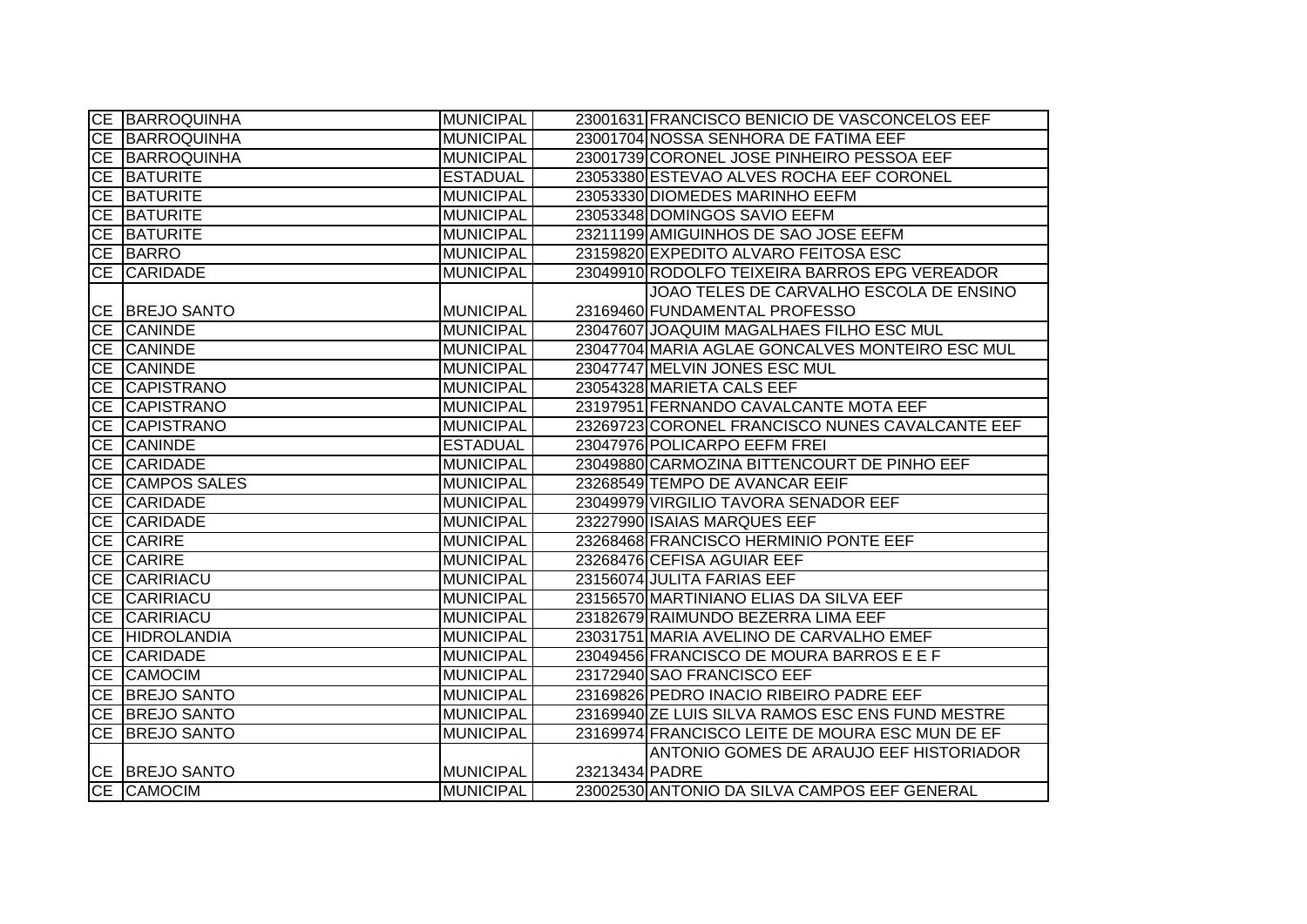|           | CE CAMOCIM          | MUNICIPAL        |                 | 23002581 EMILIA PESSOA VERAS EEF                   |
|-----------|---------------------|------------------|-----------------|----------------------------------------------------|
|           | CE CAMOCIM          | <b>MUNICIPAL</b> |                 | 23002727 IDELZUITE TAVARES CARNEIRO EEF            |
|           | CE CANINDE          | <b>MUNICIPAL</b> |                 | 23047526 GUILHERME LILIENFELD ESC MUL              |
|           | CE CAMOCIM          | <b>MUNICIPAL</b> |                 | 23171995 MURILO AGUIAR FILHO EEF                   |
|           | CE BARBALHA         | <b>MUNICIPAL</b> |                 | 23161930 JOAQUIM DUARTE GRANGEIRO EEF              |
|           | CE CAMOCIM          | <b>MUNICIPAL</b> |                 | 23193760 ALBA MARIA DE ARAUJO LIMA AGUIAR EEF      |
| CE        | <b>CAMOCIM</b>      | <b>MUNICIPAL</b> |                 | 23216484 HAMILTON FONSECA ROCHA EEF                |
|           |                     |                  |                 | IZAURA FREIRE FERREIRA ESCOLA DE EDUCACAO          |
|           | CE CAMOCIM          | <b>MUNICIPAL</b> |                 | 23330210 INTEGRAL PROF                             |
|           | CE CAMPOS SALES     | <b>ESTADUAL</b>  |                 | 23153261 CAMPOS SALES DE EEFM                      |
|           | CE CAMPOS SALES     | <b>MUNICIPAL</b> |                 | 23153237 PADRE AZARIAS SOBREIRA EEIF               |
|           | CE CAMPOS SALES     | <b>MUNICIPAL</b> |                 | 23153369 JOAO XXIII EEIF                           |
|           | CE CAMPOS SALES     | <b>MUNICIPAL</b> |                 | 23153385 JOSE AUGUSTO SOBRINHO EEIF                |
| <b>CE</b> | <b>CAMPOS SALES</b> | <b>MUNICIPAL</b> |                 | 23153474 MANOEL DUARTE DE SA BARRETO E E I F       |
|           | CE CAMOCIM          | <b>MUNICIPAL</b> |                 | 23171979 NATALIA ALBUQUERQUE LOPES EEF             |
|           | CE ALTANEIRA        | <b>MUNICIPAL</b> |                 | 23254971 JOAQUIM RUFINO DE OLIVEIRA EMEF           |
|           | CE BARBALHA         | <b>MUNICIPAL</b> |                 | 23232528 JOSEFA ALVES DE SOUSA EEF                 |
|           | CE ACOPIARA         | <b>MUNICIPAL</b> |                 | 23111925 HUGO DE GOUVEA SOARES EEF DR              |
|           | CE ACOPIARA         | <b>MUNICIPAL</b> |                 | 23111933 JOAO ANTONIO EEF PE                       |
|           | CE ACOPIARA         | <b>MUNICIPAL</b> |                 | 23111984 JOAO MOREIRA BARROS EEF                   |
|           |                     |                  |                 |                                                    |
|           | CE ACOPIARA         | <b>MUNICIPAL</b> |                 | 23112042 JOSE ADONIAS GURGEL DE ALBUQUERQUE EEF DR |
|           |                     |                  |                 | PADRE PEDRO JOSE CENTRO EDUCACIONAL                |
|           | CE AIUABA           | <b>MUNICIPAL</b> |                 | 23104953 MUNICIPAL                                 |
|           | CE ALCANTARAS       | <b>MUNICIPAL</b> |                 | 23016930 INOCENCIA ALCANTARA FREIRE EEF            |
|           | CE ACOPIARA         | <b>MUNICIPAL</b> |                 | 23111674 ELODIA TAVARES DE SOUZA EEF               |
|           | CE ALTANEIRA        | <b>MUNICIPAL</b> |                 | 23155671 18 DE DEZEMBRO EMEF                       |
|           | CE ALTO SANTO       | <b>ESTADUAL</b>  |                 | 23203536 FRANCISCO NONATO FREIRE EEFM              |
|           | CE ALTO SANTO       | <b>MUNICIPAL</b> |                 | 23228237 CAZUZA BEZERRA EMEF                       |
|           | CE ALTO SANTO       | <b>MUNICIPAL</b> |                 | 23273232 PROFESSORA EDITE MAIA MACHADO EMEF        |
|           | CE AMONTADA         | <b>ESTADUAL</b>  |                 | 23034009 AMONTADA EEFM                             |
|           | CE AMONTADA         | <b>MUNICIPAL</b> |                 | 23034076 CENIRA RIBEIRO HENRIQUE E E B             |
|           | CE AMONTADA         | <b>MUNICIPAL</b> |                 | 23034114 FRANCISCO DE CASTRO E E B SGTO            |
|           |                     |                  |                 | MARIA ALVES SOBRINHA ESC DE EDUCACAO               |
|           | CE AMONTADA         | <b>MUNICIPAL</b> | 23034823 BASICA |                                                    |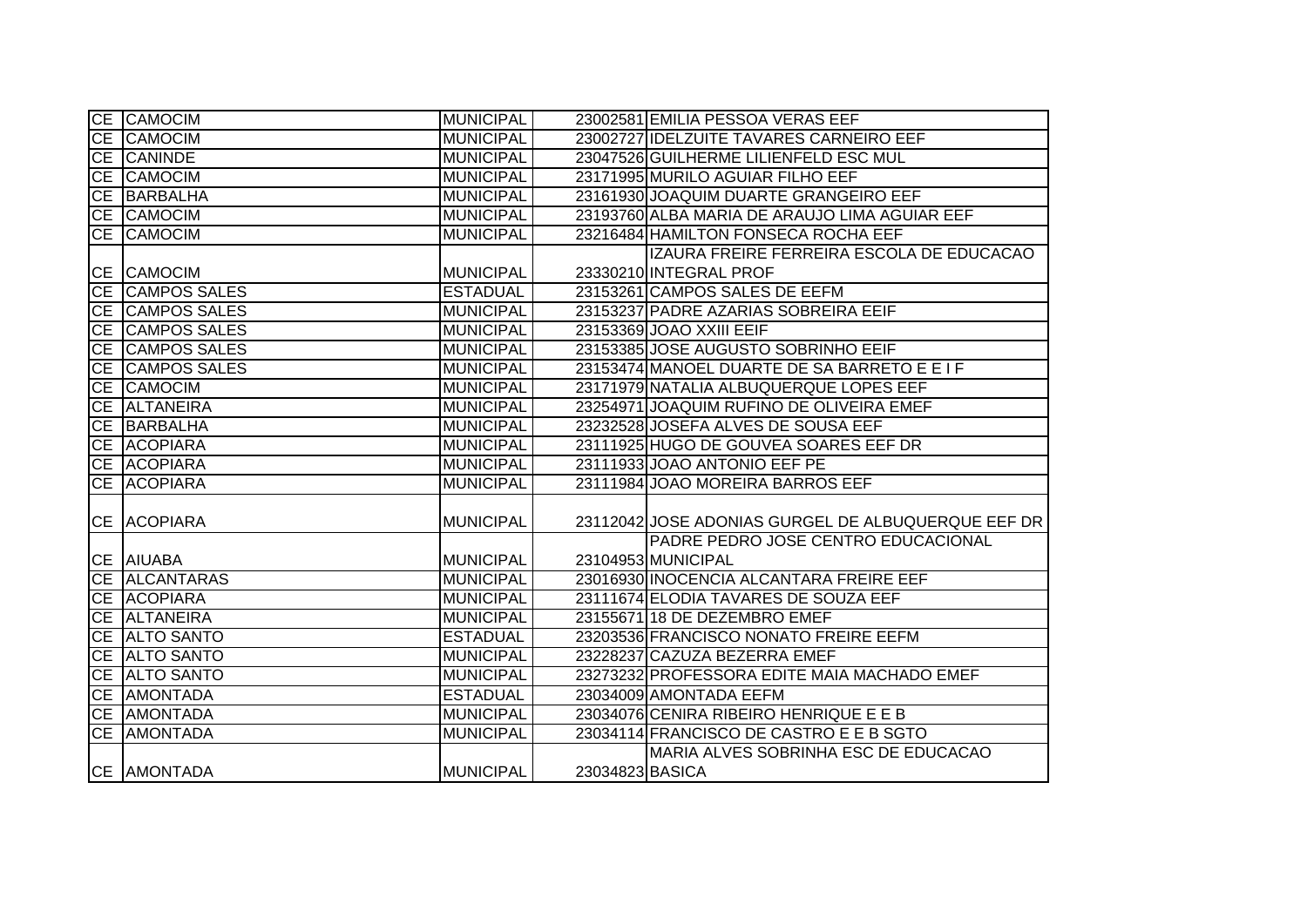|           | <b>CE AMONTADA</b>   | <b>MUNICIPAL</b> |                | 23230193 TEREZA MAGALHAES DE SOUSA ESC EDUC BASICA   |
|-----------|----------------------|------------------|----------------|------------------------------------------------------|
|           | CE ALCANTARAS        | <b>MUNICIPAL</b> |                | 23017015 JOSE PARSIFAL BARROSO EEIEF                 |
|           |                      |                  |                | FRANCISCO UCHOA DE ALBUQUERQUE EEF                   |
|           | CE ACOPIARA          | <b>MUNICIPAL</b> |                | 23111810 PROFESSOR                                   |
|           | CE ANTONINA DO NORTE | <b>MUNICIPAL</b> |                | 23145366 08 DE MAIO ESC DE ENS FUNDAMENTAL           |
|           | CE ABAIARA           | <b>ESTADUAL</b>  |                | 23168749 BELARMINO LINS DE MEDEIROS EEFM             |
|           | CE ABAIARA           | <b>MUNICIPAL</b> |                | 23169001 ROSA TAVARES LEITE EEIF                     |
|           | CE ACARAPE           | <b>ESTADUAL</b>  |                | 23051850 EEFM MARIA DO CARMO BEZERRA                 |
| CE        | <b>ACARAPE</b>       | <b>MUNICIPAL</b> |                | 23051752 FRANCISCO ROCHA RAMOS E E F                 |
| CE        | <b>ACARAPE</b>       | <b>MUNICIPAL</b> |                | 23051817 PADRE CRISOSTOMO EEF                        |
| <b>CE</b> | <b>ACARAPE</b>       | <b>MUNICIPAL</b> |                | 23253940 JOSE NEVES DE CASTRO EEF                    |
| <b>CE</b> | <b>ACARAU</b>        | <b>MUNICIPAL</b> |                | 23000392 ROSA FERREIRA DIAS EEIEF                    |
|           | <b>CE BAIXIO</b>     | <b>MUNICIPAL</b> |                | 23218240 HUMBERTO BEZERRA EMEF                       |
|           | CE ARARIPE           | <b>MUNICIPAL</b> |                | 23152133 DAVI CUSTODIO DE OLIVEIRA EPG               |
|           |                      |                  |                | ESC MODELO PROFESSORA CICERA GERMANO                 |
|           | <b>CE ARARIPE</b>    | <b>MUNICIPAL</b> |                | 23211040 CORREIA                                     |
|           |                      |                  |                | MARIA VIOLETA ARRAES DE ALENCAR GERVAISEAU           |
|           | <b>CE ARARIPE</b>    | <b>MUNICIPAL</b> |                | 23461918 EMEF PROF                                   |
|           |                      |                  |                |                                                      |
|           | <b>CE ARATUBA</b>    | <b>MUNICIPAL</b> |                | 23197820 PROFESSORA MARIA JULIA PEREIRA BATISTA EMEF |
|           | <b>CE ARNEIROZ</b>   | <b>MUNICIPAL</b> |                | 23105810 MA ANGELINA PETROLA EEIF                    |
|           | <b>CE AURORA</b>     | <b>ESTADUAL</b>  |                | 23158964 MONSENHOR VICENTE BEZERRA EEFM              |
|           | <b>CE AURORA</b>     | <b>ESTADUAL</b>  |                | 23159014 ESCOLA DE ENSINO FUN ME PADRE CICERO        |
| CE        | <b>AMONTADA</b>      | <b>MUNICIPAL</b> |                | 23441631 GIZEUDA SANTIAGO TEIXEIRA E E B             |
| <b>CE</b> | <b>BAIXIO</b>        | <b>MUNICIPAL</b> |                | 23149302 ANTONIO ALVES DE FARIAS EMEF                |
| CE        | <b>ARARIPE</b>       | <b>MUNICIPAL</b> |                | 23151773 ANTO RODRIGUES DE LIMA ESC MUL              |
|           |                      |                  |                | CENTRO EDUCACIONAL MUNICIPAL CELESTINO DE            |
|           | <b>CE BANABUIU</b>   | <b>MUNICIPAL</b> | 23095300 SOUSA |                                                      |
|           |                      |                  |                |                                                      |
|           | <b>CE BANABUIU</b>   | <b>MUNICIPAL</b> |                | 23095792 ESCOLA DE ENSINO FUNDAMENTAL RAUL URQUIDI   |
|           | <b>CE BANABUIU</b>   | <b>MUNICIPAL</b> |                | 23195797 IRMA RUTH TAVORA DE ALBUQUERQUE EEF         |
|           | CE BARBALHA          | <b>ESTADUAL</b>  |                | 23162112 SENADOR MARTINIANO DE ALENCAR EEF           |
|           | CE BARBALHA          | <b>MUNICIPAL</b> |                | 23161752 BOM JESUS EMEIF                             |
|           | CE BARBALHA          | <b>MUNICIPAL</b> |                | 23161787 CESAR CALS DE OLIVEIRA EEF                  |
|           | CE BARBALHA          | <b>MUNICIPAL</b> |                | 23161825 EDSON OLEGARIO DE SANTANA EEF               |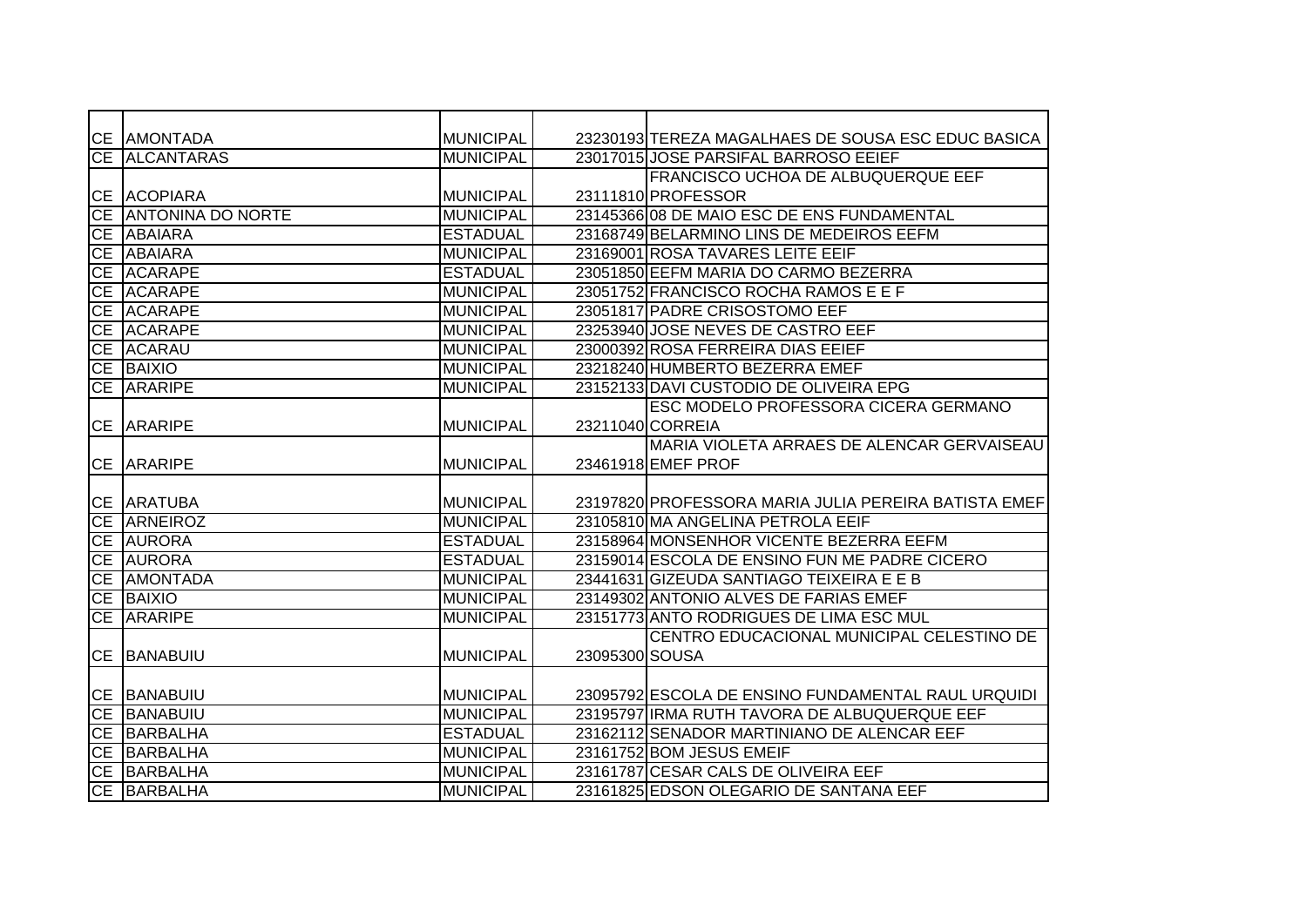|           | CE CARIRIACU         | <b>MUNICIPAL</b> |                 | 23333812 PAULO BARBOSA LEITE EEF              |
|-----------|----------------------|------------------|-----------------|-----------------------------------------------|
|           | CE AURORA            | <b>MUNICIPAL</b> |                 | 23242418 ANTONIO AMANCIO DA CRUZ EEIF         |
|           | CE ARACATI           | <b>MUNICIPAL</b> |                 | 23124113 ARACATI COL MUNICIPAL                |
|           | CE BARBALHA          | <b>MUNICIPAL</b> |                 | 23162236 RAUL COELHO DE ALENCAR EEF           |
|           |                      |                  |                 | FRANCISCO MENDES E SILVA ESCOLA DE ENSINO     |
|           | CE ANTONINA DO NORTE | <b>MUNICIPAL</b> |                 | 23145447 FUNDAMENTAL                          |
|           | <b>CE APUIARES</b>   | <b>MUNICIPAL</b> |                 | 23044110 EEF AECIO DE BORBA                   |
|           | <b>CE APUIARES</b>   | MUNICIPAL        |                 | 23229691 ESC ENS FUND MATILDE BARBOSA GOIS    |
|           | CE AQUIRAZ           | <b>MUNICIPAL</b> |                 | 23060905 RAIMUNDA DE FREITAS FACANHA CEI      |
|           | CE AQUIRAZ           | <b>MUNICIPAL</b> |                 | 23061146 JOSE FERREIRA DA COSTA EMEF          |
|           | CE AQUIRAZ           | <b>MUNICIPAL</b> |                 | 23061626 RAIMUNDA FERREIRA DA SILVA EMEF      |
|           | CE AQUIRAZ           | <b>MUNICIPAL</b> |                 | 23061685 MARIA SOARES DE FREITAS EMEF         |
|           | CE ARARIPE           | <b>MUNICIPAL</b> |                 | 23152036 RDO CICERO DA SILVA ESC MUL          |
|           | CE ARACATI           | <b>MUNICIPAL</b> |                 | 23123974 ADOLFO CAMINHA EEF                   |
|           | CE ARARIPE           | <b>MUNICIPAL</b> |                 | 23151889 LUIZ GUEDES ALCOFORADO ESC MUNICIPAL |
|           | CE ARACATI           | <b>MUNICIPAL</b> |                 | 23124369 FRANCISCO SABOIA BARBOSA EEF         |
|           | CE ARACATI           | <b>MUNICIPAL</b> |                 | 23124539 ANTONIO PONCIANO DA COSTA EEF        |
|           | CE ARACATI           | <b>MUNICIPAL</b> |                 | 23202947 AUXILIADORA EEF                      |
|           | CE ARARENDA          | <b>MUNICIPAL</b> |                 | 23084707 21 DE DEZEMBRO E E F E EJA           |
|           | CE ARARENDA          | <b>MUNICIPAL</b> |                 | 23084766 FIRMINO JOSE EEF                     |
|           | CE ARARENDA          | <b>MUNICIPAL</b> |                 | 23084804 JOAQUIM FERREIRA DA SILVA EEF        |
|           | CE ARARENDA          | <b>MUNICIPAL</b> |                 | 23177071 FRANCISCO MOURAO LIMA EEF            |
|           | CE ANTONINA DO NORTE | <b>ESTADUAL</b>  |                 | 23179902 ANTONIO MOTA EEFM                    |
|           | CE AQUIRAZ           | <b>MUNICIPAL</b> |                 | 23061804 JOAO PIRES CARDOSO EMEF              |
|           | CE FORTALEZA         | <b>MUNICIPAL</b> |                 | 23263318 EMEIF REITOR PEDRO TEIXEIRA BARROSO  |
|           | <b>CE FORTALEZA</b>  | <b>MUNICIPAL</b> |                 | 23331615 EMEIF JOAQUIM FRANCISCO SOUZA FILHO  |
|           | CE FORTALEZA         | <b>MUNICIPAL</b> |                 | 23255854 EMEIF MARIA DALVA SEVERINO MARREIRA  |
|           | CE FORTALEZA         | <b>MUNICIPAL</b> |                 | 23255919 EMEIF PROFESSORA MARIA EVAN DO CARMO |
| <b>CE</b> | <b>FORTALEZA</b>     | <b>MUNICIPAL</b> |                 | 23256044 EMEIF VIRGILIO TAVORA                |
|           |                      |                  |                 | EMEIF PROFESSORA JOSEFINA PARENTE DE          |
|           | CE FORTALEZA         | <b>MUNICIPAL</b> | 23256559 ARAUJO |                                               |
|           | <b>CE FORTALEZA</b>  | <b>MUNICIPAL</b> |                 | 23256591 EMEIF MARIA DE LOURDES               |
|           |                      |                  |                 | EMEIF PROFESSORA BERNADETE ORIA DE            |
|           | <b>CE FORTALEZA</b>  | <b>MUNICIPAL</b> |                 | 23256605 OLIVEIRA                             |
|           | <b>CE FORTALEZA</b>  | <b>MUNICIPAL</b> |                 | 23250623 EMEIF CESAR CALS DE OLIVEIRA NETO    |
|           | CE FORTALEZA         | MUNICIPAL        |                 | 23257750 EMEIF SAO RAIMUNDO                   |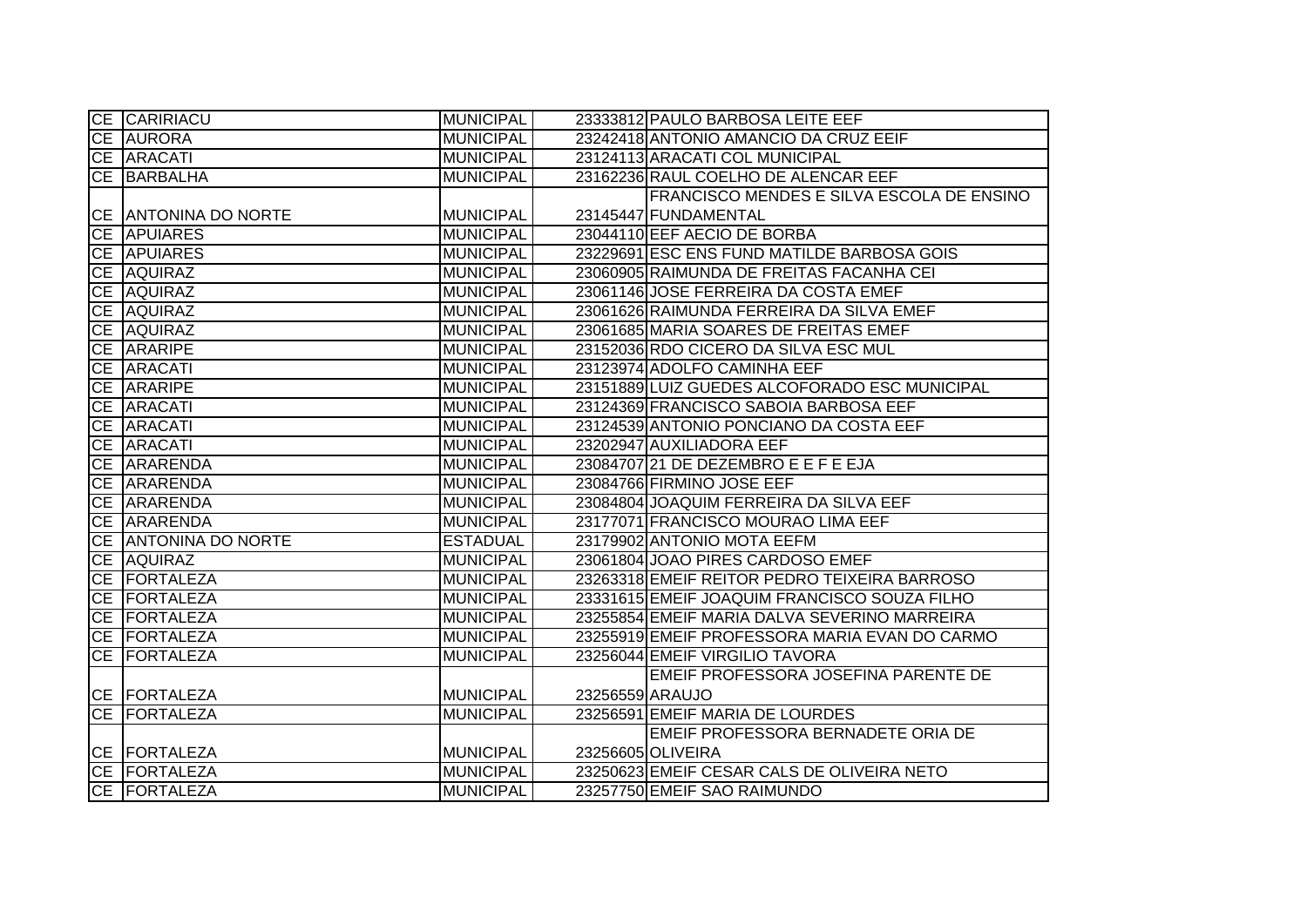| CE FORTALEZA        | MUNICIPAL        |                   | 23250500 EMEIF IRMA STELLA                           |
|---------------------|------------------|-------------------|------------------------------------------------------|
| CE FORTALEZA        | <b>MUNICIPAL</b> |                   | 23264144 EMEIF ALDEIDES REGIS                        |
| CE FORTALEZA        | <b>MUNICIPAL</b> |                   | 23271531 EMEIF MANOEL CAETANO DE SOUZA               |
| CE FORTALEZA        | <b>MUNICIPAL</b> |                   | 23272759 EMEIF JOAO PAULO I                          |
|                     |                  |                   | EMEIF PROFESSORA RAIMUNDA FELIX DE                   |
| <b>CE FORTALEZA</b> | <b>MUNICIPAL</b> |                   | 23323469 ALCANTARA                                   |
| CE FORTALEZA        | <b>MUNICIPAL</b> |                   | 23324252 EMEIF INFANTE ROSALINA RODRIGUES            |
| CE FORTALEZA        | <b>MUNICIPAL</b> |                   | 23325011 EMEIF PROFESSORA MARIA LAURA MOREIRA        |
|                     |                  |                   | EMEIF PROFESSOR MANUEL EDUARDO PINHEIRO              |
| CE FORTALEZA        | <b>MUNICIPAL</b> |                   | 23325216 CAMPOS                                      |
| CE CARIRIACU        | <b>MUNICIPAL</b> |                   | 23250178 ARARA AZUL EEIF                             |
| CE FORTALEZA        | <b>MUNICIPAL</b> |                   | 23256842 EMEIF CESAR CALS                            |
| CE FORTALEZA        | <b>MUNICIPAL</b> |                   | 23070870 EMEIF GUSTAVO BARROSO                       |
|                     |                  |                   | ESCOLA DE CIDADANIA MOESIO LOIOLA DE MELO            |
| CE FORQUILHA        | <b>MUNICIPAL</b> | 23229969 JR E E F |                                                      |
| CE FORTALEZA        | <b>ESTADUAL</b>  |                   | 23069120 RENATO BRAGA EEFM                           |
|                     |                  |                   |                                                      |
| CE FORTALEZA        | <b>ESTADUAL</b>  |                   | 23069961 FRANCISCO DE ALMEIDA MONTE DEPUTADO EEFM    |
| CE FORTALEZA        | <b>ESTADUAL</b>  |                   | 23073136 LIONS JANGADA EEFM                          |
| CE FORTALEZA        | <b>ESTADUAL</b>  |                   | 23075686 PATRONATO SAGRADA FAMILIA EEFM              |
| CE FORTALEZA        | <b>ESTADUAL</b>  |                   | 23077450 SEBASTIANA ALDIGUERI EEF                    |
| CE FORTALEZA        | <b>ESTADUAL</b>  |                   | 23227818 PROF PAULO FREIRE EEFM                      |
| CE FORTALEZA        | <b>MUNICIPAL</b> |                   | 23250631 EMEIF PROFESSOR ERNESTO GURGEL              |
| CE FORTALEZA        | <b>MUNICIPAL</b> |                   | 23068302 EMEIF ELEAZAR DE CARVALHO                   |
| CE FORTALEZA        | <b>MUNICIPAL</b> |                   | 23529989 EMEIF ALDEMIR MARTINS                       |
|                     |                  |                   | EMEIF PROFESSORA MARIA STELLA COCHRANE               |
| CE FORTALEZA        | <b>MUNICIPAL</b> |                   | 23073748 SANTIAGO                                    |
| CE FORTALEZA        | <b>MUNICIPAL</b> |                   | 23074582 EMEIF PARQUE SAO MIGUEL                     |
| CE FORTALEZA        | <b>MUNICIPAL</b> |                   | 23078596 EMEIF WASHINGTON SOARES                     |
| CE FORTALEZA        | <b>MUNICIPAL</b> |                   | 23078677 EMEIF DEPUTADO MOREIRA DA ROCHA             |
| CE FORTALEZA        | <b>MUNICIPAL</b> |                   | 23187840 EMEIF PROFESSOR LUIS COSTA                  |
|                     |                  |                   |                                                      |
| CE FORTALEZA        | <b>MUNICIPAL</b> |                   | 23189681 EMEIF PROFESSORA MARIA LIDUINA CORREA LEITE |
| CE FORTALEZA        | <b>MUNICIPAL</b> |                   | 23233729 EMEIF LUIS ANGELO PEREIRA                   |
|                     |                  |                   | EMEIF PROFESSORA VANIA MARIA NEVES FACO              |
| CE FORTALEZA        | <b>MUNICIPAL</b> | 23235365 BARROS   |                                                      |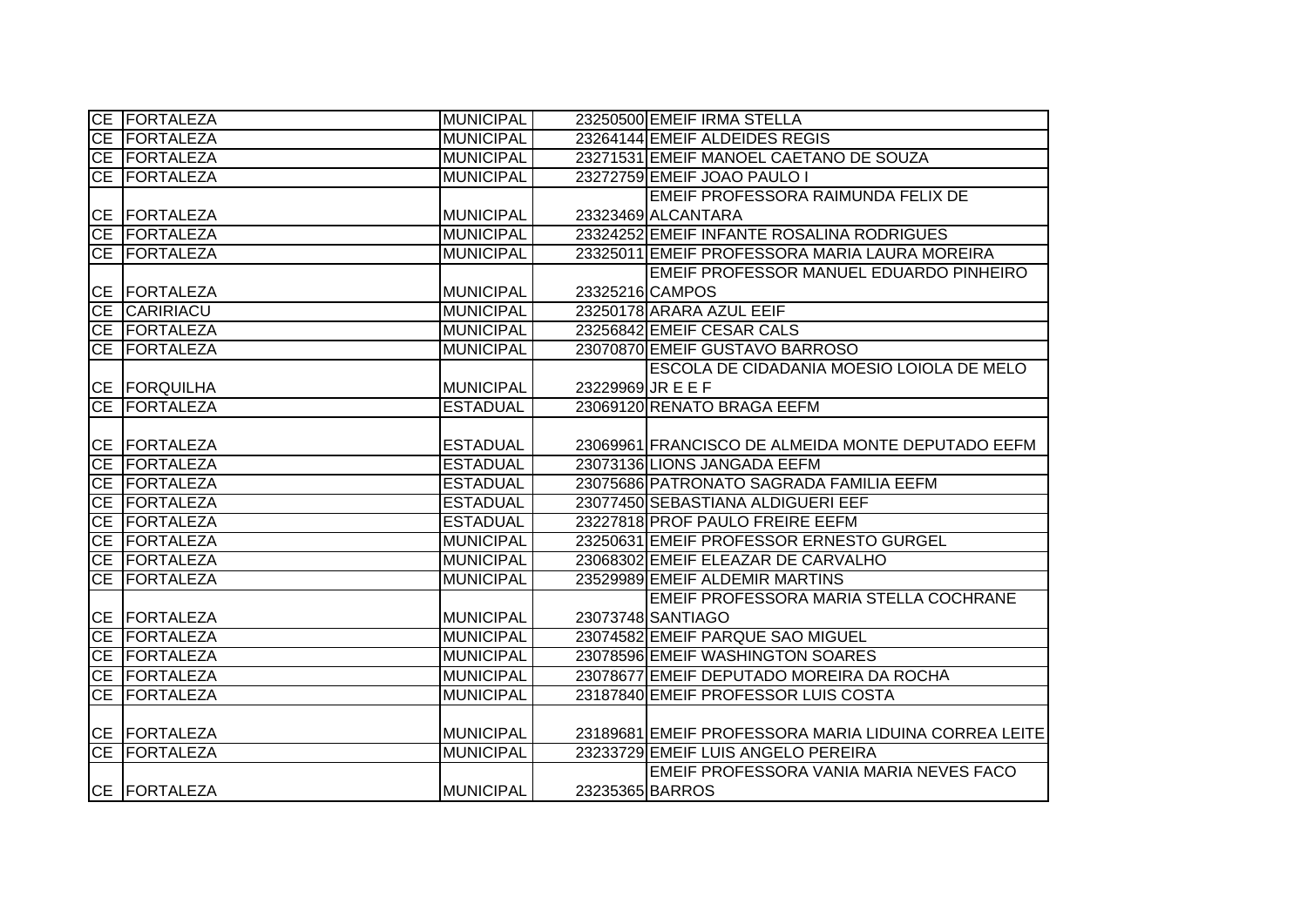| CE FORTALEZA           | <b>ESTADUAL</b>  |                 | 23264985 SAO JOSE EEFM                                  |
|------------------------|------------------|-----------------|---------------------------------------------------------|
| <b>CE GROAIRAS</b>     | <b>MUNICIPAL</b> |                 | 23253096 PROF <sup>a</sup> NOELIA XIMENES PARENTE E E F |
|                        |                  |                 | EMEIF PROFESSORA MARIA JOSE MACARIO                     |
| CE FORTALEZA           | <b>MUNICIPAL</b> | 23325224 COELHO |                                                         |
| CE GRANJA              | <b>MUNICIPAL</b> |                 | 23005645 ELIEZER ARRUDA EEF                             |
| CE GRANJA              | <b>MUNICIPAL</b> |                 | 23005653 ESMERINO ARRUDA FILHO EEF                      |
| CE GRANJA              | <b>MUNICIPAL</b> |                 | 23005742 CENTRO DE EDUCACAO RURAL                       |
| CE GRANJA              | <b>MUNICIPAL</b> |                 | 23006005 DELMIRO DE OLIVEIRA EEF DEPUTADO               |
| CE GRANJA              | <b>MUNICIPAL</b> |                 | 23198605 CANDIDA FREITAS EEF                            |
|                        |                  |                 |                                                         |
| CE GRANJEIRO           | <b>MUNICIPAL</b> |                 | 23157828 JOSE MAURO CASTELO BRANCO SAMPAIO EEF DR       |
| CE GRANJA              | <b>MUNICIPAL</b> |                 | 23004835 MARTINIANO FONTENELE MAGALHAES EEF             |
| CE GROAIRAS            | <b>MUNICIPAL</b> |                 | 23219955 PROFESSORA JULIA ELISA FARIAS EEF              |
| CE GRANJA              | <b>MUNICIPAL</b> |                 | 23004762 FRANCISCO INACIO DE ARAUJO EEF                 |
| CE GUAIUBA             | <b>ESTADUAL</b>  |                 | 23078901 EEFM JOSE TRISTAO FILHO                        |
|                        |                  |                 | HILDA FRADIQUE ACCIOLY ESC EDUC BAS                     |
| CE GUAIUBA             | <b>MUNICIPAL</b> |                 | 23078871 MUNICIPAL                                      |
| CE GUARACIABA DO NORTE | <b>ESTADUAL</b>  |                 | 23009578 MONSENHOR ANTONINO EEFM                        |
| CE GUARACIABA DO NORTE | <b>MUNICIPAL</b> |                 | 23009802 JOAO MIGUEL DA FONSECA LOBO EEIF               |
| CE GUARAMIRANGA        | <b>MUNICIPAL</b> |                 | 23054450 PROF JULIO HOLANDA ESC MUN DE ENS FUND         |
|                        |                  |                 | RODRIGO DE ARGOLO CARACAS ESC MUN ENS                   |
| CE GUARAMIRANGA        | <b>MUNICIPAL</b> | 23211113 FUND   |                                                         |
| <b>CE HIDROLANDIA</b>  | <b>MUNICIPAL</b> |                 | 23031131 ADAIL FREITAS MARINHO EMEF                     |
| CE HIDROLANDIA         | <b>MUNICIPAL</b> |                 | 23031140 ANTONIA DE FREITAS VIANA EMEF                  |
| CE GROAIRAS            | <b>MUNICIPAL</b> |                 | 23019425 NOSSA SENHORA DO ROSARIO EEF                   |
| CE FRECHEIRINHA        | <b>MUNICIPAL</b> |                 | 23016108 VARGAS EEF PRES                                |
| CE FORTIM              | <b>MUNICIPAL</b> |                 | 23124903 ARTUR LIRA EEF                                 |
| CE FORTIM              | <b>MUNICIPAL</b> |                 | 23124920 COMUNITARIA DA BARRA EEF                       |
| CE FORTIM              | <b>MUNICIPAL</b> |                 | 23124962 EDSON BARBOSA EEF                              |
| CE FORTIM              | <b>MUNICIPAL</b> |                 | 23124970 EMILIA QUEIROZ PROFESSORA EEF                  |
| CE FORTIM              | <b>MUNICIPAL</b> |                 | 23124997 MARIA LUIZA PROFESSORA EEFM                    |
| CE FORTIM              | <b>MUNICIPAL</b> |                 | 23261498 MAURO BONOTTO EEF                              |
| CE <b>FRECHEIRINHA</b> | <b>MUNICIPAL</b> |                 | 23015748 CASSIMIRO FERREIRA PONTES ESC                  |
| CE GRANJA              | <b>MUNICIPAL</b> |                 | 23005548 NIEDJA ARRUDA EEF                              |
| CE FRECHEIRINHA        | <b>MUNICIPAL</b> |                 | 23016094 RDO PEREIRA C EDUCAC                           |
| <b>CE FORQUILHA</b>    | <b>MUNICIPAL</b> |                 | 23018615 DEPUTADO JOSE PARENTE PRADO E E F              |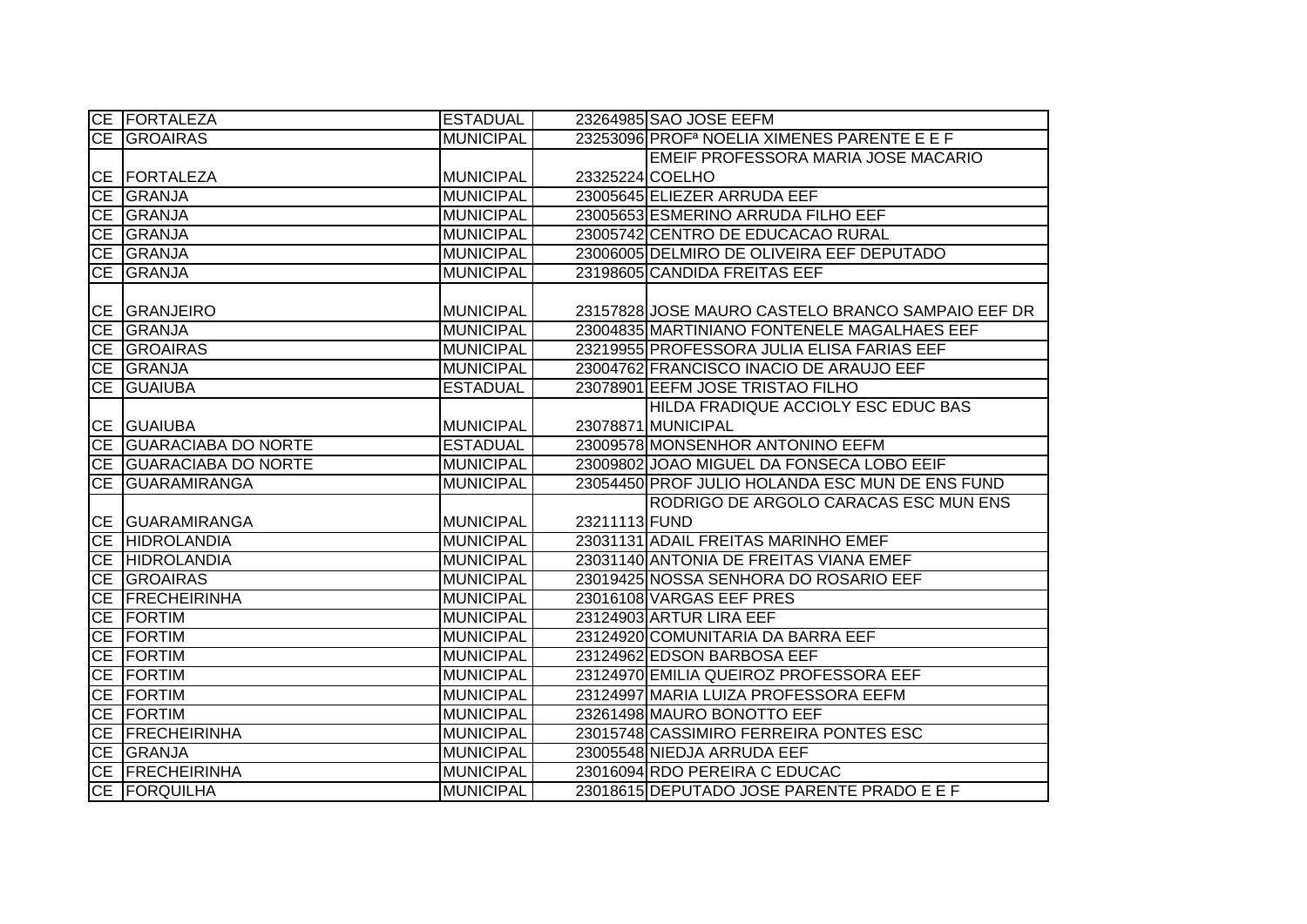|           | CE FRECHEIRINHA     | <b>MUNICIPAL</b> |               | 23319615 CARLOS MACHADO PORTELA ESCOLA       |
|-----------|---------------------|------------------|---------------|----------------------------------------------|
|           | CE GENERAL SAMPAIO  | <b>MUNICIPAL</b> |               | 23209194 MARIA ARINDA LOBO DE MESQUITA       |
|           | CE GENERAL SAMPAIO  | <b>MUNICIPAL</b> |               | 23260050 JOSE BEZERRA FILHO EMEF             |
|           | CE GRACA            | <b>MUNICIPAL</b> |               | 23019085 PEDRO N BRITO ESC 1 GR DR           |
|           | CE GRACA            | <b>MUNICIPAL</b> |               | 23019123 RDO NONATO RODRIGUES GRUPO PE       |
|           | CE GRACA            | <b>MUNICIPAL</b> |               | 23329211 MARIA DO AMPARO SOUSA PROF EEF      |
|           | CE GRANJA           | <b>ESTADUAL</b>  |               | 23005157 LUIZ FELIPE EEF CORONEL             |
|           | CE GRANJA           | <b>MUNICIPAL</b> |               | 23004720 ESMERINO ARRUDA EEF SENADOR         |
|           | CE FRECHEIRINHA     | <b>MUNICIPAL</b> |               | 23015993 MANUEL DO CARMO PONTES ESC          |
|           | CE CHAVAL           | <b>MUNICIPAL</b> |               | 23004053 JOANA DARC EEF                      |
|           | <b>CE FORQUILHA</b> | <b>MUNICIPAL</b> |               | 23197676 ANTONIO JOSE DE LOIOLA FILHO E E F  |
|           | CE CEDRO            | <b>ESTADUAL</b>  |               | 23139382 CELSO ARAUJO COL EST                |
|           | CE CEDRO            | <b>MUNICIPAL</b> |               | 23139293 ANTONIO LAURENIO DE OLIVEIRA EMEIF  |
|           | CE CEDRO            | <b>MUNICIPAL</b> |               | 23139374 CELSO ALVES DE ARAUJO EMEF          |
|           | CE CEDRO            | <b>MUNICIPAL</b> |               | 23139480 FRANCISCA DE JESUS CAVALCANTE EMEF  |
|           | CE CEDRO            | <b>MUNICIPAL</b> |               | 23139579 GABRIEL DINIZ EMEF                  |
|           | CE CEDRO            | <b>MUNICIPAL</b> |               | 23139889 OBI VIANA DINIZ DEP EMEF            |
|           | CE CAUCAIA          | <b>MUNICIPAL</b> |               | 23328835 DANILO SA BENEVIDES MAGALHAES EEIEF |
|           | CE CHAVAL           | <b>MUNICIPAL</b> |               | 23003910 SANTO ANTONIO EEF                   |
|           | CE CAUCAIA          | <b>MUNICIPAL</b> |               | 23269936 SAO FRANCISCO DO TABAPUAZINHO EEIEF |
|           | CE CHAVAL           | <b>MUNICIPAL</b> |               | 23230592 EPITACIO BRITO DE OLIVEIRA EEF      |
|           | CE CHAVAL           | <b>MUNICIPAL</b> |               | 23239239 FRANCISCO PEREIRA FILHO EEF         |
|           | CE CHORO            | <b>MUNICIPAL</b> |               | 23098244 DOM BOSCO C E M                     |
|           | CE CHORO            | <b>MUNICIPAL</b> |               | 23098392 FRANCISCO GOMES DAMASCENO E E I F   |
|           | CE CHORO            | <b>MUNICIPAL</b> |               | 23098872 RAIMUNDO ARAUJO E E I F             |
|           | CE CHORO            | <b>MUNICIPAL</b> |               | 23462230 MARIA IDA HOLANDA DANTAS EEF        |
|           | CE COREAU           | <b>MUNICIPAL</b> |               | 23015420 NOSSA SENHORA DA PAZ EMEIF          |
|           | CE COREAU           | <b>MUNICIPAL</b> |               | 23015438 PEDRO CONRADO EMEIF                 |
|           | CE CHAVAL           | <b>MUNICIPAL</b> |               | 23003871 ANA BRITO DE OLIVEIRA EEF           |
|           | CE CATARINA         | <b>MUNICIPAL</b> |               | 23268360 PAES DE ANDRADE EEF                 |
|           | CE CARIUS           | <b>MUNICIPAL</b> |               | 23331810 MARIA ALCIDES DA SILVA EEF          |
| <b>CE</b> | <b>CARNAUBAL</b>    | <b>MUNICIPAL</b> |               | 23008830 AQUILES PERES MOTA E E F            |
|           |                     |                  |               | HUMBERTO CASTELO BRANCO ESC EDUC INF         |
|           | CE CARNAUBAL        | <b>MUNICIPAL</b> | 23008989 FUND |                                              |
|           | CE CARNAUBAL        | <b>MUNICIPAL</b> |               | 23009020 JOAQUIM BASTOS GONCALVES E E F      |
|           | CE CARNAUBAL        | <b>MUNICIPAL</b> |               | 23215623 COSME RODRIGUES DE SOUSA E E F      |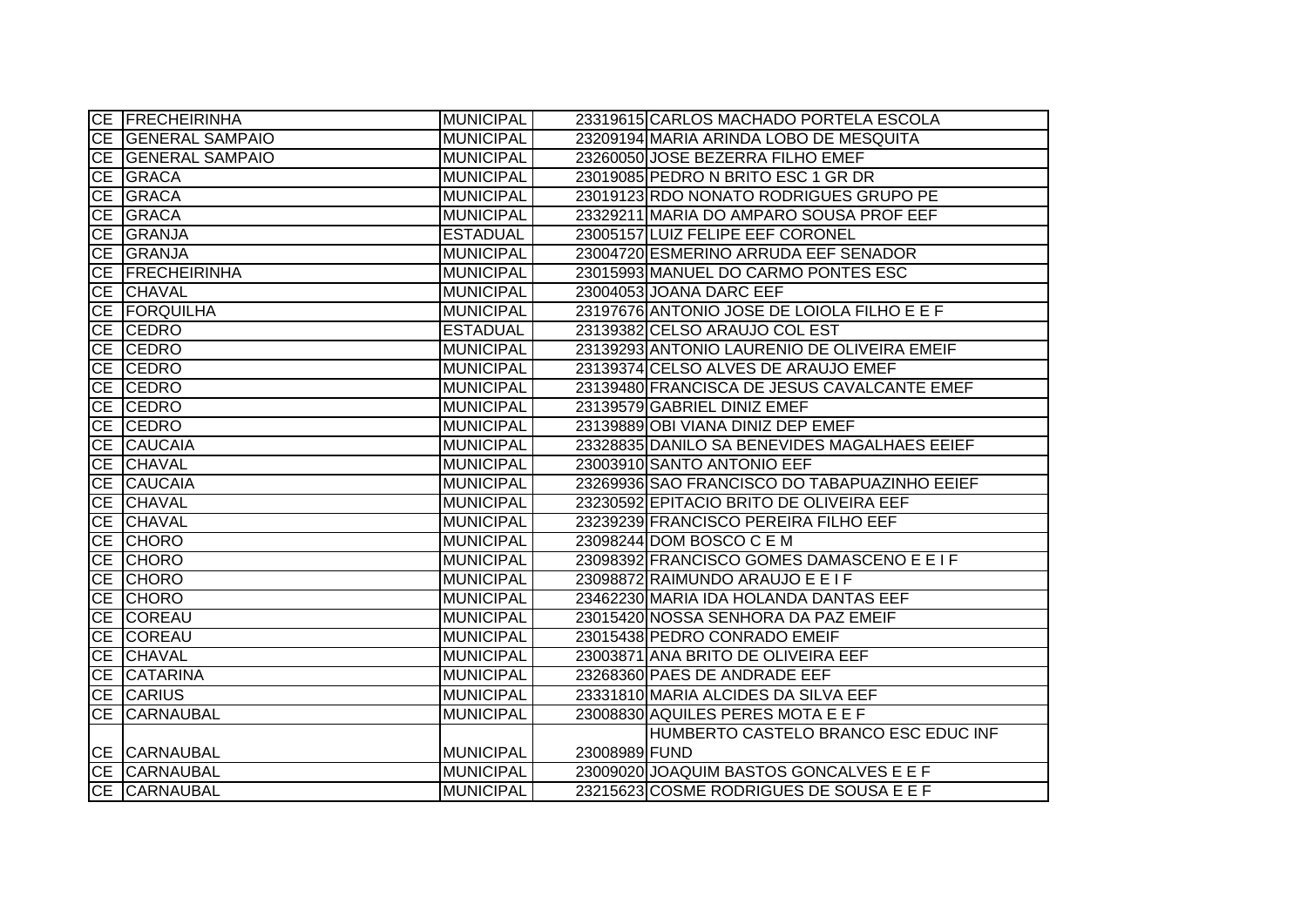|           | CE CASCAVEL                    | <b>MUNICIPAL</b> |                | 23059761 DARIO CARLOS BATISTA EEF              |
|-----------|--------------------------------|------------------|----------------|------------------------------------------------|
|           | CE CASCAVEL                    | <b>MUNICIPAL</b> |                | 23059885 JULIA DE MELO EEF                     |
|           | CE CAUCAIA                     | <b>MUNICIPAL</b> |                | 23329017 JOSE OLAVO LOPES MOREIRA EEIEF        |
|           | <b>CE CATARINA</b>             | <b>MUNICIPAL</b> |                | 23106271 FRANCISCO RODRIGUES PEREIRA EEF       |
| CE        | <b>CRATEUS</b>                 | <b>ESTADUAL</b>  |                | 23085550 LIONS CLUB EEFM                       |
|           |                                |                  |                | <b>ESCOLA DE ENS FUNDAMENTAL FILOMENA</b>      |
|           | <b>CE CATUNDA</b>              | <b>MUNICIPAL</b> |                | 23030801 BELARMINA NAU                         |
|           | CE CATUNDA                     | <b>MUNICIPAL</b> |                | 23031123 SAO ZACARIAS EEF                      |
|           | CE CAUCAIA                     | <b>MUNICIPAL</b> |                | 23062118 PROFISSIONAL BATISTA EEIEF            |
|           | CE CAUCAIA                     | <b>MUNICIPAL</b> |                | 23062169 CELINA SA MORAIS EEIEF                |
|           | CE CAUCAIA                     | <b>MUNICIPAL</b> |                | 23062983 MARIA MOTA RODRIGUES EEIEF            |
| <b>CE</b> | <b>CAUCAIA</b>                 | <b>MUNICIPAL</b> |                | 23063238 OSMIRA EDUARDO DE CASTRO EEIEF        |
|           | CE CAUCAIA                     | <b>MUNICIPAL</b> |                | 23063351 PATRONATO PIO XI EEIEF                |
|           | CE CAUCAIA                     | <b>MUNICIPAL</b> |                | 23233869 AUGUSTO BEZERRA EEIEF                 |
|           | CE CASCAVEL                    | <b>MUNICIPAL</b> |                | 23269413 BENIGNA PACHECO EEBM                  |
|           | CE EUSEBIO                     | <b>MUNICIPAL</b> |                | 23064412 EROTIDES MELO LIMA EEIEF              |
|           | CE CROATA                      | <b>MUNICIPAL</b> |                | 23009446 EEF SAO ROQUE                         |
|           | CE CROATA                      | <b>MUNICIPAL</b> |                | 23009462 EEIEF SANTA TEREZA                    |
|           | CE CROATA                      | <b>MUNICIPAL</b> |                | 23009470 EEB DOM TIMOTEO                       |
|           | CE CRUZ                        | <b>MUNICIPAL</b> |                | 23004282 FILOMENA MARTINS DOS SANTOS EEF       |
|           | CE CRUZ                        | <b>MUNICIPAL</b> |                | 23233281 MARIA PEREIRA BRANDAO CEB             |
|           | CE   DEPUTADO IRAPUAN PINHEIRO | <b>MUNICIPAL</b> |                | 23114622 JOAO BATISTA DA SILVA EEB             |
|           | CE   DEPUTADO IRAPUAN PINHEIRO | <b>MUNICIPAL</b> |                | 23114665 FRANCISCA JOSUE DE SOUZA CARNEIRO EEB |
|           | CE COREAU                      | <b>MUNICIPAL</b> |                | 23015454 SAO JOAQUIM EMEIF                     |
|           | CE ERERE                       | <b>MUNICIPAL</b> |                | 23137550 4 DE JUNHO EEF                        |
|           | CE CROATA                      | <b>MUNICIPAL</b> |                | 23009250 EEF BARRA DO SOTERO                   |
|           |                                |                  |                | ESC DE EDUC INF E ENS FUND EVANDRO AYRES DE    |
|           | CE EUSEBIO                     | <b>MUNICIPAL</b> | 23064420 MOURA |                                                |
|           | CE EUSEBIO                     | <b>MUNICIPAL</b> |                | 23064544 MOACIR FERREIRA DA SILVA EEIEF        |
|           | CE EUSEBIO                     | <b>MUNICIPAL</b> |                | 23064587 PAULO SA EEF                          |
|           | <b>CE FARIAS BRITO</b>         | <b>MUNICIPAL</b> |                | 23156813 EEF ANTONIO PAES DE ANDRADE           |
|           | CE FARIAS BRITO                | <b>MUNICIPAL</b> |                | 23157399 EEF FRANCISCO CASTELO DE CASTRO       |
|           | CE FARIAS BRITO                | <b>MUNICIPAL</b> |                | 23157470 EEF COSMO ALVES PEREIRA               |
|           |                                |                  |                | FRANCISCO FIGUEREDO DE PAULA PESSOA            |
|           | CE FORQUILHA                   | <b>MUNICIPAL</b> |                | 23018500 CENTRO DE EDUCACAO INFAN              |
|           | <b>CE PORTEIRAS</b>            | <b>MUNICIPAL</b> |                | 23251212 ESC NOSSA SENHORA DA CONCEICAO EEF    |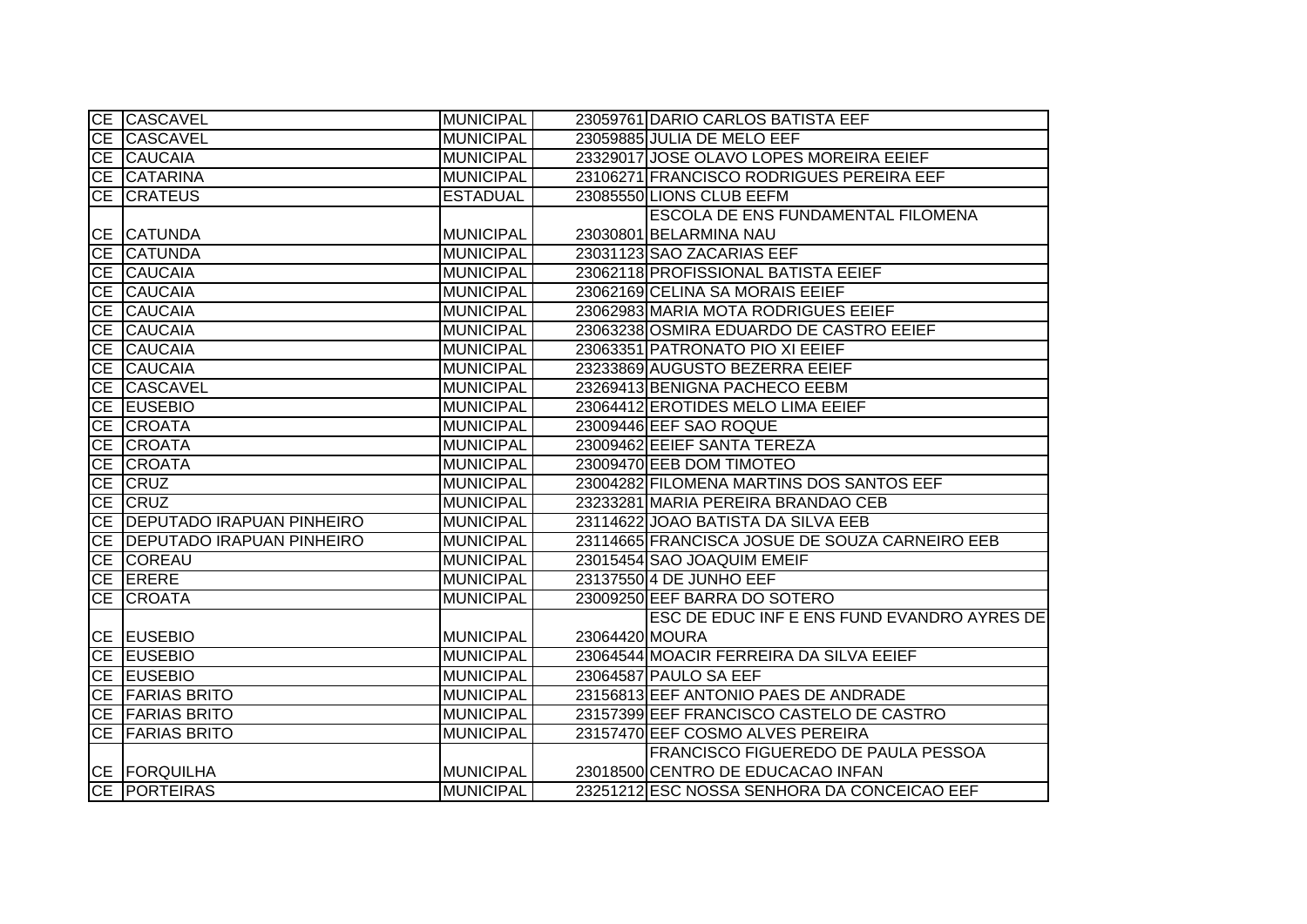|    | CE   DEPUTADO IRAPUAN PINHEIRO | <b>MUNICIPAL</b> |                 | 23114673 JOAQUIM NAPOLEAO PINHEIRO EEB                |
|----|--------------------------------|------------------|-----------------|-------------------------------------------------------|
|    | CE CRATEUS                     | <b>MUNICIPAL</b> |                 | 23226790 PADRE BONFIM ESCOLA DE CIDADANIA             |
|    | <b>CE FORQUILHA</b>            | <b>MUNICIPAL</b> |                 | 23018682 MARRINA MAGALHAES MARTINS E E F              |
|    | CE CRATEUS                     | <b>ESTADUAL</b>  |                 | 23085568 LOURENCO FILHO EEFM                          |
|    | CE CRATEUS                     | <b>ESTADUAL</b>  |                 | 23233370 RAIZES INDIGENAS EDFEIFM                     |
|    | CE CRATEUS                     | <b>MUNICIPAL</b> |                 | 23085118 CARLOTA COLARES DE OLIVEIRA ESC CID          |
|    | CE CRATEUS                     | <b>MUNICIPAL</b> |                 | 23085150 AMADEU CATUNDA ESCOLA DE CIDADANIA           |
|    | CE CRATEUS                     | MUNICIPAL        |                 | 23085223 EXTERNATO NOSSA SRA DE FATIMA ESC CID        |
|    | CE CRATEUS                     | MUNICIPAL        |                 | 23085240 FRANCISCA MACHADO ESCOLA DE CIDADANIA        |
|    | CE CRATEUS                     | <b>MUNICIPAL</b> |                 | 23085320 FURTADO LEITE ESC DE CIDADANIA               |
|    |                                |                  |                 |                                                       |
|    | CE CROATA                      | MUNICIPAL        |                 | 23009365 ESC DE EDC INFANTIL E ENS FUND LAGOA DA CRUZ |
|    | CE CRATEUS                     | <b>MUNICIPAL</b> |                 | 23225629 MARIA JOSE BEZERRA MELO ESC DE CIDADANIA     |
|    | CE CROATA                      | <b>MUNICIPAL</b> |                 | 23009276 EEF BETANIA                                  |
|    | CE CRATEUS                     | <b>MUNICIPAL</b> |                 | 23264322 OLAVO BILAC ESCOLA DE CIDADANIA              |
|    | CE CRATO                       | <b>ESTADUAL</b>  |                 | 23162821 ESTADO DA PARAIBA E E F                      |
|    | CE CRATO                       | <b>MUNICIPAL</b> |                 | 23162996 JOSE PINHEIRO GONCALVES EEIEF                |
|    | CE CRATO                       | <b>MUNICIPAL</b> |                 | 23163224 COLEGIO MUNICIPAL PEDRO FELICIO              |
|    | CE CRATO                       | <b>MUNICIPAL</b> |                 | 23231351 PROF JOSE DO VALE ARRAES FEITOSA EEIEF       |
|    | CE CRATO                       | <b>MUNICIPAL</b> |                 | 23242264 18 DE MAIO EEIEF                             |
|    | CE CRATO                       | <b>MUNICIPAL</b> |                 | 23242370 PROF ALVARO RODRIGUES MADEIRA EEIEF          |
|    | CE COREAU                      | <b>MUNICIPAL</b> |                 | 23015616 SANTO ANTONIO EMEIF                          |
|    | CE CRATEUS                     | <b>MUNICIPAL</b> |                 | 23085797 SOUTO MAIOR ESC DE CIDADANIA                 |
|    | CE PORTEIRAS                   | <b>MUNICIPAL</b> |                 | 23167637 JOSE ARISTARCO CARDOSO EEIF                  |
|    |                                |                  |                 | RAQUEL MONTEIRO CHAVES ESCOLA DE ENSINO               |
|    | CE TABULEIRO DO NORTE          | <b>MUNICIPAL</b> | 23237864 BASICO |                                                       |
|    | CE TAUA                        | <b>MUNICIPAL</b> |                 | 23109726 MARIA MOTA LIMA EEF                          |
|    | CE SOLONOPOLE                  | <b>MUNICIPAL</b> |                 | 23123320 PEDRO AFRODISIO NOGUEIRA EEIEF               |
|    | CE SOLONOPOLE                  | <b>MUNICIPAL</b> |                 | 23123427 SANTA MARIA GORETE EEIEF                     |
| CE | <b>SOLONOPOLE</b>              | <b>MUNICIPAL</b> |                 | 23123508 ANTONIO BENIGNO BEZERRA EEIEF                |
|    | <b>CE SOLONOPOLE</b>           | <b>MUNICIPAL</b> |                 | 23187352 MUNDOCA MOREIRA EEIEF                        |
|    | CE TABULEIRO DO NORTE          | <b>ESTADUAL</b>  |                 | 23133244 NOSSA SENHORA DE FATIMA EEF                  |
|    | CE TABULEIRO DO NORTE          | <b>ESTADUAL</b>  |                 | 23133554 ANTONIO VIDAL MALVEIRA EEFM                  |
|    | <b>CE SOLONOPOLE</b>           | <b>MUNICIPAL</b> |                 | 23122773 JOSE OSTER MACHADO EEIEF                     |
|    |                                |                  |                 | ERUNDINA NUNES MALVEIRA ESCOLA DE ENSINO              |
|    | CE TABULEIRO DO NORTE          | <b>MUNICIPAL</b> | 23203382 BASICO |                                                       |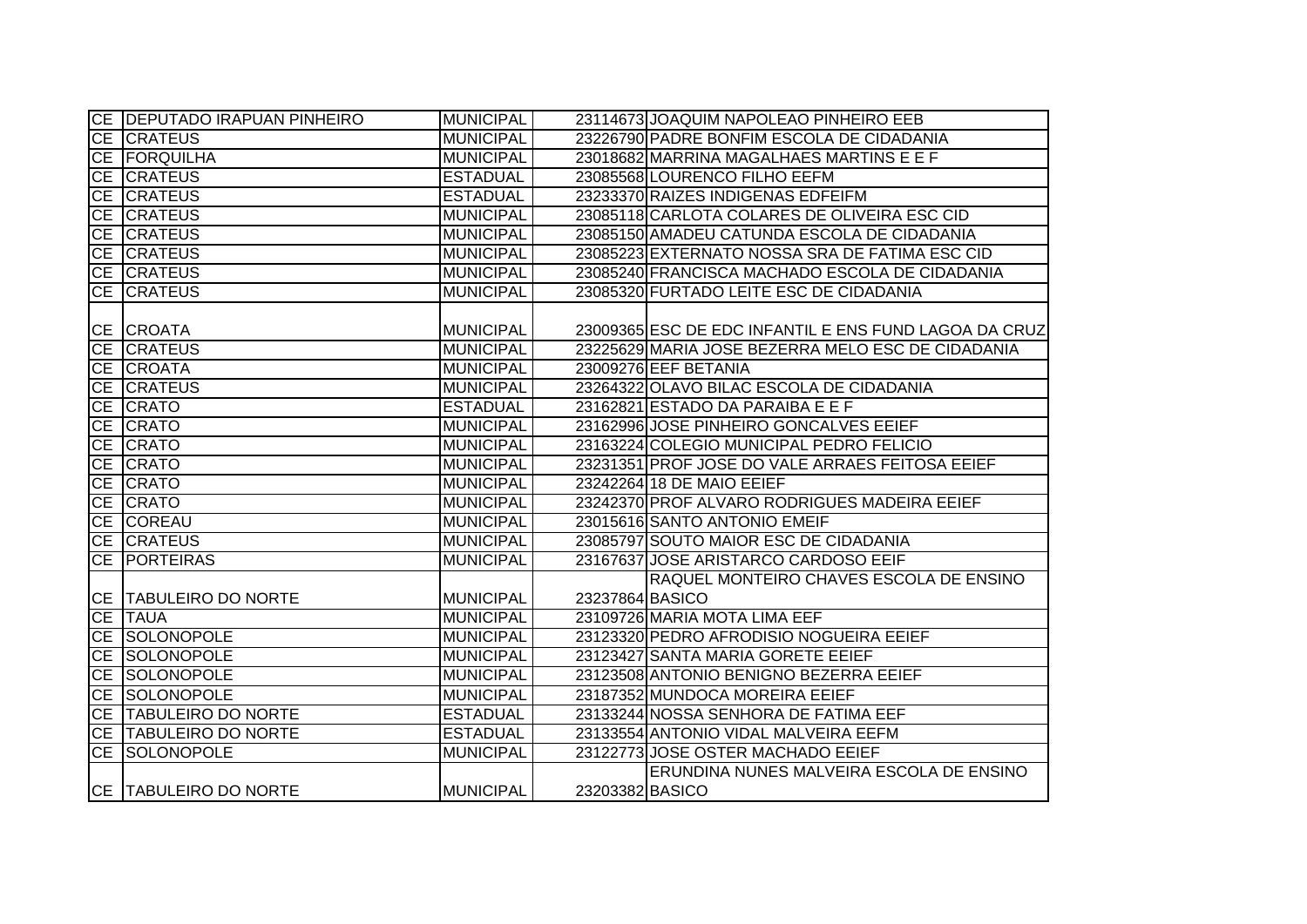| <b>CE SOLONOPOLE</b>         | <b>MUNICIPAL</b> |                | 23122471 ANIBAL RODRIGUES PINHEIRO EEF            |
|------------------------------|------------------|----------------|---------------------------------------------------|
| <b>CE TAMBORIL</b>           | <b>MUNICIPAL</b> |                | 23094230 FRANCISCO VIANA FILHO EMEIF              |
| CE TAMBORIL                  | MUNICIPAL        |                | 23094346 OSSEAN ARARIPE EMEIF                     |
| CE TAMBORIL                  | <b>MUNICIPAL</b> |                | 23094460 JOSE BANDEIRA DA SILVA EMEF              |
|                              |                  |                |                                                   |
| <b>CE TAMBORIL</b>           | <b>MUNICIPAL</b> |                | 23095148 EXPEDITO MENDES CHAVES COLEGIO MUNICIPAL |
| CE TARRAFAS                  | <b>MUNICIPAL</b> |                | 23147822 DONA EMILIA FERREIRA DE OLIVEIRA EEFM    |
| CE TAUA                      | MUNICIPAL        |                | 23108886 CENTRO EDUCACIONAL BETESDA DE TAUA       |
| CE TAUA                      | MUNICIPAL        |                | 23109645 JORGE MASSILON CAVALCANTE EEF            |
| CE URUBURETAMA               | MUNICIPAL        |                | 23043857 EEF CEL JOAO DE PAULA FILHO              |
| <b>CE TABULEIRO DO NORTE</b> | <b>MUNICIPAL</b> |                | 23133074 ESCOLA DE ENSINO BASICO ACELINO MAIA     |
|                              |                  |                | COLEGIO ESTADUAL DOM JOSE TUPINAMBA DA            |
| CE SOBRAL                    | <b>ESTADUAL</b>  | 23025190 FROTA |                                                   |
| CE SENADOR POMPEU            | <b>MUNICIPAL</b> |                | 23121688 ELISEU BECCO FILHO                       |
| CE SENADOR POMPEU            | <b>MUNICIPAL</b> |                | 23121742 JANUARIO DA CUNHA BARBOSA EEF CONEGO     |
| CE SENADOR POMPEU            | <b>MUNICIPAL</b> |                | 23121971 ODILO LOPES GALVAO EEIEF PADRE           |
| <b>CE SENADOR POMPEU</b>     | <b>MUNICIPAL</b> |                | 23122099 ANTONIO BATISTA DE LIMA EEIEF            |
| CE SENADOR POMPEU            | <b>MUNICIPAL</b> |                | 23122110 RAQUEL COSTA LINHARES EEF                |
| <b>CE SENADOR POMPEU</b>     | MUNICIPAL        |                | 23229438 JOSE ANTONIO DE SOUZA EEIEF              |
| CE SENADOR SA                | <b>MUNICIPAL</b> |                | 23024275 AMPARO NOSSA SENHORA DO EMEF             |
| CE SOLONOPOLE                | MUNICIPAL        |                | 23123141 CINCINATO FURTADO LEITE EEF              |
| CE SENADOR SA                | MUNICIPAL        |                | 23236817 ZILDA OLIVEIRA AGUIAR EMEF               |
| CE TAUA                      | MUNICIPAL        |                | 23110031 JOSE CACULA PEDROSA BONFIM EEIF          |
| <b>CE SOBRAL</b>             | <b>ESTADUAL</b>  |                | 23025611 SINHA SABOIA EEFM                        |
| CE SOBRAL                    | <b>ESTADUAL</b>  |                | 23026359 DEPUTADO CESARIO BARRETO LIMA EEFM       |
| CE SOBRAL                    | <b>MUNICIPAL</b> |                | 23025425 PADRE PALHANO EIEF                       |
| CE SOBRAL                    | <b>MUNICIPAL</b> |                | 23025492 RAUL MONTE EF                            |
| CE SOBRAL                    | <b>MUNICIPAL</b> |                | 23025514 RENATO PARENTE EIEF                      |
| <b>CE SOBRAL</b>             | <b>MUNICIPAL</b> |                | 23025697 TRAJANO DE MEDEIROS EIEF                 |
| CE SOBRAL                    | <b>MUNICIPAL</b> |                | 23220120 OSMAR DE SA PONTE EIEF                   |
| <b>CE SOBRAL</b>             | <b>MUNICIPAL</b> |                | 23238119 PADRE OSVALDO CHAVES EIEF                |
| <b>CE SENADOR SA</b>         | MUNICIPAL        |                | 23024488 JOSE ALVES DE MORAIS EMEF                |
| CE UMARI                     | MUNICIPAL        |                | 23151536 MANUEL PEREIRA EEF PE                    |
| CE TAUA                      | MUNICIPAL        |                | 23109700 MARIA ALEXANDRINO NOGUEIRA MARQUES EEF   |
| CE TURURU                    | MUNICIPAL        |                | 23042702 ANTONIO PIRES CHAVES EMEF                |
| <b>CE TURURU</b>             | <b>MUNICIPAL</b> |                | 23042761 CECILIA SIQUEIRA EMEF                    |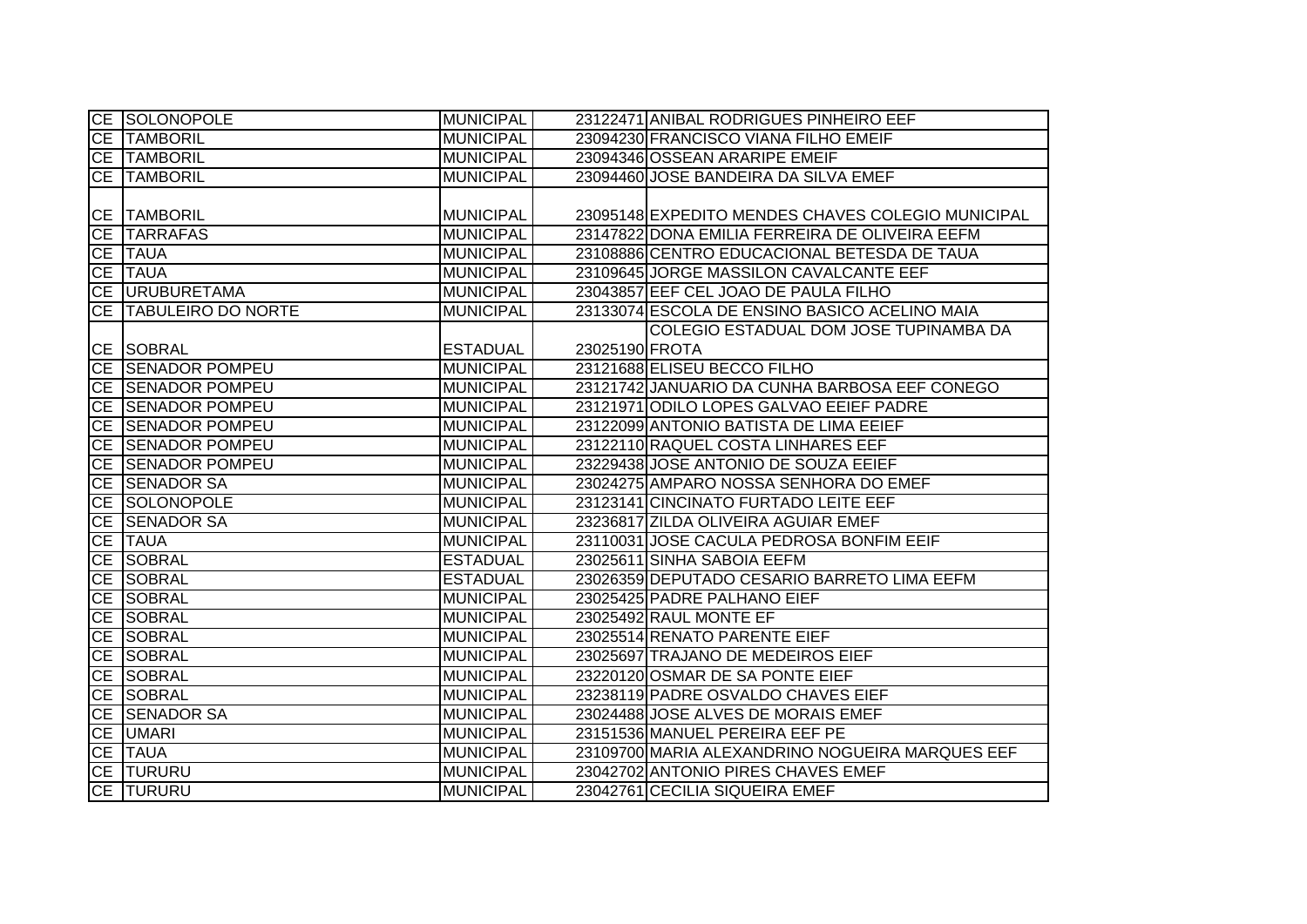|           | CE TURURU               | <b>MUNICIPAL</b> |               | 23206543 LINA BERTOLINI EMEF                       |
|-----------|-------------------------|------------------|---------------|----------------------------------------------------|
|           | CE UBAJARA              | <b>MUNICIPAL</b> |               | 23012978 ENIO BRAGA DE CARVALHO EEIEF              |
|           | CE UBAJARA              | <b>MUNICIPAL</b> |               | 23013095 MONSENHOR FRANCISCO TARCISIO MELO EEIEF   |
| <b>CE</b> | <b>UBAJARA</b>          | <b>MUNICIPAL</b> |               | 23013710 PAULO FURTADO DE MENDONCA EEIEF           |
| <b>CE</b> | <b>TRAIRI</b>           | <b>MUNICIPAL</b> |               | 23206233 PIO RODRIGUES CENTRO EDUCACIONAL          |
| <b>CE</b> | <b>UMARI</b>            | <b>MUNICIPAL</b> |               | 23151455 JOSE GUSTAVO PINHEIRO TORRES EEF          |
| CE        | <b>TRAIRI</b>           | <b>MUNICIPAL</b> |               | 23177209 JONAS HENRIQUE DE AZEVEDO EEF             |
|           | <b>CE UMIRIM</b>        | <b>MUNICIPAL</b> |               | 23043075 FRANCISCO PINTO DE MESQUITA EEF           |
|           | CE UMIRIM               | <b>MUNICIPAL</b> |               | 23043121 JOSE PINHEIRO SALES E E F                 |
|           | CE UMIRIM               | <b>MUNICIPAL</b> |               | 23043245 RAIMUNDO ALVES DA SILVA EEF               |
| CE        | <b>UMIRIM</b>           | <b>MUNICIPAL</b> |               | 23043300 ZACARIAS LIBERATO DIAS EEIF               |
|           | CE UMIRIM               | <b>MUNICIPAL</b> |               | 23043350 IRACILVIA NUNES DE LIMA EEF               |
|           | <b>CE UMIRIM</b>        | <b>MUNICIPAL</b> |               | 23043466 HAMILTON DA ROCHA E SILVA EEF             |
|           | <b>CE UMIRIM</b>        | <b>MUNICIPAL</b> |               | 23043636 SANTINA QUINTO AMAZONAS EEF               |
| <b>CE</b> | <b>UBAJARA</b>          | <b>MUNICIPAL</b> |               | 23013753 LUIS RIBEIRO DA SILVA EEIEF               |
|           |                         |                  |               | PROFESSOR OSVALDO NOGUEIRA LIMA CENTRO             |
|           | CE TIANGUA              | <b>MUNICIPAL</b> | 23012811 EDUC |                                                    |
|           | <b>CE TAUA</b>          | <b>MUNICIPAL</b> |               | 23110287 JESUS MARIA JOSE EEIF                     |
|           | CE TAUA                 | <b>MUNICIPAL</b> |               | 23183500 JOSUE HONORIO DE ALMEIDA EEIF             |
|           | CE TEJUCUOCA            | <b>MUNICIPAL</b> |               | 23046953 SAO PEDRO EEF                             |
|           |                         |                  |               | MONSENHOR TIBURCIO GONCALVES DE PAULA              |
|           | CE TIANGUA              | <b>MUNICIPAL</b> | 23011831 EEIF |                                                    |
|           |                         |                  |               |                                                    |
|           | <b>CE TIANGUA</b>       | <b>MUNICIPAL</b> |               | 23012056 DOM FRANCISCO JAVIER HERNANDES ARNEDO EEF |
|           | <b>CE TIANGUA</b>       | <b>MUNICIPAL</b> |               | 23012307 IRMA GISLANE SIMOES CAMPOS EEIF           |
|           | CE TIANGUA              | <b>MUNICIPAL</b> |               | 23012668 TANCREDO NUNES EEIF                       |
| <b>CE</b> | <b>TRAIRI</b>           | <b>MUNICIPAL</b> |               | 23237945 JORGELITO CALS DE OLIVEIRA EEF            |
| <b>CE</b> | <b>TIANGUA</b>          | <b>MUNICIPAL</b> |               | 23012706 PREFEITO JOAO NUNES DE MENEZES CEB        |
| CE        | <b>SAO LUIS DO CURU</b> | <b>MUNICIPAL</b> |               | 23046376 PADRE JOSE SINVAL FACUNDO EEB             |
|           |                         |                  |               | PROF BENJAMIM CAVALCANTE CENTRO                    |
|           | <b>CE TIANGUA</b>       | <b>MUNICIPAL</b> |               | 23222662 EDUCACIONAL                               |
|           | CE TIANGUA              | <b>MUNICIPAL</b> |               | 23248777 FREI GERVASIO EEIF                        |
|           | <b>CE TIANGUA</b>       | <b>MUNICIPAL</b> |               | 23254092 PROF ALAIDE BARROSO NUNES EEF             |
|           | CE TIANGUA              | <b>MUNICIPAL</b> |               | 23271051 FRANCISCO ORDONIO EEIF                    |
|           | CE TRAIRI               | <b>ESTADUAL</b>  |               | 23039027 FURTUNATO SEVERIANO DA COSTA EEFM         |
|           | CE TRAIRI               | <b>MUNICIPAL</b> |               | 23038594 ANTONIO ROBESPIERRE VIANA EEF             |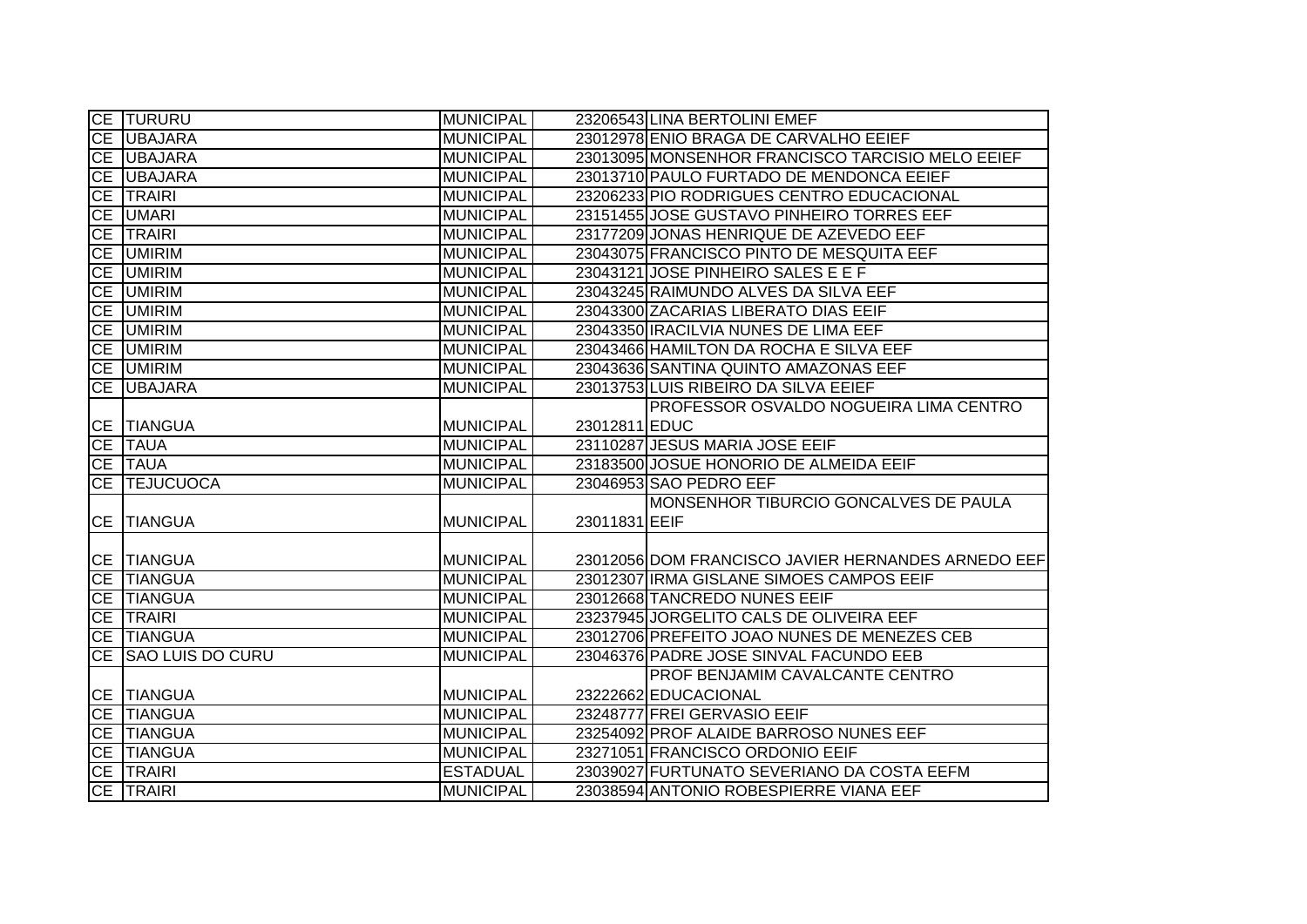|           | <b>CE TRAIRI</b>        | <b>MUNICIPAL</b> | 23038845 PROFESSOR ELIZEU ELI BARBOSA EEF             |
|-----------|-------------------------|------------------|-------------------------------------------------------|
|           | <b>CE TRAIRI</b>        | <b>MUNICIPAL</b> | 23039949 ZEFINHA RIBEIRO BARROSO COLEGIO              |
|           | CE TIANGUA              | <b>MUNICIPAL</b> | 23012692 TEREZA NUNES EEIF                            |
|           | CE QUIXERAMOBIM         | <b>MUNICIPAL</b> | 23103876 VICENTE FERREIRA GOMES EEF                   |
| <b>CE</b> | <b>SAO LUIS DO CURU</b> | <b>MUNICIPAL</b> | 23209399 PROF <sup>a</sup> MARIA DE LOURDES BRAGA EEB |
| <b>CE</b> | <b>QUIXERAMOBIM</b>     | <b>ESTADUAL</b>  | 23102373 VIRGILIO TAVORA EEF CEL                      |
| <b>CE</b> | <b>QUIXERAMOBIM</b>     | <b>MUNICIPAL</b> | 23102098 JOSE CARNEIRO EEF                            |
|           | CE QUIXERAMOBIM         | <b>MUNICIPAL</b> | 23102187 MARIA DE ARAUJO CARNEIRO EEF DONA            |
|           | CE QUIXERAMOBIM         | <b>MUNICIPAL</b> | 23102195 MANOEL MARTINS DE ALMEIDA EEF                |
|           | CE QUIXERAMOBIM         | <b>MUNICIPAL</b> | 23102390 ZILA ZILDA CARNEIRO EEF                      |
|           | CE QUIXERAMOBIM         | <b>MUNICIPAL</b> | 23103302 JOSE PEREIRA EEF                             |
| CE        | <b>QUIXERAMOBIM</b>     | <b>ESTADUAL</b>  | 23101806 ALVARO DE ARAUJO CARNEIRO EEF                |
|           | CE QUIXERAMOBIM         | <b>MUNICIPAL</b> | 23103728 FRANCISCO DE CASTRO CARDOSO EEF              |
|           | CE QUIXELO              | <b>MUNICIPAL</b> | 23207310 JOSE MAIA FILHO ESC DE ENS FUNDAMENTAL       |
| <b>CE</b> | <b>QUIXERAMOBIM</b>     | <b>MUNICIPAL</b> | 23174315 MUNDOCA DONA EEF                             |
| CE        | QUIXERAMOBIM            | <b>MUNICIPAL</b> | 23227621 ALOISIO BARROS LEAL EEF                      |
|           | CE QUIXERAMOBIM         | <b>MUNICIPAL</b> | 23232382 PE JOSE VAN ESCH EEF                         |
|           | <b>CE QUIXERE</b>       | <b>MUNICIPAL</b> | 23131128 ANTONIO MOREIRA DE FREITAS E E I E F         |
|           | <b>CE QUIXERE</b>       | <b>MUNICIPAL</b> | 23131560 ZACARIAS FERREIRA DE SOUSA E E I E F         |
|           | CE REDENCAO             | <b>MUNICIPAL</b> | 23056614 DR EDMILSON BARROS DE OLIVEIRA ESC MEIEF     |
|           | CE REDENCAO             | <b>MUNICIPAL</b> | 23056886 CECILIA PEREIRA ESC EIEF                     |
|           | CE RUSSAS               | <b>MUNICIPAL</b> | 23131896 JOSE RAIMUNDO DE DEUS EMEIEF                 |
|           | CE QUIXERAMOBIM         | <b>MUNICIPAL</b> | 23103612 ALFREDO ALMEIDA MACHADO EEF                  |
|           | CE QUIXADA              | <b>ESTADUAL</b>  | 23100567 JOSE JUCA EEF                                |
|           | CE POTENGI              | <b>MUNICIPAL</b> | 23154462 ANTONIO DE FIGUEIREDO TAVEIRA EEIEF          |
|           | CE POTENGI              | <b>MUNICIPAL</b> | 23260351 LUIZA MENDES RODRIGUES EEF                   |
| <b>CE</b> | <b>POTENGI</b>          | <b>MUNICIPAL</b> | 23270101 JOSE EDVALDO DE SOUSA E EI F                 |
| CE        | POTIRETAMA              | <b>MUNICIPAL</b> | 23138866 ANDRE CAMPELO EEF                            |
|           | CE QUITERIANOPOLIS      | <b>MUNICIPAL</b> | 23093137 VIRGILIO TAVORA EEIF                         |
|           | CE QUITERIANOPOLIS      | <b>MUNICIPAL</b> | 23093145 ANIZIO FROTA EEIF                            |
|           | CE QUITERIANOPOLIS      | <b>MUNICIPAL</b> | 23240245 ROBERTO ANTUNES DE FREITAS EEF               |
| <b>CE</b> | QUIXERAMOBIM            | <b>ESTADUAL</b>  | 23101865 ASSIS BEZERRA EEFM                           |
|           |                         |                  | CESAR CALS DE OLIVEIRA FILHO EEFM                     |
|           | CE QUIXADA              | <b>ESTADUAL</b>  | 23100311 GOVERNADOR                                   |
|           | CE RUSSAS               | <b>MUNICIPAL</b> | 23132108 ANA XAVIER LOPES EMEIEF                      |
|           | CE QUIXADA              | <b>ESTADUAL</b>  | 23100621 NEMESIO BEZERRA ESC DE ENS FUND              |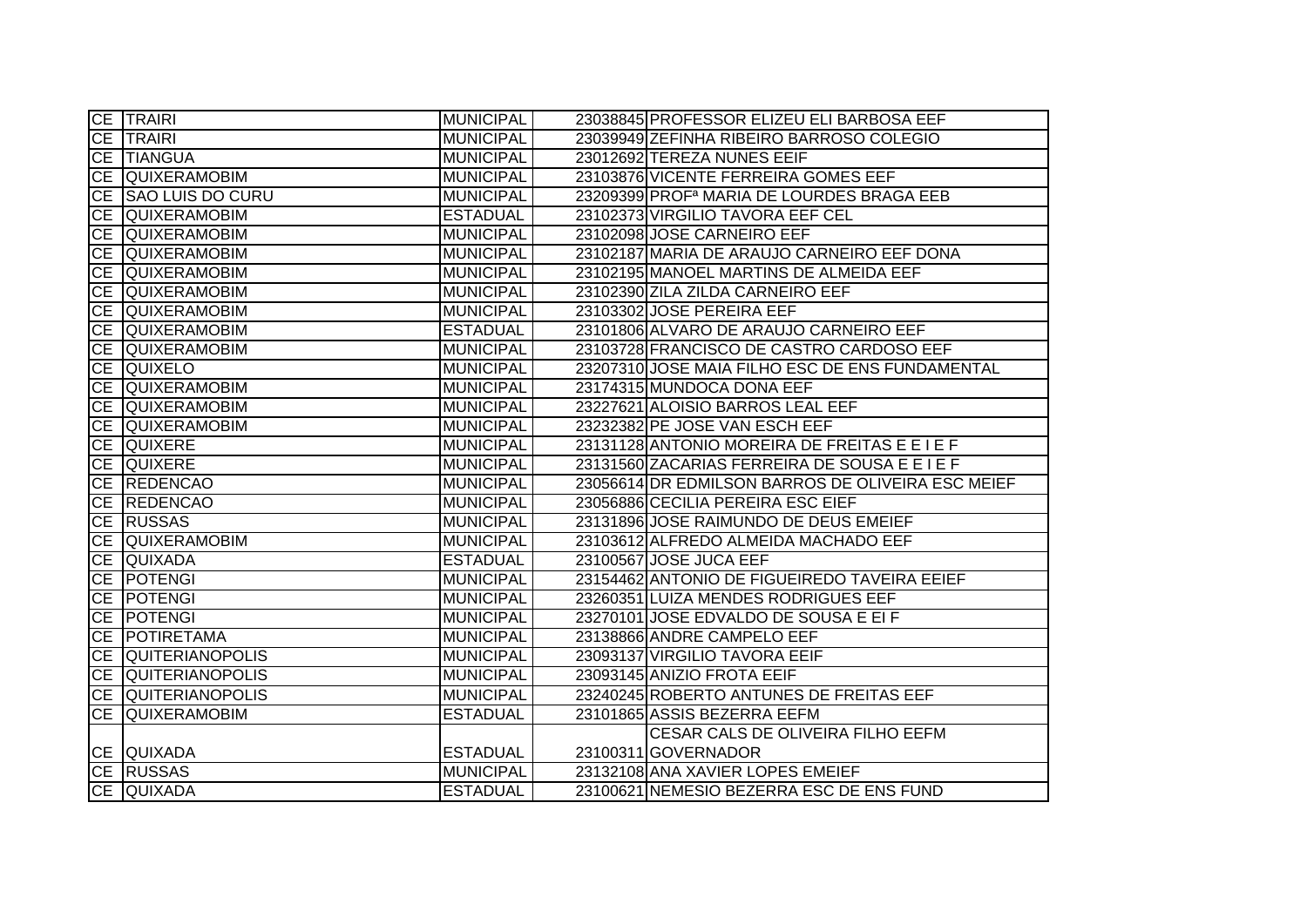|           | CE QUIXADA                     | <b>MUNICIPAL</b> | 23100281 CAMILO CALAZANS DE MAGALHAES EEF         |
|-----------|--------------------------------|------------------|---------------------------------------------------|
|           | CE QUIXADA                     | <b>MUNICIPAL</b> | 23100427 FRANCISCA PEREIRA DAS VIRGENS EEF        |
|           | CE QUIXADA                     | <b>MUNICIPAL</b> | 23100605 MARIA CAVALCANTE COSTA EEF               |
|           | CE QUIXADA                     | <b>MUNICIPAL</b> | 23100702 ROSA BAQUIT EEF                          |
|           | CE QUIXADA                     | <b>MUNICIPAL</b> | 23174170 BRINCANDO E APRENDENDO EEF               |
|           | CE QUIXADA                     | <b>MUNICIPAL</b> | 23209917 TERRA DOS MONOLITOS EEF                  |
|           | CE QUIXELO                     | <b>MUNICIPAL</b> | 23144939 JOAO VICENTE ALVES EEF                   |
|           |                                |                  |                                                   |
|           | CE QUIXADA                     | <b>ESTADUAL</b>  | 23100133 ABRAAO BAQUIT ESCOLA DE ENS FUND E MEDIO |
|           | CE SAO GONCALO DO AMARANTE     | <b>MUNICIPAL</b> | 23041722 MANOEL PEREIRA BARROS EEF                |
|           | CE SANTANA DO CARIRI           | <b>MUNICIPAL</b> | 23221259 RACHEL DE QUEIROZ ESCRITORA EMEIEF       |
|           | CE SAO BENEDITO                | <b>ESTADUAL</b>  | 23011335 FCO COELHO DE PAULA EEFM                 |
|           | CE SAO BENEDITO                | <b>MUNICIPAL</b> | 23011327 FRANCISCO CASSIANO DO AMARAL EMEB        |
| CE        | <b>SAO BENEDITO</b>            | <b>MUNICIPAL</b> | 23011343 DEPUTADO FRANCISCO JULIO FILIZOLA EMEB   |
|           | CE SAO GONCALO DO AMARANTE     | <b>ESTADUAL</b>  | 23041412 ADELINO ALCANTARA FILHO EEFM             |
|           | CE SAO GONCALO DO AMARANTE     | <b>MUNICIPAL</b> | 23041021 ADELINO ALCANTARA FILHO EEF              |
| <b>CE</b> | <b>SAO GONCALO DO AMARANTE</b> | <b>MUNICIPAL</b> | 23041250 JOAO PINTO MAGALHAES EEF                 |
|           | CE RUSSAS                      | <b>MUNICIPAL</b> | 23131918 JUAREZ SANTIAGO DE LIMA EMEIEF           |
|           | CE SAO GONCALO DO AMARANTE     | <b>MUNICIPAL</b> | 23041650 DONA FILOMENA MARTINS EEF                |
|           | CE SANTANA DO ACARAU           | <b>MUNICIPAL</b> | 23024232 JOAO ANANIAS VASCONCELOS EEF             |
|           | CE SAO GONCALO DO AMARANTE     | <b>MUNICIPAL</b> | 23041730 ODETE SAMPAIO DE AZEVEDO EEF             |
|           | CE SAO GONCALO DO AMARANTE     | <b>MUNICIPAL</b> | 23187042 PORFIRIO DE ARAUJO EEF                   |
| CE        | <b>SAO GONCALO DO AMARANTE</b> | <b>MUNICIPAL</b> | 23209984 TASSO JEREISSATI EEF GOV                 |
|           | CE SAO GONCALO DO AMARANTE     | <b>MUNICIPAL</b> | 23232110 MARIA SOCORRO GOUVEIA EEF                |
|           | CE SAO JOAO DO JAGUARIBE       | <b>ESTADUAL</b>  | 23132876 FRANCISCO GUERREIRO CHAVES EEFM          |
|           | CE SAO JOAO DO JAGUARIBE       | <b>MUNICIPAL</b> | 23132833 CHIQUINHO RODRIGUES EEF                  |
| CE        | <b>SAO LUIS DO CURU</b>        | <b>MUNICIPAL</b> | 23046201 ANTONIO HONORATO EEB                     |
|           | CE URUBURETAMA                 | <b>MUNICIPAL</b> | 23043970 MARIA DALVA TOME DE OLIVEIRA EEIF        |
| CE        | <b>SAO GONCALO DO AMARANTE</b> | <b>MUNICIPAL</b> | 23041528 EUCLIDES PEREIRA GOMES EEF               |
|           | CE SALITRE                     | <b>MUNICIPAL</b> | 23155132 FRANCISCO VITURINO DE LUNA EMEIF         |
|           | CE SAO LUIS DO CURU            | <b>MUNICIPAL</b> | 23046457 UBIRATAN DINIZ AGUIAR EEIF               |
|           | CE RUSSAS                      | <b>MUNICIPAL</b> | 23132175 TIA BENILCE EMEIEF                       |
|           | CE RUSSAS                      | <b>MUNICIPAL</b> | 23201800 MARGARIDA MARIA MARTINS EMEIEF           |
|           | CE RUSSAS                      | <b>MUNICIPAL</b> | 23217715 CARLOS JEREISSATI SENADOR CAIC EMEIEF    |
|           | CE RUSSAS                      | <b>MUNICIPAL</b> | 23233273 RAIMUNDO PELOPIDAS DE ARAUJO EMEIEF      |
|           | <b>CE SABOEIRO</b>             | <b>MUNICIPAL</b> | 23108452 ANTONIO WILSON DOS SANTOS EEIF           |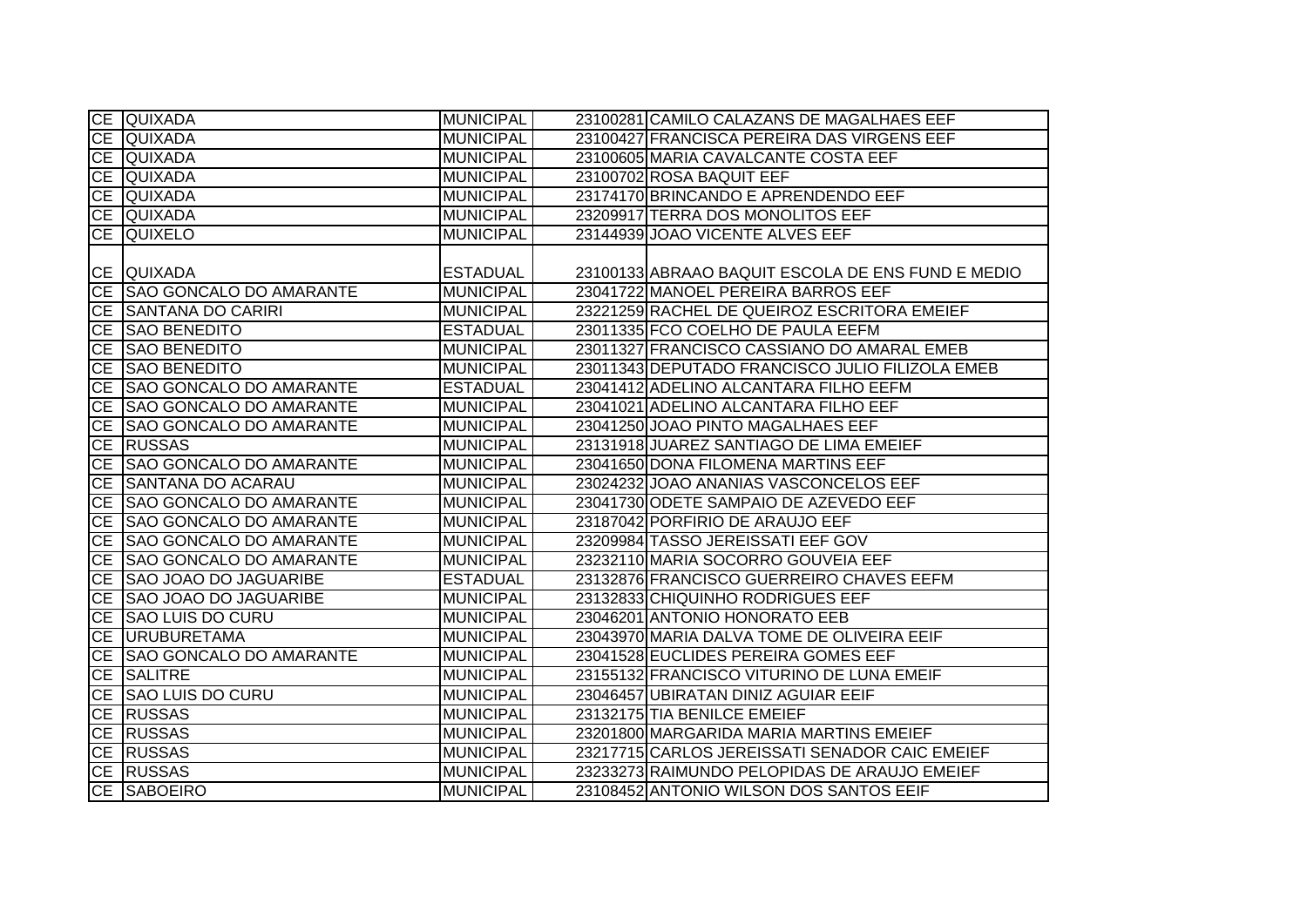|           | CE SABOEIRO             | <b>MUNICIPAL</b> | 23108703 MANOEL GONCALVES DOS SANTOS EEF           |
|-----------|-------------------------|------------------|----------------------------------------------------|
|           | <b>CE SABOEIRO</b>      | <b>MUNICIPAL</b> | 23108827 MARIA LINDA DA GLORIA EEIF                |
|           | CE SANTANA DO CARIRI    | <b>MUNICIPAL</b> | 23168013 GENEROSA AMELIA DA CRUZ EMEF              |
|           | CE SALITRE              | <b>MUNICIPAL</b> | 23155124 FRANCISCO DE ASSIS LEITE EMEIF            |
|           | CE SANTANA DO ACARAU    | <b>MUNICIPAL</b> | 23173386 JESUS MARIA JOSE EEF                      |
|           | CE SANTA QUITERIA       | <b>ESTADUAL</b>  | 23032731 JULIA CATUNDA EEFM                        |
|           | CE SANTA QUITERIA       | <b>MUNICIPAL</b> | 23032189 CONCEICAO CATUNDA ESC MUL ENS FUND        |
|           | CE SANTA QUITERIA       | <b>MUNICIPAL</b> | 23032596 JOAO RODRIGUES PINTO ESC MUL ENS FUND     |
|           |                         |                  |                                                    |
|           | CE SANTA QUITERIA       | <b>MUNICIPAL</b> | 23219149 LUIZ DERMEVAL DE ANDRADE ESC MUL ENS FUND |
|           |                         |                  | <b>FRANCISCA GERACINA LOBO DE MESQUITA ESC</b>     |
|           | CE SANTA QUITERIA       | <b>MUNICIPAL</b> | 23219173 MUL ENS FUND                              |
|           | CE SANTANA DO ACARAU    | <b>ESTADUAL</b>  | 23023759 EEFM JOSE JOAQUIM SOARES                  |
|           | CE SANTANA DO ACARAU    | <b>MUNICIPAL</b> | 23024038 RAIMUNDO CAMOES VIANA EEF                 |
|           | CE RUSSAS               | <b>MUNICIPAL</b> | 23132051 CORONEL MURILO SERPA EMEIEF               |
|           | CE SALITRE              | <b>MUNICIPAL</b> | 23154969 ANTONIO LEITE DE ALENCAR EMEIF            |
| CE        | <b>UMIRIM</b>           | <b>MUNICIPAL</b> | 23259990 MOCINHA GOMES DE SOUSA EEF                |
| <b>CE</b> | VICOSA DO CEARA         | <b>MUNICIPAL</b> | 23014920 JOAO EUCLIDES DE MORAIS EEF               |
|           | CE VICOSA DO CEARA      | <b>MUNICIPAL</b> | 23013770 EDUVIRGES MARIA DE ARRUDA EEF             |
|           | CE VICOSA DO CEARA      | <b>MUNICIPAL</b> | 23013893 CHAPEUZINHO VERMELHO EEF                  |
|           | CE VICOSA DO CEARA      | <b>MUNICIPAL</b> | 23014032 GLADYS BEVILAQUA EEF                      |
|           | CE VICOSA DO CEARA      | <b>MUNICIPAL</b> | 23014113 JOAO FIRMINO DE SOUSA EEF                 |
|           | CE VICOSA DO CEARA      | <b>MUNICIPAL</b> | 23014148 JOSE CARNEIRO DA CUNHA MONS EEF           |
| <b>CE</b> | VICOSA DO CEARA         | <b>MUNICIPAL</b> | 23014164 JOSE FONTENELE MAGALHAES EEF              |
|           |                         |                  | DARIO BATISTA MORENO ESCOLA DE ENSINO              |
|           | <b>CE VARZEA ALEGRE</b> | <b>MUNICIPAL</b> | 23239980 FUNDAMENTAL DR                            |
| CE        | <b>VICOSA DO CEARA</b>  | <b>MUNICIPAL</b> | 23014865 DEOCLECIANO PACHECO EEF                   |
|           |                         |                  |                                                    |
|           | CE VARZEA ALEGRE        | <b>MUNICIPAL</b> | 23148870 JOSE PRIMO DE MORAIS VEREADOR EEF-ZE BILE |
|           | CE VICOSA DO CEARA      | <b>MUNICIPAL</b> | 23015020 MANOEL JOSE DA SILVA EEF                  |
|           | CE VICOSA DO CEARA      | <b>MUNICIPAL</b> | 23248017 ARCO-IRIS EEF                             |
|           | CE VICOSA DO CEARA      | <b>MUNICIPAL</b> | 23260238 PEQUENO POLEGAR EEF                       |
|           | CE VICOSA DO CEARA      | <b>MUNICIPAL</b> | 23014652 JOAO PAULINO EEF                          |
|           | CE VARJOTA              | <b>MUNICIPAL</b> | 23030615 TEREZA ARAGAO XIMENES EEF                 |
|           | CE URUBURETAMA          | <b>MUNICIPAL</b> | 23043997 MARIA JULIA MAIA BONFIM COL MUL           |
|           | CE URUBURETAMA          | <b>MUNICIPAL</b> | 23216387 IOLANDA PINHEIRO HOLANDA EEIF             |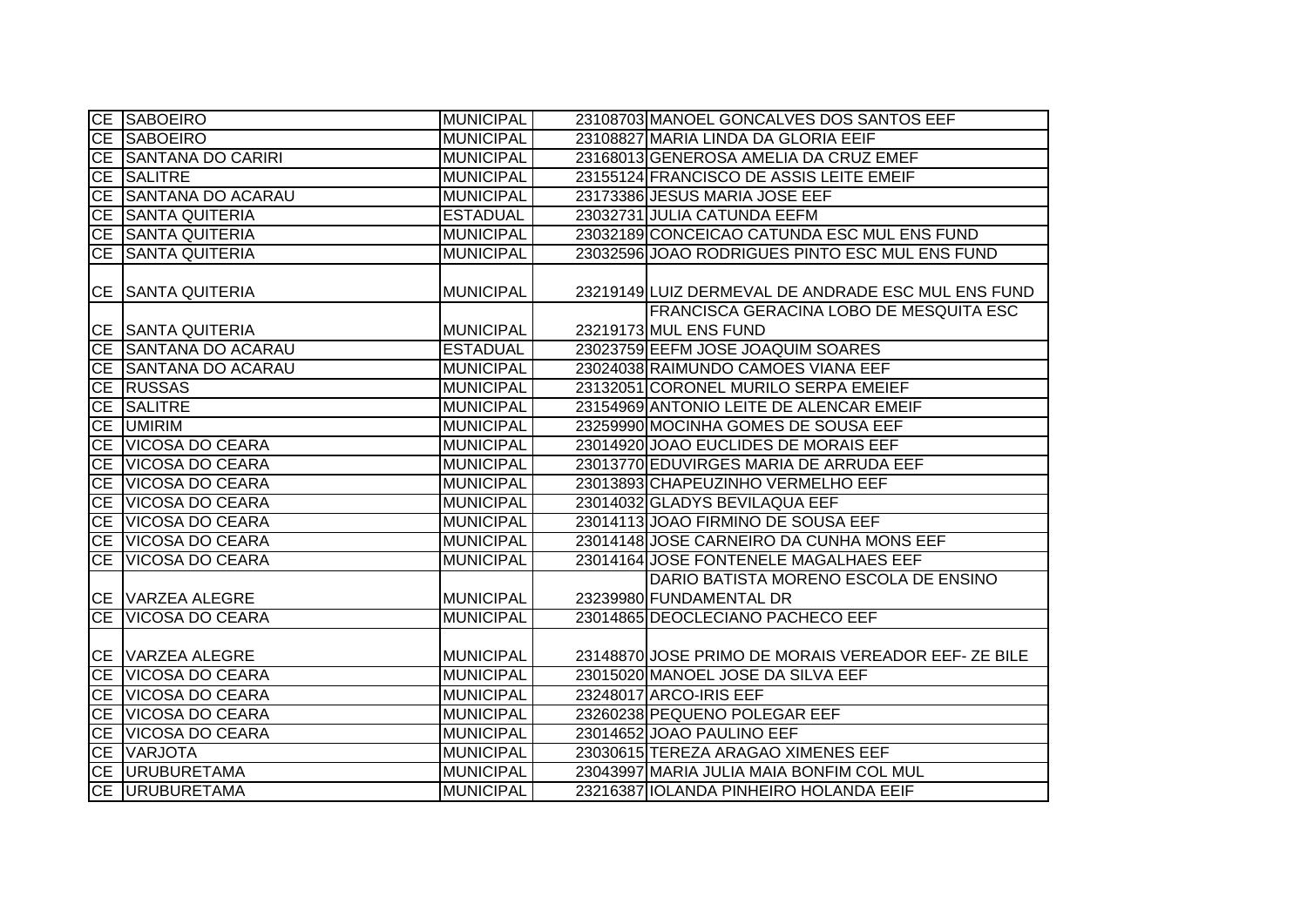|    | <b>CE URUBURETAMA</b>                 | <b>MUNICIPAL</b> | 23251670 VANIA MARIA ARAUJO SAMPAIO PINTO EEIF |
|----|---------------------------------------|------------------|------------------------------------------------|
|    | <b>CE URUOCA</b>                      | <b>MUNICIPAL</b> | 23016574 MURILO AGUIAR EEF                     |
|    | <b>CE URUOCA</b>                      | <b>MUNICIPAL</b> | 23016612 VALDEMAR ROCHA EEF                    |
|    | CE VARJOTA                            | <b>MUNICIPAL</b> | 23030399 ANTONIO MANOEL DE ARAUJO EEF          |
|    | CE VARJOTA                            | <b>MUNICIPAL</b> | 23030410 EMILIANO RIBEIRO DA CUNHA EEF         |
|    | CE VICOSA DO CEARA                    | <b>ESTADUAL</b>  | 23014385 DEPUTADO MANOEL RODRIGUES EEFM        |
|    | CE VARJOTA                            | <b>MUNICIPAL</b> | 23030542 DEPUTADO MANOEL RODRIGUES EEF         |
|    | CE VARJOTA                            | <b>MUNICIPAL</b> | 23030658 ODILON NOBRE EEF                      |
|    | CE VARJOTA                            | <b>MUNICIPAL</b> | 23221038 FLORENCIA FERREIRA NETA EEF           |
|    | CE VARJOTA                            | <b>MUNICIPAL</b> | 23264136 BENJAMIM RODRIGUES MACEDO EEF         |
|    | CE VARJOTA                            | <b>MUNICIPAL</b> | 23285818 WALDIR LEOPERCIO EEF                  |
|    | CE VARZEA ALEGRE                      | <b>MUNICIPAL</b> | 23148160 ANTAO LEANDRO BITU EEF                |
|    | CE VARZEA ALEGRE                      | <b>MUNICIPAL</b> | 23148217 PEDRO SATIRO EEIFM DR                 |
|    | CE VARZEA ALEGRE                      | <b>MUNICIPAL</b> | 23148560 MARIA AMELIA GONCALVES COSTA EEF      |
|    | CE VARZEA ALEGRE                      | <b>MUNICIPAL</b> | 23148616 ORMECINDA SIEBRA LEITE EEF            |
|    | CE VARJOTA                            | <b>MUNICIPAL</b> | 23030453 FRANCISCO PIO DE FARIAS EEF           |
|    | <b>DF BRASILIA</b>                    | <b>ESTADUAL</b>  | 53011988 CEF SAO JOSE                          |
| DF | <b>BRASILIA</b>                       | <b>ESTADUAL</b>  | 53009851 CEF 213 DE SANTA MARIA                |
|    |                                       |                  |                                                |
|    | <b>DF BRASILIA</b>                    | <b>ESTADUAL</b>  | 53009738 CEF CERAMICA SAO PAULO                |
|    | <b>DF BRASILIA</b>                    | <b>ESTADUAL</b>  | 53008529 CEF 02 DO GUARA                       |
|    |                                       |                  | ESCOLA CLASSE DA VILA DO REGIMENTO DA          |
|    | DF BRASILIA                           | <b>ESTADUAL</b>  | 53001435 CAVALARIA E GUARDA                    |
|    | <b>DF BRASILIA</b>                    | <b>ESTADUAL</b>  | 53002822 EC 02 DO GAMA                         |
|    | <b>DF BRASILIA</b>                    | <b>ESTADUAL</b>  | 53014871 EC 01 DO ITAPOA                       |
|    | <b>DF BRASILIA</b>                    | <b>ESTADUAL</b>  | 53013867 EC 604 DE SAMAMBAIA                   |
|    | <b>DF BRASILIA</b>                    | <b>ESTADUAL</b>  | 53012127 CEF 405 DO RECANTO DAS EMAS           |
|    | <b>DF BRASILIA</b>                    | <b>ESTADUAL</b>  | 53009754 EC AGROVILA SAO SEBASTIAO             |
|    | <b>DF BRASILIA</b>                    | <b>ESTADUAL</b>  | 53009231 EC 510 DE SAMAMBAIA                   |
| DF | <b>BRASILIA</b>                       | <b>ESTADUAL</b>  | 53008618 EC 07 DO GUARA                        |
|    | <b>DF BRASILIA</b>                    | <b>ESTADUAL</b>  | 53007859 CEF 27 DE CEILANDIA                   |
|    | <b>DF BRASILIA</b>                    | <b>ESTADUAL</b>  | 53004388 EC VILA AREAL                         |
|    | <b>DF BRASILIA</b>                    | <b>ESTADUAL</b>  | 53003020 EC 28 DO GAMA                         |
|    | <b>DF BRASILIA</b>                    | <b>ESTADUAL</b>  | 53002997 EC 22 DO GAMA                         |
|    | <b>DF BRASILIA</b>                    | <b>ESTADUAL</b>  | 53002989 EC 21 DO GAMA                         |
| DF | <b>BRASILIA</b><br><b>DF BRASILIA</b> | <b>ESTADUAL</b>  | 53002857 EC 06 DO GAMA                         |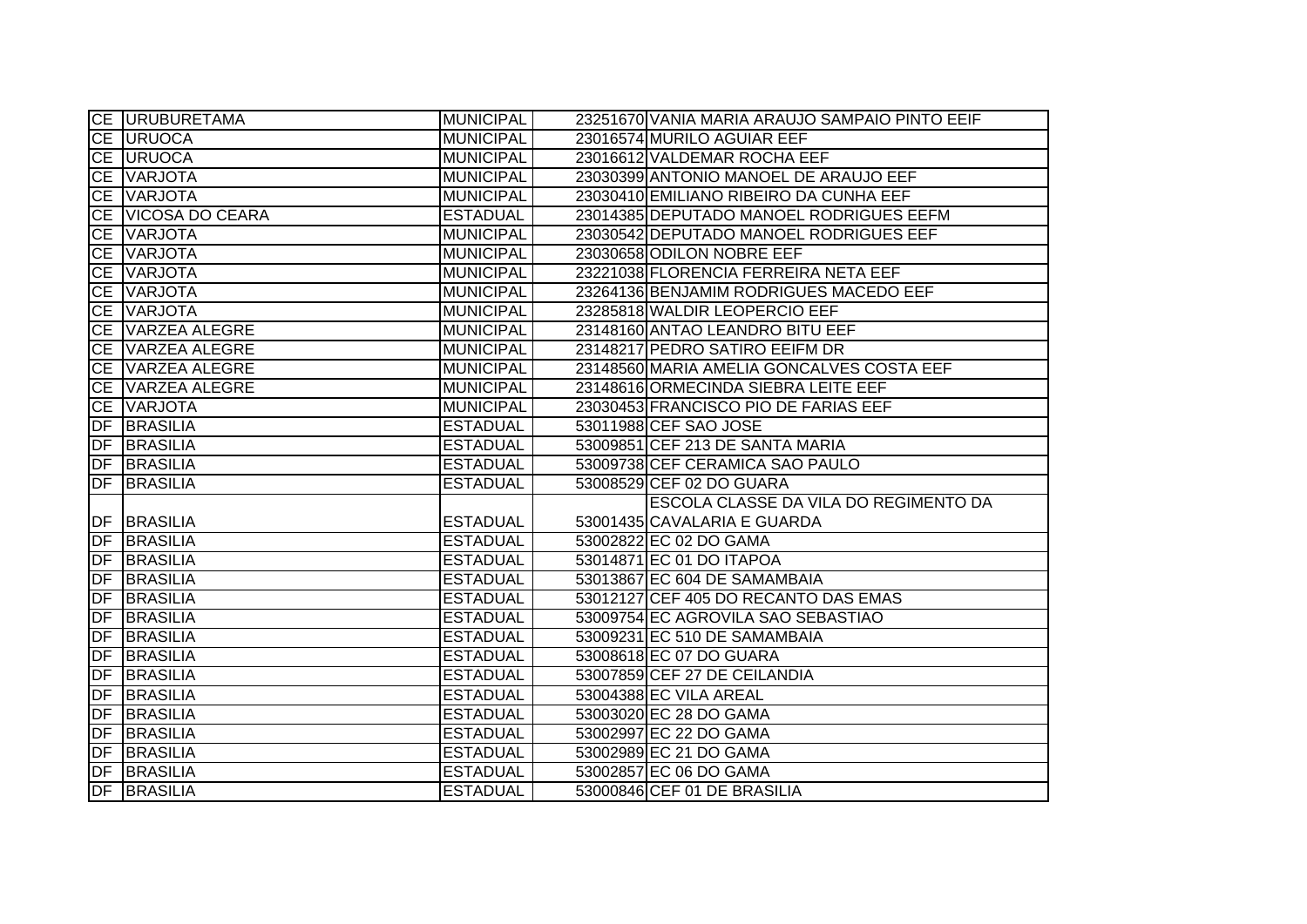|           | <b>DF BRASILIA</b>   | <b>ESTADUAL</b>  |                | 53000862 CEF 02 DE BRASILIA              |
|-----------|----------------------|------------------|----------------|------------------------------------------|
|           | <b>DF BRASILIA</b>   | <b>ESTADUAL</b>  |                | 53000870 CEF 03 DE BRASILIA              |
|           | <b>DF BRASILIA</b>   | <b>ESTADUAL</b>  |                | 53000919 CEF GAN                         |
| DF        | <b>BRASILIA</b>      | <b>ESTADUAL</b>  |                | 53000986 CEM PAULO FREIRE                |
| DF        | <b>BRASILIA</b>      | <b>ESTADUAL</b>  |                | 53002490 CEF 04 DO GAMA                  |
| DF        | <b>BRASILIA</b>      | <b>ESTADUAL</b>  |                | 53012097 CED 123 DE SAMAMBAIA            |
| DF        | <b>BRASILIA</b>      | <b>ESTADUAL</b>  |                | 53012186 CEF 101 DO RECANTO DAS EMAS     |
| DF        | BRASILIA             | <b>ESTADUAL</b>  |                | 53013972 CEF 07 DE BRASILIA              |
| DF        | BRASILIA             | <b>ESTADUAL</b>  |                | 53014227 CEF 03 DO PARANOA               |
| DF        | <b>BRASILIA</b>      | <b>ESTADUAL</b>  |                | 53014880 CEF SAO BARTOLOMEU              |
| DF        | <b>BRASILIA</b>      | <b>ESTADUAL</b>  |                | 53051009 CEM JULIA KUBITSCHEK            |
| DF        | <b>BRASILIA</b>      | <b>ESTADUAL</b>  |                | 53001265 CEF CASEB                       |
| <b>DF</b> | <b>BRASILIA</b>      | <b>ESTADUAL</b>  |                | 53009479 CED DO LAGO                     |
| DF        | BRASILIA             | <b>ESTADUAL</b>  |                | 53006259 EC 09 DE PLANALTINA             |
| DF        | <b>BRASILIA</b>      | <b>ESTADUAL</b>  |                | 53002539 CEF 10 DO GAMA                  |
| DF        | <b>BRASILIA</b>      | <b>ESTADUAL</b>  |                | 53002547 CEF 11 DO GAMA                  |
| DF        | <b>BRASILIA</b>      | <b>ESTADUAL</b>  |                | 53002784 CEF 01 DO GAMA                  |
| DF        | <b>BRASILIA</b>      | <b>ESTADUAL</b>  |                | 53003454 CEF 04 DE TAGUATINGA            |
| DF        | <b>BRASILIA</b>      | <b>ESTADUAL</b>  |                | 53003616 CED 06 DE TAGUATINGA            |
| DF        | <b>BRASILIA</b>      | <b>ESTADUAL</b>  |                | 53004264 EC 45 DE TAGUATINGA             |
| DF        | BRASILIA             | <b>ESTADUAL</b>  |                | 53005023 CED 02 DE BRAZLANDIA            |
| DF        | BRASILIA             | <b>ESTADUAL</b>  |                | 53010027 CEF 504 DE SAMAMBAIA            |
| DF        | <b>BRASILIA</b>      | <b>ESTADUAL</b>  |                | 53006160 CEF 04 DE PLANALTINA            |
| DF        | <b>BRASILIA</b>      | <b>ESTADUAL</b>  |                | 53010019 CEF 619 DE SAMAMBAIA            |
| DF        | <b>BRASILIA</b>      | <b>ESTADUAL</b>  |                | 53006321 EC APRODARMAS                   |
| DF        | <b>BRASILIA</b>      | <b>ESTADUAL</b>  |                | 53007883 CEF 26 DE CEILANDIA             |
| DF        | <b>BRASILIA</b>      | <b>ESTADUAL</b>  |                | 53007956 EC 40 DE CEILANDIA              |
| DF        | <b>BRASILIA</b>      | <b>ESTADUAL</b>  |                | 53008782 CEF 02 DO CRUZEIRO              |
| DF        | <b>BRASILIA</b>      | <b>ESTADUAL</b>  |                | 53008790 CED 01 DO CRUZEIRO              |
| DF        | <b>BRASILIA</b>      | <b>ESTADUAL</b>  |                | 53009070 CEF 120 DE SAMAMBAIA            |
| DF        | <b>BRASILIA</b>      | <b>ESTADUAL</b>  |                | 53009177 CEF 412 DE SAMAMBAIA            |
| DF        | <b>BRASILIA</b>      | <b>ESTADUAL</b>  |                | 53001893 ESC DO PARQUE DA CIDADE - PROEM |
|           | DF BRASILIA          | <b>ESTADUAL</b>  |                | 53005350 CEF 03 DE SOBRADINHO            |
| ES        | <b>VILA VELHA</b>    | <b>MUNICIPAL</b> |                | 32100000 UMEF REV ANTONIO DA SILVA COSMO |
|           |                      |                  |                | UMEF GOVERNADOR CHRISTIANO DIAS LOPES    |
|           | <b>ES VILA VELHA</b> | <b>MUNICIPAL</b> | 32099800 FILHO |                                          |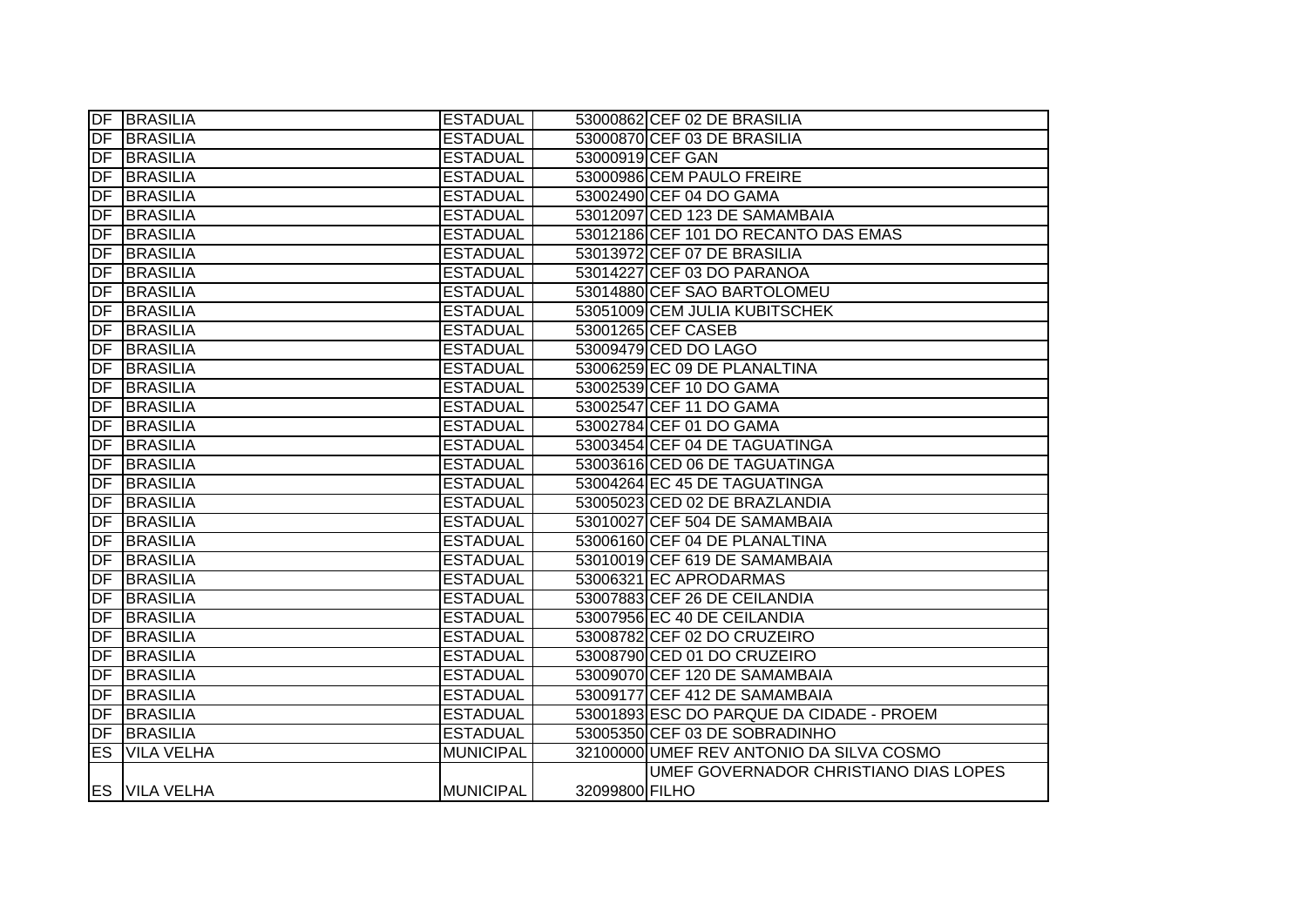|                        | <b>ES SERRA</b>     | <b>MUNICIPAL</b> | 32074247 EMEF PROF DARCY RIBEIRO                        |
|------------------------|---------------------|------------------|---------------------------------------------------------|
|                        | <b>ES SERRA</b>     | <b>MUNICIPAL</b> | 32070837 EMEF JOAO CALMON                               |
|                        | <b>ES SERRA</b>     | <b>MUNICIPAL</b> | 32067712 EMEF PROF <sup>a</sup> AMELIA LOUREIRO BARROSO |
|                        | <b>ES</b> VIANA     | <b>MUNICIPAL</b> | 32065850 EMEF PROF DIVANETA LESSA MORAES                |
|                        | <b>ES VITORIA</b>   | <b>MUNICIPAL</b> | 32041462 EMEF ADAO BENEZATH                             |
|                        | <b>ES VITORIA</b>   | <b>ESTADUAL</b>  | 32040717 EEEFM DES CARLOS XAVIER PAES BARRETO           |
|                        | <b>ES VITORIA</b>   | <b>MUNICIPAL</b> | 32040474 EMEF IRMA JACINTA SOARES DE SOUZA LIMA         |
|                        |                     |                  |                                                         |
|                        | ES VILA VELHA       | <b>MUNICIPAL</b> | 32039581 UMEF MARIA EMELINA MASCARENHAS BARCELLOS       |
| ES                     | <b>VILA VELHA</b>   | <b>MUNICIPAL</b> | 32039166 UMEF MARINA BARCELLOS SILVEIRA                 |
| <b>ES</b>              | <b>VILA VELHA</b>   | <b>MUNICIPAL</b> | 32039123 UMEF GUILHERME SANTOS                          |
|                        | ES VILA VELHA       | <b>MUNICIPAL</b> | 32038917 UMEF ANTONIO BEZERRA DE FARIAS                 |
| <b>ES</b>              | <b>VIANA</b>        | <b>MUNICIPAL</b> | 32037805 EMEF MARCILIO DE NORONHA                       |
| <b>ES</b>              | <b>VIANA</b>        | <b>MUNICIPAL</b> | 32037619 EMEF ADAMASTOR FURTADO                         |
| ES                     | <b>SERRA</b>        | <b>MUNICIPAL</b> | 32037465 EMEF LEONOR MIGUEL FEU ROSA                    |
|                        | <b>ES SERRA</b>     | <b>ESTADUAL</b>  | 32036566 EEEFM CLOTILDE RATO                            |
| ES                     | <b>CARIACICA</b>    | <b>ESTADUAL</b>  | 32034920 EEEF STELLITA RAMOS                            |
|                        | <b>ES CARIACICA</b> | <b>MUNICIPAL</b> | 32034466 EMEF HILARIO VIEIRA DA SILVA                   |
|                        | <b>ES CARIACICA</b> | <b>ESTADUAL</b>  | 32034679 EEEFM JOAO CRISOSTOMO BELESA                   |
|                        | <b>ES SERRA</b>     | <b>ESTADUAL</b>  | 32037171 EEEF GERMANO ANDRE LUBE                        |
|                        | <b>ES SERRA</b>     | <b>ESTADUAL</b>  | 32036582 EEEFM PROF HILDA MIRANDA NASCIMENTO            |
| ES                     | <b>VITORIA</b>      | <b>MUNICIPAL</b> | 32066031 EMEF ORLANDINA D ALMEIDA LUCAS                 |
| $\overline{\text{ES}}$ | <b>VITORIA</b>      | <b>MUNICIPAL</b> | 32041535 EMEF MAL MASCARENHAS DE MORAES                 |
| ES                     | <b>VITORIA</b>      | <b>MUNICIPAL</b> | 32041527 EMEF JUSCELINO KUBITSCHEK DE OLIVEIRA          |
|                        | <b>ES VITORIA</b>   | <b>MUNICIPAL</b> | 32040660 EMEF SAO VICENTE DE PAULO                      |
| ES                     | <b>VITORIA</b>      | <b>MUNICIPAL</b> | 32040601 EMEF PADRE ANCHIETA                            |
| ES                     | <b>VITORIA</b>      | <b>ESTADUAL</b>  | 32041640 EEEM ARNULPHO MATTOS                           |
| ES                     | <b>VITORIA</b>      | <b>ESTADUAL</b>  | 32040725 EEEFM MAJOR ALFREDO PEDRO RABAIOLI             |
| <b>ES</b>              | <b>VILA VELHA</b>   | <b>MUNICIPAL</b> | 32077858 UMEF LEONEL DE MOURA BRIZOLA                   |
|                        | <b>ES SERRA</b>     | <b>MUNICIPAL</b> | 32036370 EMEF LACY ZULEICA NUNES                        |
|                        | <b>ES SERRA</b>     | <b>MUNICIPAL</b> | 32036353 EMEF IRMA DULCE                                |
|                        | <b>ES SERRA</b>     | <b>ESTADUAL</b>  | 32037368 EEEFM ARISTOBULO BARBOSA LEAO                  |
|                        | <b>ES SERRA</b>     | <b>ESTADUAL</b>  | 32036205 EEEM MARINETE DE SOUZA LIRA                    |
|                        | <b>ES CARIACICA</b> | <b>MUNICIPAL</b> | 32034938 EMEF TANCREDO DE ALMEIDA NEVES                 |
|                        | <b>ES CARIACICA</b> | <b>MUNICIPAL</b> | 32034717 EMEF MANOEL MELO SOBRINHO                      |
|                        | <b>ES CARIACICA</b> | <b>MUNICIPAL</b> | 32034539 EMEF ALVARO ARMELONI                           |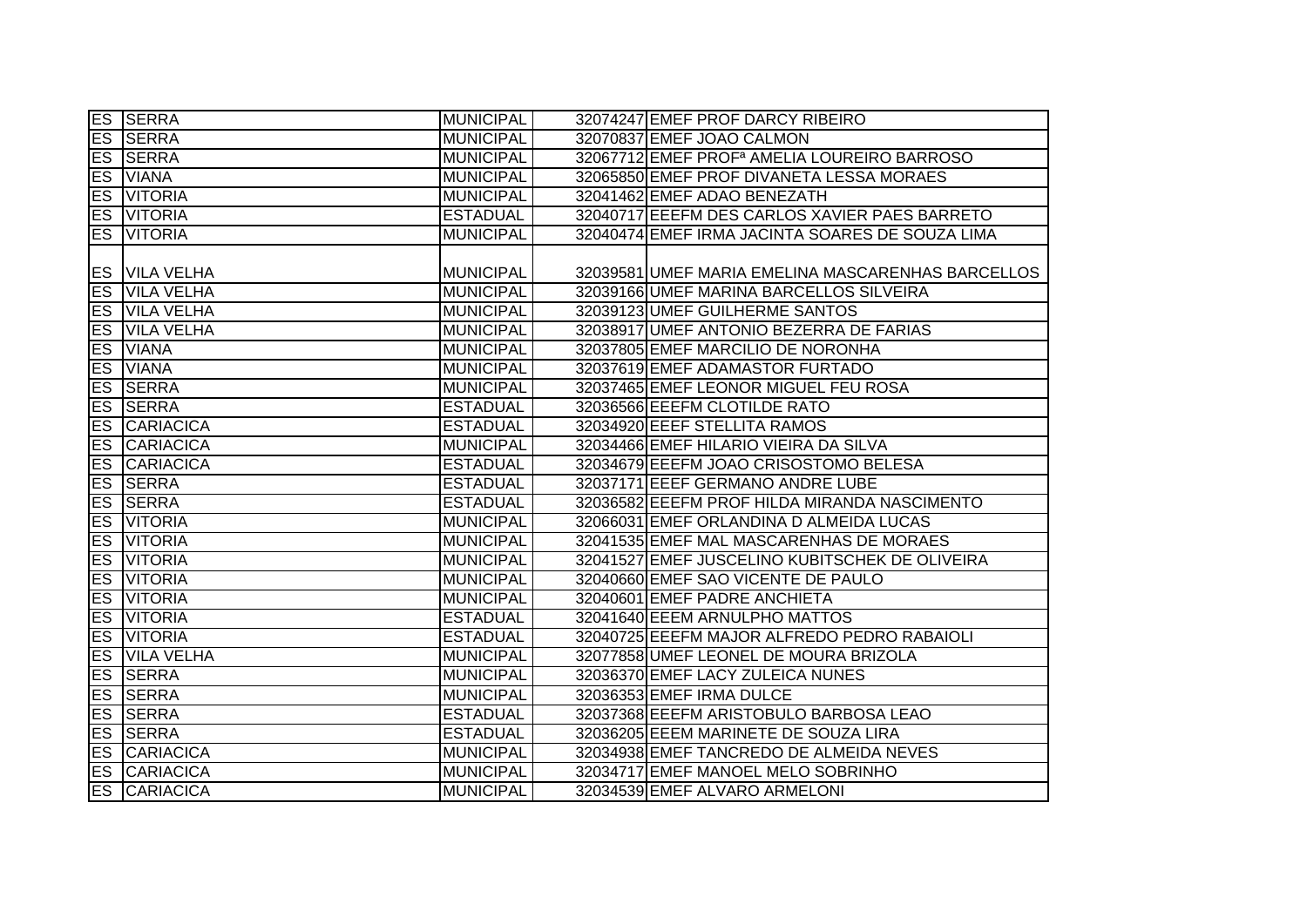|           |                                |                  |                | UMEF PROFESSOR RUBENS JOSE VERVLOET                    |
|-----------|--------------------------------|------------------|----------------|--------------------------------------------------------|
|           | <b>ES VILA VELHA</b>           | MUNICIPAL        | 32074212 GOMES |                                                        |
|           | <b>ES VILA VELHA</b>           | <b>MUNICIPAL</b> |                | 32071728 UMEFTI SENADOR JOAO DE MEDEIROS CALMON        |
|           | <b>ES VILA VELHA</b>           | <b>MUNICIPAL</b> |                | 32071493 UMEFTI ULISSES ALVARES                        |
| <b>ES</b> | <b>VILA VELHA</b>              | <b>MUNICIPAL</b> |                | 32038950 UMEF GRACIANO NEVES                           |
| ES        | <b>VILA VELHA</b>              | <b>ESTADUAL</b>  |                | 32062648 EEEM - PROFESSOR AGENOR RORIS                 |
| ES        | <b>VILA VELHA</b>              | <b>ESTADUAL</b>  |                | 32039867 EEEFM - ORMANDA GONCALVES                     |
| ES        | <b>VIANA</b>                   | <b>MUNICIPAL</b> |                | 32037562 EMEF JOAO PAULO SOBRINHO                      |
| <b>ES</b> | <b>VILA VELHA</b>              | <b>ESTADUAL</b>  |                | 32038941 EEEFM - DR FRANCISCO FREITAS LIMA             |
| <b>ES</b> | <b>VIANA</b>                   | <b>MUNICIPAL</b> |                | 32037678 EMEF DR DENIZART SANTOS                       |
| ES        | <b>VITORIA</b>                 | <b>ESTADUAL</b>  |                | 32040288 EEEFM GOMES CARDIM                            |
| <b>ES</b> | <b>VENDA NOVA DO IMIGRANTE</b> | MUNICIPAL        |                | 32030126 EMEF ATILIO PIZZOL                            |
| <b>ES</b> | <b>VILA VALERIO</b>            | MUNICIPAL        |                | 32024142 EMEF JURAMA                                   |
|           | <b>ES SERRA</b>                | MUNICIPAL        |                | 32067828 EMEF IRMA CLEUSA CAROLINA RODY COELHO         |
| ES        | <b>SERRA</b>                   | <b>MUNICIPAL</b> |                | 32076134 EMEF HERBERT DE SOUZA                         |
|           |                                |                  |                |                                                        |
|           | ES SERRA                       | MUNICIPAL        |                | 32078846 EMEF ESPACO ALTERNATIVO JOSE DE ANCHIETA      |
|           | <b>ES SERRA</b>                | <b>MUNICIPAL</b> |                | 32094205 EMEF CIDADE POMAR                             |
|           | <b>ES SOORETAMA</b>            | MUNICIPAL        |                | 32023065 EMEF PROFESSOR ALBERTO STANGE JUNIOR          |
|           | <b>ES SOORETAMA</b>            | MUNICIPAL        |                | 32071426 EMEF JOAO NEVES PEREIRA                       |
|           | <b>ES SERRA</b>                | MUNICIPAL        |                | 32036396 EMEF OLIVINA SIQUEIRA                         |
| <b>ES</b> | <b>VARGEM ALTA</b>             | <b>MUNICIPAL</b> |                | 32058829 EMEB CASTELINHO                               |
| ES        | <b>SERRA</b>                   | <b>MUNICIPAL</b> |                | 32036264 EMEF ANTONIO VIEIRA DE REZENDE                |
| <b>ES</b> | <b>VENDA NOVA DO IMIGRANTE</b> | MUNICIPAL        |                | 32030134 EMEIEF CAXIXE                                 |
| ES        | <b>VIANA</b>                   | <b>ESTADUAL</b>  |                | 32037791 EEEFM NELSON VIEIRA PIMENTEL                  |
| ES        | <b>VIANA</b>                   | <b>MUNICIPAL</b> |                | 32037597 EMEF ULISSES DOS SANTOS FILHO                 |
| ES        | <b>VIANA</b>                   | MUNICIPAL        |                | 32037660 EMEF DR ARCILIO TONONI                        |
| ES        | <b>VIANA</b>                   | MUNICIPAL        |                | 32037767 EMEF WASHINGTON MARTINS FILHO                 |
| ES        | <b>VIANA</b>                   | <b>MUNICIPAL</b> |                | 32072937 EMEF SOTECO                                   |
| ES        | <b>VILA PAVAO</b>              | <b>MUNICIPAL</b> |                | 32075383 EMEF PROF <sup>a</sup> ESTHER DA COSTA SANTOS |
| <b>ES</b> | SOORETAMA                      | MUNICIPAL        |                | 32078994 EMEF ALVARO MARQUES DE OLIVEIRA               |
|           | ES SAO JOSE DO CALCADO         | MUNICIPAL        |                | 32064470 EM ERCILIO CORDEIRO                           |
|           | <b>ES PRESIDENTE KENNEDY</b>   | <b>IESTADUAL</b> |                | 32060920 EEEFM - PRESIDENTE KENNEDY                    |
|           | <b>ES RIO BANANAL</b>          | <b>ESTADUAL</b>  |                | 32025149 EEEFM - BANANAL                               |
|           | <b>ES RIO BANANAL</b>          | MUNICIPAL        |                | 32025688 EMEF TIRADENTES                               |
|           | <b>ES SANTA TERESA</b>         | <b>MUNICIPAL</b> |                | 32033176 EMEIEF SEBASTIAO JOSE PIVETTA                 |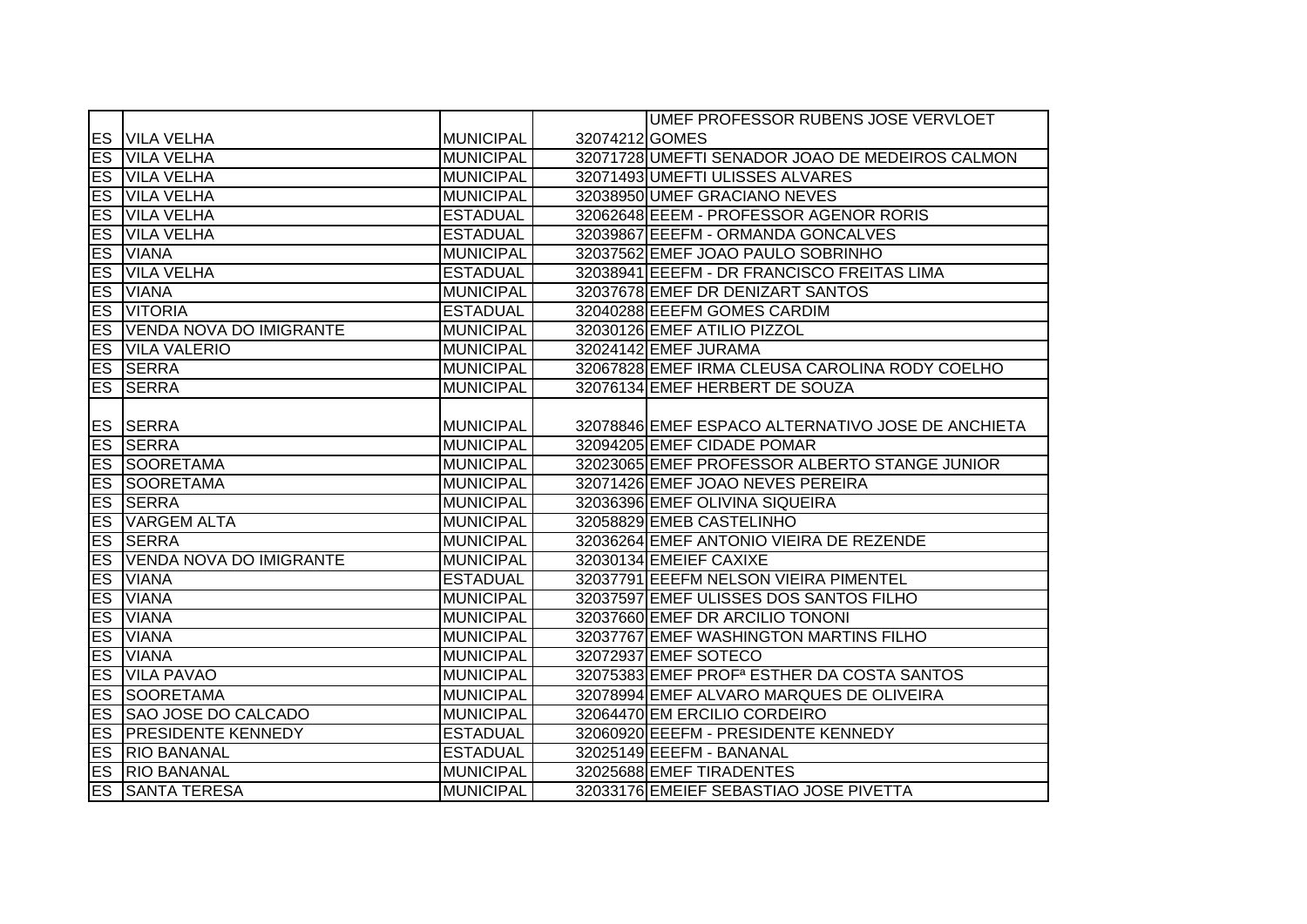|           | <b>ES SAO DOMINGOS DO NORTE</b> | <b>ESTADUAL</b>  | 32014236 EEEFM SAO DOMINGOS                        |
|-----------|---------------------------------|------------------|----------------------------------------------------|
|           | <b>ES SAO GABRIEL DA PALHA</b>  | <b>MUNICIPAL</b> | 32007655 EMEIEF BEM VIVER                          |
|           | <b>ES SAO GABRIEL DA PALHA</b>  | <b>MUNICIPAL</b> | 32007736 EMEIEF JOAO GABRIEL                       |
|           | <b>ES SERRA</b>                 | <b>MUNICIPAL</b> | 32036400 EMEF PADRE GABRIEL                        |
|           | <b>ES SAO JOSE DO CALCADO</b>   | <b>MUNICIPAL</b> | 32058241 EM MANOEL FRANCO                          |
|           | <b>ES VILA VALERIO</b>          | <b>MUNICIPAL</b> | 32024177 EMEF MARIA LUIZA JORGE DOS REIS           |
|           |                                 |                  | EMEF PROF <sup>a</sup> MARIZETE VENANCIO DO        |
|           | <b>ES SAO MATEUS</b>            | <b>MUNICIPAL</b> | 32017960 NASCIMENTO                                |
|           | <b>ES SAO MATEUS</b>            | <b>MUNICIPAL</b> | 32018711 EMEF GURIRI                               |
|           | <b>ES SAO MATEUS</b>            | <b>MUNICIPAL</b> | 32069855 EMEF VILA VERDE                           |
| ES        | <b>SAO MATEUS</b>               | <b>MUNICIPAL</b> | 32097409 EMEF ROSELI PIRES CLEMENTE                |
| ES        | <b>SERRA</b>                    | <b>ESTADUAL</b>  | 32035390 EEEF CAMPINHO                             |
| <b>ES</b> | <b>SERRA</b>                    | <b>ESTADUAL</b>  | 32036027 EEEF PREFEITO JOSE MARIA MIGUEL FEU ROSA  |
|           | <b>ES SERRA</b>                 | <b>ESTADUAL</b>  | 32036531 EEEFM SIZENANDO PECHINCHA                 |
|           | <b>ES SERRA</b>                 | <b>ESTADUAL</b>  | 32070853 EEEF FRANCISCO ALVES MENDES               |
|           | <b>ES SAO GABRIEL DA PALHA</b>  | <b>MUNICIPAL</b> | 32007817 EMEF IRMA ADELAIDE BERTOCCHI              |
| ES        | <b>VILA VALERIO</b>             | <b>ESTADUAL</b>  | 32008481 EEEF - VALERIO                            |
|           | <b>ES IBIRACU</b>               | <b>ESTADUAL</b>  | 32021259 EEEFM NOSSA SENHORA DA SAUDE              |
|           | <b>ES VITORIA</b>               | <b>MUNICIPAL</b> | 32079648 EMEF LENIR BORLOT                         |
|           | <b>ES VILA VELHA</b>            | <b>ESTADUAL</b>  | 32039085 EEEFM BENICIO GONCALVES                   |
|           | <b>ES VILA VELHA</b>            | <b>ESTADUAL</b>  | 32039417 EEEFM - PROF MAURA ABAURRE                |
| ES        | <b>VILA VELHA</b>               | <b>MUNICIPAL</b> | 32063326 UMEF PROFESSORA NAIR DIAS BARBOSA         |
| ES        | <b>VITORIA</b>                  | <b>ESTADUAL</b>  | 32040377 EEEF MARIA ERICINA SANTOS                 |
| ES        | <b>VITORIA</b>                  | <b>MUNICIPAL</b> | 32040482 EMEF JOSE AUREO MONJARDIM                 |
| ES        | <b>VITORIA</b>                  | <b>MUNICIPAL</b> | 32040512 EMEF MOACYR AVIDOS                        |
|           | <b>ES VITORIA</b>               | <b>MUNICIPAL</b> | 32040580 EMEF ZILDA ANDRADE                        |
| <b>ES</b> | <b>VITORIA</b>                  | <b>MUNICIPAL</b> | 32079370 EMEF OCTACILIO LOMBA                      |
| ES        | <b>PIUMA</b>                    | <b>MUNICIPAL</b> | 32044712 EMEF ITAPUTANGA                           |
|           | <b>ES VITORIA</b>               | <b>MUNICIPAL</b> | 32079656 EMEF PAULO REGLUS NEVES FREIRE            |
|           | <b>ES VITORIA</b>               | <b>MUNICIPAL</b> | 32040628 EMEF PROF JOAO BANDEIRA                   |
|           |                                 |                  |                                                    |
|           | <b>ES MANTENOPOLIS</b>          | <b>MUNICIPAL</b> | 32004290 ESCOLA MUNICIPAL PROFESSORA ADELINA LIRIO |
|           | <b>ES PONTO BELO</b>            | <b>MUNICIPAL</b> | 32015410 EMEF PROF <sup>a</sup> CELIA BACELAR      |
|           | <b>ES LINHARES</b>              | <b>ESTADUAL</b>  | 32023685 EEEF VILA REGENCIA                        |
|           | <b>ES LINHARES</b>              | <b>MUNICIPAL</b> | 32022107 EMEF PREFEITO ROBERTO CALMON              |
|           | <b>ES LINHARES</b>              | <b>MUNICIPAL</b> | 32022131 EMEF PROF MARIA APARECIDA LAVAGNOLI       |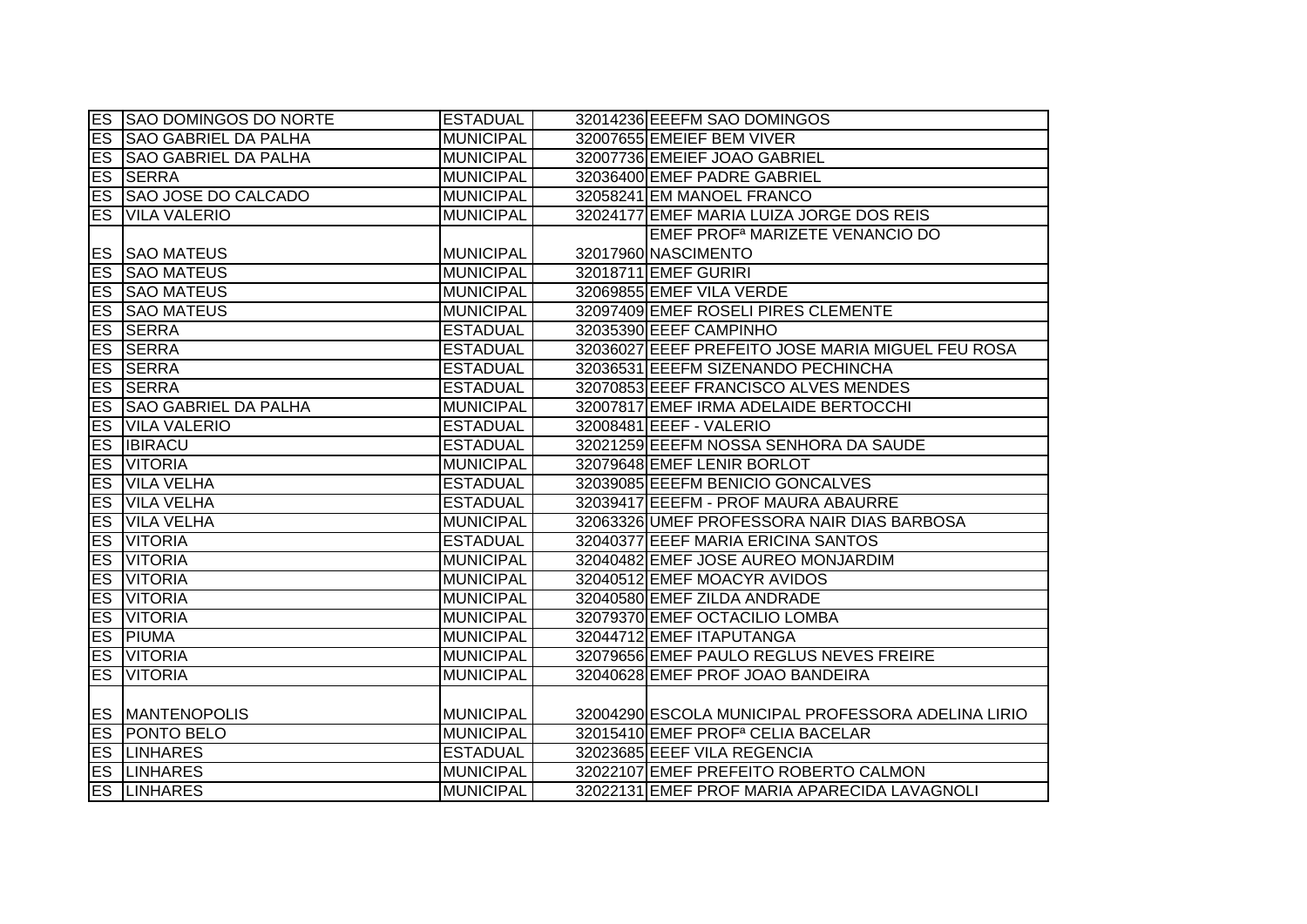|           | <b>ES LINHARES</b>         | <b>MUNICIPAL</b> | 32022174 EMEF ROBERTO MOREIRA                       |
|-----------|----------------------------|------------------|-----------------------------------------------------|
|           |                            |                  |                                                     |
|           | <b>ES LINHARES</b>         | <b>MUNICIPAL</b> | 32022190 EMEFM MARILIA DE REZENDE SCARTON COUTINHO  |
|           | <b>ES LINHARES</b>         | <b>MUNICIPAL</b> | 32097808 EMEF ADELSON DEL SANTO                     |
|           | <b>ES LARANJA DA TERRA</b> | <b>MUNICIPAL</b> | 32029799 EMEIEF JOAO VALIM                          |
|           | <b>ES MANTENOPOLIS</b>     | <b>MUNICIPAL</b> | 32004281 EM LUIZ SIMAO                              |
|           | ES LARANJA DA TERRA        | <b>ESTADUAL</b>  | 32029594 EEEFM JOAQUIM CAETANO DE PAIVA             |
|           | <b>ES MANTENOPOLIS</b>     | <b>MUNICIPAL</b> | 32004800 ESCOLA MUNICIPAL VICENTE AMARO DA SILVA    |
|           | <b>ES MANTENOPOLIS</b>     | <b>MUNICIPAL</b> | 32070373 ESCOLA MUNICIPAL ANEDINA BRETAS CORREA     |
| ES        | <b>MARATAIZES</b>          | <b>ESTADUAL</b>  | 32059850 EEEFM - DOMINGOS JOSE MARTINS              |
| <b>ES</b> | <b>MARATAIZES</b>          | <b>MUNICIPAL</b> | 32059892 EMEF LAGOA DANTA                           |
| ES        | <b>MARATAIZES</b>          | <b>MUNICIPAL</b> | 32059922 EMEF NAGIB MELEIP                          |
| <b>ES</b> | <b>MARATAIZES</b>          | <b>MUNICIPAL</b> | 32059949 EMEF PONTAL                                |
| <b>ES</b> | <b>MARATAIZES</b>          | <b>MUNICIPAL</b> | 32059957 EMEF PROF LAUREA FREIRE BRUMANA            |
| ES        | MARECHAL FLORIANO          | <b>MUNICIPAL</b> | 32077432 EMEF ARAGUAYA                              |
| ES        | <b>MANTENOPOLIS</b>        | <b>ESTADUAL</b>  | 32004532 EEEFM PALMERINDO VIEIRA CAMPOS             |
| ES        | <b>ITAPEMIRIM</b>          | <b>ESTADUAL</b>  | 32059965 EEEFM - WASHINGTON PINHEIRO MEIRELLES      |
|           | <b>ES IBITIRAMA</b>        | <b>ESTADUAL</b>  | 32048106 EEEFM - OLAVO RODRIGUES DA COSTA           |
|           | <b>ES IBITIRAMA</b>        | <b>MUNICIPAL</b> | 32074360 EMEIEF ELIZA PACHECO ALVES                 |
|           | <b>ES RUPI</b>             | <b>MUNICIPAL</b> | 32048432 EMEIEF VALDECY AFONSO MOREIRA              |
|           | <b>ES RUPI</b>             | <b>MUNICIPAL</b> | 32048440 EMEIEF PROF <sup>a</sup> ENILEAL MACHADO   |
|           | <b>ES ITAGUACU</b>         | <b>ESTADUAL</b>  | 32030983 EEEFM ALFREDO LEMOS                        |
| ES        | <b>ITAGUACU</b>            | <b>MUNICIPAL</b> | 32030576 EMEF THIERS VELLOSO                        |
|           | <b>ES LINHARES</b>         | <b>ESTADUAL</b>  | 32021925 EEEF AUTO GUIMARAES E SOUZA                |
|           | <b>ES ITAGUACU</b>         | <b>MUNICIPAL</b> | 32067623 EMEF PADRE ALONSO                          |
|           |                            |                  |                                                     |
|           | <b>ES MONTANHA</b>         | <b>ESTADUAL</b>  | 32014627 EEEFM PROFESSOR ELPIDIO CAMPOS DE OLIVEIRA |
|           | <b>ES ITAPEMIRIM</b>       | <b>MUNICIPAL</b> | 32059833 EMEIEF ANACLETO JACINTO RIBEIRO            |
|           | <b>ES IUNA</b>             | <b>ESTADUAL</b>  | 32049242 EEEFM - P AFONSO BRAZ                      |
|           | <b>ES IUNA</b>             | <b>MUNICIPAL</b> | 32048882 EMEF DEOLINDA AMORIM DE OLIVEIRA           |
|           | <b>ES IUNA</b>             | <b>MUNICIPAL</b> | 32048890 EMEF DELFINO BATISTA VIEIRA                |
|           | <b>ES IUNA</b>             | <b>MUNICIPAL</b> | 32049390 EMEF ELZA DE CASTRO SCARDINI               |
|           | <b>ES JAGUARE</b>          | <b>MUNICIPAL</b> | 32064802 EMEF SANTA CATARINA                        |
|           | <b>ES JAGUARE</b>          | <b>MUNICIPAL</b> | 32100400 EMEF NOVO TEMPO                            |
|           |                            |                  | EMEF PROFESSORA MARIA OLIRIA SARCINELLI             |
|           | <b>ES JOAO NEIVA</b>       | <b>MUNICIPAL</b> | 32021518 CAMPAGNARO                                 |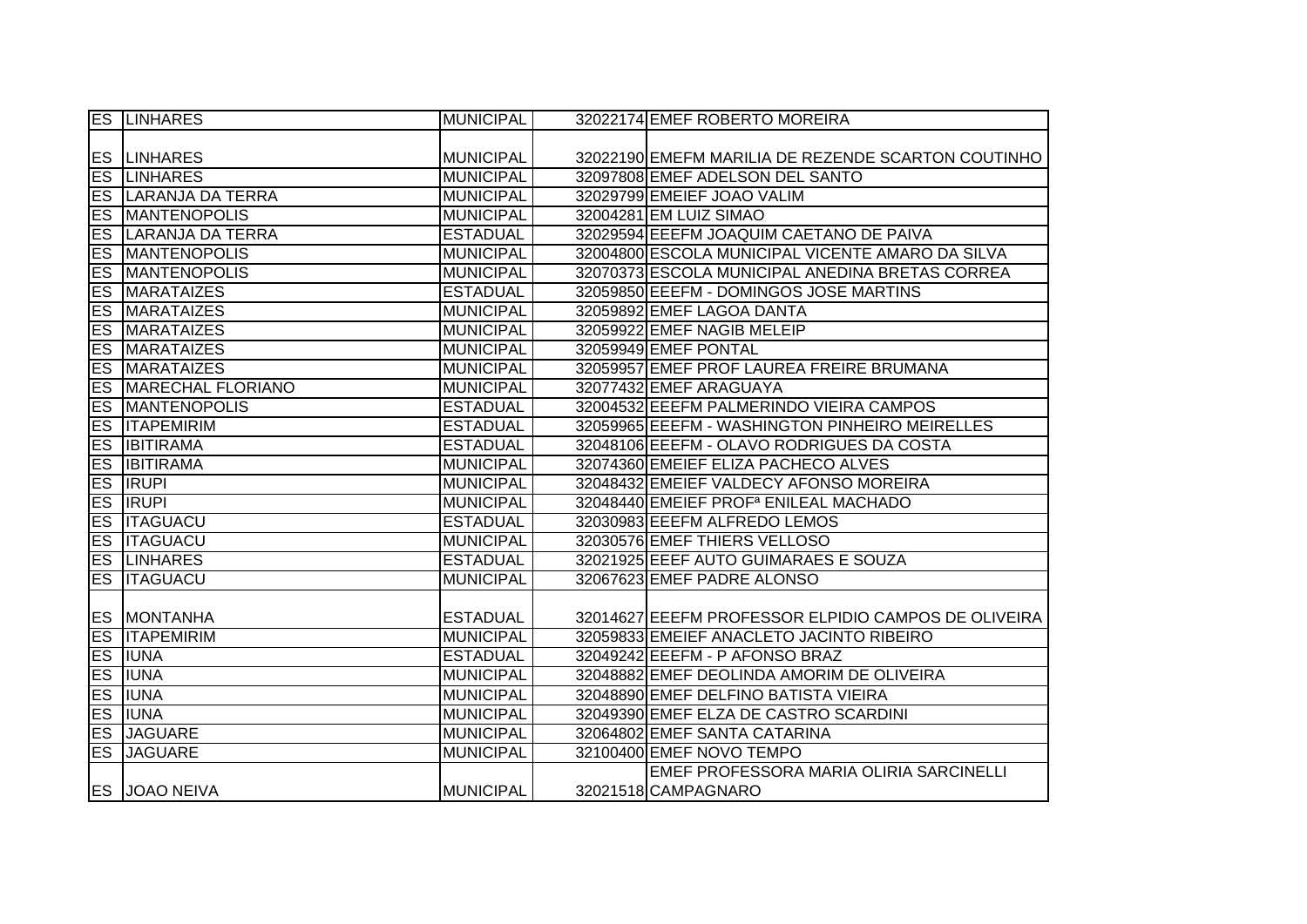|    | <b>ES ITAGUACU</b>      | <b>MUNICIPAL</b> | 32030860 EMEF MARIA PAULI SPERANDIO         |
|----|-------------------------|------------------|---------------------------------------------|
|    | <b>ES PEDRO CANARIO</b> | <b>MUNICIPAL</b> | 32017278 EMEF FELINTO DAMIAO                |
|    | <b>ES NOVA VENECIA</b>  | <b>MUNICIPAL</b> | 32006284 EMEF STANISLAW ZUCOLOTO            |
|    | <b>ES NOVA VENECIA</b>  | <b>MUNICIPAL</b> | 32064179 EMEF TITO DOS SANTOS NEVES         |
|    |                         |                  | ESCOLA MUNICIPAL DE ENSINO FUNDAMENTAL DE   |
|    | <b>ES NOVA VENECIA</b>  | <b>MUNICIPAL</b> | 32067305 TEMPO INTEGRAL PEQ                 |
|    | <b>ES PANCAS</b>        | <b>ESTADUAL</b>  | 32013728 EEEFM SEBASTIANA GRILO             |
|    | <b>ES PANCAS</b>        | <b>ESTADUAL</b>  | 32013906 EEEFM JANUARIO RIBEIRO             |
|    | <b>ES PANCAS</b>        | <b>MUNICIPAL</b> | 32013256 EMEF ORAIDE GOMES DE MIRANDA       |
|    | <b>ES PANCAS</b>        | <b>MUNICIPAL</b> | 32013280 EMEF HENOC PEREIRA                 |
|    | <b>ES MIMOSO DO SUL</b> | <b>MUNICIPAL</b> | 32057032 EMEF JOSE GONCALVES FIGUEIRA       |
|    | <b>ES PEDRO CANARIO</b> | <b>MUNICIPAL</b> | 32017260 EMEF PROF MARCOS BRUNELLI DA ROCHA |
|    | <b>ES NOVA VENECIA</b>  | <b>MUNICIPAL</b> | 32006160 EMEF SAO CRISTOVAO                 |
|    | <b>ES PEDRO CANARIO</b> | <b>MUNICIPAL</b> | 32017308 EMEF SAO JOAO BATISTA              |
|    | <b>ES PEDRO CANARIO</b> | <b>MUNICIPAL</b> | 32017537 EMPEF CRISTAL DO NORTE             |
|    | <b>ES PINHEIROS</b>     | <b>ESTADUAL</b>  | 32015550 EEEFM - SAO JOAO DO SOBRADO        |
| ES | <b>PINHEIROS</b>        | <b>MUNICIPAL</b> | 32015534 EMEF JURACY CARDOSO VIANA          |
|    | <b>ES PINHEIROS</b>     | <b>MUNICIPAL</b> | 32015569 EMEF SAO JOSE DO JUNDIA            |
|    | <b>ES PINHEIROS</b>     | <b>MUNICIPAL</b> | 32015607 EMPEF GOVERNADOR CARLOS LINDEMBERG |
|    | <b>ES PIUMA</b>         | <b>MUNICIPAL</b> | 32044690 EMEF CEU AZUL                      |
|    | <b>ES PEDRO CANARIO</b> | <b>ESTADUAL</b>  | 32017243 EEEF DR EDWARD ABREU DO NASCIMENTO |
|    | <b>ES MUNIZ FREIRE</b>  | <b>ESTADUAL</b>  | 32050364 EEEFM - ARQUIMIMO MATTOS           |
|    | <b>ES PONTO BELO</b>    | <b>MUNICIPAL</b> | 32015062 EMEF PROF VALDA COSTA SEVERO       |
|    | <b>ES MONTANHA</b>      | <b>ESTADUAL</b>  | 32014775 EEEFM - PADRE MANOEL DA NOBREGA    |
|    | <b>ES MONTANHA</b>      | <b>MUNICIPAL</b> | 32014554 EMEF BAIRRO BRASILIA               |
|    | <b>ES MONTANHA</b>      | <b>MUNICIPAL</b> | 32014562 EMEF MARIA CLEMENTINA              |
|    | <b>ES MONTANHA</b>      | <b>MUNICIPAL</b> | 32014589 EMEF PRESIDENTE COSTA E SILVA      |
|    | <b>ES MONTANHA</b>      | <b>MUNICIPAL</b> | 32014600 EMEF DOMINGOS MARTINS              |
| ES | <b>MONTANHA</b>         | <b>MUNICIPAL</b> | 32014759 EMEF PEDRO PALACIOS                |
|    | <b>ES MUCURICI</b>      | <b>ESTADUAL</b>  | 32015089 EEEFM - DE MUCURICI                |
|    | <b>ES NOVA VENECIA</b>  | <b>MUNICIPAL</b> | 32006276 EMEIEF LOURDES SCARDINI            |
|    | <b>ES MUCURICI</b>      | <b>MUNICIPAL</b> | 32015402 EMEF BEIJAMIM MENDES DE SOUZA      |
|    | <b>ES NOVA VENECIA</b>  | <b>MUNICIPAL</b> | 32006241 EMEF DR ADALTON SANTOS             |
|    | <b>ES MUNIZ FREIRE</b>  | <b>MUNICIPAL</b> | 32049951 EMEF SEBASTIAO COSTA               |
|    | <b>ES MUQUI</b>         | <b>ESTADUAL</b>  | 32057474 EEEF - MARCONDES DE SOUZA          |
|    | <b>ES MUQUI</b>         | <b>ESTADUAL</b>  | 32057504 EEEFM - SENADOR DIRCEU CARDOSO     |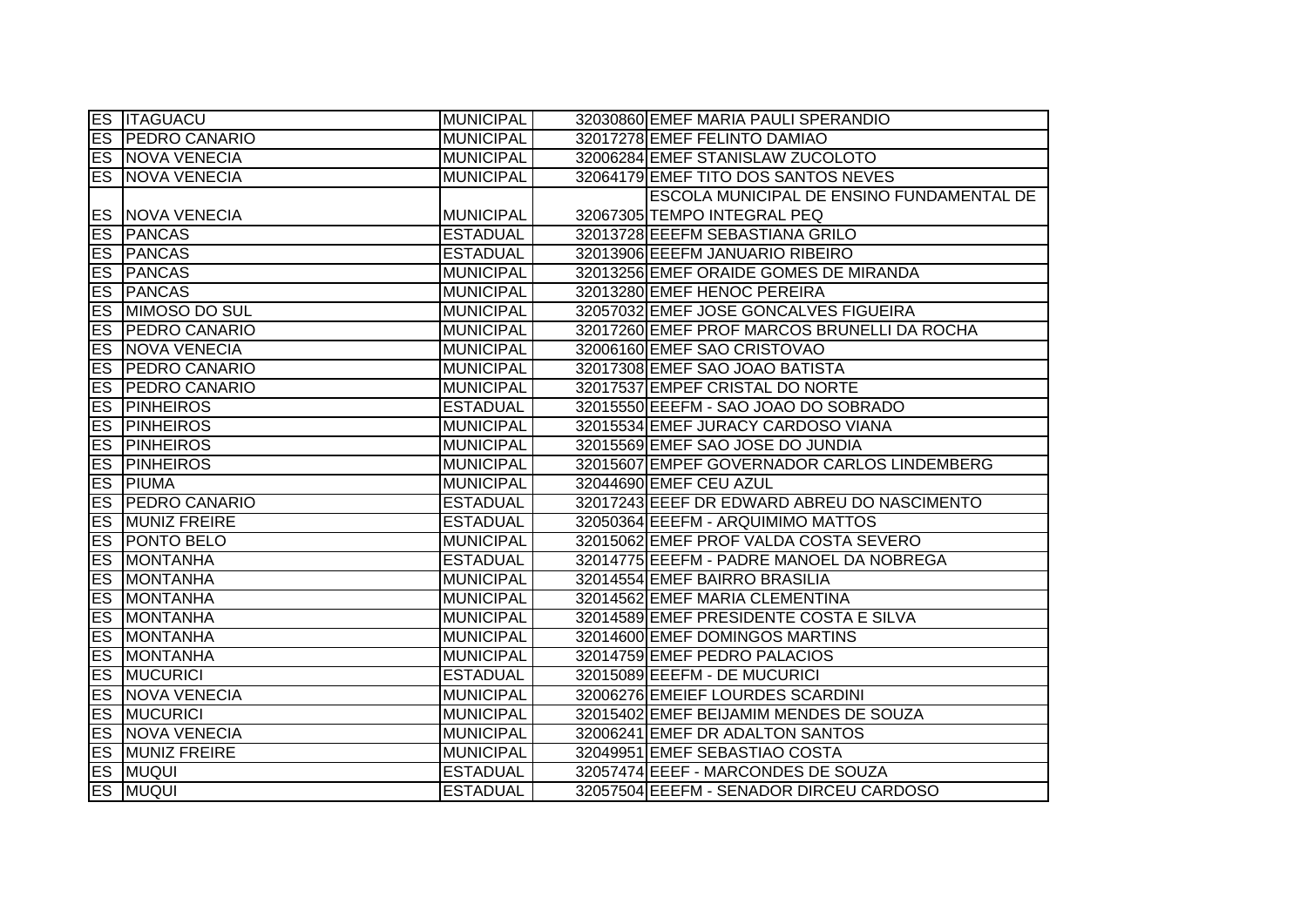|            | <b>ES MUQUI</b>                   | <b>MUNICIPAL</b> | 32057490 EMEF SAO VICENTE DE PAULO            |
|------------|-----------------------------------|------------------|-----------------------------------------------|
|            | <b>ES NOVA VENECIA</b>            | <b>ESTADUAL</b>  | 32007175 EEEFM ALARICO JOSE DE LIMA           |
|            | <b>ES NOVA VENECIA</b>            | <b>ESTADUAL</b>  | 32007515 EEEFM - JOSE ZAMPROGNO               |
|            | <b>ES NOVA VENECIA</b>            | <b>MUNICIPAL</b> | 32006047 EMEF VENECIANO                       |
| ES         | <b>MIMOSO DO SUL</b>              | <b>MUNICIPAL</b> | 32057288 EMEF CATHARINA GIOVANINI FABER       |
|            | <b>ES MUCURICI</b>                | <b>MUNICIPAL</b> | 32015054 EMEF PROF JOSE SARMENTO ROQUE        |
|            | <b>ES IBIRACU</b>                 | <b>ESTADUAL</b>  | 32021194 EEEFM NARCEU DE PAIVA FILHO          |
| ES         | <b>IBITIRAMA</b>                  | <b>ESTADUAL</b>  | 32048092 EEEFM - ANTONIO LEMOS JUNIOR         |
| ES         | <b>BOA ESPERANCA</b>              | <b>MUNICIPAL</b> | 32005628 EMEF PROF UBALDINA S AMARO DO AMARAL |
| ES         | <b>CACHOEIRO DE ITAPEMIRIM</b>    | <b>MUNICIPAL</b> | 32052430 EMEB M STAEL DE MEDEIROS TEIXEIRA    |
| ES         | BARRA DE SAO FRANCISCO            | <b>MUNICIPAL</b> | 32000731 E MUL ERASMO BRAGA                   |
| ES         | BARRA DE SAO FRANCISCO            | <b>MUNICIPAL</b> | 32000855 EM VICENTE AMARO DA SILVA            |
| ES         | <b>BARRA DE SAO FRANCISCO</b>     | <b>MUNICIPAL</b> | 32000898 EM JOAO BASTOS                       |
| Es         | BARRA DE SAO FRANCISCO            | <b>MUNICIPAL</b> | 32000952 E MUL NEUZA FERNANDES DA SILVA       |
|            | <b>ES BARRA DE SAO FRANCISCO</b>  | <b>MUNICIPAL</b> | 32002416 EM SANTO ANTONIO                     |
|            | <b>ES BARRA DE SAO FRANCISCO</b>  | <b>MUNICIPAL</b> | 32069286 E MUL LUCIENE MATOS FERREIRA         |
|            | <b>ES BARRA DE SAO FRANCISCO</b>  | <b>ESTADUAL</b>  | 32000987 EEEFM JOAO XXIII                     |
|            | <b>ES BOA ESPERANCA</b>           | <b>MUNICIPAL</b> | 32005610 EMEF PROF IZAURA DE A SILVA          |
|            | <b>ES BARRA DE SAO FRANCISCO</b>  | <b>ESTADUAL</b>  | 32000928 EEEF VARGEM ALEGRE                   |
|            | <b>ES BOM JESUS DO NORTE</b>      | <b>ESTADUAL</b>  | 32051840 EEEFM - HORACIO PLINIO               |
|            | <b>ES BOM JESUS DO NORTE</b>      | <b>MUNICIPAL</b> | 32051816 EMEIEF SAO SEBASTIAO                 |
|            | <b>ES BOM JESUS DO NORTE</b>      | <b>MUNICIPAL</b> | 32068484 EMEF CORONEL ANTONIO HONORIO         |
| <b>ES</b>  | <b>BREJETUBA</b>                  | <b>ESTADUAL</b>  | 32026846 EEEFM SAO JORGE                      |
| ES         | <b>BREJETUBA</b>                  | <b>MUNICIPAL</b> | 32078781 CEMEF OSWALDO RIBEIRO DA SILVA       |
|            | <b>ES CACHOEIRO DE ITAPEMIRIM</b> | <b>MUNICIPAL</b> | 32052219 EMEB ANISIO VIEIRA DE ALMEIDA RAMOS  |
| les.       | <b>CACHOEIRO DE ITAPEMIRIM</b>    | <b>MUNICIPAL</b> | 32052359 EMEB JENNY GUARDIA                   |
| <b>IES</b> | BARRA DE SAO FRANCISCO            | <b>MUNICIPAL</b> | 32074107 E M ELIZABETH TRZOSEKI DA SILVA      |
|            | <b>ES ALTO RIO NOVO</b>           | <b>MUNICIPAL</b> | 32009267 EMEF BARRA DE SAO LOURENCO           |
| ES         | <b>AGUA DOCE DO NORTE</b>         | <b>MUNICIPAL</b> | 32000596 EMEIEF VILA NELITA                   |
|            | <b>ES AGUA DOCE DO NORTE</b>      | <b>MUNICIPAL</b> | 32075502 EMEIEF PROF NILSA ALVES FIGUEIRA     |
| ES         | <b>AGUIA BRANCA</b>               | <b>ESTADUAL</b>  | 32005105 EEEFM AGUIA BRANCA                   |
|            |                                   |                  | ESCOLA MUNICIPAL DE ENSINO FUNDAMENTAL PE     |
|            | <b>ES AGUIA BRANCA</b>            | <b>MUNICIPAL</b> | 32064098 SERGIO BANZZA                        |
|            | <b>ES ALEGRE</b>                  | <b>ESTADUAL</b>  | 32045719 EEEFM - ANA MONTEIRO DE PAIVA        |
|            | <b>ES ALEGRE</b>                  | <b>ESTADUAL</b>  | 32045867 EEEFM - OSCAR DE ALMEIDA GAMA        |
|            | <b>ES ALEGRE</b>                  | <b>ESTADUAL</b>  | 32046022 EEEFM - JOSE CORRENTE                |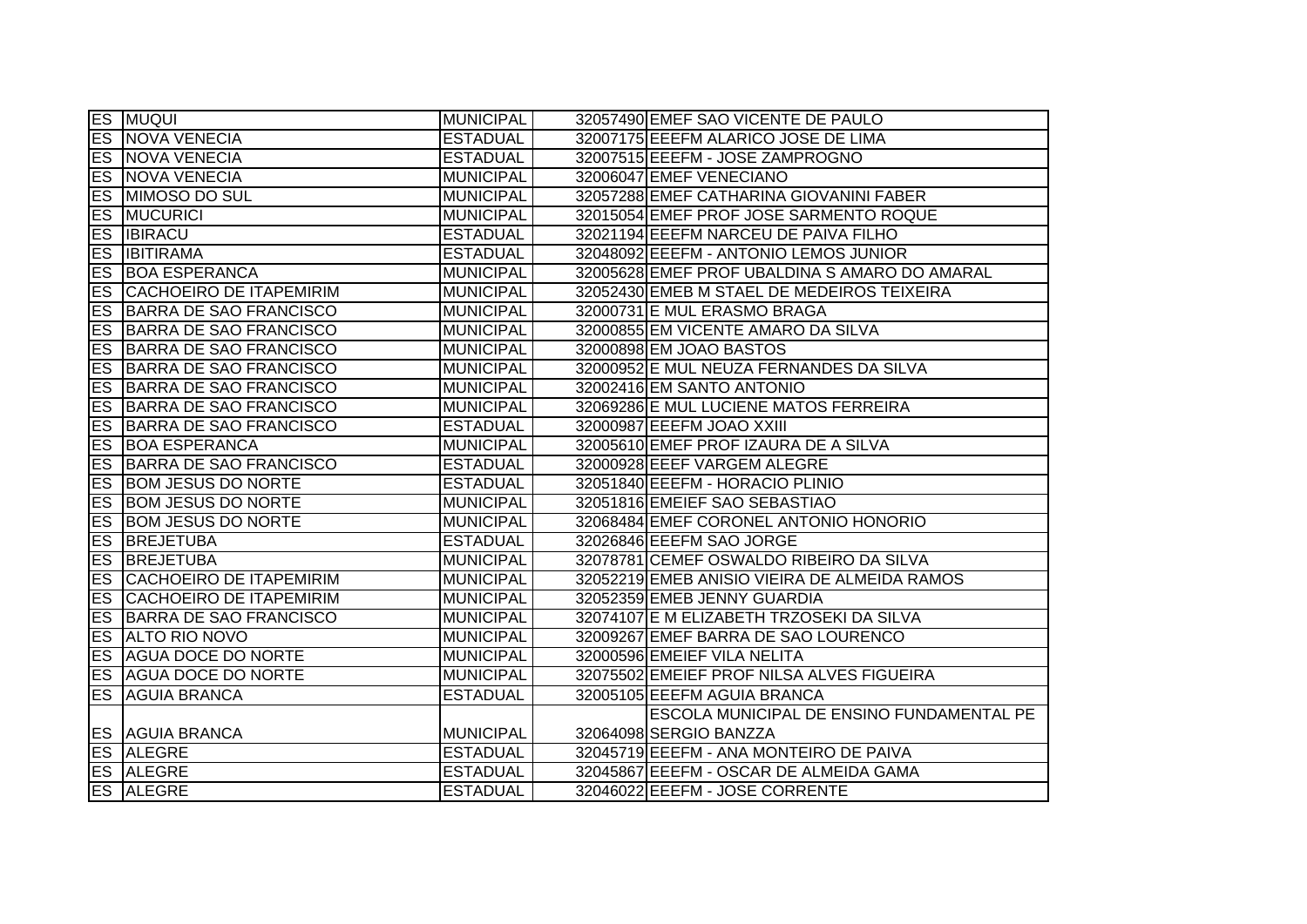|           | <b>ES BARRA DE SAO FRANCISCO</b>  | <b>ESTADUAL</b>  | 32001606 EEEFM ALADIM SILVESTRE DE ALMEIDA      |
|-----------|-----------------------------------|------------------|-------------------------------------------------|
|           | <b>ES ALTO RIO NOVO</b>           | <b>ESTADUAL</b>  | 32009038 EEEFM PASTOR ANTONIO NUNES DE CARVALHO |
|           | <b>ES CACHOEIRO DE ITAPEMIRIM</b> | <b>MUNICIPAL</b> | 32052456 EMEB MONTEIRO LOBATO                   |
|           | <b>ES ARACRUZ</b>                 | <b>ESTADUAL</b>  | 32020643 EEEFM PRIMO BITTI                      |
| ES        | ARACRUZ                           | <b>MUNICIPAL</b> | 32019750 EMEF PLACIDINO PASSOS                  |
| ES        | <b>ARACRUZ</b>                    | <b>MUNICIPAL</b> | 32062443 CMEB PROFESSORA MARIA LUIZA DEVENS     |
|           | <b>ES ATILIO VIVACQUA</b>         | <b>MUNICIPAL</b> | 32051301 EMEB ISABEL COSTA BAPTISTA             |
|           | <b>ES BAIXO GUANDU</b>            | <b>MUNICIPAL</b> | 32009410 EMEIEF GOVERNADOR LACERDA DE AGUIAR    |
|           | <b>ES BAIXO GUANDU</b>            | <b>MUNICIPAL</b> | 32009704 EMEIEF PRESIDENTE KENNEDY              |
| ES        | <b>BAIXO GUANDU</b>               | <b>MUNICIPAL</b> | 32009712 EMEIEF JULIA DE CARVALHO FISCHER       |
| <b>ES</b> | <b>BAIXO GUANDU</b>               | <b>MUNICIPAL</b> | 32062125 EMEIEF DARLENE MAGGIONI FRANQUINI      |
| <b>ES</b> | <b>ALEGRE</b>                     | <b>MUNICIPAL</b> | 32045328 EMEFTI LUCIANO ALVES DUARTE            |
| ES        | <b>GUACUI</b>                     | <b>MUNICIPAL</b> | 32046901 EMEF ANTONIO CARNEIRO RIBEIRO          |
| ES        | CACHOEIRO DE ITAPEMIRIM           | <b>MUNICIPAL</b> | 32052413 EMEB LUIZ PINHEIRO                     |
| <b>ES</b> | CONCEICAO DA BARRA                | <b>MUNICIPAL</b> | 32016140 EMEF PROF DEOLINDA LAGE                |
| ES        | CONCEICAO DA BARRA                | <b>MUNICIPAL</b> | 32016360 EMEF ALUIZIO FEU SMIDERLE              |
| ES        | CONCEICAO DA BARRA                | <b>MUNICIPAL</b> | 32016450 EMEF BENONIO FALCAO DE GOUVEA          |
| ES        | CONCEICAO DA BARRA                | <b>MUNICIPAL</b> | 32072376 EMEF ASTROGILDO CARNEIRO SETUBAL       |
| ES        | <b>DIVINO DE SAO LOURENCO</b>     | <b>ESTADUAL</b>  | 32046383 EEEFM - JUVENAL NOLASCO                |
|           | <b>ES DORES DO RIO PRETO</b>      | <b>MUNICIPAL</b> | 32046790 EMEF MUNDO NOVO                        |
|           | ES CONCEICAO DA BARRA             | <b>ESTADUAL</b>  | 32096801 EEEFM AUGUSTO DE OLIVEIRA              |
|           | <b>ES FUNDAO</b>                  | <b>MUNICIPAL</b> | 32021089 EMEF ENEAS FERREIRA                    |
| ES        | CONCEICAO DA BARRA                | <b>ESTADUAL</b>  | 32016387 EEEFM JOSE CARLOS CASTRO               |
| ES        | <b>GUACUI</b>                     | <b>MUNICIPAL</b> | 32046952 EMEF SAO GERALDO                       |
| ES        | <b>GUACUI</b>                     | <b>MUNICIPAL</b> | 32046979 EMEF EUGENIO DE SOUZA PAIXAO           |
| ES        | <b>GUACUI</b>                     | <b>MUNICIPAL</b> | 32047290 EMEF PROF ELVIRA BRUZZI                |
| ES.       | <b>GUACUI</b>                     | <b>MUNICIPAL</b> | 32047371 EMEF JOSE ANTONIO DE CARVALHO          |
| <b>ES</b> | <b>GUARAPARI</b>                  | <b>ESTADUAL</b>  | 32043490 EEEFM - ANGELICA PAIXAO                |
| ES        | GUARAPARI                         | <b>ESTADUAL</b>  | 32043651 EEEFM - ZENOBIA LEAO                   |
| ES        | GUARAPARI                         | <b>MUNICIPAL</b> | 32070454 EMEF BENEDITA MARTINS DE SOUZA         |
|           | <b>ES IBATIBA</b>                 | <b>MUNICIPAL</b> | 32073020 EMEF EUNICE PEREIRA SILVEIRA           |
|           | <b>ES ECOPORANGA</b>              | <b>ESTADUAL</b>  | 32002998 EEEF SANTA TEREZINHA                   |
|           | <b>ES CARIACICA</b>               | <b>MUNICIPAL</b> | 32100809 EMEF VALDICI ALVES BAIER               |
|           | <b>ES CACHOEIRO DE ITAPEMIRIM</b> | <b>MUNICIPAL</b> | 32052510 EMEB OSWALDO MACHADO                   |
|           | ES CACHOEIRO DE ITAPEMIRIM        | <b>MUNICIPAL</b> | 32052570 EMEB PROF PEDRO ESTELLITA HERKENHOFF   |
| ES        | CACHOEIRO DE ITAPEMIRIM           | <b>MUNICIPAL</b> | 32052677 EMEB SAO LUIZ GONZAGA                  |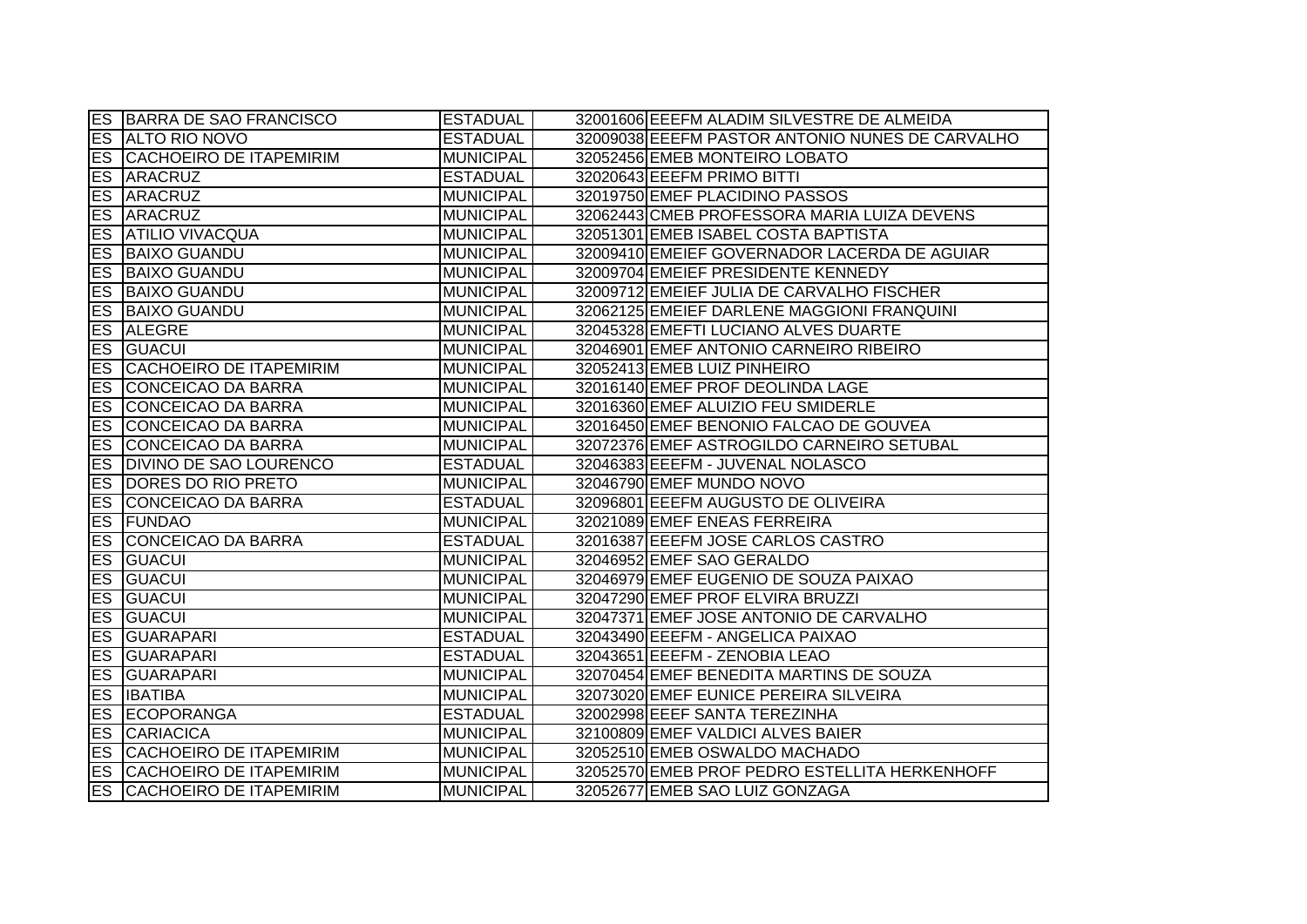|                          | ES CACHOEIRO DE ITAPEMIRIM      | <b>MUNICIPAL</b> |                | 32052707 EMEB ZILAH LIMA DE MOURA                  |
|--------------------------|---------------------------------|------------------|----------------|----------------------------------------------------|
| <b>ES</b>                | <b>CACHOEIRO DE ITAPEMIRIM</b>  | <b>MUNICIPAL</b> |                | 32076681 EMEB MARIA DAS DORES PINHEIRO AMARAL      |
| ES                       | CACHOEIRO DE ITAPEMIRIM         | <b>MUNICIPAL</b> |                | 32077807 EMEB PE GINO ZATELLI                      |
| ES                       | <b>CARIACICA</b>                | <b>ESTADUAL</b>  |                | 32034458 EEEF CASTELO BRANCO                       |
| $\overline{\mathsf{ES}}$ | <b>CONCEICAO DA BARRA</b>       | <b>MUNICIPAL</b> |                | 32016115 EMEF JOAO BASTOS B VIEIRA                 |
| <b>ES</b>                | <b>CARIACICA</b>                | <b>MUNICIPAL</b> |                | 32067402 EMEF OLIVINO ROCHA                        |
|                          | <b>ES AGUA DOCE DO NORTE</b>    | <b>MUNICIPAL</b> |                | 32000278 EMEIEF ADOLFO ROSA VIEIRA                 |
|                          | <b>ES CASTELO</b>               | <b>ESTADUAL</b>  |                | 32054092 EEEFM - JOAO BLEY                         |
|                          | <b>ES CASTELO</b>               | <b>MUNICIPAL</b> |                | 32054009 EMEIEF FREI ECHAVARRI ASIAIN              |
| ES                       | <b>CASTELO</b>                  | <b>MUNICIPAL</b> |                | 32054726 EMEIEF ANTONIO SASSO                      |
| ES                       | <b>CASTELO</b>                  | <b>MUNICIPAL</b> |                | 32054769 EMEIEF REINALDO FIM                       |
| ES                       | <b>COLATINA</b>                 | <b>MUNICIPAL</b> |                | 32010524 EMEF CLERES MARTINS MOREIRA               |
| <b>ES</b>                | <b>COLATINA</b>                 | <b>MUNICIPAL</b> |                | 32010613 EMEF GODOFREDO CHAVES BAIAO               |
| <b>ES</b>                | <b>COLATINA</b>                 | <b>MUNICIPAL</b> |                | 32010621 EMEF HUMBERTO DE CAMPOS                   |
| ES                       | <b>COLATINA</b>                 | <b>MUNICIPAL</b> |                | 32012144 EMEF MARIA ORTIZ                          |
| ES                       | <b>CARIACICA</b>                | <b>MUNICIPAL</b> |                | 32034768 EMEF MARILIA REZENDE COUTINHO             |
| ES                       | <b>AGUA DOCE DO NORTE</b>       | <b>MUNICIPAL</b> |                | 32000510 EMEIEF PROF MARIA VARGAS DA SILVA         |
| $\overline{\mathsf{ES}}$ | <b>AFONSO CLAUDIO</b>           | <b>ESTADUAL</b>  |                | 32027567 EEEFM MARIA DE ABREU ALVIM                |
| ES                       | <b>AFONSO CLAUDIO</b>           | <b>ESTADUAL</b>  |                | 32025920 EEEFM AFONSO CLAUDIO                      |
|                          | <b>ES AFONSO CLAUDIO</b>        | <b>ESTADUAL</b>  |                | 32027540 EEEFM JOSE GIESTAS                        |
|                          | <b>ES AFONSO CLAUDIO</b>        | <b>ESTADUAL</b>  |                | 32027753 EEEFM ELVIRA BARROS                       |
|                          | <b>ES AFONSO CLAUDIO</b>        | <b>MUNICIPAL</b> |                | 32025793 ESCOLA MUNICIPAL GUMERCINDO LACERDA       |
|                          | <b>ES AFONSO CLAUDIO</b>        | <b>MUNICIPAL</b> |                | 32025882 EMUL SAO VICENTE DE PAULA                 |
| ES                       | <b>AFONSO CLAUDIO</b>           | <b>MUNICIPAL</b> |                | 32062532 EMUL JOSE JORGE HADDAD                    |
| ES                       | <b>AGUA DOCE DO NORTE</b>       | <b>ESTADUAL</b>  |                | 32000057 EEEFM SEBASTIAO COIMBRA ELIZEU            |
|                          | <b>ES AGUA DOCE DO NORTE</b>    | <b>ESTADUAL</b>  |                | 32000480 EEEFM OLEGARIO MARTINS                    |
|                          | <b>ES AGUA DOCE DO NORTE</b>    | <b>ESTADUAL</b>  |                | 32000499 EEEFM DERMEVAL LEITE RIBEIRO              |
|                          | <b>ES AFONSO CLAUDIO</b>        | <b>ESTADUAL</b>  |                | 32027206 EEEFM JOSE ROBERTO CHRISTO                |
| <b>ES</b>                | <b>AGUA DOCE DO NORTE</b>       | <b>MUNICIPAL</b> |                | 32000286 EMEIEF SOARES DUTRA                       |
|                          |                                 |                  |                | ESC MUN PROFESSORA GISLENE VALERIA DA              |
|                          | <b>GO LUZIANIA</b>              | <b>MUNICIPAL</b> | 52095568 COSTA |                                                    |
|                          | <b>GO LUZIANIA</b>              | <b>MUNICIPAL</b> |                | 52088871 ESC MUL RAMIRO AGUIAR                     |
|                          | <b>GO AGUAS LINDAS DE GOIAS</b> | <b>MUNICIPAL</b> |                | 52078582 ESCOLA MUNICIPAL KENNEDY                  |
|                          | <b>GO AGUAS LINDAS DE GOIAS</b> | <b>MUNICIPAL</b> |                | 52078540 ESC MUL PROF ERIKA FLAVIA VIEIRA DE SOUZA |
|                          | <b>GO AGUAS LINDAS DE GOIAS</b> | <b>MUNICIPAL</b> |                | 52051463 ESCOLA MUNICIPAL JARDIM AMERICA           |
|                          | <b>GO LUZIANIA</b>              | <b>MUNICIPAL</b> |                | 52048853 ESCOLA MUNICIPAL OSFAYA                   |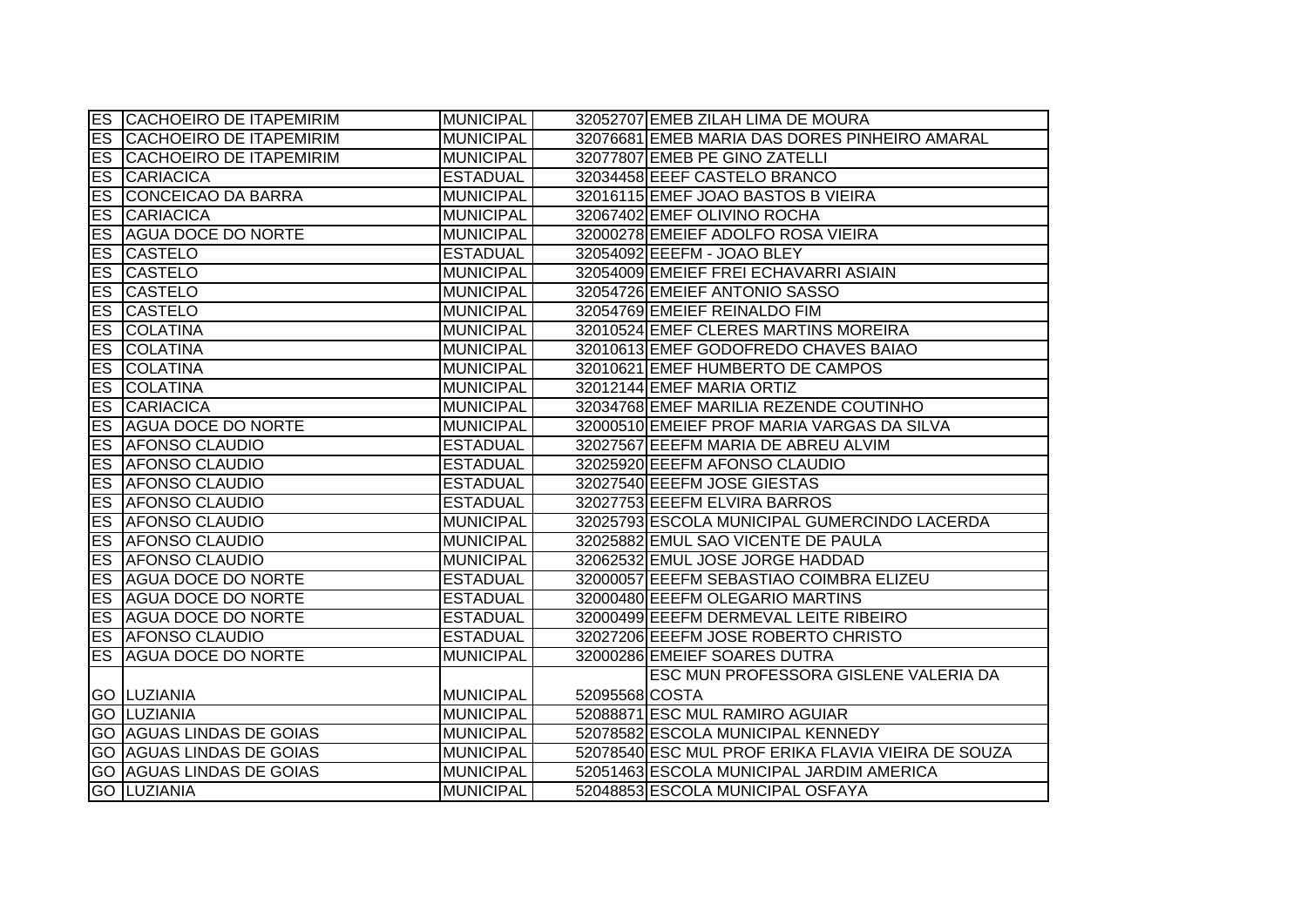| <b>GO LUZIANIA</b>              | <b>MUNICIPAL</b> |                 | 52048349 ESC MUL PARQUE SOL NASCENTE              |
|---------------------------------|------------------|-----------------|---------------------------------------------------|
| <b>GO GOIANIA</b>               | <b>MUNICIPAL</b> |                 | 52037754 ESC MUL NOSSA SENHORA DA TERRA           |
| <b>GO GOIANIA</b>               | <b>MUNICIPAL</b> |                 | 52037258 ESC MUL JOEL MARCELINO DE OLIVEIRA       |
| <b>GO GOIANIA</b>               | <b>MUNICIPAL</b> |                 | 52035956 ESC MUL HONESTINO MONTEIRO GUIMARAES     |
| <b>GO GOIANIA</b>               | <b>MUNICIPAL</b> |                 | 52034330 ESC MUL PRESIDENTE VARGAS                |
| <b>GO AGUAS LINDAS DE GOIAS</b> | <b>MUNICIPAL</b> |                 | 52078531 ESCOLA MUNICIPAL ITAMARACA               |
| <b>GO GOIANIA</b>               | <b>MUNICIPAL</b> |                 | 52036413 ESC MUL MADRE FRANCISCA                  |
| <b>GO GOIANIA</b>               | <b>MUNICIPAL</b> |                 | 52076466 ESC MUL SENADOR DARCY RIBEIRO            |
| <b>GO GOIANIA</b>               | <b>MUNICIPAL</b> |                 | 52035964 ESC MUL BARBARA SOUZA DE MORAIS          |
| <b>GO GOIANIA</b>               | <b>MUNICIPAL</b> |                 | 52075516 ESC MUL MONTEIRO LOBATO                  |
| <b>GO GOIANIA</b>               | <b>MUNICIPAL</b> |                 | 52068897 ESC MUL MARCOS ANTONIO DIAS BATISTA      |
| <b>GO GOIANIA</b>               | <b>MUNICIPAL</b> |                 | 52037240 ESC MUL JORNALISTA JAIME CÂMARA          |
|                                 |                  |                 | COLEGIO ESTADUAL PRESIDENTE CASTELO               |
| <b>GO MARA ROSA</b>             | <b>ESTADUAL</b>  |                 | 52007022 BRANCO                                   |
|                                 |                  |                 | COLEGIO ESTADUAL PROFESSORA ALICE PEREIRA         |
| <b>GO MINEIROS</b>              | <b>ESTADUAL</b>  | 52069168 ALVES  |                                                   |
|                                 |                  |                 | <b>ESC MUL SAO CAETANO RITA GONCALVES DE</b>      |
| <b>GO LUZIANIA</b>              | <b>MUNICIPAL</b> | 52048357 FARIA  |                                                   |
| <b>GO LUZIANIA</b>              | <b>MUNICIPAL</b> |                 | 52048373 ESC MUL SETOR LESTE                      |
| <b>GO LUZIANIA</b>              | <b>MUNICIPAL</b> |                 | 52048519 ESC MUL PROF ISMAR GONCALVES             |
| <b>GO LUZIANIA</b>              | <b>MUNICIPAL</b> |                 | 52069087 ESC MUN ST NORTE MARAVILHA PROF BELIM    |
| <b>GO LUZIANIA</b>              | <b>MUNICIPAL</b> |                 | 52088740 ESCOLA SAO MATEUS                        |
|                                 |                  |                 | ESC MUN JARDIM FLAMBOYANT ALZIRA ELVIRA           |
| <b>GO LUZIANIA</b>              | <b>MUNICIPAL</b> | 52098249 XAVIER |                                                   |
| <b>GO LUZIANIA</b>              | <b>MUNICIPAL</b> |                 | 52047814 ESC MUL MINGONE I ALDA VIEIRA DE SOUSA   |
| <b>GO MAMBAI</b>                | <b>MUNICIPAL</b> |                 | 52041786 ESC MUL JOAO FERREIRA DA CRUZ            |
| <b>GO LUZIANIA</b>              | <b>MUNICIPAL</b> |                 | 52047709 ESC MUL ESTRELA DALVA IV                 |
|                                 |                  |                 | COLEGIO ESTADUAL PROFESSOR JULIO                  |
| <b>GO MARA ROSA</b>             | <b>ESTADUAL</b>  |                 | 52007073 CAVALCANTI                               |
| <b>GO MATRINCHA</b>             | <b>ESTADUAL</b>  |                 | 52004279 COLEGIO ESTADUAL ARTHUR DA COSTA E SILVA |
| <b>GO MATRINCHA</b>             | <b>MUNICIPAL</b> |                 | 52083047 ESC MUL ALICE CAMELO DE AZEVEDO          |
| <b>GO MAURILANDIA</b>           | <b>ESTADUAL</b>  |                 | 52053318 ESCOLA ESTADUAL JOSE MADALENA            |
|                                 |                  |                 |                                                   |
| <b>GO MAURILANDIA</b>           | <b>MUNICIPAL</b> |                 | 52082598 ESCOLA MUNICIPAL NEIDE CARVALHO DE SOUZA |
| <b>GO MIMOSO DE GOIAS</b>       | <b>ESTADUAL</b>  |                 | 52049183 COLEGIO ESTADUAL TIRADENTES              |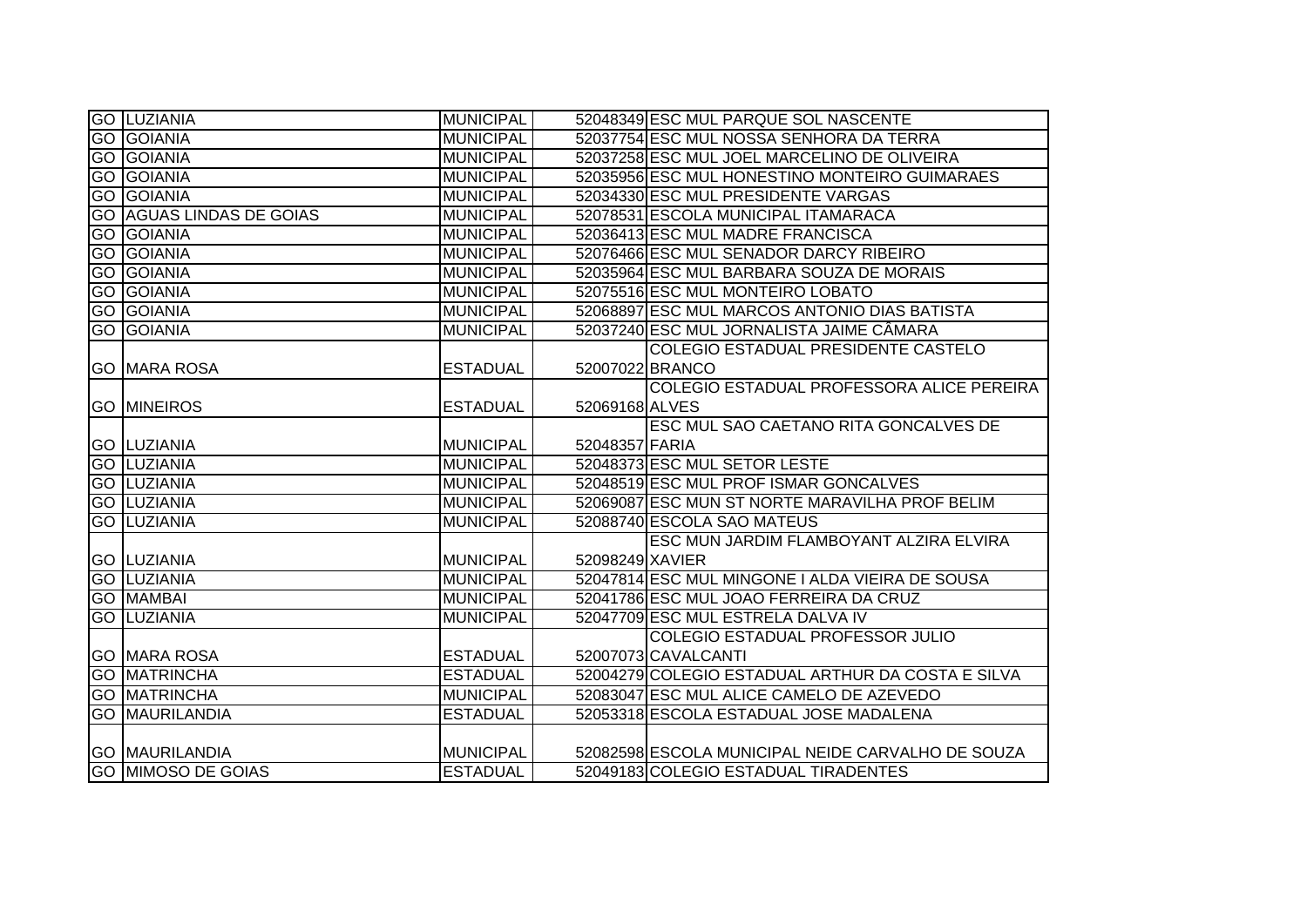|    | <b>GO MINACU</b>              | <b>ESTADUAL</b>  |                 | 52007669 COLEGIO ESTADUAL JOAQUIM THOME DE ALMEIDA   |
|----|-------------------------------|------------------|-----------------|------------------------------------------------------|
|    | <b>GO NOVO GAMA</b>           | <b>MUNICIPAL</b> |                 | 52047687 ESCOLA MUNICIPAL DELFINO MEIRELES           |
|    |                               |                  |                 |                                                      |
|    | <b>GO MAMBAI</b>              | <b>ESTADUAL</b>  |                 | 52091902 ESCOLA ESTADUAL VALTER MOREIRA DOS SANTOS   |
|    | <b>GO LEOPOLDO DE BULHOES</b> | <b>ESTADUAL</b>  |                 | 52039005 COLEGIO ESTADUAL SALIM AFIUNE               |
|    | <b>GO JATAI</b>               | <b>ESTADUAL</b>  |                 | 52052540 COLEGIO ESTADUAL NESTORIO RIBEIRO           |
|    | <b>GO JATAI</b>               | <b>ESTADUAL</b>  |                 | 52052613 COLEGIO ESTADUAL ALCANTARA DE CARVALHO      |
| GO | <b>JATAI</b>                  | <b>MUNICIPAL</b> |                 | 52052885 ESC MUL FLAVIO VILELA                       |
| GO | <b>JATAI</b>                  | <b>MUNICIPAL</b> |                 | 52052893 ESC MUL ISAIAS SOARES                       |
|    | <b>GO JAUPACI</b>             | <b>MUNICIPAL</b> |                 | 52027880 COLEGIO MUNICIPAL GERALDO DE OLIVEIRA       |
|    | <b>GO JESUPOLIS</b>           | <b>MUNICIPAL</b> |                 | 52093336 ESCOLA MUNICIPAL MENINO JESUS               |
|    |                               |                  |                 | COLEGIO ESTADUAL JANDIRA PONCIANO DE                 |
|    | <b>GO JUSSARA</b>             | <b>ESTADUAL</b>  | 52003833 PASSOS |                                                      |
|    |                               |                  |                 | CENTRO MUNICIPAL DE EDUCACAO BASICA                  |
|    | <b>GO LUZIANIA</b>            | <b>MUNICIPAL</b> |                 | 52047822 MINGONE II NATALIA APARE                    |
|    | <b>GO JUSSARA</b>             | <b>MUNICIPAL</b> |                 | 52003876 ESCOLA MUL PROFESSORA DOLORES MARTINS       |
|    | <b>GO MINEIROS</b>            | <b>MUNICIPAL</b> |                 | 52053695 ESC MUL SANTO ANTONIO                       |
|    |                               |                  |                 |                                                      |
|    | <b>GO LEOPOLDO DE BULHOES</b> | <b>MUNICIPAL</b> |                 | 52039161 ESC MUNICIPAL VESPASIANO DA COSTA FERREIRA  |
|    |                               |                  |                 |                                                      |
|    | <b>GO LUZIANIA</b>            | <b>ESTADUAL</b>  |                 | 52047520 COLEGIO ESTADUAL PROFESSOR JOSUE MEIRELES   |
|    |                               |                  |                 | COLEGIO ESTADUAL PROFESSOR JOSE CARNEIRO             |
|    | <b>GO LUZIANIA</b>            | <b>ESTADUAL</b>  | 52047539 FILHO  |                                                      |
|    |                               |                  |                 | COLEGIO ESTADUAL PROFESSORA MARIA LUIZA DA           |
|    | <b>GO LUZIANIA</b>            | <b>ESTADUAL</b>  | 52069109 SILVA  |                                                      |
|    | <b>GO LUZIANIA</b>            | <b>ESTADUAL</b>  |                 | 52076857 COLEGIO ESTADUAL OSFAYA                     |
|    | <b>GO LUZIANIA</b>            | <b>ESTADUAL</b>  |                 | 52082474 COLEGIO ESTADUAL CORACAO DE MARIA           |
|    |                               |                  |                 |                                                      |
|    | <b>GO LUZIANIA</b>            | <b>ESTADUAL</b>  |                 | 52084485 COLEGIO ESTADUAL ABIGAIL BRASIL DA SILVEIRA |
|    |                               |                  |                 | COLEGIO ESTADUAL PROFESSORA NEIDE DIB                |
|    | <b>GO LUZIANIA</b>            | <b>ESTADUAL</b>  |                 | 52094227 SALOMAO REIS                                |
|    |                               |                  |                 | <b>ESCOLA ESTADUAL MAL HUMBERTO DE A C</b>           |
|    | <b>GO JUSSARA</b>             | <b>ESTADUAL</b>  | 52003850 BRANCO |                                                      |
|    | <b>GO NOVA CRIXAS</b>         | <b>MUNICIPAL</b> |                 | 52001075 ESC MUL ALTERNATIVA                         |
|    | <b>GO MINACU</b>              | <b>MUNICIPAL</b> |                 | 52007863 ESC MUL MAURA COELHO BARROS                 |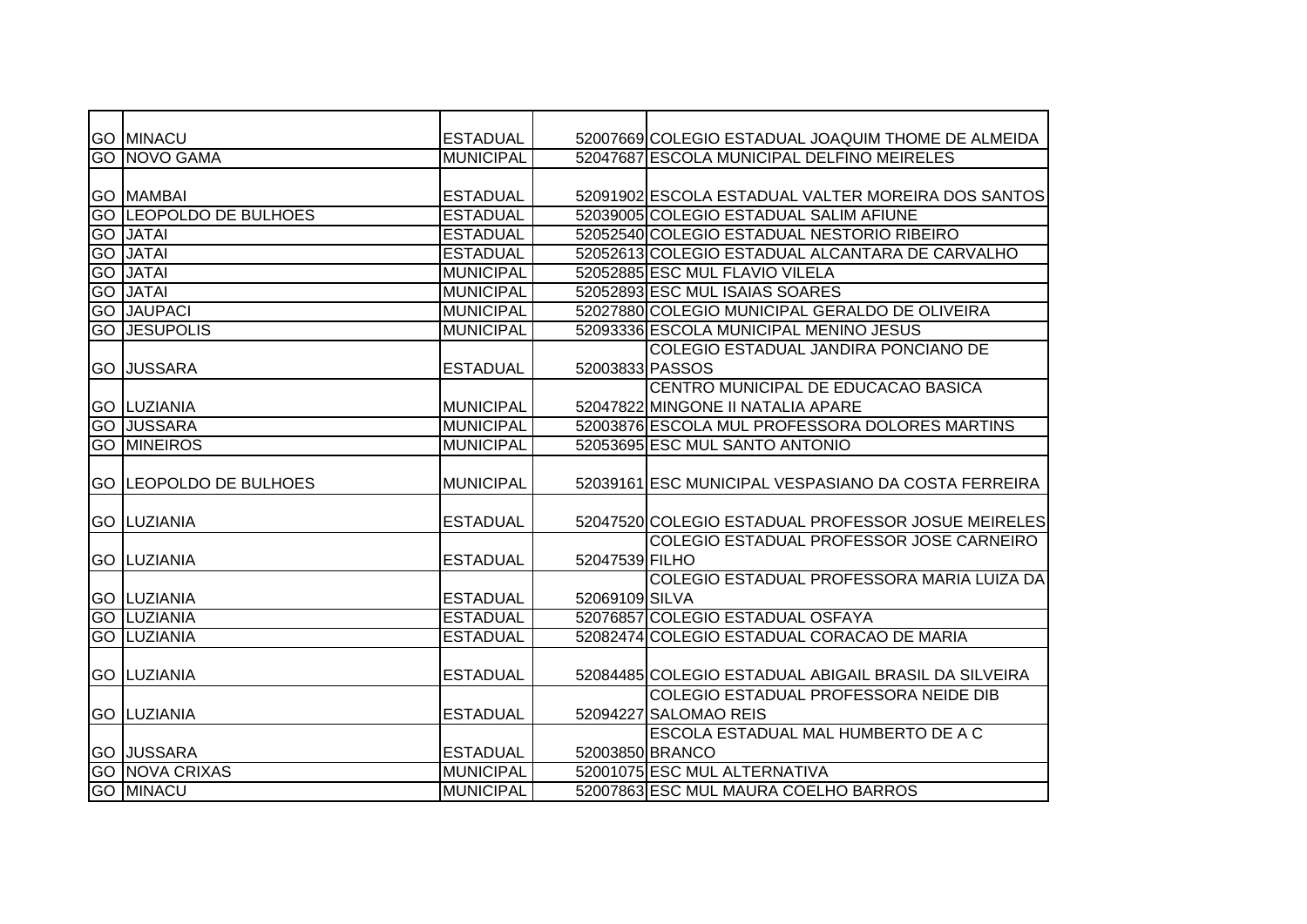|                                  |                  |                 | ESCOLA ESTADUAL PROFESSOR AGOSTINHO                |
|----------------------------------|------------------|-----------------|----------------------------------------------------|
| <b>GO INIQUELANDIA</b>           | <b>ESTADUAL</b>  |                 | 52008720 NUNES DE SOUZA                            |
|                                  |                  |                 | ESCOLA MUNICIPAL BARTOLOMEU BUENO DA               |
| <b>GO NIQUELANDIA</b>            | <b>MUNICIPAL</b> | 52008797 SILVA  |                                                    |
| <b>GO NIQUELANDIA</b>            | <b>MUNICIPAL</b> |                 | 52008940 ESCOLA MUN JUSCELINO K DE OLIVEIRA        |
| <b>GO NIQUELANDIA</b>            | <b>MUNICIPAL</b> |                 | 52078922 ESCOLA MUNICIPAL SAO JOSE                 |
| <b>GO NOVA CRIXAS</b>            | <b>ESTADUAL</b>  |                 | 52000923 ESCOLA ESTADUAL ZILO FERREIRA FEITOSA     |
|                                  |                  |                 |                                                    |
| <b>GO NOVA CRIXAS</b>            | <b>ESTADUAL</b>  |                 | 52001130 ESCOLA ESTADUAL BASILIO EVANGELISTA ROSA  |
| <b>GO NAZARIO</b>                | <b>MUNICIPAL</b> |                 | 52029697 ESC MUNICIPAL FULGENCIO SAMPAIO           |
| <b>GO NOVA CRIXAS</b>            | <b>MUNICIPAL</b> |                 | 52001067 ESC MUL VALE DO OESTE                     |
|                                  |                  |                 | <b>ESCOLA MUNICIPAL FRANCISCO DE ASSIS COELHO</b>  |
| <b>GO MUNDO NOVO</b>             | <b>MUNICIPAL</b> | 52072398 LOPES  |                                                    |
| <b>GO NOVA CRIXAS</b>            | <b>MUNICIPAL</b> |                 | 52077853 ESC MUL COUTO MAGALHAES                   |
| <b>GO NOVA IGUACU DE GOIAS</b>   | <b>MUNICIPAL</b> |                 | 52010236 ESC MUL BRANCA DE NEVE                    |
|                                  |                  |                 | COLEGIO ESTADUAL MAL HUMBERTO DE ALENCAR           |
| <b>GO NOVA ROMA</b>              | <b>ESTADUAL</b>  |                 | 52013880 CASTELO BRANCO                            |
| <b>GO NOVA ROMA</b>              | <b>MUNICIPAL</b> |                 | 52013901 ESC MUL HENRIQUE DOS PASSOS PEREIRA       |
| <b>GO NOVA VENEZA</b>            | <b>ESTADUAL</b>  |                 | 52025489 ESCOLA ESTADUAL JOSE PEIXOTO              |
| <b>GO NOVA VENEZA</b>            | <b>MUNICIPAL</b> |                 | 52025608 ESC MUL TEREZA ZANINI PEIXOTO             |
| <b>GO NOVO BRASIL</b>            | <b>ESTADUAL</b>  |                 | 52027996 COLEGIO ESTADUAL ALFREDO NASSER           |
| <b>GO NOVA CRIXAS</b>            | <b>MUNICIPAL</b> |                 | 52000990 ESC MUL JOSE PIRES DE SOUZA               |
| <b>GO MORRINHOS</b>              | <b>ESTADUAL</b>  |                 | 52060071 COLEGIO ESTADUAL CORONEL PEDRO NUNES      |
|                                  |                  |                 | ESCOLA MUNICIPAL PROFESSOR SALVIANO NEVES          |
| <b>GO MINEIROS</b>               | <b>MUNICIPAL</b> | 52069141 AMORIM |                                                    |
| <b>GO MOIPORA</b>                | <b>ESTADUAL</b>  |                 | 52027899 COLEGIO ESTADUAL JOSE MARCELINO           |
|                                  |                  |                 |                                                    |
| <b>GO MONTE ALEGRE DE GOIAS</b>  | <b>ESTADUAL</b>  |                 | 52013570 COLEGIO ESTADUAL ANTONIO JOSE DE OLIVEIRA |
|                                  |                  |                 | <b>ESCOLA MUNICIPAL PROFESSOR JURIVE DE SOUZA</b>  |
| <b>GO MONTE ALEGRE DE GOIAS</b>  | <b>MUNICIPAL</b> |                 | 52071707 VILA REAL                                 |
|                                  |                  |                 | COLEGIO ESTADUAL FRANCISCO MODESTO DA              |
| <b>GO MONTES CLAROS DE GOIAS</b> | <b>ESTADUAL</b>  | 52005500 SILVA  |                                                    |
| <b>GO MONTES CLAROS DE GOIAS</b> | <b>MUNICIPAL</b> |                 | 52005496 ESCOLA MUNICIPAL DR MIGUEL FERREIRA LIMA  |
| <b>GO MONTIVIDIU DO NORTE</b>    | <b>ESTADUAL</b>  |                 | 52008320 COLEGIO ESTADUAL CHICO MENDES             |
| <b>GO NEROPOLIS</b>              | <b>MUNICIPAL</b> |                 | 52075931 ESC MUL OSCARINO CAETANO REZENDE          |
| <b>GO MONTIVIDIU DO NORTE</b>    | <b>MUNICIPAL</b> |                 | 52077632 ESC MUL JOSE MARQUES DE BRITO             |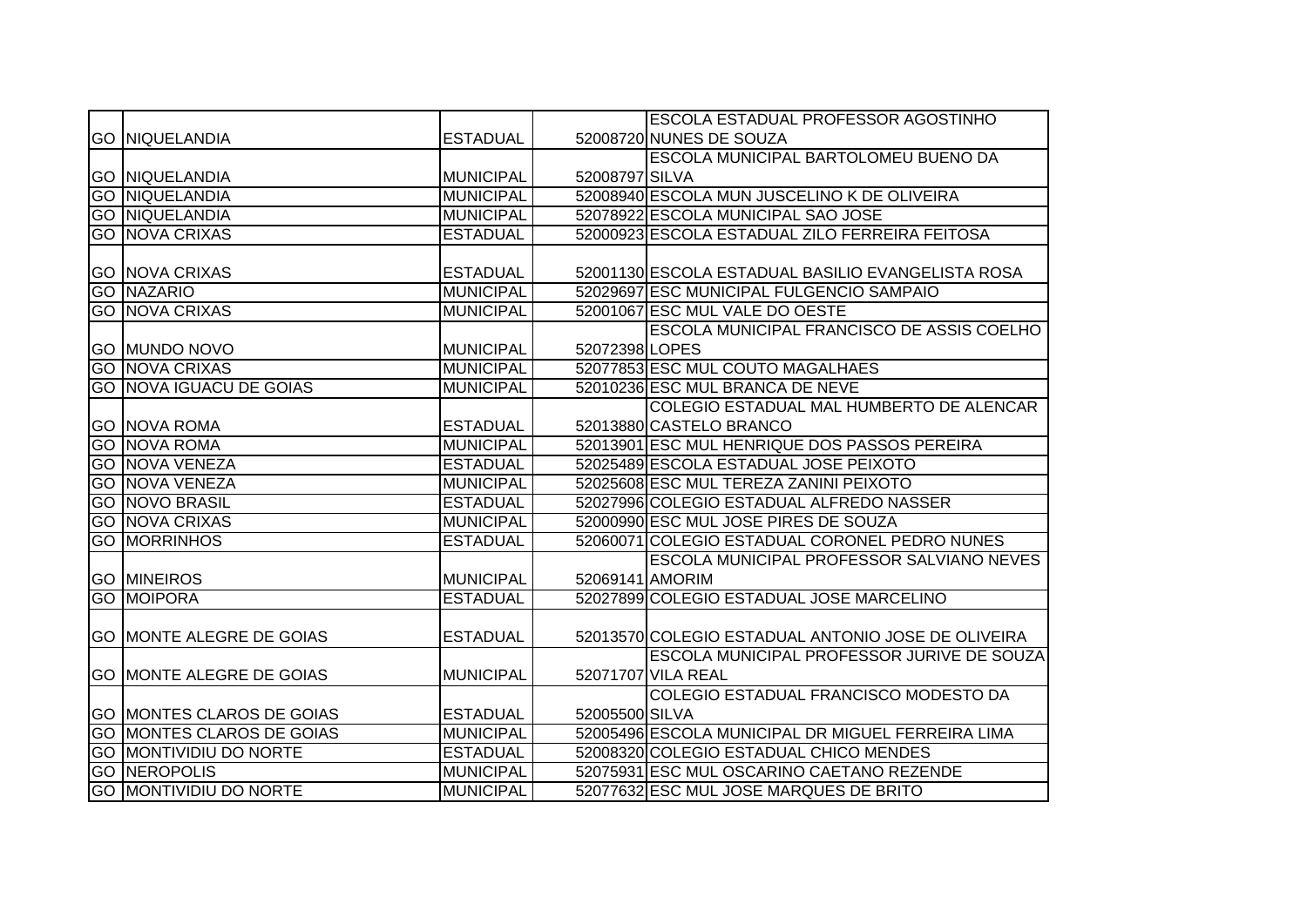|    |                                |                  |                  | COLEGIO ESTADUAL DIOGENES DE CASTRO                 |
|----|--------------------------------|------------------|------------------|-----------------------------------------------------|
|    | <b>GO JARAGUA</b>              | <b>ESTADUAL</b>  | 52024610 RIBEIRO |                                                     |
|    | <b>GO MORRINHOS</b>            | <b>ESTADUAL</b>  |                  | 52069206 COLEGIO ESTADUAL SYLVIO DE MELLO           |
|    | <b>GO MORRINHOS</b>            | <b>MUNICIPAL</b> |                  | 52060152 ESC MUL EUDOXIO DE FIGUEIREDO              |
|    | <b>GO MORRINHOS</b>            | <b>MUNICIPAL</b> |                  | 52071960 ESC MUL PROF MARY DO CARMO                 |
|    | <b>GO MORRO AGUDO DE GOIAS</b> | <b>ESTADUAL</b>  |                  | 52018172 COLEGIO ESTADUAL RAMIRO PEDRO              |
|    | <b>GO MOSSAMEDES</b>           | <b>MUNICIPAL</b> |                  | 52029450 ESC MUL ANTONIA BARBOSA ALVES              |
|    | <b>GO MOZARLANDIA</b>          | <b>ESTADUAL</b>  |                  | 52000648 COLEGIO ESTADUAL COSTA E SILVA             |
| GO | MUNDO NOVO                     | <b>ESTADUAL</b>  |                  | 52000850 ESCOLA ESTADUAL MUNDO NOVO                 |
|    | <b>GO MUNDO NOVO</b>           | <b>MUNICIPAL</b> |                  | 52000877 ESCOLA MUNICIPAL JK                        |
|    | <b>GO MONTIVIDIU DO NORTE</b>  | <b>ESTADUAL</b>  |                  | 52008339 ESCOLA ESTADUAL DE MATA AZUL               |
|    | <b>GO GUAPO</b>                | <b>MUNICIPAL</b> |                  | 52038491 ESC MUL MANOEL RIBEIRO ROSA                |
|    | <b>GO JATAI</b>                | <b>ESTADUAL</b>  |                  | 52052524 COLEGIO ESTADUAL JOAO ROBERTO MOREIRA      |
|    | <b>GO GOIAS</b>                | <b>ESTADUAL</b>  |                  | 52003051 LYCEU DE GOYAZ                             |
|    |                                |                  |                  | COLEGIO ESTADUAL ORCALINO FERNANDES                 |
|    | <b>GO GOIATUBA</b>             | <b>ESTADUAL</b>  |                  | 52058867 EVANGELISTA                                |
|    | <b>GO GOIATUBA</b>             | <b>MUNICIPAL</b> |                  | 52058956 ESC MUL PROFESSORA IRENE ROSA FERREIRA     |
|    | <b>GO GOIATUBA</b>             | <b>MUNICIPAL</b> |                  | 52058999 ESC MUL PROF ANA PERCILIANA DO P VARGAS    |
|    | <b>GO GOIATUBA</b>             | <b>MUNICIPAL</b> |                  | 52073211 ESC MUL GERALDO DE ASSIS LOPES             |
|    | <b>GO GOUVELANDIA</b>          | <b>ESTADUAL</b>  |                  | 52067289 COLEGIO ESTADUAL JOSE RODRIGUES MORENO     |
|    | <b>GO GOIAS</b>                | <b>ESTADUAL</b>  |                  | 52002659 COLEGIO ESTADUAL CORA CORALINA             |
|    |                                |                  |                  |                                                     |
|    | <b>GO GUAPO</b>                | <b>ESTADUAL</b>  |                  | 52038556 ESCOLA ESTADUAL DR JOSE FELICIANO FERREIRA |
|    | <b>GO GOIANIRA</b>             | <b>MUNICIPAL</b> |                  | 52038416 ESCOLA MUNICIPAL CHICO MARTINS             |
|    | <b>GO GUAPO</b>                | <b>MUNICIPAL</b> |                  | 52038548 ESCOLA MUNICIPAL DONA SANITA               |
|    | <b>GO GUARANI DE GOIAS</b>     | <b>ESTADUAL</b>  |                  | 52041239 COLEGIO ESTADUAL CASTELO BRANCO            |
|    | <b>GO GUARANI DE GOIAS</b>     | <b>MUNICIPAL</b> |                  | 52082610 ESC MUL EMERSON TAVARES LOPES              |
|    | <b>GO HEITORAI</b>             | <b>ESTADUAL</b>  |                  | 52022560 COLEGIO ESTADUAL DOM ABEL                  |
|    | <b>GO HEITORAI</b>             | <b>ESTADUAL</b>  |                  | 52022609 ESCOLA ESTADUAL OLAVO COSTA CAMPOS         |
|    |                                |                  |                  | <b>COLEGIO ESTADUAL DEPUTADO MANOEL</b>             |
|    | <b>GO HIDROLANDIA</b>          | <b>ESTADUAL</b>  |                  | 52038742 MENDONCA                                   |
|    |                                |                  |                  | COLEGIO ESTADUAL PROFESSORA AUGUSTA                 |
|    | <b>GO HIDROLANDIA</b>          | <b>ESTADUAL</b>  |                  | 52038793 MACHADO                                    |
|    | <b>GO HIDROLANDIA</b>          | <b>MUNICIPAL</b> |                  | 52038777 ESC MUL JOSE AMANCIO SOUZA PINTO           |
|    |                                |                  |                  | COLEGIO ESTADUAL PROFESSORA LIODOSIA                |
|    | <b>GO GUAPO</b>                | <b>ESTADUAL</b>  |                  | 52038483 SERRA RAMOS                                |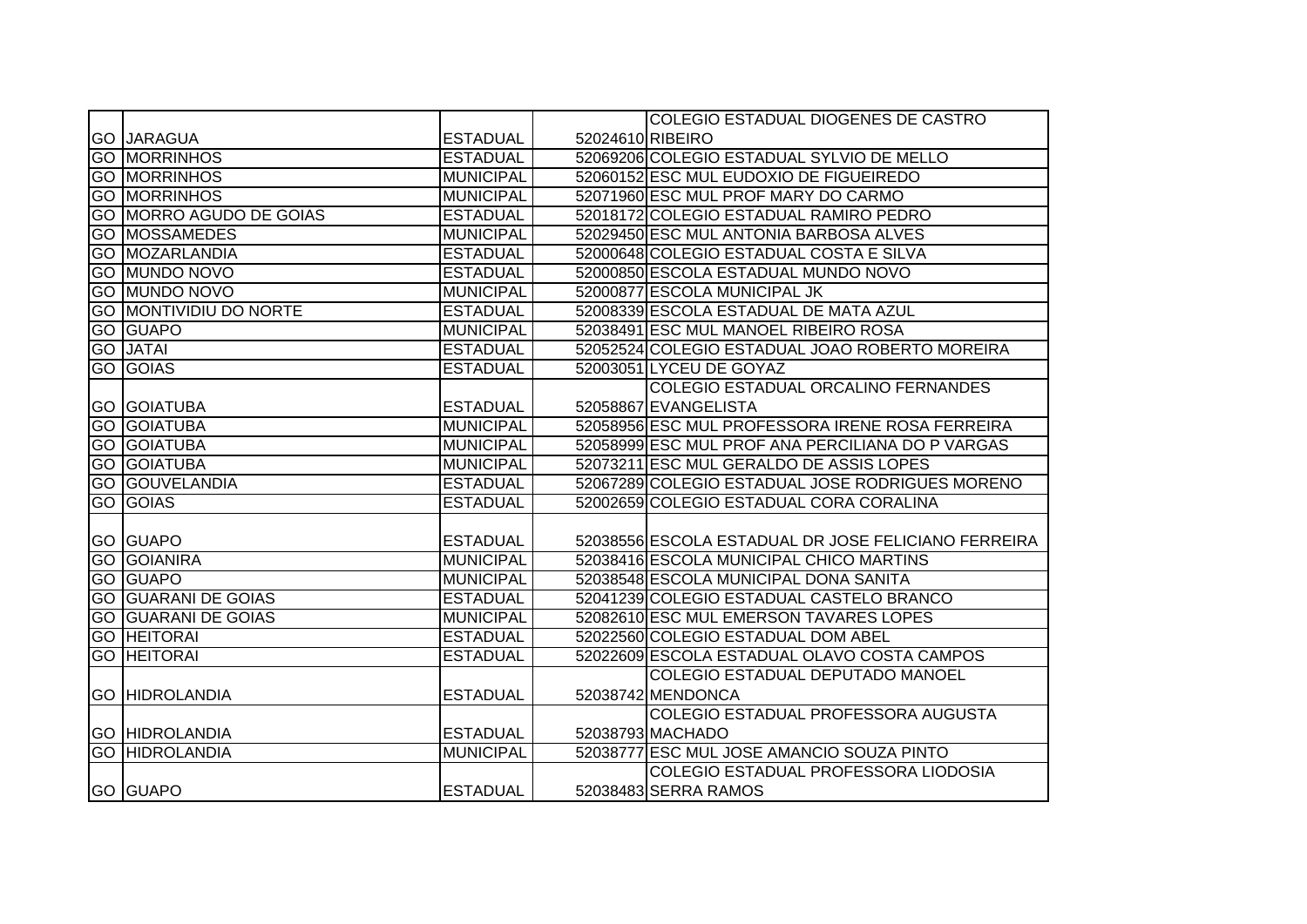| <b>GO GOIANIA</b>     | <b>ESTADUAL</b>  |                 | 52038181 LYCEU DE GOIANIA                          |
|-----------------------|------------------|-----------------|----------------------------------------------------|
| <b>GO GOIANIA</b>     | <b>ESTADUAL</b>  |                 | 52034798 COLEGIO ESTADUAL ALBERT SABIN             |
| <b>GO GOIANIA</b>     | <b>ESTADUAL</b>  |                 | 52035115 COLEGIO ESTADUAL JARDIM NOVO MUNDO        |
| <b>GO GOIANIA</b>     | <b>ESTADUAL</b>  |                 | 52035140 COLEGIO ESTADUAL JOAO JOSE COUTINHO       |
|                       |                  |                 |                                                    |
| <b>GO GOIANIA</b>     | <b>ESTADUAL</b>  |                 | 52035441 ESCOLA ESTADUAL PROFESSORA MARINETE SILVA |
|                       |                  |                 | ESCOLA ESTADUAL PROFESSOR SEBASTIAO                |
| <b>GO GOIANIA</b>     | <b>ESTADUAL</b>  | 52035450 FRANCA |                                                    |
| <b>GO GOIANIA</b>     | <b>ESTADUAL</b>  |                 | 52035581 COLEGIO ESTADUAL SOLON AMARAL             |
|                       |                  |                 | COLEGIO ESTADUAL TANCREDO DE ALMEIDA               |
| <b>GO GOIANIA</b>     | <b>ESTADUAL</b>  | 52035620 NEVES  |                                                    |
| <b>GO GOIAS</b>       | <b>ESTADUAL</b>  |                 | 52002675 ESCOLA ESTADUAL DOM ABEL                  |
| <b>GO GOIANIA</b>     | <b>ESTADUAL</b>  |                 | 52038025 INSTITUTO DE EDUCACAO DE GOIAS            |
| <b>GO IACIARA</b>     | <b>ESTADUAL</b>  |                 | 52041450 COLEGIO ESTADUAL JOAQUIM VIEIRA DE BRITO  |
| <b>GO GOIANIA</b>     | <b>ESTADUAL</b>  |                 | 52074030 COLEGIO ESTADUAL AMALIA HERMANO TEIXEIRA  |
| <b>GO GOIANIA</b>     | <b>ESTADUAL</b>  |                 | 52089614 COLEGIO ESTADUAL DEPUTADO JOSE LUCIANO    |
| <b>GO GOIANIA</b>     | <b>MUNICIPAL</b> |                 | 52034313 ESC MUL PROFESSOR PAULO FREIRE            |
| <b>GO GOIANIA</b>     | <b>MUNICIPAL</b> |                 | 52036529 ESC MUL OSTERNO POTENCIANO E SILVA        |
| <b>GO GOIANIA</b>     | <b>MUNICIPAL</b> |                 | 52037118 ESC MUL ARAO FERNANDES DE OLIVEIRA        |
| <b>GO GOIANIA</b>     | <b>MUNICIPAL</b> |                 | 52075524 ESCOLA DIREITO DO SABER-CECOM             |
| <b>GO GOIANIA</b>     | <b>MUNICIPAL</b> |                 | 52082660 ESC MUL AYRTON SENNA                      |
| <b>GO GOIANIA</b>     | <b>MUNICIPAL</b> |                 | 52082679 ESC MUL MARIA CLARA MACHADO               |
| <b>GO GOIANIA</b>     | <b>ESTADUAL</b>  |                 | 52035808 ESCOLA ESTADUAL JOAO CRISOSTOMO ROSA      |
| <b>GO ITAPIRAPUA</b>  | <b>MUNICIPAL</b> |                 | 52003680 ESC MUL SEBASTIANA SARDINHA COSTA         |
| <b>GO ITABERAI</b>    | <b>MUNICIPAL</b> |                 | 52023494 ESC MUL IRANI COSTA                       |
| <b>GO ITABERAI</b>    | <b>MUNICIPAL</b> |                 | 52023931 ESC MUL PADRE ELIGIO SILVESTRI            |
| <b>GO ITAGUARI</b>    | <b>ESTADUAL</b>  |                 | 52024148 ESCOLA ESTADUAL JOSE EDUARDO DO COUTO     |
|                       |                  |                 | COLEGIO ESTADUAL PRESIDENTE CASTELO                |
| <b>GO ITAJA</b>       | <b>ESTADUAL</b>  |                 | 52067351 BRANCO                                    |
| <b>GO ITAPACI</b>     | <b>ESTADUAL</b>  |                 | 52017320 ESCOLA ESTADUAL LUIZ ALVES MACHADO        |
| <b>GO ITAPACI</b>     | <b>ESTADUAL</b>  |                 | 52017362 ESCOLA ESTADUAL VICENCA MARIA DE JESUS    |
|                       |                  |                 | <b>ESCOLA ESTADUAL DESEMBARGADOR MARIO</b>         |
| <b>GO ITAPIRAPUA</b>  | <b>ESTADUAL</b>  | 52003477 CAIADO |                                                    |
| <b>GO HIDROLANDIA</b> | <b>MUNICIPAL</b> |                 | 52038823 ESCOLA MUNICIPAL ALIANCA                  |
| <b>GO ITAPIRAPUA</b>  | <b>ESTADUAL</b>  |                 | 52003752 COLEGIO ESTADUAL MARECHAL RIBAS JUNIOR    |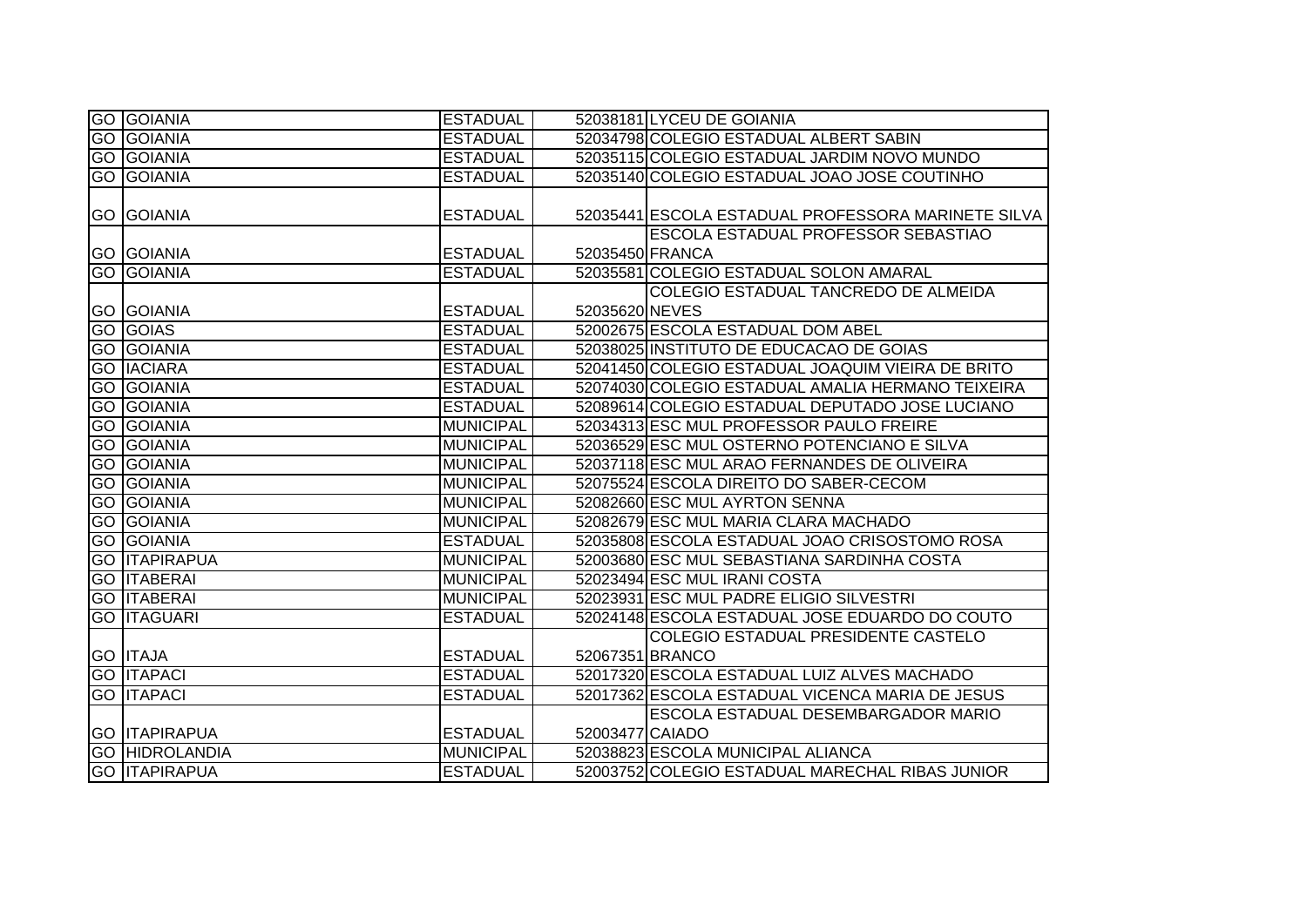|                        |                  |                  | <b>ESCOLA ESTADUAL VEREADOR ANTONIO</b>                  |
|------------------------|------------------|------------------|----------------------------------------------------------|
| <b>GO IPORA</b>        | <b>ESTADUAL</b>  |                  | 52027449 LAURINDO                                        |
|                        |                  |                  |                                                          |
| <b>GO ITAPURANGA</b>   | <b>ESTADUAL</b>  |                  | 52017630 ESCOLA ESTADUAL JOAQUIM DA SILVA MOREIRA        |
| <b>GO ITAPURANGA</b>   | <b>MUNICIPAL</b> |                  | 52077900 ESC MUN VERA CRUZ                               |
| <b>GO ITARUMA</b>      | <b>ESTADUAL</b>  |                  | 52067459 COLEGIO ESTADUAL COELHO NETO                    |
| <b>GO ITAUCU</b>       | <b>MUNICIPAL</b> |                  | 52090159 ESCOLA MUNICIPAL VISAO DO FUTURO                |
| <b>GO ITUMBIARA</b>    | <b>MUNICIPAL</b> |                  | 52059669 ESC MUL ALEXANDRE ARCIPRETTI                    |
| <b>GO ITUMBIARA</b>    | <b>MUNICIPAL</b> |                  | 52059804 ESCOLA MUNICIPAL PEIXOTO DA SILVEIRA            |
|                        |                  |                  |                                                          |
| <b>GO ITUMBIARA</b>    | <b>MUNICIPAL</b> |                  | 52188507 ESCOLA MUNICIPAL AMADEU PEDRO DE OLIVEIRA       |
| <b>GO NOVO GAMA</b>    | <b>MUNICIPAL</b> |                  | 52047725 ESCOLA MUNICIPAL ESTRELA DALVA VI               |
| <b>GO ITAPIRAPUA</b>   | <b>ESTADUAL</b>  |                  | 52003485 ESCOLA ESTADUAL NICO DE BARROS                  |
| <b>GO INDIARA</b>      | <b>MUNICIPAL</b> |                  | 52056597 ESC MUL OLAVO BILAC                             |
| <b>GO JARAGUA</b>      | <b>MUNICIPAL</b> |                  | 52025136 ESC MUL PEQUENO PRINCIPE                        |
|                        |                  |                  | <b>ESCOLA ESTADUAL JUVENTINO DE FRANCA</b>               |
| <b>GO IACIARA</b>      | <b>ESTADUAL</b>  | 52041484 SABATH  |                                                          |
| <b>GO IACIARA</b>      | <b>ESTADUAL</b>  |                  | 52041506 COLEGIO ESTADUAL RAIMUNDO ROCHA RIBEIRO         |
| <b>GO IACIARA</b>      | <b>MUNICIPAL</b> |                  | 52041590 ESCOLA MUNICIPAL ODILON NERE SAMPAIO            |
|                        |                  |                  | ESCOLA MUNICIPAL PROF <sup>a</sup> MARIA DO CARMO        |
| <b>GO IACIARA</b>      | <b>MUNICIPAL</b> |                  | 52041662 MARQUES                                         |
|                        |                  |                  | ESCOLA MUNICIPAL PROF <sup>°</sup> SEBASTIAO MARQUES     |
| <b>GO IACIARA</b>      | <b>MUNICIPAL</b> |                  | 52069079 DE SOUZA                                        |
|                        |                  |                  | <b>ESCOLA MUNICIPAL PROF<sup>a</sup> ESTELIA NERY DE</b> |
| <b>GO IACIARA</b>      | <b>MUNICIPAL</b> |                  | 52094260 ALMEIDA MELO                                    |
|                        |                  |                  | <b>COLEGIO ESTADUAL PERILO RODRIGUES DE</b>              |
| <b>GO INACIOLANDIA</b> | <b>ESTADUAL</b>  | 52059243 MOURA   |                                                          |
| <b>GO ITABERAI</b>     | <b>ESTADUAL</b>  |                  | 52023516 ESCOLA ESTADUAL MARIA OLINTA DE ALMEIDA         |
| <b>GO INDIARA</b>      | <b>MUNICIPAL</b> |                  | 52056520 ESC MUL ELIZABETH B D DE ALMEIDA                |
| <b>GO IPORA</b>        | <b>ESTADUAL</b>  |                  | 52072088 COLEGIO ESTADUAL ARISTON GOMES DA SILVA         |
| <b>GO INDIARA</b>      | <b>MUNICIPAL</b> |                  | 52056619 ESCOLA MUNICIPAL ADELVINA MARIA DE SOUZA        |
| <b>GO INHUMAS</b>      | <b>MUNICIPAL</b> |                  | 52022986 ESCOLA MUNICIPAL PADRE FELICIANO                |
|                        |                  |                  | COLEGIO ESTADUAL PROFESSOR EDUARDO                       |
| <b>GO IPAMERI</b>      | <b>ESTADUAL</b>  | 52065952 MANCINI |                                                          |
|                        |                  |                  | <b>ESCOLA ESTADUAL PROFESSOR JOSE PIO DE</b>             |
| <b>GO IPAMERI</b>      | <b>ESTADUAL</b>  |                  | 52066010 SANTANA                                         |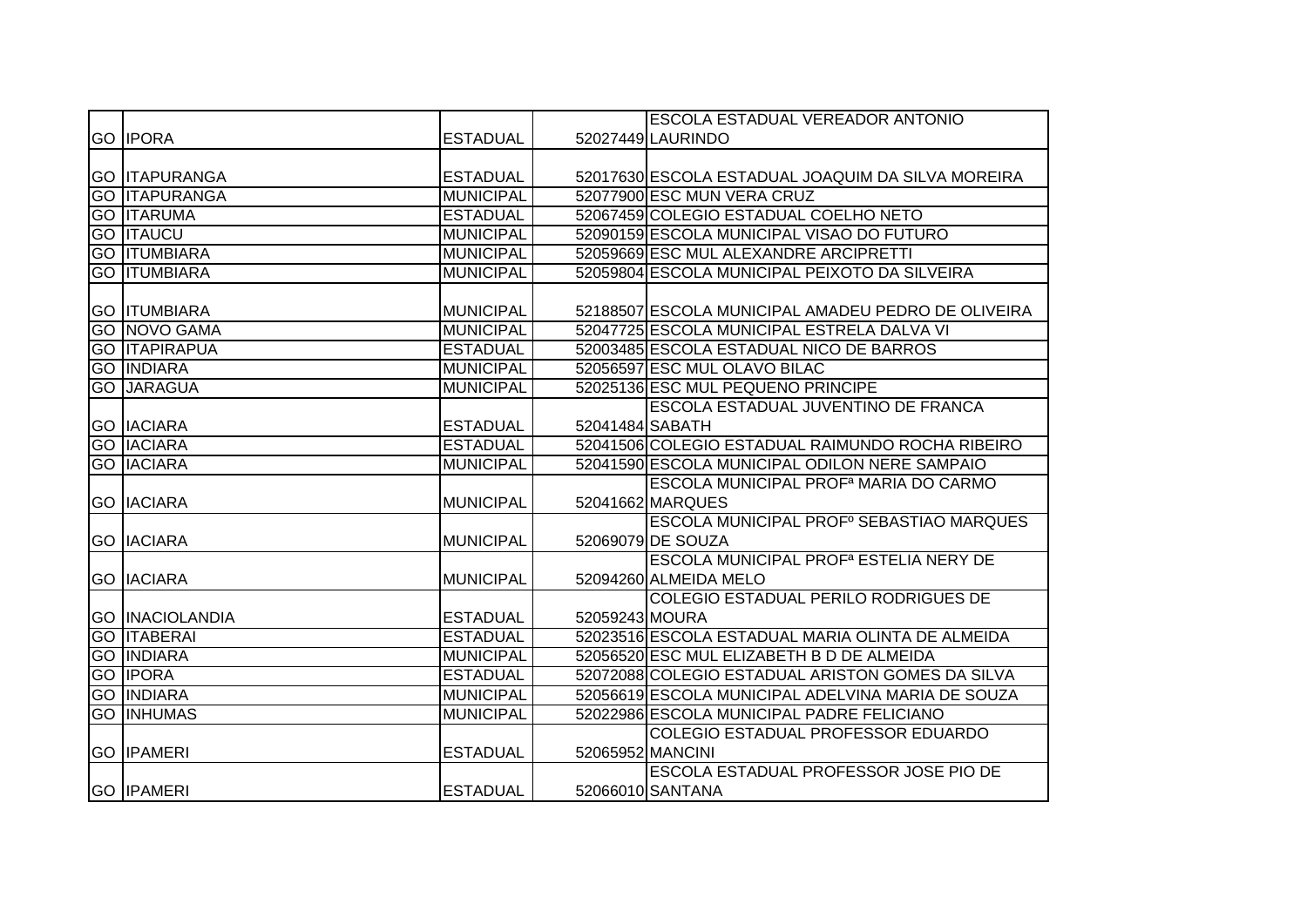| <b>GO IPAMERI</b>                | <b>ESTADUAL</b>  |                | 52066045 ESCOLA ESTADUAL JOSE COSTA PARANHOS       |
|----------------------------------|------------------|----------------|----------------------------------------------------|
| <b>GO IPAMERI</b>                | <b>MUNICIPAL</b> |                | 52066088 ESC MUNICIPAL NOSSA SENHORA DE FATIMA     |
| <b>GO IPIRANGA DE GOIAS</b>      | <b>ESTADUAL</b>  |                | 52015386 COLEGIO ESTADUAL SETE DE SETEMBRO         |
|                                  |                  |                |                                                    |
| <b>GO HIDROLINA</b>              | <b>MUNICIPAL</b> |                | 52017150 ESCOLA MUNICIPAL FRANCISCO LOPES SOBRINHO |
| <b>GO INDIARA</b>                | <b>ESTADUAL</b>  |                | 52056503 ESCOLA ESTADUAL VALERIANO DE BARROS       |
| <b>GO SERRANOPOLIS</b>           | <b>MUNICIPAL</b> |                | 52055701 ESCOLA MUNICIPAL JK                       |
| GO TEREZOPOLIS DE GOIAS          | <b>MUNICIPAL</b> |                | 52081656 ESC MUL VINADIR ALVES FERREIRA            |
|                                  |                  |                |                                                    |
| <b>GO SAO SIMAO</b>              | <b>ESTADUAL</b>  |                | 52068404 COLEGIO ESTADUAL PRESIDENTE COSTA E SILVA |
| <b>GO SAO SIMAO</b>              | <b>ESTADUAL</b>  |                | 52068439 ESCOLA ESTADUAL LADISLAU ALVES DE SOUZA   |
|                                  |                  |                | <b>ESC MUL ENSINO FUND ANTONIO EUSTAQUIO DA</b>    |
| <b>GO SAO SIMAO</b>              | <b>MUNICIPAL</b> |                | 52074862 SILVEIRA                                  |
| <b>GO SAO SIMAO</b>              | <b>MUNICIPAL</b> |                | 52082342 ESC MUL DE ENS FUND JOSE P NOGUEIRA       |
|                                  |                  |                |                                                    |
| <b>GO SENADOR CANEDO</b>         | <b>ESTADUAL</b>  |                | 52039420 COLEGIO ESTADUAL JOAO CARNEIRO DOS SANTOS |
|                                  |                  |                | <b>ESCOLA MUNICIPAL ANTONIO EVARISTO DE</b>        |
| <b>GO SENADOR CANEDO</b>         | <b>MUNICIPAL</b> |                | 52039544 MORAES                                    |
| <b>GO SAO MIGUEL DO ARAGUAIA</b> | <b>MUNICIPAL</b> |                | 52001377 ESCOLA MUNICIPAL SANTA LUCIA              |
| <b>GO SERRANOPOLIS</b>           | <b>ESTADUAL</b>  |                | 52055698 COLEGIO ESTADUAL DOM ABEL                 |
| <b>GO SAO MIGUEL DO ARAGUAIA</b> | <b>MUNICIPAL</b> |                | 52001296 ESCOLA MUNICIPAL FARIA                    |
| <b>GO SILVANIA</b>               | <b>MUNICIPAL</b> |                | 52063593 ESC MUL MANOEL CAETANO DO NASCIMENTO      |
|                                  |                  |                | COLEGIO ESTADUAL EXALTINA SOARES DOS               |
| <b>GO SIMOLANDIA</b>             | <b>ESTADUAL</b>  |                | 52042944 SANTOS                                    |
| <b>GO SIMOLANDIA</b>             | <b>MUNICIPAL</b> |                | 52070077 ESC MUL JARDIM BRASIL                     |
| <b>GO SIMOLANDIA</b>             | <b>MUNICIPAL</b> |                | 52119009 ESC MUL AUGUSTO FRANCISCO DOURADO         |
| <b>GO SITIO DABADIA</b>          | <b>ESTADUAL</b>  |                | 52043070 COLEGIO ESTADUAL FRANCISCO DA MATTA LIMA  |
|                                  |                  |                | COLEGIO ESTADUAL JOAQUIM DE SOUZA                  |
| <b>GO TERESINA DE GOIAS</b>      | <b>ESTADUAL</b>  |                | 52014398 FAGUNDES                                  |
| <b>GO TEREZOPOLIS DE GOIAS</b>   | <b>ESTADUAL</b>  |                | 52039625 COLEGIO ESTADUAL ALFREDO NASSER           |
|                                  |                  |                | ESC MUL PROFA MARIA PIEDADE CAETANO DOS            |
| <b>GO INOVO BRASIL</b>           | <b>MUNICIPAL</b> | 52028186 ANJOS |                                                    |
|                                  |                  |                | ESCOLA MUNICIPAL MARIA JOSE CANDIDO DE             |
| <b>GO SENADOR CANEDO</b>         | <b>MUNICIPAL</b> |                | 52039560 OLIVEIRA                                  |
| <b>GO SAO FRANCISCO DE GOIAS</b> | <b>ESTADUAL</b>  |                | 52026264 COLEGIO ESTADUAL SAO FRANCISCO            |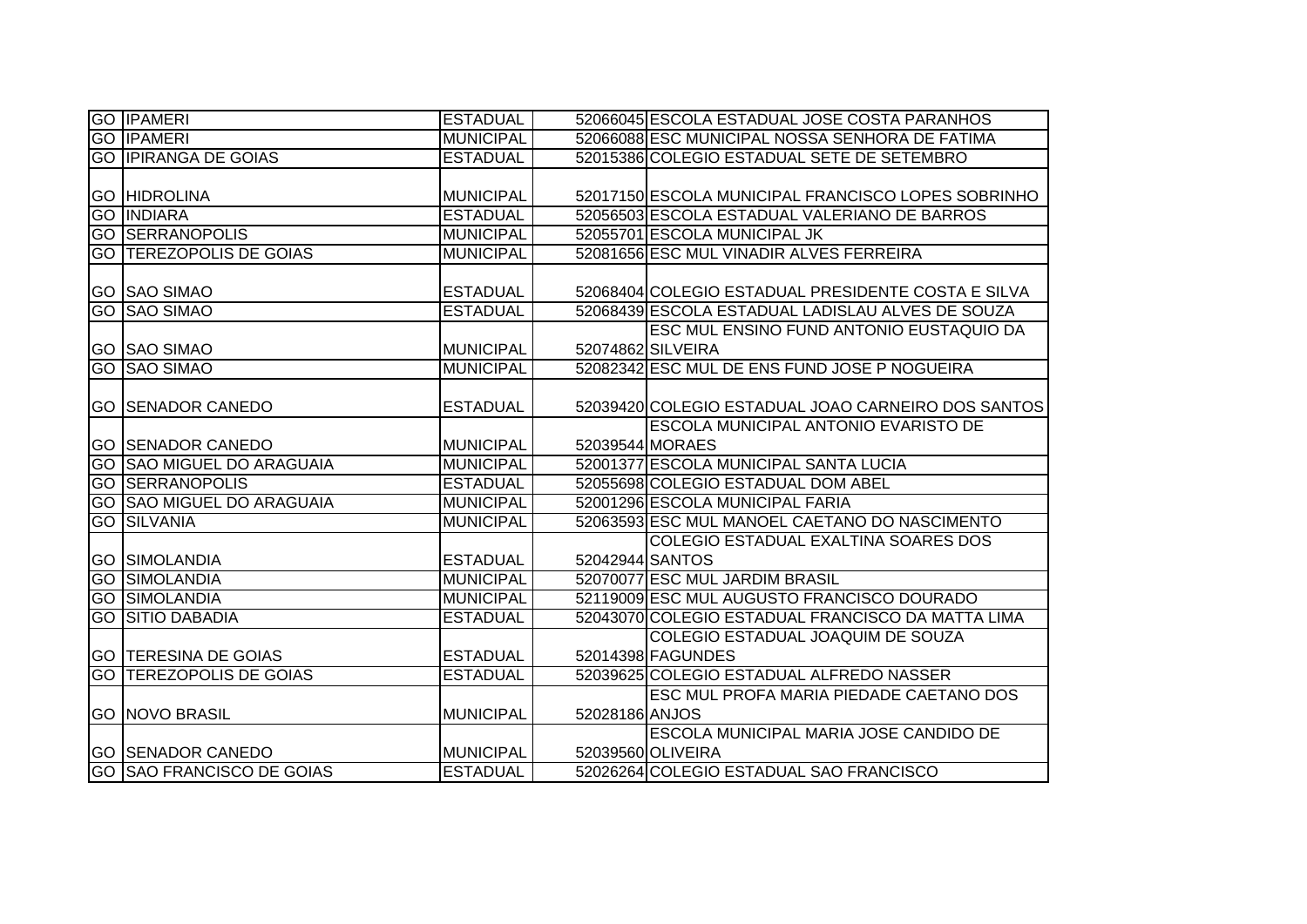|     | <b>GO SANTO ANTONIO DA BARRA</b>      | <b>ESTADUAL</b>  |                  | 52055647 COLEGIO ESTADUAL HERMINIO RODRIGUES LEAO   |
|-----|---------------------------------------|------------------|------------------|-----------------------------------------------------|
| GO  | <b>SANTO ANTONIO DA BARRA</b>         | <b>MUNICIPAL</b> |                  | 52055655 ESC MUL ANTONIO GOUVEIA DE MORAIS          |
|     |                                       |                  |                  | <b>ESCOLA MUNICIPAL DO ENSINO FUNDAMENTAL</b>       |
|     | GO SSANTO ANTONIO DO DESCOBERTO       | <b>MUNICIPAL</b> |                  | 52051307 PRUDENTE DE MORAIS                         |
|     | <b>GO SANTO ANTONIO DO DESCOBERTO</b> | <b>MUNICIPAL</b> |                  | 52051501 ESC MUL OLAVO BILAC                        |
|     |                                       |                  |                  | ESCOLA MUNICIPAL DO ENSINO FUNDAMENTAL              |
|     | GO SAANTO ANTONIO DO DESCOBERTO       | <b>MUNICIPAL</b> |                  | 52085910 MYRIAM PELLES PEREIRA                      |
| GO  | <b>SAO DOMINGOS</b>                   | <b>ESTADUAL</b>  |                  | 52042359 COLEGIO ESTADUAL JOAO HONORATO             |
| GO  | <b>SAO DOMINGOS</b>                   | <b>ESTADUAL</b>  |                  | 52042367 ESCOLA ESTADUAL JOAO REGES VALENTE         |
|     |                                       |                  |                  |                                                     |
|     | <b>GO SAO MIGUEL DO PASSA QUATRO</b>  | <b>ESTADUAL</b>  |                  | 52063070 COLEGIO ESTADUAL ADONIAS LEMES DO PRADO    |
|     |                                       |                  |                  |                                                     |
|     | <b>GO SAO DOMINGOS</b>                | <b>MUNICIPAL</b> |                  | 52042804 ESC MUL PADRE GERALDO CHIARINE FERRACIOLLI |
|     | <b>GO TEREZOPOLIS DE GOIAS</b>        | <b>MUNICIPAL</b> |                  | 52090205 ESC MUL PROF DIVINA MARIA FELICIO          |
|     | <b>GO SAO JOAO DA PARAUNA</b>         | <b>ESTADUAL</b>  |                  | 52057593 COLEGIO ESTADUAL CONEGO TRINDADE           |
|     |                                       |                  |                  | COLEGIO ESTADUAL FREDERICO BERNARDES                |
|     | <b>GO SAO JOAO DALIANCA</b>           | <b>ESTADUAL</b>  | 52014088 RABELO  |                                                     |
|     |                                       |                  |                  | ESC MUL ENS FUND SELEC DOMINGUES DE                 |
|     | <b>IGO ISAO JOAO DALIANCA</b>         | <b>MUNICIPAL</b> | 52073432 FREITAS |                                                     |
|     |                                       |                  |                  | ESCOLA MUNICIPAL FRANCISCO ANTONIO DOS              |
|     | <b>GO SAO LUIS DE MONTES BELOS</b>    | <b>MUNICIPAL</b> | 52030083 SANTOS  |                                                     |
| Ю   | <b>SAO LUIS DE MONTES BELOS</b>       | <b>MUNICIPAL</b> |                  | 52072835 ESC MUL PROF JOANA S DOS SANTOS            |
|     |                                       |                  |                  | ESCOLA MUNICIPAL ESPACO ATIVO LANE                  |
|     | GO SAO LUIS DE MONTES BELOS           | <b>MUNICIPAL</b> |                  | 52194353 GONCALVES DIAS                             |
| Ю   | <b>SAO LUIZ DO NORTE</b>              | <b>ESTADUAL</b>  |                  | 52019802 COLEGIO ESTADUAL MEIRA MATOS               |
| GO. | <b>SAO LUIZ DO NORTE</b>              | <b>MUNICIPAL</b> |                  | 52075192 ESC MUL JOSE MACHADO DA SILVA              |
| GO  | <b>SAO DOMINGOS</b>                   | <b>ESTADUAL</b>  |                  | 52042375 COLEGIO ESTADUAL MARIA REGIS VALENTE       |
|     |                                       |                  |                  |                                                     |
|     | <b>GO VILA BOA</b>                    | <b>ESTADUAL</b>  |                  | 52051609 COLEGIO ESTADUAL AMELIA FLORENCIA BARROS   |
| GO  | <b>TEREZOPOLIS DE GOIAS</b>           | <b>MUNICIPAL</b> |                  | 52039692 PRE ESC DONA GERTRUDES                     |
|     |                                       |                  |                  | ESCOLA MUNICIPAL DA QUADRA 26 MONTEIRO              |
|     | <b>GO VALPARAISO DE GOIAS</b>         | <b>MUNICIPAL</b> | 52047830 LOBATO  |                                                     |
|     |                                       |                  |                  | ESC MUN MONICA DE FATIMA PESSOA SILVA               |
|     | <b>GO VALPARAISO DE GOIAS</b>         | <b>MUNICIPAL</b> |                  | 52094464 MEIRELES                                   |
|     | <b>GO VALPARAISO DE GOIAS</b>         | <b>MUNICIPAL</b> |                  | 52094634 ESC MUN AVELINO JOVE DE ABREU              |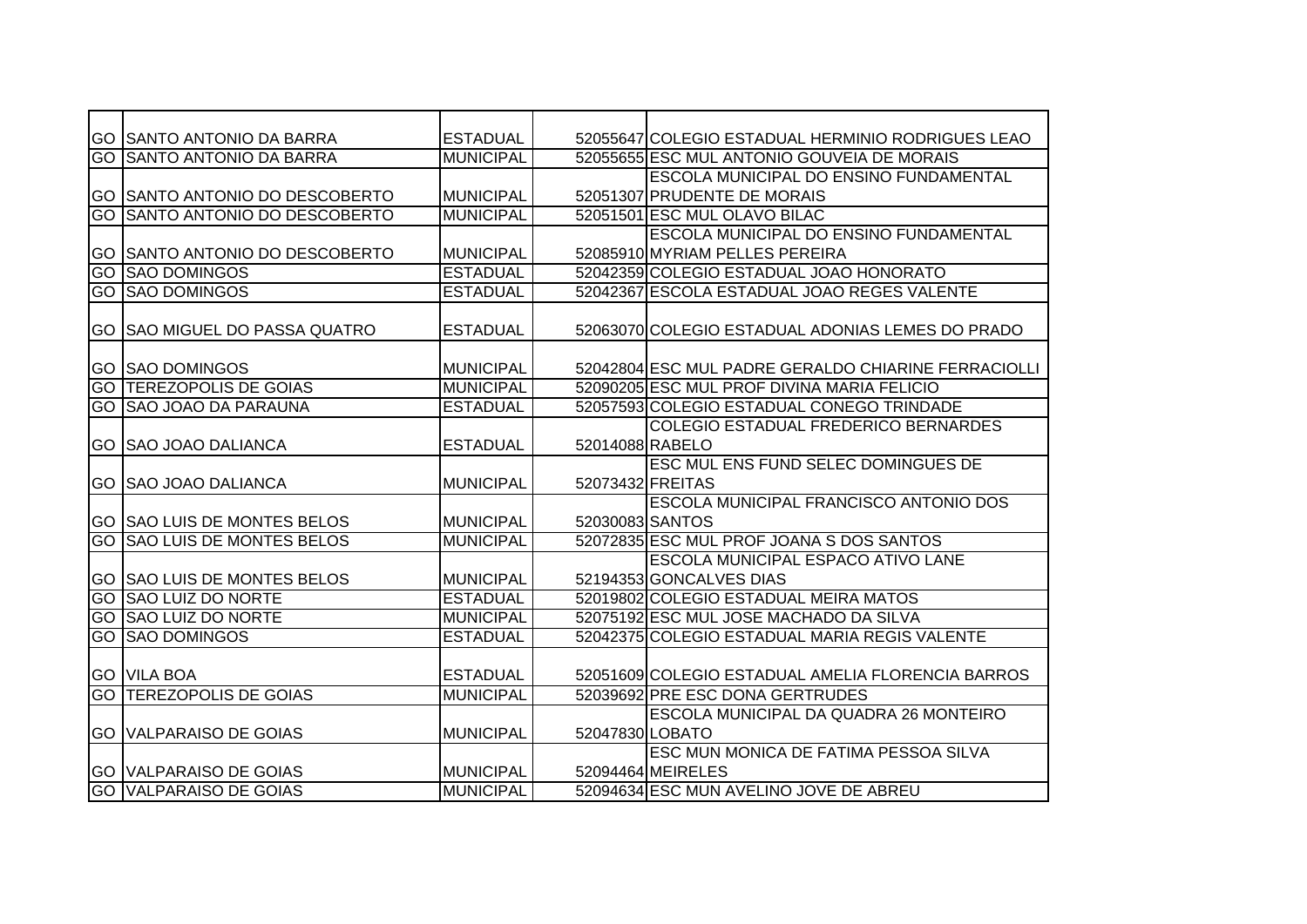| <b>GO VIANOPOLIS</b>               | <b>ESTADUAL</b>  |                  | 52064050 COLEGIO ESTADUAL ARMINDO GOMES           |
|------------------------------------|------------------|------------------|---------------------------------------------------|
| <b>GO VIANOPOLIS</b>               | <b>ESTADUAL</b>  |                  | 52064077 ESCOLA ESTADUAL AMERICANO DO BRASIL      |
| <b>GO VICENTINOPOLIS</b>           | <b>ESTADUAL</b>  |                  | 52061671 COLEGIO ESTADUAL LADICO VIEIRA           |
| <b>GO URUANA</b>                   | <b>ESTADUAL</b>  |                  | 52019950 ESCOLA ESTADUAL EUCLIDES SERAFIM DE LIMA |
| <b>GO VICENTINOPOLIS</b>           | <b>MUNICIPAL</b> |                  | 52061701 ESC MUL MANOEL FERNANDES DA CUNHA        |
| <b>GO URUACU</b>                   | <b>MUNICIPAL</b> |                  | 52076911 ESC MUL PR JOHATAM MOREIRA GUIMARAES     |
|                                    |                  |                  | <b>ESCOLA MUNICIPAL OTACILIA BARRETO</b>          |
| <b>GO VILA BOA</b>                 | <b>MUNICIPAL</b> |                  | 52051650 MALHEIROS                                |
| <b>GO VILA PROPICIO</b>            | <b>MUNICIPAL</b> |                  | 52071251 ESC MUL PROFESSOR JOSE LOPES             |
| <b>GO VICENTINOPOLIS</b>           | <b>ESTADUAL</b>  |                  | 52090132 COLEGIO ESTADUAL DE VICENTINOPOLIS       |
|                                    |                  |                  | COLEGIO ESTADUAL PROFESSOR JOAO REZENDE           |
| <b>GO TURVANIA</b>                 | <b>ESTADUAL</b>  |                  | 52030490 DE ARAUJO                                |
| <b>GO TRES RANCHOS</b>             | <b>ESTADUAL</b>  |                  | 52066649 COLEGIO ESTADUAL MARIA ELIAS DE MELO     |
|                                    |                  |                  | COLEGIO ESTADUAL SENADOR THEOTONIO                |
| <b>GO TRINDADE</b>                 | <b>ESTADUAL</b>  | 52039951 VILELLA |                                                   |
|                                    |                  |                  |                                                   |
| <b>GO TRINDADE</b>                 | <b>ESTADUAL</b>  |                  | 52040119 COLEGIO ESTADUAL CESAR ALENCASTRO VEIGA  |
|                                    |                  |                  | COLEGIO ESTADUAL PROFESSOR JOSE DOS REIS          |
| <b>GO TRINDADE</b>                 | <b>ESTADUAL</b>  |                  | 52070158 MENDES                                   |
| <b>GO TRINDADE</b>                 | <b>MUNICIPAL</b> |                  | 52040089 ESCOLA MUNICIPAL TABELIAO AUGUSTO COSTA  |
| <b>GO TRINDADE</b>                 | <b>MUNICIPAL</b> |                  | 52040135 ESC MUL JOAO DE DEUS GUIMARAES           |
| <b>GO TRINDADE</b>                 | <b>MUNICIPAL</b> |                  | 52074544 ESC MUL DO 1º GRAU MARIA DOLORES         |
|                                    |                  |                  | POLO EDUCACIONAL CENTRO MUNICIPAL DE              |
| <b>GO URUANA</b>                   | <b>MUNICIPAL</b> |                  | 52091759 LETRAMENTO                               |
| <b>GO TROMBAS</b>                  | <b>MUNICIPAL</b> |                  | 52070239 ESCOLA MUNICIPAL LUIZ BATISTA            |
| <b>GO SANTA TEREZINHA DE GOIAS</b> | <b>MUNICIPAL</b> |                  | 52011259 ESC MUL JOAO DURAES                      |
|                                    |                  |                  |                                                   |
| <b>GO TURVANIA</b>                 | <b>ESTADUAL</b>  |                  | 52030504 ESCOLA ESTADUAL HERCULINO GOMES ARANTES  |
| <b>GO TURVELANDIA</b>              | <b>ESTADUAL</b>  |                  | 52057631 COLEGIO ESTADUAL RUI ANTONIO DA SILVA    |
| <b>GO UIRAPURU</b>                 | <b>ESTADUAL</b>  |                  | 52095398 ESCOLA ESTADUAL PEREIRA MAIA             |
| <b>GO UIRAPURU</b>                 | <b>MUNICIPAL</b> |                  | 52001466 ESC MUL MARIA EVANGELISTA DA ROSA        |
| <b>GO URUACU</b>                   | <b>ESTADUAL</b>  |                  | 52011909 COLEGIO ESTADUAL JOANA D ARC             |
| <b>GO URUACU</b>                   | <b>MUNICIPAL</b> |                  | 52012034 ESC MUL ENEAS FERNANDES DE CARVALHO      |
|                                    |                  |                  | ESC MUL PROF LASTENIA FERNANDES DE                |
| <b>GO URUACU</b>                   | <b>MUNICIPAL</b> |                  | 52012174 CARVALHO                                 |
| <b>GO URUACU</b>                   | <b>MUNICIPAL</b> |                  | 52069605 ESC MUL VILANIR ALENCAR CAMAPUM          |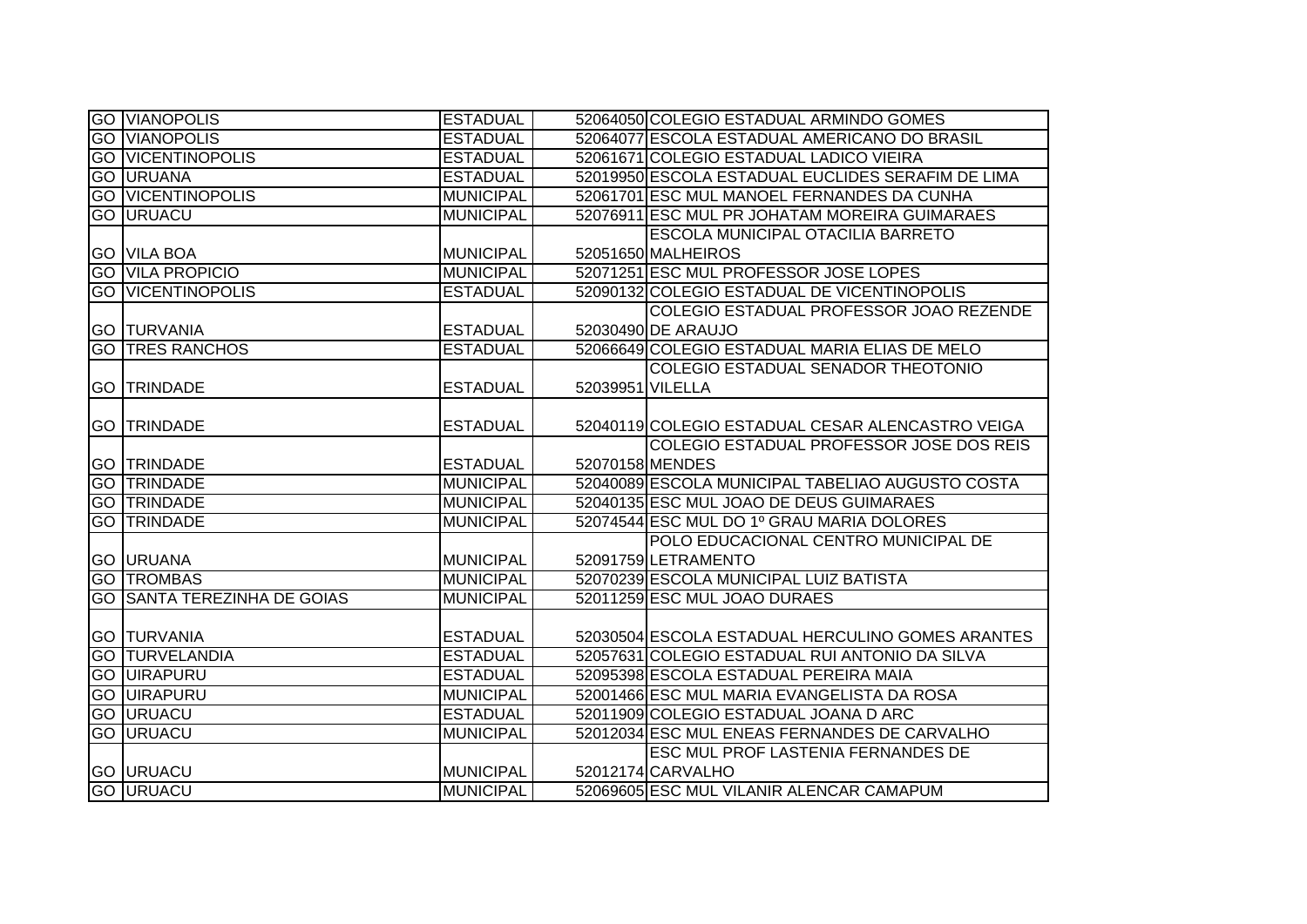|    | <b>GO TROMBAS</b>                  | <b>ESTADUAL</b>  | 52011500 ESCOLA ESTADUAL JOSE PORFIRIO              |
|----|------------------------------------|------------------|-----------------------------------------------------|
|    |                                    |                  |                                                     |
|    | <b>GO PIRENOPOLIS</b>              | <b>ESTADUAL</b>  | 52049809 ESCOLA ESTADUAL COMENDADOR JOAQUIM ALVES   |
|    |                                    |                  | <b>ESCOLA MUNICIPAL VEREADOR JOSE XAVIER</b>        |
|    | <b>GO SANTA TEREZINHA DE GOIAS</b> | <b>MUNICIPAL</b> | 52011429 NAVARRO                                    |
|    | <b>GO PETROLINA DE GOIAS</b>       | <b>ESTADUAL</b>  | 52025772 COLEGIO ESTADUAL SANTA TEREZINHA           |
|    |                                    |                  |                                                     |
|    | <b>GO PETROLINA DE GOIAS</b>       | <b>MUNICIPAL</b> | 52025977 ESCOLA MUNICIPAL NOSSA SENHORA APARECIDA   |
|    | <b>GO PILAR DE GOIAS</b>           | <b>ESTADUAL</b>  | 52018652 COLEGIO ESTADUAL PILAR DE GOIAS            |
|    | <b>GO PIRACANJUBA</b>              | <b>ESTADUAL</b>  | 52061051 COLEGIO ESTADUAL JOSE FELICIANO FERREIRA   |
|    | <b>GO PIRACANJUBA</b>              | <b>MUNICIPAL</b> | 52061027 ESC MUNICIPAL CORONEL JOAO DE ARAUJO       |
| GO | <b>PIRANHAS</b>                    | <b>MUNICIPAL</b> | 52005852 ESC MUL GERCINA TEIXEIRA                   |
|    | <b>GO PARAUNA</b>                  | <b>ESTADUAL</b>  | 52057364 ESCOLA ESTADUAL MARIA SILVA                |
|    | <b>GO PIRANHAS</b>                 | <b>MUNICIPAL</b> | 52005933 ESC MUL SEBASTIAO JOSE DE FARIA            |
|    | <b>GO PARAUNA</b>                  | <b>ESTADUAL</b>  | 52057330 COLEGIO ESTADUAL OTAVIANO DE MORAES        |
|    | <b>GO PIRENOPOLIS</b>              | <b>MUNICIPAL</b> | 52050157 ESC MUL DOM EMMANOEL GOMES DE OLIVEIRA     |
|    |                                    |                  | ESCOLA ESTADUAL DE FORMACAO INTEGRAL PARA           |
|    | <b>GO PIRES DO RIO</b>             | <b>ESTADUAL</b>  | 52062589 MENORES                                    |
|    | <b>GO PIRES DO RIO</b>             | <b>MUNICIPAL</b> | 52062562 ESC MUL JOAQUIM CAMARA FILHO               |
|    | <b>GO PLANALTINA</b>               | <b>MUNICIPAL</b> | 52091473 ESC MUL PINGO DE SABEDORIA                 |
|    | <b>GO PLANALTINA</b>               | <b>MUNICIPAL</b> | 52101401 ESC MUL SIMONE PINTO BOAVENTURA            |
|    | <b>GO PONTALINA</b>                | <b>ESTADUAL</b>  | 52061302 COLEGIO ESTADUAL JERONIMO PEREIRA MAIA     |
|    |                                    |                  |                                                     |
|    | <b>GO PONTALINA</b>                | <b>MUNICIPAL</b> | 52061353 ESCOLA MUNICIPAL MESSIAS MONTEIRO PEREIRA  |
|    | <b>GO PONTALINA</b>                | <b>MUNICIPAL</b> | 52088456 ESCOLA MUNICIPAL AYRTON SENNA DA SILVA     |
|    | <b>GO PIRANHAS</b>                 | <b>MUNICIPAL</b> | 52005879 ESC MUL JOSE PEREIRA DE VASCONCELOS        |
|    |                                    |                  |                                                     |
|    | <b>GO OUVIDOR</b>                  | <b>ESTADUAL</b>  | 52066550 COLEGIO ESTADUAL ANTONIO FERREIRA GOULART  |
|    |                                    |                  | <b>ESCOLA MUNICIPAL JUSCELINO KUBITSCHEK DE</b>     |
|    | <b>GO NOVO GAMA</b>                | <b>MUNICIPAL</b> | 52047776 OLIVEIRA                                   |
|    | <b>GO NOVO GAMA</b>                | <b>MUNICIPAL</b> | 52048454 ESCOLA MUNICIPAL JARDIM PAIVA              |
|    |                                    |                  |                                                     |
|    | <b>GO NOVO GAMA</b>                | <b>MUNICIPAL</b> | 52048560 ESCOLA MUNICIPAL PROFESSORA ALIRIA RIBEIRO |
|    | <b>GO NOVO GAMA</b>                | <b>MUNICIPAL</b> | 52070565 ESCOLA MUNICIPAL DARCY RIBEIRO             |
|    | <b>GO NOVO GAMA</b>                | <b>MUNICIPAL</b> | 52079260 ESCOLA MUNICIPAL PAULO FREIRE              |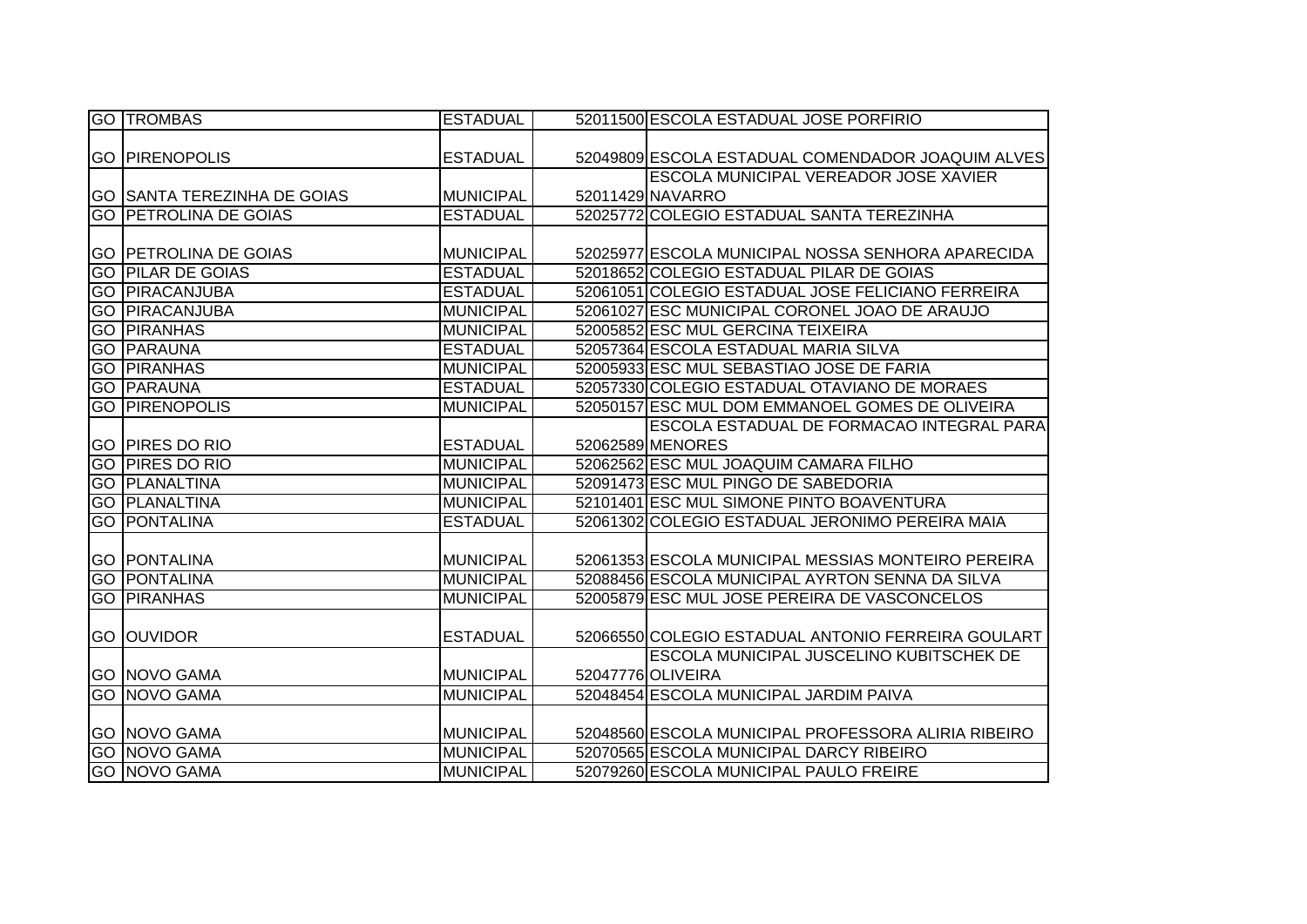|    |                                  |                  |                 | ESCOLA MUNICIPAL ELISIA DA CONCEICAO DOS           |
|----|----------------------------------|------------------|-----------------|----------------------------------------------------|
|    | <b>GO NOVO GAMA</b>              | <b>MUNICIPAL</b> | 52082318 SANTOS |                                                    |
|    | <b>GO NOVO GAMA</b>              | <b>MUNICIPAL</b> |                 | 52085872 ESCOLA MUNICIPAL MONTEIRO LOBATO          |
|    | <b>GO PEROLANDIA</b>             | <b>MUNICIPAL</b> |                 | 52054071 ESCOLA MUNICIPAL ULISSES GUIMARAES        |
|    | <b>GO OURO VERDE DE GOIAS</b>    | <b>ESTADUAL</b>  |                 | 52025624 COLEGIO ESTADUAL ROQUE ROMEU RAMOS        |
|    | <b>GO PORANGATU</b>              | <b>MUNICIPAL</b> |                 | 52010589 ESC MUL EUZEBIO MARTINS DA CUNHA          |
| GO | <b>PADRE BERNARDO</b>            | <b>MUNICIPAL</b> |                 | 52049485 ESC MUL BENEDITO CAMELLO                  |
| GO | <b>PADRE BERNARDO</b>            | <b>MUNICIPAL</b> |                 | 52076741 ESC MUL BELA VISTA                        |
| GO | <b>PADRE BERNARDO</b>            | <b>MUNICIPAL</b> |                 | 52089126 ESC MUL 9 DE MAIO                         |
| GO | <b>PALESTINA DE GOIAS</b>        | <b>MUNICIPAL</b> |                 | 52090515 ESC MUL MARIA IZABEL DE FIGUEIREDO        |
| GO | <b>PALMEIRAS DE GOIAS</b>        | <b>MUNICIPAL</b> |                 | 52057100 ESC MUL ORESTINO MANOEL DE SIQUEIRA       |
|    | <b>GO PALMEIRAS DE GOIAS</b>     | <b>MUNICIPAL</b> |                 | 52084612 POLO EDUC MUL URBANO INTEGRACAO           |
|    | <b>GO PANAMA</b>                 | <b>MUNICIPAL</b> |                 | 52060977 ESC MUL DE 1º GRAU PEQUENO PRINCIPE       |
|    |                                  |                  |                 |                                                    |
|    | <b>GO PARANAIGUARA</b>           | <b>ESTADUAL</b>  |                 | 52067696 ESCOLA ESTADUAL PRESIDENTE COSTA E SILVA  |
|    | <b>GO NOVO PLANALTO</b>          | <b>MUNICIPAL</b> |                 | 52001172 ESC MUL JOSE DIAS MOTA                    |
|    | <b>GO SANTA HELENA DE GOIAS</b>  | <b>MUNICIPAL</b> |                 | 52055507 ESCOLA MUNICIPAL WILMAR VIEIRA ARANTES    |
|    | <b>GO RUBIATABA</b>              | <b>ESTADUAL</b>  |                 | 52019233 ESCOLA ESTADUAL OSCAR CAMPOS              |
|    |                                  |                  |                 | NUCLEO MUN DE ENS FUND MONSENHOR LINCOLN           |
|    | <b>GO RUBIATABA</b>              | <b>MUNICIPAL</b> |                 | 52122018 MONTEIRO BARBOSA                          |
|    | <b>GO SANTA BARBARA DE GOIAS</b> | <b>ESTADUAL</b>  |                 | 52029875 COLEGIO ESTADUAL MARIA CARNEIRO PINTO     |
|    |                                  |                  |                 |                                                    |
|    | <b>GO SANTA BARBARA DE GOIAS</b> | <b>ESTADUAL</b>  |                 | 52029883 ESCOLA ESTADUAL JOVITA GONCALVES DA SILVA |
|    | <b>GO SANTA BARBARA DE GOIAS</b> | <b>MUNICIPAL</b> |                 | 52029891 ESCOLA MUNICIPAL ADILSON MOREIRA COSTA    |
|    | <b>GO SANTA FE DE GOIAS</b>      | <b>ESTADUAL</b>  |                 | 52004414 COLEGIO ESTADUAL GABRIEL JOSE DE MOURA    |
| GO | <b>SANTA FE DE GOIAS</b>         | <b>MUNICIPAL</b> |                 | 52004511 ESC MUL SANTA RITA DE CASSIA              |
|    |                                  |                  |                 | COLEGIO ESTADUAL PROFESSOR WALDEMAR                |
|    | <b>GO PORANGATU</b>              | <b>ESTADUAL</b>  |                 | 52010309 LOPES DO AMARAL BRITO                     |
| GO | <b>SANTA HELENA DE GOIAS</b>     | <b>MUNICIPAL</b> |                 | 52055299 ESCOLA ESTADUAL NARCISA COSTA LEAO        |
|    | <b>GO RIO VERDE</b>              | <b>ESTADUAL</b>  |                 | 52093115 ESCOLA ESTADUAL SAO VICENTE DE PAULA      |
|    | <b>GO SANTA RITA DO ARAGUAIA</b> | <b>ESTADUAL</b>  |                 | 52055590 COLEGIO ESTADUAL IVO DE MORAES CAJANGO    |
|    | <b>GO SANTA RITA DO ARAGUAIA</b> | <b>MUNICIPAL</b> |                 | 52055639 ESCOLA MUNICIPAL JOAO PAULA DA CRUZ       |
|    |                                  |                  |                 | COLEGIO ESTADUAL LAURENTINO MARTINS                |
|    | GO SANTA RITA DO NOVO DESTINO    | <b>ESTADUAL</b>  |                 | 52014550 RODRIGUES                                 |
|    | <b>GO SANTA ROSA DE GOIAS</b>    | <b>MUNICIPAL</b> |                 | 52026230 ESCOLA MUNICIPAL MUNDO MAGICO             |
|    | <b>GO SANTA TEREZA DE GOIAS</b>  | <b>ESTADUAL</b>  |                 | 52010961 COLEGIO ESTADUAL DR MARCO AURELIO         |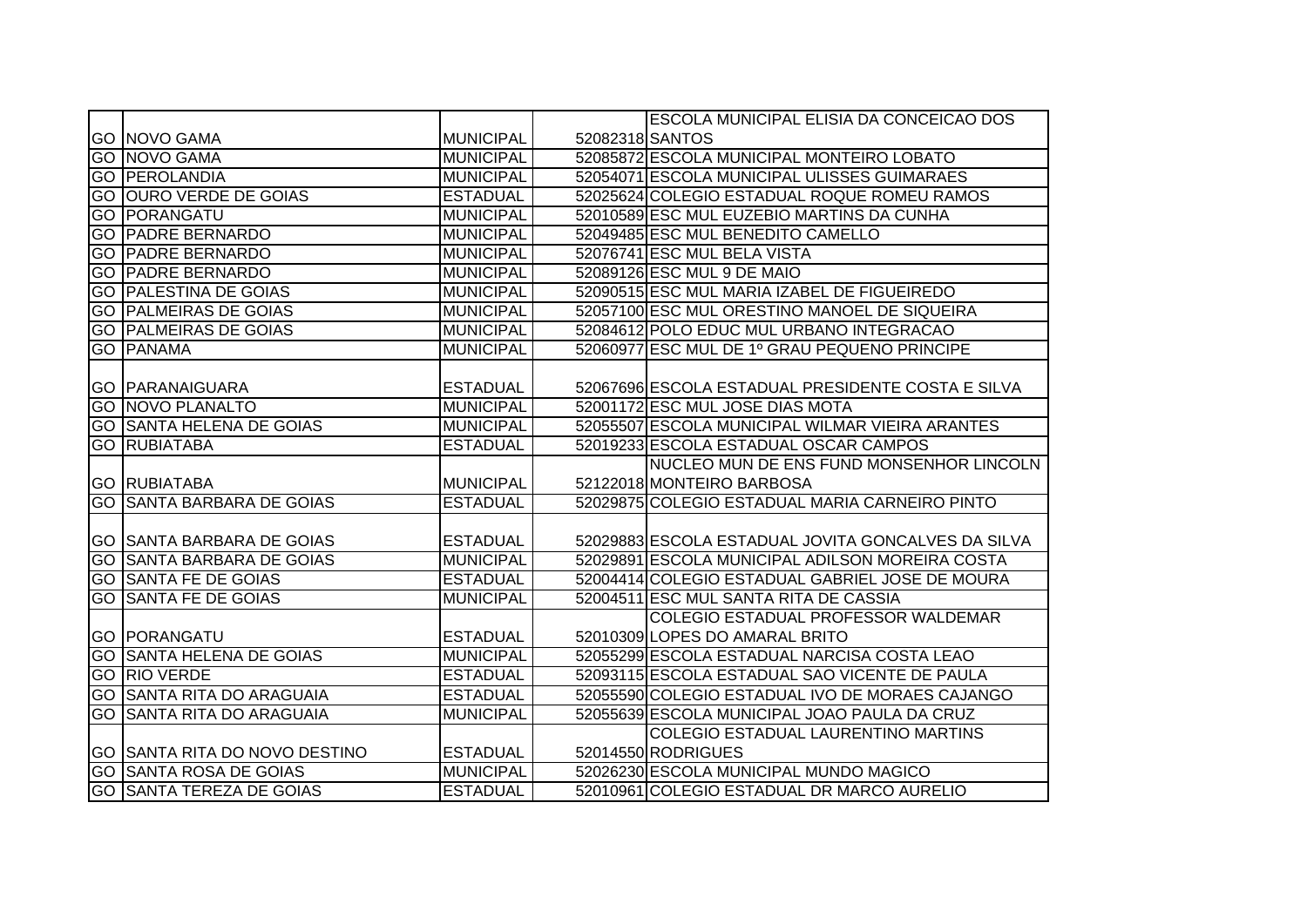| GO ISANTA TEREZINHA DE GOIAS       | <b>ESTADUAL</b>  | 52011100 COLEGIO ESTADUAL SANTA TEREZINHA           |
|------------------------------------|------------------|-----------------------------------------------------|
| <b>GO SANTA TEREZINHA DE GOIAS</b> | <b>MUNICIPAL</b> | 52011160 ESC MUL ANTONIA NAVARRO DE ABREU           |
|                                    |                  |                                                     |
| <b>GO SANTA HELENA DE GOIAS</b>    | <b>ESTADUAL</b>  | 52117405 ESCOLA ESTADUAL ALCIDES RODRIGUES DA SILVA |
|                                    |                  | ESCOLA ESTADUAL PROFESSORA FRANCISCA                |
| <b>GO POSSE</b>                    | <b>ESTADUAL</b>  | 52041913 PINTO FERNANDES ROSA                       |
| <b>GO SANTA TEREZINHA DE GOIAS</b> | <b>MUNICIPAL</b> | 52011313 ESC MUL PEQUENO PRINCIPE                   |
| <b>GO PORANGATU</b>                | <b>MUNICIPAL</b> | 52010600 ESC MUL FRANCISCO BORGES DA SILVA          |
| <b>GO  PORANGATU</b>               | <b>MUNICIPAL</b> | 52010627 ESC MUL JESUINO GONCALVES DOS REIS         |
| <b>GO PORANGATU</b>                | <b>MUNICIPAL</b> | 52010643 ESCOLA MUNICIPAL LUIZ ALVES PEREIRA        |
|                                    |                  | <b>ESCOLA MUNICIPAL PROFA MARIA DAS GRACAS</b>      |
| <b>GO PORANGATU</b>                | <b>MUNICIPAL</b> | 52010732 MARQUES DE MORAIS                          |
| <b>GO PORANGATU</b>                | <b>MUNICIPAL</b> | 52010821 ESC MUL STA TEREZINHA                      |
| <b>GO  PORANGATU</b>               | <b>MUNICIPAL</b> | 52069435 ESC MUL PROF MARIA JOSE GONCALVES          |
|                                    |                  | COLEGIO ESTADUAL PROFESSOR BRAZ SIMOES              |
| <b>GO PORTEIRAO</b>                | <b>ESTADUAL</b>  | 52059235 BORGES                                     |
| <b>GO RUBIATABA</b>                | <b>IESTADUAL</b> | 52019225 COLEGIO ESTADUAL LEVINDO BORBA             |
| <b>GO PORTELANDIA</b>              | <b>MUNICIPAL</b> | 52072711 ESC MUL PROFA CELMA PEREIRA BORGES         |
| <b>GO RUBIATABA</b>                | <b>ESTADUAL</b>  | 52019195 COLEGIO ESTADUAL GILVAN SAMPAIO            |
|                                    |                  | ESCOLA MUNICIPAL PROFESSORA MARIA LEITE DE          |
| <b>GO POSSE</b>                    | <b>MUNICIPAL</b> | 52042324 ALMEIDA NASCIMENT                          |
| <b>GO PROFESSOR JAMIL</b>          | <b>ESTADUAL</b>  | 52061639 COLEGIO ESTADUAL OTONIEL DA CUNHA          |
| <b>GO QUIRINOPOLIS</b>             | <b>MUNICIPAL</b> | 52067998 ESC MUL CANAA                              |
| <b>GO QUIRINOPOLIS</b>             | <b>MUNICIPAL</b> | 52068234 ESC MUL MARIA IGNEZ                        |
| <b>GO RIALMA</b>                   | <b>MUNICIPAL</b> | 52083349 ESC MUN JOAO ZEFERINO DUTRA                |
| <b>GO RIO QUENTE</b>               | <b>ESTADUAL</b>  | 52061663 ESCOLA ESTADUAL AGUA QUENTE                |
| <b>GO RIO VERDE</b>                | <b>ESTADUAL</b>  | 52054209 COLEGIO ESTADUAL MARTINS BORGES            |
| <b>GO PORANGATU</b>                | <b>ESTADUAL</b>  | 52010341 ESCOLA ESTADUAL PEDRO II                   |
| <b>GO PORTEIRAO</b>                | <b>MUNICIPAL</b> | 52074293 ESC MUL ENS FUND SETE DE SETEMBRO          |
|                                    |                  | <b>ESCOLA MUNICIPAL MAGNOLIA PROTASIO</b>           |
| <b>GO GOIANESIA</b>                | <b>MUNICIPAL</b> | 52084825 MACHADO                                    |
|                                    |                  | <b>COLEGIO ESTADUAL PROFESSOR WILMAR</b>            |
| <b>GO GOIANIA</b>                  | <b>ESTADUAL</b>  | 52033600 GONCALVES DA SILVA                         |
|                                    |                  | ESCOLA ESTADUAL DOUTOR GERSON DE FARIA              |
| <b>GO ALTO PARAISO DE GOIAS</b>    | <b>ESTADUAL</b>  | 52012387 PEREIRA                                    |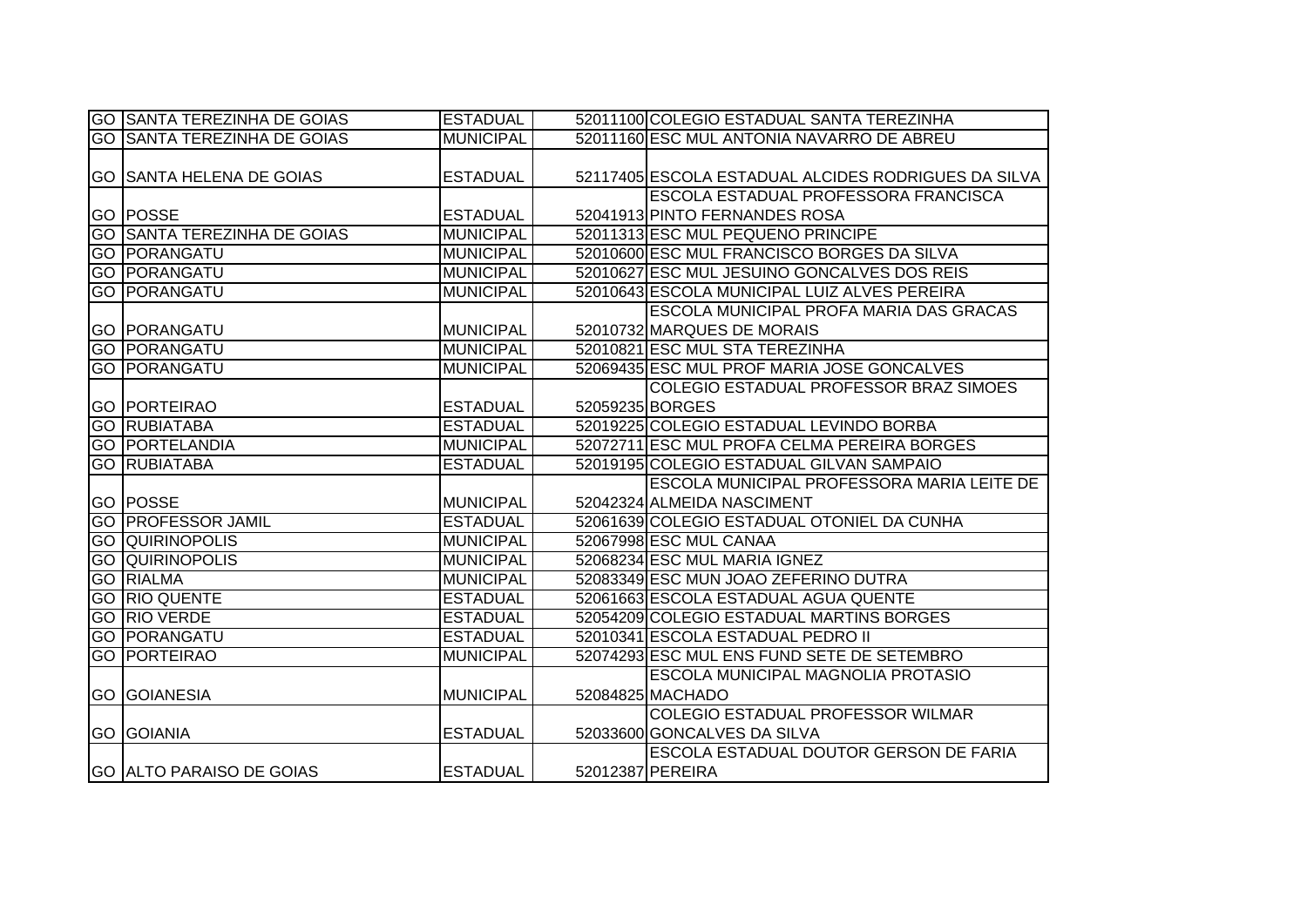|    | <b>GO AGUAS LINDAS DE GOIAS</b> | <b>MUNICIPAL</b> |                | 52095053 ESCOLA MUNICIPAL GERACINA PEREIRA DA SILVA |
|----|---------------------------------|------------------|----------------|-----------------------------------------------------|
|    | <b>GO AGUAS LINDAS DE GOIAS</b> | <b>ESTADUAL</b>  |                | 52086089 COLEGIO ESTADUAL ULYSSES GUIMARAES         |
|    | <b>GO AGUAS LINDAS DE GOIAS</b> | <b>ESTADUAL</b>  |                | 52086100 COLEGIO ESTADUAL ROCHA LEAL                |
|    | <b>GO AGUAS LINDAS DE GOIAS</b> | <b>ESTADUAL</b>  |                | 52090949 COLEGIO ESTADUAL MANSOES ODISSEIA          |
|    | <b>GO AGUAS LINDAS DE GOIAS</b> | <b>MUNICIPAL</b> |                | 52051544 ESCOLA MUNICIPAL JARDIM PEROLA I           |
|    | <b>GO AGUAS LINDAS DE GOIAS</b> | <b>MUNICIPAL</b> |                | 52070468 ESCOLA MUNICIPAL JARDIM BARRAGEM V         |
| GO | <b>AGUAS LINDAS DE GOIAS</b>    | MUNICIPAL        |                | 52078566 ESCOLA MUNICIPAL JARDIM DAS OLIVEIRAS      |
| GO | <b>AGUAS LINDAS DE GOIAS</b>    | <b>ESTADUAL</b>  |                | 52079562 COLEGIO ESTADUAL CORA CORALINA             |
| GO | <b>AGUAS LINDAS DE GOIAS</b>    | <b>MUNICIPAL</b> |                | 52092615 ESCOLA MUNICIPAL LUIZA TEREZA              |
|    | <b>GO AGUAS LINDAS DE GOIAS</b> | <b>ESTADUAL</b>  |                | 52078507 COLEGIO ESTADUAL AYRTON SENNA DA SILVA     |
|    | <b>GO AGUAS LINDAS DE GOIAS</b> | <b>MUNICIPAL</b> |                | 52095061 ESC MUL ANA LUCIA OLIVEIRA DA SILVA        |
|    |                                 |                  |                | <b>ESCOLA MUNICIPAL GEMINIANO FERREIRA DE</b>       |
|    | <b>GO ALEXANIA</b>              | <b>MUNICIPAL</b> |                | 52043770 QUEIROZ                                    |
|    | <b>GO ALEXANIA</b>              | MUNICIPAL        |                | 52043835 ESCOLA MUNICIPAL BERTOLINA TEIXEIRA        |
|    | <b>GO ALEXANIA</b>              | <b>MUNICIPAL</b> |                | 52043983 ESC MUL ONELIA DE OLIVEIRA                 |
| GO | <b>ALEXANIA</b>                 | <b>MUNICIPAL</b> |                | 52044092 ESC MUL SAO RAFAEL                         |
| GO | <b>ALEXANIA</b>                 | <b>MUNICIPAL</b> |                | 52089118 ESC MUL SEBASTIANA MARIA DE JESUS          |
|    | <b>GO ALEXANIA</b>              | <b>MUNICIPAL</b> |                | 52105008 ESC MUL IRENIZE LAURINDO DE SOUZA          |
|    | <b>GO AGUAS LINDAS DE GOIAS</b> | <b>MUNICIPAL</b> |                | 52085929 ESCOLA MUNICIPAL ANTONIO LUIZ GONZAGA      |
|    |                                 |                  |                | COLEGIO ESTADUAL TANCREDO DE ALMEIDA                |
|    | <b>GO AGUAS LINDAS DE GOIAS</b> | <b>ESTADUAL</b>  | 52086054 NEVES |                                                     |
|    | <b>GO IABADIANIA</b>            | <b>MUNICIPAL</b> |                | 52043240 ESC MUL EPAMINONDAS PEREIRA BORGES         |
| GO | ABADIANIA                       | <b>MUNICIPAL</b> |                | 52070425 ESC MUL MARIA JOSUE PEREIRA                |
|    |                                 |                  |                |                                                     |
|    | <b>GO ACREUNA</b>               | <b>ESTADUAL</b>  |                | 52055906 COLEGIO ESTADUAL DOMINGOS ALVES PEREIRA    |
|    |                                 |                  |                |                                                     |
|    | <b>GO ACREUNA</b>               | <b>ESTADUAL</b>  |                | 52055930 COLEGIO ESTADUAL ARY RIBEIRO VALADAO FILHO |
|    | <b>GO ACREUNA</b>               | <b>MUNICIPAL</b> |                | 52082571 ESC MUL TIA LOURDES                        |
|    |                                 |                  |                | COLEGIO ESTADUAL FRANCISCO DE ASSIS LOBO            |
|    | <b>GO ADELANDIA</b>             | <b>ESTADUAL</b>  |                | 52028194 SOBRINHO                                   |
|    |                                 |                  |                | <b>ESCOLA MUNICIPAL PROFESSOR RAIMUNDO DE</b>       |
|    | <b>GO AGUA FRIA DE GOIAS</b>    | <b>MUNICIPAL</b> |                | 52073343 JESUS PAIVA                                |
|    | <b>GO ALTO PARAISO DE GOIAS</b> | <b>MUNICIPAL</b> |                | 52012530 ESC MUL ZECA DE FARIA                      |
|    | <b>GO COCALZINHO DE GOIAS</b>   | MUNICIPAL        |                | 52044629 ESC MUL ALTO BOA VISTA                     |
|    | <b>GO CORUMBAIBA</b>            | <b>ESTADUAL</b>  |                | 52065502 ESCOLA ESTADUAL OSORIO MARTINS CARDOSO     |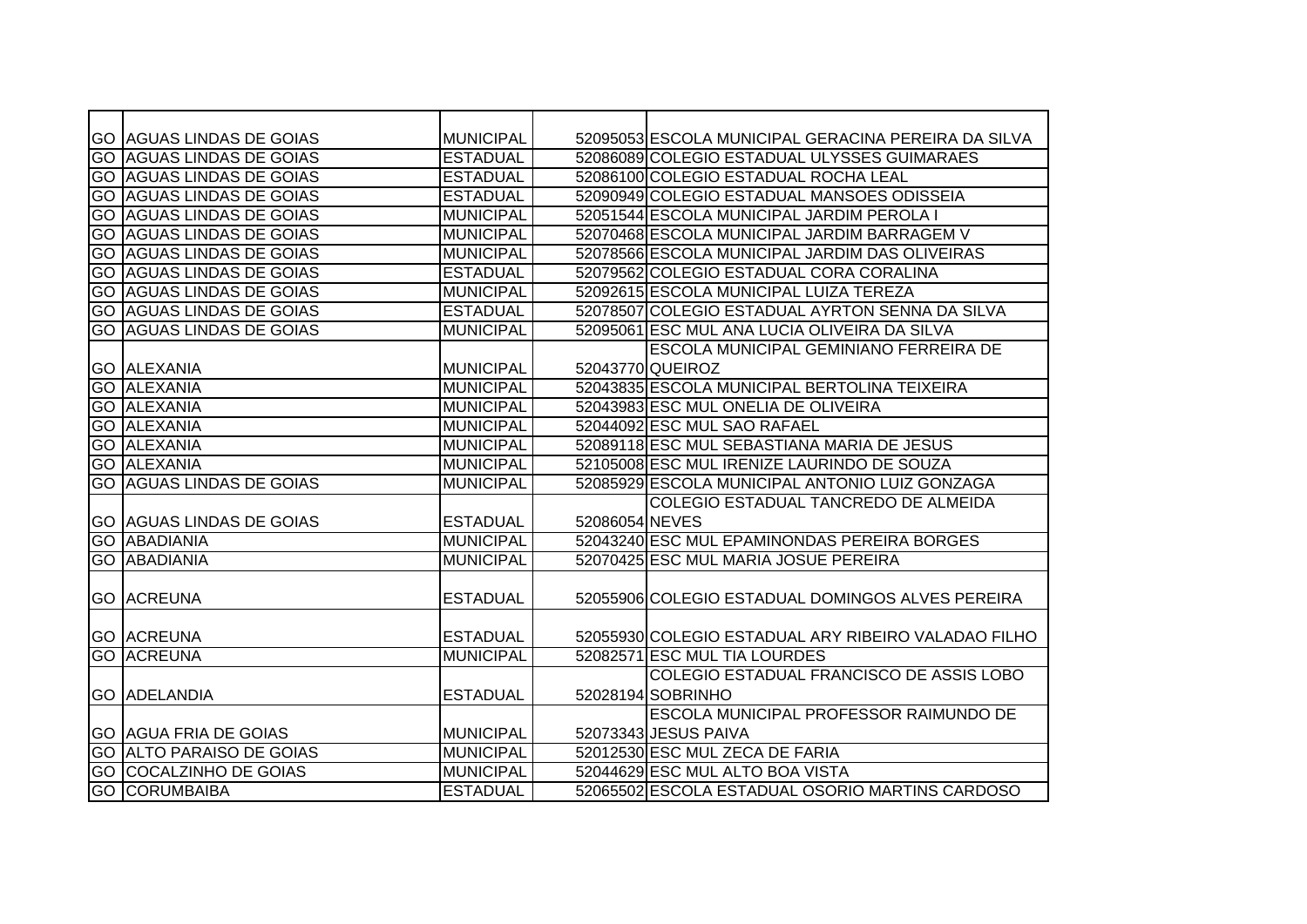| <b>GO CAVALCANTE</b>          | <b>ESTADUAL</b>  | 52012905 COLEGIO ESTADUAL ELIAS JORGE CHEIN             |
|-------------------------------|------------------|---------------------------------------------------------|
|                               |                  |                                                         |
| <b>GO CAVALCANTE</b>          | <b>MUNICIPAL</b> | 52013286 ESCOLA MUNICIPAL ALCI ALVES MOREIRA - TIA CICI |
| <b>GO CAVALCANTE</b>          | <b>MUNICIPAL</b> | 52081826 ESC MUL MORRO ENCANTADO                        |
|                               |                  | ESCOLA ESTADUAL PROFESSORA MARIA                        |
| <b>GO CERES</b>               | <b>ESTADUAL</b>  | 52015432 CARMELITA MACEDO CORREA                        |
| <b>GO CERES</b>               | <b>MUNICIPAL</b> | 52084884 ESCOLA MUNICIPAL PEQUENO PRINCIPE              |
| GO CEZARINA                   | <b>ESTADUAL</b>  | 52056163 COLEGIO ESTADUAL DE CEZARINA                   |
| <b>GO CATALAO</b>             | <b>MUNICIPAL</b> | 52065430 ESCOLA MUNICIPAL FREI JOAO FRANCISCO           |
| <b>GO CHAPADAO DO CEU</b>     | <b>MUNICIPAL</b> | 52052320 ESC MUL DONA AMELIA GARCIA CUNHA               |
|                               |                  |                                                         |
| <b>GO CATALAO</b>             | <b>MUNICIPAL</b> | 52065324 ESCOLA MUNICIPAL DEPUTADO WISON DA PAIXAO      |
| <b>GO COCALZINHO DE GOIAS</b> | <b>MUNICIPAL</b> | 52044815 ESC MUL NS SENHORA DE FATIMA                   |
| <b>GO COCALZINHO DE GOIAS</b> | <b>MUNICIPAL</b> | 52045021 ESCOLA MUNICIPAL MODELO                        |
| <b>GO COCALZINHO DE GOIAS</b> | <b>MUNICIPAL</b> | 52089150 ESC MUL MARIA DO CARMO GUIRRA                  |
| <b>GO COLINAS DO SUL</b>      | <b>MUNICIPAL</b> | 52013413 COL MUL MARIA AUXILIADORA                      |
| <b>GO CORREGO DO OURO</b>     | <b>ESTADUAL</b>  | 52026701 COLEGIO ESTADUAL BRASIL                        |
| <b>GO CORREGO DO OURO</b>     | <b>MUNICIPAL</b> | 52026728 ESC MUL ANA MORATO                             |
| <b>GO CORUMBA DE GOIAS</b>    | <b>ESTADUAL</b>  | 52045110 ESCOLA ESTADUAL JOAO MENDES                    |
| <b>GO ALTO HORIZONTE</b>      | <b>MUNICIPAL</b> | 52076423 ESC MUL CORA CORALINA                          |
| <b>GO CEZARINA</b>            | <b>MUNICIPAL</b> | 52056236 ESC MUL AUGUSTO AFONSO CORREIA                 |
|                               |                  | COLEGIO ESTADUAL PROFESSOR MARIANO SILVA                |
| <b>GO CARMO DO RIO VERDE</b>  | <b>ESTADUAL</b>  | 52015068 NASCIMENTO                                     |
|                               |                  | COLEGIO ESTADUAL POLIVALENTE PROFESSORA                 |
| <b>GO CAMPOS BELOS</b>        | <b>ESTADUAL</b>  | 52012581 ANTUSA                                         |
| <b>GO CAMPOS BELOS</b>        | <b>MUNICIPAL</b> | 52012751 ESCOLA MUNICIPAL JOANA OLIVEIRA MIRANDA        |
| <b>GO CAMPOS BELOS</b>        | <b>MUNICIPAL</b> | 52012786 ESC MUL JOSE PEREIRA DA SILVA                  |
| <b>GO CAMPOS BELOS</b>        | <b>MUNICIPAL</b> | 52012883 ESC MUL DOM ALANO                              |
|                               |                  | ESCOLA MUNICIPAL PROFESSORA NIEDJA DE                   |
| <b>GO CAMPOS BELOS</b>        | <b>MUNICIPAL</b> | 52012891 SOUZA MACHADO                                  |
|                               |                  | <b>COLEGIO ESTADUAL AURISTELA LOURDES</b>               |
| <b>GO CAMPOS VERDES</b>       | <b>ESTADUAL</b>  | 52006611 MACHADO                                        |
| <b>GO CAMPOS VERDES</b>       | <b>ESTADUAL</b>  | 52006670 ESCOLA ESTADUAL LUIZA RAMOS DE MENEZES         |
| <b>GO CATALAO</b>             | <b>MUNICIPAL</b> | 52070204 CAIC SAO FRANCISCO DE ASSIS                    |
| <b>GO CAMPOS VERDES</b>       | <b>MUNICIPAL</b> | 52082040 COL MUL ALTIVO BERGAMASCHI                     |
| <b>GO CRISTALINA</b>          | <b>MUNICIPAL</b> | 52045692 ESC MUL ALEIXO TORRES CAMARGO                  |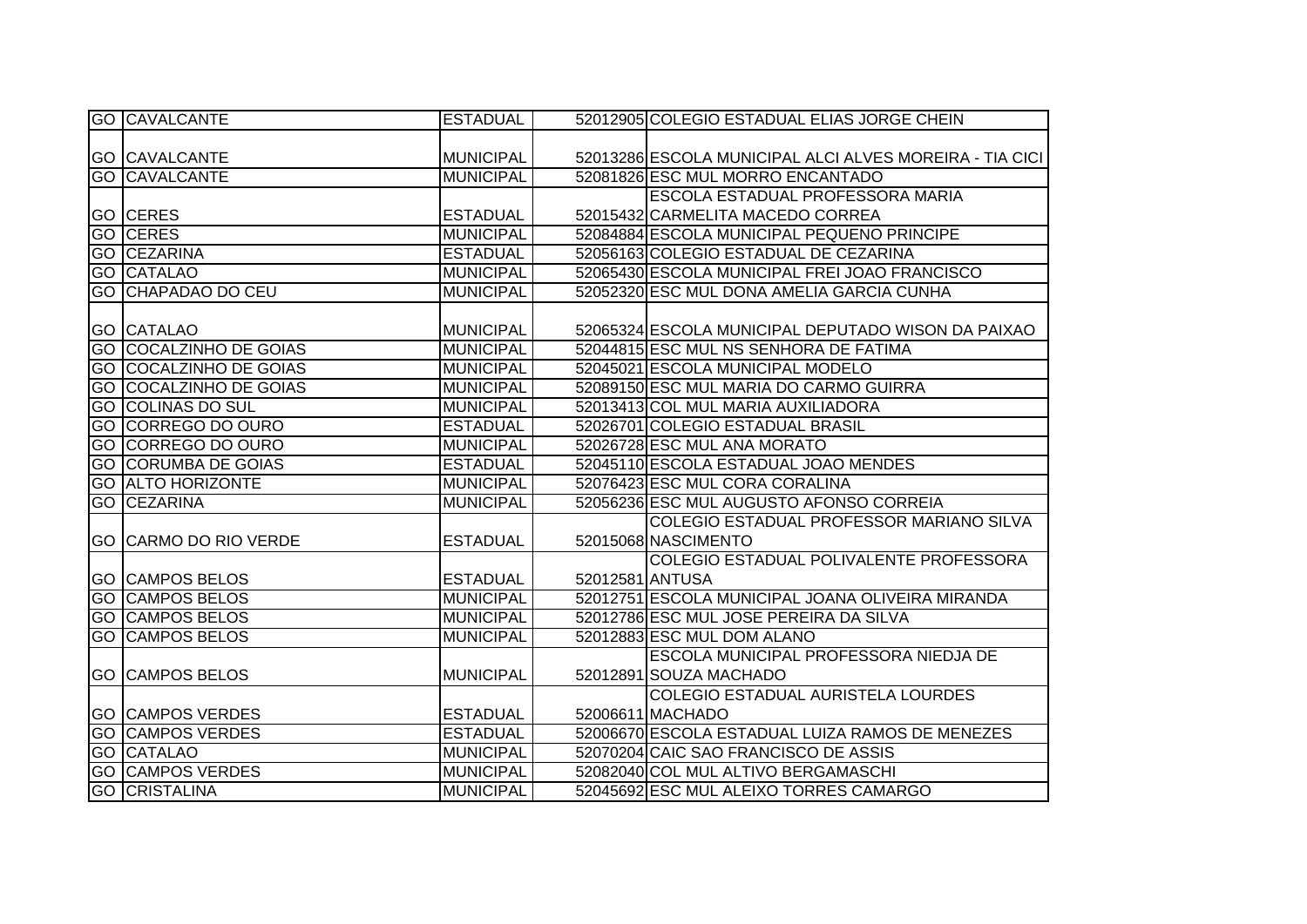|      | GO CARMO DO RIO VERDE          | MUNICIPAL        | 52074978 ESC MUL O BOM PASTOR                                |
|------|--------------------------------|------------------|--------------------------------------------------------------|
|      | <b>GO CARMO DO RIO VERDE</b>   | <b>MUNICIPAL</b> | 52094251 ESC MUN SEBASTIAO LOURENCO                          |
|      | <b>GO CASTELANDIA</b>          | <b>ESTADUAL</b>  | 52052281 COLEGIO ESTADUAL D ELBA FERREIRA GARCIA             |
| IGO. | <b>CASTELANDIA</b>             | <b>MUNICIPAL</b> | 52052303 ESC MUL JOAO INACIO                                 |
| GO   | <b>CASTELANDIA</b>             | <b>MUNICIPAL</b> | 52073050 ESC MUL JOSE MENDES DE PAULA                        |
|      | <b>GO CATALAO</b>              | <b>ESTADUAL</b>  | 52064824 COLEGIO ESTADUAL JOAO NETTO DE CAMPOS               |
|      | <b>GO CATALAO</b>              | <b>ESTADUAL</b>  | 52065014 ESCOLA ESTADUAL PROFESSORA ZUZU                     |
| GO   | <b>CATALAO</b>                 | <b>MUNICIPAL</b> | 52065227 ESCOLA MUNICIPAL PEDRO NETTO PARANHOS               |
| GO   | <b>CAMPOS VERDES</b>           | <b>MUNICIPAL</b> | 52006743 ESC MUL FRANCISCO RAMOS DE MENEZES                  |
|      | <b>GO FORMOSA</b>              | <b>MUNICIPAL</b> | 52116808 ESC MUL ORLANDINA DE CASTRO MIRANDA                 |
|      | <b>GO CORUMBA DE GOIAS</b>     | <b>MUNICIPAL</b> | 52045102 ESC MUL BENEDITO DE FONTES LEAL                     |
|      |                                |                  | ESCOLA ESTADUAL JOAQUIM ANTONIO DE                           |
|      | <b>GO FORMOSA</b>              | <b>ESTADUAL</b>  | 52046290 MAGALHAES                                           |
|      | <b>GO FORMOSA</b>              | <b>MUNICIPAL</b> | 52046451 ESC MUL EDIVA MARIA DE PAIVA VIANA                  |
|      | <b>GO FORMOSA</b>              | <b>MUNICIPAL</b> | 52046850 ESC MUL IZAIRA MACHADO F CAMARGO                    |
|      | <b>GO FORMOSA</b>              | <b>MUNICIPAL</b> | 52046966 ESC MUL PROF AUTA VIDAL                             |
|      |                                |                  | ESC MUL DOMINGOS DE JESUS MONTEIRO                           |
|      | <b>GO FORMOSA</b>              | <b>MUNICIPAL</b> | 52082741 GUIMARAES                                           |
|      | <b>GO FORMOSA</b>              | <b>MUNICIPAL</b> | 52082750 ESCOLA MUNICIPAL WALDA MIRANDA DE PAIVA             |
|      | <b>GO FLORES DE GOIAS</b>      | <b>MUNICIPAL</b> | 52089053 ESC MUL SANTINO CAMPELO DE MIRANDA                  |
|      | <b>GO FORMOSA</b>              | <b>MUNICIPAL</b> | 52091449 ESC MUL PASTOR OTAIDES ALVES DOS SANTOS             |
|      | <b>GO FLORES DE GOIAS</b>      | <b>MUNICIPAL</b> | 52073394 ESC MUL MONTEIRO LOBATO                             |
|      | <b>GO FORMOSO</b>              | <b>MUNICIPAL</b> | 52007014 PRE ESC MUL MENINO FELIZ                            |
| GO   | <b>GAMELEIRA DE GOIAS</b>      | <b>MUNICIPAL</b> | 52063399 ESC MUL BENEDITO LOBO                               |
|      | <b>GO GOIANAPOLIS</b>          | <b>ESTADUAL</b>  | 52032868 ESCOLA ESTADUAL JOAQUIM SOARES DA SILVA             |
| GO   | <b>IGOIANAPOLIS</b>            | <b>MUNICIPAL</b> | 52032892 ESC MUL BRANCA DE NEVE                              |
| GO   | <b>GOIANAPOLIS</b>             | <b>MUNICIPAL</b> | 52082539 ESC MUL ROSA CORTES GARCIA                          |
| GO.  | <b>GOIANAPOLIS</b>             | <b>MUNICIPAL</b> | 52090310 ESC MUN PROF <sup>a</sup> HALLEY DE S VERDU MACHADO |
|      | <b>GO GOIANDIRA</b>            | <b>MUNICIPAL</b> | 52065880 ESCOLA MUNICIPAL SANTA MARIA GORETTI                |
|      | <b>GO FORMOSA</b>              | <b>MUNICIPAL</b> | 52089096 ESC MUL ADELINA RODRIGUES DE SOUZA                  |
|      |                                |                  |                                                              |
|      | <b>GO ESTRELA DO NORTE</b>     | <b>ESTADUAL</b>  | 52006760 COLEGIO ESTADUAL VALDOMIRO LOPES REZENDE            |
|      | <b>GO CRISTALINA</b>           | <b>MUNICIPAL</b> | 52045722 ESC MUL CILINEU PEIXOTO DOS SANTOS                  |
|      | <b>GO CRIXAS</b>               | <b>MUNICIPAL</b> | 52079635 ESC MUL SEBASTIAO RODRIGUES DE BRITO                |
|      | <b>GO DAMIANOPOLIS</b>         | <b>ESTADUAL</b>  | 52040607 ESCOLA ESTADUAL MANOEL LELIS                        |
|      | <b>GO DIVINOPOLIS DE GOIAS</b> | <b>ESTADUAL</b>  | 52041018 COLEGIO ESTADUAL GERMANA GOMES                      |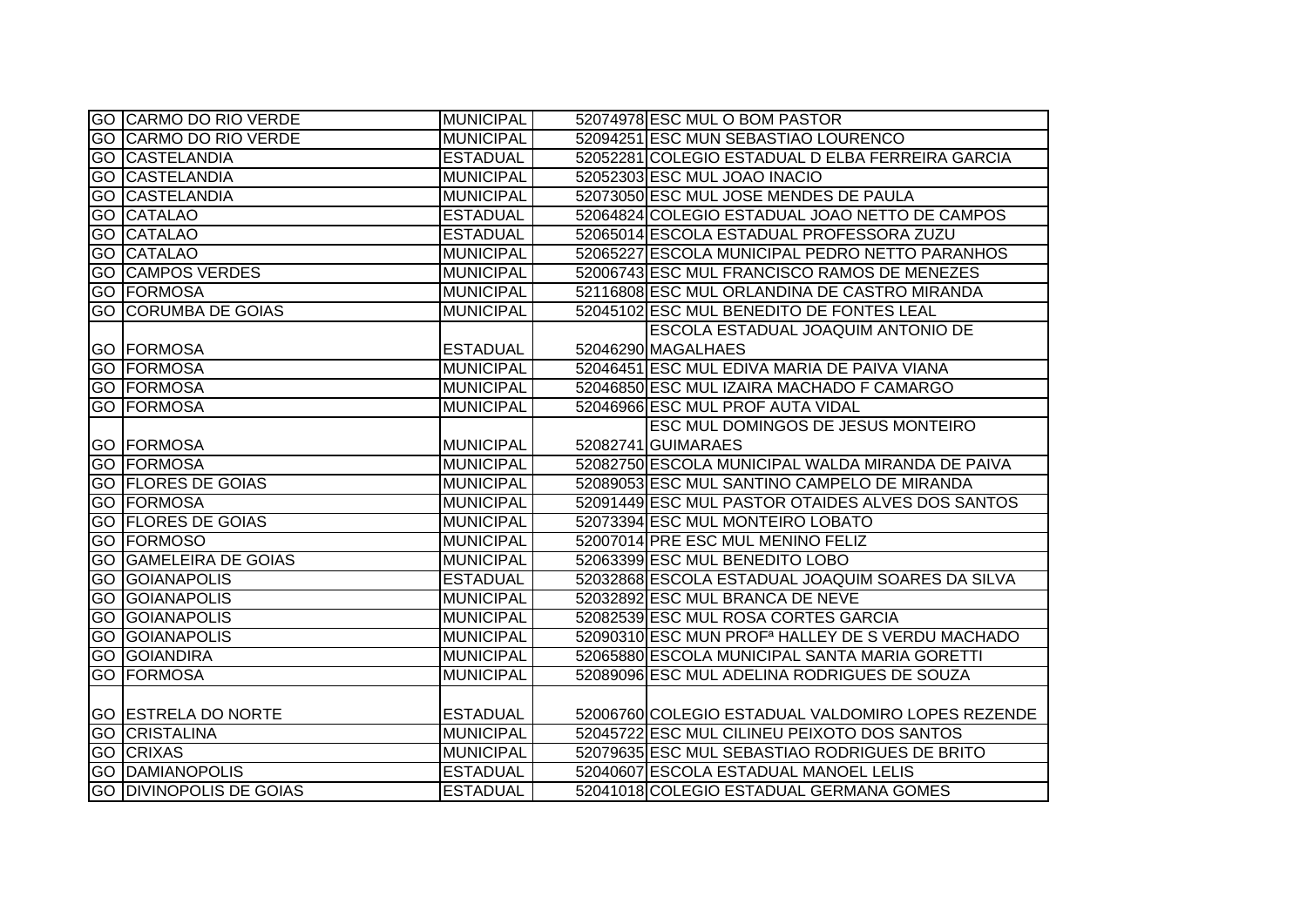| <b>GO DIVINOPOLIS DE GOIAS</b>  | <b>ESTADUAL</b>  |                 | 52041042 ESCOLA ESTADUAL LUIS PEREIRA CIRINEU        |
|---------------------------------|------------------|-----------------|------------------------------------------------------|
| <b>GO DOVERLANDIA</b>           | <b>MUNICIPAL</b> |                 | 52052400 ESC MUL DONA ERNESTINA AUGUSTA DE LIMA      |
|                                 |                  |                 |                                                      |
| <b>GO DOVERLANDIA</b>           | <b>MUNICIPAL</b> |                 | 52070263 ESCOLA MUNICIPAL MARIA GUILHERMINA DE JESUS |
| <b>GO FORMOSA</b>               | <b>ESTADUAL</b>  |                 | 52046192 COLEGIO ESTADUAL AMERICANO DO BRASIL        |
| <b>GO EDEIA</b>                 | <b>MUNICIPAL</b> |                 | 52056384 ESC MUL ALZIRA DE OLIVEIRA ALVES            |
| <b>GO CAMPO ALEGRE DE GOIAS</b> | <b>MUNICIPAL</b> |                 | 52090671 ESC MUL LUIZ FAVA                           |
| <b>GO ESTRELA DO NORTE</b>      | <b>MUNICIPAL</b> |                 | 52006786 ESC MUL CARLOS O DA SILVA                   |
| <b>GO FAINA</b>                 | <b>ESTADUAL</b>  |                 | 52002098 ESCOLA ESTADUAL DARIO DE PAIVA SAMPAIO      |
| <b>GO FAINA</b>                 | <b>MUNICIPAL</b> |                 | 52002403 ESC MUL JOAO FERREIRA AVELAR                |
| <b>GO FAZENDA NOVA</b>          | <b>ESTADUAL</b>  |                 | 52026817 COLEGIO ESTADUAL TIRADENTES                 |
| <b>GO FIRMINOPOLIS</b>          | <b>ESTADUAL</b>  |                 | 52029239 COLEGIO ESTADUAL JUSCELINO KUBITSCHEK       |
|                                 |                  |                 | ESC MUN PROF <sup>a</sup> CELIA RICARDO DOMINGUES DE |
| <b>GO FIRMINOPOLIS</b>          | <b>MUNICIPAL</b> | 52029298 ARAUJO |                                                      |
|                                 |                  |                 | COLEGIO ESTADUAL MARECHAL HUMBERTO DE                |
| <b>GO FLORES DE GOIAS</b>       | <b>ESTADUAL</b>  |                 | 52040780 ALENCAR CASTELO BRANCO                      |
|                                 |                  |                 |                                                      |
| <b>GO FLORES DE GOIAS</b>       | <b>ESTADUAL</b>  |                 | 52070506 ESCOLA ESTADUAL DAMASIO RIBEIRO DE MIRANDA  |
| <b>GO EDEIA</b>                 | <b>ESTADUAL</b>  |                 | 52056333 COLEGIO ESTADUAL DE EDEIA                   |
| <b>GO ARAGARCAS</b>             | <b>ESTADUAL</b>  |                 | 52004600 ESCOLA ESTADUAL JOSE ALVES DE ASSIS         |
| <b>GO CAMPO LIMPO DE GOIAS</b>  | <b>ESTADUAL</b>  |                 | 52022102 COLEGIO ESTADUAL RUI BARBOSA                |
|                                 |                  |                 |                                                      |
| <b>GO APARECIDA DE GOIANIA</b>  | <b>MUNICIPAL</b> |                 | 52031195 ESCOLA MUNICIPAL GUIOMAR ROSA DE OLIVEIRA   |
| <b>GO APARECIDA DE GOIANIA</b>  | <b>MUNICIPAL</b> |                 | 52031241 ESCOLA MUNICIPAL SANTO ANTONIO              |
| <b>GO APARECIDA DE GOIANIA</b>  | <b>MUNICIPAL</b> |                 | 52031934 ESCOLA MUNICIPAL AMELIA CANDIDA BRASIL      |
| <b>GO APARECIDA DE GOIANIA</b>  | <b>MUNICIPAL</b> |                 | 52032035 ESC MUL SANTA TEREZA DE AVILA               |
|                                 |                  |                 | <b>ESC MUL BENEDITO RODRIGUES SIQUEIRA</b>           |
| <b>GO APARECIDA DE GOIANIA</b>  | <b>MUNICIPAL</b> |                 | 52070271 SOBRINHO                                    |
|                                 |                  |                 | ESCOLA MUNICIPAL SENADOR ALBINO GONCALVES            |
| <b>GO APARECIDA DE GOIANIA</b>  | <b>MUNICIPAL</b> |                 | 52090604 BOAVENTURA                                  |
| <b>GO APARECIDA DE GOIANIA</b>  | <b>ESTADUAL</b>  |                 | 52031535 COLEGIO ESTADUAL NOVA CIDADE                |
| <b>GO APARECIDA DE GOIANIA</b>  | <b>MUNICIPAL</b> |                 | 52121240 ESCOLA MUNICIPAL DA PAZ                     |
| <b>GO APARECIDA DE GOIANIA</b>  | <b>ESTADUAL</b>  |                 | 52031527 ESCOLA ESTADUAL MARIETA TELLES MACHADO      |
|                                 |                  |                 | <b>ESCOLA ESTADUAL MELQUIADES VICTOR DE</b>          |
| <b>GO ARAGARCAS</b>             | <b>ESTADUAL</b>  |                 | 52004643 OLIVEIRA                                    |
| <b>GO ARAGARCAS</b>             | <b>ESTADUAL</b>  |                 | 52004651 ESCOLA ESTADUAL MERCEDES ZETOLA             |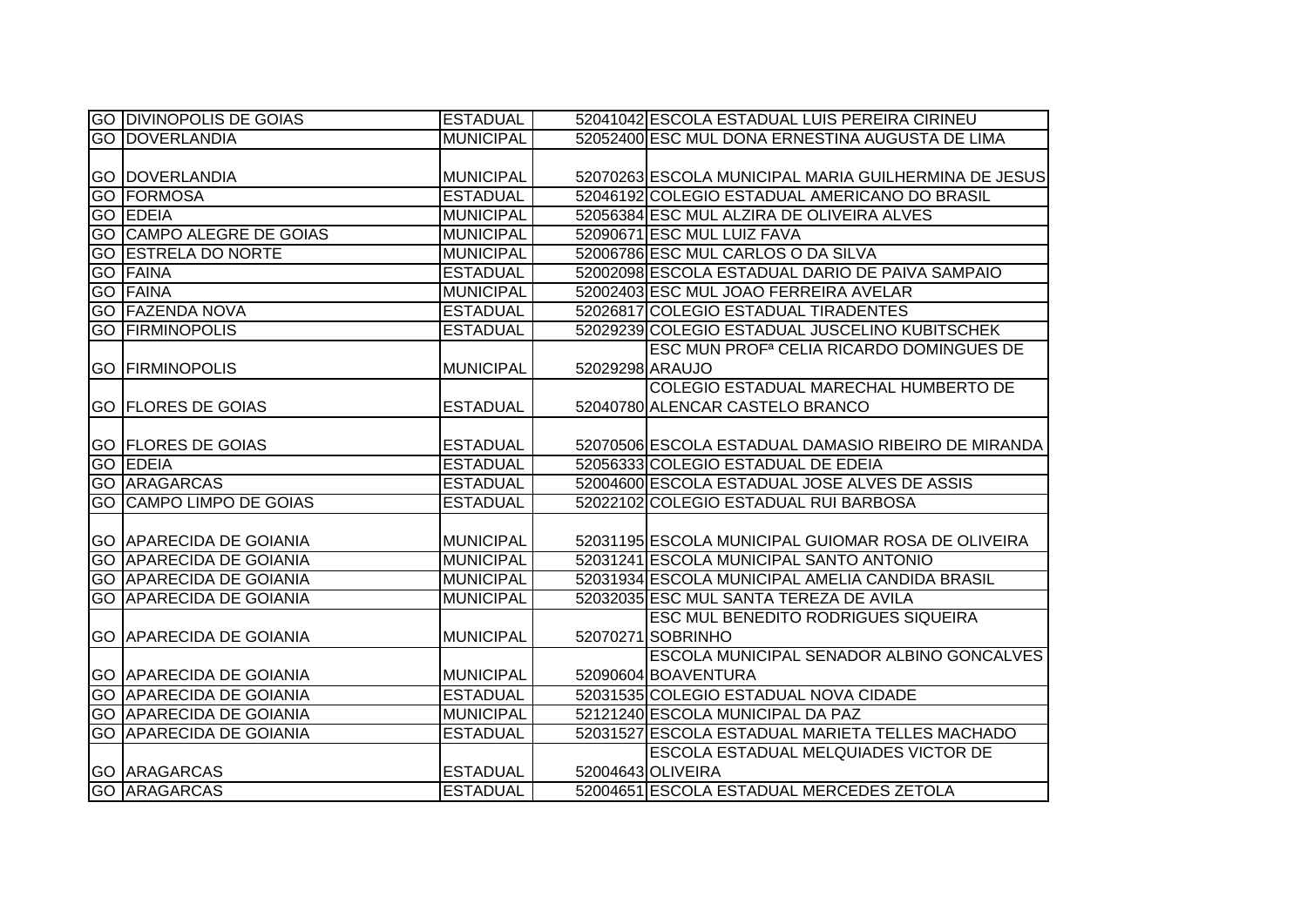|                                |                  |                | CENTRO MUNICIPAL DE ENSINO FUNDAMENTAL              |
|--------------------------------|------------------|----------------|-----------------------------------------------------|
| <b>GO ARAGARCAS</b>            | <b>MUNICIPAL</b> |                | 52004740 DOM BOSCO                                  |
|                                |                  |                | CENTRO MUNICIPAL DE ENSINO FUNDAMENTAL              |
| <b>GO ARAGARCAS</b>            | <b>MUNICIPAL</b> |                | 52004759 SEBASTIAO GRANJA                           |
|                                |                  |                | CENTRO MUNICIPAL DE ENSINO FUNDAMENTAL              |
| <b>GO ARAGARCAS</b>            | <b>MUNICIPAL</b> |                | 52004791 PROF <sup>a</sup> LAURITA MARTINS          |
| <b>GO ARAGOIANIA</b>           | <b>ESTADUAL</b>  |                | 52032043 COLEGIO ESTADUAL JOSE CANDIDO ROSA         |
|                                |                  |                | ESC MUL DE 1º GRAU OSVALDO FERREIRA                 |
| <b>GO ARAGOIANIA</b>           | <b>MUNICIPAL</b> |                | 52032060 CARNEIRO                                   |
| <b>GO ARAGUAPAZ</b>            | <b>ESTADUAL</b>  |                | 52001598 ESCOLA ESTADUAL MUTIRAO DE ARAGUAPAZ       |
|                                |                  |                |                                                     |
| <b>GO APARECIDA DE GOIANIA</b> | <b>MUNICIPAL</b> |                | 52092429 ESC MUL JOSE DOS SANTOS BORGES FERREIRA    |
| <b>GO ANAPOLIS</b>             | <b>MUNICIPAL</b> |                | 52126218 ESCOLA PRESBITERIANA RENOVADA              |
|                                |                  |                |                                                     |
| <b>GO ALVORADA DO NORTE</b>    | <b>ESTADUAL</b>  |                | 52040240 ESCOLA ESTADUAL DR ANTONIO DI RAMOS CAIADO |
| <b>GO ALVORADA DO NORTE</b>    | <b>ESTADUAL</b>  |                | 52040259 ESCOLA ESTADUAL MANOEL APRIGIO             |
| <b>GO ALVORADA DO NORTE</b>    | <b>MUNICIPAL</b> |                | 52040364 ESC MUL PROFA ODILIA JUSTA DA SILVA        |
|                                |                  |                | ESCOLA MUNICIPAL PROFESSORA GUIOMAR DE              |
| <b>GO ALVORADA DO NORTE</b>    | <b>MUNICIPAL</b> |                | 52210367 SOUZA SANTANA                              |
| <b>GO AMARALINA</b>            | <b>ESTADUAL</b>  |                | 52007065 COLEGIO ESTADUAL JOSINO SILVA              |
| <b>GO ANAPOLIS</b>             | <b>ESTADUAL</b>  |                | 52021106 COLEGIO ESTADUAL ZECA BATISTA              |
| <b>GO ANAPOLIS</b>             | <b>MUNICIPAL</b> |                | 52021416 ESC MUL PROFA ESTHER DE CAMPOS AMARAL      |
| <b>GO APARECIDA DE GOIANIA</b> | <b>MUNICIPAL</b> |                | 52031160 ESC MUL TERRA PROMETIDA                    |
| <b>GO ANAPOLIS</b>             | <b>MUNICIPAL</b> |                | 52121003 ESCOLA BETESDA JARDIM ESPERANCA            |
| <b>GO ARUANA</b>               | <b>ESTADUAL</b>  |                | 52001768 COLEGIO ESTADUAL DOM CANDIDO PENSO         |
| <b>GO ANICUNS</b>              | <b>ESTADUAL</b>  |                | 52028372 COLEGIO ESTADUAL ROSA TURISCO DE ARAUJO    |
| <b>GO ANICUNS</b>              | <b>ESTADUAL</b>  |                | 52028496 ESCOLA ESTADUAL MOYSES PEREIRA PEIXOTO     |
| <b>GO ANICUNS</b>              | <b>MUNICIPAL</b> |                | 52028640 ESC MUL HERMENEGILDO VALADAO               |
| <b>GO ANICUNS</b>              | <b>MUNICIPAL</b> |                | 52028720 ESC MUL SANTA LUCIA                        |
|                                |                  |                | COLEGIO ESTADUAL DEPUTADO JOSE ALVES DE             |
| <b>GO APARECIDA DE GOIANIA</b> | <b>ESTADUAL</b>  | 52030610 ASSIS |                                                     |
| <b>GO APARECIDA DE GOIANIA</b> | <b>ESTADUAL</b>  |                | 52030873 COLEGIO ESTADUAL DOM PEDRO I               |
| <b>GO APARECIDA DE GOIANIA</b> | <b>ESTADUAL</b>  |                | 52030920 ESCOLA ESTADUAL MANE VENTURA               |
|                                |                  |                |                                                     |
| <b>GO APARECIDA DE GOIANIA</b> | <b>ESTADUAL</b>  |                | 52030962 ESCOLA ESTADUAL MARSOMILTO ALVES OLIVEIRA  |
| <b>GO ANAPOLIS</b>             | <b>MUNICIPAL</b> |                | 52100405 ESC PRESBITERIANA DAYSE FANSTONE           |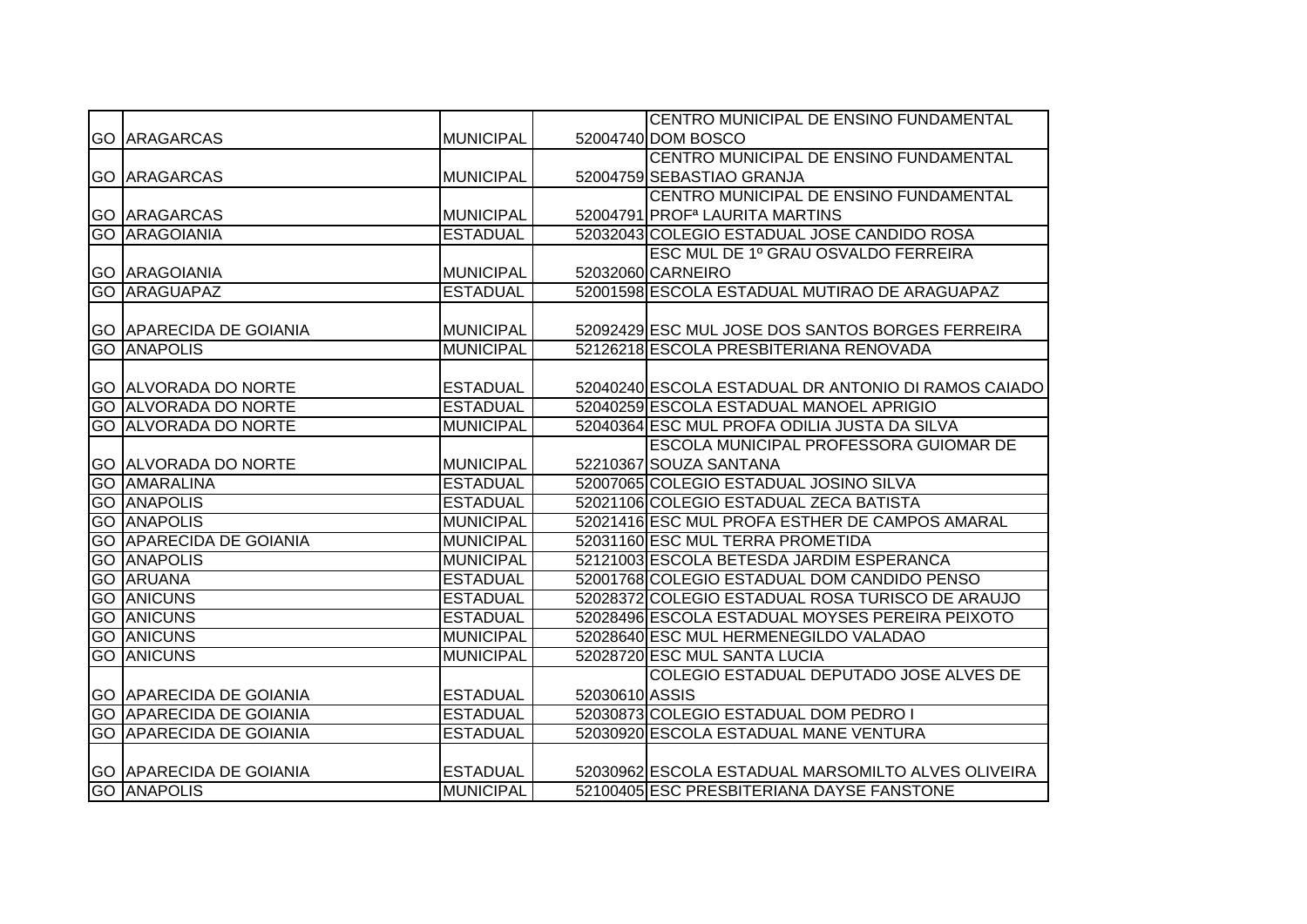| <b>GO CALDAS NOVAS</b>          | <b>MUNICIPAL</b> |                 | 52058700 ESCOLA MUNICIPAL MATHER IZABEL             |
|---------------------------------|------------------|-----------------|-----------------------------------------------------|
| <b>GO CACHOEIRA ALTA</b>        | <b>ESTADUAL</b>  |                 | 52066720 COLEGIO ESTADUAL JACY PARAGUASSU           |
|                                 |                  |                 |                                                     |
| <b>GO CACHOEIRA ALTA</b>        | <b>ESTADUAL</b>  |                 | 52066738 ESCOLA ESTADUAL PEDRO SOBRINHO DE OLIVEIRA |
| <b>GO CACHOEIRA DOURADA</b>     | <b>MUNICIPAL</b> |                 | 52058379 ESCOLA MODELO 14 DE MAIO                   |
| <b>GO CACHOEIRA DOURADA</b>     | <b>MUNICIPAL</b> |                 | 52058476 ESC MUL FRANCISCO FERREIRA DE MELO         |
|                                 |                  |                 | COLEGIO ESTADUAL DR PEDRO LUDOVICO                  |
| GO CACU                         | <b>ESTADUAL</b>  |                 | 52066975 TEIXEIRA                                   |
| <b>GO CACU</b>                  | <b>MUNICIPAL</b> |                 | 52066967 ESC MUL DAMASCENO RIBEIRO                  |
|                                 |                  |                 | COLEGIO ESTADUAL NOSSA SENHORA DO                   |
| <b>GO CAIAPONIA</b>             | <b>ESTADUAL</b>  |                 | 52051897 MONTESSERRATE                              |
| <b>GO ARENOPOLIS</b>            | <b>ESTADUAL</b>  |                 | 52004805 COLEGIO ESTADUAL ALFREDO NASSER            |
| <b>GO CALDAS NOVAS</b>          | <b>MUNICIPAL</b> |                 | 52058638 ESC MUL EDITH ALA                          |
|                                 |                  |                 | COLEGIO ESTADUAL PADRE NESTOR MARANHAO              |
| <b>GO BURITI ALEGRE</b>         | <b>ESTADUAL</b>  | 52058182 ARZOLA |                                                     |
| <b>GO CALDAS NOVAS</b>          | <b>MUNICIPAL</b> |                 | 52084981 ESC MUL VALDIR ARANTES DA SILVA            |
|                                 |                  |                 |                                                     |
| <b>GO CAMPINACU</b>             | <b>ESTADUAL</b>  |                 | 52006085 COLEGIO ESTADUAL SENADOR TEOTONIO VILELA   |
| <b>GO CAMPINACU</b>             | <b>MUNICIPAL</b> |                 | 52006239 ESC MUL PRESIDENTE COSTA E SILVA           |
|                                 |                  |                 | COLEGIO ESTADUAL MARCIONILIO FRANCISCO              |
| <b>GO CAMPINORTE</b>            | <b>ESTADUAL</b>  |                 | 52012379 MENDONCA                                   |
| <b>GO CAMPINORTE</b>            | <b>MUNICIPAL</b> |                 | 52006492 ESC MUL NOSSA SENHORA APARECIDA            |
| <b>GO CAMPINORTE</b>            | <b>MUNICIPAL</b> |                 | 52006573 ESC MUL BOA ESPERANCA                      |
| <b>GO CAMPO ALEGRE DE GOIAS</b> | <b>ESTADUAL</b>  |                 | 52064441 COLEGIO ESTADUAL MAJOR EMIDIO              |
| <b>GO CAIAPONIA</b>             | <b>ESTADUAL</b>  |                 | 52051943 ESCOLA ESTADUAL ELIAS NASSER               |
| <b>GO BOM JARDIM DE GOIAS</b>   | <b>ESTADUAL</b>  |                 | 52005100 COLEGIO ESTADUAL ANA RITA DE FARIA         |
| <b>GO CAMPO ALEGRE DE GOIAS</b> | <b>MUNICIPAL</b> |                 | 52094359 ESC MUN DONA NILDA JOSE DA SILVA           |
| <b>GO ARUANA</b>                | <b>MUNICIPAL</b> |                 | 52001814 ESC MUL DARCY BANDEIRA DE MELLO            |
| <b>GO ARUANA</b>                | <b>MUNICIPAL</b> |                 | 52001822 ESC MUL DR PEDRO LUDOVICO TEIXEIRA         |
|                                 |                  |                 | COLEGIO ESTADUAL PROFESSOR ADALBERTO                |
| <b>GO AURILANDIA</b>            | <b>ESTADUAL</b>  |                 | 52028917 SOBRINHO DE SOUZA                          |
|                                 |                  |                 | COLEGIO ESTADUAL PROFESSOR ALFREDO                  |
| <b>GO AVELINOPOLIS</b>          | <b>ESTADUAL</b>  | 52029050 NASSER |                                                     |
| <b>GO AVELINOPOLIS</b>          | <b>MUNICIPAL</b> |                 | 52029123 ESC MUL MODELO                             |
|                                 |                  |                 | COLEGIO ESTADUAL GUARACIABA AUGUSTA DA              |
| <b>GO BARRO ALTO</b>            | <b>ESTADUAL</b>  | 52014517 SILVA  |                                                     |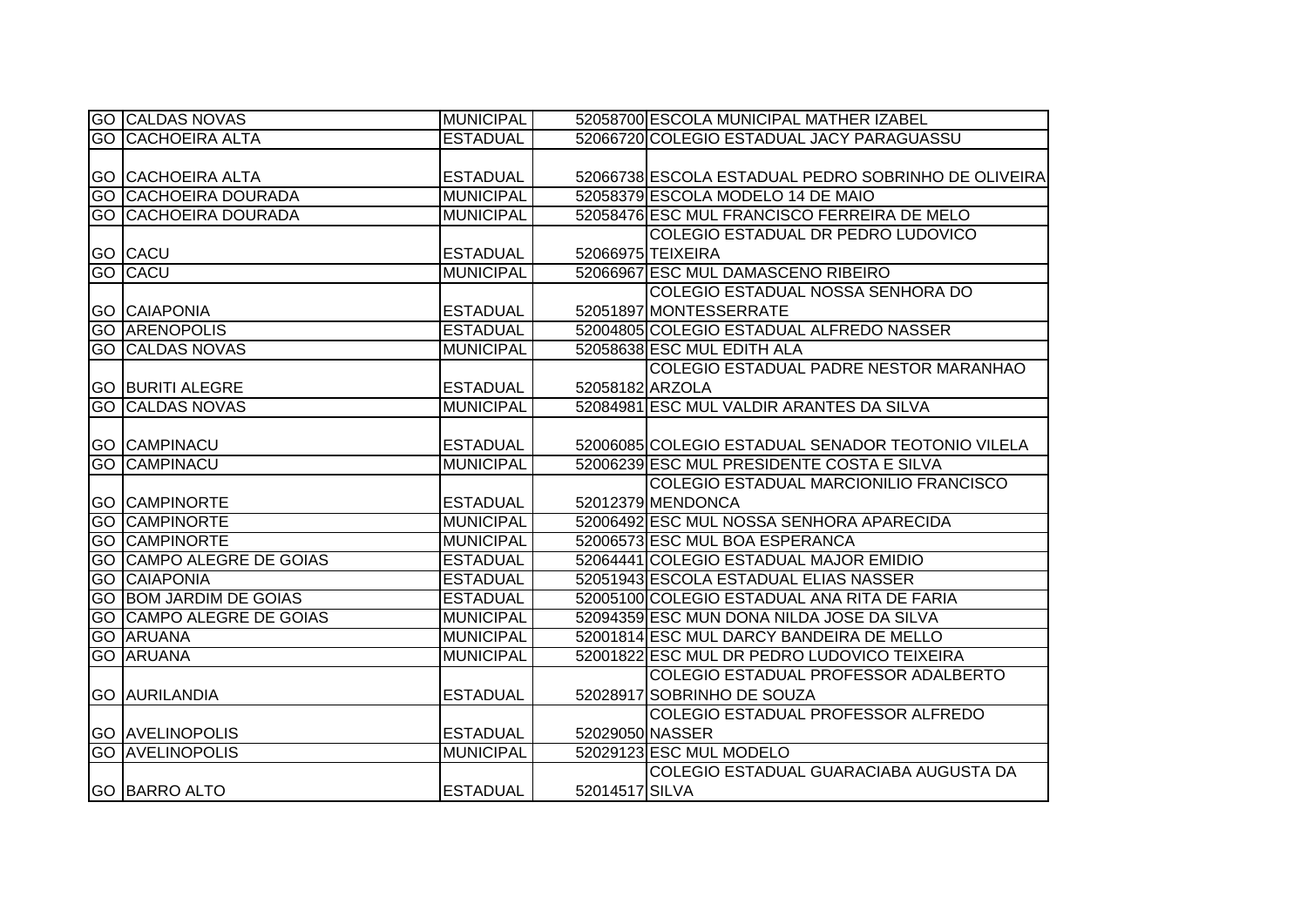|    | <b>GO BELA VISTA DE GOIAS</b> | <b>ESTADUAL</b>  |                 | 52032256 ESCOLA ESTADUAL PEDRO ALVES FERREIRA                   |
|----|-------------------------------|------------------|-----------------|-----------------------------------------------------------------|
|    |                               |                  |                 |                                                                 |
|    | <b>GO BURITINOPOLIS</b>       | <b>MUNICIPAL</b> |                 | 52040437 ESC MUL PROF <sup>a</sup> ALAIDE PEREIRA BARBOSA BRITO |
|    | <b>GO BOM JARDIM DE GOIAS</b> | <b>ESTADUAL</b>  |                 | 52005097 COLEGIO ESTADUAL LEONIDIO CASTRO E SILVA               |
|    | <b>GO BURITINOPOLIS</b>       | <b>ESTADUAL</b>  |                 | 52040410 COLEGIO ESTADUAL IRMA DULCE                            |
|    | <b>GO BOM JARDIM DE GOIAS</b> | <b>MUNICIPAL</b> |                 | 52005313 ESCOLA MUNICIPAL DIMAS NASSER                          |
|    | <b>GO BOM JESUS DE GOIAS</b>  | <b>MUNICIPAL</b> |                 | 52057968 ESCOLA MUNICIPALIZADA EVA MARLY PEREIRA                |
|    | GO BOM JESUS DE GOIAS         | <b>MUNICIPAL</b> |                 | 52058050 ESC MUL PEDRO LUDOVIDO TEIXEIRA                        |
|    |                               |                  |                 | <b>ESC MUNICIPAL ELIONICE ALVES DE FRANCA</b>                   |
|    | GO BOM JESUS DE GOIAS         | <b>MUNICIPAL</b> | 52091198 AVELAR |                                                                 |
|    |                               |                  |                 |                                                                 |
|    | <b>GO BONFINOPOLIS</b>        | <b>ESTADUAL</b>  |                 | 52032671 ESCOLA ESTADUAL MARIA APARECIDA DE ALMEIDA             |
|    |                               |                  |                 | <b>ESCOLA ESTADUAL GOVERNADOR HENRIQUE</b>                      |
|    | <b>GO BRITANIA</b>            | <b>ESTADUAL</b>  |                 | 52001989 SANTILLO                                               |
|    | <b>GO BRITANIA</b>            | <b>MUNICIPAL</b> |                 | 52078736 ESC MUL EUGENIO GAMA DOS SANTOS                        |
|    | <b>GO ARENOPOLIS</b>          | <b>MUNICIPAL</b> |                 | 52004856 COLEGIO MUL MANOEL AMANCIO                             |
|    | <b>GO BELA VISTA DE GOIAS</b> | <b>MUNICIPAL</b> |                 | 52072142 ESC MUL DONA MENINA                                    |
|    |                               |                  |                 | COLEGIO ESTADUAL ROBINHO MARTINS DE                             |
|    | <b>GO GOIANIA</b>             | <b>ESTADUAL</b>  |                 | 52033511 AZEVEDO                                                |
|    | MA SAO LUIS                   | <b>MUNICIPAL</b> |                 | 21021368 UEB ENS FUND DRA MARIA ALICE COUTINHO                  |
|    | MA SAO JOSE DE RIBAMAR        | <b>ESTADUAL</b>  |                 | 21009422 UI PROF MARIA ELISA ALMEIDA SILVA                      |
|    | <b>MA SAO LUIS</b>            | <b>MUNICIPAL</b> |                 | 21261539 UEB ENS FUND DOM JOSE MEDEIROS DELGADO                 |
|    | MA SAO LUIS                   | <b>MUNICIPAL</b> |                 | 21016402 UEB ENS FUND SAO RAIMUNDO                              |
|    | MA SAO LUIS                   | <b>MUNICIPAL</b> |                 | 21016399 UEB ENS FUND PROF ROSILDA CORDEIRO                     |
|    | <b>MA SAO LUIS</b>            | <b>ESTADUAL</b>  |                 | 21196297 UE CRUZEIRO DE STA BARBARA                             |
|    | <b>MA SAO LUIS</b>            | <b>ESTADUAL</b>  |                 | 21022135 CE JUVENCIO MATOS                                      |
| MA | <b>SAO LUIS</b>               | <b>MUNICIPAL</b> |                 | 21021627 UEB ENS FUND MAJOR JOSE AUGUSTO MOCHEL                 |
|    | MA SAO LUIS                   | <b>MUNICIPAL</b> |                 | 21022020 UEB ENS FUND GOMES DE SOUSA                            |
|    | MA SAO LUIS                   | <b>MUNICIPAL</b> |                 | 21022321 UEB ENS FUND ZEBINA EUGENIA COSTA                      |
|    | <b>MA SAO LUIS</b>            | <b>MUNICIPAL</b> |                 | 21022240 UEB ENS FUND SALOMAO FIQUENE                           |
|    |                               |                  |                 | UEB ENS FUND PROF JOSE GONCALVES DO                             |
|    | MA SAO LUIS                   | <b>MUNICIPAL</b> |                 | 21021619 AMARAL RAPOSO                                          |
|    | <b>MA BEQUIMAO</b>            | <b>MUNICIPAL</b> |                 | 21003025 EM PEDRO SILVA                                         |
|    | <b>MA BOM LUGAR</b>           | <b>MUNICIPAL</b> |                 | 21350604 UE ANTONIO MARCOS BEZERRA MIRANDA                      |
|    | MA BELAGUA                    | <b>MUNICIPAL</b> |                 | 21232563 UI ANGELICA COSTA                                      |
|    | MA BELAGUA                    | <b>MUNICIPAL</b> |                 | 21244251 UI ROSALINA COSTA ARAUJO                               |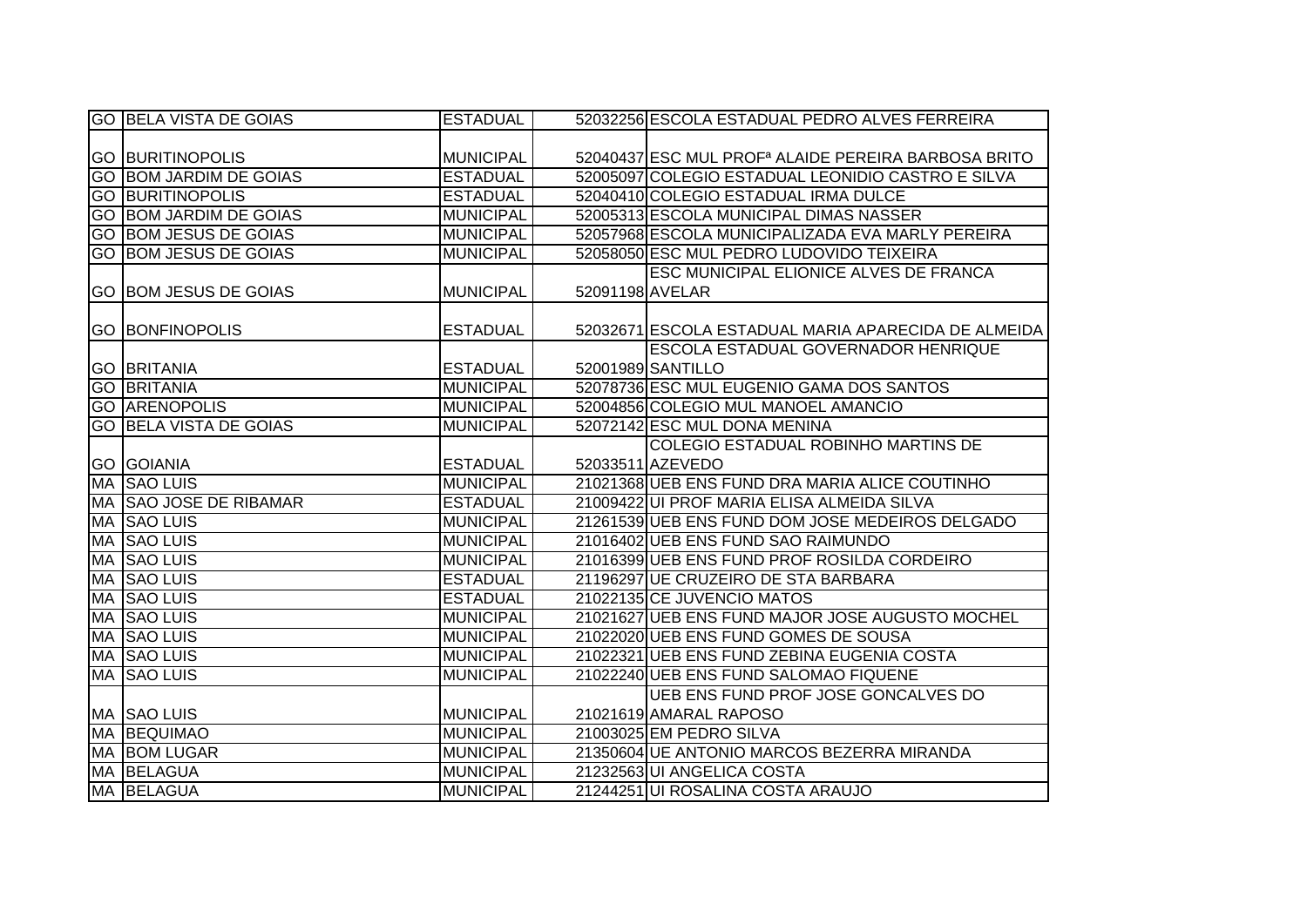| MA BENEDITO LEITE         | <b>ESTADUAL</b>  | 21185590 CE LUCAS COELHO                     |
|---------------------------|------------------|----------------------------------------------|
| <b>MA BENEDITO LEITE</b>  | <b>MUNICIPAL</b> | 21185387 UI ETELVINA COELHO                  |
| MA BENEDITO LEITE         | <b>MUNICIPAL</b> | 21185549 EM PROFESSOR RAIMUNDO ALVES FEITOZA |
| <b>MA BEQUIMAO</b>        | <b>ESTADUAL</b>  | 21003130 UE ANICETO CANTANHEDE               |
| MA BELA VISTA DO MARANHAO | <b>MUNICIPAL</b> | 21055815 EM DE BELA VISTA                    |
| <b>MA BEQUIMAO</b>        | <b>MUNICIPAL</b> | 21002690 EM RAIMUNDA PAIXAO RIBEIRO          |
| MA BELA VISTA DO MARANHAO | <b>MUNICIPAL</b> | 21054339 COL LOURIVAL COELHO                 |
| <b>MA BEQUIMAO</b>        | <b>MUNICIPAL</b> | 21229856 UI DOMINGOS BOUERES                 |
| MA BOA VISTA DO GURUPI    | <b>MUNICIPAL</b> | 21067295 UE PROF M JOSE B DE FREITAS         |
| MA BOM JARDIM             | <b>MUNICIPAL</b> | 21071942 EMEB NEY BRAGA                      |
| MA BOM JARDIM             | <b>MUNICIPAL</b> | 21073180 EMEB FREI ANTONIO SINIBALDI         |
| MA BOM JARDIM             | <b>MUNICIPAL</b> | 21205558 EMEB ADROALDO ALVES MATOS           |
| MA BOM JESUS DAS SELVAS   | <b>MUNICIPAL</b> | 21231672UI ROVERSAN DE MORAES NETO           |
| MA BOM LUGAR              | <b>MUNICIPAL</b> | 21100420 UE CARLOS DIAS SARDINHA             |
| MA BALSAS                 | <b>MUNICIPAL</b> | 21181292 EM NSA SRA APARECIDA                |
| MA BEQUIMAO               | <b>MUNICIPAL</b> | 21002436 EM MARIA ROSA DE FREITAS ALMEIDA    |
| MA BARRA DO CORDA         | <b>MUNICIPAL</b> | 21118183UI DEUSDEDITH CORTEZ VIEIRA DA SILVA |
| MA BARAO DE GRAJAU        | <b>ESTADUAL</b>  | 21165700 UE CORINA NETO                      |
| MA BARAO DE GRAJAU        | <b>ESTADUAL</b>  | 21165858 CE NEY BRAGA                        |
| MA BARAO DE GRAJAU        | <b>MUNICIPAL</b> | 21165505 UE MIN HUGO NAPOLEAO                |
| MA BARAO DE GRAJAU        | <b>MUNICIPAL</b> | 21165513 UE MONSENHOR JOSE ALMEIDA           |
| MA BARAO DE GRAJAU        | <b>MUNICIPAL</b> | 21165564 UE RAUL RAMOS                       |
| MA BARAO DE GRAJAU        | <b>MUNICIPAL</b> | 21165815 UE PEDRO FERREIRA GOES              |
| MA BELAGUA                | <b>MUNICIPAL</b> | 21144982 UI ELIEZER MOREIRA                  |
| MA BARRA DO CORDA         | <b>ESTADUAL</b>  | 21336407 CE PROF JOAO PEDRO FREITAS DA SILVA |
| MA BREJO                  | <b>ESTADUAL</b>  | 21138184 UE ATENEU COSTA BACELAR             |
| MA BARRA DO CORDA         | <b>MUNICIPAL</b> | 21118205 UI ENOC VIEIRA                      |
| MA BARRA DO CORDA         | <b>MUNICIPAL</b> | 21211698 UE EMBALA BEBE                      |
| MA BARRA DO CORDA         | <b>MUNICIPAL</b> | 21212104 UI AURORA FALCAO                    |
| MA BARRA DO CORDA         | <b>MUNICIPAL</b> | 21263884 UI DEPUTADO RIGO TELES              |
| <b>MA BARREIRINHAS</b>    | <b>ESTADUAL</b>  | 21194304 UE BARREIRINHAS                     |
| <b>MA BARREIRINHAS</b>    | <b>MUNICIPAL</b> | 21030030 UI CINCINATO RIBEIRO REGO           |
| <b>MA BARREIRINHAS</b>    | <b>MUNICIPAL</b> | 21030197UI JOSE ANACLETO DE CARVALHO         |
| MA BELA VISTA DO MARANHAO | <b>MUNICIPAL</b> | 21054274 EM DR JOSE RIBAMAR DE MATOS         |
| MA BARRA DO CORDA         | <b>ESTADUAL</b>  | 21118523 UI FREDERICO FIGUEIRA               |
| MA CANTANHEDE             | <b>MUNICIPAL</b> | 21056480 EM LEDA MARIA CHAVES TAJRA          |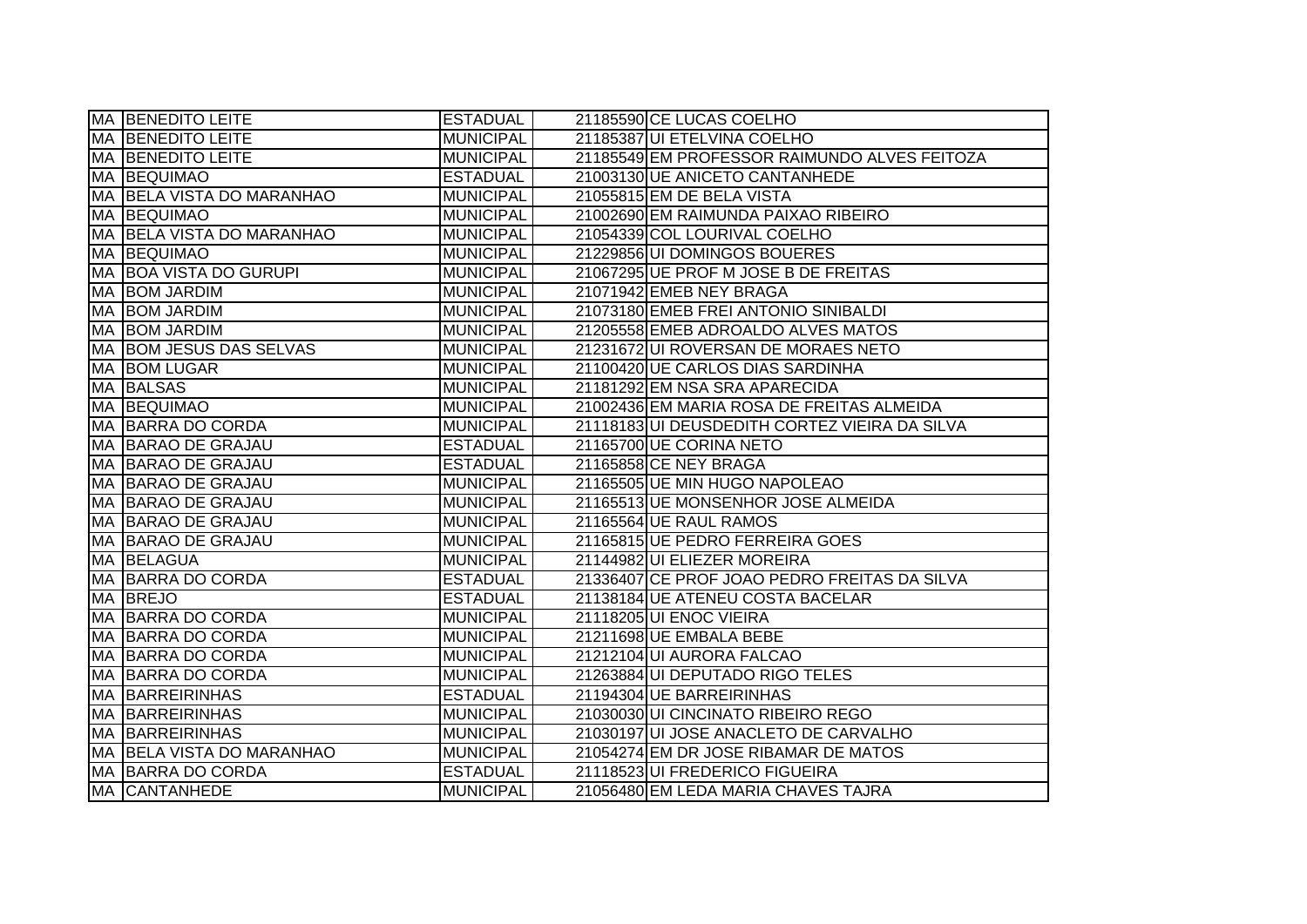|    | MA BOM LUGAR               | <b>MUNICIPAL</b> | 21234540 UNIDADE ESCOLAR MANOEL CAMPOS SOUSA    |
|----|----------------------------|------------------|-------------------------------------------------|
|    | <b>MA CACHOEIRA GRANDE</b> | <b>MUNICIPAL</b> | 21238839 EM PROFESSORA MARIA CELESTE MARQUES    |
|    | MA CAJAPIO                 | <b>ESTADUAL</b>  | 21003947 CE PAULO CORDEIRO FILHO                |
|    | MA CAJAPIO                 | <b>ESTADUAL</b>  | 21003955 UE JOSE CAETANO VAZ                    |
|    | <b>MA CAJAPIO</b>          | <b>MUNICIPAL</b> | 21003467 EM JOSE MOREIRA DE ALMEIDA             |
|    | MA CAJARI                  | <b>ESTADUAL</b>  | 21038970 UI JOSE DE ANCHIETA                    |
|    | MA CAJARI                  | <b>MUNICIPAL</b> | 21038260 EM NSA SRA DE LOURDES                  |
|    | MA BURITIRANA              | <b>MUNICIPAL</b> | 21226342 UE DOM PEDRO II                        |
|    | <b>MA CANTANHEDE</b>       | <b>MUNICIPAL</b> | 21055890 JI NILZA AMORIM ROCHA                  |
|    | MA BURITIRANA              | <b>MUNICIPAL</b> | 21097330 UE JOSE RIOS                           |
|    | <b>MA CANTANHEDE</b>       | <b>MUNICIPAL</b> | 21056994 EM DESEMBARGADOR SARNEY COSTA          |
|    | MA CANTANHEDE              | <b>MUNICIPAL</b> | 21190869 EM PROF ISABEL DOS S SOUSA             |
|    |                            |                  |                                                 |
|    | MA CANTANHEDE              | <b>MUNICIPAL</b> | 21190887 EM RAIMUNDA DO SOCORRO MARTINS CARDOSO |
|    | <b>MA CANTANHEDE</b>       | <b>MUNICIPAL</b> | 21223718 EM HILDO OLIVEIRA ROCHA                |
|    | MA CAPINZAL DO NORTE       | <b>ESTADUAL</b>  | 21199850 CE ANTONIO JOAQUIM ARAUJO              |
|    | MA CAPINZAL DO NORTE       | <b>MUNICIPAL</b> | 21146527 UEM INOCENCIO SIMOES                   |
|    | MA CARUTAPERA              | <b>ESTADUAL</b>  | 21067244 CE DR TARQUINIO LOPES FILHO            |
|    | MA CARUTAPERA              | <b>MUNICIPAL</b> | 21066078 CE PROF OLIMPIA OLIVEIRA CNEC          |
|    | MA CAMPESTRE DO MARANHAO   | <b>MUNICIPAL</b> | 21178690 UE ALFREDO SANTOS                      |
|    | MA BURITI BRAVO            | <b>MUNICIPAL</b> | 21155712 UNIDADE ESCOLAR PADRE FELIX            |
|    | MA BREJO                   | <b>MUNICIPAL</b> | 21138036 UI ARMANDO BACELAR COUTO               |
|    | MA BREJO                   | <b>MUNICIPAL</b> | 21194843 UE DR OTHON MELLO                      |
|    |                            |                  | CENTRO EDUCACIONAL MONSENHOR PEDRO              |
|    | MA BREJO                   | <b>MUNICIPAL</b> | 21251452 SANTOS - CEMOPS                        |
|    | MA BURITI                  | <b>MUNICIPAL</b> | 21138257 COMPLEXO EDUCACIONAL CARMEM COSTA      |
|    | <b>MA BURITI</b>           | <b>MUNICIPAL</b> | 21200220 UI MAJOR JOAO COSTA                    |
|    | MA BURITI BRAVO            | <b>MUNICIPAL</b> | 21154864 UE JOAO COIMBRA                        |
|    | <b>MA BURITI BRAVO</b>     | <b>MUNICIPAL</b> | 21155259 UE JOSE RAPOSO                         |
|    | <b>MA CACHOEIRA GRANDE</b> | <b>MUNICIPAL</b> | 21025355 EM STO ANTONIO                         |
| МA | <b>BURITI BRAVO</b>        | <b>MUNICIPAL</b> | 21155631 UE MARLY SARNEY                        |
|    | <b>MA BALSAS</b>           | <b>MUNICIPAL</b> | 21181128 EM JOAQUIM COELHO E SILVA              |
|    | <b>MA BURITI BRAVO</b>     | <b>MUNICIPAL</b> | 21215499 UE BENEDITO LEITE II                   |
|    | <b>MA BURITI BRAVO</b>     | <b>MUNICIPAL</b> | 21221332 UE MINISTRO PAULO RENATO SOUZA         |
|    | <b>MA BURITI BRAVO</b>     | <b>MUNICIPAL</b> | 21318204 UI PROF JOAO HENRIQUE BORGES LEOCADIO  |
|    | MA BURITICUPU              | <b>MUNICIPAL</b> | 21208298 UNIDADE INTEGRADA SIMAR PEREIRA PINTO  |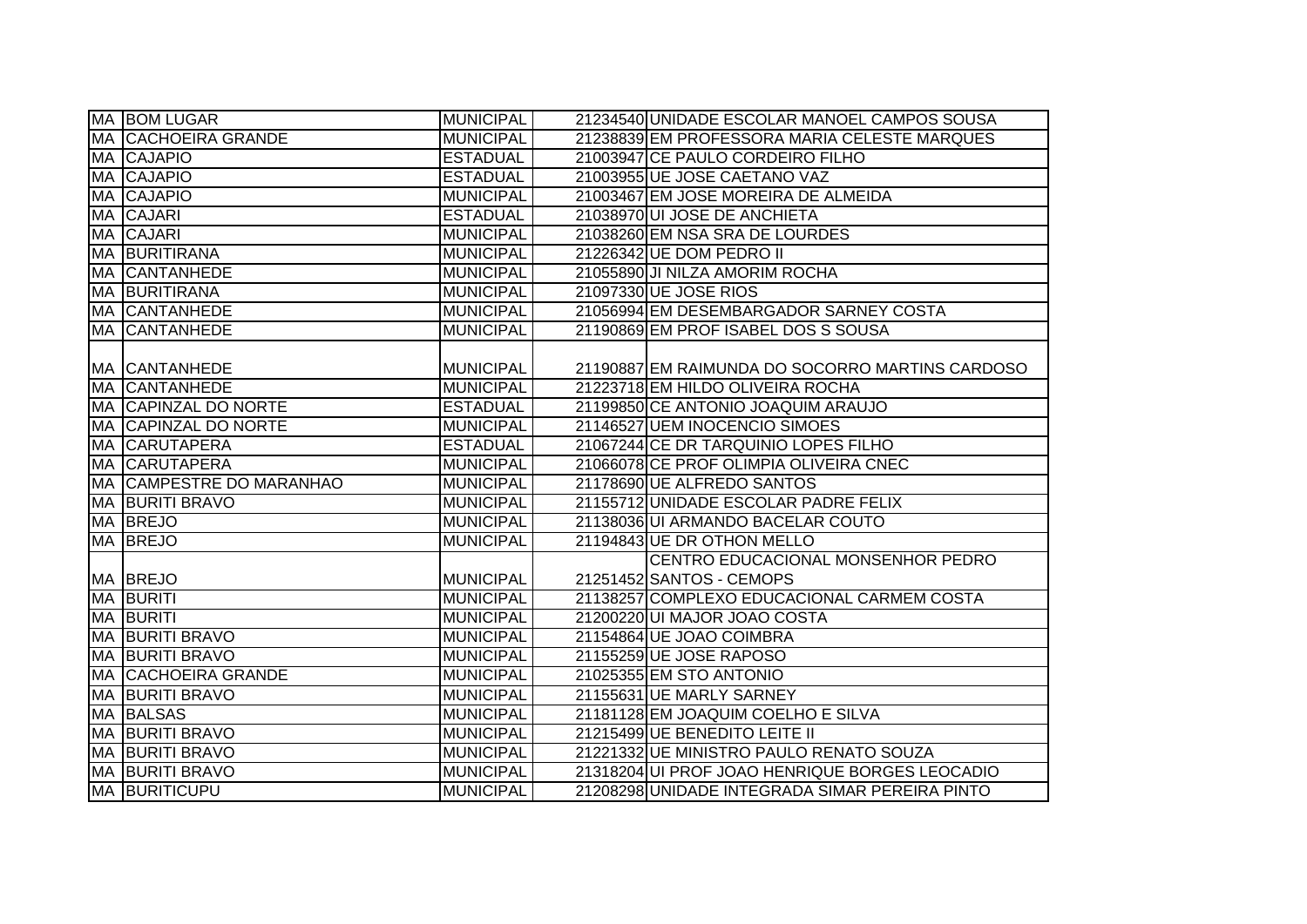|    | <b>MA BURITICUPU</b>       | <b>MUNICIPAL</b> |                | 21222088 UI JOSE BONIFACIO                   |
|----|----------------------------|------------------|----------------|----------------------------------------------|
|    | <b>MA BURITIRANA</b>       | <b>MUNICIPAL</b> |                | 21096597 UE PRES COSTA E SILVA               |
|    | <b>MA BURITIRANA</b>       | <b>MUNICIPAL</b> |                | 21097224 UE DUQUE DE CAXIAS                  |
|    | <b>MA BURITIRANA</b>       | <b>MUNICIPAL</b> |                | 21097321 UE JOSE LOPES DE SOUSA AGUIAR       |
| MA | <b>BURITI BRAVO</b>        | <b>MUNICIPAL</b> |                | 21155615 UE BENEDITO LEITE                   |
|    | MA ANAJATUBA               | <b>ESTADUAL</b>  |                | 21036322 CE NINA RODRIGUES                   |
|    | MA APICUM-ACU              | <b>MUNICIPAL</b> |                | 21001600 UE PRINCIPE ENCANTADO               |
|    | MA ALTO ALEGRE DO PINDARE  | <b>MUNICIPAL</b> |                | 21240620 ESCOLA MUNICIPAL ARCO-IRIS          |
| MA | <b>ALTO PARNAIBA</b>       | <b>MUNICIPAL</b> |                | 21179972 EM PROF CONCEICAO NERIS             |
|    | <b>MA ALTO PARNAIBA</b>    | <b>MUNICIPAL</b> |                | 21180008 EM PROFA LEDA TAJRA                 |
|    | <b>MA ALTO PARNAIBA</b>    | <b>MUNICIPAL</b> |                | 21180156 EM SAO JOSE                         |
|    | MA ALTO PARNAIBA           | <b>MUNICIPAL</b> |                | 21200033 UI MARLY SARNEY                     |
|    |                            |                  |                | UNIDADE INTEGRADA GOVERNADOR EPITACIO        |
|    | MA AMAPA DO MARANHAO       | <b>MUNICIPAL</b> |                | 21068852 CAFETEIRA                           |
|    | MA ALTO ALEGRE DO PINDARE  | <b>MUNICIPAL</b> |                | 21081069 UI DR FRANCISCO BATISTA             |
|    |                            |                  |                | ANEXO I - CE PROF MARIA DO SOCORRO           |
|    | MA AMAPA DO MARANHAO       | <b>MUNICIPAL</b> |                | 21255245 MENDONCA DA SILVA                   |
|    | MA ALTO ALEGRE DO PINDARE  | <b>MUNICIPAL</b> |                | 21078610 COLEGIO PROFESSOR JERONIMO PINHEIRO |
|    | MA ANAJATUBA               | <b>MUNICIPAL</b> |                | 21035210 UI COMECINHO DE VIDA                |
|    | MA ANAJATUBA               | <b>MUNICIPAL</b> |                | 21036330 UI MARIA RABELO BOGEA               |
|    | <b>MA ANAPURUS</b>         | <b>ESTADUAL</b>  |                | 21136920 CE PAULINO FRANCISCO MONTELES       |
|    | <b>MA ANAPURUS</b>         | <b>ESTADUAL</b>  |                | 21136939 UI VICENTE GARRETO DE VASCONCELOS   |
|    | <b>MA ANAPURUS</b>         | <b>MUNICIPAL</b> |                | 21136874 UE TALLES RIBEIRO GONCALVES         |
|    | <b>MA ANAPURUS</b>         | <b>MUNICIPAL</b> |                | 21136912 UE NADIR MONTELES CRUZ              |
|    | <b>MA APICUM-ACU</b>       | <b>ESTADUAL</b>  |                | 21001898 CE AMADO JOAQUIM                    |
|    | <b>MA BALSAS</b>           | <b>MUNICIPAL</b> |                | 21236712 EM PROF VIRGINIA KURY               |
|    |                            |                  |                | CE PROF MARIA DO SOCORRO MENDONCA DA         |
|    | MA AMAPA DO MARANHAO       | <b>MUNICIPAL</b> | 21233632 SILVA |                                              |
|    | MA ALTO ALEGRE DO MARANHAO | <b>MUNICIPAL</b> |                | 21100691 EM CARLOS MAGNO BACELAR             |
|    | <b>MA AFONSO CUNHA</b>     | <b>MUNICIPAL</b> |                | 21151598 ESC ATENEU DUQUE BACELAR            |
|    | <b>MA AFONSO CUNHA</b>     | <b>MUNICIPAL</b> |                | 21232806 UE DEP FEDERAL GASTAO DIAS VIEIRA   |
|    | MA AGUA DOCE DO MARANHAO   | <b>MUNICIPAL</b> |                | 21134251 EM NOSSA SENHORA DO CARMO           |
|    | MA AGUA DOCE DO MARANHAO   | <b>MUNICIPAL</b> |                | 21228230 C E E F M MARIANA PEREIRA CARDOSO   |
|    | MA ALCANTARA               | <b>MUNICIPAL</b> |                | 21000239 EM INACIO DE VIVEIROS RAPOSO        |
|    | <b>MA ALDEIAS ALTAS</b>    | <b>MUNICIPAL</b> |                | 21152896 ESCOLINHA PE ANTONIO FERRARIS       |
|    | MA ALTAMIRA DO MARANHAO    | <b>ESTADUAL</b>  |                | 21071926 CE GONCALVES DIAS                   |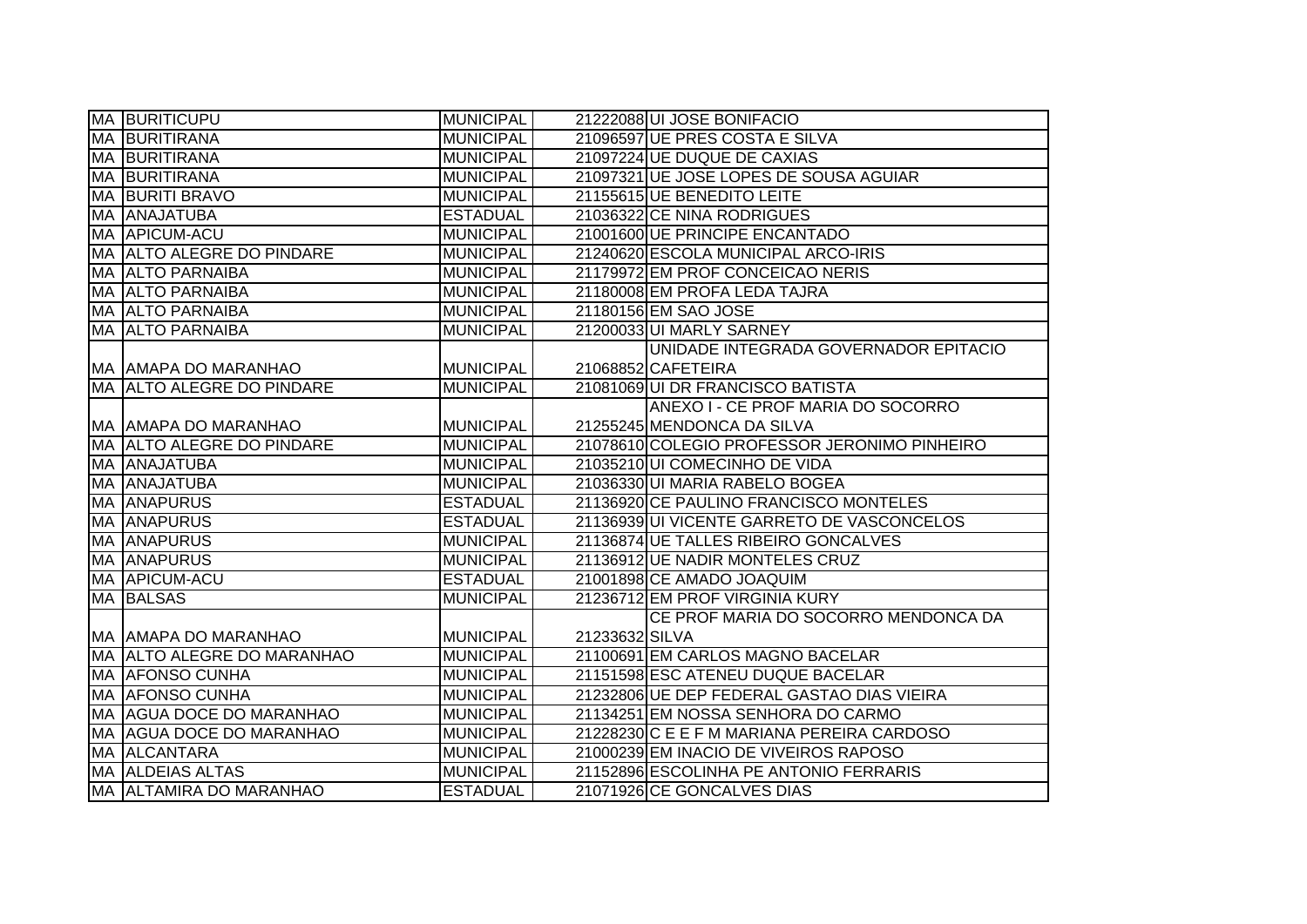|    | MA ALTO ALEGRE DO PINDARE   | <b>MUNICIPAL</b> | 21230617 CEB SEBASTIAO SUDARIO BRILHANTE          |
|----|-----------------------------|------------------|---------------------------------------------------|
|    | MA ALTAMIRA DO MARANHAO     | <b>MUNICIPAL</b> | 21232318 UE BERONICE DE CARVALHO MOREIRA          |
|    | MA APICUM-ACU               | <b>MUNICIPAL</b> | 21001812 UI CANDIDO REIS COSTA                    |
|    | MA ALTO ALEGRE DO MARANHAO  | <b>MUNICIPAL</b> | 21110832 UE STA MONICA                            |
|    |                             |                  |                                                   |
|    | MA  ALTO ALEGRE DO MARANHAO | <b>MUNICIPAL</b> | 21111820 UNIDADE INTEGRADA ROSIMEIRE TORRES NUNES |
|    | MA ALTO ALEGRE DO MARANHAO  | <b>MUNICIPAL</b> | 21150265 UE DOM PEDRO II                          |
|    | MA ALTO ALEGRE DO MARANHAO  | <b>MUNICIPAL</b> | 21150281 UI JOAO MAMEDE PIRES                     |
|    | MA ALTO ALEGRE DO MARANHAO  | <b>MUNICIPAL</b> | 21207526 UE SAO BENEDITO                          |
|    | MA ALTO ALEGRE DO MARANHAO  | <b>MUNICIPAL</b> | 21224870 UI BENEDITO PEREIRA LEITE                |
|    | MA ALTO ALEGRE DO MARANHAO  | <b>MUNICIPAL</b> | 21330417 UI AUGUSTO CURY                          |
|    | MA ALTO ALEGRE DO MARANHAO  | <b>MUNICIPAL</b> | 21492301 UE GIOVANA DE ALMEIDA MURAD              |
|    | MA ALTAMIRA DO MARANHAO     | <b>MUNICIPAL</b> | 21071080 COLEGIO GOVERNADOR NUNES FREIRE          |
|    | <b>MA BACURI</b>            | <b>MUNICIPAL</b> | 21001065 CE PE JORGE CARA                         |
|    | MA APICUM-ACU               | <b>MUNICIPAL</b> | 21001596 UE CRIANCA FELIZ                         |
|    | MA AXIXA                    | <b>MUNICIPAL</b> | 21265348 UI PROFESSORA MARIA PEREIRA REIS         |
| MA | <b>BACABAL</b>              | <b>ESTADUAL</b>  | 21099707 UI RAIMUNDO NONATO FERRO DO LAGO         |
|    | MA BACABAL                  | <b>ESTADUAL</b>  | 21100640 CE ARIMATHEA CYSNE                       |
|    | MA BACABAL                  | <b>ESTADUAL</b>  | 21100918 UE GOV SARNEY                            |
|    | MA BACABAL                  | <b>ESTADUAL</b>  | 21101450 CE URBANO SANTOS                         |
|    | MA BACABEIRA                | <b>MUNICIPAL</b> | 21026378 UI CRISTO REDENTOR                       |
|    | <b>MA ARARI</b>             | <b>ESTADUAL</b>  | 21037680 CE LEAO SANTOS                           |
|    | MA BACABEIRA                | <b>MUNICIPAL</b> | 21238863 COMPLEXO EDUCACIONAL BACABEIRENSE        |
|    | MA ARARI                    | <b>ESTADUAL</b>  | 21037620 UE ARIMATEA CISNE                        |
|    | <b>MA BACURI</b>            | <b>MUNICIPAL</b> | 21001707 UE JOAO GOULART                          |
|    | <b>MA BACURI</b>            | <b>MUNICIPAL</b> | 21229694 UI PROFESSORA SANTINHA                   |
|    | MA BACURITUBA               | <b>MUNICIPAL</b> | 21228396 UI GALDINA SERRAO                        |
|    | <b>MA BACURITUBA</b>        | <b>MUNICIPAL</b> | 21329613 ESC DE ENS FUND PROF CAMELIA FARIAS DIAS |
| MA | <b>BALSAS</b>               | <b>MUNICIPAL</b> | 21180938 EM DR JOSE BERNADINO PEREIRA DA SILVA    |
|    | MA BALSAS                   | <b>MUNICIPAL</b> | 21180954 ESCOLA MUNICIPAL ELIAS ALFREDO CURY      |
|    | <b>MA BALSAS</b>            | <b>MUNICIPAL</b> | 21180989 EM EURICO BOGEA                          |
|    | <b>MA BALSAS</b>            | <b>MUNICIPAL</b> | 21181080 EM JOAO BOTELHO FILHO                    |
|    | MA BACABEIRA                | <b>MUNICIPAL</b> | 21027234 UI RAIMUNDO AQUINO MACEDO                |
|    | <b>MA ARAIOSES</b>          | <b>MUNICIPAL</b> | 21254486 UE SAO MANOEL                            |
|    | MA APICUM-ACU               | <b>MUNICIPAL</b> | 21210144 UI PROFA IRACEMA COSTA                   |
|    | MA APICUM-ACU               | <b>MUNICIPAL</b> | 21251576 UI FIRMINO OLIVEIRA                      |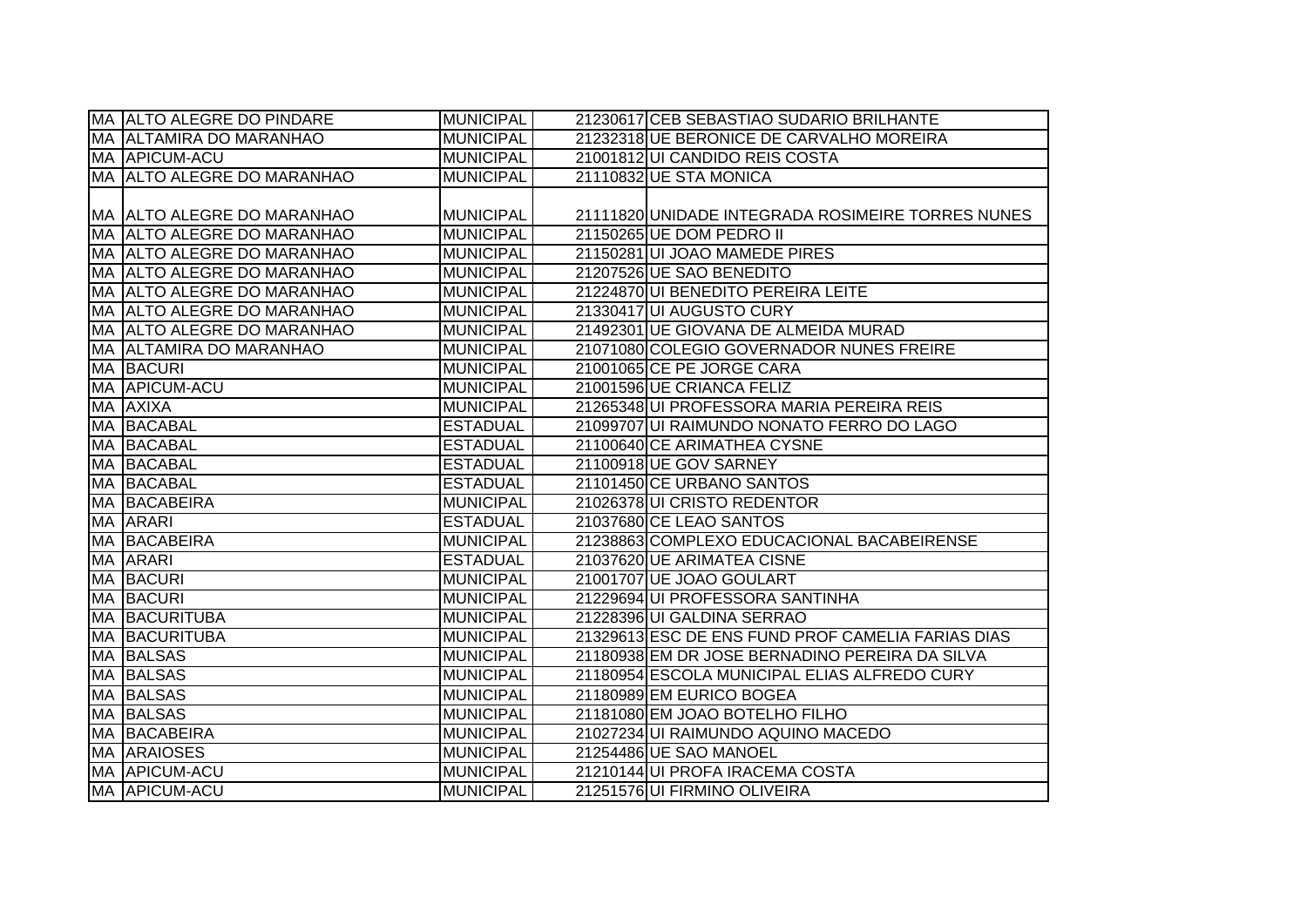|           | MA ARAGUANA                | <b>MUNICIPAL</b> |                 | 21085358 UI ANTONIO DA SILVA FURTADO        |
|-----------|----------------------------|------------------|-----------------|---------------------------------------------|
|           | <b>MA ARAGUANA</b>         | <b>MUNICIPAL</b> |                 | 21085366 EM ANTONIO DE SOUSA SANTOS         |
|           | MA ARAGUANA                | <b>MUNICIPAL</b> |                 | 21087768 CENTRO EDUCACIONAL VIEIRA DA SILVA |
|           | <b>MA ARAIOSES</b>         | <b>MUNICIPAL</b> |                 | 21132500 UE NATANAEL LOPES CONCEICAO        |
| MA        | <b>ARAIOSES</b>            | <b>MUNICIPAL</b> |                 | 21132526 UE STA TEREZINHA                   |
|           | MA ARARI                   | <b>MUNICIPAL</b> |                 | 21037418 EM ROSEANA SARNEY                  |
|           | MA ARAIOSES                | <b>MUNICIPAL</b> |                 | 21134022 UE GONCALVES DIAS                  |
|           | <b>MA CARUTAPERA</b>       | <b>MUNICIPAL</b> |                 | 21067236 UE SAO BENEDITO                    |
|           | MA ARAME                   | <b>MUNICIPAL</b> |                 | 21112428 COLEGIO FREI ALBERTO BERETTA       |
|           | MA ARAME                   | <b>MUNICIPAL</b> |                 | 21112444 EM JOSE MARIA ALBUQUERQUE          |
|           | MA ARAME                   | <b>MUNICIPAL</b> |                 | 21114099 GE DEP CID CARVALHO                |
|           | MA ARAME                   | <b>MUNICIPAL</b> |                 | 21114153 GE JOSE RODRIGUES LOPES            |
|           | MA ARAME                   | <b>MUNICIPAL</b> |                 | 21228680 COL MUN MARIA MARTINS MATIAS       |
|           | MA ARAME                   | <b>MUNICIPAL</b> |                 | 21249067 CE GOV JOSE REINALDO               |
|           |                            |                  |                 | COMPLEXO EDUC PROF CICERO RODRIGUES         |
|           | MA ARAME                   | <b>MUNICIPAL</b> | 21349614 VIEIRA |                                             |
|           | MA ARARI                   | <b>ESTADUAL</b>  |                 | 21037604 CE CIDADE DE ARARI                 |
|           | <b>MA ARAIOSES</b>         | <b>MUNICIPAL</b> |                 | 21133069 UE RAIMUNDO GOMES NONATO           |
|           | <b>MA ESTREITO</b>         | <b>MUNICIPAL</b> |                 | 21177325 UI LUIS DE OLIVEIRA                |
|           | MA FORMOSA DA SERRA NEGRA  | <b>MUNICIPAL</b> |                 | 21122270 EM PROFESSOR JUCA CRUZ             |
|           | MA DUQUE BACELAR           | <b>MUNICIPAL</b> |                 | 21153973 COL EUZAMAR MACHADO VILAR          |
|           | <b>MA ESPERANTINOPOLIS</b> | <b>ESTADUAL</b>  |                 | 21102732 UE CLAUDIO CARNEIRO                |
|           | <b>MA ESPERANTINOPOLIS</b> | <b>ESTADUAL</b>  |                 | 21102740 CE JOAO ALMEIDA                    |
|           | <b>MA ESPERANTINOPOLIS</b> | <b>ESTADUAL</b>  |                 | 21102759 CE ANTONIO CORREA                  |
|           | <b>MA ESPERANTINOPOLIS</b> | <b>MUNICIPAL</b> |                 | 21102163 EM SAO RAIMUNDO                    |
|           | <b>MA ESPERANTINOPOLIS</b> | <b>MUNICIPAL</b> |                 | 21239444 EM SILVINA CARNEIRO                |
|           | MA DOM PEDRO               | <b>MUNICIPAL</b> |                 | 21239630 ESCOLINHA TIA LUCRECIA             |
| <b>MA</b> | <b>ESTREITO</b>            | <b>MUNICIPAL</b> |                 | 21177287 UI DR RUY CARVALHO                 |
| MA        | <b>DOM PEDRO</b>           | <b>MUNICIPAL</b> |                 | 21204519 COL SAO FRANCISCO                  |
| MA        | <b>ESTREITO</b>            | <b>MUNICIPAL</b> |                 | 21177333 UE JOSE REINALDO TAVARES           |
| MA        | <b>ESTREITO</b>            | <b>MUNICIPAL</b> |                 | 21177341 UI JOAO CASTELO                    |
|           | <b>MA ESTREITO</b>         | <b>MUNICIPAL</b> |                 | 21177368 UI VIRGILIO FRANCO                 |
|           | MA ESTREITO                | <b>MUNICIPAL</b> |                 | 21251940 EM LIRIO DOS VALES                 |
|           | MA FEIRA NOVA DO MARANHAO  | <b>MUNICIPAL</b> |                 | 21183252 EM PEDRO ALVES DE OLIVEIRA         |
|           | MA FEIRA NOVA DO MARANHAO  | <b>MUNICIPAL</b> |                 | 21267715 EM PAULO DIAS                      |
|           | MA FERNANDO FALCAO         | <b>MUNICIPAL</b> |                 | 21259097U I PROF FELICIDADE DE MATOS        |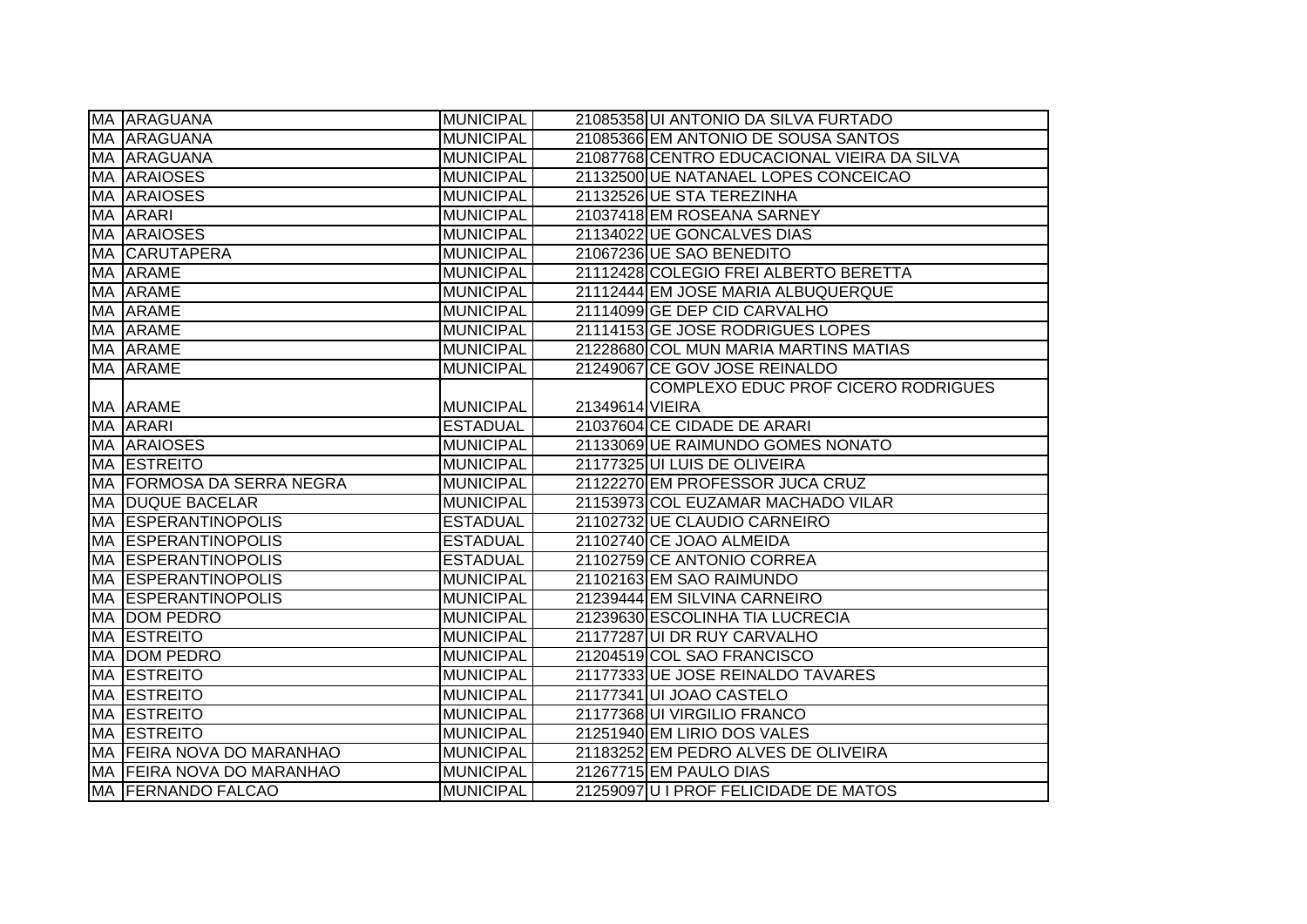|    | MA CARUTAPERA                     | <b>MUNICIPAL</b> |                  | 21067171UI VILA DOURADO                     |
|----|-----------------------------------|------------------|------------------|---------------------------------------------|
|    | <b>MA ESTREITO</b>                | <b>MUNICIPAL</b> |                  | 21177279 UE 12 DE MAIO                      |
|    | <b>MA DAVINOPOLIS</b>             | <b>MUNICIPAL</b> |                  | 21209979 EM SANTA ISABEL                    |
|    | <b>MA CURURUPU</b>                | <b>MUNICIPAL</b> |                  | 21005982 UI NELSON ELESBAO MACHADO          |
|    | <b>MA CURURUPU</b>                | <b>MUNICIPAL</b> |                  | 21006024 UI MUNICIPAL HERCULANA VIEIRA      |
|    | <b>MA CURURUPU</b>                | <b>MUNICIPAL</b> |                  | 21262039 UE PROF <sup>a</sup> SILVANA CUNHA |
|    | <b>MA CURURUPU</b>                | <b>MUNICIPAL</b> |                  | 21500118UE SAGRADO CORACAO                  |
|    |                                   |                  |                  | CENTRO INTEGRADO DE EDUCACAO DE             |
|    | <b>MA DAVINOPOLIS</b>             | <b>MUNICIPAL</b> |                  | 21092559 DAVINOPOLIS - CIED                 |
|    | <b>MA DAVINOPOLIS</b>             | <b>MUNICIPAL</b> |                  | 21092885 EM DAVI ALVES SILVA                |
|    | <b>MA DAVINOPOLIS</b>             | <b>MUNICIPAL</b> |                  | 21093695 EM DONATILIA MACEDO                |
|    | <b>MA DOM PEDRO</b>               | <b>MUNICIPAL</b> |                  | 21239932 EM ARISTEU FALCAO COSTA            |
|    | <b>MA DAVINOPOLIS</b>             | <b>MUNICIPAL</b> |                  | 21094136 EM JOSE SILVA                      |
|    | MA  FORMOSA DA SERRA NEGRA        | <b>MUNICIPAL</b> |                  | 21255350 EM ANTONIO MANOEL DA COSTA E SILVA |
|    | <b>MA DAVINOPOLIS</b>             | <b>MUNICIPAL</b> |                  | 21261687 EM CAMINHO SUAVE                   |
|    | MA DOM PEDRO                      | <b>ESTADUAL</b>  |                  | 21127328 CE ANA ISABEL TAVARES              |
| МA | <b>DOM PEDRO</b>                  | <b>MUNICIPAL</b> |                  | 21126879 EM JOSE PEQUENO                    |
|    | MA DOM PEDRO                      | <b>MUNICIPAL</b> |                  | 21126895 ESCOLA MUNICIPAL JOSUE MONTELLO    |
|    | <b>MA DOM PEDRO</b>               | <b>MUNICIPAL</b> |                  | 21127034 EM RENATO NUNES                    |
|    | MA DOM PEDRO                      | <b>MUNICIPAL</b> |                  | 21127271 COL MADRE MARGARIDA CAIANI         |
|    | MA DOM PEDRO                      | <b>MUNICIPAL</b> |                  | 21127310 UI RAIMUNDO OLIVEIRA GOMES         |
|    | MA DOM PEDRO                      | <b>MUNICIPAL</b> |                  | 21204373 EM FRANCISCO FRANCO RIBEIRO        |
|    | <b>MA DAVINOPOLIS</b>             | <b>MUNICIPAL</b> |                  | 21093989 EM INFANTO JUVENIL                 |
|    | <b>MA GOVERNADOR NEWTON BELLO</b> | <b>MUNICIPAL</b> |                  | 21498725 EM VEREADORA ROSIMAR ARAUJO SILVA  |
|    | MA FORMOSA DA SERRA NEGRA         | <b>MUNICIPAL</b> |                  | 21122113 GE DR JOAO BATISTA NAVA            |
|    | MA GOVERNADOR EUGENIO BARROS      | <b>ESTADUAL</b>  |                  | 21129991 CE DIAS CARNEIRO                   |
|    | MA GOVERNADOR EUGENIO BARROS      | <b>MUNICIPAL</b> |                  | 21130060 UI PRES SARNEY                     |
|    | MA  GOVERNADOR LUIZ ROCHA         | <b>MUNICIPAL</b> |                  | 21131902 CE DISTRITAL ISRAEL                |
|    |                                   |                  |                  | UNIDADE INTEGRADA FRANCISCO EDMILSON        |
|    | <b>MA GOVERNADOR LUIZ ROCHA</b>   | <b>MUNICIPAL</b> | 21131929 PEREIRA |                                             |
|    | MA  GOVERNADOR LUIZ ROCHA         | <b>MUNICIPAL</b> |                  | 21132151 UNIDADE INTEGRADA SANTOS DUMONT    |
|    | MA GOVERNADOR LUIZ ROCHA          | <b>MUNICIPAL</b> |                  | 21253544 CE LUIS CHEIVAN                    |
|    | MA GOVERNADOR EDISON LOBAO        | <b>MUNICIPAL</b> |                  | 21094128 EM JOSE ABDALLA                    |
|    | MA GOVERNADOR NEWTON BELLO        | <b>MUNICIPAL</b> |                  | 21088020 INST FUNDAMENTAL BATISTA           |
|    | MA GOVERNADOR EDISON LOBAO        | <b>MUNICIPAL</b> |                  | 21093210 EM ANTONIO RAYOL                   |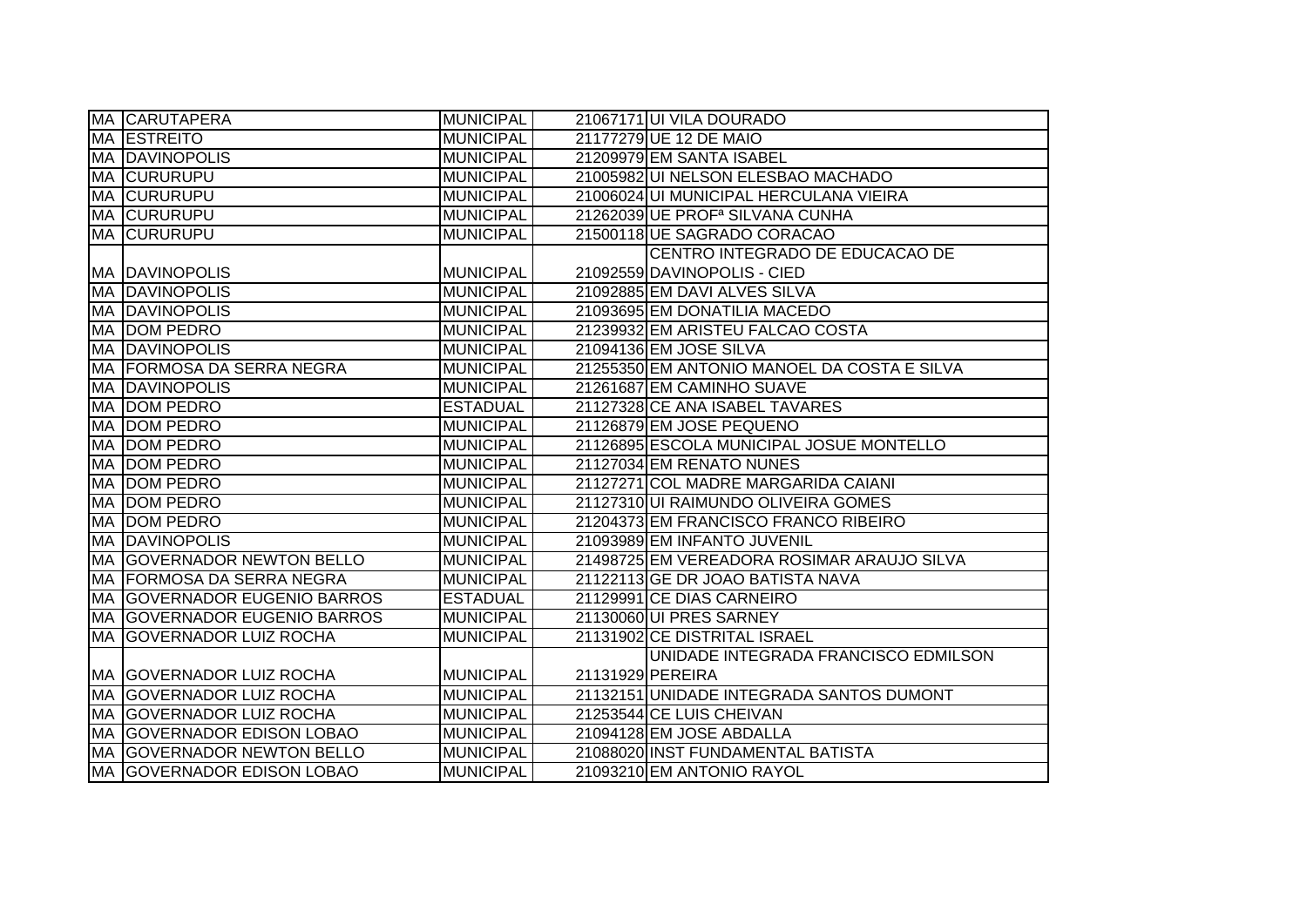|           |                                     |                  |                    | ESCOLA DE ENSINO FUNDAMENTAL CHAPEUZINHO          |
|-----------|-------------------------------------|------------------|--------------------|---------------------------------------------------|
|           | <b>IMA IGOVERNADOR NUNES FREIRE</b> | <b>MUNICIPAL</b> |                    | 21064156 VERMELHO                                 |
|           | <b>MA GOVERNADOR NUNES FREIRE</b>   | <b>MUNICIPAL</b> |                    | 21065365 UNIDADE ESCOLAR RURAL                    |
|           |                                     |                  |                    |                                                   |
|           | <b>IMA IGOVERNADOR NUNES FREIRE</b> | <b>MUNICIPAL</b> |                    | 21219257 UNIDADE ESCOLAR GOVERNADOR NUNES FREIRE  |
|           | <b>MA GOVERNADOR NUNES FREIRE</b>   | <b>MUNICIPAL</b> |                    | 21270910 UNIDADE INTEGRADA PAULO FREIRE           |
|           |                                     |                  |                    | COMPLEXO EDUCACIONAL PROFESSOR HAMILTON           |
|           | <b>MA GOVERNADOR NUNES FREIRE</b>   | <b>MUNICIPAL</b> |                    | 21351414 WERNECK                                  |
| <b>MA</b> | <b>GRACA ARANHA</b>                 | <b>MUNICIPAL</b> |                    | 21130191 UI SILVERIA ROLINS                       |
| <b>MA</b> | <b>GRACA ARANHA</b>                 | <b>MUNICIPAL</b> |                    | 21130388 UE BRANCA DE NEVE                        |
|           | MA GRACA ARANHA                     | <b>MUNICIPAL</b> |                    | 21253692 UI VALENTIM ROLINS                       |
| MA        | <b>GOVERNADOR NEWTON BELLO</b>      | <b>MUNICIPAL</b> |                    | 21085196 EM NEY BRAGA                             |
| <b>MA</b> | <b>GONCALVES DIAS</b>               | <b>ESTADUAL</b>  |                    | 21192544 UE ANITA FURTADO                         |
| <b>MA</b> | <b>FORTALEZA DOS NOGUEIRAS</b>      | <b>ESTADUAL</b>  |                    | 21186855 CE MARCELINO MACHADO                     |
| <b>MA</b> | <b>FORTALEZA DOS NOGUEIRAS</b>      | <b>MUNICIPAL</b> |                    | 21186650 ESCOLA MUNICIPAL SAO RAIMUNDO NONATO     |
| <b>MA</b> | <b>FORTALEZA DOS NOGUEIRAS</b>      | <b>MUNICIPAL</b> |                    | 21186847 ESCOLA MUNICIPAL TIA ANALIA              |
|           | MA FORTUNA                          | <b>ESTADUAL</b>  |                    | 21127441 UE LEDA TAJRA                            |
| MA        | FORTUNA                             | <b>ESTADUAL</b>  |                    | 21127646 CE ESTADO DO RIO DE JANEIRO              |
|           | <b>MA FORTUNA</b>                   | <b>ESTADUAL</b>  |                    | 21127786 UI MARIANO MARTINS                       |
|           | MA GODOFREDO VIANA                  | <b>ESTADUAL</b>  |                    | 21068518 CE BENEDITA JORGE                        |
|           | MA GOVERNADOR EDISON LOBAO          | <b>MUNICIPAL</b> |                    | 21094918 EM STA RITA DE CASSIA                    |
|           | <b>MA GONCALVES DIAS</b>            | <b>ESTADUAL</b>  |                    | 21128863 CE MARIA JOSE LIMA                       |
|           | <b>MA COROATA</b>                   | <b>MUNICIPAL</b> |                    | 21272824 EM TRESIDELA III ANEXO I                 |
|           | MA GONCALVES DIAS                   | <b>MUNICIPAL</b> |                    | 21127832 UI PREFEITO LEONIDAS LIMA DA SILVA       |
|           | <b>MA GONCALVES DIAS</b>            | <b>MUNICIPAL</b> |                    | 21127840 UI ANTONIO GONCALVES DIAS                |
|           | <b>MA GONCALVES DIAS</b>            | <b>MUNICIPAL</b> |                    | 21128812 UE PREFEITA ROSITA SOUSA DIAS            |
| MA        | <b>GOVERNADOR ARCHER</b>            | <b>ESTADUAL</b>  |                    | 21129290 UI PRES COSTA E SILVA                    |
| MA        | <b>GOVERNADOR ARCHER</b>            | <b>MUNICIPAL</b> |                    | 21129231 UE PROFESSORA LEDA TAJRA                 |
| MA        | <b>GOVERNADOR ARCHER</b>            | <b>MUNICIPAL</b> |                    | 21129258 UE ELIEZER MOREIRA                       |
| MA        | <b>GOVERNADOR ARCHER</b>            | <b>MUNICIPAL</b> |                    | 21129266 UE JOSE LOURENCO                         |
| <b>MA</b> | <b>GOVERNADOR ARCHER</b>            | <b>MUNICIPAL</b> |                    | 21239827 CE GOV ROSEANA SARNEY                    |
|           | MA GODOFREDO VIANA                  | <b>MUNICIPAL</b> |                    | 21068445 CEEF E EJA IOLANDA COSTA E SILVA         |
|           | <b>MA CHAPADINHA</b>                | <b>ESTADUAL</b>  |                    | 21142440 UI FRANCISCO ISAIAS DO NASCIMENTO - CAIC |
|           |                                     |                  |                    | UNIDADE INTEGRADA MUNICIPAL HERCULANA             |
|           | <b>MA CURURUPU</b>                  | <b>MUNICIPAL</b> | 21005893 VIEIRA II |                                                   |
|           | MA CENTRAL DO MARANHAO              | <b>MUNICIPAL</b> |                    | 21007349 UEB JOAQUIM CANTANHEDE FILHO             |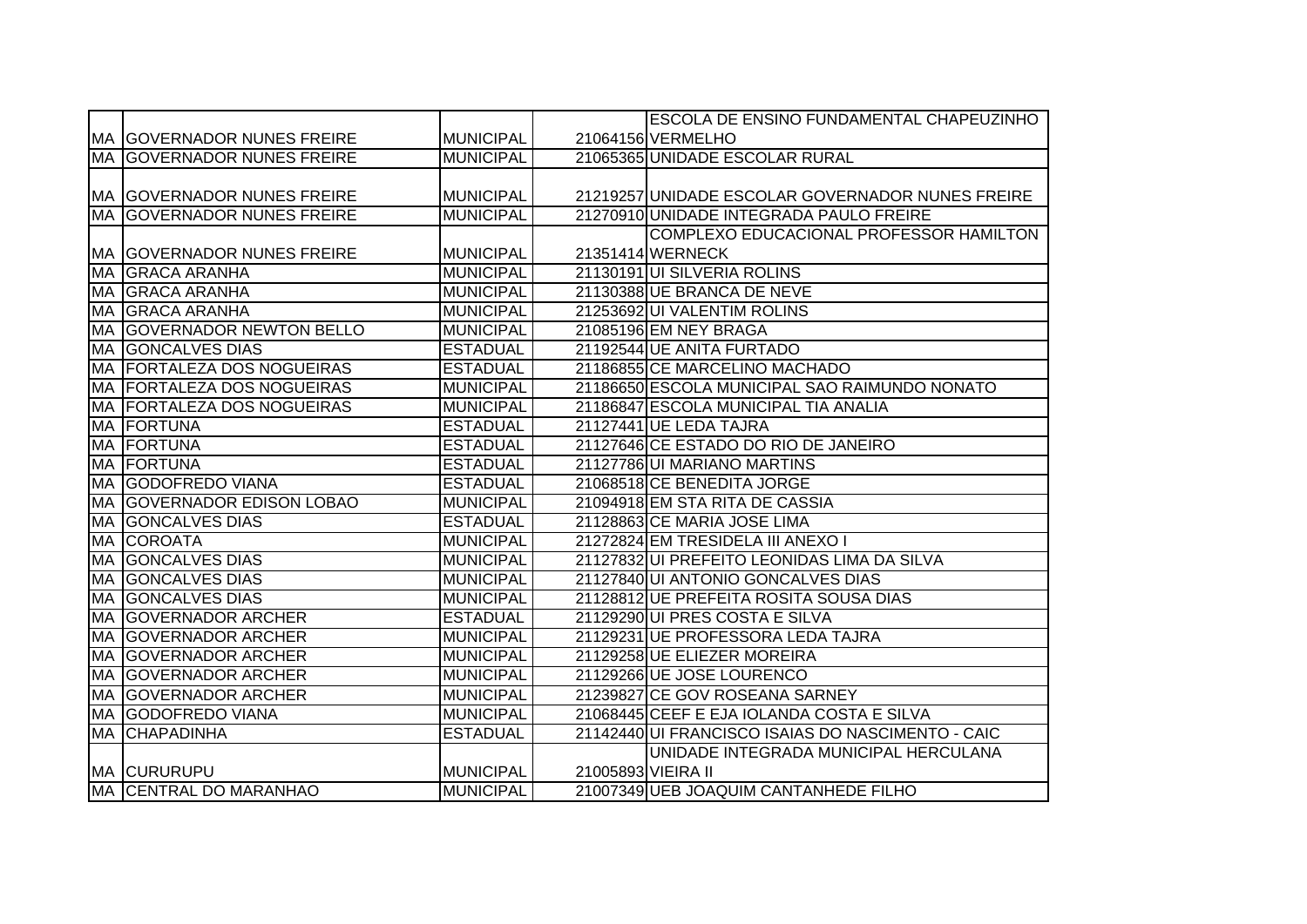|           | MA CENTRAL DO MARANHAO               | <b>MUNICIPAL</b>                     | 21229708 UEB PROF LUCILEA PRAZERES COSTA                       |
|-----------|--------------------------------------|--------------------------------------|----------------------------------------------------------------|
|           | MA CENTRAL DO MARANHAO               | <b>MUNICIPAL</b>                     | 21269106 UEB PROFESSORA RAIMUNDA RIBEIRO DIAS                  |
|           | MA CENTRO DO GUILHERME               | <b>MUNICIPAL</b>                     | 21068267 ESC MUNICIPAL JOSE TORRES EVANGELISTA                 |
|           | <b>MA CENTRO DO GUILHERME</b>        | <b>MUNICIPAL</b>                     | 21068500 UI ADNISIO ABREU                                      |
| <b>MA</b> | <b>CENTRO DO GUILHERME</b>           | <b>MUNICIPAL</b>                     | 21272875 EM CICERO JOSE DA SILVA                               |
|           | MA CAXIAS                            | <b>MUNICIPAL</b>                     | 21271470 EM ANTENOR GOMES VIANA JUNIOR                         |
|           | MA CENTRO NOVO DO MARANHAO           | <b>MUNICIPAL</b>                     | 21267979 CE OBERDAN BARROS OLIVEIRA                            |
| MA        | <b>CAXIAS</b>                        | <b>MUNICIPAL</b>                     | 21265364 ESCOLINHA TIA JOANA                                   |
|           | MA CHAPADINHA                        | <b>MUNICIPAL</b>                     | 21139660 UI SEBASTIAO RODRIGUES LOBO                           |
| <b>MA</b> | <b>CHAPADINHA</b>                    | <b>MUNICIPAL</b>                     | 21139890 UE ACELINO DA SILVA                                   |
| <b>MA</b> | <b>CHAPADINHA</b>                    | <b>MUNICIPAL</b>                     | 21139920 UI ALDALINA SILVA MACHADO                             |
| MA        | <b>CHAPADINHA</b>                    | <b>MUNICIPAL</b>                     | 21139989 UI AMELIA MENDES FERREIRA                             |
| MA        | <b>CHAPADINHA</b>                    | <b>MUNICIPAL</b>                     | 21140170 UE BERNARDA PORTELA DA PONTE                          |
| MA        | <b>CHAPADINHA</b>                    | <b>MUNICIPAL</b>                     | 21140456 UI GONCALVES DIAS                                     |
| MA        | <b>CHAPADINHA</b>                    | <b>MUNICIPAL</b>                     | 21140499UI JOAO GOMES                                          |
| MA        | <b>CHAPADINHA</b>                    | <b>MUNICIPAL</b>                     | 21140634 UI MANOEL JOSE SANTANA                                |
|           | MA CENTRO NOVO DO MARANHAO           | <b>MUNICIPAL</b>                     | 21234086 CENTRO EDUCACIONAL JOSUE MONTELO                      |
| MA        | <b>CAXIAS</b>                        | <b>ESTADUAL</b>                      | 21159815 UE JOAO LISBOA                                        |
|           |                                      |                                      |                                                                |
|           | MA  ACAILANDIA                       | <b>MUNICIPAL</b>                     | 21231540 EM FERNANDO RODRIGUES DE SOUZA EXTENSAO               |
|           | <b>MA CARUTAPERA</b>                 | <b>MUNICIPAL</b>                     | 21067252 UE PROFA ORDALINDA FREITAS                            |
|           | <b>MA CARUTAPERA</b>                 | <b>MUNICIPAL</b>                     | 21067279 UE SONHO DOURADO                                      |
|           | <b>MA CARUTAPERA</b>                 | <b>MUNICIPAL</b>                     | 21067287 UI MOACIR HERACLITO DOS REMEDIOS                      |
| <b>MA</b> | <b>CARUTAPERA</b>                    | <b>MUNICIPAL</b>                     | 21067317 UE RURAL DE 1 GRAU DORALICE DOURADO                   |
|           | MA CARUTAPERA                        | <b>MUNICIPAL</b>                     | 21251070 UI VEREADOR LAERCIO FERNANDES DE OLIVEIRA             |
| MA        | <b>CAXIAS</b>                        | <b>ESTADUAL</b>                      | 21158550 UE DEP ALEXANDRE COSTA                                |
|           | MA CENTRAL DO MARANHAO               | <b>ESTADUAL</b>                      | 21007365 CE JOSE ROBERTO VIANA                                 |
| MA        | <b>CAXIAS</b>                        | <b>ESTADUAL</b>                      | 21159645 UI IZAURA COSTA                                       |
|           | MA CHAPADINHA                        | <b>MUNICIPAL</b>                     | 21140995 UI DR ALMADA LIMA FILHO                               |
|           | <b>MA CAXIAS</b>                     | <b>ESTADUAL</b>                      | 21160058 CE MONS CLOVIS VIDIGAL                                |
|           |                                      |                                      | UNIDADE INTEGRADA MUNICIPAL DEBORAH                            |
|           | MA CAXIAS                            | <b>MUNICIPAL</b>                     | 21155798 PEREIRA                                               |
|           | <b>MA CAXIAS</b>                     | <b>MUNICIPAL</b>                     | 21155879 COLEGIO SANTO ANTONIO                                 |
|           | <b>MA CAXIAS</b><br><b>MA CAXIAS</b> | <b>MUNICIPAL</b><br><b>MUNICIPAL</b> | 21156069 EC NSA SRA DAS GRACAS<br>21156506 EC CEL SADOCK COSTA |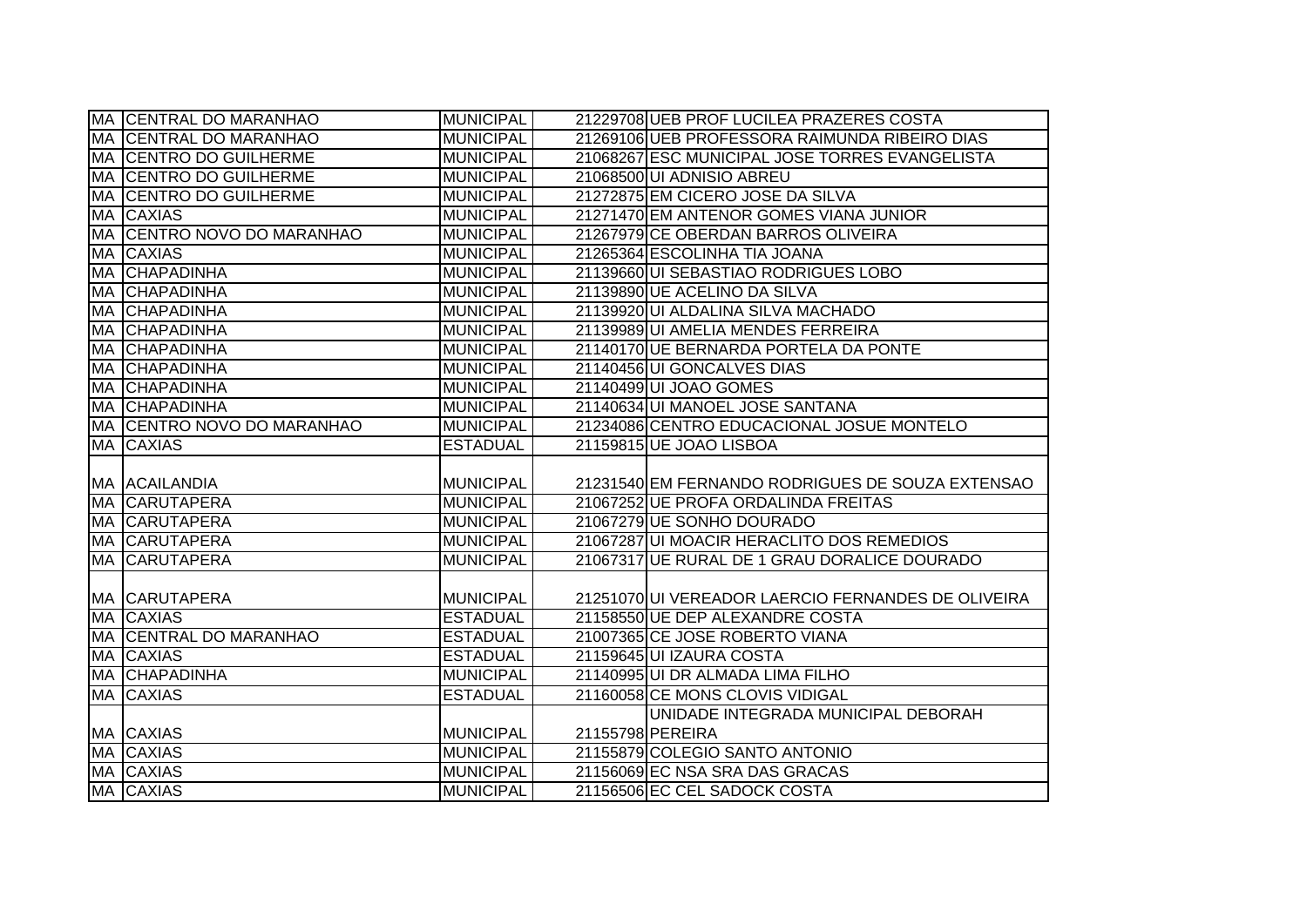| MA CAXIAS                 | <b>MUNICIPAL</b> | 21157979 ESCOLA COMUNITARIA TIA EDNA       |
|---------------------------|------------------|--------------------------------------------|
| <b>MA CAXIAS</b>          | <b>MUNICIPAL</b> | 21158576 UE MUL MONS GILBERTO BARBOSA      |
|                           |                  | UNIDADE INTEGRADA MUNICIPAL GUIOMAR CRUZ   |
| MA CAXIAS                 | <b>MUNICIPAL</b> | 21158878 ASSUNCAO                          |
| <b>MA CAXIAS</b>          | <b>ESTADUAL</b>  | 21158568 UE DR ACHILES CRUZ                |
| MA COROATA                | <b>ESTADUAL</b>  | 21150290 CE FRANCISCO GONCALVES MAGALHAES  |
| <b>MA COLINAS</b>         | <b>ESTADUAL</b>  | 21167052 UE PRESIDENTE MEDICI              |
| MA COLINAS                | <b>ESTADUAL</b>  | 21167125 CE DR ANTONIO JORGE DINO          |
| <b>MA COLINAS</b>         | <b>MUNICIPAL</b> | 21165882 CINEC                             |
| <b>MA COLINAS</b>         | <b>MUNICIPAL</b> | 21166455 UI MARINA MOREIRA MOTA            |
| MA COLINAS                | <b>MUNICIPAL</b> | 21166668 UI HAYDE CHAVES                   |
| <b>MA COLINAS</b>         | <b>MUNICIPAL</b> | 21166803 UI MARIA EDELVES BRANDAO          |
| <b>MA COLINAS</b>         | <b>MUNICIPAL</b> | 21167028 UE ZUILA VILA                     |
| <b>MA CHAPADINHA</b>      | <b>MUNICIPAL</b> | 21140812 UI AGUSTINHO RIBEIRO DE AGUIAR    |
| MA  CONCEICAO DO LAGO-ACU | <b>MUNICIPAL</b> | 21054517 EM MANOEL DE NAZARETH DOS SANTOS  |
| <b>MA COELHO NETO</b>     | <b>MUNICIPAL</b> | 21153230 EM JOSE BARRETO DE ARAUJO         |
| MA COROATA                | <b>MUNICIPAL</b> | 21149046 EM AREAL I                        |
| MA COROATA                | <b>MUNICIPAL</b> | 21149313 EM MACARANDUBA I                  |
| MA COROATA                | <b>MUNICIPAL</b> | 21149682 EM TRESIDELA I                    |
| <b>MA COROATA</b>         | <b>MUNICIPAL</b> | 21196011 EM NOVO AREAL I                   |
|                           |                  | COMPLEXO EDUCACIONAL DO ENSINO             |
| <b>MA COROATA</b>         | <b>MUNICIPAL</b> | 21231265 FUNDAMENTAL                       |
|                           |                  | COMPLEXO EDUCACIONAL DO ENSINO             |
| MA COROATA                | <b>MUNICIPAL</b> | 21249628 FUNDAMENTAL - ANEXO II            |
| <b>MA COROATA</b>         | <b>MUNICIPAL</b> | 21269491 EM MACARANDUBA I ANEXO II         |
| <b>MA CARUTAPERA</b>      | <b>MUNICIPAL</b> | 21067210 UE NSA SRA DO PERPETUO SOCORRO    |
| MA  CONCEICAO DO LAGO-ACU | <b>MUNICIPAL</b> | 21054037 EM SADOK BASTOS DE MATOS          |
| MA CIDELANDIA             | <b>MUNICIPAL</b> | 21093156 UNIDADE INTEGRADA EZEQUIEL GARCIA |
| <b>MA CURURUPU</b>        | <b>ESTADUAL</b>  | 21005974 UE MUNDICO FERNANDES              |
| <b>MA CHAPADINHA</b>      | <b>MUNICIPAL</b> | 21141606 UE RAIMUNDO GOMES                 |
| <b>MA CHAPADINHA</b>      | <b>MUNICIPAL</b> | 21141835 UE DOM PEDRO I                    |
| <b>MA CHAPADINHA</b>      | <b>MUNICIPAL</b> | 21141878 UE NOSSA SENHORA APARECIDA        |
| <b>MA CHAPADINHA</b>      | <b>MUNICIPAL</b> | 21142068 UI TANCREDO DE ALMEIDA NEVES      |
| <b>MA CHAPADINHA</b>      | <b>MUNICIPAL</b> | 21142190 UI PRESIDENTE JOSE SARNEY         |
| MA CHAPADINHA             | <b>MUNICIPAL</b> | 21234299 UI ISAIAS FORTES DE MENESES       |
| <b>MA CHAPADINHA</b>      | <b>MUNICIPAL</b> | 21236496 UE CHAPADA DAS MULATAS            |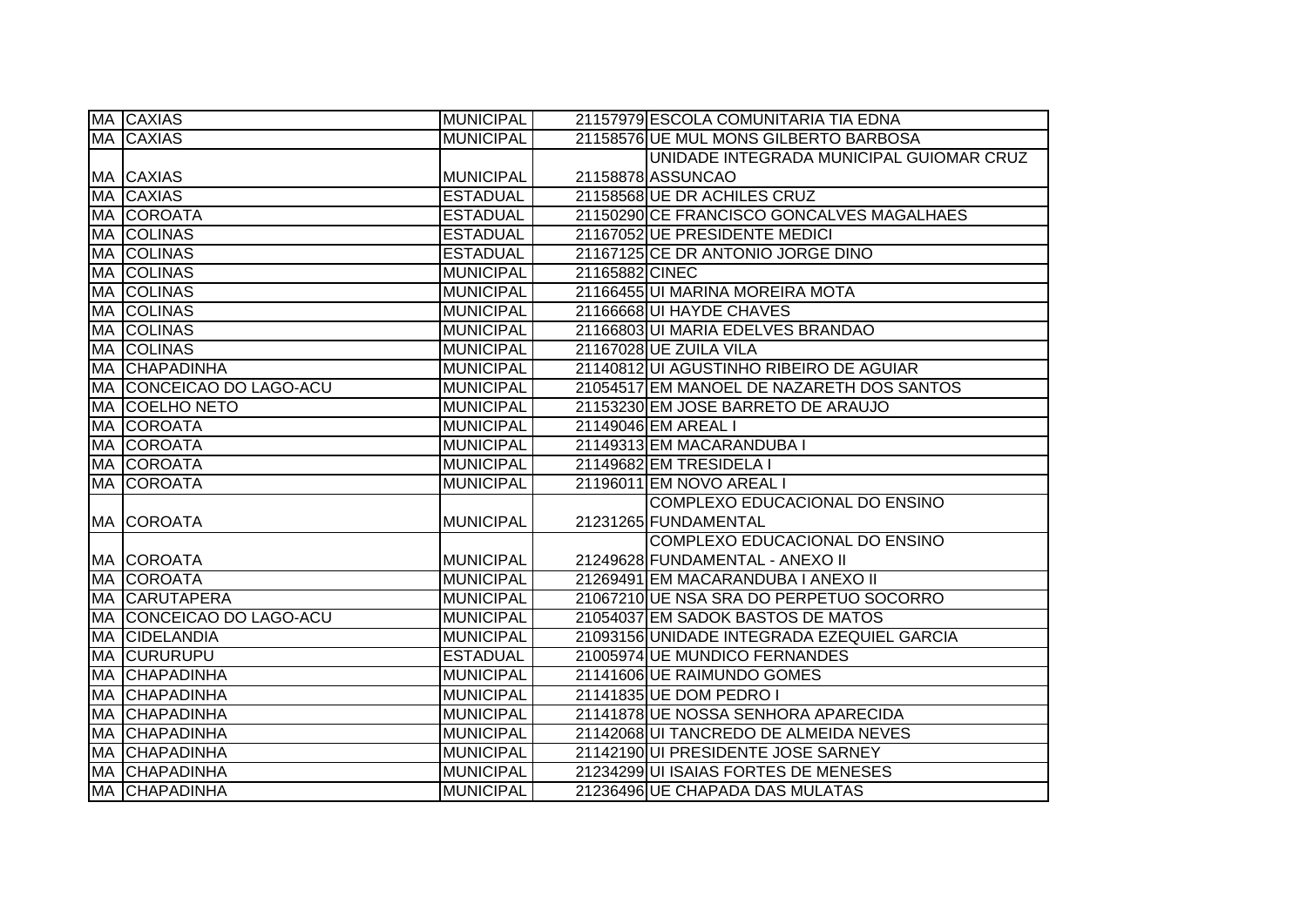|           | MA COELHO NETO           | <b>MUNICIPAL</b> | 21153884 PRE ESCOLAR TIA LUCIA                    |
|-----------|--------------------------|------------------|---------------------------------------------------|
|           | <b>MA CHAPADINHA</b>     | <b>MUNICIPAL</b> | 21244316 UE CAROLINA MESQUITA DE ARAUJO           |
|           | MA COELHO NETO           | <b>MUNICIPAL</b> | 21153833 EM COMPANHEIRO LEAO JOSE SILVA           |
|           |                          |                  |                                                   |
|           | <b>MA CIDELANDIA</b>     | MUNICIPAL        | 21094659 UNIDADE INTEGRADA PRESIDENTE JOSE SARNEY |
|           | MA CODO                  | <b>ESTADUAL</b>  | 21145377 CEJA LUCIA BAYMA                         |
|           | MA CODO                  | <b>ESTADUAL</b>  | 21148902 CE RAIMUNDO MUNIZ BAYMA                  |
|           | MA CODO                  | <b>ESTADUAL</b>  | 21148910 CE RENE BAYMA                            |
|           | MA CODO                  | MUNICIPAL        | 21146594 UE JOAO TEMISTOCLES                      |
|           | MA CODO                  | MUNICIPAL        | 21517673 EM PRISCILA SOARES DOS REIS              |
|           | <b>MA COELHO NETO</b>    | <b>MUNICIPAL</b> | 21153000 EM ISABEL CAFE                           |
|           | <b>MA CHAPADINHA</b>     | <b>MUNICIPAL</b> | 21140855 UI ALEXANDRE COSTA                       |
| <b>MA</b> | <b>CHAPADINHA</b>        | <b>MUNICIPAL</b> | 21236593 UE ANA FORTES MENESES                    |
|           | MA ACAILANDIA            | <b>MUNICIPAL</b> | 21500053 EM CRISLAINE GONCALVES MORAES            |
| MA        | ACAILANDIA               | <b>ESTADUAL</b>  | 21090289 CE PROF ANTONIO CARLOS BECKMAN           |
|           | MA ACAILANDIA            | <b>MUNICIPAL</b> | 21088357 EM GASTAO VIEIRA                         |
|           | MA ACAILANDIA            | <b>MUNICIPAL</b> | 21089191 EM PROF JOVIANA S FARIAS                 |
|           | MA ACAILANDIA            | <b>MUNICIPAL</b> | 21089248 EM MONTEIRO LOBATO                       |
|           | MA ACAILANDIA            | <b>MUNICIPAL</b> | 21089990 EM SAO JOAO BATISTA                      |
|           | MA GRAJAU                | <b>MUNICIPAL</b> | 21118663 EM PASTORAL EZON MOREIRA FERRAZ          |
|           | <b>MA ACAILANDIA</b>     | MUNICIPAL        | 21242623 EM JOVIANA EXTENSAO I                    |
|           | MA SAO LUIS              | <b>ESTADUAL</b>  | 21016844 UE SAGARANA I                            |
|           | MA SAO LUIS              | <b>MUNICIPAL</b> | 21016712 UEB ENS FUND JOSE CUPERTINO              |
|           | MA SAO JOSE DE RIBAMAR   | <b>MUNICIPAL</b> | 21009317 EM JOSE RIBAMAR MORAIS SILVA             |
|           | MA SAO JOSE DE RIBAMAR   | <b>MUNICIPAL</b> | 21009333 EM PROF LEDA TAJRA CHAVES                |
|           | MA SAO JOSE DE RIBAMAR   | <b>MUNICIPAL</b> | 21009368 EM NAZILDE MENDONCA                      |
|           | MA SAO JOSE DE RIBAMAR   | <b>MUNICIPAL</b> | 21009538 EM SAO RAIMUNDO                          |
|           | MA SAO JOSE DE RIBAMAR   | <b>MUNICIPAL</b> | 21009635 EM JOSE CAMARA FERREIRA                  |
|           | MA SAO JOSE DOS BASILIOS | <b>ESTADUAL</b>  | 21131384 CE DARCY VARGAS                          |
|           | MA  SAO JOAO DO SOTER    | <b>MUNICIPAL</b> | 21232903 UIM GOVERNADORA ROSEANA SARNEY           |
|           | MA SAO LUIS              | <b>ESTADUAL</b>  | 21016704 UI JAPIACU                               |
|           | MA SAO JOAO DO SOTER     | <b>MUNICIPAL</b> | 21227560 UIM PRESIDENTE JOSE SARNEY               |
|           | MA SAO LUIS              | <b>ESTADUAL</b>  | 21016887 UI SOTERO DOS REIS                       |
|           | MA SAO LUIS              | <b>ESTADUAL</b>  | 21016925 UI BARBOSA DE GODOIS                     |
|           | <b>MA SAO LUIS</b>       | <b>ESTADUAL</b>  | 21021589 UI GOV ARCHER                            |
|           | <b>MA SAO LUIS</b>       | <b>ESTADUAL</b>  | 21021848 UE MARIA FIRMINA DOS REIS                |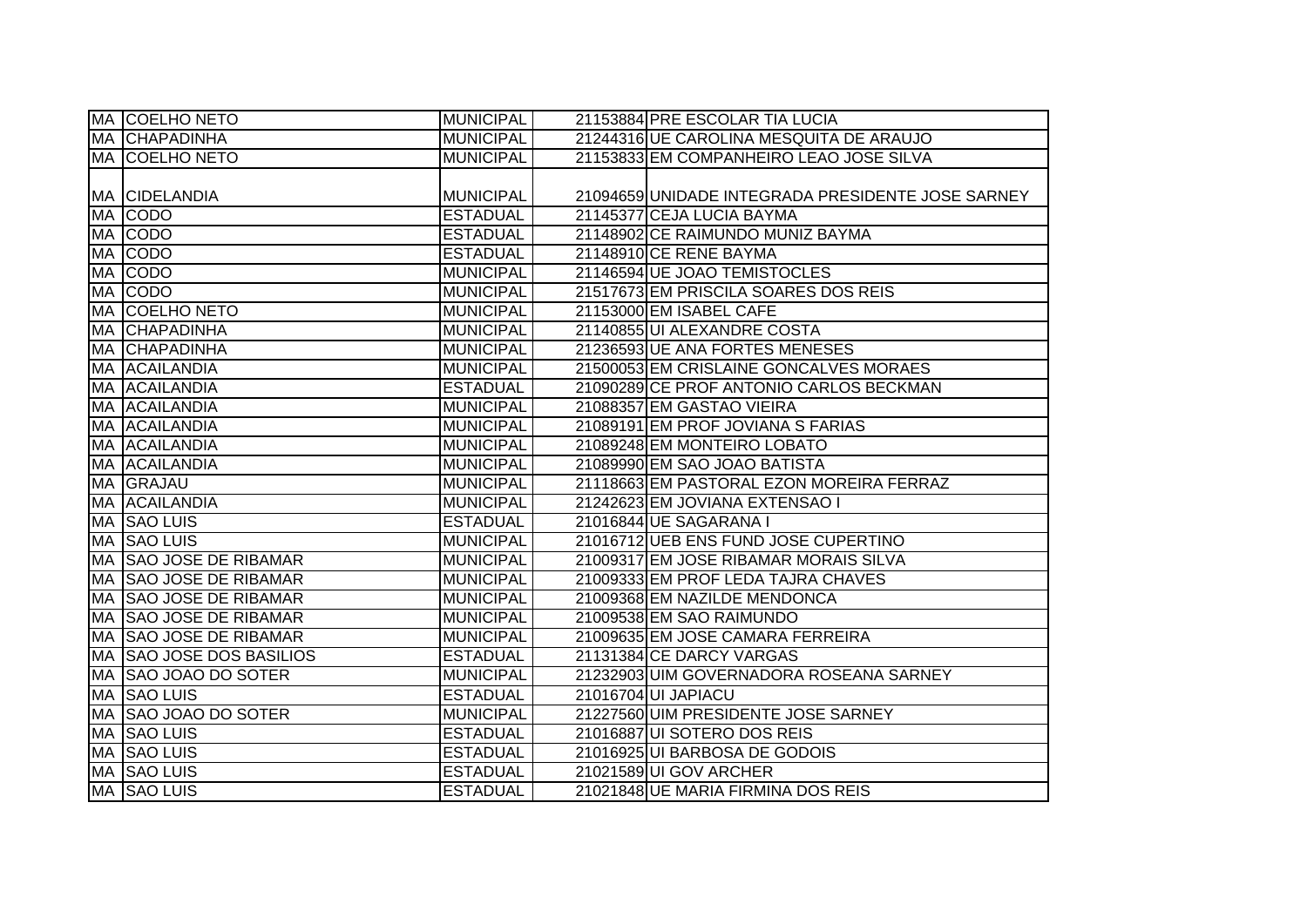|           | MA SAO LUIS                         | <b>ESTADUAL</b>  | 21021961 UI ESTADO DO MATO GROSSO                          |
|-----------|-------------------------------------|------------------|------------------------------------------------------------|
|           | MA SAO LUIS                         | <b>ESTADUAL</b>  | 21022470 UI FELIPE CONDURU                                 |
| МA        | <b>SAO LUIS</b>                     | <b>ESTADUAL</b>  | 21196283 UI DR CLARINDO SANTIAGO                           |
| MA        | <b>SITIO NOVO</b>                   | <b>MUNICIPAL</b> | 21124515 GE MARLY SARNEY                                   |
| MA        | <b>SAO LUIS</b>                     | <b>ESTADUAL</b>  | 21016615 UE ESTADO DE SAO PAULO                            |
| MA        | <b>SAO JOAO BATISTA</b>             | <b>MUNICIPAL</b> | 21049475 COMPEXO ESCOLAR JOSE MARIA DE ARAUJO              |
| MA        | <b>SAO DOMINGOS DO MARANHAO</b>     | <b>MUNICIPAL</b> | 21132232 UE 24 DE SETEMBRO                                 |
| MA        | <b>SAO DOMINGOS DO MARANHAO</b>     | <b>MUNICIPAL</b> | 21132305 UE HERMES CUNHA                                   |
| MA        | <b>SAO DOMINGOS DO MARANHAO</b>     | <b>MUNICIPAL</b> | 21276617 UE 24 DE SETEMBRO ANEXOS I                        |
| MA        | <b>SAO FELIX DE BALSAS</b>          | <b>MUNICIPAL</b> | 21220123 EM AUGUSTO MARTINS                                |
| МA        | <b>SAO FRANCISCO DO BREJAO</b>      | <b>MUNICIPAL</b> | 21094713 EM RAIMUNDO DE MORAES BARROS                      |
| MA        | <b>SAO FRANCISCO DO BREJAO</b>      | <b>MUNICIPAL</b> | 21095469 EM TOBIAS BARRETO                                 |
| MA        | <b>SAO FRANCISCO DO MARANHAO</b>    | <b>ESTADUAL</b>  | 21172684 CE ESTADO DE SAO PAULO                            |
| МA        | <b>SAO JOAO DOS PATOS</b>           | <b>MUNICIPAL</b> | 21271917 EM PROF <sup>a</sup> CARMELITA CIPRIANO GUIMARAES |
| MA        | <b>SAO JOAO BATISTA</b>             | <b>ESTADUAL</b>  | 21050503 UE PROF IRACEMA F DE ARAUJO                       |
| MA        | <b>SAO LUIS</b>                     | <b>MUNICIPAL</b> | 21020663 UEB ENS FUND ANJO DA GUARDA                       |
| <b>MA</b> | <b>SAO JOAO BATISTA</b>             | <b>MUNICIPAL</b> | 21050031 UNIDADE INTEGRADA MARLY SARNEY                    |
| MA        | <b>SAO JOAO BATISTA</b>             | <b>MUNICIPAL</b> | 21200980 UNIDADE INTEGRADA ATENIENSE                       |
| MA        | <b>SAO JOAO DO CARU</b>             | <b>MUNICIPAL</b> | 21072949 CM ARTUR COSTA E SILVA                            |
| МA        | <b>SAO JOAO DO CARU</b>             | <b>MUNICIPAL</b> | 21230838 EM ANTONIO RAMALHO                                |
| МA        | SAO JOAO DO CARU                    | <b>MUNICIPAL</b> | 21263752 CE ALDENOR LEONIDAS SIQUEIRA                      |
| MA        | <b>SAO JOAO DO PARAISO</b>          | <b>MUNICIPAL</b> | 21178925 EM SEBASTIAO ARCHER                               |
| MA        | <b>SAO JOAO DO SOTER</b>            | <b>MUNICIPAL</b> | 21158320 UIM MARIANO CAMPOS                                |
| МA        | <b>SAO JOAO DO SOTER</b>            | <b>MUNICIPAL</b> | 21159424 UEM SOTER MENDES                                  |
|           | MA SAO FRANCISCO DO MARANHAO        | <b>MUNICIPAL</b> | 21172471 EM SEN BERNARDINO VIANA                           |
| МA        | <b>SENADOR ALEXANDRE COSTA</b>      | <b>ESTADUAL</b>  | 21129860 CE PRESIDENTE JUSCELINO                           |
| MA        | <b>SAO LUIS</b>                     | <b>ESTADUAL</b>  | 21215545 UI ARTUR AZEVEDO                                  |
| MA        | SAO RAIMUNDO DO DOCA BEZERRA        | <b>MUNICIPAL</b> | 21102325 GE PEDRO BEZERRA                                  |
| <b>MA</b> | <b>SAO ROBERTO</b>                  | <b>MUNICIPAL</b> | 21101558 EM GASTAO VIEIRA                                  |
| MA        | <b>SAO ROBERTO</b>                  | <b>MUNICIPAL</b> | 21102694 EM FLORENCIO PEREIRA                              |
| MA        | <b>SAO VICENTE FERRER</b>           | <b>MUNICIPAL</b> | 21050996 UE EDUCANDARIO SAO VICENTE FERRER                 |
| MA        | <b>SAO VICENTE FERRER</b>           | <b>MUNICIPAL</b> | 21051313 EM RAIMUNDO GOMES DA COSTA                        |
| МA        | <b>SAO VICENTE FERRER</b>           | <b>MUNICIPAL</b> | 21051607 UE RUBEM COSTA FIGUEIREDO                         |
| MA        | <b>SAO RAIMUNDO DAS MANGABEIRAS</b> | <b>MUNICIPAL</b> | 21189722 U I DOM JOAO BOSCO                                |
| MA        | <b>SATUBINHA</b>                    | <b>MUNICIPAL</b> | 21266298 JARDIM DE INFANCIA PROF RAIMUNDA RAMOS            |
|           | MA SAO RAIMUNDO DAS MANGABEIRAS     | <b>MUNICIPAL</b> | 21189633 U I DOM RINO CARLESI                              |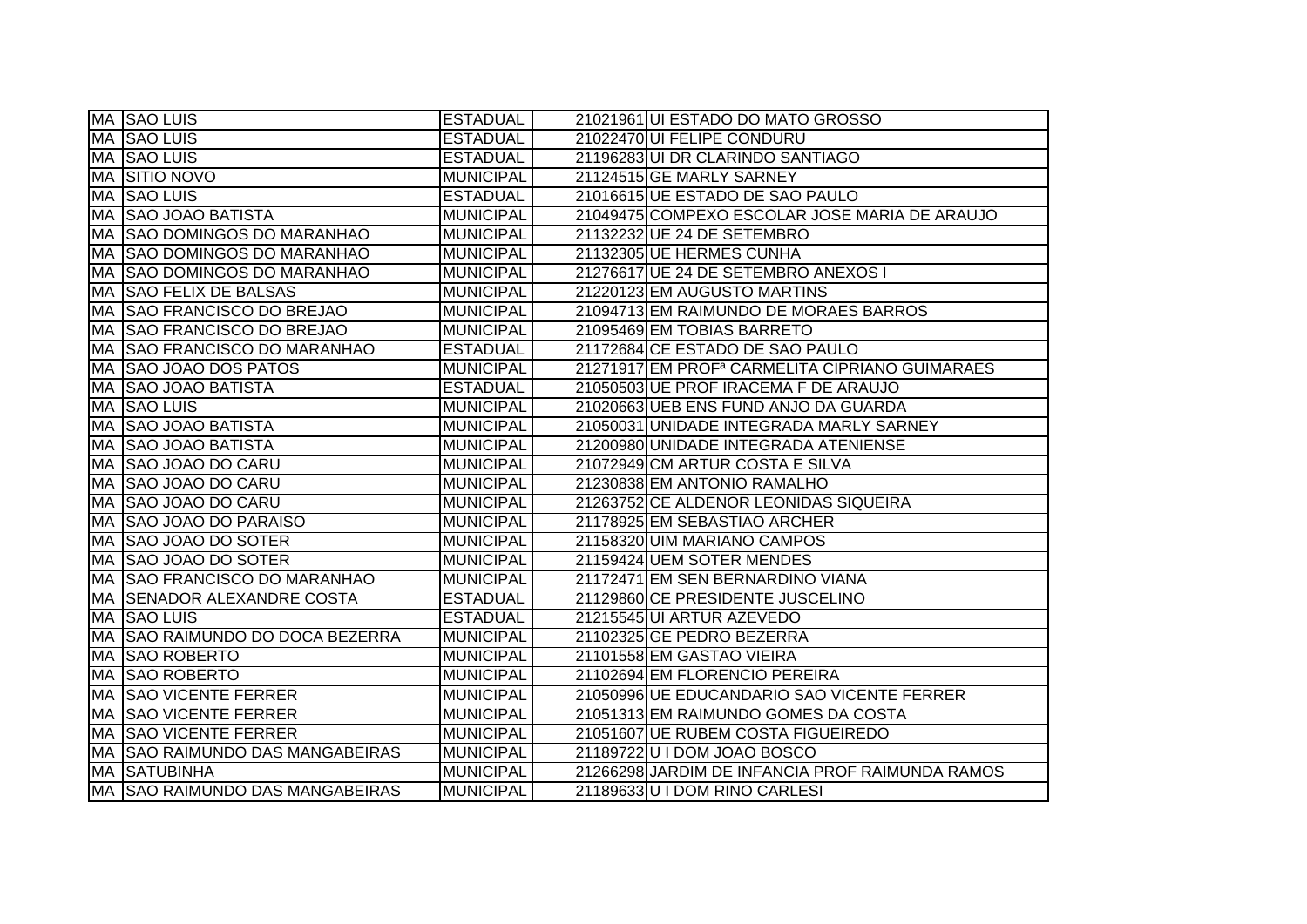|           | <b>MA SENADOR LA ROCQUE</b>          | <b>MUNICIPAL</b> | 21096970 EM PRESIDENTE COSTA E SILVA        |
|-----------|--------------------------------------|------------------|---------------------------------------------|
|           | <b>MA SENADOR LA ROCQUE</b>          | <b>MUNICIPAL</b> | 21097739 UE PROFESSORA LEDA TAJRA           |
|           | MA SENADOR LA ROCQUE                 | <b>MUNICIPAL</b> | 21199620 UE SILVA NUNES                     |
|           | MA SERRANO DO MARANHAO               | <b>MUNICIPAL</b> | 21005192 CEF SANTOS DUMONT                  |
|           | MA  SERRANO DO MARANHAO              | <b>MUNICIPAL</b> | 21229759 CEF CASTRO ALVES                   |
|           | <b>MA SITIO NOVO</b>                 | <b>ESTADUAL</b>  | 21124639 CE PARSONDAS DE CARVALHO           |
|           | MA SITIO NOVO                        | <b>MUNICIPAL</b> | 21123020 EM AMIGUINHOS DO SABER             |
|           | MA ROSARIO                           | <b>MUNICIPAL</b> | 21026637 UE MANOEL SILVA CANTANHEDE         |
|           | <b>MA SATUBINHA</b>                  | <b>MUNICIPAL</b> | 21107920 UNIDADE ESCOLAR ALUIZIO MONTEIRO   |
|           | MA SAO MATEUS DO MARANHAO            | MUNICIPAL        | 21550662 UE MUNICIPAL VINOLIA CURVINA       |
| MA        | <b>SAO LUIS</b>                      | <b>MUNICIPAL</b> | 21021988 UEB ENS FUND ELZUILA ABREU         |
| MA        | <b>SAO LUIS</b>                      | <b>MUNICIPAL</b> | 21194561 UEB ENS FUND SAO SEBASTIAO         |
| <b>MA</b> | <b>SAO LUIS</b>                      | <b>MUNICIPAL</b> | 21194653 UEB ENS FUND MENINO JESUS DE PRAGA |
| МA        | <b>SAO LUIS GONZAGA DO MARANHAO</b>  | <b>MUNICIPAL</b> | 21111294 EM REUNIDA HERCULANO PARGA         |
| MA        | <b>SAO LUIS GONZAGA DO MARANHAO</b>  | MUNICIPAL        | 21111502 JI TIO PATINHAS                    |
| MA        | <b>SAO LUIS GONZAGA DO MARANHAO</b>  | <b>MUNICIPAL</b> | 21111545 UE DEP LUIZ ROCHA                  |
| MA        | <b>SAO MATEUS DO MARANHAO</b>        | <b>ESTADUAL</b>  | 21112410 CE LUIS AUGUSTO BARROS             |
| МA        | <b>SAO RAIMUNDO DAS MANGABEIRAS</b>  | <b>MUNICIPAL</b> | 21189757 U I JOSE PINTO DE MENEZES          |
|           | MA SAO MATEUS DO MARANHAO            | <b>MUNICIPAL</b> | 21112371 UE MUN SANTA CLARA                 |
|           | MA SAO DOMINGOS DO MARANHAO          | MUNICIPAL        | 21131716 UE SAO JOSE                        |
|           | MA  SAO PEDRO DA AGUA BRANCA         | MUNICIPAL        | 21093377 EMEF CASTRO ALVES                  |
|           | <b>IMA ISAO PEDRO DA AGUA BRANCA</b> | MUNICIPAL        | 21093938 EM HENRIQUE DE LA ROCQUE II        |
|           | MA  SAO PEDRO DA AGUA BRANCA         | MUNICIPAL        | 21093946 EM HENRIQUE DE LA ROQUE I          |
|           | MA  SAO PEDRO DA AGUA BRANCA         | <b>MUNICIPAL</b> | 21204888 CENTRO DE ENSINO MUNICIPAL         |
|           | MA  SAO PEDRO DA AGUA BRANCA         | <b>MUNICIPAL</b> | 21249687 EM PEDRO MATIAS                    |
| МA        | <b>SAO PEDRO DOS CRENTES</b>         | <b>MUNICIPAL</b> | 21175772 EM ANIBAL MASCARENHAS              |
| MA        | <b>SAO PEDRO DOS CRENTES</b>         | MUNICIPAL        | 21177236 EM PASTOR JOAO JONAS               |
|           | MA SAO RAIMUNDO DAS MANGABEIRAS      | <b>ESTADUAL</b>  | 21189676 UI MONSENHOR BARROS                |
| MA        | <b>SAO MATEUS DO MARANHAO</b>        | <b>MUNICIPAL</b> | 21111847 UE MUL NEY BRAGA                   |
|           |                                      |                  | CENTRO EDUCACIONAL CONSELHEIRO HILTON DE    |
|           | MA SANTA LUZIA DO PARUA              | <b>MUNICIPAL</b> | 21081662 OLIVEIRA RODRIGUES                 |
|           | <b>MA SAO DOMINGOS DO MARANHAO</b>   | MUNICIPAL        | 21132119 UE MANOEL BARBOSA DE CARVALHO      |
|           | MA SANTA INES                        | <b>MUNICIPAL</b> | 21078343 EM PROF JOAO ALIPIO                |
|           | MA SANTA INES                        | MUNICIPAL        | 21078351 EM PEDRO LIMA                      |
|           | <b>MA SANTA INES</b>                 | MUNICIPAL        | 21206554 EM DARCY RIBEIRO                   |
|           | <b>MA SANTA INES</b>                 | <b>MUNICIPAL</b> | 21492263 EM MARIA MARTINS BRINGEL           |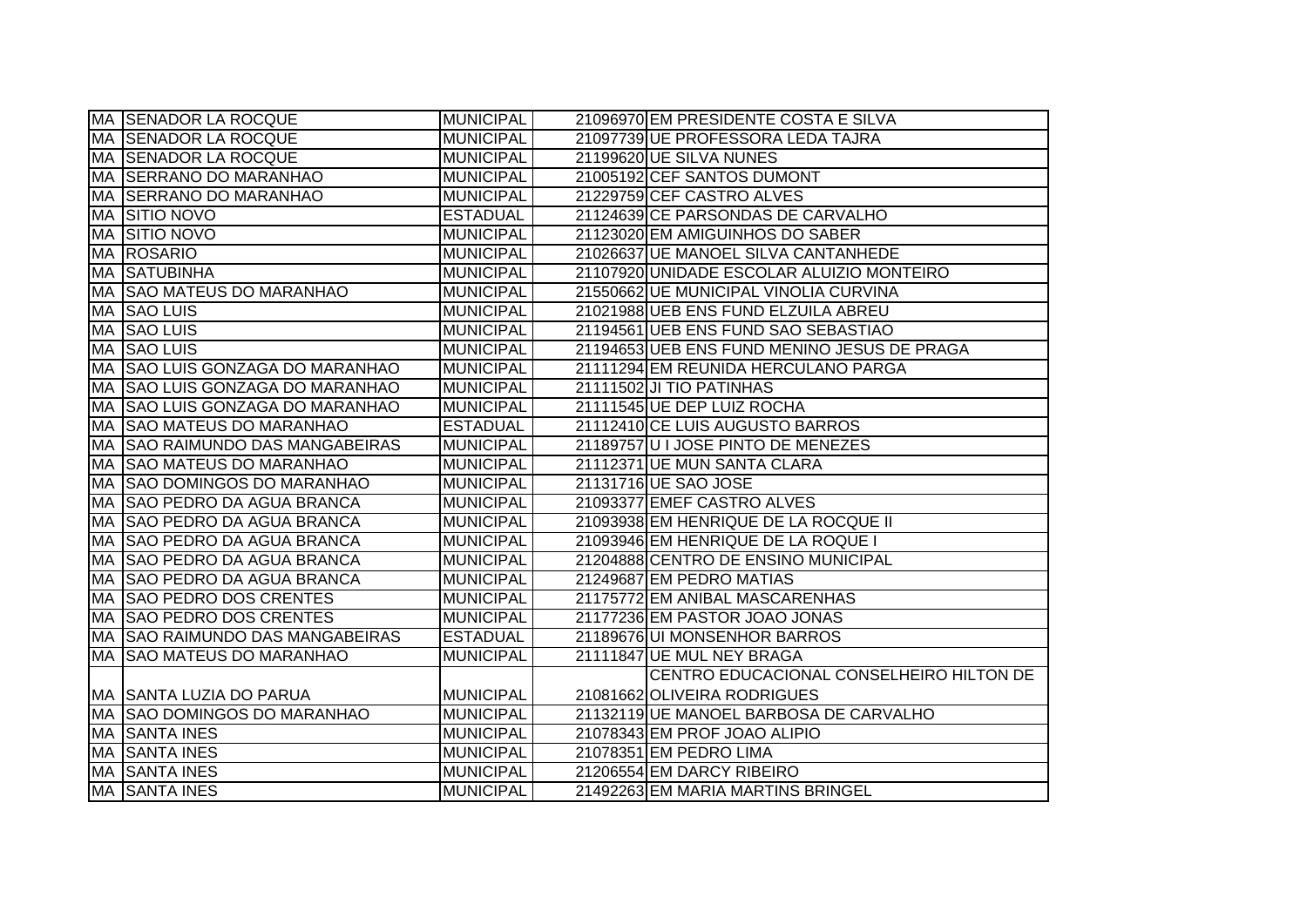|           | MA SANTA LUZIA                       | <b>ESTADUAL</b>  | 21081654 CE TRAVASSOS FURTADO                      |
|-----------|--------------------------------------|------------------|----------------------------------------------------|
|           | MA SANTA LUZIA                       | <b>MUNICIPAL</b> | 21078602 COL DEHON 1º E 2º GRAU                    |
|           | MA SANTA INES                        | <b>MUNICIPAL</b> | 21078190 EM VITORINO FREIRE                        |
|           | MA SSANTA LUZIA DO PARUA             | <b>ESTADUAL</b>  | 21083835 CE PROF LEDA TAJRA                        |
|           | <b>MA SANTA INES</b>                 | <b>MUNICIPAL</b> | 21078130 EM SIMONE MACIEIRA                        |
|           |                                      |                  |                                                    |
|           | MA  SANTA LUZIA DO PARUA             | <b>MUNICIPAL</b> | 21083797 UNIDADE INTEGRADA CARLINDO ALVES DA SILVA |
|           | MA SANTA LUZIA DO PARUA              | <b>MUNICIPAL</b> | 21083851 UI SENADOR DARCY RIBEIRO                  |
|           | MA SSANTA QUITERIA DO MARANHAO       | <b>MUNICIPAL</b> | 21135053 UE AGRICOLA IBIAPINA DE MENESES           |
| МA        | <b>SANTA QUITERIA DO MARANHAO</b>    | <b>MUNICIPAL</b> | 21135070 UE BERNARDO MOREIRA FILHO                 |
| IMA.      | <b>ISANTA QUITERIA DO MARANHAO</b>   | <b>MUNICIPAL</b> | 21135096 COL DEUS MENINO                           |
| МA        | <b>SANTA QUITERIA DO MARANHAO</b>    | <b>MUNICIPAL</b> | 21135169 UE ALECRIM                                |
| МA        | <b>SANTA QUITERIA DO MARANHAO</b>    | <b>MUNICIPAL</b> | 21135282 UE HERMELINDA PEDROSA                     |
| <b>MA</b> | <b>SANTA QUITERIA DO MARANHAO</b>    | <b>MUNICIPAL</b> | 21135355 UE ANTONIO MONTEIRO                       |
| <b>MA</b> | <b>SANTA LUZIA</b>                   | <b>MUNICIPAL</b> | 21081484 UI ACADEMICO JOSE SARNEY                  |
| MA        | <b>SANTA HELENA</b>                  | <b>MUNICIPAL</b> | 21047413 CEF JOAO ARAGAO NUNES                     |
|           | MA GRAJAU                            | <b>ESTADUAL</b>  | 21122369 CE URBANO SANTOS                          |
|           | MA ROSARIO                           | <b>MUNICIPAL</b> | 21026793 UNIDADE INTEGRADA SAO CAMILO DE LELLES    |
|           | MA ROSARIO                           | <b>MUNICIPAL</b> | 21027030 UNIDADE INTEGRADA RUTH TAVARES            |
|           | MA SAMBAIBA                          | <b>ESTADUAL</b>  | 21188335 CE DR PAULO RAMOS                         |
|           | MA SAMBAIBA                          | <b>MUNICIPAL</b> | 21188068 UE NEY BRAGA                              |
|           | IMA ISANTA FILOMENA DO MARANHAO      | <b>MUNICIPAL</b> | 21126569 CENTRO EDUCACIONAL SANTA FILOMENA         |
|           | MA SANTA HELENA                      | <b>ESTADUAL</b>  | 21047014 UI POETA CASTRO ALVES - CAIC              |
|           | MA SANTA INES                        | <b>MUNICIPAL</b> | 21078203 EM THALES RIBEIRO GONCALVES               |
|           | MA SANTA HELENA                      | <b>MUNICIPAL</b> | 21047162 CEF ANTONIA SILVA RIBEIRO                 |
|           | <b>MA SANTA QUITERIA DO MARANHAO</b> | <b>MUNICIPAL</b> | 21213534 UE BERNADO COSTA E SILVA                  |
| MA        | <b>SANTA HELENA</b>                  | <b>MUNICIPAL</b> | 21047421 CEF GOVERNADOR JOAO CASTELO               |
| MA        | <b>SANTA HELENA</b>                  | <b>MUNICIPAL</b> | 21229945 CEF MARIA TEREZA CARVALHO WEBA            |
| MA        | <b>SANTA INES</b>                    | <b>ESTADUAL</b>  | 21078556 CE ESTADO DE PERNAMBUCO                   |
| МA        | <b>SANTA INES</b>                    | <b>MUNICIPAL</b> | 21077924 EM CATARINO PINHEIRO                      |
|           | MA SANTA INES                        | <b>MUNICIPAL</b> | 21077932 EM CORACAO DE JESUS                       |
|           | <b>MA SANTA INES</b>                 | <b>MUNICIPAL</b> | 21077975 EM ALEXANDRE ALVES COSTA                  |
|           | MA SANTA INES                        | <b>MUNICIPAL</b> | 21078033 EM HUMBERTO DE CAMPOS                     |
|           | MA SANTA INES                        | <b>MUNICIPAL</b> | 21078050 EM JULIA SABBAK                           |
|           | <b>MA SANTA HELENA</b>               | <b>ESTADUAL</b>  | 21048223 CE LEDA TAJRA                             |
|           | MA SAO BERNARDO                      | <b>MUNICIPAL</b> | 21135770 JOAO SEBASTIAO SILVA DE ALMEIDA           |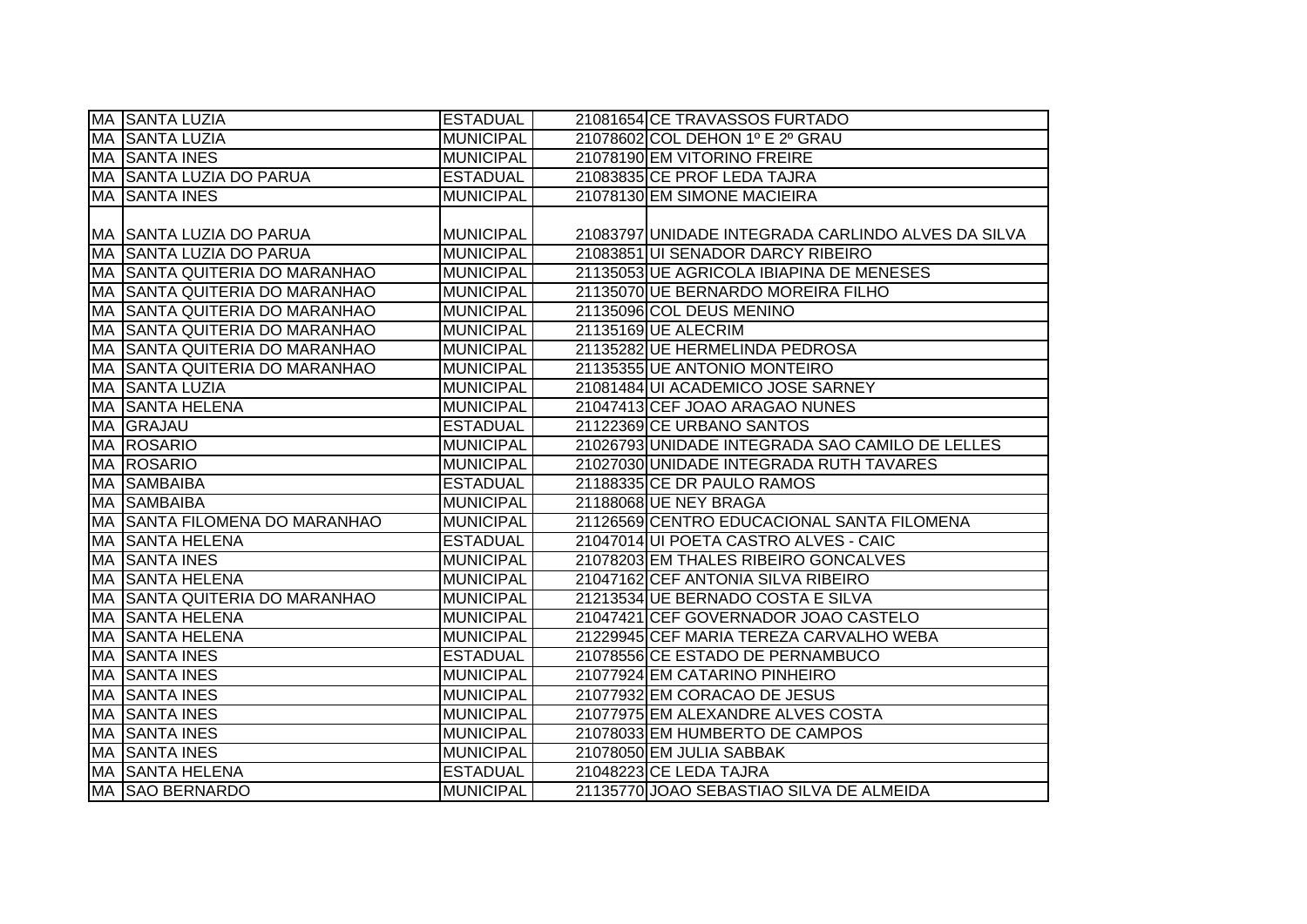|           | MA SAO BENEDITO DO RIO PRETO         | <b>ESTADUAL</b>  | 21143927 CE PROF LUIZ PINHO RODRIGUES           |
|-----------|--------------------------------------|------------------|-------------------------------------------------|
| MA        | SAO BENEDITO DO RIO PRETO            | <b>MUNICIPAL</b> | 21143714 U E VIRGINIA RODRIGUES                 |
| <b>MA</b> | SAO BENEDITO DO RIO PRETO            | <b>MUNICIPAL</b> | 21143730 UE MARLY SARNEY                        |
| <b>MA</b> | <b>SAO BENEDITO DO RIO PRETO</b>     | <b>MUNICIPAL</b> | 21143749 U I THOMAZ DE AQUINO                   |
| MA        | SAO BENEDITO DO RIO PRETO            | <b>MUNICIPAL</b> | 21143781U I CAROLINA MESQUITA DE ARAUJO         |
| MA        | SAO BENEDITO DO RIO PRETO            | <b>MUNICIPAL</b> | 21143803 UE DIAMANTINA SOUSA MESQUITA           |
| МA        | SAO BENEDITO DO RIO PRETO            | <b>MUNICIPAL</b> | 21143846 UE JUVENTINO MAGALHAES                 |
| <b>MA</b> | <b>SANTA QUITERIA DO MARANHAO</b>    | <b>MUNICIPAL</b> | 21135363 UE DOM JAIME CAMARA                    |
| MA        | <b>SAO BENTO</b>                     | <b>ESTADUAL</b>  | 21049408 UE PAROQUIAL                           |
| MA        | <b>SANTO ANTONIO DOS LOPES</b>       | <b>MUNICIPAL</b> | 21109583 UI ANANIAS MURAD                       |
| MA        | <b>ISAO BERNARDO</b>                 | <b>MUNICIPAL</b> | 21136220 INST EDUC CONEGO NESTOR CARVALHO CUNHA |
| MA        | <b>SAO BERNARDO</b>                  | <b>MUNICIPAL</b> | 21198062 EM CORIOLANO COELHO DE ALMEIDA         |
| MA        | <b>SAO BERNARDO</b>                  | <b>MUNICIPAL</b> | 21220441 DR RAIMUNDO MACHADO FILHO              |
| <b>MA</b> | <b>SAO DOMINGOS DO AZEITAO</b>       | <b>ESTADUAL</b>  | 21185565 CENTRO DE ENSINO AQUILES LISBOA        |
| МA        | <b>SAO DOMINGOS DO MARANHAO</b>      | <b>ESTADUAL</b>  | 21131970 CE HORACIO ALVES DE ANDRADE            |
| <b>MA</b> | <b>SAO DOMINGOS DO MARANHAO</b>      | <b>ESTADUAL</b>  | 21132275 UE DEP MOREIRA LIMA                    |
| MA        | <b>SAO DOMINGOS DO MARANHAO</b>      | <b>MUNICIPAL</b> | 21131449 CENTRO EDUCACIONAL JOFRAN TORRES       |
| <b>MA</b> | <b>SUCUPIRA DO NORTE</b>             | <b>ESTADUAL</b>  | 21173915 CE DR ADONIAS LUCAS DE LACERDA         |
|           | MA SAO BENTO                         | <b>ESTADUAL</b>  | 21049386 UE MOTA JUNIOR                         |
|           |                                      |                  | EM DE ENSINO FUNDAMENTAL DEP JULIO              |
|           | MA SSANTANA DO MARANHAO              | <b>MUNICIPAL</b> | 21270945 MONTELES                               |
|           | MA SAO DOMINGOS DO MARANHAO          | <b>MUNICIPAL</b> | 21132020 UE PRES MEDICI                         |
|           | <b>MA SANTA QUITERIA DO MARANHAO</b> | <b>MUNICIPAL</b> | 21213615 UE FREI DAMIAO                         |
| <b>MA</b> | <b>SANTA QUITERIA DO MARANHAO</b>    | <b>MUNICIPAL</b> | 21244898 UE NSA SRA APARECIDA                   |
| МA        | <b>SANTA RITA</b>                    | <b>ESTADUAL</b>  | 21027943 CE JOAO BATISTA DE CARVALHO - CEMA     |
| MA        | <b>SANTA RITA</b>                    | <b>MUNICIPAL</b> | 21027544 EM ANTONIO COSTA RIBEIRO               |
| <b>MA</b> | <b>SANTA RITA</b>                    | <b>MUNICIPAL</b> | 21027684 EM ORLANDO GASILEU DE CARVALHO         |
| MA        | <b>SANTA RITA</b>                    | <b>MUNICIPAL</b> | 21027790 EM VENERANDO MACHADO CANTANHEDE        |
| МA        | <b>SANTA RITA</b>                    | <b>MUNICIPAL</b> | 21262810 EM PRESIDENTE VARGAS                   |
| MA        | <b>SAO BENEDITO DO RIO PRETO</b>     | <b>ESTADUAL</b>  | 21143854 UE MARCOS CARLOS DE MESQUITA           |
| MA        | <b>SANTANA DO MARANHAO</b>           | <b>MUNICIPAL</b> | 21135991 EM STA TEREZINHA                       |
| МA        | SANTO ANTONIO DOS LOPES              | <b>MUNICIPAL</b> | 21110034 UI DR VALDEMIR PEREIRA ROCHA           |
| MA        | <b>SANTO AMARO DO MARANHAO</b>       |                  | 21033285 CE MANOEL DIAS DE SOUSA                |
|           |                                      | <b>ESTADUAL</b>  |                                                 |
|           | MA SANTO AMARO DO MARANHAO           | <b>MUNICIPAL</b> | 21032793 EM SEN VITORINO FREIRE                 |
|           | MA SANTO AMARO DO MARANHAO           | <b>MUNICIPAL</b> | 21033269 EM ANGELO PEREIRA DA SILVA             |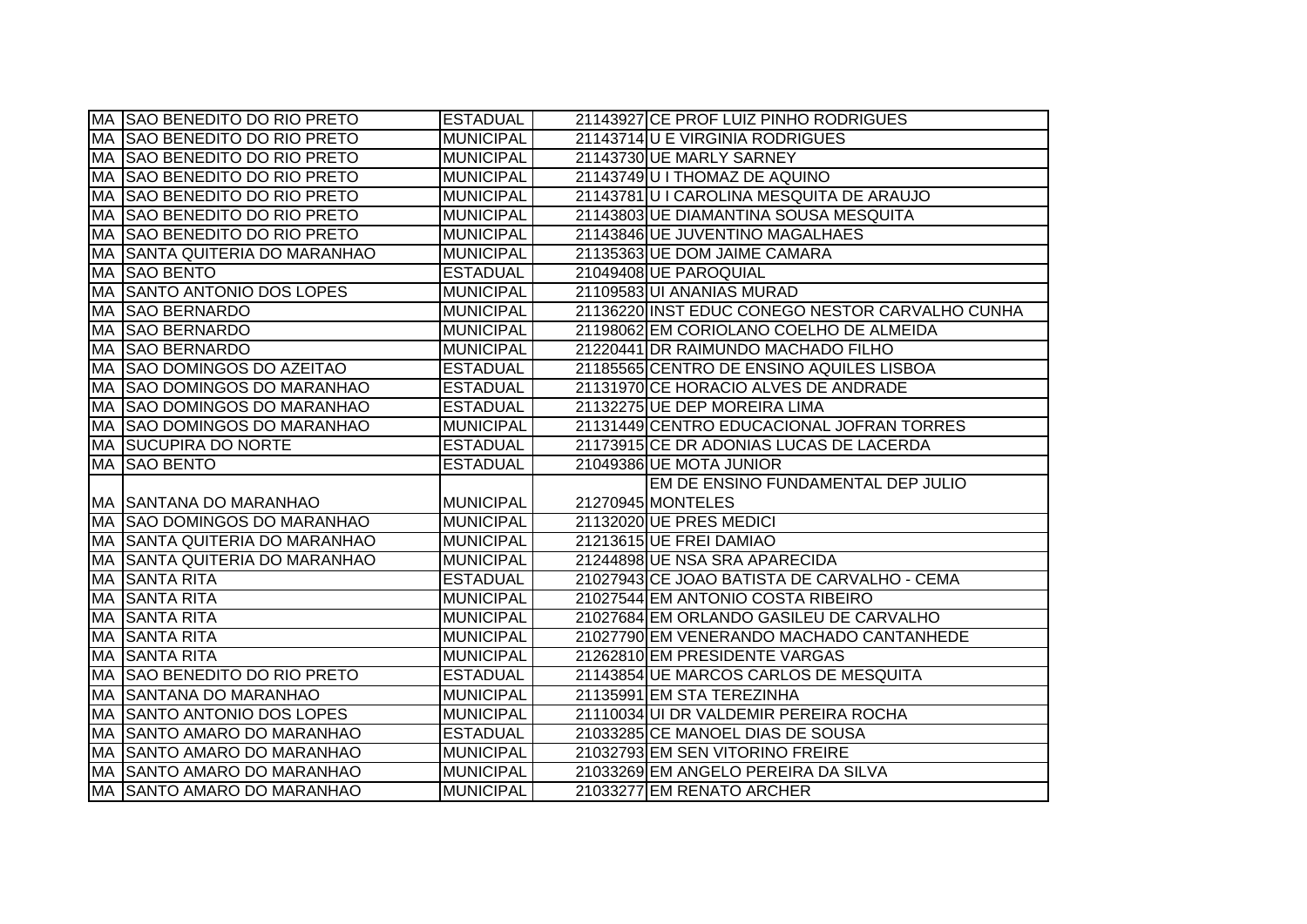|    | <b>MA SANTO ANTONIO DOS LOPES</b> | <b>ESTADUAL</b>  | 21110050 UNIDADE INTEGRADA JOAO LISBOA          |
|----|-----------------------------------|------------------|-------------------------------------------------|
|    | MA SAANTO ANTONIO DOS LOPES       | <b>ESTADUAL</b>  | 21110069 CE DR GENESIO REGO                     |
|    | MA SANTO ANTONIO DOS LOPES        | <b>MUNICIPAL</b> | 21109320 EM CORACAO DE JESUS                    |
|    | MA SANTA QUITERIA DO MARANHAO     | <b>MUNICIPAL</b> | 21198200 UE HEITOR PEDROSA                      |
|    | MA SANTANA DO MARANHAO            | <b>MUNICIPAL</b> | 21135584 UI CONEGO NESTOR DE CARVALHO CUNHA     |
|    | <b>MA SITIO NOVO</b>              | <b>MUNICIPAL</b> | 21123080 COMPL ESC DEP LA ROQUE                 |
|    | MA ZE DOCA                        | <b>MUNICIPAL</b> | 21086222 EM FCO CAVALCANTE BRITO                |
|    | MA ZE DOCA                        | <b>MUNICIPAL</b> | 21086605 EM PRINCESA ISABEL                     |
|    | MA ZE DOCA                        | <b>MUNICIPAL</b> | 21086974 EM SANTOS DUMONT                       |
|    | MA ZE DOCA                        | <b>MUNICIPAL</b> | 21087229 EM SAO FRANCISCO DE CANINDE            |
|    | MA ZE DOCA                        | <b>MUNICIPAL</b> | 21087814 EM S FERNANDES ROCHA                   |
|    | MA ZE DOCA                        | <b>MUNICIPAL</b> | 21245681 EM JOSE ARCANJO DE DEUS E SILVA        |
|    |                                   |                  |                                                 |
|    | MA ZE DOCA                        | <b>MUNICIPAL</b> | 21492271 EM PROFESSOR JOSE GONCALVES DOS SANTOS |
|    | MA ZE DOCA                        | <b>MUNICIPAL</b> | 21085340 EM ANJO DA GUARDA                      |
|    | <b>MA TIMON</b>                   | <b>MUNICIPAL</b> | 21267162 ESCOLINHA TIA MARIA                    |
| MA | <b>ZE DOCA</b>                    | <b>MUNICIPAL</b> | 21085765 EM DIOLINDA GUSMAO                     |
|    | MA TIMON                          | <b>MUNICIPAL</b> | 21250782 EC SAO BENEDITO                        |
|    | <b>MA TIMON</b>                   | <b>MUNICIPAL</b> | 21255709 ESC MINNIE                             |
| MA | <b>TIMON</b>                      | <b>MUNICIPAL</b> | 21255717 ESC MISSIONARIA PADRE FABIO            |
| MA | <b>TIMON</b>                      | <b>MUNICIPAL</b> | 21255725 EDUCANDARIO FRANCISCO E CLARA          |
| MA | <b>TIMON</b>                      | <b>MUNICIPAL</b> | 21255881 UE FRANCISCO CLEITON                   |
| MA | <b>TIMON</b>                      | <b>MUNICIPAL</b> | 21255903 FUND CULTURAL BENEF FILADELPHIA        |
| MA | <b>TIMON</b>                      | <b>MUNICIPAL</b> | 21250693 ESCOLA BATISTA EBENEZER                |
| MA | <b>TIMON</b>                      | <b>MUNICIPAL</b> | 21267146 CENTRO SOCIAL LAPIS NA MAO             |
| MA | <b>TIMON</b>                      | <b>MUNICIPAL</b> | 21234663 PROJETO ALVORADA DA EDUCACAO           |
| MA | <b>TIMON</b>                      | <b>MUNICIPAL</b> | 21267189 ESCOLA PROJETO SALEM                   |
| MA | <b>TIMON</b>                      | <b>MUNICIPAL</b> | 21268592 UE TIA LUCIA                           |
| MA | <b>TIMON</b>                      | <b>MUNICIPAL</b> | 21271593 UE LAURO RODRIGUES DE SAMPAIO          |
| MA | <b>TRIZIDELA DO VALE</b>          | <b>MUNICIPAL</b> | 21106002 COL FREI GERMANO DE CEDRATE            |
|    | MA TRIZIDELA DO VALE              | <b>MUNICIPAL</b> | 21106649 UNIDADE DE ENSINO SANTOS DUMONT        |
| MA | <b>TRIZIDELA DO VALE</b>          | <b>MUNICIPAL</b> | 21107076 U DE ENS SAO VICENTE DE PAULO          |
|    | MA TRIZIDELA DO VALE              | <b>MUNICIPAL</b> | 21230315 CE MESSIAS RODRIGUES DE SOUSA          |
|    | <b>MA TUFILANDIA</b>              | <b>MUNICIPAL</b> | 21077673 EM NOVA TUFILANDIA                     |
|    | <b>MA TIMON</b>                   | <b>MUNICIPAL</b> | 21267090 EC ESTER                               |
|    | <b>MA TIMBIRAS</b>                | <b>MUNICIPAL</b> | 21151415 CEF MANOEL BURGOS                      |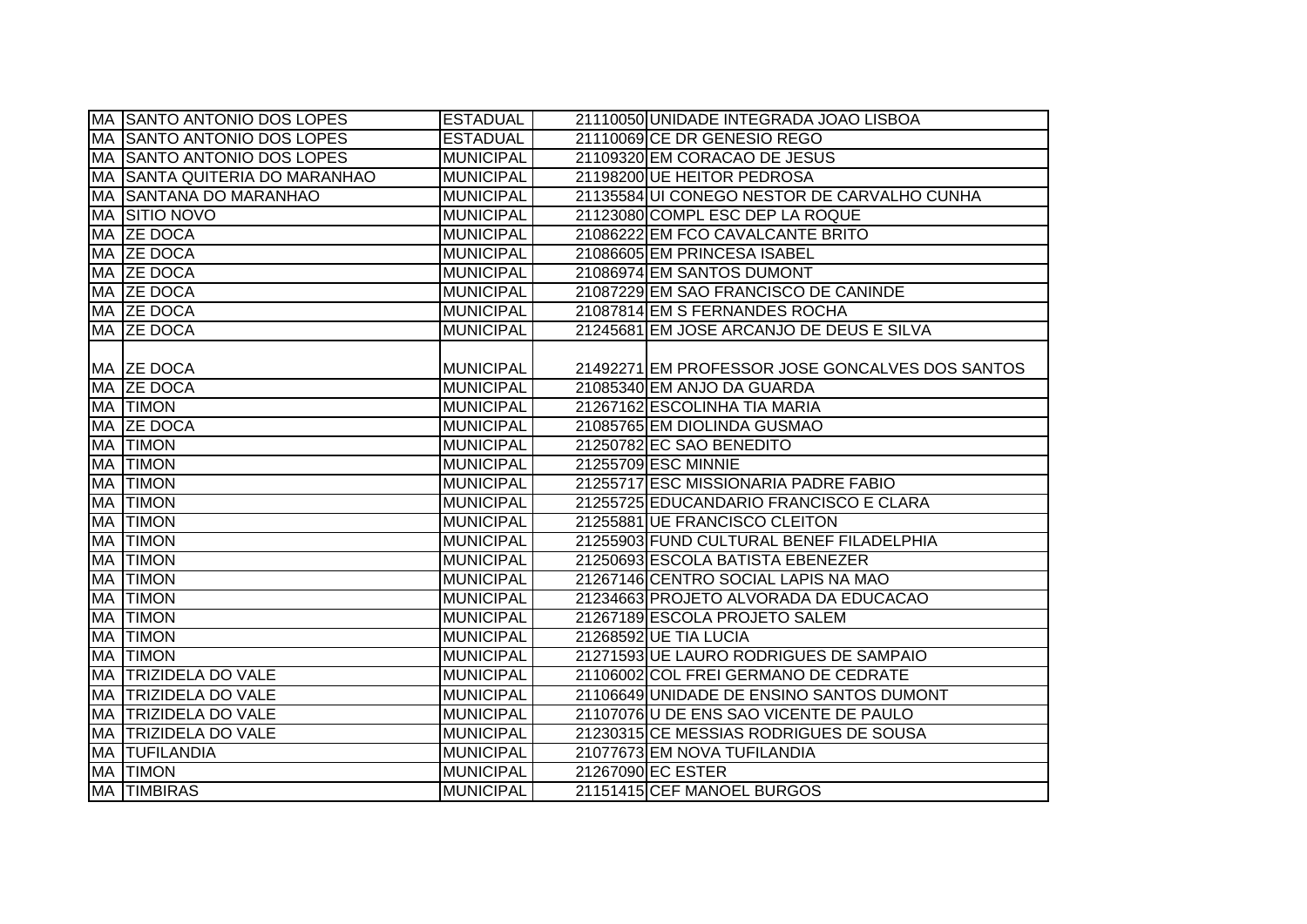|           | <b>MA SUCUPIRA DO NORTE</b>       | <b>MUNICIPAL</b> | 21251398 UE MARIA LUCIA BARROS CARNEIRO           |
|-----------|-----------------------------------|------------------|---------------------------------------------------|
|           | <b>MA SUCUPIRA DO NORTE</b>       | <b>MUNICIPAL</b> | 21345201 UNIDADE ESCOLAR GASTAO VIEIRA            |
|           | <b>MA SUCUPIRA DO RIACHAO</b>     | <b>MUNICIPAL</b> | 21173419 UNIDADE INTEGRADA HUMBERTO DE CAMPOS     |
|           | MA TASSO FRAGOSO                  | <b>ESTADUAL</b>  | 21184305 CE ENEAS MAIA FILHO                      |
|           | MA TASSO FRAGOSO                  | <b>MUNICIPAL</b> | 21184267 EM VITORINO FREIRE                       |
|           | <b>MA TASSO FRAGOSO</b>           | <b>MUNICIPAL</b> | 21231877 COL MUL VITORINO FREIRE ANEXO            |
|           | <b>MA TIMBIRAS</b>                | <b>MUNICIPAL</b> | 21150559 ESCOLA ALBERTO ABDALLA                   |
|           | <b>MA TIMON</b>                   | MUNICIPAL        | 21250766 ESCOLA ANJO GABRIEL                      |
|           | <b>MA TIMBIRAS</b>                | MUNICIPAL        | 21151393 UE LUIS FELIX                            |
|           | <b>MA TUNTUM</b>                  | MUNICIPAL        | 21125244 EM ISABEL CAFETEIRA                      |
|           | <b>MA TIMBIRAS</b>                | <b>MUNICIPAL</b> | 21151440 UE PAULINO DOS SANTOS                    |
| МA        | <b>TIMBIRAS</b>                   | <b>MUNICIPAL</b> | 21151539 UE MARANHAO SOBRINHO                     |
| MA        | <b>TIMBIRAS</b>                   | <b>MUNICIPAL</b> | 21151563 UE GOVERNADOR JOSE SARNEY                |
| MA        | <b>TIMBIRAS</b>                   | <b>MUNICIPAL</b> | 21207372 UE JOSE MARIA ALVIM                      |
| MA        | <b>TIMBIRAS</b>                   | <b>MUNICIPAL</b> | 21231141 CEF LOURDES COELHO                       |
| <b>MA</b> | <b>TIMBIRAS</b>                   | <b>MUNICIPAL</b> | 21271194 UE FAUSTINA ARAUJO                       |
| <b>MA</b> | <b>TIMBIRAS</b>                   | <b>MUNICIPAL</b> | 21531676 CEF LAURO PEREIRA                        |
| <b>MA</b> | <b>TIMON</b>                      | <b>MUNICIPAL</b> | 21164215 UE NEY RODRIGUES DE VASCONCELOS          |
| MA        | <b>TIMBIRAS</b>                   | <b>MUNICIPAL</b> | 21151326 CEF MUNDOCA ALVIM                        |
|           | <b>MA VITORINO FREIRE</b>         | <b>MUNICIPAL</b> | 21084670 UNIDADE INTEGRADA SAO JOSE               |
|           | <b>MA VILA NOVA DOS MARTIRIOS</b> | <b>MUNICIPAL</b> | 21094691 EM PROF JOSE DE RIBAMAR FIQUENE          |
|           | <b>MA VILA NOVA DOS MARTIRIOS</b> | MUNICIPAL        | 21234507 EM ENS FUND PAULO LOPES DA ROCHA         |
|           | <b>MA VITORIA DO MEARIM</b>       | <b>ESTADUAL</b>  | 21055823 CE DR RAIMUNDO MAGNO ALVES DA SILVA      |
|           | MA VITORIA DO MEARIM              | <b>ESTADUAL</b>  | 21055831 CE ESTADO DO ESPIRITO SANTO              |
|           | <b>MA VITORIA DO MEARIM</b>       | <b>MUNICIPAL</b> | 21214662 EM MANIJITUBA                            |
|           | <b>MA VITORIA DO MEARIM</b>       | <b>MUNICIPAL</b> | 21214670 CE CONEGO ELIUD NUNES AROUCHE            |
|           | <b>MA VITORIA DO MEARIM</b>       | <b>MUNICIPAL</b> | 21214743 ESC PROF MARIA CORREA RODRIGUES          |
|           | <b>MA TUNTUM</b>                  | <b>MUNICIPAL</b> | 21124795 COLEGIO MUNICIPAL JOSE TEIXEIRA          |
|           | <b>MA VITORINO FREIRE</b>         | <b>MUNICIPAL</b> | 21083894 COLEGIO FREI CELSO                       |
|           | <b>MA VIANA</b>                   | <b>MUNICIPAL</b> | 21053871 UE PROF LUIS CARLOS PEREIRA              |
|           |                                   |                  | UNIDADE INTEGRADA PROFESSOR CARLOS                |
|           | <b>MA VITORINO FREIRE</b>         | <b>MUNICIPAL</b> | 21084904 OLIVEIRA SANTOS                          |
|           | <b>MA VITORINO FREIRE</b>         | <b>MUNICIPAL</b> | 21085030 UNIDADE ESCOLAR RAIMUNDA BANDEIRA        |
|           | <b>MA VITORINO FREIRE</b>         | <b>MUNICIPAL</b> | 21085153 UNIDADE ESCOLAR OSEAS CASTRO             |
|           | <b>MA VITORINO FREIRE</b>         | <b>MUNICIPAL</b> | 21232300 U E PROFESSORA LEONICE CUTRIM DOS SANTOS |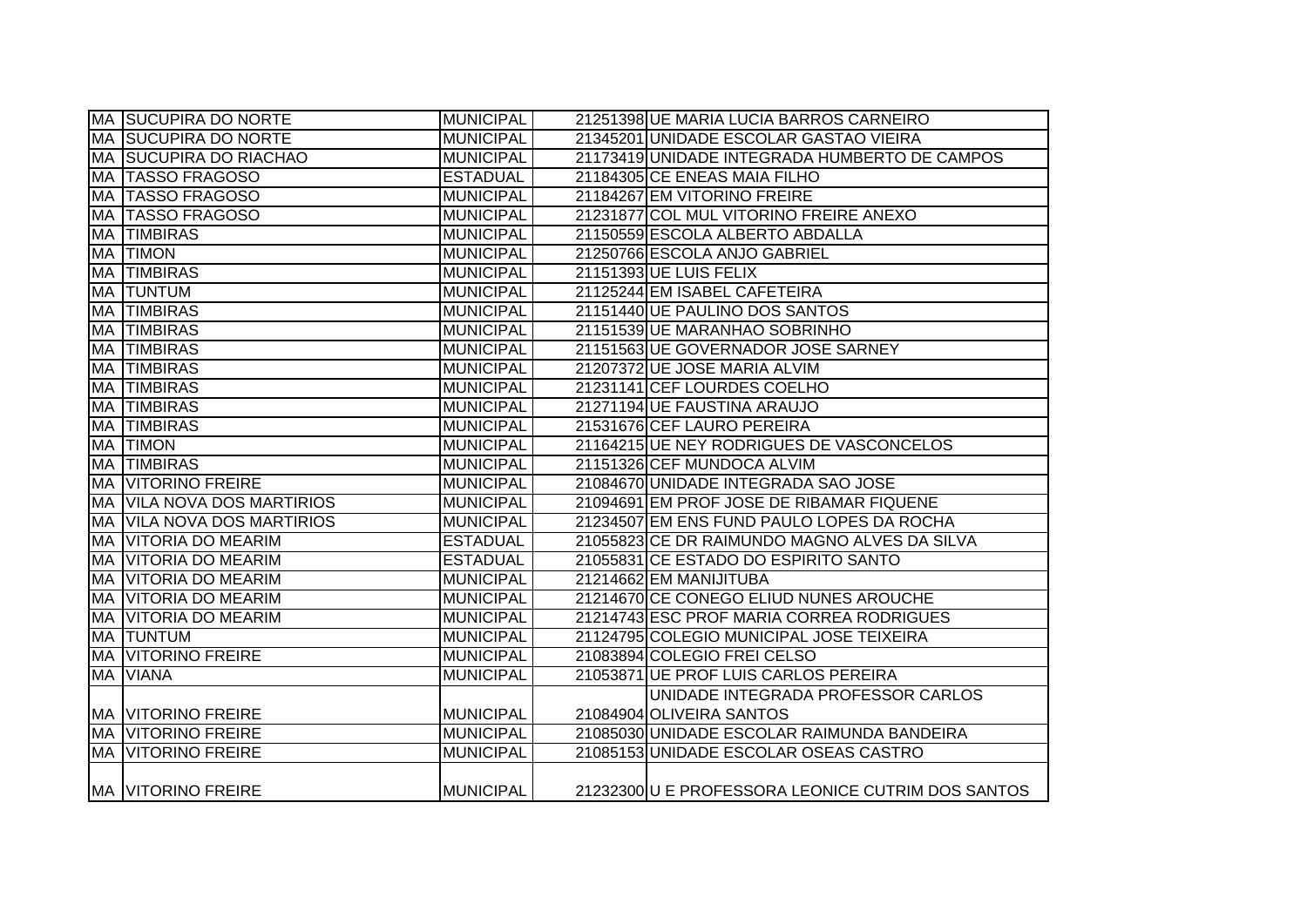|           |                                   |                  |               | UNIDADE INTEGRADA MATIAS MENDES DE            |
|-----------|-----------------------------------|------------------|---------------|-----------------------------------------------|
|           | <b>MA VITORINO FREIRE</b>         | <b>MUNICIPAL</b> |               | 21232326 OLIVEIRA                             |
|           | MA ZE DOCA                        | <b>ESTADUAL</b>  |               | 21088110 CE NELSON SEREJO DE CARVALHO - CEMA  |
|           | MA ZE DOCA                        | <b>ESTADUAL</b>  |               | 21088144 CE BANDEIRANTES                      |
|           |                                   |                  |               | UNIDADE INTEGRADA PROFESSORA MARIA DAS        |
|           | MA ROSARIO                        | <b>MUNICIPAL</b> |               | 21026424 MERCES TEIXEIRA                      |
|           | <b>MA VITORINO FREIRE</b>         | <b>ESTADUAL</b>  |               | 21085072 UI WILSON BRANCO                     |
|           | MA VARGEM GRANDE                  | <b>MUNICIPAL</b> |               | 21063761 EMEF I DUQUE DE CAXIAS               |
|           |                                   |                  |               | UNIDADE ESCOLAR MUNICIPAL JOSE MIRANDA        |
|           | MA ZE DOCA                        | <b>MUNICIPAL</b> | 21085595 BRAZ |                                               |
|           | <b>MA TUNTUM</b>                  | <b>MUNICIPAL</b> |               | 21343608 UE MARIA DA SALETE CARVALHO COELHO   |
|           | <b>MA TURIACU</b>                 | <b>MUNICIPAL</b> |               | 21070377 EM REUNIDA PRESIDENTE COSTA E SILVA  |
|           | MA TURILANDIA                     | <b>MUNICIPAL</b> |               | 21326215 EM ALCELINO RIBEIRO RODRIGUES        |
| <b>MA</b> | <b>TUTOIA</b>                     | <b>MUNICIPAL</b> |               | 21033315 COL PRES CASTELO BRANCO              |
| MA        | <b>TUTOIA</b>                     | <b>MUNICIPAL</b> |               | 21034400 COL NEMESIO NEVES                    |
| MA        | <b>TUTOIA</b>                     | <b>MUNICIPAL</b> |               | 21258937 COL ALMEIDA GALHARDO                 |
| <b>MA</b> | <b>VARGEM GRANDE</b>              | <b>MUNICIPAL</b> |               | 21062129 EMEF I PROF NEWTON NEVES             |
|           | <b>MA VILA NOVA DOS MARTIRIOS</b> | <b>MUNICIPAL</b> |               | 21093725 EM DUQUE DE CAXIAS                   |
|           | <b>MA VARGEM GRANDE</b>           | <b>MUNICIPAL</b> |               | 21063605 EMEF I II JOSEFA RODRIGUES LIMA      |
| MA        | <b>VIANA</b>                      | <b>MUNICIPAL</b> |               | 21053880 UE PROFA FARAILDES CAMPELO SILVA     |
| <b>MA</b> | <b>VIANA</b>                      | <b>ESTADUAL</b>  |               | 21053847 CE DOM HAMLETO DE ANGELIS - CEMA     |
| MA        | <b>VIANA</b>                      | <b>ESTADUAL</b>  |               | 21053898 CE RAIMUNDO MARCELLINO CAMPELLO      |
| MA        | <b>VIANA</b>                      | <b>ESTADUAL</b>  |               | 21053928 UE ESTEVAM CARVALHO                  |
| MA        | <b>VIANA</b>                      | <b>MUNICIPAL</b> |               | 21053693 UE NSA SRA DA CONCEICAO              |
| <b>MA</b> | <b>VIANA</b>                      | <b>MUNICIPAL</b> |               | 21053790 UE PROFA EDITH NAIR FURTADO DA SILVA |
| MA        | <b>VIANA</b>                      | <b>MUNICIPAL</b> |               | 21053820 UE PROF CELINA CLARA AZEVEDO BEZERRA |
| MA        | <b>VIANA</b>                      | <b>MUNICIPAL</b> |               | 21053863 UE MANOEL SOEIRO                     |
| MA        | <b>TUNTUM</b>                     | <b>MUNICIPAL</b> |               | 21124850 UE TEREZINHA ALMEIDA PEREIRA         |
| MA        | <b>VARGEM GRANDE</b>              | <b>MUNICIPAL</b> |               | 21062145 EMEB ASSOCIACAO DE CLUBE DAS MAES    |
|           | MA ILAGOA GRANDE DO MARANHAO      | <b>MUNICIPAL</b> |               | 21075336 CEFM DEP ELIEZER MOREIRA FILHO       |
|           | <b>MA LORETO</b>                  | <b>MUNICIPAL</b> |               | 21187681 UI TIRADENTES                        |
|           | MA LAGO DOS RODRIGUES             | <b>MUNICIPAL</b> |               | 21104069 UE PROF SANTINHA                     |
|           | <b>MA LAGO DOS RODRIGUES</b>      | <b>MUNICIPAL</b> |               | 21104107 UE ORLEANS COSTA BARBOSA             |
|           | MA LAGO VERDE                     | <b>MUNICIPAL</b> |               | 21104794 UI BALAO MAGICO                      |
|           | MA LAGO VERDE                     | <b>MUNICIPAL</b> |               | 21223157 UI PEQUENO PRINCIPE                  |
|           | MA LAGOA DO MATO                  | <b>MUNICIPAL</b> |               | 21169705 EM ANALIA ROCHA                      |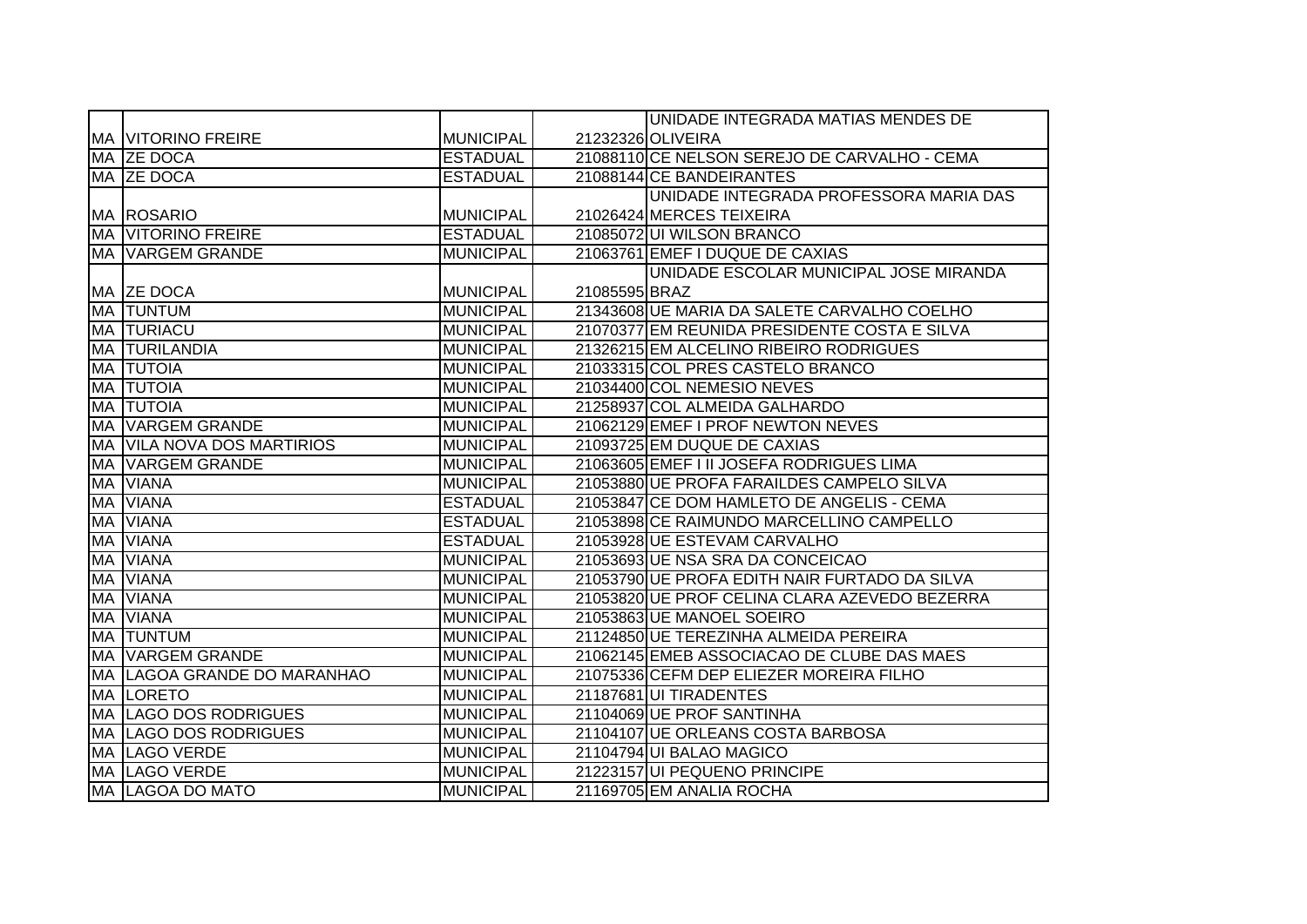|     | <b>MA LAGOA DO MATO</b>            | <b>MUNICIPAL</b> | 21170479 UI SEN ALEXANDRE COSTA                     |
|-----|------------------------------------|------------------|-----------------------------------------------------|
|     | MA LAGO DOS RODRIGUES              | <b>ESTADUAL</b>  | 21104220 CE HOSANO GOMES FERREIRA II                |
|     | MA LAGOA GRANDE DO MARANHAO        | <b>MUNICIPAL</b> | 21075182 COLEGIO MUNICIPAL JOSE NOZINHO             |
|     | MA LAGO DOS RODRIGUES              | <b>ESTADUAL</b>  | 21104174 UI ARTUR MACHADO LIMA                      |
|     | <b>MA LAGOA GRANDE DO MARANHAO</b> | <b>MUNICIPAL</b> | 21249270 ESCOLA CRECHE VOVO VITORINA                |
|     | MA LAJEADO NOVO                    | <b>MUNICIPAL</b> | 21099090 UE PRESIDENTE SARNEY                       |
|     | MA LAJEADO NOVO                    | <b>MUNICIPAL</b> | 21204411 CEFM VANDERLY FERRZ DE SOUZA               |
|     | <b>MA LIMA CAMPOS</b>              | <b>MUNICIPAL</b> | 21105200 UE PRESIDENTE SARNEY                       |
|     | <b>MA LORETO</b>                   | <b>ESTADUAL</b>  | 21187703 CE PRESIDENTE MEDICE                       |
|     | MA LORETO                          | <b>ESTADUAL</b>  | 21187711 UI DR ISAAC MARTINS                        |
|     | <b>MA ILORETO</b>                  | <b>MUNICIPAL</b> | 21187320UI PADRE GIOCOMO MOLINARI                   |
|     | <b>MA MIRADOR</b>                  | <b>ESTADUAL</b>  | 21168512 UI DEPUTADO IEDO FLAMARION LOBAO           |
|     | MA LAGOA DO MATO                   | <b>MUNICIPAL</b> | 21430209 CENTRO DE ENSINO GASTAO DIAS VIEIRA        |
| MA  | LAGO DA PEDRA                      | <b>ESTADUAL</b>  | 21075689 CE MAURA JORGE DE MELO                     |
| MA. | <b>JOAO LISBOA</b>                 | <b>MUNICIPAL</b> | 21097259 U E FRANCISCO ASSIS XIMENES                |
|     | MA JOAO LISBOA                     | <b>MUNICIPAL</b> | 21097690 U I JOANA MENESES                          |
|     | MA JOAO LISBOA                     | <b>MUNICIPAL</b> | 21233403U I ROSEANA SARNEY                          |
| MA  | <b>JOSELANDIA</b>                  | <b>MUNICIPAL</b> | 21122431 EM ALTO BRASIL                             |
|     | MA JOSELANDIA                      | MUNICIPAL        | 21122741 EM MATEUS GOMES                            |
|     | MA JOSELANDIA                      | <b>MUNICIPAL</b> | 21123004 UE ANTONIO MENDES PEREIRA                  |
|     | MA JOSELANDIA                      | MUNICIPAL        | 21208948 EM JOSE RIBAMAR MENEZES                    |
|     | MA  LAGO DOS RODRIGUES             | <b>MUNICIPAL</b> | 21103461 COLEGIO PRESIDENTE CASTELO BRANCO I        |
|     | MA JUNCO DO MARANHAO               | <b>MUNICIPAL</b> | 21210870 ESC DE 2 GRAU 1 DE MAIO                    |
|     | <b>MA LUIS DOMINGUES</b>           | <b>MUNICIPAL</b> | 21068887 UE JOSE SOARES RIBEIRO                     |
|     | MA LAGO DA PEDRA                   | <b>MUNICIPAL</b> | 21073872 UI PROFESSORA JOSEFA AGOSTINHO PEREIRA     |
|     |                                    |                  |                                                     |
|     | MA LAGO DA PEDRA                   | MUNICIPAL        | 21075255 UI PROFESSORA ILZE VIEIRA DE MELO CORDEIRO |
|     | MA LAGO DA PEDRA                   | MUNICIPAL        | 21075549UI SIRINO RODRIGUES                         |
|     | MA LAGO DA PEDRA                   | <b>MUNICIPAL</b> | 21075620 JI MUNDINHA MELO                           |
|     | MA LAGO DA PEDRA                   | <b>MUNICIPAL</b> | 21209804 UI LAUDICELIA ARRUDA MELO                  |
|     | MA LAGO DO JUNCO                   | <b>ESTADUAL</b>  | 21104131 UI HOSANO GOMES FERREIRA I                 |
|     | MA LAGO DO JUNCO                   | <b>MUNICIPAL</b> | 21103445 COLEGIO ZECA LEDA                          |
|     | MA LAGO DO JUNCO                   | MUNICIPAL        | 21104018 U E DR OSMAR RODRIGUES DE CARVALHO         |
|     | MA JUNCO DO MARANHAO               | MUNICIPAL        | 21068860 UI ANTONIO JOAQUIM DOS REMEDIOS            |
|     | <b>MA MATOES</b>                   | MUNICIPAL        | 21161275U E PRES COSTA E SILVA                      |
|     | <b>MA LORETO</b>                   | <b>MUNICIPAL</b> | 21187665 UNIDADE INTEGRADA ABRAHAO MARTINS          |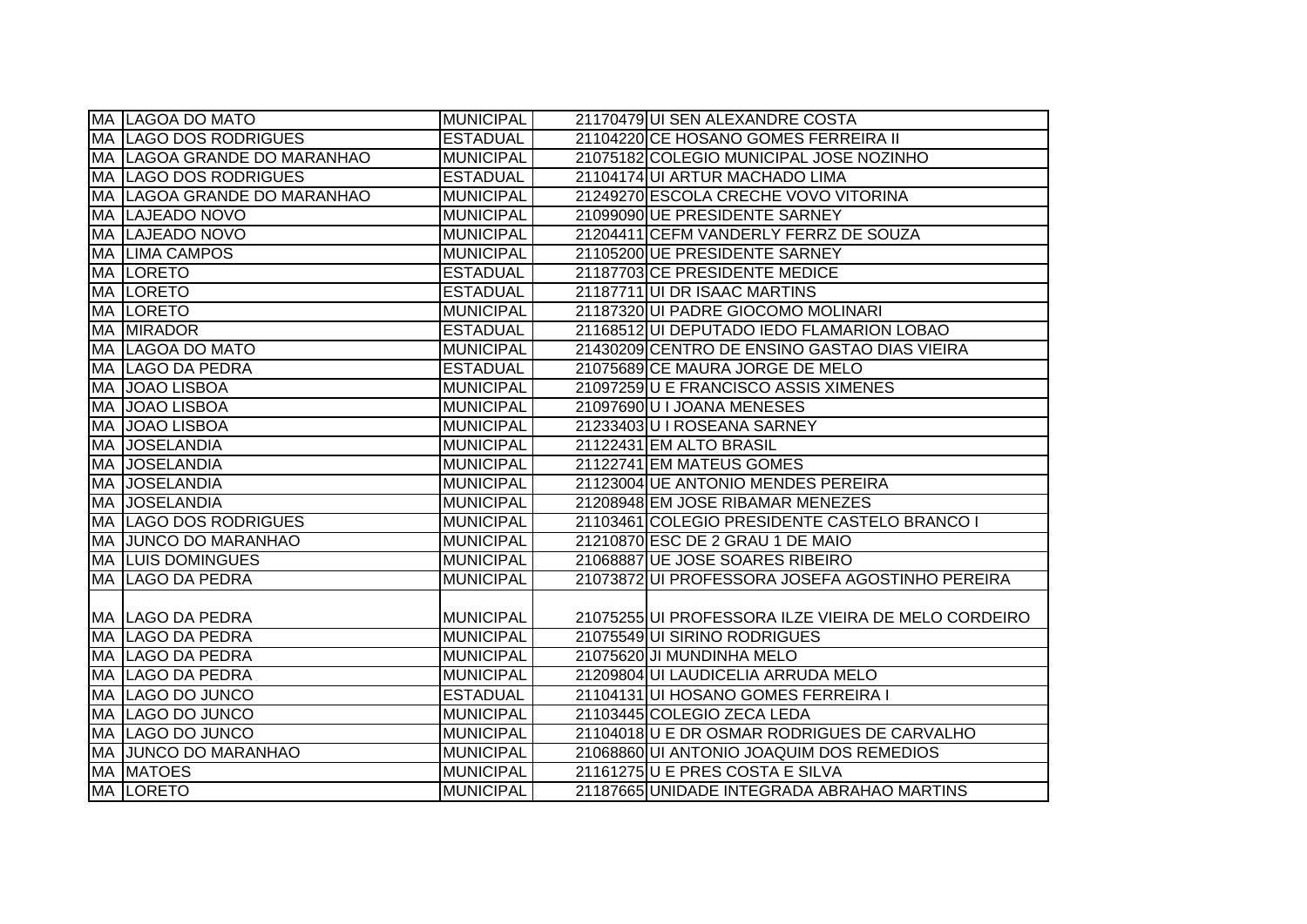| MA MATA ROMA              | <b>MUNICIPAL</b> | 21220867 COL MARIA MORENO LIMA                       |
|---------------------------|------------------|------------------------------------------------------|
| <b>MA MATA ROMA</b>       | <b>MUNICIPAL</b> | 21234167 COL ROLINDO GARRETO                         |
| <b>MA MATA ROMA</b>       | <b>MUNICIPAL</b> | 21325243 COLEGIO MANOEL CUSTODIO DE MEIRELES         |
| MA MATINHA                | <b>ESTADUAL</b>  | 21039763 UE PROF <sup>a</sup> MARIA BERREDO DA SILVA |
| MA MATINHA                | <b>ESTADUAL</b>  | 21039810 CE PADRE ASTOLFO SERRA                      |
| <b>MA MATINHA</b>         | <b>MUNICIPAL</b> | 21039151 EM INST EDUCACIONAL ALBERTO S COSTA         |
| <b>MA MATA ROMA</b>       | <b>MUNICIPAL</b> | 21143030 COL MARCELINO MONTELES                      |
| MA MATOES                 | <b>MUNICIPAL</b> | 21160732 UE PE DELFINO                               |
| MA MATA ROMA              | <b>MUNICIPAL</b> | 21142548 COL JOAO BERNARDO NETO                      |
| <b>MA MATOES</b>          | <b>MUNICIPAL</b> | 21161291 UE DEP ALEXANDRE COSTA                      |
| <b>MA MATOES</b>          | <b>MUNICIPAL</b> | 21161313UI JOAO ALVES DE MORAES                      |
| <b>MA MATOES</b>          | <b>MUNICIPAL</b> | 21263280 EM MAE ROMANA                               |
| <b>MA MATOES DO NORTE</b> | <b>MUNICIPAL</b> | 21056374 UNIDADE INTEGRADA GONCALVES DIAS            |
| <b>MA MATOES DO NORTE</b> | <b>MUNICIPAL</b> | 21201986 UI M GOVERNADORA ROSEANA SARNEY             |
| <b>MA MATOES DO NORTE</b> | <b>MUNICIPAL</b> | 21201994 EM ERASMO MACELINO LOPES                    |
| MA MATOES DO NORTE        | <b>MUNICIPAL</b> | 21232504 UE PROFA VILMA SAMPAIO                      |
| MA ROSARIO                | <b>MUNICIPAL</b> | 21026726 UNIDADE INTEGRADA MARIA JOSE MACAU          |
| MA MATOES                 | <b>ESTADUAL</b>  | 21161330 UE EUGENIO BARROS                           |
| MA MARACACUME             | <b>MUNICIPAL</b> | 21202427 ESCOLA MUNICIPAL IRMA DULCE                 |
| <b>MA LUIS DOMINGUES</b>  | <b>MUNICIPAL</b> | 21068968 UE CORINA DOS ANJOS FERREIRA                |
| <b>MA LUIS DOMINGUES</b>  | <b>MUNICIPAL</b> | 21202150 UI AUREMAR TEIXEIRA RIBEIRO                 |
| <b>MA LUIS DOMINGUES</b>  | <b>MUNICIPAL</b> | 21270937 UI DOM CARLO ELLENA                         |
| MA MAGALHAES DE ALMEIDA   | <b>ESTADUAL</b>  | 21134677 UE NAZARE RAMOS                             |
| MA MAGALHAES DE ALMEIDA   | <b>ESTADUAL</b>  | 21134693 UI URBANO PINHEIRO                          |
| MA MAGALHAES DE ALMEIDA   | <b>MUNICIPAL</b> | 21134600 EM ROSA COSTA                               |
| MA MARACACUME             | <b>MUNICIPAL</b> | 21067813 C EDUC JOAO MIRANDA                         |
| <b>MA MATA ROMA</b>       | <b>MUNICIPAL</b> | 21143056 COL ODILOM MARCHAO DE CARVALHO              |
| <b>MA MARACACUME</b>      | <b>MUNICIPAL</b> | 21068488 UE DR NORBERTO M DE ARAUJO                  |
| MA JATOBA                 | <b>MUNICIPAL</b> | 21166790 CE MARIA ALVES DA CONCEICAO                 |
| MA MARACACUME             | <b>MUNICIPAL</b> | 21250863 CE MARIA DA CONCEICAO DE SOUSA              |
| MA MARACACUME             | <b>MUNICIPAL</b> | 21250871 UE PROFESSORA MAURICIA DE OLIVEIRA          |
| MA MARACACUME             | <b>MUNICIPAL</b> | 21266310 UE PAULO GERMANO DE SOUSA                   |
| MA MARAJA DO SENA         | <b>MUNICIPAL</b> | 21076596 UE TEIXEIRA SANTOS                          |
| <b>MA MARANHAOZINHO</b>   | <b>MUNICIPAL</b> | 21065225 UE PEQUENO DAVI                             |
| <b>MA MARANHAOZINHO</b>   | <b>MUNICIPAL</b> | 21065721 ESC RURAL DE MARANHAOZINHO                  |
| MA MARANHAOZINHO          | <b>MUNICIPAL</b> | 21065829UI HENRIQUE DE LA ROQUE                      |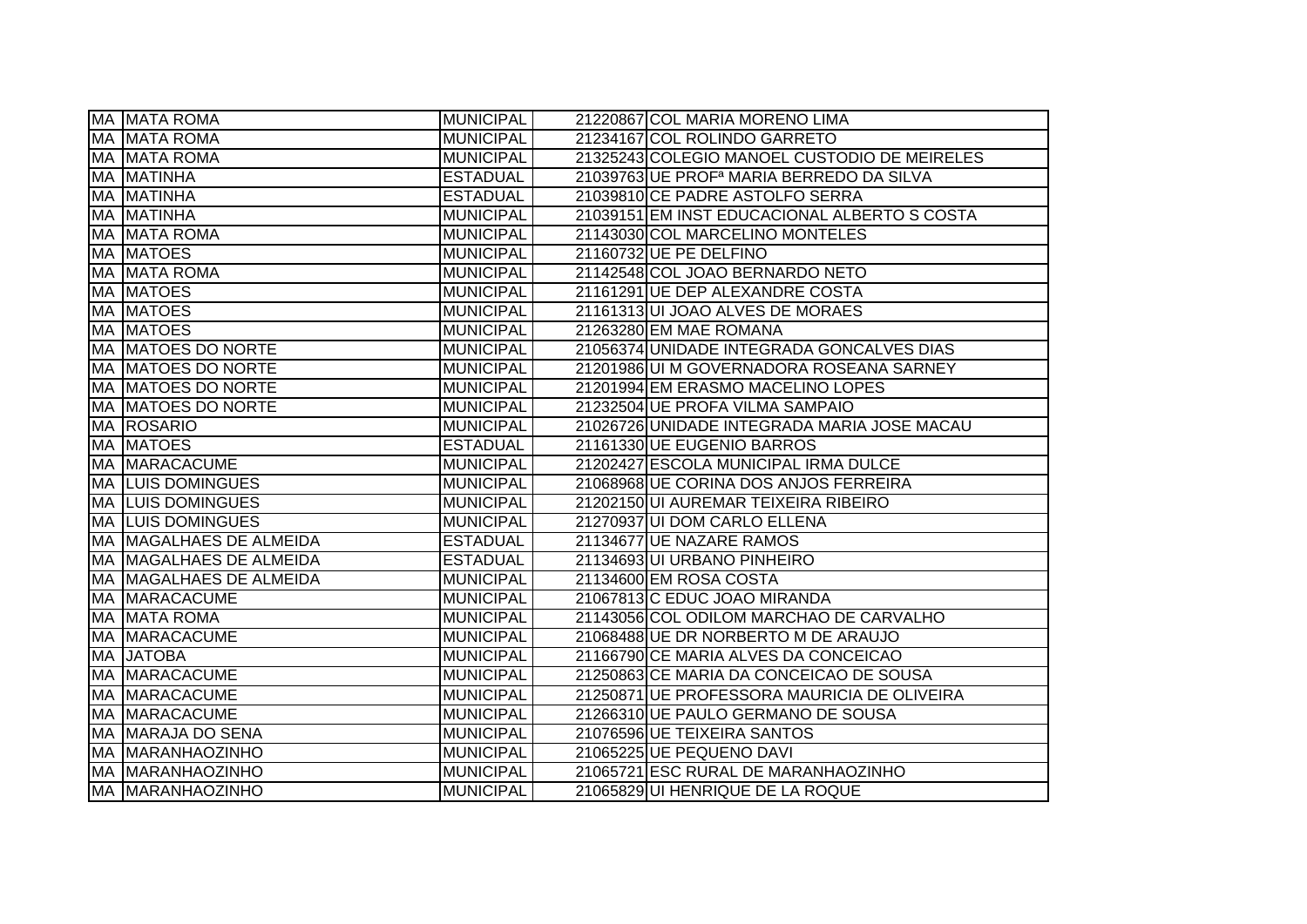|     | <b>MA MARANHAOZINHO</b>                        | <b>MUNICIPAL</b> | 21233969 UI DEP GASTAO VIEIRA                       |
|-----|------------------------------------------------|------------------|-----------------------------------------------------|
|     | MA MARACACUME                                  | <b>MUNICIPAL</b> | 21068429 UE CHAMES AYOUB                            |
|     | MA IMPERATRIZ                                  | <b>MUNICIPAL</b> | 21093482 EM RAIMUNDO CORREA                         |
|     | MA JOAO LISBOA                                 | <b>MUNICIPAL</b> | 21096180 U E PROF ELZA MARIA                        |
|     | <b>MA IGARAPE GRANDE</b>                       | <b>ESTADUAL</b>  | 21103429UI MANUEL MATIAS                            |
|     | MA IGARAPE GRANDE                              | <b>MUNICIPAL</b> | 21103224 UI FREI RAIMUNDO VALLE                     |
|     | MA IGARAPE GRANDE                              | <b>MUNICIPAL</b> | 21103399 UE STA MADALENA                            |
|     | MA IMPERATRIZ                                  | <b>ESTADUAL</b>  | 21096090 CE AMAZONIA                                |
|     | <b>MA IMPERATRIZ</b>                           | <b>ESTADUAL</b>  | 21096147 CE NOVA VITORIA                            |
| MA  | <b>IMPERATRIZ</b>                              | <b>MUNICIPAL</b> | 21092508 EM GIOVANI ZANNI                           |
|     | MA IGARAPE DO MEIO                             | <b>MUNICIPAL</b> | 21492476 JORGE MOISES DA SILVA                      |
|     | <b>MA IMPERATRIZ</b>                           | <b>MUNICIPAL</b> | 21093440 EDUCANDARIO LIRIO DOS VALES                |
|     | MA IGARAPE DO MEIO                             | <b>MUNICIPAL</b> | 21055483 EM FERNANDO OLIVEIRA MELO                  |
|     | <b>MA IMPERATRIZ</b>                           | <b>MUNICIPAL</b> | 21093504 COL MUNICIPALIZADO SINOPSE                 |
| MA  | <b>IMPERATRIZ</b>                              | <b>MUNICIPAL</b> | 21093512 EM DOM JOAO VI                             |
| MA  | <b>IMPERATRIZ</b>                              | <b>MUNICIPAL</b> | 21093849 EM FRATERNIDADE                            |
| MA  | <b>IMPERATRIZ</b>                              | <b>MUNICIPAL</b> | 21094020 EM SOUSA LIMA                              |
| MA. | <b>IMPERATRIZ</b>                              | <b>MUNICIPAL</b> | 21094241 EM MARIA AMORIM                            |
|     |                                                |                  |                                                     |
| MA  | <b>IMPERATRIZ</b>                              | <b>MUNICIPAL</b> | 21094284 EM MARIANA LUZ                             |
|     |                                                |                  |                                                     |
|     | <b>MA IMPERATRIZ</b>                           | <b>MUNICIPAL</b> | 21094292 COL ENS FUND E MEDIO FREI OSVALDO CARONINE |
|     | <b>MA IMPERATRIZ</b>                           | <b>MUNICIPAL</b> | 21094314 EM MENINO JESUS DE PRAGA                   |
|     | <b>MA IMPERATRIZ</b>                           | <b>MUNICIPAL</b> | 21093083 EM JOSE DE ALENCAR                         |
|     | <b>MA GUIMARAES</b>                            | <b>ESTADUAL</b>  | 21006628 UE JOAO GOULAR NUNES - CEMA                |
|     | MA GRAJAU                                      | <b>MUNICIPAL</b> | 21118680 EM PROF MARLY ARAUJO                       |
|     | MA GRAJAU                                      | <b>MUNICIPAL</b> | 21118787 EM JOSE RODRIGUES DA COSTA                 |
| MA  | GRAJAU                                         | <b>MUNICIPAL</b> | 21119929 EM FREI BENJAMIM DE BORNO                  |
| MA  | GRAJAU                                         | <b>MUNICIPAL</b> | 21206236 EM FERREIRA LIMA                           |
| MA  | GRAJAU                                         | <b>MUNICIPAL</b> | 21206287 EM NOVA ALIANCA                            |
| МA  | <b>GRAJAU</b>                                  | <b>MUNICIPAL</b> | 21206945 EM CAMINHO DO FUTURO                       |
| MA  | <b>IGARAPE GRANDE</b>                          | <b>ESTADUAL</b>  | 21103259 UI DAS LARANJEIRAS                         |
|     | <b>MA GUIMARAES</b>                            | <b>ESTADUAL</b>  | 21006539 UE NOSSA SENHORA DA ASSUNCAO               |
|     | <b>MA IMPERATRIZ</b>                           | <b>MUNICIPAL</b> | 21094926 EM STA TEREZA                              |
|     | <b>MA GUIMARAES</b>                            | <b>MUNICIPAL</b> | 21006636 UI PROF ANTONIO REGINALDO LOPES            |
|     | MA HUMBERTO DE CAMPOS<br>MA HUMBERTO DE CAMPOS | <b>MUNICIPAL</b> | 21030383 EM ADALBERTO MENDES FILHO                  |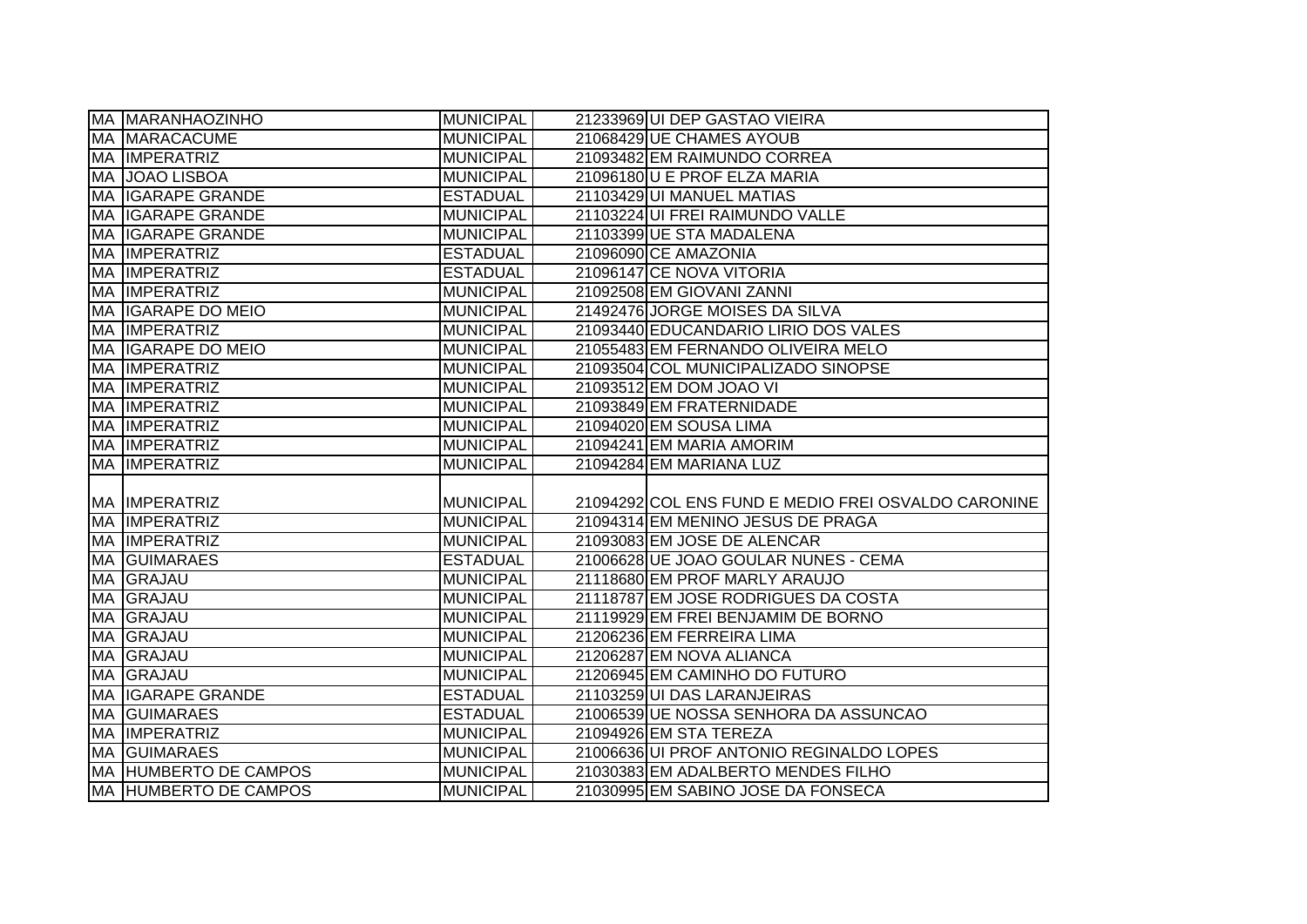| <b>MA HUMBERTO DE CAMPOS</b>   | <b>MUNICIPAL</b> |              | 21031134 EM SANTA RITA                                        |
|--------------------------------|------------------|--------------|---------------------------------------------------------------|
| MA HUMBERTO DE CAMPOS          | <b>MUNICIPAL</b> |              | 21263051 EM PROFESSORA ERONDINE SILVA                         |
| <b>MA HUMBERTO DE CAMPOS</b>   | <b>MUNICIPAL</b> |              | 21492247 EM PROFESSORA LENA MARIA ARAUJO SILVA                |
| MA <b>ICATU</b>                | <b>MUNICIPAL</b> |              | 21023808 EM SEVERIANO DE AZEVEDO - SEDE                       |
| <b>MA ICATU</b>                | <b>MUNICIPAL</b> |              | 21024162 UE LUIS CAMPOS                                       |
| <b>MA GUIMARAES</b>            | <b>ESTADUAL</b>  |              | 21006458 UI DR URBANO SANTOS                                  |
| <b>MA ITAPECURU MIRIM</b>      | <b>MUNICIPAL</b> |              | 21057958 EM NSA SRA APARECIDA                                 |
| MA IMPERATRIZ                  | MUNICIPAL        |              | 21236410 FUNDACAO EDUCACIONAL PIRANGI                         |
| MA IMPERATRIZ                  | MUNICIPAL        |              | 21240132 EM MENINO JESUS                                      |
| MA IMPERATRIZ                  | <b>MUNICIPAL</b> |              | 21257906 EM RAIMUNDO CUSTODIO OLIVEIRA FILHO                  |
| MA ITAIPAVA DO GRAJAU          | <b>MUNICIPAL</b> |              | 21120544 EM NELLY LA ROCQUE                                   |
| MA ITAIPAVA DO GRAJAU          | <b>MUNICIPAL</b> |              | 21349622 EM LUIZ GABRIEL DO NASCIMENTO                        |
|                                |                  |              |                                                               |
| <b>MA ITAPECURU MIRIM</b>      | <b>ESTADUAL</b>  |              | 21059110 UE PROF <sup>a</sup> MARIA DAS DORES CARDOSO DA CRUZ |
| <b>MA ITAPECURU MIRIM</b>      | <b>ESTADUAL</b>  |              | 21059128 CE WADY FIQUENE - CAIC                               |
| MA IMPERATRIZ                  | MUNICIPAL        |              | 21094845 EM MARECHAL RONDON                                   |
| MA ITAPECURU MIRIM             | <b>MUNICIPAL</b> |              | 21057940 EM VER JOSE LUIZ GARCIA OLIVEIRA                     |
|                                |                  |              | ESC MCPDA CENTRO EDUCACIONAL MORADA DO                        |
|                                |                  |              |                                                               |
| <b>MA IMPERATRIZ</b>           | <b>MUNICIPAL</b> | 21236330 SOL |                                                               |
| <b>MA ITAPECURU MIRIM</b>      | <b>MUNICIPAL</b> |              | 21058946 EM GONCALVES DIAS                                    |
| <b>MA ITAPECURU MIRIM</b>      | <b>MUNICIPAL</b> |              | 21205094 EM PAROQUIAL SAO VICENTE DE PAULO                    |
|                                |                  |              | CEF PROF MARIA DO SOCORRO LAUANDE                             |
| <b>MA ITAPECURU MIRIM</b>      | <b>MUNICIPAL</b> |              | 21232717 FONSECA                                              |
| <b>MA ITINGA DO MARANHAO</b>   | <b>MUNICIPAL</b> |              | 21089043 EM JOIAS DE CRISTO                                   |
| MA ITINGA DO MARANHAO          | <b>MUNICIPAL</b> |              | 21089426 ESCOLA MUNICIPAL RAIMUNDO PIRES CHAVES               |
| <b>MA ITINGA DO MARANHAO</b>   | <b>MUNICIPAL</b> |              | 21089434 ESCOLA MUNICIPAL DEY ALVES PESSOA                    |
| MA JATOBA                      | <b>MUNICIPAL</b> |              | 21166439 CE MARIA ALVES DA CONCEICAO-ANEXO                    |
| MA MIRADOR                     | <b>MUNICIPAL</b> |              | 21228787 JI OS AMINGUINHOS                                    |
| <b>MA ITAPECURU MIRIM</b>      | <b>ESTADUAL</b>  |              | 21059152 UE DE ITAPECURU MIRIM                                |
| MA IMPERATRIZ                  | <b>MUNICIPAL</b> |              | 21211469 EM CASTRO ALVES II                                   |
| <b>MA JENIPAPO DOS VIEIRAS</b> | <b>MUNICIPAL</b> |              | 21118213 UI IOLANDA NEPUCENO SILVA                            |
| MA IMPERATRIZ                  | MUNICIPAL        |              | 21095060 EM SAO FRANCISCO DO CANINDE                          |
| MA IMPERATRIZ                  | <b>MUNICIPAL</b> |              | 21095116 EM SAO JORGE I                                       |
| MA IMPERATRIZ                  | MUNICIPAL        |              | 21095388 EM STA RITA                                          |
| MA IMPERATRIZ                  | MUNICIPAL        |              | 21095477 EM TOCANTINS                                         |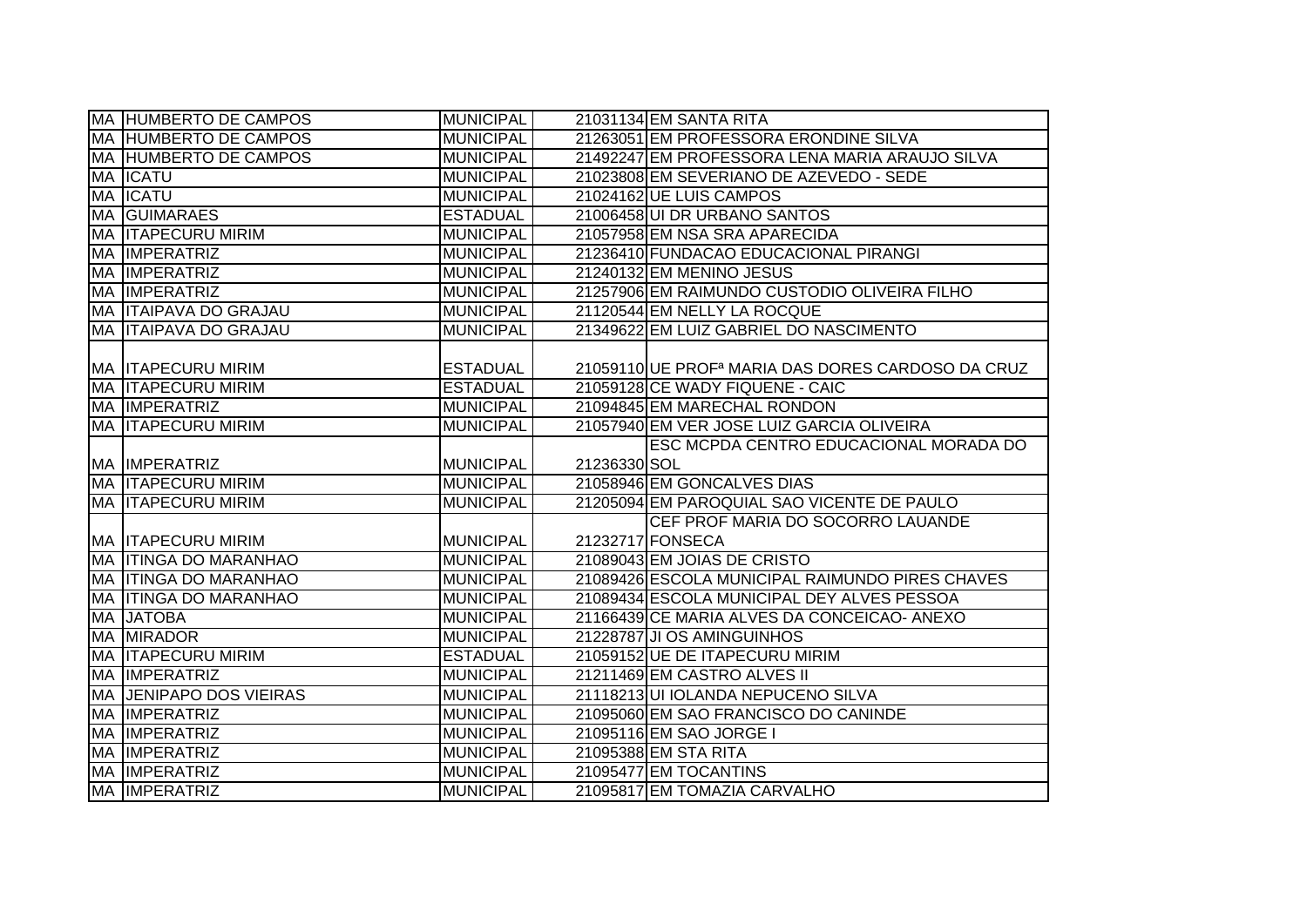|           | <b>MA IMPERATRIZ</b>        | <b>MUNICIPAL</b> | 21189854 EM CIDA CAMPI                          |  |
|-----------|-----------------------------|------------------|-------------------------------------------------|--|
|           | <b>MA IMPERATRIZ</b>        | <b>MUNICIPAL</b> | 21193222 ESC INF CHAPEUZINHO VERMELHO           |  |
| <b>MA</b> | <b>IMPERATRIZ</b>           | <b>MUNICIPAL</b> | 21236399 EM RAIMUNDO AGUIAR                     |  |
| MA        | <b>IMPERATRIZ</b>           | <b>MUNICIPAL</b> | 21210977 CE IRMA SHEILLA                        |  |
| MA        | <b>IMPERATRIZ</b>           | <b>MUNICIPAL</b> | 21236356 CE MARIETA ALBUQUERQUE                 |  |
| MA        | <b>IMPERATRIZ</b>           | <b>MUNICIPAL</b> | 21212520 CE MARANHENSE                          |  |
| МA        | <b>IMPERATRIZ</b>           | <b>MUNICIPAL</b> | 21228299 CE MUNDO DO SABER                      |  |
| МA        | <b>IMPERATRIZ</b>           | <b>MUNICIPAL</b> | 21233578 EM MORANGUINHO                         |  |
| МA        | <b>IMPERATRIZ</b>           | MUNICIPAL        | 21233594 EM EVANGELICA BOM PASTOR               |  |
| MA        | <b>IMPERATRIZ</b>           | MUNICIPAL        | 21233659 EM MONTE HOREBE                        |  |
| MA        | <b>IMPERATRIZ</b>           | <b>MUNICIPAL</b> | 21233896 COL JOAO SILVA                         |  |
| MA        | <b>IMPERATRIZ</b>           | <b>MUNICIPAL</b> | 21236275 EM JUCIMAR RODRIGUES                   |  |
| MA        | <b>IMPERATRIZ</b>           | <b>MUNICIPAL</b> | 21094896 EM STA MARIA                           |  |
| <b>MA</b> | <b>IMPERATRIZ</b>           | <b>MUNICIPAL</b> | 21210926 EM SAMARITANA                          |  |
| MA        | <b>PIRAPEMAS</b>            | <b>MUNICIPAL</b> | 21061068 UE MARLY SARNEY                        |  |
| <b>MA</b> | <b>PORTO FRANCO</b>         | <b>MUNICIPAL</b> | 21178801 UI PROFA ERCILIA BENTO                 |  |
| MA        | PINHEIRO                    | <b>MUNICIPAL</b> | 21046743 UE PRESIDENTE MEDICI                   |  |
| MA        | PINHEIRO                    | <b>MUNICIPAL</b> | 21244065 UI JOAO MARIANO                        |  |
| MA        | <b>PIO XII</b>              | <b>ESTADUAL</b>  | 21108323 CE NEWTON BELLO                        |  |
| MA        | <b>PIO XII</b>              | <b>MUNICIPAL</b> | 21108110 UE DEPUTADO MIGUEL BAHURY              |  |
| MA        | <b>PIO XII</b>              | <b>MUNICIPAL</b> | 21200530 EM BOM MENINO                          |  |
| MA        | <b>PIRAPEMAS</b>            | <b>ESTADUAL</b>  | 21061181 CE PIRAPEMAS                           |  |
| MA        | PINHEIRO                    | <b>MUNICIPAL</b> | 21045852 COLEGIO DR PEDRO LOBATO                |  |
| MA        | <b>PIRAPEMAS</b>            | <b>MUNICIPAL</b> | 21060665 EM HILDENORA DE GUSMAO CASTELLO BRANCO |  |
| MA        | PINHEIRO                    | <b>MUNICIPAL</b> | 21045593 EM FILADELFO MENDES FILHO              |  |
| MA        | <b>PIRAPEMAS</b>            | <b>MUNICIPAL</b> | 21061084 UI WALTER ALVES ANDRADE                |  |
| MA        | <b>POCAO DE PEDRAS</b>      | <b>ESTADUAL</b>  | 21109222 CE NEWTON BELLO                        |  |
| MA        | <b>POCAO DE PEDRAS</b>      | <b>MUNICIPAL</b> | 21108331 CE NICE LOBAO                          |  |
| MA        | <b>POCAO DE PEDRAS</b>      | <b>MUNICIPAL</b> | 21109117 UE MANOEL SALVIANO                     |  |
| MA        | <b>POCAO DE PEDRAS</b>      | <b>MUNICIPAL</b> | 21109192 UE MANOEL OLIVEIRA                     |  |
| MA        | <b>POCAO DE PEDRAS</b>      | <b>MUNICIPAL</b> | 21228000 EP JOAO PAULO I                        |  |
| MA        | <b>PORTO FRANCO</b>         | <b>MUNICIPAL</b> | 21178720 UI CENTRO EDUCACIONAL DE P FRANCO      |  |
| MA        | <b>MILAGRES DO MARANHAO</b> | MUNICIPAL        | 21212007 UI ALICE LOPES                         |  |
| MA        | <b>PIRAPEMAS</b>            | <b>MUNICIPAL</b> | 21060576 UI LEONIDAS RODOLFO PESSOA             |  |
| MA        | <b>PINDARE MIRIM</b>        | MUNICIPAL        | 21076910 EM UNIDOS DA PALMEIRA                  |  |
|           | MA PENALVA                  | <b>MUNICIPAL</b> | 21043949 UE MARIA ROSA MARTINS MARQUES          |  |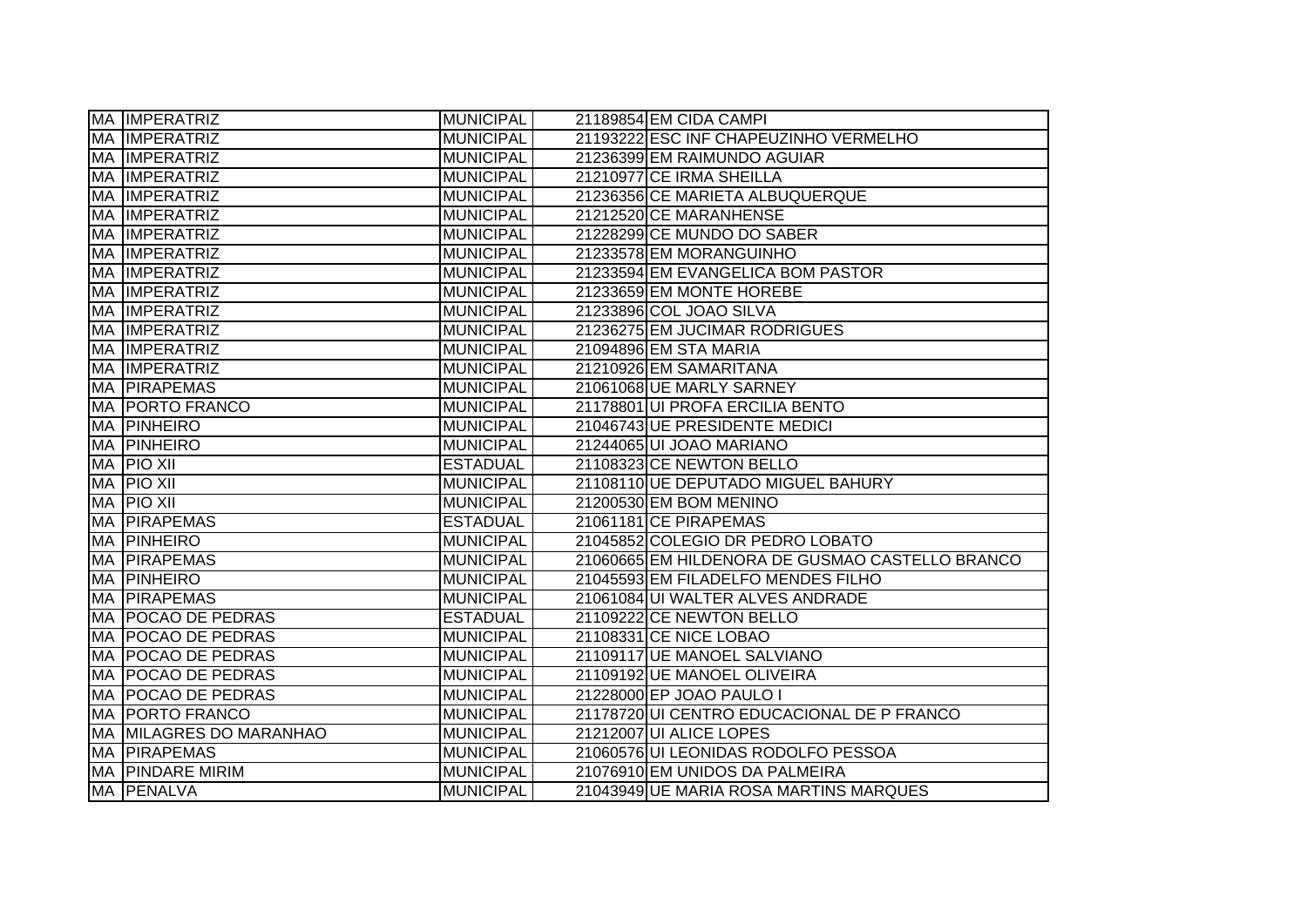| MA PENALVA                  | <b>MUNICIPAL</b> | 21044040 UE WILSON DE SA MARQUES             |
|-----------------------------|------------------|----------------------------------------------|
| MA PERI MIRIM               | <b>ESTADUAL</b>  | 21044759 CE ARTUR TEIXEIRA DE CARVALHO       |
| <b>MA PERI MIRIM</b>        | <b>ESTADUAL</b>  | 21044767 UE CARNEIRO DE FREITAS              |
| <b>MA PERI MIRIM</b>        | <b>MUNICIPAL</b> | 21044147 EM CECILIA BOTAO                    |
| <b>MA PINDARE MIRIM</b>     | <b>ESTADUAL</b>  | 21076855 CE NAGIB HAICKEL                    |
| IMA IPINDARE MIRIM          | <b>ESTADUAL</b>  | 21077568 CE JERUSA DA SILVA RABELO           |
| <b>MA PINHEIRO</b>          | <b>MUNICIPAL</b> | 21046654 EM VEREADOR JOSE DE ARIMATEA NUNES  |
| <b>MA PINDARE MIRIM</b>     | <b>ESTADUAL</b>  | 21077584 CE FRANCISCO DAS CHAGAS VASCONCELOS |
| <b>MA PORTO FRANCO</b>      | <b>MUNICIPAL</b> | 21178810 UE VALERIO MIRANDA                  |
| <b>MA PINDARE MIRIM</b>     | <b>MUNICIPAL</b> | 21077150 EM ROSEANA SARNEY                   |
| <b>MA PINDARE MIRIM</b>     | <b>MUNICIPAL</b> | 21077266 EM MARIA AMELIA SILVA               |
| <b>MA PINDARE MIRIM</b>     | <b>MUNICIPAL</b> | 21077460 EM TRAVASSOS FURTADO                |
| <b>MA PINHEIRO</b>          | <b>ESTADUAL</b>  | 21046638 CE PROF RUBEN ALMEIDA               |
| <b>MA PINHEIRO</b>          | <b>ESTADUAL</b>  | 21046719 CE JOSE DE ANCHIETA                 |
| <b>MA PINHEIRO</b>          | <b>ESTADUAL</b>  | 21046999 UE AGOSTINHO RAMALHO MARQUES        |
| <b>MA PINHEIRO</b>          | <b>MUNICIPAL</b> | 21044910 EM INAH REGO                        |
| <b>MA PINHEIRO</b>          | <b>MUNICIPAL</b> | 21045429 EM AURELINA CATARINA AMORIM         |
| <b>MA PINDARE MIRIM</b>     | <b>ESTADUAL</b>  | 21077576 CE JOSE SARNEY COSTA                |
| <b>MA RAPOSA</b>            | <b>MUNICIPAL</b> | 21200955 UE SOCORRO MAGALHAES                |
| <b>MA PORTO FRANCO</b>      | <b>MUNICIPAL</b> | 21178771 UE JOAO WALCACER DE OLIVEIRA        |
| <b>MA PRIMEIRA CRUZ</b>     | <b>ESTADUAL</b>  | 21033218 CE RURAL DOS LOPES                  |
| <b>MA PRIMEIRA CRUZ</b>     | <b>ESTADUAL</b>  | 21033226 UI LEONCIO RODRIGUES                |
| <b>MA PRIMEIRA CRUZ</b>     | <b>MUNICIPAL</b> | 21031703 EM DUQUE DE CAXIAS                  |
| <b>MA RAPOSA</b>            | <b>ESTADUAL</b>  | 21008574 UI JOAQUIM AROSO                    |
| MA RAPOSA                   | <b>MUNICIPAL</b> | 21008132 UI CRIANCA ESPERANCA                |
| <b>MA RAPOSA</b>            | <b>MUNICIPAL</b> | 21008256 UE MARCONI CALDAS                   |
| <b>MA PRESIDENTE VARGAS</b> | <b>MUNICIPAL</b> | 21061270 EM BRUNO MENDONCA NICACIO           |
| MA RAPOSA                   | <b>MUNICIPAL</b> | 21008493 UI SARNEY FILHO                     |
| MA PRESIDENTE SARNEY        | <b>MUNICIPAL</b> | 21203032 EM PE THOMAZ BECKMAN                |
| <b>MA RAPOSA</b>            | <b>MUNICIPAL</b> | 21201587 UE VILA NOVA                        |
| <b>MA RIACHAO</b>           | <b>MUNICIPAL</b> | 21184208 UE NAIR SANTOS                      |
| <b>MA RIACHAO</b>           | <b>MUNICIPAL</b> | 21184216 UE ORSINA LOBAO                     |
| MA RIBAMAR FIQUENE          | <b>MUNICIPAL</b> | 21098867 EM NICE LOBAO                       |
| MA RIBAMAR FIQUENE          | <b>MUNICIPAL</b> | 21098875 EM SENADOR HENRIQUE DE LA ROCQUE    |
| <b>MA RIBAMAR FIQUENE</b>   | <b>MUNICIPAL</b> | 21192080 EM CECILIA MEIRELES                 |
| <b>MA ROSARIO</b>           | <b>ESTADUAL</b>  | 21027293 UE PROF FERNANDO CARDOSO            |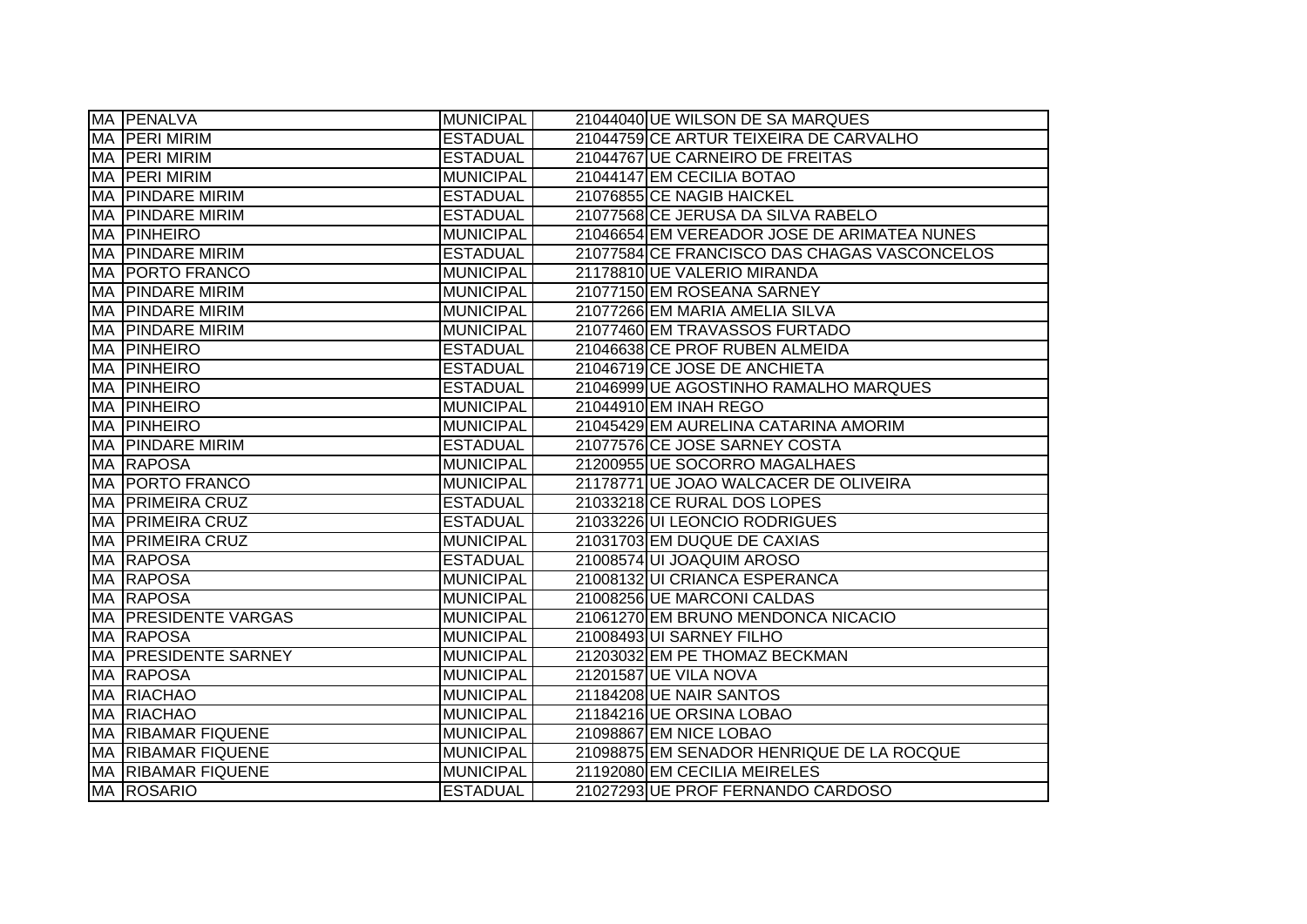|           | MA ROSARIO                  | <b>MUNICIPAL</b> | 21026220 COLEGIO MUNICIPAL SILO AQUINO              |
|-----------|-----------------------------|------------------|-----------------------------------------------------|
|           | <b>MA RAPOSA</b>            | <b>MUNICIPAL</b> | 21008418UI JARBAS PASSARINHO                        |
|           | MA PRESIDENTE DUTRA         | <b>MUNICIPAL</b> | 21131430 UI TERESA DE OLIVEIRA                      |
|           | MA   PORTO FRANCO           | <b>MUNICIPAL</b> | 21178968 UI FRANCISCO PEREIRA PRIMO                 |
|           | MA   PORTO FRANCO           | <b>MUNICIPAL</b> | 21179018 UE BENTO NEVES                             |
|           | MA   PORTO FRANCO           | <b>MUNICIPAL</b> | 21179280 UI CLARINDO SANTIAGO                       |
|           | <b>MA PORTO FRANCO</b>      | <b>MUNICIPAL</b> | 21179298UI MARCOLINA MAGALHAES                      |
|           | MA PORTO RICO DO MARANHAO   | <b>ESTADUAL</b>  | 21004455 CE JOSE RIBAMAR EWERTON                    |
|           | MA PORTO RICO DO MARANHAO   | <b>MUNICIPAL</b> | 21229767 CEF PROF COSME OLIVEIRA DE CARVALHO        |
|           | MA PRESIDENTE DUTRA         | <b>ESTADUAL</b>  | 21131333 UE PROF JOAO MARTINS NETO                  |
|           |                             |                  |                                                     |
|           | <b>MA PRESIDENTE VARGAS</b> | <b>MUNICIPAL</b> | 21326886 ESCOLA MUNICIPAL BENEDITO LEANDRO DO LAGO  |
|           | <b>MA PRESIDENTE DUTRA</b>  | <b>MUNICIPAL</b> | 21130833 EM GONCALVES DIAS                          |
|           | MA PENALVA                  | <b>MUNICIPAL</b> | 21043817 UE CALDAS MARQUES                          |
| <b>MA</b> | <b>PRESIDENTE DUTRA</b>     | <b>MUNICIPAL</b> | 21231680 UE PREFEITO REMY ALVES SOARES              |
| МA        | <b>PRESIDENTE JUSCELINO</b> | <b>ESTADUAL</b>  | 21026203 CE SENADOR VITORINO FREIRE - SEDE          |
| MA        | <b>PRESIDENTE JUSCELINO</b> | <b>MUNICIPAL</b> | 21026122 EM TANCREDO DE ALMEIDA NEVES               |
| MA        | <b>PRESIDENTE JUSCELINO</b> | <b>MUNICIPAL</b> | 21227306 UE ELEODORIA JACINTA CANTANHEDE-TVE        |
|           | MA PRESIDENTE MEDICI        | <b>ESTADUAL</b>  | 21083789 CE MARIA GARDENIA RIBEIRO GONCALVES        |
|           | <b>MA PRESIDENTE MEDICI</b> | <b>MUNICIPAL</b> | 21083843 UI CONCEICAO GOUVEIA                       |
|           | <b>MA PRESIDENTE MEDICI</b> | <b>MUNICIPAL</b> | 21245665 UI MUL SANTA TERESA                        |
|           | MA PRESIDENTE SARNEY        | <b>MUNICIPAL</b> | 21045615 EM INAH REGO                               |
|           | <b>MA PRESIDENTE DUTRA</b>  | <b>ESTADUAL</b>  | 21131350 UI GOV JOSE RIBAMAR FIQUENE                |
|           | <b>MA NOVA IORQUE</b>       | <b>MUNICIPAL</b> | 21168806 EM SEN NEIVA                               |
|           | MA PENALVA                  | <b>MUNICIPAL</b> | 21043906 UE SANTOS DUMONT                           |
|           | <b>MA MORROS</b>            | <b>MUNICIPAL</b> | 21024251 EM JOSE SARNEY                             |
|           | <b>MA NINA RODRIGUES</b>    | <b>ESTADUAL</b>  | 21060290 CE MAJOR ERICO GOMES BRAGA                 |
| MA        | <b>NINA RODRIGUES</b>       | <b>MUNICIPAL</b> | 21059764 U I PROF <sup>a</sup> JOSELINA ELICE COSTA |
| МA        | <b>NINA RODRIGUES</b>       | <b>MUNICIPAL</b> | 21060177 UI MARIA CANTANHEDE MATA                   |
|           | <b>MA NINA RODRIGUES</b>    | <b>MUNICIPAL</b> | 21210179U I RAIMUNDO DE OLIVEIRA CORREA             |
|           | <b>MA NOVA COLINAS</b>      | <b>MUNICIPAL</b> | 21186693 EM IRAMITA CANAA BRASILEIRO                |
|           | MA MORROS                   | <b>ESTADUAL</b>  | 21025665 UE PADRE MALAGRIDA                         |
|           | <b>MA NOVA IORQUE</b>       | <b>ESTADUAL</b>  | 21169012 CE ANALIA NEIVA                            |
|           | <b>MA MORROS</b>            | <b>ESTADUAL</b>  | 21025657 UE JOSE DE ANCHIETA                        |
|           | MA NOVA OLINDA DO MARANHAO  | <b>MUNICIPAL</b> | 21081670 CE JOAO PAULO I                            |
|           | MA NOVA OLINDA DO MARANHAO  | <b>MUNICIPAL</b> | 21083819UI DESEMBARGADOR SARNEY COSTA               |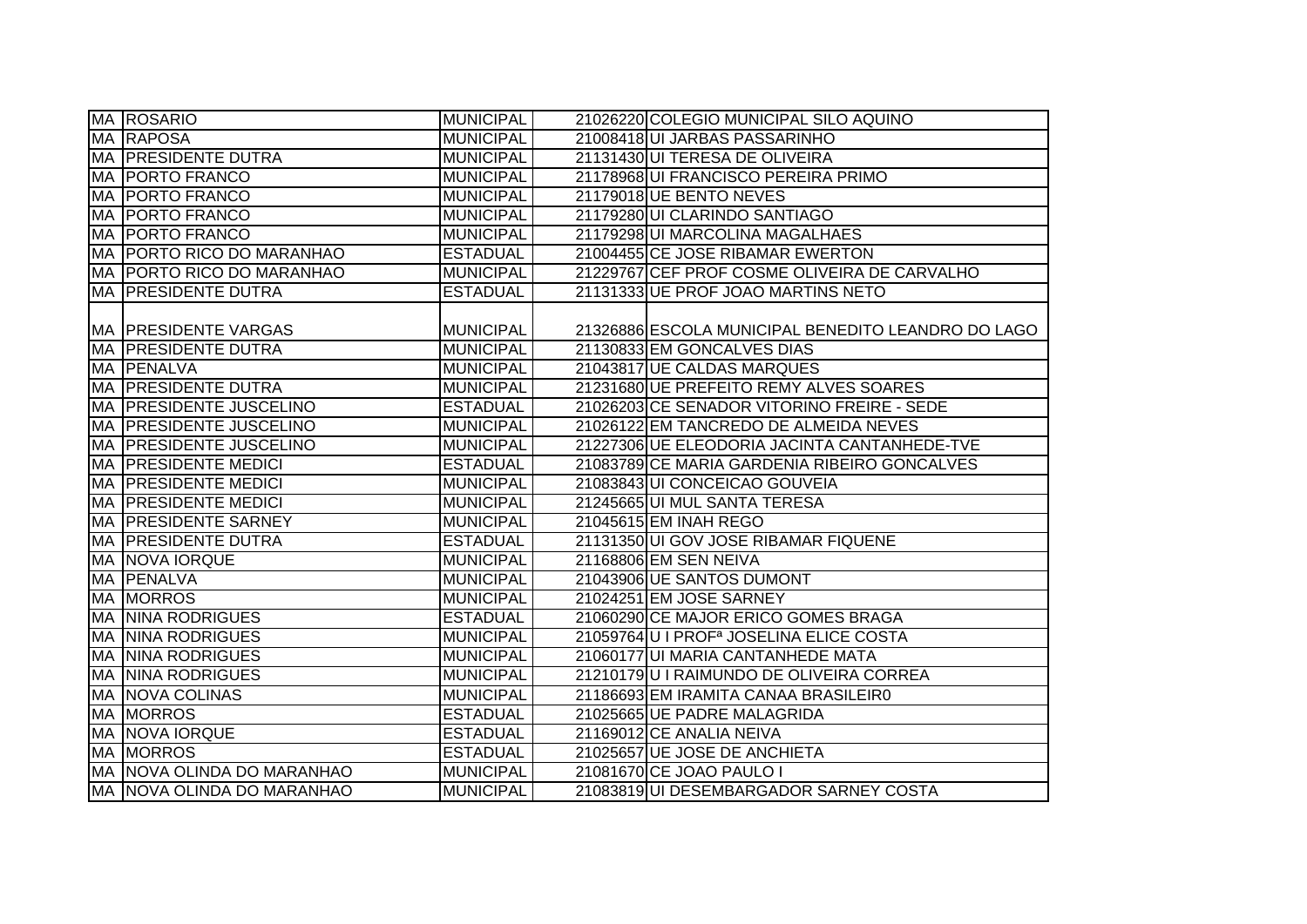| MA NOVA OLINDA DO MARANHAO        | <b>MUNICIPAL</b> |                | 21083827 UNIDADE ESCOLAR PRINCESA ISABEL      |
|-----------------------------------|------------------|----------------|-----------------------------------------------|
|                                   |                  |                | COMPLEXO EDUCACIONAL SAO FRANCISCO DE         |
| <b>MA NOVA OLINDA DO MARANHAO</b> | <b>MUNICIPAL</b> | 21264872 ASSIS |                                               |
| IMA INOVA OLINDA DO MARANHAO      | <b>MUNICIPAL</b> |                | 21267995 UNIDADE ESCOLAR IRACY MENDONCA WEBA  |
| MA  OLHO DAGUA DAS CUNHAS         | <b>ESTADUAL</b>  |                | 21105880 CE DR FRANCISCO BATISTA FERREIRA     |
|                                   |                  |                | UNIDADE INTEGRADA DR JOSE MARIA CABRAL        |
| <b>MA OLHO DAGUA DAS CUNHAS</b>   | <b>MUNICIPAL</b> |                | 21105863 MARQUES                              |
| MA OLHO DAGUA DAS CUNHAS          | <b>MUNICIPAL</b> |                | 21105898 UNIDADE INTEGRADA HUMBERTO DE CAMPOS |
| <b>MA NOVA COLINAS</b>            | <b>MUNICIPAL</b> |                | 21500630 EM PE FRANCISCO BONAITI              |
| MA MIRINZAL                       | <b>MUNICIPAL</b> |                | 21007390 UE DUQUE DE CAXIAS                   |
| <b>MA MIRADOR</b>                 | <b>MUNICIPAL</b> |                | 21228809 UI TIA ALZIRA                        |
| MA MIRANDA DO NORTE               | <b>MUNICIPAL</b> |                | 21059616 UE EDIVALDA BONFIM                   |
| MA MIRANDA DO NORTE               | <b>MUNICIPAL</b> |                | 21059624 UE ELY BEZERRA RIBEIRO               |
| MA MIRANDA DO NORTE               | <b>MUNICIPAL</b> |                | 21059691 UE BENEDITA OLIVEIRA SARAIVA         |
| <b>MA MIRANDA DO NORTE</b>        | <b>MUNICIPAL</b> |                | 21059705 UI GUMERCINDO PAIXAO FERNANDES       |
| MA MIRANDA DO NORTE               | <b>MUNICIPAL</b> |                | 21237590 UE JORGE SALOMAO                     |
| MA MIRANDA DO NORTE               | <b>MUNICIPAL</b> |                | 21500355 UEB PROF ANTONIA SAMPAIO RIBEIRO     |
| <b>MA MORROS</b>                  | <b>MUNICIPAL</b> |                | 21024243 CE MUNICIPAL MONSENHOR BACELLAR      |
| <b>MA MIRINZAL</b>                | <b>MUNICIPAL</b> |                | 21007160 UE GLORINHA FERREIRA                 |
| MA PACO DO LUMIAR                 | <b>ESTADUAL</b>  |                | 21008671 UI BANDEIRA TRIBUZZI                 |
| <b>MA MONCAO</b>                  | <b>ESTADUAL</b>  |                | 21041504 CE DR GETULIO VARGAS                 |
| <b>MA MONTES ALTOS</b>            | <b>ESTADUAL</b>  |                | 21099049 CE PARSONDAS DE CARVALHO             |
| <b>MA MONTES ALTOS</b>            | <b>MUNICIPAL</b> |                | 21098956 UE NOVO PROGRESSO                    |
| <b>MA MONTES ALTOS</b>            | <b>MUNICIPAL</b> |                | 21099014 UE STA ISABEL                        |
| <b>MA MONTES ALTOS</b>            | <b>MUNICIPAL</b> |                | 21099030 UE VANDA SOUSA GUIMARAES             |
| <b>MA MONTES ALTOS</b>            | <b>MUNICIPAL</b> |                | 21252130 EM JULIA LUZ E SILVA                 |
| <b>MA MORROS</b>                  | <b>ESTADUAL</b>  |                | 21025630 CE TANCREDO DE ALMEIDA NEVES         |
| <b>MA MORROS</b>                  | <b>ESTADUAL</b>  |                | 21025649 CE AMERICA CENTRAL                   |
| MA MIRINZAL                       | <b>ESTADUAL</b>  |                | 21007330 UI ONOFRINA ALMEIDA                  |
| <b>MA PAULO RAMOS</b>             | <b>ESTADUAL</b>  |                | 21076669 UE CONEGO BONFIM                     |
| MA PASSAGEM FRANCA                | <b>MUNICIPAL</b> |                | 21171041 UE GETULIO VARGAS                    |
| MA PASSAGEM FRANCA                | <b>MUNICIPAL</b> |                | 21262420 EM PADRE VICENTE DE PAULO BRITTO     |
| MA PASTOS BONS                    | <b>ESTADUAL</b>  |                | 21171726 CENTRO DE ENSINO DR JOSE NEIVA       |
| <b>MA PASTOS BONS</b>             | <b>ESTADUAL</b>  |                | 21171750 CE GOV JOAO CASTELO                  |
| <b>MA PASTOS BONS</b>             | <b>MUNICIPAL</b> |                | 21171076 EM DES MOACYR SIPAUBA DA ROCHA       |
| <b>MA PASTOS BONS</b>             | <b>MUNICIPAL</b> |                | 21171220 EM ANGELA BENICIO DE OLIVEIRA        |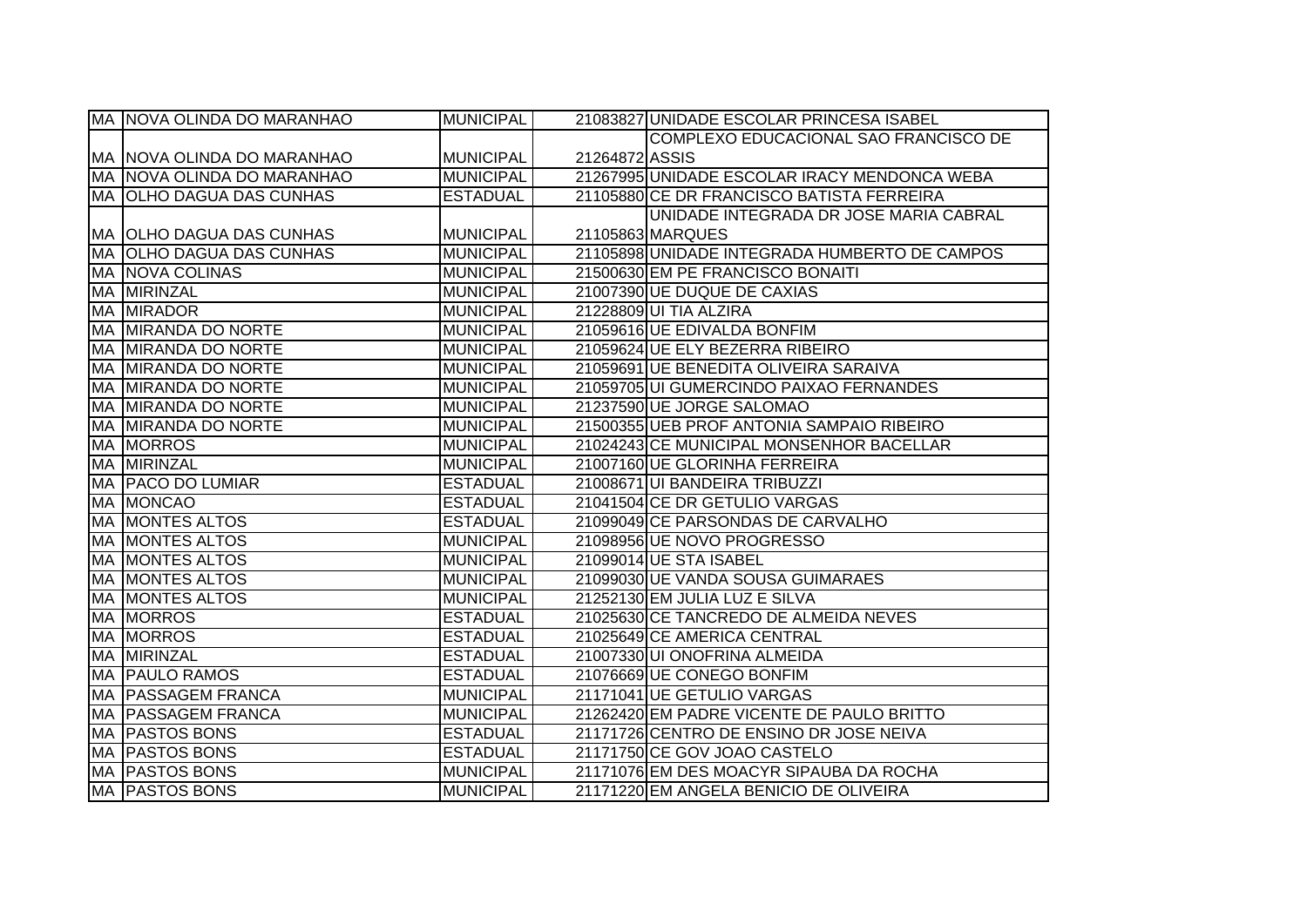| MA PASTOS BONS             | <b>MUNICIPAL</b> | 21171734 UE ENOQUE FERREIRA MOTA            |
|----------------------------|------------------|---------------------------------------------|
| MA OLINDA NOVA DO MARANHAO | <b>MUNICIPAL</b> | 21039267 UI CAP ANTONIO SERRA FREIRE        |
| MA PAULINO NEVES           | <b>MUNICIPAL</b> | 21035172 UE JOAO CRISOSTOMO                 |
| MA PASSAGEM FRANCA         | <b>ESTADUAL</b>  | 21171050 CE CLODOMIR CARDOSO                |
| <b>MA PAULO RAMOS</b>      | <b>MUNICIPAL</b> | 21075719 COL NS DA CONCEICAO                |
| <b>MA PAULO RAMOS</b>      | <b>MUNICIPAL</b> | 21204110 UE JOSE JOAQUIM DE ARAUJO          |
| <b>MA PEDREIRAS</b>        | <b>MUNICIPAL</b> | 21107114 UE NAISE TRINDADE DOS SANTOS       |
| <b>MA PEDREIRAS</b>        | <b>MUNICIPAL</b> | 21107173 U E ZECA BRANCO                    |
| MA PEDRO DO ROSARIO        | MUNICIPAL        | 21224609 CE PEDRO CUNHA MENDES              |
| MA PEDRO DO ROSARIO        | MUNICIPAL        | 21478201 CENTRO EDUCACIONAL RAQUIMA MARTINS |
| MA PENALVA                 | <b>ESTADUAL</b>  | 21044023 UE DR TANCREDO NEVES - CEMA        |
| MA GRAJAU                  | <b>ESTADUAL</b>  | 21122385 UI REUNIDA DA TRISIDELA            |
|                            |                  | COLEGIO DESEMBARGADOR MOACIR SIPAUBA DA     |
| MA PASTOS BONS             | MUNICIPAL        | 21338027 ROCHA ANEXO                        |
| <b>MA PARAIBANO</b>        | MUNICIPAL        | 21271704 UE DARCY FURTADO                   |
| MA PENALVA                 | <b>MUNICIPAL</b> | 21043876 UE OLIVEIROS MENDES                |
|                            |                  | UNIDADE ESCOLAR DE EDUCACAO BASICA          |
| MA PALMEIRANDIA            | MUNICIPAL        | 21041555 MUNICIPAL BERNADINO TRINT          |
|                            |                  | UNIDADE ESCOLAR DE EDUCACAO BASICA          |
| MA PALMEIRANDIA            | <b>MUNICIPAL</b> | 21041733 MUNICIPAL DEPUTADO REMIT           |
|                            |                  | UNIDADE ESCOLAR DE EDUCACAO BASICA          |
| MA PALMEIRANDIA            | <b>MUNICIPAL</b> | 21041970 MUNICIPAL JOSE CARLOS MUN          |
| <b>MA PARAIBANO</b>        | <b>ESTADUAL</b>  | 21169632 UI JOAO FURTADO BRITO              |
| MA PARAIBANO               | <b>MUNICIPAL</b> | 21169020 UE JOAO PARAIBANO                  |
| MA PARAIBANO               | <b>MUNICIPAL</b> | 21169098 EM DR ADONIAS LACERDA              |
| <b>MA PARAIBANO</b>        | <b>MUNICIPAL</b> | 21169314 UE HENRIQUE DIAS                   |
| MA PASSAGEM FRANCA         | <b>MUNICIPAL</b> | 21170894 EM PROF ALDENIR PORTO              |
| <b>MA PARAIBANO</b>        | <b>MUNICIPAL</b> | 21169497 UE DES SARNEY COSTA                |
| MA PASSAGEM FRANCA         | MUNICIPAL        | 21169853 EM AFONSO COSTA                    |
| MA PARAIBANO               | <b>MUNICIPAL</b> | 21324603 UE JANUARIO DIAS CARVALHO          |
| MA PARNARAMA               | <b>MUNICIPAL</b> | 21162395 UE JOAO PEREIRA DE FARIAS          |
| MA PARNARAMA               | <b>MUNICIPAL</b> | 21162425 UE PROF PEDRO NEIVA DE SANTANA     |
| MA PARNARAMA               | <b>MUNICIPAL</b> | 21162514 UE CLOVES CAMPELO DO BONFIM        |
| <b>MA PARNARAMA</b>        | <b>MUNICIPAL</b> | 21162530 UE JOSE TORRES DE ASSUNCAO         |
| MA PARNARAMA               | MUNICIPAL        | 21342601 UI OSMAR FERREIRA BRANDAO          |
| MA PASSAGEM FRANCA         | <b>ESTADUAL</b>  | 21171025 CE ESTADO DO PARANA                |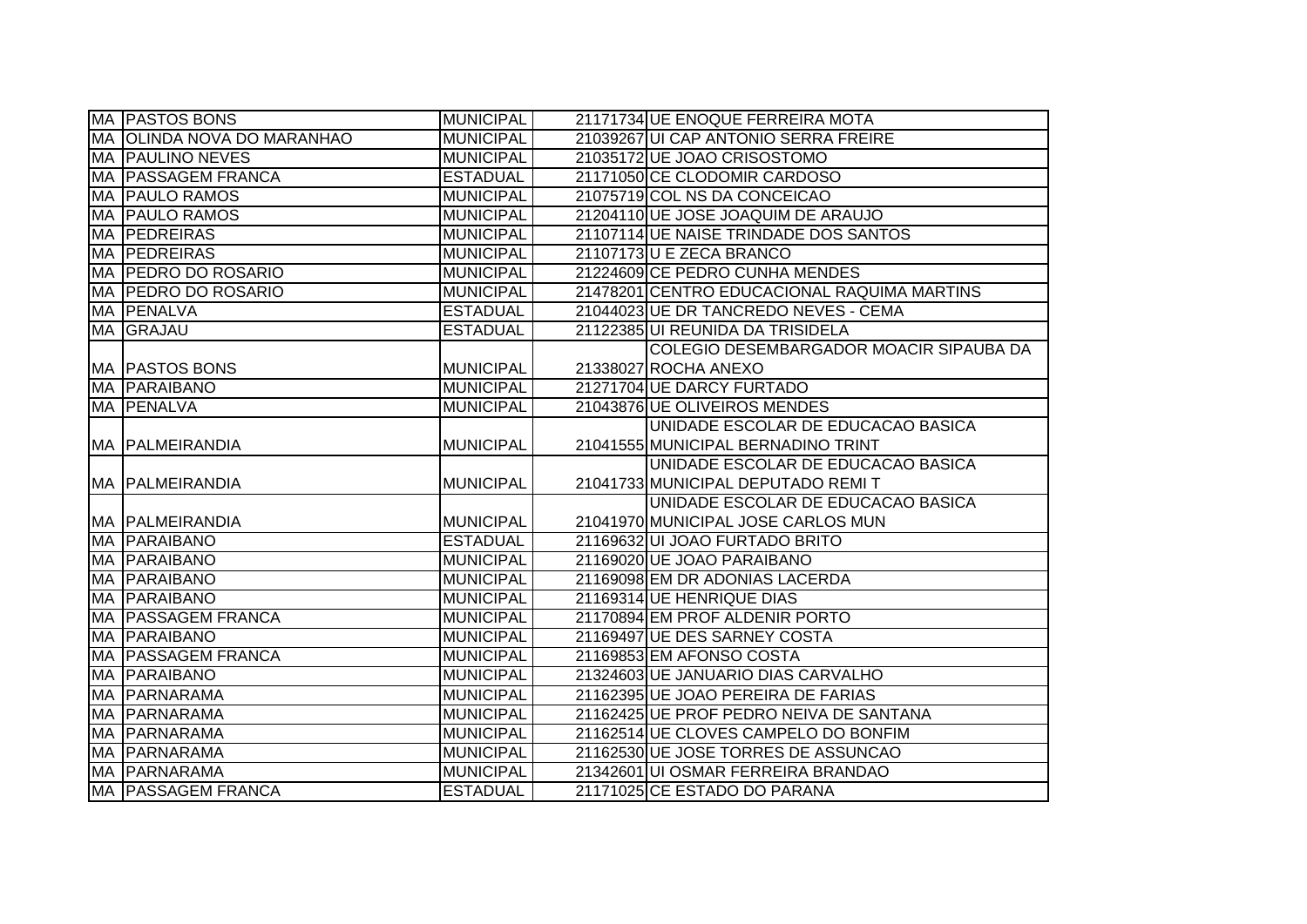| MA OLINDA NOVA DO MARANHAO | <b>MUNICIPAL</b> | 21219419 UE PROF EULINA CAMPOS SOARES          |
|----------------------------|------------------|------------------------------------------------|
| <b>MA PARAIBANO</b>        | <b>MUNICIPAL</b> | 21169390 UE ANA TEREZA COELHO FERNANDES        |
| <b>MG IBIRITE</b>          | <b>MUNICIPAL</b> | 31331287 EM BAIRRO JD MONTREAL OURO NEGRO      |
| MG BETIM                   | <b>MUNICIPAL</b> | 31312410 EM MARIA ARACELIA ALVES               |
| MG ESMERALDAS              | <b>MUNICIPAL</b> | 31310930 EM MARIETA RODRIGUES SOARES           |
| <b>MG JUATUBA</b>          | <b>MUNICIPAL</b> | 31258741 EM MARIA LUZIA DE ANDRADE             |
| <b>MG IBIRITE</b>          | <b>MUNICIPAL</b> | 31249271 E M PROFA MARINETE DAMASCENO PINHEIRO |
| <b>MG ESMERALDAS</b>       | <b>MUNICIPAL</b> | 31240494 EM JOAQUIM RIBEIRO SOBRINHO           |
| <b>MG IBIRITE</b>          | <b>MUNICIPAL</b> | 31211419 EM DO BAIRRO MORADA DA SERRA          |
| MG CONTAGEM                | <b>MUNICIPAL</b> | 31011851 EM AVELINO CAMARGOS                   |
| MG BETIM                   | <b>MUNICIPAL</b> | 31011304 EM JOSE SALUSTIANO LARA               |
| MG BELO HORIZONTE          | <b>MUNICIPAL</b> | 31003565 ESCOLA MUNICIPAL JOSE MARIA ALKMIM    |
| MG JUATUBA                 | <b>MUNICIPAL</b> | 31259331 EM PE MOACIR CANDIDO RODRIGUES        |
| MG JUATUBA                 | <b>MUNICIPAL</b> | 31258750 EM LEIVA CRISTHIANE ANDROCIELLE       |
| MG JUATUBA                 | <b>MUNICIPAL</b> | 31034428 EM MARIA CANDIDA DE JESUS             |
| <b>MG IBIRITE</b>          | <b>MUNICIPAL</b> | 31239542 EM CEL DUVAL DE BARROS                |
| MG NOVA LIMA               | <b>MUNICIPAL</b> | 31009547 EM DONA ANTONIETA DIAS DE SOUZA       |
| <b>MG IBIRITE</b>          | <b>MUNICIPAL</b> | 31012319 EM PREF JOSE WANDERLEY                |
| MG NOVA LIMA               | <b>MUNICIPAL</b> | 31012785 EM FLORIE WANDERLEY DIAS              |
| MG CONTAGEM                | <b>MUNICIPAL</b> | 31011959 EM PEDRO ALCANTARA JUNIOR             |
| MG NOVA LIMA               | <b>MUNICIPAL</b> | 31012831 EM VICENTE ESTEVAO DOS SANTOS         |
| MG NOVA LIMA               | <b>MUNICIPAL</b> | 31012840 EM JOSE FRANCISCO DA SILVA            |
| MG RIBEIRAO DAS NEVES      | <b>MUNICIPAL</b> | 31240974 EM LILIANE MARCHEZANE GOMES           |
| MG RIBEIRAO DAS NEVES      | <b>MUNICIPAL</b> | 31300314 EM MANUEL DE PAULA ARAUJO             |
| MG SABARA                  | <b>MUNICIPAL</b> | 31013196 EM SANTOS DUMONT                      |
| MG NOVA LIMA               | <b>MUNICIPAL</b> | 31012769 EM DAVID FINLAY                       |
| <b>MG CONTAGEM</b>         | <b>MUNICIPAL</b> | 31011932 EM MARIA DO AMPARO                    |
| MG CONTAGEM                | <b>MUNICIPAL</b> | 31011878 EM CANDIDA ROSA DO ESP SANTO          |
| MG CONTAGEM                | <b>MUNICIPAL</b> | 31222984 EM PE JOAQUIM DE SOUZA SILVA          |
| MG ESMERALDAS              | <b>MUNICIPAL</b> | 31325431 EM EURICA ALVES MOREIRA               |
| MG CONTAGEM                | <b>MUNICIPAL</b> | 31220990 EM VASCO PINTO DA FONSECA             |
| MG SABARA                  | <b>MUNICIPAL</b> | 31296635 EM ORDALIA FERREIRA CAMPOS            |
| MG CONTAGEM                | <b>MUNICIPAL</b> | 31254223 EM JENNY DE ANDRADE FARIA             |
| MG ESMERALDAS              | <b>MUNICIPAL</b> | 31012173 EM MARIO ALVES GARCIA                 |
| MG CONTAGEM                | <b>MUNICIPAL</b> | 31011894 EM CORONEL ANTONIO AUGUSTO D COSTA    |
| MG VESPASIANO              | <b>MUNICIPAL</b> | 31013803 EM NAZINHA CONRADO SILVA              |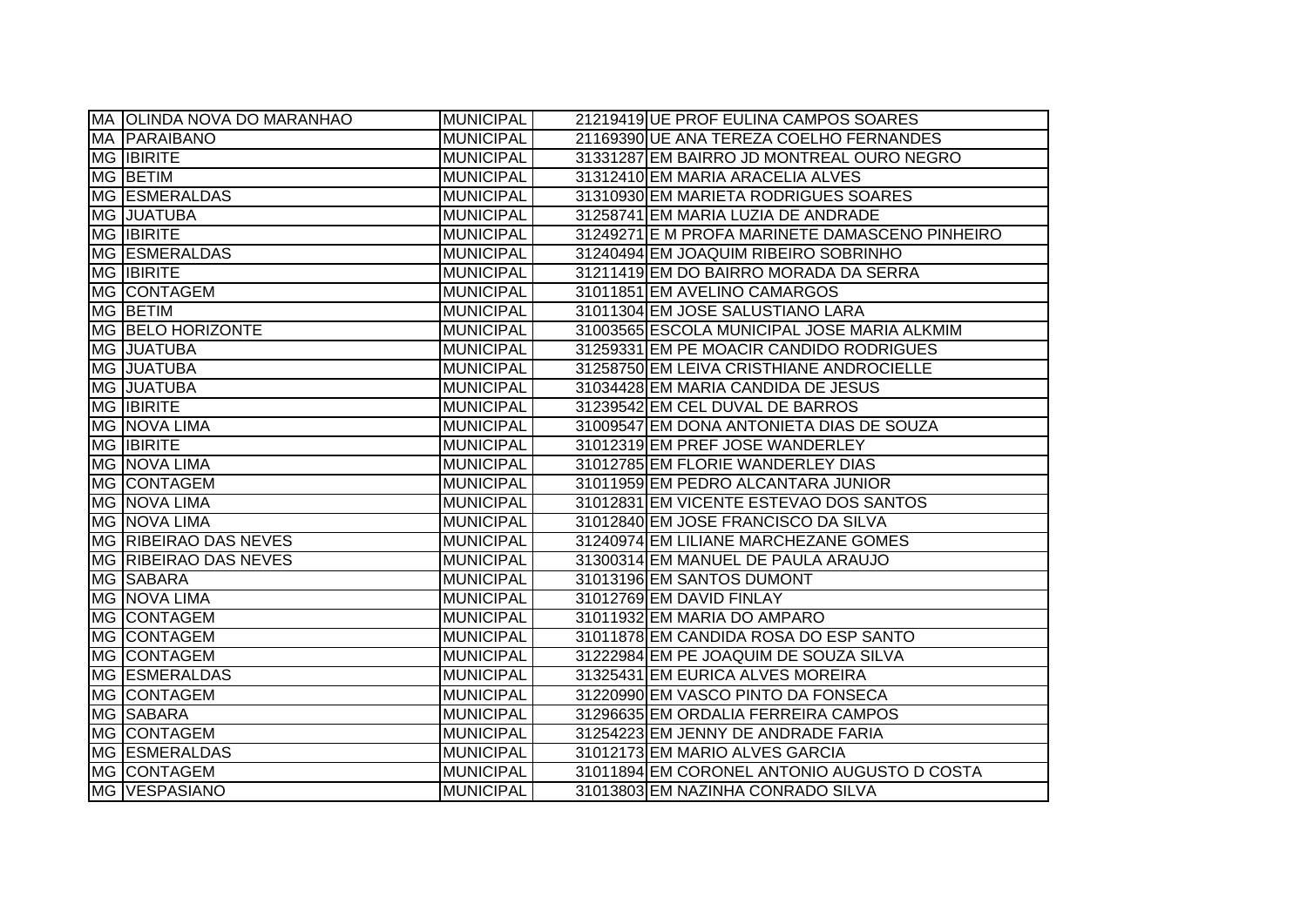| MG VESPASIANO            | <b>MUNICIPAL</b> | 31013820 EM SENHOR DO BONFIM                |
|--------------------------|------------------|---------------------------------------------|
| MG SABARA                | <b>MUNICIPAL</b> | 31323721 PROFESSORA MARITA DIAS             |
| MG BELO HORIZONTE        | <b>MUNICIPAL</b> | 31003450 EM ADAUTO LUCIO CARDOSO            |
| MG BELO HORIZONTE        | <b>MUNICIPAL</b> | 31003034 EM ARTHUR GUIMARAES                |
| MG BELO HORIZONTE        | <b>MUNICIPAL</b> | 31003069 EM LUIGI TONIOLO                   |
| MG BELO HORIZONTE        | <b>MUNICIPAL</b> | 31003077 EM AUGUSTA MEDEIROS                |
| MG BELO HORIZONTE        | <b>MUNICIPAL</b> | 31003107 EM MAGALHAES DRUMOND               |
| MG BELO HORIZONTE        | <b>MUNICIPAL</b> | 31003255 EM CONEGO SEQUEIRA                 |
| MG BELO HORIZONTE        | <b>MUNICIPAL</b> | 31002976 EM PERSIO PEREIRA PINTO            |
| MG BELO HORIZONTE        | <b>MUNICIPAL</b> | 31003514 EM CONEGO RAIMUNDO TRINDADE        |
| MG BELO HORIZONTE        | <b>MUNICIPAL</b> | 31003522 EM JOSEFINA SOUZA LIMA             |
| MG BELO HORIZONTE        | <b>MUNICIPAL</b> | 31003611 EM ELISA BUZELIN                   |
| MG BELO HORIZONTE        | <b>MUNICIPAL</b> | 31003191 EM CARLOS GOIS                     |
| MG BELO HORIZONTE        | <b>MUNICIPAL</b> | 31002631 EM MONS ARTUR DE OLIVEIRA          |
| <b>MG BELO HORIZONTE</b> | <b>MUNICIPAL</b> | 31002704 EM FRANCISCA DE PAULA              |
| MG BELO HORIZONTE        | <b>MUNICIPAL</b> | 31002739 EM N SRA DO AMPARO                 |
| MG BELO HORIZONTE        | <b>MUNICIPAL</b> | 31002810 EM PE EDEIMAR MASSOTE              |
| MG BELO HORIZONTE        | <b>MUNICIPAL</b> | 31002828 EM HONORINA DE BARROS              |
| MG BELO HORIZONTE        | <b>MUNICIPAL</b> | 31002950 EM ANTONIO MOURAO GUIMARAES        |
| <b>MG BRUMADINHO</b>     | <b>MUNICIPAL</b> | 31247391 EM MARIA DUTRA DE AGUIAR           |
| MG BETIM                 | <b>MUNICIPAL</b> | 31251321 EM ADELINA MESQUITA JANUZZI        |
| MG BETIM                 | <b>MUNICIPAL</b> | 31260045 EM EDMEIA DUARTE DE OLIVEIRA BRAGA |
| MG BETIM                 | MUNICIPAL        | 31280046 EM FREI EDGARD GROOT               |
| MG BETIM                 | <b>MUNICIPAL</b> | 31311430 EM MARIO MARCOS C TUPYNAMBA        |
| <b>MG BRUMADINHO</b>     | <b>MUNICIPAL</b> | 31008176 EM MARIA SOLANO MENEZES DINIZ      |
| <b>MG BRUMADINHO</b>     | <b>MUNICIPAL</b> | 31008231 EM LUCAS MARCIANO DA SILVA         |
| <b>MG BRUMADINHO</b>     | <b>MUNICIPAL</b> | 31008249 EM PE XISTO                        |
| MG BELO HORIZONTE        | <b>MUNICIPAL</b> | 31003620 EM MARIO MOURAO FILHO              |
| <b>MG BRUMADINHO</b>     | <b>MUNICIPAL</b> | 31240435 EM LIDIMANHA AUGUSTA MAIA          |
| MG BETIM                 | <b>MUNICIPAL</b> | 31243141 EM VALERIO FERREIRA PALHARES       |
| <b>MG CONTAGEM</b>       | <b>MUNICIPAL</b> | 31008877 EM DONA GABRIELA LEITE ARAUJO      |
| MG CONTAGEM              | <b>MUNICIPAL</b> | 31011771 EM CEL JOAQUIM ANTONIO DA ROCHA    |
| MG CONTAGEM              | <b>MUNICIPAL</b> | 31011797 EM JOSE SILVINO DINIZ              |
| <b>MG BRUMADINHO</b>     | <b>MUNICIPAL</b> | 31011622 EM CARMELA CARUSO ALUOTTO          |
| MG BELO HORIZONTE        | <b>MUNICIPAL</b> | 31283011 EM FLORESTAN FERNANDES             |
| MG CONTAGEM              | MUNICIPAL        | 31011835 EM NEWTON AMARAL FRANCO            |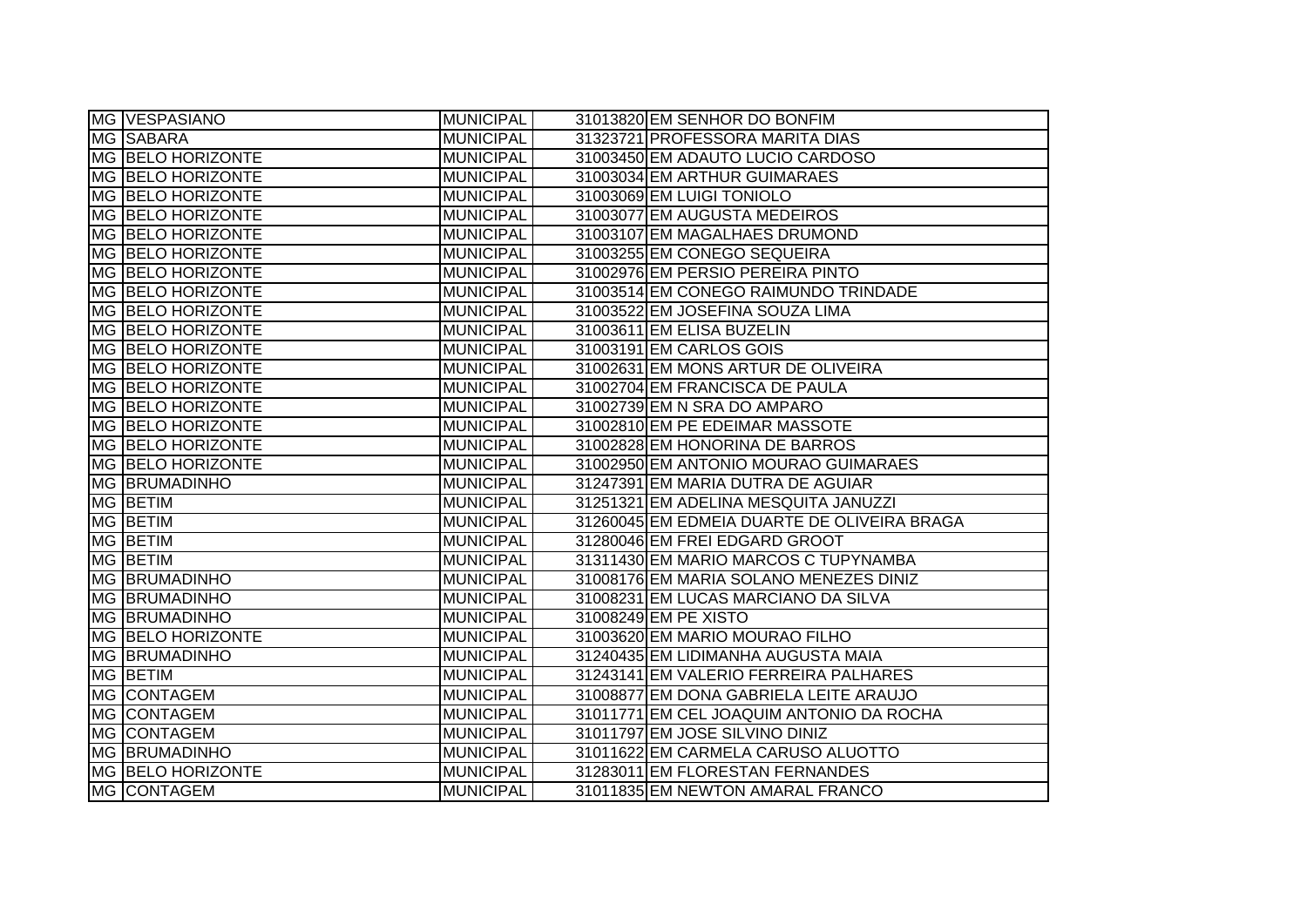| <b>MG BELO HORIZONTE</b>  | <b>MUNICIPAL</b> |                | 31003760 EM DEP RENATO AZEREDO                  |
|---------------------------|------------------|----------------|-------------------------------------------------|
| MG BELO HORIZONTE         | <b>MUNICIPAL</b> |                | 31217786 EM AURELIO BUARQUE DE HOLANDA          |
| MG BELO HORIZONTE         | <b>MUNICIPAL</b> |                | 31250651 EM ANISIO TEIXEIRA                     |
| <b>MG BETIM</b>           | <b>MUNICIPAL</b> |                | 31250589 EM LUCIA FARAGE FREITAS GUMIERO        |
| MG BELO HORIZONTE         | <b>MUNICIPAL</b> |                | 31294659 EM PROF HILTON ROCHA                   |
| MG BELO HORIZONTE         | <b>MUNICIPAL</b> |                | 31305481 EM PROF PAULO FREIRE                   |
| MG BELO HORIZONTE         | <b>MUNICIPAL</b> |                | 31305499 EM JOSE DE CALAZANS                    |
| MG BETIM                  | <b>MUNICIPAL</b> |                | 31011274 EM FRANCISCO DE SALES BARBOSA          |
| MG BETIM                  | <b>MUNICIPAL</b> |                | 31011282 EM ISAURA COELHO                       |
| MG BETIM                  | <b>MUNICIPAL</b> |                | 31226599 EM OLIMPIA MARIA DA GLORIA             |
| MG BETIM                  | <b>MUNICIPAL</b> |                | 31240702 EM ABILIO GOMES DA COSTA               |
| MG BELO HORIZONTE         | <b>MUNICIPAL</b> |                | 31217891 EM FRANCISCO MAGALHAES GOMES           |
| <b>MG AGUAS VERMELHAS</b> | <b>ESTADUAL</b>  |                | 31184462 EE DE ITAMARATI                        |
|                           |                  |                | <b>ESCOLA MUNICIPAL CORONEL PORFIRIO MENDES</b> |
| MG ALAGOA                 | <b>MUNICIPAL</b> | 31170721 PINTO |                                                 |
| MG AGUA BOA               | <b>ESTADUAL</b>  |                | 31041742 EE PROF JOAQUIM PIMENTA DE ARAUJO      |
| MG AGUAS FORMOSAS         | <b>ESTADUAL</b>  |                | 31145904 EE CARLOS MAGNO REBOUCAS               |
| MG AGUAS FORMOSAS         | <b>ESTADUAL</b>  |                | 31145912 EE CAPITAO INACIO SOARES               |
| MG AGUAS FORMOSAS         | <b>ESTADUAL</b>  |                | 31145921 EE CESARIO MATIAS DE ALMEIDA           |
| MG AGUAS FORMOSAS         | <b>ESTADUAL</b>  |                | 31145947 EE DE AGUA QUENTE                      |
| MG AGUAS FORMOSAS         | <b>ESTADUAL</b>  |                | 31145955 EE JOSE QUARESMA DA COSTA              |
| MG AGUA BOA               | <b>ESTADUAL</b>  |                | 31041726 EE DE RESPLENDOR                       |
| MG AGUAS VERMELHAS        | <b>ESTADUAL</b>  |                | 31184381 EE CORONEL JOSE VENANCIO DE SOUSA      |
| MG AGUA BOA               | <b>ESTADUAL</b>  |                | 31041700 EE ADAO MARQUES DAS ALELUIAS           |
| <b>MG AGUAS VERMELHAS</b> | <b>ESTADUAL</b>  |                | 31232076 EE ESPERIDIAO FERREIRA DE OLIVEIRA     |
| <b>MG AGUAS VERMELHAS</b> | <b>MUNICIPAL</b> |                | 31185698 EM JOAO ALVARO BAHIA                   |
| MG AGUAS VERMELHAS        | <b>MUNICIPAL</b> |                | 31271047 EM SEBASTIAO VAZ DA COSTA              |
| MG AIMORES                | <b>ESTADUAL</b>  |                | 31041793 EE MACHADO DE ASSIS                    |
| <b>MG AIMORES</b>         | <b>ESTADUAL</b>  |                | 31041858 EE JOSE TEIXEIRA FRANCO                |
| MG AIMORES                | <b>ESTADUAL</b>  |                | 31041912 EE MANOEL VICTORINO DE OLIVEIRA        |
| <b>MG AIMORES</b>         | <b>MUNICIPAL</b> |                | 31041831 EM SECUNDINO CYPRIANO DA SILVA         |
| MG AGUAS FORMOSAS         | <b>ESTADUAL</b>  |                | 31145963 EE MAJOR RAIMUNDO FELICISSIMO          |
| MG ABRE CAMPO             | <b>ESTADUAL</b>  |                | 31128121 EE DR JOSE GROSSI                      |
| MG AGUA BOA               | <b>ESTADUAL</b>  |                | 31041734 EE DR ALFREDO SA                       |
| MG ABRE CAMPO             | <b>ESTADUAL</b>  |                | 31128104 EE DOM JOAO BOSCO                      |
| MG ALEM PARAIBA           | <b>ESTADUAL</b>  |                | 31096512 EE SAO JOSE                            |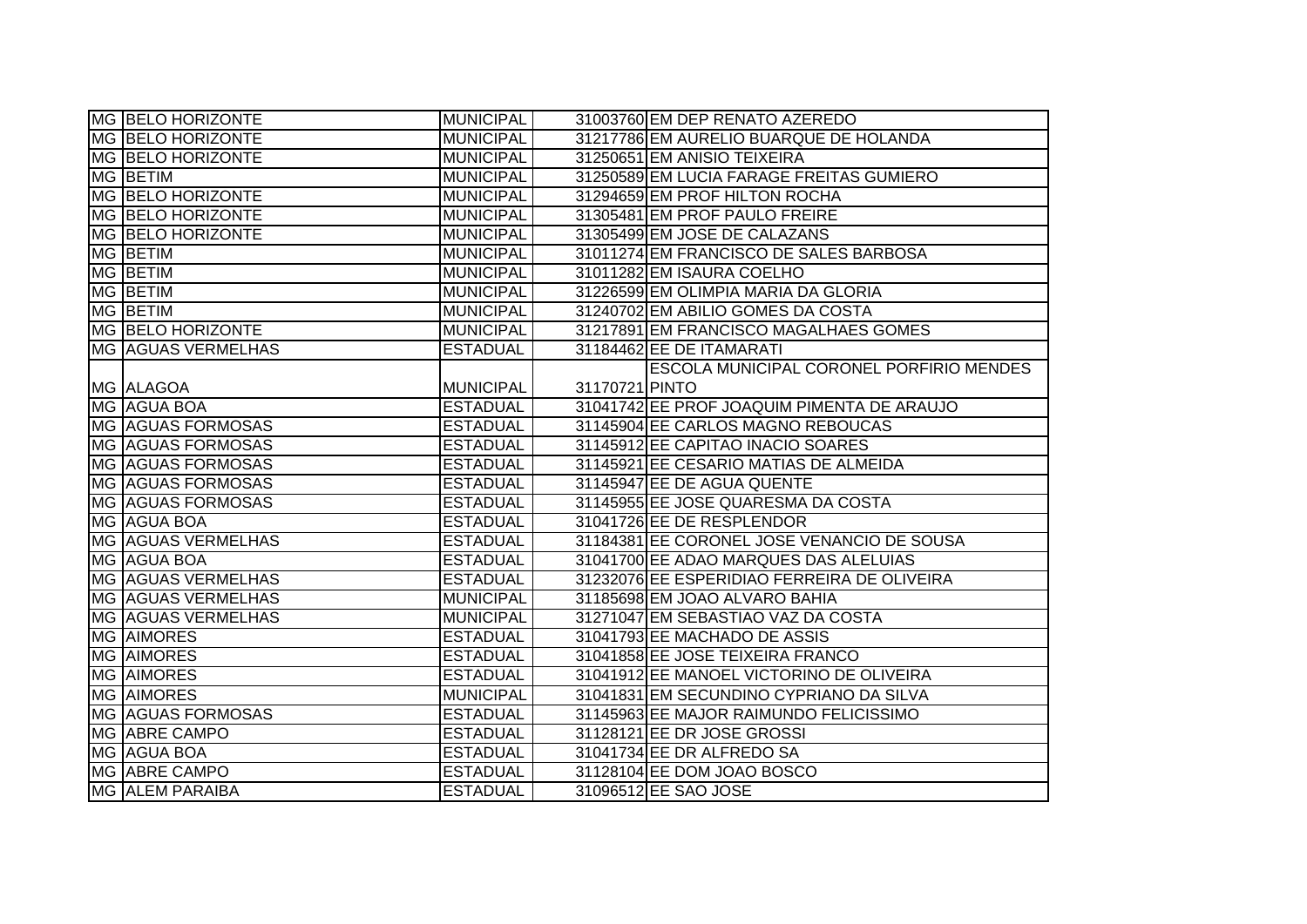| MG ABRE CAMPO                 | <b>ESTADUAL</b>  | 31128139 EE PROF ERNESTO DE MELO BRANDAO     |
|-------------------------------|------------------|----------------------------------------------|
| MG ABRE CAMPO                 | <b>ESTADUAL</b>  | 31258971 EE ABRE CAMPO                       |
| MG ACAIACA                    | <b>ESTADUAL</b>  | 31330663 EE PROFESSOR MARTINS                |
| MG ACAIACA                    | <b>MUNICIPAL</b> | 31268861 EM CHRISTODATO MARTINS DE SOUZA     |
| MG ACUCENA                    | <b>ESTADUAL</b>  | 31041556 EE ANTONIO ALTICIANO                |
| MG ACUCENA                    | <b>ESTADUAL</b>  | 31041581 EE ODETE VALADARES                  |
| MG ACUCENA                    | <b>ESTADUAL</b>  | 31041611 EE CRISTIANO MACHADO                |
| MG ACUCENA                    | <b>ESTADUAL</b>  | 31041653 EE DE NAQUE NANUQUE                 |
| <b>MG ABADIA DOS DOURADOS</b> | <b>MUNICIPAL</b> | 31271870 EM LUIZ GARCIA SOBRINHO             |
| MG ANDRELANDIA                | <b>MUNICIPAL</b> | 31258717 EM JOAO NARCISO DE OLIVEIRA         |
| MG AIMORES                    | <b>MUNICIPAL</b> | 31273431 EM HONORIO VICENTE DE OLIVEIRA      |
| <b>MG ALVINOPOLIS</b>         | <b>ESTADUAL</b>  | 31322806 EE GOV BIAS FORTES                  |
| MG ALVORADA DE MINAS          | <b>ESTADUAL</b>  | 31023019 EE JOSE MADUREIRA HORTA             |
| MG ALVORADA DE MINAS          | <b>ESTADUAL</b>  | 31023027 EE JOSE DANIEL UTSCH                |
| MG AMPARO DO SERRA            | <b>ESTADUAL</b>  | 31128279 EE ALFREDO DO CARMO                 |
| MG ANDRADAS                   | <b>MUNICIPAL</b> | 31312851 EM FLORIZA MANIASSI TREVISAN        |
| MG ANDRELANDIA                | <b>ESTADUAL</b>  | 31014745 EE ALFREDO CATAO                    |
| MG ALVARENGA                  | <b>ESTADUAL</b>  | 31019046 EE GOVERNADOR BIAS FORTES           |
| MG ANDRELANDIA                | <b>MUNICIPAL</b> | 31014796 EM JOSE BERNARDINO ALVES            |
| MG ALTO RIO DOCE              | <b>MUNICIPAL</b> | 31014672 EM RAUL SOARES                      |
| MG ANGELANDIA                 | <b>ESTADUAL</b>  | 31330604 EE IVETA GOMES SANTANA              |
| <b>MG ANTONIO CARLOS</b>      | <b>ESTADUAL</b>  | 31014923 EE JOSE GONCALVES DE ARAUJO         |
| <b>MG ANTONIO DIAS</b>        | <b>ESTADUAL</b>  | 31190705 EE GERMANO PEDRO DE SOUZA           |
| MG ARACUAI                    | <b>ESTADUAL</b>  | 31145998 EE PROFESSORA APARECIDA DUTRA       |
| MG ARACUAI                    | <b>ESTADUAL</b>  | 31146005 EE ARTHUR BERGANHOLI                |
| <b>MG ARACUAL</b>             | <b>ESTADUAL</b>  | 31146111 EE MANOEL FULGENCIO                 |
| MG ARAGUARI                   | <b>ESTADUAL</b>  | 31166855 EE CORONEL LINDOLFO RODRIGUES CUNHA |
| MG ARAGUARI                   | <b>MUNICIPAL</b> | 31250601 CAIC EM DR ARCINO SANTOS LAUREANO   |
| MG ANDRELANDIA                | <b>ESTADUAL</b>  | 31014788 EE GUSTAVO ERNESTO ALVES            |
| MG ALMENARA                   | <b>MUNICIPAL</b> | 31219959 PEM SAO FRANCISCO                   |
| MG ALEM PARAIBA               | <b>ESTADUAL</b>  | 31096555 EE BARAO SAO GERALDO                |
| MG ALEM PARAIBA               | <b>MUNICIPAL</b> | 31274062 EM PROFA ANNA MATTOS DE OLIVEIRA    |
| MG ALMENARA                   | <b>ESTADUAL</b>  | 31184501 EE ANGELINA NASCIMENTO              |
| MG ALMENARA                   | <b>ESTADUAL</b>  | 31184519 EE TANCREDO NEVES                   |
| MG ALMENARA                   | <b>ESTADUAL</b>  | 31184543 EE LAUDELINA DIAS LACERDA           |
| MG ALMENARA                   | <b>ESTADUAL</b>  | 31184551 EE JOVIANO NAVES                    |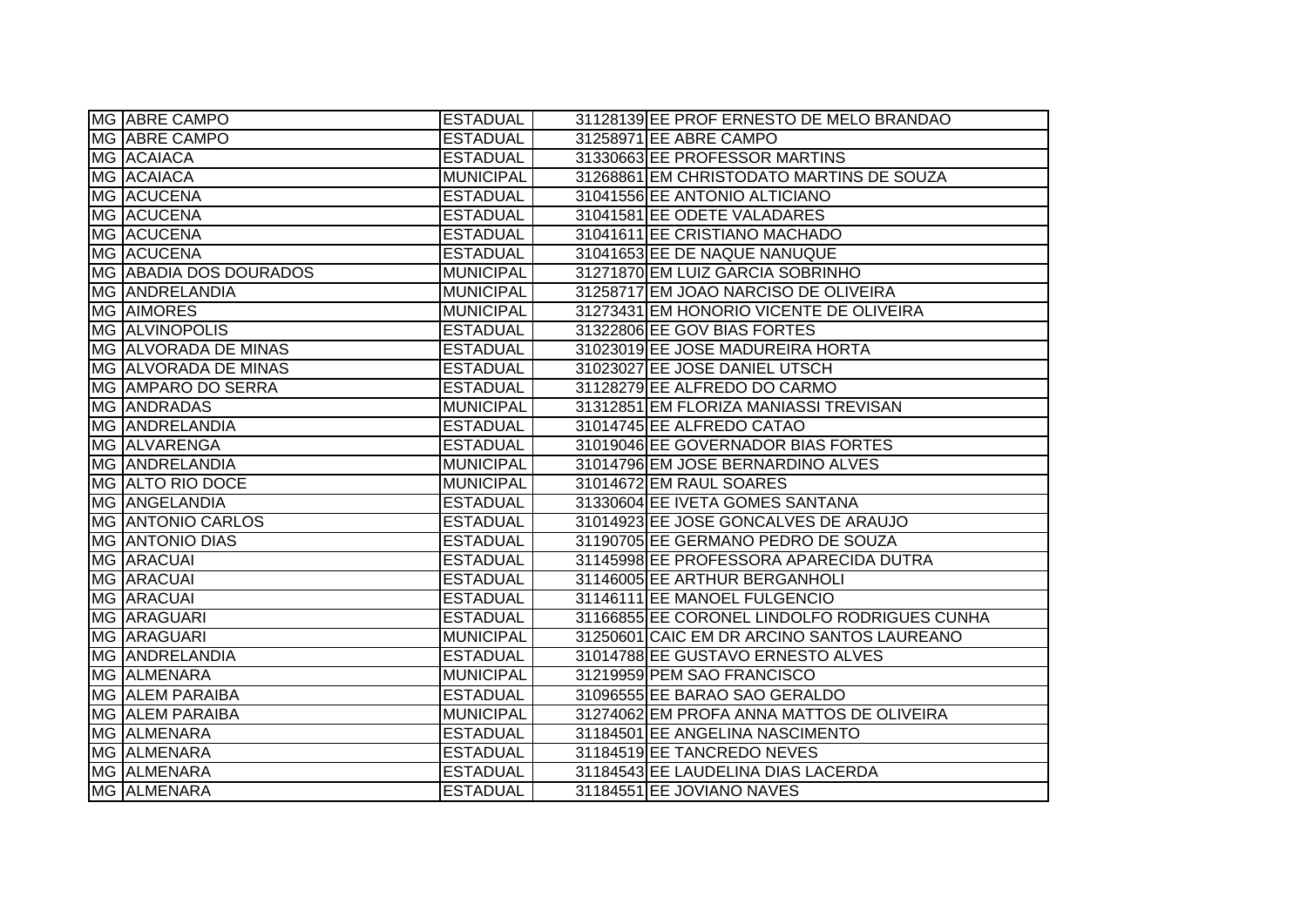| MG ALMENARA           | <b>ESTADUAL</b>  | 31184608 EE DE PEDRA GRANDE               |
|-----------------------|------------------|-------------------------------------------|
| <b>MG ALVINOPOLIS</b> | <b>ESTADUAL</b>  | 31128252 EE ANTONIO CARLOS                |
| MG ALMENARA           | <b>MUNICIPAL</b> | 31218111 PEM DA VILA SERRANA              |
| MG ALPERCATA          | <b>MUNICIPAL</b> | 31041971 EM VER JOSE CONTIM SOBRINHO      |
| MG ALTEROSA           | <b>MUNICIPAL</b> | 31123676 EM SECRETARIA OLINDA DE ANDRADA  |
| MG ALTO JEQUITIBA     | <b>ESTADUAL</b>  | 31075710 EE PROFA MARIA DA GLORIA VALLE   |
| MG ALTO JEQUITIBA     | <b>ESTADUAL</b>  | 31075728 EE REV CICERO SIQUEIRA           |
| MG ALTO JEQUITIBA     | <b>ESTADUAL</b>  | 31075736 EE PE JULIO MARIA                |
| MG ALTO RIO DOCE      | <b>ESTADUAL</b>  | 31014681 EE SAO JOSE                      |
| MG ALTO RIO DOCE      | <b>ESTADUAL</b>  | 31014699 EE ANTONINO TEIXEIRA DE CARVALHO |
| MG ALTO RIO DOCE      | <b>ESTADUAL</b>  | 31014737 EE DR JOSE OTAVIO COUTO MOTA     |
| MG ALMENARA           | <b>ESTADUAL</b>  | 31246336 EE JOEL MARES                    |
| MG ARAGUARI           | <b>MUNICIPAL</b> | 31270679 C E M REALINO ELIAS CARRIJO      |
| <b>MG UBAI</b>        | <b>ESTADUAL</b>  | 31063479 EE PROFA HILDA BRAGA             |
| <b>MG TUPACIGUARA</b> | <b>ESTADUAL</b>  | 31167118 EE ANA ESTERLITA ALVES           |
| <b>MG TUPACIGUARA</b> | <b>ESTADUAL</b>  | 31167185 EE BRAULINO MAMEDE               |
| <b>MG TURMALINA</b>   | <b>ESTADUAL</b>  | 31025011 EE BADARO JUNIOR                 |
| MG TURMALINA          | <b>ESTADUAL</b>  | 31025020 EE MESTRA CELINA                 |
| MG TURMALINA          | <b>ESTADUAL</b>  | 31246344 EE PROFESSORA EDITE GOMES        |
| MG TURMALINA          | <b>MUNICIPAL</b> | 31239364 EM SAO JOAO BATISTA              |
|                       |                  | EFAT - ESCOLA FAMILIA AGROINDUSTRIAL DE   |
| MG TURMALINA          | <b>MUNICIPAL</b> | 31305391 TURMALINA                        |
| MG UBERABA            | <b>MUNICIPAL</b> | 31241091 ESCOLA MUNICIPAL REIS JUNIOR     |
| MG UBA                | <b>ESTADUAL</b>  | 31181978 EE DR JOSE JANUARIO CARNEIRO     |
| <b>MG TUMIRITINGA</b> | <b>ESTADUAL</b>  | 31045756 EE JOSE VICENTE BARBOSA          |
| MG UBAI               | <b>ESTADUAL</b>  | 31063487 EE GUSTAVO FREIRE                |
| MG UBAI               | <b>MUNICIPAL</b> | 31273716 EM MARCIA MARILIA                |
| MG UBAPORANGA         | <b>ESTADUAL</b>  | 31020052 EE CESARINO ALVES PEREIRA        |
| MG UBAPORANGA         | <b>ESTADUAL</b>  | 31020109 EE FRANCISCA RODRIGUES VALENTE   |
| <b>MG UBAPORANGA</b>  | <b>MUNICIPAL</b> | 31020087 EM DR ALMERIO DE REZENDE         |
| MG UBERABA            | <b>ESTADUAL</b>  | 31159841 EE BOULANGER PUCCI               |
| MG UBERABA            | <b>ESTADUAL</b>  | 31160075 EE QUINTILIANO JARDIM            |
| MG VESPASIANO         | <b>ESTADUAL</b>  | 31010987 EE FRANCISCO VIANA               |
| MG TURVOLANDIA        | <b>ESTADUAL</b>  | 31174858 EE N SRA DA PIEDADE              |
| MG TRES CORACOES      | <b>MUNICIPAL</b> | 31174505 EM ZILAH REZENDE PINTO           |
| <b>MG TIRADENTES</b>  | <b>ESTADUAL</b>  | 31134881 EE BASILIO DA GAMA               |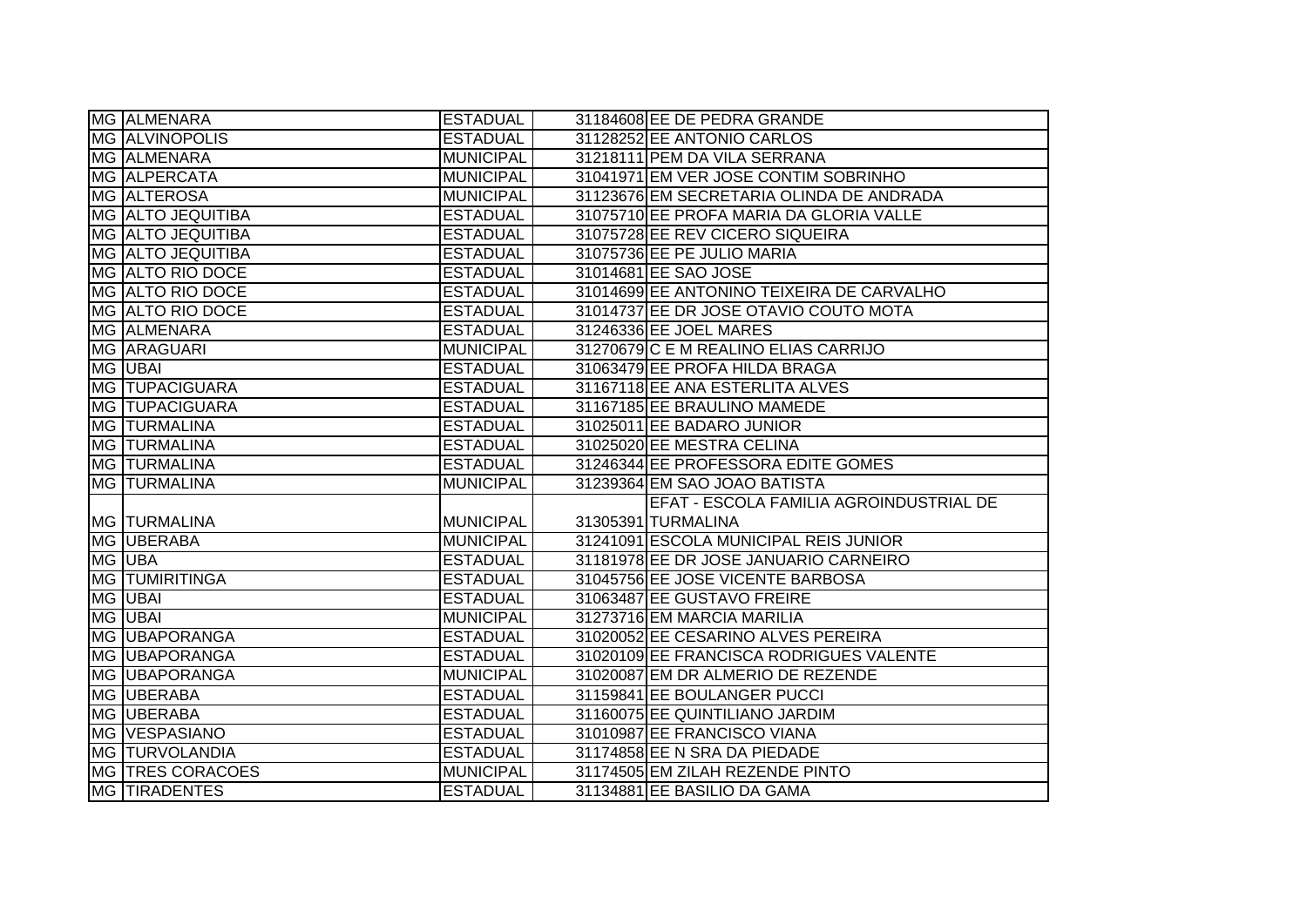| <b>MG TIRADENTES</b>      | <b>MUNICIPAL</b> |                 | 31272710 ESCOLA MUNICIPAL MARILIA DE DIRCEU        |
|---------------------------|------------------|-----------------|----------------------------------------------------|
| <b>MG TOCANTINS</b>       | <b>MUNICIPAL</b> |                 | 31337722 EM PREF CORRADO ROBERTI                   |
| MG   TOLEDO               | <b>MUNICIPAL</b> |                 | 31269972 EM SIMAO DE TOLEDO PIZZA                  |
| MG   TOMBOS               | <b>ESTADUAL</b>  |                 | 31099546 EE ANTONIA MARTINS DE BARROS              |
| MG   TOMBOS               | <b>MUNICIPAL</b> |                 | 31099473 ESCOLA MUNICIPAL EMILIO SOARES            |
| MG TRES CORACOES          | <b>ESTADUAL</b>  |                 | 31174394 EE PROF CLOVIS SALGADO                    |
| <b>MG TRES CORACOES</b>   | <b>ESTADUAL</b>  |                 | 31174432 EE LUIZA GOMES LEMOS                      |
| MG TUMIRITINGA            | <b>MUNICIPAL</b> |                 | 31270130 EM LAUDELINA RODRIGUES DOS SANTOS         |
| MG TRES CORACOES          | <b>ESTADUAL</b>  |                 | 31174491 EE JORGE AVELAR NETO                      |
| <b>MG TUMIRITINGA</b>     | <b>MUNICIPAL</b> |                 | 31270121 EM PROFA ALCINA SILVA DE MIRANDA          |
| MG TRES CORACOES          | <b>MUNICIPAL</b> |                 | 31262099 EM DONA MARIA LAURA                       |
| <b>MG TRES MARIAS</b>     | <b>MUNICIPAL</b> |                 | 31145360 EM POLICENA ALVES DE AMORIM               |
| <b>MG TRES MARIAS</b>     | <b>MUNICIPAL</b> |                 | 31318400 EM MEMORIAL ZUMBI                         |
| <b>MG TRES PONTAS</b>     | <b>ESTADUAL</b>  |                 | 31174718 EE PROFESSORA MARIETA DE CASTRO           |
| <b>MG TRES PONTAS</b>     | <b>ESTADUAL</b>  |                 | 31174769 EE PROFA MARIA AUGUSTA V CORREA           |
| <b>MG TRES PONTAS</b>     | <b>ESTADUAL</b>  |                 | 31174785 EE MONSENHOR JOAO BATISTA DA SILVEIRA     |
| <b>MG TUMIRITINGA</b>     | <b>ESTADUAL</b>  |                 | 31045730 EE LUIZ DE CAMIES                         |
| MG UBERLANDIA             | <b>ESTADUAL</b>  |                 | 31167266 EE HORTENCIO DINIZ                        |
| MG TRES CORACOES          | <b>ESTADUAL</b>  |                 | 31174467 EE OLIMPIA DE BRITO                       |
| MG VARZELANDIA            | <b>ESTADUAL</b>  |                 | 31063568 EE JOAO ALVES DOS SANTOS                  |
| MG VARZEA DA PALMA        | <b>ESTADUAL</b>  |                 | 31082970 EE EMILIA DE PAULA                        |
| MG VARZEA DA PALMA        | <b>ESTADUAL</b>  |                 | 31082996 EE DE GUAICUI                             |
| MG VARZEA DA PALMA        | <b>MUNICIPAL</b> |                 | 31082929 EM WALDOMIRO MAGALHAES PINTO              |
| MG VARZEA DA PALMA        | <b>MUNICIPAL</b> |                 | 31096105 EM QUINTILIANA LUCIA VIEIRA               |
| <b>MG VARZEA DA PALMA</b> | <b>MUNICIPAL</b> |                 | 31274321 ESCOLA MUNICIPAL AGENOR EVANGELISTA FILHO |
|                           |                  |                 | ESCOLA MUNICIPAL ANTONIO MARQUES DOS               |
| MG VARZEA DA PALMA        | <b>MUNICIPAL</b> | 31305812 SANTOS |                                                    |
| MG VARZEA DA PALMA        | <b>MUNICIPAL</b> |                 | 31305821 EM MARCINO TELES DE CASTRO                |
| MG UBERABA                | <b>MUNICIPAL</b> |                 | 31165778 EM JOSE MARCUS CHEREM                     |
| MG VARZELANDIA            | <b>ESTADUAL</b>  |                 | 31063525 EE JOAO CARDOSO GODINHO                   |
| MG VARGINHA               | <b>MUNICIPAL</b> |                 | 31234672 EM DOUTOR JACY DE FIGUEIREDO              |
| MG VERDELANDIA            | <b>ESTADUAL</b>  |                 | 31063592 EE MARIA MATOS SILVA                      |
| MG VERDELANDIA            | <b>MUNICIPAL</b> |                 | 31088226 EM JOAO SILVEIRA                          |
| MG VERDELANDIA            | <b>MUNICIPAL</b> |                 | 31088234 EM VIRGILIO DE MELO FRANCO                |
| MG VERDELANDIA            | <b>MUNICIPAL</b> |                 | 31272647 EM VICENTE MARTINS PEREIRA                |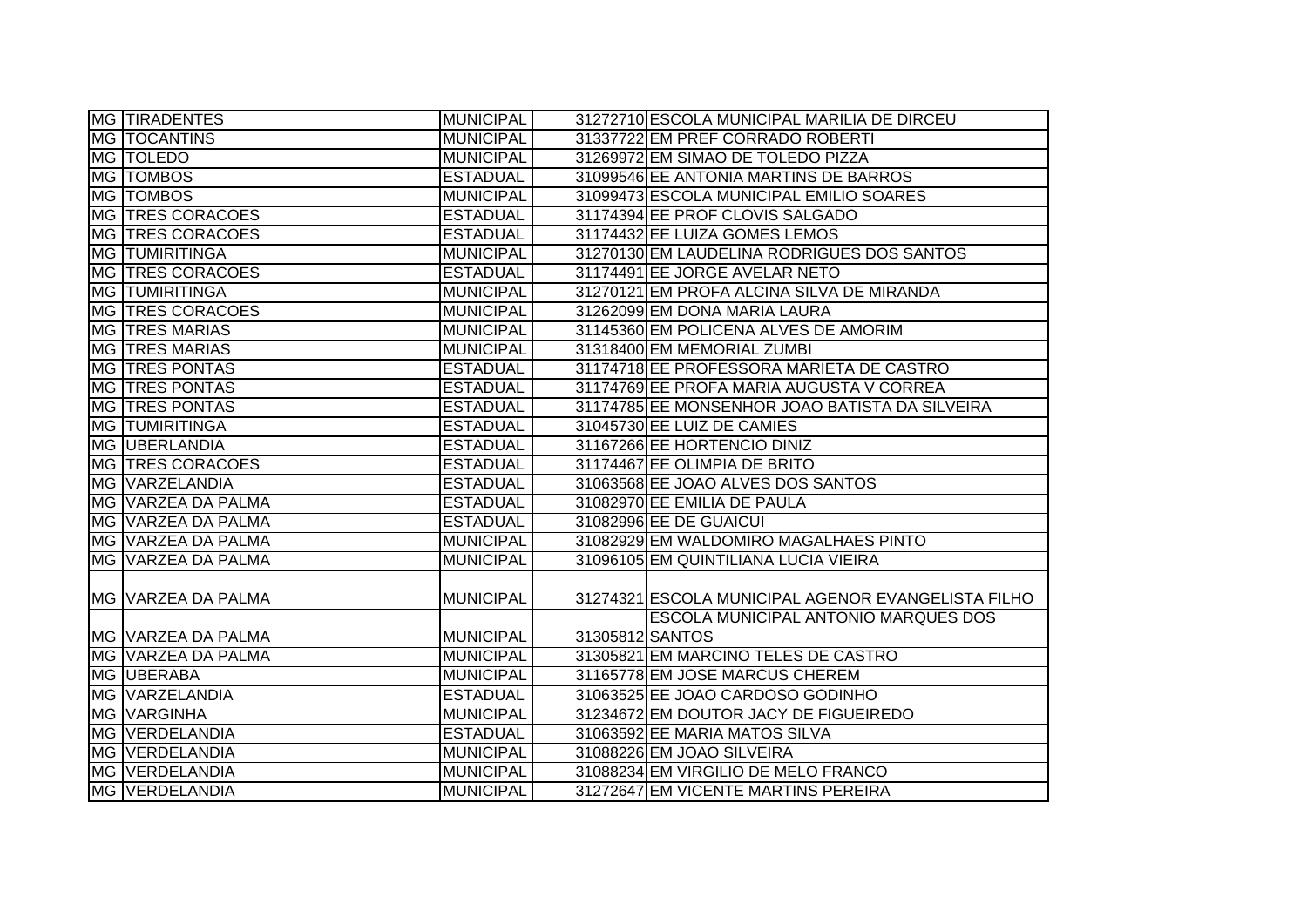|    | MG VEREDINHA                  | <b>ESTADUAL</b>  | 31025062 EE FIDELCINO VIANA                  |
|----|-------------------------------|------------------|----------------------------------------------|
|    | MG VEREDINHA                  | <b>ESTADUAL</b>  | 31025071 EE ANTONIO FERNANDES DE OLIVEIRA    |
|    | MG VERMELHO NOVO              | <b>ESTADUAL</b>  | 31129321 EE FARMACEUTICO SOARES              |
|    | MG VARZELANDIA                | <b>ESTADUAL</b>  | 31063517 EE DEP EDGAR PEREIRA                |
|    | MG UNAI                       | <b>MUNICIPAL</b> | 31312274 EM PROFA JOVELMIRA J VASCONCELOS    |
|    | MG UBERLANDIA                 | <b>ESTADUAL</b>  | 31167401 EE ANGELA TEIXEIRA DA SILVA         |
|    | MG UBERLANDIA                 | <b>ESTADUAL</b>  | 31167461 EE ANGELINO PAVAN                   |
|    | MG UBERLANDIA                 | <b>ESTADUAL</b>  | 31167568 EE BUENO BRANDAO                    |
|    | MG UBERLANDIA                 | <b>ESTADUAL</b>  | 31167606 EE JERONIMO ARANTES                 |
|    | MG UBERLANDIA                 | <b>ESTADUAL</b>  | 31167665 EE DO BAIRRO JD DAS PALMEIRAS       |
|    | MG UBERLANDIA                 | <b>ESTADUAL</b>  | 31207403 EE JOSE GOMES JUNQUEIRA             |
|    | MG UMBURATIBA                 | <b>MUNICIPAL</b> | 31270164 EM SOLIVAR FERREIRA BORGES          |
|    | MG UNAI                       | <b>ESTADUAL</b>  | 31109045 EE MARIA ASSUNES GONCALVES          |
|    | MG VARZEA DA PALMA            | <b>ESTADUAL</b>  | 31082961 EE JOAO MONTEIRO DE MORAIS          |
|    | MG UNAI                       | <b>MUNICIPAL</b> | 31109126 EM TEODORO CAMPOS                   |
|    | MG VARZEA DA PALMA            | <b>ESTADUAL</b>  | 31082953 EE JOSEPH HEIN                      |
|    | MG URUCANIA                   | <b>ESTADUAL</b>  | 31129828 EE HELDER DE AQUINO                 |
| MG | <b>URUCANIA</b>               | <b>ESTADUAL</b>  | 31129836 EE PROF MANUEL RUFINO               |
|    | MG URUCUIA                    | <b>MUNICIPAL</b> | 31261611 EM LUIZ RIBEIRO MENDES              |
|    | MG VARGEM ALEGRE              | <b>ESTADUAL</b>  | 31020192 EE SEBASTIAO MACHADO DOS REIS       |
|    | MG VARGEM GRANDE DO RIO PARDO | <b>ESTADUAL</b>  | 31082384 EE JOAO DIAS DE AMORIM              |
|    | MG VARGEM GRANDE DO RIO PARDO | <b>MUNICIPAL</b> | 31092193 EM JOAQUIM BRAZ RIBEIRO             |
|    | MG VARGINHA                   | <b>ESTADUAL</b>  | 31175030 EE DR WLADIMIR DE REZENDE PINTO     |
|    | MG TIMOTEO                    | <b>ESTADUAL</b>  | 31191507 EE SAO SEBASTIAO                    |
|    | MG UNAI                       | <b>ESTADUAL</b>  | 31245836 EE IZABEL CAMPOS MARTINS            |
|    | MG SERICITA                   | <b>MUNICIPAL</b> | 31133213 EM JOSE BATISTA DE LIMA             |
|    | MG SAO VICENTE DE MINAS       | <b>MUNICIPAL</b> | 31270954 EM SAO VICENTE FERRER               |
|    | MG SEM-PEIXE                  | <b>MUNICIPAL</b> | 31268771 EM JOAQUIM VITOR DO COUTO           |
|    | MG SENADOR AMARAL             | <b>MUNICIPAL</b> | 31058149 EM PROFESSORA MARIA JOSE DOS SANTOS |
|    | <b>MG SENADOR FIRMINO</b>     | <b>MUNICIPAL</b> | 31181595 EM PE JACINTO TROMBERT              |
|    | <b>MG SENADOR FIRMINO</b>     | <b>MUNICIPAL</b> | 31317608 EM JANDIRA GALINDO                  |
|    | <b>MG SENHORA DO PORTO</b>    | <b>MUNICIPAL</b> | 31265977 EM CONEGO JOSE COELHO               |
|    | MG SENHORA DOS REMEDIOS       | <b>ESTADUAL</b>  | 31016217 EE GOV MAGALHAES PINTO              |
|    | MG TIMOTEO                    | <b>MUNICIPAL</b> | 31192881 EM ANA MOURA                        |
|    | MG SERICITA                   | <b>ESTADUAL</b>  | 31129674 EE CLELIA BERNARDES                 |
|    | MG SAO SEBASTIAO DO PARAISO   | <b>ESTADUAL</b>  | 31137995 EE NO BAIRRO BOA VISTA              |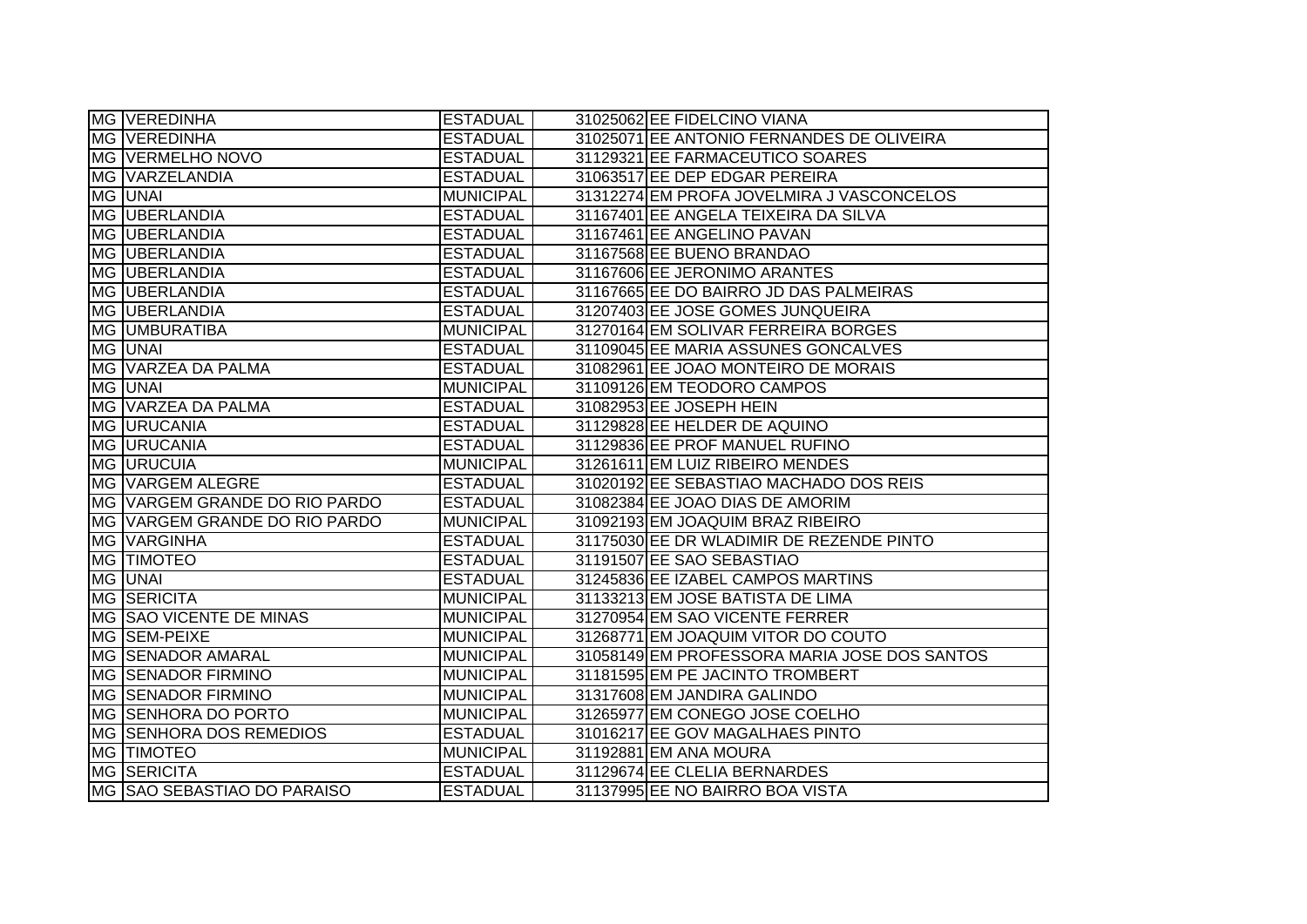| MG SERRA DO SALITRE               | <b>ESTADUAL</b>  | 31199265 EE SERRA DO SALITRE                     |
|-----------------------------------|------------------|--------------------------------------------------|
| MG SERRA DO SALITRE               | <b>ESTADUAL</b>  | 31199303 EE CORNELIA REGINA                      |
| MG SERRA DOS AIMORES              | <b>ESTADUAL</b>  | 31147893 EE DE SERRA DOS AIMORES                 |
| MG SERRA DOS AIMORES              | <b>ESTADUAL</b>  | 31147923 EE PEDRO GONZAGA                        |
| <b>MG SERRA DOS AIMORES</b>       | <b>MUNICIPAL</b> | 31147907 EM DEP CASTRO PIRES                     |
| MG SERRANIA                       | <b>MUNICIPAL</b> | 31124991 EM PROFA ACEIR MIGUEL MOREIRA           |
| MG SERRANOPOLIS DE MINAS          | <b>ESTADUAL</b>  | 31082121 EE ANANIAS ALVES                        |
| MG SERRO                          | <b>ESTADUAL</b>  | 31024902 EE JOAO NEPOMUCENO KUBITSCHEK           |
| MG SENHORA DOS REMEDIOS           | <b>ESTADUAL</b>  | 31016250 EE URQUIZA DINIZ CHAGAS                 |
| MG SAO SEBASTIAO DA VARGEM ALEGRE | MUNICIPAL        | 31098531 EM CEL JOAO VIEIRA                      |
| MG SAO JOSE DO JACURI             | <b>ESTADUAL</b>  | 31045403 EE MARCILIO DIAS                        |
| MG SAO JOSE DO MANTIMENTO         | <b>ESTADUAL</b>  | 31075841 EE OROSIMBO GOMES DE MORAES             |
| MG SAO MIGUEL DO ANTA             | <b>MUNICIPAL</b> | 31129577 EM OVIDIO SARAIVA REIS                  |
| MG SAO PEDRO DA UNIAO             | <b>MUNICIPAL</b> | 31137812 EM DOM HUGO BRESSANE                    |
| MG SAO PEDRO DO SUACUI            | <b>ESTADUAL</b>  | 31045527 EE JOAO PINHEIRO                        |
| MG SAO PEDRO DO SUACUI            | <b>MUNICIPAL</b> | 31045497 EM AMERICO CALDEIRA BRANT               |
| <b>MG SAO PEDRO DOS FERROS</b>    | <b>ESTADUAL</b>  | 31129658 EE SENADOR LEVINDO COELHO               |
| MG SAO PEDRO DOS FERROS           | <b>MUNICIPAL</b> | 31129623 EM PROF ALVES DE SOUZA                  |
| MG SAO THOME DAS LETRAS           | <b>MUNICIPAL</b> | 31269565 EM PORTAL DAS LETRAS                    |
| MG SAO ROMAO                      | <b>MUNICIPAL</b> | 31082805 EM PRES TANCREDO NEVES                  |
| MG SAO SEBASTIAO DO PARAISO       | <b>ESTADUAL</b>  | 31212431 EE PROFESSORA INES MIRANDA ALMEIDA      |
| MG SAO SEBASTIAO DA VARGEM ALEGRE | MUNICIPAL        | 31102512 EM AFFONSO ALVES PEREIRA                |
| <b>MG SAO SEBASTIAO DO ANTA</b>   | MUNICIPAL        | 31274607 EM MAURO JACINTO DE FREITAS             |
| MG SAO SEBASTIAO DO MARANHAO      | <b>ESTADUAL</b>  | 31045560 EE DEPUTADO AUGUSTO COSTA               |
| MG SAO SEBASTIAO DO MARANHAO      | <b>ESTADUAL</b>  | 31045578 EE ANTONIO SOARES PIMENTA               |
| MG SAO SEBASTIAO DO MARANHAO      | <b>ESTADUAL</b>  | 31045608 EE DR CRISTIANO MACHADO                 |
| MG SAO SEBASTIAO DO MARANHAO      | <b>ESTADUAL</b>  | 31045616 EE SANTO ANTONIO DOS ARAUJOS            |
| MG SAO SEBASTIAO DO PARAISO       | <b>ESTADUAL</b>  | 31137961 EE SAO JOAO DA ESCOCIA                  |
| MG SERRO                          | <b>ESTADUAL</b>  | 31024961 EE DR ANTONIO TOLENTINO                 |
| MG SAO ROMAO                      | <b>ESTADUAL</b>  | 31082767 EE AFONSO ARINOS                        |
| MG   TEOFILO OTONI                | <b>ESTADUAL</b>  | 31148059 EE CLOTILDE ONOFRI DE CAMPOS            |
| MG SERRO                          | <b>ESTADUAL</b>  | 31024929 EE LUIZA DE MARILAC                     |
| MG TAPARUBA                       | <b>ESTADUAL</b>  | 31020753 EE ORLANDO ALVES PEREIRA                |
| <b>MG TARUMIRIM</b>               | <b>ESTADUAL</b>  | 31020907 EE PROFESSORA MARIA TEIXEIRA DA FONSECA |
| <b>MG TARUMIRIM</b>               | <b>ESTADUAL</b>  | 31020991 EE RUI BARBOSA                          |
| <b>MG TARUMIRIM</b>               | <b>ESTADUAL</b>  | 31021008 EE SINFRONIO BONFIM                     |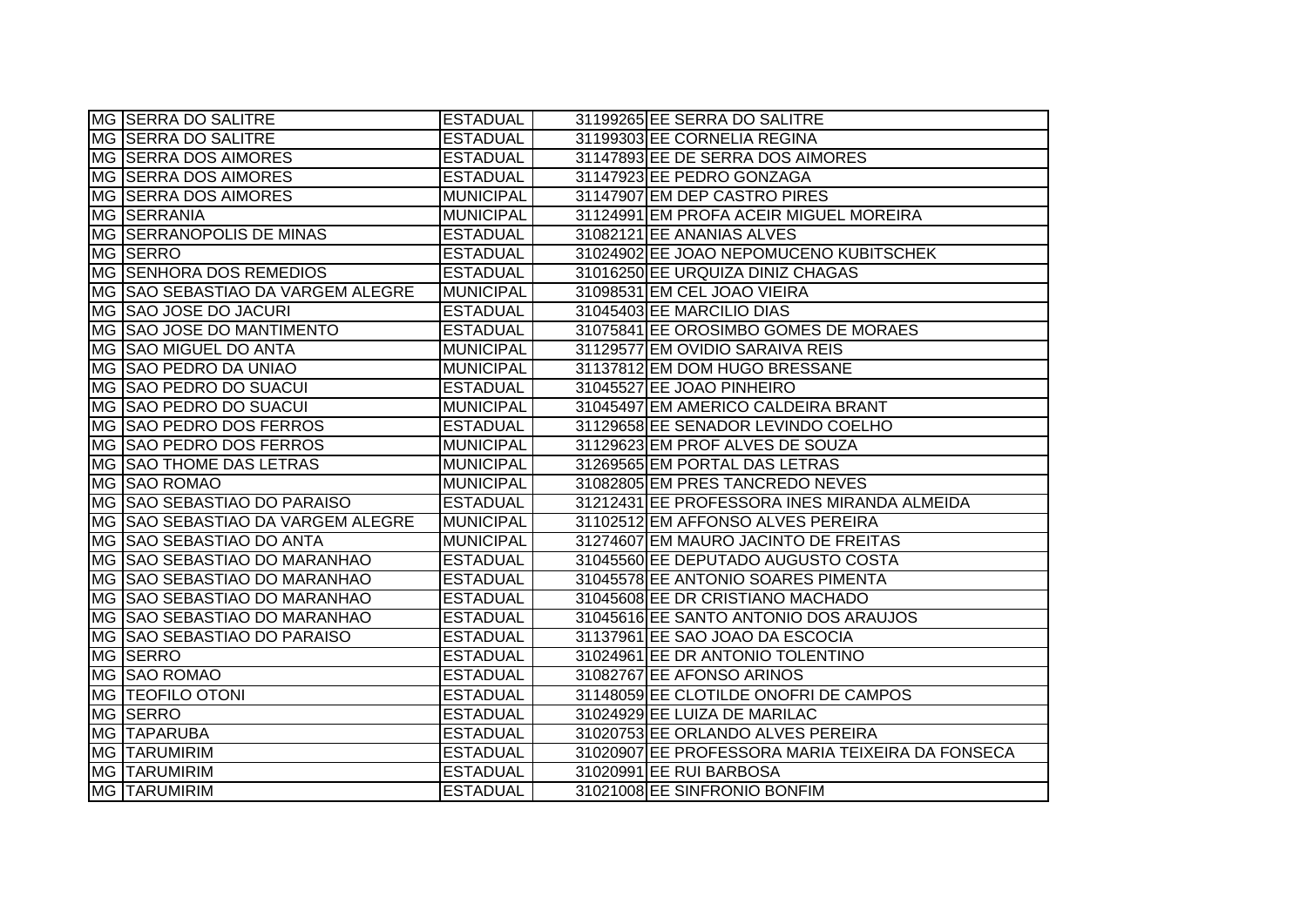| <b>MG TARUMIRIM</b>   | <b>ESTADUAL</b>  | 31021091 EE OLEGARIO MACIEL                   |
|-----------------------|------------------|-----------------------------------------------|
| <b>MG TEIXEIRAS</b>   | <b>ESTADUAL</b>  | 31129763 EE DR MARIANO DA ROCHA               |
| MG TEIXEIRAS          | <b>ESTADUAL</b>  | 31317420 EE ANTONIO MOREIRA DE QUEIROZ        |
| <b>MG TAIOBEIRAS</b>  | <b>ESTADUAL</b>  | 31218171 EE PROFA DONA PRETA                  |
| MG   TEOFILO OTONI    | <b>ESTADUAL</b>  | 31148032 EE SEBASTIAO RAMOS                   |
| MG TAIOBEIRAS         | <b>ESTADUAL</b>  | 31082872 EE PRES TANCREDO NEVES               |
| MG   TEOFILO OTONI    | <b>ESTADUAL</b>  | 31148075 EE IONE LEWICK CUNHA MELO            |
| MG   TEOFILO OTONI    | <b>ESTADUAL</b>  | 31148091 EE TRISTAO DA CUNHA                  |
| MG   TEOFILO OTONI    | <b>ESTADUAL</b>  | 31148351 EE PRESIDENTE TANCREDO NEVES         |
| MG   TEOFILO OTONI    | <b>ESTADUAL</b>  | 31148369 EE PREFEITO GERMANO AUGUSTO DE SOUZA |
| MG   TEOFILO OTONI    | <b>ESTADUAL</b>  | 31148407 EE DE PEDRO VERSIANI                 |
| MG   TEOFILO OTONI    | <b>ESTADUAL</b>  | 31148415 EE ARTUR BERNARDES                   |
| MG   TEOFILO OTONI    | <b>ESTADUAL</b>  | 31148440 EE JOSE EXPEDITO SOUZA CAMPOS        |
| MG VESPASIANO         | <b>ESTADUAL</b>  | 31011029 EE MACHADO DE ASSIS                  |
| MG   TEOFILO OTONI    | <b>ESTADUAL</b>  | 31147958 EE PROFESSOR PATRICIO FERREIRA GOMES |
| MG SETUBINHA          | <b>ESTADUAL</b>  | 31147338 EE PROFESSORA LEONOR ESTEVES LIMA    |
| MG TIMOTEO            | <b>ESTADUAL</b>  | 31191566 EE PROFA HILDA DE ARAUJO O ZAUZA     |
| MG SERRO              | <b>ESTADUAL</b>  | 31024988 EE PROF LEOPOLDO PEREIRA             |
| MG SERRO              | <b>ESTADUAL</b>  | 31024996 EE MESTRA ROSA MADUREIRA FAGUNDES    |
| <b>MG SETE LAGOAS</b> | <b>ESTADUAL</b>  | 31141895 EE SINHA ANDRADE                     |
| MG SETE LAGOAS        | <b>ESTADUAL</b>  | 31141925 EE BERNARDO VALADARES DE VASCONCELOS |
| MG SETE LAGOAS        | MUNICIPAL        | 31233307 EM PROF GALVAO                       |
| MG SETE LAGOAS        | MUNICIPAL        | 31233315 EM PROF EDSON ABREU                  |
| MG SETE LAGOAS        | <b>MUNICIPAL</b> | 31250341 EM PROF MARCOS VALENTINO             |
| <b>MG TAIOBEIRAS</b>  | <b>MUNICIPAL</b> | 31095630 EM JOAO SANTANA                      |
| MG SETE LAGOAS        | <b>MUNICIPAL</b> | 31327620 E M DR ENIZIO ANTONIO VIANA          |
| <b>MG SERRO</b>       | <b>ESTADUAL</b>  | 31024937 EE MININSTRO EDMUNDO LINS            |
| MG SETUBINHA          | <b>ESTADUAL</b>  | 31147362 EE NAGIB MAHMUD NEDIR                |
| <b>MG SIMONESIA</b>   | <b>ESTADUAL</b>  | 31075892 EE JOAO AUGUSTO DE CARVALHO          |
| <b>MG SIMONESIA</b>   | <b>ESTADUAL</b>  | 31075914 EE SANTO APOLINARIO                  |
| MG SOBRALIA           | <b>ESTADUAL</b>  | 31045705 EE JOSE SEVERINO                     |
| MG SOBRALIA           | <b>MUNICIPAL</b> | 31045721 EM LEOPOLDINA DA SILVEIRA            |
| <b>MG TABULEIRO</b>   | <b>MUNICIPAL</b> | 31270571 EM JOAO XXIII                        |
| <b>MG TAIOBEIRAS</b>  | <b>ESTADUAL</b>  | 31082830 EE DONA BETI                         |
| <b>MG TAIOBEIRAS</b>  | <b>ESTADUAL</b>  | 31082864 EE DR JOSE AMERICANO MENDES          |
| MG SETE LAGOAS        | MUNICIPAL        | 31299154 EM HELENA RODRIGUES BRANCO           |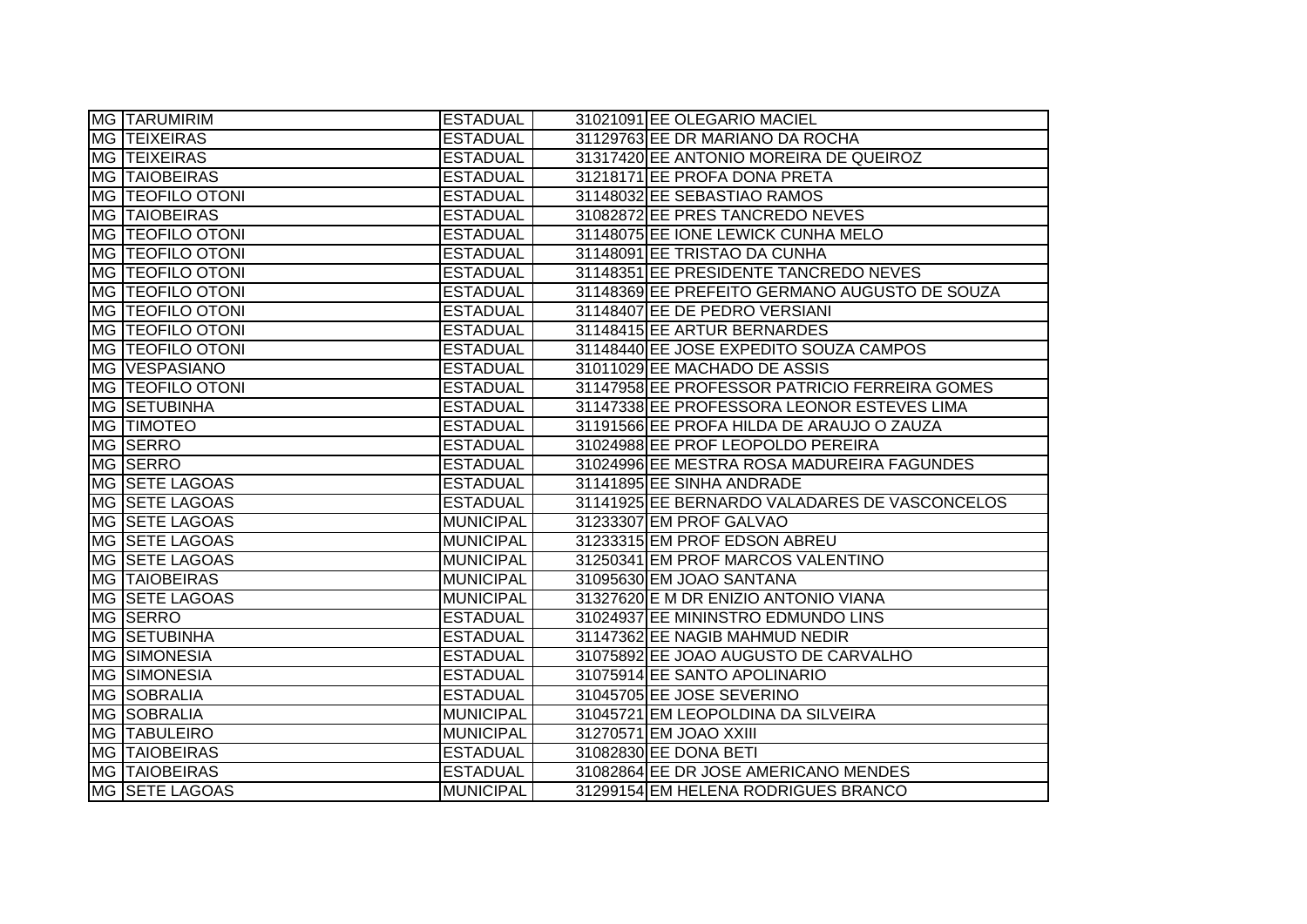| <b>MG VERMELHO NOVO</b>          | <b>MUNICIPAL</b> | 31272426 E M PE MANOEL MOREIRA DE ABREU 2008  |
|----------------------------------|------------------|-----------------------------------------------|
| IMG IVISCONDE DO RIO BRANCO      | <b>ESTADUAL</b>  | 31182338 EE PREF RUY BOUCHARDET               |
| <b>MG VOLTA GRANDE</b>           | <b>MUNICIPAL</b> | 31315583 EM N SRA DO ROSARIO                  |
| MG WENCESLAU BRAZ                | <b>ESTADUAL</b>  | 31056812 EE MAJOR LISBOA DA CUNHA             |
| <b>MG VIRGOLANDIA</b>            | <b>MUNICIPAL</b> | 31045829 EM FLORENCIO MALTA                   |
| MG VICOSA                        | <b>MUNICIPAL</b> | 31133710 ESCOLA MUNICIPAL DONA NANETE         |
| MG VESPASIANO                    | <b>ESTADUAL</b>  | 31011037 EE MARIA DA PIEDADE FONSECA          |
| MG VESPASIANO                    | <b>ESTADUAL</b>  | 31011053 EE DEPUTADO RENATO AZEREDO           |
| MG VESPASIANO                    | <b>ESTADUAL</b>  | 31011061 EE PROF GUILHERME HALLAIS FRANCA     |
| MG VESPASIANO                    | <b>ESTADUAL</b>  | 31218979 EE JOSE GABRIEL DE OLIVEIRA          |
| MG VESPASIANO                    | <b>MUNICIPAL</b> | 31319589 EM MARIA DE PAULA SANTOS             |
| <b>MG VESPASIANO</b>             | <b>MUNICIPAL</b> | 31340146 EM MARIA APARECIDA BARROS SANTOS     |
| MG VICOSA                        | <b>ESTADUAL</b>  | 31129941 EE PADRE ALVARO CORREA BORGES        |
| MG VICOSA                        | <b>ESTADUAL</b>  | 31130010 EE PROFESSOR SEBASTIAO L DE CARVALHO |
| <b>MG VISCONDE DO RIO BRANCO</b> | <b>ESTADUAL</b>  | 31182290 EE LAUDELINA BARANDIER ESMERALDO     |
| MG VICOSA                        | <b>ESTADUAL</b>  | 31217778 EE RAUL DE LEONI                     |
| MG VISCONDE DO RIO BRANCO        | <b>ESTADUAL</b>  | 31182222 EE DR CELSO MACHADO                  |
| <b>MG VIEIRAS</b>                | <b>MUNICIPAL</b> | 31269824 EM JOSE SOARES DE SOUZA FILHO        |
| MG VIRGEM DA LAPA                | <b>ESTADUAL</b>  | 31148474 EE CATULO CEARENSE                   |
| MG VIRGEM DA LAPA                | <b>ESTADUAL</b>  | 31148504 EE SAO JOAO DO VACARIA               |
| MG VIRGEM DA LAPA                | <b>ESTADUAL</b>  | 31148512 EE VALDOMIRO SILVA COSTA             |
| MG VIRGINIA                      | <b>MUNICIPAL</b> | 31270482 EM CHRISTOVAM CHIARADIA              |
| <b>MG VIRGINOPOLIS</b>           | <b>MUNICIPAL</b> | 31294071 EM PROFA D HELENA COELHO             |
| MG VIRGOLANDIA                   | <b>ESTADUAL</b>  | 31045837 EE JOAQUIM ELETO                     |
| MG VICOSA                        | <b>ESTADUAL</b>  | 31130036 EE ALICE LOUREIRO                    |
| MG SAO JOSE DO GOIABAL           | <b>ESTADUAL</b>  | 31104108 EE ROMEU PERDIGAO                    |
| MG SAO JOAO DA PONTE             | <b>MUNICIPAL</b> | 31094293 EM DR CRISTIANO MACHADO              |
| MG FORMOSO                       | <b>ESTADUAL</b>  | 31205559 EE NOSSA SENHORA DE ABADIA           |
| MG FERNANDES TOURINHO            | <b>MUNICIPAL</b> | 31272035 EM ALDA FERNANDES GOUVEIA            |
| <b>MG FERROS</b>                 | <b>ESTADUAL</b>  | 31102962 EE SILVEIRA DRUMOND                  |
| <b>MG FERROS</b>                 | <b>ESTADUAL</b>  | 31103012 EE PONCIANO PEREIRA DA COSTA         |
| MG <b>FERROS</b>                 | <b>ESTADUAL</b>  | 31103021 EE LEOPOLDINA BARROS DRUMOND         |
| MG <b>FERVEDOURO</b>             | <b>ESTADUAL</b>  | 31097179 EE JOAQUIM BARTHOLOMEU PEDROSA       |
| MG FERVEDOURO                    | <b>ESTADUAL</b>  | 31097250 EE BOM JESUS DO MADEIRA              |
| MG FERVEDOURO                    | <b>ESTADUAL</b>  | 31097292 EE SAO PEDRO DO GLORIA               |
| MG FRANCISCO SA                  | <b>ESTADUAL</b>  | 31080365 EE LOURDINHA SILVEIRA                |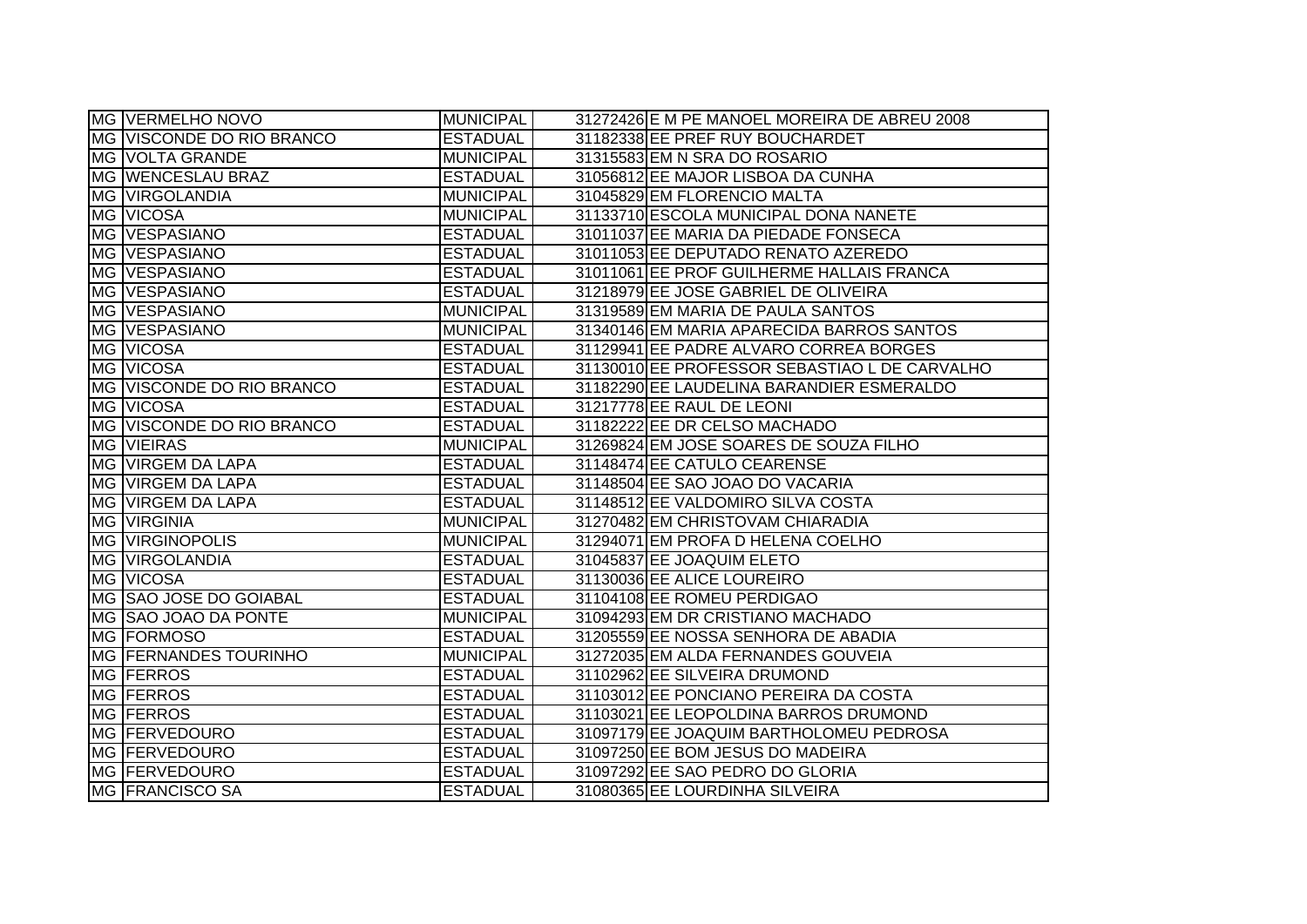|                              |                  |               | EM CENTRO DE ATENCAO INTEGRAL A CRIANCA -     |
|------------------------------|------------------|---------------|-----------------------------------------------|
| MG FORMIGA                   | <b>MUNICIPAL</b> | 31242357 CAIC |                                               |
| MG FELIXLANDIA               | <b>MUNICIPAL</b> |               | 31140945 EM MAJ SALVO                         |
| MG FORMOSO                   | <b>MUNICIPAL</b> |               | 31307599 EM FELINTRO DIAS ANDRADE             |
| MG FRANCISCO BADARO          | <b>ESTADUAL</b>  |               | 31024031 EE CONEGO FIGUEIRO                   |
| MG FRANCISCO BADARO          | <b>ESTADUAL</b>  |               | 31024040 EE SAO SEBASTIAO                     |
| MG FRANCISCO DUMONT          | <b>ESTADUAL</b>  |               | 31080268 EE DE FRANCISCO DUMONT               |
| MG FRANCISCO DUMONT          | <b>MUNICIPAL</b> |               | 31271438 EM ESTRELA DALVA FONSECA             |
| MG FRANCISCO DUMONT          | <b>MUNICIPAL</b> |               | 31323195 EM HENRIQUETA MEDEIROS PIMENTEL      |
| MG FRANCISCO SA              | <b>ESTADUAL</b>  |               | 31080314 EE DONATO SANTOS                     |
| <b>MG ESPERA FELIZ</b>       | <b>ESTADUAL</b>  |               | 31097675 EE ERENIO DE SOUZA CASTRO            |
| MG FORMIGA                   | <b>MUNICIPAL</b> |               | 31222747 EM ARLINDO DE MELLO                  |
| MG FAMA                      | <b>ESTADUAL</b>  |               | 31305006 EE PROFESSORA MARIA OLIMPIA OLIVEIRA |
| MG GRAO MOGOL                | <b>ESTADUAL</b>  |               | 31080446 EE PROFESSORA NITA NASSAU            |
| MG ESPERA FELIZ              | <b>ESTADUAL</b>  |               | 31097705 EE INTERVENTOR JULIO DE CARVALHO     |
| MG ESPINOSA                  | <b>ESTADUAL</b>  |               | 31080080 EE COMENDADOR VIANA                  |
| MG ESPINOSA                  | <b>ESTADUAL</b>  |               | 31080195 EE JOAQUIM DE FREITAS                |
| MG ESPINOSA                  | <b>ESTADUAL</b>  |               | 31080233 EE WASHINGTON XAVIER MENDES          |
| MG ESPINOSA                  | <b>ESTADUAL</b>  |               | 31212261 EE BETANIA TOLENTINO SILVEIRA        |
| MG ESPINOSA                  | <b>ESTADUAL</b>  |               | 31218294 EE STA TEREZINHA                     |
| MG ESTRELA DALVA             | <b>MUNICIPAL</b> |               | 31271098 EM MARIA DE LOURDES GOMES PEDROSA    |
| MG FERNANDES TOURINHO        | <b>ESTADUAL</b>  |               | 31042820 EE AGRIPINO VILAS NOVAS              |
| MG EWBANK DA CAMARA          | <b>MUNICIPAL</b> |               | 31273074 EM HERCILIA SILVA DE MELO            |
| MG FELIXLANDIA               | <b>MUNICIPAL</b> |               | 31143588 EM TERESA COSTA BRAVO                |
| <b>MG FARIA LEMOS</b>        | <b>MUNICIPAL</b> |               | 31098001 EM DIOGO DE VASCONCELOS              |
| <b>MG FELICIO DOS SANTOS</b> | <b>ESTADUAL</b>  |               | 31023981 EE FELICIO DOS SANTOS                |
| MG <b>FELISBURGO</b>         | <b>ESTADUAL</b>  |               | 31184705 EE TRANQUILINO PINTO COELHO          |
| MG <b>FELISBURGO</b>         | <b>MUNICIPAL</b> |               | 31184713 EM EUPLINIA MAGALHAES BARBOSA        |
| <b>MG FELIXLANDIA</b>        | <b>ESTADUAL</b>  |               | 31140953 EE PE JOSE GONCALVES DE SOUZA        |
| MG FELIXLANDIA               | <b>ESTADUAL</b>  |               | 31140988 EE SAO JOSE DO BURITI                |
| MG FELIXLANDIA               | <b>MUNICIPAL</b> |               | 31140929 EM DONA MARIA SOFIA                  |
| MG FRANCISCO SA              | <b>ESTADUAL</b>  |               | 31080373 EE ZECA GUIDA                        |
| MG EWBANK DA CAMARA          | <b>ESTADUAL</b>  |               | 31068292 EE ANTONIO MACEDO                    |
| MG GOVERNADOR VALADARES      | <b>ESTADUAL</b>  |               | 31043109 EE JULIO SOARES                      |
| MG GOIABEIRA                 | <b>MUNICIPAL</b> |               | 31269077 EM WALMIR SHERR                      |
| MG GOIANA                    | <b>MUNICIPAL</b> |               | 31272809 EM DE GOIANA                         |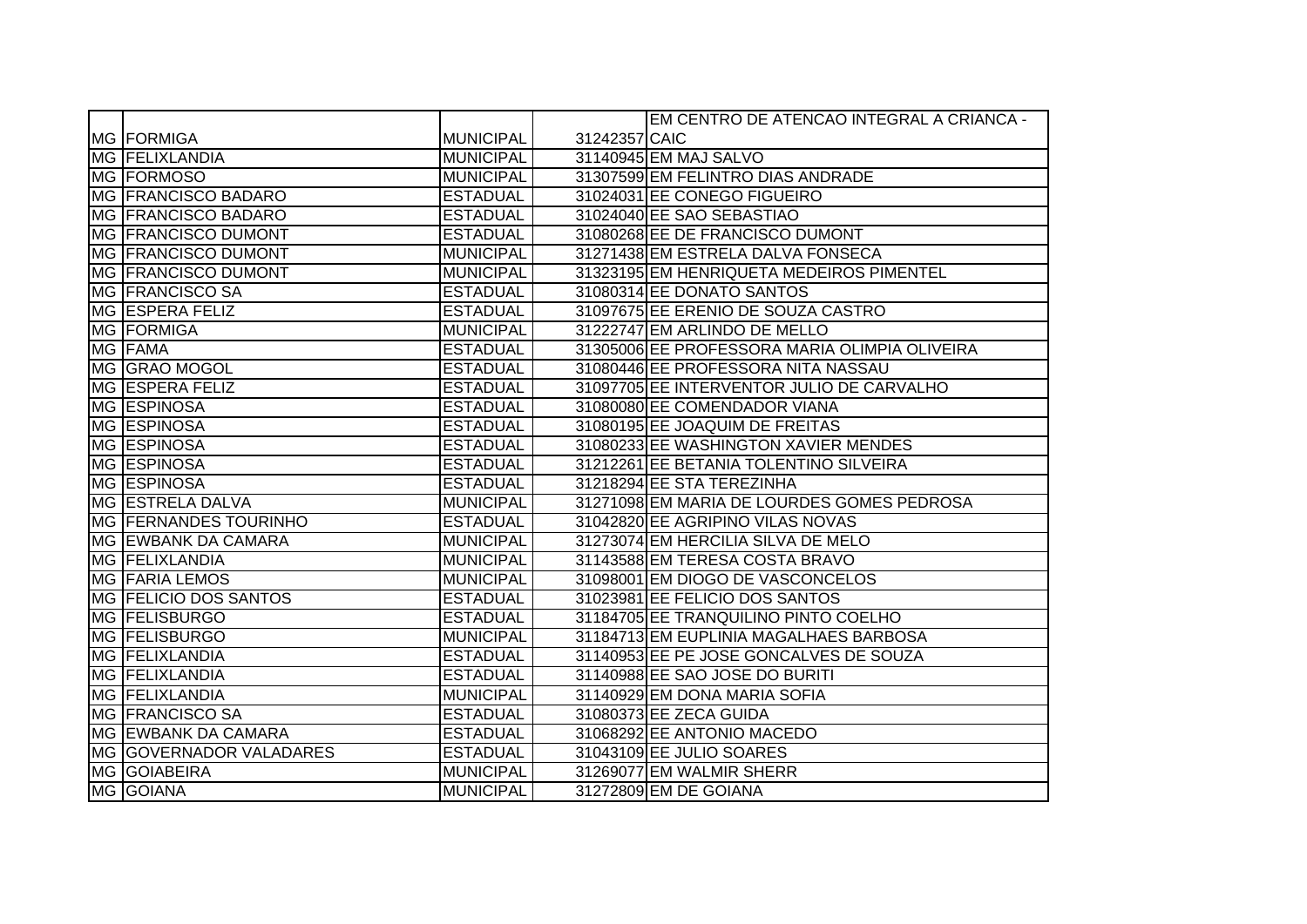| MG GONZAGA                     | <b>ESTADUAL</b>  | 31042986 EE SAO SEBASTIAO                 |
|--------------------------------|------------------|-------------------------------------------|
| MG GONZAGA                     | <b>ESTADUAL</b>  | 31042994 EE OSWALDO RABELO LEITE          |
| MG GONZAGA                     | <b>MUNICIPAL</b> | 31327042 EM PROFA ESMERALDA               |
| MG GOUVEA                      | <b>ESTADUAL</b>  | 31024104 EE AUGUSTO AIRES DA MATA MACHADO |
| MG GOUVEA                      | <b>ESTADUAL</b>  | 31024121 EE AURELIO PIRES                 |
| MG FRANCISCO SA                | <b>ESTADUAL</b>  | 31080357 EE JOAO DE DEUS DIAS             |
| MG GOVERNADOR VALADARES        | <b>ESTADUAL</b>  | 31043079 EE CARLOS LUZ                    |
| MG GAMELEIRAS                  | <b>ESTADUAL</b>  | 31081221 EE DE GAMELEIRA                  |
| MG GOVERNADOR VALADARES        | <b>ESTADUAL</b>  | 31043311 EE SINVAL RODRIGUES COELHO       |
| MG GOVERNADOR VALADARES        | <b>ESTADUAL</b>  | 31043362 EE VICENTE JOSE SOARES           |
| MG GOVERNADOR VALADARES        | <b>ESTADUAL</b>  | 31043419 EE SAGRADA FAMILIA               |
| MG GOVERNADOR VALADARES        | <b>ESTADUAL</b>  | 31043451 EE MARCOS GEBER SIRIO            |
| MG GOVERNADOR VALADARES        | <b>ESTADUAL</b>  | 31043486 EE MARCAL CIRIACO DA SILVA       |
| MG GOVERNADOR VALADARES        | <b>ESTADUAL</b>  | 31043541 EE PRESIDENTE KENNEDY            |
| <b>MG GOVERNADOR VALADARES</b> | <b>ESTADUAL</b>  | 31205371 EE DO BAIRRO JARDIM DO IPE       |
| MG SAO JOAO DA PONTE           | <b>MUNICIPAL</b> | 31316709 EM DENIZAR VELOSO SANTOS         |
| MG GOVERNADOR VALADARES        | <b>ESTADUAL</b>  | 31043061 EE JOAO WESLEY                   |
| MG FRUTA DE LEITE              | <b>ESTADUAL</b>  | 31082511 EE ANIBAL GONCALVES DAS NEVES    |
| MG <b>FRANCISCO SA</b>         | <b>ESTADUAL</b>  | 31080390 EE CORDIOLINO SOUZA SANTOS       |
| <b>MG FRANCISCOPOLIS</b>       | <b>ESTADUAL</b>  | 31147222 EE DE ANTONIO FERREIRA           |
| MG FRANCISCOPOLIS              | <b>ESTADUAL</b>  | 31147249 EE MARIA DA SILVA ROCHA          |
| <b>MG FRANCISCOPOLIS</b>       | MUNICIPAL        | 31154253 EM VICENTE MACEDO                |
| <b>MG FREI GASPAR</b>          | <b>ESTADUAL</b>  | 31146706 EE SALMEN BUKZEM                 |
| MG FREI INOCENCIO              | <b>ESTADUAL</b>  | 31042919 EE JOAO BRASILEIRO PASSOS        |
| <b>MG FREI INOCENCIO</b>       | <b>MUNICIPAL</b> | 31321206 EM PROFA TEREZINHA S DE OLIVEIRA |
| MG <b>FREI LAGONEGRO</b>       | <b>ESTADUAL</b>  | 31045471 EE JOSE GONCALVES DE SOUZA       |
| MG GOIABEIRA                   | <b>ESTADUAL</b>  | 31042277 EE DE GOIABEIRA                  |
| MG FRONTEIRA DOS VALES         | <b>ESTADUAL</b>  | 31146714 EE DE PAMPA                      |
| MG GLAUCILANDIA                | <b>ESTADUAL</b>  | 31080730 EE ANTONIO PIMENTA               |
| MG <b>FRUTAL</b>               | <b>ESTADUAL</b>  | 31158887 EE GERALDA CARVALHO DE SOUZA     |
| MG <b>FRUTAL</b>               | <b>MUNICIPAL</b> | 31158925 E M CANDIDA ARANTES CARVALHO     |
| MG <b>FRUTAL</b>               | <b>MUNICIPAL</b> | 31158950 EM VICENTE DE PAULO              |
| <b>MG FUNILANDIA</b>           | <b>ESTADUAL</b>  | 31141038 EE ALUISIO FERREIRA DE SOUZA     |
| MG FUNILANDIA                  | MUNICIPAL        | 31231754 EM SAGRADO CORACAO DE JESUS      |
| MG GALILEIA                    | <b>ESTADUAL</b>  | 31042935 EE LEVINDO VALADARES DA FONSECA  |
| MG GALILEIA                    | <b>MUNICIPAL</b> | 31042951 EM WALDIRA DE CASTRO MARTINS     |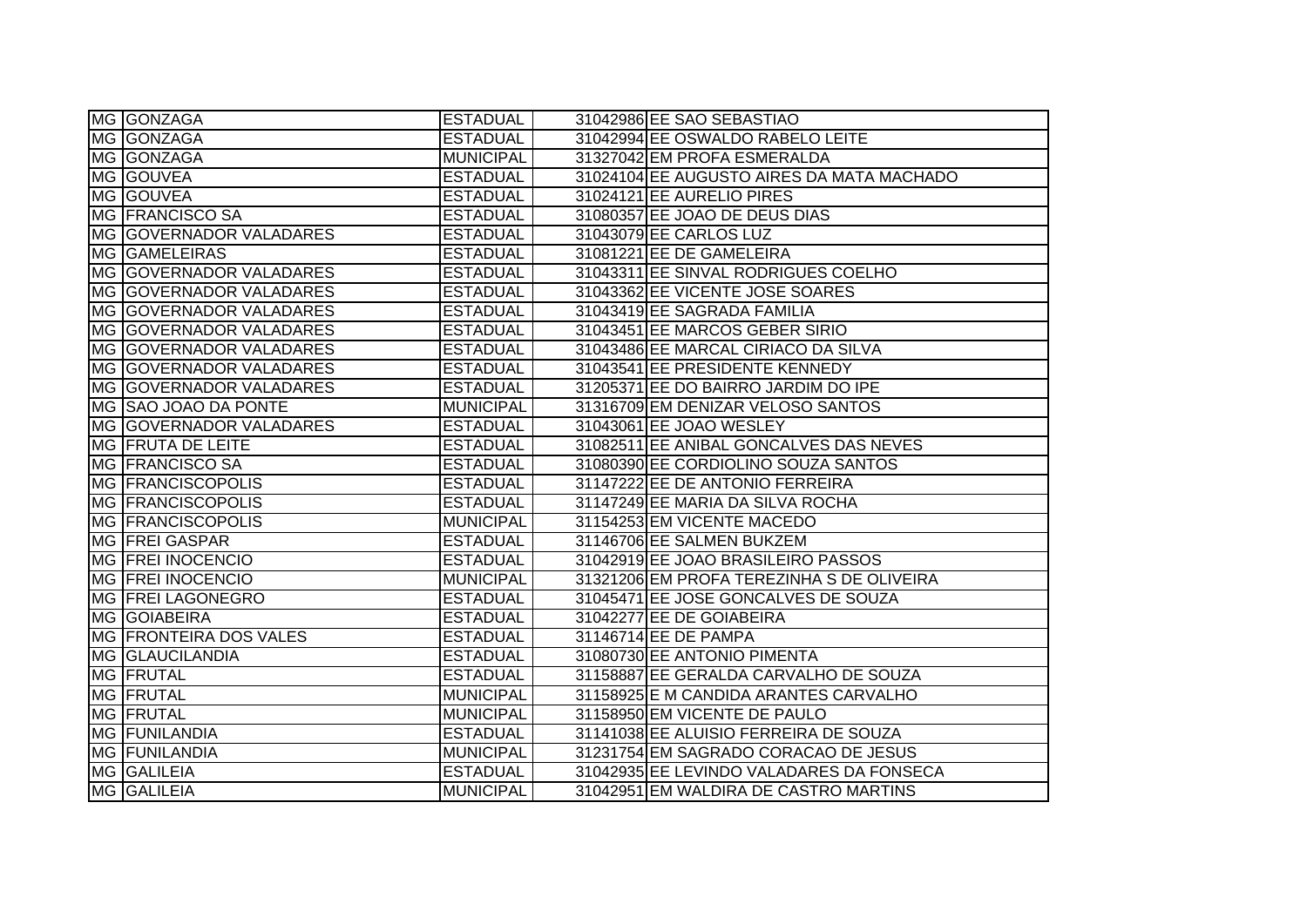| MG ESMERALDAS                  | <b>ESTADUAL</b>  | 31330647 EE PROFESSOR RAYMUNDO CANDIDO            |
|--------------------------------|------------------|---------------------------------------------------|
| <b>MG FRONTEIRA</b>            | <b>ESTADUAL</b>  | 31158801 EE JOAO KOPKE                            |
| MG DESTERRO DO MELO            | <b>MUNICIPAL</b> | 31268895 EM PROFA TITA TAFURI                     |
| MG CURVELO                     | <b>ESTADUAL</b>  | 31140848 EE IRMA RAIMUNDA MARQUES                 |
| MG CURVELO                     | <b>ESTADUAL</b>  | 31140872 EE PADRE AUGUSTO HORTA                   |
| MG CURVELO                     | <b>MUNICIPAL</b> | 31143138 EM ANGELINA DOTTI                        |
| <b>MG CURVELO</b>              | <b>MUNICIPAL</b> | 31143146 EM BOAVENTURA PEREIRA LEITE              |
| MG CURVELO                     | <b>MUNICIPAL</b> | 31143171 EM FILOMENA DE OLIVEIRA LEITE            |
| MG CURVELO                     | <b>MUNICIPAL</b> | 31260533 EM CARMELITA ARRIEIRO                    |
| MG DATAS                       | <b>ESTADUAL</b>  | 31023698 EE JOAO HERMENEGILDO CALDEIRA            |
| MG DIOGO DE VASCONCELOS        | <b>MUNICIPAL</b> | 31270661 EM FRANCISCO CLAUDINO DE OLIVEIRA        |
| <b>MG DELFIM MOREIRA</b>       | <b>MUNICIPAL</b> | 31058777 EM FILOMENA PEIXOTO FARIA                |
| MG CURVELO                     | <b>ESTADUAL</b>  | 31140791 EE MAJOR ANTONIO SALVO                   |
| <b>MG DIAMANTINA</b>           | <b>ESTADUAL</b>  | 31023761 EE PROF JOSE AUGUSTO NEVES               |
| MG DIAMANTINA                  | <b>ESTADUAL</b>  | 31023779 EE MARIA AUGUSTA CALDEIRA BRANT          |
| MG DIAMANTINA                  | <b>ESTADUAL</b>  | 31023795 EE PROFESSOR GABRIEL MANDACARU           |
| <b>MG DIAMANTINA</b>           | <b>ESTADUAL</b>  | 31023809 EE PROFESSOR LEOPOLDO MIRANDA            |
| MG DIAMANTINA                  | <b>ESTADUAL</b>  | 31023884 EE DONA GUIDINHA                         |
| MG DIAMANTINA                  | <b>ESTADUAL</b>  | 31023931 EE DURVAL CANDIDO CRUZ                   |
| MG DIAMANTINA                  | <b>ESTADUAL</b>  | 31023957 EE ARTUR TIBAES                          |
| MG ESPERA FELIZ                | <b>ESTADUAL</b>  | 31097683 EE ALTIVO LEOPOLDINO DE SOUZA            |
| MG DATAS                       | <b>MUNICIPAL</b> | 31272515 EM PROFA VICENTINA GOMES R AVILA         |
| MG CRUCILANDIA                 | <b>MUNICIPAL</b> | 31012017 EM DARCY RIBEIRO                         |
| MG CORREGO NOVO                | <b>MUNICIPAL</b> | 31020249 EM PROFESSOR BORGES DA COSTA             |
| MG COUTO DE MAGALHAES DE MINAS | <b>ESTADUAL</b>  | 31023647 EE TANCREDO DE ALMEIDA NEVES             |
| MG COUTO DE MAGALHAES DE MINAS | <b>MUNICIPAL</b> | 31273546 ESCOLA PUBLICA MUNICIPAL SAO JUDAS TADEU |
| <b>MG CRISOLITA</b>            | <b>ESTADUAL</b>  | 31145980 EE RAUL FERREIRA SOUTO                   |
| MG CRISOLITA                   | <b>MUNICIPAL</b> | 31145971 EM DA FAZ AVENIDA                        |
| MG CRISTALIA                   | <b>ESTADUAL</b>  | 31080012 EE PROFESSOR TUTU                        |
| MG CRISTALIA                   | <b>MUNICIPAL</b> | 31271420 EM DONA CAROLINA URSINE                  |
| <b>MG CRISTIANO OTONI</b>      | <b>ESTADUAL</b>  | 31193828 EE CORONEL ALCIDES DUTRA                 |
| MG CURVELO                     | <b>ESTADUAL</b>  | 31140830 EE SAO VICENTE DE PAULO                  |
| <b>MG CRISTIANO OTONI</b>      | <b>MUNICIPAL</b> | 31269328 EM CRISTIANO OTONI                       |
| MG CURVELO                     | <b>ESTADUAL</b>  | 31140821 EE SAO GERALDO                           |
| MG CRUZEIRO DA FORTALEZA       | <b>MUNICIPAL</b> | 31198897 EM MAJ CUSTODIO PEREIRA                  |
| MG CRUZILIA                    | <b>ESTADUAL</b>  | 31172456 EE MONS JOAO CANCIO                      |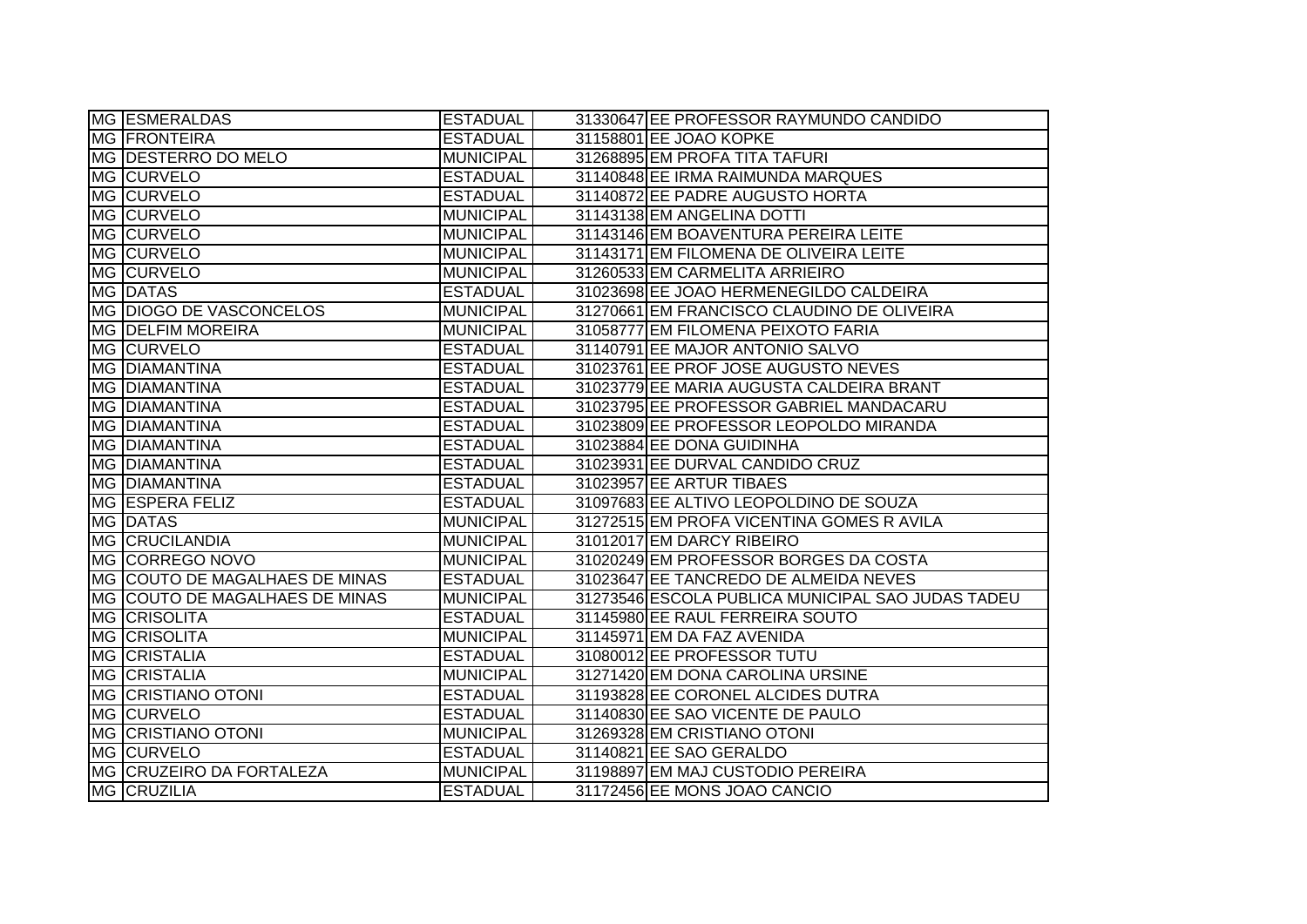| <b>MG CRUZILIA</b>              | MUNICIPAL        | 31172430 EM D BENVINDA IMACULADA CONCEICAO |
|---------------------------------|------------------|--------------------------------------------|
| MG CUPARAQUE                    | <b>MUNICIPAL</b> | 31279218 ESCOLA MUNICIPAL DONA TAZINHA     |
| MG CURRAL DE DENTRO             | <b>ESTADUAL</b>  | 31184446 EE VERISSIMO TEIXEIRA COSTA       |
| <b>MG CURRAL DE DENTRO</b>      | <b>MUNICIPAL</b> | 31269590 EM EPAMINONDAS ALVES DA ROCHA     |
| MG CURVELO                      | <b>ESTADUAL</b>  | 31140708 EE MINISTRO ADAUTO LUCIO CARDOSO  |
| <b>MG DIONISIO</b>              | <b>ESTADUAL</b>  | 31102814 EE PROFESSOR BENJAMIM ARAUJO      |
| <b>MG CRISTIANO OTONI</b>       | <b>MUNICIPAL</b> | 31193810 EM MONS RAUL COUTINHO             |
| <b>MG ENTRE FOLHAS</b>          | <b>MUNICIPAL</b> | 31269425 EM AMERICA RIBEIRO LOPES          |
| MG DURANDE                      | <b>ESTADUAL</b>  | 31075477 EE QUINCA FRANCO                  |
| MG DURANDE                      | <b>ESTADUAL</b>  | 31319066 EE EMILIA MARIA DINIZ             |
| MG ELOI MENDES                  | <b>ESTADUAL</b>  | 31172600 EE TARGINO NOGUEIRA               |
|                                 |                  | EE PROFESSORA NORMA DE BRITO PIEDADE       |
| MG ELOI MENDES                  | <b>ESTADUAL</b>  | 31172618 MARTINS                           |
| MG ENGENHEIRO CALDAS            | <b>ESTADUAL</b>  | 31042765 EE PROFA ONDINA PINTO DE ALMEIDA  |
| MG ENGENHEIRO CALDAS            | <b>MUNICIPAL</b> | 31042749 EM LUIZA GONCALVES LESSA          |
| MG ENGENHEIRO CALDAS            | <b>MUNICIPAL</b> | 31042790 EM ADEODATA DA SILVEIRA CASTRO    |
| MG DIOGO DE VASCONCELOS         | <b>ESTADUAL</b>  | 31106101 EE CORONEL NICOLAU SAMPAIO        |
| <b>MG ENGENHEIRO NAVARRO</b>    | <b>ESTADUAL</b>  | 31080047 EE MAMEDE PACIFICO DE ALMEIDA     |
| MG DORES DO TURVO               | <b>ESTADUAL</b>  | 31180858 EE TEREZINHA PEREIRA              |
| MG ENTRE RIOS DE MINAS          | <b>ESTADUAL</b>  | 31193925 EE EXPEDICIONARIO GERALDO BAETA   |
| MG ENTRE RIOS DE MINAS          | <b>ESTADUAL</b>  | 31193950 EE PEDRO DOMINGUES                |
| <b>IMG ENTRE RIOS DE MINAS</b>  | <b>ESTADUAL</b>  | 31218383 EE DOM RODOLFO                    |
| <b>MG ENTRE RIOS DE MINAS</b>   | <b>MUNICIPAL</b> | 31269280 EM DR JOSE GONCALVES DA CUNHA     |
| MG ERVALIA                      | <b>ESTADUAL</b>  | 31180891 EE PROF DAVID PROCOPIO            |
| MG ERVALIA                      | <b>ESTADUAL</b>  | 31181021 EE PROFA VIVICA ROCHA             |
| MG ESMERALDAS                   | <b>ESTADUAL</b>  | 31009032 EE JOAO NAZARIO                   |
| <b>MG ESMERALDAS</b>            | <b>ESTADUAL</b>  | 31009041 EE DE MELO VIANA                  |
| MG ENGENHEIRO CALDAS            | <b>MUNICIPAL</b> | 31273406 EM MARIA DA CONCEICAO FERREIRA    |
| MG DOM BOSCO                    | <b>ESTADUAL</b>  | 31108375 EE DOM BOSCO                      |
| <b>MG DIVINESIA</b>             | <b>ESTADUAL</b>  | 31180807 EE PROFESSOR BIOLKINO DE ANDRADE  |
| MG DIVINO                       | <b>ESTADUAL</b>  | 31097551 EE DR PEDRO PAULO NETO            |
| MG DIVINO                       | <b>MUNICIPAL</b> | 31272175 EM VER TERCICIO VITELBO GIVISIEZ  |
| <b>MG DIVINOLANDIA DE MINAS</b> | <b>ESTADUAL</b>  | 31042480 EE PROFESSOR CARVALHAIS           |
| MG DIVINOLANDIA DE MINAS        | MUNICIPAL        | 31042510 EM TITO ALVES PINTO JUNIOR        |
| MG DIVINOPOLIS                  | <b>ESTADUAL</b>  | 31033294 EE PATRONATO BOM PASTOR           |
| <b>MG DIVINOPOLIS</b>           | <b>ESTADUAL</b>  | 31033383 EE VICENTE MATEUS                 |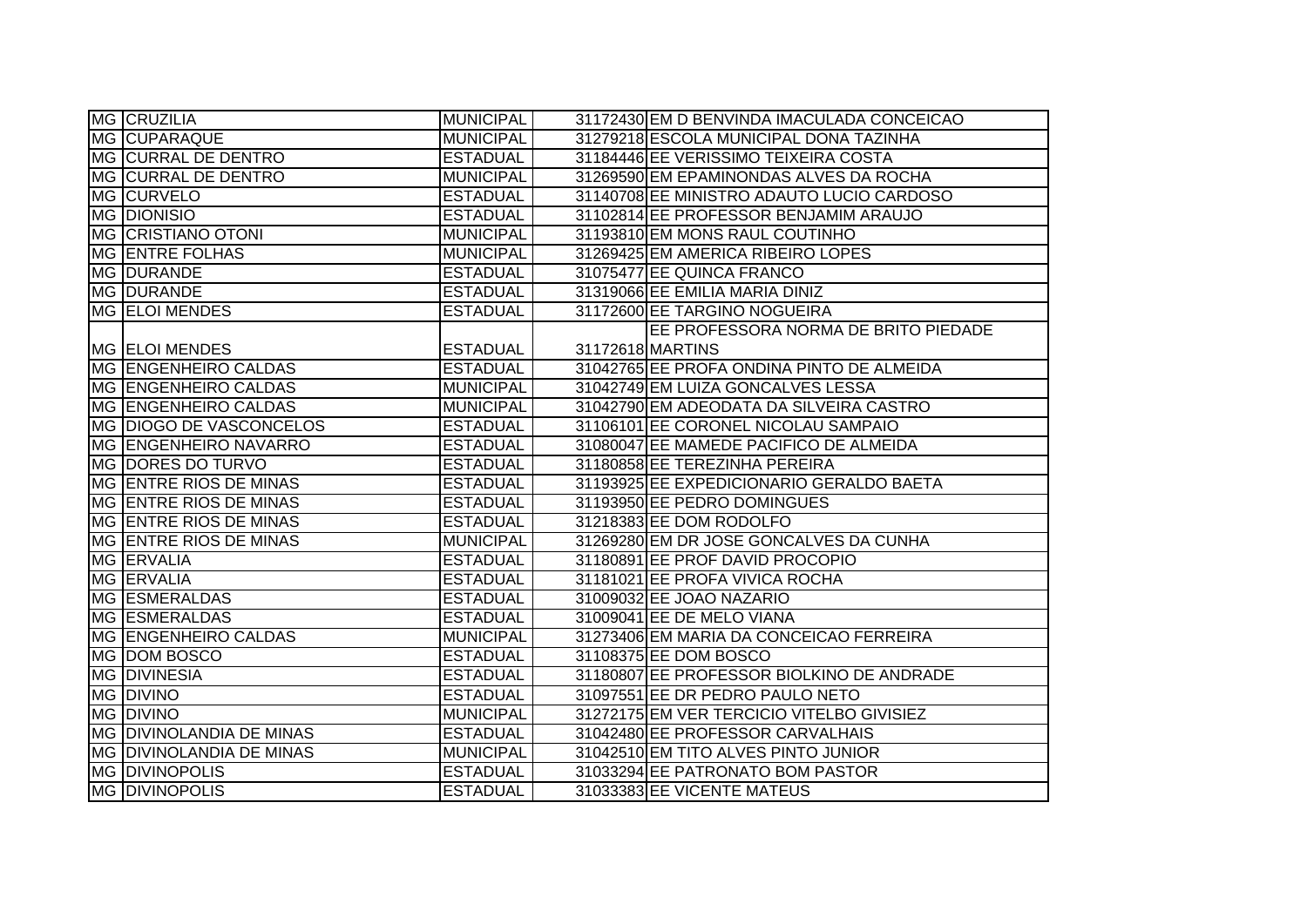| MG DIVISA ALEGRE          | <b>MUNICIPAL</b> | 31340340 EM DIVISA ALEGRE                      |
|---------------------------|------------------|------------------------------------------------|
| <b>MG DORESOPOLIS</b>     | <b>MUNICIPAL</b> | 31267201 EM MARIA EULALIA DE JESUS             |
| MG DIVISOPOLIS            | <b>MUNICIPAL</b> | 31258954 EM MARIA ANGELICA ROCHA               |
| MG DORES DO TURVO         | <b>MUNICIPAL</b> | 31271551 EM PREF ERNESTO RIBEIRO DA SILVA      |
| MG DOM CAVATI             | <b>ESTADUAL</b>  | 31020303 EE PROFA ILMA DE LANA E CALDEIRA      |
| MG DOM JOAQUIM            | <b>ESTADUAL</b>  | 31042528 EE CONEGO BENTO RIBEIRO               |
| MG DOM JOAQUIM            | <b>ESTADUAL</b>  | 31042536 EE CRISTIANO MACHADO                  |
| <b>MG DOM JOAQUIM</b>     | <b>ESTADUAL</b>  | 31042609 EE ANGELO RIBEIRO MIRANDA             |
| MG DORES DO INDAIA        | <b>ESTADUAL</b>  | 31033448 EE DOUTOR ZACARIAS                    |
| <b>MG DORES DO INDAIA</b> | MUNICIPAL        | 31033472 EM IRMA LUIZA DE MARILAC              |
| MG DORES DO INDAIA        | <b>MUNICIPAL</b> | 31033481 EM MESTRE TONICO                      |
| MG GRAO MOGOL             | <b>MUNICIPAL</b> | 31087653 EM JOSE DRUMOND                       |
| <b>MG DIVISOPOLIS</b>     | <b>ESTADUAL</b>  | 31184586 EE ALBERTO VICENTE PEREIRA            |
| MG <b>ITAOBIM</b>         | <b>MUNICIPAL</b> | 31228371 EM PEDRA VERDE                        |
| <b>MG ITAMARANDIBA</b>    | <b>MUNICIPAL</b> | 31265837 EM CRIANCA FELIZ                      |
| MG ITAMARANDIBA           | <b>MUNICIPAL</b> | 31311341 EM NUCLEO PE JOAO AFONSO              |
| MG <b>ITAMBACURI</b>      | <b>ESTADUAL</b>  | 31146820 EE MADRE SERAFINA DE JESUS            |
| MG ITAMBACURI             | <b>ESTADUAL</b>  | 31146862 EE VEREADOR JULIO LAGES               |
| MG ITAMBACURI             | <b>MUNICIPAL</b> | 31236039 EM ZELIA DE CAMPOS NEVES              |
| MG <b>ITAMOGI</b>         | <b>MUNICIPAL</b> | 31137430 EM MAILON FURTADO DE MEDEIROS         |
| <b>MG ITANHOMI</b>        | <b>ESTADUAL</b>  | 31043834 EE HUMBERTO DE CAMPOS                 |
| MG JABOTICATUBAS          | <b>ESTADUAL</b>  | 31009300 EE LEONIDAS MARQUES AFONSO            |
| <b>MG ITAOBIM</b>         | <b>ESTADUAL</b>  | 31146897 EE DE ITAOBIM                         |
| <b>MG ITAMARANDIBA</b>    | <b>ESTADUAL</b>  | 31024317 EE PADRE JOAO AFONSO                  |
| MG ITAPAGIPE              | <b>MUNICIPAL</b> | 31272922 EM PEDRO GONCALVES FERREIRA           |
| <b>MG ITATIAIUCU</b>      | <b>MUNICIPAL</b> | 31038091 ESCOLA MUNICIPAL JOAO MARQUES MACHADO |
| MG <b>ITAVERAVA</b>       | <b>ESTADUAL</b>  | 31193992 EE CONSELHEIRO ANTAO                  |
| <b>MG ITINGA</b>          | <b>ESTADUAL</b>  | 31146951 EE COMENDADOR MURTA                   |
| MG <b>ITUETA</b>          | <b>MUNICIPAL</b> | 31044083 EM VER JOAO BRAVIN DONADELLI          |
| MG <b>ITUMIRIM</b>        | <b>ESTADUAL</b>  | 31134147 EE DE MACUCO DE MINAS                 |
| MG <b>ITUMIRIM</b>        | <b>MUNICIPAL</b> | 31134112 EM CASTRO ALVES                       |
| MG <b>ITABIRA</b>         | <b>ESTADUAL</b>  | 31103179 EE DA FAZ DA BETANIA                  |
| <b>MG ITANHOMI</b>        | <b>ESTADUAL</b>  | 31043851 EE VEREADOR ANTONIO DUARTE            |
| <b>MG ITAIPE</b>          | <b>MUNICIPAL</b> | 31338478 EM MARIA DE FATIMA BATISTA MATIAS     |
| MG GOVERNADOR VALADARES   | <b>ESTADUAL</b>  | 31271241 EE PROF DARCY RIBEIRO                 |
| MG <b>ITABIRINHA</b>      | <b>ESTADUAL</b>  | 31043737 EE GOV LACERDA DE AGUIAR              |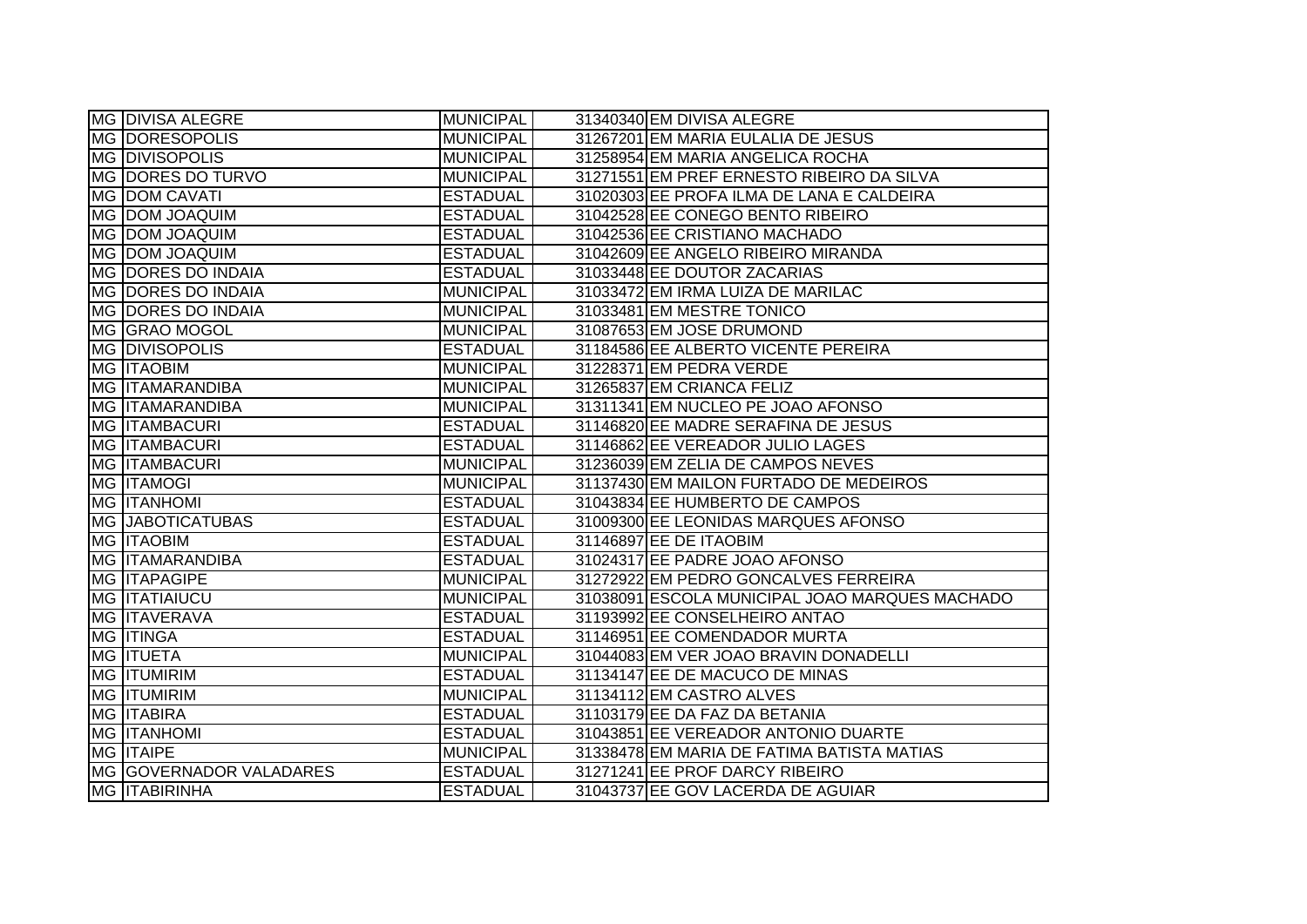| MG <b>ITABIRINHA</b>        | <b>ESTADUAL</b>  | 31043818 EE JOAO AMANCIO SOBRINHO          |
|-----------------------------|------------------|--------------------------------------------|
| <b>MG ITABIRINHA</b>        | <b>MUNICIPAL</b> | 31319775 EM PROFA HILDA AMORIM VIANA       |
| <b>MG ITABIRITO</b>         | <b>ESTADUAL</b>  | 31106151 EE ENGENHEIRO QUEIROZ JUNIOR      |
| <b>MG ITABIRITO</b>         | <b>ESTADUAL</b>  | 31106178 EE INTENDENTE CAMARA              |
| MG <b>ITACAMBIRA</b>        | <b>MUNICIPAL</b> | 31271446 EM STO ANTONIO                    |
| <b>MG ITACARAMBI</b>        | <b>MUNICIPAL</b> | 31062332 EM NOEME SALES NASCIMENTO         |
| MG ITAMARANDIBA             | <b>ESTADUAL</b>  | 31217611 EE MESTRA BEZINHA GANDRA          |
| <b>MG ITACARAMBI</b>        | <b>MUNICIPAL</b> | 31295311 EM ADELIA ANTONIA ALMEIDA SEIXAS  |
| MG ITAMARANDIBA             | <b>ESTADUAL</b>  | 31024406 EE PROFESSOR CAMPOS               |
| MG <b>ITAJUBA</b>           | <b>ESTADUAL</b>  | 31055492 EE SILVERIO SANCHES               |
| <b>MG ITAJUBA</b>           | <b>ESTADUAL</b>  | 31055514 EE WENCESLAU BRAZ                 |
| MG ITAJUBA                  | <b>ESTADUAL</b>  | 31055531 EE FLORIVAL XAVIER                |
| MG <b>ITAJUBA</b>           | <b>MUNICIPAL</b> | 31249572 CAIC EM PROF FRANCISCO P COUTINHO |
| MG ITAMARANDIBA             | <b>ESTADUAL</b>  | 31024228 EE MESTRE JOAO SILVERIO           |
| MG ITAMARANDIBA             | <b>ESTADUAL</b>  | 31024236 EE PROF TEODORINHO FERNANDES      |
| <b>MG ITAMARANDIBA</b>      | <b>ESTADUAL</b>  | 31024309 EE BETINA GOMES                   |
| MG JABOTICATUBAS            | <b>ESTADUAL</b>  | 31009334 EE DR EDUARDO GOES FILHO          |
| MG ITACARAMBI               | <b>MUNICIPAL</b> | 31274585 EM CARMEM MARIA ANDRADE NOGUEIRA  |
| MG JAPONVAR                 | <b>MUNICIPAL</b> | 31084417 EM SAO JOSE                       |
| MG JANAUBA                  | MUNICIPAL        | 31241954 EM PROFA HEROGINA FERRAZ          |
| MG JANUARIA                 | <b>ESTADUAL</b>  | 31062367 EE PRINCESA JANUARIA              |
| MG JANUARIA                 | <b>ESTADUAL</b>  | 31062413 EE SIMAO VIANNA DA CUNHA PEREIRA  |
| MG JANUARIA                 | <b>ESTADUAL</b>  | 31062448 EE DR TANCREDO DE ALMEIDA NEVES   |
| <b>MG JANUARIA</b>          | <b>ESTADUAL</b>  | 31062456 EE NOSSA SENHORA DE FATIMA        |
| MG JANUARIA                 | <b>ESTADUAL</b>  | 31062669 EE JOSE MANOEL CIRINO             |
| MG JAPONVAR                 | <b>ESTADUAL</b>  | 31079685 EE PROFESSORA DIVA MEDEIROS       |
| MG <b>ITURAMA</b>           | <b>ESTADUAL</b>  | 31205605 EE JOAQUIM TIAGO DE QUEIROZ       |
| MG JAPONVAR                 |                  |                                            |
|                             | <b>ESTADUAL</b>  | 31310565 EE PRESIDENTE CASTELO BRANCO      |
| MG JANAUBA                  | <b>ESTADUAL</b>  | 31338680 EE DR JOSE ESTEVES RODRIGUES      |
| MG JECEABA                  | <b>MUNICIPAL</b> | 31268933 EM ZULEIKA HALFELD DE ALBUQUERQUE |
| MG JENIPAPO DE MINAS        | <b>ESTADUAL</b>  | 31024091 EE NOSSA SENHORA DE FATIMA        |
| <b>MG JENIPAPO DE MINAS</b> | <b>ESTADUAL</b>  | 31330612 EE PADRE WILLY                    |
| MG JEQUERI                  | <b>ESTADUAL</b>  | 31128741 EE PADRE BENEVENUTO               |
| <b>MG JEQUERI</b>           | <b>ESTADUAL</b>  | 31128775 EE DO GROTA                       |
| MG JEQUERI                  | <b>ESTADUAL</b>  | 31128791 EE DE PISCAMBA                    |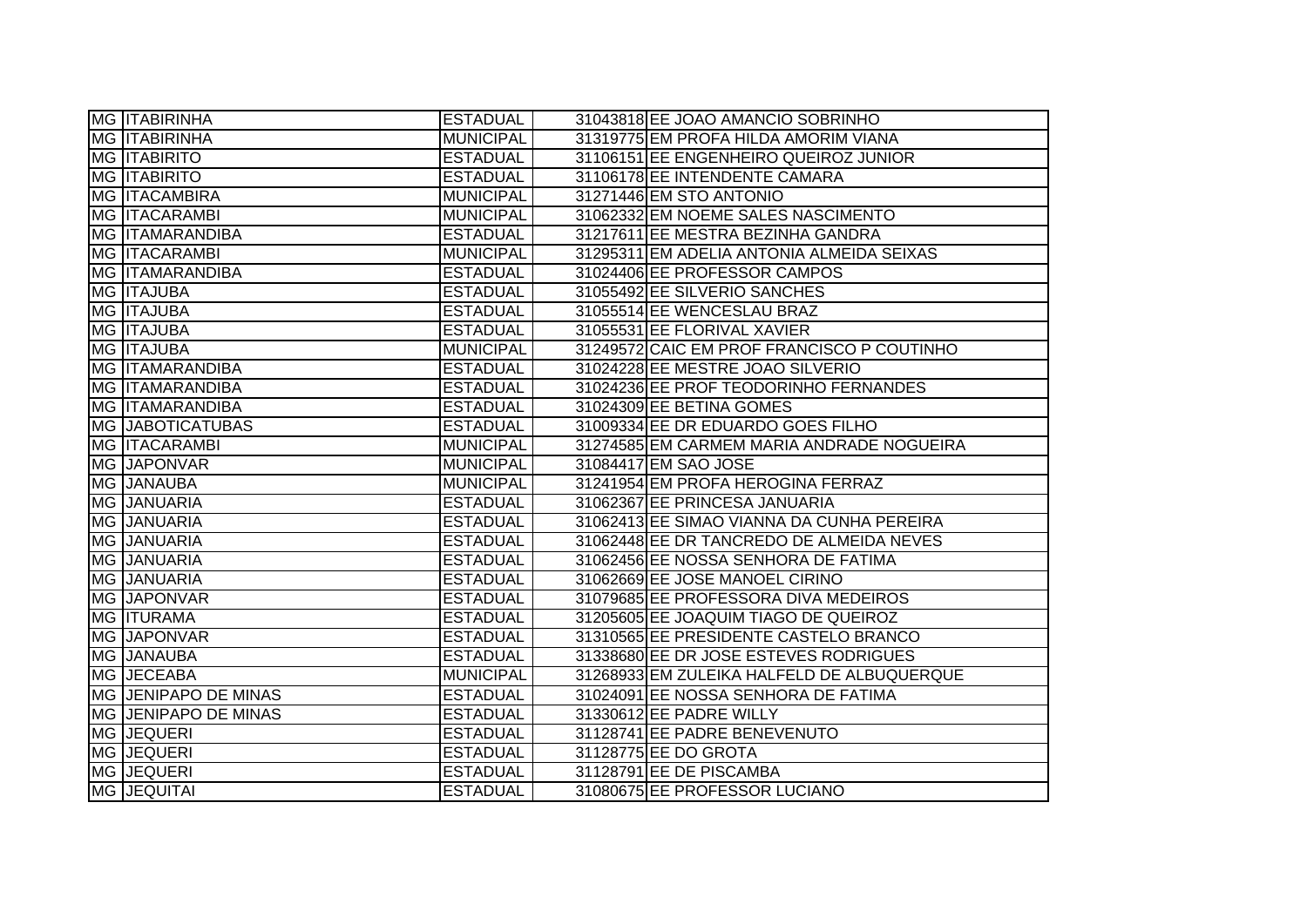| MG JEQUITAI             | <b>MUNICIPAL</b> | 31088439 EM HERODIADES FONSECA             |
|-------------------------|------------------|--------------------------------------------|
| MG JAPONVAR             | <b>ESTADUAL</b>  | 31239054 EE MANOEL PEREIRA DE ARAUJO       |
| MG JAMPRUCA             | <b>MUNICIPAL</b> | 31146498 EM SERGIO AVELINO PINHEIRO        |
| <b>MG JABOTICATUBAS</b> | <b>MUNICIPAL</b> | 31009318 EM CANDIDA DE LIMA OLYNTHO FERRAZ |
| MG JACINTO              | <b>ESTADUAL</b>  | 31184756 EE PROF ESTEVAO ARAUJO            |
| MG JACINTO              | <b>ESTADUAL</b>  | 31184799 EE DO HAVAI                       |
| <b>MG JACINTO</b>       | <b>MUNICIPAL</b> | 31187739 EM PEDRO ABELARDO DE ALMEIDA      |
| MG JACINTO              | <b>MUNICIPAL</b> | 31270784 EM OTELINO SOL                    |
| MG JAIBA                | <b>ESTADUAL</b>  | 31081230 EE VENCESLAU BRAS                 |
| MG JAIBA                | <b>ESTADUAL</b>  | 31081248 EE PROFA CLARA MENEZES DIAS       |
| MG JAIBA                | <b>ESTADUAL</b>  | 31239208 EE TIMOTEO LISBOA GUERRA          |
| MG JANAUBA              | <b>MUNICIPAL</b> | 31237671 EM DR ROBISON CRUSOE              |
| MG JAMPRUCA             | <b>ESTADUAL</b>  | 31146480 EE CORONEL ANTONIO LOPES          |
| MG JANAUBA              | <b>ESTADUAL</b>  | 31338699 EE DE ENSINO FUNDAMENTAL E MEDIO  |
| MG JANAUBA              | <b>ESTADUAL</b>  | 31080560 EE BARAO DE GORUTUBA              |
| MG JANAUBA              | <b>ESTADUAL</b>  | 31080586 EE DE CANAFISTULA                 |
| MG JANAUBA              | <b>ESTADUAL</b>  | 31080594 EE EUCLIDES DA CUNHA              |
| MG JANAUBA              | <b>ESTADUAL</b>  | 31080624 EE PROFESSORA NHA GUI AZEVEDO     |
| MG JANAUBA              | <b>ESTADUAL</b>  | 31080632 EE ROMULO SALES DE AZEVEDO        |
| MG JANAUBA              | <b>ESTADUAL</b>  | 31080659 EE BARREIRO DA RAIZ               |
| MG JANAUBA              | <b>ESTADUAL</b>  | 31218260 EE PROFA DIVA PINTO               |
| MG IRAI DE MINAS        | <b>ESTADUAL</b>  | 31198960 EE PE EUSTAQUIO                   |
| MG JAIBA                | <b>MUNICIPAL</b> | 31271454 EM ROQUE CARDOSO DOS SANTOS       |
| MG IBIAI                | <b>ESTADUAL</b>  | 31080471 EE CORONEL ARISTIDES BATISTA      |
| MG GUAXUPE              | <b>ESTADUAL</b>  | 31137278 EE N SRA APARECIDA                |
| MG GUAXUPE              | <b>MUNICIPAL</b> | 31137189 EM PROF JOSE DE SA                |
| MG GUAXUPE              | <b>MUNICIPAL</b> | 31244147 EM WAGNER RIBEIRO MACEDO          |
| MG GUIDOVAL             | <b>MUNICIPAL</b> | 31181145 EM ANTONIO BARBOSA NETO           |
| MG GUIMARANIA           | <b>ESTADUAL</b>  | 31198943 EE IRMAOS GUIMARAES               |
| <b>MG GUIMARANIA</b>    | <b>MUNICIPAL</b> | 31198927 EM MONS SEBASTIAO FERNANDES       |
| MG GURINHATA            | <b>MUNICIPAL</b> | 31196479 EM JOSE MARTINS ALAMEU            |
| <b>MG IBIRITE</b>       | <b>ESTADUAL</b>  | 31007846 EE JOSE RODRIGUES BETIM           |
| MG IBERTIOGA            | <b>MUNICIPAL</b> | 31270997 EM DR MARIO BATISTA DO NASCIMENTO |
| MG GUARDA-MOR           | <b>MUNICIPAL</b> | 31108499 EM DR SERGIO ULHOA                |
| <b>MG IBIAI</b>         | <b>ESTADUAL</b>  | 31080489 EE SAO FRANCISCO                  |
| <b>MG IBIAI</b>         | <b>ESTADUAL</b>  | 31080501 EE BOM JESUS DA VEREDA            |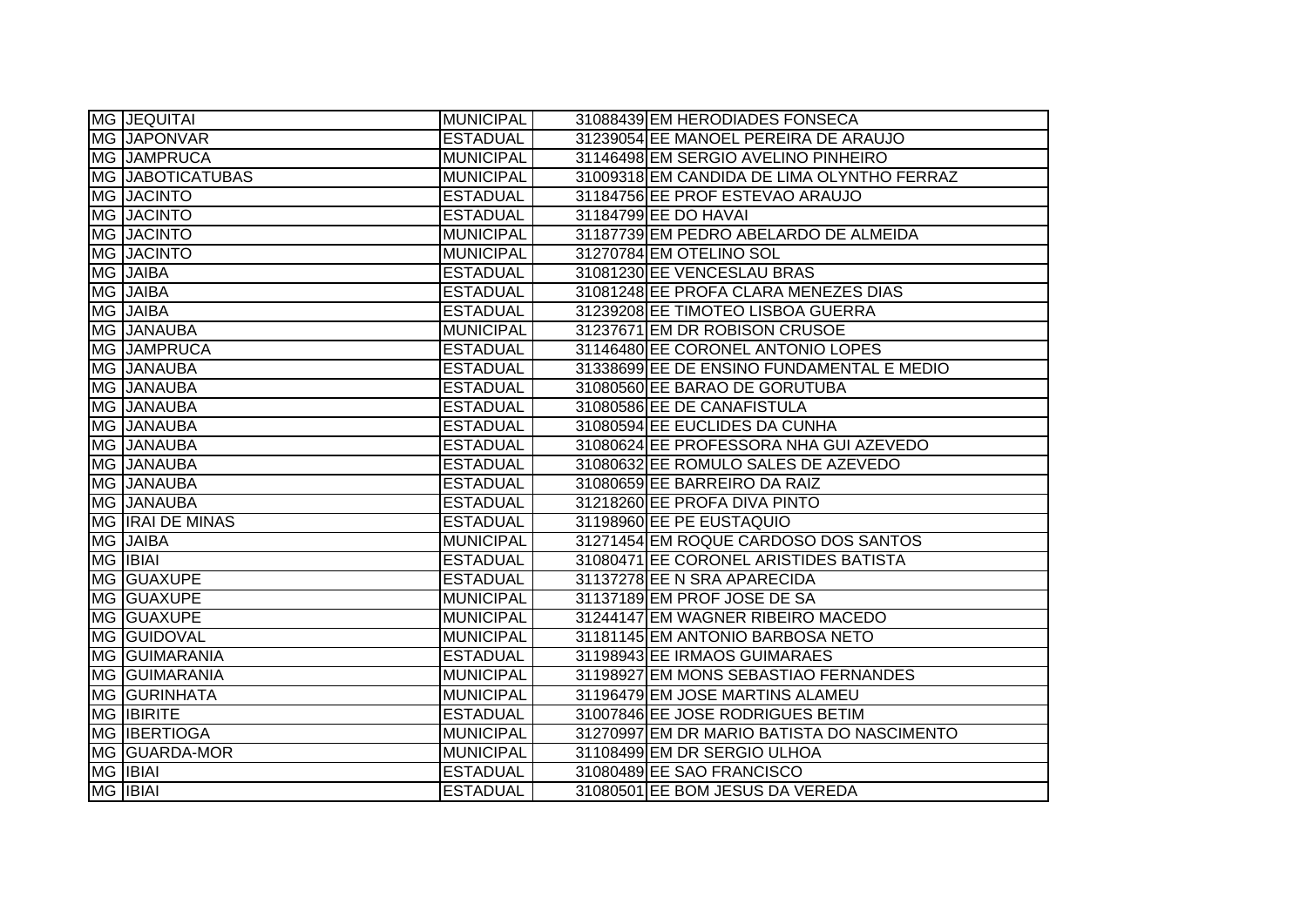| MG IBIAI            | MUNICIPAL        | 31233803 EM NOSSO ESPACO                       |
|---------------------|------------------|------------------------------------------------|
| <b>MG IBIAI</b>     | <b>MUNICIPAL</b> | 31321338 EM JOAO CARDOSO DA CRUZ               |
| <b>MG IBIRACATU</b> | <b>ESTADUAL</b>  | 31063541 EE ORLANDO AMADOR MELO                |
| <b>MG IBIRACATU</b> | <b>ESTADUAL</b>  | 31063550 EE VICENTE MARTINS PEREIRA            |
| <b>MG IBIRACATU</b> | <b>ESTADUAL</b>  | 31063576 EE MARIA BARBOSA LEITE                |
| <b>MG ITABIRA</b>   | <b>ESTADUAL</b>  | 31103276 EE MADRE MARIA DE JESUS               |
| <b>MG IAPU</b>      | <b>ESTADUAL</b>  | 31020401 EE DURVAL MADALENA                    |
| MG GUAPE            | <b>MUNICIPAL</b> | 31172685 EM DE APARECIDA DO SUL                |
| MG GRUPIARA         | <b>ESTADUAL</b>  | 31200549 EE CORONEL JOSE FALEIROS DE AGUIAR    |
| MG GUANHAES         | <b>ESTADUAL</b>  | 31043591 EE FAZ SAO SEBASTIAO                  |
| MG GUANHAES         | <b>ESTADUAL</b>  | 31043621 EE PADRE CAFE                         |
| MG GUANHAES         | <b>ESTADUAL</b>  | 31043648 EE SENADOR FRANCISCO NUNES COELHO     |
| MG GUANHAES         | <b>ESTADUAL</b>  | 31043656 EE NOSSA SENHORA DO CARMO             |
| MG GUANHAES         | <b>ESTADUAL</b>  | 31043699 EE ALBERTO CALDEIRA                   |
| MG GUANHAES         | <b>ESTADUAL</b>  | 31043702 EE OTAVIO NUNES LEITE                 |
| MG GUANHAES         | <b>MUNICIPAL</b> | 31049166 EM GUSTAVO COELHO                     |
| MG GUAXUPE          | <b>ESTADUAL</b>  | 31137227 EE DONA QUERIDINHA BIAS FORTES        |
| MG GUAPE            | <b>ESTADUAL</b>  | 31229326 EE ANTONIO PASSOS SILVA               |
| MG GUARDA-MOR       | <b>MUNICIPAL</b> | 31111406 EM DOROTEA BORGES NOVELINO            |
| MG GUAPE            | <b>MUNICIPAL</b> | 31177083 EM DEP JOAQUIM DE MELO FREIRE         |
| MG GUAPE            | <b>MUNICIPAL</b> | 31343013 EM PREFEITO JOSE PROCOPIO DE OLIVEIRA |
| MG GUARACIABA       | <b>ESTADUAL</b>  | 31128716 EE JOSE MATEUS DE VASCONCELOS         |
| MG GUARACIABA       | <b>ESTADUAL</b>  | 31128724 EE PE DIMAS                           |
| MG GUARACIAMA       | <b>ESTADUAL</b>  | 31079464 EE ANTONIO SOARES DA CRUZ             |
| MG GUARANI          | <b>MUNICIPAL</b> | 31181081 EM MIN ODILON BRAGA                   |
| <b>MG GUARARA</b>   | <b>MUNICIPAL</b> | 31068314 EM FERREIRA MARQUES                   |
| <b>MG IBIRITE</b>   | <b>ESTADUAL</b>  | 31009113 EE NO PARQUE ELIZABETH                |
| MG GUAPE            | <b>ESTADUAL</b>  | 31172715 EE DONA AGOSTINHA FLOR DE MARIA       |
| <b>MG IPANEMA</b>   | <b>MUNICIPAL</b> | 31272124 EM MONS ANTONIO                       |
| MG INHAPIM          | <b>ESTADUAL</b>  | 31020427 EE DR ALIPIO FERNANDES                |
| <b>MG INHAPIM</b>   | <b>ESTADUAL</b>  | 31020435 EE ANTONIO CARLOS                     |
| <b>MG INHAPIM</b>   | <b>ESTADUAL</b>  | 31020460 EE JOAO DE ALMEIDA PIMENTEL           |
| <b>MG INHAPIM</b>   | <b>ESTADUAL</b>  | 31020486 EE JOAQUIM FRANCISCO XAVIER           |
| <b>MG INHAPIM</b>   | <b>ESTADUAL</b>  | 31020699 EE EUCLIDES PINTO DE OLIVEIRA         |
| MG INIMUTABA        | <b>ESTADUAL</b>  | 31141119 EE DR PACIFICO MASCARENHAS            |
| <b>MG IPABA</b>     | <b>ESTADUAL</b>  | 31019909 EE EMILIA CABRAL MOTA                 |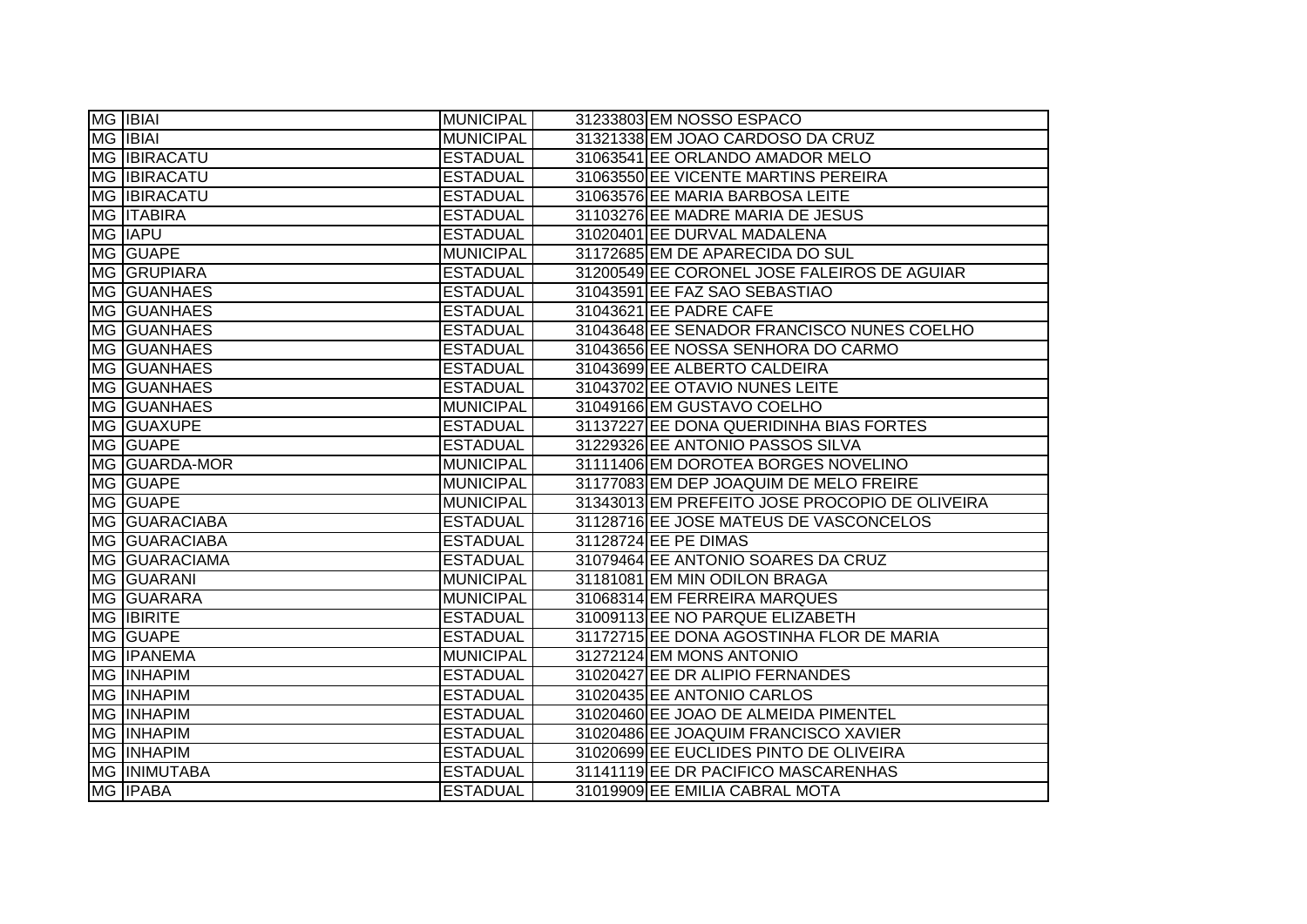| <b>MG IBIRACATU</b>         | <b>MUNICIPAL</b> | 31067733 EM PIO CORREA DE BRITO            |
|-----------------------------|------------------|--------------------------------------------|
| <b>MG IPANEMA</b>           | <b>ESTADUAL</b>  | 31218987 EE IMACULADA CONCEICAO            |
| <b>MG INDAIABIRA</b>        | <b>ESTADUAL</b>  | 31082261 EE JOAQUIM VIEIRA                 |
| MG <b>IPATINGA</b>          | <b>ESTADUAL</b>  | 31191124 EE MAURILIO ALBANESE NOVAES       |
| MG <b>IPATINGA</b>          | <b>ESTADUAL</b>  | 31191183 EE ENGENHEIRO AMARO LANARI JUNIOR |
| <b>MG IPATINGA</b>          | <b>ESTADUAL</b>  | 31191264 EE MANOELA SOARES BICALHO         |
| MG IPATINGA                 | <b>ESTADUAL</b>  | 31191281 EE CHICO MENDES                   |
| <b>MG IPIACU</b>            | <b>MUNICIPAL</b> | 31196495 EM BARAO DO RIO BRANCO            |
| <b>MG IPIACU</b>            | <b>MUNICIPAL</b> | 31197661 EM JOSE OLYNTHO FERREIRA          |
| MG <b>IPUIUNA</b>           | <b>ESTADUAL</b>  | 31124460 EE CRISTIANO MACHADO              |
| MG <b>IPUIUNA</b>           | <b>MUNICIPAL</b> | 31270750 EM CRISTIANO MACHADO              |
| MG IPABA                    | <b>MUNICIPAL</b> | 31019682 EM PE JOAO GERALDO RODRIGUES      |
| <b>MG IGARAPE</b>           | <b>MUNICIPAL</b> | 31317306 EM CELUTA RIBEIRO DA SILVA        |
| <b>MG IBIRITE</b>           | <b>ESTADUAL</b>  | 31014362 EE SANDOVAL SOARES DE AZEVEDO     |
| <b>MG IBIRITE</b>           | <b>MUNICIPAL</b> | 31231681 EM PROFA CARMELITA DE C GARCIA    |
| <b>MG IBITURUNA</b>         | <b>MUNICIPAL</b> | 31271969 EM FERNAO DIAS PAES               |
| MG ICARAI DE MINAS          | <b>ESTADUAL</b>  | 31063240 EE OLHOS D AGUA                   |
| MG ICARAI DE MINAS          | <b>ESTADUAL</b>  | 31063258 EE JOSE BERNARDINO                |
| MG ICARAI DE MINAS          | <b>MUNICIPAL</b> | 31272906 EM ODILIA OLIVEIRA DE ALMEIDA     |
| MG IGARAPE                  | <b>ESTADUAL</b>  | 31009237 EE SANTA CHIARA                   |
| MG IGARAPE                  | <b>MUNICIPAL</b> | 31226319 EM DONA MARIA JOSE HENRIQUES      |
| MG INGAI                    | <b>ESTADUAL</b>  | 31134104 EE RAMIRO DE SOUZA ANDRADE        |
| MG IGARAPE                  | <b>MUNICIPAL</b> | 31316911 EM PROFA AMELIA AMARAL E SILVA    |
| <b>MG INDIANOPOLIS</b>      | <b>MUNICIPAL</b> | 31269514 EM DE INDIANOPOLIS                |
| MG IGARATINGA               | <b>ESTADUAL</b>  | 31033634 EE DONA AMANDA PINHEIRO SENNA     |
| MG IGUATAMA                 | <b>ESTADUAL</b>  | 31033685 EE PAULA CARVALHO                 |
| <b>MG IGUATAMA</b>          | <b>MUNICIPAL</b> | 31033642 EM CEL JOSE GARCIA PEREIRA        |
| <b>MG ILICINEA</b>          | <b>ESTADUAL</b>  | 31312088 EE DONA MARIA NICESIA VILELA      |
| <b>MG ILICINEA</b>          | <b>MUNICIPAL</b> | 31172839 EM PROF ISMAEL SILVA              |
| MG IMBE DE MINAS            | <b>ESTADUAL</b>  | 31019615 EE MANOEL JOAQUIM TEODORO         |
| <b>MG INDAIABIRA</b>        | <b>ESTADUAL</b>  | 31082252 EE JOAO CALDEIRA                  |
| MG CORREGO FUNDO            | <b>ESTADUAL</b>  | 31115347 EE PADRE JOSE SANGALI             |
| MG IGARAPE                  | <b>MUNICIPAL</b> | 31231703 EM MESTRA DONANA                  |
| <b>MG BRASOPOLIS</b>        | <b>ESTADUAL</b>  | 31054500 EE ALFREDO ALBANO DE OLIVEIRA     |
| MG BRASILANDIA DE MINAS     | <b>ESTADUAL</b>  | 31108731 EE CYRO GOES                      |
| <b>MG BRASILIA DE MINAS</b> | <b>ESTADUAL</b>  | 31079561 EE CREMILDA PASSOS                |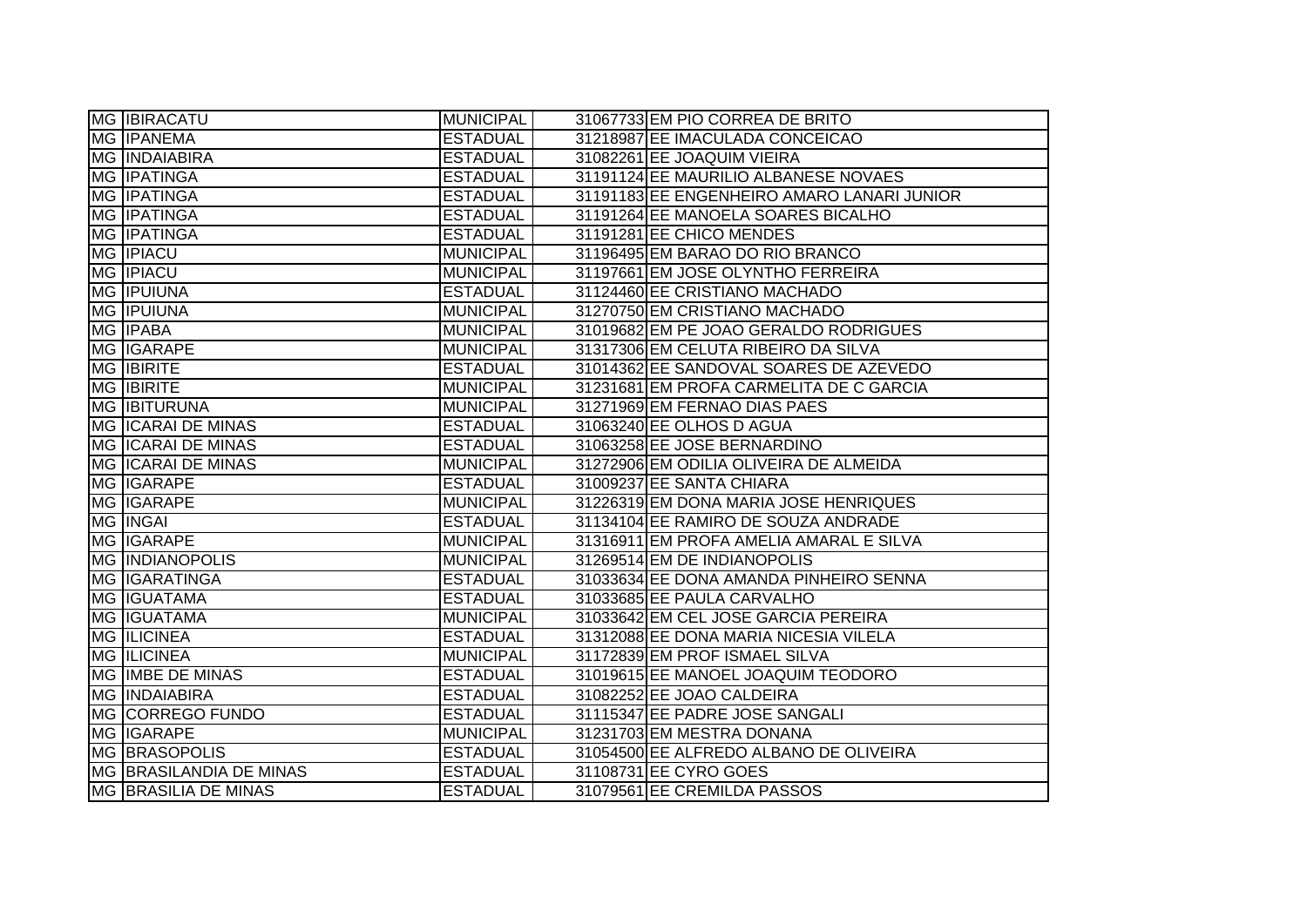| <b>MG BRASILIA DE MINAS</b>     | <b>ESTADUAL</b>  | 31079570 EE JOAO BERALDO                         |
|---------------------------------|------------------|--------------------------------------------------|
| <b>MG BRASILIA DE MINAS</b>     | <b>ESTADUAL</b>  | 31079588 EE MESTRA BILA                          |
| MG BRASILIA DE MINAS            | <b>ESTADUAL</b>  | 31079596 EE RUTH ALVES PROENCA                   |
| MG BRASILIA DE MINAS            | <b>ESTADUAL</b>  | 31079618 EE ADELAIDE MEDEIROS                    |
| <b>MG BRASILIA DE MINAS</b>     | <b>ESTADUAL</b>  | 31079634 EE FRANCISCO DE PAULA ANTUNES           |
|                                 |                  | EM PROFESSORA MARIA DAS DORES PIRES              |
| <b>MG BUENOPOLIS</b>            | <b>MUNICIPAL</b> | 31273805 CAFAGGI                                 |
| <b>IMG BRASILIA DE MINAS</b>    | <b>MUNICIPAL</b> | 31084034 EM PE ANTONIO CARVALHO MAGALHAES        |
| MG BOTUMIRIM                    | <b>ESTADUAL</b>  | 31079511 EE SAO FRANCISCO DE ASSIS               |
| <b>MG BRASOPOLIS</b>            | <b>MUNICIPAL</b> | 31054411 EM CEL FRANCISCO BRAZ                   |
| <b>MG BRASOPOLIS</b>            | <b>MUNICIPAL</b> | 31054445 EM DONA MARIA CARNEIRO BRAZ             |
| MG BRAUNAS                      | <b>MUNICIPAL</b> | 31271179 EM FERNANDO MOREIRA PINTO               |
| <b>MG BRUMADINHO</b>            | <b>ESTADUAL</b>  | 31008184 EE PADRE MACHADO                        |
| <b>MG BRUMADINHO</b>            | <b>ESTADUAL</b>  | 31008192 EE PAULO NETO ALKIMIM                   |
| MG BUENO BRANDAO                | <b>MUNICIPAL</b> | 31216810 EM DO JD CAMPO MISTICO                  |
| <b>MG BUENOPOLIS</b>            | <b>ESTADUAL</b>  | 31140384 EE NOSSA SENHORA DO CARMO               |
| MG BOM DESPACHO                 | <b>ESTADUAL</b>  | 31032344 EE PROFESSOR WILSON LOPES DO COUTO      |
| <b>MG BRASILIA DE MINAS</b>     | <b>ESTADUAL</b>  | 31079651 EE JOSIAS DE MATOS                      |
|                                 |                  |                                                  |
| <b>MG BONFINOPOLIS DE MINAS</b> | <b>MUNICIPAL</b> | 31108359 EM DERCILIO DUARTE MELGACO              |
| MG CORREGO NOVO                 | <b>ESTADUAL</b>  | 31020265 EE PRESIDENTE TANCREDO DE ALMEIDA NEVES |
| MG BOM DESPACHO                 | <b>ESTADUAL</b>  | 31312380 EE TANCREDO NEVES                       |
| MG BOM DESPACHO                 | <b>MUNICIPAL</b> | 31032352 EM FLAVIO CANCADO FILHO                 |
| MG BOM DESPACHO                 | <b>MUNICIPAL</b> | 31218391 EM DONA DUCA - NEEC                     |
| MG BOM JARDIM DE MINAS          | <b>MUNICIPAL</b> | 31068098 EM MONSENHOR NARDY                      |
| MG BOM JESUS DO GALHO           | <b>ESTADUAL</b>  | 31019143 EE PRESIDENTE ARTUR BERNARDES           |
| MG BOM JESUS DO GALHO           | <b>ESTADUAL</b>  | 31213314 EE JOAO PAULO II                        |
|                                 |                  | CENTRO MUNICIPAL DE EDUCACAO MARIA DA            |
| MG BOM JESUS DO GALHO           | <b>MUNICIPAL</b> | 31021407 PENHA IVONE ABRAO                       |
| <b>MG BRAS PIRES</b>            | <b>ESTADUAL</b>  | 31180793 EE SAO LUIS                             |
| MG BOM SUCESSO                  | <b>MUNICIPAL</b> | 31267694 EM DR LIBERIO SOARES                    |
| MG BOTUMIRIM                    | <b>ESTADUAL</b>  | 31079537 EE RENATO AZEREDO                       |
| MG BONFINOPOLIS DE MINAS        | <b>MUNICIPAL</b> | 31266825 EM JOAO LUIZ DOS SANTOS                 |
| <b>MG BONITO DE MINAS</b>       | <b>ESTADUAL</b>  | 31062502 EE PROFESSOR HENRIQUE DE MATOS          |
| MG BORDA DA MATA                | <b>ESTADUAL</b>  | 31054381 EE PIO XII                              |
| <b>MG BOTELHOS</b>              | <b>ESTADUAL</b>  | 31123943 EE ERNESTO SANTIAGO                     |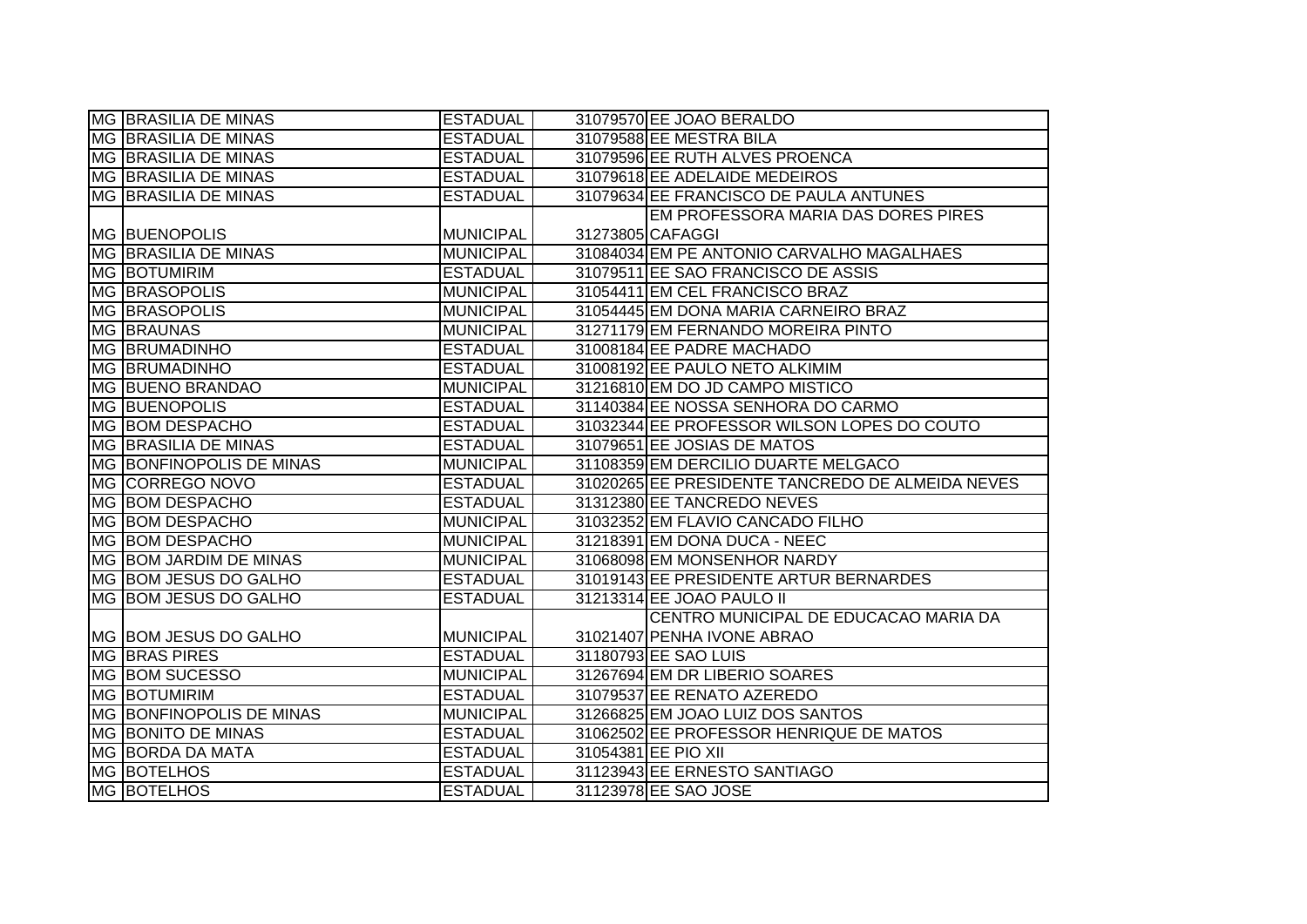| MG BOTELHOS                  | <b>MUNICIPAL</b> | 31123994 EM ISAURA VILELA BRASILEIRO              |
|------------------------------|------------------|---------------------------------------------------|
| <b>MG BOTUMIRIM</b>          | <b>ESTADUAL</b>  | 31079502 EE DR JOSE ESTEVES RODRIGUES             |
| <b>MG BUGRE</b>              | <b>MUNICIPAL</b> | 31272264 EM NERISSA MARQUES DOS REIS              |
| MG BOM REPOUSO               | <b>MUNICIPAL</b> | 31270504 EM PREF ATILIO DA SILVA BRANDAO          |
| <b>MG CAMPINA VERDE</b>      | <b>MUNICIPAL</b> | 31158411 EM SAO VICENTE DE PAULO                  |
| MG CAMPANARIO                | <b>MUNICIPAL</b> | 31150291 EM HILDEBRANDO CABRAL                    |
| MG CAMPANARIO                | <b>MUNICIPAL</b> | 31267481 EM ANA BARBOSA                           |
| MG CAMPANHA                  | <b>ESTADUAL</b>  | 31171484 EE VITAL BRASIL                          |
| MG CAMPANHA                  | <b>ESTADUAL</b>  | 31171492 EE ZOROASTRO DE OLIVEIRA                 |
| MG CAMPANHA                  | <b>ESTADUAL</b>  | 31239135 EE PROFA BENEDITA ROQUIM                 |
| MG CAMPESTRE                 | <b>ESTADUAL</b>  | 31124257 EE CEL JOSE CUSTODIO                     |
| <b>MG CAMPINA VERDE</b>      | <b>ESTADUAL</b>  | 31158399 EE NOSSA SENHORA DAS GRACAS              |
| MG BUENOPOLIS                | <b>MUNICIPAL</b> | 31273228 EM NOEMI PEREIRA DA COSTA                |
| <b>MG CAMPINA VERDE</b>      | <b>MUNICIPAL</b> | 31158364 EM PRESIDENTE TANCREDO NEVES             |
| MG CAMANDUCAIA               | <b>MUNICIPAL</b> | 31054674 EM KARLIS KEMPIS                         |
| MG CAMPO AZUL                | <b>MUNICIPAL</b> | 31272574 EM NAIR MENDES ALMEIDA                   |
| MG CAMPO BELO                | <b>ESTADUAL</b>  | 31202185 EE ABILIO NEVES                          |
| MG CAMPO BELO                | <b>ESTADUAL</b>  | 31202304 EE JARBAS GAMBOGI                        |
| MG CAMPO BELO                | <b>ESTADUAL</b>  | 31202312 EE JOSE DO PATROCINIO CARDOSO            |
| MG CAMPO BELO                | <b>ESTADUAL</b>  | 31202321 EE MIGUEL ROGANA                         |
| MG CAMPO BELO                | MUNICIPAL        | 31202363 EM PROF JOSE OTAVIANO NEVES              |
| MG CAMPO BELO                | MUNICIPAL        | 31331601 EM LUCILLA GIBRAM CAMBRAIA               |
| MG CAMPO DO MEIO             | <b>ESTADUAL</b>  | 31171549 EE PE CHICO                              |
| <b>MG CAMPINA VERDE</b>      | <b>ESTADUAL</b>  | 31319147 EE DR NICODEMUS DE MACEDO                |
| <b>MG CACHOEIRA DE PAJEU</b> | <b>ESTADUAL</b>  | 31184616 EE BARAO DO RIO BRANCO                   |
| <b>MG BURITIS</b>            | <b>ESTADUAL</b>  | 31246204 EE ANALIA CARNEIRO DOS SANTOS            |
| <b>MG BURITIS</b>            | <b>MUNICIPAL</b> | 31108405 EM CANDIDO JOSE LOPES                    |
| <b>MG BURITIS</b>            | <b>MUNICIPAL</b> | 31110639 EM NILSON ALVES DE SOUZA                 |
| <b>MG BURITIS</b>            | <b>MUNICIPAL</b> | 31331384 EM JOAO DA PENA LOBO                     |
| <b>MG BURITIZEIRO</b>        | <b>ESTADUAL</b>  | 31079693 EE PROFESSORA ELISA TEIXEIRA DE CARVALHO |
| <b>MG BURITIZEIRO</b>        | <b>ESTADUAL</b>  | 31079707 EE BENEDITA CONCEICAO ROQUETTE           |
| MG BURITIZEIRO               | <b>ESTADUAL</b>  | 31079715 EE PROFESSORA MARIETA AMORIM VIEIRA      |
| MG BURITIZEIRO               | MUNICIPAL        | 31084697 EM INACIO ALVES MOREIRA                  |
| <b>MG CAMPANARIO</b>         | <b>ESTADUAL</b>  | 31146471 EE ANTONIO DUARTE SOBRINHO               |
| MG CABO VERDE                | <b>ESTADUAL</b>  | 31124079 EE PROF PEDRO SATURNINO MAGALHAES        |
| MG CAMANDUCAIA               | <b>MUNICIPAL</b> | 31057797 EM FRANCISCO LEITE DE MELO               |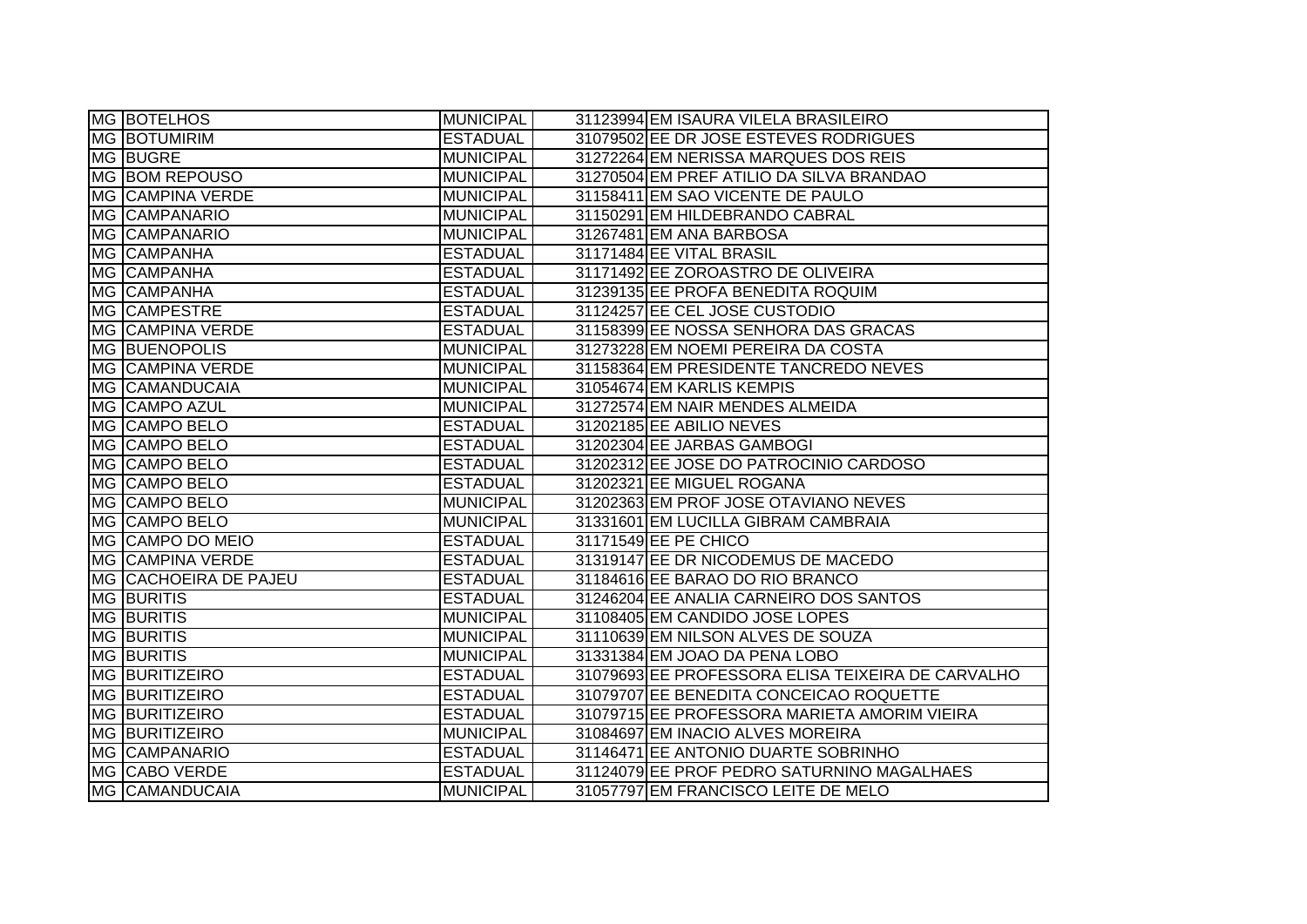| MG CACHOEIRA DE PAJEU         | <b>ESTADUAL</b>  | 31205613 EE DO POV DE AGUAS ALTAS        |
|-------------------------------|------------------|------------------------------------------|
| MG CACHOEIRA DE PAJEU         | <b>MUNICIPAL</b> | 31228966 EM VITAL BRASIL                 |
| <b>MG CAETANOPOLIS</b>        | <b>ESTADUAL</b>  | 31319015 EE PROFA CELIA MARIA BARBOSA    |
| MG CAETE                      | <b>ESTADUAL</b>  | 31008427 EE CARLINDO CAETANO PINTO       |
| MG CAJURI                     | <b>ESTADUAL</b>  | 31128449 EE CAPITAO ARNALDO DIAS ANDRADE |
| MG CAMANDUCAIA                | <b>ESTADUAL</b>  | 31054631 EE MIGUEL CHIARADIA             |
| MG CAMANDUCAIA                | <b>ESTADUAL</b>  | 31054640 EE VIRGINIA MARCONDES ESCOBAR   |
| MG BOCAIUVA                   | <b>MUNICIPAL</b> | 31276723 EM PROFA ZECA CALIXTO           |
| MG CABECEIRA GRANDE           | <b>ESTADUAL</b>  | 31109100 EE DEP EDUARDO LUCAS            |
| MG BARBACENA                  | <b>MUNICIPAL</b> | 31306134 EM TONY MARCOS DE ANDRADE       |
| MG BARBACENA                  | <b>ESTADUAL</b>  | 31015067 EE DR ALBERTO VIEIRA PEREIRA    |
| MG BARBACENA                  | <b>ESTADUAL</b>  | 31015091 EE DR TEOBALDO TOLLENDAL        |
| MG BARBACENA                  | <b>ESTADUAL</b>  | 31015199 EE PE MESTRE CORREA             |
| MG BARBACENA                  | <b>ESTADUAL</b>  | 31015237 EE SAO MIGUEL                   |
| MG BARBACENA                  | <b>ESTADUAL</b>  | 31319023 EE SAO MIGUEL ARCANJO           |
| MG BARBACENA                  | <b>MUNICIPAL</b> | 31015172 EM OSWALDO FORTINI              |
| MG BARBACENA                  | <b>MUNICIPAL</b> | 31015270 EM MONSENHOR LOPES              |
| MG BELO HORIZONTE             | <b>ESTADUAL</b>  | 31000876 EE NECESIO TAVARES              |
| MG BARBACENA                  | <b>MUNICIPAL</b> | 31212491 EM SEBASTIAO FRANCISCO DO VALE  |
| MG BARAO DE COCAIS            | <b>MUNICIPAL</b> | 31007731 EM ALVINA CAMPOS                |
| MG BARBACENA                  | <b>MUNICIPAL</b> | 31339598 EM DR MARTIM PAULUCCI           |
| MG BARRA LONGA                | <b>ESTADUAL</b>  | 31128368 EE CLAUDIONOR LOPES             |
| MG BARRA LONGA                | <b>ESTADUAL</b>  | 31128414 EE PE JOSE EPIFANIO GONCALVES   |
| MG BARROSO                    | <b>ESTADUAL</b>  | 31015334 EE CONEGO LUIZ GIAROLA CARLOS   |
| MG BELA VISTA DE MINAS        | <b>ESTADUAL</b>  | 31102733 EE PE OSWALDO DE PODESTA        |
| <b>MG BELA VISTA DE MINAS</b> | <b>MUNICIPAL</b> | 31102741 EM BENTO AUGUSTO                |
| <b>MG BELMIRO BRAGA</b>       | <b>ESTADUAL</b>  | 31067890 EE DE BELMIRO BRAGA             |
| MG BOM DESPACHO               | <b>ESTADUAL</b>  | 31032361 EE IRMA MARIA                   |
| MG BARBACENA                  | <b>MUNICIPAL</b> | 31212474 EM ALBERTO CORREA               |
| MG ATALEIA                    | <b>ESTADUAL</b>  | 31146412 EE DE NOVO HORIZONTE            |
| MG ARAXA                      | <b>MUNICIPAL</b> | 31241041 EM PROFA LEONILDA MONTANDON     |
| MG ARCEBURGO                  | <b>MUNICIPAL</b> | 31136859 EM CEL CANDIDO SOUZA DIAS       |
| MG ARGIRITA                   | <b>MUNICIPAL</b> | 31096644 EM DR CUSTODIO JUNQUEIRA        |
| MG ARICANDUVA                 | <b>ESTADUAL</b>  | 31024295 EE TEODOMIRO CALDEIRA LEAO      |
| <b>MG ARINOS</b>              | <b>ESTADUAL</b>  | 31108227 EE CARMOSINA DURAES MARTINS     |
| <b>MG ARINOS</b>              | <b>ESTADUAL</b>  | 31231860 EE PROF BENEVIDES               |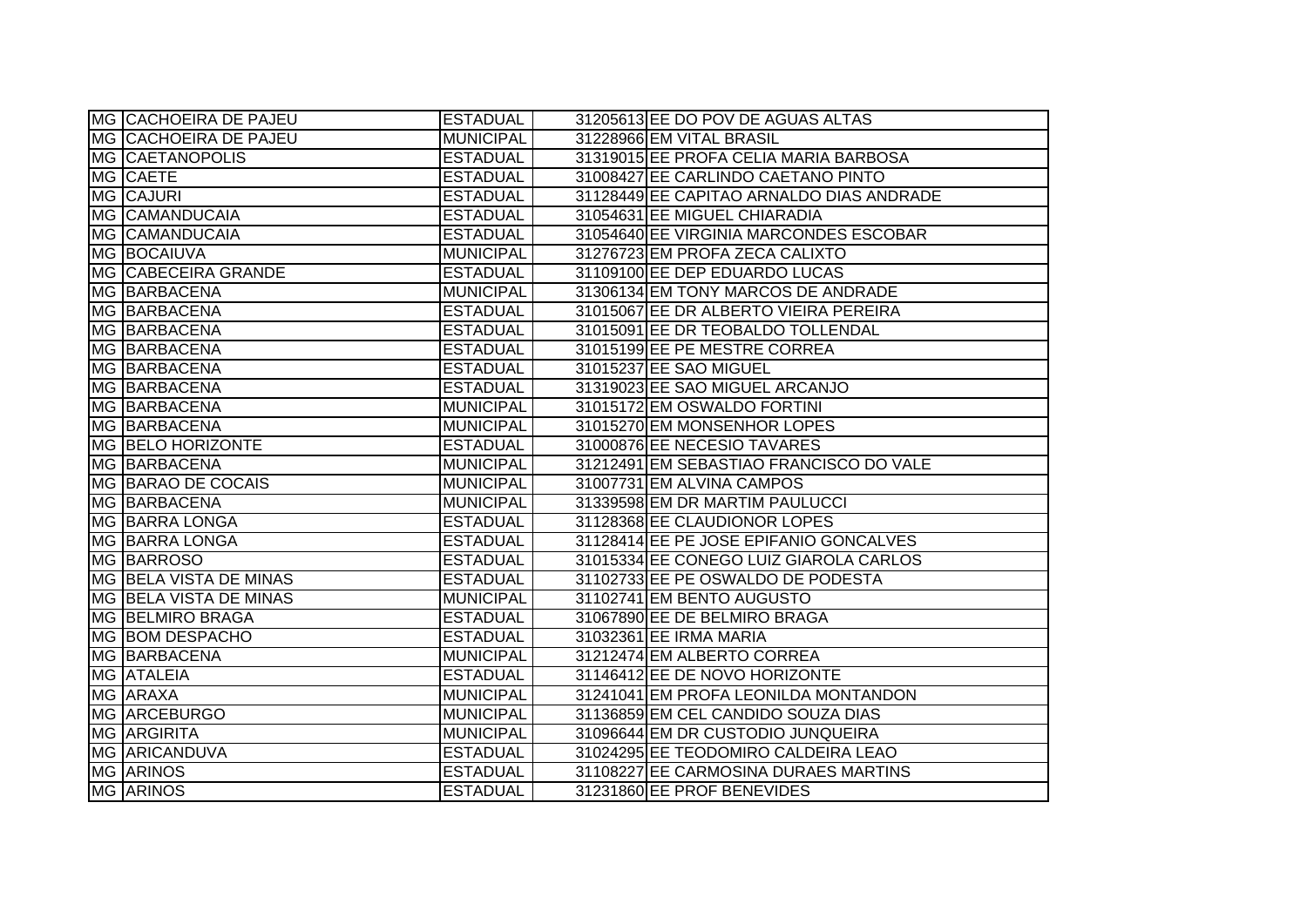| <b>MG ARINOS</b>               | <b>MUNICIPAL</b> | 31272558 EM JOAO GONTIJO FERREIRA            |
|--------------------------------|------------------|----------------------------------------------|
| <b>MG ATALEIA</b>              | <b>ESTADUAL</b>  | 31146285 EE PREFEITO CLEMENTE ESTEVES FERRAZ |
| <b>IMG BARAO DE MONTE ALTO</b> | <b>MUNICIPAL</b> | 31269760 EM PROFA MARIA LOURDES RODRIGUES    |
| <b>MG ATALEIA</b>              | <b>ESTADUAL</b>  | 31146323 EE PROFESSORA HERMINIA P DE ALMEIDA |
| MG BARAO DE MONTE ALTO         | <b>MUNICIPAL</b> | 31096733 EM CAP EVARISTO                     |
| MG ATALEIA                     | <b>ESTADUAL</b>  | 31338818 EE DE ENSINO FUNDAMENTAL E MEDIO    |
| MG AUGUSTO DE LIMA             | <b>MUNICIPAL</b> | 31251241 EM PROFESSORA LAURA MARTINS         |
| MG BAEPENDI                    | <b>MUNICIPAL</b> | 31258601 EM RACHEL CAMPOS GONCALVES          |
| MG BALDIM                      | <b>ESTADUAL</b>  | 31140376 EE OSCAR ARTUR GUIMARAES            |
| MG BAMBUI                      | <b>ESTADUAL</b>  | 31307327 EE MACIONILIA MONTIJO               |
| <b>IMG BAANDEIRA</b>           | <b>ESTADUAL</b>  | 31184632 EE JOAO DOS SANTOS AMARAL           |
| MG BARAO DE COCAIS             | <b>ESTADUAL</b>  | 31007706 EE ODILON BEHRENS                   |
| MG BELO HORIZONTE              | <b>ESTADUAL</b>  | 31001104 EE PROF FRANCISCO BRANT             |
| MG ATALEIA                     | <b>ESTADUAL</b>  | 31146315 EE DR ANTONIO OLINTO                |
| MG BOA ESPERANCA               | <b>ESTADUAL</b>  | 31171123 EE CASIMIRO SILVA                   |
| MG BERTOPOLIS                  | <b>ESTADUAL</b>  | 31146439 EE DE UMBURANINHA                   |
| MG BERTOPOLIS                  | <b>MUNICIPAL</b> | 31239461 EM PROF WALDEMAR MENDES DE CASTRO   |
| MG BETIM                       | <b>ESTADUAL</b>  | 31007862 EE JOAO PAULO I                     |
| MG BETIM                       | <b>ESTADUAL</b>  | 31212610 EE MARIA JOSE CAMPOS                |
| MG BETIM                       | <b>MUNICIPAL</b> | 31007773 EM FREI ROGATO                      |
| MG BIAS FORTES                 | <b>ESTADUAL</b>  | 31015342 EE CISIPHO CAMPOS                   |
| <b>MG BICAS</b>                | <b>MUNICIPAL</b> | 31067971 EM DR MATHEUS MONTEIRO DA SILVA     |
| <b>MG BELO HORIZONTE</b>       | <b>ESTADUAL</b>  | 31000710 EE MELO VIANA                       |
| MG BICAS                       | <b>MUNICIPAL</b> | 31269883 EM CORONEL JOAQUIM JOSE DE SOUZA    |
| MG BERIZAL                     | <b>ESTADUAL</b>  | 31082902 EE JOAO ALVARO BAHIA                |
| MG BOA ESPERANCA               | <b>ESTADUAL</b>  | 31171191 EE DR SA BRITO                      |
| MG BOA ESPERANCA               | <b>ESTADUAL</b>  | 31171255 EE PROFESSORA SILVIA MESQUITA       |
| MG BOA ESPERANCA               | <b>ESTADUAL</b>  | 31171271 EE ACHILLES NAVES                   |
| MG BOA ESPERANCA               | <b>MUNICIPAL</b> | 31171085 EM PROFA ANITA BANDEIRA             |
| MG BOA ESPERANCA               | <b>MUNICIPAL</b> | 31274267 EM DEP JOSE ALDO DOS SANTOS         |
| MG BOCAINA DE MINAS            | <b>MUNICIPAL</b> | 31068055 EM ALVARO BENFICA                   |
| MG BOCAIUVA                    | <b>ESTADUAL</b>  | 31079367 EE CRISTINA CAMARA                  |
| MG BOCAIUVA                    | <b>ESTADUAL</b>  | 31079499 EE JOAO OSORIO DE QUEIROZ           |
| MG BICAS                       | <b>MUNICIPAL</b> | 31067989 EM CORONEL RETTO JUNIOR             |
| MG BELO HORIZONTE              | <b>ESTADUAL</b>  | 31002500 EE MARIA LUIZA MIRANDA BASTOS       |
| MG BELO HORIZONTE              | <b>ESTADUAL</b>  | 31001325 EE ELISEU LABORNE E VALE            |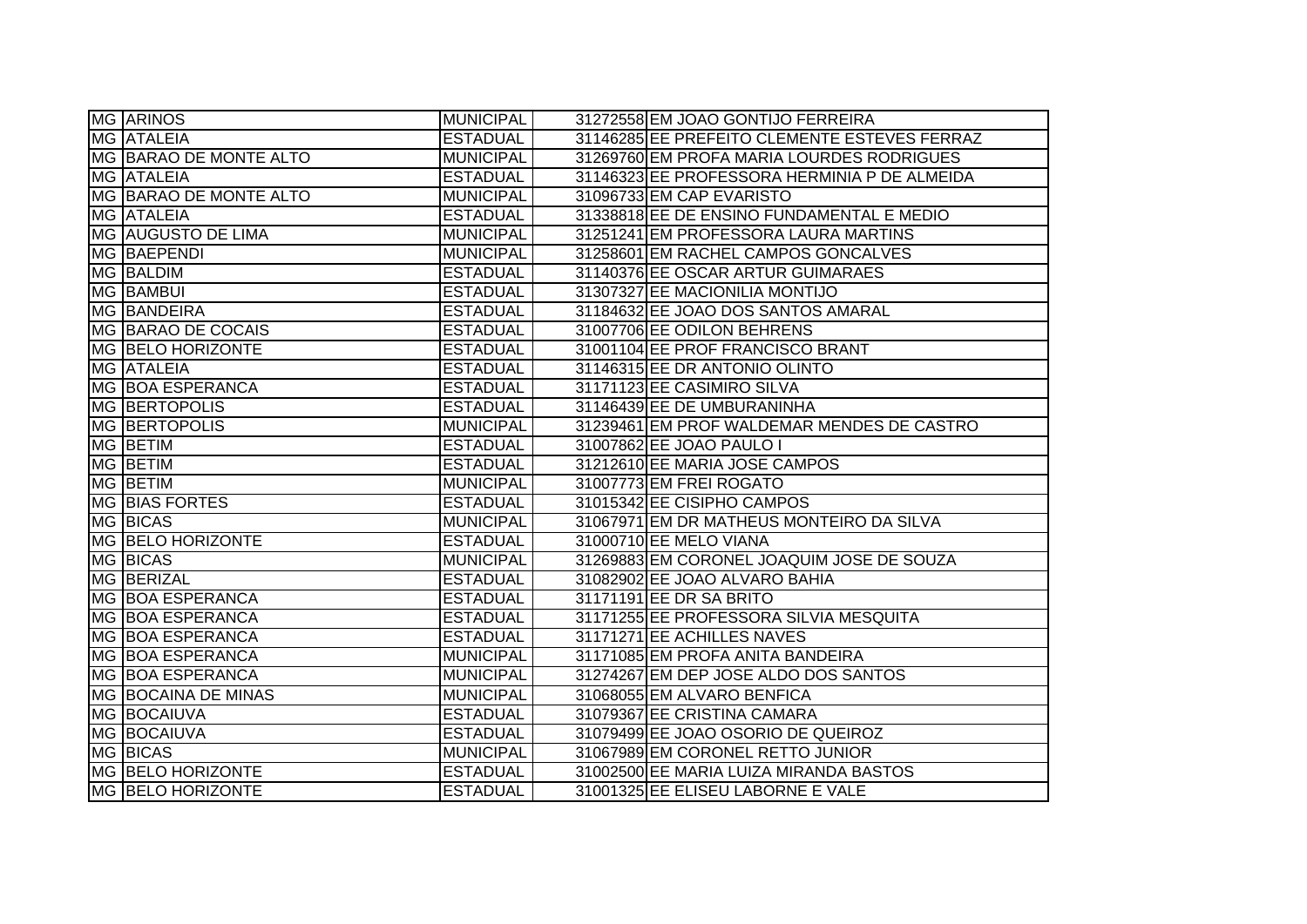| MG BELO HORIZONTE           | <b>ESTADUAL</b>  | 31001589 EE PROFESSOR PEDRO ALEIXO           |
|-----------------------------|------------------|----------------------------------------------|
| <b>MG BELO HORIZONTE</b>    | <b>ESTADUAL</b>  | 31001597 EE ELPIDIO ARISTIDES DE FREITAS     |
| MG BELO HORIZONTE           | <b>ESTADUAL</b>  | 31001694 EE PADRE MATIAS                     |
| <b>MG BELO HORIZONTE</b>    | <b>ESTADUAL</b>  | 31001716 EE DR PAULO DINIZ CHAGAS            |
| MG BELO HORIZONTE           | <b>ESTADUAL</b>  | 31001783 EE AUGUSTO DE LIMA                  |
| MG BELO HORIZONTE           | <b>ESTADUAL</b>  | 31001791 EE DESEMBARGADOR RODRIGUES CAMPOS   |
| MG BELO HORIZONTE           | <b>ESTADUAL</b>  | 31001813 EE PAULO DAS GRACAS DA SILVA        |
| <b>MG BERTOPOLIS</b>        | <b>ESTADUAL</b>  | 31146421 EE DE BERTOPOLIS                    |
| MG BELO HORIZONTE           | <b>ESTADUAL</b>  | 31002143 EE SAGRADA FAMILIA II               |
| MG BERIZAL                  | <b>MUNICIPAL</b> | 31271411 EM DE ENS FUND 1 A 4 S              |
| MG BELO HORIZONTE           | <b>ESTADUAL</b>  | 31322563 EE JOVEM PROTAGONISTA               |
| MG BELO HORIZONTE           | <b>ESTADUAL</b>  | 31322636 EE PADRE JOAO DE MATTOS ALMEIDA     |
| MG BELO HORIZONTE           | <b>MUNICIPAL</b> | 31002593 ESCOLA MUNICIPAL BELO HORIZONTE     |
| <b>MG BELO HORIZONTE</b>    | <b>MUNICIPAL</b> | 31003441 ESCOLA MUNICIPAL IMACO              |
| MG BELO VALE                | <b>ESTADUAL</b>  | 31106020 EE DR GAMA CERQUEIRA                |
| <b>MG BERILO</b>            | <b>ESTADUAL</b>  | 31023132 EE DE LELIVELDIA                    |
| MG BERILO                   | <b>ESTADUAL</b>  | 31330655 EE DE BERILO                        |
| MG CAMPO FLORIDO            | <b>ESTADUAL</b>  | 31278904 EE PE HENRIQUE PEETERS              |
| MG BELO HORIZONTE           | <b>ESTADUAL</b>  | 31001937 EE PEDRO FRANCA                     |
| MG CONEGO MARINHO           | <b>ESTADUAL</b>  | 31062545 EE DE CONEGO MARINHO                |
| MG CONCEICAO DO MATO DENTRO | <b>ESTADUAL</b>  | 31023469 EE ARACY PEDRELINA DE LIMA OLIVEIRA |
| MG CONCEICAO DO MATO DENTRO | <b>ESTADUAL</b>  | 31023485 EE DANIEL DE CARVALHO               |
| MG CONCEICAO DO MATO DENTRO | <b>ESTADUAL</b>  | 31023531 EE CAROLINA OTONI                   |
| MG CONCEICAO DO MATO DENTRO | <b>ESTADUAL</b>  | 31023604 EE PROFA MARIA AMELIA RIBEIRO       |
| MG CONCEICAO DO MATO DENTRO | <b>MUNICIPAL</b> | 31023477 EM JOSE ANICETO COSTA               |
| MG CONCEICAO DO MATO DENTRO | <b>MUNICIPAL</b> | 31310425 EM PROF JOAO LIMA                   |
| MG CONCEICAO DO RIO VERDE   | <b>ESTADUAL</b>  | 31172120 EE PE PEDRO RIBEIRO DE CASTRO       |
| MG CONSELHEIRO LAFAIETE     | <b>ESTADUAL</b>  | 31219037 EE MOACIR DE SOUZA DIAS             |
|                             |                  | CENTRO EDUCACIONAL MUNICIPAL PROFESSORA      |
| MG CONCEICAO DOS OUROS      | <b>MUNICIPAL</b> | 31340120 MARIA JOSE ROSA                     |
| MG COMERCINHO               | <b>ESTADUAL</b>  | 31184667 EE FERNANDO DA COSTA AMARAL         |
| MG CONEGO MARINHO           | <b>ESTADUAL</b>  | 31062553 EE DE OLHOS D AGUA                  |
| <b>MG CONEGO MARINHO</b>    | <b>ESTADUAL</b>  | 31062561 EE DE CRUZ DOS ARAUJOS              |
| <b>MG CONGONHAS</b>         | <b>ESTADUAL</b>  | 31193429 EE FELICIANO MENDES                 |
| <b>MG CONGONHAS</b>         | <b>MUNICIPAL</b> | 31193402 EM DR JOAO NARCISO                  |
| <b>MG CONGONHAS</b>         | <b>MUNICIPAL</b> | 31320994 EM MICHAEL PEREIRA DE SOUZA         |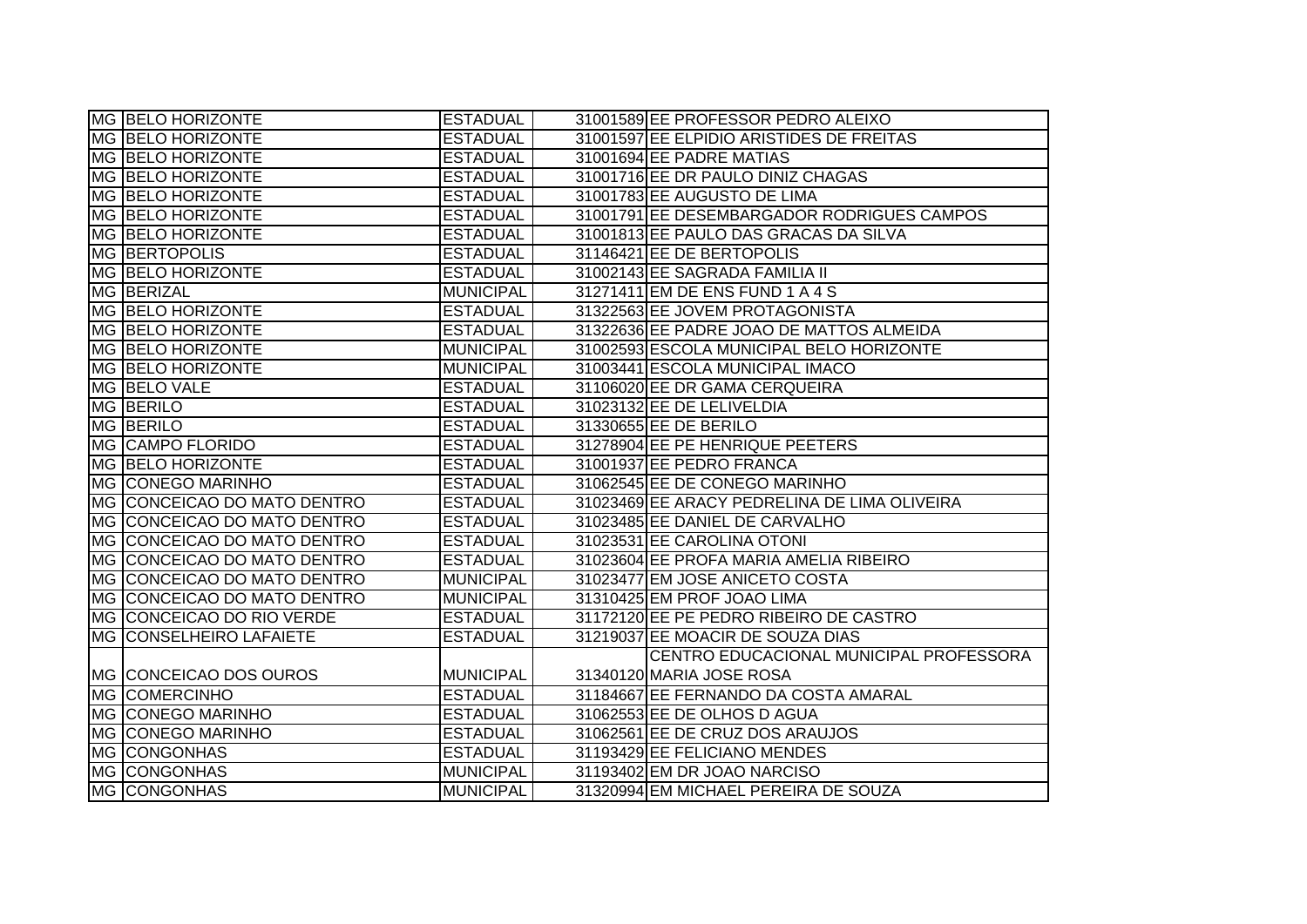| IMG CONGONHAS DO NORTE                                  | <b>ESTADUAL</b>                    | 31023621 EE CAPITAO MIGUEL JORGE SAFE                   |
|---------------------------------------------------------|------------------------------------|---------------------------------------------------------|
| <b>MG CONQUISTA</b>                                     | <b>ESTADUAL</b>                    | 31310883 EE DR LINDOLFO BERNARDES                       |
| MG CAMPO DO MEIO                                        | <b>MUNICIPAL</b>                   | 31171565 EM ELISA RABELO DE MESQUITA                    |
| MG CONCEICAO DO RIO VERDE                               | <b>MUNICIPAL</b>                   | 31311651 EM MARCOS OLIMPIO MARIANO                      |
| MG CIPOTANEA                                            | <b>ESTADUAL</b>                    | 31015644 EE JOSE DIAS PEDROSA                           |
| MG CENTRAL DE MINAS                                     | <b>MUNICIPAL</b>                   | 31256145 EM NINA LIMA DOS SANTOS                        |
| <b>MG CENTRALINA</b>                                    | <b>ESTADUAL</b>                    | 31196436 EE BELCHIOR DE FARIA                           |
| MG CHACARA                                              | MUNICIPAL                          | 31270628 EM PREF NILTO BRETAS                           |
| MG CHALE                                                | <b>ESTADUAL</b>                    | 31074926 EE MANOEL FELISBERTO PEREIRA ALVIM             |
| MG CHAPADA DO NORTE                                     | <b>ESTADUAL</b>                    | 31023388 EE JOSE RODRIGUES FIGUEIREDO                   |
| MG CHAPADA DO NORTE                                     | <b>ESTADUAL</b>                    | 31023396 EE INHO FIGUEIREDO                             |
| MG CHAPADA DO NORTE                                     | <b>ESTADUAL</b>                    | 31023418 EE ZE DE CALU                                  |
| MG CHAPADA DO NORTE                                     | <b>ESTADUAL</b>                    | 31023434 EE MONSENHOR MENDES                            |
| MG CONCEICAO DAS PEDRAS                                 | <b>MUNICIPAL</b>                   | 31269646 EM MATHILDE FABRIS BIANCHI                     |
| MG CHIADOR                                              | <b>MUNICIPAL</b>                   | 31068209 EM STA TERESA                                  |
| MG COMERCINHO                                           | <b>MUNICIPAL</b>                   | 31265543 EM GERALDA GOMES PINTO                         |
| MG CLARO DOS POCOES                                     | <b>ESTADUAL</b>                    | 31079839 EE AMANCIO JUVENCIO DA FONSECA                 |
| MG CLARO DOS POCOES                                     | <b>ESTADUAL</b>                    | 31079855 EE DONA VALENTINA ALKIMIM                      |
|                                                         |                                    |                                                         |
| MG CLARO DOS POCOES                                     | <b>MUNICIPAL</b>                   | 31085162 EM JOSE PEREIRA LIMA                           |
|                                                         |                                    | ESCOLA MUNICIPAL PROFESSORA GABRIELA DE                 |
| MG  CLARO DOS POCOES                                    | MUNICIPAL                          | 31218570 CASTRO                                         |
| MG COLUNA                                               | <b>ESTADUAL</b>                    | 31042072 EE PROFESSORA HEROINA TORRES                   |
| MG COLUNA                                               | <b>ESTADUAL</b>                    | 31213969 EE PROFESSORA ALMERINDA AGUIAR                 |
| <b>MG COMERCINHO</b>                                    | <b>ESTADUAL</b>                    | 31184641 EE ALPHONSUS DE GUIMARAES                      |
| MG CONSELHEIRO PENA                                     | <b>ESTADUAL</b>                    | 31042129 EE LUIZ GONZAGA BASTOS                         |
| MG CHAPADA GAUCHA                                       | <b>ESTADUAL</b>                    | 31063151 EE SERRA DAS ARARAS                            |
| MG CORONEL FABRICIANO                                   | <b>ESTADUAL</b>                    | 31190888 EE PROF PEDRO CALMON                           |
| MG CORINTO                                              | <b>ESTADUAL</b>                    | 31140619 EE JOSE BRIGIDO PEREIRA PEDRA                  |
| MG CORINTO                                              | <b>ESTADUAL</b>                    | 31140686 EE PROFA MARIA AMALIA CAMPOS                   |
| MG CORINTO                                              | <b>ESTADUAL</b>                    | 31140694 EE WALDEMAR ARAUJO                             |
| MG COROACI                                              | <b>ESTADUAL</b>                    | 31042374 EE BERNARDINO NUNES DA ROCHA                   |
| MG COROACI                                              | MUNICIPAL                          | 31042404 EM ANTONIO FIRMINO DE ANDRADE                  |
| MG COROMANDEL                                           | <b>ESTADUAL</b>                    | 31200352 EE TANCREDO DE ALMEIDA NEVES                   |
| MG COROMANDEL                                           | <b>ESTADUAL</b>                    | 31200433 EE JOAQUIM JOSE DE ASSUNCAO                    |
| <b>MG CONSELHEIRO LAFAIETE</b><br>MG CORONEL FABRICIANO | <b>ESTADUAL</b><br><b>ESTADUAL</b> | 31193780 EE PACIFICO VIEIRA<br>31190861 EE DR QUERUBINO |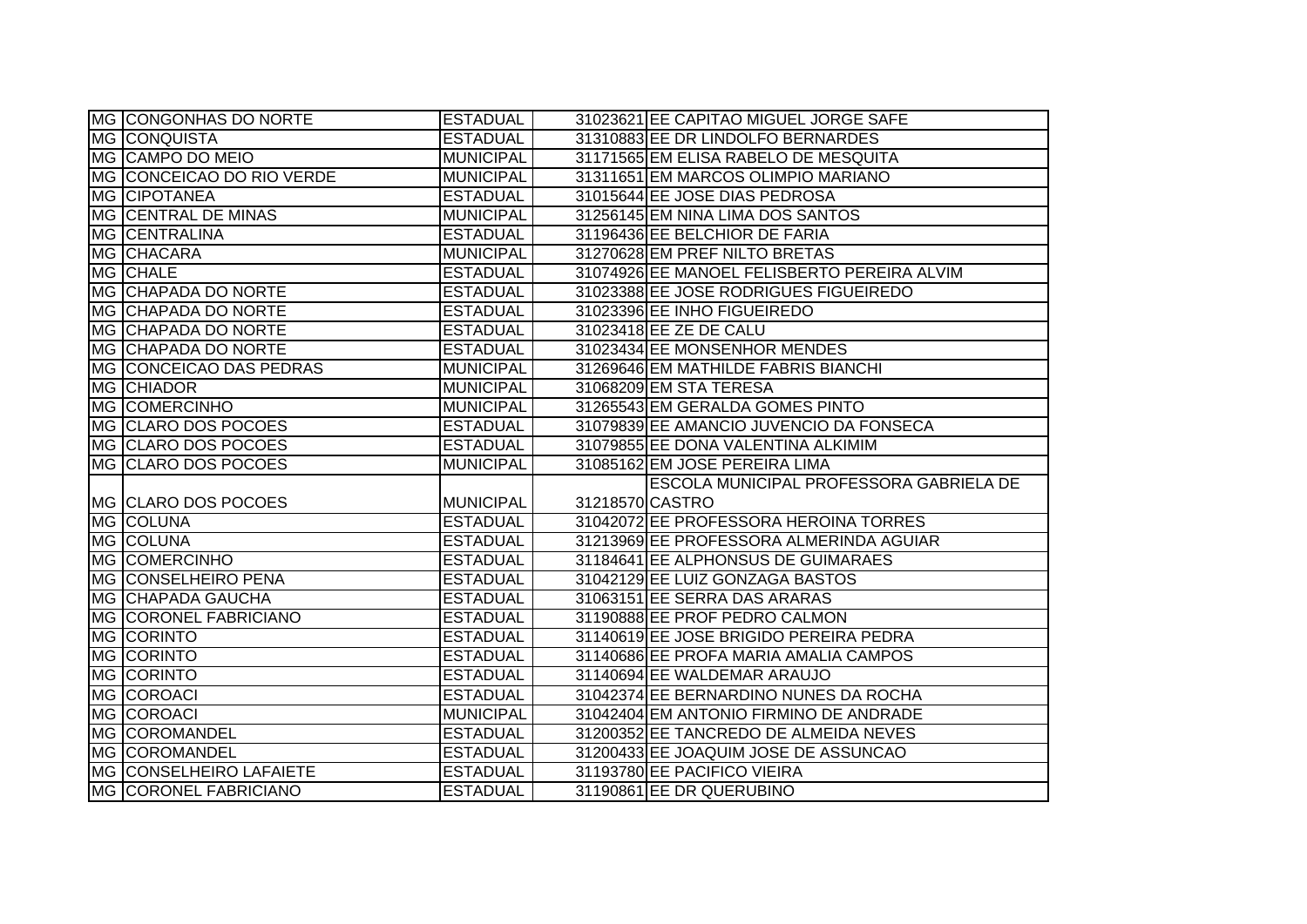| MG CORDISBURGO               | <b>ESTADUAL</b>  | 31140589 EE PROFESSOR ANISIO TEIXEIRA           |
|------------------------------|------------------|-------------------------------------------------|
| <b>MG CORONEL FABRICIANO</b> | <b>ESTADUAL</b>  | 31190900 EE PROFA CELINA MACHADO                |
| MG CORONEL FABRICIANO        | <b>ESTADUAL</b>  | 31190926 EE CEL SILVINO PEREIRA                 |
| MG CORONEL FABRICIANO        | <b>ESTADUAL</b>  | 31190934 EE PE DEOLINDO COELHO                  |
| MG CORONEL MURTA             | <b>ESTADUAL</b>  | 31146676 EE ARTHUR ANTONIO FERNANDES            |
| <b>MG CORONEL MURTA</b>      | <b>MUNICIPAL</b> | 31151289 EM MANOEL COSTA BARRETO                |
| <b>MG CORONEL MURTA</b>      | <b>MUNICIPAL</b> | 31151301 EM MARIA CECILIA DOS SANTOS            |
| MG CORREGO DANTA             | <b>ESTADUAL</b>  | 31032972 EE PROFESSOR FRANCISCO ROCHA           |
| <b>MG JEQUITINHONHA</b>      | <b>ESTADUAL</b>  | 31185001 EE PREF EPAMINONDAS RAMOS              |
| MG COROMANDEL                | <b>MUNICIPAL</b> | 31266396 EM ANTONIO MATIAS PEREIRA              |
| MG CORACAO DE JESUS          | <b>ESTADUAL</b>  | 31079871 EE CORONEL FRANCISCO RIBEIRO           |
| MG CONSELHEIRO PENA          | <b>ESTADUAL</b>  | 31042200 EE MARIA GARCIA PINTO                  |
| MG CONSELHEIRO PENA          | <b>MUNICIPAL</b> | 31047473 EM CLEMENTE DE SOUZA FRANCO            |
| MG CONSOLACAO                | <b>ESTADUAL</b>  | 31054852 EE PROF FRANCISCO MANOEL DO NASCIMENTO |
| MG CONTAGEM                  | <b>ESTADUAL</b>  | 31008541 EE DEPUTADO RENATO AZEREDO             |
| MG CONTAGEM                  | <b>ESTADUAL</b>  | 31008567 EE JUVENTINA PINTO BRANDAO             |
| MG CONTAGEM                  | <b>ESTADUAL</b>  | 31008800 EE RUY PIMENTA                         |
| MG CONTAGEM                  | <b>ESTADUAL</b>  | 31008826 EE CATARINA JORGE GONCALVES            |
| MG CONTAGEM                  | <b>MUNICIPAL</b> | 31011827 EM RITA CARMELINDA ROCHA               |
| MG CORINTO                   | <b>ESTADUAL</b>  | 31140601 EE ANTONIO VIEIRA MACHADO              |
| MG COQUEIRAL                 | <b>ESTADUAL</b>  | 31172341 EE FREI EUSTAQUIO                      |
| <b>MG CORINTO</b>            | <b>ESTADUAL</b>  | 31140597 EE ALENCASTRO GUIMARAES                |
| MG CORACAO DE JESUS          | <b>ESTADUAL</b>  | 31079880 EE PREFEITO ARISTIDES BATISTA          |
| MG CORACAO DE JESUS          | <b>ESTADUAL</b>  | 31079901 EE MAJOR JOSE ELIAS TRINDADE           |
| MG CORACAO DE JESUS          | <b>ESTADUAL</b>  | 31079936 EE PRESIDENTE TANCREDO NEVES           |
| MG CORACAO DE JESUS          | <b>ESTADUAL</b>  | 31079944 EE CEL LUIS PIRES DE MINAS             |
| MG CORACAO DE JESUS          | <b>ESTADUAL</b>  | 31079961 EE WENCESLAU RAMOS DA CRUZ             |
| <b>MG CORACAO DE JESUS</b>   | <b>ESTADUAL</b>  | 31079995 EE SENHORINHA MUNIZ                    |
| MG CORACAO DE JESUS          | <b>MUNICIPAL</b> | 31216356 EM QUIRINO JOSE DA SILVA               |
| MG CAXAMBU                   | <b>MUNICIPAL</b> | 31276855 EM PINGUINHO DE GENTE                  |
| MG CONTAGEM                  | <b>MUNICIPAL</b> | 31298671 EM EDUARDA PEREIRA DE OLIVEIRA         |
| MG CARANGOLA                 | <b>ESTADUAL</b>  | 31097039 EE NASCIMENTO LEAL                     |
| MG CAPITAO ENEAS             | <b>MUNICIPAL</b> | 31085022 EM JUCA DA ROCHA                       |
| <b>MG CAPITAO ENEAS</b>      | <b>MUNICIPAL</b> | 31272582 EM ILDA FERNANDES DE OLIVEIRA          |
| <b>MG CAPUTIRA</b>           | <b>ESTADUAL</b>  | 31074918 EE PADRE ALFREDO KOBAL                 |
| MG CARAI                     | <b>ESTADUAL</b>  | 31146510 EE DE CARAI I                          |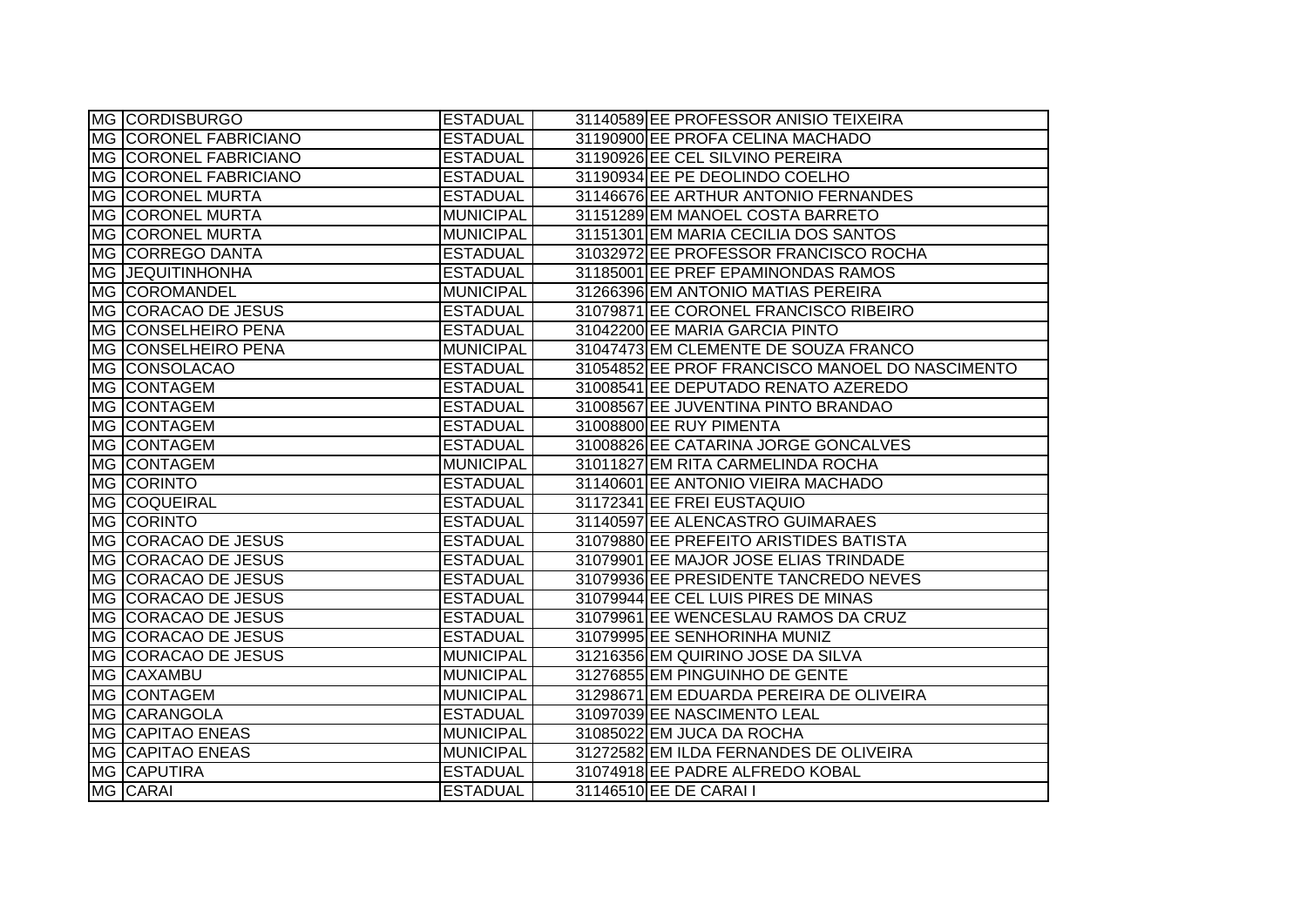| MG CARANDAI                               | MUNICIPAL                           | 31015440 EM BIAS FORTES                                                        |
|-------------------------------------------|-------------------------------------|--------------------------------------------------------------------------------|
| MG CARANDAI                               | <b>MUNICIPAL</b>                    | 31015474 EM DEP ABELARD PEREIRA                                                |
| MG CARANGOLA                              | <b>ESTADUAL</b>                     | 31096890 EE DR JONAS DE FARIA CASTRO                                           |
| MG CENTRAL DE MINAS                       | <b>ESTADUAL</b>                     | 31042030 EE JOSE PINTO NETO                                                    |
| MG CARANGOLA                              | <b>ESTADUAL</b>                     | 31096938 EE JOAO BELO DE OLIVEIRA                                              |
| <b>MG CAPITAO ENEAS</b>                   | <b>ESTADUAL</b>                     | 31079774 EE DONA EDITH SILVEIRA                                                |
| MG CARATINGA                              | <b>ESTADUAL</b>                     | 31019283 EE DEP AGENOR LUDGERO ALVES                                           |
| MG CARATINGA                              | <b>ESTADUAL</b>                     | 31019381 EE JUAREZ CANUTO DE SOUZA                                             |
| MG CARATINGA                              | <b>ESTADUAL</b>                     | 31019399 EE LUIZ ANTONIO BASTOS CORTES                                         |
| MG CARATINGA                              | <b>ESTADUAL</b>                     | 31019402 EE MARIA ISABEL VIEIRA                                                |
| MG CARATINGA                              | <b>ESTADUAL</b>                     | 31019780 EE PROFESSORA MARIA FONTES                                            |
| MG CARATINGA                              | <b>ESTADUAL</b>                     | 31019828 EE ANTONIO PENNA SOBRINHO                                             |
| MG CARATINGA                              | <b>ESTADUAL</b>                     | 31019941 EE JOAO MOREIRA FRANCO                                                |
| <b>MG CARATINGA</b>                       | <b>ESTADUAL</b>                     | 31020001 EE SUDARIO ALVES PEREIRA                                              |
| MG CARANGOLA                              | <b>ESTADUAL</b>                     | 31096920 EE BENEDITO VALADARES                                                 |
| <b>MG CANDEIAS</b>                        | <b>ESTADUAL</b>                     | 31202487 EE PE AMERICO                                                         |
| MG CORREGO FUNDO                          | <b>MUNICIPAL</b>                    | 31116815 EM RAFAEL JOSE ALVES                                                  |
|                                           |                                     |                                                                                |
| MG CAMPO FLORIDO                          | <b>MUNICIPAL</b>                    | 31158496 ESCOLA MUNICIPAL PROFESSOR GOMES HORTA                                |
| MG CAMPO FLORIDO                          | <b>MUNICIPAL</b>                    | 31225673 EM VEREADOR DORNELINO DE SOUZA                                        |
| <b>MG CAMPOS ALTOS</b>                    | <b>MUNICIPAL</b>                    | 31158551 EM JOAQUIM DOMINGOS DA SILVA                                          |
| <b>MG CAMPOS ALTOS</b>                    | <b>MUNICIPAL</b>                    | 31213802 EM AMELIA FRANCO                                                      |
| MG CAMPOS GERAIS                          | <b>ESTADUAL</b>                     | 31171590 EE CARLOS GOIS                                                        |
| <b>MG CAMPOS GERAIS</b>                   | <b>ESTADUAL</b>                     | 31171671 EE JOSE AUGUSTO DE MESQUITA                                           |
| MG CAMPOS GERAIS                          | <b>ESTADUAL</b>                     | 31171689 EE PROF JOAQUIM JOSE DE OLIVEIRA                                      |
| <b>MG CAPITAO ENEAS</b>                   | <b>MUNICIPAL</b>                    | 31085006 EM JACINTO SILVEIRA NETO                                              |
| MG CANA VERDE                             | <b>MUNICIPAL</b>                    | 31255327 ESCOLA MUNICIPAL WALDIVINO JOSE FREIRE                                |
| <b>MG CAPITAO ENEAS</b>                   | <b>ESTADUAL</b>                     | 31079804 EE ADOLFO FERREIRA DE BARROS                                          |
| <b>MG CANDEIAS</b>                        | <b>MUNICIPAL</b>                    | 31250074 EM ERASTO DE BARROS                                                   |
| MG CAPARAO                                | <b>MUNICIPAL</b>                    | 31273261 EM MANOEL FERREIRA LIMA                                               |
| MG CAPELINHA                              | <b>ESTADUAL</b>                     | 31023329 EE PROFESSORA HERMINIA EPONINA DA SILVA                               |
|                                           |                                     |                                                                                |
| MG CAPELINHA                              | <b>ESTADUAL</b>                     | 31205893 EE DOMINGOS PIMENTA DE FIGUEIREDO                                     |
| <b>MG CAPELINHA</b>                       | <b>ESTADUAL</b>                     | 31217646 EE PROFESSORA ROSARINHA PIMENTINHA                                    |
| <b>MG CAPETINGA</b>                       | <b>MUNICIPAL</b>                    | 31136905 EM HORACIO FALEIROS                                                   |
| MG CAPITAO ANDRADE<br><b>MG CARATINGA</b> | <b>MUNICIPAL</b><br><b>ESTADUAL</b> | 31270067 EM PROFA JURACY NUNES DA SILVA<br>31218766 EE PROFESSOR JOAQUIM NUNES |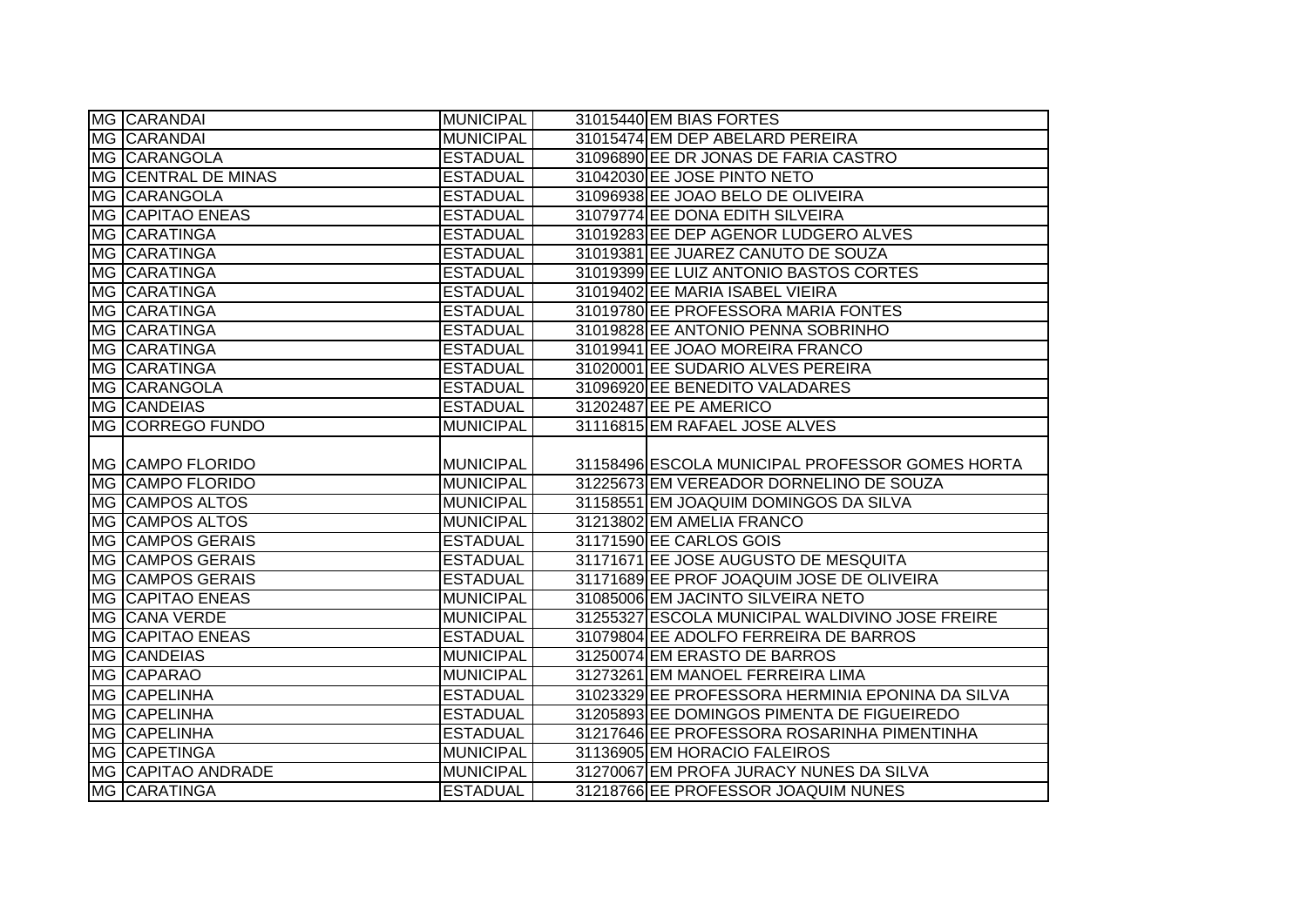|    | <b>MG CAMPOS GERAIS</b>   | <b>ESTADUAL</b>  | 31239143 EE MONSENHOR TEOFILO SAEZ           |
|----|---------------------------|------------------|----------------------------------------------|
|    | <b>MG CATUJI</b>          | <b>MUNICIPAL</b> | 31326771 EM DE ENSINO FUNDAMENTAL DE CATUJI  |
|    | <b>MG CARATINGA</b>       | <b>ESTADUAL</b>  | 31020010 EE MARY LUCCA CHAGAS                |
|    | MG CARMO DO PARANAIBA     | <b>MUNICIPAL</b> | 31118524 EM GRASIELA FERREIRA DE MELLO       |
|    | <b>MG CARNEIRINHO</b>     | <b>ESTADUAL</b>  | 31159255 EE BOM SUCESSO                      |
|    | MG CASSIA                 | <b>MUNICIPAL</b> | 31136999 EM JOAO CARLOS SALGADO              |
|    | <b>MG CATAGUASES</b>      | <b>ESTADUAL</b>  | 31097306 EE ASTOLFO DUTRA                    |
|    | MG CATAGUASES             | <b>MUNICIPAL</b> | 31097489 EM MANOEL PAIS TIAGO                |
|    | MG CATAGUASES             | MUNICIPAL        | 31100188 EM PROFA DARCILIA GUIMARAES         |
|    | MG CATAS ALTAS DA NORUEGA | <b>ESTADUAL</b>  | 31193356 EE GUSTAVO AUGUSTO DA SILVA         |
|    | MG CARMO DO CAJURU        | <b>ESTADUAL</b>  | 31032611 EE MELQUIADES BATISTA DE MIRANDA    |
|    | MG CATUJI                 | <b>ESTADUAL</b>  | 31330591 EE DE ENSINO FUNDAMENTAL            |
|    | MG CARMO DE MINAS         | <b>MUNICIPAL</b> | 31171832 EM CEL CORNELIO DIAS DE CASTRO      |
|    | MG CATUTI                 | <b>ESTADUAL</b>  | 31080861 EE JOSE BARBOSA DE SOUZA            |
|    | MG CATUTI                 | <b>ESTADUAL</b>  | 31239194 EE JOAQUIM TEIXEIRA DE BRITO        |
|    | MG CAXAMBU                | <b>ESTADUAL</b>  | 31172073 EE DOMINGOS G DE MELLO MINGOTE      |
|    | MG CAXAMBU                | <b>ESTADUAL</b>  | 31311880 EE CABO LUIZ DE QUEIROZ             |
| MG | <b>CAXAMBU</b>            | <b>MUNICIPAL</b> | 31172031 EM MONS JOAO DE DEUS                |
|    | MG CAXAMBU                | <b>MUNICIPAL</b> | 31176605 EM CHAPEUZINHO VERMELHO             |
|    | MG CAXAMBU                | <b>MUNICIPAL</b> | 31276294 ESCOLA MUNICIPAL WENCESLAU BRAZ     |
|    | MG CAMPO DO MEIO          | <b>MUNICIPAL</b> | 31234869 EM CARMEN ROCHA PERES               |
|    | MG CATUJI                 | <b>ESTADUAL</b>  | 31146749 EE DR CIRO MACIEL                   |
|    | MG CARLOS CHAGAS          | <b>MUNICIPAL</b> | 31279161 EM PROFA ARMINDA LOPES RIBEIRO      |
|    | MG CENTRAL DE MINAS       | <b>ESTADUAL</b>  | 31042021 EE PRES TANCREDO NEVES              |
|    | MG CARATINGA              | <b>ESTADUAL</b>  | 31253855 EE MOACYR DE MATTOS                 |
|    | MG CARATINGA              | <b>MUNICIPAL</b> | 31219606 EM BARQUINHO AMARELO UNID I         |
|    | MG CARATINGA              | <b>MUNICIPAL</b> | 31270211 EM CRISPIM DE AQUINO RAMOS UNID I   |
|    | <b>MG CARBONITA</b>       | <b>ESTADUAL</b>  | 31023361 EE MESTRA AURORA                    |
|    | MG CAREACU                | <b>MUNICIPAL</b> | 31054798 EM COM ANTONIO FLORENCIO NOGUEIRA   |
|    | <b>MG CARLOS CHAGAS</b>   | <b>ESTADUAL</b>  | 31146633 EE OLGA PRATES                      |
|    | MG CARLOS CHAGAS          | <b>MUNICIPAL</b> | 31146552 EM MARIA RIBEIRO TAVARES            |
|    | MG CARMO DO PARANAIBA     | <b>ESTADUAL</b>  | 31118443 EE AMADEU GONCALVES BOAVENTURA      |
|    | MG CARLOS CHAGAS          | MUNICIPAL        | 31146609 EM AYMAR WESTIN NOBRE               |
|    | <b>MG CARATINGA</b>       | <b>ESTADUAL</b>  | 31020028 EE CORONEL FLORENTINO MIRANDA COSTA |
|    | MG CARMESIA               | MUNICIPAL        | 31041980 EM CONEGO BENTO                     |
|    | MG CARMO DA CACHOEIRA     | <b>ESTADUAL</b>  | 31171824 EE PEDRO MESTRE                     |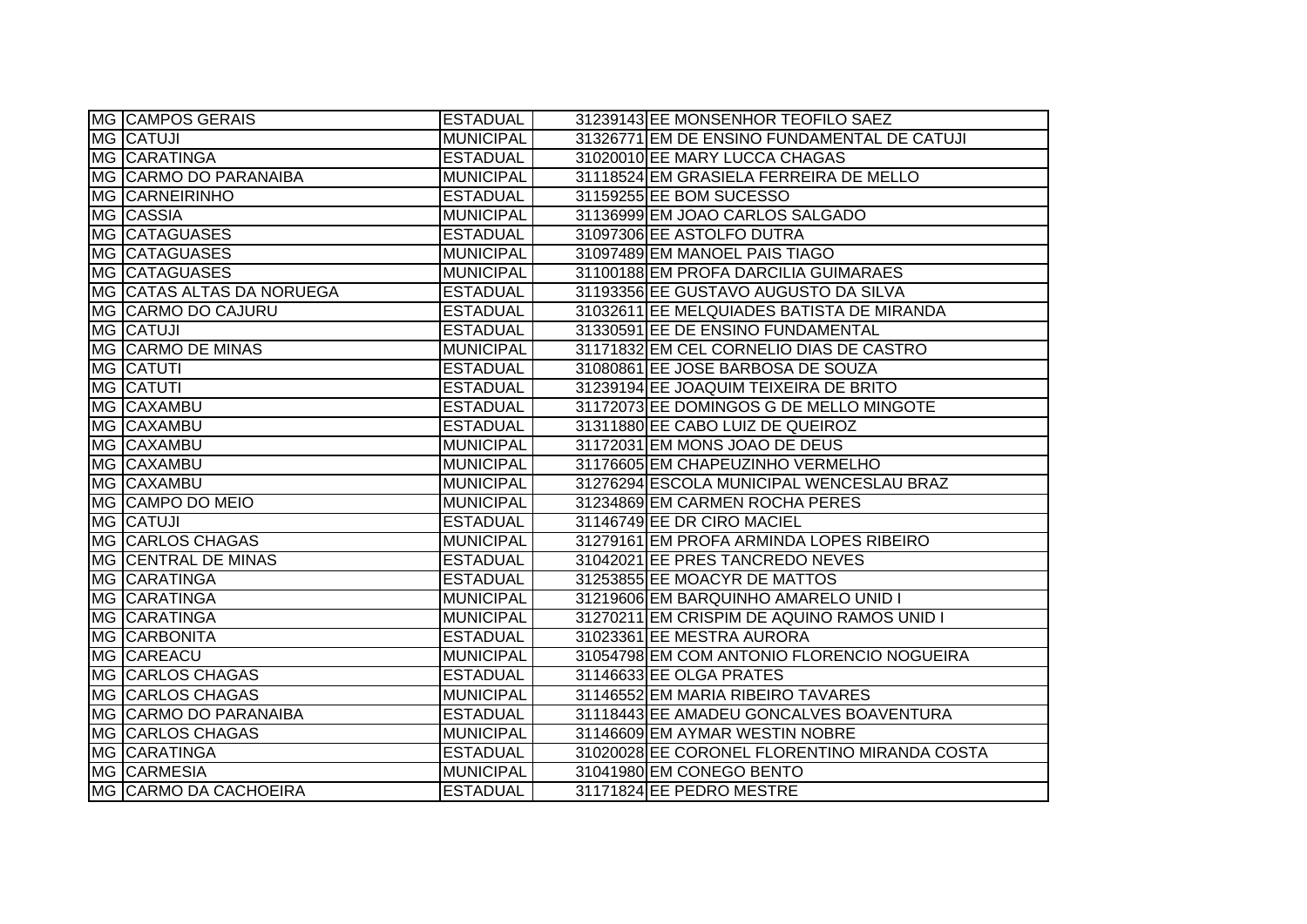| <b>MG CARMO DA CACHOEIRA</b>   | <b>MUNICIPAL</b> | 31315800 EM PROFA WANDERLEIA NASCIMENTO       |
|--------------------------------|------------------|-----------------------------------------------|
| MG CARMO DA CACHOEIRA          | <b>MUNICIPAL</b> | 31333247 EM PROFA LOURDES GALVAO              |
| MG CARMO DA MATA               | <b>MUNICIPAL</b> | 31032468 EM PE GALDINO FERREIRA DINIZ         |
| MG CARMO DA MATA               | <b>MUNICIPAL</b> | 31032484 EM SILVIANO BRANDAO                  |
| MG CARMO DA MATA               | <b>MUNICIPAL</b> | 31036820 EM NEPHTALI GONZAGA DE MELO          |
| MG CARMO DE MINAS              | <b>ESTADUAL</b>  | 31171956 EE GABRIEL RIBEIRO                   |
| MG CARLOS CHAGAS               | <b>MUNICIPAL</b> | 31146587 EM DR MANOEL ESTEVES OTONI           |
| MG PRESIDENTE KUBITSCHEK       | <b>ESTADUAL</b>  | 31024635 EE PIO XII                           |
| MG POTE                        | <b>ESTADUAL</b>  | 31147818 EE JOAO FERREIRA DE OLIVEIRA         |
| MG POTE                        | <b>ESTADUAL</b>  | 31147834 EE JOSE ARAUJO FONSECA               |
| MG POTE                        | <b>ESTADUAL</b>  | 31147869 EE VEREADOR SEBASTIAO MAGALHAES      |
| MG POTE                        | <b>MUNICIPAL</b> | 31156451 EM STA LUZIA                         |
| MG   POUSO ALEGRE              | <b>MUNICIPAL</b> | 31060861 EM ANTONIO MARIOSA                   |
| MG POUSO ALTO                  | <b>ESTADUAL</b>  | 31173916 EE FELIZARDA RUSSANO                 |
| MG <b>PRATA</b>                | <b>ESTADUAL</b>  | 31167045 EE DO PRATA                          |
| MG RAUL SOARES                 | <b>ESTADUAL</b>  | 31129275 EE JOAO FELISBERTO DA COSTA          |
| <b>MG PRESIDENTE BERNARDES</b> | <b>ESTADUAL</b>  | 31181421 EE GOV CLOVIS SALGADO                |
| <b>MG PORTEIRINHA</b>          | <b>ESTADUAL</b>  | 31091596 EE JOAQUIM MARCELINO DA CONCEICAO    |
| MG PRESIDENTE KUBITSCHEK       | <b>MUNICIPAL</b> | 31272523 EM N SRA DAS DORES                   |
| MG PRESIDENTE OLEGARIO         | <b>ESTADUAL</b>  | 31119130 EE TONICO BATISTA                    |
| MG PRESIDENTE OLEGARIO         | <b>ESTADUAL</b>  | 31119199 EE DE PONTE FIRME                    |
| MG PRESIDENTE OLEGARIO         | <b>MUNICIPAL</b> | 31119156 EM PROFA CARMEM CELINA N CASTILHO    |
| <b>MG PRUDENTE DE MORAIS</b>   | <b>MUNICIPAL</b> | 31219436 EM JELIOMAR BRANDAO                  |
| MG QUELUZITA                   | <b>ESTADUAL</b>  | 31194328 EE SANTO AMARO                       |
| <b>MG RAUL SOARES</b>          | <b>ESTADUAL</b>  | 31129259 EE DOM HELVECIO GOMES DE OLIVEIRA    |
| MG POMPEU                      | <b>MUNICIPAL</b> | 31141461 EM JOSE MARIA DE CARVALHO            |
| MG <b>PRATAPOLIS</b>           | <b>ESTADUAL</b>  | 31137707 EE DR FARID SILVA                    |
| <b>MG PONTO CHIQUE</b>         | <b>MUNICIPAL</b> | 31272434 EM NESTOR ALVES CLEMENTINO           |
| MG PASSOS                      | <b>ESTADUAL</b>  | 31115541 EE LUIZ DE MELO VIANA SOBRINHO       |
| MG POMPEU                      | <b>MUNICIPAL</b> | 31266744 EM TABELIAO JOAO B DA ROCHA          |
| MG PONTE NOVA                  | <b>ESTADUAL</b>  | 31128945 EE CEL CANTIDIO DRUMOND              |
| MG PONTE NOVA                  | <b>ESTADUAL</b>  | 31128970 EE GOV BIAS FORTES                   |
| MG PONTE NOVA                  | <b>ESTADUAL</b>  | 31129071 EE PROF RAYMUNDO MARTINIANO FERREIRA |
| <b>MG PONTE NOVA</b>           | <b>ESTADUAL</b>  | 31129101 EE SENADOR ANTONIO MARTINS           |
| <b>MG PONTE NOVA</b>           | <b>MUNICIPAL</b> | 31129020 EM LUIZ MARTINS SOARES SOBRINHO      |
| MG PONTE NOVA                  | <b>MUNICIPAL</b> | 31217760 EM NOSSA SENHORA DE FATIMA           |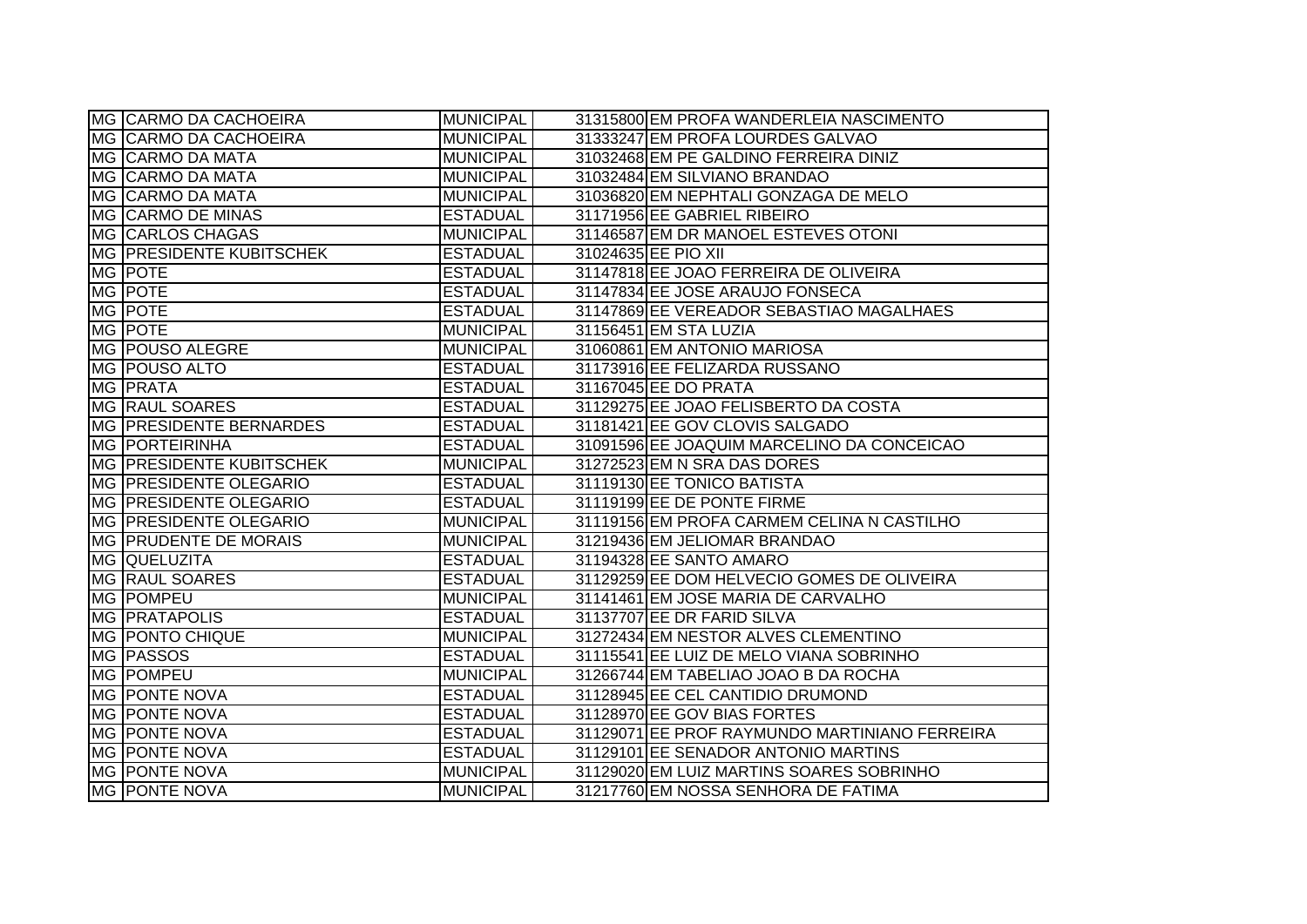| MG POTE                      | <b>ESTADUAL</b>  | 31147796 EE CLAUDIO MANOEL                         |
|------------------------------|------------------|----------------------------------------------------|
| <b>MG PONTO CHIQUE</b>       | <b>ESTADUAL</b>  | 31063495 EE PROFESSOR EDILSON BRANDAO              |
| MG PORTO FIRME               | <b>ESTADUAL</b>  | 31129208 EE SOLON ILDEFONSO                        |
| MG PONTO DOS VOLANTES        | <b>ESTADUAL</b>  | 31147010 EE ALONZO BARBUDA                         |
| MG PONTO DOS VOLANTES        | <b>ESTADUAL</b>  | 31147028 EE SANTANA DO ARACUAI                     |
| MG PONTO DOS VOLANTES        | <b>MUNICIPAL</b> | 31153532 EM JOAO JOSE DA SILVA                     |
| <b>MG PORTEIRINHA</b>        | <b>ESTADUAL</b>  | 31082040 EE ANTONIO SANTOS                         |
| <b>MG PORTEIRINHA</b>        | <b>ESTADUAL</b>  | 31082058 EE JOAO ALCANTARA                         |
| <b>MG PORTEIRINHA</b>        | <b>ESTADUAL</b>  | 31082066 EE ODILON COELHO                          |
| <b>MG PORTEIRINHA</b>        | <b>ESTADUAL</b>  | 31091243 EE IDALINA ADELAIDE DOS SANTOS            |
| MG RAUL SOARES               | <b>ESTADUAL</b>  | 31129283 EE ALBANO PIRES                           |
|                              |                  |                                                    |
| MG PONTE NOVA                | MUNICIPAL        | 31321559 ESCOLA MUNICIPAL NOSSA SENHORA DO ROSARIO |
| <b>MG RIBEIRAO VERMELHO</b>  | <b>ESTADUAL</b>  | 31203521 EE ANTONIO NOVAIS                         |
| MG RIBEIRAO DAS NEVES        | <b>ESTADUAL</b>  | 31010057 EE JOSE ANTONIO PESSOA                    |
| MG RIBEIRAO DAS NEVES        | <b>ESTADUAL</b>  | 31010219 EE CONCEICAO MARTINS DE JESUS             |
| MG RIBEIRAO DAS NEVES        | <b>ESTADUAL</b>  | 31218758 EE JOAO DE ALMEIDA                        |
| MG RIBEIRAO DAS NEVES        | <b>ESTADUAL</b>  | 31317195 EE CUSTODIO FELIX                         |
| <b>MG RIBEIRAO DAS NEVES</b> | <b>ESTADUAL</b>  | 31317489 EE DJALMA MARQUES                         |
| MG RIBEIRAO DAS NEVES        | <b>ESTADUAL</b>  | 31339105 EE WASHINGTON MODESTO GONTIJO DE FARIA    |
| MG RIBEIRAO DAS NEVES        | <b>ESTADUAL</b>  | 31339156 EE ALIZON THEMOTER COSTA                  |
| MG RAUL SOARES               | <b>ESTADUAL</b>  | 31129267 EE PE JULIO MARIA                         |
| MG RIBEIRAO DAS NEVES        | <b>MUNICIPAL</b> | 31238945 EM MARIA VIEIRA BARBOSA                   |
| MG RIBEIRAO DAS NEVES        | <b>ESTADUAL</b>  | 31009989 EE DO BAIRRO ROSANEVES                    |
| MG RIO ACIMA                 | <b>ESTADUAL</b>  | 31010251 EE STO ANTONIO                            |
| MG RIO ACIMA                 | <b>MUNICIPAL</b> | 31010227 EM HONORINA GIANNETTI                     |
| MG RIO ACIMA                 | <b>MUNICIPAL</b> | 31010243 EM PE OSVALDO CARLOS PEREIRA              |
| MG RIO ACIMA                 | <b>MUNICIPAL</b> | 31325627 EM PROFA ESMERALDA ALEIXO DE ARAUJO       |
| MG RIO CASCA                 | <b>MUNICIPAL</b> | 31129402 ESCOLA MUNICIPAL SENADOR CUPERTINO        |
| MG RIO DO PRADO              | <b>ESTADUAL</b>  | 31185302 EE PROF CLEMENTE TRINDADE                 |
| MG RIO DO PRADO              | <b>ESTADUAL</b>  | 31245160 EE TEREZINHA PORTO FAGUNDES               |
| MG RIO DOCE                  | <b>MUNICIPAL</b> | 31129429 EM CEL JOAO JOSE                          |
| MG RIBEIRAO DAS NEVES        | <b>ESTADUAL</b>  | 31342491 EE DE ENSINO FUNDAMENTAL                  |
| <b>MG RESPLENDOR</b>         | MUNICIPAL        | 31044920 EM AGENOR ANTONIO DE FARIAS               |
| <b>MG RAUL SOARES</b>        | MUNICIPAL        | 31129216 EM AFONSO VAZ                             |
| MG RAUL SOARES               | <b>MUNICIPAL</b> | 31129232 EM CORONEL JOAO DOMINGOS                  |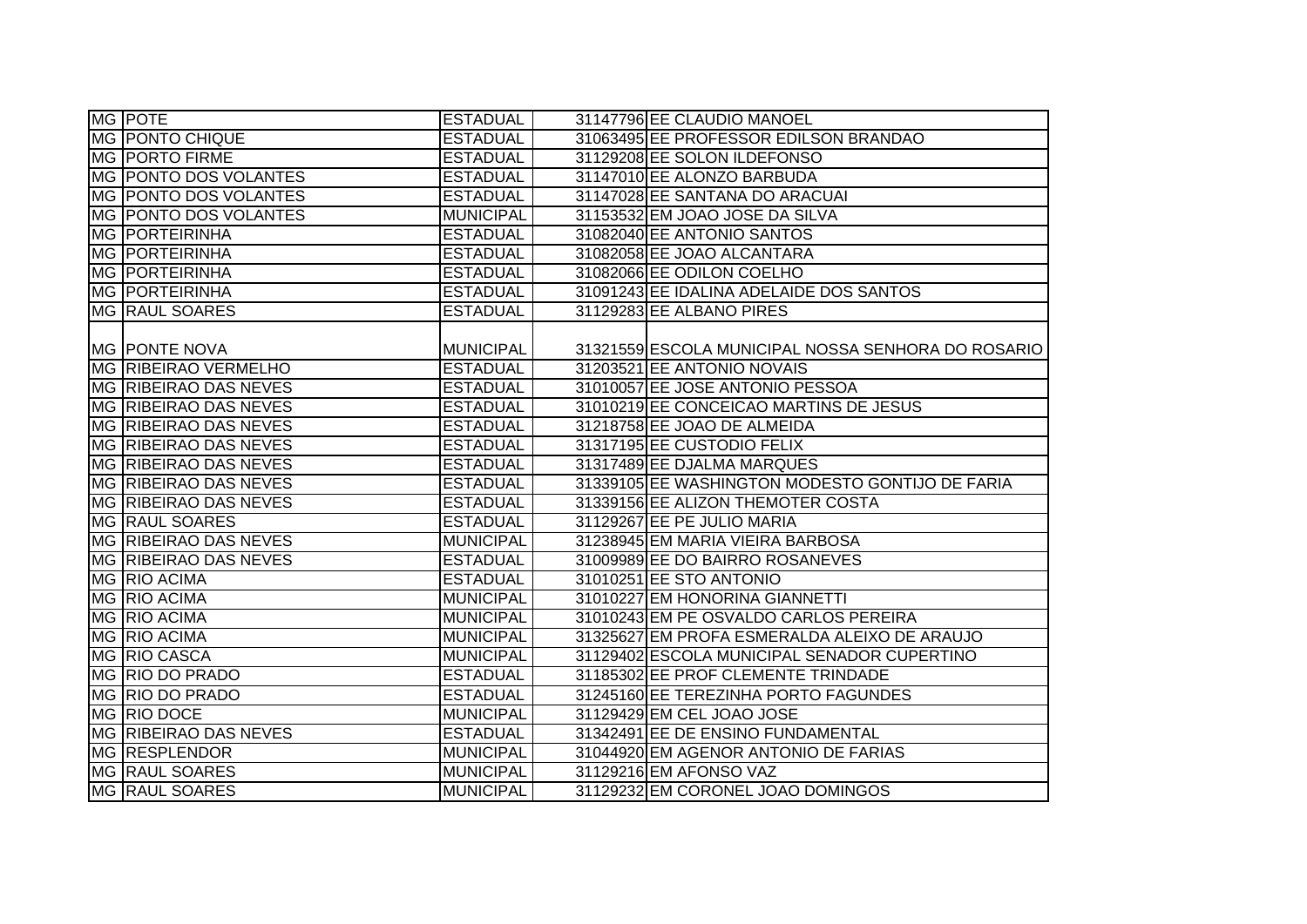| MG RECREIO                 | <b>ESTADUAL</b>  | 31099295 EE PRES CARLOS LUZ                  |
|----------------------------|------------------|----------------------------------------------|
| <b>MG RECREIO</b>          | <b>MUNICIPAL</b> | 31272825 EM JOAO DAMASCENO FERREIRA          |
| MG REDUTO                  | <b>MUNICIPAL</b> | 31272256 EM FERNANDO MAURILIO LOPES          |
| MG RESENDE COSTA           | <b>MUNICIPAL</b> | 31272540 EM CONJURADOS RESENDE COSTA         |
| MG RESPLENDOR              | <b>ESTADUAL</b>  | 31044890 EE COMENDADOR NASCIMENTO NUNES LEAL |
| MG RESPLENDOR              | <b>MUNICIPAL</b> | 31044857 EM CORONEL JOSE PEREIRA DE JESUS    |
| MG RIBEIRAO DAS NEVES      | <b>ESTADUAL</b>  | 31010049 EE ANTONIO MIGUEL CERQUEIRA NETO    |
| MG RESPLENDOR              | <b>MUNICIPAL</b> | 31044911 EM ANTONIO FONTES TAVARES           |
| MG RIBEIRAO DAS NEVES      | <b>ESTADUAL</b>  | 31010022 EE PROFESSOR GUERINO CASASSANTA     |
| MG RESPLENDOR              | <b>MUNICIPAL</b> | 31044946 EM JOSE CLEMENTE DA SILVA           |
| <b>MG RESSAQUINHA</b>      | <b>MUNICIPAL</b> | 31015938 EM BELISARIO MOREIRA                |
| <b>MG RIACHINHO</b>        | <b>ESTADUAL</b>  | 31082791 EE JOSE DE ALENCAR                  |
| MG RIACHO DOS MACHADOS     | <b>ESTADUAL</b>  | 31082171 EE EDISTON ALVES DE SOUZA           |
| MG RIBEIRAO DAS NEVES      | <b>ESTADUAL</b>  | 31009954 EE JOAO GONCALVES NETO              |
| MG RIBEIRAO DAS NEVES      | <b>ESTADUAL</b>  | 31009962 EE PEDRO ALCANTARA NOGUEIRA         |
| MG RIBEIRAO DAS NEVES      | <b>ESTADUAL</b>  | 31009971 EE PROF HELVECIO DAHE               |
| MG   POMPEU                | <b>MUNICIPAL</b> | 31141411 EM ADELAIDE JOAQUINA                |
| MG RESPLENDOR              | <b>MUNICIPAL</b> | 31044865 EM CONSELHEIRO LAFAIETE             |
| MG PEDRA DO ANTA           | <b>ESTADUAL</b>  | 31128856 EE JOSE ALBINO LEAL                 |
| MG <b>PAVAO</b>            | <b>ESTADUAL</b>  | 31147737 EE CAIO NELSON DE SENA              |
| MG PECANHA                 | <b>ESTADUAL</b>  | 31044725 EE SENADOR SIMAO DA CUNHA           |
| MG PECANHA                 | <b>ESTADUAL</b>  | 31044750 EE PROFESSOR ADELARDO DA CUNHA      |
| MG   PEDRA AZUL            | <b>ESTADUAL</b>  | 31185213 EE ANA FARIA                        |
| MG PEDRA AZUL              | <b>ESTADUAL</b>  | 31212831 EE DEP JOAO DE ALMEIDA              |
| MG   PEDRA AZUL            | <b>MUNICIPAL</b> | 31185264 EM DR CLEMENTE FARIA                |
| MG PEDRA AZUL              | <b>MUNICIPAL</b> | 31189243 EM TERTULIANA PARAGUASSU            |
| MG PEDRO LEOPOLDO          | <b>MUNICIPAL</b> | 31231487 EM RAIMUNDO SALVADOR DA SILVA       |
| <b>MG PEDRA BONITA</b>     | <b>ESTADUAL</b>  | 31128147 EE DOM OSCAR DE OLIVEIRA            |
| MG <b>PAULISTAS</b>        | <b>ESTADUAL</b>  | 31044652 EE PADRE JOAO CLARIMUNDO            |
| MG <b>PEDRALVA</b>         | <b>ESTADUAL</b>  | 31056201 EE PROF ARCADIO NASCIMENTO MOURA    |
| MG PEDRALVA                | <b>MUNICIPAL</b> | 31056073 EM CEL GASPAR                       |
| MG PEDRAS DE MARIA DA CRUZ | <b>ESTADUAL</b>  | 31062626 EE DE PEDRAS DE MARIA DA CRUZ       |
| MG PEDRAS DE MARIA DA CRUZ | <b>ESTADUAL</b>  | 31062685 EE STA LUZIA                        |
| MG PEDRAS DE MARIA DA CRUZ | <b>MUNICIPAL</b> | 31294489 EM BALBINO SOARES DA CRUZ           |
| MG PEDRAS DE MARIA DA CRUZ | <b>MUNICIPAL</b> | 31319872 EM CONCEICAO ALMEIDA SILVA          |
| <b>MG PEDRINOPOLIS</b>     | <b>ESTADUAL</b>  | 31159328 EE PROF LEAO COELHO DE ALMEIDA      |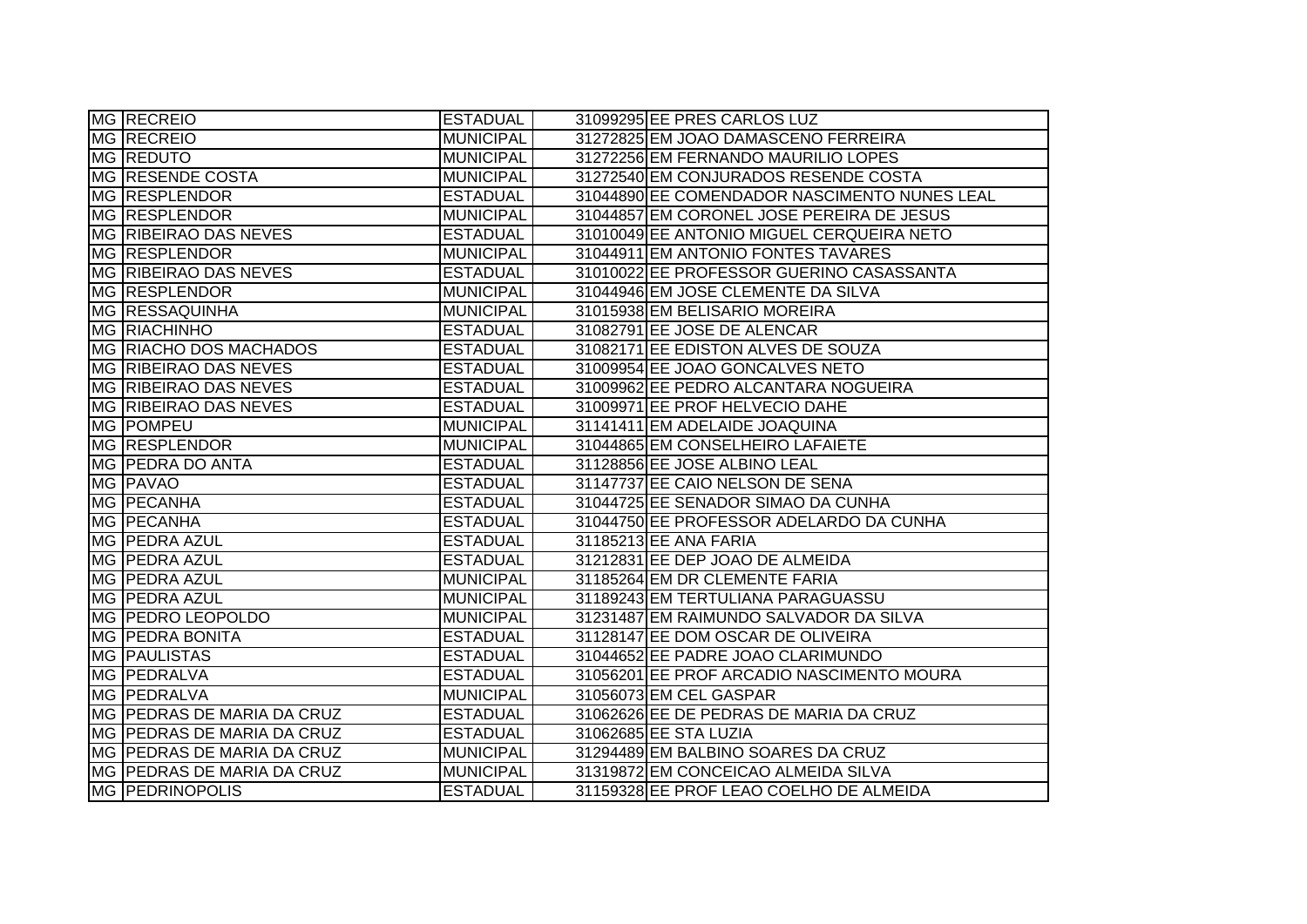| MG POMPEU               | <b>MUNICIPAL</b> | 31144754 EM PROFA ANGELA MARIA R CAMPOS            |
|-------------------------|------------------|----------------------------------------------------|
| MG PEDRA AZUL           | <b>MUNICIPAL</b> | 31342297 EM LUIZA VELOSO FARIA                     |
| <b>MG PATROCINIO</b>    | <b>ESTADUAL</b>  | 31199141 EE DALVA STELA DE QUEIROZ                 |
| <b>MG JEQUITINHONHA</b> | <b>ESTADUAL</b>  | 31184837 EE CEL RAMIRO PEREIRA                     |
| MG PASSOS               | <b>ESTADUAL</b>  | 31218154 EE PROF JAIR SANTOS                       |
| MG PASSOS               | <b>MUNICIPAL</b> | 31243655 EM PROFA JALILE BARBOSA CALIXTO           |
| MG PASSOS               | <b>MUNICIPAL</b> | 31321125 EM PROF SILAS ROBERTO FIGUEIREDO          |
| MG PATIS                | <b>ESTADUAL</b>  | 31080918 EE FRANCISCO ANDRADE                      |
| MG PATIS                | MUNICIPAL        | 31315770 EM JOANA FERREIRA DE BARROS               |
| MG PATOS DE MINAS       | <b>ESTADUAL</b>  | 31118834 EE ILIDIO CAIXETA DE MELO                 |
| MG   PATOS DE MINAS     | <b>ESTADUAL</b>  | 31212237 EE PE ALMIR NEVES DE MEDEIROS             |
| MG PAVAO                | <b>ESTADUAL</b>  | 31147729 EE BENJAMIM DA CUNHA                      |
| <b>MG PATROCINIO</b>    | <b>ESTADUAL</b>  | 31199117 EE NELY AMARAL                            |
| <b>MG PAULISTAS</b>     | <b>MUNICIPAL</b> | 31263931 EM D OTILIA VITALINA DE QUEIROZ           |
| <b>MG PATROCINIO</b>    | <b>ESTADUAL</b>  | 31199214 EE CEL ELMIRO ALVES DO NASCIMENTO         |
| <b>MG PATROCINIO</b>    | <b>ESTADUAL</b>  | 31218090 EE LIBIA LASSI LOPES                      |
| <b>MG PATROCINIO</b>    | <b>ESTADUAL</b>  | 31218103 EE PROFA CELIA LEMOS                      |
| <b>MG PATROCINIO</b>    | <b>ESTADUAL</b>  | 31238538 EE PROFA IRMA CARVALHO                    |
| <b>MG PATROCINIO</b>    | <b>MUNICIPAL</b> | 31248291 EM MARIA ISABEL QUEIROZ ALVES - CAIC      |
| <b>MG PAULA CANDIDO</b> | <b>ESTADUAL</b>  | 31181251 EE JOSE MAURILIO VALENTE                  |
| <b>MG PAULA CANDIDO</b> | <b>MUNICIPAL</b> | 31181242 EM CEL ANTONIO FAUSTINO DUARTE            |
| MG PEDRO LEOPOLDO       | MUNICIPAL        | 31321516 EM DONA CARMEM BARROSO                    |
| <b>MG PATROCINIO</b>    | <b>ESTADUAL</b>  | 31199061 EE IRMA GISLENE                           |
|                         |                  |                                                    |
| <b>MG PIRAUBA</b>       | <b>ESTADUAL</b>  | 31181382 EE PROFESSORA FRANCISCA PEREIRA RODRIGUES |
| MG PIRANGA              | <b>ESTADUAL</b>  | 31194298 EE ANTONIO DE PAULA DIAS                  |
| <b>MG PIRANGUCU</b>     | <b>MUNICIPAL</b> | 31269662 EM SEVERIANO RIBEIRO CARDOSO              |
|                         |                  | EE PROFESSORA ANESIA GONCALVES                     |
| <b>MG PIRAPORA</b>      | <b>ESTADUAL</b>  | 31081906 LONGUINHOS                                |
| <b>IMG PIRAPORA</b>     | <b>ESTADUAL</b>  | 31081957 EE PROFESSORA HELOISA PASSOS              |
| <b>MG PIRAPORA</b>      | <b>ESTADUAL</b>  | 31081965 EE SANTO ANTONIO                          |
| <b>MG PIRAPORA</b>      | <b>ESTADUAL</b>  | 31081973 EE BAIRRO CIDADE JARDIM                   |
| <b>MG PIRAPORA</b>      | MUNICIPAL        | 31221686 EM DONA RITA SANTOS BRAGA                 |
| MG PEDRO LEOPOLDO       | MUNICIPAL        | 31223034 EM JOSE ELIAS DA COSTA                    |
| <b>MG PIRAUBA</b>       | <b>ESTADUAL</b>  | 31181366 EE LAFAYETE MAURICIO LOPES                |
| <b>MG PIRAJUBA</b>      | <b>ESTADUAL</b>  | 31311855 EE CEL OSCAR DE CASTRO                    |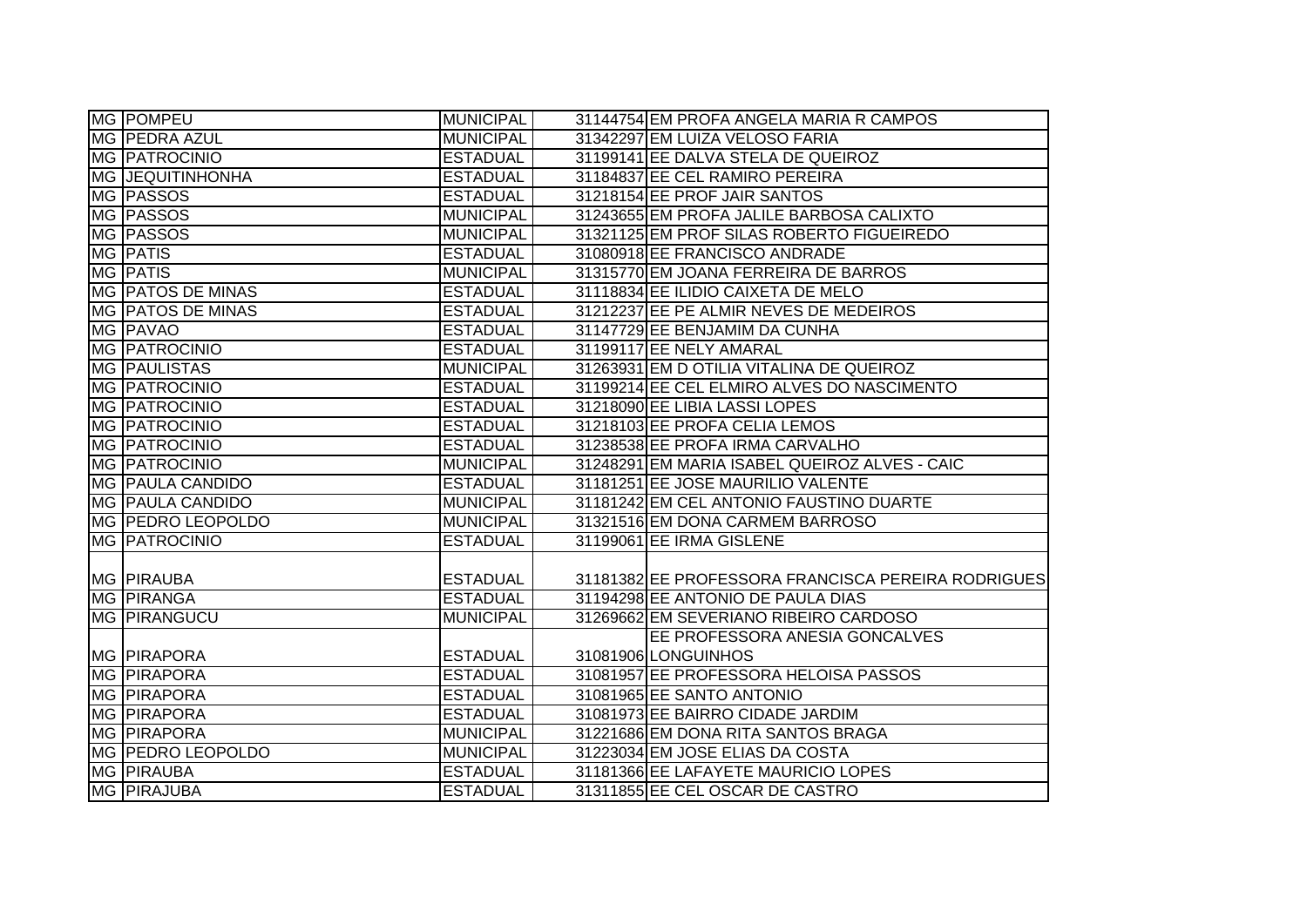| MG PIRAUBA                | <b>MUNICIPAL</b> | 31270008 EM MONS IBRAHIM GOMES CAPUTO        |
|---------------------------|------------------|----------------------------------------------|
| <b>MG PITANGUI</b>        | <b>ESTADUAL</b>  | 31035459 EE MONSENHOR ARTUR DE OLIVEIRA      |
| <b>MG PIUMHI</b>          | <b>ESTADUAL</b>  | 31115711 EE PROF JOSE VICENTE                |
| MG PLANURA                | <b>ESTADUAL</b>  | 31159417 EE ALYSSON ROBERTO BRUNO            |
| MG POCOS DE CALDAS        | <b>ESTADUAL</b>  | 31124800 EE JOSE MAMUD ASSAM                 |
| MG POCOS DE CALDAS        | <b>MUNICIPAL</b> | 31124788 EM JOAO PINHEIRO                    |
| MG   POCRANE              | <b>ESTADUAL</b>  | 31020818 EE LEANIR DE ASSIS MAGALHAES        |
| MG POMPEU                 | <b>MUNICIPAL</b> | 31141381 EM ANTONIO DA PALMIRA               |
| MG PIRAPORA               | <b>MUNICIPAL</b> | 31307637 EM MARIA COELI R ANDRADE E SILVA    |
| MG PIEDADE DO RIO GRANDE  | <b>MUNICIPAL</b> | 31015903 EM HILDEBRANDO TEIXEIRA             |
| <b>MG PEDRO TEIXEIRA</b>  | <b>MUNICIPAL</b> | 31069426 ESCOLA MUNICIPAL SEBASTIAO DE PAULA |
| <b>MG PEQUI</b>           | <b>MUNICIPAL</b> | 31035301 EM FERNANDO BARBOSA                 |
| MG <b>PERDIZES</b>        | <b>ESTADUAL</b>  | 31326704 EE PREFEITO VIRMONDES AFONSO        |
| MG PERDIZES               | <b>MUNICIPAL</b> | 31258415 EM OLINDA MARIA DA CUNHA            |
| MG PERDOES                | <b>ESTADUAL</b>  | 31203491 EE ELVIRA LOPES RESENDE             |
| MG PERIQUITO              | <b>MUNICIPAL</b> | 31041661 EM DOM JOSE MARIA PIRES             |
| <b>MG PERIQUITO</b>       | <b>MUNICIPAL</b> | 31041670 EM PROFA FRANCISCA MARTINS GODOY    |
| <b>MG PERIQUITO</b>       | <b>MUNICIPAL</b> | 31041696 EM SAO SEBASTIAO DO BAIXIO          |
| MG PIRANGA                | <b>ESTADUAL</b>  | 31194255 EE FRANCISCO SALES FERREIRA         |
| <b>MG PIAU</b>            | <b>ESTADUAL</b>  | 31069469 EE SAO PEDRO                        |
| MG PIRANGA                | <b>ESTADUAL</b>  | 31194191 EE CORONEL AMANTINO MACIEL          |
| MG PIEDADE DOS GERAIS     | <b>ESTADUAL</b>  | 31009831 EE PADRE PEDRO THYSEN               |
| <b>MG PIMENTA</b>         | <b>MUNICIPAL</b> | 31117595 EM PE ARISTIDES JOSE DE QUEIROZ     |
| MG   PINGO DAGUA          | <b>ESTADUAL</b>  | 31213306 EE PROFA DINALVA MARIA DE SOUZA     |
| <b>MG PINGO DAGUA</b>     | <b>MUNICIPAL</b> | 31269441 EM VER JOAO GONZAGA DOS REIS        |
| <b>MG PINTOPOLIS</b>      | <b>ESTADUAL</b>  | 31063363 EE ARTUR JOSE DOS PASSOS            |
| <b>MG PINTOPOLIS</b>      | <b>MUNICIPAL</b> | 31263508 EM PROFA ERALINA M REGO             |
| <b>MG PINTOPOLIS</b>      | <b>MUNICIPAL</b> | 31316971 EM JOANA INES BRITO DE SOUZA        |
| MG RIO MANSO              | <b>MUNICIPAL</b> | 31272060 EM ESTELITA PARREIRAS BORGES        |
| MG   PESCADOR             | <b>MUNICIPAL</b> | 31156191 EM SAO GERALDO                      |
| MG SAO FRANCISCO DE SALES | <b>MUNICIPAL</b> | 31165051 ESCOLA MUNICIPAL SANTA TEREZINHA    |
| MG SAO FELIX DE MINAS     | <b>MUNICIPAL</b> | 31273520 EM PROF ANTONIO PASCOAL             |
| MG SAO FRANCISCO          | <b>ESTADUAL</b>  | 31063070 EE COELHO NETO                      |
| MG SAO FRANCISCO          | <b>ESTADUAL</b>  | 31063096 EE DONA ALICE MENDONCA              |
| MG SAO FRANCISCO          | <b>ESTADUAL</b>  | 31063126 EE JACINTO DE MAGALHAES             |
| MG SAO FRANCISCO          | <b>ESTADUAL</b>  | 31063134 EE MESTRA HERCILIA                  |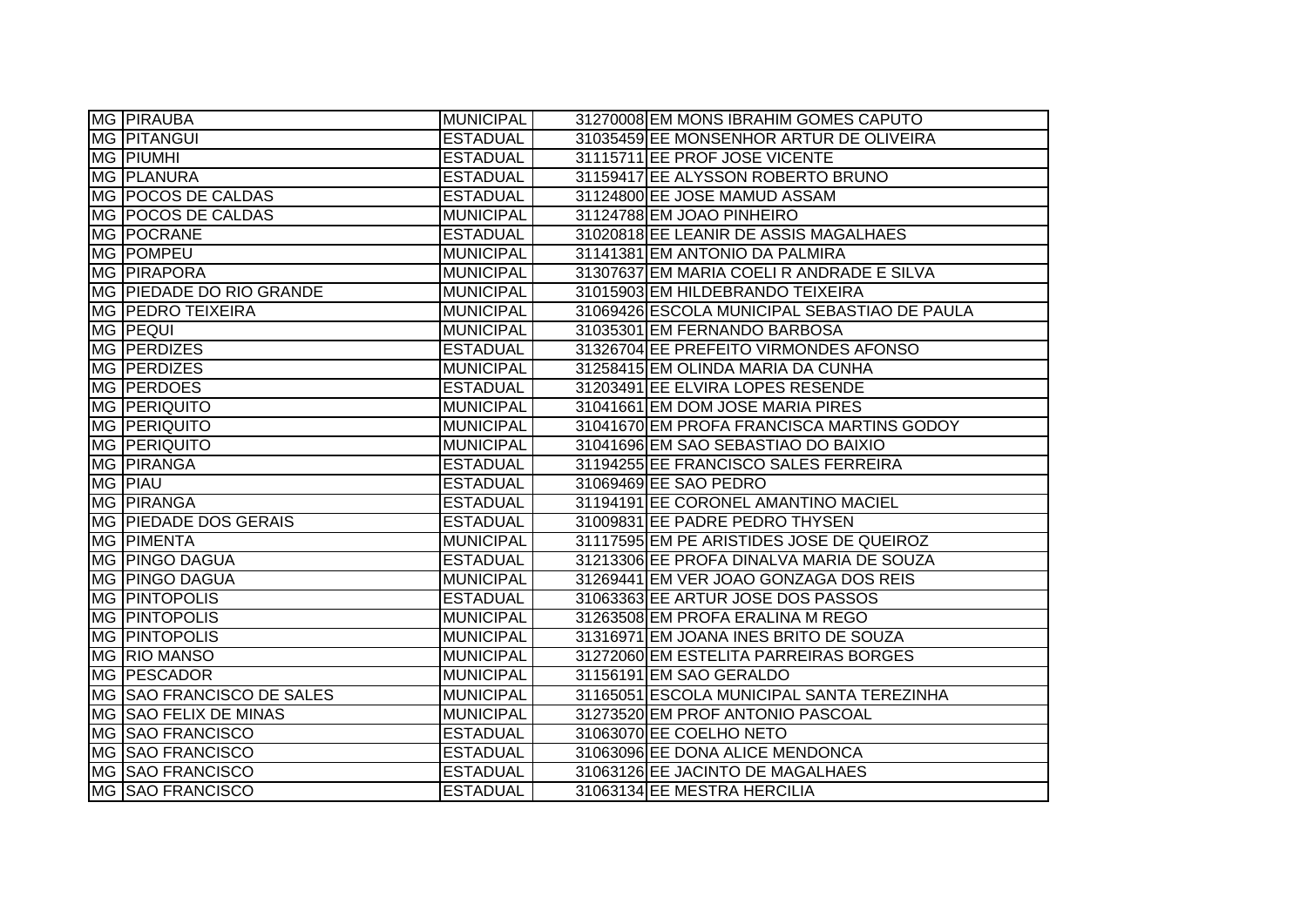| MG SAO FRANCISCO                        | <b>ESTADUAL</b>  |                 | 31063142 EE PROF RAUL REGINALDO                  |
|-----------------------------------------|------------------|-----------------|--------------------------------------------------|
| <b>MG SAO FRANCISCO</b>                 | <b>ESTADUAL</b>  |                 | 31063312 EE ELPIDIO FONSECA                      |
| MG SAO GONCALO DO RIO ABAIXO            | <b>ESTADUAL</b>  |                 | 31104051 EE DESEMBARGADOR MOREIRA SANTOS         |
| <b>IMG ISAO FRANCISCO DE PAULA</b>      | <b>MUNICIPAL</b> |                 | 31209996 EM D MARIQUITA BEZE                     |
| IMG ISAO DOMINGOS DO PRATA              | <b>ESTADUAL</b>  |                 | 31103969 EE CRISTIANO MACHADO                    |
| MG  SAO FRANCISCO DO GLORIA             | <b>ESTADUAL</b>  |                 | 31099431 EE STO AGOSTINHO                        |
| MG SAO FRANCISCO DO GLORIA              | <b>MUNICIPAL</b> |                 | 31220124 EM ANTONIO FRANCO LAVIOLA               |
| MG SAO GERALDO                          | <b>ESTADUAL</b>  |                 | 31181544 EE PROFESSOR ORMINDO DE SOUZA LIMA      |
| MG SAO GERALDO                          | <b>ESTADUAL</b>  |                 | 31181579 EE MIN ALOISIO COSTA                    |
| <b>IMG SSAO GERALDO DA PIEDADE</b>      | <b>ESTADUAL</b>  |                 | 31045225 EE SEBASTIAO GUALBERTO                  |
| MG SAO GERALDO DA PIEDADE               | <b>MUNICIPAL</b> |                 | 31256030 PEM MONS FRANCISCO                      |
| MG SAO GERALDO DO BAIXIO                | <b>MUNICIPAL</b> |                 | 31272787 EM TEREZA BARBOSA                       |
| MG RIO ESPERA                           | <b>ESTADUAL</b>  |                 | 31194336 EE MAJOR MIRANDA                        |
| MG SAO FRANCISCO                        | <b>ESTADUAL</b>  |                 | 31239313 EE EVERARDO GONCALVES BOTELHO           |
| <b>IMG SSANTO ANTONIO DO MONTE</b>      | <b>MUNICIPAL</b> |                 | 31270873 EM PREFEITO GERALDO LUIZ DE CASTRO LALU |
| <b>IMG SAANTO ANTONIO DO AMPARO</b>     | <b>ESTADUAL</b>  |                 | 31134490 EE DR CICERO FERREIRA                   |
| <b>IMG SAANTO ANTONIO DO AMPARO</b>     | <b>MUNICIPAL</b> |                 | 31305227 EM DR GERALDO CARRARA                   |
| <b>IMG SANTO ANTONIO DO AVENTUREIRO</b> | <b>MUNICIPAL</b> |                 | 31099406 EM SAO DOMINGOS                         |
| MG SANTO ANTONIO DO AVENTUREIRO         | <b>MUNICIPAL</b> |                 | 31270610 EM MARIA LUIZA TORRES MARTINS           |
| IMG ISANTO ANTONIO DO GRAMA             | <b>ESTADUAL</b>  |                 | 31129534 EE MARIANO GOMES                        |
| MG SANTO ANTONIO DO ITAMBE              | <b>ESTADUAL</b>  |                 | 31024732 EE ALCEBIADES NUNES                     |
| <b>IMG SANTO ANTONIO DO JACINTO</b>     | <b>ESTADUAL</b>  |                 | 31185451 EE CLEMENTE DA ROCHA BANDEIRA           |
| <b>IMG SAANTO ANTONIO DO JACINTO</b>    | <b>ESTADUAL</b>  |                 | 31185469 EE DE CATAJAS                           |
| MG SAO FELIX DE MINAS                   | <b>ESTADUAL</b>  |                 | 31044628 EE FREI JORGE                           |
| MG SANTO ANTONIO DO JACINTO             | <b>MUNICIPAL</b> |                 | 31190349 EM MILAGROSA                            |
| MG SAO DOMINGOS DO PRATA                | <b>ESTADUAL</b>  |                 | 31103993 EE VICENTE DE PAULA FRAGA               |
| <b>MG SANTO ANTONIO DO RETIRO</b>       | <b>MUNICIPAL</b> |                 | 31092061 EM DE CAPAO                             |
|                                         |                  |                 | EM PROFESSORA LUZIA CANDIDA DE ANDRADE           |
| <b>IMG SANTO ANTONIO DO RIO ABAIXO</b>  | <b>MUNICIPAL</b> | 31105546 MORAIS |                                                  |
| <b>MG SANTO HIPOLITO</b>                | <b>ESTADUAL</b>  |                 | 31024767 EE PROF RAIMUNDO DA SILVA MACHADO       |
| <b>MG SANTO HIPOLITO</b>                | <b>MUNICIPAL</b> |                 | 31270601 EM ADELIA MOREIRA ROCHA                 |
| MG SANTOS DUMONT                        | <b>ESTADUAL</b>  |                 | 31069957 EE JOAO GOMES VELHO                     |
| MG SANTOS DUMONT                        | <b>ESTADUAL</b>  |                 | 31069981 EE PROFA JOANA CUNHA                    |
| <b>IMG SAO DOMINGOS DO PRATA</b>        | <b>ESTADUAL</b>  |                 | 31103837 EE CONEGO JOAO PIO                      |
| MG SAO GONCALO DO SAPUCAI               | <b>ESTADUAL</b>  |                 | 31174033 EE BARBARA HELIODORA                    |
| MG SANTO ANTONIO DO JACINTO             | <b>ESTADUAL</b>  |                 | 31218324 EE JOAO VIEIRA DE SOUZA                 |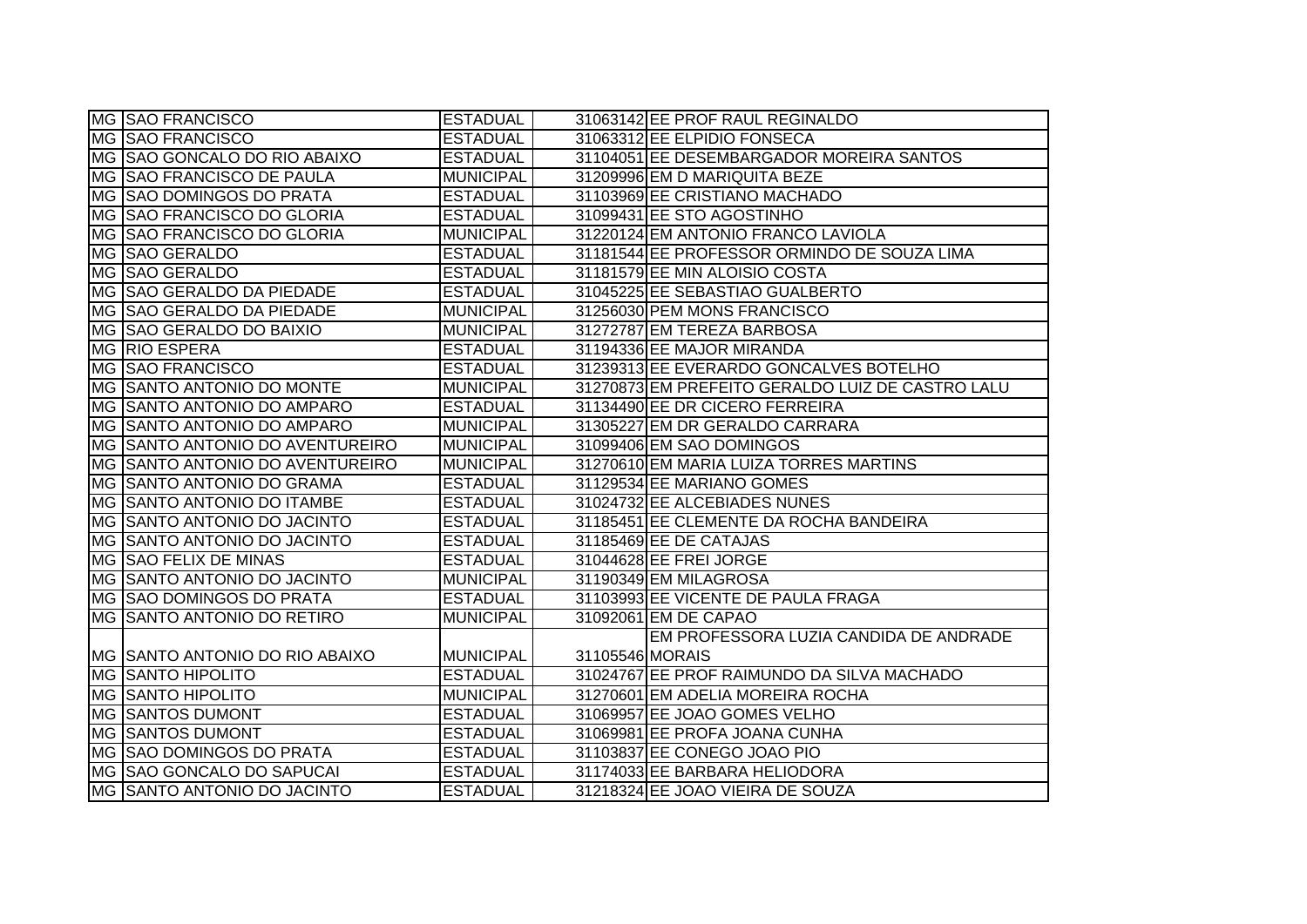| MG SAO JOAO EVANGELISTA   | <b>MUNICIPAL</b> |                | 31045276 EM JOSE GUIMARAES                         |
|---------------------------|------------------|----------------|----------------------------------------------------|
| MG SAO JOAO DO ORIENTE    | <b>MUNICIPAL</b> |                | 31020826 EM ARMINDO ANTUNES SIQUEIRA               |
| MG SAO JOAO DO PACUI      | <b>ESTADUAL</b>  |                | 31079987 EE JESUZINHA ARAUJO MAGALHAES             |
| MG SAO JOAO DO PACUI      | <b>MUNICIPAL</b> |                | 31271489 EM MARIA DE JESUS TORRES                  |
| MG SAO JOAO DO PARAISO    | <b>ESTADUAL</b>  |                | 31082732 EE MENDES DE OLIVEIRA                     |
| MG SAO JOAO DO PARAISO    | <b>ESTADUAL</b>  |                | 31254321 EE DIVANE ROCHA DE SA                     |
| MG SAO JOAO EVANGELISTA   | <b>ESTADUAL</b>  |                | 31045284 EE JOSEFINA PIMENTA                       |
| MG SAO JOAO EVANGELISTA   | <b>ESTADUAL</b>  |                | 31045292 EE MONSENHOR PINHEIRO                     |
|                           |                  |                | ESCOLA MUNICIPAL PROFESSOR MARTINHO                |
| MG  SAO GONCALO DO ABAETE | MUNICIPAL        | 31119474 MATOS |                                                    |
| MG SAO JOAO EVANGELISTA   | <b>ESTADUAL</b>  |                | 31045349 EE CARMELA DUTRA                          |
| MG SAO JOAO DEL REI       | <b>ESTADUAL</b>  |                | 31134805 EE PADRE LOPES                            |
| MG SAO JOAO NEPOMUCENO    | <b>ESTADUAL</b>  |                | 31070106 EE DONA JUDITE DE MENDONCA                |
| MG SAO JOAO NEPOMUCENO    | <b>MUNICIPAL</b> |                | 31070114 EM DR PERICLES VIEIRA DE MENDONCA         |
| MG SAO JOAO NEPOMUCENO    | <b>MUNICIPAL</b> |                | 31267724 EM TRES MARIAS                            |
| MG SAO JOAQUIM DE BICAS   | <b>ESTADUAL</b>  |                | 31009270 EE N SRA DA PAZ                           |
| MG SAO JOAQUIM DE BICAS   | <b>ESTADUAL</b>  |                | 31009288 EE PROFESSORA GERALDA EUGENIA DA SILVA    |
| MG SAO JOAQUIM DE BICAS   | <b>ESTADUAL</b>  |                | 31309842 EE PE CARLOS ROBERTO MARQUES              |
| MG SAO JOSE DA LAPA       | <b>MUNICIPAL</b> |                | 31236730 EM ODETE RODRIGUES FERREIRA               |
| MG SAO JOSE DA SAFIRA     | <b>ESTADUAL</b>  |                | 31045365 EE FERNAO DIAS                            |
| MG SAO JOAO EVANGELISTA   | <b>ESTADUAL</b>  |                | 31045331 EE MAJOR LERMINO PIMENTA                  |
|                           |                  |                |                                                    |
| MG SAO JOAO DA PONTE      | <b>ESTADUAL</b>  |                | 31082660 EE PROFESSORA MARIA EDUARDA VERSIANE MAIA |
| MG SAO GONCALO DO SAPUCAI | <b>ESTADUAL</b>  |                | 31174084 EE MINISTRO LUCIO DE MENDONCA             |
| MG SAO GONCALO DO SAPUCAI | <b>MUNICIPAL</b> |                | 31174050 EM N SRA APARECIDA                        |
| MG SAO GOTARDO            | <b>ESTADUAL</b>  |                | 31119598 EE JOSE CAETANO RIBEIRO                   |
| MG SAO GOTARDO            | <b>ESTADUAL</b>  |                | 31318531 EE CONSELHEIRO AFONSO PENA                |
| MG SAO GOTARDO            | <b>MUNICIPAL</b> |                | 31265357 EM DONA LOURDES LADEIRA                   |
| MG SAO JOAO DA LAGOA      | <b>MUNICIPAL</b> |                | 31207756 EM BENEDITO PEREIRA LIMA                  |
| MG SAO JOAO DA MATA       | <b>MUNICIPAL</b> |                | 31270792 EM ROSA ALVIM                             |
| MG SAO JOAO DA PONTE      | <b>ESTADUAL</b>  |                | 31082619 EE CORONEL SIMAO CAMPOS                   |
| MG SAO JOAO DO ORIENTE    | <b>ESTADUAL</b>  |                | 31020851 EE PE FRANCISCO WEBER                     |
| MG SAO JOAO DA PONTE      | <b>ESTADUAL</b>  |                | 31082635 EE PROFESSORA FILOMENA FIALHO             |
| MG  SAO JOAO DO MANHUACU  | MUNICIPAL        |                | 31236250 EM DONA DURVALINA                         |
| MG SAO JOAO DA PONTE      | <b>ESTADUAL</b>  |                | 31082686 EE MARIA BELTRAO DE ALMEIDA               |
| MG SAO JOAO DA PONTE      | <b>MUNICIPAL</b> |                | 31297607 EM JOAO FERNANDES DOS SANTOS              |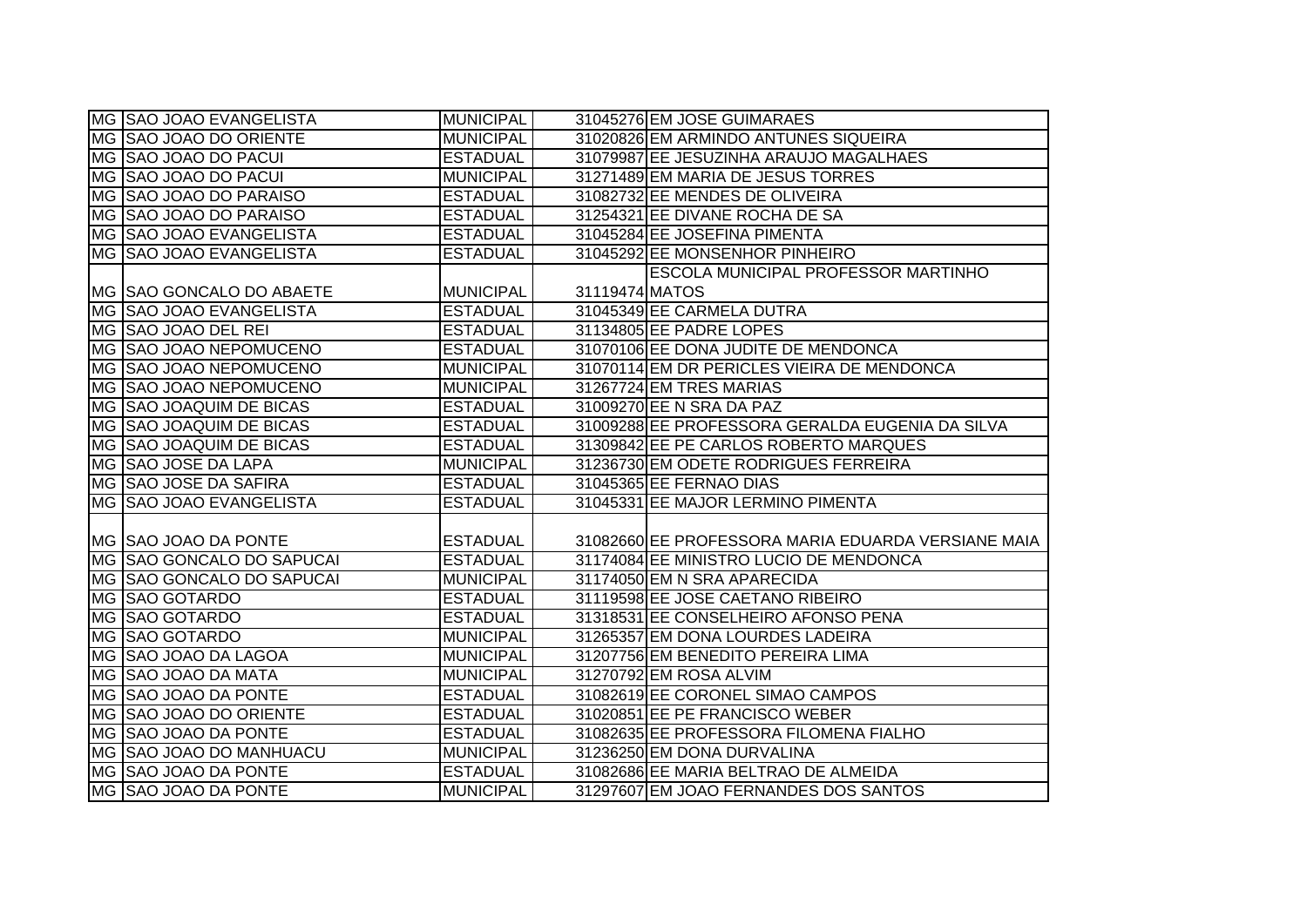| MG SAO JOAO DAS MISSOES      | <b>MUNICIPAL</b> | 31062359 EM TEODOMIRO CORREA                    |
|------------------------------|------------------|-------------------------------------------------|
| MG SAO JOAO DEL REI          | <b>ESTADUAL</b>  | 31134643 EE IDALINA HORTA GALVAO                |
| MG SAO JOAO DEL REI          | <b>ESTADUAL</b>  | 31134694 EE MIN GABRIEL PASSOS                  |
| <b>MG SANTANA DO PARAISO</b> | <b>MUNICIPAL</b> | 31272302 EM MARIA IVONE DAMASCENO               |
| MG SAO JOAO DA PONTE         | <b>ESTADUAL</b>  | 31082627 EE PADRE RAFAEL                        |
| <b>MG SALINAS</b>            | <b>ESTADUAL</b>  | 31082473 EE DR JOAO PORFIRIO                    |
| MG RUBIM                     | <b>ESTADUAL</b>  | 31185396 EE LIDIO ALMEIDA                       |
| MG RUBIM                     | <b>MUNICIPAL</b> | 31185370 EM CEL MELVINO FERRAZ                  |
| MG SABARA                    | <b>ESTADUAL</b>  | 31010421 EE GENERAL CARNEIRO                    |
| MG SABARA                    | <b>MUNICIPAL</b> | 31236756 EM GERALDO DOS SANTOS                  |
| MG SABINOPOLIS               | <b>ESTADUAL</b>  | 31044989 EE MONSENHOR JOSE AMANTINO DOS SANTOS  |
| <b>MG SABINOPOLIS</b>        | <b>ESTADUAL</b>  | 31044997 EE PROFESSOR PATRICIO PAES DE CARVALHO |
| <b>MG SABINOPOLIS</b>        | <b>ESTADUAL</b>  | 31045004 EE SABINO BARROSO                      |
| MG SANTO ANTONIO DO AMPARO   | <b>ESTADUAL</b>  | 31134473 EE ALBERICO FERREIRA NAVES             |
| <b>MG SABINOPOLIS</b>        | <b>MUNICIPAL</b> | 31051314 EM MARCOS DOS SANTOS                   |
| MG RUBELITA                  | <b>MUNICIPAL</b> | 31273341 EM CORACAO INFANTIL                    |
| <b>MG SALINAS</b>            | <b>ESTADUAL</b>  | 31082490 EE PROFESSOR LEVINDO LAMBERT           |
| <b>MG SALINAS</b>            | <b>ESTADUAL</b>  | 31082503 EE PROF ELIDIO DUQUE                   |
| MG SALINAS                   | <b>ESTADUAL</b>  | 31082562 EE JOAO JOSE FERREIRA                  |
| MG SALINAS                   | <b>ESTADUAL</b>  | 31218189 EE DR OSVALDO PREDILIANO SANT ANA      |
| MG SALTO DA DIVISA           | <b>ESTADUAL</b>  | 31185400 EE CEL ELPIDIO ALVES FERREIRA          |
| MG SALTO DA DIVISA           | <b>ESTADUAL</b>  | 31185418 EE CEL TINO                            |
| MG SALTO DA DIVISA           | <b>MUNICIPAL</b> | 31185426 EM ALZITON DA CUNHA PEIXOTO            |
| <b>MG SANTA BARBARA</b>      | <b>ESTADUAL</b>  | 31010511 EE RODRIGO DE CASTRO MOREIRA PENA      |
| MG SABINOPOLIS               | <b>ESTADUAL</b>  | 31045055 EE ELPIDIO DE PINHO TAVARES            |
| MG RIO POMBA                 | <b>ESTADUAL</b>  | 31181498 EE PROF JOSE BORGES DE MORAIS          |
| MG PASSOS                    | <b>ESTADUAL</b>  | 31115380 EE ABRAAO LINCOLN                      |
| MG RIO NOVO                  | <b>MUNICIPAL</b> | 31272329 EM FRANCISCA DE GOMIDE A SIMOES        |
| MG RIO PARDO DE MINAS        | <b>MUNICIPAL</b> | 31082376 EM PROFA ROSA HERCULANA                |
| MG RIO PARDO DE MINAS        | <b>MUNICIPAL</b> | 31091995 EM PROFA BRITHES MESQUITA              |
| MG RIO PARDO DE MINAS        | <b>MUNICIPAL</b> | 31218197 EM PROF GUMERCINDO COSTA               |
| <b>MG RIO PIRACICABA</b>     | <b>ESTADUAL</b>  | 31103730 EE ANTONINO FERREIRA MENDES            |
| <b>MG RIO PIRACICABA</b>     | <b>ESTADUAL</b>  | 31338656 EE DE ENSINO FUNDAMENTAL               |
| <b>MG RIO PIRACICABA</b>     | <b>MUNICIPAL</b> | 31103748 EM BERNARDO FERREIRA GUIMARAES         |
| <b>MG RUBIM</b>              | <b>ESTADUAL</b>  | 31185388 EE WALMIR ALMEIDA COSTA                |
| MG RIO POMBA                 | <b>ESTADUAL</b>  | 31181480 EE PE MANOEL DE JESUS MARIA            |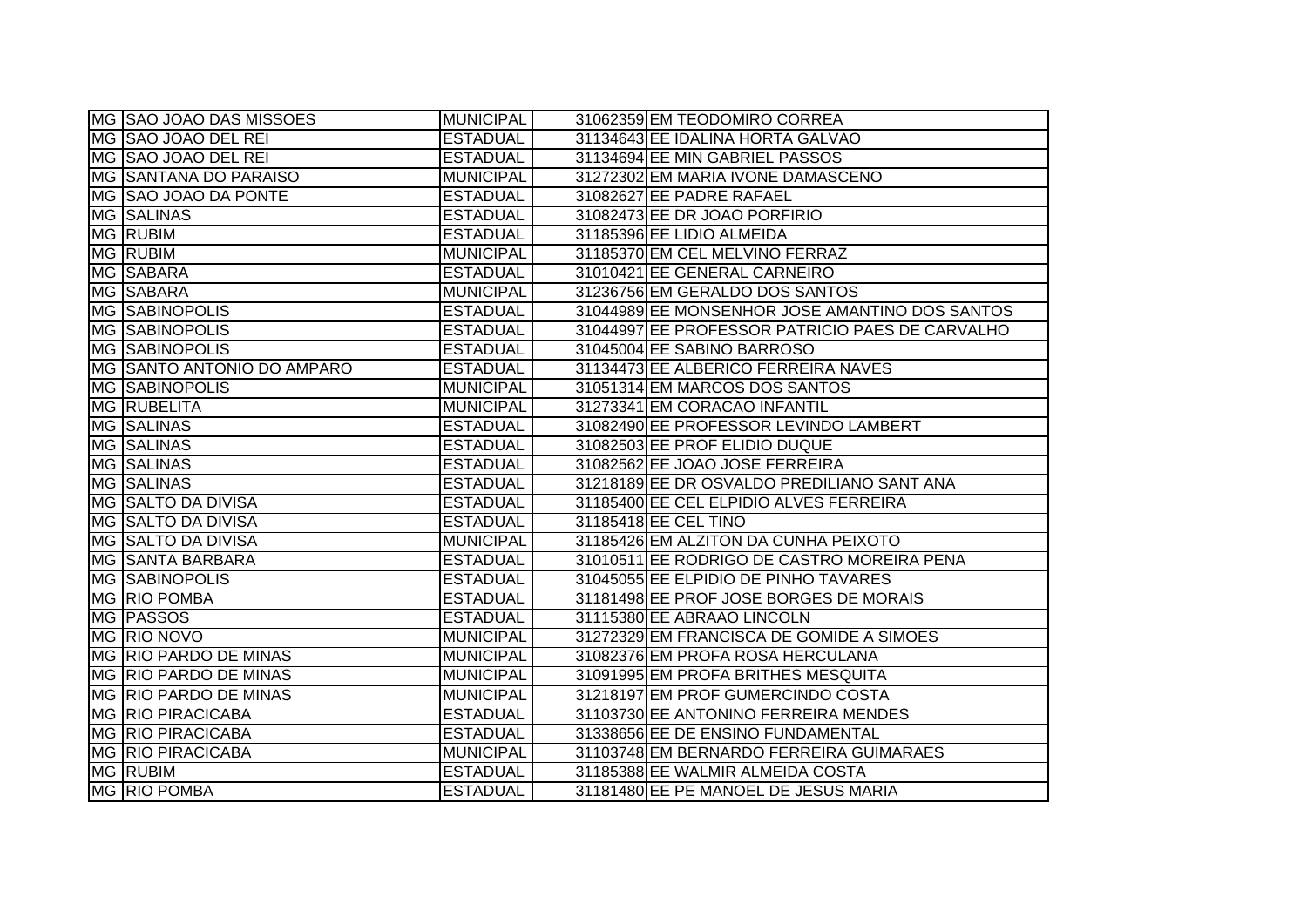| <b>MG RUBIM</b>                      | <b>ESTADUAL</b>  | 31185361 EE CARDEAL LEME                         |
|--------------------------------------|------------------|--------------------------------------------------|
| MG RIO PRETO                         | <b>MUNICIPAL</b> | 31271055 EM DR JOSE ROGERIO MOURA DE ALMEIDA     |
| MG RIO VERMELHO                      | <b>ESTADUAL</b>  | 31024678 EE SANTOS CARVALHAIS                    |
| MG RIO VERMELHO                      | <b>ESTADUAL</b>  | 31024724 EE FRANCISCO GONCALVES VIEIRA           |
| <b>MG RITAPOLIS</b>                  | <b>MUNICIPAL</b> | 31272671 EM MARCIA SILVA RESENDE SERPA           |
| MG ROCHEDO DE MINAS                  | <b>MUNICIPAL</b> | 31069787 EM DR AUGUSTO GLORIA                    |
| MG RUBELITA                          | <b>ESTADUAL</b>  | 31082392 EE AVELINO DE ALMEIDA                   |
| MG RUBELITA                          | <b>ESTADUAL</b>  | 31082414 EE LEONIDAS ALVES RIBEIRO               |
| MG SANTA BARBARA DO MONTE VERDE      | MUNICIPAL        | 31069728 EM DR MANOEL DE CARVALHO PRATA          |
| <b>MG RIO PIRACICABA</b>             | <b>MUNICIPAL</b> | 31339490 EM CORREGO SAO MIGUEL                   |
| <b>MG SAANTA VITORIA</b>             | <b>ESTADUAL</b>  | 31338672 EE PROFA DIRCE MARIA DE OLIVEIRA        |
| MG SANTA BARBARA                     | <b>MUNICIPAL</b> | 31211435 EM IRMA AMANDINA MARIA                  |
| <b>IMG SSANTA MARIA DO SUACUI</b>    | <b>ESTADUAL</b>  | 31045179 EE IMACULADA CONCEICAO                  |
| MG SSANTA MARIA DO SUACUI            | <b>MUNICIPAL</b> | 31051764 EM DOM PEDRO II                         |
| MG SSANTA MARIA DO SUACUI            | <b>MUNICIPAL</b> | 31051969 EM ANTONIO PATRICIO DE LACERDA          |
| MG SANTA RITA DE CALDAS              | <b>ESTADUAL</b>  | 31124974 EE CARLOS MAGNO DE CARVALHO             |
| <b>IMG ISANTA RITA DE JACUTINGA</b>  | <b>MUNICIPAL</b> | 31069833 EM D ANTONIA DE ALMEIDA                 |
| MG  SANTA RITA DE JACUTINGA          | <b>MUNICIPAL</b> | 31269344 EM PE MACHADO                           |
| <b>MG SANTA RITA DE MINAS</b>        | <b>ESTADUAL</b>  | 31019798 EE JOSEFINA VIEIRA                      |
| <b>IMG SANTA MARIA DO SUACUI</b>     | <b>ESTADUAL</b>  | 31045128 EE PADRE JOSE MARIA                     |
| MG  SANTA RITA DO SAPUCAI            | <b>ESTADUAL</b>  | 31056634 EE SINHA MOREIRA                        |
| <b>IMG SANTA MARIA DO SUACUI</b>     | <b>ESTADUAL</b>  | 31045110 EE HAUY PETRUCELI MAYRINK               |
| <b>MG SAANTA VITORIA</b>             | <b>MUNICIPAL</b> | 31198633 ESCOLA MUNICIPAL TANCREDO NEVES         |
| <b>MG SANTANA DA VARGEM</b>          | <b>ESTADUAL</b>  | 31173983 EE PE JOSE RIBEIRO                      |
| <b>IMG SSANTANA DO GARAMBEU</b>      | <b>MUNICIPAL</b> | 31270938 EM EUNICE SILVA MOREIRA                 |
| <b>MG SANTANA DO JACARE</b>          | <b>MUNICIPAL</b> | 31203556 ESCOLA MUNICIPAL JOAO ALVES DUCA        |
| <b>IMG SSANTANA DO MANHUACU</b>      | <b>ESTADUAL</b>  | 31075809 EE CELIA PEREIRA MENDES                 |
| MG SANTANA DO PARAISO                | <b>ESTADUAL</b>  | 31191451 EE ANTONIO LUIZ                         |
| <b>IMG SAANTANA DO PARAISO</b>       | <b>MUNICIPAL</b> | 31259047 EM JOSE DIAS BICALHO FILHO              |
|                                      |                  |                                                  |
| MG RIO ESPERA                        | <b>ESTADUAL</b>  | 31196347 EE MONSENHOR FRANCISCO MIGUEL FERNANDES |
| IMG ISANTA RITA DO ITUETO            | <b>ESTADUAL</b>  | 31045195 EE PE ANDRE COLLI                       |
| <b>MG SANTA LUZIA</b>                | <b>ESTADUAL</b>  | 31010791 EE RAUL TEIXEIRA DA COSTA SOBRINHO      |
| <b>MG SANTANA DO RIACHO</b>          | MUNICIPAL        | 31267341 EM GERALDA JORGE DOS SANTOS             |
| <b>IMG SSANTA BARBARA DO TUGURIO</b> | MUNICIPAL        | 31269034 EM ANTONIO FRANCISCO DA SILVA           |
| MG SANTA CRUZ DO ESCALVADO           | <b>ESTADUAL</b>  | 31129461 EE DR OTAVIO SOARES                     |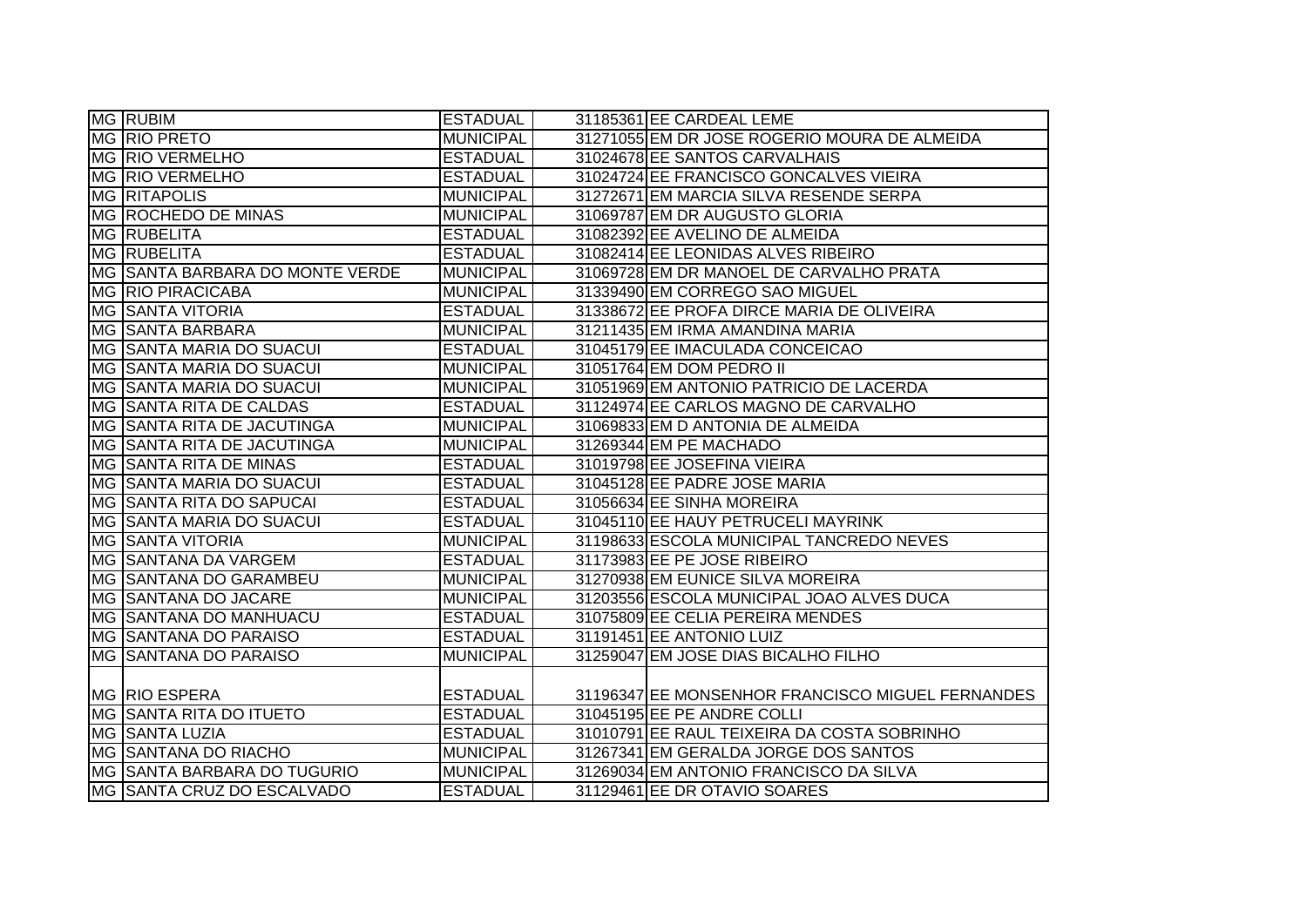| MG SANTA EFIGENIA DE MINAS       | <b>ESTADUAL</b>  | 31045098 EE TITO ALVES PINTO                     |
|----------------------------------|------------------|--------------------------------------------------|
| MG SANTA FE DE MINAS             | <b>ESTADUAL</b>  | 31082597 EE CARMELA DUTRA                        |
| <b>MG SANTA HELENA DE MINAS</b>  | <b>ESTADUAL</b>  | 31146447 EE RAUL RODRIGUES SALOMAO               |
| <b>MG SANTA HELENA DE MINAS</b>  | <b>ESTADUAL</b>  | 31146455 EE EUCLIDES SILVEIRA TOLENTINO          |
| MG SANTA JULIANA                 | <b>ESTADUAL</b>  | 31159611 EE SANTA JULIANA                        |
| MG SANTA MARIA DO SUACUI         | <b>ESTADUAL</b>  | 31045136 EE ANA NUNES HORTA                      |
| MG SANTA LUZIA                   | <b>ESTADUAL</b>  | 31010618 EE JOSE MARIA BICALHO                   |
| MG SANTA BARBARA                 | <b>MUNICIPAL</b> | 31330302 EM ADELIA HOSKEN AYRES                  |
| MG SANTA LUZIA                   | <b>ESTADUAL</b>  | 31010812 EE RENY DE SOUZA LIMA                   |
| MG SANTA LUZIA                   | <b>MUNICIPAL</b> | 31010707 EM SINHA TEIXEIRA DA COSTA              |
| MG SANTA LUZIA                   | <b>MUNICIPAL</b> | 31339873 EM LUISA ROSALIA DINIZ KENTISH          |
| MG SANTA MARGARIDA               | <b>ESTADUAL</b>  | 31075761 EE PADRE BENTO DE SOUZA LIMA            |
| MG SANTA MARGARIDA               | <b>ESTADUAL</b>  | 31075787 EE DE RIBEIRAO DE SAO DOMINGOS          |
| <b>MG SANTA MARIA DE ITABIRA</b> | <b>ESTADUAL</b>  | 31103756 EE DOUTOR COSTA                         |
| MG SANTA MARIA DE ITABIRA        | <b>MUNICIPAL</b> | 31105384 EM TRAJANO PROCOPIO                     |
| <b>IMG SSANTA MARIA DO SALTO</b> | <b>MUNICIPAL</b> | 31190241 EM JUSCELINO KUBITSCHEK                 |
|                                  |                  |                                                  |
| MG SANTA JULIANA                 | <b>MUNICIPAL</b> | 31159620 ESCOLA MUNICIPAL ANA AMBROSINA DO CARMO |
|                                  |                  |                                                  |
| <b>MG MANTENA</b>                | <b>MUNICIPAL</b> | 31044164 EM FREI INOCENCIO                       |
| MG MANGA                         | <b>ESTADUAL</b>  | 31062766 EE MINISTRO PETRONIO PORTELA            |
| MG MANGA                         | <b>ESTADUAL</b>  | 31062774 EE PRESIDENTE TANCREDO DE ALMEIDA NEVES |
| <b>MG MANGA</b>                  | <b>ESTADUAL</b>  | 31062928 EE PROF JOSE RIBEIRO CAMPOS             |
| <b>MG MANGA</b>                  | <b>MUNICIPAL</b> | 31272370 EM PE RICARDO TRITSCHLER                |
| <b>MG MANHUACU</b>               | <b>ESTADUAL</b>  | 31075094 EE SAO VICENTE DE PAULO                 |
| <b>MG MANHUACU</b>               | <b>ESTADUAL</b>  | 31075353 EE DE SAO SEBASTIAO DO SACRAMENTO       |
| MG MANHUACU                      | <b>MUNICIPAL</b> | 31075311 EM RITA CLARA SETE                      |
| <b>MG MARILAC</b>                | <b>MUNICIPAL</b> | 31266175 EM LUZIA DE OLIVEIRA SANTOS             |
| <b>MG MANHUMIRIM</b>             | <b>MUNICIPAL</b> | 31339857 EM PE GERALDO SILVA ARAUJO              |
| MG MALACACHETA                   | <b>ESTADUAL</b>  | 31147311 EE DE SANTO ANTONIO DO MUCURI           |
| <b>MG MANTENA</b>                | <b>MUNICIPAL</b> | 31044369 EM DO DISTRITO DE LIMEIRA               |
| MG MANTENA                       | <b>MUNICIPAL</b> | 31044377 EM VER DAVID DE ALMEIDA                 |
| <b>MG MARAVILHAS</b>             | <b>MUNICIPAL</b> | 31219061 EM DONA VINA                            |
| MG MARIA DA FE                   | <b>ESTADUAL</b>  | 31055743 EE SAO JOSE                             |
| MG MARIANA                       | <b>ESTADUAL</b>  | 31106275 EE DOM BENEVIDES                        |
| <b>MG MARIANA</b><br>MG MARIANA  | <b>MUNICIPAL</b> | 31321524 EM DOM OSCAR DE OLIVEIRA                |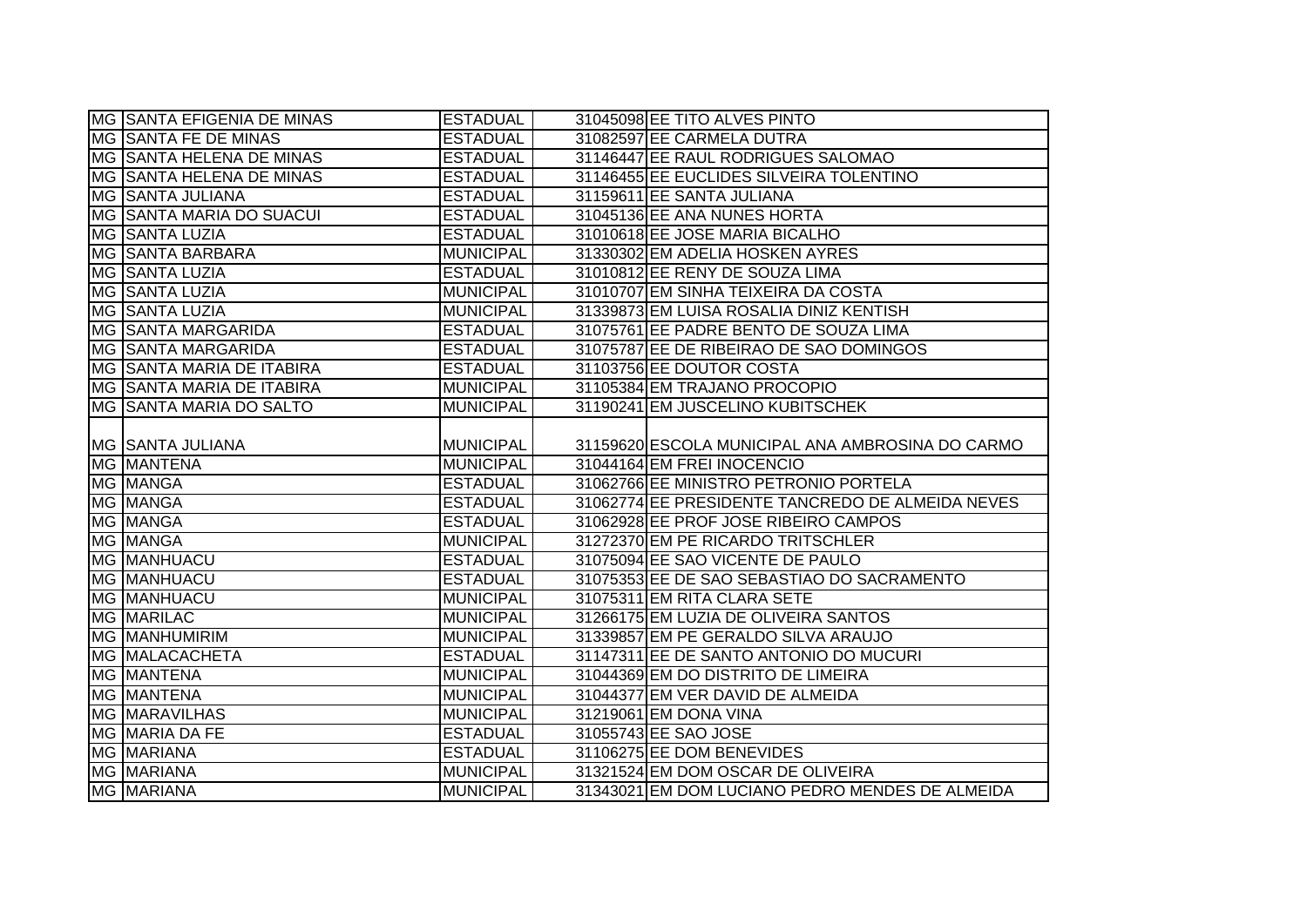|                      | <b>MG LIMA DUARTE</b>     | <b>MUNICIPAL</b> | 31069001 ESCOLA MUNICIPAL BIAS FORTES         |
|----------------------|---------------------------|------------------|-----------------------------------------------|
| <b>MG MANHUACU</b>   |                           | <b>MUNICIPAL</b> | 31075361 EM ENI ALVES NOGUEIRA                |
|                      | <b>MG MACHACALIS</b>      | <b>ESTADUAL</b>  | 31253839 EE ANTONIO DIAS DOS SANTOS           |
| MG PASSOS            |                           | <b>ESTADUAL</b>  | 31115550 EE NECA QUIRINO                      |
| MG LONTRA            |                           | <b>ESTADUAL</b>  | 31082678 EE SIMAO DA COSTA CAMPOS             |
| <b>MG LONTRA</b>     |                           | <b>MUNICIPAL</b> | 31094242 EM RAMIRO MENDES                     |
| MG LONTRA            |                           | <b>MUNICIPAL</b> | 31094277 EM N PROFA MARIA DE LOURDES GOMES    |
| MG LUISBURGO         |                           | <b>MUNICIPAL</b> | 31325732 EM MANOEL FRANCISCO DE SOUZA         |
| <b>MG LUISLANDIA</b> |                           | <b>ESTADUAL</b>  | 31079677 EE TEOFILO PIRES                     |
|                      | MG LUMINARIAS             | MUNICIPAL        | 31134261 EM FRANCISCO DINIZ                   |
| MG LUZ               |                           | <b>ESTADUAL</b>  | 31218405 EE DONA LICA RAPOSO                  |
| MG MAMONAS           |                           | <b>ESTADUAL</b>  | 31080241 EE ARISTIDES JOSE TOLENTINO          |
|                      | <b>MG MACHACALIS</b>      | <b>ESTADUAL</b>  | 31147133 EE JOSE DE ALENCAR                   |
|                      | MG MALACACHETA            | <b>MUNICIPAL</b> | 31299103 EM EVA RIBEIRO MENDES                |
|                      | MG MACHACALIS             | <b>MUNICIPAL</b> | 31147125 EM DONA MARICOTA PINTO               |
| MG MACHADO           |                           | <b>ESTADUAL</b>  | 31173169 EE RUBENS GARCIA                     |
| MG MACHADO           |                           | <b>ESTADUAL</b>  | 31173223 EE DE DOURADINHO                     |
|                      | MG MADRE DE DEUS DE MINAS | <b>MUNICIPAL</b> | 31015717 EM MENINO JESUS                      |
|                      | MG MALACACHETA            | <b>ESTADUAL</b>  | 31147184 EE FREI FRANCISCO                    |
|                      | MG MALACACHETA            | <b>ESTADUAL</b>  | 31147206 EE MESTRA ZULMIRA                    |
|                      | MG MALACACHETA            | <b>ESTADUAL</b>  | 31147281 EE DE JAGUARITIRA                    |
|                      | MG MARIPA DE MINAS        | MUNICIPAL        | 31069299 EM ANTONIO FERREIRA MARTINS          |
| MG LUZ               |                           | MUNICIPAL        | 31034223 ESCOLA MUNICIPAL PADRE PARREIRAS     |
| MG MEDINA            |                           | <b>ESTADUAL</b>  | 31185191 EE DR MAX MACHADO                    |
| MG MATIPO            |                           | <b>MUNICIPAL</b> | 31331465 EM JAIR GUALBERTO DA ROCHA           |
|                      | <b>MG MATO VERDE</b>      | <b>ESTADUAL</b>  | 31080829 EE EDUARDO FRIEIRO                   |
|                      | <b>MG MATO VERDE</b>      | <b>ESTADUAL</b>  | 31080853 EE IONE SILVEIRA MENDES              |
|                      | <b>MG MATOZINHOS</b>      | <b>ESTADUAL</b>  | 31141186 EE PROFESSORA VITIZA OCTAVIANO VIANA |
|                      | <b>MG MATOZINHOS</b>      | <b>MUNICIPAL</b> | 31246557 EM D ELZA ALVES DE OLIVEIRA          |
|                      | <b>MG MATOZINHOS</b>      | <b>MUNICIPAL</b> | 31303551 EM AGRIPA VASCONCELOS                |
| MG MEDINA            |                           | <b>ESTADUAL</b>  | 31185141 EE DR HORACIANO SOUZA                |
| MG MARILAC           |                           | <b>ESTADUAL</b>  | 31044563 EE JOAQUIM MONTEIRO                  |
| MG MEDINA            |                           | <b>ESTADUAL</b>  | 31185175 EE ANIBAL MELO                       |
| <b>MG MATIPO</b>     |                           | <b>ESTADUAL</b>  | 31075531 EE MARIA VICENCIA BRANDAO            |
|                      | MG MENDES PIMENTEL        | MUNICIPAL        | 31273481 EM PADRE FRANCISCO VAN NOORT         |
| MG MERCES            |                           | <b>ESTADUAL</b>  | 31015822 EE SENA FIGUEIREDO                   |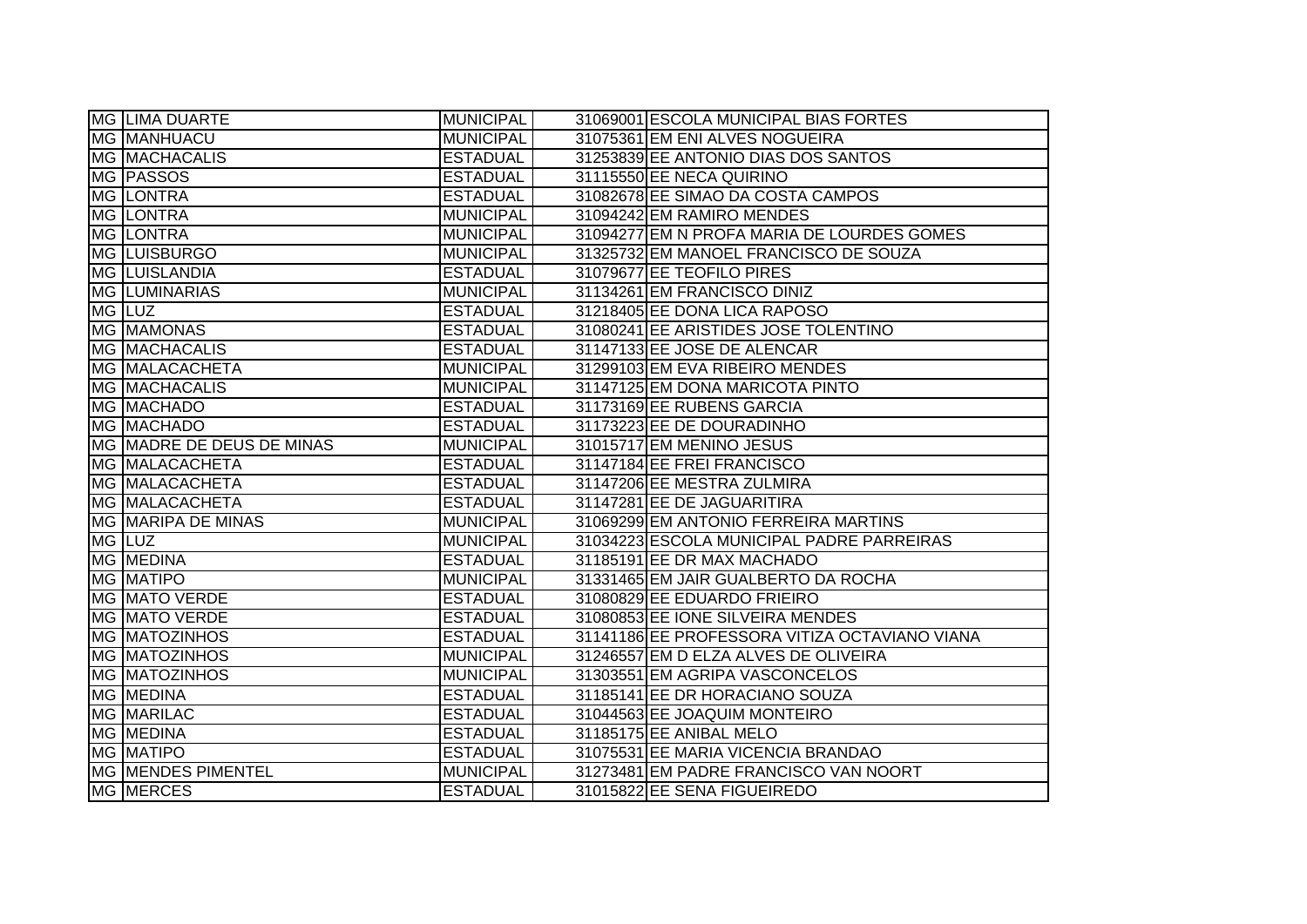| MG MERCES                  | <b>MUNICIPAL</b> | 31015776 EM DONA CHIQUINHA                          |
|----------------------------|------------------|-----------------------------------------------------|
| <b>MG MERCES</b>           | <b>MUNICIPAL</b> | 31271225 EM MARIA EUGENIA PAIXAO MACIEL             |
| <b>MG MINAS NOVAS</b>      | <b>ESTADUAL</b>  | 31024414 EE CORONEL JOAO ANDRE                      |
| MG MINAS NOVAS             | <b>ESTADUAL</b>  | 31024422 EE DE LAGOA GRANDE                         |
| MG MINAS NOVAS             | <b>ESTADUAL</b>  | 31024431 EE JOSE BENTO NOGUEIRA                     |
| <b>MG MINAS NOVAS</b>      | <b>ESTADUAL</b>  | 31024457 EE PRESIDENTE COSTA E SILVA                |
| <b>MG MEDINA</b>           | <b>ESTADUAL</b>  | 31185159 EE LUIZ TANURE                             |
| MG MATEUS LEME             | <b>MUNICIPAL</b> | 31218481 EM GENI GUIMARAES DE OLIVEIRA              |
| MG MARLIERIA               | <b>ESTADUAL</b>  | 31191361 EE LIBERATO DE CASTRO                      |
| <b>MG MARMELOPOLIS</b>     | <b>ESTADUAL</b>  | 31055751 EE ALBANO DE OLIVEIRA                      |
| <b>MG MATA VERDE</b>       | <b>ESTADUAL</b>  | 31209643 EE JOSE FERREIRA DA ROCHA                  |
| MG MATA VERDE              | <b>MUNICIPAL</b> | 31270521 EM ROBERTO MARTINS MAGNO                   |
| MG MATERLANDIA             | <b>ESTADUAL</b>  | 31044580 EE RAIMUNDO DECO                           |
| MG MATERLANDIA             | <b>MUNICIPAL</b> | 31331406 EM SAGARANA                                |
| <b>MG MATEUS LEME</b>      | <b>ESTADUAL</b>  | 31034363 EE DOMINGOS JUSTINO RIBEIRO                |
| <b>MG MATEUS LEME</b>      | <b>ESTADUAL</b>  | 31034380 EE ELIAS SALOMAO                           |
| <b>MG MATIPO</b>           | <b>MUNICIPAL</b> | 31270547 E M DE ENSINO FUNDAMENTAL DE 1ª A 4ª SERIE |
| MG MATEUS LEME             | <b>ESTADUAL</b>  | 31034444 EE ALVINO ALCANTARA FERNANDES              |
| <b>MG MATIPO</b>           | <b>ESTADUAL</b>  | 31205541 EE DO BAIRRO BOA VISTA                     |
| <b>MG MATHIAS LOBATO</b>   | <b>ESTADUAL</b>  | 31045764 EE PAULO LUIZ                              |
| <b>MG MATHIAS LOBATO</b>   | <b>MUNICIPAL</b> | 31270075 EM PROFA ANA MORAIS PESSAMILIO             |
| MG MATIAS CARDOSO          | <b>ESTADUAL</b>  | 31062821 EE DOM BOSCO                               |
| <b>MG MATIAS CARDOSO</b>   | <b>MUNICIPAL</b> | 31065102 EM ARGEMIRO DE SOUZA FILHO                 |
| <b>MG MATIAS CARDOSO</b>   | <b>MUNICIPAL</b> | 31065188 EM PRINCESA ISABEL                         |
| MG MATIPO                  | <b>ESTADUAL</b>  | 31075493 EE WALDOMIRO MENDES DE ALMEIDA             |
| <b>MG MATIPO</b>           | <b>ESTADUAL</b>  | 31075523 EE VALDOMIRO MAGALHAES                     |
| <b>MG LIMA DUARTE</b>      | <b>ESTADUAL</b>  | 31069094 EE JOAQUIM DELGADO DE PAIVA                |
| MG MATEUS LEME             | <b>ESTADUAL</b>  | 31034401 EE MANOEL ANTONIO DE SOUSA                 |
| MG JUIZ DE FORA            | <b>ESTADUAL</b>  | 31068675 EE MARIA ELBA BRAGA                        |
| MG JOSE GONCALVES DE MINAS | <b>ESTADUAL</b>  | 31023248 EE DR TANCREDO NEVES                       |
| MG JOSE RAYDAN             | <b>MUNICIPAL</b> | 31051951 EM SERAFIM LOPES GODINHO                   |
| <b>MG JOSENOPOLIS</b>      | <b>ESTADUAL</b>  | 31080454 EE JUCA MARIA                              |
| <b>MG JOSENOPOLIS</b>      | <b>MUNICIPAL</b> | 31271993 EM MANOEL JOSE LINO                        |
| MG JUIZ DE FORA            | <b>ESTADUAL</b>  | 31068411 EE GOVERNO JUSCELINO KUBITSCHEK            |
| MG JUIZ DE FORA            | <b>ESTADUAL</b>  | 31068454 EE HENRIQUE BURNIER                        |
| MG JUIZ DE FORA            | <b>ESTADUAL</b>  | 31068501 EE CORONEL ANTONIO ALVES TEIXEIRA          |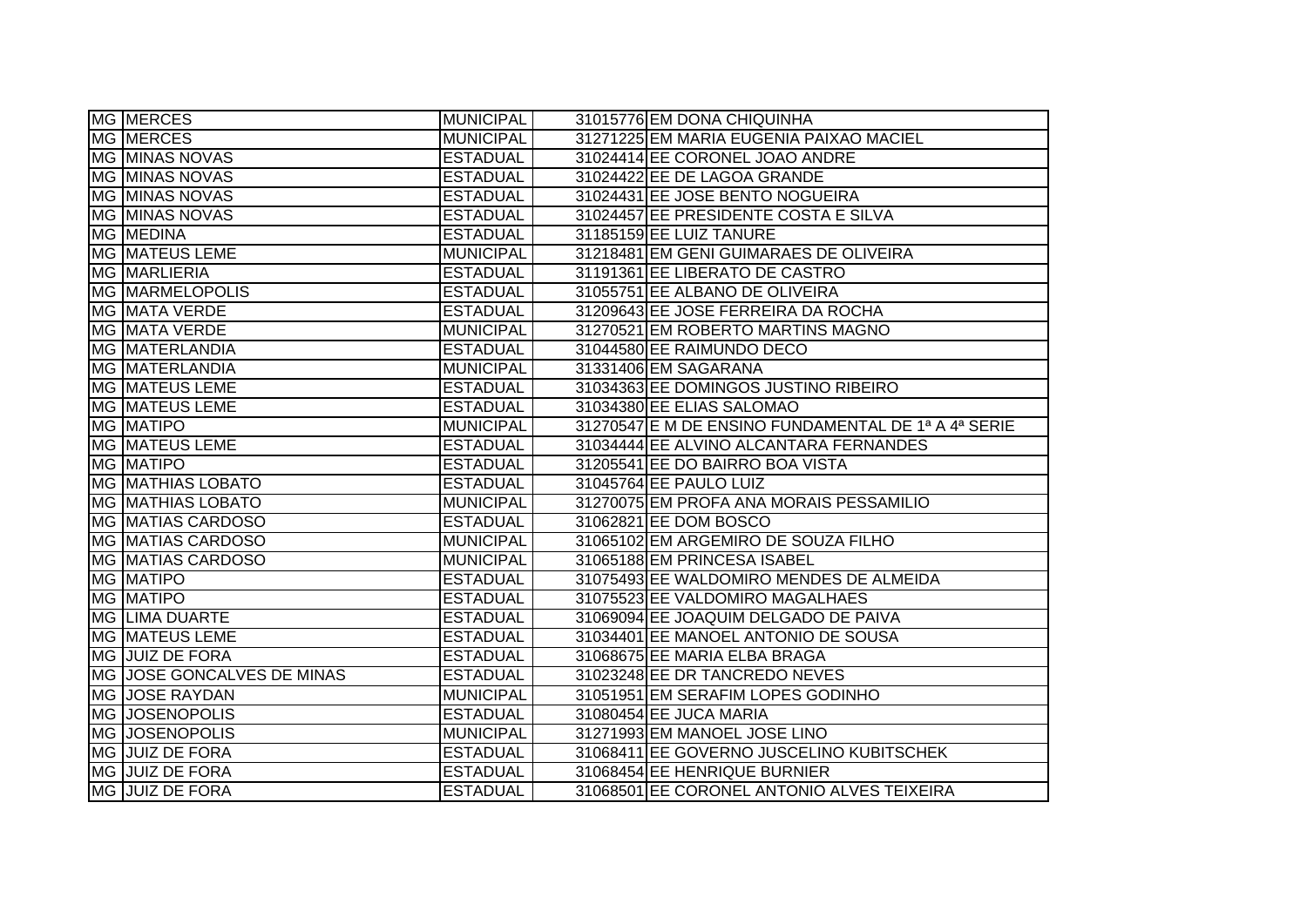|           | MG JURAMENTO              | <b>MUNICIPAL</b> | 31234168 EM FRANCELINA SANTOS LIMA          |
|-----------|---------------------------|------------------|---------------------------------------------|
|           | MG JUIZ DE FORA           | <b>ESTADUAL</b>  | 31068624 EE DILERMANDO COSTA CRUZ           |
|           | <b>MG JORDANIA</b>        | <b>ESTADUAL</b>  | 31185086 EE FREI HENRIQUE DE COIMBRA        |
|           | MG JUIZ DE FORA           | <b>ESTADUAL</b>  | 31068713 EE MARIA ILYDIA RESENDE ANDRADE    |
|           | MG JUIZ DE FORA           | <b>ESTADUAL</b>  | 31068764 EE PRESIDENTE COSTA E SILVA        |
|           | MG JUIZ DE FORA           | <b>ESTADUAL</b>  | 31068772 EE PROFESSOR CANDIDO MOTTA FILHO   |
|           | MG JUIZ DE FORA           | <b>ESTADUAL</b>  | 31068829 EE PROFESSOR LOPES                 |
|           | MG JUIZ DE FORA           | <b>MUNICIPAL</b> | 31071501 EM DR ADHEMAR RESENDE DE ANDRADE   |
|           | <b>MG JUIZ DE FORA</b>    | <b>MUNICIPAL</b> | 31307556 EM PROFESSORA THEREZA FALCI        |
|           | MG JUIZ DE FORA           | <b>MUNICIPAL</b> | 31327352 EM PROF AUGUSTO GOTARDELO          |
|           | MG LIMA DUARTE            | <b>MUNICIPAL</b> | 31069078 EM PEDRO PAZ                       |
|           | MG JUIZ DE FORA           | <b>ESTADUAL</b>  | 31068519 EE TEODORICO RIBEIRO DE ASSIS      |
|           | MG JOAIMA                 | <b>ESTADUAL</b>  | 31185051 EE PROF MANOEL DO NORTE            |
|           | MG SAO JOSE DO DIVINO     | <b>ESTADUAL</b>  | 31147885 EE TRANQUILINO DIAS BRITO          |
|           | <b>MG JEQUITINHONHA</b>   | <b>ESTADUAL</b>  | 31232084 EE DR HENRIQUE HEITMANN            |
| <b>MG</b> | <b>JEQUITINHONHA</b>      | <b>MUNICIPAL</b> | 31184926 EM DR ANTONIO LUCENA PEIXOTO       |
| <b>MG</b> | <b>JEQUITINHONHA</b>      | <b>MUNICIPAL</b> | 31270539 EM DE ENS FUND 1 A 4 S             |
|           | <b>MG JEQUITINHONHA</b>   | <b>MUNICIPAL</b> | 31270636 EM DE ENS FUND 1 A 4 S             |
|           | MG JESUANIA               | <b>ESTADUAL</b>  | 31172961 EE JOAO DE ALMEIDA LISBOA          |
|           | MG JESUANIA               | <b>MUNICIPAL</b> | 31269115 EM MONS FAUSTO DE V CRAVEIRO       |
|           | MG JOAIMA                 | <b>ESTADUAL</b>  | 31185019 EE PROF ANTONIO GOMES MOREIRA      |
|           | MG JORDANIA               | <b>MUNICIPAL</b> | 31246841 EM RIBEIRA DO CAPIM ASSU           |
|           | MG JOAIMA                 | <b>ESTADUAL</b>  | 31185043 EE DE GIRU                         |
|           | MG JORDANIA               | <b>ESTADUAL</b>  | 31185094 EE DOM JOSE                        |
|           | MG JOAIMA                 | <b>MUNICIPAL</b> | 31246298 EM DR ANTONIO JERONIMO OLIVEIRA    |
|           | MG JOAO MONLEVADE         | <b>ESTADUAL</b>  | 31103420 EE DONA JENNY FARIA                |
|           | MG JOAO MONLEVADE         | <b>MUNICIPAL</b> | 31105104 EM GOV ISRAEL PINHEIRO             |
|           | <b>MG JOAO PINHEIRO</b>   | <b>ESTADUAL</b>  | 31108553 EE ARMINDA MARIA DA COSTA          |
|           | <b>MG JOAO PINHEIRO</b>   | <b>ESTADUAL</b>  | 31108570 EE MARIA JOSE DE PAULA             |
|           | MG JOAO PINHEIRO          | <b>ESTADUAL</b>  | 31220671 EE JOSE ROMERO DA SILVEIRA         |
|           | <b>MG JOAQUIM FELICIO</b> | <b>MUNICIPAL</b> | 31271071 EM PROFA ODILIA COSTA              |
|           | MG JUVENILIA              | <b>ESTADUAL</b>  | 31063011 EE DE MONTE REI                    |
|           | MG JOAIMA                 | <b>ESTADUAL</b>  | 31185027 EE CEL LIDIO ARAUJO                |
|           | MG LAVRAS                 | <b>MUNICIPAL</b> | 31266965 EM PAULO LOURENCO MENICUCCI        |
|           | MG LAJINHA                | <b>MUNICIPAL</b> | 31075019 EM COMENDADOR LEITE                |
|           | <b>MG LAJINHA</b>         | <b>MUNICIPAL</b> | 31295221 EM PAULO CEZAR HASTENREITER PORTES |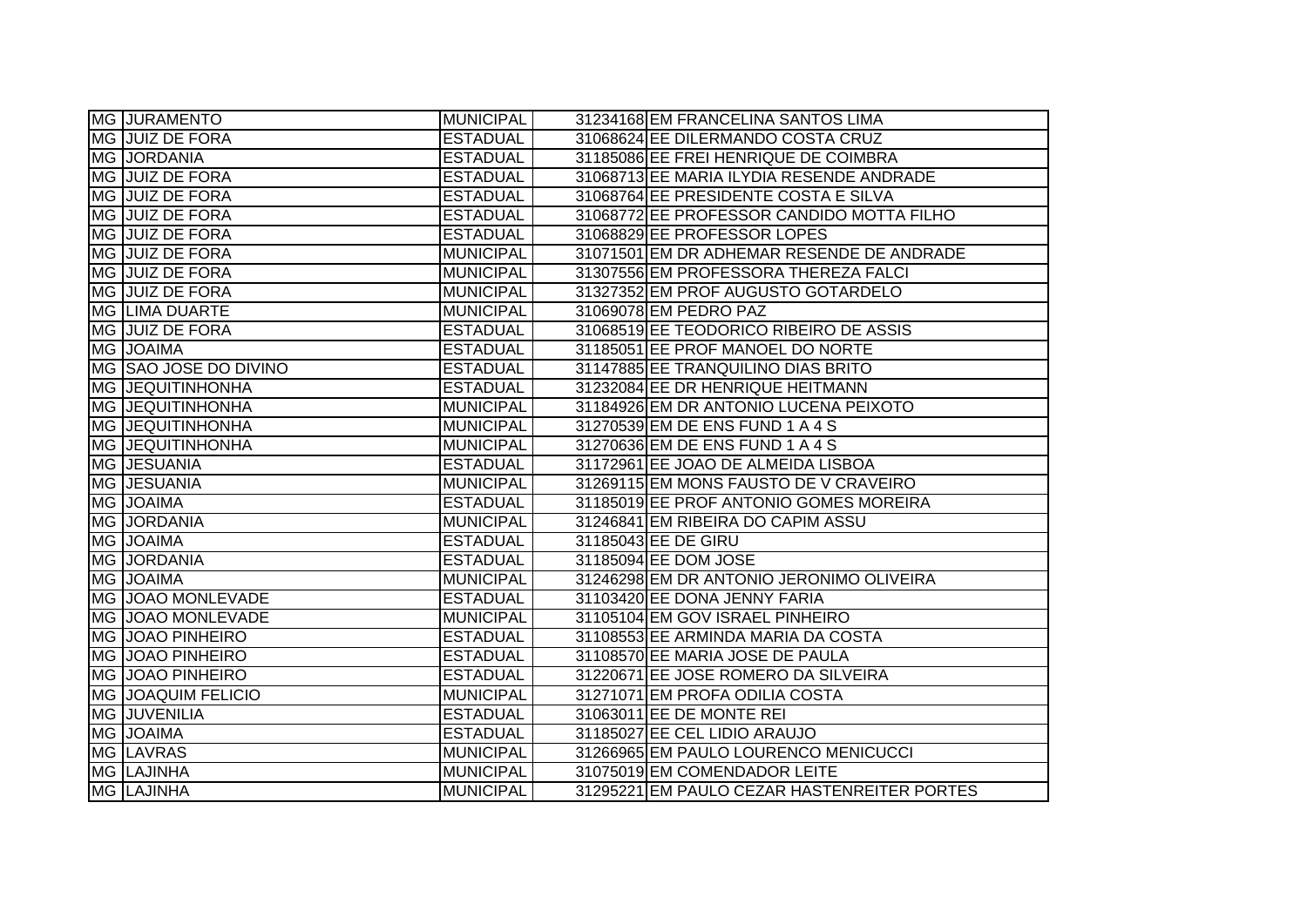| <b>MG LAMBARI</b>       | <b>ESTADUAL</b>  |                | 31173037 EE DA FRATERNIDADE               |
|-------------------------|------------------|----------------|-------------------------------------------|
| <b>MG LARANJAL</b>      | <b>ESTADUAL</b>  |                | 31098060 EE CEL FRANCISCO GAMA            |
|                         |                  |                | CENTRO EDUCACIONAL MUNICIPAL NORBERTO     |
| IMG ILARANJAL           | <b>MUNICIPAL</b> | 31259641 BERNO |                                           |
| <b>MG LASSANCE</b>      | <b>ESTADUAL</b>  |                | 31080802 EE CARLOS CHAGAS                 |
| MG LASSANCE             | <b>ESTADUAL</b>  |                | 31080811 EE JOSE SOARES DIAS              |
| <b>MG JURAMENTO</b>     | <b>ESTADUAL</b>  |                | 31080705 EE FRANCISCO SA                  |
| MG LAVRAS               | <b>MUNICIPAL</b> |                | 31251933 EM JOSE SERAFIM                  |
| MG LAJINHA              | <b>ESTADUAL</b>  |                | 31075027 EE HERMINIA RIBEIRO DE SOUZA     |
| <b>MG LEME DO PRADO</b> | <b>ESTADUAL</b>  |                | 31024538 EE SANTOS BARROSO                |
| MG LEME DO PRADO        | <b>ESTADUAL</b>  |                | 31024554 EE DOM PEDRO II                  |
| MG LEOPOLDINA           | <b>ESTADUAL</b>  |                | 31098221 EE EMILIO RAMOS PINTO            |
| MG LEOPOLDINA           | <b>ESTADUAL</b>  |                | 31098230 EE ENEAS FRANCA                  |
| <b>MG LEOPOLDINA</b>    | <b>ESTADUAL</b>  |                | 31098264 EE OMAR RESENDE PERES            |
| MG LEOPOLDINA           | <b>ESTADUAL</b>  |                | 31098302 EE PROFESSOR BOTELHO REIS        |
| <b>MG LEOPOLDINA</b>    | <b>ESTADUAL</b>  |                | 31098311 EE SEBASTIAO SILVA COUTINHO      |
|                         |                  |                | EM PROFESSORA MARIA DA CONCEICAO          |
| MG LEOPOLDINA           | <b>MUNICIPAL</b> |                | 31250821 MONTEIRO DE RESENDE              |
| MG LAVRAS               | <b>ESTADUAL</b>  |                | 31202975 EE DR JOAO BATISTA HERMETO       |
| MG LAGOA GRANDE         | <b>MUNICIPAL</b> |                | 31243523 EM CESARIO GALVAO                |
| MG JUVENILIA            | <b>MUNICIPAL</b> |                | 31063029 EM DA VILA DO PORTO AGRARIO      |
| MG LADAINHA             | <b>ESTADUAL</b>  |                | 31147052 EE DE LADAINHA                   |
| MG LADAINHA             | <b>ESTADUAL</b>  |                | 31147087 EE ENGENHEIRO WENEFREDO PORTELLA |
| <b>MG LADAINHA</b>      | <b>ESTADUAL</b>  |                | 31147095 EE NOSSA SENHORA DO ROSARIO      |
| <b>MG LADAINHA</b>      | <b>ESTADUAL</b>  |                | 31147109 EE DE CONCORDIA DO MUCURI        |
| MG LAGOA DA PRATA       | <b>MUNICIPAL</b> |                | 31271730 EM MONTEIRO LOBATO               |
| MG LAGOA DOS PATOS      | <b>ESTADUAL</b>  |                | 31080764 EE RAIMUNDO NONATO DA FONSECA    |
| MG LAGOA DOS PATOS      | <b>MUNICIPAL</b> |                | 31080772 EM DA RUA CEL ARISTIDES BATISTA  |
| <b>MG LAJINHA</b>       | <b>ESTADUAL</b>  |                | 31075051 EE DR ADALMARIO JOSE DOS SANTOS  |
| MG LAGOA FORMOSA        | <b>MUNICIPAL</b> |                | 31311499 EM ZILCA DOS SANTOS FONSECA      |
| <b>MG LAJINHA</b>       | <b>ESTADUAL</b>  |                | 31075035 EE ARNALDO LEITE RIBEIRO         |
| MG LAGOA GRANDE         | <b>MUNICIPAL</b> |                | 31269620 EM DR JOSE DRUMOND CASTILHO      |
| MG LAGOA SANTA          | <b>MUNICIPAL</b> |                | 31009431 EM DR LUND                       |
| <b>MG LAGOA SANTA</b>   | <b>MUNICIPAL</b> |                | 31009458 EM PROFESSOR MELLO TEIXEIRA      |
| MG LAGOA SANTA          | <b>MUNICIPAL</b> |                | 31009512 EM CEL PEDRO VIEIRA DE FREITAS   |
| MG LAGOA SANTA          | <b>MUNICIPAL</b> |                | 31253898 EM DONA ARAMITA                  |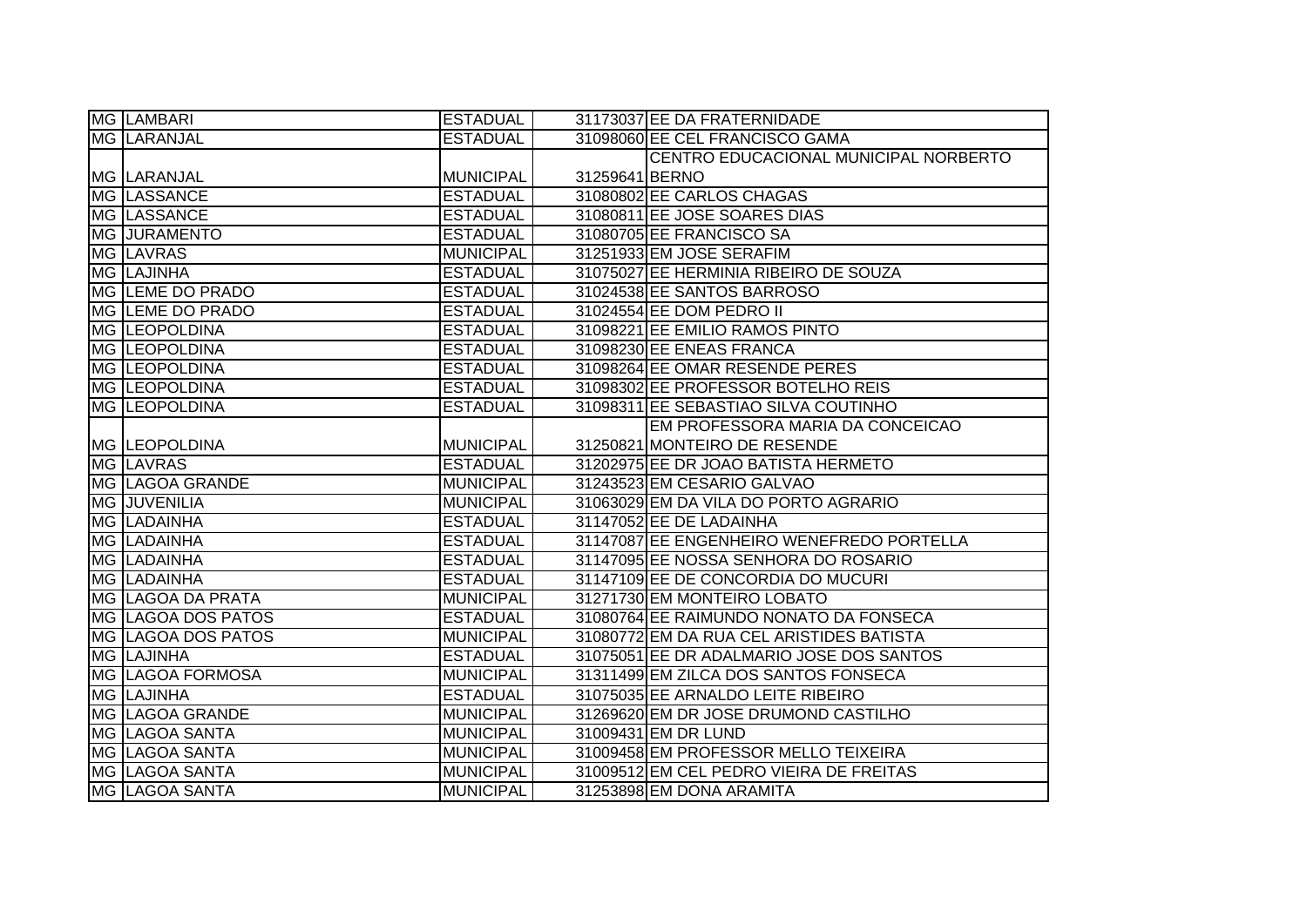| MG LAJINHA                | <b>ESTADUAL</b>  | 31074993 EE ANTONIO SATHLER                |
|---------------------------|------------------|--------------------------------------------|
| <b>MG LAJINHA</b>         | <b>ESTADUAL</b>  | 31075001 EE CAP NESTOR VIEIRA DE GOUVEIA   |
| <b>MG MINAS NOVAS</b>     | <b>ESTADUAL</b>  | 31024520 EE DE INDAIA                      |
| <b>MG LAGOA DOS PATOS</b> | <b>MUNICIPAL</b> | 31277576 EM MARIA DILMA FERNANDES FONSECA  |
| <b>MG OLIMPIO NORONHA</b> | <b>MUNICIPAL</b> | 31268828 EM VIRGILIO ALVES PEREIRA         |
| MG NOVO CRUZEIRO          | <b>ESTADUAL</b>  | 31147541 EE DE NOVO CRUZEIRO               |
| MG NOVO CRUZEIRO          | <b>ESTADUAL</b>  | 31147567 EE INACIO MURTA                   |
| MG NOVO CRUZEIRO          | <b>ESTADUAL</b>  | 31147621 EE DO LUFA                        |
| MG NOVO CRUZEIRO          | <b>ESTADUAL</b>  | 31147664 EE DE QUEIXADA                    |
| MG NOVO ORIENTE DE MINAS  | <b>ESTADUAL</b>  | 31148393 EE DE FREI GONZAGA                |
| MG NOVORIZONTE            | <b>ESTADUAL</b>  | 31082589 EE JOAO BERNARDINO DE SOUZA       |
| MG OLARIA                 | <b>MUNICIPAL</b> | 31069388 EM ATAUALPA DUQUE                 |
| MG OURO FINO              | <b>ESTADUAL</b>  | 31055905 EE FRANCISCO RIBEIRO DA FONSECA   |
| MG OLHOS-DAGUA            | <b>MUNICIPAL</b> | 31271985 EM PAULO VIEIRA SOUTO             |
| MG NOVA SERRANA           | <b>MUNICIPAL</b> | 31034673 EM JOSE ANTONIO DE LACERDA        |
| <b>MG OLIVEIRA</b>        | <b>ESTADUAL</b>  | 31203301 EE DR JOSE MARIA LOBATO           |
| MG OLIVEIRA               | <b>ESTADUAL</b>  | 31203335 EE MARGARIDA SILVA SANTOS         |
| MG OLIVEIRA               | <b>ESTADUAL</b>  | 31203408 EE SAO JOAO BATISTA               |
| <b>MG OLIVEIRA</b>        | <b>MUNICIPAL</b> | 31203319 EM DJALMA PINHEIRO CHAGAS         |
| <b>MG OLIVEIRA FORTES</b> | <b>MUNICIPAL</b> | 31015865 EM CEL FRANCISCO F DE CARVALHO    |
| <b>MG ORIZANIA</b>        | <b>MUNICIPAL</b> | 31100382 EM DR XENOFONTE MERCADANTE        |
| MG OURO BRANCO            | <b>ESTADUAL</b>  | 31194123 EE CONEGO LUIZ VIEIRA DA SILVA    |
| <b>MG MINAS NOVAS</b>     | <b>ESTADUAL</b>  | 31024465 EE DE RIBEIRAO DA FOLHA           |
| MG OLHOS-DAGUA            | <b>ESTADUAL</b>  | 31079472 EE SEBASTIAO VIEIRA DIAS          |
| MG NOVA LIMA              | <b>ESTADUAL</b>  | 31305014 EE MARIA JOSEFINA SALES WARDI     |
| <b>MG NEPOMUCENO</b>      | <b>MUNICIPAL</b> | 31173410 EM PREF RIBEIRO NETO              |
| <b>MG NEPOMUCENO</b>      | <b>MUNICIPAL</b> | 31173444 EM ANTONIA GARCIA VILELA          |
| <b>MG NINHEIRA</b>        | <b>ESTADUAL</b>  | 31082759 EE DE NINHEIRA                    |
| <b>MG NINHEIRA</b>        | <b>MUNICIPAL</b> | 31095001 EM PROFA CLEIDE ROCHA DE OLIVEIRA |
| MG NOVA BELEM             | <b>ESTADUAL</b>  | 31044466 EE PROFA DIOGUINA AUGUSTA SANTANA |
| MG NOVA ERA               | <b>ESTADUAL</b>  | 31103551 EE AUGUSTA MACIEL VIDIGAL         |
| MG NOVA LIMA              | <b>ESTADUAL</b>  | 31009539 EE AUGUSTO DE LIMA                |
| MG NOVA LIMA              | <b>ESTADUAL</b>  | 31009571 EE DENIZ VALE                     |
| MG NOVA UNIAO             | <b>MUNICIPAL</b> | 31273643 EM DE ENS FUND 1 A 4 S            |
| <b>MG NOVA LIMA</b>       | <b>ESTADUAL</b>  | 31009610 EE JOSEFINA WANDERLEY AZEREDO     |
| <b>MG NOVA UNIAO</b>      | <b>MUNICIPAL</b> | 31273635 EM DE ENS FUND 1 A 4 S            |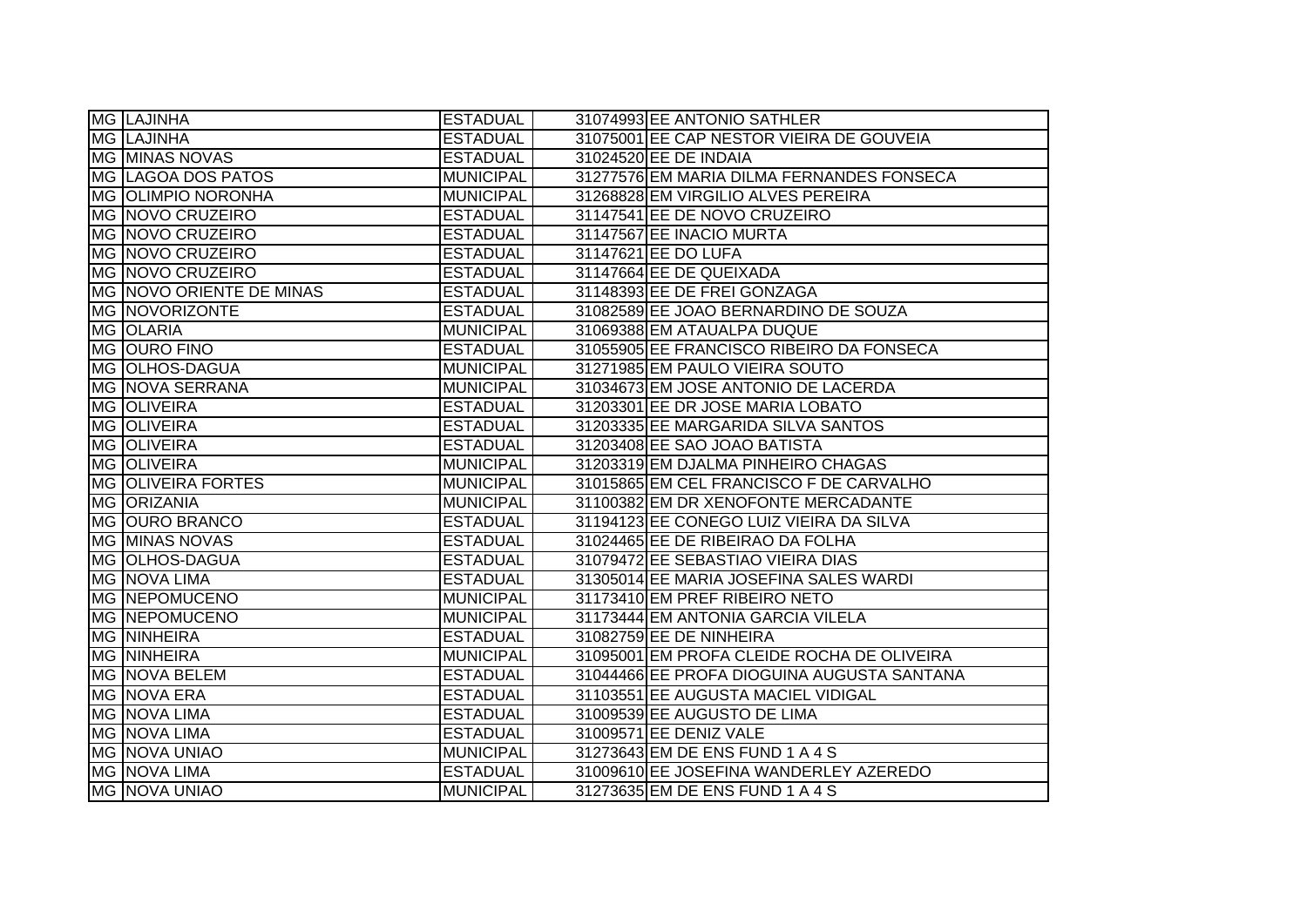| <b>MG NOVA MODICA</b>      | <b>ESTADUAL</b>  | 31147532 EE DR ALAIR ALVES COSTA             |
|----------------------------|------------------|----------------------------------------------|
| <b>MG NOVA MODICA</b>      | <b>MUNICIPAL</b> | 31273503 EM VER ANTONIO R DOS SANTOS         |
| <b>MG NOVA PONTE</b>       | <b>ESTADUAL</b>  | 31166979 EE JOSIAS PINTO                     |
| <b>MG NOVA PONTE</b>       | <b>MUNICIPAL</b> | 31166987 EM SAO MIGUEL                       |
| <b>MG NOVA PORTEIRINHA</b> | <b>ESTADUAL</b>  | 31205648 EE EREZINHA ANTUNES MARTINS         |
| <b>MG NOVA PORTEIRINHA</b> | <b>MUNICIPAL</b> | 31091235 EM ETELVINA ANTUNES                 |
| <b>MG NOVA RESENDE</b>     | <b>ESTADUAL</b>  | 31124664 EE PROF CAIO ALBUQUERQUE            |
| MG OURO FINO               | <b>ESTADUAL</b>  | 31055948 EE PROF GUERINO CASASANTA           |
| MG NOVA LIMA               | <b>ESTADUAL</b>  | 31009598 EE GEORGE CHALMERS                  |
| MG PARACATU                | <b>MUNICIPAL</b> | 31220833 EM GIDALTE MARIA DOS SANTOS         |
| MG PAPAGAIOS               | <b>MUNICIPAL</b> | 31257273 EM N SRA APARECIDA                  |
| MG PAPAGAIOS               | <b>MUNICIPAL</b> | 31308145 EM NADIR JOSE DE BARCELOS           |
| MG PAPAGAIOS               | <b>MUNICIPAL</b> | 31343242 EM DOMITILA VALADARES FIGUEIREDO    |
| MG PARA DE MINAS           | <b>ESTADUAL</b>  | 31034908 EE GOVERNADOR VALADARES             |
| MG PARA DE MINAS           | <b>MUNICIPAL</b> | 31035114 EM DOM BOSCO                        |
| MG PARACATU                | <b>ESTADUAL</b>  | 31108863 EE ALTINA DE PAULA GUIMARAES        |
| MG PARACATU                | <b>ESTADUAL</b>  | 31108952 EE DOM SERAFIM GOMES JARDIM         |
| MG OURO BRANCO             | <b>MUNICIPAL</b> | 31194140 COLEGIO MUNICIPAL JOAO XXIII        |
| MG PARACATU                | <b>MUNICIPAL</b> | 31112755 EM DR ANTONIO RIBEIRO               |
| <b>MG PALMOPOLIS</b>       | <b>ESTADUAL</b>  | 31185353 EE GOV CLOVIS SALGADO               |
| MG PARACATU                | <b>MUNICIPAL</b> | 31236381 EM CORACI MEIRELES OLIVEIRA         |
| MG PARAGUACU               | <b>MUNICIPAL</b> | 31234630 EM MARIA ANTONIETA ALVARENGA        |
| <b>MG PARAISOPOLIS</b>     | <b>ESTADUAL</b>  | 31305383 EE EULALIA GOMES DE OLIVEIRA        |
| MG PARAOPEBA               | <b>ESTADUAL</b>  | 31141356 EE PE AUGUSTO HORTA                 |
| MG PARAOPEBA               | <b>ESTADUAL</b>  | 31230995 EE AGNALDO EDMUNDO SILVA            |
| MG PARAOPEBA               | <b>ESTADUAL</b>  | 31310654 EE JOAQUINA CANDIDA MOREIRA         |
| MG PARAOPEBA               | <b>MUNICIPAL</b> | 31229610 EM AMERICO VAZ DA SILVA             |
| MG PASSA VINTE             | <b>MUNICIPAL</b> | 31269123 EM JOSE DE ANCHIETA                 |
| MG PARACATU                | <b>ESTADUAL</b>  | 31108979 EE JULIA CAMARGOS                   |
| <b>MG PADRE PARAISO</b>    | <b>ESTADUAL</b>  | 31147702 EE PRESIDENTE JOAO PINHEIRO         |
| MG OURO FINO               | <b>ESTADUAL</b>  | 31218138 EE PROFA DELORME DE AVELLAR MUNIZ   |
| <b>MG OURO PRETO</b>       | <b>ESTADUAL</b>  | 31106721 EE JOSE LEANDRO                     |
| MG OURO PRETO              | <b>ESTADUAL</b>  | 31338915 EE PROFESORA DAURA DE CARVALHO NETO |
| MG OURO PRETO              | <b>MUNICIPAL</b> | 31107441 EM IZAURA MENDES                    |
| MG OURO VERDE DE MINAS     | <b>ESTADUAL</b>  | 31147672 EE VEREADOR LUZO FREITAS DE ARAUJO  |
| MG OURO VERDE DE MINAS     | <b>ESTADUAL</b>  | 31254487 EE ELISA LEAL                       |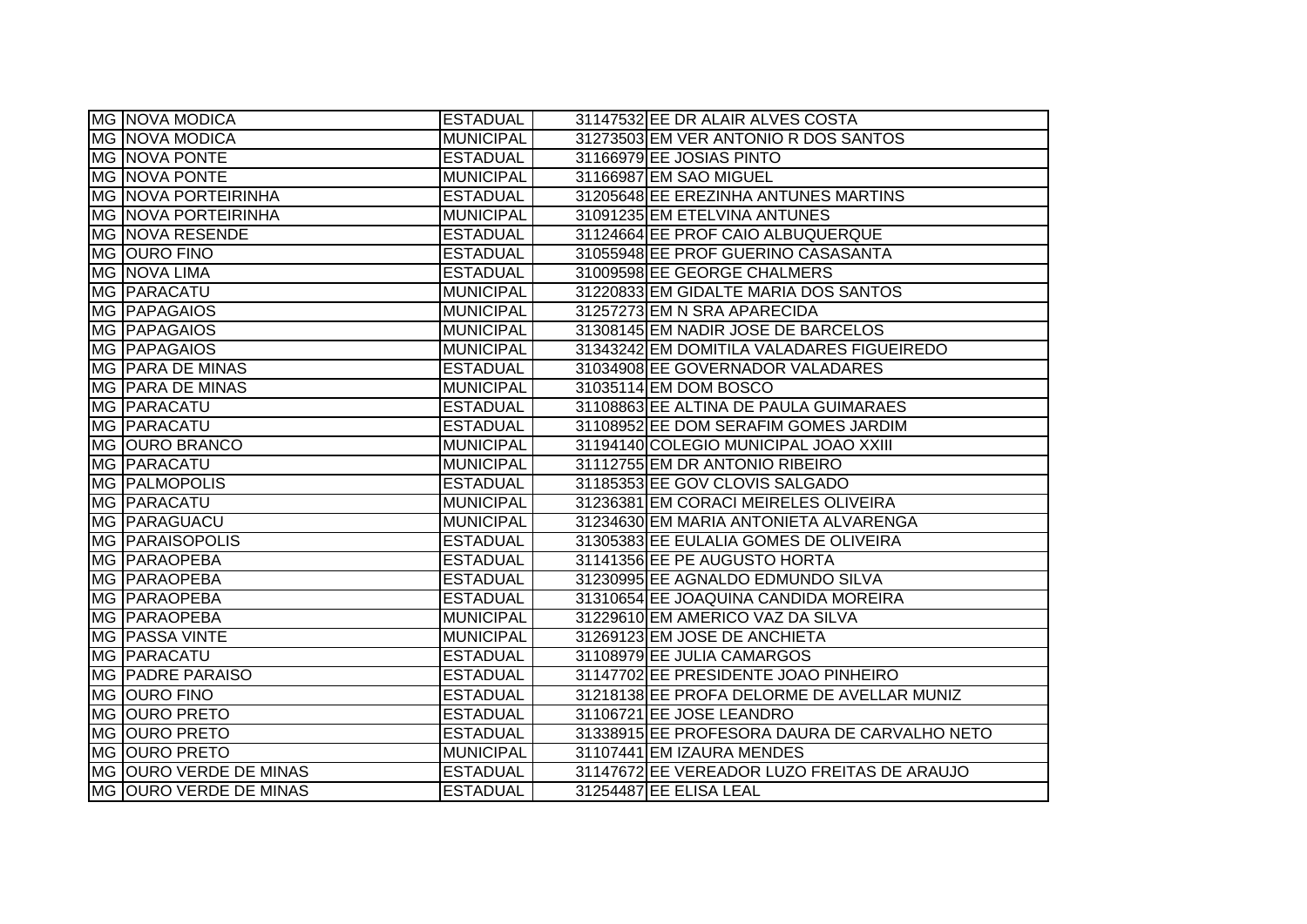| MG PADRE CARVALHO       | <b>ESTADUAL</b>  | 31080462 EE DE PADRE CARVALHO          |
|-------------------------|------------------|----------------------------------------|
| MG PADRE CARVALHO       | MUNICIPAL        | 31272639 EM LIDONEA FELIX              |
| <b>MG PAPAGAIOS</b>     | <b>ESTADUAL</b>  | 31034860 EE RENATO FILGUEIRAS          |
| <b>MG PADRE PARAISO</b> | <b>ESTADUAL</b>  | 31147699 EE DR CANDIDO ULHOA           |
| MG PAPAGAIOS            | <b>ESTADUAL</b>  | 31034843 EE DIOGO DE CASTRO            |
| <b>MG PADRE PARAISO</b> | <b>MUNICIPAL</b> | 31155683 EM ADSON DA SILVA COSTA       |
| MG PADRE PARAISO        | <b>MUNICIPAL</b> | 31310441 EM MILTON CAMPOS              |
| MG PAI PEDRO            | <b>ESTADUAL</b>  | 31082147 EE SANTOS DUMONT              |
| MG PAI PEDRO            | MUNICIPAL        | 31271471 EM JUSCELINO KUBITSCHECK      |
| MG PALMA                | <b>ESTADUAL</b>  | 31099015 EE ARTUR BERNARDES            |
| MG PALMA                | <b>MUNICIPAL</b> | 31099007 EM ALZIRA CARVALHO SANTOS     |
| MG PALMOPOLIS           | <b>ESTADUAL</b>  | 31185329 EE DOIS DE ABRIL              |
| <b>MG NEPOMUCENO</b>    | <b>ESTADUAL</b>  | 31173371 EE DR ERNANE VILELA LIMA      |
| <b>MG PADRE PARAISO</b> | <b>ESTADUAL</b>  | 31147681 EE DA VILA SAO JOAO           |
| MG MONTES CLAROS        | <b>ESTADUAL</b>  | 31081850 EE DE STA ROSA DE LIMA        |
| MG MONTE FORMOSO        | <b>ESTADUAL</b>  | 31185035 EE MANOEL DE SOUZA SANTOS     |
| MG MONTES CLAROS        | <b>ESTADUAL</b>  | 31081299 EE BEATO JOSE DE ANCHIETA     |
| MG MONTES CLAROS        | <b>ESTADUAL</b>  | 31081353 EE DR MARIO TOURINHO          |
| MG MONTES CLAROS        | <b>ESTADUAL</b>  | 31081400 EE ARMENIO VELOSO             |
| MG MONTES CLAROS        | <b>ESTADUAL</b>  | 31081451 EE DO BAIRRO SANTA TEREZINHA  |
| MG MONTES CLAROS        | <b>ESTADUAL</b>  | 31081507 EE PROF HAMILTON LOPES        |
| MG MONTES CLAROS        | <b>ESTADUAL</b>  | 31081515 EE DOM ARISTIDES PORTO        |
| <b>MG NEPOMUCENO</b>    | <b>ESTADUAL</b>  | 31173428 EE DE NAZARE DE MINAS         |
| MG MONTES CLAROS        | <b>ESTADUAL</b>  | 31081817 EE DE APARECIDA DO MUNDO NOVO |
| MG MONTE BELO           | <b>MUNICIPAL</b> | 31124541 EM STA CRUZ DA APARECIDA      |
| <b>MG MONTES CLAROS</b> | <b>ESTADUAL</b>  | 31081876 EE DE SAO PEDRO DA GARCA      |
| MG MONTES CLAROS        | <b>MUNICIPAL</b> | 31089851 EM ALCIDES CARVALHO           |
| MG MONTES CLAROS        | <b>MUNICIPAL</b> | 31227684 EM DU NARCISO                 |
| MG MONTES CLAROS        | <b>MUNICIPAL</b> | 31227692 EM MESTRA FININHA             |
| MG MONTES CLAROS        | MUNICIPAL        | 31305936 EM DONA VIDINHA PIRES         |
| MG MONTEZUMA            | <b>ESTADUAL</b>  | 31082295 EE EDSON ALVES PEREIRA        |
| <b>MG MONTEZUMA</b>     | MUNICIPAL        | 31274496 EM INACIO DA ROCHA            |
| MG MORADA NOVA DE MINAS | <b>MUNICIPAL</b> | 31034576 EM HELOISA DE CAMPOS SANTOS   |
| MG MONTES CLAROS        | <b>ESTADUAL</b>  | 31081612 EE FELICIO PEREIRA DE ARAUJO  |
| MG MONTALVANIA          | <b>ESTADUAL</b>  | 31063061 EE DE CACHOEIRA               |
| <b>MG JEQUITINHONHA</b> | <b>ESTADUAL</b>  | 31184942 EE EPAMINONDAS RAMOS          |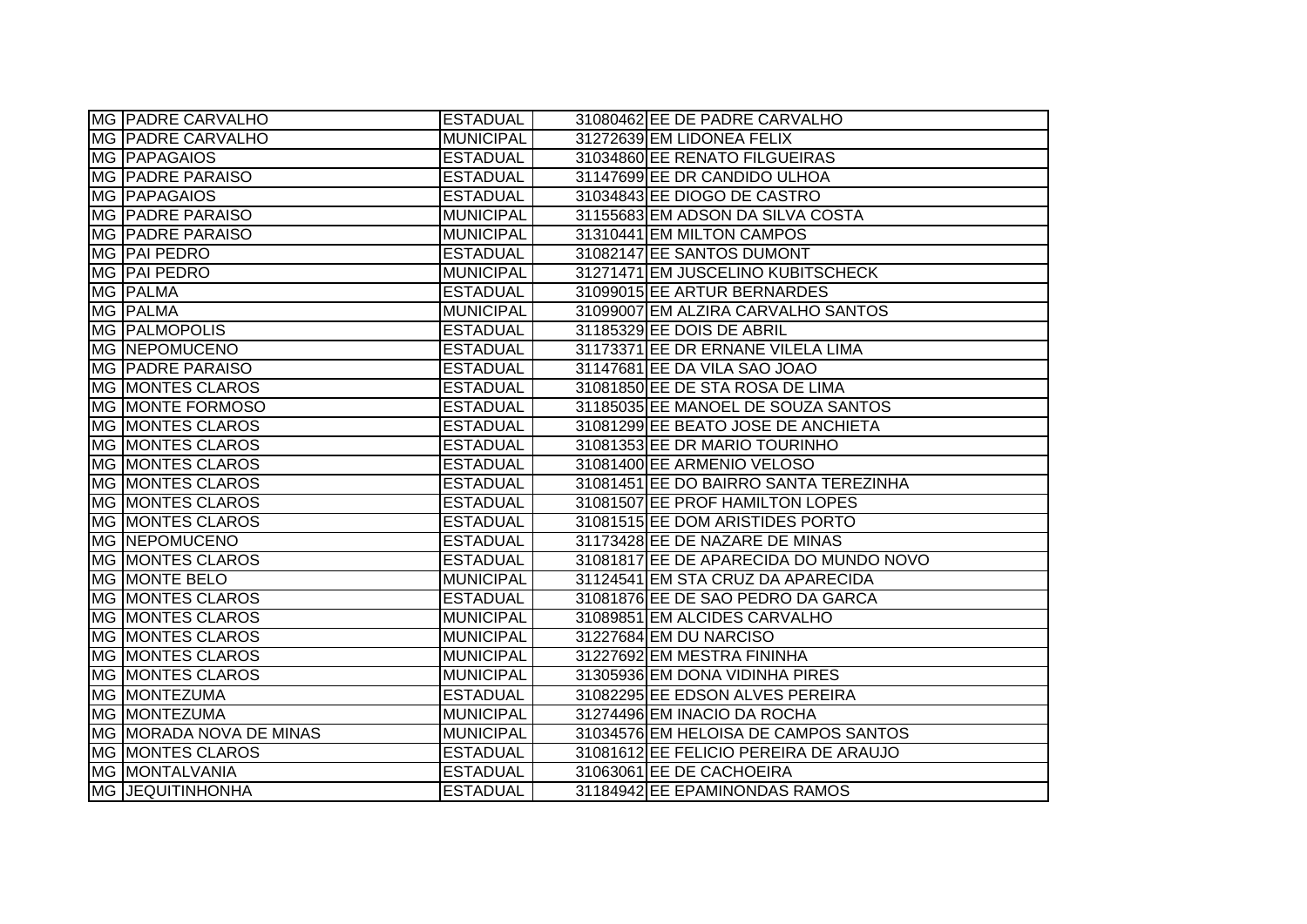| MG MIRABELA              | <b>ESTADUAL</b>  | 31242217 EE STA MARIA                           |
|--------------------------|------------------|-------------------------------------------------|
| MG MIRABELA              | <b>MUNICIPAL</b> | 31247022 EM EVA RUAS GUIMARAES                  |
| <b>MG MIRADOURO</b>      | <b>MUNICIPAL</b> | 31098400 EM DR OLAVO TOSTES                     |
| MG MIRAVANIA             | <b>ESTADUAL</b>  | 31062898 EE DONA MARIA CARLOS DA MOTA           |
| MG MONJOLOS              | <b>ESTADUAL</b>  | 31024597 EE FORTUNATA VIEIRA RAMOS              |
| MG MONJOLOS              | <b>MUNICIPAL</b> | 31271021 EM PREFEITO GERALDO MOREIRA DA COSTA   |
| MG MONSENHOR PAULO       | <b>MUNICIPAL</b> | 31217735 EM PAULO SINESIO BELATO                |
| <b>MG MONTE CARMELO</b>  | MUNICIPAL        | 31201910 EM FRANCISCO CAMPOS                    |
| MG MONTALVANIA           | <b>ESTADUAL</b>  | 31063053 EE SAO SEBASTIAO DE POCOES             |
| MG MONTE CARMELO         | <b>ESTADUAL</b>  | 31200638 EE MELO VIANA                          |
| MG MONTALVANIA           | <b>MUNICIPAL</b> | 31234320 EM SAO JOSE                            |
| MG MONTE ALEGRE DE MINAS | <b>ESTADUAL</b>  | 31166961 EE EUFRAUSINA DA COSTA ARAUJO          |
| MG MONTE ALEGRE DE MINAS | <b>ESTADUAL</b>  | 31319155 EE PROFESSOR ALEX MACHADO KINIPPEL     |
| MG MONTE AZUL            | <b>ESTADUAL</b>  | 31081027 EE DOMINGOS TEIXEIRA DA SILVA          |
| MG MONTE AZUL            | <b>ESTADUAL</b>  | 31081060 EE TANCREDO NEVES                      |
| MG MONTE AZUL            | <b>ESTADUAL</b>  | 31081094 EE DE MONTE AZUL                       |
| <b>MG MONTE BELO</b>     | <b>ESTADUAL</b>  | 31124524 EE PRES TANCREDO DE ALMEIDA NEVES      |
| MG MORRO DA GARCA        | <b>MUNICIPAL</b> | 31311847 EM N SRA APARECIDA                     |
| MG MONTALVANIA           | <b>ESTADUAL</b>  | 31062987 EE INCONFIDENTES                       |
| MG NANUQUE               | <b>ESTADUAL</b>  | 31147486 EE JOSEPH STALIM ROMANO                |
| MG MORRO DA GARCA        | <b>MUNICIPAL</b> | 31141283 EM PE JOAQUIM DA SILVEIRA              |
| MG MUTUM                 | <b>ESTADUAL</b>  | 31075647 EE EROTILDES HUBNER BORGES             |
| MG MUTUM                 | <b>ESTADUAL</b>  | 31075663 EE PROFESSORA RITA TEIXEIRA DE LACERDA |
| <b>MG MUTUM</b>          | <b>ESTADUAL</b>  | 31075671 EE PROFA LEVINDA ALVES DA SILVA        |
| <b>MG MUTUM</b>          | <b>ESTADUAL</b>  | 31075680 EE MARIA LUIZA ALVES VIEIRA            |
| <b>MG MUZAMBINHO</b>     | <b>ESTADUAL</b>  | 31124575 EE CESARIO COIMBRA                     |
| MG MUZAMBINHO            | <b>ESTADUAL</b>  | 31312053 EE CORONEL JOSE MARTINS                |
| <b>MG NACIP RAYDAN</b>   | <b>ESTADUAL</b>  | 31044636 EE CONSTANCIO C DE ALVARENGA           |
| MG MUTUM                 | <b>ESTADUAL</b>  | 31075591 EE MONS JOAO RAMOS DE BARROS           |
| MG NANUQUE               | <b>ESTADUAL</b>  | 31147460 EE STELLA MATUTINA                     |
| MG MUTUM                 | <b>ESTADUAL</b>  | 31075582 EE MINISTRO FRANCISCO CAMPOS           |
| <b>MG NANUQUE</b>        | <b>ESTADUAL</b>  | 31147494 EE PASTOR PAULO NOBRE NASCIMENTO       |
| MG NANUQUE               | MUNICIPAL        | 31228583 EM ZULEIDE MACIEIRA FIGUEIREDO         |
| <b>MG NAQUE</b>          | <b>ESTADUAL</b>  | 31041645 EE DOM HERMINIO MALZONE HUGO           |
| <b>MG NAQUE</b>          | <b>MUNICIPAL</b> | 31268836 EM PEDRO FERNANDES MAFRA               |
| MG NATALANDIA            | <b>ESTADUAL</b>  | 31108383 EE ALVARENGA PEIXOTO                   |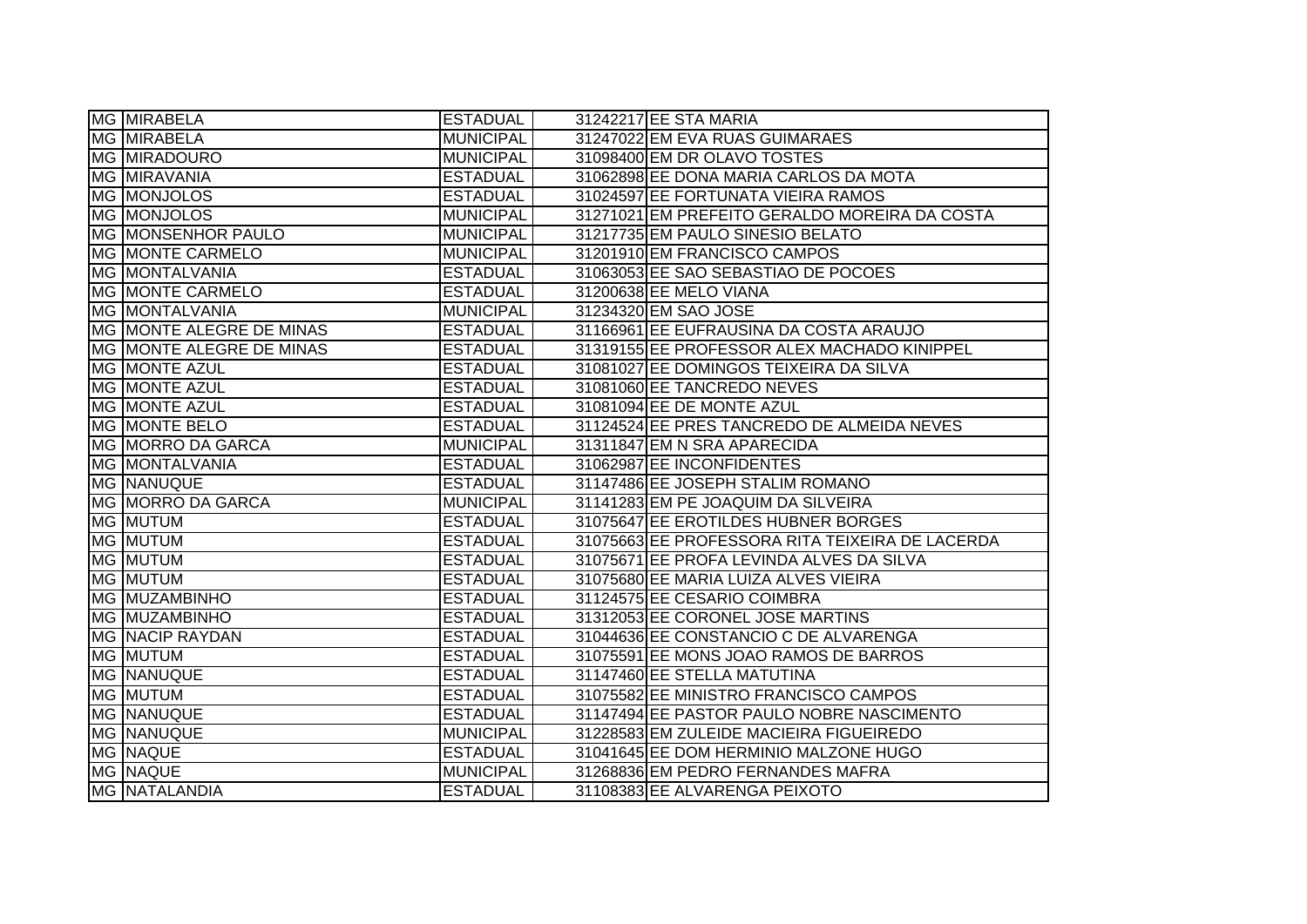| MG NATALANDIA          | <b>MUNICIPAL</b> | 31108391 EM MAJOR JEFFERSON M FERREIRA                         |
|------------------------|------------------|----------------------------------------------------------------|
| <b>MG NAZARENO</b>     | <b>MUNICIPAL</b> | 31272736 EM DR WALFRIDO SILVINO DOS MARES GUIA                 |
| MG MINAS NOVAS         | <b>ESTADUAL</b>  | 31024481 EE DR AGOSTINHO DA SILVA SILVEIRA                     |
| <b>MG NACIP RAYDAN</b> | <b>MUNICIPAL</b> | 31044644 EM JUSCELINO K DE OLIVEIRA                            |
| MG MURIAE              | <b>ESTADUAL</b>  | 31098868 EE JOAO ALVES BITTENCOURT SOBRINHO                    |
| <b>MG NEPOMUCENO</b>   | <b>ESTADUAL</b>  | 31173380 EE LICAS DE LIMA                                      |
| MG MORRO DO PILAR      | <b>ESTADUAL</b>  | 31141291 EE INTENDENTE CAMARA                                  |
| MG MORRO DO PILAR      | <b>ESTADUAL</b>  | 31141305 EE CARDEAL MOTA                                       |
| MG MUNHOZ              | <b>ESTADUAL</b>  | 31055832 EE EMILIO MOURA                                       |
| MG MURIAE              | <b>ESTADUAL</b>  | 31098663 EE MARIA AUGUSTA SILVA ARAUJO                         |
| MG MURIAE              | <b>ESTADUAL</b>  | 31098671 EE PE MAXIMINO BENASSATI                              |
| MG MURIAE              | <b>ESTADUAL</b>  | 31098698 EE PROF MARIO MACEDO                                  |
| <b>MG MURIAE</b>       | <b>ESTADUAL</b>  | 31098752 EE JULIETA DE OLIVEIRA MACEDO                         |
| MG MUTUM               | <b>ESTADUAL</b>  | 31075612 EE DO BAIRRO CANTINHO DO CEU                          |
| MG MURIAE              | <b>ESTADUAL</b>  | 31098833 EE TEMISTOCLES EUTROPIO                               |
| MG MORRO DA GARCA      | <b>MUNICIPAL</b> | 31255351 EM N SRA IMACULADA CONCEICAO                          |
| MG MURIAE              | <b>ESTADUAL</b>  | 31098884 EE CORONEL FRANCISCO GOMES CAMPOS                     |
| MG MURIAE              | <b>ESTADUAL</b>  | 31098981 EE JOAO TEIXEIRA SIQUEIRA                             |
| MG MURIAE              | <b>MUNICIPAL</b> | 31098761 EM CLERIA TICON CARNEIRO                              |
| <b>MG MURIAE</b>       | <b>MUNICIPAL</b> | 31235172 EM PROFA STELA FIDELIS                                |
| MG MURIAE              | <b>MUNICIPAL</b> | 31241296 EM PROF <sup>a</sup> TEREZINHA MARIA OLIVEIRA RIBEIRO |
| <b>MG MURIAE</b>       | <b>MUNICIPAL</b> | 31245941 EM JOAQUIM RIBEIRO CARVALHO-CAIC                      |
|                        |                  | ESCOLA MUNICIPAL MARIA ALELUIA SOARES                          |
| <b>MG MURIAE</b>       | <b>MUNICIPAL</b> | 31292877 BITTENCOURT                                           |
| <b>MG MURIAE</b>       | <b>MUNICIPAL</b> | 31310948 EM PROFA IONYR BASTOS DIAS                            |
| <b>MG MURIAE</b>       | <b>ESTADUAL</b>  | 31098809 EE PEDRO VICENTE DE FREITAS                           |
|                        |                  | CEM ROSANGELA DE FATIMA CARDOSO                                |
| MG ARAGUARI            | <b>MUNICIPAL</b> | 31332411 RODRIGUES                                             |
| <b>MS CAMPO GRANDE</b> | <b>MUNICIPAL</b> | 50027417 EM CONSULESA MARGARIDA MAKSOUD TRAD                   |
| MS CAMPO GRANDE        | <b>MUNICIPAL</b> | 50006754 EM PROF <sup>a</sup> MARINA COUTO FORTES              |
| MS CAMPO GRANDE        | <b>MUNICIPAL</b> | 50006681 EM PROF <sup>a</sup> ELIZABEL MARIA GOMES SALLES      |
| MS CAMPO GRANDE        |                  |                                                                |
|                        | <b>MUNICIPAL</b> | 50006606 EM JOSE DORILEO DE PINA                               |
| MS CAMPO GRANDE        | <b>MUNICIPAL</b> | 50007319 EM DOMINGOS GONCALVES GOMES                           |
| MS CAMPO GRANDE        | <b>MUNICIPAL</b> | 50006851 EM PROF <sup>a</sup> MARIA LUCIA PASSARELLI           |
| MS CAMPO GRANDE        | <b>MUNICIPAL</b> | 50006959 EM DARTHESY NOVAES CAMINHA                            |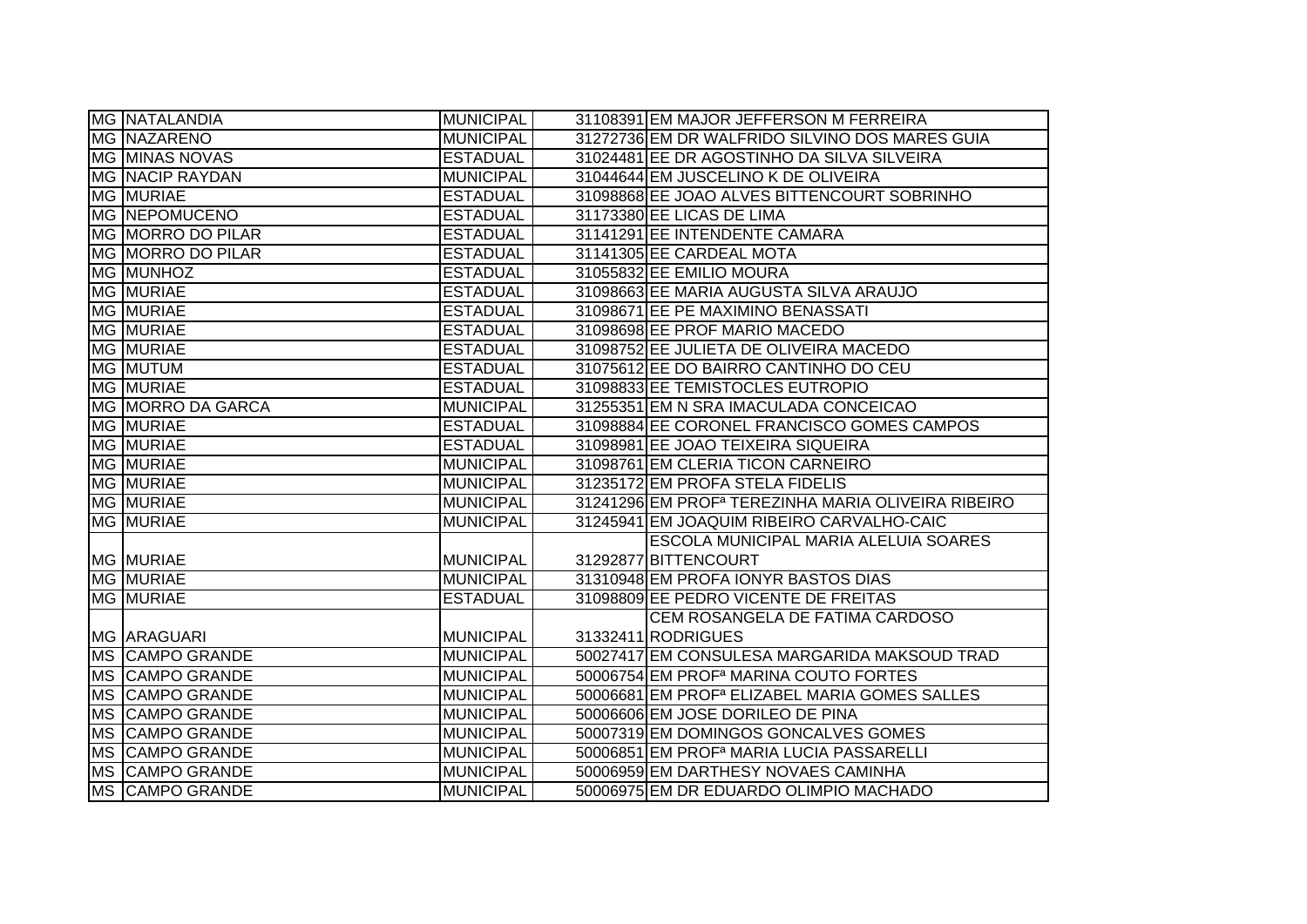|           | MS CAMPO GRANDE         | <b>MUNICIPAL</b> | 50007181 EM PROF ANTONIO LOPES LINS                      |
|-----------|-------------------------|------------------|----------------------------------------------------------|
|           | <b>MS CAMPO GRANDE</b>  | <b>MUNICIPAL</b> | 50007238 EM PROF <sup>a</sup> LENITA DE SENA NACHIF      |
|           | <b>MS CAMPO GRANDE</b>  | <b>MUNICIPAL</b> | 50006770 EM SANTOS DUMONT                                |
|           | <b>MS CAMPO GRANDE</b>  | <b>MUNICIPAL</b> | 50007254 EM PROF NELSON DE SOUZA PINHEIRO                |
|           | MS CAMPO GRANDE         | <b>MUNICIPAL</b> | 50006762 EM PROF <sup>a</sup> OLIVA ENCISO               |
|           | MS CAMPO GRANDE         | <b>MUNICIPAL</b> | 50007327 EM PROF PLINIO MENDES DOS SANTOS                |
|           | <b>MS CAMPO GRANDE</b>  | <b>MUNICIPAL</b> | 50008714 EM PROF ALDO DE QUEIROZ                         |
|           | MS CAMPO GRANDE         | <b>MUNICIPAL</b> | 50009249 EM ISAURO BENTO NOGUEIRA                        |
|           | MS CAMPO GRANDE         | <b>MUNICIPAL</b> | 50023144 EM PROF <sup>a</sup> FLORA GUIMARAES ROSA PIRES |
|           | MS CAMPO GRANDE         | <b>MUNICIPAL</b> | 50023292 EM IRMA IRMA ZORZI                              |
|           | MS CAMPO GRANDE         | <b>MUNICIPAL</b> | 50024523 EM RAFAELA ABRAO                                |
|           | MS CAMPO GRANDE         | <b>MUNICIPAL</b> | 50024817 EM PROF <sup>a</sup> ONEIDA RAMOS               |
|           | MS CAMPO GRANDE         | <b>MUNICIPAL</b> | 50006525 EM CARLOS VILHALVA CRISTALDO                    |
|           | MS CAMPO GRANDE         | <b>MUNICIPAL</b> | 50006541 EM CEL SEBASTIAO LIMA                           |
|           | MS CAMPO GRANDE         | <b>MUNICIPAL</b> | 50006550 EM DR TERTULIANO MEIRELLES                      |
| <b>MS</b> | <b>CAMPO GRANDE</b>     | <b>MUNICIPAL</b> | 50006592 EM JOAO NEPOMUCENO                              |
|           | MS CAMPO GRANDE         | <b>MUNICIPAL</b> | 50006800 EM JOAO EVANGELISTA VIEIRA DE ALMEIDA           |
| <b>MS</b> | <b>CAMPO GRANDE</b>     | <b>MUNICIPAL</b> | 50006703 EM PROF <sup>a</sup> EULALIA NETO LESSA         |
|           | MS CAMPO GRANDE         | <b>MUNICIPAL</b> | 50006746 EM PROF <sup>a</sup> MARIA TEREZA RODRIGUES     |
|           | MS CAMPO GRANDE         | <b>MUNICIPAL</b> | 50024833 EM DES CARLOS GARCIA DE QUEIROZ                 |
|           | MS CAMPO GRANDE         | <b>MUNICIPAL</b> | 50025724 EM PROF FAUZE SCAFF GATTASS FILHO               |
|           | MS CAMPO GRANDE         | <b>MUNICIPAL</b> | 50029118 EM PROF <sup>a</sup> ARLENE MARQUES ALMEIDA     |
|           | <b>MS CAMPO GRANDE</b>  | <b>MUNICIPAL</b> | 50031031 EM PROF JOSE DE SOUZA                           |
|           | MS CAMPO GRANDE         | <b>MUNICIPAL</b> | 50031058 EM NERONE MAIOLINO                              |
|           |                         |                  | EM SULIVAN SILVESTRE OLIVEIRA - TUMUNE                   |
|           | <b>IMS CAMPO GRANDE</b> | <b>MUNICIPAL</b> | 50025708 KALIVONO                                        |
|           | <b>MS TAQUARUSSU</b>    | <b>ESTADUAL</b>  | 50013610 EE DR MARTINHO MARQUES                          |
|           | <b>MS TAQUARUSSU</b>    | <b>MUNICIPAL</b> | 50029541 EM IRENE LINDA ZIOLI CRIVELLI                   |
|           | MS TRES LAGOAS          | <b>ESTADUAL</b>  | 50012142 EE JOAO DANTAS FILGUEIRAS                       |
|           | <b>MS TRES LAGOAS</b>   | <b>MUNICIPAL</b> | 50040006 EM PROF RAMEZ TEBET                             |
|           | MS PARANAIBA            | <b>ESTADUAL</b>  | 50011383 EE ARACILDA CICERO CORREA DA COSTA              |
|           | <b>MS PARANAIBA</b>     | <b>MUNICIPAL</b> | 50011448 EM MAJOR FRANCISCO FAUSTINO DIAS                |
|           | <b>MS JARDIM</b>        | <b>ESTADUAL</b>  | 50014641 EE CEL JUVENCIO                                 |
|           | MS ELDORADO             | <b>MUNICIPAL</b> | 50022210 EM SEBASTIAO DE PAULA - POLO E EXTENSOES        |
|           | MS GLORIA DE DOURADOS   | <b>ESTADUAL</b>  | 50020366 EE HILDA BERGO DUARTE                           |
|           | MS GLORIA DE DOURADOS   | <b>ESTADUAL</b>  | 50020382 EE PROF <sup>a</sup> VANIA MEDEIROS LOPES       |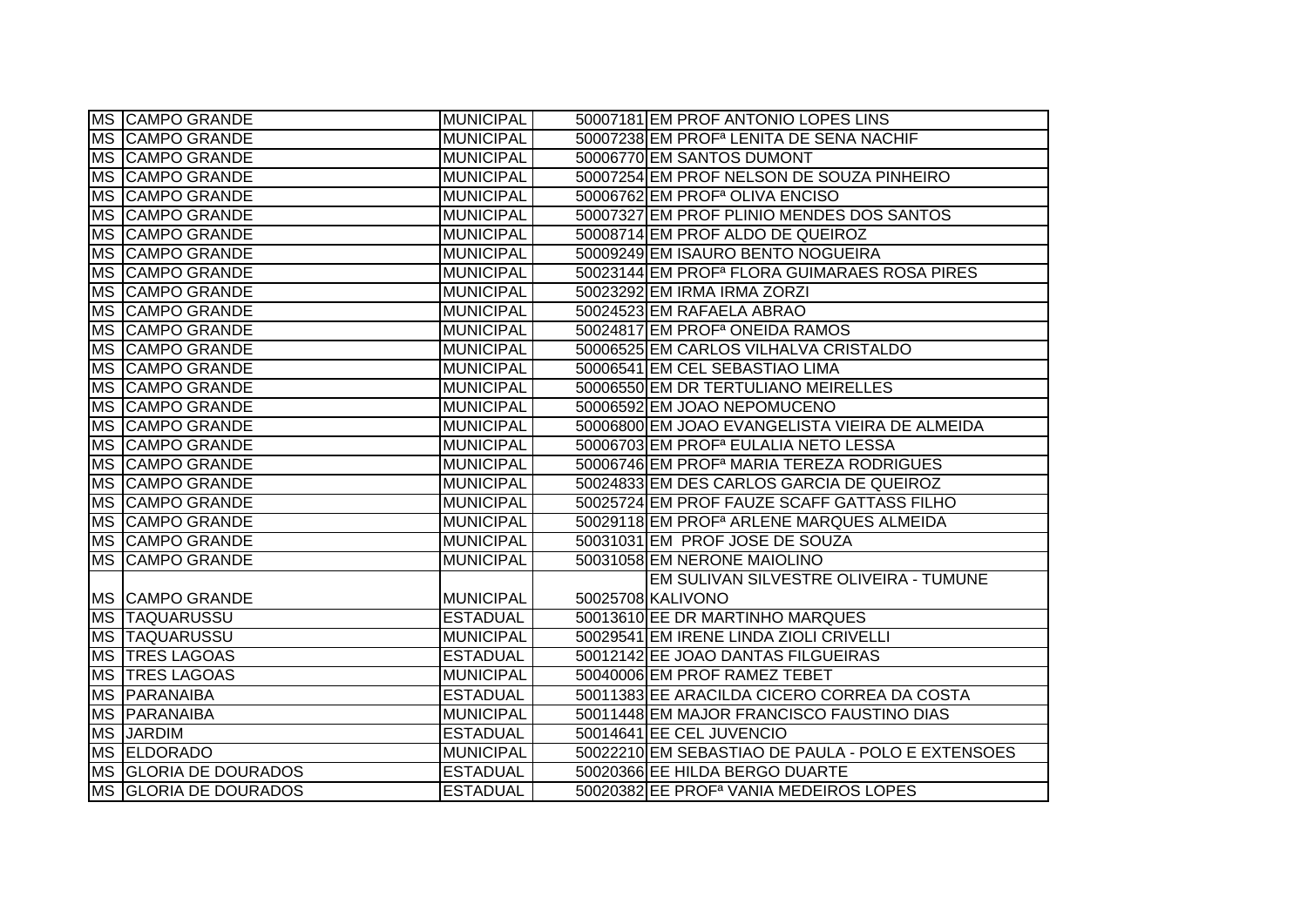|           | <b>IMS GUIA LOPES DA LAGUNA</b>          | <b>ESTADUAL</b>                     | 50014439 EE SALOME DE MELO ROCHA                                     |
|-----------|------------------------------------------|-------------------------------------|----------------------------------------------------------------------|
|           | MS GUIA LOPES DA LAGUNA                  | <b>MUNICIPAL</b>                    | 50014463 EM BASILIO BARBOSA                                          |
|           | MS GUIA LOPES DA LAGUNA                  | <b>MUNICIPAL</b>                    | 50022342 EM AGRICOLA GUIA LOPES                                      |
|           | <b>MS ITAPORA</b>                        | <b>ESTADUAL</b>                     | 50017608 EE ANTONIO JOAO RIBEIRO                                     |
|           | <b>MS LAGUNA CARAPA</b>                  | <b>MUNICIPAL</b>                    | 50017845 EMEF PROF <sup>a</sup> JUDITH DOS REIS ESPINDOLA            |
|           | MS JAPORA                                | <b>MUNICIPAL</b>                    | 50021036 EPMEIEF JOSE DE ALENCAR                                     |
|           | <b>MS DOURADOS</b>                       | <b>MUNICIPAL</b>                    | 50032208 EM PROF <sup>a</sup> IRIA LUCIA WILHELM KONZEN              |
|           | <b>MS JARDIM</b>                         | <b>MUNICIPAL</b>                    | 50014749 EM PROF <sup>a</sup> RUFINA LOUREIRO CALDAS                 |
|           | MS JUTI                                  | <b>ESTADUAL</b>                     | 50017799 EE 31 DE MARCO                                              |
|           | <b>MS JUTI</b>                           | <b>MUNICIPAL</b>                    | 50017802 EM DORACI DE FREITAS FERNANDES                              |
|           | MS LADARIO                               | <b>ESTADUAL</b>                     | 50000667 EE LEME DO PRADO                                            |
|           | MS LADARIO                               | <b>MUNICIPAL</b>                    | 50000683 EM POLO 17 DE MARCO                                         |
|           | MS LADARIO                               | <b>MUNICIPAL</b>                    | 50000691 EM POLO FAROL DO NORTE                                      |
|           | MS LADARIO                               | <b>MUNICIPAL</b>                    | 50000705 EM PROF JOAO BAPTISTA                                       |
|           | MS IVINHEMA                              | <b>MUNICIPAL</b>                    | 50020862 EM PROF SIDENEY CARLOS COSTA                                |
|           | MS DOURADOS                              | <b>ESTADUAL</b>                     | 50016016 EE MIN JOAO PAULO DOS REIS VELOSO                           |
| MS        | <b>COXIM</b>                             | <b>ESTADUAL</b>                     | 50003461 EE PADRE NUNES                                              |
|           | MS COXIM                                 | <b>ESTADUAL</b>                     | 50003518 EE PROF <sup>a</sup> CLARICE RONDON DOS SANTOS              |
|           |                                          |                                     |                                                                      |
|           | MS DEODAPOLIS                            | <b>ESTADUAL</b>                     | 50019651 EE EDWIRGES COELHO DERZI                                    |
|           | <b>MS DEODAPOLIS</b>                     | <b>ESTADUAL</b>                     | 50019678 EE SCILA MEDICI                                             |
|           |                                          |                                     | EMEIEF PROFESSORA ELIZABETE LUCENA CAMPOS                            |
|           | <b>MS DEODAPOLIS</b>                     | <b>MUNICIPAL</b>                    | 50019732 POLO                                                        |
|           | MS DOIS IRMAOS DO BURITI                 | <b>MUNICIPAL</b>                    | 50002171 EM FELICIA EMIKO KAWAMURA SAKITANI                          |
|           | <b>MS DOURADINA</b>                      | <b>ESTADUAL</b>                     | 50015591 EE BARAO DO RIO BRANCO                                      |
|           | <b>MS DOURADINA</b>                      | <b>MUNICIPAL</b>                    | 50022156 EM MIRENA AMELIA BATISTA                                    |
|           | MS ELDORADO                              | <b>MUNICIPAL</b>                    | 50020056 EM BAIRRO CERAMICA - POLO E EXTENSOES                       |
|           | <b>MS DOURADOS</b>                       | <b>ESTADUAL</b>                     | 50016008 EE MENODORA FIALHO DE FIGUEIREDO                            |
|           | <b>MS DOURADOS</b>                       | <b>MUNICIPAL</b>                    | 50032410 EM PROF <sup>a</sup> MARIA DA CONCEICAO ANGELICA            |
| <b>MS</b> | <b>DOURADOS</b>                          | <b>ESTADUAL</b>                     | 50016415 EE ANTONIA DA SILVEIRA CAPILE                               |
|           | <b>MS DOURADOS</b>                       | <b>ESTADUAL</b>                     | 50016431 EE RAMONA DA SILVA PEDROSO                                  |
|           | <b>MS DOURADOS</b>                       | <b>ESTADUAL</b>                     | 50017373 EE PRES GETULIO VARGAS                                      |
|           | <b>MS DOURADOS</b>                       | <b>ESTADUAL</b>                     | 50026569 EE PROF ALICIO ARAUJO                                       |
|           | MS DOURADOS                              | <b>MUNICIPAL</b>                    | 50016156 EM IZABEL MUZZI FIORAVANTI                                  |
|           | <b>MS DOURADOS</b>                       | <b>MUNICIPAL</b>                    | 50016512 EM BERNARDINA CORREA DE ALMEIDA                             |
|           | <b>MS DOURADOS</b><br><b>MS MARACAJU</b> | <b>MUNICIPAL</b><br><b>ESTADUAL</b> | 50016598 EM ETALIVIO PENZO<br>50018035 EE PADRE CONSTANTINO DE MONTE |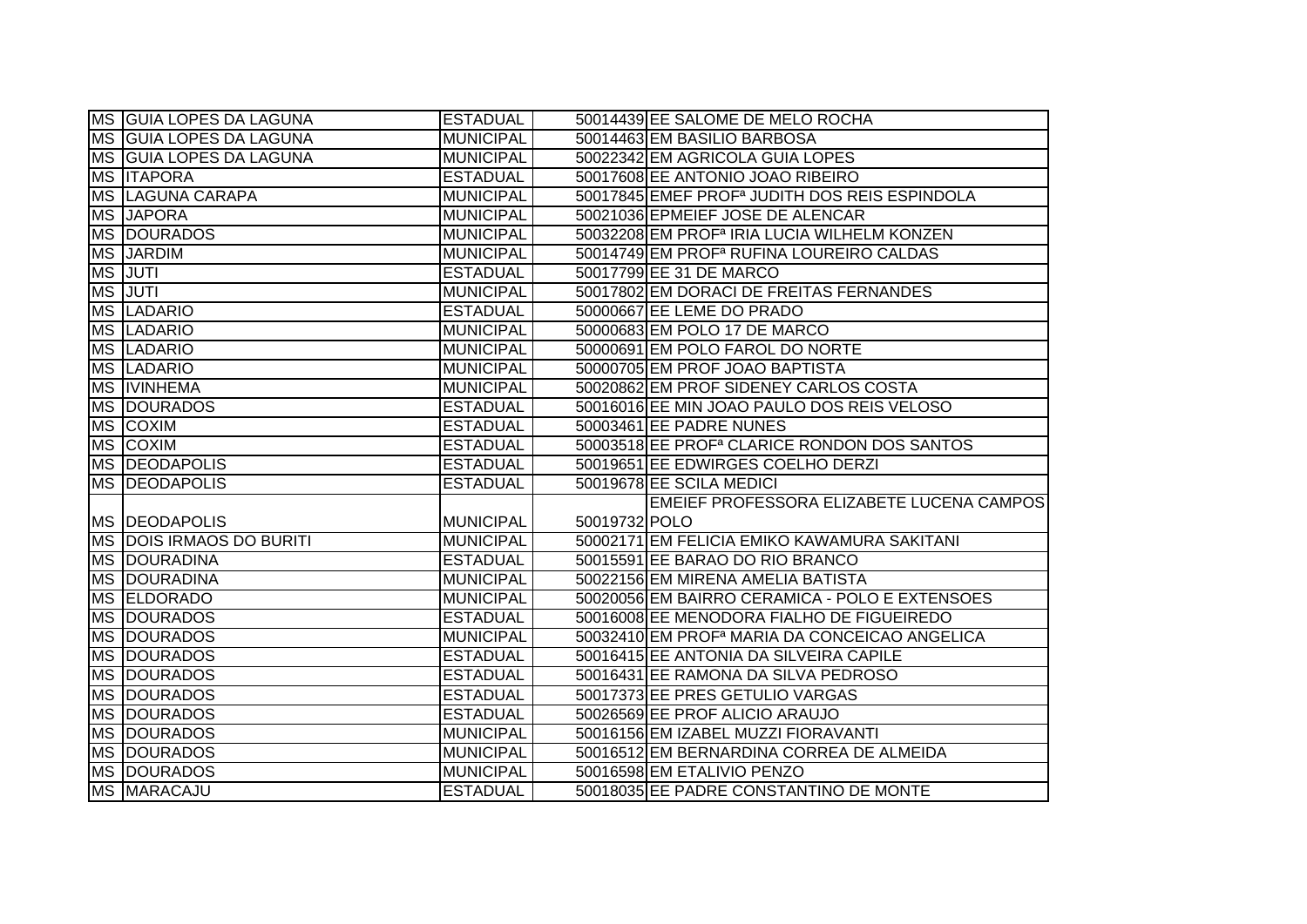|           | <b>MS DOURADOS</b>          | <b>ESTADUAL</b>  | 50015940 EE FLORIANO VIEGAS MACHADO                         |
|-----------|-----------------------------|------------------|-------------------------------------------------------------|
|           | MS RIO VERDE DE MATO GROSSO | <b>MUNICIPAL</b> | 50004247 EM POLO MARIZA FERZELLI                            |
|           | <b>MS PORTO MURTINHO</b>    | <b>MUNICIPAL</b> | 50000802 EM CLAUDIO DE OLIVEIRA                             |
| <b>MS</b> | <b>RIBAS DO RIO PARDO</b>   | <b>ESTADUAL</b>  | 50011944 EE EDUARDO BATISTA AMORIM                          |
|           | MS RIBAS DO RIO PARDO       | <b>MUNICIPAL</b> | 50022024 EM SAO SEBASTIAO                                   |
|           | MS RIBAS DO RIO PARDO       | <b>MUNICIPAL</b> | 50027603 EM IRACY DA SILVA ALMEIDA                          |
|           | MS RIBAS DO RIO PARDO       | <b>MUNICIPAL</b> | 50028979 EM ALCINDO VICENTE FERREIRA                        |
| <b>MS</b> | <b>RIO BRILHANTE</b>        | <b>MUNICIPAL</b> | 50019236 C EDUC MUL CRIANCA ESPERANCA I                     |
|           | <b>MS RIO BRILHANTE</b>     | <b>MUNICIPAL</b> | 50019309 ESCOLA MUNICIPAL SIDNEY COELHO NOGUEIRA            |
|           | MS LAGUNA CARAPA            | <b>ESTADUAL</b>  | 50017829 EE ALVARO MARTINS DOS SANTOS                       |
|           | MS RIO VERDE DE MATO GROSSO | <b>MUNICIPAL</b> | 50004140 EM POLO CRESCENCIO DE ABREU                        |
|           | <b>MS PONTA PORA</b>        | <b>ESTADUAL</b>  | 50018353 EE DEP FERNANDO C CAPIBERIBE SALDANHA              |
| <b>MS</b> | <b>SANTA RITA DO PARDO</b>  | <b>ESTADUAL</b>  | 50012010 EE JOSE FERREIRA LIMA                              |
|           | MS SELVIRIA                 | <b>MUNICIPAL</b> | 50011626 EMEIEF JOAQUIM CAMARGO                             |
| <b>MS</b> | SIDROLANDIA                 | <b>ESTADUAL</b>  | 50009869 EE SIDRONIO ANTUNES DE ANDRADE                     |
| <b>MS</b> | SIDROLANDIA                 | <b>MUNICIPAL</b> | 50009907 EM VALERIO CARLOS DA COSTA                         |
| <b>MS</b> | <b>SONORA</b>               | <b>MUNICIPAL</b> | 50004638 EM FRANCESCO BATTISTA GIOBBI                       |
| <b>MS</b> | SONORA                      | <b>MUNICIPAL</b> | 50022652 EM LUIGI GAZZOLO                                   |
|           | MS SONORA                   | <b>MUNICIPAL</b> | 50039601 EM JOSE GUILHERME FARINON                          |
|           | MS <b>TACURU</b>            | <b>ESTADUAL</b>  | 50021796 EE PROF CLETO DE MORAES COSTA                      |
|           |                             |                  | C EDUC MUL EDUCACAO INFANTIL E ENSINO                       |
|           | <b>MS RIO BRILHANTE</b>     | <b>MUNICIPAL</b> | 50043404 FUNDAMENTAL CRIANCA ES                             |
|           | MS NOVO HORIZONTE DO SUL    | <b>MUNICIPAL</b> | 50021494 EM PROF EDUARDO PEREIRA CALADO POLO                |
|           | <b>MS MIRANDA</b>           | <b>ESTADUAL</b>  | 50002546 EE CARMELITA CANALE REBUA                          |
|           | MS MIRANDA                  | <b>ESTADUAL</b>  | 50002562 EE DONA ROSA PEDROSSIAN                            |
|           | <b>MS MIRANDA</b>           | <b>MUNICIPAL</b> | 50002856 EMU MARIA DO ROSARIO                               |
| <b>MS</b> | <b>MUNDO NOVO</b>           | <b>ESTADUAL</b>  | 50021192 EE PROF <sup>a</sup> TEREZINHA DOS SANTOS MENDONCA |
| <b>MS</b> | <b>MUNDO NOVO</b>           | <b>MUNICIPAL</b> | 50021257 EPM CARLOS CHAGAS                                  |
| MS        | <b>NAVIRAI</b>              | <b>ESTADUAL</b>  | 50021370 EE PRES MEDICI                                     |
|           | MS NIOAQUE                  | <b>MUNICIPAL</b> | 50014900 EM GUILHERME CORREA DA SILVA - POLO                |
|           | MS NOVA ALVORADA DO SUL     | <b>ESTADUAL</b>  | 50027646 EE DELFINA NOGUEIRA DE SOUZA                       |
|           | <b>MS PONTA PORA</b>        | <b>MUNICIPAL</b> | 50018515 EM LYDIO LIMA                                      |
|           |                             | <b>ESTADUAL</b>  | 50013378 EE IRMAN RIBEIRO DE ALMEIDA SILVA                  |
|           | <b>MS NOVA ANDRADINA</b>    |                  |                                                             |
|           | <b>MS PONTA PORA</b>        | <b>ESTADUAL</b>  | 50018418 EE PROF <sup>a</sup> GENI MARQUES MAGALHAES        |
| <b>MS</b> | <b>PARANAIBA</b>            | <b>ESTADUAL</b>  | 50011391 EE DR ERMIRIO LEAL GARCIA                          |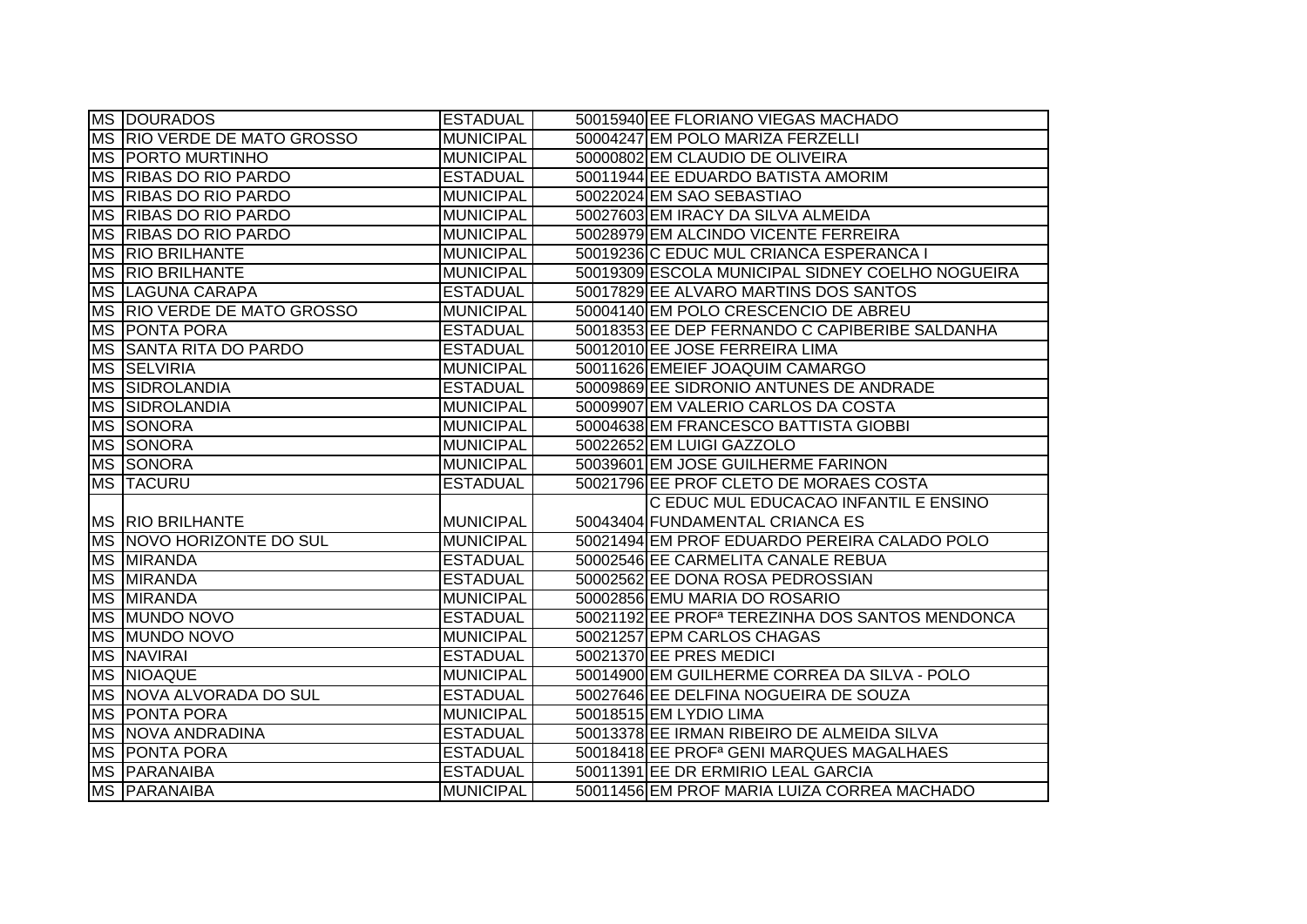|           | MS PEDRO GOMES                 | <b>MUNICIPAL</b> | 50003887 EM ZE CARIOCA - POLO                                |
|-----------|--------------------------------|------------------|--------------------------------------------------------------|
|           | MS PEDRO GOMES                 | <b>MUNICIPAL</b> | 50003895 EM ARCHANGELA MOURAO FONTOURA - POLO                |
|           | MS   PEDRO GOMES               | <b>MUNICIPAL</b> | 50003992 EM SANTO ANTONIO                                    |
|           | MS CORUMBA                     | <b>ESTADUAL</b>  | 50000233 EE OCTACILIO FAUSTINO DA SILVA                      |
|           | MS NOVA ALVORADA DO SUL        | <b>MUNICIPAL</b> | 50018248 EM ADENISALDO ARAUJO DE REZENDE                     |
|           | <b>MS AQUIDAUANA</b>           | <b>ESTADUAL</b>  | 50001590 EE FELIPE ORRO                                      |
|           | <b>MS ANASTACIO</b>            | <b>MUNICIPAL</b> | 50001159 EPM JARDIM INDEPENDENCIA                            |
|           | <b>MS ANAURILANDIA</b>         | <b>MUNICIPAL</b> | 50026267 EMEF PROF PAULO NEY                                 |
|           | <b>MS ANTONIO JOAO</b>         | <b>ESTADUAL</b>  | 50015290 EE PANTALEAO COELHO XAVIER                          |
|           | <b>MS ANTONIO JOAO</b>         | <b>MUNICIPAL</b> | 50015311 ESCOLA MUNICIPAL MAIKA SANABRIA PINHEIRO            |
|           | MS COSTA RICA                  | <b>MUNICIPAL</b> | 50010743 EM VALE DO AMANHECER                                |
|           | <b>MS APARECIDA DO TABOADO</b> | <b>MUNICIPAL</b> | 50026992 EM PROF JESUS JOSE DE SOUZA                         |
|           | <b>MS AQUIDAUANA</b>           | <b>ESTADUAL</b>  | 50001655 EE CANDIDO MARIANO                                  |
|           | <b>MS AQUIDAUANA</b>           | <b>ESTADUAL</b>  | 50001663 EE CEL JOSE ALVES RIBEIRO                           |
| MS        | AQUIDAUANA                     | <b>ESTADUAL</b>  | 50001833 EE PROF LUIZ MONGELLI                               |
| <b>MS</b> | AQUIDAUANA                     | <b>MUNICIPAL</b> | 50024124 CAIC ANTONIO PACE                                   |
| <b>MS</b> | BATAGUASSU                     | <b>ESTADUAL</b>  | 50024019 EE PROF LUIZ ALBERTO ABRAHAM                        |
| <b>MS</b> | BATAIPORA                      | <b>MUNICIPAL</b> | 50013173 EM ANIZIO TEIXEIRA DA SILVA                         |
|           | MS BELA VISTA                  | <b>MUNICIPAL</b> | 50013980 EM PROF <sup>a</sup> CLOTILDE GONCALVES DE C PINTO  |
|           | MS BELA VISTA                  | <b>MUNICIPAL</b> | 50014064 EM PEDRO AJALA                                      |
|           | <b>MS APARECIDA DO TABOADO</b> | <b>ESTADUAL</b>  | 50011049 EE GEORGINA DE OLIVEIRA ROCHA                       |
|           | <b>MS BONITO</b>               | <b>ESTADUAL</b>  | 50014196 EE LUIZ DA COSTA FALCAO                             |
|           | MS CAMPO GRANDE                | <b>ESTADUAL</b>  | 50008501 EE PROF <sup>a</sup> ZELIA QUEVEDO CHAVES           |
|           | MS BODOQUENA                   | <b>MUNICIPAL</b> | 50014129 EM DR ARNALDO ESTEVAO DE FIGUEIREDO                 |
|           | <b>MS CAMPO GRANDE</b>         | <b>ESTADUAL</b>  | 50006185 EE PROF ULISSES SERRA                               |
|           | MS CAMPO GRANDE                | <b>ESTADUAL</b>  | 50006207 EE PROF <sup>a</sup> BRASILINA FERRAZ MANTERO       |
| <b>MS</b> | <b>CAMPO GRANDE</b>            | <b>ESTADUAL</b>  | 50006231 EE TEOTONIO VILELA                                  |
| <b>MS</b> | <b>CAMPO GRANDE</b>            | <b>ESTADUAL</b>  | 50006312 EE ORCIRIO THIAGO DE OLIVEIRA                       |
| <b>MS</b> | <b>CAMPO GRANDE</b>            | <b>ESTADUAL</b>  | 50006355 EE 11 DE OUTUBRO                                    |
| <b>MS</b> | <b>CAMPO GRANDE</b>            | <b>ESTADUAL</b>  | 50006363 EE 26 DE AGOSTO                                     |
|           | MS CAMPO GRANDE                | <b>ESTADUAL</b>  | 50006371 EE ADVENTOR DIVINO DE ALMEIDA                       |
|           | MS CAMPO GRANDE                | <b>ESTADUAL</b>  | 50006118 EE PROF <sup>a</sup> MARIA DE LOURDES TOLEDO AREIAS |
|           | MS CAMPO GRANDE                | <b>ESTADUAL</b>  | 50006487 EE RIACHUELO                                        |
|           | MS CAMPO GRANDE                | <b>ESTADUAL</b>  | 50006061 EE PADRE MARIO BLANDINO                             |
|           | MS CAMPO GRANDE                | <b>MUNICIPAL</b> | 50007041 EM IRMA EDITH COELHO NETTO                          |
|           | MS CARACOL                     | <b>MUNICIPAL</b> | 50014374 EMEF JOAO JOSE LEITE DA SILVA                       |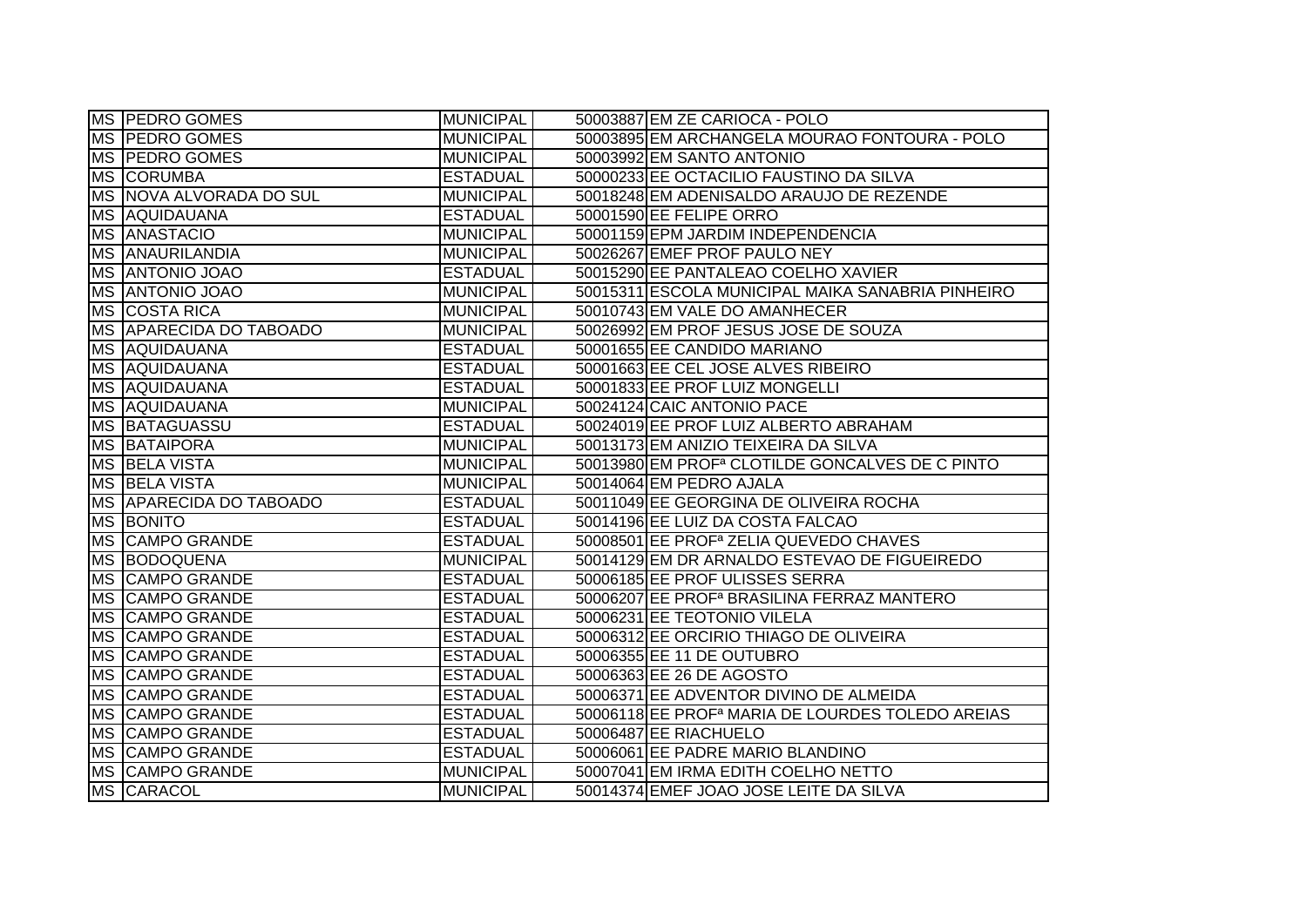|           | MS CASSILANDIA             | <b>MUNICIPAL</b> |               | 50010573 EM AMIN JOSE                                      |
|-----------|----------------------------|------------------|---------------|------------------------------------------------------------|
|           | <b>MS CORONEL SAPUCAIA</b> | <b>MUNICIPAL</b> |               | 50019589 EM FERNANDO DE SOUZA ROMANINI                     |
|           | <b>MS CORUMBA</b>          | <b>ESTADUAL</b>  |               | 50000152 EE MARIA HELENA ALBANEZE                          |
|           | <b>MS CORUMBA</b>          | <b>ESTADUAL</b>  |               | 50000160 EE ROTARY CLUB                                    |
|           | <b>MS CORUMBA</b>          | <b>ESTADUAL</b>  |               | 50000217 EE MARIA LEITE                                    |
|           |                            |                  |               | EM PROF <sup>a</sup> CECILIA MUTSUMI HONDA PERECIN -       |
|           | <b>MS TACURU</b>           | MUNICIPAL        | 50021818 POLO |                                                            |
|           | MS CAMPO GRANDE            | <b>ESTADUAL</b>  |               | 50006444 EE MARIA CONSTANCA BARROS MACHADO                 |
|           | <b>MS CAMPO GRANDE</b>     | <b>ESTADUAL</b>  |               | 50005782 EE MARCAL DE SOUZA TUPA-Y                         |
|           | MS COSTA RICA              | MUNICIPAL        |               | 50010727 EM FRANCISCO MARTINS CARRIJO                      |
|           | MS BONITO                  | <b>MUNICIPAL</b> |               | 50014218 EM PROF <sup>a</sup> DURVALINA DORNELLES TEIXEIRA |
|           | <b>MS BONITO</b>           | <b>MUNICIPAL</b> |               | 50014226 EM JOAO ALVES DA NOBREGA                          |
|           | <b>MS BONITO</b>           | <b>MUNICIPAL</b> |               | 50027018 EM PROF <sup>a</sup> IZAURA PINTO GUIMARAES       |
|           | <b>MS BRASILANDIA</b>      | <b>MUNICIPAL</b> |               | 50011880 ESCOLA MUNICIPAL ANTONIO HENRIQUE FILHO           |
|           | MS CAARAPO                 | <b>MUNICIPAL</b> |               | 50023721 EM PROF MOACIR FRANCO DE CARVALHO                 |
|           | MS CAMAPUA                 | <b>MUNICIPAL</b> |               | 50003208 EM DR SUDALYDIO RODRIGUES MACHADO                 |
|           | <b>MS CAMPO GRANDE</b>     | <b>ESTADUAL</b>  |               | 50005731 EE ARACY EUDOCIAK                                 |
|           | MS CAMPO GRANDE            | <b>ESTADUAL</b>  |               | 50006177 EE PROF SILVIO OLIVEIRA DOS SANTOS                |
|           | <b>MS CAMPO GRANDE</b>     | <b>ESTADUAL</b>  |               | 50005766 EE JOSE FERREIRA BARBOSA                          |
|           | MS BODOQUENA               | <b>MUNICIPAL</b> |               | 50026879 EM JOAO BATISTA PACHECO                           |
|           | MS CAMPO GRANDE            | <b>ESTADUAL</b>  |               | 50005820 EE PROF CARLOS HENRIQUE SCHRADER                  |
|           | MS CAMPO GRANDE            | <b>ESTADUAL</b>  |               | 50005871 EE PROF <sup>a</sup> ELIA FRANCA CARDOSO          |
|           | MS CAMPO GRANDE            | <b>ESTADUAL</b>  |               | 50005910 EE ARLINDO DE ANDRADE GOMES                       |
|           | MS CAMPO GRANDE            | <b>ESTADUAL</b>  |               | 50005928 EE BLANCHE DOS SANTOS PEREIRA                     |
|           | MS CAMPO GRANDE            | <b>ESTADUAL</b>  |               | 50005936 EE DOLOR FERREIRA DE ANDRADE                      |
|           | <b>MS CAMPO GRANDE</b>     | <b>ESTADUAL</b>  |               | 50005995 EE JOSE MARIA HUGO RODRIGUES                      |
|           | MS CAMPO GRANDE            | <b>ESTADUAL</b>  |               | 50006010 EE LUCIA MARTINS COELHO                           |
|           | MS CAMPO GRANDE            | <b>ESTADUAL</b>  |               | 50006037 EE MAESTRO HEITOR VILLA LOBOS                     |
|           | <b>MS CAMPO GRANDE</b>     | <b>ESTADUAL</b>  |               | 50005758 EE JOAO CARLOS FLORES                             |
| MT        | <b>VARZEA GRANDE</b>       | <b>ESTADUAL</b>  |               | 51043335 EE MIGUEL BARACAT                                 |
| <b>MT</b> | VARZEA GRANDE              | <b>ESTADUAL</b>  |               | 51043106 EE PROF VANIL STABILITO                           |
| <b>MT</b> | <b>CUIABA</b>              | <b>ESTADUAL</b>  |               | 51036738 EE ANTONIO EPAMINONDAS                            |
|           |                            |                  |               | CENTRO DE EDUCACAO DE JOVENS E ADULTOS                     |
|           | MT CUIABA                  | <b>ESTADUAL</b>  |               | 51036550 ANTONIO CESARIO DE FI                             |
|           | MT CUIABA                  | <b>ESTADUAL</b>  |               | 51036703 CEJA VERA PEREIRA DO NASCIMENTO                   |
|           | MT CUIABA                  | <b>ESTADUAL</b>  |               | 51038056 EEPG VICTORINO MONTEIRO SILVA                     |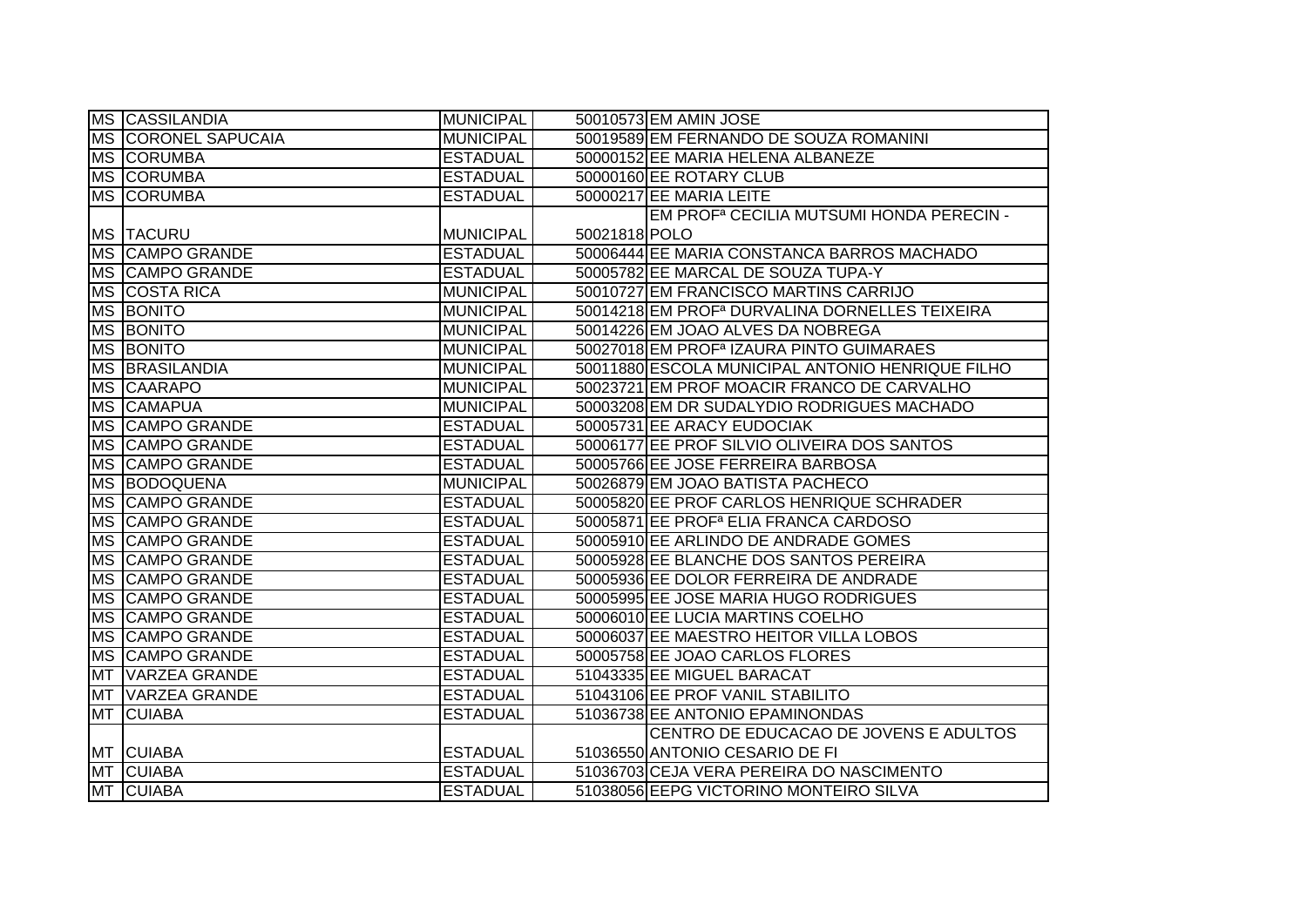|           | MT CUIABA                       | <b>ESTADUAL</b>  | 51038633 ESC EST I GRAU MARIA HERMINIA ALVES     |
|-----------|---------------------------------|------------------|--------------------------------------------------|
|           | MT CUIABA                       | <b>MUNICIPAL</b> | 51058804 EMEB SILVA FREIRE                       |
|           | MT VARZEA GRANDE                | <b>ESTADUAL</b>  | 51043130 ESC EST IGR ANTONIO GERALDO G GATTIBONI |
|           | MT POCONE                       | <b>MUNICIPAL</b> | 51046482 EMPG JOAO GODOFREDO DA SILVA            |
|           | <b>MT POCONE</b>                | <b>ESTADUAL</b>  | 51046440 EE BEL RIBEIRO DE ARRUDA                |
|           | MT POCONE                       | <b>ESTADUAL</b>  | 51046423 ESCOLA ESTADUAL MARECHAL RONDON         |
|           | <b>MT POCONE</b>                | <b>ESTADUAL</b>  | 51046598 EE LISANDRO NUNES PEREIRA               |
|           | MT INOSSA SENHORA DO LIVRAMENTO | <b>ESTADUAL</b>  | 51041472 EE FELICIANO GALDINO                    |
|           | MT NOSSA SENHORA DO LIVRAMENTO  | <b>ESTADUAL</b>  | 51041456 EE JOSE DE BARROS MACIEL                |
| <b>MT</b> | <b>PONTAL DO ARAGUAIA</b>       | <b>MUNICIPAL</b> | 51047870 ESCOLA MUNICIPAL SAO JORGE              |
| MT        | <b>PONTES E LACERDA</b>         | <b>ESTADUAL</b>  | 51025663 EE ANTONIO CARLOS DE BRITO              |
| <b>MT</b> | NORTELANDIA                     | <b>MUNICIPAL</b> | 51033372 CENTRO MUL ENSINO JULIO PRAXEDE DUARTE  |
| <b>MT</b> | <b>PONTES E LACERDA</b>         | <b>ESTADUAL</b>  | 51026295 EE 14 DE FEVEREIRO                      |
| MT        | <b>PORTO ALEGRE DO NORTE</b>    | <b>ESTADUAL</b>  | 51019728 EE TAPIRAPE                             |
|           | MT PORTO ALEGRE DO NORTE        | <b>ESTADUAL</b>  | 51019752 EE 13 DE MAIO                           |
| <b>MT</b> | NOSSA SENHORA DO LIVRAMENTO     | <b>MUNICIPAL</b> | 51041243 EM PROF DELIA GALDINA DUARTE            |
| MT        | <b>PEIXOTO DE AZEVEDO</b>       | <b>ESTADUAL</b>  | 51008831 EE GARCIA GARRIDO FERMINO               |
| <b>MT</b> | NOVO SAO JOAQUIM                | <b>MUNICIPAL</b> | 51023466 EMEB JOAQUIM RODRIGUES SOTO             |
|           | MT PARANATINGA                  | <b>MUNICIPAL</b> | 51017733 ESCOLA MUNICIPAL VISTA ALEGRE           |
|           | MT PEEDRA PRETA                 | <b>ESTADUAL</b>  | 51050846 EE SAO PEDRO APOSTOLO                   |
|           |                                 |                  | ESCOLA MUNICIPAL DE ENS FUNDAMENTAL              |
|           | MT NOVO MUNDO                   | <b>MUNICIPAL</b> | 51094053 INOVACAO                                |
|           | MT NOVA XAVANTINA               | <b>ESTADUAL</b>  | 51023342 EE MIN JOAO ALBERTO                     |
|           | MT PEDRA PRETA                  | <b>MUNICIPAL</b> | 51050811 EM SAO SEBASTIAO                        |
|           | MT NOVA OLIMPIA                 | <b>MUNICIPAL</b> | 51056364 EMPG 13 DE MAIO                         |
|           | <b>MT NOVA BANDEIRANTES</b>     | <b>MUNICIPAL</b> | 51057646 EM ERNESTO NEIVERTH                     |
| <b>MT</b> | NOVA NAZARE                     | <b>ESTADUAL</b>  | 51089920 EE TANCREDO NEVES                       |
| <b>MT</b> | POCONE                          | <b>ESTADUAL</b>  | 51046415 EE JUSCELINO K DE OLIVEIRA              |
| <b>MT</b> | <b>PEIXOTO DE AZEVEDO</b>       | <b>ESTADUAL</b>  | 51061333 EE LUCIENE CARDOSO DE OLIVEIRA          |
| <b>MT</b> | <b>PLANALTO DA SERRA</b>        | <b>MUNICIPAL</b> | 51060094 EMPG JOSE RODRIGUES TRINDADE            |
|           | MT NOVA LACERDA                 | <b>MUNICIPAL</b> | 51025612 EMPG GETULIO VARGAS                     |
|           | MT NOVA BRASILANDIA             | <b>MUNICIPAL</b> | 51017156 EMPG NOVA FILANDIA                      |
|           | MT NOVA BRASILANDIA             | <b>ESTADUAL</b>  | 51017032 EE TANCREDO DE ALMEIDA NEVES            |
|           | MT POCONE                       | <b>ESTADUAL</b>  | 51046040 EE GAL CAETANO DE ALBUQUERQUE           |
|           | MT POCONE                       | <b>ESTADUAL</b>  | 51046059 EE FREI CARLOS VALLETE                  |
|           | MT NOVA OLIMPIA                 | <b>ESTADUAL</b>  | 51027640 EE WILSON DE ALMEIDA                    |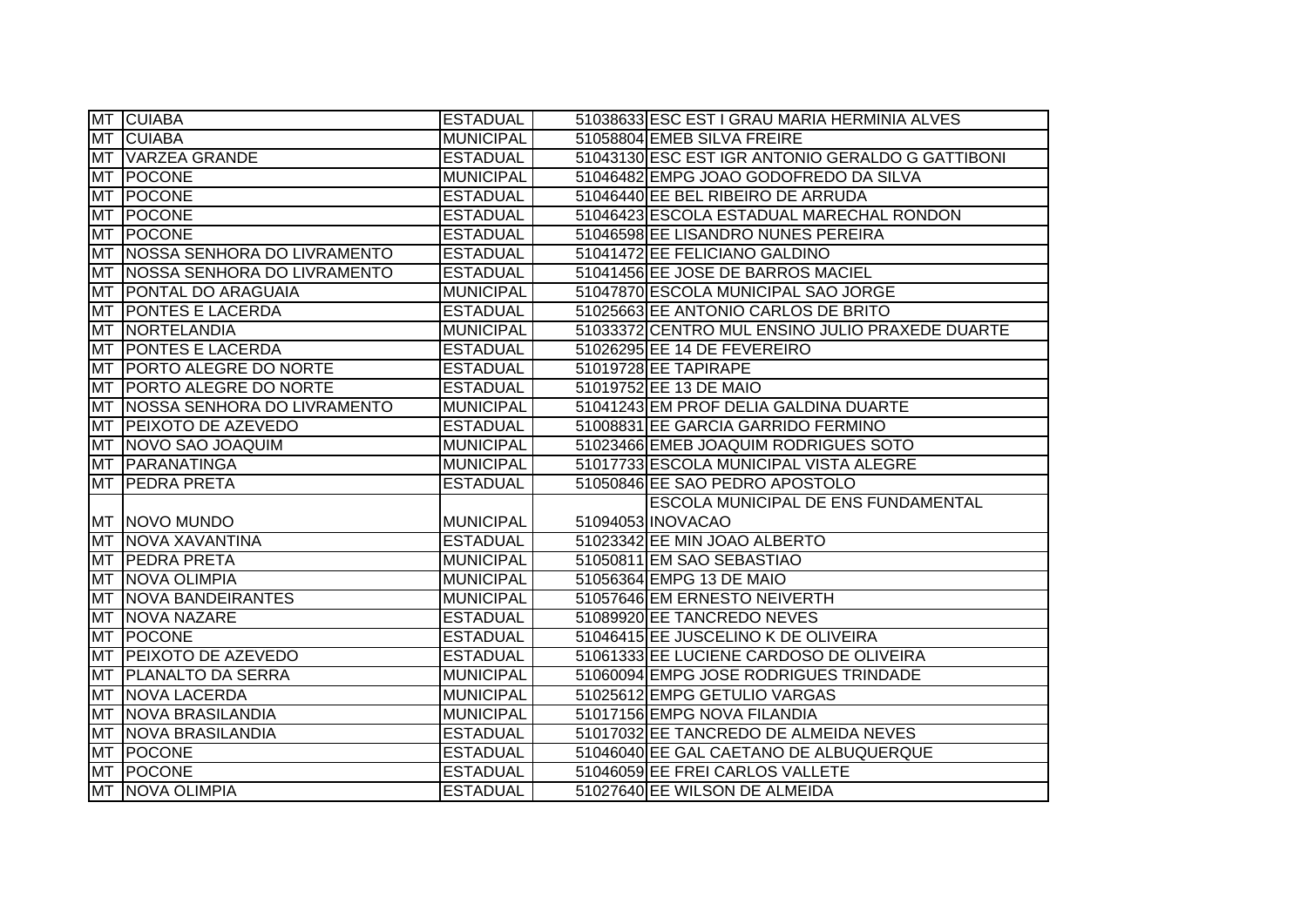|           | MT CACERES                   | <b>MUNICIPAL</b> |                 | 51044382 EM PROF <sup>a</sup> ERENICE SIMAO ALVARENGA |
|-----------|------------------------------|------------------|-----------------|-------------------------------------------------------|
| <b>MT</b> | BARAO DE MELGACO             | <b>ESTADUAL</b>  |                 | 51043840 EE VIRGINIO NUNES FERRAZ JUNIOR              |
|           | MT BARAO DE MELGACO          | <b>ESTADUAL</b>  |                 | 51043858 EE CIRO SIQUEIRA GONCALVES                   |
| <b>MT</b> | BARAO DE MELGACO             | <b>ESTADUAL</b>  |                 | 51043882 EE CORONEL ANTONIO PAES DE BARROS            |
|           |                              |                  |                 | CENTRO MUN DE ENSINO FUNDAMENTAL HELENA               |
|           | <b>MT BARRA DO GARCAS</b>    | <b>MUNICIPAL</b> |                 | 51024730 ESTEVES                                      |
| MT        | <b>BARRA DO GARCAS</b>       | <b>MUNICIPAL</b> |                 | 51056909 CMEF JOAO ALVES DOS SANTOS                   |
| <b>MT</b> | BARRA DO GARCAS              | <b>MUNICIPAL</b> |                 | 51090732 EMEF ARLINDA GOMES DA SILVA                  |
|           |                              |                  |                 | CMEF E CRECHE DONA DELICE FARIAS DOS                  |
|           | MT BARRA DO GARCAS           | <b>MUNICIPAL</b> | 51092875 SANTOS |                                                       |
|           |                              |                  |                 | ESCOLA MUNICIPAL DE EDUCACAO BASICA                   |
|           | MT INDIAVAI                  | <b>MUNICIPAL</b> |                 | 51029766 ARTHUR MEZANINI                              |
| <b>MT</b> | <b>BRASNORTE</b>             | <b>ESTADUAL</b>  |                 | 51001128 EE EWALDO MEYER RODERJAN                     |
|           |                              |                  |                 | ESCOLA MUNICIPAL PREFEITO DUILIO RIBEIRO              |
|           | <b>MT ARENAPOLIS</b>         | <b>MUNICIPAL</b> | 51089572 BRAGA  |                                                       |
| <b>MT</b> | <b>CACERES</b>               | <b>MUNICIPAL</b> |                 | 51044838 EM VITORIA REGIA                             |
| <b>MT</b> | <b>CACERES</b>               | <b>MUNICIPAL</b> |                 | 51044846 EM TANCREDO NEVES                            |
| <b>MT</b> | <b>CACERES</b>               | <b>MUNICIPAL</b> |                 | 51044870 EM RAQUEL RAMAO DA SILVA                     |
| MT        | <b>CAMPINAPOLIS</b>          | <b>ESTADUAL</b>  |                 | 51022486 EE COUTO MAGALHAES                           |
|           | MT CAMPINAPOLIS              | <b>MUNICIPAL</b> |                 | 51022460 ESCOLA MUNICIPAL JOSE GUILHERME DA SILVA     |
| <b>MT</b> | CAMPO NOVO DO PARECIS        | <b>ESTADUAL</b>  |                 | 51089432 EE PADRE ARLINDO IGNACIO DE OLIVEIRA         |
| MT        | <b>CANARANA</b>              | <b>MUNICIPAL</b> |                 | 51022648 EMEB MONTEIRO LOBATO                         |
| <b>MT</b> | <b>CANARANA</b>              | <b>MUNICIPAL</b> |                 | 51022656 EMEB NOVA ERA                                |
| <b>MT</b> | <b>BOM JESUS DO ARAGUAIA</b> | <b>ESTADUAL</b>  |                 | 51088894 EE PROF GERSON CARLOS DA SILVA               |
|           |                              |                  |                 |                                                       |
|           | <b>MT ALTO GARCAS</b>        | <b>MUNICIPAL</b> |                 | 51053306 ESCOLA MUNICIPAL CARLOS DE ALMEIDA COUTO     |
| <b>MT</b> | <b>ACORIZAL</b>              | <b>ESTADUAL</b>  |                 | 51034000 EE DOM ANTONIO CAMPELO                       |
| <b>MT</b> | <b>AGUA BOA</b>              | <b>ESTADUAL</b>  |                 | 51021978 EE 9 DE JULHO                                |
| <b>MT</b> | <b>AGUA BOA</b>              | <b>MUNICIPAL</b> |                 | 51021706 ESCOLA MUNICIPAL GUARUJA                     |
| <b>MT</b> | <b>ALTO ARAGUAIA</b>         | <b>MUNICIPAL</b> |                 | 51053047 EM JOSE INACIO FRAGA                         |
| <b>MT</b> | <b>ARIPUANA</b>              | <b>MUNICIPAL</b> |                 | 51107805 EM JARI EDGAR ZAMBIASI                       |
| <b>MT</b> | <b>ALTO BOA VISTA</b>        | <b>ESTADUAL</b>  |                 | 51018551 EE JOAO REZENDE DE AZEVEDO                   |
| <b>MT</b> | <b>ARIPUANA</b>              | <b>MUNICIPAL</b> |                 | 51000547 EM SAO JOSE OPERARIO                         |
|           | MT ALTO PARAGUAI             | <b>ESTADUAL</b>  |                 | 51032996 EE CLOVIS PINHEIRO                           |
|           | MT ALTO PARAGUAI             | <b>MUNICIPAL</b> |                 | 51033011 EMPG BELA VISTA                              |
|           | MT APIACAS                   | <b>MUNICIPAL</b> |                 | 51004828 EMEB PAULO FREIRE                            |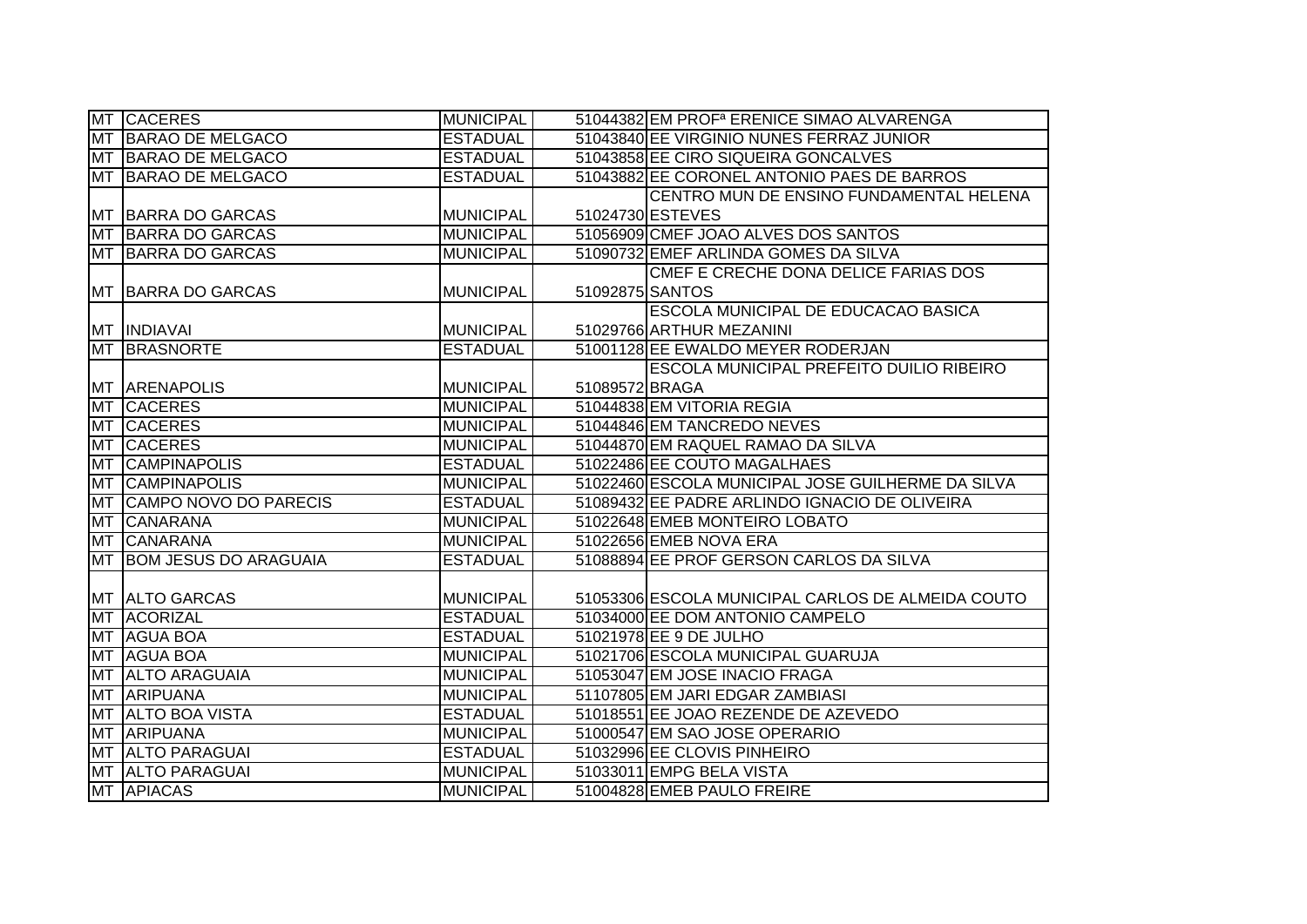|           | MT ARAGUAIANA                | <b>MUNICIPAL</b> |                  | 51053659 EM LAURA VICUNA                                  |
|-----------|------------------------------|------------------|------------------|-----------------------------------------------------------|
|           | MT ARAGUAINHA                | <b>MUNICIPAL</b> |                  | 51047179 EMPG PAULO LOPES TEIXEIRA                        |
|           | MT ARENAPOLIS                | <b>ESTADUAL</b>  |                  | 51033313 EE 25 DE OUTUBRO                                 |
| <b>MT</b> | <b>ARENAPOLIS</b>            | <b>ESTADUAL</b>  |                  | 51053942 EE GOVJOAO PONCE DE ARRUDA                       |
| <b>MT</b> | <b>CHAPADA DOS GUIMARAES</b> | <b>MUNICIPAL</b> |                  | 51035847 ESCOLA MUNICIPAL THERMOZINA DE SIQUEIRA          |
| MT        | <b>ALTO ARAGUAIA</b>         | <b>MUNICIPAL</b> |                  | 51060671 EM ALDACY DA CONCEICAO RODRIGUES                 |
| <b>MT</b> | JUINA                        | <b>ESTADUAL</b>  |                  | 51002760 EE ANA NERI                                      |
| <b>MT</b> | CANARANA                     | <b>MUNICIPAL</b> |                  | 51060124 EMEB PIONEIROS DE CANARANA                       |
| <b>MT</b> | <b>ROSARIO OESTE</b>         | <b>MUNICIPAL</b> |                  | 51034581 EMEF QUINTINA MARIA DE OLIVEIRA                  |
| <b>MT</b> | <b>GUARANTA DO NORTE</b>     | <b>MUNICIPAL</b> |                  | 51094320 EMEF PROF SUELI OLMIRA PEREIRA                   |
| MT        | <b>ITANHANGA</b>             | <b>MUNICIPAL</b> |                  | 51062143 EMPG PAULO FREIRE                                |
| MT        | <b>JACIARA</b>               | <b>ESTADUAL</b>  |                  | 51050099 EE SANTO ANTONIO                                 |
| <b>MT</b> | <b>JANGADA</b>               | <b>ESTADUAL</b>  |                  | 51034085 EEPG PROF ARLINDO DE SOUZA BRUNO                 |
| <b>MT</b> | <b>JAURU</b>                 | <b>MUNICIPAL</b> |                  | 51030233 EM LOURDES MARIA DE LIMA                         |
| MT        | <b>JUARA</b>                 | <b>ESTADUAL</b>  |                  | 51011808 EE IARA MARIA MINOTTO GOMES                      |
| <b>MT</b> | <b>GUARANTA DO NORTE</b>     | <b>MUNICIPAL</b> |                  | 51007665 EMPG 13 DE MAIO                                  |
| <b>MT</b> | <b>JUINA</b>                 | <b>ESTADUAL</b>  |                  | 51002744 EE 9 DE MAIO                                     |
| <b>MT</b> | <b>GLORIA DOESTE</b>         | <b>MUNICIPAL</b> |                  | 51029650 CEEFPG APARECIDO RUBENS REMEDIS                  |
| MT        | <b>JUINA</b>                 | <b>ESTADUAL</b>  |                  | 51002779 EE MARECHAL RONDON                               |
|           | MT JURUENA                   | <b>MUNICIPAL</b> |                  | 51086182 EM 04 DE JULHO                                   |
|           | MT JURUENA                   | <b>MUNICIPAL</b> |                  | 51166810 EM GUILHERME ANTONIO CORTONEZ CROZETTA           |
|           | MT JUSCIMEIRA                | <b>ESTADUAL</b>  |                  | 51050498 EE JOAO MATHEUS BARBOSA                          |
|           | MT JUSCIMEIRA                | <b>MUNICIPAL</b> |                  | 51050170 EMPG MONTEIRO LOBATO                             |
|           | MT LUCIARA                   | <b>ESTADUAL</b>  |                  | 51019302 EE HUMBERTO CASTELO BRANCO                       |
|           | MT MARCELANDIA               | <b>ESTADUAL</b>  |                  | 51015765 EE PEDRO BIANCHINI                               |
|           | <b>MT NOBRES</b>             | <b>MUNICIPAL</b> |                  | 51014068 ESCOLA MUNICIPAL DALCI CANDIDA DE SOUZA          |
| MT        | <b>JUARA</b>                 | <b>MUNICIPAL</b> |                  | 51056763 ESCOLA AGRIC MUL ARTUR PINOTI                    |
| <b>MT</b> | <b>CUIABA</b>                | <b>MUNICIPAL</b> |                  | 51037009 EMEB PROF <sup>a</sup> GUILHERMINA DE FIGUEIREDO |
| <b>MT</b> | NORTELANDIA                  | <b>ESTADUAL</b>  |                  | 51033445 EE DR EMMANUEL PINHEIRO DA SILVA PRIMO           |
|           |                              |                  |                  | ESCOLA MUNICIPAL PROFESSORA MARIA LUIZA DE                |
|           | MT CHHAPADA DOS GUIMARAES    | <b>MUNICIPAL</b> |                  | 51062879 ARAUJO GOMES                                     |
|           |                              |                  |                  | ESCOLA MUNICIPAL PROFESSORA ABINEL FREITAS                |
|           | MT CHAPADA DOS GUIMARAES     | <b>MUNICIPAL</b> | 51091496 PEREIRA |                                                           |
|           | <b>MT COCALINHO</b>          | <b>MUNICIPAL</b> |                  | 51025108 EMPG RAIMUNDO SOARES NAVA                        |
| <b>MT</b> | <b>COLIDER</b>               | <b>MUNICIPAL</b> |                  | 51005840 E M BOM JESUS                                    |
|           | MT COLNIZA                   | <b>ESTADUAL</b>  |                  | 51162849 EE TARSILA DO AMARAL                             |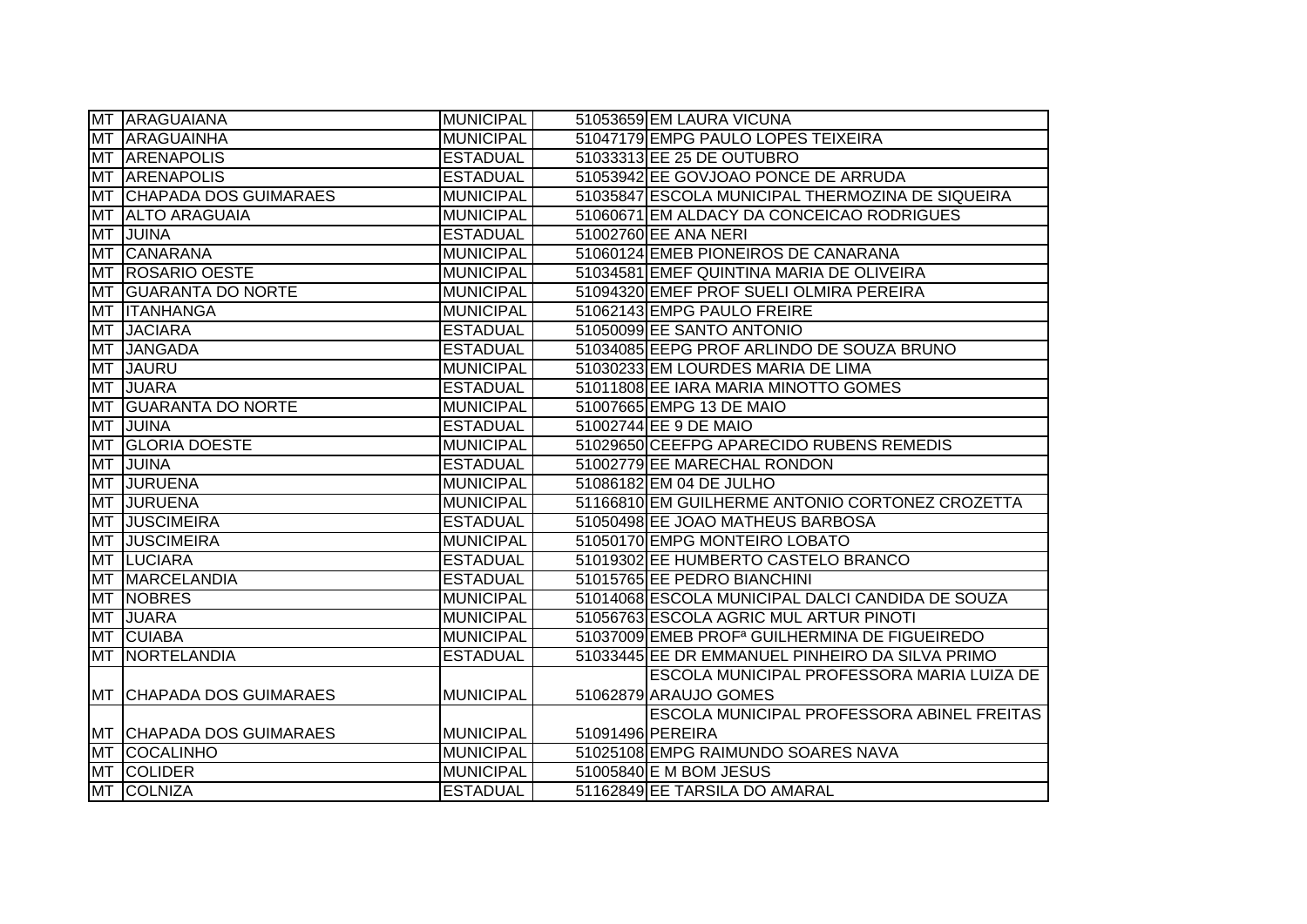|           | MT COTRIGUACU                     | <b>ESTADUAL</b>  |                  | 51001632 EE MARIA DA GLORIA VARGAS OCHOA                |
|-----------|-----------------------------------|------------------|------------------|---------------------------------------------------------|
|           | <b>MT COTRIGUACU</b>              | <b>MUNICIPAL</b> |                  | 51001683 ESCOLA MUNICIPAL 07 DE SETEMBRO                |
|           |                                   |                  |                  | CENTRO MUNICIPAL DE EDUCACAO DARCY                      |
|           | <b>IMT GUARANTA DO NORTE</b>      | <b>MUNICIPAL</b> | 51061759 RIBEIRO |                                                         |
| <b>MT</b> | <b>CUIABA</b>                     | <b>ESTADUAL</b>  |                  | 51040301 EE HERMELINDA DE FIGUEIREDO                    |
| <b>MT</b> | <b>CARLINDA</b>                   | <b>MUNICIPAL</b> |                  | 51004445 EMEF MANOEL BANDEIRA                           |
| <b>MT</b> | <b>CURVELANDIA</b>                | <b>MUNICIPAL</b> |                  | 51089483 ESCOLA MUNICIPAL CARLOS MASSON NETTO           |
| <b>MT</b> | <b>DENISE</b>                     | <b>MUNICIPAL</b> |                  | 51027372 EMPG PROF <sup>a</sup> NEIDE DE OLIVEIRA BRITO |
| <b>MT</b> | <b>DIAMANTINO</b>                 | <b>ESTADUAL</b>  |                  | 51011182 EE NILCE MARIA MAGALHAES                       |
| MT        | <b>DIAMANTINO</b>                 | <b>MUNICIPAL</b> |                  | 51011123 EMPG BRAS MAIMONI                              |
|           |                                   |                  |                  | ESCOLA MUNICIPAL DE PRE E 1º GRAU PREFEITO              |
|           | <b>MT DIAMANTINO</b>              | <b>MUNICIPAL</b> |                  | 51011212 JOAO BATISTA DE A                              |
| <b>MT</b> | <b>DOM AQUINO</b>                 | <b>ESTADUAL</b>  |                  | 51049333 EE VINICIUS DE MORAES                          |
|           |                                   |                  |                  | ESCOLA MUNICIPAL PROF <sup>a</sup> JULIANA NAZARE DE    |
|           | <b>MT DOM AQUINO</b>              | <b>MUNICIPAL</b> |                  | 51163802 OLIVEIRA                                       |
|           |                                   |                  |                  | ESCOLA MUNICIPAL DE EDUCACAO BASICA BEM ME              |
|           | MT GAUCHA DO NORTE                | <b>MUNICIPAL</b> | 51018268 QUER    |                                                         |
|           | <b>MT COTRIGUACU</b>              | <b>MUNICIPAL</b> |                  | 51055821 ESCOLA MUNICIPAL SANTA MARIA                   |
| <b>MT</b> | <b>RONDONOPOLIS</b>               | <b>MUNICIPAL</b> |                  | 51054639 EMPG FREI MILTON M DA SILVA                    |
|           |                                   |                  |                  |                                                         |
| MT        | SAO JOSE DO POVO                  | <b>MUNICIPAL</b> |                  | 51051044 EM DE ENS FUND SEBASTIAO GOMES DE OLIVEIRA     |
| <b>MT</b> | <b>SINOP</b>                      | <b>MUNICIPAL</b> |                  | 51093634 EMEB JARDIM UMUARAMA II                        |
| <b>MT</b> | <b>ROSARIO OESTE</b>              | <b>MUNICIPAL</b> |                  | 51034450 EMEF PROF JOAO BATISTA DA SILVA                |
| <b>MT</b> | <b>ROSARIO OESTE</b>              | <b>MUNICIPAL</b> |                  | 51034590 ESC MUL I GR ARMANDO DE OLIVEIRA               |
| <b>MT</b> | <b>SALTO DO CEU</b>               | <b>MUNICIPAL</b> |                  | 51032708 ESCOLA MUNICIPAL SIMAO BORORO                  |
| <b>MT</b> | SANTO ANTONIO DO LEVERGER         | <b>ESTADUAL</b>  |                  | 51042126 EE HERMES RODRIGUES DE ALCANTARA               |
| <b>MT</b> | SANTO ANTONIO DO LEVERGER         | <b>ESTADUAL</b>  |                  | 51042142 EE OSWALDITA ELIZA TEIXEIRA COUTO              |
| <b>MT</b> | <b>RONDONOPOLIS</b>               | <b>MUNICIPAL</b> |                  | 51052032 EMPG GISELIO DA NOBREGA                        |
| <b>MT</b> | <b>SAO FELIX DO ARAGUAIA</b>      | <b>ESTADUAL</b>  |                  | 51061163 SEVERIANO NEVES                                |
| MT        | <b>RONDONOPOLIS</b>               | <b>MUNICIPAL</b> |                  | 51052008 EMEF TANCREDO DE ALMEIDA NEVES                 |
| <b>MT</b> | SAO JOSE DO RIO CLARO             | <b>MUNICIPAL</b> |                  | 51012944 EM JOSE CEZARIO DE CASTILHO                    |
| <b>MT</b> | <b>SAO JOSE DO XINGU</b>          | <b>ESTADUAL</b>  |                  | 51020254 EE ANTONIO GOMES PRIMO                         |
| <b>MT</b> | <b>SAO JOSE DOS QUATRO MARCOS</b> | <b>ESTADUAL</b>  |                  | 51031566 EE 15 DE JUNHO                                 |
| <b>MT</b> | <b>SAO JOSE DOS QUATRO MARCOS</b> | <b>ESTADUAL</b>  |                  | 51031590 EE LOURENCO PERUCHI                            |
| <b>MT</b> | <b>SERRA NOVA DOURADA</b>         | <b>MUNICIPAL</b> |                  | 51018543 ESCOLA MUNICIPAL ANA RIBEIRO DE SOUSA          |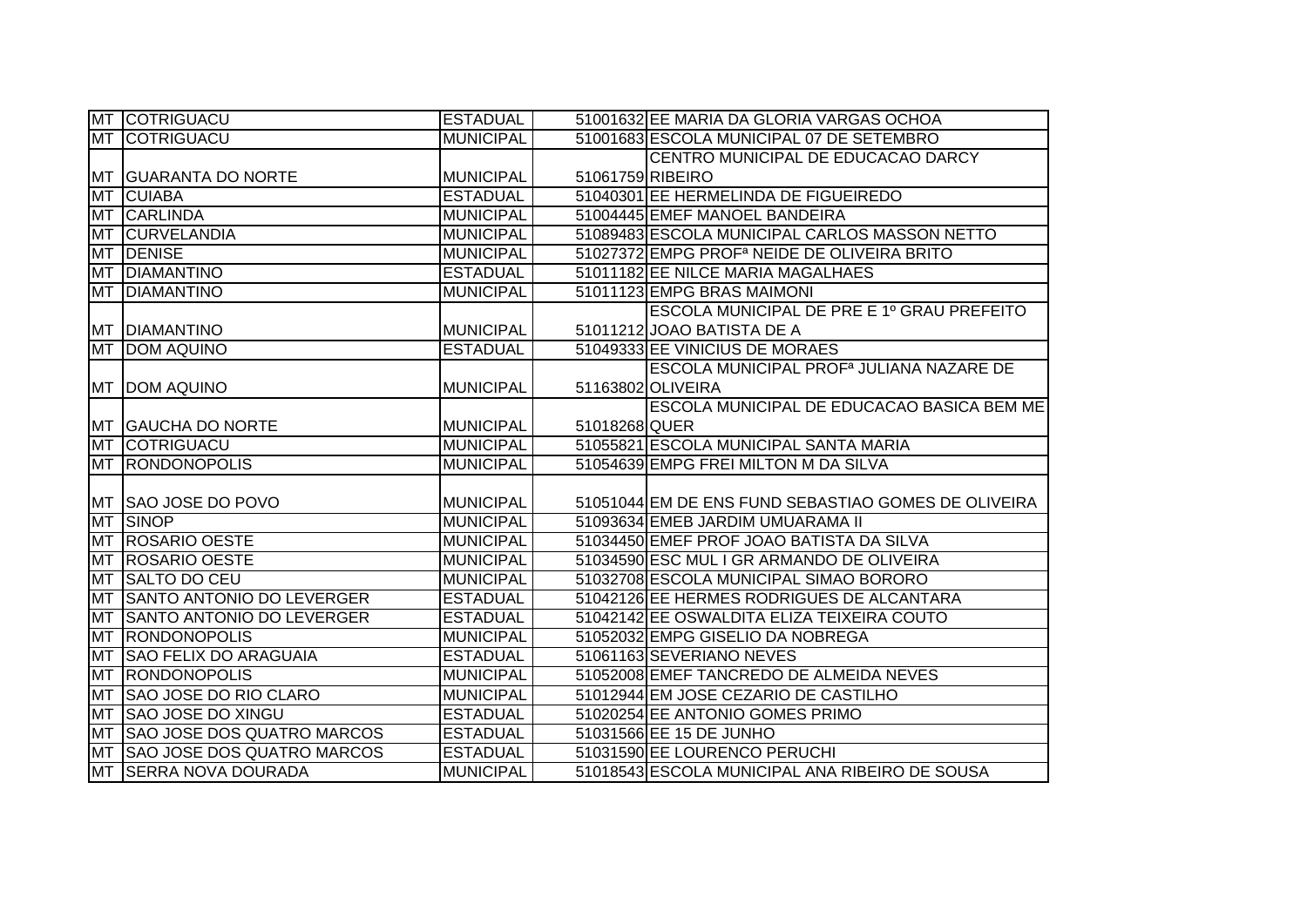|           |                                  |                  |                | <b>EMEB PROFESSOR JURANDIR LIBERINO DE</b>               |
|-----------|----------------------------------|------------------|----------------|----------------------------------------------------------|
|           | MT SINOP                         | MUNICIPAL        |                | 51063239 MESQUITA                                        |
| <b>MT</b> | <b>SAO FELIX DO ARAGUAIA</b>     | <b>ESTADUAL</b>  |                | 51020882 EE PROFESSORA HILDA ROCHA SOUZA                 |
| <b>MT</b> | <b>RESERVA DO CABACAL</b>        | <b>MUNICIPAL</b> |                | 51032171 EMPG BARAO DO RIO BRANCO                        |
| <b>MT</b> | <b>PORTO ESPERIDIAO</b>          | <b>MUNICIPAL</b> |                | 51063115 EMPG MARIA GREGORIA ORTIZ CARDOSO               |
| <b>MT</b> | <b>PORTO ESTRELA</b>             | <b>ESTADUAL</b>  |                | 51054361 EE REGINA TENORIO DE OLIVEIRA                   |
| <b>MT</b> | <b>PORTO ESTRELA</b>             | <b>MUNICIPAL</b> |                | 51054426 EMPG IZABEL DOS SANTOS FARIA                    |
| <b>MT</b> | POXOREO                          | <b>ESTADUAL</b>  |                | 51048515 EE JOAO PEDRO TORRES                            |
| <b>MT</b> | POXOREO                          | <b>ESTADUAL</b>  |                | 51048620 EE CEL JULIO MULLER                             |
| <b>MT</b> | POXOREO                          | <b>ESTADUAL</b>  |                | 51048639 EE POXOREO                                      |
| <b>MT</b> | <b>TPOXOREO</b>                  | <b>MUNICIPAL</b> |                | 51048540 EMPG PROF <sup>a</sup> ODETE DE OLIVEIRA SOUZA  |
|           |                                  |                  |                | ESCOLA MUN ENS FUND ROSALINO ANTONIO DA                  |
| MT        | <b>RONDONOPOLIS</b>              | <b>MUNICIPAL</b> | 51052130 SILVA |                                                          |
| <b>MT</b> | <b>RESERVA DO CABACAL</b>        | <b>ESTADUAL</b>  |                | 51032058 EE PROF DEMETRIO PEREIRA                        |
| <b>MT</b> | SORRISO                          | <b>MUNICIPAL</b> |                | 51014513 EM FLOR DO AMANHA                               |
| <b>MT</b> | RIBEIRAO CASCALHEIRA             | <b>ESTADUAL</b>  |                | 51020220 EE CEL ONDINO R LIMA                            |
| <b>MT</b> | <b>RIO BRANCO</b>                | <b>MUNICIPAL</b> |                | 51032376 EMPG MANOEL TAVARES DE MENEZES                  |
| <b>MT</b> | <b>RONDONOPOLIS</b>              | <b>ESTADUAL</b>  |                | 51052784 EE JOSE MORAES                                  |
| <b>MT</b> | <b>RONDONOPOLIS</b>              | <b>ESTADUAL</b>  |                | 51052830 EE SEBASTIANA R DE SOUZA                        |
| <b>MT</b> | <b>RONDONOPOLIS</b>              | <b>ESTADUAL</b>  |                | 51054531 EE PROF AMELIA DE OLIVEIRA SILVA                |
| <b>MT</b> | <b>RONDONOPOLIS</b>              | <b>ESTADUAL</b>  |                | 51107406 EE FRANCISCA BARROS DE CARVALHO                 |
| <b>MT</b> | <b>RONDONOPOLIS</b>              | <b>MUNICIPAL</b> |                | 51051990 EMPG PARQUE SAO JORGE                           |
| <b>MT</b> | <b>PRIMAVERA DO LESTE</b>        | <b>MUNICIPAL</b> |                | 51046989 EMEF MAURO WENDELINO WEIS                       |
| <b>MT</b> | <b>SINOP</b>                     | <b>MUNICIPAL</b> |                | 51087545 EMEB JARDIM PARAISO                             |
| <b>MT</b> | VILA BELA DA SANTISSIMA TRINDADE | <b>MUNICIPAL</b> |                | 51025590 EMPG RICARDO FRANCO                             |
|           |                                  |                  |                | <b>ESC MUL PRE E I GRAU ALAIR ALVARES</b>                |
|           | MT VILA RICA                     | MUNICIPAL        |                | 51063514 FERNANDES                                       |
| <b>MT</b> | <b>VERA</b>                      | <b>ESTADUAL</b>  |                | 51016800 EE N SR DO PERPETUO SOCORRO                     |
| <b>MT</b> | <b>VARZEA GRANDE</b>             | <b>MUNICIPAL</b> |                | 51116804 EMEB PROF <sup>a</sup> MARIA PEDROSA DE MIRANDA |
| <b>MT</b> | <b>VARZEA GRANDE</b>             | <b>ESTADUAL</b>  |                | 51043386 CEJA LICINIO MONTEIRO DA SILVA                  |
| MT        | SORRISO                          | <b>MUNICIPAL</b> |                | 51014602 ESCOLA MUNICIPAL SAO DOMINGOS                   |
| <b>MT</b> | <b>TABAPORA</b>                  | <b>MUNICIPAL</b> |                | 51013053 EMPG MOACIR SEMENSATO                           |
| <b>MT</b> | <b>TABAPORA</b>                  | <b>MUNICIPAL</b> |                | 51090783 ESCOLA MUNICIPAL MENINO JESUS                   |
| <b>MT</b> | <b>TERRA NOVA DO NORTE</b>       | MUNICIPAL        |                | 51009340 ESCOLA MUNICIPAL VISTA ALEGRE                   |
| MT        | <b>TESOURO</b>                   | <b>ESTADUAL</b>  |                | 51053675 EE XV DE OUTUBRO                                |
|           | MT TORIXOREU                     | <b>ESTADUAL</b>  |                | 51049279 EE ARTHUR DA COSTA E SILVA                      |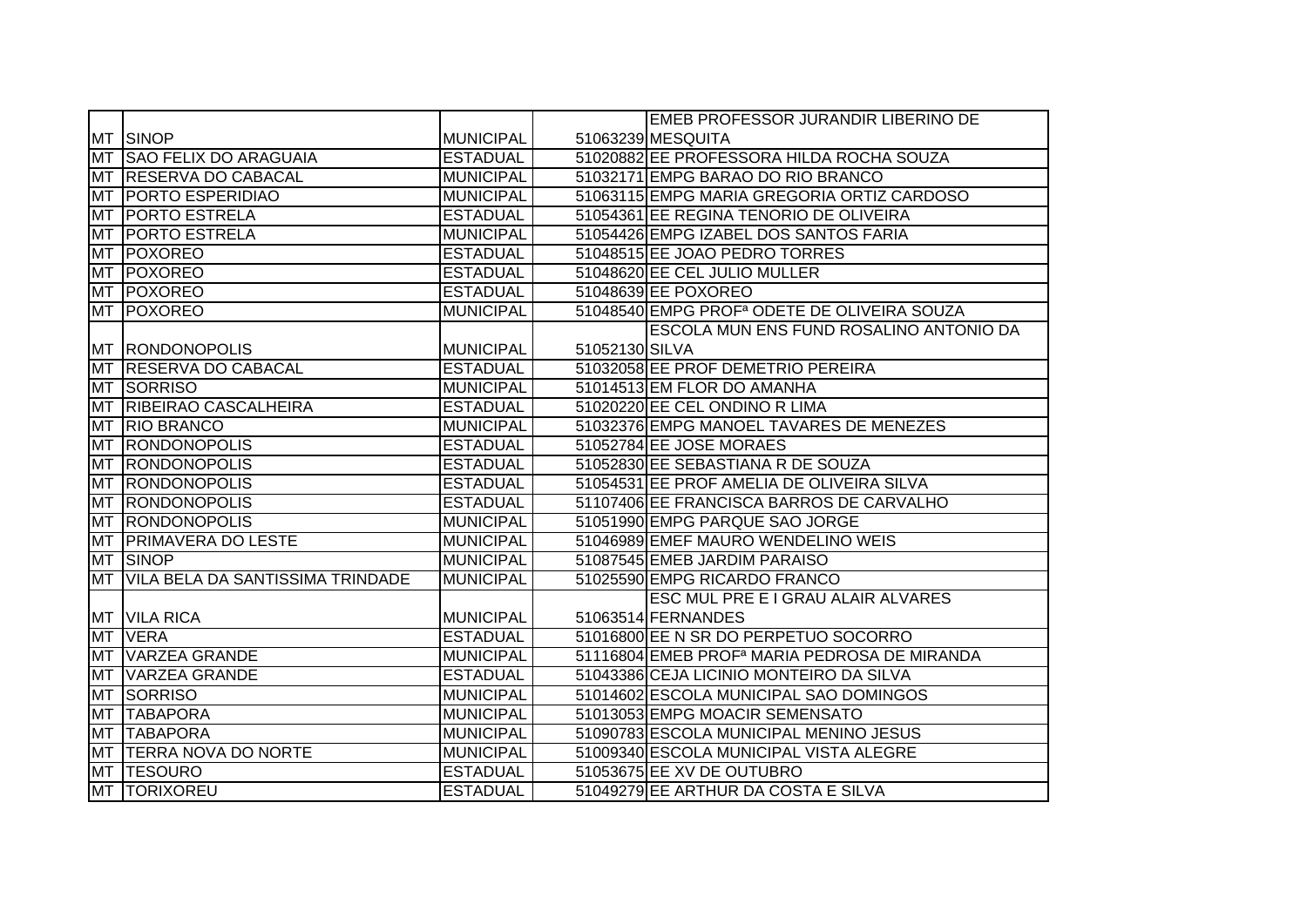|           | MT VARZEA GRANDE              | <b>ESTADUAL</b>  | 51042851 EE MANOEL GOMES                                        |
|-----------|-------------------------------|------------------|-----------------------------------------------------------------|
|           | MT VERA                       | <b>MUNICIPAL</b> | 51016559 EMPG NILZA OLIVEIRA PIPINO                             |
| <b>MT</b> | <b>VARZEA GRANDE</b>          | <b>ESTADUAL</b>  | 51043157 EE UBALDO MONTEIRO DA SILVA                            |
| <b>MT</b> | <b>IPORTO ALEGRE DO NORTE</b> | <b>MUNICIPAL</b> | 51019647 EMPG SAO GERALDO                                       |
| MT        | <b>VARZEA GRANDE</b>          | <b>MUNICIPAL</b> | 51042444 EMEB MARIO ANTUNES DE ALMEIDA                          |
|           |                               |                  |                                                                 |
|           | MT VARZEA GRANDE              | <b>MUNICIPAL</b> | 51042452 EMEB PROF <sup>a</sup> IRENICE GODOY DE CAMPOS E SILVA |
| <b>MT</b> | <b>VARZEA GRANDE</b>          | MUNICIPAL        | 51042711 EMEB HONORATO PEDROSO DE BARROS                        |
| <b>MT</b> | <b>VARZEA GRANDE</b>          | MUNICIPAL        | 51042762 EMEB MAMED UNTAR                                       |
| <b>MT</b> | VARZEA GRANDE                 | <b>MUNICIPAL</b> | 51042789 EMEB NAPOLEAO JOSE DA COSTA                            |
| <b>MT</b> | <b>VARZEA GRANDE</b>          | <b>MUNICIPAL</b> | 51087090 EMEB LUIS REVELES PEREIRA                              |
| <b>MT</b> | VARZEA GRANDE                 | <b>MUNICIPAL</b> | 51087138 EMEB SENHORA DIRCE LEITE DE CAMPOS                     |
| <b>MT</b> | <b>VARZEA GRANDE</b>          | <b>ESTADUAL</b>  | 51043114 EE PROF ARLETE MARIA DA SILVA                          |
| PA        | <b>BELEM</b>                  | <b>MUNICIPAL</b> | 15040704 E M MARIA AMORAS DE OLIVEIRA                           |
| PA        | <b>BAIAO</b>                  | <b>MUNICIPAL</b> | 15068099 E M E F INSTITUTO IMACULADA CONCEICAO                  |
| PA        | BELTERRA                      | <b>MUNICIPAL</b> | 15015866 E M E F SAGRADA FAMILIA                                |
| PA        | <b>AUGUSTO CORREA</b>         | <b>MUNICIPAL</b> | 15549836 E M E F PROF ROSA ATAYDE                               |
| PA        | <b>AUGUSTO CORREA</b>         | <b>MUNICIPAL</b> | 15567400 E M E F MANOEL SADY DA COSTA REIS                      |
| PA        | <b>AUGUSTO CORREA</b>         | <b>MUNICIPAL</b> | 15569241 E M E F LIRIOS DO VALE                                 |
|           | PA AURORA DO PARA             | <b>MUNICIPAL</b> | 15087182 E M E I F PROF MARIA JOSE PENICHE MOURA                |
| PA        | <b>AURORA DO PARA</b>         | MUNICIPAL        | 15148742 E M E I F RAIMUNDA MENDES DE QUEIROZ                   |
|           | <b>PA JAURORA DO PARA</b>     | <b>MUNICIPAL</b> | 15551687 E M E I F ANTONIO CARVALHO DA SILVA                    |
|           | <b>PA AUGUSTO CORREA</b>      | <b>MUNICIPAL</b> | 15055280 E M E F MATILDE TEIXEIRA DE ASSIS                      |
| <b>PA</b> | <b>AVEIRO</b>                 | <b>MUNICIPAL</b> | 15099644 E M E I F PROF CORINA PALMEIRA                         |
| PA        | <b>AUGUSTO CORREA</b>         | <b>MUNICIPAL</b> | 15054977 E M E F MARIANO CANDIDO SARAIVA                        |
| PA        | BANNACH                       | <b>MUNICIPAL</b> | 15581004 E M E F MARIA ISABEL FURTADO BANNACH                   |
| PA        | BARCARENA                     | <b>ESTADUAL</b>  | 15035751 E E E I F NSRA DE NAZARE                               |
| PA        | <b>BARCARENA</b>              | <b>ESTADUAL</b>  | 15035921 E E E F M ACY DE JESUS BARROS PEREIRA                  |
| PA        | BARCARENA                     | <b>ESTADUAL</b>  | 15037061 E E E F VEREADOR JOAO DE JESUS PANTOJA                 |
| PA        | BARCARENA                     | <b>MUNICIPAL</b> | 15036936 E M E I F NSRA APARECIDA                               |
| PA        | <b>BELEM</b>                  | <b>ESTADUAL</b>  | 15038661 ERC E I F SOLAR DO ACALANTO                            |
| PA        | <b>ALMEIRIM</b>               | MUNICIPAL        | 15016730 E M E F MENDONCA FURTADO                               |
| PA        | <b>AURORA DO PARA</b>         | MUNICIPAL        | 15571432 E M E I F DANIEL BERG                                  |
| PA        | <b>ALTAMIRA</b>               | MUNICIPAL        | 15118002 E M E F PROF <sup>a</sup> RILZA MARIA DE MOURA ACACIO  |
|           | PA ALMEIRIM                   | MUNICIPAL        | 15539148 E M E F PEDRO CALDAS BATISTA                           |
|           | PA ALMEIRIM                   | <b>MUNICIPAL</b> | 15549020 E M E F FREI CONSTANCIO                                |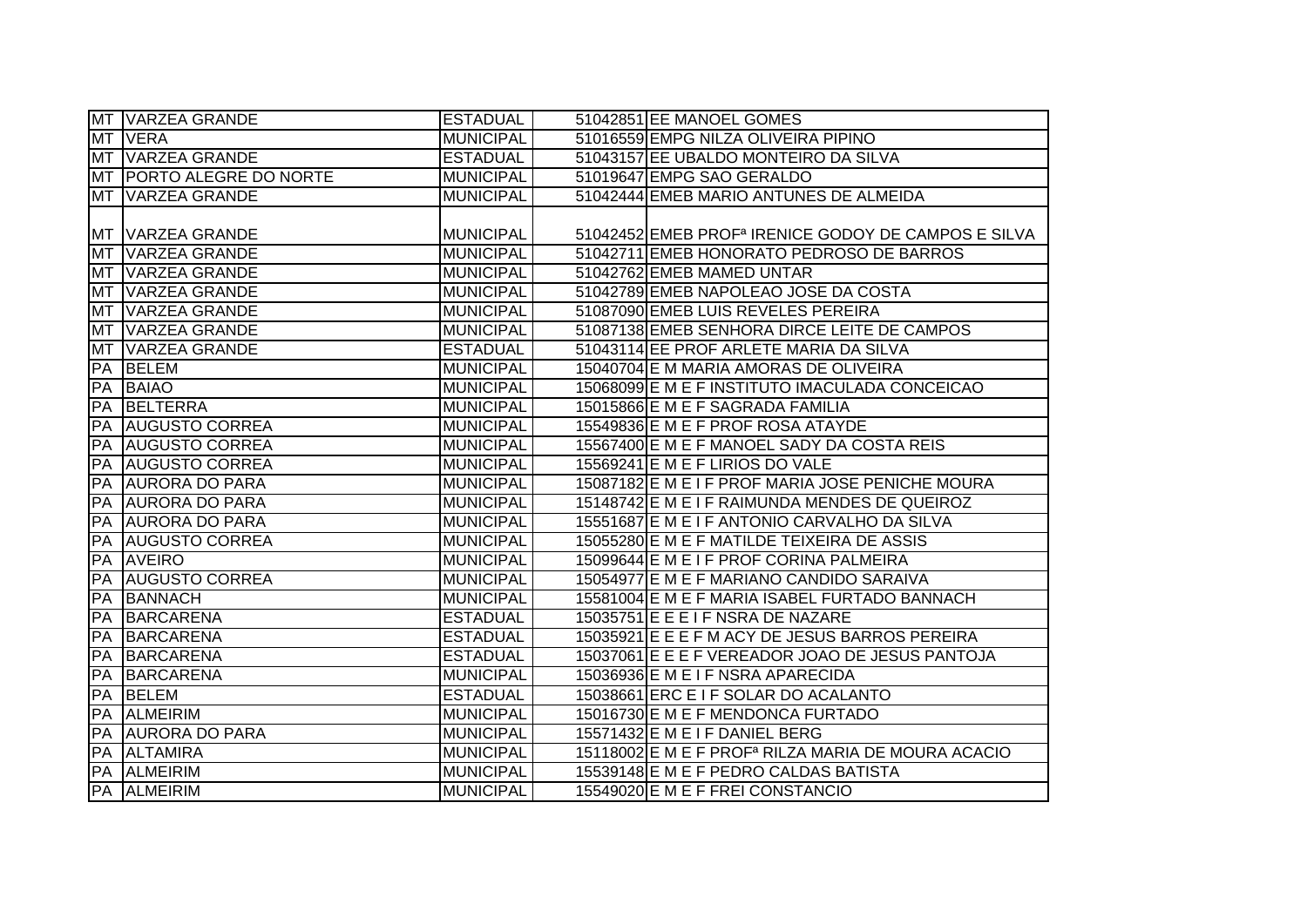|                 | <b>PA ALMEIRIM</b>        | <b>MUNICIPAL</b> | 15568601 E M E F PROF <sup>a</sup> FLAVIA SMITH DE MORAES |
|-----------------|---------------------------|------------------|-----------------------------------------------------------|
|                 | <b>PA ALTAMIRA</b>        | <b>MUNICIPAL</b> | 15105733 E M E F ANISIO DE ARAUJO UCHOA                   |
|                 | PA ALTAMIRA               | <b>MUNICIPAL</b> | 15105890 E M E F PROFESSORA NAIR DE NAZARE LEMOS          |
|                 | PA ALTAMIRA               | <b>MUNICIPAL</b> | 15105903 E M E F NOSSA SENHORA APARECIDA                  |
|                 |                           |                  | E M E F PROF <sup>a</sup> CARMEM DILCE GOMES DE           |
| <b>PA</b>       | <b>AUGUSTO CORREA</b>     | <b>MUNICIPAL</b> | 15228665 ASSUNCAO                                         |
|                 |                           |                  |                                                           |
|                 | PA ALTAMIRA               | <b>MUNICIPAL</b> | 15106063 E M E F BATISTA RAYMUNDO MARQUES MARINHO         |
|                 | PA BELTERRA               | <b>MUNICIPAL</b> | 15549216 E M E F WALDEMAR MAUES                           |
|                 |                           |                  |                                                           |
|                 | PA ALTAMIRA               | <b>MUNICIPAL</b> | 15140519 E M E F JOSE EDSON BURLAMAQUE DE MIRANDA         |
|                 | PA ALTAMIRA               | <b>MUNICIPAL</b> | 15575349 E M E F GERALDO EMIDIO BEZERRA                   |
|                 | PA ANAJAS                 | <b>MUNICIPAL</b> | 15539555 E M E F ROSELI PAIVA                             |
|                 |                           |                  | E M E F PROFESSORA PRUDENCIA BORGES DE                    |
|                 | PA ANAJAS                 | <b>MUNICIPAL</b> | 15573559 MENEZES                                          |
| PA              | ANANINDEUA                | <b>ESTADUAL</b>  | 15034755 E E E F JOSE MARCELINO DE OLIVEIRA               |
| PA              | ANANINDEUA                | <b>ESTADUAL</b>  | 15544850 ERC CENTRO COM CON BATISTA CAMPOS                |
| PA              | <b>ANAPU</b>              | <b>MUNICIPAL</b> | 15227103 E M E F PROF RICARDO OLIVEIRA JUNIOR             |
| PA              | <b>ALTAMIRA</b>           | <b>MUNICIPAL</b> | 15106020 E M E F MARIO SANTANA                            |
| PA              | <b>CACHOEIRA DO PIRIA</b> | <b>MUNICIPAL</b> | 15098460 E M E F FAUSTINO DE BRITO                        |
| PA              | <b>BELEM</b>              | <b>ESTADUAL</b>  | 15040437 E E E F M MANOEL DE JESUS MORAES                 |
| <b>IPA</b>      | <b>BREVES</b>             | <b>MUNICIPAL</b> | 15225801 EMEIF RUTH HELENA DA SILVA FERNANDES             |
| PA              | <b>BREVES</b>             | <b>MUNICIPAL</b> | 15547558 E M E F MARIA CAMARA PAES                        |
| $\overline{PA}$ | <b>BREVES</b>             | <b>MUNICIPAL</b> | 15578801 EMEIF MARIA RAFOLS                               |
| PA              | <b>BREVES</b>             | <b>MUNICIPAL</b> | 15587193 E M E F PROF GERSON PERES                        |
| PA              | <b>BREVES</b>             | <b>MUNICIPAL</b> | 15677737 E M E I F MANOEL SENA                            |
| PA              | <b>BUJARU</b>             | <b>ESTADUAL</b>  | 15044327 E E E F M D MARIO DE M VILAS BOAS                |
| PA              | <b>BREVES</b>             | <b>MUNICIPAL</b> | 15128008 CENTRO EDUC DA ILHA MARAJO-CEDIM                 |
| PA              | <b>CACHOEIRA DO ARARI</b> | <b>MUNICIPAL</b> | 15028968 E M E F JOSE AFONSO VIANA                        |
| PA              | <b>BREVES</b>             | <b>MUNICIPAL</b> | 15024822 E M E F PAULO RODRIGUES DOS SANTOS               |
| PA              | <b>CACHOEIRA DO PIRIA</b> | <b>MUNICIPAL</b> | 15578054 E M E F ADEMIR OLIVEIRA                          |
|                 |                           |                  |                                                           |
|                 | <b>PA CAMETA</b>          | <b>MUNICIPAL</b> | 15068323 E M E F PROFESSORA MARIA DE NAZARE PERES         |
|                 |                           |                  |                                                           |
|                 | PA CAMETA                 | <b>MUNICIPAL</b> | 15070433 E M E F PROFESSORA MARIA EDUARDA GOUDINHO        |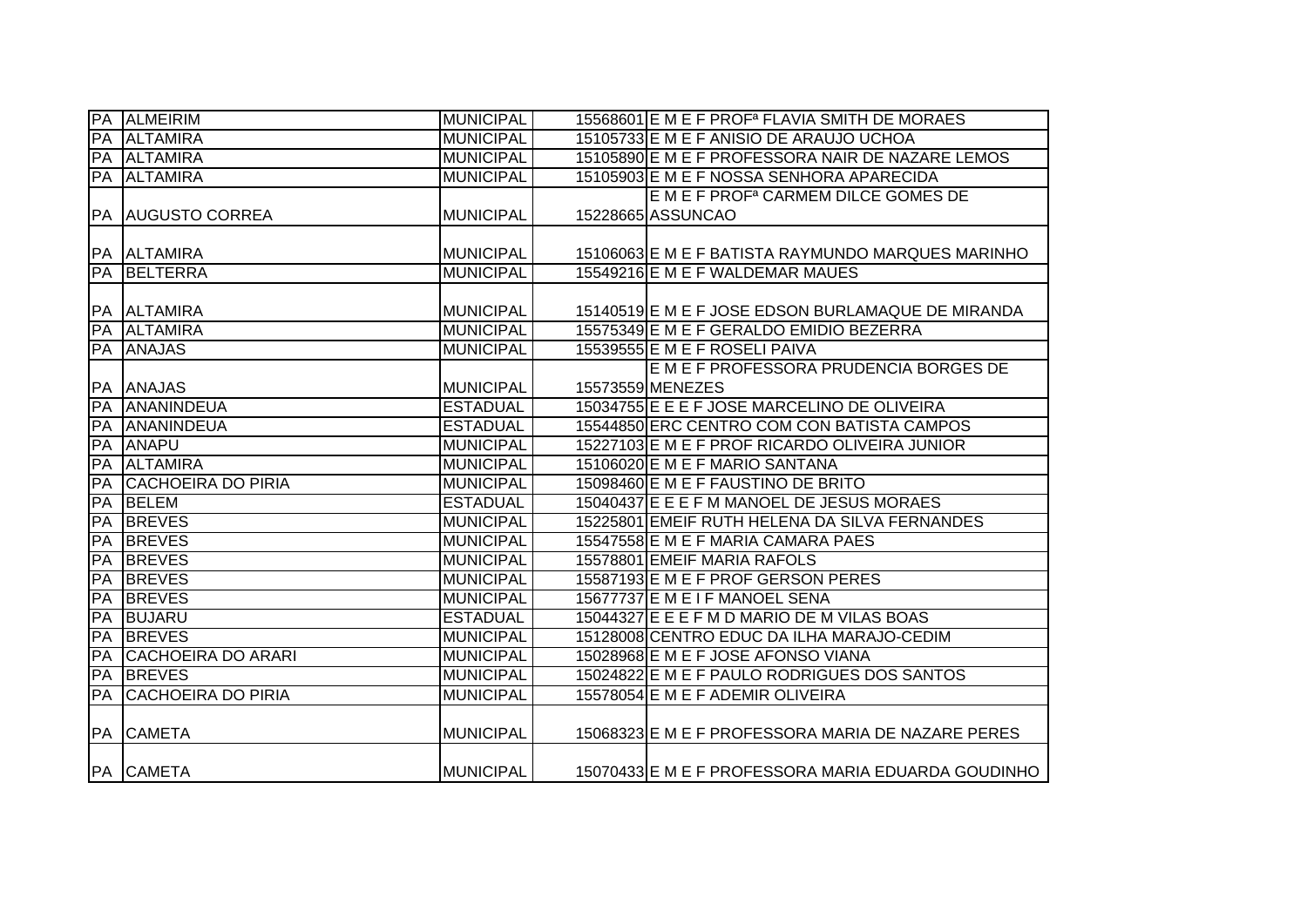|           | <b>PA CAMETA</b>                | <b>MUNICIPAL</b> | 15520617 E M E F PROFESSORA NOEMIA DA SILVA MARTINS       |
|-----------|---------------------------------|------------------|-----------------------------------------------------------|
| PA        | <b>CAPITAO POCO</b>             | <b>MUNICIPAL</b> | 15088618 E M E F FRANCISCO MARQUES AGUIAR                 |
| <b>PA</b> | <b>CAPITAO POCO</b>             | <b>MUNICIPAL</b> | 15558479 E M E F PADRE GIOVANNI MORANDO MARINI            |
| PA        | <b>CAPITAO POCO</b>             | <b>MUNICIPAL</b> | 15565238 CRECHE MUNICIPAL RAIMUNDO SIQUEIRA               |
| PA        | <b>BUJARU</b>                   | <b>MUNICIPAL</b> | 15044637 E M E I F PROFA IZOLINA REIS DA SILVA            |
| PA        | <b>BREJO GRANDE DO ARAGUAIA</b> | <b>MUNICIPAL</b> | 15126668 E M E F BREJO GRANDE DO ARAGUAIA                 |
| PA        | <b>BENEVIDES</b>                | <b>MUNICIPAL</b> | 15043665 E M E I F NSRA DO CARMO                          |
| PA        | <b>BOM JESUS DO TOCANTINS</b>   | <b>MUNICIPAL</b> | 15116697 E M E F NSRA DE FATIMA                           |
| <b>PA</b> | <b>BONITO</b>                   | <b>ESTADUAL</b>  | 15056007 E E E F M CHARLES ASSAD                          |
| <b>PA</b> | <b>BRAGANCA</b>                 | <b>ESTADUAL</b>  | 15056716 ERC E F MISSIONARIAS DE SANTA TEREZINHA          |
| PA        | BRAGANCA                        | <b>ESTADUAL</b>  | 15540332 ERC E F INST SANTA TEREZINHA                     |
| <b>PA</b> | <b>BRAGANCA</b>                 | <b>MUNICIPAL</b> | 15057364 E M E F JOSEFA ALVAO                             |
| PA        | <b>BRAGANCA</b>                 | <b>MUNICIPAL</b> | 15057615 E M E F CRISTIANO JOSE DE MEDEIROS ROSA          |
| <b>PA</b> | <b>BREVES</b>                   | <b>MUNICIPAL</b> | 15225208 E M E F BOM JESUS                                |
| PA        | <b>BREJO GRANDE DO ARAGUAIA</b> | <b>MUNICIPAL</b> | 15126650 E M E F 15 DE NOVEMBRO                           |
| PA        | <b>ALENQUER</b>                 | <b>MUNICIPAL</b> | 15535070 E M E I F JESUS CONOSCO                          |
| PA        | <b>BREU BRANCO</b>              | <b>MUNICIPAL</b> | 15111377 E M E F ANTONIO OLIVEIRA SANTANA                 |
| PA        | <b>BREU BRANCO</b>              | <b>MUNICIPAL</b> | 15143929 E M E I F JOAO BATISTA DE OLIVEIRA               |
| PA        | <b>BREU BRANCO</b>              | <b>MUNICIPAL</b> | 15539261 E M E F GONCALO VIEIRA                           |
| PA        | <b>BREU BRANCO</b>              | <b>MUNICIPAL</b> | 15551636 E M E F JOSE LOURENCO                            |
| PA        | <b>BREVES</b>                   | <b>MUNICIPAL</b> | 15024750 E M E F EMERENTINA MOREIRA DE SOUZA              |
| PA        | <b>BREVES</b>                   | <b>MUNICIPAL</b> | 15024768 E M E F MARIA DE LOURDES C SALES                 |
| PA        | <b>BREVES</b>                   | <b>MUNICIPAL</b> | 15024814 E M E F PROFESSOR ESTEVAO GOMES                  |
| PA        | <b>BRASIL NOVO</b>              | <b>MUNICIPAL</b> | 15106560 E M E F PE LEO SCHINEIDER                        |
| <b>PA</b> | <b>ALMEIRIM</b>                 | <b>MUNICIPAL</b> | 15533956 E M E F PROF RAIMUNDO DOS SANTOS                 |
| PA        | <b>ABEL FIGUEIREDO</b>          | <b>MUNICIPAL</b> | 15558169 E M E F PROF HELIO FROTA LIMA                    |
| PA        | ABAETETUBA                      | <b>ESTADUAL</b>  | 15064557 E E E F M PROF LAURA DOS SANTOS RIBEIRO          |
| <b>PA</b> | <b>ABAETETUBA</b>               | <b>ESTADUAL</b>  | 15066878 ERC E F M CRISTO REDENTOR                        |
| PA        | <b>ABAETETUBA</b>               | <b>MUNICIPAL</b> | 15064310 E M E I F CRIANCA ESPERANCA                      |
| PA        | ABAETETUBA                      | <b>MUNICIPAL</b> | 15145425 E M E F ACENDENDO AS LUZES                       |
| PA        | <b>ABEL FIGUEIREDO</b>          | <b>MUNICIPAL</b> | 15541320 E M E F ALACID DA SILVA NUNES                    |
| <b>PA</b> | <b>ACARA</b>                    | <b>MUNICIPAL</b> | 15079007 E M E I F DRA RUTH PASSARINHO                    |
| PA        | <b>ACARA</b>                    | <b>MUNICIPAL</b> | 15543536 E M E I F 13 DE MAIO                             |
| PA        | <b>ACARA</b>                    | <b>MUNICIPAL</b> | 15544028 E M E F SHALON                                   |
|           | <b>PA AFUA</b>                  | <b>MUNICIPAL</b> | 15223604 E M E F PROF <sup>a</sup> NADIR LOBATO DE ATAIDE |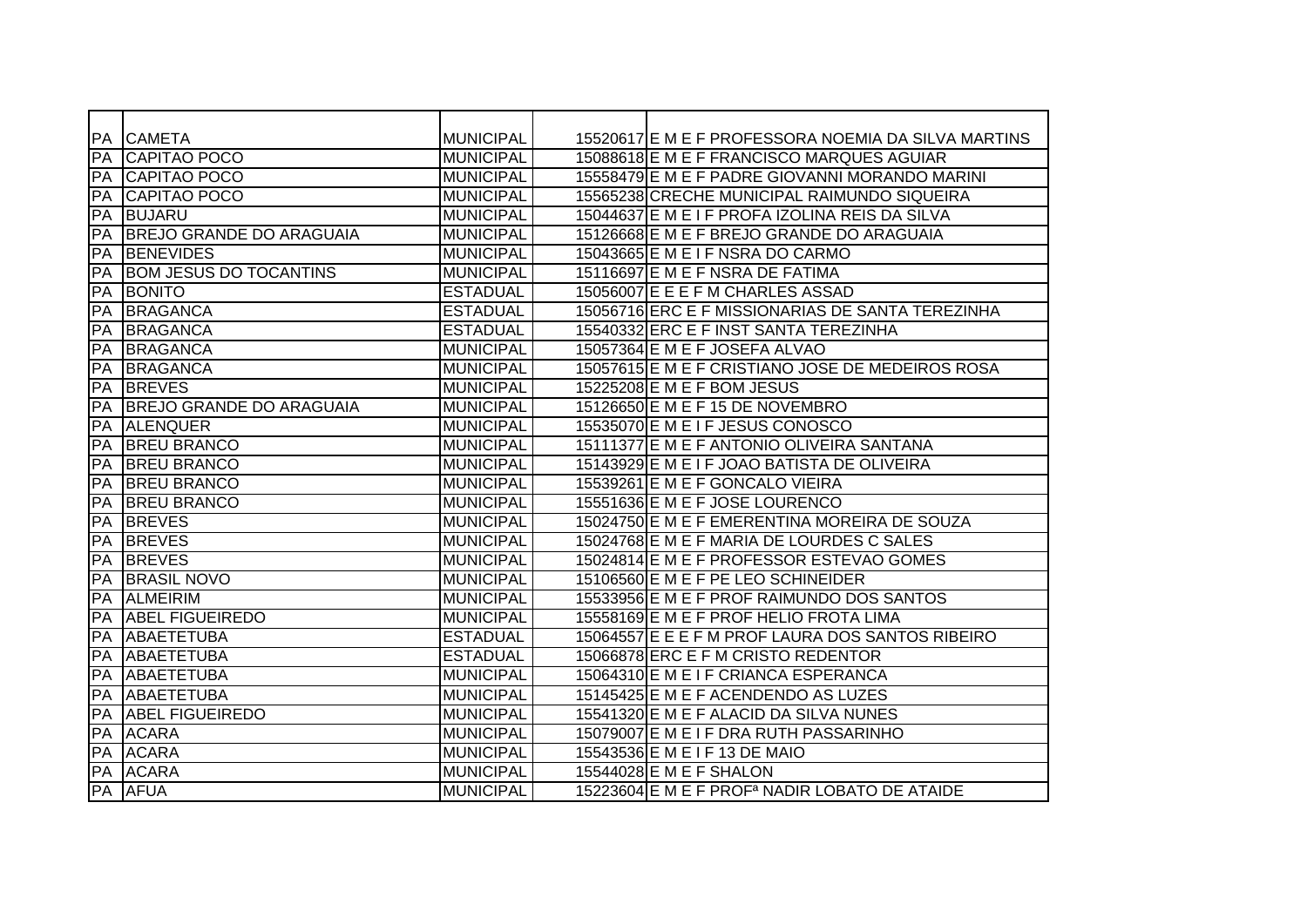|           | <b>PA AFUA</b>            | <b>MUNICIPAL</b> |                 | 15561224 E M E F LEOPOLDINA GUERREIRO                         |
|-----------|---------------------------|------------------|-----------------|---------------------------------------------------------------|
| PA        | <b>AGUA AZUL DO NORTE</b> | <b>MUNICIPAL</b> |                 | 15123626 E M E F ABILIO RODRIGUES DE MONCAO                   |
|           |                           |                  |                 | E M E I F PROF <sup>a</sup> CONSTANCIA TOMASIA DOS            |
|           | PA ALENQUER               | <b>MUNICIPAL</b> | 15006301 SANTOS |                                                               |
| PA        | <b>ABEL FIGUEIREDO</b>    | <b>MUNICIPAL</b> |                 | 15116204 EMEF DOM PEDRO II                                    |
| PA        | <b>ITAITUBA</b>           | <b>MUNICIPAL</b> |                 | 15102190 E M E I F A MAO COOPERADORA                          |
| <b>FA</b> | CAPITAO POCO              | <b>MUNICIPAL</b> |                 | 15565246 E M E I F SENINHA                                    |
| PA        | <b>IPIXUNA DO PARA</b>    | <b>MUNICIPAL</b> |                 | 15560805 E M E F PROF ADELIA CARVALHO SODRE                   |
| PA        | <b>PALESTINA DO PARA</b>  | <b>MUNICIPAL</b> |                 | 15541223 E M E F 21 DE ABRIL                                  |
| PA        | <b>MELGACO</b>            | <b>MUNICIPAL</b> |                 | 15020770 EMEF GETULIO VARGAS                                  |
| <b>PA</b> | <b>ORIXIMINA</b>          | <b>MUNICIPAL</b> |                 | 15003442 E M E F NOVA ESPERANCA                               |
| PA        | <b>ORIXIMINA</b>          | <b>MUNICIPAL</b> |                 | 15542254 E M E F PROFESSORA IRACEMA GIVONI                    |
| PA        | <b>ORIXIMINA</b>          | <b>MUNICIPAL</b> |                 | 15559980 E M E F PROF <sup>a</sup> ADELIA FIGUEIRA            |
| PA        | <b>ORIXIMINA</b>          | <b>MUNICIPAL</b> |                 | 15579310 E M E F MARIA POMPEIA IUDICE DA SILVA                |
| PA        | <b>OUREM</b>              | <b>ESTADUAL</b>  |                 | 15093620 E E E F PE ANGELO MORETTI                            |
| PA        | <b>OUREM</b>              | <b>MUNICIPAL</b> |                 | 15093964 E M E F RUBENS GUIMARAES JUNIOR                      |
| PA        | <b>OEIRAS DO PARA</b>     | <b>MUNICIPAL</b> |                 | 15077667 E M E F MARIO ARCANJO DA COSTA                       |
| PA        | <b>PALESTINA DO PARA</b>  | <b>MUNICIPAL</b> |                 | 15129632 E M E F ADELIA VAZ DE AZEVEDO                        |
| PA        | <b>OEIRAS DO PARA</b>     | <b>MUNICIPAL</b> |                 | 15077500 E M E F JERONIMO MILHOMEN TAVARES                    |
| PA        | PARAGOMINAS               | <b>MUNICIPAL</b> |                 | 15118959 E M E F LIONS CLUBE PARAGOMINAS                      |
| PA        | <b>PARAGOMINAS</b>        | <b>MUNICIPAL</b> |                 | 15119068 E M E F ARNALDO MANOEL FERNANDES                     |
| PA        | <b>PARAGOMINAS</b>        | <b>MUNICIPAL</b> |                 | 15528359 E M E I F GERALDO PEDRO SARMENTO                     |
| PA        | <b>PARAGOMINAS</b>        | <b>MUNICIPAL</b> |                 | 15541029 E M E F PRES CASTELO BRANCO                          |
| PA        | <b>PARAGOMINAS</b>        | <b>MUNICIPAL</b> |                 | 15586944 E M E F CINTHIA DE LIRA MOURA                        |
| PA        | PARAGOMINAS               | <b>MUNICIPAL</b> |                 | 15618390 E M E F AMADOR PERES                                 |
| PA        | <b>PARAGOMINAS</b>        | <b>MUNICIPAL</b> |                 | 15619257 E M E F MARIA LUIZA BARROS DE LIMA                   |
| PA        | PARAUAPEBAS               | <b>MUNICIPAL</b> |                 | 15104141 EMEF BENEDITO MONTEIRO                               |
| PA        | <b>PACAJA</b>             | <b>MUNICIPAL</b> |                 | 15228436 EMEF MARIA FLORISMAR                                 |
| PA        | <b>MONTE ALEGRE</b>       | <b>MUNICIPAL</b> |                 | 15562735 E M E F PREF CARIM MELEM                             |
| PA        | <b>RUROPOLIS</b>          | <b>MUNICIPAL</b> |                 | 15559815 E M E F BELA VISTA                                   |
|           |                           |                  |                 | E M E F MARIA DA CONCEICAO TRINDADE DE                        |
| PA        | <b>MOJU</b>               | <b>MUNICIPAL</b> | 15082202 SOUSA  |                                                               |
| PA        | <b>MOJU</b>               | <b>MUNICIPAL</b> |                 | 15540464 E M E I F PROF <sup>a</sup> DILZA DA CUNHA GORDO     |
| PA        | <b>MOJU</b>               | <b>MUNICIPAL</b> |                 | 15576361 E M E I F EURIDICE DA CUNHA GORDO                    |
| PA        | MONTE ALEGRE              | <b>MUNICIPAL</b> |                 | 15007251 E M E I E F PROF <sup>a</sup> ROSALIA SIMOES BARBOSA |
|           | <b>PA MONTE ALEGRE</b>    | <b>MUNICIPAL</b> |                 | 15007294 E M E I F DR GAMA MALCHER                            |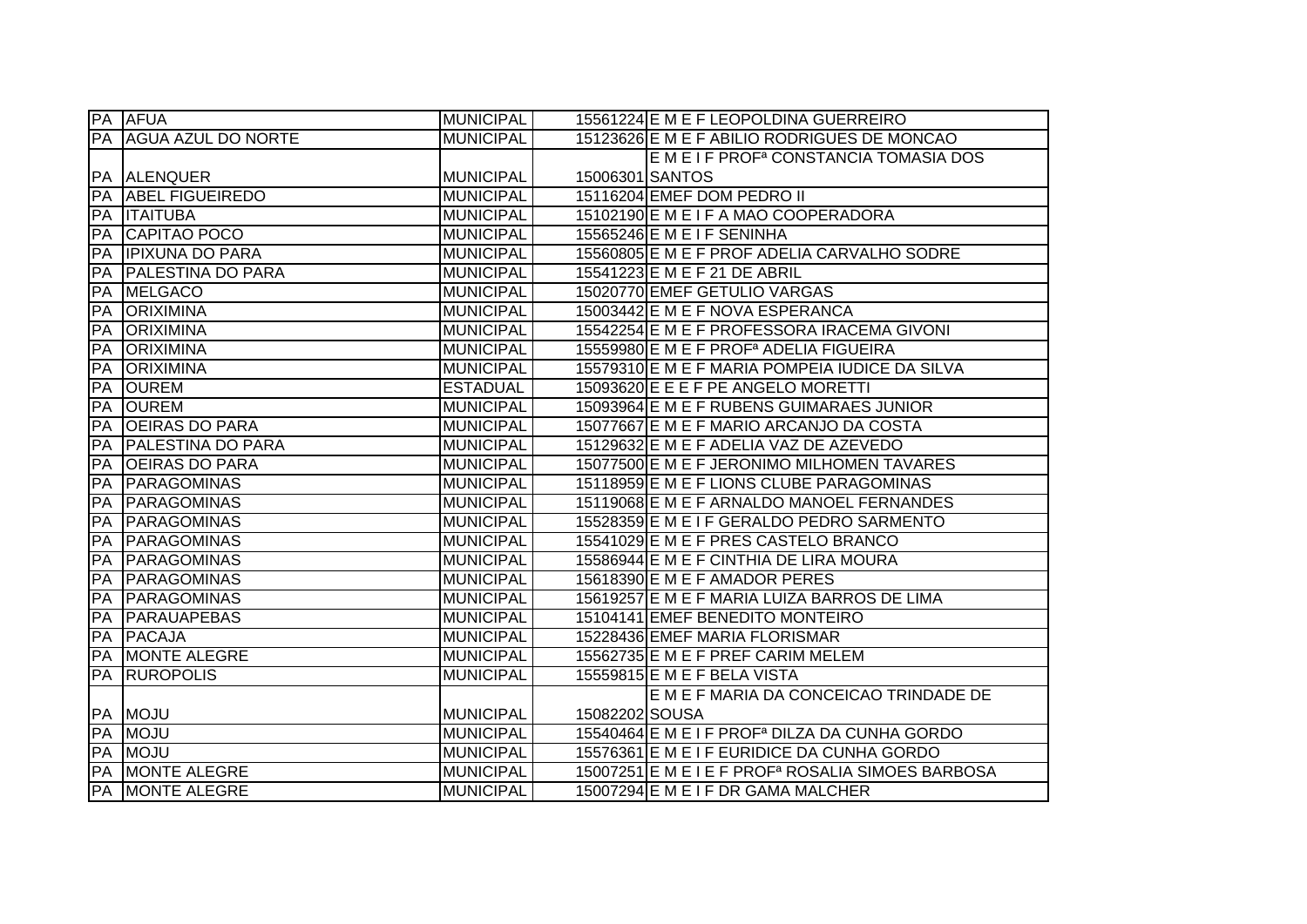| PA          | <b>MONTE ALEGRE</b>   | <b>MUNICIPAL</b> |                | 15007332 E M E I E F PROF ORLANDO COSTA              |
|-------------|-----------------------|------------------|----------------|------------------------------------------------------|
| PA          | <b>OEIRAS DO PARA</b> | <b>MUNICIPAL</b> |                | 15077845 E M E F PROFA THEREZINHA DE M GUEIROS       |
| PA          | <b>MONTE ALEGRE</b>   | <b>MUNICIPAL</b> |                | 15008282 E M E F ANTONIO JOAQUIM MOREIRA             |
| PA          | <b>IPAU DARCO</b>     | <b>MUNICIPAL</b> |                | 15573095 E M E F PAULO HANNEMAN                      |
| PA          | <b>MUANA</b>          | <b>MUNICIPAL</b> |                | 15548147 E M E F PAULA FRASSINETTI                   |
|             |                       |                  |                |                                                      |
| PA          | <b>NOVA IPIXUNA</b>   | <b>MUNICIPAL</b> |                | 15111962 E M E F PROF MARIA IRANY RODRIGUES DA SILVA |
| PA          | <b>NOVA IPIXUNA</b>   | <b>MUNICIPAL</b> |                | 15561488 E M E F NAIR BRAZ LIMA                      |
| <b>PA</b>   | <b>NOVA TIMBOTEUA</b> | <b>MUNICIPAL</b> |                | 15061299 E M E F ALZIRA GODINHO DA SILVA             |
| PA          | <b>NOVA TIMBOTEUA</b> | <b>MUNICIPAL</b> |                | 15061361 E M E F PROFA M LUIZA AMARAL                |
| PA          | <b>NOVA TIMBOTEUA</b> | <b>MUNICIPAL</b> |                | 15567419 E M E F DESEMBARGADOR AUGUSTO OLIMPIO       |
| PA          | <b>OBIDOS</b>         | <b>MUNICIPAL</b> |                | 15001512 E M E I E F FREI EDMUNDO BONCKOSCH          |
| PA          | <b>OBIDOS</b>         | <b>MUNICIPAL</b> |                | 15001520 E M E F DR RAYMUNDO CHAVES                  |
| PA          | MONTE ALEGRE          | <b>MUNICIPAL</b> |                | 15008126 E M E F PREF ANTONIO PEREIRA DE ARAUJO      |
| PA          | <b>RIO MARIA</b>      | <b>MUNICIPAL</b> |                | 15132064 E M E F ANTONIO V DE AMORIM                 |
|             |                       |                  |                | E M E I F PROFESSORA INES OLIVEIRA DE                |
| PA          | <b>PRIMAVERA</b>      | <b>MUNICIPAL</b> |                | 15062287 MESQUITA                                    |
| <b>PA</b>   | <b>PRIMAVERA</b>      | <b>MUNICIPAL</b> |                | 15145891 E M E F MANOEL ANTONIO LEITE                |
| PA          | <b>QUATIPURU</b>      | <b>ESTADUAL</b>  |                | 15062538 E E E F ANTONIO MORAES DO NASCIMENTO        |
| PA          | <b>QUATIPURU</b>      | <b>MUNICIPAL</b> |                | 15062678 E M E F PADRE LEANDRO PINHEIRO              |
|             |                       |                  |                | EMEFRC IGREJA TABERNACULO EVANGELICA DE              |
| PA          | <b>REDENCAO</b>       | <b>MUNICIPAL</b> | 15099075 JESUS |                                                      |
|             |                       |                  |                | ESCOLA MUNICIPAL DE ENSINO FUNDAMENTAL EM            |
|             | <b>PA REDENCAO</b>    | <b>MUNICIPAL</b> |                | 15131521 REGIME DE CONVENIO                          |
| <b>F</b> PA | <b>REDENCAO</b>       | <b>MUNICIPAL</b> |                | 15131548 E M E F OTAVIO BATISTA ARANTES              |
| PA          | <b>PARAUAPEBAS</b>    | <b>MUNICIPAL</b> |                | 15104168 E M E F DOMINGOS CARDOSO DA SILVA           |
| PA          | <b>REDENCAO</b>       | <b>MUNICIPAL</b> |                | 15547450 EMEFRC CRIANCA FELIZ                        |
| PA          | <b>FRAINHA</b>        | <b>MUNICIPAL</b> |                | 15096742 E M E F JOSE ALFREDO SILVA HAGE             |
| PA          | <b>RIO MARIA</b>      | <b>MUNICIPAL</b> |                | 15132196 E M E F LUCIA HELENA BARTOLOMEI PIRES       |
| PA          | <b>RIO MARIA</b>      | <b>MUNICIPAL</b> |                | 15143511 E M E I F FREI GIL DE VILANOVA              |
| PA          | <b>RONDON DO PARA</b> | <b>MUNICIPAL</b> |                | 15119718 E M E F LUCIOLO OLIVEIRA RABELO             |
| PA          | <b>RONDON DO PARA</b> | <b>MUNICIPAL</b> |                | 15120481 E M E F SAO FRANCISCO                       |
| PA          | <b>RONDON DO PARA</b> | <b>MUNICIPAL</b> |                | 15145271 E M E F JOSELINA MOREIRA DE OLIVEIRA        |
| PA          | <b>RONDON DO PARA</b> | <b>MUNICIPAL</b> |                | 15542459 E M E F MARIA LEI MIRANDA COLARES           |
| PA          | <b>RUROPOLIS</b>      | <b>MUNICIPAL</b> |                | 15102882 E M E F VILA NOVA                           |
|             | PA REDENCAO           | <b>MUNICIPAL</b> |                | 15131688 E M E F SAO RAIMUNDO                        |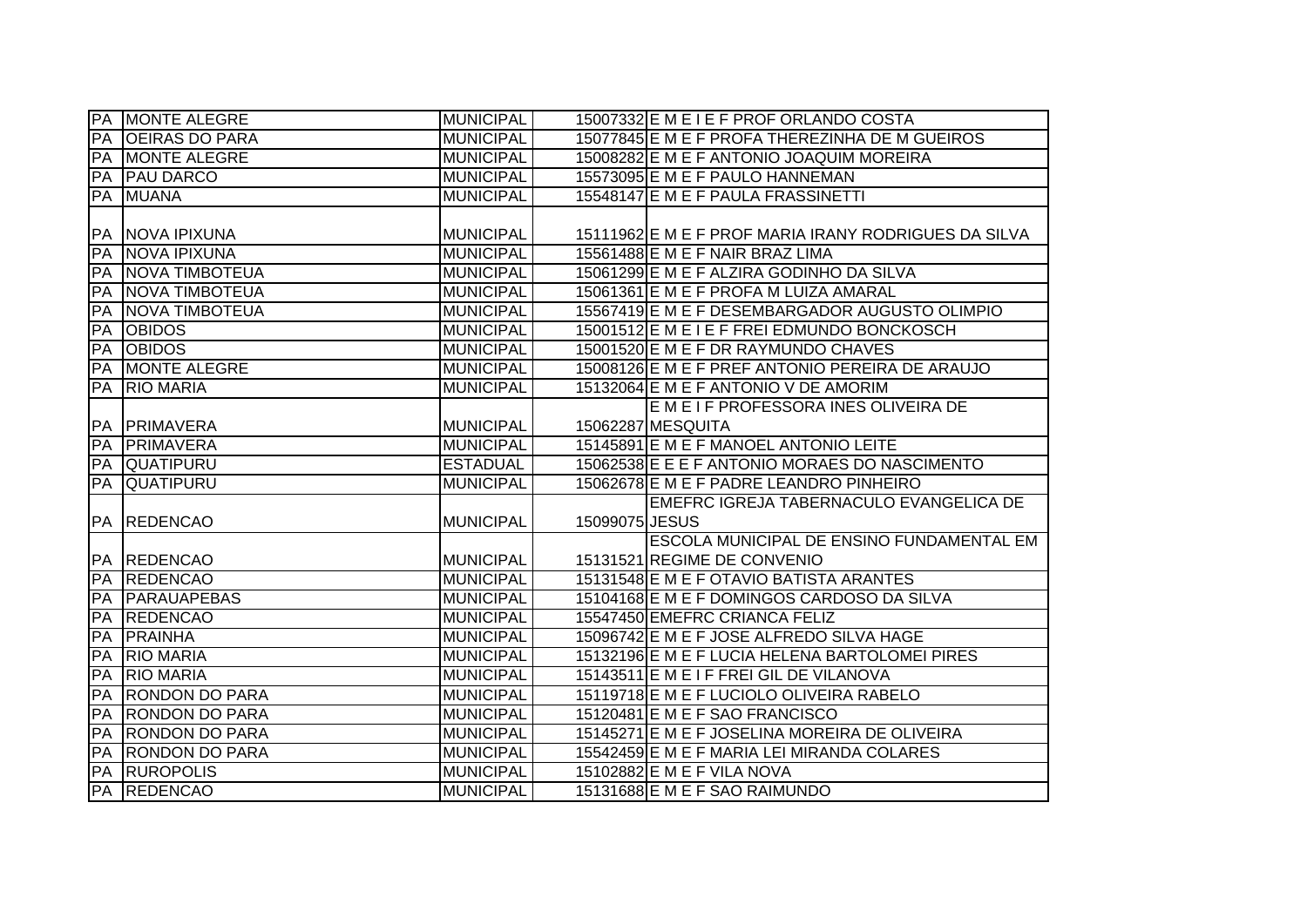|    | <b>PA PORTEL</b>            | <b>MUNICIPAL</b> |                | 15536092 E M E F ALCIDES MONTEIRO                       |
|----|-----------------------------|------------------|----------------|---------------------------------------------------------|
| PA | <b>MARITUBA</b>             | <b>MUNICIPAL</b> |                | 15590909 E COMUNIT PROF NAZARE COSTA                    |
| PA | <b>PEIXE-BOI</b>            | <b>MUNICIPAL</b> |                | 15061787 E M E F ANA FERNANDES DA SILVA                 |
| PA | <b>PICARRA</b>              | <b>MUNICIPAL</b> |                | 15527204 E M E F TIRADENTES                             |
| PA | <b>PLACAS</b>               | <b>MUNICIPAL</b> |                | 15227588 E M E F ANA FALEIRO                            |
| PA | <b>PLACAS</b>               | <b>MUNICIPAL</b> |                | 15549828 E M E F PTE TANCREDO NEVES                     |
| PA | <b>PONTA DE PEDRAS</b>      | <b>MUNICIPAL</b> |                | 15031900 E M E I F MIN JARBAS PASSARINHO                |
| PA | <b>PONTA DE PEDRAS</b>      | <b>MUNICIPAL</b> |                | 15032434 E M E I F MESSIANA MONTEIRO MALATO             |
| PA | <b>PONTA DE PEDRAS</b>      | <b>MUNICIPAL</b> |                | 15154149 E M E F DES OSWALDO POJUCAN TAVARES            |
| PA | PRIMAVERA                   | <b>MUNICIPAL</b> |                | 15062279 E M E F JOSE PEREIRA GOMES                     |
| PA | <b>PORTEL</b>               | <b>MUNICIPAL</b> |                | 15021513 E M E F VICENTE MONTEIRO                       |
| PA | PRIMAVERA                   | <b>ESTADUAL</b>  |                | 15062244 E E E F INOCENCIO SOARES                       |
| PA | <b>PORTEL</b>               | <b>MUNICIPAL</b> |                | 15554007 EMEF MARCIONILIO VIEIRA                        |
| PA | <b>PORTEL</b>               | <b>MUNICIPAL</b> |                | 15554961 E M E F IVONE SOUZA DOS SANTOS                 |
|    |                             |                  |                | E M E F PROFª MARIA DA GRACA LIMA DE                    |
|    | PA PORTEL                   | <b>MUNICIPAL</b> |                | 15574792 CARVALHO                                       |
| PA | <b>PORTO DE MOZ</b>         | <b>MUNICIPAL</b> |                | 15018270 E M E F D BOSCO                                |
|    |                             |                  |                | E M E F PROF PEDRO REGALADO ANTONIO DE                  |
|    | PA   PORTO DE MOZ           | <b>MUNICIPAL</b> | 15018628 SOUSA |                                                         |
| PA | <b>PORTO DE MOZ</b>         | <b>MUNICIPAL</b> |                | 15547353 E M E F D PEDRO I                              |
| PA | <b>PORTO DE MOZ</b>         | <b>MUNICIPAL</b> |                | 15583090 E M E F MARIA DE FATIMA PINTO DE OLIVEIRA      |
| PA | <b>PAU DARCO</b>            | <b>MUNICIPAL</b> |                | 15539601 E M E F PAU D ARCO                             |
| PA | <b>PONTA DE PEDRAS</b>      | <b>MUNICIPAL</b> |                | 15565904 E M E I F SEMENTE DO SABER                     |
| PA | IGARAPE-MIRI                | <b>MUNICIPAL</b> |                | 15072851 E E F INSTITUTO NOSSA SENHORA SANTANA          |
| PA | <b>MELGACO</b>              | <b>MUNICIPAL</b> |                | 15225003 EMEF JOSE MARIA RODRIGUES VIEGAS JUNIOR        |
| PA | <b>DOM ELISEU</b>           | <b>MUNICIPAL</b> |                | 15550486 E M E F LEOPOLDO CUNHA                         |
| PA | <b>ELDORADO DOS CARAJAS</b> | <b>MUNICIPAL</b> |                | 15124894 E M E F JOERCIO FONTINELES BARBALHO            |
| PA | FARO                        | <b>ESTADUAL</b>  |                | 15000028 E E E F MARCOS BENTES CARVALHO                 |
|    |                             |                  |                | E M E I F PROF MARIA CRISTINA ANDRADE DE                |
|    | PA FARO                     | <b>MUNICIPAL</b> |                | 15000133 CARVALHO                                       |
|    |                             |                  |                |                                                         |
|    | PA FLORESTA DO ARAGUAIA     | <b>MUNICIPAL</b> |                | 15135926 E M E F PAULETTE CAMILLE MARGARET PLANCHON     |
| PA | <b>FLORESTA DO ARAGUAIA</b> | <b>MUNICIPAL</b> |                | 15552420 E M E F JOSE PEREIRA BARBOSA                   |
| PA | <b>DOM ELISEU</b>           | <b>MUNICIPAL</b> |                | 15117260 E M E F RUI BARBOSA                            |
| PA | IGARAPE-ACU                 | <b>MUNICIPAL</b> |                | 15521222 E M E I PROF <sup>a</sup> IRACY BEZERRA DUARTE |
| PA | <b>DOM ELISEU</b>           | <b>MUNICIPAL</b> |                | 15117243 E M E F PRES MEDICE                            |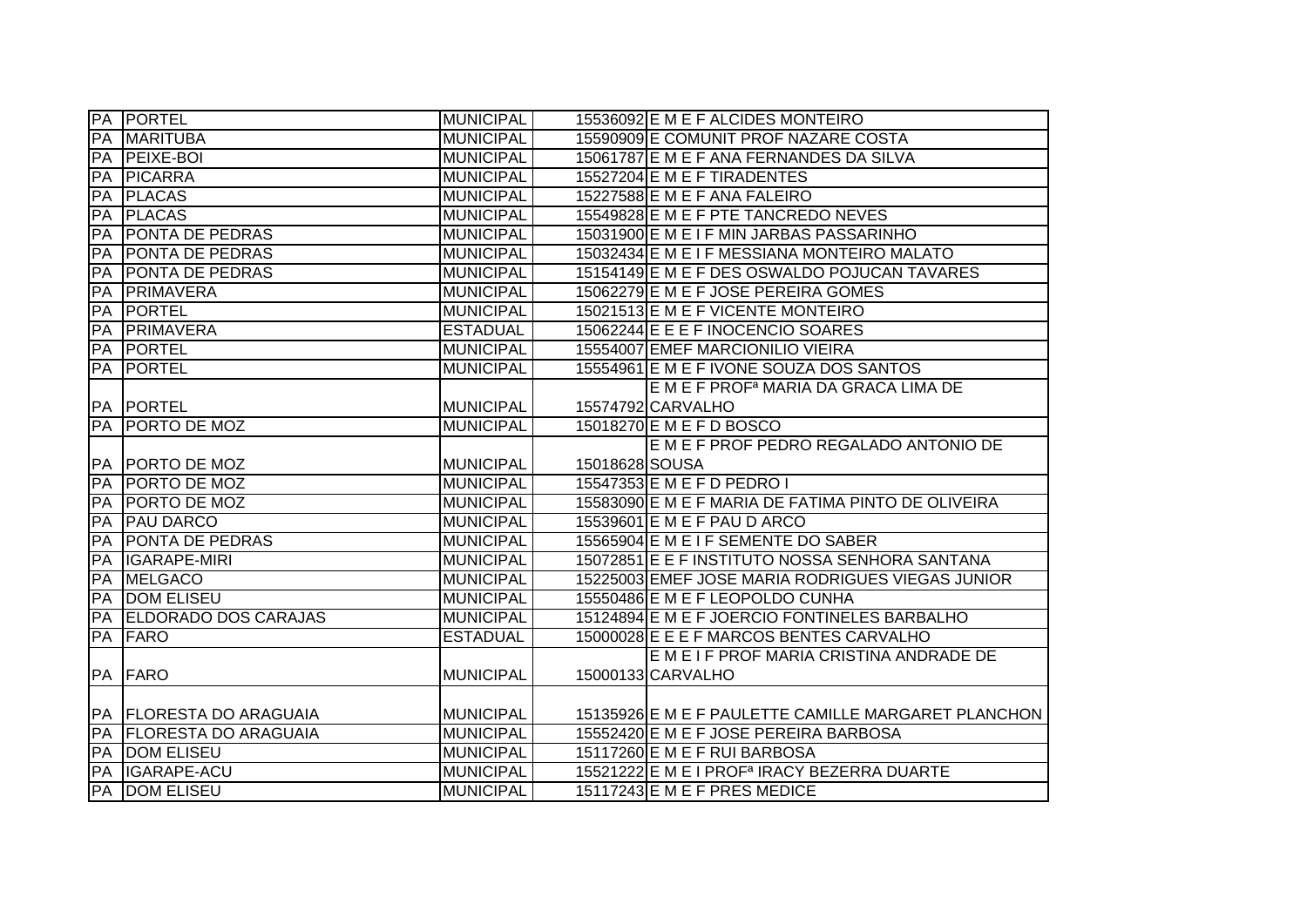|            | PA IGARAPE-MIRI                | <b>MUNICIPAL</b> | 15073254 E M E F RAIMUNDO EMILIANO PANTOJA        |
|------------|--------------------------------|------------------|---------------------------------------------------|
|            | PA IPIXUNA DO PARA             | <b>MUNICIPAL</b> | 15524310 E M E F ANTONIO MARQUES                  |
|            | PA <b>IRITUIA</b>              | <b>MUNICIPAL</b> | 15090965 E M E F PROFESSOR FRANCISCO NUNES        |
| <b>PA</b>  | <b>ITAITUBA</b>                | <b>MUNICIPAL</b> | 15569250 E M E I F A MAO COOPERADORA III          |
| PA         | <b>ITAITUBA</b>                | <b>MUNICIPAL</b> | 15581098 E M E I E F GILDA LIMA DO CARMO          |
| <b>IPA</b> | <b>ITAITUBA</b>                | <b>MUNICIPAL</b> | 15586391 E M E I F O MUNDO DA CRIANCA             |
|            | <b>PA FLORESTA DO ARAGUAIA</b> | <b>MUNICIPAL</b> | 15568962 E M E F JOSE PINHEIRO DE SOUSA           |
| PA         | <b>CURIONOPOLIS</b>            | <b>MUNICIPAL</b> | 15534146 E M E F ADVENTISTA MARANATA              |
|            |                                |                  | ESCOLA ESTENSINO F M ACY DE JESUS NEVES DE        |
| <b>PA</b>  | CONCEICAO DO ARAGUAIA          | <b>ESTADUAL</b>  | 15134580 BARROS PEREIRA                           |
| PA         | CONCORDIA DO PARA              | <b>ESTADUAL</b>  | 15081052 E E E F ALUIZIO DA COSTA CHAVES          |
| PA         | CONCORDIA DO PARA              | <b>ESTADUAL</b>  | 15535975 E E E F ANEXO VILA NOVA                  |
| <b>PA</b>  | CONCORDIA DO PARA              | <b>MUNICIPAL</b> | 15576558 E M E F CRISTO LIBERTADOR                |
| PA         | <b>CUMARU DO NORTE</b>         | <b>MUNICIPAL</b> | 15120724 E M E F ZILDA PEREIRA SOARES             |
| PA         | <b>CURIONOPOLIS</b>            | <b>MUNICIPAL</b> | 15124410 E M E F NSRA DAS GRACAS                  |
| PA         | <b>CURIONOPOLIS</b>            | <b>MUNICIPAL</b> | 15124517 E M E F SAO BENEDITO                     |
| PA         | <b>DOM ELISEU</b>              | <b>MUNICIPAL</b> | 15550362 E M E F JOAO ALMEIDA SILVA               |
| PA         | <b>CURIONOPOLIS</b>            | <b>MUNICIPAL</b> | 15124711 E M E F SANTOS DUMONT                    |
| PA         | <b>ITUPIRANGA</b>              | <b>MUNICIPAL</b> | 15112594 E M E F JARBAS GONCALVES PASSARINHO      |
| PA         | <b>CURRALINHO</b>              | <b>MUNICIPAL</b> | 15142272 E M E F PREP AGROAMB PROF LINDALVA PINHO |
| PA         | <b>CURRALINHO</b>              | <b>MUNICIPAL</b> | 15560660 E M E F FRANCISCO CHAGAS DA SILVA        |
| PA         | <b>CURUA</b>                   | <b>MUNICIPAL</b> | 15005267 EMEF SAO RAIMUNDO NONATO                 |
| PA         | <b>CURUA</b>                   | <b>MUNICIPAL</b> | 15577031 EMEIF F ISMAEL CHAVES                    |
| PA         | <b>CURUCA</b>                  | <b>MUNICIPAL</b> | 15049132 E M E I F BAIRRO ALTO                    |
| PA         | <b>DOM ELISEU</b>              | <b>MUNICIPAL</b> | 15116948 E M E I CRECHE CAMINHO DA ARTE           |
|            |                                |                  | ESCOLA MUNICIPAL DE ENSINO FUNDAMENTAL            |
| <b>PA</b>  | <b>DOM ELISEU</b>              | <b>MUNICIPAL</b> | 15116999 ALACID NUNES                             |
| PA         | <b>DOM ELISEU</b>              | <b>MUNICIPAL</b> | 15117146 E M E F DOM ELISEU COROLLI               |
| PA         | <b>CURIONOPOLIS</b>            | <b>MUNICIPAL</b> | 15124592 E M E F JOSE RODRIGUES                   |
| PA         | <b>MARACANA</b>                | <b>MUNICIPAL</b> | 15542661 E M E F EZEQUIEL LISBOA                  |
| PA         | MAE DO RIO                     | <b>MUNICIPAL</b> | 15560554 E M E I F PADRE MARINO CONTTI            |
| PA         | <b>MAGALHAES BARATA</b>        | <b>MUNICIPAL</b> | 15049930 E M E I F PROF ZELIA FLEXA DA SILVA      |
| PA         | <b>MARABA</b>                  | <b>MUNICIPAL</b> | 15127168 E M E F ELCIONE BARBALHO                 |
|            | <b>PA MARABA</b>               | <b>MUNICIPAL</b> | 15127222 E M E F RUFINA NASCIMENTO DA SILVA       |
|            | PA MARABA                      | <b>MUNICIPAL</b> | 15127273 E M E F NRA DE FATIMA                    |
|            | <b>PA MARABA</b>               | <b>MUNICIPAL</b> | 15127346 E M E F FE EM DEUS                       |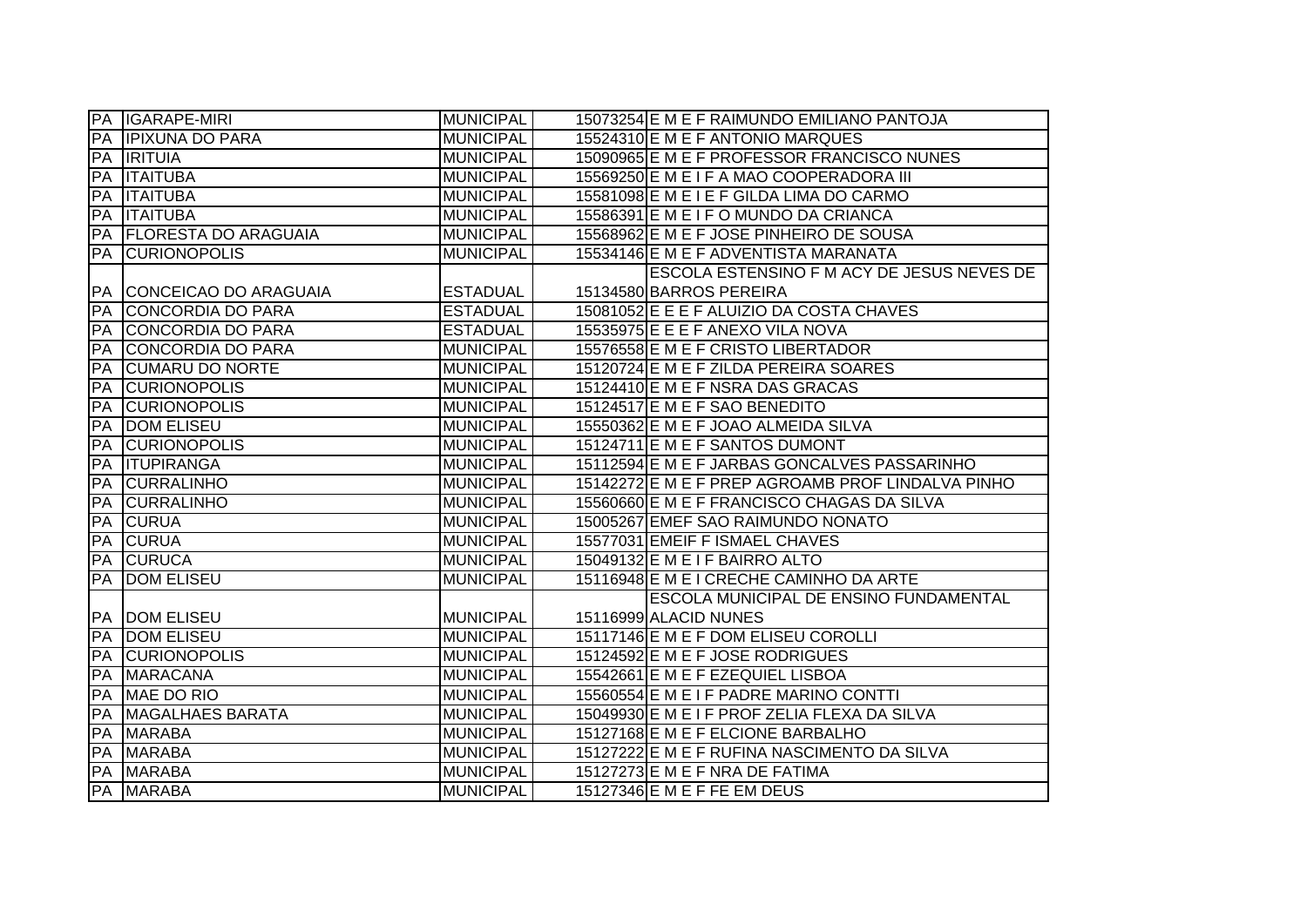|    | <b>PA MARABA</b>         | <b>MUNICIPAL</b> | 15127761 EMEF SAO FELIX                               |
|----|--------------------------|------------------|-------------------------------------------------------|
| PA | <b>ITUPIRANGA</b>        | <b>MUNICIPAL</b> | 15104320 EMEF IRMA MARIA TEREZA TORNE ROIG            |
| PA | <b>MARACANA</b>          | <b>MUNICIPAL</b> | 15049990 E M E F MISSIONARIO NELS NELSON              |
| PA | MAE DO RIO               | <b>MUNICIPAL</b> | 15092976 E M E I F PROF CECILIA DE NAZARE             |
| PA | <b>MARAPANIM</b>         | <b>MUNICIPAL</b> | 15051650 E M E F PE JOSE MARIA DO VALE                |
| PA | <b>MARAPANIM</b>         | <b>MUNICIPAL</b> | 15051765 E M E F PROF LINA VELASCO                    |
| PA | <b>MARITUBA</b>          | <b>MUNICIPAL</b> | 15034577 E M E F DR ALCANTARA                         |
| PA | <b>MARITUBA</b>          | <b>MUNICIPAL</b> | 15035050 E M E F EUDAMIDAS LOPES DE MIRANDA           |
| PA | <b>MARITUBA</b>          | <b>MUNICIPAL</b> | 15043860 E M E F NOVO HORIZONTE                       |
| PA | <b>MARITUBA</b>          | <b>MUNICIPAL</b> | 15043959 E M E F OTILIA BEGOT                         |
|    |                          |                  | E M E I ASSOC DOS MORADORES DO RES ALMIR              |
|    | PA MARITUBA              | <b>MUNICIPAL</b> | 15572480 GABRIEL                                      |
| PA | <b>MARITUBA</b>          | <b>MUNICIPAL</b> | 15581250 E M E F SUELY FALCAO                         |
| PA | <b>MARABA</b>            | <b>MUNICIPAL</b> | 15225429 EMEF JOSE RODRIGUES DA GUIA                  |
| PA | <b>JURUTI</b>            | <b>MUNICIPAL</b> | 15577074 E M E I F ROSA DE SARON                      |
| PA | <b>SALINOPOLIS</b>       | <b>ESTADUAL</b>  | 15052192 E E E F PROF TEODATO D REZENDE               |
| PA | <b>ITUPIRANGA</b>        | <b>MUNICIPAL</b> | 15538400 E M E F RACHEL DE QUEIROZ                    |
| PA | <b>JACAREACANGA</b>      | <b>MUNICIPAL</b> | 15102386 E M E I F PROF MARIA EMILIA                  |
| PA | <b>JACUNDA</b>           | <b>MUNICIPAL</b> | 15113450 EMEF CORONEL JOAO PINHEIRO                   |
| PA | <b>JACUNDA</b>           | <b>MUNICIPAL</b> | 15113507 EMEF TEODOMIRO NETO                          |
|    |                          |                  |                                                       |
|    | <b>PA JACUNDA</b>        | <b>MUNICIPAL</b> | 15113680 E M E F DEPUTADO RAIMUNDO RIBEIRO DE SOUZA   |
| PA | <b>JACUNDA</b>           | <b>MUNICIPAL</b> | 15150291 E M E F PAULO GERMANO                        |
| PA | <b>JACUNDA</b>           | <b>MUNICIPAL</b> | 15519201 E M E F CENTRO COMUNITARIO                   |
|    |                          |                  |                                                       |
|    | PA MAE DO RIO            | <b>MUNICIPAL</b> | 15552683 E M E I F VANUSA DO SOCORRO OLIVEIRA RIBEIRO |
| PA | <b>JURUTI</b>            | <b>MUNICIPAL</b> | 15104060 E M E F ELZA ALBUQUERQUE DE LIMA             |
| PA | MAE DO RIO               | <b>MUNICIPAL</b> | 15519813 E M E I F PROFESSORA ISABEL RAINHA           |
| PA | <b>LIMOEIRO DO AJURU</b> | <b>ESTADUAL</b>  | 15075109 E E E F M JERONIMO MILHOMEM TAVARES          |
| PA | LIMOEIRO DO AJURU        | <b>MUNICIPAL</b> | 15553205 E M E F VEREADOR ABELARDO LEAO               |
| PA | MAE DO RIO               | <b>MUNICIPAL</b> | 15092526 E M E F MARECHAL CORDEIRO DE FARIAS          |
| PA | MAE DO RIO               | <b>MUNICIPAL</b> | 15092585 E M E I F OLAVO BILAC                        |
| PA | MAE DO RIO               | <b>MUNICIPAL</b> | 15092593 E M E I F HERACLITO PINHEIRO                 |
| PA | MAE DO RIO               | <b>MUNICIPAL</b> | 15092682 E M E I F SAO FRANCISCO                      |
|    | PA MAE DO RIO            | <b>MUNICIPAL</b> | 15092844 E M E I F MANOEL BARATA                      |
|    | <b>PA ITUPIRANGA</b>     | <b>MUNICIPAL</b> | 15111784 E M E F PAULO FREIRE                         |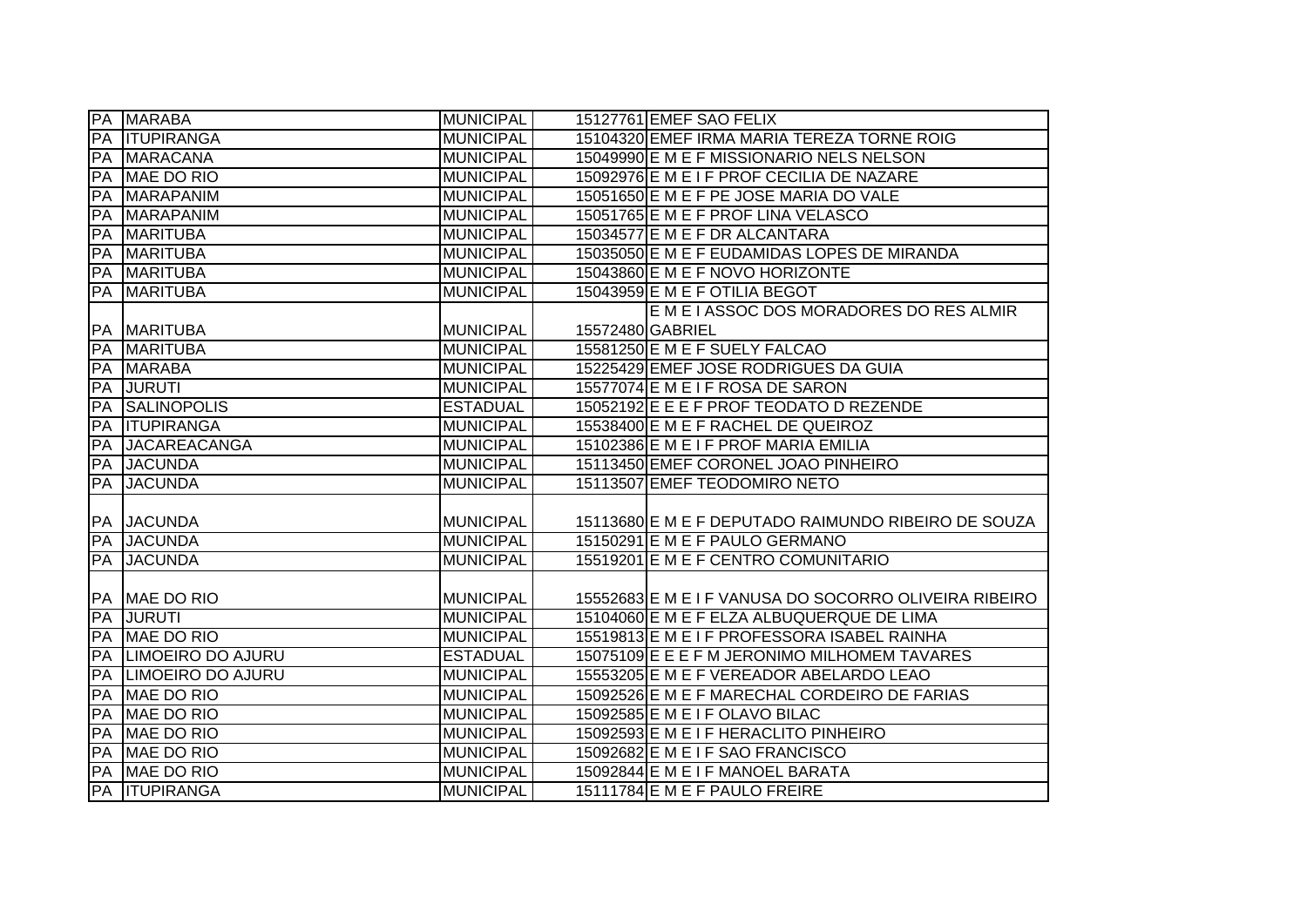|           | <b>PA JACUNDA</b>       | <b>MUNICIPAL</b> | 15534960 E M E F TANCREDO DE ALMEIDA NEVES               |
|-----------|-------------------------|------------------|----------------------------------------------------------|
| PA        | <b>VISEU</b>            | <b>MUNICIPAL</b> | 15558223 E M E I F PE LUCIANO CALDERARA - SEDE           |
| PA        | <b>TOME-ACU</b>         | <b>MUNICIPAL</b> | 15086461 E M E I F PAULINO FONTENELLES                   |
| PA        | <b>URUARA</b>           | <b>MUNICIPAL</b> | 15551059 E M E F FRANCISCA LIMA                          |
| PA        | <b>VIGIA</b>            | <b>ESTADUAL</b>  | 15054357 E E E F BARAO DE GUAJARA                        |
| PA        | <b>VIGIA</b>            | <b>MUNICIPAL</b> | 15054667 E M E I F NOELANDIA                             |
| PA        | <b>VIGIA</b>            | <b>MUNICIPAL</b> | 15143015 E M E I F CENTRO EDUCACIONAL ATENAS             |
| PA        | <b>VISEU</b>            | <b>MUNICIPAL</b> | 15097137 E M E F DR MARIANO ANTUNES - SEDE               |
| PA        | <b>VISEU</b>            | <b>MUNICIPAL</b> | 15097153 E M E I F DR ABEL CHAVES - SEDE                 |
| PA        | <b>ULIANOPOLIS</b>      | <b>MUNICIPAL</b> | 15120694 E M E F SAO RAFAEL                              |
| PA        | <b>VISEU</b>            | <b>MUNICIPAL</b> | 15098079 E M E F UMBELINO FERREIRA - SEDE                |
| PA        | <b>ULIANOPOLIS</b>      | <b>MUNICIPAL</b> | 15120589 E M E F MARISSANTA PASSARINHO                   |
| PA        | <b>VITORIA DO XINGU</b> | <b>MUNICIPAL</b> | 15110958 E M E F ALIANCA PARA O PROGRESSO                |
| PA        | <b>VITORIA DO XINGU</b> | <b>MUNICIPAL</b> | 15111130 E M E F DULCINEIA ALMEIDA DO NASCIMENTO         |
|           |                         |                  |                                                          |
| PA        | <b>VISEU</b>            | <b>MUNICIPAL</b> | 15097765 E M E F PROF MARIA ALBUQUERQUE LIMA - SEDE      |
| PA        | <b>TUCUMA</b>           | <b>MUNICIPAL</b> | 15524809 E M E F EDUCANDARIO MARIA GONTIJIO              |
| PA        | <b>RUROPOLIS</b>        | <b>MUNICIPAL</b> | 15558150 E M E F GOV EURICO VALE                         |
|           |                         |                  | E M E F DESEMBARGADOR WILSON DE JESUS                    |
|           | PA   TOME-ACU           | <b>MUNICIPAL</b> | 15147320 MARQUES DA SILVA                                |
| PA        | <b>TOME-ACU</b>         | <b>MUNICIPAL</b> | 15561070 E M E F DR FABIO LUZ                            |
|           |                         |                  | E M E F INSTITUTO DE EDUCACAO MUNICIPAL DE               |
|           | PA TRAIRAO              | <b>MUNICIPAL</b> | 15137797 TRAIRAO                                         |
| PA        | <b>TRAIRAO</b>          | <b>MUNICIPAL</b> | 15572668 E M E F DR ALMIR GABRIEL                        |
| PA        | <b>TRAIRAO</b>          |                  |                                                          |
| <b>PA</b> |                         | <b>MUNICIPAL</b> | 15586960 E M E I F A MAO COOPERADORA                     |
|           | <b>TUCUMA</b>           | <b>MUNICIPAL</b> | 15122646 E M E I F ANEXO ALFREDO BALKO                   |
| PA        | <b>ULIANOPOLIS</b>      | <b>MUNICIPAL</b> | 15228681 E M E F ACACIO MENDES                           |
| PA        | <b>TUCUMA</b>           | <b>MUNICIPAL</b> | 15123022 E M E F ELCIONE BARBALHO                        |
| PA        | <b>TUCURUI</b>          | <b>MUNICIPAL</b> | 15115674 E M E F FRANCISCO DE ASSIS RIOS                 |
| PA        | <b>TUCURUI</b>          | <b>MUNICIPAL</b> | 15115739 E M E F D JULIA PASSARINHO                      |
| PA        | <b>TUCURUI</b>          | <b>MUNICIPAL</b> | 15115844 E M E F PROF <sup>a</sup> FLORIPES MARIA CALDAS |
| PA        | <b>TUCURUI</b>          | <b>MUNICIPAL</b> | 15115895 E M E F GUMERCINDO GOMES PEREIRA                |
| PA        | <b>TUCURUI</b>          | <b>MUNICIPAL</b> | 15115976 E M E F MANOEL B DE MORAES                      |
| PA        | <b>TUCURUI</b>          | <b>MUNICIPAL</b> | 15571688 E M E F MARIANA LEAO DIAS                       |
| PA<br>PA  | <b>TUCURUI</b>          | <b>MUNICIPAL</b> | 15571696 E M E F MAESTRO JOAO LEITE                      |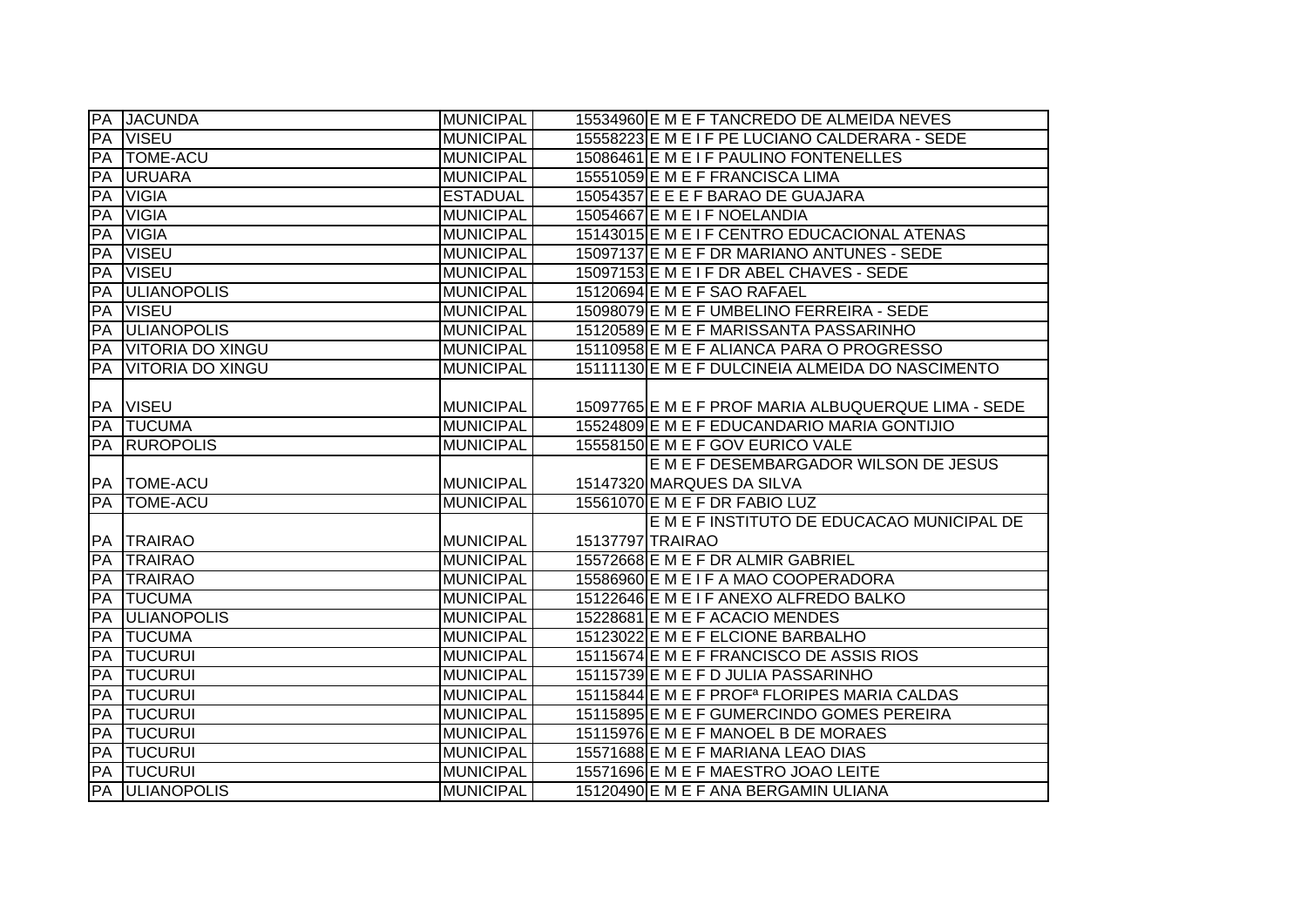| <b>PA</b> | <b>TUCUMA</b>                   | <b>MUNICIPAL</b> |               | 15122719 E M E F STO ANTONIO                                       |
|-----------|---------------------------------|------------------|---------------|--------------------------------------------------------------------|
| PA        | <b>TOME-ACU</b>                 | <b>MUNICIPAL</b> |               | 15086011 E M E I F SAO JOSE                                        |
| PA        | <b>SAO CAETANO DE ODIVELAS</b>  | <b>MUNICIPAL</b> |               | 15052990 E M E F DEP NILSON CELIO SAMPAIO                          |
|           |                                 |                  |               | E M E F PROF <sup>a</sup> MARIA FIDERALINA DOS SANTOS              |
| <b>PA</b> | <b>TOME-ACU</b>                 | <b>MUNICIPAL</b> | 15120112LOPES |                                                                    |
| PA        | <b>SANTAREM</b>                 | <b>MUNICIPAL</b> |               | 15518620 E M E F DEPUTADO UBALDO CORREA                            |
| PA        | <b>SANTAREM</b>                 | <b>MUNICIPAL</b> |               | 15574628 E M E F MAESTRO WILSOM FONSECA                            |
| PA        | <b>SANTAREM</b>                 | <b>MUNICIPAL</b> |               | 15581691 E M E F FREI JUVENAL                                      |
| PA        | <b>SANTAREM NOVO</b>            | <b>MUNICIPAL</b> |               | 15548333 E M E F PROF CONCEICAO PIMENTEL                           |
| PA        | <b>SANTO ANTONIO DO TAUA</b>    | <b>MUNICIPAL</b> |               | 15048004 EMEF MANOEL DA COSTA SILVA                                |
| PA        | <b>SANTO ANTONIO DO TAUA</b>    | <b>MUNICIPAL</b> |               | 15048071 E M E F PROF MEIREVALDO PAIVA                             |
| PA        | <b>SANTAREM</b>                 | <b>MUNICIPAL</b> |               | 15013685 E M E F PROFA HILDA MOTA                                  |
| PA        | <b>SAO CAETANO DE ODIVELAS</b>  | <b>ESTADUAL</b>  |               | 15052761 E E E F ROSA ROCHA ALMEIDA                                |
| PA        | <b>SANTAREM</b>                 | <b>MUNICIPAL</b> |               | 15013677 E M E F PROF EILAH GENTIL                                 |
| PA        | <b>SAO CAETANO DE ODIVELAS</b>  | <b>MUNICIPAL</b> |               | 15053156 E M E I F PREFEITO ELPIDIO PINHEIRO                       |
| PA        | <b>SAO DOMINGOS DO ARAGUAIA</b> | <b>MUNICIPAL</b> |               | 15129926 E M E F RUI BARBOSA                                       |
| PA        | <b>SAO DOMINGOS DO ARAGUAIA</b> | <b>MUNICIPAL</b> |               | 15130312 E M E F SISNANDE MONTEIRO                                 |
| PA        | <b>SAO DOMINGOS DO ARAGUAIA</b> | <b>MUNICIPAL</b> |               | 15138302 E M E F MANOEL GONCALVES DE MORAES                        |
|           |                                 |                  |               |                                                                    |
| PA        | <b>SAO DOMINGOS DO ARAGUAIA</b> | <b>MUNICIPAL</b> |               | 15543684 E M E I F FRANCISCA FLORENTINA DE MEDEIROS                |
| PA        | <b>SAO DOMINGOS DO ARAGUAIA</b> | <b>MUNICIPAL</b> |               | 15543714 E M E F BENTA ALVES OLIVEIRA                              |
| PA        | <b>SAO DOMINGOS DO ARAGUAIA</b> | <b>MUNICIPAL</b> |               | 15543730 E M E F HERNANDES MIRANDA                                 |
| PA        | <b>SAO DOMINGOS DO ARAGUAIA</b> | <b>MUNICIPAL</b> |               | 15548279 E M E F PEQUENO CRISTO                                    |
| PA        | <b>SANTO ANTONIO DO TAUA</b>    | <b>MUNICIPAL</b> |               | 15584313 E M E F 2ª IGREJA BATISTA                                 |
| PA        | <b>SANTA LUZIA DO PARA</b>      | <b>MUNICIPAL</b> |               | 15094111 E M E F SAO JOSE                                          |
| PA        | <b>SALINOPOLIS</b>              | <b>MUNICIPAL</b> |               | 15052311 E M E F RAIMUNDO NAZARE DA COSTA                          |
| PA        | <b>SALINOPOLIS</b>              | <b>MUNICIPAL</b> |               | 15538907 E M E F JOSE RIBAMAR BARROS MONTEIRO                      |
| PA        | <b>SALVATERRA</b>               | <b>MUNICIPAL</b> |               | 15032957 EMEIF DORALICE DAS NEVES FIGUEIREDO                       |
| PA        | <b>SALVATERRA</b>               | <b>MUNICIPAL</b> |               | 15032990 EMEIF OLAVO NOVAES                                        |
| PA        | <b>SALVATERRA</b>               | <b>MUNICIPAL</b> |               | 15566978 EMEF PROFESSORA OSCARINA SANTOS                           |
| PA        | <b>SANTA BARBARA DO PARA</b>    | <b>MUNICIPAL</b> |               | 15044289 E M E I F EXPEDITO LEAO                                   |
|           |                                 |                  |               |                                                                    |
| PA        | <b>SANTA CRUZ DO ARARI</b>      | <b>ESTADUAL</b>  |               | 15033406 E E E F M JOAO APOLINARIO BATISTA PAMPLONA                |
|           |                                 |                  |               | E M E I E F PROF <sup>a</sup> M <sup>a</sup> DA CONCEICAO FIGUEIRA |
|           | PA SANTAREM                     | <b>MUNICIPAL</b> |               | 15204200 CARDOSO                                                   |
| <b>PA</b> | <b>SANTA ISABEL DO PARA</b>     | <b>MUNICIPAL</b> |               | 15047407 E M E I F NESTOR HERCULANO FERREIRA                       |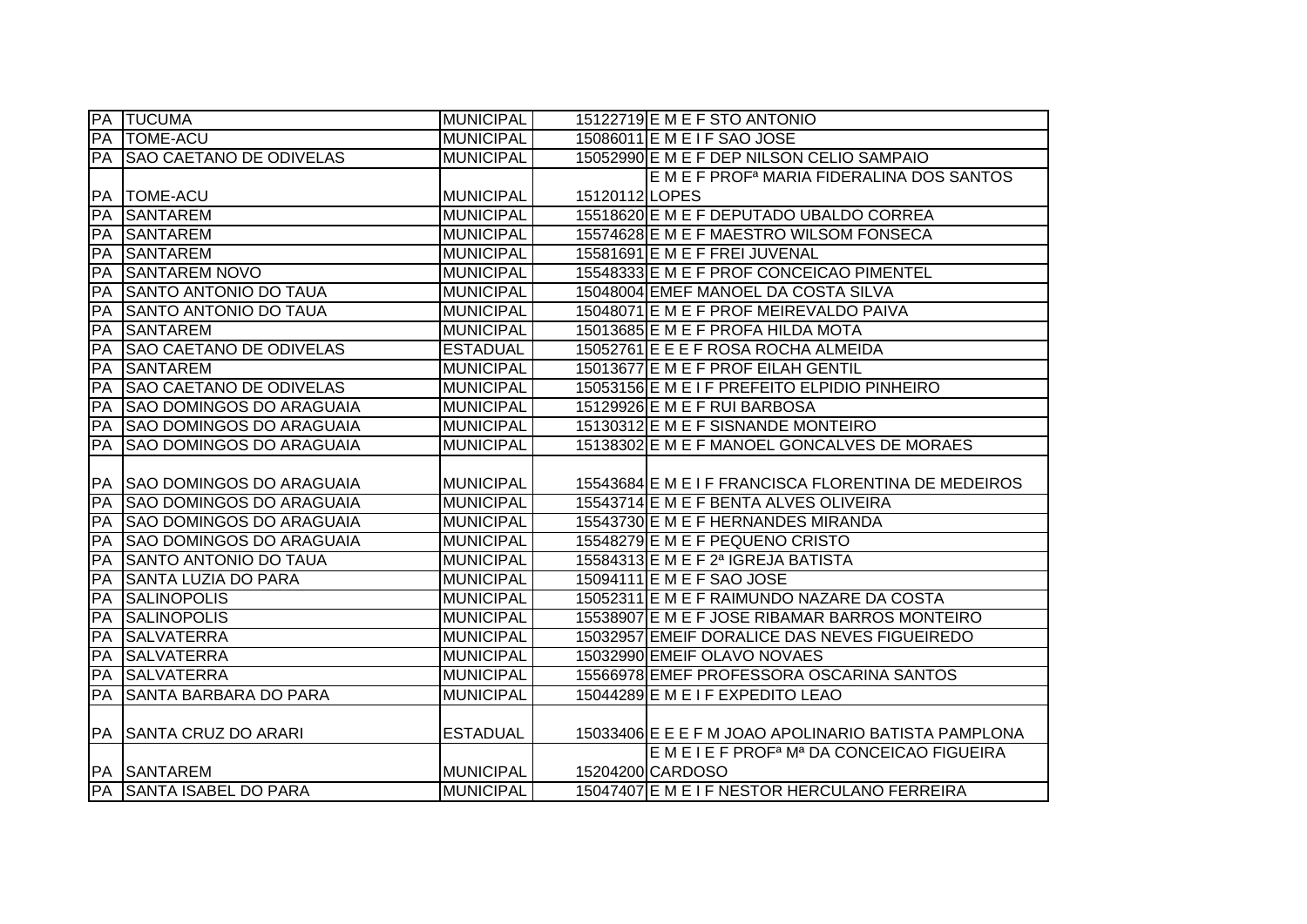|            | <b>PA SAO FRANCISCO DO PARA</b> | <b>MUNICIPAL</b> | 15063836 E M E I F PE EDWARD JAMES HASKER       |
|------------|---------------------------------|------------------|-------------------------------------------------|
| PA         | <b>SANTA LUZIA DO PARA</b>      | <b>MUNICIPAL</b> | 15540936 E M E F JOAO GOMES                     |
| PA         | SANTA MARIA DAS BARREIRAS       | <b>ESTADUAL</b>  | 15136060 E E E F M CASTRO ALVES                 |
| PA         | <b>SANTA MARIA DO PARA</b>      | <b>MUNICIPAL</b> | 15574059 E M E I F PASTOR JOAO PEREIRA DE SOUZA |
| PA         | <b>SANTANA DO ARAGUAIA</b>      | <b>MUNICIPAL</b> | 15136639 E M E F PROF CUPERTINO CONTENTE        |
| <b>PA</b>  | <b>SANTANA DO ARAGUAIA</b>      | <b>MUNICIPAL</b> | 15136868 E M E F IZABEL DIAS                    |
| <b>FPA</b> | <b>SANTAREM</b>                 | <b>MUNICIPAL</b> | 15012492 E M E F ESTER FERREIRA                 |
| PA         | <b>SANTAREM</b>                 | MUNICIPAL        | 15013600 E M E F PROFA MARIA DE JESUS AMORIM    |
| PA         | <b>SANTAREM</b>                 | <b>MUNICIPAL</b> | 15013650 E M E F PROFA ROSINEIDE FONSECA VIEIRA |
|            |                                 |                  | E M E F NOSSA SENHORA DO PERPETUO               |
| PA         | <b>SANTA CRUZ DO ARARI</b>      | <b>MUNICIPAL</b> | 15033520 SOCORRO                                |
| PA         | <b>TERRA ALTA</b>               | <b>MUNICIPAL</b> | 15054233 E M E F CREUZA DE SOUZA VIANA          |
| PA         | <b>SOURE</b>                    | <b>MUNICIPAL</b> | 15033686 E M E F CEL ALBERTO ENGELHARD          |
| PA         | <b>SOURE</b>                    | <b>MUNICIPAL</b> | 15033708 E M E F PROF ANTONIA TAVARES           |
| PA         | <b>SOURE</b>                    | <b>MUNICIPAL</b> | 15033716 E M E F RAIMUNDO DA S RAMOS            |
| PA         | <b>SOURE</b>                    | <b>MUNICIPAL</b> | 15033775 E M E I F PROF DAGMAR GONCALVES        |
| PA         | <b>SOURE</b>                    | <b>MUNICIPAL</b> | 15534073 E M E I F SANTANA DE TUCUMANDUBA       |
| PA         | <b>TAILANDIA</b>                | <b>MUNICIPAL</b> | 15084523 E M E F EZEQUIEL ALVES DOS RAMOS       |
| PA         | <b>TAILANDIA</b>                | <b>MUNICIPAL</b> | 15085368 E M E I F DOM GUIDO                    |
| PA         | <b>SAO FELIX DO XINGU</b>       | MUNICIPAL        | 15121593 E M E F PASSARO AZUL                   |
| PA         | <b>TAILANDIA</b>                | MUNICIPAL        | 15578470 E M E I F MANOEL JOSE DOS SANTOS FILHO |
| PA         | <b>SENADOR JOSE PORFIRIO</b>    | MUNICIPAL        | 15154696 E M E F MARIANA DIAS                   |
| PA         | <b>TERRA SANTA</b>              | <b>MUNICIPAL</b> | 15004767 E M E F S SEBASTIAO                    |
| PA         | <b>TERRA SANTA</b>              | <b>MUNICIPAL</b> | 15004872 E M E F PROF LEONOR MACHADO FERNANDES  |
| PA         | <b>TERRA SANTA</b>              | <b>MUNICIPAL</b> | 15005011 E M E F PE JOSE NICOLINO               |
| PA         | <b>TERRA SANTA</b>              | <b>MUNICIPAL</b> | 15152804 E M E F PROF NUBIA BENTES PICANCO      |
| PA         | <b>TERRA SANTA</b>              | <b>MUNICIPAL</b> | 15527565 E M E F PROF FRANCISCA SOUZA BARBOSA   |
| PA         | <b>TERRA SANTA</b>              | <b>MUNICIPAL</b> | 15571513 E M E F NEUSA BENTES DIOGO             |
| PA         | <b>TOME-ACU</b>                 | <b>MUNICIPAL</b> | 15085503 E M E F DR ANTHODIO BARBOSA            |
| PA         | <b>TOME-ACU</b>                 | <b>MUNICIPAL</b> | 15085937 E M E I F PADRE VASCO MILANI           |
| PA         | <b>TAILANDIA</b>                | <b>MUNICIPAL</b> | 15099431 E M E I F GUARACI MENDES               |
| <b>IPA</b> | <b>SAO MIGUEL DO GUAMA</b>      | MUNICIPAL        | 15095835 E M E F CEL NEY R PEIXOTO              |
| PA         | CONCEICAO DO ARAGUAIA           | <b>ESTADUAL</b>  | 15134547 E E E F FREI GIL DE VILA NOVA          |
| PA         | <b>SAO FRANCISCO DO PARA</b>    | MUNICIPAL        | 15063895 E M E F CONEGO INACIO MAGALHAES        |
| PA         | <b>SAO FRANCISCO DO PARA</b>    | <b>MUNICIPAL</b> | 15555372 E M E F CRISTO REDENTOR                |
|            | PA SAO GERALDO DO ARAGUAIA      | <b>MUNICIPAL</b> | 15530426 E M E F LENILSON LUIZ MIRANDA          |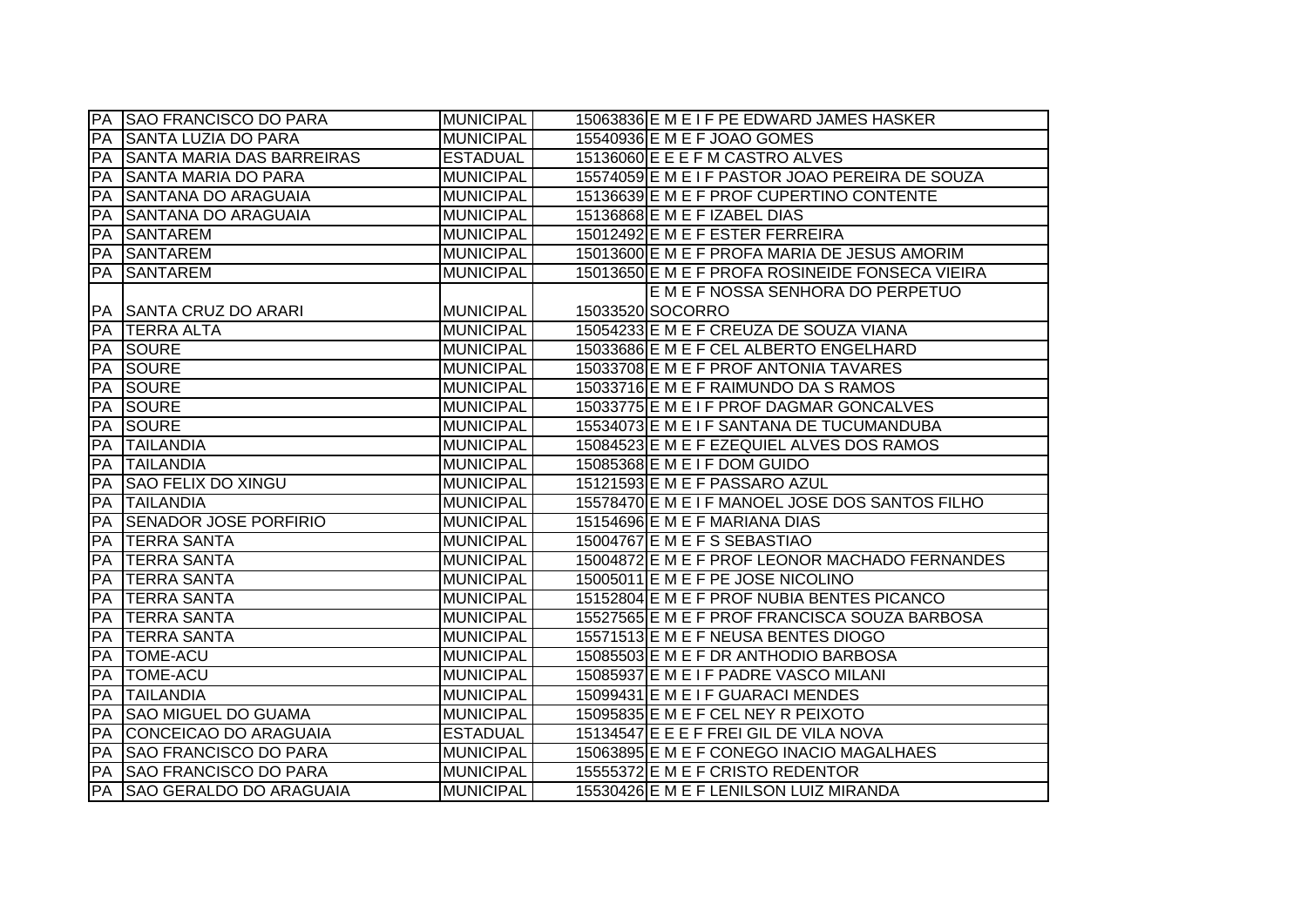|                 | PA SAO JOAO DE PIRABAS            | <b>MUNICIPAL</b> | 15053784 EMEIF DIRCELYA KOURY PALMEIRA            |
|-----------------|-----------------------------------|------------------|---------------------------------------------------|
| PA              | <b>SAO JOAO DE PIRABAS</b>        | <b>MUNICIPAL</b> | 15053970 EMEIF SANTA TEREZINHA                    |
| PA              | <b>SAO JOAO DO ARAGUAIA</b>       | <b>MUNICIPAL</b> | 15130355 E M E F DR ABEL FIGUEIREDO               |
| PA              | <b>SAO JOAO DO ARAGUAIA</b>       | <b>MUNICIPAL</b> | 15130762 E M E F OSVALDO MUTRAN                   |
| PA              | <b>SENADOR JOSE PORFIRIO</b>      | <b>MUNICIPAL</b> | 15575292 E M E F CATTETE PINHEIRO                 |
| PA              | <b>SAO MIGUEL DO GUAMA</b>        | <b>MUNICIPAL</b> | 15095797 E M E F SAO PEDRO                        |
| PA              | <b>SENADOR JOSE PORFIRIO</b>      | <b>MUNICIPAL</b> | 15538451 E M E F ROSA ALVAREZ REBELO              |
| PA              | <b>SAO MIGUEL DO GUAMA</b>        | <b>MUNICIPAL</b> | 15095886 E M E F PE SATIRO                        |
| PA              | <b>SAO MIGUEL DO GUAMA</b>        | <b>MUNICIPAL</b> | 15095975 E M E F NSRA DE NAZARE                   |
| PA              | <b>SAO MIGUEL DO GUAMA</b>        | <b>MUNICIPAL</b> | 15096289 E M E F PROFA HILDA OLIVEIRA DA SILVA    |
| PA              | <b>SAO MIGUEL DO GUAMA</b>        | <b>MUNICIPAL</b> | 15096360 E M E F TOMAZ DE AQUINO DE OLIVEIRA NETO |
| PA              | <b>SAO MIGUEL DO GUAMA</b>        | <b>MUNICIPAL</b> | 15537277 E M E F DENTINHO DE LEITE                |
| PA              | <b>SAO MIGUEL DO GUAMA</b>        | <b>MUNICIPAL</b> | 15548473 E M E F PROF RAIMUNDA C DE MELO PINHO    |
| PA              | <b>SAO SEBASTIAO DA BOA VISTA</b> | <b>MUNICIPAL</b> | 15027732 E M E F MAGALHAES BARATA                 |
| PA              | <b>SAO FELIX DO XINGU</b>         | <b>MUNICIPAL</b> | 15121623 E M E F MARECHAL RONDON                  |
| PA              | <b>SAO MIGUEL DO GUAMA</b>        | <b>MUNICIPAL</b> | 15095754 E M E F SAO JOSE OPERARIO                |
| PB              | <b>JOAO PESSOA</b>                | <b>ESTADUAL</b>  | 25094475 EEEF EPITACIO PESSOA                     |
| PB              | <b>JOAO PESSOA</b>                | <b>ESTADUAL</b>  | 25094408 EEEF DES BOTO DE MENEZES                 |
| <b>PB</b>       | <b>JOAO PESSOA</b>                | <b>ESTADUAL</b>  | 25094696 EEEF PADRE IBIAPINA                      |
| PB              | <b>CARAUBAS</b>                   | <b>MUNICIPAL</b> | 25123823 ESCOLA ECOLOGICA ALICE JORGE DA SILVA    |
| PB              | <b>CAMPINA GRANDE</b>             | <b>ESTADUAL</b>  | 25072196 EEEF ANTONIO VICENTE                     |
|                 |                                   |                  | EMEF ESTUDANTE LEONARDO VITORINO                  |
|                 | PB CAMPINA GRANDE                 | <b>MUNICIPAL</b> | 25150200 GUIMARAES                                |
| PB              | <b>CAMPO DE SANTANA</b>           | <b>ESTADUAL</b>  | 25061003 EEEF PEDRO TARGINO                       |
| PB              | <b>CAMPO DE SANTANA</b>           | <b>MUNICIPAL</b> | 25061348 EMEF E SUPLETIVO TERLOPEDES CRUZ         |
| <b>PB</b>       | <b>CAPIM</b>                      | <b>ESTADUAL</b>  | 25087304 EEEF DO DISTRITO DE CAPIM                |
| PB              | <b>CAPIM</b>                      | <b>MUNICIPAL</b> | 25087312 EMEFM DEP JOAO FERNANDES DE LIMA         |
| PB              | <b>CAPIM</b>                      | <b>MUNICIPAL</b> | 25087347 ESC MUL JOAQUIM H DOS SANTOS             |
| PB              | <b>CAMPINA GRANDE</b>             | <b>MUNICIPAL</b> | 25075462 EMEF DEZENOVE DE MARCO                   |
| PB              | <b>CARAUBAS</b>                   | <b>ESTADUAL</b>  | 25054490 EEEFM CEL SERVELIANO DE FARIAS CASTRO    |
| PB              | <b>CAMPINA GRANDE</b>             | <b>MUNICIPAL</b> | 25074938 EMEF PROFA LUZIA DANTAS                  |
| PB              | <b>CARRAPATEIRA</b>               | <b>ESTADUAL</b>  | 25009192 EEEFM JOEL PEREIRA DA SILVA              |
| PB              | <b>CARRAPATEIRA</b>               | <b>MUNICIPAL</b> | 25009370 EMEF GALDINO ANTONIO DA SILVA            |
| PB              | <b>CASSERENGUE</b>                | <b>MUNICIPAL</b> | 25060872 EMEIF FERNANDO MACENA DA SILVA           |
|                 |                                   |                  |                                                   |
| $\overline{PB}$ | <b>CATINGUEIRA</b>                | <b>MUNICIPAL</b> | 25024353 EMEF MARIA CELESTE PIRES LEITE           |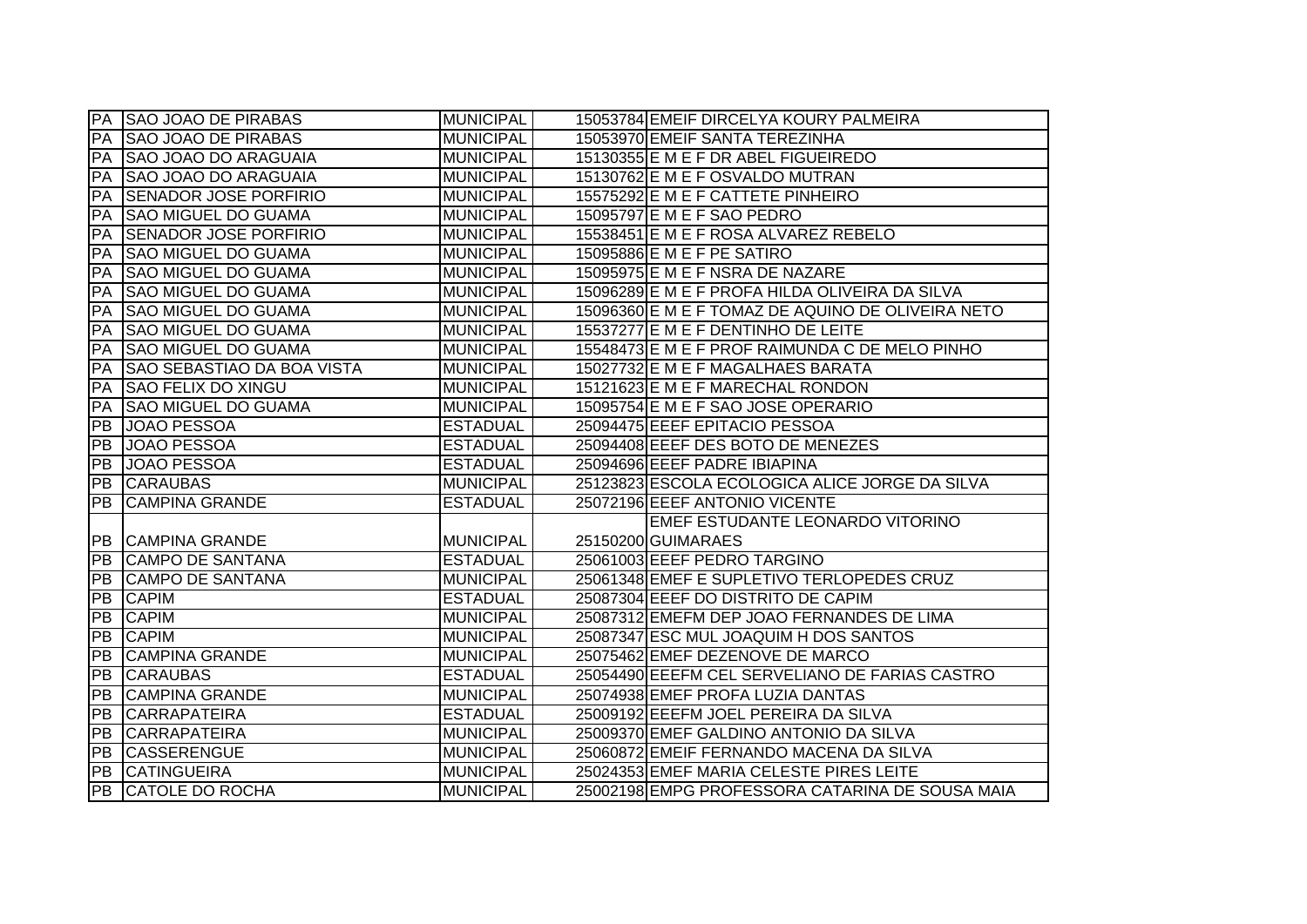|                 | <b>PB CATOLE DO ROCHA</b> | <b>MUNICIPAL</b> |                 | 25002279 EMPG ANTONIO GOMES                      |
|-----------------|---------------------------|------------------|-----------------|--------------------------------------------------|
|                 |                           |                  |                 | ESCOLA MUNICIPAL ENSINO FUNDAMENTAL              |
|                 | PB CATURITE               | <b>MUNICIPAL</b> |                 | 25106678 ANTONIO TROVAO DE MELO                  |
| $\overline{PB}$ | <b>CONCEICAO</b>          | <b>ESTADUAL</b>  |                 | 25028022 EEEF JOSE LEITE                         |
| PB              | <b>CAPIM</b>              | <b>MUNICIPAL</b> |                 | 25116037 ESC MUL PROFA EUNICE ALVES DOS SANTOS   |
| PB              | <b>CAMPINA GRANDE</b>     | <b>MUNICIPAL</b> |                 | 25073656 EMEF GERIVALDO LUNA DE OLIVEIRA         |
| $\overline{PB}$ | <b>ESPERANCA</b>          | <b>MUNICIPAL</b> |                 | 25061984 EMEF WELLINGTON VITAL PEREIRA           |
| PB              | <b>CAMPINA GRANDE</b>     | <b>ESTADUAL</b>  |                 | 25072315 EEEF SANTO ANTONIO                      |
| PB              | <b>CAMPINA GRANDE</b>     | <b>ESTADUAL</b>  |                 | 25111345 EEEF AROLDO CRUZ FILHO                  |
| <b>PB</b>       | <b>CAMPINA GRANDE</b>     | <b>ESTADUAL</b>  |                 | 25114034 EEEF DOM HELDER CAMARA                  |
| PB              | <b>CAMPINA GRANDE</b>     | <b>ESTADUAL</b>  |                 | 25117459 EEEFM PREFEITO WILLIAMS DE SOUSA ARRUDA |
| PB              | <b>CAMPINA GRANDE</b>     | <b>ESTADUAL</b>  |                 | 25251945 EEEF ZULEIDE CAVALCANTE PORTO           |
| <b>PB</b>       | <b>CAMPINA GRANDE</b>     | <b>MUNICIPAL</b> |                 | 25070789 EMEF CEAI- ELPIDIO DE ALMEIDA           |
| PB              | <b>CAMPINA GRANDE</b>     | <b>MUNICIPAL</b> |                 | 25121677 EMEF MANOEL FRANCISCO DA MOTTA          |
| PB              | <b>CAMPINA GRANDE</b>     | <b>MUNICIPAL</b> |                 | 25073630 EMEF FERNANDO CUNHA LIMA                |
| $\overline{PB}$ | <b>CONDADO</b>            | <b>ESTADUAL</b>  |                 | 25013840 EEEFM DR TRAJANO PIRES DA NOBREGA       |
| $\overline{PB}$ | <b>CAMPINA GRANDE</b>     | <b>MUNICIPAL</b> |                 | 25074059 EMEF ANA AZEVEDO                        |
| PB              | <b>CAMPINA GRANDE</b>     | <b>MUNICIPAL</b> |                 | 25074482 EMEF JOSE VIRGINIO DE LIMA              |
| $\overline{PB}$ | <b>CAMPINA GRANDE</b>     | <b>MUNICIPAL</b> |                 | 25074644 EMEF MARIA CANDIDA DE OLIVEIRA          |
| PB              | <b>CAMPINA GRANDE</b>     | <b>MUNICIPAL</b> |                 | 25074717 EMEF MARIINHA BORBOREMA                 |
| PB              | <b>CAMPINA GRANDE</b>     | <b>MUNICIPAL</b> |                 | 25074776 EMEF PADRE CORNELIO BOER                |
| <b>PB</b>       | <b>CAMPINA GRANDE</b>     | <b>MUNICIPAL</b> |                 | 25074806 EMEF POETA ALVARO G PINHEIRO            |
| <b>PB</b>       | <b>CAMPINA GRANDE</b>     | <b>MUNICIPAL</b> |                 | 25074903 EMEF PROFESSORA NELY DE LIMA E MELO     |
| PB              | <b>CAMPINA GRANDE</b>     | <b>MUNICIPAL</b> |                 | 25074920 EMEF PROF SELMA AGRA VILARIM            |
| $\overline{PB}$ | <b>CAMPINA GRANDE</b>     | <b>MUNICIPAL</b> |                 | 25072889 EMEF SANTO ANTONIO 1                    |
| PB              | <b>DIAMANTE</b>           | <b>MUNICIPAL</b> |                 | 25115820 EMEF MESTRE MANDU                       |
| PB              | <b>CUITEGI</b>            | <b>ESTADUAL</b>  |                 | 25067842 EEEF PROFESSOR MOACIR DE ALBUQUERQUE    |
|                 |                           |                  |                 | GRUPO ESCOLAR MUNICIPAL HILDA NEVES DE           |
| PB              | <b>CUITEGI</b>            | <b>MUNICIPAL</b> | 25067966 LUCENA |                                                  |
| PB              | <b>CUITEGI</b>            | <b>MUNICIPAL</b> |                 | 25068016 GR ESC MUL JOSE TOMAZ DE AQUINO         |
|                 | PB CURRAL DE CIMA         | <b>MUNICIPAL</b> |                 | 25087649 EMEF MANOEL LOURENCO FERNANDES          |
| PB              | <b>CURRAL VELHO</b>       | <b>MUNICIPAL</b> |                 | 25109731 ESC MUL ANTONIO GOMES DE CARVALHO       |
| <b>PB</b>       | <b>DAMIAO</b>             | <b>MUNICIPAL</b> |                 | 25055364 EMEF ALEXANDRE DINIZ DA PENHA           |
|                 | PB DESTERRO               | <b>ESTADUAL</b>  |                 | 25033816 EEEF SILVEIRA DANTAS                    |
| $\overline{PB}$ | CONCEICAO                 | <b>ESTADUAL</b>  |                 | 25028065 E E E F NOSSA SENHORA DE FATIMA         |
|                 | <b>PB DIAMANTE</b>        | <b>MUNICIPAL</b> |                 | 25030060 GR MUL ANTONIO BARROS DA SILVA          |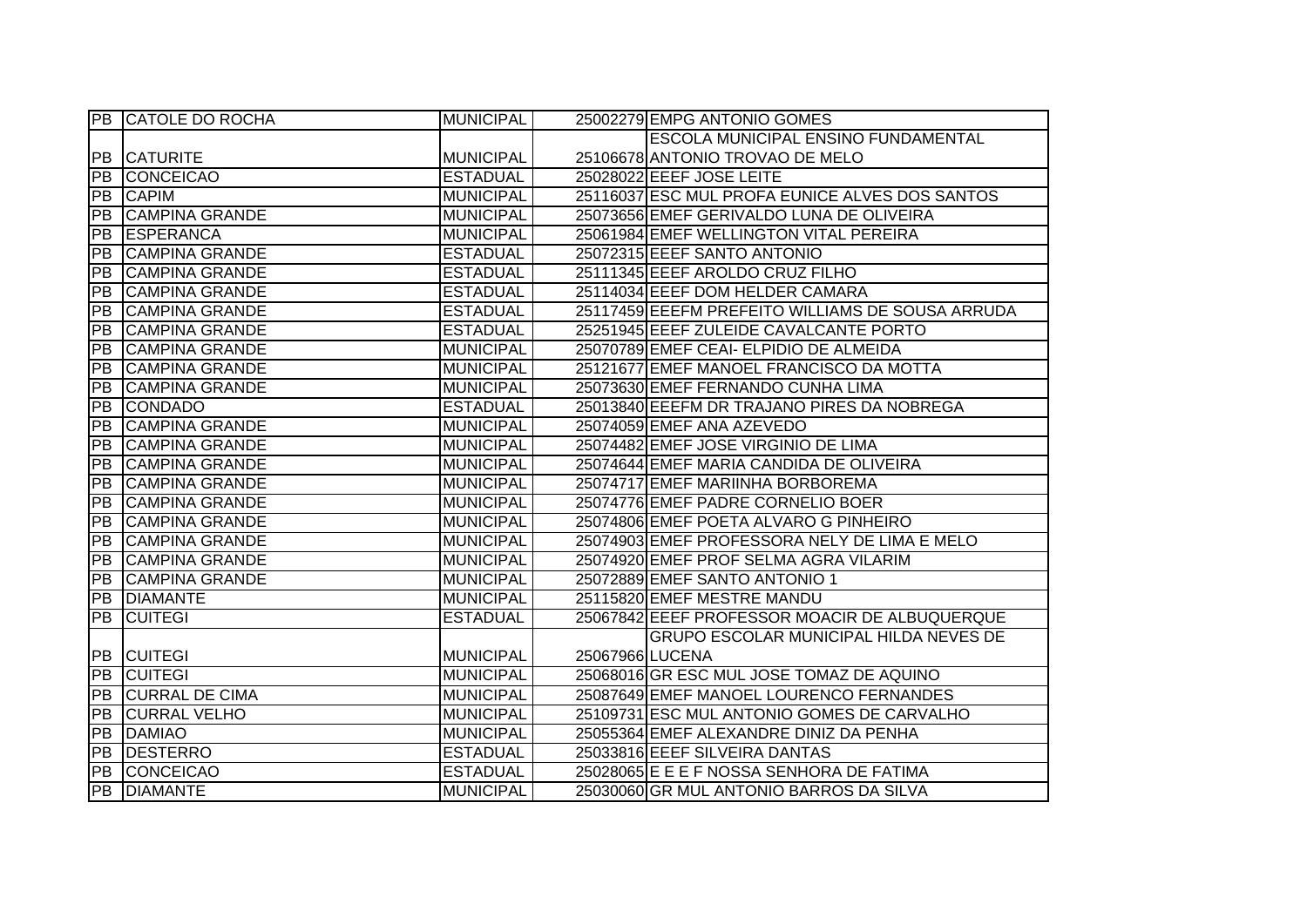|                 | <b>PB</b> CUITE               | <b>ESTADUAL</b>  | 25055852 EEEF ANDRE VIDAL DE NEGREIROS        |
|-----------------|-------------------------------|------------------|-----------------------------------------------|
| PB              | <b>DONA INES</b>              | <b>MUNICIPAL</b> | 25101534 EM GOVERNADOR ANTONIO MARIZ          |
|                 |                               |                  | ESCOLA MUNICIPAL DO ENSINO FUNDAMENTAL        |
| <b>PB</b>       | <b>DONA INES</b>              | <b>MUNICIPAL</b> | 25112392 SENADOR HUMBERTO LUCE                |
| PB              | <b>DONA INES</b>              | <b>MUNICIPAL</b> | 25112406 ESC MUL PROF <sup>a</sup> LUQUINHA   |
|                 |                               |                  | ESCOLA MUNICIPAL DE ENSINO FUNDAMENTAL        |
| PB              | <b>DUAS ESTRADAS</b>          | <b>MUNICIPAL</b> | 25068202 DIVA LIRA DE CARVALHO                |
|                 |                               |                  | <b>ESCOLA MUNICIPAL DE ENSINO FUNDAMENTAL</b> |
| PB              | <b>DUAS ESTRADAS</b>          | <b>MUNICIPAL</b> | 25115294 PROFESSORA MARIA DUTR                |
| <b>PB</b>       | <b>EMAS</b>                   | <b>ESTADUAL</b>  | 25025376 EEEIEF PADRE FRANCISCO LOPES         |
| <b>PB</b>       | <b>EMAS</b>                   | <b>MUNICIPAL</b> | 25025406 EMEFM VICENTE NUNES TAVARES          |
| <b>PB</b>       | <b>BAIA DA TRAICAO</b>        | <b>ESTADUAL</b>  | 25085875 EEEFM MATIAS FREIRE                  |
| PB              | <b>DESTERRO</b>               | <b>MUNICIPAL</b> | 25113135 EMEF CASSIMIRA LEITE MONTENEGRO      |
| <b>PB</b>       | <b>COREMAS</b>                | <b>MUNICIPAL</b> | 25122622 EMEF MENINO JESUS                    |
| <b>PB</b>       | <b>CAMPINA GRANDE</b>         | <b>ESTADUAL</b>  | 25072137 EEEFM PROF ANESIO LEAO               |
| PB              | <b>CONDADO</b>                | <b>ESTADUAL</b>  | 25013866 EEEF DR JOSE QUEIROGA                |
| PB              | <b>CONDADO</b>                | <b>MUNICIPAL</b> | 25014170 ESC MUL SEBASTIAO ALVES DE LIMA      |
| PB              | <b>CONDE</b>                  | <b>MUNICIPAL</b> | 25092030 EMEF JOAO GOMES RIBEIRO              |
|                 |                               |                  | ESCOLA MUNICIPAL EDUCACAO INFANTIL ENSINO     |
| PB              | <b>CONDE</b>                  | <b>MUNICIPAL</b> | 25092120 FUNDAMENTAL E EJA                    |
|                 |                               |                  | ESCOLA MUNICIPAL EDUCACAO INFANTIL ENSINO     |
| PB              | <b>CONDE</b>                  | <b>MUNICIPAL</b> | 25092235 FUNDAMENTAL EJA DE                   |
| PB              | <b>CONGO</b>                  | <b>MUNICIPAL</b> | 25044818 EMEIEF DE CONGO                      |
| PB              | <b>COREMAS</b>                | <b>ESTADUAL</b>  | 25024523 EEEF MINISTRO CARLOS LUIZ DE ARAUJO  |
| ĪРВ             | <b>ICUITE DE MAMANGUAPE</b>   | <b>MUNICIPAL</b> | 25087452 EMEFEM LUIZ JOAQUIM DOS SANTOS       |
| <b>PB</b>       | <b>COREMAS</b>                | <b>MUNICIPAL</b> | 25025317 EMEF ANTONIA MARIA DA CONCEICAO      |
| PB              | <b>CUITE</b>                  | <b>MUNICIPAL</b> | 25056093 EMEF BENEDITO VENANCIO DOS SANTOS    |
| PB              | <b>COXIXOLA</b>               | <b>ESTADUAL</b>  | 25049372 EEEIFM MANOEL HONORATO SOBRINHO      |
| $\overline{PB}$ | <b>CRUZ DO ESPIRITO SANTO</b> | <b>MUNICIPAL</b> | 25088637 EMEF ANTONIO VIRGINO CABRAL          |
| PB              | <b>CRUZ DO ESPIRITO SANTO</b> | <b>MUNICIPAL</b> | 25088696 EMEIEF JULIA SOUTO PAIVA             |
| <b>PB</b>       | <b>CRUZ DO ESPIRITO SANTO</b> | <b>MUNICIPAL</b> | 25088750 EMEIEF RENATO RIBEIRO COUTINHO       |
| PB              | <b>CUBATI</b>                 | <b>ESTADUAL</b>  | 25040839 EEEF TEREZINHA MARTINS DANTAS        |
| PB              | <b>CUBATI</b>                 | <b>MUNICIPAL</b> | 25120999 EMEFM PADRE SIMAO FILETO             |
| PB              | <b>CUITE</b>                  | <b>ESTADUAL</b>  | 25055836 EEEFM ORLANDO VENANCIO DOS SANTOS    |
| PB              | CONCEICAO                     | <b>MUNICIPAL</b> | 25114239 EMEF RAIMUNDA LEITE SOBRINHA         |
| PB              | <b>COREMAS</b>                | <b>ESTADUAL</b>  | 25024540 EEEEF CONEGO BERNARDO                |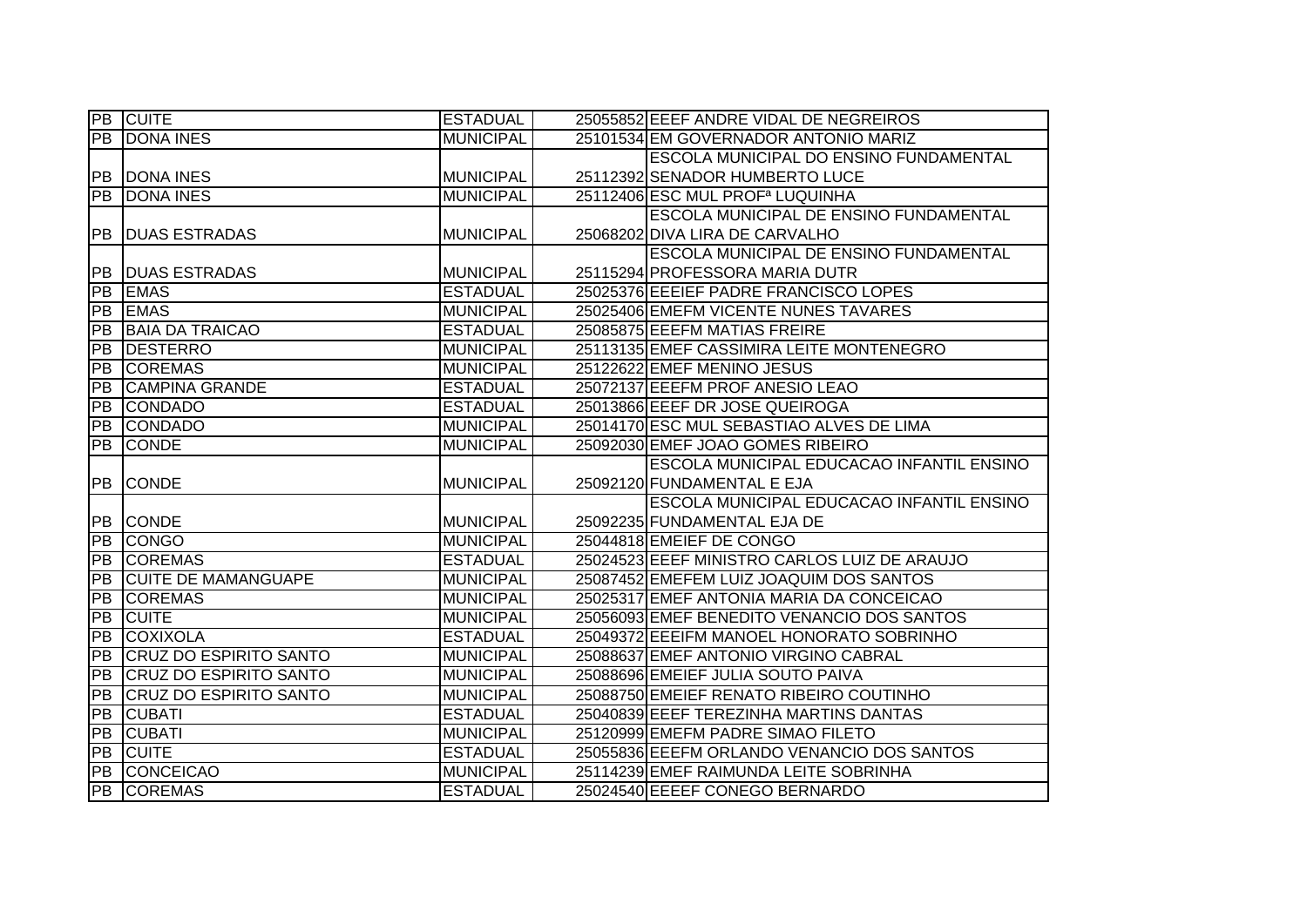|                 | <b>PB BOQUEIRAO</b>        | <b>ESTADUAL</b>  | 25051636 EEEF MARECHAL JOSE PESSOA                     |  |
|-----------------|----------------------------|------------------|--------------------------------------------------------|--|
| ĪРВ             | <b>CAMPINA GRANDE</b>      | <b>ESTADUAL</b>  | 25072307 EEEF SOLON DE LUCENA                          |  |
| PB              | <b>BOM JESUS</b>           | <b>MUNICIPAL</b> | 25006134 EMEIEF MARIA DO CARMO GONCALVES               |  |
| $\overline{PB}$ | <b>BOM SUCESSO</b>         | <b>ESTADUAL</b>  | 25000349 EEEFM PADRE ARISTIDES                         |  |
| $\overline{PB}$ | <b>BOM SUCESSO</b>         | <b>ESTADUAL</b>  | 25000373 EEEF DR JOSE PAZ DE LIMA                      |  |
| $\overline{PB}$ | <b>BOM SUCESSO</b>         | <b>MUNICIPAL</b> | 25000497 ESC MUL BALBINA DE A OLIVEIRA                 |  |
| $\overline{PB}$ | <b>BONITO DE SANTA FE</b>  | <b>ESTADUAL</b>  | 25006223 EEEFM MONSENHOR MORAIS                        |  |
| PB              | <b>BONITO DE SANTA FE</b>  | <b>MUNICIPAL</b> | 25006827 EMEF MARIA ALMEIDA DE SOUSA                   |  |
| PB              | <b>BOA VENTURA</b>         | <b>MUNICIPAL</b> | 25027603 EMEIF ADERSON HENRIQUES CHAVES                |  |
|                 |                            |                  | <b>ESCOLA ESTADUAL DO ENSINO FUNDAMENTAL E</b>         |  |
| PB              | BOQUEIRAO                  | <b>ESTADUAL</b>  | 25051580 MEDIO CONSELHEIRO JO                          |  |
| PB              | BERNARDINO BATISTA         | <b>MUNICIPAL</b> | 25121316 EMEF JOSE BATISTA DE SOUSA                    |  |
| $\overline{PB}$ | BOQUEIRAO                  | <b>MUNICIPAL</b> | 25052071 EMEF EUFLAUDIZIA RODRIGUES                    |  |
| PB              | <b>BOQUEIRAO</b>           | <b>MUNICIPAL</b> | 25052152 EMEF VIRGINIUS DA GAMA E MELO                 |  |
| PB              | <b>BOQUEIRAO</b>           | <b>MUNICIPAL</b> | 25120239 EMEF PADRE INACIO                             |  |
| $\overline{PB}$ | <b>BORBOREMA</b>           | <b>MUNICIPAL</b> | 25065556 ESC MUL LEONOR RAMALHO                        |  |
| $\overline{PB}$ | <b>BREJO DO CRUZ</b>       | <b>ESTADUAL</b>  | 25000640 EEEFM PROF JOSE OLIMPIO MAIA                  |  |
| PB              | <b>BREJO DO CRUZ</b>       | <b>ESTADUAL</b>  | 25000659 EEEF ANTONIO GOMES                            |  |
|                 |                            |                  |                                                        |  |
|                 |                            |                  |                                                        |  |
|                 | PB BREJO DO CRUZ           | <b>MUNICIPAL</b> | 25000691 E M E F PROFESSORA TEREZINHA GARCIA PEREIRA   |  |
| $\overline{PB}$ | BREJO DO CRUZ              | <b>MUNICIPAL</b> | 25000780 E M E F CONEGO SANDOVAL                       |  |
| $\overline{PB}$ | <b>BONITO DE SANTA FE</b>  | <b>MUNICIPAL</b> | 25006908 EMEF PROF MOZART RODRIGUES                    |  |
|                 |                            |                  | ESCOLA MUNICIPAL DE EDUCACAO BASICA E EJA              |  |
|                 | PB BARRA DE SAO MIGUEL     | <b>MUNICIPAL</b> | 25051261 JOAO PINTO DA SILV                            |  |
| PB              | <b>BANANEIRAS</b>          | <b>MUNICIPAL</b> | 25064797 CENTRO INT DE ED PROFA EMILIA DE O NEVES      |  |
| PB              | <b>BARAUNA</b>             | <b>MUNICIPAL</b> | 25043846 EMEF FELIPE RODRIGUES DE LIMA                 |  |
| PB              | BARRA DE SANTA ROSA        | <b>ESTADUAL</b>  | 25055062 EEEF PROF JOSE COELHO                         |  |
| $\overline{PB}$ | <b>BARRA DE SANTA ROSA</b> | <b>MUNICIPAL</b> | 25055020 COLEGIO BARRA DE SANTA ROSA                   |  |
| <b>PB</b>       | <b>BARRA DE SANTA ROSA</b> | <b>MUNICIPAL</b> | 25055518 EMEF JOSE CANDIDO RIBEIRO                     |  |
| PB              | <b>BARRA DE SANTA ROSA</b> | <b>MUNICIPAL</b> | 25055585 EMEF CICERA DA SILVA SOUSA                    |  |
|                 |                            |                  |                                                        |  |
|                 | <b>PB BOA VISTA</b>        | <b>MUNICIPAL</b> | 25076078 EMEFM PROFESSORA FRANCISCA LEITE VITORINO     |  |
| $\overline{PB}$ | <b>BARRA DE SAO MIGUEL</b> | <b>ESTADUAL</b>  | 25051296 EEE FUNDAMENTAL E MEDIO MELQUIADES TEJO       |  |
| PB              | <b>BREJO DOS SANTOS</b>    | <b>ESTADUAL</b>  | 25001477 EEEFM PROF <sup>a</sup> DIVA GUEDES DE ARAUJO |  |
| $\overline{PB}$ | <b>BELEM</b>               | <b>ESTADUAL</b>  | 25067141 EEEF FELINTO ELIZIO                           |  |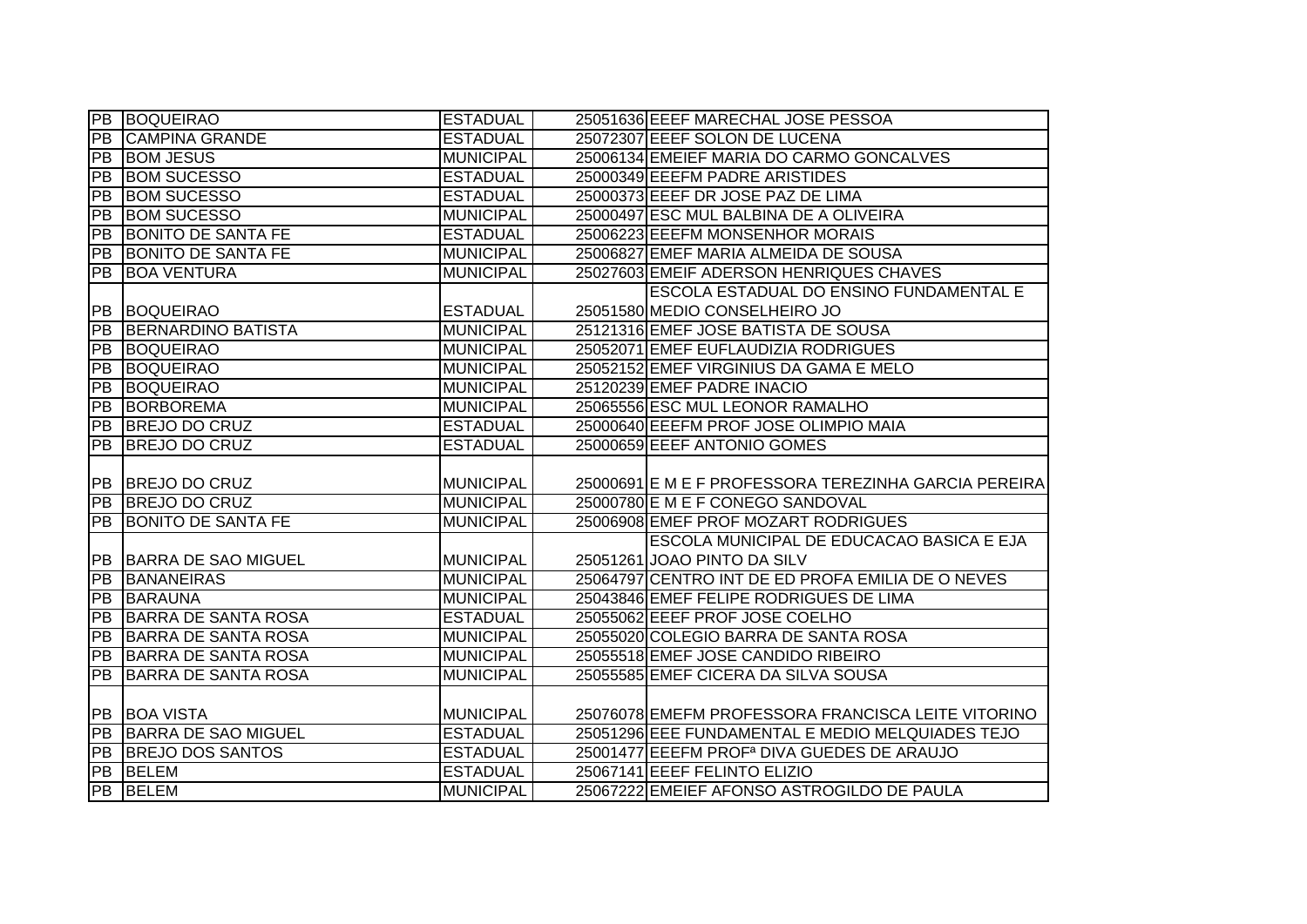|                 | <b>PB BELEM</b>          | <b>MUNICIPAL</b> | 25067265 EMEIEF PROF <sup>a</sup> ELVIRA SILVEIRA DA COSTA |
|-----------------|--------------------------|------------------|------------------------------------------------------------|
| PB              | <b>BELEM</b>             | <b>MUNICIPAL</b> | 25067370 EMEIEF FRANCISCA LEITE BRAGA                      |
| PB              | <b>BELEM</b>             | <b>MUNICIPAL</b> | 25067435 EMEF ALICE DE MELO VIANA                          |
| PB              | BELEM DO BREJO DO CRUZ   | <b>ESTADUAL</b>  | 25000055 EEEF AMERICO MAIA                                 |
| PB              | BELEM DO BREJO DO CRUZ   | <b>MUNICIPAL</b> | 25000110 ESC MUL FRANCISCO DA CUNHA                        |
| <b>PB</b>       | BELEM DO BREJO DO CRUZ   | <b>MUNICIPAL</b> | 25000306 EMEF MANOEL VIANA DOS SANTOS                      |
| PB              | BARRA DE SANTANA         | <b>MUNICIPAL</b> | 25106104 E M E I F LAURA BARBOSA BEZERRA                   |
| PB              | <b>CAJAZEIRINHAS</b>     | <b>MUNICIPAL</b> | 25016326 EMEF JANDUHY CARNEIRO                             |
| PB              | <b>CAJAZEIRAS</b>        | <b>ESTADUAL</b>  | 25007750 EEEF DESEMBARGADOR BOTO                           |
| <b>PB</b>       | <b>CAJAZEIRAS</b>        | <b>ESTADUAL</b>  | 25007777 EEEF CEL JOAQUIM MATOS                            |
| <b>PB</b>       | <b>CAJAZEIRAS</b>        | <b>MUNICIPAL</b> | 25008145 EMEIEF CAROLINO DE SOUSA NETO                     |
| PB              | <b>CAJAZEIRAS</b>        | <b>MUNICIPAL</b> | 25008153 EMEIEF CECILIA ESTOLANO MEIRELES                  |
| PB              | <b>CAJAZEIRAS</b>        | <b>MUNICIPAL</b> | 25008374 EMEIEF JOSE LEITE ROLIM                           |
| <b>PB</b>       | <b>CAJAZEIRAS</b>        | <b>MUNICIPAL</b> | 25008480 EMEIEF MATIAS DUARTE ROLIM                        |
| <b>PB</b>       | <b>CAJAZEIRAS</b>        | <b>MUNICIPAL</b> | 25008510 EMEIEF CRISPIM COELHO                             |
| PB              | <b>BREJO DO CRUZ</b>     | <b>MUNICIPAL</b> | 25001078 E M E F JOSUE ALVES DE AZEVEDO                    |
| PB              | <b>CAJAZEIRAS</b>        | <b>MUNICIPAL</b> | 25009001 EMEIEF VITORIA BEZERRA                            |
| PB              | <b>CAICARA</b>           | <b>MUNICIPAL</b> | 25116126 EMEF MARIA EUDESIA DE CARVALHO                    |
| <b>PB</b>       | <b>CALDAS BRANDAO</b>    | <b>ESTADUAL</b>  | 25080261 EEEF MANOEL AVELINO PAIVA                         |
| PB              | <b>CALDAS BRANDAO</b>    | <b>MUNICIPAL</b> | 25080326 EMEIF MARIA VIEGAS DE PAIVA                       |
| PB              | <b>CALDAS BRANDAO</b>    | <b>MUNICIPAL</b> | 25080385 EM VIRGILIA CORDEIRO GUEDES                       |
| PB              | <b>CAMALAU</b>           | <b>ESTADUAL</b>  | 25044362 EEEFM PEDRO BEZERRA FILHO                         |
| PB              | <b>CAMALAU</b>           | <b>MUNICIPAL</b> | 25044486 EMEF FRANCISCO CHAVES VENTURA                     |
| $\overline{PB}$ | <b>CAMPINA GRANDE</b>    | <b>ESTADUAL</b>  | 25072030 EEEFM NENZINHA CUNHA LIMA                         |
|                 |                          |                  | ESCOLA ESTADUAL DE ENSINO FUNDAMENTAL E                    |
| PB              | <b>CAMPINA GRANDE</b>    | <b>ESTADUAL</b>  | 25072099 MEDIO ASSIS CHATEAUB                              |
| PB              | <b>CAMPINA GRANDE</b>    | <b>ESTADUAL</b>  | 25072110 EEEFM FELIX ARAUJO                                |
| PB              | <b>CAJAZEIRAS</b>        | <b>MUNICIPAL</b> | 25008846 EMEIEF MARIA GUIMARAES COELHO                     |
| PB              | <b>CACIMBA DE DENTRO</b> | <b>ESTADUAL</b>  | 25059610 EEEF PERILO DE OLIVEIRA                           |
| PB              | <b>ESPERANCA</b>         | <b>MUNICIPAL</b> | 25109723 EMEF DOM MANUEL PALMEIRA DA ROCHA                 |
| PB              | <b>BREJO DOS SANTOS</b>  | <b>MUNICIPAL</b> | 25001493 EMEF ARAO TEODOMIRO DE SOUSA                      |
| PB              | <b>CAAPORA</b>           | <b>MUNICIPAL</b> | 25100475 EMEFM ADAUTO VIANA                                |
|                 |                          |                  |                                                            |
|                 | PB CAAPORA               | <b>MUNICIPAL</b> | 25100629 ESC MUL SEVERINA HELENA DOS SANTOS VELOSO         |
|                 | PB CABACEIRAS            | <b>MUNICIPAL</b> | 25053400 GR ESC MARIA NEULY DOURADO                        |
|                 | PB CABEDELO              | <b>MUNICIPAL</b> | 25091751 ESC MUL MARIA PESSOA CAVALCANTI                   |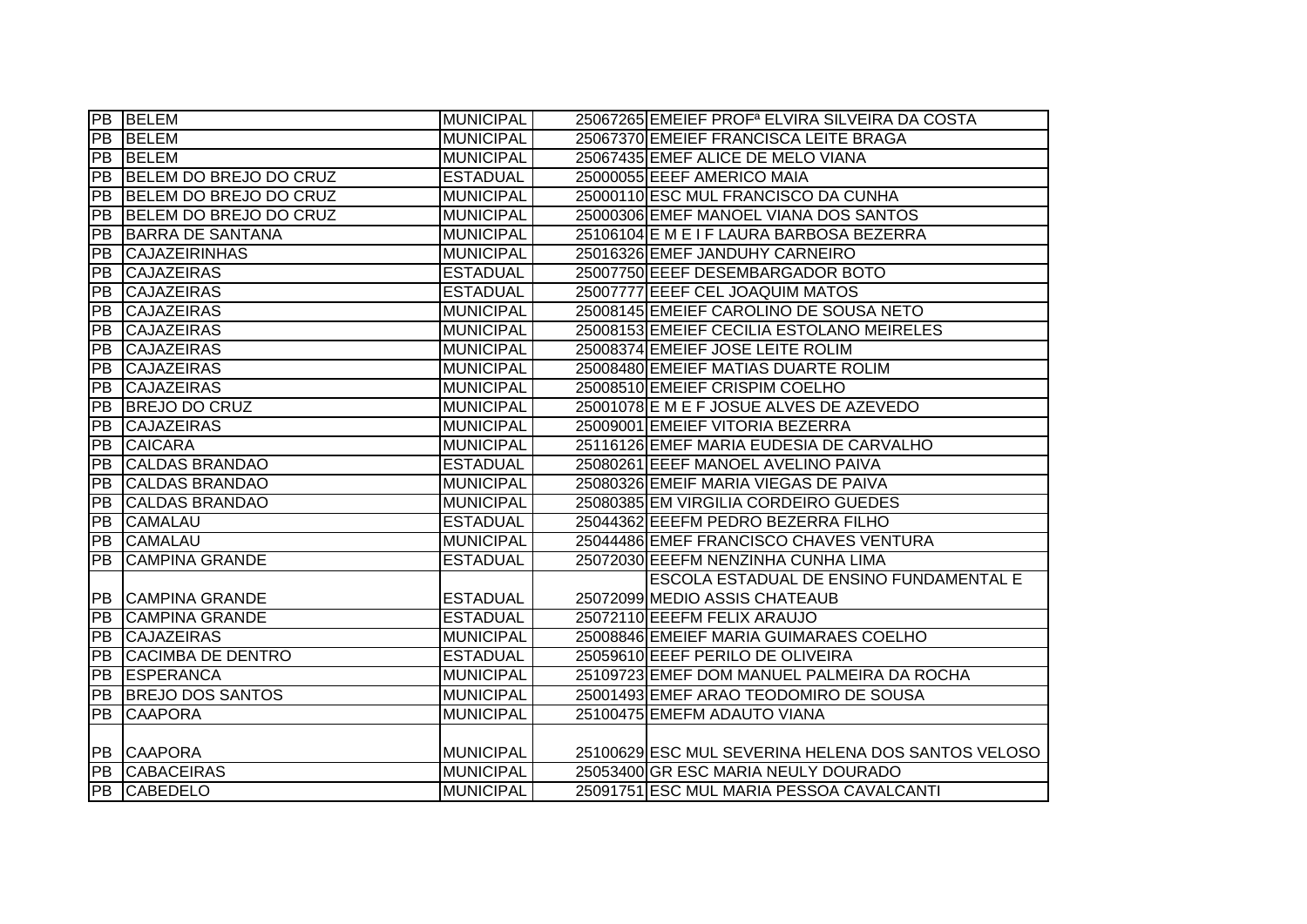|                 | PB CABEDELO                 | <b>MUNICIPAL</b> |               | 25091794 ESC MUL VEREADOR PEDRO AMERICO DA SILVA             |
|-----------------|-----------------------------|------------------|---------------|--------------------------------------------------------------|
| PB              | <b>CACHOEIRA DOS INDIOS</b> | <b>ESTADUAL</b>  |               | 25007092 EEEFM PROF <sup>°</sup> ADALBERTO DE SOUSA OLIVEIRA |
| PB              | <b>CAJAZEIRAS</b>           | <b>ESTADUAL</b>  |               | 25007718 EEEFM PROF MANOEL MANGUEIRA LIMA                    |
|                 |                             |                  |               | ESCOLA MUNICIPAL DE ENSINO FUNDAMENTAL E                     |
|                 | <b>PB CACIMBA DE AREIA</b>  | <b>MUNICIPAL</b> |               | 25020013 MEDIO DONA CAPITULI                                 |
| PB              | <b>CAICARA</b>              | <b>MUNICIPAL</b> |               | 25121936 EMEF OLIVINA CARVALHO DE QUEIROZ                    |
| ĪРВ             | <b>CACIMBA DE DENTRO</b>    | <b>MUNICIPAL</b> |               | 25059793 EMEF ODILON EDISIO LIMA                             |
| PB              | <b>CACIMBA DE DENTRO</b>    | <b>MUNICIPAL</b> |               | 25059882 EMEF ARNOUD DANTAS DO NASCIMENTO                    |
| PB              | <b>CACIMBA DE DENTRO</b>    | <b>MUNICIPAL</b> |               | 25116096 EMEF ANTONIO GOMES DE SOUSA                         |
| PB              | <b>CACIMBA DE DENTRO</b>    | <b>MUNICIPAL</b> |               | 25116100 EMEF BENJAMIM GOMES MARANHAO                        |
| <b>PB</b>       | <b>CACIMBA DE DENTRO</b>    | <b>MUNICIPAL</b> |               | 25120301 EMEF MARIA APARECIDA GOMES DE SOUSA                 |
| PB              | <b>CACIMBAS</b>             | <b>MUNICIPAL</b> |               | 25034111 EMEF TERTULINO CUNHA                                |
| PB              | <b>CAICARA</b>              | <b>MUNICIPAL</b> |               | 25067575 EMEF JOAO ALVES DE CARVALHO                         |
| PB              | <b>BREJO DO CRUZ</b>        | <b>MUNICIPAL</b> |               | 25001108 E M E F PROFESSOR MANOEL TORRES                     |
| $\overline{PB}$ | <b>CACHOEIRA DOS INDIOS</b> | <b>MUNICIPAL</b> |               | 25007327 EMEIEF MARIA CANDIDO DE OLIVEIRA                    |
| PB              | <b>MARI</b>                 | <b>MUNICIPAL</b> |               | 25088947 EMEIEF PROFESSOR JOSE VIEIRA LEAL                   |
| <b>PB</b>       | <b>LAGOA DE DENTRO</b>      | <b>MUNICIPAL</b> |               | 25069519 EMEF ALFREDO CHAVES                                 |
| PB              | MAMANGUAPE                  | <b>MUNICIPAL</b> |               | 25087150 EMEF IRACEMA SOARES                                 |
|                 |                             |                  |               | <b>ESCOLA MUNICIPAL DE EF PROFA JACINTA</b>                  |
|                 | <b>PB MAMANGUAPE</b>        | <b>MUNICIPAL</b> |               | 25087169 BATISTA BEZERRA                                     |
|                 |                             |                  |               | ESCOLA MUNICIPAL DE EF CLEA MARIA BEZERRA                    |
|                 | PB MAMANGUAPE               | <b>MUNICIPAL</b> |               | 25087614 BARBOSA                                             |
|                 |                             |                  |               | <b>ESCOLA MUNICIPAL DE EF CEL JOSE CASTOR DO</b>             |
|                 | PB MAMANGUAPE               | <b>MUNICIPAL</b> | 25113585 REGO |                                                              |
| PB              | <b>MANAIRA</b>              | <b>ESTADUAL</b>  |               | 25035444 EEEF PROFESSORA ANTONIA DINIZ MAIA                  |
|                 |                             |                  |               | <b>ESCOLA MUNICIPAL DE ENSINO FUNDAMENTAL</b>                |
|                 | <b>PB MANAIRA</b>           | <b>MUNICIPAL</b> |               | 25035967 PROFESSOR CICERO RABE                               |
| PB              | <b>MAMANGUAPE</b>           | <b>MUNICIPAL</b> |               | 25087126 ESCOLA MUNICIPAL DE EF PADRE GERALDO                |
|                 |                             |                  |               | CENTRO EDUCACIONAL PROF <sup>a</sup> MARIA DAS NEVES         |
|                 | <b>PB</b> MARI              | <b>MUNICIPAL</b> |               | 25088939 DE PAULA ARRUDA                                     |
|                 | <b>PB MAMANGUAPE</b>        | <b>MUNICIPAL</b> |               | 25087061 ESCOLA MUNICIPAL DE EF MARIO CAMPELO                |
|                 | <b>PB</b> MARI              | <b>MUNICIPAL</b> |               | 25089064 EMEIEF O NAZARENO                                   |
|                 | <b>PB MARI</b>              | <b>MUNICIPAL</b> |               | 25089072 EMEF PREF EPITACIO DANTAS                           |
| PB              | <b>MARIZOPOLIS</b>          | <b>ESTADUAL</b>  |               | 25019538 EEEFM DR SILVA MARIZ                                |
| PB              | <b>MARIZOPOLIS</b>          | <b>MUNICIPAL</b> |               | 25019554 ESC MUL PE JULIA MARIA DE CARVALHO SILVA            |
|                 | PB MASSARANDUBA             | <b>ESTADUAL</b>  |               | 25078135 EEEFM MARIA ZECA SOUZA                              |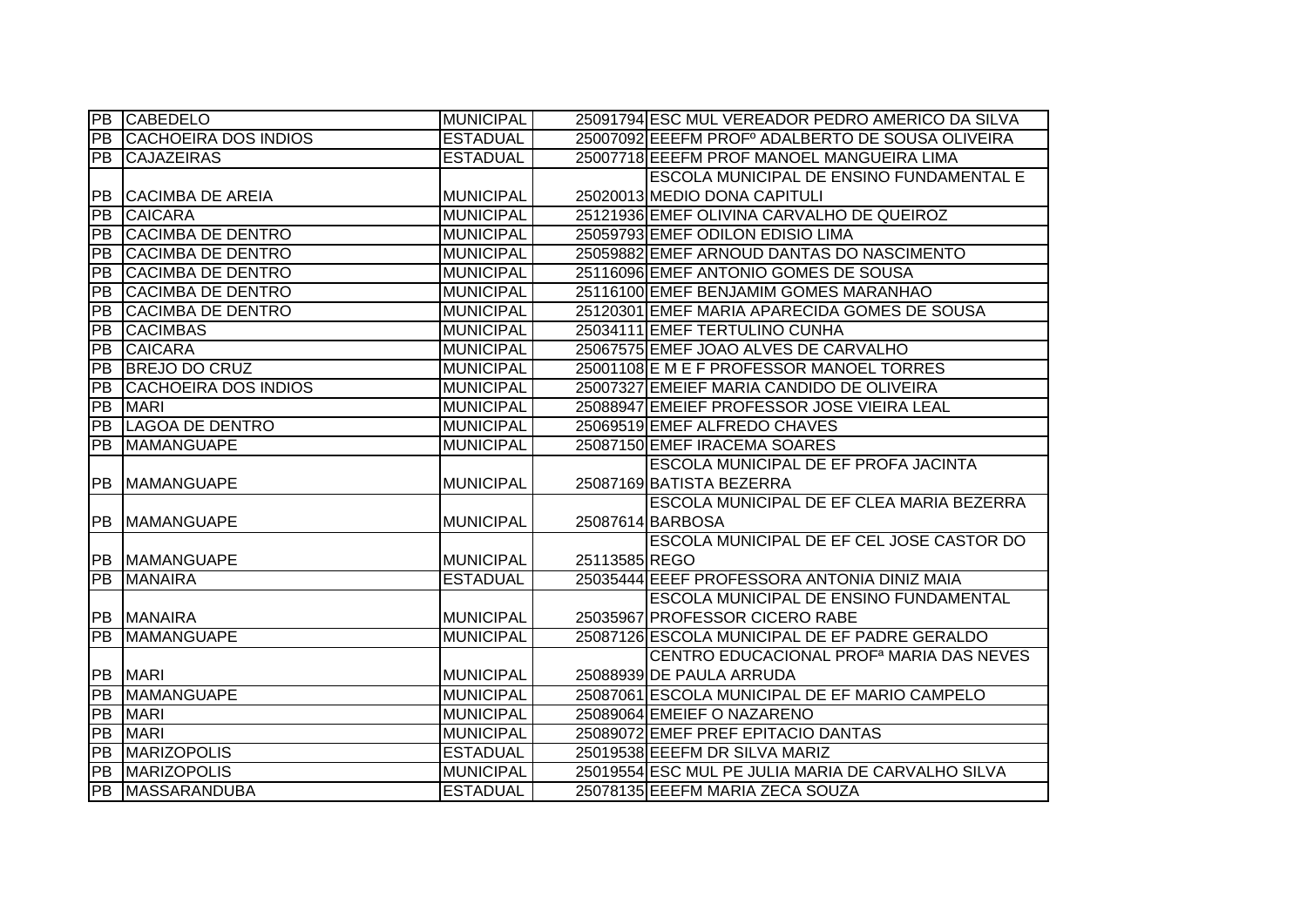|                 | PB MASSARANDUBA         | <b>ESTADUAL</b>  | 25078143 EEEFM EVERALDO AGRA                   |
|-----------------|-------------------------|------------------|------------------------------------------------|
| PB              | <b>MASSARANDUBA</b>     | <b>MUNICIPAL</b> | 25078216 GR ESC ENEAS DIAS CORREIA             |
|                 | PB MASSARANDUBA         | <b>MUNICIPAL</b> | 25078275 GR ESC MANOEL MACHADO DA NOBREGA      |
| <b>PB</b>       | <b>MARCACAO</b>         | <b>MUNICIPAL</b> | 25088467 EMEF PROFA RAIMUNDA SOARES DE LIMA    |
| PB              | <b>LUCENA</b>           | <b>ESTADUAL</b>  | 25098632 EEEFM IZAURA FALCAO DE CARVALHO       |
|                 | <b>PB ESPERANCA</b>     | <b>MUNICIPAL</b> | 25061704 EMEF OLIMPIA SOUTO                    |
|                 | <b>PB LAGOA SECA</b>    | <b>MUNICIPAL</b> | 25077830 EMEIEF FREI MANFREDO                  |
|                 | PB LAGOA SECA           | <b>MUNICIPAL</b> | 25077880 EMEIEF MARIA DA GUIA RAMOS            |
|                 | PB LAGOA SECA           | <b>MUNICIPAL</b> | 25118773 EMEF IRMAO DAMIAO CLEMENTE            |
|                 | <b>PB LASTRO</b>        | <b>ESTADUAL</b>  | 25014412 EEEFM NESTORINA ABRANTES              |
|                 |                         |                  | INSTITUTO EDUCACIONAL DO ENSINO                |
|                 | <b>PB LASTRO</b>        | <b>MUNICIPAL</b> | 25014650 FUNDAMENTAL E MEDIO RONALDO           |
|                 | PB LIVRAMENTO           | <b>MUNICIPAL</b> | 25045083 EMEF MARIA SALOME DE ALMEIDA          |
|                 | <b>PB MAMANGUAPE</b>    | <b>MUNICIPAL</b> | 25087142 EMEF FRANCISCA ALMEIDA                |
|                 |                         |                  | ESCOLA MUNICIPAL DE ENSINO FUNDAMENTA          |
|                 | <b>PB LOGRADOURO</b>    | <b>MUNICIPAL</b> | 25067788 MARIA ELOI LEITE                      |
|                 |                         |                  | ESCOLA MUL DE ENSINO FUND E MEDIO CONEGO       |
|                 | <b>PB MATARACA</b>      | <b>MUNICIPAL</b> | 25087711 JOSE VITAL RIBEIRO                    |
|                 |                         |                  |                                                |
|                 | <b>PB LUCENA</b>        | <b>MUNICIPAL</b> | 25098667 EMEIF AMERICO FALCAO                  |
|                 | <b>PB LUCENA</b>        | <b>MUNICIPAL</b> | 25098683 ESC MUL ANTONIO AURELIO T DE CARVALHO |
|                 | <b>PB LUCENA</b>        | <b>MUNICIPAL</b> | 25111680 ESC MUL ELINORA DORNELAS MONTEIRO     |
|                 | <b>PB</b> MAE DAGUA     | <b>MUNICIPAL</b> | 25020285 EMEF MANOEL NUNES TRINDADE            |
| PB              | <b>MAE DAGUA</b>        | <b>MUNICIPAL</b> | 25115766 EMEF EDIVALDO JUNIOR SOARES DA ROCHA  |
| $\overline{PB}$ | <b>MALTA</b>            | <b>ESTADUAL</b>  | 25014692 EEEFM DR ANTONIO F MEDEIROS           |
| PB              | <b>MALTA</b>            | <b>MUNICIPAL</b> | 25014706 EMEIF CON JOAQUIM DE ASSIS FERREIRA   |
|                 |                         |                  | ESCOLA MUNICIPAL DE EF ANA CAVALCANTE DE       |
| IPB.            | <b>MAMANGUAPE</b>       | <b>MUNICIPAL</b> | 25086979 ALBUQUERQUE                           |
| PB              | <b>LIVRAMENTO</b>       | <b>MUNICIPAL</b> | 25118684 EMEF MINISTRO ALCIDES CARNEIRO        |
| PB              | NOVA OLINDA             | <b>MUNICIPAL</b> | 25025619 EMEF GENESIO P RAMALHO                |
| IPB.            | <b>NATUBA</b>           | <b>MUNICIPAL</b> | 25114417 EMEF AVANI TERESINHA DOS SANTOS       |
| PB              | NAZAREZINHO             | <b>MUNICIPAL</b> | 25015060 EMEIEF AMELIA MARIA SARMENTO          |
|                 | PB NAZAREZINHO          | <b>MUNICIPAL</b> | 25115197 EMEF MARIA DO CARMO PEDROZA MENDES    |
| <b>PB</b>       | NOVA FLORESTA           | <b>ESTADUAL</b>  | 25056611 EEEF DEP JOSE PEREIRA                 |
|                 | <b>PB NOVA FLORESTA</b> | <b>MUNICIPAL</b> | 25056654 EMEF DELANE SANTOS                    |
|                 | <b>PB</b> NOVA FLORESTA | <b>MUNICIPAL</b> | 25056662 EMEF MARIA ELENILDA BATISTA DANTAS    |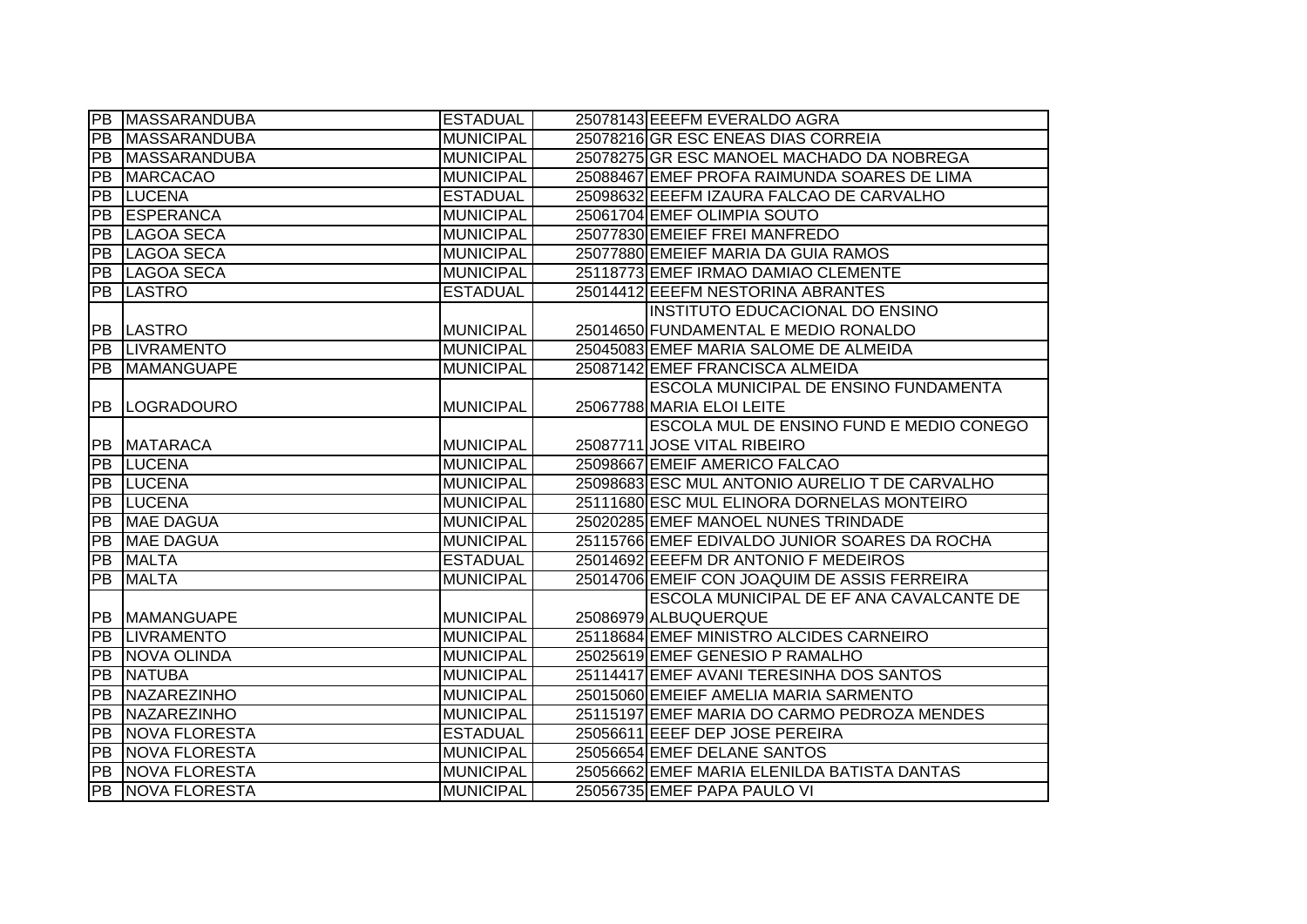|                 | <b>PB MASSARANDUBA</b> | <b>MUNICIPAL</b> |                | 25078348 EMEIEF SUZETE DIAS CORREIA               |
|-----------------|------------------------|------------------|----------------|---------------------------------------------------|
|                 | <b>PB NOVA OLINDA</b>  | <b>ESTADUAL</b>  |                | 25025635 EEEFM JOAO LEITE NETO                    |
|                 |                        |                  |                | EEEFM DR FRANCISCO DE ALBUQUERQUE                 |
|                 | <b>PB INATUBA</b>      | <b>ESTADUAL</b>  |                | 25084526 MONTENEGRO                               |
| $\overline{PB}$ | <b>NOVA PALMEIRA</b>   | <b>MUNICIPAL</b> |                | 25042475 EMEF IRAN COELHO DANTAS                  |
| PB              | <b>OLHO DAGUA</b>      | <b>MUNICIPAL</b> |                | 25026208 EMEF JULIO MINERVINO                     |
| $\overline{PB}$ | <b>OLHO DAGUA</b>      | <b>MUNICIPAL</b> |                | 25240927 EMEF RAQUEL MINERVINO DE CARVALHO        |
| PB              | <b>OLIVEDOS</b>        | <b>MUNICIPAL</b> |                | 25056778 COL MUL MONSENHOR STANISLAU              |
| PB              | <b>OURO VELHO</b>      | <b>ESTADUAL</b>  |                | 25046772 EEEF JACINTO DANTAS FILHO                |
| <b>PB</b>       | <b>OURO VELHO</b>      | <b>MUNICIPAL</b> |                | 25046756 EMEFM JACINTO DANTAS                     |
| PB              | PASSAGEM               | <b>MUNICIPAL</b> |                | 25020358 EMEF CARLOS MONTEIRO DE OLIVEIRA         |
| PB              | PASSAGEM               | <b>MUNICIPAL</b> |                | 25020390 EMEF MARIA QUITERIA                      |
| <b>PB</b>       | <b>NOVA FLORESTA</b>   | <b>MUNICIPAL</b> |                | 25056760 EMEF SENADOR RUI CARNEIRO                |
|                 |                        |                  |                | <b>ESCOLA ESTADUAL DE ENSINO FUNDAMENTAL E</b>    |
|                 | <b>PB MONTADAS</b>     | <b>ESTADUAL</b>  |                | 25062069 MEDIO MARIA JOSE DE                      |
| $\overline{PB}$ | <b>LAGOA DE DENTRO</b> | <b>MUNICIPAL</b> |                | 25069446 EMEF PROFESSORA ANTONIA COELHO PEREIRA   |
|                 |                        |                  |                | ESC MUL DE ENSINO FUNDAMENTAL JOSE RIBEIRO        |
| PB              | <b>MATARACA</b>        | <b>MUNICIPAL</b> | 25087789 BESSA |                                                   |
| PB              | <b>MATO GROSSO</b>     | <b>ESTADUAL</b>  |                | 25002457 EEEFM JOSE SERAFIM DE LIMA               |
| PB              | MATO GROSSO            | <b>MUNICIPAL</b> |                | 25109537 ESC MUL MARIA DE LOURDES DE LIMA         |
| PB              | <b>MATUREIA</b>        | <b>MUNICIPAL</b> |                | 25038060 EMEF MARIA TAMARA SOUZA NASCIMENTO       |
| <b>PB</b>       | <b>MATUREIA</b>        | <b>MUNICIPAL</b> |                | 25038338 EMEF JOSE RAMALHO XAVIER                 |
| PB              | <b>MOGEIRO</b>         | <b>ESTADUAL</b>  |                | 25082540 EEEF LEOVIGILDA MARTINS                  |
| $\overline{PB}$ | <b>MOGEIRO</b>         | <b>ESTADUAL</b>  |                | 25116460 EEEF JOAO HYBERNON DA SILVA              |
| PB              | <b>NATUBA</b>          | <b>MUNICIPAL</b> |                | 25084674 EMEF PEDACINHO DE AMOR                   |
| PB              | <b>IMOGEIRO</b>        | <b>MUNICIPAL</b> |                | 25123335 EMEF IRACI RODRIGUES DE FARIAS MELO      |
| $\overline{PB}$ | <b>NATUBA</b>          | <b>ESTADUAL</b>  |                | 25084542 EEEF DR CARLOS PESSOA                    |
|                 |                        |                  |                | ESCOLA MUNICIPAL DE ENSINO FUNDAMENTAL            |
| PB              | <b>MONTADAS</b>        | <b>MUNICIPAL</b> |                | 25062077 ERASMO DE ARAUJO SOUZ                    |
| $\overline{PB}$ | <b>MONTE HOREBE</b>    | <b>ESTADUAL</b>  |                | 25009575 EEEF VENANCIO DIAS                       |
| PB              | <b>MONTE HOREBE</b>    | <b>MUNICIPAL</b> |                | 25104039 EMEIEF JOSE DIAS GUARITA                 |
| PB              | <b>MONTEIRO</b>        | <b>MUNICIPAL</b> |                | 25046110 EMEIEF BRISA NUNES BRAZ                  |
| $\overline{PB}$ | <b>IMULUNGU</b>        | <b>ESTADUAL</b>  |                | 25069675 EEEFM MAJOR ANTONIO DE AQUINO            |
|                 |                        |                  |                |                                                   |
|                 | <b>PB MULUNGU</b>      | <b>MUNICIPAL</b> |                | 25069632 CENTRO EDUC EPAMINONDAS TORRES DE AQUINO |
|                 | <b>PB</b> MULUNGU      | <b>MUNICIPAL</b> |                | 25069640 COL MUL LUIS GALDINO SALES               |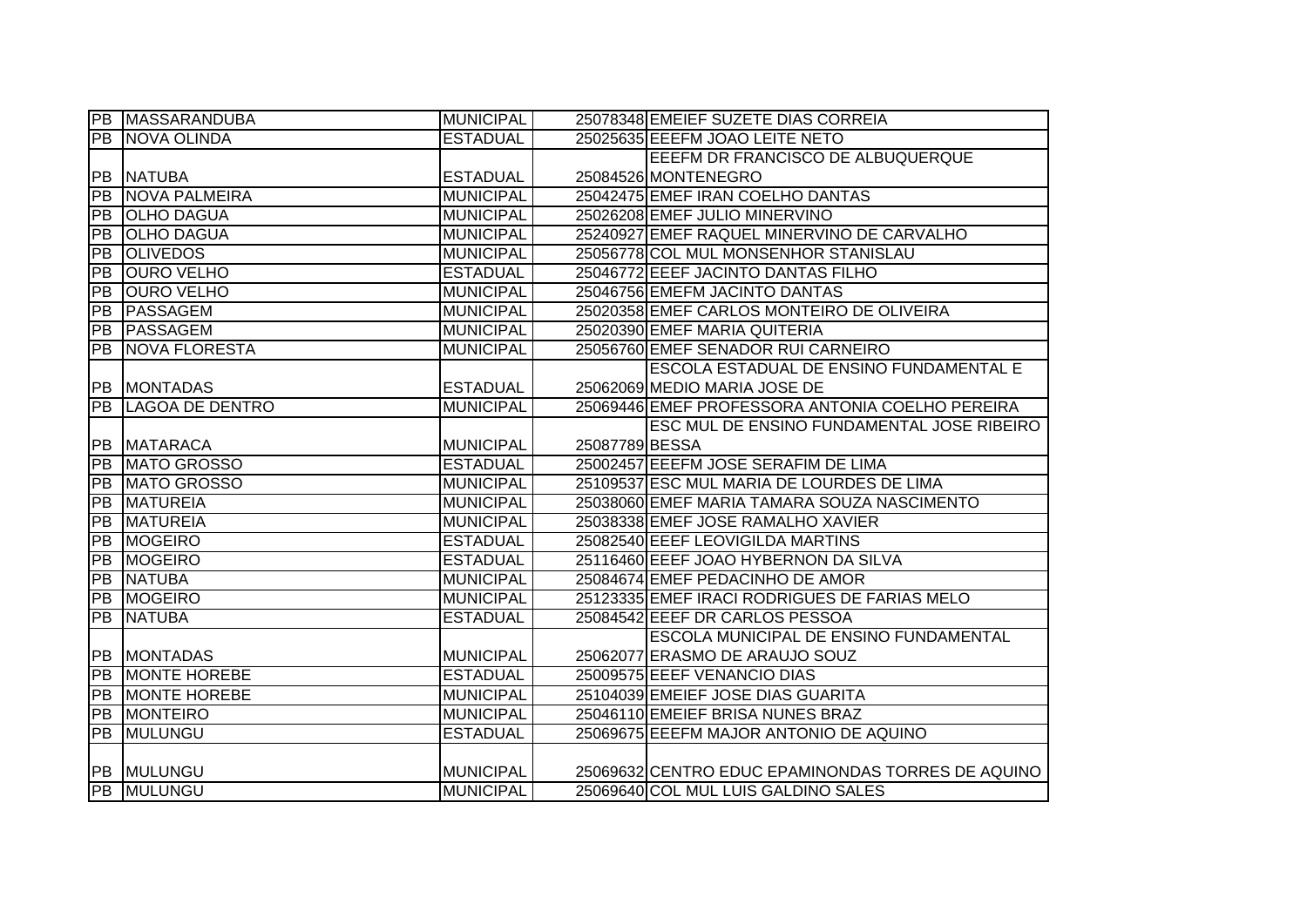|                 | PB MASSARANDUBA       | <b>MUNICIPAL</b> |                | 25078488 GR ESC MARIA ZECA DE SOUZA          |
|-----------------|-----------------------|------------------|----------------|----------------------------------------------|
|                 |                       |                  |                | ESCOLA MUNICIPAL DE EDUCACAO INFANTIL E      |
|                 | <b>PB MOGEIRO</b>     | <b>MUNICIPAL</b> |                | 25082787 ENSINO FUNDAMENTAL M                |
|                 | <b>PB ITABAIANA</b>   | <b>MUNICIPAL</b> |                | 25081578 EMEIEF DR ANTONIO B SANTIAGO        |
|                 |                       |                  |                | ESCOLA ESTADUAL DE ENSINO FUNDAMENTAL E      |
|                 | <b>PB LAGOA SECA</b>  | <b>ESTADUAL</b>  |                | 25077759 MEDIO FRANCISCA MART                |
| PB              | <b>IMACULADA</b>      | <b>MUNICIPAL</b> |                | 25034642 EMEIF MARIA MADALENA TORRES DANTAS  |
| <b>FPB</b>      | <b>INGA</b>           | <b>ESTADUAL</b>  |                | 25080881 EEEF PROFESSOR RANGEL               |
| PB              | <b>INGA</b>           | <b>MUNICIPAL</b> |                | 25081020 EMEIEF DR MANOEL CORREIA DE FARIAS  |
| $\overline{PB}$ | <b>INGA</b>           | <b>MUNICIPAL</b> |                | 25081110 EMEIEF CORINA DE AZEVEDO BARBOSA    |
| [PB             | <b>INGA</b>           | <b>MUNICIPAL</b> |                | 25081241 EMEF MAJOR JOSE BARBOSA MONTEIRO    |
| PB              | <b>ITABAIANA</b>      | <b>ESTADUAL</b>  |                | 25081420 EEEFM PROF <sup>°</sup> MACIEL      |
| PB              | <b>IMACULADA</b>      | <b>ESTADUAL</b>  |                | 25034227 EEEIF DELMIRO DANTAS                |
| PB              | <b>ITABAIANA</b>      | <b>ESTADUAL</b>  |                | 25081454 EEEF JOAO FAGUNDES OLIVEIRA         |
| PB              | <b>IMACULADA</b>      | <b>ESTADUAL</b>  |                | 25034219 EEEFM SANTA CATARINA                |
| PB              | <b>ITABAIANA</b>      | <b>MUNICIPAL</b> |                | 25111868 EMEIEF SEBASTIAO RODRIGUES DE MELO  |
| PB              | <b>ITAPORANGA</b>     | <b>ESTADUAL</b>  |                | 25030647 EEEIEF DR MANOEL DINIZ              |
| PB              | <b>ITAPOROROCA</b>    | <b>ESTADUAL</b>  |                | 25086049 EEEFM SEVERINO FELIX DE BRITO       |
|                 | <b>PB ITAPOROROCA</b> | <b>ESTADUAL</b>  |                | 25113810 EEEF ISAURA FERNANDES DE SOUZA      |
|                 | <b>PB ITAPOROROCA</b> | <b>MUNICIPAL</b> |                | 25086081 EMEF SANTA HELENA                   |
|                 | PB ITAPOROROCA        | <b>MUNICIPAL</b> |                | 25086243 EMEF HENRIQUE DE ALMEIDA            |
|                 | <b>PB ITAPOROROCA</b> | <b>MUNICIPAL</b> |                | 25113836 EMEF MANOEL FERNANDES DE LIMA       |
| $\overline{PB}$ | <b>ITATUBA</b>        | <b>ESTADUAL</b>  |                | 25081900 EEEF JOSE SILVERIO                  |
|                 |                       |                  |                | EEE F DR JOAO FLORENTINO MEIRA DE            |
|                 | <b>PB ITABAIANA</b>   | <b>ESTADUAL</b>  |                | 25081438 VASCONCELOS                         |
| <b>PB</b>       | <b>GURINHEM</b>       | <b>ESTADUAL</b>  |                | 25080407 EEEFM JOAO RIBEIRO                  |
| PB              | <b>FAGUNDES</b>       | <b>MUNICIPAL</b> |                | 25077090 CMPG NILA FERREIRA                  |
|                 |                       |                  |                | ESC MUN DE ENS FUND ELIETE SOUZA DE ARAUJO   |
| <b>PB</b>       | <b>FREI MARTINHO</b>  | <b>MUNICIPAL</b> | 25041207 SILVA |                                              |
| PB              | <b>GADO BRAVO</b>     | <b>MUNICIPAL</b> |                | 25084488 EMEFM PE GODOFREDO JOOSTEN          |
| PB              | <b>GUARABIRA</b>      | <b>MUNICIPAL</b> |                | 25068970 GR ESC EDSON MONTENEGRO DA CUNHA    |
| PB              | <b>GUARABIRA</b>      | <b>MUNICIPAL</b> |                | 25069020 GR ESC MARIA EULALIA CANTALICE      |
| PB              | <b>GUARABIRA</b>      | <b>MUNICIPAL</b> |                | 25069071 GR ESC SERGIO LUIS DE MELO          |
| PB              | <b>GUARABIRA</b>      | <b>MUNICIPAL</b> |                | 25069101 EMEIF AMALIA FREIRE DE PONTES       |
| $\overline{PB}$ | <b>IMACULADA</b>      | <b>MUNICIPAL</b> |                | 25034235 EMEF MIGUEL OTAVIANO DE MEDEIROS    |
|                 | <b>PB GUARABIRA</b>   | <b>MUNICIPAL</b> |                | 25116584 CENTRO EDUCACIONAL EDIVARDO TOSCANO |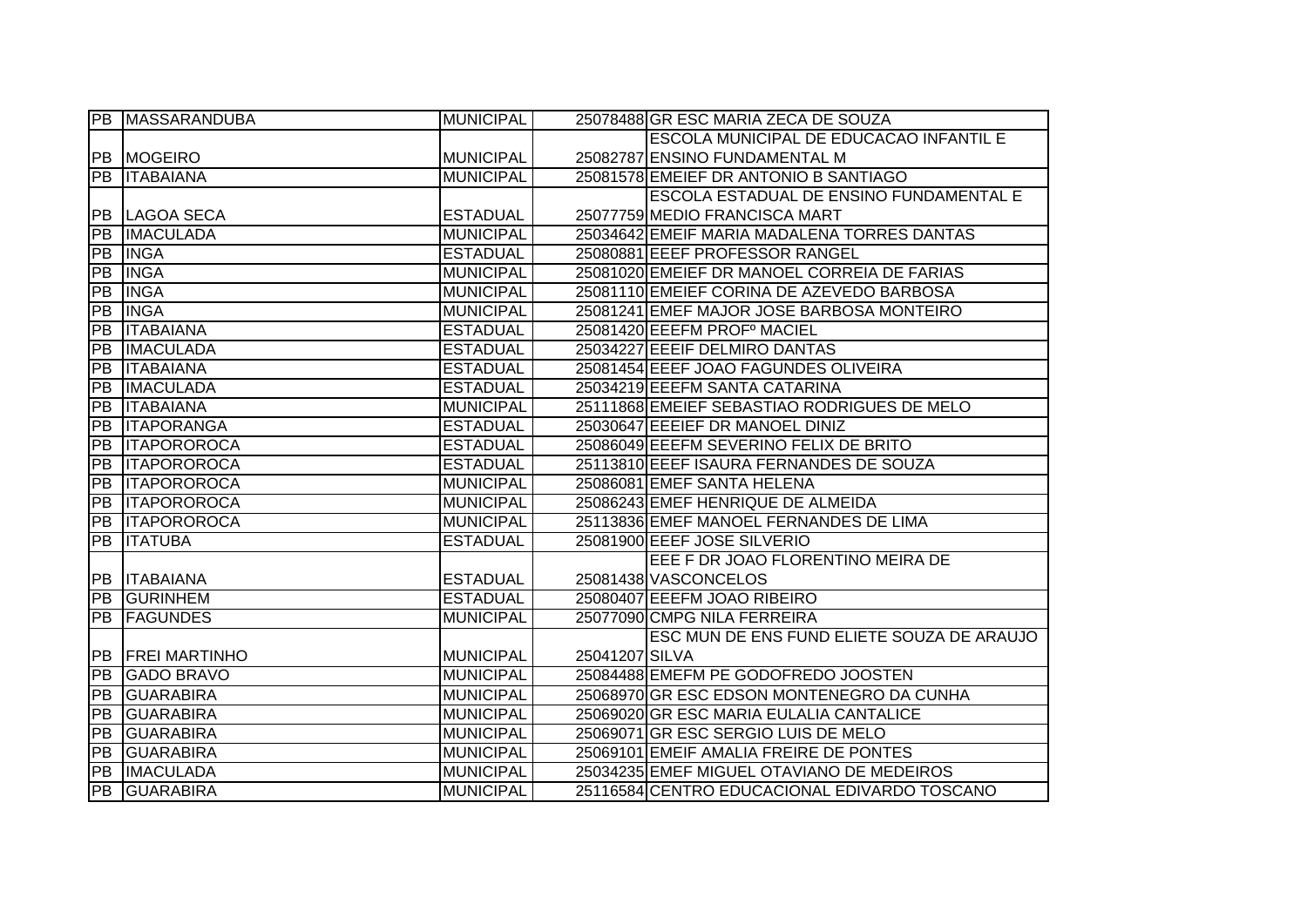| $\overline{PB}$ | <b>JACARAU</b>         | <b>ESTADUAL</b>  | 25086332 EEEF CASTRO PINTO                           |
|-----------------|------------------------|------------------|------------------------------------------------------|
| PB              | <b>GURINHEM</b>        | <b>MUNICIPAL</b> | 25080571 EMEF MADRE DANTAS                           |
| <b>PB</b>       | <b>GURINHEM</b>        | <b>MUNICIPAL</b> | 25080598 EMEF SERAFINA RIBEIRO                       |
| PB              | <b>GURINHEM</b>        | <b>MUNICIPAL</b> | 25115570 EMEF FLAVIANO RIBEIRO COUTINHO              |
|                 |                        |                  | ESCOLA MUNICIPAL DO ENSINO FUNDAMENTAL               |
| <b>PB</b>       | <b>GURJAO</b>          | <b>MUNICIPAL</b> | 25053949 AUREA CORREIA DE QUEI                       |
|                 |                        |                  | ESC EST DE ENSINO FUNDAMENTAL E MEDIO                |
| PB              | <b>IBIARA</b>          | <b>ESTADUAL</b>  | 25030116 PADRE MANOEL OTAVIANO                       |
| PB              | <b>IBIARA</b>          | <b>MUNICIPAL</b> | 25030400 ESC MUL PROF CECI BADU DE SOUSA             |
| $\overline{PB}$ | <b>IGARACY</b>         | <b>ESTADUAL</b>  | 25023896 EEEF JOSELITA BRASILEIRO                    |
|                 |                        |                  | COLEGIO MUNICIPAL NOSSA SENHORA DOS                  |
| <b>PB</b>       | <b>IGARACY</b>         | <b>MUNICIPAL</b> | 25023845 REMEDIOS                                    |
| PB              | <b>GUARABIRA</b>       | <b>MUNICIPAL</b> | 25106198 CAIC JOAO DE FARIAS PIMENTEL FILHO          |
| PB              | <b>JURIPIRANGA</b>     | <b>MUNICIPAL</b> | 25088823 EMEIF MARIA JOSE BORBA                      |
| $\overline{PB}$ | <b>JUAREZ TAVORA</b>   | <b>MUNICIPAL</b> | 25082337 EMEF LUIS RIBEIRO COUTINHO                  |
|                 |                        |                  | ESCOLA ESTADUAL DE ENSINO FUNDAMENTAL E              |
| PB              | <b>JUAZEIRINHO</b>     | <b>ESTADUAL</b>  | 25041525 MEDIO MARECHAL ALMEI                        |
|                 |                        |                  | ESCOLA ESTADUAL DE ENSINO FUNDAMENTAL LUIZ           |
| <b>PB</b>       | <b>JUAZEIRINHO</b>     | <b>ESTADUAL</b>  | 25041541 GONZAGA BURITY                              |
| $\overline{PB}$ | <b>JUAZEIRINHO</b>     | <b>ESTADUAL</b>  | 25118358 EEEF DEPUTADO PEDRO PASCOAL DE OLIVEIRA     |
| $\overline{PB}$ | <b>JUAZEIRINHO</b>     | <b>MUNICIPAL</b> | 25041428 ESC MUN ENS FUND SEVERINO MARINHEIRO        |
| $\overline{PB}$ | <b>JUNCO DO SERIDO</b> | <b>MUNICIPAL</b> | 25038460 EMEIEFM SANTO ONOFRE                        |
| <b>PB</b>       | <b>JURIPIRANGA</b>     | <b>ESTADUAL</b>  | 25088785 EEEFM TEONAS DA CUNHA CAVALCANTI            |
| PB              | <b>ITATUBA</b>         | <b>MUNICIPAL</b> | 25082205 EMEF MAURINO RODRIGUES DE ANDRADE           |
| $\overline{PB}$ | <b>JURIPIRANGA</b>     | <b>MUNICIPAL</b> | 25088815 E M E I F JOSEFA ALEXANDRINA DA SILVA       |
|                 |                        |                  | ESCOLA MUNICIPAL DE ENSINO FUNDAMENTAL               |
| PB              | JOAO PESSOA            | <b>MUNICIPAL</b> | 25149806 JORNALISTA RAIMUNDO N                       |
|                 |                        |                  | ESCOLA MUN DE ENS INFANTIL E FUNDAMENTAL             |
| <b>PB</b>       | <b>JURIPIRANGA</b>     | <b>MUNICIPAL</b> | 25088904 VEREADOR JOSE GRIMA                         |
|                 |                        |                  |                                                      |
| <b>PB</b>       | <b>JURIPIRANGA</b>     | <b>MUNICIPAL</b> | 25088912 ESC MUN ENS INF E FUND SALVINO JOAO PEREIRA |
|                 |                        |                  | ESCOLA ESTADUAL DE ENSINO FUNDAMENTAL E              |
| <b>PB</b>       | <b>JURU</b>            | <b>ESTADUAL</b>  | 25034820 MEDIO AMERICA FLOREN                        |
| PB              | <b>JURU</b>            | <b>ESTADUAL</b>  | 25034839 EEEIEF D ARLINDA P DA SILVA                 |
| PB              | LAGOA                  | <b>ESTADUAL</b>  | 25003038 EEEF MONS VALERIANO PEREIRA                 |
| PB              | LAGOA                  | <b>MUNICIPAL</b> | 25003232 ESC MUN MARGARIDA CARDOSO                   |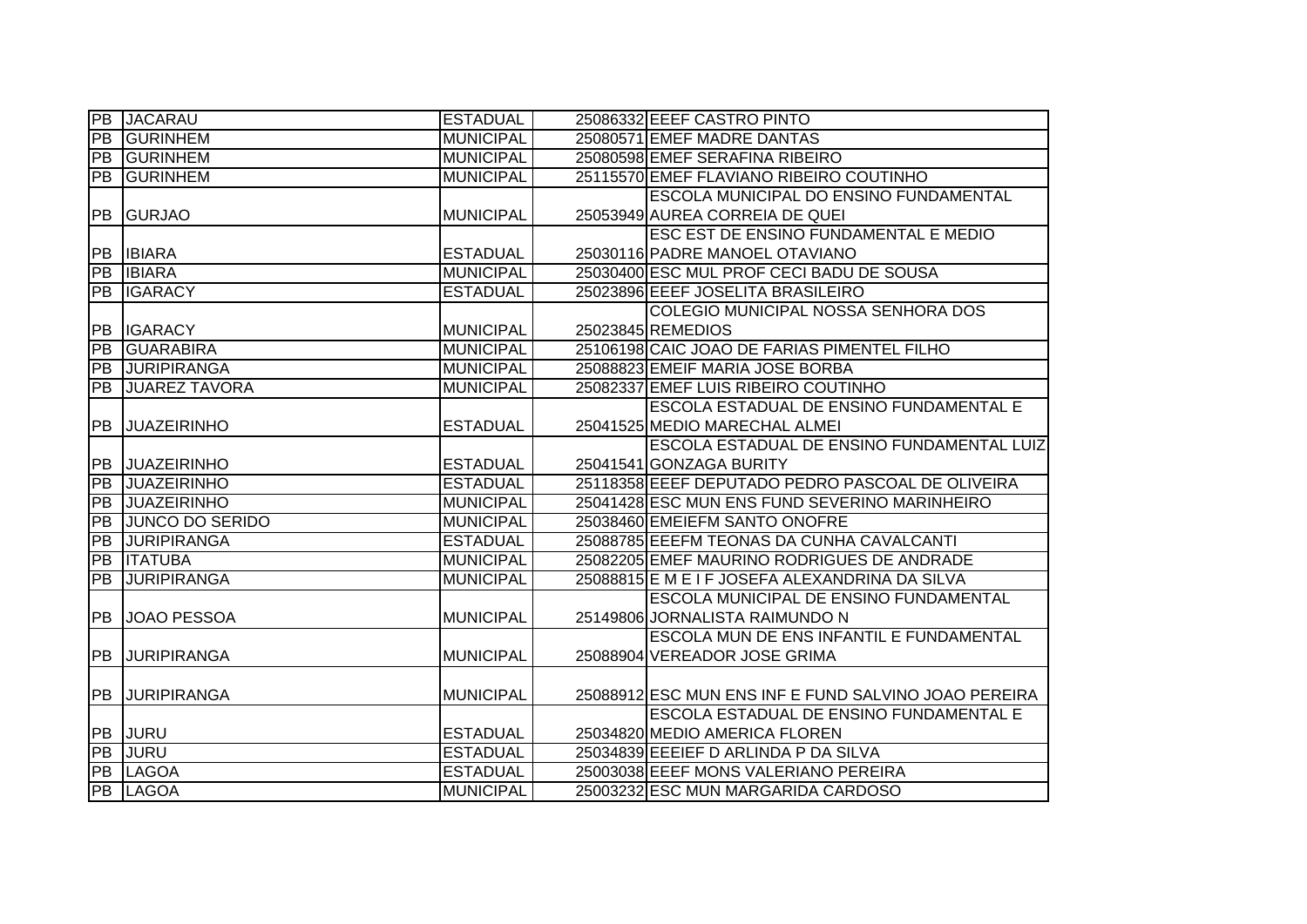|                 | <b>PB LAGOA</b>        | <b>MUNICIPAL</b> | 25254928 EMEF AMADEU JOSE DE ALMEIDA                     |
|-----------------|------------------------|------------------|----------------------------------------------------------|
| PB              | <b>LAGOA DE DENTRO</b> | <b>ESTADUAL</b>  | 25069373 EEEF GETULIO VARGAS                             |
|                 |                        |                  | ESCOLA ESTADUAL DE ENSINO INFANTIL                       |
| <b>PB</b>       | <b>JURIPIRANGA</b>     | <b>ESTADUAL</b>  | 25088793 FUNDAMENTAL DEMETRIO TOLE                       |
| <b>PB</b>       | JOAO PESSOA            | <b>ESTADUAL</b>  | 25094483 EEEF FENELON CAMARA                             |
| PB              | <b>ASSUNCAO</b>        | <b>MUNICIPAL</b> | 25051253 EMEF JAIME FERREIRA TAVARES                     |
| PB              | <b>JACARAU</b>         | <b>MUNICIPAL</b> | 25086391 EMEIF SENADOR RUY CARNEIRO                      |
| <b>PB</b>       | <b>JACARAU</b>         | <b>MUNICIPAL</b> | 25086855 EMEIF PROFESSORA NEUZA MEDEIROS ALVES           |
| PB              | <b>JERICO</b>          | <b>MUNICIPAL</b> | 25002627 EMEF JUVENAL BERNARDINO FILHO                   |
| PB              | <b>JERICO</b>          | <b>MUNICIPAL</b> | 25002775 EMEF JOAO ROSADO DE OLIVEIRA                    |
| <b>PB</b>       | JOAO PESSOA            | <b>ESTADUAL</b>  | 25092316 EEEF PROF CONCITA BARROS                        |
| <b>PB</b>       | JOAO PESSOA            | <b>ESTADUAL</b>  | 25092871 CENTRO PROFIS DEP ANTONIO CABRAL                |
| PB              | JOAO PESSOA            | <b>ESTADUAL</b>  | 25093916 EEEFM PROF RAUL CORDULA                         |
| PB              | <b>JUAREZ TAVORA</b>   | <b>MUNICIPAL</b> | 25082302 EMEF JOSE AUGUSTO DE LIRA                       |
| <b>PB</b>       | JOAO PESSOA            | <b>ESTADUAL</b>  | 25094220 EEEF MARCILIO DIAS                              |
| <b>PB</b>       | <b>JOAO PESSOA</b>     | <b>MUNICIPAL</b> | 25258940 EMEF PROFESSOR AFONSO PEREIRA DA SILVA          |
| PB              | JOAO PESSOA            | <b>ESTADUAL</b>  | 25094513 EEEF FREI MARTINHO                              |
| PB              | JOAO PESSOA            | <b>ESTADUAL</b>  | 25094700 EEEF PLACIDO DE CASTRO                          |
| PB              | JOAO PESSOA            | <b>ESTADUAL</b>  | 25096702 ENE PROF <sup>a</sup> MARIA DO CARMO DE MIRANDA |
| PB              | JOAO PESSOA            | <b>MUNICIPAL</b> | 25095650 EMEF CONEGO MATIAS FREIRE                       |
| <b>PB</b>       | JOAO PESSOA            | <b>MUNICIPAL</b> | 25095820 EMEF DUARTE DA SILVEIRA                         |
| PB              | JOAO PESSOA            | <b>MUNICIPAL</b> | 25095862 EMEF ERNANY SATYRO                              |
| $\overline{PB}$ | JOAO PESSOA            | <b>MUNICIPAL</b> | 25096109 EMEF LEONIDAS SANTIAGO                          |
| ĪРВ             | <b>JACARAU</b>         | <b>ESTADUAL</b>  | 25086316 EEEFM ALZIRA LISBOA                             |
| ĪРВ             | JOAO PESSOA            | <b>ESTADUAL</b>  | 25094106 EEEFM LUZIA SIMOES BARTOLLINI                   |
| <b>PB</b>       | <b>BAIA DA TRAICAO</b> | <b>MUNICIPAL</b> | 25085883 EMEFM ANTONIO AZEVEDO                           |
| PB              | <b>AGUA BRANCA</b>     | <b>ESTADUAL</b>  | 25033204 EEEFM JOSE NOMINANDO                            |
| <b>PB</b>       | <b>AGUA BRANCA</b>     | <b>MUNICIPAL</b> | 25033158 EMEIF MAE IAIA                                  |
| PB              | <b>AGUA BRANCA</b>     | <b>MUNICIPAL</b> | 25033670 EMEF ANTONIO VIRGOLINO BATISTA                  |
| PB              | <b>AGUIAR</b>          | <b>MUNICIPAL</b> | 25023535 EMEIEFCNNM LIDIA CABRAL DE SOUSA                |
| PB              | <b>AGUIAR</b>          | <b>MUNICIPAL</b> | 25023578 EMEIEF JOANA LACERDA LEITE                      |
|                 | PB ALAGOA GRANDE       | <b>MUNICIPAL</b> | 25063081 EMEF ANNA ELISA SOBREIRA                        |
| PB              | <b>ALAGOA GRANDE</b>   | <b>MUNICIPAL</b> | 25063189 EMEF PROFESSOR GERALDO COSTA                    |
|                 |                        |                  | E M E F PROF <sup>a</sup> LUZIA LAUDELINO DA SILVA       |
| <b>PB</b>       | <b>ARARA</b>           | <b>MUNICIPAL</b> | 25112945 MEDEIROS                                        |
|                 | <b>PB APARECIDA</b>    | <b>MUNICIPAL</b> | 25241923 EMEF SEVERINA FERREIRA DE SOUSA                 |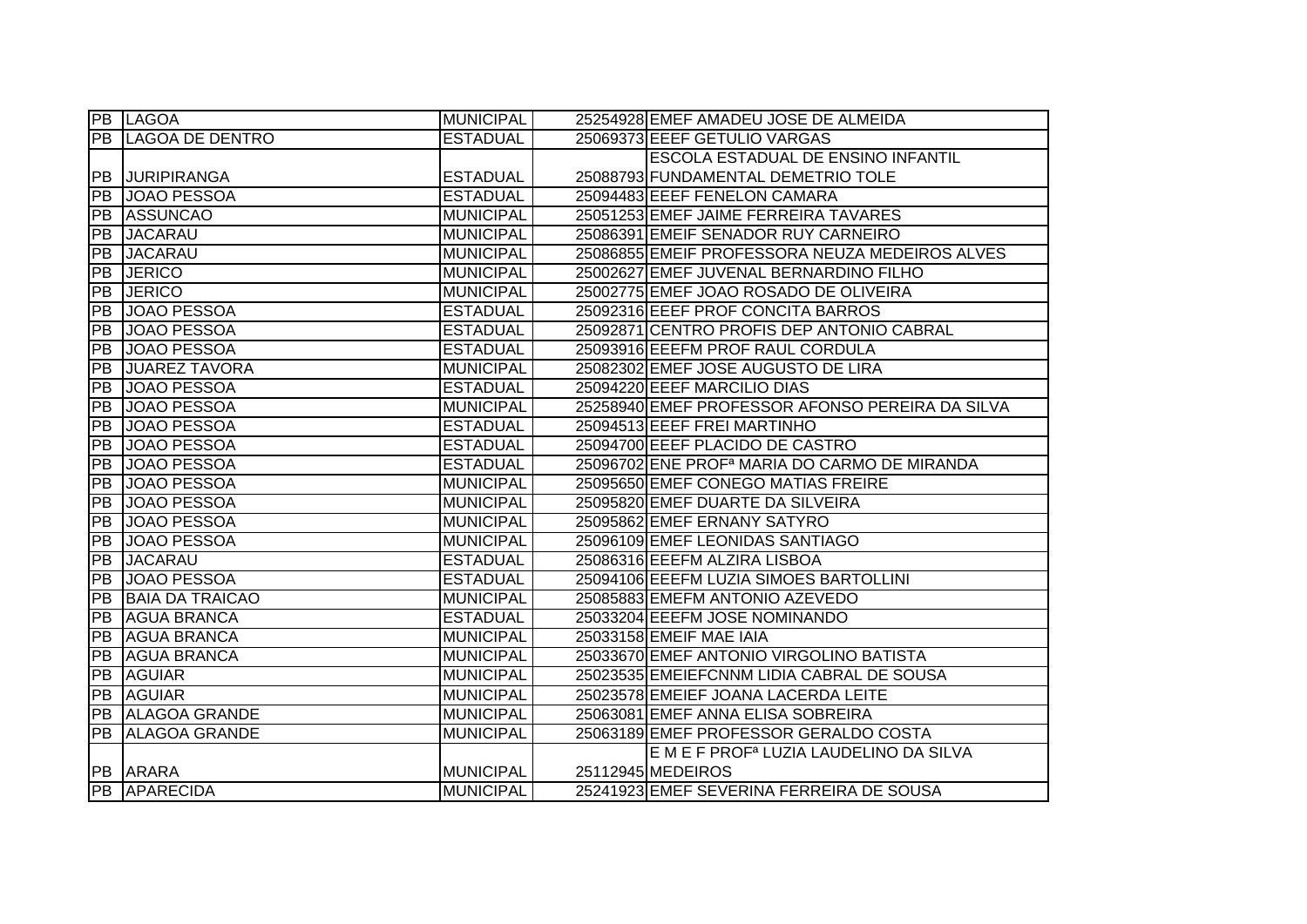|                 | PB ARACAGI               | <b>ESTADUAL</b>  | 25066668 EEEF RODRIGUES DE CARVALHO                |
|-----------------|--------------------------|------------------|----------------------------------------------------|
| PB              | <b>ARACAGI</b>           | <b>MUNICIPAL</b> | 25066692 EMEF ALICE DE ALMEIDA CARNEIRO            |
|                 |                          |                  | <b>ESCOLA MUNICIPAL DE ENSINO FUNDAMENTAL</b>      |
| PB              | <b>ARACAGI</b>           | <b>MUNICIPAL</b> | 25066900 MARGARIDA PESSOA COUT                     |
| PB              | <b>ARACAGI</b>           | <b>MUNICIPAL</b> | 25109650 EMEFM AGRIPINO RIBEIRO FILHO              |
| PB              | <b>ARARA</b>             | <b>ESTADUAL</b>  | 25054767 EEEF ANESIO DEODONIO MORENO               |
| PB              | <b>ARARA</b>             | <b>MUNICIPAL</b> | 25054864 EMEIF MARIA DO CARMO CASTRO               |
| [PB             | <b>ALAGOA GRANDE</b>     | <b>MUNICIPAL</b> | 25063120 EMEF ENEAS CAVALCANTE                     |
| PB              | <b>ARARA</b>             | <b>MUNICIPAL</b> | 25054961 EMEIF MARIA JOSE DE ALBUQUERQUE           |
| PB              | <b>AMPARO</b>            | <b>MUNICIPAL</b> | 25049852 EMEIEFM IDELFONSO ANSELMO DA SILVA        |
| PB              | <b>ARARUNA</b>           | <b>MUNICIPAL</b> | 25105280 EDUCANDARIO SAGRADA FAMILIA               |
| PB              | <b>AREIA</b>             | <b>ESTADUAL</b>  | 25064126 EEEIEFM CARLOTA BARREIRA                  |
| PB              | <b>AREIA</b>             | <b>ESTADUAL</b>  | 25064142 EEEF ALVARO MACHADO                       |
| PB              | <b>AREIA DE BARAUNAS</b> | <b>MUNICIPAL</b> | 25120549 EMEF SEVERINO ALVES DA COSTA              |
| PB              | <b>AREIAL</b>            | <b>MUNICIPAL</b> | 25061429 EMPG GERALDO L DE ARAUJO                  |
| PB              | <b>AREIAL</b>            | <b>MUNICIPAL</b> | 25061445 E M E F FRANCISCO APOLINARIO DA SILVA     |
| PB              | <b>AROEIRAS</b>          | <b>ESTADUAL</b>  | 25083490 EEEFM DEP CARLOS PESSOA FILHO             |
| $\overline{PB}$ | <b>AROEIRAS</b>          | <b>ESTADUAL</b>  | 25083597 EEEF MAJ JOSE BARBOSA                     |
| PB              | <b>ARARA</b>             | <b>MUNICIPAL</b> | 25054937 EMEIF JOAQUIM ALVES DA SILVA              |
|                 |                          |                  | <b>ESCOLA MUNICIPAL DE ENSINO FUNDAMENTAL</b>      |
| PB              | <b>ALAGOINHA</b>         | <b>MUNICIPAL</b> | 25253948 PROFESSORA LIA BELTRA                     |
|                 |                          |                  | EMEIF INSTITUTO DESEMBARGADOR SEVERINO             |
|                 | PB ALAGOA GRANDE         | <b>MUNICIPAL</b> | 25063235 MONTENEGRO                                |
| $\overline{PB}$ | <b>ALAGOA NOVA</b>       | <b>ESTADUAL</b>  | 25063421 EEEF PROF CARDOSO                         |
| $\overline{PB}$ | <b>ALAGOA NOVA</b>       | <b>MUNICIPAL</b> | 25063510 EMEIEF SANTA LUZIA                        |
| PB              | <b>ALAGOA NOVA</b>       | <b>MUNICIPAL</b> | 25063545 EMEIEF PAULO ANTONIO GAIAO                |
| PB              | <b>ALAGOA NOVA</b>       | <b>MUNICIPAL</b> | 25063626 EMEIEF DR FERNANDO CUNHA LIMA             |
| <b>PB</b>       | <b>ALAGOA NOVA</b>       | <b>MUNICIPAL</b> | 25114387 EMEIEF PROFESSORA MARIA LUIZA DE AQUINO   |
|                 |                          |                  | COLEGIO MUNICIPAL PROFESSORA VIOLETA               |
| <b>PB</b>       | <b>ALAGOA NOVA</b>       | <b>MUNICIPAL</b> | 25122150 COSTA DE SOUZA                            |
| PB              | <b>APARECIDA</b>         | <b>MUNICIPAL</b> | 25019481 EMEF ANTONIO MEIRA DE SA                  |
| PB              | <b>ALAGOINHA</b>         | <b>MUNICIPAL</b> | 25066420 ESC MUL CARLOS MARTINS BELTRAO            |
|                 | <b>PB APARECIDA</b>      | <b>MUNICIPAL</b> | 25019406 EMEF JOAQUINA A DE SA                     |
| $\overline{PB}$ | <b>ALCANTIL</b>          | <b>ESTADUAL</b>  | 25051598 EEEFM DE ALCANTIL                         |
|                 |                          |                  |                                                    |
|                 | <b>PB ALCANTIL</b>       | <b>MUNICIPAL</b> | 25052292 ESCOLA MUN ENS FUND JOSE EUZEBIO DA COSTA |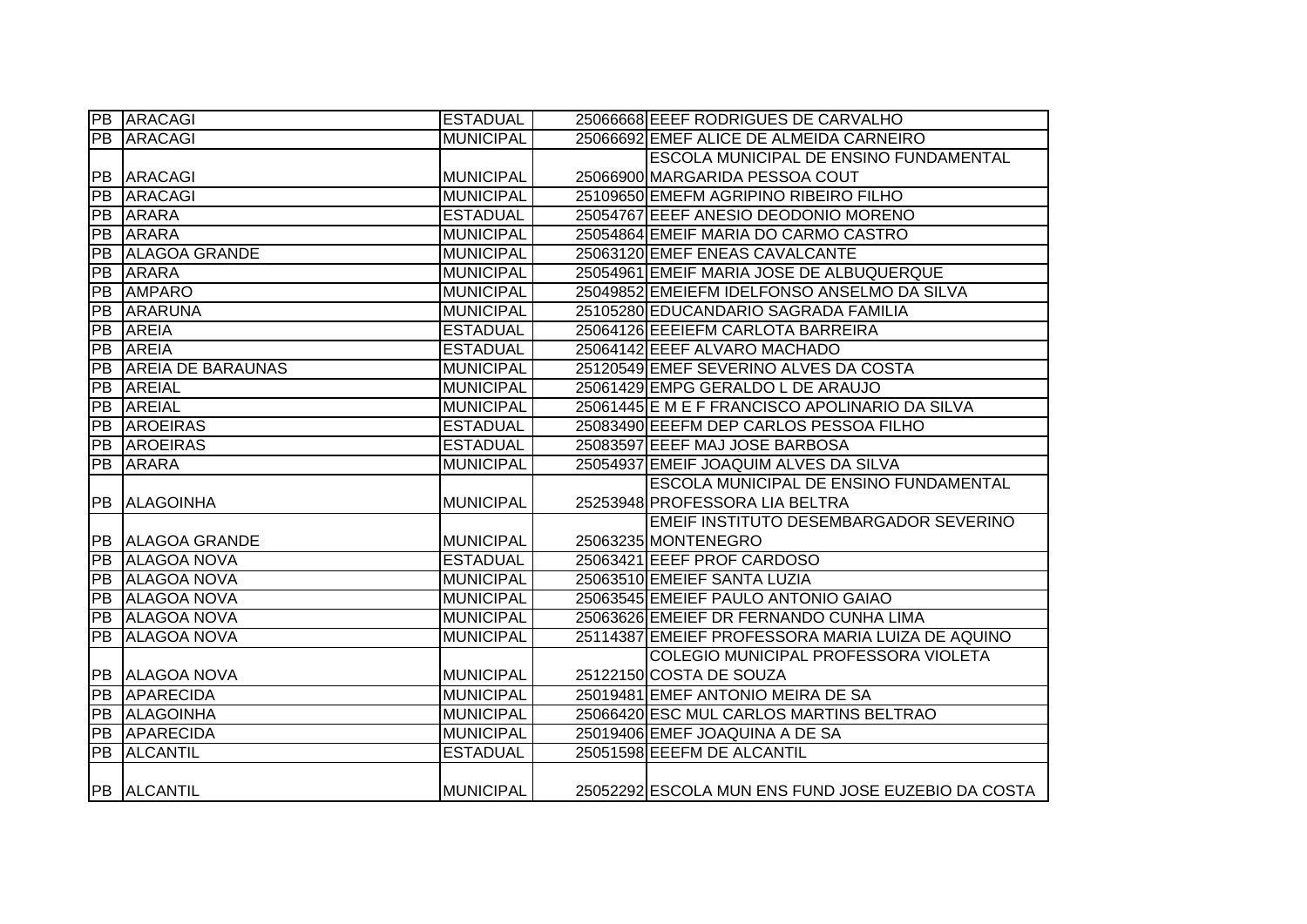|                 | PB ALGODAO DE JANDAIRA          | <b>MUNICIPAL</b> | 25057898 EMPG MANOEL ANTONIO COELHO DE ANDRADE      |
|-----------------|---------------------------------|------------------|-----------------------------------------------------|
|                 | PB ALHANDRA                     | <b>ESTADUAL</b>  | 25100041 EEEF BARAO DO ABIAI                        |
|                 | PB ALHANDRA                     | <b>ESTADUAL</b>  | 25102519 EEEFM ANTONIO CAMELO                       |
| PB.             | <b>ALHANDRA</b>                 | <b>MUNICIPAL</b> | 25100122 ESC MUL DE 1G ASSEMBLEIA DE DEUS           |
| PB              | <b>ALHANDRA</b>                 | <b>MUNICIPAL</b> | 25100360 EMEF PROF ZELIA CORREIA DO O               |
| PB              | <b>ALAGOA GRANDE</b>            | <b>MUNICIPAL</b> | 25063154 EMEF PROFESSOR JOSUE GOMES DA SILVEIRA     |
|                 |                                 |                  | ESCOLA ESTADUAL DE ENSINO FUNDAMENTAL               |
|                 | PB ALAGOINHA                    | <b>ESTADUAL</b>  | 25066390 PROFESSORA JOAQUINA MO                     |
| <b>PB</b>       | <b>PRINCESA ISABEL</b>          | <b>MUNICIPAL</b> | 25037072 EMEF NOSSA SENHORA DO ROSARIO              |
| PB              | <b>PATOS</b>                    | <b>MUNICIPAL</b> | 25111248 EMEF PASTOR FRANK DYER                     |
| PB              | <b>POMBAL</b>                   | <b>MUNICIPAL</b> | 25118668 EMEF NOSSA SENHORA DO ROSARIO              |
| PB              | <b>SAO JOSE DA LAGOA TAPADA</b> | <b>ESTADUAL</b>  | 25017446 EEEF GENESIO ARAUJO                        |
| IPB.            | <b>SAO JOSE DO SABUGI</b>       | <b>ESTADUAL</b>  | 25039504 EEEFM OLAVO BILAC                          |
| PB              | <b>SAO BENTO</b>                | <b>MUNICIPAL</b> | 25004336 EMEIF ANDRE PEDRO DA SILVA                 |
| <b>PB</b>       | <b>SAO DOMINGOS DE POMBAL</b>   | <b>MUNICIPAL</b> | 25016687 EMEF MARIA MARQUES DE ASSIS                |
| PB              | <b>SAO FRANCISCO</b>            | <b>MUNICIPAL</b> | 25019716 EMEF DR FRANCISCO DE SALES G DE OLIVEIRA   |
| PB              | <b>SAO JOAO DO CARIRI</b>       | <b>ESTADUAL</b>  | 25054163 EEEIF DEPUTADO TERTULIANO BRITO            |
| PB              | <b>SAO JOAO DO CARIRI</b>       | <b>MUNICIPAL</b> | 25054414 EMEIEF NOSSA SENHORA DOS MILAGRES          |
| <b>PB</b>       | SAO JOAO DO RIO DO PEIXE        | <b>ESTADUAL</b>  | 25004972 EEEF CONEGO MANOEL JACOME                  |
| PB              | <b>SAO BENTO</b>                | <b>MUNICIPAL</b> | 25004212 EMEIF PORFIRIA VIEIRA DOS SANTOS           |
| <b>PB</b>       | <b>SAO JOAO DO TIGRE</b>        | <b>MUNICIPAL</b> | 25047426 ESC MUN ANA FERREIRA ARAGAO                |
| PB              | <b>SAO BENTO</b>                | <b>MUNICIPAL</b> | 25004174 EMEIF MARIA DULCE DOS SANTOS               |
| PB              | <b>SAO JOSE DA LAGOA TAPADA</b> | <b>MUNICIPAL</b> | 25154400 EMEF MARIA MARQUES FORMIGA DE SOUSA        |
| <b>PB</b>       | <b>SAO JOSE DE CAIANA</b>       | <b>ESTADUAL</b>  | 25101755 EEEF ISABEL LOPES                          |
| <b>PB</b>       | <b>SAO JOSE DE CAIANA</b>       | <b>MUNICIPAL</b> | 25032674 EMEF MARIANO TOMAZ                         |
| <b>PB</b>       | <b>SAO JOSE DE ESPINHARAS</b>   | <b>MUNICIPAL</b> | 25022890 EMEF TENENTE TITICO GOMES                  |
| <b>PB</b>       | <b>SAO JOSE DE PIRANHAS</b>     | <b>ESTADUAL</b>  | 25010638 EEEF PROF LUIZ ALBERTO DE PAIVA            |
| PB              | <b>SAO JOSE DE PIRANHAS</b>     | <b>ESTADUAL</b>  | 25010670 EEEF DO BAIRRO SANTO ANTONIO               |
| PB              | ISAO JOSE DE PIRANHAS           | <b>ESTADUAL</b>  | 25010727 EEEF SANTA MARIA GORETE                    |
| <b>PB</b>       | SAO JOAO DO RIO DO PEIXE        | <b>ESTADUAL</b>  | 25102621 EEEF PROF <sup>a</sup> FRASSINETE BERNARDO |
| PB              | <b>SANTANA DE MANGUEIRA</b>     | <b>MUNICIPAL</b> | 25031953 EMPG PREF LUIZ MANGUEIRA SOUSA             |
| <b>PB</b>       | <b>SANTA LUZIA</b>              | <b>MUNICIPAL</b> | 25039237 E M E I E F PROF TRINDADE VERNA            |
| PB              | <b>SANTA LUZIA</b>              | <b>MUNICIPAL</b> | 25039261 E M E I E F MARIA DO CARMO MARINHO GOMES   |
| $\overline{P}B$ | <b>SANTA LUZIA</b>              | <b>MUNICIPAL</b> | 25039288 EMEIEF JOVINO MACHADO DA NOBREGA           |
| PB              | <b>SANTA RITA</b>               | <b>MUNICIPAL</b> | 25099329 EMEF FRANCISCO MARQUES DA FONSECA          |
|                 | <b>PB</b> SANTA RITA            | <b>MUNICIPAL</b> | 25099400 EMEF E EJA MONS R BARROS                   |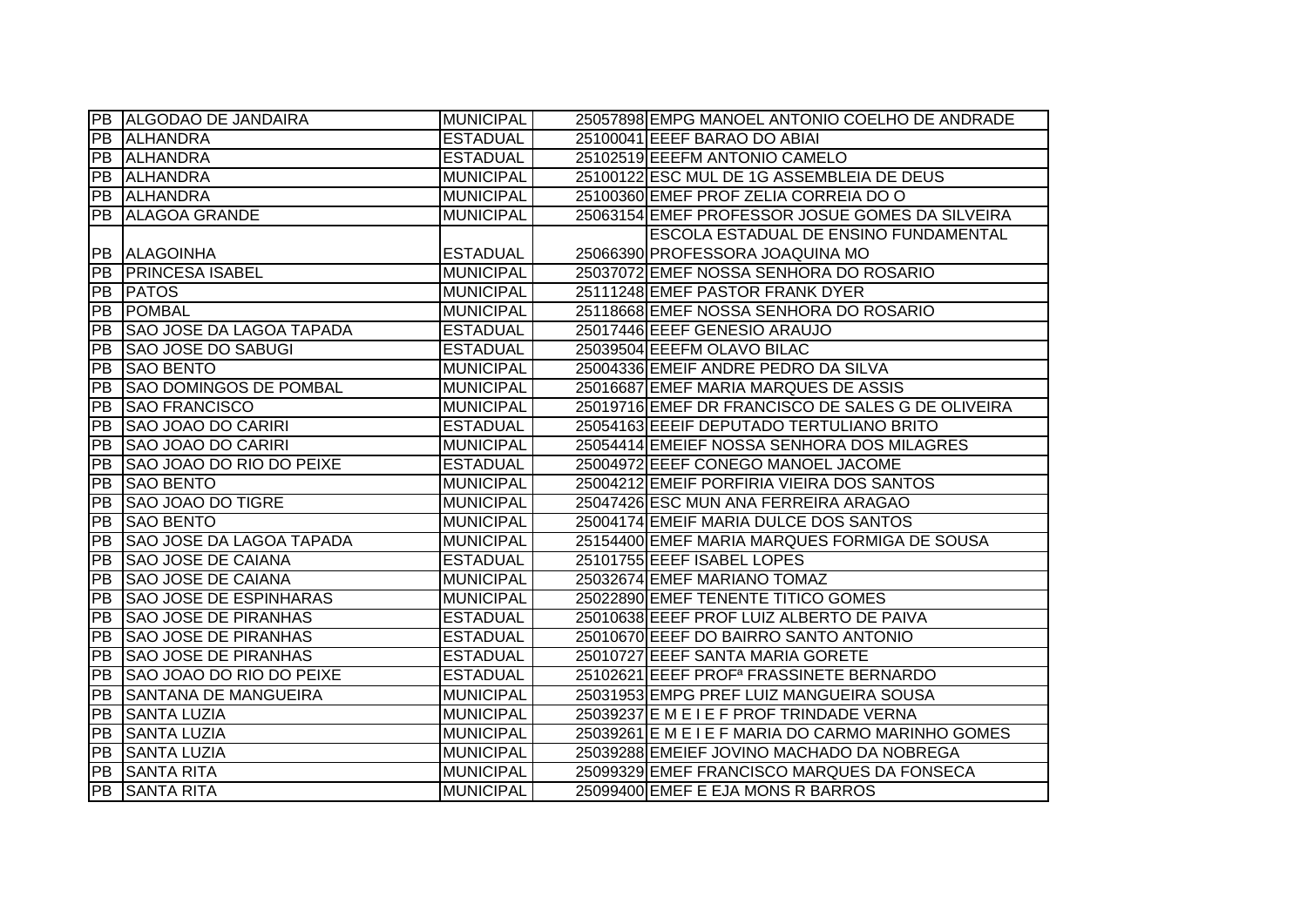| PB              | <b>SANTA RITA</b>           | MUNICIPAL        | 25099493 EMEIF TIRADENTES - CAIC                    |
|-----------------|-----------------------------|------------------|-----------------------------------------------------|
| PB              | <b>SANTA RITA</b>           | <b>MUNICIPAL</b> | 25119079 EMEIF PROFESSOR PAULO FREIRE               |
| PB              | <b>SAO BENTO</b>            | <b>MUNICIPAL</b> | 25004239 EMEIF SAMUEL DE OLIVEIRA RAMALHO           |
| <b>PB</b>       | <b>SANTANA DE MANGUEIRA</b> | <b>MUNICIPAL</b> | 25031767 EMPSG PREF FC° BRAGA                       |
|                 |                             |                  | ESCOLA MUNICIPAL DE ENSINO FUNDAMENTAL              |
| PB              | <b>SAO JOSE DO SABUGI</b>   | <b>MUNICIPAL</b> | 25039520 MANOEL RODRIGUES PINT                      |
| PB              | <b>SANTANA DOS GARROTES</b> | <b>ESTADUAL</b>  | 25027174 EEEFM DR FELIZARDO TEOTONIO DANTAS         |
| PB              | <b>SANTAREM</b>             | <b>MUNICIPAL</b> | 25013513 EMEIF JOSE GUALBERTO DE ANDRADE            |
| <b>PB</b>       | <b>SANTO ANDRE</b>          | <b>MUNICIPAL</b> | 25111086 EMEIEF FENELON MEDEIROS                    |
| PB              | <b>SAO BENTINHO</b>         | <b>ESTADUAL</b>  | 25016105 EEEFM DEPULTADO LEVI OLIMPIO FERREIRA      |
| PB              | <b>SAO BENTINHO</b>         | <b>MUNICIPAL</b> | 25016571 EMEF JOAQUINA CASSIMIRA DA CONCEICAO       |
| <b>PB</b>       | <b>SAO BENTO</b>            | <b>ESTADUAL</b>  | 25003844 EEEFM JOAO SILVEIRA GUIMARAES              |
| <b>PB</b>       | <b>SAO BENTO</b>            | <b>ESTADUAL</b>  | 25003887 EEEF MILTON LUCIO DA SILVA                 |
| PB              | <b>SAO BENTO</b>            | <b>MUNICIPAL</b> | 25003984 EMEIEF DR JARQUES LUCIO DA SILVA           |
| PB              | <b>SANTA TERESINHA</b>      | <b>MUNICIPAL</b> | 25022270 EMEF COLEGIO SANTA TEREZINHA               |
| $\overline{PB}$ | <b>SERRA REDONDA</b>        | <b>ESTADUAL</b>  | 25080016 EEEFM DOM ADAUTO                           |
| <b>PB</b>       | SAO JOSE DO BREJO DO CRUZ   | <b>MUNICIPAL</b> | 25109820 E M E F M PLACIDO FRANCISCO SARAIVA LEAO   |
| PB              | SERIDO                      | <b>MUNICIPAL</b> | 25043935 EMEFM DAMIAO ZELO DE GOUVEIA               |
| $\overline{PB}$ | <b>SERIDO</b>               | <b>MUNICIPAL</b> | 25044125 ESC MUL DO ENS FUND MANOEL CORDEIRO        |
|                 |                             |                  | EEEIEF PROF <sup>a</sup> MARIA CRISTINA DE OLIVEIRA |
|                 | PB SERRA BRANCA             | <b>ESTADUAL</b>  | 25048830 ANTONINO                                   |
| <b>PB</b>       | <b>ISERRA BRANCA</b>        | <b>ESTADUAL</b>  | 25048848 EEEF VASCONCELOS BRANDAO                   |
| $\overline{PB}$ | <b>SERRA BRANCA</b>         | <b>MUNICIPAL</b> | 25049119 EMEIEF CONEGO JOAO MARQUES PEREIRA         |
| $\overline{PB}$ | <b>SERRA DA RAIZ</b>        | <b>MUNICIPAL</b> | 25070592 EMPG PROF JOAO NEPOMUCENO DE OLIVEIRA      |
| <b>PB</b>       | <b>SERIDO</b>               | <b>ESTADUAL</b>  | 25043870 EEEF INACIO CLAUDINO                       |
|                 |                             |                  |                                                     |
| PB              | <b>SERRA GRANDE</b>         | <b>MUNICIPAL</b> | 25032950 EMEF ACADEMICO FRANCISCO VIDAL DE MOURA    |
| $\overline{PB}$ | <b>SAPE</b>                 | <b>MUNICIPAL</b> | 25090623 EMEIEF SEVERINO ALVES BARBOSA              |
| PB              | <b>SERRA REDONDA</b>        | <b>MUNICIPAL</b> | 25080121 GR ESC EDUARDO MEDEIROS                    |
| PB              | <b>SERRA REDONDA</b>        | <b>MUNICIPAL</b> | 25080229 GR ESC SENADOR RUY CARNEIRO                |
| PB              | SERRARIA                    | <b>ESTADUAL</b>  | 25066013 EEEFM ANTONIO BENTO                        |
|                 |                             |                  |                                                     |
|                 | PB SERRARIA                 | <b>ESTADUAL</b>  | 25066021 EEEF FRANCISCO DUARTE                      |
| <b>PB</b>       | <b>SERRARIA</b>             | <b>MUNICIPAL</b> | 25066293 EMEIF PROFESSOR CLOVIS DOS SANTOS LIMA     |
|                 |                             |                  | ESCOLA ESTADUAL DE ENSINO FUNDAMENTAL E             |
|                 | PB SERTAOZINHO              | <b>ESTADUAL</b>  | 25068342 MEDIO JOAO DE FREITA                       |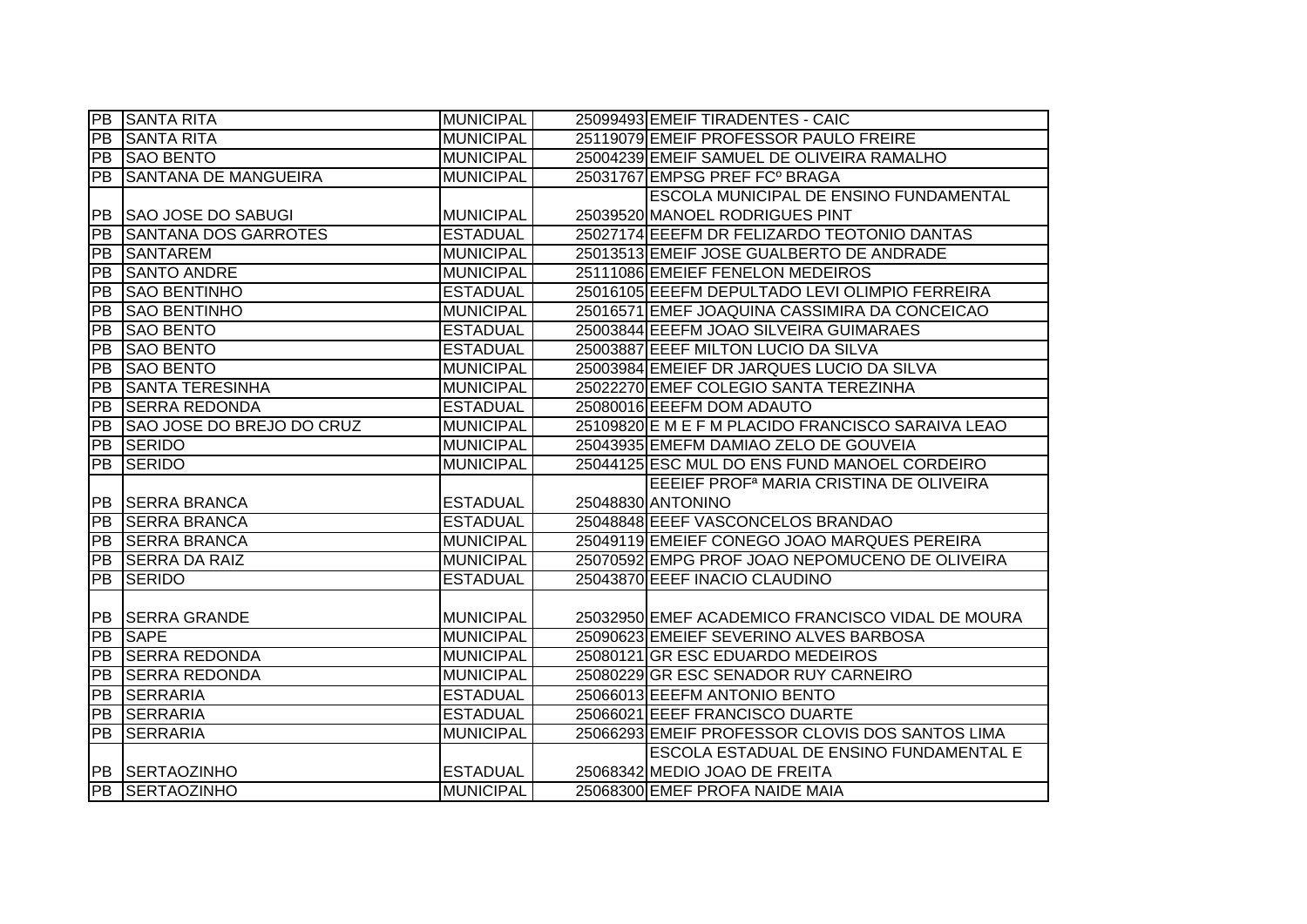|                 | <b>PB SERTAOZINHO</b>                 | <b>MUNICIPAL</b> | 25070533 EMEF ULISSES MAURICIO DE PONTES              |
|-----------------|---------------------------------------|------------------|-------------------------------------------------------|
| <b>PB</b>       | <b>SERRA GRANDE</b>                   | <b>ESTADUAL</b>  | 25032968 EEEFM PROF JOSEFA JUSTINO GOMES              |
| PB              | <b>SAO SEBASTIAO DE LAGOA DE ROCA</b> | <b>ESTADUAL</b>  | 25062239 EEEF ELIDIO SOBREIRA                         |
| PB              | <b>SAO JOSE DOS CORDEIROS</b>         | <b>ESTADUAL</b>  | 25047450 EEEFM BARTOLOMEU MARACAJA                    |
| $\overline{PB}$ | <b>SAO JOSE DOS CORDEIROS</b>         | <b>MUNICIPAL</b> | 25048210 ESCOLA MUNICIPAL MANOEL DA SILVA ALMEIDA     |
| <b>PB</b>       | <b>SAO JOSE DOS RAMOS</b>             | <b>ESTADUAL</b>  | 25089242 EEEFM JOCELYN VELLOSO BORGES                 |
| PB              | <b>SAO JOSE DOS RAMOS</b>             | <b>MUNICIPAL</b> | 25089382 EMEFM PROF <sup>a</sup> MARIA CAXIAS DE LIMA |
| <b>PB</b>       | <b>SAO MAMEDE</b>                     | <b>ESTADUAL</b>  | 25039997 EEEFM NAPOLEAO ABDON DA NOBREGA              |
|                 |                                       |                  | <b>ESCOLA MUNICIPAL DE EDUCACAO INFANTIL E</b>        |
| <b>PB</b>       | <b>SAO MAMEDE</b>                     | <b>MUNICIPAL</b> | 25039946 ENSINO FUNDAMENTAL L                         |
|                 |                                       |                  | <b>ESCOLA MUNICIPAL DE ENSINO FUNDAMENTAL E</b>       |
|                 | <b>PB SAO MAMEDE</b>                  | <b>MUNICIPAL</b> | 25112783 MEDIO PROFESSORA FI                          |
| PB              | <b>SERIDO</b>                         | <b>MUNICIPAL</b> | 25043854 EMEF CICERO DOS ANJOS                        |
| PB              | <b>SAO MIGUEL DE TAIPU</b>            | <b>MUNICIPAL</b> | 25115545 CIEM - HENRIQUE VIEIRA DE A MELO             |
| <b>PB</b>       | <b>SANTA INES</b>                     | <b>MUNICIPAL</b> | 25028324 EMEF FELIX PEREIRA DOS REIS                  |
| PB              | SAO SEBASTIAO DE LAGOA DE ROCA        | <b>MUNICIPAL</b> | 25062271 EMEIEF PEDRO DA COSTA BEZERRA                |
| <b>PB</b>       | <b>SAO SEBASTIAO DE LAGOA DE ROCA</b> | <b>MUNICIPAL</b> | 25062557 EMEF ANTONIO PEDRO DOS SANTOS                |
| PB              | <b>SAPE</b>                           | <b>ESTADUAL</b>  | 25089781 EEEFM MONS ODILON ALVES PEDROSA              |
| PB              | <b>SAPE</b>                           | <b>MUNICIPAL</b> | 25090240 EMEIEF CASSIANO RIBEIRO COUTINHO             |
| $\overline{PB}$ | <b>SAPE</b>                           | <b>MUNICIPAL</b> | 25090259 EMEIEF SEVERINO BASILIO RIBEIRO              |
| $\overline{PB}$ | <b>SAPE</b>                           | <b>MUNICIPAL</b> | 25090399 EMEIEF ORLANDO SOARES DE OLIVEIRA            |
| $\overline{P}B$ | <b>SAPE</b>                           | <b>MUNICIPAL</b> | 25090437 EMEF LUIZ IGNACIO RIBEIRO COUTINHO           |
| PB              | <b>SAPE</b>                           | <b>MUNICIPAL</b> | 25090593 EMEIEF MINERVINO MIRANDA                     |
| <b>PB</b>       | <b>ISAO MIGUEL DE TAIPU</b>           | <b>ESTADUAL</b>  | 25089552 EEEFM MARIA LINS                             |
|                 |                                       |                  | <b>ESCOLA ESTADUAL DO ENSINO FUNDAMENTAL</b>          |
|                 | <b>PB PILOES</b>                      | <b>ESTADUAL</b>  | 25065742 DOM SANTINO COUTINHO                         |
| $\overline{PB}$ | <b>SANTA LUZIA</b>                    | <b>MUNICIPAL</b> | 25039113 EMEIEF ANA BRITO FIGUEIREDO                  |
| PB              | <b>PICUI</b>                          | <b>MUNICIPAL</b> | 25043471 EMEF PEDRO HENRIQUES DA COSTA                |
| PB              | <b>PICUI</b>                          | <b>MUNICIPAL</b> | 25043692 EMEF GOV FLAVIO RIBEIRO                      |
| <b>PB</b>       | <b>PILAR</b>                          | <b>ESTADUAL</b>  | 25089250 EEEFM JOSE LINS DO REGO                      |
| <b>PB</b>       | <b>PILAR</b>                          | <b>ESTADUAL</b>  | 25089293 EEEF DR JOSE MARIA                           |
| PB              | <b>PILAR</b>                          | <b>MUNICIPAL</b> | 25089455 EMEIF AUGUSTO MOUZINHO DE BRITO              |
| PB              | <b>PILAR</b>                          | <b>MUNICIPAL</b> | 25089471 EMEIEF VIRGINIO VELOSO BORGES                |
| PB              | <b>PICUI</b>                          | <b>MUNICIPAL</b> | 25043315 EMEF DR FELIPE TIAGO GOMES                   |
|                 | <b>PB PILOES</b>                      | <b>ESTADUAL</b>  | 25065726 EEEFM ANTONIETA C DE MENEZES                 |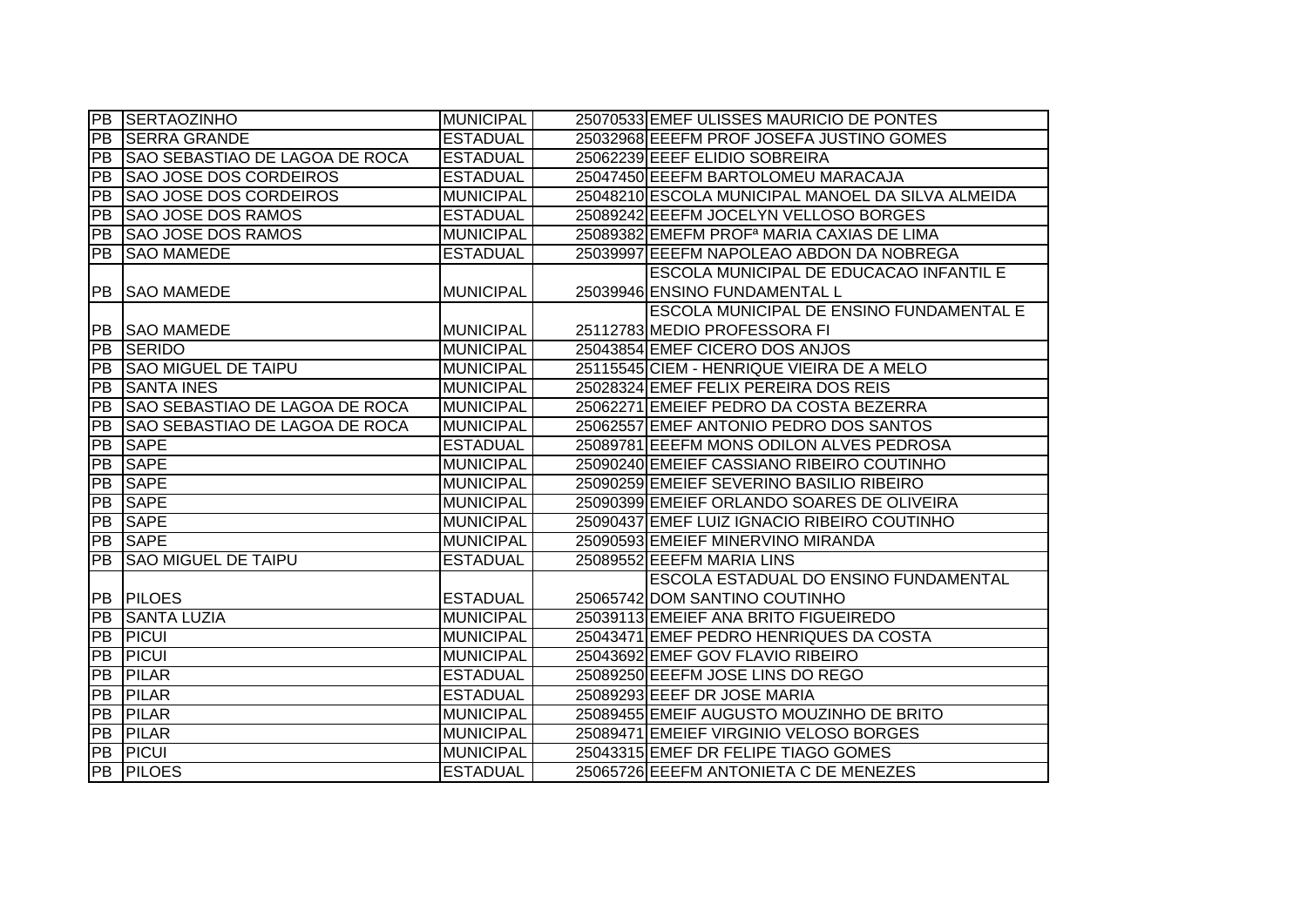|                 |                          |                  |                 | <b>ESCOLA MUNICIPAL DE ENSINO FUNDAMENTAL</b>   |
|-----------------|--------------------------|------------------|-----------------|-------------------------------------------------|
| PB              | PICUI                    | <b>MUNICIPAL</b> |                 | 25043188 ANA MARIA GOMES                        |
| PB              | <b>PILOES</b>            | <b>MUNICIPAL</b> |                 | 25065882 GR ESC DES BRAZ BARACUHY               |
|                 |                          |                  |                 | EMEF 2 FASE VEREADORA NEUSA PEREIRA DA          |
|                 | <b>PB PILOES</b>         | <b>MUNICIPAL</b> | 25118927 SILVA  |                                                 |
| PB              | <b>PILOEZINHOS</b>       | <b>ESTADUAL</b>  |                 | 25070088 EEEFM SILVIO PORTO                     |
| PB              | <b>PILOEZINHOS</b>       | <b>MUNICIPAL</b> |                 | 25070207 EMEF PE GERALDO DA SILVA PINTO         |
|                 |                          |                  |                 | <b>ESCOLA EST DE ENS FUNDAMENTAL MONS</b>       |
| PB              | PIRPIRITUBA              | <b>ESTADUAL</b>  |                 | 25070290 WALFREDO LEAL                          |
|                 |                          |                  |                 | ESCOLA ESTADUAL DO E F M AUGUSTO DE             |
| IPB.            | <b>PIRPIRITUBA</b>       | <b>ESTADUAL</b>  |                 | 25070312 ALMEIDA                                |
| <b>PB</b>       | PIRPIRITUBA              | <b>MUNICIPAL</b> |                 | 25070436 EMEF DEPUTADO HUMBERTO LUCENA          |
| <b>PB</b>       | PIRPIRITUBA              | <b>MUNICIPAL</b> |                 | 25070479 EMEF MONS JOSE COUTINHO                |
| <b>PB</b>       | <b>PILAR</b>             | <b>MUNICIPAL</b> |                 | 25089498 EMEIF MANOEL ALVES DE ARAUJO           |
| <b>PB</b>       | <b>PEDRAS DE FOGO</b>    | <b>MUNICIPAL</b> |                 | 25100998 ESCOLA MUNICIPAL EPITACIO PESSOA       |
| $\overline{PB}$ | <b>PAULISTA</b>          | <b>MUNICIPAL</b> |                 | 25015575 EMEF JOSE JERONIMO NETO                |
| PB              | <b>PAULISTA</b>          | <b>MUNICIPAL</b> |                 | 25248928 EMEF CANDIDO DE ASSIS QUEIROGA         |
|                 |                          |                  |                 | ESCOLA MUNICIPAL DE EDUCACAO BASICA             |
|                 | PB PEDRA BRANCA          | <b>MUNICIPAL</b> |                 | 25031600 PROFESSORA LAURA DE SOUS               |
| PB              | <b>PEDRA LAVRADA</b>     | <b>MUNICIPAL</b> |                 | 25042998 EMEF Mª ELENITA VASCONCELOS CARVALHO   |
| PB              | <b>PEDRAS DE FOGO</b>    | <b>ESTADUAL</b>  |                 | 25100696 EEEIEFM JOAO URSULO                    |
|                 |                          |                  |                 | EEEFM PROF GETULIO CESAR RODRIGUES              |
| <b>PB</b>       | <b>PEDRAS DE FOGO</b>    | <b>ESTADUAL</b>  | 25117521 GUEDES |                                                 |
| PB              | <b>PEDRAS DE FOGO</b>    | <b>MUNICIPAL</b> |                 | 25100670 COL MUL WALDECYR C DE ARAUJO PEREIRA   |
| PB              | <b>PICUI</b>             | <b>MUNICIPAL</b> |                 | 25043340 EMEF SEVERINO RAMOS DA NOBREGA         |
| <b>IPB</b>      | <b>PEDRAS DE FOGO</b>    | <b>MUNICIPAL</b> |                 | 25100807 ESCOLA MUNICIPAL JACIRA DE SOUZA CESAR |
| <b>PB</b>       | PITIMBU                  | <b>MUNICIPAL</b> |                 | 25101269 ESC MUL MARIA DO SOCORRO MENENEZES     |
| <b>PB</b>       | <b>PEDRO REGIS</b>       | <b>ESTADUAL</b>  |                 | 25086324 EEEF MARGARIDA DIAS                    |
| <b>PB</b>       | <b>PEDRO REGIS</b>       | <b>MUNICIPAL</b> |                 | 25086421 EMEF DAURA RIBEIRO DA SILVA            |
| <b>PB</b>       | <b>PIANCO</b>            | <b>ESTADUAL</b>  |                 | 25026402 EEEIEF ADEMAR LEITE                    |
| <b>PB</b>       | <b>TPIANCO</b>           | <b>MUNICIPAL</b> |                 | 25026550 EMEIF MARIA DE LOURDES PAULINO         |
| <b>PB</b>       | <b>TPIANCO</b>           | <b>MUNICIPAL</b> |                 | 25026780 EMEIF ERNESTINA DE ARAUJO SILVA        |
| <b>PB</b>       | <b>PIANCO</b>            | <b>MUNICIPAL</b> |                 | 25026801 EMEIFM LUCIANO FREIRES DE FARIAS       |
| PB              | <b>PIANCO</b>            | <b>MUNICIPAL</b> |                 | 25117157 EMEIF OTILIA DE FIGUEIREDO COSTA       |
| PB              | <b>PICUI</b>             | <b>ESTADUAL</b>  |                 | 25115723 EEEF FELIPE TIAGO GOMES                |
|                 | <b>PB PEDRAS DE FOGO</b> | <b>MUNICIPAL</b> |                 | 25100793 EMEF DULCINETE NUNES DE MEDEIROS       |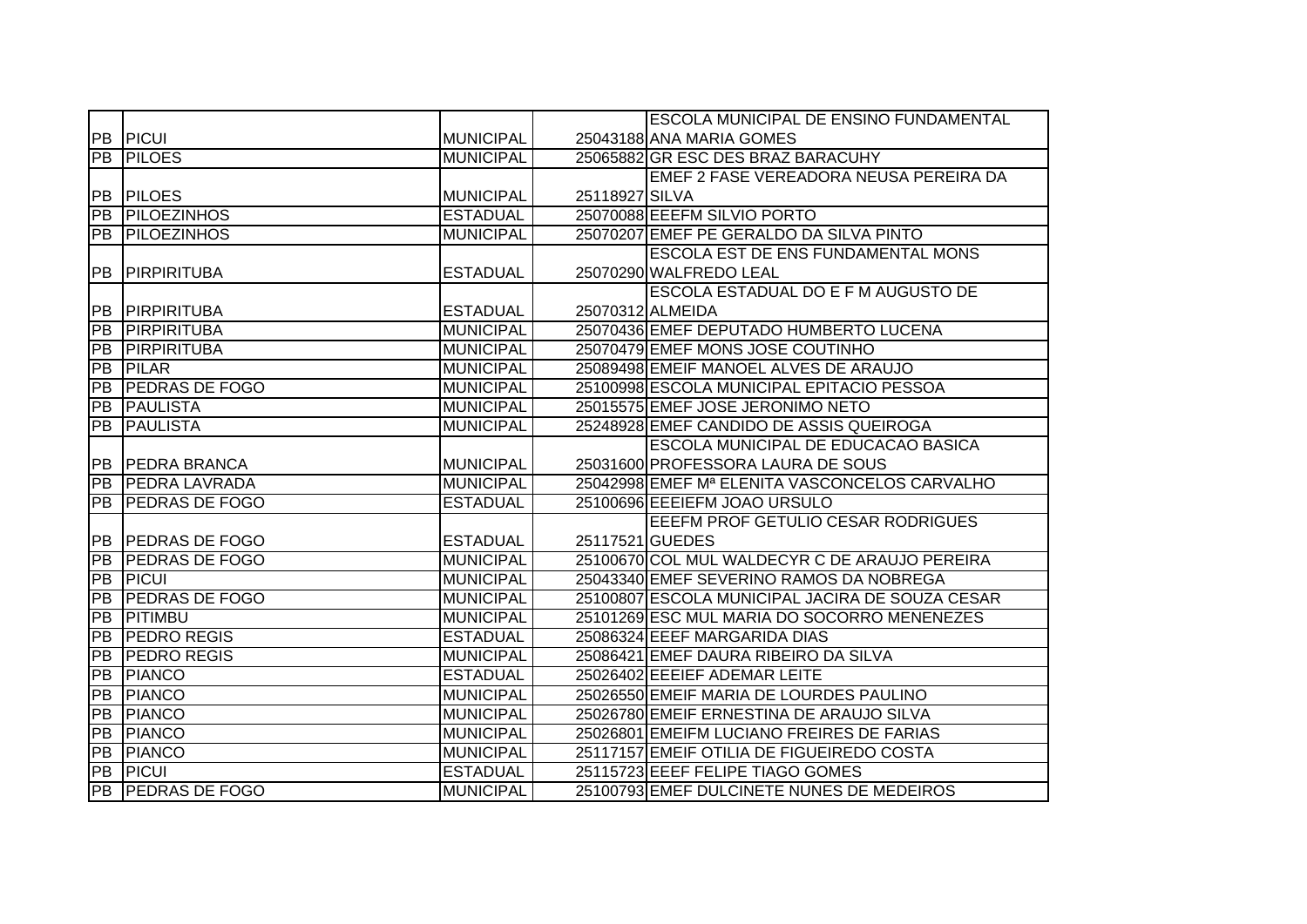|           |                           |                  | <b>ESC MUL DE ENSINO FUNDAMENTAL MONSENHOR</b>    |
|-----------|---------------------------|------------------|---------------------------------------------------|
|           | <b>PB SALGADINHO</b>      | <b>MUNICIPAL</b> | 25038940 MANOEL VIEIRA                            |
|           | <b>PB REMIGIO</b>         | <b>MUNICIPAL</b> | 25058002 ESC MUL ENS FUND JULIA VITORIO           |
|           | <b>PB REMIGIO</b>         | <b>MUNICIPAL</b> | 25058053 EMEF ESTANISLAU ELOY                     |
|           | <b>PB RIACHAO</b>         | <b>MUNICIPAL</b> | 25059068 EMPG MENINO JESUS                        |
|           | PB RIACHAO DO BACAMARTE   | <b>ESTADUAL</b>  | 25081349 EEEFM ADAUTO CABRAL DE VASCONCELOS       |
|           | PB RIACHAO DO BACAMARTE   | <b>MUNICIPAL</b> | 25081152 EMEF DEOLINDA MARIA DO AMARAL            |
|           | PB RIACHAO DO POCO        | <b>MUNICIPAL</b> | 25090542 EMEIEF JOAO FERREIRA ALVES               |
| PB        | <b>RIACHO DOS CAVALOS</b> | <b>ESTADUAL</b>  | 25003410 EEEFM DANIEL CARNEIRO                    |
| <b>PB</b> | PIRPIRITUBA               | <b>MUNICIPAL</b> | 25070517 E M E F NOSSA SENHORA APARECIDA          |
| PB        | <b>RIO TINTO</b>          | <b>ESTADUAL</b>  | 25087878 EEIEFM GUILHERME DA SILVEIRA             |
| PB        | <b>QUEIMADAS</b>          | <b>MUNICIPAL</b> | 25110888 EMEF ANTONIO VITAL DO REGO               |
| PB        | SALGADO DE SAO FELIX      | <b>ESTADUAL</b>  | 25082922 EEEIEFM ANA RIBEIRO                      |
| PB        | <b>SANTA CECILIA</b>      | <b>MUNICIPAL</b> | 25085557 ESC MUL ANTONIO DA COSTA GOMES           |
| PB        | <b>SANTA CRUZ</b>         | <b>ESTADUAL</b>  | 25017080 EEEFM VALDEMIRO W DE OLIVEIRA            |
| PB        | <b>SANTA CRUZ</b>         | <b>MUNICIPAL</b> | 25017179 EMEF ADAUTO FERREIRA DE ANDRADE          |
| PB        | <b>SANTA HELENA</b>       | <b>ESTADUAL</b>  | 25009923 EEEF PROF JOSE BENTO                     |
|           | <b>PB SANTA HELENA</b>    | <b>MUNICIPAL</b> | 25009877 EMEFM NORMAL PE JOSE DE ANCHIETA         |
|           | <b>PB SANTA INES</b>      | <b>ESTADUAL</b>  | 25028103 EEEFM ENEAS LEITE                        |
|           | <b>PB SOLANEA</b>         | <b>MUNICIPAL</b> | 25060317 EMEF DR EVANDRO SOARES                   |
|           | PB RIACHO DOS CAVALOS     | <b>MUNICIPAL</b> | 25105710 ESC MUL MARIA CARNEIRO VAZ               |
| PB        | <b>SANTA LUZIA</b>        | <b>ESTADUAL</b>  | 25039075 EEEFM ARLINDO BENTO DE MORAIS            |
| PB        | PITIMBU                   | <b>MUNICIPAL</b> | 25101285 EMEF MARIA TAVARES FREIRE                |
|           | <b>PB POCINHOS</b>        | <b>MUNICIPAL</b> | 25057073 COLEGIO MUNICIPAL PADRE GALVAO           |
|           | <b>PB POCINHOS</b>        | <b>MUNICIPAL</b> | 25057391 EMEF MANOEL AGOSTINHO DA SILVA           |
|           | <b>PB POCINHOS</b>        | <b>MUNICIPAL</b> | 25057499 EMEF MARIA DA GUIA SALES                 |
| PB        | <b>POCO DANTAS</b>        | <b>MUNICIPAL</b> | 25013645 EMEIFM ROSA DIAS DO NASCIMENTO           |
| PB        | POMBAL                    | <b>ESTADUAL</b>  | 25016032 EEEEF AMELIA MARIA DA LUZ                |
| PB        | <b>POMBAL</b>             | <b>MUNICIPAL</b> | 25016539 EMEF FRANCISCO JOSE DE SANTANA           |
|           | <b>PB REMIGIO</b>         | <b>MUNICIPAL</b> | 25057987 EMEF ANTONIO CARNEIRO FILHO              |
|           | <b>PB POMBAL</b>          | <b>MUNICIPAL</b> | 25113801 EMEF DECISAO                             |
|           | <b>PB REMIGIO</b>         | <b>ESTADUAL</b>  | 25057839 EEEF DR CUNHA LIMA                       |
|           |                           |                  | EMEIF PROF <sup>a</sup> MARIA DE LOURDES NUNES DE |
|           | PB PRATA                  | <b>MUNICIPAL</b> | 25046985 MENEZES                                  |
|           |                           |                  | <b>EMEF CARLOS ALBERTO MEDEIROS DUARTE</b>        |
|           | <b>PB PRINCESA ISABEL</b> | <b>MUNICIPAL</b> | 25037099 SOBREIRA                                 |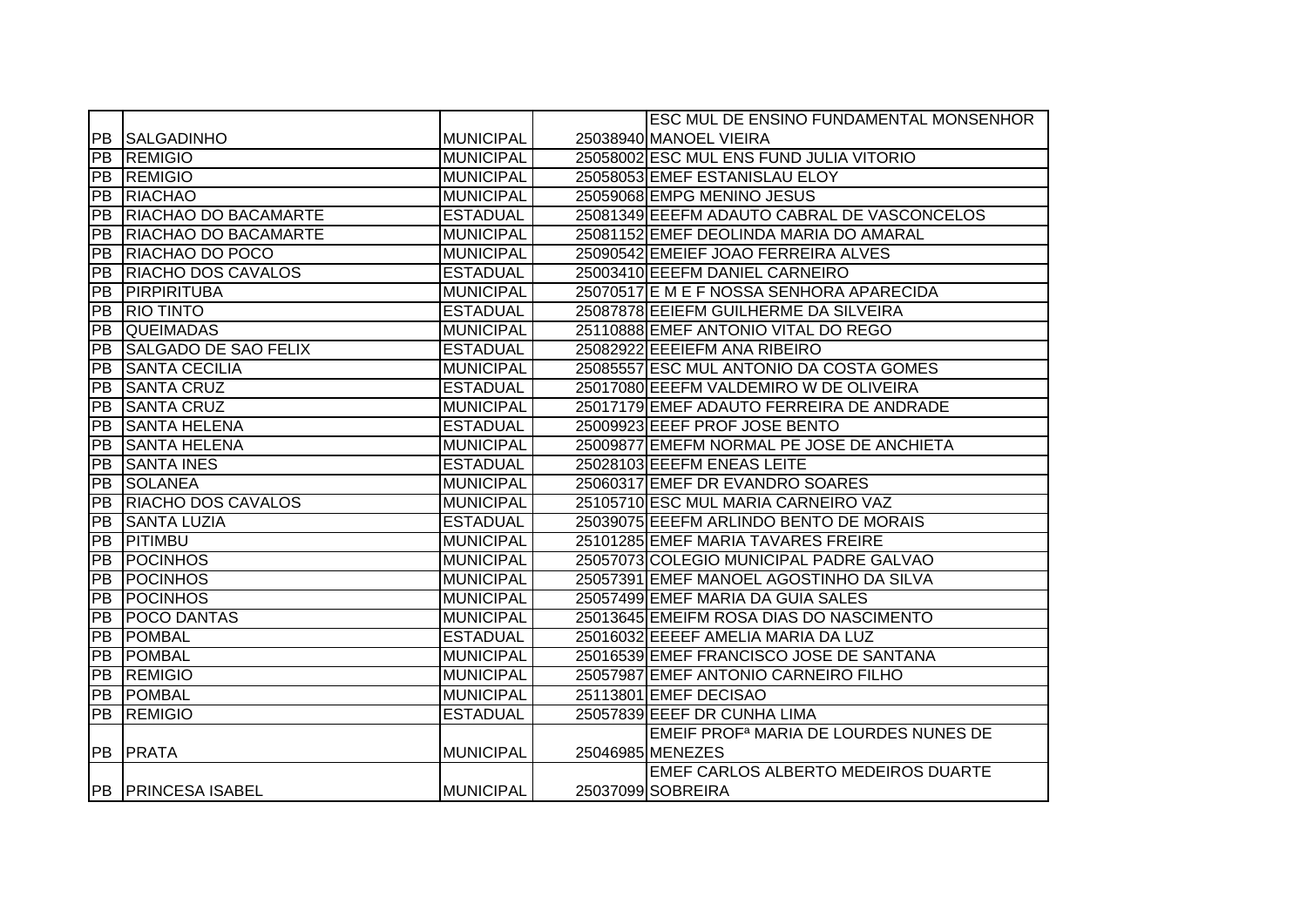|                 | <b>PB PUXINANA</b>   | <b>MUNICIPAL</b> | 25078925 GR ESC PRES COSTA E SILVA              |
|-----------------|----------------------|------------------|-------------------------------------------------|
|                 | <b>PB QUEIMADAS</b>  | <b>ESTADUAL</b>  | 25078992 EEEFM FRANCISCO E DO REGO              |
|                 | <b>PB QUEIMADAS</b>  | <b>ESTADUAL</b>  | 25079115 EEEF JOSE TAVARES                      |
| IPB.            | <b>QUEIMADAS</b>     | <b>MUNICIPAL</b> | 25079298 EMEIF PROFESSOR JOSE MIRANDA           |
| PB              | <b>QUEIMADAS</b>     | <b>MUNICIPAL</b> | 25079786 ESC MUL JOSE CORDEIRO DA SILVA         |
| PB              | PITIMBU              | <b>ESTADUAL</b>  | 25101072 EEEFM DR JOAO GONCALVES                |
|                 | <b>PB POMBAL</b>     | <b>MUNICIPAL</b> | 25111213 GR ESC MUL VIDA NOVA                   |
|                 | <b>PB SOBRADO</b>    | <b>MUNICIPAL</b> | 25090682 EMEF JOSE ANTONIO DE OLIVEIRA          |
|                 | <b>PB UIRAUNA</b>    | <b>ESTADUAL</b>  | 25012959 EEEF ERNANI SATIRO                     |
| PB              | <b>TEIXEIRA</b>      | <b>MUNICIPAL</b> | 25037960 EMEF JOSE ELIAS DE AMORIM              |
| PB              | <b>TEIXEIRA</b>      | <b>MUNICIPAL</b> | 25037978 EMEF MARIA NUNES FERREIRA              |
| <b>PB</b>       | <b>TEIXEIRA</b>      | <b>MUNICIPAL</b> | 25038290 EMEF CAP JOAO ALVES DE LIRA            |
| PB              | <b>TENORIO</b>       | <b>MUNICIPAL</b> | 25041436 ESC MUL ENS FUND JOAO FONTES RANGEL    |
|                 | PB TENORIO           | <b>MUNICIPAL</b> | 25116550 EMILIA SATURNINO DA SILVA              |
| PB              | <b>TRIUNFO</b>       | <b>ESTADUAL</b>  | 25012185 EEEF ANTONIO FRANCISCO DUARTE          |
|                 |                      |                  | ESCOLA REUNIDA DE EIFM NORMAL PADRE             |
|                 | <b>PB TAVARES</b>    | <b>MUNICIPAL</b> | 25037439 TAVARES                                |
|                 | <b>PB TRIUNFO</b>    | <b>MUNICIPAL</b> | 25012533 EMEF LUIS GOMES DE BRITO               |
| PB              | <b>TAPEROA</b>       | <b>MUNICIPAL</b> | 25050923 EMEF CEL PEDRO DE FARIAS               |
|                 | <b>PB UIRAUNA</b>    | <b>MUNICIPAL</b> | 25013238 EMEIEF BENEVENUTO MARIANO              |
|                 | <b>PB</b> UMBUZEIRO  | <b>MUNICIPAL</b> | 25085522 ESC MUL MARIA PESSOA CAVALCANTE        |
| <b>PB</b>       | <b>UMBUZEIRO</b>     | <b>MUNICIPAL</b> | 25085573 GR MUL JOAO INACIO CATU                |
| PB              | <b>VIEIROPOLIS</b>   | <b>ESTADUAL</b>  | 25019740 EEEF MARIA MOREIRA PINTO               |
| $\overline{PB}$ | <b>VIEIROPOLIS</b>   | <b>MUNICIPAL</b> | 25019775 EMEF AGRIPINO FERNANDES DAS CHAGAS     |
| PB              | <b>VISTA SERRANA</b> | <b>ESTADUAL</b>  | 25014226 EEEFM MANOEL MEDEIROS DE ARAUJO        |
| PB              | <b>ZABELE</b>        | <b>ESTADUAL</b>  | 25048368 EEEFM PROF MARIA CELESTE DO NASCIMENTO |
| PB              | <b>TRIUNFO</b>       | <b>MUNICIPAL</b> | 25012460 EMEF JOSE ADRIANO DE ANDRADE           |
| PB              | <b>SUME</b>          | <b>ESTADUAL</b>  | 25049577 EEEIEF PRESIDENTE VARGAS               |
| PB              | <b>SOLANEA</b>       | <b>MUNICIPAL</b> | 25060651 EMEF ERNESTINA PINTO                   |
| <b>PB</b>       | <b>SOLANEA</b>       | <b>MUNICIPAL</b> | 25118820 EMEF JOSE MENINO DE OLIVEIRA           |
| PB              | <b>SOLEDADE</b>      | <b>MUNICIPAL</b> | 25058738 EMEF MARIA LUCIA MATIAS DE OLIVEIRA    |
|                 |                      |                  | ESCOLA MUNICIPAL PROFESSOR LUIZ GONZAGA         |
|                 | <b>PB SOLEDADE</b>   | <b>MUNICIPAL</b> | 25058770 BURITY                                 |
|                 |                      |                  | ESCOLA MUNICIPAL PROFESSORA MARIA DO            |
|                 | <b>PB SOLEDADE</b>   | <b>MUNICIPAL</b> | 25058797 CARMO ARAUJO SOUTO                     |
|                 | <b>PB SOSSEGO</b>    | <b>MUNICIPAL</b> | 25110438 EMEF MANOEL DELMIRO FERREIRA           |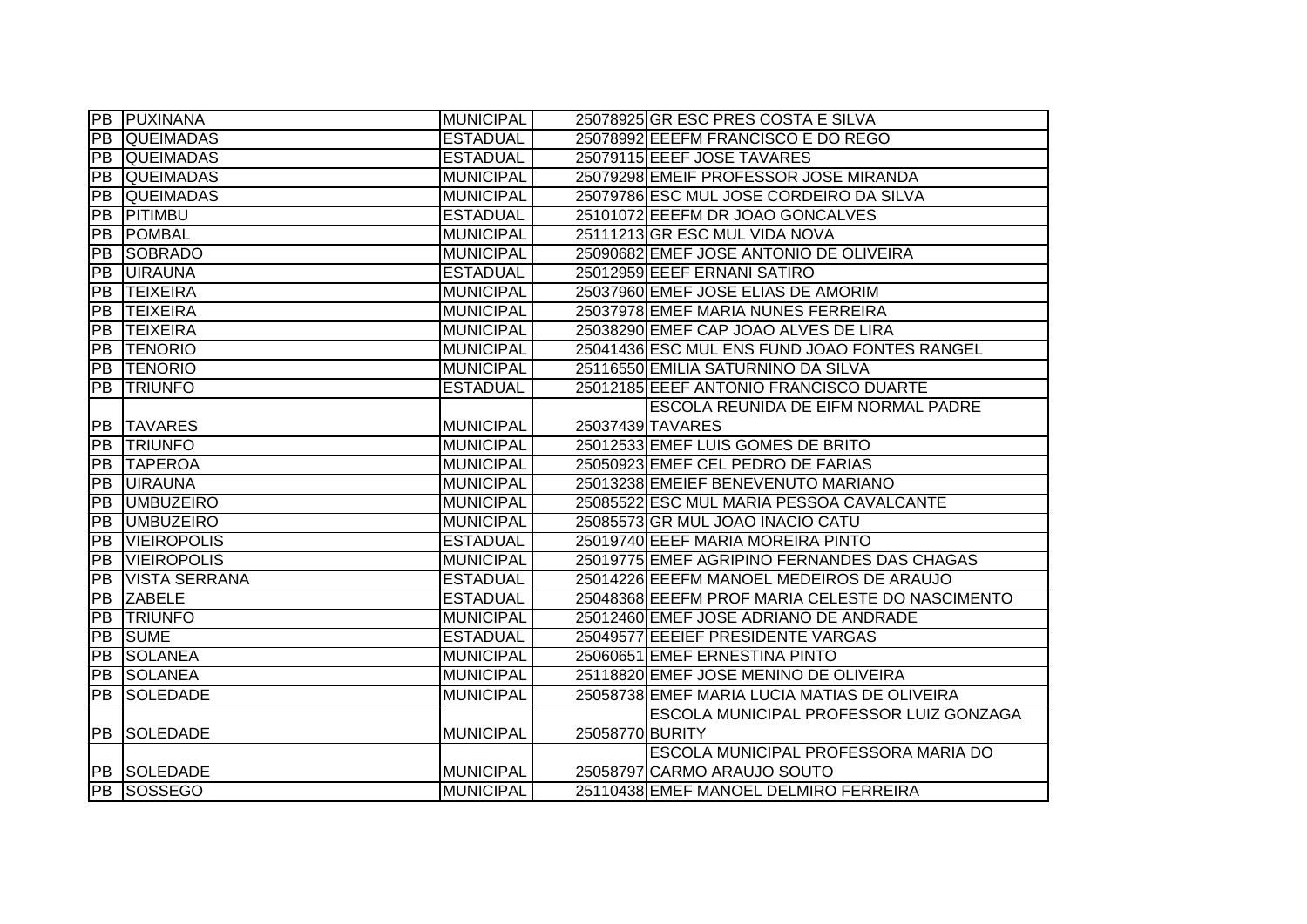|                 | <b>PB TEIXEIRA</b>             | <b>MUNICIPAL</b> | 25037870 EMEF SILVEIRA DANTAS                        |
|-----------------|--------------------------------|------------------|------------------------------------------------------|
| PB              | <b>SUME</b>                    | <b>ESTADUAL</b>  | 25049496 EEEFM PROF JOSE GONCALVES DE QUEIROZ        |
| PB              | <b>SUME</b>                    | <b>MUNICIPAL</b> | 25050249 UMEIEF MARIA LEITE RAFAEL                   |
| PB              | <b>SUME</b>                    | <b>MUNICIPAL</b> | 25050303 UMEIF NECO SOARES                           |
|                 |                                |                  | ESCOLA AGROTECNICA DEP EVALDO G DE                   |
|                 | <b>PB SUME</b>                 | MUNICIPAL        | 25111353 QUEIROZ                                     |
| PB              | <b>ITAPEROA</b>                | <b>ESTADUAL</b>  | 25050435 EEEFM MELQUIADES VILAR                      |
|                 |                                |                  | ESCOLA ESTADUAL DE ENSINO FUNDAMENTAL E              |
| PB              | <b>TAPEROA</b>                 | <b>ESTADUAL</b>  | 25050486 EJA FELIX DALTRO                            |
| <b>PB</b>       | <b>TAPEROA</b>                 | <b>ESTADUAL</b>  | 25050494 EEEF ISMENIA MACHADO                        |
| <b>PB</b>       | <b>TAPEROA</b>                 | <b>ESTADUAL</b>  | 25050508 EEEF SAO JOSE                               |
| PB              | <b>TAPEROA</b>                 | <b>MUNICIPAL</b> | 25050630 EMEIEF MELQUIADES FERNANDES PIMENTA         |
| <b>PB</b>       | <b>SOUSA</b>                   | <b>MUNICIPAL</b> | 25019090 EMEF OTACILIO GOMES DE SA                   |
| PB              | <b>SOBRADO</b>                 | <b>MUNICIPAL</b> | 25113771 EMEF JOAQUIM BRAZ PEREIRA                   |
| $\overline{PB}$ | <b>PAULISTA</b>                | <b>ESTADUAL</b>  | 25115219 EEEF PROFESSORA MARGARIDA MEDEIROS          |
| PE              | <b>RECIFE</b>                  | <b>MUNICIPAL</b> | 26170779 ESCOLA MUNICIPAL CHICO MENDES               |
| PE              | <b>RECIFE</b>                  | <b>MUNICIPAL</b> | 26168073 ESCOLA MUNICIPAL DO BARRO                   |
|                 |                                |                  | ESCOLA MUNICIPAL PROFESSOR ORLANDO                   |
|                 | PE RECIFE                      | <b>MUNICIPAL</b> | 26158370 PARAHYM                                     |
|                 | <b>PE ARACOIABA</b>            | <b>MUNICIPAL</b> | 26148315 ESCOLA MUNICIPAL DOM PEDRO II               |
|                 |                                |                  |                                                      |
|                 | PE ITAPISSUMA                  | <b>MUNICIPAL</b> | 26147866 ESCOLA MUNICIPAL ZELIA MARIA DE SOUZA SILVA |
|                 | PE <b>IPOJUCA</b>              | <b>MUNICIPAL</b> | 26132704 ESCOLA MUNICIPAL AGRO URBANA                |
|                 | PE <b>IPOJUCA</b>              | <b>MUNICIPAL</b> | 26131986 GR ESC DR MANOEL LUIZ CAVALCANTI UCHOA      |
| PE              | <b>SAO LOURENCO DA MATA</b>    | <b>ESTADUAL</b>  | 26129388 ESCOLA PROFº AGAMENON MAGALHAES             |
| <b>PE</b>       | <b>SAO LOURENCO DA MATA</b>    | <b>MUNICIPAL</b> | 26129345 ESCOLA MUN CLODOALDO GOMES DE ARAUJO        |
| PE              | <b>SAO LOURENCO DA MATA</b>    | <b>MUNICIPAL</b> | 26129183 ESCOLA MUNICIPAL INACIO GOMES DA SILVA      |
|                 |                                |                  | <b>ESCOLA DE REFERENCIA EM ENSINO MEDIO</b>          |
| <b>PE</b>       | <b>SAO LOURENCO DA MATA</b>    | <b>ESTADUAL</b>  | 26129094 CONDE PEREIRA CARNEIRO                      |
|                 |                                |                  | <b>ESCOLA DE REFERENCIA EM ENSINO MEDIO</b>          |
|                 | <b>PE SAO LOURENCO DA MATA</b> | <b>ESTADUAL</b>  | 26129086 CONDE CORREA DE ARAUJO                      |
|                 |                                |                  |                                                      |
|                 | <b>PE SAO LOURENCO DA MATA</b> | <b>MUNICIPAL</b> | 26129035 COLEGIO MUNICIPAL MINISTRO APOLONIO SALES   |
|                 | <b>PE RECIFE</b>               | <b>MUNICIPAL</b> | 26127873 ESCOLA MUNICIPAL HENFIL                     |
|                 | <b>PE RECIFE</b>               | <b>MUNICIPAL</b> | 26127024 ESCOLA MUNICIPAL CELIA ARRAES               |
|                 | PE RECIFE                      | <b>MUNICIPAL</b> | 26126672 ESCOLA MUNICIPAL MAURICIO DE NASSAU         |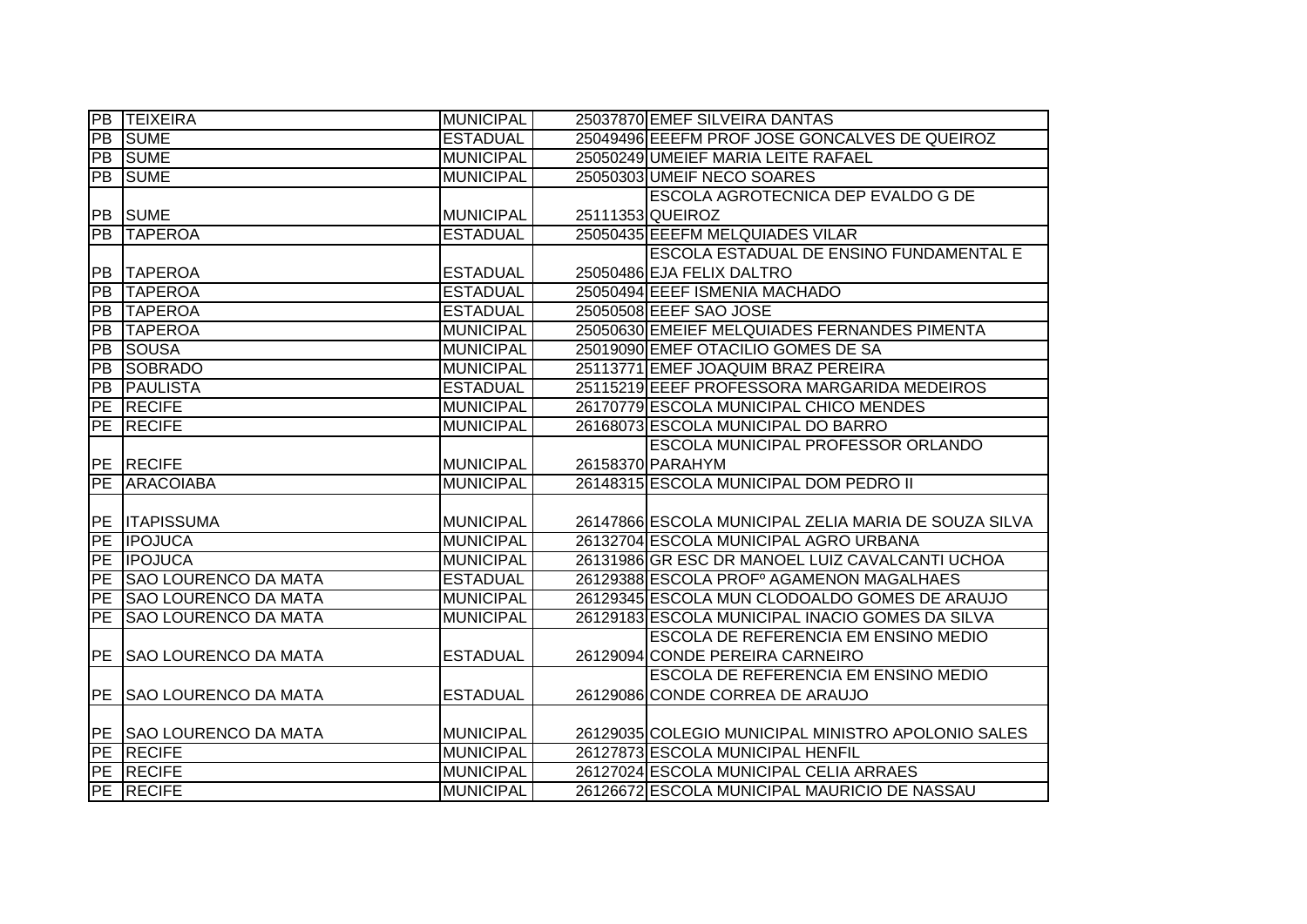|                 | PE RECIFE                      | <b>ESTADUAL</b>  |                 | 26124874 ESCOLA MISSIONARIO SAO BENTO              |
|-----------------|--------------------------------|------------------|-----------------|----------------------------------------------------|
|                 |                                |                  |                 |                                                    |
|                 | PE RECIFE                      | <b>MUNICIPAL</b> |                 | 26124815 ESCOLA MUNICIPAL PROFESSOR SIMOES BARBOSA |
| PE              | <b>RECIFE</b>                  | <b>ESTADUAL</b>  |                 | 26123479 ESCOLA ALBERTO TORRES                     |
|                 | PE RECIFE                      | <b>MUNICIPAL</b> |                 | 26123380 ESCOLA MUNICIPAL ALTO DA BELA VISTA       |
|                 | <b>PE RECIFE</b>               | <b>ESTADUAL</b>  |                 | 26122634 ESCOLA POETA JONATAS BRAGA                |
|                 |                                |                  |                 | ESCOLA MUNICIPAL ENGENHEIRO UMBERTO                |
|                 | PE RECIFE                      | <b>MUNICIPAL</b> | 26120674 GONDIM |                                                    |
|                 |                                |                  |                 | ESCOLA MUNICIPAL PROFESSORA SONIA MARIA DE         |
|                 | PE RECIFE                      | <b>MUNICIPAL</b> |                 | 26120585 ARAUJO SOUZA                              |
| PE              | <b>RECIFE</b>                  | <b>MUNICIPAL</b> |                 | 26119196 ESCOLA MUNICIPAL TRES CARNEIROS           |
|                 |                                |                  |                 | <b>ESCOLA MUNICIPAL JULIO VICENTE ALVES DE</b>     |
| PE              | <b>RECIFE</b>                  | <b>MUNICIPAL</b> | 26118955 ARAUJO |                                                    |
| PE              | <b>OLINDA</b>                  | <b>ESTADUAL</b>  |                 | 26114860 ESCOLA TABAJARA                           |
|                 | PE OLINDA                      | <b>ESTADUAL</b>  |                 | 26113236 ESCOLA AUREA DE MOURA CAVALCANTI          |
| PE              | <b>MORENO</b>                  | <b>ESTADUAL</b>  |                 | 26111926 ESCOLA MARIA DO CEU BANDEIRA              |
|                 |                                |                  |                 | ESCOLA DE REFERENCIA EM ENSINO MEDIO               |
| <b>PE</b>       | <b>MORENO</b>                  | <b>ESTADUAL</b>  |                 | 26111870 CARDEAL DOM JAIME CAMAR                   |
| PE              | <b>JABOATAO DOS GUARARAPES</b> | <b>ESTADUAL</b>  |                 | 26111152 ESCOLA NOVA DIVINEA                       |
| PE              | <b>JABOATAO DOS GUARARAPES</b> | <b>ESTADUAL</b>  |                 | 26110857 ESCOLA ALZIRA DA FONSECA BREUEL           |
| PE              | JABOATAO DOS GUARARAPES        | <b>ESTADUAL</b>  |                 | 26110245 ESCOLA SENADOR ADERBAL JUREMA             |
| <b>PE</b>       | JABOATAO DOS GUARARAPES        | <b>ESTADUAL</b>  |                 | 26110229 ESCOLA PROF ODETE ANTUNES                 |
| $\overline{PE}$ | JABOATAO DOS GUARARAPES        | <b>MUNICIPAL</b> |                 | 26109298 ESCOLA MUNICIPAL PAULO MENELAU            |
| PE              | <b>CAMARAGIBE</b>              | <b>MUNICIPAL</b> |                 | 26107724 ESCOLA MUNICIPAL CLARA LOPES              |
| PE              | <b>ABREU E LIMA</b>            | <b>ESTADUAL</b>  |                 | 26107074 ESCOLA PROFA AZINETE RAMOS CARNEIRO       |
| <b>PE</b>       | <b>ABREU E LIMA</b>            | <b>ESTADUAL</b>  |                 | 26106701 ESCOLA PASTOR AMARO DE SENA               |
|                 |                                |                  |                 | <b>ESCOLA MUNICIPAL PROFESSOR MARCOS DE</b>        |
|                 | PE <b>ITAPISSUMA</b>           | <b>MUNICIPAL</b> |                 | 26106329 BARROS FREIRE                             |
| PE              | <b>ITAPISSUMA</b>              | <b>MUNICIPAL</b> |                 | 26106280 ESCOLA MUNICIPAL O MUNDO DA CRIANCA       |
| PE              | <b>ILHA DE ITAMARACA</b>       | <b>ESTADUAL</b>  |                 | 26106213 ESCOLA DE JAGUARIBE                       |
| PE              | <b>CARPINA</b>                 | <b>ESTADUAL</b>  |                 | 26087880 ESC DEPUTADO JOAO TEOBALDO DE AZEVEDO     |
| PE              | <b>IBIRAJUBA</b>               | <b>ESTADUAL</b>  |                 | 26084317 ESCOLA MANOEL MOREIRA DA COSTA            |
|                 | <b>PE CUPIRA</b>               | <b>ESTADUAL</b>  |                 | 26084201 ESCOLA PROFA MARIA DE LOURDES TEMPORAL    |
|                 | PE TEREZINHA                   | <b>ESTADUAL</b>  |                 | 26081180 ESCOLA MONSENHOR ALFREDO DAMASO           |
|                 |                                |                  |                 | ESCOLA DE REFERENCIA EM ENSINO MEDIO FREI          |
|                 | PE BOM CONSELHO                | <b>ESTADUAL</b>  |                 | 26072254 CAETANO DE MESSINA                        |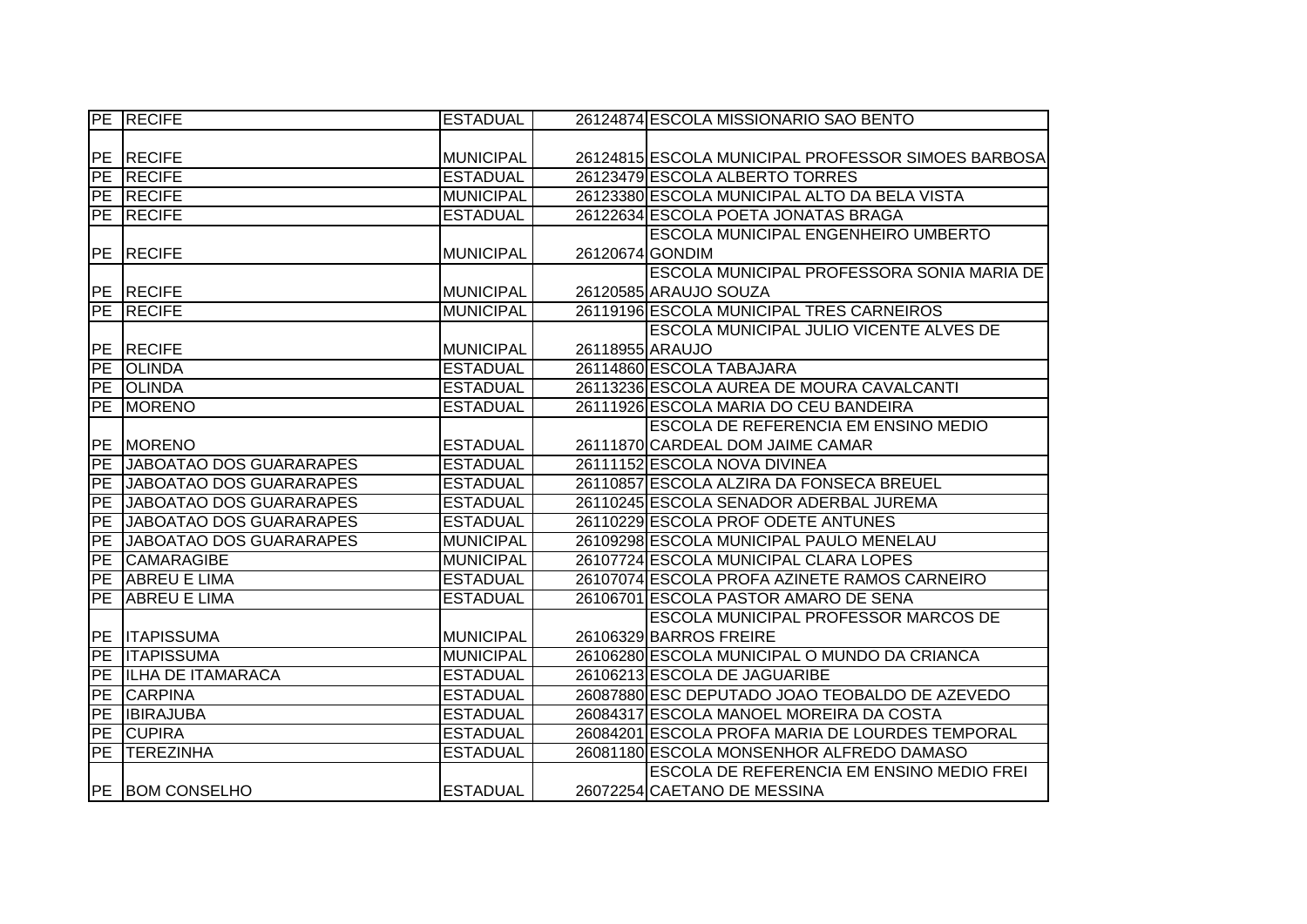|           | <b>PE BOM CONSELHO</b>     | <b>ESTADUAL</b>  |               | 26072149 ESCOLA CORONEL JOSE ABILIO                       |
|-----------|----------------------------|------------------|---------------|-----------------------------------------------------------|
|           | PE MACHADOS                | <b>ESTADUAL</b>  |               | 26070090 ESCOLA SEVERINO DE ANDRADE GUERRA                |
|           |                            |                  |               | GINASIO DE LIMOEIRO ARTHUR CORREIA DE                     |
|           | <b>PE LIMOEIRO</b>         | <b>ESTADUAL</b>  |               | 26069652 OLIVEIRA                                         |
|           | <b>PE LIMOEIRO</b>         | <b>ESTADUAL</b>  |               | 26069210 ESCOLA PROF <sup>a</sup> JANDIRA DE ANDRADE LIMA |
|           | PE BOM JARDIM              | <b>ESTADUAL</b>  |               | 26067552 ESCOLA RAIMUNDO HONORIO                          |
|           | PE FREI MIGUELINHO         | <b>ESTADUAL</b>  |               | 26063530 ESCOLA SAO JOSE                                  |
|           | PE TACAIMBO                | <b>ESTADUAL</b>  |               | 26063280 ESCOLA FRANCISCO DE ASSIS BARROS                 |
|           | PE RIACHO DAS ALMAS        | <b>ESTADUAL</b>  |               | 26060124 ESCOLA MANOEL BACELAR                            |
|           | PE BELO JARDIM             | <b>ESTADUAL</b>  |               | 26050137 ESCOLA MINISTRO MARCOS DE BARROS FREIRE          |
|           |                            |                  |               |                                                           |
|           | PE ALAGOINHA               | <b>ESTADUAL</b>  |               | 26049562 ESCOLA ESTADUAL GONCALO ANTUNES BEZERRA          |
|           | PE PETROLINA               | <b>ESTADUAL</b>  |               | 26036037 ESCOLA PROFESSOR SIMAO AMORIM DURANDO            |
|           |                            |                  |               | <b>ESC PROF SEBASTIAO FERREIRA RABELO</b>                 |
| PE        | SAO JOSE DO EGITO          | <b>ESTADUAL</b>  |               | 26019949 SOBRINHO                                         |
| PE        | <b>CARNAIBA</b>            | <b>ESTADUAL</b>  |               | 26016010 ESCOLA JOAO GOMES DOS REIS                       |
| PE        | <b>CALUMBI</b>             | <b>ESTADUAL</b>  |               | 26015625 ANTONIO GOMES DE LIMA                            |
| PE        | GRANITO                    | <b>ESTADUAL</b>  |               | 26004453 ESC NOSSA SENHORA DO BOM CONSELHO                |
|           |                            |                  |               |                                                           |
|           |                            |                  |               |                                                           |
|           | PE <b>IPOJUCA</b>          | <b>MUNICIPAL</b> |               | 26131749 ESCOLA MUNICIPAL NOSSA SRA DOS PRAZERES          |
|           | <b>PE IPOJUCA</b>          | <b>MUNICIPAL</b> |               | 26131498 ESCOLA MUNICIPAL SAO ROQUE                       |
|           | PE <b>IPOJUCA</b>          | <b>MUNICIPAL</b> |               | 26131277 ESCOLA MUNICIPAL SAO LUIZ                        |
|           |                            |                  |               | ESCOLA MUNICIPAL VALDEMIRO VIEIRA DE                      |
|           | PE JABOATAO DOS GUARARAPES | <b>MUNICIPAL</b> |               | 26177587 ALBUQUERQUE                                      |
| PE        | <b>IBIMIRIM</b>            | <b>ESTADUAL</b>  |               | 26027615 ESCOLA IRACEMA MOURA DE MORAES VERAS             |
|           | PE IGARASSU                | <b>ESTADUAL</b>  |               | 26105195 ESCOLA BRASILINO JOSE DE CARVALHO                |
| <b>PE</b> | <b>IGARASSU</b>            | <b>MUNICIPAL</b> |               | 26105268 ESCOLA FRANCISCO SIMOES DA COSTA                 |
|           | PE IGARASSU                | <b>MUNICIPAL</b> |               | 26105470 ESCOLA PROF JOSE ERONIDES                        |
| <b>PE</b> | <b>IGARASSU</b>            | <b>MUNICIPAL</b> |               | 26105764 ESCOLA SAO MARCOS                                |
| <b>PE</b> | <b>IGARASSU</b>            | <b>MUNICIPAL</b> |               | 26105870 ESCOLA JOSE LUIZ DE BARROS SAMPAIO               |
|           |                            |                  |               | ESCOLA COMUNITARIA SAMUEL RAIMUNDO DE                     |
|           | PE IGARASSU                | <b>MUNICIPAL</b> | 26150093 LIMA |                                                           |
|           | PE ILHA DE ITAMARACA       | <b>ESTADUAL</b>  |               | 26134857 ESCOLA MEDICO RUY DO REGO BARROS                 |
|           | PE ILHA DE ITAMARACA       | <b>MUNICIPAL</b> |               | 26106051 ESCOLA MUNICIPAL ABDIAS DE OLIVEIRA              |
|           | PE ILHA DE ITAMARACA       | <b>MUNICIPAL</b> |               | 26106086 ESCOLA MUNICIPAL JOAO PAULO II                   |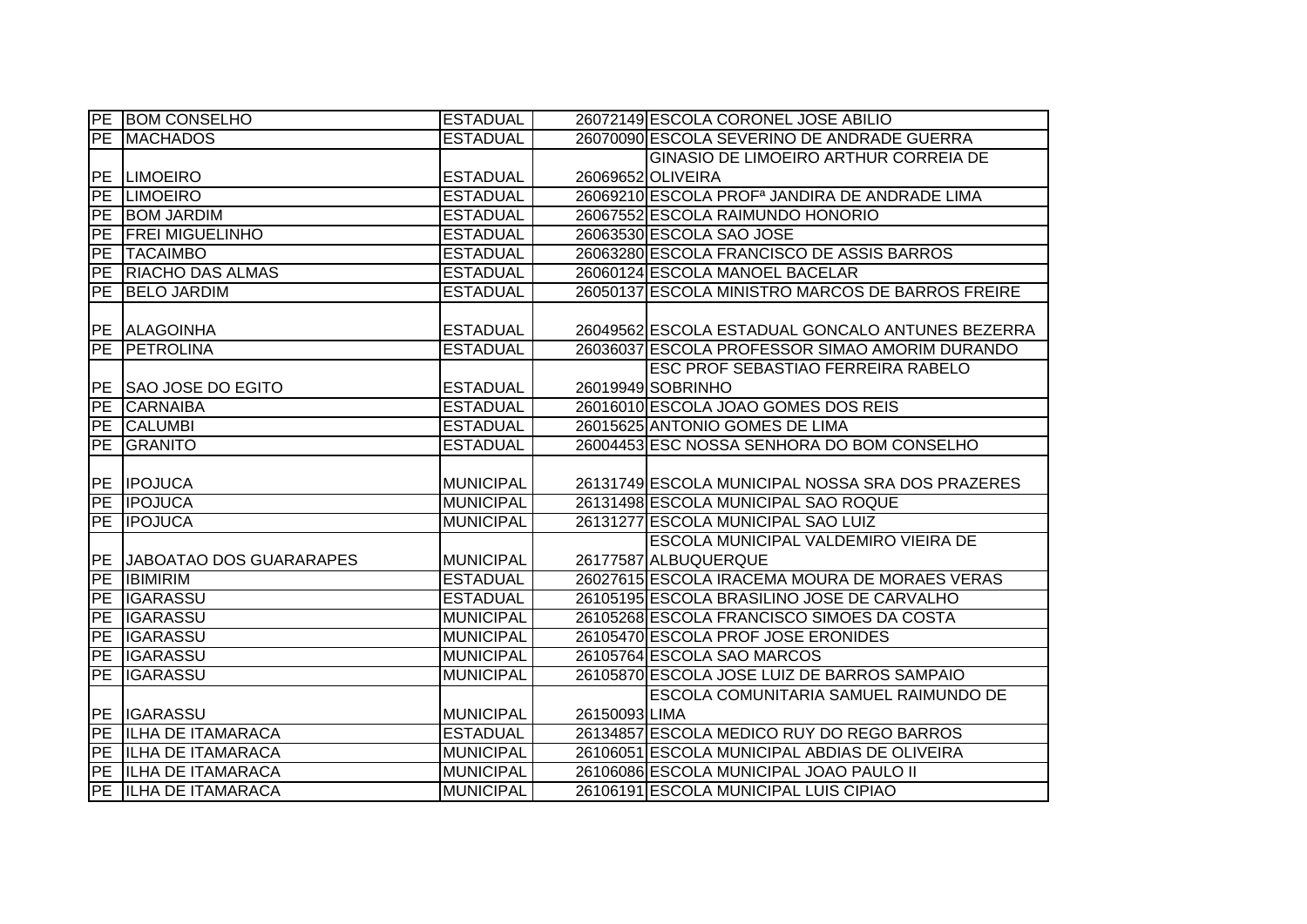|    | PE ILHA DE ITAMARACA       | <b>MUNICIPAL</b> |                 | 26155761 ESCOLA DORALICE ALVES AMARAL             |
|----|----------------------------|------------------|-----------------|---------------------------------------------------|
|    | PE GLORIA DO GOITA         | <b>ESTADUAL</b>  |                 | 26093600 ESCOLA PAROQUIAL DE MENORES              |
|    | <b>PE IPOJUCA</b>          | <b>MUNICIPAL</b> |                 | 26131790 ESCOLA MUL MAL HUMBERTO DE A C BRANCO    |
|    | PE JABOATAO DOS GUARARAPES | <b>MUNICIPAL</b> |                 | 26111110 ESCOLA MUNICIPAL MARIA DE LOURDES RAMOS  |
|    |                            |                  |                 | ESCOLA MUNICIPAL PROFESSORA ZULEIDE               |
|    | <b>PE ITAPISSUMA</b>       | <b>MUNICIPAL</b> |                 | 26106310 MARQUES VIEIRA                           |
|    |                            |                  |                 | ESCOLA DE REFERENCIA EM ENSINO MEDIO              |
|    | <b>PE ITAPISSUMA</b>       | <b>ESTADUAL</b>  |                 | 26106388 EURIDICE CADAVAL                         |
|    | <b>PE ITAPETIM</b>         | <b>ESTADUAL</b>  |                 | 26018314 ESCOLA TEREZA TORRES                     |
|    |                            |                  |                 | ESCOLA MUNICIPAL PROFESSOR ADERBAL                |
|    | PE IPOJUCA                 | <b>MUNICIPAL</b> | 26130904 JUREMA |                                                   |
|    | <b>PE IPOJUCA</b>          | <b>MUNICIPAL</b> |                 | 26132717 ESCOLA MUNICIPAL ASSEMBLEIA DE DEUS      |
|    | PE <b>IPOJUCA</b>          | <b>MUNICIPAL</b> |                 | 26131269 ESCOLA MUNICIPAL SANTA RITA              |
|    | PE IPOJUCA                 | <b>MUNICIPAL</b> |                 | 26131781 ESCOLA MUNICIPAL ELIZA EMILIA DE ALMEIDA |
|    | PE <b>IPOJUCA</b>          | <b>MUNICIPAL</b> |                 | 26131757 ESCOLA MUNICIPAL SANTO ELIAS             |
|    | <b>PE IPOJUCA</b>          | <b>MUNICIPAL</b> |                 | 26131595 ESCOLA MUNICIPAL SAO PAULO               |
| PE | <b>GAMELEIRA</b>           | <b>ESTADUAL</b>  |                 | 26099853 ESCOLA DR JAIME MONTEIRO                 |
|    |                            |                  |                 |                                                   |
|    | <b>PE IPOJUCA</b>          | <b>MUNICIPAL</b> |                 | 26141698 ESCOLA MUL NOSSA SRA DO PERPETUO SOCORRO |
|    |                            |                  |                 |                                                   |
|    | PE ARARIPINA               | <b>ESTADUAL</b>  |                 | 26000792 ESCOLA PROFESSOR MANOEL BONIFACIO COSTA  |
|    | PE AGUAS BELAS             | <b>ESTADUAL</b>  |                 | 26044447 ESCOLA INDIGENA MARECHAL RONDON          |
|    |                            |                  |                 | ESCOLA DE REFERENCIA EM ENSINO MEDIO              |
|    | PE GOIANA                  | <b>ESTADUAL</b>  |                 | 26088851 AUGUSTO GONDIM                           |
| PE | <b>CAMARAGIBE</b>          | <b>MUNICIPAL</b> |                 | 26107864 ESC. MUL, NOSSA SENHORA DO CARMO         |
|    |                            |                  |                 | ESCOLA TEOFILO SEVERINO DE ARRUDA - ENSINO        |
|    | PE   FREI MIGUELINHO       | <b>ESTADUAL</b>  |                 | 26063522 FUNDAMENTAL E MED                        |
|    |                            |                  |                 |                                                   |
|    | PE FERNANDO DE NORONHA     | <b>ESTADUAL</b>  |                 | 26132001 ESC ARQUIPELAGO DE FERNANDO DE NORONHA   |
|    | PE EXU                     | <b>ESTADUAL</b>  |                 | 26003210 ESCOLA SÃO VICENTE DE PAULA              |
|    | PE ESCADA                  | <b>ESTADUAL</b>  |                 | 26099497 ESCOLA VIGARIO PEDROSA ENSINO DE 1 GRAU  |
|    |                            |                  |                 | ESCOLA ESTADUAL JOAO BATISTA DE                   |
|    | PE CHA GRANDE              | <b>ESTADUAL</b>  |                 | 26093219 VASCONCELOS                              |
|    |                            |                  |                 | ESCOLA MUNICIPAL MARIA CARNEIRO DE                |
|    | PE ARACOIABA               | <b>MUNICIPAL</b> |                 | 26105926 ALBUQUERQUE                              |
|    | PE CAMARAGIBE              | <b>MUNICIPAL</b> |                 | 26144050 ESCOLA MUNICIPAL JOAO PAULO II           |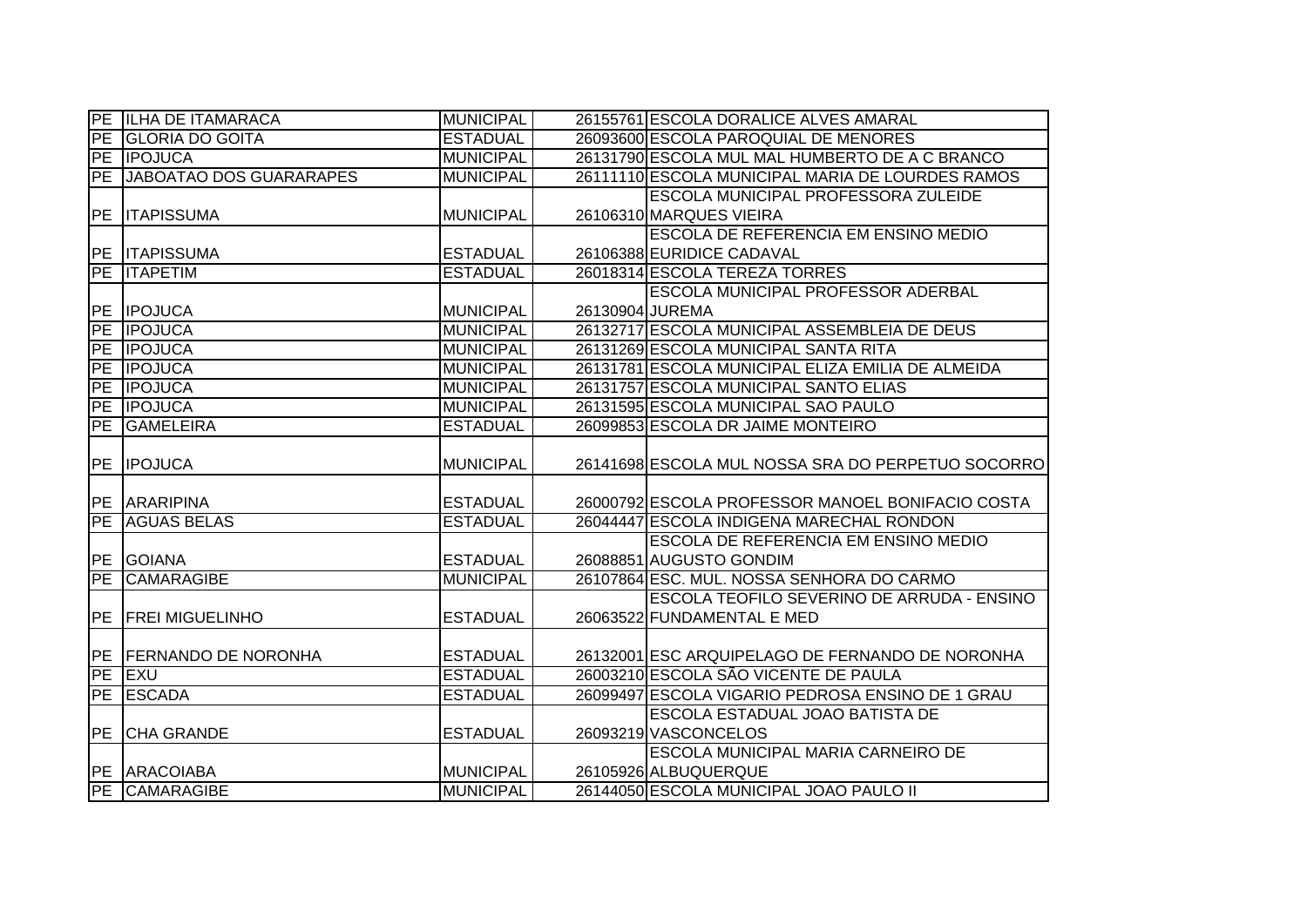|                 | PE ARACOIABA                    | <b>MUNICIPAL</b> | 26105942 ESCOLA DARIO COQUITA FERREIRA DA COSTA     |
|-----------------|---------------------------------|------------------|-----------------------------------------------------|
| PE              | CABO DE SANTO AGOSTINHO         | <b>MUNICIPAL</b> | 26129930 ESCOLA MANOEL MARIA CAETANO                |
| PE              | <b>CABO DE SANTO AGOSTINHO</b>  | <b>MUNICIPAL</b> | 26129833 ESCOLA DR HUMBERTO DA COSTA SOARES         |
|                 |                                 |                  | ESCOLA DE REFERENCIA EM ENSINO MEDIO                |
|                 | PE CABO DE SANTO AGOSTINHO      | <b>ESTADUAL</b>  | 26130114 PASTOR JOSE FLORENCIO R                    |
| PE              | <b>BARREIROS</b>                | <b>ESTADUAL</b>  | 26097354 ESCOLA CRISTIANO BARBOSA E SILVA           |
|                 | PE ARCOVERDE                    | <b>ESTADUAL</b>  | 26024780 ESCOLA LIONS ANTONIO MORENO                |
|                 |                                 |                  | <b>ESCOLA DE REFERENCIA EM ENSINO MEDIO</b>         |
|                 | PE JOAO ALFREDO                 | <b>ESTADUAL</b>  | 26068729 JARINA MAIA                                |
| PE              | <b>CATENDE</b>                  | <b>ESTADUAL</b>  | 26098270 ESCOLA COSTA AZEVEDO                       |
| <b>PE</b>       | <b>TAMANDARE</b>                | <b>ESTADUAL</b>  | 26103834 ESCOLA TAMANDARE ENS FUNDAMENTAL E MEDIO   |
|                 |                                 |                  |                                                     |
|                 | PE JABOATAO DOS GUARARAPES      | <b>MUNICIPAL</b> | 26111381 ESCOLA MUNICIPAL NOSSA SENHORA APARECIDA   |
| PE              | RIBEIRAO                        | <b>ESTADUAL</b>  | 26102633 ESCOLA PADRE AMERICO NOVAIS                |
|                 |                                 |                  | ESCOLA DE REFERENCIA EM ENSINO MEDIO                |
| <b>IPE</b>      | <b>RIO FORMOSO</b>              | <b>ESTADUAL</b>  | 26103745 WILSON DE ANDRADE BARRE                    |
| PE              | <b>SALGUEIRO</b>                | <b>ESTADUAL</b>  | 26011344 ESCOLA PROF URBANO GOMES DE SA             |
| PE              | <b>SANTA MARIA DO CAMBUCA</b>   | <b>ESTADUAL</b>  | 26064294 ESCOLA ESTADUAL JOAO DAVID DE SOUZA        |
| PE              | <b>SAO CAITANO</b>              | <b>ESTADUAL</b>  | 26062585 ESCOLA PIO XII- ENSINO FUNDAMENTAL E MEDIO |
| PE              | <b>SAO JOSE DA COROA GRANDE</b> | <b>ESTADUAL</b>  | 26104245 ESCOLA SAO FRANCISCO DE ASSIS              |
|                 |                                 |                  | ESCOLA DE REFERENCIA EM ENSINO MEDIO DR             |
|                 | PE SAO JOSE DO BELMONTE         | <b>ESTADUAL</b>  | 26012359 WALMY CAMPOS BEZERRA                       |
| PE              | <b>SAO JOSE DO BELMONTE</b>     | <b>ESTADUAL</b>  | 26013185 ESC PROF MANOEL DE QUEIROZ                 |
|                 |                                 |                  |                                                     |
|                 | PE SÃO LOURENÇO DA MATA         | <b>MUNICIPAL</b> | 26129302 ESCOLA MUN SENADOR JOSE ERMIRIO DE MORAES  |
| PE              | SÃO LOURENÇO DA MATA            | <b>MUNICIPAL</b> | 26129655 ESCOLA MUNICIPAL TIRADENTES                |
| $\overline{PE}$ | <b>SERRA TALHADA</b>            | <b>ESTADUAL</b>  | 26020963 ESCOLA ANTONIO TIMOTEO                     |
| PE              | <b>SIRINHAEM</b>                | <b>ESTADUAL</b>  | 26104601 ESCOLA ESTADUAL BARRA DO SIRINHAEM         |
| <b>PE</b>       | <b>RECIFE</b>                   | <b>MUNICIPAL</b> | 26170710 ESCOLA MUNICIPAL SITIO DO BERARDO          |
| <b>PE</b>       | <b>SURUBIM</b>                  | <b>ESTADUAL</b>  | 26064642 ESCOLA MARIA CECILIA BARBOSA LEAL          |
| PE              | <b>TACARATU</b>                 | <b>ESTADUAL</b>  | 26043408 ESCOLA PRINCESA ISABEL                     |
|                 | PE VITORIA DE SANTO ANTAO       | <b>ESTADUAL</b>  | 26095319 ESCOLA DE NATUBA                           |
|                 | PE RECIFE                       | <b>MUNICIPAL</b> | 26168111 ESCOLA MUNICIPAL DO PANTANAL               |
|                 | <b>PE RECIFE</b>                | <b>ESTADUAL</b>  | 26123592 ESCOLA PROFESSOR TRAJANO DE MENDONCA       |
|                 | PE JOAO ALFREDO                 | <b>ESTADUAL</b>  | 26068877 ESCOLA NOSSA SENHORA AUXILIADORA           |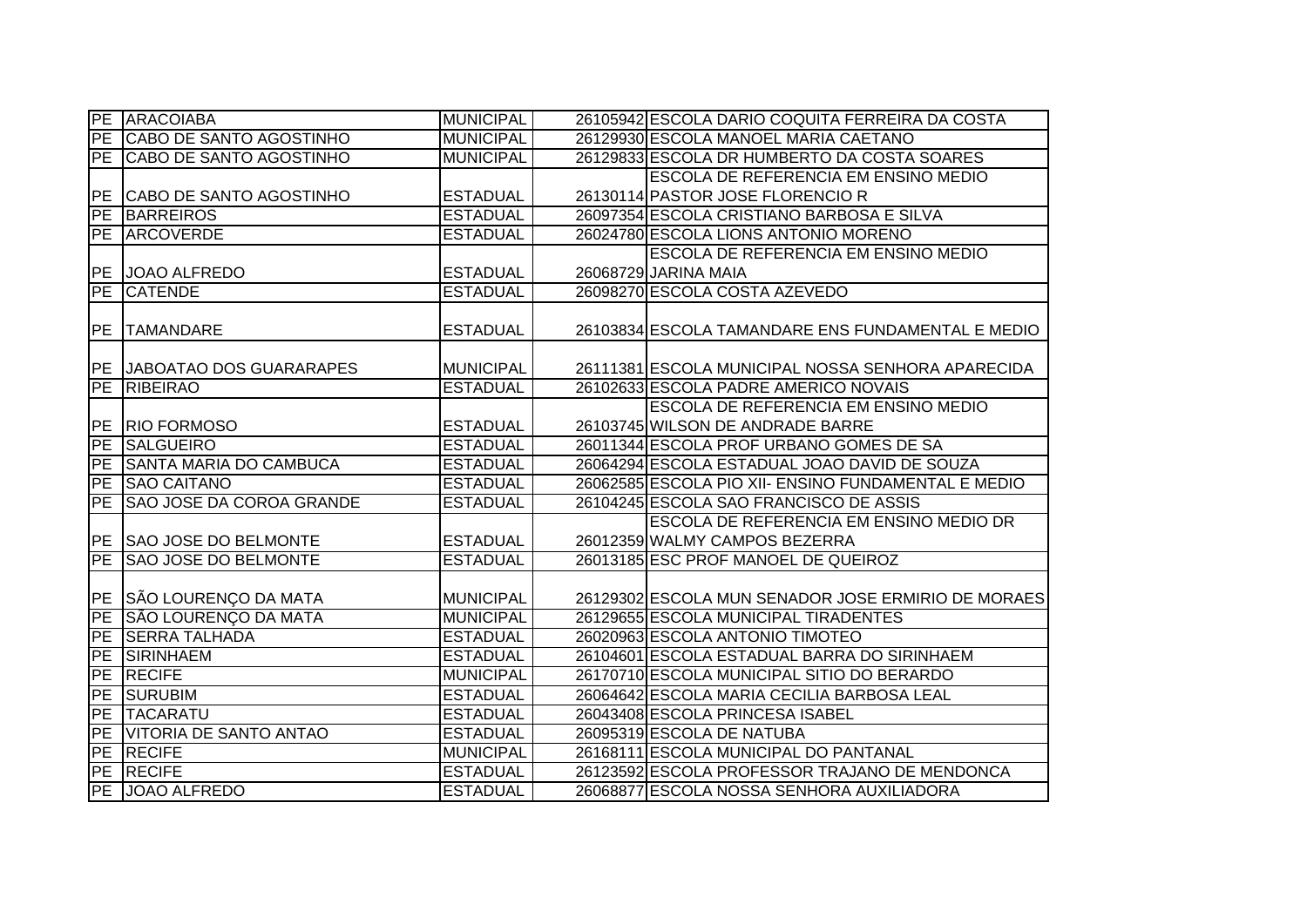|                 | PE MORENO          | <b>MUNICIPAL</b> | 26111837 ESC MUNICIPAL PADRE EDMUNDO KLEIPOOL    |
|-----------------|--------------------|------------------|--------------------------------------------------|
| PE              | <b>PALMARES</b>    | <b>ESTADUAL</b>  | 26167158 ESCOLA PROFESSORA GALTEMIR LINS         |
|                 | PE PANELAS         | <b>ESTADUAL</b>  | 26178656 ESCOLA EREM DE PANELAS                  |
|                 | PE PASSIRA         | <b>ESTADUAL</b>  | 26070782 ESCOLA CONEGO FERNANDO PASSOS           |
|                 |                    |                  | ESCOLA DE REFERENCIA EM ENSINO MEDIO             |
|                 | PE PASSIRA         | <b>ESTADUAL</b>  | 26070880 MANOEL GUILHERME DA SIL                 |
| $\overline{P}E$ | PAUDALHO           | <b>ESTADUAL</b>  | 26091259 ESCOLA CONFEDERACAO DO EQUADOR          |
|                 | PE PAUDALHO        | <b>ESTADUAL</b>  | 26091291 ESCOLA MONS LANDELINO BARRETO LINS      |
|                 | PE PAUDALHO        | <b>ESTADUAL</b>  | 26169975 ESCOLA JOSE ANTONIO FAGUNDES            |
| PE              | PAULISTA           | <b>ESTADUAL</b>  | 26115883 ESCOLA DE PAULISTA                      |
|                 | PE PESQUEIRA       | <b>ESTADUAL</b>  | 26058960 ESCOLA ESTADUAL CRISTO REI              |
|                 | <b>PE POMBOS</b>   | <b>ESTADUAL</b>  | 26093995 ESC CAPITAO MANOEL GOMES D ASSUNCAO     |
|                 | <b>PE RECIFE</b>   | <b>ESTADUAL</b>  | 26122545 ESCOLA DOM CARLOS COELHO                |
|                 |                    |                  | ESCOLA DE REFERENCIA EM ENSINO MEDIO JOAO        |
|                 | PE RIBEIRAO        | <b>ESTADUAL</b>  | 26102552 LOPES DE SIQUEIRA                       |
|                 | PE RECIFE          | <b>ESTADUAL</b>  | 26126290 ESCOLA MARIA AMALIA                     |
|                 | PE RECIFE          | <b>MUNICIPAL</b> | 26127784 ESCOLA MUNICIPAL JOAO PESSOA GUERRA     |
|                 | PE RECIFE          | <b>MUNICIPAL</b> | 26120720 ESCOLA MUNICIPAL DRAOMIRO CHAVES AGUIAR |
|                 | <b>PE RECIFE</b>   | <b>ESTADUAL</b>  | 26134180 ESCOLA PROFESSOR JOEL PONTES            |
|                 | <b>PE RECIFE</b>   | <b>ESTADUAL</b>  | 26128586 ESCOLA SAO JUDAS TADEU                  |
|                 | <b>PE RECIFE</b>   | <b>ESTADUAL</b>  | 26128403 ESCOLA PADRE NERCIO RODRIGUES           |
|                 |                    |                  | ESCOLA DE REFERENCIA EM ENSINO MEDIO             |
|                 | PE RECIFE          | <b>ESTADUAL</b>  | 26122839 OTHON PARAISO                           |
|                 | <b>PE RECIFE</b>   | <b>ESTADUAL</b>  | 26126443 ESCOLA NOSSA SENHORA DE FATIMA          |
|                 | <b>PE RECIFE</b>   | <b>ESTADUAL</b>  | 26122880 ESC PRESIDENTE ARTHUR DA COSTA E SILVA  |
|                 | <b>PE RECIFE</b>   | <b>ESTADUAL</b>  | 26126125 ESCOLA DOM BOSCO                        |
|                 | PE RECIFE          | <b>ESTADUAL</b>  | 26125978 ESCOLA ALVARO LINS                      |
| PE              | <b>RECIFE</b>      | <b>ESTADUAL</b>  | 26125080 ESCOLA LUIS DE CAMOES                   |
|                 |                    |                  | ESCOLA DE REFERENCIA EM ENSINO MEDIO JOAO        |
|                 | <b>PE RECIFE</b>   | <b>ESTADUAL</b>  | 26125048 BEZERRA                                 |
|                 | <b>PE RECIFE</b>   | <b>ESTADUAL</b>  | 26124491 ESCOLA AFRANIO GODOY                    |
|                 |                    |                  | ESCOLA DE REFERENCIA EM ENSINO MEDIO             |
|                 | PE RECIFE          | <b>ESTADUAL</b>  | 26127334 JORNALISTA TRAJANO CHAC                 |
|                 |                    |                  | ESCOLA MUNICIPAL PROF <sup>a</sup> MARIA JOSE    |
|                 | PE GAMELEIRA       | <b>MUNICIPAL</b> | 26100142 CAVALCANTI SANTOS                       |
|                 | PE GLORIA DO GOITA | <b>MUNICIPAL</b> | 26093847 GRUPO ESCOLAR SANTOS PAES               |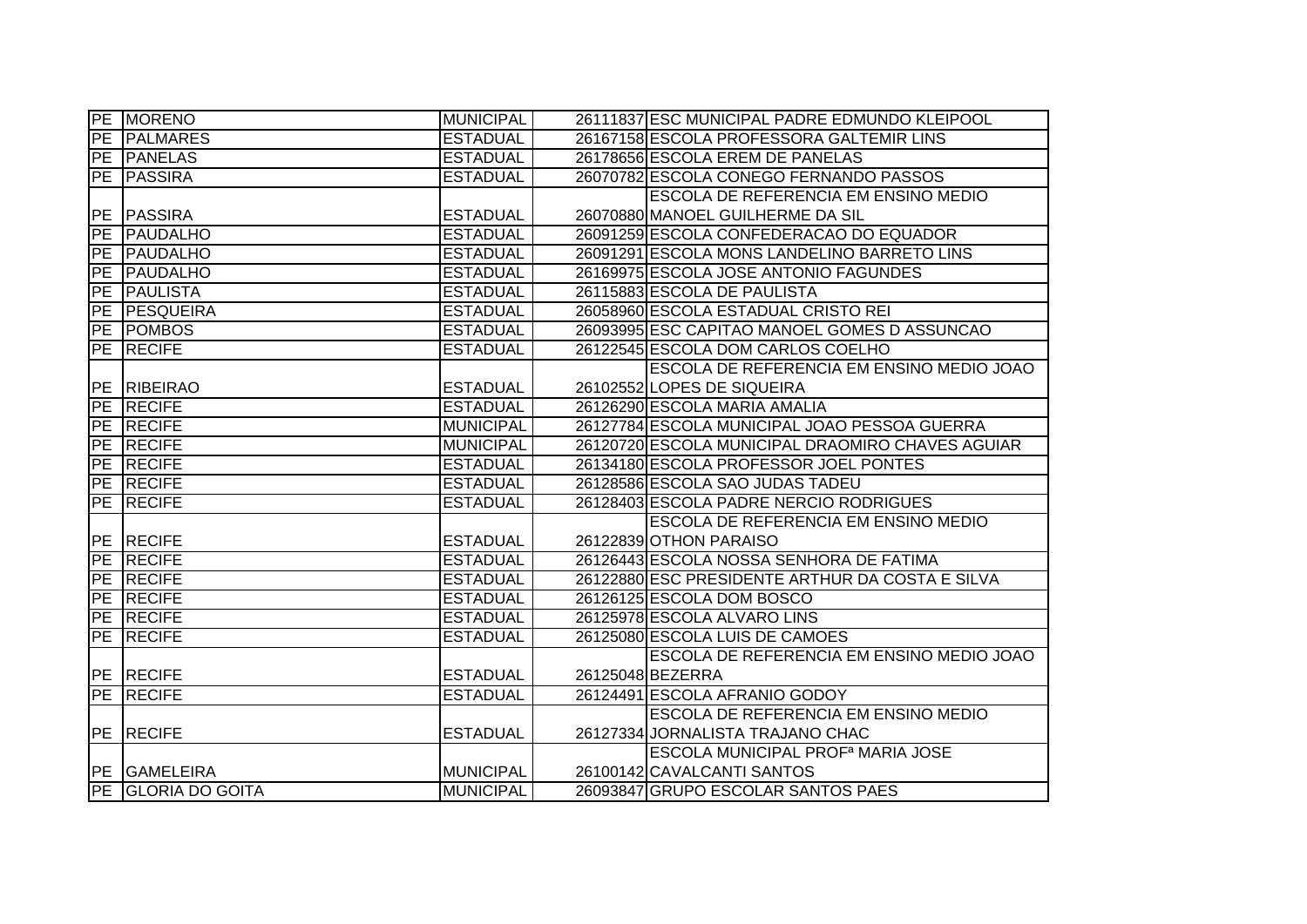|           | <b>PE FLORES</b>   | <b>MUNICIPAL</b> |                 | 26017113 ESCOLA MUNICIPAL ONZE DE SETEMBRO         |
|-----------|--------------------|------------------|-----------------|----------------------------------------------------|
|           |                    |                  |                 |                                                    |
|           | <b>PE FLORES</b>   | <b>MUNICIPAL</b> |                 | 26017512 ESCOLA MUNICIPAL DR PAULO PESSOA GUERRA   |
|           |                    |                  |                 | <b>ESCOLA MUNICIPAL PREFEITO FRANCISCO FERRAZ</b>  |
|           | PE FLORESTA        | <b>MUNICIPAL</b> | 26041197 NOVAIS |                                                    |
|           | PE FREI MIGUELINHO | <b>MUNICIPAL</b> |                 | 26063514 ESCOLA LUIZ PEREIRA ALVES                 |
|           | PE FREI MIGUELINHO | <b>MUNICIPAL</b> |                 | 26063557 ESCOLA MUNICIPAL MARIA ANTONIA            |
|           |                    |                  |                 |                                                    |
| PE        | <b>GAMELEIRA</b>   | <b>MUNICIPAL</b> |                 | 26099888 ESCOLA MUNICIPAL ARLINDO ARRUDA SOBRINHO  |
| PE        | <b>FERREIROS</b>   | <b>MUNICIPAL</b> |                 | 26180081 COLEGIO MUNICIPAL PAPA JOAO PAULO II      |
| PE        | <b>GAMELEIRA</b>   | <b>MUNICIPAL</b> |                 | 26100118 ESCOLA PRESIDENTE CASTELO BRANCO          |
| PE        | <b>FEIRA NOVA</b>  | <b>MUNICIPAL</b> |                 | 26136882 ESCOLA MUNICIPAL IVA FERREIRA DE SOUZA    |
| PE        | <b>GAMELEIRA</b>   | <b>MUNICIPAL</b> |                 | 26100150 ESCOLA MUNICIPAL DOM ELISEU               |
| PE        | <b>GAMELEIRA</b>   | <b>MUNICIPAL</b> |                 | 26158027 ESCOLA MUNICIPAL JOSE BASILIO DA SILVA    |
| PE        | <b>GARANHUNS</b>   | <b>ESTADUAL</b>  |                 | 26075881 ESCOLA PROFESSORA GABRIELA MISTRAL        |
| PE        | <b>GARANHUNS</b>   | <b>MUNICIPAL</b> |                 | 26075377 ESCOLA PADRE DEHON                        |
| PE        | <b>GARANHUNS</b>   | <b>MUNICIPAL</b> |                 | 26147980 ESCOLA MARIA TAVARES DO NASCIMENTO        |
| <b>PE</b> | <b>GARANHUNS</b>   | <b>MUNICIPAL</b> |                 | 26169126 ESCOLA MONSENHOR TARCISIO FALCAO          |
| PE        | <b>GARANHUNS</b>   | <b>MUNICIPAL</b> |                 | 26212803 ESCOLA GOVERNADOR MIGUEL ARRAES           |
|           |                    |                  |                 |                                                    |
|           | PE INGAZEIRA       | <b>MUNICIPAL</b> |                 | 26018039 ESCOLA MUNICIPAL ARGEMIRO FERREIRA VERAS  |
| PE        | <b>GAMELEIRA</b>   | <b>MUNICIPAL</b> |                 | 26100002 ESCOLA MUNICIPAL AMELIA MONTEIRO          |
|           |                    |                  |                 | ESCOLA MUNICIPAL PROFESSORA ALMERITA               |
|           | PE ESCADA          | <b>MUNICIPAL</b> |                 | 26419858 MARIA ARAUJO DA SILVA                     |
|           | PE ESCADA          | <b>ESTADUAL</b>  |                 | 26099365 ESCOLA DR FERNANDO CAMPELO                |
|           | PE ESCADA          | <b>MUNICIPAL</b> |                 | 26098962 ESCOLA MUNICIPAL BARAO DE SUASSUNA        |
| PE        | <b>ESCADA</b>      | <b>MUNICIPAL</b> |                 | 26098970 ESCOLA MUN PROFESSORA MARIA JOSE LUCAS    |
| PE        | <b>ESCADA</b>      | <b>MUNICIPAL</b> |                 | 26099071 ESCOLA MUL EDSON DE ARAUJO NUNES          |
| PE        | <b>ESCADA</b>      | <b>MUNICIPAL</b> |                 | 26099098 ESCOLA MUN GERONCIO FALCAO                |
| PE        | <b>ESCADA</b>      | <b>MUNICIPAL</b> |                 | 26099144 ESCOLA MUN MARIA CABRAL DE ANDRADE        |
|           | <b>PE ESCADA</b>   | <b>MUNICIPAL</b> |                 | 26099233 ESCOLA MUNICIPAL ORESTES CHAVES           |
|           |                    |                  |                 | <b>ESCOLA DE REFERENCIA EM ENSINO MEDIO AIRES</b>  |
|           | <b>PE FLORES</b>   | <b>ESTADUAL</b>  | 26016540 GAMA   |                                                    |
|           |                    |                  |                 |                                                    |
|           | PE ESCADA          | <b>MUNICIPAL</b> |                 | 26099454 ESCOLA MUNICIPAL SAO SEVERINO DOS RAMOS   |
|           | PE GLORIA DO GOITA | <b>MUNICIPAL</b> |                 | 26093871 ESCOLA INTERMEDIARIA JOAQUIM C C OLIVEIRA |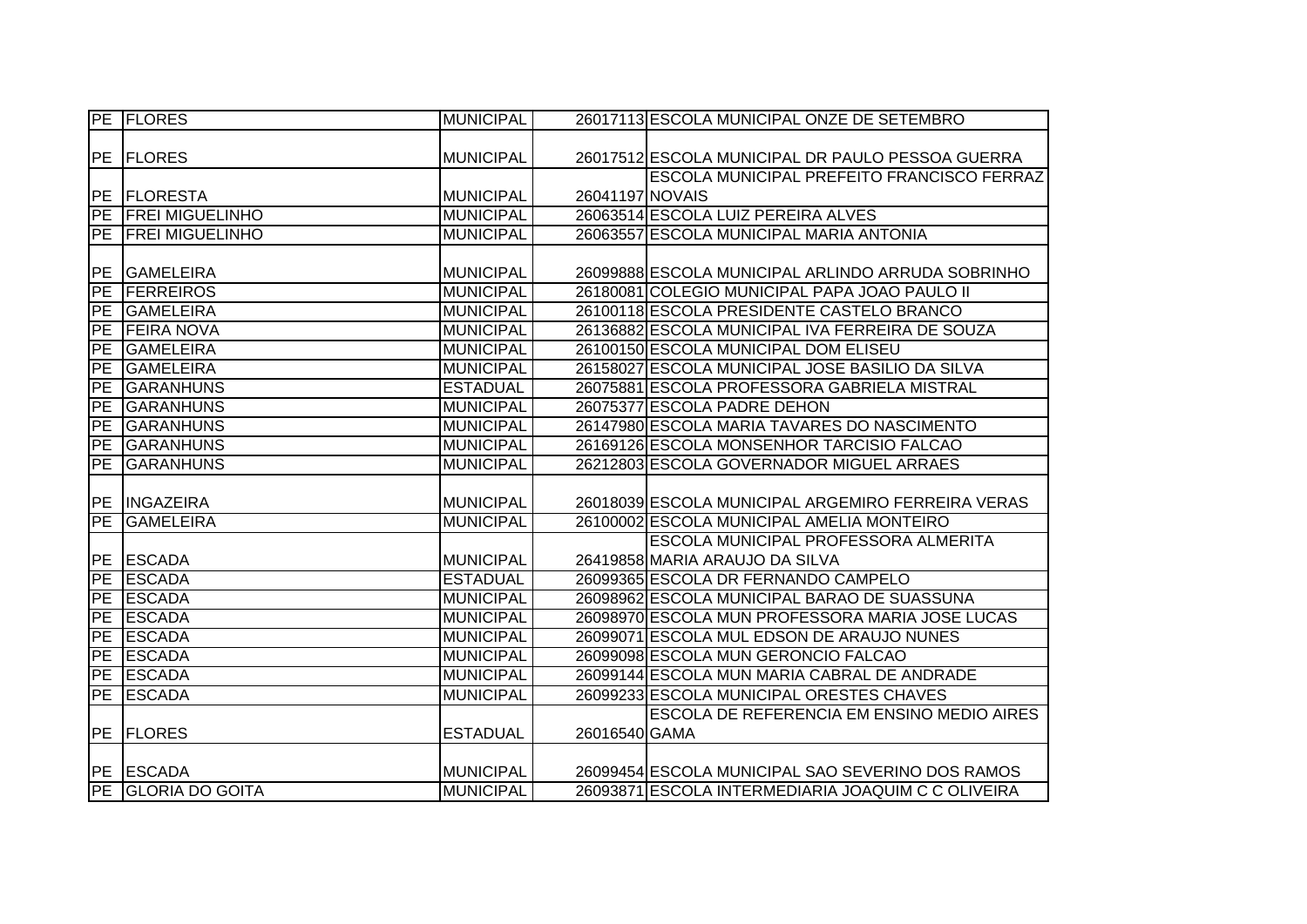|           | PE EXU                   | <b>ESTADUAL</b>  |                | 26003082 ESCOLA DE PRIMEIRO GRAU PE MEDEIROS         |
|-----------|--------------------------|------------------|----------------|------------------------------------------------------|
| PE        | <b>IEXU</b>              | <b>ESTADUAL</b>  |                | 26003821 ESCOLA NELSON ARAUJO                        |
| PE        | <b>EXU</b>               | <b>MUNICIPAL</b> |                | 26003546 GRUPO MUNICIPAL JOSE PEIXOTO DE ALENCAR     |
| PE        | <b>EXU</b>               | <b>MUNICIPAL</b> |                | 26003570 GRUPO MUL JOSE ULISSES DE OLIVEIRA SILVA    |
| PE        | <b>IEXU</b>              | <b>MUNICIPAL</b> |                | 26144409 ESCOLA MUL LIZZIANY GOMES FERNANDES         |
| PE        | <b>EXU</b>               | <b>MUNICIPAL</b> |                | 26144727 ESCOLA MUNICIPAL ANTONIO SARAIVA DA CRUZ    |
| PE        | <b>EXU</b>               | <b>MUNICIPAL</b> |                | 26155540 ESCOLA MUL JOSEFA CANDIDA DE JESUS          |
| PE        | <b>FEIRA NOVA</b>        | <b>MUNICIPAL</b> |                | 26068397 ESCOLA INTERMEDIARIA PE NICOLAU PIMENTEL    |
|           |                          |                  |                | <b>ESCOLA MUNICIPAL PRESIDENTE TANCREDO</b>          |
| PE        | <b>ESCADA</b>            | <b>MUNICIPAL</b> | 26099241 NEVES |                                                      |
| PE        | <b>IGUARACI</b>          | <b>ESTADUAL</b>  |                | 26017750 ESCOLA PROFA ROSETE B DE SOUZA              |
| <b>PE</b> | <b>GLORIA DO GOITA</b>   | <b>MUNICIPAL</b> |                | 26093553 ESCOLA MUNICIPAL SANTA RITA                 |
|           |                          |                  |                | <b>ESCOLA ESTADUAL FRANCISCO PEREIRA DA</b>          |
| <b>PE</b> | <b>IATI</b>              | <b>ESTADUAL</b>  | 26076780 COSTA |                                                      |
| PE        | <b>IATI</b>              | <b>MUNICIPAL</b> |                | 26076772 EDUCANDARIO MUNICIPAL TORQUATO SOARES       |
| PE        | <b>IATI</b>              | <b>MUNICIPAL</b> |                | 26076829 ESCOLA MUNICIPAL ANA PEREIRA DE BARROS      |
|           |                          |                  |                |                                                      |
| PE        | <b>IATI</b>              | <b>MUNICIPAL</b> |                | 26076837 ESCOLA MUNICIPAL ANTONIA TENORIO DA COSTA   |
|           |                          |                  |                |                                                      |
| PE        | <b>IBIMIRIM</b>          | <b>ESTADUAL</b>  |                | 26026910 ESCOLA CICERO AUGUSTO GOMES                 |
|           |                          |                  |                | ESCOLA MUNICIPAL PROFESSORA JOSEFA                   |
| PE        | <b>IBIRAJUBA</b>         | <b>MUNICIPAL</b> |                | 26084309 PAULINA DE SOUZA                            |
| PE        | <b>GRAVATA</b>           | <b>MUNICIPAL</b> |                | 26143801 ESCOLA MUL AMENAYDE FARIAS R BARROS         |
| <b>PE</b> | <b>IGARASSU</b>          | <b>MUNICIPAL</b> |                | 26155737 ESCOLA YARA RIBEIRO DE ALBUQUERQUE          |
|           |                          |                  |                |                                                      |
| PE        | <b>GRAVATA</b>           | <b>MUNICIPAL</b> |                | 26057514 ESCOLA ADALGISA GONCALVES SOARES DA SILVA   |
|           |                          |                  |                |                                                      |
| PE        | <b>IGUARACI</b>          | <b>MUNICIPAL</b> |                | 26017571 ESCOLA MUNICIPAL DR DIOMEDES GOMES LOPES    |
|           |                          |                  |                | ESCOLA MUNICIPAL PROF <sup>a</sup> JUDITE BEZERRA DA |
| PE        | <b>IGUARACI</b>          | <b>MUNICIPAL</b> | 26017962 SILVA |                                                      |
|           |                          |                  |                | ESCOLA DE REFERENCIA EM ENSINO MEDIO                 |
| <b>PE</b> | <b>ILHA DE ITAMARACA</b> | <b>ESTADUAL</b>  |                | 26106060 ALBERTO AUGUSTO DE MORA                     |
| <b>PE</b> | <b>INAJA</b>             | <b>ESTADUAL</b>  |                | 26028573 ESCOLA JOEL PEDRO DA SILVA                  |
| <b>PE</b> | <b>INAJA</b>             | <b>MUNICIPAL</b> |                | 26028034 ESCOLA MUL IZABEL BATISTA DE ARAUJO         |
| PE        | <b>INAJA</b>             | <b>MUNICIPAL</b> |                | 26028085 ESCOLA MUL OLIMPIA MARIA DE OLIVEIRA        |
| PE        | <b>INAJA</b>             | <b>MUNICIPAL</b> |                | 26028611 ESCOLA MUNICIPAL MARIA DE JESUS             |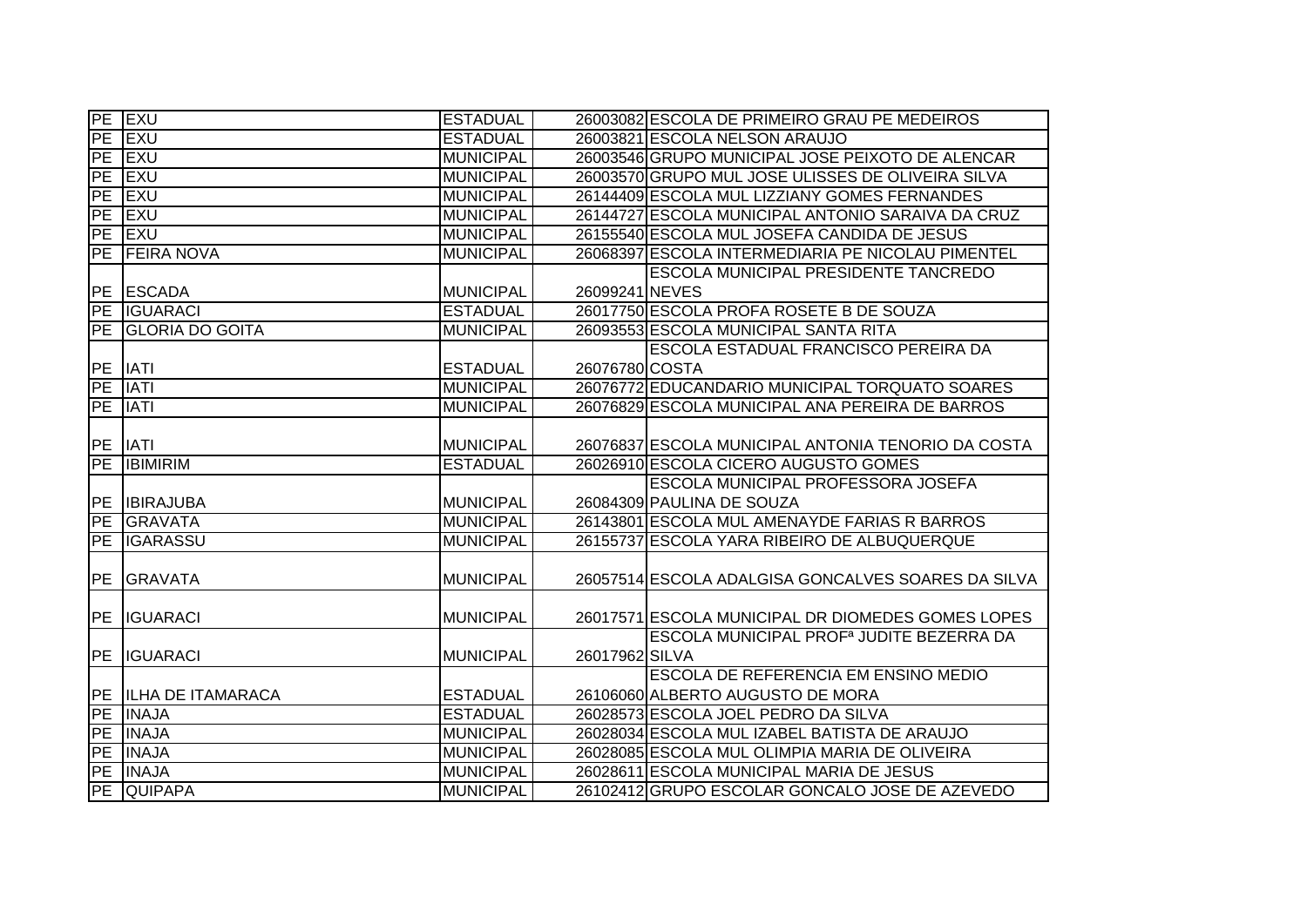|           | PE <b>IBIRAJUBA</b>    | <b>MUNICIPAL</b> |                 | 26084384 ESCOLA MUL DOM JOAO DA MATA DO AMARAL     |
|-----------|------------------------|------------------|-----------------|----------------------------------------------------|
|           |                        |                  |                 | <b>ESCOLA MUNICIPAL PROFESSORA BELISANA PINTO</b>  |
| PE        | <b>GOIANA</b>          | <b>MUNICIPAL</b> |                 | 26230640 DE ABREU DE ARAUJ                         |
|           |                        |                  |                 |                                                    |
|           | PE GLORIA DO GOITA     | <b>MUNICIPAL</b> |                 | 26093928 GRUPO ESCOLAR PRESIDENTE CASTELO BRANCO   |
| PE        | <b>GLORIA DO GOITA</b> | <b>MUNICIPAL</b> |                 | 26149150 ESCOLA DJALMA SOUTO MAIOR PAES            |
|           |                        |                  |                 |                                                    |
| PE        | <b>GOIANA</b>          | <b>MUNICIPAL</b> |                 | 26088878 ESCOLA MUNICIPAL PRESIDENTE COSTA E SILVA |
| PE        | <b>GOIANA</b>          | <b>MUNICIPAL</b> |                 | 26088940 ESCOLA MUNICIPAL DR MANOEL BORBA          |
| PE        | <b>GOIANA</b>          | <b>MUNICIPAL</b> |                 | 26088967 ESCOLA MUNICIPAL IV CENTENARIO            |
|           |                        |                  |                 | <b>ESCOLA MUNICIPAL PROFESSORA TARCILA</b>         |
| PE        | <b>GOIANA</b>          | <b>MUNICIPAL</b> |                 | 26088991 COUTINHO AMARAL                           |
| PE        | <b>GOIANA</b>          | <b>MUNICIPAL</b> |                 | 26089254 ESCOLA MUNICIPAL DR LUDOVICO CORREIA      |
| <b>PE</b> | <b>GRAVATA</b>         | <b>MUNICIPAL</b> |                 | 26162091 ESCOLA EDGAR NUNES BATISTA                |
| PE        | <b>GOIANA</b>          | <b>MUNICIPAL</b> |                 | 26089491 ESCOLA MUNICIPAL HEROINAS DE TEJUCUPAPO   |
| PE        | <b>CUSTODIA</b>        | <b>MUNICIPAL</b> |                 | 26135889 ESCOLA MANOEL RODRIGUES DA SILVA          |
| PE        | GRANITO                | <b>ESTADUAL</b>  |                 | 26004380 ESCOLA JOAQUIM DE ALENCAR PEIXOTO         |
|           |                        |                  |                 |                                                    |
| PE        | GRANITO                | MUNICIPAL        |                 | 26004291 ESC MUL PROFESSORA HELENA LOPES DE SOUZA  |
|           |                        |                  |                 | ESCOLA DE REFERENCIA EM ENSINO MEDIO               |
|           | PE GRAVATA             | <b>ESTADUAL</b>  |                 | 26056577 PROFESSOR ANTONIO FARIA                   |
| PE        | <b>GRAVATA</b>         | <b>ESTADUAL</b>  |                 | 26056674 ESCOLA GRAVATA                            |
| PE        | <b>GRAVATA</b>         | <b>ESTADUAL</b>  |                 | 26056798 ESCOLA MONSENHOR JOSE ELIAS DE ALMEIDA    |
| PE        | <b>GRAVATA</b>         | <b>MUNICIPAL</b> |                 | 26056887 ESCOLA PAULO BEZERRA                      |
| PE        | <b>GRAVATA</b>         | <b>MUNICIPAL</b> |                 | 26056984 ESCOLA CONEGO EUGENIO VILA NOVA           |
| <b>PE</b> | <b>GRAVATA</b>         | <b>MUNICIPAL</b> |                 | 26057077 ESCOLA CAPITAO JOSE PRIMO DE OLIVEIRA     |
|           |                        |                  |                 | ESCOLA MUNICIPAL PROFA LIZETE M DE SOUZA           |
| PE        | <b>GOIANA</b>          | <b>MUNICIPAL</b> |                 | 26089297 RODRIGUES                                 |
| PE        | <b>CARPINA</b>         | <b>MUNICIPAL</b> |                 | 26088029 ESCOLA PAULA FRASSINETTI                  |
|           |                        |                  |                 | <b>ESCOLA MUNICIPAL MAURICIO JOSE ROLIM</b>        |
| <b>PE</b> | <b>DORMENTES</b>       | <b>MUNICIPAL</b> |                 | 26033267 CAVALCANTI                                |
|           |                        |                  |                 |                                                    |
|           | PE CANHOTINHO          | <b>MUNICIPAL</b> |                 | 26074435 GR ESC MUN MARIA DAS GRACAS PEREZ GONZAGA |
| PE        | CANHOTINHO             | <b>MUNICIPAL</b> |                 | 26074460 GRUPO ESC MUL JOAO FERREIRA DE MORAES     |
|           |                        |                  |                 | ESCOLA MUL EDITE PORTO MENDONCA DE                 |
|           | <b>PE CANHOTINHO</b>   | <b>MUNICIPAL</b> | 26159074 BARROS |                                                    |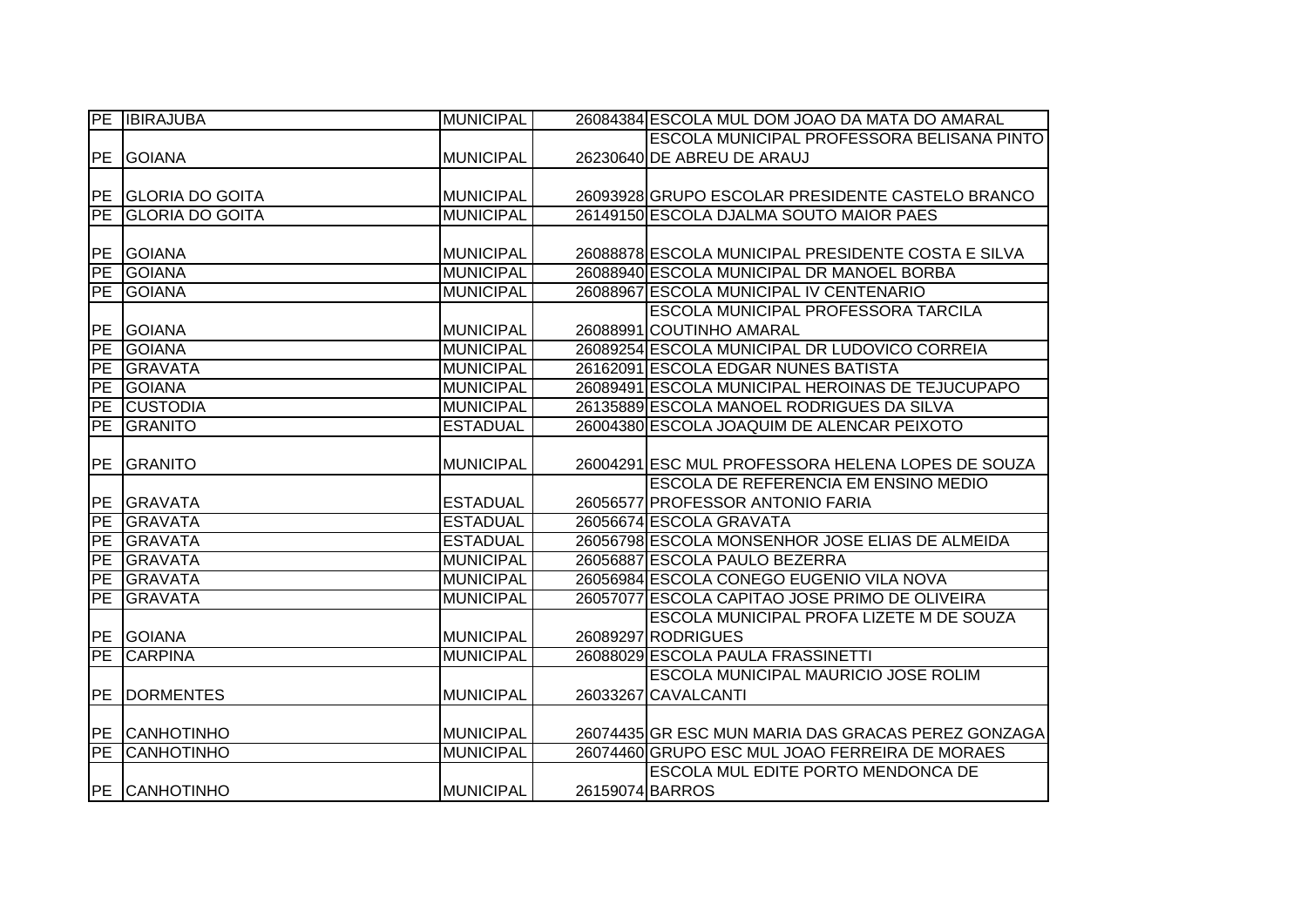|                          | <b>PE CAPOEIRAS</b>         | <b>ESTADUAL</b>  |                 | 26053721 ESCOLA PROF DAHILVA SIQUEIRA                 |
|--------------------------|-----------------------------|------------------|-----------------|-------------------------------------------------------|
| PE                       | <b>CARNAIBA</b>             | <b>MUNICIPAL</b> |                 | 26016044 ESC MUL CONEGO LUIZ GONZAGA V DE MELO        |
|                          |                             |                  |                 | COMPLEXO EDUC DESPORTIVO GOVERNADOR                   |
| PE                       | <b>CARNAIBA</b>             | <b>MUNICIPAL</b> |                 | 26179970 MIGUEL ARRAES                                |
| PE                       | <b>CAMUTANGA</b>            | <b>MUNICIPAL</b> |                 | 26087600 COL MUNICIPAL MONS JULIO MARIA               |
| PE                       | <b>CARPINA</b>              | <b>MUNICIPAL</b> |                 | 26087936 ESCOLA MANOEL PESSOA DE LUNA FILHO           |
| ĪРE                      | <b>CAMOCIM DE SAO FELIX</b> | <b>MUNICIPAL</b> |                 | 26083663 GRUPO ESC PRES ARTUR DA COSTA E SILVA        |
|                          |                             |                  |                 | ESCOLA MUNICIPAL MARIA ANUNCIADA PINHEIRO             |
| <b>PE</b>                | <b>CARPINA</b>              | <b>MUNICIPAL</b> | 26088142 DIAS   |                                                       |
| PE                       | <b>CARPINA</b>              | <b>MUNICIPAL</b> |                 | 26088207 ESCOLA MUNICIPAL BELA VISTA                  |
|                          | PE CARPINA                  | <b>MUNICIPAL</b> |                 | 26088223 ESCOLA MUNICIPAL PIO X                       |
| PE                       | <b>CARPINA</b>              | <b>MUNICIPAL</b> |                 | 26145952 PROGRAMA AMOR                                |
|                          |                             |                  |                 | ESCOLA MUNICIPAL PROF <sup>a</sup> SOFIA ADELINA DE   |
|                          | PE CARPINA                  | <b>MUNICIPAL</b> |                 | 26172917 SOUZA DA SILVA                               |
| $\overline{\mathsf{PE}}$ | <b>CARPINA</b>              | <b>MUNICIPAL</b> |                 | 26175592 ESCOLA MUNICIPAL NOVA SANTA CRUZ             |
|                          |                             |                  |                 |                                                       |
| PE                       | <b>CARUARU</b>              | <b>ESTADUAL</b>  |                 | 26054019 ESCOLA ANTONIA CAVALCANTI DE ALBUQUERQUE     |
| PE                       | <b>CARUARU</b>              | <b>ESTADUAL</b>  |                 | 26054949 ESCOLA PROFA ROSILDA MACIEL VIEIRA           |
|                          |                             |                  |                 | <b>ESCOLA MUNICIPAL PROFESSORA MARIA PIRES</b>        |
| PE                       | CARNAUBEIRA DA PENHA        | <b>MUNICIPAL</b> | 26147009 SOARES |                                                       |
|                          |                             |                  |                 | ESC MUL DE ENS FUND PROFESSOR SEBASTIAO               |
|                          | PE CALCADO                  | <b>MUNICIPAL</b> | 26074141 TIAGO  |                                                       |
| PE                       | <b>CACHOEIRINHA</b>         | <b>ESTADUAL</b>  |                 | 26052792 ESCOLA PRESIDENTE KENNEDY                    |
|                          |                             |                  |                 | <b>GRUPO ESC PROF<sup>a</sup> JOSEPHA DE HOLLANDA</b> |
| PE                       | <b>CACHOEIRINHA</b>         | <b>MUNICIPAL</b> |                 | 26052830 FIGUEREDO                                    |
| PE                       | <b>CACHOEIRINHA</b>         | <b>MUNICIPAL</b> |                 | 26052857 GRUPO ESCOLAR RITA ESPINDOLA                 |
|                          |                             |                  |                 |                                                       |
| PE                       | <b>CACHOEIRINHA</b>         | <b>MUNICIPAL</b> |                 | 26052938 GRUPO ESCOLAR PRESIDENTE TANCREDO NEVES      |
| PE                       | <b>CACHOEIRINHA</b>         | <b>MUNICIPAL</b> |                 | 26053101 GRUPO ESCOLAR PROF ANTONIO MALAQUIAS         |
|                          |                             |                  |                 | <b>ESCOLA MUNICIPAL PROFA MARIA SIMOES</b>            |
| PE                       | <b>CACHOEIRINHA</b>         | <b>MUNICIPAL</b> |                 | 26158779 BELTRAO MELO                                 |
|                          |                             |                  |                 | COL MUN MONSENHOR JOSE DE ANCHIETA                    |
|                          | PE CAETES                   | <b>MUNICIPAL</b> | 26073471 CALLOU |                                                       |
|                          | PE CAMUTANGA                | <b>MUNICIPAL</b> |                 | 26132194 ESCOLA JOSEFA BERNARDO NOGUEIRA              |
|                          | PE CAETES                   | <b>MUNICIPAL</b> |                 | 26143038 PROJETO DE ASSISTENCIA AO MENOR CARENTE      |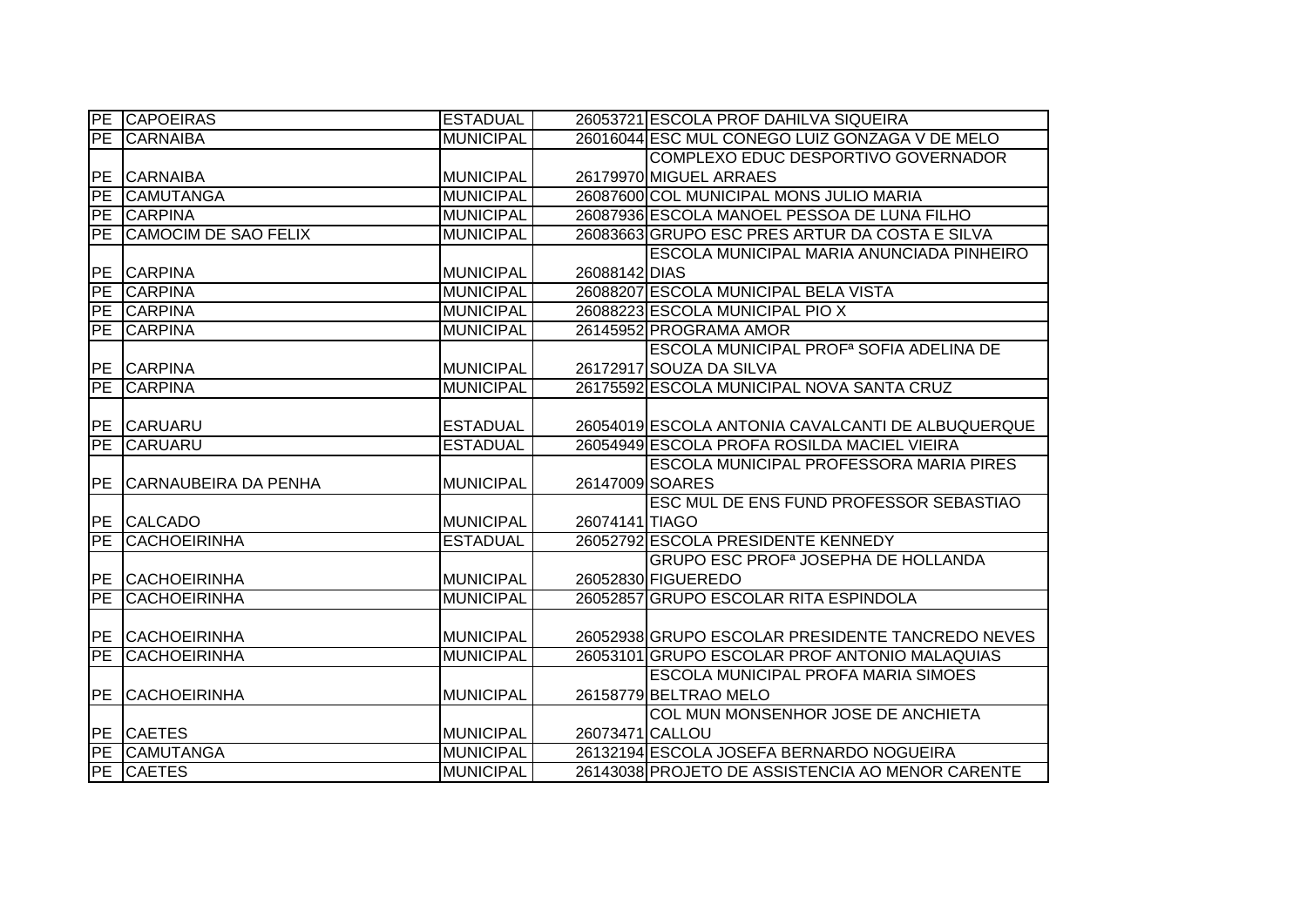| PE        | <b>CARUARU</b>              | <b>MUNICIPAL</b> | 26054841 ESCOLA MUNICIPAL PROFESSOR LEUDO VALENCA           |
|-----------|-----------------------------|------------------|-------------------------------------------------------------|
| PE        | <b>CALCADO</b>              | <b>MUNICIPAL</b> | 26167638 ESCOLA PROFESSORA MARIA CELIA BARROS MELO          |
|           |                             |                  |                                                             |
| PE        | <b>CALUMBI</b>              | <b>MUNICIPAL</b> | 26015617 COLEGIO MUNICIPAL LOURIVAL ANTONIO SIMOES          |
| PE        | <b>CAMARAGIBE</b>           | <b>ESTADUAL</b>  | 26107961 ESCOLA PROFESSOR NELSON CHAVES                     |
| <b>PE</b> | <b>CAMARAGIBE</b>           | <b>ESTADUAL</b>  | 26108020 ESCOLA SANTA MONICA                                |
| PE        | <b>CAMARAGIBE</b>           | <b>ESTADUAL</b>  | 26413817 TORQUATO DE CASTRO                                 |
| PE        | <b>CAMARAGIBE</b>           | <b>MUNICIPAL</b> | 26107732 ESCOLA MUNICIPAL ERSINA LAPENDA                    |
| <b>PE</b> | <b>CAMOCIM DE SAO FELIX</b> | <b>MUNICIPAL</b> | 26083620 ESCOLA MUNICIPAL PEDRO BEZERRA DA SILVA            |
|           |                             |                  |                                                             |
|           | PE CAMOCIM DE SAO FELIX     | <b>MUNICIPAL</b> | 26083655 GRUPO ESC PRES TANCREDO DE ALMEIDA NEVES           |
| PE        | <b>CAETES</b>               | <b>MUNICIPAL</b> | 26073714 GR ESCOLAR OLINDINA MARTINS DE OLIVEIRA            |
| PE        | <b>CUMARU</b>               | <b>MUNICIPAL</b> | 26067846 ESCOLA MUNICIPAL DE CUMARU                         |
|           |                             |                  | COLEGIO NORMAL MUL DR ANTENOR ALVES                         |
| PE        | <b>CORRENTES</b>            | <b>MUNICIPAL</b> | 26074893 PEDROSA                                            |
| PE        | <b>CORRENTES</b>            | <b>MUNICIPAL</b> | 26075164 ESCOLA MUNICIPAL PROF <sup>a</sup> JANDIRA PEDROSA |
|           |                             |                  |                                                             |
|           | PE CORRENTES                | <b>MUNICIPAL</b> | 26155109 ESC MUL MONSENHOR PEDRO MAGNO DE GODOY             |
| PE        | <b>CORTES</b>               | <b>MUNICIPAL</b> | 26098580 ESCOLA MUNICIPAL PADRE ANTONIO BORGES              |
|           |                             |                  |                                                             |
| PE        | <b>CORTES</b>               | <b>MUNICIPAL</b> | 26098644 ESCOL MUL ANDREA DE AGUIAR CARNEIRO LEAO           |
| PE        | <b>CORTES</b>               | <b>MUNICIPAL</b> | 26098806 ESCOLA MUNICIPAL SANTA TEREZINHA                   |
| PE        | <b>CORTES</b>               | <b>MUNICIPAL</b> | 26098881 ESCOLA MUNICIPAL ANTONIO EMIDIO                    |
| PE        | <b>CARUARU</b>              | <b>ESTADUAL</b>  | 26055040 ESCOLA SANTO AMARO                                 |
|           |                             |                  |                                                             |
|           | PE CUMARU                   | <b>ESTADUAL</b>  | 26067803 ESCOLA ESTADUAL MANOEL GONCALVES DE LIMA           |
| PE        | <b>CONDADO</b>              | <b>MUNICIPAL</b> | 26088355 CENTRO COMUNITARIO LOURIVAL LIMA                   |
| <b>PE</b> | <b>CUMARU</b>               | <b>MUNICIPAL</b> | 26068354 ESCOLA MUNICIPAL JOAO DUARTE                       |
| PE        | <b>CUPIRA</b>               | <b>ESTADUAL</b>  | 26084040 ESCOLA EZEQUIEL BERTINO DE ALMEIDA                 |
| PE        | <b>CUPIRA</b>               | <b>MUNICIPAL</b> | 26083884 ESCOLA MUNICIPAL JOSE TENCIANO DA SILVA            |
| PE        | <b>CUPIRA</b>               | <b>MUNICIPAL</b> | 26133413 ESCOLA MUNICIPAL ABDIAS JOAO INACIO                |
| PE        | <b>CUPIRA</b>               | <b>MUNICIPAL</b> | 26146452 ESCOLA MUNICIPAL PEDRO ALVES DE SOUZA              |
|           | PE CUSTODIA                 | <b>MUNICIPAL</b> | 26025957 COLEGIO MUNICIPAL ERNESTO QUEIROZ                  |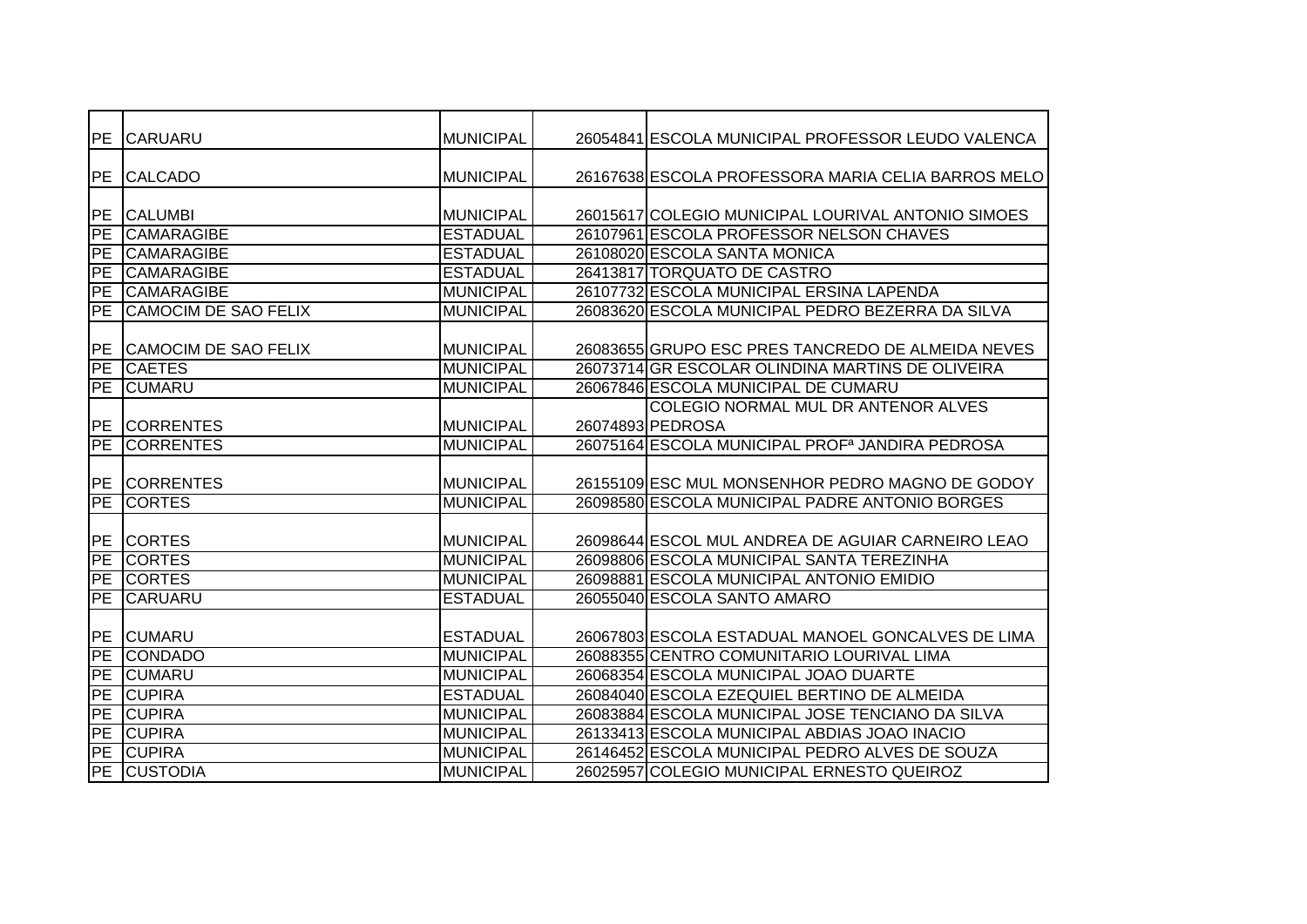|                 |                       |                  |                | <b>ESCOLA MUNICIPAL CREUZA ARCOVERDE DE</b>        |
|-----------------|-----------------------|------------------|----------------|----------------------------------------------------|
|                 | <b>PE CUSTODIA</b>    | <b>MUNICIPAL</b> |                | 26025973 FREITAS CAVALCANTI                        |
|                 | PE <b>IPOJUCA</b>     | <b>ESTADUAL</b>  |                | 26131692 ESCOLA JOSE MARIO ALVES DA SILVA          |
|                 | PE CORTES             | <b>MUNICIPAL</b> |                | 26098890 ESCOLA MUNICIPAL MARIO DOMINGUES          |
| PE              | <b>CEDRO</b>          | <b>ESTADUAL</b>  |                | 26009323 ESC VALDICLEIWTSON DA SILVA MENEZES       |
| PE              | <b>CUSTODIA</b>       | <b>MUNICIPAL</b> |                | 26136567 ESCOLA MUNICIPAL LUIZ EPAMINONDAS FILHO   |
|                 |                       |                  |                |                                                    |
| PE              | <b>CARUARU</b>        | <b>MUNICIPAL</b> |                | 26054990 ESCOLA MUNICIPAL NOSSA SENHORA DE FATIMA  |
| PE              | <b>CARUARU</b>        | <b>MUNICIPAL</b> |                | 26133819 CAIC DR AMARO DE LYRA E CESAR             |
| PE              | <b>CARUARU</b>        | <b>MUNICIPAL</b> |                | 26160277 ESCOLA MUNICIPAL CASA DAS RENDEIRAS       |
| PE              | <b>CARUARU</b>        | <b>MUNICIPAL</b> |                | 26179644 ESCOLA MUNICIPAL PROF AMARO MATIAS SILVA  |
| PE              | <b>CASINHAS</b>       | <b>MUNICIPAL</b> |                | 26065509 ESCOLA MUL SAO LUIZ ENSINO DE 1 E 2 GRAU  |
| <b>PE</b>       | <b>CATENDE</b>        | <b>ESTADUAL</b>  |                | 26098253 ESCOLA ELZA CARNEVAL LINS                 |
|                 |                       |                  |                | <b>ESCOLA MUNICIPAL VEREADOR JOSE ROBERTO</b>      |
| PE              | <b>CATENDE</b>        | <b>MUNICIPAL</b> |                | 26098172 ROGERIO DOS SANTOS                        |
|                 |                       |                  |                | ESCOLA MUNICIPAL ANTONIO PEREIRA DE                |
| <b>PE</b>       | <b>CONDADO</b>        | <b>MUNICIPAL</b> |                | 26088495 ANDRADE                                   |
| PE              | <b>CATENDE</b>        | <b>MUNICIPAL</b> |                | 26142597 ESCOLA MUNICIPAL XV DE NOVEMBRO           |
| PE              | <b>CONDADO</b>        | <b>MUNICIPAL</b> |                | 26088380 CENTRO SOCIAL FRANCISCO CABRAL            |
| $\overline{PE}$ | <b>CEDRO</b>          | <b>MUNICIPAL</b> |                | 26009072 ESCOLA MUL EDUCADOR PAULO FREIRE          |
| PE              | <b>CEDRO</b>          | <b>MUNICIPAL</b> |                | 26009137 ESCOLA MUL JOSE INACIO LEITE              |
| PE              | <b>CEDRO</b>          | <b>MUNICIPAL</b> |                | 26009153 ESCOLA MUL JOSE URIAS NOVAES              |
| PE              | <b>CHA DE ALEGRIA</b> | <b>MUNICIPAL</b> |                | 26092883 ESC MUL ANTONIO PEREIRA DE ALBUQUERQUE    |
|                 |                       |                  |                | ESCOLA MUNICIPAL JOAO CAVALCANTI FERRAZ            |
|                 | PE CHA DE ALEGRIA     | <b>MUNICIPAL</b> | 26092964 FILHO |                                                    |
| PE              | <b>CHA DE ALEGRIA</b> | <b>MUNICIPAL</b> |                | 26093081 ESC MUNICIPAL JULIO CARNEIRO DA SILVA     |
| PE              | <b>CHA GRANDE</b>     | <b>MUNICIPAL</b> |                | 26093189 ESCOLA MUNICIPAL XV DE MARCO              |
| PE              | <b>CARUARU</b>        | <b>ESTADUAL</b>  |                | 26055210 ESCOLA JOSE CARLOS FLORENCIO              |
| PE              | <b>CATENDE</b>        | <b>MUNICIPAL</b> |                | 26098512 GINASIO MUNICIPAL JOSE EUGENIO CAVALCANTI |
| PE              | <b>OURICURI</b>       | <b>MUNICIPAL</b> |                | 26005751 ESCOLA MUNICIPAL MARIA MUNIZ BEZERRA      |
|                 |                       |                  |                |                                                    |
|                 | <b>PE PALMEIRINA</b>  | <b>MUNICIPAL</b> |                | 26079275 ESCOLA MUNICIPAL ALONSO BERNARDO DA SILVA |
|                 | PE NAZARE DA MATA     | <b>MUNICIPAL</b> |                | 26090988 ESCOLA MUNICIPAL IRMA GUERRA              |
|                 |                       |                  |                | <b>GRUPO ESCOLAR MUL DEP TORQUATO FERREIRA</b>     |
|                 | PE NAZARE DA MATA     | <b>MUNICIPAL</b> | 26091038 LIMA  |                                                    |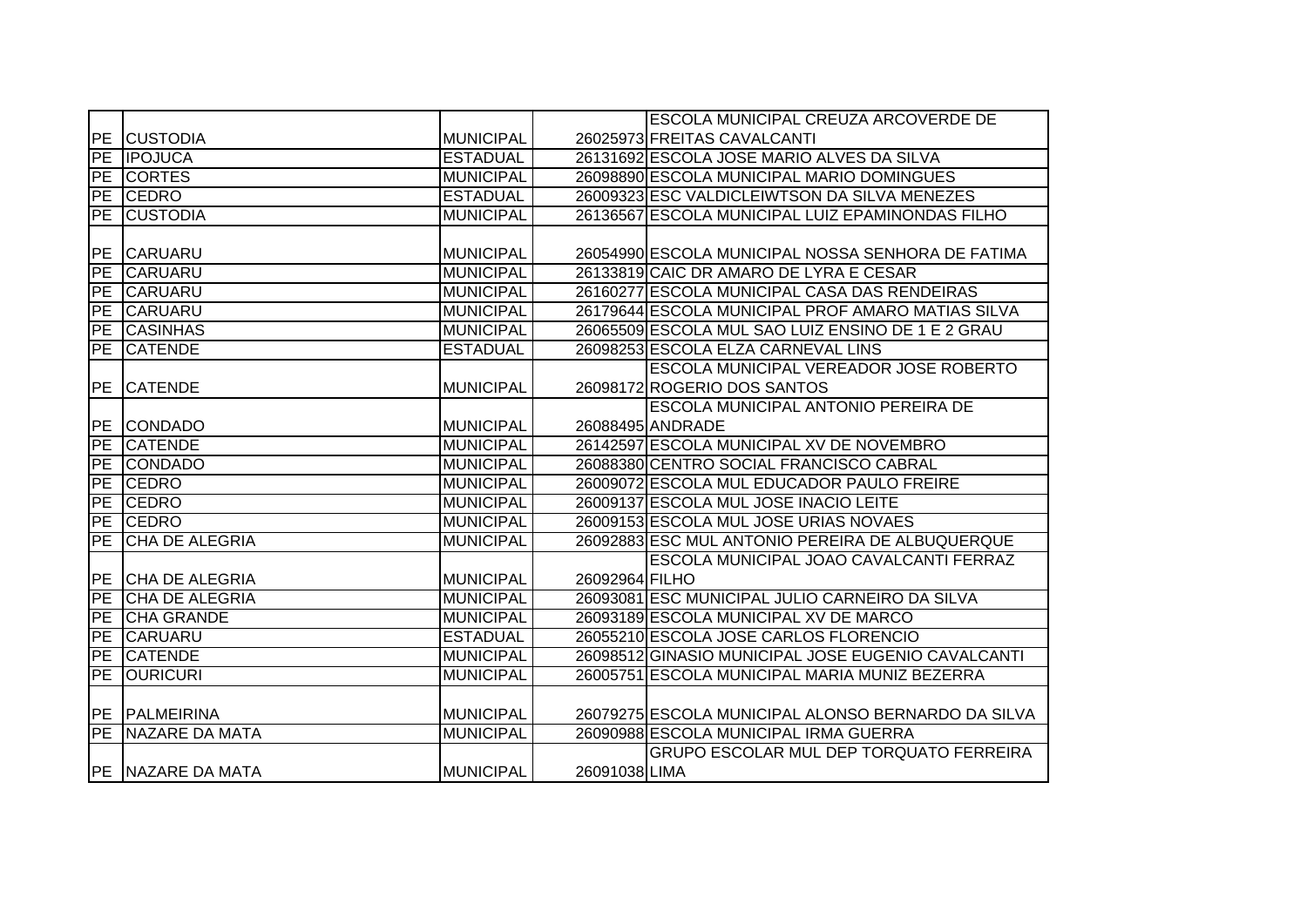|            |                    |                  |                  | ESCOLA MUNICIPAL NATERCIA AZEVEDO DE               |
|------------|--------------------|------------------|------------------|----------------------------------------------------|
|            | PE NAZARE DA MATA  | <b>MUNICIPAL</b> |                  | 26175665 ANDRADE PEREIRA                           |
| PE         | <b>OLINDA</b>      | <b>ESTADUAL</b>  |                  | 26114968 ESCOLA SAO BENTO                          |
|            |                    |                  |                  |                                                    |
|            | PE OROBO           | <b>ESTADUAL</b>  |                  | 26070456 ESCOLA PROFESSORA RITA MARIA DA CONCEICAO |
|            | PE OROCO           | <b>MUNICIPAL</b> |                  | 26033410 ESCOLA MUNICIPAL ESTANISLAU LUIZ BIONE    |
|            |                    |                  |                  | COLEGIO MUNCIPAL PRESIDENTE TANCREDO DE            |
|            | PE NAZARE DA MATA  | <b>MUNICIPAL</b> |                  | 26090821 ALMEIDA NEVES                             |
| PE         | <b>OURICURI</b>    | <b>MUNICIPAL</b> |                  | 26005387 ESCOLA MUNICIPAL SAO CRISTOVAO            |
| PE         | NAZARE DA MATA     | <b>ESTADUAL</b>  |                  | 26090910 ESCOLA MACIEL MONTEIRO                    |
| PE         | <b>OURICURI</b>    | <b>MUNICIPAL</b> |                  | 26143569 COLEGIO DOUTOR JOSE CORIOLANO SOBRINHO    |
| <b>PE</b>  | <b>PALMARES</b>    | <b>ESTADUAL</b>  |                  | 26101157 ESCOLA ASCENSO FERREIRA                   |
|            |                    |                  |                  | COLEGIO MUNICIPAL FERNANDO AUGUSTO PINTO           |
| <b>PE</b>  | <b>PALMARES</b>    | <b>MUNICIPAL</b> | 26101122 RIBEIRO |                                                    |
|            | PE PALMARES        | <b>MUNICIPAL</b> |                  | 26101262 ESCOLA MUNICIPAL ASSIS RIBEIRO            |
| PE         | <b>PALMARES</b>    | <b>MUNICIPAL</b> |                  | 26101483 ESCOLA MUNICIPAL LUIZ DA ROCHA LEAO       |
|            |                    |                  |                  | ESCOLA MUNICIPAL PROFº LAURO FERREIRA              |
| <b>IPE</b> | <b>PALMARES</b>    | <b>MUNICIPAL</b> | 26101785 CHAVES  |                                                    |
|            |                    |                  |                  | <b>ESCOLA MUNICIPAL JAYME DE CASTRO</b>            |
|            | <b>PE PALMARES</b> | <b>MUNICIPAL</b> |                  | 26101793 MONTENEGRO                                |
| PE         | <b>INGAZEIRA</b>   | <b>ESTADUAL</b>  |                  | 26018020 ESCOLA ARISTAQUE JOSE DE VERAS            |
|            | PE OROCO           | <b>MUNICIPAL</b> |                  | 26033763 ESCOLA MUNICIPAL SANTA MARIA              |
| PE         | <b>MIRANDIBA</b>   | <b>ESTADUAL</b>  |                  | 26009617 ESCOLA FRANCISCO ALVES DE CARVALHO        |
|            |                    |                  |                  | ESCOLA MUNICIPAL SEVERINO FRANCISCO DA             |
| PE         | <b>IMACAPARANA</b> | <b>MUNICIPAL</b> | 26090627 SILVA   |                                                    |
|            |                    |                  |                  |                                                    |
|            | PE MACAPARANA      | <b>MUNICIPAL</b> |                  | 26140519 ESCOLA MUL GOVERNADOR MOURA CAVALCANTI    |
|            |                    |                  |                  | ESCOLA MUNICIPAL MAJ JOAO MARQUES DE               |
| PE         | <b>MACHADOS</b>    | <b>MUNICIPAL</b> |                  | 26070081 OLIVEIRA                                  |
|            |                    |                  |                  | GRUPO ESCOLAR MANOEL JOAO RODRIGUES DO             |
|            | <b>PE MACHADOS</b> | <b>MUNICIPAL</b> |                  | 26070146 NASCIMENTO                                |
|            | PE MANARI          | <b>MUNICIPAL</b> |                  | 26029014 ESCOLA MUL MARIA ALZIRA OLIVEIRA JORGE    |
| PE         | <b>MANARI</b>      | <b>MUNICIPAL</b> |                  | 26029324 ESCOLA MUNICIPAL NILO COELHO              |
|            |                    |                  |                  |                                                    |
|            | PE MARAIAL         | <b>MUNICIPAL</b> |                  | 26100649 ESCOLA MUNICIPAL ANTONIO PEDRO CELESTINO  |
|            | PE NAZARE DA MATA  | <b>MUNICIPAL</b> |                  | 26090848 COLEGIO MUNICIPAL DOM MOTA                |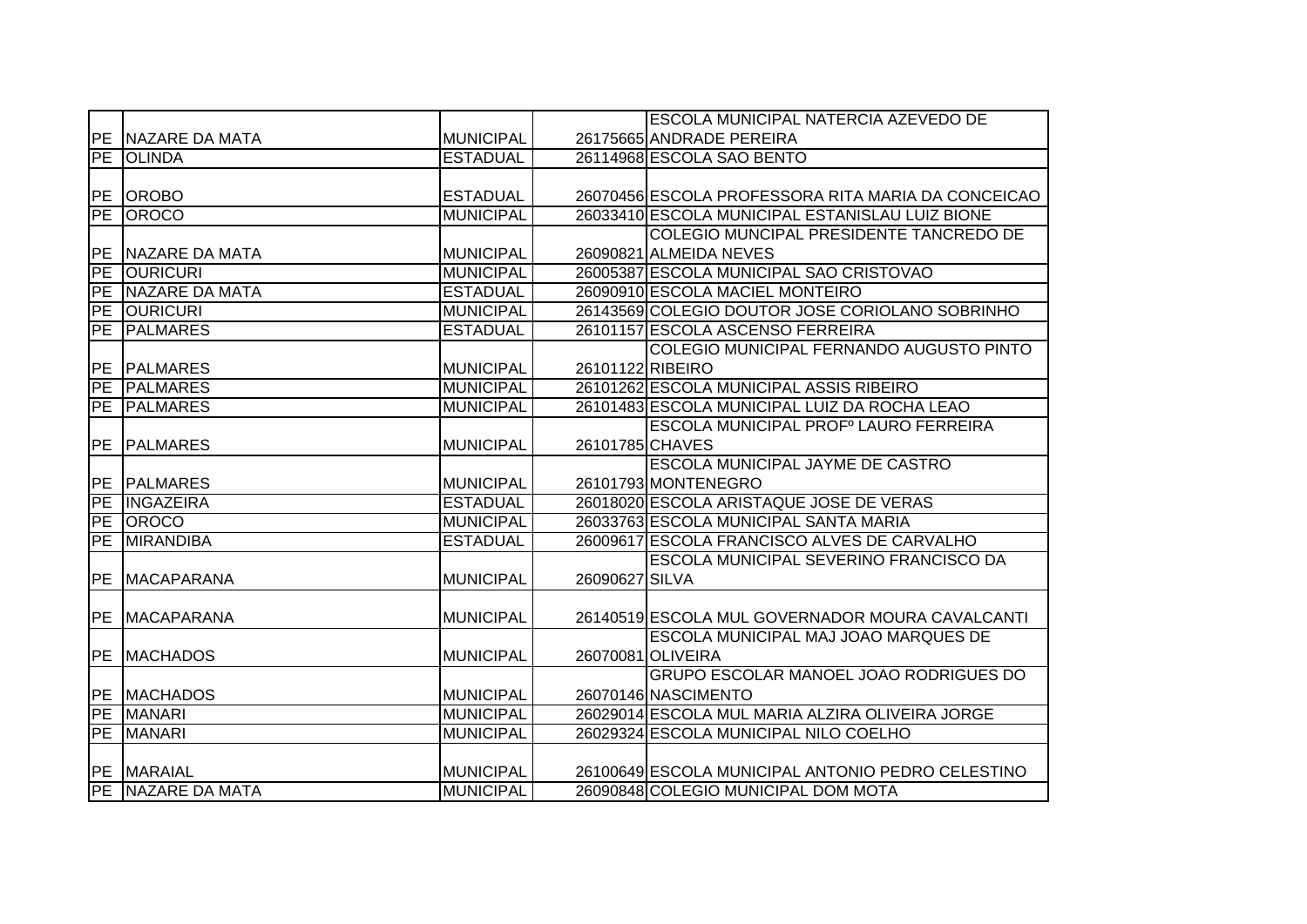|            |                  |                  |                 | <b>ESCOLA DE REFERENCIA EM ENSINO MEDIO</b>         |
|------------|------------------|------------------|-----------------|-----------------------------------------------------|
| <b>PE</b>  | <b>MIRANDIBA</b> | <b>ESTADUAL</b>  |                 | 26009390 FRANCISCO PIRES                            |
| PE         | PALMEIRINA       | <b>MUNICIPAL</b> |                 | 26079330 ESCOLA MUNICIPAL MONS JULIO DE SIQUEIRA    |
| <b>PE</b>  | <b>MIRANDIBA</b> | <b>ESTADUAL</b>  |                 | 26010100 ESCOLA ANDRE NUNES                         |
| <b>PE</b>  | <b>MIRANDIBA</b> | <b>MUNICIPAL</b> |                 | 26009595 ESCOLA MUL ESPEDITO LOPES DE BARROS        |
| PE         | <b>MIRANDIBA</b> | <b>MUNICIPAL</b> |                 | 26143780 ESCOLA MUL FRANCISCO DE ASSIS BARBOSA      |
| PE         | MOREILANDIA      | <b>ESTADUAL</b>  |                 | 26008467 ESCOLA CORONEL CHICO ROMAO                 |
| <b>PE</b>  | MOREILANDIA      | <b>MUNICIPAL</b> |                 | 26008521 ESCOLA LAURA BEZERRA                       |
| PE         | MOREILANDIA      | <b>MUNICIPAL</b> |                 | 26140500 ESCOLA MUNICIPAL SANTA TERESINHA           |
| PE         | <b>MORENO</b>    | <b>MUNICIPAL</b> |                 | 26111950 ESCOLA MUNICIPAL ARGEMIRO NEPOMUCENO       |
|            |                  |                  |                 |                                                     |
|            | PE MORENO        | <b>MUNICIPAL</b> |                 | 26112477 ESCOLA MUNICIPAL DR HELION VERAS RAMALHO   |
| PE         | <b>MARAIAL</b>   | <b>MUNICIPAL</b> |                 | 26100703 ESCOLA MUNICIPAL FABIO CORREA              |
|            |                  |                  |                 |                                                     |
| <b>PE</b>  | <b>POCAO</b>     | <b>MUNICIPAL</b> |                 | 26059878 ESCOLA MUL MONS ESTANISLAU F DE CARVALHO   |
| PE         | <b>PALMARES</b>  | <b>MUNICIPAL</b> |                 | 26101815 CAIC - JOSE DO REGO MACIEL                 |
| <b>PE</b>  | PETROLANDIA      | <b>MUNICIPAL</b> |                 | 26042223 ESCOLA MUNICIPAL 1 DE JULHO                |
| PE         | PETROLANDIA      | <b>MUNICIPAL</b> |                 | 26147106 ESCOLA MUNICIPAL 4 DE OUTUBRO              |
| PE         | PETROLANDIA      | <b>MUNICIPAL</b> |                 | 26173735 ESCOLA MUL DR FRANCISCO SIMOES DE LIMA     |
| PE         | <b>PETROLINA</b> | <b>ESTADUAL</b>  |                 | 26036150 ESCOLA LAURA VICUNA                        |
| PE         | <b>PETROLINA</b> | <b>MUNICIPAL</b> |                 | 26152487 ESCOLA MUNICIPAL RUBEM AMORIM ARAUJO       |
|            |                  |                  |                 | ESCOLA MUNICIPAL PROFESSORA LUIZA DE                |
| PE         | PETROLINA        | <b>MUNICIPAL</b> |                 | 26180049 CASTRO FERREIRA E SILVA                    |
|            |                  |                  |                 | ESCOLA PROFESSORA MARGARIDA DE LIMA                 |
| PE         | <b>PESQUEIRA</b> | <b>ESTADUAL</b>  | 26059088 FALCAO |                                                     |
|            |                  |                  |                 |                                                     |
| <b>IPE</b> | <b>PETROLINA</b> | <b>MUNICIPAL</b> |                 | 26413795 ESCOLA MUNICIPAL ANA LEOPOLDINA DOS SANTOS |
| <b>PE</b>  | <b>PESQUEIRA</b> | <b>ESTADUAL</b>  |                 | 26058952 ESCOLA ELIZEU ARAUJO                       |
| <b>PE</b>  | <b>POCAO</b>     | <b>MUNICIPAL</b> |                 | 26059916 ESCOLA OSCARINA CAVALCANTI                 |
| PE         | <b>POMBOS</b>    | <b>MUNICIPAL</b> |                 | 26093944 COLEGIO MUNICIPAL ONZE DE DEZEMBRO         |
|            |                  |                  |                 |                                                     |
| <b>PE</b>  | <b>POMBOS</b>    | <b>MUNICIPAL</b> |                 | 26093987 ESC PROF MA DAS DORES DASSUNCAO QUEIROZ    |
|            |                  |                  |                 | ESCOLA MUNICIPAL AUSTRICLINIO CARLOS DE             |
| PE         | <b>POMBOS</b>    | <b>MUNICIPAL</b> | 26094010 LORENA |                                                     |
|            |                  |                  |                 |                                                     |
|            | <b>PE POMBOS</b> | <b>MUNICIPAL</b> |                 | 26094355 ESCOLA MUNICIPAL MARECHAL CASTELO BRANCO   |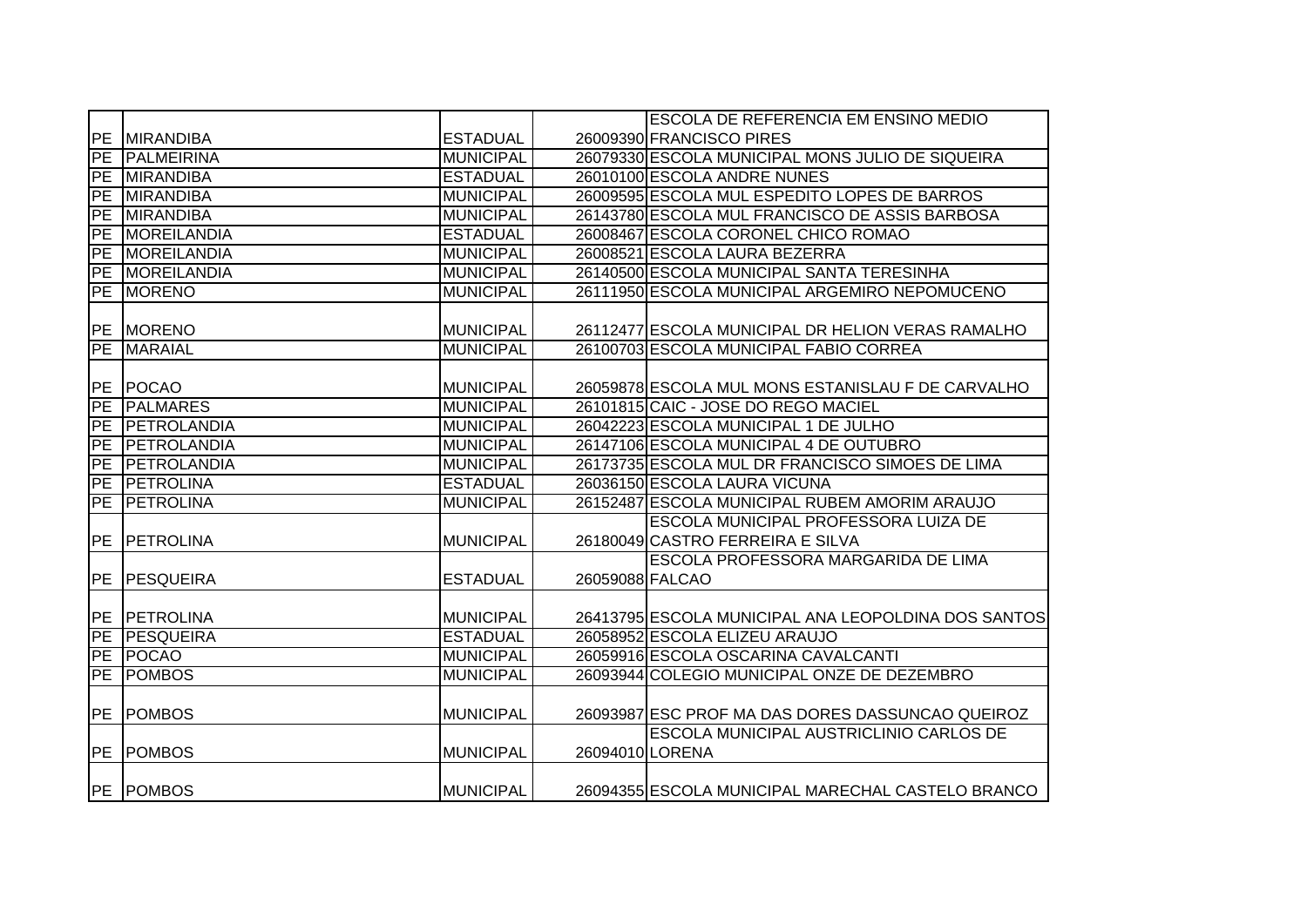|                          |                                |                  |                | ESCOLA DE 1º GRAU DR ARTHUR ORLANDO DE             |
|--------------------------|--------------------------------|------------------|----------------|----------------------------------------------------|
| IPE.                     | <b>PRIMAVERA</b>               | <b>MUNICIPAL</b> |                | 26101980 ANDRADE BEZERRA                           |
| PE                       | <b>PRIMAVERA</b>               | <b>MUNICIPAL</b> |                | 26102056 ESCOLA MUNICIPAL SANTO ANTONIO            |
| $\overline{\mathsf{PE}}$ | <b>IPETROLINA</b>              | <b>MUNICIPAL</b> |                | 26213605 ESCOLA MUNICIPAL PROFESSOR WALTER GIL     |
| $\overline{PE}$          | <b>PAUDALHO</b>                | <b>ESTADUAL</b>  |                | 26091542 ESCOLA JOAO CAVALCANTI PETRIBU            |
| $\overline{PE}$          | PALMEIRINA                     | <b>MUNICIPAL</b> |                | 26079577 ESCOLA JUVENCIO ANTONIO VIANA             |
| <b>PE</b>                | <b>PANELAS</b>                 | <b>MUNICIPAL</b> |                | 26085275 ESCOLA MUNICIPAL JOAQUIM NABUCO           |
|                          |                                |                  |                |                                                    |
| PE                       | <b>PANELAS</b>                 | <b>MUNICIPAL</b> |                | 26148005 ESCOLA MUNICIPAL JOAO TIMOTEO DE ANDRADE  |
|                          |                                |                  |                | COLEGIO MUNICIPAL DOM VITAL ENS FUND E             |
|                          | PE PARANATAMA                  | <b>MUNICIPAL</b> | 26079615 MEDIO |                                                    |
| PE                       | <b>IPARANATAMA</b>             | <b>MUNICIPAL</b> |                | 26079747 ESCOLA MUL JOAO BEZERRA SOBRINHO          |
| <b>PE</b>                | <b>PARNAMIRIM</b>              | <b>ESTADUAL</b>  |                | 26010607 ESCOLA EUCLIDES DA CUNHA                  |
| PE                       | <b>PARNAMIRIM</b>              | <b>MUNICIPAL</b> |                | 26010356 ESCOLA MUNICIPAL ANTONIO DE CARVALHO      |
| <b>PE</b>                | <b>PESQUEIRA</b>               | <b>MUNICIPAL</b> |                | 26059584 ESCOLA INTERM SEBASTIAO QUIRINO DA COSTA  |
|                          |                                |                  |                |                                                    |
| PE                       | PASSIRA                        | <b>MUNICIPAL</b> |                | 26070812 ESCOLA MUL MAURINA RODRIGUES DOS SANTOS   |
| <b>PE</b>                | <b>MACAPARANA</b>              | <b>MUNICIPAL</b> |                | 26090422 ESCOLA JOAQUIM TAVARES VIEIRA DE MELO     |
| PE                       | PAUDALHO                       | <b>MUNICIPAL</b> |                | 26091232 COLEGIO MUNICIPAL TANCREDO NEVES          |
| PE                       | <b>PAUDALHO</b>                | <b>MUNICIPAL</b> |                | 26091402 ESCOLA MUL JOAO FRANCISCO BEZERRA         |
| PE                       | PAUDALHO                       | <b>MUNICIPAL</b> |                | 26091437 ESCOLA MUNICIPAL MANOEL DA ROSA           |
| PE                       | <b>PAULISTA</b>                | <b>ESTADUAL</b>  |                | 26116413 ESCOLA RADIALISTA LUIZ QUEIROGA           |
| PE                       | <b>PAULISTA</b>                | <b>MUNICIPAL</b> |                | 26116766 ESCOLA MUL ABELARDO SALES DE SIQUEIRA     |
| PE                       | <b>PEDRA</b>                   | <b>MUNICIPAL</b> |                | 26047977 ESCOLA FRANCISCA DA SILVA LIMA            |
| PE                       | <b>IPEDRA</b>                  | <b>MUNICIPAL</b> |                | 26047993 ESCOLA JOSE FIRMO CAVALCANTI              |
|                          | PE PESQUEIRA                   | <b>ESTADUAL</b>  |                | 26058413 ESCOLA JOAO XXIII                         |
|                          |                                |                  |                |                                                    |
| PE                       | PARNAMIRIM                     | <b>MUNICIPAL</b> |                | 26413787 CENTRO EDUCACIONAL PARNAMIRIM CENTENARIO  |
| PE                       | <b>JABOATAO DOS GUARARAPES</b> | <b>MUNICIPAL</b> |                | 26109476 ESCOLA GALBA MATOS                        |
| PE                       | <b>MACAPARANA</b>              | <b>MUNICIPAL</b> |                | 26090619 ESCOLA MIN REVERENDO ANTONIO CARVALHO     |
| PE                       | JABOATAO DOS GUARARAPES        | <b>ESTADUAL</b>  |                | 26110849 ESCOLA ALTO DOS GUARARAPES                |
| PE                       | <b>JABOATAO DOS GUARARAPES</b> | <b>ESTADUAL</b>  |                | 26133783 ESCOLA DJALMA FARIAS                      |
| PE                       | <b>JABOATAO DOS GUARARAPES</b> | <b>MUNICIPAL</b> |                | 26108461 ESCOLA MUNICIPAL JOAO BOSCO DE SENA       |
|                          | PE JABOATAO DOS GUARARAPES     | <b>MUNICIPAL</b> |                | 26108909 ESCOLA MUNICIPAL DR LUIZ GONZAGA MARANHAO |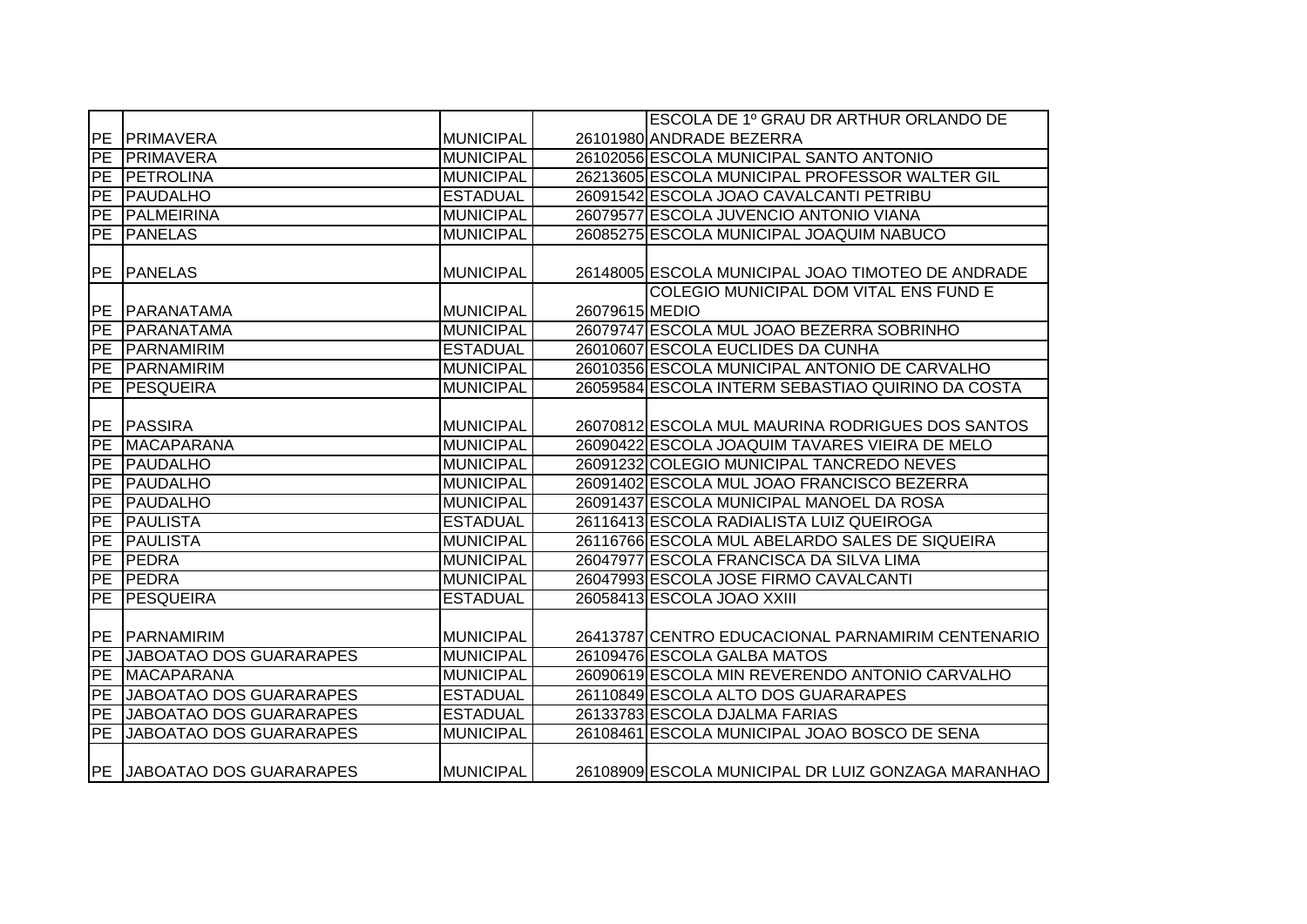| <b>PE</b>  | <b>JABOATAO DOS GUARARAPES</b>  | <b>MUNICIPAL</b> | 26108917 ESCOLA MUNICIPAL DOM PEDRO DE ALCANTARA  |
|------------|---------------------------------|------------------|---------------------------------------------------|
| PE         | <b>JABOATAO DOS GUARARAPES</b>  | <b>MUNICIPAL</b> | 26108968 ESCOLA MUNICIPAL PASTOR JOAO ADALGISO    |
| PE         | <b>ITAQUITINGA</b>              | <b>MUNICIPAL</b> | 26089971 ESCOLA MUL MANOEL GONCALVES DE MORAES    |
|            |                                 |                  |                                                   |
| <b>PE</b>  | JABOATAO DOS GUARARAPES         | <b>MUNICIPAL</b> | 26109220 ESCOLA MUNICIPAL NOSSA SENHORA DO LORETO |
| PE         | <b>ITAQUITINGA</b>              | <b>MUNICIPAL</b> | 26089955 ESCOLA MUNICIPAL JOSE VIDAL DE NEGREIROS |
| PE         | JABOATAO DOS GUARARAPES         | <b>MUNICIPAL</b> | 26110156 ESCOLA MUNICIPAL DAVINO TENORIO          |
| PE         | <b>JABOATAO DOS GUARARAPES</b>  | <b>MUNICIPAL</b> | 26110326 ESCOLA MUNICIPAL CECILIA BRANDAO         |
| PE         | JABOATAO DOS GUARARAPES         | <b>MUNICIPAL</b> | 26110385 ESCOLA MUNICIPAL PEDRO ALVARES CABRAL    |
| PE         | JABOATAO DOS GUARARAPES         | <b>MUNICIPAL</b> | 26144867 CENTRO EDUCACIONAL NOVA VISAO            |
| PE         | <b>JABOATAO DOS GUARARAPES</b>  | <b>MUNICIPAL</b> | 26145146 ESCOLA MUNICIPAL ANA FARIAS DE SOUZA     |
| PE         | JABOATAO DOS GUARARAPES         | <b>MUNICIPAL</b> | 26167301 ESCOLA MUNICIPAL IRACI RODOVALHO         |
| PE         | <b>JABOATAO DOS GUARARAPES</b>  | <b>MUNICIPAL</b> | 26174707 ESCOLA MUNICIPAL ESTER CAMPELO           |
| PE         | <b>JABOATAO DOS GUARARAPES</b>  | <b>MUNICIPAL</b> | 26174731 ESCOLA MUNICIPAL NOVO HORIZONTE          |
|            |                                 |                  | <b>ESCOLA MUNICIPAL PROFESSOR EDWARD</b>          |
| <b>IPE</b> | <b>JJABOATAO DOS GUARARAPES</b> | <b>MUNICIPAL</b> | 26109000 BERNARDINO                               |
|            | <b>PE ITAMBE</b>                | <b>MUNICIPAL</b> | 26089777 ESCOLA MUNICIPAL MOCINHA BARBALHO        |
|            | PE <b>IPOJUCA</b>               | <b>MUNICIPAL</b> | 26132722 ESCOLA MARIA JOSE FERREIRA COSTA         |
|            |                                 |                  | <b>ESCOLA MUNICIPAL FRANCISCO CARNEIRO DE</b>     |
|            | PE IPUBI                        | <b>MUNICIPAL</b> | 26004852 ANDRADE                                  |
| PE         | <b>IPUBI</b>                    | <b>MUNICIPAL</b> | 26004976 ESC MUL 1º E 2º G PEDRO VICENTE DE SOUZA |
| <b>PE</b>  | <b>ITACURUBA</b>                | <b>MUNICIPAL</b> | 26041901 ESCOLA MUNICIPAL CICERO FREIRE DA SILVA  |
| <b>PE</b>  | <b>ITACURUBA</b>                | <b>MUNICIPAL</b> | 26041928 ESCOLA MUNICIPAL CRIANCA ESPERANCA       |
|            |                                 |                  | <b>ESCOLA DE REFERENCIA EM ENSINO MEDIO</b>       |
| <b>IPE</b> | <b>ITAIBA</b>                   | <b>ESTADUAL</b>  | 26047187 PEDRO DE ALCANTARA RAMO                  |
|            |                                 |                  | ESCOLA DE REFERENCIA EM ENSINO MEDIO FREI         |
| <b>IPE</b> | <b>ITAMBE</b>                   | <b>ESTADUAL</b>  | 26089505 ORLANDO                                  |
| PE         | JABOATAO DOS GUARARAPES         | <b>ESTADUAL</b>  | 26108984 ESCOLA POETA MAURO MOTA                  |
| <b>PE</b>  | <b>ITAMBE</b>                   | <b>MUNICIPAL</b> | 26089513 COL MUL PROF NIVALDO XAVIER DE ARAUJO    |
| <b>PE</b>  | <b>JAQUEIRA</b>                 | <b>MUNICIPAL</b> | 26145006 ESCOLA MUL AECIO BARROS DE OLIVEIRA      |
|            | PE ITAMBE                       | <b>MUNICIPAL</b> | 26089785 ESC MUL ANDRE VIDAL DE NEGREIROS         |
| PE         | <b>ITAMBE</b>                   | <b>MUNICIPAL</b> | 26089831 ESCOLA MUNICIPAL DE QUEBEC               |
|            |                                 |                  | <b>ESCOLA MUL PROF MARIA M DE PONTES</b>          |
|            | PE ITAMBE                       | <b>MUNICIPAL</b> | 26089858 RODRIGUES                                |
|            | PE <b>ITAPETIM</b>              | <b>MUNICIPAL</b> | 26018268 ESCOLA MUNICIPAL ANTONIO PIANCO SOBRINHO |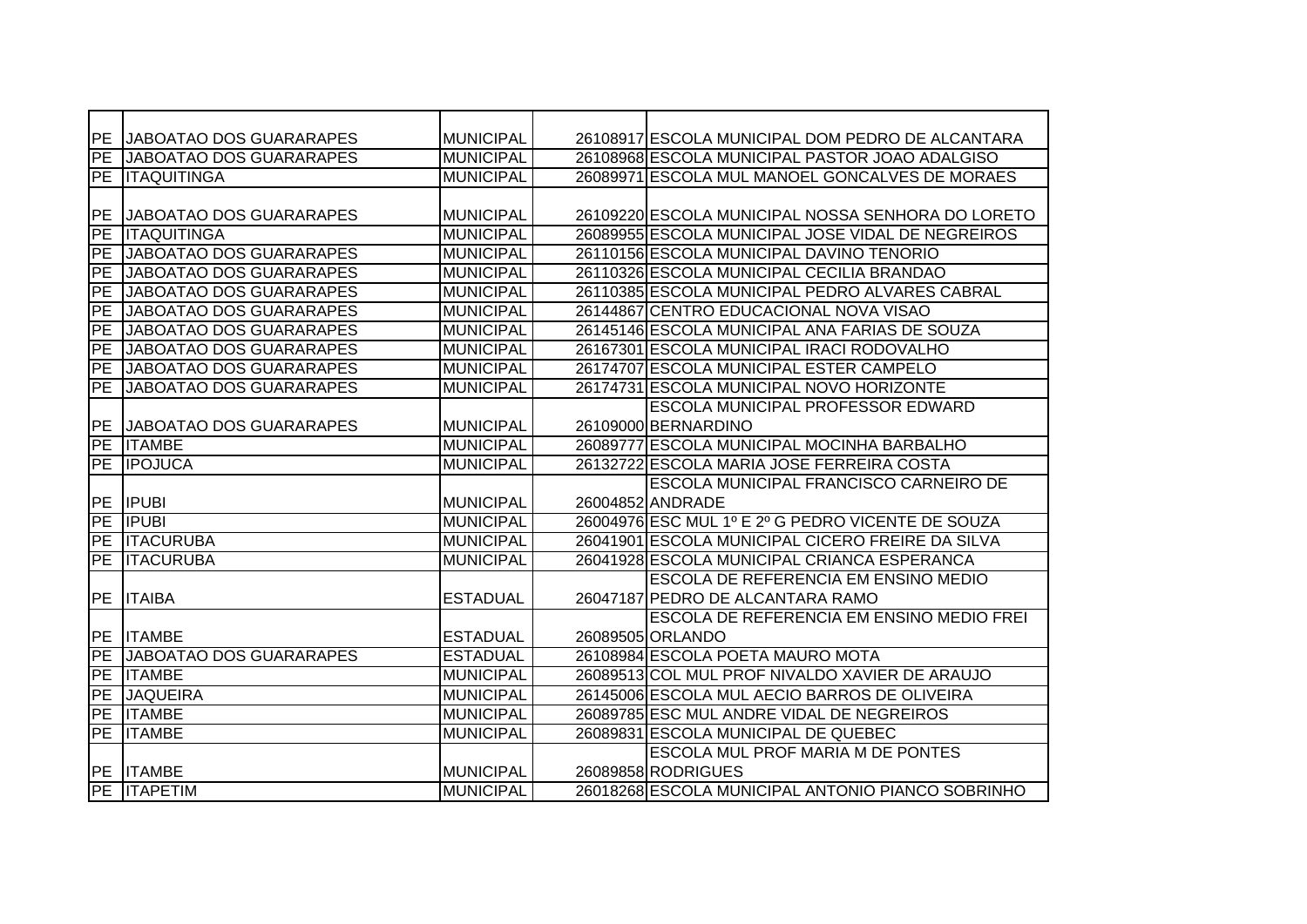|           | <b>PE ITAPETIM</b>             | <b>MUNICIPAL</b> | 26018730 GRUPO ESCOLAR PAULINO AMARO CORDEIRO                                                |
|-----------|--------------------------------|------------------|----------------------------------------------------------------------------------------------|
|           | <b>PE ITAPETIM</b>             | <b>MUNICIPAL</b> | 26018837 GRUPO ESCOLAR WALFREDO SIQUEIRA                                                     |
|           |                                |                  | <b>ESCOLA MUNICIPAL LUIS CARLOS DE MORAES</b>                                                |
|           | PE ITAQUITINGA                 | <b>MUNICIPAL</b> | 26089904 PINHO                                                                               |
|           |                                |                  | ESC MUL SERAFIM PESSOA DE MELO ENS FUND E                                                    |
|           | <b>PE ITAQUITINGA</b>          | <b>MUNICIPAL</b> | 26089912 MEDIO                                                                               |
|           | <b>PE ITAMBE</b>               | <b>ESTADUAL</b>  | 26089718 ESCOLA JOSE ANTONIO BEZERRA DE MENEZES                                              |
|           | PE LAGOA GRANDE                | <b>MUNICIPAL</b> | 26154595 ESCOLA MUNICIPAL HELIO FERREIRA MAIA                                                |
| <b>PE</b> | LAGOA DO ITAENGA               | <b>MUNICIPAL</b> | 26090350 ESCOLA MUL JOSE CIPRIANO DE QUEIROZ LIMA                                            |
| <b>PE</b> | LAGOA DO ITAENGA               | <b>MUNICIPAL</b> | 26090368 ESCOLA MUL MARIA ANUNCIADA DE ARAUJO                                                |
| PE        | <b>LAGOA DO ITAENGA</b>        | <b>MUNICIPAL</b> | 26134204 ESCOLA TEREZA DE JESUS DO NASCIMENTO                                                |
| <b>PE</b> | LAGOA DO ITAENGA               | <b>MUNICIPAL</b> | 26154641 ESCOLA MUL ANTONIO NEVES                                                            |
| PE        | LAGOA DO OURO                  | <b>MUNICIPAL</b> | 26078406 ESCOLA MUL JANDIRA PEDROSA                                                          |
| PE        | LAGOA DOS GATOS                | <b>MUNICIPAL</b> | 26084708 ESCOLA MUNICIPAL CORDEIRO FILHO                                                     |
| PE        | <b>LAGOA DOS GATOS</b>         | <b>MUNICIPAL</b> | 26085003 GRUPO ESCOLAR MANOEL LOPES SOBRINHO                                                 |
| PE        | <b>JABOATAO DOS GUARARAPES</b> | <b>MUNICIPAL</b> | 26174740 ESCOLA MUNICIPAL UBALDINO FIGUEIROA                                                 |
| PE        | LAGOA GRANDE                   | <b>ESTADUAL</b>  | 26037700 ESCOLA SANTA MARIA                                                                  |
| PE        | LAGOA DO CARRO                 | <b>MUNICIPAL</b> | 26145642 ESCOLA MUL PROFº AILTON BARBOSA DE LIMA                                             |
|           |                                |                  |                                                                                              |
|           |                                |                  | COLEGIO NORMAL DO LAJEDO - ENSINO                                                            |
|           | PE LAJEDO                      | <b>MUNICIPAL</b> | 26078732 FUNDAMENTAL E MEDIO                                                                 |
|           | PE LAJEDO                      | <b>MUNICIPAL</b> | 26078821 ESCOLA DOM EXPEDITO LOPES ENS DE 1 GRAU                                             |
|           | PE LAJEDO                      | <b>MUNICIPAL</b> | 26079070 ESCOLA FREI FERNANDO ROSSI                                                          |
|           | PE LIMOEIRO                    | <b>ESTADUAL</b>  | 26140187 CENTRO DE EDU INFANTIL PROF SUZEL GALIZA                                            |
|           |                                |                  | ESCOLA MUNICIPAL OTAVIANO BASILIO HERACLIO                                                   |
|           | PE LIMOEIRO                    | <b>MUNICIPAL</b> | 26069547 DO REGO                                                                             |
|           | <b>PE LIMOEIRO</b>             | <b>MUNICIPAL</b> | 26069580 ESCOLA MUNICIPAL SALOMAO GINSBURG                                                   |
|           | PE LIMOEIRO                    | <b>MUNICIPAL</b> | 26146185 ESCOLA MUNICIPAL JOAO HERACLIO DUARTE                                               |
| <b>PE</b> | <b>CABROBO</b>                 | <b>ESTADUAL</b>  | 26032082 ESCOLA MINISTRO MARCOS FREIRE                                                       |
| PE        | <b>LAGOA DOS GATOS</b>         | <b>MUNICIPAL</b> | 26158060 ESCOLA MUNICIPAL JOAO CORREIA DE MELO                                               |
| PE        | <b>JOAQUIM NABUCO</b>          | <b>MUNICIPAL</b> | 26100568 ESCOLA MUL OTACILIO F DE SOUZA FILHO                                                |
| PE        | <b>MACAPARANA</b>              | <b>MUNICIPAL</b> | 26090473 ESCOLA MIN ANTONIO DE MORAIS ANDRADE                                                |
| <b>PE</b> | <b>JAQUEIRA</b>                | <b>MUNICIPAL</b> | 26145014 ESCOLA MUNICIPAL VOVO DORINHA                                                       |
| PE        | <b>JATAUBA</b>                 | <b>MUNICIPAL</b> | 26057808 ESCOLA MUL JOSE HIGINO DE SOUSA                                                     |
|           |                                |                  |                                                                                              |
|           | PE JATAUBA<br><b>PE JATOBA</b> | <b>MUNICIPAL</b> | 26058405 GRUPO ESCOLAR MUL JOAO DE FREITAS BARROS<br>26042525 ESCOLA NOSSA SENHORA APARECIDA |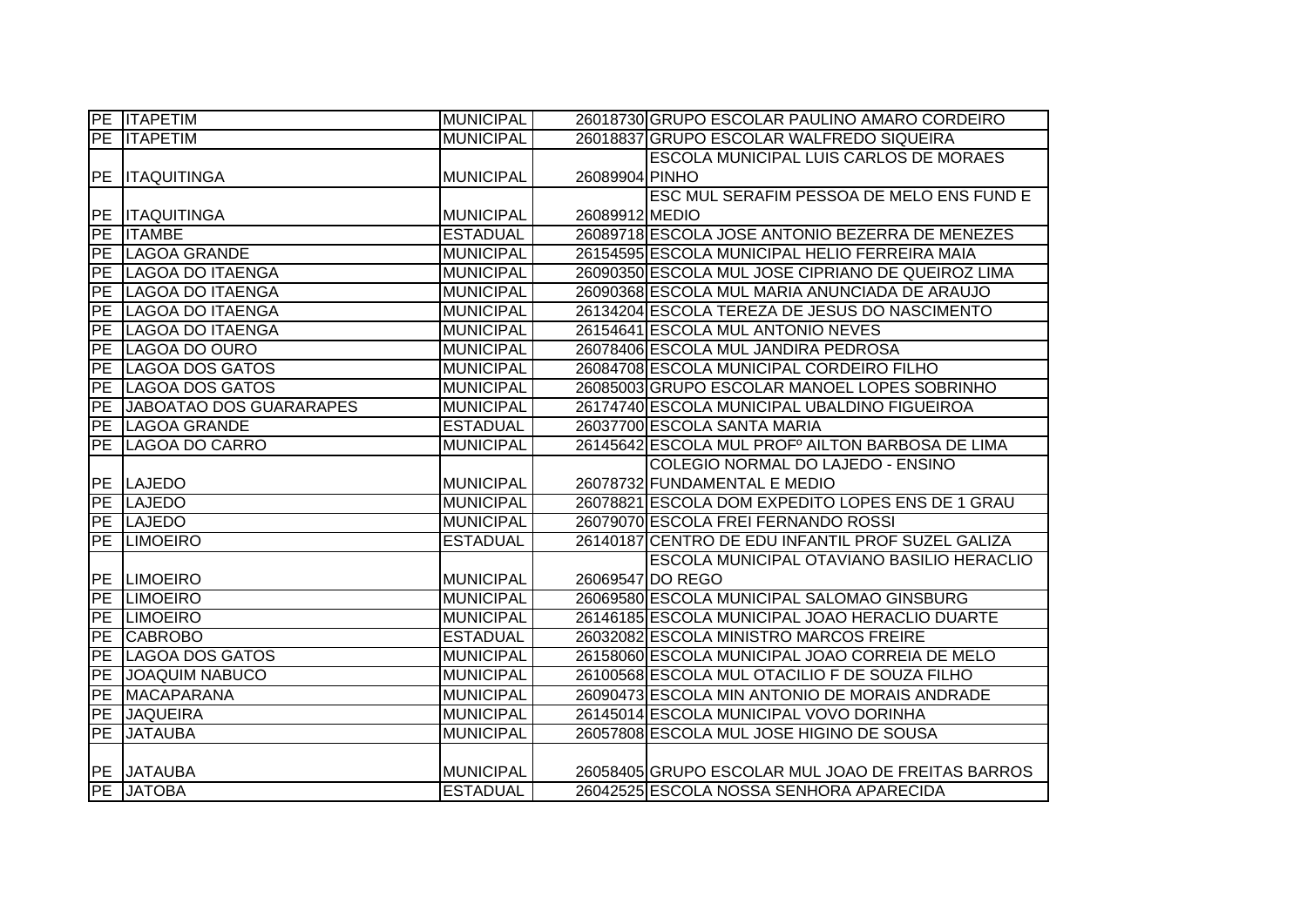|            | PE JATOBA               | <b>MUNICIPAL</b> |               | 26151219 ESCOLA MUNICIPAL DE JATOBA                |
|------------|-------------------------|------------------|---------------|----------------------------------------------------|
|            |                         |                  |               |                                                    |
| <b>PE</b>  | JOAO ALFREDO            | <b>MUNICIPAL</b> |               | 26141230 ESCOLA MUNICIPAL JOSE PROCOPIO CAVALCANTI |
| ĪРE        | <b>JOAO ALFREDO</b>     | <b>MUNICIPAL</b> |               | 26141248 ESCOLA MUNICIPAL MARCIO XAVIER DE MOURA   |
|            | PE LAGOA DO ITAENGA     | <b>MUNICIPAL</b> |               | 26090236 ESCOLA MUL JOAQUIM BARROS FILHO           |
|            | PE JOAQUIM NABUCO       | <b>MUNICIPAL</b> |               | 26100355 ESCOLA MUL FERNANDO AUGUSTO P RIBEIRO     |
|            | PE LAGOA DO ITAENGA     | <b>MUNICIPAL</b> |               | 26090171 COLEGIO MUNICIPAL JOAO VIEIRA BEZERRA     |
|            |                         |                  |               | <b>ESCOLA MUNICIPAL VEREADOR ELIEL PEIXOTO DE</b>  |
| PE         | <b>JUCATI</b>           | <b>MUNICIPAL</b> | 26077426 MELO |                                                    |
| PE         | JUPI                    | <b>ESTADUAL</b>  |               | 26077825 ESCOLA SEBASTIAO TIAGO DE OLIVEIRA        |
| <b>FPE</b> | JUPI                    | <b>MUNICIPAL</b> |               | 26077701 ESCOLA MUNICIPAL NAPOLEAO TEIXEIRA LIMA   |
| <b>PE</b>  | <b>JUREMA</b>           | <b>MUNICIPAL</b> |               | 26078007 ESCOLA MUNICIPAL PADRE IBIAPINA           |
| <b>PE</b>  | <b>JUREMA</b>           | <b>MUNICIPAL</b> |               | 26078201 GRUPO ESCOLAR DOM CARLOS COELHO           |
| PE         | <b>JUREMA</b>           | <b>MUNICIPAL</b> |               | 26078325 ESCOLA SENADOR PAULO GUERRA               |
| PE         | LAGOA DO CARRO          | <b>MUNICIPAL</b> |               | 26090104 ESCOLA DR JOSE GONCALVES GUERRA           |
|            |                         |                  |               |                                                    |
| <b>PE</b>  | JABOATAO DOS GUARARAPES | <b>MUNICIPAL</b> |               | 26177510 ESCOLA MUNICIPAL VEREADOR OTAVIO MIRANDA  |
|            |                         |                  |               |                                                    |
|            | PE JOAQUIM NABUCO       | <b>MUNICIPAL</b> |               | 26100304 ESCOLA COMUNITARIA ADEMAR DA SILVA FRAGA  |
|            |                         |                  |               | <b>ESC MUNICIPAL PREFEITO JOSE CALDAS</b>          |
|            | PE CABROBO              | <b>MUNICIPAL</b> |               | 26032201 CAVALCANTI                                |
|            | PE BEZERROS             | <b>MUNICIPAL</b> |               | 26051192 CLUBE DE ASS SOCIAL NOSSA SRA DAS DORES   |
| PE         | <b>ARARIPINA</b>        | <b>MUNICIPAL</b> |               | 26159503 ESCOLA LUIZ PEDRO FLORENCIO               |
| PE         | <b>BELO JARDIM</b>      | <b>ESTADUAL</b>  |               | 26050331 ESCOLA TOMAS ALVES                        |
| PE         | <b>BELO JARDIM</b>      | <b>MUNICIPAL</b> |               | 26050161 ESCOLA MUNICIPAL HILDA GOMES PEREIRA      |
| PE         | <b>BELO JARDIM</b>      | <b>MUNICIPAL</b> |               | 26050269 ESCOLA MUNICIPAL MARCIONILA ALVES         |
| PE         | <b>BELO JARDIM</b>      | <b>MUNICIPAL</b> |               | 26050455 ESCOLA MUNICIPAL JURANDIR DE BRITO        |
|            |                         |                  |               | ESCOLA MUNICIPAL NOSSA SENHORA DO BOM              |
| <b>IPE</b> | <b>BELO JARDIM</b>      | <b>MUNICIPAL</b> |               | 26150654 CONSELHO                                  |
|            |                         |                  |               | <b>ESCOLA MUNICIPAL PROFESSOR JULIO</b>            |
|            | PE BELO JARDIM          | <b>MUNICIPAL</b> |               | 26165520 MAGALHAES DE BARROS JUNIOR                |
| PE         | BELEM DE SAO FRANCISCO  | <b>MUNICIPAL</b> |               | 26039923 ESCOLA MUNICIPAL MANOEL JACINTO           |
|            | PE BEZERROS             | <b>ESTADUAL</b>  |               | 26051737 ESCOLA PROFESSORA MARIA ANA               |
| PE         | BELEM DE SAO FRANCISCO  | <b>MUNICIPAL</b> |               | 26039427 ESCOLA MUL PROF CAROLINA AUGUSTA DE SA    |
|            |                         |                  |               |                                                    |
|            | <b>PE BEZERROS</b>      | <b>MUNICIPAL</b> |               | 26051206 COL MUL DESEMBARGADOR FELISMINO GUEDES    |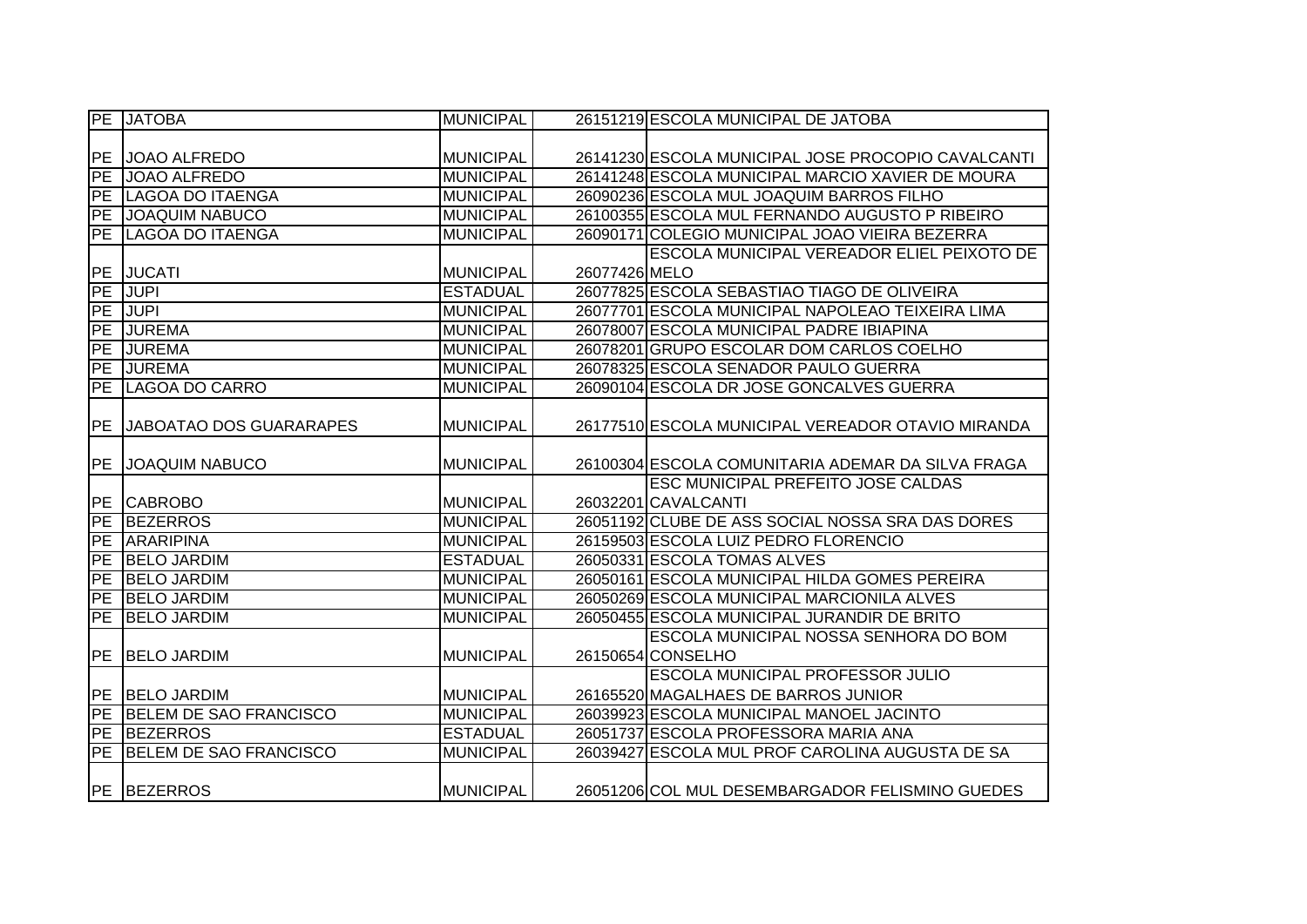|                          | PE BEZERROS                   | <b>MUNICIPAL</b> | 26051630 ESCOLA MUL WILSON DE SANTA CRUZ          |
|--------------------------|-------------------------------|------------------|---------------------------------------------------|
|                          | PE BEZERROS                   | <b>MUNICIPAL</b> | 26051664 ESCOLA MUNICIPAL CEL ZUZINHA GUILHERME   |
|                          | PE BEZERROS                   | <b>MUNICIPAL</b> | 26051842 ESCOLA MUNICIPAL NELSON CASTANHA         |
|                          | PE BEZERROS                   | <b>MUNICIPAL</b> | 26051893 GRUPO ESCOLAR GETULIO VARGAS             |
|                          |                               |                  |                                                   |
| PE                       | <b>BEZERROS</b>               | <b>MUNICIPAL</b> | 26051907 GRUPO ESCOLAR NOMERIANO PEREIRA DA SILVA |
| PE                       | <b>BEZERROS</b>               | <b>MUNICIPAL</b> | 26051915 GRUPO ESCOLAR RUI BARBOSA                |
| PE                       | <b>BEZERROS</b>               | <b>MUNICIPAL</b> | 26051923 GRUPO ESCOLAR JOSE DE GOES               |
|                          | PE BEZERROS                   | <b>ESTADUAL</b>  | 26051176 ESCOLA EURICO QUEIROZ                    |
| PE                       | <b>ARCOVERDE</b>              | <b>MUNICIPAL</b> | 26147017 ESCOLA MUL D SEVERINO MARIANO DE AGUIAR  |
| PE                       | <b>ARCOVERDE</b>              | <b>ESTADUAL</b>  | 26024721 ESCOLA ANTONIO JAPIASSU                  |
| PE                       | ARCOVERDE                     | <b>ESTADUAL</b>  | 26024730 ESCOLA CARLOS RIOS                       |
|                          | PE ARCOVERDE                  | <b>ESTADUAL</b>  | 26025175 ESCOLA NOE NUNES FERRAZ                  |
|                          | PE ARCOVERDE                  | <b>ESTADUAL</b>  | 26025256 ESCOLA IMACULADA CONCEICAO               |
|                          |                               |                  | ESCOLA MUNICIPAL ADALGIZA CAVALCANTI DE           |
|                          | PE ARCOVERDE                  | <b>MUNICIPAL</b> | 26024934 BARROS CORREIA                           |
|                          | PE ARCOVERDE                  | <b>MUNICIPAL</b> | 26025086 ESCOLA MUL OLGA GUEIROS LEITE            |
|                          | PE BELO JARDIM                | <b>ESTADUAL</b>  | 26050188 ESCOLA PADRE GIOVANNI TONIUTTI           |
|                          | PE ARCOVERDE                  | <b>MUNICIPAL</b> | 26025329 ESCOLA MUNICIPAL ROTARY ALCIDES CURSINO  |
|                          | PE BODOCO                     | <b>MUNICIPAL</b> | 26001926 COLEGIO MUNICIPAL ANTONIA LOCIO DA CRUZ  |
|                          | PE ARCOVERDE                  | <b>MUNICIPAL</b> | 26159120 ESCOLA MUNICIPAL ALFABETO                |
| $\overline{\mathsf{PE}}$ | <b>BARRA DE GUABIRABA</b>     | <b>ESTADUAL</b>  | 26082861 ESCOLA LEOBALDO SOARES DA SILVA          |
|                          |                               |                  | <b>ESCOLA MUNICIPAL MARIA JUDITH DE</b>           |
|                          | PE BARRA DE GUABIRABA         | <b>MUNICIPAL</b> | 26082683 ALBUQUERQUE                              |
|                          | PE BARRA DE GUABIRABA         | <b>MUNICIPAL</b> | 26082705 ESCOLA MUL CLAUDIO LOPES DE CARVALHO     |
| PE                       | <b>BARREIROS</b>              | <b>ESTADUAL</b>  | 26097370 ESCOLA HELIO SANTIAGO RAMOS              |
| PE                       | <b>BARREIROS</b>              | <b>MUNICIPAL</b> | 26097613 ESCOLA MUNICIPAL MARIA JOSE VICENTE      |
| PE                       | <b>BELEM DE MARIA</b>         | <b>MUNICIPAL</b> | 26097869 COLEGIO MUNICIPAL ADAUTO CARICIO         |
| <b>PE</b>                | BELEM DE SAO FRANCISCO        | <b>ESTADUAL</b>  | 26038935 ESCOLA ESTADUAL MONSENHOR JOAO PIRES     |
|                          | PE ARCOVERDE                  | <b>MUNICIPAL</b> | 26025299 ESCOLA REUNIDA VITORIA MARIA DE LIMA     |
|                          | PE BUIQUE                     | <b>ESTADUAL</b>  | 26045656 ESCOLA SAO FELIX DE CANTALICE            |
| PE                       | <b>BREJO DA MADRE DE DEUS</b> | <b>MUNICIPAL</b> | 26052091 ESCOLA JOSE INACIO CAVALCANTI DA SILVA   |
|                          | PE BREJO DA MADRE DE DEUS     | <b>MUNICIPAL</b> | 26052440 ESCOLA MUNICIPAL PEREIRA DA COSTA        |
|                          | PE BREJO DA MADRE DE DEUS     | <b>MUNICIPAL</b> | 26052695 ESCOLA MUNICIPAL SAO DOMINGOS            |
|                          | PE BREJO DA MADRE DE DEUS     | <b>MUNICIPAL</b> | 26052733 ESCOLA MUNICIPAL EPAMINONDAS MENDONCA    |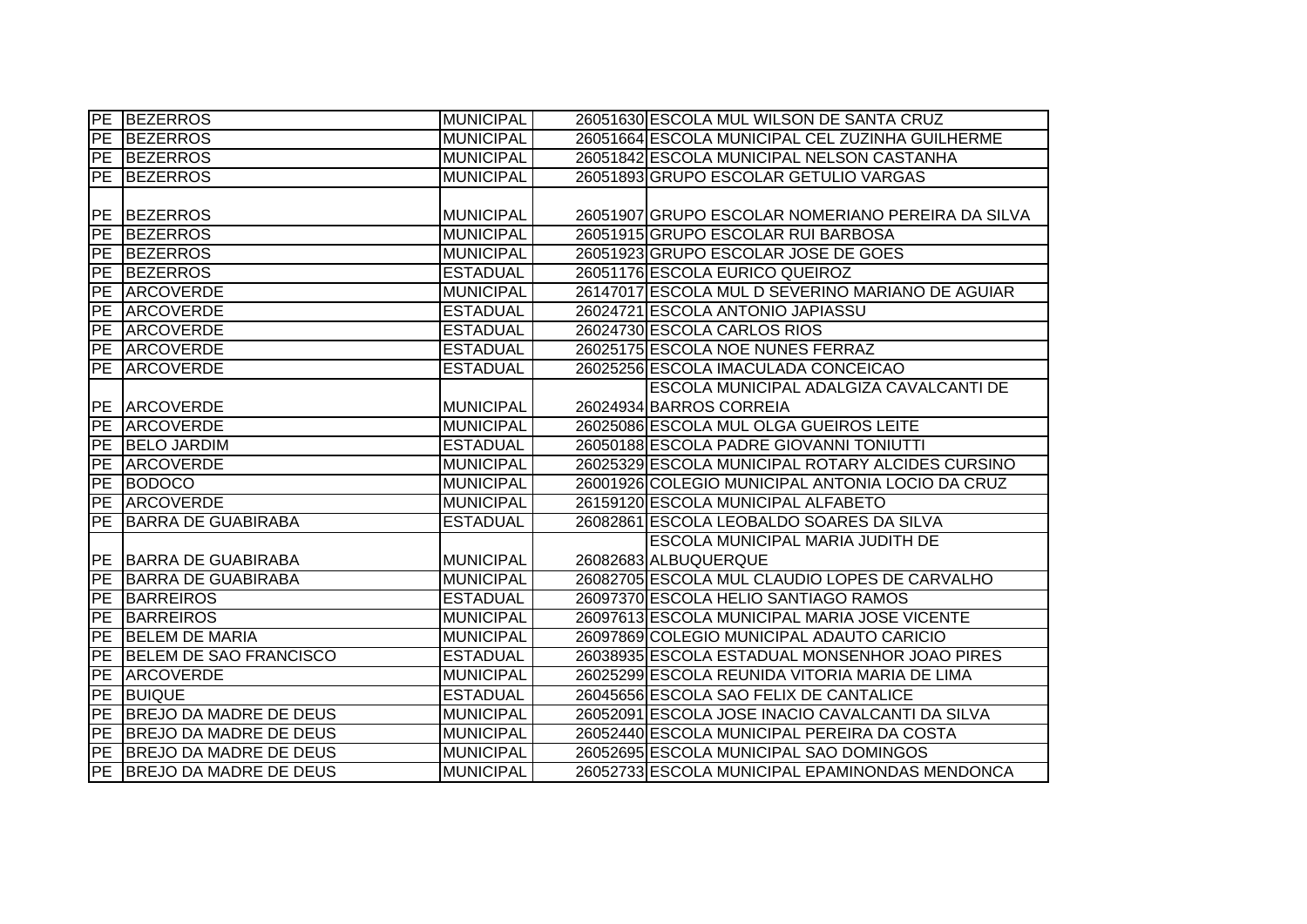|            |                            |                  |                 | ESCOLA MUNICIPAL PROF MARIA DA GLORIA             |
|------------|----------------------------|------------------|-----------------|---------------------------------------------------|
|            | PE BREJO DA MADRE DE DEUS  | <b>MUNICIPAL</b> |                 | 26150417 OLIVEIRA AGUIAR                          |
|            |                            |                  |                 | ESCOLA MUNICIPAL CENTRO EDUCACIONAL SANTA         |
|            | PE BREJO DA MADRE DE DEUS  | <b>MUNICIPAL</b> | 26150468 MARIA  |                                                   |
|            | PE BREJO DA MADRE DE DEUS  | <b>MUNICIPAL</b> |                 | 26155052 ESC MUN FABIO CORREIA DE OLIVEIRA ANDRAD |
|            |                            |                  |                 | CENTRO MUNICIPAL DE ATENCAO INTEGRAL A            |
|            | PE BEZERROS                | <b>MUNICIPAL</b> |                 | 26138891 CRIANCA E AO ADOLESCE                    |
|            |                            |                  |                 |                                                   |
| PE         | <b>BUENOS AIRES</b>        | <b>MUNICIPAL</b> |                 | 26087510 ESCOLAS REUNIDAS ANTONIO GOMES A PEREIRA |
|            |                            |                  |                 | <b>ESCOLA DE REFERENCIA EM ENSINO MEDIO</b>       |
| PE         | <b>BREJAO</b>              | <b>ESTADUAL</b>  |                 | 26073102 PROFESSORA ISMENIA LEMO                  |
|            |                            |                  |                 | <b>ESCOLA DE REFERENCIA EM ENSINO MEDIO</b>       |
| PE         | <b>BUIQUE</b>              | <b>ESTADUAL</b>  |                 | 26045745 DUQUE DE CAXIAS                          |
|            |                            |                  |                 | ESCOLA VIGARIO JOAO INACIO-ENSINO                 |
|            | PE BUIQUE                  | <b>ESTADUAL</b>  |                 | 26046040 FUNDAMENTAL E MEDIO                      |
|            | PE BUIQUE                  | <b>MUNICIPAL</b> |                 | 26044927 CRECHE CAROLINA GUEDES DE ALMEIDA        |
| PE         | <b>BUIQUE</b>              | <b>MUNICIPAL</b> |                 | 26045478 ESCOLA MUL RECREACAO INFANTIL            |
|            |                            |                  |                 | ESCOLA MUNICIPAL DOUTOR JOSE CURSINO              |
|            | PE BUIQUE                  | <b>MUNICIPAL</b> | 26135304 GALVAO |                                                   |
|            | PE CABO DE SANTO AGOSTINHO | <b>MUNICIPAL</b> |                 | 26217805 ESCOLA NOVA DE PONTE DOS CARVALHOS       |
| PE         | <b>CABROBO</b>             | <b>ESTADUAL</b>  |                 | 26031914 ESCOLA SENADOR PAULO GUERRA              |
| <b>PE</b>  | <b>QUIXABA</b>             | <b>ESTADUAL</b>  |                 | 26132735 ESCOLA SOLIDONIO PEREIRA DE CARVALHO     |
| PE         | <b>BUENOS AIRES</b>        | <b>ESTADUAL</b>  |                 | 26087529 ESCOLA LAURINDO GOMES                    |
| PE         | <b>BOM CONSELHO</b>        | <b>MUNICIPAL</b> |                 | 26072645 ESCOLA MESTRE LAURINDO SEABRA            |
| PE         | <b>ARARIPINA</b>           | <b>MUNICIPAL</b> |                 | 26159252 ESCOLA JOSE NERI DE OLIVEIRA             |
|            |                            |                  |                 |                                                   |
| <b>PE</b>  | <b>BODOCO</b>              | <b>MUNICIPAL</b> |                 | 26002353 ESCOLA MUNICIPAL THEODOZIO LEANDRO HORAS |
| PE         | <b>BODOCO</b>              | <b>MUNICIPAL</b> |                 | 26002434 ESCOLA MUNICIPAL ECA DE QUEIROZ          |
| PE         | <b>BODOCO</b>              | <b>MUNICIPAL</b> |                 | 26002655 ESCOLA MUL JOAO GOMES DE SOUZA           |
| PE         | <b>BODOCO</b>              | <b>MUNICIPAL</b> |                 | 26002965 ESCOLA MUNICIPAL SAO FRANCISCO           |
| <b>PE</b>  | <b>BOM CONSELHO</b>        | <b>ESTADUAL</b>  |                 | 26072637 ESCOLA MESTRA BEATRIZ                    |
| <b>PE</b>  | <b>BOM CONSELHO</b>        | <b>MUNICIPAL</b> |                 | 26072190 ESCOLA JOSE PEDRO DA SILVA               |
| <b>IPE</b> | <b>BOM CONSELHO</b>        | <b>MUNICIPAL</b> |                 | 26072220 ESCOLA MARECHAL DANTAS BARRETO           |
| ĪРE        | <b>BREJINHO</b>            | <b>MUNICIPAL</b> |                 | 26015390 ESCOLA MUNICIPAL SAO SEBASTIAO           |
| PE         | <b>BOM CONSELHO</b>        | <b>MUNICIPAL</b> |                 | 26072599 ESCOLA VALDEMAR URQUISA CAVALCANTE       |
|            | PE BREJAO                  | <b>MUNICIPAL</b> |                 | 26073110 GRUPO ESC MARIA PINTO SOUTO DOS SANTOS   |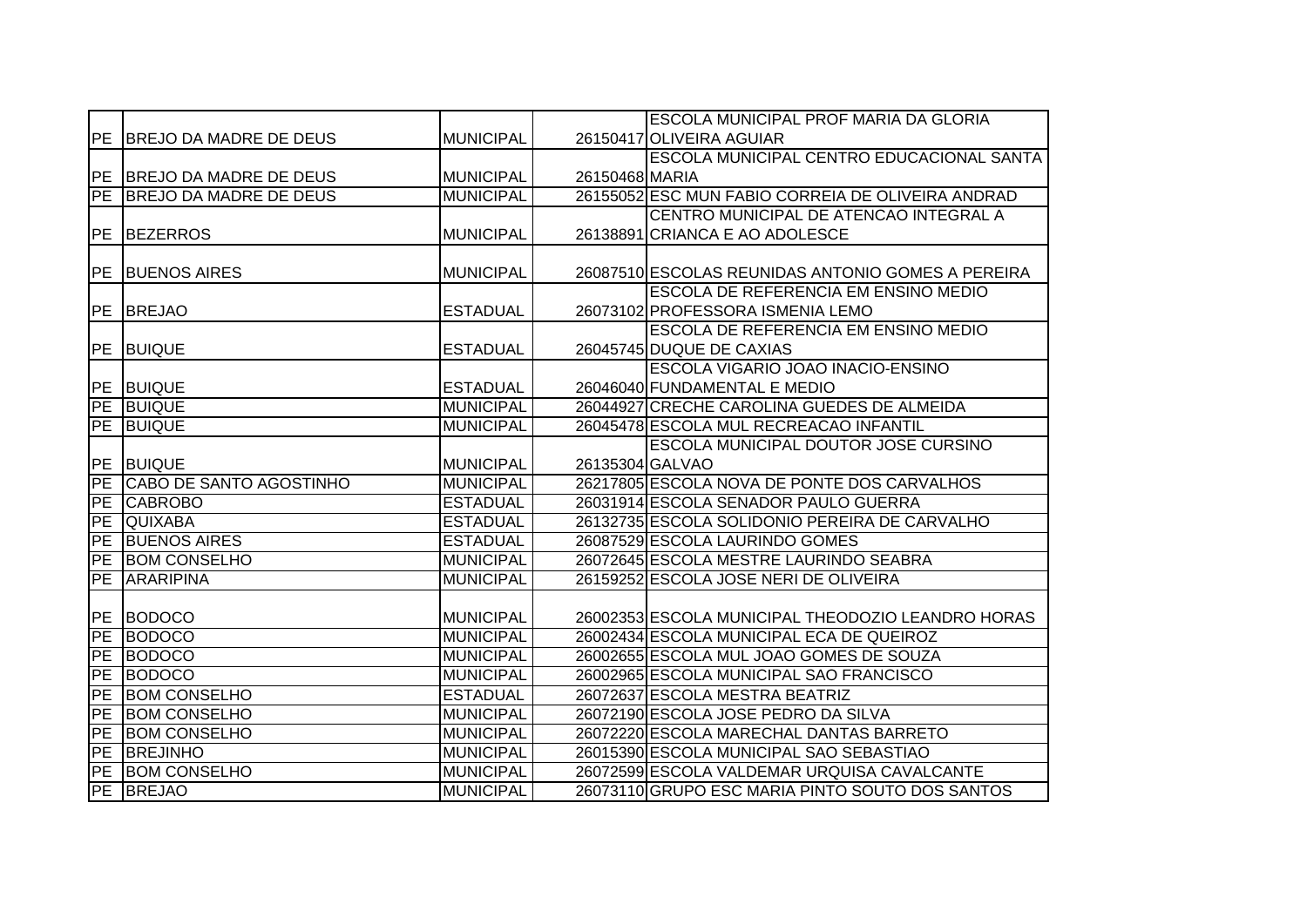|           | PE BOM CONSELHO     | <b>MUNICIPAL</b> | 26072653 ESCOLA SAO GERALDO                       |
|-----------|---------------------|------------------|---------------------------------------------------|
| <b>PE</b> | <b>BOM CONSELHO</b> | <b>MUNICIPAL</b> | 26158914 ESCOLA DOM EDGAR CARICIO DE GOUVEA       |
| PE        | <b>BOM JARDIM</b>   | <b>MUNICIPAL</b> | 26067110 ESCOLA JOAO DE MOURA CAVALCANTI          |
| PE        | <b>BONITO</b>       | <b>ESTADUAL</b>  | 26083493 ESCOLA PE JOSE AUGUSTO                   |
| PE        | BONITO              | <b>MUNICIPAL</b> | 26082918 COLEGIO MUL PRESIDENTE TANCREDO NEVES    |
|           | <b>PE BONITO</b>    | <b>MUNICIPAL</b> | 26083035 ESC MUL MARIA DO CARMO COELHO DE MELO    |
|           | PE BONITO           | <b>MUNICIPAL</b> | 26083574 ESCOLA INTERMEDIARIA JOAO XXIII          |
| PE        | <b>BEZERROS</b>     | <b>MUNICIPAL</b> | 26155095 ESC MUL MONS JOSE FLORENTINO DE OLIVEIRA |
|           |                     |                  | ESCOLA CAPITAO ALFREDO CAVALCANTE DE              |
| PE        | <b>BOM CONSELHO</b> | <b>MUNICIPAL</b> | 26072467 MIRANDA                                  |
| PE        | <b>ARARIPINA</b>    | <b>MUNICIPAL</b> | 26179482 ESCOLA EDUARDO DE SOUSA CARVALHO         |
| PE        | ABREU E LIMA        | <b>ESTADUAL</b>  | 26106698 ESCOLA ORFANATO ESTRELA DE BETHEL        |
|           |                     |                  | ESCOLA MUNICIPAL VEREADOR JOSE NILTON             |
| <b>PE</b> | <b>CABROBO</b>      | <b>MUNICIPAL</b> | 26031590 BIONE DE ANDRADE                         |
| PE        | ABREU E LIMA        | <b>MUNICIPAL</b> | 26106477 CENTRO COM EDUC WILIBALDO F SEIXAS       |
| PE        | ANGELIM             | <b>ESTADUAL</b>  | 26071924 ESCOLA AZARIAS SALGADO                   |
|           |                     |                  |                                                   |
|           | PE ALIANCA          | <b>MUNICIPAL</b> | 26086921 ESCOLA MUL EVANGELINA MORAES P DE MELLO  |
|           | <b>PE ALIANCA</b>   | <b>MUNICIPAL</b> | 26086930 ESCOLA MUL PROFº ANISIA PEREIRA DE LIRA  |
|           | PE ALIANCA          | <b>MUNICIPAL</b> | 26087103 UNIDADE EDUC DA PREFEITURA DA ALIANCA    |
|           | PE ALIANCA          | <b>MUNICIPAL</b> | 26087200 ESCOLA MUL ANTONIO NOBERTO               |
|           |                     |                  |                                                   |
|           | PE ALIANCA          | <b>MUNICIPAL</b> | 26087243 ESCOLA REUNIDAS BELARMINO PESSOA DE MELO |
| PE        | <b>ALTINHO</b>      | <b>ESTADUAL</b>  | 26082020 ESCOLA JOSE LINS DE FIGUEIREDO           |
|           |                     |                  | ESC MUL PROFA MARIA DO SOCORRO RODRIGUES          |
|           | PE ALTINHO          | <b>MUNICIPAL</b> | 26158604 DA SILVA                                 |
| PE        | <b>ABREU E LIMA</b> | <b>ESTADUAL</b>  | 26107104 ESCOLA DE ABREU E LIMA                   |
|           |                     |                  | ESCOLA MUNICIPAL NOSSA SENHORA DA                 |
| <b>PE</b> | <b>AMARAJI</b>      | <b>MUNICIPAL</b> | 26097168 CONCEICAO                                |
| PE        | <b>ALAGOINHA</b>    | <b>MUNICIPAL</b> | 26049651 ESCOLA E CRECHE MUNICIPAL MENINO JESUS   |
| PE        | ANGELIM             | <b>MUNICIPAL</b> | 26072050 ESCOLA MUNICIPAL MIGUEL CALADO BORBA     |
|           | PE ARARIPINA        | <b>MUNICIPAL</b> | 26000253 ESCOLA CRECHE TIA DIONEA                 |
|           | PE ARARIPINA        | <b>MUNICIPAL</b> | 26000555 ESCOLA JOSE FERREIRA LOPES               |
|           | PE ARARIPINA        | <b>MUNICIPAL</b> | 26000890 ESCOLA MUNICIPAL DO IRACEMA              |
|           | PE ARARIPINA        | <b>MUNICIPAL</b> | 26001128 ESCOLA JUSCELINO KUBITSCHEK              |
|           | PE ARARIPINA        | <b>MUNICIPAL</b> | 26143364 ESCOLA GUIOMAR COSTA REIS                |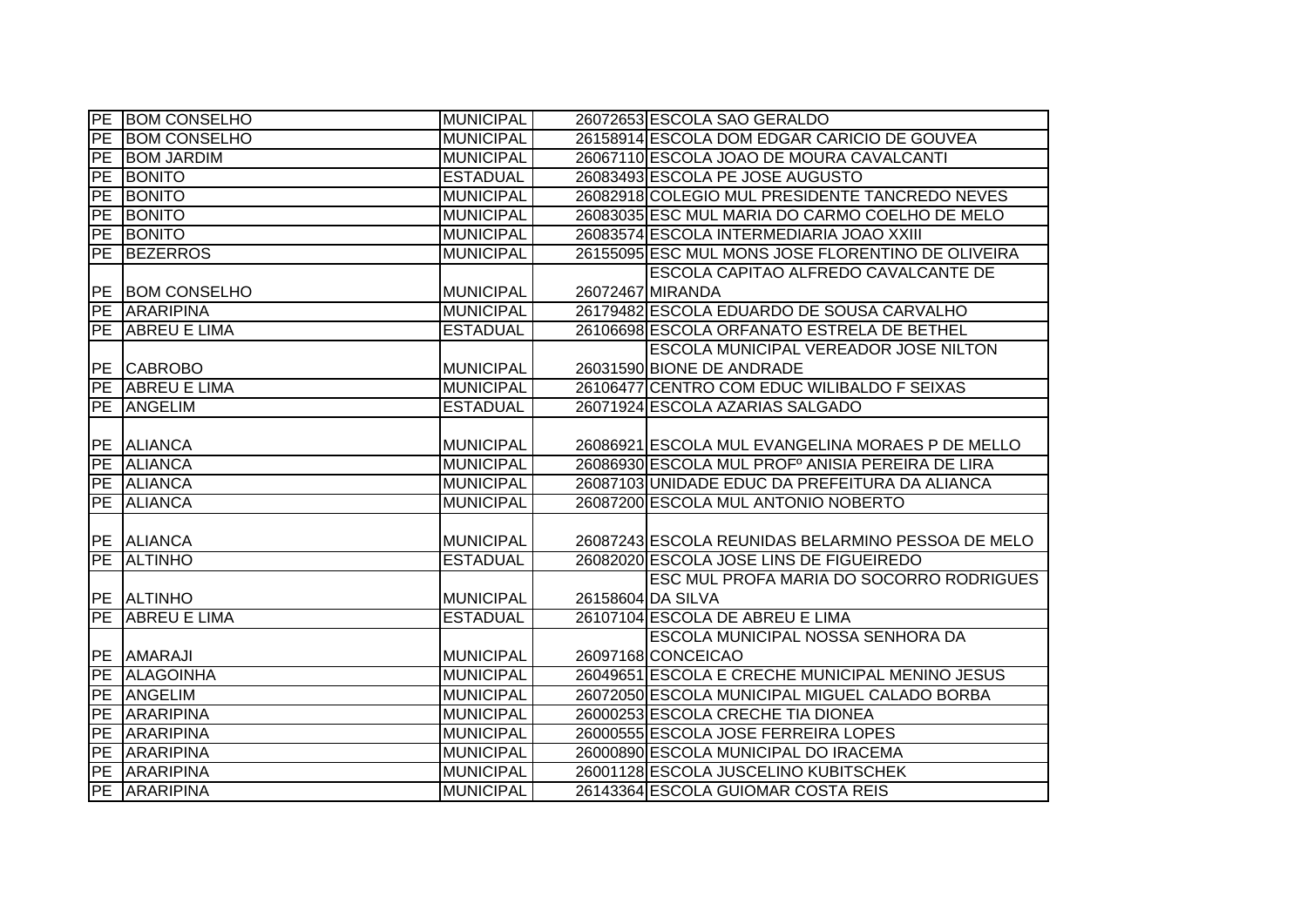|            | <b>PE ARARIPINA</b>          | <b>MUNICIPAL</b> |                 | 26144123 ESCOLA PROF <sup>a</sup> MARIA LUZANIRA MUNIZ RAMOS |
|------------|------------------------------|------------------|-----------------|--------------------------------------------------------------|
| PE         | <b>ARARIPINA</b>             | <b>MUNICIPAL</b> |                 | 26155532 ESCOLA EVA MODESTO CORDEIRO                         |
|            |                              |                  |                 |                                                              |
| PE         | <b>AMARAJI</b>               | <b>MUNICIPAL</b> |                 | 26096803 ESCOLA MUNICIPAL SAO JOSE DA BOA ESPERANCA          |
|            |                              |                  |                 | <b>ESCOLA MUNICIPAL PETRONILA DE SIQUEIRA</b>                |
|            | PE   AFOGADOS DA INGAZEIRA   | <b>MUNICIPAL</b> |                 | 26015218 CAMPOS GOES                                         |
| <b>IPE</b> | <b>ABREU E LIMA</b>          | <b>MUNICIPAL</b> |                 | 26106671 ESC MUL SEBASTIAO GOMES DE MELO                     |
|            | PE ABREU E LIMA              | <b>MUNICIPAL</b> |                 | 26107007 ESCOLA MUL JERONIMO GADELHA A NETO                  |
|            |                              |                  |                 | CENTRO EDUCACIONAL E COMUNITARIO ANTAO                       |
|            | PE ABREU E LIMA              | <b>MUNICIPAL</b> |                 | 26157969 SOARES                                              |
| PE         | <b>ABREU E LIMA</b>          | <b>MUNICIPAL</b> |                 | 26158140 CENT EDUC COMUN FRANCISO LOPES BEZERRA              |
|            |                              |                  |                 | <b>ESCOLA MUNICIPAL PROFESSOR JOSE FRANCISCO</b>             |
| <b>PE</b>  | ABREU E LIMA                 | <b>MUNICIPAL</b> |                 | 26225638 BARROS                                              |
| PE         | <b>AFOGADOS DA INGAZEIRA</b> | <b>ESTADUAL</b>  |                 | 26014564 COL NORMAL EST DE AFOGADOS DA INGAZEIRA             |
| PE         | <b>AFOGADOS DA INGAZEIRA</b> | <b>ESTADUAL</b>  |                 | 26014610 ESCOLA PADRE CARLOS COTTART                         |
| PE         | <b>ALIANCA</b>               | <b>MUNICIPAL</b> |                 | 26086891 ESCOLA DR WALFREDO PESSOA DE MELO                   |
| PE         | <b>AFOGADOS DA INGAZEIRA</b> | <b>MUNICIPAL</b> |                 | 26015099 ESCOLA MUL DOMINGOS TEOTONIO                        |
| PE         | <b>ALAGOINHA</b>             | <b>MUNICIPAL</b> |                 | 26049902 ESCOLA MUNICIPAL JOSE PAES GRAMIM                   |
|            |                              |                  |                 | ESCOLA MUL PROF GERALDO CIPRIANO DOS                         |
|            | PE AFOGADOS DA INGAZEIRA     | <b>MUNICIPAL</b> | 26166429 SANTOS |                                                              |
| PE         | <b>AFRANIO</b>               | <b>MUNICIPAL</b> |                 | 26172704 ESCOLA MUNICIPAL CLEMENTINO COELHO                  |
|            |                              |                  |                 | ESCOLA MUNICIPAL SESQUICENTENARIO DA                         |
| PE         | <b>AGRESTINA</b>             | <b>MUNICIPAL</b> |                 | 26081571 INDEPENDENCIA                                       |
| PE         | <b>AGRESTINA</b>             | <b>MUNICIPAL</b> |                 | 26081652 ESC MUL MARIA EDELVITA BARROS TENORIO               |
| PE         | <b>AGUA PRETA</b>            | <b>MUNICIPAL</b> |                 | 26095998 COLEGIO MUNICIPAL PE FRANCISCO GERALDTS             |
| PE         | <b>AGUA PRETA</b>            | <b>MUNICIPAL</b> |                 | 26096510 ESCOLA MUNICIPAL ARTHUR NETO                        |
|            |                              |                  |                 |                                                              |
| PE         | <b>AGUA PRETA</b>            | <b>MUNICIPAL</b> |                 | 26168995 ESCOLA MUNICIPAL MARIA JOSE MASSENA MATIAS          |
|            |                              |                  |                 | CENTRO COMU E EDUC ISAAC MARTINS                             |
| PE         | <b>ABREU E LIMA</b>          | <b>MUNICIPAL</b> |                 | 26106450 RODRIGUES                                           |
|            |                              |                  |                 | ESC MUNICIPAL PROF FRANCISCA LIRA LEITE DE                   |
| PE         | <b>AFOGADOS DA INGAZEIRA</b> | <b>MUNICIPAL</b> | 26014629 BRITO  |                                                              |
| PE         | <b>QUIPAPA</b>               | <b>MUNICIPAL</b> |                 | 26102226 COLEGIO MUNICIPAL IMACULADA CONCEICAO               |
| PE         | <b>SERRA TALHADA</b>         | <b>MUNICIPAL</b> |                 | 26020947 COLEGIO MUNICIPAL CONEGO TORRES                     |
| PE         | <b>SERRITA</b>               | <b>MUNICIPAL</b> |                 | 26421712 ESCOLA MUNICIPAL MENINO JESUS                       |
| <b>PE</b>  | <b>SAO LOURENCO DA MATA</b>  | <b>MUNICIPAL</b> |                 | 26129370 ESCOLA MUNICIPAL SANTA ROSA                         |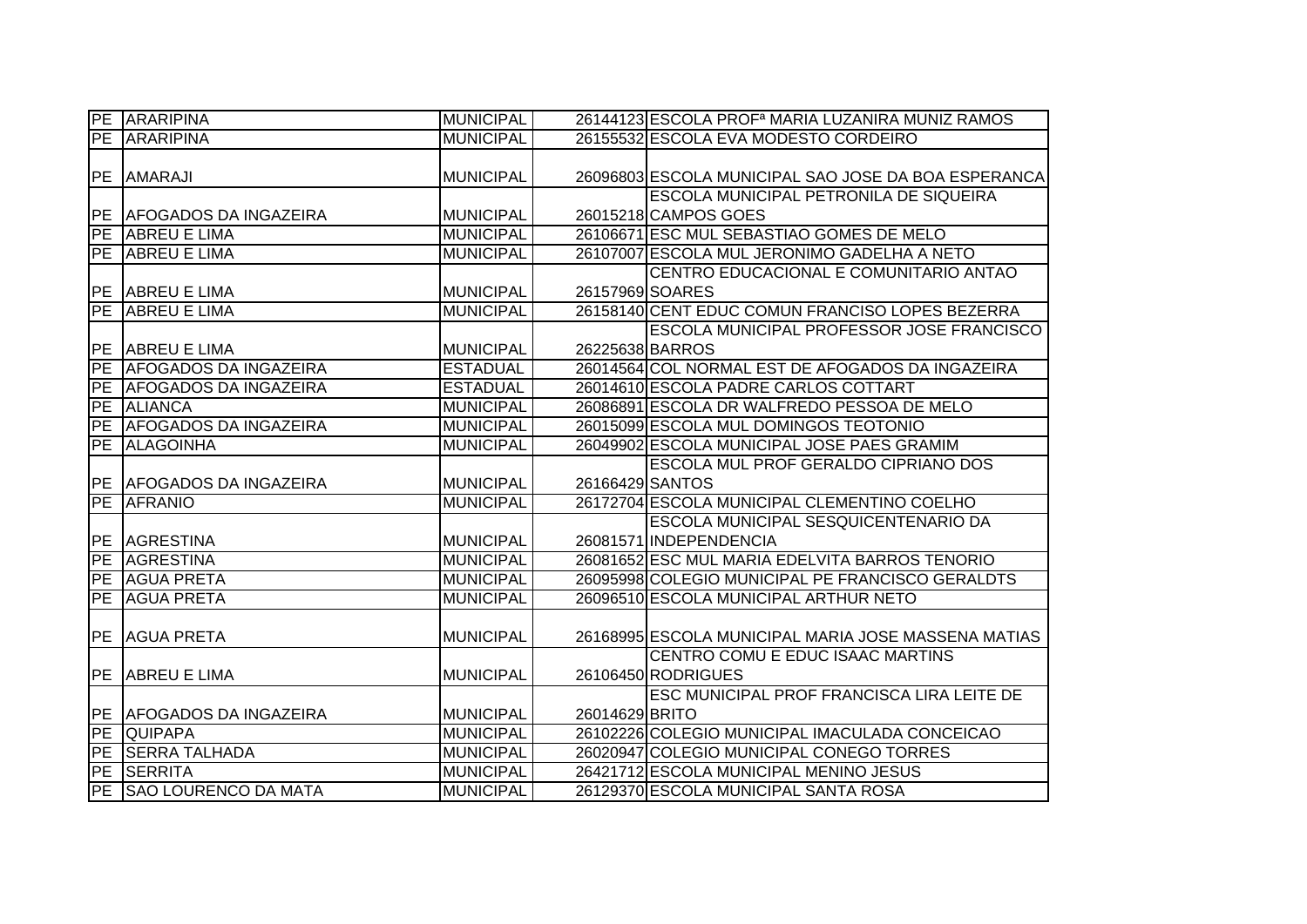|                 | PE SAO LOURENCO DA MATA     | <b>MUNICIPAL</b> |                  | 26129450 ESCOLA MUNICIPAL PE JOAO COLLIGNON          |
|-----------------|-----------------------------|------------------|------------------|------------------------------------------------------|
|                 | PE SAO LOURENCO DA MATA     | <b>MUNICIPAL</b> |                  | 26129612 ESCOLA MUNICIPAL JOAQUIM DE BRITO           |
|                 |                             |                  |                  | ESCOLA MUNICIPAL DOUTOR LUIZ CORREA DE               |
| IPE.            | <b>SAO LOURENCO DA MATA</b> | <b>MUNICIPAL</b> | 26157730 ARAUJO  |                                                      |
| PE              | <b>SAO VICENTE FERRER</b>   | <b>ESTADUAL</b>  |                  | 26071673 ESCOLA PROFº JOAO BARBOSA DE ALMEIDA        |
| PE              | <b>SAO VICENTE FERRER</b>   | <b>MUNICIPAL</b> |                  | 26071665 ESCOLA REUNIDA DR MANOEL BORBA              |
| PE              | <b>SAO LOURENCO DA MATA</b> | <b>MUNICIPAL</b> |                  | 26129167 ESCOLA MUNICIPAL CARMELA ORRICO LAPENDA     |
| PE              | <b>SERRA TALHADA</b>        | <b>ESTADUAL</b>  |                  | 26020971 ESC CORNELIO SOARES ENS FUND E MEDIO        |
| PE              | <b>SAO JOSE DO EGITO</b>    | <b>MUNICIPAL</b> |                  | 26159040 ESCOLA MUNICIPAL NANA PATRIOTA              |
|                 |                             |                  |                  | ESCOLA MUNICIPAL TABELIAO ANTONIO ALVES DE           |
| IPE.            | <b>SERRA TALHADA</b>        | <b>MUNICIPAL</b> | 26021617 SOUSA   |                                                      |
| PE              | <b>SERRA TALHADA</b>        | <b>MUNICIPAL</b> |                  | 26021889 ESCOLA MUNICIPAL O PEQUENO MANDACARU        |
| PE              | <b>SERRA TALHADA</b>        | <b>MUNICIPAL</b> |                  | 26021935 ESCOLA MUNICIPAL SAO PEDRO                  |
| PE              | <b>SERRA TALHADA</b>        | <b>MUNICIPAL</b> |                  | 26021986 ESCOLA MUNICIPAL BARAO DO PAJEU             |
| PE              | <b>SERRA TALHADA</b>        | <b>MUNICIPAL</b> |                  | 26154870 ESCOLA MUNICIPAL MARIA JOSE DE SA FERRAZ    |
|                 |                             |                  |                  |                                                      |
|                 | PE SERRA TALHADA            | <b>MUNICIPAL</b> |                  | 26155001 ESCOLA MUNICIPAL VICENTE INACIO DE OLIVEIRA |
|                 | PE SERRITA                  | <b>MUNICIPAL</b> |                  | 26013444 ESCOLA FRANCISCO FILGUEIRA SAMPAIO          |
|                 | PE SAO VICENTE FERRER       | <b>MUNICIPAL</b> |                  | 26071789 ESC MUL ANDRE CEZARIO DE ALBUQUERQUE        |
| PE              | <b>SAO JOAQUIM DO MONTE</b> | <b>MUNICIPAL</b> |                  | 26086395 COL MUL OSVALDO BENICIO VAZ CAVALCANTI      |
| $\overline{PE}$ | <b>SAO BENTO DO UNA</b>     | <b>MUNICIPAL</b> |                  | 26061295 COLEGIO CONEGO JOAO RODRIGUES               |
| $\overline{PE}$ | <b>SAO BENTO DO UNA</b>     | <b>MUNICIPAL</b> |                  | 26061333 ESCOLA MUNICIPAL ESTER SIQUEIRA DE SOUZA    |
| PE              | <b>SAO BENTO DO UNA</b>     | <b>MUNICIPAL</b> |                  | 26151111 ESCOLA MUNICIPAL IVETE CORDEIRO VALENCA     |
| PE              | <b>SAO CAITANO</b>          | <b>MUNICIPAL</b> |                  | 26062461 ESCOLA CORONEL CAMILO PEREIRA CARNEIRO      |
|                 |                             |                  |                  |                                                      |
|                 | PE SAO CAITANO              | <b>MUNICIPAL</b> |                  | 26062739 GRUPO ESCOLAR SIZENANDO LEITE DE MACEDO     |
| PE              | <b>SAO CAITANO</b>          | <b>MUNICIPAL</b> |                  | 26133806 COLEGIO MUL CARMELITA GOMES DA SILVA        |
|                 |                             |                  |                  | ESC JOAO DE ASSIS MORENO-ENS FUNDAMENTAL             |
|                 | PE SAO JOAO                 | <b>MUNICIPAL</b> | 26080710 E MEDIO |                                                      |
| PE              | <b>SAO LOURENCO DA MATA</b> | <b>MUNICIPAL</b> |                  | 26129205 ESCOLA MUL ANTONIO CRESCENCIO DE GOIS       |
|                 |                             |                  |                  | <b>ESCOLA MUNICIPAL PROFESSORA ALBERTINA</b>         |
|                 | PE SAO JOAO                 | <b>MUNICIPAL</b> |                  | 26081032 MORAES                                      |
|                 | PE SERTANIA                 | <b>ESTADUAL</b>  |                  | 26029960 ESCOLA SEBASTIAO LAFAYETTE                  |
|                 | PE SAO JOAQUIM DO MONTE     | <b>MUNICIPAL</b> |                  | 26086697 ESCOLA MANOEL QUINTINO                      |
|                 | PE SAO JOSE DA COROA GRANDE | <b>MUNICIPAL</b> |                  | 26104180 ESCOLA MUNICIPAL JOAO FRANCISCO DE MELO     |
|                 | PE SAO JOSE DA COROA GRANDE | <b>MUNICIPAL</b> |                  | 26104296 ESCOLA MUNICIPAL ESPIRITO SANTO             |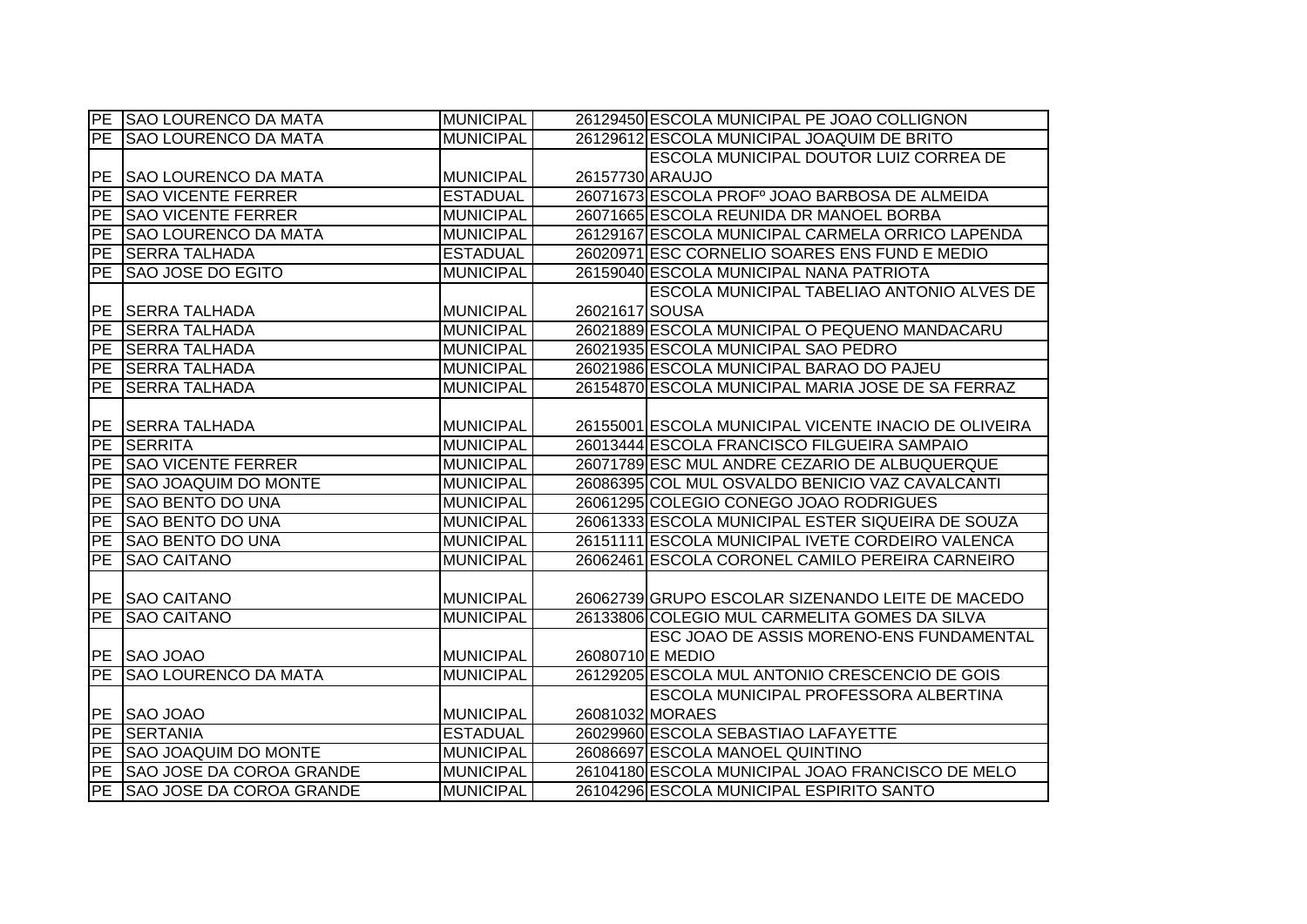|           | PE SAO JOSE DA COROA GRANDE     | <b>MUNICIPAL</b> |                | 26145553 ESCOLA PROFESSORA T CRIST MELO DOS REIS     |
|-----------|---------------------------------|------------------|----------------|------------------------------------------------------|
|           |                                 |                  |                | ESCOLA MUNICIPAL SEVERINA NUNES DE                   |
| <b>PE</b> | <b>SAO JOSE DA COROA GRANDE</b> | <b>MUNICIPAL</b> |                | 26214601 ANDRADE                                     |
| <b>PE</b> | <b>SAO JOSE DO BELMONTE</b>     | <b>MUNICIPAL</b> |                | 26012324 ESC MUL INSPETOR MARTINHO DA MOTA E SA      |
| <b>PE</b> | <b>SAO JOSE DO BELMONTE</b>     | <b>MUNICIPAL</b> |                | 26165503 ESCOLA MUL JOSE NUNES DE MAGALHAES          |
| PE        | <b>SAO JOSE DO EGITO</b>        | <b>ESTADUAL</b>  |                | 26020572 ESCOLA MAXIMA VIEIRA DE MELO                |
|           |                                 |                  |                |                                                      |
| PE        | <b>SAO JOAO</b>                 | <b>MUNICIPAL</b> |                | 26080737 ESCOLA MUNICIPAL EMIDIO CORREIA DE OLIVEIRA |
|           |                                 |                  |                |                                                      |
| PE        | <b>TABIRA</b>                   | <b>MUNICIPAL</b> |                | 26023725 GRUPO ESCOLAR ADEILDO SANTANA FERNANDES     |
| <b>PE</b> | <b>SERRITA</b>                  | <b>MUNICIPAL</b> |                | 26013746 ESCOLA MUNICIPAL SANTA ROSA                 |
|           |                                 |                  |                |                                                      |
| PE        | SURUBIM                         | <b>MUNICIPAL</b> |                | 26065002 ESC MUL OLIVEIROS DE ANDRADE VASCONCELOS    |
| PE        | <b>SURUBIM</b>                  | <b>MUNICIPAL</b> |                | 26065312 ESCOLA MUNICIPAL MARIA LINA                 |
|           |                                 |                  |                |                                                      |
| PE        | <b>SURUBIM</b>                  | <b>MUNICIPAL</b> |                | 26065410 ESCOLA MUNICIPAL LOURENCO RAMOS DA COSTA    |
|           |                                 |                  |                | <b>ESC MUL PROF MARIA CELESTE BATISTA DE</b>         |
| PE        | <b>SURUBIM</b>                  | <b>MUNICIPAL</b> |                | 26156512 MORAES                                      |
|           |                                 |                  |                | ESCOLA ARNALDO ALVES CAVALCANTI - ENSINO             |
| PE        | <b>TABIRA</b>                   | <b>ESTADUAL</b>  |                | 26023245 FUNDAMENTAL MEDIO E                         |
|           |                                 |                  |                | ESCOLA DE REFERENCIA EM ENSINO MEDIO                 |
|           | PE TABIRA                       | <b>ESTADUAL</b>  |                | 26133949 PROFESSORA CARLOTA BREC                     |
| PE        | <b>SURUBIM</b>                  | <b>MUNICIPAL</b> |                | 26064774 ESCOLA MUL ERMELINDA DE LUCENA BARBOSA      |
| PE        | <b>TABIRA</b>                   | <b>MUNICIPAL</b> |                | 26023393 ESCOLA MUNICIPAL ANDREA PIRES               |
|           |                                 |                  |                | <b>ESCOLA PROFESSORA Mª FARIAS BATISTA DE</b>        |
| PE        | <b>SURUBIM</b>                  | <b>MUNICIPAL</b> | 26064600 SOUZA |                                                      |
| PE        | <b>TABIRA</b>                   | <b>MUNICIPAL</b> |                | 26023938 GRUPO ESCOLAR OTACIANO SOARES DE SOUZA      |
| PE        | <b>TABIRA</b>                   | <b>MUNICIPAL</b> |                | 26023946 GRUPO ESCOLAR OTACILIO PEREIRA DA SILVA     |
| PE        | <b>TABIRA</b>                   | <b>MUNICIPAL</b> |                | 26023962 GRUPO ESCOLAR PEDRO FERREIRA DA SILVA       |
| PE        | <b>TABIRA</b>                   | <b>MUNICIPAL</b> |                | 26133570 ESC MUN SEMENTE DO SABER                    |
|           |                                 |                  |                | ESPACO EDUCATIVO URBANO II MARIA LUIZA DA            |
| PE        | <b>TACAIMBO</b>                 | <b>MUNICIPAL</b> |                | 26455722 SILVA PEREIRA                               |
| PE        | <b>TAMANDARE</b>                | <b>MUNICIPAL</b> |                | 26103168 ESCOLA MUNICIPAL LUIZ BEZERRA DE MELLO      |
| <b>PE</b> | <b>TAMANDARE</b>                | <b>MUNICIPAL</b> |                | 26103290 ESCOLA RINALDO SILVA DE OLIVEIRA            |
| PE        | <b>TAMANDARE</b>                | <b>MUNICIPAL</b> |                | 26103362 ESCOLA ALMIRANTE TAMANDARE                  |
|           | PE TABIRA                       | <b>MUNICIPAL</b> |                | 26023229 ESCOLA MUNICIPAL DONA TOINHA                |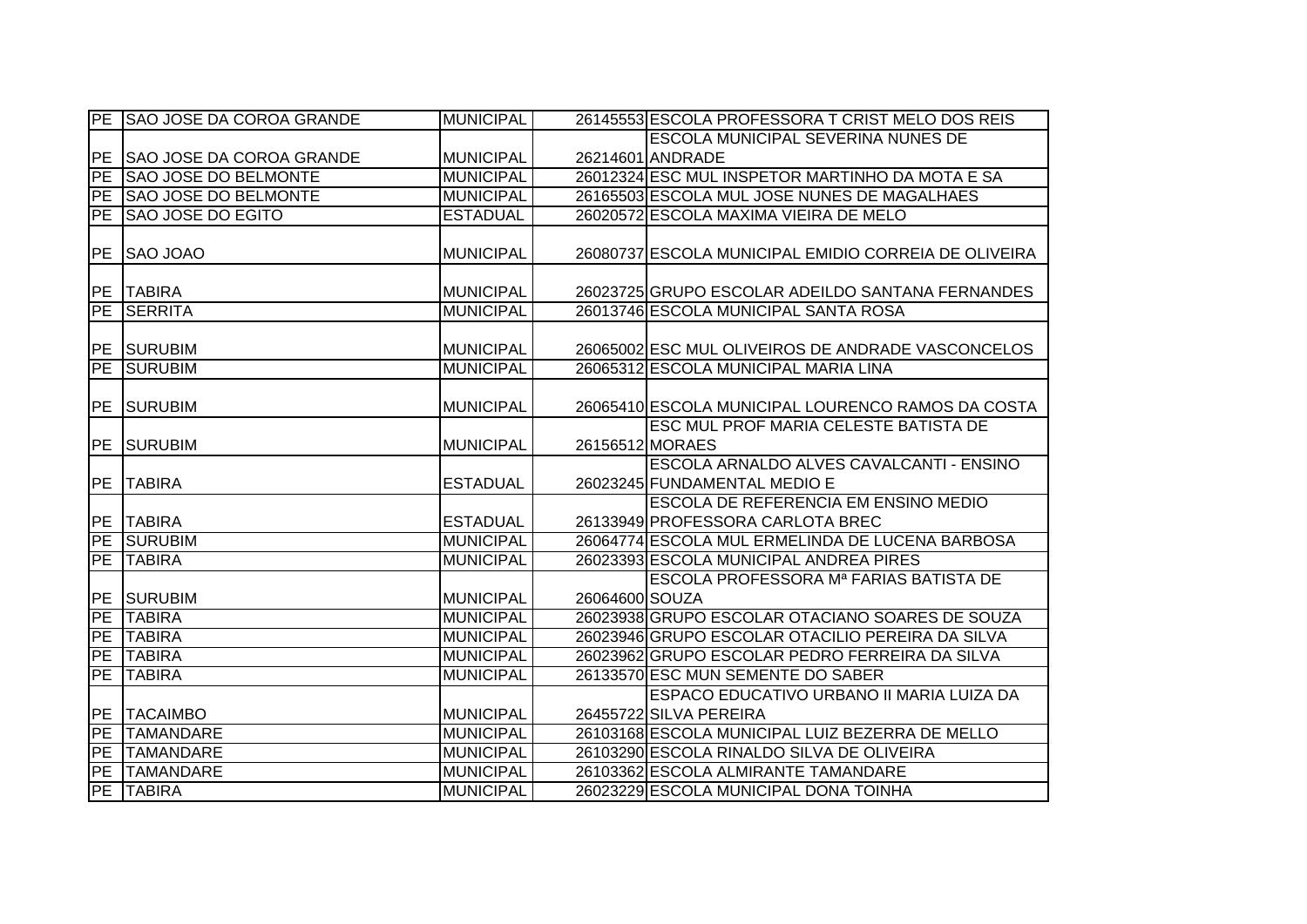| <b>IPE</b> | <b>SERTANIA</b>               | <b>MUNICIPAL</b> | 26166305 ESCOLA MUNICIPAL ISAURA XAVIER DOS SANTOS |
|------------|-------------------------------|------------------|----------------------------------------------------|
|            |                               |                  | <b>ESCOLA MUL GOV ETELVINO LINS DE</b>             |
| IPE.       | <b>SERTANIA</b>               | <b>MUNICIPAL</b> | 26029510 ALBUQUERQUE                               |
|            | PE SERTANIA                   | <b>MUNICIPAL</b> | 26029898 ESCOLA MUNICIPAL MARIA MORAIS             |
|            | PE SERTANIA                   | <b>MUNICIPAL</b> | 26029944 ESCOLA PRESIDENTE VARGAS                  |
|            |                               |                  |                                                    |
| PE         | <b>SERTANIA</b>               | <b>MUNICIPAL</b> | 26029979 ESCOLA MUNICIPAL CEL ERNANE GOMES ARAUJO  |
| <b>PE</b>  | <b>SERTANIA</b>               | <b>MUNICIPAL</b> | 26029995 ESCOLA MUL DR ALCIDES LOPES DE SIQUEIRA   |
| PE         | <b>SERTANIA</b>               | <b>MUNICIPAL</b> | 26030209 ESCOLA MUL MANOEL MONTEIRO DOS SANTOS     |
| <b>PE</b>  | <b>SERTANIA</b>               | <b>MUNICIPAL</b> | 26030233 ESCOLA MUNICIPAL JOSE SERGIO VERAS        |
|            |                               |                  |                                                    |
| <b>PE</b>  | <b>SURUBIM</b>                | <b>MUNICIPAL</b> | 26064901 ESCOLA MUL MARIA AMELIA DE PAULA BARBOSA  |
| <b>IPE</b> | <b>SERTANIA</b>               | <b>MUNICIPAL</b> | 26030497 ESCOLA MUL VICENTE BEZERRA DA SILVA       |
| PE         | <b>SAO BENEDITO DO SUL</b>    | <b>MUNICIPAL</b> | 26104067 G ESCOLAR LINDOVALDO PEREIRA DE ANDRADE   |
| PE         | <b>SIRINHAEM</b>              | <b>MUNICIPAL</b> | 26104504 E M CENTRO EDUCACIONAL CRISTO REDENTOR    |
|            |                               |                  | <b>ESCOLA MUNICIPAL PADRE VENANCIO HENRIQUE</b>    |
| <b>PE</b>  | <b>SIRINHAEM</b>              | <b>MUNICIPAL</b> | 26104733 DE RESENDE                                |
| PE         | <b>SIRINHAEM</b>              | <b>MUNICIPAL</b> | 26104911 ESCOLA MUNICIPAL SANTO AMARO              |
| PE         | <b>SIRINHAEM</b>              | <b>MUNICIPAL</b> | 26171783 CRECHE FREI MARIO                         |
|            |                               |                  |                                                    |
|            |                               |                  |                                                    |
| <b>PE</b>  | <b>SIRINHAEM</b>              | <b>MUNICIPAL</b> | 26422719 ESCOLA MUNICIPAL NOSSA SENHORA DAS GRACAS |
|            |                               |                  | ESCOLA NOSSA SENHORA DE LORDES ENSINO              |
| PE         | <b>SOLIDAO</b>                | <b>ESTADUAL</b>  | 26022850 FUNDAMENTAL E MEDIO                       |
|            |                               |                  | ESC MUNICIPAL JOSE GONCALVES DO                    |
|            | <b>PE SOLIDAO</b>             | <b>MUNICIPAL</b> | 26022826 NASCIMENTO                                |
| <b>PE</b>  | <b>SURUBIM</b>                | <b>ESTADUAL</b>  | 26065401 ESCOLA ANA FAUSTINA                       |
| PE         | <b>SERTANIA</b>               | <b>MUNICIPAL</b> | 26030241 ESCOLA MUL LAURA ALVES FEITOSA CHAVES     |
| <b>PE</b>  | <b>RECIFE</b>                 | <b>MUNICIPAL</b> | 26170639 ESCOLA MUNICIPAL ASA BRANCA               |
| PE         | <b>SAO BENTO DO UNA</b>       | <b>ESTADUAL</b>  | 26061716 ESCOLA PAROQUIAL DOM BOSCO                |
| <b>PE</b>  | <b>RECIFE</b>                 | <b>MUNICIPAL</b> | 26126869 ESCOLA MUNICIPAL BOA ESPERANCA            |
| <b>PE</b>  | <b>RECIFE</b>                 | <b>MUNICIPAL</b> | 26127083 ESCOLA MUNICIPAL DOS TORROES              |
| PE         | <b>RECIFE</b>                 | <b>MUNICIPAL</b> | 26132635 ESCOLA MUNICIPAL JORDAO BAIXO             |
|            | PE RECIFE                     | <b>MUNICIPAL</b> | 26132643 ESCOLA MUNICIPAL FERNANDO SANTA CRUZ      |
|            | PE RECIFE<br><b>PE RECIFE</b> | <b>MUNICIPAL</b> | 26136269 ESCOLA MUNICIPAL SITIO DO CEU             |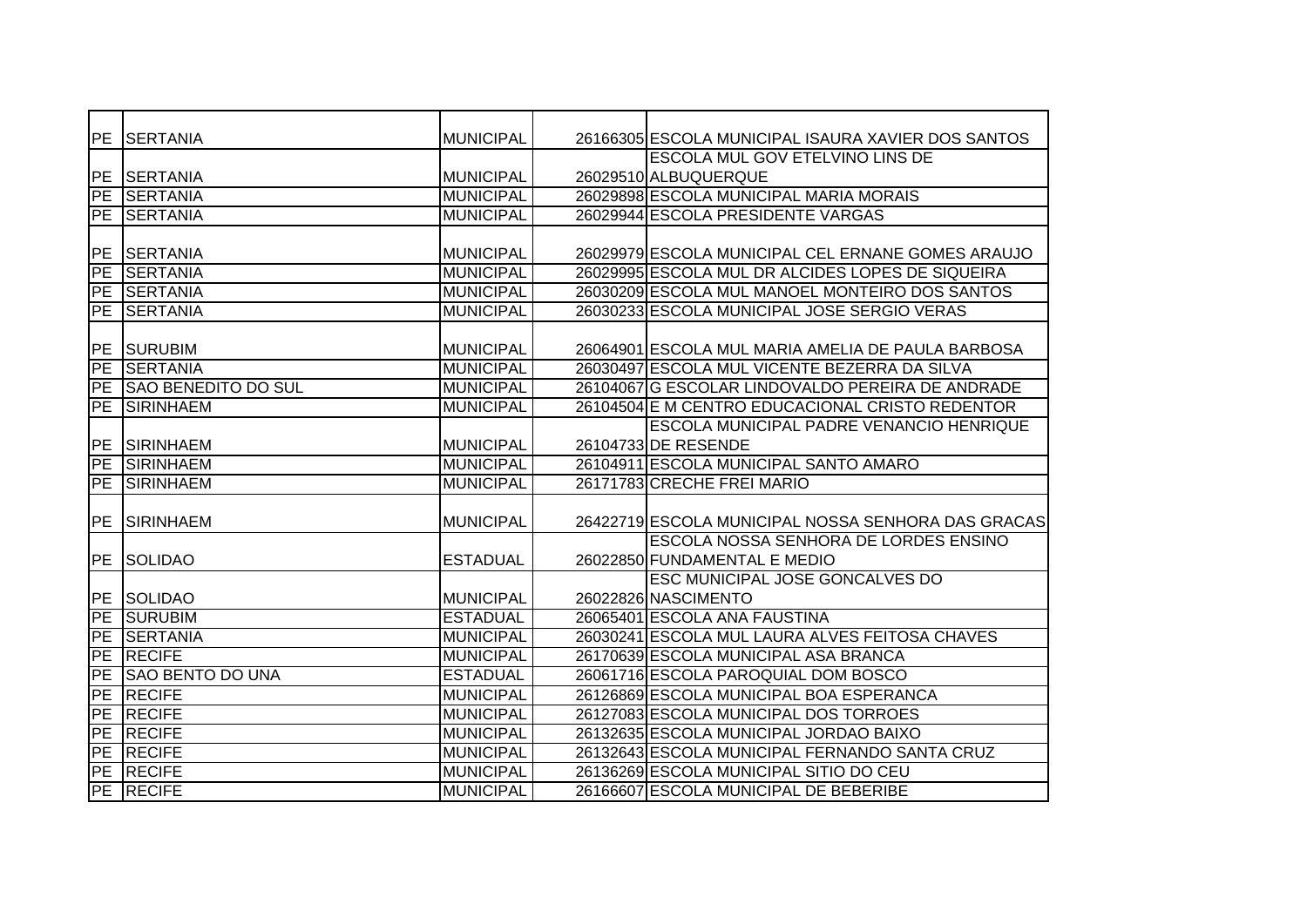|                 |                         |                  |               | ESCOLA MUNICIPAL POETA PAULO BANDEIRA DA            |
|-----------------|-------------------------|------------------|---------------|-----------------------------------------------------|
|                 | PE RECIFE               | <b>MUNICIPAL</b> | 26125544 CRUZ |                                                     |
|                 | PE RECIFE               | <b>MUNICIPAL</b> |               | 26167840 ESCOLA MUNICIPAL UR 05                     |
|                 | PE RECIFE               | <b>MUNICIPAL</b> |               | 26122898 ESCOLA MUNICIPAL DO COQUE                  |
|                 | <b>PE RECIFE</b>        | <b>MUNICIPAL</b> |               | 26170795 ESCOLA MUNICIPAL POETA CARLOS PENA FILHO   |
|                 |                         |                  |               | ESCOLA MUNICIPAL MERCIA DE ALBUQUERQUE              |
|                 | PE RECIFE               | <b>MUNICIPAL</b> |               | 26175398 FERREIRA                                   |
| <b>PE</b>       | <b>RIACHO DAS ALMAS</b> | <b>MUNICIPAL</b> |               | 26060426 ESCOLA MUNICIPAL MARIO DA MOTA LIMEIRA     |
| PE              | <b>RIO FORMOSO</b>      | <b>MUNICIPAL</b> |               | 26103435 ESCOLA DE 1º GRAU MARIA JOSE MONTEIRO      |
| <b>FPE</b>      | <b>SAIRE</b>            | <b>MUNICIPAL</b> |               | 26086182 GR ESC MARECHAL ARTUR DA COSTA E SILVA     |
|                 |                         |                  |               |                                                     |
| <b>PE</b>       | <b>SAIRE</b>            | <b>MUNICIPAL</b> |               | 26086360 ESCOLA MUNICIPAL MARCOS DE BARROS FREIRE   |
| PE              | <b>SALGADINHO</b>       | <b>MUNICIPAL</b> |               | 26071533 ESCOLA MUNICIPAL PRESIDENTE MEDICI         |
| PE              | <b>SALGUEIRO</b>        | <b>ESTADUAL</b>  |               | 26011883 ESCOLA PROFESSOR MANUEL LEITE              |
| <b>PE</b>       | <b>RECIFE</b>           | <b>MUNICIPAL</b> |               | 26166658 ESCOLA MUNICIPAL DE CASA AMARELA           |
| <b>PE</b>       | <b>RECIFE</b>           | <b>ESTADUAL</b>  |               | 26125072 ESCOLA LANDELINO ROCHA                     |
| <b>PE</b>       | <b>QUIXABA</b>          | <b>MUNICIPAL</b> |               | 26151901 ESC MUL DE ED INF VERISSIMA DARC SANTOS    |
|                 | <b>PE RECIFE</b>        | <b>ESTADUAL</b>  |               | 26121638 ESC MONSENHOR FRANCISCO SALLES             |
|                 | <b>PE RECIFE</b>        | <b>ESTADUAL</b>  |               | 26121670 ESC POETA MANUEL BANDEIRA                  |
|                 | PE RECIFE               | <b>ESTADUAL</b>  |               | 26121719 ESCOLA JANIO METODIO                       |
|                 | PE RECIFE               | <b>ESTADUAL</b>  |               | 26122553 ESCOLA EMBAIXADOR GILBERTO AMADO           |
|                 | PE RECIFE               | <b>ESTADUAL</b>  |               | 26123045 ESCOLA PADRE COSTA CARVALHO                |
| PE              | <b>RECIFE</b>           | <b>ESTADUAL</b>  |               | 26123720 ESCOLA BARAO DO BONITO                     |
|                 |                         |                  |               |                                                     |
|                 | PE RECIFE               | <b>MUNICIPAL</b> |               | 26126281 ESCOLA MUNICIPAL MARGARIDA SIQUEIRA PESSOA |
| $\overline{P}E$ | <b>RECIFE</b>           | <b>ESTADUAL</b>  |               | 26124955 ESCOLA PROFESSOR JOSUE DE CASTRO           |
|                 | PE SALGUEIRO            | <b>MUNICIPAL</b> |               | 26011859 ESCOLA PROFESSORA MARIA NILZA              |
|                 | PE RECIFE               | <b>ESTADUAL</b>  |               | 26125250 ESCOLA PROF FERNANDO MOTA                  |
| PE              | <b>RECIFE</b>           | <b>ESTADUAL</b>  |               | 26125293 ESCOLA SENADOR ANTONIO FARIAS              |
|                 | <b>PE RECIFE</b>        | <b>ESTADUAL</b>  |               | 26126141 ESCOLA DONA MARIA TERESA CORREA            |
|                 | PE RECIFE               | <b>ESTADUAL</b>  |               | 26126605 ESCOLA TOME GIBSON                         |
|                 |                         |                  |               |                                                     |
|                 | PE RECIFE               | <b>ESTADUAL</b>  |               | 26128462 ESCOLA PROF PEDRO AUGUSTO CARNEIRO LEAO    |
|                 | PE RECIFE               | <b>ESTADUAL</b>  |               | 26128560 ESCOLA SAO FRANCISCO DE ASSIS              |
|                 | PE RECIFE               | <b>MUNICIPAL</b> |               | 26119200 ESCOLA MUNICIPAL ZUMBI DOS PALMARES        |
|                 | PE RECIFE               | <b>MUNICIPAL</b> |               | 26122308 ESCOLA MUNICIPAL SEVERINA LIRA             |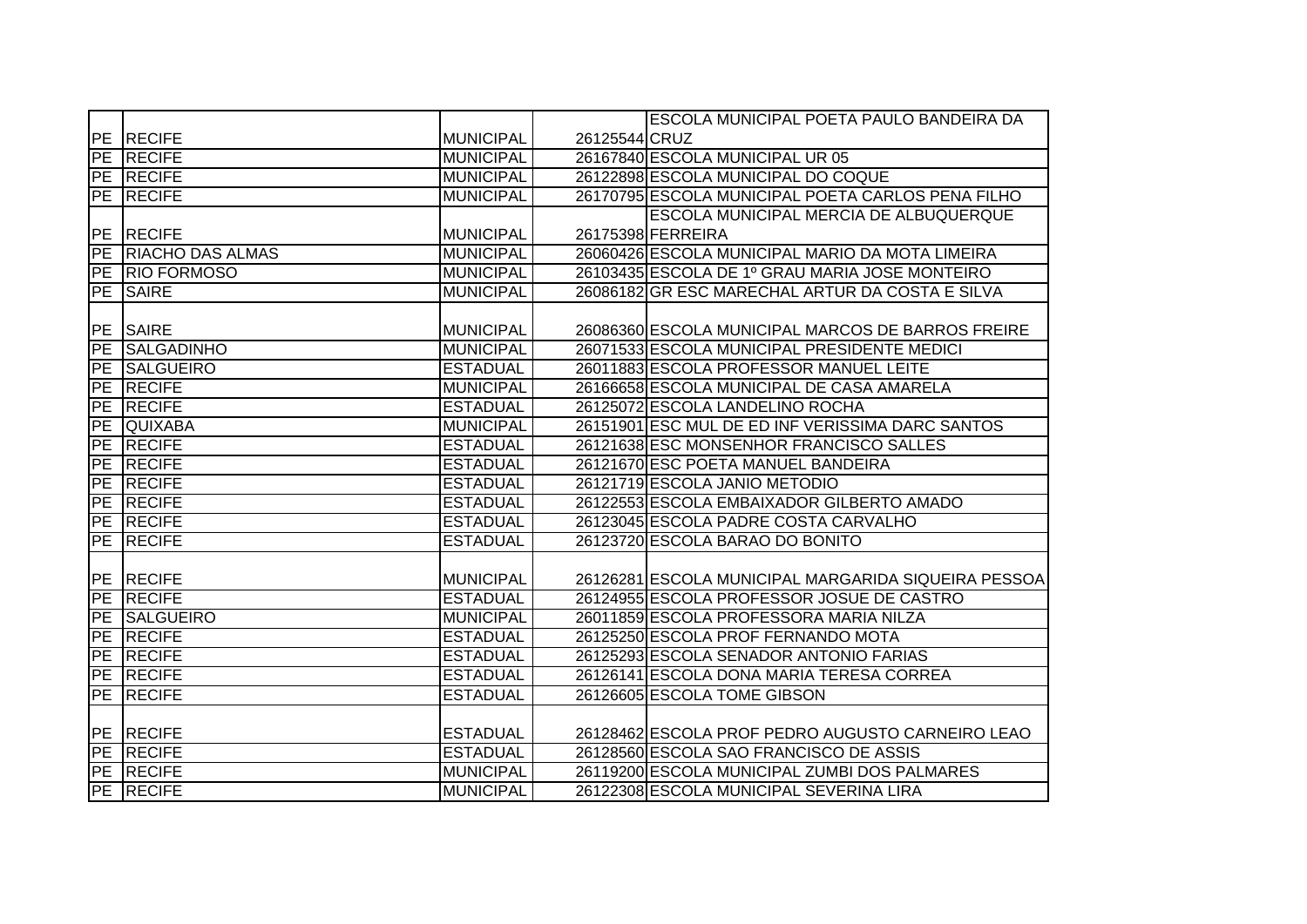| PE        | <b>RECIFE</b>                   | <b>ESTADUAL</b>  |                 | 26123762 ESCOLA HENRIQUE DIAS                               |
|-----------|---------------------------------|------------------|-----------------|-------------------------------------------------------------|
| PE        | <b>SANTA MARIA DA BOA VISTA</b> | <b>ESTADUAL</b>  |                 | 26037653 ESCOLA PROFESSOR AGAMENON MAGALHAES                |
| <b>PE</b> | <b>SANTA CRUZ DO CAPIBARIBE</b> | <b>MUNICIPAL</b> |                 | 26064057 ESCOLA MUNICIPAL LINDALVA ARAGAO DE LIRA           |
| <b>PE</b> | <b>SANTA CRUZ DO CAPIBARIBE</b> | <b>MUNICIPAL</b> |                 | 26064081 ESCOLA MUL PROF MARIA LUCINA GONCALVES             |
|           |                                 |                  |                 |                                                             |
| <b>PE</b> | <b>SANTA CRUZ DO CAPIBARIBE</b> | <b>MUNICIPAL</b> |                 | 26064090 ESCOLA MUL PROFA ORLANDINA ARRUDA ARAGAO           |
| PE        | <b>SANTA CRUZ DO CAPIBARIBE</b> | <b>MUNICIPAL</b> |                 | 26150360 ESC MUL PROF ANTONIO GOMES ARAGAO                  |
| <b>PE</b> | <b>SANTA CRUZ DO CAPIBARIBE</b> | <b>MUNICIPAL</b> |                 | 26154528 ESC MUL SENADOR JOSE RONALDO ARAGAO                |
|           |                                 |                  |                 | <b>ESC MUL PROFESSORA IVONE GONCALVES DE</b>                |
| <b>PE</b> | <b>SANTA CRUZ DO CAPIBARIBE</b> | <b>MUNICIPAL</b> | 26159147 ARAUJO |                                                             |
| <b>PE</b> | <b>SANTA CRUZ DO CAPIBARIBE</b> | <b>MUNICIPAL</b> |                 | 26169460 ESCOLA MUNICIPAL JOAO MAIA NETO                    |
| PE        | <b>SALGUEIRO</b>                | <b>MUNICIPAL</b> |                 | 26011387 ESCOLA DOM MALAN                                   |
| PE        | <b>SANTA FILOMENA</b>           | <b>MUNICIPAL</b> |                 | 26007380 ESCOLA MUNICIPAL JOSE HORACIO DE MELO              |
|           |                                 |                  |                 | <b>ESCOLA MUL PROFA LUCINALVA SANTOS ARAGAO</b>             |
| <b>PE</b> | SANTA CRUZ DO CAPIBARIBE        | <b>MUNICIPAL</b> |                 | 26063956 DE SOUZA                                           |
| <b>PE</b> | <b>SANTA MARIA DA BOA VISTA</b> | <b>MUNICIPAL</b> |                 | 26037289 ESCOLA AFONSO ALVES DA SILVA                       |
| <b>PE</b> | <b>SANTA MARIA DA BOA VISTA</b> | <b>MUNICIPAL</b> |                 | 26037955 ESCOLA PROFA <sup>a</sup> CREUSA DOS S DE OLIVEIRA |
| <b>PE</b> | <b>SANTA MARIA DA BOA VISTA</b> | <b>MUNICIPAL</b> |                 | 26151685 ESCOLA PREFEITO BARRINHO                           |
| PE        | <b>SANTA MARIA DO CAMBUCA</b>   | <b>MUNICIPAL</b> |                 | 26064286 ESCOLA PROF AGRIPINO DE ALMEIDA                    |
| <b>PE</b> | <b>SANTA TEREZINHA</b>          | <b>MUNICIPAL</b> |                 | 26019469 ESCOLA MUL JOSE PAULINO DE SIQUEIRA                |
| PE        | <b>SAO BENEDITO DO SUL</b>      | <b>MUNICIPAL</b> |                 | 26103850 COLEGIO MUL 1º E 2º G HELIODORO P ANDRADE          |
| PE        | <b>SAO BENEDITO DO SUL</b>      | <b>MUNICIPAL</b> |                 | 26104059 ESCOLA MUL DR JOSE DE ABREU SANTOS                 |
|           |                                 |                  |                 | ESC MUL PE IBIAPINA-ED INFANTIL E ENS                       |
| PE        | <b>TAQUARITINGA DO NORTE</b>    | <b>MUNICIPAL</b> |                 | 26065860 FUNDAMENTAL                                        |
| <b>PE</b> | <b>ISANTA FILOMENA</b>          | <b>MUNICIPAL</b> |                 | 26005794 GINASIO MUL LAUDELINO FREIRE MORORO                |
| <b>PE</b> | <b>SANTA CRUZ</b>               | <b>MUNICIPAL</b> |                 | 26007819 GRUPO ESCOLAR DR SERGIO FIGUEIREDO                 |
|           |                                 |                  |                 | <b>ESCOLA RODOLFO PAIVA ENSINO FUNDAMENTAL E</b>            |
| <b>PE</b> | <b>SAO BENTO DO UNA</b>         | <b>ESTADUAL</b>  | 26061643 MEDIO  |                                                             |
|           |                                 |                  |                 | ESCOLA MUNICIPAL MARIA DALVA GONCALVES DE                   |
| PE        | <b>SALGUEIRO</b>                | <b>MUNICIPAL</b> |                 | 26012120 BARROS                                             |
| <b>PE</b> | <b>SALGUEIRO</b>                | <b>MUNICIPAL</b> |                 | 26176270 ESCOLA DR SEVERINO ALVES DE SA                     |
| <b>PE</b> | <b>SALGUEIRO</b>                | <b>MUNICIPAL</b> |                 | 26437740 ESCOLA CLEUZEMI PEREIRA DO NASCIMENTO              |
| <b>PE</b> | <b>SALOA</b>                    | <b>MUNICIPAL</b> |                 | 26080346 ESCOLA MUNICIPAL MANOEL VICENTE DA SILVA           |
| PE        | <b>SALOA</b>                    | <b>MUNICIPAL</b> |                 | 26080427 ESCOLA MUNICIPAL SAO VICENTE                       |
|           |                                 |                  |                 | ESCOLA MUNICIPAL PROFESSOR AMARO SOARES                     |
|           | PE SANHARO                      | <b>MUNICIPAL</b> |                 | 26060817 DE SOUZA                                           |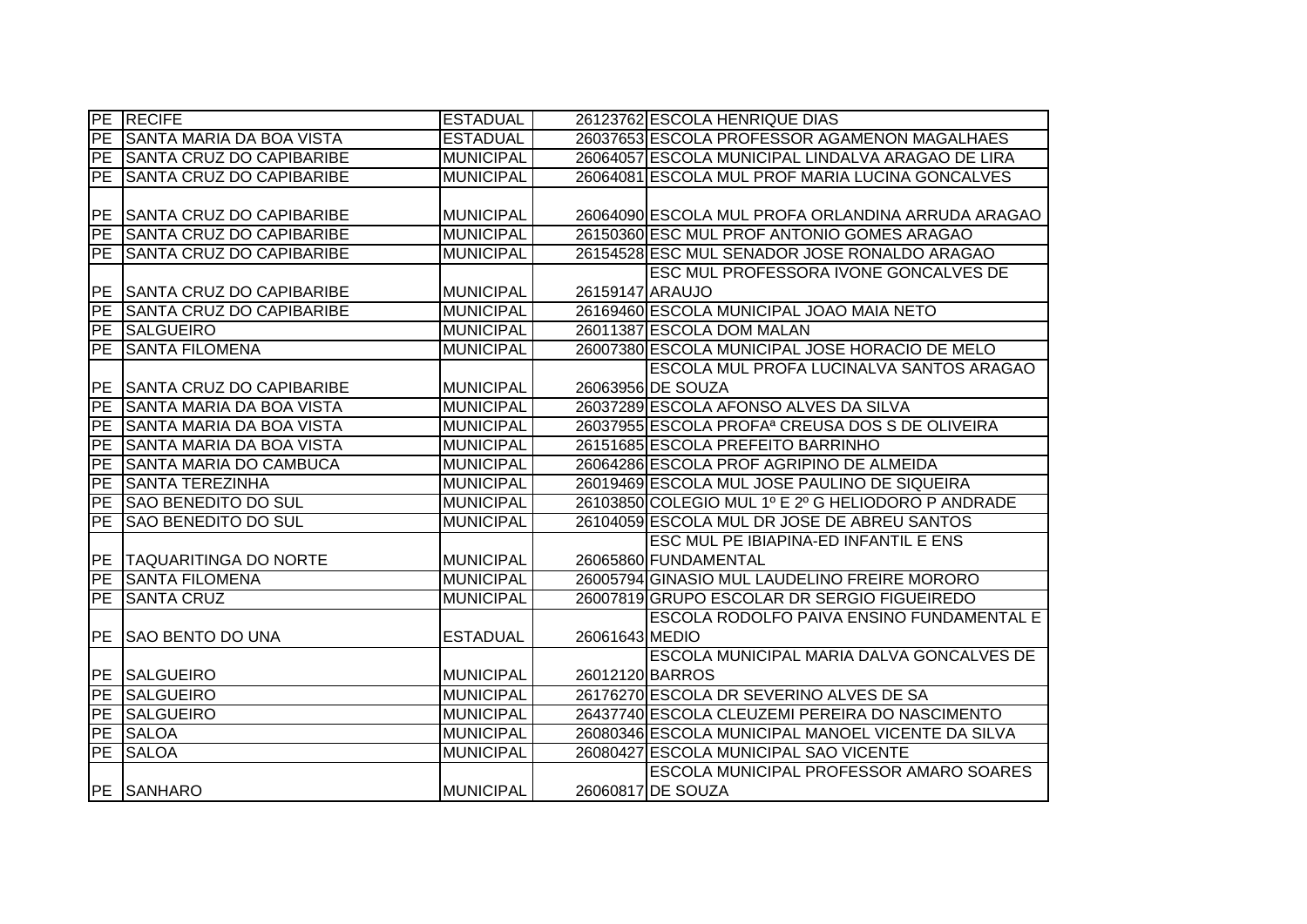|                 |                                  |                  | <b>ESCOLA MUNICIPAL PROFESSORA NILZA LEITE</b>    |
|-----------------|----------------------------------|------------------|---------------------------------------------------|
|                 | <b>PE SANHARO</b>                | <b>MUNICIPAL</b> | 26060876 AVELINO                                  |
|                 |                                  |                  | ESC MUL EVANGELICA SANTA CRUZ DO                  |
|                 | PE SANTA CRUZ DO CAPIBARIBE      | <b>MUNICIPAL</b> | 26064022 CAPIBARIBE                               |
| PE              | <b>SANTA CRUZ</b>                | <b>MUNICIPAL</b> | 26007630 ESCOLA MUL ANSELMO CORDEIRO GUIMARAES    |
| $\overline{P}E$ | <b>SANTA CRUZ DO CAPIBARIBE</b>  | <b>MUNICIPAL</b> | 26063964 ESCOLA MUL PROFA SEVY FERREIRA BARROS    |
| PE              | SANTA CRUZ DA BAIXA VERDE        | <b>ESTADUAL</b>  | 26019370 ESCOLA SANTA CRUZ                        |
| PE              | SANTA CRUZ DA BAIXA VERDE        | <b>ESTADUAL</b>  | 26133985 ESCOLA REGINA PACIS                      |
| PE              | <b>SANTA CRUZ DA BAIXA VERDE</b> | <b>MUNICIPAL</b> | 26019230 ESCOLA MUL OTACILIO CARLOS DE ALENCAR    |
| PE              | <b>SANTA CRUZ DA BAIXA VERDE</b> | <b>MUNICIPAL</b> | 26019400 ESCOLA MUNICIPAL ARTUR VIANA RIBEIRO     |
|                 |                                  |                  | ESCOLA JOSE FRANCELINO ARAGAO - ENSINO            |
| PE              | SANTA CRUZ DO CAPIBARIBE         | <b>ESTADUAL</b>  | 26063891 FUNDAMENTAL                              |
| PE              | SANTA CRUZ DO CAPIBARIBE         | <b>ESTADUAL</b>  | 26064030 ESCOLA MALAQUIAS CARDOSO ARAGAO          |
| PE              | <b>SANTA CRUZ DO CAPIBARIBE</b>  | <b>ESTADUAL</b>  | 26148447 ESCOLA DR ADILSON BEZERRA DE SOUZA       |
| PE              | <b>SALGUEIRO</b>                 | <b>MUNICIPAL</b> | 26011778 ESCOLA MUNICIPAL PROFESSOR JOSE MENDES   |
|                 |                                  |                  |                                                   |
|                 | <b>PE SANHARO</b>                | <b>MUNICIPAL</b> | 26061260 ESCOLA MUNICIPAL NOSSA SENHORA DO CARMO  |
|                 |                                  |                  | <b>ESCOLA MUNICIPAL AMALIA MACARIO DE FREITAS</b> |
|                 | PE TAMANDARE                     | <b>MUNICIPAL</b> | 26169207 FERREIRA                                 |
| PE              | <b>TRIUNFO</b>                   | <b>MUNICIPAL</b> | 26024020 ESCOLA MANOEL CANDIDO FERREIRA           |
| PE              | <b>TORITAMA</b>                  | <b>MUNICIPAL</b> | 26066289 ESCOLA MUNICIPAL BELMIRO GONCALVES       |
| PE              | <b>TRACUNHAEM</b>                | <b>ESTADUAL</b>  | 26092298 ESCOLA AGAMENON MAGALHAES                |
| PE              | <b>TRACUNHAEM</b>                | <b>MUNICIPAL</b> | 26092271 ESCOLA MUNICIPAL PAULO FREIRE            |
| <b>PE</b>       | <b>TRACUNHAEM</b>                | <b>MUNICIPAL</b> | 26092441 ESCOLA MUL JOAQUIM CANUTO DE ARAUJO      |
| PE              | <b>TRINDADE</b>                  | <b>MUNICIPAL</b> | 26008866 ESCOLA MUNICIPAL VEREADOR JOSE AZARIAS   |
| $\overline{PE}$ | <b>TRINDADE</b>                  | <b>MUNICIPAL</b> | 26008939 ESCOLA MUNICIPAL GIL NEI LINS DE ALENCAR |
|                 |                                  |                  | ESCOLA MUNICIPAL NOSSA SENHORA DA                 |
| PE              | <b>TORITAMA</b>                  | <b>MUNICIPAL</b> | 26066262 CONCEICAO                                |
| PE              | <b>TRIUNFO</b>                   | <b>ESTADUAL</b>  | 26024047 ESCOLA MONSENHOR LUIZ SAMPAIO            |
| PE              | <b>TORITAMA</b>                  | <b>MUNICIPAL</b> | 26066246 ESCOLA MUNICIPAL MARIA AURORA DE JESUS   |
| PE              | <b>TRIUNFO</b>                   | <b>MUNICIPAL</b> | 26024152 ESCOLA MUNICIPAL JOSE ALVES DE ALMEIDA   |
| PE              | <b>TRIUNFO</b>                   | <b>MUNICIPAL</b> | 26024349 ESCOLA MUL MAURICIO CANDIDO FERREIRA     |
| PE              | <b>TRIUNFO</b>                   | <b>MUNICIPAL</b> | 26134093 ESCOLA JOAO HENRIQUE DA SILVA            |
| PE              | <b>TUPANATINGA</b>               | <b>MUNICIPAL</b> | 26048345 ESCOLA MUNICIPAL PAULO FREIRE            |
| PE              | <b>TUPANATINGA</b>               | <b>MUNICIPAL</b> | 26155230 ESCOLA MUNICIPAL CRISTO REI              |
|                 | PE TUPARETAMA                    | <b>MUNICIPAL</b> | 26024586 ESCOLA MUL FRANCISCO ZEFERINO PESSOA     |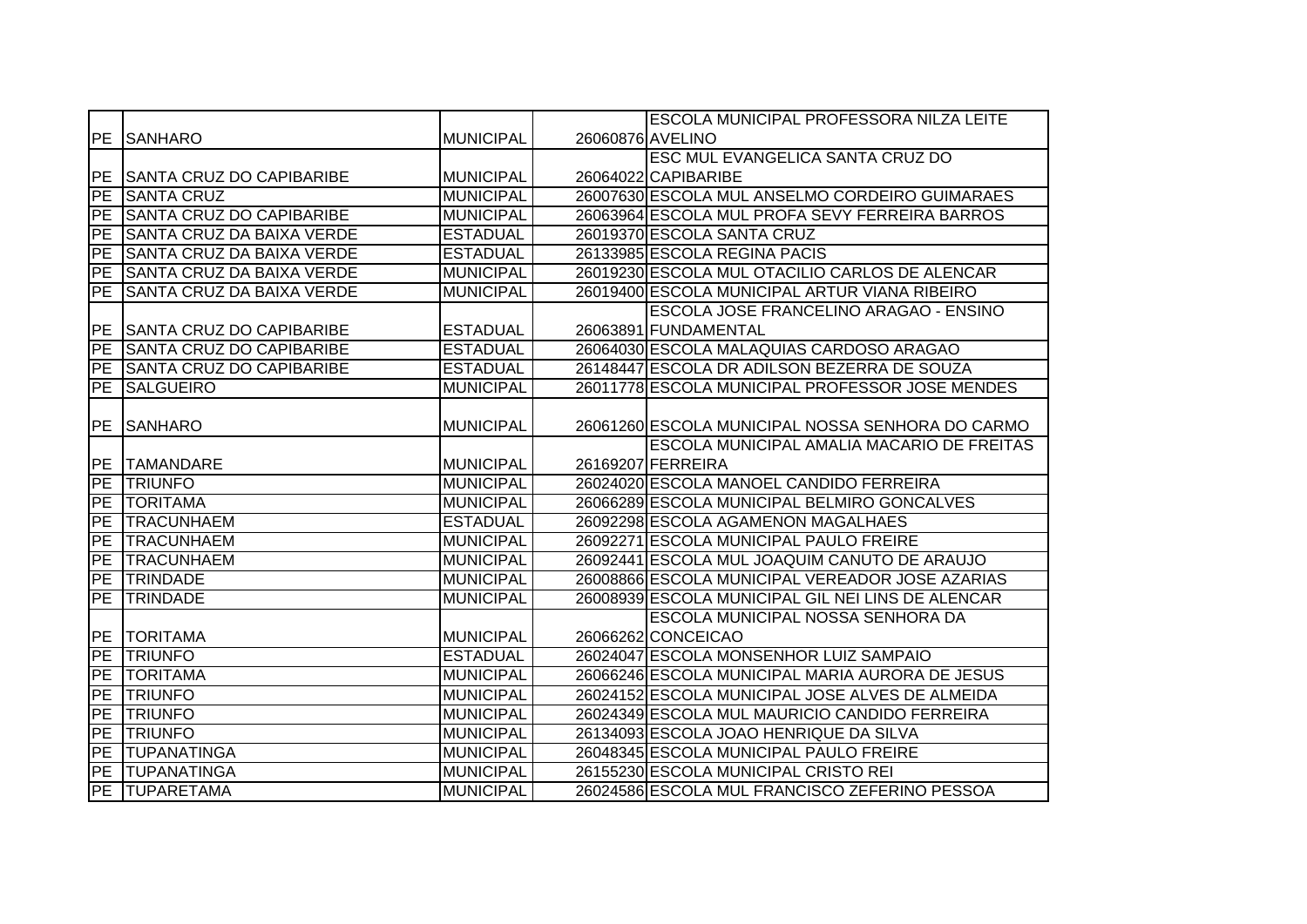|            |                              |                  |                 | <b>ESCOLA MUNICIPAL PADRE ADELMO SANTOS</b>              |
|------------|------------------------------|------------------|-----------------|----------------------------------------------------------|
|            | PE TUPARETAMA                | <b>MUNICIPAL</b> | 26132787 SIMOES |                                                          |
| PE         | <b>VENTUROSA</b>             | <b>MUNICIPAL</b> |                 | 26049236 ESCOLA MUL JOSE ANTUNES DE OLIVEIRA             |
|            |                              |                  |                 |                                                          |
|            | PE TRINDADE                  | <b>MUNICIPAL</b> |                 | 26008955 ESCOLA MUL HORMEZINDA LEONEL DE ALENCAR         |
| PE         | <b>TIMBAUBA</b>              | <b>MUNICIPAL</b> |                 | 26091631 ESCOLA BERNARDO VIEIRA DE MELO                  |
|            |                              |                  |                 | ESCOLA MUNICIPAL PROFESSORA GILZENETE                    |
| <b>PE</b>  | <b>TAQUARITINGA DO NORTE</b> | <b>MUNICIPAL</b> |                 | 26066025 GUERRA                                          |
| <b>PE</b>  | <b>TEREZINHA</b>             | <b>MUNICIPAL</b> |                 | 26081245 ESCOLA MUNICIPAL ABILIO ALVES DE MIRANDA        |
| <b>PE</b>  | <b>ITERRA NOVA</b>           | <b>ESTADUAL</b>  |                 | 26038536 ESCOLA GUMERCINDO CABRAL                        |
| <b>PE</b>  | <b>TERRA NOVA</b>            | <b>MUNICIPAL</b> |                 | 26038846 ESCOLA MUL ANTONIO LUSTOSA DE O CABRAL          |
| <b>PE</b>  | <b>TERRA NOVA</b>            | <b>MUNICIPAL</b> |                 | 26137483 ESC MUL ENG FRANCISCO HUGO C DE BARROS          |
|            |                              |                  |                 |                                                          |
| <b>IPE</b> | <b>TIMBAUBA</b>              | <b>ESTADUAL</b>  |                 | 26091658 ESCOLA DE ENS FUNDAMENTAL CLOVIS SALGADO        |
| PE         | <b>TORITAMA</b>              | <b>MUNICIPAL</b> |                 | 26066270 ESCOLA MUNICIPAL ANTONIO MANOEL DA SILVA        |
| PE         | <b>TIMBAUBA</b>              | <b>MUNICIPAL</b> |                 | 26091593 CENTRO EDU Mª EMILIA DUTRA FERREIRA LIMA        |
| <b>PE</b>  | VERDEJANTE                   | <b>MUNICIPAL</b> |                 | 26014378 ESCOLA MUNICIPAL OSMUNDO BEZERRA                |
| PE         | <b>TIMBAUBA</b>              | <b>MUNICIPAL</b> |                 | 26091674 ESCOLA ENG <sup>o</sup> MARIO DE QUEIROZ GALVAO |
| PE         | <b>TIMBAUBA</b>              | <b>MUNICIPAL</b> |                 | 26091704 ESCOLA DR ANTONIO GALVAO CAVALCANTI             |
| PE         | <b>TIMBAUBA</b>              | <b>MUNICIPAL</b> |                 | 26172925 ESCOLA MARIA EMILIA VASCONCELOS                 |
| PE         | <b>TIMBAUBA</b>              | <b>MUNICIPAL</b> |                 | 26175649 ESCOLA ELVIRA DE ALBUQUERQUE MARANHAO           |
| PE         | <b>TORITAMA</b>              | <b>ESTADUAL</b>  |                 | 26066181 ESCOLA ESTELITA TIMOTEO                         |
| <b>PE</b>  | <b>ITORITAMA</b>             | <b>ESTADUAL</b>  |                 | 26066220 ESCOLA PROTAZIO SOARES DE SOUZA                 |
| <b>PE</b>  | <b>TORITAMA</b>              | <b>MUNICIPAL</b> |                 | 26066203 ESCOLA MUNICIPAL JOSE JOTA DE ARAUJO            |
| PE         | <b>TORITAMA</b>              | <b>MUNICIPAL</b> |                 | 26066238 ESCOLA MUNICIPAL EDGAR TORRES                   |
| <b>PE</b>  | <b>TIMBAUBA</b>              | <b>ESTADUAL</b>  |                 | 26091925 ESC PROF JOAO ROBERTO MOREIRA                   |
|            | PE XEXEU                     | <b>MUNICIPAL</b> |                 | 26135977 ESCOLA MUNICIPAL MARIA DOS ANJOS                |
| PE         | <b>XEXEU</b>                 | <b>MUNICIPAL</b> |                 | 26150743 ESCOLA MUNICIPAL JOAO BEZERRA FILHO             |
|            |                              |                  |                 |                                                          |
|            | <b>PE VENTUROSA</b>          | <b>MUNICIPAL</b> |                 | 26049430 ESCOLA REUNIDAS DR MANASSES ALVES BEZERRA       |
|            | <b>PE XEXEU</b>              | <b>MUNICIPAL</b> |                 | 26104962 ESCOLA MUNICIPAL PAULO PESSOA GUERRA            |
|            |                              |                  |                 | ESCOLA MUNICIPAL URBANO RAMOS DE ANDRADE                 |
|            | PE VICENCIA                  | <b>MUNICIPAL</b> | 26092832 LIMA   |                                                          |
|            |                              |                  |                 | ESCOLA DE REFERENCIA EM ENSINO MEDIO                     |
|            | PE TAQUARITINGA DO NORTE     | <b>ESTADUAL</b>  |                 | 26065592 SEVERINO CORDEIRO DE AR                         |
|            | PE VERDEJANTE                | <b>MUNICIPAL</b> |                 | 26014440 ESCOLA JOAQUIM TAVARES DE SA                    |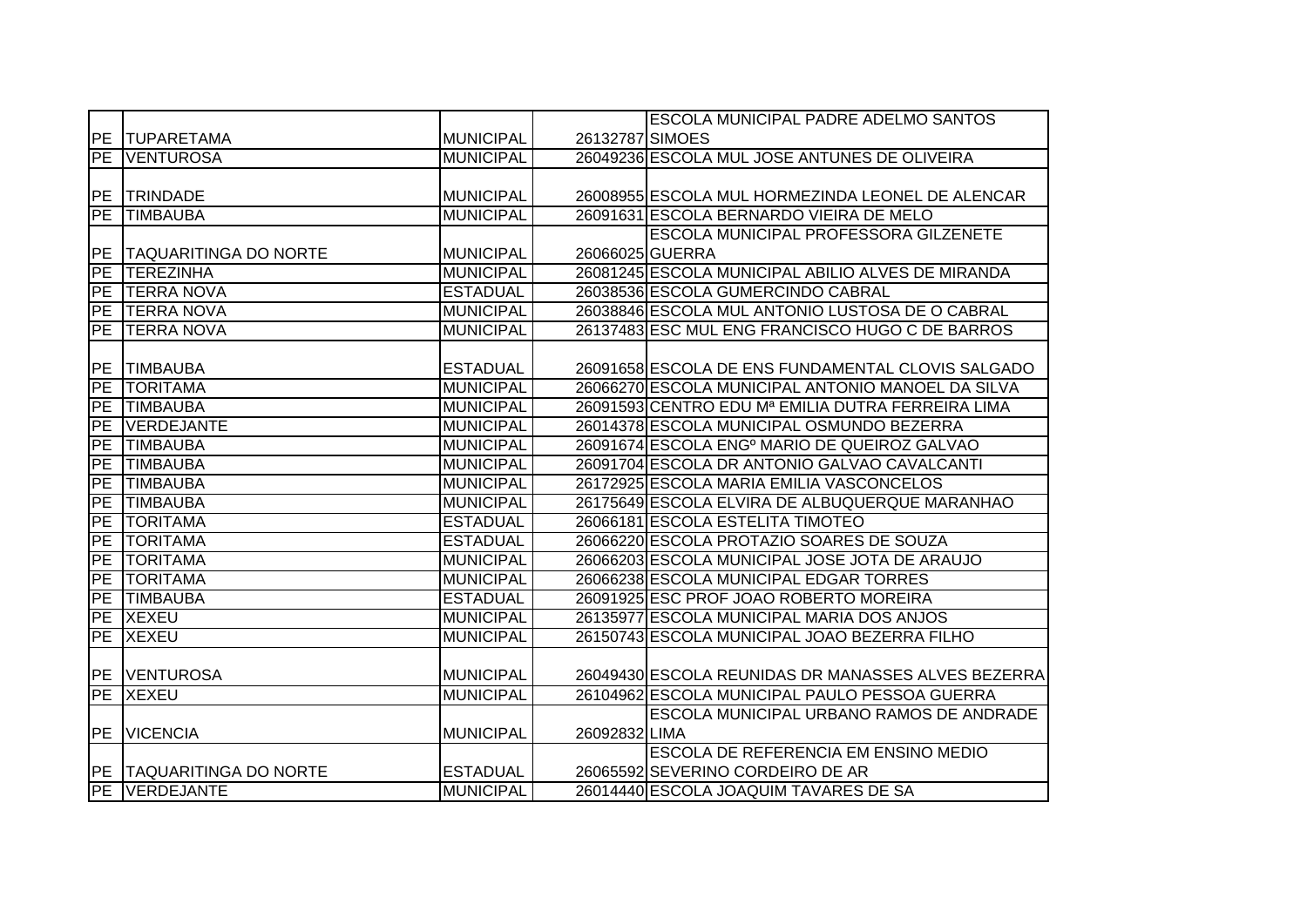|                          | PE VERTENTE DO LERIO   | <b>MUNICIPAL</b> | 26066432 ESCOLA JOSE BATISTA DE SOUZA             |
|--------------------------|------------------------|------------------|---------------------------------------------------|
| PE                       | <b>IVERTENTES</b>      | <b>MUNICIPAL</b> | 26066653 ESCOLA MUNICIPAL SAO LUIZ                |
|                          |                        |                  | ESCOLA MUNICIPAL IVAN MARCIO BEZERRA              |
| <b>IPE</b>               | <b>VERTENTES</b>       | <b>MUNICIPAL</b> | 26178370 CAVALCANTI                               |
| PE                       | <b>VICENCIA</b>        | <b>ESTADUAL</b>  | 26092492 ESCOLA DR JOAQUIM CORREIA                |
| PE                       | <b>VICENCIA</b>        | <b>MUNICIPAL</b> | 26092557 ESCOLA MUNICIPAL LUIZA COUTINHO DA SILVA |
| PE                       | <b>VICENCIA</b>        | <b>MUNICIPAL</b> | 26092581 ESCOLA MUNICIPAL JUVENATO PADRE GUEDES   |
|                          | PE XEXEU               | <b>MUNICIPAL</b> | 26135967 ESCOLA MUNICIPAL MARIA DAS MERCES        |
| PE                       | <b>VICENCIA</b>        | <b>MUNICIPAL</b> | 26092727 ESCOLA MUNICIPAL LUIZ MARANHAO           |
|                          |                        |                  | ESCOLA MUNICIPAL ARTHUR BARBOSA DE                |
| PE                       | <b>XEXEU</b>           | <b>MUNICIPAL</b> | 26105012 QUEIROZ                                  |
|                          |                        |                  | ESCOLA MUL MARIA DE LOURDES MOURA                 |
| PE                       | <b>VICENCIA</b>        | <b>MUNICIPAL</b> | 26092840 PEDROSA                                  |
| PE                       | VITORIA DE SANTO ANTAO | <b>ESTADUAL</b>  | 26094878 ESCOLA MADRE LUCILA MAGALHAES            |
| PE                       | VITORIA DE SANTO ANTAO | <b>ESTADUAL</b>  | 26095572 ESCOLA OLIVIA CARNEIRO DE CARVALHO       |
|                          |                        |                  |                                                   |
| <b>PE</b>                | VITORIA DE SANTO ANTAO | <b>MUNICIPAL</b> | 26095203 ESCOLA MUL PROFA GILVANETE VIEIRA GUEDES |
| PE                       | VITORIA DE SANTO ANTAO | <b>MUNICIPAL</b> | 26095815 GRUPO ESCOLAR MUNICIPAL SANTO YVES       |
| PE                       | VITORIA DE SANTO ANTAO | <b>MUNICIPAL</b> | 26177196 ESCOLA MUNICIPAL DR IVO QUEIROZ COSTA    |
|                          |                        |                  | ESCOLA MUNICIPAL ANTONIO JOAQUIM DE               |
|                          | <b>PE XEXEU</b>        | <b>MUNICIPAL</b> | 26096005 GOUVEIA                                  |
| $\overline{\mathsf{PE}}$ | <b>VENTUROSA</b>       | <b>MUNICIPAL</b> | 26140527 ESCOLA MUL DELMIRO ALEXANDRE DA SILVA    |
|                          |                        |                  |                                                   |
|                          | PE VICENCIA            | <b>MUNICIPAL</b> | 26092646 ESCOLA MUNICIPAL ALFREDO GOMES DE ARAUJO |
| $\overline{P}$           | <b>TERESINA</b>        | <b>MUNICIPAL</b> | 22137769 ESCOLA MUNICIPAL MARIO FAUSTINO          |
| $\overline{\mathsf{d}}$  | <b>ITERESINA</b>       | <b>MUNICIPAL</b> | 22136657 ESCOLA MUNICIPAL BARJAS NEGRI            |
|                          |                        |                  | ESCOLA MUNICIPAL PROFESSOR JOAO PORFIRIO          |
| PI.                      | <b>TERESINA</b>        | MUNICIPAL        | 22133720 DE LIMA CORDAO                           |
|                          |                        |                  | ESCOLA MUNICIPAL PROFESSOR JOSE GOMES             |
| PI                       | <b>TERESINA</b>        | <b>MUNICIPAL</b> | 22124829 CAMPOS                                   |
| $\overline{P}$           | <b>UNIAO</b>           | <b>ESTADUAL</b>  | 22030123 UNID ESC BARAO DE GURGUEIA               |
| $\overline{P}$           | <b>TERESINA</b>        | <b>MUNICIPAL</b> | 22029214 ESCOLA MUNICIPAL VEREADOR JOSE OMMATI    |
|                          |                        |                  | ESCOLA MUNICIPAL PROFESSOR NELSON DO              |
| P                        | <b>TERESINA</b>        | <b>MUNICIPAL</b> | 22026835 AMARAL SOBREIRA                          |
| $\overline{\mathsf{PI}}$ | <b>TERESINA</b>        | <b>MUNICIPAL</b> | 22026550 ESCOLA MUNICIPAL ALTINA CASTELO BRANCO   |
| $\overline{P}$           | <b>TERESINA</b>        | <b>MUNICIPAL</b> | 22025197 ESCOLA MUNICIPAL PROFESSOR OFELIO LEITAO |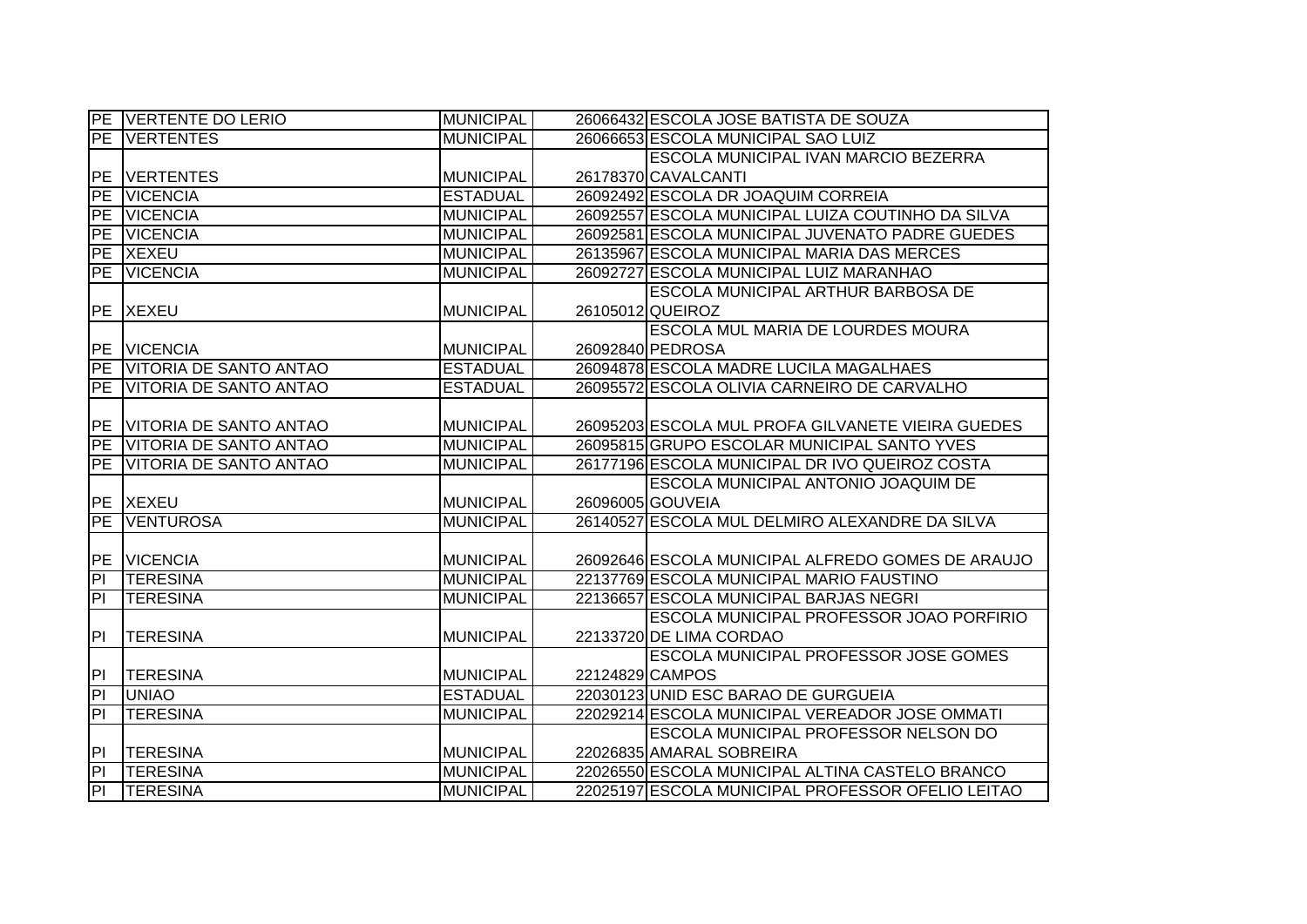|                                  |                            |                  |                 | <b>IESCOLA MUNICIPAL PROFESSOR VALDEMAR</b>                            |
|----------------------------------|----------------------------|------------------|-----------------|------------------------------------------------------------------------|
| P                                | <b>TERESINA</b>            | MUNICIPAL        | 22025170 SANDES |                                                                        |
|                                  |                            |                  |                 | ESCOLA MUNICIPAL PROFESSOR ITAMAR DE                                   |
| P                                | <b>TERESINA</b>            | <b>MUNICIPAL</b> |                 | 22024921 SOUSA BRITO                                                   |
|                                  |                            |                  |                 |                                                                        |
| <b>PI</b>                        | <b>TERESINA</b>            | <b>MUNICIPAL</b> |                 | 22024719 ESCOLA MUNICIPAL MONSENHOR MATEUS RUFINO                      |
|                                  |                            |                  |                 |                                                                        |
| PI                               | <b>TERESINA</b>            | MUNICIPAL        |                 | 22024352 ESCOLA MUNICIPAL PROFESSOR VALTER ALENCAR                     |
|                                  |                            |                  |                 | <b>ESCOLA MUNICIPAL DOMINGOS AFONSO</b>                                |
| PI                               | <b>TERESINA</b>            | MUNICIPAL        |                 | 22024344 MAFRENSE                                                      |
| $\overline{P}$                   | <b>TERESINA</b>            | <b>MUNICIPAL</b> |                 | 22022082 ESCOLA MUNICIPAL PARQUE PIAUI                                 |
| ĪΡI                              | <b>TERESINA</b>            | <b>MUNICIPAL</b> |                 | 22022066 ESCOLA MUNICIPAL MOCAMBINHO                                   |
| Ē                                | <b>TERESINA</b>            | <b>MUNICIPAL</b> |                 | 22119264 ESCOLA MUNICIPAL CONSELHEIRO SARAIVA                          |
|                                  |                            |                  |                 | IESCOLA MUNICIPAL NOSSA SENHORA DO                                     |
| PI                               | <b>TERESINA</b>            | MUNICIPAL        |                 | 22024760 PERPETUO SOCORRO                                              |
| $\overline{P}$                   | <b>TERESINA</b>            | <b>MUNICIPAL</b> |                 | 22024557 ESCOLA MUNICIPAL JOCA VIEIRA                                  |
| $\overline{P}$                   | <b>TERESINA</b>            | <b>MUNICIPAL</b> |                 | 22024506 ESCOLA MUNICIPAL HERMELINDA DE CASTRO                         |
| $\overline{P}$                   | SIMPLICIO MENDES           | <b>ESTADUAL</b>  |                 | 22104070 UNID ESC ALVARO MENDES                                        |
|                                  |                            |                  |                 |                                                                        |
| P                                | <b>TANQUE DO PIAUI</b>     | MUNICIPAL        |                 | 22314717 ESCOLA MUNICIPAL MARIA VIEIRA DE CARVALHO                     |
| $\overline{P}$                   | <b>SEBASTIAO LEAL</b>      | <b>ESTADUAL</b>  |                 | 22054766 UNID ESC IRAPUA                                               |
| $\overline{P}$                   | <b>SEBASTIAO LEAL</b>      | MUNICIPAL        |                 | 22113878 PRE-ESCOLAR DOZE DE JANEIRO                                   |
| $\overline{\mathsf{PI}}$         | <b>SIGEFREDO PACHECO</b>   | <b>MUNICIPAL</b> |                 | 22040854 UNIDADE ESCOLAR MONSENHOR MATEUS                              |
| $\overline{P}$                   |                            |                  |                 |                                                                        |
|                                  | <b>SIGEFREDO PACHECO</b>   | <b>MUNICIPAL</b> |                 | 22041125 UNIDADE ESCOLAR JOSE RIBEIRO DA LUZ                           |
| $\overline{P}$                   | <b>SIMOES</b>              | <b>ESTADUAL</b>  |                 | 22102876 UNID ESC LUIS LOPES DOS REIS                                  |
| $ \mathsf{P} $                   | <b>SIMOES</b>              | <b>ESTADUAL</b>  |                 | 22102906 UNID E JOSE BENTO DE CARVALHO FILHO                           |
| $\overline{\mathsf{PI}}$         | <b>SAO RAIMUNDO NONATO</b> | <b>MUNICIPAL</b> |                 | 22072535 UNIDADE ESCOLAR EPITACIO ALVES PAMPLONA                       |
| $\overline{P}$                   | <b>SIMOES</b>              | <b>MUNICIPAL</b> |                 | 22123547 COMPLEXO ESCOLAR MODELO                                       |
|                                  |                            |                  |                 | UNIDADE ESCOLAR DEPUTADO EDSON DIAS                                    |
| PI                               | <b>SAO RAIMUNDO NONATO</b> | MUNICIPAL        |                 | 22072470 FERREIRA                                                      |
| h                                | SIMPLICIO MENDES           | <b>MUNICIPAL</b> |                 | 22118080 ESC MUL ISAIAS COELHO                                         |
| E                                | SIMPLICIO MENDES           | <b>MUNICIPAL</b> |                 | 22121277 ESC MUL PROFA NOEME MADEIRA MOURA FE                          |
| $\overline{\mathsf{PI}}$         | <b>SOCORRO DO PIAUI</b>    | <b>MUNICIPAL</b> |                 | 22104526 ESC MUL PEQUENO PRINCIPE                                      |
| $\overline{P}$                   | <b>SUSSUAPARA</b>          | <b>MUNICIPAL</b> |                 | 22082590 UNID ESC SAO SEBASTIAO                                        |
| $\overline{P}$<br>$\overline{P}$ | <b>SUSSUAPARA</b>          | <b>MUNICIPAL</b> |                 | 22125140 GINASIO MUL DE SUSSUAPARA<br>22067892 UNID ESC MATEUS VALENTE |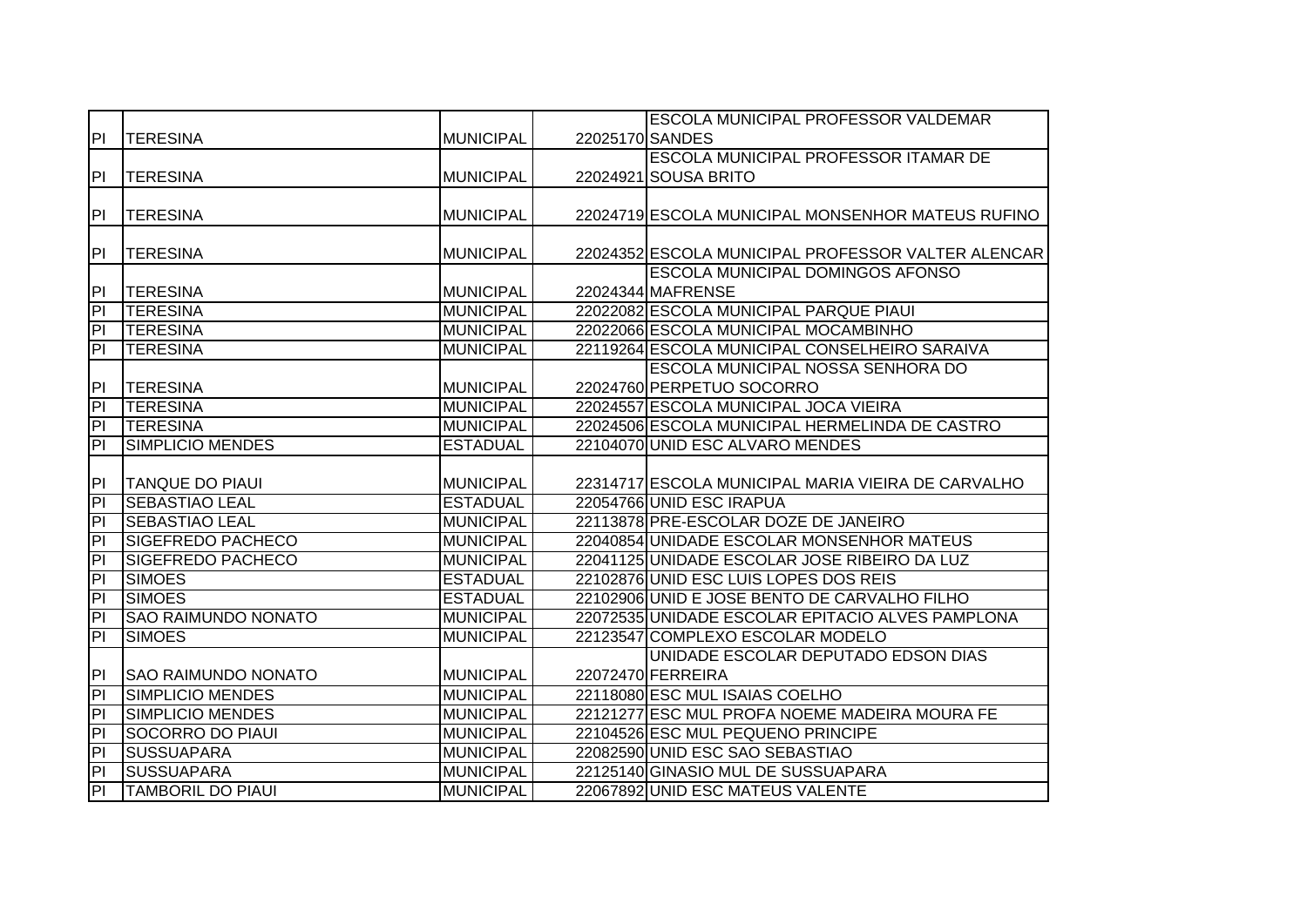| $\overline{P}$          | <b>TAMBORIL DO PIAUI</b>     | <b>MUNICIPAL</b> | 22132112 UNIDADE ESCOLAR JOAO VALENTE              |
|-------------------------|------------------------------|------------------|----------------------------------------------------|
| $\overline{P}$          | <b>TERESINA</b>              | <b>MUNICIPAL</b> | 22141804 ESCOLA MUNICIPAL NOSSA SENHORA DA PAZ     |
| $\overline{a}$          | <b>SIMOES</b>                | <b>MUNICIPAL</b> | 22108017 CENTRO DE EDUCACAO MUNICIPAL              |
| $\overline{\mathsf{d}}$ | <b>SAO LUIS DO PIAUI</b>     | <b>MUNICIPAL</b> | 22083570 ESC MUNICIPAL PE MARCOS DE CARVALHO       |
| $\overline{\mathsf{d}}$ | <b>SAO JOSE DO DIVINO</b>    | <b>MUNICIPAL</b> | 22017178 UNID ESC FRANCISCO PAULO DE CERQUEIRA     |
| $\overline{\mathsf{d}}$ | <b>SAO JOSE DO DIVINO</b>    | <b>MUNICIPAL</b> | 22132694 UNIDADE ESC MARIA MACHADO DE CERQUEIRA    |
| $\overline{\mathsf{d}}$ | <b>SAO JOSE DO PEIXE</b>     | <b>MUNICIPAL</b> | 22061339 UNID ESC PROFA JOVENI MADEIRA             |
|                         |                              |                  |                                                    |
| PI                      | SAO JOSE DO PEIXE            | <b>MUNICIPAL</b> | 22061347 ESCOLA MUNICIPAL MARTINHO DE SOUSA MENDES |
| P                       | SAO JOSE DO PIAUI            | <b>MUNICIPAL</b> | 22084282 ESC MUL SEVERO EULALIO                    |
| P                       | <b>SAO JULIAO</b>            | <b>ESTADUAL</b>  | 22087095 UNID ESC APRIGIO PEREIRA BEZERRA          |
| P <sub>1</sub>          | <b>SAO JULIAO</b>            | <b>ESTADUAL</b>  | 22087125 UNID ESC JOAQUIM BALDOINO                 |
| $\overline{a}$          | <b>SAO RAIMUNDO NONATO</b>   | <b>MUNICIPAL</b> | 22072977 UNIDADE ESCOLAR MADRE LUCIA               |
| $\overline{a}$          | SAO LOURENCO DO PIAUI        | <b>MUNICIPAL</b> | 22071776 UNID ESC PROF IRACEMA VIEIRA RAMOS        |
| PI                      | <b>TERESINA</b>              | <b>ESTADUAL</b>  | 22028269 UNIDADE ESCOLAR GABRIEL FERREIRA          |
| $\overline{P}$          | <b>SAO MIGUEL DO FIDALGO</b> | <b>MUNICIPAL</b> | 22061134 ESC MUL JOAQUIM DIAS DE OLIVEIRA          |
|                         |                              |                  |                                                    |
| PI                      | <b>SAO MIGUEL DO TAPUIO</b>  | <b>MUNICIPAL</b> | 22040323 UNIDADE ESCOLAR MANUEL EVARISTO DE PAIVA  |
| P                       | <b>SAO PEDRO DO PIAUI</b>    | <b>MUNICIPAL</b> | 22046070 COL MUL DAVINA VELOSO                     |
| $\overline{PI}$         | <b>SAO PEDRO DO PIAUI</b>    | <b>MUNICIPAL</b> | 22046194 ESC MUL DR CLOVES ALVES PEREIRA           |
| $\overline{P}$          | <b>SAO RAIMUNDO NONATO</b>   | <b>ESTADUAL</b>  | 22072691 UNID ESC PROF JOSE LEANDRO DEUSDARA       |
| $\overline{P}$          | <b>SAO RAIMUNDO NONATO</b>   | <b>ESTADUAL</b>  | 22072713 UNID ESC ROSA TEIXEIRA DE CASTRO          |
| $\overline{P}$          | <b>SAO RAIMUNDO NONATO</b>   | <b>ESTADUAL</b>  | 22072845 UNID ESCOLAR PROF DEOLINDO LIMA           |
| h                       | <b>SAO RAIMUNDO NONATO</b>   | <b>ESTADUAL</b>  | 22072985 UNID ESC MARIA DE CASTRO RIBEIRO          |
| $\overline{\mathsf{d}}$ | <b>SAO JULIAO</b>            | <b>MUNICIPAL</b> | 22087052 UNID ESC JOVIANO MAXIMINO DE ALENCAR      |
| $\overline{\mathsf{d}}$ | <b>TERESINA</b>              | <b>MUNICIPAL</b> | 22028722 ESCOLA MUNICIPAL NOVA BRASILIA            |
| $\overline{PI}$         | <b>TANQUE DO PIAUI</b>       | <b>MUNICIPAL</b> | 22083553 ESC MUL MANOEL FRANCISCO LUSTOSA          |
| $\overline{a}$          | <b>TERESINA</b>              | <b>MUNICIPAL</b> | 22024972 ESCOLA MUNICIPAL MINISTRO RUBEN LUDWIG    |
| $\overline{a}$          | <b>TERESINA</b>              | <b>MUNICIPAL</b> | 22025154 ESCOLA MUNICIPAL TIO BENTES               |
| $\overline{PI}$         | <b>TERESINA</b>              | <b>MUNICIPAL</b> | 22026207 ESCOLA MUNICIPAL MINHA CASA               |
| $\overline{P}$          | <b>TERESINA</b>              | <b>MUNICIPAL</b> | 22027270 ESCOLA MUNICIPAL MOACIR MADEIRA CAMPOS    |
| $\overline{a}$          | <b>TERESINA</b>              | <b>MUNICIPAL</b> | 22027580 ESCOLA MUNICIPAL MYRIAM PORTELLA NUNES    |
| $\overline{P}$          | <b>TERESINA</b>              | <b>MUNICIPAL</b> | 22027645 ESCOLA MUNICIPAL ESTHER COUTO             |
|                         |                              |                  | ESCOLA MUNICIPAL PROFESSORA THEREZA                |
| P <sub>1</sub>          | <b>TERESINA</b>              | <b>MUNICIPAL</b> | 22024913 NORONHA                                   |
| P                       | <b>TERESINA</b>              | <b>MUNICIPAL</b> | 22028498 ESCOLA MUNICIPAL PROFESSOR JOSE CARLOS    |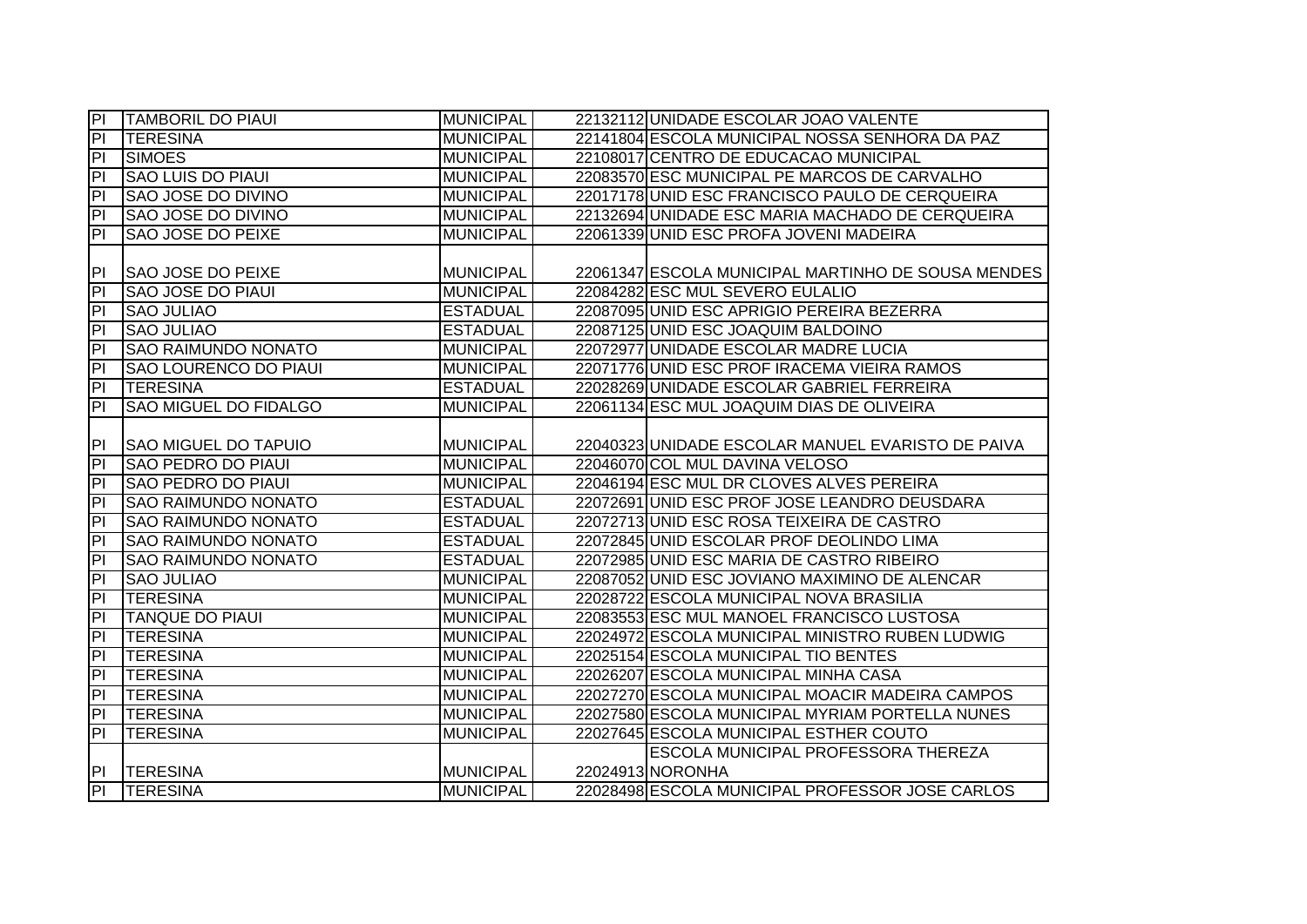|                          |                          |                  |                  | <b>ESCOLA MUNICIPAL PROFESSOR BENJAMIM</b>       |
|--------------------------|--------------------------|------------------|------------------|--------------------------------------------------|
| P                        | <b>TERESINA</b>          | <b>MUNICIPAL</b> |                  | 22024867 SOARES CARVALHO                         |
|                          |                          |                  |                  | ESCOLA MUNICIPAL NOSSA SENHORA DA PAZ            |
| P                        | <b>TERESINA</b>          | <b>MUNICIPAL</b> | 22119442 INICIAL |                                                  |
|                          |                          |                  |                  | ESCOLA MUNICIPAL PROFESSORA ALDA                 |
| P                        | <b>TERESINA</b>          | <b>MUNICIPAL</b> |                  | 22124144 RODRIGUES NEIVA                         |
| $\overline{P}$           | <b>TERESINA</b>          | <b>MUNICIPAL</b> |                  | 22124616 ESCOLA MUNICIPAL CASA MEIO NORTE        |
| $\overline{P}$           | <b>TERESINA</b>          | <b>MUNICIPAL</b> |                  | 22128409 ESCOLA MUNICIPAL VELHO MONGE            |
| $\overline{\mathbf{d}}$  | <b>TERESINA</b>          | <b>MUNICIPAL</b> |                  | 22128689 ESCOLA MUNICIPAL MARIO COVAS            |
|                          |                          |                  |                  | <b>ESCOLA MUNICIPAL ELIAS XIMENES DO PRADO</b>   |
| PI                       | <b>TERESINA</b>          | <b>MUNICIPAL</b> | 22134964 JUNIOR  |                                                  |
| PI                       | <b>TERESINA</b>          | <b>MUNICIPAL</b> |                  | 22137750 ESCOLA MUNICIPAL TORQUATO NETO          |
| $\overline{P}$           | <b>TERESINA</b>          | <b>MUNICIPAL</b> |                  | 22027955 ESCOLA MUNICIPAL BEZERRA DE MENEZES     |
| $\overline{P}$           | <b>TERESINA</b>          | <b>MUNICIPAL</b> |                  | 22024441 ESCOLA MUNICIPAL GALILEU VELOSO         |
| 티                        | <b>TERESINA</b>          | <b>ESTADUAL</b>  |                  | 22029117 UNIDADE ESCOLAR SINVAL DE CASTRO        |
| 티                        | <b>TERESINA</b>          | <b>MUNICIPAL</b> |                  | 22022058 ESCOLA MUNICIPAL EURIPEDES DE AGUIAR    |
| $\overline{P}$           | <b>TERESINA</b>          | <b>MUNICIPAL</b> |                  | 22022511 ESCOLA MUNICIPAL SANTA MARIA DA CODIPI  |
| $\overline{P}$           | <b>TERESINA</b>          | <b>MUNICIPAL</b> |                  | 22023909 ESCOLA MUNICIPAL ANGELIM                |
| $\overline{P}$           | <b>TERESINA</b>          | <b>MUNICIPAL</b> |                  | 22023933 ESCOLA MUNICIPAL ANTONIO FERRAZ         |
| $\overline{P}$           | <b>TERESINA</b>          | <b>MUNICIPAL</b> |                  | 22024131 ESCOLA MUNICIPAL CLODOALDO FREITAS      |
| $\overline{P}$           | <b>TERESINA</b>          | <b>MUNICIPAL</b> |                  | 22024204 ESCOLA MUNICIPAL AREIAS                 |
| $\overline{P}$           | <b>TERESINA</b>          | <b>MUNICIPAL</b> |                  | 22024964 ESCOLA MUNICIPAL RESIDENCIAL PEDRA MOLE |
|                          |                          |                  |                  | ESCOLA MUNICIPAL DEPUTADO FRANCILIO              |
| P                        | <b>TERESINA</b>          | <b>MUNICIPAL</b> |                  | 22024328 ALMEIDA                                 |
| $\overline{P}$           | <b>SAO JOAO DO PIAUI</b> | <b>MUNICIPAL</b> |                  | 22100725 UNID ESC GENEZIA ARRAES                 |
| $\overline{P}$           | <b>TERESINA</b>          | <b>MUNICIPAL</b> |                  | 22024565 ESCOLA MUNICIPAL JOSE AUTO DE ABREU     |
| $\overline{P}$           | <b>TERESINA</b>          | <b>MUNICIPAL</b> |                  | 22024646 ESCOLA MUNICIPAL LUIS FORTES            |
|                          |                          |                  |                  |                                                  |
| <b>PI</b>                | <b>TERESINA</b>          | <b>MUNICIPAL</b> |                  | 22024697 ESCOLA MUNICIPAL MASCARENHAS DE MORAES  |
| $\overline{\mathsf{PI}}$ | <b>TERESINA</b>          | <b>MUNICIPAL</b> |                  | 22024743 ESCOLA MUNICIPAL MURILO BRAGA           |
| $\overline{P}$           | <b>TERESINA</b>          | <b>MUNICIPAL</b> |                  | 22024786 ESCOLA MUNICIPAL NOE FORTES             |
|                          |                          |                  |                  | <b>ESCOLA MUNICIPAL PROFESSOR OSCAR OLIMPIO</b>  |
| P                        | <b>TERESINA</b>          | <b>MUNICIPAL</b> |                  | 22024808 CAVALCANTE                              |
| $\overline{P}$           | <b>TERESINA</b>          | <b>MUNICIPAL</b> |                  | 22024824 ESCOLA MUNICIPAL PLANALTO ININGA        |
|                          |                          |                  |                  | <b>ESCOLA MUNICIPAL PROFESSOR ANTILHON</b>       |
| <b>PI</b>                | <b>TERESINA</b>          | <b>MUNICIPAL</b> |                  | 22024859 RIBEIRO SOARES                          |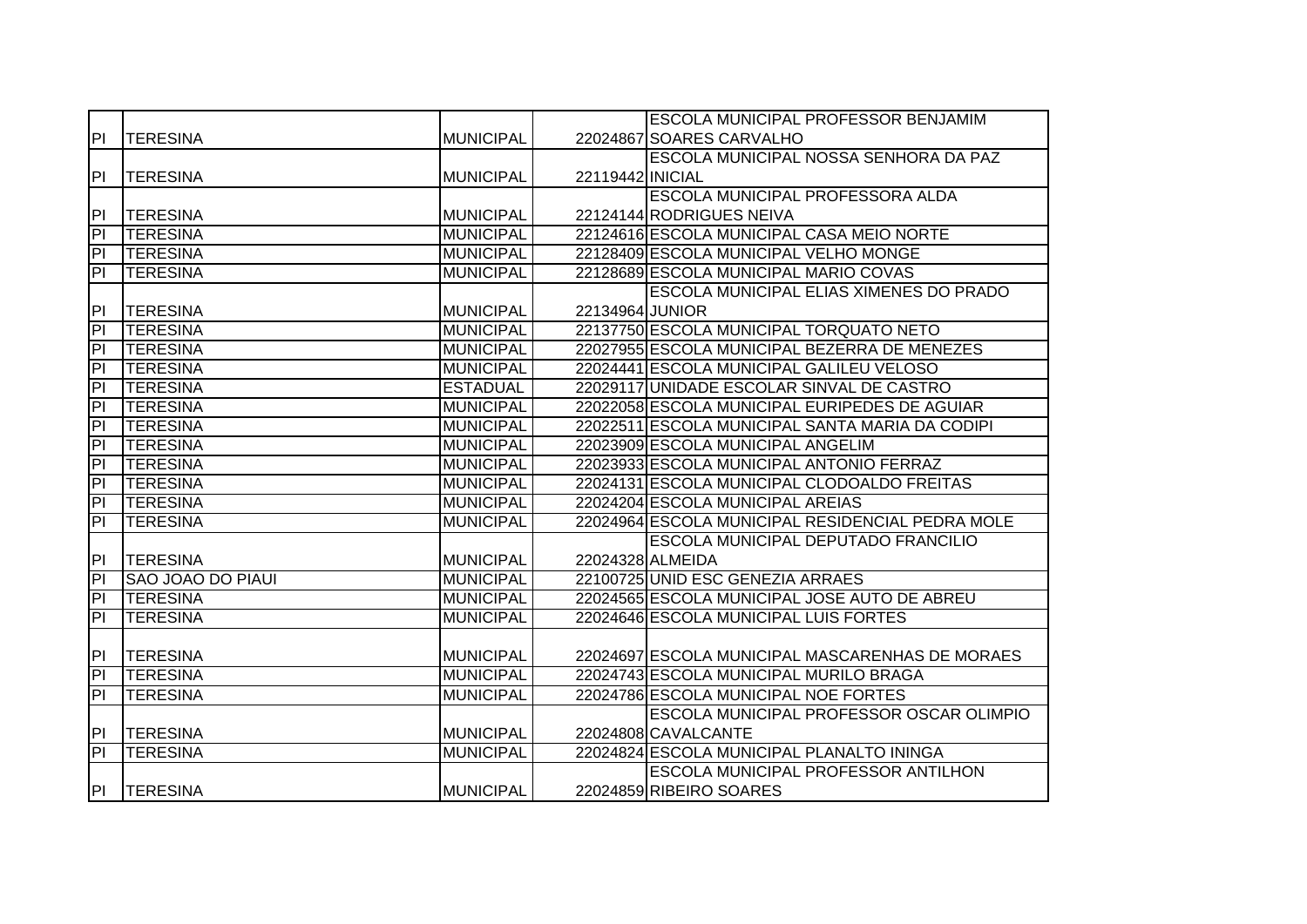| P                       | <b>TERESINA</b>              | <b>MUNICIPAL</b> | 22024212 ESCOLA MUNICIPAL BOM PRINCIPIO         |
|-------------------------|------------------------------|------------------|-------------------------------------------------|
| $\overline{a}$          | <b>REGENERACAO</b>           | <b>MUNICIPAL</b> | 22045481 ESC MUL MARIA DOLORES NEIVA            |
| $\overline{a}$          | <b>SAO JOAO DO PIAUL</b>     | <b>MUNICIPAL</b> | 22101136 UNIDADE ESCOLAR LIBERALINA PAES LANDIM |
| $\overline{\mathsf{d}}$ | <b>QUEIMADA NOVA</b>         | <b>MUNICIPAL</b> | 22099336 UNIDADE ESCOLAR PADRE TEIXEIRA         |
| $\overline{P}$          | <b>REDENCAO DO GURGUEIA</b>  | <b>ESTADUAL</b>  | 22065830 UNID ESC JOSE DARIO DOS SANTOS         |
| $\overline{PI}$         | <b>REDENCAO DO GURGUEIA</b>  | <b>ESTADUAL</b>  | 22065849 UNID ESC MARCOS PARENTE                |
| $\overline{\mathsf{P}}$ | <b>REDENCAO DO GURGUEIA</b>  | <b>MUNICIPAL</b> | 22065822 UNID ESC DIRCEU ARCOVERDE              |
| $\overline{P}$          | <b>REDENCAO DO GURGUEIA</b>  | <b>MUNICIPAL</b> | 22132155 UNID ESC DE1º GRAU                     |
| $\overline{a}$          | <b>REGENERACAO</b>           | <b>ESTADUAL</b>  | 22045570 UNID ESC BENEDITO NEIVA                |
| $\overline{a}$          | <b>PORTO ALEGRE DO PIAUI</b> | <b>MUNICIPAL</b> | 22054286 ESCOLA MUNICIPAL RAIMUNDO FERREIRA     |
| P                       | <b>REGENERACAO</b>           | <b>MUNICIPAL</b> | 22045376 ESC MUL ABC DA ALEGRIA                 |
| PI                      | <b>PORTO</b>                 | <b>MUNICIPAL</b> | 22131280 UNID ESC PROF ALBERTINA DAMASCENO      |
| $\overline{a}$          | <b>REGENERACAO</b>           | <b>MUNICIPAL</b> | 22045635 ESC MUL JOSE CAVALCANTE DE OLIVEIRA    |
| $\overline{a}$          | <b>REGENERACAO</b>           | <b>MUNICIPAL</b> | 22111174 ESC MUL PROFA CARMOZINA                |
| $\overline{\mathsf{d}}$ | <b>REGENERACAO</b>           | <b>MUNICIPAL</b> | 22111204 ESC MUL GONCALO NUNES                  |
| $\overline{\mathsf{d}}$ | <b>REGENERACAO</b>           | <b>MUNICIPAL</b> | 22111239 ESCOLA MUNICIPAL MIRIAN PORTELA        |
| 티                       | <b>REGENERACAO</b>           | <b>MUNICIPAL</b> | 22117130 ESC MUL BENEDITO MOREIRA RAMOS         |
| $\overline{P}$          | <b>RIACHO FRIO</b>           | <b>MUNICIPAL</b> | 22076611 UNID ESC MUL 12 DE DEZEMBRO            |
| $\overline{\mathsf{d}}$ | <b>RIACHO FRIO</b>           | <b>MUNICIPAL</b> | 22077286 UNID ESC ANTONIO MASCARENHAS           |
| $\overline{P}$          | <b>RIBEIRA DO PIAUI</b>      | <b>MUNICIPAL</b> | 22112316 GIN MUL DIVINO ESP SANTO               |
| $\overline{P}$          | <b>REGENERACAO</b>           | <b>ESTADUAL</b>  | 22045767 UNID ESC JOAO NUNES                    |
|                         |                              |                  | CENTRO EDUC MUNICIPAL VER VALDEMAR S DE         |
| P                       | <b>PIRIPIRI</b>              | <b>MUNICIPAL</b> | 22010149 OLIVEIRA                               |
| $\overline{P}$          | PIRACURUCA                   | <b>ESTADUAL</b>  | 22016953 UNIDADE ESCOLAR HERMINIO CONDE 1º GRAU |
| $\overline{P}$          | PIRACURUCA                   | <b>ESTADUAL</b>  | 22016961 UNIDADE ESCOLAR MAGALHAES FILHO        |
| 티                       | PIRACURUCA                   | <b>MUNICIPAL</b> | 22126376 UNID ESC RAIMUNDO NONATO DA TRINDADE   |
|                         |                              |                  | UNIDADE ESCOLAR PROFESSORA SINHA                |
| PI                      | <b>PIRIPIRI</b>              | <b>ESTADUAL</b>  | 22010530 CARVALHO                               |
| $\overline{a}$          | <b>PIRIPIRI</b>              | <b>ESTADUAL</b>  | 22010599 UNIDADE ESCOLAR JOAO COELHO DE RESENDE |
| $\overline{\mathsf{d}}$ | <b>PIRIPIRI</b>              | <b>MUNICIPAL</b> | 22009396 CENTRO EDUC MUL PROF OMAR DE A REZENDE |
|                         |                              |                  | CENTRO EDUC MUL MARIA DE LOURDES                |
| PI                      | <b>PIRIPIRI</b>              | <b>MUNICIPAL</b> | 22009973 ASSUNCAO                               |
| $\overline{P}$          | <b>PRATA DO PIAUI</b>        | <b>MUNICIPAL</b> | 22132481 ESC MUL ROBERTA SOUSA LIMA             |
|                         |                              |                  | CENTRO EDUC MUN VER JOAQUIM DE SOUSA            |
| PI                      | <b>PIRIPIRI</b>              | <b>MUNICIPAL</b> | 22010114 CALVALCANTE                            |
| $\overline{P}$          | <b>RIO GRANDE DO PIAUL</b>   | <b>MUNICIPAL</b> | 22133569 ESC MUL CREUSA DIAS PESSOA             |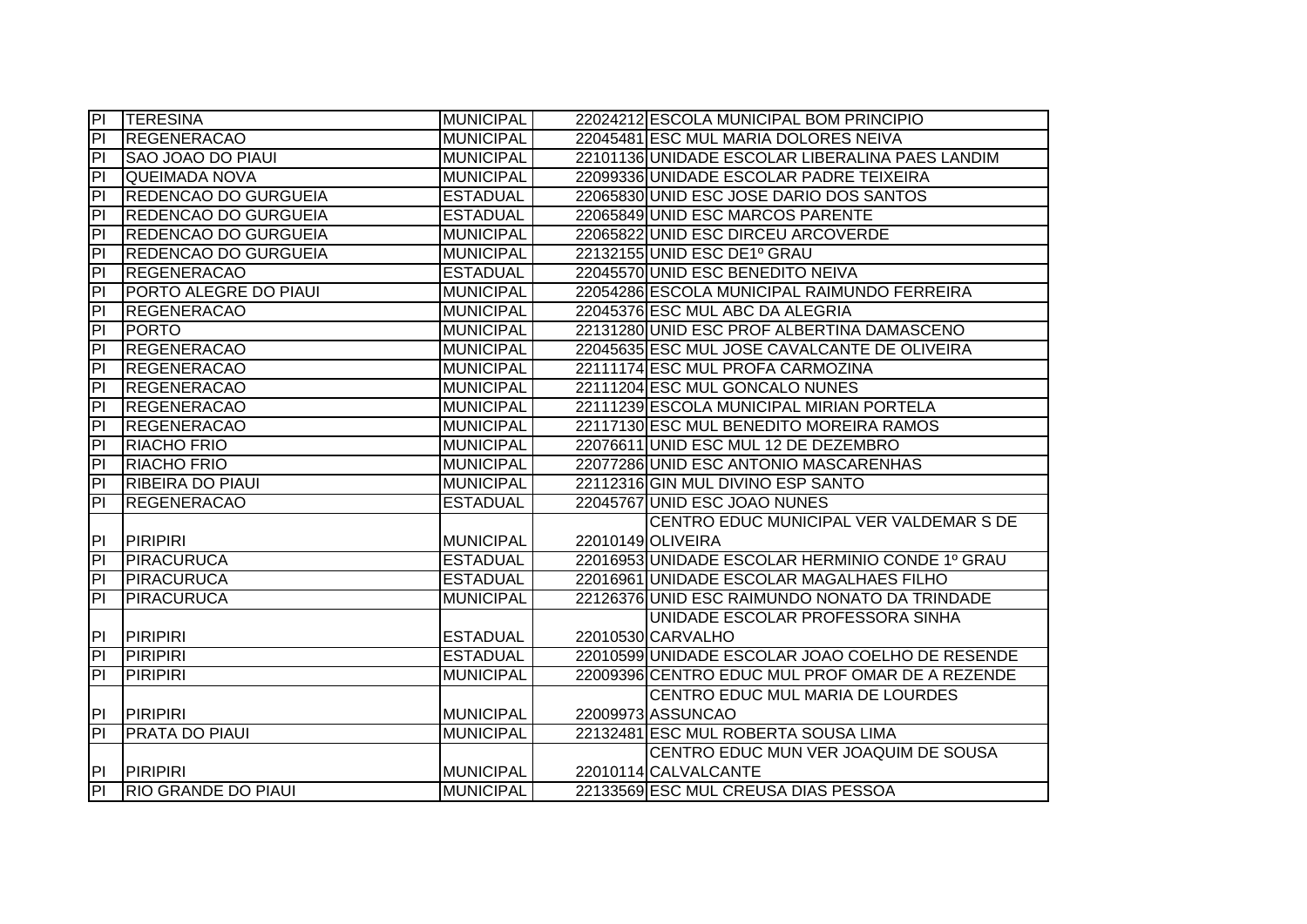| PI                      | <b>PIRIPIRI</b>                        | <b>MUNICIPAL</b> |                | 22117598 CENTRO EDUC MUN PROF GONCALA BRITO PERES |
|-------------------------|----------------------------------------|------------------|----------------|---------------------------------------------------|
| E                       | <b>PIRIPIRI</b>                        | <b>MUNICIPAL</b> |                | 22125710 ESC MUL PADRE RAUL FORMIGA               |
| P                       | <b>PIRIPIRI</b>                        | <b>MUNICIPAL</b> |                | 22136371 CENTRO EDUCATIVO MUNICIPAL IRMA ANGELA   |
| $\overline{P}$          | <b>PIRIPIRI</b>                        | <b>MUNICIPAL</b> |                | 22138757 CENTRO EDUC MUL DR ADAUTO C DE REZENDE   |
| E                       | <b>PORTO</b>                           | <b>ESTADUAL</b>  |                | 22011048 UNID ESC OTAVIO FALCAO                   |
| E                       | <b>PORTO</b>                           | <b>ESTADUAL</b>  |                | 22011145 UNID ESC MIGUEL NUNES DE SALES           |
| P                       | <b>PORTO</b>                           | <b>MUNICIPAL</b> |                | 22011021 UNID ESC JOAO ANTONIO DE MIRANDA         |
| P                       | <b>PORTO</b>                           | <b>MUNICIPAL</b> |                | 22113118 UNIDADE ESCOLAR PROFESSORA EDITE LIMA    |
|                         |                                        |                  |                | CENTRO EDUC PROF PAULO DE TARSO F                 |
| PI                      | <b>PIRIPIRI</b>                        | <b>MUNICIPAL</b> |                | 22010017 MACHADO                                  |
|                         |                                        |                  |                | UNIDADE ESCOLAR NOSSA SENHORA DA                  |
| PI                      | <b>SAO JOAO DA SERRA</b>               | <b>ESTADUAL</b>  |                | 22038876 CONCEICAO                                |
| P <sub>1</sub>          | <b>SAO FELIX DO PIAUI</b>              | <b>MUNICIPAL</b> |                | 22050337 ESC MUL PE JOSE DE ANCHIETA              |
| $\overline{\mathsf{d}}$ | <b>SAO FRANCISCO DE ASSIS DO PIAUL</b> | <b>MUNICIPAL</b> |                | 22088300 UNID ESC CAP VITALINO DOS SANTOS         |
|                         |                                        |                  |                | ESCOLA MUNICIPAL GENESIO MOREIRA DAS              |
| P                       | <b>SAO FRANCISCO DO PIAUI</b>          | <b>MUNICIPAL</b> |                | 22129170 CHAGAS                                   |
| P                       | <b>SAO GONCALO DO GURGUEIA</b>         | <b>MUNICIPAL</b> |                | 22061681 UNID ESC DE SAO GONCALO                  |
| E                       | <b>SAO GONCALO DO PIAUI</b>            | <b>ESTADUAL</b>  |                | 22046046 UNIDA ESC SEBASTIAO CRUZ                 |
| E                       | <b>SAO GONCALO DO PIAUI</b>            | <b>MUNICIPAL</b> |                | 22045937 UNIDADE ESCOLAR VALDULCE RIBEIRO         |
| E                       | <b>SAO GONCALO DO PIAUI</b>            | <b>MUNICIPAL</b> |                | 22117725 ESCOLA MUL VEREADOR GRIGORIO BARBOSA     |
| $\overline{P}$          | <b>RIBEIRO GONCALVES</b>               | <b>MUNICIPAL</b> |                | 22131817 ESCOLA MUNICIPAL ROSENDO PAES LANDIM     |
| $\overline{P}$          | <b>SAO JOAO DA FRONTEIRA</b>           | <b>MUNICIPAL</b> |                | 22016899 UNID ESC MAE DO BOM CONSELHO             |
| h                       | <b>SAO BRAZ DO PIAUI</b>               | <b>ESTADUAL</b>  |                | 22071440 UNID ESCOLAR FRANCISCO ANTONIO DA SILVA  |
| P                       | <b>SAO JOAO DA SERRA</b>               | <b>ESTADUAL</b>  |                | 22038906 UNID ESC DR MANOEL TOMAZ DA SILVA        |
| P                       | <b>SAO JOAO DA SERRA</b>               | <b>ESTADUAL</b>  |                | 22038914 UNID ESC JOAO MARIANO RIBEIRO            |
|                         |                                        |                  |                | UNIDADE ESCOLAR MUNICIPAL CICERO LOPES DE         |
| P                       | SAO JOAO DA SERRA                      | <b>MUNICIPAL</b> | 22038892 SOUSA |                                                   |
| $\overline{\mathsf{d}}$ | <b>SAO JOAO DA VARJOTA</b>             | <b>MUNICIPAL</b> |                | 22080228 UNIDADE ESCOLAR SAO JOAO BATISTA         |
| $\overline{\mathsf{d}}$ | <b>SAO JOAO DO ARRAIAL</b>             | <b>ESTADUAL</b>  |                | 22007423 UNID ESC FRANCISCO TOMAZ                 |
| E                       | SAO JOAO DO ARRAIAL                    | <b>MUNICIPAL</b> |                | 22114432 ESC MUL ROSA BARBOSA                     |
| E                       | <b>SAO JOAO DO PIAUI</b>               | <b>MUNICIPAL</b> |                | 22100474 UNID ESC JOAO SOARES                     |
| $\overline{\mathsf{H}}$ | <b>TERESINA</b>                        | <b>MUNICIPAL</b> |                | 22163000 ESCOLA MUNICIPAL MACHADO DE ASSIS        |
| $\overline{P}$          | <b>SAO JOAO DA CANABRAVA</b>           | <b>MUNICIPAL</b> |                | 22083812 UNID ESCOLAR JOAO JOSE BATISTA           |
| $\overline{P}$          | <b>SANTA LUZ</b>                       | <b>MUNICIPAL</b> |                | 22108785 ESCOLA MUNICIPAL NESTOR PINHEIRO         |
| 티                       | <b>SAO JOAO DO PIAUI</b>               | <b>MUNICIPAL</b> |                | 22100857 UNIDADE ESCOLAR SILVINO DE MOURA LEAL    |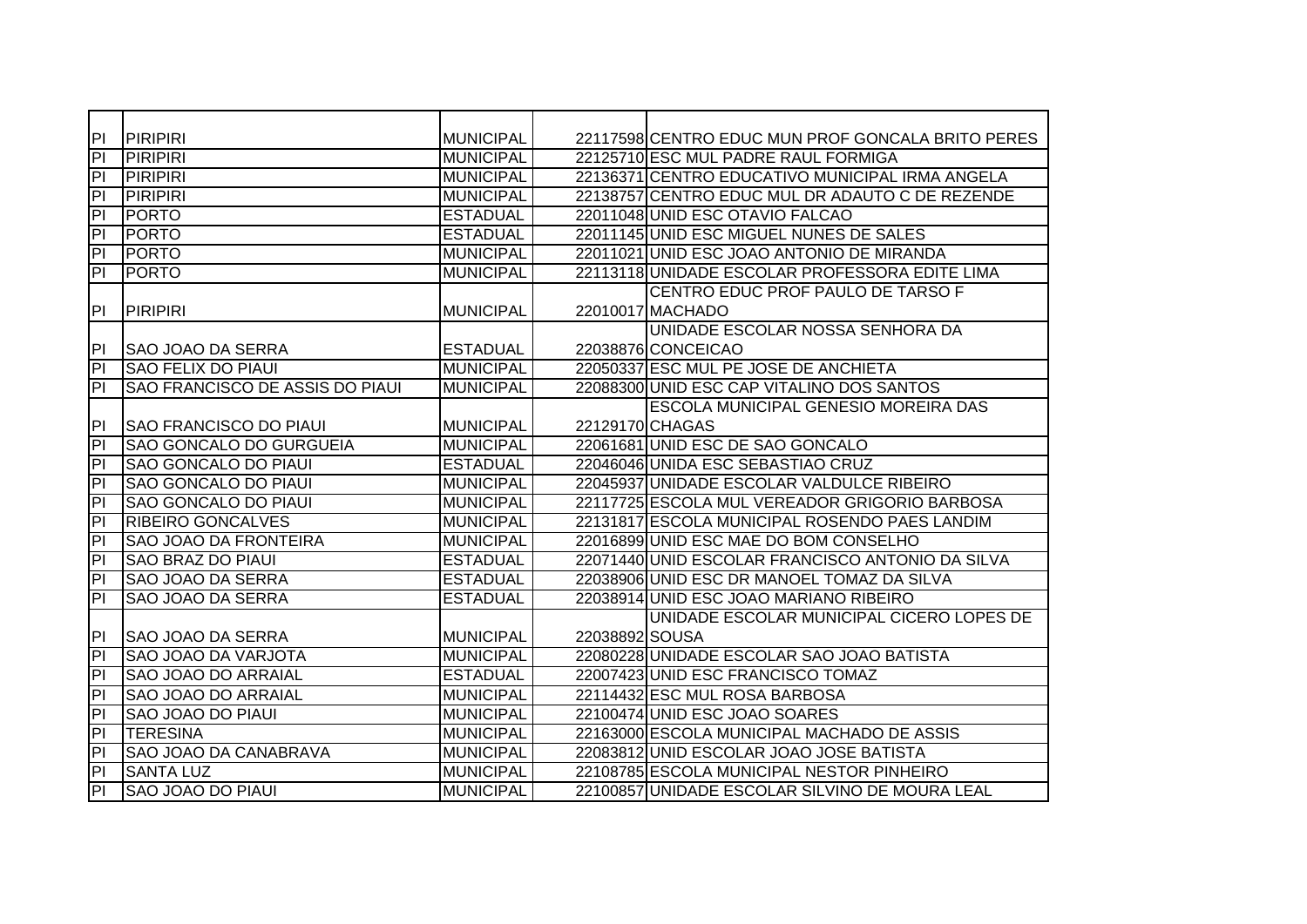| P                       | <b>SANTA CRUZ DO PIAUI</b>     | <b>ESTADUAL</b>  |                 | 22083022 UNID ESC SEVERO MARIA EULALIO             |
|-------------------------|--------------------------------|------------------|-----------------|----------------------------------------------------|
| $\overline{a}$          | <b>SANTA CRUZ DO PIAUL</b>     | <b>MUNICIPAL</b> |                 | 22082743 ESCOLINHA CATARINA                        |
| $\overline{a}$          | <b>SANTA CRUZ DO PIAUL</b>     | <b>MUNICIPAL</b> |                 | 22082751 ESC MUL PROF FRANCISCO MOURA              |
|                         |                                |                  |                 | CENTRO DE EDUCACAO MUNICIPAL MANOEL                |
| PI                      | <b>SANTA CRUZ DOS MILAGRES</b> | <b>MUNICIPAL</b> |                 | 22049703 PORTELA                                   |
| $\overline{P}$          | <b>SANTA FILOMENA</b>          | <b>ESTADUAL</b>  |                 | 22053182 GRUPO ESCOLAR PROF LOURENCO FILHO         |
| $\overline{P}$          | <b>SANTA FILOMENA</b>          | <b>ESTADUAL</b>  |                 | 22053190 EDUC S JOSE DA ACAO SOCIAL DIV C JESUS    |
| $\overline{\mathsf{d}}$ | <b>SANTA FILOMENA</b>          | <b>ESTADUAL</b>  |                 | 22053204 UNID E PROF DELFINA SOBREIRA DE QUEIROZ   |
| $\overline{a}$          | <b>SAO BRAZ DO PIAUI</b>       | <b>MUNICIPAL</b> |                 | 22137874 UNIDADE ESCOLAR HIGINO JOSE DE SOUSA      |
| $\overline{a}$          | <b>SANTA LUZ</b>               | <b>ESTADUAL</b>  |                 | 22066179 UNID ESC ARSENIO SANTOS                   |
| P                       | <b>SAO BRAZ DO PIAUI</b>       | <b>MUNICIPAL</b> |                 | 22071415 GINASIO GERCILIO DE CASTRO MACEDO         |
| P <sub>1</sub>          | <b>SANTA ROSA DO PIAUL</b>     | <b>ESTADUAL</b>  |                 | 22083480 UNID ESC DOM EDILBERTO DINKELBORG         |
| $\overline{a}$          | <b>SANTA ROSA DO PIAUL</b>     | <b>MUNICIPAL</b> |                 | 22083340 ESC MUL FRANCISCO JOSE DOS SANTOS         |
| $\overline{a}$          | <b>SANTANA DO PIAUI</b>        | <b>MUNICIPAL</b> |                 | 22083154 ESC MUL SEVERO MARIA EULALIO              |
|                         |                                |                  |                 | NUCLEO MUL DE EDUCACAO V FRANCISCO DAS C           |
| PI                      | SANTO ANTONIO DE LISBOA        | <b>MUNICIPAL</b> |                 | 22132953 RODRIGUES                                 |
| $\overline{P}$          | SANTO ANTONIO DOS MILAGRES     | <b>MUNICIPAL</b> |                 | 22046038 UNIDADE ESCOLAR SANTO ANTONIO             |
| $\overline{\mathsf{d}}$ | <b>SANTO INACIO DO PIAUI</b>   | <b>ESTADUAL</b>  |                 | 22099476 UNID ESC JOAO DE SOUSA MOURA              |
|                         |                                |                  |                 |                                                    |
|                         |                                |                  |                 |                                                    |
| P                       | SANTO INACIO DO PIAUI          | <b>MUNICIPAL</b> |                 | 22099565 UNIDADE ESCOLAR RAIMUNDA ALVES NOGUEIRA   |
| $\overline{P}$          | <b>RIO GRANDE DO PIAUI</b>     | <b>ESTADUAL</b>  |                 | 22105219 UNID ESC MARIA DAS DORES P BEZERRA        |
| $\overline{P}$          | <b>SANTA LUZ</b>               | <b>ESTADUAL</b>  |                 | 22066144 UNID ESC PROF IRACI BARROS PINTO          |
|                         |                                |                  |                 | ESCOLA MUNICIPAL GOVERNADOR CHAGAS                 |
| PI                      | <b>TERESINA</b>                | <b>MUNICIPAL</b> |                 | 22138722 RODRIGUES                                 |
| PI                      | <b>WALL FERRAZ</b>             | <b>MUNICIPAL</b> |                 | 22082794 ESCOLA MUNICIPAL ANTONIO JESUINO DA SILVA |
| $\overline{a}$          | <b>UNIAO</b>                   | <b>MUNICIPAL</b> |                 | 22029753 UNID ESC LILASIA LOBAO MARQUES            |
| $\overline{a}$          | <b>TERESINA</b>                | <b>MUNICIPAL</b> |                 | 22163204 ESCOLA MUNICIPAL O G REGO DE CARVALHO     |
|                         |                                |                  |                 | ESCOLA MUNICIPAL CLIDENOR DE FREITAS               |
| PI                      | <b>TERESINA</b>                | <b>MUNICIPAL</b> | 22250727 SANTOS |                                                    |
| $\overline{\mathsf{d}}$ | <b>TERESINA</b>                | <b>MUNICIPAL</b> |                 | 22251715 ESCOLA MUNICIPAL CECILIA MEIRELES         |
| $\overline{PI}$         | <b>TERESINA</b>                | <b>MUNICIPAL</b> |                 | 22251723 ESCOLA MUNICIPAL VINICIUS DE MORAES       |
| $\overline{P}$          | <b>UNIAO</b>                   | <b>ESTADUAL</b>  |                 | 22029524 UNID ESC BENEDITO MOURA                   |
| $\overline{P}$          | <b>UNIAO</b>                   | <b>ESTADUAL</b>  |                 | 22029826 UNID ESC PE ANTONIO JOSE DO REGO          |
| PI                      | <b>UNIAO</b>                   | <b>ESTADUAL</b>  |                 | 22030018 UNID ESC MARIA CASTELO BRANCO MEDEIROS    |
| $\overline{P}$          | <b>UNIAO</b>                   | <b>ESTADUAL</b>  |                 | 22030174 UNID ESC IRMA MARIA SIMPLICIA             |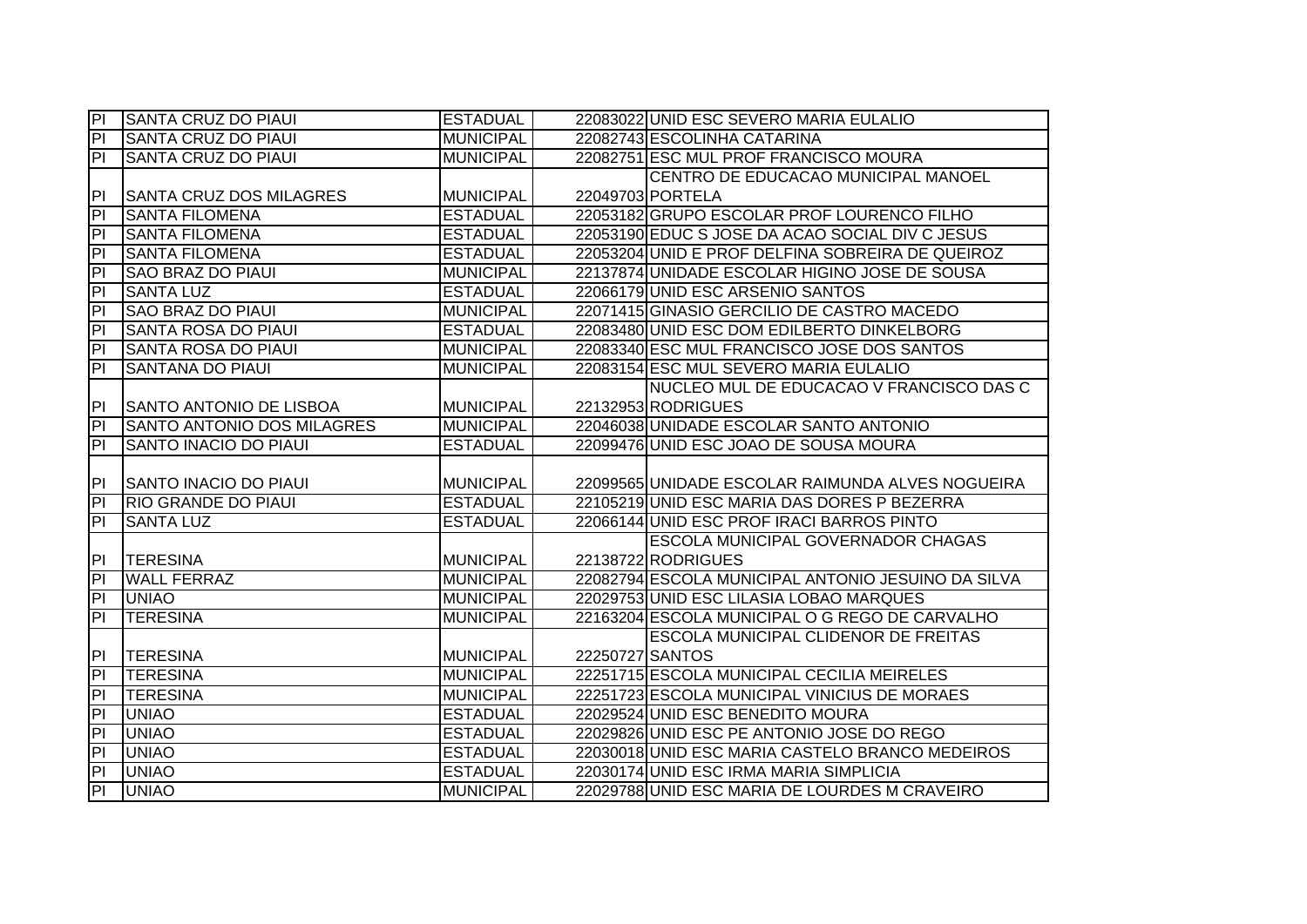| $\overline{P}$          | <b>UNIAO</b>              | <b>MUNICIPAL</b> |                 | 22030042 UNID ESC PE LUIZ BRASILEIRO               |
|-------------------------|---------------------------|------------------|-----------------|----------------------------------------------------|
|                         |                           |                  |                 | CENTRO MUNICIPAL INTEGRADO DE ENSINO JOSE          |
| PI                      | <b>URUCUI</b>             | <b>MUNICIPAL</b> |                 | 22162003 CAVALCANTE FILHO                          |
| h                       | <b>VALENCA DO PIAUI</b>   | <b>MUNICIPAL</b> |                 | 22051120 UNID ESC JAIME LIMA VERDE                 |
| h                       | <b>VALENCA DO PIAUI</b>   | <b>MUNICIPAL</b> |                 | 22108173 UNID ESC OTO MARTINS VELOSO               |
| $\overline{P}$          | <b>VARZEA BRANCA</b>      | <b>MUNICIPAL</b> |                 | 22127364 UNID ESC DEUSDETH VITORIO DIAS            |
| $\overline{P}$          | <b>VARZEA GRANDE</b>      | <b>MUNICIPAL</b> |                 | 22119167 ESC MUN ZUMBI DOS PALMARES                |
| $\overline{a}$          | <b>VILA NOVA DO PIAUI</b> | <b>MUNICIPAL</b> |                 | 22094903 UNID ESC SABINO GOMES DE LIMA             |
| $\overline{P}$          | <b>UNIAO</b>              | <b>ESTADUAL</b>  |                 | 22030158 UNID ESC FILINTO REGO                     |
|                         |                           |                  |                 |                                                    |
| IPI.                    | <b>PIO IX</b>             | <b>MUNICIPAL</b> |                 | 22086684 UNIDADE ESCOLAR MARIA MATUTINA DE ALENCAR |
| $\overline{P}$          | <b>PIRACURUCA</b>         | <b>ESTADUAL</b>  |                 | 22016937 UNID ESC ANISIO BRITO                     |
| $\overline{a}$          | <b>FRANCINOPOLIS</b>      | <b>ESTADUAL</b>  |                 | 22047921 UNID ESC LUIS DE CASTRO                   |
|                         |                           |                  |                 | UNIDADE ESCOLAR MUNICIPAL NOSSA SENHORA            |
| P                       | <b>FRONTEIRAS</b>         | <b>MUNICIPAL</b> |                 | 22132619 DE FATIMA                                 |
| $\overline{P}$          | <b>FLORIANO</b>           | <b>MUNICIPAL</b> |                 | 22057064 ESC MUN ANTONIO GUILHERME                 |
| $\overline{P}$          | <b>FLORIANO</b>           | <b>MUNICIPAL</b> |                 | 22057102 ESC MUL DONA ALELUIA                      |
| $\overline{\mathsf{P}}$ | <b>FLORIANO</b>           | <b>MUNICIPAL</b> |                 | 22057145 ESC MUN GETULIO VARGAS                    |
| h                       | <b>FLORIANO</b>           | <b>MUNICIPAL</b> |                 | 22057293 ESC MUL PROF IRACEMA MIRANDA              |
| h                       | <b>FLORIANO</b>           | <b>MUNICIPAL</b> |                 | 22057757 ESCOLA MUNICIPAL ANTONIO WAQUIM           |
| $\overline{P}$          | <b>FLORIANO</b>           | <b>MUNICIPAL</b> |                 | 22057943 ESCOLA MUNICIPAL JOSE FRANCISCO DUTRA     |
| $\overline{P}$          | <b>FLORES DO PIAUI</b>    | <b>MUNICIPAL</b> |                 | 22107109 UNIDADE ESCOLAR MODERNO LUCIDIO PORTELA   |
| $\overline{P}$          | <b>FLORIANO</b>           | <b>MUNICIPAL</b> |                 | 22136126 ESCOLA MUNICIPAL ANEXO DOM EDILBERTO      |
| h                       | <b>FLORES DO PIAUI</b>    | <b>ESTADUAL</b>  |                 | 22056866 UNIDADE ESCOLAR SANTO ANTONIO             |
| h                       | <b>FRANCINOPOLIS</b>      | <b>MUNICIPAL</b> |                 | 22047891 UNID ESC MUL ANTONIO XAVIER               |
| $\overline{P}$          | <b>FRANCISCO AYRES</b>    | <b>MUNICIPAL</b> |                 | 22043420 UNID ESC CLARO LIMA                       |
| $\overline{\mathsf{d}}$ | <b>FRANCISCO MACEDO</b>   | <b>MUNICIPAL</b> |                 | 22094466 UNID ESC JOAQUIM ANTAO DE CARVALHO        |
| $\overline{\mathsf{d}}$ | <b>FRANCISCO MACEDO</b>   | <b>MUNICIPAL</b> |                 | 22112197 UNID ESC MUL PROFA ELEUZA M DE ALENCAR    |
| $\overline{P}$          | <b>FRANCISCO SANTOS</b>   | <b>ESTADUAL</b>  |                 | 22085505 UNID ESC FRANCO RODRIGUES                 |
| $\overline{\mathsf{d}}$ | <b>FRANCISCO SANTOS</b>   | <b>ESTADUAL</b>  |                 | 22085521 UNIDADE ESCOLAR LEDA SANTOS               |
| P <sub>1</sub>          | <b>FRONTEIRAS</b>         | <b>MUNICIPAL</b> |                 | 22088881 UNIDADE ESCOLAR HERMINIO JOSE RIBEIRO     |
| $\overline{P}$          | <b>JAICOS</b>             | <b>MUNICIPAL</b> |                 | 22093150 ESC MUN LIRIA MARIA DA CRUZ ALENCAR       |
|                         |                           |                  |                 | ESCOLA MUNICIPAL PROFESSORA ANTONIETA              |
| PL                      | <b>FLORIANO</b>           | <b>MUNICIPAL</b> | 22131434 CASTRO |                                                    |
|                         |                           |                  |                 |                                                    |
| P                       | <b>ELISEU MARTINS</b>     | <b>MUNICIPAL</b> |                 | 22055070 UNIDADE ESCOLAR MADALENA DA COSTA E SILVA |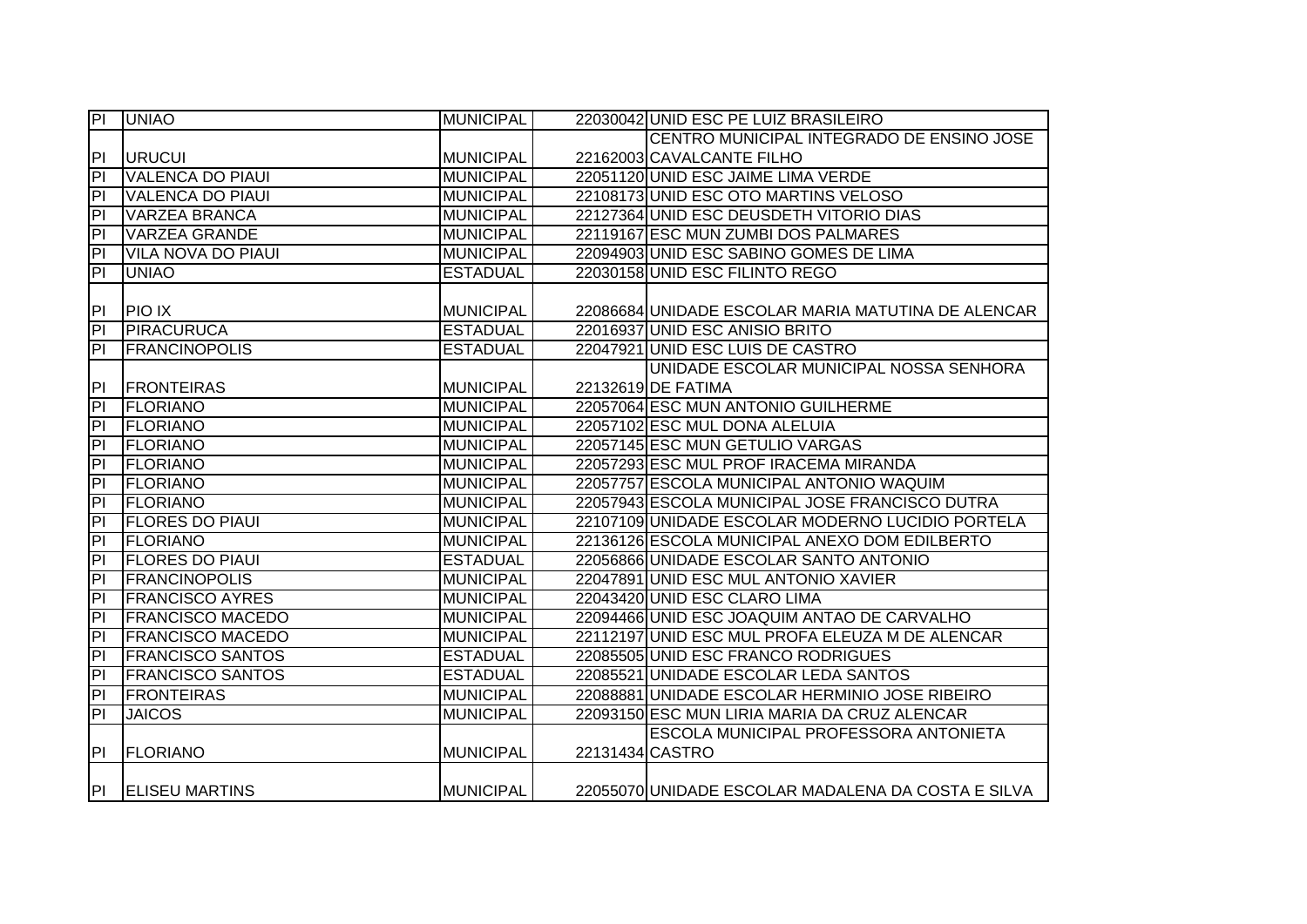| $ \mathsf{P} $           | <b>DOM EXPEDITO LOPES</b> | <b>MUNICIPAL</b> | 22117717 UNID ESC MUL JOAO BELARMINO DO VALE        |
|--------------------------|---------------------------|------------------|-----------------------------------------------------|
| $\overline{P}$           | <b>DOM INOCENCIO</b>      | <b>ESTADUAL</b>  | 22070877 UNID ESC DOM INOCENCIO                     |
|                          |                           |                  |                                                     |
| P                        | <b>DOM INOCENCIO</b>      | <b>MUNICIPAL</b> | 22070869 UNIDADE ESCOLAR MUNICIPAL DE DOM INOCENCIO |
| $\overline{P}$           | <b>DOMINGOS MOURAO</b>    | <b>ESTADUAL</b>  | 22036369 UNID ESC MARIA ISAIAS DE JESUS             |
| $\overline{P}$           | <b>DOMINGOS MOURAO</b>    | <b>MUNICIPAL</b> | 22036385 UNID ESC MONSENHOR UCHOA                   |
| $\overline{P}$           | <b>ELESBAO VELOSO</b>     | <b>ESTADUAL</b>  | 22047573 UNID ESC RAIMUNDO LOPES DA SILVA           |
| $\overline{P}$           | <b>ELESBAO VELOSO</b>     | <b>ESTADUAL</b>  | 22047590 UNID ESC MOISES LIMA VERDE                 |
| $\overline{a}$           | <b>FLORESTA DO PIAUI</b>  | <b>MUNICIPAL</b> | 22099557 UNID ESC PROF ANTONIO JOSE DA SILVA        |
| $\overline{P}$           | <b>ELESBAO VELOSO</b>     | <b>MUNICIPAL</b> | 22047581 UNID ESC RAIMUNDO RODRIGUES SOARES         |
| PI                       | <b>GEMINIANO</b>          | <b>MUNICIPAL</b> | 22081569 GRUPO ESC JOAQUIM GONCALVES GUIMARAES      |
| P                        | <b>ELISEU MARTINS</b>     | <b>MUNICIPAL</b> | 22055231 UNIDADE ESCOLAR WILSON PARENTE             |
| $\overline{a}$           | <b>ESPERANTINA</b>        | <b>ESTADUAL</b>  | 22004793 UNID ESC ESTADO DA PARAIBA                 |
|                          |                           |                  | <b>ESCOLA MUNICIPAL PROFESSORA MARIA PINHEIRO</b>   |
| P                        | <b>ESPERANTINA</b>        | <b>MUNICIPAL</b> | 22003843 DE CASTRO                                  |
| $ \mathsf{P} $           | <b>ESPERANTINA</b>        | <b>MUNICIPAL</b> | 22003886 ESCOLA MUNICIPAL GERVASIO LAGES REBELO     |
|                          |                           |                  | <b>ESCOLA MUNICIPAL MARIA DAS GRACAS</b>            |
| P                        | <b>ESPERANTINA</b>        | <b>MUNICIPAL</b> | 22004084 RODRIGUES COELHO                           |
|                          |                           |                  |                                                     |
|                          |                           |                  |                                                     |
| P                        | <b>ESPERANTINA</b>        | <b>MUNICIPAL</b> | 22004548 ESCOLA MUNICIPAL DR JOSE PATRIOTINO REBELO |
| $\overline{\mathsf{PI}}$ | ESPERANTINA               | <b>MUNICIPAL</b> | 22004750 ESCOLA MUNICIPAL DAVID CALDAS              |
| $\overline{P}$           | <b>FARTURA DO PIAUI</b>   | <b>MUNICIPAL</b> | 22071148 UNID ESC CANDIDO FERNANDES BRAGA           |
| $\overline{P}$           | <b>ELESBAO VELOSO</b>     | <b>MUNICIPAL</b> | 22047530 UNID ESC JOANA NONATA DA SILVA             |
| $\overline{P}$           | <b>ISAIAS COELHO</b>      | <b>MUNICIPAL</b> | 22089896 UNID ESC LAURO COELHO FERREIRA             |
| $\overline{\mathsf{d}}$  | <b>FRONTEIRAS</b>         | <b>MUNICIPAL</b> | 22088938 UNIDADE ESCOLAR JOSE AQUILES DE SOUSA      |
|                          |                           |                  | <b>ESC MUL HENRIQUE PENARANDA SERTAO</b>            |
| PI                       | <b>ILHA GRANDE</b>        | <b>MUNICIPAL</b> | 22135774 MACHADO                                    |
|                          |                           |                  | UNID ESC MANOEL FERREIRA BARBOSA DE                 |
| P                        | <b>INHUMA</b>             | <b>ESTADUAL</b>  | 22048340 MACEDO                                     |
| P                        | <b>INHUMA</b>             | <b>MUNICIPAL</b> | 22048146 ESCOLA MUNICIPAL TIA NENEN BRITO           |
| $\overline{P}$           | <b>INHUMA</b>             | <b>MUNICIPAL</b> | 22048421 ESCOLA MUNICIPAL ARLINDO CIPRIANO LEAL     |
| $\overline{P}$           | <b>IPIRANGA DO PIAUI</b>  | <b>ESTADUAL</b>  | 22078690 UNIDADE ESCOLAR MANOEL RIBEIRO             |
| P                        | <b>IPIRANGA DO PIAUL</b>  | <b>ESTADUAL</b>  | 22078703 UNID ESC MONSENHOR LOPES                   |
| $ \mathsf{P} $           | <b>ILHA GRANDE</b>        | <b>MUNICIPAL</b> | 22015612 ESC MUL ZILA ALMEIDA                       |
| $\overline{P}$           | <b>ISAIAS COELHO</b>      | <b>ESTADUAL</b>  | 22090037 UNID ESC DANIEL GOMES                      |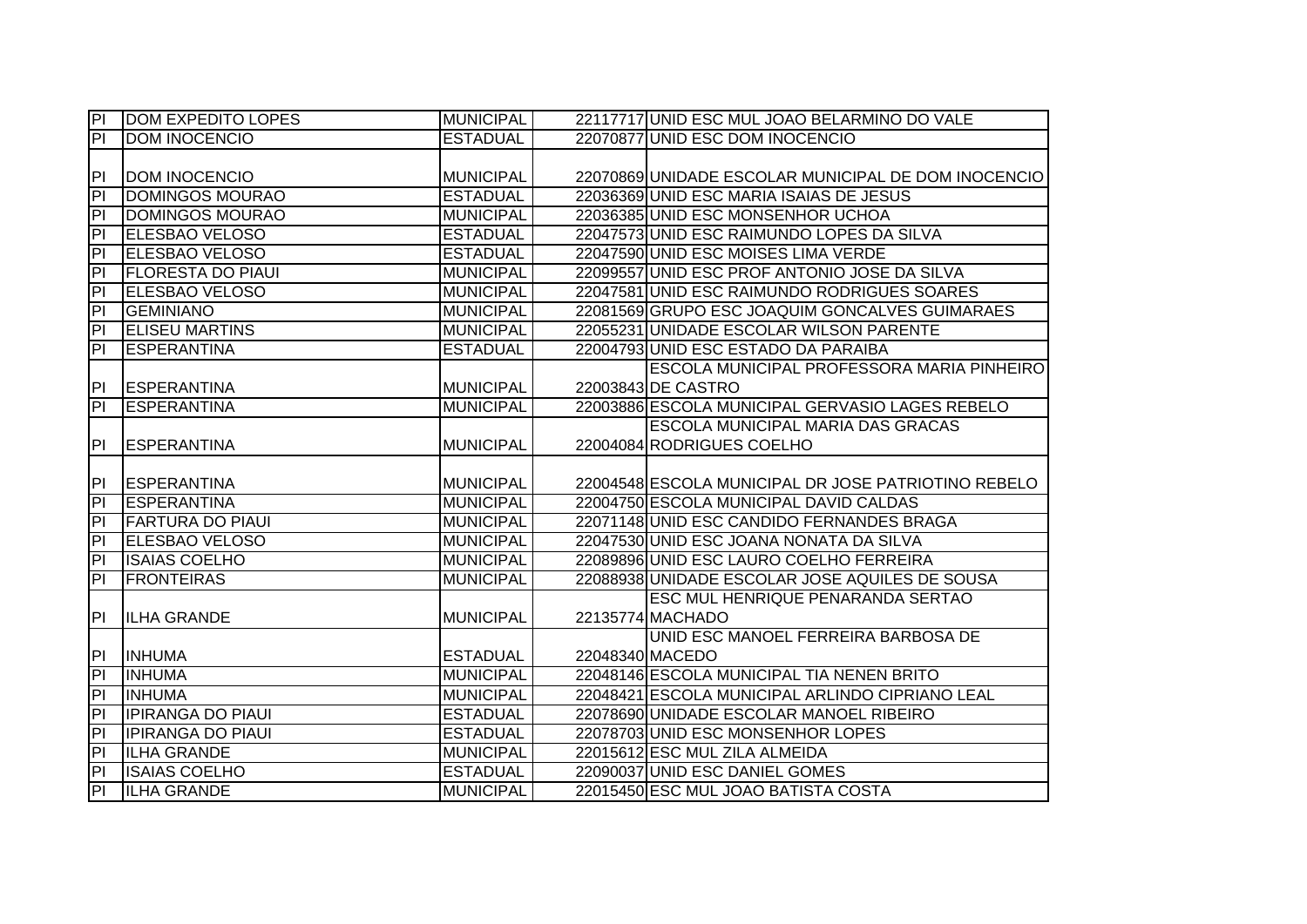| <b>PI</b>               | <b>ISAIAS COELHO</b>      | <b>MUNICIPAL</b> | 22089942 UNID ESC NELSON MOURA FE                   |
|-------------------------|---------------------------|------------------|-----------------------------------------------------|
| $\overline{P}$          | <b>ITAINOPOLIS</b>        | <b>MUNICIPAL</b> | 22091106 UNID ESC CRISTINA MARIA OLIVEIRA           |
| $\overline{a}$          | <b>ITAUEIRA</b>           | <b>ESTADUAL</b>  | 22059130 UNID ESCOLAR ANTONIO JOSE SARAIVA          |
| $\overline{P}$          | <b>ITAUEIRA</b>           | <b>ESTADUAL</b>  | 22059326 UNIDADE ESCOLAR MONSENHOR UCHOA            |
| $\overline{PI}$         | <b>ITAUEIRA</b>           | <b>MUNICIPAL</b> | 22059008 ESCOLA MUNICIPAL MANOEL BASTOS RIBEIRO     |
| $\overline{PI}$         | <b>ITAUEIRA</b>           | <b>MUNICIPAL</b> | 22059318 ESC MUL MERCES AVELINO                     |
| $\overline{PI}$         | <b>JACOBINA DO PIAUI</b>  | <b>MUNICIPAL</b> | 22092234 UNID ESC SEVERO ROCHA I                    |
| $\overline{a}$          | <b>IPIRANGA DO PIAUL</b>  | <b>MUNICIPAL</b> | 22078541 ESC MUL STA CATARINA                       |
| $\overline{P}$          | <b>GUADALUPE</b>          | <b>MUNICIPAL</b> | 22058613 ESC MUL OLINDINA SILVA                     |
| $\overline{a}$          | <b>GEMINIANO</b>          | <b>MUNICIPAL</b> | 22110666 UNID ESC JOAQUIM ANTONIO DE ARAUJO         |
| $\overline{a}$          | <b>GILBUES</b>            | <b>ESTADUAL</b>  | 22064206 UNID ESC FAUSTO LUSTOSA                    |
| $\overline{a}$          | <b>GILBUES</b>            | <b>ESTADUAL</b>  | 22064249 UNID ESC LUSTOSA SOBRINHO                  |
| $\overline{a}$          | <b>GILBUES</b>            | <b>MUNICIPAL</b> | 22064214 UNID ESC DENILDE ALENCAR                   |
| $\overline{P}$          | <b>GILBUES</b>            | <b>MUNICIPAL</b> | 22064230 UNID ESC JOAQUIM FIGUEIREDO ROCHA          |
| $\overline{a}$          | <b>GUADALUPE</b>          | <b>ESTADUAL</b>  | 22058672 UNID ESC JOSE DO EGITO COELHO SOBRINHO     |
|                         |                           |                  | UNIDADE ESCOLAR HIPOLITO JOSE ALENCAR               |
| P <sub>1</sub>          | <b>GUADALUPE</b>          | <b>ESTADUAL</b>  | 22058710 ARARIPE                                    |
|                         |                           |                  | <b>ESC MUL PROFESSORA MARIA DE LOURDES</b>          |
| PI                      | <b>ILHA GRANDE</b>        | <b>MUNICIPAL</b> | 22110690 CANDEIRA                                   |
| $\overline{P}$          | <b>GUADALUPE</b>          | <b>MUNICIPAL</b> | 22058583 ESC MUL RAIMUNDO N DE SANTANA              |
| $\overline{\mathsf{d}}$ | <b>DEMERVAL LOBAO</b>     | <b>MUNICIPAL</b> | 22109765 ESC MUN ANTONIO PEREIRA LOPES              |
| $\overline{P}$          | <b>GUADALUPE</b>          | <b>MUNICIPAL</b> | 22058621 ESCOLA MUNICIPAL SEBASTIAO PEREIRA LIMA    |
| $\overline{P}$          | <b>GUADALUPE</b>          | <b>MUNICIPAL</b> | 22058630 ESC MUL TERESINHA SIMPLICIO                |
| $\overline{P}$          | <b>GUADALUPE</b>          | <b>MUNICIPAL</b> | 22109730 ESC MUL TIA ZILDA                          |
| PI                      | <b>GUARIBAS</b>           | <b>MUNICIPAL</b> | 22128638 UNIDADE ESCOLAR REGINALDO CORREIA DA SILVA |
|                         |                           |                  |                                                     |
| PI                      | <b>HUGO NAPOLEAO</b>      | <b>MUNICIPAL</b> | 22116818 ESCOLA MUNICIPAL CICERO LINO DO NASCIMENTO |
| $\overline{a}$          | <b>ILHA GRANDE</b>        | <b>ESTADUAL</b>  | 22014870 ESC MENINO DEUS                            |
| E                       | <b>ILHA GRANDE</b>        | <b>ESTADUAL</b>  | 22015469 UNID ESC JONAS CORREIA                     |
|                         |                           |                  |                                                     |
| PI                      | <b>ILHA GRANDE</b>        | <b>MUNICIPAL</b> | 22014969 ESC MUL DOM PAULO HIPOLITO DE SOUZA LIBORI |
| P                       | <b>GUADALUPE</b>          | <b>MUNICIPAL</b> | 22058346 CENTRO EDUC EBENEZER GUEIROS               |
| P                       | <b>CASTELO DO PIAUI</b>   | <b>MUNICIPAL</b> | 22035575 UNID ESC PROFA HILDA CARDOSO VIEIRA        |
| $\overline{P}$          | <b>DOM EXPEDITO LOPES</b> | <b>MUNICIPAL</b> | 22078258 GIN MUL FRANCISCO BELO SOUSA               |
| $\overline{P}$          | CARACOL                   | <b>MUNICIPAL</b> | 22068546 ESC MUL ALTO SAO JOSE                      |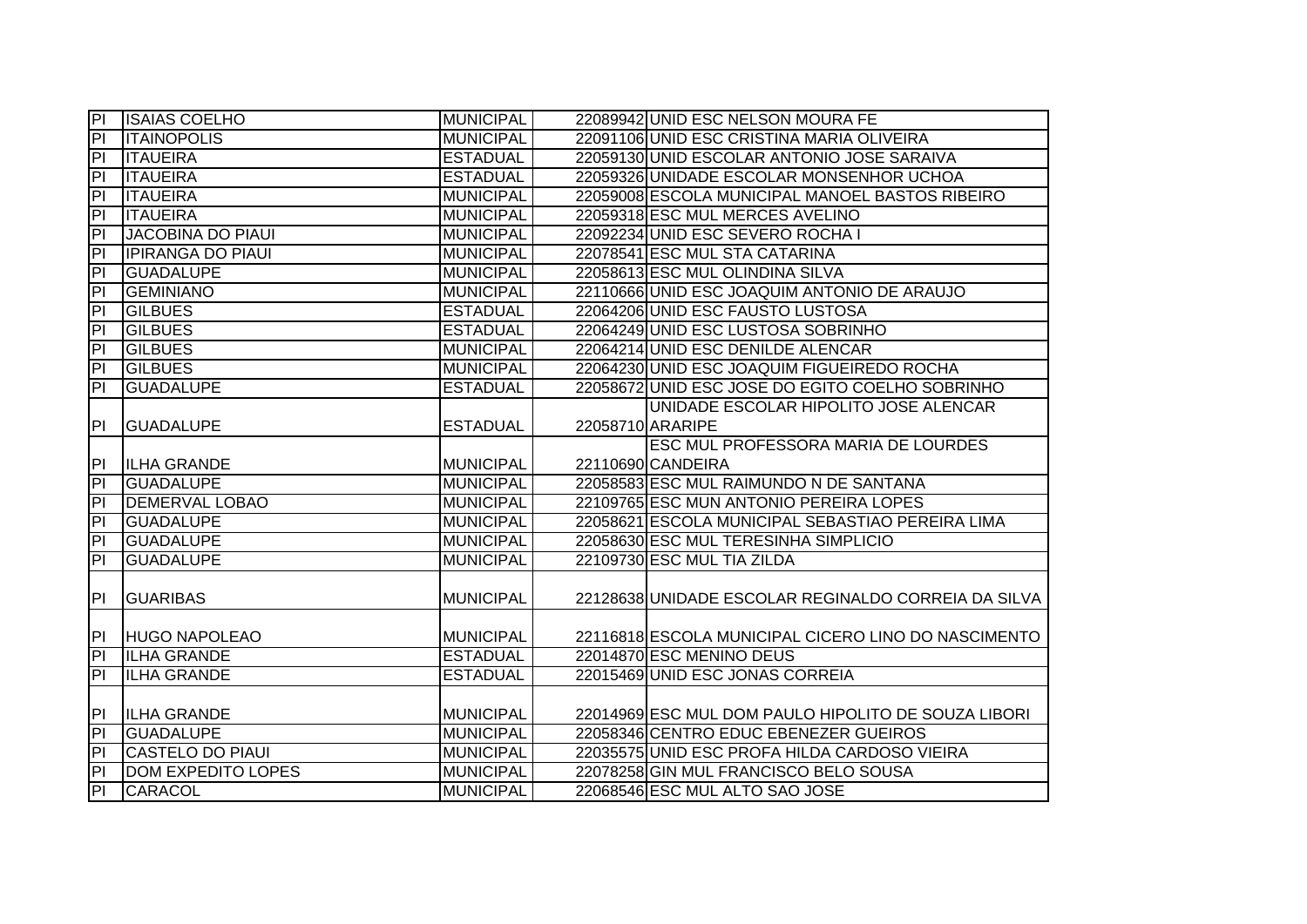| <b>PI</b>               | <b>CARACOL</b>               | <b>MUNICIPAL</b> | 22069313 ESCOLA MUNICIPAL ESTEFANIA ROCHA           |
|-------------------------|------------------------------|------------------|-----------------------------------------------------|
| P                       | CARACOL                      | <b>MUNICIPAL</b> | 22122737 UNID ESC ODILIA ROSA RIBEIRO               |
| ĪΡΙ                     | <b>CARAUBAS DO PIAUI</b>     | <b>MUNICIPAL</b> | 22012427 UNID ESC ADRIAO PORTELA                    |
| $\overline{\mathsf{d}}$ | <b>CARIDADE DO PIAUI</b>     | <b>MUNICIPAL</b> | 22102698 UNID ESC BOM JESUS                         |
| $\overline{\mathsf{d}}$ | <b>CASTELO DO PIAUI</b>      | <b>ESTADUAL</b>  | 22035702 UNID ESC EULINA CAMPOS                     |
| PI                      | CAPITAO GERVASIO OLIVEIRA    | <b>MUNICIPAL</b> | 22100407 UNID ESC GERVASIO OLIVEIRA                 |
| $\overline{P}$          | <b>CASTELO DO PIAUI</b>      | <b>ESTADUAL</b>  | 22035907 UNID ESC CONEGO CARDOSO                    |
|                         |                              |                  | E MUN PROF MA DOS REMEDIOS CANUTO                   |
| P                       | CAPITAO DE CAMPOS            | <b>MUNICIPAL</b> | 22135154 ANDRADE MENDES                             |
| P                       | <b>CASTELO DO PIAUI</b>      | <b>MUNICIPAL</b> | 22116796 UNID ESC HUMBERTO LIMA                     |
| PI                      | CASTELO DO PIAUI             | <b>MUNICIPAL</b> | 22125639 UNIDADE ESC VEREADOR WALDEMAR SALLES       |
|                         |                              |                  | UNID ESC PROF <sup>a</sup> OSMARINA VIEIRA DE SOUZA |
| P                       | <b>CASTELO DO PIAUI</b>      | <b>MUNICIPAL</b> | 22135308 MOREIRA                                    |
| $\overline{P}$          | <b>CAXINGO</b>               | <b>MUNICIPAL</b> | 22012362 UNID ESC FELIPE NERIS MACHADO              |
| $\overline{P}$          | <b>COCAL</b>                 | <b>ESTADUAL</b>  | 22013601 UNID ESC EMILIA SOARES ARAUJO              |
| P                       | <b>COCAL</b>                 | <b>MUNICIPAL</b> | 22013547 UNID ESC FRANCISCO RAIMUNDO FONTENELE      |
| $\overline{P}$          | <b>COCAL</b>                 | <b>MUNICIPAL</b> | 22109803 UNID ESC CHICO MONCAO                      |
| $\overline{P}$          | <b>COCAL DE TELHA</b>        | <b>MUNICIPAL</b> | 22033483 ESCOLA MUNICIPAL COSTA E SILVA             |
| $\overline{P}$          | <b>CASTELO DO PIAUI</b>      | <b>ESTADUAL</b>  | 22035710 UNID ESC PE EXPEDITO CARNEIRO DE AGUIAR    |
| $\overline{P}$          | <b>CAMPO MAIOR</b>           | <b>MUNICIPAL</b> | 22132350 ESC MUN RAIO DE ESPERANCA                  |
| $\overline{P}$          | <b>CAMPO GRANDE DO PIAUI</b> | <b>MUNICIPAL</b> | 22093273 UNID ESC RAIMUNDO E DE SOUSA               |
| $ \mathsf{P} $          | <b>CAMPO GRANDE DO PIAUI</b> | <b>MUNICIPAL</b> | 22110615 UNID ESC MOISES BEZERRA                    |
| $\overline{P}$          | <b>CAMPO LARGO DO PIAUI</b>  | <b>ESTADUAL</b>  | 22011170 UNID ESC SAO JOSE                          |
| $\overline{P}$          | <b>CAMPO LARGO DO PIAUI</b>  | <b>MUNICIPAL</b> | 22116621 ESC MUN DE CAMPO LARGO                     |
| $\overline{P}$          | <b>CAMPO MAIOR</b>           | <b>ESTADUAL</b>  | 22034072 UNID ESC BRIOLANJA DE OLIVEIRA             |
| $\overline{P}$          | <b>CAMPO MAIOR</b>           | <b>ESTADUAL</b>  | 22034110 UNID ESC MARION SARAIVA                    |
| PI                      | <b>CAMPO MAIOR</b>           | <b>MUNICIPAL</b> | 22117407 ESC MUN VIDA VERDE                         |
| P                       | <b>CARACOL</b>               | <b>ESTADUAL</b>  | 22069330 UNID ESC ANTONIO SOARES ROCHA              |
|                         |                              |                  | CENTRO DE ATENCAO INT A CRIANCA E AO                |
| <b>PI</b>               | <b>CAMPO MAIOR</b>           | <b>MUNICIPAL</b> | 22125108 ADOLESCENTE                                |
| P                       | <b>COIVARAS</b>              | <b>MUNICIPAL</b> | 22019243 ESC MUL VIRGINIA FREIRE                    |
| $\overline{P}$          | <b>CANAVIEIRA</b>            | <b>MUNICIPAL</b> | 22056521 UNID ESC DR JOAO MARTINS DE A COSTA        |
| $\overline{P}$          | <b>CANAVIEIRA</b>            | <b>MUNICIPAL</b> | 22117334 UNID ESC JOSE DONATO DE ARAUJO             |
| P                       | CANTO DO BURITI              | <b>MUNICIPAL</b> | 22068376 UNID ESC OSAIR VALENTE                     |
| $ \mathsf{P} $          | <b>CANTO DO BURITI</b>       | <b>MUNICIPAL</b> | 22068384 UNID ESC PE FRIDOLINO                      |
| $ \mathsf{P} $          | <b>CAPITAO DE CAMPOS</b>     | <b>ESTADUAL</b>  | 22034781 UNIDADE ESCOLAR PAULO FERRAZ               |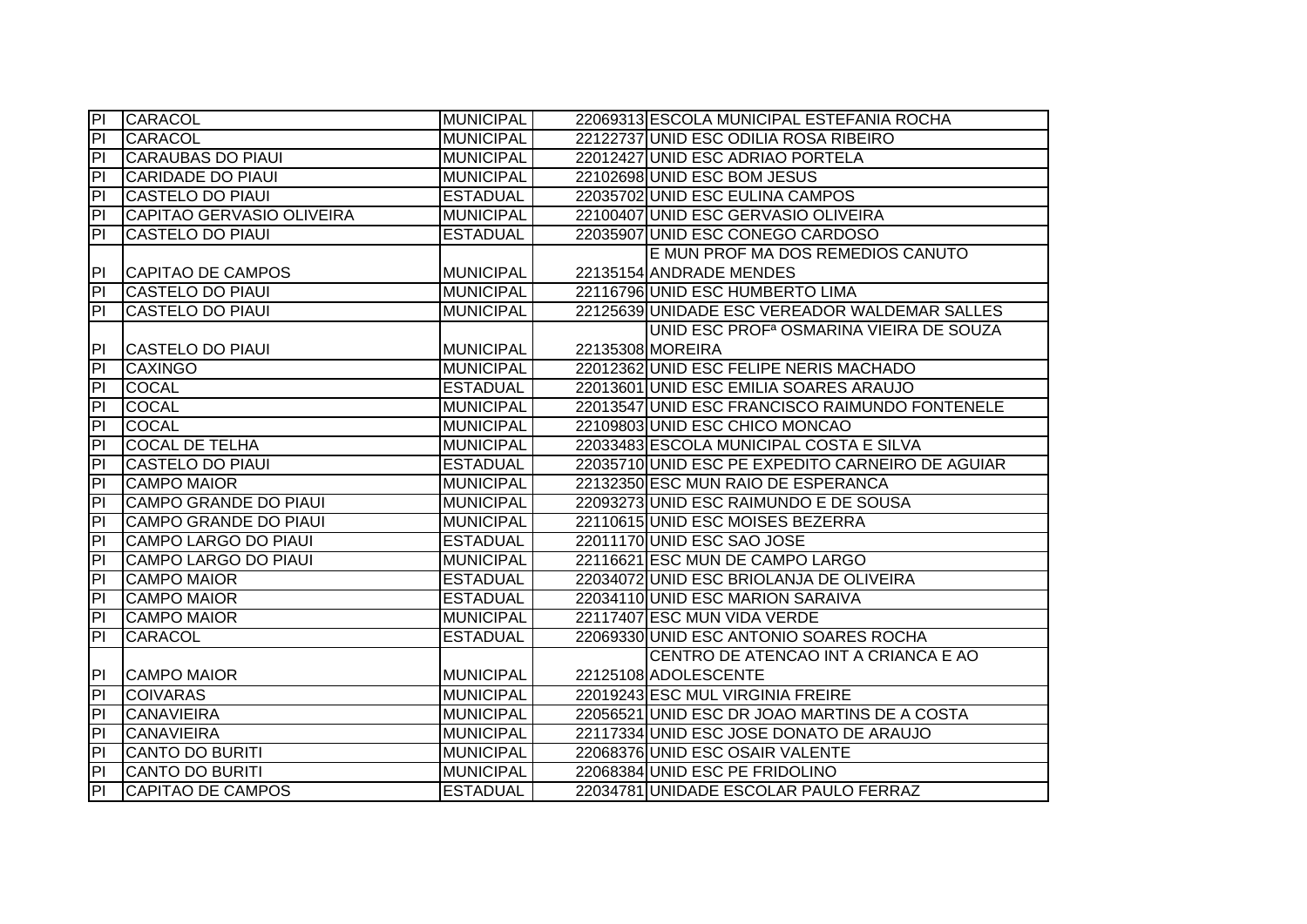| PI                       | <b>CAPITAO DE CAMPOS</b>     | <b>MUNICIPAL</b> |                 | 22034455 UNID ESC ADELAIDE MAGALHAES               |
|--------------------------|------------------------------|------------------|-----------------|----------------------------------------------------|
| $\overline{P}$           | <b>CAPITAO DE CAMPOS</b>     | <b>MUNICIPAL</b> |                 | 22034471 UNID ESC AGOSTINHO RODRIGUES              |
| 티                        | <b>CAPITAO DE CAMPOS</b>     | <b>MUNICIPAL</b> |                 | 22034722 UNID ESC AURENICE REZENDE                 |
| PI                       | <b>CAMPO MAIOR</b>           | <b>MUNICIPAL</b> |                 | 22123253 ESC MUN MARIEMA PAZ                       |
| 티                        | <b>CURRALINHOS</b>           | <b>MUNICIPAL</b> |                 | 22021795 UNID ESC JACOB GOMES BARBOSA              |
|                          |                              |                  |                 | ESCOLA MUNICIPAL DE ENSINO FUNDAMENTAL             |
| PI                       | <b>CRISTINO CASTRO</b>       | <b>MUNICIPAL</b> |                 | 22063072 DEPUTADO WILSON PAREN                     |
|                          |                              |                  |                 | ESC MUL DE ENSINO FUND MINISTRO HUGO               |
| PI                       | <b>CRISTINO CASTRO</b>       | <b>MUNICIPAL</b> |                 | 22116605 NAPOLEAO                                  |
| $\overline{P}$           | <b>CURIMATA</b>              | <b>ESTADUAL</b>  |                 | 22076450 UNID ESC DES AMARAL                       |
| $\overline{P}$           | <b>CURIMATA</b>              | <b>ESTADUAL</b>  |                 | 22076581 UNID ESC ALIRIO GUERRA DE MACEDO          |
|                          |                              |                  |                 | COMPLEXO EDUCACIONAL VALDECIR RODRIGUES            |
| PI                       | <b>CURIMATA</b>              | <b>MUNICIPAL</b> |                 | 22076433 DE ALBUQUE                                |
| PI                       | <b>CURIMATA</b>              | <b>MUNICIPAL</b> |                 | 22076549 UNID ESC ENIR GUERRA DE MACEDO            |
| $\overline{P}$           | <b>CURIMATA</b>              | <b>MUNICIPAL</b> |                 | 22076557 UNID ESC MERGELINA D GUERRA               |
| $\overline{P}$           | <b>COCAL DOS ALVES</b>       | <b>MUNICIPAL</b> |                 | 22110224 UNID ESCOLAR TEOTONIO FERREIRA BRANDAO    |
| $\overline{P}$           | <b>CURRAL NOVO DO PIAUI</b>  | <b>MUNICIPAL</b> |                 | 22102779 UNID ESC JOSE CICERO DE MORAES            |
| $\overline{P}$           | <b>CRISTALANDIA DO PIAUI</b> | <b>MUNICIPAL</b> |                 | 22075801 UNIDADE ESCOLAR PADRE ELIZEU CAVALCANTE   |
| h                        | <b>DEMERVAL LOBAO</b>        | <b>ESTADUAL</b>  |                 | 22019766 UNID ESC VICENTE DE OLIVEIRA LOPES        |
| 티                        | <b>DEMERVAL LOBAO</b>        | <b>ESTADUAL</b>  |                 | 22019790 UNID ESC DOMINGOS ALVES DA COSTA          |
| $\overline{\mathsf{PI}}$ | <b>DEMERVAL LOBAO</b>        | <b>ESTADUAL</b>  |                 | 22019820 UNID ESC GIVALDO MORAES                   |
| $\overline{P}$           | <b>DEMERVAL LOBAO</b>        | <b>ESTADUAL</b>  |                 | 22019839 UNID ESC JACOB BARBOSA                    |
| $\overline{P}$           | <b>DEMERVAL LOBAO</b>        | <b>ESTADUAL</b>  |                 | 22019871 UNID ESC WLADIMIR DE ABREU                |
| $\overline{P}$           | <b>DEMERVAL LOBAO</b>        | <b>MUNICIPAL</b> |                 | 22019626 ESC MUN FRANCISCO LUIS DE MELO            |
| $\overline{P}$           | <b>DEMERVAL LOBAO</b>        | <b>MUNICIPAL</b> |                 | 22019650 ESC MUN TIA JACINTA                       |
| $\overline{P}$           | <b>JAICOS</b>                | <b>MUNICIPAL</b> |                 | 22111492 ESC MUL PE DAVID A LEAL                   |
|                          |                              |                  |                 | UNIDADE ESCOLAR JORGE RODRIGUES DOS                |
| PI                       | <b>CURRAIS</b>               | <b>MUNICIPAL</b> | 22062637 SANTOS |                                                    |
| $\overline{\mathsf{PI}}$ | <b>CORONEL JOSE DIAS</b>     | <b>MUNICIPAL</b> |                 | 22069704 UNID ESC MONSENHOR NESTOR                 |
| $\overline{P}$           | <b>DOM EXPEDITO LOPES</b>    | <b>ESTADUAL</b>  |                 | 22078347 UNID ESC FRUTUOSO ALVES DO VALE           |
| 티                        | <b>COIVARAS</b>              | <b>MUNICIPAL</b> |                 | 22019375 UNID ESC ELIAS MARTINS DE MELO            |
| $\overline{P}$           | <b>COLONIA DO GURGUEIA</b>   | <b>MUNICIPAL</b> |                 | 22054936 UNIDADE ESCOLAR DOCE VIDA                 |
|                          |                              |                  |                 |                                                    |
| P                        | <b>COLONIA DO GURGUEIA</b>   | <b>MUNICIPAL</b> |                 | 22054979 UNIDADE ESCOLAR DOM AVELAR BRANDAO VILELA |
|                          |                              |                  |                 | UNIDADE ESCOLAR PROFESSORA IDALIA DE BRITO         |
| PI -                     | <b>COLONIA DO GURGUEIA</b>   | <b>MUNICIPAL</b> |                 | 22108807 DAMASCENO                                 |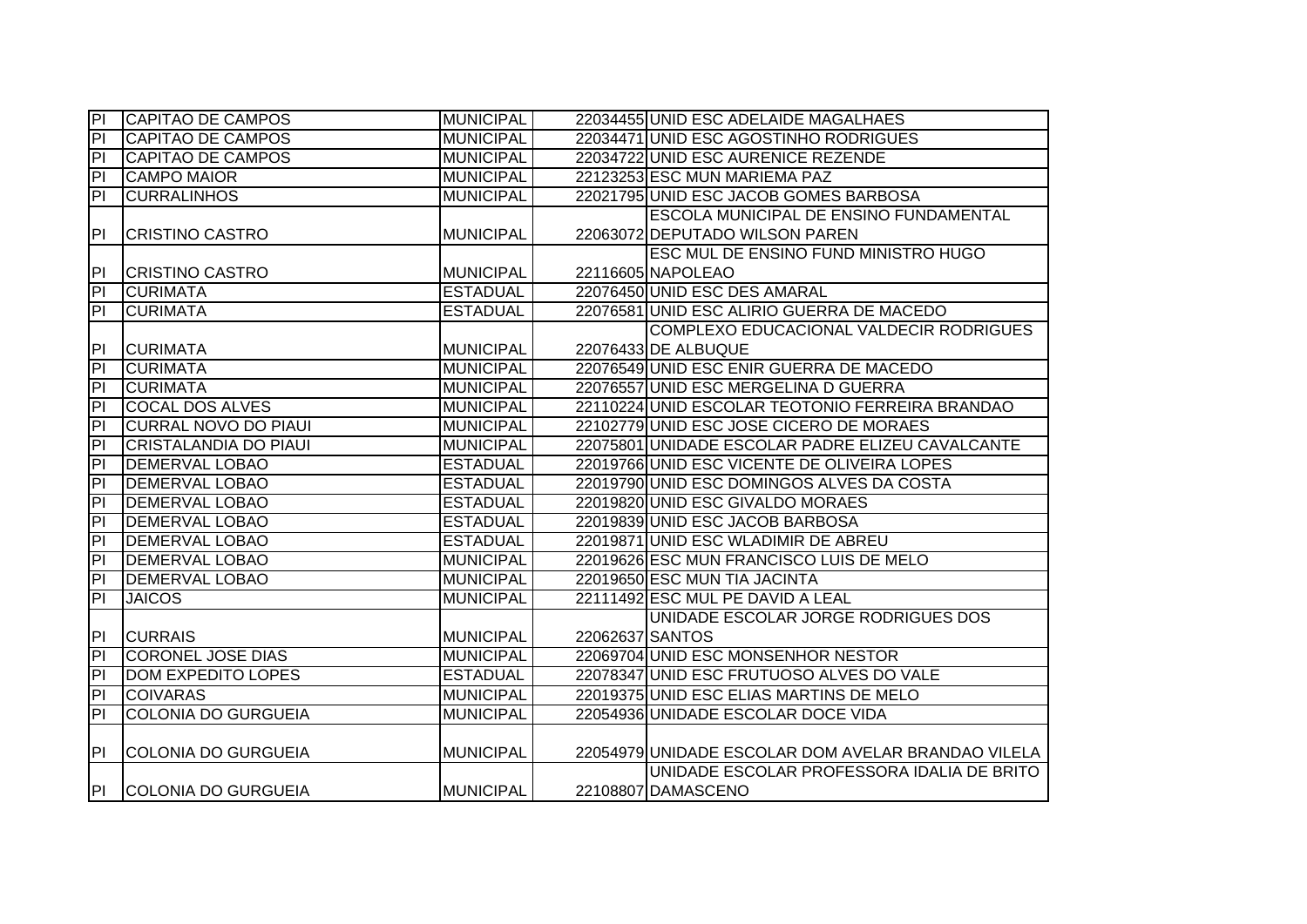| $\overline{P}$          | <b>COLONIA DO PIAUI</b>      | <b>MUNICIPAL</b> | 22077839 ESC MAL ELISEU BARROSO                    |
|-------------------------|------------------------------|------------------|----------------------------------------------------|
| $\overline{P}$          | <b>COLONIA DO PIAUI</b>      | <b>MUNICIPAL</b> | 22078037 ESCOLA REUNIDA DOM EXPEDITO LOPES         |
| 티                       | CONCEICAO DO CANINDE         | <b>ESTADUAL</b>  | 22088695 UNIDADE ESCOLAR CELESTINO FILHO           |
| 티                       | <b>CRISTINO CASTRO</b>       | <b>ESTADUAL</b>  | 22063145 UNIDADE ESCOLAR ARSENIO SANTOS            |
| $\overline{PI}$         | CONCEICAO DO CANINDE         | <b>MUNICIPAL</b> | 22088326 UNIDADE ESCOLAR NARCISO ALMEIDA           |
| $\overline{PI}$         | <b>CRISTINO CASTRO</b>       | <b>ESTADUAL</b>  | 22063056 UNID ESC JOSE FRANCISCO DE MIRANDA        |
| $\overline{P}$          | <b>CORONEL JOSE DIAS</b>     | <b>MUNICIPAL</b> | 22069720 UNID ESC PROF RAQUEL FERREIRA OLIVEIRA    |
| P <sub>1</sub>          | <b>CORRENTE</b>              | <b>ESTADUAL</b>  | 22075186 UNID ESC MANOEL DA CUNHA                  |
| $\overline{a}$          | <b>CORRENTE</b>              | <b>MUNICIPAL</b> | 22074953 ESCOLA MUNICIPAL LUIS AVELINO RIBEIRO     |
| P                       | <b>CORRENTE</b>              | <b>MUNICIPAL</b> | 22075348 ESCOLA MUNICIPAL FIRMINO MARQUES MACIEL   |
|                         |                              |                  | <b>ESCOLA MUNICIPAL MARINHO LEMOS</b>              |
| P <sub>1</sub>          | <b>CORRENTE</b>              | <b>MUNICIPAL</b> | 22075380 PARAGUASSU                                |
| $\overline{a}$          | <b>CRISTALANDIA DO PIAUI</b> | <b>ESTADUAL</b>  | 22075658 UNID ESC CEL JOSE NOGUEIRA                |
| PI                      | <b>CRISTALANDIA DO PIAUI</b> | <b>MUNICIPAL</b> | 22075402 UNIDADE ESCOLAR TIA BELINHA               |
|                         |                              |                  |                                                    |
| PI                      | COCAL DOS ALVES              | <b>MUNICIPAL</b> | 22133151 UNIDADE ESCOLAR ROSEMIRA SIQUEIRA CARDOSO |
| $\overline{P}$          | CONCEICAO DO CANINDE         | <b>ESTADUAL</b>  | 22088741 UNID ESC LOURDES PASSOS MELO              |
| $\overline{P}$          | <b>PAJEU DO PIAUI</b>        | <b>MUNICIPAL</b> | 22138854 UNID ESC JOANA PIAUILINO DA SILVA         |
|                         |                              |                  |                                                    |
| $\overline{a}$          | <b>PARNAIBA</b>              | <b>ESTADUAL</b>  | 22015841 UNID ESC CANDIDO OLIVEIRA                 |
|                         |                              |                  |                                                    |
| P                       | <b>OEIRAS</b>                | <b>MUNICIPAL</b> | 22080244 ESC MUL LOURENCO BARBOSA CASTELO BRANCO   |
| $\overline{P}$          | <b>OEIRAS</b>                | <b>MUNICIPAL</b> | 22217606 ESCOLA MUNICIPAL JUAREZ TAPETY            |
| $\overline{a}$          | <b>OLHO DAGUA DO PIAUI</b>   | <b>ESTADUAL</b>  | 22042954 ESC ISOL ADALBERTO CORREIA LIMA           |
| $\overline{\mathsf{d}}$ | <b>OLHO DAGUA DO PIAUI</b>   | <b>MUNICIPAL</b> | 22041516 ESC MUL OLHO DAGUA                        |
| $\overline{P}$          | <b>PADRE MARCOS</b>          | <b>MUNICIPAL</b> | 22094920 ESCOLINHA TIO ZEZITO                      |
| 티                       | <b>PADRE MARCOS</b>          | <b>MUNICIPAL</b> | 22095020 UNID ESC MUL CANDIDA MACEDO               |
| $\overline{a}$          | <b>OEIRAS</b>                | <b>ESTADUAL</b>  | 22080376 UNIDADE ESCOLAR VISCONDE DA PARNAIBA      |
| $\overline{a}$          | <b>PAJEU DO PIAUI</b>        | <b>MUNICIPAL</b> | 22066993 UNID ESC CICERO CABEDO                    |
| $\overline{P}$          | <b>OEIRAS</b>                | <b>ESTADUAL</b>  | 22080341 UNID ESC DR JOSE COELHO REIS              |
| $\overline{PI}$         | <b>PALMEIRA DO PIAUI</b>     | <b>MUNICIPAL</b> | 22164014 UNIDADE ESCOLAR JOAQUIM MARTINS           |
| $\overline{\mathsf{d}}$ | <b>PALMEIRAIS</b>            | <b>MUNICIPAL</b> | 22044728 UNIDADE ESCOLAR MARIA MARINHEIRA VELOSO   |
| $\overline{P}$          | <b>PALMEIRAIS</b>            | <b>MUNICIPAL</b> | 22131892 UNID ESC JOSIVAN RIBEIRO BONFIM           |
| P                       | <b>PAQUETA</b>               | <b>MUNICIPAL</b> | 22080880 ESC MUL CELSO EULALIO                     |
| $\overline{P}$          | PARNAGUA                     | <b>MUNICIPAL</b> | 22077413 UNID ESC PE PLACIDO                       |
| $\overline{P}$          | <b>PARNAGUA</b>              | <b>MUNICIPAL</b> | 22132457 ESC MUL DE JOAO LUSTOSA ELVAS             |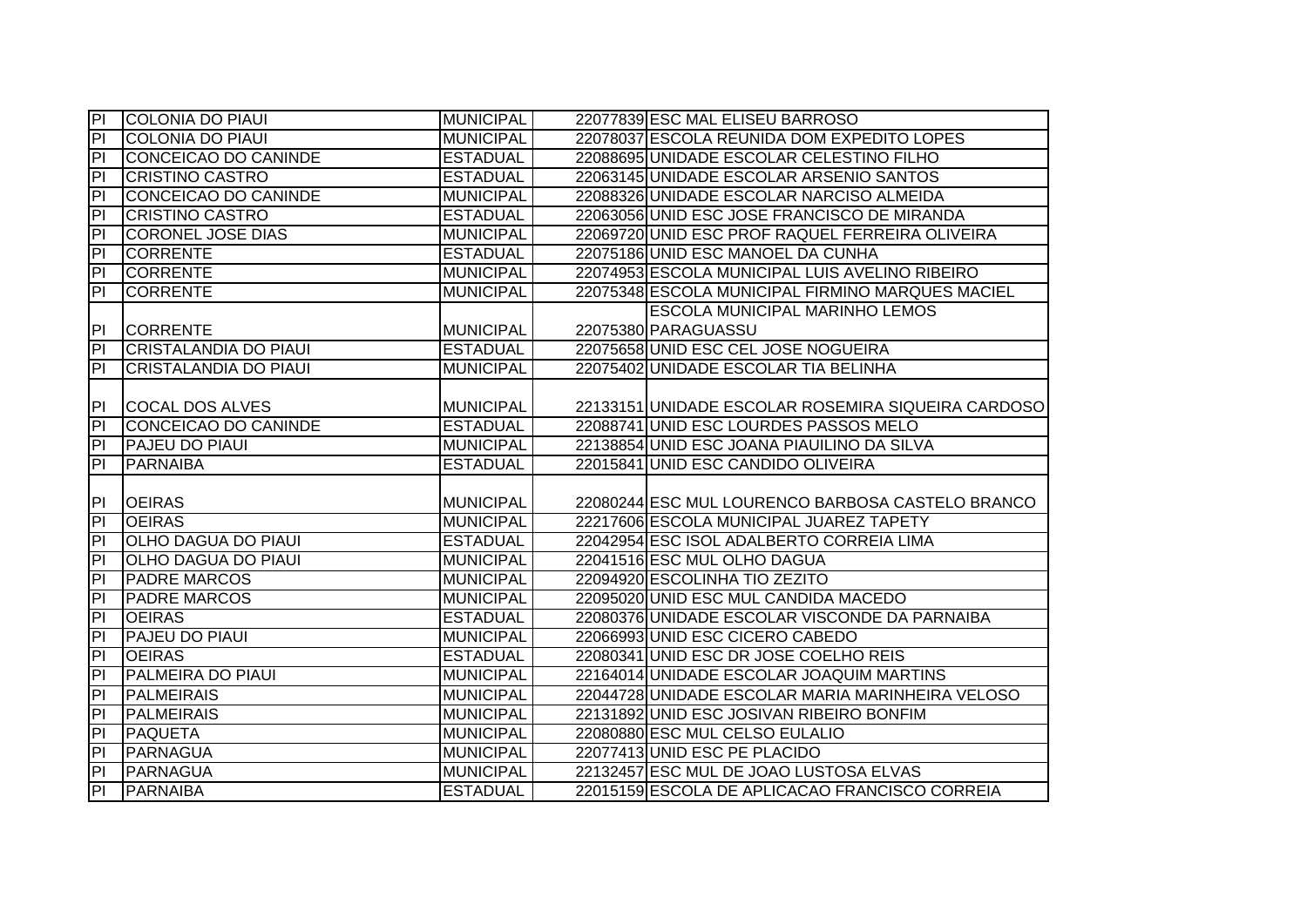| $\overline{P}$                   | <b>JAICOS</b>                     | <b>ESTADUAL</b>  | 22093222 UNID ESC LILI SILVEIRA                  |
|----------------------------------|-----------------------------------|------------------|--------------------------------------------------|
| IPL                              | <b>PAES LANDIM</b>                | <b>MUNICIPAL</b> | 22120319 UNID ESC JOSE MARIA BORGES              |
| $\overline{P}$                   | NOSSA SENHORA DE NAZARE           | <b>MUNICIPAL</b> | 22034196 UNIDADE ESCOLAR FILOMENA BRAGA E SILVA  |
| P <sub>1</sub>                   | <b>MORRO CABECA NO TEMPO</b>      | <b>MUNICIPAL</b> | 22073876 UNID ESC MUL MORRO CABECA NO TEMPO      |
| $\overline{P}$                   | <b>MORRO CABECA NO TEMPO</b>      | <b>MUNICIPAL</b> | 22128565 PRE ESC PEQUENOS BRILHANTES             |
| h                                | MORRO DO CHAPEU DO PIAUI          | <b>MUNICIPAL</b> | 22004181 ESC MUL SAO FRANCISCO DAS CHAGAS        |
| h                                | MORRO DO CHAPEU DO PIAUI          | <b>MUNICIPAL</b> | 22124551 ESC MUL CONRADO FENELON                 |
| PI                               | <b>MURICI DOS PORTELAS</b>        | <b>MUNICIPAL</b> | 22012397 UNID ESC PEDRO AMERICO DE SOUSA         |
| PI                               | <b>MURICI DOS PORTELAS</b>        | <b>MUNICIPAL</b> | 22111301 UNID ESC DEODATO PORTELA                |
| PI                               | NAZARE DO PIAUI                   | <b>ESTADUAL</b>  | 22060049 UNIDADE ESCOLAR 21 DE DEZEMBRO          |
| ΙЫ                               | <b>OEIRAS</b>                     | <b>ESTADUAL</b>  | 22080392 UNID ESC ARMANDO BURLAMAQUI             |
|                                  |                                   |                  | <b>GRUPO ESCOLAR PROFESSORA MARIINHA</b>         |
| P                                | <b>NOSSA SENHORA DE NAZARE</b>    | <b>MUNICIPAL</b> | 22033840 ANDRADE E SILVA                         |
| <b>PI</b>                        | PARNAIBA                          | <b>ESTADUAL</b>  | 22015906 UNIDADE ESCOLAR JOAZ RABELO DE SOUZA    |
| PI                               | <b>NOSSA SENHORA DOS REMEDIOS</b> | <b>ESTADUAL</b>  | 22009019 GINASIO PROF ARIMATHEA                  |
| $\overline{P}$                   | <b>NOSSA SENHORA DOS REMEDIOS</b> | <b>MUNICIPAL</b> | 22009175 UNID ESC VANIA ELIZABETE                |
| $\overline{a}$                   | NOSSA SENHORA DOS REMEDIOS        | <b>MUNICIPAL</b> | 22137602 COLEGIO POPULAR REMEDIENSE              |
| PI                               | <b>NOVA SANTA RITA</b>            | <b>MUNICIPAL</b> | 22100482 UNID ESC JOSE BARROSO DE MOURA          |
| $ \mathsf{P} $                   | <b>NOVA SANTA RITA</b>            | <b>MUNICIPAL</b> | 22127607 UNID ESC TIMOTEO BARROSO LEAL           |
| $ \mathsf{P} $                   | NOVO ORIENTE DO PIAUI             | <b>ESTADUAL</b>  | 22048766 UNID ESC EUSTACHIO PORTELLA             |
|                                  |                                   |                  |                                                  |
| PI -                             | NOVO ORIENTE DO PIAUI             | <b>MUNICIPAL</b> | 22048871 UNIDADE ESCOLAR DIRCEU MENDES ARCOVERDE |
| $\overline{P}$                   | NOVO ORIENTE DO PIAUI             | <b>MUNICIPAL</b> | 22133615 UNID ESC DONA ADELAIDE DE SOUSA MARTINS |
|                                  |                                   |                  | <b>ESCOLA MUNICIPAL FRANCISCO ALVES DE</b>       |
| PI                               | <b>NAZARIA</b>                    | <b>MUNICIPAL</b> | 22024395 CARVALHO                                |
| PI                               | <b>PICOS</b>                      | <b>MUNICIPAL</b> | 22132970 ESC MUL DE MORADA DO SOL                |
| PI                               | PARNAIBA                          | <b>ESTADUAL</b>  | 22015752 UNID ESC JEANETE SOUSA                  |
| PI                               |                                   |                  |                                                  |
| $\overline{a}$                   | <b>PEDRO II</b>                   | <b>MUNICIPAL</b> | 22037756 ESCOLA STA ANGELA                       |
|                                  | <b>PEDRO II</b>                   | <b>MUNICIPAL</b> | 22038230 UNID ESC INES PASSOS GALVAO             |
| $\overline{\mathsf{P}}$          | <b>PEDROII</b>                    | <b>MUNICIPAL</b> | 22126309 ESC MUL GONCALO MEDEIROS UCHOA          |
| $\overline{P}$                   | <b>PEDRO II</b>                   | <b>MUNICIPAL</b> | 22135928 ESC MUL JOSE TEIXEIRA SANTOS            |
| $\overline{a}$                   | <b>PEDRO II</b>                   | <b>MUNICIPAL</b> | 22138706 ESC MUL MONSENHOR LOTARIO WEBER         |
| IPI                              | <b>PICOS</b>                      | <b>ESTADUAL</b>  | 22081380 UNID ESC OZILDO ALBANO                  |
| $ \mathsf{P} $                   | <b>PEDRO II</b>                   | <b>ESTADUAL</b>  | 22038272 UNID ESC MARIA MENDES MOURAO            |
| $\overline{P}$<br>$\overline{P}$ | <b>PICOS</b>                      | <b>MUNICIPAL</b> | 22081151 ESC MUL JOSE JOAO DE MOURA              |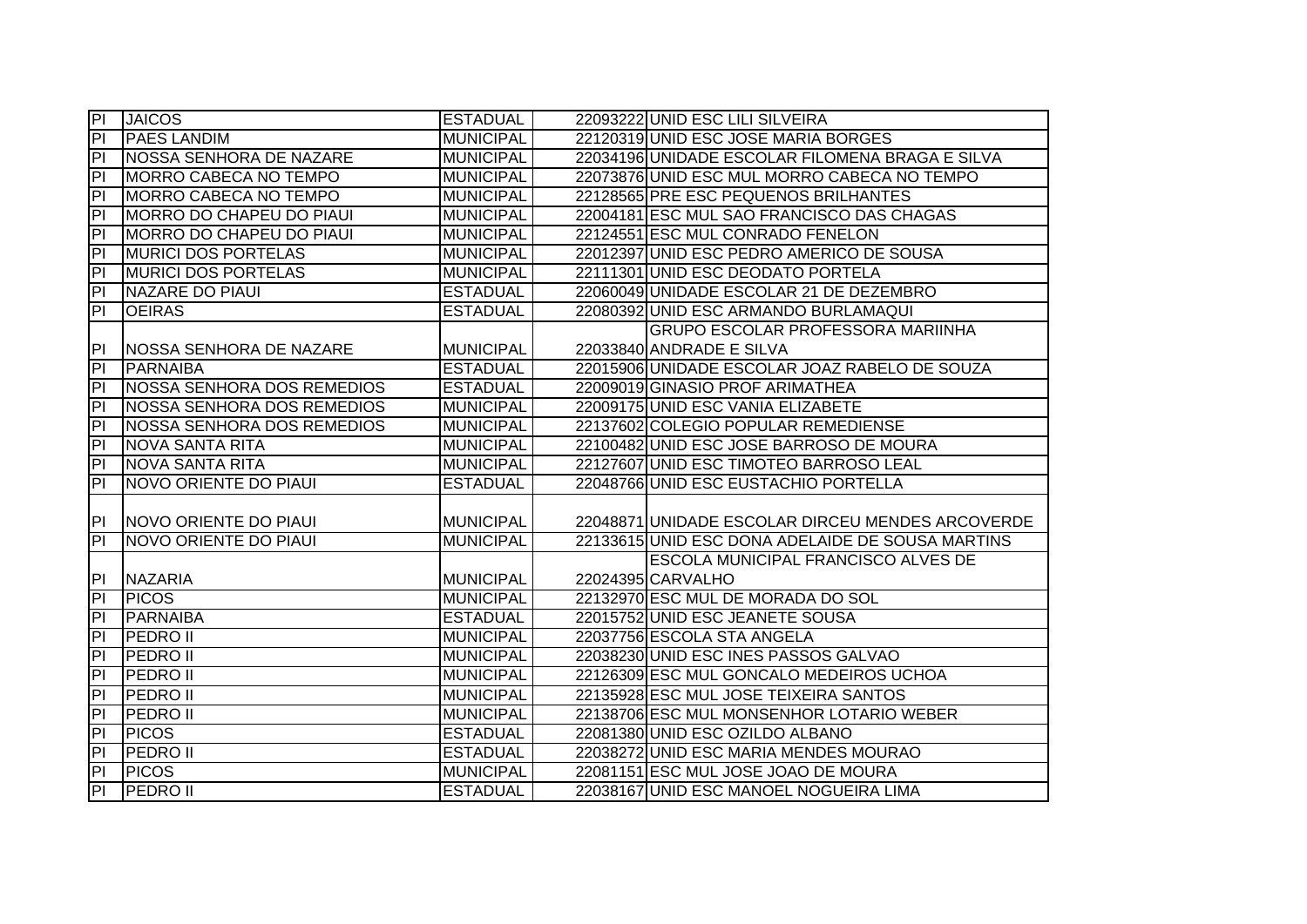| $\overline{P}$          | <b>PICOS</b>                    | <b>MUNICIPAL</b> | 22139460 ESC MUL EDEN                                |
|-------------------------|---------------------------------|------------------|------------------------------------------------------|
|                         |                                 |                  | UNIDADE ESCOLAR ANTONIO GENTIL DANTAS                |
| P                       | <b>PIMENTEIRAS</b>              | <b>ESTADUAL</b>  | 22048995 SOBRINHO                                    |
| $\overline{\mathsf{P}}$ | <b>PIMENTEIRAS</b>              | <b>ESTADUAL</b>  | 22049045 UNID ESC GOV DIRCEU MENDES ARCOVERDE        |
| h                       | <b>PIMENTEIRAS</b>              | <b>ESTADUAL</b>  | 22049126 UNID ESC ENEAS NOGUEIRA                     |
| $\overline{P}$          | <b>PIO IX</b>                   | <b>ESTADUAL</b>  | 22086455 UNID ESC PROF BALDUINO BARBOSA DE DEUS      |
| $\overline{P}$          | <b>PIO IX</b>                   | <b>ESTADUAL</b>  | 22086625 UNID ESC FRANCISCO SUASSUNA DE MELO         |
| $\overline{a}$          | <b>PIO IX</b>                   | <b>ESTADUAL</b>  | 22086676 UNID ESC PE IBIAPINA                        |
| $\overline{a}$          | <b>PICOS</b>                    | <b>ESTADUAL</b>  | 22082336 UNID ESC TERESINHA NUNES                    |
|                         |                                 |                  | <b>ESCOLA COMUNITARIA VEREADOR PEDRO</b>             |
| <b>PI</b>               | <b>PATOS DO PIAUI</b>           | <b>MUNICIPAL</b> | 22112006 CRISANTO                                    |
| PI                      | <b>PARNAIBA</b>                 | <b>ESTADUAL</b>  | 22016082 UNID ESC PROF <sup>a</sup> RAQUEL MAGALHAES |
| PI                      | <b>PARNAIBA</b>                 | <b>MUNICIPAL</b> | 22015019 ESCOLA FREI ROGERIO DE MILAO                |
| PI                      | <b>PARNAIBA</b>                 | <b>MUNICIPAL</b> | 22015108 ESC MUL RECREACAO BOA ESPERANCA             |
| $\overline{a}$          | PARNAIBA                        | <b>MUNICIPAL</b> | 22015370 ESC MUL CANDIDO ATAIDE                      |
| $\overline{\mathsf{d}}$ | <b>PARNAIBA</b>                 | <b>MUNICIPAL</b> | 22129847 ESC M JORN ANTERO CARDOSO FILHO             |
|                         |                                 |                  | ESCOLA MUNICIPAL REV ERASMOS MARTINS                 |
| <b>PI</b>               | PARNAIBA                        | <b>MUNICIPAL</b> | 22133194 FERREIRA                                    |
| $\overline{P}$          | <b>PASSAGEM FRANCA DO PIAUI</b> | <b>ESTADUAL</b>  | 22045058 UNID ESC COSTA E SILVA                      |
| $\overline{\mathsf{d}}$ | <b>PEDRO II</b>                 | <b>ESTADUAL</b>  | 22038302 UNID ESC TOMAZ CAFE DE OLIVEIRA             |
| $\overline{P}$          | <b>PATOS DO PIAUI</b>           | <b>MUNICIPAL</b> | 22095616 UNID ESC CICERO JOSE DA COSTA               |
| $\overline{P}$          | <b>MONTE ALEGRE DO PIAUI</b>    | <b>ESTADUAL</b>  | 22064842 UNID ESC JOSE DE ANCHIETA                   |
| $\overline{P}$          | PAULISTANA                      | <b>ESTADUAL</b>  | 22098690 UNID ESC FREI HENRIQUE CAVALCANTI           |
| $\overline{\mathsf{d}}$ | PAULISTANA                      | <b>MUNICIPAL</b> | 22097996 ESCOLA MUL ROSA MISTICA                     |
| h                       | PAULISTANA                      | <b>MUNICIPAL</b> | 22112642 UNID ESC SAO FRANCISCO                      |
| $\overline{P}$          | <b>PAVUSSU</b>                  | <b>ESTADUAL</b>  | 22060596 UNIDADE ESCOLAR JOSE SALUSTIANO DA SILVA    |
| $\overline{P}$          | <b>PAVUSSU</b>                  | <b>MUNICIPAL</b> | 22133470 ESC MUN ANTONIO JOSE RODRIGUES              |
| $\overline{P}$          | <b>PEDRO II</b>                 | <b>ESTADUAL</b>  | 22038124 UNID ESC TERTULIANO SOLON BRANDAO           |
| P                       | <b>PEDRO II</b>                 | <b>ESTADUAL</b>  | 22038132 UNID ESC CIPRIANO LEITE                     |
| $\overline{\mathsf{d}}$ | <b>PEDRO II</b>                 | <b>ESTADUAL</b>  | 22038159 UNID ESC JOAO BENICIO DA SILVA              |
| $\overline{\mathsf{d}}$ | <b>PASSAGEM FRANCA DO PIAUI</b> | <b>MUNICIPAL</b> | 22045023 ESCOLA MUNICIPAL ATILA LIRA                 |
| $\overline{P}$          | LAGOA DO BARRO DO PIAUI         | <b>MUNICIPAL</b> | 22093818 UNID ESC VITURINO RIBEIRO                   |
| P                       | MONTE ALEGRE DO PIAUI           | <b>MUNICIPAL</b> | 22064338 GINASIO MUNICIPAL N S DE FATIMA             |
| $\overline{P}$          | <b>JUAZEIRO DO PIAUI</b>        | <b>ESTADUAL</b>  | 22035320 UNID ESC DE JOAO ALVES DE MACEDO FILHO      |
| P                       | <b>JUAZEIRO DO PIAUI</b>        | <b>MUNICIPAL</b> | 22129278 INSTITUTO MUNICIPAL JOAO FRANCISCO ANDRADE  |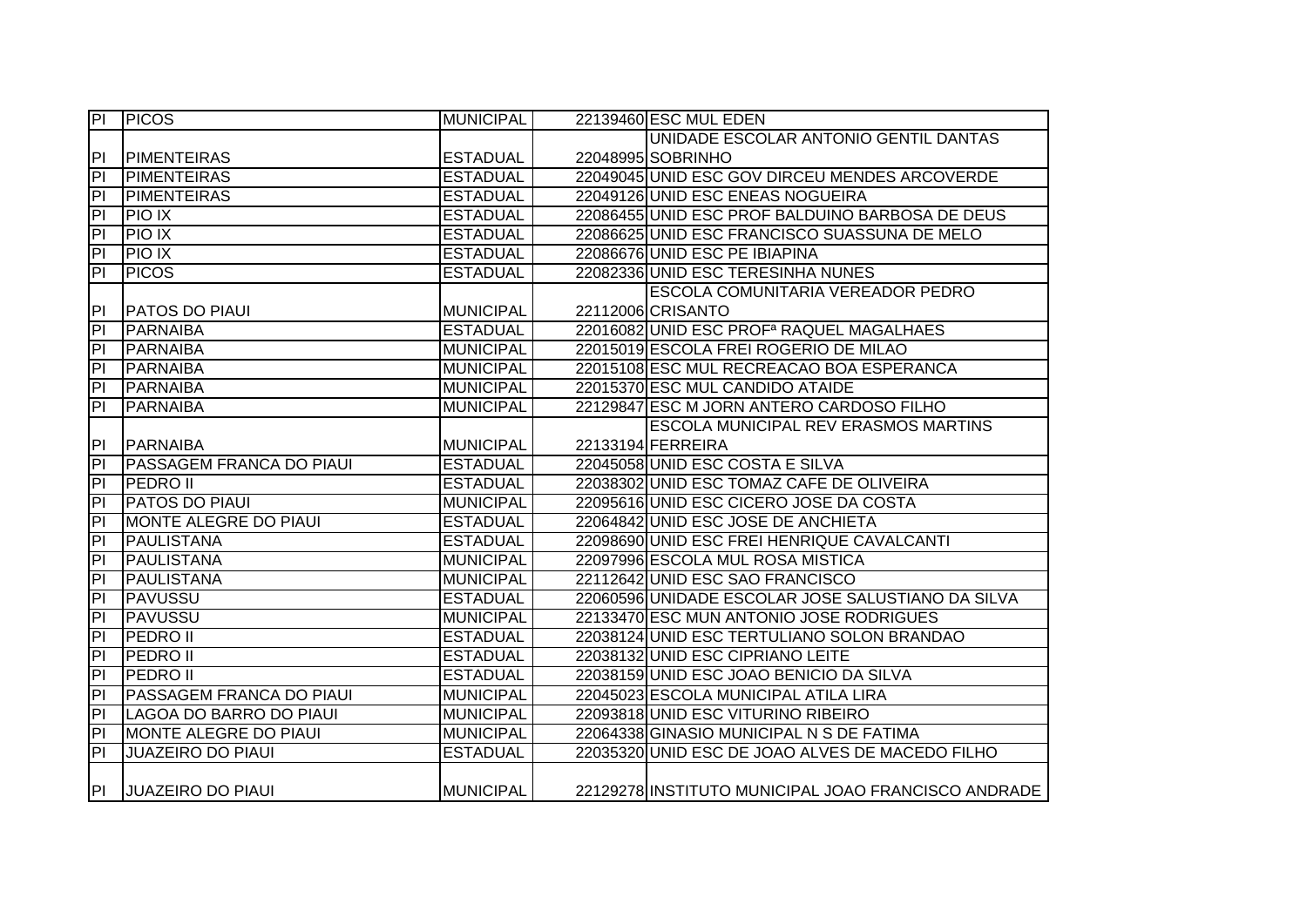| P                       | <b>JULIO BORGES</b>           | <b>MUNICIPAL</b>                   | 22132287 UNID ESC ARIADSON BATISTA RIBEIRO        |
|-------------------------|-------------------------------|------------------------------------|---------------------------------------------------|
| $\overline{P}$          | <b>JUREMA</b>                 | <b>MUNICIPAL</b>                   | 22111026 UNID ESC ELIZABETE NEGREIROS SOARES      |
| $\overline{a}$          | <b>LAGOA ALEGRE</b>           | <b>MUNICIPAL</b>                   | 22021019 ESCOLA MUNICIPAL ALFREDO DA SILVA COSTA  |
| PI                      | <b>LAGOA ALEGRE</b>           | <b>MUNICIPAL</b>                   | 22134735 UNID ESC MAE NEUZA COSTA                 |
| $\overline{\mathsf{d}}$ | <b>JOSE DE FREITAS</b>        | <b>MUNICIPAL</b>                   | 22110801 ESC MUL MONS DEUSDEDIT CRAVEIRO DE MELO  |
| $\overline{\mathsf{d}}$ | LAGOA DO BARRO DO PIAUI       | <b>MUNICIPAL</b>                   | 22093680 UNID ESC JOSE MAGALHAES RIBEIRO          |
| PI                      | <b>JOSE DE FREITAS</b>        | <b>MUNICIPAL</b>                   | 22020900 ESCOLA MUNICIPAL AGRIPINA PORTELA        |
|                         |                               |                                    | ESC MUL PROFESSOR JOAO ALFREDO DE                 |
| PI                      | LAGOA DO PIAUI                | <b>MUNICIPAL</b>                   | 22119647 CARVALHO LIMA                            |
| $\overline{P}$          | <b>LAGOA DO SITIO</b>         | <b>MUNICIPAL</b>                   | 22051155 UNID ESC PRES MEDICI                     |
| PI                      | <b>LAGOINHA DO PIAUI</b>      | <b>MUNICIPAL</b>                   | 22041290 CENT EDUC COMUN DE LAGOINHA              |
| PI                      | <b>LANDRI SALES</b>           | <b>ESTADUAL</b>                    | 22055614 UNIDADE ESCOLAR MARQUES DA ROCHA         |
| PI                      | LANDRI SALES                  | <b>MUNICIPAL</b>                   | 22109188 ESCOLA MUNICIPAL CLODOALDO DE CASTRO     |
|                         |                               |                                    |                                                   |
| PI                      | <b>LANDRI SALES</b>           | <b>MUNICIPAL</b>                   | 22129111 ESCOLA MUNICIPAL PROFESSOR MANOEL MORAIS |
| $\overline{a}$          | <b>LANDRI SALES</b>           | <b>MUNICIPAL</b>                   | 22134140 ESCOLA MUNICIPAL MINISTRO HUGO NAPOLEAO  |
| P                       | <b>LUIS CORREIA</b>           | <b>ESTADUAL</b>                    | 22014314 UNIDADE ESCOLAR MANOEL RODRIGUES VIEIRA  |
| $\overline{\mathsf{d}}$ | <b>LAGOA DE SAO FRANCISCO</b> | <b>MUNICIPAL</b>                   | 22038248 ESC MUL ZILDA GONCALVES                  |
| 티                       | <b>JOAQUIM PIRES</b>          | <b>ESTADUAL</b>                    | 22005242 UNID ESC DOROTEU SERTAO                  |
| $\overline{P}$          | <b>JAICOS</b>                 | <b>MUNICIPAL</b>                   | 22118799 ESC MUL FRANCISCO C DE SOUZA             |
| P                       | <b>JARDIM DO MULATO</b>       | <b>ESTADUAL</b>                    | 22043853 UNID ESC JOSE BORBA DE CARVALHO          |
| P                       | <b>JARDIM DO MULATO</b>       | <b>MUNICIPAL</b>                   | 22043845 UNID ESC JOAO BARBOSA SOARES             |
| $\overline{a}$          | JATOBA DO PIAUI               | <b>MUNICIPAL</b>                   | 22034277 ESCOLA MUNICIPAL TERTULIANO PEREIRA      |
| $\overline{P}$          | <b>JATOBA DO PIAUI</b>        | <b>MUNICIPAL</b>                   | 22126970 ESCOLA MUNICIPAL JOAO FELIX DE ANDRADE   |
| $\overline{P}$          | <b>JERUMENHA</b>              | <b>ESTADUAL</b>                    | 22059610 UNIDADE ESCOLAR SEBASTIAO ROCHA LEAL     |
| $\overline{a}$          | <b>JERUMENHA</b>              | <b>MUNICIPAL</b>                   | 22109145 UNIDADE ESCOLAR MANOEL AFONSO FERREIRA   |
| PI                      | <b>JOSE DE FREITAS</b>        | <b>MUNICIPAL</b>                   | 22126716 ESCOLA MUNICIPAL TIA AMELIA              |
| $\overline{a}$          | <b>JOAQUIM PIRES</b>          | <b>ESTADUAL</b>                    | 22005137 UNIDADE ESCOLAR RAIMUNDO JOSE MONTEIRO   |
| $\overline{a}$          | <b>LUIS CORREIA</b>           | <b>MUNICIPAL</b>                   | 22014276 UNID ESC JOSE MARIA DE LIMA              |
| $\overline{\mathsf{d}}$ | <b>JOAQUIM PIRES</b>          | <b>MUNICIPAL</b>                   | 22005056 UNID ESC PEDRO ALVES CABRAL              |
| E                       | <b>JOCA MARQUES</b>           | <b>MUNICIPAL</b>                   | 22006869 UNID ESC MIGUEL PERES                    |
|                         |                               |                                    |                                                   |
| PI                      | <b>JOCA MARQUES</b>           | <b>MUNICIPAL</b>                   | 22110941 UNIDADE ESCOLAR ALICE DO SOCORRO CASTRO  |
| $\overline{P}$          | <b>JOSE DE FREITAS</b>        | <b>ESTADUAL</b>                    | 22019898 CENTRO DE ALFABETIZACAO CARLOTA FREITAS  |
| $\overline{a}$          |                               |                                    |                                                   |
|                         | <b>JOSE DE FREITAS</b>        | <b>ESTADUAL</b><br><b>ESTADUAL</b> | 22020896 UNID ESC SENHOR CARVALHO                 |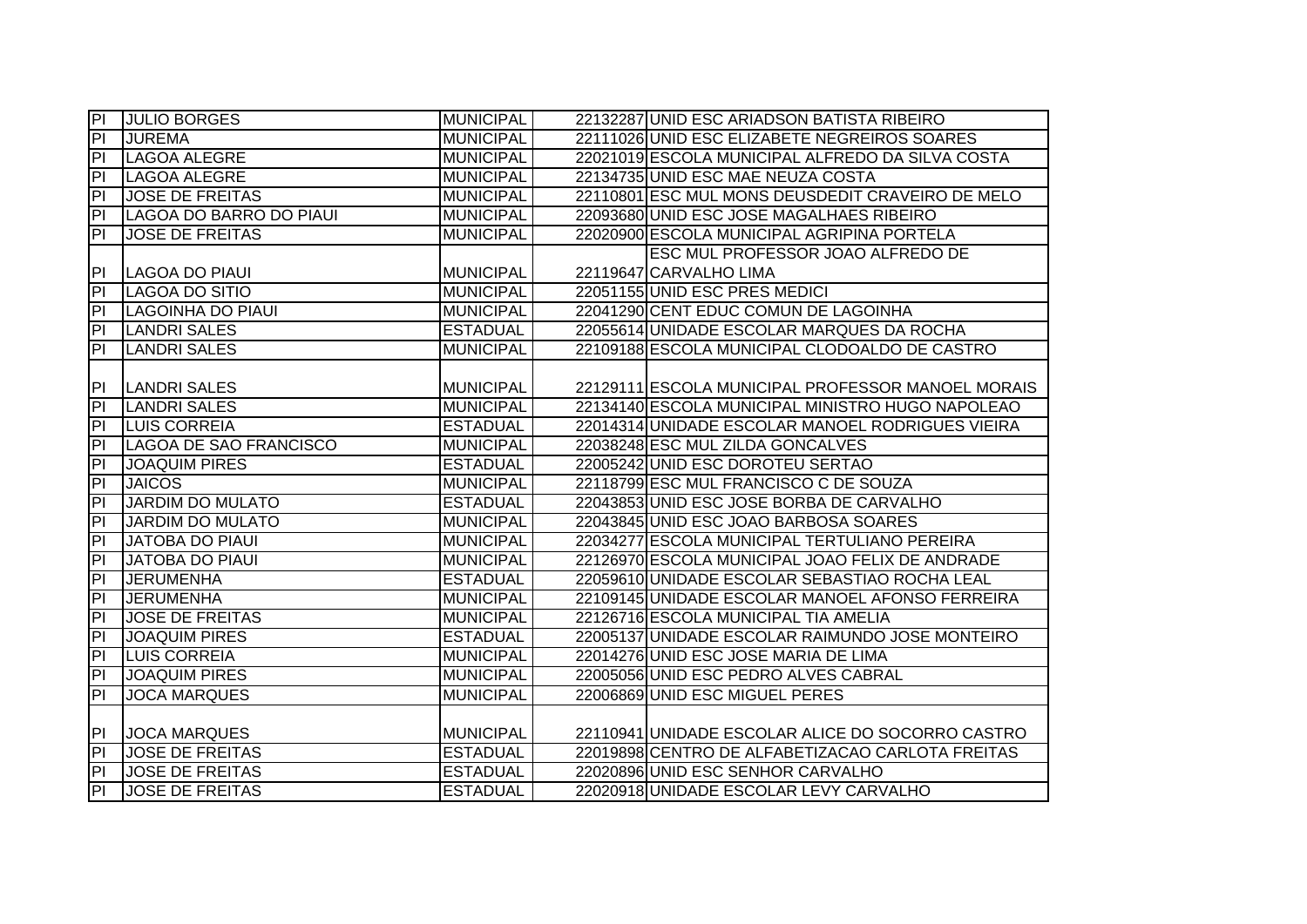| P                       | <b>JOSE DE FREITAS</b>           | <b>ESTADUAL</b>  |               | 22020942 UNID ESC ANTONIO FREITAS                 |
|-------------------------|----------------------------------|------------------|---------------|---------------------------------------------------|
| $\overline{P}$          | <b>JOSE DE FREITAS</b>           | <b>MUNICIPAL</b> |               | 22020667 ESCOLA ALTERNATIVA HUMBERTO DE CAMPOS    |
| $\overline{a}$          | <b>JOAO COSTA</b>                | <b>MUNICIPAL</b> |               | 22100520 UNIDADE ESCOLAR LUIS MALAQUIAS           |
| $\overline{\mathsf{d}}$ | <b>MIGUEL LEAO</b>               | <b>MUNICIPAL</b> |               | 22021280 UNID ESC PREFEITO JOSE ALVES DA SILVA    |
| $\overline{P}$          | <b>MATIAS OLIMPIO</b>            | <b>ESTADUAL</b>  |               | 22007318 UNID ESC AUGUSTO CESAR MAIA              |
| $\overline{PI}$         | <b>MATIAS OLIMPIO</b>            | <b>ESTADUAL</b>  |               | 22007431 UNID ESC JOSE AMAVEL                     |
| h                       | <b>MATIAS OLIMPIO</b>            | <b>MUNICIPAL</b> |               | 22006966 ESC MUN DE ALTO FORMOSO                  |
| $\overline{P}$          | <b>MATIAS OLIMPIO</b>            | <b>MUNICIPAL</b> |               | 22007270 UNID ESC DINIR PATRICIO                  |
| $\overline{a}$          | <b>MIGUEL ALVES</b>              | <b>ESTADUAL</b>  |               | 22008772 UNID ESC MARIANO MENDES                  |
| $\overline{a}$          | <b>MIGUEL ALVES</b>              | <b>ESTADUAL</b>  |               | 22008780 UNID ESC PIO XII                         |
|                         |                                  |                  |               | UNIDADE ESCOLAR E JARDIM ALMIRALICE               |
| PI                      | <b>MIGUEL ALVES</b>              | <b>MUNICIPAL</b> |               | 22008462 MEDEIROS                                 |
| $\overline{P}$          | <b>LUIS CORREIA</b>              | <b>MUNICIPAL</b> |               | 22013695 UNID ESC DEPUTADO PINHEIRO MACHADO       |
|                         |                                  |                  |               |                                                   |
| PI                      | <b>IMIGUEL ALVES</b>             | <b>MUNICIPAL</b> |               | 22117997 UNIDADE ESCOLAR VICENTE DE PAULA PARENTA |
| $\overline{a}$          | <b>MARCOS PARENTE</b>            | <b>MUNICIPAL</b> |               | 22056238 UNID ESC MUL ALZIRA FONSECA              |
| 티                       | <b>MILTON BRANDAO</b>            | <b>MUNICIPAL</b> |               | 22038086 UNID ESC DIOGO DA SILVA                  |
| h                       | <b>MONSENHOR GIL</b>             | <b>ESTADUAL</b>  |               | 22021922 UNIDADE ESCOLAR RAIMUNDO PESSOA          |
| $\overline{P}$          | <b>MONSENHOR GIL</b>             | <b>MUNICIPAL</b> |               | 22021906 ESCOLA MUNICIPAL MENINO JESUS            |
| $\overline{P}$          | <b>MONSENHOR GIL</b>             | <b>MUNICIPAL</b> |               | 22117873 ESCOLA MUNICIPAL ZE IRIAS                |
| $\overline{P}$          | <b>MONSENHOR GIL</b>             | <b>MUNICIPAL</b> |               | 22122109 ESCOLA MUNICIPAL DR CESAR BRITO          |
|                         |                                  |                  |               | UNIDADE ESCOLAR MUNICIPAL PADRE CICERO            |
| P                       | <b>MONSENHOR HIPOLITO</b>        | <b>MUNICIPAL</b> |               | 22085769 ROMAO BATISTA                            |
|                         |                                  |                  |               | UNIDADE ESCOLAR MUNICIPAL JUDITH DA SILVA         |
| PI                      | <b>MONSENHOR HIPOLITO</b>        | <b>MUNICIPAL</b> | 22085793 LIMA |                                                   |
| $\overline{P}$          | <b>CALDEIRAO GRANDE DO PIAUL</b> | <b>MUNICIPAL</b> |               | 22132546 UNID ESC JOSE RODRIGUES DAMASCENO        |
|                         |                                  |                  |               |                                                   |
| PI                      | <b>MIGUEL ALVES</b>              | <b>MUNICIPAL</b> |               | 22008802 UNID ESC SENADOR DIRCEU MENDES ARCOVERDE |
| $\overline{P}$          | <b>MANOEL EMIDIO</b>             | <b>MUNICIPAL</b> |               | 22056050 ESC MUL FAM AGRIC ELDINA M SARAIVA       |
| 티                       | MONTE ALEGRE DO PIAUI            | <b>ESTADUAL</b>  |               | 22105117 GIN EST SEN CHAGAS RODRIGUES             |
| $\overline{PI}$         | <b>LUIS CORREIA</b>              | <b>MUNICIPAL</b> |               | 22140182 UNID ESC JOSE CHRISTIANO NETO            |
| $\overline{\mathsf{d}}$ | LUZILANDIA                       | <b>ESTADUAL</b>  |               | 22006117 UNIDADE ESCOLAR FRANCISCO CARVALHO       |
| $\overline{P}$          | LUZILANDIA                       | <b>ESTADUAL</b>  |               | 22006184 UNIDADE ESCOLAR JOAO FRANCISCO           |
| P                       | LUZILANDIA                       | <b>ESTADUAL</b>  |               | 22006800 UNID ESC JOAO DE ASSIS MARQUES           |
| $\overline{P}$          | LUZILANDIA                       | <b>MUNICIPAL</b> |               | 22006362 UNID ESC CLAREANO BRAGA                  |
| $\overline{P}$          | LUZILANDIA                       | <b>MUNICIPAL</b> |               | 22006648 UNID ESC TIA ZULEIDE                     |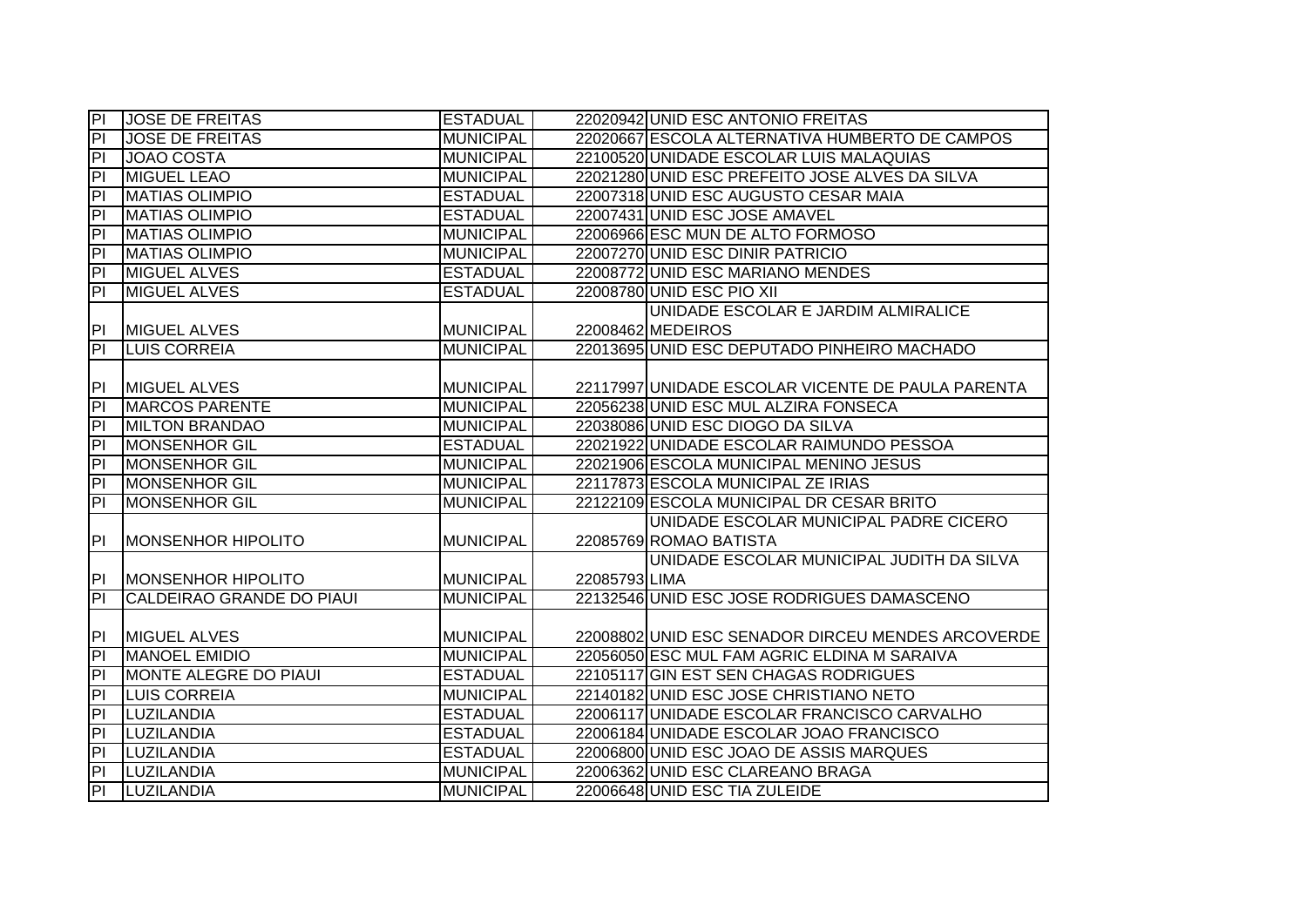| $\overline{P}$          | <b>MADEIRO</b>                 | <b>MUNICIPAL</b> | 22006419 COLEGIO AGRICOLA MUNICIPAL              |
|-------------------------|--------------------------------|------------------|--------------------------------------------------|
| $\overline{P}$          | MASSAPE DO PIAUI               | <b>MUNICIPAL</b> | 22092498 ESCOLA MUNICIPAL JOAO MANOEL DA COSTA   |
|                         |                                |                  | UNIDADE ESCOLAR MANOEL EMIDIO ALVES              |
| P                       | <b>MANOEL EMIDIO</b>           | <b>ESTADUAL</b>  | 22056068 PEREIRA DA ROCHA                        |
| $\overline{P}$          | <b>MARCOS PARENTE</b>          | <b>MUNICIPAL</b> | 22111271 UNID ESC MUL MANOEL MONTORIO GOMES      |
| $\overline{P}$          | <b>MANOEL EMIDIO</b>           | <b>MUNICIPAL</b> | 22056084 UNID ESC ZULMIRO FERREIRA DE SOUSA      |
| $\overline{P}$          | <b>MARCOLANDIA</b>             | <b>MUNICIPAL</b> | 22093885 UNID ESC MARIANO DA SILVA NETO          |
| $\overline{a}$          | <b>MARCOLANDIA</b>             | <b>MUNICIPAL</b> | 22093893 UNID ESC PROF MANOEL AVELINO DE BRITO   |
| P                       | <b>MARCOLANDIA</b>             | <b>MUNICIPAL</b> | 22127577 ESC MUL MARIA ANUNCIADA CARVALHO LIMA   |
| P                       | <b>MARCOLANDIA</b>             | <b>MUNICIPAL</b> | 22132600 UNID ESC NOVO MILENIO                   |
| $\overline{a}$          | <b>MARCOLANDIA</b>             | <b>MUNICIPAL</b> | 22139451 UNID ESC VALDIR TINTILIANO DE SOUSA     |
| PI                      | <b>MARCOS PARENTE</b>          | <b>ESTADUAL</b>  | 22056297 UNID ESC JOAO MARTINS                   |
| PI                      | <b>LUIS CORREIA</b>            | <b>MUNICIPAL</b> | 22013776 UNID ESC ELIANA SOARES                  |
| PI                      | <b>MADEIRO</b>                 | <b>MUNICIPAL</b> | 22112707 UNID ESC 14 DE DEZEMBRO                 |
| $\overline{a}$          | CAMPO ALEGRE DO FIDALGO        | <b>MUNICIPAL</b> | 22100890 UNID ESC VEREADOR GONCALO DIAS          |
| 티                       | <b>BAIXA GRANDE DO RIBEIRO</b> | <b>MUNICIPAL</b> | 22051961 UNID ESC GUMERCINDO DIAS PINHEIRO       |
| $\overline{P}$          | <b>ALTOS</b>                   | <b>ESTADUAL</b>  | 22018042 UNID ESC ANISIO LIMA                    |
|                         |                                |                  |                                                  |
| PI                      | <b>AROAZES</b>                 | <b>MUNICIPAL</b> | 22130403 UNID ESC MUN MANOEL PORTELA DE CARVALHO |
| $\overline{a}$          | <b>ARRAIAL</b>                 | <b>ESTADUAL</b>  | 22042938 UNID ESC SILVESTRE ROCHA                |
| $\overline{P}$          | <b>ARRAIAL</b>                 | <b>MUNICIPAL</b> | 22116680 ESC MUN MARIA BARBOSA                   |
| $\overline{\mathsf{d}}$ | <b>ASSUNCAO DO PIAUI</b>       | <b>MUNICIPAL</b> | 22040374 UNID ESC EVARISTO CAMPELO DE MATOS      |
| $\overline{\mathsf{d}}$ | <b>ASSUNCAO DO PIAUI</b>       | <b>MUNICIPAL</b> | 22129324 UNIDADE ESCOLAR ASSUNCAO III            |
| $\overline{\mathsf{d}}$ | <b>AVELINO LOPES</b>           | <b>MUNICIPAL</b> | 22074040 ESCOLA MUNICIPAL PROFESSORA JACY NUNES  |
|                         |                                |                  | UNID ESC MUN TERESA ALVES DA COSTA               |
| PI                      | <b>ANTONIO ALMEIDA</b>         | <b>MUNICIPAL</b> | 22131469 ALBUQUERQUE                             |
| $\overline{a}$          | <b>BAIXA GRANDE DO RIBEIRO</b> | <b>MUNICIPAL</b> | 22051546 UNID ESC BENILDE MACEDO                 |
| P                       | <b>ANISIO DE ABREU</b>         | <b>MUNICIPAL</b> | 22109587 UNID ESCOLAR LELIA SILVA TRINDADE       |
| $\overline{PI}$         | <b>BARRA DALCANTARA</b>        | <b>MUNICIPAL</b> | 22051392 UNID ESC NOSSA SENHORA DO CARMO         |
| $\overline{P}$          | <b>BARRA DALCANTARA</b>        | <b>MUNICIPAL</b> | 22125515 UNID ESC FRANCISCO GUEDES DE SOUSA      |
| $\overline{P}$          | <b>BARRAS</b>                  | <b>ESTADUAL</b>  | 22001573 UNID ESC MATIAS OLIMPIO                 |
| $\overline{\mathsf{d}}$ | <b>BARRAS</b>                  | <b>MUNICIPAL</b> | 22001310 ESC MUL DR JOSE LAGES                   |
| $\overline{P}$          | <b>BARRAS</b>                  | <b>MUNICIPAL</b> | 22001417 ESC MUL DESEMBARGADOR ARIMATEIA TITO    |
| P                       | <b>BARRAS</b>                  | <b>MUNICIPAL</b> | 22001433 ESC MUL PROFA DEUSELINA ALENCAR         |
| $\overline{a}$          | <b>BARRAS</b>                  | <b>MUNICIPAL</b> | 22001565 ESC MUL RAIMUNDO NONATO CARDOSO         |
| $\overline{P}$          | <b>BARRAS</b>                  | <b>MUNICIPAL</b> | 22001590 UNID ESC MONS LINDOLFO UCHOA            |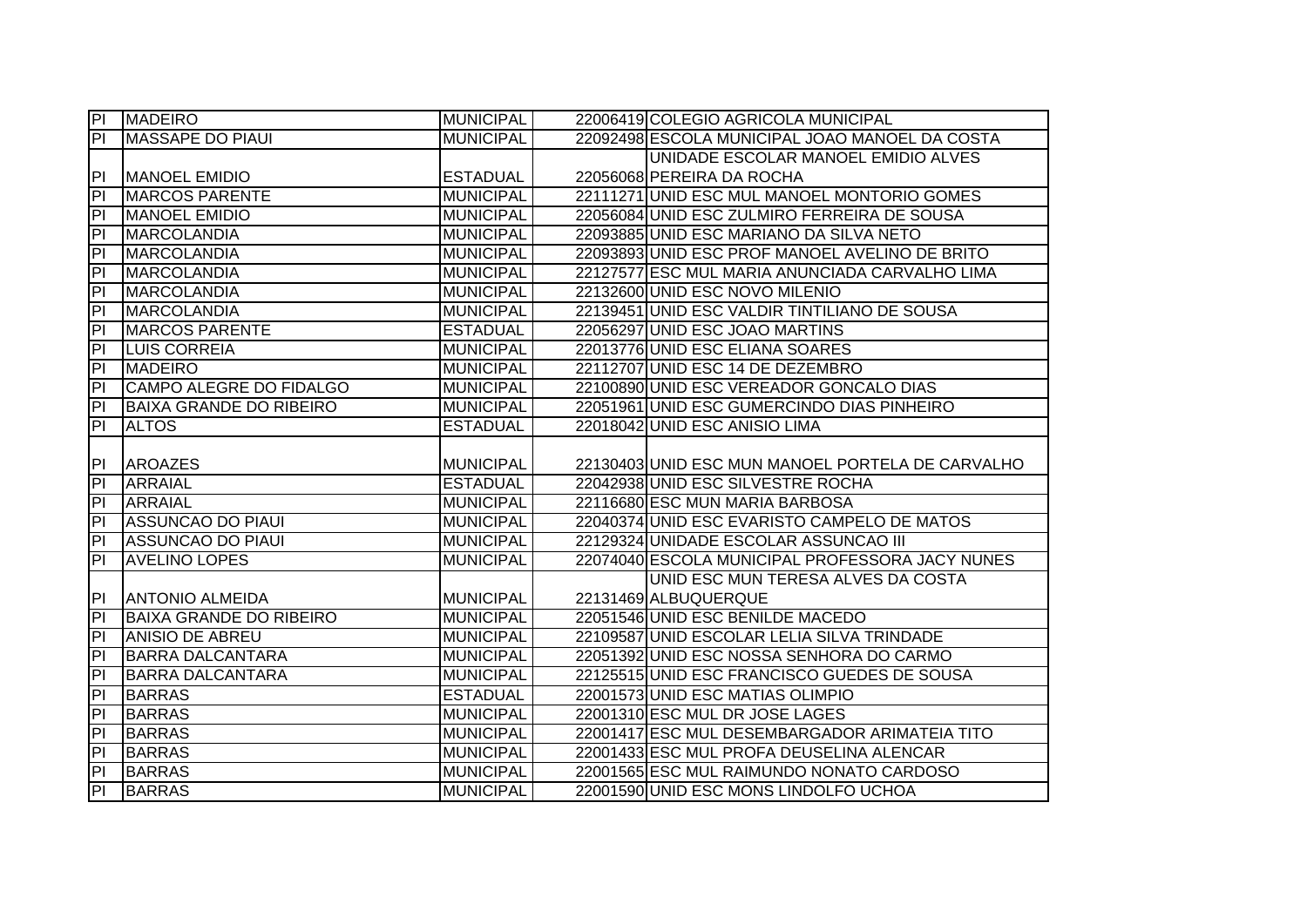| IPL                      | <b>AVELINO LOPES</b>          | <b>MUNICIPAL</b> | 22074198 UNIDADE ESCOLAR DR URBANO ARAUJO          |
|--------------------------|-------------------------------|------------------|----------------------------------------------------|
| P                        | <b>AMARANTE</b>               | <b>ESTADUAL</b>  | 22042130 UNID ESC PROF ANTONIO CASTRO              |
| P                        | <b>ALTOS</b>                  | <b>ESTADUAL</b>  | 22018204 UNID ESC PIO XII                          |
| P                        | <b>ALTOS</b>                  | <b>MUNICIPAL</b> | 22018069 UNID ESC MAE CIANA                        |
| P                        | <b>ALTOS</b>                  | <b>MUNICIPAL</b> | 22018123 UNID ESC JOSE GIL BARBOSA                 |
| PI.                      | <b>ALTOS</b>                  | <b>MUNICIPAL</b> | 22018131 UNIDADE ESCOLAR JOSE TIBURCIO DO MONTE    |
| $ \mathsf{P} $           | <b>ALTOS</b>                  | <b>MUNICIPAL</b> | 22018158 UNID ESC MARIA DO O BARBOSA               |
| PI.                      | <b>ALTOS</b>                  | <b>MUNICIPAL</b> | 22109536 GINASIO MUL ANTONIO INACIO DE OLIVEIRA    |
|                          |                               |                  | UNIDADE ESCOLAR VEREADOR OSORIO FERREIRA           |
| <b>PI</b>                | <b>AROAZES</b>                | <b>MUNICIPAL</b> | 22108955 DO VALLE                                  |
| PI                       | <b>ALVORADA DO GURGUEIA</b>   | <b>MUNICIPAL</b> | 22110933 ESC MUL NOSSA SRA APARECIDA               |
| PI                       | <b>BARRAS</b>                 | <b>MUNICIPAL</b> | 22129715 ESC MUL HONORINA TITO                     |
| P                        | <b>AMARANTE</b>               | <b>ESTADUAL</b>  | 22042237 UNID ESC DA COSTA E SILVA                 |
| P                        | <b>AMARANTE</b>               | <b>ESTADUAL</b>  | 22042270 UNID ESC EDUARDO FERREIRA                 |
| $\overline{P}$           | <b>AMARANTE</b>               | <b>MUNICIPAL</b> | 22119329 UNID ESC ANTONIO GRAMOSA VILARINHO        |
| $\overline{P}$           | <b>ANGICAL DO PIAUI</b>       | <b>ESTADUAL</b>  | 22042660 UNID ESC ATILA LIRA                       |
| P                        | <b>ANGICAL DO PIAUI</b>       | <b>ESTADUAL</b>  | 22042695 UNID ESC FRANCELINO PEREIRA               |
| P                        | <b>ANGICAL DO PIAUI</b>       | <b>ESTADUAL</b>  | 22042709 UNID ESC PROF PAULO NUNES                 |
| P                        | <b>ANGICAL DO PIAUI</b>       | <b>MUNICIPAL</b> | 22118101 UNID ESC IRISMAR FREITAS                  |
| $\overline{P}$           | <b>ANISIO DE ABREU</b>        | <b>ESTADUAL</b>  | 22066667 UNID ESC DIRCEU ARCOVERDE                 |
| $ \mathsf{P} $           | <b>ALTOS</b>                  | <b>MUNICIPAL</b> | 22138250 U E PREFEITO CEZAR AUGUSTO LEAL PINHEIRO  |
| P                        | <b>BRASILEIRA</b>             | <b>ESTADUAL</b>  | 22003100 UNID ESC MIGUEL ARCOVERDE                 |
| $\overline{P}$           | <b>BOM JESUS</b>              | <b>MUNICIPAL</b> | 22062084 ESC MUL Mº ARISTEIA FIQUEIREDO DA FONSECA |
| $\overline{P}$           | <b>BOM JESUS</b>              | <b>MUNICIPAL</b> | 22164006 PROFESSORA MARLENE PIAUILINO              |
| $\overline{P}$           | <b>BOM PRINCIPIO DO PIAUI</b> | <b>MUNICIPAL</b> | 22109277 GINASIO TERESINHA DE JESUS M RABELO       |
| $\overline{P}$           | <b>BONFIM DO PIAUI</b>        | <b>MUNICIPAL</b> | 22066934 UNID ESC DEOCLIDES ALVES DE BARROS        |
| P                        | <b>BONFIM DO PIAUI</b>        | <b>MUNICIPAL</b> | 22066969 UNID ESC VITOR XAVIER DOS SANTOS          |
| $\overline{\mathsf{PI}}$ | <b>BONFIM DO PIAUI</b>        | <b>MUNICIPAL</b> | 22135227 UNID ESC TIBURTINO DIAS DE SOUSA          |
| $\overline{P}$           | <b>BONFIM DO PIAUI</b>        | <b>MUNICIPAL</b> | 22138927 UNIDADE ESC EUSEBIO PAES LANDIM           |
| PI                       | <b>BARRAS</b>                 | <b>MUNICIPAL</b> | 22001611 ESC MUL SINHAZINHA CORREIA                |
| $\overline{P}$           | <b>BOQUEIRAO DO PIAUI</b>     | <b>MUNICIPAL</b> | 22033785 GRUPO ESCOLAR NOSSA SENHORA DE FATIMA     |
| $\overline{P}$           | <b>BETANIA DO PIAUI</b>       | <b>MUNICIPAL</b> | 22128549 UNID ESC MARIA NATIVIDADE COELHO          |
| $ \mathsf{P} $           | <b>BREJO DO PIAUI</b>         | <b>MUNICIPAL</b> | 22067779 UNID ESC GENOVEVA CRONEMBERGER            |
| P                        | <b>BREJO DO PIAUI</b>         | <b>MUNICIPAL</b> | 22067981 UNID ESC SAO JOSE                         |
| $\overline{P}$           | <b>BURITI DOS MONTES</b>      | <b>MUNICIPAL</b> | 22032290 UNID ESC TIA DECA                         |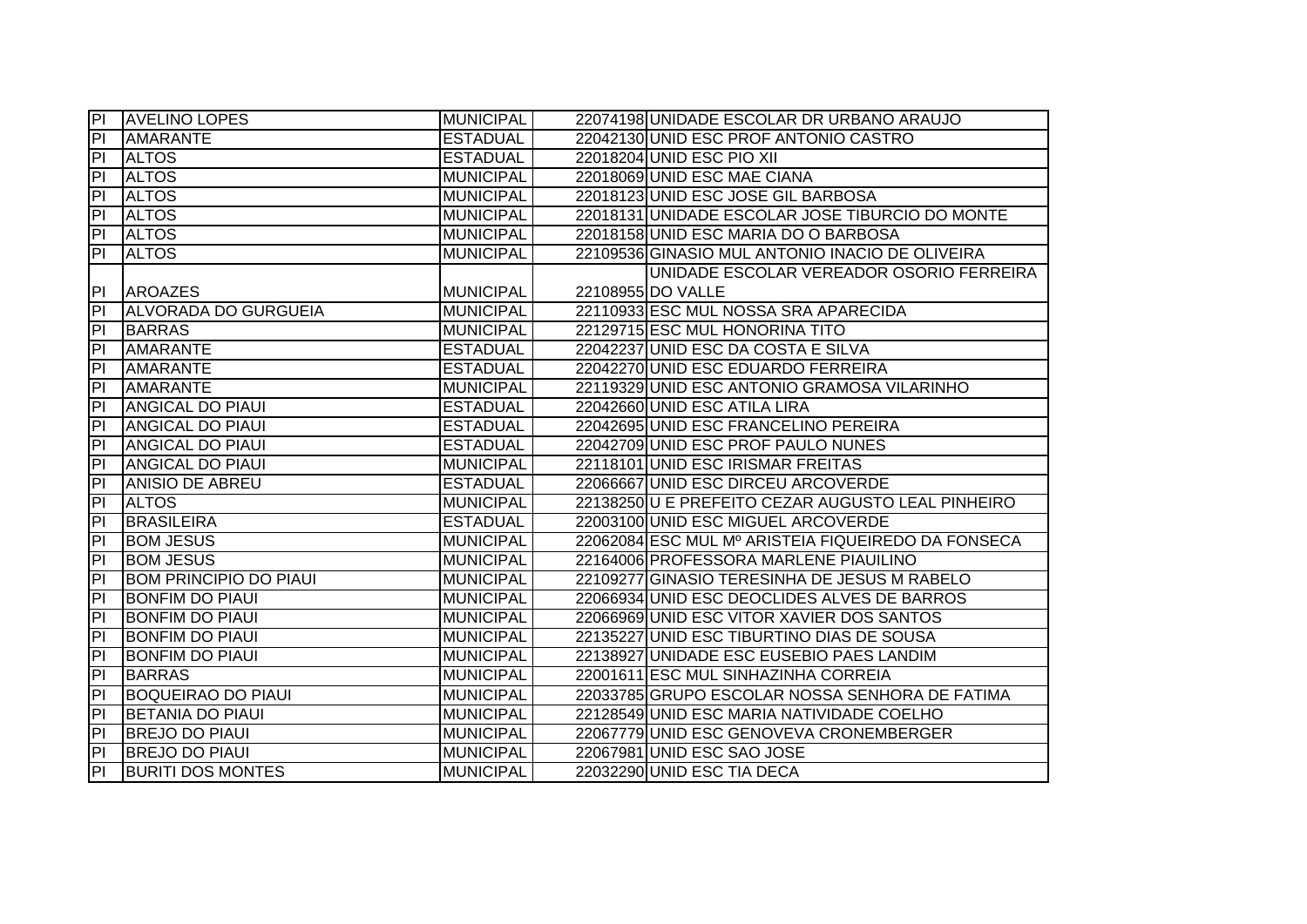| PI                      | <b>BURITI DOS MONTES</b>   | <b>MUNICIPAL</b> |               | 22134930 UNID ESC PROFESSORA ISAURA SOARES MONTE  |
|-------------------------|----------------------------|------------------|---------------|---------------------------------------------------|
| $\overline{PI}$         | <b>CABECEIRAS DO PIAUI</b> | <b>MUNICIPAL</b> |               | 22003525 UNID ESC ATILA LIRA                      |
| P                       | <b>CAJUEIRO DA PRAIA</b>   | <b>MUNICIPAL</b> |               | 22116907 UNID ESCOLAR OSCAR LIMA                  |
| PI                      | CALDEIRAO GRANDE DO PIAUI  | <b>MUNICIPAL</b> |               | 22087702 UNID ESC SENADOR DIRCEU MENDES ARCOVERDE |
| P                       | PIRACURUCA                 | <b>ESTADUAL</b>  |               | 22016694 UNIDADE ESCOLAR PATRONATO IRMAOS DANTAS  |
| P                       | <b>BOQUEIRAO DO PIAUI</b>  | <b>MUNICIPAL</b> |               | 22033599 GRUPO ESCOLAR JERONIMO PEREIRA DE ABREU  |
| P                       | <b>BELA VISTA DO PIAUI</b> | <b>MUNICIPAL</b> |               | 22116893 UNID ESC HIGINA ALEXANDRINA DOS ANJOS    |
| P                       | <b>ALTOS</b>               | <b>ESTADUAL</b>  |               | 22018026 UNID ESC ALTINA PESTANA                  |
| $\overline{P}$          | <b>BARRAS</b>              | <b>MUNICIPAL</b> |               | 22134069 ESCOLA MUNICIPAL FRANCISCA TRINDADE      |
| $\overline{\mathsf{d}}$ | <b>BARREIRAS DO PIAUI</b>  | <b>ESTADUAL</b>  |               | 22061711 UNID ESC JOAQUIM DIAS PARENTE            |
| $\overline{\mathsf{d}}$ | <b>BARRO DURO</b>          | <b>ESTADUAL</b>  |               | 22043128 UNID ESC NOEMIA DO CARMO SANTANA         |
| 티                       | <b>BARRO DURO</b>          | <b>ESTADUAL</b>  |               | 22043136 UNID ESC AFRANIO NUNES                   |
| $\overline{PI}$         | <b>BARRO DURO</b>          | <b>MUNICIPAL</b> |               | 22042946 CRECHE MONTEIRO LOBATO                   |
| $\overline{P}$          | <b>BARRO DURO</b>          | <b>MUNICIPAL</b> |               | 22043063 ESC MUL SAO JOAO BATISTA                 |
| $\overline{P}$          | <b>BATALHA</b>             | <b>ESTADUAL</b>  |               | 22002391 UNID ESC DIRCEU ARCOVERDE                |
| 티                       | <b>BOCAINA</b>             | <b>MUNICIPAL</b> |               | 22117881 ESC MUL URBANO LEAL                      |
|                         |                            |                  |               | UNIDADE ESCOLAR MUNICIPAL JOSE FLORENCIO          |
| PI                      | <b>BELA VISTA DO PIAUI</b> | <b>MUNICIPAL</b> | 22116842 NETO |                                                   |
| h                       | <b>BOA HORA</b>            | <b>MUNICIPAL</b> |               | 22001409 GRUPO ESCOLAR JOSE PRUDENCIO CARVALHO    |
| Ē                       | <b>BELEM DO PIAUI</b>      | <b>MUNICIPAL</b> |               | 22094431 GRUPO ESCOLAR JOSE DE MOURA LEAL         |
| E                       | <b>BELEM DO PIAUI</b>      | <b>MUNICIPAL</b> |               | 22112944 GINASIO MUL MONTE SINAI                  |
| $\overline{PI}$         | <b>BENEDITINOS</b>         | <b>ESTADUAL</b>  |               | 22018654 GIN EST LUIZ ALVES DE ALMEIDA            |
| $\overline{\mathsf{d}}$ | <b>BENEDITINOS</b>         | <b>ESTADUAL</b>  |               | 22018662 GRUPO ESCOLAR LUCILIO ALBUQUERQUE        |
| $\overline{\mathsf{d}}$ | <b>BENEDITINOS</b>         | <b>ESTADUAL</b>  |               | 22018670 GRUPO ESCOLAR RAIMUNDO ARAUJO PRADO      |
| $\overline{P}$          | <b>BENEDITINOS</b>         | <b>MUNICIPAL</b> |               | 22019103 UNID ESC SAO BENEDITO                    |
| E                       | <b>BERTOLINIA</b>          | <b>MUNICIPAL</b> |               | 22054707 ESCOLA MUL TIA NAIR                      |
| E                       | <b>BARRAS</b>              | <b>MUNICIPAL</b> |               | 22106622 ESC MUL TANCREDO NEVES                   |
| $\overline{P}$          | <b>BATALHA</b>             | <b>MUNICIPAL</b> |               | 22001930 UNID ESC ALUISIO CRAVEIRO                |
| $\overline{P}$          | <b>ALTOS</b>               | <b>ESTADUAL</b>  |               | 22018107 UNID ESC HUGO NAPOLEAO                   |
| $\overline{P}$          | <b>CAMPINAS DO PIAUI</b>   | <b>MUNICIPAL</b> |               | 22087877 ESC MUL SAO FRANCISCO DE ASSIS           |
| $\overline{P}$          | <b>ALAGOINHA DO PIAUI</b>  | <b>ESTADUAL</b>  |               | 22084320 UNID ESC ALENCAR MOTA                    |
| 티                       | <b>ACAUA</b>               | <b>MUNICIPAL</b> |               | 22128654 UNID ESC JUDITE MARIA CAVALCANTE         |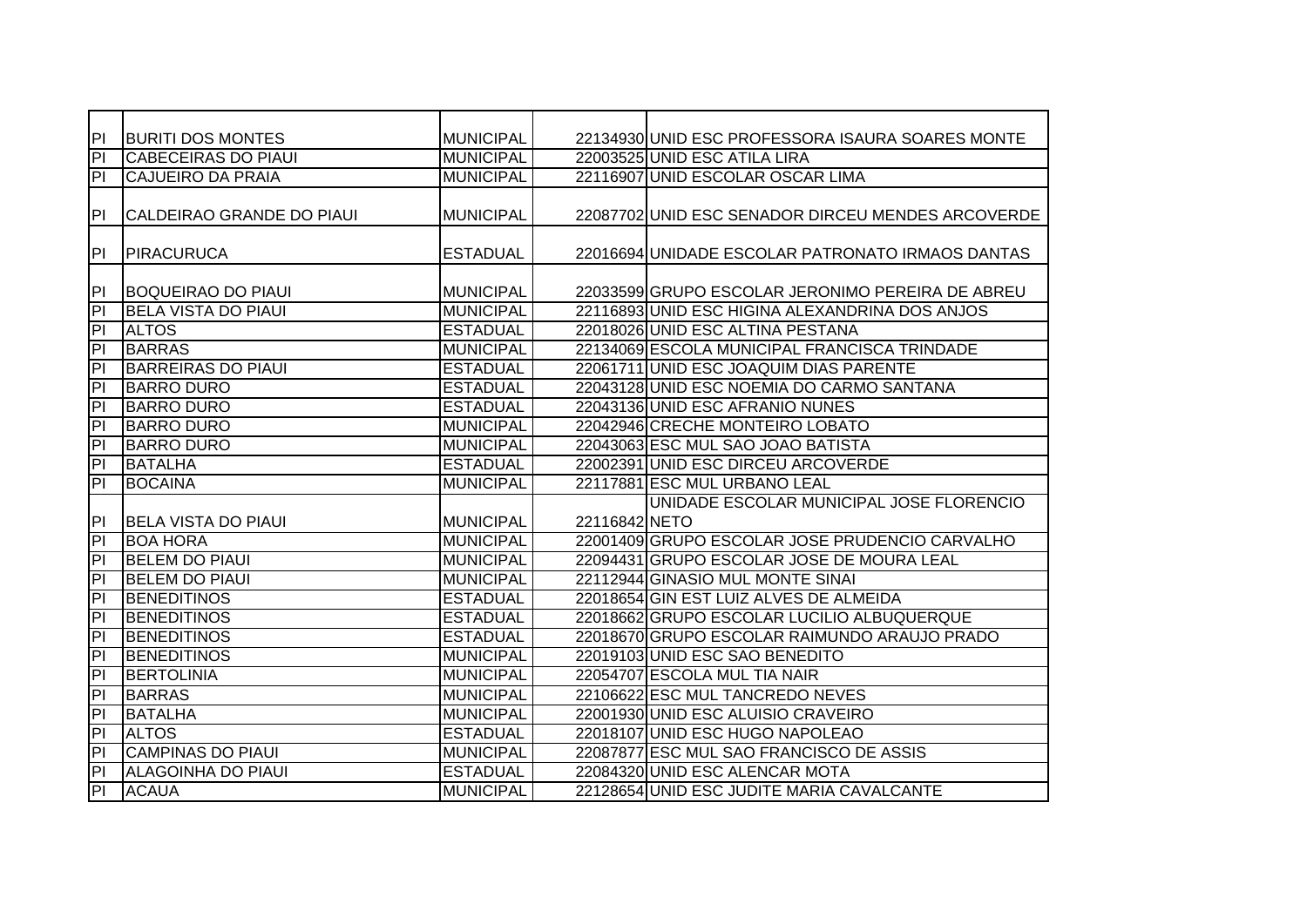| P                       | AGRICOLANDIA                 | <b>ESTADUAL</b>  | 22041222 UNID ESC JOAO FERRY                     |
|-------------------------|------------------------------|------------------|--------------------------------------------------|
| $\overline{P}$          | <b>AGRICOLANDIA</b>          | <b>MUNICIPAL</b> | 22041214 UNID ESC EVARISTO REIS                  |
| PI                      | <b>AGRICOLANDIA</b>          | <b>MUNICIPAL</b> | 22041273 UNID ESC ROQUE ALENCAR                  |
| P                       | <b>AGUA BRANCA</b>           | <b>ESTADUAL</b>  | 22041591 JD DA INFANCIA MENINO JESUS             |
| $\overline{\mathsf{d}}$ | <b>AGUA BRANCA</b>           | <b>MUNICIPAL</b> | 22138684 ESC MUL MARIA DO CARMO ENNES FONSECA    |
| $\overline{\mathsf{d}}$ | <b>ALEGRETE DO PIAUI</b>     | <b>MUNICIPAL</b> | 22085114 UNID ESC TERTULIANO SANCHES LEAL        |
| P                       | <b>ALEGRETE DO PIAUL</b>     | <b>MUNICIPAL</b> | 22119744 UNID ESC MARIA JUCENEUDA MAIA           |
| $\overline{P}$          | <b>ALTO LONGA</b>            | <b>ESTADUAL</b>  | 22031570 UNID ESC ACRISIO VERAS                  |
| PI                      | <b>ALTO LONGA</b>            | <b>ESTADUAL</b>  | 22031596 UNID ESC CANTIDIO SARAIVA               |
| PI                      | <b>ALTO LONGA</b>            | <b>MUNICIPAL</b> | 22031316 ESCOLA MUNICIPAL TIO JOAO LOREIDO       |
|                         |                              |                  | <b>ESCOLA MUNICIPAL PROFESSORA MARIA DE</b>      |
| <b>PI</b>               | <b>ALTO LONGA</b>            | <b>MUNICIPAL</b> | 22031340 FATIMA MELO                             |
| $\overline{P}$          | <b>ALTO LONGA</b>            | <b>MUNICIPAL</b> | 22031430 UNID ESC FRANCISCO PEREIRA DE MAGALHAES |
| P <sub>1</sub>          | <b>ALTOS</b>                 | <b>ESTADUAL</b>  | 22017992 UNID ESC AFONSO MAFRENSE                |
| $\overline{a}$          | <b>AGUA BRANCA</b>           | <b>ESTADUAL</b>  | 22041680 UNIDADE ESCOLAR WALL FERRAZ             |
| PR                      | <b>CURITIBA</b>              | <b>ESTADUAL</b>  | 41127056 ALGACYR M MAEDER C E PROF E FUND MEDIO  |
| <b>PR</b>               | <b>ALMIRANTE TAMANDARE</b>   | <b>ESTADUAL</b>  | 41122976 JARDIM PARAISO C E E FUND MEDIO         |
| <b>PR</b>               | <b>FIGUEIRA</b>              | <b>MUNICIPAL</b> | 41049411 LEONOR M DE BARROS E M DONA ENS FUND    |
| <b>PR</b>               | <b>FOZ DO IGUACU</b>         | <b>MUNICIPAL</b> | 41076338 EMILIO DE MENEZES E M E FUND            |
|                         | <b>PR FAZENDA RIO GRANDE</b> | <b>MUNICIPAL</b> | 41134630 SAO FRANCISCO DE ASSIS E M E INF E FUND |
| PR                      | <b>FAZENDA RIO GRANDE</b>    | <b>MUNICIPAL</b> | 41358430 SANTA MARIA E M ED INF ENS FUND         |
|                         | PR FAZENDA RIO GRANDE        | <b>MUNICIPAL</b> | 41358465 NOSSA SRA FATIMA E M ED INF ENS FUND    |
| <b>PR</b>               | <b>FAZENDA RIO GRANDE</b>    | <b>MUNICIPAL</b> | 41415426 JOAQUIM KATSUKI MATSUMUTO E M E I E F   |
| $\overline{PR}$         | FENIX                        | <b>ESTADUAL</b>  | 41016840 VILA RICA DO E SANTO E E E FUND         |
| <b>PR</b>               | <b>FENIX</b>                 | <b>MUNICIPAL</b> | 41016815 TANCREDO ALMEIDA NEVES E M E FUND       |
| <b>PR</b>               | <b>FAXINAL</b>               | <b>MUNICIPAL</b> | 41035186 TANCREDO NEVES E M ED INF ENS FUND      |
| IPR.                    | <b>FIGUEIRA</b>              | <b>ESTADUAL</b>  | 41049330 ANITA A PACHECO C E E FUND MEDIO        |
| <b>PR</b>               | <b>FAXINAL</b>               | <b>ESTADUAL</b>  | 41035046 OLAVO BILAC C E E FUND MEDIO            |
| PR                      | <b>FLORESTA</b>              | <b>ESTADUAL</b>  | 41022750 ARTHUR C E SILVA E E PRES E FUND        |
| IPR I                   | <b>FLORESTOPOLIS</b>         | <b>ESTADUAL</b>  | 41021665 EUDICE R OLIVEIRA C E PROF E FUND MEDIO |
| PR                      | <b>FORMOSA DO OESTE</b>      | <b>ESTADUAL</b>  | 41064372 ANTONIO F F DA COSTA E E E FUND         |
| PR                      | <b>FOZ DO IGUACU</b>         | <b>ESTADUAL</b>  | 41076354 CARLOS DRUMMOND DE ANDRADE C E E F M    |
| <b>PR</b>               | <b>FOZ DO IGUACU</b>         | <b>ESTADUAL</b>  | 41076770 RIO BRANCO C E BAR DO E FUN MED NOR PRO |
|                         | PR FOZ DO IGUACU             | <b>ESTADUAL</b>  | 41076885 TRES FRONTEIRAS C E E FUND MEDIO        |
|                         |                              |                  |                                                  |
|                         | PR FOZ DO IGUACU             | <b>ESTADUAL</b>  | 41378571 IPE ROXO C E E FUND MEDIO               |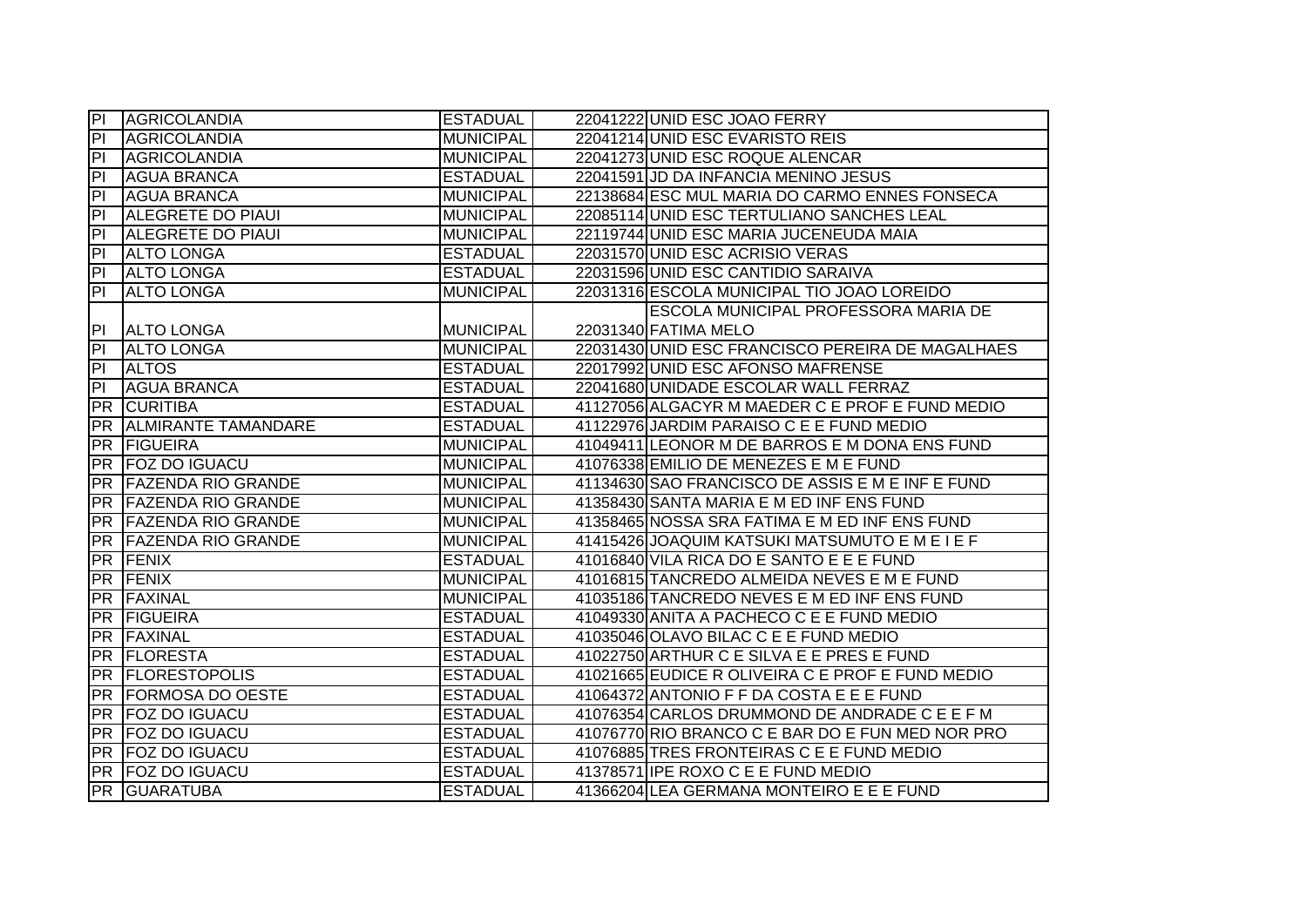|                 | <b>PR FIGUEIRA</b>            | <b>ESTADUAL</b>  | 41049322 ALVINA PRESTES E E PROF E FUND         |
|-----------------|-------------------------------|------------------|-------------------------------------------------|
| <b>PR</b>       | <b>DOIS VIZINHOS</b>          | <b>ESTADUAL</b>  | 41084721 JOSE DE ANCHIETA C E E FUND MEDIO      |
| PR              | <b>ICURIUVA</b>               | <b>ESTADUAL</b>  | 41049098 JOSE DE ALENCAR E E E FUND             |
| <b>PR</b>       | <b>CURIUVA</b>                | <b>ESTADUAL</b>  | 41049160 MARIA DIVA R DE PROENCA C E E FUN MED  |
| <b>PR</b>       | <b>CURIUVA</b>                | <b>ESTADUAL</b>  | 41362330 JANDIRA FERREIRA ROSAS E E E FUND      |
| IPR.            | <b>CURIUVA</b>                | <b>MUNICIPAL</b> | 41048954 ALVINA PRESTES E M PROFA ED INF E FUND |
| <b>PR</b>       | <b>DIAMANTE DO NORTE</b>      | <b>ESTADUAL</b>  | 41000625 REYNALDO MASSI C E E FUND MED PROF     |
| <b>PR</b>       | <b>DIAMANTE DO SUL</b>        | <b>ESTADUAL</b>  | 41073037 OSORIO DUQUE ESTRADA C E E FUND MEDIO  |
| <b>PR</b>       | <b>DIAMANTE DO SUL</b>        | <b>MUNICIPAL</b> | 41072952 EDIRCE NENEVE CARVALHO E M E I E FUND  |
| <b>PR</b>       | <b>FAZENDA RIO GRANDE</b>     | <b>ESTADUAL</b>  | 41378300 OLINDAMIR MERLIN CLAUDINO C E E F M    |
| <b>PR</b>       | <b>DOIS VIZINHOS</b>          | <b>ESTADUAL</b>  | 41084500 CAXIAS E E DUQUE DE E FUND             |
| <b>PR</b>       | <b>FOZ DO IGUACU</b>          | <b>MUNICIPAL</b> | 41076494 JOAO ADAO DA SILVA E M E FUND          |
| <b>PR</b>       | DOURADINA                     | <b>ESTADUAL</b>  | 41005384 DOURADINA C E E FUND MEDIO             |
| <b>PR</b>       | DOUTOR ULYSSES                | <b>ESTADUAL</b>  | 41121422 TANCREDO DE A NEVES C E E FUND MEDIO   |
| <b>PR</b>       | <b>ENGENHEIRO BELTRAO</b>     | <b>ESTADUAL</b>  | 41016262 ARTHUR RAMOS E E E FUND                |
| <b>PR</b>       | <b>ENGENHEIRO BELTRAO</b>     | <b>ESTADUAL</b>  | 41016548 VILA CASTELO BRANCO E E E FUND         |
| <b>PR</b>       | <b>ESPERANCA NOVA</b>         | <b>ESTADUAL</b>  | 41007077 ARTHUR DA C SILVA C E MAL E FUND MEDIO |
| <b>PR</b>       | <b>ESPIGAO ALTO DO IGUACU</b> | <b>MUNICIPAL</b> | 41105745 MONTEIRO LOBATO E M ED INF ENS FUND    |
|                 |                               |                  |                                                 |
| <b>PR</b>       | <b>FAXINAL</b>                | <b>ESTADUAL</b>  | 41034562 AUGUSTO BAHLS E E PROF E FUND          |
| PR              | <b>FAXINAL</b>                | <b>ESTADUAL</b>  | 41034961 MARIA M JAROSKIEVICZ C E PROFA E F M   |
| PR              | <b>DIAMANTE DOESTE</b>        | <b>ESTADUAL</b>  | 41064100 DIAMANTE D OESTE C E E FUND MEDIO      |
| <b>PR</b>       | <b>GUARAPUAVA</b>             | <b>ESTADUAL</b>  | 41100166 DULCE MASCHIO C E PROFA E FUND MEDIO   |
| <b>PR</b>       | <b>FOZ DO IGUACU</b>          | <b>ESTADUAL</b>  | 41378580 CATARATAS DO IGUACU C E E FUND MEDIO   |
| <b>PR</b>       | <b>GRANDES RIOS</b>           | <b>ESTADUAL</b>  | 41037006 GEREMIAS LUNARDELLI C E COM E FUND MED |
| <b>PR</b>       | <b>GRANDES RIOS</b>           | <b>MUNICIPAL</b> | 41037030 ISABEL E M PRINCESA E FUND             |
| <b>PR</b>       | <b>GRANDES RIOS</b>           | <b>MUNICIPAL</b> | 41037103 MANOEL JOSE LOPES E M ED INF ENS FUND  |
| <b>PR</b>       | <b>GUAIRA</b>                 | <b>ESTADUAL</b>  | 41064887 ROOSEVELT C E PRES E FUND MEDIO NORM   |
| <b>PR</b>       | <b>GUAIRA</b>                 | <b>ESTADUAL</b>  | 41360826 JARDIM ZEBALLOS C E E FUND MEDIO       |
| $\overline{PR}$ | <b>GUAIRA</b>                 | <b>MUNICIPAL</b> | 41064860 RITA ANA DE CASSIA E M ED INF FUND     |
| <b>PR</b>       | <b>GOIOXIM</b>                | <b>MUNICIPAL</b> | 41099087 MOYSES LUPION E M GOV E FUND           |
| <b>PR</b>       | <b>GUARAPUAVA</b>             | <b>ESTADUAL</b>  | 41099532 ANA VANDA BASSARA C E E FUND MED PROF  |
| <b>PR</b>       | <b>GOIOXIM</b>                | <b>ESTADUAL</b>  | 41098838 JOAO F NEVES C E DR E FUND MEDIO       |
| <b>PR</b>       | <b>GUARAPUAVA</b>             | <b>ESTADUAL</b>  | 41144228 PEDRO CARLI C E PROF E FUND MEDIO      |
| <b>PR</b>       | <b>GUARAPUAVA</b>             | <b>ESTADUAL</b>  | 41144244 BIBIANA BITENCOURT C E E FUND MEDIO    |
| PR              | GUARAPUAVA                    | <b>ESTADUAL</b>  | 41372751 MOACYR JULIO SILVESTRI E E E FUND      |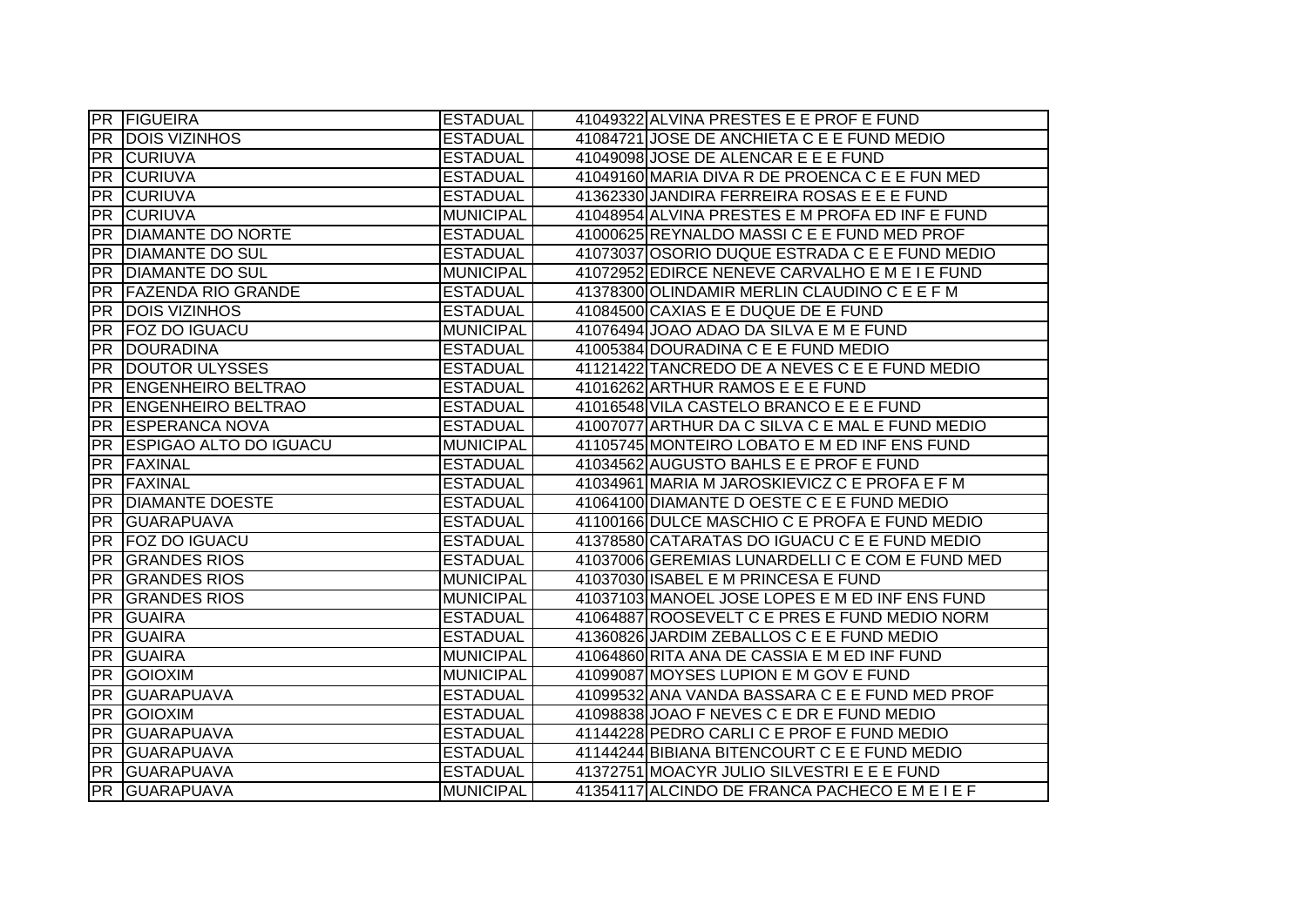|           | <b>PR GUARAQUECABA</b>     | <b>ESTADUAL</b>  | 41139186 MARCILIO DIAS C E E FUND MEDIO         |
|-----------|----------------------------|------------------|-------------------------------------------------|
| <b>PR</b> | <b>GUARAQUECABA</b>        | <b>MUNICIPAL</b> | 41138970 ANTONIO BARBOSA PINTO E M ED I E FUND  |
|           | <b>PR GUARATUBA</b>        | <b>ESTADUAL</b>  | 41139658 JOAQUIM DA S MAFRA C E PREF E FUN MED  |
| PR        | <b>CASCAVEL</b>            | <b>MUNICIPAL</b> | 41071450 IRENE RICKLI E M ED INF ENS FUND       |
| <b>PR</b> | <b>GUARACI</b>             | <b>ESTADUAL</b>  | 41019830 CARMELA DUTRA C E E FUND MEDIO         |
|           | PR GENERAL CARNEIRO        | <b>ESTADUAL</b>  | 41116615 ANA BOICO OLINQUEVICZ C E E FUND MED   |
| PR        | <b>FOZ DO IGUACU</b>       | <b>MUNICIPAL</b> | 41076524 JOAO XXIII E M ED INF ENS FUND         |
| <b>PR</b> | <b>FOZ DO IGUACU</b>       | <b>MUNICIPAL</b> | 41076680 OLAVO BILAC E M E FUND                 |
| <b>PR</b> | <b>FOZ DO IGUACU</b>       | <b>MUNICIPAL</b> | 41076753 PONTE DA AMIZADE E M ED INF ENS FUND   |
| PR        | <b>FOZ DO IGUACU</b>       | <b>MUNICIPAL</b> | 41358740 ADELE ZANOTTO SCALCO E M ED INF E FUND |
| <b>PR</b> | <b>FOZ DO IGUACU</b>       | <b>MUNICIPAL</b> | 41373790 JORGE AMADO E M ED INF ENS FUND        |
| <b>PR</b> | <b>FOZ DO JORDAO</b>       | <b>ESTADUAL</b>  | 41098200 SEGREDO C E DE E FUND MEDIO            |
| <b>PR</b> | <b>FOZ DO JORDAO</b>       | <b>MUNICIPAL</b> | 41097947 EMILIO BARBIERI E M PE ED INF ENS FUND |
| PR        | <b>GRANDES RIOS</b>        | <b>ESTADUAL</b>  | 41036956 FLORIANO PEIXOTO C E MAL E FUND MEDIO  |
| <b>PR</b> | <b>FRANCISCO BELTRAO</b>   | <b>ESTADUAL</b>  | 41085779 CANGO E E DA E FUND                    |
|           |                            |                  | <b>ESCOLA MUNICIPAL PROFESSORA ERICA PLEWKA</b> |
|           | <b>PR CURITIBA</b>         | <b>MUNICIPAL</b> | 41379900 MLYNARCZYK - EDUCAC                    |
|           | <b>PR GENERAL CARNEIRO</b> | <b>MUNICIPAL</b> | 41116747 GETULIO VARGAS E M PRES E FUND         |
|           | PR GENERAL CARNEIRO        | <b>MUNICIPAL</b> | 41116780 JARDIM SAO JOAO E M E FUND             |
|           |                            |                  |                                                 |
|           | PR GENERAL CARNEIRO        | <b>MUNICIPAL</b> | 41116844 MONTEIRO LOBATO E M E FUND             |
| PR        | <b>GODOY MOREIRA</b>       | <b>ESTADUAL</b>  | 41036824 GODOY MOREIRA C E E FUND MEDIO         |
| PR        | <b>GODOY MOREIRA</b>       | <b>MUNICIPAL</b> | 41036778 COSTA E SILVA E M PRES E FUND          |
| PR        | <b>GOIOERE</b>             | <b>ESTADUAL</b>  | 41012631 RIBEIRO DE CAMPOS E E E FUND           |
| <b>PR</b> | <b>GOIOERE</b>             | <b>ESTADUAL</b>  | 41012747 VILA GUAIRA C E E FUND MEDIO           |
| <b>PR</b> | GOIOERE                    | <b>MUNICIPAL</b> | 41012410 LADISLAU SCHICORSKI E M ED INF E FUND  |
| <b>PR</b> | <b>FRANCISCO ALVES</b>     | <b>MUNICIPAL</b> | 41005635 JULIO LEVINO RODRIGUES E M PROF E FUND |
| <b>PR</b> | <b>COLORADO</b>            | <b>MUNICIPAL</b> | 41019709 LUIS SHUZI OURA E M PROF ENS FUND      |
|           |                            |                  | ESCOLA MUNICIPAL JORNALISTA ARNALDO ALVES       |
|           | <b>PR CURITIBA</b>         | <b>MUNICIPAL</b> | 41387163 DA CRUZ - EDUCACAO                     |
|           | PR CLEVELANDIA             | <b>MUNICIPAL</b> | 41107357 PEDRO A BROTTO E M ED INF ENS FUND     |
| PR        | <b>CLEVELANDIA</b>         | <b>MUNICIPAL</b> | 41143906 ARNALDO BUSATO E M DR ENS FUND         |
| PR        | <b>CLEVELANDIA</b>         | <b>MUNICIPAL</b> | 41362187 ZELIA ALMEIDA MACIEL E M PROFA E I E F |
|           | PR COLOMBO                 | <b>ESTADUAL</b>  | 41126106 JOAO BOSCO C E DOM E FUND MEDIO        |
|           | <b>PR</b> COLOMBO          | <b>ESTADUAL</b>  | 41126440 RUI BARBOSA C E E FUND MED             |
|           | PR COLOMBO                 | <b>ESTADUAL</b>  | 41126556 ALTAIR DA SILVA LEME C E PROF E F MED  |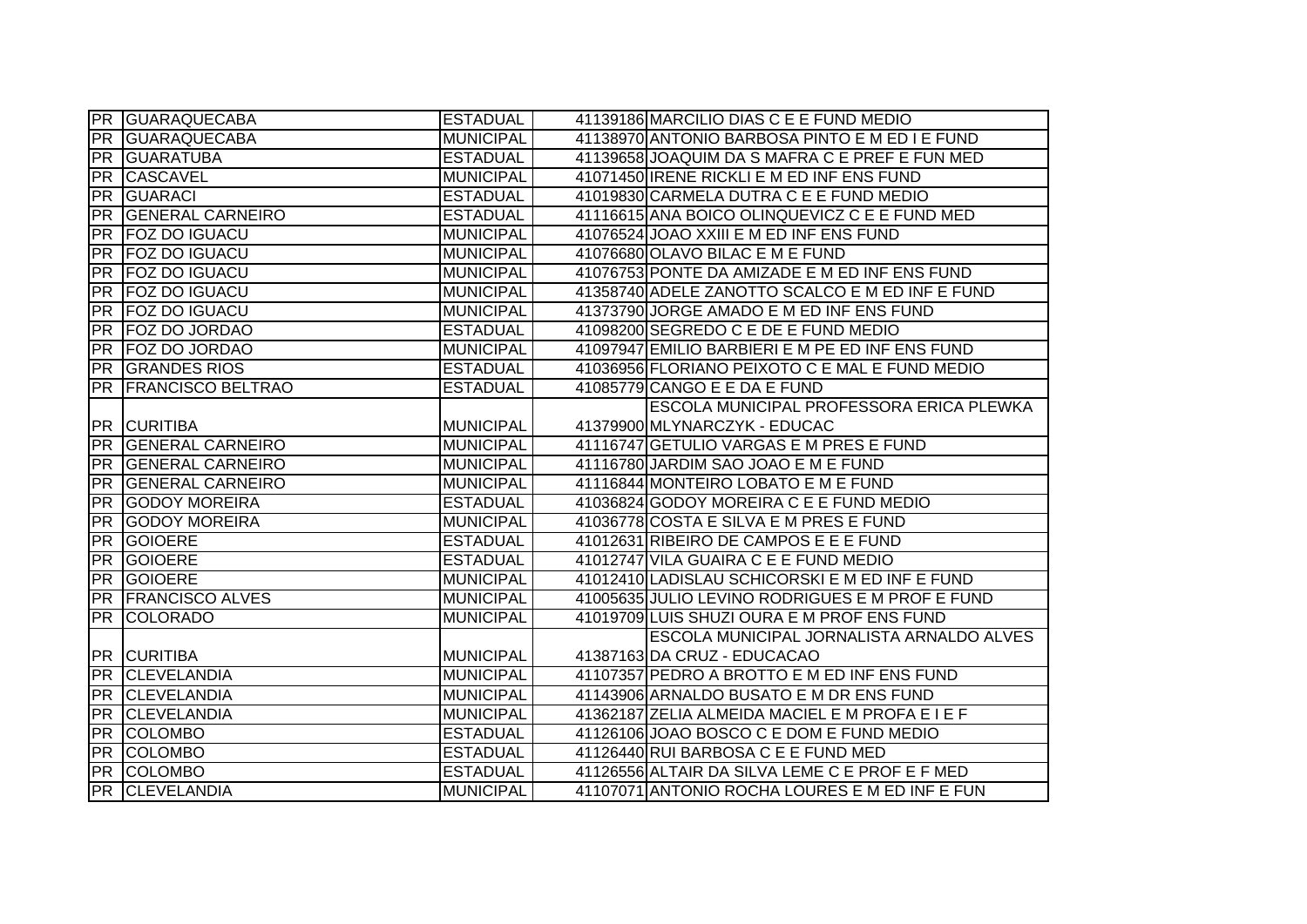|                 | <b>PR COLORADO</b>          | <b>ESTADUAL</b>  | 41019652 CECILIA MEIRELES E E E FUND              |
|-----------------|-----------------------------|------------------|---------------------------------------------------|
| PR              | <b>CLEVELANDIA</b>          | <b>ESTADUAL</b>  | 41107527 TEREZINHA R DA ROCHA C E PROFA E FUND    |
| PR              | <b>CONGONHINHAS</b>         | <b>ESTADUAL</b>  | 41043642 AIDES N DA SILVA C E PROF E FUND MED     |
| IPR.            | <b>CONSELHEIRO MAIRINCK</b> | <b>ESTADUAL</b>  | 41048946 MACARIA E E DONA ENS FUND                |
| <b>PR</b>       | <b>CONSELHEIRO MAIRINCK</b> | <b>MUNICIPAL</b> | 41048920 CECILIA MEIRELES E M ED INF ENS FUND     |
| <b>PR</b>       | <b>CONTENDA</b>             | <b>ESTADUAL</b>  | 41378237 ADHELMAR SICURO C E DR E FUND            |
| <b>PR</b>       | <b>CONTENDA</b>             | <b>ESTADUAL</b>  | 41382765 FRANCISCO CORDEIRO E E VER DR E F        |
| <b>PR</b>       | <b>CORBELIA</b>             | <b>ESTADUAL</b>  | 41072782 OLAVO BILAC C E E FUND MEDIO             |
| <b>PR</b>       | <b>CORBELIA</b>             | <b>ESTADUAL</b>  | 41072839 SAO FCO DE ASSIS E E E FUND              |
| <b>PR</b>       | CORNELIO PROCOPIO           | <b>ESTADUAL</b>  | 41043936 ANDRE SEUGLING C E E FUND MED PROF       |
| IPR.            | <b>COLOMBO</b>              | <b>MUNICIPAL</b> | 41126092 JOAO B STOCCO E M ED INF ENS FUND        |
| <b>PR</b>       | <b>CIANORTE</b>             | <b>ESTADUAL</b>  | 41009231 ITACELINA BITTENCOURT C E E FUND MEDIO   |
| <b>PR</b>       | <b>CASTRO</b>               | <b>ESTADUAL</b>  | 41060253 JOANA T PEREIRA C E PROF E FUND MEDIO    |
| PR              | <b>CATANDUVAS</b>           | <b>ESTADUAL</b>  | 41357892 DILMA K ANGELICO E E PROFA E FUND        |
| <b>PR</b>       | <b>CENTENARIO DO SUL</b>    | <b>ESTADUAL</b>  | 41019504 JOSE PIRES C E PE E FUND MEDIO           |
| <b>PR</b>       | <b>CENTENARIO DO SUL</b>    | <b>MUNICIPAL</b> | 41019539 OSMUNDA E M IRMA ENS FUND                |
| <b>PR</b>       | <b>CENTENARIO DO SUL</b>    | <b>MUNICIPAL</b> | 41019610 SAO JOSE E M E FUND                      |
| <b>PR</b>       | <b>CERRO AZUL</b>           | <b>MUNICIPAL</b> | 41120728 FLORENTINA DE ARAUJO E M E FUND          |
| PR              | <b>CLEVELANDIA</b>          | <b>MUNICIPAL</b> | 41107187 DALVA A BORTOLINI E M PROFA ED INF E F   |
|                 | PR CERRO AZUL               | <b>MUNICIPAL</b> | 41121031 SAO SEBASTIAO E R M E FUND               |
| PR              | CORNELIO PROCOPIO           | <b>ESTADUAL</b>  | 41143922 WILLIAM MADI E E PROF E FUND             |
| <b>PR</b>       | <b>CIANORTE</b>             | <b>ESTADUAL</b>  | 41009401 SAO LOURENCO C E E FUND MEDIO            |
| PR              | <b>CIANORTE</b>             | <b>ESTADUAL</b>  | 41009444 VIDIGAL E E DE E FUND                    |
| <b>PR</b>       | <b>CIANORTE</b>             | <b>ESTADUAL</b>  | 41357930 CAIO MARIO MOREIRA C E PROF E FUN MED    |
| <b>PR</b>       | <b>CIANORTE</b>             | <b>ESTADUAL</b>  | 41357949 JOSE GUIMARAES C E E FUND MEDIO          |
| <b>PR</b>       | <b>CIDADE GAUCHA</b>        | <b>ESTADUAL</b>  | 41009533 COSTA E SILVA C E MAL E FUND MEDIO       |
| <b>PR</b>       | <b>CLEVELANDIA</b>          | <b>ESTADUAL</b>  | 41107055 ABILIO CARNEIRO C E E FUND MEDIO PROF    |
| PR              | <b>CLEVELANDIA</b>          | <b>ESTADUAL</b>  | 41107152 CASTELO BRANCO C E PRES E FUND MEDIO     |
| <b>PR</b>       | <b>CLEVELANDIA</b>          | <b>ESTADUAL</b>  | 41107250 JOAO XXIII C E E FUND MEDIO NORMAL       |
| <b>PR</b>       | <b>CERRO AZUL</b>           | <b>MUNICIPAL</b> | 41120744 GERMANO BESTEL E M ED INF ENS FUND       |
| <b>PR</b>       | <b>CURITIBA</b>             | <b>ESTADUAL</b>  | 41134028 TIRADENTES C E E FUND MEDIO              |
|                 | <b>PR CURITIBA</b>          | <b>ESTADUAL</b>  | 41130146 JOAO LOYOLA C E PROF E FUND MEDIO        |
| <b>PR</b>       | <b>CURITIBA</b>             | <b>ESTADUAL</b>  | 41130170 JOAO PAULO I C E PAPA E FUND MEDIO       |
|                 | <b>PR CURITIBA</b>          | <b>ESTADUAL</b>  | 41130189 JOAO PAULO II C E E FUND MEDIO           |
| PR              | <b>CURITIBA</b>             | <b>ESTADUAL</b>  | 41130855 MARIA BALBINA COSTA DIAS C E PROFA EF EM |
| $\overline{PR}$ | <b>CURITIBA</b>             | <b>ESTADUAL</b>  | 41131002 MAXIMO ATILIO ASINELLI C E PROF E F M    |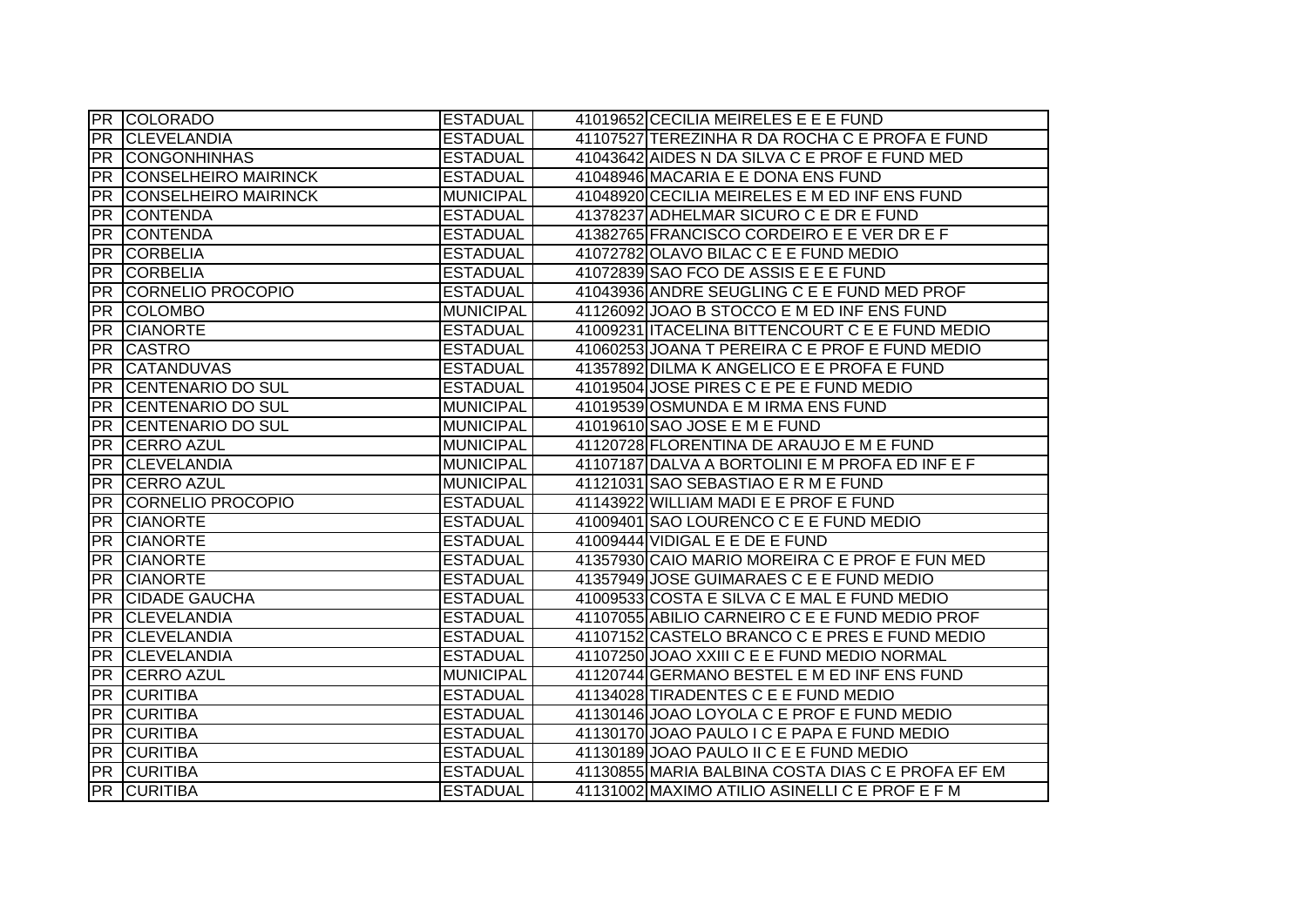|                 | <b>PR CURITIBA</b>                | <b>ESTADUAL</b>  | 41131525 NILSON BAPTISTA RIBAS C E E FUND MED    |
|-----------------|-----------------------------------|------------------|--------------------------------------------------|
|                 | <b>PR CURITIBA</b>                | <b>ESTADUAL</b>  | 41131576 NOSSA SRA APARECIDA C E E FUND MEDIO    |
|                 | <b>PR CORNELIO PROCOPIO</b>       | <b>ESTADUAL</b>  | 41044061 CASTRO ALVES C E E FUND MEDIO PROF      |
|                 | <b>PR CURITIBA</b>                | <b>ESTADUAL</b>  | 41132955 ROBERTO LANGER JUNIOR C E E FUND MEDIO  |
|                 | <b>PR CURITIBA</b>                | <b>ESTADUAL</b>  | 41129580 GETULIO VARGAS C E E FUND MEDIO         |
|                 | <b>PR CURITIBA</b>                | <b>ESTADUAL</b>  | 41134273 VICTOR DO AMARAL C E PROF E F M PROF    |
|                 | <b>PR CURITIBA</b>                | <b>ESTADUAL</b>  | 41134443 ZACARIAS C E CONS E FUND MEDIO          |
|                 | <b>PR CURITIBA</b>                | <b>ESTADUAL</b>  | 41531876 GUIDO ARZUA C E ENS FUND MED            |
|                 |                                   |                  | <b>ESCOLA MUNICIPAL ITACELINA BITTENCOURT-</b>   |
|                 | <b>PR CURITIBA</b>                | <b>MUNICIPAL</b> | 41129954 EDUCACAO INFANTIL E                     |
|                 |                                   |                  | ESCOLA MUNICIPAL CENTRO DE EDUCACAO              |
|                 | <b>PR CURITIBA</b>                | <b>MUNICIPAL</b> | 41131312 INTEGRAL MONTEIRO LOBATO                |
|                 |                                   |                  | ESCOLA MUNICIPAL CEI RITTA ANNA DE CASSIA -      |
|                 | <b>PR CURITIBA</b>                | <b>MUNICIPAL</b> | 41132947 EDUCACAO INFANTI                        |
|                 |                                   |                  | <b>ESCOLA MUNICIPAL OSVALDO ARNS - EDUCACAO</b>  |
|                 | <b>PR CURITIBA</b>                | <b>MUNICIPAL</b> | 41374835 INFANTIL E ENSINO F                     |
|                 | <b>PR GUARATUBA</b>               | <b>ESTADUAL</b>  | 41373936 ANIBAL KHURY E E DEP E FUND             |
|                 | <b>PR CURITIBA</b>                | <b>ESTADUAL</b>  | 41132475 PINHEIRO DO PARANA C E E FUND MED PROF  |
|                 | PR CRUZMALTINA                    | <b>ESTADUAL</b>  | 41034775 GUALTER FARIAS NEGRAO C E PE E FUND MED |
|                 |                                   |                  | <b>ESCOLA MUNICIPAL PROFESSORA MARIA DE</b>      |
|                 | <b>PR CURITIBA</b>                | <b>MUNICIPAL</b> | 41379934 LOURDES LAMAS PEGORARO-                 |
|                 | <b>PR CORNELIO PROCOPIO</b>       | <b>MUNICIPAL</b> | 41043928 ALICE C DINIZ E M PROFA ED INF ENS FUND |
|                 | PR CORNELIO PROCOPIO              | <b>MUNICIPAL</b> | 41043952 ANIBAL CAMPI E M PROF ED INF ENS FUND   |
|                 | <b>PR CORNELIO PROCOPIO</b>       | <b>MUNICIPAL</b> | 41044665 YOLANDA G CORREA E M PROFA E INF E FUND |
|                 | <b>PR CORONEL DOMINGOS SOARES</b> | <b>MUNICIPAL</b> | 41108787 DOMINGOS SOARES E M CEL ED INF E FUND   |
|                 | <b>PR CORONEL VIVIDA</b>          | <b>ESTADUAL</b>  | 41092538 TANCREDO NEVES C E E FUND MEDIO         |
| PR              | <b>CORONEL VIVIDA</b>             | <b>MUNICIPAL</b> | 41092597 ULISSES GUIMARAES E M DR E INF E FUND   |
|                 | PR CRUZ MACHADO                   | <b>ESTADUAL</b>  | 41115937 CERRO AZUL C E BARAO DO EF MEDIO NORM   |
| PR              | <b>CURITIBA</b>                   | <b>ESTADUAL</b>  | 41129806 HOMERO B DE BARROS C E E F MEDIO PROF   |
| $\overline{PR}$ | <b>CRUZEIRO DO SUL</b>            | <b>ESTADUAL</b>  | 41000382 EURIDES C TENORIO E E E FUND            |
|                 | <b>PR CURITIBA</b>                | <b>ESTADUAL</b>  | 41129679 GUAIRA C E E FUND MEDIO                 |
|                 | <b>PR CURITIBA</b>                | <b>ESTADUAL</b>  | 41127218 ANGELO VOLPATO C E E FUND E MEDIO       |
|                 | <b>PR CURITIBA</b>                | <b>ESTADUAL</b>  | 41127358 ARTHUR R DE MACEDO E E E FUND           |
|                 | <b>PR CURITIBA</b>                | <b>ESTADUAL</b>  | 41127382 ATTICO EUSEBIO DA ROCHA C E DOM E F M   |
|                 | <b>PR CURITIBA</b>                | <b>ESTADUAL</b>  | 41128044 CAROLA E E DONA ENS FUND                |
|                 | <b>PR CURITIBA</b>                | <b>ESTADUAL</b>  | 41128052 CARRAO C E CONS E FUND MEDIO            |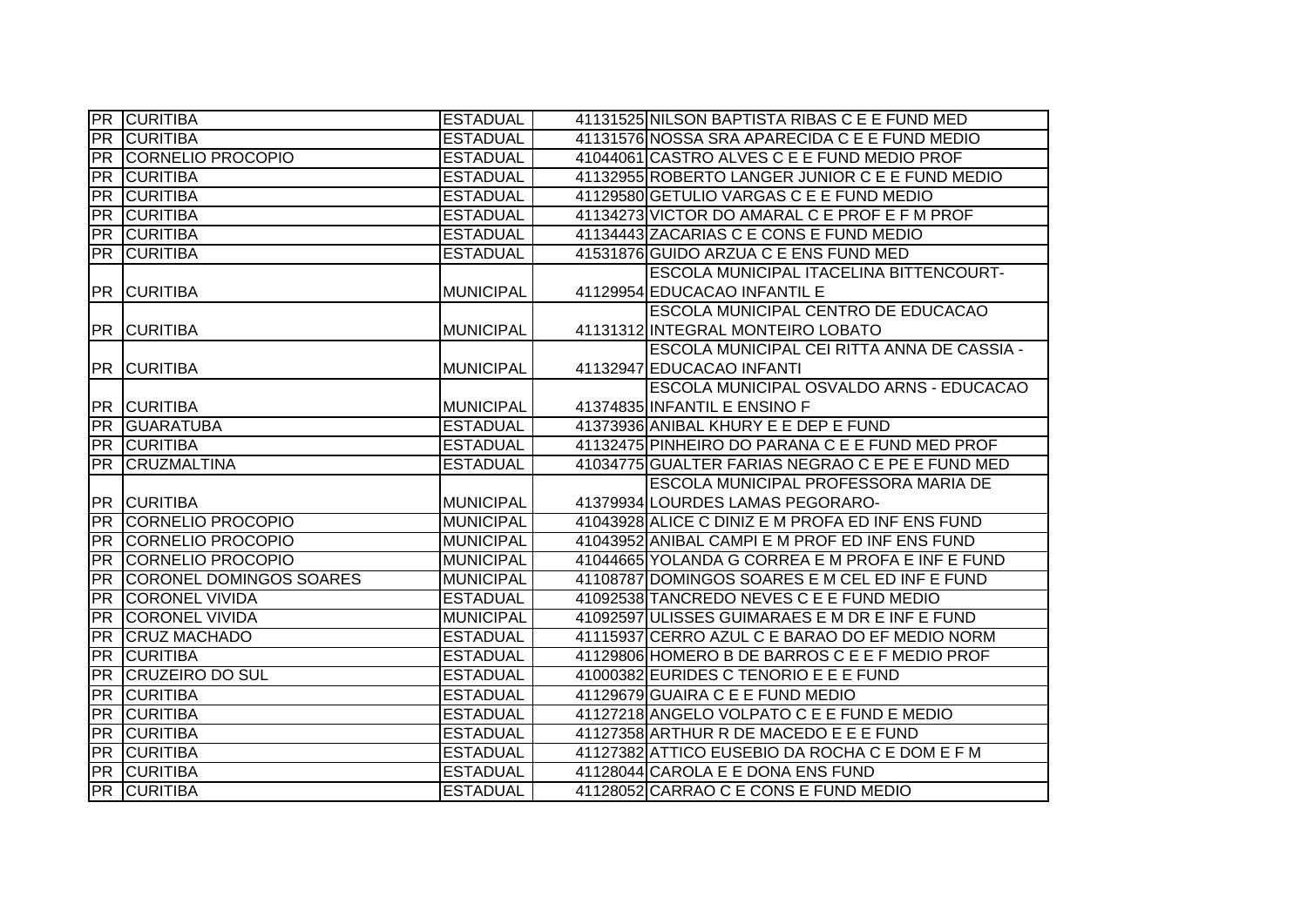|                 | <b>PR CURITIBA</b>          | <b>ESTADUAL</b>  | 41128508 HILDEGARD SONDAHL C E PROFA E FUND MED |
|-----------------|-----------------------------|------------------|-------------------------------------------------|
| <b>PR</b>       | <b>CURITIBA</b>             | <b>ESTADUAL</b>  | 41129512 GABRIELA MISTRAL C E E FUND MEDIO      |
|                 | <b>PR CORNELIO PROCOPIO</b> | <b>ESTADUAL</b>  | 41044258 JOAO CARLOS DE FARIA E E MAJOR E FUND  |
| PR              | <b>CRUZEIRO DO OESTE</b>    | <b>ESTADUAL</b>  | 41005325 SAO SILVESTRE E E E FUND               |
| <b>PR</b>       | <b>MANGUEIRINHA</b>         | <b>ESTADUAL</b>  | 41108272 MISAEL F ARAUJO E E CEL E FUND         |
| <b>PR</b>       | <b>MARIOPOLIS</b>           | <b>ESTADUAL</b>  | 41092970 ARTHUR C E SILVA C E PRES E FUND MEDIO |
|                 | PR LUPIONOPOLIS             | <b>ESTADUAL</b>  | 41020251 MACHADO DE ASSIS C E E FUND MEDIO      |
|                 | <b>PR LUPIONOPOLIS</b>      | <b>MUNICIPAL</b> | 41020235 GUIDO MARIA CONFORTI E M ED INF E FUND |
|                 | PR MALLET                   | <b>MUNICIPAL</b> | 41114116 ROMAO PAUL E M ED INF ENS FUND         |
| <b>PR</b>       | <b>MALLET</b>               | <b>MUNICIPAL</b> | 41353447 ONESIMO JURASZEK E M PROF E INF FUND   |
| <b>PR</b>       | <b>MAMBORE</b>              | <b>MUNICIPAL</b> | 41372468 MONTEIRO LOBATO E M EDUC INF ENS FUN   |
| <b>PR</b>       | MANDAGUACU                  | <b>ESTADUAL</b>  | 41020286 FRANCISCO J PERIOTO E E PROF E FUND    |
| PR              | <b>LUNARDELLI</b>           | <b>ESTADUAL</b>  | 41038665 GEREMIA LUNARDELLI C E E FUND MED NOR  |
| <b>PR</b>       | <b>MANDAGUARI</b>           | <b>ESTADUAL</b>  | 41023161 SAO VICENTE PALLOTTI E E E FUND        |
| PR              | <b>LUIZIANA</b>             | <b>MUNICIPAL</b> | 41017447 RITA DE CASSIA E M ED INF ENS FUND     |
| <b>PR</b>       | MANGUEIRINHA                | <b>MUNICIPAL</b> | 41108442 SAO FCO DE ASSIS E M ED INF ENS FUND   |
| <b>PR</b>       | <b>MARIA HELENA</b>         | <b>ESTADUAL</b>  | 41006542 LEONIDIA PACHECO C E PROFA E FUND MED  |
| <b>PR</b>       | MARIA HELENA                | <b>MUNICIPAL</b> | 41006569 NEY A DE BARROS BRAGA E M GOV E I E F  |
|                 | PR MARILUZ                  | <b>ESTADUAL</b>  | 41006798 BOSCO C E DOM E FUND MEDIO             |
|                 | PR MARILUZ                  | <b>ESTADUAL</b>  | 41006836 JOSE A DE ALMEIDA C E E F M PROF NOR   |
|                 | PR MARINGA                  | <b>ESTADUAL</b>  | 41023560 ALFREDO MOISES MALUF C E E FUND MEDIO  |
| PR              | <b>MARINGA</b>              | <b>ESTADUAL</b>  | 41024281 MARCO A PIMENTA C E E FUND MEDIO       |
| PR              | <b>GUARATUBA</b>            | <b>ESTADUAL</b>  | 41139887 29 DE ABRIL C E E FUND MEDIO           |
| <b>PR</b>       | MANDAGUACU                  | <b>ESTADUAL</b>  | 41020367 PARIGOT DE SOUZA C E E FUND MED PROF   |
| $\overline{PR}$ | <b>LONDRINA</b>             | <b>ESTADUAL</b>  | 41030834 EUCALIPTOS E E E FUND                  |
| <b>PR</b>       | LARANJEIRAS DO SUL          | <b>MUNICIPAL</b> | 41102967 TEOTONIO VILELA E M ED INF ENS FUND    |
| PR              | <b>LEOPOLIS</b>             | <b>ESTADUAL</b>  | 41044959 MARIA PEREIRA E E E FUND               |
| <b>PR</b>       | <b>LIDIANOPOLIS</b>         | <b>ESTADUAL</b>  | 41038525 PEDRO I C E DOM E FUND MEDIO           |
| <b>PR</b>       | <b>LINDOESTE</b>            | <b>ESTADUAL</b>  | 41074360 LINDOESTE C E E FUND MEDIO             |
| PR              | <b>LINDOESTE</b>            | <b>MUNICIPAL</b> | 41074203 BARTOLOMEU B SILVA E M ED INF E FUND   |
|                 | PR LOANDA                   | <b>ESTADUAL</b>  | 41001060 AFONSO CAMARGO C E PRES E FUN MED PROF |
|                 | PR LOANDA                   | <b>MUNICIPAL</b> | 41364457 ODILA INACIO VIEIRA E M PROFA E I E F  |
|                 | <b>PR LUNARDELLI</b>        | <b>MUNICIPAL</b> | 41038746 LUNARDELLI E M DE E FUND               |
|                 | <b>PR LONDRINA</b>          | <b>ESTADUAL</b>  | 41030630 DARIO VELLOZO C E E FUND MEDIO         |
|                 | <b>PR MARQUINHO</b>         | <b>ESTADUAL</b>  | 41098862 JOAO RYSICZ C E E FUND MEDIO           |
|                 | <b>PR LONDRINA</b>          | <b>ESTADUAL</b>  | 41031393 JARDIM ELDORADO E E E FUND             |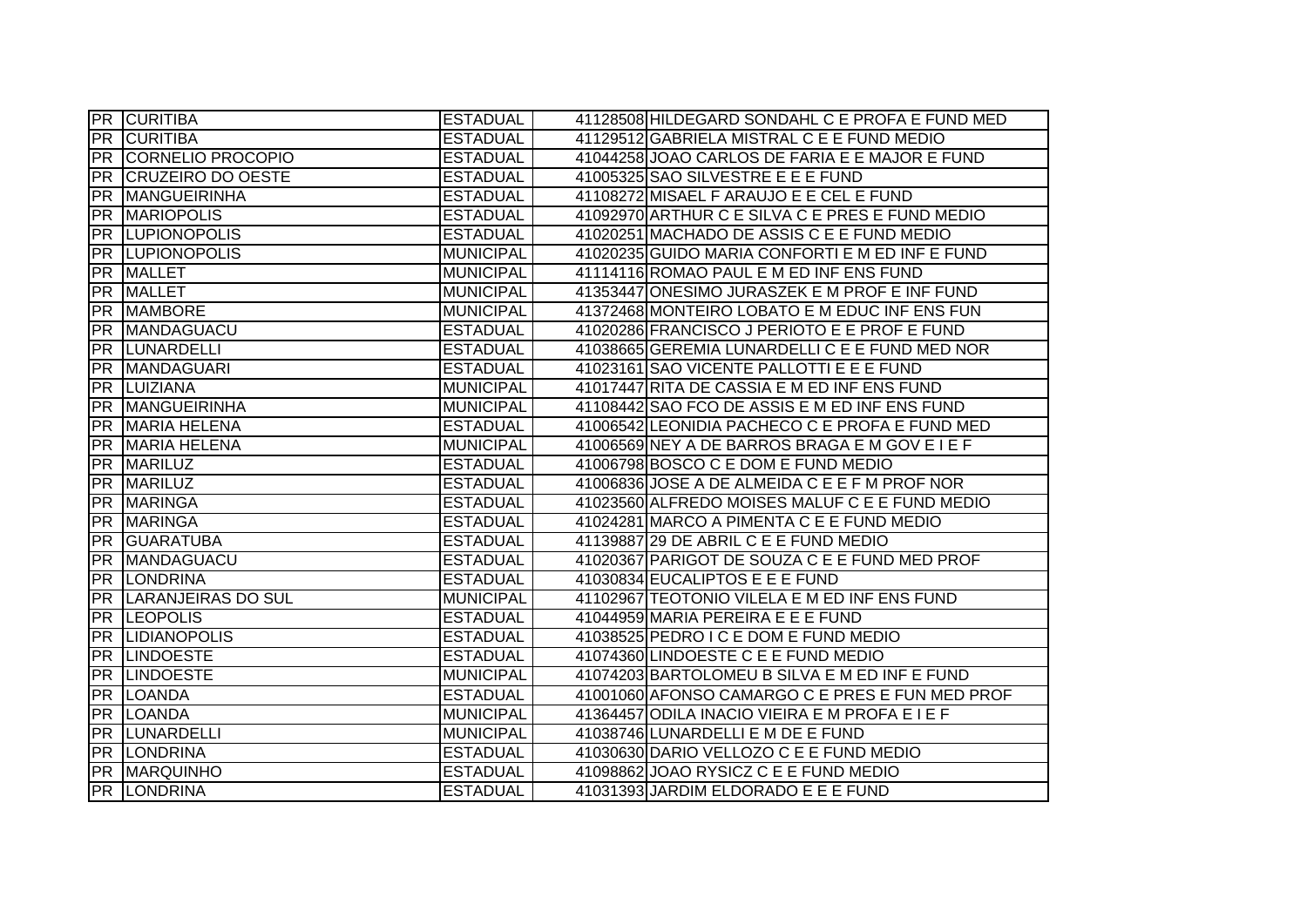|            | <b>PR LONDRINA</b>         | <b>ESTADUAL</b>  | 41032489 PAIQUERE C E E FUND MEDIO               |
|------------|----------------------------|------------------|--------------------------------------------------|
|            | <b>PR LONDRINA</b>         | <b>ESTADUAL</b>  | 41381580 ROSELI PIOTTO ROEHRIG C E PROFA E F M   |
|            | PR LONDRINA                | <b>MUNICIPAL</b> | 41032411 ODILON G NOCETTI E M REV E INF E FUND   |
|            | <b>PR LONDRINA</b>         | <b>MUNICIPAL</b> | 41032950 SALIM ABORIHAM E M ED INF ENS FUND      |
| <b>PR</b>  | <b>LONDRINA</b>            | <b>MUNICIPAL</b> | 41145992 NOEMIA A GARCIA MALANGA E M E FUND      |
|            | PR LONDRINA                | <b>MUNICIPAL</b> | 41379128 TEREZA C BERTAN E M PROFA E I E F       |
|            | PR LUIZIANA                | <b>ESTADUAL</b>  | 41017170 ADAUCTO S ROCHA C E E FUND MEDIO        |
|            | <b>PR LONDRINA</b>         | <b>ESTADUAL</b>  | 41029909 BEAHIR E MENDONCA C E PROF E FUND MEDIO |
| PR         | <b>ORTIGUEIRA</b>          | <b>ESTADUAL</b>  | 41145038 MARIA L GUIMARAES E E E FUND            |
| <b>PR</b>  | <b>MARINGA</b>             | <b>ESTADUAL</b>  | 41024834 UNIDADE POLO C E E FUND MEDIO PROF      |
| <b>PR</b>  | NOVA ESPERANCA DO SUDOESTE | <b>MUNICIPAL</b> | 41087313 MAUA E M VISC DE ED INF ENS FUND        |
| <b>PR</b>  | <b>NOVA FATIMA</b>         | <b>MUNICIPAL</b> | 41045262 MARIA PURA M FRAIZ E M ED INF E FUND    |
| <b>PR</b>  | NOVA LARANJEIRAS           | <b>MUNICIPAL</b> | 41103173 ELY ANTONIO NARDELLO E M E INF ENS FUND |
| <b>PR</b>  | <b>NOVA LARANJEIRAS</b>    | <b>MUNICIPAL</b> | 41103505 OSVALDINO A DA SILVA E M E INF E FUND   |
| <b>PR</b>  | <b>NOVA LONDRINA</b>       | <b>ESTADUAL</b>  | 41001672 VALE DO TIGRE E E E FUND                |
| <b>PR</b>  | <b>NOVA LONDRINA</b>       | <b>MUNICIPAL</b> | 41001559 ISOLDE JULIETA ANDREATTA E M E FUND     |
| <b>PR</b>  | <b>NOVA ESPERANCA</b>      | <b>MUNICIPAL</b> | 41020839 TANCREDO NEVES E M ED INF ENS FUND      |
| <b>PR</b>  | <b>ORTIGUEIRA</b>          | <b>ESTADUAL</b>  | 41053761 ALTAIR MONGRUEL C E E FUND MEDIO NORM   |
| <b>PR</b>  | NOVA ESPERANCA             | <b>MUNICIPAL</b> | 41020570 ANA RITA DE CASSIA E M E FUND           |
|            | <b>PR ORTIGUEIRA</b>       | <b>MUNICIPAL</b> | 41372999 NILSON GORSKI E M PREF ED INF E FUND    |
| <b>PR</b>  | <b>PALMAS</b>              | <b>ESTADUAL</b>  | 41108701 CARLOS C E DOM E FUND MED NOR PROF      |
| <b>PR</b>  | <b>PALMAS</b>              | <b>ESTADUAL</b>  | 41388011 EDUARDO E E MONS E FUND                 |
| PR         | <b>PALMAS</b>              | <b>ESTADUAL</b>  | 41531868 MARIA JOANA FERREIRA E E QUILOMBOLA EF  |
| <b>PR</b>  | <b>PALMAS</b>              | <b>MUNICIPAL</b> | 41109066 NERASI M CALZA E M PROFA ED INF E FUND  |
| <b>PR</b>  | <b>PALMAS</b>              | <b>MUNICIPAL</b> | 41109473 TEREZINHA M PETTRES E M PROFA E I E F   |
| <b>PR</b>  | PALMEIRA                   | <b>ESTADUAL</b>  | 41061012 AMADEU MARIO MARGRAF C E E FUND MEDIO   |
| <b>PR</b>  | PALMEIRA                   | <b>MUNICIPAL</b> | 41061349 GABRIEL PRESTES E M PROF ED INF FUND    |
| <b>PR</b>  | <b>NOVA LONDRINA</b>       | <b>MUNICIPAL</b> | 41001656 SANTA MONICA E M ED INF ENS FUND        |
| <b>PR</b>  | <b>MOREIRA SALES</b>       | <b>MUNICIPAL</b> | 41372506 EULALIA D DE O ZARANTONELLI E M PFA E F |
| PR         | <b>MARQUINHO</b>           | <b>MUNICIPAL</b> | 41099257 RUI BARBOSA E M EDUC INF ENS FUND       |
| <b>IPR</b> | <b>MARUMBI</b>             | <b>MUNICIPAL</b> | 41359372 LUCIANO AMBROZINI E M PE E FUND         |
| PR         | <b>MATELANDIA</b>          | <b>ESTADUAL</b>  | 41077172 EUCLIDES DA CUNHA C E E FUND MEDIO      |
| <b>PR</b>  | <b>MATO RICO</b>           | <b>ESTADUAL</b>  | 41095065 ADELIA BIANCO SEGURO C E E FUND MEDIO   |
|            | <b>PR MATO RICO</b>        | <b>MUNICIPAL</b> | 41095138 ISABEL E M PRINCESA ENS FUND            |
|            | PR MAUA DA SERRA           | <b>ESTADUAL</b>  | 41028066 JOAO PLATH C E E FUND MEDIO             |
|            | <b>PR MEDIANEIRA</b>       | <b>ESTADUAL</b>  | 41144333 NAIRA FELLINI C E E FUND MEDIO          |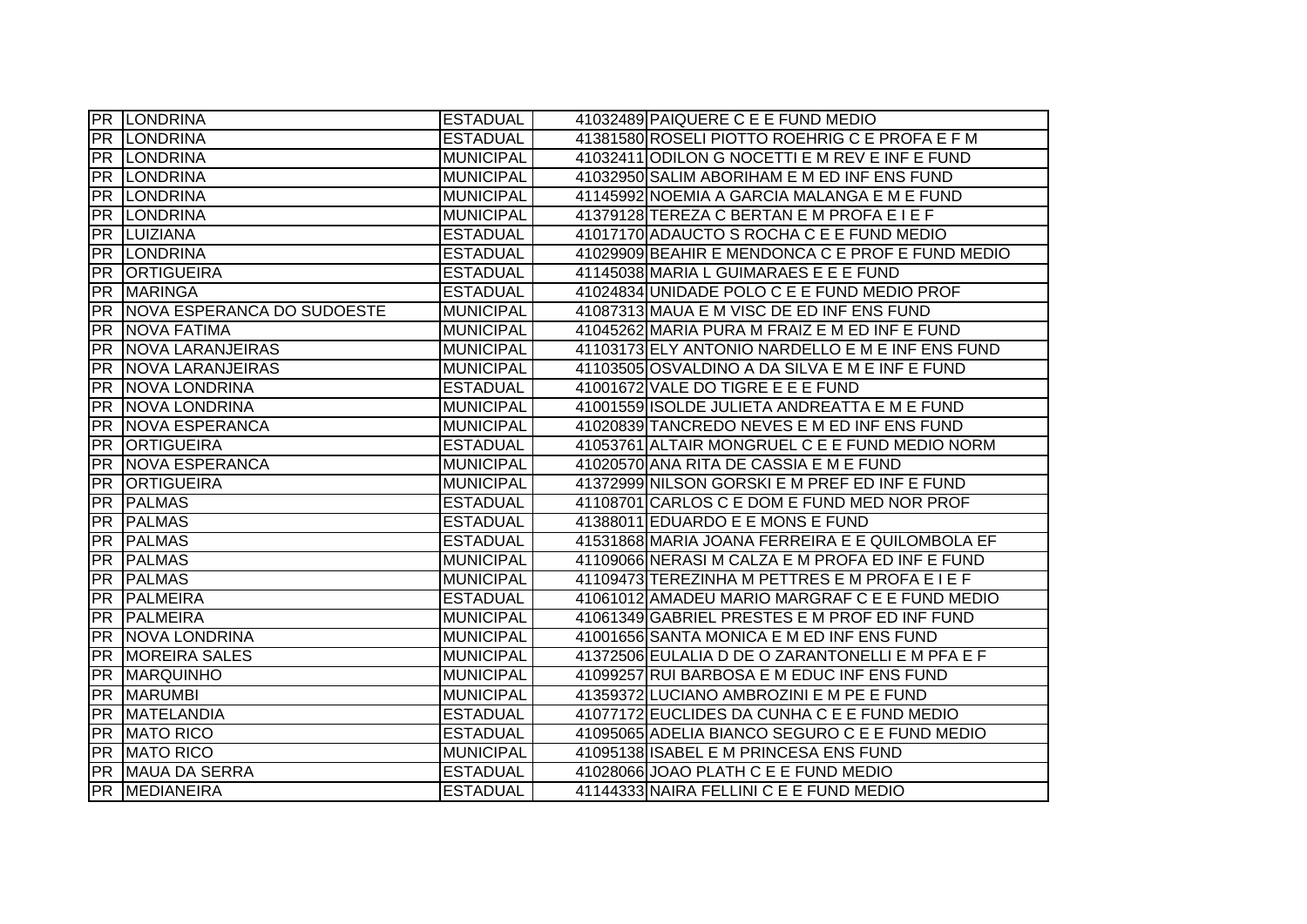|                        | <b>PR NOVA ESPERANCA DO SUDOESTE</b> | <b>ESTADUAL</b>  | 41087348 NOVA ESPERANCA C E E FUND MEDIO         |
|------------------------|--------------------------------------|------------------|--------------------------------------------------|
|                        | <b>PR MOREIRA SALES</b>              | <b>ESTADUAL</b>  | 41013573 MOREIRA SALLES E E E FUND               |
|                        | <b>PR LARANJEIRAS DO SUL</b>         | <b>MUNICIPAL</b> | 41102312 FLORINDO PELLIZZARI E M VER E FUND      |
|                        | <b>PR MORRETES</b>                   | <b>ESTADUAL</b>  | 41140311 ROCHA POMBO C E E FUND MED NORMAL       |
| <b>PR</b>              | <b>MORRETES</b>                      | <b>MUNICIPAL</b> | 41140214 DULCE S DA MOTTA CHEROBIM E M E I E F   |
| <b>PR</b>              | <b>MORRETES</b>                      | <b>MUNICIPAL</b> | 41140222 LUIZ F DE FREITAS E M DR E I E F        |
| <b>PR</b>              | NOSSA SENHORA DAS GRACAS             | <b>ESTADUAL</b>  | 41020553 IVAN F A SILVA FILHO C E DR E FUND MED  |
|                        | <b>PR NOVA AMERICA DA COLINA</b>     | <b>MUNICIPAL</b> | 41045084 FRANCISCO ESCORSIN E M ED INF E FUND    |
|                        | PR NOVA AURORA                       | <b>ESTADUAL</b>  | 41074629 JORGE NACLI E E E FUND                  |
|                        | PR NOVA CANTU                        | <b>MUNICIPAL</b> | 41013778 CASTRO ALVES E M E FUND                 |
|                        | <b>PR NOVA ESPERANCA</b>             | <b>ESTADUAL</b>  | 41020685 FRANCISCO P X LOPES E E CON E FUND      |
| <b>PR</b>              | <b>MOREIRA SALES</b>                 | <b>ESTADUAL</b>  | 41013565 MARIA CANDIDA DE JESUS C E E FUND MED   |
| PR                     | <b>IRATI</b>                         | <b>ESTADUAL</b>  | 41113381 LUIZA ROSA Z PINTO E E PROFA E FUND     |
| PR                     | LARANJEIRAS DO SUL                   | <b>MUNICIPAL</b> | 41102649 LEOCADIO J CORREIA E M DR ED INF E FUND |
| <b>PR</b>              | <b>IMBITUVA</b>                      | <b>MUNICIPAL</b> | 41110072 SANTA TEREZINHA E M ED INF ENS FUND     |
| <b>PR</b>              | <b>INACIO MARTINS</b>                | <b>ESTADUAL</b>  | 41367855 AUREA APARECIDA LOPES E E E FUND        |
| PR                     | <b>INACIO MARTINS</b>                | <b>MUNICIPAL</b> | 41531922 PEDRO ANTONIO MOLINARI E M E I E F      |
| <b>PR</b>              | <b>INDIANOPOLIS</b>                  | <b>ESTADUAL</b>  | 41009860 FELISBERTO N GONCALVES E E E FUND       |
| <b>PR</b>              | <b>IPIRANGA</b>                      | <b>ESTADUAL</b>  | 41110200 CLAUDINO DOS SANTOS C E DR EF MED NOR   |
|                        | <b>PR IPIRANGA</b>                   | <b>MUNICIPAL</b> | 41110188 ANITA TABORDA PUGLIA E M PROFA E FUND   |
| PR                     | <b>IMBITUVA</b>                      | <b>ESTADUAL</b>  | 41110080 SANTO ANTONIO C E E FUND MEDIO          |
|                        | <b>PR IPORA</b>                      | <b>MUNICIPAL</b> | 41358660 DELAZIR PINEZI E M PROFA E INF FUND     |
| PR                     | <b>IMBAU</b>                         | <b>MUNICIPAL</b> | 41056485 RIO BRANCO E M BAR DO ED INF ENS FUND   |
| <b>PR</b>              | <b>IRATI</b>                         | <b>ESTADUAL</b>  | 41113462 NOSSA SRA APARECIDA E E E FUND          |
| PR                     | <b>IRATI</b>                         | <b>ESTADUAL</b>  | 41113705 SAO VICENTE DE PAULO C E E FUN MED NOR  |
| PR                     | <b>IRATI</b>                         | <b>MUNICIPAL</b> | 41113306 LAGOA E M DA ED INF ENS FUND            |
| <b>PR</b>              | <b>IRATI</b>                         | <b>MUNICIPAL</b> | 41113497 PEQUENO DUQUE E M ED INF ENS FUND       |
| <b>PR</b>              | <b>IRETAMA</b>                       | <b>ESTADUAL</b>  | 41016980 JOSE SARMENTO FILHO C E E FUND NORM     |
| <b>PR</b>              | <b>IRETAMA</b>                       | <b>MUNICIPAL</b> | 41017030 MARIA LURDES MELO E M PROFA E INF E FUN |
| <b>PR</b>              | <b>ITAGUAJE</b>                      | <b>ESTADUAL</b>  | 41019989 LOURDES A MELO C E E FUND MEDIO         |
| $\overline{\text{PR}}$ | <b>ITAGUAJE</b>                      | <b>MUNICIPAL</b> | 41019970 FABIO DIAS DA SILVA E M ED INF E FUND   |
|                        | <b>PR IPORA</b>                      | <b>MUNICIPAL</b> | 41006259 WILLY BARTH E M ED INF ENS FUND         |
|                        | PR <b>IBEMA</b>                      | <b>MUNICIPAL</b> | 41074084 GETULIO VARGAS E M ED INF ENS FUND      |
|                        | <b>PR GUARATUBA</b>                  | <b>MUNICIPAL</b> | 41139780 JURACI L P CORREA E M PROFA E INF E FUN |
| $\overline{PR}$        | <b>GUARATUBA</b>                     | <b>MUNICIPAL</b> | 41144082 JOAO GUALBERTO DA SILVA E M E I E F     |
|                        | <b>PR GUARATUBA</b>                  | <b>MUNICIPAL</b> | 41366212 JOAQUIM G DE MIRANDA E M E INF E FUND   |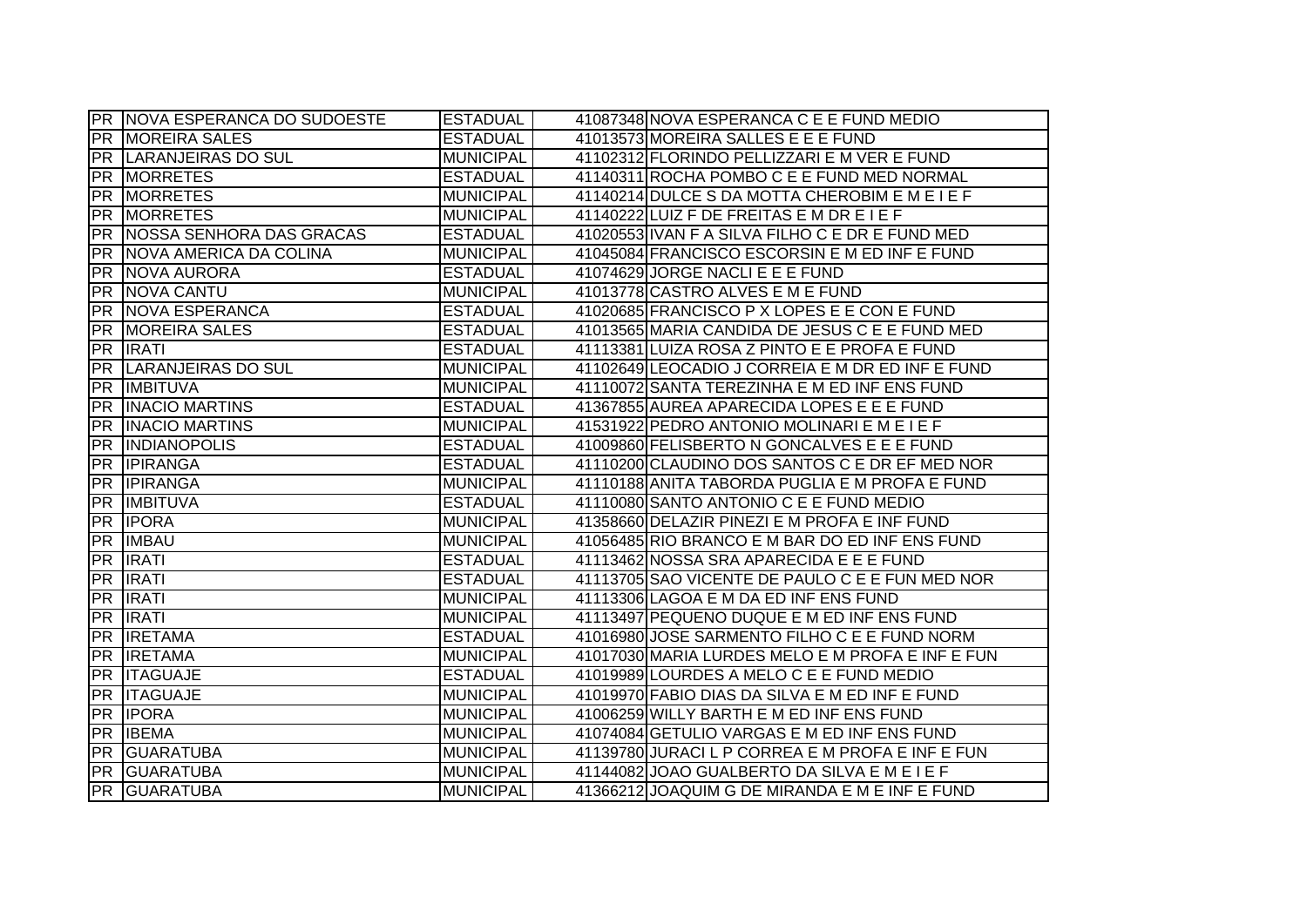|                 | <b>PR HONORIO SERPA</b>      | <b>ESTADUAL</b>  | 41107802 PROJETO RONDON C E E FUND MEDIO         |
|-----------------|------------------------------|------------------|--------------------------------------------------|
|                 | <b>PR HONORIO SERPA</b>      | <b>ESTADUAL</b>  | 41364074 ELIAS ABRAHAO E E E FUND                |
| IPR I           | <b>IBAITI</b>                | <b>ESTADUAL</b>  | 41049543 ANTONIO M MELLO C E E FUND MEDIO        |
| PR              | <b>IBAITI</b>                | <b>ESTADUAL</b>  | 41049764 JULIO FARAH C E E FUND MEDIO            |
| PR              | <b>IMBITUVA</b>              | <b>MUNICIPAL</b> | 41109856 JARDIM TANGARA E M DO ED INF ENS FUND   |
| IPR I           | <b>IBAITI</b>                | <b>MUNICIPAL</b> | 41049780 LEONIDAS F DE MELO E M ED INF E FUND    |
| <b>PR</b>       | <b>ITAPERUCU</b>             | <b>ESTADUAL</b>  | 41354478 BEDA MARIA C E FREI E FUND MEDIO        |
|                 | <b>PR IBIPORA</b>            | <b>ESTADUAL</b>  | 41029356 OLAVO BILAC C E E FUND MEDIO PROF NOR   |
| <b>PR</b>       | <b>IBIPORA</b>               | <b>ESTADUAL</b>  | 41144252 ULYSSES GUIMARAES E E E FUND            |
| <b>PR</b>       | <b>IBIPORA</b>               | <b>MUNICIPAL</b> | 41377826 ALICE R BOTTI SCHMITT E M PROFA E I E F |
|                 | <b>PR IBIPORA</b>            | <b>MUNICIPAL</b> | 41377850 HELENA HATSUE KAKITANI E M PROFA E F    |
| <b>PR</b>       | <b>ICARAIMA</b>              | <b>ESTADUAL</b>  | 41005767 ANTONIO F F COSTA C E DES E FUND MED    |
| <b>PR</b>       | <b>IGUARACU</b>              | <b>ESTADUAL</b>  | 41019920 CYRO P DE CAMARGO C E E FUND MEDIO      |
| <b>PR</b>       | <b>IMBAU</b>                 | <b>ESTADUAL</b>  | 41056574 TANCREDO NEVES C E PRES E FUND MEDIO    |
| <b>PR</b>       | <b>IMBAU</b>                 | <b>MUNICIPAL</b> | 41056132 OCTAVIO MENDES BATISTA E M ED INF E FUN |
| PR              | <b>IBAITI</b>                | <b>MUNICIPAL</b> | 41049632 DAIGLES AP DE CARVALHO E M ED INF E FUN |
| <b>PR</b>       | <b>JUNDIAI DO SUL</b>        | <b>ESTADUAL</b>  | 41047605 LUIZ PETRINI E E PROF E FUND            |
| <b>PR</b>       | <b>JANIOPOLIS</b>            | <b>MUNICIPAL</b> | 41144325 ALFEU T DE OLIVEIRA E M ED INF E FUND   |
| PR              | <b>JAPIRA</b>                | <b>ESTADUAL</b>  | 41050274 JOAQUIM P OLIVEIRA C E CEL E FUND MEDIO |
|                 | <b>PR JARDIM OLINDA</b>      | <b>ESTADUAL</b>  | 41001044 MONTOIA C E PE E FUND MEDIO             |
|                 | PR JARDIM OLINDA             | <b>MUNICIPAL</b> | 41001036 LUIZ T DA SILVA E M ENS FUND            |
| PR              | <b>JATAIZINHO</b>            | <b>ESTADUAL</b>  | 41041003 ADELIA A LOPES E E PROFA E FUND         |
| <b>PR</b>       | <b>JATAIZINHO</b>            | <b>MUNICIPAL</b> | 41041216 WILSON CHAMILETE E M ED INF E FUND      |
| <b>PR</b>       | <b>JESUITAS</b>              | <b>ESTADUAL</b>  | 41065107 RIO BRANCO C E BARAO DO E FUND MEDIO    |
|                 | <b>PR ITAMBARACA</b>         | <b>ESTADUAL</b>  | 41044789 MARCILIO DIAS C E E FUND MEDIO E NORM   |
| $\overline{PR}$ | <b>JOAQUIM TAVORA</b>        | <b>ESTADUAL</b>  | 41051351 MIGUEL DIAS C E E FUND MEDIO            |
| <b>PR</b>       | <b>JAGUARIAIVA</b>           | <b>ESTADUAL</b>  | 41058496 OLAVO BILAC C E ENS FUND MED            |
| <b>PR</b>       | <b>JURANDA</b>               | <b>ESTADUAL</b>  | 41013239 JOAO MAFFEI ROSA C E E FUND MEDIO       |
| <b>PR</b>       | <b>JUSSARA</b>               | <b>ESTADUAL</b>  | 41010183 MORAES DE BARROS C E SEN E FUND MED     |
| <b>PR</b>       | LARANJAL                     | <b>ESTADUAL</b>  | 41094921 LARANJAL C E DE E FUND MEDIO            |
|                 | <b>PR LARANJAL</b>           | <b>MUNICIPAL</b> | 41095030 VILLA LOBOS E M ED INF ENS FUND         |
|                 | <b>PR LARANJEIRAS DO SUL</b> | <b>ESTADUAL</b>  | 41102274 ERICO VERISSIMO E E E FUND              |
|                 | <b>PR LARANJEIRAS DO SUL</b> | <b>ESTADUAL</b>  | 41144929 JOSE MARCONDES SOBRINHO C E E FUND MED  |
|                 | <b>PR LARANJEIRAS DO SUL</b> | <b>MUNICIPAL</b> | 41102002 AGUA VERDE E M ED INF ENS FUND          |
|                 | PR CASCAVEL                  | <b>MUNICIPAL</b> | 41071344 FRANCISCO VAZ DE LIMA E M ED INF E FUND |
|                 | <b>PR JESUITAS</b>           | <b>MUNICIPAL</b> | 41065123 TEOTONIO VILELA E M ENS FUND            |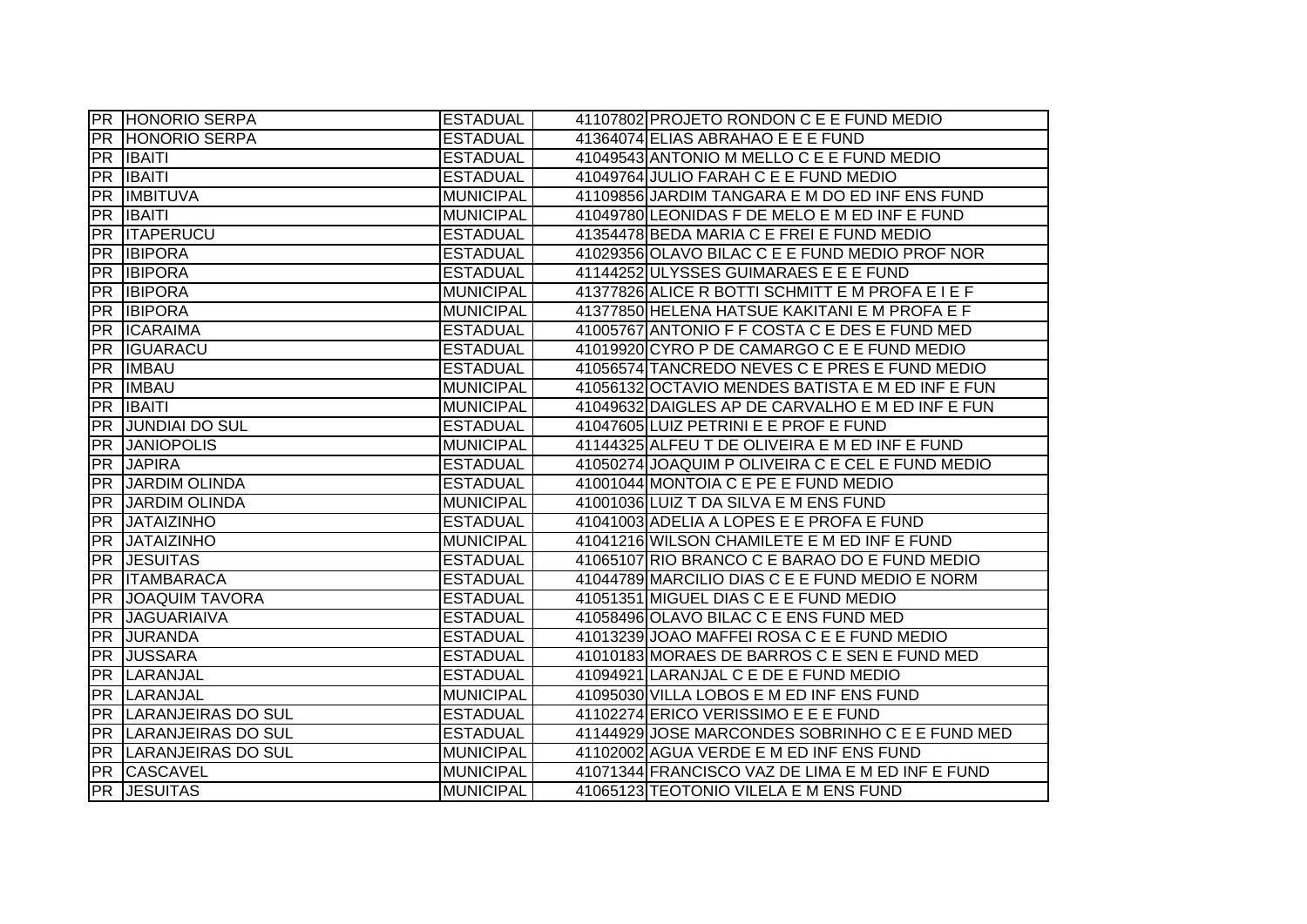|                 | <b>PR IVATE</b>              | <b>ESTADUAL</b>  | 41006275 GETULIO VARGAS C E PRES E FUND MEDIO    |
|-----------------|------------------------------|------------------|--------------------------------------------------|
|                 | <b>PR LARANJEIRAS DO SUL</b> | <b>MUNICIPAL</b> | 41102541 JOSE BONIFACIO E M ED INF ENS FUND      |
|                 | <b>PR ITAPERUCU</b>          | <b>MUNICIPAL</b> | 41134788 CANDIDOS E M DE E FUND                  |
|                 | <b>IPR IITAPERUCU</b>        | <b>MUNICIPAL</b> | 41134877 JOAO A STRESSER E M VER E FUND          |
|                 | <b>PR ITAPERUCU</b>          | <b>MUNICIPAL</b> | 41372638 ANTONIO H CAVALCANTE E M E FUND         |
|                 | <b>PR ITAUNA DO SUL</b>      | <b>ESTADUAL</b>  | 41000978 MACHADO DE ASSIS E E E FUND             |
|                 | <b>PR ITAUNA DO SUL</b>      | <b>MUNICIPAL</b> | 41368525 MARIA DE FATIMA S MAZZI E M PROFA E FUN |
|                 | <b>PR IVAI</b>               | <b>ESTADUAL</b>  | 41110684 GIL STEIN FERREIRA E E E FUND           |
|                 | <b>PR IVAI</b>               | <b>MUNICIPAL</b> | 41110668 CRISTO REI E M ED INF ENS FUND          |
| <b>PR</b>       | <b>JANIOPOLIS</b>            | <b>ESTADUAL</b>  | 41013026 PEDRO II E E DOM E FUND                 |
| IPR.            | <b>IVAIPORA</b>              | <b>MUNICIPAL</b> | 41037464 CARLOS LACERDA E M ED INF ENS FUND      |
| <b>PR</b>       | <b>JAGUARIAIVA</b>           | <b>MUNICIPAL</b> | 41058399 JULIO DE MESQUITA FILHO E M E I E F     |
| <b>PR</b>       | <b>JABOTI</b>                | <b>ESTADUAL</b>  | 41050134 JULIA WANDERLEY C E E FUND MEDIO        |
| <b>PR</b>       | <b>JACAREZINHO</b>           | <b>ESTADUAL</b>  | 41046960 ANESIO DE A LEITE C E E FUND MEDIO      |
| <b>PR</b>       | <b>JACAREZINHO</b>           | <b>ESTADUAL</b>  | 41047192 JOSE PAVAN C E E FUND MEDIO             |
| <b>PR</b>       | <b>JACAREZINHO</b>           | <b>ESTADUAL</b>  | 41047206 LUIZ SETTI C E E FUND MEDIO PROF        |
| <b>PR</b>       | <b>JACAREZINHO</b>           | <b>MUNICIPAL</b> | 41047168 ISMENIA DE L PEIXOTO E M PROFA E I E F  |
| <b>PR</b>       | <b>JACAREZINHO</b>           | <b>MUNICIPAL</b> | 41354532 SILVESTRE MARQUES E M PROF E I E FUND   |
|                 | <b>PR JAGUARIAIVA</b>        | <b>ESTADUAL</b>  | 41058488 NILO PECANHA C E E FUND MEDIO           |
|                 | <b>PR ITAPERUCU</b>          | <b>ESTADUAL</b>  | 41134710 ANTONIO ALVES E E BEL E FUND            |
|                 | <b>PR IVAIPORA</b>           | <b>ESTADUAL</b>  | 41037898 NILO PECANHA C E E FUND MEDIO           |
|                 | <b>PR CASTRO</b>             | <b>ESTADUAL</b>  | 41059778 BASILIO CHRUM C E PROF E FUND MED       |
| $\overline{PR}$ | <b>CAMBARA</b>               | <b>MUNICIPAL</b> | 41387716 IGNEZ PANICHI HAMZE E M ED INF E FUND   |
| <b>PR</b>       | <b>CAMPINA DA LAGOA</b>      | <b>MUNICIPAL</b> | 41011732 LIDIA GUZZI MENTA E M ED INF ENS FUND   |
| <b>PR</b>       | <b>CAFEARA</b>               | <b>ESTADUAL</b>  | 41019350 ARTHUR DA C SILVA C E PRES E FUND MEDIO |
| <b>PR</b>       | <b>CAFELANDIA</b>            | <b>ESTADUAL</b>  | 41070224 ALBERTO S DUMONT C E E FUND MEDIO       |
| <b>PR</b>       | <b>CAFEZAL DO SUL</b>        | <b>ESTADUAL</b>  | 41004892 TIRADENTES C E E FUND MEDIO             |
| <b>PR</b>       | <b>CALIFORNIA</b>            | <b>ESTADUAL</b>  | 41027299 TALITA BRESOLIN C E E FUND MEDIO        |
| PR              | <b>CAMBARA</b>               | <b>ESTADUAL</b>  | 41046668 JOAO BELCHIOR E E MONS E FUND           |
| <b>PR</b>       | <b>CAMBARA</b>               | <b>ESTADUAL</b>  | 41046897 SANTA RITA DE CASSIA E E E FUND         |
|                 | <b>PR BRASILANDIA DO SUL</b> | <b>ESTADUAL</b>  | 41004779 RUI BARBOSA C E E FUND MEDIO            |
|                 | <b>PR CAMBARA</b>            | <b>ESTADUAL</b>  | 41384555 LUCY REQUIAO M E SILVA C E E F MEDIO    |
| <b>FPR</b>      | <b>BOM SUCESSO</b>           | <b>MUNICIPAL</b> | 41033949 JOAO T MARABOLIN E M PROF ED INF E FUND |
|                 | <b>PR CAMBE</b>              | <b>ESTADUAL</b>  | 41028430 ANTONIO RAMINELLI C E E FUND MEDIO      |
|                 | <b>PR CAMBE</b>              | <b>ESTADUAL</b>  | 41028716 GERALDO FERNANDES C E DOM E FUND MED    |
|                 | <b>PR CAMBE</b>              | <b>ESTADUAL</b>  | 41028848 JOAO DE SANTA E E E FUND                |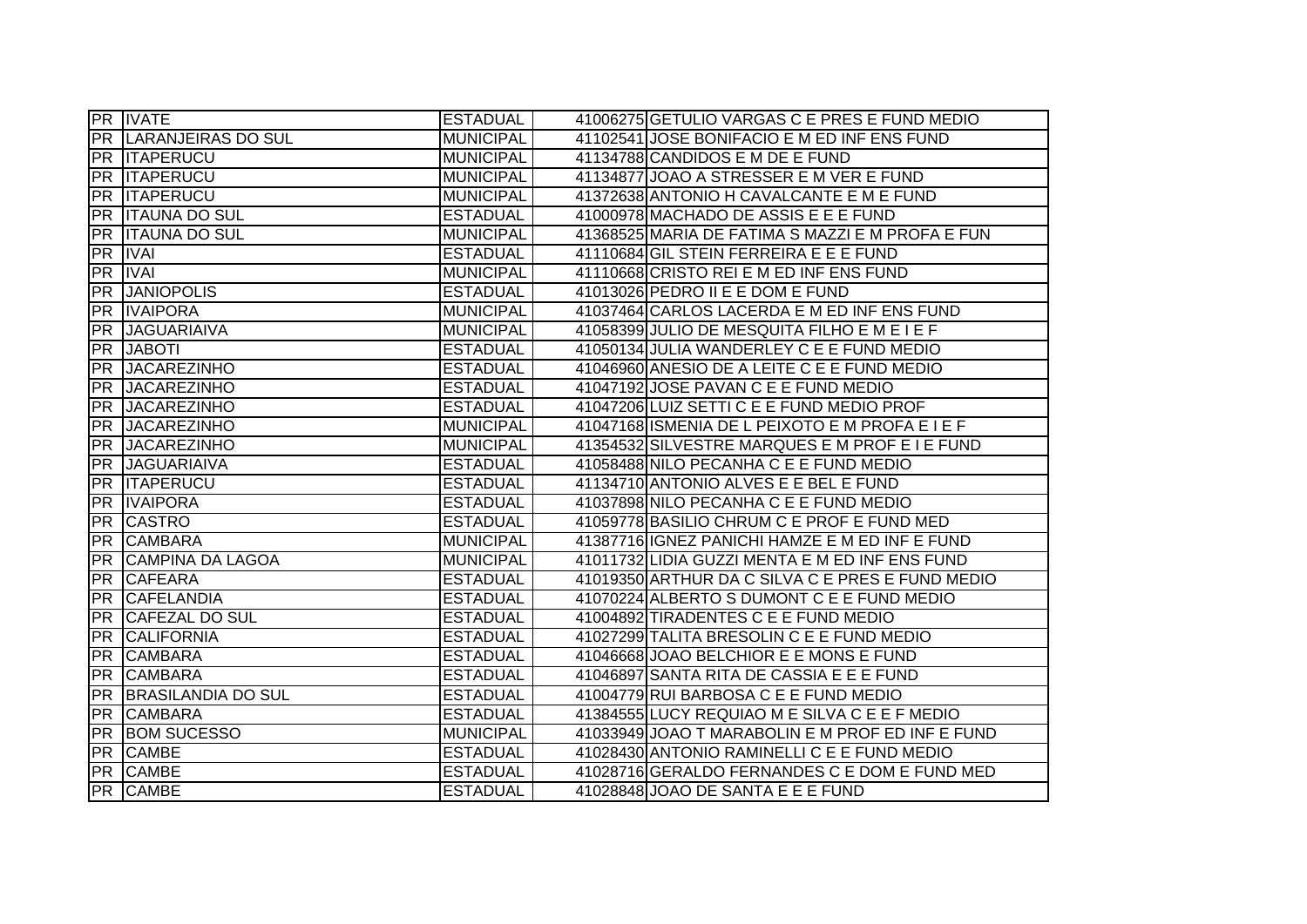|                 | <b>PR CAMBE</b>               | <b>ESTADUAL</b>  | 41028864 LEOPOLDINO L FERREIRA E E DR E FUND     |
|-----------------|-------------------------------|------------------|--------------------------------------------------|
| <b>PR</b>       | <b>CAMBIRA</b>                | <b>ESTADUAL</b>  | 41027310 CESAR LATTES E E E FUND                 |
| <b>PR</b>       | CAMPINA DA LAGOA              | <b>ESTADUAL</b>  | 41011562 ALBERTO SANTOS DUMONT C E E FUND MEDIO  |
| <b>PR</b>       | CAMPINA DA LAGOA              | <b>ESTADUAL</b>  | 41011864 SALLES DE OLIVEIRA C E E FUND MEDIO     |
| PR              | <b>CAMBARA</b>                | <b>ESTADUAL</b>  | 41046919 SILVIO TAVARES C E PROF E F MED NOR PRO |
| <b>PR</b>       | <b>BELA VISTA DO PARAISO</b>  | <b>ESTADUAL</b>  | 41021592 VARGAS C E PRES E FUND MEDIO            |
| <b>PR</b>       | <b>BANDEIRANTES</b>           | <b>ESTADUAL</b>  | 41042875 BAIRRO BELA VISTA E E DO E FUND         |
| <b>PR</b>       | <b>BANDEIRANTES</b>           | <b>ESTADUAL</b>  | 41043111 HUBERTO TEIXEIRA RIBEIRO C E E F MED    |
| <b>PR</b>       | <b>BANDEIRANTES</b>           | <b>ESTADUAL</b>  | 41043596 USINA BANDEIRANTES C E E FUND MED PROF  |
| <b>PR</b>       | <b>BANDEIRANTES</b>           | <b>MUNICIPAL</b> | 41042980 DIOGENES E P VASCONCELOS E M E INF E F  |
| <b>PR</b>       | <b>BANDEIRANTES</b>           | <b>MUNICIPAL</b> | 41043332 MARIA INES SPEER FARIA E M E INF E FUND |
| <b>PR</b>       | <b>BANDEIRANTES</b>           | <b>MUNICIPAL</b> | 41043626 YUKITI MATIDA E M ED INF ENS FUND       |
| <b>PR</b>       | <b>BARBOSA FERRAZ</b>         | <b>ESTADUAL</b>  | 41014901 BOURBONIA C E DE E FUND MEDIO           |
| <b>PR</b>       | <b>BRASILANDIA DO SUL</b>     | <b>MUNICIPAL</b> | 41004736 ALICE ZANELLA DE SOUZA E M E FUND       |
| <b>PR</b>       | <b>BELA VISTA DO PARAISO</b>  | <b>ESTADUAL</b>  | 41021371 BRASILIO DE ARAUJO C E E F M PROF       |
| <b>PR</b>       | CAMPINA DA LAGOA              | <b>MUNICIPAL</b> | 41011830 ROBERTO BRZEZINSKI E M E FUND           |
| IPR.            | <b>BELA VISTA DO PARAISO</b>  | <b>MUNICIPAL</b> | 41021398 CLELIA M O ALBUQUERQUE E M PROFA E I F  |
| <b>PR</b>       | BITURUNA                      | <b>ESTADUAL</b>  | 41115317 CLARA C E IRMA E FUND MEDIO             |
| PR              | BITURUNA                      | <b>ESTADUAL</b>  | 41115635 SANTA BARBARA C E E FUND MED NOR PROF   |
| PR              | <b>BITURUNA</b>               | <b>ESTADUAL</b>  | 41358791 NOVO MILENIO E E E FUND                 |
| <b>PR</b>       | <b>BOA VISTA DA APARECIDA</b> | MUNICIPAL        | 41069692 BOA VISTA E M ED INF ENS FUND           |
| $\overline{PR}$ | <b>BOCAIUVA DO SUL</b>        | <b>ESTADUAL</b>  | 41124251 CARLOS ALBERTO RIBEIRO C E E FUND MED   |
| <b>PR</b>       | <b>BOCAIUVA DO SUL</b>        | <b>ESTADUAL</b>  | 41532090 QUIELSE CRISOSTOMO DA SILVA C E CONS    |
| <b>PR</b>       | <b>BOM SUCESSO</b>            | <b>ESTADUAL</b>  | 41033930 JOAO PAULO I C E E FUND MEDIO           |
| <b>PR</b>       | <b>BARBOSA FERRAZ</b>         | <b>ESTADUAL</b>  | 41015266 OURILANDIA C E DE E FUND MEDIO          |
| <b>IPR</b>      | <b>CARAMBEI</b>               | <b>MUNICIPAL</b> | 41060105 GERALDA H WELBERGEN E M PFA E I E F     |
| <b>PR</b>       | <b>CAMPINA DA LAGOA</b>       | <b>MUNICIPAL</b> | 41011694 FLORIANO PEIXOTO E M MAL ED INF E FUND  |
| <b>PR</b>       | <b>CANDOI</b>                 | <b>ESTADUAL</b>  | 41098153 SANTA CLARA C E E FUND MEDIO            |
| <b>PR</b>       | <b>CANDOI</b>                 | <b>MUNICIPAL</b> | 41097955 EMILIO FRCO SILVA E M ED INF E FUND     |
| <b>PR</b>       | <b>CANDOI</b>                 | <b>MUNICIPAL</b> | 41098102 ORMI FRANCA ARAUJO E M ED INF ENS FUND  |
| <b>PR</b>       | <b>CANTAGALO</b>              | <b>ESTADUAL</b>  | 41099133 OLAVO BILAC C E E FUND MEDIO            |
| <b>PR</b>       | <b>CANTAGALO</b>              | <b>MUNICIPAL</b> | 41098455 CASTRO ALVES EMEIEF                     |
| <b>IPR</b>      | <b>CANTAGALO</b>              | MUNICIPAL        | 41098684 FRANCISCO S LEAL E M VER E FUND         |
| PR              | CAMPO MOURAO                  | MUNICIPAL        | 41378652 CONSTANTINO LISBOA DE MEDEIROS E M E F  |
| PR              | CANTAGALO                     | MUNICIPAL        | 41568931 MATHEUS P DA ROCHA E M PREF E F         |
|                 | <b>PR CAMPO MOURAO</b>        | <b>MUNICIPAL</b> | 41358805 NICON KOPKO E M PROF ED INF ENS FUND    |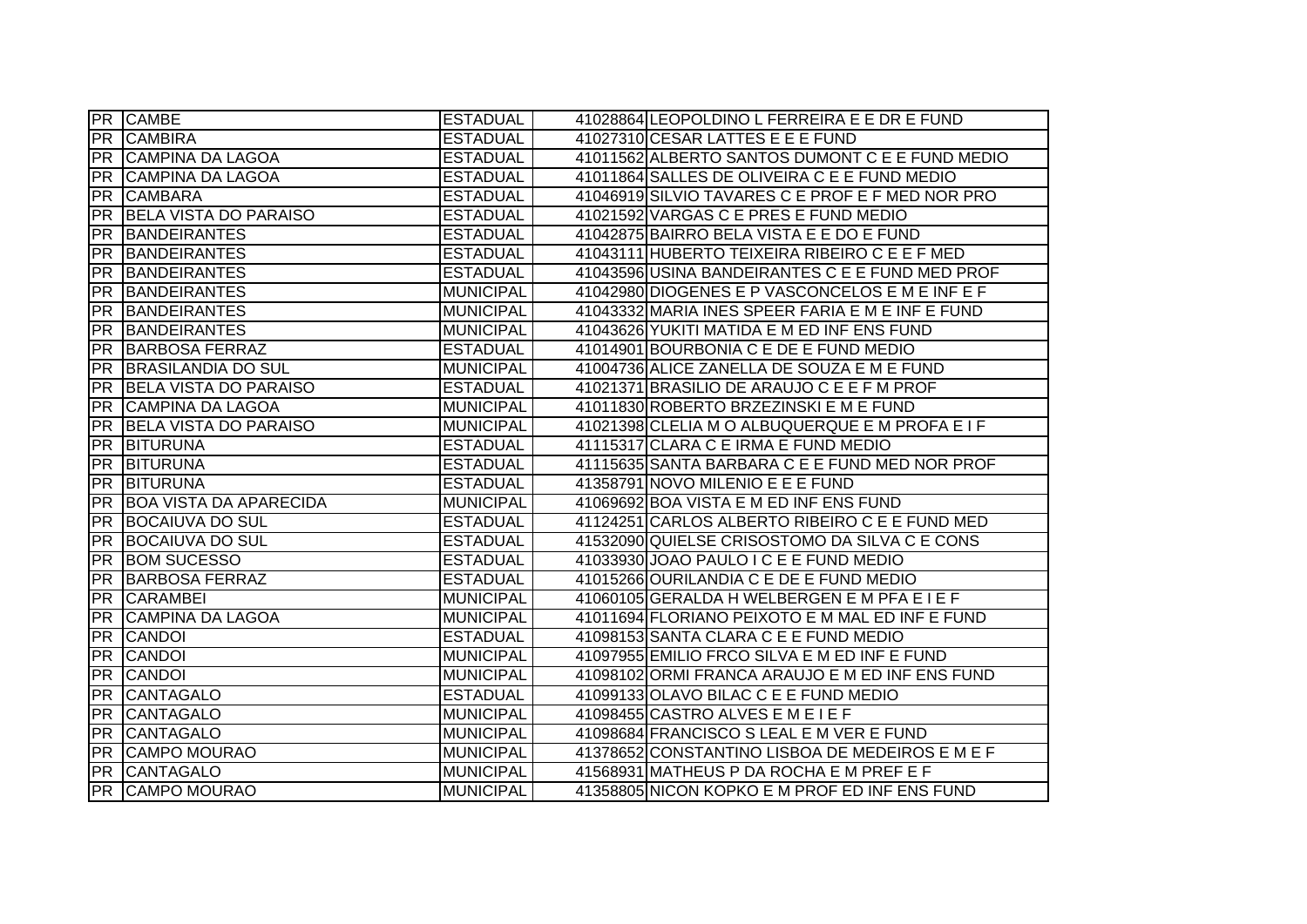|           | <b>PR CARLOPOLIS</b>         | <b>ESTADUAL</b>  | 41050886 HERCILIA DE PAULA E SILVA E E PROF E F   |
|-----------|------------------------------|------------------|---------------------------------------------------|
| <b>PR</b> | <b>CASCAVEL</b>              | <b>ESTADUAL</b>  | 41071018 BAIRRO XIV DE NOVEMBRO C E DO E F MED    |
| <b>PR</b> | <b>CASCAVEL</b>              | <b>ESTADUAL</b>  | 41071123 CATARATAS C E E FUND MEDIO               |
| <b>PR</b> | <b>CASCAVEL</b>              | <b>ESTADUAL</b>  | 41071514 JARDIM CONSOLATA C E E FUND MEDIO        |
| <b>PR</b> | <b>CASCAVEL</b>              | <b>ESTADUAL</b>  | 41071522 FRANCISCO L DA SILVA C E PROF E F M PROF |
| IPR.      | <b>CASCAVEL</b>              | <b>ESTADUAL</b>  | 41071760 MARCOS C SCHUSTER C E E FUND MEDIO       |
| <b>PR</b> | <b>CASCAVEL</b>              | <b>ESTADUAL</b>  | 41071948 OLINDA T DE CARVALHO C E E FUND MEDIO    |
| PR        | <b>CASCAVEL</b>              | <b>ESTADUAL</b>  | 41071956 OLIVO FRACARO C E E FUND MEDIO           |
| IPR I     | <b>CANTAGALO</b>             | <b>MUNICIPAL</b> | 41099141 OTAVIO MUZZOLON E M E I E F              |
| <b>PR</b> | <b>CAMPO LARGO</b>           | <b>MUNICIPAL</b> | 41125070 EDGARD MAROCHI E M DIACONO E INF E FUND  |
| <b>PR</b> | <b>CAMPINA DO SIMAO</b>      | <b>ESTADUAL</b>  | 41101367 TEOTONIO VILELA C E E FUND MEDIO         |
| <b>PR</b> | <b>CAMPINA DO SIMAO</b>      | <b>MUNICIPAL</b> | 41101456 VITAL BRASIL E M ED INF ENS FUND         |
| <b>PR</b> | <b>CAMPINA GRANDE DO SUL</b> | <b>ESTADUAL</b>  | 41124669 IVAN F DO AMARAL FILHO C E E FUND MEDIO  |
| <b>PR</b> | CAMPINA GRANDE DO SUL        | <b>ESTADUAL</b>  | 41124847 TIMBU VELHO C E E FUND MEDIO             |
| <b>PR</b> | <b>CAMPINA GRANDE DO SUL</b> | <b>MUNICIPAL</b> | 41384563 ALESSANDRA C ASSUNCAO E M ED INF FUND    |
| <b>PR</b> | <b>CAMPO DO TENENTE</b>      | <b>ESTADUAL</b>  | 41141695 VICTOR BUSSMANN C E E FUND MEDIO         |
| <b>PR</b> | <b>CAMPO DO TENENTE</b>      | <b>MUNICIPAL</b> | 41141571 GUNTHER URBAN E M PROF E FUND            |
| <b>PR</b> | <b>CANDIDO DE ABREU</b>      | <b>MUNICIPAL</b> | 41036131 CECILIA SAWCZUK E M E FUND               |
| <b>PR</b> | <b>CAMPO LARGO</b>           | <b>ESTADUAL</b>  | 41143620 LENIRO R BITTENCOURT E E DR E FUND       |
| PR        | <b>ASSIS CHATEAUBRIAND</b>   | <b>ESTADUAL</b>  | 41063708 ISABEL C E PRINCESA E FUND MEDIO         |
| <b>PR</b> | <b>CAMPO MAGRO</b>           | <b>ESTADUAL</b>  | 41122950 JARDIM BOA VISTA C E E FUND MEDIO        |
| PR        | <b>CAMPO MOURAO</b>          | <b>ESTADUAL</b>  | 41015452 BOSCO C E DOM E FUND MEDIO PROF          |
| <b>PR</b> | <b>CAMPO MOURAO</b>          | <b>ESTADUAL</b>  | 41015576 DARCY JOSE COSTA C E PROF E FUND MED     |
| <b>PR</b> | <b>CAMPO MOURAO</b>          | <b>ESTADUAL</b>  | 41015690 JAELSON BIACIO C E PROF E FUND MEDIO     |
| <b>PR</b> | <b>CAMPO MOURAO</b>          | <b>ESTADUAL</b>  | 41015703 CAMPO MOURAO C E DE E FUN MED PRO NOR    |
| <b>PR</b> | <b>CAMPO MOURAO</b>          | <b>ESTADUAL</b>  | 41015991 VINICIUS DE MORAES C E E FUND MEDIO      |
| <b>PR</b> | <b>CAMPO MOURAO</b>          | <b>MUNICIPAL</b> | 41015509 CASTRO ALVES E M EDUC INF ENS FUND       |
| <b>PR</b> | <b>CAMPO MOURAO</b>          | <b>MUNICIPAL</b> | 41015622 ETHANIL B DE ASSIS E M PROF E INF E FUN  |
| <b>PR</b> | <b>CAMPO LARGO</b>           | <b>ESTADUAL</b>  | 41143582 ALBINA NOVAK MUGINOSKI C E PROFA E F M   |
| <b>PR</b> | <b>ALMIRANTE TAMANDARE</b>   | <b>MUNICIPAL</b> | 41122984 JARDIM ROMA E M ENS FUND                 |
| IPR I     | <b>BALSA NOVA</b>            | <b>ESTADUAL</b>  | 41124022 MARIA L F PACHECO C E PROF E FUND MEDIO  |
| PR        | <b>AGUDOS DO SUL</b>         | <b>ESTADUAL</b>  | 41141482 RUI BARBOSA C E E FUND MEDIO             |
|           | <b>PR AGUDOS DO SUL</b>      | <b>MUNICIPAL</b> | 41141342 CECILIA MEIRELES E M E FUND              |
|           | PR ALMIRANTE TAMANDARE       | <b>ESTADUAL</b>  | 41122615 AMBROSIO BINI C E E FUND MEDIO           |
|           |                              |                  |                                                   |
|           | PR ALMIRANTE TAMANDARE       | <b>ESTADUAL</b>  | 41122925 JACI REAL P DE OLIVEIRA E E PF E FUND    |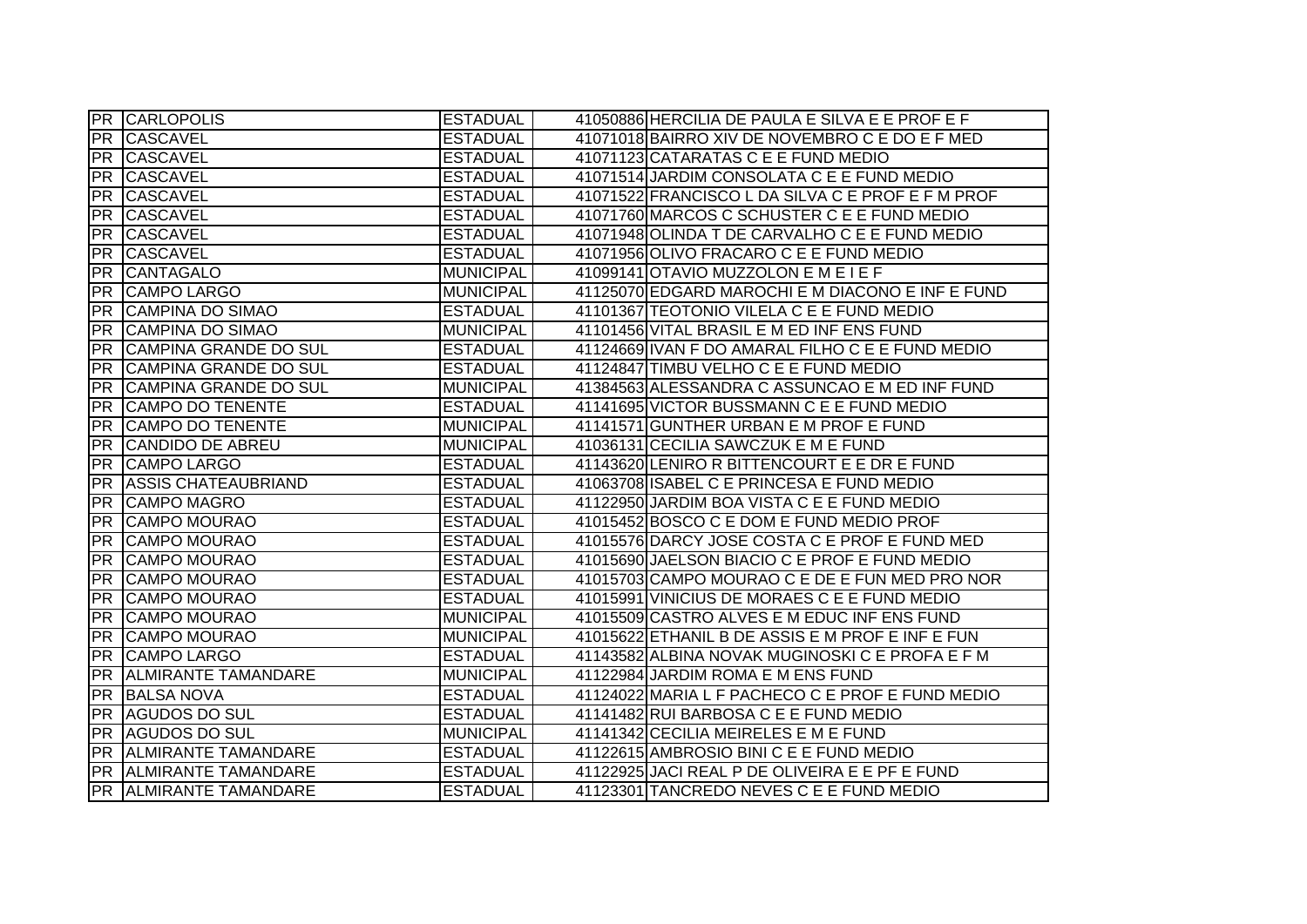|           | <b>PR ALMIRANTE TAMANDARE</b> | <b>ESTADUAL</b>  | 41123360 MARIA LOPES DE PAULA C E PROFA E F M    |
|-----------|-------------------------------|------------------|--------------------------------------------------|
|           | <b>PR ABATIA</b>              | <b>ESTADUAL</b>  | 41042476 AFRANIO PEIXOTO E E E FUND              |
|           | <b>PR ALMIRANTE TAMANDARE</b> | <b>MUNICIPAL</b> | 41122593 ALVARENGA PEIXOTO E M ENS FUND          |
|           | <b>PR ALMIRANTE TAMANDARE</b> | <b>MUNICIPAL</b> | 41123018 JOAO C OLIVEIRA E M CEL ENS FUND        |
| PR        | <b>ALMIRANTE TAMANDARE</b>    | <b>MUNICIPAL</b> | 41123069 JOSE ANTONIACOMI E M ENS FUND           |
| IPR I     | <b>ALMIRANTE TAMANDARE</b>    | <b>MUNICIPAL</b> | 41123247 SAO FRANCISCO E M ENS FUND              |
|           | <b>PR ALMIRANTE TAMANDARE</b> | <b>MUNICIPAL</b> | 41123255 SAO JORGE E M ENS FUND                  |
|           | <b>PR ALMIRANTE TAMANDARE</b> | <b>MUNICIPAL</b> | 41143361 ANTONIO R DIAS E M E FUND               |
|           | PR ALMIRANTE TAMANDARE        | <b>MUNICIPAL</b> | 41357744 ROSILDA AP KOWALSKI E M PROF ENS FUND   |
|           | PR ALMIRANTE TAMANDARE        | <b>MUNICIPAL</b> | 41357850 ATILIO BINI E M VER E FUND              |
| PR        | <b>ALTAMIRA DO PARANA</b>     | <b>ESTADUAL</b>  | 41011139 ALTAMIRA DO PARANA C E E FUND MEDIO     |
| <b>PR</b> | <b>ALMIRANTE TAMANDARE</b>    | <b>ESTADUAL</b>  | 41380878 TEREZINHA E KEPP E E PROFA ENS FUND     |
|           | PR ABATIA                     | <b>MUNICIPAL</b> | 41042590 BOSCO E M DOM EDUC INF E FUND           |
|           | PR ALTO PARAISO               | <b>MUNICIPAL</b> | 410089289 DE MAIO E M ED INF ENS FUND            |
| PR        | <b>ARAUCARIA</b>              | <b>MUNICIPAL</b> | 41123441 AZUREA B BELNOSKI E M PROFA E INF E FUN |
|           | PR ARAPOTI                    | <b>ESTADUAL</b>  | 41057694 JOAO PAULO II C E E FUND MEDIO          |
| <b>PR</b> | <b>ARAPOTI</b>                | <b>MUNICIPAL</b> | 41057767 ORLANDO P MENDES E M ED INF ENS FUND    |
| PR        | <b>ARAPOTI</b>                | <b>MUNICIPAL</b> | 41363221 DEZIDERIO J CORREA E M ED INF E FUND    |
|           |                               |                  |                                                  |
|           | <b>PR ARAPUA</b>              | <b>ESTADUAL</b>  | 41037340 ARAPUA C E DE E FUND MEDIO              |
|           | <b>PR ARAPUA</b>              | <b>MUNICIPAL</b> | 41037359 ARDINAL RIBAS E M E FUND                |
|           | PR ARARUNA                    | <b>ESTADUAL</b>  | 41014723 JOANA DARC C E E FUND MED               |
|           | <b>PR ARARUNA</b>             | <b>ESTADUAL</b>  | 41014820 29 DE NOVEMBRO E E E FUND               |
|           | PR ALTAMIRA DO PARANA         | <b>MUNICIPAL</b> | 41011155 AUGUSTINHO KAULING E M DR E I E F       |
| PR        | <b>ARAUCARIA</b>              | <b>MUNICIPAL</b> | 41123417 AMBROSIO IANTAS E M PROF E FUND         |
|           | <b>PR APUCARANA</b>           | <b>MUNICIPAL</b> | 41025911 MARCOS DE B FREIRE E M SEN E FUND       |
|           | <b>PR ARAUCARIA</b>           | <b>MUNICIPAL</b> | 41123670 JUSCELINO K OLIVEIRA E M PRES E I E FUN |
| PR        | <b>ARAUCARIA</b>              | <b>MUNICIPAL</b> | 41123751 PAULO VI E M PAPA ED INF ENS FUND       |
| PR        | <b>ARAUCARIA</b>              | <b>MUNICIPAL</b> | 41381220 PLANALTO DOS PINHEIROS E M ED INF FUN   |
| <b>PR</b> | <b>ARAUCARIA</b>              | <b>MUNICIPAL</b> | 41386159 BALBINA P DE SOUZA E M PROFA E I FUND   |
| PR        | <b>ARAUCARIA</b>              | <b>MUNICIPAL</b> | 41531892 DELANI A ALVES E M PROF E FUND          |
|           | <b>PR ARIRANHA DO IVAI</b>    | <b>ESTADUAL</b>  | 41037766 KENNEDY C E PRES E FUND MEDIO           |
|           | <b>PR ASSAI</b>               | <b>ESTADUAL</b>  | 41040759 CARRAO C E CONS E FUND MED PROF         |
|           | <b>PR PALMITAL</b>            | <b>ESTADUAL</b>  | 41095553 JOAO F NEVES C E DR E F M NOR PROF      |
|           | <b>PR ARARUNA</b>             | <b>MUNICIPAL</b> | 41014812 VICENTE M OLIVEIRA E M ED INF E FUND    |
|           | PR ANTONINA                   | <b>ESTADUAL</b>  | 41138880 MOYSES LUPION C E E FUND MED            |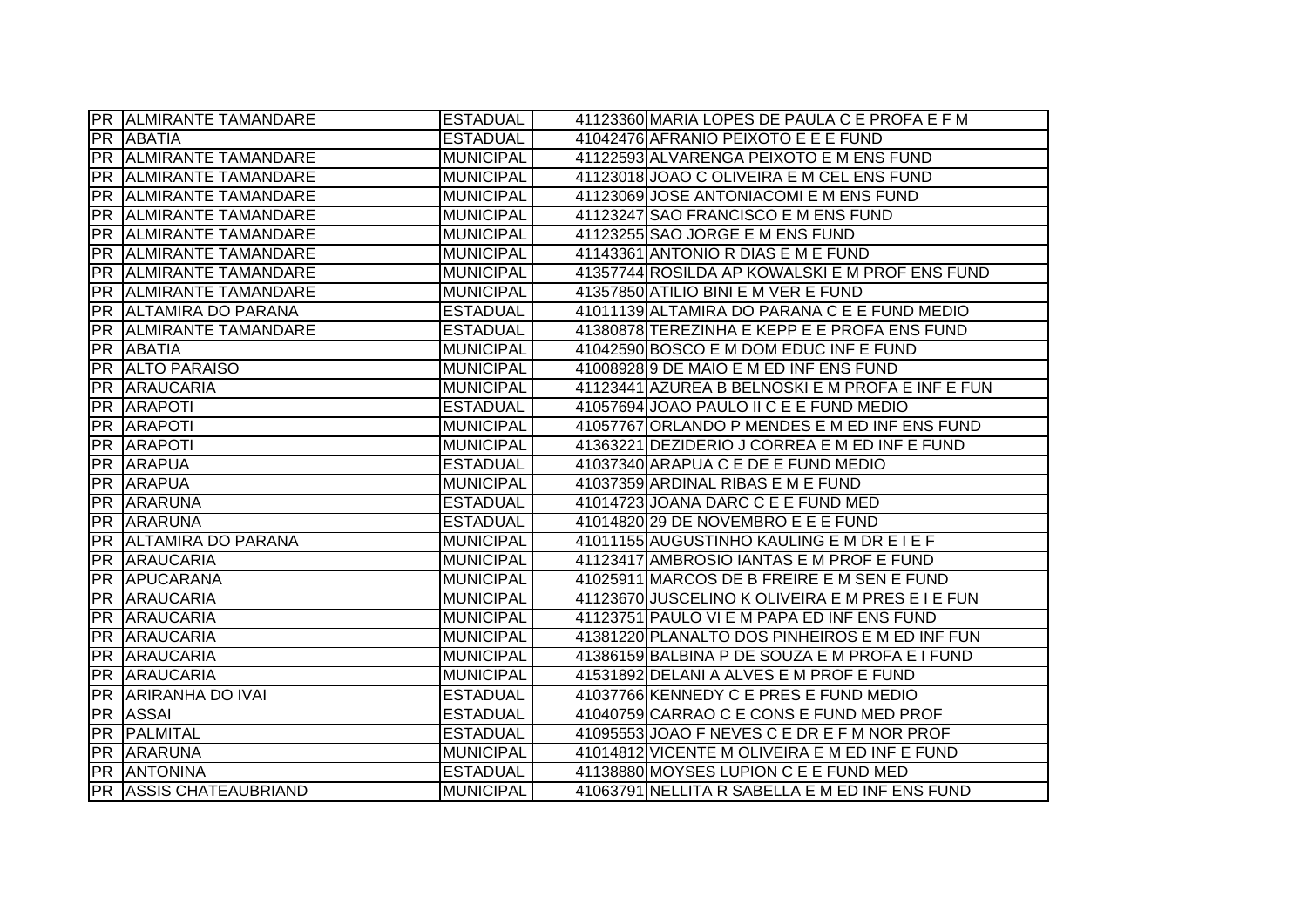|           | <b>PR ALTO PIQUIRI</b>       | <b>MUNICIPAL</b> | 41004582 CECILIA MEIRELES E M ED INF ENS FUND   |
|-----------|------------------------------|------------------|-------------------------------------------------|
|           | <b>PR ALTO PIQUIRI</b>       | <b>MUNICIPAL</b> | 41004671 PAULISTANIA E M ED INF ENS FUND        |
|           | <b>PR ALVORADA DO SUL</b>    | <b>ESTADUAL</b>  | 41021100 ANASTACIO CEREZINE E E E FUND          |
|           | <b>PR ALVORADA DO SUL</b>    | <b>MUNICIPAL</b> | 41357906 SEMENTE DO SABER E M E FUND            |
| <b>PR</b> | <b>AMAPORA</b>               | <b>ESTADUAL</b>  | 41000269 OLAVO BILAC C E E FUND E MEDIO         |
|           | PR AMAPORA                   | <b>MUNICIPAL</b> | 41000226 CECILIA MEIRELES E M E FUND            |
|           | <b>PR ANDIRA</b>             | <b>MUNICIPAL</b> | 41042786 CRIANCA FELIZEM ED INFENS FUND         |
|           | <b>PR ARAPONGAS</b>          | <b>ESTADUAL</b>  | 41026705 IVANILDE DE NORONHA C E E FUND MEDIO   |
|           | <b>PR ANTONINA</b>           | <b>ESTADUAL</b>  | 41138856 MARIA ARMINDA E E PROF E FUND          |
|           | <b>PR ARAPONGAS</b>          | <b>ESTADUAL</b>  | 41026632 FRANCISCO F BASTOS C E E FUND MEDIO    |
| PR        | <b>ANTONINA</b>              | <b>ESTADUAL</b>  | 41138937 ROCHA POMBO C E E FUND MEDIO           |
| PR        | <b>ANTONINA</b>              | <b>ESTADUAL</b>  | 41407245 ALTAHIR GONCALVES E E PROFA ENS FUND   |
| PR        | <b>ANTONINA</b>              | <b>MUNICIPAL</b> | 41138678 CLEUZA M DE L TAGLIATELA E M PFA E I F |
| PR        | <b>ANTONINA</b>              | <b>MUNICIPAL</b> | 41138902 OCTAVIO SECUNDINO E M ED INF ENS FUND  |
| PR        | <b>ANTONINA</b>              | <b>MUNICIPAL</b> | 41385799 MARIA ROSA M CECYN E M PROFA E I E F   |
| PR        | APUCARANA                    | <b>ESTADUAL</b>  | 41025318 ALBERTO SANTOS DUMONT C E E F M PROF   |
| PR        | APUCARANA                    | <b>ESTADUAL</b>  | 41025806 JOSE DE ANCHIETA C E PE E FUND MEDIO   |
| <b>PR</b> | <b>ALTO PARAISO</b>          | <b>ESTADUAL</b>  | 41008936 VILA ALTA C E E FUND MEDIO             |
|           | <b>PR ANDIRA</b>             | <b>MUNICIPAL</b> | 41042859 SANTA INES E M ED INF ENS FUND         |
|           | <b>PR PALMEIRA</b>           | MUNICIPAL        | 41061560 NOSSA SENHORA DO ROCIO E M E I E FUND  |
|           | PR ROLANDIA                  | MUNICIPAL        | 41033809 SAO FERNANDO E M ED INF ENS FUND       |
|           | <b>PR SALGADO FILHO</b>      | <b>ESTADUAL</b>  | 41088352 ANCHIETA C E PE E FUND MEDIO           |
|           | PR RIO AZUL                  | <b>ESTADUAL</b>  | 41114655 AFONSO A DE CAMARGO C E DR E FUND MED  |
| <b>PR</b> | <b>RIO BONITO DO IGUACU</b>  | <b>ESTADUAL</b>  | 41106369 JOAQUIM N RIBEIRO C E ENS FUND MED     |
|           | <b>PR RIO BRANCO DO IVAL</b> | <b>ESTADUAL</b>  | 41037235 RIO BRANCO C E E FUND MEDIO            |
|           | <b>PR RIO BRANCO DO SUL</b>  | <b>ESTADUAL</b>  | 41136705 HILDA FARIA FRANCO E E PROFA E FUND    |
| PR        | <b>RIO BRANCO DO SUL</b>     | <b>MUNICIPAL</b> | 41136900 OCTAVIO FURQUIM E M PREF ED INF E FUND |
| PR        | <b>RIO NEGRO</b>             | <b>ESTADUAL</b>  | 41142497 ANTONINA C E BAR DE E F M NOR PROFIS   |
| <b>PR</b> | <b>RIBEIRAO DO PINHAL</b>    | <b>MUNICIPAL</b> | 41045637 TANCREDO NEVES E M E FUND              |
| PR        | ROLANDIA                     | <b>ESTADUAL</b>  | 41033620 LAURO P TAVARES E E DR E FUND          |
|           | <b>PR RIBEIRAO DO PINHAL</b> | <b>MUNICIPAL</b> | 41045602 NOVA CARVALHO E M ENS FUND             |
|           | <b>PR RONCADOR</b>           | <b>ESTADUAL</b>  | 41018184 ALTO SAO JOAO C E DE E FUND MED        |
|           | <b>PR RONCADOR</b>           | <b>ESTADUAL</b>  | 41018656 ULYSSES GUIMARAES E E E FUND           |
|           | <b>PR RONCADOR</b>           | MUNICIPAL        | 41018168 AFONSO CAMARGO E M E FUND              |
|           | <b>PR RONCADOR</b>           | MUNICIPAL        | 41018362 JOAO PAULO I E M E FUND                |
|           | <b>PR RONDON</b>             | <b>ESTADUAL</b>  | 41010310 BARROSO E E ALM E FUND                 |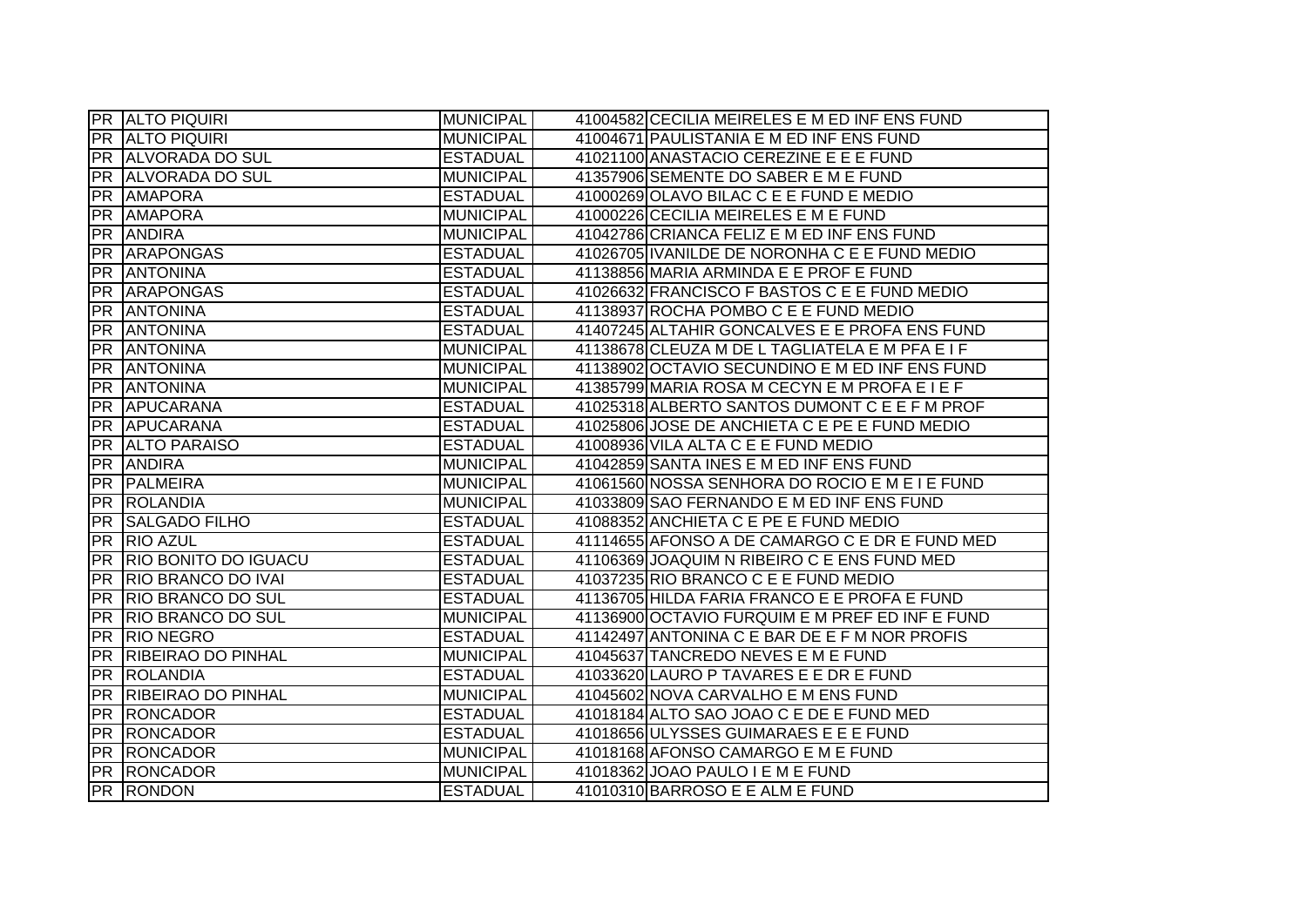|            | <b>PR ROSARIO DO IVAI</b>       | <b>ESTADUAL</b>  | 41039920 JOSE S ROSAS C E E FUND MEDIO            |
|------------|---------------------------------|------------------|---------------------------------------------------|
|            | <b>PR ROSARIO DO IVAI</b>       | <b>MUNICIPAL</b> | 41040007 OSVALDO CRUZ E M E FUND                  |
|            | <b>PR ROLANDIA</b>              | <b>ESTADUAL</b>  | 41033558 FRANCISCO VILLANUEVA C E PROF E FUND MED |
| PR         | <b>REBOUCAS</b>                 | <b>MUNICIPAL</b> | 41382030 JOANITA A PEREIRA E M ED INF E FUND      |
| <b>PR</b>  | QUEDAS DO IGUACU                | <b>MUNICIPAL</b> | 41105605 JULIO DE CASTILHOS E M E INF ENS FUND    |
| PR         | QUEDAS DO IGUACU                | <b>MUNICIPAL</b> | 41378016 ARAUCARIA E M ED INF ENS FUND            |
|            | <b>PR QUERENCIA DO NORTE</b>    | <b>ESTADUAL</b>  | 41002962 CASTRO ALVES C E ENS FUND MED            |
|            | <b>PR QUERENCIA DO NORTE</b>    | <b>ESTADUAL</b>  | 41003020 HUMBERTO DE CAMPOS C E E F M NOR PROF    |
| PR         | <b>QUERENCIA DO NORTE</b>       | <b>MUNICIPAL</b> | 41003012 GILBERTO CONCEICAO BORSATTO E M E FUND   |
| PR         | <b>QUINTA DO SOL</b>            | <b>ESTADUAL</b>  | 41018150 SAO JUDAS TADEU C E E FUND MEDIO         |
| <b>PR</b>  | <b>RANCHO ALEGRE</b>            | <b>ESTADUAL</b>  | 41041364 PAULINA PACIFICO BORSARI C E E F M NOR   |
| <b>PR</b>  | <b>RIBEIRAO DO PINHAL</b>       | <b>MUNICIPAL</b> | 41045661 CARLITO THOME DA SILVA E M DR E FUND     |
| <b>PR</b>  | <b>RANCHO ALEGRE DOESTE</b>     | <b>MUNICIPAL</b> | 41014146 MANOEL M MARTINS E M ED INF ENS FUND     |
| <b>IPR</b> | <b>SALTO DO ITARARE</b>         | <b>ESTADUAL</b>  | 41051700 GABRIEL BERTONI E E E FUND               |
| <b>PR</b>  | <b>RESERVA</b>                  | <b>ESTADUAL</b>  | 41055446 HELENA R FIORAVANTE C E PROFA E FUN MED  |
| PR         | <b>RESERVA</b>                  | <b>ESTADUAL</b>  | 41055624 MANOEL A GOMES C E E FUND MEDIO NORM     |
| PR         | <b>RESERVA</b>                  | <b>ESTADUAL</b>  | 41145690 GREGORIO SZEREMETA E E E FUND            |
| <b>PR</b>  | <b>RESERVA</b>                  | <b>MUNICIPAL</b> | 41055837 ROGERIO BORBA E M CEL ED INF ENS FUND    |
|            | <b>PR RESERVA</b>               | <b>MUNICIPAL</b> | 41419820 EVANGELINA BIT DOS SANTOS E MUN E FUN    |
|            | <b>PR RESERVA DO IGUACU</b>     | <b>ESTADUAL</b>  | 41104234 IZABEL F SIQUEIRA C E PROFA E FUND MED   |
|            | <b>PR RESERVA DO IGUACU</b>     | <b>MUNICIPAL</b> | 41104633 PEDRO SIQUEIRA E M E FUND                |
|            | <b>PR RIBEIRAO DO PINHAL</b>    | <b>ESTADUAL</b>  | 41045610 RUTH M CORREA E E E FUND                 |
|            | <b>PR RANCHO ALEGRE DOESTE</b>  | <b>ESTADUAL</b>  | 41014154 RANCHO ALEGRE C E E FUND MEDIO           |
| <b>PR</b>  | SANTO ANTONIO DO SUDOESTE       | <b>MUNICIPAL</b> | 41089359 DORIVAL MAGRINELLI E M ENS FUND          |
| <b>PR</b>  | <b>SABAUDIA</b>                 | <b>ESTADUAL</b>  | 41028333 SABAUDIA E E E FUND                      |
| <b>PR</b>  | <b>SANTO ANTONIO DA PLATINA</b> | <b>ESTADUAL</b>  | 41048520 MARIA DALILA PINTO C E E FUND MED        |
| <b>PR</b>  | SANTO ANTONIO DA PLATINA        | <b>ESTADUAL</b>  | 41048563 MORALINA ELEUTERIO C E DONA E F M        |
| <b>PR</b>  | SANTO ANTONIO DA PLATINA        | <b>ESTADUAL</b>  | 41048709 ROTARY C E E FUND MEDIO                  |
| <b>PR</b>  | <b>SANTO ANTONIO DA PLATINA</b> | <b>MUNICIPAL</b> | 41048237 BOSCO E M DOM ED INF ENS FUND            |
| <b>PR</b>  | <b>SANTO ANTONIO DA PLATINA</b> | <b>MUNICIPAL</b> | 41048555 MONTEIRO LOBATO E M ED INF ENS FUND      |
| PR         | SANTO ANTONIO DO CAIUA          | <b>ESTADUAL</b>  | 41003632 CAXIAS C E DUQUE DE E FUND E MEDIO       |
| PR         | <b>SANTANA DO ITARARE</b>       | <b>MUNICIPAL</b> | 41051980 EUCLIDES B OLIVEIRA E M ED INF ENS FUND  |
| PR         | SANTO ANTONIO DO SUDOESTE       | <b>ESTADUAL</b>  | 41089545 MANOEL RIBAS E E INTERVENTOR E FUND      |
|            | <b>PR SANTANA DO ITARARE</b>    | <b>ESTADUAL</b>  | 41051939 HUMBERTO DE A C BRANCO C E E FUND MED    |
|            | PR SANTO ANTONIO DO SUDOESTE    | <b>MUNICIPAL</b> | 41089685 PEDRO DOS SANTOS E M ENS FUND            |
|            | <b>PR SANTO INACIO</b>          | <b>ESTADUAL</b>  | 41021010 MANOEL F ALMEIDA E E DR E FUND           |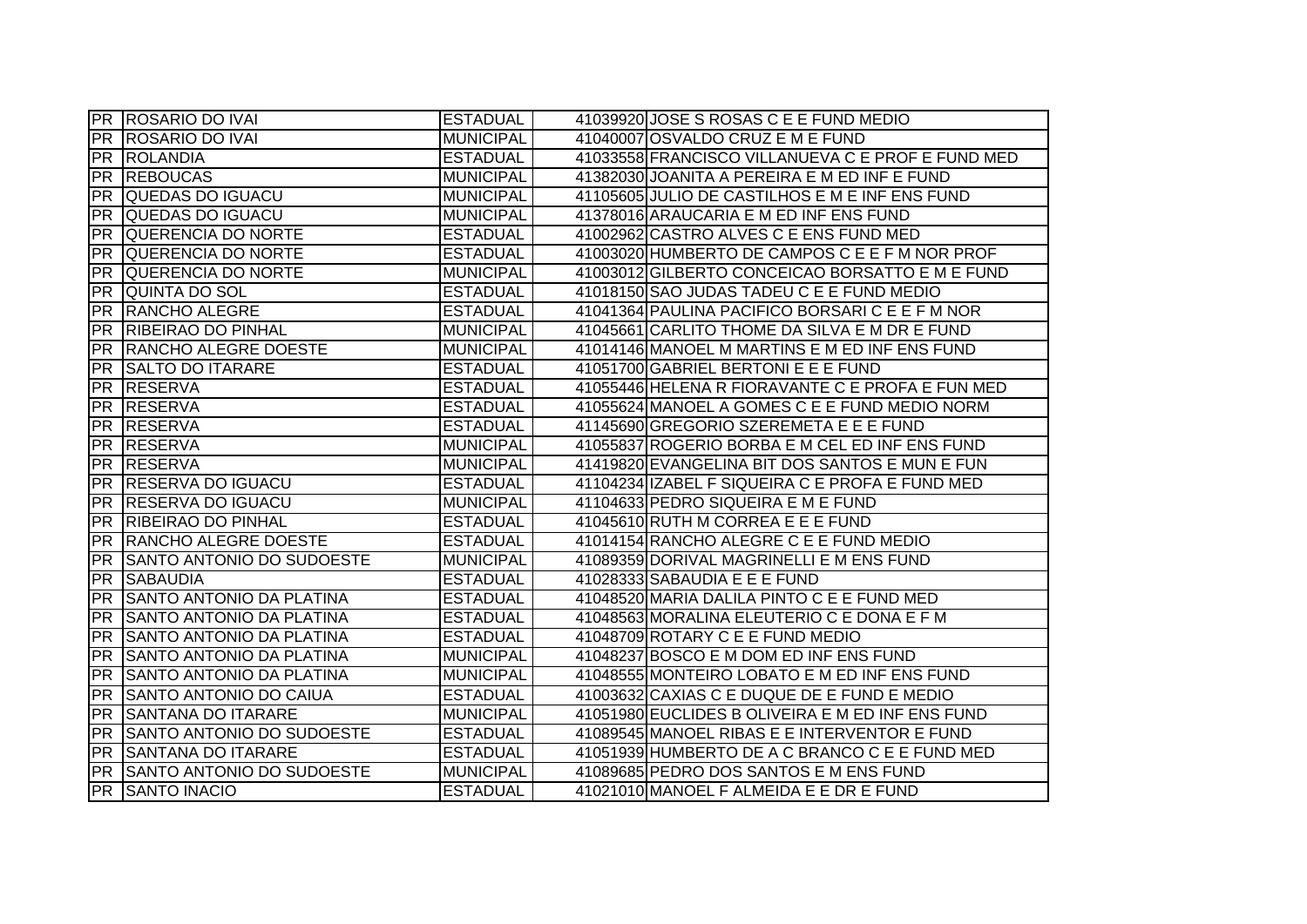|           | <b>PR SAO CARLOS DO IVAI</b>     | <b>ESTADUAL</b>  | 41003713 SAO CARLOS DO IVAI C E E FUND MEDIO     |
|-----------|----------------------------------|------------------|--------------------------------------------------|
| <b>PR</b> | <b>SAO JERONIMO DA SERRA</b>     | <b>ESTADUAL</b>  | 41041712 JOAO XXIII E E E FUND                   |
| PR        | <b>SAO JERONIMO DA SERRA</b>     | <b>ESTADUAL</b>  | 41041879 SAO JOAO DO PINHAL C E DE E FUND MED    |
| <b>PR</b> | <b>SAO JERONIMO DA SERRA</b>     | <b>ESTADUAL</b>  | 41041887 SAO JORGE C E E FUND MEDIO              |
| <b>PR</b> | <b>SAO JERONIMO DA SERRA</b>     | <b>ESTADUAL</b>  | 41041968 VILA NOVA E E DE E FUND                 |
| <b>PR</b> | <b>SAO JERONIMO DA SERRA</b>     | <b>MUNICIPAL</b> | 41041569 ARLINDO J DOS SANTOS E M PROF E FUND    |
|           | PR SANTO ANTONIO DO PARAISO      | <b>ESTADUAL</b>  | 41046099 FLORIANO LANDGRAF C E E FUND MEDIO      |
|           | <b>PR SANTA ISABEL DO IVAI</b>   | <b>ESTADUAL</b>  | 41003420 FERNANDO DE AZEVEDO C E E FUND MED      |
| PR        | <b>SALTO DO LONTRA</b>           | <b>ESTADUAL</b>  | 41088891 BAIRRO ITAIPU E E DO E FUND             |
| <b>PR</b> | <b>SALTO DO LONTRA</b>           | <b>MUNICIPAL</b> | 41088921 CARMELO SCOTTON E M ED INF ENS FUND     |
| <b>PR</b> | <b>SANTA AMELIA</b>              | <b>MUNICIPAL</b> | 41045718 FRANCISCO S LEAL E M PREF EI ENS FUN    |
| <b>PR</b> | <b>SANTA CECILIA DO PAVAO</b>    | <b>ESTADUAL</b>  | 41041410 JERONIMO F MARTINS C E E FUND MEDIO     |
| <b>PR</b> | SANTA CRUZ DE MONTE CASTELO      | <b>ESTADUAL</b>  | 41003292 SANTOS DUMONT C E ENS FUND MED          |
| <b>PR</b> | SANTA CRUZ DE MONTE CASTELO      | <b>MUNICIPAL</b> | 41003128 ANIBAL I LIUTTI E M ED INF ENS FUND     |
| <b>PR</b> | SANTA CRUZ DE MONTE CASTELO      | <b>MUNICIPAL</b> | 41003187 FLAVIO L BOTTER E M ED INF ENS FUND     |
| <b>PR</b> | <b>SANTO ANTONIO DA PLATINA</b>  | <b>ESTADUAL</b>  | 41048326 EDITH DE S PRADO DE OLIVEIRA C E E F M  |
| <b>PR</b> | SANTA ISABEL DO IVAI             | <b>ESTADUAL</b>  | 41003330 ALBERICO M DA SILVA C E E F M PROF      |
| <b>PR</b> | QUEDAS DO IGUACU                 | <b>ESTADUAL</b>  | 41105869 NUCLEO RESID PINDORAMA E E E FUND       |
| <b>PR</b> | <b>SANTA IZABEL DO OESTE</b>     | <b>MUNICIPAL</b> | 41083032 JOANINHA C F SECHINI E M ENS FUND       |
|           | <b>PR SANTA MARIA DO OESTE</b>   | <b>ESTADUAL</b>  | 41097610 JOSE DE ANCHIETA C E E FUND MED NOR PR  |
| PR        | <b>SANTA MARIA DO OESTE</b>      | <b>MUNICIPAL</b> | 41097475 BALBINA ALMEIDA DE SOUZA E M E INF FUND |
|           | <b>PR SANTA MARIANA</b>          | <b>ESTADUAL</b>  | 41045939 JOAQUIM M M ASSIS C E E FUND MEDIO      |
| PR        | <b>SANTA MARIANA</b>             | <b>MUNICIPAL</b> | 41045866 ENGRACIA ZANQUETTA E M E INF ENS FUND   |
| <b>PR</b> | <b>SANTA MARIANA</b>             | <b>MUNICIPAL</b> | 41045890 GINO DELAMUTA E M ED INF ENS FUND       |
| <b>PR</b> | <b>SANTA MONICA</b>              | <b>ESTADUAL</b>  | 41003616 SANTA MONICA C E E FUND MEDIO PROF      |
| <b>PR</b> | <b>SANTA TEREZINHA DE ITAIPU</b> | <b>ESTADUAL</b>  | 41078721 MANOEL KONNER C E DOM E F M PROF NORM   |
| <b>PR</b> | <b>SANTA FE</b>                  | <b>ESTADUAL</b>  | 41020910 CECILIA MEIRELES E E E FUND             |
| PR        | <b>PIEN</b>                      | <b>ESTADUAL</b>  | 41141725 ALFREDO GREIPEL JUNIOR C E E FUND MED   |
| <b>PR</b> | QUEDAS DO IGUACU                 | <b>MUNICIPAL</b> | 41105346 CECILIA MEIRELES E M ED INF ENS FUND    |
| <b>PR</b> | <b>PATO BRANCO</b>               | <b>ESTADUAL</b>  | 41093348 CRISTO REI C E ENS FUND E MEDIO         |
| <b>PR</b> | <b>PATO BRANCO</b>               | <b>ESTADUAL</b>  | 41093607 RUI BARBOSA C E E FUND MEDIO            |
| <b>PR</b> | <b>PATO BRANCO</b>               | <b>MUNICIPAL</b> | 41093658 UDIR CANTU BARU E M ED INF E FUND       |
| <b>PR</b> | PEABIRU                          | <b>ESTADUAL</b>  | 41017935 OLAVO BILAC C E E FUND MEDIO            |
|           | PR PEABIRU                       | <b>ESTADUAL</b>  | 41017943 QUATORZE DE DEZEMBRO C E E FUND MED     |
|           | PR PEABIRU                       | <b>MUNICIPAL</b> | 41360400 DARCI RIBEIRO E M ED INF ENS FUND       |
|           | PR PARANAVAI                     | <b>ESTADUAL</b>  | 41002636 SILVIO VIDAL C E E FUND MEDIO           |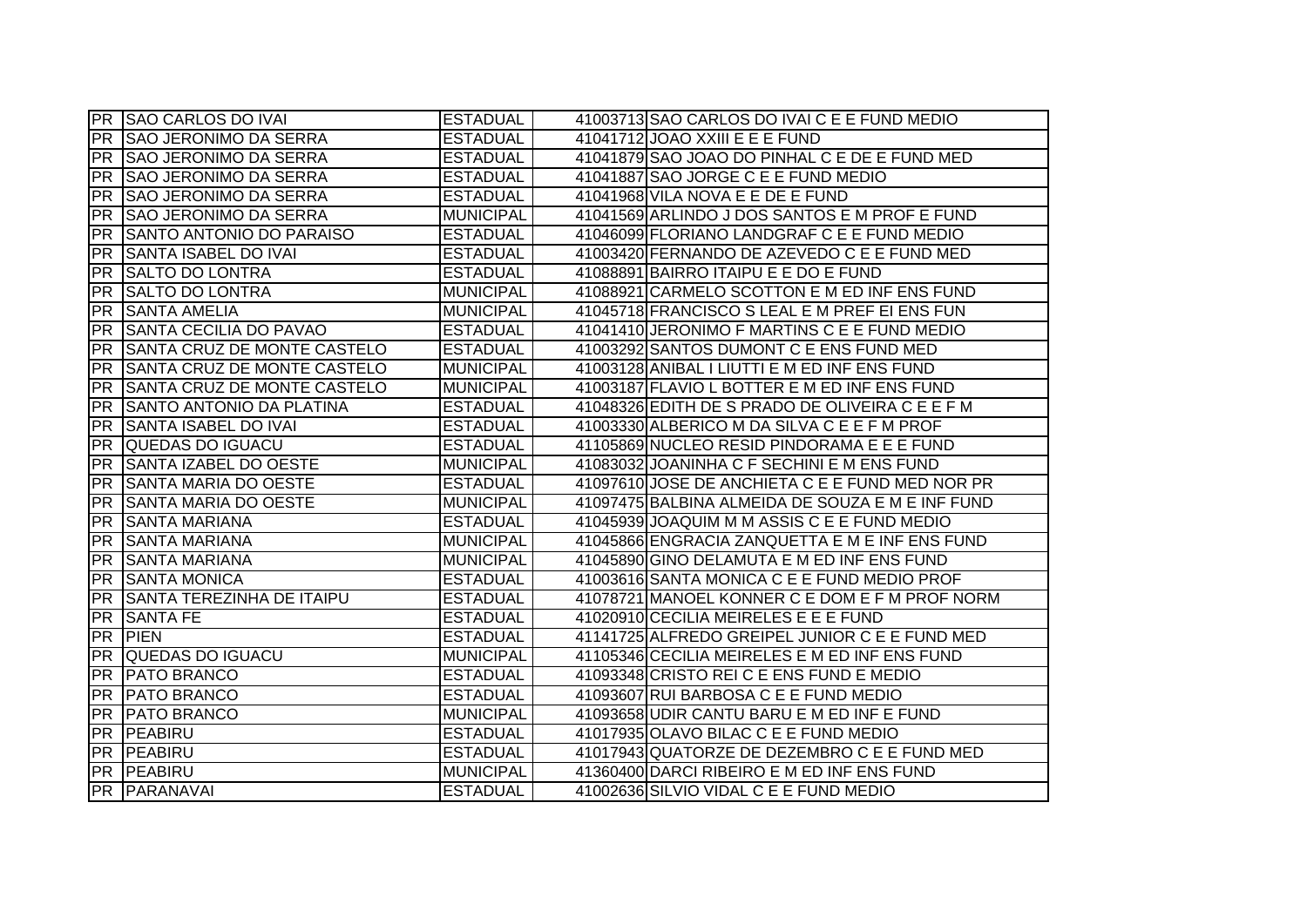|           | <b>PR PEROLA</b>           | <b>ESTADUAL</b>  | 41007140 PEROLA BYINGTON C E DONA ENS FUN MED     |
|-----------|----------------------------|------------------|---------------------------------------------------|
|           | PR PARANAVAI               | <b>ESTADUAL</b>  | 41002083 CURITIBA E E E FUND                      |
|           | <b>PR PIEN</b>             | <b>ESTADUAL</b>  | 41141806 FREDERICO GUILHERME GIESE C E E F M      |
|           | <b>PR PINHAIS</b>          | <b>ESTADUAL</b>  | 41135580 AMYNTAS DE BARROS C E E FUND MEDIO       |
|           |                            |                  |                                                   |
|           | <b>PR PINHAIS</b>          | <b>ESTADUAL</b>  | 41135709 HUMBERTO A CASTELO BRANCO C E E FUND MED |
| <b>PR</b> | <b>PINHAIS</b>             | <b>ESTADUAL</b>  | 41387724 DANIEL ROCHA E E PROF E FUND             |
| <b>PR</b> | <b>PINHAL DE SAO BENTO</b> | <b>MUNICIPAL</b> | 41087950 PRIMO SAVOLDI E M ED INF ENS FUND        |
| PR        | PINHAO                     | <b>ESTADUAL</b>  | 41104730 PROCOPIO F CALDAS C E E FUND MEDIO       |
| <b>PR</b> | <b>PINHAO</b>              | <b>MUNICIPAL</b> | 41103912 CECILIA MEIRELES E M ED INF ENS FUND     |
| IPR.      | <b>PINHAO</b>              | <b>MUNICIPAL</b> | 41104536 NOSSA SRA DA GLORIA E M ED INF E FUN     |
| <b>PR</b> | <b>TPEROBAL</b>            | <b>ESTADUAL</b>  | 41007549 ANA NERICE E FUND MEDIO                  |
| <b>PR</b> | PARANACITY                 | <b>ESTADUAL</b>  | 41001877 SANTOS DUMONT C E ENS FUND MED           |
| <b>PR</b> | PALMITAL                   | <b>ESTADUAL</b>  | 41095901 JOAO PAULO II C E E FUND MEDIO           |
| <b>PR</b> | PALMITAL                   | <b>MUNICIPAL</b> | 41095308 AUGUSTO VICENTIM E M ED INF ENS FUND     |
| <b>PR</b> | PALMITAL                   | <b>MUNICIPAL</b> | 41095367 CARLOS G SIQUEIRA E M ED INF ENS FUND    |
| <b>PR</b> | PALMITAL                   | <b>MUNICIPAL</b> | 41095600 CATARINA K COSTA E M ED INF ENS FUND     |
| <b>PR</b> | PALMITAL                   | <b>MUNICIPAL</b> | 41095804 SILVIO DE BRIDA MARIOT E M E I E F       |
| PR        | <b>PALOTINA</b>            | <b>ESTADUAL</b>  | 41066510 DOMINGOS FCO ZARDO C E E FUND MEDIO      |
| PR        | <b>PATO BRANCO</b>         | <b>ESTADUAL</b>  | 41093283 CARLOS GOMES C E E FUND MEDIO            |
| PR        | <b>PARAISO DO NORTE</b>    | <b>ESTADUAL</b>  | 41001745 PARAISO DO NORTE C E ENS FUN MED PROF    |
|           | <b>PR PIRAI DO SUL</b>     | <b>MUNICIPAL</b> | 41058968 ODETTE S DE LUCA E M PROFA E INF E FUN   |
| <b>PR</b> | PARANAGUA                  | <b>ESTADUAL</b>  | 41140664 FARIA SOBRINHO E E E FUND SEDE           |
| <b>PR</b> | PARANAGUA                  | <b>ESTADUAL</b>  | 41141121 REGINA M B DE MELLO C E PROFA E F M      |
| <b>PR</b> | PARANAGUA                  | <b>ESTADUAL</b>  | 41382781 LUCY REQUIAO M E SILVA C E E F M SEDE    |
| <b>PR</b> | PARANAGUA                  | <b>ESTADUAL</b>  | 41532147 PORTO SEGURO COL EST ENS FUND E MEDIO    |
| <b>PR</b> | PARANAGUA                  | <b>MUNICIPAL</b> | 41141172 ROSICLAIR DA S COSTA E M PROFA E I E F   |
| <b>PR</b> | PARANAGUA                  | <b>MUNICIPAL</b> | 41362020 JOAO R DOS SANTOS E M PROF E FUND        |
| <b>PR</b> | <b>PARANAPOEMA</b>         | <b>ESTADUAL</b>  | 41001893 LYSIMACO F DA COSTA C E E FUND MEDIO     |
| IPR.      | PARANAVAI                  | <b>ESTADUAL</b>  | 41001940 ADELIA ROSSI ARNALDI C E E FUND MEDIO    |
| <b>PR</b> | <b>PALOTINA</b>            | <b>MUNICIPAL</b> | 41379071 CELINO ROCHA DE ARAUJO E M E I E F       |
|           | <b>PR PRUDENTOPOLIS</b>    | <b>MUNICIPAL</b> | 41111222 ACYR CAVALI DA LUZ E M PROF E I FUND     |
| <b>PR</b> | <b>PORECATU</b>            | <b>ESTADUAL</b>  | 41021932 MALVINO DE OLIVEIRA C E PRF E F M PROF   |
|           | <b>PR PORTO AMAZONAS</b>   | <b>ESTADUAL</b>  | 41122550 OLIVIO BELICH E E E FUND                 |
|           | <b>PR PORTO BARREIRO</b>   | <b>MUNICIPAL</b> | 41102410 INES VAILATTI E M IRMA ED INF ENS FUND   |
|           | <b>PR PORTO RICO</b>       | <b>MUNICIPAL</b> | 41002920 PORTO RICO E M ED INF ENS FUND           |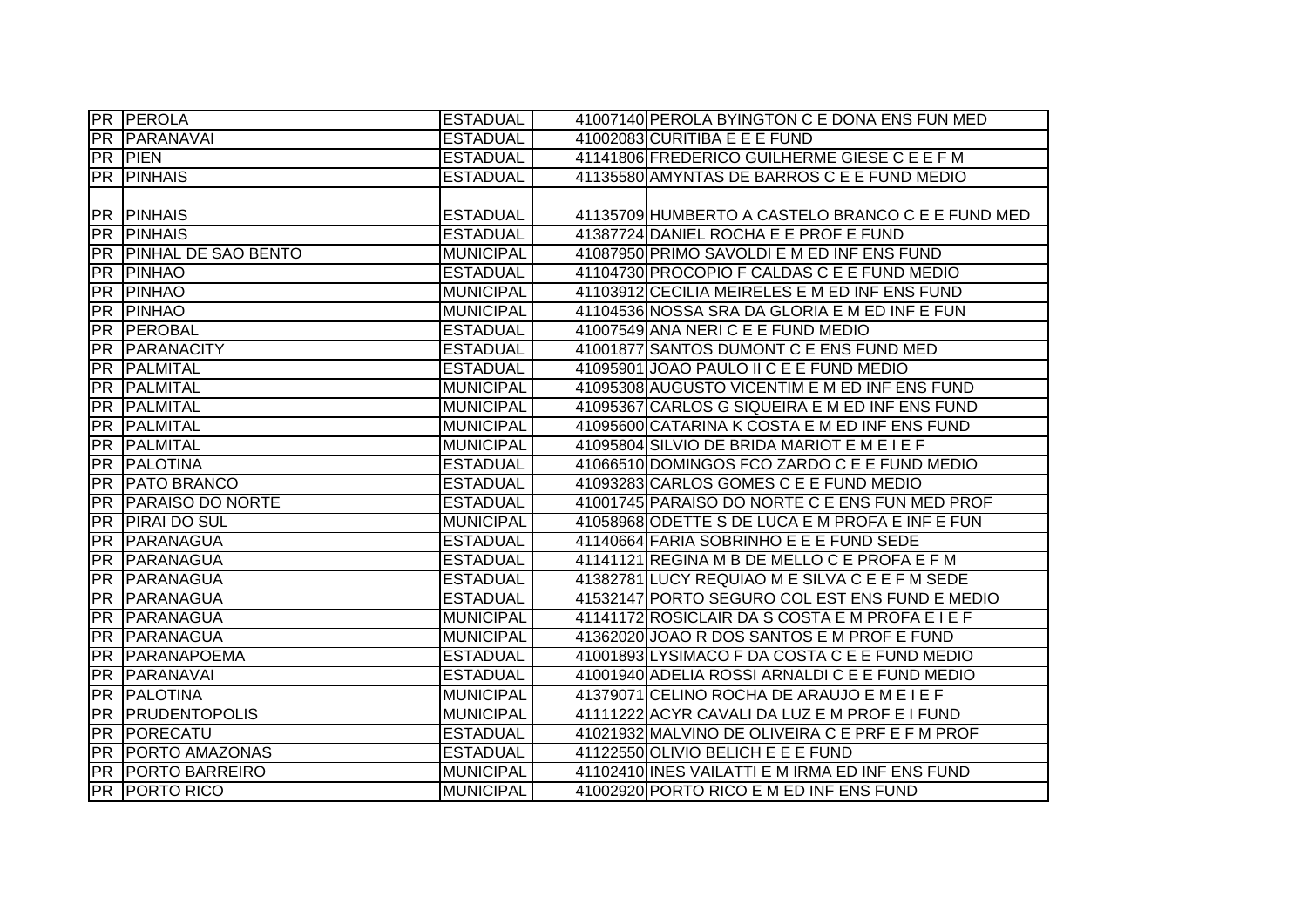|                 | <b>PR PRADO FERREIRA</b>         | <b>ESTADUAL</b>  | 41021827 JULIA WANDERLEY C E E FUND MEDIO                                                          |
|-----------------|----------------------------------|------------------|----------------------------------------------------------------------------------------------------|
| <b>PR</b>       | <b>PRESIDENTE CASTELO BRANCO</b> | <b>ESTADUAL</b>  | 41020871 MARIA C N DE SOUZA C E E FUND MEDIO                                                       |
| PR              | <b>PRIMEIRO DE MAIO</b>          | <b>ESTADUAL</b>  | 41022050 CASTELO BRANCO C E MAL E FUND MED NOR                                                     |
| <b>PR</b>       | <b>PINHAO</b>                    | <b>MUNICIPAL</b> | 41370732 AGUA VERDE E M ED INF ENS FUND                                                            |
| <b>PR</b>       | <b>PRUDENTOPOLIS</b>             | <b>ESTADUAL</b>  | 41112490 VILA NOVA C E E FUND E MEDIO                                                              |
| <b>PR</b>       | <b>PONTA GROSSA</b>              | <b>ESTADUAL</b>  | 41378962 ANA DIVANIR BORATTO E E E FUND                                                            |
| PR              | <b>PRUDENTOPOLIS</b>             | <b>MUNICIPAL</b> | 41111230 CANUTO GUIMARAES E M DE ED INF E FUND                                                     |
| <b>PR</b>       | <b>PRUDENTOPOLIS</b>             | <b>MUNICIPAL</b> | 41112466 TIRADENTES E M ED INF ENS FUND                                                            |
| PR              | <b>QUARTO CENTENARIO</b>         | <b>ESTADUAL</b>  | 41012070 BANDEIRANTES D OESTE C E E FUND MED                                                       |
| <b>PR</b>       | <b>QUARTO CENTENARIO</b>         | <b>MUNICIPAL</b> | 41012127 CASTELO BRANCO E M PRES ED INF E FUND                                                     |
| <b>PR</b>       | <b>QUARTO CENTENARIO</b>         | <b>MUNICIPAL</b> | 41012305 GERMANA A MOLEIRO E M ED INF ENS FUND                                                     |
| <b>PR</b>       | QUEDAS DO IGUACU                 | <b>ESTADUAL</b>  | 41105176 ALTO RECREIO C E E FUND MEDIO                                                             |
| <b>PR</b>       | QUEDAS DO IGUACU                 | <b>ESTADUAL</b>  | 41105575 JOSE DE ANCHIETA C E E FUND MEDIO                                                         |
| PR              | <b>SAO JOAO DO IVAI</b>          | <b>ESTADUAL</b>  | 41040155 ARTHUR DE AZEVEDO C E E F MED PROF NORM                                                   |
| <b>PR</b>       | <b>PRUDENTOPOLIS</b>             | <b>ESTADUAL</b>  | 41111281 CRISTOFORO MYSKIV E E PE E FUND                                                           |
| <b>PR</b>       | <b>PONTA GROSSA</b>              | <b>ESTADUAL</b>  | 41062000 ANTONIO SAMPAIO E E GEN E FUND                                                            |
| <b>PR</b>       | QUEDAS DO IGUACU                 | <b>ESTADUAL</b>  | 41106172 VILA JOHN KENNEDY C E DA E FUND MED                                                       |
| <b>PR</b>       | <b>PIRAI DO SUL</b>              | <b>MUNICIPAL</b> | 41379403 PIRAHY E M E FUND                                                                         |
| <b>PR</b>       | PIRAQUARA                        | <b>ESTADUAL</b>  | 41136233 ROMARIO MARTINS C E E FUND MEDIO                                                          |
| <b>PR</b>       | PIRAQUARA                        | <b>ESTADUAL</b>  | 41373472 GILBERTO A NASCIMENTO C E DR E F NORM                                                     |
| <b>PR</b>       | PIRAQUARA                        | <b>MUNICIPAL</b> | 41136098 GUILHERME RIBEIRO E M E FUND                                                              |
| <b>PR</b>       | PIRAQUARA                        | <b>MUNICIPAL</b> | 41373480 GERALDO R S CASAGRANDE E M E FUND                                                         |
| <b>PR</b>       | PITANGA                          | <b>MUNICIPAL</b> | 41095944 AFONSINA M SEBRENSKI E M E INF E FUND                                                     |
| <b>PR</b>       |                                  |                  |                                                                                                    |
| $\overline{PR}$ | <b>IPITANGA</b>                  | <b>MUNICIPAL</b> | 41097017 REINALDO N FERREIRA E M ED INF E FUND                                                     |
|                 | <b>PONTAL DO PARANA</b>          | <b>ESTADUAL</b>  | 41361563 HELIO ANTONIO DE SOUZA C E E F M N                                                        |
| <b>PR</b>       | <b>PLANALTINA DO PARANA</b>      | <b>MUNICIPAL</b> | 41002717 ENEDINO CAETANO E M FREI ED INF E FUND                                                    |
| <b>PR</b>       | <b>PONTA GROSSA</b>              | <b>MUNICIPAL</b> | 41063090 NELSON PEREIRA JORGE E M PROF E I E FUND                                                  |
| <b>PR</b>       | <b>PONTA GROSSA</b>              | <b>ESTADUAL</b>  | 41062051 ARNALDO JANSEN C E PE E FUND MEDIO                                                        |
| <b>PR</b>       | <b>PONTA GROSSA</b>              | <b>ESTADUAL</b>  | 41062124 BENTO MOSSURUNGA E E MAESTRO E FUND                                                       |
| <b>PR</b>       | <b>PONTA GROSSA</b>              | <b>ESTADUAL</b>  | 41062809 JOAO R V B DU VERNAY CE PROF E F M PROF                                                   |
| <b>PR</b>       | <b>PONTA GROSSA</b>              | <b>ESTADUAL</b>  | 41062833 JOSE ELIAS DA ROCHA C E E FUND MEDIO                                                      |
| <b>PR</b>       | <b>PONTA GROSSA</b>              | <b>ESTADUAL</b>  | 41063201 PEDRO GRZELCZAKI E E PE E FUND                                                            |
| <b>PR</b>       | <b>PONTA GROSSA</b>              | <b>ESTADUAL</b>  | 41063384 SANTA MARIA C E E FUND MEDIO                                                              |
| PR              | <b>PONTA GROSSA</b>              | <b>ESTADUAL</b>  | 41354273 EDISON PIETROBELLI E E PROF E FUND                                                        |
| <b>PR</b>       | <b>PIRAI DO SUL</b>              | <b>ESTADUAL</b>  | 41059034 RIVADAVIA VARGAS C E E FUND ENS MEDIO<br>41002687 ARTHUR DA C SILVA C E MAL E FUN MED NOR |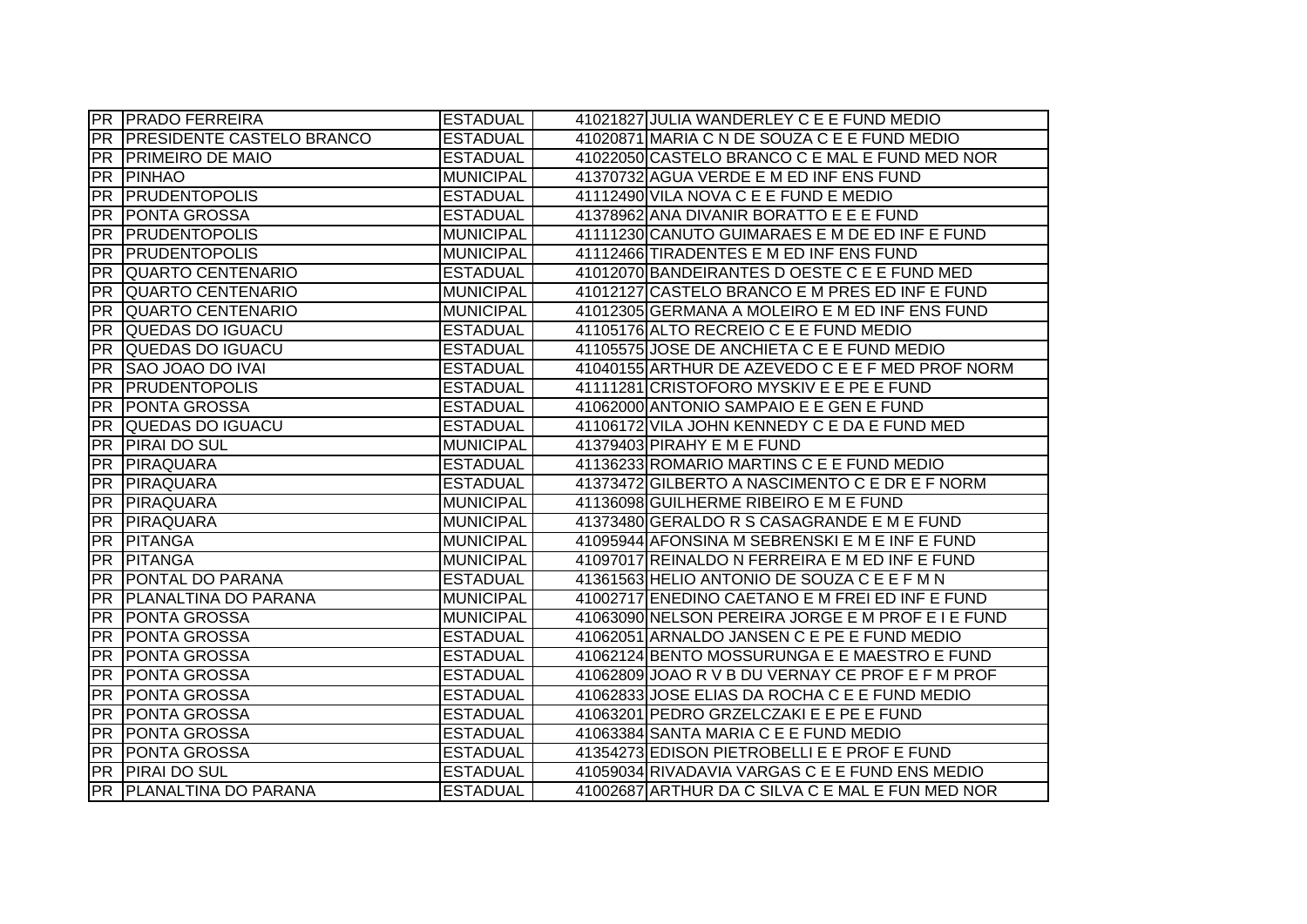|           | PR SAO JERONIMO DA SERRA     | <b>MUNICIPAL</b> | 41041909 SAO JUDAS TADEU E M ED INF ENS FUND     |
|-----------|------------------------------|------------------|--------------------------------------------------|
| PR        | <b>PALMITAL</b>              | <b>ESTADUAL</b>  | 41095537 JOAO C DA COSTA C E E FUND MEDIO        |
| PR        | <b>TELEMACO BORBA</b>        | <b>ESTADUAL</b>  | 41056035 BELA VISTA E E E FUND                   |
|           | <b>PR SAUDADE DO IGUACU</b>  | <b>ESTADUAL</b>  | 41094301 CAXIAS C E DUQUE DE E FUND MEDIO        |
| PR        | <b>SENGES</b>                | <b>MUNICIPAL</b> | 41362853 ARISTIDES P M NETTO E M PREF E I E F    |
|           | PR SERTANEJA                 | <b>ESTADUAL</b>  | 41046218 ANTONIO BITONTI E E PROF E FUND         |
|           | <b>PR SIQUEIRA CAMPOS</b>    | <b>ESTADUAL</b>  | 41052609 MARIA AP C SALCEDO C E PR E F PROF      |
|           | <b>PR SIQUEIRA CAMPOS</b>    | <b>MUNICIPAL</b> | 41052617 ATACIO M DE CASTILHO E M PROF E I E F   |
|           | PR TAPEJARA                  | <b>ESTADUAL</b>  | 41010710 11 DE ABRIL C E ENS FUND MED            |
|           | <b>PR SARANDI</b>            | <b>MUNICIPAL</b> | 41025180 MASAMI KOGA E M ED INF ENS FUND         |
| PR        | <b>TEIXEIRA SOARES</b>       | <b>MUNICIPAL</b> | 41112695 LADISLAU MAIBUK E M PE ED INF E FUND    |
| PR        | <b>SAPOPEMA</b>              | <b>MUNICIPAL</b> | 41372433 MARIA ELIAS FADEL E M PROFA E FUND      |
| <b>PR</b> | <b>TELEMACO BORBA</b>        | <b>ESTADUAL</b>  | 41056221 GREGORIO TEIXEIRA C E E FUND MEDIO      |
| <b>PR</b> | <b>TELEMACO BORBA</b>        | <b>ESTADUAL</b>  | 41056264 JARDIM ALEGRE C E ENS FUND MED PROF     |
| <b>PR</b> | <b>TELEMACO BORBA</b>        | <b>ESTADUAL</b>  | 41056302 JOSE DE ANCHIETA E E PE E FUND          |
| <b>PR</b> | <b>TELEMACO BORBA</b>        | <b>ESTADUAL</b>  | 41056361 MARCELINO NOGUEIRA C E DR E FUND MED    |
| <b>PR</b> | <b>TELEMACO BORBA</b>        | <b>ESTADUAL</b>  | 41056388 MARIA AP M DE S PEREIRA C E PROFA E F M |
| <b>PR</b> | <b>TELEMACO BORBA</b>        | <b>ESTADUAL</b>  | 41056540 SAO PEDRO E E E FUND                    |
| PR        | <b>TERRA ROXA</b>            | <b>ESTADUAL</b>  | 41067827 ANTONIO CARLOS GOMES C E E FUND MED PRO |
|           | <b>PR TIBAGI</b>             | <b>MUNICIPAL</b> | 41056795 DAVID FEDERMANN E M DEP ED INF E FUND   |
|           | <b>PR TAPIRA</b>             | <b>ESTADUAL</b>  | 41007280 CASTELO BRANCO C E PRES E FUND MEDIO    |
| PR        | <b>SAO JOSE DOS PINHAIS</b>  | <b>MUNICIPAL</b> | 41138147 PAULO PIMENTEL E M ED INF ENS FUND      |
| PR        | <b>SAO JOAO DO IVAI</b>      | <b>ESTADUAL</b>  | 41040317 JOSE DE MATTOS LEAO E E E FUND          |
| <b>PR</b> | <b>SAO JORGE DOESTE</b>      | <b>MUNICIPAL</b> | 41089936 JORGE GUIMARAES E M PROF ED INF E FUND  |
| <b>PR</b> | <b>SAO JOSE DA BOA VISTA</b> | <b>ESTADUAL</b>  | 41052250 NEWTON SAMPAIO E E E FUND               |
| <b>PR</b> | <b>SAO JOSE DA BOA VISTA</b> | <b>MUNICIPAL</b> | 41052269 NICOLAU M DE CARVALHO E M PE E FUND     |
| PR        | <b>SAO JOSE DOS PINHAIS</b>  | <b>ESTADUAL</b>  | 41137361 ARNALDO JANSEN C E PE E FUND MEDIO      |
| <b>PR</b> | <b>SAO JOSE DOS PINHAIS</b>  | <b>ESTADUAL</b>  | 41373057 COLONIA MALHADA C E E FUND MEDIO        |
| <b>PR</b> | SARANDI                      | <b>MUNICIPAL</b> | 41025245 OLINDA DIAS PEREIRA E M ED INF FUND     |
| <b>PR</b> | <b>SAO JOSE DOS PINHAIS</b>  | <b>MUNICIPAL</b> | 41138082 NOSSA SENHORA APARECIDA E M E I E F     |
| PR        | <b>TOLEDO</b>                | <b>ESTADUAL</b>  | 41068254 ATTILIO FONTANA C E SEN E FUND MED PROF |
|           | <b>PR SAO MATEUS DO SUL</b>  | <b>ESTADUAL</b>  | 41119398 CAXIAS C E DUQUE DE E FUND MEDIO        |
| PR        | <b>SAO PEDRO DO IGUACU</b>   | <b>ESTADUAL</b>  | 41067738 SAO PEDRO C E E FUND MEDIO              |
|           | <b>PR SAO PEDRO DO IVAI</b>  | <b>ESTADUAL</b>  | 41040589 CONJ HAB VIRGINIO SECO E E DO E FUND    |
|           | PR SAO PEDRO DO IVAI         | <b>ESTADUAL</b>  | 41040694 VICENTE MACHADO E E E FUND              |
|           | PR SAO PEDRO DO IVAI         | <b>MUNICIPAL</b> | 41040597 GERTRUDES M DOMINGUES E M ED INF E FUND |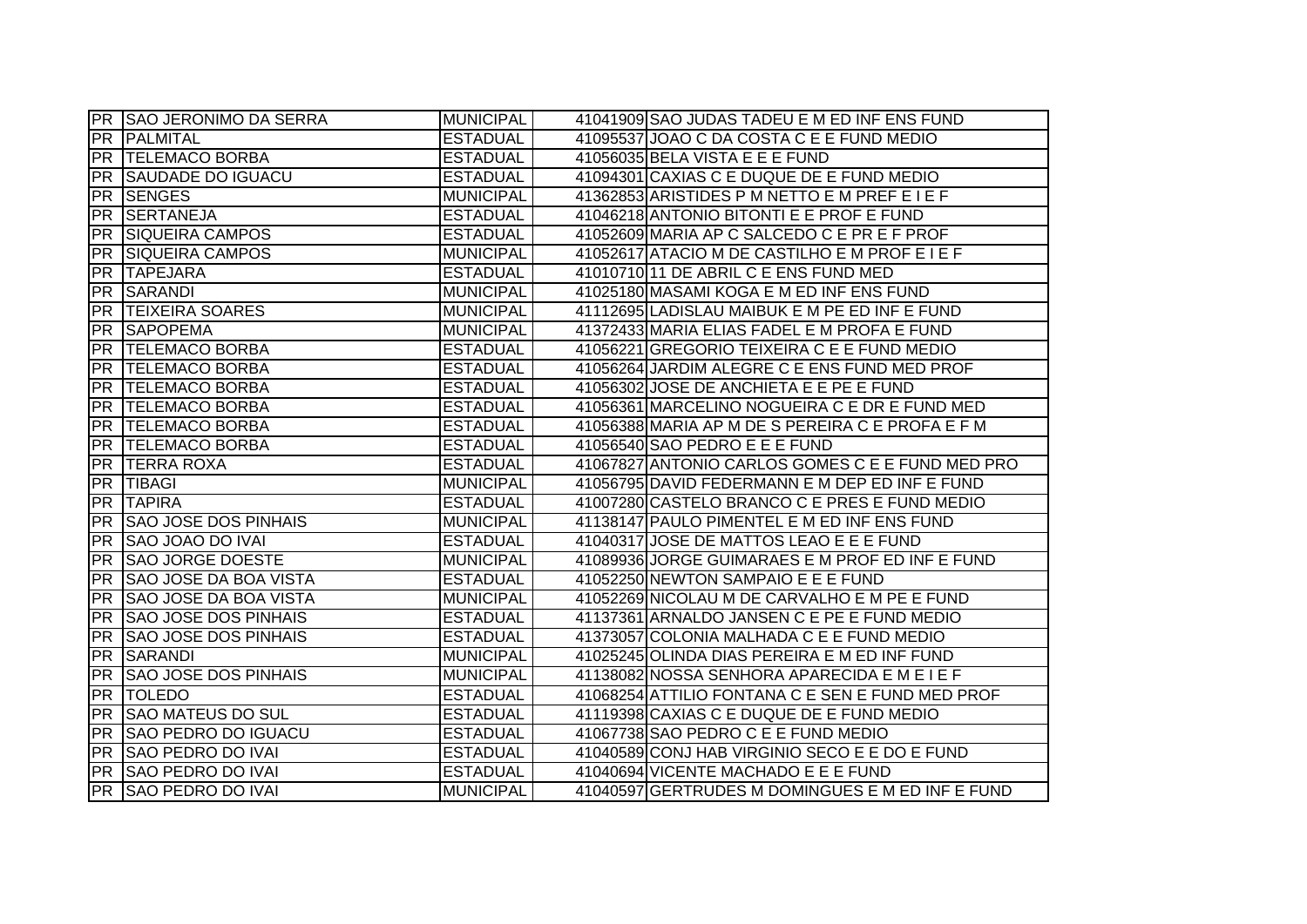|            | <b>PR SAO PEDRO DO PARANA</b>    | <b>ESTADUAL</b>  | 41003799 CECILIA MEIRELES C E E FUND MEDIO       |
|------------|----------------------------------|------------------|--------------------------------------------------|
| PR         | <b>SAO SEBASTIAO DA AMOREIRA</b> | <b>ESTADUAL</b>  | 41042085 JOAO TURIN E E E FUND                   |
|            | <b>PR SAPOPEMA</b>               | <b>ESTADUAL</b>  | 41050762 SAPOPEMA C E E FUND MEDIO NORMAL PROF   |
| <b>PR</b>  | <b>SAO JOSE DOS PINHAIS</b>      | <b>ESTADUAL</b>  | 41389310 SHIRLEY C T MACHADO C E E FUND MEDIO    |
| PR         | <b>WENCESLAU BRAZ</b>            | <b>MUNICIPAL</b> | 41053630 JOSE RICHA E M GOV ED INF ENS FUND      |
|            | <b>PR UNIAO DA VITORIA</b>       | <b>MUNICIPAL</b> | 41118006 DIDIO AUGUSTO E M PROF E INF ENS FUND   |
|            | <b>PR JUNIAO DA VITORIA</b>      | MUNICIPAL        | 41118170 JUDITH G DE LIMA E M PROFA E INF E FUND |
|            | PR URAI                          | <b>ESTADUAL</b>  | 41042352 RUBENS L FILGUEIRAS C E E FUND MEDIO    |
|            | <b>PR URAI</b>                   | <b>MUNICIPAL</b> | 41042280 LEONIDAS PONTES E M E FUND              |
| <b>PR</b>  | VENTANIA                         | <b>ESTADUAL</b>  | 41057198 ALBERTO DA SILVA PARANA C E EF MEDIO    |
| <b>PR</b>  | <b>VENTANIA</b>                  | <b>ESTADUAL</b>  | 41057333 PEDRO MARCONDES RIBAS C E E FUND MEDIO  |
| <b>PR</b>  | <b>WENCESLAU BRAZ</b>            | <b>ESTADUAL</b>  | 41053230 ARY BARROSO C E E FUND MEDIO            |
| <b>IPR</b> | <b>TIBAGI</b>                    | <b>MUNICIPAL</b> | 41057139 SAO BENTO E M E FUND                    |
| PR         | <b>WENCESLAU BRAZ</b>            | <b>MUNICIPAL</b> | 41053320 CECILIA MEIRELES E M PROFA ED INF E FUN |
| <b>PR</b>  | <b>UNIAO DA VITORIA</b>          | <b>ESTADUAL</b>  | 41118200 LAURO M SOARES C E DR E FUND MED PROF   |
| <b>PR</b>  | <b>XAMBRE</b>                    | <b>ESTADUAL</b>  | 41009029 PAULO VI C E E FUND MEDIO               |
| <b>PR</b>  | <b>WENCESLAU BRAZ</b>            | <b>ESTADUAL</b>  | 41053494 MIGUEL NASSIF MALUF C E E FUND MEDIO    |
| <b>PR</b>  | <b>UMUARAMA</b>                  | <b>ESTADUAL</b>  | 41007670 BENTO MOSSURUNGA C E E FUND MED NORM    |
| PR         | <b>SAO JOAO DO CAIUA</b>         | <b>ESTADUAL</b>  | 41003748 CARLOS GOMES C E E FUND MEDIO           |
| <b>PR</b>  | <b>TOMAZINA</b>                  | <b>ESTADUAL</b>  | 41052897 FRANCISCO I OLIVEIRA E E E FUND         |
|            | <b>PR TOMAZINA</b>               | MUNICIPAL        | 41052714 ADEMAR HARUO ISHII E M ED INF ENS FUND  |
|            | <b>PR TUNEIRAS DO OESTE</b>      | <b>ESTADUAL</b>  | 41010850 CAXIAS C E DUQUE E FUND MED             |
|            | <b>PR TUNEIRAS DO OESTE</b>      | <b>ESTADUAL</b>  | 41011090 TAMANDARE C E ALM E FUND MEDIO          |
|            | <b>PR TUNEIRAS DO OESTE</b>      | <b>MUNICIPAL</b> | 41010833 CARLOS DRUMOND ANDRADE E M E INF E FUND |
| PR         | <b>TUNEIRAS DO OESTE</b>         | <b>MUNICIPAL</b> | 41010965 MARIA J DA SILVA E M PROFA E INF E FUND |
|            | <b>PR TURVO</b>                  | <b>ESTADUAL</b>  | 41106628 EDITE C MARQUES C E E FUND MEDIO        |
| PR         | <b>UNIAO DA VITORIA</b>          | <b>MUNICIPAL</b> | 41117840 ANTONIETA MONTANARI E M PF E INF E FUND |
| <b>PR</b>  | <b>TURVO</b>                     | <b>MUNICIPAL</b> | 41106652 FRIDA RICKLI NAIVERTH E M E FUND        |
| <b>PR</b>  | <b>UNIAO DA VITORIA</b>          | <b>ESTADUAL</b>  | 41118294 NEUSA DOMIT C E E FUND MEDIO            |
| <b>PR</b>  | <b>UMUARAMA</b>                  | <b>ESTADUAL</b>  | 41008057 HILDA TRAUTWEIN KAMAL C E PROF E F M P  |
|            | PR UMUARAMA                      | <b>ESTADUAL</b>  | 41008111 JARDIM CRUZEIRO E E DO E FUND           |
|            | PR UMUARAMA                      | <b>ESTADUAL</b>  | 41008170 JOSE BALAN C E VER E FUND MEDIO PROF    |
|            | <b>PR UMUARAMA</b>               | <b>ESTADUAL</b>  | 41008316 MANUEL DA NOBREGA C E PE E FUND MEDIO   |
|            | <b>PR UMUARAMA</b>               | <b>ESTADUAL</b>  | 41008464 PARQUE JABUTICABEIRA C E E FUND MEDIO   |
|            | <b>PR UMUARAMA</b>               | <b>ESTADUAL</b>  | 41008693 SANTA ELIZA C E E FUND MEDIO            |
|            | <b>PR UMUARAMA</b>               | <b>ESTADUAL</b>  | 41008839 TIRADENTES C E E FUND MEDIO             |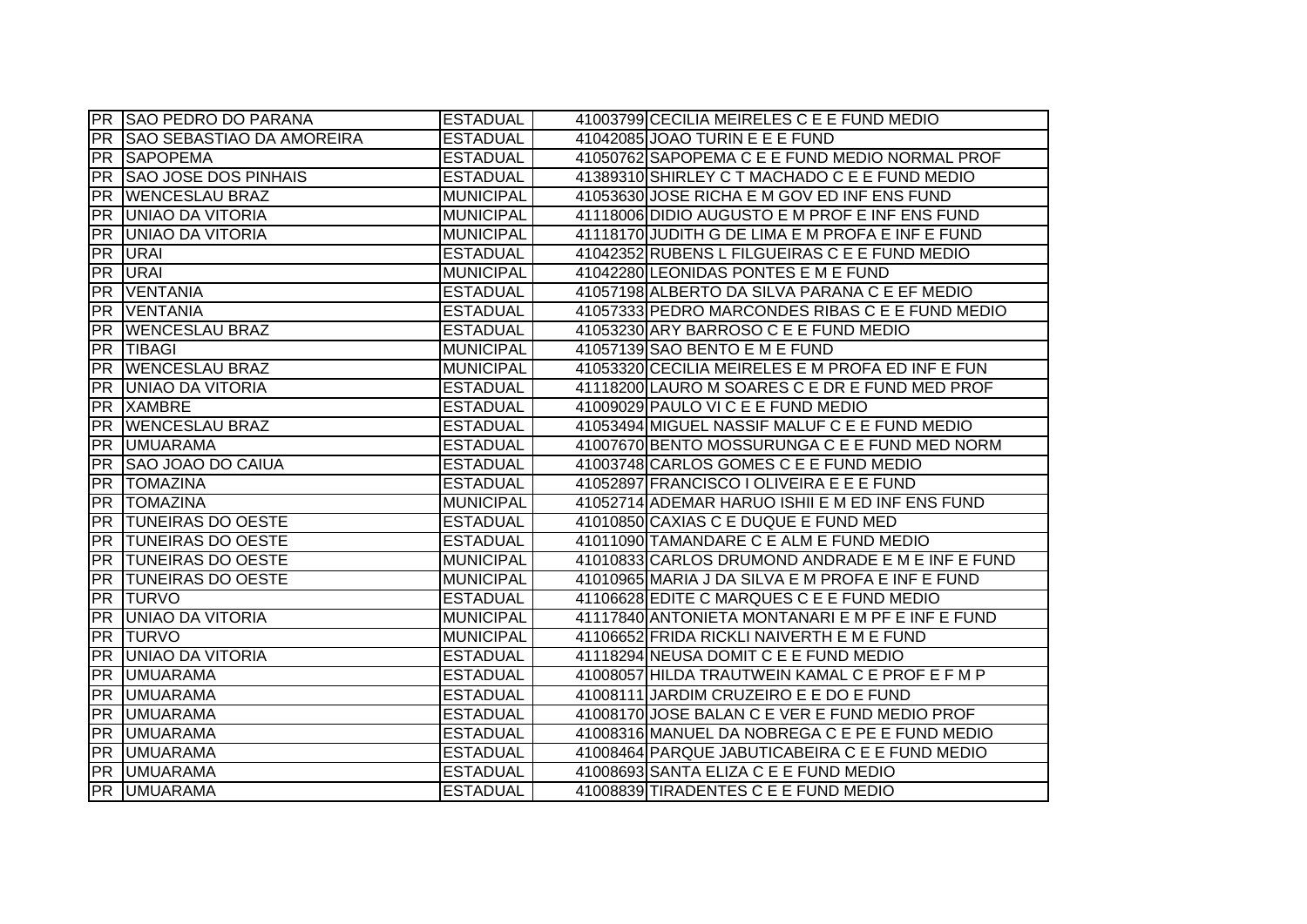|                        | <b>PR</b> TIJUCAS DO SUL | <b>ESTADUAL</b>  |                 | 41143051 FRANCISCO M DE L CAMARGO C E PROF E F M |
|------------------------|--------------------------|------------------|-----------------|--------------------------------------------------|
|                        | <b>PR TURVO</b>          | <b>ESTADUAL</b>  |                 | 41106644 FAXINAL DA BOA VISTA C E E FUND MEDIO   |
| RJ                     | <b>QUEIMADOS</b>         | <b>MUNICIPAL</b> |                 | 33439249 E M PROF WASHINGTON MANOEL DE SOUZA     |
| <b>RJ</b>              | <b>NITEROI</b>           | <b>MUNICIPAL</b> |                 | 33146640 E M PAULO FREIRE                        |
| <b>RJ</b>              | <b>JAPERI</b>            | <b>MUNICIPAL</b> |                 | 33128936 ESCOLA MUNICIPAL ANTONIO GROPPO         |
| RJ                     | <b>RIO DE JANEIRO</b>    | <b>ESTADUAL</b>  |                 | 33120692 CAIC THEOPHILO DE SOUZA PINTO           |
|                        |                          |                  |                 | ESCOLA MUNICIPAL DOM ADRIANO HIPOLITO DE         |
| <b>RJ</b>              | <b>JAPERI</b>            | <b>MUNICIPAL</b> |                 | 33118795 OLIVEIRA                                |
| RJ                     | <b>TANGUA</b>            | <b>MUNICIPAL</b> |                 | 33112274 E M PROF ZULQUERINA RIOS                |
|                        |                          |                  |                 | <b>CIEP 255 ESCOLA MUNICIPAL PROFESSOR</b>       |
| <b>RJ</b>              | <b>RIO BONITO</b>        | <b>MUNICIPAL</b> |                 | 33097232 HONESTO DE ALMEIDA CARVA                |
| <b>RJ</b>              | <b>RIO DE JANEIRO</b>    | <b>MUNICIPAL</b> |                 | 33094560 0716210 CIEP DOUTOR JOAQUIM PIMENTA     |
| <b>IRJ</b>             | <b>SAO GONCALO</b>       | <b>MUNICIPAL</b> |                 | 33089639 ESCOLA MUNICIPAL LEONOR CORREA          |
|                        |                          |                  |                 | 0918035 ESCOLA MUNICIPAL MANE GARRINCHA          |
| <b>RJ</b>              | <b>RIO DE JANEIRO</b>    | <b>MUNICIPAL</b> |                 | 33083088 ALEGRIA DO POVO                         |
|                        |                          |                  |                 | 0918033 ESCOLA MUNICIPAL PROFESSOR               |
|                        | RJ RIO DE JANEIRO        | <b>MUNICIPAL</b> |                 | 33082944 GILBERTO BENTO DA SILVA                 |
| RJ                     | <b>RIO DE JANEIRO</b>    | <b>MUNICIPAL</b> |                 | 33082693 1026010 ESCOLA MUNICIPAL BERTHA LUTZ    |
|                        |                          |                  |                 |                                                  |
|                        |                          |                  |                 | 0918041 ESCOLA MUNICIPAL ANTONIA VARGAS          |
| <b>RJ</b>              | <b>RIO DE JANEIRO</b>    | <b>MUNICIPAL</b> |                 | 33082626 CUQUEJO                                 |
|                        |                          |                  |                 | 0515009 ESCOLA MUNICIPAL VELINDA MAURICIO DA     |
| <b>RJ</b>              | <b>RIO DE JANEIRO</b>    | <b>MUNICIPAL</b> |                 | 33074763 FONSECA                                 |
|                        |                          |                  |                 | 0313046 ESCOLA MUNICIPAL REPUBLICA DE EL         |
| <b>RJ</b>              | <b>RIO DE JANEIRO</b>    | <b>MUNICIPAL</b> |                 | 33073171 SALVADOR                                |
| RJ                     | <b>RIO DE JANEIRO</b>    | <b>MUNICIPAL</b> |                 | 33068356 0209011 ESCOLA MUNICIPAL NOEL ROSA      |
| <b>RJ</b>              | <b>QUEIMADOS</b>         | <b>MUNICIPAL</b> |                 | 33062064 E M OSCAR WEINSCHENCK                   |
| <b>RJ</b>              | <b>QUEIMADOS</b>         | <b>MUNICIPAL</b> |                 | 33061955 E M ALLAN KARDEC                        |
| RJ                     | <b>NITEROI</b>           | <b>MUNICIPAL</b> |                 | 33056773 E M LEVI CARNEIRO                       |
| <b>RJ</b>              | <b>NITEROI</b>           | <b>MUNICIPAL</b> |                 | 33056714 E M ERNANI MOREIRA FRANCO               |
| <b>RJ</b>              | <b>NILOPOLIS</b>         | <b>MUNICIPAL</b> |                 | 33054770 ESCOLA MUNICIPAL PAUL HARRIS            |
| RJ                     | <b>TANGUA</b>            | <b>MUNICIPAL</b> |                 | 33052379 E M PROF DEARINA SILVA MACHADO          |
| <b>RJ</b>              | <b>DUQUE DE CAXIAS</b>   | <b>MUNICIPAL</b> |                 | 33050937 E M MARCIO FIAT                         |
| RJ                     | <b>DUQUE DE CAXIAS</b>   | <b>ESTADUAL</b>  |                 | 33048975 CE MIGUEL COUTO                         |
|                        |                          |                  |                 | E M PROF MARIA DA PAZ DE SANTANA DOS             |
| <b>RJ</b><br><b>RJ</b> | <b>BELFORD ROXO</b>      | <b>MUNICIPAL</b> | 33047545 SANTOS |                                                  |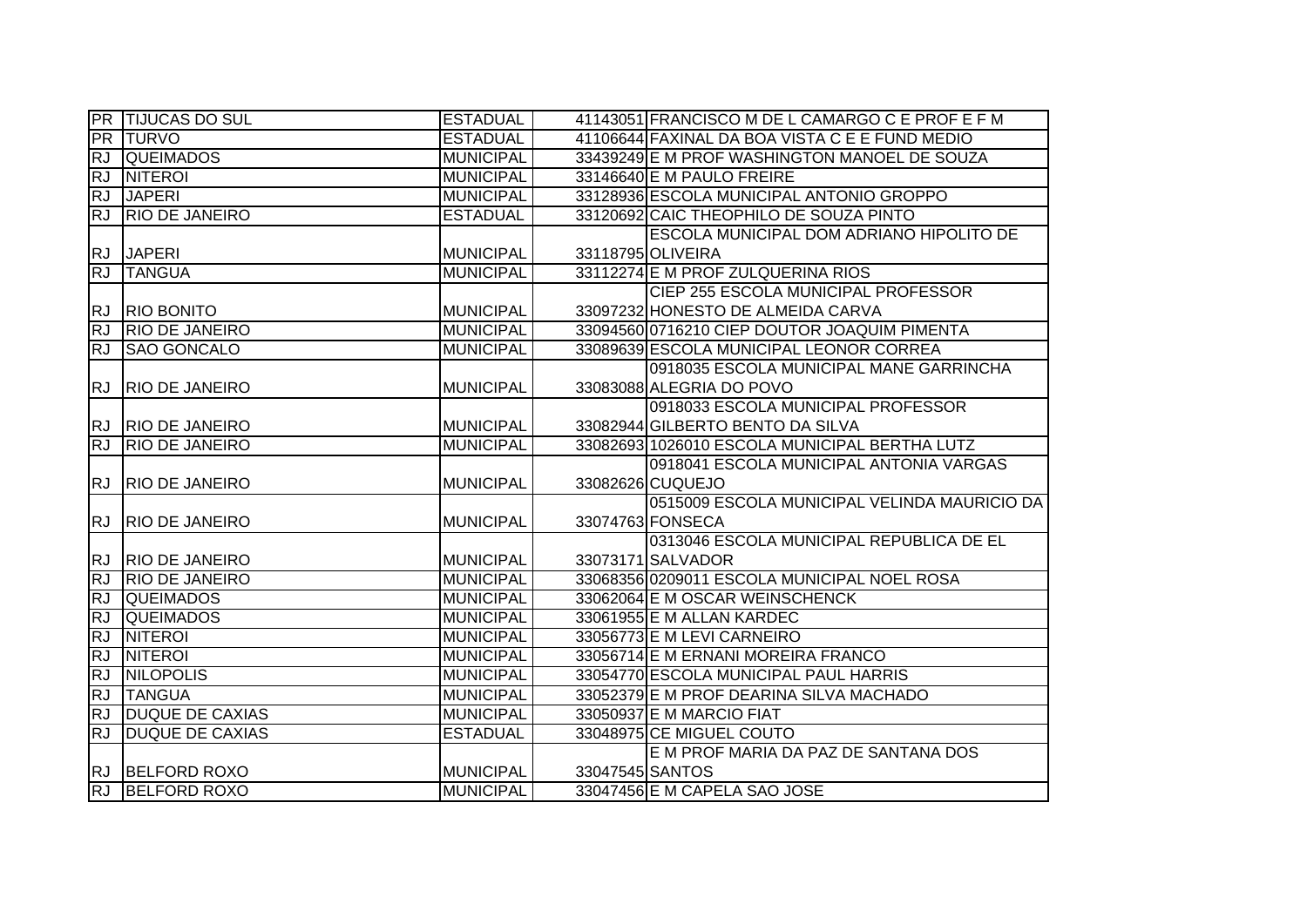|           | RJ <b>ITAGUAI</b>         | MUNICIPAL        |                | 33045216 E M OSCAR JOSE DE SOUZA                |
|-----------|---------------------------|------------------|----------------|-------------------------------------------------|
| <b>RJ</b> | PARACAMBI                 | <b>MUNICIPAL</b> |                | 33039062 E M GOV ROBERTO SILVEIRA               |
| <b>RJ</b> | <b>BARRA MANSA</b>        | <b>ESTADUAL</b>  |                | 33029636 EE LEONEL DE MOURA BRIZOLA             |
| <b>RJ</b> | <b>SAO JOAO DE MERITI</b> | <b>ESTADUAL</b>  |                | 33092478 C E PEDRO ALVARES CABRAL               |
| <b>RJ</b> | <b>SEROPEDICA</b>         | <b>ESTADUAL</b>  |                | 33045445 CIEP BRIZOLAO 156 DR ALBERTO SABIN     |
| RJ        | <b>SEROPEDICA</b>         | <b>MUNICIPAL</b> |                | 33045194 E M JOSE MARIA DE BRITO                |
| RJ        | <b>SEROPEDICA</b>         | <b>MUNICIPAL</b> |                | 33045593 E M BANANAL                            |
| <b>RJ</b> | SEROPEDICA                | <b>MUNICIPAL</b> |                | 33045755 E M SANTA SOFIA                        |
| <b>RJ</b> | <b>SEROPEDICA</b>         | <b>MUNICIPAL</b> |                | 33045763 E M VERA LUCIA PEREIRA LEITE           |
|           |                           |                  |                | ESC MUL P DE J DR ANDRE LUIZ MATTOS MAG         |
| <b>RJ</b> | <b>SEROPEDICA</b>         | <b>MUNICIPAL</b> | 33145695 PERES |                                                 |
| <b>RJ</b> | <b>TANGUA</b>             | <b>MUNICIPAL</b> |                | 33052310 E M ERNESTINA FERREIRA MUNIZ           |
| <b>RJ</b> | <b>RIO DE JANEIRO</b>     | <b>MUNICIPAL</b> |                | 33087342 EM ROSE KLABIN                         |
| <b>RJ</b> | MANGARATIBA               | <b>MUNICIPAL</b> |                | 33046085 E M PAULO SCOFANO                      |
| <b>RJ</b> | <b>RIO DE JANEIRO</b>     | <b>MUNICIPAL</b> |                | 33087172 EM MADRE BENEDITA                      |
| <b>RJ</b> | <b>RIO DE JANEIRO</b>     | <b>ESTADUAL</b>  |                | 33079374 C E LEOPOLDINA DA SILVEIRA             |
| <b>RJ</b> | <b>NITEROI</b>            | <b>MUNICIPAL</b> |                | 33056927 E M HELONEIDA STUDART                  |
| <b>RJ</b> | <b>NITEROI</b>            | <b>MUNICIPAL</b> |                | 33057800 E M FRANCISCO PORTUGAL NEVES           |
| RJ        | NOVA IGUACU               | <b>MUNICIPAL</b> |                | 33060134 E M VISCONDE DE ITABORAÍ               |
|           |                           |                  |                | E MUNICIPALIZADA GOVERNADOR LEONEL DE           |
|           | RJ NOVA IGUACU            | <b>MUNICIPAL</b> |                | 33531269 MOURA BRIZOLA                          |
| RJ        | <b>PARACAMBI</b>          | <b>MUNICIPAL</b> |                | 33038961 E M BOA ESPERANCA                      |
| RJ        | PARACAMBI                 | <b>MUNICIPAL</b> |                | 33039038 E M DIAS DA COSTA                      |
| <b>RJ</b> | PINHEIRAL                 | <b>ESTADUAL</b>  |                | 33030987 CIEP BRIZOLAO 291 DOM MARTINHO SCHLUDE |
| <b>RJ</b> | <b>RIO BONITO</b>         | <b>MUNICIPAL</b> |                | 33044350 C M DUQUE DE CAXIAS                    |
| <b>RJ</b> | <b>RIO BONITO</b>         | <b>MUNICIPAL</b> |                | 33044643 E M RAULBINO PEREIRA DE MESQUITA       |
| <b>RJ</b> | <b>RIO BONITO</b>         | <b>MUNICIPAL</b> |                | 33044678 E M JULIO ROMERO CORDEIRO              |
| <b>RJ</b> | <b>RIO BONITO</b>         | <b>MUNICIPAL</b> |                | 33112533 E M SETE DE MAIO                       |
| <b>RJ</b> | <b>RIO DE JANEIRO</b>     | <b>ESTADUAL</b>  |                | 33065276 C E ANDRE MAUROIS                      |
|           |                           |                  |                | CIEP BRIZOLAO 411 - MUNICIPALIZADO DOUTOR       |
|           | RJ SAO GONCALO            | <b>MUNICIPAL</b> |                | 33091749 ARMANDO LEAO FERREI                    |
| <b>RJ</b> | <b>RIO DE JANEIRO</b>     | <b>ESTADUAL</b>  |                | 33136475 C E MONSENHOR MIGUEL ST Mª MONCHON     |
| <b>RJ</b> | <b>RIO DE JANEIRO</b>     | <b>MUNICIPAL</b> |                | 33086168 ESCOLA MUNICIPAL RODRIGO OTAVIO        |
| <b>RJ</b> | <b>RIO DE JANEIRO</b>     | <b>MUNICIPAL</b> |                | 33078360 EM VICTOR HUGO                         |
| RJ        | <b>RIO DE JANEIRO</b>     | <b>MUNICIPAL</b> |                | 33074640 ESCOLA MUNICIPAL PARA                  |
| <b>RJ</b> | <b>RIO DE JANEIRO</b>     | <b>MUNICIPAL</b> |                | 33073180 EM REPÚBLICA DO PERU                   |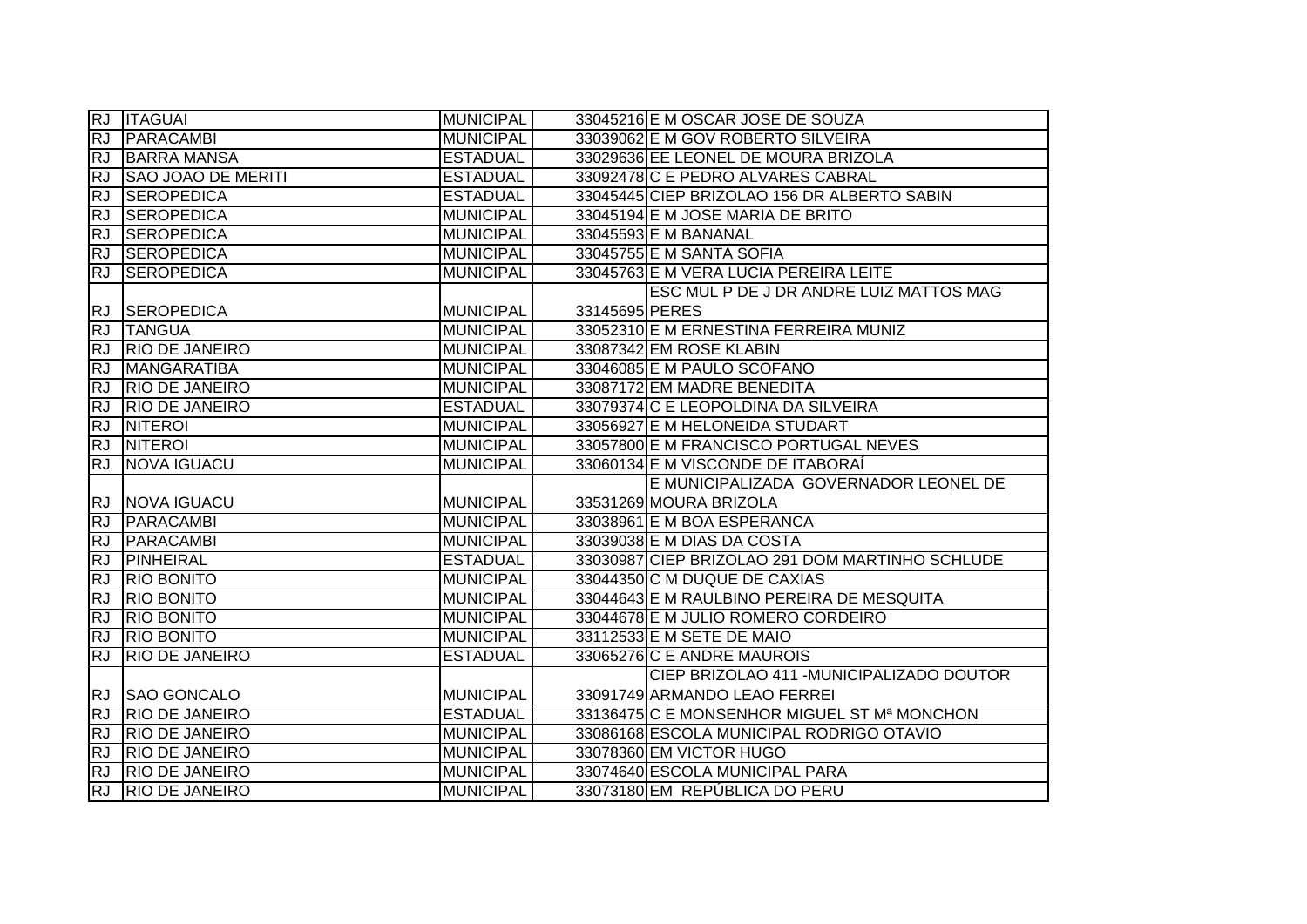|                        | RJ RIO DE JANEIRO         | <b>MUNICIPAL</b> | 33069158 ESCOLA MUNICIPAL BRASIL                  |
|------------------------|---------------------------|------------------|---------------------------------------------------|
| <b>RJ</b>              | <b>RIO DE JANEIRO</b>     | <b>ESTADUAL</b>  | 33071551 C E CENTRAL DO BRASIL                    |
| <b>RJ</b>              | <b>RIO DE JANEIRO</b>     | <b>ESTADUAL</b>  | 33140715 C E ANTONIO HOUAISS                      |
| <b>RJ</b>              | <b>RIO DE JANEIRO</b>     | <b>ESTADUAL</b>  | 33077100 C E BRIGADEIRO SCHORCHT                  |
| <b>RJ</b>              | <b>RIO DE JANEIRO</b>     | <b>ESTADUAL</b>  | 33128235 CIEP BRIZOLAO 339 MARIO TAMBORINDEGUY    |
| <b>RJ</b>              | <b>RIO DE JANEIRO</b>     | <b>ESTADUAL</b>  | 33126755 C E MONTEIRO DE CARVALHO                 |
| <b>RJ</b>              | <b>RIO DE JANEIRO</b>     | <b>ESTADUAL</b>  | 33126224 C E HERBERT DE SOUZA                     |
| <b>RJ</b>              | <b>RIO DE JANEIRO</b>     | <b>ESTADUAL</b>  | 33086591 C E PROFº JOEL DE OLIVEIRA               |
| <b>RJ</b>              | <b>RIO DE JANEIRO</b>     | <b>ESTADUAL</b>  | 33086583 C.E MARECHAL JOÃO BATISTA DE MATOS       |
| <b>RJ</b>              | <b>RIO DE JANEIRO</b>     | <b>ESTADUAL</b>  | 33439222 C E COMPOSITOR LUIZ CARLOS DA VILA       |
| <b>RJ</b>              | <b>MANGARATIBA</b>        | <b>MUNICIPAL</b> | 33045879 E M ANTONIO CORDEIRO PORTUGAL            |
| <b>RJ</b>              | <b>NITEROI</b>            | <b>MUNICIPAL</b> | 33056900 E M SITIO DO IPE                         |
| RJ                     | <b>ITABORAI</b>           | <b>MUNICIPAL</b> | 33051860 E. M. ALDEIA VELHA                       |
| RJ                     | <b>MAGE</b>               | <b>ESTADUAL</b>  | 33052816 CE DE MAGÉ                               |
| <b>RJ</b>              | <b>JAPERI</b>             | <b>MUNICIPAL</b> | 33052689 ESCOLA MUNICIPAL SANTA AMELIA            |
|                        | RJ <b>ITAGUAI</b>         | <b>MUNICIPAL</b> | 33131449 E M VEREADOR AMERICO RODRIGUES DE AMORIM |
| <b>RJ</b>              | <b>ITAGUAI</b>            | <b>MUNICIPAL</b> | 33045143 E M CHAPERO                              |
|                        |                           |                  |                                                   |
| <b>RJ</b>              | <b>ITABORAI</b>           | <b>MUNICIPAL</b> | 33052123 E M GEREMIAS DE M FONTES                 |
|                        | <b>ITABORAI</b>           | <b>MUNICIPAL</b> | 33051984 E M LUZIA GOMES DE OLIVEIRA              |
| <b>RJ</b><br><b>RJ</b> | <b>ITABORAI</b>           | <b>MUNICIPAL</b> | 33052042 E.M. JOSÉ FERREIRA                       |
| <b>RJ</b>              | <b>VOLTA REDONDA</b>      | <b>MUNICIPAL</b> | 33033552 E M MATO GROSSO DO SUL                   |
| <b>RJ</b>              | <b>VOLTA REDONDA</b>      | <b>MUNICIPAL</b> | 33033455 E M JOAO PAULO I                         |
| <b>RJ</b>              | <b>VOLTA REDONDA</b>      | <b>MUNICIPAL</b> | 33033323 E M CEARA                                |
|                        |                           |                  | CIEP BRIZOLAO 403 PROFESSORA MARIA DE             |
|                        | RJ VOLTA REDONDA          | <b>ESTADUAL</b>  | 33103097 LURDES GIOVANETTI                        |
| <b>RJ</b>              | <b>VOLTA REDONDA</b>      | <b>ESTADUAL</b>  | 33033200 CE SAO PAULO                             |
| <b>RJ</b>              | <b>VOLTA REDONDA</b>      | <b>ESTADUAL</b>  | 33032939 CE SANTOS DUMONT                         |
| <b>RJ</b>              | <b>VASSOURAS</b>          | <b>MUNICIPAL</b> | 33176604 E M PREFEITO SEVERINO ANANIAS DIAS       |
| <b>RJ</b>              | <b>VASSOURAS</b>          | <b>ESTADUAL</b>  | 33093601 CIEP BRIZOLAO 297 PADRE SALESIO SCHIMIDT |
| <b>RJ</b>              | <b>VARRE-SAI</b>          | <b>MUNICIPAL</b> | 33004439 CIEP BRIZOLAO 381                        |
| <b>RJ</b>              | <b>VARRE-SAI</b>          | <b>ESTADUAL</b>  | 33004447 CE DOUTOR MIGUEL COUTO FILHO             |
| <b>RJ</b>              | <b>VALENCA</b>            | <b>MUNICIPAL</b> | 33035725 E M MARIETA LOPES IELPO                  |
| <b>RJ</b>              | <b>SAO JOAO DE MERITI</b> | <b>ESTADUAL</b>  | 33092141 CIEP BRIZOLAO 114 MARIA GAVAZIO MARTINS  |
| <b>RJ</b><br><b>RJ</b> | <b>VALENCA</b>            | <b>MUNICIPAL</b> | 33097208 CIEP MUNICIPAL PROFESSOR COSTA JUNIOR    |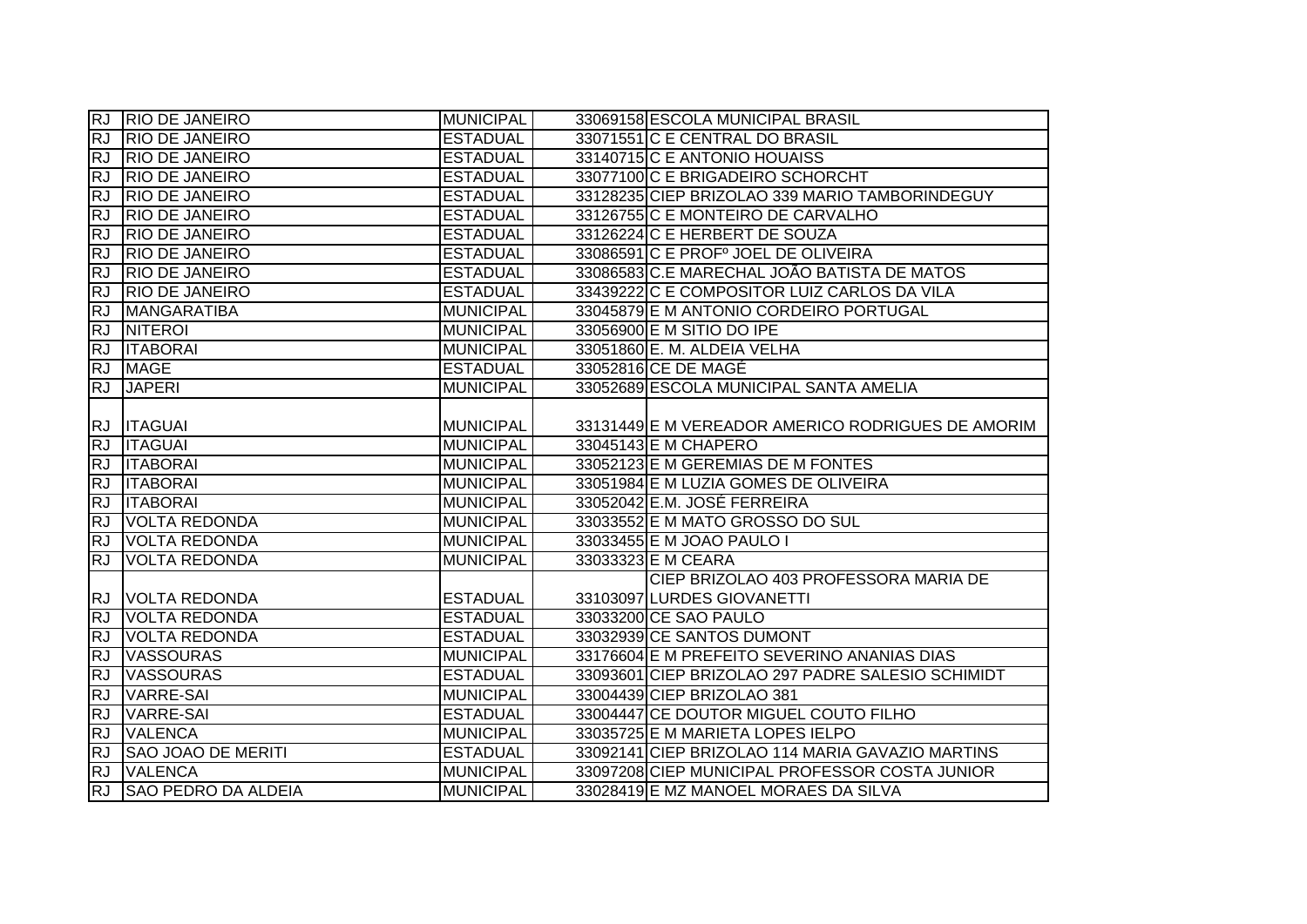| IRJ.      | <b>SAO PEDRO DA ALDEIA</b>    | <b>MUNICIPAL</b> |                  | 33028389 ESC MUL LUIZA TERRA DE ANDRADE            |
|-----------|-------------------------------|------------------|------------------|----------------------------------------------------|
| RJ.       | <b>SAO PEDRO DA ALDEIA</b>    | <b>MUNICIPAL</b> |                  | 33028290 E M DULCE JOTTA DE SOUZA                  |
| RJ.       | <b>SAO PEDRO DA ALDEIA</b>    | <b>ESTADUAL</b>  |                  | 33028206 EE LUCINDA FRANCISCONE MEDEIROS           |
|           |                               |                  |                  | CIEP BRIZOLAO 146 PROFESSOR CORDELINO              |
| <b>RJ</b> | <b>SAO PEDRO DA ALDEIA</b>    | <b>ESTADUAL</b>  |                  | 33028109 TEIXEIRA PAULO                            |
| <b>RJ</b> | SAO JOSE DO VALE DO RIO PRETO | <b>MUNICIPAL</b> |                  | 33042179 E M BARAO DE AGUAS CLARAS                 |
| <b>RJ</b> | SAO JOSE DO VALE DO RIO PRETO | <b>MUNICIPAL</b> |                  | 33042071 E M SANTA ISABEL                          |
| <b>RJ</b> | SAO JOSE DO VALE DO RIO PRETO | <b>ESTADUAL</b>  |                  | 33042047 CE CORONEL JOAO LIMONGI                   |
|           |                               |                  |                  |                                                    |
| <b>RJ</b> | <b>SAO JOAO DE MERITI</b>     | <b>MUNICIPAL</b> |                  | 33092656 ESCOLA MUNICIPAL JOSE MARQUES CASTANHEIRA |
| <b>RJ</b> | SAO SEBASTIAO DO ALTO         | <b>MUNICIPAL</b> |                  | 33226202 E M JULIO VIEITAS                         |
| <b>RJ</b> | <b>SAO JOAO DE MERITI</b>     | <b>ESTADUAL</b>  |                  | 33092460 EE JOSE DO PATROCINIO                     |
| <b>RJ</b> | <b>SAQUAREMA</b>              | <b>MUNICIPAL</b> |                  | 33028826 E M THEOFILO D AVILA                      |
| <b>RJ</b> | <b>SAO JOAO DA BARRA</b>      | <b>MUNICIPAL</b> |                  | 33139725 E M DOMINGOS FERNANDES DA COSTA           |
| RJ        | <b>SAO JOAO DA BARRA</b>      | <b>ESTADUAL</b>  |                  | 33013497 CE ALBERTO TORRES                         |
| <b>RJ</b> | <b>SAO GONCALO</b>            | <b>MUNICIPAL</b> |                  | 33286205 E M PASTOR HAROLDO GOMES                  |
| <b>RJ</b> | <b>SAO GONCALO</b>            | <b>MUNICIPAL</b> |                  | 33119899 ESCOLA MUNICIPAL ANTONIO CARLOS JOBIM     |
| <b>RJ</b> | <b>SAO GONCALO</b>            | <b>MUNICIPAL</b> |                  | 33094276 ESCOLA MUNICIPAL SANTA LUZIA              |
| <b>RJ</b> | <b>SAO GONCALO</b>            | <b>MUNICIPAL</b> |                  | 33091501 ESCOLA MUNICIPAL ELPIDIO DOS SANTOS       |
|           |                               |                  |                  | CIEP BRIZOLAO 051 MUNICIPALIZADO ANITA             |
| RJ.       | <b>SAO GONCALO</b>            | <b>MUNICIPAL</b> |                  | 33090661 GARIBALDI                                 |
| <b>RJ</b> | <b>SAO GONCALO</b>            | <b>MUNICIPAL</b> |                  | 33090548 ESCOLA MUNICIPAL VIRGINIA DE SEIXAS CRUZ  |
|           |                               |                  |                  | <b>ESCOLA MUNICIPAL PROFESSOR PAULO ROBERTO</b>    |
|           | RJ SAO GONCALO                | <b>MUNICIPAL</b> |                  | 33090530 AZEREDO                                   |
| <b>RJ</b> | <b>SAO GONCALO</b>            | <b>MUNICIPAL</b> |                  | 33089698 ESCOLA MUNICIPAL SAO MIGUEL               |
|           |                               |                  |                  | <b>ESCOLA MUNICIPAL PREFEITO NICANOR FERREIRA</b>  |
| <b>RJ</b> | <b>SAO GONCALO</b>            | <b>MUNICIPAL</b> | 33089680 NUNES   |                                                    |
|           |                               |                  |                  |                                                    |
|           | RJ SAO JOAO DE MERITI         | <b>ESTADUAL</b>  |                  | 33093466 CE PROFESSORA ALZIRA DOS SANTOS DA SILVA  |
| RJ        | <b>TERESOPOLIS</b>            | <b>MUNICIPAL</b> |                  | 33043019 E M PROF PAES DE BARROS                   |
|           |                               |                  |                  | CIEP BRIZOLAO 157 PROF LUCIANO GOMES               |
|           | RJ VALENCA                    | <b>MUNICIPAL</b> | 33035415 RIBEIRO |                                                    |
| <b>RJ</b> | <b>VALENCA</b>                | <b>ESTADUAL</b>  |                  | 33036004 CE BARAO DE JUPARANA                      |
| <b>RJ</b> | <b>VALENCA</b>                | <b>ESTADUAL</b>  |                  | 33035652 CE DAURA SILVA BARBOSA                    |
| <b>RJ</b> | <b>VALENCA</b>                | <b>ESTADUAL</b>  |                  | 33035628 EE ALMIRANTE RODRIGUES SILVA              |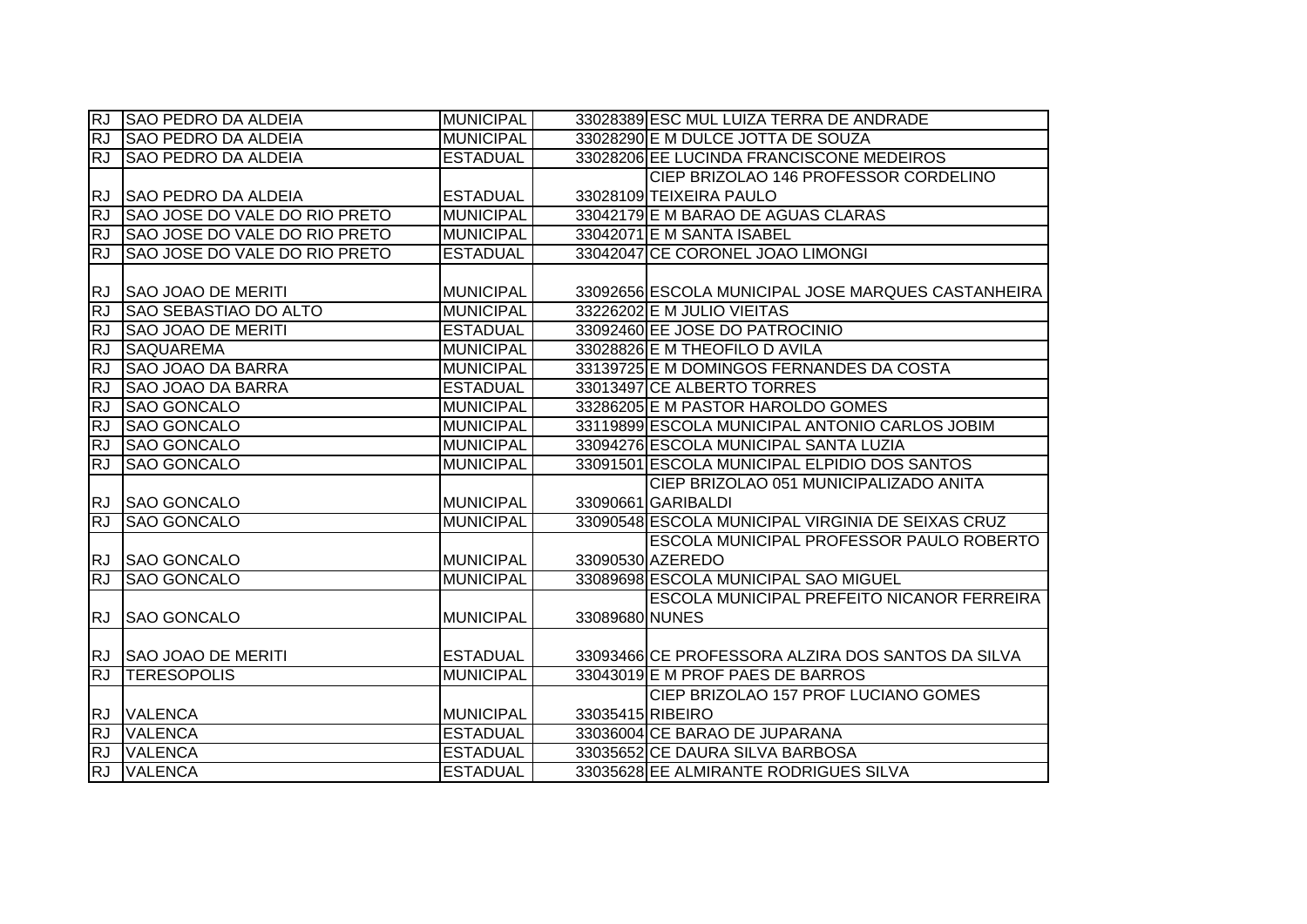|           |                            |                  |                  | E M PROFESSOR HERMELINDO ALVES                |
|-----------|----------------------------|------------------|------------------|-----------------------------------------------|
| <b>RJ</b> | <b>TRES RIOS</b>           | <b>MUNICIPAL</b> |                  | 33146578 ROSMANINHO                           |
| <b>RJ</b> | <b>TRES RIOS</b>           | <b>MUNICIPAL</b> |                  | 33142432 C M WALTER FRANCKLIN                 |
| <b>RJ</b> | <b>TRES RIOS</b>           | <b>MUNICIPAL</b> |                  | 33018618 E M STA LUZIA                        |
| <b>RJ</b> | <b>TRES RIOS</b>           | <b>MUNICIPAL</b> |                  | 33018472 E M BRANCA ROSA CABRAL               |
| <b>RJ</b> | <b>TRES RIOS</b>           | <b>ESTADUAL</b>  |                  | 33018430 CE URBANO CARLOS DE ALMEIDA          |
| RJ        | <b>SAO PEDRO DA ALDEIA</b> | <b>MUNICIPAL</b> |                  | 33102473 E M PROF MARIA DA GLORIA DOS S MOTTA |
|           |                            |                  |                  | CIEP BRIZOLAO 427 PREFEITO ALBERTO DA SILVA   |
| <b>RJ</b> | <b>TRES RIOS</b>           | <b>ESTADUAL</b>  | 33018278 LAVINAS |                                               |
| RJ        | <b>VALENCA</b>             | <b>MUNICIPAL</b> |                  | 33036470 E M JOAO ESTEVES                     |
| <b>RJ</b> | <b>ITERESOPOLIS</b>        | <b>MUNICIPAL</b> |                  | 33042438 CENTRO EDUC ROGER MALHARDES          |
|           |                            |                  |                  | CIEP BRIZOLAO 036 PROFESSOR AMAURY AMARAL     |
| <b>RJ</b> | <b>TERESOPOLIS</b>         | <b>ESTADUAL</b>  |                  | 33042470 DOS SANTOS                           |
| <b>RJ</b> | <b>TANGUA</b>              | <b>ESTADUAL</b>  |                  | 33052182 CE ANTONIO FRANCISCO LEAL            |
| RJ        | <b>SILVA JARDIM</b>        | <b>MUNICIPAL</b> |                  | 33025797 E E M DURVAL PALMEIRA                |
| <b>RJ</b> | <b>SILVA JARDIM</b>        | <b>ESTADUAL</b>  |                  | 33025754 CE SERVULO MELLO                     |
| <b>RJ</b> | <b>SEROPEDICA</b>          | <b>MUNICIPAL</b> |                  | 33145679 E M VALTAIR GABI                     |
|           |                            |                  |                  | CENTRO MUNICIPAL DE EDUCACAO MENALDO          |
|           | RJ SAQUAREMA               | <b>MUNICIPAL</b> |                  | 33439230 CARLOS DE MAGALHAES                  |
| <b>RJ</b> | <b>SAQUAREMA</b>           | <b>MUNICIPAL</b> |                  | 33154775 E M JARDIM IPITANGAS                 |
| <b>RJ</b> | <b>SAQUAREMA</b>           | <b>MUNICIPAL</b> |                  | 33029229 E M ISMENIA DE BARROS BARROSO        |
| <b>RJ</b> | <b>SAQUAREMA</b>           | <b>MUNICIPAL</b> |                  | 33029156 E M CLOTILDE DE OLIVEIRA RODRIGUES   |
| <b>RJ</b> | <b>SAQUAREMA</b>           | <b>MUNICIPAL</b> |                  | 33029148 E M LUCIO NUNES                      |
| <b>RJ</b> | <b>TRES RIOS</b>           | <b>ESTADUAL</b>  |                  | 33018405 CE CONDESSA DO RIO NOVO              |
|           |                            |                  |                  | ESCOLA MUNICIPAL PROFESSOR PAULO ROBERTO      |
| <b>RJ</b> | <b>SAO GONCALO</b>         | <b>MUNICIPAL</b> |                  | 33089663 MACEDO AMARAL                        |
| RJ        | <b>RIO BONITO</b>          | <b>MUNICIPAL</b> |                  | 33044341 COL MUN DR ASTERIO ALVES DE MENDONCA |
|           |                            |                  |                  | INSTITUTO MUNICIPAL DE EDUCACAO DE RIO DAS    |
| <b>RJ</b> | <b>RIO DAS OSTRAS</b>      | <b>MUNICIPAL</b> | 33146187 OSTRAS  |                                               |
| <b>RJ</b> | <b>QUEIMADOS</b>           | <b>MUNICIPAL</b> |                  | 33127557 E M PRIMEIRA IGREJA BATISTA DE QUEIM |
| <b>RJ</b> | <b>QUEIMADOS</b>           | <b>MUNICIPAL</b> |                  | 33132020 E M PAULO FREIRE                     |
| <b>RJ</b> | <b>QUISSAMA</b>            | <b>ESTADUAL</b>  |                  | 33016550 CE VISCONDE DE QUISSAMA              |
| <b>RJ</b> | <b>QUISSAMA</b>            | <b>MUNICIPAL</b> |                  | 33016771 E M PROF MARIA ILKA DE Q E ALMEIDA   |
| RJ        | <b>RESENDE</b>             | <b>ESTADUAL</b>  |                  | 33031428 CE MARECHAL SOUZA DANTAS             |
| RJ        | <b>RESENDE</b>             | <b>MUNICIPAL</b> |                  | 33031851 E M AUGUSTO DE CARVALHO              |
| RJ        | <b>PORTO REAL</b>          | <b>MUNICIPAL</b> |                  | 33157596 E M JOSE FERREIRA DA SILVA           |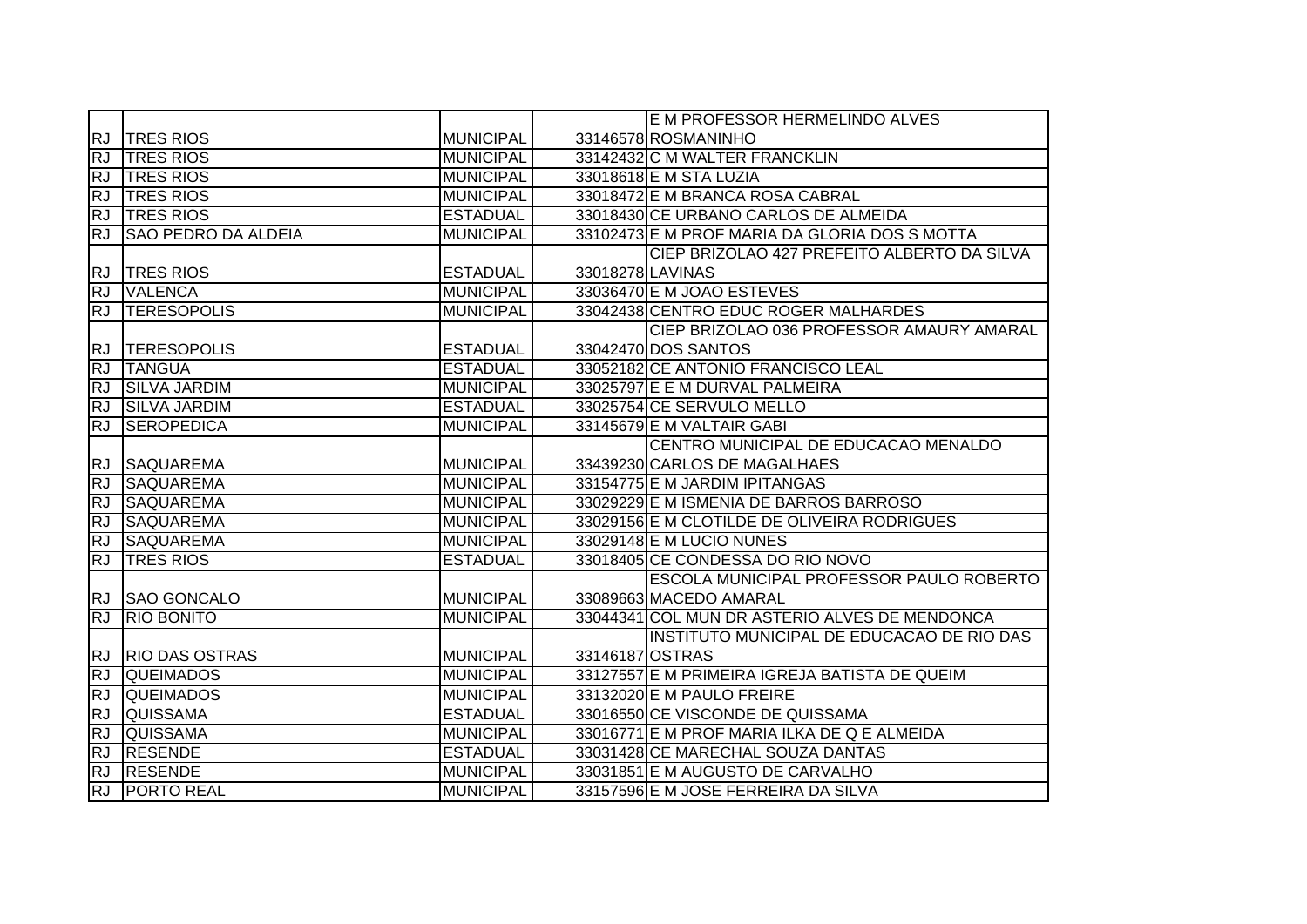| <b>RJ</b> | <b>RIO BONITO</b>      | <b>ESTADUAL</b>  |                  | 33044473 CE PROFESSOR DYRCEU RODRIGUES DA COSTA            |
|-----------|------------------------|------------------|------------------|------------------------------------------------------------|
|           |                        |                  |                  | <b>ESCOLA MUNICIPAL SEBASTIAO BARBOSA DE</b>               |
| <b>RJ</b> | <b>PORTO REAL</b>      | <b>MUNICIPAL</b> | 33032157 ALMEIDA |                                                            |
| <b>RJ</b> | <b>RIO BONITO</b>      | <b>MUNICIPAL</b> |                  | 33044546 E M SERRA DO SAMBE                                |
| <b>RJ</b> | <b>RIO BONITO</b>      | <b>MUNICIPAL</b> |                  | 33127492 E M DR PAULO DO COUTO E PFEIL                     |
| <b>RJ</b> | <b>RIO CLARO</b>       | <b>ESTADUAL</b>  |                  | 33032459 CE ALFREDO PUJOL                                  |
| <b>RJ</b> | <b>RIO CLARO</b>       | <b>MUNICIPAL</b> |                  | 33439729 E M ALFREDO PUJOL                                 |
| <b>RJ</b> | <b>RIO DAS FLORES</b>  | <b>MUNICIPAL</b> |                  | 33035156 ESCOLA MUNICIPAL SANTA TEREZA                     |
|           |                        |                  |                  | <b>ESCOLA ESTADUAL MUNICIAPLIZADA MANUEL</b>               |
| RJ.       | <b>RIO DAS FLORES</b>  | <b>MUNICIPAL</b> | 33035253 DUARTE  |                                                            |
| <b>RJ</b> | <b>RIO DAS OSTRAS</b>  | <b>MUNICIPAL</b> |                  | 33025630 E E MZ FAZENDA DA PRAIA                           |
| <b>RJ</b> | <b>RIO DE JANEIRO</b>  | <b>MUNICIPAL</b> |                  | 33065748 0206015 ESCOLA MUNICIPAL MANOEL CICERO            |
| <b>RJ</b> | <b>RIO BONITO</b>      | <b>ESTADUAL</b>  |                  | 33044384 CE BARAO DO RIO BRANCO                            |
| <b>RJ</b> | PINHEIRAL              | <b>ESTADUAL</b>  |                  | 33097941 CE CELIO BARBOSA ANCHITE                          |
| <b>RJ</b> | <b>NOVA IGUACU</b>     | <b>ESTADUAL</b>  |                  | 33058393 CIEP BRIZOLAO 025 GETULIO SALES RODRIGUES         |
| <b>RJ</b> | <b>NOVA IGUACU</b>     | <b>MUNICIPAL</b> |                  | 33132445 E M PROF <sup>a</sup> MARLY TUPACINUNGA DE MATTOS |
| <b>RJ</b> | <b>PARAIBA DO SUL</b>  | <b>MUNICIPAL</b> |                  | 33017247 E M IRMA MONTEDONIO                               |
|           |                        |                  |                  | CIEP BRIZOLAO 278 JOAQUIM OSORIO DUQUE                     |
| <b>RJ</b> | <b>PATY DO ALFERES</b> | <b>ESTADUAL</b>  |                  | 33103771 ESTRADA                                           |
| <b>RJ</b> | <b>PATY DO ALFERES</b> | <b>MUNICIPAL</b> |                  | 33039380 E M JOSE LOPES DE MELLO FILHO                     |
| <b>RJ</b> | <b>PETROPOLIS</b>      | <b>ESTADUAL</b>  |                  | 33041946 CIEP BRIZOLAO 281 GABRIELA MISTRAL                |
| <b>RJ</b> | <b>PETROPOLIS</b>      | <b>MUNICIPAL</b> |                  | 33040311 ESCOLA MUNICIPAL SENADOR MARIO MARTINS            |
| <b>RJ</b> | <b>QUEIMADOS</b>       | <b>MUNICIPAL</b> |                  | 33062145 E M MONTEIRO LOBATO                               |
| <b>RJ</b> | <b>PETROPOLIS</b>      | <b>MUNICIPAL</b> |                  | 33040753 E M PROFESSORA HERMINIA MATHEUS                   |
| RJ        | <b>RIO DE JANEIRO</b>  | <b>ESTADUAL</b>  |                  | 33062340 CIAC JOAQUIM JOSE DA SILVA XAVIER                 |
|           |                        |                  |                  | CENTRO MUNICIPAL DE ENSINO ROBERTO                         |
| RJ.       | PINHEIRAL              | <b>MUNICIPAL</b> |                  | 33030979 SILVEIRA                                          |
| <b>RJ</b> | <b>PINHEIRAL</b>       | <b>MUNICIPAL</b> |                  | 33031061 E M MARIA DO CARMO FADUL FERREIRA                 |
| <b>RJ</b> | <b>PINHEIRAL</b>       | <b>MUNICIPAL</b> |                  | 33031088 E M PROFESSORA DOMINGAS ALVES FERREIRA            |
| <b>RJ</b> | <b>PIRAI</b>           | <b>MUNICIPAL</b> |                  | 33030715 E M LUIZ MARINHO VIDAL                            |
| <b>RJ</b> | PORCIUNCULA            | <b>ESTADUAL</b>  |                  | 33003858 CE JOSE DE LANNES DANTAS BRANDAO                  |
| <b>RJ</b> | PORCIUNCULA            | <b>ESTADUAL</b>  |                  | 33004129 CE GERALDINO SILVA                                |
| <b>RJ</b> | PORCIUNCULA            | <b>MUNICIPAL</b> |                  | 33004064 E M ORLINDA VEIGA                                 |
| <b>RJ</b> | <b>PORTO REAL</b>      | <b>MUNICIPAL</b> |                  | 33032122 CIEP BRIZOLAO 487 OSWALDO LUIZ GOMES              |
| <b>RJ</b> | <b>PETROPOLIS</b>      | <b>MUNICIPAL</b> |                  | 33040613 E M DOM PEDRO DE ALCANTARA                        |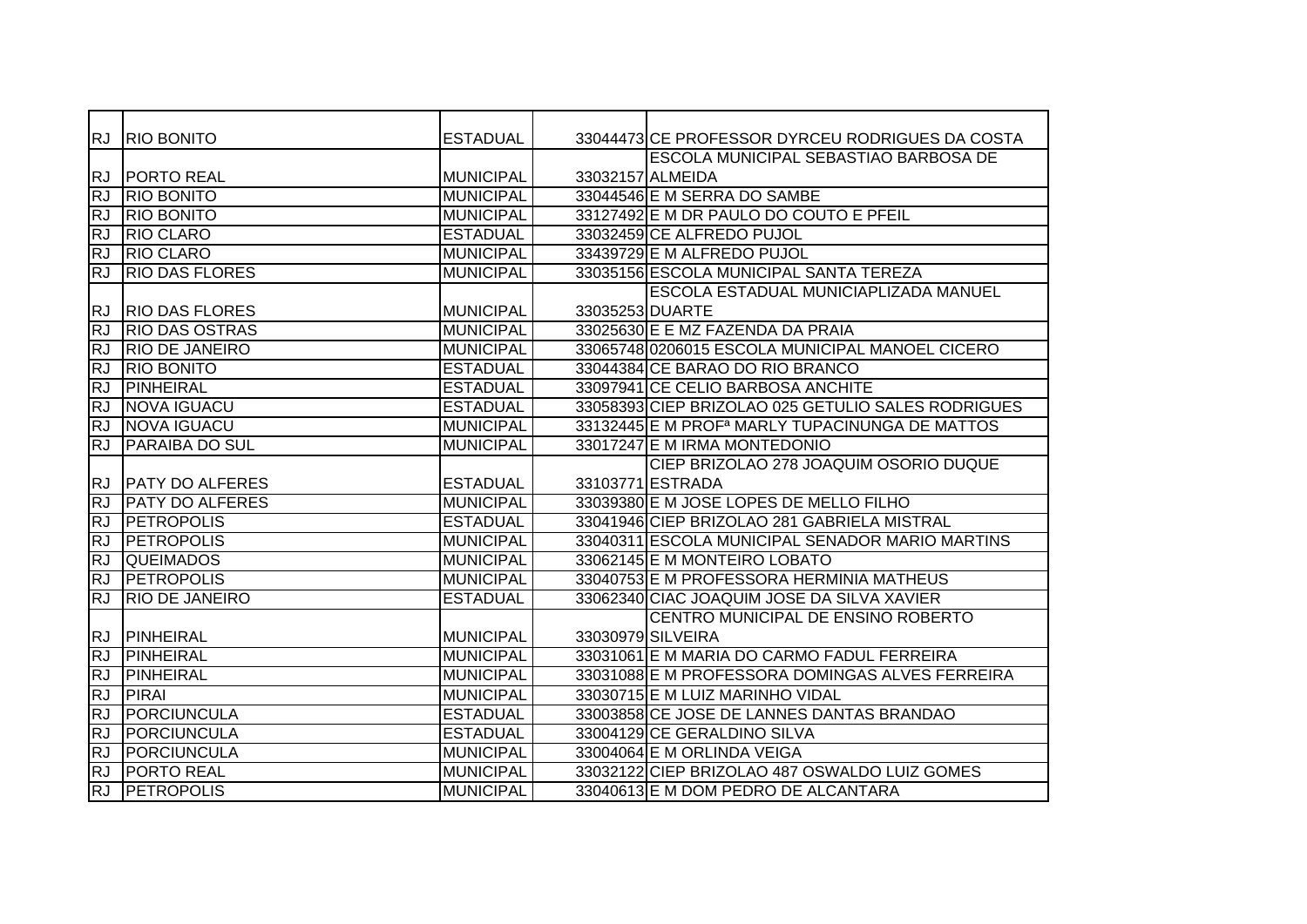| RJ        | <b>RIO DE JANEIRO</b> | <b>MUNICIPAL</b> | 33062773 0102001 ESCOLA MUNICIPAL CELESTINO DA SILVA |
|-----------|-----------------------|------------------|------------------------------------------------------|
| <b>RJ</b> | <b>RIO DAS OSTRAS</b> | <b>MUNICIPAL</b> | 33025649 E E MZ FAZENDAS REUNIDAS ATLANTICA          |
| <b>RJ</b> | <b>RIO DE JANEIRO</b> | <b>ESTADUAL</b>  | 33097283 CIEP BRIZOLAO 321 DR ULISSES GUIMARAES      |
|           |                       |                  | CIEP BRIZOLAO 241 NACAO MANGUEIRENSE                 |
| <b>RJ</b> | <b>RIO DE JANEIRO</b> | <b>ESTADUAL</b>  | 33102210 GOVERNADOR LEONEL DE MO                     |
| RJ        | <b>RIO DE JANEIRO</b> | <b>ESTADUAL</b>  | 33104638 CIEP BRIZOLAO 195 ANIBAL MACHADO            |
| <b>RJ</b> | <b>RIO DE JANEIRO</b> | <b>ESTADUAL</b>  | 33105103 CIEP BRIZOLAO 303 AYRTON SENNA              |
|           |                       |                  |                                                      |
| <b>RJ</b> | <b>RIO DE JANEIRO</b> | <b>ESTADUAL</b>  | 33110646 CIEP BRIZOLAO 323 MARIA WERNECK DE CASTRO   |
| <b>RJ</b> | <b>RIO DE JANEIRO</b> | <b>ESTADUAL</b>  | 33149119 CE CARLOS ARNOLDO ABRUZZINI DA FONSECA      |
| <b>RJ</b> | <b>RIO DE JANEIRO</b> | <b>ESTADUAL</b>  | 33077568 CE ROSA DO POVO                             |
|           |                       |                  | 0101009 ESCOLA MUNICIPAL PROFESSOR WALTER            |
| <b>RJ</b> | <b>RIO DE JANEIRO</b> | <b>MUNICIPAL</b> | 33062498 CARLOS DE MAGALHAE                          |
| <b>RJ</b> | <b>RIO DE JANEIRO</b> | <b>ESTADUAL</b>  | 33077541 EEES PIO X                                  |
| <b>RJ</b> | <b>RIO DE JANEIRO</b> | <b>MUNICIPAL</b> | 33062790 0102004 ESCOLA MUNICIPAL RIVADAVIA CORREA   |
| <b>RJ</b> | <b>RIO DE JANEIRO</b> | <b>MUNICIPAL</b> | 33063150 0103006 ESCOLA MUNICIPAL JENNY GOMES        |
| <b>RJ</b> | <b>RIO DE JANEIRO</b> | <b>MUNICIPAL</b> | 33063176 0103003 ESCOLA MUNICIPAL MEM DE SA          |
| <b>RJ</b> | <b>RIO DE JANEIRO</b> | <b>MUNICIPAL</b> | 33063184 0103004 ESCOLA MUNICIPAL PEREIRA PASSOS     |
|           |                       |                  | 0205009 ESCOLA MUNICIPAL ALENCASTRO                  |
| <b>RJ</b> | <b>RIO DE JANEIRO</b> | <b>MUNICIPAL</b> | 33064903 GUIMARAES                                   |
|           |                       |                  | 0206012 ESCOLA MUNICIPAL CAMILO CASTELO              |
| <b>RJ</b> | <b>RIO DE JANEIRO</b> | <b>MUNICIPAL</b> | 33065624 BRANCO                                      |
|           |                       |                  | 0206020 ESCOLA MUNICIPAL DESEMBARGADOR               |
| <b>RJ</b> | <b>RIO DE JANEIRO</b> | <b>MUNICIPAL</b> | 33065667 OSCAR TENORIO                               |
|           |                       |                  |                                                      |
| <b>RJ</b> | <b>RIO DE JANEIRO</b> | <b>MUNICIPAL</b> | 33062420 0101004 ESCOLA MUNICIPAL BENJAMIN CONSTANT  |
| RJ        | <b>RIO DE JANEIRO</b> | <b>ESTADUAL</b>  | 33067961 CE EQUADOR                                  |
| <b>RJ</b> | <b>RIO DE JANEIRO</b> | <b>ESTADUAL</b>  | 33062374 CE BENJAMIN CONSTANT                        |
| RJ        | <b>RIO DE JANEIRO</b> | <b>ESTADUAL</b>  | 33062897 CE JOSE PEDRO VARELA                        |
| RJ        | <b>RIO DE JANEIRO</b> | <b>ESTADUAL</b>  | 33063052 CE MEM DE SA                                |
| RJ        | <b>RIO DE JANEIRO</b> | <b>ESTADUAL</b>  | 33063877 CE DEODORO                                  |
| <b>RJ</b> | <b>RIO DE JANEIRO</b> | <b>ESTADUAL</b>  | 33063907 CE JOSE DE ALENCAR                          |
| RJ        | <b>RIO DE JANEIRO</b> | <b>ESTADUAL</b>  | 33064806 EEES DOM AQUINO CORREA                      |
| RJ        | <b>RIO DE JANEIRO</b> | <b>ESTADUAL</b>  | 33066604 CE FRANCISCO CABRITA                        |
| <b>RJ</b> | <b>RIO DE JANEIRO</b> | <b>ESTADUAL</b>  | 33087733 CE GOLDA MEIR                               |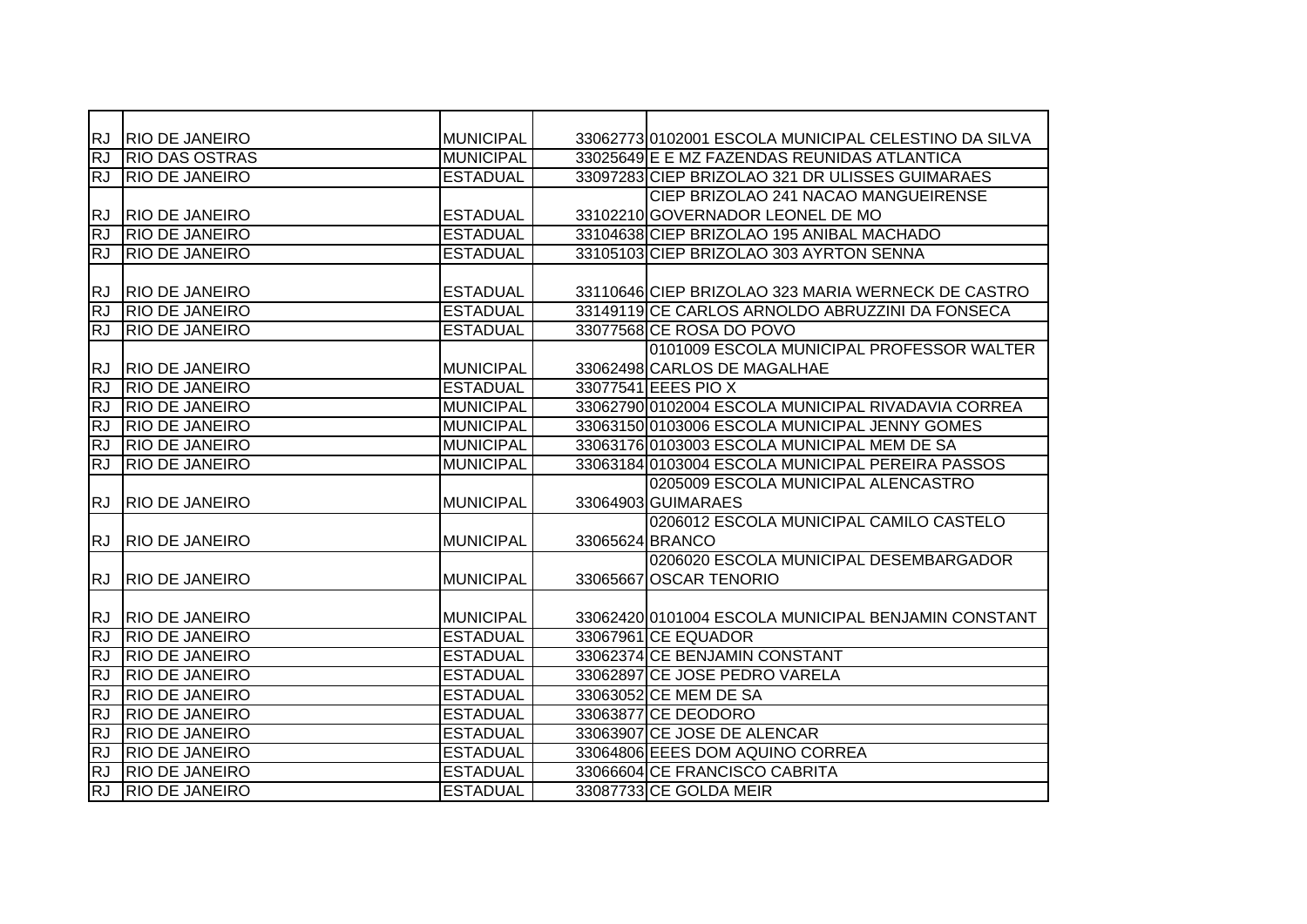|                        | RJ RIO DE JANEIRO      | <b>ESTADUAL</b>  | 33067805 CE REPUBLICA ARGENTINA                             |                                                      |
|------------------------|------------------------|------------------|-------------------------------------------------------------|------------------------------------------------------|
| <b>RJ</b>              | <b>NITEROI</b>         | <b>MUNICIPAL</b> | 33056633 E M DJALMA COUTINHO DE OLIVEIRA                    |                                                      |
| <b>RJ</b>              | <b>RIO DE JANEIRO</b>  | <b>ESTADUAL</b>  | 33070148 CE BRANT HORTA                                     |                                                      |
| <b>RJ</b>              | <b>RIO DE JANEIRO</b>  | <b>ESTADUAL</b>  | 33070164 CE CONDE DE AGROLONGO                              |                                                      |
| <b>RJ</b>              | <b>RIO DE JANEIRO</b>  | <b>ESTADUAL</b>  | 33070253 CE PRESIDENTE GRONCHI                              |                                                      |
| <b>RJ</b>              | <b>RIO DE JANEIRO</b>  | <b>ESTADUAL</b>  | 33070288 EEES REPUBLICA DO LIBANO                           |                                                      |
| <b>RJ</b>              | <b>RIO DE JANEIRO</b>  | <b>ESTADUAL</b>  | 33072205 CE LAURO SODRE                                     |                                                      |
| <b>RJ</b>              | <b>RIO DE JANEIRO</b>  | <b>ESTADUAL</b>  | 33072337 CE SARMIENTO                                       |                                                      |
| <b>RJ</b>              | <b>RIO DE JANEIRO</b>  | <b>ESTADUAL</b>  | 33072370 CE VIRGILIO DE MELO FRANCO                         |                                                      |
| <b>RJ</b>              | <b>RIO DE JANEIRO</b>  | <b>ESTADUAL</b>  | 33074160 CE ADLAI STEVENSON                                 |                                                      |
| <b>RJ</b>              | <b>RIO DE JANEIRO</b>  | <b>ESTADUAL</b>  | 33066620 CE SOARES PEREIRA                                  |                                                      |
| <b>RJ</b>              | <b>ITATIAIA</b>        | <b>MUNICIPAL</b> | 33114030 E M PROF PEDRO DE SOUZA RANGEL                     |                                                      |
| <b>RJ</b>              | <b>NOVA FRIBURGO</b>   | <b>ESTADUAL</b>  | 33022755 CIEP BRIZOLAO 123 GLAUBER ROCHA                    |                                                      |
| <b>RJ</b>              | <b>ITABORAI</b>        | <b>ESTADUAL</b>  | 33051461 EE 11 DE JUNHO                                     |                                                      |
| <b>RJ</b>              | <b>ITABORAI</b>        | <b>ESTADUAL</b>  |                                                             | 33097178 CIEP BRIZOLAO 451 ELISA ANTONIA RAINHO DIAS |
| <b>RJ</b>              | <b>ITABORAI</b>        | <b>MUNICIPAL</b> | 33051968 E M DR SAMUEL DA SILVA GARCIA                      |                                                      |
|                        |                        |                  |                                                             | ESCOLA MUNICIPALIZADA CIEP BRIZOLAO 452              |
|                        | RJ <b>ITABORAI</b>     | <b>MUNICIPAL</b> | 33097194 JOAQUIM PEDRO DE AND                               |                                                      |
|                        |                        |                  |                                                             |                                                      |
| <b>RJ</b>              | <b>ITABORAI</b>        | <b>MUNICIPAL</b> | 33097640 E MZ CIEP - 478 ODILON BERNARDES                   |                                                      |
|                        |                        |                  |                                                             | E M PROFESSORA SEVERINA DOS RAMOS DE                 |
|                        | RJ <b>ITAGUAI</b>      | <b>MUNICIPAL</b> | 33228027 SOUSA                                              |                                                      |
| <b>RJ</b>              | <b>IGUABA GRANDE</b>   | <b>MUNICIPAL</b> | 33098344 E M THEREZINHA PEDROSA                             |                                                      |
| $\overline{RJ}$        | <b>ITATIAIA</b>        | <b>MUNICIPAL</b> | 33030499 ESCOLA MUNICIPAL WAGNER GUIMARAES                  |                                                      |
| <b>RJ</b>              | <b>IGUABA GRANDE</b>   | <b>MUNICIPAL</b> | 33093849 E M PAULINO PINTO PINHEIRO FILHO                   |                                                      |
| <b>RJ</b>              | <b>ITATIAIA</b>        | <b>MUNICIPAL</b> | 33214808 ESCOLA MUNICIPAL DA VILA ESPERANCA                 |                                                      |
| <b>RJ</b>              | <b>LAJE DO MURIAE</b>  | <b>MUNICIPAL</b> | 33003319 E M MARIA PETRONILHA BORGES FREITAS                |                                                      |
| <b>RJ</b>              | <b>LAJE DO MURIAE</b>  | <b>MUNICIPAL</b> | 33456275 EM PROFESSORA EMILIA DINIZ LIGIERO                 |                                                      |
| <b>RJ</b>              | <b>MACAE</b>           | <b>ESTADUAL</b>  | 33015180 CE LUIZ REID                                       |                                                      |
| <b>RJ</b>              | <b>MACAE</b>           | <b>ESTADUAL</b>  | 33015295 CE IRENE MEIRELLES                                 |                                                      |
| <b>RJ</b>              | <b>MACAE</b>           | <b>MUNICIPAL</b> | 33015325 E E M NOSSO SENHOR DOS PASSOS                      |                                                      |
| <b>RJ</b>              | <b>MACAE</b>           | <b>MUNICIPAL</b> | 33015848 C M PROF SAMUEL BRUST                              |                                                      |
| <b>RJ</b>              | <b>MACAE</b>           | <b>MUNICIPAL</b> | 33016356 CEM CAROLINA CURVELLO BENJAMIN                     |                                                      |
| <b>RJ</b>              | <b>ITAPERUNA</b>       | <b>MUNICIPAL</b> | 33001626 E M JOSE DE PAULA NOGUEIRA                         |                                                      |
| <b>RJ</b>              | <b>DUQUE DE CAXIAS</b> | <b>MUNICIPAL</b> | 33050651 E M LUIZ GAMA BORGES                               |                                                      |
| <b>RJ</b><br><b>RJ</b> | <b>DUQUE DE CAXIAS</b> | <b>ESTADUAL</b>  | 33050430 CE PADRE ANCHIETA<br>33048894 E M GENERAL TIBURCIO |                                                      |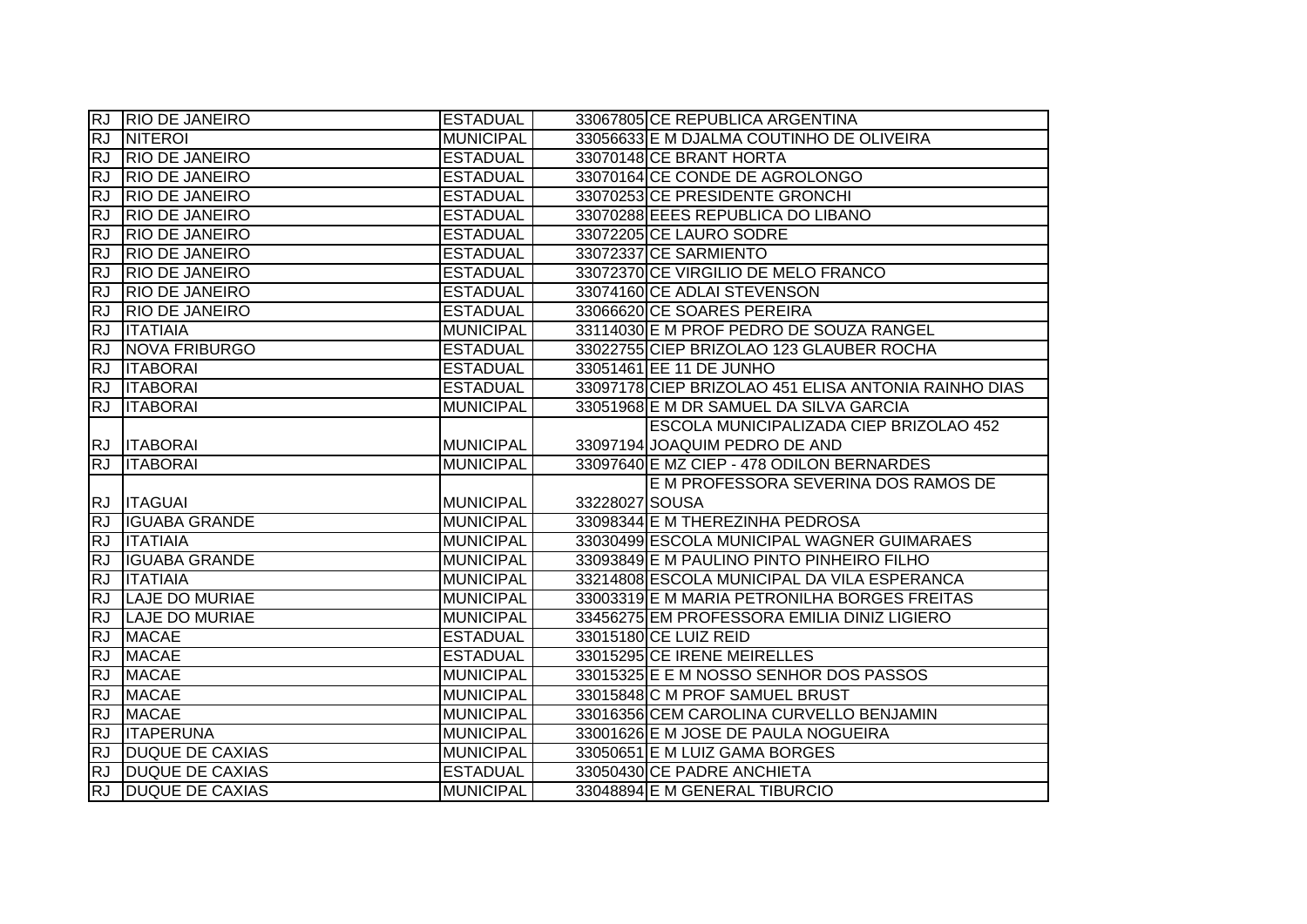|           | <b>RJ DUQUE DE CAXIAS</b> | <b>MUNICIPAL</b> |                 | 33048967 E E M MANOEL JOAQUIM SALGUEIRO               |
|-----------|---------------------------|------------------|-----------------|-------------------------------------------------------|
| <b>RJ</b> | <b>DUQUE DE CAXIAS</b>    | <b>MUNICIPAL</b> |                 | 33049114 E M DR GASTAO REIS                           |
| <b>RJ</b> | <b>DUQUE DE CAXIAS</b>    | <b>MUNICIPAL</b> |                 | 33049130 E M REGINA CELI DA SILVA CERDEIRA            |
| <b>RJ</b> | <b>DUQUE DE CAXIAS</b>    | <b>MUNICIPAL</b> |                 | 33049220 E M LIONS                                    |
| RJ        | <b>DUQUE DE CAXIAS</b>    | <b>MUNICIPAL</b> |                 | 33049351 E M VILA OPERARIA                            |
| <b>RJ</b> | <b>IGUABA GRANDE</b>      | <b>MUNICIPAL</b> |                 | 33218609 E M ALICE CANELLAS DA SILVEIRA               |
| RJ        | <b>DUQUE DE CAXIAS</b>    | <b>MUNICIPAL</b> |                 | 33050112 E M DR MANOEL REIS                           |
| <b>RJ</b> | <b>MACAE</b>              | <b>MUNICIPAL</b> |                 | 33100934 EEM LEONEL DE MOURA BRIZOLA                  |
| <b>RJ</b> | <b>DUQUE DE CAXIAS</b>    | <b>MUNICIPAL</b> |                 | 33050724 E M SENADOR AFONSO ARINOS                    |
| <b>RJ</b> | <b>DUQUE DE CAXIAS</b>    | <b>MUNICIPAL</b> |                 | 33050864 E M PROF <sup>a</sup> AILA SALDANHA DO COUTO |
| <b>RJ</b> | <b>DUQUE DE CAXIAS</b>    | <b>MUNICIPAL</b> |                 | 33051011 E M STO AMARO                                |
| <b>RJ</b> | <b>DUQUE DE CAXIAS</b>    | <b>MUNICIPAL</b> |                 | 33139776 E M PEDRO PAULO DA SILVA                     |
| <b>RJ</b> | <b>DUQUE DE CAXIAS</b>    | MUNICIPAL        |                 | 33146845 E M LAURENTINA CARDOSO DUARTE                |
| <b>RJ</b> | <b>DUQUE DE CAXIAS</b>    | <b>MUNICIPAL</b> |                 | 33449244 E M ANA DE SOUZA HERDY                       |
| <b>RJ</b> | <b>GUAPIMIRIM</b>         | <b>MUNICIPAL</b> |                 | 33051275 E M TUFFY NICOLAU HABIB                      |
|           |                           |                  |                 | CIEP BRIZOLAO 457 DOUTOR JOSE ELIAS MELLO             |
|           | RJ IGUABA GRANDE          | <b>ESTADUAL</b>  |                 | 33028583 DOS SANTOS                                   |
|           |                           |                  |                 | ESCOLA ESTADUAL MUNICIPALIZADA BAIRRO                 |
|           | RJ DUQUE DE CAXIAS        | <b>MUNICIPAL</b> |                 | 33049955 CALIFORNIA                                   |
|           | <b>RJ NILOPOLIS</b>       | <b>MUNICIPAL</b> |                 | 33099030 CIEP BRIZOLAO 186 NOVO HORIZONTE             |
| RJ        | <b>MIGUEL PEREIRA</b>     | <b>MUNICIPAL</b> |                 | 33038740 E M RUY BITTENCOURT                          |
|           |                           |                  |                 |                                                       |
|           | RJ MIGUEL PEREIRA         | <b>MUNICIPAL</b> |                 | 33130728 E M DE FORMACAO PROF GOVERNADOR PORTELA      |
|           |                           |                  |                 | CIEP BRIZOLAO 267 MARIA APARECIDA LIMA SOUTO          |
|           | RJ MIRACEMA               | <b>ESTADUAL</b>  | 33094063 TOSTES |                                                       |
|           |                           |                  |                 |                                                       |
|           | RJ MIRACEMA               | <b>MUNICIPAL</b> |                 | 33006644 E M PROF ALVARO AUGUSTO DA FONSECA LONTRA    |
| RJ        | <b>MIRACEMA</b>           | <b>MUNICIPAL</b> |                 | 33006695 E M CAP JOAO BUENO                           |
| <b>RJ</b> | <b>MIRACEMA</b>           | <b>MUNICIPAL</b> |                 | 33006768 E M PEDRO HENRIQUE SOARES                    |
| <b>RJ</b> | NATIVIDADE                | <b>MUNICIPAL</b> |                 | 33003432 E M DANTAS BRANDAO                           |
| <b>RJ</b> | <b>MACAE</b>              | <b>MUNICIPAL</b> |                 | 33093776 CM DR CLAUDIO MOACYR DE AZEVEDO              |
| <b>RJ</b> | <b>NATIVIDADE</b>         | <b>MUNICIPAL</b> |                 | 33003750 E M JOAO RODRIGUES FRANCA                    |
| RJ        | <b>MENDES</b>             | <b>MUNICIPAL</b> |                 | 33038392 E M MARIA SEMEDO DE ANDRADE                  |
|           | <b>RJ NITEROI</b>         | <b>ESTADUAL</b>  |                 | 33056439 CE EMBAIXADOR RAUL FERNANDES                 |
|           | <b>RJ NITEROI</b>         | <b>ESTADUAL</b>  |                 | 33057753 CE FAGUNDES VARELA                           |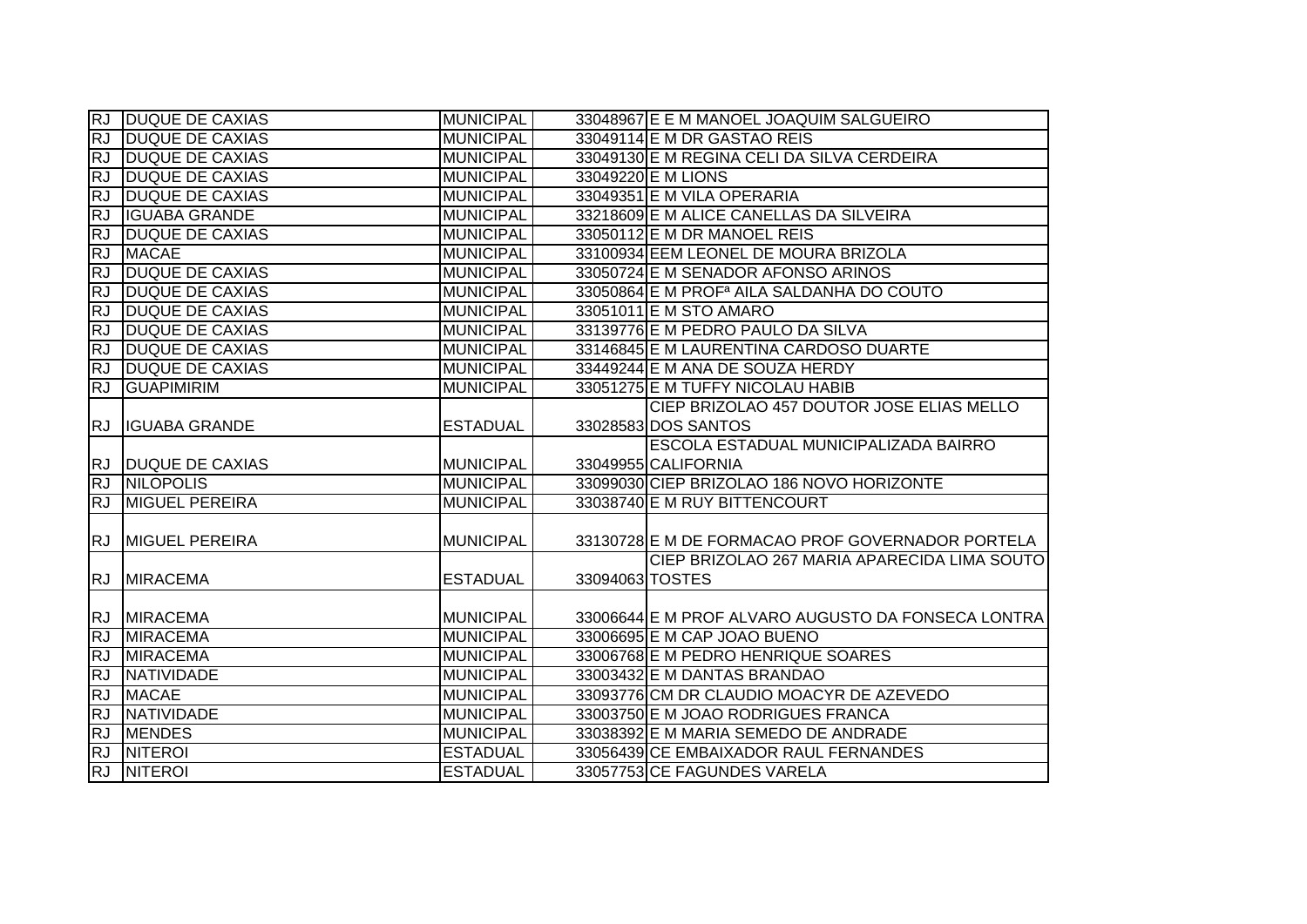|            |                       |                  |                 | CIEP BRIZOLAO 449 GOVERNADOR LEONEL DE               |
|------------|-----------------------|------------------|-----------------|------------------------------------------------------|
|            | RJ NITEROI            | <b>ESTADUAL</b>  |                 | 33096805 MOURA BRIZOLA                               |
| <b>RJ</b>  | <b>NITEROI</b>        | <b>ESTADUAL</b>  |                 | 33102554 CIEP BRIZOLAO 447 ANTINEIA SILVEIRA MIRANDA |
| <b>RJ</b>  | <b>NITEROI</b>        | <b>ESTADUAL</b>  |                 | 33108579 CIEP BRIZOLAO 448 RUY FRAZAO SOARES         |
| <b>RJ</b>  | <b>NITEROI</b>        | MUNICIPAL        |                 | 33056447 E M FELISBERTO DE CARVALHO                  |
| <b>RJ</b>  | <b>INITEROI</b>       | <b>MUNICIPAL</b> |                 | 33056463 E M JACINTA MEDELA                          |
| <b>RJ</b>  | <b>RIO DE JANEIRO</b> | MUNICIPAL        |                 | 33066221 0107011 ESCOLA MUNICIPAL CARDEAL LEME       |
| <b>RJ</b>  | NATIVIDADE            | MUNICIPAL        |                 | 33003440 JARDIM ESCOLA NORBERTO MARQUES              |
| <b>RJ</b>  | <b>MARICA</b>         | MUNICIPAL        |                 | 33054070 E M VER JOAO DA SILVA BEZERRA               |
| <b>RJ</b>  | <b>NITEROI</b>        | <b>MUNICIPAL</b> |                 | 33056676 E M PROFESSOR HORACIO PACHECO               |
| <b>RJ</b>  | <b>MACAE</b>          | MUNICIPAL        |                 | 33143013 C M DE PESCADORES                           |
| <b>IRJ</b> | <b>MACAE</b>          | MUNICIPAL        |                 | 33143021 CM PROF MARIA ISABEL DAMASCENO SIMAO        |
| <b>RJ</b>  | <b>MACAE</b>          | MUNICIPAL        |                 | 33146411 C M BOTAFOGO                                |
| <b>RJ</b>  | <b>MACAE</b>          | <b>MUNICIPAL</b> |                 | 33151164 CM NEUSA GOULART BRIZOLA                    |
| <b>IRJ</b> | <b>MACUCO</b>         | <b>ESTADUAL</b>  |                 | 33020396 CE JOSE CARLOS BOARETTO                     |
| <b>RJ</b>  | <b>MACUCO</b>         | MUNICIPAL        |                 | 33097259 CIEP BRIZOLAO 473 HONORIO PECANHA           |
| <b>RJ</b>  | <b>MAGE</b>           | MUNICIPAL        |                 | 33145733 E M AFFONSINA COZZOLINO                     |
| <b>RJ</b>  | <b>MESQUITA</b>       | MUNICIPAL        |                 | 33131406 E M PROFESSOR SAMUEL DE SOUZA MACIEL        |
| <b>RJ</b>  | <b>MARICA</b>         | <b>MUNICIPAL</b> |                 | 33054053 E M MARCUS VINICIUS CAETANO SANTANA         |
| <b>RJ</b>  | <b>MESQUITA</b>       | MUNICIPAL        |                 | 33061335 E M SANTOS DUMONT                           |
| <b>RJ</b>  | <b>MARICA</b>         | MUNICIPAL        |                 | 33054231 E E MINISTRO LUIS SPARANO                   |
| <b>RJ</b>  | <b>MARICA</b>         | MUNICIPAL        |                 | 33054312 E M VEREADOR ANICETO ELIAS                  |
| <b>RJ</b>  | <b>MARICA</b>         | <b>MUNICIPAL</b> |                 | 33054398 E M PROFA ALCIONE S RANGEL DA SILVA         |
| <b>RJ</b>  | <b>MARICA</b>         | <b>MUNICIPAL</b> |                 | 33054410 E M LUCIO THOME GUERRA FETEIRA              |
| <b>RJ</b>  | <b>MARICA</b>         | <b>MUNICIPAL</b> |                 | 33102406 E M JOAQUIM EUGENIO DOS SANTOS              |
| <b>IRJ</b> | <b>MENDES</b>         | <b>ESTADUAL</b>  |                 | 33038325 EE PROFESSORA ODETE TERRA PASSOS            |
| <b>IRJ</b> | <b>MENDES</b>         | MUNICIPAL        |                 | 33038309 E M PREFEITO JOAO GURITO                    |
| <b>RJ</b>  | <b>MACAE</b>          | <b>MUNICIPAL</b> |                 | 33100896 CIEP M PROF DARCY RIBEIRO                   |
| <b>RJ</b>  | <b>MARICA</b>         | <b>ESTADUAL</b>  |                 | 33054185 CE CAIO FRANCISCO DE FIGUEIREDO             |
|            |                       |                  |                 | 0918045 ESCOLA MUNICIPAL VISCONDE DO RIO             |
|            | RJ RIO DE JANEIRO     | <b>MUNICIPAL</b> | 33083487 BRANCO |                                                      |
| <b>RJ</b>  | <b>RIO DE JANEIRO</b> | <b>MUNICIPAL</b> |                 | 33084939 1019015 ESCOLA MUNICIPAL PRINCESA ISABEL    |
|            |                       |                  |                 | 0918051 ESCOLA MUNICIPAL PROFESSOR                   |
| <b>RJ</b>  | <b>RIO DE JANEIRO</b> | <b>MUNICIPAL</b> |                 | 33083240 FLORIANO DE BRITO                           |
|            |                       |                  |                 | 0918036 ESCOLA MUNICIPAL PROFESSOR PAULO             |
|            | RJ RIO DE JANEIRO     | MUNICIPAL        | 33083290 SILVA  |                                                      |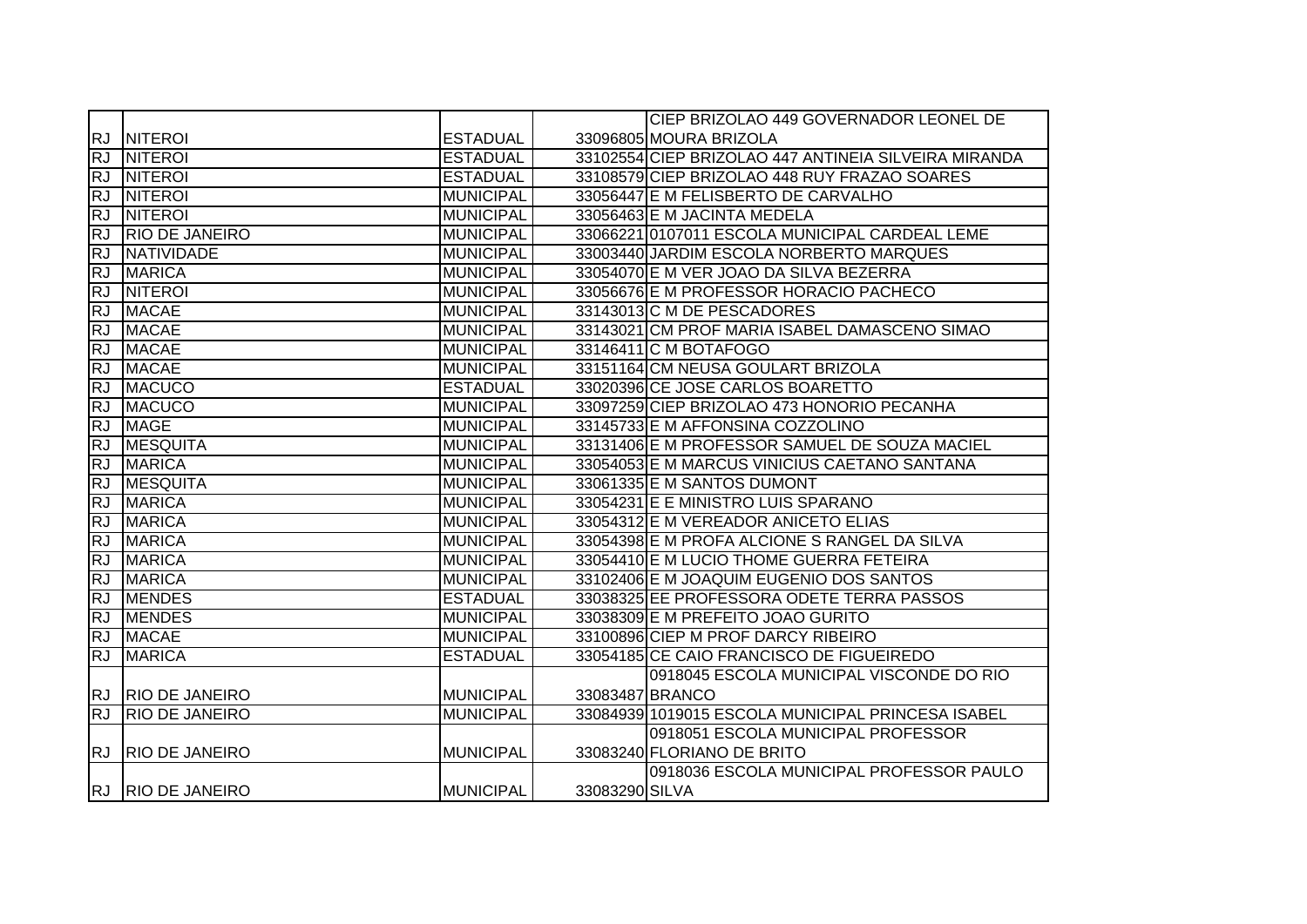|           |                       |                  |                | 0918069 ESCOLA MUNICIPAL PROFESSORA JUREMA         |
|-----------|-----------------------|------------------|----------------|----------------------------------------------------|
| <b>RJ</b> | <b>RIO DE JANEIRO</b> | <b>MUNICIPAL</b> |                | 33083312 PECANHA GIRAUD                            |
|           |                       |                  |                | 1026007 ESCOLA MUNICIPAL PROFESSORA                |
| RJ.       | <b>RIO DE JANEIRO</b> | <b>MUNICIPAL</b> |                | 33083320 LEOCADIA TORRES                           |
| <b>RJ</b> | <b>RIO DE JANEIRO</b> | <b>MUNICIPAL</b> |                | 33083380 0918020 ESCOLA MUNICIPAL ROSARIA TROTTA   |
| <b>RJ</b> | <b>RIO DE JANEIRO</b> | <b>MUNICIPAL</b> |                | 33083401 0918046 ESCOLA MUNICIPAL SAMUEL WAINER    |
| RJ        | <b>RIO DE JANEIRO</b> | <b>MUNICIPAL</b> |                | 33083142 1026005 ESCOLA MUNICIPAL NARCISA AMALIA   |
| <b>RJ</b> | <b>RIO DE JANEIRO</b> | <b>MUNICIPAL</b> |                | 33083479 0918013 ESCOLA MUNICIPAL VENEZUELA        |
|           |                       |                  |                | 0918034 ESCOLA MUNICIPAL JESUS SOARES              |
| <b>RJ</b> | <b>RIO DE JANEIRO</b> | <b>MUNICIPAL</b> |                | 33083002 PEREIRA                                   |
| <b>RJ</b> | <b>RIO DE JANEIRO</b> | <b>MUNICIPAL</b> |                | 33084149 1019205 CIEP ROBERTO MORENA               |
| <b>RJ</b> | <b>RIO DE JANEIRO</b> | <b>MUNICIPAL</b> |                | 33084572 1019054 ESCOLA MUNICIPAL ADALGIZA NERI    |
|           |                       |                  |                | 1019013 ESCOLA MUNICIPAL BENTO DO AMARAL           |
| <b>RJ</b> | <b>RIO DE JANEIRO</b> | <b>MUNICIPAL</b> |                | 33084602 COUTINHO                                  |
| <b>RJ</b> | <b>RIO DE JANEIRO</b> | <b>MUNICIPAL</b> |                | 33084637 1019008 ESCOLA MUNICIPAL EDUARDO RABELO   |
|           |                       |                  |                | 1019037 ESCOLA MUNICIPAL FRANCISCO CALDEIRA        |
| RJ.       | <b>RIO DE JANEIRO</b> | <b>MUNICIPAL</b> |                | 33084696 DE ALVARENGA                              |
| RJ        | <b>RIO DE JANEIRO</b> | <b>MUNICIPAL</b> |                | 33084742 1019035 ESCOLA MUNICIPAL IPEG             |
|           |                       |                  |                | 1019047 ESCOLA MUNICIPAL JOAQUIM DA SILVA          |
| RJ.       | <b>RIO DE JANEIRO</b> | <b>MUNICIPAL</b> | 33084769 GOMES |                                                    |
|           |                       |                  |                | 0206002 ESCOLA MUNICIPAL HENRIQUE                  |
| RJ.       | <b>RIO DE JANEIRO</b> | <b>MUNICIPAL</b> |                | 33065691 DODSWORTH                                 |
| <b>RJ</b> | <b>RIO DE JANEIRO</b> | <b>MUNICIPAL</b> |                | 33083444 0918048 ESCOLA MUNICIPAL TEODORO SAMPAIO  |
| <b>RJ</b> | <b>RIO DE JANEIRO</b> | <b>MUNICIPAL</b> |                | 33081204 0817042 ESCOLA MUNICIPAL THOME DE SOUZA   |
| <b>RJ</b> | <b>RIO DE JANEIRO</b> | <b>MUNICIPAL</b> |                | 33080640 0817009 ESCOLA MUNICIPAL JOSE MARIA BELLO |
|           |                       |                  |                | 0817062 ESCOLA MUNICIPAL JOSE PIQUET               |
| RJ.       | <b>RIO DE JANEIRO</b> | <b>MUNICIPAL</b> |                | 33080674 CARNEIRO                                  |
|           |                       |                  |                | 0817022 ESCOLA MUNICIPAL PROFESSOR JULIO DE        |
|           | RJ RIO DE JANEIRO     | <b>MUNICIPAL</b> |                | 33080682 MESQUITA                                  |
| <b>RJ</b> | <b>RIO DE JANEIRO</b> | <b>MUNICIPAL</b> |                | 33080771 0833016 ESCOLA MUNICIPAL MARIO CASASANTA  |
|           |                       |                  |                | 0833041 ESCOLA MUNICIPAL MIGUEL RAMALHO            |
|           | RJ RIO DE JANEIRO     | <b>MUNICIPAL</b> | 33080798 NOVO  |                                                    |
| <b>RJ</b> | <b>RIO DE JANEIRO</b> | <b>MUNICIPAL</b> |                | 33080801 0817019 ESCOLA MUNICIPAL MILTON CAMPOS    |
|           |                       |                  |                | 0817066 ESCOLA MUNICIPAL PRACINHA JOAO DA          |
|           | RJ RIO DE JANEIRO     | <b>MUNICIPAL</b> | 33080941 SILVA |                                                    |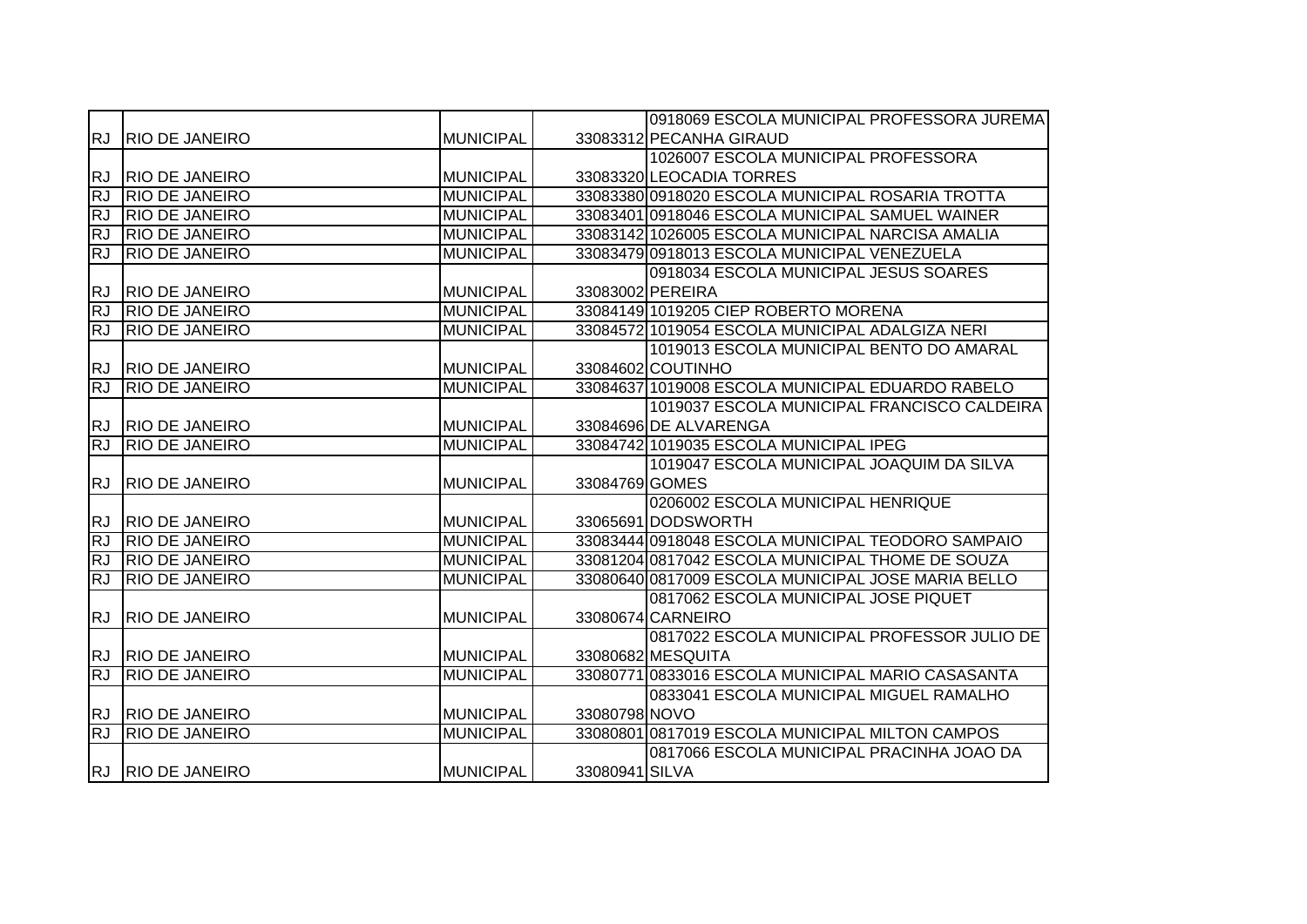|           |                                    |                  | 0918007 ESCOLA MUNICIPAL PRESIDENTE ANTONIO          |
|-----------|------------------------------------|------------------|------------------------------------------------------|
|           | RJ RIO DE JANEIRO                  | <b>MUNICIPAL</b> | 33083177 CARLOS                                      |
| <b>RJ</b> | <b>RIO DE JANEIRO</b>              | <b>MUNICIPAL</b> | 33081123 0833007 ESCOLA MUNICIPAL ROSA DA FONSECA    |
|           |                                    |                  | 1019043 ESCOLA MUNICIPAL PROFESSORA FLAVIA           |
| <b>RJ</b> | <b>RIO DE JANEIRO</b>              | <b>MUNICIPAL</b> | 33084971 DOS SANTOS SOARES                           |
| <b>RJ</b> | <b>RIO DE JANEIRO</b>              | <b>MUNICIPAL</b> | 33082456 0918019 ESCOLA MUNICIPAL JOAO PROENCA       |
| RJ        | <b>RIO DE JANEIRO</b>              | <b>MUNICIPAL</b> | 33082596 0918078 ESCOLA MUNICIPAL ALZIRA ARAUJO      |
| <b>RJ</b> | <b>RIO DE JANEIRO</b>              | <b>MUNICIPAL</b> | 33082731 0918071 ESCOLA MUNICIPAL CHARLES DICKENS    |
|           |                                    |                  | 1026016 ESCOLA MUNICIPAL DEBORAH MENDES DE           |
| <b>RJ</b> | <b>RIO DE JANEIRO</b>              | <b>MUNICIPAL</b> | 33082790 MORAES                                      |
| RJ        | <b>RIO DE JANEIRO</b>              | <b>MUNICIPAL</b> | 33082847 1026008 ENG <sup>o</sup> GASTAO RANGEL      |
|           |                                    |                  |                                                      |
| RJ        | <b>RIO DE JANEIRO</b>              | <b>MUNICIPAL</b> | 33082863 1026006 ESCOLA MUNICIPAL EUCLIDES DA CUNHA  |
|           |                                    |                  | 0918050 ESCOLA MUNICIPAL EUSTORGIO                   |
| <b>RJ</b> | <b>RIO DE JANEIRO</b>              | <b>MUNICIPAL</b> | 33082880 WANDERLEY                                   |
|           |                                    |                  | 0918031 ESCOLA MUNICIPAL GEORGE                      |
| RJ        | <b>RIO DE JANEIRO</b>              | <b>MUNICIPAL</b> | 33082936 WASHINGTON                                  |
|           |                                    |                  |                                                      |
| <b>RJ</b> | <b>RIO DE JANEIRO</b>              | <b>MUNICIPAL</b> | 33081093 0817070 ESCOLA MUNICIPAL ROBERTO SIMONSEN   |
| <b>RJ</b> | <b>SAO GONCALO</b>                 | <b>ESTADUAL</b>  | 33088969 CIEP BRIZOLAO 041 VITAL BRAZIL              |
|           |                                    |                  |                                                      |
| <b>RJ</b> | <b>RIO DE JANEIRO</b>              | <b>MUNICIPAL</b> | 33084858 1019049 ESCOLA MUNICIPAL MERALINA DE CASTRO |
|           |                                    |                  | 1026021 ESCOLA MUNICIPAL PROFESSORA                  |
|           | RJ RIO DE JANEIRO                  | <b>MUNICIPAL</b> | 33154554 MYRTHES WENZEL                              |
| <b>RJ</b> | <b>SANTO ANTONIO DE PADUA</b>      | <b>ESTADUAL</b>  | 33097542 CIEP BRIZOLAO 469 ANAIDE PANARO CALDAS      |
|           |                                    |                  | CIEP 266 DEPUTADO ARMINDO MARCILIO DOUTEL            |
| <b>RJ</b> | <b>SANTO ANTONIO DE PADUA</b>      | <b>MUNICIPAL</b> | 33007276 DE ANDRADE                                  |
| <b>RJ</b> | <b>SAO FIDELIS</b>                 | <b>MUNICIPAL</b> | 33012385 CIEP BRIZOLAO 420 JOAQUIM MAIA BRANDAO      |
| <b>RJ</b> | <b>SAO FIDELIS</b>                 | <b>MUNICIPAL</b> | 33012989 E M ALBERTINO NASCIMENTO                    |
| <b>RJ</b> | <b>SAO FRANCISCO DE ITABAPOANA</b> | <b>ESTADUAL</b>  | 33013802 CE AGOSTINHO CHRYSANTO DE ARAUJO            |
| RJ        | <b>RIO DE JANEIRO</b>              | <b>MUNICIPAL</b> | 33088276 0625003 ESCOLA MUNICIPAL MONTE CASTELO      |
| <b>RJ</b> | <b>SAO FRANCISCO DE ITABAPOANA</b> | <b>MUNICIPAL</b> | 33118590 E M DE GARGAU                               |
|           |                                    |                  | 0625001 ESCOLA MUNICIPAL ALIPIO MIRANDA              |
| <b>RJ</b> | <b>RIO DE JANEIRO</b>              | <b>MUNICIPAL</b> | 33088217 RIBEIRO                                     |
| <b>RJ</b> | <b>SAO GONCALO</b>                 | <b>ESTADUAL</b>  | 33090157 CIEP BRIZOLAO 126 ALMEDORINA AZEREDO        |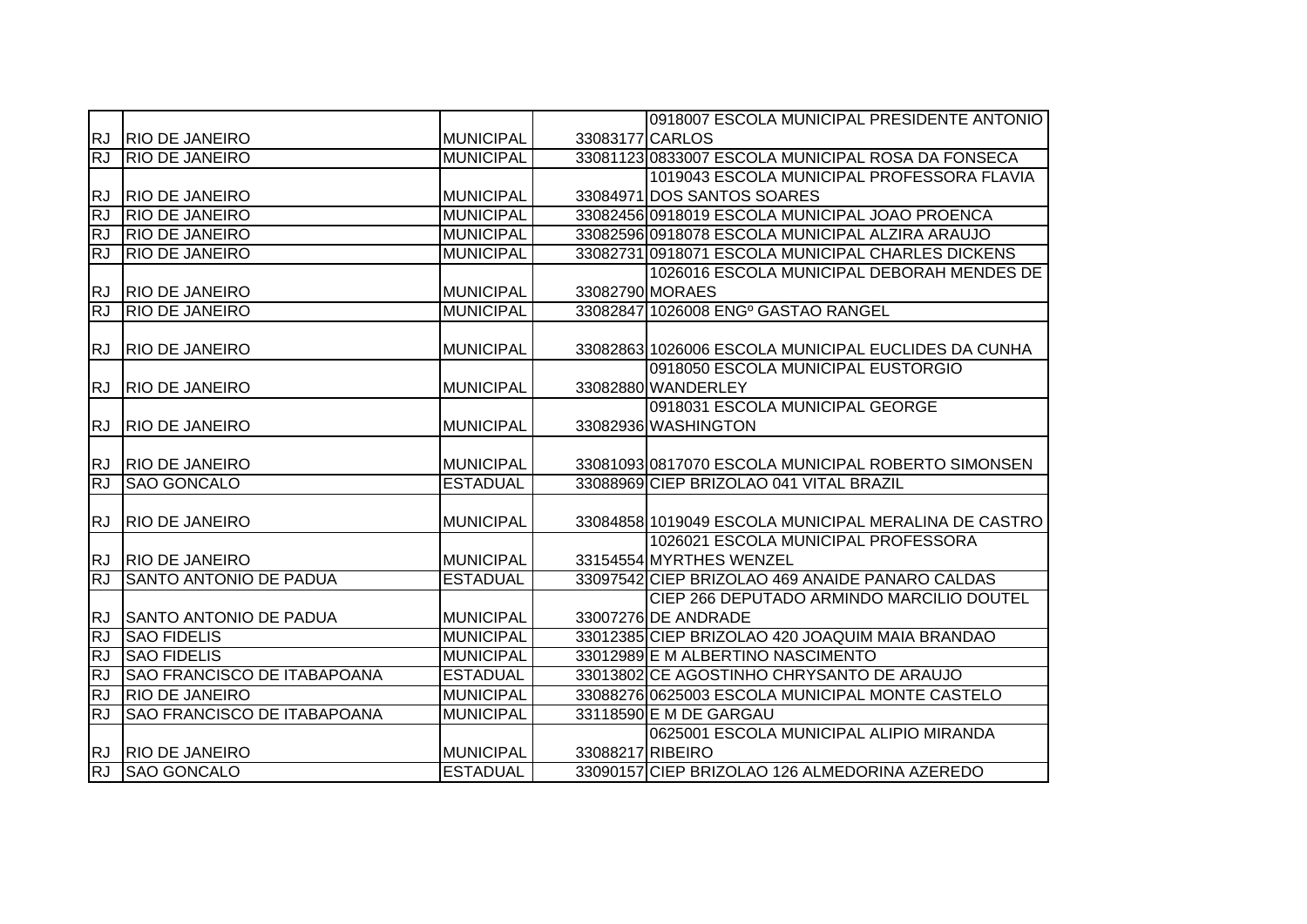|                        |                                                |                  |                | CIEP BRIZOLAO 425 PROFESSORA MARLUCY                                                               |
|------------------------|------------------------------------------------|------------------|----------------|----------------------------------------------------------------------------------------------------|
| <b>RJ</b>              | <b>SAO GONCALO</b>                             | <b>ESTADUAL</b>  |                | 33091099 SALLES DE ALMEIDA                                                                         |
|                        |                                                |                  |                | CIEP BRIZOLAO 236 PROFESSOR DJAIR CABRAL                                                           |
| RJ.                    | <b>SAO GONCALO</b>                             | <b>ESTADUAL</b>  |                | 33091102 MALHEIROS                                                                                 |
| <b>RJ</b>              | <b>SAO GONCALO</b>                             | <b>ESTADUAL</b>  |                | 33091412 EE DOUTOR LUIZ PALMIER                                                                    |
|                        |                                                |                  |                | CIEP BRIZOLAO 238 DOUTOR ILTON FARIA DA                                                            |
| <b>RJ</b>              | <b>SAO GONCALO</b>                             | <b>ESTADUAL</b>  | 33103909 COSTA |                                                                                                    |
| RJ                     | <b>SAO GONCALO</b>                             | <b>MUNICIPAL</b> |                | 33089400 E E M MENTOR COUTO                                                                        |
|                        |                                                |                  |                | ESCOLA ESTADUAL MUNICIPALIZADA PROFESSORA                                                          |
| <b>RJ</b>              | <b>SAO GONCALO</b>                             | <b>MUNICIPAL</b> |                | 33089485 NIUMA GOULART BRAN                                                                        |
| <b>RJ</b>              | <b>SAO GONCALO</b>                             | <b>MUNICIPAL</b> |                | 33089612 ESCOLA MUNICIPAL JOAO AIRES SALDANHA                                                      |
| <b>RJ</b>              | <b>SAO FRANCISCO DE ITABAPOANA</b>             | <b>ESTADUAL</b>  |                | 33095140 CIEP BRIZOLAO 470 CELSO MARTINS CORDEIRO                                                  |
| <b>RJ</b>              | <b>RIO DE JANEIRO</b>                          | <b>MUNICIPAL</b> |                | 33086923 0622014 ESCOLA MUNICIPAL BELGICA                                                          |
| <b>RJ</b>              | <b>RIO DE JANEIRO</b>                          | <b>MUNICIPAL</b> |                | 33085420 0420502 CIEP JOAO MANGABEIRA                                                              |
|                        |                                                |                  |                | 0420017 ESCOLA MUNICIPAL CAPITAO DE FRAGATA                                                        |
| <b>RJ</b>              | <b>RIO DE JANEIRO</b>                          | <b>MUNICIPAL</b> |                | 33086001 DIDIER BARBOSA V                                                                          |
|                        |                                                |                  |                | 0420028 ESCOLA MUNICIPAL COMANDANTE                                                                |
| <b>RJ</b>              | <b>RIO DE JANEIRO</b>                          | <b>MUNICIPAL</b> |                | 33086010 GUILHERME FISCHER PRESSE                                                                  |
|                        |                                                |                  |                |                                                                                                    |
|                        |                                                |                  |                |                                                                                                    |
|                        | RJ RIO DE JANEIRO                              | <b>MUNICIPAL</b> |                | 33086060 0420021 ESCOLA MUNICIPAL GURGEL DO AMARAL                                                 |
| <b>RJ</b>              | <b>RIO DE JANEIRO</b>                          | <b>MUNICIPAL</b> |                | 33086176 0420007 ESCOLA MUNICIPAL ROTARY                                                           |
|                        |                                                |                  |                | 0420030 ESCOLA MUNICIPAL TENENTE ANTONIO                                                           |
| <b>RJ</b>              | <b>RIO DE JANEIRO</b>                          | MUNICIPAL        | 33086206 JOAO  |                                                                                                    |
| <b>RJ</b>              | <b>RIO DE JANEIRO</b>                          | <b>MUNICIPAL</b> |                | 33086850 0622007 ESCOLA MUNICIPAL ALEXANDRE FARAH                                                  |
|                        |                                                |                  |                | 0918088 ESCOLA MUNICIPAL APOLONIO DE                                                               |
| <b>RJ</b>              | <b>RIO DE JANEIRO</b>                          | <b>MUNICIPAL</b> |                | 33154520 CARVALHO                                                                                  |
| <b>RJ</b>              | <b>RIO DE JANEIRO</b>                          | <b>MUNICIPAL</b> |                | 33086915 0622018 ESCOLA MUNICIPAL BADEN POWELL                                                     |
|                        |                                                |                  |                | 0817075 ESCOLA MUNICIPAL GENERAL TASSO                                                             |
| <b>RJ</b>              | <b>RIO DE JANEIRO</b>                          | <b>MUNICIPAL</b> |                | 33080470 FRAGOSO                                                                                   |
|                        |                                                |                  |                | 0625030 ESCOLA MUNICIPAL TELEMACO                                                                  |
| <b>RJ</b>              | <b>RIO DE JANEIRO</b>                          | <b>MUNICIPAL</b> |                | 33086940 GONCALVES MAIA                                                                            |
| <b>RJ</b>              | <b>RIO DE JANEIRO</b>                          | <b>MUNICIPAL</b> |                | 33086990 0622005 ESCOLA MUNICIPAL CYRO MONTEIRO                                                    |
| RJ                     | <b>RIO DE JANEIRO</b>                          | <b>MUNICIPAL</b> |                | 33087016 0622019 ESCOLA MUNICIPAL EMILIO CARLOS                                                    |
| <b>RJ</b>              | <b>RIO DE JANEIRO</b>                          | <b>MUNICIPAL</b> |                | 33087075 0625004 ESCOLA MUNICIPAL GENERAL OSORIO                                                   |
| <b>RJ</b><br><b>RJ</b> | <b>RIO DE JANEIRO</b><br><b>RIO DE JANEIRO</b> | <b>MUNICIPAL</b> |                | 33087148 0625031 ESCOLA MUNICIPAL LEVY MIRANDA<br>33087199 0622024 ESCOLA MUNICIPAL MARIO PIRAGIBE |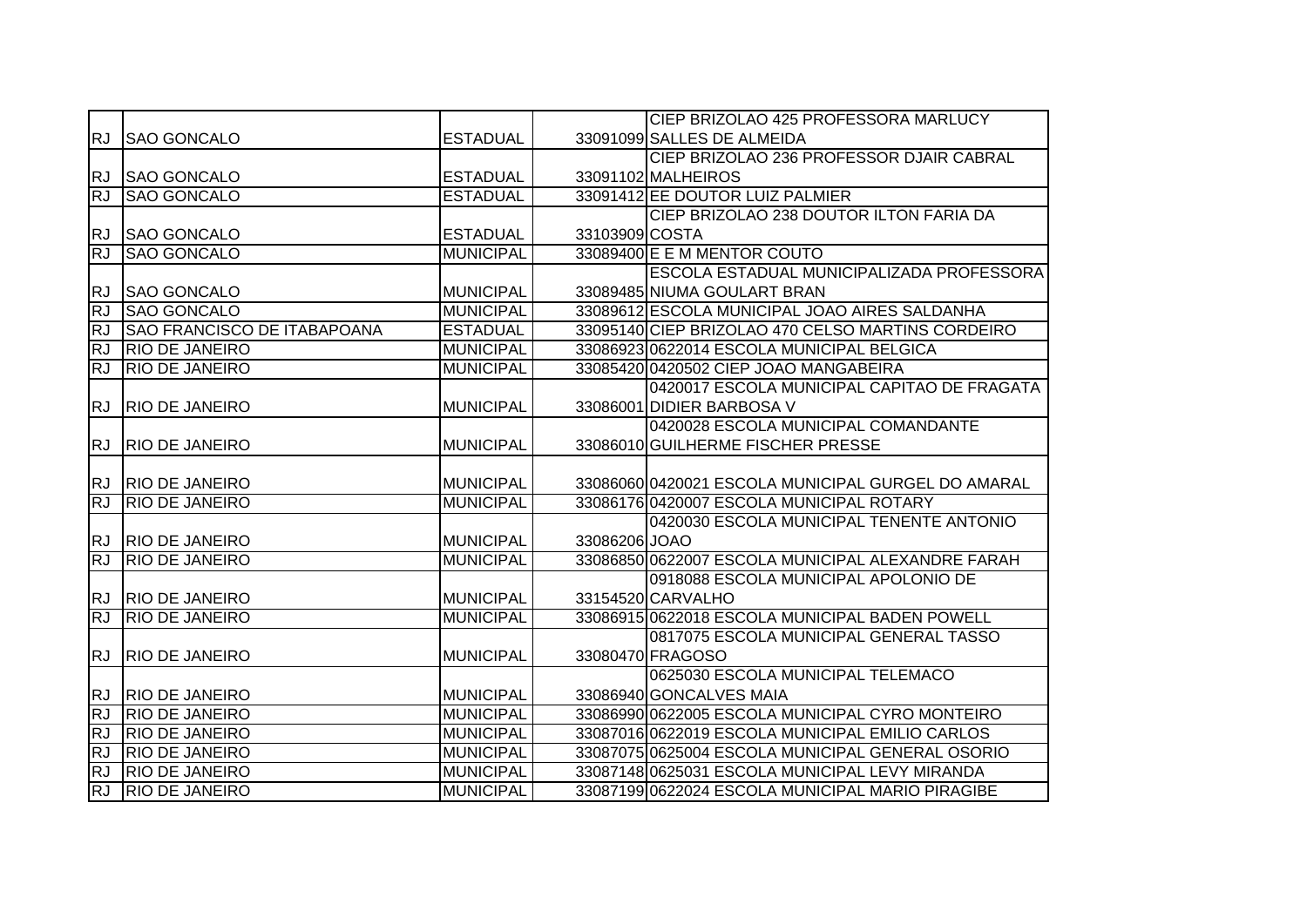|           |                       |                  |                 | 0833002 ESCOLA MUNICIPAL PROFESSORA JURACY           |
|-----------|-----------------------|------------------|-----------------|------------------------------------------------------|
| <b>RJ</b> | <b>RIO DE JANEIRO</b> | <b>MUNICIPAL</b> |                 | 33087326 SILVEIRA                                    |
| RJ        | <b>RIO DE JANEIRO</b> | <b>MUNICIPAL</b> |                 | 33087504 0123002 ESCOLA MUNICIPAL SANTA CATARINA     |
|           |                       |                  |                 |                                                      |
| RJ.       | <b>RIO DE JANEIRO</b> | <b>MUNICIPAL</b> |                 | 33086877 0622006 ESCOLA MUNICIPAL ANTENOR NASCENTES  |
| <b>RJ</b> | <b>RIO DE JANEIRO</b> | <b>MUNICIPAL</b> |                 | 33070890 0431027 ESCOLA MUNICIPAL ZELIA BRAUNE       |
|           |                       |                  |                 | 0817060 ESCOLA MUNICIPAL JOAO DAUDT DE               |
| <b>RJ</b> | <b>RIO DE JANEIRO</b> | <b>MUNICIPAL</b> |                 | 33080585 OLIVEIRA                                    |
|           |                       |                  |                 | 0411009 ESCOLA MUNICIPAL CIENTISTA MARIO             |
| RJ.       | <b>RIO DE JANEIRO</b> | <b>MUNICIPAL</b> | 33070334 KROEFF |                                                      |
| <b>RJ</b> | <b>RIO DE JANEIRO</b> | <b>MUNICIPAL</b> |                 | 33070415 0431024 ESCOLA MUNICIPAL ANDRADE NEVES      |
|           |                       |                  |                 | 0411049 ESCOLA MUNICIPAL CANTOR COMPOSITOR           |
| <b>RJ</b> | <b>RIO DE JANEIRO</b> | <b>MUNICIPAL</b> |                 | 33070482 GONZAGUINHA                                 |
|           |                       |                  |                 | 0411006 ESCOLA MUNICIPAL CONDE DE                    |
| RJ.       | <b>RIO DE JANEIRO</b> | <b>MUNICIPAL</b> |                 | 33070512 AGROLONGO                                   |
| <b>RJ</b> | <b>RIO DE JANEIRO</b> | <b>MUNICIPAL</b> |                 | 33070571 0411036 ESCOLA MUNICIPAL F J OLIVEIRA VIANA |
| <b>RJ</b> | <b>RIO DE JANEIRO</b> | <b>MUNICIPAL</b> |                 | 33070610 0431026 ESCOLA MUNICIPAL HERBERT MOSES      |
| <b>RJ</b> | <b>RIO DE JANEIRO</b> | <b>MUNICIPAL</b> |                 | 33069433 0410003 ESCOLA MUNICIPAL RUY BARBOSA        |
| RJ        | <b>RIO DE JANEIRO</b> | <b>MUNICIPAL</b> |                 | 33070865 0411028 ESCOLA MUNICIPAL SAO PAULO          |
|           |                       |                  |                 | 0410007 ESCOLA MUNICIPAL PADRE MANUEL DA             |
| RJ.       | <b>RIO DE JANEIRO</b> | <b>MUNICIPAL</b> |                 | 33069360 NOBREGA                                     |
|           |                       |                  |                 |                                                      |
| <b>RJ</b> | <b>RIO DE JANEIRO</b> | <b>MUNICIPAL</b> |                 | 33072566 0313016 ESCOLA MUNICIPAL BENEVENUTA RIBEIRO |
|           |                       |                  |                 | 0313040 ESCOLA MUNICIPAL BRIGADEIRO FARIA            |
| <b>RJ</b> | <b>RIO DE JANEIRO</b> | <b>MUNICIPAL</b> | 33072590 LIMA   |                                                      |
| RJ        | <b>RIO DE JANEIRO</b> | <b>MUNICIPAL</b> |                 | 33072639 0312016 ESCOLA MUNICIPAL CEARA              |
| <b>RJ</b> | <b>RIO DE JANEIRO</b> | <b>MUNICIPAL</b> |                 | 33072663 0312008 ESCOLA MUNICIPAL DELFIM MOREIRA     |
| <b>RJ</b> | <b>RIO DE JANEIRO</b> | <b>MUNICIPAL</b> |                 | 33072779 0313042 ESCOLA MUNICIPAL GOIAS              |
| <b>RJ</b> | <b>RIO DE JANEIRO</b> | <b>MUNICIPAL</b> |                 | 33072850 0313044 ESCOLA MUNICIPAL JOAO KOPKE         |
| <b>RJ</b> | <b>RIO DE JANEIRO</b> | <b>MUNICIPAL</b> |                 | 33072906 0313002 ESCOLA MUNICIPAL JOSE VERISSIMO     |
|           |                       |                  |                 | 0312030 ESCOLA MUNICIPAL MARECHAL ESTEVAO            |
| RJ.       | <b>RIO DE JANEIRO</b> | <b>MUNICIPAL</b> |                 | 33072957 LEITAO DE CARVALHO                          |
|           |                       |                  |                 | 0411018 ESCOLA MUNICIPAL PROFESSOR ARY               |
| <b>RJ</b> | <b>RIO DE JANEIRO</b> | <b>MUNICIPAL</b> |                 | 33070784 QUINTELLA                                   |
|           |                       |                  |                 | 0209009 ESCOLA MUNICIPAL REPUBLICA                   |
|           | RJ RIO DE JANEIRO     | <b>MUNICIPAL</b> |                 | 33068399 ARGENTINA                                   |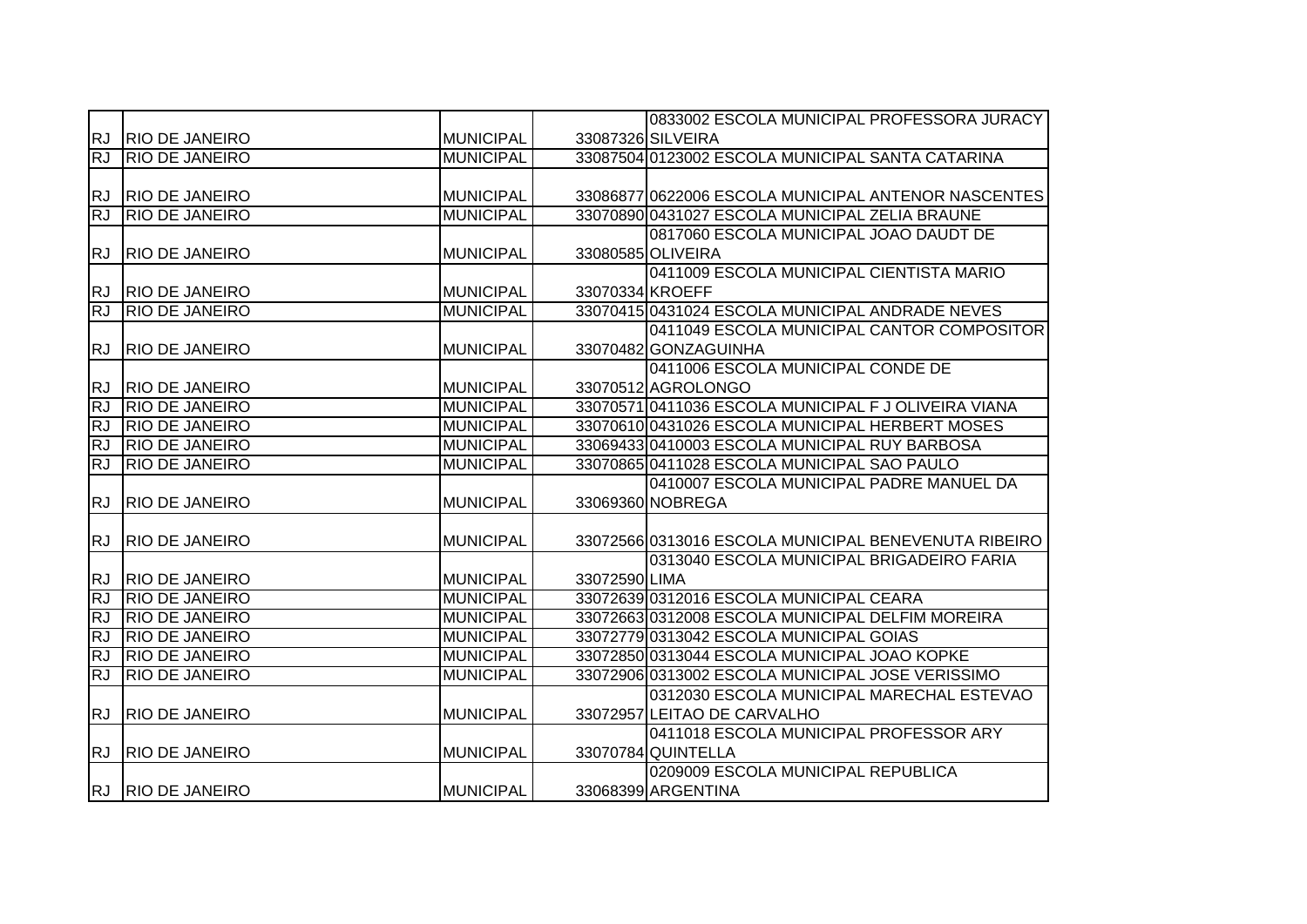| $\overline{\text{RJ}}$ | <b>RIO DE JANEIRO</b> | <b>MUNICIPAL</b> |                 | 33066337 0107002 ESCOLA MUNICIPAL NILO PECANHA       |
|------------------------|-----------------------|------------------|-----------------|------------------------------------------------------|
| <b>RJ</b>              | <b>RIO DE JANEIRO</b> | <b>MUNICIPAL</b> |                 | 33066990 0209001 ESCOLA MUNICIPAL BENEDITO OTTONI    |
| IRJ.                   | <b>RIO DE JANEIRO</b> | <b>MUNICIPAL</b> |                 | 33067023 0208022 ESCOLA MUNICIPAL MATA MACHADO       |
|                        |                       |                  |                 |                                                      |
| <b>RJ</b>              | <b>RIO DE JANEIRO</b> | <b>MUNICIPAL</b> |                 | 33067058 0208004 ESCOLA MUNICIPAL FRANCISCO CABRITA  |
| <b>RJ</b>              | <b>RIO DE JANEIRO</b> | <b>MUNICIPAL</b> |                 | 33067139 0208003 ESCOLA MUNICIPAL LAUDIMIA TROTTA    |
| RJ                     | <b>RIO DE JANEIRO</b> | <b>MUNICIPAL</b> |                 | 33067147 0208023 ESCOLA MUNICIPAL MARC FERREZ        |
|                        |                       |                  |                 |                                                      |
| <b>RJ</b>              | <b>RIO DE JANEIRO</b> | <b>MUNICIPAL</b> |                 | 33067180 0208012 ESCOLA MUNICIPAL ORSINA DA FONSECA  |
| <b>RJ</b>              | <b>RIO DE JANEIRO</b> | <b>MUNICIPAL</b> |                 | 33069468 0410008 ESCOLA MUNICIPAL WALT DISNEY        |
|                        |                       |                  |                 |                                                      |
| <b>RJ</b>              | <b>RIO DE JANEIRO</b> | <b>MUNICIPAL</b> |                 | 33068283 0209013 ESCOLA MUNICIPAL FRANCISCO MANUEL   |
|                        |                       |                  |                 | 0313022 ESCOLA MUNICIPAL PROFESSOR                   |
| IRJ.                   | <b>RIO DE JANEIRO</b> | <b>MUNICIPAL</b> |                 | 33073155 AUGUSTO PAULINO FILHO                       |
| <b>RJ</b>              | <b>RIO DE JANEIRO</b> | <b>MUNICIPAL</b> |                 | 33069166 0410013 ESCOLA MUNICIPAL CARLOS CHAGAS      |
| <b>RJ</b>              | <b>RIO DE JANEIRO</b> | <b>MUNICIPAL</b> |                 | 33069212 0312005 ESCOLA MUNICIPAL D JOAO VI          |
| <b>RJ</b>              | <b>RIO DE JANEIRO</b> | <b>MUNICIPAL</b> |                 | 33069220 0410009 ESCOLA MUNICIPAL DILERMANDO CRUZ    |
|                        |                       |                  |                 |                                                      |
| RJ.                    | <b>RIO DE JANEIRO</b> | <b>MUNICIPAL</b> |                 | 33069247 0410001 ESCOLA MUNICIPAL EMA NEGRAO DE LIMA |
| <b>RJ</b>              | <b>RIO DE JANEIRO</b> | <b>MUNICIPAL</b> |                 | 33069271 0410005 ESCOLA MUNICIPAL JOAO BARBALHO      |
|                        |                       |                  |                 | 0410023 ESCOLA MUNICIPAL LUIZ CESAR SAYAO            |
| RJ.                    | <b>RIO DE JANEIRO</b> | <b>MUNICIPAL</b> | 33069301 GARCEZ |                                                      |
|                        |                       |                  |                 | 0312006 ESCOLA MUNICIPAL MINISTRO OROSIMBO           |
| RJ.                    | <b>RIO DE JANEIRO</b> | <b>MUNICIPAL</b> | 33069310 NONATO |                                                      |
| RJ                     | <b>RIO DE JANEIRO</b> | <b>MUNICIPAL</b> |                 | 33069352 0312001 ESCOLA MUNICIPAL OSWALDO CRUZ       |
| RJ                     | <b>RIO DE JANEIRO</b> | <b>MUNICIPAL</b> |                 | 33068216 0209019 ESCOLA MUNICIPAL AFRANIO PEIXOTO    |
|                        |                       |                  |                 | 0716011 ESCOLA MUNICIPAL MARECHAL                    |
| RJ.                    | <b>RIO DE JANEIRO</b> | <b>MUNICIPAL</b> |                 | 33078114 CANROBERT PEREIRA DA COSTA                  |
|                        |                       |                  |                 |                                                      |
| <b>RJ</b>              | <b>RIO DE JANEIRO</b> | <b>MUNICIPAL</b> |                 | 33076464 0515020 ESCOLA MUNICIPAL WALDEMAR FALCAO    |
|                        |                       |                  |                 |                                                      |
| <b>RJ</b>              | <b>RIO DE JANEIRO</b> | <b>MUNICIPAL</b> |                 | 33076472 0515019 ESCOLA MUNICIPAL WALDEMIRO POTSCH   |
| <b>RJ</b>              | <b>RIO DE JANEIRO</b> | <b>MUNICIPAL</b> |                 | 33076880 0716502 CIEP ALMIR BONFIM DE ANDRADE        |
| <b>RJ</b>              | <b>RIO DE JANEIRO</b> | <b>MUNICIPAL</b> |                 | 33077665 0716035 ESCOLA MUNICIPAL SILVEIRA SAMPAIO   |
| <b>RJ</b>              | <b>RIO DE JANEIRO</b> | <b>MUNICIPAL</b> |                 | 33077673 0716027 ESCOLA MUNICIPAL 25 DE ABRIL        |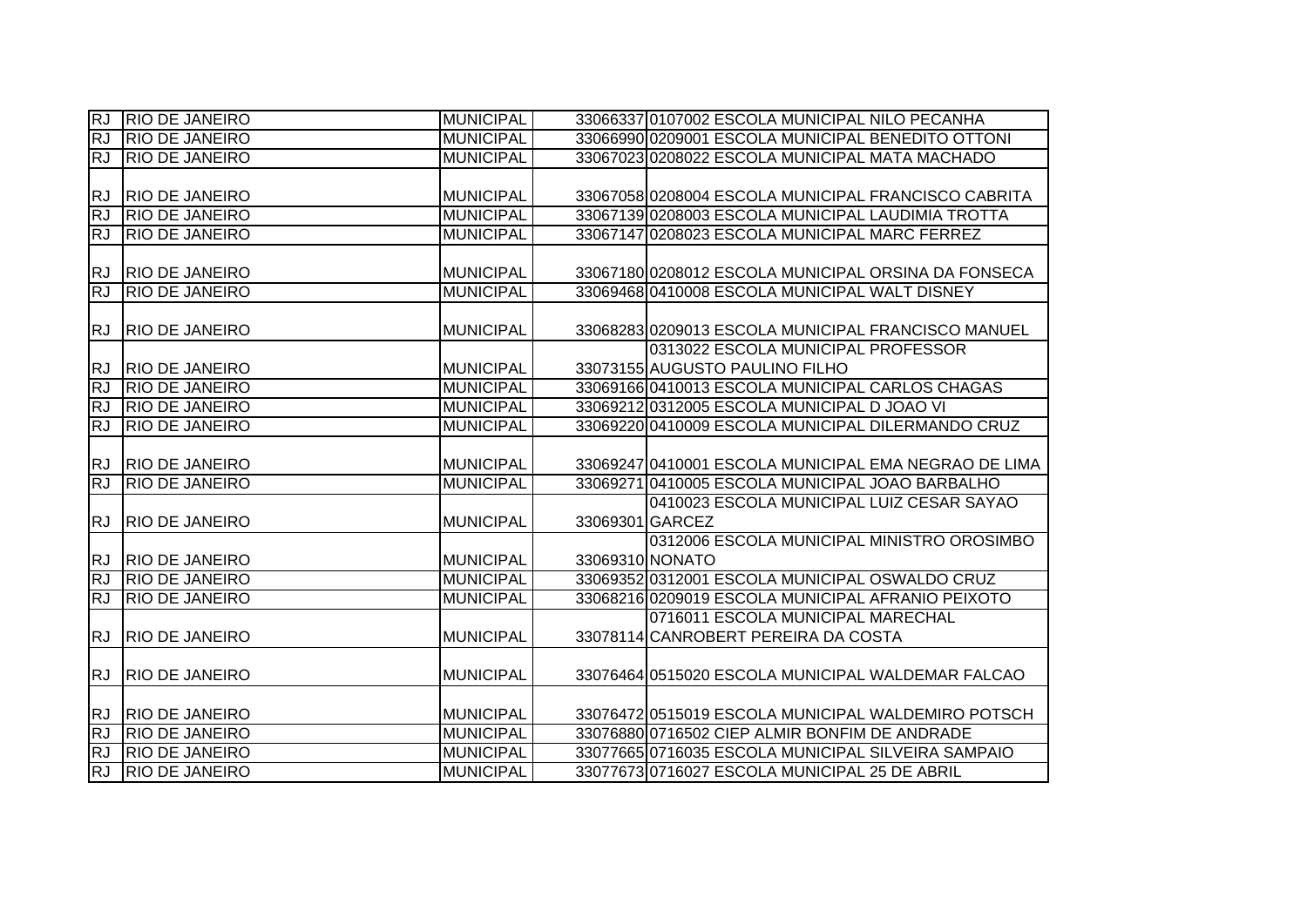|           |                        |                  |                | 0734005 ESCOLA MUNICIPAL ALPHONSUS DE                |
|-----------|------------------------|------------------|----------------|------------------------------------------------------|
|           | RJ RIO DE JANEIRO      | <b>MUNICIPAL</b> |                | 33077711 GUIMARAENS                                  |
|           |                        |                  |                |                                                      |
| <b>RJ</b> | <b>RIO DE JANEIRO</b>  | MUNICIPAL        |                | 33077746 0716041 ESCOLA MUNICIPAL BARAO DA TAQUARA   |
| RJ        | <b>RIO DE JANEIRO</b>  | <b>MUNICIPAL</b> |                | 33072965 0312012 ESCOLA MUNICIPAL MANOEL BOMFIM      |
| <b>RJ</b> | <b>RIO DE JANEIRO</b>  | <b>MUNICIPAL</b> |                | 33078050 0716030 ESCOLA MUNICIPAL JULIANO MOREIRA    |
| <b>RJ</b> | <b>RIO DE JANEIRO</b>  | <b>MUNICIPAL</b> |                | 33076286 0515026 ESCOLA MUNICIPAL PARAGUAI           |
|           |                        |                  |                | 0716013 ESCOLA MUNICIPAL NATURALISTA                 |
| <b>RJ</b> | <b>RIO DE JANEIRO</b>  | <b>MUNICIPAL</b> |                | 33078181 AUGUSTO RUSCHI                              |
| <b>RJ</b> | <b>RIO DE JANEIRO</b>  | <b>MUNICIPAL</b> |                | 33078343 0724018 ESCOLA MUNICIPAL SAO SEBASTIAO      |
| <b>RJ</b> | <b>RIO DE JANEIRO</b>  | <b>MUNICIPAL</b> |                | 33079072 0817202 CIEP AMILCAR CABRAL                 |
|           |                        |                  |                | 0817056 ESCOLA MUNICIPAL ANNA AMELIA                 |
| <b>RJ</b> | <b>RIO DE JANEIRO</b>  | MUNICIPAL        |                | 33080070 QUEIROZ CARNEIRO DE MEN                     |
| <b>RJ</b> | <b>RIO DE JANEIRO</b>  | <b>MUNICIPAL</b> |                | 33080143 0833039 ESCOLA MUNICIPAL ATILA NUNES        |
|           |                        |                  |                | 0817048 ESCOLA MUNICIPAL ENGENHEIRO JOAO             |
| <b>RJ</b> | <b>RIO DE JANEIRO</b>  | <b>MUNICIPAL</b> | 33080372 THOME |                                                      |
| <b>RJ</b> | <b>RIO DE JANEIRO</b>  | <b>MUNICIPAL</b> |                | 33080410 0833038 ESCOLA MUNICIPAL ESTADO DE ISRAEL   |
| <b>RJ</b> | <b>DUQUE DE CAXIAS</b> | <b>ESTADUAL</b>  |                | 33048797 EE PROFESSOR NORMA TOOP URUGUAI             |
| <b>RJ</b> | <b>RIO DE JANEIRO</b>  | <b>MUNICIPAL</b> |                | 33077886 0716007 ESCOLA MUNICIPAL FINLANDIA          |
|           |                        |                  |                | 0514008 ESCOLA MUNICIPAL MARIA BAPTISTINA            |
| <b>RJ</b> | <b>RIO DE JANEIRO</b>  | <b>MUNICIPAL</b> |                | 33074550 DUFFLES TEIXEIRA L                          |
|           |                        |                  |                | 0817027 ESCOLA MUNICIPAL HENRIQUE DE                 |
| <b>RJ</b> | <b>RIO DE JANEIRO</b>  | <b>MUNICIPAL</b> |                | 33080534 MAGALHAES                                   |
| <b>RJ</b> | <b>RIO DE JANEIRO</b>  | <b>MUNICIPAL</b> |                | 33073201 0313006 ESCOLA MUNICIPAL RIO DE JANEIRO     |
|           |                        |                  |                |                                                      |
|           | RJ RIO DE JANEIRO      | <b>MUNICIPAL</b> |                | 33073210 0313036 ESCOLA MUNICIPAL RIO GRANDE DO SUL  |
| RJ        | <b>RIO DE JANEIRO</b>  | <b>MUNICIPAL</b> |                | 33073244 0313007 ESCOLA MUNICIPAL SARMIENTO          |
|           |                        |                  |                | 0313012 ESCOLA MUNICIPAL SENADOR JOAO LYRA           |
| <b>RJ</b> | <b>RIO DE JANEIRO</b>  | <b>MUNICIPAL</b> |                | 33073252 TAVARES                                     |
| <b>RJ</b> | <b>RIO DE JANEIRO</b>  | <b>MUNICIPAL</b> |                | 33073309 0313029 ESCOLA MUNICIPAL THOMAS MANN        |
|           |                        |                  |                | 0514025 ESCOLA MUNICIPAL CONDE PEREIRA               |
| <b>RJ</b> | <b>RIO DE JANEIRO</b>  | <b>MUNICIPAL</b> |                | 33074380 CARNEIRO                                    |
|           |                        |                  |                |                                                      |
| <b>RJ</b> | <b>RIO DE JANEIRO</b>  | <b>MUNICIPAL</b> |                | 33074496 0514020 ESCOLA MUNICIPAL JOSE DO PATROCINIO |
|           |                        |                  |                | 0515063 ESCOLA MUNICIPAL PADRE JOSE                  |
|           | RJ RIO DE JANEIRO      | MUNICIPAL        |                | 33076316 MAURICIO TOMAS                              |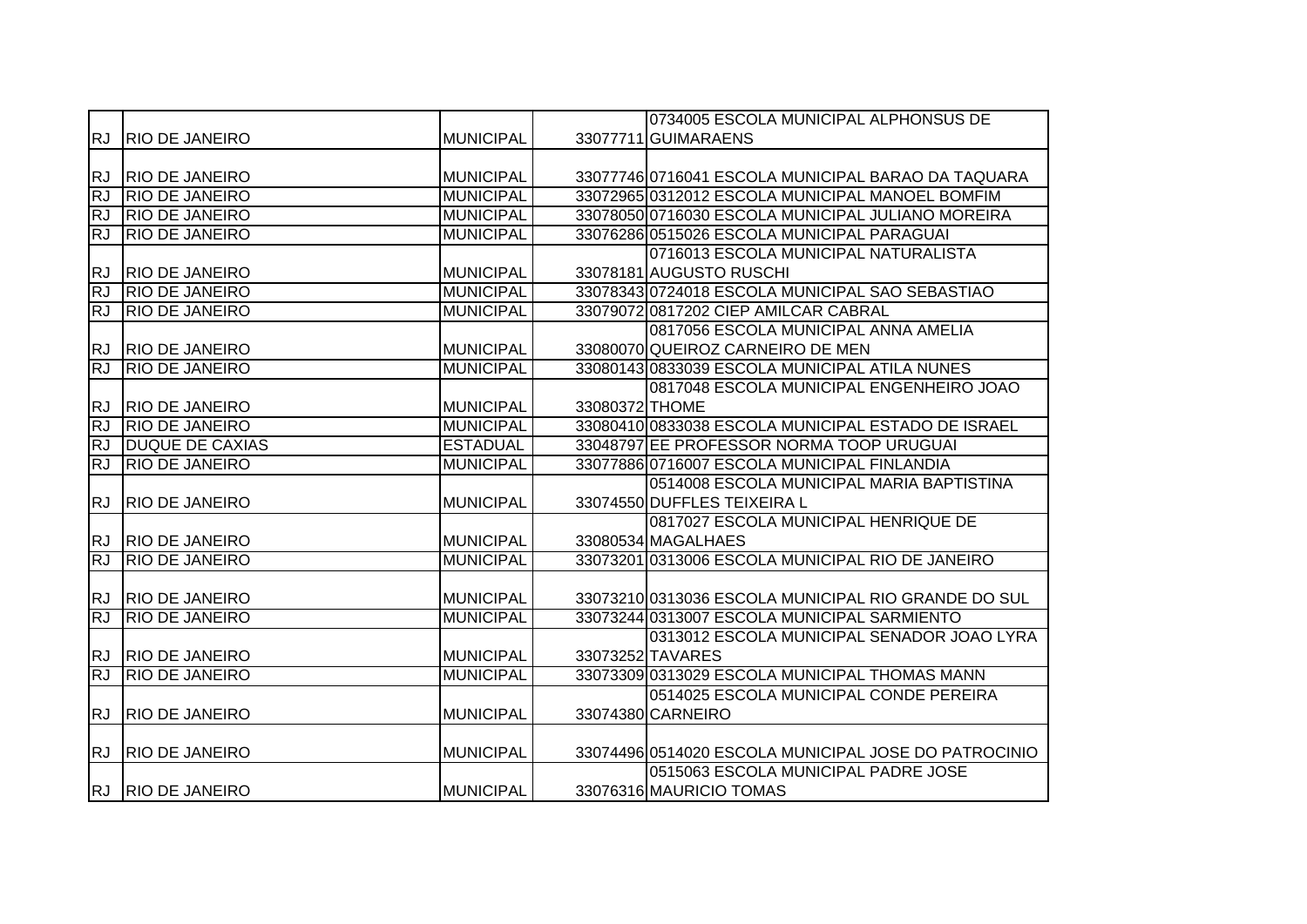| <b>RJ</b> | <b>RIO DE JANEIRO</b>          | MUNICIPAL        |                | 33074534 0514029 ESCOLA MUNICIPAL MALBA TAHAN               |
|-----------|--------------------------------|------------------|----------------|-------------------------------------------------------------|
| <b>RJ</b> | <b>RIO DE JANEIRO</b>          | <b>MUNICIPAL</b> |                | 33076294 0515050 ESCOLA MUNICIPAL PARANA                    |
| <b>RJ</b> | <b>RIO DE JANEIRO</b>          | <b>MUNICIPAL</b> |                | 33074593 0411021 ESCOLA MUNICIPAL MIGUEL ANGELO             |
| RJ        | <b>RIO DE JANEIRO</b>          | <b>MUNICIPAL</b> |                | 33076014 0515052 ESCOLA MUNICIPAL AZEVEDO JUNIOR            |
| <b>RJ</b> | <b>RIO DE JANEIRO</b>          | <b>MUNICIPAL</b> |                | 33076049 0515054 ESCOLA MUNICIPAL CARDEAL ARCOVERDE         |
| <b>RJ</b> | <b>RIO DE JANEIRO</b>          | <b>MUNICIPAL</b> | 33076073 CELSO | 0515023 ESCOLA MUNICIPAL CONDE AFONSO                       |
|           | RJ RIO DE JANEIRO              | <b>MUNICIPAL</b> |                | 33076146 0515025 ESCOLA MUNICIPAL FRANCISCO PALHETA         |
| <b>RJ</b> | <b>RIO DE JANEIRO</b>          | <b>MUNICIPAL</b> |                | 33076170 0515030 ESCOLA MUNICIPAL IRINEU MARINHO            |
| <b>RJ</b> | <b>RIO DE JANEIRO</b>          | <b>MUNICIPAL</b> |                | 0515055 ESCOLA MUNICIPAL MINISTRO EDGARD<br>33076251 ROMERO |
| <b>RJ</b> | <b>RIO DE JANEIRO</b>          | <b>MUNICIPAL</b> |                | 33073112 0312011 ESCOLA MUNICIPAL PERNAMBUCO                |
| <b>RJ</b> | <b>RIO DE JANEIRO</b>          | <b>MUNICIPAL</b> |                | 33074500 0515004 ESCOLA MUNICIPAL LUIZ DE CAMOES            |
| <b>RJ</b> | <b>DUQUE DE CAXIAS</b>         | <b>ESTADUAL</b>  |                | 33050058 EE PROFESSORA SARAH FARIA BRAZ                     |
|           |                                |                  |                | E M PROFESSORA MARIA DAS DORES FUJJI DA                     |
|           | RJ BELFORD ROXO                | <b>MUNICIPAL</b> | 33144036 SILVA |                                                             |
| <b>RJ</b> | <b>ANGRA DOS REIS</b>          | <b>MUNICIPAL</b> |                | 33037167 E M PRINCESA IZABEL                                |
| <b>RJ</b> | <b>BARRA MANSA</b>             | <b>ESTADUAL</b>  |                | 33096830 CIEP BRIZOLAO 486 PROFESSOR LUIZ VALLEJO           |
| <b>RJ</b> | <b>BARRA MANSA</b>             | <b>MUNICIPAL</b> |                | 33029474 E M WASHINGTON LUIZ                                |
| RJ        | <b>BARRA MANSA</b>             | <b>MUNICIPAL</b> |                | 33029598 E M ARTHUR CHIESSE                                 |
| <b>RJ</b> | <b>BARRA MANSA</b>             | <b>MUNICIPAL</b> |                | 33029776 E M ADELAIDE DUARTE FLORES                         |
| RJ        | <b>BARRA MANSA</b>             | <b>MUNICIPAL</b> |                | 33029954 E M LIONS                                          |
| <b>RJ</b> | <b>BARRA MANSA</b>             | <b>MUNICIPAL</b> |                | 33030103 E M VENERAVEL HUMBERTO AMARAL                      |
| RJ        | <b>BARRA DO PIRAI</b>          | <b>MUNICIPAL</b> |                | 33034672 E M PROF ANNA CASALLI DE OLIVEIRA                  |
| RJ        | <b>BELFORD ROXO</b>            | <b>MUNICIPAL</b> |                | 33047464 E M CASEMIRO MEIRELLES                             |
| <b>RJ</b> | <b>BARRA DO PIRAI</b>          | <b>MUNICIPAL</b> |                | 33034451 E M DR GERVASIO ALVES PEREIRA                      |
| RJ        | <b>BELFORD ROXO</b>            | <b>MUNICIPAL</b> |                | 33445249 E M PAULO FREIRE                                   |
| <b>RJ</b> | <b>BOM JARDIM</b>              | <b>ESTADUAL</b>  |                | 33020957 CE PROFESSOR JOAO BRASIL                           |
| <b>RJ</b> | <b>BOM JARDIM</b>              | <b>MUNICIPAL</b> |                | 33020698 E M MARIA JOSE CALVAO LOBOSCO                      |
| <b>RJ</b> | <b>BOM JESUS DO ITABAPOANA</b> | <b>ESTADUAL</b>  |                | 33000190 EE JOSE BONIFACIO                                  |
| RJ        | <b>BOM JESUS DO ITABAPOANA</b> | <b>MUNICIPAL</b> |                | 33000298 E M DR FRANCISCO B DE OLIVEIRA                     |
| <b>RJ</b> | <b>CABO FRIO</b>               | <b>MUNICIPAL</b> |                | 33027510 E M CECILIA NOGUEIRA MACHADO GUIA                  |
| RJ        | <b>CABO FRIO</b>               | <b>MUNICIPAL</b> |                | 33027544 E M DOMINGOS GOUVEA                                |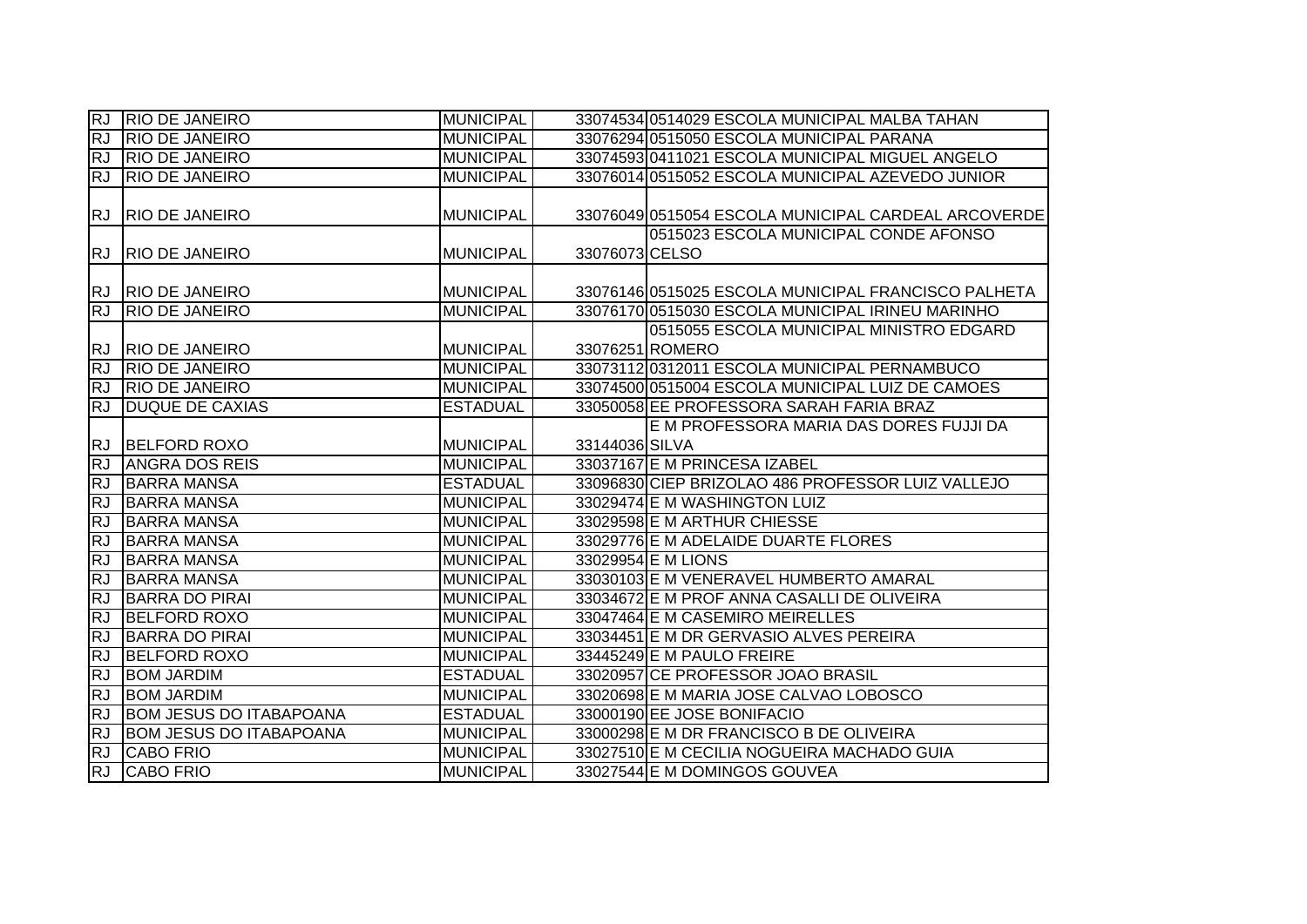|           |                              |                  |                | ESCOLA ESTADUAL MUNICIPALIZADA TEIXEIRA E     |
|-----------|------------------------------|------------------|----------------|-----------------------------------------------|
|           | <b>RJ CABO FRIO</b>          | <b>MUNICIPAL</b> | 33027676 SOUZA |                                               |
| RJ        | <b>BELFORD ROXO</b>          | <b>ESTADUAL</b>  |                | 33047316 CE PRESIDENTE JOAO GOULART           |
|           |                              |                  |                | PRACA ESCOLA COMANDANTE SERGIO RIBEIRO DE     |
| RJ        | <b>ARARUAMA</b>              | <b>MUNICIPAL</b> |                | 33439591 VASCONCELLOS                         |
| RJ        | <b>ANGRA DOS REIS</b>        | <b>MUNICIPAL</b> |                | 33037272 E M CEL JOAO PEDRO ALMEIDA           |
| <b>RJ</b> | <b>ANGRA DOS REIS</b>        | <b>MUNICIPAL</b> |                | 33037299 E M PROF SILVIO DE CASTRO GALINDO    |
| RJ        | <b>ANGRA DOS REIS</b>        | <b>MUNICIPAL</b> |                | 33037310 E M RAUL POMPEIA                     |
| <b>RJ</b> | <b>ANGRA DOS REIS</b>        | <b>MUNICIPAL</b> |                | 33153540 E M CORNELLIS VEROLME                |
|           |                              |                  |                | ESCOLA MUNICIPAL VEREADOR ALCEBIADES          |
|           | RJ ARARUAMA                  | MUNICIPAL        |                | 33026491 CARVALHO DAS FLORES                  |
| <b>RJ</b> | <b>ARARUAMA</b>              | <b>MUNICIPAL</b> |                | 33104700 E M PROFº NAIR VALLADARES II         |
| <b>RJ</b> | <b>BARRA MANSA</b>           | <b>ESTADUAL</b>  |                | 33029385 CE COMENDADOR PEREIRA IGNACIO        |
| <b>RJ</b> | <b>ARARUAMA</b>              | <b>MUNICIPAL</b> |                | 33152756 E M BRUNNO BARRETO NAMETALA          |
| RJ        | <b>CABO FRIO</b>             | <b>MUNICIPAL</b> |                | 33158215 E M PROFA WANDA PEREIRA ROQUE        |
| <b>RJ</b> | ARARUAMA                     | <b>MUNICIPAL</b> |                | 33439605 EM DOUTOR JOAO VASCONCELLOS          |
| <b>RJ</b> | <b>AREAL</b>                 | <b>ESTADUAL</b>  |                | 33016836 CE MARIANO PROCOPIO                  |
| <b>RJ</b> | <b>ARMACAO DOS BUZIOS</b>    | <b>MUNICIPAL</b> |                | 33027862 ESCOLA MUNICIPAL PROF LYDIA SHERMAN  |
|           |                              |                  |                | ESCOLA E MUNICIPALIZ PROF EULINA DE A         |
|           | RJ ARMACAO DOS BUZIOS        | <b>MUNICIPAL</b> |                | 33027900 MARQUES                              |
| RJ        | <b>ARMACAO DOS BUZIOS</b>    | <b>MUNICIPAL</b> |                | 33117918 ESCOLA MUNICIPAL PROF DARCY RIBEIRO  |
|           |                              |                  |                | ESCOLA MUNICIPAL PROF ELIETE MUREB DE         |
|           | RJ ARMACAO DOS BUZIOS        | <b>MUNICIPAL</b> |                | 33145555 ARAUJO GOES                          |
| RJ        | <b>ARRAIAL DO CABO</b>       | <b>ESTADUAL</b>  |                | 33027137 CE ALMIRANTE FREDERICO VILLAR        |
| <b>RJ</b> | <b>BARRA DO PIRAI</b>        | <b>ESTADUAL</b>  |                | 33034435 EE CONDE MODESTO LEAL                |
| <b>RJ</b> | <b>ARARUAMA</b>              | <b>MUNICIPAL</b> |                | 33130817 E M ANDERSON DOMINGUES DE OLIVIERA   |
| <b>RJ</b> | <b>CARDOSO MOREIRA</b>       | <b>MUNICIPAL</b> |                | 33012270 E M MARIA DA PENHA MARINS SIQUEIRA   |
| <b>RJ</b> | <b>CAMPOS DOS GOYTACAZES</b> | <b>MUNICIPAL</b> |                | 33150982 EM PROFESSORA AUREA SIMAO            |
| <b>RJ</b> | <b>CAMPOS DOS GOYTACAZES</b> | <b>MUNICIPAL</b> |                | 33150990 EM NOVA CANAA                        |
| <b>RJ</b> | <b>CANTAGALO</b>             | <b>ESTADUAL</b>  |                | 33018910 CE LAMEIRA DE ANDRADE                |
| RJ        | <b>CANTAGALO</b>             | <b>MUNICIPAL</b> |                | 33442371 EM MARIA BELLIENI DOLIVAL            |
| <b>RJ</b> | <b>CARAPEBUS</b>             | <b>ESTADUAL</b>  |                | 33016070 CE THOMAZ GOMES                      |
| RJ        | <b>CARAPEBUS</b>             | <b>MUNICIPAL</b> |                | 33016062 E M CENECISTA ANTONIO AUGUSTO DA PAZ |
| RJ        | <b>CARAPEBUS</b>             | <b>MUNICIPAL</b> |                | 33016100 E M CAMBOIN                          |
| RJ        | <b>CABO FRIO</b>             | <b>MUNICIPAL</b> |                | 33093660 ESC AGRICOLA MUL NILO BATISTA        |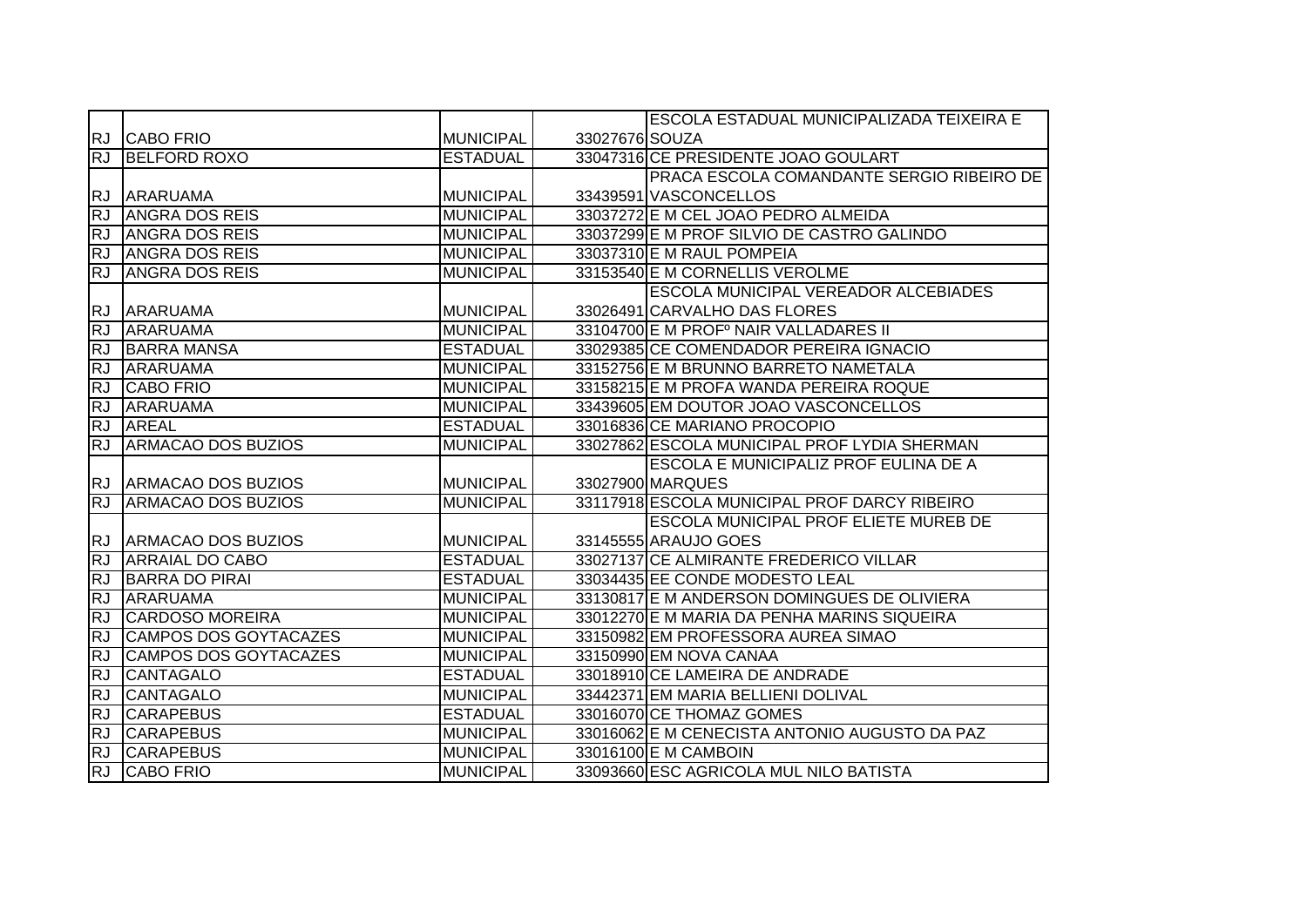| <b>RJ</b>  | <b>CARDOSO MOREIRA</b>       | <b>MUNICIPAL</b> |                | 33012202 ESCOLA MUNICIPAL ROSANGELA ZAQUIEU HIGINO |
|------------|------------------------------|------------------|----------------|----------------------------------------------------|
| <b>RJ</b>  | CAMPOS DOS GOYTACAZES        | <b>MUNICIPAL</b> |                | 33113491 EM MANOEL RIBEIRO DO NASCIMENTO           |
| ĪRJ        | <b>CARMO</b>                 | <b>ESTADUAL</b>  |                | 33019789 CE FRANCISCO VARELLA                      |
| <b>RJ</b>  | <b>CARMO</b>                 | <b>MUNICIPAL</b> |                | 33019886 E M ANTONIO RUSSIER                       |
| <b>RJ</b>  | <b>CASIMIRO DE ABREU</b>     | <b>ESTADUAL</b>  |                | 33025363 CE SANTA MARIA                            |
| <b>RJ</b>  | <b>CASIMIRO DE ABREU</b>     | <b>MUNICIPAL</b> |                | 33025304 E M SANTA LUZIA                           |
| <b>RJ</b>  | <b>CASIMIRO DE ABREU</b>     | <b>MUNICIPAL</b> |                | 33025410 E M PROFESSORA EROTILDES T MOREIRA        |
| <b>RJ</b>  | COMENDADOR LEVY GASPARIAN    | <b>ESTADUAL</b>  |                | 33017000 CE CORONEL ANTONIO PECANHA                |
| <b>RJ</b>  | <b>CONCEICAO DE MACABU</b>   | <b>ESTADUAL</b>  |                | 33014736 CIEP BRIZOLAO 271 JOSE BONIFACIO TASSARA  |
| <b>RJ</b>  | <b>CARAPEBUS</b>             | <b>MUNICIPAL</b> |                | 33016224 J I MUL SALIM SELEM BICHARA               |
| RJ         | <b>CAMPOS DOS GOYTACAZES</b> | <b>ESTADUAL</b>  |                | 33008418 CE DOUTOR FELIX MIRANDA                   |
| <b>RJ</b>  | <b>ANGRA DOS REIS</b>        | <b>MUNICIPAL</b> |                | 33037132 E M MAURO SERGIO DA CUNHA                 |
| <b>IRJ</b> | <b>CABO FRIO</b>             | <b>MUNICIPAL</b> |                | 33439524 E M PROFESSORA LEOMARI GARCIA BARRETO     |
|            |                              |                  |                | E M PROFESSORA ALFREDINA DE OLIVEIRA               |
| <b>RJ</b>  | <b>CABO FRIO</b>             | <b>MUNICIPAL</b> |                | 33439567 FRANCESCONI                               |
| <b>RJ</b>  | ICABO FRIO                   | <b>MUNICIPAL</b> |                | 33439575 E M PROFESSORA ELICEA DA SILVEIRA         |
|            |                              |                  |                | CIEP BRIZOLAO 140 MARIO CESAR GOMES DA             |
| <b>RJ</b>  | CACHOEIRAS DE MACACU         | <b>ESTADUAL</b>  | 33043515 SILVA |                                                    |
| <b>RJ</b>  | <b>CACHOEIRAS DE MACACU</b>  | <b>ESTADUAL</b>  |                | 33043523 CE MARIA ZULMIRA TORRES                   |
| <b>RJ</b>  | <b>CACHOEIRAS DE MACACU</b>  | <b>MUNICIPAL</b> |                | 33043558 C M PROF CARLOS BRANDAO                   |
| <b>RJ</b>  | <b>CAMBUCI</b>               | <b>ESTADUAL</b>  |                | 33004927 CIEP BRIZOLAO 276 ERNESTO PAIVA           |
| <b>RJ</b>  | <b>CAMPOS DOS GOYTACAZES</b> | <b>MUNICIPAL</b> |                | 33147132 EM AUGUSTO MACHADO VIANA                  |
| <b>RJ</b>  | <b>CAMPOS DOS GOYTACAZES</b> | <b>ESTADUAL</b>  |                | 33008370 E T E ANTONIO SARLO                       |
| <b>RJ</b>  | <b>CAMPOS DOS GOYTACAZES</b> | <b>MUNICIPAL</b> |                | 33120307 EM SANTO ANTONIO                          |
| RJ         | CAMPOS DOS GOYTACAZES        | <b>ESTADUAL</b>  |                | 33008493 CE VISCONDE DO RIO BRANCO                 |
| RJ         | CAMPOS DOS GOYTACAZES        | <b>ESTADUAL</b>  |                | 33008752 CE DOM OTAVIANO DE ALBUQUERQUE            |
| <b>RJ</b>  | CAMPOS DOS GOYTACAZES        | <b>ESTADUAL</b>  |                | 33009163 EE SUCENA JASBICK ALEXANDRE               |
| <b>RJ</b>  | CAMPOS DOS GOYTACAZES        | <b>MUNICIPAL</b> |                | 33008264 EM PROFESSORA OLGA LINHARES CORREA        |
| RJ         | CAMPOS DOS GOYTACAZES        | <b>MUNICIPAL</b> |                | 33009112 EM ROTARY I                               |
| <b>RJ</b>  | CAMPOS DOS GOYTACAZES        | <b>MUNICIPAL</b> |                | 33009902 EM MARIA LUCIA                            |
| <b>RJ</b>  | CAMPOS DOS GOYTACAZES        | <b>MUNICIPAL</b> |                | 33009929 EM PROFESSORA SEBASTIANA MACHADO SILVA    |
| <b>RJ</b>  | <b>CABO FRIO</b>             | <b>MUNICIPAL</b> |                | 33125414 E M MAESTRO RUI CAPDEVILLE                |
| <b>RJ</b>  | <b>CAMBUCI</b>               | <b>MUNICIPAL</b> |                | 33005168 E M JOAO BRITO CASTRILHO                  |
| <b>RJ</b>  | <b>ANGRA DOS REIS</b>        | <b>MUNICIPAL</b> |                | 33037175 E M PROF CLEUSA FORTES DE PINHO JORDAO    |
| <b>RJ</b>  | <b>DUQUE DE CAXIAS</b>       | <b>ESTADUAL</b>  |                | 33049793 CE ALEXANDER GRAHAM BELL                  |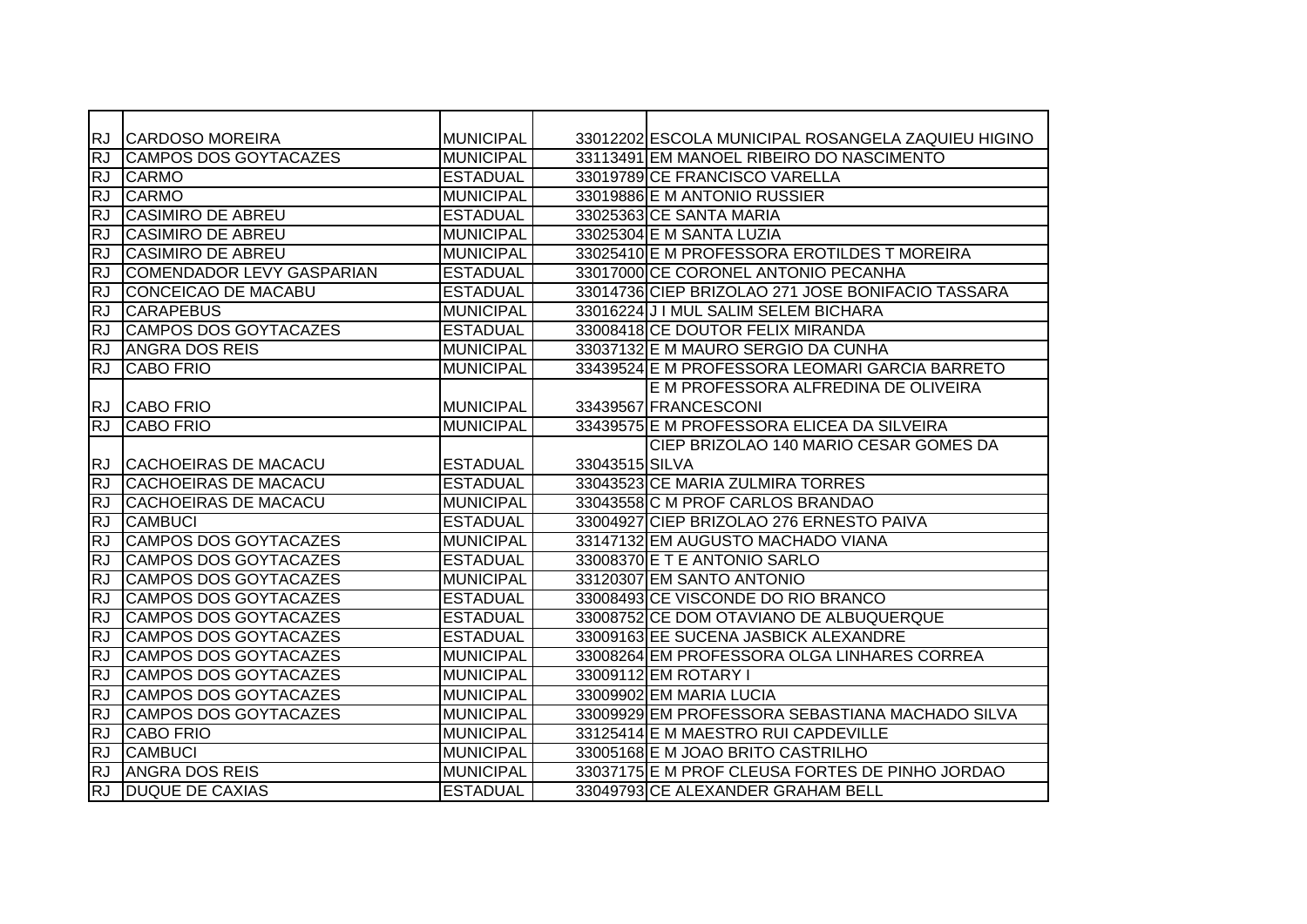| RJ.       | <b>ANGRA DOS REIS</b>       | <b>MUNICIPAL</b> | 33036756 E M ANTONIO JOAQUIM DE OLIVEIRA         |
|-----------|-----------------------------|------------------|--------------------------------------------------|
| <b>RJ</b> | <b>ANGRA DOS REIS</b>       | <b>MUNICIPAL</b> | 33036772 E M PROF AMELIA ARAUJO LAGE             |
| <b>RJ</b> | <b>ANGRA DOS REIS</b>       | <b>MUNICIPAL</b> | 33036802 E M FRANCISCO XAVIER BOTELHO            |
| <b>RJ</b> | <b>ANGRA DOS REIS</b>       | <b>MUNICIPAL</b> | 33036845 E M PROF ADELAIDE FIGUEIRA              |
| RJ        | <b>ANGRA DOS REIS</b>       | <b>MUNICIPAL</b> | 33037094 E M DR ORLANDO GONCALVES                |
| <b>RJ</b> | <b>ANGRA DOS REIS</b>       | <b>MUNICIPAL</b> | 33037116 E M CECILIA MARA EDILEUS VIEIRA         |
| <b>RJ</b> | <b>ANGRA DOS REIS</b>       | <b>MUNICIPAL</b> | 33037124 E M JOAQUINA MARIA R SANTOS             |
|           | RN BREJINHO                 | <b>ESTADUAL</b>  | 24044962 ESC EST PRES CAFE FILHO                 |
|           | <b>RN MACAU</b>             | <b>MUNICIPAL</b> | 24025682 EM DE 1º GRAU EDINOR AVELINO            |
|           | RN MAXARANGUAPE             | <b>MUNICIPAL</b> | 24050636 EM GERMANO GREGORIO DA SILVA NETO       |
|           | <b>RN MAXARANGUAPE</b>      | <b>MUNICIPAL</b> | 24050601 EM DUQUE DE CAXIAS ENS DE 1 GRAU        |
|           | RN MAXARANGUAPE             | <b>ESTADUAL</b>  | 24050520 EE RAIMUNDO DE OLIVEIRA ENS 1 GRAU      |
|           | <b>RN MARTINS</b>           | <b>MUNICIPAL</b> | 24023191 CENTRO EDUCACIONAL RAIMUNDA BARRETO     |
|           | <b>RN MARTINS</b>           | <b>ESTADUAL</b>  | 24023256 ESC EST DES SINVAL                      |
|           | <b>RN MARTINS</b>           | <b>ESTADUAL</b>  | 24023221 ESC EST ALMINO AFONSO                   |
|           |                             |                  | <b>ESC MUL DE ENSINO FUNDAMENTAL EDILTON</b>     |
|           | <b>RN MARCELINO VIEIRA</b>  | <b>MUNICIPAL</b> | 24080675 FERNANDES                               |
|           | <b>RN IMARCELINO VIEIRA</b> | <b>MUNICIPAL</b> | 24065897 ESC MUL RAQUEL SILVA                    |
|           | <b>RN MARCELINO VIEIRA</b>  | <b>ESTADUAL</b>  | 24017221 ESC EST PE BERNARDINO FERNANDES ENS 1 E |
|           | <b>RN MAJOR SALES</b>       | <b>MUNICIPAL</b> | 24014087 ESC MUL ANTONIO JOSE DA ROCHA           |
|           | RN NATAL                    | <b>MUNICIPAL</b> | 24060399 ESC MUL SANTA CATARINA                  |
|           | RN MACAU                    | <b>MUNICIPAL</b> | 24025690 EM DE 1º GRAU PADRE JOAO PENHA FILHO    |
|           | <b>RN MONTANHAS</b>         | <b>ESTADUAL</b>  | 24062200 ESC EST CARLOS GOMES ENS DE 1 GRAU      |
|           |                             |                  | ESCOLA ESTADUAL PROFESSORA MARIA DE              |
|           | RN MACAU                    | <b>ESTADUAL</b>  | 24025585 LOURDES BEZERRA                         |
|           | RN MACAU                    | <b>ESTADUAL</b>  | 24025550 EE DUQUE DE CAXIAS ENSINO DE 1 GRAU     |
|           | RN MACAIBA                  | <b>MUNICIPAL</b> | 24053708 EM FRANCISCO FALCAO FREIRE              |
|           | RN MACAIBA                  | <b>MUNICIPAL</b> | 24053449 EM TEREZA BRITO DO NASCIMENTO           |
|           | <b>RN MACAIBA</b>           | <b>MUNICIPAL</b> | 24053260 ESC MUL JOSE PINHEIRO BORGES            |
|           | RN MACAIBA                  | <b>MUNICIPAL</b> | 24053210 EM FRANCISCO GENIVAL DA SILVA           |
|           | <b>RN MACAIBA</b>           | <b>MUNICIPAL</b> | 24053112 EM DAYSE HALL                           |
|           | RN MACAIBA                  | <b>MUNICIPAL</b> | 24052744 CENTRO DE ED MUL PEDRO GOMES DE SOUZA   |
|           | <b>RN MACAIBA</b>           | <b>ESTADUAL</b>  | 24073709 EE FRANCISCA CASTRO GOMES ANDRADE       |
|           | RN MACAIBA                  | <b>ESTADUAL</b>  | 24052990 EE OTACILIO ALECRIM ENS 1 GRAU          |
|           | <b>RN MAJOR SALES</b>       | <b>ESTADUAL</b>  | 24013587 ESC EST 26 DE JUNHO                     |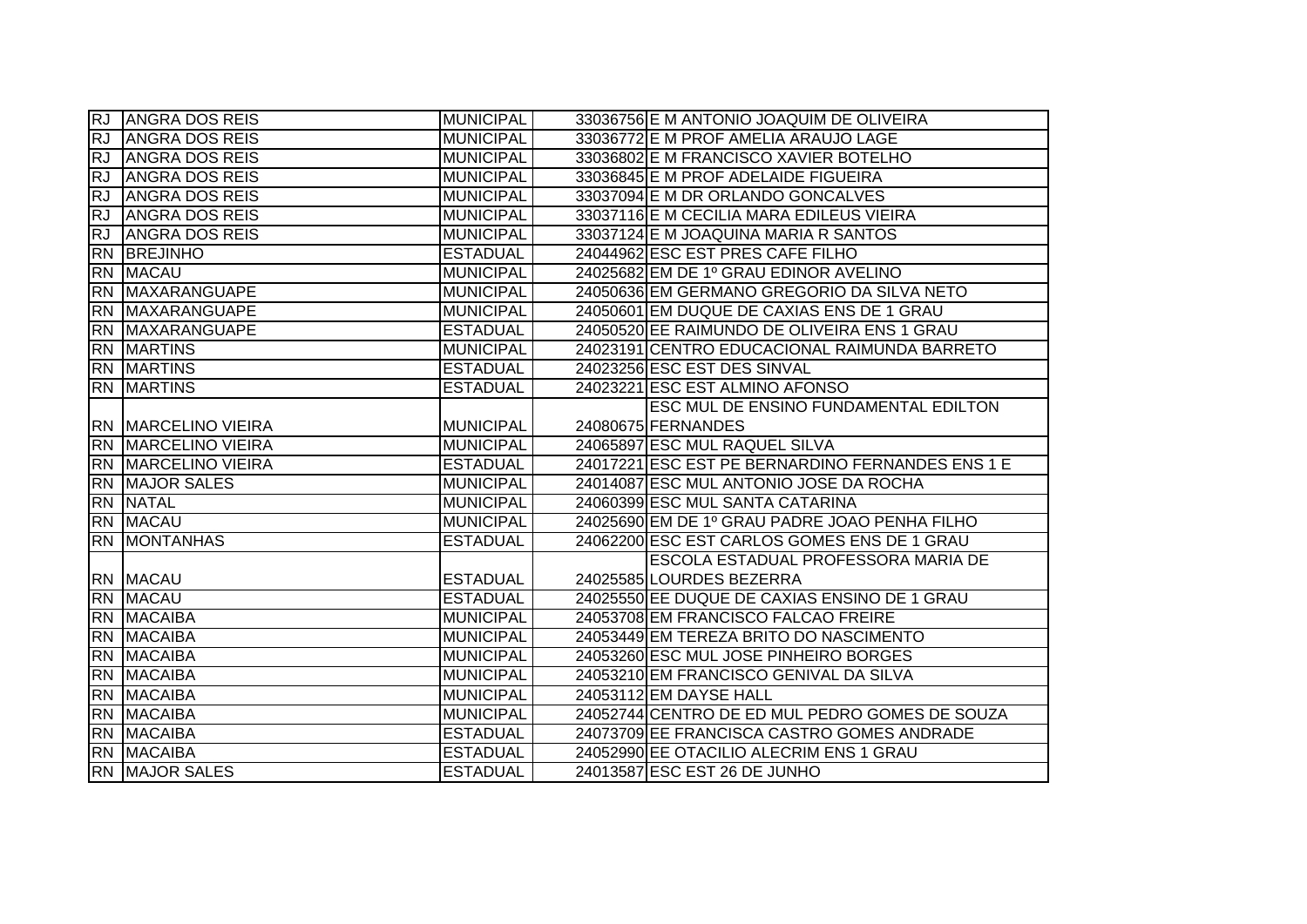|           |                                |                  |                | <b>ESCOLA ESTADUAL MONSENHOR RAIMUNDO</b>         |
|-----------|--------------------------------|------------------|----------------|---------------------------------------------------|
|           | <b>RN MOSSORO</b>              | <b>ESTADUAL</b>  |                | 24002283 GURGEL                                   |
|           | RN JACANA                      | <b>ESTADUAL</b>  |                | 24040193 EE MANOEL FERNANDES ENS 1 GRAU           |
|           | <b>RN NATAL</b>                | <b>MUNICIPAL</b> |                | 24058939 ESC MUL PROF BERNARDO DO NASCIMENTO      |
|           | <b>RN NATAL</b>                | <b>MUNICIPAL</b> |                | 24058890 ESC MUL PROF ANTONIO SEVERIANO           |
|           | <b>RN NATAL</b>                | <b>MUNICIPAL</b> |                | 24058882 ESC MUL PREF MARIO LIRA                  |
|           | <b>RN NATAL</b>                | <b>MUNICIPAL</b> |                | 24058785 ESC MUL PROF ANTONIO CAMPOS E SILVA      |
|           | <b>RN NATAL</b>                | <b>MUNICIPAL</b> |                | 24056731 ESC MUL PROF <sup>a</sup> EMILIA RAMOS   |
|           |                                |                  |                | EE PROF PAULO P DE VIVEIROS - ENSINO              |
|           | RN NATAL                       | <b>ESTADUAL</b>  |                | 24060208 FUNDAMENTAL E MEDIO                      |
|           | <b>RN NATAL</b>                | <b>ESTADUAL</b>  |                | 24058513 ESC EST PROFA OLDA MARINHO ENS DE 1 GRAU |
|           | <b>RN NATAL</b>                | <b>ESTADUAL</b>  |                | 24058505 ESC EST PROF THEODULO CAMARA ENS 1 GRAU  |
|           | <b>RN NATAL</b>                | <b>ESTADUAL</b>  |                | 24057991 ESC EST LAURO DE CASTRO                  |
|           | RN MESSIAS TARGINO             | <b>ESTADUAL</b>  |                | 24008389 ESC EST APOLINARIA JALES                 |
|           | <b>RN MOSSORO</b>              | <b>ESTADUAL</b>  |                | 24069736 EE NOSSA SRA DE FATIMA                   |
|           | RN MESSIAS TARGINO             | <b>MUNICIPAL</b> |                | 24008354 ESC MUNIC PROFESSOR JULIO BENEDITO       |
|           | <b>RN MOSSORO</b>              | <b>ESTADUAL</b>  |                | 24001910 ESCOLA ESTADUAL JOAO PAULO II            |
|           | <b>RN MOSSORO</b>              | <b>ESTADUAL</b>  |                | 24001724 EE EDUCANDARIO PROFESSOR PAULO FREIRE    |
|           |                                |                  |                | ESCOLA ESTADUAL EDUCANDARIO PRESIDENTE            |
|           | <b>RN MOSSORO</b>              | <b>ESTADUAL</b>  |                | 24001562 KENNEDY ENS 1 E 2 GRA                    |
|           |                                |                  |                | ESCOLA MUNICIPAL VIRTUOSA BERNARDINA DA           |
|           | <b>RN MONTE DAS GAMELEIRAS</b> | <b>MUNICIPAL</b> | 24041327 COSTA |                                                   |
|           | <b>RN MONTE ALEGRE</b>         | <b>MUNICIPAL</b> |                | 24072010 EM EVALDO GOMES                          |
|           | <b>RN MONTANHAS</b>            | <b>MUNICIPAL</b> |                | 24070858 ESCOLA MUNICIPAL FATIMA ARANHA           |
| <b>RN</b> | <b>MONTANHAS</b>               | <b>MUNICIPAL</b> |                | 24062359 ESC MUL JESSE PINTO FREIRE               |
| <b>RN</b> | <b>MONTANHAS</b>               | <b>MUNICIPAL</b> |                | 24062340 ESC MUL GRIMALDI RIBEIRO                 |
| <b>RN</b> | <b>MONTANHAS</b>               | <b>MUNICIPAL</b> |                | 24062260 ESC MUL BELO HORIZONTE                   |
| <b>RN</b> | <b>MONTANHAS</b>               | <b>ESTADUAL</b>  |                | 24062227 ESC EST PROFA OCILA BEZERRIL FUND E MED  |
|           | <b>RN LUIS GOMES</b>           | <b>MUNICIPAL</b> |                | 24013838 ESC MUL PROF DUBAS                       |
|           | <b>RN NATAL</b>                | <b>ESTADUAL</b>  |                | 24057436 ESC EST CONEGO MONTE                     |
|           | <b>RN JAPI</b>                 | <b>ESTADUAL</b>  |                | 24040436 EE CEL MANOEL MEDEIROS II                |
|           | <b>RN MACAIBA</b>              | <b>ESTADUAL</b>  |                | 24052949 EE DEP JESSE PINTO FREIRE FILHO          |
|           | RN JOAO CAMARA                 | <b>ESTADUAL</b>  |                | 24038261 EE CAP JOSE DA PENHA ENS DE 1 GRAU       |
|           | RN JOAO CAMARA                 | <b>ESTADUAL</b>  |                | 24038237 E E PROFESSORA MARLUCE LUCAS             |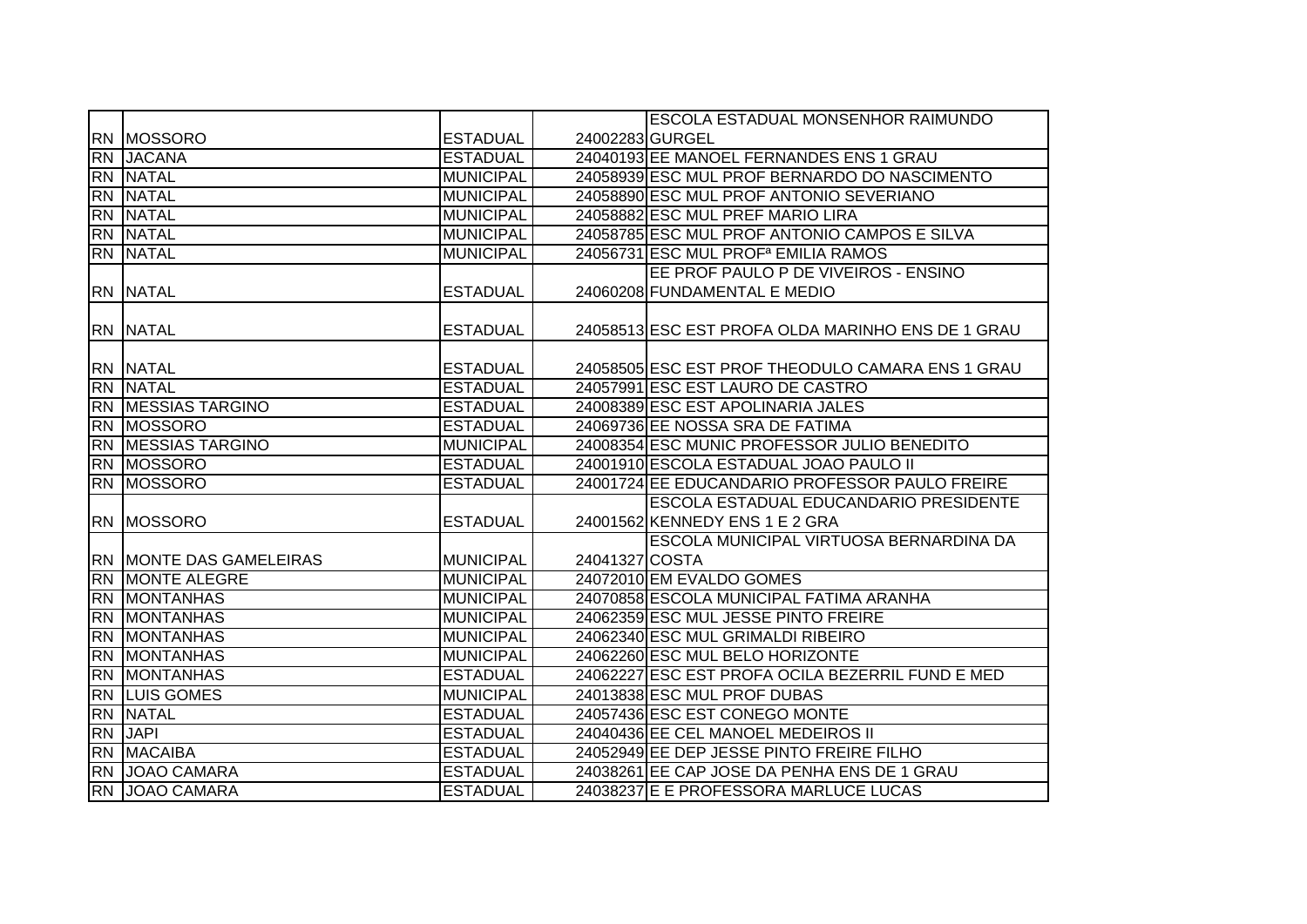| RN JARDIM DO SERIDO          | <b>MUNICIPAL</b> | 24075957 ESC MUL PROF <sup>a</sup> ZELIA COSTA DA CUNHA |
|------------------------------|------------------|---------------------------------------------------------|
|                              |                  | <b>IESCOLA MUNICIPAL PROFESSORA MARIA DE</b>            |
| <b>RN JARDIM DO SERIDO</b>   | <b>MUNICIPAL</b> | 24073334 LOURDES MEDEIROS CUNHA                         |
|                              |                  | <b>ESCOLA MUNICIPAL PROFESSORA CALPURNIA</b>            |
| <b>RN JARDIM DO SERIDO</b>   | <b>MUNICIPAL</b> | 24036617 CALDAS DE AMORIM                               |
|                              |                  | <b>ESC MUL MARIA DE NAZARETH ENSINO</b>                 |
| <b>RN JARDIM DE PIRANHAS</b> | MUNICIPAL        | 24070440 FUNDAMENTAL                                    |
| <b>RN JARDIM DE PIRANHAS</b> | <b>MUNICIPAL</b> | 24033227 ESCOLA MUL EVANILDO MARIANO DOS SANTOS         |
| <b>RN JARDIM DE PIRANHAS</b> | <b>MUNICIPAL</b> | 24033120 ESC MUL MARINHEIRO SALDANHA                    |
|                              |                  | <b>ESCOLA MUNICIPAL DE 1 GRAU MONSENHOR</b>             |
| <b>RN JARDIM DE PIRANHAS</b> | MUNICIPAL        | 24032930 WALFREDO GURGEL                                |
| <b>RN JOSE DA PENHA</b>      | <b>MUNICIPAL</b> | 24016969 ESC MUL 4 DE OUTUBRO ENS DE 1 GRAU             |
| RN JAPI                      | <b>MUNICIPAL</b> | 24040568 EM DEP MARCILIO FURTADO                        |
| <b>RN JOSE DA PENHA</b>      | <b>MUNICIPAL</b> | 24071676 ESC MUL INFANTIL PEQUENO MARIO                 |
| RN JAPI                      | <b>ESTADUAL</b>  | 24040428 EE CEL MANOEL MEDEIROS I                       |
| RN JANUARIO CICCO            | <b>MUNICIPAL</b> | 24077089 ESC MUN SEBASTIAO CLEODON DE MEDEIROS          |
| <b>RN JANUARIO CICCO</b>     | <b>MUNICIPAL</b> | 24045756 ESCOLA MUNICIPAL JESSE PINTO FREIRE            |
| <b>RN JANDUIS</b>            | <b>MUNICIPAL</b> | 24008230 ESC MUL PROF ALUIZIO GURGEL                    |
| <b>RN JANDUIS</b>            | <b>MUNICIPAL</b> | 24008133 ESC MUL DE PROF LEONEL CICERO                  |
| <b>RN JANDUIS</b>            | <b>ESTADUAL</b>  | 24008087 ESC EST VICENTE GURGEL                         |
| <b>RN JANDAIRA</b>           | <b>MUNICIPAL</b> | 24038164 ESC MUL PREF J ASSUNCAO COSTA                  |
|                              |                  |                                                         |
| <b>RN JANDAIRA</b>           | <b>MUNICIPAL</b> | 24038148 ESC MUL DE 1 GRAU PREF JOSE M DOS SANTOS       |
| RN JANDAIRA                  | <b>ESTADUAL</b>  | 24038105 ESC EST PROF MARIA DA CONCEICAO MESSIAS        |
| <b>RN</b> JANDAIRA           | <b>ESTADUAL</b>  | 24038091 ESC EST FABRICIO PEDROZA ENS DE 1 GRAU         |
| RN SANTO ANTONIO             | <b>ESTADUAL</b>  | 24048399 ESC EST DR HELIO BARBOSA DE OLIVEIRA           |
| RN JAPI                      | <b>MUNICIPAL</b> | 24040673 EM JOSE DA COSTA MEDEIROS                      |
|                              |                  | ESC EST MANOEL LUIS DE MARIA ENSINO                     |
| <b>RN LAGOA NOVA</b>         | <b>ESTADUAL</b>  | 24029424 FUNDAMENTAL 1º AO 9 ANO                        |
| RN NATAL                     | <b>MUNICIPAL</b> | 24060674 ESC MUL PROF LOURDES GODEIRO                   |
| <b>RN LUCRECIA</b>           | <b>ESTADUAL</b>  | 24023094 ESC EST JOAO ONOFRE                            |
| <b>RN LAJES PINTADAS</b>     | <b>MUNICIPAL</b> | 24041181 EM SAO JOSE                                    |
| <b>RN LAJES PINTADAS</b>     | <b>ESTADUAL</b>  | 24040967 EE SAO FRANCISCO ENS DE 1 GRAU                 |
|                              |                  | EM MONSENHOR VICENTE DE PAULA ENSINO                    |
| <b>RN LAJES</b>              | <b>MUNICIPAL</b> | 24027618 FUNDAMENTAL                                    |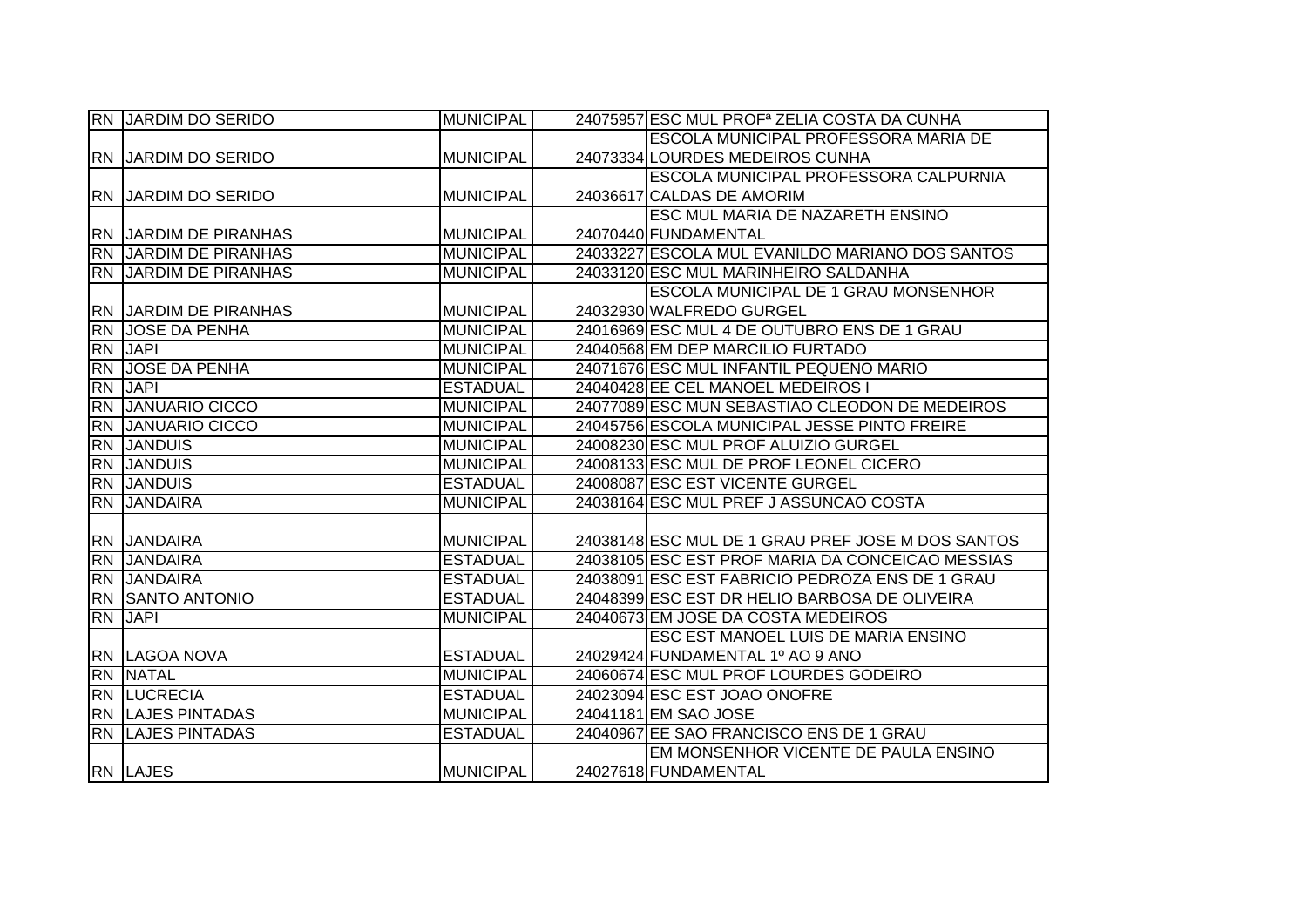|           |                                |                  |                              | EM PROFESSORA MARTA BEZERRA DE MEDEIROS           |
|-----------|--------------------------------|------------------|------------------------------|---------------------------------------------------|
|           | <b>RN LAJES</b>                | <b>MUNICIPAL</b> |                              | 24027480 ENSINO FUNDAMENTAL I                     |
|           | <b>RN LAJES</b>                | <b>MUNICIPAL</b> |                              | 24027405 EM DR ELOY DE SOUZA ENSINO FUNDAMENTAL   |
|           | RN LAGOA SALGADA               | <b>MUNICIPAL</b> |                              | 24046159 ESCOLA MUNICIPAL PRESIDENTE CAFE FILHO   |
| <b>RN</b> | LAGOA SALGADA                  | <b>ESTADUAL</b>  |                              | 24046108 ESC EST DELZUITE MARIA SOARES DA COSTA   |
|           | RN LAGOA NOVA                  | <b>MUNICIPAL</b> |                              | 24078603 EM ADALGISA AMORIN BEZERRA               |
| <b>RN</b> | <b>JOAO DIAS</b>               | <b>MUNICIPAL</b> |                              | 24066770 ESC MUL MARIO A DINIZ                    |
| <b>RN</b> | LAGOA NOVA                     | <b>MUNICIPAL</b> |                              | 24029491 ESC MUL JOAO XXIII                       |
| <b>RN</b> | <b>LUIS GOMES</b>              | <b>MUNICIPAL</b> |                              | 24071765 COLEGIO MUNICIPAL PE OSVALDO             |
|           | <b>RN LAGOA DE VELHOS</b>      | <b>MUNICIPAL</b> |                              | 24040932 EM SAO SEBASTIAO                         |
|           | <b>RN LAGOA DE PEDRAS</b>      | <b>MUNICIPAL</b> |                              | 24070068 ESC MUL SANTA LUZIA                      |
|           | RN LAGOA DANTA                 | <b>MUNICIPAL</b> |                              | 24063207 ESC MUL FELIPE ANDRE BEZERRIL SOUTO      |
|           | <b>RN LAGOA DANTA</b>          | <b>MUNICIPAL</b> |                              | 24045837 ESC MUL FRANCISCO NARCISO DA SILVA       |
|           | <b>RN LAGOA DANTA</b>          | <b>ESTADUAL</b>  |                              | 24045810 ESC EST ANTONIO P BEZERRIL ENS DE 1 GRAU |
|           | RN JUNDIA                      | <b>MUNICIPAL</b> |                              | 24050288 ESC MUL MENINO JESUS                     |
|           | RN JUNDIA                      | <b>MUNICIPAL</b> |                              | 24050261 ESC MUL PAULINO FRANCISCO DE SOUZA       |
|           |                                |                  |                              | ESCOLA MUNICIPAL JOEL LOPES GALVAO ENS DE         |
|           | <b>RN JUCURUTU</b>             | <b>MUNICIPAL</b> | 24011460 1 <sup>°</sup> GRAU |                                                   |
|           | <b>RN JUCURUTU</b>             | MUNICIPAL        |                              | 24011398 ESC MUL WAGNER LOPES DE MEDEIROS         |
|           | <b>RN JUCURUTU</b>             | <b>MUNICIPAL</b> |                              | 24011363 ESCOLA MUNICIPAL SANTO ALEXANDRE         |
| <b>RN</b> | <b>JUCURUTU</b>                | <b>ESTADUAL</b>  |                              | 24010928 ESC EST ANTONIO BATISTA ENS FUNDAMENTAL  |
|           |                                |                  |                              | ESCOLA MUL DE ENS FUND FRANCISCO JERONIMO         |
|           | RN LAGOA NOVA                  | <b>MUNICIPAL</b> |                              | 24073512 DE MEDEIROS                              |
|           | RN POCO BRANCO                 | <b>ESTADUAL</b>  |                              | 24039071 ESCOLA ESTADUAL CARMEM COSTA             |
|           |                                |                  |                              | ESCOLA MUNICIPAL 1º GRAU PROFESSOR                |
|           | <b>RN RAFAEL GODEIRO</b>       | <b>MUNICIPAL</b> |                              | 24024538 RAIMUNDO NONATO DE LIMA                  |
|           | <b>RN RAFAEL FERNANDES</b>     | <b>MUNICIPAL</b> |                              | 24019240 ESC MUL ANTONIO CARVALHO DE OLIVEIRA     |
|           | <b>RN RAFAEL FERNANDES</b>     | <b>ESTADUAL</b>  |                              | 24019224 ESC EST MANO MARCELINO ENS 1 GRAU        |
|           | <b>RN PUREZA</b>               | <b>MUNICIPAL</b> |                              | 24050954 EM JARBAS PASSARINHO ENS 1 GRAU          |
|           | <b>RN PUREZA</b>               | <b>ESTADUAL</b>  |                              | 24050881 ESCOLA ESTADUAL MARIA ANTONIA            |
|           | RN PRESIDENTE JUSCELINO        | <b>MUNICIPAL</b> |                              | 24047783 E M E F HERMINIO FERREIRA DA SILVA       |
|           | <b>RN PRESIDENTE JUSCELINO</b> | <b>MUNICIPAL</b> |                              | 24047759 E M E F EUCLIDES LINS DE OLIVEIRA        |
|           |                                |                  |                              | ESCOLA ESTADUAL PROFESSORA HERONDINA              |
|           | <b>RN PRESIDENTE JUSCELINO</b> | <b>ESTADUAL</b>  |                              | 24047708 CALDAS ENSINO FUNDAMENT                  |
|           | <b>RN PORTO DO MANGUE</b>      | <b>MUNICIPAL</b> |                              | 24063401 EM FRANCISCA SERAFIM DE SOUZA            |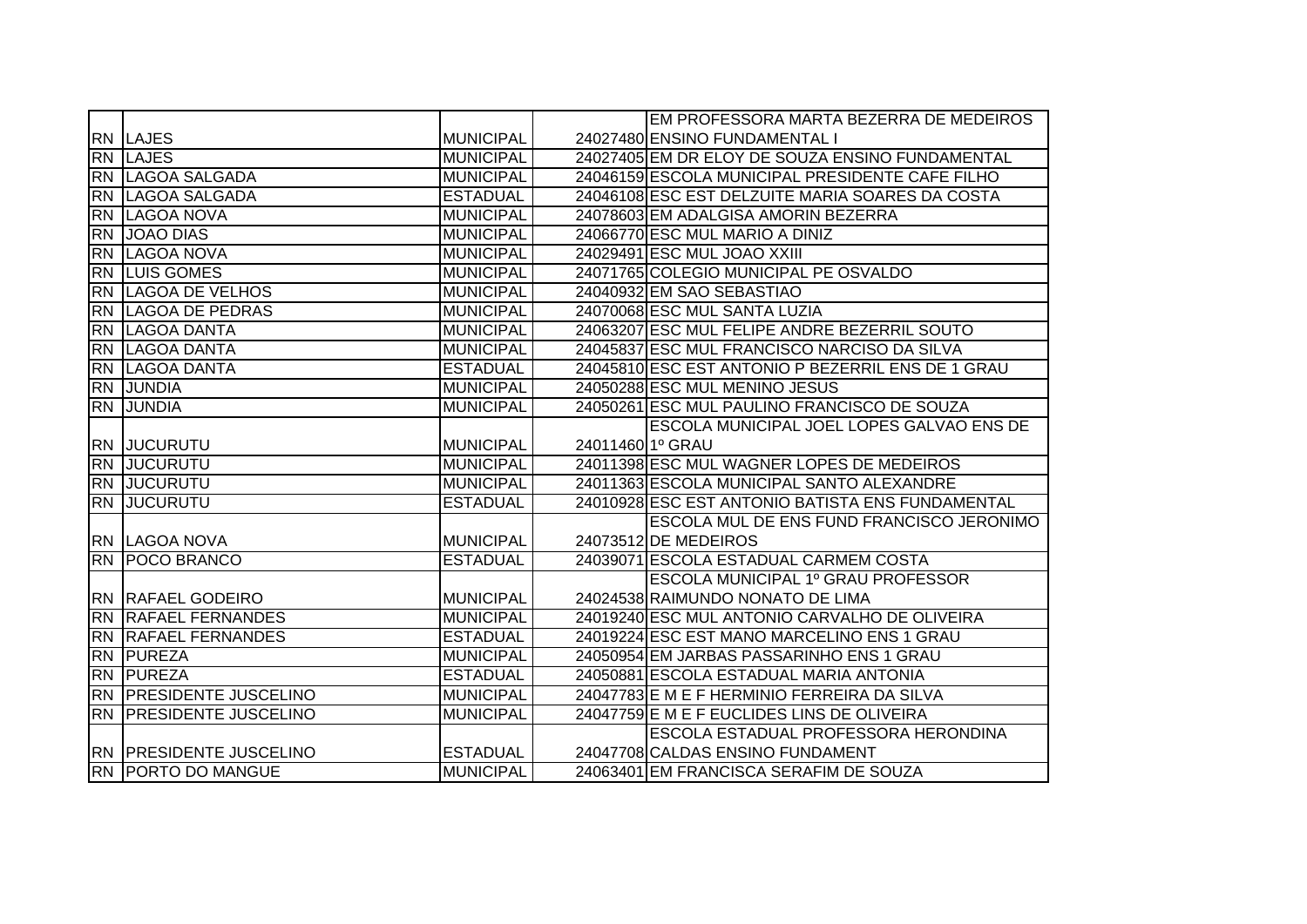|                 | <b>RN PORTALEGRE</b>       | <b>MUNICIPAL</b> | 24019178 ESCOLA MUNICIPAL FILOMENA SAMPAIO DE SOUZA |
|-----------------|----------------------------|------------------|-----------------------------------------------------|
| <b>RN</b>       | <b>NATAL</b>               | <b>MUNICIPAL</b> | 24060348 ESC MUL PROFA IAPISSARA AGUIAR             |
| <b>RN</b>       | <b>POCO BRANCO</b>         | <b>MUNICIPAL</b> | 24039268 ESC MUL MINISTRO ALUIZIO ALVES             |
| <b>RN</b>       | <b>RIACHUELO</b>           | <b>ESTADUAL</b>  | 24047953 EE MANOEL SEVERIANO ENS DE 1 E 2 G         |
| RN              | <b>PILOES</b>              | <b>MUNICIPAL</b> | 24018783 ESC MUL JOANA DANTAS DE MOURA              |
| RN              | <b>PILOES</b>              | <b>ESTADUAL</b>  | 24079170 EE FRANCISCO ANTONIO DE MOURA              |
| <b>RN</b>       | <b>PENDENCIAS</b>          | <b>MUNICIPAL</b> | 24063622 ESCOLA MUNICIPAL TEREZINHA JUSTO           |
| <b>RN</b>       | <b>PENDENCIAS</b>          | <b>MUNICIPAL</b> | 24011800 ESCOLA MUNICIPAL PADRE JOSE LUIZ           |
|                 |                            |                  |                                                     |
| RN.             | <b>PENDENCIAS</b>          | <b>ESTADUAL</b>  | 24011606 ESCOLA ESTADUAL PEDRO ALVES DE MEDEIROS    |
| <b>RN</b>       | <b>PEDRO VELHO</b>         | <b>MUNICIPAL</b> | 24062588 ESC MUL DEP GRIMALDI RIBEIRO               |
|                 |                            |                  | <b>ESC MUNICIPAL DE ENSINO FUNDAMENTAL JOSE</b>     |
|                 | <b>RN PEDRO VELHO</b>      | <b>MUNICIPAL</b> | 24062405 TARGINO                                    |
|                 | <b>RN PEDRO VELHO</b>      | <b>ESTADUAL</b>  | 24062430 ESC EST FABRICIO MARANHAO                  |
|                 |                            |                  |                                                     |
|                 | <b>RN PEDRO VELHO</b>      | <b>ESTADUAL</b>  | 24062421 ESC EST DR PEDRO VELHO ENSINO FUNDAMENTAL  |
|                 |                            |                  | EM RAIMUNDO CAVALCANTE ENSINO                       |
|                 | RN   PEDRO AVELINO         | <b>MUNICIPAL</b> | 24028231 FUNDAMENTAL                                |
|                 |                            |                  |                                                     |
|                 | <b>RN   POCO BRANCO</b>    | <b>MUNICIPAL</b> | 24039322 ESC MUL VEREADOR RAIMUNDO ROSA SANTIAGO    |
|                 |                            |                  | EE PROF RITA NELLY FURTADO ENS                      |
|                 | RN SANTA CRUZ              | <b>ESTADUAL</b>  | 24041645 FUNDAMENTAL E EJA                          |
| RN              | <b>SANTO ANTONIO</b>       | <b>ESTADUAL</b>  | 24048160 ESC EST ALEXANDRE CELSO GARCIA             |
| <b>RN</b>       | <b>SANTANA DO SERIDO</b>   | <b>MUNICIPAL</b> | 24037494 ESC MUL ANTONIO BASILIO ENS DE 1 GRAU      |
|                 |                            |                  | EM PROF OSVAGRIO RODRIGUES DE CARVALHO              |
|                 | <b>RN SANTANA DO MATOS</b> | <b>MUNICIPAL</b> | 24075663 ENS FUND                                   |
|                 |                            |                  | EM PROF MARIA LETICIA DAMASCENO ENSINO              |
|                 | <b>RN SANTANA DO MATOS</b> | <b>MUNICIPAL</b> | 24030430 FUNDAMENTAL                                |
| <b>RN</b>       | <b>SANTA MARIA</b>         | <b>MUNICIPAL</b> | 24049204 E M JOAO M DE ARAUJO ENS 1 E 2 G           |
| <b>RN</b>       | <b>SANTA CRUZ</b>          | <b>MUNICIPAL</b> | 24078662 EM MIGUEL LULA DE FARIAS                   |
| <b>RN</b>       | <b>SANTA CRUZ</b>          | <b>MUNICIPAL</b> | 24042331 EM THEODORICO BEZERRA                      |
| RN              | <b>SANTA CRUZ</b>          | <b>MUNICIPAL</b> | 24042129 EM PAULO VENANCIO DE MEDEIROS              |
| <b>RN</b>       | <b>SANTA CRUZ</b>          | <b>MUNICIPAL</b> | 24041807 EM ALUIZIO BEZERRA                         |
| $\overline{RN}$ | <b>RIACHO DA CRUZ</b>      | <b>MUNICIPAL</b> | 24019399 ESC MUL CAMILA DE LELLIS                   |
|                 | <b>RN SANTA CRUZ</b>       | <b>ESTADUAL</b>  | 24042366 EE PEDRO SEVERINO BEZERRA ENS FUND CAIC    |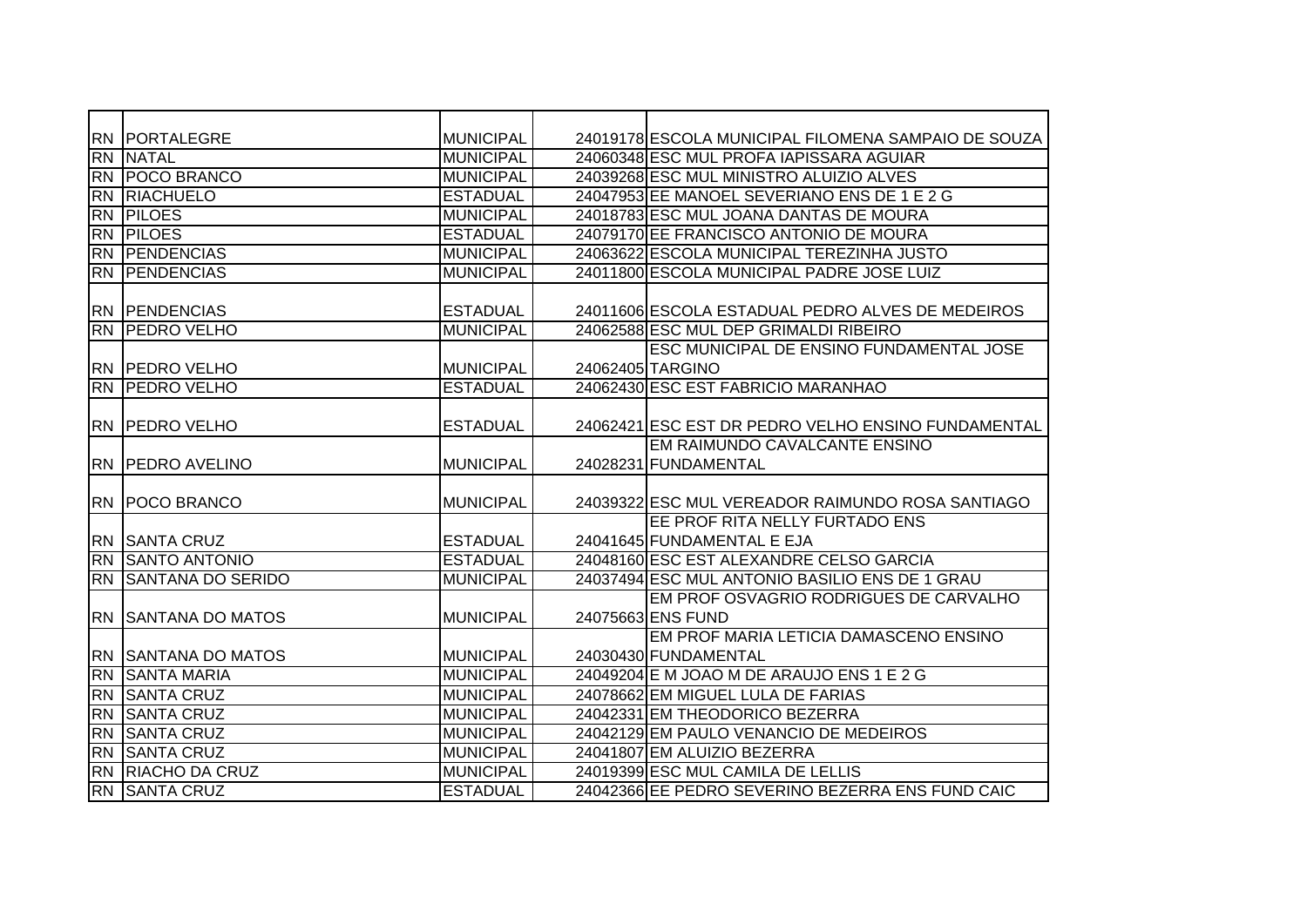|           | <b>RN RIACHO DE SANTANA</b>             | <b>MUNICIPAL</b> |                  | 24014362 ESC MUL JOAO BERNARDINO DE LIMA                |
|-----------|-----------------------------------------|------------------|------------------|---------------------------------------------------------|
|           | <b>RN SANTA CRUZ</b>                    | <b>ESTADUAL</b>  |                  | 24041629 EE JOSE B CAVALCANTI ENSINO FUD E MEDIO        |
|           |                                         |                  |                  | EE JOAO FERREIRA DE SOUZA ENS FUNDAMENTAL               |
|           | <b>RN SANTA CRUZ</b>                    | <b>ESTADUAL</b>  |                  | 24041610 E MEDIO                                        |
|           |                                         |                  |                  | EE COSME FERREIRA MARQUES ENS                           |
|           | <b>RN SANTA CRUZ</b>                    | <b>ESTADUAL</b>  |                  | 24041572 FUNDAMENTAL E EJA                              |
|           | <b>RN RUY BARBOSA</b>                   | <b>MUNICIPAL</b> |                  | 24041343 COL MUL RITA JUVENTINA DE SOUZA                |
|           | <b>RN RODOLFO FERNANDES</b>             | <b>MUNICIPAL</b> |                  | 24019623 E M MARIA DE LOURDES CAVALCANTE                |
|           |                                         |                  |                  | ESCOLA ESTADUAL 12 DE OUTUBRO ENS FUND E                |
|           | <b>RN RODOLFO FERNANDES</b>             | <b>ESTADUAL</b>  | 24019470 MEDIO   |                                                         |
| <b>RN</b> | <b>RIO DO FOGO</b>                      | <b>MUNICIPAL</b> |                  | 24050652 EM JOANA DE SOUZA RIBEIRO                      |
|           | <b>RN RIO DO FOGO</b>                   | <b>MUNICIPAL</b> |                  | 24050644 EM JERONIMO DE CASTRO                          |
|           | <b>RN RIACHUELO</b>                     | <b>MUNICIPAL</b> |                  | 24048062 EM MANOEL G DE A VALENTI                       |
|           | <b>RN RIACHUELO</b>                     | <b>MUNICIPAL</b> |                  | 24048020 EM JOSE ALVES DE LIMA                          |
|           |                                         |                  |                  | <b>ESC MUL DE ENS FUNDAMENTAL PROF<sup>a</sup> AIDA</b> |
|           | <b>RN PEDRA GRANDE</b>                  | <b>MUNICIPAL</b> |                  | 24064220 GOMES BEZERRA                                  |
|           |                                         |                  |                  | EE ISABEL OSCARLINA MARQUES ENS                         |
|           | <b>RN SANTA CRUZ</b>                    | <b>ESTADUAL</b>  |                  | 24063339 FUNDAMENTAL E EJA                              |
|           |                                         |                  |                  |                                                         |
|           | <b>RN PARAZINHO</b>                     | <b>MUNICIPAL</b> |                  | 24039047 ESC MUL TANCREDO DE ALMEIDA NEVES              |
|           |                                         |                  |                  | EE PROF JOSEFA SAMPAIO MARINHO ENSINO FUND              |
|           | <b>RN PEDRO AVELINO</b>                 | <b>ESTADUAL</b>  | 24027987 E MEDIO |                                                         |
|           | <b>RN PARNAMIRIM</b>                    | <b>MUNICIPAL</b> |                  | 24055891 EM CICERO DE SOUZA MELO                        |
|           | <b>RN PARNAMIRIM</b>                    | <b>ESTADUAL</b>  |                  | 24064955 EE ROBERTO RODRIGUES KRAUSE                    |
|           | RN PARNAMIRIM                           | <b>ESTADUAL</b>  |                  | 24055840 EE PROF ELIAH M DO REGO 1 2 GRAUS              |
|           |                                         |                  |                  | EE PROF ANTONIO BASILIO FILHO ENS FUND E                |
|           | <b>RN PARNAMIRIM</b>                    | <b>ESTADUAL</b>  | 24055824 MEDIO   |                                                         |
|           | <b>RN PARELHAS</b>                      | <b>MUNICIPAL</b> |                  | 24037338 ESC MUL VER INACIO MIRANDA DOS SANTOS          |
|           | <b>RN PARELHAS</b>                      | <b>MUNICIPAL</b> |                  | 24037010 ESCOLA MUNICIPAL DOM JOSE DELGADO              |
|           | <b>RN PARELHAS</b>                      | <b>ESTADUAL</b>  |                  | 24064408 ESC EST DR MAURO MEDEIROS                      |
|           | <b>RN PARELHAS</b>                      | <b>ESTADUAL</b>  |                  | 24037346 ESCOLA ESTADUAL JESUS MENINO                   |
|           | <b>RN PARELHAS</b>                      | <b>ESTADUAL</b>  |                  | 24037087 ESC EST PROF FELIPE BITTENCOURT I GRAU         |
|           | <b>RN PARNAMIRIM</b>                    | <b>MUNICIPAL</b> |                  | 24055980 EM MANOEL MACHADO ENS DE 1 GRAU                |
|           |                                         |                  |                  | ESC EST BARAO DO RIO BRANCO - ENSINO                    |
|           | <b>RN PARELHAS</b>                      | <b>ESTADUAL</b>  |                  | 24037028 FUNDAMENTAL                                    |
|           | <b>RN PARNAMIRIM</b><br><b>RN PARAU</b> | <b>MUNICIPAL</b> |                  | 24056022 EM PRES ARTUR A COSTA E SILVA                  |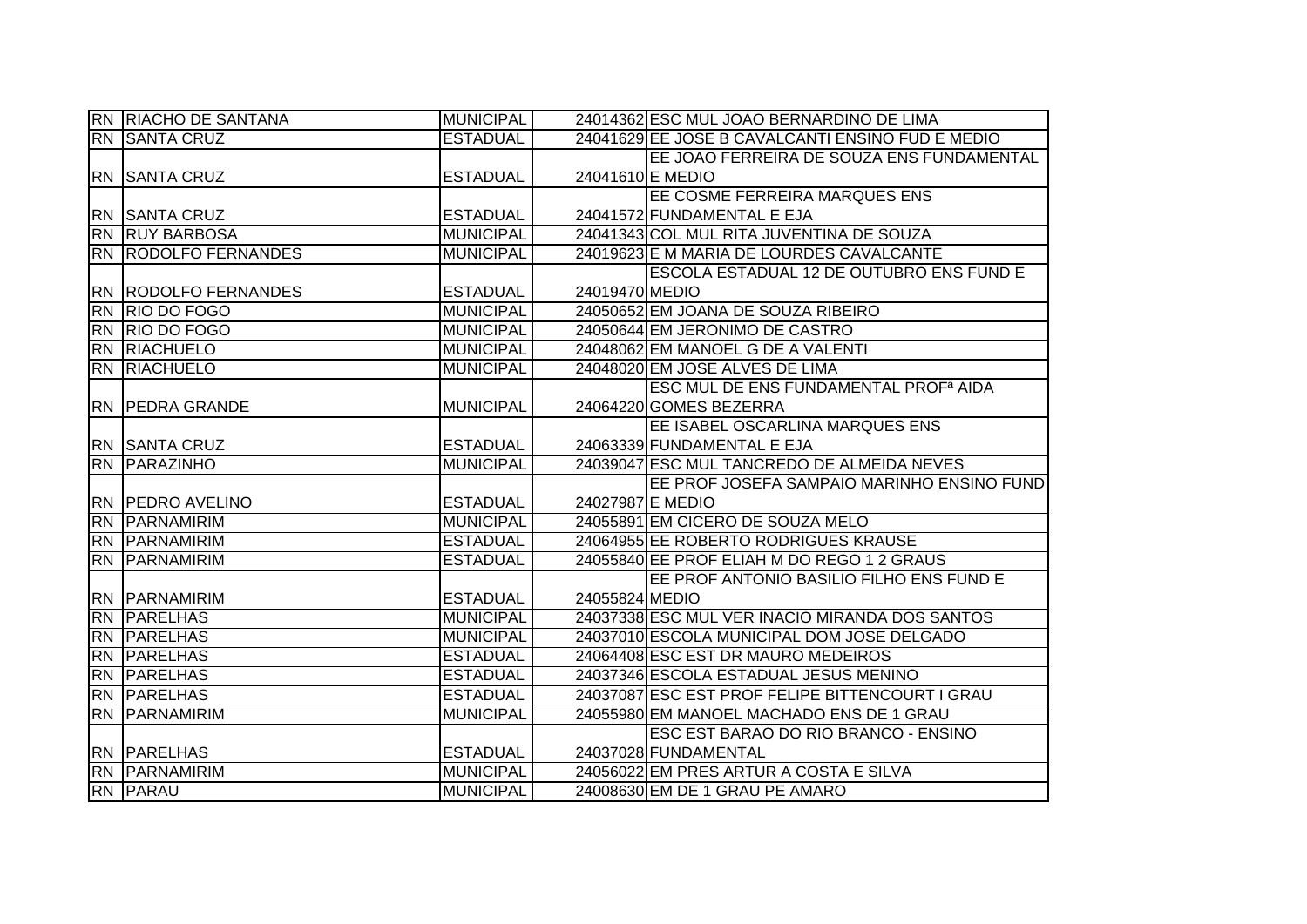|                 | <b>RN OURO BRANCO</b>       | <b>MUNICIPAL</b> |                  | 24036820 E M JOSE N DE FIGUEIREDO ENS FUND E MEDIO   |
|-----------------|-----------------------------|------------------|------------------|------------------------------------------------------|
|                 |                             |                  |                  | ESCOLA MUNICIPAL ANTONIO CARLOS DE PAIVA             |
|                 | RN OLHO DAGUA DO BORGES     | <b>MUNICIPAL</b> |                  | 24023680 ENS FUN I E II                              |
| <b>RN</b>       | <b>OLHO DAGUA DO BORGES</b> | <b>ESTADUAL</b>  |                  | 24023701 ESC EST 20 DE SETEMBRO                      |
|                 | <b>RN NOVA CRUZ</b>         | <b>ESTADUAL</b>  |                  | 24046779 ESC EST PRES GETULIO VARGAS ENS 1 GRAU      |
|                 |                             |                  |                  | ESC EST DJALMA MARINHO ENSINO FUNDAMENTAL            |
|                 | <b>RN NOVA CRUZ</b>         | <b>ESTADUAL</b>  | 24046744 E MEDIO |                                                      |
|                 |                             |                  |                  |                                                      |
|                 | <b>RN NOVA CRUZ</b>         | <b>ESTADUAL</b>  |                  | 24046736 ESC EST ALBERTO MARANHAO ENS 1 E 2 GRAUS    |
|                 | <b>RN NATAL</b>             | <b>MUNICIPAL</b> |                  | 24285340 ESC MUL PROFA JOSEANE COUTINHO DIAS         |
|                 | RN NATAL                    | <b>MUNICIPAL</b> |                  | 24082635 ESC MUL PROF EUDO JOSE ALVES                |
|                 | RN NATAL                    | <b>MUNICIPAL</b> |                  | 24066451 ESC MUL PROF VERISSIMO DE MELO              |
|                 | RN NATAL                    | <b>MUNICIPAL</b> |                  | 24060690 ESC MUL PROF ASCENDINO DE ALMEIDA           |
|                 | <b>RN PARELHAS</b>          | <b>ESTADUAL</b>  |                  | 24037079 ESC EST MONS AMANCIO RAMALHO                |
|                 |                             |                  |                  | ESCOLA MUNICIPAL MINISTRO JARBAS                     |
|                 | <b>RN PASSAGEM</b>          | <b>MUNICIPAL</b> |                  | 24047660 PASSARINHO                                  |
|                 | <b>RN ITAU</b>              | <b>MUNICIPAL</b> |                  | 24016896 EM SENADOR DINARTE MARIZ                    |
|                 | RN PEDRA GRANDE             | <b>MUNICIPAL</b> |                  | 24050806 EM PROFA MIRIAN SOARES BANDEIRA             |
| <b>RN</b>       | <b>PAU DOS FERROS</b>       | <b>MUNICIPAL</b> |                  | 24066834 ESCOLA MUNICIPAL ELPIDIO VIRGINIO CHAVES    |
|                 | <b>RN PAU DOS FERROS</b>    | <b>ESTADUAL</b>  |                  | 24064017 ESC EST JESUS MENINO                        |
| <b>RN</b>       | <b>PAU DOS FERROS</b>       | <b>ESTADUAL</b>  |                  | 24018635 ESC EST PATRONATO ALFREDO FERNANDES         |
| <b>RN</b>       | <b>PAU DOS FERROS</b>       | <b>ESTADUAL</b>  |                  | 24018368 ESC EST TEOFILO REGO ENS DE 1 GRAU          |
|                 |                             |                  |                  |                                                      |
|                 | <b>RN PAU DOS FERROS</b>    | <b>ESTADUAL</b>  |                  | 24018341 ESCOLA ESTADUAL TARCISIO MAIA ENS DE 1 GRAU |
| $\overline{RN}$ | PATU                        | <b>MUNICIPAL</b> |                  | 24024481 ESC MUL RAIMUNDO NONATO DA SILVA            |
|                 | <b>RN PATU</b>              | <b>MUNICIPAL</b> |                  | 24024406 ESC MUL RAIMUNDO ROCHA                      |
| <b>RN</b>       | PATU                        | <b>MUNICIPAL</b> |                  | 24024260 ESC MUL FCO FRANCELINO DE MOURA             |
| <b>RN</b>       | PARNAMIRIM                  | <b>MUNICIPAL</b> |                  | 24055972 EM PROF JUSSIER SANTOS                      |
|                 | <b>RN PATU</b>              | <b>ESTADUAL</b>  |                  | 24023981 ESC EST DR XAVIER FERNANDES                 |
| <b>RN</b>       | <b>PEDRA PRETA</b>          | <b>MUNICIPAL</b> |                  | 24027731 ESC MUL JOAO BANDEIRA SOBRINHO              |
|                 |                             |                  |                  |                                                      |
|                 | <b>RN PASSA E FICA</b>      | <b>MUNICIPAL</b> |                  | 24077127 ESCOLA MUNICIPAL GOVERNADOR MARIO COVAS     |
|                 | <b>RN PASSA E FICA</b>      | <b>ESTADUAL</b>  |                  | 24047384 ESC EST SEN JOAO CAMARA ENS DE 1 GRAU       |
|                 | <b>RN PARNAMIRIM</b>        | <b>MUNICIPAL</b> |                  | 24298310 EM MARIA FERNANDES SARAIVA                  |
|                 | <b>RN PARNAMIRIM</b>        | <b>MUNICIPAL</b> |                  | 24298301 ESCOLA MUNICIPAL BRIGADEIRO EDUARDO GOMES   |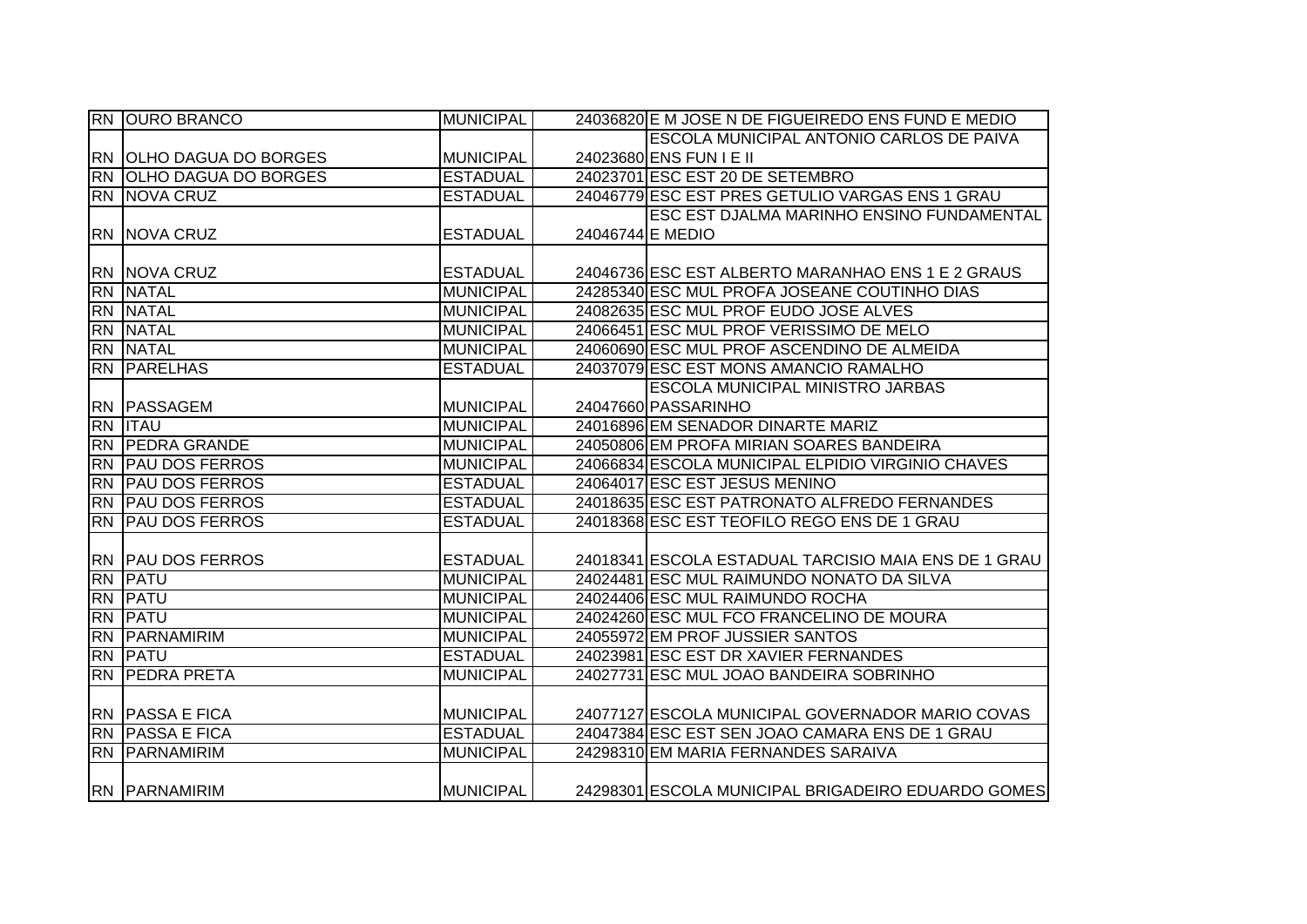|                | <b>RN PARNAMIRIM</b>                          | <b>MUNICIPAL</b>                    |                | 24294314 EM JOAO GOMES DA COSTA NETO                     |
|----------------|-----------------------------------------------|-------------------------------------|----------------|----------------------------------------------------------|
|                | <b>RN PARNAMIRIM</b>                          | <b>MUNICIPAL</b>                    |                | 24098400 EM DEPUTADO ERIVAN FRANCA                       |
|                | <b>RN PARNAMIRIM</b>                          | <b>MUNICIPAL</b>                    |                | 24097802 EM PROF EDMO PINHEIRO PINTO                     |
|                |                                               |                                     |                | ESCOLA MUNICIPAL PROF <sup>a</sup> NEILZA GOMES DE       |
|                | <b>RN PARNAMIRIM</b>                          | <b>MUNICIPAL</b>                    |                | 24063746 FIGUEIREDO                                      |
|                | <b>RN PARNAMIRIM</b>                          | <b>MUNICIPAL</b>                    |                | 24056197 EM PREF JOSE AUGUSTO NUNES                      |
|                | <b>RN PARNAMIRIM</b>                          | <b>MUNICIPAL</b>                    |                | 24056162 EM PROF LIMIRIO CARDOSO                         |
|                |                                               |                                     |                | <b>ESCOLA MUNICIPAL PROF<sup>a</sup> IRENE SOARES DA</b> |
|                | <b>RN PARNAMIRIM</b>                          | <b>MUNICIPAL</b>                    | 24056111 SILVA |                                                          |
| RN             | PATU                                          | <b>ESTADUAL</b>                     |                | 24024023 ESC EST JOAO GODEIRO                            |
|                | RN ACARI                                      | <b>ESTADUAL</b>                     |                | 24034444 ESC EST TOMAZ DE ARAUJO                         |
|                |                                               |                                     |                | EE PROF <sup>a</sup> GILDECINA BEZERRA ENSINO FUND E     |
|                | <b>RN AFONSO BEZERRA</b>                      | <b>ESTADUAL</b>                     | 24026107 MEDIO |                                                          |
| R <sub>N</sub> | <b>ACU</b>                                    | <b>MUNICIPAL</b>                    |                | 24068187 CENTRO EDUCACIONAL DR PEDRO AMORIM              |
|                |                                               |                                     |                |                                                          |
|                | RN ACU                                        | <b>MUNICIPAL</b>                    |                | 24066052 EM PROFESSORA NAIR FERNANDES RODRIGUES          |
|                |                                               |                                     |                |                                                          |
|                | RN ACU                                        | <b>MUNICIPAL</b>                    |                | 24009830 CENTRO EDUCACIONAL PROFA LUIZA DE FRANCA        |
| <b>RN</b>      | <b>ACU</b>                                    | <b>MUNICIPAL</b>                    |                | 24009580 EM JANDUIS I                                    |
| <b>RN</b>      | <b>ACU</b>                                    | <b>ESTADUAL</b>                     |                | 24009385 EE TEN CEL JOSE CORREIA ENS FUNDAMENTAL         |
| <b>RN</b>      | <b>ACU</b>                                    | <b>ESTADUAL</b>                     |                | 24009377 EE POETA RENATO CALDAS                          |
|                |                                               |                                     |                | EE MANOEL P MONTENEGRO ENSINO                            |
|                | RN ACU                                        | <b>ESTADUAL</b>                     |                | 24009342 FUNDAMENTAL                                     |
|                |                                               |                                     |                |                                                          |
|                |                                               |                                     |                |                                                          |
|                | <b>RN ACARI</b>                               | <b>MUNICIPAL</b>                    |                | 24034851 ESCOLA MUNICIPAL PROFESSORA PORFIRIA PIRES      |
|                |                                               |                                     |                |                                                          |
|                | <b>RN ACARI</b>                               | <b>MUNICIPAL</b>                    |                | 24034843 ESCOLA MUNICIPAL MAJOR HORTENCIO DE BRITO       |
| <b>IRN</b>     | <b>AREIA BRANCA</b>                           | <b>MUNICIPAL</b>                    |                | 24074853 EM NOSSA SENHORA DA AUXILIADORA                 |
|                | RN ACARI                                      | <b>MUNICIPAL</b>                    |                | 24034495 ESC MUL CANTIDIA AUDA PIRES                     |
|                |                                               |                                     |                | CENTRO EDUCACIONAL MUNICIPAL BATISTA                     |
|                | <b>RN AFONSO BEZERRA</b>                      | <b>MUNICIPAL</b>                    |                | 24026085 MONTENEGRO                                      |
| <b>RN</b>      | <b>ACARI</b>                                  | <b>MUNICIPAL</b>                    |                | 24034517 ESCOLA MUNICIPAL CIPRIANO SANTA ROSA            |
| <b>RN</b>      | <b>ANGICOS</b>                                | <b>ESTADUAL</b>                     |                | 24026549 EE JOSE RUFINO ENSINO FUNDAMENTAL               |
| RN             | <b>JACANA</b>                                 | <b>MUNICIPAL</b>                    |                | 24040185 EM 1º GRAU ANA CLEMENTINA DA CONCEICAO          |
| <b>RN</b>      | <b>AREIA BRANCA</b><br><b>RN AREIA BRANCA</b> | <b>MUNICIPAL</b><br><b>ESTADUAL</b> |                | 24000469 EM VINGT ROSADO MAIA                            |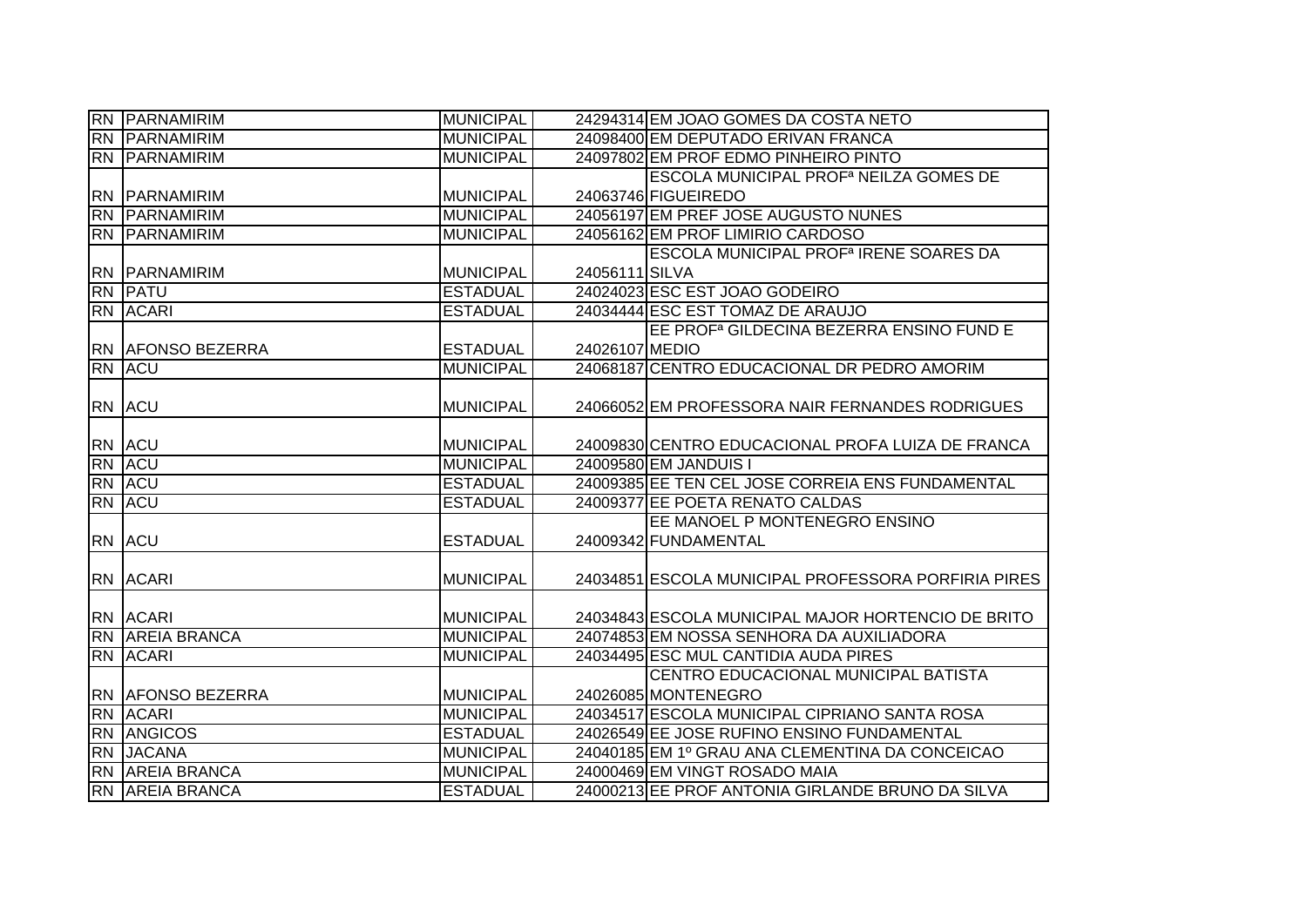| <b>RN AREIA BRANCA</b>      | <b>ESTADUAL</b>  |                | 24000175 ESCOLA ESTADUAL DR DAGMAR SABINO                       |
|-----------------------------|------------------|----------------|-----------------------------------------------------------------|
|                             |                  |                | EE CONSELHEIRO BRITO GUERRA ENSINO                              |
| <b>RN AREIA BRANCA</b>      | <b>ESTADUAL</b>  |                | 24000140 FUNDAMENTAL II E MEDIO                                 |
|                             |                  |                | <b>ESCOLA ESTADUAL CONEGO ISMAR FERNANDES</b>                   |
| <b>RN AREIA BRANCA</b>      | <b>ESTADUAL</b>  |                | 24000132 DE QUEIROZ                                             |
| <b>RN APODI</b>             | <b>MUNICIPAL</b> |                | 24066460 EM 12 DE OUTUBRO                                       |
| <b>RN APODI</b>             | <b>ESTADUAL</b>  |                | 24071595 E E PROFA MARIA ZENILDA GAMA TORRES                    |
| <b>RN APODI</b>             | <b>ESTADUAL</b>  |                | 24004294 E E PROFA ALVANI DE FREITAS DIAS                       |
|                             |                  |                | ESCOLA MUNICIPAL DE 1 GRAU JOSE INACIO DE                       |
| <b>RN ANTONIO MARTINS</b>   | <b>MUNICIPAL</b> |                | 24022268 CARVALHO                                               |
| RN AFONSO BEZERRA           | <b>ESTADUAL</b>  |                | 24026115 EE JOSE AVELINO ENSINO FUNDAMENTAL                     |
| <b>RN ANGICOS</b>           | <b>MUNICIPAL</b> |                | 24026654 EM ESPEDITO ALVES ENSINO FUNDAMENTAL                   |
|                             |                  |                | EE PROF MARIA ALINA PINHEIRO ENSINO                             |
| RN JAFONSO BEZERRA          | <b>ESTADUAL</b>  |                | 24026131 FUNDAMENTAL                                            |
|                             |                  |                | EE PROF <sup>a</sup> JOANA HONORIO DA SILVEIRA MOURA            |
| <b>RN ANGICOS</b>           | <b>ESTADUAL</b>  |                | 24026522 ENS FUND                                               |
|                             |                  |                | <b>ESCOLA MUNICIPAL MONSENHOR WALFREDO</b>                      |
| <b>RN ALTO DO RODRIGUES</b> | <b>MUNICIPAL</b> |                | 24010138 GURGEL-EDUCACAO INFANTIL                               |
| <b>RN ALMINO AFONSO</b>     | <b>ESTADUAL</b>  |                | 24021504 ESC EST PROF PEDRO GURGEL                              |
| <b>RN ALMINO AFONSO</b>     | <b>ESTADUAL</b>  |                | 24021482 ESC EST CLODOMIR CHAVES                                |
|                             |                  |                | <b>ESCOLA MUNICIPAL MANOEL VALENTIM DE</b>                      |
| RN ALEXANDRIA               | <b>MUNICIPAL</b> |                | 24016209 OLIVEIRA                                               |
| RN ALEXANDRIA               | <b>MUNICIPAL</b> |                | 24015970 ESC MUL CEL MANOEL EMIDIO DE SOUSA                     |
|                             |                  |                | ESCOLA MUNICIPAL DE 1º GRAU DR GREGORIO DE                      |
| RN ALEXANDRIA               | <b>MUNICIPAL</b> | 24015792 PAIVA |                                                                 |
| RN ALEXANDRIA               | <b>ESTADUAL</b>  |                | 24015849 ESC EST LEONCIO BARRETO ENS DE 1 GRAU                  |
| <b>RN ALEXANDRIA</b>        | <b>ESTADUAL</b>  |                | 24015822 ESC EST GOV DINARTE MARIZ ENS 1 GRAU                   |
| <b>RN AGUA NOVA</b>         | <b>MUNICIPAL</b> |                | 24012351 ESC MUL MANOEL RAIMUNDO                                |
|                             |                  |                |                                                                 |
| <b>RN ANGICOS</b>           | <b>MUNICIPAL</b> |                | 24026760 E MUL PROF <sup>a</sup> MARIA ODILA ENSINO FUNDAMENTAL |
| <b>RN ARES</b>              | <b>MUNICIPAL</b> |                | 24060860 EM CLIDENOR LIMA                                       |
| RN DOUTOR SEVERIANO         | <b>MUNICIPAL</b> |                | 24013200 ESCOLA MUNICIPAL MUNDO NOVO                            |
| <b>RN FELIPE GUERRA</b>     | <b>MUNICIPAL</b> |                | 24006548 ESC MUN JULIO CAVALCANTE                               |
| <b>RN EXTREMOZ</b>          | <b>MUNICIPAL</b> |                | 24056545 ESC MUL LUIZ ALVES                                     |
| <b>RN EXTREMOZ</b>          | <b>MUNICIPAL</b> |                | 24056502 EM EXPEDITO JOSE DA COSTA                              |
| RN EXTREMOZ                 | <b>MUNICIPAL</b> |                | 24056324 CENTRO INFANTIL ESTRELA DO MAR                         |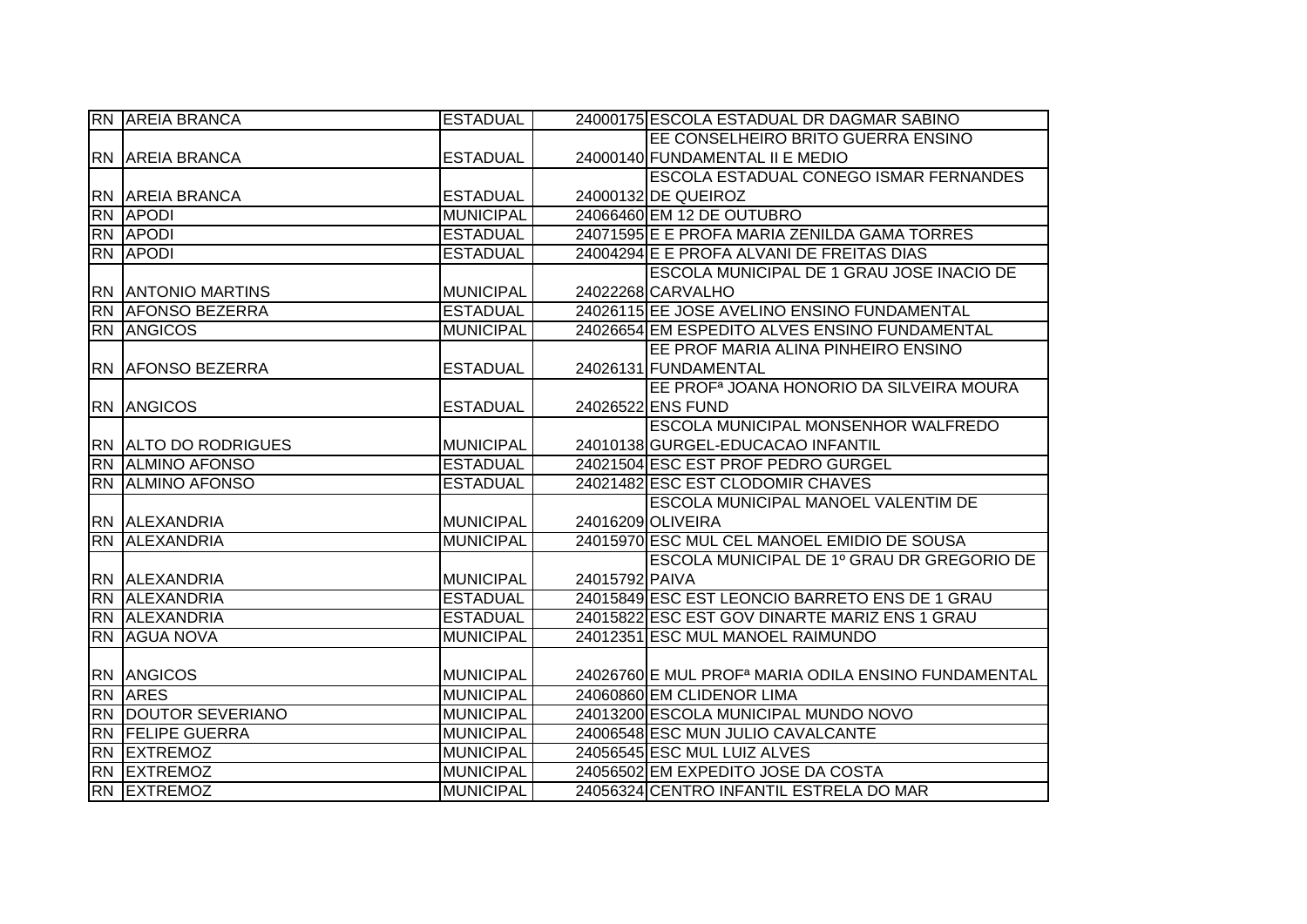|           | <b>RN EXTREMOZ</b>                | <b>ESTADUAL</b>  |                | 24056391 EE LIGIA NAVARRO ENS DE 1 GRAU             |
|-----------|-----------------------------------|------------------|----------------|-----------------------------------------------------|
| <b>RN</b> | <b>EXTREMOZ</b>                   | <b>ESTADUAL</b>  |                | 24056367 EE FELIPE CAMARAO ENSINO DE 1 GRAU         |
|           | <b>RN EXTREMOZ</b>                | <b>ESTADUAL</b>  |                | 24056340 EE ALM TAMANDARE ENS DE 1 E 2 GRAUS        |
|           | <b>RN ESPIRITO SANTO</b>          | <b>MUNICIPAL</b> |                | 24061719 ESC MUL PROFA LENIRA GOMES TEIXEIRA        |
|           | <b>RN EQUADOR</b>                 | <b>MUNICIPAL</b> |                | 24036307 ESC MUL PRES COSTA E SILVA                 |
| <b>RN</b> | <b>EQUADOR</b>                    | <b>ESTADUAL</b>  |                | 24036161 EE PROF ISABEL FERREIRA                    |
|           | RN AREIA BRANCA                   | <b>MUNICIPAL</b> |                | 24000477 EM PROF GERALDA CRUZ                       |
|           | <b>RN DOUTOR SEVERIANO</b>        | MUNICIPAL        |                | 24099805 ESC MUL JOSE NERI DE OLIVEIRA              |
|           | <b>RN FLORANIA</b>                | <b>ESTADUAL</b>  |                | 24028800 ESC EST CEL SILVINO BEZERRA DE 1 GRAU      |
|           |                                   |                  |                | ESC EST CEL JOAO PESSOA ENS FUNDMENTAL E            |
|           | <b>RN DOUTOR SEVERIANO</b>        | <b>ESTADUAL</b>  | 24012882 EJA   |                                                     |
| <b>RN</b> | <b>CURRAIS NOVOS</b>              | <b>MUNICIPAL</b> |                | 24035718 ESC MUL PROF SALUSTIANO MEDEIROS           |
| <b>RN</b> | <b>CURRAIS NOVOS</b>              | <b>MUNICIPAL</b> |                | 24035700 ESC MUL PROF FRANCISCO ROSA                |
| <b>RN</b> | <b>CURRAIS NOVOS</b>              | <b>MUNICIPAL</b> |                | 24035661 ESC MUL GILSON FIRMINO DA SILVA            |
| <b>RN</b> | <b>CURRAIS NOVOS</b>              | <b>MUNICIPAL</b> |                | 24035440 E M PROF HUMBERTO GAMA                     |
|           | <b>RN CURRAIS NOVOS</b>           | <b>ESTADUAL</b>  |                | 24035530 ESC EST PROFA ESTER GALVAO ENS DE I GRAU   |
|           |                                   |                  |                |                                                     |
|           | <b>RN CURRAIS NOVOS</b>           | <b>ESTADUAL</b>  |                | 24035513 ESC EST CAP MOR GALVAO ENS DE 1º E 2º GRAU |
|           | <b>RN CRUZETA</b>                 | <b>MUNICIPAL</b> |                | 24063584 ESC MUNICIPAL ANA ASSIS DE MEDEIROS        |
|           | <b>RN CRUZETA</b>                 | <b>MUNICIPAL</b> |                | 24035130 ESC MUL 1 E 2 GR CON AMBROSIO SILVA        |
| <b>RN</b> | <b>CRUZETA</b>                    | <b>ESTADUAL</b>  |                | 24035165 ESC EST OTAVIO LAMARTINE ENS DE 1 GRAU     |
| RN        | ENCANTO                           | <b>MUNICIPAL</b> |                | 24073490 ESCOLA MUNICIPAL MARIA PEREIRA LEITE       |
| <b>RN</b> | <b>GOVERNADOR DIX-SEPT ROSADO</b> | <b>MUNICIPAL</b> |                | 24006777 EDUCANDARIO DIX SEPTIENSE                  |
|           |                                   |                  |                | ESCOLA MUNICIPAL PROFESSOR JOSE PORTO DE            |
|           | <b>RN ITAU</b>                    | <b>MUNICIPAL</b> |                | 24016772 QUEIROS ENSINO FUND                        |
|           |                                   |                  |                | ESCOLA MUNICIPAL VEREADOR JOAO MEDEIROS             |
|           | RN ITAJA                          | <b>MUNICIPAL</b> | 24083259 LOPES |                                                     |
|           |                                   |                  |                | ESCOLA MUNICIPAL LIBANIA LOPES PESSOA -             |
|           | RN ITAJA                          | <b>MUNICIPAL</b> |                | 24010804 ENSINO FUNDAMENTAL                         |
|           | <b>RN IPUEIRA</b>                 | <b>MUNICIPAL</b> |                | 24068330 ESC MUL FRANCISCO QUININO DE MEDEIROS      |
|           | <b>RN IPANGUACU</b>               | <b>MUNICIPAL</b> |                | 24144223 EM MARIA RIZOMAR DE FIGUEREDO BARBOSA      |
|           |                                   |                  |                |                                                     |
|           | <b>RN IPANGUACU</b>               | <b>ESTADUAL</b>  |                | 24010510 EE CEL OVIDIO MONTENEGRO ENS FUNDAMENTAL   |
|           | <b>RN IELMO MARINHO</b>           | <b>MUNICIPAL</b> |                | 24045420 EM SENADOR JESSE PINTO FREIRE              |
|           |                                   |                  |                | EM BENVINDA NUNES TEIXEIRA ENSINO DE 1º E 2º        |
|           | <b>RN GUAMARE</b>                 | <b>MUNICIPAL</b> | 24025321 GRAUS |                                                     |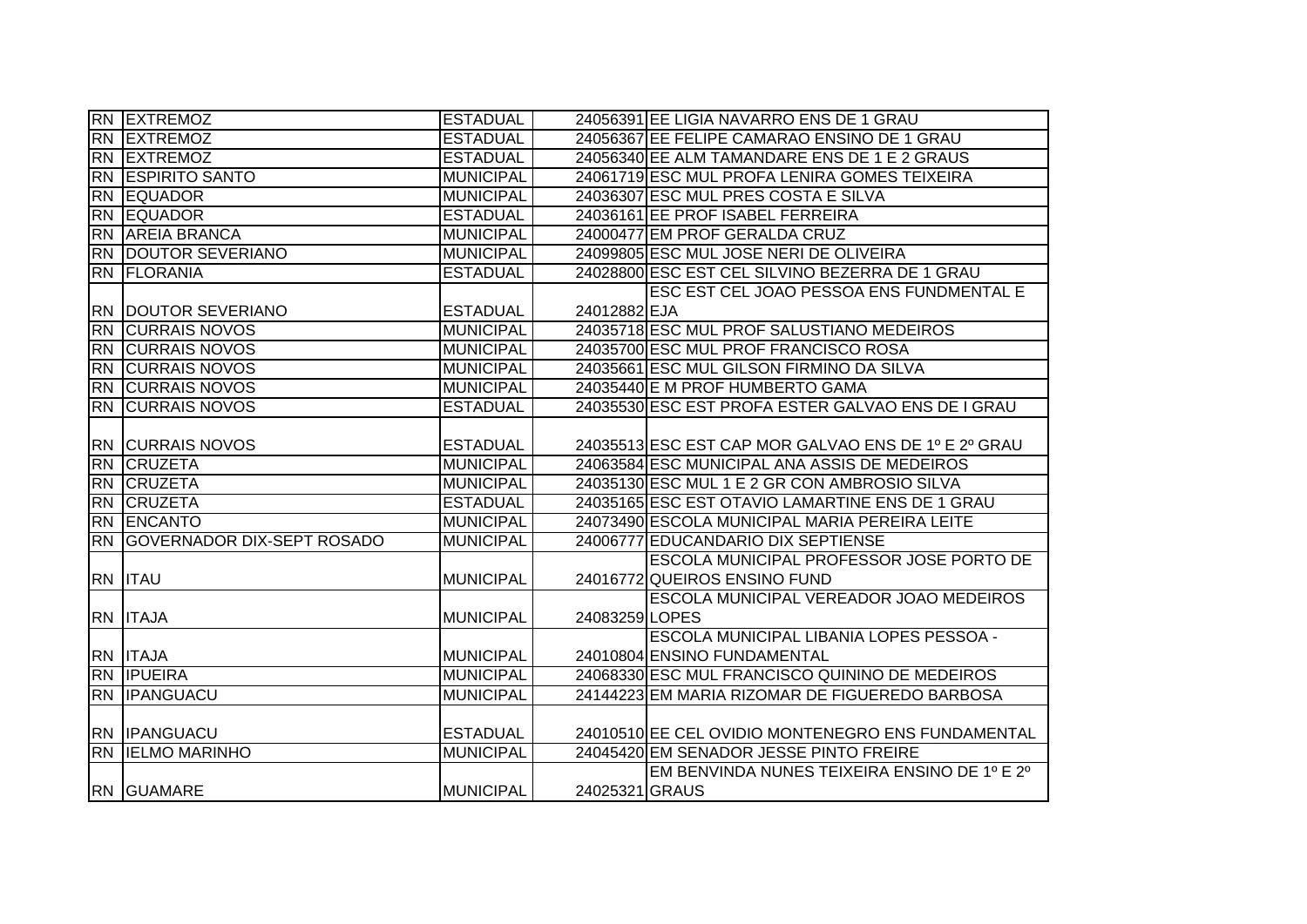|            | <b>RN GROSSOS</b>             | <b>MUNICIPAL</b> |                 | 24068314 ESCOLA MUNICIPAL SAGRADO CORACAO DE JESUS |
|------------|-------------------------------|------------------|-----------------|----------------------------------------------------|
|            |                               |                  |                 | ESCOLA ESTADUAL PROFESSOR MANUEL JOAO -            |
|            | <b>RN GROSSOS</b>             | <b>ESTADUAL</b>  |                 | 24000965 ENSINO FUNDAMENTAL                        |
| <b>RN</b>  | <b>FELIPE GUERRA</b>          | <b>MUNICIPAL</b> |                 | 24006670 EM PROF JOSE DO PATROCINIO BARRA          |
|            | RN GOVERNADOR DIX-SEPT ROSADO | <b>MUNICIPAL</b> |                 | 24007013 EM ISAURA ROSADO                          |
|            |                               |                  |                 | E E PROF FRANCISCA ALVES DA SILVA ENS              |
|            | RN FERNANDO PEDROZA           | <b>ESTADUAL</b>  |                 | 24026816 FUNDAMENTAL                               |
| <b>RN</b>  | <b>GOIANINHA</b>              | <b>MUNICIPAL</b> |                 | 24073873 EM DEP MARIA DO CEU PEREIRA FERNANDES     |
| <b>RN</b>  | <b>GOIANINHA</b>              | <b>MUNICIPAL</b> |                 | 24062170 EM JOAO MANDU DA SILVA                    |
| <b>RN</b>  | <b>GOIANINHA</b>              | <b>MUNICIPAL</b> |                 | 24062120 EM PROFESSORA TEREZA FAGUNDES             |
| <b>RN</b>  | <b>GOIANINHA</b>              | <b>MUNICIPAL</b> |                 | 24061980 EM DR HELIO M F GALVAO ENS 1 GRAU         |
| <b>RN</b>  | <b>GOIANINHA</b>              | <b>MUNICIPAL</b> |                 | 24061956 EM DONA MARIQUINHA                        |
|            |                               |                  |                 | <b>ESCOLA MUNICIPAL PROFESSOR FREITAS ENSINO</b>   |
|            | <b>RN GALINHOS</b>            | <b>MUNICIPAL</b> |                 | 24025259 FUNDAMENTAL E EJA                         |
| <b>IRN</b> | <b>FRUTUOSO GOMES</b>         | <b>MUNICIPAL</b> |                 | 24022756 ESC MUL ERNESTO FERREIRA                  |
| <b>RN</b>  | <b>FRANCISCO DANTAS</b>       | <b>MUNICIPAL</b> |                 | 24068322 EM AUGUSTA LEOPOLDINA DO MONTE            |
| <b>RN</b>  | <b>FRANCISCO DANTAS</b>       | <b>ESTADUAL</b>  |                 | 24016527 ESC EST FRANCISCO DANTAS                  |
| <b>RN</b>  | <b>FLORANIA</b>               | <b>MUNICIPAL</b> |                 | 24028991 ESC MUL DOMINGAS FRANCELINA DAS NEVES     |
|            | <b>RN CERRO CORA</b>          | <b>MUNICIPAL</b> |                 | 24028711 ESCOLA MUNICIPAL BELMIRA VIANA            |
|            |                               |                  |                 | ESCOLA ESTADUAL CORONEL SOLON - ENSINO             |
|            | <b>RN GROSSOS</b>             | <b>ESTADUAL</b>  |                 | 24000957 FUNDAMENTAL E MEDIO                       |
| <b>RN</b>  | <b>BENTO FERNANDES</b>        | <b>MUNICIPAL</b> |                 | 24037940 ESC MUL MARIA DO CARMO GOMES              |
| <b>RN</b>  | <b>CORONEL JOAO PESSOA</b>    | <b>ESTADUAL</b>  |                 | 24012424 EE PROF JOSE PROSPERO ENS 1º E 2º GRAUS   |
|            |                               |                  |                 | <b>ESCOLA MUNICIPAL EMMANOEL BEZERRA DOS</b>       |
|            | RN CAICARA DO NORTE           | <b>MUNICIPAL</b> | 24026077 SANTOS |                                                    |
| <b>RN</b>  | <b>CAICARA DO NORTE</b>       | <b>MUNICIPAL</b> |                 | 24026069 ESCOLA MUNICIPAL PROFESSOR CAZUZA         |
| <b>RN</b>  | <b>CAICARA DO NORTE</b>       | <b>ESTADUAL</b>  |                 | 24026026 EE GODOFREDO CACHO                        |
| <b>RN</b>  | BREJINHO                      | <b>MUNICIPAL</b> |                 | 24122203 ESC MUN AVELINO MATIAS XAVIER             |
| <b>RN</b>  | <b>BREJINHO</b>               | <b>MUNICIPAL</b> |                 | 24045152 ESC MUL DINARTE DE MEDEIROS MARIZ         |
| <b>RN</b>  | <b>BREJINHO</b>               | <b>ESTADUAL</b>  |                 | 24044989 ESC EST PROF MARIA AUGUSTA DA TRINDADE    |
| <b>RN</b>  | <b>BOM JESUS</b>              | <b>MUNICIPAL</b> |                 | 24282316 ESCOLA MUNICIPAL DIA AZEVEDO              |
| IRN        | <b>BOM JESUS</b>              | <b>MUNICIPAL</b> |                 | 24044830 EM MANOEL AMARO DE LIMA                   |
| <b>RN</b>  | <b>BOM JESUS</b>              | <b>MUNICIPAL</b> |                 | 24044695 EM ALICE GARCIA FREIRE ENS 1 GRAU         |
|            |                               |                  |                 | E E DR JOSE BORGES DE OLIVEIRA - ENS               |
|            | <b>RN CAMPO REDONDO</b>       | <b>ESTADUAL</b>  |                 | 24039608 FUNDAMENTAL E EJA                         |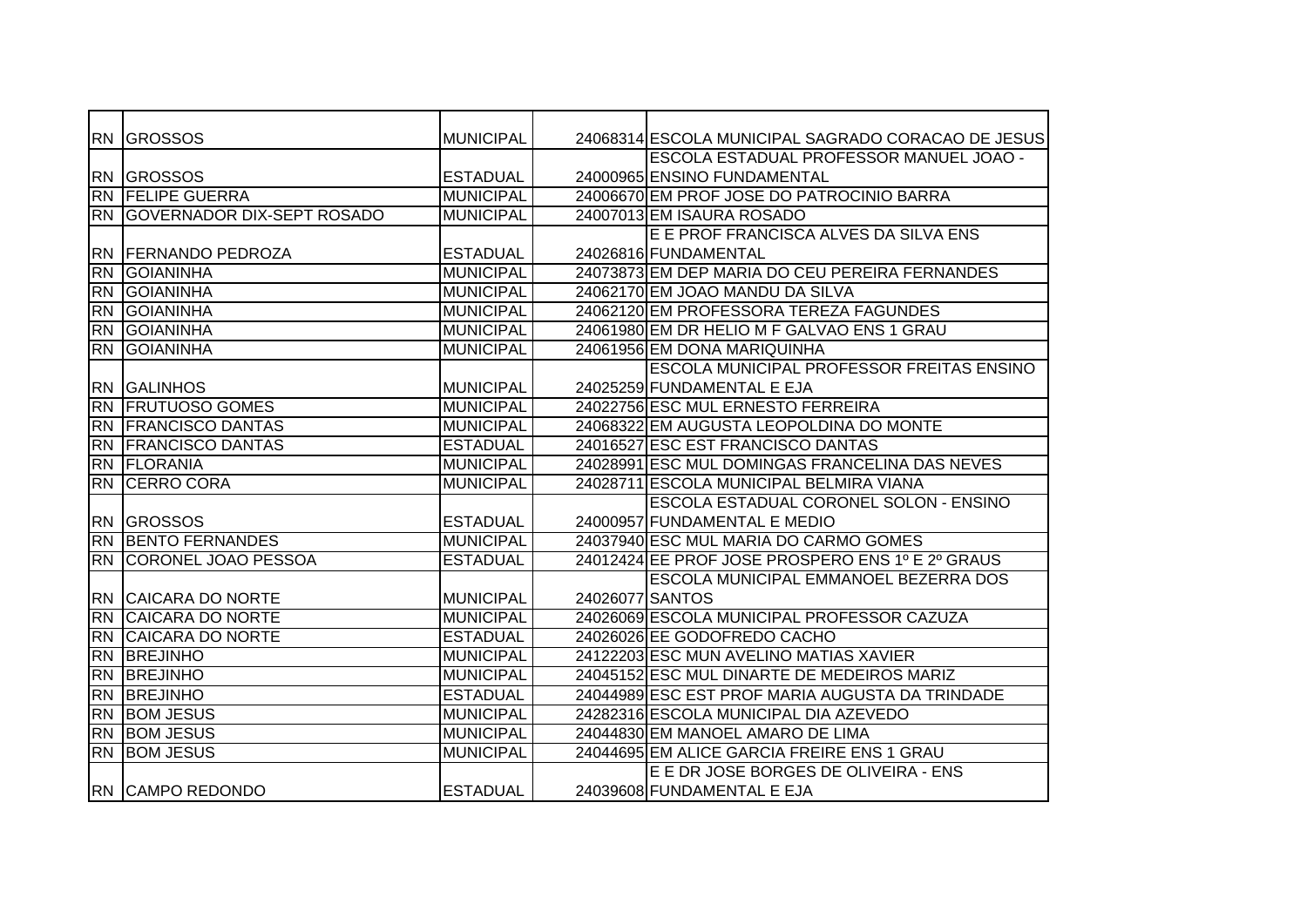|           |                               |                  |                 | EM JOSE MARIA DO NASCIMENTO ENSINO                |
|-----------|-------------------------------|------------------|-----------------|---------------------------------------------------|
|           | RN BODO                       | <b>MUNICIPAL</b> |                 | 24030619 FUNDAMENTAL                              |
|           | <b>RN CAMPO REDONDO</b>       | <b>MUNICIPAL</b> |                 | 24039667 EM AIDA RAMALHO CORTEZ                   |
|           | <b>RN BENTO FERNANDES</b>     | <b>ESTADUAL</b>  |                 | 24037842 EE SEN JOAO CAMARA                       |
|           | RN BARAUNA                    | <b>MUNICIPAL</b> |                 | 24000728 EM DE 1 GRAU PROF AMAURI R DA SILVA      |
|           |                               |                  |                 | ESCOLA MUNICIPAL DE 1º GRAU MANOEL DE             |
|           | IRN IBARAUNA                  | <b>MUNICIPAL</b> | 24000710 BARROS |                                                   |
|           |                               |                  |                 | ESCOLA MUNICIPAL DE 1º GRAU PROFESSORA            |
|           | <b>RN BARAUNA</b>             | <b>MUNICIPAL</b> |                 | 24000515 MARIA BARROS FEITOSA                     |
|           |                               |                  |                 | ESCOLA ESTADUAL JOAO DE ABREU ENS                 |
|           | <b>RN BARAUNA</b>             | <b>ESTADUAL</b>  |                 | 24000647 FUNDAMENTAL E MEDIO                      |
|           | <b>RN BAIA FORMOSA</b>        | <b>MUNICIPAL</b> |                 | 24063703 EM JOAO BATISTA DE MENDONCA              |
|           | <b>RN BAIA FORMOSA</b>        | <b>MUNICIPAL</b> |                 | 24061077 EM MANOEL GERMANO DOS SANTOS             |
|           | <b>RN AUGUSTO SEVERO</b>      | <b>MUNICIPAL</b> |                 | 24007617 EM PROF IEDA MEDEIROS DANTAS SALDANHA    |
|           | <b>RN AUGUSTO SEVERO</b>      | <b>MUNICIPAL</b> |                 | 24007340 EM 1 E 2 GR PROF JOAQUIM L PIMENTA       |
| <b>RN</b> | <b>AUGUSTO SEVERO</b>         | <b>ESTADUAL</b>  |                 | 24068039 EE ANA MARIA VIEIRA LIBERATO             |
|           |                               |                  |                 | <b>ESCOLA MUNICIPAL JOAO GUIO ENS</b>             |
|           | <b>RN ARES</b>                | <b>MUNICIPAL</b> |                 | 24060917 FUNDAMENTAL E MEDIO                      |
|           | <b>RN BOM JESUS</b>           | <b>ESTADUAL</b>  |                 | 24044717 EE NATALIA FONSECA ENS 1 GRAU            |
|           | <b>RN CARNAUBA DOS DANTAS</b> | <b>MUNICIPAL</b> |                 | 24035092 ESC MUN DE ENS FUND CLIVIA MARINHO LOPES |
| <b>RN</b> | <b>SANTO ANTONIO</b>          | <b>ESTADUAL</b>  |                 | 24068586 E E PREFEITO JOSE DO CARMO DOS SANTOS    |
| <b>RN</b> | <b>CERRO CORA</b>             | <b>MUNICIPAL</b> |                 | 24028657 ESC MUL SEBASTIANA ALVES NOGA            |
| <b>RN</b> | <b>CEARA-MIRIM</b>            | <b>MUNICIPAL</b> |                 | 24052655 EM ROTARY                                |
| <b>RN</b> | <b>CEARA-MIRIM</b>            | <b>MUNICIPAL</b> |                 | 24052590 EM MARIO PINHEIRO                        |
| <b>RN</b> | <b>CEARA-MIRIM</b>            | <b>MUNICIPAL</b> |                 | 24052574 EM MADALENA ANTUNES PEREIRA              |
| <b>RN</b> | <b>CEARA-MIRIM</b>            | <b>MUNICIPAL</b> |                 | 24052450 EM DR JULIO SENNA                        |
| <b>RN</b> | <b>CEARA-MIRIM</b>            | <b>MUNICIPAL</b> |                 | 24052434 EM DR AUGUSTO MEIRA                      |
| <b>RN</b> | <b>ICEARA-MIRIM</b>           | <b>ESTADUAL</b>  |                 | 24066389 EE PROF OTTO DE BRITO GUERRA             |
| <b>RN</b> | <b>ICEARA-MIRIM</b>           | <b>ESTADUAL</b>  |                 | 24052140 EE ENEAS CAVALCANTI ENS 1 GRAU           |
| <b>RN</b> | <b>CEARA-MIRIM</b>            | <b>ESTADUAL</b>  |                 | 24052094 EE BARAO DE CEARA MIRIM                  |
|           |                               |                  |                 | <b>ESCOLA MUNICIPAL CENTRO EDUCACIONAL RIO</b>    |
|           | RN CAICARA DO RIO DO VENTO    | <b>MUNICIPAL</b> |                 | 24082023 DOS VENTOS                               |
|           | <b>RN CARNAUBAIS</b>          | <b>ESTADUAL</b>  |                 | 24010278 EE PROFESSORA ADALGISA EMIDIA DA COSTA   |
|           | <b>RN CORONEL EZEQUIEL</b>    | <b>MUNICIPAL</b> |                 | 24039934 EM MANOEL CASSIMIRO GOMES                |
|           | RN CARNAUBA DOS DANTAS        | <b>MUNICIPAL</b> |                 | 24035084 INST MUL JOAO CANDIDO FILHO              |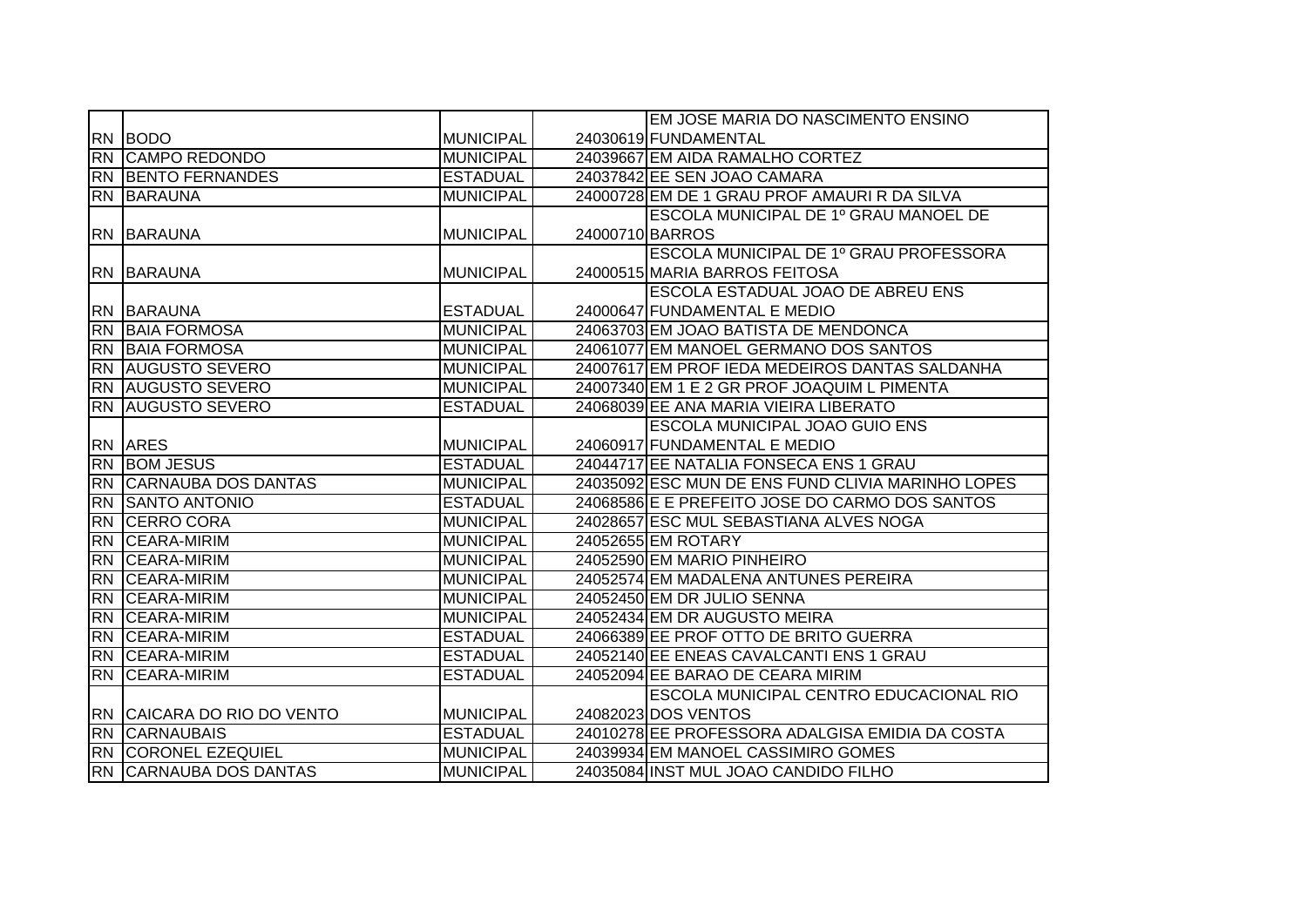|           |                              |                  | EM PROF LEONIA GURGEL FERNANDES DE                 |
|-----------|------------------------------|------------------|----------------------------------------------------|
|           | <b>RN CARAUBAS</b>           | <b>MUNICIPAL</b> | 24286303 AZEVEDO                                   |
| <b>RN</b> | <b>CARAUBAS</b>              | <b>MUNICIPAL</b> | 24006262 ESCOLA MUNICIPAL JOSUE DE OLIVEIRA        |
| <b>RN</b> | <b>CARAUBAS</b>              | <b>MUNICIPAL</b> | 24006238 E M JONAS GURGEL                          |
|           |                              |                  |                                                    |
| RN        | <b>CARAUBAS</b>              | <b>ESTADUAL</b>  | 24005894 E E PROF MARIA SILVIA DE V CAMARA         |
| <b>RN</b> | <b>CANGUARETAMA</b>          | <b>MUNICIPAL</b> | 24106208 EM PROF <sup>a</sup> MARIA DA PAZ MOREIRA |
|           |                              |                  | <b>EE GUIOMAR VASCONCELOS ENSINO</b>               |
|           | <b>RN CANGUARETAMA</b>       | <b>ESTADUAL</b>  | 24061263 FUNDAMENTAL E MEDIO                       |
|           |                              |                  |                                                    |
|           | RN CANGUARETAMA              | <b>ESTADUAL</b>  | 24061239 EE FABRICIO MARANHAO ENSINO FUNDAMENTAL   |
| <b>RN</b> | <b>CANGUARETAMA</b>          | <b>ESTADUAL</b>  | 24061220 EE 4 DE MARCO ENSINO DE 1 GRAU            |
| <b>RN</b> | <b>CAMPO REDONDO</b>         | <b>MUNICIPAL</b> | 24070238 EM ANGELINA AURINA DA SILVA               |
| <b>RN</b> | <b>CAMPO REDONDO</b>         | <b>MUNICIPAL</b> | 24039756 EM JOSE MARCILIO FURTADO                  |
| <b>RN</b> | <b>CARNAUBAIS</b>            | <b>MUNICIPAL</b> | 24010324 EM ABEL ALBERTO DA FONSECA                |
|           | RN SANTO ANTONIO             | <b>ESTADUAL</b>  | 24048194 ESC EST DR MANOEL DANTAS ENS 1 GRAU       |
|           |                              |                  | <b>ESC EST ACAD MAURO ABRANTES ENSINO</b>          |
|           | <b>RN TENENTE ANANIAS</b>    | <b>ESTADUAL</b>  | 24020648 FUNDAMENTAL                               |
|           | <b>RN TRIUNFO POTIGUAR</b>   | <b>MUNICIPAL</b> | 24008044 EM PROFESSORA MANOEL SILVESTRE FREIRE     |
|           | <b>RN TOUROS</b>             | <b>MUNICIPAL</b> | 24091600 NUCLEO EDUCACIONAL DE TOUROS              |
|           |                              |                  | ESCOLA MUNICIPAL DR ORLANDO FLAVIO                 |
|           | <b>RN TOUROS</b>             | <b>MUNICIPAL</b> | 24051624 JUNQUEIRA AYRES                           |
| <b>RN</b> | <b>TIMBAUBA DOS BATISTAS</b> | <b>MUNICIPAL</b> | 24034339 ESC MUL I GRAU PAULINO BATISTA DE ARAUJO  |
|           | <b>RN TIBAU DO SUL</b>       | <b>MUNICIPAL</b> | 24062901 EM JOAQUIM DELVITO                        |
|           |                              |                  | ESCOLA DE 1º GRAU MUNICIPAL SAGRADO                |
|           | <b>RN TIBAU</b>              | <b>MUNICIPAL</b> | 24063525 CORACAO DE JESUS                          |
|           |                              |                  |                                                    |
|           | RN TIBAU                     | <b>ESTADUAL</b>  | 24001090 EE RUI BARBOSA ENSINO FUNDAMENTAL E MEDIO |
|           | RN TENENTE LAURENTINO CRUZ   | <b>MUNICIPAL</b> | 24029017 ESC MUL SRA SANTANA                       |
| <b>RN</b> | <b>TENENTE ANANIAS</b>       | <b>MUNICIPAL</b> | 24084069 E M FRANCISCA MARIA DA SILVEIRA SANTOS    |
| <b>RN</b> | <b>TENENTE ANANIAS</b>       | <b>MUNICIPAL</b> | 24066427 ESC MUL ANA REGINA ALVES FERNANDES        |
|           |                              |                  | ESCOLA ESTADUAL DEMOCRITO DE SOUSA -               |
|           | <b>RN TENENTE ANANIAS</b>    | <b>ESTADUAL</b>  | 24020664 ENSINO FUNDAMENTAL E ME                   |
|           | <b>RN UMARIZAL</b>           | <b>ESTADUAL</b>  | 24080667 ESC EST PROF DINA NUNES DE BRITO          |
|           |                              |                  | ESCOLA MUNICIPAL PROFESSORA ELITA BARBOSA          |
|           |                              |                  |                                                    |
|           | <b>RN TANGARA</b>            | <b>MUNICIPAL</b> | 24044555 DA FONSECA                                |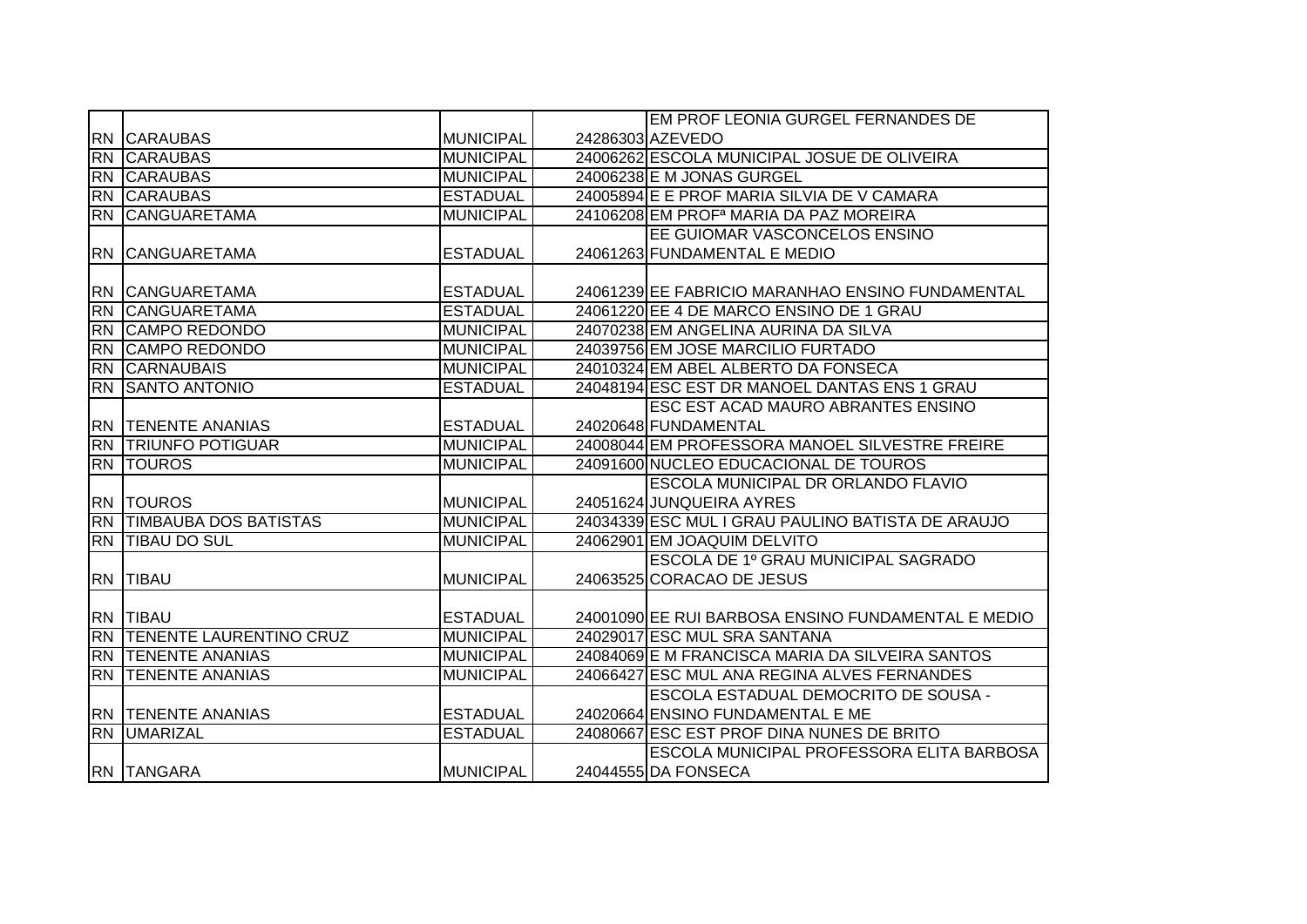|           | RN TANGARA                     | <b>MUNICIPAL</b> |                 | 24044458 ESCOLA MUNICIPAL AMELIA TEODOLINA DE MELO           |
|-----------|--------------------------------|------------------|-----------------|--------------------------------------------------------------|
| <b>RN</b> | <b>TANGARA</b>                 | <b>ESTADUAL</b>  |                 | 24044350 EE PROFESSOR SEVERINO BEZERRA                       |
|           |                                |                  |                 |                                                              |
|           | <b>RN TANGARA</b>              | <b>ESTADUAL</b>  |                 | 24044334 EE PREF JOAO ATAIDE DE MELO ENS1º E 2º GRAUS        |
|           |                                |                  |                 |                                                              |
|           | <b>RN TAIPU</b>                | <b>MUNICIPAL</b> |                 | 24051330 EM PRESIDENTE TANCREDO DE ALMEIDA NEVES             |
| <b>RN</b> | <b>TAIPU</b>                   | <b>ESTADUAL</b>  |                 | 24051110 EE PROF CLOTILDE M LIMA 1 GRAU                      |
| <b>RN</b> | <b>TAIPU</b>                   | <b>ESTADUAL</b>  |                 | 24051101 EE JOAQUIM NABUCO ENS DE 1 GRAU                     |
| <b>RN</b> | <b>TABOLEIRO GRANDE</b>        | <b>MUNICIPAL</b> |                 | 24020451 E M ABRAAO CAVALCANTE BESSA                         |
| <b>RN</b> | <b>SITIO NOVO</b>              | <b>MUNICIPAL</b> |                 | 24044180 EM PRESIDENTE EMILIO GARRASTAZU MEDICE              |
| <b>RN</b> | <b>SEVERIANO MELO</b>          | <b>MUNICIPAL</b> |                 | 24020273 ESCOLA MUNICIPAL ZILDA AUGUSTA DE PAIVA             |
| <b>RN</b> | <b>TENENTE ANANIAS</b>         | <b>MUNICIPAL</b> |                 | 24020931 ESC MUL PROF JOAQUIM B DO NASCIMENTO                |
| <b>RN</b> | <b>VILA FLOR</b>               | <b>MUNICIPAL</b> |                 | 24063592 EM N SENHORA DO DESTERRO                            |
| <b>RN</b> | <b>UMARIZAL</b>                | <b>ESTADUAL</b>  |                 | 24024929 ESC EST ZENON DE SOUZA                              |
| <b>RN</b> | <b>UMARIZAL</b>                | <b>ESTADUAL</b>  |                 | 24067695 ESC EST DE TEMPO INTEGRAL PAULO ABILIO              |
| <b>RN</b> | <b>VICOSA</b>                  | <b>MUNICIPAL</b> |                 | 24021458 ESC MUL FRANCISCO GOMES PINTO                       |
| <b>RN</b> | <b>VERA CRUZ</b>               | <b>MUNICIPAL</b> |                 | 24050296 EM DE 1 E 2 GRS PROF <sup>a</sup> ASCENDINA LUSTOSA |
| <b>RN</b> | <b>VERA CRUZ</b>               | <b>ESTADUAL</b>  |                 | 24050318 EE MONSENHOR PAIVA - ENS FUND E MEDIO               |
| <b>RN</b> | VENHA-VER                      | <b>MUNICIPAL</b> |                 | 24015466 ESC MUL JOSE BERNARDO DE AQUINO                     |
| <b>RN</b> | <b>IVENHA-VER</b>              | <b>MUNICIPAL</b> |                 | 24015458 ESC MUL 1 GRAU PEDRO TRAJANO TORRES                 |
| <b>RN</b> | <b>VARZEA</b>                  | <b>MUNICIPAL</b> |                 | 24050164 ESC MUL PLACIDO TOMAZ DE LIMA                       |
| <b>RN</b> | <b>VARZEA</b>                  | <b>ESTADUAL</b>  |                 | 24050113 ESC EST D JOAQUIM DE ALMEIDA ENS 1 E 2 G            |
| <b>RN</b> | <b>UPANEMA</b>                 | <b>MUNICIPAL</b> |                 | 24009210 EM PROF MARIA G DE CARVALHO MACEDO                  |
| <b>RN</b> | <b>UPANEMA</b>                 | <b>ESTADUAL</b>  |                 | 24008800 EE PROF ALFREDO SIMONETTI 1 GRAU                    |
| <b>RN</b> | <b>UMARIZAL</b>                | <b>MUNICIPAL</b> |                 | 24024996 ESC MUL TANCREDO NEVES                              |
| <b>RN</b> | <b>ISERRINHA</b>               | <b>MUNICIPAL</b> |                 | 24049808 ESC MUL 1 GRAU JOAO PAULO I                         |
| <b>RN</b> | <b>SAO GONCALO DO AMARANTE</b> | <b>ESTADUAL</b>  |                 | 24055182 EE PROF BEVENUTO FILHO ENS 1 GRAU                   |
|           |                                |                  |                 | ESCOLA MUNICIPAL RICARDO SERGIO DE LUCENA                    |
|           | <b>RN SEVERIANO MELO</b>       | <b>MUNICIPAL</b> | 24019844 MELO   |                                                              |
| <b>RN</b> | <b>SAO MIGUEL</b>              | <b>ESTADUAL</b>  |                 | 24014591 ESCOLA ESTADUAL LINDALVA MARIA DE SOUZA             |
|           |                                |                  |                 | E M DE ENS FUND E MEDIO RAUL DE MEDEIROS                     |
|           | RN ISAO JOSE DO SERIDO         | <b>MUNICIPAL</b> | 24037788 DANTAS |                                                              |
|           |                                |                  |                 |                                                              |
|           | RN SAO JOSE DO CAMPESTRE       | <b>MUNICIPAL</b> |                 | 24042854 EM PROFESSOR ANTONIO THIAGO GADELHA SIMAS           |
| RN        | <b>SAO JOSE DO CAMPESTRE</b>   | <b>MUNICIPAL</b> |                 | 24042846 EM ANTONIO MATIAS DE ARAUJO                         |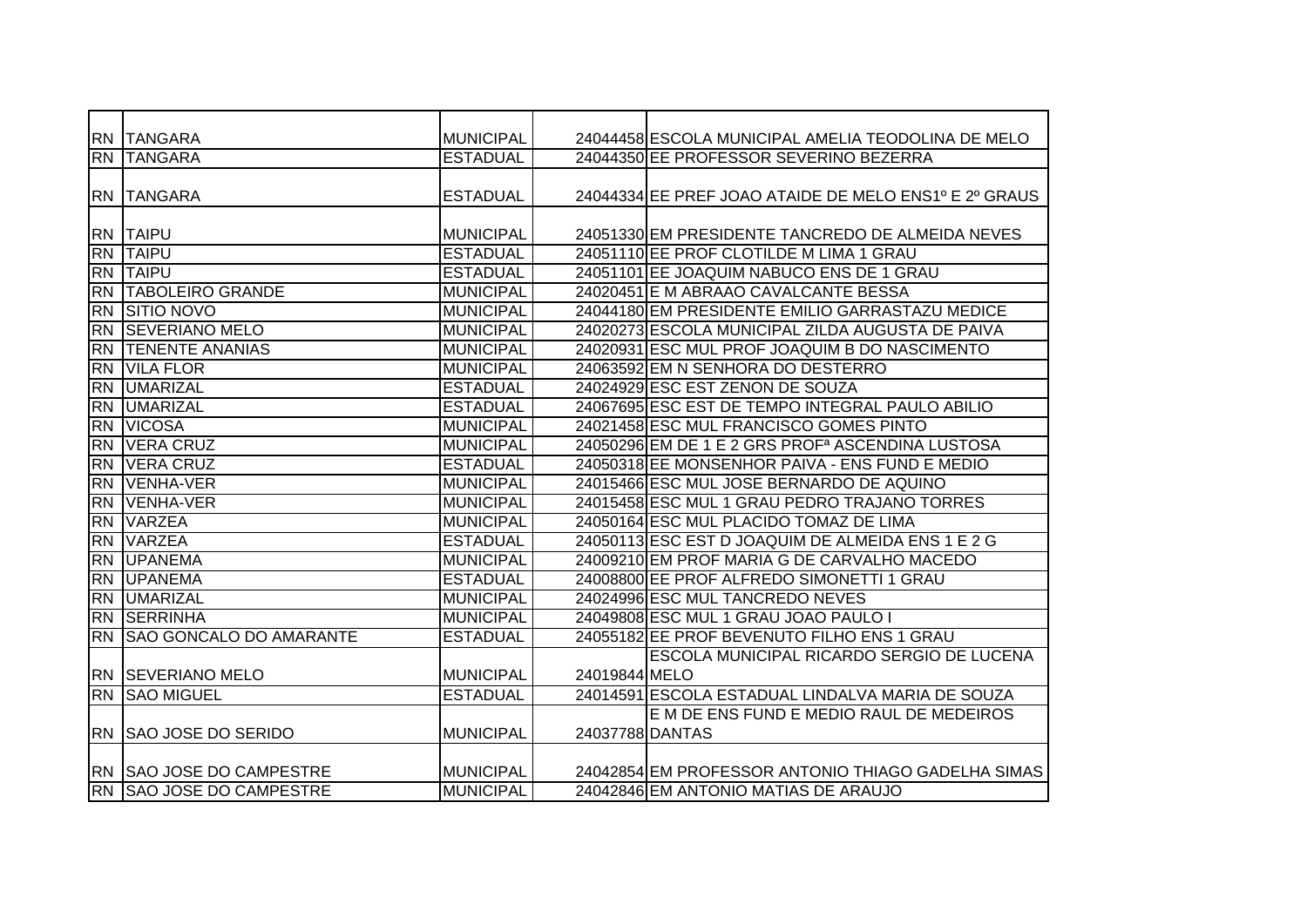|           | RN SAO JOSE DO CAMPESTRE       | <b>MUNICIPAL</b> |                | 24042811 ESCOLA MUNICIPAL ANISIO MATIAS DE ARAUJO  |
|-----------|--------------------------------|------------------|----------------|----------------------------------------------------|
|           | RN SAO JOSE DO CAMPESTRE       | <b>MUNICIPAL</b> |                | 24042722 ESCOLA DE 1º GRAU JARDELINA F NASCIMENTO  |
|           | RN SAO JOSE DO CAMPESTRE       | <b>ESTADUAL</b>  |                | 24042757 EE DIOGENES DA CUNHA LIMA ENS 1 E 2 GRA   |
| <b>RN</b> | <b>SAO JOSE DO CAMPESTRE</b>   | <b>ESTADUAL</b>  |                | 24042749 EE BELMIRA LARA                           |
| <b>RN</b> | <b>SAO JOSE DE MIPIBU</b>      | <b>ESTADUAL</b>  |                | 24055379 EE PROF RAFAEL GARCIA ENS DE 1 GRAU       |
|           | <b>RN SAO MIGUEL</b>           | <b>MUNICIPAL</b> |                | 24014613 ESC MUL ALICE PESSOA                      |
|           | RN SAO JOAO DO SABUGI          | <b>ESTADUAL</b>  |                | 24033634 ESC EST SEN JOSE BERNARDO ENS 1 E 2 GRAU  |
|           | <b>RN</b> SAO MIGUEL           | <b>MUNICIPAL</b> |                | 24076449 ESCOLA MUNICIPAL MARIA ALDELINA BARBOSA   |
|           | RN SAO GONCALO DO AMARANTE     | <b>ESTADUAL</b>  |                | 24055140 EE PROFA RAIMUNDA QUEIROZ 1 GRAU          |
| <b>RN</b> | <b>SAO GONCALO DO AMARANTE</b> | <b>ESTADUAL</b>  |                | 24054836 ESCOLA ESTADUAL PADRE HUDSON BRANDAO      |
|           | RN SAO GONCALO DO AMARANTE     | <b>ESTADUAL</b>  |                | 24054259 EE PE JOSE M BIEZINGER ENS 1 GRAU         |
|           | RN SAO GONCALO DO AMARANTE     | <b>ESTADUAL</b>  |                | 24054208 EE DR OTAVIANO ENSINO DE 1 GRAU           |
|           | RN SAO FRANCISCO DO OESTE      | <b>MUNICIPAL</b> |                | 24019712 ESC MUL 7 DE SETEMBRO                     |
|           |                                |                  |                |                                                    |
|           | <b>RN SAO FERNANDO</b>         | <b>MUNICIPAL</b> |                | 24033367 ESC MUL DE ENSINO FUND PE FCO R FERNANDES |
|           | RN SAO BENTO DO TRAIRI         | <b>MUNICIPAL</b> |                | 24042650 ESCOLA MUNICIPAL JOSE RIBEIRO DA SILVA    |
|           | RN SAO BENTO DO NORTE          | <b>MUNICIPAL</b> |                | 24068616 EM ANITA CHACON                           |
| <b>RN</b> | <b>SAO BENTO DO NORTE</b>      | <b>ESTADUAL</b>  |                | 24025887 EE 1º E 2º GRAUS SEN DINARTE MARIZ        |
|           | RN SANTO ANTONIO               | <b>MUNICIPAL</b> |                | 24286346 ESCOLA MUNICIPAL DR HELIO BARBOSA         |
|           | RN SANTO ANTONIO               | <b>MUNICIPAL</b> |                | 24048542 ESC MUL MARIA UMBELINO DE MELO            |
|           | RN SAO JOAO DO SABUGI          | <b>MUNICIPAL</b> |                | 24033740 ESC MUL PADRE JOAQUIM FELIX               |
|           | <b>RN SAO TOME</b>             | <b>MUNICIPAL</b> |                | 24043354 EM JOSE EUZEBIO FERNANDES BEZERRA         |
|           | <b>RN SERRINHA</b>             | <b>ESTADUAL</b>  |                | 24049727 ESC EST DOMITILA NORONHA                  |
|           | RN SERRA NEGRA DO NORTE        | <b>MUNICIPAL</b> |                | 24033812 ESC MUL CEL MARIZ                         |
|           | RN SERRA NEGRA DO NORTE        | <b>MUNICIPAL</b> |                | 24033804 E M ARTHEPHIO BEZERRA DA CUNHA            |
|           | RN SERRA DE SAO BENTO          | <b>ESTADUAL</b>  |                | 24043826 ESC EST PROF J TORRES ENS 1 E 2 GRAUS     |
|           | RN SENADOR GEORGINO AVELINO    | <b>MUNICIPAL</b> |                | 24062804 EM SEN JESSE PINTO FREIRE                 |
|           | RN SENADOR GEORGINO AVELINO    | <b>MUNICIPAL</b> |                | 24062790 EM MONSENHOR PEGADO                       |
|           | RN SENADOR ELOI DE SOUZA       | <b>MUNICIPAL</b> |                | 24066966 EM PROF FRANCISCO E CUNHA                 |
|           | RN ISENADOR ELOI DE SOUZA      | <b>ESTADUAL</b>  |                | 24049549 E E DES VICENTE LEMOS                     |
|           | <b>RN SAO VICENTE</b>          | <b>MUNICIPAL</b> |                | 24031160 ESC MUL FRANCISCA PIRES DE ALBUQUERQUE    |
|           |                                |                  |                | <b>ESCOLA MUNICIPAL AVELINO PINHEIRO ENS 1 E 2</b> |
|           | RN SAO MIGUEL                  | <b>MUNICIPAL</b> | 24014486 GRAUS |                                                    |
|           | <b>RN SAO TOME</b>             | <b>MUNICIPAL</b> |                | 24043435 EM MONS MANOEL P DA COSTA 1 GRAU          |
|           | <b>RN SERRINHA DOS PINTOS</b>  | <b>MUNICIPAL</b> |                | 24023582 ESC MUN LEIS GOMES DE OLIVEIRA            |
|           | RN SAO TOME                    | <b>MUNICIPAL</b> |                | 24043222 EM DR JOSE ARIBALDO DE CARVALHO           |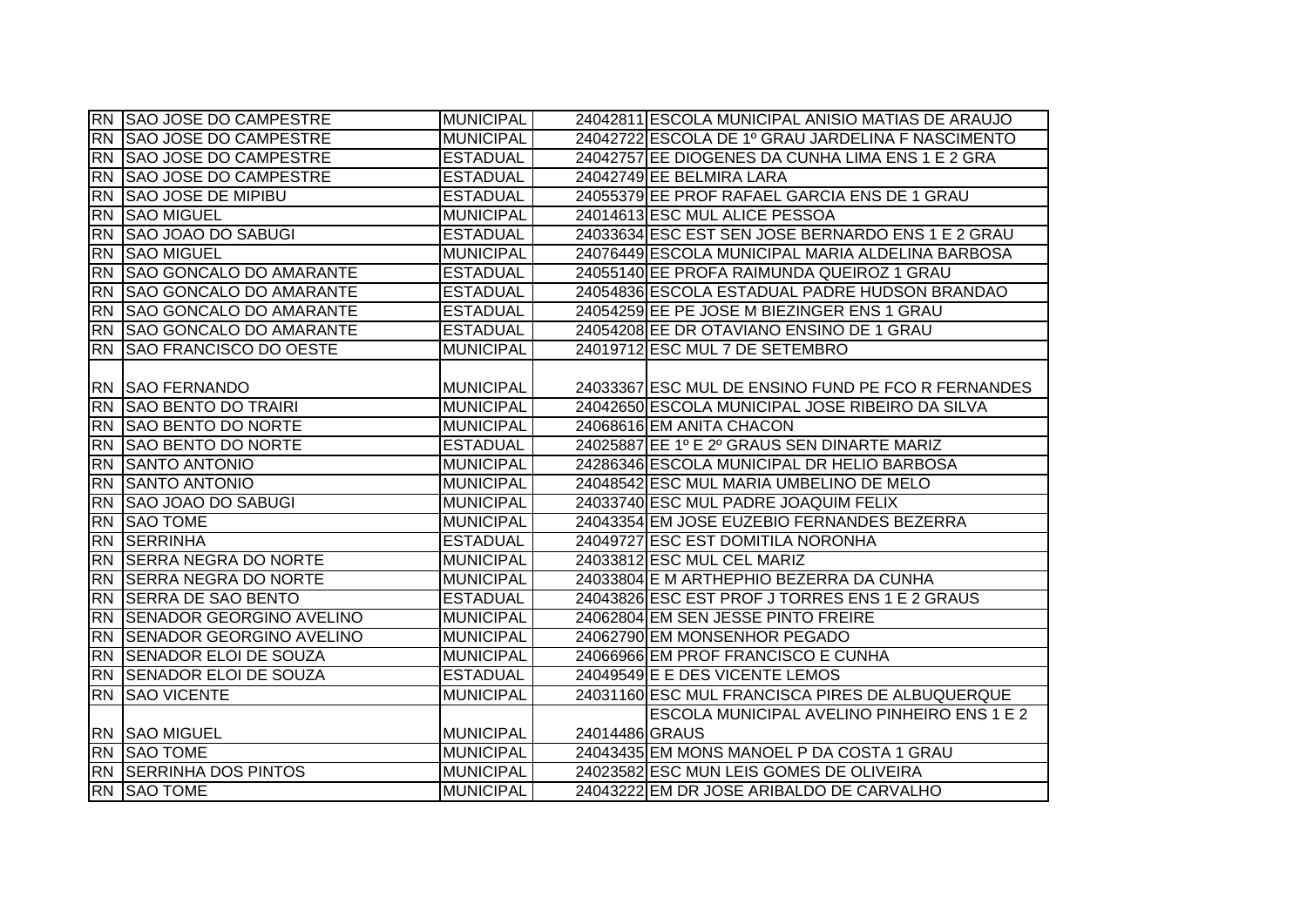|                 | <b>RN</b> SAO RAFAEL           | <b>MUNICIPAL</b> | 24012149 EM CEL LUIS DE BARROS                    |
|-----------------|--------------------------------|------------------|---------------------------------------------------|
| <b>RN</b>       | <b>SAO RAFAEL</b>              | <b>MUNICIPAL</b> | 24012017 EM FRANCISCO PINHEIRO DA SILVA           |
|                 | <b>RN SAO RAFAEL</b>           | <b>MUNICIPAL</b> | 24011894 E M DE 1 E 2 GRAUS FCO DE ASSIS DE SOUZA |
|                 | RN SAO PEDRO                   | <b>MUNICIPAL</b> | 24049441 ESC MUL ISABEL MOURA DE ANDRADE          |
|                 |                                |                  | ESCOLA MUNICIPAL PROFESSORA FRANCISCA             |
|                 | <b>RN SAO PAULO DO POTENGI</b> | <b>MUNICIPAL</b> | 24049026 AZEVEDO                                  |
| $\overline{RN}$ | <b>SAO PAULO DO POTENGI</b>    | <b>MUNICIPAL</b> | 24049018 EM PAULINA NUNES DE QUEIROZ              |
|                 | RN SAO PAULO DO POTENGI        | <b>MUNICIPAL</b> | 24048887 EM DEP DJALMA MARINHO                    |
| <b>RN</b>       | <b>SAO PAULO DO POTENGI</b>    | <b>ESTADUAL</b>  | 24048747 EE SENADOR DINARTE MARIZ                 |
| <b>RN</b>       | SAO MIGUEL DO GOSTOSO          | <b>MUNICIPAL</b> | 24284300 E M PROFESSORA ANA RIBEIRO BARBOSA       |
| <b>RN</b>       | <b>SAO MIGUEL DO GOSTOSO</b>   | <b>MUNICIPAL</b> | 24051675 EM DE PRIMEIRO GRAU CEL ZUZA TORRES      |
| <b>RN</b>       | <b>SAO VICENTE</b>             | <b>ESTADUAL</b>  | 24031062 ESC EST JOAQUIM ADELINO DE MEDEIROS      |
| <b>RO</b>       | <b>CANDEIAS DO JAMARI</b>      | <b>ESTADUAL</b>  | 11005041 E E E F M CARLOS DRUMMOND DE ANDRADE     |
|                 |                                |                  | <b>ESCOLA ESTADUAL DE ENSINO FUNDAMENTAL E</b>    |
|                 | RO CANDEIAS DO JAMARI          | <b>ESTADUAL</b>  | 11046953 MÉDIO ALBINO BÜTTNER                     |
| <b>RO</b>       | <b>CACAULANDIA</b>             | <b>MUNICIPAL</b> | 11046074 EMEF NELSO ALQUIERI                      |
| <b>RO</b>       | <b>BURITIS</b>                 | <b>MUNICIPAL</b> | 11045558 E M E I E F PAULO FREIRE                 |
| <b>RO</b>       | <b>BURITIS</b>                 | <b>MUNICIPAL</b> | 11044187 EMEF SEBASTIAO THEODORO BERNARDO FILHO   |
| $\overline{RO}$ | <b>ARIQUEMES</b>               | <b>ESTADUAL</b>  | 11006889 EEEFM ANISIO TEIXEIRA                    |
|                 | RO ALVORADA DOESTE             | <b>MUNICIPAL</b> | 11057807 EMEF PROFESSORA MATILDE DUTRA ROZO       |
| <b>RO</b>       | <b>ALVORADA DOESTE</b>         | <b>MUNICIPAL</b> | 11023449 EMEF MONTEIRO LOBATO                     |
| <b>RO</b>       | <b>ALVORADA DOESTE</b>         | <b>MUNICIPAL</b> | 11023309 EMEF HUMBERTO DE CAMPOS                  |
| <b>RO</b>       |                                |                  |                                                   |
|                 | <b>ALVORADA DOESTE</b>         | <b>ESTADUAL</b>  | 11023660 EEEFM JOAQUIM XAVIER DE OLIVEIRA         |
|                 | <b>RO ALVORADA DOESTE</b>      | <b>ESTADUAL</b>  | 11023430 EEEF MONTE ALEGRE                        |
| $\overline{RO}$ | <b>ALTO PARAISO</b>            | <b>ESTADUAL</b>  | 11048140 EEEF CUSTODIO GABRIEL FILHO              |
| <b>RO</b>       | <b>ALTA FLORESTA DO OESTE</b>  | <b>ESTADUAL</b>  | 11024682 EEEF EURIDICE LOPES PEDROSO              |
| <b>RO</b>       | <b>ALTO ALEGRE DOS PARECIS</b> | <b>MUNICIPAL</b> | 11048468 EMEF SEVERINO BATISTA COSTA              |
| <b>RO</b>       | <b>CACOAL</b>                  | <b>ESTADUAL</b>  | 11026278 EEEFM CORA CORALINA                      |
| <b>RO</b>       | <b>SERINGUEIRAS</b>            | <b>MUNICIPAL</b> | 11039221 EMEIEF PINOQUIO                          |
|                 |                                |                  |                                                   |
|                 | <b>RO VILHENA</b>              | <b>MUNICIPAL</b> | 11042397 EMEF PROF HERMOGENES ROBERTO NOGUEIRA    |
| $\overline{RO}$ | <b>VILHENA</b>                 | <b>MUNICIPAL</b> | 11033657 EMEF PROF <sup>ª</sup> IVETE BRUSTOLIN   |
| <b>RO</b>       | <b>VILHENA</b>                 | <b>ESTADUAL</b>  | 11047224 EEEF PROFESSOR LUIZ CARLOS PAULA ASSIS   |
| <b>RO</b>       | <b>VALE DO PARAISO</b>         | <b>MUNICIPAL</b> | 11043903 EMEF PROFESSORA IVONETE VENANCIO         |
| $\overline{RO}$ | <b>VALE DO PARAISO</b>         | <b>ESTADUAL</b>  | 11021403 EEEFM TUBARAO                            |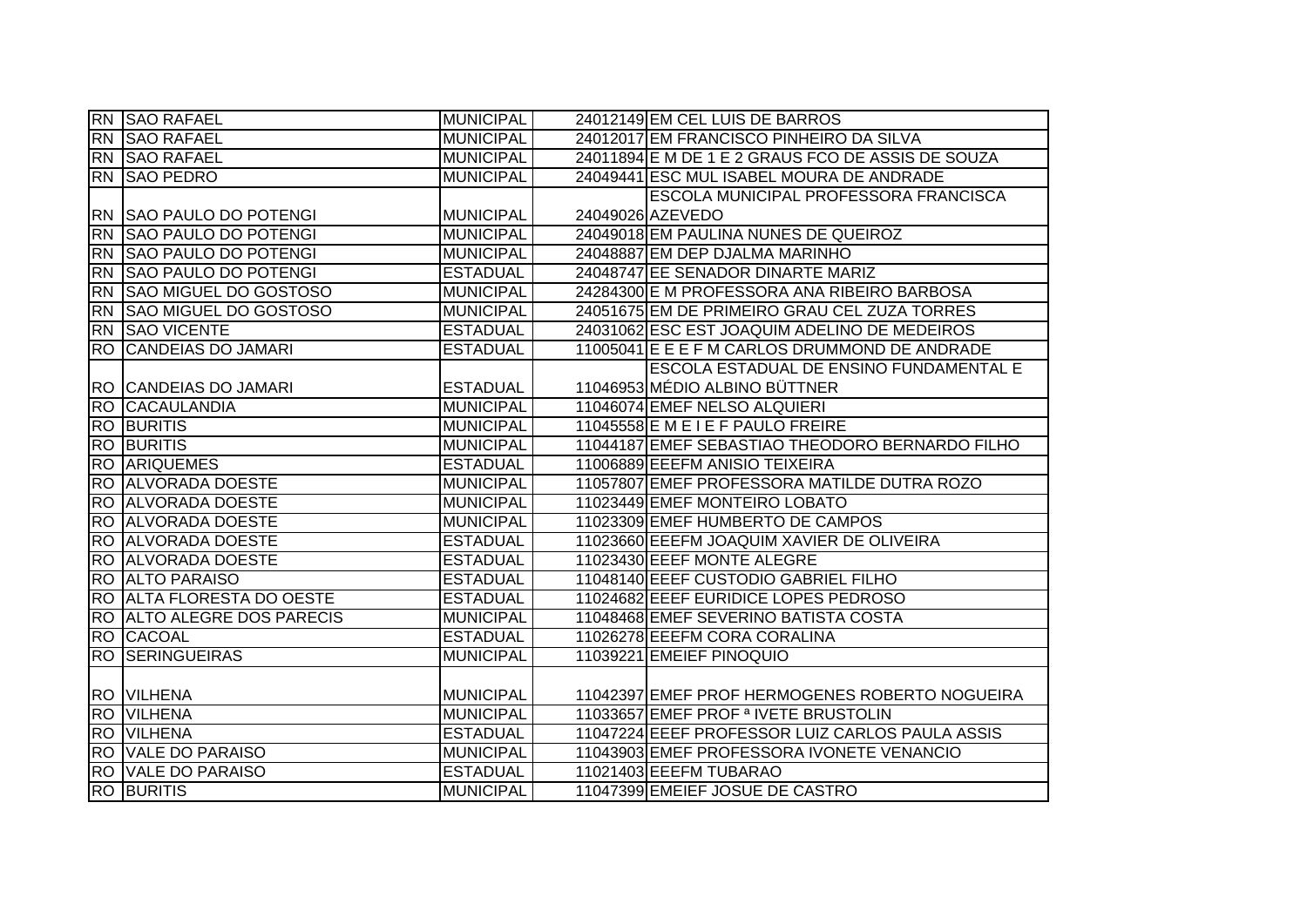|           | <b>RO URUPA</b>                 | <b>ESTADUAL</b>  | 11020504 EEEFM ALTAMIR BILLY SOARES                |
|-----------|---------------------------------|------------------|----------------------------------------------------|
|           | <b>RO SAO MIGUEL DO GUAPORE</b> | <b>MUNICIPAL</b> | 11042508 EMEF LAZARA ALVES DE LIMA                 |
|           |                                 |                  |                                                    |
|           | RO SSAO FRANCISCO DO GUAPORE    | <b>MUNICIPAL</b> | 11042451 E M E PRE E FUND SENADOR RONALDO ARAGAO   |
| <b>RO</b> | <b>SAO FRANCISCO DO GUAPORE</b> | <b>ESTADUAL</b>  | 11046961 EEEFM MARCILENE CARVALHO RICARDO          |
|           | <b>RO SAO FELIPE DOESTE</b>     | <b>MUNICIPAL</b> | 11043598 EMEIEF GEONE SILVA FERREIRA               |
|           | RO SAO FELIPE DOESTE            | <b>MUNICIPAL</b> | 11043580 EMEIEF ORLINDO GONCALVES ROCHA            |
| <b>RO</b> | <b>SANTA LUZIA DOESTE</b>       | <b>MUNICIPAL</b> | 11039132 E M E F JOSE RONALDO ARAGAO               |
| <b>RO</b> | <b>SANTA LUZIA DOESTE</b>       | <b>ESTADUAL</b>  | 11029749 EEEF MARECHAL RONDON                      |
|           | <b>RO ROLIM DE MOURA</b>        | <b>MUNICIPAL</b> | 11046104 EMEF PROF DIONISIO QUINTINO               |
| <b>RO</b> | <b>ROLIM DE MOURA</b>           | <b>ESTADUAL</b>  | 11029412 EEEF ULISSES GUIMARAES                    |
| <b>RO</b> | <b>PRESIDENTE MEDICI</b>        | <b>MUNICIPAL</b> | 11017872 EMEF PROF LUIZ CAPILLA                    |
| <b>RO</b> | VALE DO ANARI                   | <b>MUNICIPAL</b> | 11008938 EMEIEF DARCI RIBEIRO                      |
| IRO.      | <b>PORTO VELHO</b>              | <b>MUNICIPAL</b> | 11048492 EMEIEF COR DE JAMBO                       |
|           | <b>RO CORUMBIARA</b>            | <b>ESTADUAL</b>  | 11036397 EEEF MARECHAL RONDON                      |
|           |                                 |                  |                                                    |
|           | <b>RO PRESIDENTE MEDICI</b>     | <b>ESTADUAL</b>  | 11018950 EEEFM PRESIDENTE EMILIO GARRASTAZU MEDICI |
|           | RO ITAPUA DO OESTE              | <b>ESTADUAL</b>  | 11005360 EEEFM PAULO FREIRE                        |
|           | <b>RO GUAJARA-MIRIM</b>         | <b>MUNICIPAL</b> | 11006536 EMEIEF SAUL BENNESBY                      |
|           | <b>RO GUAJARA-MIRIM</b>         | <b>ESTADUAL</b>  | 11006617 EEEFM IRMA MARIA CELESTE                  |
|           | <b>RO GUAJARA-MIRIM</b>         | <b>ESTADUAL</b>  | 11006358 EEEF PAUL HARRIS                          |
|           | RO GOVERNADOR JORGE TEIXEIRA    | <b>MUNICIPAL</b> | 11043334 EMEF ARMINDO FERREIRA FRAGA               |
|           | RO GOVERNADOR JORGE TEIXEIRA    | <b>ESTADUAL</b>  | 11019115 EEEFM CLAUDIO MANOEL DA COSTA             |
|           | <b>RO ESPIGÃO DOESTE</b>        | <b>MUNICIPAL</b> | 11044527 EMEIEF SIMONE MOURA ROSA                  |
|           | RO ESPIGAO DOESTE               | <b>ESTADUAL</b>  | 11028394 EEEF VINICIUS DE MORAES                   |
|           | <b>RO CUJUBIM</b>               | <b>MUNICIPAL</b> | 11053402 EMEF ALUISIO BECKER                       |
| <b>RO</b> | <b>ITAPUA DO OESTE</b>          | <b>MUNICIPAL</b> | 11005300 EMEIEF SOSSEGO DA MAMAE                   |
|           | <b>RO COSTA MARQUES</b>         | <b>ESTADUAL</b>  | 11005610 EEEF GOMES CARNEIRO                       |
|           | <b>RO JARU</b>                  | <b>ESTADUAL</b>  | 11012099 EEEFM GOV JORGE TEIXEIRA DE OLIVERIA      |
|           | RO COLORADO DO OESTE            | <b>ESTADUAL</b>  | 11035960 EEEFM PAULO DE ASSIS RIBEIRO              |
|           | RO COLORADO DO OESTE            | <b>ESTADUAL</b>  | 11035544 EEEF JULIETA VILELA VELOZO                |
|           | RO COLORADO DO OESTE            | <b>ESTADUAL</b>  | 11035110 EEEFM 16 DE JUNHO                         |
|           | <b>RO CEREJEIRAS</b>            | <b>MUNICIPAL</b> | 11034955 EMEIEF REGINA SPERFELD SEBOLD             |
|           | <b>RO CEREJEIRAS</b>            | <b>ESTADUAL</b>  | 11035056 EEEFM CASTRO ALVES                        |
|           | <b>RO CEREJEIRAS</b>            | <b>ESTADUAL</b>  | 11034777 EEEF GOV JERONIMO GARCIA SANTANA          |
|           | <b>RO CEREJEIRAS</b>            | <b>ESTADUAL</b>  | 11034610 EEEF CEL JORGE TEIXEIRA DE OLIVEIRA       |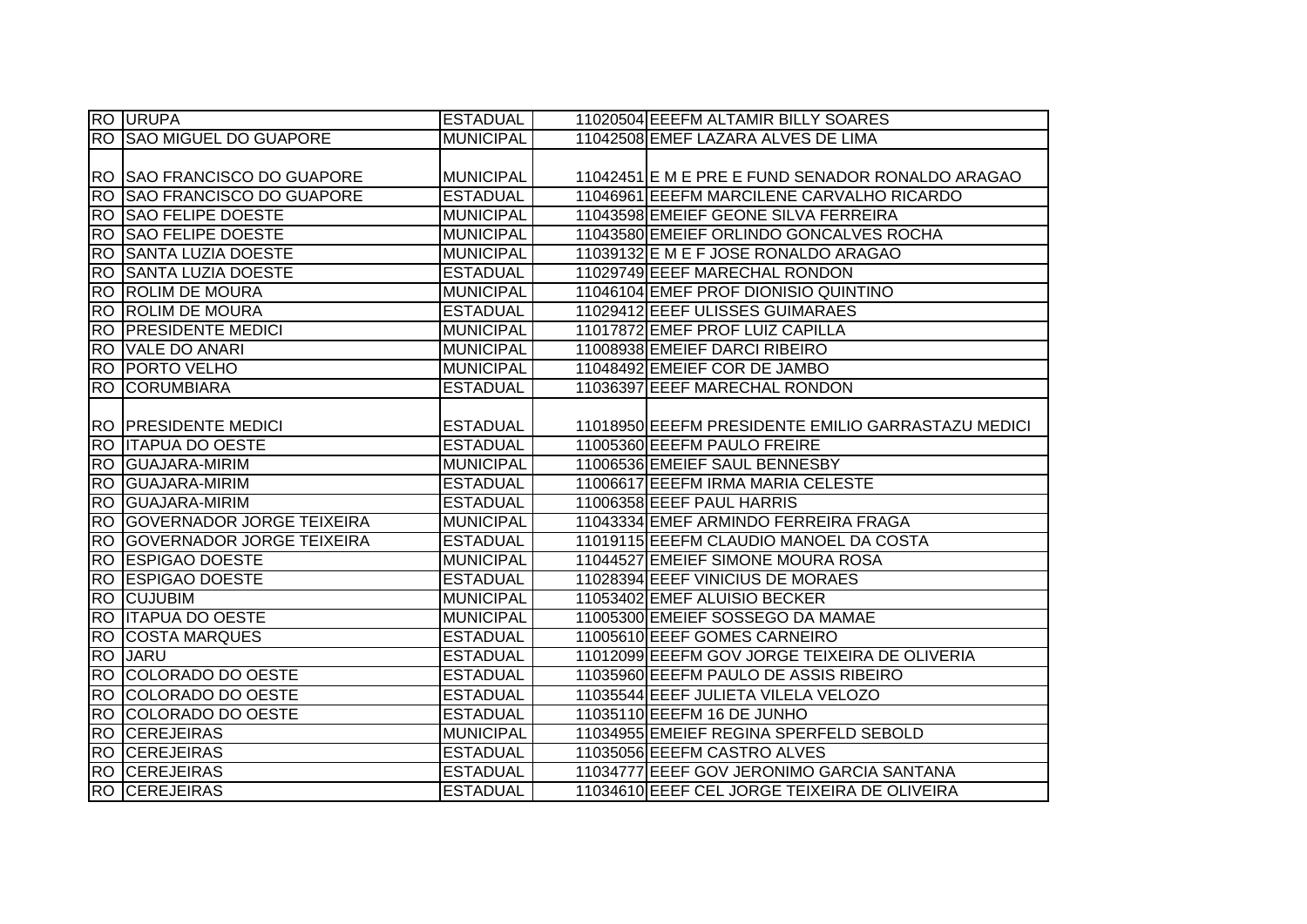|           | RO CAMPO NOVO DE RONDONIA      | <b>MUNICIPAL</b> | 11004452 EMEFM CASSIANO RICARDO                             |
|-----------|--------------------------------|------------------|-------------------------------------------------------------|
|           | <b>RO CACOAL</b>               | <b>MUNICIPAL</b> | 11052600 EMEIEF ANGELA MARIA DA MATA PERDONCINI             |
|           | RO CACOAL                      | <b>MUNICIPAL</b> | 11027398 EMEIF LUIZ LENZI                                   |
|           | <b>RO CACOAL</b>               | <b>MUNICIPAL</b> | 11027002 EMEIEF PROF AGUSTINHO GOES DE OLIVEIRA             |
|           | <b>RO COSTA MARQUES</b>        | <b>ESTADUAL</b>  | 11005769 EEEF RAIMUNDO DE OLIVEIRA MESQUITA                 |
|           | RO NOVO HORIZONTE DO OESTE     | <b>MUNICIPAL</b> | 11048387 EMEF SARAH KUBISTCHEK                              |
|           | <b>RO IPORTO VELHO</b>         | <b>MUNICIPAL</b> | 11047909 EMEIEF ESPERANCA                                   |
|           | <b>RO PORTO VELHO</b>          | <b>ESTADUAL</b>  | 11003065 IEE CARMELA DUTRA                                  |
|           | <b>RO PORTO VELHO</b>          | <b>ESTADUAL</b>  | 11002158 EEEF SAO FRANCISCO DE ASSIS                        |
|           | <b>RO PORTO VELHO</b>          | <b>ESTADUAL</b>  | 11002123 EEEFM RISOLETA NEVES                               |
|           | <b>RO PORTO VELHO</b>          | <b>ESTADUAL</b>  | 11001283 EEEFM JOHN KENNEDY                                 |
|           | <b>RO PORTO VELHO</b>          | <b>ESTADUAL</b>  | 11000554 EEEFM BANDEIRANTES                                 |
|           | <b>RO PIMENTEIRAS DO OESTE</b> | <b>MUNICIPAL</b> | 11041781 EMEF PAULO FREIRE                                  |
|           | <b>RO PIMENTEIRAS DO OESTE</b> | <b>ESTADUAL</b>  | 11035080 EEEFM INACIO CASTRO                                |
|           | RO OURO PRETO DO OESTE         | <b>MUNICIPAL</b> | 11040432 EMEIEF RONDOMINAS                                  |
|           | <b>RO ITAPUA DO OESTE</b>      | <b>ESTADUAL</b>  | 11040882 EEEF JOAO FRANCISCO CORREIA                        |
| <b>RO</b> | <b>OURO PRETO DO OESTE</b>     | <b>ESTADUAL</b>  | 11017422 EEEFM MARIA DE MATOS E SILVA                       |
| <b>RO</b> | <b>PRESIDENTE MEDICI</b>       | <b>ESTADUAL</b>  | 11017899 EEEFM 15 DE NOVEMBRO                               |
|           | RO NOVO HORIZONTE DO OESTE     | <b>MUNICIPAL</b> | 11048379 EMEF PAULO SCHERRER                                |
|           | <b>RO NOVA UNIAO</b>           | <b>MUNICIPAL</b> | 11043385 EMEF PROF MARCOS ADRIANO ISSLER                    |
|           | RO NOVA UNIAO                  | <b>ESTADUAL</b>  | 11017120 EEEFM MARIA GORETTI                                |
|           | <b>RO NOVA MAMORE</b>          | <b>MUNICIPAL</b> | 11003987 EMEIF CEL JORGE TEIXEIRA DE OLIVEIRA               |
|           | RO NOVA BRASILANDIA DOESTE     | <b>ESTADUAL</b>  | 11022205 EEEF ROCHA POMBO                                   |
|           | <b>RO MONTE NEGRO</b>          | <b>MUNICIPAL</b> | 11038160 EMEF MARCOS VINICIUS CRUZ DE MORAIS                |
|           | <b>RO MONTE NEGRO</b>          | <b>ESTADUAL</b>  | 11010940 EEEF MATO GROSSO                                   |
|           | <b>RO MIRANTE DA SERRA</b>     | <b>MUNICIPAL</b> | 11045450 EMEIEF ARQUIMEDES FERNANDES                        |
|           | <b>RO MIRANTE DA SERRA</b>     | <b>ESTADUAL</b>  | 11019743 EEEF FLORIZEL LAMEGO FERRARI                       |
|           | RO MACHADINHO DOESTE           | <b>MUNICIPAL</b> | 11008598 EMEF JOVINA DE CARVALHO RIBEIRO                    |
| <b>RO</b> | <b>JARU</b>                    | <b>ESTADUAL</b>  | 11012994 EEEFM PLACIDO DE CASTRO                            |
| <b>RO</b> | <b>OURO PRETO DO OESTE</b>     | <b>ESTADUAL</b>  | 11017430 EEEF PROF <sup>a</sup> MARGARIDA CUSTODIO DE SOUZA |
|           | <b>RR BOA VISTA</b>            | <b>MUNICIPAL</b> | 14321955 ESC MUN JARDIM DAS COPAIBAS                        |
|           | RR BOA VISTA                   | <b>MUNICIPAL</b> | 14001241 ESC MUN BALDUINO WOTTRICH                          |
|           | <b>RR BOA VISTA</b>            | <b>MUNICIPAL</b> | 14320541 ESCOLA MUNICIPAL PEQUENO POLEGAR                   |
|           | RR BOA VISTA                   | <b>MUNICIPAL</b> | 14360667 ESCOLA MUNICIPAL RAIMUNDO ELOY GOMES               |
|           | RR BOA VISTA                   | <b>MUNICIPAL</b> | 14365669 ESCOLA MUNICIPAL IOLÁDIO BATISTA DA SILVA          |
|           | RR BOA VISTA                   | <b>ESTADUAL</b>  | 14001772 ESCOLA ESTADUAL SAO VICENTE DE PAULA               |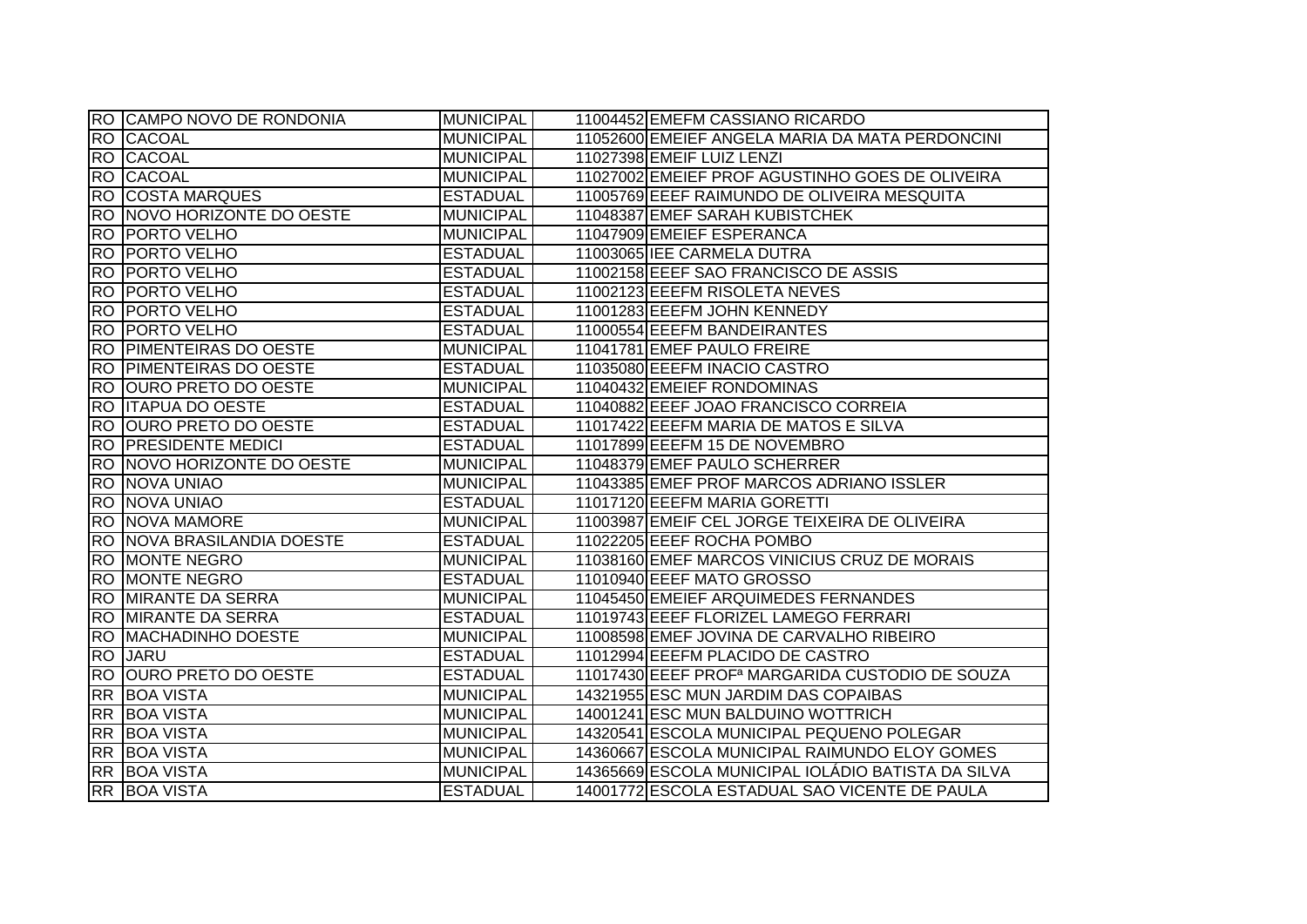|           | <b>RR BOA VISTA</b>   | <b>ESTADUAL</b>  | 14000830 ESCOLA ESTADUAL DOM JOSE NEPOTE                  |
|-----------|-----------------------|------------------|-----------------------------------------------------------|
|           | <b>RR AMAJARI</b>     | <b>ESTADUAL</b>  | 14001110 ESC EST OVIDIO DIAS DE SOUZA                     |
|           | <b>RR ALTO ALEGRE</b> | <b>MUNICIPAL</b> | 14320053 ESC MUN PROF <sup>a</sup> EDNEIDE SALES CAMPELO  |
|           | <b>RR ALTO ALEGRE</b> | <b>ESTADUAL</b>  | 14000253 ESC EST PROF <sup>°</sup> GERALDO DA SILVA PINTO |
|           |                       |                  |                                                           |
|           | <b>RR BONFIM</b>      | <b>ESTADUAL</b>  | 14322641 ESCOLA EST ADUAL ALDEBARO JOSE ALCANTARA         |
|           | RR MUCAJAI            | <b>ESTADUAL</b>  | 14324016 ESC EST MARIA MARICELMA OLIVEIRA CRUZ            |
|           | <b>RR UIRAMUTA</b>    | <b>ESTADUAL</b>  | 14003180 ESC EST JOAQUIM NABUCO                           |
|           | RR SAO LUIZ           | <b>MUNICIPAL</b> | 14005484 ESC MUN SEN HELIO CAMPOS                         |
| <b>RR</b> | <b>SAO LUIZ</b>       | <b>ESTADUAL</b>  | 14320231 ESC EST PROFº ALAN KARDEC DANTAS HADDAD          |
|           | RR SAO JOAO DA BALIZA | <b>MUNICIPAL</b> | 14320185 ESC MUN DARCY PEDROSO DA SILVA                   |
| <b>RR</b> | <b>BOA VISTA</b>      | <b>ESTADUAL</b>  | 14320525 ESC EST PROF <sup>a</sup> WANDA DAVID AGUIAR     |
|           | RR MUCAJAI            | <b>MUNICIPAL</b> | 14003929 ESCOLA MUNICIPAL JESUS DE NAZARE                 |
|           | <b>RR BOA VISTA</b>   | <b>MUNICIPAL</b> | 14321114 ESC MUNICIPAL PEQUENO PRINCIPE                   |
|           |                       |                  | ESCOLA ESTADUAL VEREADOR FRANCISCO                        |
|           | <b>RR MUCAJAI</b>     | <b>ESTADUAL</b>  | 14004224 PEREIRA LIMA                                     |
|           | RR MUCAJAI            | <b>ESTADUAL</b>  | 14003872 ESC EST ANTONIO NASCIMENTO FILHO                 |
|           | <b>RR MUCAJAI</b>     | <b>ESTADUAL</b>  | 14003856 ESC EST PE JOSE MONTICONI                        |
|           | RR <b>IRACEMA</b>     | <b>MUNICIPAL</b> | 14004232 ESC MUN IRACEMA AGUIAR PEREIRA                   |
|           | RR CAROEBE            | <b>ESTADUAL</b>  | 14321653 ESC EST TEREZA TEODORO DE OLIVEIRA               |
| RR        | CARACARAI             | <b>MUNICIPAL</b> | 14321882 ESC MUN DE EDUC INF E FUND CRIANCA FELIZ         |
|           |                       |                  |                                                           |
|           | <b>RR CARACARAI</b>   | <b>MUNICIPAL</b> | 14003694 ESCOLA MUNICIPAL MANOEL PEREIRA DA COSTA         |
|           | RR CARACARAI          | <b>MUNICIPAL</b> | 14003651 ESCOLA MUNICIPAL IDNEA BARBOSA FERREIRA          |
| <b>RR</b> | <b>CARACARAI</b>      | <b>ESTADUAL</b>  | 14320428 ESCOLA ESTADUAL JOAO ROGELIO SCHUERTZ            |
|           | RR CARACARAI          | <b>ESTADUAL</b>  | 14003678 ESC EST JOSE VIEIRA DE SALES GUERRA              |
|           | <b>RR NORMANDIA</b>   | <b>ESTADUAL</b>  | 14002990 ESC EST MARIANO VIEIRA                           |
| <b>RS</b> | <b>GRAVATAI</b>       | <b>MUNICIPAL</b> | 43242405 ESC MUN ENS FUND NOVA CONQUISTA                  |
|           |                       |                  | <b>ESCOLA MUNICIPAL DE ENSINO MEDIO JOZUE</b>             |
| <b>RS</b> | <b>TRIUNFO</b>        | <b>MUNICIPAL</b> | 43159753 MACHADO DOS SANTOS                               |
|           |                       |                  | ESCOLA MUNICIPAL DE ENSINO MEDIO ALMIRANTE                |
| <b>RS</b> | <b>TRIUNFO</b>        | <b>MUNICIPAL</b> | 43159575 BARROSO                                          |
|           |                       |                  |                                                           |
|           | RS TAPES              | <b>ESTADUAL</b>  | 43152198 INST EST EDUC CEL PATRICIO VIEIRA RODRIGUES      |
|           | RS SAO LEOPOLDO       | <b>MUNICIPAL</b> | 43139744 ESC MUN ENS FUN ARTHUR OSTERMANN                 |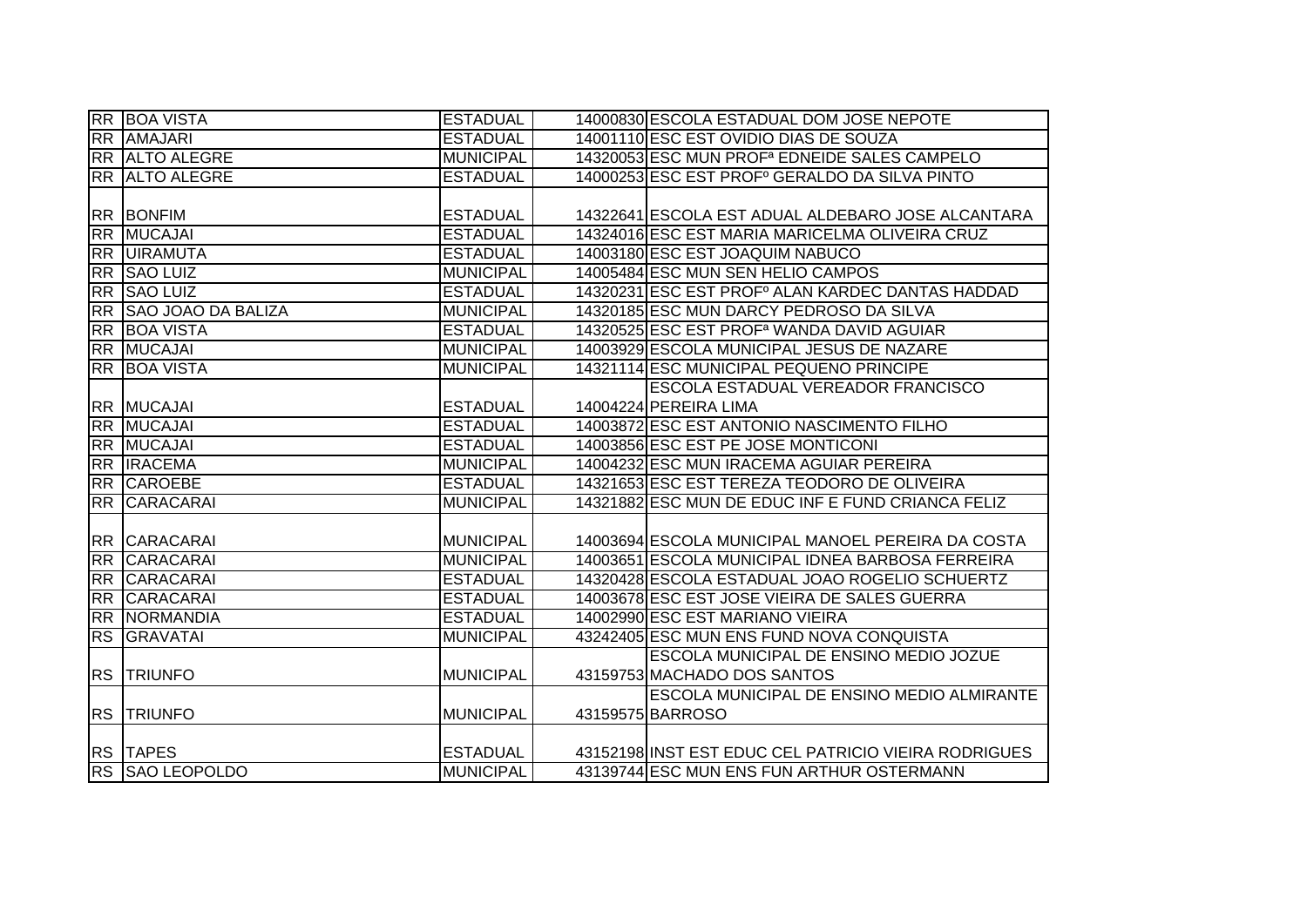|           |                        |                  |                 | CENTRO ESC DE TURNO INT MUNIC NEUZA                |
|-----------|------------------------|------------------|-----------------|----------------------------------------------------|
|           | RS SAO BORJA           | <b>MUNICIPAL</b> |                 | 43132707 GOULART BRIZOLA                           |
|           | RS SAO BORJA           | <b>MUNICIPAL</b> |                 | 43132650 ESC MUN ENS FUND DUQUE DE CAXIAS          |
|           | <b>RS PORTO ALEGRE</b> | <b>MUNICIPAL</b> |                 | 43109217 EMEF JOAO ANTONIO SATTE                   |
| <b>RS</b> | <b>PORTO ALEGRE</b>    | <b>MUNICIPAL</b> |                 | 43109209 EMEF LAURO RODRIGUES                      |
|           |                        |                  |                 | <b>ESC EST ENS FUND TENENTE CORONEL</b>            |
| <b>RS</b> | <b>IPORTO ALEGRE</b>   | <b>ESTADUAL</b>  |                 | 43107257 TRAVASSOS ALVES                           |
|           |                        |                  |                 | <b>ESC EST DE ENS MEDIO PROFESSOR OSCAR</b>        |
|           | RS PORTO ALEGRE        | <b>ESTADUAL</b>  |                 | 43106480 PEREIRA                                   |
|           | <b>RS PORTO ALEGRE</b> | <b>ESTADUAL</b>  |                 | 43105807 ESC EST EDUC BASICA ALMIRANTE BACELAR     |
|           |                        |                  |                 | <b>ESC EST DE ENS FUND FROF LUIZA TEIXEIRA</b>     |
|           | RS NOVO HAMBURGO       | <b>ESTADUAL</b>  |                 | 43093000 LAUFFER                                   |
|           |                        |                  |                 |                                                    |
|           | <b>RS GRAVATAI</b>     | <b>MUNICIPAL</b> |                 | 43069673 ESC MUN ENS FUN PROF ADRIANO ORTIZ CORREA |
| RS        | <b>GRAVATAI</b>        | <b>MUNICIPAL</b> |                 | 43069487 ESC MUN ENS FUN SANTO ANTONIO DE PADUA    |
|           | <b>RS GRAVATAI</b>     | <b>MUNICIPAL</b> |                 | 43069363 ESC MUN ENS FUN ERICO VERISSIMO           |
| <b>RS</b> | <b>GRAVATAI</b>        | <b>MUNICIPAL</b> |                 | 43069185 ESC MUN ENS FUN CINCINATO JARDIM DO VALE  |
| <b>RS</b> | <b>GRAVATAI</b>        | <b>MUNICIPAL</b> |                 | 43068901 ESC MUN ENS FUN ANTONIO AIRES DE ALMEIDA  |
|           |                        |                  |                 | ESC MUN ENS FUN PROFESSORA IDELCY SILVEIRA         |
|           | RS GRAVATAI            | <b>MUNICIPAL</b> |                 | 43068839 PEREIRA                                   |
| RS        | <b>GRAVATAL</b>        | <b>MUNICIPAL</b> |                 | 43068758 ESC MUN ENS FUN BOM JESUS                 |
|           |                        |                  |                 | <b>ESC MUN ENS FUND PROFESSOR HORACIO</b>          |
| <b>RS</b> | <b>CHARQUEADAS</b>     | <b>MUNICIPAL</b> | 43045669 PRATES |                                                    |
| RS        | CAMAQUA                | <b>ESTADUAL</b>  |                 | 43032133 COL ESTADUAL SETE DE SETEMBRO             |
|           | <b>RS CACHOEIRINHA</b> | <b>ESTADUAL</b>  |                 | 43030076 ESC EST ENS MED NOSSA SENHORA DE FATIMA   |
| <b>RS</b> | <b>CACHOEIRINHA</b>    | <b>MUNICIPAL</b> |                 | 43029922 ESC MUN ENS FUN PORTUGAL                  |
|           |                        |                  |                 | ESC MUN ENS FUN PODALIRIO INACIO DE                |
|           | RS ALVORADA            | <b>MUNICIPAL</b> |                 | 43013724 BARCELLOS                                 |
|           |                        |                  |                 |                                                    |
|           | <b>RS GRAVATAI</b>     | <b>MUNICIPAL</b> |                 | 43069401 ESC MUN ENS FUN PRESIDENTE GETULIO VARGAS |
| RS        | <b>CAMPO BOM</b>       | <b>MUNICIPAL</b> |                 | 43033687 ESC MUN ENS FUN LUCIA MOSSMANN            |
| RS        | <b>GRAVATAL</b>        | <b>MUNICIPAL</b> |                 | 43069282 ESC MUN ENS FUN MURIALDO                  |
|           |                        |                  |                 | ESC MUN ENS FUN JERONIMO TIMOTEO DA                |
|           | <b>RS GRAVATAI</b>     | <b>MUNICIPAL</b> |                 | 43069193 FONSECA                                   |
|           | <b>RS GRAVATAI</b>     | <b>MUNICIPAL</b> |                 | 43068952 ESC MUN ENS FUN SANTA ANA                 |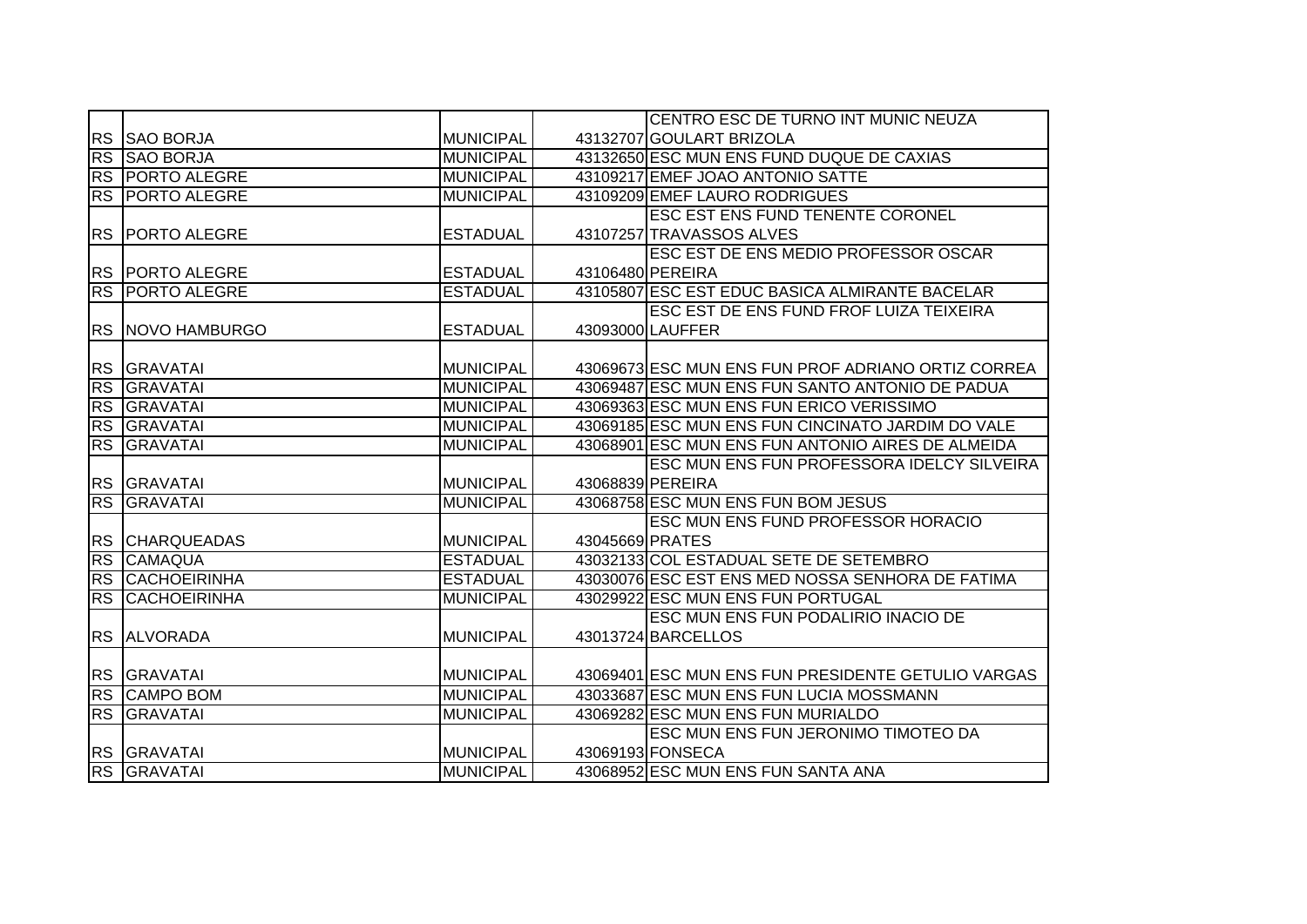|           |                                     |                  |                 | <b>ESCOLA ESTADUAL DE ENSINO MEDIO DOUTOR</b>    |
|-----------|-------------------------------------|------------------|-----------------|--------------------------------------------------|
|           | <b>RS GRAVATAI</b>                  | <b>ESTADUAL</b>  |                 | 43069010 LUIZ BASTOS DO PRADO                    |
| <b>RS</b> | <b>CAMPO BOM</b>                    | <b>MUNICIPAL</b> |                 | 43033695 ESC MUN ENS FUN EDMUNDO STRASSBURGER    |
|           | <b>RS CAMPO BOM</b>                 | <b>MUNICIPAL</b> |                 | 43033652 ESC MUN ENS FUN VINTE E CINCO DE JULHO  |
|           | <b>RS CACHOEIRINHA</b>              | <b>MUNICIPAL</b> |                 | 43030050 ESC MUN ENS FUN GRANJA ESPERANCA        |
|           | <b>RS BUTIA</b>                     | <b>ESTADUAL</b>  |                 | 43026613 INSTITUTO ESTADUAL MARECHAL RONDON      |
|           | <b>RS ARROIO DOS RATOS</b>          | <b>MUNICIPAL</b> |                 | 43016308 ESC MUN ENS FUND ANITA GARIBALDI        |
|           |                                     |                  |                 | <b>ESCOLA ESTADUAL DE ENSINO FUNDAMENTAL</b>     |
| <b>RS</b> | ARAMBARE                            | <b>ESTADUAL</b>  |                 | 43032125 LAURO SILVA AZAMBUJA                    |
| <b>RS</b> | <b>CAMPO BOM</b>                    | <b>MUNICIPAL</b> |                 | 43033709 ESC MUN ENS FUN ESPERANCA               |
| <b>RS</b> | <b>GRAVATAI</b>                     | <b>MUNICIPAL</b> |                 | 43169813 ESC MUN ENS FUN BONSUCESSO              |
| <b>RS</b> | <b>GRAVATAI</b>                     | <b>MUNICIPAL</b> |                 | 43069339 ESC MUN ENS FUN PRESIDENTE JOAO GOULART |
| <b>RS</b> | <b>GUAIBA</b>                       | <b>ESTADUAL</b>  |                 | 43070256 COL ESTADUAL AUGUSTO MEYER              |
| <b>RS</b> | <b>GUAIBA</b>                       | <b>ESTADUAL</b>  |                 | 43070418 ESC EST ENS MED PROFESSORA AGLAE KEHL   |
| <b>RS</b> | NOVO HAMBURGO                       | <b>MUNICIPAL</b> |                 | 43092543 ESC MUN ENS FUN ANITA GARIBALDI         |
| <b>RS</b> | <b>NOVO HAMBURGO</b>                | <b>MUNICIPAL</b> |                 | 43092675 ESC MUN ENS FUN MARCOS MOOG             |
| RS        | NOVO HAMBURGO                       | <b>MUNICIPAL</b> |                 | 43093116 ESC MUN ENS FUN PRES CASTELO BRANCO     |
| <b>RS</b> | NOVO HAMBURGO                       | <b>MUNICIPAL</b> |                 | 43093337 EMEF CECILIA MEIRELES                   |
| <b>RS</b> | <b>PORTO ALEGRE</b>                 | <b>MUNICIPAL</b> |                 | 43105246 EMEM EMILIO MEYER                       |
|           | <b>RS PORTO ALEGRE</b>              | <b>MUNICIPAL</b> |                 | 43105475 EMEF DECIO MARTINS COSTA                |
| <b>RS</b> | <b>SAO LEOPOLDO</b>                 | <b>ESTADUAL</b>  |                 | 43139345 ESC EST ENS MED AMADEO ROSSI            |
|           |                                     |                  |                 |                                                  |
|           | RS SAO LEOPOLDO                     | <b>ESTADUAL</b>  |                 | 43139620 EEEM PROFESSORA HAYDEE MELLO ROSTIROLLA |
| RS        | <b>SAO LEOPOLDO</b>                 | <b>MUNICIPAL</b> |                 | 43139477 ESC MUN ENS FUN PROF EMILIO MEYER       |
|           |                                     |                  |                 | <b>ESC EST ENS FUN MANOEL FAUSTO PEREIRA</b>     |
|           | RS  SAO SEBASTIAO DO CAI            | <b>ESTADUAL</b>  | 43144080 FORTES |                                                  |
| RS        | <b>TAQUARA</b>                      | <b>ESTADUAL</b>  |                 | 43152856 ESC EST ENS MED DIRCEU MARILIO MARTINS  |
|           |                                     |                  |                 | ESCOLA MUNICIPAL DE ENSINO MEDIO GONCALVES       |
| <b>RS</b> | <b>TRIUNFO</b>                      | <b>MUNICIPAL</b> | 43160140 DIAS   |                                                  |
| <b>RS</b> | <b>SAO BORJA</b>                    | <b>ESTADUAL</b>  |                 | 43132898 ESC EST ENS MEDIO APPARICIO SILVA RILLO |
|           | <b>RS SAO GABRIEL</b>               | <b>MUNICIPAL</b> |                 | 43135390 ESC MUN ENS FUN PROF BRANDINA MELLO     |
| RS        | <b>SAO FRANCISCO DE PAULA</b>       | <b>MUNICIPAL</b> |                 | 43134610 EMEF ENGENHEIRO JOAO MAGALHAES FILHO    |
|           |                                     |                  |                 | <b>ESCOLA MUNICIPAL DE ENSINO FUNDAMENTAL</b>    |
|           | <b>RS SANTO ANTONIO DAS MISSOES</b> | <b>MUNICIPAL</b> |                 | 43180892 SANTO ANTONIO                           |
|           | RS SANTO ANTONIO DO PLANALTO        | <b>ESTADUAL</b>  |                 | 43039715 ESC EST ENS MED SANTO ANTONIO           |
|           | RS SAO FRANCISCO DE PAULA           | <b>MUNICIPAL</b> |                 | 43134459 EMEF PRESIDENTE CASTELO BRANCO          |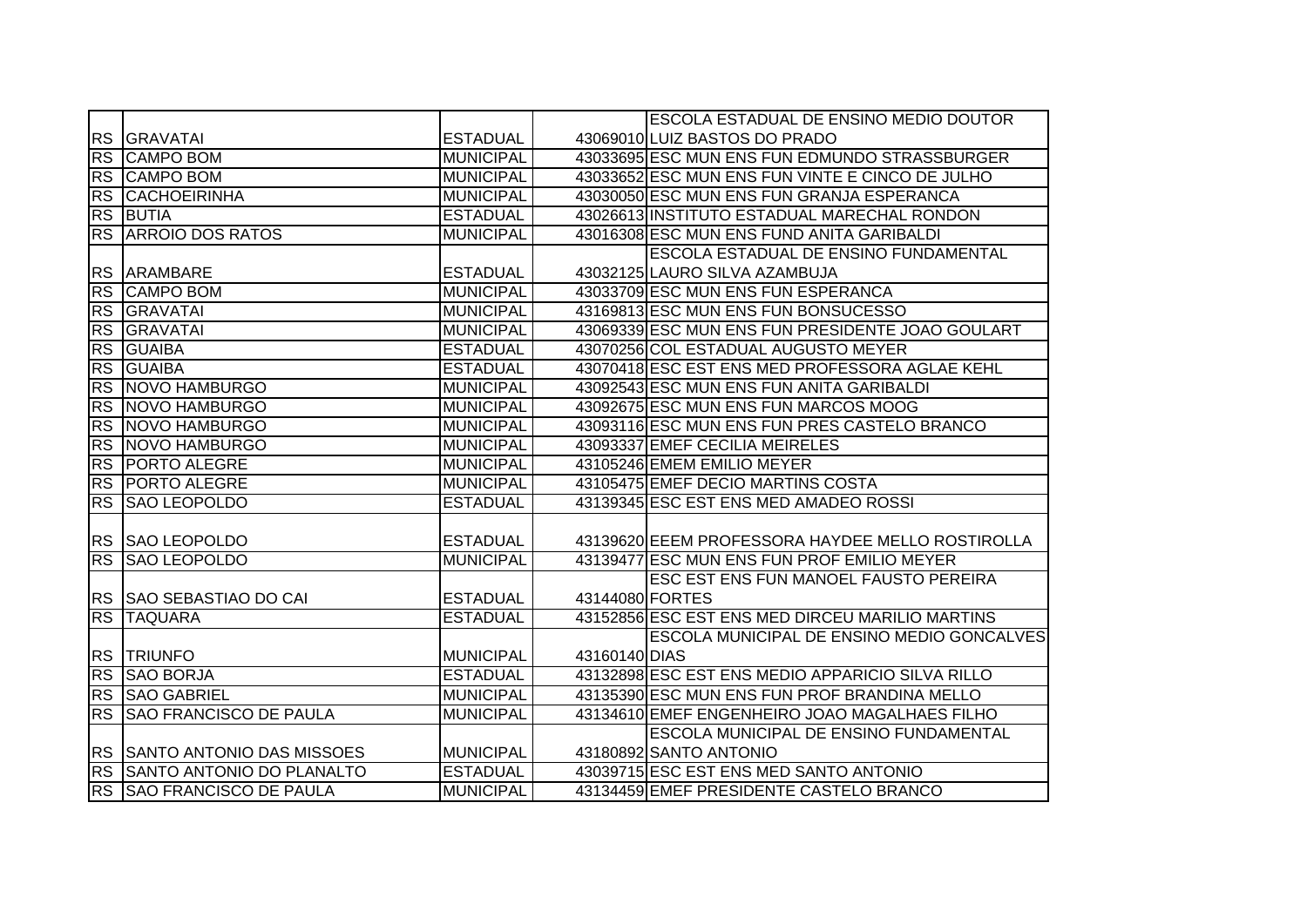|           | RS SAO BORJA                     | <b>MUNICIPAL</b> |          | 43132774 ESC MUN ENS FUND NEITH ARAGON MOTTA     |
|-----------|----------------------------------|------------------|----------|--------------------------------------------------|
| RS        | <b>SANTO AUGUSTO</b>             | <b>MUNICIPAL</b> |          | 43191045 ESC MUN ENS FUN SOL NASCENTE            |
|           |                                  |                  |          | ESC EST ENS FUN MONSENHOR ARMANDO                |
|           | RS SAO FRANCISCO DE PAULA        | <b>ESTADUAL</b>  |          | 43135145 TEIXEIRA                                |
| <b>RS</b> | <b>SAO FRANCISCO DE PAULA</b>    | <b>ESTADUAL</b>  |          | 43135153 ESC EST ENS FUN ORESTES LEITE           |
| <b>RS</b> | <b>SAO FRANCISCO DE ASSIS</b>    | <b>MUNICIPAL</b> |          | 43133282 ESC MUN ENS FUND CLOTARIO FOUCHARD      |
|           | <b>RS SANTO AUGUSTO</b>          | <b>MUNICIPAL</b> |          | 43131816 ESC MUN ENS FUN SAO JOAO                |
|           | RS SAO JOSE DO HORTENCIO         | <b>ESTADUAL</b>  |          | 43170587 INSTITUTO ESTADUAL ALFREDO OSCAR KIEFER |
| <b>RS</b> | SAO LOURENCO DO SUL              | <b>ESTADUAL</b>  |          | 43140734 ESC EST ENS FUN MONSENHOR GAUTSCH       |
| <b>RS</b> | <b>SAO LEOPOLDO</b>              | MUNICIPAL        |          | 43139205 ESC MUN ENS FUN DR OSVALDO ARANHA       |
|           |                                  |                  |          | <b>ESCOLA ESTADUAL DE ENS MEDIO CAIC</b>         |
| <b>RS</b> | <b>SAO LEOPOLDO</b>              | <b>ESTADUAL</b>  |          | 43174027 MADEZATTI                               |
| <b>RS</b> | <b>SAO LEOPOLDO</b>              | <b>ESTADUAL</b>  |          | 43172636 E E E M OLINDO FLORES DA SILVA          |
|           |                                  |                  |          |                                                  |
| <b>RS</b> | <b>SAO LEOPOLDO</b>              | <b>ESTADUAL</b>  |          | 43139353 ESC EST ENS FUN PROFESSOR AUGUSTO MEYER |
| <b>RS</b> | SAO LEOPOLDO                     | <b>ESTADUAL</b>  |          | 43139256 ESC EST ENS FUN DR MARIO SPERB          |
| RS        | <b>SAO JOSE DO OURO</b>          | <b>MUNICIPAL</b> |          | 43138578 ESC MUN ENS FUN LUCIANO ANTONIO DONDE   |
|           |                                  |                  |          | ESCOLA MUNICIPAL DE ENSINO FUNDAMENTAL           |
|           | RS SAO JOSE DO NORTE             | <b>MUNICIPAL</b> |          | 43174680 JOAO DE DEUS COLLARES                   |
| <b>RS</b> | <b>SAO JOSE DO NORTE</b>         | <b>MUNICIPAL</b> |          | 43138535 ESC MUN ENS FUN MONTEIRO LOBATO         |
|           | RS SAO JERONIMO                  | <b>ESTADUAL</b>  |          | 43137318 ESC EST ENS FUND CASTRO ALVES           |
| <b>RS</b> | <b>SAO JOSE DO NORTE</b>         | <b>ESTADUAL</b>  |          | 43138497 INST EST DE ED SAO JOSE                 |
|           |                                  |                  |          | E M ENS FUND PROF MARIA CAROLINA BERNY DE        |
|           | RS SAO GABRIEL                   | <b>MUNICIPAL</b> |          | 43135463 OLIVEIRA                                |
|           |                                  |                  |          | ESCOLA ESTADUAL DE ENSINO MEDIO ERICO            |
|           | RS SAO JOSE DO HERVAL            | <b>ESTADUAL</b>  |          | 43138039 VERISSIMO                               |
| RS        | <b>SAO JOAO DO POLESINE</b>      | <b>ESTADUAL</b>  |          | 43062164 ESC EST ED BAS JOAO XXIII               |
| <b>RS</b> | <b>SAO JOAO DA URTIGA</b>        | <b>MUNICIPAL</b> |          | 43137695 ESC MUN ENS FUND LUIZ BIASI             |
|           |                                  |                  |          | <b>ESCOLA MUNICIPAL ENSINO FUND SUB PREF</b>     |
| <b>RS</b> | <b>SANTO ANTONIO DAS MISSOES</b> | <b>MUNICIPAL</b> |          | 43131328 DEOCLECIANO RODRIGUES                   |
|           |                                  |                  |          | ESC MUNICIPAL DE ENSINO FUNDAMENTAL MENINO       |
|           | RS SAO GABRIEL                   | <b>MUNICIPAL</b> |          | 43136354 JESUS - CAIC                            |
|           | <b>RS SAO GABRIEL</b>            | <b>MUNICIPAL</b> |          | 43136206 ESC MUN ENS FUN MARECHAL DEODORO        |
|           | <b>RS SAO GABRIEL</b>            | <b>MUNICIPAL</b> |          | 43136184 ESC MUN ENS FUN PRESIDENTE JOAO GOULART |
|           |                                  |                  |          | ESC MUNIC DE ENSINO FUNDAMENTAL DOM PEDRO        |
|           | <b>RS SAO GABRIEL</b>            | <b>MUNICIPAL</b> | 43136117 |                                                  |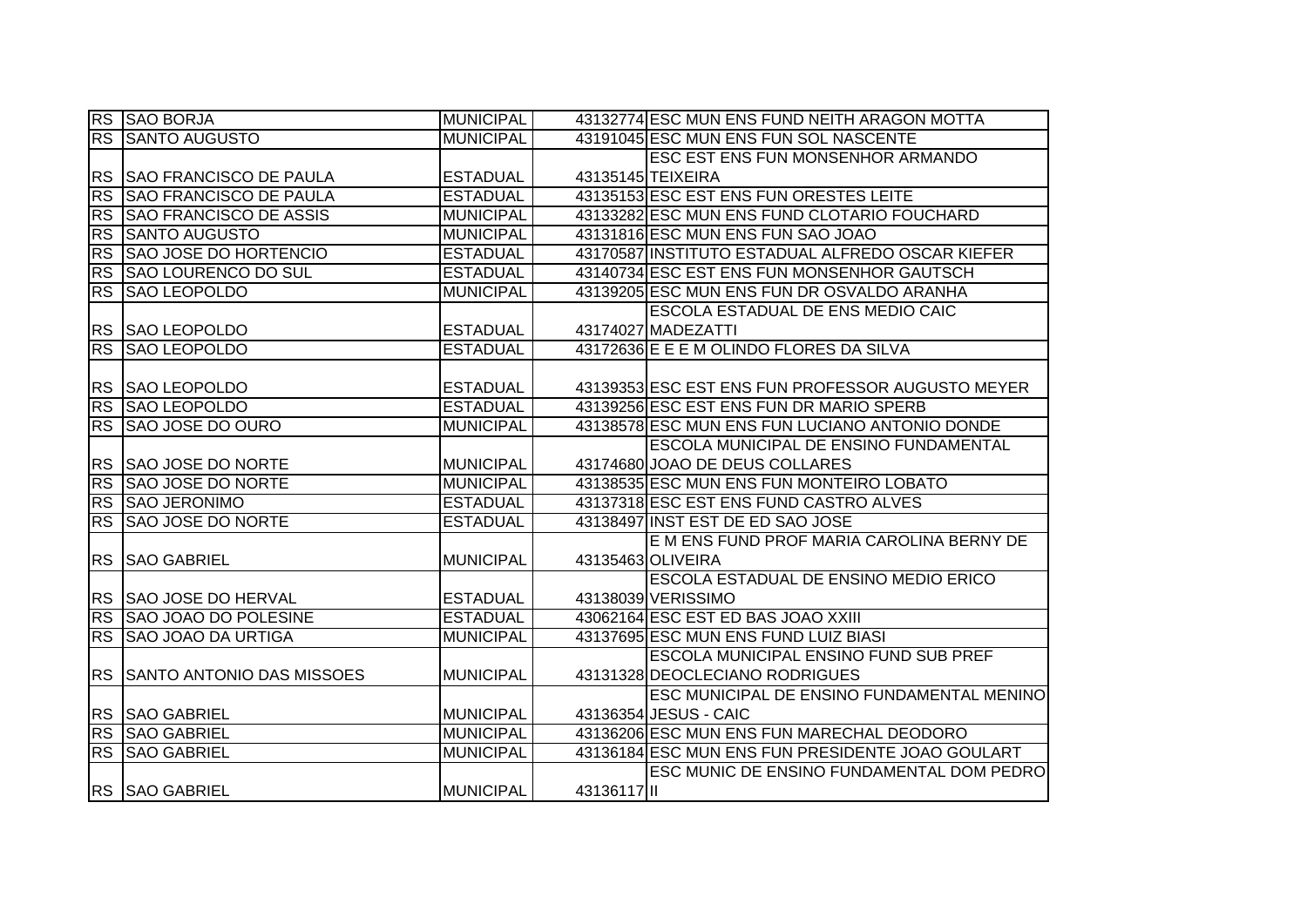|           | <b>RS SAO GABRIEL</b>         | <b>MUNICIPAL</b> |                      | 43135838 ESC MUN ENS FUND DR PEDRO FERRAZ NETO     |
|-----------|-------------------------------|------------------|----------------------|----------------------------------------------------|
|           | <b>RS SAO JOSE DO NORTE</b>   | <b>MUNICIPAL</b> |                      | 43138179 ESC MUN ENS FUN CEL SOARES DE PAIVA       |
|           | <b>RS RIO PARDO</b>           | <b>ESTADUAL</b>  |                      | 43114792 ESC EST DE ENSINO MEDIO FORTALEZA         |
|           | <b>RS SANTO ANGELO</b>        | <b>MUNICIPAL</b> |                      | 43128467 ESC MUN ENS FUN ANTONIO MANOEL            |
|           | RS SANTA BARBARA DO SUL       | <b>MUNICIPAL</b> |                      | 43119751 ESC MUN ENS FUN EGYDIO VESCIA             |
|           |                               |                  |                      | ESC MUN ENS FUND PROFESSORA ELDY MARIA             |
|           | RS SANANDUVA                  | <b>MUNICIPAL</b> | 43119417 PANSERA     |                                                    |
|           | RS SALTO DO JACUI             | <b>MUNICIPAL</b> |                      | 43118810 ESC MUN ENS FUND DARCI TEODORO SAMPAIO    |
|           | RS SALTO DO JACUI             | <b>MUNICIPAL</b> |                      | 43118801 ESC MUN ENS FUND SIEGFRIED HEUSER         |
|           |                               |                  |                      | ESC EST DE ENS MEDIO OLIMPIO GARIBALDI             |
| <b>RS</b> | <b>SAGRADA FAMILIA</b>        | <b>ESTADUAL</b>  | 43095623 VILLARINHO  |                                                    |
|           | <b>RS ROSARIO DO SUL</b>      | <b>ESTADUAL</b>  |                      | 43118232 ESC EST ENS FUN PADRE JOSE DE ANCHIETA    |
|           | RS ROSARIO DO SUL             | <b>ESTADUAL</b>  |                      | 43118127 ESC EST ENS FUN INDEPENDENCIA             |
|           | <b>RS ROSARIO DO SUL</b>      | <b>ESTADUAL</b>  |                      | 43118097 ESC EST ENS FUN MARCAL PACHECO            |
|           |                               |                  |                      | ESC EST ENS FUN PROFESSORA EMILIA DA SILVA         |
|           | <b>RS ROSARIO DO SUL</b>      | <b>ESTADUAL</b>  | 43118089 PRATES      |                                                    |
|           |                               |                  |                      |                                                    |
|           | <b>IRS SSANTA CRUZ DO SUL</b> | <b>ESTADUAL</b>  |                      | 43121764 ESC EST ENS FUND NOSSA SENHORA DE FATIMA  |
|           | <b>RS RIOZINHO</b>            |                  |                      |                                                    |
|           |                               | <b>MUNICIPAL</b> |                      | 43174728 ESC MUN ENS FUND ULISSES GUIMARAES        |
|           |                               |                  |                      | ESC EST ENS MEDIO NOSSA SENHORA DA                 |
|           | RS SANTA CRUZ DO SUL          | <b>ESTADUAL</b>  | 43121772 ESPERANCA   |                                                    |
|           |                               |                  |                      | ESC MUNIC ENS FUND PROF <sup>a</sup> ZELLY PEREIRA |
|           | <b>RS RIO GRANDE</b>          | <b>MUNICIPAL</b> | 43207146 ESMERALDO   |                                                    |
|           |                               |                  |                      | ESC MUN ENS FUND PROFESSORA ZENIR DE               |
|           | RS RIO GRANDE                 | <b>MUNICIPAL</b> | 43206069 SOUZA BRAGA |                                                    |
|           |                               |                  |                      | ESC MUN ENS FUN PEDRO CARLOS PEIXOTO               |
|           | RS RIO GRANDE                 | <b>MUNICIPAL</b> | 43169961 PRIMO       |                                                    |
| RS        | <b>RIO GRANDE</b>             | <b>MUNICIPAL</b> |                      | 43113745 ESC MUN ENS FUN DR ANSELMO DIAS LOPES     |
|           | <b>RS RIO GRANDE</b>          | <b>MUNICIPAL</b> |                      | 43113710 ESC MUN ENS FUN DOLORES GARCIA            |
| <b>RS</b> | <b>RIO GRANDE</b>             | <b>MUNICIPAL</b> |                      | 43113320 ESC MUN ENS FUN VIRIATO CORREA            |
| <b>RS</b> | <b>RIO GRANDE</b>             | <b>MUNICIPAL</b> |                      | 43113303 ESC MUN ENS FUN SAO MIGUEL                |
|           | <b>RS RIO GRANDE</b>          | <b>MUNICIPAL</b> |                      | 43113168 ESC MUN ENS FUN NAVEGANTES                |
|           | <b>RS RIO GRANDE</b>          | <b>MUNICIPAL</b> |                      | 43112986 ESC MUN ENS FUN D PEDRO II                |
|           | <b>RS RIO GRANDE</b>          | <b>MUNICIPAL</b> |                      | 43112927 ESC MUN ENS FUN BENTO GONCALVES           |
|           |                               |                  |                      | ESC EST ENS MEDIO DR JOSE MARIANO DE               |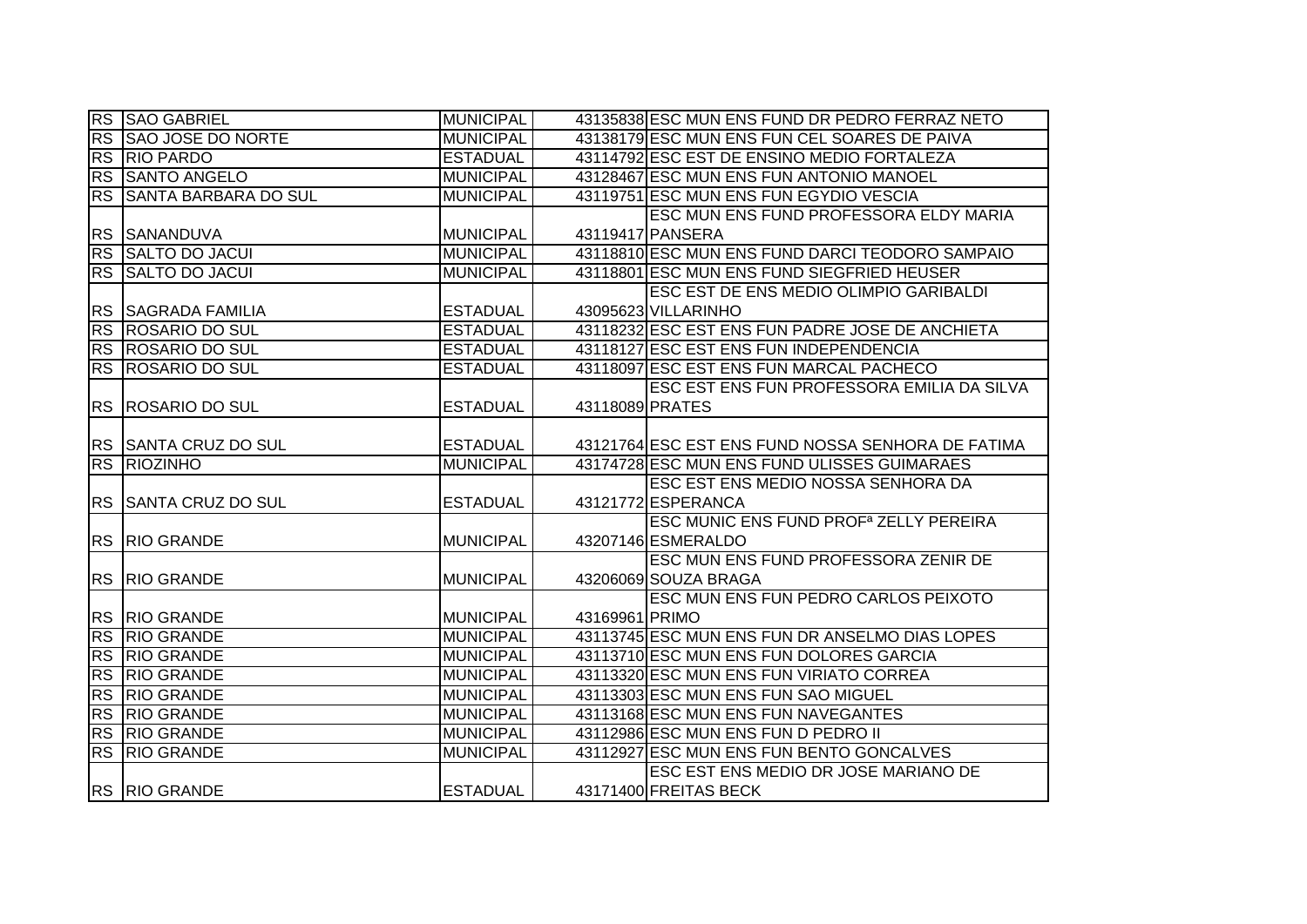|           | RS ROSARIO DO SUL                | <b>ESTADUAL</b>  |                 | 43117651 ESC EST ENS MED PLACIDO DE CASTRO           |
|-----------|----------------------------------|------------------|-----------------|------------------------------------------------------|
|           | <b>RS SANTIAGO</b>               | <b>MUNICIPAL</b> |                 | 43127622 ESC MUN ENS FUND MANOEL ABREU               |
|           |                                  |                  |                 | COLEGIO ESTADUAL TOLENTINA BARCELOS                  |
| <b>RS</b> | <b>SANTO ANTONIO DAS MISSOES</b> | <b>ESTADUAL</b>  |                 | 43131417 GONCALVES                                   |
|           |                                  |                  |                 |                                                      |
|           | RS SANTO ANGELO                  | <b>MUNICIPAL</b> |                 | 43172385 ESC MUN ENS FUN JOSE ALCIBIADES DE OLIVEIRA |
|           |                                  |                  |                 | ESC MUN ENS FUN MARIO PIRATINI OLIVEIRA DA           |
|           | RS SANTO ANGELO                  | <b>MUNICIPAL</b> | 43129250 ROSA   |                                                      |
| <b>RS</b> | <b>SANTO ANGELO</b>              | MUNICIPAL        |                 | 43128866 ESC MUN ENS FUN SAGRADA FAMILIA             |
| <b>RS</b> | <b>SANTO ANGELO</b>              | <b>MUNICIPAL</b> |                 | 43128700 ESC MUN ENS FUN MARGARIDA PARDELHAS         |
| <b>RS</b> | <b>SAO LOURENCO DO SUL</b>       | <b>ESTADUAL</b>  |                 | 43140750 ESC EST ENS FUN VICENTE DI TOLLA            |
| <b>RS</b> | <b>SANTO ANGELO</b>              | <b>ESTADUAL</b>  |                 | 43129285 COL ESTADUAL PEDRO II                       |
|           |                                  |                  |                 |                                                      |
|           | RS SAO PEDRO DO SUL              | <b>MUNICIPAL</b> |                 | 43143822 ESC MUN ENS FUN CARLOS GUILHERME LAMPERT    |
| <b>RS</b> | <b>SANTO ANGELO</b>              | <b>ESTADUAL</b>  |                 | 43129218 ESC EST DE ENS FUND ESTHER SCHRODER         |
|           |                                  |                  |                 |                                                      |
| <b>RS</b> | <b>SANTO ANGELO</b>              | <b>ESTADUAL</b>  |                 | 43129161 ESC EST DE ENS FUND MADRE CATARINA LEPORI   |
|           |                                  |                  |                 | ESCOLA ESTADUAL DE ENSINO MEDIO JOSE                 |
|           | RS SANTA CRUZ DO SUL             | <b>ESTADUAL</b>  | 43121446 MANICA |                                                      |
| <b>RS</b> | <b>SANTIAGO</b>                  | <b>MUNICIPAL</b> |                 | 43127916 ESC MUN ENS FUND SEVERINO AZAMBUJA          |
|           |                                  |                  |                 | <b>ESCOLA MUN DE ENSINO FUND EVILASIO JACQUES</b>    |
|           | RS SANTO ANTONIO DAS MISSOES     | <b>MUNICIPAL</b> |                 | 43131000 OURIQUE                                     |
|           |                                  |                  |                 | ESCOLA ESTADUAL DE ENSINO FUNDAMENTAL                |
|           | RS SANTIAGO                      | <b>ESTADUAL</b>  |                 | 43128092 CANDIDO GENRO                               |
| RS        | SANTANA DO LIVRAMENTO            | <b>MUNICIPAL</b> |                 | 43125280 ESC MUN ENS FUN SILVEIRA MARTINS            |
| <b>RS</b> | <b>SANTANA DO LIVRAMENTO</b>     | <b>MUNICIPAL</b> |                 | 43125220 EMEF PROFESSOR DIAS                         |
| <b>RS</b> | SANTANA DO LIVRAMENTO            | <b>ESTADUAL</b>  |                 | 43125484 ESC EST DE ENS FUN PINTO DA ROCHA           |
| <b>RS</b> | <b>SANTANA DA BOA VISTA</b>      | <b>MUNICIPAL</b> |                 | 43124917 ESC MUN ENS FUN DEZESSETE DE SETEMBRO       |
|           |                                  |                  |                 |                                                      |
| <b>RS</b> | <b>SANTA VITORIA DO PALMAR</b>   | <b>MUNICIPAL</b> |                 | 43298117 EMEF PROF ARESMI JURACI TAVARES RODRIGUES   |
|           |                                  |                  |                 |                                                      |
|           | RS SSANTA VITORIA DO PALMAR      | <b>ESTADUAL</b>  |                 | 43127100 ESC EST ENS FUND PROFESSOR ABILIO AZAMBUJA  |
| <b>RS</b> | <b>SANTA VITORIA DO PALMAR</b>   | <b>ESTADUAL</b>  |                 | 43127037 ESC EST ENS FUND WANDELINA NUNES            |
|           |                                  |                  |                 | <b>ESCOLA ESTADUAL DE EDUCACAO BASICA</b>            |
|           | <b>RS SANTA MARIA</b>            | <b>ESTADUAL</b>  |                 | 43123880 PROFESSORA MARGARIDA LOPE                   |
|           | <b>RS SANTA MARIA</b>            | <b>ESTADUAL</b>  |                 | 43123317 ESC EST ENS FUN JOAO BELEM                  |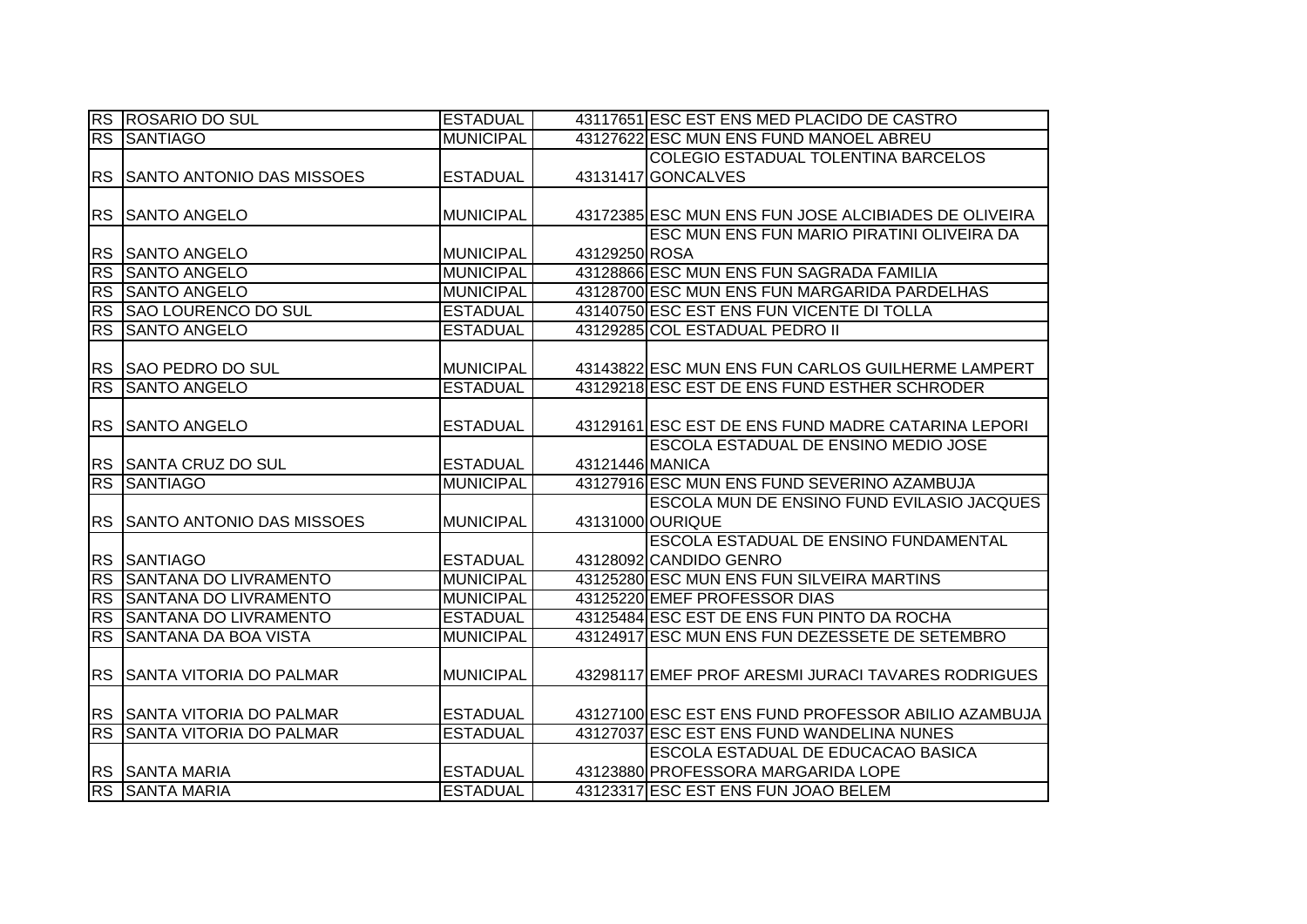|                        | <b>RS SANTA CRUZ DO SUL</b>  | <b>MUNICIPAL</b> |                | 43121802 ESC MUN ENS FUN FREDERICO ASSMANN          |
|------------------------|------------------------------|------------------|----------------|-----------------------------------------------------|
| <b>RS</b>              | <b>SANTIAGO</b>              | <b>MUNICIPAL</b> |                | 43128220 ESC MUN ENS FUND SAO JOSE                  |
|                        |                              |                  |                |                                                     |
|                        | RS UBIRETAMA                 | <b>ESTADUAL</b>  |                | 43067913 COLEGIO ESTADUAL ATHAYDE PACHECO MARTINS   |
| <b>RS</b>              | <b>VENANCIO AIRES</b>        | <b>MUNICIPAL</b> |                | 43188753 EMEF CIDADE NOVA                           |
|                        | <b>RS VENANCIO AIRES</b>     | <b>ESTADUAL</b>  |                | 43165516 ESC EST ENS FUN 11 DE MAIO                 |
|                        | <b>RS VENANCIO AIRES</b>     | <b>ESTADUAL</b>  |                | 43165460 ESC EST ENS FUN PROFESSORA LEONTINA        |
|                        |                              |                  |                | <b>ESCOLA ESTADUAL DE ENSINO MEDIO BERNARDO</b>     |
|                        | RS VALE REAL                 | <b>ESTADUAL</b>  | 43062660 PETRY |                                                     |
|                        | RS VACARIA                   | <b>MUNICIPAL</b> |                | 43296157 ESC MUN ENS FUND INACIO DE SOUZA PIRES     |
|                        | RS VACARIA                   | <b>MUNICIPAL</b> |                | 43163424 ESC MUN ENS FUN SOLI GONZAGA DOS SANTOS    |
|                        |                              |                  |                | <b>ESCOLA MUNICIPAL DE ENSINO FUNDAMENTAL</b>       |
|                        | <b>RS URUGUAIANA</b>         | <b>MUNICIPAL</b> |                | 43176950 LOCALIZADA NO CAIC                         |
| $\overline{\text{RS}}$ | <b>URUGUAIANA</b>            | <b>MUNICIPAL</b> |                | 43162924 EMEF MOACYR RAMOS MARTINS                  |
|                        |                              |                  |                | <b>ESC MUN ENS FUN JOSE FRANCISCO PEREIRA DA</b>    |
|                        | RS URUGUAIANA                | <b>MUNICIPAL</b> | 43162380 SILVA |                                                     |
|                        | <b>RS URUGUAIANA</b>         | <b>MUNICIPAL</b> |                | 43162347 EMEF CABO LUIZ QUEVEDO                     |
| <b>RS</b>              | <b>SAO PAULO DAS MISSOES</b> | <b>MUNICIPAL</b> |                | 43170021 EMEF PE FRANCISCO RIEGER                   |
| RS                     | <b>URUGUAIANA</b>            | <b>ESTADUAL</b>  |                | 43162606 ESC EST ENS FUND JULIO DE CASTILHOS        |
|                        | <b>RS VIAMAO</b>             | <b>ESTADUAL</b>  |                | 43169929 COLEGIO ESTADUAL CECILIA MEIRELES          |
|                        | <b>RS TURUCU</b>             | <b>MUNICIPAL</b> |                | 43100414 ESC MUN ENS FUN DR URBANO GARCIA           |
|                        |                              |                  |                | <b>ESCOLA MUNICIPAL DE ENSINO FUNDAMENTAL</b>       |
|                        | <b>RS TUPARENDI</b>          | <b>MUNICIPAL</b> |                | 43177751 VENDELINO WALDEMAR RA                      |
|                        |                              |                  |                | ESC MUN ENS FUN ALEXANDRINA SOARES DE               |
|                        | <b>RS TUPANCIRETA</b>        | <b>MUNICIPAL</b> |                | 43161677 BARCELOS                                   |
| <b>RS</b>              | <b>TUPANCIRETA</b>           | <b>ESTADUAL</b>  |                | 43161545 ESC EST ENS FUND TUPANCIRETA               |
|                        |                              |                  |                |                                                     |
|                        | <b>RS TUPANCIRETA</b>        | <b>ESTADUAL</b>  |                | 43161537 ESC EST ENS FUND PROTASIO LIMA DE MORAES   |
| <b>RS</b>              | <b>TUPANCIRETA</b>           | <b>ESTADUAL</b>  |                | 43161502 ESC EST ENS FUND HERMINIO BECK             |
|                        | <b>RS TUCUNDUVA</b>          | <b>MUNICIPAL</b> |                | 43160778 EMEF SAO JOSE OPERARIO                     |
| RS                     | <b>TRINDADE DO SUL</b>       | <b>MUNICIPAL</b> |                | 43159494 ESC MUN 1 G INC SANTA LUCIA                |
|                        |                              |                  |                |                                                     |
|                        | <b>RS TRES PASSOS</b>        | <b>MUNICIPAL</b> |                | 43181902 ESC MUN ENS FUN JOAO PADILHA DO NASCIMENTO |
|                        | <b>RS TRES PALMEIRAS</b>     | <b>MUNICIPAL</b> |                | 43157831 ESC MUN ENS FUN ALBERTO PASQUALINI         |
|                        |                              |                  |                | COLEGIO ESTADUAL DR ROBERVAL BEHEREGARAY            |
|                        | <b>RS URUGUAIANA</b>         | <b>ESTADUAL</b>  |                | 43162932 AZEVEDO                                    |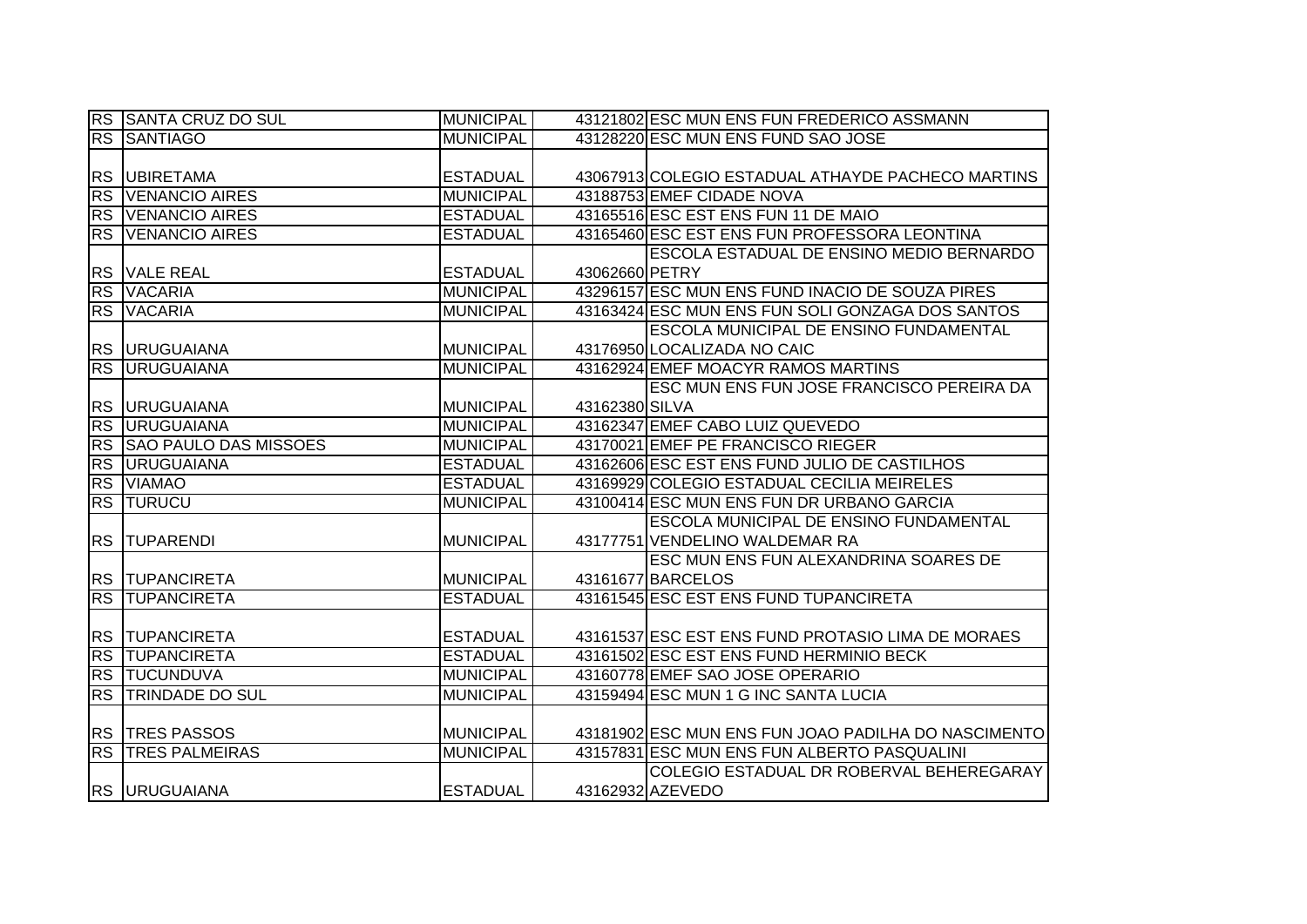|           | <b>RS VERA CRUZ</b>     | <b>MUNICIPAL</b> |              | 43166040 ESC MUN ENS FUN ELEMAR GUILHERME KROTH      |
|-----------|-------------------------|------------------|--------------|------------------------------------------------------|
|           |                         |                  |              | <b>ESCOLA ESTADUAL DE ENSINO MEDIO NISIA</b>         |
|           | RS VIAMAO               | <b>ESTADUAL</b>  |              | 43167420 FLORESTA                                    |
|           |                         |                  |              |                                                      |
|           | <b>RS VISTA ALEGRE</b>  | <b>ESTADUAL</b>  |              | 43168906 E E ED BA PADRE ABILIO DE MARCOS SPONCHIADO |
|           | <b>RS VILA MARIA</b>    | <b>ESTADUAL</b>  |              | 43168817 ESC EST ENSINO MEDIO VILA MARIA             |
|           | <b>RS VICENTE DUTRA</b> | <b>MUNICIPAL</b> |              | 43168213 ESC MUN ENS FUN ERICO VERISSIMO             |
|           | RS VIAMAO               | <b>MUNICIPAL</b> |              | 43212018 ESC MUN ENS FUND PEDRO VICENTE              |
|           | RS VIAMAO               | <b>MUNICIPAL</b> |              | 43209890 ESC MUN ENS FUND RESIDENCIAL FIGUEIRA       |
|           | RS VIAMAO               | <b>MUNICIPAL</b> |              | 43167705 ESC MUN ENS FUN SANTA MARIA                 |
|           |                         |                  |              |                                                      |
|           | RS VIAMAO               | <b>MUNICIPAL</b> |              | 43167098 ESC MUN ENS FUN NOSSA SENHORA APARECIDA     |
|           | RS VIAMAO               | <b>MUNICIPAL</b> |              | 43166954 ESC MUN ENS FUN FREDERICO DIHL              |
|           | RS VIAMAO               | <b>MUNICIPAL</b> |              | 43166881 ESC MUN ENS FUN PROF BARRETO VIANA          |
|           |                         |                  |              |                                                      |
|           | <b>RS TRAMANDAI</b>     | <b>MUNICIPAL</b> |              | 43156568 ESC MUN DE ENS FUN SAO FRANCISCO DE ASSIS   |
|           | <b>RS SAO SEPE</b>      | <b>MUNICIPAL</b> |              | 43144667 ESC MUN ENS FUN RIO BRANCO                  |
|           | <b>RS TRES DE MAIO</b>  | <b>ESTADUAL</b>  |              | 43157734 IEE CARDEAL PACELLI                         |
|           |                         |                  |              |                                                      |
|           | RS SEBERI               | <b>ESTADUAL</b>  |              | 43147780 ESC EST ENSINO FUNDAMENTAL PEDRO GEMELLI    |
|           |                         |                  |              |                                                      |
|           | RS SARANDI              | <b>MUNICIPAL</b> |              | 43146635 ESC MUN ENS FUN MARIA FORTUNATA ARMANINI    |
| RS        | <b>SARANDI</b>          | <b>ESTADUAL</b>  |              | 43147119 ESC EST ENS FUND PADRE LUIS VIGNA           |
|           | RS SAPUCAIA DO SUL      | <b>MUNICIPAL</b> |              | 43146287 EMEF DR JULIO CASADO                        |
| <b>RS</b> | <b>SAPUCAIA DO SUL</b>  | <b>ESTADUAL</b>  |              | 43146198 ESC EST ENS FUN GLADIS RITA BRAITENBACH     |
| <b>RS</b> | <b>SAPUCAIA DO SUL</b>  | <b>ESTADUAL</b>  |              | 43146171 ESC EST ENS FUN ANITA GARIBALDI             |
|           |                         |                  |              | CENTRO MUN EDUC AYRTON SENNA - UNID ENS              |
|           | RS SAPIRANGA            | <b>MUNICIPAL</b> | 43200265 FUN |                                                      |
|           | <b>RS SAPIRANGA</b>     | <b>MUNICIPAL</b> |              | 43145990 ESC MUN ENS FUN RUBALDO EMILIO SAENGER      |
|           | <b>RS SAPIRANGA</b>     | <b>ESTADUAL</b>  |              | 43145884 INST ESTADUAL MATHILDE ZATAR                |
|           |                         |                  |              |                                                      |
|           | <b>RS SOBRADINHO</b>    | <b>ESTADUAL</b>  |              | 43149987 ESC EST ENSINO FUNDAMENTAL LINDOLFO SILVA   |
|           | RS SAO VICENTE DO SUL   | <b>ESTADUAL</b>  |              | 43145604 ESC EST ENS FUN BORGES DO CANTO             |
|           | <b>RS SOBRADINHO</b>    | <b>ESTADUAL</b>  |              | 43149995 ESC EST ENS FUND SANTO CARNIEL              |
| RS        | <b>SAO SEPE</b>         | <b>ESTADUAL</b>  |              | 43144870 ESC EST ENS FUN LEONARDO KURTZ              |
|           | RS SAO SEPE             | <b>ESTADUAL</b>  |              | 43144861 ESC EST ENS FUN MARIO DELUY                 |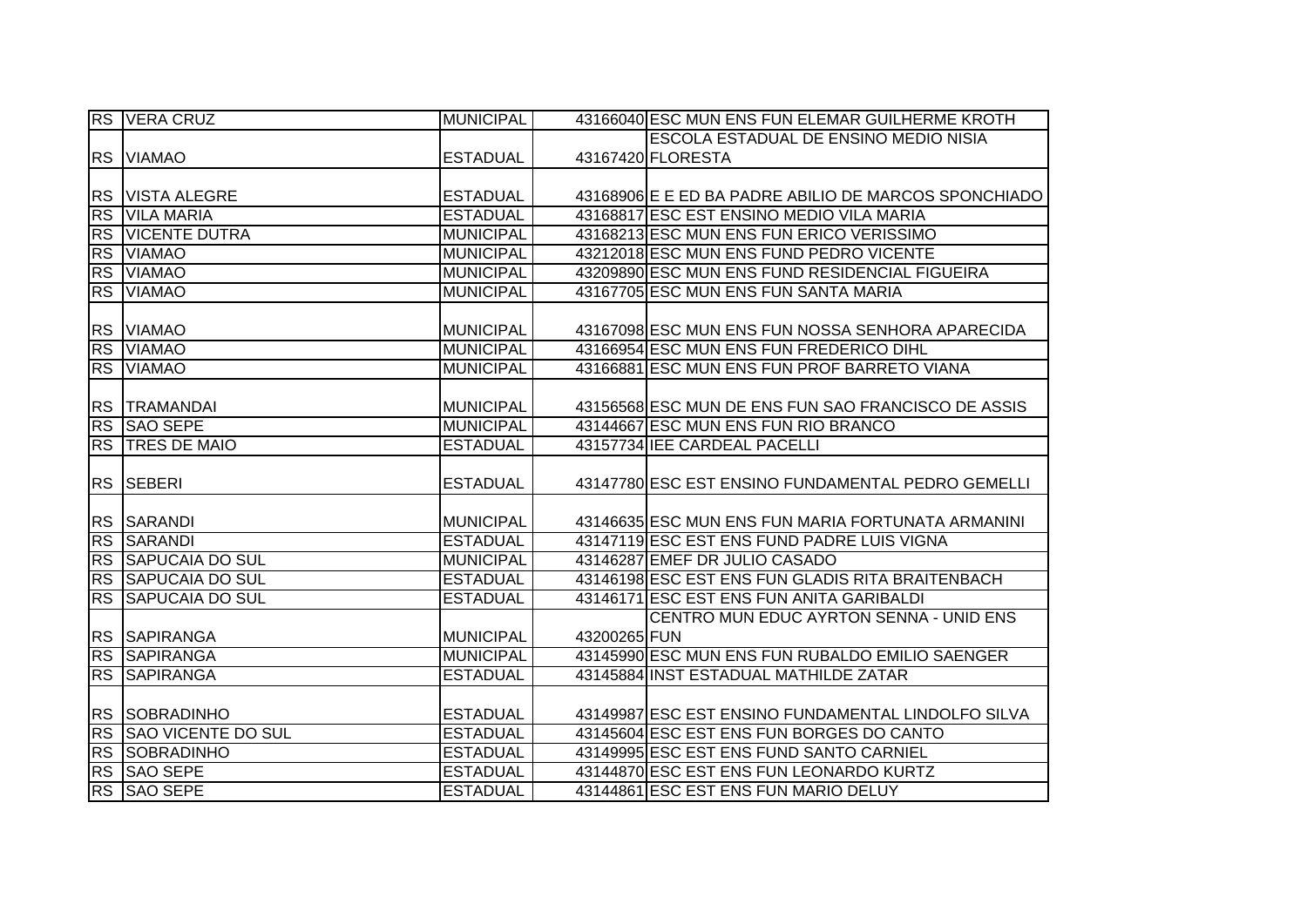|           | RS SAO PEDRO DO SUL                    | <b>MUNICIPAL</b> |                | 43143350 ESC MUN ENS FUN DUQUE DE CAXIAS                  |
|-----------|----------------------------------------|------------------|----------------|-----------------------------------------------------------|
|           |                                        |                  |                | ESCOLA EST ENS FUND MAL MASCARENHAS DE                    |
|           | RS RIO GRANDE                          | <b>ESTADUAL</b>  |                | 43113648 MORAES                                           |
|           |                                        |                  |                | ESC MUN DE ENS FUND PE CRISTOVAO DE                       |
|           | <b>RS SAO NICOLAU</b>                  | <b>MUNICIPAL</b> |                | 43142788 MENDONCA                                         |
|           |                                        |                  |                | ESCOLA ESTADUAL DE EDUCACAO BASICA SAO                    |
|           | <b>RS SAO MARTINHO</b>                 | <b>ESTADUAL</b>  |                | 43142133 MARTINHO                                         |
| <b>RS</b> | <b>SAO MARCOS</b>                      | <b>MUNICIPAL</b> |                | 43141749 ESC MUN ENS FUN DEMETRIO MOREIRA DA LUZ          |
| <b>RS</b> | <b>SAO MARCOS</b>                      | <b>ESTADUAL</b>  |                | 43141846 ESC EST ENS FUN MONTEIRO LOBATO                  |
|           |                                        |                  |                | ESC MUN DE ENS FUND PADRE AUGUSTO                         |
| <b>RS</b> | <b>SAO LUIZ GONZAGA</b>                | MUNICIPAL        |                | 43141080 PREUSSLER                                        |
|           |                                        |                  |                | ESC MUN DE ENS FUND CEL MANOEL MAMEDE DE                  |
|           | RS SAO LUIZ GONZAGA                    | <b>MUNICIPAL</b> | 43140971 SOUZA |                                                           |
| <b>RS</b> | <b>SAO LUIZ GONZAGA</b>                | <b>ESTADUAL</b>  |                | 43141536 E E E F PROF <sup>a</sup> ADALGISA LEAES LENCINA |
| RS        | <b>SAO VICENTE DO SUL</b>              | <b>MUNICIPAL</b> |                | 43145698 ESC MUN ENS FUN EDUARDO LUTZ                     |
| RS        | <b>TAQUARA</b>                         | <b>MUNICIPAL</b> |                | 43152350 EMEF JOAO MARTINS NUNES                          |
|           |                                        |                  |                | ESC MUN ENS FUN LUIS ANTONIO DE ABREU                     |
|           | RS SSAO LOURENCO DO SUL                | <b>MUNICIPAL</b> |                | 43177875 MORAES                                           |
|           |                                        |                  |                |                                                           |
|           |                                        |                  |                |                                                           |
|           | <b>RS TRAMANDAI</b>                    | <b>MUNICIPAL</b> |                | 43156550 ESC MUN ENS FUN NOSSA SENHORA DAS DORES          |
|           |                                        |                  |                |                                                           |
|           | RS TRAMANDAI                           | <b>MUNICIPAL</b> |                | 43156495 ESC MUN ENS FUN MARECHAL CASTELO BRANCO          |
|           |                                        |                  |                | ESC EST DE ENS MED NOSSA SENHORA                          |
|           | RS TRAMANDAI                           | <b>ESTADUAL</b>  |                | 43171508 APARECIDA                                        |
|           |                                        |                  |                | ESCOLA ESTADUAL DE ENSINO FUNDAMENTAL                     |
|           | <b>RS TRAMANDAI</b>                    | <b>ESTADUAL</b>  |                | 43156533 MENINO MANOEL LUIZ                               |
|           | <b>RS TORRES</b>                       | <b>MUNICIPAL</b> |                | 43299067 ESC MUN FUND ZONA SUL                            |
|           |                                        |                  |                | ESC MUN ENS FUN PROFESSOR GUILHERME                       |
|           | <b>RS TEUTONIA</b>                     | <b>MUNICIPAL</b> |                | 43155464 SOMMER                                           |
|           |                                        |                  |                | ESCOLA MUNICIPAL DE ENSINO FUNDAMENTAL                    |
|           | RS TERRA DE AREIA                      | <b>MUNICIPAL</b> |                | 43154913 MARECHAL MASCARENHAS                             |
|           | <b>RS TENENTE PORTELA</b>              | <b>MUNICIPAL</b> |                | 43154859 ESC MUN ENS FUN ARCELINO SOARES BUENO            |
|           | <b>RS TAVARES</b>                      | <b>ESTADUAL</b>  |                | 43153895 ESC EST ENS MED EDGARDO PEREIRA VELHO            |
|           |                                        |                  |                | ESC EST ENS MED COMENDADOR EDUARDO                        |
|           | RS SERTAO SANTANA<br><b>RS TAQUARA</b> | <b>ESTADUAL</b>  | 43070159 SECCO | 43152686 EMEF DR ALIPIO ALFREDO SPERB                     |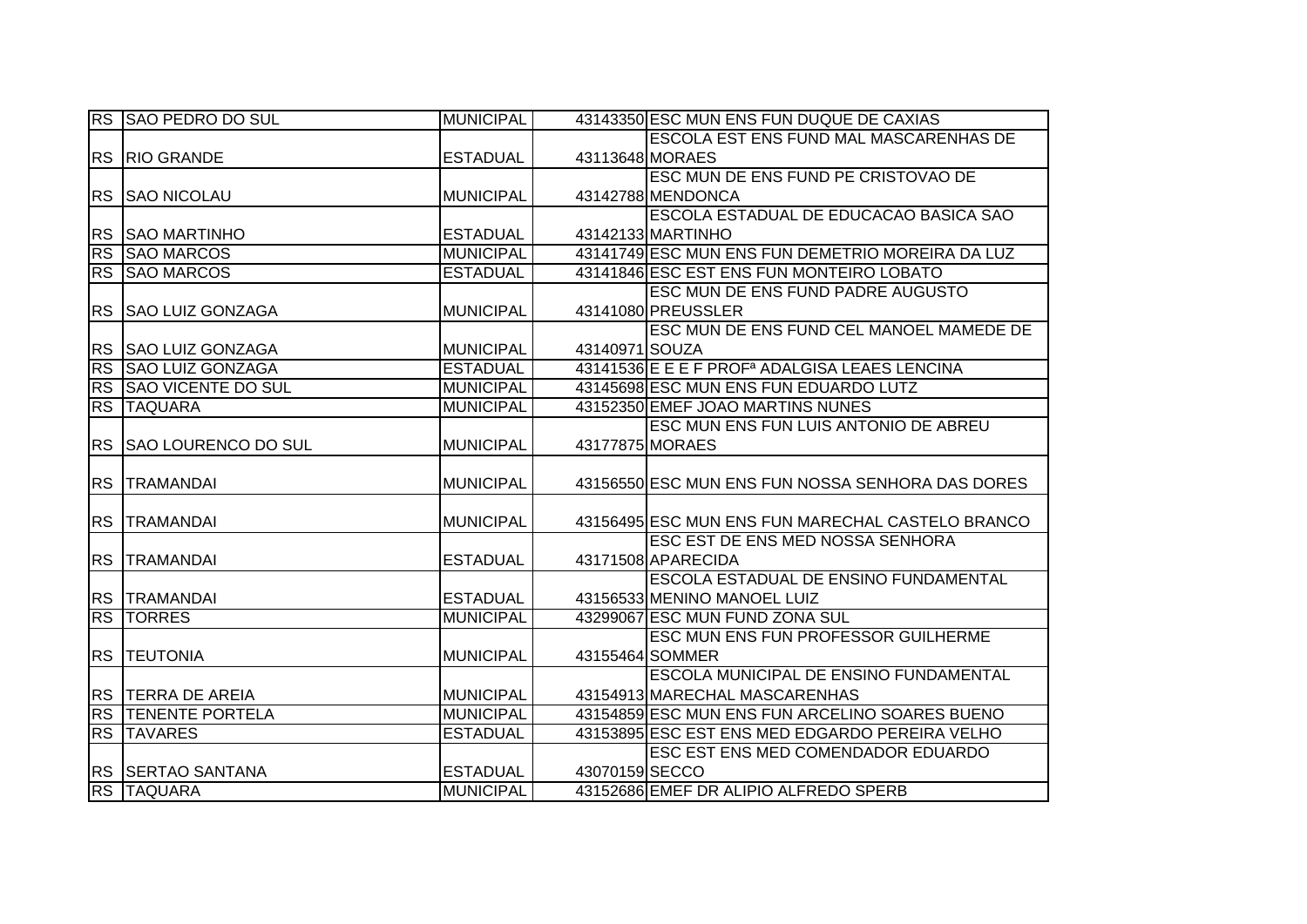|           | <b>RS TRAMANDAI</b>          | <b>MUNICIPAL</b> |                | 43172520 ESC MUN ENS FUN ERINEO SCOPEL RAPAKI      |
|-----------|------------------------------|------------------|----------------|----------------------------------------------------|
|           | <b>RS TAPES</b>              | <b>MUNICIPAL</b> |                | 43152236 ESC MUN ENS FUND JOSE DIVINO B PEREIRA    |
|           |                              |                  |                |                                                    |
|           | <b>RS TAPES</b>              | <b>MUNICIPAL</b> |                | 43152104 ESC MUN ENS FUND MARTHA PEREIRA BARBOSA   |
|           |                              |                  |                | <b>ESC EST ENS FUN GASTON AUGUSTO SANTOS</b>       |
|           | <b>RS TAPES</b>              | <b>ESTADUAL</b>  |                | 43171605 CESAR-CIEP                                |
|           | <b>RS TAPERA</b>             | <b>MUNICIPAL</b> |                | 43151671 EMEF PRESIDENTE COSTA E SILVA             |
|           | RS SOLEDADE                  | <b>MUNICIPAL</b> |                | 43200621 ESC MUN ENS FUND ANSELMO PRIMMAZ          |
|           | RS SOLEDADE                  | <b>MUNICIPAL</b> |                | 43169910 ESC MUN ENS FUND DR JOSE ATILIO VERA      |
| RS        | <b>SOLEDADE</b>              | <b>MUNICIPAL</b> |                | 43150594 ESC MUN ENS FUND DR VALDEMAR ROCHA        |
| <b>RS</b> | <b>SOLEDADE</b>              | <b>ESTADUAL</b>  |                | 43171095 ESC EST ENS FUND SAO FRANCISCO DE ASSIS   |
| <b>RS</b> | <b>SOLEDADE</b>              | <b>ESTADUAL</b>  |                | 43150748 INST ESTADUAL SAO JOSE                    |
| <b>RS</b> | <b>SOBRADINHO</b>            | <b>MUNICIPAL</b> |                | 43150063 ESC MUN ENS FUN SEOMAR MAINARDI           |
| <b>RS</b> | <b>SOBRADINHO</b>            | <b>MUNICIPAL</b> |                | 43149650 ESC MUN ENS FUN ESPIRITO SANTO            |
|           | <b>RS TAQUARA</b>            | <b>MUNICIPAL</b> |                | 43172237 EMEF 17 DE ABRIL                          |
| <b>RS</b> | <b>LAJEADO</b>               | <b>MUNICIPAL</b> |                | 43083331 ESC MUN ENS FUN SAO BENTO                 |
|           |                              |                  |                | <b>ESC EST ENS FUN DR IBIS CASTILHOS DE ARAUJO</b> |
|           | <b>RS JULIO DE CASTILHOS</b> | <b>ESTADUAL</b>  | 43081274 LOPES |                                                    |
|           | RS MIRAGUAI                  | <b>MUNICIPAL</b> |                | 43086977 ESC MUN ENS FUN LENIRA DE MOURA LUTZ      |
|           | RS MINAS DO LEAO             | <b>MUNICIPAL</b> |                | 43026583 ESC MUN ENS FUN RICARDO PORTO             |
|           |                              |                  |                |                                                    |
|           | RS MINAS DO LEAO             | <b>ESTADUAL</b>  |                | 43026621 ESC EST ENS FUND GETULIO DORNELES VARGAS  |
|           |                              |                  |                | ES MUN EDUC INF E ENS FUN MADRE CANDIDA            |
|           | RS  MAXIMILIANO DE ALMEIDA   | <b>MUNICIPAL</b> |                | 43086551 JUSTIINA                                  |
| RS        | <b>MARIANA PIMENTEL</b>      | <b>MUNICIPAL</b> |                | 43242804 ESC MUN ENS FUND JOAO ZIULKOSKI FILHO     |
| <b>RS</b> | <b>MANOEL VIANA</b>          | <b>MUNICIPAL</b> |                | 43133193 ESC MUN ENS FUN ALBERTO PASQUALINI        |
| <b>RS</b> | MACHADINHO                   | <b>ESTADUAL</b>  |                | 43173012 ESC EST ENS MED CASTRO ALVES              |
|           |                              |                  |                | COLEGIO EST DR LIBERATO SALZANO VIEIRA DA          |
|           | RS LIBERATO SALZANO          | <b>ESTADUAL</b>  | 43084419 CUNHA |                                                    |
|           |                              |                  |                | ESC MUNIC FUNDAMENTAL DR CRISPIM RAIMUNDO          |
|           | RS LAVRAS DO SUL             | <b>MUNICIPAL</b> |                | 43084060 DE SOUZA                                  |
|           | <b>RS MORRO REDONDO</b>      | <b>MUNICIPAL</b> |                | 43087876 ESC MUN ENS FUN ALBERTO CUNHA             |
|           |                              |                  |                |                                                    |
|           | <b>RS LAVRAS DO SUL</b>      | <b>ESTADUAL</b>  |                | 43083951 INSTITUTO ESTADUAL DE EDUCACAO DR BULCAO  |
|           | <b>RS MOSTARDAS</b>          | <b>ESTADUAL</b>  |                | 43088350 ESC EST DE ENS FUNDAMENTAL 11 DE ABRIL    |
|           | RS LAJEADO                   | <b>MUNICIPAL</b> |                | 43082718 ESC MUN ENS FUN FRANCISCO OSCAR KARNAL    |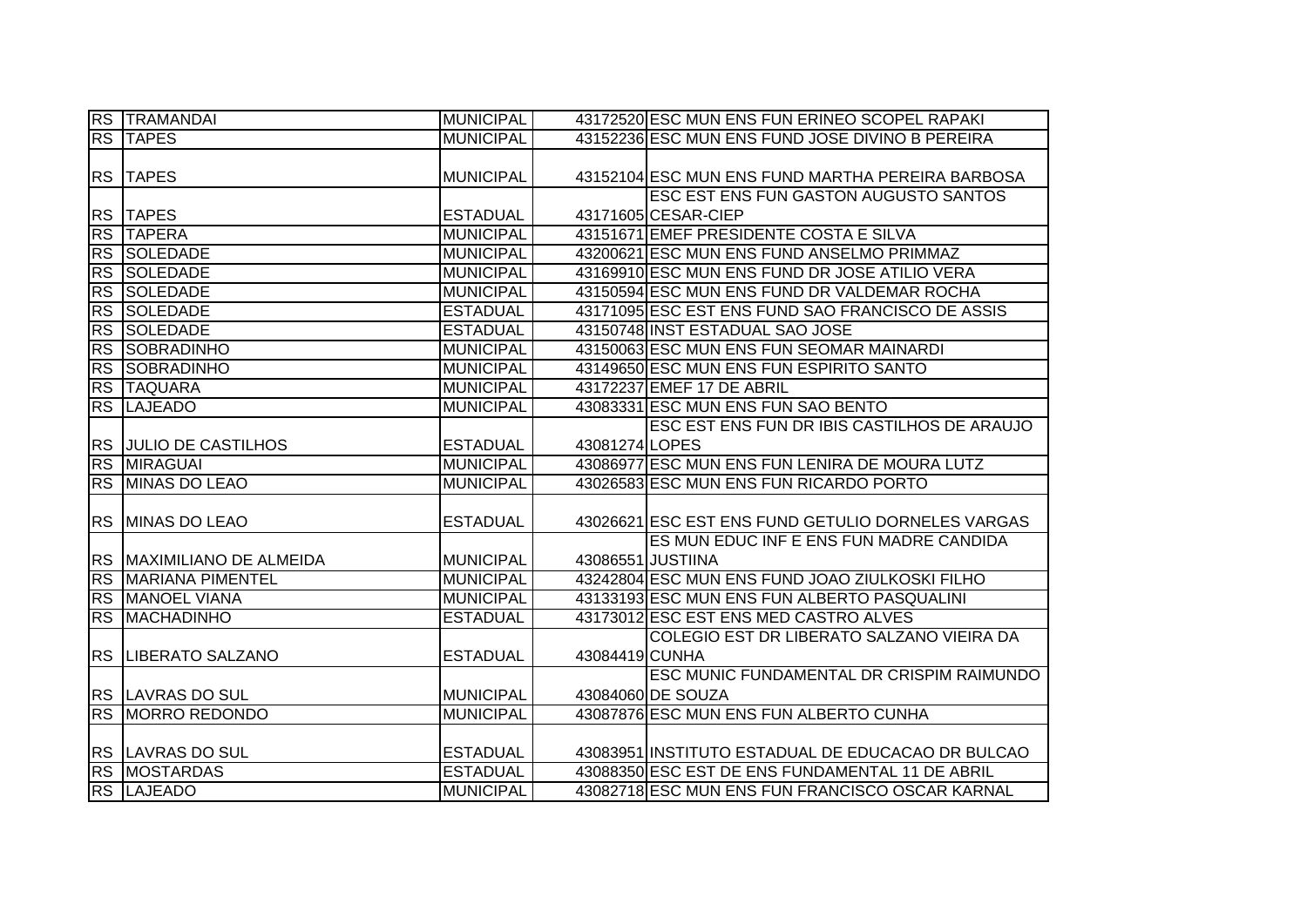|                              |                  | COLEGIO ESTADUAL PRESIDENTE CASTELO                    |
|------------------------------|------------------|--------------------------------------------------------|
| <b>RS LAJEADO</b>            | <b>ESTADUAL</b>  | 43083544 BRANCO                                        |
|                              |                  |                                                        |
| <b>RS LAJEADO</b>            | <b>ESTADUAL</b>  | 43083501 ESC EST DE ENS FUND MOISES CANDIDO VELOSO     |
| <b>RS LAJEADO</b>            | <b>ESTADUAL</b>  | 43083447 ESC EST DE ENS FUND MANUEL BANDEIRA           |
|                              |                  | ES EST ENS FUN PROF <sup>a</sup> ALDA DE LOURDES SEBEN |
| RS LAGOA VERMELHA            | <b>ESTADUAL</b>  | 43082238 PEREIRA                                       |
|                              |                  |                                                        |
| RS LAGOA VERMELHA            | <b>ESTADUAL</b>  | 43082068 ESC EST DE ENS FUN JOAO EVANGELISTA SARAIVA   |
| RS LAGOA VERMELHA            | <b>ESTADUAL</b>  | 43082025 ESC EST ENSINO MEDIO FRANCISCO ARGENTA        |
|                              |                  | <b>ESC EST ENS FUN PROFESSORA DELFINA</b>              |
| RS LAGOA VERMELHA            | <b>ESTADUAL</b>  | 43081975 LOUREIRO                                      |
| <b>RS JULIO DE CASTILHOS</b> | <b>MUNICIPAL</b> | 43211720 ESC MUN ENS FUND ELIO SALLES                  |
| RS PAROBE                    | <b>MUNICIPAL</b> | 43097588 EMEF IDALINO PEDRO DA SILVA                   |
|                              |                  | ESCOLA MUNICIPAL FUNDAMENTAL MARIA                     |
| RS LAVRAS DO SUL             | <b>MUNICIPAL</b> | 43084010 JOAQUINA DE MENEZES                           |
| RS NOVO HAMBURGO             | <b>ESTADUAL</b>  | 43092934 ESC EST ENS FUN JOAO RIBEIRO                  |
| <b>RS PORTO ALEGRE</b>       | <b>ESTADUAL</b>  | 43173306 ESC EST DE ENS MEDIO CRISTOVAO COLOMBO        |
|                              |                  | ESC EST DE ED BASICA PEDRO NUNES DE                    |
| <b>RS PANTANO GRANDE</b>     | <b>ESTADUAL</b>  | 43096948 OLIVEIRA                                      |
| <b>RS PANAMBI</b>            | <b>MUNICIPAL</b> | 43096565 ESC MUN ENS FUN PRESIDENTE COSTA E SILVA      |
|                              |                  | ESCOLA ESTADUAL DE ENSINO FUNDAMENTAL                  |
| RS PALMARES DO SUL           | <b>ESTADUAL</b>  | 43094511 PADRE LUIS FISCHER                            |
|                              |                  | <b>ESCOLA ESTADUAL DE ENSINO MEDIO JOAQUIM</b>         |
| RS NOVO TIRADENTES           | <b>ESTADUAL</b>  | 43115969 JOSE DA SILVA XAVIER                          |
| RS NOVO HAMBURGO             | <b>ESTADUAL</b>  | 43180779 EEEF ANTONIO CONSELHEIRO                      |
| RS NOVO HAMBURGO             | <b>ESTADUAL</b>  | 43171494 INST ESTADUAL SENO FREDERICO LUDWIG           |
|                              |                  | <b>ESC EST ENS MED ANTONIO A BORGES DE</b>             |
| <b>RS NOVO HAMBURGO</b>      | <b>ESTADUAL</b>  | 43093086 MEDEIROS                                      |
| RS NOVO HAMBURGO             | <b>ESTADUAL</b>  | 43093078 ESC EST DE ENS MEDIO OSVALDO ARANHA           |
| RS NOVO HAMBURGO             | <b>ESTADUAL</b>  | 43093051 ESC EST ENS FUN AYRTON SENNA DO BRASIL        |
| <b>RS MONTENEGRO</b>         | <b>ESTADUAL</b>  | 43087604 ESC EST ENS FUN CEL ALVARO DE MORAES          |
| RS NOVO HAMBURGO             | <b>ESTADUAL</b>  | 43092969 ESC EST ENS FUN MARIA DAS NEVES PETRY         |
|                              |                  |                                                        |
| <b>RS JULIO DE CASTILHOS</b> | <b>ESTADUAL</b>  | 43081029 ESC EST ENS FUND DR THEODORO RIBAS SALLES     |
| RS NOVA SANTA RITA           | <b>MUNICIPAL</b> | 43191061 ESC MUN ENS FUN VICTOR AGGENS                 |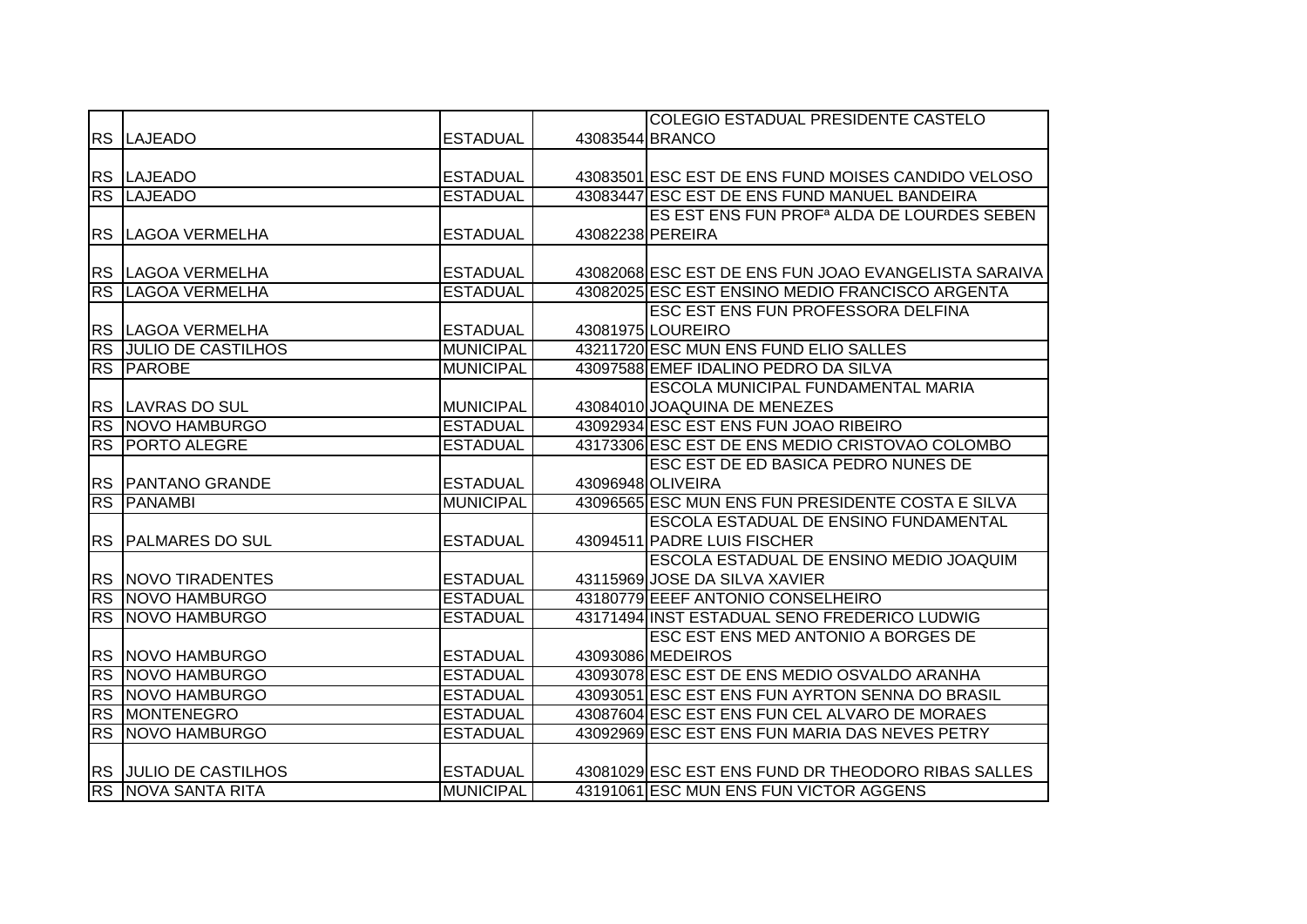|    | RS NOVA SANTA RITA            | <b>MUNICIPAL</b> |               | 43038140 ESC MUN ENS FUN TIRADENTES               |
|----|-------------------------------|------------------|---------------|---------------------------------------------------|
|    |                               |                  |               | ESCOLA ESTADUAL DE EDUCACAO BASICA SANTA          |
|    | RS   NOVA SANTA RITA          | <b>ESTADUAL</b>  | 43038417 RITA |                                                   |
|    | <b>RS NOVA PRATA</b>          | <b>MUNICIPAL</b> |               | 43177204 ESC MUN ENS FUN GUERINO SOMAVILLA        |
|    | RS NOVA ESPERANCA DO SUL      | <b>MUNICIPAL</b> |               | 43091016 ESC MUN ENS FUN SAO JOSE                 |
|    | <b>RS NONOAI</b>              | <b>MUNICIPAL</b> |               | 43171338 EMEF JAIR DE MOURA CALIXTO               |
|    | RS NONOAI                     | <b>ESTADUAL</b>  |               | 43089933 ESC EST ENSINO MEDIO MARIA DULCINA       |
|    | RS NAO-ME-TOQUE               | <b>MUNICIPAL</b> |               | 43089020 ESC MUN ENS FUN SANTO ANTONIO            |
|    | RS NAO-ME-TOQUE               | <b>ESTADUAL</b>  |               | 43169627 INST EST EDUC SAO FRANCISCO SOLANO       |
|    | RS MOSTARDAS                  | <b>MUNICIPAL</b> |               | 43174078 EMF DR DINARTE SILVEIRA MARTINS          |
|    |                               |                  |               | <b>ESC EST DE ENSINO FUND PROF ALFREDO</b>        |
|    | RS NOVO HAMBURGO              | <b>ESTADUAL</b>  |               | 43092993 CLEMENTE PINTO                           |
|    |                               |                  |               | <b>ESCOLA MUNICIPAL DE ENSINO FUNDAMENTAL</b>     |
|    | RS HULHA NEGRA                | <b>MUNICIPAL</b> |               | 43019862 MONTEIRO LOBATO                          |
|    | <b>RS JULIO DE CASTILHOS</b>  | <b>MUNICIPAL</b> |               | 43080901 ESC MUN FUN VISCONDE DE MAUA             |
|    | RS IMBE                       | <b>MUNICIPAL</b> |               | 43075576 EMEF OLAVO BILAC                         |
|    | <b>RS ILOPOLIS</b>            | <b>ESTADUAL</b>  |               | 43171834 COLEGIO ESTADUAL ILOPOLIS                |
|    |                               |                  |               | ESCOLA MUNICIPAL FUNDAMENTAL JOAO                 |
|    | RS IJUI                       | <b>MUNICIPAL</b> |               | 43075320 GOULART                                  |
|    | RS IJUI                       | <b>MUNICIPAL</b> |               | 43074294 ESC MUN FUN ANITA GARIBALDI              |
|    | RS JUUI                       | <b>ESTADUAL</b>  |               | 43075126 ESC EST DE ENS FUND N SRA DA PENHA       |
| RS | <b>IJUI</b>                   | <b>ESTADUAL</b>  |               | 43075070 ESC EST DE ENS FUND BOA VISTA            |
| RS | <b>IGREJINHA</b>              | <b>ESTADUAL</b>  |               | 43074120 EEEF PROMORAR                            |
|    |                               |                  |               | ESCOLA MUNICIPAL DE ENSINO FUNDAMENTAL            |
|    | RS <b>IBIRUBA</b>             | <b>MUNICIPAL</b> |               | 43073840 SANTA TERESINHA                          |
|    |                               |                  |               |                                                   |
|    | <b>RS BIRAPUITA</b>           | <b>MUNICIPAL</b> |               | 43073310 ESC MUN ENS FUND LEONEL DE MOURA BRIZOLA |
|    | RS IMBE                       | <b>MUNICIPAL</b> |               | 43075622 EMEF RUI BARBOSA                         |
|    | <b>RS HUMAITA</b>             | <b>ESTADUAL</b>  |               | 43072135 INST EST EDUC MARIA CRISTINA - CIEP      |
|    | <b>RS INDEPENDENCIA</b>       | <b>MUNICIPAL</b> |               | 43076084 EMEF PRESIDENTE GETULIO VARGAS           |
|    |                               |                  |               | ESC EST ENS FUND PROF DALVA CONCEICAO             |
|    | RS HULHA NEGRA                | <b>ESTADUAL</b>  |               | 43020046 MEDEIROS                                 |
|    | RS HORIZONTINA                | <b>MUNICIPAL</b> |               | 43071872 EMEF SAO JOSE OPERARIO                   |
|    | <b>RS HERVEIRAS</b>           | <b>ESTADUAL</b>  |               | 43121438 ESC EST ENS MEDIO EMILIO ALVES NUNES     |
|    | RS HERVAL                     | <b>MUNICIPAL</b> |               | 43057527 ESC MUN ENS FUN PADRE LIBORIO POERSCH    |
|    | <b>RS GUARANI DAS MISSOES</b> | <b>MUNICIPAL</b> |               | 43169740 ESC MUN ENS FUN CLEMENTE SOLTIS          |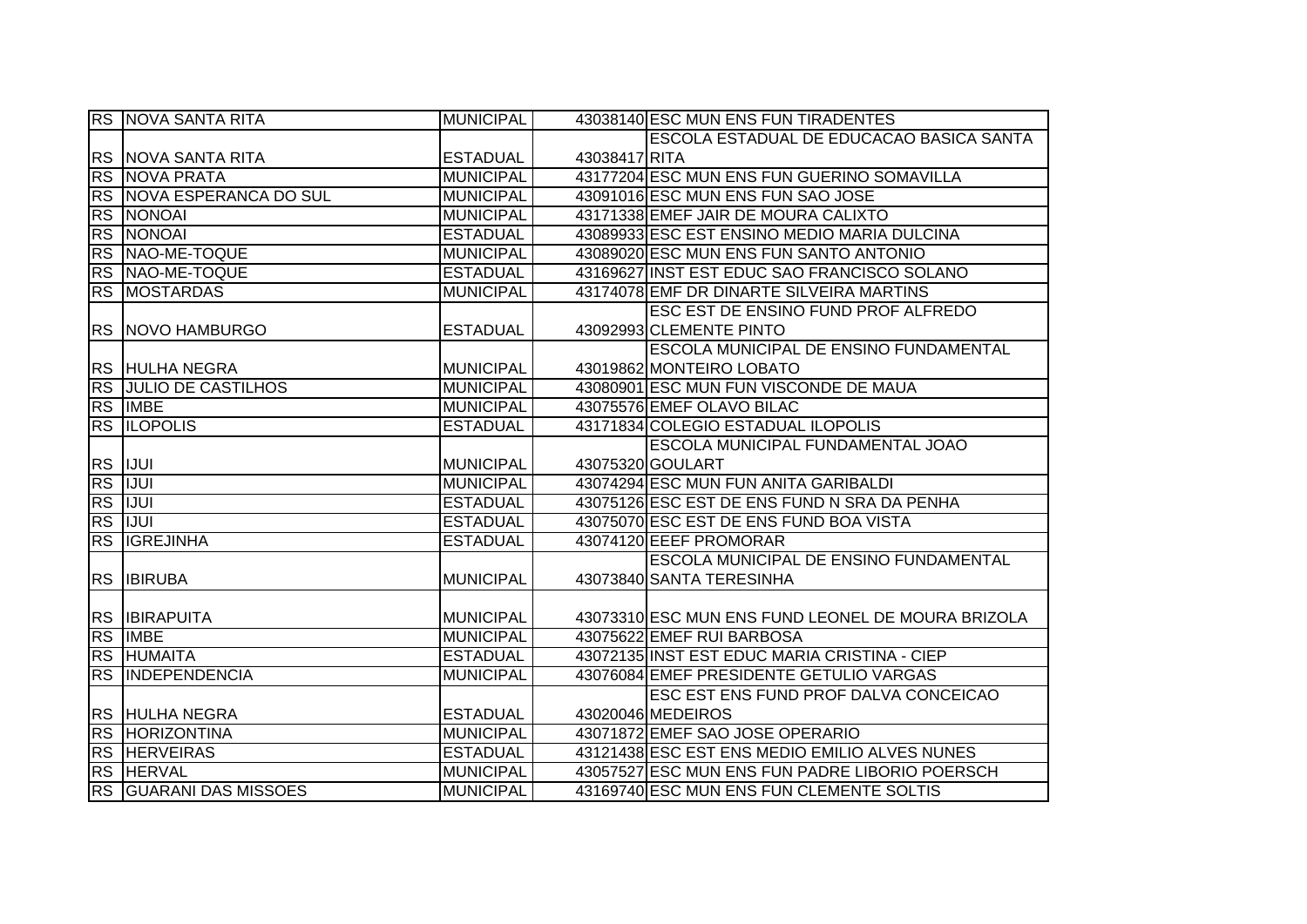|           |                       |                  |                 | ESC MUN ENS FUN LIBERATO SALZANO VIEIRA DA           |
|-----------|-----------------------|------------------|-----------------|------------------------------------------------------|
|           | RS GUAIBA             | <b>MUNICIPAL</b> | 43069967 CUNHA  |                                                      |
|           | <b>RS GUAIBA</b>      | <b>MUNICIPAL</b> |                 | 43069819 ESC MUN ENS FUN DARCY BERBIGIER             |
|           | RS GRAVATAI           | <b>MUNICIPAL</b> |                 | 43169821 ESC MUN ENS FUN MARIO QUINTANA              |
|           | RS GRAVATAI           | <b>MUNICIPAL</b> |                 | 43069525 ESC MUN ENS FUN VANIUS ABILIO DOS SANTOS    |
|           |                       |                  |                 | ESCOLA MUNICIPAL DE ENSINO FUNDAMENTAL               |
|           | RS GRAVATAI           | <b>MUNICIPAL</b> |                 | 43069517 SANTA CECILIA                               |
| <b>RS</b> | <b>IBIACA</b>         | <b>MUNICIPAL</b> |                 | 43072712 ESC MUN ENS FUN RICARDO DURIGON             |
|           |                       |                  |                 | ESC EST ED BAS PADRE PEDRO MARCELINO                 |
|           | <b>RS IVORA</b>       | <b>ESTADUAL</b>  |                 | 43078230 COPETTI                                     |
| <b>RS</b> | <b>JARI</b>           | <b>ESTADUAL</b>  |                 | 43161510 ESC EST DE ENS MEDIO ERICO VERISSIMO        |
|           |                       |                  |                 | <b>ESC MUN ENS FUNDAMENTAL DEOTILIA CARDOSO</b>      |
|           | RS JAQUIRANA          | <b>MUNICIPAL</b> | 43080103 LOPES  |                                                      |
|           | RS JAGUARI            | <b>MUNICIPAL</b> |                 | 43172130 ESC MUN ENS FUND SAO JOSE                   |
|           |                       |                  |                 | <b>ESC MUN ENS FUND PRESIDENTE GETULIO</b>           |
|           | RS JAGUARI            | <b>MUNICIPAL</b> | 43079520 VARGAS |                                                      |
|           | RS JAGUARAO           | <b>MUNICIPAL</b> |                 | 43175325 ESC MUN DE ENS FUND CENI SOARES DIAS        |
|           |                       |                  |                 | ESC MUN DE ENS FUND GENERAL ANTONIO DE               |
|           | <b>RS JAGUARAO</b>    | <b>MUNICIPAL</b> |                 | 43079369 SAMPAIO                                     |
|           | RS JAGUARAO           | <b>MUNICIPAL</b> |                 | 43079318 ESC MUN DE ENS FUND MARCILIO DIAS           |
|           |                       |                  |                 |                                                      |
|           | RS JAGUARAO           | <b>MUNICIPAL</b> |                 | 43079300 ESC MUN DE ENS FUND MANOEL PEREIRA VARGAS   |
|           |                       |                  |                 | <b>ESC MUN DE ENS FUND MARECHAL CASTELO</b>          |
|           | <b>RS JAGUARAO</b>    | <b>MUNICIPAL</b> |                 | 43079296 BRANCO                                      |
| RS        | <b>JACUTINGA</b>      | <b>MUNICIPAL</b> |                 | 43200680 ESC MUN ENS FUND DR DARVILE DALL OGLIO      |
| <b>RS</b> | <b>IMBE</b>           | <b>MUNICIPAL</b> |                 | 43075614 EMEF MANOEL MENDES                          |
| RS        | <b>JABOTICABA</b>     | <b>MUNICIPAL</b> |                 | 43201679 ESC MUN DE ENS FUND 30 DE NOVEMBRO          |
|           | <b>RS PAROBE</b>      | <b>MUNICIPAL</b> |                 | 43097596 EMEF PROF MARIETA MELITA DA SILVA           |
| RS        | <b>ITATIBA DO SUL</b> | <b>MUNICIPAL</b> |                 | 43078079 ESC MUN ENS FUND TANCREDO NEVES             |
|           |                       |                  |                 | <b>ESCOLA ESTADUAL DE ENSINO MEDIO PASTOR</b>        |
|           | RS <b>ITATI</b>       | <b>ESTADUAL</b>  | 43155030 VOGES  |                                                      |
|           | <b>RS ITAQUI</b>      | <b>MUNICIPAL</b> |                 | 43077587 ESC MUN ENS FUND VICENTE SOLES              |
|           |                       |                  |                 | E E DE ENS MEDIO PROF <sup>a</sup> ODILA VILLORDO DE |
|           | RS <b>ITAQUI</b>      | <b>ESTADUAL</b>  |                 | 43077668 MORAES                                      |
|           | <b>RS ITAQUI</b>      | <b>ESTADUAL</b>  |                 | 43077552 ESC EST ENS FUND AURELIANO BARBOSA          |
|           | <b>RS ITACURUBI</b>   | <b>MUNICIPAL</b> |                 | 43186874 ESC MUN ENS FUND MARIUZA SILVA DA SILVA     |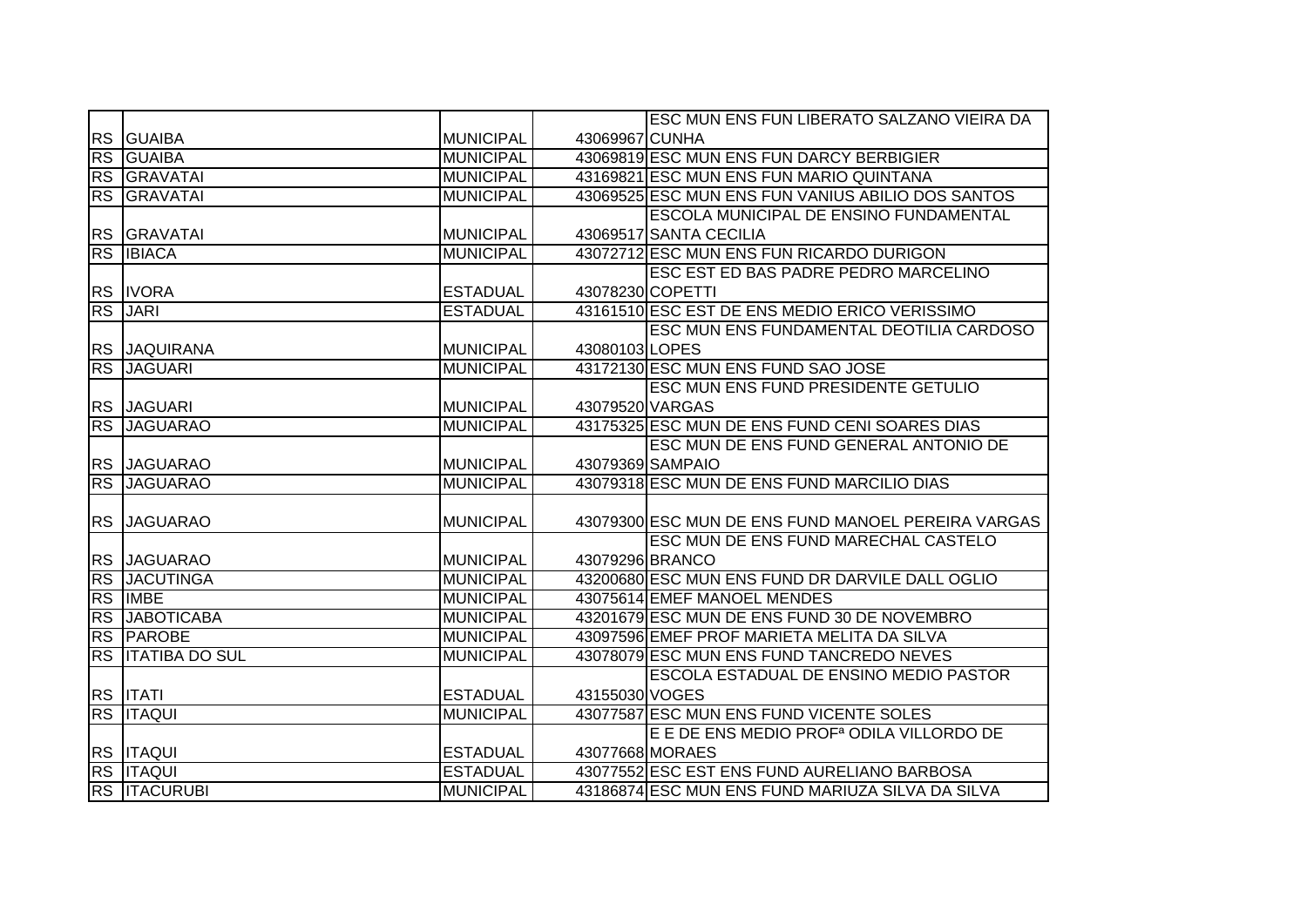|                |                        |                  |                | <b>ESCOLA ESTADUAL DE ENSINO MEDIO VICENTE</b>         |
|----------------|------------------------|------------------|----------------|--------------------------------------------------------|
|                | <b>RS ITACURUBI</b>    | <b>ESTADUAL</b>  |                | 43077188 GOULART                                       |
|                | <b>RS ITAARA</b>       | <b>MUNICIPAL</b> |                | 43122795 ESC MUN ENS FUN EUCLIDES PINTO RIBAS          |
|                |                        |                  |                | ESC EST ENSINO FUNDAMENTAL TANCREDO                    |
|                | RS <b>IRAI</b>         | <b>ESTADUAL</b>  | 43171184 NEVES |                                                        |
|                |                        |                  |                |                                                        |
|                | RS INHACORA            | <b>MUNICIPAL</b> |                | 43046045 ESC MUN ENS FUN VISCONDE DE CERRO ALEGRE      |
| <b>RS</b>      | <b>JACUIZINHO</b>      | <b>ESTADUAL</b>  |                | 43118623 E E DE ENSINO MEDIO MENINO JESUS              |
| <b>RS</b>      | <b>PORTO ALEGRE</b>    | <b>ESTADUAL</b>  |                | 43106552 ESC EST DE ENS FUND HUMAITA                   |
| <b>RS</b>      | <b>PORTO ALEGRE</b>    | <b>ESTADUAL</b>  |                | 43105793 ESC EST DE ENS FUND ALCEU WAMOSY              |
| <b>RS</b>      | <b>PORTO ALEGRE</b>    | <b>ESTADUAL</b>  |                | 43107206 ESC EST DE ENS FUND SANTA RITA DE CASSIA      |
| <b>RS</b>      | <b>PORTO ALEGRE</b>    | <b>ESTADUAL</b>  |                | 43107192 ESC EST ENS FUND WILLIAM RICHARD SCHISLER     |
|                |                        |                  |                | ESC EST ENS FUND PROF <sup>®</sup> CARLOS RODRIGUES DA |
| <b>RS</b>      | <b>PORTO ALEGRE</b>    | <b>ESTADUAL</b>  | 43107095 SILVA |                                                        |
|                |                        |                  |                |                                                        |
| <b>RS</b>      | <b>PORTO ALEGRE</b>    | <b>ESTADUAL</b>  |                | 43106986 ESC EST DE ENS FUNDAMENTAL PEDRO AMERICO      |
|                |                        |                  |                | <b>ESCOLA ESTADUAL DE ENSINO FUNDAMENTAL</b>           |
|                | <b>RS PORTO ALEGRE</b> | <b>ESTADUAL</b>  |                | 43106919 PADRE LEO                                     |
|                |                        |                  |                | <b>ESCOLA ESTADUAL DE ENSINO FUNDAMENTAL</b>           |
|                | <b>RS PORTO ALEGRE</b> | <b>ESTADUAL</b>  |                | 43106811 MONTE LIBANO                                  |
|                |                        |                  |                |                                                        |
|                | RS PORTO ALEGRE        | <b>ESTADUAL</b>  |                | 43106773 ESC ESC EST ENS FUND MATIAS DE ALBUQUERQUE    |
| R <sub>S</sub> | <b>PORTO ALEGRE</b>    | <b>ESTADUAL</b>  |                | 43106765 ESC EST DE ENS MEDIO MARIZ E BARROS           |
| <b>RS</b>      | <b>PORTO ALEGRE</b>    | <b>ESTADUAL</b>  |                | 43106609 ESC EST DE ENS FUND ERICO VERISSIMO           |
| <b>RS</b>      | <b>PORTO ALEGRE</b>    | <b>ESTADUAL</b>  |                | 43107311 ESC EST ENS FUND ITAMARATI                    |
| <b>RS</b>      | <b>PORTO ALEGRE</b>    | <b>ESTADUAL</b>  |                | 43106560 ESC EST ENS FUND ILDEFONSO GOMES              |
| <b>RS</b>      | <b>PORTO ALEGRE</b>    | <b>ESTADUAL</b>  |                | 43107338 ESC EST ENS FUND SANTA LUZIA                  |
| <b>RS</b>      | <b>PORTO ALEGRE</b>    | <b>ESTADUAL</b>  |                | 43106501 ESC EST ENS FUND GONCALVES DIAS               |
| <b>RS</b>      | <b>PORTO ALEGRE</b>    | <b>ESTADUAL</b>  |                | 43106366 ESC EST ENS FUND EVA CARMINATTI               |
| <b>RS</b>      | <b>PORTO ALEGRE</b>    | <b>ESTADUAL</b>  |                | 43106277 ESC EST ENS MED DR OSCAR TOLLENS              |
| <b>RS</b>      | <b>PORTO ALEGRE</b>    | <b>ESTADUAL</b>  |                | 43106234 ESC EST ENS FUND DR JOSE CARLOS FERREIRA      |
| <b>RS</b>      | <b>PORTO ALEGRE</b>    | <b>ESTADUAL</b>  |                | 43106200 ESC EST ENS FUND DR EMILIO KEMP               |
|                |                        |                  |                |                                                        |
|                | <b>RS PORTO ALEGRE</b> | <b>ESTADUAL</b>  |                | 43106170 ESC EST DE ENS FUND IMPERATRIZ LEOPOLDINA     |
|                |                        |                  |                | ESC EST ENS FUN DR CARLOS BARBOSA                      |
|                | <b>RS PORTO ALEGRE</b> | <b>ESTADUAL</b>  |                | 43106030 GONCALVES                                     |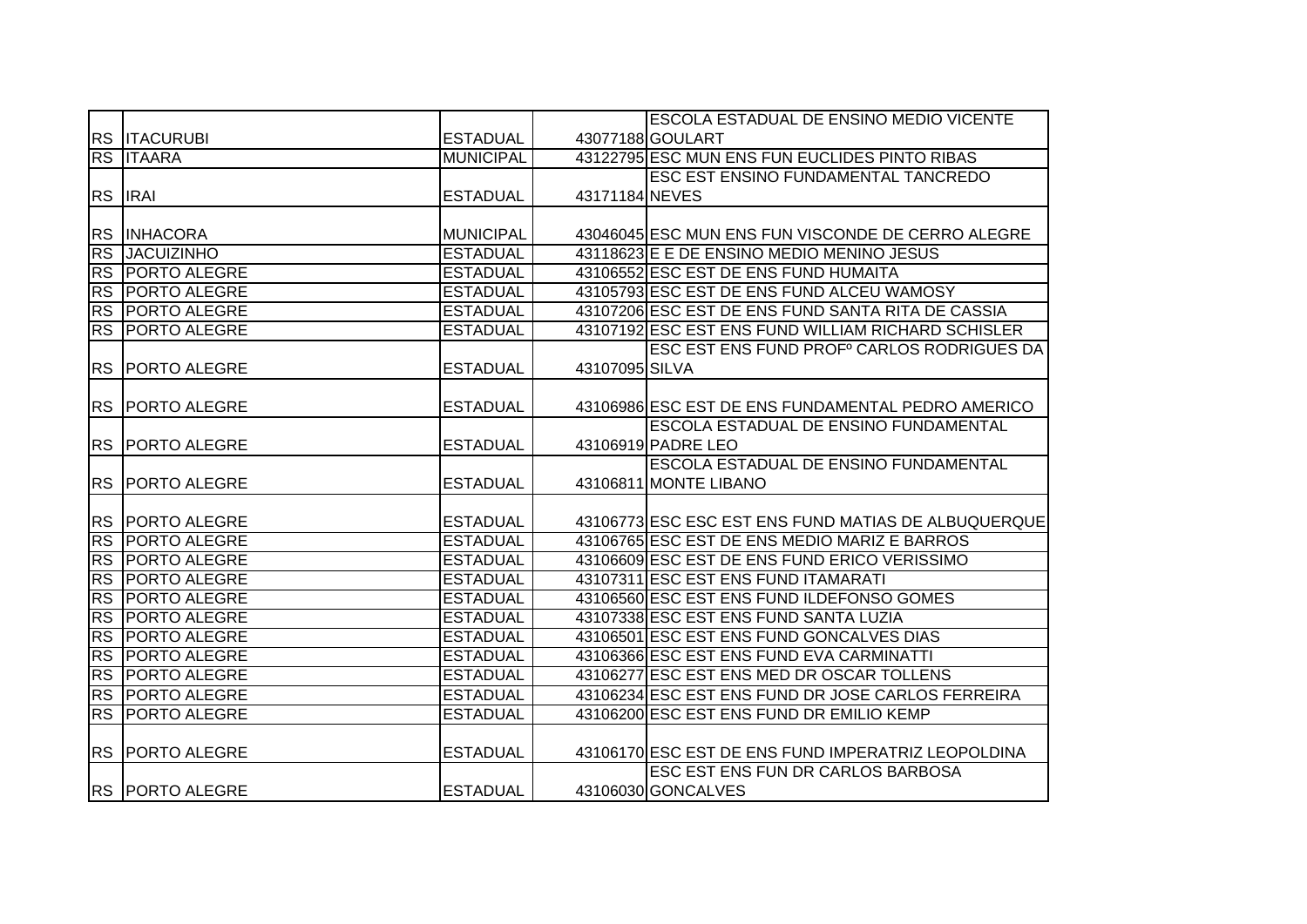|           | <b>RS PORTO ALEGRE</b> | <b>ESTADUAL</b>  |               | 43106013 ESC EST DE ENS FUND CAMILA FURTADO ALVES    |
|-----------|------------------------|------------------|---------------|------------------------------------------------------|
|           |                        |                  |               | ESCOLA ESTADUAL ENSINO FUNDAMENTAL PADRE             |
|           | RS   PORTO ALEGRE      | <b>ESTADUAL</b>  |               | 43105947 BALDUINO RAMBO                              |
| <b>RS</b> | <b>PANTANO GRANDE</b>  | <b>MUNICIPAL</b> |               | 43096913 ESC MUN ENS FUN DARIO LOPES DE ALMEIDA      |
|           | <b>RS PORTO ALEGRE</b> | <b>ESTADUAL</b>  |               | 43106595 COLEGIO ESTADUAL JAPAO                      |
|           | <b>RS PORTO ALEGRE</b> | <b>ESTADUAL</b>  |               | 43108806 ESC EST ENS FUND TANCREDO NEVES             |
|           | RS RIO GRANDE          | <b>ESTADUAL</b>  |               | 43113451 ESC EST ENS FUND SALDANHA DA GAMA           |
| <b>RS</b> | <b>RESTINGA SECA</b>   | <b>MUNICIPAL</b> |               | 43112781 ESC MUN ENS FUN LEONOR PIRES DE MACEDO      |
|           |                        |                  |               | <b>ESCOLA MUNICIPAL DE ENSINO FUNDAMENTAL</b>        |
| <b>RS</b> | <b>RESTINGA SECA</b>   | <b>MUNICIPAL</b> |               | 43112579 FRANCISCO GIULIANI                          |
| <b>RS</b> | <b>REDENTORA</b>       | <b>MUNICIPAL</b> |               | 43112200 ESC MUN ENS FUN MARIA BELMONT ALBERT        |
|           | RS QUINZE DE NOVEMBRO  | <b>ESTADUAL</b>  |               | 43111769 ESC EST EDUCACAO BASICA MENINO DEUS         |
|           |                        |                  |               |                                                      |
| <b>RS</b> | <b>QUARAI</b>          | <b>MUNICIPAL</b> |               | 43111530 ESC MUN DE ENS FUND GAUDENCIO CONCEICAO     |
|           |                        |                  |               | ESC EST ENS MEDIO CORONEL ANTONIO                    |
|           | <b>RS PORTO XAVIER</b> | <b>ESTADUAL</b>  |               | 43171176 FIORAVANTE                                  |
|           | <b>RS PORTO MAUA</b>   | <b>MUNICIPAL</b> |               | 43161855 E M E F FREI CANECA                         |
|           |                        |                  |               |                                                      |
|           | <b>RS PORTO ALEGRE</b> | <b>ESTADUAL</b>  |               | 43109179 ESC EST DE ENS FUNDAMENTAL JOSE GARIBALDI   |
|           | <b>RS PORTO ALEGRE</b> | <b>ESTADUAL</b>  |               | 43107273 ESC EST ENS FUND VENEZUELA                  |
|           |                        |                  |               |                                                      |
|           | RS   PORTO ALEGRE      | <b>ESTADUAL</b>  |               | 43108830 ESC ESTADUAL DE ENSINO FUND ANITA GARIBALDI |
| RS        | <b>PORTO ALEGRE</b>    | <b>ESTADUAL</b>  |               | 43105580 INSTITUTO ESTADUAL DOM DIOGO DE SOUZA       |
| RS        | <b>PORTO ALEGRE</b>    | <b>ESTADUAL</b>  |               | 43108393 ESC ENS FUND BRIGADEIRO EDUARDO GOMES       |
| RS        | <b>PORTO ALEGRE</b>    | <b>ESTADUAL</b>  |               | 43108300 ESC EST ENS FUND HELENA LITWIN SCHNEIDER    |
|           |                        |                  |               | ESC EST ENS FUND LIONS CLUB PORTO ALEGRE             |
|           | RS PORTO ALEGRE        | <b>ESTADUAL</b>  |               | 43108245 FARRAPOS                                    |
| <b>RS</b> | <b>PORTO ALEGRE</b>    | <b>ESTADUAL</b>  |               | 43108229 ESC EST ENS FUND CIDADE JARDIM              |
|           |                        |                  |               | ESC EST ENS FUND PROF LEA ROSA CECCHINI              |
| <b>RS</b> | <b>PORTO ALEGRE</b>    | <b>ESTADUAL</b>  | 43108210 BRUM |                                                      |
| <b>RS</b> | <b>PORTO ALEGRE</b>    | <b>ESTADUAL</b>  |               | 43108180 COLEGIO ESTADUAL RUBEN BERTA                |
|           | <b>RS PORTO ALEGRE</b> | <b>ESTADUAL</b>  |               | 43108083 COLEGIO ESTADUAL ODILA GAY DA FONSECA       |
|           | <b>RS PORTO ALEGRE</b> | <b>ESTADUAL</b>  |               | 43108059 ESC EST DE ENSINO MEDIO SANTOS DUMONT       |
|           |                        |                  |               | ESC EST DE ENS FUNDAMENTAL SAO FRANCISCO             |
|           | <b>RS PORTO ALEGRE</b> | <b>ESTADUAL</b>  |               | 43107486 DE ASSIS                                    |
|           | <b>RS PORTO ALEGRE</b> | <b>ESTADUAL</b>  |               | 43107346 ESC EST DE ENS FUND VISCONDE DE PELOTAS     |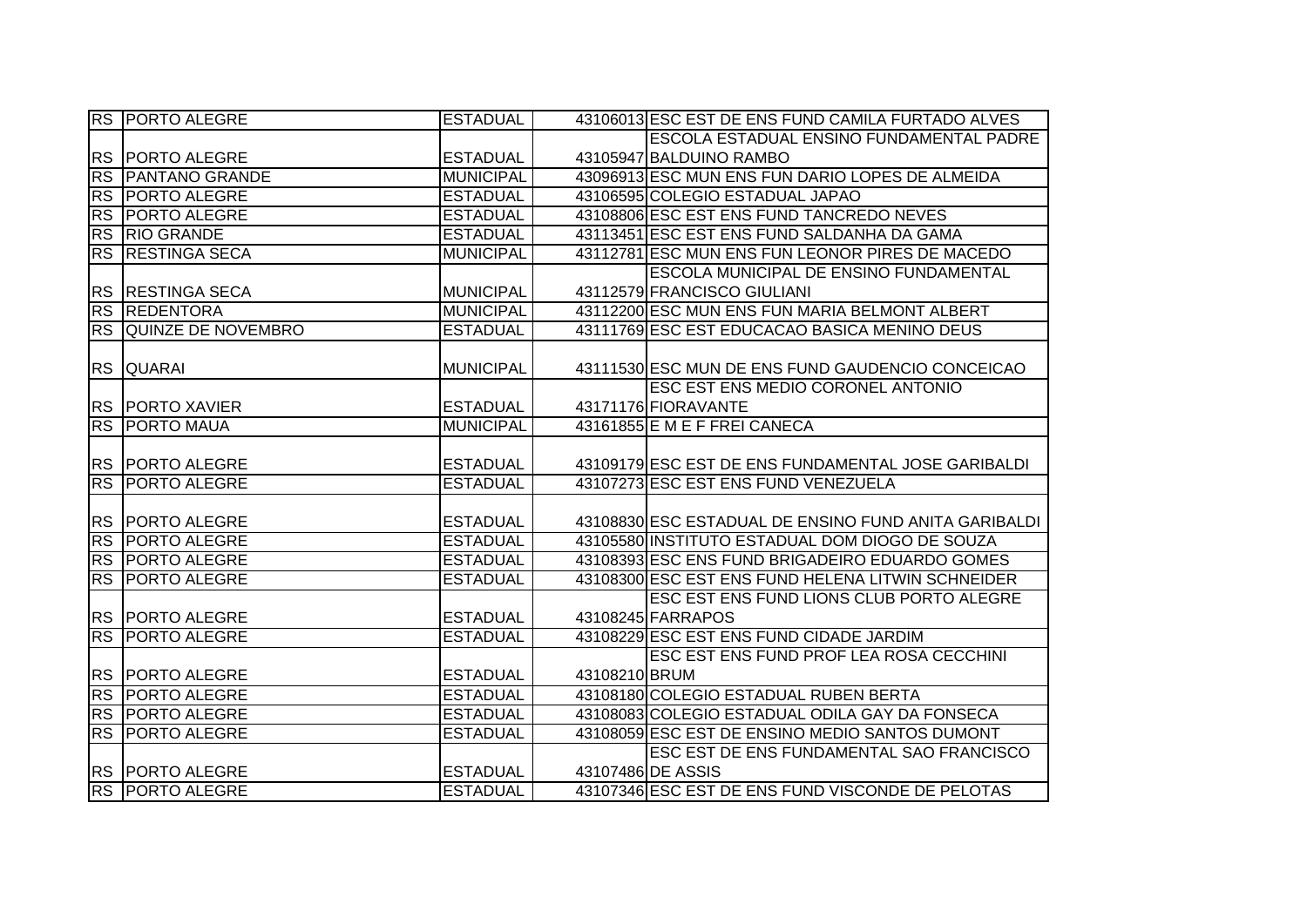|           | <b>RS PASSO FUNDO</b>   | <b>MUNICIPAL</b> |                | 43180957 ESC MUN ENS FUN CORONEL SEBASTIAO ROCHA  |
|-----------|-------------------------|------------------|----------------|---------------------------------------------------|
| <b>RS</b> | <b>PORTO ALEGRE</b>     | <b>ESTADUAL</b>  |                | 43105858 ESC EST DE ENS MEDIO ANNE FRANK          |
|           |                         |                  |                |                                                   |
| <b>RS</b> | <b>PELOTAS</b>          | <b>ESTADUAL</b>  |                | 43101534 ESC EST ENS FUN PROFESSORA ONDINA CUNHA  |
| <b>RS</b> | <b>PELOTAS</b>          | <b>ESTADUAL</b>  |                | 43101461 ESC EST ENS FUN DR OTTONI XAVIER         |
|           | <b>RS PELOTAS</b>       | <b>ESTADUAL</b>  |                | 43101437 ESC EST ENS FUN DR FRANCISCO SIMOES      |
| <b>RS</b> | <b>PELOTAS</b>          | <b>ESTADUAL</b>  |                | 43101372 ESC EST ENS FUN DR JOSE BRUSQUE FILHO    |
| <b>RS</b> | <b>PELOTAS</b>          | <b>ESTADUAL</b>  |                | 43101100 ESC EST ENS MED SANTA RITA               |
| <b>RS</b> | <b>PELOTAS</b>          | <b>ESTADUAL</b>  |                | 43100082 ESC EST ENS MED MONSENHOR QUEIROZ        |
| <b>RS</b> | <b>PEDRO OSORIO</b>     | <b>MUNICIPAL</b> |                | 43099459 ESC MUN ENS FUN GETULIO VARGAS           |
|           |                         |                  |                | ESC EST ENS FUN DR PEDRO BRIZOLARA DE             |
|           | RS PEDRO OSORIO         | <b>ESTADUAL</b>  | 43099815 SOUZA |                                                   |
| <b>RS</b> | <b>PEDRAS ALTAS</b>     | <b>MUNICIPAL</b> |                | 43102603 ESC MUN ENS FUN ASSIS BRASIL             |
|           |                         |                  |                |                                                   |
| <b>RS</b> | <b>PELOTAS</b>          | <b>ESTADUAL</b>  |                | 43101674 ESC EST ENS FUN NOSSA SENHORA MEDIANEIRA |
| RS        | <b>PAULO BENTO</b>      | <b>ESTADUAL</b>  |                | 43056890 ESC EST ENS MED CEL RAUL BARBOSA         |
| RS        | <b>PELOTAS</b>          | <b>ESTADUAL</b>  |                | 43101712 ESC EST ENS FUN PADRE ANCHIETA           |
| RS        | <b>PASSO FUNDO</b>      | <b>MUNICIPAL</b> |                | 43099092 ESC MUN ENS FUN SANTO AGOSTINHO          |
| <b>RS</b> | <b>PASSO FUNDO</b>      | <b>MUNICIPAL</b> |                | 43099084 ESC MUN ENS FUN COHAB SECCHI             |
|           | <b>RS PASSO FUNDO</b>   | <b>MUNICIPAL</b> |                | 43099068 ESC MUN ENS FUN CORONEL LOLICO           |
|           |                         |                  |                |                                                   |
|           | <b>RS PASSO FUNDO</b>   | <b>MUNICIPAL</b> |                | 43099050 ESC MUN ENS FUN NOSSA SENHORA APARECIDA  |
| <b>RS</b> | <b>PASSO FUNDO</b>      | <b>MUNICIPAL</b> |                | 43098665 ESC MUN ENS FUN ROMANA GOBBI             |
| <b>RS</b> | <b>PASSO FUNDO</b>      | <b>MUNICIPAL</b> |                | 43098398 ESC MUN ENS FUN GEORGINA ROSADO          |
| <b>RS</b> | <b>PASSO FUNDO</b>      | <b>ESTADUAL</b>  |                | 43098991 INSTITUTO ESTADUAL CARDEAL ARCOVERDE     |
|           |                         |                  |                | ESC EST ENSINO MEDIO ANNA LUISA FERRAO            |
| <b>RS</b> | <b>PASSO FUNDO</b>      | <b>ESTADUAL</b>  |                | 43098290 TEIXEIRA                                 |
|           |                         |                  |                | ESC EST EDU BASICA NICOLAU DE ARAUJO              |
|           | <b>RS PASSO FUNDO</b>   | <b>ESTADUAL</b>  |                | 43097804 VERGUEIRO                                |
| RS        | <b>PASSO DO SOBRADO</b> | <b>ESTADUAL</b>  |                | 43114741 ESC EST ENS MED ALEXANDRINO DE ALENCAR   |
|           |                         |                  |                | ESC MUN ENS FUN PROFESSORA GONCALINA              |
|           | <b>RS PAVERAMA</b>      | <b>MUNICIPAL</b> |                | 43099289 PINTO VILANOVA                           |
| RS        | <b>PELOTAS</b>          | <b>MUNICIPAL</b> |                | 43101470 ESC MUN ENS FUN BIBIANO DE ALMEIDA       |
| RS        | <b>PORTO ALEGRE</b>     | <b>ESTADUAL</b>  |                | 43105572 ESC EST NORMAL 1 DE MAIO                 |
| RS        | <b>PLANALTO</b>         | <b>MUNICIPAL</b> |                | 43171710 ESC MUN ENS FUN MARIO QUINTANA           |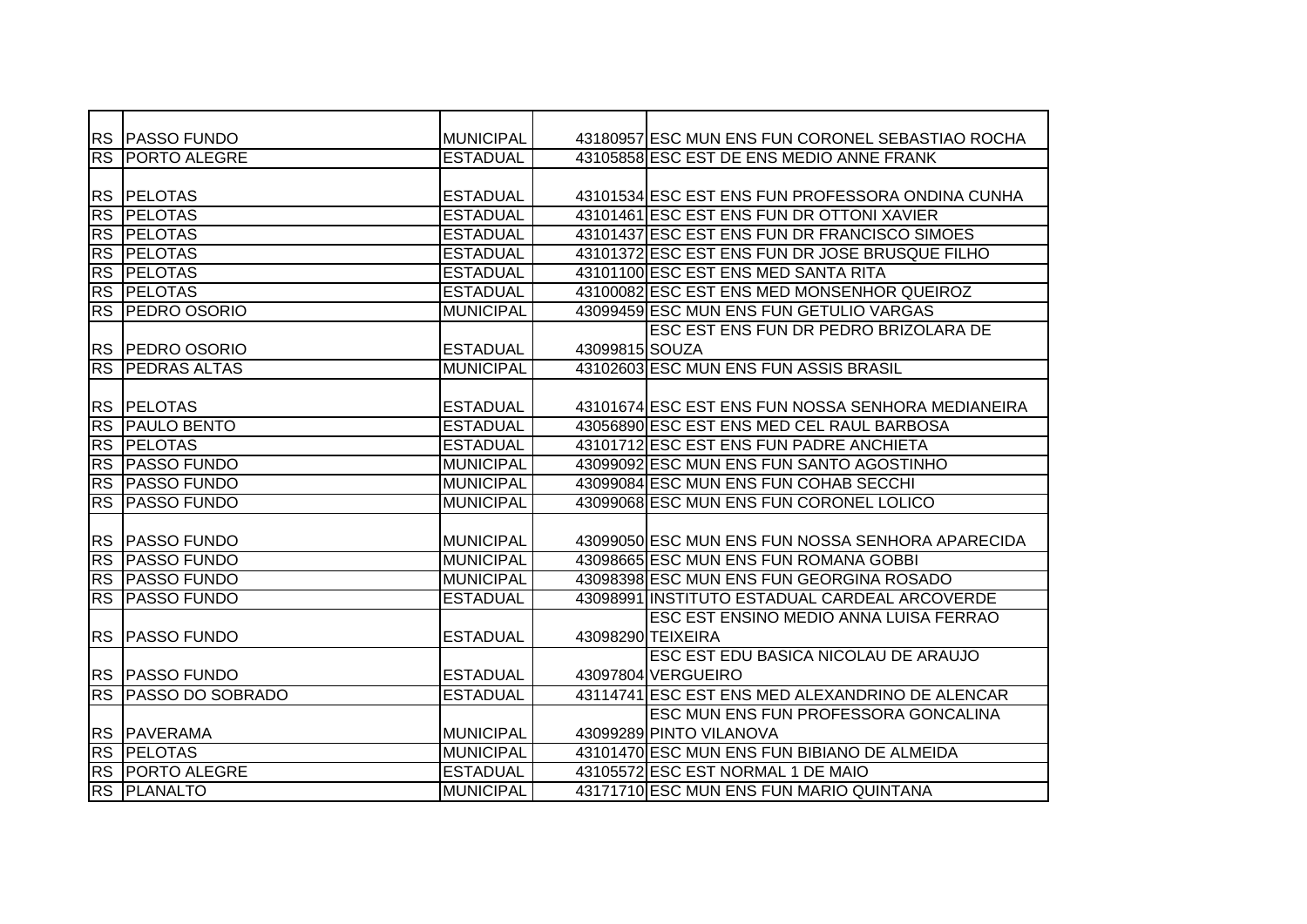|           |                            |                  |                  | E M DE ENS FUND E ED INF VERA MARIA DE A          |
|-----------|----------------------------|------------------|------------------|---------------------------------------------------|
|           | <b>RS PIRATINI</b>         | <b>MUNICIPAL</b> |                  | 43183964 MOREIRA                                  |
|           | <b>RS PIRATINI</b>         | <b>ESTADUAL</b>  |                  | 43103952 ESC EST ENS FUN RUY RAMOS                |
|           |                            |                  |                  | ESC EST ENS FUN PROFESSOR JOSE PEDRO              |
|           | RS PIRATINI                | <b>ESTADUAL</b>  | 43103928 GARCIA  |                                                   |
|           | <b>RS PINHEIRO MACHADO</b> | <b>MUNICIPAL</b> |                  | 43102697 ESC MUN ENS FUN MANOEL LUCAS PRISCO      |
|           |                            |                  |                  | ESCOLA MUNICPAL DE ENSINO FUNDAMENTAL             |
|           | <b>RS PINHAL GRANDE</b>    | <b>MUNICIPAL</b> |                  | 43080995 JOSE RUBIN FILHO                         |
| <b>RS</b> | <b>PINHAL DA SERRA</b>     | <b>ESTADUAL</b>  |                  | 43058973 ESC EST DE ENS MEDIO SAO PAULO DE TARSO  |
|           | <b>RS PICADA CAFE</b>      | <b>MUNICIPAL</b> |                  | 43091849 ESC MUN ENS FUN VINTE E CINCO DE JULHO   |
|           |                            |                  |                  |                                                   |
|           | <b>RS PELOTAS</b>          | <b>MUNICIPAL</b> |                  | 43205607 ESC MUN ENS FUN JORNALISTA DEOGAR SOARES |
|           |                            |                  |                  |                                                   |
|           | RS PELOTAS                 | <b>ESTADUAL</b>  |                  | 43101640 ESC EST ENS FUN NOSSA SENHORA DAS GRACAS |
|           | <b>RS PELOTAS</b>          | <b>MUNICIPAL</b> |                  | 43101500 ESC MUN ENS FUN FERREIRA VIANNA          |
|           |                            |                  |                  | ESC EST ENS FUND IMPERIAL MARINHEIRO              |
|           | <b>RS RIO GRANDE</b>       | <b>ESTADUAL</b>  |                  | 43113524 MARCILIO DIAS                            |
|           | <b>RS PELOTAS</b>          | <b>MUNICIPAL</b> |                  | 43101275 ESC MUN ENS FUN CARLOS LAQUINTINIE       |
|           | <b>RS PELOTAS</b>          | <b>MUNICIPAL</b> |                  | 43101208 ESC MUN ENS FUN SANTA TERESINHA          |
|           | RS PELOTAS                 | <b>MUNICIPAL</b> |                  | 43101194 ESC MUN ENS FUN JEREMIAS FROES           |
|           | RS PELOTAS                 | <b>MUNICIPAL</b> |                  | 43100783 ESC MUN ENS FUN LUIZ AUGUSTO ASSUMPCAO   |
|           | RS PELOTAS                 | <b>MUNICIPAL</b> |                  | 43100317 ESC MUN ENS FUN DONA MARIA ANTONIA       |
|           |                            |                  |                  | ESC MUN ENS FUN DOM FRANCISCO DE CAMPOS           |
|           | <b>RS PELOTAS</b>          | <b>MUNICIPAL</b> |                  | 43100309 BARRETO                                  |
| RS        | <b>PELOTAS</b>             | <b>MUNICIPAL</b> |                  | 43100163 ESC MUN ENS FUN ANTONIO RONNA            |
|           | <b>RS PELOTAS</b>          | <b>ESTADUAL</b>  |                  | 43101810 ESC EST ENS MED DR JOAQUIM DUVAL         |
| RS        | <b>PELOTAS</b>             | <b>ESTADUAL</b>  |                  | 43101771 ESC EST ENS FUN SAO VICENTE DE PAULO     |
| <b>RS</b> | <b>PELOTAS</b>             | <b>ESTADUAL</b>  |                  | 43101720 ESC EST ENS FUN PADRE RAMBO              |
| <b>RS</b> | <b>PELOTAS</b>             | <b>MUNICIPAL</b> |                  | 43101526 ESC MUN ENS FUN FREDERICO OZANAN         |
| <b>RS</b> | <b>GRAVATAI</b>            | <b>MUNICIPAL</b> |                  | 43068812 ESC MUN ENS FUN RUI RAMOS                |
|           |                            |                  |                  |                                                   |
|           | <b>RS CACHOEIRINHA</b>     | <b>ESTADUAL</b>  |                  | 43029965 ESC EST DE ENSINO MEDIO OSVALDO CAMARGO  |
|           | RS CAMAQUA                 | <b>MUNICIPAL</b> |                  | 43031641 ESC MUN ENS FUN OSVALDO ARANHA           |
|           | RS CAMAQUA                 | <b>MUNICIPAL</b> |                  | 43031390 ESC MUN ENS FUN JOSE ANTONIO NETTO       |
|           |                            |                  |                  | ESC MUN ENS FUN CANDIDO RODRIGUES DE              |
|           | RS CAMAQUA                 | <b>MUNICIPAL</b> | 43031137 FREITAS |                                                   |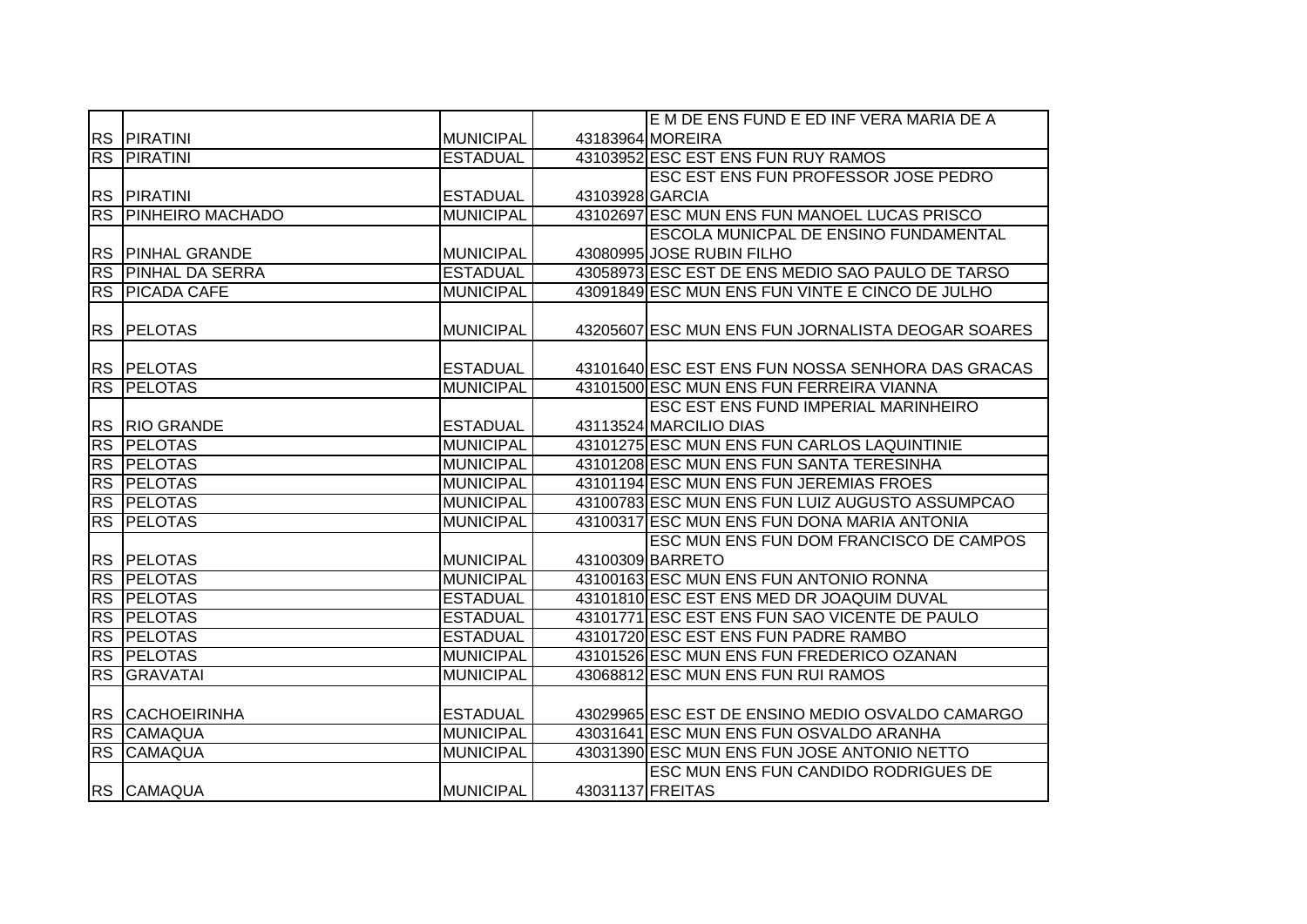|           |                          |                  |                  | ESC MUN ENS FUN BOAVENTURA CARDOSO DA                 |
|-----------|--------------------------|------------------|------------------|-------------------------------------------------------|
|           | RS CAMAQUA               | <b>MUNICIPAL</b> | 43031099 SILVA   |                                                       |
|           | RS CAMAQUA               | <b>ESTADUAL</b>  |                  | 43032095 ESC EST ENS FUN DR CARVALHO BASTOS           |
|           | RS CAMAQUA               | <b>ESTADUAL</b>  |                  | 43031005 INST EST EDUC CONEGO LUIZ WALTER HANQUET     |
|           | <b>RS CAIBATE</b>        | <b>MUNICIPAL</b> |                  | 43030564 ESC MUNIC ENS FUND SAO CARLOS                |
|           |                          |                  |                  | ESC MUN ENS FUN PROF <sup>a</sup> IVONE SALETE P      |
| <b>RS</b> | <b>CACIQUE DOBLE</b>     | <b>MUNICIPAL</b> |                  | 43030149 DEMARTINI                                    |
|           | <b>RS CACHOEIRINHA</b>   | <b>MUNICIPAL</b> |                  | 43029876 ESC MUN ENS FUN GETULIO VARGAS               |
| <b>RS</b> | <b>CACHOEIRINHA</b>      | <b>MUNICIPAL</b> |                  | 43029833 ESC MUN ENS FUN CARLOS ANTONIO WILKENS       |
|           |                          |                  |                  | <b>ESC MUN DE ENS FUN COMUNITARIA PARQUE</b>          |
|           | RS CAPAO DO LEAO         | <b>MUNICIPAL</b> |                  | 43039030 FRAGATA                                      |
|           |                          |                  |                  |                                                       |
|           | <b>RS CACHOEIRINHA</b>   | <b>ESTADUAL</b>  |                  | 43174108 E E DE ENS MEDIO FRANCISCO JOSE RODRIGUES    |
| <b>RS</b> | <b>CAMPINAS DO SUL</b>   | <b>ESTADUAL</b>  |                  | 43033385 ESC EST ENS FUN GENY TELLES COLPANI          |
|           | RS CACHOEIRA DO SUL      | <b>MUNICIPAL</b> |                  | 43029426 ESC MUN ENS FUN DINAH NERI PEREIRA           |
|           | RS CACHOEIRA DO SUL      | <b>ESTADUAL</b>  |                  | 43029272 ESC EST DE ENS MEDIO VITAL BRASIL            |
|           | <b>RS CACEQUI</b>        | <b>MUNICIPAL</b> |                  | 43028195 ESC MUN ENS FUN EULALIA IRION                |
|           | <b>RS CACEQUI</b>        | <b>MUNICIPAL</b> |                  | 43028047 ESC MUN ENS FUN DUQUE DE CAXIAS              |
|           |                          |                  |                  | ESCOLA ESTADUAL DE ENSINO MEDIO NOSSA                 |
|           | RS CACEQUI               | <b>ESTADUAL</b>  |                  | 43028071 SENHORA DAS VITORIAS                         |
| RS        | <b>CACAPAVA DO SUL</b>   | <b>MUNICIPAL</b> |                  | 43170633 ESC MUN ENS FUN VILMAR ANTONIO MADEIRA       |
| <b>RS</b> | <b>CACAPAVA DO SUL</b>   | <b>MUNICIPAL</b> |                  | 43027148 ESC MUN ENS FUN DR ALFREDO DUARTE            |
| <b>RS</b> | <b>CACAPAVA DO SUL</b>   | <b>ESTADUAL</b>  |                  | 43027660 ESC EST DE ENS FUND CONEGO ORTIZ             |
|           | RS BRAGA                 | <b>MUNICIPAL</b> |                  | 43026192 ESC MUN ENS FUN ADELARMO NUNES               |
|           | RS BOSSOROCA             | <b>MUNICIPAL</b> |                  | 43025684 E M E F JOSEFINA FERREIRA AQUINO             |
|           |                          |                  |                  | ESC EST DE ENSINO FUND NEUZA GOULART                  |
|           | <b>RS CACHOEIRINHA</b>   | <b>ESTADUAL</b>  | 43174116 BRIZOLA |                                                       |
| RS        | <b>CANELA</b>            | <b>MUNICIPAL</b> |                  | 43035477 ESC MUN ENS FUN BARAO DO RIO BRANCO          |
|           | RS ALEGRETE              | <b>MUNICIPAL</b> |                  | 43012000 EMEB LIONS CLUBE                             |
|           | RS CAPAO DO LEAO         | <b>ESTADUAL</b>  |                  | 43039073 ESC EST ENS FUN DR DARIO DA SILVA TAVARES    |
|           |                          |                  |                  | ESC MUNIC ENS FUND PROF <sup>a</sup> ZILPA MATTIVI DE |
|           | <b>RS CAPAO DA CANOA</b> | <b>MUNICIPAL</b> |                  | 43201687 OLIVEIRA                                     |
|           |                          |                  |                  |                                                       |
|           | RS CAPAO DA CANOA        | <b>MUNICIPAL</b> |                  | 43038883 ESC MUN DE ENS FUND PREFEITO JORGE DARIVA    |
|           | RS CAPAO DA CANOA        | <b>MUNICIPAL</b> |                  | 43038840 EMEF PRUDENTE DE MORAIS                      |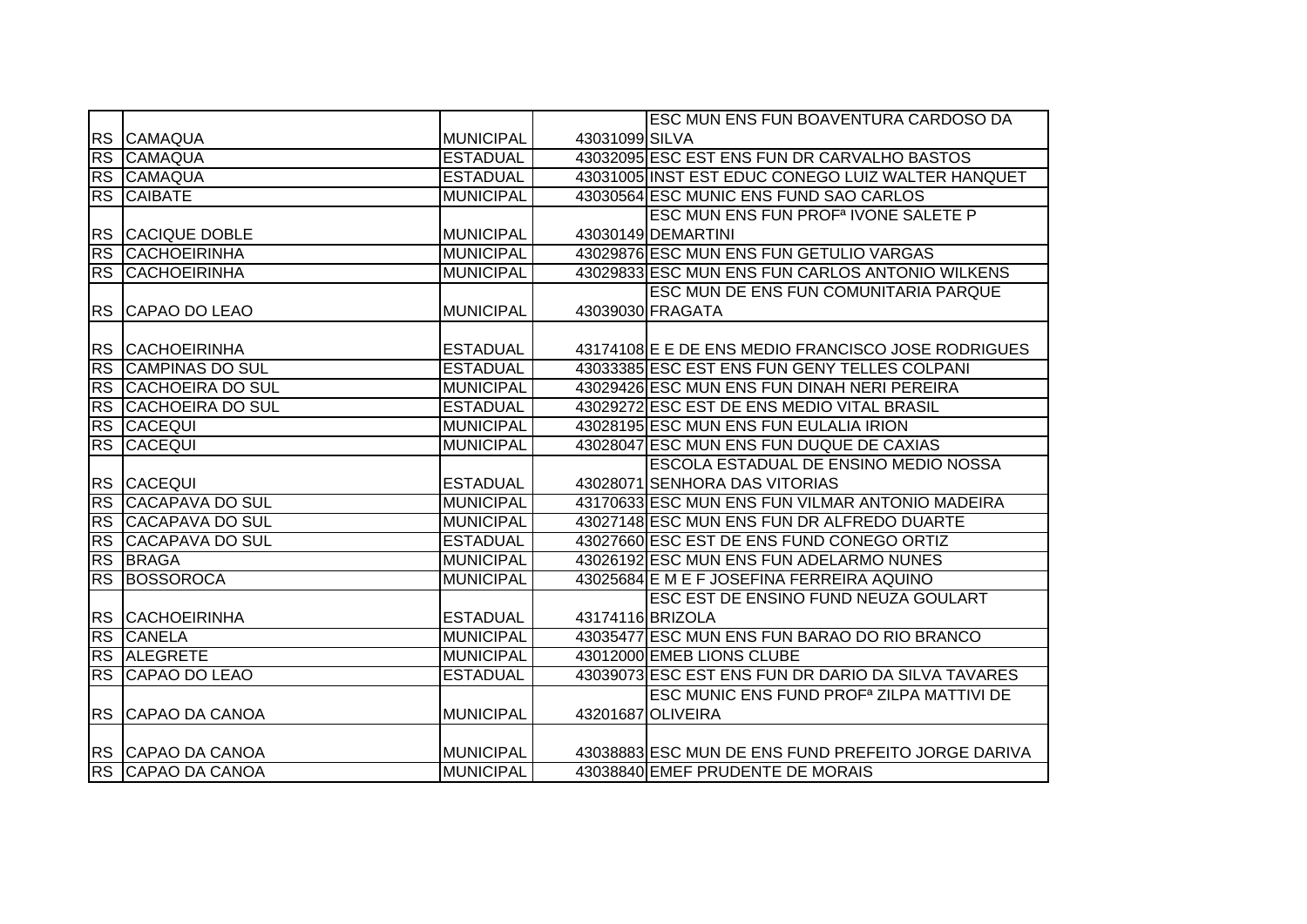|           |                         |                  |                 | ESC MUN ENS FUN LEOPOLDINA VERAS DA               |
|-----------|-------------------------|------------------|-----------------|---------------------------------------------------|
|           | RS CAPAO DA CANOA       | <b>MUNICIPAL</b> |                 | 43038786 SILVEIRA                                 |
|           |                         |                  |                 | ESCOLA ESTADUAL DE ENSINO MEDIO LUIZ              |
|           | RS CAPAO DA CANOA       | <b>ESTADUAL</b>  |                 | 43038832 MOSCHETTI                                |
|           |                         |                  |                 |                                                   |
|           | RS CANGUCU              | <b>MUNICIPAL</b> |                 | 43172229 ESC MUN ENS FUND GERALDO ANTONIO TELESCA |
|           |                         |                  |                 | ESC MUN ENS FUND PRESIDENTE GETULIO               |
|           | RS CANGUCU              | <b>MUNICIPAL</b> | 43037577 VARGAS |                                                   |
| RS        | <b>CANGUCU</b>          | <b>ESTADUAL</b>  |                 | 43037640 ESC EST ENS FUN NEUSA PAES DO AMARAL     |
|           |                         |                  |                 |                                                   |
| <b>RS</b> | <b>CAMARGO</b>          | <b>ESTADUAL</b>  |                 | 43032516 ESC EST DE ENSINO MEDIO PANDIA CALOGERAS |
| <b>RS</b> | <b>CANELA</b>           | <b>MUNICIPAL</b> |                 | 43035701 ESC MUN ENS FUN CONEGO JOAO MARCHESI     |
| <b>RS</b> | CAMBARA DO SUL          | <b>ESTADUAL</b>  |                 | 43032729 ESC EST ENS MED IMACULADA CONCEICAO      |
| <b>RS</b> | <b>CANELA</b>           | <b>ESTADUAL</b>  |                 | 43035698 ESC EST ENS FUN CARLOS WORTMANN          |
|           |                         |                  |                 | ESC EST ENS MED FRANCISCO ASSIS ROSA DE           |
| <b>RS</b> | <b>CANDIOTA</b>         | <b>ESTADUAL</b>  |                 | 43102700 OLIVEIRA                                 |
|           |                         |                  |                 | ESC EST DE ENS MED JERONIMO MERCIO DA             |
|           | RS CANDIOTA             | <b>ESTADUAL</b>  |                 | 43019684 SILVEIRA                                 |
|           | RS CANDIOTA             | <b>ESTADUAL</b>  |                 | 43019161 ESC EST DE ENS FUND DARIO LASSANCE       |
|           |                         |                  |                 | ESC MUN ENS FUN SAO JOAO BATISTA DE LA            |
|           | RS CANDELARIA           | <b>MUNICIPAL</b> | 43035140 SALLE  |                                                   |
| RS        | <b>CAMPOS BORGES</b>    | <b>MUNICIPAL</b> |                 | 43173292 ESC MUN ENS FUN MENINO DEUS              |
| RS        | <b>CAMPO NOVO</b>       | <b>MUNICIPAL</b> |                 | 43208100 ESC MUNIC ENS FUND CAMPO NOVO            |
| RS        | <b>CAMPO BOM</b>        | <b>ESTADUAL</b>  |                 | 43033571 ESC EST ENS FUN JOAO BLOS                |
| RS        | <b>CAMPO BOM</b>        | <b>ESTADUAL</b>  |                 | 43033563 ESC EST DE ENS FUN ILDEFONSO PINTO       |
| RS        | <b>CAMPINAS DO SUL</b>  | <b>MUNICIPAL</b> |                 | 43170420 ESC MUN ENS FUN PROF ALTAYR CALDARTT     |
| <b>RS</b> | <b>BOM JESUS</b>        | <b>ESTADUAL</b>  |                 | 43024254 ESC EST ENS FUND CONDE DE AFONSO CELSO   |
| RS        | <b>CANELA</b>           | <b>MUNICIPAL</b> |                 | 43206190 ESC MUN ENS FUND DANTE BERTOLUCI         |
| RS        | <b>ANDRE DA ROCHA</b>   | <b>ESTADUAL</b>  |                 | 43014208 E E E M AMANTINO VIEIRA HOFFMANN         |
|           |                         |                  |                 | ESC MUN ENS FUND PROFESSOR ONIRO SOLANO           |
|           | <b>RS BOM PROGRESSO</b> | <b>MUNICIPAL</b> | 43200575 BONES  |                                                   |
|           | <b>RS ARROIO GRANDE</b> | <b>ESTADUAL</b>  |                 | 43017436 ESC EST ENS MEDIO VINTE DE SETEMBRO      |
|           |                         |                  |                 | ESC EST ENS FUN MIN FRANCISCO BROCHADO DA         |
|           | <b>RS ARROIO GRANDE</b> | <b>ESTADUAL</b>  | 43017410 ROCHA  |                                                   |
|           | <b>RS ARROIO GRANDE</b> | <b>ESTADUAL</b>  |                 | 43017401 ESC EST ENS FUN MARIA DA SILVA SOARES    |
|           | <b>RS ARROIO GRANDE</b> | <b>ESTADUAL</b>  |                 | 43017398 ESC EST ENS FUN DR DIONISIO DE MAGALHAES |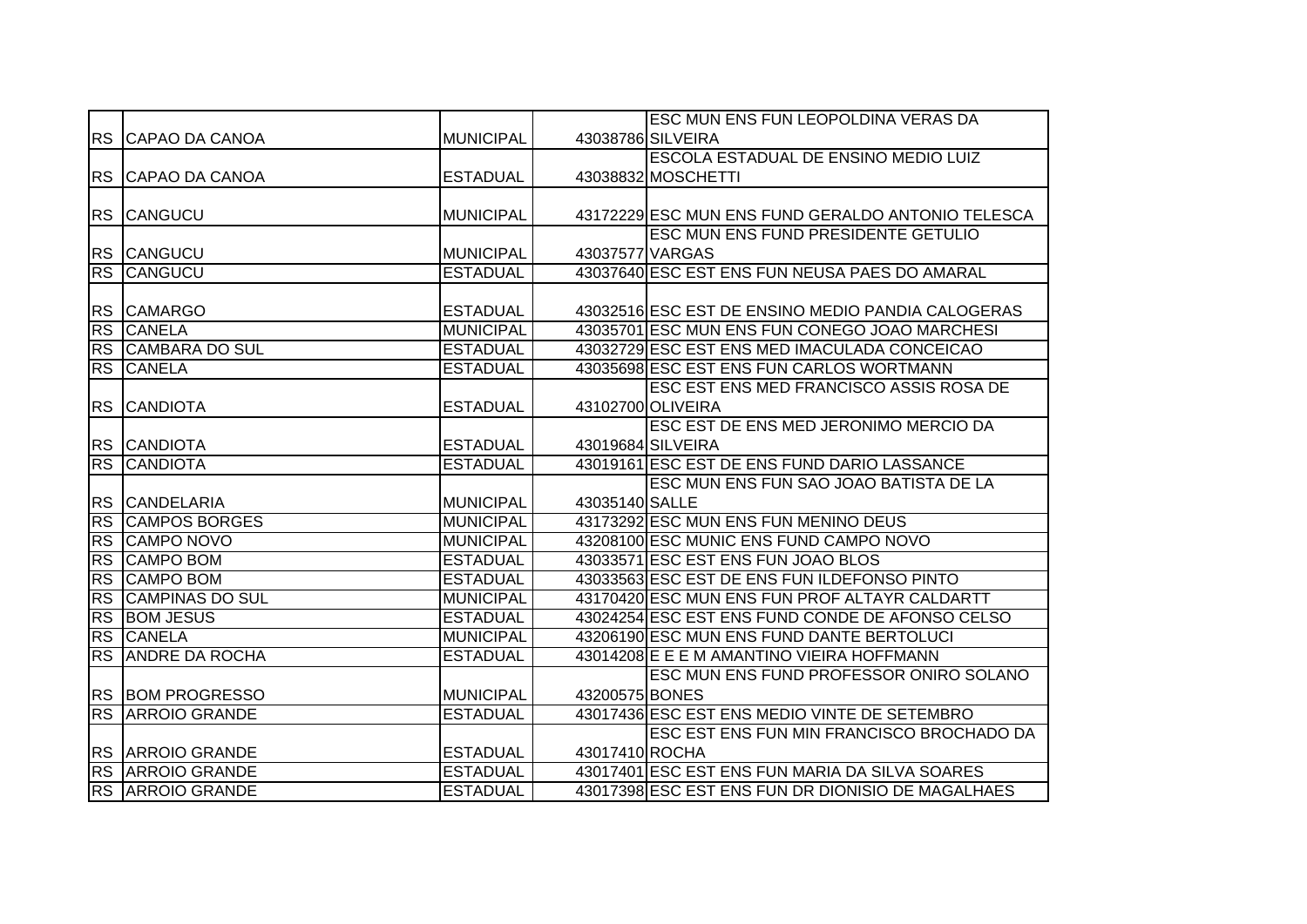|           | <b>RS ARROIO DO TIGRE</b>       | <b>MUNICIPAL</b> |               | 43017088 ESC MUN ENS FUN CARLOS KIPPER              |
|-----------|---------------------------------|------------------|---------------|-----------------------------------------------------|
|           | <b>RS ARROIO DO PADRE</b>       | <b>MUNICIPAL</b> |               | 43100180 ESC MUN ENS FUN BENJAMIN CONSTANT          |
|           |                                 |                  |               | ESCOLA ESTADUAL DE ENSINO MEDIO                     |
|           | RS ARROIO DO MEIO               | <b>ESTADUAL</b>  |               | 43016197 GUARARAPES                                 |
|           |                                 |                  |               | ESC MUN ENS FUN PROFESSOR MARTIM                    |
|           | <b>RS ARARICA</b>               | <b>MUNICIPAL</b> |               | 43146040 FREDERICO RASCHKE                          |
|           | <b>RS ARARICA</b>               | <b>MUNICIPAL</b> |               | 43145760 ESC MUN ENS FUN FRANCISCA ISABEL           |
|           |                                 |                  |               | ESC MUN ENS FUN PROFESSORA NEIR HORNER DA           |
|           | RS ARROIO GRANDE                | <b>MUNICIPAL</b> | 43017576 ROSA |                                                     |
|           |                                 |                  |               |                                                     |
| <b>RS</b> | <b>JANTONIO PRADO</b>           | <b>MUNICIPAL</b> |               | 43182968 ESC MUN ENS FUN NOSSA SENHORA APARECIDA    |
|           |                                 |                  |               | ESCOLA MUNICIPAL DE ENSINO FUNDAMENTAL              |
| <b>RS</b> | <b>ARROIO GRANDE</b>            | <b>MUNICIPAL</b> |               | 43190901 PRESIDENTE JOAO GOULA                      |
| <b>RS</b> | <b>AMETISTA DO SUL</b>          | <b>MUNICIPAL</b> |               | 43104258 ESC MUN ENS FUN JOHN KENNEDY               |
| <b>RS</b> | <b>AMARAL FERRADOR</b>          | <b>MUNICIPAL</b> |               | 43174043 ESC MUN ENS FUN PADRE ARLINDO POCHMANN     |
| <b>RS</b> | <b>AMARAL FERRADOR</b>          | <b>ESTADUAL</b>  |               | 43014119 ESC EST ENS MED JOSE DO PATROCINIO         |
|           |                                 |                  |               | ESC MUN ENS FUN CORONEL APARICIO                    |
|           | RS ALVORADA                     | <b>MUNICIPAL</b> |               | 43013619 GONCALVES BORGES                           |
|           |                                 |                  |               | ESCOLA ESTADUAL DE ENSINO FUNDAMENTAL               |
|           | RS ALVORADA                     | <b>ESTADUAL</b>  |               | 43013805 MARECHAL MANOEL LUIZ O                     |
|           | <b>RS ALVORADA</b>              | <b>ESTADUAL</b>  |               | 43013716 ESC EST ENS FUN STELLA MARIS - 1 A 8 SERIE |
|           |                                 |                  |               | ESC DE ENS FUN BRIGADEIRO ANTONIO SAMPAIO -         |
|           | RS ALVORADA                     | <b>ESTADUAL</b>  | 430136271 A 8 |                                                     |
| RS        | <b>ALEGRIA</b>                  | <b>MUNICIPAL</b> |               | 43012779 EMEF CARLOS LOURENCO MARTINI               |
|           | RS ALEGRIA                      | <b>ESTADUAL</b>  |               | 43012795 C E CALDAS JUNIOR                          |
| <b>RS</b> | <b>ALEGRETE</b>                 | <b>MUNICIPAL</b> |               | 43012078 EMEB PRINCESA ISABEL                       |
| <b>RS</b> | ARAMBARE                        | <b>ESTADUAL</b>  |               | 43032109 ESC EST ENS MED DR DONARIO LOPES           |
|           |                                 |                  |               |                                                     |
|           | RS BAGE                         | <b>MUNICIPAL</b> |               | 43180876 ESC MUN ENS FUN ROBERTO MADUREIRA BURNS    |
| RS        | CAPAO DO LEAO                   | <b>MUNICIPAL</b> |               | 43039065 ESC MUN ENS FUN BARAO DO ARROIO GRANDE     |
|           | RS BOA VISTA DO CADEADO         | <b>MUNICIPAL</b> |               | 43050107 ESC MUN ENS FUND BOA VISTA DO CADEADO      |
|           | <b>RS BOA VISTA DAS MISSOES</b> | <b>MUNICIPAL</b> |               | 43205895 ESC MUN ENS FUND EPONINA FRANCO GALVAO     |
| <b>RS</b> | <b>BENTO GONCALVES</b>          | <b>ESTADUAL</b>  |               | 43171583 ESC EST ENS FUN ANSELMO LUIGI PICCOLI      |
|           |                                 |                  |               | <b>ESC EST ENS FUND GENERAL AMARO</b>               |
|           | RS BENTO GONCALVES              | <b>ESTADUAL</b>  |               | 43023223 BITTENCOURT                                |
|           | RS BENJAMIN CONSTANT DO SUL     | <b>ESTADUAL</b>  |               | 43145183 EEEF TOLDO COROADO                         |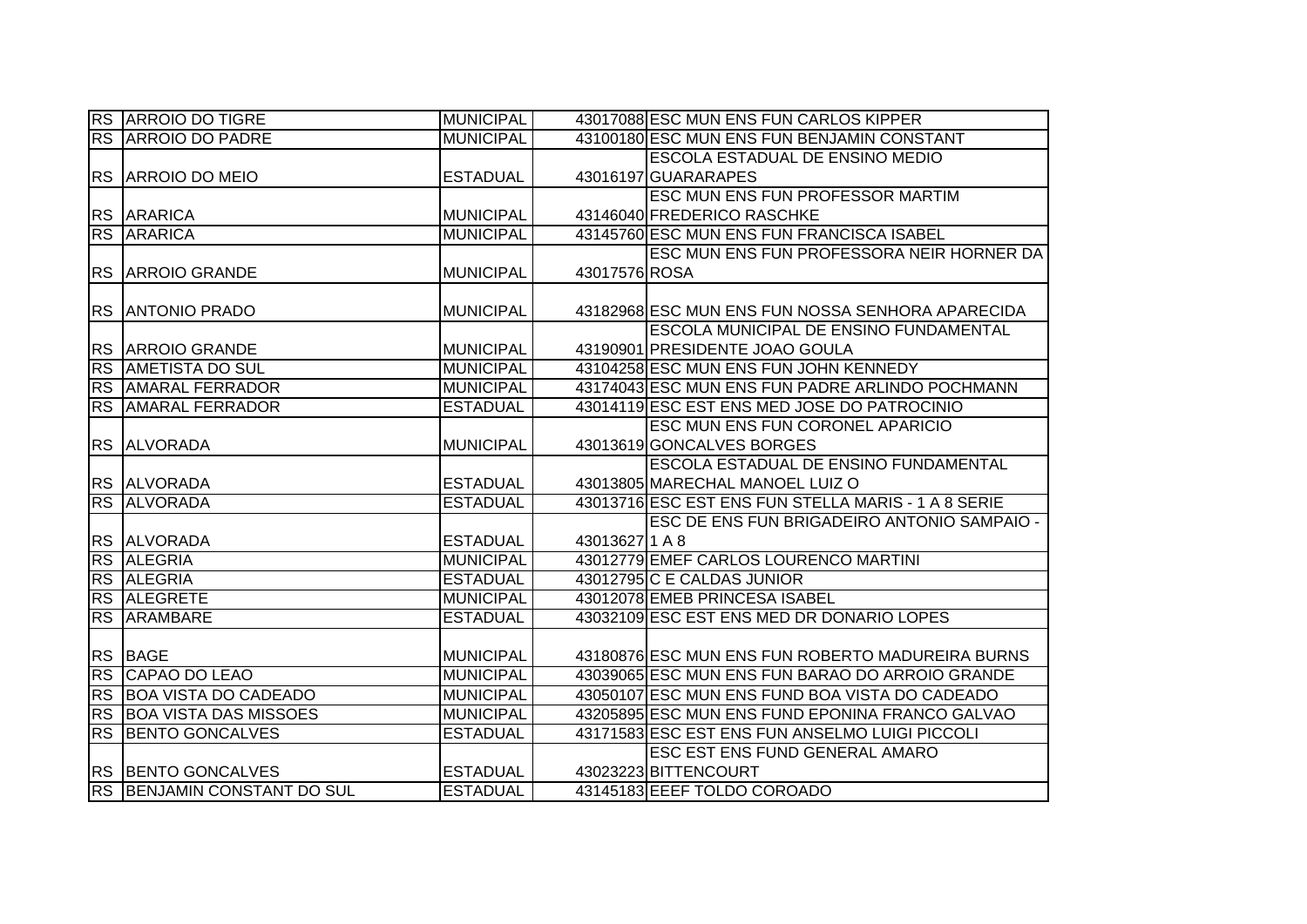|                        | <b>RS BARROS CASSAL</b> | <b>MUNICIPAL</b> |                 | 43022197 ESC MUN ENS FUN ENGENHEIRO ALVARO LEITAO      |
|------------------------|-------------------------|------------------|-----------------|--------------------------------------------------------|
|                        | <b>RS BARROS CASSAL</b> | <b>ESTADUAL</b>  |                 | 43022235 INST EST EDUC CASTRO ALVES                    |
|                        |                         |                  |                 | ESCOLA ESTADUAL ENSINO FUNDAMENTAL                     |
| <b>RS</b>              | <b>BARROS CASSAL</b>    | <b>ESTADUAL</b>  |                 | 43022200 ORVALINO SALDANHA                             |
| <b>RS</b>              | <b>BARRA DO GUARITA</b> | <b>MUNICIPAL</b> |                 | 43209602 ESC MUN ENS FUND NOVO HORIZONTE               |
| <b>RS</b>              | <b>ARROIO GRANDE</b>    | <b>MUNICIPAL</b> |                 | 43017312 ESC MUN ENS FUN SILVINA GONCALVES             |
| <b>RS</b>              | <b>BALNEARIO PINHAL</b> | <b>MUNICIPAL</b> |                 | 43046070 EMEF BARAO DE SANTO ANGELO                    |
| <b>RS</b>              | <b>BOM JESUS</b>        | <b>MUNICIPAL</b> |                 | 43024289 ESC MUN ENS FUN IRMAS RAMOS                   |
|                        |                         |                  |                 |                                                        |
| <b>RS</b>              | <b>BAGE</b>             | <b>MUNICIPAL</b> |                 | 43020348 ESC MUN ENS FUN DR TELMO CANDIOTA DA ROSA     |
| <b>RS</b>              | <b>BAGE</b>             | <b>MUNICIPAL</b> |                 | 43019820 ESC MUN ENS FUN MAL JOSE DE ABREU             |
|                        | <b>RS BAGE</b>          | <b>MUNICIPAL</b> |                 | 43019706 ESC MUN ENS FUND DR NICANOR PENA              |
|                        |                         |                  |                 |                                                        |
| <b>RS</b>              | <b>BAGE</b>             | <b>ESTADUAL</b>  |                 | 43171362 ESC EST DE ENS MEDIO LUIZ MARIA FERRAZ - CIEP |
|                        |                         |                  |                 |                                                        |
| <b>RS</b>              | <b>BAGE</b>             | <b>ESTADUAL</b>  |                 | 43020232 ESC EST ENS FUN EDISSON HERACLITO CEREZER     |
|                        |                         |                  |                 | <b>ESCOLA ESTADUAL DE EDUCACAO BASICA PROF</b>         |
|                        | RS BAGE                 | <b>ESTADUAL</b>  |                 | 43020089 JUSTINO COSTA QUINTA                          |
|                        | RS BAGE                 | <b>ESTADUAL</b>  |                 | 43019960 ESC EST ENS FUN SENADOR GETULIO VARGAS        |
|                        | <b>RS BAGE</b>          | <b>ESTADUAL</b>  |                 | 43019897 ESC EST ENS FUN ARTHUR DAME                   |
|                        |                         |                  |                 | ESC EST DE ENS FUND MONSENHOR COSTABILE                |
|                        | RS BAGE                 | <b>ESTADUAL</b>  |                 | 43019854 HIPOLITO                                      |
| $\overline{\text{RS}}$ | <b>BAGE</b>             | <b>ESTADUAL</b>  |                 | 43019030 ESC EST ENS MED FREI PLACIDO                  |
|                        |                         |                  |                 | <b>ESC MUN ENS FUN ORESTES DE BRITTO</b>               |
|                        | RS ARVOREZINHA          | <b>MUNICIPAL</b> |                 | 43017878 SCHEFFER                                      |
| <b>RS</b>              | <b>BALNEARIO PINHAL</b> | <b>MUNICIPAL</b> |                 | 43046177 EMEF CALIL MIGUEL ALLEM                       |
| <b>RS</b>              | <b>ENCANTADO</b>        | <b>ESTADUAL</b>  |                 | 43054471 ESC EST DE ENS FUND ERICO VERISSIMO           |
| <b>RS</b>              | <b>ESTANCIA VELHA</b>   | <b>MUNICIPAL</b> |                 | 43059902 E M E F MARECHAL CANDIDO RONDON               |
| <b>RS</b>              | <b>ESTANCIA VELHA</b>   | <b>ESTADUAL</b>  |                 | 43060048 COL ESTADUAL 8 DE SETEMBRO                    |
|                        |                         |                  |                 | ESC EST ENS FUND PROFESSOR AFFONSO LUIZ                |
| <b>RS</b>              | <b>ESPUMOSO</b>         | <b>ESTADUAL</b>  | 43059732 SPADA  |                                                        |
|                        |                         |                  |                 | ESCOLA ESTADUAL DE ENSINO MEDIO RAIMUNDO               |
|                        | RS ERNESTINA            | <b>ESTADUAL</b>  | 43057292 CORREA |                                                        |
|                        | <b>RS ERECHIM</b>       | <b>ESTADUAL</b>  |                 | 43057160 ESC EST ED BAS DR SIDNEY GUERRA               |
|                        | RS ERECHIM              | <b>ESTADUAL</b>  |                 | 43056997 ESC EST DE ENS FUND SAO VICENTE DE PAULA      |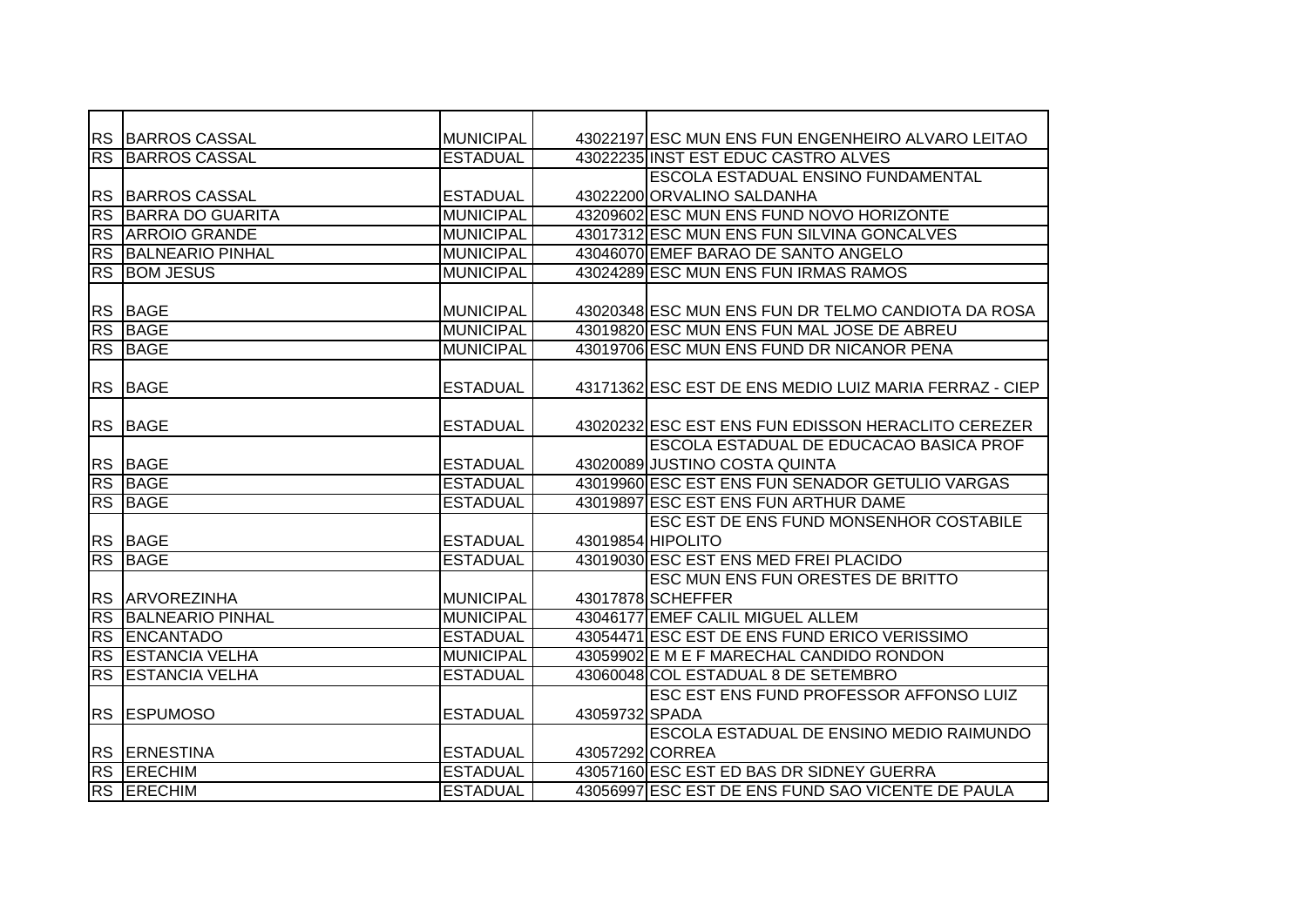|           | <b>RS ENTRE-IJUIS</b>      | <b>ESTADUAL</b>  | 43055885 ESCOLA TECNICA ESTADUAL ENTRE-IJUIS       |
|-----------|----------------------------|------------------|----------------------------------------------------|
|           |                            |                  |                                                    |
|           | RS ENGENHO VELHO           | <b>MUNICIPAL</b> | 43199810 ESC MUN EDUC INF E ENS FUND CLEITON COSTA |
|           | RS ENGENHO VELHO           | <b>ESTADUAL</b>  | 43047661 ESC EST ENS MED FLORIANO PEIXOTO          |
|           | RS ENCRUZILHADA DO SUL     | <b>ESTADUAL</b>  | 43055265 ESC EST ENS FUND DR MARIANO DA ROCHA      |
|           |                            |                  |                                                    |
|           | RS CAPAO DO LEAO           | <b>ESTADUAL</b>  | 43039146 ESC EST ENS MED PRESIDENTE CASTELO BRANCO |
|           | RS ENCANTADO               | <b>MUNICIPAL</b> | 43200095 CENTRO MUNIC DE EDUC ENCANTADO            |
|           | <b>RS ESTRELA</b>          | <b>ESTADUAL</b>  | 43060692 ESC EST DE ENS FUN 20 DE MAIO             |
|           |                            |                  | <b>ESCOLA ESTADUAL DE ENSINO FUNDAMENTAL</b>       |
| <b>RS</b> | <b>ENCANTADO</b>           | <b>ESTADUAL</b>  | 43054447 PADRE DOMENICO VICENTI                    |
| <b>RS</b> | <b>ELDORADO DO SUL</b>     | <b>MUNICIPAL</b> | 43053980 ESC MUN ENS FUN PADRE ANTONIO VIEIRA      |
| <b>RS</b> | <b>DONA FRANCISCA</b>      | <b>MUNICIPAL</b> | 43053580 ESC MUN ENS FUN ANTONIO LUIZ BARCHET      |
| <b>RS</b> | <b>DOM PEDRITO</b>         | <b>MUNICIPAL</b> | 43053246 ESC MUN ENS FUN DR JOSE TUDE DE GODOY     |
| RS        | <b>DOM PEDRITO</b>         | <b>MUNICIPAL</b> | 43053068 ESC MUN ENS FUN HERODIANO ARRUE           |
| <b>RS</b> | <b>DOM PEDRITO</b>         | <b>MUNICIPAL</b> | 43053033 ESC MUN ENS FUND ALEXANDRE VIEIRA         |
|           |                            |                  |                                                    |
|           | <b>RS DOM PEDRITO</b>      | <b>MUNICIPAL</b> | 43052312 ESC MUN ENS FUN ARGENY DE OLIVEIRA JARDIM |
|           | <b>RS DOM PEDRITO</b>      | <b>MUNICIPAL</b> | 43052304 ESC MUN ENS FUND ALDA SEABRA              |
|           | <b>RS DOM PEDRITO</b>      | <b>MUNICIPAL</b> | 43052290 ESC MUN ENS FUND ALCIDES MAIA             |
|           |                            |                  | ESC EST DE ENS FUND DR GETULIO DORNELLES           |
|           | <b>RS DOM PEDRITO</b>      | <b>ESTADUAL</b>  | 43171150 VARGAS                                    |
| RS        | <b>ENCRUZILHADA DO SUL</b> | <b>ESTADUAL</b>  | 43055249 ESC EST ENS FUND BARAO DO QUARAI          |
| <b>RS</b> | GIRUA                      | <b>ESTADUAL</b>  | 43068022 IEE JOAO XXIII                            |
|           |                            |                  |                                                    |
|           | RS GRAVATAI                | <b>MUNICIPAL</b> | 43068766 ESC MUN ENS FUN PRESIDENTE TANCREDO NEVES |
| <b>RS</b> | GRAVATAI                   | <b>ESTADUAL</b>  | 43069444 ESC EST DE ENSINO MEDIO MORADA DO VALE I  |
|           |                            |                  | ESC EST DE ENS FUND PROF MARIA JOSEFINA            |
|           | RS GRAVATAI                | <b>ESTADUAL</b>  | 43069215 BECKER                                    |
|           |                            |                  | ESC EST DE ENSINO FUND ANTONIO JOSE DE             |
|           | RS GRAVATAI                | <b>ESTADUAL</b>  | 43069118 ALENCASTRO                                |
|           |                            |                  | <b>ESCOLA ESTADUAL DE ENSINO FUNDAMENTAL</b>       |
|           | RS GRAVATAI                | <b>ESTADUAL</b>  | 43069029 ETELVINA SILVEIRA VIEI                    |
|           | <b>RS GRAMADO XAVIER</b>   | <b>ESTADUAL</b>  | 43121411 E E E M MARGIT KLIEMANN                   |
| RS        | <b>GRAMADO</b>             | <b>MUNICIPAL</b> | 43068391 ESC MUN ENS FUN NOSSA SENHORA DE FATIMA   |
|           | RS GRAMADO                 | <b>ESTADUAL</b>  | 43068600 ESC EST ENS FUN DAVID CANABARRO           |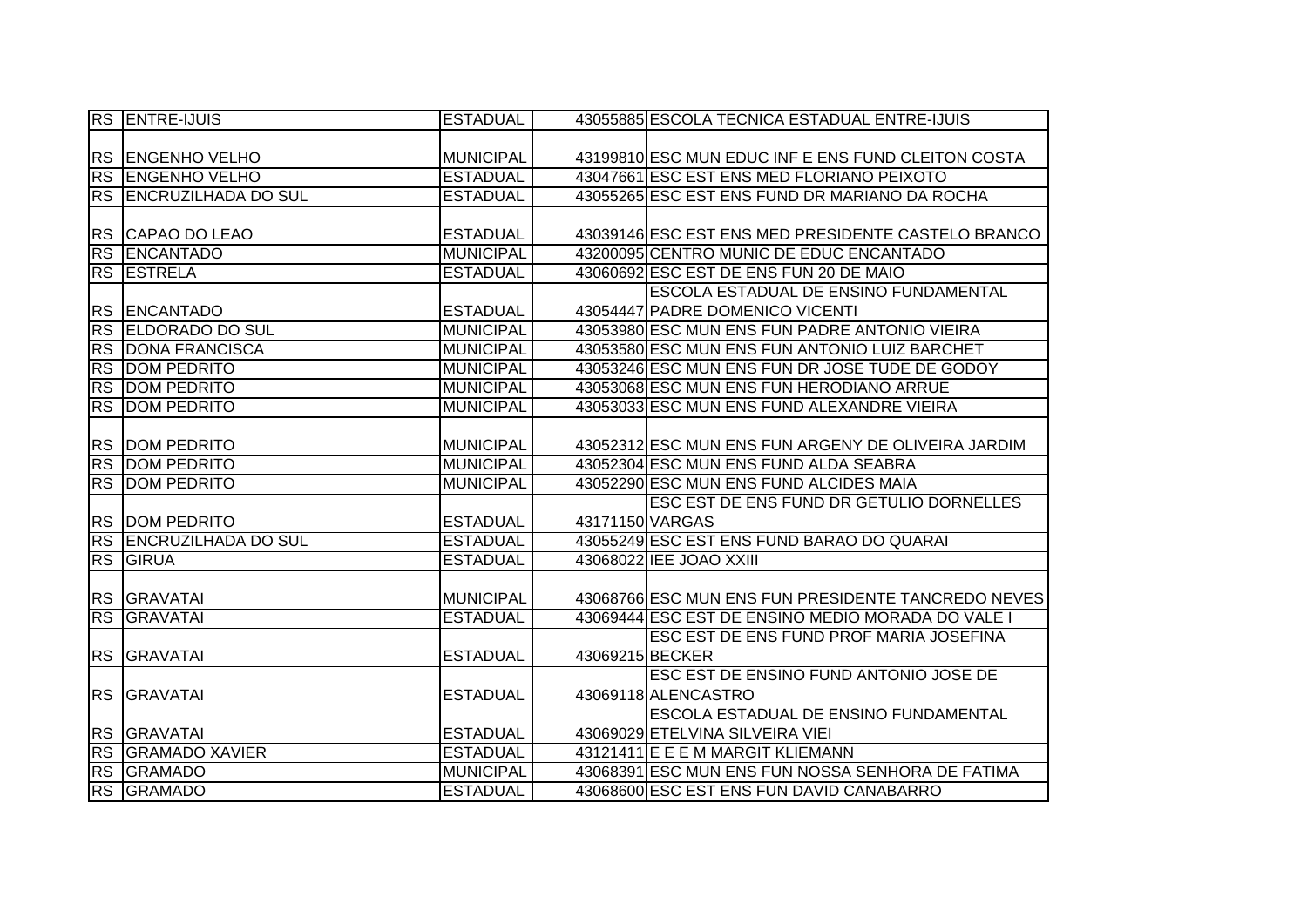|           | <b>RS ESTANCIA VELHA</b>    | <b>MUNICIPAL</b> |                 | 43059961 EMEF ANITA GARIBALDI                      |
|-----------|-----------------------------|------------------|-----------------|----------------------------------------------------|
| RS        | GIRUA                       | <b>MUNICIPAL</b> |                 | 43067069 EMEF BATISTA                              |
|           |                             |                  |                 | ESCOLA ESTADUAL DE ENSINO FUNDAMENTAL              |
|           | RS ESTRELA                  | <b>ESTADUAL</b>  |                 | 43060641 MOINHOS                                   |
| <b>RS</b> | GIRUA                       | <b>ESTADUAL</b>  |                 | 43067999 E E E F ALFREDO SAFFI                     |
|           | <b>RS GETULIO VARGAS</b>    | <b>MUNICIPAL</b> |                 | 43066623 ESC MUN ENS FUN PEDRO HERRERIAS           |
|           | <b>RS GETULIO VARGAS</b>    | <b>ESTADUAL</b>  |                 | 43066925 ESC EST FUND ERICO VERISSIMO              |
|           | RS GENERAL CAMARA           | <b>ESTADUAL</b>  |                 | 43066348 INST EST EDUC VASCONCELOS JARDIM          |
| <b>RS</b> | <b>FREDERICO WESTPHALEN</b> | <b>MUNICIPAL</b> |                 | 43064515 ESC MUN ENS FUN DUQUE DE CAXIAS           |
| <b>RS</b> | FORMIGUEIRO                 | <b>MUNICIPAL</b> |                 | 43170374 ESC MUN ENS FUN SANTA ROSA                |
| RS        | <b>FONTOURA XAVIER</b>      | <b>MUNICIPAL</b> |                 | 43250610 CEM - CENTRO DE EDUCACAO MUNICIPAL        |
| <b>RS</b> | <b>FONTOURA XAVIER</b>      | <b>ESTADUAL</b>  |                 | 43063780 INST ESTADUAL ERNESTO FERREIRA MAIA       |
|           | RS FLORIANO PEIXOTO         | <b>ESTADUAL</b>  |                 | 43066887 ESC EST ENS MED CAMPOS SALES              |
|           | RS FAXINALZINHO             | <b>ESTADUAL</b>  |                 | 43062229 ESC EST ENS MED FAXINALZINHO              |
|           |                             |                  |                 | INSTITUTO ESTADUAL DE EDUCACAO BERNARDINO          |
| <b>RS</b> | <b>DOM PEDRITO</b>          | <b>ESTADUAL</b>  | 43052797 ANGELO |                                                    |
|           |                             |                  |                 | ESCOLA MUNICIPAL DE ENSINO FUNDAMENTAL             |
|           | RS GIRUA                    | <b>MUNICIPAL</b> |                 | 43067980 JOSE JOAO BISOGNIN                        |
| RS        | <b>CARAZINHO</b>            | <b>MUNICIPAL</b> |                 | 43039952 ESC MUN ENS FUN PRESIDENTE JOAO GOULART   |
|           |                             |                  |                 | ESCOLA ESTADUAL DE ENSINO FUNDAMENTAL              |
|           | <b>RS DOM PEDRITO</b>       | <b>ESTADUAL</b>  |                 | 43052924 HELOISA LOUZADA                           |
|           |                             |                  |                 |                                                    |
|           | RS CERRO LARGO              | <b>ESTADUAL</b>  |                 | 43045170 ESC EST DE EDUCACAO BASICA EUGENIO FRANTZ |
|           |                             |                  |                 |                                                    |
| <b>RS</b> | <b>CERRO LARGO</b>          | <b>ESTADUAL</b>  |                 | 43045162 E E F SARGENTO SILVIO DELMAR HOLLENBACH   |
|           |                             |                  |                 | ESCOLA MUNICIPAL ENSINO FUNDAMENTAL                |
|           | RS CERRO GRANDE DO SUL      | <b>MUNICIPAL</b> |                 | 43243606 FORTALEZA                                 |
| <b>RS</b> | <b>CERRO BRANCO</b>         | <b>MUNICIPAL</b> |                 | 43044190 ESC MUN ENS FUN CARLOS MULLER             |
| <b>RS</b> | <b>CAXIAS DO SUL</b>        | <b>MUNICIPAL</b> |                 | 43044042 ESC MUN ENS FUN ATILIANO PINGUELLO        |
| <b>RS</b> | <b>CAXIAS DO SUL</b>        | <b>ESTADUAL</b>  |                 | 43043348 ESC EST ENS FUN COMENDADOR KALIL SEHBE    |
| <b>RS</b> | <b>CAXIAS DO SUL</b>        | <b>ESTADUAL</b>  |                 | 43043275 ESC EST ENS MED OLGA MARIA KAYSER         |
| <b>RS</b> | <b>CAXIAS DO SUL</b>        | <b>ESTADUAL</b>  |                 | 43043267 ESC EST ENS MED MELVIN JONES              |
| <b>RS</b> | <b>CAXIAS DO SUL</b>        | <b>ESTADUAL</b>  |                 | 43043186 ESC EST ENS MED EVARISTO DE ANTONI        |
|           | <b>RS CHARQUEADAS</b>       | <b>ESTADUAL</b>  |                 | 43045693 ESC EST ENS FUND MINEIRO NICACIO MACHADO  |
|           | RS CARAZINHO                | <b>MUNICIPAL</b> |                 | 43178502 ESC MUN ENS FUN PROF FRANCELINO DORNELES  |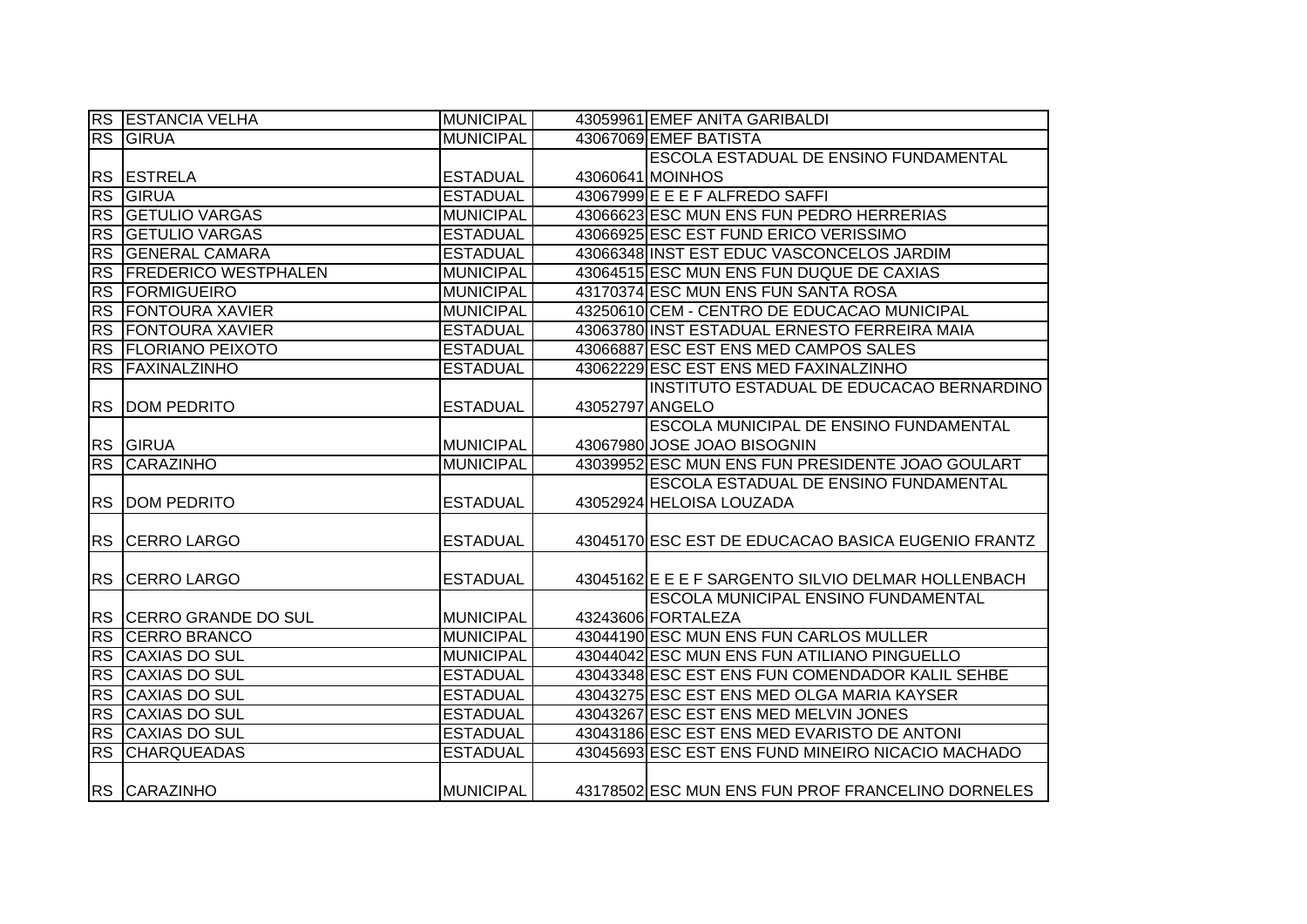|           | <b>RS CHIAPETA</b>          | <b>ESTADUAL</b>  | 43045979 ESC EST ENS MED ANCHIETA                   |
|-----------|-----------------------------|------------------|-----------------------------------------------------|
|           |                             |                  |                                                     |
|           | RS CARAZINHO                | <b>MUNICIPAL</b> | 43039944 ESC MUN ENS FUN PROFESSOR POLIBIO DO VALLE |
|           | <b>RS CARAZINHO</b>         | <b>MUNICIPAL</b> | 43039677 ESC MUN ENS FUN ALFREDO SCHERER            |
|           | <b>RS CARAZINHO</b>         | <b>MUNICIPAL</b> | 43039553 ESC MUN ENS FUN PEDRO VARGAS               |
|           |                             |                  | <b>ESC MUN ENS FUN PRES GETULIO DORNELLES</b>       |
|           | RS CARAZINHO                | <b>MUNICIPAL</b> | 43039537 VARGAS                                     |
|           | <b>RS CARAZINHO</b>         | <b>MUNICIPAL</b> | 43039472 ESC MUN ENS FUN JOAO XXIII                 |
|           | RS CARAZINHO                | <b>ESTADUAL</b>  | 43039758 ESC EST ENS FUND DR ALFREDO DAMORE         |
|           |                             |                  | <b>ESCOLA MUNICIPAL DE ENSINO FUNDAMENTAL</b>       |
|           | RS CARAA                    | <b>MUNICIPAL</b> | 43129420 CARLOS GOMES                               |
|           | <b>RS CARAA</b>             | <b>ESTADUAL</b>  | 43130399 ESC EST ENS MED MARCAL RAMOS               |
|           | RS CAPELA DE SANTANA        | <b>ESTADUAL</b>  | 43039235 INST ESTADUAL MANOEL DE ALMEIDA RAMOS      |
| <b>RS</b> | <b>CAPELA DE SANTANA</b>    | <b>ESTADUAL</b>  | 43039227 ESC EST ENS FUN DE ESTACAO AZEVEDO         |
|           |                             |                  | ESC MUN DE ENS FUN PROFESSOR ELMAR DA               |
|           | RS CAPAO DO LEAO            | <b>MUNICIPAL</b> | 43175392 SILVA COSTA                                |
|           |                             |                  | <b>ESCOLA MUNICIPAL DE ENSINO FUNDAMENTAL</b>       |
|           | RS CATUIPE                  | <b>MUNICIPAL</b> | 43041450 ULISSES SALAZAR                            |
|           | <b>RS CORONEL BICACO</b>    | <b>MUNICIPAL</b> | 43048137 ESC MUN ENS FUN ROSALINA DINIZ DE SOUZA    |
|           | RS ALEGRETE                 | <b>MUNICIPAL</b> | 43011888 EMEB FRANCISCO CARLOS                      |
|           | <b>RS DOM PEDRITO</b>       | <b>ESTADUAL</b>  | 43052789 ESC EST ENS FUND ALZIRA BARCELLOS          |
|           | RS DOM FELICIANO            | <b>MUNICIPAL</b> | 43173772 ESC MUN ENS FUN CATULINO PEREIRA DA ROSA   |
| RS        | <b>DOIS IRMAOS</b>          | <b>MUNICIPAL</b> | 43051332 ESC MUN ENS FUN PROFESSOR ARNO NIENOW      |
| RS        | <b>DOIS IRMAOS</b>          | <b>ESTADUAL</b>  | 43051294 ESC EST ENS FUN 10 DE SETEMBRO             |
| RS        | <b>DILERMANDO DE AGUIAR</b> | <b>ESTADUAL</b>  | 43123201 ESC EST ENS MED ROCHA VIEIRA               |
| <b>RS</b> | <b>DERRUBADAS</b>           | <b>MUNICIPAL</b> | 43200540 ESC MUN ENS FUN SALTO GRANDE               |
| RS        | <b>CRUZEIRO DO SUL</b>      | <b>ESTADUAL</b>  | 43050522 ESC EST ENS MED JOAO DE DEUS               |
| RS        | <b>CRUZ ALTA</b>            | <b>ESTADUAL</b>  | 43049842 ESC EST ENS FUND ELIZA BRUM DE LIMA        |
| RS        | <b>CRUZ ALTA</b>            | <b>ESTADUAL</b>  | 43049761 ESC EST ENS FUND AMADO LACROIX             |
|           | <b>RS CERRO LARGO</b>       | <b>ESTADUAL</b>  | 43171303 ESC EST DE ENS FUND DR OTTO FLACH          |
|           | <b>RS COXILHA</b>           | <b>ESTADUAL</b>  | 43098550 ESC EST ENS MED VISCONDE DE ARAGUAIA       |
|           |                             |                  | ESCOLA ESTADUAL DE ENSINO FUNDAMENTAL               |
|           | <b>RS DOM PEDRITO</b>       | <b>ESTADUAL</b>  | 43052827 DULCE DA FONTE ABREU                       |
|           | RS CORONEL BICACO           | <b>ESTADUAL</b>  | 43048153 ESC EST ENS FUND RUI BARBOSA               |
|           | RS COQUEIROS DO SUL         | <b>MUNICIPAL</b> | 43039782 ESC MUN ENS FUN JUSTINIANO ROCHA           |
|           | RS CONSTANTINA              | <b>MUNICIPAL</b> | 43047068 ESC MUN ENS FUN AMANDIO ARAUJO             |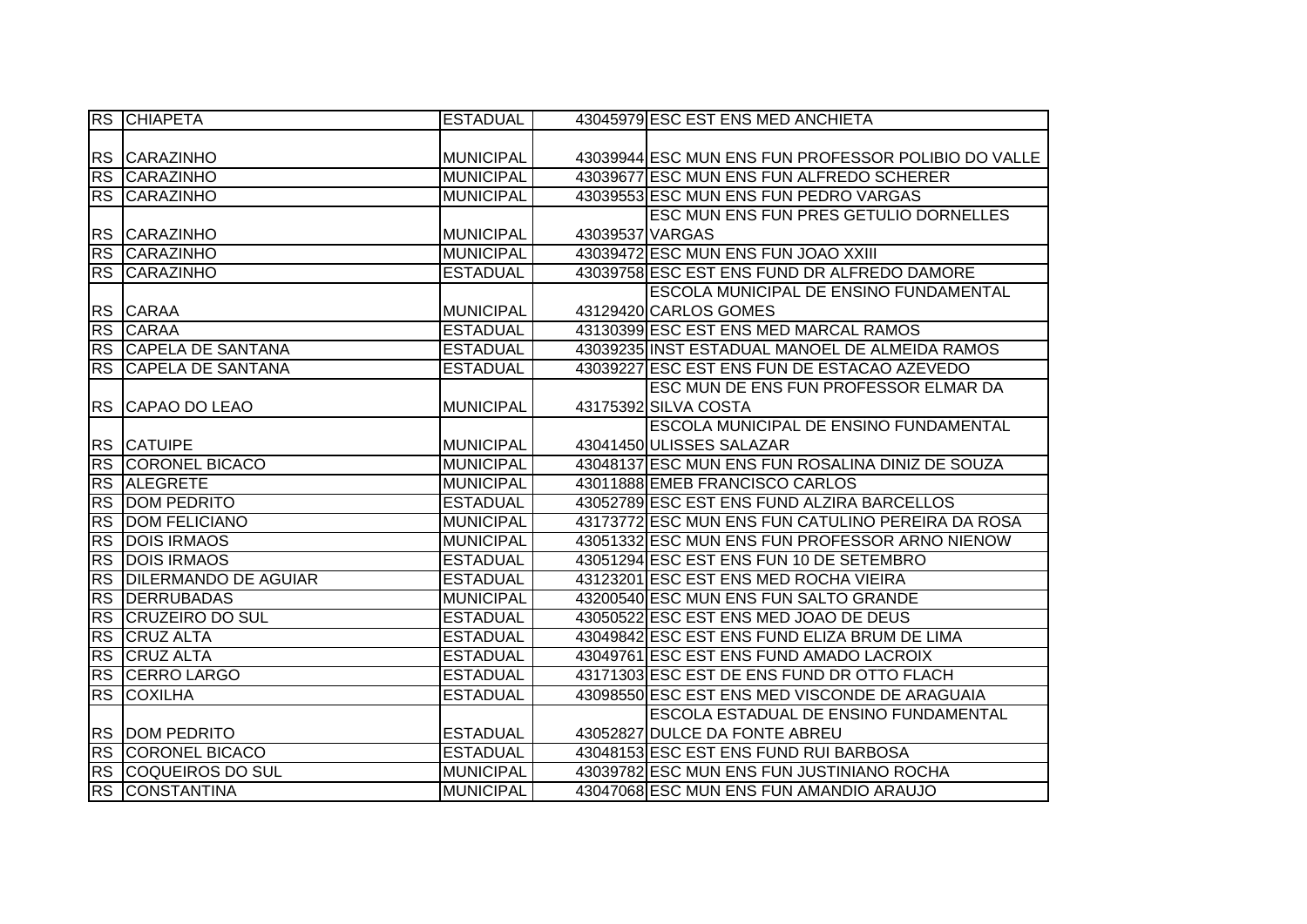|                   | <b>RS CONSTANTINA</b>                              | <b>ESTADUAL</b>  |                | 43047700 ESC EST ENS MED SAO JOSE                  |
|-------------------|----------------------------------------------------|------------------|----------------|----------------------------------------------------|
|                   | <b>RS CIRIACO</b>                                  | <b>MUNICIPAL</b> |                | 43046550 ESC MUN ENS FUN ERNESTO PANDOLFO          |
|                   | <b>RS CIDREIRA</b>                                 | <b>MUNICIPAL</b> |                | 43201652 ESC MUN DE ENS FUND FRANCISCO MENDES      |
|                   | <b>RS CIDREIRA</b>                                 | <b>MUNICIPAL</b> |                | 43173918 ESC MUN ENS FUND ALFREDO PEDRO DA SILVA   |
|                   |                                                    |                  |                | ESCOLA ESTADUAL DE EDUCACAO BASICA RAUL            |
|                   | <b>RS CIDREIRA</b>                                 | <b>ESTADUAL</b>  | 43046142 PILLA |                                                    |
|                   | <b>RS CHUI</b>                                     | <b>MUNICIPAL</b> |                | 43127134 ESC MUN ENS FUN GENERAL ARTIGAS           |
|                   |                                                    |                  |                |                                                    |
|                   | <b>RS CHUI</b>                                     | <b>ESTADUAL</b>  |                | 43127029 ESC EST ENS MED MARECHAL SOARES DE ANDREA |
|                   |                                                    |                  |                |                                                    |
|                   | <b>RS CHIAPETA</b>                                 | <b>MUNICIPAL</b> |                | 43170005 ESC MUN ENS FUN PROFESSORA LORETTE FANCK  |
|                   |                                                    |                  |                | ESCOLA MUNICIPAL DE ENSINO FUNDAMENTAL             |
|                   | <b>RS CRISTAL DO SUL</b>                           | <b>MUNICIPAL</b> |                | 43189237 PADRE BENJAMIN ROSATO                     |
|                   | RS ALEGRETE                                        | <b>MUNICIPAL</b> |                | 43012019 EMEB LUIZA DE FREITAS VALLE ARANHA        |
|                   | <b>RS ALEGRETE</b>                                 | <b>MUNICIPAL</b> |                | 43011870 EMEB FERNANDO FERRARI                     |
|                   | <b>RS ALEGRETE</b>                                 | <b>MUNICIPAL</b> |                | 43011861 EMEB EURIPEDES BRASIL MILANO              |
|                   | <b>RS ALEGRETE</b>                                 | <b>ESTADUAL</b>  |                | 43012469 INST EST DE EDUC OSWALDO ARANHA           |
|                   | RS ALEGRETE                                        | <b>ESTADUAL</b>  |                | 43012248 ESC EST DE ENS FUND FREITAS VALLE         |
|                   |                                                    |                  |                |                                                    |
|                   |                                                    |                  |                |                                                    |
|                   | <b>RS AJURICABA</b>                                | <b>ESTADUAL</b>  |                | 43011217 ESCOLA DE ENSINO FUNDAMENTAL JOAO CARLINI |
|                   |                                                    |                  |                | ESCOLA MUNICIPAL DE ENSINO FUNDAMENTAL             |
|                   | <b>RS AGUDO</b>                                    | <b>MUNICIPAL</b> |                | 43010458 SANTOS DUMONT                             |
|                   |                                                    |                  |                | ESC MUN ENS FUN DORIVAL CANDIDO LUZ DE             |
|                   | RS GRAVATAI                                        | <b>MUNICIPAL</b> |                | 43068910 OLIVEIRA                                  |
|                   | <b>SC TUBARAO</b>                                  | <b>ESTADUAL</b>  |                | 42007160 EEF MARTINHO GHIZZO                       |
|                   | <b>SC FLORIANOPOLIS</b>                            | <b>ESTADUAL</b>  |                | 42000017 INSTITUTO ESTADUAL DE EDUCACAO            |
| <b>SC</b>         | <b>FLORIANOPOLIS</b>                               | <b>MUNICIPAL</b> |                | 42001471 EB BRIGADEIRO EDUARDO GOMES               |
| SC                | <b>TUBARAO</b>                                     | <b>ESTADUAL</b>  |                | 42007356 EEB JOAO XXIII                            |
| SC                | <b>SAO JOSE</b>                                    | <b>ESTADUAL</b>  |                | 42003725 EEB NS DA CONCEICAO                       |
| <b>SC</b>         | <b>SANTA HELENA</b>                                | <b>ESTADUAL</b>  |                | 42067820 EEB SANTA HELENA                          |
| SC                | <b>SALTINHO</b>                                    | <b>ESTADUAL</b>  |                | 42066743 EEB EMILIA BOOS LAUS SCHMIDT              |
| $ \overline{SC} $ | <b>PONTE ALTA DO NORTE</b>                         | <b>ESTADUAL</b>  |                | 42034949 ESCOLA DE EDUCACAO BASICA FREI ROGERIO    |
|                   | <b>SC JOINVILLE</b>                                | <b>ESTADUAL</b>  |                | 42020832 EEB PROF RUDOLFO MEYER                    |
|                   | <b>SC DESCANSO</b>                                 | <b>ESTADUAL</b>  |                | 42067804 EEB EVERARDO BACKHEUSER                   |
|                   | <b>SC FLORIANOPOLIS</b><br><b>SC FLORIANOPOLIS</b> | <b>MUNICIPAL</b> |                | 42001463 EB DILMA LUCIA DOS SANTOS                 |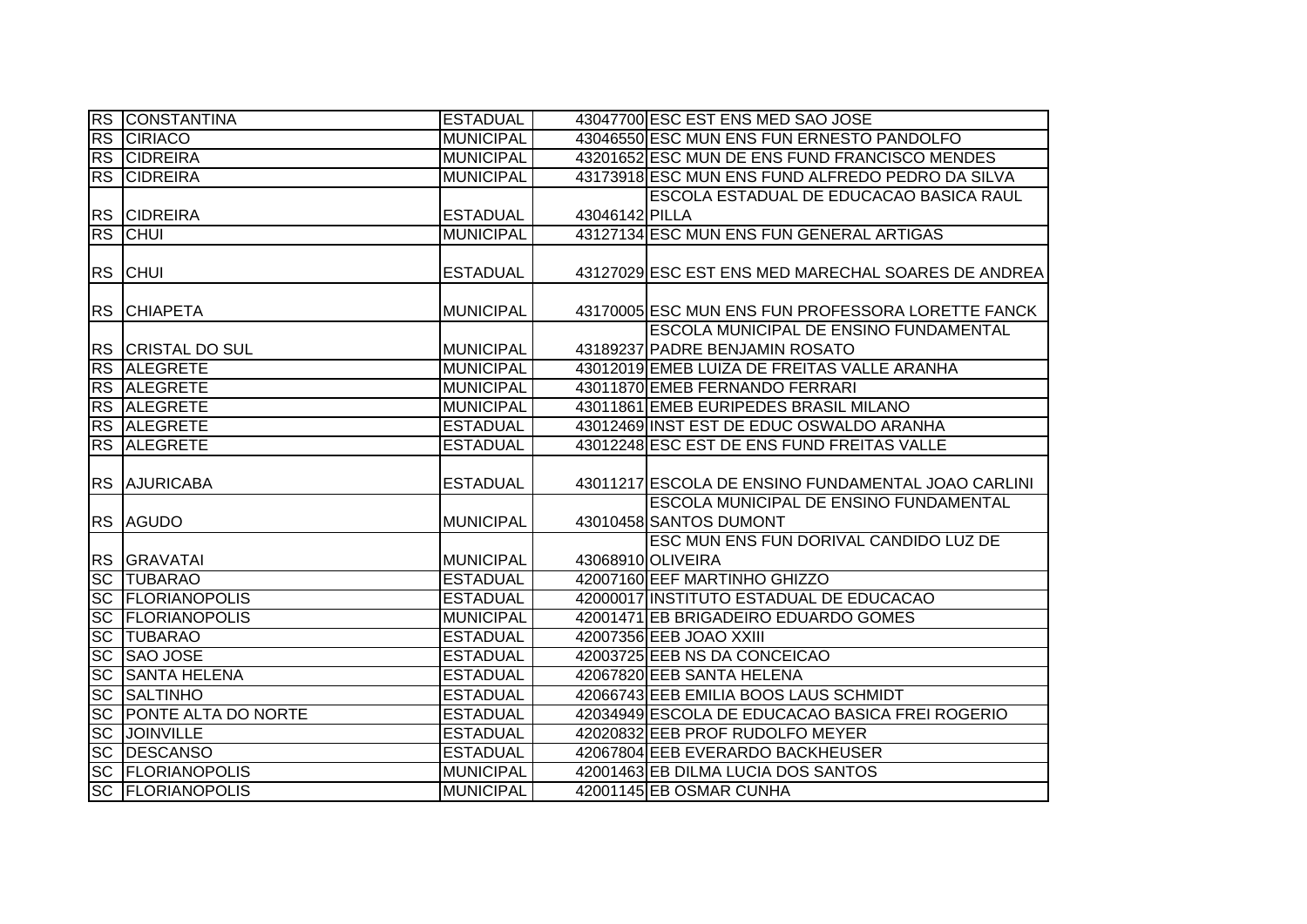|           | <b>SC FLORIANOPOLIS</b>      | <b>MUNICIPAL</b> | 42001048 EB ALBERTINA MADALENA DIAS                  |
|-----------|------------------------------|------------------|------------------------------------------------------|
|           | <b>SC FLORIANOPOLIS</b>      | <b>MUNICIPAL</b> | 42000955 EB MANCIO COSTA                             |
|           | <b>SC FLORIANOPOLIS</b>      | <b>MUNICIPAL</b> | 42000734 EB HENRIQUE VERAS                           |
|           | <b>SC LAGUNA</b>             | <b>ESTADUAL</b>  | 42093473 EEB CEL JOSE MAURICIO DOS SANTOS            |
|           | <b>SC ABELARDO LUZ</b>       | <b>ESTADUAL</b>  | 42086728 EEB PROFº ANACLETO DAMIANI                  |
|           | SC BALNEARIO ARROIO DO SILVA | <b>MUNICIPAL</b> | 42117500 EMEF JARDIM ATLANTICO                       |
|           | <b>SC ARARANGUA</b>          | <b>MUNICIPAL</b> | 42124387 EB MUN JOAO MATIAS                          |
|           | <b>SC ARARANGUA</b>          | <b>MUNICIPAL</b> | 42104980 ER ALMERINDO MANOEL DA LUZ                  |
|           | <b>SC ARARANGUA</b>          | <b>ESTADUAL</b>  | 42076579 EEB PROF NEUSA OSTETTO CARDOSO              |
|           | <b>SC ARARANGUA</b>          | <b>ESTADUAL</b>  | 42076455 EEB DE ARARANGUA                            |
|           | <b>SC ARARANGUA</b>          | <b>ESTADUAL</b>  | 42076447 EEB BERNARDINO SENA CAMPOS                  |
|           | <b>SC ARAQUARI</b>           | <b>MUNICIPAL</b> | 42021510 ESCOLA MUNICIPAL AMARO COELHO               |
|           | <b>SC ANITAPOLIS</b>         | <b>MUNICIPAL</b> | 42144507 ESC PUB UNIF RE-SIGNIFICANDO A APRENDIZAGEM |
|           | <b>SC ANITA GARIBALDI</b>    | <b>MUNICIPAL</b> | 42133580 EEF MUN JOSE BORGES DA SILVA                |
|           |                              |                  | ESCOLA MUNICIPAL PROFESSORA VENERANDA                |
|           | <b>SC AGUAS DE CHAPECO</b>   | <b>MUNICIPAL</b> | 42054362 GIUSEPPINA RUARO SOLDA                      |
|           | SC ABELARDO LUZ              | <b>MUNICIPAL</b> | 42111560 E M VILA ESPERANCA                          |
|           | <b>SC ABELARDO LUZ</b>       | <b>ESTADUAL</b>  | 42086671 EEF ALTAIR SILVA                            |
|           | <b>SC AGROLANDIA</b>         | <b>ESTADUAL</b>  | 42023718 EEB PEDRO AMERICO                           |
|           |                              |                  | CENTRO EDUCACIONAL MUNICIPAL GIOVANIA DE             |
|           | <b>SC BALNEARIO CAMBORIU</b> | <b>MUNICIPAL</b> | 42101077 ALMEIDA                                     |
|           | <b>SC BELMONTE</b>           | <b>ESTADUAL</b>  | 42067812 EEB PROFº FRANCISCO BRASINHA DIAS           |
|           | SC TREZE DE MAIO             | <b>MUNICIPAL</b> | 42136474 CEM PROF <sup>a</sup> NAIR FORMENTIN SILVA  |
|           | <b>SC VITOR MEIRELES</b>     | <b>ESTADUAL</b>  | 42024536 EEB VICTOR MEIRELLES                        |
| <b>SC</b> | <b>VIDEIRA</b>               | <b>ESTADUAL</b>  | 42074142 EEB PROF ADELINA REGIS                      |
| <b>SC</b> | <b>VARGEAO</b>               | <b>ESTADUAL</b>  | 42088291 EEB KYRANA LACERDA                          |
| <b>SC</b> | <b>URUSSANGA</b>             | <b>ESTADUAL</b>  | 42014280 EEF VINCENZO DE VILLA                       |
| <b>SC</b> | <b>URUPEMA</b>               | <b>ESTADUAL</b>  | 42033152 EEB MANOEL PEREIRA DE MEDEIROS              |
| <b>SC</b> | <b>URUBICI</b>               | <b>MUNICIPAL</b> | 42140420 EN VALDIRENE ARRUDA DA CUNHA BORGUEZAN      |
| <b>SC</b> | <b>URUBICI</b>               | <b>ESTADUAL</b>  | 42036950 EEB MANOEL DUTRA BESSA                      |
|           | <b>SC URUBICI</b>            | <b>ESTADUAL</b>  | 42036941 EEB ARAUJO FIGUEIREDO                       |
|           | <b>SC TUBARAO</b>            | <b>ESTADUAL</b>  | 42006813 EEF PROFº NOE ABATI                         |
|           | <b>SC TUBARAO</b>            | <b>ESTADUAL</b>  | 42006660 EEB SENADOR FRANCISCO BENJAMIN GALLOTTI     |
|           | <b>SC PERITIBA</b>           | <b>ESTADUAL</b>  | 42049725 EEB IRMA ANUNCIATA SPERANDIO                |
|           | <b>SC TROMBUDO CENTRAL</b>   | <b>ESTADUAL</b>  | 42024021 EEB DR HERMANN BLUMENAU                     |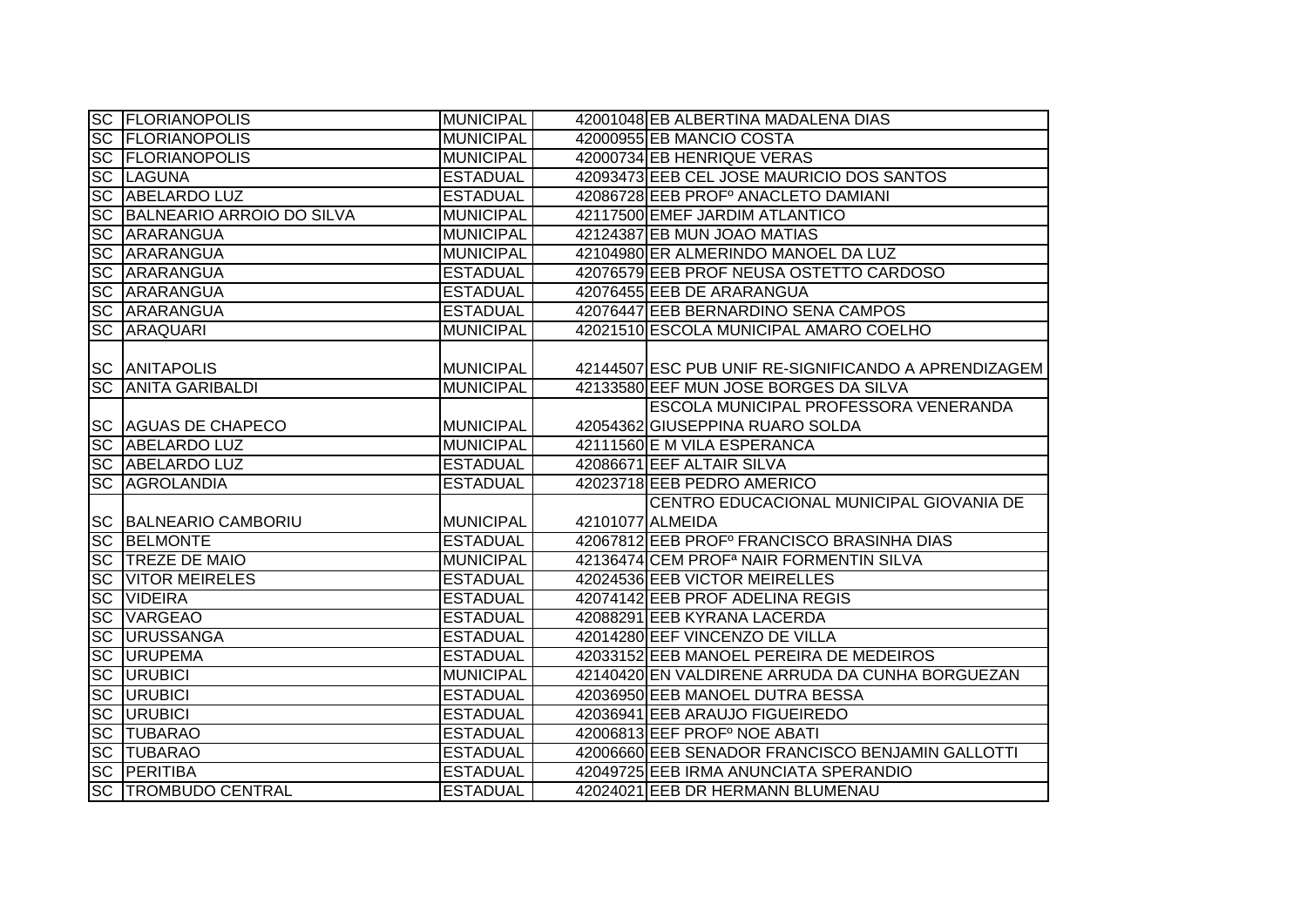|                        | <b>SC TREVISO</b>            | <b>ESTADUAL</b>  | 42012490 EEB UDO DEEKE                                     |
|------------------------|------------------------------|------------------|------------------------------------------------------------|
|                        | <b>SC TRES BARRAS</b>        | <b>MUNICIPAL</b> | 42089158 EB MUN JOAO PACHECO DE MIRANDA LIMA               |
|                        | <b>SC TRES BARRAS</b>        | <b>ESTADUAL</b>  | 42089115 EEB GENERAL OSORIO                                |
| $\overline{SC}$        | <b>TIMBO GRANDE</b>          | <b>MUNICIPAL</b> | 42131863 ESCOLA MUN GLEDIS RODRIGUES                       |
|                        |                              |                  | <b>ESCOLA MUNICIPAL DO ENSINO FUNDAMENTAL</b>              |
|                        | <b>SC TIMBE DO SUL</b>       | <b>MUNICIPAL</b> | 42147506 FREI MODESTO                                      |
|                        | <b>SC TIJUCAS</b>            | <b>MUNICIPAL</b> | 42081270 EEF MUN MADRE SABINA                              |
|                        | <b>SC SUL BRASIL</b>         | <b>ESTADUAL</b>  | 42057221 EEB HELIO WASUM                                   |
|                        | SC SOMBRIO                   | <b>MUNICIPAL</b> | 42078539 E E B MUN PROF <sup>a</sup> ALDA SANTOS DE VARGAS |
|                        | SC SIDEROPOLIS               | <b>MUNICIPAL</b> | 42012562 EB JORGE BIF                                      |
| <b>SC</b>              | <b>SIDEROPOLIS</b>           | <b>ESTADUAL</b>  | 42012830 EEB DR TULLO CAVALLAZZI                           |
| <b>SC</b>              | <b>TUBARAO</b>               | <b>ESTADUAL</b>  | 42006589 EEB VISCONDE DE MAUA                              |
| $\overline{\text{SC}}$ | <b>XANXERE</b>               | <b>ESTADUAL</b>  | 42083257 EEB NEUSA LEMOS MARQUES                           |
|                        | <b>SC XANXERE</b>            | <b>ESTADUAL</b>  | 42084458 EEB LUIZ CORADI                                   |
| <b>SC</b>              | <b>SAO MIGUEL DO OESTE</b>   | <b>MUNICIPAL</b> | 42110807 EMEIEF SAO JOAO BATISTA DE LA SALLE               |
|                        | <b>SC QUILOMBO</b>           | <b>MUNICIPAL</b> | 42058384 ESCOLA MUN PRES GOULART                           |
|                        | <b>SC SIDEROPOLIS</b>        | <b>ESTADUAL</b>  | 42012821 EEF DEPUTADO SILVIO FERRARO                       |
| <b>SC</b>              | <b>SANGAO</b>                | <b>ESTADUAL</b>  | 42010179 EEB BERNARDO SCHMITZ                              |
| SC                     | <b>SANGAO</b>                | <b>ESTADUAL</b>  | 42010160 EEB MARIA DUARTE VASCONCELOS                      |
|                        | <b>SC RIQUEZA</b>            | <b>ESTADUAL</b>  | 42065593 EEB PROF <sup>a</sup> GENOVEVA DALLA COSTA        |
|                        | <b>SC RIO RUFINO</b>         | <b>ESTADUAL</b>  | 42036364 EEB PROFº DJALMA BENTO                            |
|                        | <b>SC RIO NEGRINHO</b>       | <b>ESTADUAL</b>  | 42098653 EEB PROF MARTA TAVARES                            |
|                        | SC RIO DO SUL                | <b>MUNICIPAL</b> | 42107407 CE PREF LUIZ ADELAR SOLDATELLI                    |
|                        | SC RIO DO SUL                | <b>ESTADUAL</b>  | 42022622 EEB PROFº FREDERICO NAVARRO LINS                  |
|                        |                              |                  |                                                            |
|                        | <b>SC RIO DAS ANTAS</b>      | <b>MUNICIPAL</b> | 42072670 ESCOLA NUCLEADA MUNICIPAL SILVA PARANHOS          |
|                        | <b>SC RIO DAS ANTAS</b>      | <b>ESTADUAL</b>  | 42072689 EEB SANTOS ANJOS                                  |
| <b>SC</b>              | <b>SANTA CECILIA</b>         | <b>ESTADUAL</b>  | 42074843 EEB LEIA MATILDE GERBER                           |
|                        | <b>SC QUILOMBO</b>           | <b>MUNICIPAL</b> | 42125820 ESC MUN MADRE PAULINA                             |
| SC                     | <b>SANTA CECILIA</b>         | <b>MUNICIPAL</b> | 42074363 EEB PROF DILMA GRIMES EVARISTO                    |
|                        | <b>SC QUILOMBO</b>           | <b>ESTADUAL</b>  | 42058732 EEB PROF <sup>a</sup> JUREMA SAVI MILANEZ         |
| $\overline{SC}$        | <b>QUILOMBO</b>              | <b>ESTADUAL</b>  | 42057957 EEF JOAO PAULO I                                  |
|                        |                              |                  |                                                            |
|                        | <b>SC PRESIDENTE GETULIO</b> | <b>MUNICIPAL</b> | 42107717 E M DE EDUCACAO BASICA GUILHERME ROTERMEL         |
|                        | <b>SC PRAIA GRANDE</b>       | <b>MUNICIPAL</b> | 42079985 ER PRES TANCREDO DE ALMEIDA NEVES                 |
|                        | <b>SC PORTO UNIAO</b>        | <b>MUNICIPAL</b> | 42090636 NUCLEO EDUC JORNALISTA HERMINIO MILIS             |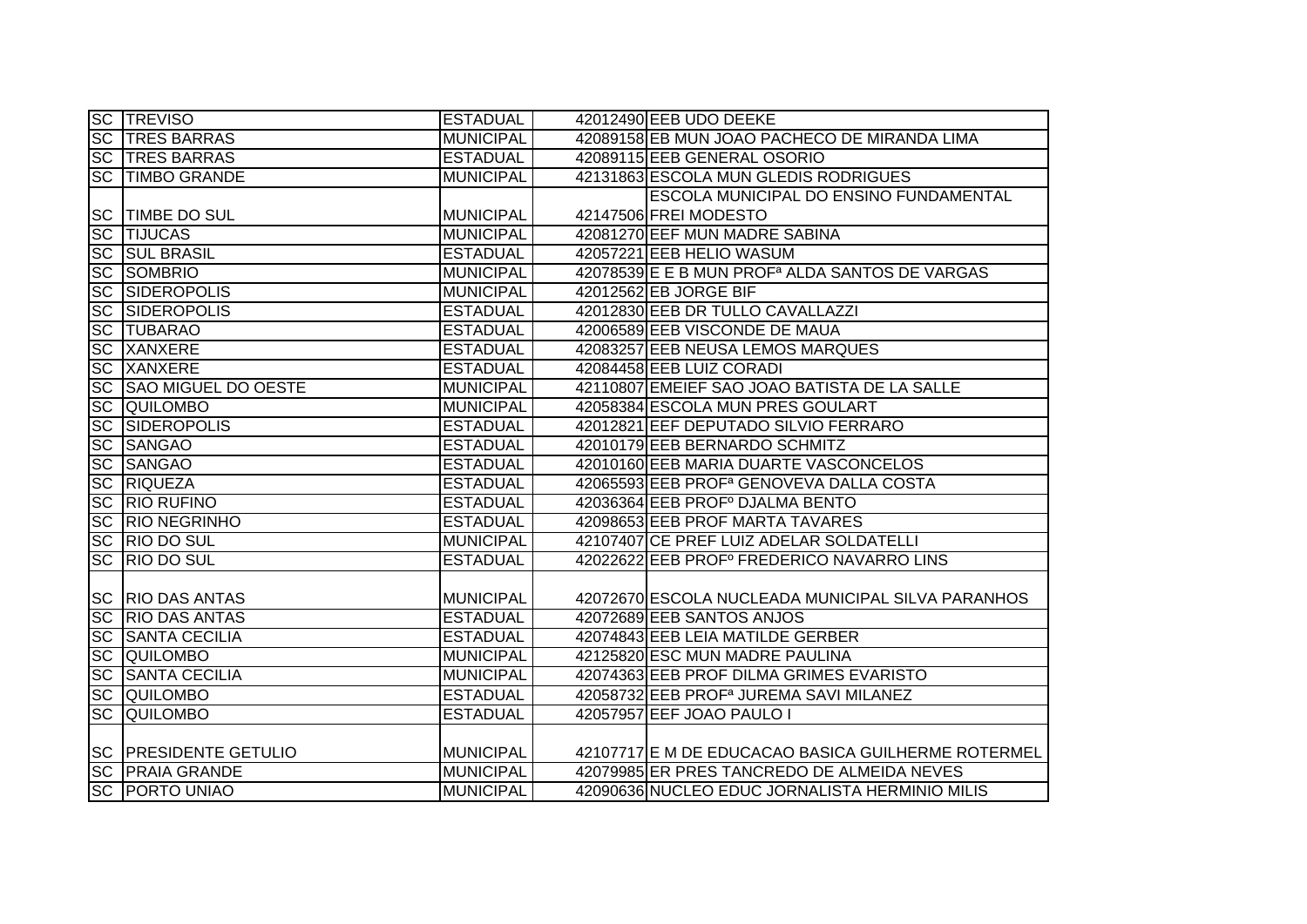|                 | <b>SC PORTO UNIAO</b>        | <b>ESTADUAL</b>  | 42090695 EEB PROF CLEMENTINO BRITTO                      |
|-----------------|------------------------------|------------------|----------------------------------------------------------|
|                 | <b>SC PONTE SERRADA</b>      | <b>MUNICIPAL</b> | 42111340 ER MUN PRES TANCREDO DE ALMEIDA NEVES           |
|                 | <b>SC PONTE SERRADA</b>      | <b>MUNICIPAL</b> | 42088178 EB MUN ANTONIO PAGLIA                           |
|                 | <b>SC PONTE ALTA</b>         | <b>MUNICIPAL</b> | 42125596 EB MUN SAO FRANCISCO                            |
| <b>SC</b>       | <b>PONTE ALTA</b>            | <b>ESTADUAL</b>  | 42038057 EEB SAO TARCISIO                                |
| $\overline{SC}$ | <b>BARRA VELHA</b>           | <b>ESTADUAL</b>  | 42022029 EEB DAVID PEDRO ESPINDOLA                       |
| <b>SC</b>       | <b>RANCHO QUEIMADO</b>       | <b>ESTADUAL</b>  | 42005795 EEB MARILDA LENIA ARAUJO                        |
|                 | SC SAO JOAO DO SUL           | <b>MUNICIPAL</b> | 42079438 EEB VILA VELHA II                               |
| <b>SC</b>       | <b>SAO MIGUEL DO OESTE</b>   | <b>MUNICIPAL</b> | 42099498 EMEIEF AURELIO PEDRO VICARI                     |
| <b>SC</b>       | <b>SAO MIGUEL DO OESTE</b>   | <b>MUNICIPAL</b> | 42099480 EMEIEF JUSCELINO KUBITSCHECK DE OLIVEIRA        |
| <b>SC</b>       | <b>SAO MIGUEL DO OESTE</b>   | <b>MUNICIPAL</b> | 42060613 EMEIEF MAR ARTHUR DA COSTA E SILVA              |
| <b>SC</b>       | <b>SAO MIGUEL DO OESTE</b>   | <b>ESTADUAL</b>  | 42059828 EEB SANTA RITA                                  |
| <b>SC</b>       | <b>SAO JOSE DO CERRITO</b>   | <b>MUNICIPAL</b> | 42031478 EMEF SEBASTIAO DA SILVA ORTIZ                   |
| <b>SC</b>       | <b>SAO JOSE</b>              | <b>MUNICIPAL</b> | 42003946 EEB PROF <sup>a</sup> PALMIRA LIMA MAMBRINI     |
| <b>SC</b>       | SAO JOSE                     | <b>MUNICIPAL</b> | 42003806 EEF DE POTECAS                                  |
| <b>SC</b>       | SAO JOAQUIM                  | <b>MUNICIPAL</b> | 42132304 CAIC FULVIO AMARANTE FERREIRA                   |
| <b>SC</b>       | <b>SAO JOAQUIM</b>           | <b>MUNICIPAL</b> | 42034060 EBM JUREMA HUGEN PALMA                          |
| <b>SC</b>       | <b>SANTA CECILIA</b>         | <b>ESTADUAL</b>  | 42074347 EEB MARIA SALETE CAZZAMALI                      |
| <b>SC</b>       | <b>SAO JOAQUIM</b>           | <b>ESTADUAL</b>  | 42033675 EEB SAO JOSE                                    |
| <b>SC</b>       | <b>SEARA</b>                 | <b>MUNICIPAL</b> | 42101255 ESCOLA NUCLEO LIRA CAMILLA PETRY                |
| <b>SC</b>       | <b>SAO JOAO DO ITAPERIU</b>  | <b>ESTADUAL</b>  | 42022258 EEB PROF <sup>a</sup> ELVIRA FARIA PASSOS       |
| <b>SC</b>       | <b>SAO FRANCISCO DO SUL</b>  | <b>MUNICIPAL</b> | 42123992 EB MUN ALVARO TANCREDO DIPPOLD                  |
| <b>SC</b>       | <b>SAO DOMINGOS</b>          | <b>ESTADUAL</b>  | 42101344 EEF PREF ARLINDO BARBIERO                       |
| <b>SC</b>       | <b>SAO CRISTOVAO DO SUL</b>  | <b>ESTADUAL</b>  | 42035783 EEB PROF ARGEU FURTADO                          |
| <b>SC</b>       | <b>SAO CARLOS</b>            | <b>ESTADUAL</b>  | 42056128 EEB DR CARLOS CULMEY                            |
| <b>SC</b>       | <b>SAO BENTO DO SUL</b>      | <b>ESTADUAL</b>  | 42097959 EEB PREF CARLOS ZIPPERER SOBRINHO               |
| <b>SC</b>       | <b>SANTIAGO DO SUL</b>       | <b>ESTADUAL</b>  | 42058759 EEB SAO TIAGO                                   |
| $\overline{SC}$ | SANTA TEREZINHA DO PROGRESSO | <b>ESTADUAL</b>  | 42066735 EEB SANTA TEREZINHA                             |
| <b>SC</b>       | SANTA ROSA DO SUL            | <b>MUNICIPAL</b> | 42112443 EI GOV PEDRO IVO CAMPOS                         |
| <b>SC</b>       | <b>SANTA ROSA DE LIMA</b>    | <b>MUNICIPAL</b> | 42134234 CENTRO EDUC SANTA ROSA DE LIMA                  |
| <b>SC</b>       | <b>SANTA CECILIA</b>         | <b>MUNICIPAL</b> | 42113393 EEB MUN CANCIANILA ARBEGAUS                     |
| <b>SC</b>       | <b>SAO JOAQUIM</b>           | <b>ESTADUAL</b>  | 42034329 EEB MANOEL CRUZ                                 |
| SC              | <b>TPENHA</b>                | <b>MUNICIPAL</b> | 42069750 EBM JOAO BATISTA DA CRUZ                        |
|                 | <b>SC CHAPECO</b>            | <b>MUNICIPAL</b> | 42106273 EBM PROF <sup>a</sup> ZELIA ROQUE DE LIMA MUNZI |
|                 | <b>SC CRICIUMA</b>           | <b>ESTADUAL</b>  | 42012104 EEB CEL MARCOS ROVARIS                          |
| <b>SC</b>       | <b>CRICIUMA</b>              | <b>ESTADUAL</b>  | 42011647 EEB MARIA JOSE HULSE PEIXOTO                    |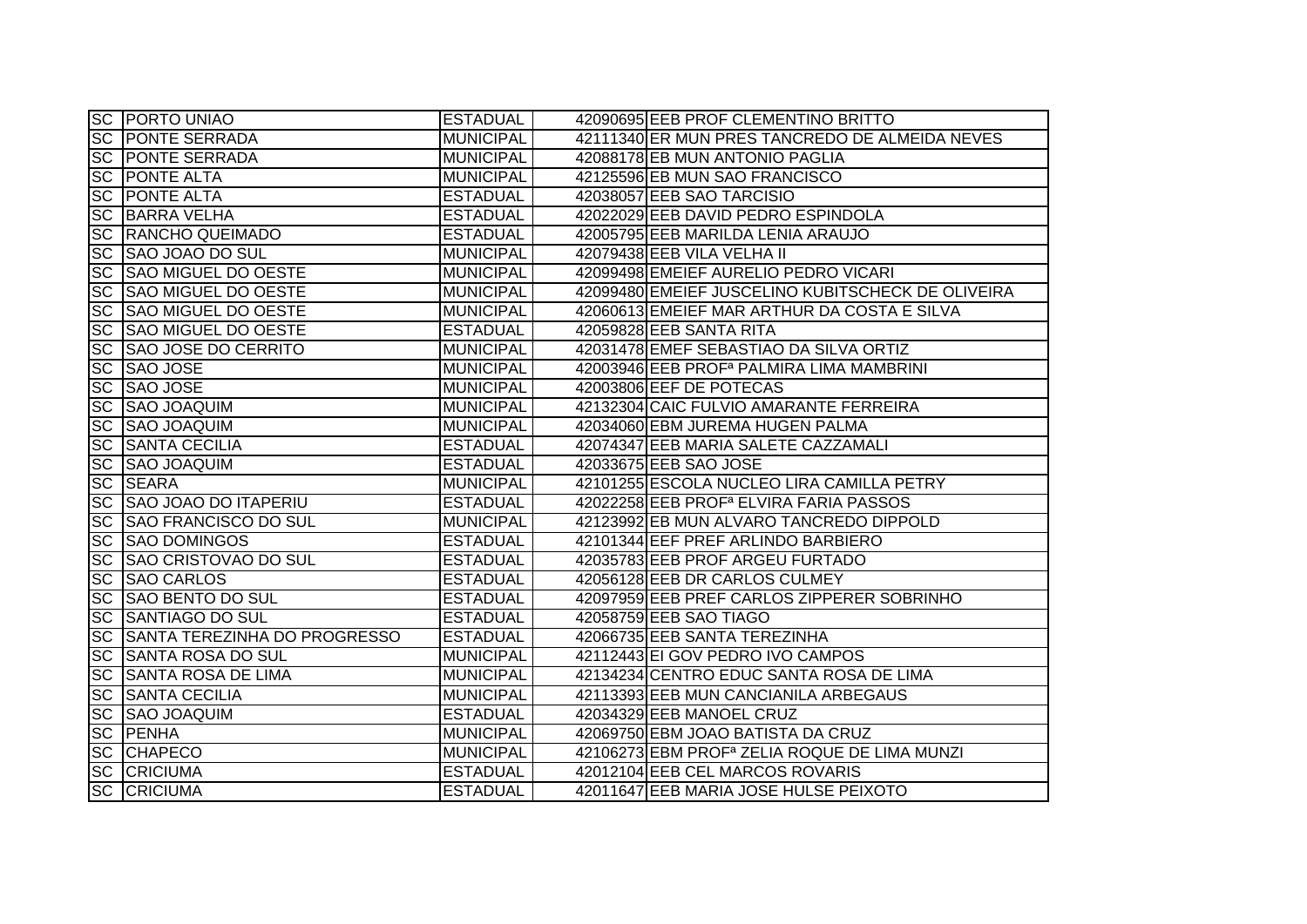|           | <b>SC CRICIUMA</b>               | <b>ESTADUAL</b>  | 42011604 EEB GOV HERIBERTO HULSE                          |
|-----------|----------------------------------|------------------|-----------------------------------------------------------|
|           | <b>SC CORUPA</b>                 | <b>MUNICIPAL</b> | 42092728 EMEF FRANCISCO MEES                              |
|           | <b>SC CORREIA PINTO</b>          | <b>MUNICIPAL</b> | 42133513 EB MUN JORNALISTA CALDAS JUNIOR                  |
| <b>SC</b> | <b>CORREIA PINTO</b>             | <b>MUNICIPAL</b> | 42038472 GE MUN ARAUCARIA                                 |
| <b>SC</b> | <b>CORREIA PINTO</b>             | <b>MUNICIPAL</b> | 42038464 EB MUN JOSE DO PATROCINIO                        |
| <b>SC</b> | <b>CORREIA PINTO</b>             | <b>ESTADUAL</b>  | 42038448 ESCOLA DE EDUCACAO BASICA JOAO PAULO I           |
|           | <b>SC CORREIA PINTO</b>          | <b>ESTADUAL</b>  | 42038421 EEB NS DOS PRAZERES                              |
|           | <b>SC CORONEL MARTINS</b>        | <b>MUNICIPAL</b> | 42133700 GE MUN MONTEIRO LOBATO                           |
|           | <b>SC PICARRAS</b>               | <b>MUNICIPAL</b> | 42125553 CENTRO INTEG DE ENS FUNDAMENTAL                  |
| <b>SC</b> | <b>CORDILHEIRA ALTA</b>          | <b>ESTADUAL</b>  | 42052289 EEB CORDILHEIRA ALTA                             |
| <b>SC</b> | <b>CRICIUMA</b>                  | <b>ESTADUAL</b>  | 42012295 EEB LUIZ LAZZARIN                                |
| <b>SC</b> | <b>CHAPECO</b>                   | <b>ESTADUAL</b>  | 42109175 EEB PROF <sup>a</sup> SONIA DE OLIVEIRA ZANI     |
| SC        | <b>CHAPECO</b>                   | <b>ESTADUAL</b>  | 42106443 EEB PROF <sup>a</sup> CLELIA SEGANFREDO BODANESE |
| <b>SC</b> | <b>CHAPECO</b>                   | <b>ESTADUAL</b>  | 42052572 EEB TANCREDO DE ALMEIDA NEVES                    |
| <b>SC</b> | <b>CHAPECO</b>                   | <b>ESTADUAL</b>  | 42052300 EEB SAO FRANCISCO                                |
| <b>SC</b> | CERRO NEGRO                      | <b>ESTADUAL</b>  | 42037760 EEB PROFESSORA OTILIA ULYSSEA UNGARETTI          |
| <b>SC</b> | <b>CAPIVARI DE BAIXO</b>         | <b>MUNICIPAL</b> | 42141117 EMEB STANISLAU GAIDZINSKI FILHO                  |
|           | <b>SC CAPIVARI DE BAIXO</b>      | <b>ESTADUAL</b>  | 42007283 EEB SAO JOAO BATISTA                             |
|           | <b>SC CAPIVARI DE BAIXO</b>      | <b>ESTADUAL</b>  | 42006686 EEB DR OTTO FEUERSCHUETTE                        |
|           | <b>SC CAPAO ALTO</b>             | <b>ESTADUAL</b>  | 42029139 EEB EMILIANO RAMOS                               |
| <b>SC</b> | <b>CANOINHAS</b>                 | <b>MUNICIPAL</b> | 42089352 EBM PRES CASTELO BRANCO                          |
|           |                                  |                  | ESCOLA INTEGRAL MUNICIPAL PROFESSORA INES                 |
|           | <b>SC CORONEL FREITAS</b>        | <b>MUNICIPAL</b> | 42285283 DOMINGAS TONON TAS                               |
| <b>SC</b> | <b>GAROPABA</b>                  | <b>ESTADUAL</b>  | 42094860 EEB MARIA CORREA SAAD                            |
| <b>SC</b> | <b>IBIRAMA</b>                   | <b>MUNICIPAL</b> | 42024307 ESC MUN RIBEIRAO AREADO                          |
| <b>SC</b> | <b>HERVAL DOESTE</b>             | <b>MUNICIPAL</b> | 42043611 GE MUN PROFº ADOLFO BECKER                       |
| <b>SC</b> | <b>HERVAL DOESTE</b>             | <b>MUNICIPAL</b> | 42043433 ESCOLA BASICA MUNICIPAL ESTACAO LUZERNA          |
|           | <b>SC GUATAMBU</b>               | <b>MUNICIPAL</b> | 42131413 EM FRANCISCO CORA                                |
| <b>SC</b> | <b>GUATAMBU</b>                  | <b>ESTADUAL</b>  | 42053935 EEB LEONOR LOPES GONZAGA                         |
| <b>SC</b> | <b>GUARUJA DO SUL</b>            | <b>MUNICIPAL</b> | 42191408 NUCLEO MUN ARCO IRIS                             |
| <b>SC</b> | <b>GOVERNADOR CELSO RAMOS</b>    | <b>MUNICIPAL</b> | 42002605 ESC MUN PROF <sup>a</sup> ALAIDE DA SILVA MAFRA  |
| <b>SC</b> | <b>GOVERNADOR CELSO RAMOS</b>    | <b>MUNICIPAL</b> | 42002591 EEB MUN PROF <sup>a</sup> ELVIRA SARDA DA SILVA  |
|           | <b>SC GOVERNADOR CELSO RAMOS</b> | <b>ESTADUAL</b>  | 42002699 EEB ABEL CAPELLA                                 |
|           | <b>SC GOVERNADOR CELSO RAMOS</b> | <b>ESTADUAL</b>  | 42002672 EEB DR ADERBAL RAMOS DA SILVA                    |
| <b>SC</b> | <b>CRICIUMA</b>                  | <b>ESTADUAL</b>  | 42012236 EEB MIN JARBAS PASSARINHO                        |
| <b>SC</b> | <b>GASPAR</b>                    | <b>MUNICIPAL</b> | 42016681 EEB PROF ANGELICA DE SOUZA COSTA                 |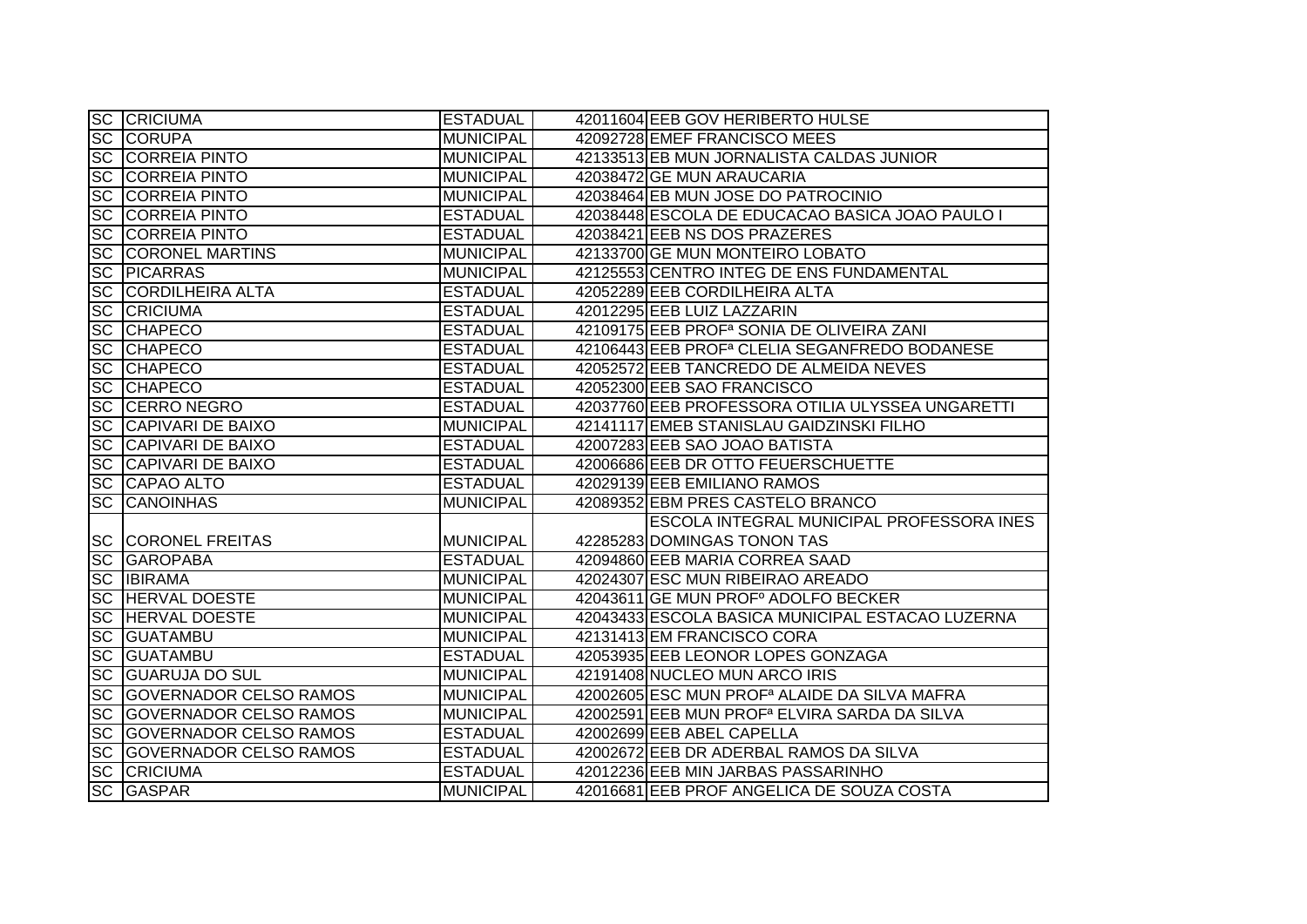|           | <b>SC CRICIUMA</b>           | <b>ESTADUAL</b>  | 42012287 EEF DR JOSE DE PATTA                          |
|-----------|------------------------------|------------------|--------------------------------------------------------|
|           |                              |                  |                                                        |
|           | <b>SC GALVAO</b>             | <b>MUNICIPAL</b> | 42086515 ESC MUN DE ENS FUND ARNALDO F DOS SANTOS      |
|           | <b>SC FORQUILHINHA</b>       | <b>ESTADUAL</b>  | 42109930 ESCOLA DE EDUCACAO BASICA LUIZ TRAMONTIN      |
|           | <b>SC FORQUILHINHA</b>       | <b>ESTADUAL</b>  | 42012139 EEB NATALIO VASSOLER                          |
|           | <b>SC FORMOSA DO SUL</b>     | <b>ESTADUAL</b>  | 42058740 EEB RUI BARBOSA                               |
|           | <b>SC FLOR DO SERTAO</b>     | <b>ESTADUAL</b>  | 42061342 EEB JORGE LACERDA                             |
|           | <b>SC ENTRE RIOS</b>         | <b>ESTADUAL</b>  | 42085268 EEB PIO XII                                   |
|           | <b>SC DIONISIO CERQUEIRA</b> | <b>ESTADUAL</b>  | 42062470 EEB GOV IRINEU BORNHAUSEN                     |
|           | <b>SC CURITIBANOS</b>        | <b>MUNICIPAL</b> | 42034957 NUCLEO MUN PROFº ALIRIO L DE ALMEIDA          |
| SC        | <b>CURITIBANOS</b>           | <b>ESTADUAL</b>  | 42034930 EEB EMB EDMUNDO DA LUZ PINTO                  |
|           | <b>SC CUNHA PORA</b>         | <b>MUNICIPAL</b> | 42131278 ESC NUCLEO NUMERO UM                          |
| <b>SC</b> | <b>CAMPO ERE</b>             | <b>ESTADUAL</b>  | 42066751 EEB EMILIO GARRASTAZU MEDICI                  |
| <b>SC</b> | <b>GASPAR</b>                | <b>MUNICIPAL</b> | 42016878 EEB FERANDINO DAGNONI                         |
| <b>SC</b> | BLUMENAU                     | <b>ESTADUAL</b>  | 42101646 EEB JOAO DURVAL MULLER                        |
| <b>SC</b> | <b>CANELINHA</b>             | <b>ESTADUAL</b>  | 42081823 EEB PROF <sup>a</sup> MINERVINA LAUS          |
| <b>SC</b> | <b>BRUNOPOLIS</b>            | <b>ESTADUAL</b>  | 42044693 EEB NADIR BECKER                              |
|           | <b>SC BRACO DO NORTE</b>     | <b>MUNICIPAL</b> | 42008808 EI JOAO BATISTA DA SILVA                      |
| <b>SC</b> | <b>BRACO DO NORTE</b>        | <b>ESTADUAL</b>  | 42008743 EEB DOM JOAQUIM                               |
| <b>SC</b> | <b>BOM RETIRO</b>            | <b>MUNICIPAL</b> | 42035848 NUCLEO MUN SAO JOSE                           |
|           | <b>SC BOM RETIRO</b>         | <b>ESTADUAL</b>  | 42036283 EEB ALEXANDRE GUSMAO                          |
|           | <b>SC BOM JESUS</b>          | <b>ESTADUAL</b>  | 42084350 EEB HELIO LENTZ PUERTA                        |
| <b>SC</b> | <b>BOM JARDIM DA SERRA</b>   | <b>ESTADUAL</b>  | 42034817 EEB ADOLFO JOSE MARTINS                       |
|           |                              |                  | ESCOLA BASICA MUNICIPAL PADRE THEODORO                 |
|           | SC BOCAINA DO SUL            | <b>MUNICIPAL</b> | 42131936 BAUSCHULT                                     |
|           | <b>SC BLUMENAU</b>           | <b>MUNICIPAL</b> | 42015812 EBM TIRADENTES                                |
|           | <b>SC BRUSQUE</b>            | <b>MUNICIPAL</b> | 42080215 EEF POCO FUNDO                                |
| <b>SC</b> | BLUMENAU                     | <b>ESTADUAL</b>  | 42102367 EEB JONAS R COELHO NEVES                      |
|           |                              |                  |                                                        |
|           | <b>SC BRUSQUE</b>            | <b>MUNICIPAL</b> | 42080665 EEF MUN ROTARY CLUB COMP AYRES GEVAERD        |
|           | <b>SC BLUMENAU</b>           | <b>ESTADUAL</b>  | 42016223 EEB DR MAX TAVARES D AMARAL                   |
|           | <b>SC BLUMENAU</b>           | <b>ESTADUAL</b>  | 42016193 EEB PROF <sup>°</sup> HERIBERTO JOSEPH MULLER |
|           | <b>SC BLUMENAU</b>           | <b>ESTADUAL</b>  | 42016169 EEB PEDRO II                                  |
|           | <b>SC BLUMENAU</b>           | <b>ESTADUAL</b>  | 42016010 EEB PROFESSOR LOTHAR KRIECK                   |
|           | <b>SC BLUMENAU</b>           | <b>ESTADUAL</b>  | 42015693 EEB HERCILIO DEEKE                            |
|           | <b>SC BIGUACU</b>            | <b>MUNICIPAL</b> | 42105935 EB MUN FERNANDO B VIEGAS DE AMORIM            |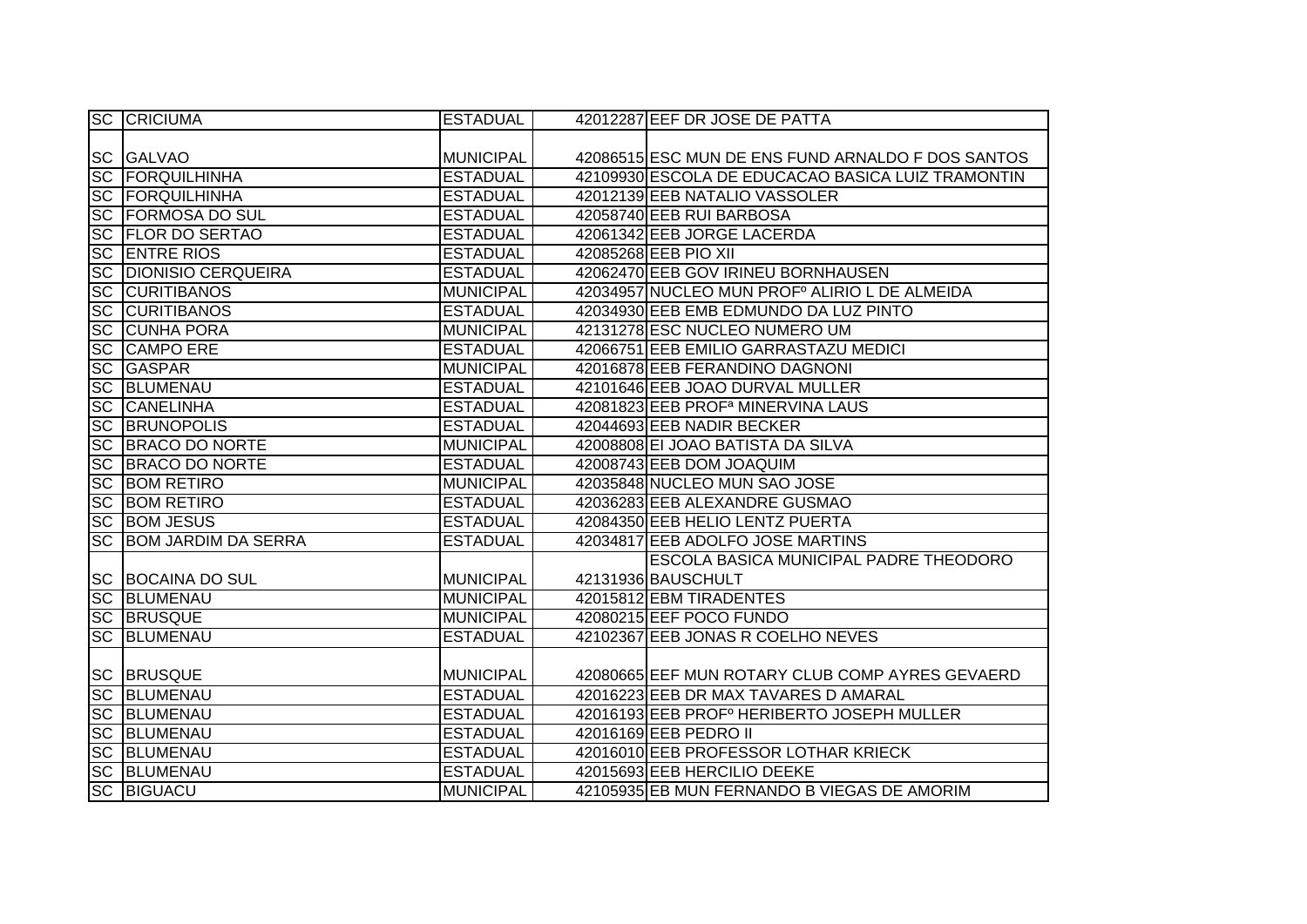|           | <b>SC BIGUACU</b>           | <b>MUNICIPAL</b> |                 | 42002478 EBM PROFº DONATO ALIPIO DE CAMPOS              |
|-----------|-----------------------------|------------------|-----------------|---------------------------------------------------------|
|           |                             |                  |                 |                                                         |
|           | <b>SC BIGUACU</b>           | <b>ESTADUAL</b>  |                 | 42002281 EEB PROF MARIA DE LOURDES SCHERER              |
|           | <b>SC BARRA VELHA</b>       | <b>MUNICIPAL</b> |                 | 42022126 ESC MUN MARIA TUSNELDA BERNESTORFF             |
|           | <b>SC BALNEARIO GAIVOTA</b> | <b>MUNICIPAL</b> |                 | 42135834 EEF PROFº DARCY RIBEIRO                        |
| <b>SC</b> | <b>BALNEARIO GAIVOTA</b>    | <b>ESTADUAL</b>  |                 | 42078660 EEF PROF <sup>a</sup> DORALINA CLEZAR DA SILVA |
| <b>SC</b> | BLUMENAU                    | <b>ESTADUAL</b>  |                 | 42103150 EEB PROFº NILO BORGHESI                        |
|           | <b>SC CALMON</b>            | <b>MUNICIPAL</b> |                 | 42142717 ESC MUN JOAO CARNEIRO                          |
|           | <b>SC ICARA</b>             | <b>ESTADUAL</b>  |                 | 42013127 EEF GERVASIO TEIXEIRA FERNANDES                |
| <b>SC</b> | <b>CAMPO ERE</b>            | <b>ESTADUAL</b>  |                 | 42065780 EEB RAUL POMPEIA                               |
| <b>SC</b> | <b>CAMPO BELO DO SUL</b>    | <b>MUNICIPAL</b> |                 | 42113920 ESCOLA BASICA MUNICIPAL LAGO AZUL              |
|           |                             |                  |                 |                                                         |
|           | SC CAMPO BELO DO SUL        | <b>MUNICIPAL</b> |                 | 42037506 ESCOLA BASICA MUNICIPAL CASIMIRO DE ABREU      |
| SC        | CAMPO BELO DO SUL           | <b>ESTADUAL</b>  |                 | 42037352 EEB MAJOR OTACILIO COUTO                       |
|           | SC CAMPO ALEGRE             | <b>MUNICIPAL</b> |                 | 42099323 EMEB CARLOS FREDERICO ADOLFO SCHNEIDER         |
|           | <b>SC CAMPO ALEGRE</b>      | <b>ESTADUAL</b>  |                 | 42099072 EEB LEBON REGIS                                |
| <b>SC</b> | <b>CAMBORIU</b>             | <b>MUNICIPAL</b> |                 | 42135982 EBM LUCINIRA MELO REBELO                       |
| <b>SC</b> | <b>CAMBORIU</b>             | <b>MUNICIPAL</b> |                 | 42109280 GEM ABALOR AMERICO MADEIRA                     |
| <b>SC</b> | <b>CAMBORIU</b>             | <b>ESTADUAL</b>  |                 | 42109159 EEB ALCUINO GONCALO VIEIRA                     |
| <b>SC</b> | <b>BRUSQUE</b>              | <b>ESTADUAL</b>  |                 | 42080754 EEB GOV IVO SILVEIRA                           |
| <b>SC</b> | <b>CAMBORIU</b>             | <b>ESTADUAL</b>  |                 | 42070384 EEB PROFº JOSE ARANTES                         |
|           |                             |                  |                 | ESCOLA DE EDUCACAO BASICA HENRIQUE RUPP                 |
|           | <b>SC CAMPOS NOVOS</b>      | <b>ESTADUAL</b>  | 42044529 JUNIOR |                                                         |
| <b>SC</b> | <b>CAIBI</b>                | <b>MUNICIPAL</b> |                 | 42115493 ER MUN PEDRO IVO CAMPOS                        |
| <b>SC</b> | <b>CACADOR</b>              | <b>MUNICIPAL</b> |                 | 42139520 EMEB PROF MARIA LUIZA MARTINS BARBOSA          |
| <b>SC</b> | <b>CACADOR</b>              | <b>MUNICIPAL</b> |                 | 42131138 EMEB DR ULYSSES GUIMARAES                      |
| <b>SC</b> | <b>CACADOR</b>              | <b>MUNICIPAL</b> |                 | 42114217 EMEB HILDA GRANEMANN DE SOUSA                  |
| <b>SC</b> | <b>CACADOR</b>              | <b>MUNICIPAL</b> |                 | 42072344 EMEB IRMAO VENANCIO JOSE                       |
| <b>SC</b> | <b>CACADOR</b>              | <b>MUNICIPAL</b> |                 | 42072336 EMEB ALCIDES TOMBINI                           |
| <b>SC</b> | <b>CACADOR</b>              | <b>MUNICIPAL</b> |                 | 42071658 EMEB ALTO BONITO                               |
| <b>SC</b> | <b>CACADOR</b>              | <b>ESTADUAL</b>  |                 | 42072280 EEB DANTE MOSCONI                              |
| <b>SC</b> | <b>CACADOR</b>              | <b>ESTADUAL</b>  |                 | 42072182 EEB THOMAZ PADILHA                             |
| <b>SC</b> | <b>CACADOR</b>              | <b>ESTADUAL</b>  |                 | 42071569 EEM IRMAO LEO                                  |
| SC        | <b>BRUSQUE</b>              | <b>MUNICIPAL</b> |                 | 42080770 EEF MUN LIONS CLUBE COMP OSCAR MALUCHE         |
|           | <b>SC CAMBORIU</b>          | <b>ESTADUAL</b>  |                 | 42070392 EEB PROF <sup>a</sup> MARIA TEREZINHA GARCIA   |
| <b>SC</b> | <b>MAFRA</b>                | <b>MUNICIPAL</b> |                 | 42126916 CEM BEIJA FLOR                                 |
|           | <b>SC LAGUNA</b>            | <b>ESTADUAL</b>  |                 | 42093490 EEB DR RENATO RAMOS DA SILVA                   |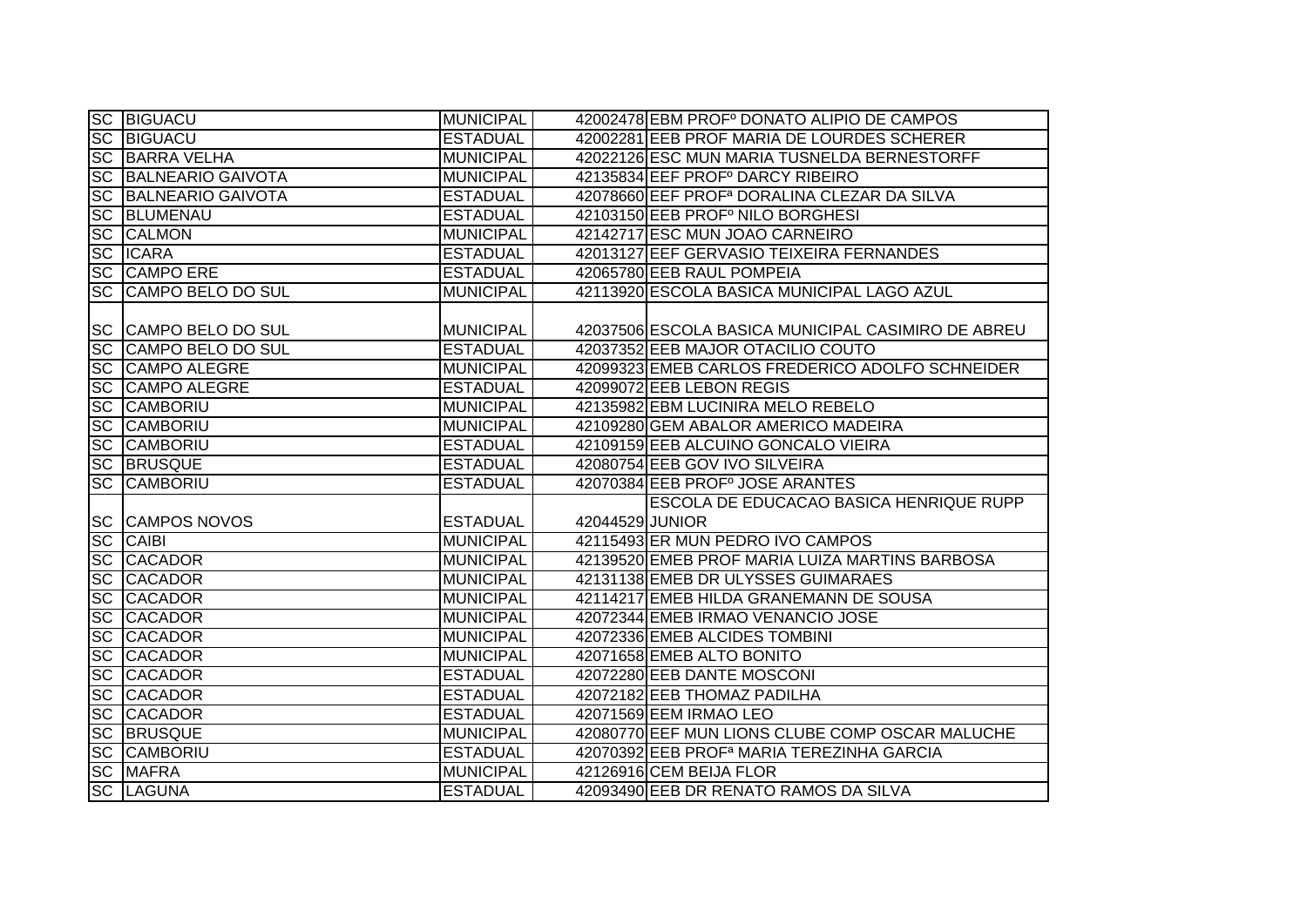|                   |                           |                  |                | ESCOLA MUNICIPAL PROF <sup>a</sup> CINERIA VIEIRA DA     |
|-------------------|---------------------------|------------------|----------------|----------------------------------------------------------|
|                   | <b>SC NAVEGANTES</b>      | <b>MUNICIPAL</b> | 42144302 COSTA |                                                          |
|                   | <b>SC NAVEGANTES</b>      | <b>MUNICIPAL</b> |                | 42069475 EB MUN PROF <sup>a</sup> VILNA CORREA PRETTI    |
|                   | <b>SC NAVEGANTES</b>      | <b>ESTADUAL</b>  |                | 42069602 EEB PROF <sup>a</sup> IRENE ROMAO               |
|                   | <b>SC NAVEGANTES</b>      | <b>ESTADUAL</b>  |                | 42069580 EEB PROF <sup>a</sup> JULIA MIRANDA DE SOUZA    |
|                   | <b>SC MORRO DA FUMACA</b> | <b>ESTADUAL</b>  |                | 42014964 EEB VITORIO BURIGO                              |
|                   | <b>SC MONTE CASTELO</b>   | <b>MUNICIPAL</b> |                | 42112320 EI EDSON NAGANO                                 |
|                   | <b>SC MONTE CASTELO</b>   | <b>ESTADUAL</b>  |                | 42041082 EEB FRANCISCO NICOLAU FUCK                      |
|                   | <b>SC MONTE CARLO</b>     | <b>MUNICIPAL</b> |                | 42136164 ESCOLA MUN OLGA FORTES                          |
|                   | <b>SC MONTE CARLO</b>     | <b>ESTADUAL</b>  |                | 42045517 EEB MARINO PISANI                               |
|                   | <b>SC NOVA ITABERABA</b>  | <b>ESTADUAL</b>  |                | 42053870 EEB DR SERAFIN ENOSS BERTASO                    |
|                   | <b>SC MARAVILHA</b>       | <b>MUNICIPAL</b> |                | 42124700 CENTRO EDUC MUNDO INFANTIL CAIC                 |
|                   | <b>SC NOVA TRENTO</b>     | <b>MUNICIPAL</b> |                | 42082668 EEF PROFº FRANCISCO JOAO VALLE                  |
| <b>SC</b>         | <b>MAFRA</b>              | <b>ESTADUAL</b>  |                | 42038944 EEB TENENTE ARY RAUEN                           |
| SC                | <b>LUIZ ALVES</b>         | <b>ESTADUAL</b>  |                | 42070899 EEB GOV IRINEU BORNHAUSEN                       |
|                   | <b>SC LONTRAS</b>         | <b>MUNICIPAL</b> |                | 42026628 ESC MUN JULIO WOLF                              |
|                   | <b>SC LEBON REGIS</b>     | <b>MUNICIPAL</b> |                | 42135168 ESC NUCLEO RIO DOCE                             |
|                   | <b>SC LEBON REGIS</b>     | <b>ESTADUAL</b>  |                | 42075491 EEB SANTA TEREZINHA                             |
|                   | <b>SC LAURO MULLER</b>    | <b>ESTADUAL</b>  |                | 42014697 EEF VISCONDE DE TAUNAY                          |
|                   | <b>SC LAURO MULLER</b>    | <b>ESTADUAL</b>  |                | 42014670 EEB ENG ERNANI COTRIN                           |
|                   | <b>SC LAJEADO GRANDE</b>  | <b>ESTADUAL</b>  |                | 42085250 EEB PROF <sup>a</sup> ANTONIA GASINO DE FREITAS |
|                   | <b>SC LAGUNA</b>          | <b>MUNICIPAL</b> |                | 42126967 EEB ELIZABETH ULYSSEA ARANTES                   |
|                   | <b>SC LAGUNA</b>          | <b>ESTADUAL</b>  |                | 42093902 EEB JERONIMO COELHO                             |
| <b>SC</b>         | <b>ICARA</b>              | <b>ESTADUAL</b>  |                | 42011388 EEF DIMER PIZZETTI                              |
| <b>SC</b>         | <b>MATOS COSTA</b>        | <b>MUNICIPAL</b> |                | 42143446 CENTRO EDUC PROF ANA MARIA DE PAULA             |
| <b>SC</b>         | <b>PALHOCA</b>            | <b>MUNICIPAL</b> |                | 42004497 EB PROF NERI BRASILIANO MARTINS                 |
| <b>SC</b>         | PENHA                     | <b>MUNICIPAL</b> |                | 42069742 EBM JOAO ANTONIO PINTO                          |
| SC                | <b>PEDRAS GRANDES</b>     | <b>MUNICIPAL</b> |                | 42141125 EMEF ILHOTA                                     |
| $ \overline{SC} $ | <b>PEDRAS GRANDES</b>     | <b>ESTADUAL</b>  |                | 42009626 EEB IMACULADO CORACAO DE MARIA                  |
| $ \overline{SC} $ | <b>PAULO LOPES</b>        | <b>MUNICIPAL</b> |                | 42005930 ER PROF AVANI DA SILVA                          |
|                   | <b>SC PAULO LOPES</b>     | <b>MUNICIPAL</b> |                | 42005850 EB DR IVO SILVEIRA                              |
|                   | <b>SC PAULO LOPES</b>     | <b>ESTADUAL</b>  |                | 42005990 EEB FREDERICO SANTOS                            |
|                   | <b>SC PASSOS MAIA</b>     | <b>ESTADUAL</b>  |                | 42087724 EEB PROF <sup>a</sup> CORALIA GEVAERD OLINNGER  |
|                   | <b>SC PAPANDUVA</b>       | <b>ESTADUAL</b>  |                | 42102677 EEB MARIA AVELINA DE OLIVEIRA FURTADO           |
|                   | <b>SC PALMEIRA</b>        | <b>ESTADUAL</b>  |                | 42031095 EEB PROF <sup>a</sup> ANTONIETA SILVEIRA        |
|                   | <b>SC PALMA SOLA</b>      | <b>MUNICIPAL</b> |                | 42131421 NUCLEO DE ENS FUND PREF LIBORIO R KUHN          |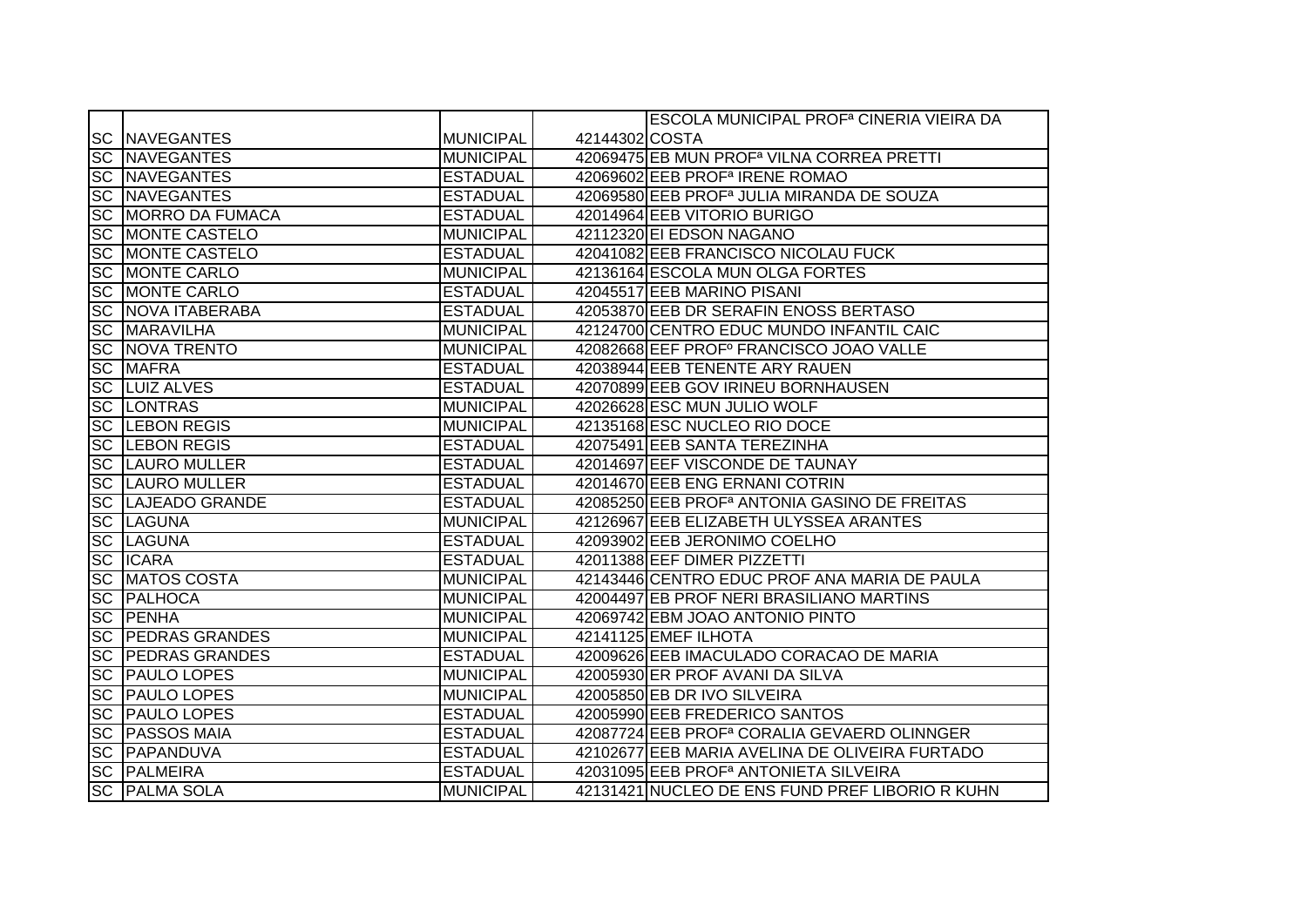|           |                       |                  | CENTRO EDUCACIONAL MUNICIPAL PROF <sup>a</sup>          |
|-----------|-----------------------|------------------|---------------------------------------------------------|
|           | <b>SC INAVEGANTES</b> | MUNICIPAL        | 42281261 LEONORA SCHMITZ                                |
| <b>SC</b> | <b>PALHOCA</b>        | <b>MUNICIPAL</b> | 42106028 EB NS DE FATIMA                                |
|           | <b>SC LAGES</b>       | MUNICIPAL        | 42111013 EMEB PROF <sup>°</sup> OSNI DE MEDEIROS REGIS  |
|           | <b>SC PALHOCA</b>     | <b>MUNICIPAL</b> | 42004470 EB MUN MORRETES II                             |
|           |                       |                  |                                                         |
|           | <b>SC PALHOCA</b>     | MUNICIPAL        | 42004080 EB PROFESSORA ANTONIETA SILVEIRA DE SOUZA      |
| <b>SC</b> | <b>PALHOCA</b>        | <b>ESTADUAL</b>  | 42004535 EEB JOSE MARIA CARDOSO DA VEIGA                |
| SC        | PALHOCA               | <b>ESTADUAL</b>  | 42004500 EEB GOV IVO SILVEIRA                           |
| <b>SC</b> | <b>PAINEL</b>         | <b>ESTADUAL</b>  | 42030102 EEB PADRE ANTONIO TRIVELLIN                    |
| <b>SC</b> | <b>PAIAL</b>          | <b>ESTADUAL</b>  | 42051444 EEB FRANCISCO MACIEL BAGESTON                  |
| <b>SC</b> | <b>OTACILIO COSTA</b> | <b>ESTADUAL</b>  | 42031109 EEB FAZENDA OLINKRAFT                          |
| <b>SC</b> | <b>OTACILIO COSTA</b> | <b>ESTADUAL</b>  | 42031087 EEB NS DE FATIMA                               |
| <b>SC</b> | <b>OTACILIO COSTA</b> | <b>ESTADUAL</b>  | 42031079 EEB AGAR ALVES NUNES                           |
| <b>SC</b> | NOVA VENEZA           | <b>ESTADUAL</b>  | 42013763 EEB ABILIO CESAR BORGES                        |
| <b>SC</b> | NOVA VENEZA           | <b>ESTADUAL</b>  | 42013755 EEB JULIETA T GONCALVES                        |
| <b>SC</b> | PALHOCA               | <b>MUNICIPAL</b> | 42142563 EB MUN PREF REINALDO WEINGARTNER               |
| <b>SC</b> | <b>INDAIAL</b>        | <b>MUNICIPAL</b> | 42100577 EBM PROFESSOR MARIO BONESSI                    |
| <b>SC</b> | <b>LAGUNA</b>         | <b>ESTADUAL</b>  | 42093520 EEB SAUL ULYSSEA                               |
| <b>SC</b> | <b>ITAJAI</b>         | <b>ESTADUAL</b>  | 42069068 EEF FRANCISCO DE PAULA SEARA                   |
| <b>SC</b> | <b>ITAJAI</b>         | <b>ESTADUAL</b>  | 42068711 EEB CARLOS FANTINI                             |
| <b>SC</b> | <b>ITAJAI</b>         | <b>ESTADUAL</b>  | 42068541 EEB XV DE JUNHO                                |
| <b>SC</b> | <b>ITAIOPOLIS</b>     | <b>MUNICIPAL</b> | 42143411 EM RENASCER                                    |
| <b>SC</b> | <b>ITAIOPOLIS</b>     | <b>ESTADUAL</b>  | 42040493 EEB SAO JOAO BATISTA                           |
| <b>SC</b> | <b>ITAIOPOLIS</b>     | <b>ESTADUAL</b>  | 42040485 EEB ODIR ZANELATTO                             |
| <b>SC</b> | <b>IRANI</b>          | <b>MUNICIPAL</b> | 42109965 EMEB SANTO ANTONIO                             |
| <b>SC</b> | <b>IRANI</b>          | <b>MUNICIPAL</b> | 42100992 EB MUN SEBASTIAO RODRIGUES DE SOUZA            |
| <b>SC</b> | <b>IRANI</b>          | <b>ESTADUAL</b>  | 42046564 EEB ISABEL DA SILVA TELLES                     |
| <b>SC</b> | <b>ITAJAI</b>         | <b>ESTADUAL</b>  | 42102685 EEB PROF ARY MASCARENHAS PASSOS                |
| <b>SC</b> | <b>INDAIAL</b>        | <b>MUNICIPAL</b> | 42116686 EBM LEOPOLDO SIMAO                             |
| <b>SC</b> | <b>ITAJAI</b>         | <b>MUNICIPAL</b> | 42068835 GE CARLOS DE PAULA SEARA                       |
| <b>SC</b> | <b>INDAIAL</b>        | <b>ESTADUAL</b>  | 42017688 EEF PREF MARCUS RAUH                           |
|           | <b>SC IMBUIA</b>      | <b>ESTADUAL</b>  | 42097215 EEB FREI MANOEL PHILIPPI                       |
| <b>SC</b> | <b>IMBITUBA</b>       | <b>MUNICIPAL</b> | 42094062 ESC MUN UGERO PITTIGLIANI                      |
| <b>SC</b> | <b>IMBITUBA</b>       | <b>ESTADUAL</b>  | 42094224 EEB VISCONDE DO RIO BRANCO                     |
|           | <b>SC IMBITUBA</b>    | <b>ESTADUAL</b>  | 42094194 EEB PROF <sup>a</sup> GRACINDA AUGUSTA MACHADO |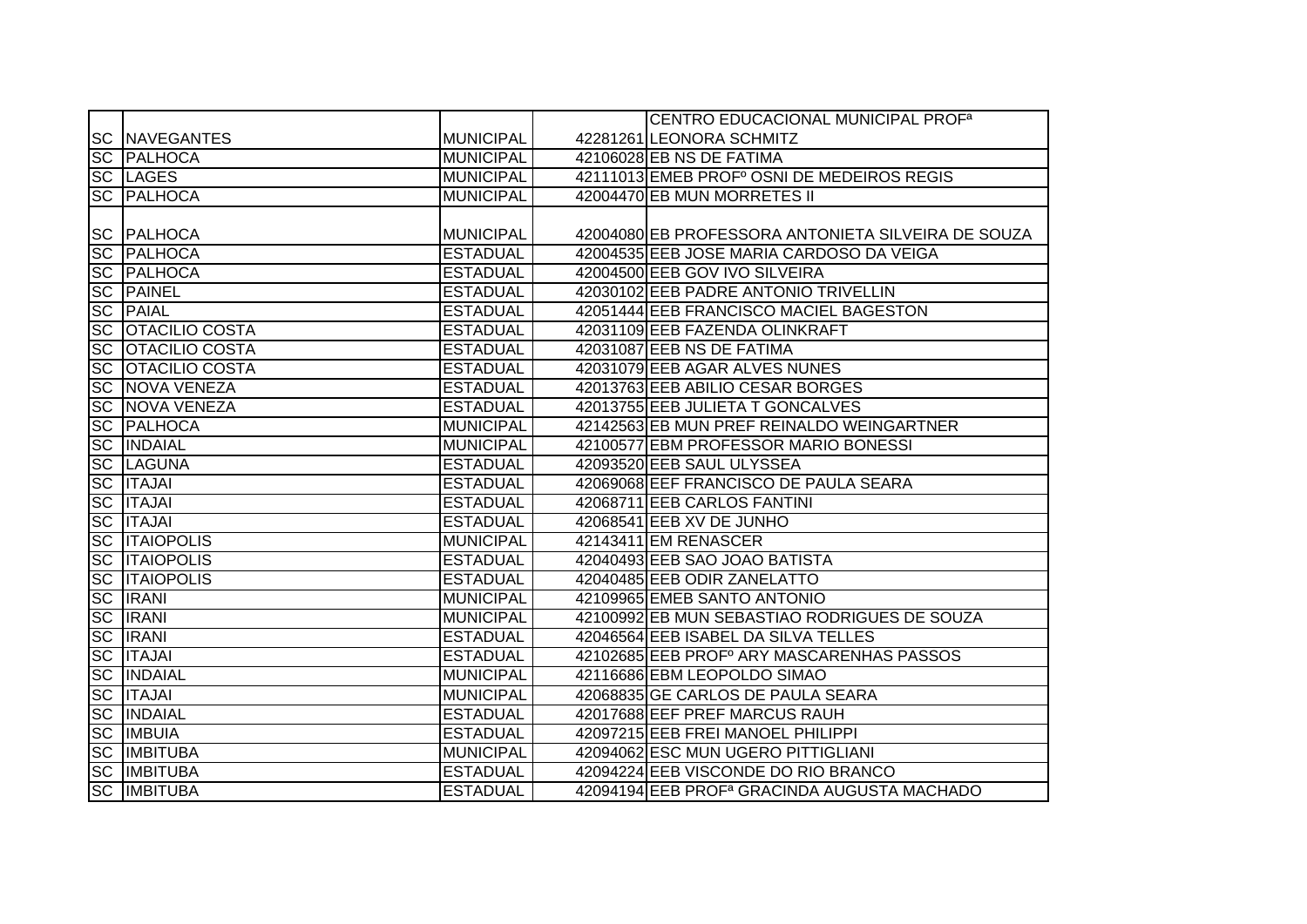|                                                               | <b>SC IMBITUBA</b>                               | <b>ESTADUAL</b>                    | 42094046 EEB JOAO GUIMARAES CABRAL                       |
|---------------------------------------------------------------|--------------------------------------------------|------------------------------------|----------------------------------------------------------|
|                                                               | <b>SC IMARUI</b>                                 | <b>MUNICIPAL</b>                   | 42094852 EEB MUN PREF PORTINHO BITTENCOURT               |
|                                                               | <b>SC IMARUI</b>                                 | <b>ESTADUAL</b>                    | 42094836 EEB PREF PEDRO BITTENCOURT                      |
|                                                               | <b>SC ILHOTA</b>                                 | <b>ESTADUAL</b>                    | 42069416 EEB VALERIO GOMES                               |
| <b>SC</b>                                                     | <b>ICARA</b>                                     | <b>ESTADUAL</b>                    | 42013437 EEB PROF SALETE SCOTTI DOS SANTOS               |
|                                                               |                                                  |                                    | CENTRO EDUCACIONAL MUNICIPAL ALFREDO                     |
|                                                               | SC BALNEARIO CAMBORIU                            | <b>MUNICIPAL</b>                   | 42122139 DOMINGOS DA SILVA                               |
|                                                               | <b>SC INDAIAL</b>                                | <b>MUNICIPAL</b>                   | 42143144 EBM PROFESSORA ANA LUCIA HIENDLMAYER            |
|                                                               | <b>SC JARDINOPOLIS</b>                           | <b>ESTADUAL</b>                    | 42057841 EEB FAZENDA TRIANGULO                           |
|                                                               | <b>SC LAGES</b>                                  | <b>MUNICIPAL</b>                   | 42030161 EMEB BOM JESUS                                  |
| <b>SC</b>                                                     | LAGES                                            | <b>MUNICIPAL</b>                   | 42029910 EMEB SAO VICENTE                                |
| <b>SC</b>                                                     | <b>LAGES</b>                                     | <b>MUNICIPAL</b>                   | 42029503 EMEB PROF <sup>a</sup> BELIZARIA RODRIGUES      |
|                                                               | <b>SC LAGES</b>                                  | <b>ESTADUAL</b>                    | 42028485 EEB SAO JUDAS TADEU                             |
| SC                                                            | <b>JUPIA</b>                                     | <b>ESTADUAL</b>                    | 42086272 EEB MARIA MADALENA DE MOURA FERRO               |
| <b>SC</b>                                                     | <b>JOINVILLE</b>                                 | <b>ESTADUAL</b>                    | 42101875 EEB PROF <sup>a</sup> GERTRUDES BENTA COSTA     |
| SC                                                            | <b>JOINVILLE</b>                                 | <b>ESTADUAL</b>                    | 42020441 EEB DR PAULO MEDEIROS                           |
|                                                               | <b>SC JOINVILLE</b>                              | <b>ESTADUAL</b>                    | 42020417 EEB ALBANO SCHMIDT                              |
| <b>SC</b>                                                     | <b>JOACABA</b>                                   | <b>MUNICIPAL</b>                   | 42041724 ESC MUN ROTARY FRITZ LUCHT                      |
|                                                               |                                                  |                                    |                                                          |
|                                                               | <b>SC JOACABA</b>                                | <b>MUNICIPAL</b>                   | 42041651 ESCOLA MUNICIPAL NOSSA SENHORA DE LOURDES       |
|                                                               | <b>SC ITAJAI</b>                                 | <b>ESTADUAL</b>                    | 42069076 EEB PROFº PEDRO PAULO PHILIPPI                  |
|                                                               | <b>SC JOACABA</b>                                | <b>ESTADUAL</b>                    | 42041821 EEB GOV CELSO RAMOS                             |
| <b>SC</b>                                                     | <b>ICARA</b>                                     | <b>ESTADUAL</b>                    | 42013089 EEF AUGUSTA SCOTTI BACIS                        |
| <b>SC</b>                                                     | <b>JARAGUA DO SUL</b>                            | <b>MUNICIPAL</b>                   | 42103207 EMEF HELMUTH GUILHERME DUWE                     |
|                                                               | <b>JAGUARUNA</b>                                 | <b>MUNICIPAL</b>                   | 42010381 EBM LUIZA NICOLAZZI GOMES                       |
|                                                               | <b>JAGUARUNA</b>                                 | <b>ESTADUAL</b>                    | 42010594 EEB MARECHAL LUZ                                |
| <b>SC</b><br><b>SC</b>                                        | <b>SC JAGUARUNA</b>                              | <b>ESTADUAL</b>                    | 42010187 EEF PREF OSNY PEREIRA                           |
|                                                               | <b>ITUPORANGA</b>                                | <b>MUNICIPAL</b>                   | 42131065 CE PROF <sup>a</sup> BERNARDINA FARIAS DE MATOS |
|                                                               | <b>ITUPORANGA</b>                                | <b>MUNICIPAL</b>                   | 42095565 CE PEDRO JULIO MULLER                           |
|                                                               | <b>SC ITUPORANGA</b>                             | <b>ESTADUAL</b>                    | 42095158 EEF PROFº JOAO CARLOS THIESEN                   |
|                                                               | <b>ITAPOA</b>                                    | <b>MUNICIPAL</b>                   | 42021162 EMEF JOAO MONTEIRO CABRAL                       |
|                                                               | <b>ITAJAI</b>                                    | <b>MUNICIPAL</b>                   | 42069157 EB PROF <sup>a</sup> THEREZA BEZERRA DE ATHAYDE |
|                                                               | <b>ITAJAI</b>                                    | <b>MUNICIPAL</b>                   | 42069106 EB PROF <sup>a</sup> MARIA JOSE HULSE PEIXOTO   |
| <b>SC</b><br><b>SC</b><br><b>SC</b><br><b>SC</b><br><b>SC</b> | <b>SC ITAJAI</b>                                 | <b>MUNICIPAL</b>                   | 42069050 ESCOLA BASICA MANSUETO TRES                     |
|                                                               | <b>SC JOACABA</b><br>SE NOSSA SENHORA DO SOCORRO | <b>ESTADUAL</b><br><b>ESTADUAL</b> | 42041899 EEB FREI BRUNO                                  |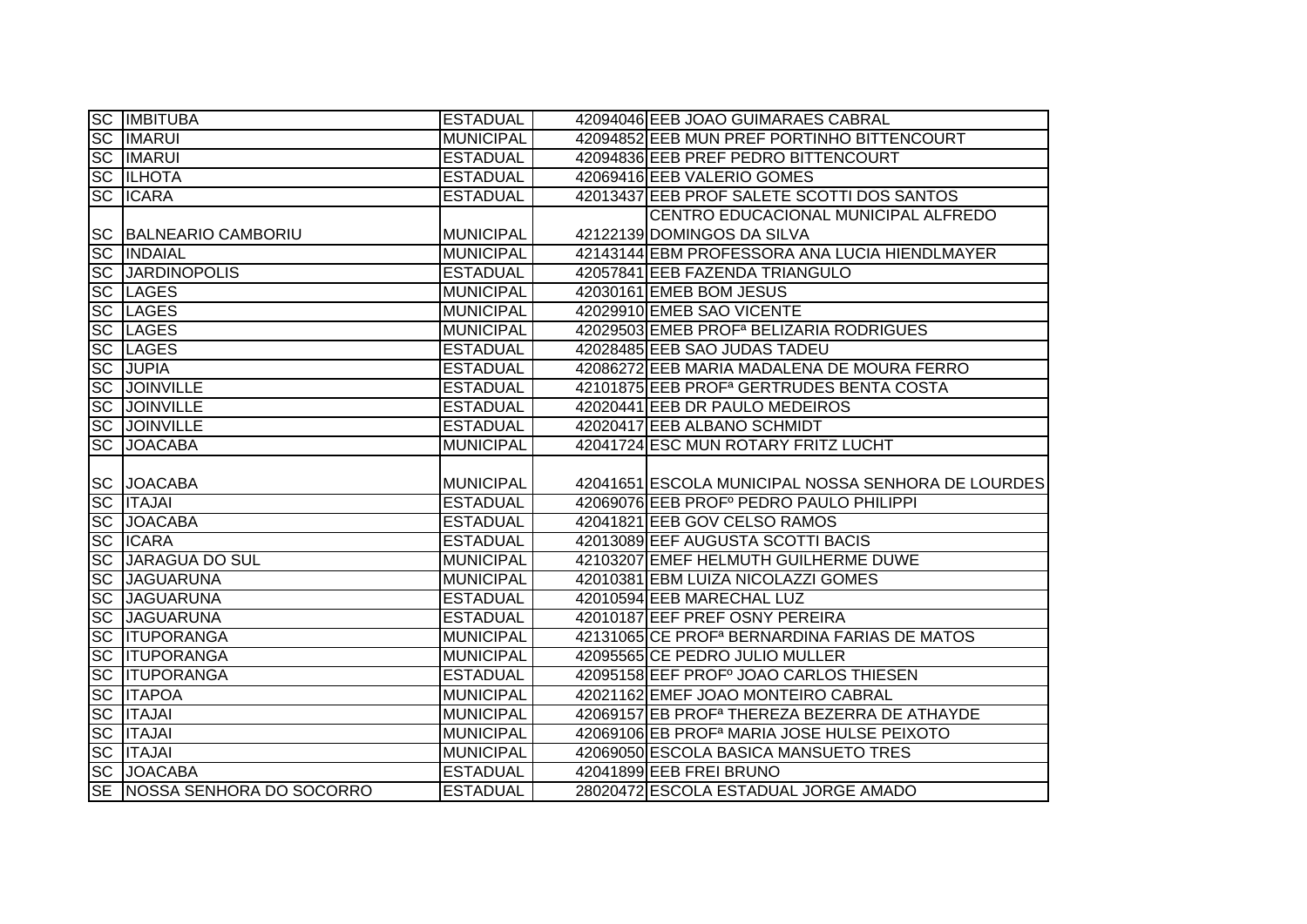| <b>SE ARACAJU</b>          | <b>MUNICIPAL</b>                   |                 | 28018753 ESC MUL DE ENS FUN JUSCELINO KUBITSCHEK    |
|----------------------------|------------------------------------|-----------------|-----------------------------------------------------|
|                            |                                    |                 |                                                     |
| SE ARACAJU                 | <b>MUNICIPAL</b>                   |                 | 28018338 ESC MUL ENS FUND SERGIO FRANCISCO DA SILVA |
| SE ARACAJU                 | <b>ESTADUAL</b>                    |                 | 28017854 COL EST PRES CASTELO BRANCO                |
|                            |                                    |                 | ESCOLA ESTADUAL SENADOR GONCALO                     |
| <b>SE JAPARATUBA</b>       | <b>ESTADUAL</b>                    |                 | 28015002 ROLLEMBERG                                 |
| <b>SE MARUIM</b>           | <b>ESTADUAL</b>                    |                 | 28029275 COLEGIO ESTADUAL FELIPE TIAGO GOMES        |
| SE MURIBECA                | <b>ESTADUAL</b>                    |                 | 28005848 COLEGIO ESTADUAL ALMIRANTE BARROSO         |
| SE SAO CRISTOVAO           | <b>ESTADUAL</b>                    |                 | 28032640 COLEGIO EST PROF HAMILTON ALVES ROCHA      |
| SE ARACAJU                 | <b>ESTADUAL</b>                    |                 | 28018818 COLEGIO ESTADUAL OLAVO BILAC               |
| SE ARACAJU                 | <b>ESTADUAL</b>                    |                 | 28018460 COLEGIO ESTADUAL LEANDRO MACIEL            |
| SE ARACAJU                 | <b>ESTADUAL</b>                    |                 | 28019067 COLEGIO ESTADUAL MINIS PETRONIO PORTELA    |
| SE AMPARO DE SAO FRANCISCO | <b>MUNICIPAL</b>                   |                 | 28012674 ESC MUL IVANY DA GLORIA FREIRE             |
|                            |                                    |                 | ESCOLA ESTADUAL PROFESSOR MANOEL FRANCO             |
| SE ARACAJU                 | <b>ESTADUAL</b>                    | 28018893 FREIRE |                                                     |
| SE ARACAJU                 | <b>ESTADUAL</b>                    |                 | 28021746 ESCOLA ESTADUAL COELHO NETO                |
|                            |                                    |                 | ESCOLA ESTADUAL PROFESSOR ANDRE MESQUITA            |
| SE ARACAJU                 | <b>ESTADUAL</b>                    |                 | 28021096 MEDEIROS                                   |
|                            |                                    |                 |                                                     |
| SE ARACAJU                 | <b>ESTADUAL</b>                    |                 | 28020235 ESCOLA SAO JOSE                            |
|                            |                                    |                 |                                                     |
| SE ARACAJU                 | <b>ESTADUAL</b>                    |                 | 28019768 ESCOLA ESTADUAL PROFESSOR ARTUR FORTES     |
| SE ARACAJU                 | <b>ESTADUAL</b>                    |                 | 28019750 ESCOLA ESTADUAL LOURIVAL BAPTISTA          |
| SE ARACAJU                 | <b>ESTADUAL</b>                    |                 | 28019520 ESCOLAS REUNIDAS 8 DE MAIO                 |
| SE ARACAJU                 | <b>ESTADUAL</b>                    |                 | 28019180 COLEGIO ESTADUAL PAULINO NASCIMENTO        |
| SE ARACAJU                 | <b>ESTADUAL</b>                    |                 | 28019164 COL ESTADUAL JOHN KENNEDY                  |
| SE ARACAJU                 | <b>ESTADUAL</b>                    |                 | 28019040 ESC ESTADUAL CLODOALDO DE ALENCAR          |
|                            |                                    |                 |                                                     |
| SE ARACAJU                 | <b>ESTADUAL</b>                    |                 | 28018982 ESCOLA ESTADUAL SENADOR LOURIVAL FONTES    |
| SE ARACAJU                 | <b>ESTADUAL</b>                    |                 | 28018931 ESCOLA ESTADUAL PROF AUREA MELO            |
|                            |                                    |                 |                                                     |
| SE ARACAJU                 | <b>ESTADUAL</b>                    |                 | 28018761 COLEGIO ESTADUAL LEONOR TELES DE MENEZES   |
| SE ARACAJU                 | <b>ESTADUAL</b>                    |                 | 28018737 ESC ESTADUAL JOSE DE ALENCAR CARDOSO       |
| SE ARACAJU                 | <b>ESTADUAL</b>                    |                 | 28018680 ESC ESTADUAL JOAO PAULO II                 |
| SE ARACAJU                 | <b>ESTADUAL</b>                    |                 | 28018648 ESC ESTADUAL DR MANOEL LUIZ                |
| SE ARACAJU                 | <b>ESTADUAL</b><br><b>ESTADUAL</b> |                 | 28018567 ESCOLA ESTADUAL 17 DE MARCO                |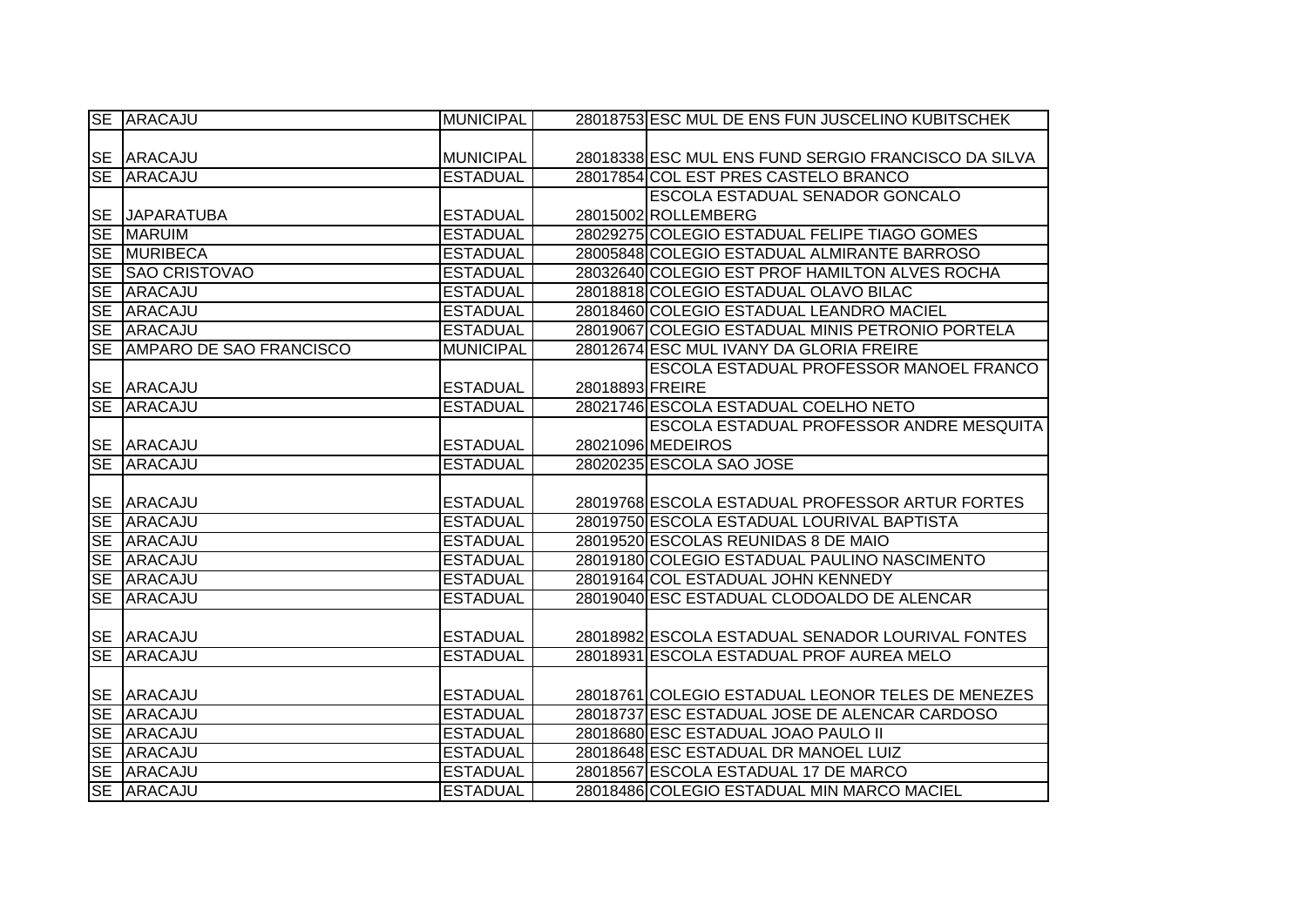|                        |                        |                  |                  | <b>ESCOLA ESTADUAL PROFESSOR BENEDITO</b>            |
|------------------------|------------------------|------------------|------------------|------------------------------------------------------|
|                        | SE ARACAJU             | <b>ESTADUAL</b>  |                  | 28018117 OLIVEIRA                                    |
|                        | SE ARACAJU             | <b>ESTADUAL</b>  |                  | 28017862 COL EST PRES COSTA E SILVA                  |
|                        | SE AQUIDABA            | <b>MUNICIPAL</b> |                  | 28086406 ESCOLA MUNICIPAL EURICO DE SOUZA FILHO      |
|                        | SE AQUIDABA            | <b>ESTADUAL</b>  |                  | 28005201 COLEGIO ESTADUAL NACOES UNIDAS              |
|                        | SE ARACAJU             | <b>ESTADUAL</b>  |                  | 28018966 ESCOLA SAO LOURENCO                         |
|                        |                        |                  |                  | ESC MUL DE ENS FUND JOSE CONRADO DE                  |
|                        | SE ARACAJU             | <b>MUNICIPAL</b> | 28017404 ARAUJO  |                                                      |
|                        | SE <b>ITABAIANA</b>    | <b>ESTADUAL</b>  |                  | 28007166 COLEGIO ESTADUAL DR AUGUSTO CESAR LEITE     |
|                        | SE FEIRA NOVA          | <b>ESTADUAL</b>  |                  | 28000315 COLEGIO ESTADUAL MARIA MONTESSORI           |
|                        |                        |                  |                  |                                                      |
| <b>SE</b>              | <b>ITABAIANINHA</b>    | <b>MUNICIPAL</b> |                  | 28029682 ESCOLA MUNICIPAL JAIME DA SILVEIRA CARVALHO |
| <b>SE</b>              | <b>ITABAIANINHA</b>    | <b>MUNICIPAL</b> |                  | 28023137 GRUPO ESCOLAR PASSOS PORTO                  |
|                        | SE ITABAIANINHA        | <b>MUNICIPAL</b> |                  | 28023099 ESC MUL JORGINA GUIMARAES BATISTA           |
|                        | SE ITABAIANINHA        | <b>MUNICIPAL</b> |                  | 28022637 ESC DE 1 E 2 G OSEAS CAVALCANTE BATISTA     |
| SE                     | <b>ITABAIANA</b>       | <b>MUNICIPAL</b> |                  | 28007298 ESCOLA MUNICIPAL 30 DE AGOSTO               |
|                        |                        |                  |                  |                                                      |
|                        | SE <b>ITABAIANA</b>    | <b>ESTADUAL</b>  |                  | 28007840 ESCOLA ESTADUAL PROFESSORA LENITA PORTO     |
|                        | SE <b>ITABAIANA</b>    | <b>ESTADUAL</b>  |                  | 28007832 ESCOLA ESTADUAL ELIEZER PORTO               |
|                        | SE <b>ITABAIANA</b>    | <b>ESTADUAL</b>  |                  | 28007816 COLEGIO ESTADUAL EDUARDO SILVEIRA           |
|                        | SE <b>ITABAIANA</b>    | <b>ESTADUAL</b>  |                  | 28007425 ESC ROTARY DR CARLOS MELO                   |
|                        | SE <b>ITABAIANINHA</b> | <b>MUNICIPAL</b> |                  | 28031792 ESCOLA MUL JOSE CARLOS DE OLIVEIRA          |
|                        |                        |                  |                  | <b>ESCOLA ESTADUAL PROF IZABEL ESTEVES DE</b>        |
|                        | <b>SE ITABAIANA</b>    | <b>ESTADUAL</b>  | 28007174 FREITAS |                                                      |
| <b>SE</b>              | <b>ITABAIANINHA</b>    | <b>MUNICIPAL</b> |                  | 28032691 ESCOLA MUL JOALDO LIMA DE CARVALHO          |
|                        |                        |                  |                  | <b>COLEGIO MUNICIPAL ANTONIO CARLOS</b>              |
|                        | SE INDIAROBA           | <b>MUNICIPAL</b> |                  | 28025172 VALADARES                                   |
|                        | SE INDIAROBA           | <b>ESTADUAL</b>  |                  | 28025180 ESCOLA ESTADUAL DIONIZIO MACHADO            |
|                        | SE ILHA DAS FLORES     | <b>MUNICIPAL</b> |                  | 28013107 ESCOLA FORMOSA MUNICIPAL                    |
| $\overline{\text{SE}}$ | <b>ILHA DAS FLORES</b> | <b>ESTADUAL</b>  |                  | 28013212 ESCOLA ESTADUAL MANOEL ANTONIO PEREIRA      |
| SE                     | <b>GRACHO CARDOSO</b>  | <b>MUNICIPAL</b> |                  | 28001125 ESC MUL DR LOURIVAL BATISTA                 |
| SE                     | <b>GENERAL MAYNARD</b> | <b>MUNICIPAL</b> |                  | 28016254 ESCOLA MUNICIPAL ERNESTO MUNIZ BARRETO      |
|                        | SE GARARU              | <b>ESTADUAL</b>  |                  | 28000749 ESCOLA ESTADUAL MONSENHOR RANGEL            |
|                        | SE FREI PAULO          | <b>MUNICIPAL</b> |                  | 28084403 ESCOLA MUNICIPAL ALICE OLIVEIRA             |
|                        |                        |                  |                  |                                                      |
|                        | SE   FREI PAULO        | <b>MUNICIPAL</b> |                  | 28004183 ESCOLA MUNICIPAL CONEGO JOAO LIMA FEITOSA   |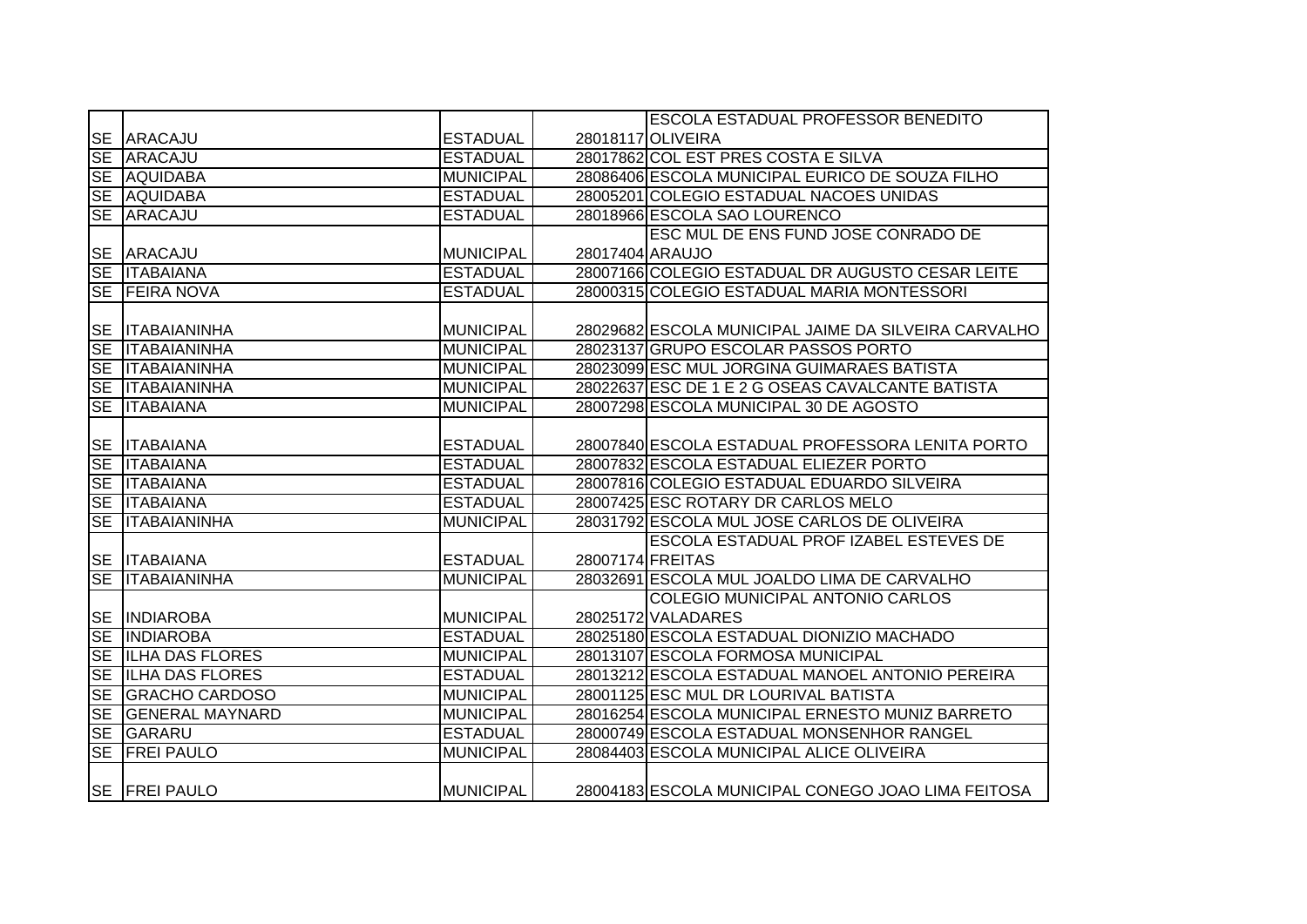|           | <b>SE FEIRA NOVA</b>        | <b>MUNICIPAL</b> |                 | 28027370 ESC MUL DERNIVAL JOAQUIM DOS SANTOS       |
|-----------|-----------------------------|------------------|-----------------|----------------------------------------------------|
|           | SE ARACAJU                  | <b>ESTADUAL</b>  |                 | 28027817 ESCOLA ESTADUAL MESTRE EUCLIDES           |
|           |                             |                  |                 | <b>COLEGIO ESTADUAL PROFESSOR NESTOR</b>           |
| <b>SE</b> | <b>ITABAIANA</b>            | <b>ESTADUAL</b>  |                 | 28007190 CARVALHO LIMA                             |
|           |                             |                  |                 |                                                    |
|           | <b>SE LAGARTO</b>           | <b>MUNICIPAL</b> |                 | 28012003 ESCOLA MUL NELSON FERREIRA DO NASCIMENTO  |
|           | SE MONTE ALEGRE DE SERGIPE  | <b>ESTADUAL</b>  |                 | 28001400 COLEGIO ESTADUAL 28 DE JANEIRO            |
|           | SE MOITA BONITA             | <b>MUNICIPAL</b> |                 | 28008260 ESC MUN TEREZINHA SANTANA DOS SANTOS      |
|           | <b>SE MARUIM</b>            | <b>MUNICIPAL</b> |                 | 28016688 ESCOLA MUNICIPAL DE ENSINO FUND SAO JOSE  |
|           |                             |                  |                 | ESC MUL DE ENSINO FUND ALCEBIADES VIEIRA           |
| <b>SE</b> | <b>MARUIM</b>               | <b>MUNICIPAL</b> | 28016661 DANTAS |                                                    |
| SE        | <b>MARUIM</b>               | <b>MUNICIPAL</b> |                 | 28016629 ESC MUN DE ENSINO FUND CEL SABINO RIBEIRO |
|           | SE MALHADOR                 | <b>MUNICIPAL</b> |                 | 28008111 ESC MUL JOSE JOAQUIM PACHECO              |
| <b>SE</b> | <b>MALHADOR</b>             | <b>ESTADUAL</b>  |                 | 28008057 ESCOLA ESTADUAL SAO JOSE                  |
|           |                             |                  |                 | <b>ESCOLA MUNICIPAL ROMEU DE AGUIAR</b>            |
|           | SE MALHADA DOS BOIS         | <b>MUNICIPAL</b> |                 | 28005821 FIGUEIREDO                                |
| SE        | <b>MACAMBIRA</b>            | <b>MUNICIPAL</b> |                 | 28027140 ESCOLA MUNICIPAL CECILIO EUGENIO ALVES    |
| <b>SE</b> | <b>MACAMBIRA</b>            | <b>ESTADUAL</b>  |                 | 28007867 COLEGIO ESTADUAL MARCOLINO CRUZ SANTOS    |
| $S_{E}$   | <b>ITABAIANINHA</b>         | <b>MUNICIPAL</b> |                 | 28031776 ESCOLA MUNICIPAL JOSE LIMA DE CARVALHO    |
| $S_{E}$   | <b>LARANJEIRAS</b>          | <b>ESTADUAL</b>  |                 | 28016360 ESC ESTADUAL CONEGO FILADELFO OLIVEIRA    |
|           | SE ESTANCIA                 | <b>MUNICIPAL</b> |                 | 28036000 ESCOLA MUNICIPAL SENHOR DO BOMFIM         |
|           | SE LAGARTO                  | <b>ESTADUAL</b>  |                 | 28012119 ESCOLA ESTADUAL SENADOR LEITE NETO        |
|           |                             |                  |                 | ESCOLA MUNICIPAL PROF ELIETE DE MELO               |
| <b>SE</b> | <b>JAPOATA</b>              | <b>MUNICIPAL</b> |                 | 28056400 GUIMARAES                                 |
|           |                             |                  |                 |                                                    |
|           | SE JAPOATA                  | <b>MUNICIPAL</b> |                 | 28015606 GRUPO ESCOLAR MUNICIPAL EDMUNDO BEZERRA   |
|           |                             |                  |                 | <b>ESCOLA MUNICIPAL DESEMBARGADOR LUIZ</b>         |
|           | SE JAPARATUBA               | <b>MUNICIPAL</b> |                 | 28015037 RABELO LEITE                              |
| <b>SE</b> | <b>JAPARATUBA</b>           | <b>ESTADUAL</b>  |                 | 28029569 COLEGIO JOSE DE MATOS TELES SOMEM         |
|           |                             |                  |                 | <b>ESCOLA MUL PREFEITA MARIA DAS GRACAS S</b>      |
| <b>SE</b> | <b>ITAPORANGA DAJUDA</b>    | <b>MUNICIPAL</b> |                 | 28033051 GARCEZ                                    |
|           |                             |                  |                 | <b>ESCOLA MUNICPAL PROFA ANTONIETA</b>             |
|           | <b>SE ITAPORANGA DAJUDA</b> | <b>MUNICIPAL</b> |                 | 28029879 GAMBARDELLA                               |
|           |                             |                  |                 | ESCOLA ESTADUAL HELIO WANDERLEY SOBRAL             |
|           | SE ITAPORANGA DAJUDA        | <b>ESTADUAL</b>  |                 | 28028317 CARVALHO                                  |
|           | SE ITAPORANGA DAJUDA        | <b>ESTADUAL</b>  |                 | 28025873 ESCOLA ESTADUAL JOSE SOBRAL GARCEZ        |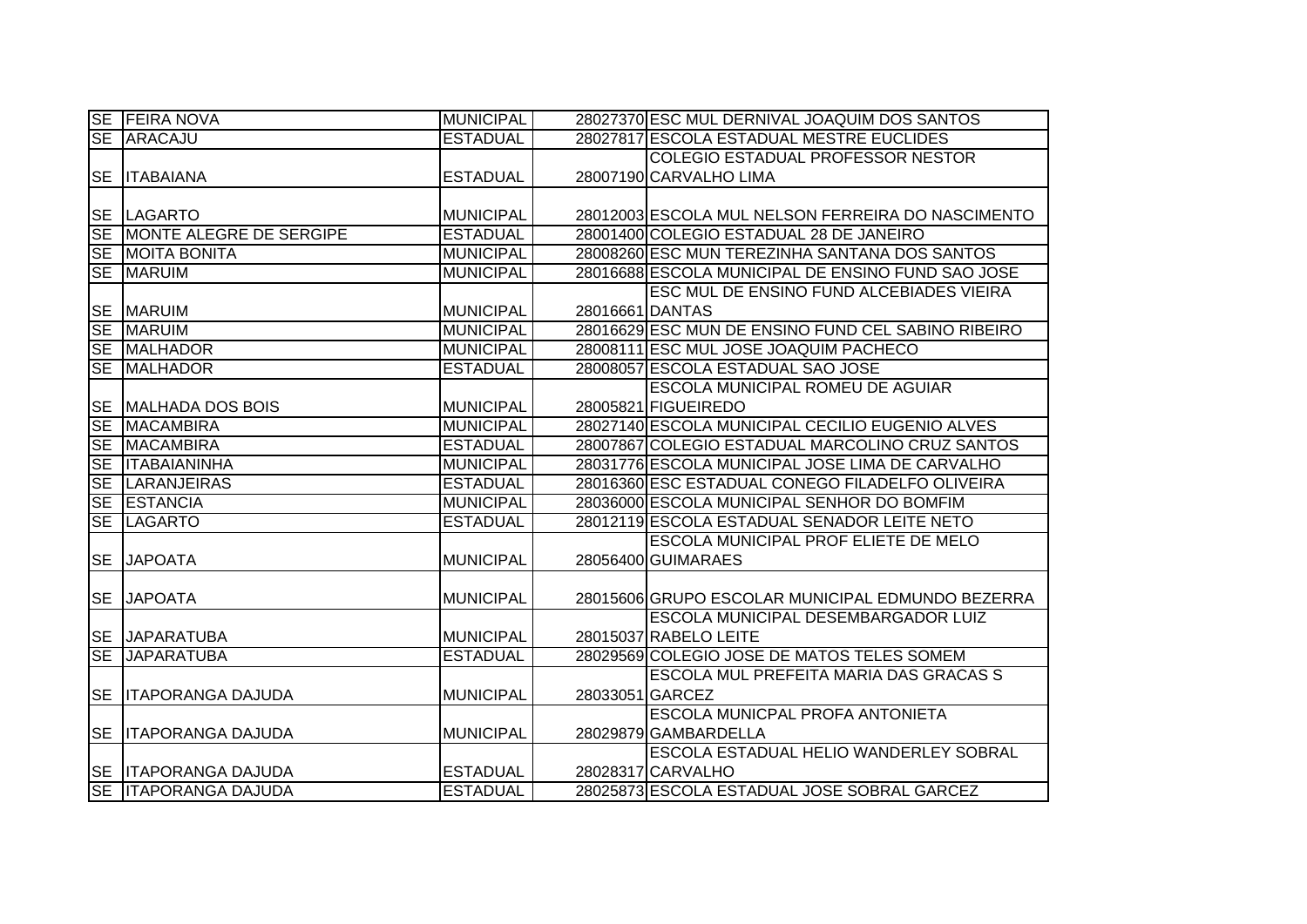|           | <b>SE ITAPORANGA DAJUDA</b> | <b>ESTADUAL</b>  |                 | 28025849 ESCOLA ESTADUAL FRANCISCO SALES SOBRAL            |
|-----------|-----------------------------|------------------|-----------------|------------------------------------------------------------|
|           | <b>SE ITABI</b>             | <b>MUNICIPAL</b> |                 | 28001311 ESCOLA MUL PROF <sup>a</sup> MARIANA M DE SANTANA |
| <b>SE</b> | <b>LARANJEIRAS</b>          | <b>MUNICIPAL</b> |                 | 28016572 ESCOLA MUNICIPAL MANOEL SIZINO FRANCO             |
|           |                             |                  |                 | <b>ESCOLA MUNICIPAL DE ENSINO FUNDAMENTAL</b>              |
|           | SE BARRA DOS COQUEIROS      | <b>MUNICIPAL</b> |                 | 28030281 MARIA TEREZINHA DOS A                             |
|           | SE FEIRA NOVA               | <b>MUNICIPAL</b> |                 | 28000390 ESC MUL MARIA EDINALVA SANTOS                     |
|           |                             |                  |                 | ESC MUL MARIA DO CARMO DO NASCIMENTO                       |
|           | SE CANINDE DE SAO FRANCISCO | <b>MUNICIPAL</b> | 28032179 ALVES  |                                                            |
| <b>SE</b> | CANINDE DE SAO FRANCISCO    | <b>MUNICIPAL</b> |                 | 28000200 ESCOLA MUNICIPAL AGROVILA                         |
| <b>SE</b> | CANINDE DE SAO FRANCISCO    | <b>MUNICIPAL</b> |                 | 28000170 ESC MUL STA LUZIA                                 |
|           |                             |                  |                 |                                                            |
| <b>SE</b> | <b>CAMPO DO BRITO</b>       | <b>MUNICIPAL</b> |                 | 28006712 ESCOLA MUNICIPAL PADRE FREIRE DE MENEZES          |
|           |                             |                  |                 | <b>ESCOLA ESTADUAL DEPUTADO FRANCISCO</b>                  |
|           | SE CAMPO DO BRITO           | <b>ESTADUAL</b>  | 28030753 PAIXAO |                                                            |
| SE        | <b>CAMPO DO BRITO</b>       | <b>ESTADUAL</b>  |                 | 28006720 COLEGIO ESTADUAL GUILHERME CAMPOS                 |
| <b>SE</b> | <b>BREJO GRANDE</b>         | <b>ESTADUAL</b>  |                 | 28012720 COLEGIO ESTADUAL DR LUIZ GARCIA                   |
|           |                             |                  |                 |                                                            |
| <b>SE</b> | <b>BOQUIM</b>               | <b>MUNICIPAL</b> |                 | 28070402 ESCOLA MUNICIPAL DEPUTADO JOALDO BARBOSA          |
|           |                             |                  |                 | <b>ESCOLA MUNICIPAL DEPUTADO LOURIVAL</b>                  |
| <b>SE</b> | <b>BOQUIM</b>               | <b>MUNICIPAL</b> |                 | 28022386 BAPTISTA                                          |
|           |                             |                  |                 | ESCOLA MUNICIPAL ESTUDANTE EDNA MARIA                      |
|           | SE CANINDE DE SAO FRANCISCO | <b>MUNICIPAL</b> |                 | 28040406 APOLONIO NETA                                     |
|           |                             |                  |                 | <b>ESCOLA MUNICIPAL DE ENSINO FUNDAMENTAL</b>              |
|           | SE BARRA DOS COQUEIROS      | <b>MUNICIPAL</b> |                 | 28030710 JOAO CRUZ                                         |
| <b>SE</b> | <b>CAPELA</b>               | <b>ESTADUAL</b>  |                 | 28014219 PRE ESCOLAR CRIANCA FELIZ                         |
|           |                             |                  |                 | ESC MUNICIPAL PROFESSORA CREUZA GOMES                      |
|           | SE BARRA DOS COQUEIROS      | <b>MUNICIPAL</b> |                 | 28020278 DOS SANTOS                                        |
| <b>SE</b> | <b>BARRA DOS COQUEIROS</b>  | <b>ESTADUAL</b>  |                 | 28020308 COLEGIO ESTADUAL DR CARLOS FIRPO                  |
|           |                             |                  |                 |                                                            |
|           | SE AREIA BRANCA             | <b>MUNICIPAL</b> |                 | 28006666 ESCOLA MUNICIPAL JOSE ROMAO DO NASCIMENTO         |
| <b>SE</b> | <b>ARAUA</b>                | <b>MUNICIPAL</b> |                 | 28031938 ESC ESTADUAL JOALDO COSTA CARVALHO                |
|           |                             |                  |                 | ESCOLA MUL DE ENSINO FUNDAMENTAL PROFA                     |
|           | <b>SE ARACAJU</b>           | <b>MUNICIPAL</b> |                 | 28075404 NUBIA MARQUES                                     |
|           | SE ARACAJU                  | <b>MUNICIPAL</b> |                 | 28029402 ESC DE ENSINO FUNDAMENTAL ZALDA GAMA              |
|           |                             |                  |                 | ESC MUL DE ENS FUND M GERALDO BARRETO                      |
|           | <b>SE ARACAJU</b>           | <b>MUNICIPAL</b> | 28027825 SOBRAL |                                                            |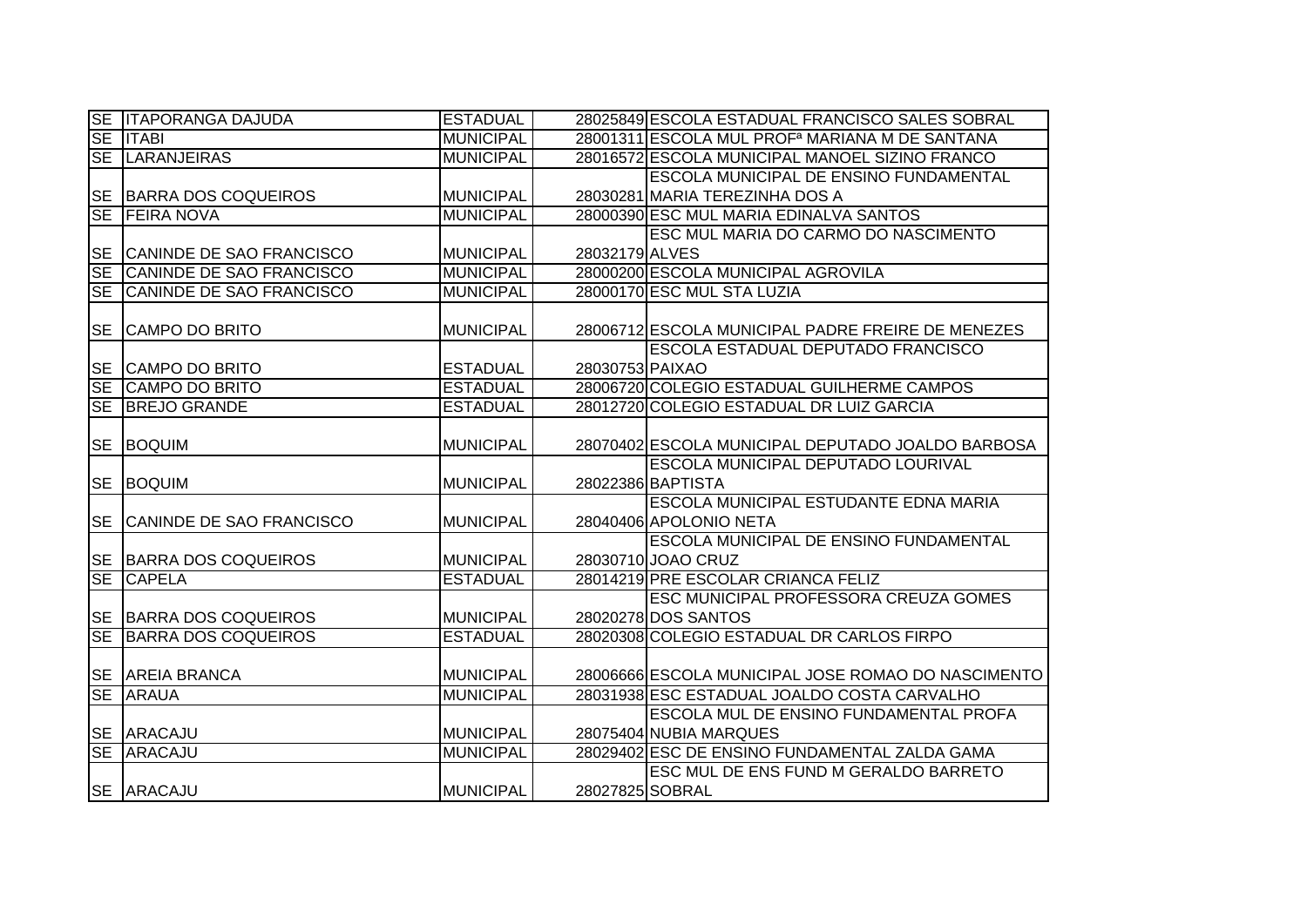|           |                          |                  |                | ESC MUL DE ENS FUND PROF Mª CARLOTA DE             |
|-----------|--------------------------|------------------|----------------|----------------------------------------------------|
|           | <b>SE ARACAJU</b>        | <b>MUNICIPAL</b> | 28026527 MELO  |                                                    |
|           | SE ARACAJU               | <b>MUNICIPAL</b> |                | 28019210 ESC MUL DE ENSINO FUND ELIAS MONTALVAO    |
|           |                          |                  |                |                                                    |
| <b>SE</b> | ARACAJU                  | <b>MUNICIPAL</b> |                | 28017447 ESC MUL DE ENS FUNDAMENTAL OLGA BENARIO   |
| <b>SE</b> | <b>BOQUIM</b>            | <b>MUNICIPAL</b> |                | 28022173 ESC MUL JOSE JACOMILDES BARRETO           |
|           |                          |                  |                | <b>ESCOLA MUNICIPAL DE ENSINO FUNDAMENTAL</b>      |
| <b>SE</b> | <b>CRISTINAPOLIS</b>     | <b>MUNICIPAL</b> |                | 28022424 VEREADOR ANTONIO CARL                     |
|           |                          |                  |                | <b>ESCOLA MUL DE ENS FUND PROF NILSON B</b>        |
|           | <b>SE ESTANCIA</b>       | <b>MUNICIPAL</b> |                | 28031733 SOCORRO                                   |
| <b>SE</b> | <b>ESTANCIA</b>          | <b>MUNICIPAL</b> |                | 28024672 ESCOLA MUNICIPAL TIRADENTES               |
| <b>SE</b> | <b>ESTANCIA</b>          | <b>ESTADUAL</b>  |                | 28025032 ESCOLA ESTADUAL GILBERTO AMADO            |
| <b>SE</b> | <b>ESTANCIA</b>          | <b>ESTADUAL</b>  |                | 28024540 COLEGIO ESTADUAL PROF GILSON AMADO        |
| <b>SE</b> | <b>ESTANCIA</b>          | <b>ESTADUAL</b>  |                | 28024532 COLEGIO ESTADUAL ARABELA RIBEIRO          |
|           |                          |                  |                |                                                    |
| <b>SE</b> | <b>DIVINA PASTORA</b>    | <b>MUNICIPAL</b> |                | 28030770 ESCOLA MUNICIPAL FAUSTO DE AGUIAR CARDOSO |
| <b>SE</b> | <b>CUMBE</b>             | <b>ESTADUAL</b>  |                | 28005651 COLEGIO ESTADUAL ALCEBIADES PAES          |
|           |                          |                  |                | <b>ESCOLA MUNICIPAL DE ENSINO FUNDAMENTAL</b>      |
|           | <b>SE CRISTINAPOLIS</b>  | <b>MUNICIPAL</b> |                | 28031768 PREFEITO ELIZEU SANTO                     |
| <b>SE</b> | <b>CRISTINAPOLIS</b>     | <b>MUNICIPAL</b> |                | 28026357 ESC MUL PROF E JORNALISTA LUIZ A BARRETO  |
|           |                          |                  |                | <b>ESCOLA MUNICIPAL DE ENSINO FUNDAMENTAL</b>      |
| <b>SE</b> | <b>CRISTINAPOLIS</b>     | <b>MUNICIPAL</b> |                | 28022602 LOURIVAL ALVES DA COS                     |
|           |                          |                  |                | <b>ESCOLA MUNICIPAL PROFESSORA PALMIRA LISBOA</b>  |
| <b>SE</b> | CANINDE DE SAO FRANCISCO | <b>MUNICIPAL</b> |                | 28032918 DOS SANTOS                                |
|           |                          |                  |                | EMEF EDUCADORA MARIA NILZA DE SOUZA                |
|           | <b>SE CRISTINAPOLIS</b>  | <b>MUNICIPAL</b> |                | 28022432 MENDES LIRA                               |
| <b>SE</b> | ARACAJU                  | <b>ESTADUAL</b>  |                | 28028996 CAIC MINISTRO ARMANDO ROLLEMBERG          |
|           |                          |                  |                | ESCOLA ESTADUAL CORONEL OTAVIO DE SOUZA            |
| <b>SE</b> | <b>ICRISTINAPOLIS</b>    | <b>ESTADUAL</b>  | 28022440 LEITE |                                                    |
|           |                          |                  |                | COLEGIO ESTADUAL LEONARDO GOMES DE                 |
| <b>SE</b> | <b>CRISTINAPOLIS</b>     | <b>ESTADUAL</b>  |                | 28022394 CARVALHO LEITE                            |
| SE        | <b>CEDRO DE SAO JOAO</b> | <b>MUNICIPAL</b> |                | 28013026 ESC DE 1º GRAU PE MANUEL GUIMARAES        |
|           | SE CEDRO DE SAO JOAO     | <b>MUNICIPAL</b> |                | 28013000 ESC DE 1º GRAU ANTONIO CARLOS VALADARES   |
|           | SE CEDRO DE SAO JOAO     | <b>ESTADUAL</b>  |                | 28013018 COLEGIO ESTADUAL MANOEL DANTAS            |
|           | <b>SE CARMOPOLIS</b>     | <b>MUNICIPAL</b> |                | 28071425 ESCOLA MUNICIPAL DARCI BARBOSA DANTAS     |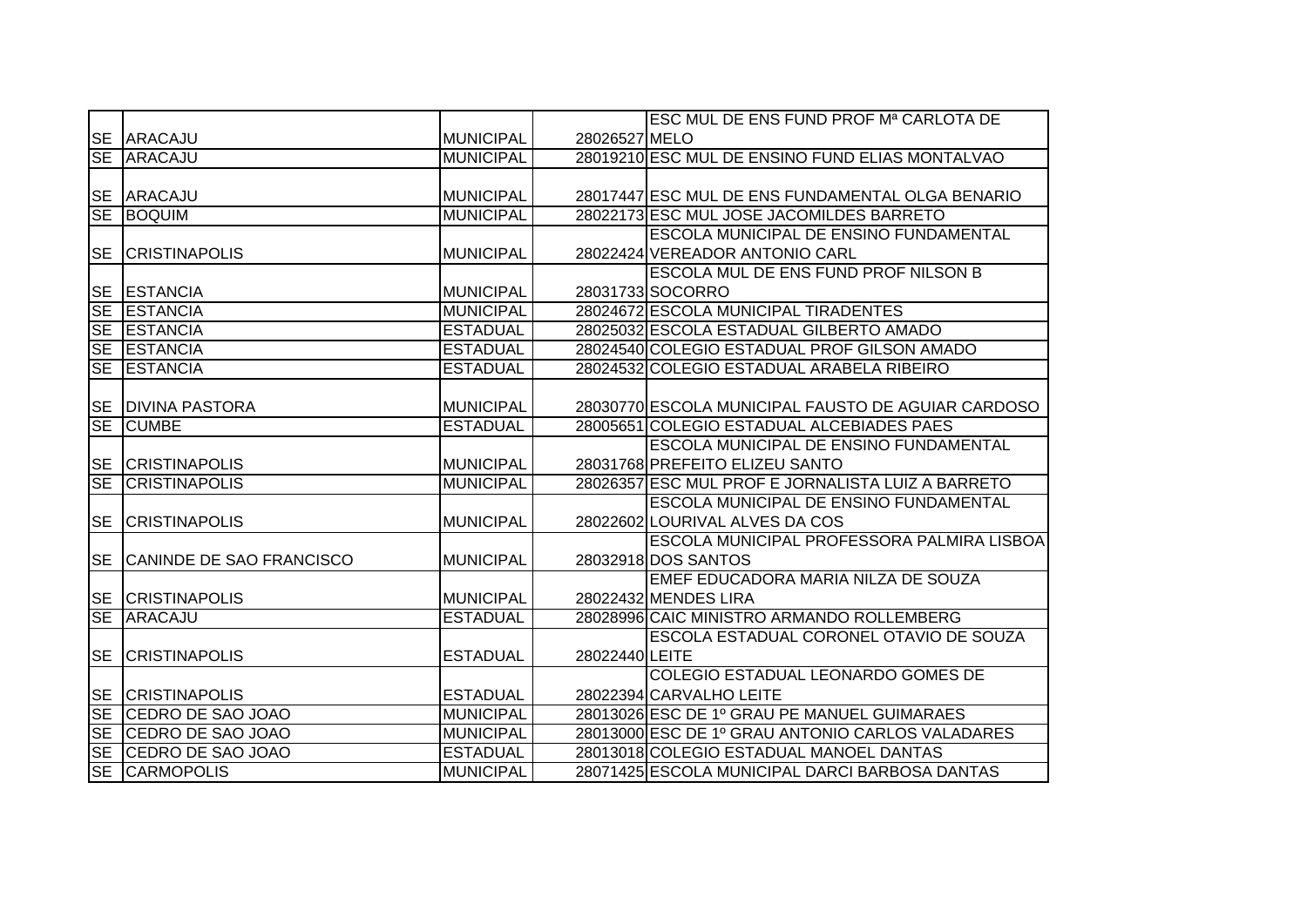| <b>SE</b> | <b>CARMOPOLIS</b>              | <b>MUNICIPAL</b> | 28033418 ESCOLA MUNICIPAL MARIA CARMEM LEITE ALVES  |
|-----------|--------------------------------|------------------|-----------------------------------------------------|
| <b>SE</b> | <b>CARIRA</b>                  | <b>MUNICIPAL</b> | 28003578 ESC MUL AROALDO CHAGAS                     |
| <b>SE</b> | <b>CARIRA</b>                  | <b>MUNICIPAL</b> | 28003560 ESCOLA MUL PROFA ILDA ALMEIDA DUTRA        |
|           |                                |                  |                                                     |
| <b>SE</b> | <b>CARIRA</b>                  | <b>ESTADUAL</b>  | 28003551 COLEGIO ESTADUAL PROFESSOR ARTUR FORTES    |
|           |                                |                  | <b>ESCOLA MUNICIPAL ANTONIO FERREIRA</b>            |
|           | <b>SE CAPELA</b>               | <b>MUNICIPAL</b> | 28014260 CARVALHO                                   |
| <b>SE</b> | <b>CRISTINAPOLIS</b>           | <b>MUNICIPAL</b> | 28022459 ESC MUL DE ENS FUND LEONARDO LEITE NETO    |
| <b>SE</b> | MONTE ALEGRE DE SERGIPE        | <b>ESTADUAL</b>  | 28001630 ESCOLA ESTADUAL JOSE INACIO DE FARIAS      |
| <b>SE</b> | <b>NEOPOLIS</b>                | <b>ESTADUAL</b>  | 28013379 ESC TIA CARMELIA                           |
|           |                                |                  | <b>ESCOLA MUL PREF ANTONIO FERNANDES</b>            |
| <b>SE</b> | <b>MONTE ALEGRE DE SERGIPE</b> | <b>MUNICIPAL</b> | 28001494 RODRIGUES SANTOS                           |
|           |                                |                  |                                                     |
| <b>SE</b> | <b>RIBEIROPOLIS</b>            | <b>MUNICIPAL</b> | 28004906 COLEGIO MUNICIPAL LENIZA MENEZES DE JESUS  |
| <b>SE</b> | <b>PORTO DA FOLHA</b>          | <b>MUNICIPAL</b> | 28003403 ESCOLAR MUNICIPAL JOSEFINA PEREIRA         |
| <b>SE</b> | <b>SANTA ROSA DE LIMA</b>      | <b>MUNICIPAL</b> | 28031296 ESCOLA MUNICIPAL JOSE DANTAS DO PRADO      |
| <b>SE</b> | <b>SANTA ROSA DE LIMA</b>      | <b>MUNICIPAL</b> | 28031202 ESCOLA MUNICIPAL JORGE DO PRADO SOBRAL     |
| SE        | <b>SANTA ROSA DE LIMA</b>      | <b>MUNICIPAL</b> | 28014731 ESC DE 1º GRAU SEN LEITE NETO              |
|           |                                |                  | <b>ESCOLA MUNICIPAL DE ENSINO FUNDAMENTAL</b>       |
| <b>SE</b> | <b>SANTA LUZIA DO ITANHY</b>   | <b>MUNICIPAL</b> | 28042000 JESSE DA SILVA PRADO                       |
|           |                                |                  | ESCOLA MUL DE ENS FUND ANTONIO RIBEIRO              |
| <b>SE</b> | <b>SANTA LUZIA DO ITANHY</b>   | <b>MUNICIPAL</b> | 28032071 SOUTELO                                    |
| <b>SE</b> | <b>SANTA LUZIA DO ITANHY</b>   | <b>ESTADUAL</b>  | 28025903 COLEGIO ESTADUAL COMENDADOR CALAZANS       |
| SE        | <b>SALGADO</b>                 | <b>MUNICIPAL</b> | 28023439 ESCOLA MUNICIPAL DR JOAO ALVES FILHO       |
|           |                                |                  |                                                     |
| <b>SE</b> | <b>SALGADO</b>                 | <b>MUNICIPAL</b> | 28023293 ESCOLA MUNICIPAL DURVAL MILITAO DE ARAUJO  |
| <b>SE</b> | <b>SALGADO</b>                 | <b>ESTADUAL</b>  | 28023323 ESCOLA ESTADUAL JOSE CONRADO DE ARAUJO     |
|           |                                |                  |                                                     |
| <b>SE</b> | SANTANA DO SAO FRANCISCO       | <b>MUNICIPAL</b> | 28013948 ESCOLA MUNICIPAL AFONSO DE OLIVEIRA FORTES |
| $S_{E}$   | <b>ROSARIO DO CATETE</b>       | <b>MUNICIPAL</b> | 28016912 ESC M 1º E 2º G D JOSE SOTERO V DE MELO    |
| SE        | <b>SANTO AMARO DAS BROTAS</b>  | <b>ESTADUAL</b>  | 28016980 ESCOLA ESTADUAL ESPERIDIAO MONTEIRO        |
| SE        | <b>RIBEIROPOLIS</b>            | <b>MUNICIPAL</b> | 28004892 COLEGIO MUNICIPAL JOSUE PASSOS             |
| $S_{E}$   | <b>RIBEIROPOLIS</b>            | <b>ESTADUAL</b>  | 28005155 ESCOLA ESTADUAL JOSUE PASSOS               |
| $S_{E}$   | <b>RIBEIROPOLIS</b>            | <b>ESTADUAL</b>  | 28005023 ESC ESTADUAL EDEZUITA ARAUJO NORONHA       |
| SE        | <b>RIACHUELO</b>               | <b>MUNICIPAL</b> | 28016874 ESCOLA MUNICIPAL LEONOR BARRETO FRANCO     |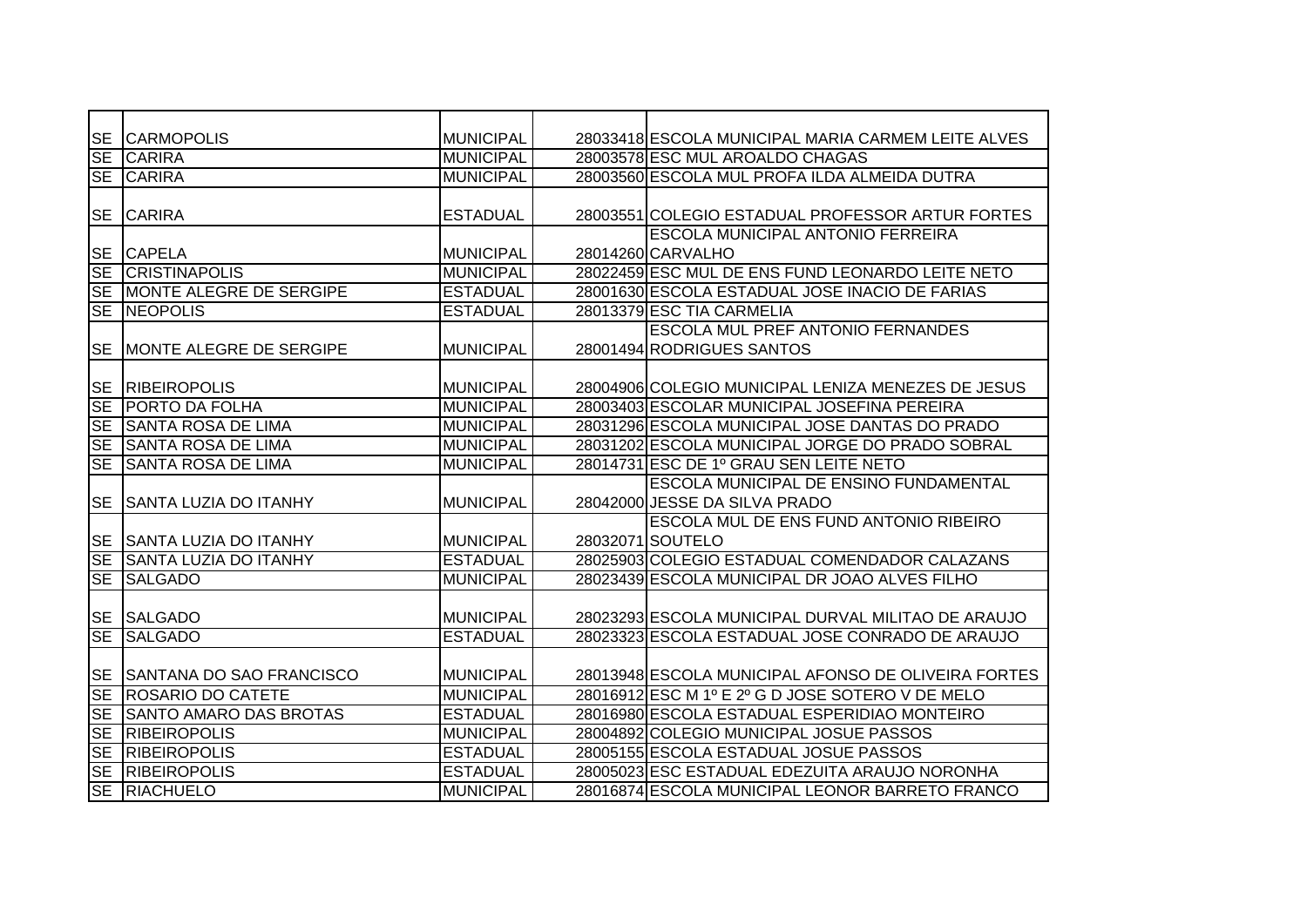|           | <b>SE RIACHUELO</b>             | <b>MUNICIPAL</b> |                 | 28016858 ESCOLA MUNICIPAL EULINA VASCONCELOS         |
|-----------|---------------------------------|------------------|-----------------|------------------------------------------------------|
| <b>SE</b> | RIACHUELO                       | <b>ESTADUAL</b>  |                 | 28016750 ESCOLA ESTADUAL FRANCISCO LEITE             |
| SE        | <b>RIACHAO DO DANTAS</b>        | <b>MUNICIPAL</b> |                 | 28030230 ESC DE 1º E 2º G PROFº LUIZ ANTONIO BARRETO |
|           |                                 |                  |                 | ESCOLA ESTADUAL DOUTORA MARIA DO CARMO               |
|           | <b>SE PROPRIA</b>               | <b>ESTADUAL</b>  | 28013913 ALVES  |                                                      |
| <b>SE</b> | <b>PROPRIA</b>                  | <b>ESTADUAL</b>  |                 | 28013867 ESCOLA ESTADUAL GRACCHO CARDOSO             |
|           |                                 |                  |                 | <b>ESCOLA ESTADUAL DOM ANTONIO DOS SANTOS</b>        |
| <b>SE</b> | <b>PROPRIA</b>                  | <b>ESTADUAL</b>  | 28013840 CABRAL |                                                      |
| <b>SE</b> | <b>TELHA</b>                    | <b>MUNICIPAL</b> |                 | 28013999 ESCOLA PREFEITO JOSE FRANCISCO DIAS         |
| SE        | <b>SALGADO</b>                  | <b>ESTADUAL</b>  |                 | 28023315 COLEGIO ESTADUAL ALENCAR CARDOSO            |
| <b>SE</b> | <b>SAO DOMINGOS</b>             | <b>ESTADUAL</b>  |                 | 28008421 COLEGIO ESTADUAL EMELIANO RIBEIRO           |
| SE        | SIRIRI                          | <b>MUNICIPAL</b> |                 | 28014855 ESC MUL ABELARDO VIEIRA DE MENEZES          |
| <b>SE</b> | <b>SIMAO DIAS</b>               | <b>MUNICIPAL</b> |                 | 28033400 ESCOLA MUNICIPAL CARVALHO NETO              |
|           |                                 |                  |                 | ESCOLA MUNICIPAL TEREZINHA PIMENTEL DE               |
| <b>SE</b> | <b>SIMAO DIAS</b>               | <b>MUNICIPAL</b> |                 | 28009630 CARVALHO                                    |
|           |                                 |                  |                 | ESCOLA MUNICIPAL DR LUIZ ALBERICO NUNES DA           |
| <b>SE</b> | <b>SIMAO DIAS</b>               | <b>MUNICIPAL</b> |                 | 28009460 CONCEICAO                                   |
|           |                                 |                  |                 |                                                      |
| <b>SE</b> | <b>SIMAO DIAS</b>               | <b>ESTADUAL</b>  |                 | 28009894 ESCOLA ESTADUAL JOAO DE MATTOS CARVALHO     |
| <b>SE</b> | <b>SIMAO DIAS</b>               | <b>ESTADUAL</b>  |                 | 28009851 ESCOLA ESTADUAL FAUSTO CARDOSO              |
| <b>SE</b> | <b>SAO MIGUEL DO ALEIXO</b>     | <b>MUNICIPAL</b> |                 | 28006518 ESCOLA MUNICIPAL NELI CORREIA ANDRADE       |
| <b>SE</b> | <b>SAO MIGUEL DO ALEIXO</b>     | <b>ESTADUAL</b>  |                 | 28006356 COLEGIO ESTADUAL MIGUEL DAS GRACAS          |
| <b>SE</b> | <b>SAO FRANCISCO</b>            | <b>MUNICIPAL</b> |                 | 28016130 ESCOLA MUNICIPAL LEANDRO MACIEL             |
|           |                                 |                  |                 |                                                      |
| <b>SE</b> | <b>SANTANA DO SAO FRANCISCO</b> | <b>ESTADUAL</b>  |                 | 28013921 COLEGIO ESTADUAL ANTONIO MATHIAS BARROSO    |
|           |                                 |                  |                 | <b>ESCOLA MUNICIPAL PREFEITO JOSE FONSECA</b>        |
| <b>SE</b> | <b>SAO DOMINGOS</b>             | <b>MUNICIPAL</b> | 28008642 LIMA   |                                                      |
|           |                                 |                  |                 |                                                      |
| <b>SE</b> | <b>PORTO DA FOLHA</b>           | <b>MUNICIPAL</b> |                 | 28002890 ESCOLA MUNICIPAL BONIFACIO LOUREIRO DE LIMA |
|           |                                 |                  |                 |                                                      |
| <b>SE</b> | <b>SAO CRISTOVAO</b>            | <b>MUNICIPAL</b> |                 | 28021363 EMEF DEPUTADO ANTONIO CARLOS LEITE FRANCO   |
| SE        | <b>SAO CRISTOVAO</b>            | <b>MUNICIPAL</b> |                 | 28021290 EMEF ARACELES RODRIGUES CORREA              |
| <b>SE</b> | <b>SAO CRISTOVAO</b>            | <b>ESTADUAL</b>  |                 | 28021754 ESCOLA ESTADUAL LUIZ GUIMARAES              |
|           |                                 |                  |                 | ESCOLA REUNIDA ADELAIDE GARCEZ CALDAS                |
|           | <b>SE SAO CRISTOVAO</b>         | <b>ESTADUAL</b>  |                 | 28021673 BARRETO                                     |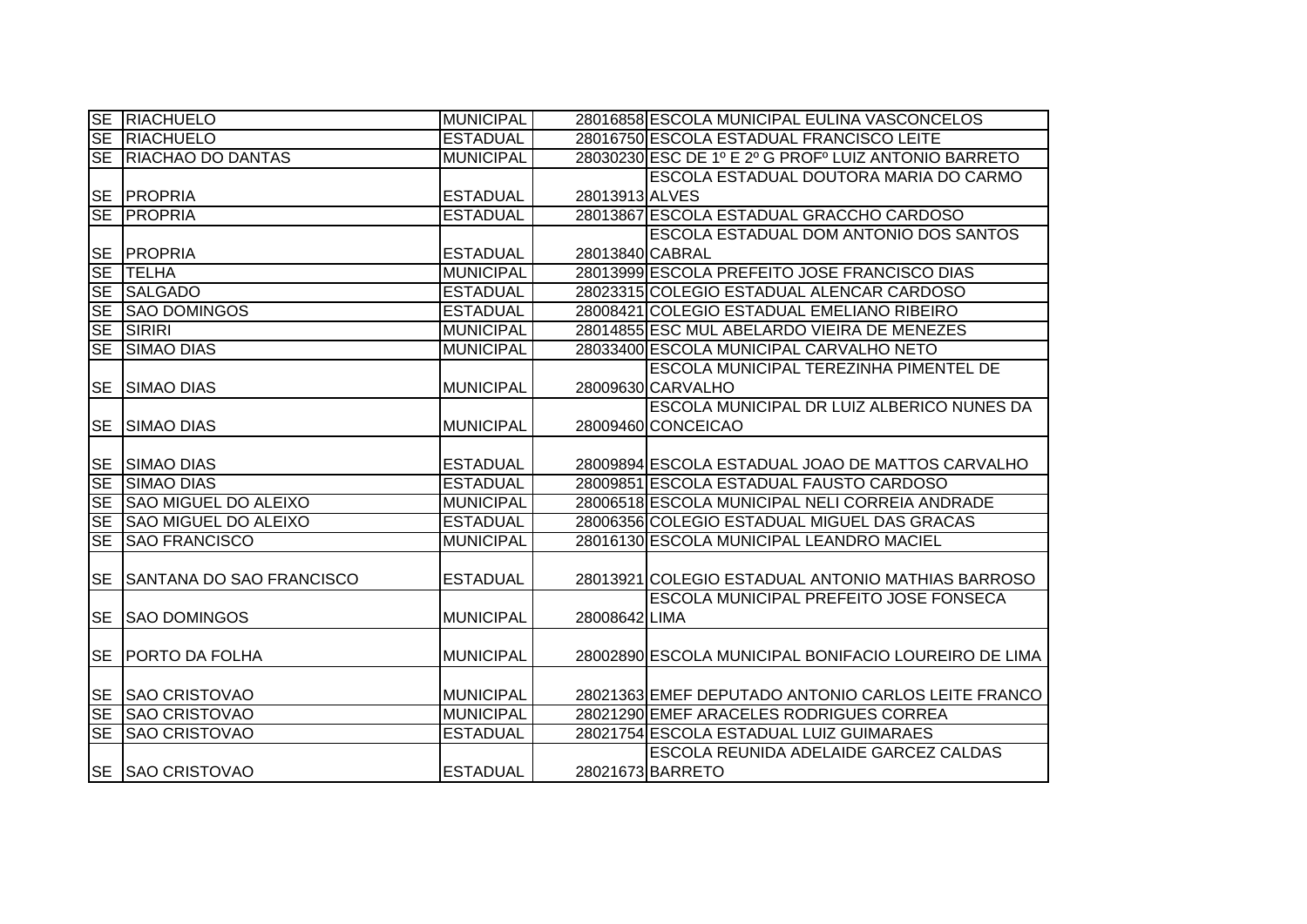|                        |                                 |                  |                 | <b>ESCOLA ESTADUAL PROFESSORA NEYDE</b>            |
|------------------------|---------------------------------|------------------|-----------------|----------------------------------------------------|
| <b>SE</b>              | <b>SAO CRISTOVAO</b>            | <b>ESTADUAL</b>  |                 | 28021568 MESQUITA                                  |
| SE                     | <b>SAO CRISTOVAO</b>            | <b>ESTADUAL</b>  |                 | 28021177 ESCOLA ESTADUAL ARMINDO GUARANA           |
| <b>SE</b>              | <b>SAO CRISTOVAO</b>            | <b>ESTADUAL</b>  |                 | 28021142 COLEGIO ESTADUAL PROF GLORITA PORTUGAL    |
|                        |                                 |                  |                 | <b>ESCOLA ESTADUAL MANOEL PASSOS DE OLIVEIRA</b>   |
| <b>SE</b>              | <b>SAO CRISTOVAO</b>            | <b>ESTADUAL</b>  | 28021100 TELES  |                                                    |
|                        |                                 |                  |                 | ESCOLA MUNICIPAL VICE GOVERNADOR BENEDITO          |
| <b>SE</b>              | <b>SANTO AMARO DAS BROTAS</b>   | <b>MUNICIPAL</b> |                 | 28031270 FIGUEIREDO                                |
| <b>SE</b>              | <b>SANTO AMARO DAS BROTAS</b>   | <b>MUNICIPAL</b> |                 | 28016963 ESCOLA JOAO MARINHO FILHO                 |
| <b>SE</b>              | <b>SANTO AMARO DAS BROTAS</b>   | <b>ESTADUAL</b>  |                 | 28017129 ESCOLA MENINO JESUS DE SION               |
| <b>SE</b>              | <b>SAO FRANCISCO</b>            | <b>ESTADUAL</b>  |                 | 28016106 ESC ESTADUAL JOAO DIAS GUIMARAES          |
| <b>SE</b>              | <b>INOSSA SENHORA DAS DORES</b> | <b>ESTADUAL</b>  |                 | 28006330 COLEGIO ESTADUAL GENERAL CALAZANS         |
| $\overline{\text{SE}}$ | <b>PORTO DA FOLHA</b>           | <b>MUNICIPAL</b> |                 | 28003500 ESCOLA MUNICIPAL TOMAZ BERMUDES           |
| <b>SE</b>              | NOSSA SENHORA DO SOCORRO        | <b>ESTADUAL</b>  |                 | 28020804 ESCOLA ESTADUAL PROF MARIA H CALDAS       |
| $\overline{\text{SE}}$ | NOSSA SENHORA DO SOCORRO        | <b>ESTADUAL</b>  |                 | 28020774 ESCOLA ESTADUAL MARINALVA ALVES           |
| SE                     | NOSSA SENHORA DO SOCORRO        | <b>ESTADUAL</b>  |                 | 28020529 ESCOLA ESTADUAL POETA JOSE SAMPAIO        |
| SE                     | NOSSA SENHORA DO SOCORRO        | <b>ESTADUAL</b>  |                 | 28020510 ESCOLA ESTADUAL JOAO ARLINDO DE JESUS     |
| <b>SE</b>              | NOSSA SENHORA DO SOCORRO        | <b>ESTADUAL</b>  |                 | 28020464 COLEGIO ESTADUAL ALFREDO MONTES           |
| SE                     | NOSSA SENHORA DO SOCORRO        | <b>ESTADUAL</b>  |                 | 28020448 COLEGIO ESTADUAL PROF LEAO MAGNO BRASIL   |
|                        |                                 |                  |                 | COLEGIO ESTADUAL PROFESSOR JOSE BARRETO            |
|                        | SE   NOSSA SENHORA DO SOCORRO   | <b>ESTADUAL</b>  | 28020421 FONTES |                                                    |
| SE                     | NOSSA SENHORA DE LOURDES        | <b>MUNICIPAL</b> |                 | 28013557 ESCOLA MUNICIPAL ENEDINA BATISTA          |
| <b>SE</b>              | NOSSA SENHORA DAS DORES         | <b>MUNICIPAL</b> |                 | 28032039 ESCOLA JOSE DE FIGUEIREDO BARRETO         |
|                        |                                 |                  |                 | <b>ESCOLA ESTADUAL PROFESSOR DIOMEDES</b>          |
|                        | SE   NOSSA SENHORA DO SOCORRO   | <b>ESTADUAL</b>  |                 | 28020979 SANTOS DA SILVA                           |
|                        |                                 |                  |                 | ESCOLA MUNICIPAL PROFESSORA HOZANA                 |
| <b>SE</b>              | <b>INOSSA SENHORA DAS DORES</b> | <b>MUNICIPAL</b> |                 | 28005996 AZEVEDO                                   |
|                        |                                 |                  |                 |                                                    |
|                        | SE   NOSSA SENHORA DO SOCORRO   | <b>ESTADUAL</b>  |                 | 28020987 ESCOLA ESTADUAL PROF AGDA FONTES FERREIRA |
| <b>SE</b>              | NOSSA SENHORA DA GLORIA         | <b>MUNICIPAL</b> |                 | 28002156 ESCOLA MUL PROF JOSE AUGUSTO BARRETO      |
| $\overline{\text{SE}}$ | <b>NOSSA SENHORA DA GLORIA</b>  | <b>MUNICIPAL</b> |                 | 28001826 ESCOLA MUNICIPAL TIRADENTES               |
|                        |                                 |                  |                 | <b>ESCOLA MUNICIPAL ANTONIO FRANCISCO DOS</b>      |
|                        | SE NOSSA SENHORA DA GLORIA      | <b>MUNICIPAL</b> | 28001761 SANTOS |                                                    |
| SE                     | NOSSA SENHORA DA GLORIA         | <b>MUNICIPAL</b> |                 | 28001702 ESCOLA MUNICIPAL PRES TANCREDO NEVES      |
|                        |                                 |                  |                 |                                                    |
|                        | SE NOSSA SENHORA DA GLORIA      | <b>ESTADUAL</b>  |                 | 28002229 ESCOLA ESTADUAL PROFA EVANGELINA AZEVEDO  |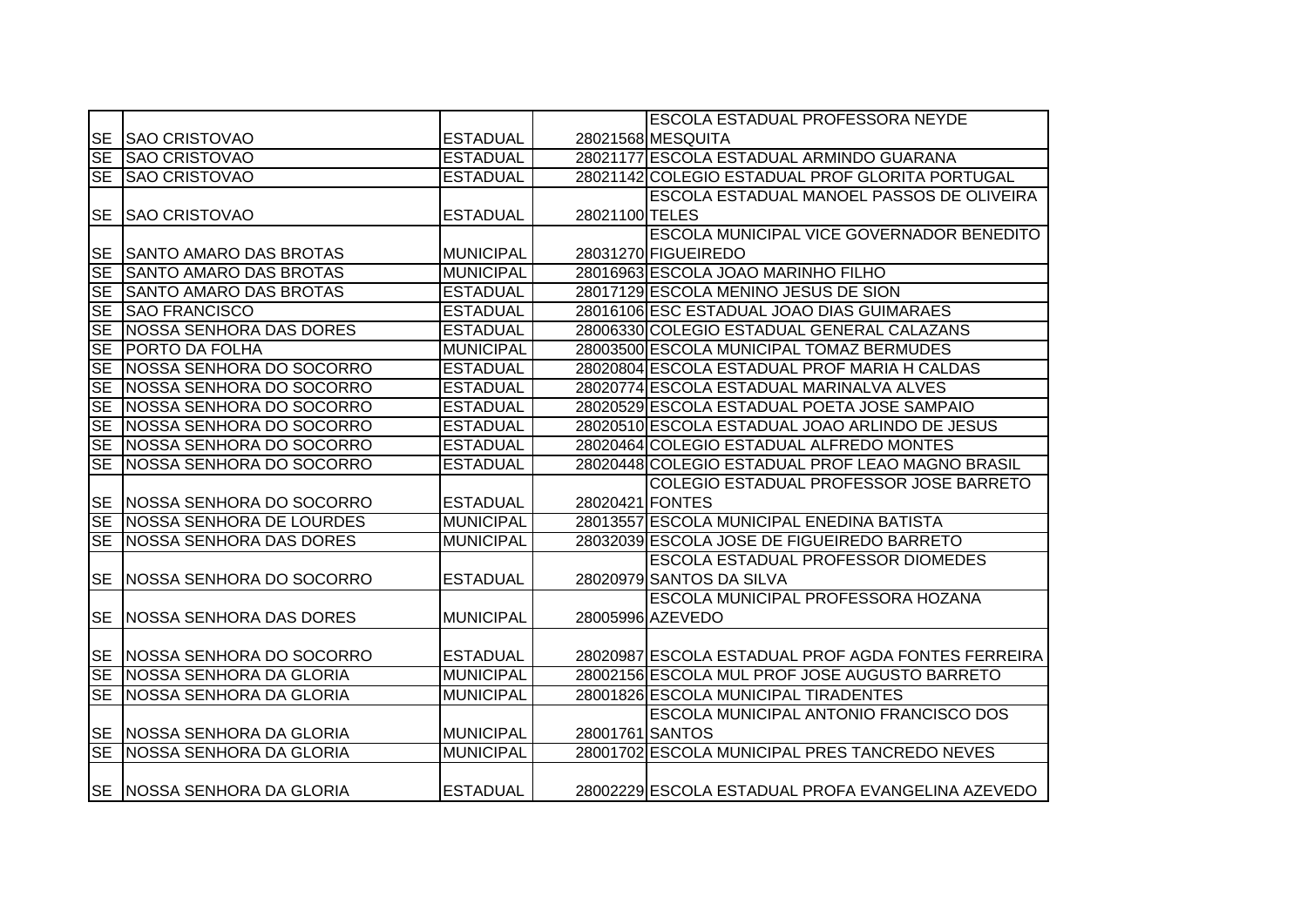|           | SE NOSSA SENHORA DA GLORIA    | <b>ESTADUAL</b>  |                  | 28001680 COLEGIO ESTADUAL CICERO BEZERRA           |
|-----------|-------------------------------|------------------|------------------|----------------------------------------------------|
|           | SE NOSSA SENHORA APARECIDA    | <b>MUNICIPAL</b> |                  | 28004310 ESC MUL DE 1 GRAU G DR LOURIVAL BAPTISTA  |
|           | SE NEOPOLIS                   | <b>MUNICIPAL</b> |                  | 28013360 ESC MUL PROFA LIZETE GOMES DA SILVA       |
|           |                               |                  |                  | ESCOLA DE ENSINO FUNDAMENTAL SAGRADA               |
|           | <b>SE NEOPOLIS</b>            | <b>ESTADUAL</b>  | 28013476 FAMILIA |                                                    |
|           |                               |                  |                  |                                                    |
|           | SE MONTE ALEGRE DE SERGIPE    | <b>MUNICIPAL</b> |                  | 28030672 ESCOLA MUNICIPAL MANOEL PEREIRA DE BARROS |
|           |                               |                  |                  | <b>ESCOLA MUNICIPAL ARNALDO ROLEMBERG</b>          |
| <b>SE</b> | NOSSA SENHORA DAS DORES       | <b>MUNICIPAL</b> |                  | 28006321 GARCEZ                                    |
| <b>SE</b> | <b>PINHAO</b>                 | <b>MUNICIPAL</b> |                  | 28028678 COLEGIO JOAO LIMA FEITOSA                 |
| <b>SE</b> | <b>PORTO DA FOLHA</b>         | <b>ESTADUAL</b>  |                  | 28026705 COLEGIO ESTADUAL GOV LOURIVAL BAPTISTA    |
| <b>SE</b> | <b>PORTO DA FOLHA</b>         | <b>ESTADUAL</b>  |                  | 28003071 ESCOLA ESTADUAL CEL MAYNARD GOMES         |
|           |                               |                  |                  | <b>ESCOLA MUNICIPAL GOV ANTONIO CARLOS</b>         |
| <b>SE</b> | <b>POCO VERDE</b>             | <b>MUNICIPAL</b> |                  | 28008804 VALADARES                                 |
| <b>SE</b> | <b>POCO VERDE</b>             | <b>ESTADUAL</b>  |                  | 28009223 ESCOLA ESTADUAL SEBASTIAO DA FONSECA      |
| SE        | <b>POCO VERDE</b>             | <b>ESTADUAL</b>  |                  | 28008782 ESCOLA ESTADUAL EPIFANIO DORIA            |
| <b>SE</b> | <b>POCO REDONDO</b>           | <b>MUNICIPAL</b> |                  | 28029992 ESCOLA MUL IRENO CIRILO DOS SANTOS        |
| <b>SE</b> | <b>POCO REDONDO</b>           | <b>MUNICIPAL</b> |                  | 28029984 COLEGIO MUL NOSSA SENHORA DA CONCEICAO    |
| $S_{E}$   | <b>POCO REDONDO</b>           | <b>MUNICIPAL</b> |                  | 28002237 COLEGIO MUNICIPAL MENINO DEUS             |
| <b>SE</b> | <b>POCO REDONDO</b>           | <b>ESTADUAL</b>  |                  | 28002865 ESCOLA ESTADUAL TEOTONIO ALVES CHINA      |
| <b>SE</b> | <b>POCO REDONDO</b>           | <b>ESTADUAL</b>  |                  | 28002261 COLEGIO ESTADUAL PROF JOSEFA MARQUES      |
|           |                               |                  |                  | ESCOLA ESTADUAL DR JOSE FREIRE DA COSTA            |
|           | SE   NOSSA SENHORA DO SOCORRO | <b>ESTADUAL</b>  | 28020871 PINTO   |                                                    |
| SE        | <b>PINHAO</b>                 | <b>MUNICIPAL</b> |                  | 28031890 ESC MUL JOSE EMIGDIO DA COSTA FILHO       |
| <b>SE</b> | <b>TOBIAS BARRETO</b>         | <b>ESTADUAL</b>  |                  | 28010728 ESCOLA ESTADUAL JOAO ANTONIO CESAR        |
|           |                               |                  |                  | IESCOLA ESTADUAL JOSE EMIGDIO DA COSTA             |
| <b>SE</b> | <b>PINHAO</b>                 | <b>ESTADUAL</b>  | 28032942 FILHO   |                                                    |
|           |                               |                  |                  | COLEGIO ESTADUAL PREFEITO EDUARDO                  |
|           | <b>SE PINHAO</b>              | <b>ESTADUAL</b>  |                  | 28004701 MARQUES DE OLIVEIRA                       |
| SE        | <b>PEDRINHAS</b>              | <b>MUNICIPAL</b> |                  | 28023170 ESC MUL ADILIA ALVES DE ANDRADE           |
|           |                               |                  |                  | <b>ESCOLA MUNICIPAL PAROQUISA BATISTA</b>          |
| <b>SE</b> | <b>PEDRINHAS</b>              | <b>MUNICIPAL</b> |                  | 28023161 NASCIMENTO                                |
|           |                               |                  |                  | ESCOLA ESTADUAL PROFESSORA JOSEFINA LEITE          |
|           | <b>SE PEDRINHAS</b>           | <b>ESTADUAL</b>  |                  | 28023153 CAMPOS                                    |
|           | SE PEDRA MOLE                 | <b>MUNICIPAL</b> |                  | 28004680 ESCOLA PROF NICODEMOS CORREIA FALCAO      |
|           | <b>SE PACATUBA</b>            | <b>ESTADUAL</b>  |                  | 28015622 COLEGIO ESTADUAL DR LEANDRO MACIEL        |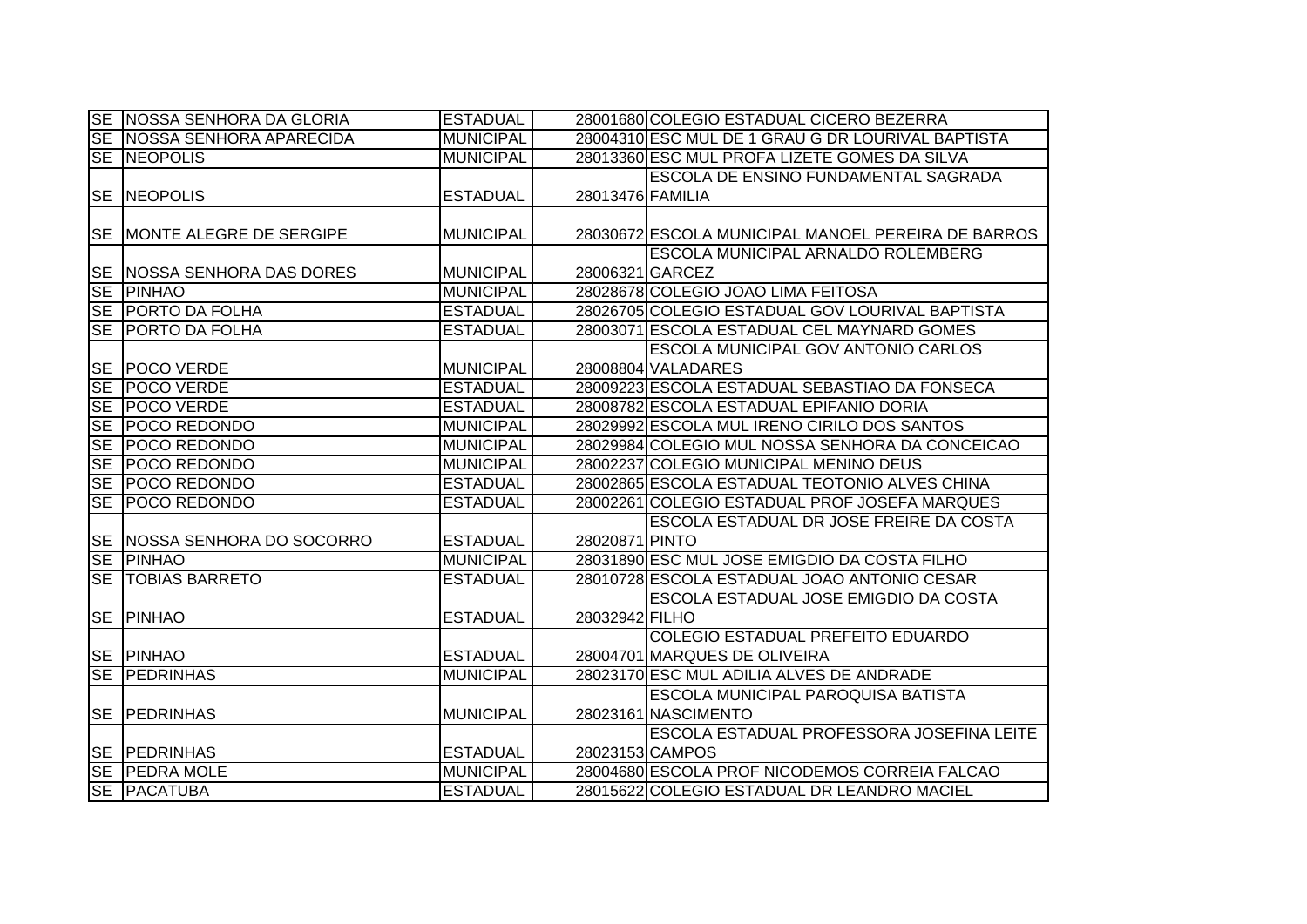|           | SE NOSSA SENHORA DO SOCORRO     | <b>MUNICIPAL</b> |                 | 28020936 ESCOLA MUNICIPAL SANTA TEREZINHA             |
|-----------|---------------------------------|------------------|-----------------|-------------------------------------------------------|
|           | SE NOSSA SENHORA DO SOCORRO     | <b>ESTADUAL</b>  |                 | 28027744 CAIC JORNALISTA JOEL SILVEIRA                |
|           | SE   NOSSA SENHORA DO SOCORRO   | <b>ESTADUAL</b>  |                 | 28021002 ESCOLA ESTADUAL PROF CECINHA M COSTA         |
|           |                                 |                  |                 | ESCOLA ESTADUAL PROFESSORA ROSA MARIA                 |
|           | SE   NOSSA SENHORA DO SOCORRO   | <b>ESTADUAL</b>  |                 | 28020995 NASCIMENTO FREIRE                            |
|           | SE PIRAMBU                      | <b>MUNICIPAL</b> |                 | 28016033 ESC MUL MARIO TRINDADE CRUZ                  |
|           | SE TELHA                        | <b>ESTADUAL</b>  |                 | 28013980 COLEGIO ESTADUAL JOSE GUIMARAES LIMA         |
|           | SE UMBAUBA                      | <b>MUNICIPAL</b> |                 | 28024370 EMEF ADELVAN CAVALCANTI BATISTA              |
|           | SE UMBAUBA                      | <b>MUNICIPAL</b> |                 | 28024168 EMEF PROF <sup>a</sup> JOSEFINA BATISTA HORA |
|           | SE UMBAUBA                      | <b>MUNICIPAL</b> |                 | 28024141 EMEF BENEDITO BARRETO DO NASCIMENTO          |
|           | SE TOMAR DO GERU                | <b>MUNICIPAL</b> |                 | 28030427 ESCOLA MUL ANTONIO AGUIAR VELAMES            |
|           | SE TOMAR DO GERU                | <b>MUNICIPAL</b> |                 | 28024079 GRUPO ESCOLAR VALDETE DOREA                  |
|           | SE TOMAR DO GERU                | <b>ESTADUAL</b>  |                 | 28023730 ESCOLA ESTADUAL D JOSE VICENTE TAVORA        |
|           |                                 |                  |                 | <b>ESCOLA MUNICIPAL DE ENSINO FUNDAMENTAL</b>         |
|           | <b>SE   TOBIAS BARRETO</b>      | <b>MUNICIPAL</b> |                 | 28072413 ANTONIO ALVES BARRETO                        |
|           | <b>SE TOBIAS BARRETO</b>        | <b>MUNICIPAL</b> |                 | 28031725 ESC MUL DE ENSINO FUND PAULO FREIRE          |
|           |                                 |                  |                 | ESCOLA MUL DE ENSINO FUNDAMENTAL SANTA                |
| <b>SE</b> | <b>TOBIAS BARRETO</b>           | <b>MUNICIPAL</b> |                 | 28027086 TEREZINHA                                    |
|           |                                 |                  |                 |                                                       |
|           |                                 |                  |                 | ESCOLA ESTADUAL DR ALBANO DO PRADO                    |
|           | <b>SE   TOBIAS BARRETO</b>      | <b>ESTADUAL</b>  | 28028910 FRANCO |                                                       |
|           | <b>SE TOBIAS BARRETO</b>        | <b>ESTADUAL</b>  |                 | 28010868 UNIDADE PRE ESCOLAR ROSINHA FELIPE           |
|           | SE TOBIAS BARRETO               | <b>ESTADUAL</b>  |                 | 28010817 ESCOLA ESTADUAL PRES CASTELO BRANCO          |
|           | <b>SP SANTO ANDRE</b>           | <b>MUNICIPAL</b> |                 | 35082788 PARANAPIACABA EMEIEF                         |
| SP        | <b>SANTO ANDRE</b>              | <b>MUNICIPAL</b> |                 | 35091005 MANOEL DE OLIVEIRA VEREADOR EMEIEF           |
| SP        | <b>DIADEMA</b>                  | <b>MUNICIPAL</b> |                 | 35093828 VINICIUS DE MORAES EMEI                      |
| SP        | <b>DIADEMA</b>                  | <b>MUNICIPAL</b> |                 | 35279808 ANITA CATARINA MALFATTI EM                   |
| SP        | <b>DIADEMA</b>                  | <b>MUNICIPAL</b> |                 | 35437256 SAGRADO CORAÇÃO DE JESUS                     |
| SP        | <b>SANTO ANDRE</b>              | <b>MUNICIPAL</b> |                 | 35061876 ESTEVAO DE FARIA RIBEIRO ARQUITETO EMEIEF    |
| SP        | <b>SANTO ANDRE</b>              | <b>MUNICIPAL</b> |                 | 35070051 CANDIDO PORTINARI EMEIEF                     |
|           |                                 |                  |                 | JARDIM ESTADIO EMEIEF DO (Nome atual: Prof.           |
|           | <b>SP SANTO ANDRE</b>           | <b>MUNICIPAL</b> |                 | 35070075 Antonio Virgílio Zaniboni)                   |
|           | SP SANTO ANDRE                  | <b>MUNICIPAL</b> |                 | 35085728 JORGE MARCOS DE OLIVEIRA DOM EMEI            |
| SP        | <b>SANTO ANDRE</b>              | <b>MUNICIPAL</b> |                 | 35085736 PIERO POLLONE COMENDADOR EMEIEF              |
|           |                                 |                  |                 |                                                       |
|           | SP SUZANO<br>SP TABOAO DA SERRA | <b>MUNICIPAL</b> |                 | 35148520 IGNEZ DE CASTRO ALMEIDA MAYER PROFA EMEF     |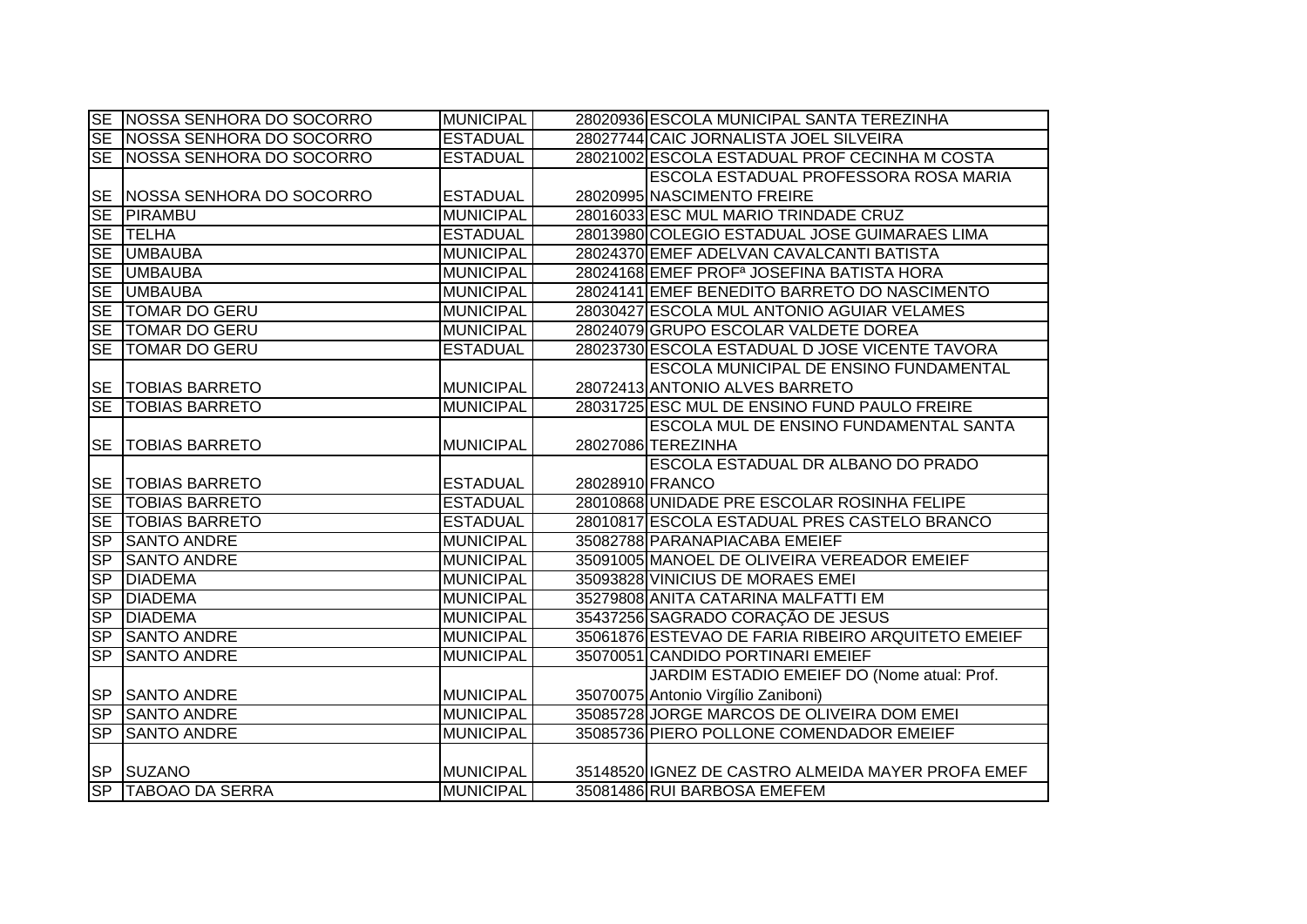|                  | SP SUZANO             | <b>MUNICIPAL</b> | 35247522 NEYDE DE PIAO VIDAL PROFA EMEIF            |
|------------------|-----------------------|------------------|-----------------------------------------------------|
| $S_{\mathsf{P}}$ | <b>SUZANO</b>         | <b>MUNICIPAL</b> | 35244594 RUY FERREIRA GUIMARAES PROF EMEF           |
|                  | SP SUZANO             | <b>MUNICIPAL</b> | 35218030 CAIC DE SUZANO EMEF DO                     |
| <b>SP</b>        | SUZANO                | <b>MUNICIPAL</b> | 35203452 JOSE CELESTINO SANCHES EMEF                |
| $S_{\mathsf{P}}$ | <b>SANTO ANDRE</b>    | <b>MUNICIPAL</b> | 35085741 MACHADO DE ASSIS EMEIEF                    |
| <b>SP</b>        | <b>SUZANO</b>         | <b>MUNICIPAL</b> | 35191280 CELIA PEREIRA DE LIMA PROFA EMEF           |
|                  | <b>SP SANTO ANDRE</b> | <b>MUNICIPAL</b> | 35085789 PAULO FREIRE EMEIEF                        |
| SP               | <b>SUZANO</b>         | <b>MUNICIPAL</b> | 35106227 ODARIO FERREIRA DA SILVA EMEF              |
|                  |                       |                  |                                                     |
| <b>SP</b>        | <b>SUZANO</b>         | <b>MUNICIPAL</b> | 35077963 MERCIA AMARAL ANDRADE DE BRITO PROFA EMEIF |
| <b>SP</b>        | <b>SUZANO</b>         | <b>MUNICIPAL</b> | 35023280 ISAIAS MARTINELLI GAMA ENGENHEIRO EMEF     |
| <b>SP</b>        | <b>SANTO ANDRE</b>    | <b>MUNICIPAL</b> | 35274124 SILVIA ORTHOF EMEIEF                       |
| SP               | <b>SANTO ANDRE</b>    | <b>MUNICIPAL</b> | 35096520 CIDADE DE TAKASAKI EMEIEF                  |
| SP               | <b>SUZANO</b>         | <b>MUNICIPAL</b> | 35191589 LUIZ ROMANATO EMEF                         |
| SP               | <b>SAO PAULO</b>      | <b>ESTADUAL</b>  | 35005034 MARTINS PENA                               |
| SP               | <b>SAO PAULO</b>      | <b>ESTADUAL</b>  | 35005400 ALFREDO VIANELLO GREGORIO COMENDADOR       |
| <b>SP</b>        | <b>SAO PAULO</b>      | <b>ESTADUAL</b>  | 35005381 ADOLFO CASAIS MONTEIRO PROF                |
| $S_{\mathsf{P}}$ | <b>SAO PAULO</b>      | <b>ESTADUAL</b>  | 35005373 JOSE GERALDO DE LIMA PROF                  |
| SP               | <b>SAO PAULO</b>      | <b>ESTADUAL</b>  | 35005368 JOSE VIEIRA DE MORAES PROF                 |
| SP               | <b>SAO PAULO</b>      | <b>ESTADUAL</b>  | 35005320 PRISCILIANA DUARTE DE ALMEIDA DONA         |
| <b>SP</b>        | <b>SAO PAULO</b>      | <b>ESTADUAL</b>  | 35005290 LEVI CARNEIRO                              |
| SP               | <b>SAO PAULO</b>      | <b>ESTADUAL</b>  | 35005289 ALBERTO SALOTTI PROF                       |
| SP               | <b>SAO PAULO</b>      | <b>ESTADUAL</b>  | 35005265 ORLANDO MENDES DE MORAES PROF              |
| <b>SP</b>        | <b>SAO PAULO</b>      | <b>ESTADUAL</b>  | 35005137 ZENAIDE LOPES DE OLIVEIRA GODOY PROFA      |
| SP               | <b>SAO PAULO</b>      | <b>ESTADUAL</b>  | 35005113 MEXICO                                     |
| SP               | <b>SAO PAULO</b>      | <b>MUNICIPAL</b> | 35053533 EMEF ANIBAL FREIRE MIN                     |
| S <sub>P</sub>   | <b>SAO PAULO</b>      | <b>ESTADUAL</b>  | 35005058 BENTO PEREIRA DA ROCHA PROF                |
| SP               | <b>SAO PAULO</b>      | <b>ESTADUAL</b>  | 35035622 OCTALLES MARCONDES FERREIRA                |
| SP               | <b>SAO PAULO</b>      | <b>ESTADUAL</b>  | 35005009 BEATRIZ DE QUADROS LEME PROFA              |
| <b>SP</b>        | <b>SAO PAULO</b>      | <b>ESTADUAL</b>  | 35004996 DAVINA AGUIAR DIAS PROFA                   |
| $S_{\mathsf{P}}$ | <b>SAO PAULO</b>      | <b>ESTADUAL</b>  | 35004911 RENATO BRAGA PROF                          |
| SP               | <b>SAO PAULO</b>      | <b>ESTADUAL</b>  | 35004873 ISABEL PRINCESA                            |
| $S_{\mathsf{P}}$ | <b>SAO PAULO</b>      | <b>ESTADUAL</b>  | 35004868 LEONOR QUADROS                             |
| SP               | <b>SAO PAULO</b>      | <b>ESTADUAL</b>  | 35004777 ANTONIO ALCANTARA MACHADO                  |
| SP               | <b>SAO PAULO</b>      | <b>ESTADUAL</b>  | 35004736 JOAO AMOS COMENIUS                         |
| <b>SP</b>        | <b>SAO PAULO</b>      | <b>ESTADUAL</b>  | 35004674 HELOISA CARNEIRO PROFA                     |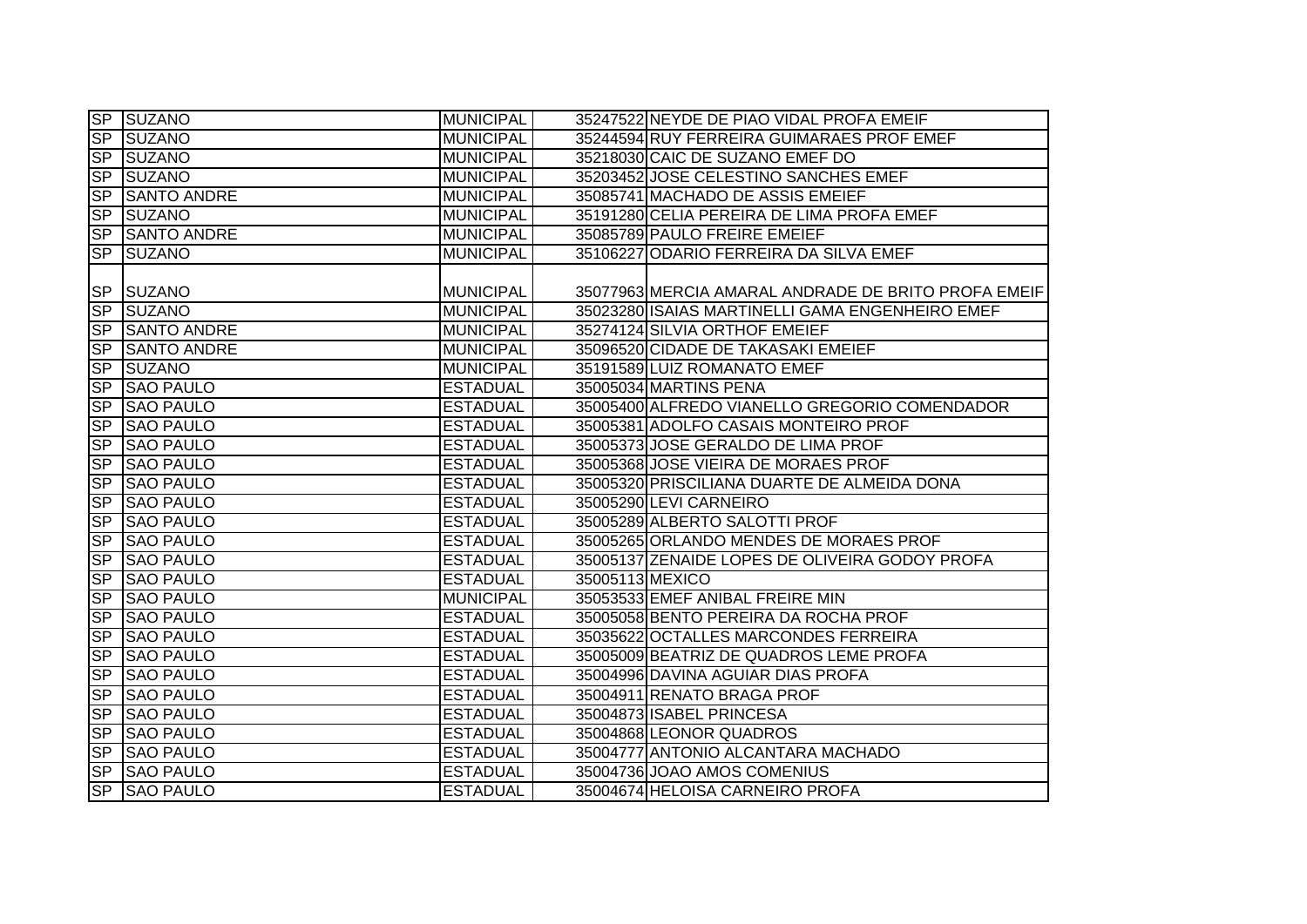|                  | SP SAO PAULO     | <b>ESTADUAL</b> | 35004625 MARIA RIBEIRO GUIMARAES BUENO PROFA        |
|------------------|------------------|-----------------|-----------------------------------------------------|
| SP               | <b>SAO PAULO</b> | <b>ESTADUAL</b> | 35004595 LYGIA DE AZEVEDO SOUZA E SA PROFA          |
|                  | SP SAO PAULO     | <b>ESTADUAL</b> | 35005071 EUSEBIO DE PAULA MARCONDES PROF            |
| <b>SP</b>        | <b>SAO PAULO</b> | <b>ESTADUAL</b> | 35037102 MARTIN EGIDIO DAMY                         |
| $S_{\mathsf{P}}$ | <b>SAO PAULO</b> | <b>ESTADUAL</b> | 35039172 ANA LUIZA FLORENCE BORGES PROFA            |
| SP               | <b>SAO PAULO</b> | <b>ESTADUAL</b> | 35039159 ROBERTO MANGE                              |
| <b>SP</b>        | <b>SAO PAULO</b> | <b>ESTADUAL</b> | 35039147 MARTHA FIGUEIRA NETTO DA SILVA PROFA       |
|                  |                  |                 |                                                     |
| <b>SP</b>        | <b>SAO PAULO</b> | <b>ESTADUAL</b> | 35038301 MARIA LUIZA DE ANDRADE MARTINS ROQUE PROFA |
| SP               | <b>SAO PAULO</b> | <b>ESTADUAL</b> | 35038210 SALVADOR MOYA                              |
| <b>SP</b>        | <b>SAO PAULO</b> | <b>ESTADUAL</b> | 35038179 CARLOS PASQUALE PROF                       |
| <b>SP</b>        | <b>SAO PAULO</b> | <b>ESTADUAL</b> | 35037710 MILTON DA SILVA RODRIGUES PROF             |
|                  |                  |                 | CARLOS FREDERICO WERNECK LACERDA                    |
| <b>SP</b>        | <b>SAO PAULO</b> | <b>ESTADUAL</b> | 35037709 JORNALISTA                                 |
| SP               | <b>SAO PAULO</b> | <b>ESTADUAL</b> | 35037679 EDGARD PIMENTEL REZENDE PROF               |
| <b>SP</b>        | <b>SAO PAULO</b> | <b>ESTADUAL</b> | 35037655 UBALDO COSTA LEITE DR                      |
| <b>SP</b>        | <b>SAO PAULO</b> | <b>ESTADUAL</b> | 35005411 AMELIA KERR NOGUEIRA PROFA                 |
| S <sub>P</sub>   | <b>SAO PAULO</b> | <b>ESTADUAL</b> | 35037345 TIDE SETUBAL                               |
| SP               | <b>SAO PAULO</b> | <b>ESTADUAL</b> | 35005435 VICENTE LEPORACE                           |
| <b>SP</b>        | <b>SAO PAULO</b> | <b>ESTADUAL</b> | 35037084 ERNESTINA DEL BUONO TRAMA PROFA            |
| SP               | <b>SAO PAULO</b> | <b>ESTADUAL</b> | 35037060 ROCCA DORDALL                              |
| SP               | <b>SAO PAULO</b> | <b>ESTADUAL</b> | 35036959 MANUEL BANDEIRA                            |
| SP               | <b>SAO PAULO</b> | <b>ESTADUAL</b> | 35036730 CARLOS AYRES PROF                          |
| S <sub>P</sub>   | <b>SAO PAULO</b> | <b>ESTADUAL</b> | 35036729 CARLOS DE MORAES ANDRADE PROF              |
| S <sub>P</sub>   | <b>SAO PAULO</b> | <b>ESTADUAL</b> | 35036717 FRANCISCO DE PAULA VICENTE DE AZEVEDO      |
| SP               | <b>SAO PAULO</b> | <b>ESTADUAL</b> | 35036444 GENESIO DE ALMEIDA MOURA DR                |
| S <sub>P</sub>   | <b>SAO PAULO</b> | <b>ESTADUAL</b> | 35036298 JOAO SUSSUMU HIRATA DEPUTADO               |
| SP               | <b>SAO PAULO</b> | <b>ESTADUAL</b> | 35036286 LAURO PEREIRA TRAVASSOS PROF DR            |
| SP               | <b>SAO PAULO</b> | <b>ESTADUAL</b> | 35036262 FRANCISCO ROSWELL FREIRE                   |
| <b>SP</b>        | <b>SAO PAULO</b> | <b>ESTADUAL</b> | 35004340 ROOSEVELT PRESIDENTE                       |
| <b>SP</b>        | <b>SAO PAULO</b> | <b>ESTADUAL</b> | 35037459 LUIZ SIMIONI SOBRINHO PROF                 |
| SP               | <b>SAO PAULO</b> | <b>ESTADUAL</b> | 35001934 JOAQUIM BRAGA DE PAULA PROF                |
| SP               | <b>SAO PAULO</b> | <b>ESTADUAL</b> | 35004492 GUALTER DA SILVA PROF                      |
| SP               | <b>SAO PAULO</b> | <b>ESTADUAL</b> | 35002690 JOAO RAMACCIOTTI PROF                      |
| SP               | <b>SAO PAULO</b> | <b>ESTADUAL</b> | 35002689 EXERCITO BRASILEIRO                        |
| SP               | <b>SAO PAULO</b> | <b>ESTADUAL</b> | 35002616 MARIA AUGUSTA DE AVILA PROFA               |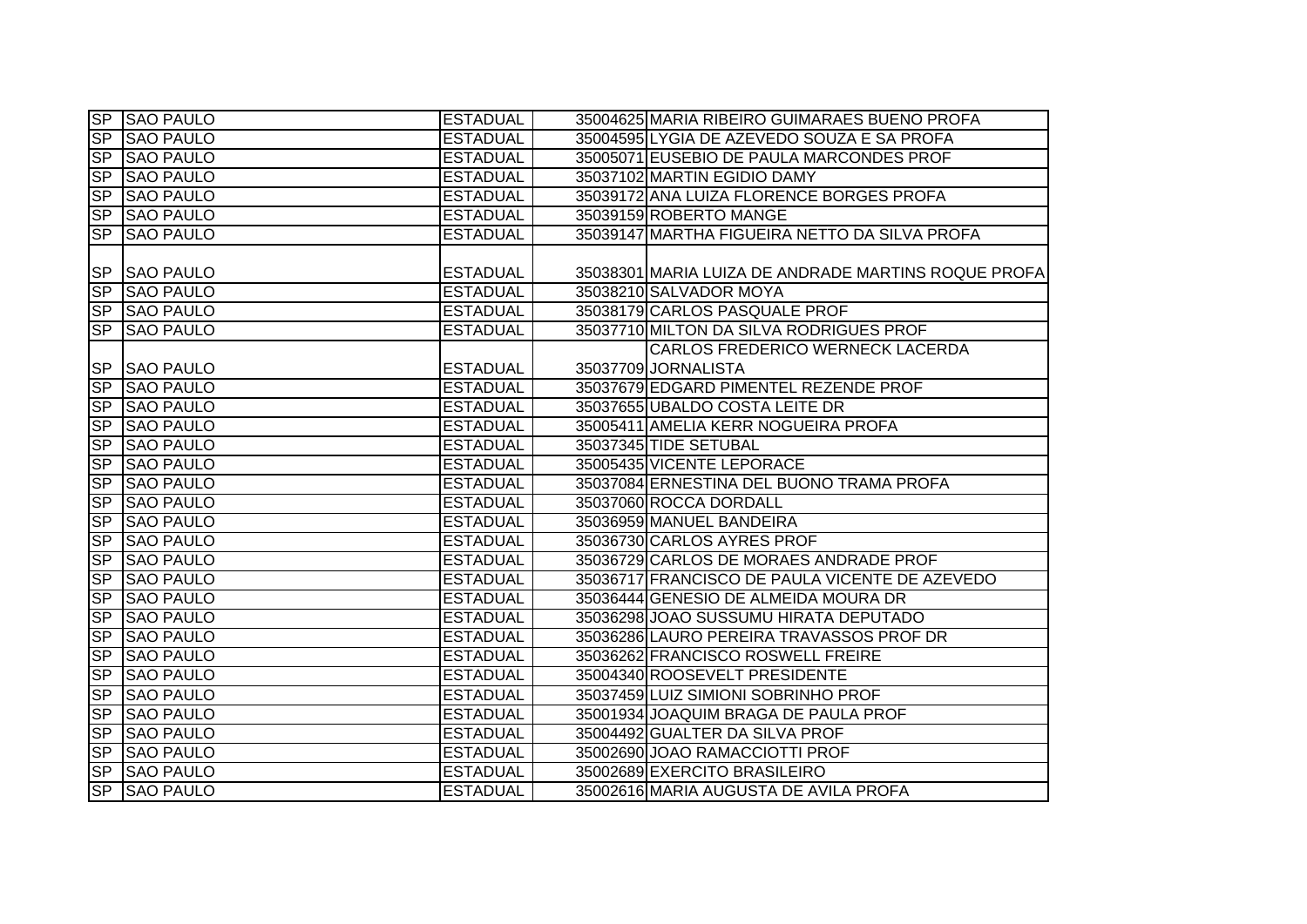|                          | <b>SP SAO PAULO</b> | <b>ESTADUAL</b> | 35002598 ASTOLFO ARAUJO DEPUTADO               |
|--------------------------|---------------------|-----------------|------------------------------------------------|
|                          | SP SAO PAULO        | <b>ESTADUAL</b> | 35002549 ADELAIDE FERRAZ DE OLIVEIRA PROFA     |
|                          | SP SAO PAULO        | <b>ESTADUAL</b> | 35002461 JOAO MARIA OGNO OSB DOM               |
| SP                       | <b>SAO PAULO</b>    | <b>ESTADUAL</b> | 35002331 PILAR GARCIA VIDAL DONA               |
| <b>SP</b>                | <b>SAO PAULO</b>    | <b>ESTADUAL</b> | 35002239 ALMERINDA RODRIGUES MELLO PROFA       |
| $\overline{\mathsf{SP}}$ | <b>SAO PAULO</b>    | <b>ESTADUAL</b> | 35002159 PEDRO ARBUES CEL                      |
| SP                       | <b>SAO PAULO</b>    | <b>ESTADUAL</b> | 35002793 REPUBLICA DO URUGUAI                  |
|                          | SP SAO PAULO        | <b>ESTADUAL</b> | 35001961 NORBERTO MAYER FILHO DEPUTADO         |
| SP                       | <b>SAO PAULO</b>    | <b>ESTADUAL</b> | 35002884 RAUL PILLA DEPUTADO                   |
| <b>SP</b>                | <b>SAO PAULO</b>    | <b>ESTADUAL</b> | 35001910 CLEMENTE QUAGLIO PROF                 |
| <b>SP</b>                | <b>SAO PAULO</b>    | <b>ESTADUAL</b> | 35001797 BRISABELLA ALMEIDA NOBRE PROFA        |
| <b>SP</b>                | <b>SAO PAULO</b>    | <b>ESTADUAL</b> | 35001740 STEFAN ZWEIG                          |
| <b>SP</b>                | <b>SAO PAULO</b>    | <b>ESTADUAL</b> | 35001727 VICTOR MIGUEL ROMANO PROF             |
| <b>SP</b>                | <b>SAO PAULO</b>    | <b>ESTADUAL</b> | 35001685 MARIO CASASSANTA PROF                 |
| SP                       | <b>SAO PAULO</b>    | <b>ESTADUAL</b> | 35001659 ANCHIETA PADRE                        |
| <b>SP</b>                | <b>SAO PAULO</b>    | <b>ESTADUAL</b> | 35001600 PLINIO BARRETO                        |
| $\overline{\mathsf{SP}}$ | <b>SAO PAULO</b>    | <b>ESTADUAL</b> | 35001454 ANTONIO FIRMINO DE PROENCA PROF       |
| <b>SP</b>                | <b>SAO PAULO</b>    | <b>ESTADUAL</b> | 35001326 PEDRO DE MORAES VICTOR DR             |
| $\overline{SP}$          | <b>SAO PAULO</b>    | <b>ESTADUAL</b> | 35001296 CARMOSINA MONTEIRO VIANNA PROFA       |
| <b>SP</b>                | <b>SAO PAULO</b>    | <b>ESTADUAL</b> | 35001004 EURICO FIGUEIREDO PROF                |
|                          | SP SAO PAULO        | <b>ESTADUAL</b> | 35002069 ARACY LEME DA VEIGA RAVACHE PROFA     |
| SP                       | <b>SAO PAULO</b>    | <b>ESTADUAL</b> | 35003530 ALARICO SILVEIRA DR                   |
| SP                       | <b>SAO PAULO</b>    | <b>ESTADUAL</b> | 35039385 BENEDITO FERREIRA DE ALBUQUERQUE PROF |
| <b>SP</b>                | <b>SAO PAULO</b>    | <b>ESTADUAL</b> | 35004339 ATALIBA DE OLIVEIRA PROF              |
| <b>SP</b>                | <b>SAO PAULO</b>    | <b>ESTADUAL</b> | 35004236 PEDRO FONSECA PROF                    |
| <b>SP</b>                | <b>SAO PAULO</b>    | <b>ESTADUAL</b> | 35004091 DANIEL PAULO VERANO PONTES PROF       |
| <b>SP</b>                | <b>SAO PAULO</b>    | <b>ESTADUAL</b> | 35004030 GUIOMAR ROCHA RINALDI PROFA           |
| S <sub>P</sub>           | <b>SAO PAULO</b>    | <b>ESTADUAL</b> | 35003852 CAETANO DE CAMPOS CONSOLACAO          |
| <b>SP</b>                | <b>SAO PAULO</b>    | <b>ESTADUAL</b> | 35003840 CARLOS MAXIMILIANO PEREIRA DOS SANTOS |
| <b>SP</b>                | <b>SAO PAULO</b>    | <b>ESTADUAL</b> | 35003839 GODOFREDO FURTADO                     |
| SP                       | <b>SAO PAULO</b>    | <b>ESTADUAL</b> | 35003724 ROLDAO LOPES DE BARROS PROF           |
|                          | SP SAO PAULO        | <b>ESTADUAL</b> | 35003670 FIDELINO FIGUEIREDO PROF              |
|                          | SP SAO PAULO        | <b>ESTADUAL</b> | 35002773 BENEDITA DE REZENDE PROFA             |
|                          | SP SAO PAULO        | <b>ESTADUAL</b> | 35003554 MAURO DE OLIVEIRA PROF                |
|                          | SP SAO PAULO        | <b>ESTADUAL</b> | 35004431 MANUELA LACERDA VERGUEIRO             |
|                          | SP SAO PAULO        | <b>ESTADUAL</b> | 35003426 CANUTO DO VAL                         |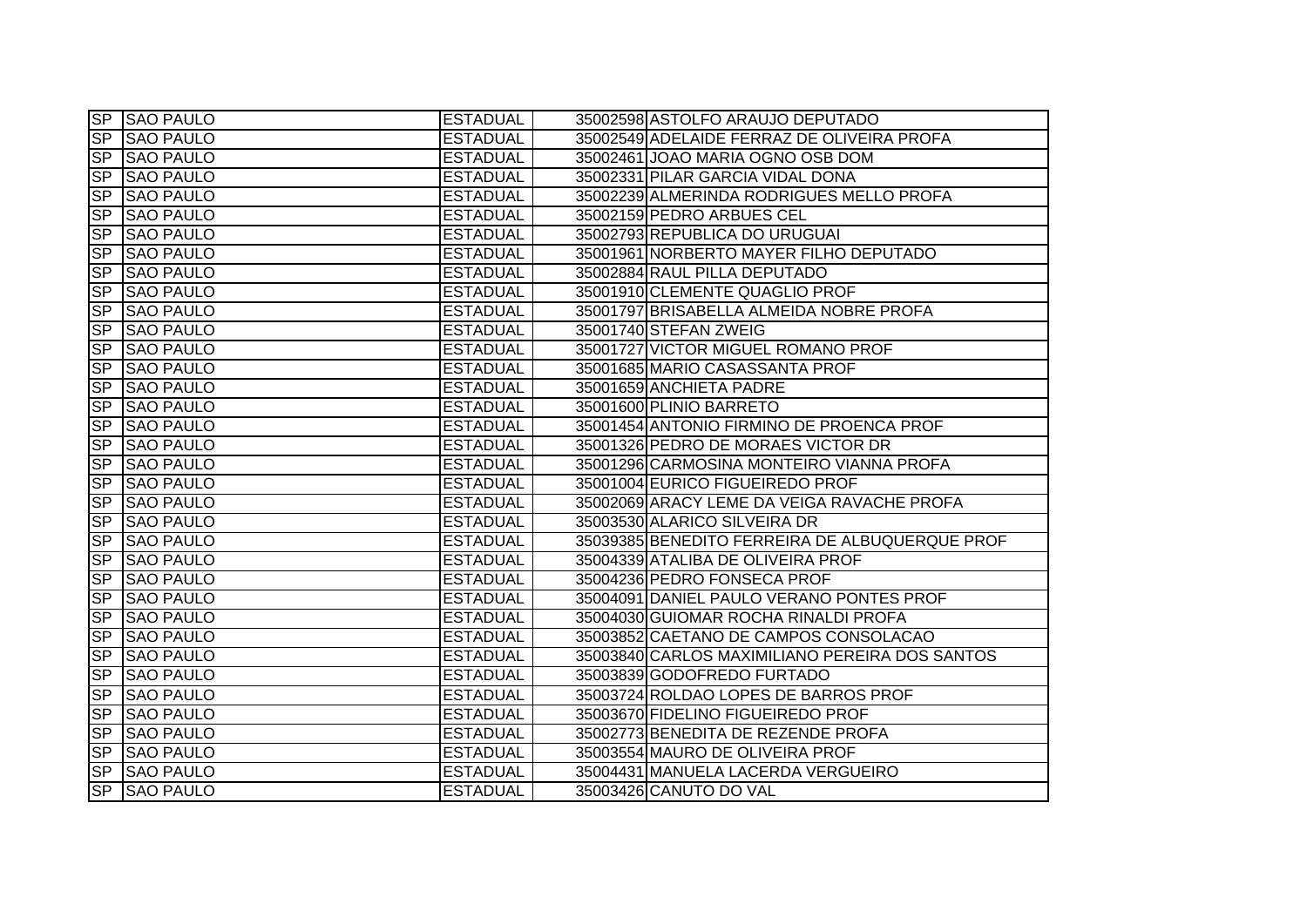|                          | <b>SP SAO PAULO</b> | <b>ESTADUAL</b> | 35003372 ROMEU DE MORAES                       |
|--------------------------|---------------------|-----------------|------------------------------------------------|
| $\overline{\mathsf{SP}}$ | <b>SAO PAULO</b>    | <b>ESTADUAL</b> | 35003256 PEDRO TAQUES                          |
| SP                       | <b>SAO PAULO</b>    | <b>ESTADUAL</b> | 35003232 ADELINO JOSE DA SILVA D AZEVEDO PROF  |
|                          | SP SAO PAULO        | <b>ESTADUAL</b> | 35003153 LUZIA DE QUEIROZ E OLIVEIRA PROFA     |
| <b>SP</b>                | <b>SAO PAULO</b>    | <b>ESTADUAL</b> | 35003128 DECIO FERRAZ ALVIM PROF DR            |
| <b>SP</b>                | <b>SAO PAULO</b>    | <b>ESTADUAL</b> | 35003116 APPARECIDA RAHAL PROFA                |
| <b>SP</b>                | <b>SAO PAULO</b>    | <b>ESTADUAL</b> | 35003086 HELENA LOMBARDI BRAGA PROFA           |
| <b>SP</b>                | <b>SAO PAULO</b>    | <b>ESTADUAL</b> | 35003062 EMILIA DE PAIVA MEIRA PROFA           |
| <b>SP</b>                | <b>SAO PAULO</b>    | <b>ESTADUAL</b> | 35003001 DARIO DE QUEIROZ PROF                 |
| S <sub>P</sub>           | <b>SAO PAULO</b>    | <b>ESTADUAL</b> | 35002926 ARMANDO GOMES DE ARAUJO PROF          |
|                          |                     |                 | EMILIANO AUGUSTO CAVALCANTI DE                 |
|                          | SP SAO PAULO        | <b>ESTADUAL</b> | 35003657 ALBUQUERQUE E MELO                    |
| SP                       | <b>SAO PAULO</b>    | <b>ESTADUAL</b> | 35914721 ZIPORA RUBINSTEIN PROFA               |
| <b>SP</b>                | <b>SAO PAULO</b>    | <b>ESTADUAL</b> | 35906530 ETELVINA DE GOES MARCUCCI PROFA       |
| <b>SP</b>                | <b>SAO PAULO</b>    | <b>ESTADUAL</b> | 35923461 HEITOR VILLA-LOBOS MAESTRO            |
| <b>SP</b>                | <b>SAO PAULO</b>    | <b>ESTADUAL</b> | 35923254 JAIR TOLEDO XAVIER PROF               |
| $\overline{\mathsf{SP}}$ | <b>SAO PAULO</b>    | <b>ESTADUAL</b> | 35923047 VILA BELA                             |
| <b>SP</b>                | <b>SAO PAULO</b>    | <b>ESTADUAL</b> | 35922249 OSCAR BLOIS                           |
| <b>SP</b>                | <b>SAO PAULO</b>    | <b>ESTADUAL</b> | 35922146 HAYDEE HIDALGO PROFA                  |
| <b>SP</b>                | <b>SAO PAULO</b>    | <b>ESTADUAL</b> | 35921324 LUCAS ROSCHEL RASQUINHO               |
| <b>SP</b>                | <b>SAO PAULO</b>    | <b>ESTADUAL</b> | 35920997 JESUS JOSE ATTAB PROF                 |
| <b>SP</b>                | <b>SAO PAULO</b>    | <b>ESTADUAL</b> | 35920277 RUY DE MELLO JUNQUEIRA                |
| <b>SP</b>                | <b>SAO PAULO</b>    | <b>ESTADUAL</b> | 35916742 SIMAO MATHIAS PROF                    |
| <b>SP</b>                | <b>SAO PAULO</b>    | <b>ESTADUAL</b> | 35923624 PARQUE ANHANGUERA                     |
| <b>SP</b>                | <b>SAO PAULO</b>    | <b>ESTADUAL</b> | 35915671 HERMINIA DE ANDRADE PFUHL NEVES PROFA |
| <b>SP</b>                | <b>SAO PAULO</b>    | <b>ESTADUAL</b> | 35923679 CLARICE SEIKO IKEDA CHAGAS            |
| <b>SP</b>                | <b>SAO PAULO</b>    | <b>ESTADUAL</b> | 35912268 IRINEU MONTEIRO DE PINHO REV          |
| <b>SP</b>                | <b>SAO PAULO</b>    | <b>ESTADUAL</b> | 35911008 URBANO DE OLIVEIRA PINTO REV          |
| <b>SP</b>                | <b>SAO PAULO</b>    | <b>ESTADUAL</b> | 35910302 HELIOS HEBER LINO PROF                |
| <b>SP</b>                | <b>SAO PAULO</b>    | <b>ESTADUAL</b> | 35910284 SERGIO PAULO MUNIZ PIMENTA CAPITAO    |
| <b>SP</b>                | <b>SAO PAULO</b>    | <b>ESTADUAL</b> | 35909130 INAH JACY DE CASTRO AGUIAR            |
| <b>SP</b>                | <b>SAO PAULO</b>    | <b>ESTADUAL</b> | 35907637 MIGUEL MALUHY COMENDADOR              |
|                          | SP SAO PAULO        | <b>ESTADUAL</b> | 35907157 CAETANO ZAMITTI MAMMANA PROF          |
| <b>SP</b>                | <b>SAO PAULO</b>    | <b>ESTADUAL</b> | 35907112 SERGIO DA SILVA NOBREZA PROF          |
| <b>SP</b>                | <b>SAO PAULO</b>    | <b>ESTADUAL</b> | 35907017 JORGE LUIS BORGES                     |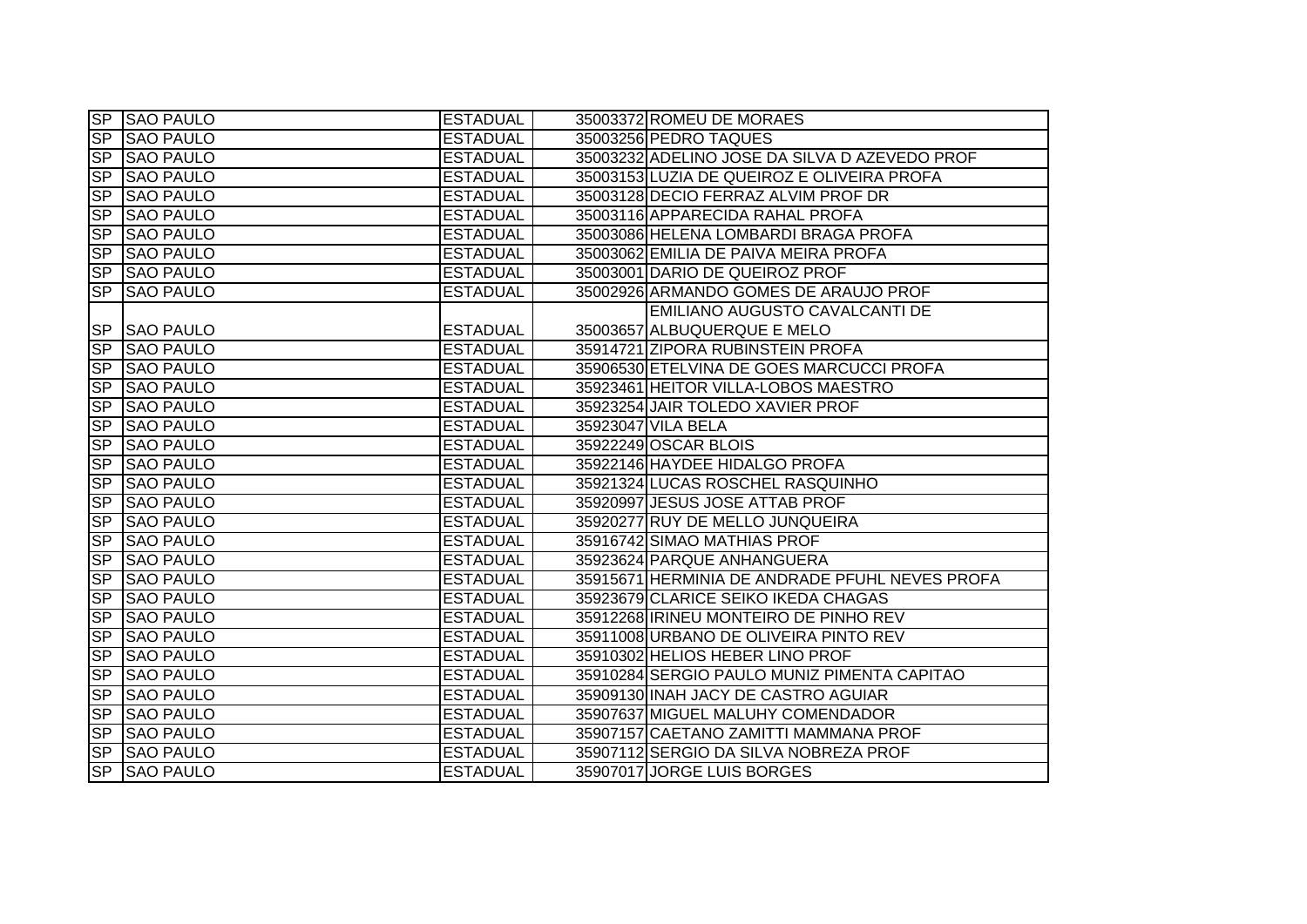|                |                  |                  |                | MARIA DE LOURDES ARANHA DE ASSIS PACHECO    |
|----------------|------------------|------------------|----------------|---------------------------------------------|
|                | SP SAO PAULO     | <b>ESTADUAL</b>  | 35906980 PROFA |                                             |
|                | SP SAO PAULO     | <b>ESTADUAL</b>  |                | 35039248 QUINTILIANO JOSE SITRANGULO PROF   |
| SP             | <b>SAO PAULO</b> | <b>ESTADUAL</b>  |                | 35915683 JARDIM DAS CAMELIAS                |
| SP             | <b>SAO PAULO</b> | <b>ESTADUAL</b>  |                | 35925196 UMBERTO LUIZ D URSO DR             |
| SP             | <b>SAO PAULO</b> | <b>MUNICIPAL</b> |                | 35053454 EMEF ARY PARREIRAS ALM             |
|                | SP SAO PAULO     | <b>MUNICIPAL</b> |                | 35053387 EMEF BERNARDO O HIGGINS            |
| SP             | <b>SAO PAULO</b> | <b>MUNICIPAL</b> |                | 35053348 EMEF GARCIA DAVILA CTE             |
| S <sub>P</sub> | <b>SAO PAULO</b> | <b>MUNICIPAL</b> |                | 35053260 EMEF ROBERTO MANGE PROF            |
| SP             | <b>SAO PAULO</b> | <b>MUNICIPAL</b> |                | 35053247 EMEF ESPIRIDIAO ROSAS MAL          |
| SP             | <b>SAO PAULO</b> | <b>MUNICIPAL</b> |                | 35053181 EMEF ALVARO SILVA BRAGA GEN        |
| <b>SP</b>      | <b>SAO PAULO</b> | <b>MUNICIPAL</b> |                | 35053016 EMEF FARIA LIMA BRIG               |
|                |                  |                  |                | ADELAIDE ROSA FERNANDES MACHADO DE SOUZA    |
|                | SP SAO PAULO     | <b>ESTADUAL</b>  | 35925998 PROFA |                                             |
|                | SP SAO PAULO     | <b>ESTADUAL</b>  |                | 35925524 WALDIR RODOLPHO DE CASTRO          |
|                | SP SAO PAULO     | <b>ESTADUAL</b>  |                | 35923539 AMADOR DOS SANTOS FERNANDES PROF   |
| SP             | <b>SAO PAULO</b> | <b>ESTADUAL</b>  |                | 35925457 JOSE DE SAN MARTIN                 |
| SP             | <b>SAO PAULO</b> | <b>ESTADUAL</b>  |                | 35904624 NILDO DO AMARAL JUNIOR PADRE       |
| <b>SP</b>      | <b>SAO PAULO</b> | <b>ESTADUAL</b>  |                | 35925159 CONDOMINIO VARGEM GRANDE II        |
|                | SP SAO PAULO     | <b>ESTADUAL</b>  |                | 35925135 INDIGENA GUARANI GWYRA PEPO        |
| SP             | <b>SAO PAULO</b> | <b>ESTADUAL</b>  |                | 35924829 JOAO DORIA DEPUTADO                |
| <b>SP</b>      | <b>SAO PAULO</b> | <b>ESTADUAL</b>  |                | 35924787 JARDIM VARGINHA II                 |
| <b>SP</b>      | <b>SAO PAULO</b> | <b>ESTADUAL</b>  |                | 35924748 ELISIO TEIXEIRA LEITE III          |
| <b>SP</b>      | <b>SAO PAULO</b> | <b>ESTADUAL</b>  |                | 35924738 ANILZA PIOLI PROFA                 |
| <b>SP</b>      | <b>SAO PAULO</b> | <b>ESTADUAL</b>  |                | 35924714 PARQUE NOVO SANTO AMARO II         |
| <b>SP</b>      | <b>SAO PAULO</b> | <b>ESTADUAL</b>  |                | 35924647 REPUBLICA DA NICARAGUA             |
| S <sub>P</sub> | <b>SAO PAULO</b> | <b>ESTADUAL</b>  |                | 35924490 JOAQUIN SUAREZ                     |
| <b>SP</b>      | <b>SAO PAULO</b> | <b>ESTADUAL</b>  |                | 35924003 CLEISE MARISA SIQUEIRA PROFA       |
| <b>SP</b>      | <b>SAO PAULO</b> | <b>ESTADUAL</b>  |                | 35923990 REPUBLICA DO SURINAME              |
| SP             | <b>SAO PAULO</b> | <b>ESTADUAL</b>  |                | 35925469 MARIA ZILDA GAMBA NATEL            |
|                | SP SAO PAULO     | <b>ESTADUAL</b>  |                | 35041786 JOSEPHINA CINTRA DAMIAO PROFA      |
|                | SP SAO PAULO     | <b>ESTADUAL</b>  |                | 35906542 DIB AUDI                           |
|                | SP SAO PAULO     | <b>ESTADUAL</b>  |                | 35046346 ARNALDO LAURINDO PROF              |
|                | SP SAO PAULO     | <b>ESTADUAL</b>  |                | 35044465 ANTONIO PEREIRA LIMA DR            |
| SP             | <b>SAO PAULO</b> | <b>ESTADUAL</b>  |                | 35044441 EURIPEDES SIMOES DE PAULA PROF     |
|                | SP SAO PAULO     | <b>ESTADUAL</b>  |                | 35044398 ANTONIO BERNARDES DE OLIVEIRA PROF |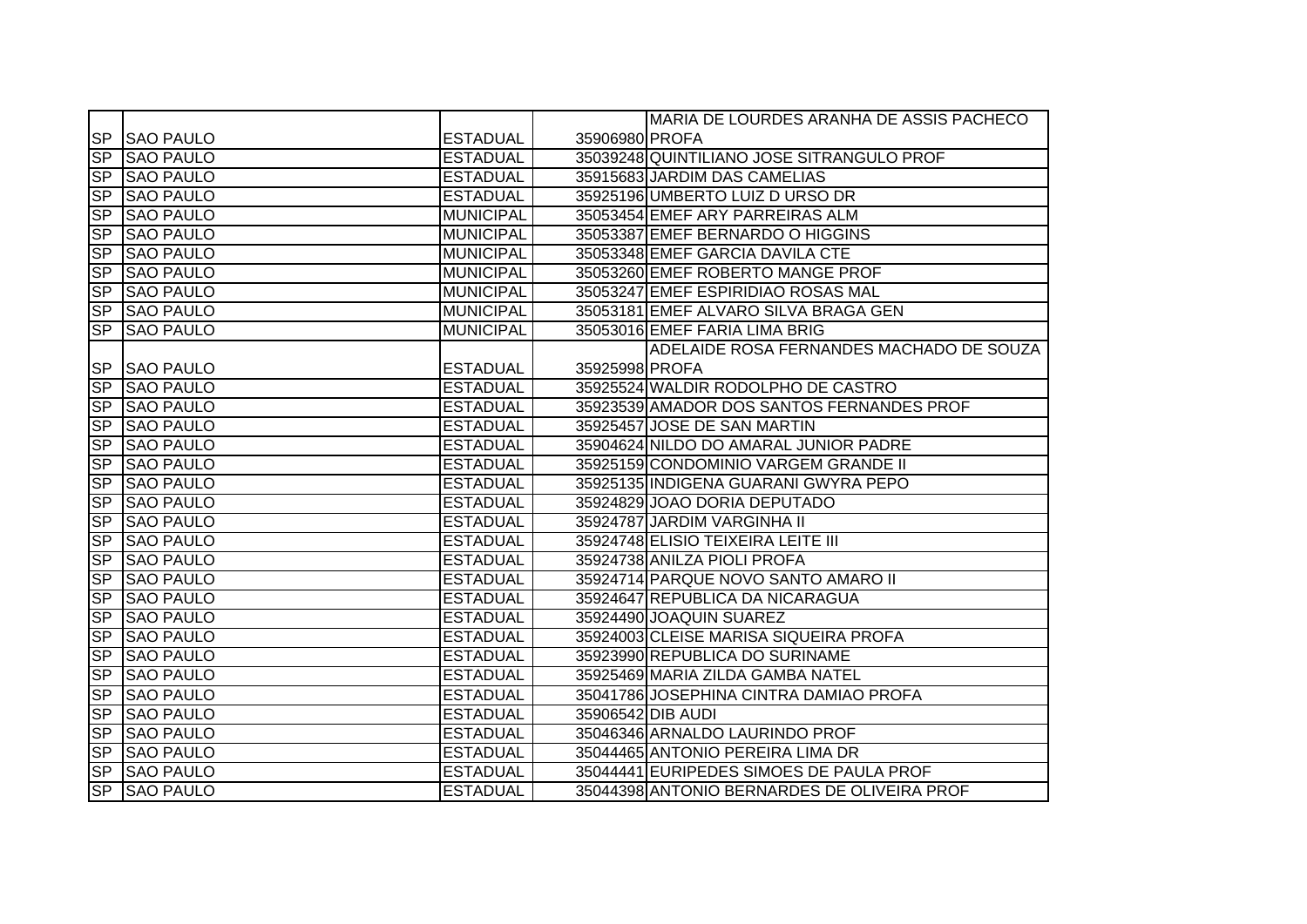|                          | SP SAO PAULO     | <b>ESTADUAL</b> |               | 35044337 FADLO HAIDAR                              |
|--------------------------|------------------|-----------------|---------------|----------------------------------------------------|
|                          | SP SAO PAULO     | <b>ESTADUAL</b> |               | 35044313 JOAO PRADO MARGARIDO PROF                 |
| SP                       | <b>SAO PAULO</b> | <b>ESTADUAL</b> |               | 35044295 ORESTES ROSOLIA PROF                      |
| SP                       | <b>SAO PAULO</b> | <b>ESTADUAL</b> |               | 35044283 OCTACILIO DE CARVALHO LOPES PROF          |
| <b>SP</b>                | <b>SAO PAULO</b> | <b>ESTADUAL</b> |               | 35043953 HERCULANO DE FREITAS PROF                 |
| $\overline{SP}$          | <b>SAO PAULO</b> | <b>ESTADUAL</b> |               | 35046361 ESTHER GARCIA PROFA                       |
| <b>SP</b>                | <b>SAO PAULO</b> | <b>ESTADUAL</b> |               | 35043746 FRANCISCO DE ASSIS PIRES CORREA PROF      |
| SP                       | <b>SAO PAULO</b> | <b>ESTADUAL</b> |               | 35048033 MARIA DE LOURDES ALMEIDA SINISGALLI PROFA |
| <b>SP</b>                | <b>SAO PAULO</b> | <b>ESTADUAL</b> |               | 35041774 EMILIO WARWICK KERR PASTOR                |
| S <sub>P</sub>           | <b>SAO PAULO</b> | <b>ESTADUAL</b> |               | 35041762 MARIA JUVENAL HOMEM DE MELLO PROFA        |
| <b>SP</b>                | <b>SAO PAULO</b> | <b>ESTADUAL</b> |               | 35041737 FLAVIO JOSE OSORIO NEGRINI PROF           |
| <b>SP</b>                | <b>SAO PAULO</b> | <b>ESTADUAL</b> |               | 35041713 JOSE DE OLIVEIRA ORLANDI                  |
| S <sub>P</sub>           | <b>SAO PAULO</b> | <b>ESTADUAL</b> |               | 35041609 SANTO DIAS DA SILVA                       |
| <b>SP</b>                | <b>SAO PAULO</b> | <b>ESTADUAL</b> |               | 35041051 CAROLINA CINTRA DA SILVEIRA PROFA         |
|                          | SP SAO PAULO     | <b>ESTADUAL</b> |               | 35040997 CLOVIS DE OLIVEIRA PROF DR                |
| $\overline{\mathsf{SP}}$ | <b>SAO PAULO</b> | <b>ESTADUAL</b> |               | 35040988 MARIA AUGUSTA CORREA PROFA                |
|                          |                  |                 |               | PEDRO DE ALCANTARA MARCONDES MACHADO               |
|                          | SP SAO PAULO     | <b>ESTADUAL</b> | 35040976 PROF |                                                    |
|                          | SP SAO PAULO     | <b>ESTADUAL</b> |               | 35040332 ARLINDO PINTO DA SILVA PROF               |
|                          | SP SAO PAULO     | <b>ESTADUAL</b> |               | 35000905 CARLOS DE LAET PROF                       |
| SP                       | <b>SAO PAULO</b> | <b>ESTADUAL</b> |               | 35043928 JORGE DUPRAT FIGUEIREDO                   |
| <b>SP</b>                | <b>SAO PAULO</b> | <b>ESTADUAL</b> |               | 35901726 JOSE BUSTAMANTE DEPUTADO                  |
| <b>SP</b>                | <b>SAO PAULO</b> | <b>ESTADUAL</b> |               | 35904594 WASHINGTON ALVES NATEL                    |
| <b>SP</b>                | <b>SAO PAULO</b> | <b>ESTADUAL</b> |               | 35904314 GUERRA JUNQUEIRO                          |
| <b>SP</b>                | <b>SAO PAULO</b> | <b>ESTADUAL</b> |               | 35904296 MARIUMA BUAZAR MAUAD                      |
| <b>SP</b>                | <b>SAO PAULO</b> | <b>ESTADUAL</b> |               | 35904259 MARILENA PIUMBATO CHAPARRO PROFA          |
| <b>SP</b>                | <b>SAO PAULO</b> | <b>ESTADUAL</b> |               | 35902913 CHRISTIANO ALTENFELDER SILVA DR           |
| <b>SP</b>                | <b>SAO PAULO</b> | <b>ESTADUAL</b> |               | 35902810 JOZINEIDE PEREIRA GAUDINO                 |
| <b>SP</b>                | <b>SAO PAULO</b> | <b>ESTADUAL</b> |               | 35902792 JULIETA FARAO PROFA                       |
| $\overline{SP}$          | <b>SAO PAULO</b> | <b>ESTADUAL</b> |               | 35902664 ROSA PAVONE PIMONT DRA                    |
| <b>SP</b>                | <b>SAO PAULO</b> | <b>ESTADUAL</b> |               | 35902512 MIGUEL MUNHOZ FILHO                       |
|                          | SP SAO PAULO     | <b>ESTADUAL</b> |               | 35902263 MARGARIDA MARIA ALVES                     |
|                          | SP SAO PAULO     | <b>ESTADUAL</b> |               | 35046358 TIAGO ALBERIONE PADRE                     |
|                          | SP SAO PAULO     | <b>ESTADUAL</b> |               | 35901748 AMADOR E CATHARINA SAPORITO AUGUSTO       |
| SP                       | <b>SAO PAULO</b> | <b>ESTADUAL</b> |               | 35039287 AYRES NETO DR                             |
|                          | SP SAO PAULO     | <b>ESTADUAL</b> |               | 35901684 EDUARDO GOMES BRIGADEIRO COHAB            |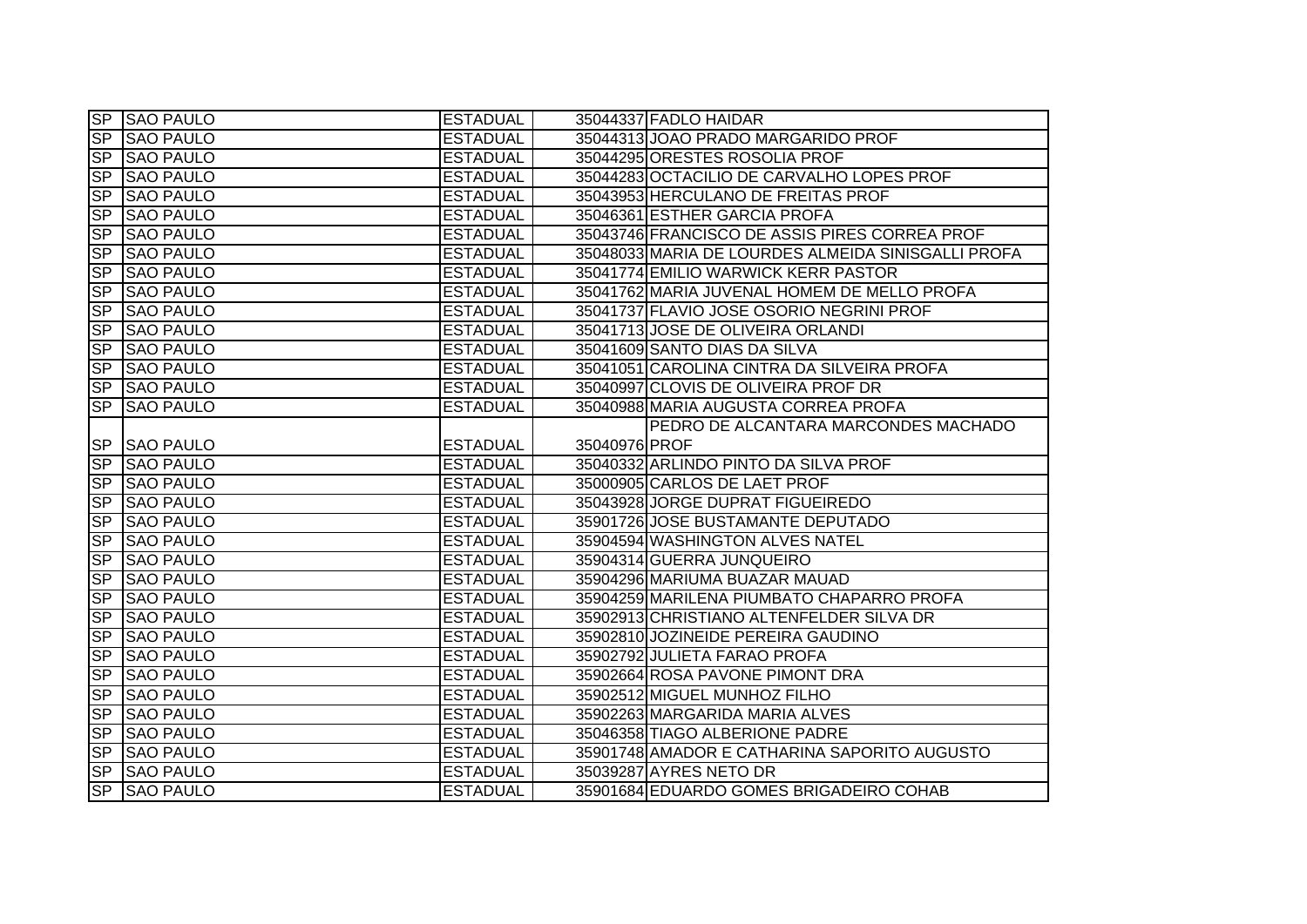|                 | SP SAO PAULO                                     | <b>ESTADUAL</b>                     | 35559210 DJEKUPE AMBA ARANDY                                                    |
|-----------------|--------------------------------------------------|-------------------------------------|---------------------------------------------------------------------------------|
| <b>SP</b>       | <b>SAO PAULO</b>                                 | <b>ESTADUAL</b>                     | 35415443 PARQUE NOVO GRAJAU                                                     |
| <b>SP</b>       | <b>SAO PAULO</b>                                 | <b>ESTADUAL</b>                     | 35191905 EUDORO VILLELA                                                         |
| <b>SP</b>       | <b>SAO PAULO</b>                                 | <b>ESTADUAL</b>                     | 35191224 JARDIM CAPELA IV                                                       |
| <b>SP</b>       | <b>SAO PAULO</b>                                 | <b>ESTADUAL</b>                     | 35130321 JARDIM AURORA                                                          |
|                 | SP SAO PAULO                                     | <b>ESTADUAL</b>                     | 35121484 PARQUE CLAUDIA II                                                      |
| SP              | <b>SAO PAULO</b>                                 | <b>ESTADUAL</b>                     | 35048720 ARISTON DE OLIVEIRA PROF TENENTE                                       |
| <b>SP</b>       | <b>SAO PAULO</b>                                 | <b>ESTADUAL</b>                     | 35048653 MOACYR AMARAL DOS SANTOS                                               |
| <b>SP</b>       | <b>SAO PAULO</b>                                 | <b>ESTADUAL</b>                     | 35048636 ROMEU MONTORO                                                          |
| <b>SP</b>       | <b>SAO PAULO</b>                                 | <b>ESTADUAL</b>                     | 35048616 JOAO BAPTISTA ALVES SILVA PROF                                         |
| <b>SP</b>       | <b>SAO PAULO</b>                                 | <b>ESTADUAL</b>                     | 35901799 HERMINIO SACCHETTA                                                     |
| <b>SP</b>       | <b>RIBEIRAO PRETO</b>                            | <b>ESTADUAL</b>                     | 35900761 HELIO LOURENCO DE OLIVEIRA PROF                                        |
| <b>SP</b>       | <b>RIBEIRAO BONITO</b>                           | <b>MUNICIPAL</b>                    | 35277976 PINTO FERRAZ CORONEL EM                                                |
| SP              | <b>ROSANA</b>                                    | <b>ESTADUAL</b>                     | 35044696 MARIA AUDENIR DE CARVALHO PROFA                                        |
| <b>SP</b>       | <b>RIVERSUL</b>                                  | <b>MUNICIPAL</b>                    | 35216636 OSWALDO PIRES DE MAGALHAES EMEF                                        |
| SP              | <b>RIOLANDIA</b>                                 | <b>MUNICIPAL</b>                    | 35430717 RUY MALACHIAS FERREIRA PREFEITO EMEF                                   |
|                 | SP RIOLANDIA                                     | <b>ESTADUAL</b>                     | 35044209 MARIA APARECIDA DOS SANTOS FRANCO PROFA                                |
|                 |                                                  |                                     |                                                                                 |
|                 | SP RIOLANDIA                                     | <b>ESTADUAL</b>                     | 35027686 CLARINDA MACHADO DE SOUZA                                              |
|                 | SP RIO GRANDE DA SERRA                           | <b>ESTADUAL</b>                     | 35907212 CARLOS ROBERTO GUARIENTO PROF                                          |
| <b>SP</b>       | <b>RIO GRANDE DA SERRA</b>                       | <b>ESTADUAL</b>                     | 35007936 CASSIANO RICARDO                                                       |
|                 | SP RIO CLARO                                     | <b>MUNICIPAL</b>                    | 35074871 JARDIM DAS PALMEIRAS ESCOLA MUNICIPAL CAIC                             |
| SP              | <b>RIO CLARO</b>                                 | <b>ESTADUAL</b>                     | 35905586 ROBERTO GARCIA LOSZ PROF                                               |
| <b>SP</b>       | <b>ROSEIRA</b>                                   | <b>MUNICIPAL</b>                    | 35241507 FRANCISCO DE PAULA SANTOS PROF EMEF                                    |
| <b>SP</b>       | <b>RIBEIRAO PRETO</b>                            | <b>MUNICIPAL</b>                    | 35205540 EPONINA DE BRITTO ROSSETTO PROFA EMEF                                  |
| SP              | <b>ROSEIRA</b>                                   | <b>MUNICIPAL</b>                    | 35298074 ANDRE BROCA EMEF                                                       |
| <b>SP</b>       | <b>RIBEIRAO PRETO</b>                            | <b>ESTADUAL</b>                     | 35412181 JARDIM ORESTES LOPES DE CAMARGO                                        |
| <b>SP</b>       | <b>RIBEIRAO PRETO</b>                            | <b>ESTADUAL</b>                     | 35023917 AMELIA DOS SANTOS MUSA PROFA                                           |
|                 | <b>SP RIBEIRAO PIRES</b>                         | <b>ESTADUAL</b>                     | 35921117 ANTONIO DE PADUA PASCHOAL DE GODOY PROF                                |
| SP              | <b>RIBEIRAO BRANCO</b>                           | <b>MUNICIPAL</b>                    | 35278427 DEISI MACHADO CORREA PROFA EMEF                                        |
|                 | SP RIBEIRAO BRANCO                               | <b>MUNICIPAL</b>                    | 35244909 HILDA MATARAZZO DELMANTO PROFA EMEF                                    |
|                 | SP RIBEIRAO BRANCO                               | <b>MUNICIPAL</b>                    | 35227109 JOAO NIVALDO DE MORAIS PROF EMEF                                       |
| SP<br><b>SP</b> | <b>RIBEIRAO BRANCO</b><br><b>RIBEIRAO BRANCO</b> | <b>MUNICIPAL</b><br><b>ESTADUAL</b> | 35080202 HONORATO FERREIRA DA SILVA EMEF<br>35905252 HONORATO FERREIRA DA SILVA |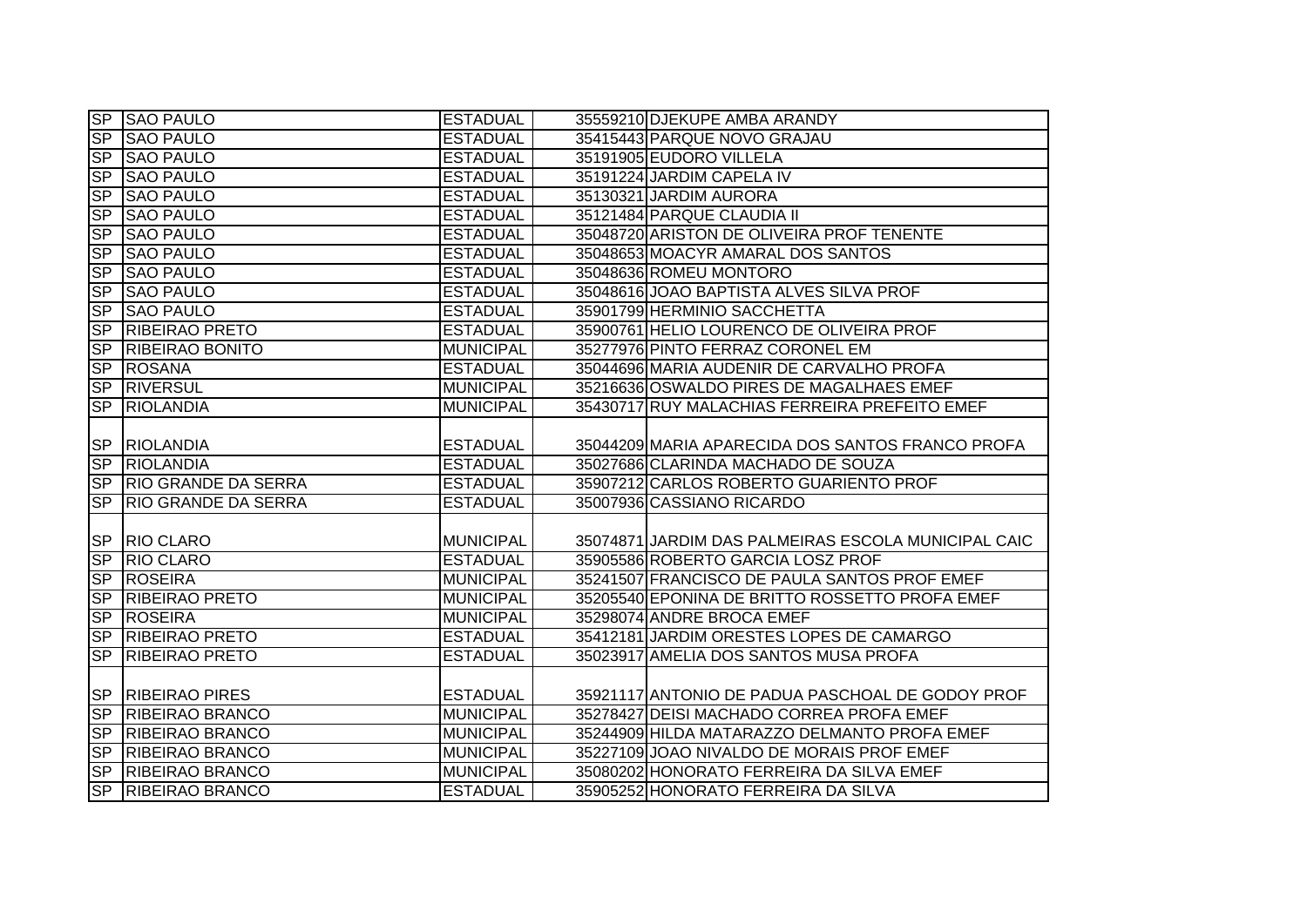|                        | SP RIBEIRAO BRANCO                | <b>ESTADUAL</b>  |               | 35065456 JOAO PAULO II PAPA                      |
|------------------------|-----------------------------------|------------------|---------------|--------------------------------------------------|
| SP                     | <b>RIBEIRAO BRANCO</b>            | <b>ESTADUAL</b>  |               | 35038885 ABDIEL LOPES MONTEIRO PROF              |
| SP                     | <b>SANTO ANDRE</b>                | <b>ESTADUAL</b>  |               | 35008102 CRISTINA FITTIPALDI PROFA               |
| S <sub>P</sub>         | <b>RIO CLARO</b>                  | <b>ESTADUAL</b>  |               | 35041661 NELSON STROILI PROF                     |
| S <sub>P</sub>         | <b>SANTA BARBARA DOESTE</b>       | <b>ESTADUAL</b>  |               | 35922961 LUZIA BARUQUE KIRCHE PROFA              |
| <b>SP</b>              | <b>SAO PAULO</b>                  | <b>ESTADUAL</b>  |               | 35000930 HOMEM DE MELLO BARAO                    |
|                        |                                   |                  |               | ALDONIO RAMOS TEIXEIRA PROF COLEGIO              |
| <b>SP</b>              | <b>SANTANA DE PARNAIBA</b>        | <b>MUNICIPAL</b> |               | 35273648 MUNICIPAL                               |
|                        |                                   |                  |               | GASPAR DE GODOI COLACO TTE GAL COLEGIO           |
| <b>SP</b>              | <b>SANTANA DE PARNAIBA</b>        | <b>MUNICIPAL</b> |               | 35240941 MUNICIPAL                               |
| <b>SP</b>              | <b>SANTA ROSA DE VITERBO</b>      | <b>ESTADUAL</b>  |               | 35048458 SALUSTIANO LEMOS                        |
| <b>SP</b>              | <b>SANTA RITA DO PASSA QUATRO</b> | <b>ESTADUAL</b>  |               | 35024284 NELSON FERNANDES                        |
| SP                     | <b>SANTA GERTRUDES</b>            | <b>MUNICIPAL</b> |               | 35191449 IVONE APARECIDA GOMES PALUMBO EMEF      |
| <b>SP</b>              | <b>SANTA FE DO SUL</b>            | <b>MUNICIPAL</b> |               | 35278452 MARINA DE OLIVEIRA PROFA EM             |
| SP                     | SANTA FE DO SUL                   | <b>MUNICIPAL</b> |               | 35221302 BENEDICTO DE LIMA PROF EM               |
| <b>SP</b>              | <b>SANTA CRUZ DO RIO PARDO</b>    | <b>ESTADUAL</b>  |               | 35906839 TOMAZ ORTEGA GARCIA PROF                |
| $\overline{\text{SP}}$ | <b>SANTA CLARA DOESTE</b>         | <b>ESTADUAL</b>  |               | 35028393 ANTONIO BEZERRA DE ARAUJO PREF          |
| <b>SP</b>              | <b>ROSANA</b>                     | <b>ESTADUAL</b>  |               | 35907698 FRANCISCA MESSA GUTIERREZ               |
|                        |                                   |                  |               |                                                  |
|                        |                                   |                  |               |                                                  |
|                        | SP SANTA BRANCA                   | <b>MUNICIPAL</b> |               | 35234163 BENEDITA PEREIRA ALBUQUERQUE PROFA EMEF |
| SP                     | <b>RIBEIRAO BONITO</b>            | <b>MUNICIPAL</b> |               | 35228285 MARIA OLYMPIA RAMOS FABBRI PROFA EM     |
| SP                     | <b>SANTA BARBARA DOESTE</b>       | <b>ESTADUAL</b>  |               | 35922959 SONIA APARECIDA BATAGLIA CARDOSO PROFA  |
| SP                     | <b>SANTA BARBARA DOESTE</b>       | <b>ESTADUAL</b>  |               | 35913157 ROMANA DE OLIVEIRA SALLES CUNHA PROFA   |
| <b>SP</b>              | <b>SANTA BARBARA DOESTE</b>       | <b>ESTADUAL</b>  |               | 35903796 DIRCEU DIAS CARNEIRO                    |
| <b>SP</b>              | <b>SANTA ALBERTINA</b>            | <b>MUNICIPAL</b> |               | 35415960 SANTA ALBERTINA EMEF                    |
| SP                     | <b>SANDOVALINA</b>                | <b>MUNICIPAL</b> |               | 35067969 MONTEIRO LOBATO EMEIF E SUP DE PG       |
| SP                     | <b>SALTO GRANDE</b>               | <b>MUNICIPAL</b> |               | 35230376 CORALY DE SOUZA FREIRE PROFA EM         |
| SP                     | <b>SALTO</b>                      | <b>ESTADUAL</b>  |               | 35905276 MARIA DE LOURDES MORAES COSTELA PROFA   |
| $\overline{\text{SP}}$ | <b>SALTO</b>                      | <b>ESTADUAL</b>  |               | 35039755 MIRINHA TONELLO                         |
|                        |                                   |                  |               | MARIA DE LOURDES GONCALVES TOLEDO PROFA          |
|                        | <b>SP SALESOPOLIS</b>             | <b>MUNICIPAL</b> | 35249166 EMEF |                                                  |
| SP                     | <b>SALES</b>                      | <b>ESTADUAL</b>  |               | 35027960 MARIA CARDOSO CASTILHO                  |
| SP                     | <b>RUBINEIA</b>                   | <b>MUNICIPAL</b> |               | 35206647 CLEIDE LUIZA CABRINI GOIZ PROFA EMEIEF  |
| SP                     | <b>SANTA BRANCA</b>               | <b>MUNICIPAL</b> |               | 35240989 FRANCISCA ROSA GOMES PROFA EMEF         |
| SP                     | <b>PRAIA GRANDE</b>               | <b>ESTADUAL</b>  |               | 35037242 SYLVIA DE MELLO PROFA                   |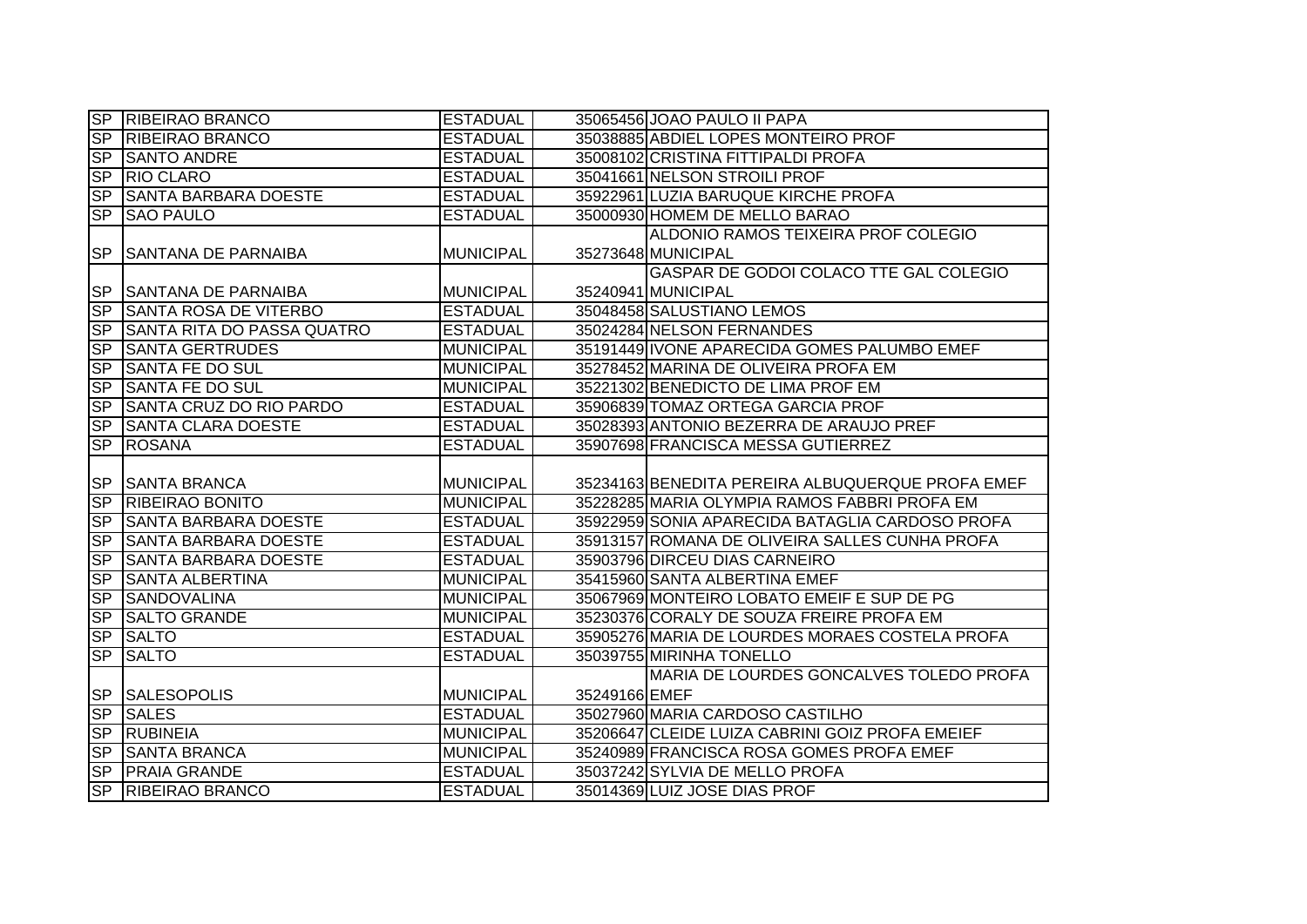|                          | <b>SP PRAIA GRANDE</b>      | <b>MUNICIPAL</b> |               | 35244727 RONALDO SERGIO ALVES LAMEIRA RAMOS EM      |
|--------------------------|-----------------------------|------------------|---------------|-----------------------------------------------------|
| SP                       | <b>PRAIA GRANDE</b>         | <b>MUNICIPAL</b> |               | 35230856 PAULO SHIGUEO YAMAUTI EM                   |
| <b>SP</b>                | <b>PRAIA GRANDE</b>         | <b>MUNICIPAL</b> |               | 35197075 ANTONIO PERES FERREIRA EM                  |
|                          |                             |                  |               |                                                     |
| <b>SP</b>                | <b>PRAIA GRANDE</b>         | <b>MUNICIPAL</b> |               | 35197051 MARIA CLOTILDE LOPES COMITRE RIGO PROFA EM |
| <b>SP</b>                | <b>PRAIA GRANDE</b>         | <b>MUNICIPAL</b> |               | 35089448 MARIA NILZA SILVA ROMAO PROFA EM           |
| SP                       | <b>PRAIA GRANDE</b>         | <b>MUNICIPAL</b> |               | 35084530 ANNA MARIA BABETTE BAJER FERNANDES EM      |
| <b>SP</b>                | <b>PRAIA GRANDE</b>         | <b>ESTADUAL</b>  |               | 35909836 VILA TUPI                                  |
| <b>SP</b>                | <b>PRAIA GRANDE</b>         | <b>ESTADUAL</b>  |               | 35901386 ANTONIO NUNES LOPES DA SILVA PROF          |
| <b>SP</b>                | <b>PRAIA GRANDE</b>         | <b>ESTADUAL</b>  |               | 35269335 MARLENE LEITE DA SILVA PROFA               |
|                          |                             |                  |               | <b>ANTONIO RUBENS COSTA DE LARA ESCOLA</b>          |
| <b>SP</b>                | <b>PRAIA GRANDE</b>         | <b>MUNICIPAL</b> |               | 35400956 MUNICIPAL                                  |
| <b>SP</b>                | <b>PRAIA GRANDE</b>         | <b>ESTADUAL</b>  |               | 35045196 MAGALI ALONSO PROFA                        |
| <b>SP</b>                | <b>PRESIDENTE BERNARDES</b> | <b>MUNICIPAL</b> |               | 35216501 XILOIASSO INAGUE EMEF                      |
| <b>SP</b>                | <b>PRAIA GRANDE</b>         | <b>ESTADUAL</b>  |               | 35012221 LAUDELINO FERNANDES DOS SANTOS PROF        |
| S <sub>P</sub>           | <b>PRAIA GRANDE</b>         | <b>ESTADUAL</b>  |               | 35012178 JARDIM BOPEVA                              |
| $\overline{\mathsf{SP}}$ | <b>PRAIA GRANDE</b>         | <b>ESTADUAL</b>  |               | 35012014 FRANCISCO MARTINS DOS SANTOS               |
| $\overline{\mathsf{SP}}$ | <b>PRADOPOLIS</b>           | <b>MUNICIPAL</b> |               | 35248484 AUGUSTO DE CAMPOS EMEF                     |
| S <sub>P</sub>           | POTIM                       | <b>MUNICIPAL</b> |               | 35215569 AMADOR GALVAO CESAR EMEIEF                 |
| S <sub>P</sub>           | <b>POTIM</b>                | <b>MUNICIPAL</b> |               | 35206842 JUDITH SIQUEIRA WEBER PROFA EMEIEF         |
| S <sub>P</sub>           | <b>PORTO FERREIRA</b>       | <b>ESTADUAL</b>  |               | 35021532 DJALMA FORJAZ DR                           |
| SP                       | <b>PORTO FERREIRA</b>       | <b>ESTADUAL</b>  |               | 35021325 WASHINGTON LUIZ                            |
| SP                       | <b>POPULINA</b>             | <b>MUNICIPAL</b> |               | 35069978 GERALDO BRANDINI PROF EMEIF                |
| $\overline{\mathsf{SP}}$ | <b>PONTALINDA</b>           | <b>MUNICIPAL</b> |               | 35234631 GERALDO HORTENCIO TRINDADE EMEF            |
| S <sub>P</sub>           | <b>PONTAL</b>               | <b>MUNICIPAL</b> |               | 35338461 YOLANDA LUIZ SICHIERI PROFA EMEF           |
| S <sub>P</sub>           | <b>PRAIA GRANDE</b>         | <b>ESTADUAL</b>  |               | 35048008 PEDRO PAULO GONCALVES LOPES PROF           |
| $\overline{\text{SP}}$   | <b>PRESIDENTE PRUDENTE</b>  | <b>ESTADUAL</b>  |               | 35921920 FRANCISCO PESSOA                           |
| S <sub>P</sub>           | <b>RIBEIRAO BONITO</b>      | <b>ESTADUAL</b>  |               | 35024594 PIRAJA DA SILVA DR                         |
| S <sub>P</sub>           | <b>REGISTRO</b>             | <b>MUNICIPAL</b> |               | 35278154 EMEF PREFEITO JOSINO SILVEIRA              |
| S <sub>P</sub>           | <b>REGISTRO</b>             | <b>MUNICIPAL</b> |               | 35278142 JOSE DE CARVALHO PREFEITO EMEF             |
| $S_{\mathsf{P}}$         | <b>REGISTRO</b>             | <b>MUNICIPAL</b> |               | 35278130 JOAO BATISTA POCI JUNIOR EMEF              |
|                          | SP REGISTRO                 | <b>MUNICIPAL</b> |               | 35278129 FRANCISCO MANUEL EMEF                      |
| S <sub>P</sub>           | <b>REGISTRO</b>             | <b>MUNICIPAL</b> |               | 35278105 ALBERTO BERTELLI BRIGADEIRO DO AR EMEF     |
|                          |                             |                  |               | FERNANDO SERGIO DE CAMPOS MACHADO PROF              |
| <b>SP</b>                | <b>REGISTRO</b>             | <b>MUNICIPAL</b> | 35245434 EMEF |                                                     |
|                          | SP REGISTRO                 | <b>ESTADUAL</b>  |               | 35041592 ALAY JOSE CORREA VEREADOR                  |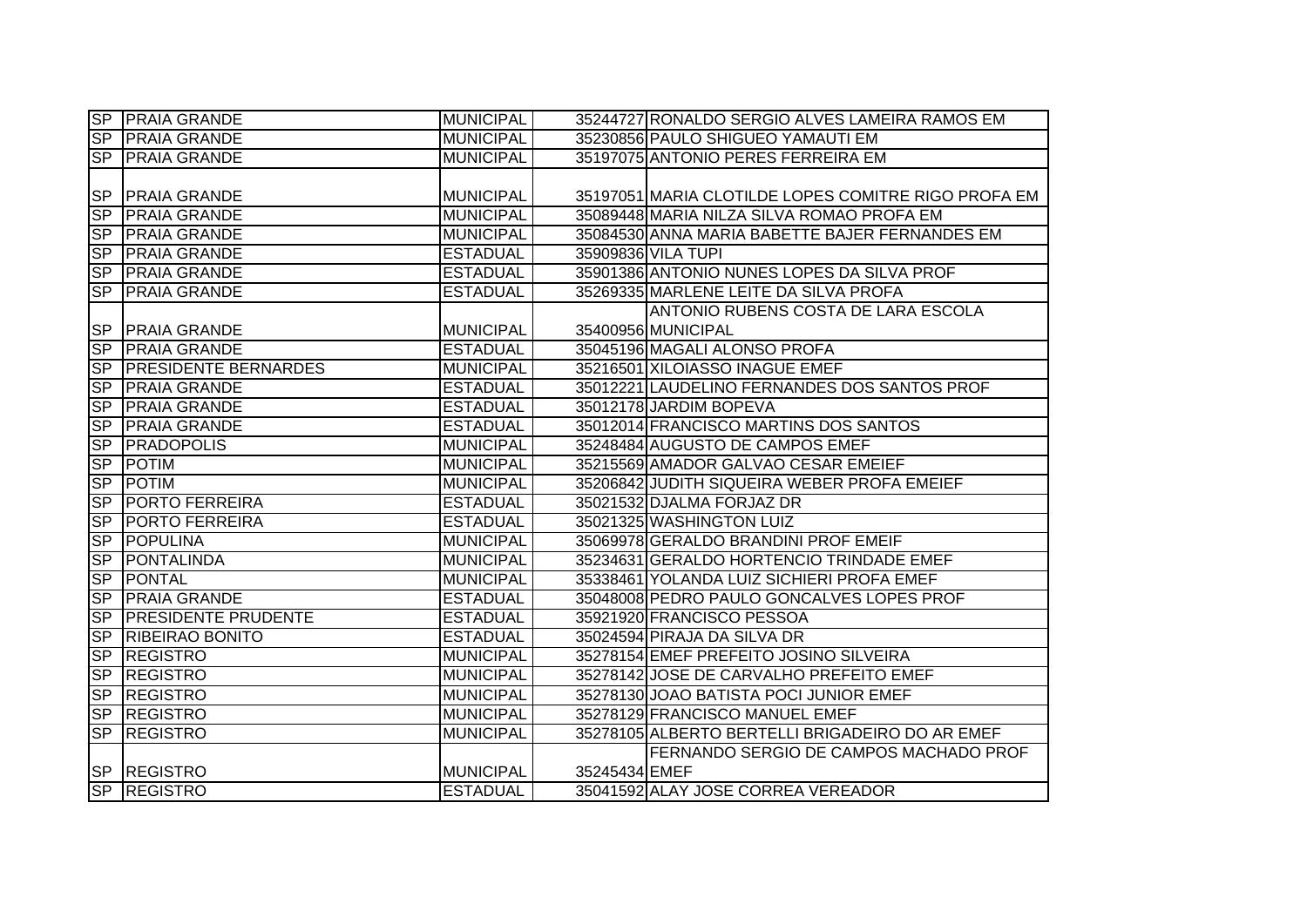|                          | <b>SP REGISTRO</b>           | <b>ESTADUAL</b>  |                | 35035130 FABIO BARRETO DR                          |
|--------------------------|------------------------------|------------------|----------------|----------------------------------------------------|
|                          |                              |                  |                | MARILDA DA SILVA GARCEZ FERRAZ DE CARVALHO         |
|                          | SP QUELUZ                    | <b>MUNICIPAL</b> |                | 35278212 PROFA EM                                  |
| SP                       | <b>PRAIA GRANDE</b>          | <b>MUNICIPAL</b> |                | 35278907 MARIO COVAS GOVERNADOR EM                 |
|                          | SP PROMISSAO                 | <b>ESTADUAL</b>  |                | 35026104 ORLANDO DONDA PROF                        |
| SP                       | <b>SANTO ANDRE</b>           | <b>ESTADUAL</b>  |                | 35008114 CLOTHILDE MARTINS ZANEI PROFA             |
| SP                       | <b>PRESIDENTE PRUDENTE</b>   | <b>ESTADUAL</b>  |                | 35044684 ARLINDO FANTINI PROF                      |
| S <sub>P</sub>           | <b>PRESIDENTE PRUDENTE</b>   | <b>ESTADUAL</b>  |                | 35043151 CLOTILDE VEIGA DE BARROS PROFA            |
| S <sub>P</sub>           | <b>PRESIDENTE PRUDENTE</b>   | <b>ESTADUAL</b>  |                | 35043148 PLACIDIO BRAGA NOGUEIRA PROF              |
| <b>SP</b>                | <b>PRESIDENTE PRUDENTE</b>   | <b>ESTADUAL</b>  |                | 35032104 ANTONIO FIORAVANTE DE MENEZES             |
| <b>SP</b>                | <b>PRESIDENTE PRUDENTE</b>   | <b>ESTADUAL</b>  |                | 35032098 MARREY JUNIOR DR                          |
| <b>SP</b>                | <b>PRESIDENTE PRUDENTE</b>   | <b>ESTADUAL</b>  |                | 35032050 FLORIVALDO LEAL                           |
| <b>SP</b>                | <b>PRESIDENTE PRUDENTE</b>   | <b>ESTADUAL</b>  |                | 35032001 MARIETTA FERRAZ DE ASSUMPCAO PROFA        |
| <b>SP</b>                | <b>PRESIDENTE PRUDENTE</b>   | <b>ESTADUAL</b>  |                | 35031999 JOSE FOZ DR                               |
| $\overline{\text{SP}}$   | <b>PRESIDENTE PRUDENTE</b>   | <b>ESTADUAL</b>  |                | 35031975 ADOLPHO ARRUDA MELLO PROF                 |
|                          |                              |                  |                |                                                    |
| <b>SP</b>                | <b>PRESIDENTE PRUDENTE</b>   | <b>ESTADUAL</b>  |                | 35031884 CELESTINA DE CAMPOS TOLEDO TEIXEIRA PROFA |
| SP                       | <b>PRESIDENTE EPITACIO</b>   | <b>ESTADUAL</b>  |                | 35032268 SHIGUETOSHI YOSHIHARA                     |
| SP                       | <b>QUELUZ</b>                | <b>ESTADUAL</b>  |                | 35012427 JOSE DE PAULA FRANCA PROF                 |
| SP                       | SAO JOSE DA BELA VISTA       | <b>ESTADUAL</b>  |                | 35023024 MACIEL DE CASTRO JUNIOR                   |
| S <sub>P</sub>           | SAO BERNARDO DO CAMPO        | <b>ESTADUAL</b>  |                | 35913807 OMAR DAIBERT REVERENDO                    |
| <b>SP</b>                | <b>SAO JOSE DOS CAMPOS</b>   | <b>ESTADUAL</b>  |                | 35035385 ELMANO FERREIRA VELOSO                    |
|                          |                              |                  |                |                                                    |
| <b>SP</b>                | <b>SAO JOSE DOS CAMPOS</b>   | <b>ESTADUAL</b>  |                | 35035361 MARIA DOLORES VERISSIMO MADUREIRA PROFA   |
| S <sub>P</sub>           | <b>SAO JOSE DOS CAMPOS</b>   | <b>ESTADUAL</b>  |                | 35013936 FRANCISCO PEREIRA DA SILVA PROF           |
| S <sub>P</sub>           | <b>SAO JOSE DOS CAMPOS</b>   | <b>ESTADUAL</b>  |                | 35013912 RONDON MARECHAL                           |
| SP                       | <b>SAO JOSE DOS CAMPOS</b>   | <b>ESTADUAL</b>  |                | 35013648 YOSHIYA TAKAOKA                           |
| $\overline{\text{SP}}$   | <b>SAO JOSE DOS CAMPOS</b>   | <b>ESTADUAL</b>  |                | 35013584 PEDRO MAZZA PROF                          |
| $\overline{\mathsf{SP}}$ | SAO JOSE DO RIO PRETO        | <b>MUNICIPAL</b> |                | 35246273 DARCY RIBEIRO EM                          |
|                          |                              |                  |                | DAIZY ROLLEMBERG TREFIGLIO PROFA ESCOLA            |
| <b>SP</b>                | SAO JOSE DO RIO PRETO        | <b>MUNICIPAL</b> |                | 35104279 MUNICIPAL                                 |
| S <sub>P</sub>           | <b>SAO JOSE DO RIO PARDO</b> | <b>ESTADUAL</b>  |                | 35921701 CONJUNTO HABITACIONAL NATAL MERLI         |
|                          | SP SAO JOSE DOS CAMPOS       | <b>ESTADUAL</b>  |                | 35922018 MARCIA HELENA BARBOSA LINO PROFA          |
| SP                       | <b>SAO JOSE DO BARREIRO</b>  | <b>MUNICIPAL</b> |                | 35216616 ADEMAR CAMPOS PROF EMEF                   |
|                          |                              |                  |                | EDERA IRENE PEREIRA DE OLIVEIRA CARDOSO            |
|                          | SP SAO JOSE DOS CAMPOS       | <b>ESTADUAL</b>  | 35925925 PROFA |                                                    |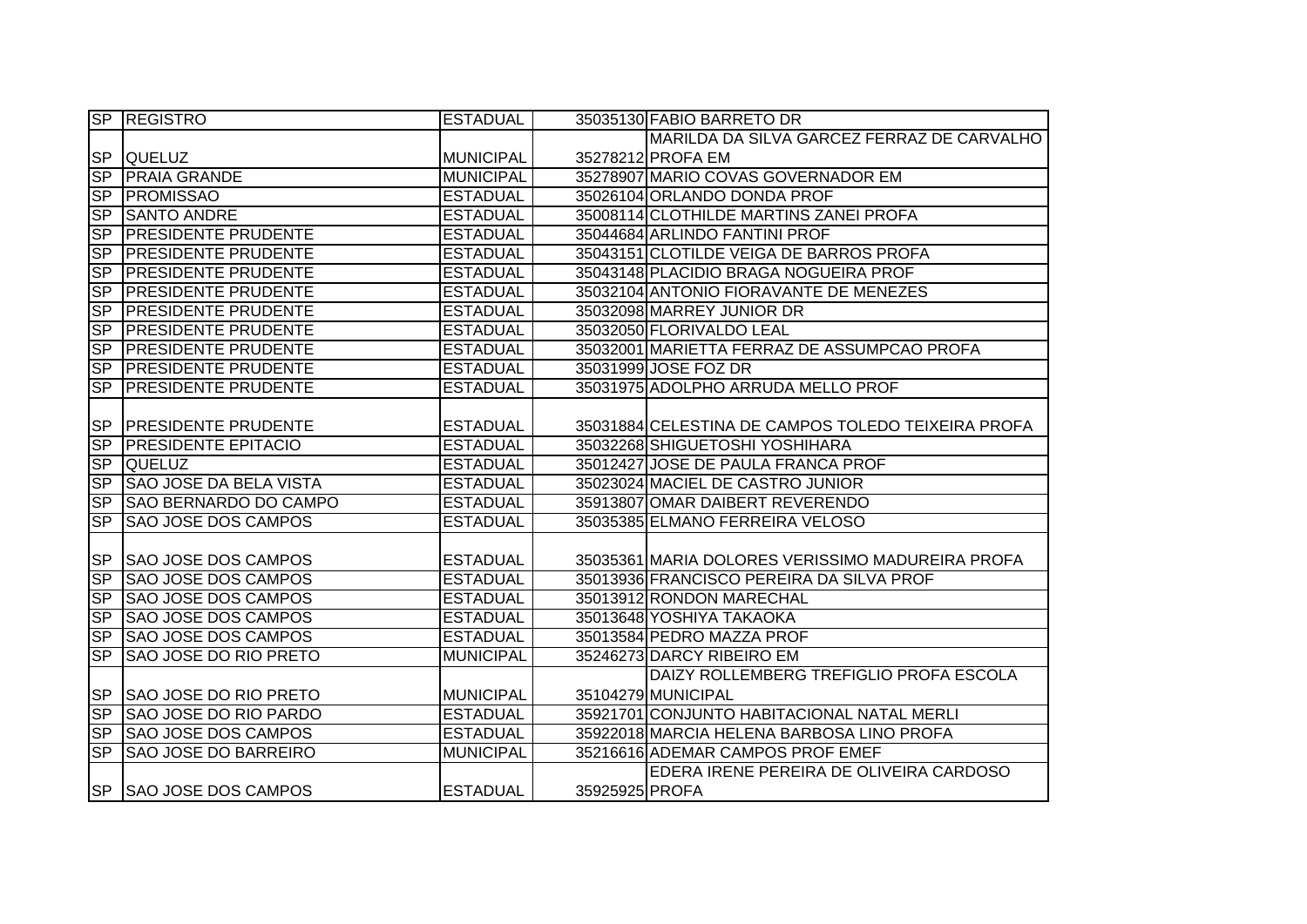|           | SP SAO JOAO DA BOA VISTA                       | <b>ESTADUAL</b>  | 35904132 ANTONIO DAVID MONSENHOR                   |
|-----------|------------------------------------------------|------------------|----------------------------------------------------|
|           | SP SAO CARLOS                                  | <b>MUNICIPAL</b> | 35205576 AFONSO FIOCCA VITALI EMEB                 |
| <b>SP</b> | <b>SAO CARLOS</b>                              | <b>ESTADUAL</b>  | 35914988 ORLANDO PEREZ PROF                        |
| <b>SP</b> | <b>SAO CARLOS</b>                              | <b>ESTADUAL</b>  | 35127887 MARIVALDO CARLOS DEGAN PROF               |
| <b>SP</b> | <b>SAO CARLOS</b>                              | <b>ESTADUAL</b>  | 35024491 ANTONIO ADOLFO LOBBE PROF                 |
| <b>SP</b> | <b>SAO CARLOS</b>                              | <b>ESTADUAL</b>  | 35024430 ESTERINA PLACCO                           |
| <b>SP</b> | <b>SAO CAETANO DO SUL</b>                      | <b>ESTADUAL</b>  | 35009453 ALEXANDRE GRIGOLLI PADRE                  |
|           | SP SAO CAETANO DO SUL                          | <b>ESTADUAL</b>  | 35009416 LAURA LOPES                               |
| SP        | <b>SAO CAETANO DO SUL</b>                      | <b>ESTADUAL</b>  | 35009350 MARIA TRUJILO TORLONI                     |
| <b>SP</b> | SAO BERNARDO DO CAMPO                          | <b>ESTADUAL</b>  | 35924428 SAO PEDRO                                 |
| <b>SP</b> | <b>SANTO ANDRE</b>                             | <b>ESTADUAL</b>  | 35008035 CLOTILDE PELUSO PROFA                     |
| SP        | <b>SAO JOSE DO BARREIRO</b>                    | <b>MUNICIPAL</b> | 35233651 BENEDITO GOMES FRANCA CONEGO EMEF         |
| <b>SP</b> | <b>SAO PAULO</b>                               | <b>ESTADUAL</b>  | 35000176 ZENAIDE VILALVA DE ARAUJO PROFA           |
| <b>SP</b> | <b>SAO PAULO</b>                               | <b>MUNICIPAL</b> | 35053545 EMEF CAXIAS DUQUE DE                      |
| <b>SP</b> | <b>SAO PAULO</b>                               | <b>ESTADUAL</b>  | 35000838 JOAO VIEIRA DE ALMEIDA                    |
| <b>SP</b> | <b>SAO PAULO</b>                               | <b>ESTADUAL</b>  | 35000796 HEROIS DA FEB                             |
| <b>SP</b> | <b>SAO PAULO</b>                               | <b>ESTADUAL</b>  | 35000747 MARIA MONTESSORI                          |
| <b>SP</b> | <b>SAO PAULO</b>                               | <b>ESTADUAL</b>  | 35000723 OCTAVIO MENDES DR                         |
|           |                                                |                  |                                                    |
| <b>SP</b> | <b>SAO PAULO</b>                               | <b>ESTADUAL</b>  | 35000681 TOLEDO BARBOSA                            |
|           |                                                |                  |                                                    |
|           | <b>SP SAO PAULO</b>                            | <b>ESTADUAL</b>  | 35000673 PAULO EGYDIO DE OLIVEIRA CARVALHO SENADOR |
|           | SP SAO PAULO                                   | <b>ESTADUAL</b>  | 35000607 TITO PRATES DA FONSECA                    |
| SP        | <b>SAO PAULO</b>                               | <b>ESTADUAL</b>  | 35000577 DULCE FERREIRA BOARIN PROFA               |
| <b>SP</b> | <b>SAO PAULO</b>                               | <b>ESTADUAL</b>  | 35000536 TARCISIO ALVARES LOBO                     |
| <b>SP</b> | <b>SAO JOSE DOS CAMPOS</b>                     | <b>ESTADUAL</b>  | 35047934 MOABE CURY                                |
| SP        | <b>SAO PAULO</b>                               | <b>ESTADUAL</b>  | 35000322 PEDRO MONTEIRO DO AMARAL CAP              |
| <b>SP</b> | <b>SAO BERNARDO DO CAMPO</b>                   | <b>ESTADUAL</b>  | 35908769 VILMA APPARECIDA ANSELMO SILVEIRA PROFA   |
| <b>SP</b> | <b>SAO PAULO</b>                               | <b>ESTADUAL</b>  | 35000164 PIO TELLES PEIXOTO PROF                   |
| <b>SP</b> | <b>SAO PAULO</b>                               | <b>ESTADUAL</b>  | 35000140 SILVIO XAVIER ANTUNES PROF                |
| <b>SP</b> | <b>SAO PAULO</b>                               | <b>ESTADUAL</b>  | 35000059 SEBASTIAO DE OLIVEIRA GUSMAO PROF         |
| <b>SP</b> | <b>SAO PAULO</b>                               | <b>ESTADUAL</b>  | 35000036 JOAO SOLIMEO                              |
|           | SP SAO PAULO                                   | <b>ESTADUAL</b>  | 35000024 GAVIAO PEIXOTO BRIGADEIRO                 |
| SP        | <b>SAO MANUEL</b>                              | <b>MUNICIPAL</b> | 35222665 MILTON MONTI EMEF                         |
| <b>SP</b> | <b>SAO MANUEL</b>                              | <b>ESTADUAL</b>  | 35039688 MARIA BENEDITA DE ALMEIDA BAIDA PROFA     |
| SP        | <b>SAO MANUEL</b><br>SP SAO LUIS DO PARAITINGA | <b>ESTADUAL</b>  | 35014953 WALTER CARRER PROF                        |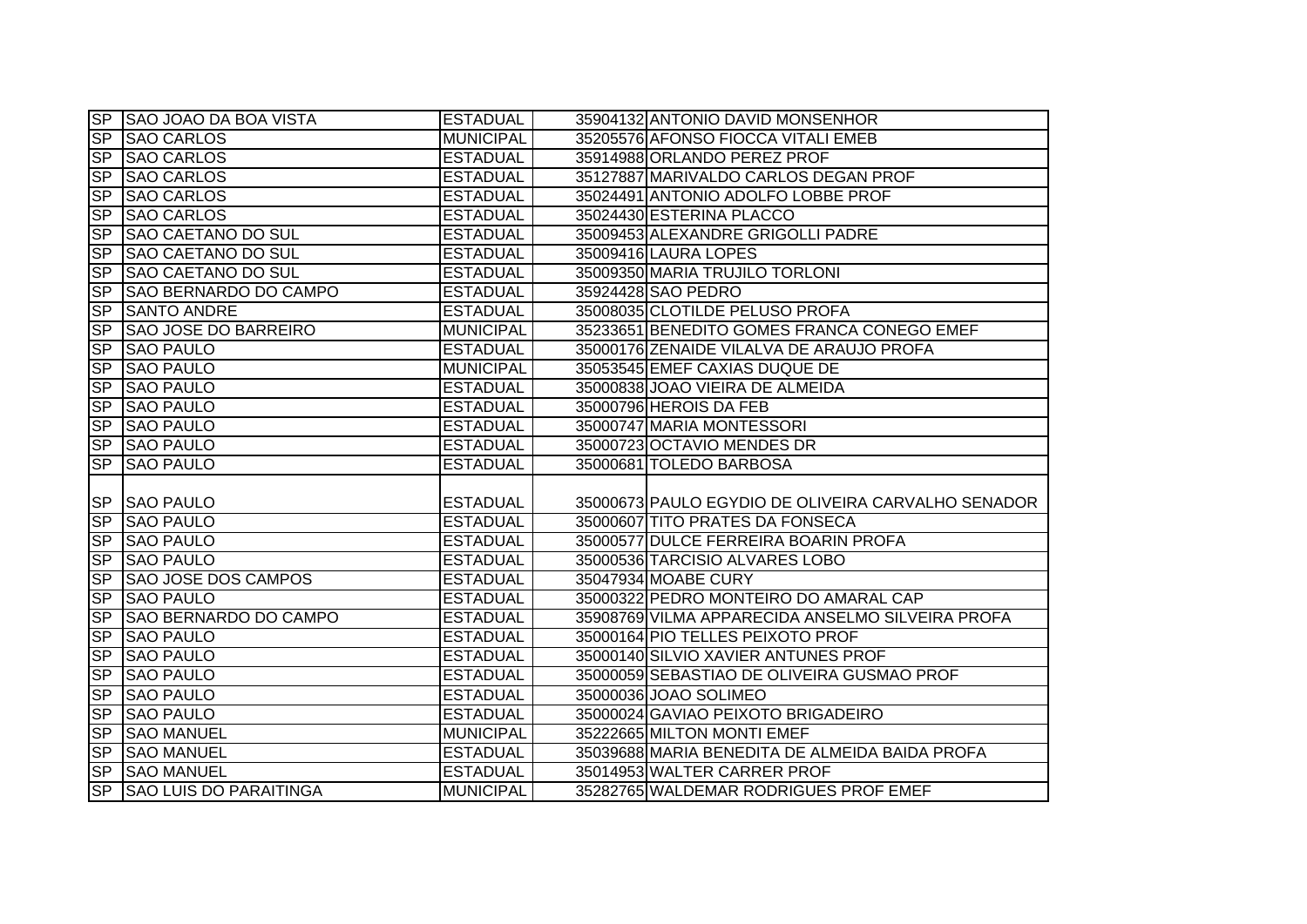|                        | SP SAO LOURENCO DA SERRA     | <b>ESTADUAL</b>  | 35910685 ANTONIO BALDUSCO PREFEITO                  |
|------------------------|------------------------------|------------------|-----------------------------------------------------|
| <b>SP</b>              | <b>SAO JOSE DOS CAMPOS</b>   | <b>MUNICIPAL</b> | 35227912 GERALDO DE ALMEIDA EMEF                    |
| SP                     | <b>SAO PAULO</b>             | <b>ESTADUAL</b>  | 35000498 LUIZ GONZAGA RIGHINI PROF                  |
| S <sub>P</sub>         | <b>SANTO ANDRE</b>           | <b>ESTADUAL</b>  | 35042006 JUAREZ TAVORA MARECHAL                     |
| <b>SP</b>              | <b>SAO BERNARDO DO CAMPO</b> | <b>ESTADUAL</b>  | 35915750 CELIO LUIZ NEGRINI PROF                    |
| SP                     | <b>SANTOS</b>                | <b>ESTADUAL</b>  | 35011770 BENEVENUTO MADUREIRA PROF                  |
| SP                     | <b>SANTOS</b>                | <b>ESTADUAL</b>  | 35011721 SAO LEOPOLDO VISCONDE DE                   |
|                        |                              |                  |                                                     |
| <b>SP</b>              | SANTO ANTONIO DE POSSE       | <b>MUNICIPAL</b> | 35404858 CONCEICAO GODOI MENUZZO PROFESSORA EMEF    |
| <b>SP</b>              | <b>SANTO ANDRE</b>           | <b>MUNICIPAL</b> | 35248861 CORA CORALINA EMEIEF                       |
| <b>SP</b>              | <b>SANTO ANDRE</b>           | <b>MUNICIPAL</b> | 35068081 JOSE MARIA SESTILHO MATTEI EMEIEF          |
| <b>SP</b>              | <b>SANTO ANDRE</b>           | <b>MUNICIPAL</b> | 35050635 FERNANDO GODAT PADRE EMEIEF                |
|                        |                              |                  |                                                     |
| <b>SP</b>              | <b>SANTO ANDRE</b>           | <b>ESTADUAL</b>  | 35925640 CELSO AUGUSTO DANIEL PREFEITO ENGENHEIRO   |
| SP                     | <b>SANTO ANDRE</b>           | <b>ESTADUAL</b>  | 35923370 16 DE JULHO                                |
| <b>SP</b>              | <b>SANTO ANDRE</b>           | <b>ESTADUAL</b>  | 35907170 GABRIEL GONCALVES PROF                     |
| SP                     | <b>SANTOS</b>                | <b>ESTADUAL</b>  | 35038805 JOAO OCTAVIO DOS SANTOS                    |
| SP                     | <b>SANTO ANDRE</b>           | <b>ESTADUAL</b>  | 35286217 FRANCISCA HELENA FURIA II PROFA            |
| SP                     | <b>SANTOS</b>                | <b>ESTADUAL</b>  | 35046760 ZULMIRA CAMPOS PROFA                       |
| SP                     | <b>SANTO ANDRE</b>           | <b>ESTADUAL</b>  | 35039536 JULIO PIGNATARI DR                         |
| <b>SP</b>              | <b>SANTO ANDRE</b>           | <b>ESTADUAL</b>  | 35008679 JOAQUIM LUCIO CARDOSO FILHO                |
| SP                     | <b>SANTO ANDRE</b>           | <b>ESTADUAL</b>  | 35008503 IVONE PALMA TODOROV RUGGIERI PROFA         |
| SP                     | <b>SANTO ANDRE</b>           | <b>ESTADUAL</b>  | 35008459 WALDOMIRO GUIMARAES PROF                   |
| SP                     | <b>SANTO ANDRE</b>           | <b>ESTADUAL</b>  | 35008448 FIORAVANTE ZAMPOL                          |
| SP                     | <b>SANTO ANDRE</b>           | <b>ESTADUAL</b>  | 35008333 ANTONIO ADIB CHAMMAS                       |
| <b>SP</b>              | <b>SANTO ANDRE</b>           | <b>ESTADUAL</b>  | 35008291 MANOEL GRANDINI CASQUEL DR                 |
| SP                     | <b>SANTO ANDRE</b>           | <b>ESTADUAL</b>  | 35008229 AGNALDO SEBASTIAO VIEIRA PADRE             |
| SP                     | <b>SANTO ANDRE</b>           | <b>ESTADUAL</b>  | 35008217 OVIDIO PIRES DE CAMPOS PROF                |
| $\overline{\text{SP}}$ | <b>SANTO ANDRE</b>           | <b>ESTADUAL</b>  | 35008175 NADIR LESSA TOGNINI PROFA                  |
| SP                     | <b>SANTO ANDRE</b>           | <b>ESTADUAL</b>  | 35008148 CARLOS DE CAMPOS DR                        |
| SP                     | <b>SANTO ANDRE</b>           | <b>ESTADUAL</b>  | 35900175 BENERALDO DE TOLEDO PIZA PROF              |
| S <sub>P</sub>         | <b>SAO BERNARDO DO CAMPO</b> | <b>ESTADUAL</b>  | 35008977 JACOB CASSEB PROF                          |
| <b>SP</b>              | SAO BERNARDO DO CAMPO        | <b>ESTADUAL</b>  | 35048100 TITO LIMA                                  |
| SP                     | SAO BERNARDO DO CAMPO        | <b>ESTADUAL</b>  | 35042055 BRAZILIA TONDI DE LIMA                     |
|                        | SP SAO BERNARDO DO CAMPO     | <b>ESTADUAL</b>  | 35042043 PALMIRA GRASSIOTTO FERREIRA DA SILVA PROFA |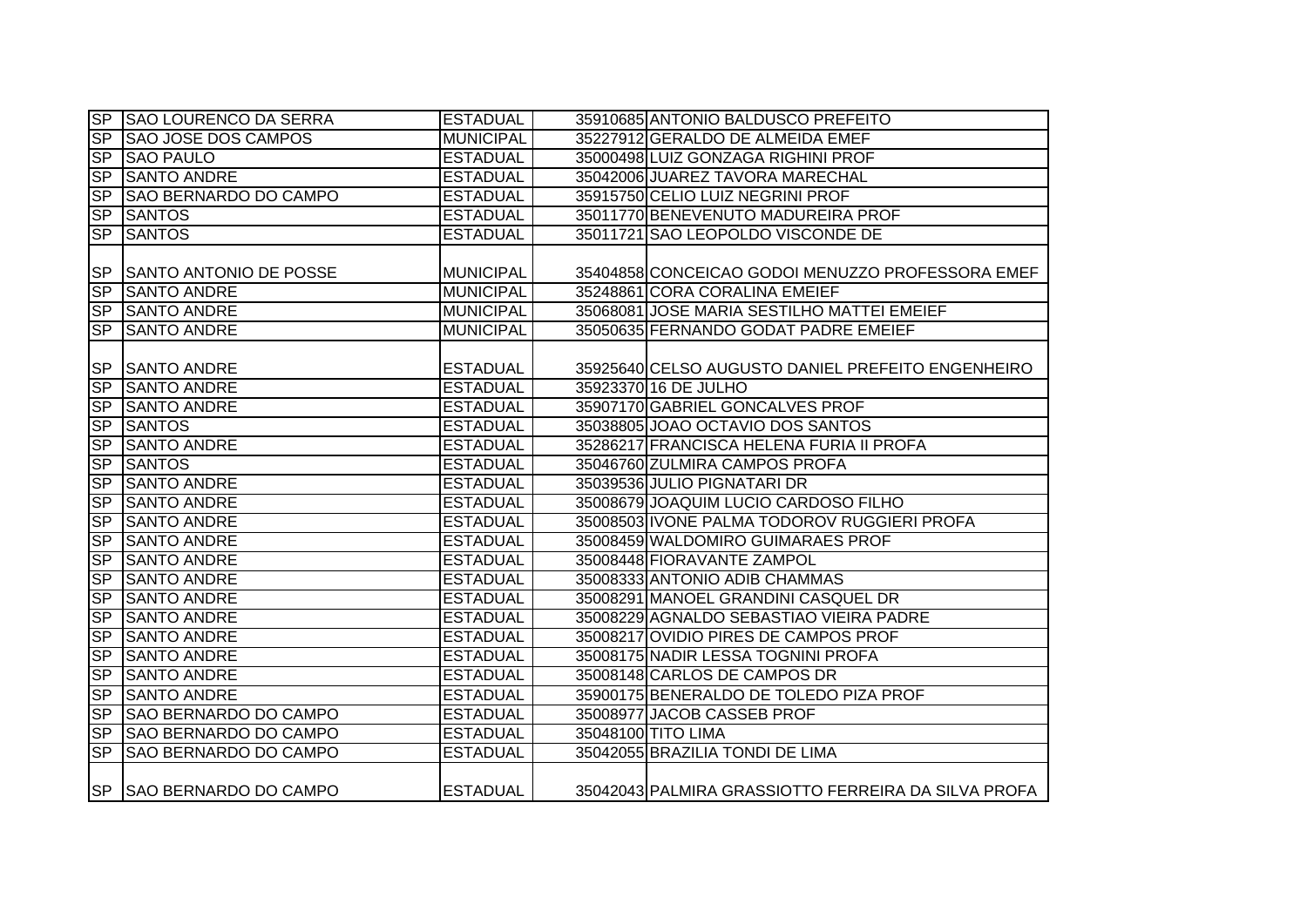|                  | SP SAO BERNARDO DO CAMPO     | <b>ESTADUAL</b>  | 35041300 NAIL FRANCO DE MELLO BONI PROFA          |
|------------------|------------------------------|------------------|---------------------------------------------------|
| SP               | <b>SAO BERNARDO DO CAMPO</b> | <b>ESTADUAL</b>  | 35041294 JEAN PIAGET                              |
| <b>SP</b>        | <b>SAO BERNARDO DO CAMPO</b> | <b>ESTADUAL</b>  | 35041269 DOMINGOS PEIXOTO DA SILVA PROF           |
| <b>SP</b>        | <b>SAO BERNARDO DO CAMPO</b> | <b>ESTADUAL</b>  | 35038519 MARIA CRISTINA SCHMIDT MIRANDA PROFA     |
| SP               | <b>SAO BERNARDO DO CAMPO</b> | <b>ESTADUAL</b>  | 35009234 LAURO GOMES DE ALMEIDA                   |
| <b>SP</b>        | SAO BERNARDO DO CAMPO        | <b>ESTADUAL</b>  | 35009167 JOAQUIM MOREIRA BERNARDES PROF           |
| <b>SP</b>        | <b>SAO BERNARDO DO CAMPO</b> | <b>ESTADUAL</b>  | 35009155 LUIZA COLLACO QUEIROZ FONSECA PROFA      |
| <b>SP</b>        | <b>SANTOS</b>                | <b>ESTADUAL</b>  | 35011836 CANADA                                   |
| <b>SP</b>        | <b>SAO BERNARDO DO CAMPO</b> | <b>ESTADUAL</b>  | 35009039 ANTONIO NASCIMENTO PROF                  |
| <b>SP</b>        | <b>SAO PAULO</b>             | <b>ESTADUAL</b>  | 35000917 ANTONIO LISBOA PROF                      |
| S <sub>P</sub>   | <b>SAO BERNARDO DO CAMPO</b> | <b>ESTADUAL</b>  | 35008928 JOSE GONCALVES DE ANDRADE FIGUEIRA DR    |
| <b>SP</b>        | <b>SAO BERNARDO DO CAMPO</b> | <b>ESTADUAL</b>  | 35008904 JOSE JORGE DO AMARAL PROF                |
| <b>SP</b>        | <b>SAO BERNARDO DO CAMPO</b> | <b>ESTADUAL</b>  | 35008898 MATHIAS OCTAVIO ROXO NOBRE DR            |
| <b>SP</b>        | SAO BERNARDO DO CAMPO        | <b>ESTADUAL</b>  | 35008849 EUCLYDES DESLANDES PROF                  |
| $S_{\mathsf{P}}$ | <b>SAO BERNARDO DO CAMPO</b> | <b>ESTADUAL</b>  | 35008771 OMAR DONATO BASSANI                      |
|                  |                              |                  | JOSE BONIFACIO UNIDADE MUNICIPAL DE               |
| <b>SP</b>        | <b>ISANTOS</b>               | <b>MUNICIPAL</b> | 35355948 EDUCACAO                                 |
|                  |                              |                  | PEDRO CRESCENTI PROF UNIDADE MUNICIPAL DE         |
|                  | <b>SP SANTOS</b>             | <b>MUNICIPAL</b> | 35207073 EDUCACAO                                 |
|                  | <b>SP SANTOS</b>             | <b>MUNICIPAL</b> | 35207068 AVELINO DA PAZ VIEIRA PROF UME           |
|                  |                              |                  | MARIO DE ALMEIDA ALCANTARA PROF UNID MUN          |
|                  | <b>SP SANTOS</b>             | MUNICIPAL        | 35056170 DE EDUCACAO                              |
| SP               | <b>SANTOS</b>                | MUNICIPAL        | 35056157 PEDRO II UNIDIDADE MUNICIPAL DE EDUCACAO |
| SP               | <b>SANTOS</b>                | <b>ESTADUAL</b>  | 35909816 EMILIO JUSTO DEPUTADO                    |
| $S_{\mathsf{P}}$ | <b>SAO BERNARDO DO CAMPO</b> | <b>ESTADUAL</b>  | 35009131 MAURICIO ANTUNES FERRAZ PROF             |
| S <sub>P</sub>   | <b>SAO PAULO</b>             | <b>MUNICIPAL</b> | 35053521 EMEF DILERMANDO DIAS DOS SANTOS          |
| <b>SP</b>        | <b>SAO PAULO</b>             | <b>MUNICIPAL</b> | 35408384 EMEF ITAIM A                             |
| S <sub>P</sub>   | <b>SAO PAULO</b>             | <b>MUNICIPAL</b> | 35356612 CEU EMEF VILA DO SOL                     |
| S <sub>P</sub>   | <b>SAO PAULO</b>             | <b>MUNICIPAL</b> | 35418161 EMEF CAMPO LIMPO II                      |
| <b>SP</b>        | <b>SAO PAULO</b>             | <b>MUNICIPAL</b> | 35417440 EMEF CAMPO LIMPO I                       |
| SP               | <b>SAO PAULO</b>             | <b>MUNICIPAL</b> | 35417063 EMEF PARQUE BOA ESPERANCA II             |
| <b>SP</b>        | <b>SAO PAULO</b>             | MUNICIPAL        | 35417051 EMEF CDHU JARDIM IGUATEMI                |
| SP               | <b>SAO PAULO</b>             | <b>MUNICIPAL</b> | 35415397 EMEF VILA SANTA MARIA                    |
| SP               | <b>SAO PAULO</b>             | MUNICIPAL        | 35415388 EMEF GRANJA NOSSA SENHORA APARECIDA      |
| <b>SP</b>        | <b>SAO PAULO</b>             | MUNICIPAL        | 35415376 EMEF CONSTELACAO DO INDIO                |
| <b>SP</b>        | <b>SAO PAULO</b>             | MUNICIPAL        | 35413012 CEU EMEF PARAISOPOLIS                    |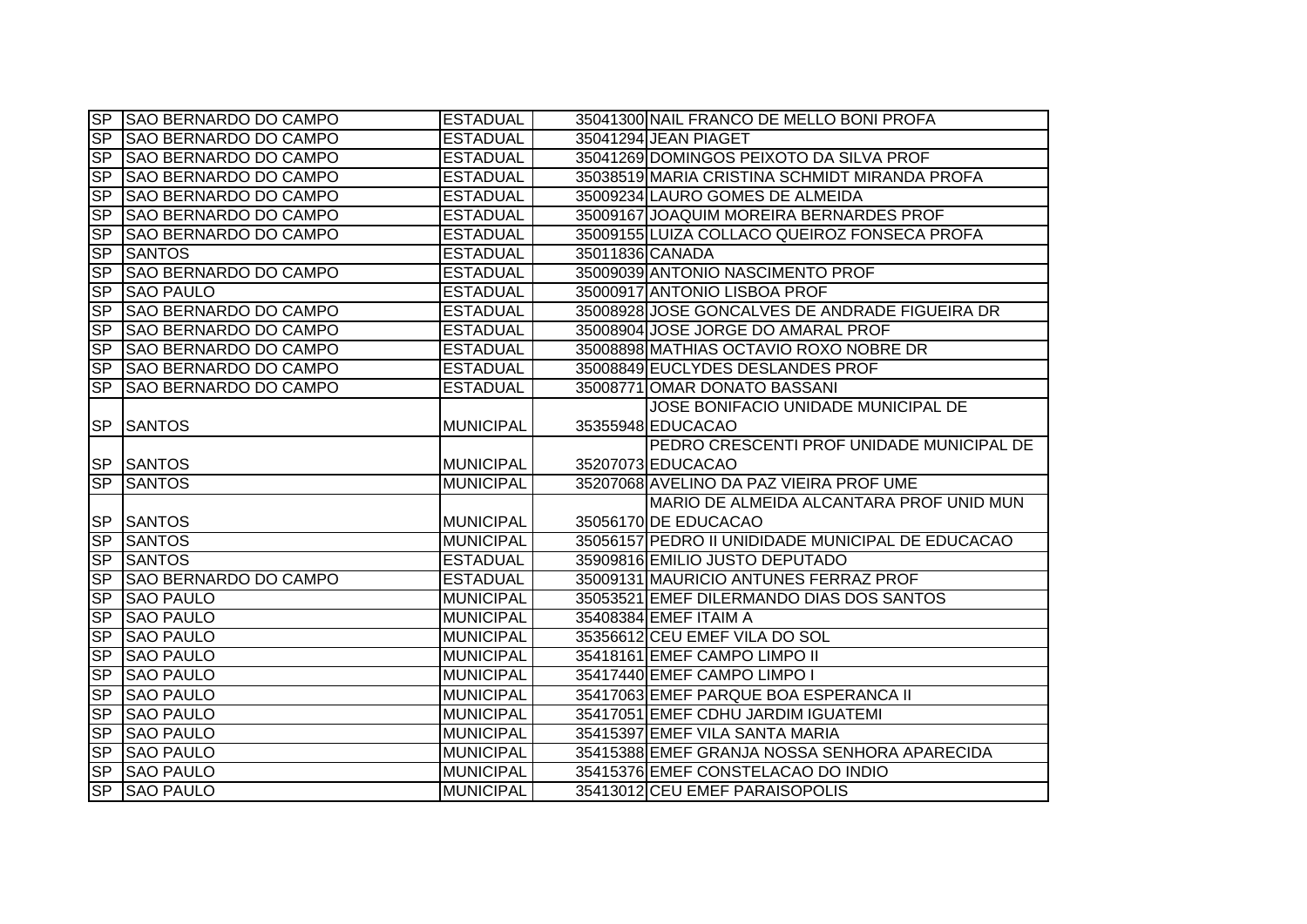|                        | SP SAO PAULO                  | MUNICIPAL        |                | 35408608 EMEF CDHU VILA CONCEICAO                                                      |
|------------------------|-------------------------------|------------------|----------------|----------------------------------------------------------------------------------------|
| SP                     | <b>SAO PAULO</b>              | <b>MUNICIPAL</b> |                | 35419345 EMEF PARQUE REGINA                                                            |
|                        | SP SAO PAULO                  | <b>MUNICIPAL</b> |                | 35408463 EMEF MURURES                                                                  |
| SP                     | <b>SAO PAULO</b>              | <b>MUNICIPAL</b> |                | 35419357 EMEF CONJ HABITACIONAL BARRO BRANCO II - C                                    |
| S <sub>P</sub>         | <b>SAO PAULO</b>              | <b>MUNICIPAL</b> |                | 35408360 EMEF CAUCASICA                                                                |
| $S_{\mathsf{P}}$       | <b>SAO PAULO</b>              | <b>MUNICIPAL</b> |                | 35407343 EMEF IPIRANGA I                                                               |
| $S_{\mathsf{P}}$       | <b>SAO PAULO</b>              | <b>MUNICIPAL</b> |                | 35400075 EMEF DAMA ENTRE RIOS VERDES                                                   |
| SP                     | <b>SAO PAULO</b>              | <b>MUNICIPAL</b> |                | 35399700 CEU EMEF CAPAO REDONDO                                                        |
|                        |                               |                  |                | CEU EMEF MARIA APARECIDA DE SOUZA CAMPOS                                               |
|                        | SP SAO PAULO                  | <b>MUNICIPAL</b> | 35397064 PROFA |                                                                                        |
| <b>SP</b>              | <b>SAO PAULO</b>              | <b>MUNICIPAL</b> |                | 35393277 CEU EMEF ANTONIO CARLOS ROCHA                                                 |
|                        |                               |                  |                | EMEF JARDIM MITSUTANI I - JORNALISTA PAULO                                             |
| <b>SP</b>              | <b>SAO PAULO</b>              | <b>MUNICIPAL</b> |                | 35359993 PATARRA                                                                       |
| SP                     | <b>SAO PAULO</b>              | <b>MUNICIPAL</b> |                | 35357121 CEU EMEF TRES PONTES                                                          |
| SP                     | <b>SAO PAULO</b>              | <b>MUNICIPAL</b> |                | 35356852 CEU EMEF LAJEADO                                                              |
| $S_{\mathsf{P}}$       | <b>SAO PAULO</b>              | <b>MUNICIPAL</b> |                | 35356761 CEU EMEF MARIO FITTIPALDI                                                     |
| $\overline{\text{SP}}$ | <b>SAO VICENTE</b>            | <b>ESTADUAL</b>  |                | 35909907 ALBERTO AUGUSTO PASTOR                                                        |
|                        |                               |                  |                | EMEF IZABEL APARECIDA CRISTOVAO DA LUZ                                                 |
|                        | <b>SP SAO PAULO</b>           | <b>MUNICIPAL</b> | 35408566 PROFA |                                                                                        |
| SP                     | <b>SAO SEBASTIAO</b>          | <b>MUNICIPAL</b> |                | 35277393 HENRIQUE BOTELHO EM                                                           |
|                        |                               |                  |                | ESMERALDO SOARES TARQUINIO DE CAMPOS                                                   |
|                        | <b>SP SAO VICENTE</b>         | <b>ESTADUAL</b>  | 35049153 FILHO |                                                                                        |
| SP                     | <b>SAO VICENTE</b>            | <b>ESTADUAL</b>  |                | 35041634 MARIA DULCE MENDES PROFA                                                      |
| SP                     | <b>SAO VICENTE</b>            | <b>ESTADUAL</b>  |                | 35038842 LUIZ D AUREA PROF                                                             |
| SP                     | <b>SAO VICENTE</b>            | <b>ESTADUAL</b>  |                | 35012300 MARGARIDA PINHO RODRIGUES                                                     |
| SP                     | <b>SAO VICENTE</b>            | <b>ESTADUAL</b>  |                | 35012129 MARIA THEREZA DA CUNHA PEDROSO PROFA                                          |
| SP                     | <b>SAO VICENTE</b>            | <b>ESTADUAL</b>  |                | 35012087 ENIO VILAS BOAS PROF                                                          |
| SP                     | <b>SAO VICENTE</b>            | <b>ESTADUAL</b>  |                | 35012075 ANTONIO MOREIRA COELHO DEPUTADO                                               |
| SP                     | <b>SAO SIMAO</b>              |                  |                |                                                                                        |
| <b>SP</b>              |                               | <b>ESTADUAL</b>  |                | 35024259 VIRGILIO GARCIA CAPITAO                                                       |
|                        | <b>SAO SEBASTIAO DA GRAMA</b> | <b>MUNICIPAL</b> |                | 35226944 SYLVIO DA COSTA NEVES PROF EMEF                                               |
| SP                     | <b>SAO PAULO</b>              | <b>MUNICIPAL</b> |                | 35419285 EMEF M BOI MIRIM I                                                            |
| SP                     | <b>SAO SEBASTIAO</b>          | <b>MUNICIPAL</b> |                | 35280197 SEBASTIANA COSTA BITTENCOURT PROFA EM                                         |
| SP                     | <b>SAO PAULO</b>              | <b>MUNICIPAL</b> |                | 35354715 EMEF JOSE HERMINIO RODRIGUES CEL PM                                           |
| SP                     | <b>SAO SEBASTIAO</b>          | <b>MUNICIPAL</b> |                | 35277373 CYNTHIA CLIQUET LUCIANO PROFA EM                                              |
| SP                     | <b>SAO SEBASTIAO</b>          | <b>MUNICIPAL</b> |                | 35273004 DULCE CESAR TAVARES PROFA EM<br>35221454 IRAYDES LOBO VIANNA DO REGO PROFA EM |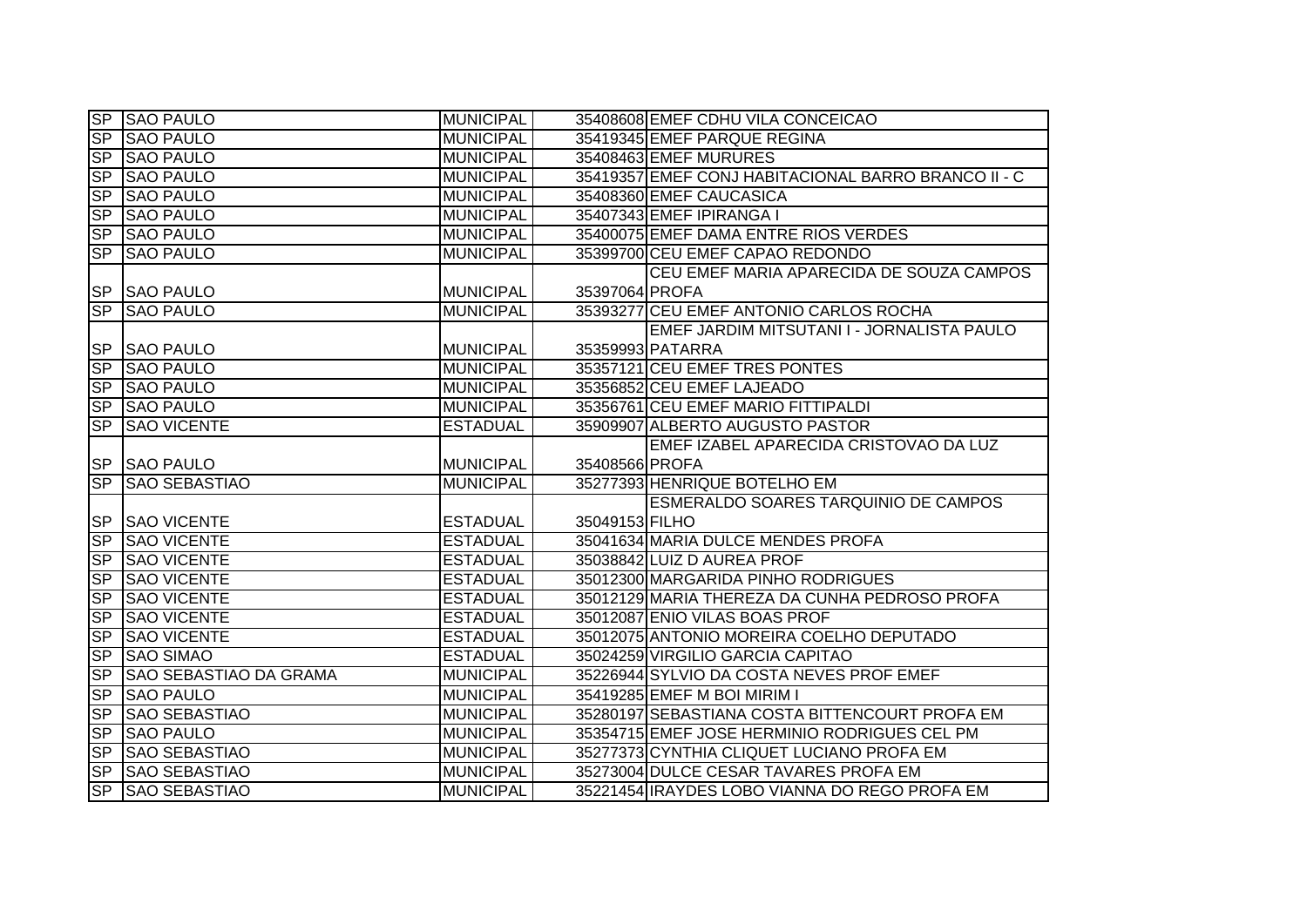|                          | <b>SP SAO SEBASTIAO</b> | <b>MUNICIPAL</b> | 35221442 MARIA ALICE RANGEL EM                     |
|--------------------------|-------------------------|------------------|----------------------------------------------------|
|                          | SP SAO SEBASTIAO        | <b>ESTADUAL</b>  | 35037230 JOSEPHA DE SANT ANNA NEVES PROFA          |
|                          | SP SAO ROQUE            | <b>MUNICIPAL</b> | 35234710 ROQUE VERANI PROF EMEF                    |
| SP                       | <b>SAO PEDRO</b>        | <b>MUNICIPAL</b> | 35280537 RICARDA DE PAIVA LIMA BERZIN PROFA EMEFEI |
| $\overline{\mathsf{SP}}$ | <b>SAO PEDRO</b>        | <b>ESTADUAL</b>  | 35020990 JOSE ABILIO DE PAULA                      |
| SP                       | <b>SAO PAULO</b>        | <b>MUNICIPAL</b> | 35419977 EMEF GILBERTO DUPAS PROF                  |
| <b>SP</b>                | <b>SAO PAULO</b>        | <b>MUNICIPAL</b> | 35419461 EMEF BADRA                                |
|                          | SP SAO PAULO            | <b>MUNICIPAL</b> | 35419436 EMEF CDHU ENCOSTA NORTE                   |
| SP                       | <b>SAO SEBASTIAO</b>    | <b>MUNICIPAL</b> | 35280227 LUIZA HELENA DE BARROS PROFA EM           |
| <b>SP</b>                | <b>SAO PAULO</b>        | <b>MUNICIPAL</b> | 35054823 EMEF 19 DE NOVEMBRO                       |
| S <sub>P</sub>           | <b>SAO PAULO</b>        | <b>MUNICIPAL</b> | 35356736 CEU EMEF CANTOS DO AMANHECER              |
| <b>SP</b>                | <b>SAO PAULO</b>        | <b>MUNICIPAL</b> | 35062790 EMEF FLAVIO AUGUSTO ROSA PROF             |
| S <sub>P</sub>           | <b>SAO PAULO</b>        | <b>MUNICIPAL</b> | 35057836 CEU EMEF PARQUE SAO CARLOS                |
| <b>SP</b>                | <b>SAO PAULO</b>        | <b>MUNICIPAL</b> | 35057666 CEU EMEF MENINOS                          |
| <b>SP</b>                | <b>SAO PAULO</b>        | <b>MUNICIPAL</b> | 35055759 EMEF ANTONIO CARLOS DE ANDRADA E SILVA    |
| <b>SP</b>                | <b>SAO PAULO</b>        | <b>MUNICIPAL</b> | 35055585 EMEF ANTONIA E ARTUR BEGBIE               |
| <b>SP</b>                | <b>SAO PAULO</b>        | <b>MUNICIPAL</b> | 35055542 EMEF LEONEL FRANCA PE                     |
| S <sub>P</sub>           | <b>SAO PAULO</b>        | <b>MUNICIPAL</b> | 35055529 EMEF RENATO ANTONIO CHECCHIA PROF         |
| <b>SP</b>                | <b>SAO PAULO</b>        | <b>MUNICIPAL</b> | 35055448 EMEF FELICIO PAGLIUSO PROF                |
| SP                       | <b>SAO PAULO</b>        | <b>MUNICIPAL</b> | 35055098 EMEF MARLENE RONDELLI PROFA               |
| SP                       | <b>SAO PAULO</b>        | <b>MUNICIPAL</b> | 35066266 EMEF RAUL POMPEIA                         |
| <b>SP</b>                | <b>SAO PAULO</b>        | <b>MUNICIPAL</b> | 35054914 EMEF ALTINO ARANTES                       |
| <b>SP</b>                | <b>SAO PAULO</b>        | <b>MUNICIPAL</b> | 35068627 EMEF ALDO RIBEIRO LUZ PROF                |
| <b>SP</b>                | <b>SAO PAULO</b>        | <b>MUNICIPAL</b> | 35054720 EMEF ARY GOMES CEL                        |
| SP                       | <b>SAO PAULO</b>        | <b>MUNICIPAL</b> | 35054392 EMEF OTHELO FRANCO GEN                    |
| SP                       | <b>SAO PAULO</b>        | <b>MUNICIPAL</b> | 35054343 EMEF OLEGARIO MARIANO                     |
|                          |                         |                  |                                                    |
|                          | SP SAO PAULO            | <b>MUNICIPAL</b> | 35054331 EMEF MILTON FERREIRA DE ALBUQUERQUE PROF  |
| $S_{\mathsf{P}}$         | <b>SAO PAULO</b>        | <b>MUNICIPAL</b> | 35054324 EMEF CLEMENTE PASTORE PROF                |
| $S_{\mathsf{P}}$         | <b>SAO PAULO</b>        | <b>MUNICIPAL</b> | 35054276 EMEF JOAQUIM BENTO ALVES DE LIMA NETO     |
|                          | SP SAO PAULO            | <b>MUNICIPAL</b> | 35054197 EMEF OLAVO FONTOURA                       |
|                          | SP SAO PAULO            | <b>MUNICIPAL</b> | 35054045 EMEF ANTONIO DE SAMPAIO DORIA PROF        |
| SP                       | <b>SAO PAULO</b>        | <b>MUNICIPAL</b> | 35053995 EMEF JOSE DE ALCANTARA MACHADO FILHO      |
|                          | SP SAO PAULO            | <b>MUNICIPAL</b> | 35053797 EMEF MARIO MOURA E ALBUQUERQUE BEL        |
| <b>SP</b>                | <b>SAO PAULO</b>        | <b>MUNICIPAL</b> | 35053600 EMEF NILO PECANHA PRES                    |
|                          | SP SAO PAULO            | <b>MUNICIPAL</b> | 35055037 EMEF ALVARES DE AZEVEDO                   |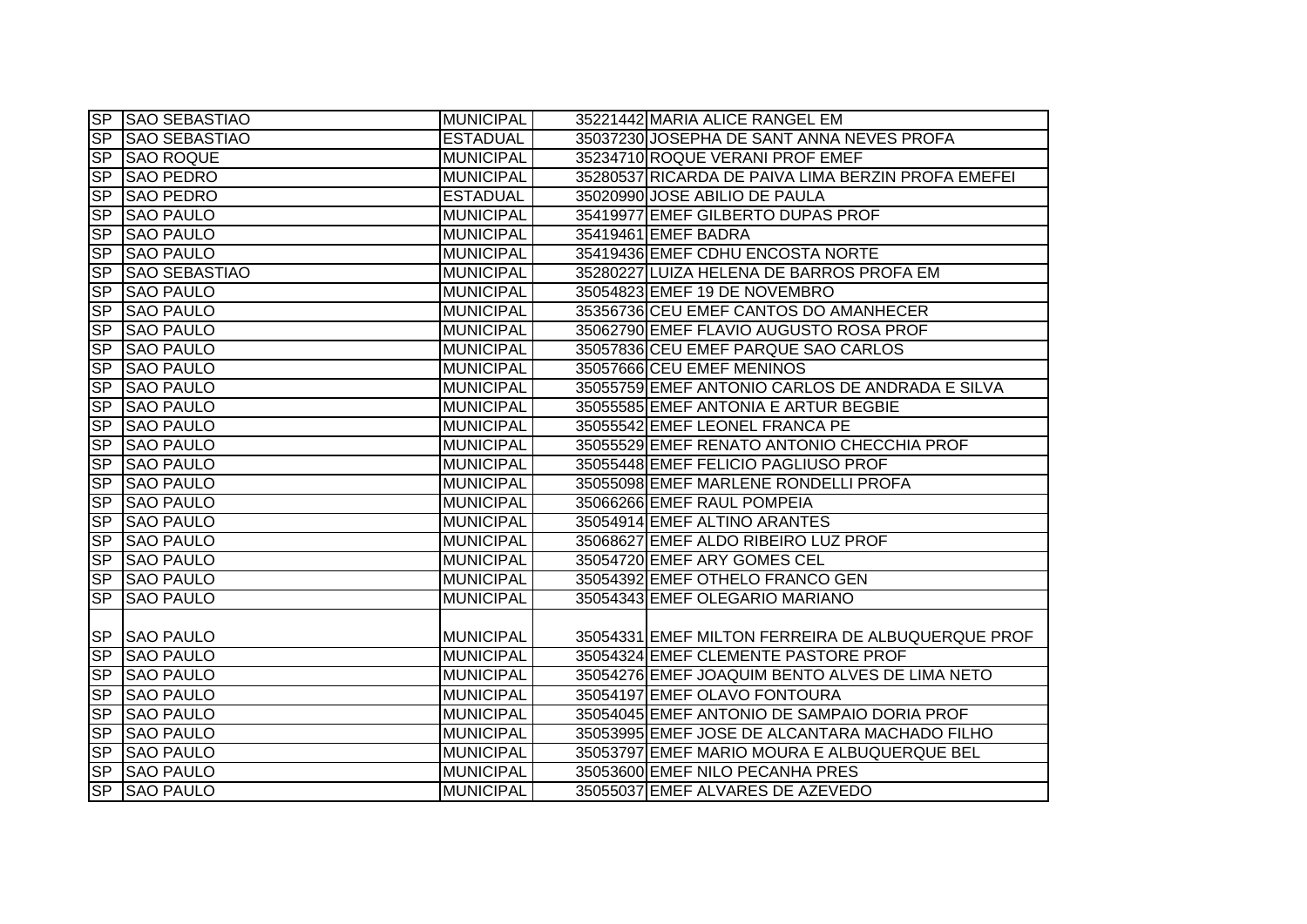|                | SP SAO PAULO           | <b>MUNICIPAL</b> |             | 35098632 EMEF ANTONIO ALVES DA SILVA SG        |
|----------------|------------------------|------------------|-------------|------------------------------------------------|
| SP             | <b>SAO PAULO</b>       | <b>MUNICIPAL</b> |             | 35346445 EMEF JARDIM DA CONQUISTA              |
|                |                        |                  |             | EMEF JARDIM GUARANI - JOSE ALFREDO             |
| <b>SP</b>      | <b>SAO PAULO</b>       | <b>MUNICIPAL</b> |             | 35300317 APOLINARIO PROF                       |
| S <sub>P</sub> | <b>SAO PAULO</b>       | <b>MUNICIPAL</b> |             | 35298293 CEU EMEF VILA RUBI                    |
| <b>SP</b>      | <b>SAO PAULO</b>       | <b>MUNICIPAL</b> |             | 35298232 CEU EMEF FEITICO DA VILA              |
| SP             | <b>SAO PAULO</b>       | <b>MUNICIPAL</b> |             | 35286448 EMEF CITY JARAGUA IV                  |
| <b>SP</b>      | <b>SAO PAULO</b>       | <b>MUNICIPAL</b> |             | 35271196 EMEF PARQUE DAS FLORES                |
| <b>SP</b>      | <b>SAO PAULO</b>       | <b>MUNICIPAL</b> |             | 35271073 EMEF MARIO LAGO                       |
| <b>SP</b>      | <b>SAO PAULO</b>       | <b>MUNICIPAL</b> |             | 35249993 EMEF JOSE KAUFFMANN DR                |
| <b>SP</b>      | <b>SAO PAULO</b>       | <b>MUNICIPAL</b> |             | 35242196 EMEF JOAO DA SILVA                    |
| <b>SP</b>      | <b>SAO PAULO</b>       | <b>MUNICIPAL</b> |             | 35233985 EMEF PEDRO GERALDO SCHUNCK            |
| SP             | <b>SAO PAULO</b>       | <b>MUNICIPAL</b> |             | 35062807 EMEF ERNESTO DE MORAES LEME PROF      |
|                |                        |                  |             | EMEF JULIO CESAR DE MELO E SOUSA-MALBA         |
| <b>SP</b>      | <b>SAO PAULO</b>       | <b>MUNICIPAL</b> |             | 35200049 TAHAN PROF                            |
| SP             | <b>SAO VICENTE</b>     | <b>MUNICIPAL</b> |             | 35085911 CAIC AYRTON SENNA DA SILVA EMEF       |
| SP             | <b>SAO PAULO</b>       | <b>MUNICIPAL</b> |             | 35092976 EMEF JOSE AUGUSTO CESAR SALGADO DR    |
| SP             | <b>SAO PAULO</b>       | <b>MUNICIPAL</b> |             | 35090621 EMEF IVETE VARGAS DEP                 |
| S <sub>P</sub> | <b>SAO PAULO</b>       | <b>MUNICIPAL</b> |             | 35087154 EMEF VINICIUS DE MORAES               |
| SP             | <b>SAO PAULO</b>       | <b>MUNICIPAL</b> |             | 35087142 EMEF ARLINDO CAETANO FILHO PROF       |
| SP             | <b>SAO PAULO</b>       | <b>MUNICIPAL</b> |             | 35078785 EMEF JOSE OLYMPIO PEREIRA FILHO       |
| S <sub>P</sub> | <b>SAO PAULO</b>       | <b>MUNICIPAL</b> |             | 35076144 EMEF FRANCISCO DA SILVEIRA BUENO PROF |
| SP             | <b>SAO PAULO</b>       | <b>MUNICIPAL</b> |             | 35074767 EMEF JULIO DE GRAMMONT                |
| SP             | <b>SAO PAULO</b>       | <b>MUNICIPAL</b> |             | 35068834 EMEF LORENCO MANOEL SPARAPAN PROF     |
| SP             | <b>SAO PAULO</b>       | <b>MUNICIPAL</b> |             | 35068792 EMEF MARIO SCHONBERG PROF             |
| S <sub>P</sub> | <b>SAO PAULO</b>       | <b>MUNICIPAL</b> |             | 35068697 EMEF SEBASTIAO FRANCISCO O NEGRO      |
| SP             | <b>SAO PAULO</b>       | <b>MUNICIPAL</b> |             | 35068676 EMEF CHICO FALCONI PE                 |
| SP             | <b>SAO PAULO</b>       | <b>MUNICIPAL</b> |             | 35207949 EMEF PAULO FREIRE PROF                |
| S <sub>P</sub> | <b>TEODORO SAMPAIO</b> | <b>ESTADUAL</b>  |             | 35032273 JOAO DA CRUZ MELLAO                   |
|                |                        |                  |             | BERNADETE DE LOURDES GOMES CLAUDIO PROFA       |
| <b>SP</b>      | <b>TAQUARITUBA</b>     | <b>MUNICIPAL</b> | 35201856 EM |                                                |
| SP             | <b>UBATUBA</b>         | <b>ESTADUAL</b>  |             | 35011216 DEOLINDO DE OLIVEIRA SANTOS CAP       |
| <b>SP</b>      | <b>UBATUBA</b>         | <b>ESTADUAL</b>  |             | 35011198 AUREA MOREIRA RACHOU PROFA            |
| SP             | <b>UBATUBA</b>         | <b>ESTADUAL</b>  |             | 35011150 JOSE CELESTINO ARANHA                 |
| SP             | <b>UBARANA</b>         | <b>MUNICIPAL</b> |             | 35246414 JOAO DIONISIO PROF EM                 |
| SP             | <b>TUPA</b>            | <b>ESTADUAL</b>  |             | 35903711 IRENE RESINA MIGLIORUCCI PROFA        |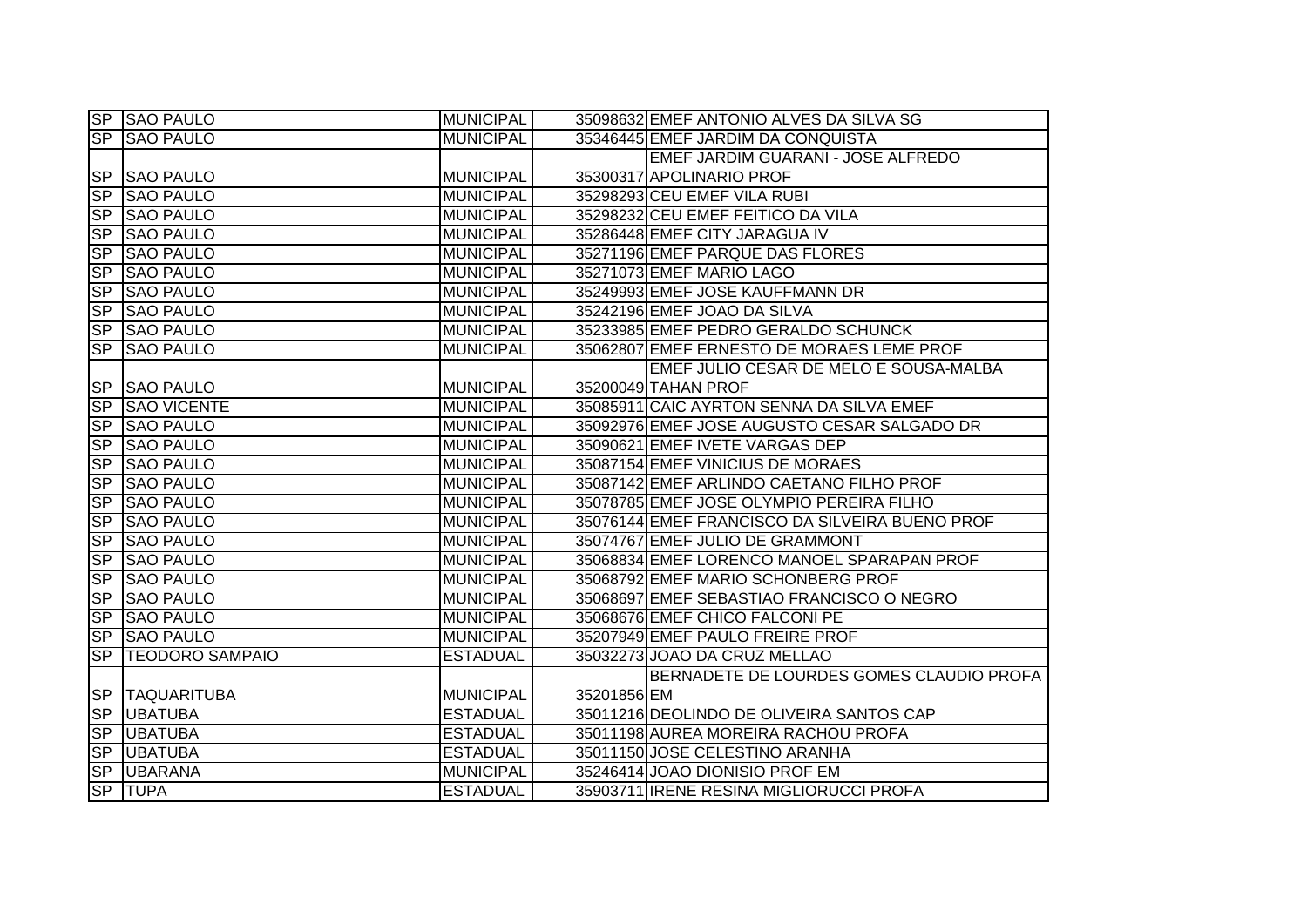|                        | <b>SP TUPA</b>              | <b>ESTADUAL</b>  | 35034575 LELIO TOLEDO PIZA E ALMEIDA DR         |
|------------------------|-----------------------------|------------------|-------------------------------------------------|
|                        | SP TREMEMBE                 | <b>MUNICIPAL</b> | 35273260 MARIA AMELIA DO PATROCINIO PROFA EMEF  |
|                        | SP TREMEMBE                 | <b>ESTADUAL</b>  | 35014230 MANUEL CABRAL                          |
| SP                     | <b>TORRE DE PEDRA</b>       | <b>ESTADUAL</b>  | 35016615 RENATO ANGELINI PROF                   |
|                        | SP UBATUBA                  | <b>ESTADUAL</b>  | 35038763 DIONISIA BUENO VELLOSO PROFA           |
|                        | <b>SP TEODORO SAMPAIO</b>   | <b>MUNICIPAL</b> | 35268665 PAULO A PIRES PREF PROJETO EDUCAR EMEF |
| <b>SP</b>              | <b>UBATUBA</b>              | <b>ESTADUAL</b>  | 35045123 IDALINA DO AMARAL GRACA                |
| SP                     | <b>TEODORO SAMPAIO</b>      | <b>ESTADUAL</b>  | 35032177 ARTHUR RIBEIRO                         |
| <b>SP</b>              | <b>TEJUPA</b>               | <b>MUNICIPAL</b> | 35220700 HILDA DOGNANI BORANELLI EMEF           |
| <b>SP</b>              | <b>TEJUPA</b>               | <b>MUNICIPAL</b> | 35210328 MARIVALDO TONON EM                     |
| SP                     | <b>ITEJUPA</b>              | <b>ESTADUAL</b>  | 35906840 ISABEL CRISTINA FAVARO PALMA PROFA     |
| <b>SP</b>              | <b>TAUBATE</b>              | <b>MUNICIPAL</b> | 35246207 WALTHER DE OLIVEIRA PROF EMEF          |
| <b>SP</b>              | <b>TAUBATE</b>              | <b>ESTADUAL</b>  | 35037898 FELIX GUISARD FILHO DR                 |
| <b>SP</b>              | <b>TAUBATE</b>              | <b>ESTADUAL</b>  | 35014278 ANTONIO MAGALHAES BASTOS               |
| SP                     | <b>TAUBATE</b>              | <b>ESTADUAL</b>  | 35014126 JACQUES FELIX                          |
| <b>SP</b>              | <b>TATUI</b>                | <b>MUNICIPAL</b> | 35196472 MAGALY AZAMBUJA DE TOLEDO PROFA EM     |
| $\overline{\text{SP}}$ | <b>TATUI</b>                | <b>ESTADUAL</b>  | 35016639 CHICO PEREIRA                          |
| <b>SP</b>              | <b>SAO VICENTE</b>          | <b>ESTADUAL</b>  | 35905012 PAULO DE ARRUDA PENTEADO PROF          |
| SP                     | <b>TIMBURI</b>              | <b>ESTADUAL</b>  | 35034095 BENTO DE QUEIROZ PADRE                 |
| <b>SP</b>              | <b>VARZEA PAULISTA</b>      | <b>ESTADUAL</b>  | 35911112 LAVINIA RIBEIRO ARANHA PROFA           |
| <b>SP</b>              | <b>POA</b>                  | <b>ESTADUAL</b>  | 35923217 HELENA LOUREIRO ROSSI PROFA            |
| <b>SP</b>              | <b>VOTUPORANGA</b>          | <b>MUNICIPAL</b> | 35277812 NEYDE TONANNI MARAO PROFA CEM          |
| <b>SP</b>              | <b>VOTUPORANGA</b>          | <b>MUNICIPAL</b> | 35241660 BENEDITO ISRAEL DUARTE PROF CEM        |
| <b>SP</b>              | <b>VOTUPORANGA</b>          | <b>MUNICIPAL</b> | 35221181 CLARY BRANDAO BERTONCINI PROFA CEM     |
| <b>SP</b>              | <b>VOTUPORANGA</b>          | <b>ESTADUAL</b>  | 35028988 JOSE MANOEL LOBO DR                    |
| <b>SP</b>              | <b>VOTORANTIM</b>           | <b>ESTADUAL</b>  | 35042468 CLOTILDE BELINE CAPITANI PROFA         |
| <b>SP</b>              | <b>VIRADOURO</b>            | <b>MUNICIPAL</b> | 35228588 SANDOVAL JOSE DE ALMEIDA DR EMEF       |
| <b>SP</b>              | <b>UBATUBA</b>              | <b>ESTADUAL</b>  | 35011253 ESTEVES DA SILVA DR                    |
| SP                     | <b>VINHEDO</b>              | <b>ESTADUAL</b>  | 35018417 PATRIARCA DA INDEPENDENCIA             |
| <b>SP</b>              | <b>TAQUARITUBA</b>          | <b>ESTADUAL</b>  | 35924088 JOSE PIRES DE CARVALHO DR              |
| <b>SP</b>              | VARGEM GRANDE PAULISTA      | <b>ESTADUAL</b>  | 35924313 LAERCIO SURIM                          |
|                        | SP VARGEM GRANDE DO SUL     | <b>MUNICIPAL</b> | 35245513 MARIO BENI EMEB                        |
| SP                     | VARGEM GRANDE DO SUL        | <b>ESTADUAL</b>  | 35905665 JOSE GILBERTO DE OLIVEIRA SOUZA PROF   |
| <b>SP</b>              | <b>VARGEM GRANDE DO SUL</b> | <b>ESTADUAL</b>  | 35900576 ACHILES RODRIGUES PROF                 |
| <b>SP</b>              | <b>VARGEM</b>               | <b>MUNICIPAL</b> | 35274768 SEBASTIAO JOSE MONTEIRO SARGENTO EMEF  |
| <b>SP</b>              | <b>VALPARAISO</b>           | <b>ESTADUAL</b>  | 35029973 ARLINDA PESSOA MORBECK                 |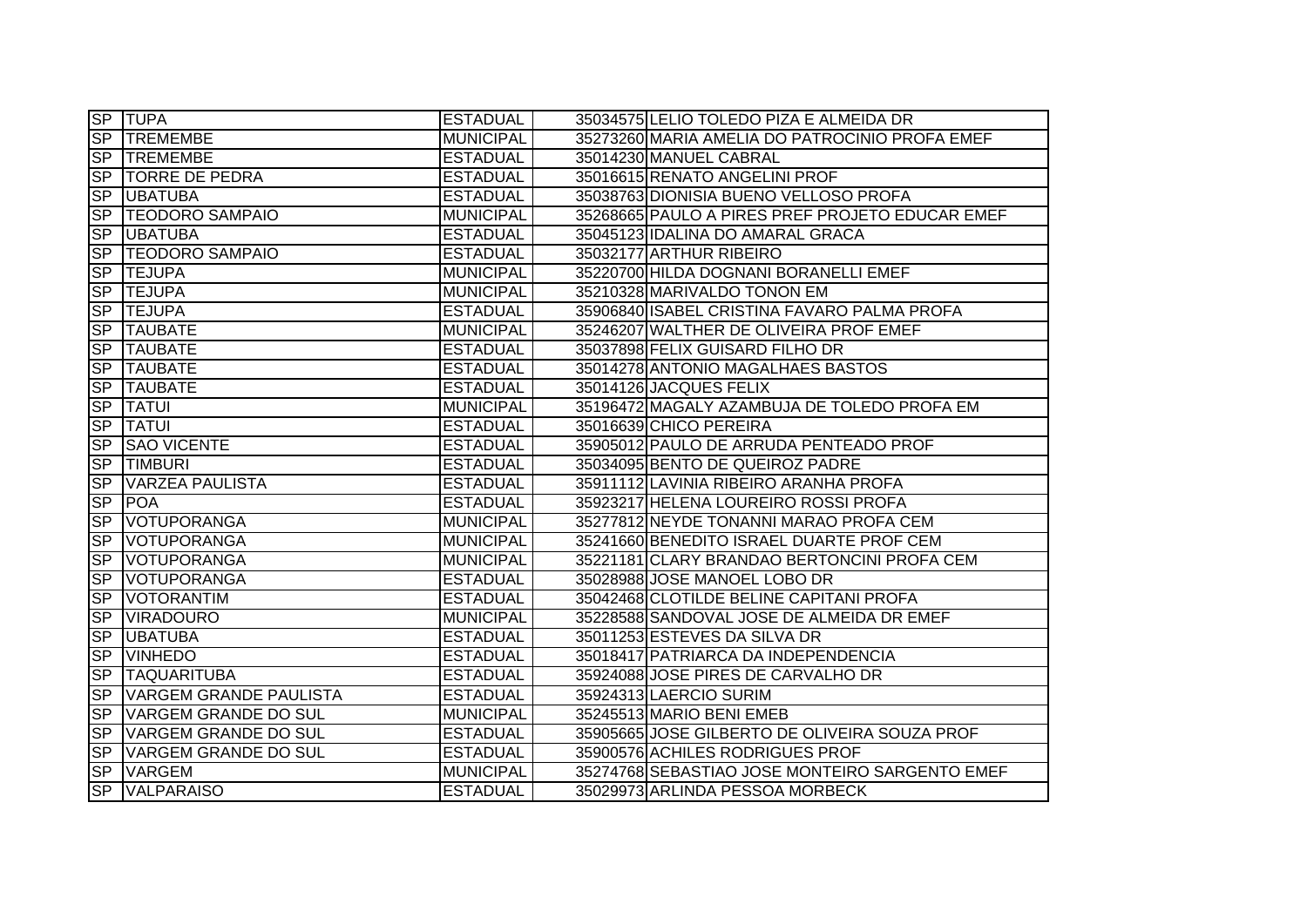|                        | <b>SP VALENTIM GENTIL</b> | <b>MUNICIPAL</b> | 35241301 VICENTE SANTORO EMEF                     |
|------------------------|---------------------------|------------------|---------------------------------------------------|
|                        | <b>SP UBATUBA</b>         | <b>MUNICIPAL</b> | 35278555 PEDRO ALVES DE SOUZA MAESTRO EM          |
|                        | <b>SP UBATUBA</b>         | <b>MUNICIPAL</b> | 35274461 SILVINO TEIXEIRA LEITE PREFEITO EM       |
| <b>SP</b>              | <b>UBATUBA</b>            | <b>ESTADUAL</b>  | 35047824 AURELINA FERREIRA PROFA                  |
| <b>SP</b>              | <b>UBATUBA</b>            | <b>ESTADUAL</b>  | 35046747 MARIA ALICE ALVES PEREIRA                |
| <b>SP</b>              | <b>VINHEDO</b>            | <b>MUNICIPAL</b> | 35272504 ANDRE FRANCO MONTORO PROF EM             |
|                        | SP SOROCABA               | <b>ESTADUAL</b>  | 35016226 JOAO CLIMACO DE CAMARGO PIRES            |
|                        | SP TARUMA                 | <b>ESTADUAL</b>  | 35900862 DAVID JOSE LUZ PROF                      |
| SP                     | <b>SUZANO</b>             | <b>ESTADUAL</b>  | 35006993 ROBERTO BIANCHI                          |
|                        |                           |                  | RAMONA CANHETE PINTO ESCOLA MUNICIPAL DE          |
|                        | <b>SP SUMARE</b>          | MUNICIPAL        | 35117663 ENSINO FUNDAMENTAL                       |
|                        | SP SUMARE                 | <b>ESTADUAL</b>  | 35017310 WADIH JORGE MALUF                        |
|                        | SP SOROCABA               | <b>MUNICIPAL</b> | 35230972 WALTER CARRETERO EM                      |
|                        | SP SOROCABA               | <b>ESTADUAL</b>  | 35924106 DULCE ESMERALDA BASILE FERREIRA PROFA    |
| <b>SP</b>              | SOROCABA                  | <b>ESTADUAL</b>  | 35922754 SARAH SALVESTRO PROFA                    |
| <b>SP</b>              | <b>SOROCABA</b>           | <b>ESTADUAL</b>  | 35919913 MARCO ANTONIO MENCACCI PROF              |
| $\overline{\text{SP}}$ | <b>SOROCABA</b>           | <b>ESTADUAL</b>  | 35914605 WILSON RAMOS BRANDAO PROF                |
| <b>SP</b>              | <b>SOROCABA</b>           | <b>ESTADUAL</b>  | 35900345 ROQUE CONCEICAO MARTINS PROF             |
| SP                     | <b>SUZANO</b>             | <b>ESTADUAL</b>  | 35007067 CARLOS MOLTENI PROF                      |
| <b>SP</b>              | <b>SOROCABA</b>           | <b>ESTADUAL</b>  | 35016287 MONTEIRO LOBATO                          |
|                        | SP SUZANO                 | <b>ESTADUAL</b>  | 35007171 GIOVANNI BATTISTA RAFFO PROF DR          |
|                        | SP SOROCABA               | <b>ESTADUAL</b>  | 35016172 FRANCISCO CAMARGO CESAR                  |
| <b>SP</b>              | <b>SILVEIRAS</b>          | <b>ESTADUAL</b>  | 35012555 HILDEBRANDO MARTINS SODERO PROF          |
| SP                     | <b>SEVERINIA</b>          | <b>MUNICIPAL</b> | 35241179 OSWALDO AUGUSTO ANTUNES EM               |
| <b>SP</b>              | <b>SETE BARRAS</b>        | <b>MUNICIPAL</b> | 35278185 ELVIRA DE MELO SOUZA PROFA EMEF          |
| <b>SP</b>              | <b>SETE BARRAS</b>        | <b>MUNICIPAL</b> | 35278178 DURVAL DE CASTRO PROF EMEF               |
| <b>SP</b>              | <b>SETE BARRAS</b>        | <b>ESTADUAL</b>  | 35035154 MARIA SANTANA DE ALMEIDA PROFA           |
| <b>SP</b>              | <b>SERRANA</b>            | <b>MUNICIPAL</b> | 35241131 MARIA CELINA WALTER DE ASSIS PROFA EMEF  |
| <b>SP</b>              | <b>SERRA AZUL</b>         | <b>MUNICIPAL</b> | 35232658 JACOMO ANTONIO COPELLO PROF EMEF         |
| <b>SP</b>              | <b>SARUTAIA</b>           | <b>MUNICIPAL</b> | 35219368 IRACEMA MARCONDES ALCANTARA EMEF         |
| <b>SP</b>              | <b>SARUTAIA</b>           | <b>ESTADUAL</b>  | 35034319 EDGARDO CARDOSO DR                       |
|                        | <b>SP SAO VICENTE</b>     | <b>MUNICIPAL</b> | 35099132 PROVINCIA DE OKINAWA EMEIEF              |
| <b>SP</b>              | <b>SOROCABA</b>           | <b>ESTADUAL</b>  | 35016366 ESCOLASTICA ROSA DE ALMEIDA PROFA        |
|                        |                           |                  |                                                   |
|                        | SP SUZANO                 | <b>ESTADUAL</b>  | 35923850 ANTONIO BRASILIO MENEZES DA FONSECA PROF |
|                        | SP TAQUARITINGA           | MUNICIPAL        | 35227651 MINEO ROSSI PROF EM                      |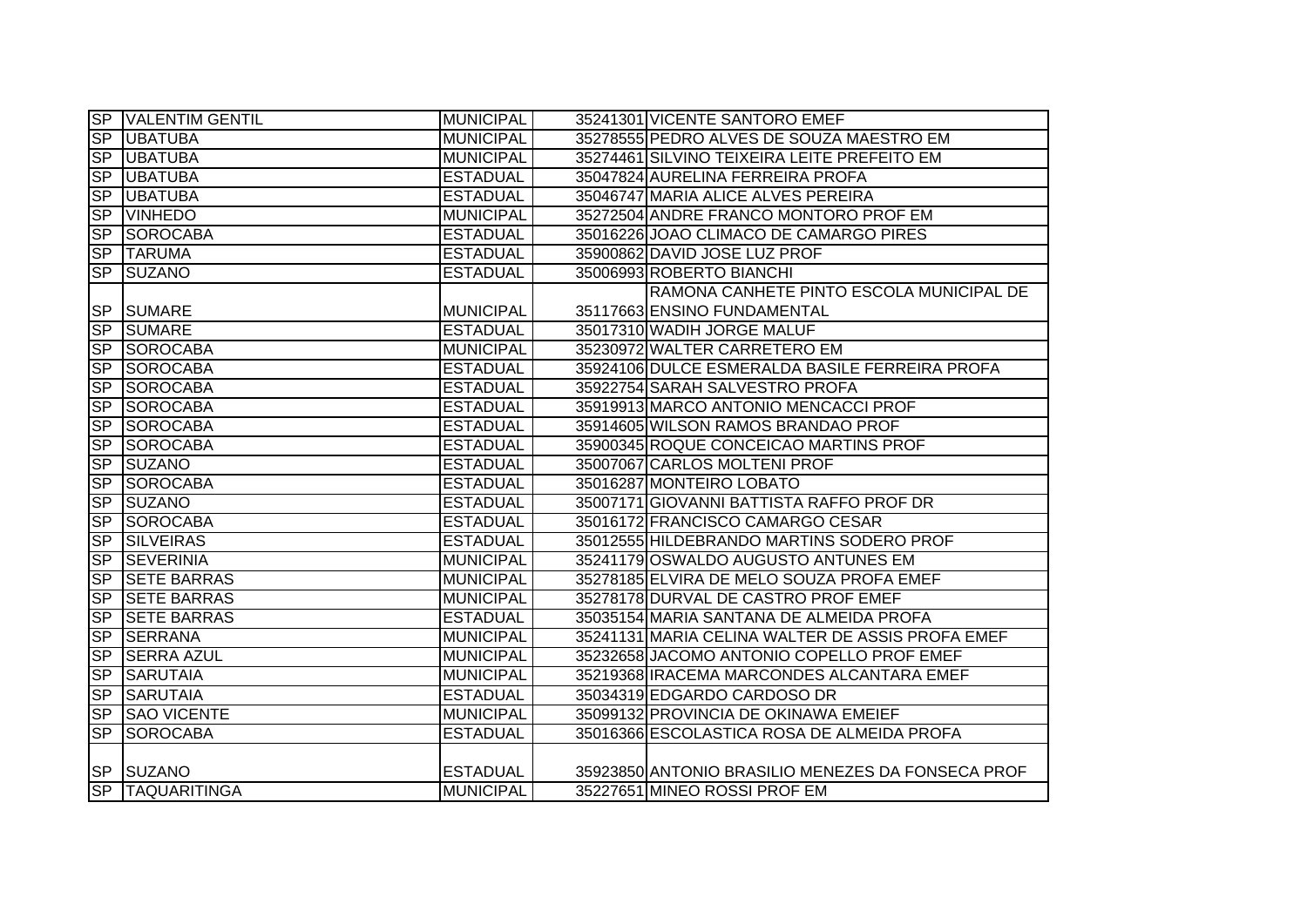|           | SP TAQUARITINGA     | <b>MUNICIPAL</b> |             | 35214280 CELIA REGINA DIB RENZO PROFA EM           |
|-----------|---------------------|------------------|-------------|----------------------------------------------------|
|           | SP TAPIRAI          | <b>MUNICIPAL</b> |             | 35222185 JOSE DE MOURA GLASSER EMEF                |
|           | SP TANABI           | <b>MUNICIPAL</b> |             | 35241246 ALEXANDRE KANNEBLEY MELOTTI EM            |
|           | SP TAMBAU           | <b>ESTADUAL</b>  |             | 35049487 CARMEN MENDES CARVALHO PROFA              |
| SP        | <b>TAMBAU</b>       | <b>ESTADUAL</b>  |             | 35019008 DONIZETTI TAVARES DE LIMA PE              |
|           | SP TABOAO DA SERRA  | <b>ESTADUAL</b>  |             | 35923886 ADENILSON DOS SANTOS FRANCO PROF          |
|           | SP TABOAO DA SERRA  | <b>ESTADUAL</b>  |             | 35912682 NEUSA DEMETRIO PROFA                      |
|           | SP TABOAO DA SERRA  | <b>ESTADUAL</b>  |             | 35902494 JOSE ROBERTO PACHECO                      |
|           | SP TABOAO DA SERRA  | <b>ESTADUAL</b>  |             | 35010182 ANTONIO RUY CARDOSO PROF                  |
|           | SP SUZANO           | <b>ESTADUAL</b>  |             | 35007055 ANIS FADUL DR                             |
| <b>SP</b> | <b>SUZANO</b>       | <b>MUNICIPAL</b> |             | 35271433 MARIA ODETE CARA GOUVEIA PROFA EMEIF      |
| SP        | <b>SUZANO</b>       | <b>ESTADUAL</b>  |             | 35921518 JOSE CAMILO DE ANDRADE                    |
| SP        | <b>ISUZANO</b>      | <b>ESTADUAL</b>  |             | 35921087 JACQUES YVES COUSTEAU COMANDANTE          |
|           | SP SUZANO           | <b>ESTADUAL</b>  |             | 35916559 JOVIANO SATLER DE LIMA PROF               |
|           | SP SUZANO           | <b>ESTADUAL</b>  |             | 35908915 MARIA ELISA DE AZEVEDO CINTRA PROFA       |
|           | SP SUZANO           | <b>ESTADUAL</b>  |             | 35908472 JOSE BENEDITO LEITE BARTHOLOMEI PROF      |
| SP        | <b>SUZANO</b>       | <b>ESTADUAL</b>  |             | 35908460 ALFREDO ROBERTO                           |
| SP        | <b>SUZANO</b>       | <b>ESTADUAL</b>  |             | 35906300 EUCLIDES IGESCA                           |
| SP        | <b>SUZANO</b>       | <b>ESTADUAL</b>  |             | 35901891 JANDYRA COUTINHO PROFA                    |
|           | SP SUZANO           | <b>ESTADUAL</b>  |             | 35901885 LEDA FERNANDES LOPES PROFA                |
|           | SP SUZANO           | <b>ESTADUAL</b>  |             | 35284361 PAULO KOBAYASHI PROF                      |
|           | SP SUZANO           | <b>ESTADUAL</b>  |             | 35046450 OSWALDO DE OLIVEIRA LIMA                  |
|           | SP SUZANO           | <b>MUNICIPAL</b> |             | 35289632 SERGIO SIMAO EMEF                         |
| SP        | <b>CANANEIA</b>     | <b>ESTADUAL</b>  |             | 35035191 YOLANDA ARAUJO SILVA PAIVA PROFA          |
| <b>SP</b> | <b>CARAPICUIBA</b>  | <b>ESTADUAL</b>  |             | 35009738 HADLA FERES PROFA                         |
|           | SP CARAGUATATUBA    | <b>MUNICIPAL</b> |             | 35225964 OSWALDO FERREIRA PROF EMEF                |
|           | SP CAPELA DO ALTO   | <b>MUNICIPAL</b> |             | 35277745 FRANCISCO MARIANO DE ALMEIDA EMEIF        |
|           | SP CAPAO BONITO     | <b>MUNICIPAL</b> |             | 35390537 JOSE CARLOS TALLARICO JORNALISTA EM       |
| SP        | <b>CAPAO BONITO</b> | <b>MUNICIPAL</b> |             | 35222781 ELIAS JORGE DANIEL EM                     |
|           |                     |                  |             | MARIA DA CONCEICAO LUCAS MIELDAZIS PROFA           |
|           | SP CAPAO BONITO     | <b>MUNICIPAL</b> | 35080469 EM |                                                    |
|           |                     |                  |             |                                                    |
|           | SP CAPAO BONITO     | <b>ESTADUAL</b>  |             | 35910077 JOAO BAPTISTA DO AMARAL VASCONCELLOS PROF |
|           | SP CANITAR          | <b>MUNICIPAL</b> |             | 35245136 LUIZ GIMENEZ EMEF                         |
|           | SP CANDIDO MOTA     | <b>MUNICIPAL</b> |             | 35244508 JOAO LEAO DE CARVALHO EM                  |
|           | SP CANAS            | <b>MUNICIPAL</b> |             | 35299777 JOAO NERY MARTON PROF EMEF                |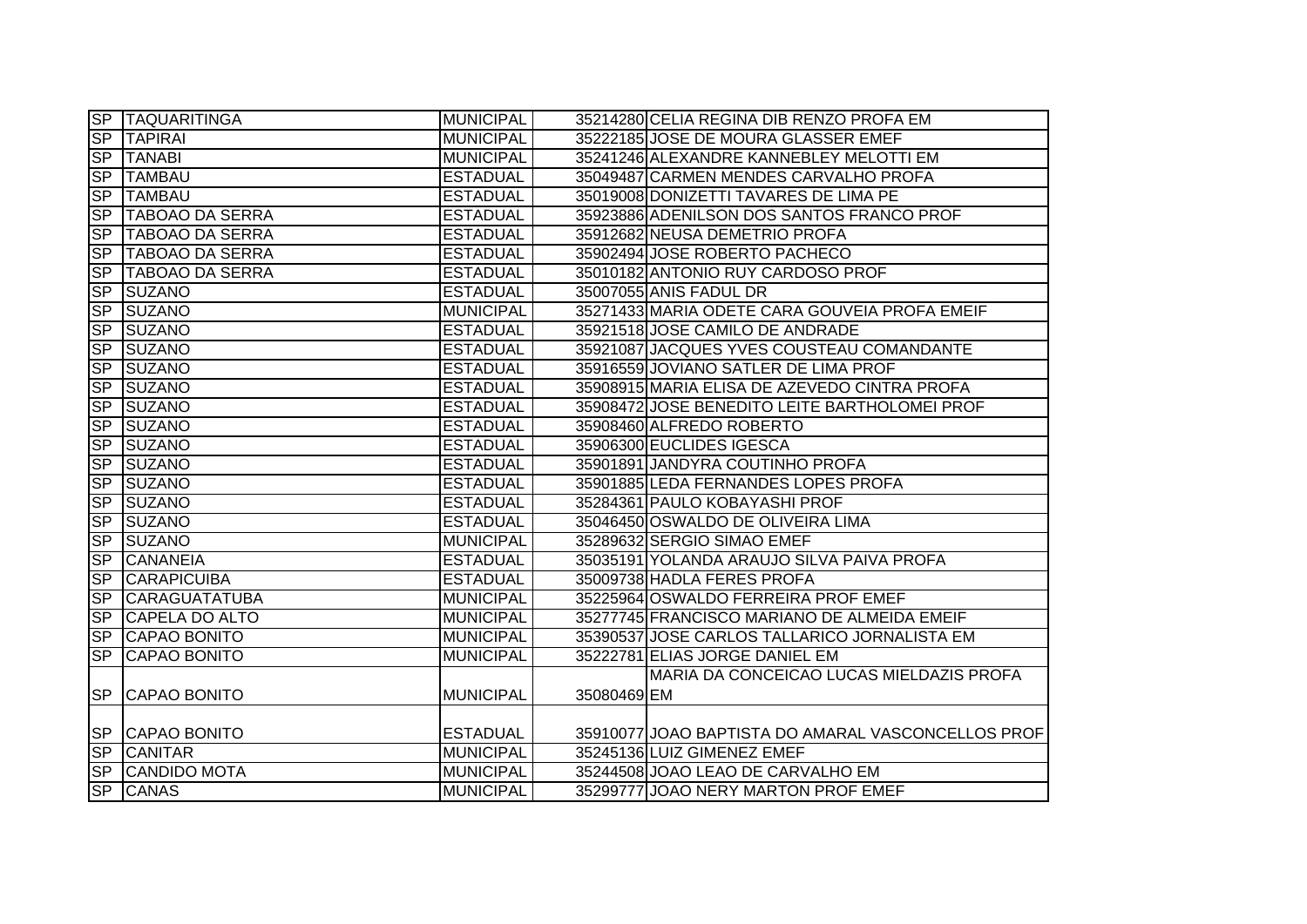|                  | <b>SP PONTAL</b>      | <b>ESTADUAL</b>  |               | 35022676 DOLORES BELEM NOVAES PROFA          |
|------------------|-----------------------|------------------|---------------|----------------------------------------------|
| $\overline{SP}$  | <b>CANANEIA</b>       | <b>MUNICIPAL</b> |               | 35249002 OSVALDO LUCACHAKI EMEF              |
|                  | <b>SP CARAPICUIBA</b> | <b>ESTADUAL</b>  |               | 35040587 LUIZ PEREIRA SOBRINHO PROF          |
| <b>SP</b>        | CAMPOS DO JORDAO      | <b>MUNICIPAL</b> |               | 35214954 OCTAVIO DA MATTA EM                 |
| SP               | <b>CAMPINAS</b>       | <b>ESTADUAL</b>  |               | 35924945 RESIDENCIAL SAO JOSE                |
|                  | SP CAMPINAS           | <b>ESTADUAL</b>  |               | 35924921 CONJUNTO VIDA NOVA III              |
|                  | SP CAMPINAS           | <b>ESTADUAL</b>  |               | 35923655 SAO JUDAS TADEU                     |
|                  |                       |                  |               | NUCLEO HABITACIONAL VIDA NOVA BAIRRO MAURO   |
| <b>SP</b>        | <b>CAMPINAS</b>       | <b>ESTADUAL</b>  |               | 35923394 MARCONDES                           |
| <b>SP</b>        | <b>CAMPINAS</b>       | <b>ESTADUAL</b>  |               | 35913984 ANTONIO MOBILI PADRE                |
| <b>SP</b>        | <b>CAMPINAS</b>       | <b>ESTADUAL</b>  |               | 35907397 PAUL EUGENE CHARBONNEAU PROF DR     |
| <b>SP</b>        | <b>CAMPINAS</b>       | <b>ESTADUAL</b>  |               | 35905461 THEREZINA DA FONSECA PARES PROFA    |
| <b>SP</b>        | <b>CAMPINAS</b>       | <b>ESTADUAL</b>  |               | 35905446 MARIO JUNQUEIRA DA SILVA PROF       |
| <b>SP</b>        | <b>CAMPINAS</b>       | <b>ESTADUAL</b>  |               | 35901124 CELESTE PALANDI DE MELLO PROFA      |
| S <sub>P</sub>   | <b>CANAS</b>          | <b>MUNICIPAL</b> |               | 35274409 ALICE VILELA GALVAO PROFA EMEF      |
| <b>SP</b>        | <b>CASA BRANCA</b>    | <b>ESTADUAL</b>  |               | 35914022 CARLOS CORREA MASCARO PROF          |
| <b>SP</b>        | <b>COTIA</b>          | <b>ESTADUAL</b>  |               | 35010546 JARDIM SANTA ANGELA                 |
| S <sub>P</sub>   | <b>COTIA</b>          | <b>ESTADUAL</b>  |               | 35010522 ANTONIETA DI LASCIO OZEKI PROFA     |
| $\overline{SP}$  | <b>COTIA</b>          | <b>ESTADUAL</b>  |               | 35010510 CARLOS FERREIRA DE MORAES PROF      |
| $S_{\mathsf{P}}$ | <b>COTIA</b>          | <b>ESTADUAL</b>  |               | 35010509 FERNANDO NOBRE                      |
| SP               | <b>COSMORAMA</b>      | <b>MUNICIPAL</b> |               | 35277770 ANA MARIA SEGURA PROFA EMEF         |
| SP               | <b>COSMOPOLIS</b>     | <b>ESTADUAL</b>  |               | 35909385 IVETE SALA DE QUEIROZ PROFA         |
| SP               | <b>CONCHAS</b>        | <b>ESTADUAL</b>  |               | 35014783 JOAO BATISTA DE CAMARGO BARROS CEL  |
| SP               | <b>CONCHAL</b>        | <b>ESTADUAL</b>  |               | 35925275 JARDIM BELA VISTA                   |
|                  |                       |                  |               | JOAO BAPTISTA DE MELLO PEIXOTO JUNIOR DR     |
| <b>SP</b>        | <b>CHAVANTES</b>      | MUNICIPAL        | 35211813 EMEF |                                              |
| <b>SP</b>        | <b>CHARQUEADA</b>     | <b>MUNICIPAL</b> |               | 35282790 EROTIDES DE CAMPOS PROF EMEB        |
| <b>SP</b>        | <b>CARAPICUIBA</b>    | <b>ESTADUAL</b>  |               | 35009763 AMOS MEUCCI                         |
| SP               | <b>CASTILHO</b>       | <b>MUNICIPAL</b> |               | 35217281 MAURO ROBERTO MANOEL PROF EMEF      |
| <b>SP</b>        | <b>CARAPICUIBA</b>    | <b>ESTADUAL</b>  |               | 35009842 DIVA DA CUNHA BARRA PROFA           |
| $S_{\mathsf{P}}$ | <b>CASA BRANCA</b>    | <b>ESTADUAL</b>  |               | 35019343 FRANCISCO THOMAZ DE CARVALHO DR     |
| $S_{\mathsf{P}}$ | <b>CARDOSO</b>        | <b>MUNICIPAL</b> |               | 35207561 DIRCE LIBANO DOS SANTOS PROFA EMEF  |
| <b>SP</b>        | <b>CARDOSO</b>        | <b>MUNICIPAL</b> |               | 35205734 LUIZ NUNES FERREIRA FILHO PROF EMEF |
| SP               | <b>CARAPICUIBA</b>    | <b>MUNICIPAL</b> |               | 35089138 NAI MOLINA DO AMARAL PROFA EMEF     |
| SP               | <b>CARAPICUIBA</b>    | <b>ESTADUAL</b>  |               | 35923459 ANDRE FRANCO MONTORO GOVERNADOR     |
|                  | <b>SP CARAPICUIBA</b> | <b>ESTADUAL</b>  |               | 35921427 NATALINO FIDENCIO PROFESSOR         |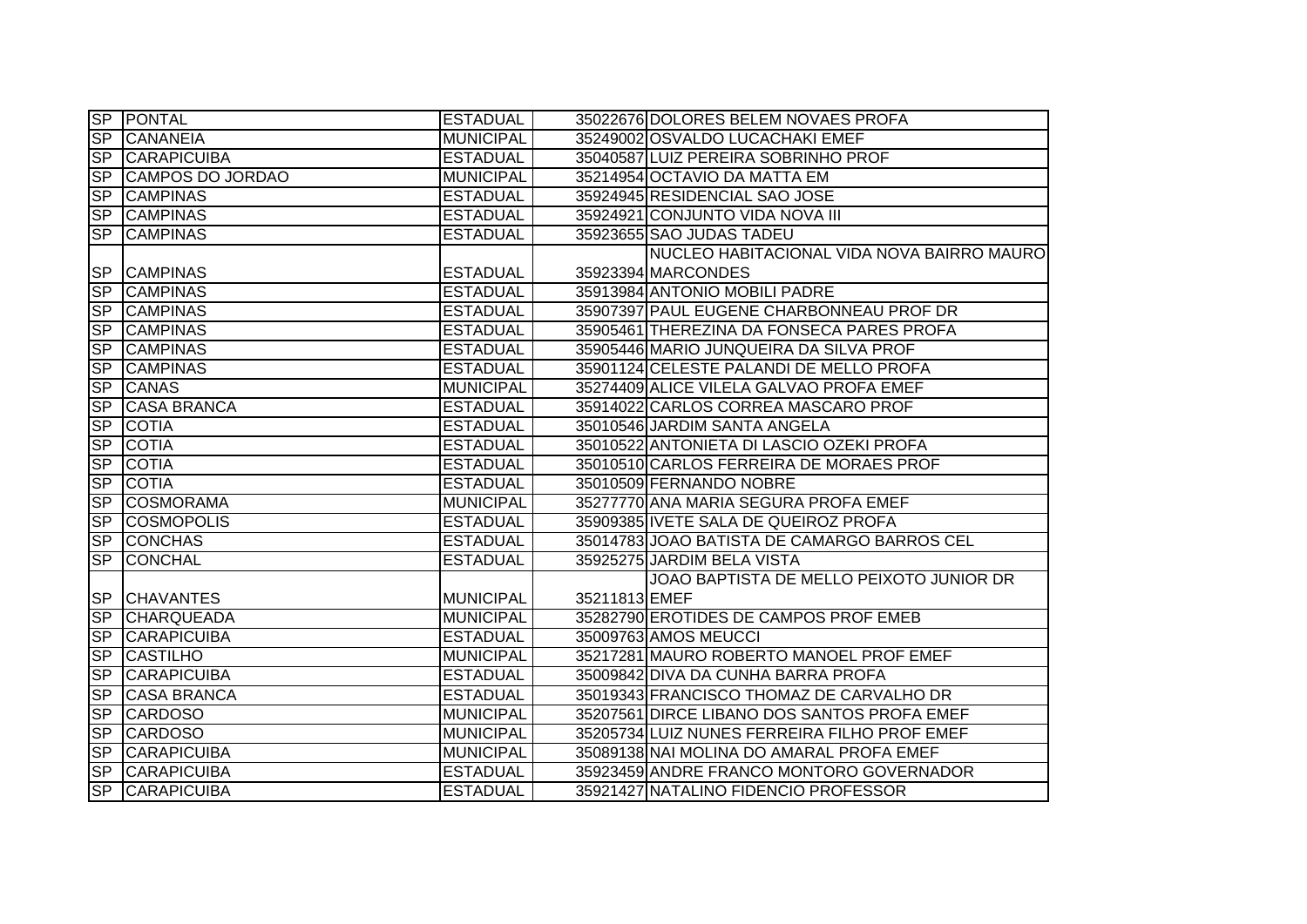| $S_{\mathsf{P}}$         | CARAPICUIBA               | <b>ESTADUAL</b>  | 35909221 MARIA DE LOURDES TEIXEIRA                 |  |
|--------------------------|---------------------------|------------------|----------------------------------------------------|--|
| S <sub>P</sub>           | <b>CARAPICUIBA</b>        | <b>ESTADUAL</b>  | 35906694 ANA RODRIGUES DE LISO                     |  |
| <b>SP</b>                | <b>CARAPICUIBA</b>        | <b>ESTADUAL</b>  | 35041336 JOAO GARCIA DE HARO PROF                  |  |
| S <sub>P</sub>           | <b>CARAPICUIBA</b>        | <b>ESTADUAL</b>  | 35040605 JORGE JULIAN                              |  |
| S <sub>P</sub>           | <b>CAMPINAS</b>           | <b>ESTADUAL</b>  | 35047144 JOSE CARLOS DE ATALIBA NOGUEIRA PROF      |  |
| <b>SP</b>                | <b>CHARQUEADA</b>         | <b>ESTADUAL</b>  | 35021283 BENEDITO DUTRA TEIXEIRA PROF              |  |
|                          |                           |                  | IZABEL SILVEIRA MELLO SOARES DONA DONA             |  |
| <b>SP</b>                | <b>BROTAS</b>             | <b>ESTADUAL</b>  | 35909555 SINHA                                     |  |
| <b>SP</b>                | <b>CAMPINAS</b>           | <b>ESTADUAL</b>  | 35430705 JARDIM ICARAI                             |  |
| SP                       | <b>CACHOEIRA PAULISTA</b> | <b>ESTADUAL</b>  | 35013158 REGINA POMPEIA PINTO PROFA                |  |
| <b>SP</b>                | <b>CACHOEIRA PAULISTA</b> | <b>ESTADUAL</b>  | 35013080 JUCA PADRE                                |  |
| <b>SP</b>                | <b>CACHOEIRA PAULISTA</b> | <b>ESTADUAL</b>  | 35013079 OLIVEIRA GOMES COMENDADOR                 |  |
| <b>SP</b>                | <b>CACAPAVA</b>           | <b>MUNICIPAL</b> | 35078128 DAPHNE CESAR GHIDELLA PROFA EMEF          |  |
| <b>SP</b>                | <b>CACAPAVA</b>           | <b>ESTADUAL</b>  | 35914459 MARGARIDA MAIA DE ALMEIDA VIEIRA PROFA    |  |
| SP                       | <b>CACAPAVA</b>           | <b>ESTADUAL</b>  | 35045494 FLAIR CARLOS DE OLIVEIRA ARMANY DR        |  |
| <b>SP</b>                | <b>BURITIZAL</b>          | <b>MUNICIPAL</b> | 35241374 FRANCISCO RIBEIRO SOARES JUNIOR EMEF      |  |
| <b>SP</b>                | <b>BURI</b>               | <b>MUNICIPAL</b> | 35241477 SAO JOAO CONJUNTO HABITACIONAL EM         |  |
| SP                       | <b>BURI</b>               | <b>MUNICIPAL</b> | 35241465 JULIETA SYDOW MONTEIRO PROFA EM           |  |
| <b>SP</b>                | <b>CACONDE</b>            | <b>MUNICIPAL</b> | 35218868 WALTER GOMES JUSTE PROF EMEF              |  |
| S <sub>P</sub>           | <b>BURI</b>               | <b>MUNICIPAL</b> | 35191668 ELISA MARTIRANI WINKLER PROFA EM          |  |
| S <sub>P</sub>           | <b>CACONDE</b>            | <b>MUNICIPAL</b> | 35218873 ERNESTO CARDOSO DE PAIVA PROF EMEF        |  |
| <b>SP</b>                | <b>BREJO ALEGRE</b>       | <b>MUNICIPAL</b> | 35240163 JOSE JOAO ABDALLA EMEF                    |  |
|                          |                           |                  |                                                    |  |
|                          | SP BRAGANCA PAULISTA      | <b>MUNICIPAL</b> | 35249359 CARLOS FREDERICO DOS SANTOS SILVA PROF EM |  |
| SP                       | <b>BRAGANCA PAULISTA</b>  | <b>MUNICIPAL</b> | 35246359 ZITTA DE MELLO BARBOSA PROFA EM           |  |
| SP                       | <b>BRAGANCA PAULISTA</b>  | <b>MUNICIPAL</b> | 35236858 HAIDEE MARCAL SERBIN PROFA EM             |  |
| SP                       | <b>BRAGANCA PAULISTA</b>  | <b>MUNICIPAL</b> | 35226579 ANTONIO DORIVAL MONTEIRO DE OLIVEIRA EM   |  |
| $\overline{\mathsf{SP}}$ | <b>BRAGANCA PAULISTA</b>  | <b>MUNICIPAL</b> | 35222537 HAFIZ ABI CHEDID COMENDADOR EM            |  |
| $\overline{\mathsf{SP}}$ | <b>BRAGANCA PAULISTA</b>  | <b>ESTADUAL</b>  | 35921185 FERNANDO AMOS SIRIANI PROF                |  |
| <b>SP</b>                | <b>BRAGANCA PAULISTA</b>  | <b>ESTADUAL</b>  | 35907327 MARCOS ANTONIO DA SILVA GUIMARAES PROF    |  |
| S <sub>P</sub>           | <b>BRAGANCA PAULISTA</b>  | <b>ESTADUAL</b>  | 35017784 JOSE MAURICIO DA ROCHA DOM                |  |
| S <sub>P</sub>           | <b>BOTUCATU</b>           | <b>ESTADUAL</b>  | 35925755 JARDIM PEABIRU                            |  |
| S <sub>P</sub>           | <b>BOTUCATU</b>           | <b>ESTADUAL</b>  | 35917312 FRANCISCO GUEDELHA PROF                   |  |
| SP                       | <b>BURI</b>               | <b>MUNICIPAL</b> | 35224145 JONAS PIRES PROF EM                       |  |
| <b>SP</b>                | <b>CAJATI</b>             | <b>MUNICIPAL</b> | 35215946 JARDIM MUNIZ E M                          |  |
| <b>SP</b>                | <b>COTIA</b>              | <b>ESTADUAL</b>  | 35010625 ANA MACIEIRA DE OLIVEIRA                  |  |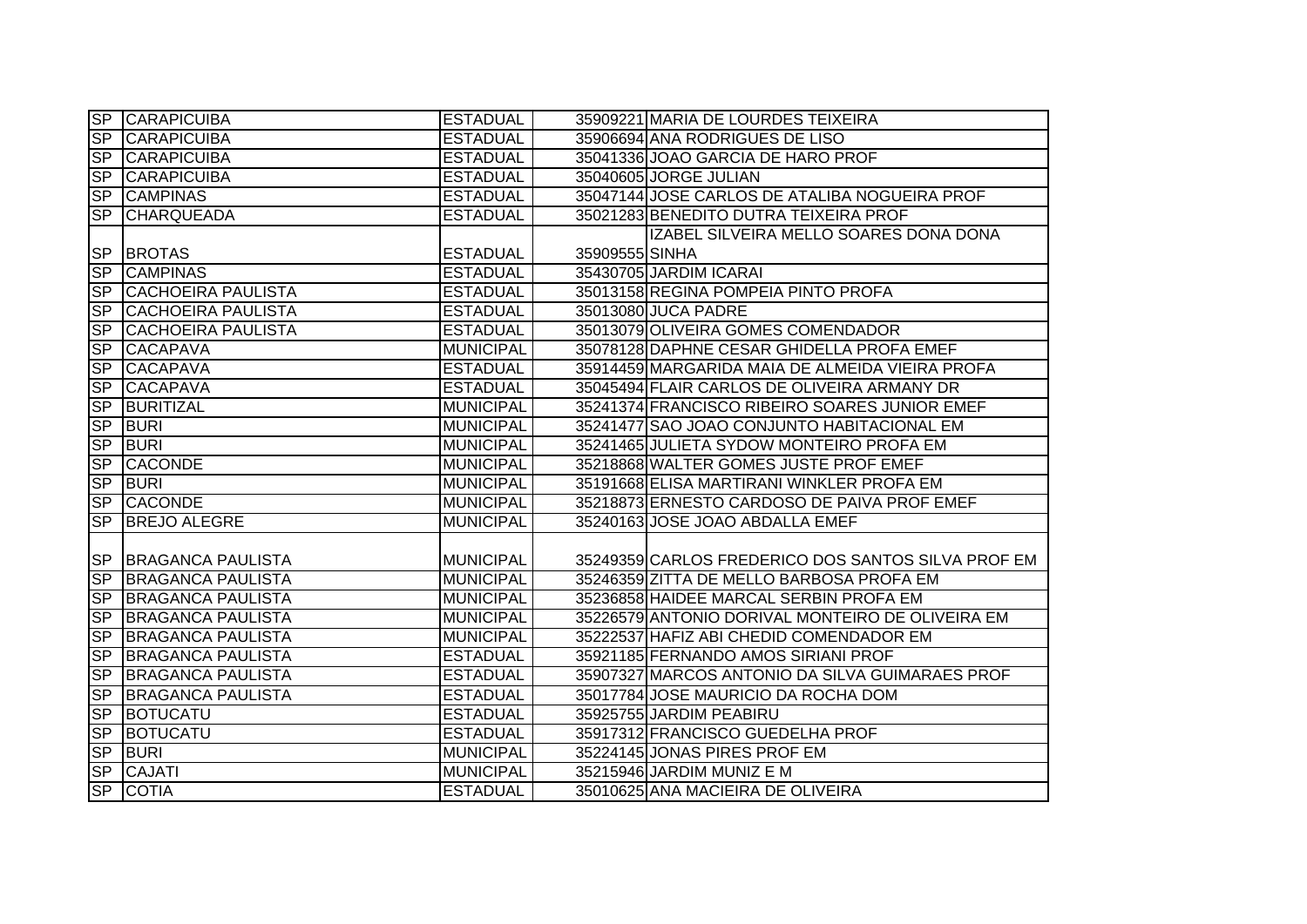| SP             | <b>CAMPINAS</b>                   | <b>ESTADUAL</b>  | 35047120 CORIOLANO MONTEIRO PROF         |                                               |
|----------------|-----------------------------------|------------------|------------------------------------------|-----------------------------------------------|
| S <sub>P</sub> | <b>CAMPINAS</b>                   | <b>ESTADUAL</b>  | 35045718 MIGUEL VICENTE CURY             |                                               |
| SP             | <b>CAMPINAS</b>                   | <b>ESTADUAL</b>  | 35040873 JAMIL GADIA DEPUTADO            |                                               |
| S <sub>P</sub> | <b>CAMPINAS</b>                   | <b>ESTADUAL</b>  | 35039901 CARLOS ALBERTO GALHIEGO PROF    |                                               |
|                |                                   |                  |                                          | CASTINAUTA DE BARROS MELLO E ALBUQUERQUE      |
|                | SP CAMPINAS                       | <b>ESTADUAL</b>  | 35018818 PROFA                           |                                               |
| SP             | <b>CAMPINAS</b>                   | <b>ESTADUAL</b>  | 35018764 ATALIBA NOGUEIRA BARAO          |                                               |
| <b>SP</b>      | <b>CAMPINAS</b>                   | <b>ESTADUAL</b>  | 35018259 LUIZ GALHARDO PROF              |                                               |
| <b>SP</b>      | <b>CAMPINAS</b>                   | <b>ESTADUAL</b>  | 35018119 CECILIA PEREIRA PROFA           |                                               |
| SP             | CAMPINA DO MONTE ALEGRE           | <b>MUNICIPAL</b> |                                          | 35229829 ALZIRA DE OLIVEIRA GARCIA PROFA EMEF |
|                |                                   |                  |                                          | JOAQUIM MONTEIRO DA SILVA PROFESSOR           |
| <b>SP</b>      | <b>CACHOEIRA PAULISTA</b>         | <b>MUNICIPAL</b> | 35289930 EMEFEP                          |                                               |
| SP             | <b>CAJURU</b>                     | <b>ESTADUAL</b>  | 35024200 MESSIAS DA FONSECA DR           |                                               |
| <b>SP</b>      | <b>CAMPINAS</b>                   | <b>ESTADUAL</b>  | 35191309 FAZENDA BOA VISTA               |                                               |
| SP             | <b>CAJATI</b>                     | <b>ESTADUAL</b>  | 35035294 MARY AZEVEDO DE CARVALHO PROFA  |                                               |
| SP             | <b>CAJATI</b>                     | <b>ESTADUAL</b>  | 35034997 FRUTUOSO PEREIRA DE MORAES      |                                               |
| SP             | <b>CAJAMAR</b>                    | <b>MUNICIPAL</b> | 35298669 ANTONIO PINTO DE CAMPOS EMEB    |                                               |
| <b>SP</b>      | <b>CAJAMAR</b>                    | <b>ESTADUAL</b>  | 35902330 ELCIO JOSE PEREIRA COTRIM PROF  |                                               |
| S <sub>P</sub> | <b>CAJAMAR</b>                    | <b>ESTADUAL</b>  | 35005538 SUZANA DIAS                     |                                               |
| S <sub>P</sub> | <b>CAIUA</b>                      | <b>MUNICIPAL</b> | 35277460 CAIUA EMEF DE                   |                                               |
| SP             | <b>CAIUA</b>                      | <b>ESTADUAL</b>  | 35032165 JOSE SANCHES POSTIGO DEPUTADO   |                                               |
| SP             | <b>CAIEIRAS</b>                   | <b>MUNICIPAL</b> |                                          | 35272802 NAHYR MENDES WINESKY PROFA EMEF      |
| SP             | <b>CAIEIRAS</b>                   | <b>ESTADUAL</b>  | 35904351 ALBINO FIORE                    |                                               |
| SP             | <b>CAIEIRAS</b>                   | <b>ESTADUAL</b>  | 35005587 ISAIAS LUIZ MATIAZZO            |                                               |
| SP             | <b>CAFELANDIA</b>                 | <b>ESTADUAL</b>  | 35026335 VALDOMIRO SILVEIRA              |                                               |
| SP             | <b>CAMPINA DO MONTE ALEGRE</b>    | <b>ESTADUAL</b>  | 35015210 RENATO DA ROCHA MIRANDA         |                                               |
| SP             | <b>EMBU-GUACU</b>                 | <b>ESTADUAL</b>  | 35010273 MARIA ANDRE SCHUNCK DONA        |                                               |
| SP             | <b>EMBU</b>                       | <b>ESTADUAL</b>  | 35010066 SOLANO TRINDADE                 |                                               |
| S <sub>P</sub> | <b>FERRAZ DE VASCONCELOS</b>      | <b>ESTADUAL</b>  | 35007237 LANDIA SANTOS BATISTA PROFA     |                                               |
| <b>SP</b>      | <b>FERRAZ DE VASCONCELOS</b>      | <b>ESTADUAL</b>  | 35007213 EDIR DO COUTO ROSA PROF         |                                               |
|                | SP FERNANDOPOLIS                  | <b>MUNICIPAL</b> | 35222987 MELVIN JONES EMEF AGRICOLA      |                                               |
| SP             | FARTURA                           | <b>MUNICIPAL</b> | 35214334 MIGUEL DE GOES VIEIRA PROF EMEF |                                               |
| SP             | <b>EUCLIDES DA CUNHA PAULISTA</b> | <b>ESTADUAL</b>  | 35908800 PAULO COELHO DA SILVA           |                                               |
| SP             | <b>ESPIRITO SANTO DO PINHAL</b>   | <b>ESTADUAL</b>  | 35020424 BENEDITO NASCIMENTO ROSAS PROF  |                                               |
| SP             | <b>EMILIANOPOLIS</b>              | <b>MUNICIPAL</b> |                                          | 35240254 HILDA FIORESE DORNELAS PROFA EMEF    |
|                | SP EMBU-GUACU                     | <b>MUNICIPAL</b> |                                          | 35277861 JUVENAL COUTINHO ESCOLA MUNICIPAL    |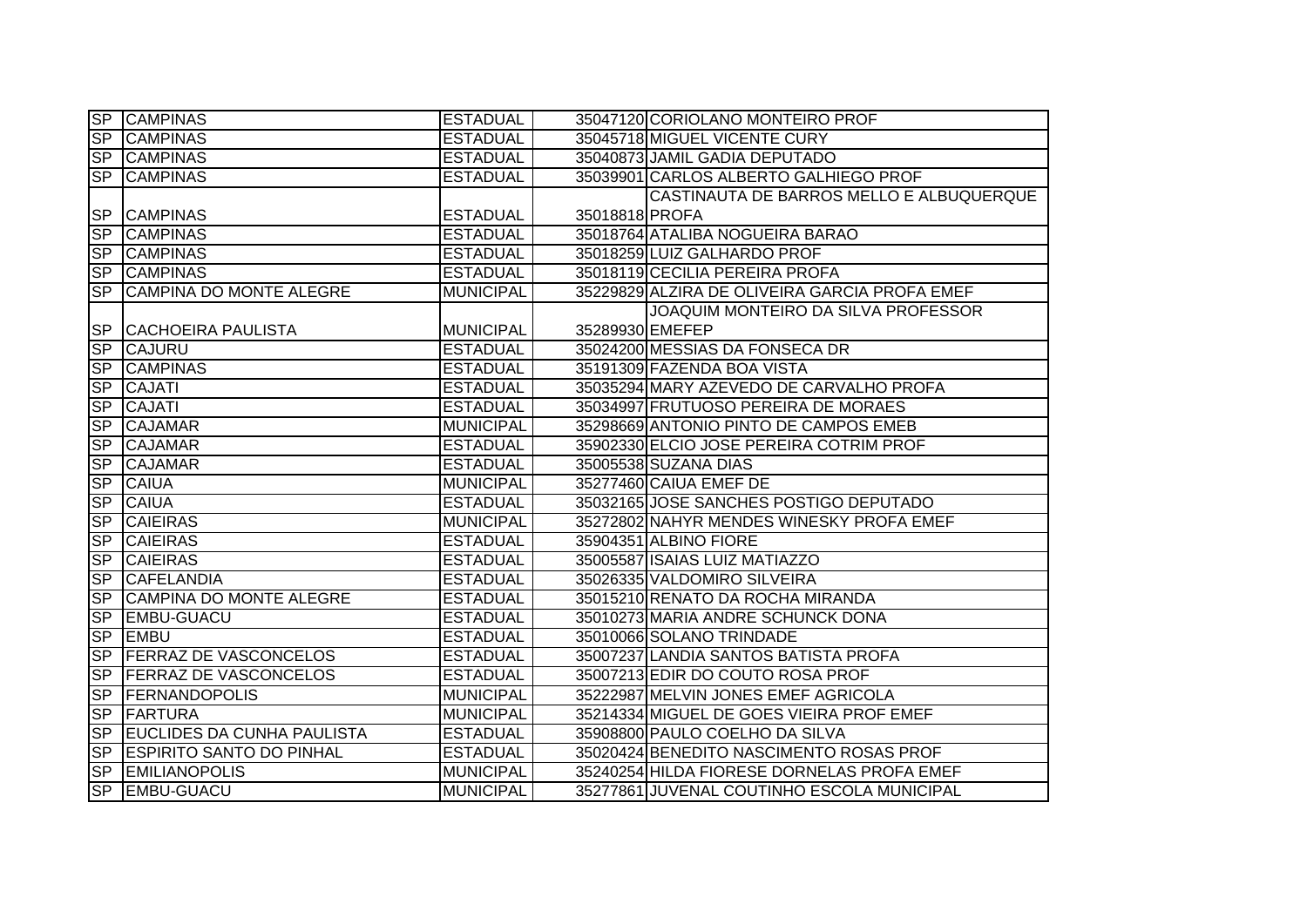|                  | SP EMBU-GUACU                | MUNICIPAL        | 35277836 ALFREDO SCHUNK ESCOLA MUNICIPAL          |
|------------------|------------------------------|------------------|---------------------------------------------------|
| SP               | <b>FERRAZ DE VASCONCELOS</b> | <b>ESTADUAL</b>  | 35035506 MARIO MANOEL DANTAS DE AQUINO PROF       |
| SP               | <b>EMBU-GUACU</b>            | <b>ESTADUAL</b>  | 35914782 SEMINARIO                                |
| SP               | <b>FERRAZ DE VASCONCELOS</b> | <b>ESTADUAL</b>  | 35035531 PAULO AMERICO PAGANUCCI PROF             |
| SP               | <b>EMBU</b>                  | <b>MUNICIPAL</b> | 35097366 JARDIM MARAJOARA EM                      |
| SP               | <b>EMBU</b>                  | <b>ESTADUAL</b>  | 35908605 JARDIM PINHEIROS                         |
| SP               | <b>EMBU</b>                  | <b>ESTADUAL</b>  | 35908587 ODETE MARIA DE FREITAS                   |
|                  |                              |                  |                                                   |
| <b>SP</b>        | <b>EMBU</b>                  | <b>ESTADUAL</b>  | 35191279 NELSON ANTONIO DO NASCIMENTO JUNIOR PROF |
| <b>SP</b>        | <b>EMBU</b>                  | <b>ESTADUAL</b>  | 35048422 JOANNA SPOSITO                           |
| SP               | <b>EMBU</b>                  | <b>ESTADUAL</b>  | 35040691 ISABEL LUCCI DE OLIVEIRA PROFA           |
| <b>SP</b>        | <b>EMBU</b>                  | <b>ESTADUAL</b>  | 35040666 ROSANA SUELI FUNARI PROFA                |
| SP               | <b>EMBU</b>                  | <b>ESTADUAL</b>  | 35040654 MARIA NELIDA SAMPAIO DE MELLO DONA       |
| <b>SP</b>        | <b>EMBU</b>                  | <b>ESTADUAL</b>  | 35038581 ALEXANDRINA BASSITH                      |
| SP               | <b>EMBU</b>                  | <b>ESTADUAL</b>  | 35037114 TADAKIYO SAKAI                           |
| SP               | <b>COTIA</b>                 | <b>ESTADUAL</b>  | 35010583 ODAIR PACHECO PEDROSO PROF               |
| <b>SP</b>        | <b>EMBU-GUACU</b>            | <b>ESTADUAL</b>  | 35920058 JARDIM SILVANIA                          |
| SP               | <b>FRANCISCO MORATO</b>      | <b>ESTADUAL</b>  | 35041853 AFONSO MORENO                            |
|                  | SP FRANCO DA ROCHA           | <b>ESTADUAL</b>  | 35005712 BENEDITO FAGUNDES MARQUES                |
|                  | <b>SP FRANCO DA ROCHA</b>    | <b>ESTADUAL</b>  | 35005678 ISAURA DE MIRANDA BOTTO PROFA            |
| <b>SP</b>        | <b>FRANCO DA ROCHA</b>       | <b>ESTADUAL</b>  | 35005666 AZEVEDO SOARES                           |
|                  |                              |                  | LUIZ SERGIO PACHECO DO NASCIMENTO PADRE           |
|                  | SP FRANCISCO MORATO          | <b>MUNICIPAL</b> | 35361033 EMEF                                     |
| SP               | <b>FRANCISCO MORATO</b>      | <b>MUNICIPAL</b> | 35283745 HOSUE MORITA AOKI PROFA EMEIEF           |
| SP               | <b>FRANCISCO MORATO</b>      | <b>MUNICIPAL</b> | 35276741 JARDIM ESPERANCA EMEIEF                  |
| S <sub>P</sub>   | <b>IFRANCISCO MORATO</b>     | <b>MUNICIPAL</b> | 35276736 JAIME GONCALVES RADIALISTA EMEF          |
| S <sub>P</sub>   | <b>FRANCISCO MORATO</b>      | <b>ESTADUAL</b>  | 35924532 JARDIM SILVIA II                         |
| S <sub>P</sub>   | <b>FRANCISCO MORATO</b>      | <b>ESTADUAL</b>  | 35923114 JARDIM DAS ROSAS                         |
| S <sub>P</sub>   | <b>FRANCISCO MORATO</b>      | <b>ESTADUAL</b>  | 35921026 PEDRO PAULO DE AGUIAR                    |
| S <sub>P</sub>   | <b>FERRAZ DE VASCONCELOS</b> | <b>ESTADUAL</b>  | 35007274 IIJIMA                                   |
| <b>SP</b>        | <b>FRANCISCO MORATO</b>      | <b>ESTADUAL</b>  | 35044957 VINCENZO LOBASSI                         |
| $S_{\mathsf{P}}$ | <b>DUARTINA</b>              | <b>MUNICIPAL</b> | 35275256 JOAO SOLIMEO EMEF                        |
|                  |                              |                  | NADEIDE DE LOURDE OLIVEIRA SCARABUCCI             |
| <b>SP</b>        | FRANCA                       | <b>ESTADUAL</b>  | 35023188 PROFA                                    |
|                  |                              |                  | SILVANIA CRISTINA VENDRAMEL BELATTI PROFA         |
|                  | SP FLOREAL                   | <b>MUNICIPAL</b> | 35240266 EM                                       |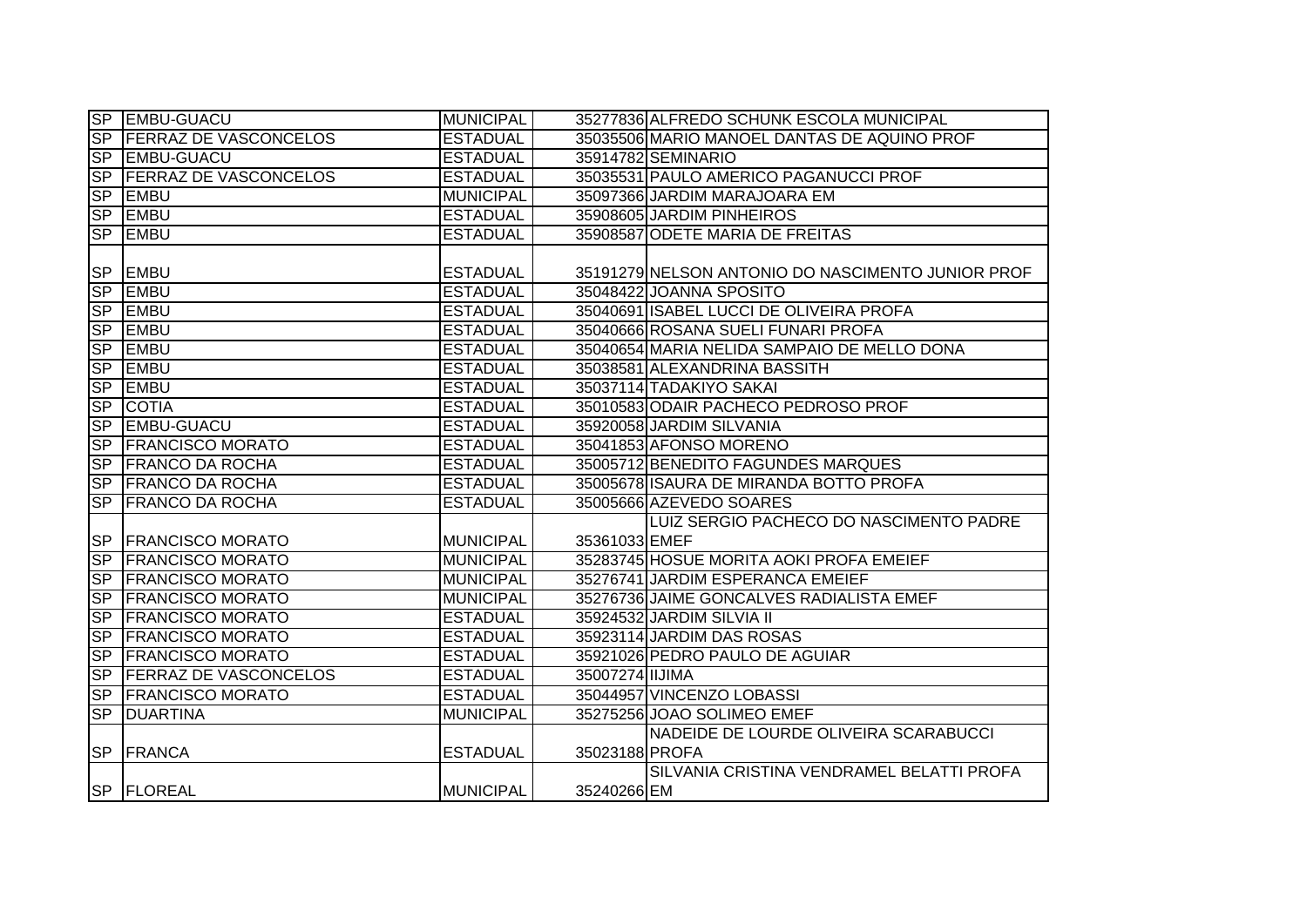|                        | SP FERRAZ DE VASCONCELOS     | <b>MUNICIPAL</b> |                 | 35429995 MAURICE BOU ASSI EMEIF                     |
|------------------------|------------------------------|------------------|-----------------|-----------------------------------------------------|
|                        | SP FERRAZ DE VASCONCELOS     | <b>MUNICIPAL</b> |                 | 35375081 LUCIANO POLETTI EMEF                       |
|                        | SP FERRAZ DE VASCONCELOS     | <b>ESTADUAL</b>  |                 | 35925822 TACITO ZANCHETTA PREFEITO                  |
|                        | SP FERRAZ DE VASCONCELOS     | <b>ESTADUAL</b>  |                 | 35925652 JARDIM SAO PAULO II                        |
|                        | SP FERRAZ DE VASCONCELOS     | <b>ESTADUAL</b>  |                 | 35923291 CONJUNTO HABITACIONAL PARQUE DOURADO II    |
| $S_{\mathsf{P}}$       | <b>FERRAZ DE VASCONCELOS</b> | <b>ESTADUAL</b>  |                 | 35918623 ELIANE APARECIDA DANTAS DA SILVA PROFA     |
| SP                     | <b>FERRAZ DE VASCONCELOS</b> | <b>ESTADUAL</b>  |                 | 35908502 JOSE EDUARDO VIEIRA RADUAN DR              |
| <b>SP</b>              | <b>FERRAZ DE VASCONCELOS</b> | <b>ESTADUAL</b>  |                 | 35906311 MARTHA CALIXTO CAZAGRANDE                  |
| SP                     | <b>FERRAZ DE VASCONCELOS</b> | <b>ESTADUAL</b>  |                 | 35041166 JUSTINO MARCONDES RANGEL PROF              |
| <b>SP</b>              | <b>FRANCISCO MORATO</b>      | <b>ESTADUAL</b>  |                 | 35913443 JOSE DE BARROS MARTINS EDITOR              |
|                        |                              |                  |                 |                                                     |
| <b>SP</b>              | <b>COTIA</b>                 | <b>MUNICIPAL</b> |                 | 35220401 ROBERTO JORGE HADDOCK LOBO NETTO PROF EM   |
| SP                     | <b>EMBU</b>                  | <b>ESTADUAL</b>  |                 | 35010145 IRIA KUNZ IRMA                             |
| <b>SP</b>              | <b>CUBATAO</b>               | <b>ESTADUAL</b>  |                 | 35011642 ZENON CLEANTES DE MOURA PROF               |
| SP                     | <b>CUBATAO</b>               | <b>ESTADUAL</b>  |                 | 35011472 JAYME JOAO OLCESE                          |
| SP                     | <b>CUBATAO</b>               | <b>ESTADUAL</b>  |                 | 35011435 AFONSO SCHIMIDT                            |
|                        |                              |                  |                 | MARIA GERALDINA RAMALHO GOSLING PROFA               |
|                        | SP CRUZEIRO                  | <b>MUNICIPAL</b> | 35093208 EMEIEF |                                                     |
|                        | SP CRUZEIRO                  | <b>MUNICIPAL</b> |                 | 35089473 LIONS EMEIEF                               |
| SP                     | <b>CRUZEIRO</b>              | <b>ESTADUAL</b>  |                 | 35904831 ABRAO BENJAMIM PROF                        |
| $\overline{\text{SP}}$ | <b>CRUZEIRO</b>              | <b>ESTADUAL</b>  |                 | 35012397 MARIO DA SILVA PINTO DR                    |
| SP                     | <b>CRUZEIRO</b>              | <b>ESTADUAL</b>  |                 | 35012385 VIRGILIO ANTUNES PROF                      |
| S <sub>P</sub>         | <b>CRUZEIRO</b>              | <b>ESTADUAL</b>  |                 | 35012361 HERMOGENES MAJOR                           |
|                        |                              |                  |                 | MANOEL DA NOBREGA PADRE UNIDADE MUNICIPAL           |
|                        | SP CUBATAO                   | <b>MUNICIPAL</b> |                 | 35055864 DE ENSINO                                  |
| SP                     | <b>CRAVINHOS</b>             | <b>ESTADUAL</b>  |                 | 35900631 FERNANDO CAMPOS ROSAS PROF                 |
| $\overline{\text{SP}}$ | <b>CUNHA</b>                 | <b>ESTADUAL</b>  |                 | 35012646 MARIA DA CONCEICAO QUERIDO PROFA           |
| SP                     | <b>COTIA</b>                 | <b>MUNICIPAL</b> |                 | 35220346 JARDIM DO ENGENHO EM                       |
| <b>SP</b>              | <b>COTIA</b>                 | <b>MUNICIPAL</b> |                 | 35220334 JARDIM DAS GRACAS EM                       |
| <b>SP</b>              | <b>COTIA</b>                 | <b>ESTADUAL</b>  |                 | 35910582 CONCEICAO DA COSTA NEVES DEPUTADA          |
| S <sub>P</sub>         | <b>COTIA</b>                 | <b>ESTADUAL</b>  |                 | 35910570 VILA SAO JOAQUIM II                        |
| SP                     | <b>COTIA</b>                 | <b>ESTADUAL</b>  |                 | 35904843 ERNESTO CAETANO DE SOUZA TENENTE           |
| SP                     | <b>COTIA</b>                 | <b>ESTADUAL</b>  |                 | 35048136 KENKITI SIMOMOTO                           |
| SP                     | <b>COTIA</b>                 | <b>ESTADUAL</b>  |                 | 35048124 REPUBLICA DO PERU                          |
|                        | SP COTIA                     | <b>ESTADUAL</b>  |                 | 35046590 EROTIDES APARECIDA OLIVEIRA DA SILVA PROFA |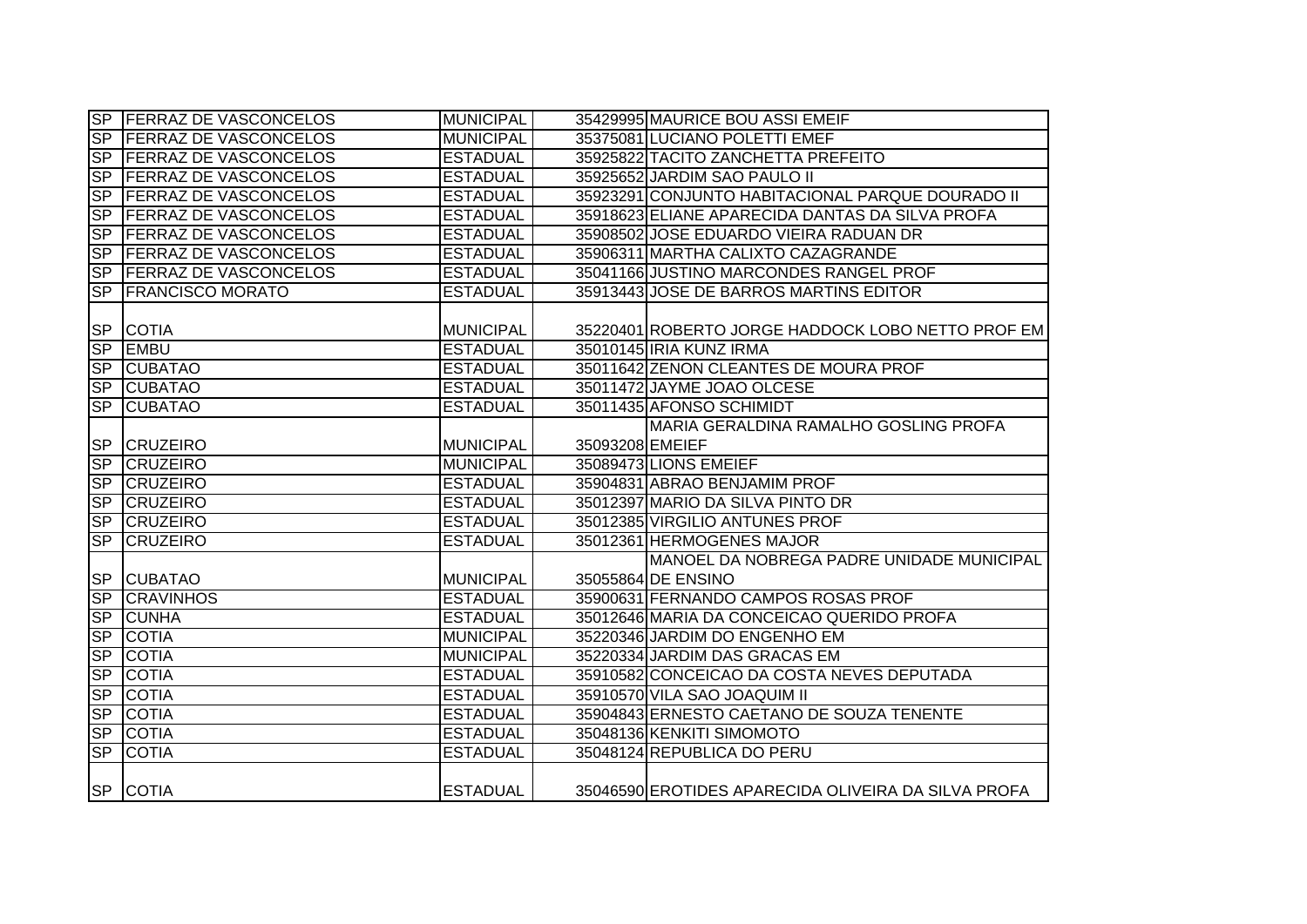|           | SP COTIA           | <b>ESTADUAL</b>  | 35044748 ROBERTO CORTE REAL JORNALISTA          |
|-----------|--------------------|------------------|-------------------------------------------------|
| SP        | <b>COTIA</b>       | <b>ESTADUAL</b>  | 35043862 REPUBLICA DA COSTA RICA                |
|           | <b>SP BOTUCATU</b> | <b>ESTADUAL</b>  | 35014874 ARMANDO DE SALLES OLIVEIRA DR          |
| <b>SP</b> | <b>CRAVINHOS</b>   | <b>MUNICIPAL</b> | 35280410 ANTONIO JOAQUIM DA SILVA EMEB          |
| <b>SP</b> | <b>DIADEMA</b>     | <b>ESTADUAL</b>  | 35046462 MARIE NADER CALFAT PROFA               |
| <b>SP</b> | <b>DRACENA</b>     | <b>MUNICIPAL</b> | 35276856 GUILHERME TAMMERICK EMEFI              |
|           | <b>SP DRACENA</b>  | <b>ESTADUAL</b>  | 35911173 ALFREDO MACHADO                        |
| SP        | DOURADO            | <b>MUNICIPAL</b> | 35202320 LUIZ ANTONIO FERREIRA MALHEIRO DR EMEF |
| SP        | <b>DOBRADA</b>     | <b>ESTADUAL</b>  | 35907789 CELSO BARBIERI DR                      |
| <b>SP</b> | <b>DIADEMA</b>     | <b>ESTADUAL</b>  | 35923163 ANECONDES ALVES FERREIRA               |
| <b>SP</b> | <b>DIADEMA</b>     | <b>ESTADUAL</b>  | 35923148 MIGUEL REALE PROF                      |
| <b>SP</b> | <b>DIADEMA</b>     | <b>ESTADUAL</b>  | 35921397 AUGUSTO DE OLIVEIRA JORDAO PROF        |
| SP        | <b>DIADEMA</b>     | <b>ESTADUAL</b>  | 35910247 ERASMO BATISTA SILVA DE ALMEIDA        |
| <b>SP</b> | <b>DIADEMA</b>     | <b>ESTADUAL</b>  | 35910235 JOSE IAMAMOTO SOLDADO                  |
| <b>SP</b> | <b>DIADEMA</b>     | <b>ESTADUAL</b>  | 35906633 JARDIM ARCO IRIS                       |
| <b>SP</b> | <b>CUBATAO</b>     | <b>ESTADUAL</b>  | 35011685 JOSE DA COSTA PROF                     |
| <b>SP</b> | <b>DIADEMA</b>     | <b>ESTADUAL</b>  | 35901970 GREGORIO BEZERRA DEPUTADO              |
| <b>SP</b> | <b>COTIA</b>       | <b>ESTADUAL</b>  | 35010595 BATISTA CEPELOS                        |
| <b>SP</b> | <b>DIADEMA</b>     | <b>ESTADUAL</b>  | 35041185 ANA MARIA POPPOVIC                     |
|           | <b>SP DIADEMA</b>  | <b>ESTADUAL</b>  | 35041178 OSWALDO LACERDA GOMES CARDIM PROF      |
| <b>SP</b> | <b>DIADEMA</b>     | <b>ESTADUAL</b>  | 35037285 JOAO CARLOS GOMES CARDIM PROF          |
| <b>SP</b> | <b>DIADEMA</b>     | <b>ESTADUAL</b>  | 35035671 VILA SANTA MARIA                       |
| <b>SP</b> | <b>DIADEMA</b>     | <b>ESTADUAL</b>  | 35007547 ANA CONSUELO GARCIA PERES MURAD PROFA  |
| <b>SP</b> | <b>DIADEMA</b>     | <b>ESTADUAL</b>  | 35007500 FABIO EDUARDO RAMOS ESQUIVEL           |
| <b>SP</b> | <b>DIADEMA</b>     | <b>ESTADUAL</b>  | 35007377 JOSE ARTIGAS GENERAL                   |
| <b>SP</b> | <b>CUNHA</b>       | <b>MUNICIPAL</b> | 35247340 MANOEL LOPES D ASSUNCAO EMEIEF         |
| <b>SP</b> | <b>CUNHA</b>       | <b>MUNICIPAL</b> | 35247339 BENEDITO AGUIAR SANTANA PROF EMEF      |
| <b>SP</b> | <b>CUNHA</b>       | <b>ESTADUAL</b>  | 35012798 CASEMIRO DA ROCHA DR                   |
| <b>SP</b> | <b>CUNHA</b>       | <b>ESTADUAL</b>  | 35012786 GERALDO COSTA                          |
| <b>SP</b> | <b>DIADEMA</b>     | <b>ESTADUAL</b>  | 35904703 ADONIAS FILHO                          |
| <b>SP</b> | <b>BOTUCATU</b>    | <b>ESTADUAL</b>  | 35900266 SOPHIA GABRIEL DE OLIVEIRA PROFA       |
| <b>SP</b> | BANANAL            | <b>MUNICIPAL</b> | 35222689 ZENOBIA DE PAULA FERREIRA PROFA EMEF   |
| SP        | <b>ASSIS</b>       | <b>ESTADUAL</b>  | 35033108 LEO PIZZATO PROF                       |
|           |                    |                  | NALY BENEDICTA BECEGATTO CAMARGO MANCINI        |
|           | <b>SP BARUERI</b>  | <b>MUNICIPAL</b> | 35223001 PROFA EMEF                             |
|           | SP BARRINHA        | MUNICIPAL        | 35298049 LUIZ MARCARI EMEF                      |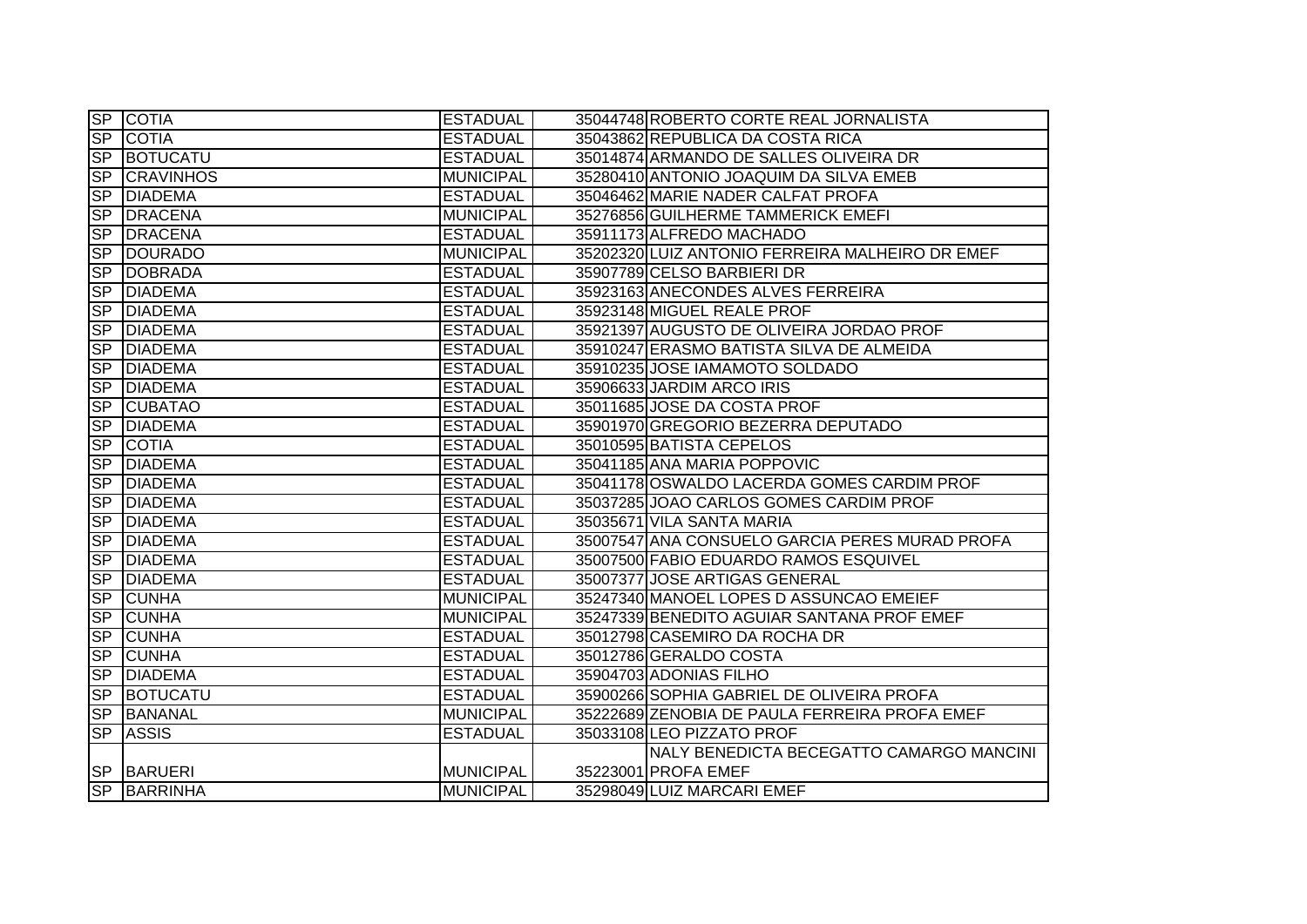|                  | <b>SP BARRINHA</b>           | <b>MUNICIPAL</b> |                | 35227171 PAULO DA SILVA PRADO DR EMEF           |
|------------------|------------------------------|------------------|----------------|-------------------------------------------------|
| SP               | <b>BARRA DO CHAPEU</b>       | <b>MUNICIPAL</b> |                | 35274379 LEONOR MENDES DE BARROS PROFA EMEF     |
|                  | SP BARRA DO CHAPEU           | <b>ESTADUAL</b>  |                | 35014412 PAULO FRANCISCO DE ASSIS PROF          |
| <b>SP</b>        | <b>BARIRI</b>                | <b>ESTADUAL</b>  |                | 35044088 MODESTO MASSON PREFEITO                |
|                  |                              |                  |                | EPHIGENIA CARDOSO MACHADO FORTUNATO             |
|                  | <b>SP BARIRI</b>             | <b>ESTADUAL</b>  | 35025860 PROFA |                                                 |
| <b>SP</b>        | <b>BARBOSA</b>               | <b>MUNICIPAL</b> |                | 35221235 GABRIEL JOSE MARTINS EMEF              |
| <b>SP</b>        | <b>BARBOSA</b>               | <b>ESTADUAL</b>  |                | 35030387 JOSE CARLOS DA SILVA PROF              |
| <b>SP</b>        | <b>BASTOS</b>                | <b>ESTADUAL</b>  |                | 35034721 AGUIA DE HAIA                          |
| <b>SP</b>        | <b>BANANAL</b>               | <b>MUNICIPAL</b> |                | 35222690 JOAQUIM FRANCISCO DE PAULA EMEIEF      |
| <b>SP</b>        | <b>BATATAIS</b>              | <b>ESTADUAL</b>  |                | 35906759 GERALDO TRISTAO DE LIMA PROF           |
| <b>SP</b>        | <b>AVARE</b>                 | <b>MUNICIPAL</b> |                | 35236846 ORLANDO CORTEZ EMEB                    |
| SP               | <b>AVARE</b>                 | <b>ESTADUAL</b>  |                | 35914484 ERUCE PAULUCCI PROF                    |
| SP               | <b>AVARE</b>                 | <b>ESTADUAL</b>  |                | 35045226 EMILIO IMMOOS PADRE                    |
| SP               | <b>AVARE</b>                 | <b>ESTADUAL</b>  |                | 35038908 MARIA IZABEL CRUZ PIMENTEL DONA        |
| SP               | AVANHANDAVA                  | <b>MUNICIPAL</b> |                | 35216781 MIRTHES PUPO DE NEGREIROS PROFA EMEF   |
| <b>SP</b>        | <b>AVAI</b>                  | <b>ESTADUAL</b>  |                | 35025264 ANIS DABUS DR                          |
| SP               | <b>ATIBAIA</b>               | <b>ESTADUAL</b>  |                | 35903838 JOAO ANTONIO RODRIGUES PROF            |
|                  | SP ASSIS                     | <b>ESTADUAL</b>  |                | 35903632 LEA ROSA MELO ANDREGHETTI PROFA        |
| <b>SP</b>        | <b>ASSIS</b>                 | <b>ESTADUAL</b>  |                | 35033285 CARLOS ALBERTO DE OLIVEIRA PROF        |
| SP               | <b>ASSIS</b>                 | <b>ESTADUAL</b>  |                | 35033200 JOSE AUGUSTO RIBEIRO                   |
| SP               | <b>BANANAL</b>               | <b>MUNICIPAL</b> |                | 35273016 JOSE LUIZ FERREIRA GUIMARAES PROF EMEF |
|                  |                              |                  |                | MARIA APARECIDA PINTO DE ABREU MAGNO            |
|                  | SP BERTIOGA                  | <b>ESTADUAL</b>  | 35909798 PROFA |                                                 |
| SP               | <b>FRANCO DA ROCHA</b>       | <b>ESTADUAL</b>  |                | 35406806 PEDRO LELIS DE SOUZA PREFEITO          |
| SP               | BOTUCATU                     | <b>ESTADUAL</b>  |                | 35014862 RAYMUNDO CINTRA PROF                   |
| S <sub>P</sub>   | <b>BORBOREMA</b>             | <b>ESTADUAL</b>  |                | 35903504 LEONILDA LOPES BIASOTTO PROFA          |
| SP               | <b>BOM JESUS DOS PERDOES</b> | <b>MUNICIPAL</b> |                | 35244173 HELIO DAMANTE PROF EM                  |
| SP               | <b>BOA ESPERANCA DO SUL</b>  | <b>MUNICIPAL</b> |                | 35245926 ANTONIO JARBAS BERALDO VEREADOR EPGM   |
| <b>SP</b>        | <b>BIRITIBA-MIRIM</b>        | <b>MUNICIPAL</b> |                | 35268525 NELSON DE OLIVEIRA CAMARGO EMEF        |
| S <sub>P</sub>   | <b>BIRITIBA-MIRIM</b>        | <b>MUNICIPAL</b> |                | 35249142 JARDIM DOS EUCALIPTOS EMEF             |
| SP               | <b>BIRITIBA-MIRIM</b>        | <b>ESTADUAL</b>  |                | 35061585 ANGELICA DE JESUS FERREIRA             |
| $S_{\mathsf{P}}$ | <b>BIRITIBA-MIRIM</b>        | <b>ESTADUAL</b>  |                | 35006592 ADHEMAR BOLINA PROF                    |
| SP               | BERTIOGA                     | <b>MUNICIPAL</b> |                | 35201054 JOSE ERMIRIO DE MORAES FILHO DR EMEIF  |
| SP               | <b>BARUERI</b>               | <b>MUNICIPAL</b> |                | 35241659 AMADOR AGUIAR EMEF                     |
| S <sub>P</sub>   | <b>BERTIOGA</b>              | <b>ESTADUAL</b>  |                | 35921737 JARDIM VISTA LINDA                     |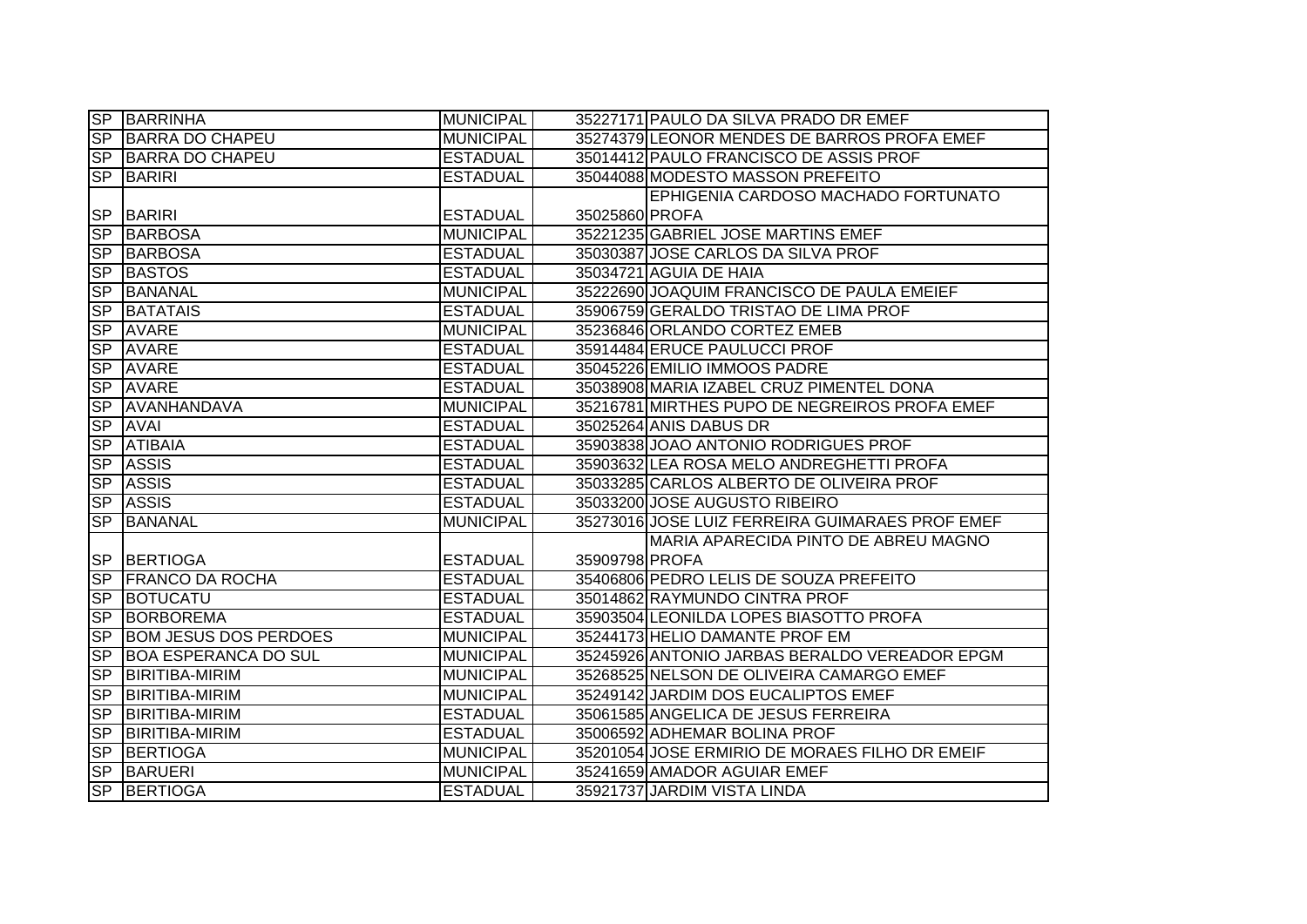|                  | SP ARUJA                   | <b>ESTADUAL</b>  |                | 35910375 ANA MARIA DE CARVALHO PEREIRA            |
|------------------|----------------------------|------------------|----------------|---------------------------------------------------|
|                  | SP BERTIOGA                | <b>ESTADUAL</b>  |                | 35901398 ARCHIMEDES BAVA PROF                     |
|                  | SP BEBEDOURO               | <b>MUNICIPAL</b> |                | 35368635 ARNALDO DE ROSSIS GARRIDO EMEB           |
| SP               | <b>BEBEDOURO</b>           | <b>MUNICIPAL</b> |                | 35368465 MARIA FERNANDA LOPES PIFFER EMEB         |
|                  | <b>SP BEBEDOURO</b>        | <b>ESTADUAL</b>  |                | 35022731 GUSTAVO FERNANDO KUHLMANN                |
|                  | SP BEBEDOURO               | <b>ESTADUAL</b>  |                | 35022627 JOSE FRANCISCO PASCHOAL                  |
|                  | SP BAURU                   | <b>ESTADUAL</b>  |                | 35901015 EDISON BASTOS GASPARINI PREF             |
| <b>SP</b>        | <b>BAURU</b>               | <b>ESTADUAL</b>  |                | 35049645 FRANCISCO ALVES BRIZOLA PROF             |
| <b>SP</b>        | <b>BAURU</b>               | <b>ESTADUAL</b>  |                | 35042936 ARMINDA SBRISSIA IRMA                    |
| SP               | <b>BAURU</b>               | <b>ESTADUAL</b>  |                | 35025501 VERA CAMPAGNANI PROFA                    |
| <b>SP</b>        | <b>BAURU</b>               | <b>ESTADUAL</b>  |                | 35025239 AYRTON BUSCH PROF                        |
| <b>SP</b>        | <b>BATATAIS</b>            | <b>MUNICIPAL</b> |                | 35137832 ESTHER VIANNA BOLOGNA PROFA EMEF         |
| <b>SP</b>        | BERTIOGA                   | <b>ESTADUAL</b>  |                | 35921749 PRAIA DE BORACEIA                        |
| <b>SP</b>        | <b>ASSIS</b>               | <b>ESTADUAL</b>  |                | 35033182 FRANCISCA RIBEIRO MELLO FERNANDES PROFA  |
|                  |                            |                  |                | MARCIA HELENA FERNANDEZ DE ARAUJO PROFA           |
|                  | SP ALVARES MACHADO         | <b>MUNICIPAL</b> | 35267788 EMEIF |                                                   |
|                  | SP ALVARES MACHADO         | <b>MUNICIPAL</b> |                | 35218704 FRANCO MONTORO GOVERNADOR EMEIF          |
|                  |                            |                  |                | NILZA COSTA RODRIGUES PROFA CENTRO MUN DE         |
|                  | <b>SP ALVARES FLORENCE</b> | <b>MUNICIPAL</b> |                | 35234187 EDUCACAO                                 |
|                  | SP ALUMINIO                | <b>MUNICIPAL</b> |                | 35274227 ISAURA KRUGER PROFA E M                  |
|                  | SP ALTINOPOLIS             | <b>MUNICIPAL</b> |                | 35239781 JOAQUIM DA CUNHA CORONEL EMEF            |
| $S_{\mathsf{P}}$ | <b>ALTINOPOLIS</b>         | <b>MUNICIPAL</b> |                | 35220905 GERALDO TROSSEL PADRE EMEF               |
|                  |                            |                  |                |                                                   |
|                  | SP ALTAIR                  | <b>MUNICIPAL</b> |                | 35239773 MARIA BAPTISTA DE CASTRO PROFESSORA EMEF |
|                  | SP AGUDOS                  | <b>MUNICIPAL</b> |                | 35634876 SEBASTIAO FUNCHAL EMEFEI CRECHE          |
|                  | SP AGUDOS                  | <b>MUNICIPAL</b> |                | 35082028 LYDIA THIEDE PROFA EMEFEI E CRECHE       |
| SP               | <b>AMERICANA</b>           | <b>ESTADUAL</b>  |                | 35017218 DILECTA CENEVIVA MARTINELLI PROFA        |
| SP               | <b>AGUAI</b>               | <b>MUNICIPAL</b> |                | 35408815 JOSE DE OLIVEIRA - JOSE DEMETRIO EM      |
| S <sub>P</sub>   | <b>AMERICANA</b>           | <b>ESTADUAL</b>  |                | 35922183 SEBASTIANA PAIE RODELLA PROFA            |
| S <sub>P</sub>   | <b>AGUDOS</b>              | <b>ESTADUAL</b>  |                | 35007997 MANOEL GONCALVES PROF                    |
| S <sub>P</sub>   | <b>ARACATUBA</b>           | <b>ESTADUAL</b>  |                | 35047612 SILVESTRE AUGUSTO DO NASCIMENTO          |
| <b>SP</b>        | <b>ARUJA</b>               | <b>ESTADUAL</b>  |                | 35908903 MARIANO BARBOSA DE SOUZA PROF            |
|                  | SP ARUJA                   | <b>ESTADUAL</b>  |                | 35039457 GERALDO BARBOSA DE ALMEIDA PROF          |
|                  | SP ARUJA                   | <b>ESTADUAL</b>  |                | 35006403 ESLI GARCIA DINIZ PROF                   |
|                  | SP ARTUR NOGUEIRA          | <b>ESTADUAL</b>  |                | 35919317 ARMANDO FALCONE PROF                     |
|                  | SP AREIOPOLIS              | <b>MUNICIPAL</b> |                | 35241441 HAYDEE CANEVESI LOURENCAO PROFA EMEF     |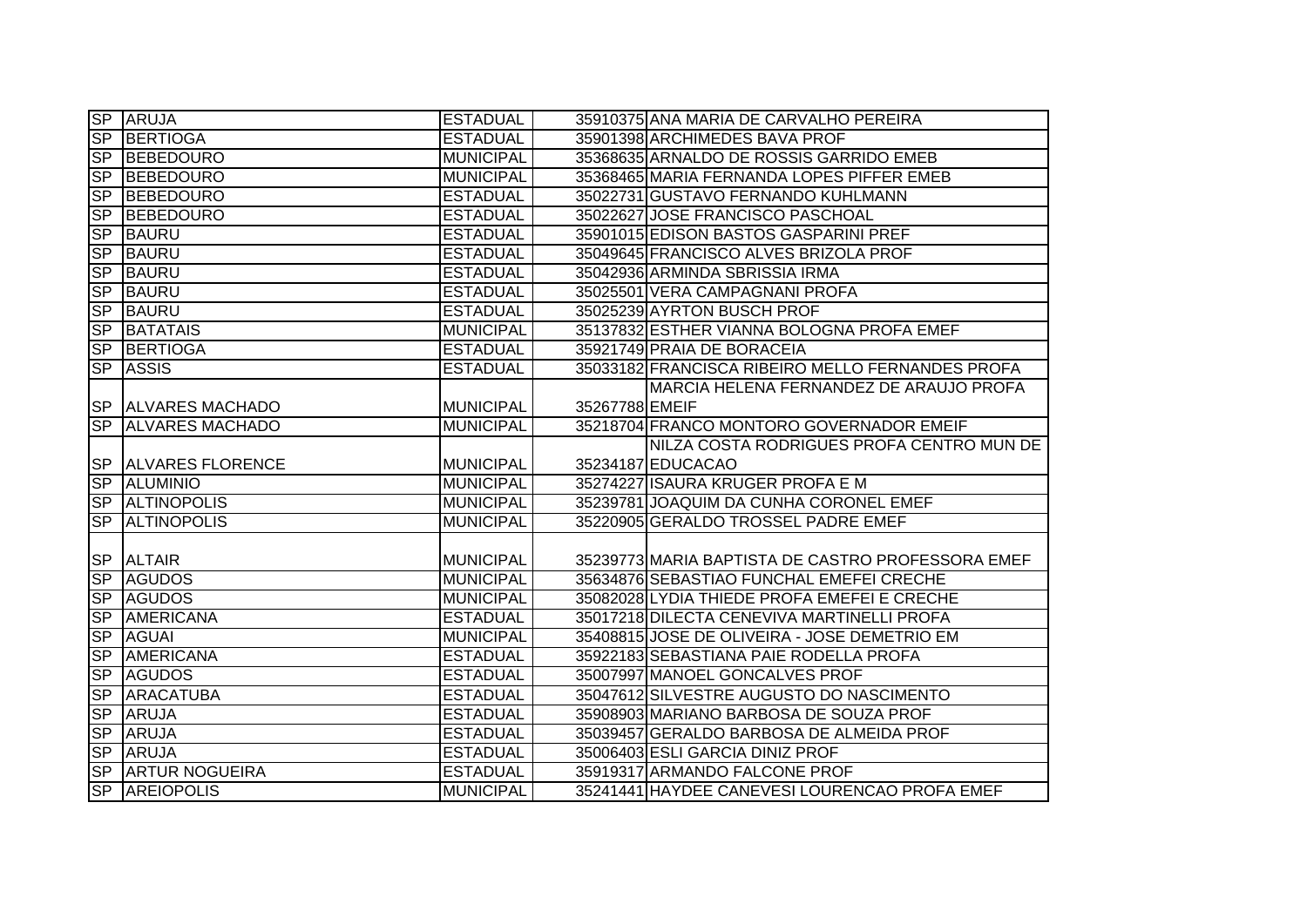|                          | SP AREIAS                    | <b>MUNICIPAL</b> |                | 35240187 ANTONIO PINTO DE CARVALHO NETO PROF EMEF |
|--------------------------|------------------------------|------------------|----------------|---------------------------------------------------|
|                          |                              |                  |                | RUTH VILLACA CORREIA LEITE CARDOSO PROFA          |
| <b>SP</b>                | <b>ARARAQUARA</b>            | <b>MUNICIPAL</b> |                | 35395146 DOUTORA EMEF                             |
| SP                       | ARANDU                       | <b>ESTADUAL</b>  |                | 35014503 PEDRO BENTO ALVES                        |
|                          | <b>SP ARACOIABA DA SERRA</b> | <b>MUNICIPAL</b> |                | 35226282 ALBINO MARIANO RODRIGUES EMEIF           |
| SP                       | <b>ARACATUBA</b>             | <b>MUNICIPAL</b> |                | 35239975 JOSE MACHADO NETO PROF EMEB              |
| <b>SP</b>                | <b>AMERICANA</b>             | <b>ESTADUAL</b>  |                | 35017206 HEITOR PENTEADO DR                       |
| <b>SP</b>                | <b>ARACATUBA</b>             | <b>ESTADUAL</b>  |                | 35907224 ABRANCHE JOSE PROF                       |
| S <sub>P</sub>           | <b>BOTUCATU</b>              | <b>ESTADUAL</b>  |                | 35014886 JOSE PEDRETTI NETTO PROF                 |
| <b>SP</b>                | ARACARIGUAMA                 | <b>MUNICIPAL</b> |                | 35277423 ALBERTO FERNANDES DE ARAUJO EMEF         |
| <b>SP</b>                | <b>APIAI</b>                 | <b>ESTADUAL</b>  |                | 35046848 ROSARIA JANUZZI PROFA                    |
| $\overline{\text{SP}}$   | <b>APIAI</b>                 | <b>ESTADUAL</b>  |                | 35038878 JOAO PEDRO DO NASCIMENTO PROF            |
|                          |                              |                  |                | SYLVIA NOEMIA DE ALBUQUERQUE MARTINS              |
| <b>SP</b>                | <b>APIAI</b>                 | <b>ESTADUAL</b>  | 35038866 PROFA |                                                   |
|                          | SP APARECIDA                 | <b>MUNICIPAL</b> |                | 35429512 SALGADO COMENDADOR                       |
| SP                       | <b>APARECIDA</b>             | <b>MUNICIPAL</b> |                | 35338023 EDGARD DE SOUZA DR EMEF                  |
|                          |                              |                  |                |                                                   |
|                          | SP APARECIDA                 | <b>MUNICIPAL</b> |                | 35082922 MARIETA VILELA DA COSTA BRAGA PROFA EMEF |
|                          | <b>SP ANHUMAS</b>            | <b>ESTADUAL</b>  |                | 35032621 FRANCISCO WHITACKER CORONEL              |
| SP                       | <b>ANDRADINA</b>             | <b>MUNICIPAL</b> |                | 35249531 MARIA VERA QUENTAL TAMAI PROFA EMEF      |
| SP                       | <b>ANDRADINA</b>             | <b>ESTADUAL</b>  |                | 35029361 FRANCISCO TEODORO DE ANDRADE             |
| $\overline{\text{SP}}$   | <b>AMERICO DE CAMPOS</b>     | <b>MUNICIPAL</b> |                | 35277769 FRANCISCO DE VILAR HORTA EMEF            |
| S <sub>P</sub>           | <b>ARACATUBA</b>             | <b>MUNICIPAL</b> |                | 35104059 EGLES GABAS DE CARVALHO PROFA EMEF       |
| <b>SP</b>                | <b>MACEDONIA</b>             | <b>MUNICIPAL</b> |                | 35276212 FELICIO LUIZ PEREIRA EMEF                |
| SP                       | <b>LORENA</b>                | <b>ESTADUAL</b>  |                | 35013110 JOAQUIM FERREIRA PEDRO PROF              |
| $\overline{\mathsf{SP}}$ | <b>MARILIA</b>               | <b>MUNICIPAL</b> |                | 35241842 ISALTINO DE CAMPOS PROF EMEF             |
| S <sub>P</sub>           | <b>MARILIA</b>               | <b>MUNICIPAL</b> |                | 35226816 NELSON GABALDI PROF EMEF                 |
| S <sub>P</sub>           | <b>MARILIA</b>               | <b>ESTADUAL</b>  |                | 35033753 BICUDO MONSENHOR                         |
| <b>SP</b>                | MAIRIPORA                    | <b>MUNICIPAL</b> |                | 35364769 SARKIS TELLIAN PREFEITO EM               |
| S <sub>P</sub>           | <b>MAIRIPORA</b>             | <b>MUNICIPAL</b> |                | 35272848 EDMEA IGNEZ CHAMMA PROFA EM              |
| S <sub>P</sub>           | <b>MAIRIPORA</b>             | <b>ESTADUAL</b>  |                | 35908423 CARLOS AUGUSTO DE PADUA FLEURY PROF      |
| S <sub>P</sub>           | <b>MAIRIPORA</b>             | <b>ESTADUAL</b>  |                | 35904934 NAIR HANNICKEL ROMARO                    |
| SP                       | <b>MAIRIPORA</b>             | <b>ESTADUAL</b>  |                | 35005733 ODARICO OLIVEIRA NASCIMENTO PROF         |
| S <sub>P</sub>           | <b>MAIRIPORA</b>             | <b>ESTADUAL</b>  |                | 35005721 PEDRO GALRAO DO NASCIMENTO               |
|                          | SP MAUA                      | <b>ESTADUAL</b>  |                | 35007584 ANTONIO MESSIAS SZYMANSKI PROF           |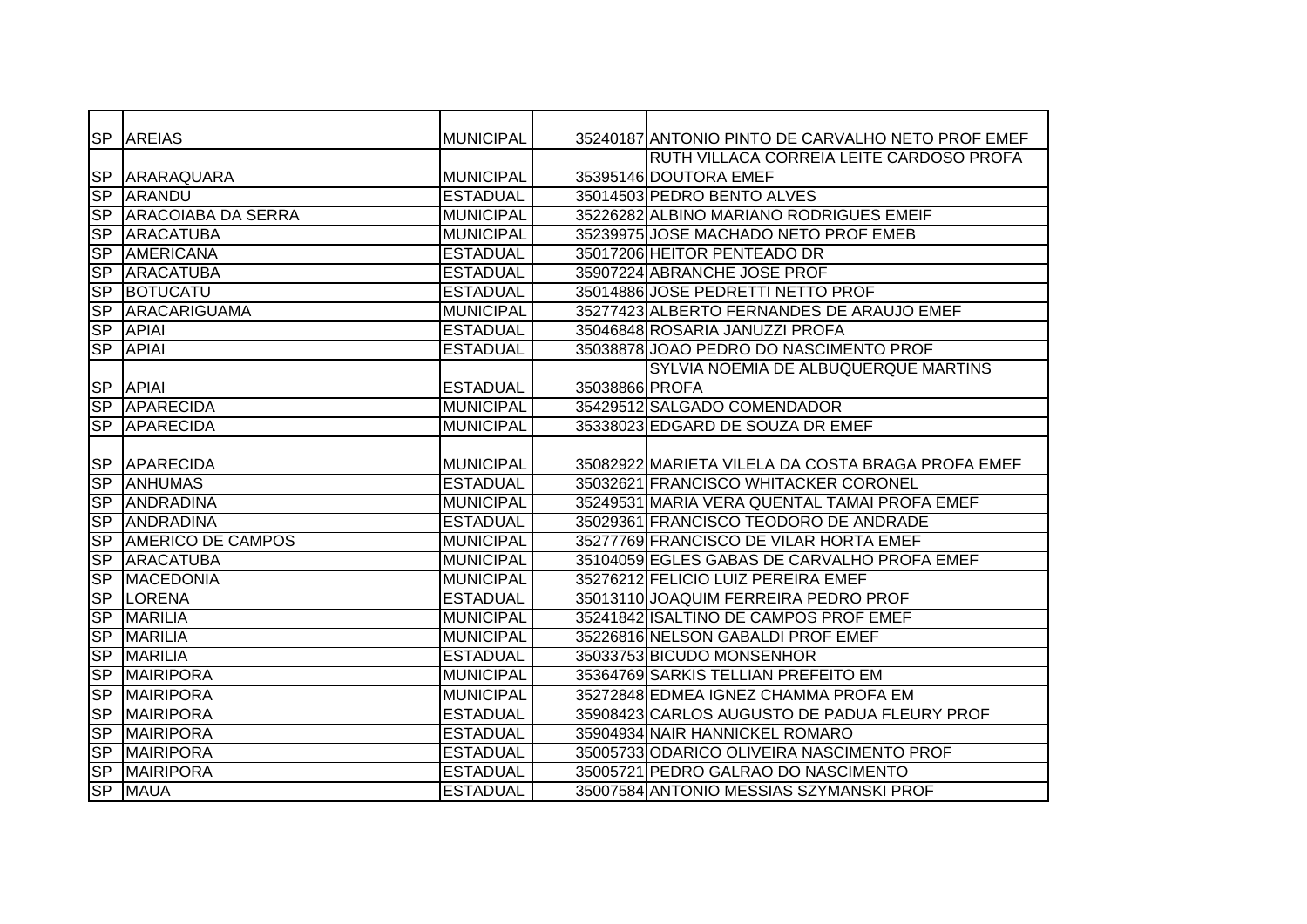|                          | <b>SP MAIRINQUE</b>     | <b>MUNICIPAL</b> |             | 35274264 SARAH MAZZEO ALVES EM                     |
|--------------------------|-------------------------|------------------|-------------|----------------------------------------------------|
| <b>SP</b>                | <b>MAUA</b>             | <b>ESTADUAL</b>  |             | 35007766 EMILIA CREM DOS SANTOS PROFA              |
| SP                       | <b>LUPERCIO</b>         | <b>MUNICIPAL</b> |             | 35278075 JOSE APARECIDO DA CONCEICAO PROF EMEIF    |
|                          | <b>SP LUIS ANTONIO</b>  | <b>MUNICIPAL</b> |             | 35367965 HELENA MARIA LUIZ DE MELLO EMEF PROFA     |
|                          | <b>SP LUIS ANTONIO</b>  | <b>MUNICIPAL</b> |             | 35077549 LUIZ ANTONIO EMEF E TECNICA DE QUIMICA DE |
|                          |                         |                  |             | MONICA SENNE DO NASCIMENTO DA SILVA PROFA          |
|                          | SP LORENA               | <b>MUNICIPAL</b> | 35272012 EM |                                                    |
|                          |                         |                  |             | MARIA ANTONIETA ARANTES FERREIRA PROFA             |
|                          | SP LORENA               | <b>MUNICIPAL</b> |             | 35243875 ESCOLA MUNICIPAL                          |
|                          |                         |                  |             | LEDA MARIA BILARD DE CARVALHO PROFA ESCOLA         |
|                          | SP LORENA               | <b>MUNICIPAL</b> |             | 35243863 MUNICIPAL                                 |
|                          | SP LORENA               | <b>MUNICIPAL</b> |             | 35225061 CAIC ESCOLA MUNICIPAL                     |
|                          | SP LORENA               | <b>MUNICIPAL</b> |             | 35225058 RUY BRASIL PEREIRA PROF ESCOLA MUNICIPAL  |
|                          |                         |                  |             | HERMINIA FIGUEIRA DE AZEVEDO ALMEIDA PROFA         |
|                          | SP LORENA               | <b>MUNICIPAL</b> |             | 35089552 ESCOLA MUNICIPAL                          |
|                          | SP LORENA               | <b>ESTADUAL</b>  |             | 35903127 MIQUELINA CARTOLANO PROFA                 |
| <b>SP</b>                | <b>IMOJI DAS CRUZES</b> | <b>MUNICIPAL</b> |             | 35055897 ASTREA BARRAL NEBIAS VEREADORA EM         |
|                          |                         |                  |             | MARIA LUCIA DE ALMEIDA LUCCA BITTENCOURT           |
|                          | <b>SP MAIRINQUE</b>     | <b>MUNICIPAL</b> |             | 35274306 PROFA EM                                  |
| <b>SP</b>                | <b>MIGUELOPOLIS</b>     | <b>MUNICIPAL</b> |             | 35277575 MARIA PERALTA CUNHA PROFA EMEF            |
| SP                       | <b>JABOTICABAL</b>      | <b>ESTADUAL</b>  |             | 35023711 LUIZ LATORRACA PROF                       |
| $S_{\mathsf{P}}$         | <b>MOJI DAS CRUZES</b>  | <b>ESTADUAL</b>  |             | 35924830 ADELAIDE MARIA DE BARROS PROFESSORA       |
| S <sub>P</sub>           | <b>MOJI DAS CRUZES</b>  | <b>ESTADUAL</b>  |             | 35923072 ISABEL FERREIRA DA SILVA PROFA BELINHA    |
| $S_{\mathsf{P}}$         | <b>MOJI DAS CRUZES</b>  | <b>ESTADUAL</b>  |             | 35906736 MARIA LUIZA MENEZES FONSECA PROFA         |
| <b>SP</b>                | <b>MOJI DAS CRUZES</b>  | <b>ESTADUAL</b>  |             | 35904612 JOAO ANTONIO BATALHA                      |
| <b>SP</b>                | <b>MOJI DAS CRUZES</b>  | <b>ESTADUAL</b>  |             | 35191267 DAGOBERTO JOSE MACHADO                    |
| <b>SP</b>                | <b>MOJI DAS CRUZES</b>  | <b>ESTADUAL</b>  |             | 35006865 DEODATO WERTHEIMER DR                     |
| $S_{\mathsf{P}}$         | <b>MOJI DAS CRUZES</b>  | <b>ESTADUAL</b>  |             | 35006701 FRANCISCO DE SOUZA MELLO PROF             |
| $S_{\mathsf{P}}$         | <b>MOJI DAS CRUZES</b>  | <b>ESTADUAL</b>  |             | 35006661 LAURINDA CARDOSO MELLO FREIRE PROFA       |
| <b>SP</b>                | <b>MOCOCA</b>           | <b>MUNICIPAL</b> |             | 35191565 ANA LUCIA PISANI DE SOUZA DRA EMEB        |
| SP                       | <b>MATAO</b>            | <b>MUNICIPAL</b> |             | 35278671 HELENA BORSETTI PROFA EMEF                |
| SP                       | <b>MIRACATU</b>         | <b>ESTADUAL</b>  |             | 35035269 SYLAS BALTAZAR DE ARAUJO PROF             |
| <b>SP</b>                | <b>LORENA</b>           | <b>ESTADUAL</b>  |             | 35013109 ARNOLFO AZEVEDO                           |
| <b>SP</b>                | <b>MIGUELOPOLIS</b>     | <b>MUNICIPAL</b> |             | 35277563 EMIDIO CAPITAO EMEF                       |
| $\overline{\mathsf{SP}}$ | <b>MIGUELOPOLIS</b>     | <b>MUNICIPAL</b> |             | 35234813 ALCEU BARBOSA DA SILVA VEREADOR EMEF      |
|                          | SP MERIDIANO            | <b>MUNICIPAL</b> |             | 35437359 PAULA ZANGRANDO PROFA EMEF                |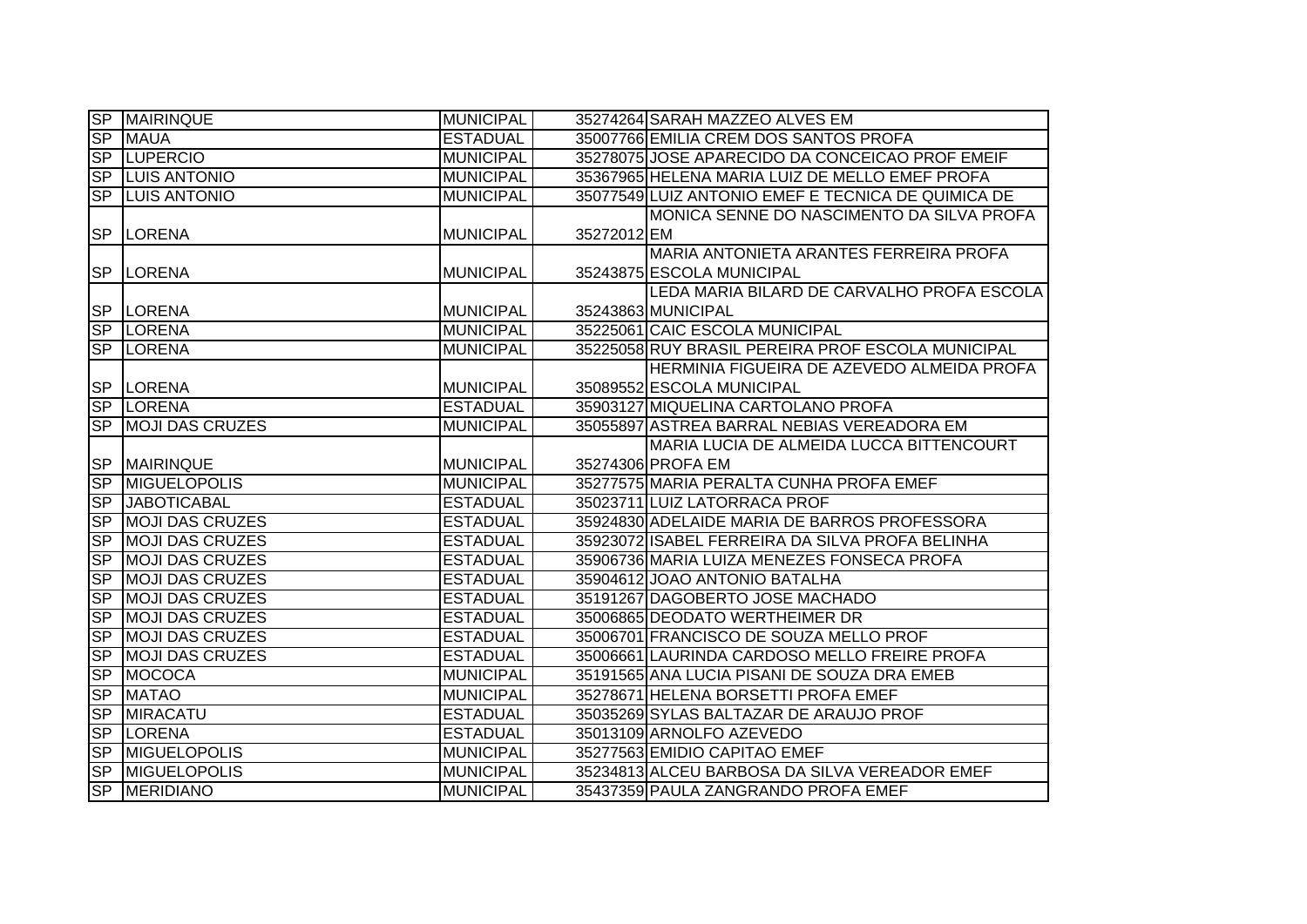|                          | <b>SP MAUA</b>         | <b>MUNICIPAL</b> | 35077324 CORA CORALINA EM                          |
|--------------------------|------------------------|------------------|----------------------------------------------------|
| $\overline{SP}$          | <b>MAUA</b>            | <b>ESTADUAL</b>  | 35923837 JARDIM CRUZEIRO                           |
| $\overline{\mathsf{SP}}$ | <b>MAUA</b>            | <b>ESTADUAL</b>  | 35923746 JARDIM ZAIRA VI                           |
| <b>SP</b>                | <b>MAUA</b>            | <b>ESTADUAL</b>  | 35923400 MARIA EXPEDITA SILVA PROFA                |
| <b>SP</b>                | <b>MAUA</b>            | <b>ESTADUAL</b>  | 35923229 JARDIM ORATORIO                           |
| $\overline{\mathsf{SP}}$ | <b>MAUA</b>            | <b>ESTADUAL</b>  | 35412983 AFONSO PASCHOTTE PADRE                    |
| <b>SP</b>                | <b>MAUA</b>            | <b>ESTADUAL</b>  | 35043849 SADA UMEIZAWA PROFA                       |
| <b>SP</b>                | <b>MAUA</b>            | <b>ESTADUAL</b>  | 35007791 MARCELINA MARIA DA SILVA OLIVEIRA DONA    |
|                          | <b>SP MIRANDOPOLIS</b> | <b>ESTADUAL</b>  | 35029336 NOEMIA DIAS PEROTTI DONA                  |
| <b>SP</b>                | <b>JANDIRA</b>         | <b>ESTADUAL</b>  | 35044817 LUIS DA CAMARA CASCUDO                    |
|                          | SP LORENA              | <b>ESTADUAL</b>  | 35013161 FRANCISCO MARQUES DE OLIVEIRA JUNIOR PROF |
| <b>SP</b>                | <b>JOSE BONIFACIO</b>  | <b>ESTADUAL</b>  | 35027443 PEDRO BRANDAO DOS REIS                    |
| <b>SP</b>                | <b>JAU</b>             | <b>MUNICIPAL</b> | 35080925 ENEAS SAMPAIO SOUZA PROF EMEF             |
| <b>SP</b>                | <b>JAU</b>             | <b>ESTADUAL</b>  | 35044106 BENEDICTO MONTENEGRO PROF DR              |
| SP                       | <b>JAU</b>             | <b>ESTADUAL</b>  | 35025636 TULLIO ESPINDOLA DE CASTRO PROF           |
| S <sub>P</sub>           | <b>JARDINOPOLIS</b>    | <b>MUNICIPAL</b> | 35270982 ELZA ROSALINA BONETTI PEGORARO EMEF       |
| $\overline{\mathsf{SP}}$ | <b>JARDINOPOLIS</b>    | <b>MUNICIPAL</b> | 35084924 MATILDE PANEGHINI DONA EMEF               |
| $\overline{\mathsf{SP}}$ | <b>JANDIRA</b>         | <b>MUNICIPAL</b> | 35217372 SATIRO ALVES DE SOUZA EMEIEF              |
| $\overline{\mathsf{SP}}$ | <b>JANDIRA</b>         | <b>MUNICIPAL</b> | 35214759 ANTONIO DE OLIVEIRA EMEIEF                |
| $\overline{\mathsf{SP}}$ | <b>JANDIRA</b>         | <b>ESTADUAL</b>  | 35921440 GIUSEPPE ANGELO BERTOLLI PADRE            |
| S <sub>P</sub>           | <b>JULIO MESQUITA</b>  | <b>ESTADUAL</b>  | 35026414 JOSE CARLOS MONTEIRO                      |
| SP                       | <b>JANDIRA</b>         | <b>ESTADUAL</b>  | 35049013 MANOEL AUGUSTO VIEIRA NETO DESEMB         |
| SP                       | <b>JUNDIAI</b>         | <b>ESTADUAL</b>  | 35019422 JOSE FELICIANO DE OLIVEIRA PROF           |
| S <sub>P</sub>           | <b>JANDIRA</b>         | <b>ESTADUAL</b>  | 35041373 JOAO BATISTA SOLDE                        |
| <b>SP</b>                | <b>JANDIRA</b>         | <b>ESTADUAL</b>  | 35010662 OSWALDO SAMMARTINO                        |
| S <sub>P</sub>           | <b>JANDIRA</b>         | <b>ESTADUAL</b>  | 35010397 VICENTE THEMUDO LESSA PROF                |
| S <sub>P</sub>           | <b>JANDIRA</b>         | <b>ESTADUAL</b>  | 35010376 MARIA CRISTINA LOPES                      |
| S <sub>P</sub>           | <b>JANDIRA</b>         | <b>ESTADUAL</b>  | 35010364 DORVALINO ABILIO TEIXEIRA                 |
| S <sub>P</sub>           | <b>JAMBEIRO</b>        | <b>MUNICIPAL</b> | 35216793 MARIA OLIMPIA VIEIRA PROFA EMEF           |
| $\overline{\mathsf{SP}}$ | <b>JACUPIRANGA</b>     | <b>ESTADUAL</b>  | 35035014 BERNARDO FERREIRA MACHADO CAPITAO         |
| <b>SP</b>                | <b>JACAREI</b>         | <b>ESTADUAL</b>  | 35925901 HELIA DIVINO DE SOUZA PROFA               |
| <b>SP</b>                | <b>JACAREI</b>         | <b>ESTADUAL</b>  | 35013973 DIRCEU JUNQUEIRA DE SOUZA PROF            |
| $S_{\mathsf{P}}$         | <b>JACAREI</b>         | <b>ESTADUAL</b>  | 35013687 FRANCISCO GOMES DA SILVA PRADO DR         |
| SP                       | <b>FRANCO DA ROCHA</b> | <b>ESTADUAL</b>  | 35050428 KATIA MARIA TARIFA LEME TONELLI PROFA     |
| <b>SP</b>                | <b>JANDIRA</b>         | <b>ESTADUAL</b>  | 35906402 DEMILSON SOARES MOLICA                    |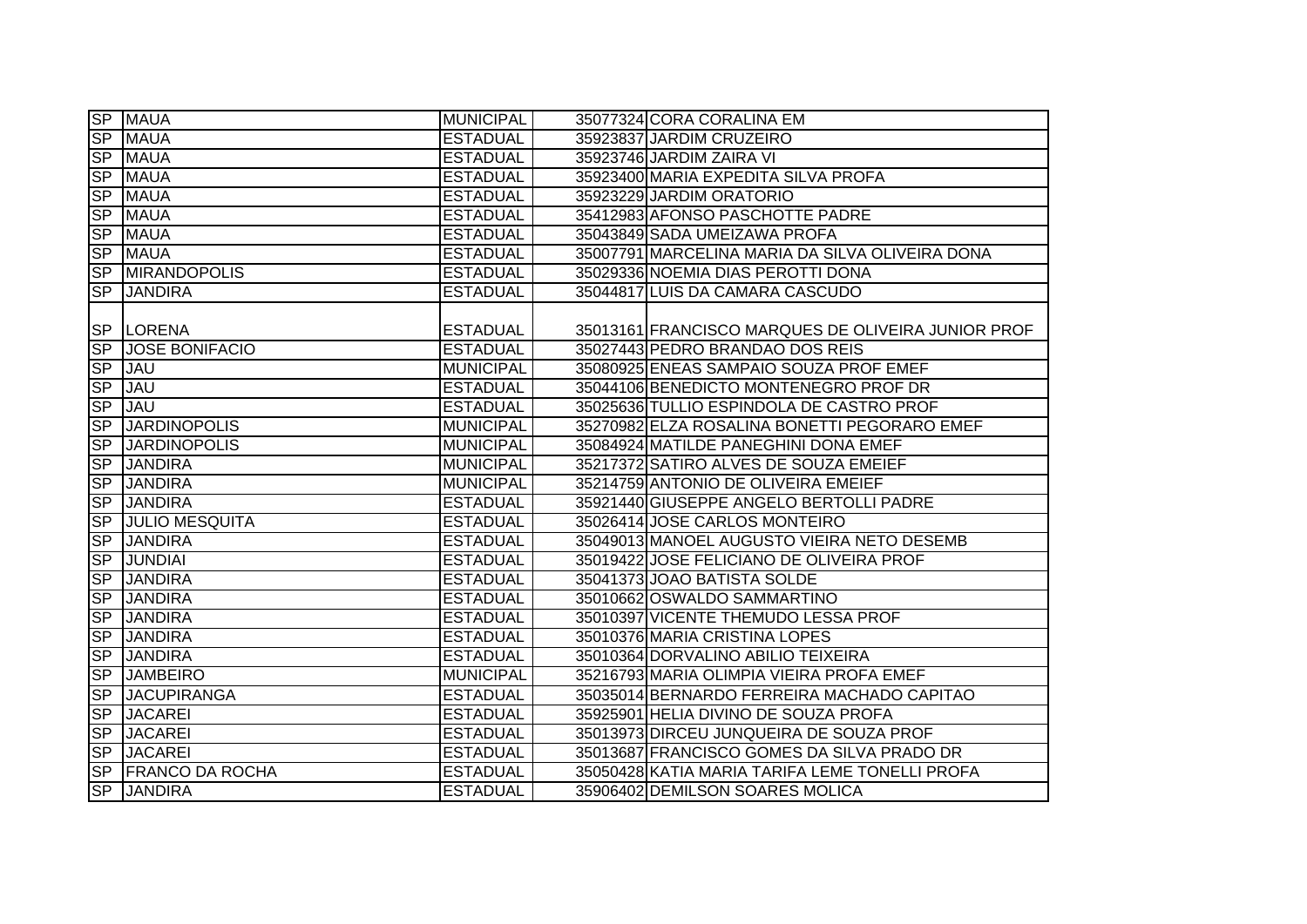|                          | <b>SP LAVRINHAS</b>      | <b>ESTADUAL</b>  | 35012403 HORTA CORONEL                            |
|--------------------------|--------------------------|------------------|---------------------------------------------------|
|                          |                          |                  | WALTER BINI DOM ESCOLA MUNICIPAL DE ENSINO        |
|                          | <b>SP LINS</b>           | <b>MUNICIPAL</b> | 35300172 FUNDAMENTAL                              |
|                          | <b>SP LINS</b>           | <b>ESTADUAL</b>  | 35026448 DORIVAL CALAZANS LUZ PROF                |
|                          | <b>SP LINS</b>           | <b>ESTADUAL</b>  | 35026177 HENRIQUE MOURAO DOM                      |
| <b>SP</b>                | <b>LIMEIRA</b>           | <b>ESTADUAL</b>  | 35925780 TARCISIO ARIOVALDO AMARAL DOM            |
| $\overline{SP}$          | <b>LIMEIRA</b>           | <b>ESTADUAL</b>  | 35917837 LEONTINA SILVA BUSCH PROFA               |
|                          | SP LEME                  | <b>MUNICIPAL</b> | 35096349 HELAINE KOCH GOMES PROFA EMEF            |
| <b>SP</b>                | <b>LEME</b>              | <b>ESTADUAL</b>  | 35924660 PEDRO CELESTINO TONOLLI PROF             |
| <b>SP</b>                | LEME                     | <b>ESTADUAL</b>  | 35916024 ALTIMIRA PINKE PROFA                     |
| <b>SP</b>                | <b>LAVRINHAS</b>         | <b>MUNICIPAL</b> | 35273776 MARIA CECILIA COSTA SERAFIM PROFA EMEIEF |
| <b>SP</b>                | <b>LAVRINHAS</b>         | <b>MUNICIPAL</b> | 35219241 TONICO VARAJAO PROF EMEF                 |
| <b>SP</b>                | <b>JOSE BONIFACIO</b>    | <b>MUNICIPAL</b> | 35098887 ELIANA BERTAZONI DOS REIS PROFA EM       |
| <b>SP</b>                | <b>LAVRINHAS</b>         | <b>MUNICIPAL</b> | 35219216 ARISTIDES ALVES DE ANDRADE EMEIEF        |
| S <sub>P</sub>           | <b>MOJI DAS CRUZES</b>   | <b>MUNICIPAL</b> | 35216987 CLEONICE FELICIANO PROFA EM              |
| S <sub>P</sub>           | <b>LARANJAL PAULISTA</b> | <b>ESTADUAL</b>  | 35016536 CESARIO CARLOS DE ALMEIDA                |
| <b>SP</b>                | <b>JUQUITIBA</b>         | <b>MUNICIPAL</b> | 35247364 RAIZES DO PAU BRASIL EM                  |
| S <sub>P</sub>           | JUQUITIBA                | <b>MUNICIPAL</b> | 35236433 MANACA DOS SOARES EM                     |
| S <sub>P</sub>           | <b>JUQUITIBA</b>         | <b>ESTADUAL</b>  | 35913424 BAIRRO DAS SENHORINHAS                   |
| <b>SP</b>                | <b>JUQUITIBA</b>         | <b>ESTADUAL</b>  | 35902196 JORGE NINO SOARES PROF                   |
| SP                       | <b>JUQUIA</b>            | <b>ESTADUAL</b>  | 35034915 OSWALDO FLORENCIO PROF                   |
| SP                       | <b>JUQUIA</b>            | <b>ESTADUAL</b>  | 35034903 ALICE RODRIGUES MOTTA PROFA              |
| S <sub>P</sub>           | <b>JUQUIA</b>            | <b>ESTADUAL</b>  | 35034897 USHISUKE MIADAIRA                        |
| SP                       | <b>JUNDIAI</b>           | <b>MUNICIPAL</b> | 35240448 MARIA JOSE MAIA DE TOLEDO PROFA EMEB     |
| SP                       | <b>JUNDIAI</b>           | <b>ESTADUAL</b>  | 35042705 MARIA JOSE MAIA DE TOLEDO PROFA          |
| S <sub>P</sub>           | <b>JUNDIAI</b>           | <b>ESTADUAL</b>  | 35036006 JOAO BATISTA CURADO PROF                 |
| SP                       | <b>LAVRINHAS</b>         | <b>MUNICIPAL</b> | 35219228 JULIO FORTES EMEIEF                      |
| <b>SP</b>                | <b>PERUIBE</b>           | <b>MUNICIPAL</b> | 35197105 ANTONIO NOVAES EMEF                      |
| S <sub>P</sub>           | <b>PARIQUERA-ACU</b>     | <b>MUNICIPAL</b> | 35416447 MOACYR PINTO SANTIAGO EMEF               |
| $\overline{\mathsf{SP}}$ | PIRACAIA                 | <b>MUNICIPAL</b> | 35099053 ALZIRO BRANDAO EMEFEI                    |
| <b>SP</b>                | <b>PIQUETE</b>           | <b>ESTADUAL</b>  | 35013006 LEONOR GUIMARAES PROFA                   |
|                          | SP PINDORAMA             | <b>MUNICIPAL</b> | 35214036 ULYSSES CONTREIRAS FERREIRA DR EMEIF     |
| $S_{\mathsf{P}}$         | PINDAMONHANGABA          | <b>MUNICIPAL</b> | 35274161 LAURO VICENTE DE AZEVEDO PROF REMEFI     |
| <b>SP</b>                | <b>PINDAMONHANGABA</b>   | <b>MUNICIPAL</b> | 35110206 JULIETA REALE VIEIRA PROFA REMEF         |
| SP                       | PINDAMONHANGABA          | <b>ESTADUAL</b>  | 35921865 MARIO DE ASSIS CESAR PROF                |
|                          | SP PINDAMONHANGABA       | <b>ESTADUAL</b>  | 35049207 IVONE NOGUEIRA DE AZEVEDO PROFA          |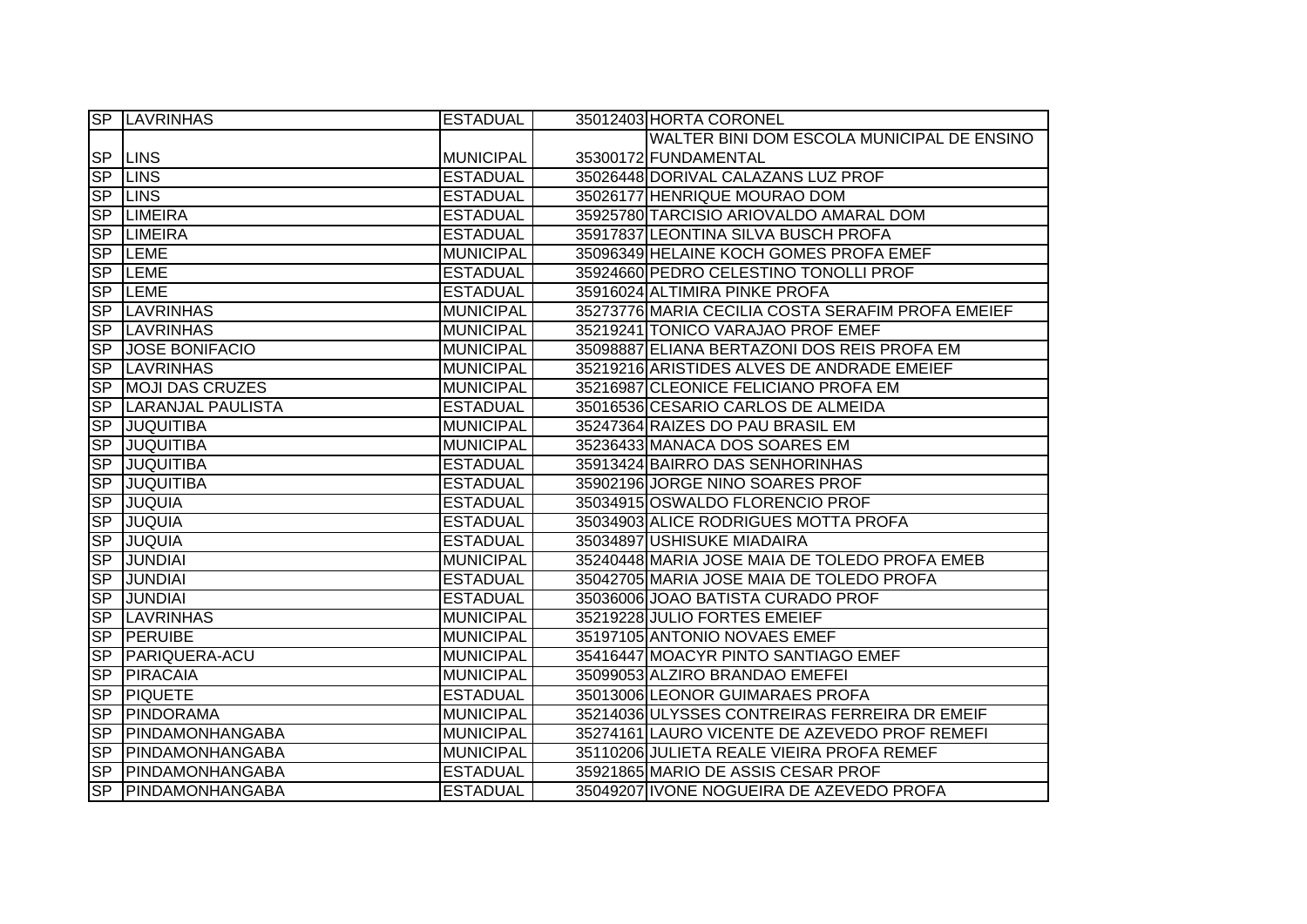| SP             | PINDAMONHANGABA              | <b>ESTADUAL</b>  |                 | 35013183 JOAO PEDRO CARDOSO DR                    |
|----------------|------------------------------|------------------|-----------------|---------------------------------------------------|
| SP             | <b>PILAR DO SUL</b>          | <b>MUNICIPAL</b> |                 | 35388580 MARIA APARECIDA PERCHES PROFA EMEFTI     |
|                |                              |                  |                 |                                                   |
| <b>SP</b>      | <b>PIRACAIA</b>              | <b>MUNICIPAL</b> |                 | 35279067 MARIA ELOYSA PECANHA MORAES PROFA EMEF   |
| <b>SP</b>      | <b>PILAR DO SUL</b>          | <b>ESTADUAL</b>  |                 | 35925019 MARIA APARECIDA RECHINELI MODANEZI PROFA |
| <b>SP</b>      | <b>PIRACICABA</b>            | <b>ESTADUAL</b>  |                 | 35020849 ANTONIO DE MELLO COTRIM PROF             |
|                |                              |                  |                 |                                                   |
| <b>SP</b>      | PERUIBE                      | <b>MUNICIPAL</b> |                 | 35071341 CARMEN CLEUSER FRAGA PIMENTEL PROFA EMEF |
| <b>SP</b>      | <b>PERUIBE</b>               | <b>ESTADUAL</b>  |                 | 35012294 FRANCISCO PEREIRA DA ROCHA DR            |
| S <sub>P</sub> | <b>PEDRO DE TOLEDO</b>       | <b>MUNICIPAL</b> |                 | 35241672 AGNELLO LEANDRO PEREIRA PROF EMEF        |
| S <sub>P</sub> | <b>PEDRO DE TOLEDO</b>       | <b>ESTADUAL</b>  |                 | 35035270 TRES BARRAS                              |
| <b>SP</b>      | <b>PEDRO DE TOLEDO</b>       | <b>ESTADUAL</b>  |                 | 35034964 OTAVIANO SOARES ALBUQUERQUE              |
| <b>SP</b>      | PEDREIRA                     | <b>ESTADUAL</b>  |                 | 35907480 LUIZ BORTOLETTO                          |
| <b>SP</b>      | <b>PEDRANOPOLIS</b>          | <b>MUNICIPAL</b> |                 | 35245324 ELZA RODRIGUES DE LIMA PROFA EMEF        |
| <b>SP</b>      | PEDERNEIRAS                  | <b>ESTADUAL</b>  |                 | 35917680 ESMERALDA LEONOR FURLANI CALAF PROFA     |
| <b>SP</b>      | PEDERNEIRAS                  | <b>ESTADUAL</b>  |                 | 35558643 MARIA DE CAMPOS PIRES MACIEL PROFA       |
| S <sub>P</sub> | <b>PEDERNEIRAS</b>           | <b>ESTADUAL</b>  |                 | 35047533 JOAO CHAMMAS COMENDADOR                  |
| S <sub>P</sub> | <b>MOJI DAS CRUZES</b>       | <b>MUNICIPAL</b> |                 | 35054689 FLORISA FAUSTINO PINTO PROFA EM          |
| SP             | <b>PILAR DO SUL</b>          | <b>MUNICIPAL</b> |                 | 35246554 NARCIZO JOSE DR EMEFTI                   |
|                |                              |                  |                 | ZULEIKA VELIDE DE FRANCESCHI VELLOSO PROFA        |
| <b>SP</b>      | <b>PIRASSUNUNGA</b>          | <b>MUNICIPAL</b> | 35368775 EMEIEF |                                                   |
| <b>SP</b>      | <b>POA</b>                   | <b>ESTADUAL</b>  |                 | 35907030 AMERICO FRANCO                           |
| <b>SP</b>      | <b>POA</b>                   | <b>ESTADUAL</b>  |                 | 35901912 ELISEU JORGE PROF                        |
| <b>SP</b>      | <b>POA</b>                   | <b>ESTADUAL</b>  |                 | 35048896 IVONE DA SILVA DE OLIVEIRA PROFA         |
| <b>SP</b>      | <b>POA</b>                   | <b>ESTADUAL</b>  |                 | 35046188 MARIA APARECIDA FERREIRA PROFA           |
| S <sub>P</sub> | POA                          | <b>ESTADUAL</b>  |                 | 35007316 MARGARIDA DE CAMILLIS                    |
| S <sub>P</sub> | <b>POA</b>                   | <b>ESTADUAL</b>  |                 | 35007031 EUSTAQUIO PADRE                          |
| <b>SP</b>      | <b>POA</b>                   | <b>ESTADUAL</b>  |                 | 35007018 BENEDITA GARCIA DA CRUZ PROFA            |
| <b>SP</b>      | <b>PLATINA</b>               | <b>ESTADUAL</b>  |                 | 35033340 CLARISSE PELIZONE DE LIMA PROFA          |
| S <sub>P</sub> | <b>PITANGUEIRAS</b>          | <b>MUNICIPAL</b> |                 | 35357873 CLOVIS GUIMARAES SPINOLA EM              |
|                |                              |                  |                 | SYLVIA AMALIA GUIMARAES MENDES PROFA              |
| <b>SP</b>      | <b>PIRACAIA</b>              | <b>MUNICIPAL</b> | 35241155 EMEFEI |                                                   |
| SP             | <b>PITANGUEIRAS</b>          | <b>ESTADUAL</b>  |                 | 35022494 MARIA FALCONI DE FELICIO                 |
| <b>SP</b>      | <b>PARIQUERA-ACU</b>         | <b>ESTADUAL</b>  |                 | 35924593 ESTEPHANO ORLANDO PAULOVSKI PROF         |
| <b>SP</b>      | <b>PIRAPORA DO BOM JESUS</b> | <b>MUNICIPAL</b> |                 | 35273582 SENHOR BOM JESUS EMEF                    |
| <b>SP</b>      | PIRAJUI                      | <b>ESTADUAL</b>  |                 | 35026487 MARIA ANGELICA MARCONDES PROFA           |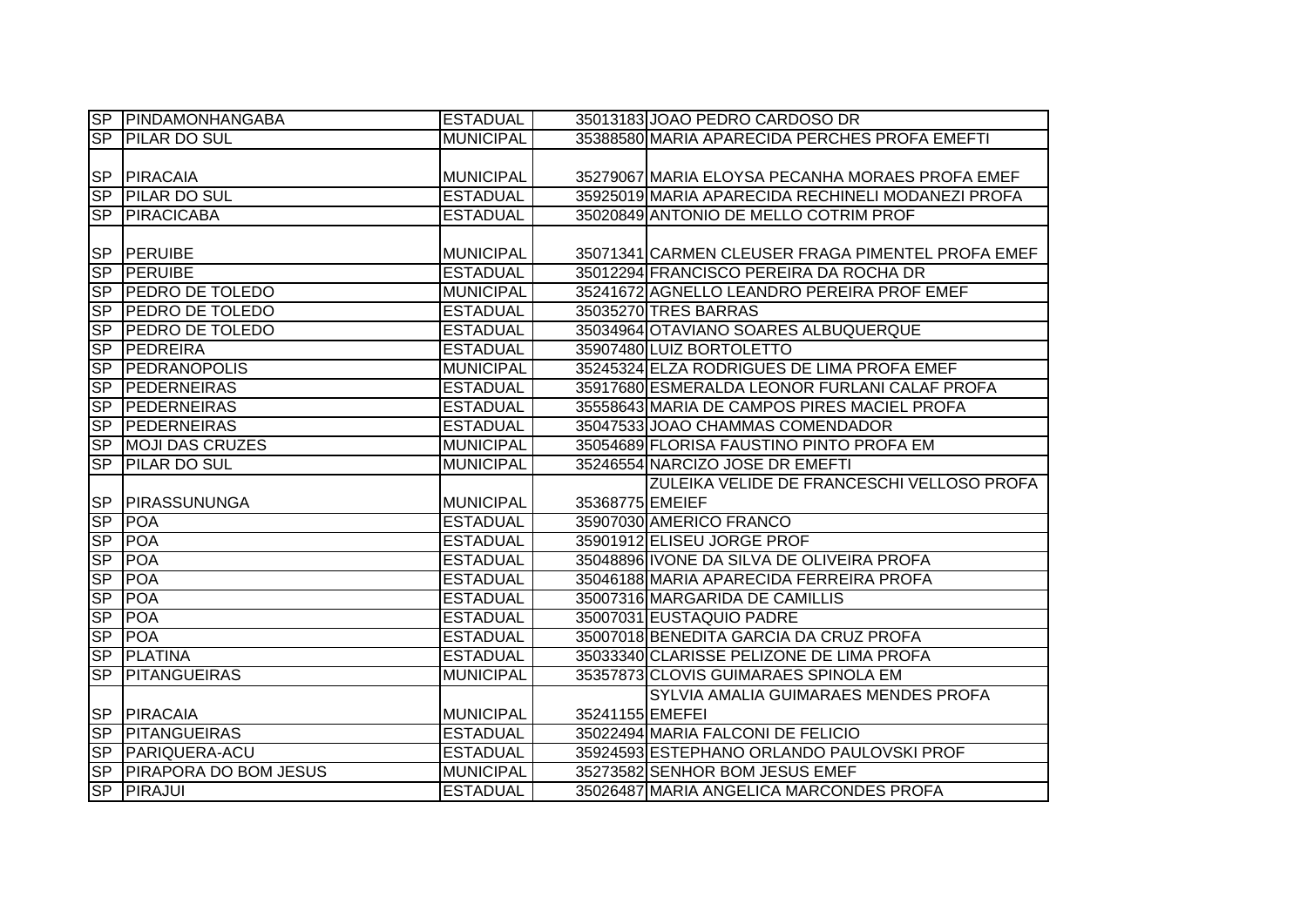|                | <b>SP PIRAJU</b>          | <b>ESTADUAL</b>  | 35034356 NHONHO BRAGA CEL                           |
|----------------|---------------------------|------------------|-----------------------------------------------------|
| SP             | PIRACICABA                | <b>MUNICIPAL</b> | 35411826 IDA FRANCEZ LOMBARDI EM                    |
| SP             | PIRACICABA                | <b>ESTADUAL</b>  | 35925792 ANIGER FRANCISCO DE MARIA MELILLO DOM      |
| S <sub>P</sub> | PIRACICABA                | <b>ESTADUAL</b>  | 35917898 JOAO CHIARINI DR PROF                      |
| S <sub>P</sub> | PIRACICABA                | <b>ESTADUAL</b>  | 35350308 EDSON RONTANI                              |
|                |                           |                  |                                                     |
| <b>SP</b>      | PIRACICABA                | <b>ESTADUAL</b>  | 35045861 MARIA DE LOURDES SILVEIRA COSENTINO PROFA  |
| S <sub>P</sub> | PIRACICABA                | <b>ESTADUAL</b>  | 35037977 HELIO NEHRING PROF                         |
| <b>SP</b>      | PIRACICABA                | <b>ESTADUAL</b>  | 35021246 ABIGAIL DE AZEVEDO GRILLO PROF             |
| S <sub>P</sub> | PIRACICABA                | <b>ESTADUAL</b>  | 35020965 RIO BRANCO BARAO DO                        |
| <b>SP</b>      | <b>PITANGUEIRAS</b>       | <b>ESTADUAL</b>  | 35022640 ORMINDA GUIMARAES COTRIM                   |
|                | <b>SP NAZARE PAULISTA</b> | <b>ESTADUAL</b>  | 35017848 FRANCISCO DEROSA                           |
| S <sub>P</sub> | PARISI                    | <b>MUNICIPAL</b> | 35216811 IRENE ZANETI FONSECA EMEIEF                |
|                |                           |                  |                                                     |
| <b>SP</b>      | <b>ORLANDIA</b>           | <b>MUNICIPAL</b> | 35277599 MARIA APARECIDA DE MELO E SOUZA PROFA EMEB |
| SP             | <b>ORLANDIA</b>           | <b>MUNICIPAL</b> | 35059407 ALCINEA GOUVEIA DE FREITAS EMEB            |
| SP             | <b>OLIMPIA</b>            | <b>ESTADUAL</b>  | 35919664 ALZIRA TONELLI ZACCARELLI PROFA            |
| SP             | <b>OLIMPIA</b>            | <b>ESTADUAL</b>  | 35028071 ANTONIO AUGUSTO REIS NEVES DR              |
| SP             | NOVA ODESSA               | <b>MUNICIPAL</b> | 35399243 SIMAO WELSH PREFEITO EMEFEI                |
| SP             | <b>NOVA EUROPA</b>        | <b>MUNICIPAL</b> | 35271688 ANITA FERRAZ MALZONI EMEF                  |
| SP             | NOVA EUROPA               | <b>MUNICIPAL</b> | 35061448 NILVA CAZETO KFOURI PROFA EMEF             |
| SP             | NOVA CANAA PAULISTA       | <b>ESTADUAL</b>  | 35028320 MARIA PILAR ORTEGA GARCIA PROFA            |
| SP             | <b>NOVA CAMPINA</b>       | <b>MUNICIPAL</b> | 35230996 ARI ANTUNES DE MOURA PROF EM               |
| SP             | <b>OSASCO</b>             | <b>ESTADUAL</b>  | 35010807 ANTONIO PAIVA DE SAMPAIO CORONEL           |
| SP             | <b>NAZARE PAULISTA</b>    | <b>MUNICIPAL</b> | 35246335 FAUSTINO PENALVA PROF EMEIEF               |
| SP             | <b>OSASCO</b>             | <b>ESTADUAL</b>  | 35010881 AURELIANO LEITE DR                         |
| SP             | NARANDIBA                 | <b>MUNICIPAL</b> | 35219940 EDSON DE OLIVEIRA GARCIA VEREADOR EMEF     |
| SP             | <b>NANTES</b>             | <b>ESTADUAL</b>  | 35032554 RAGE ANDERAOS PROF                         |
| S <sub>P</sub> | MORRO AGUDO               | <b>MUNICIPAL</b> | 35273429 CARLOS ALBERTO ANGELO PROF EMEF            |
| <b>SP</b>      | <b>MONTE MOR</b>          | <b>ESTADUAL</b>  | 35920678 CYRIACO SCARANELLO PIRES CONEGO            |
| SP             | <b>MONTE MOR</b>          | <b>ESTADUAL</b>  | 35914009 JOANA DE AGUIRRE MARINS PEIXOTO PROFA      |
| SP             | <b>MOJI-MIRIM</b>         | <b>ESTADUAL</b>  | 35020624 VALERIO STRANG PROF                        |
| SP             | MOJI-GUACU                | <b>ESTADUAL</b>  | 35047348 ALMERINDA RODRIGUES PROFA                  |
| SP             | MOJI-GUACU                | <b>ESTADUAL</b>  | 35020321 FRANCISCO ANTONIO GONCALVES                |
| SP             | MOJI-GUACU                | <b>ESTADUAL</b>  | 35020278 LUIZ MARTINI                               |
|                | <b>SP MOJI DAS CRUZES</b> | <b>MUNICIPAL</b> | 35356499 BENEDITO LAPORTE VIEIRA DA MOTTA DR EM     |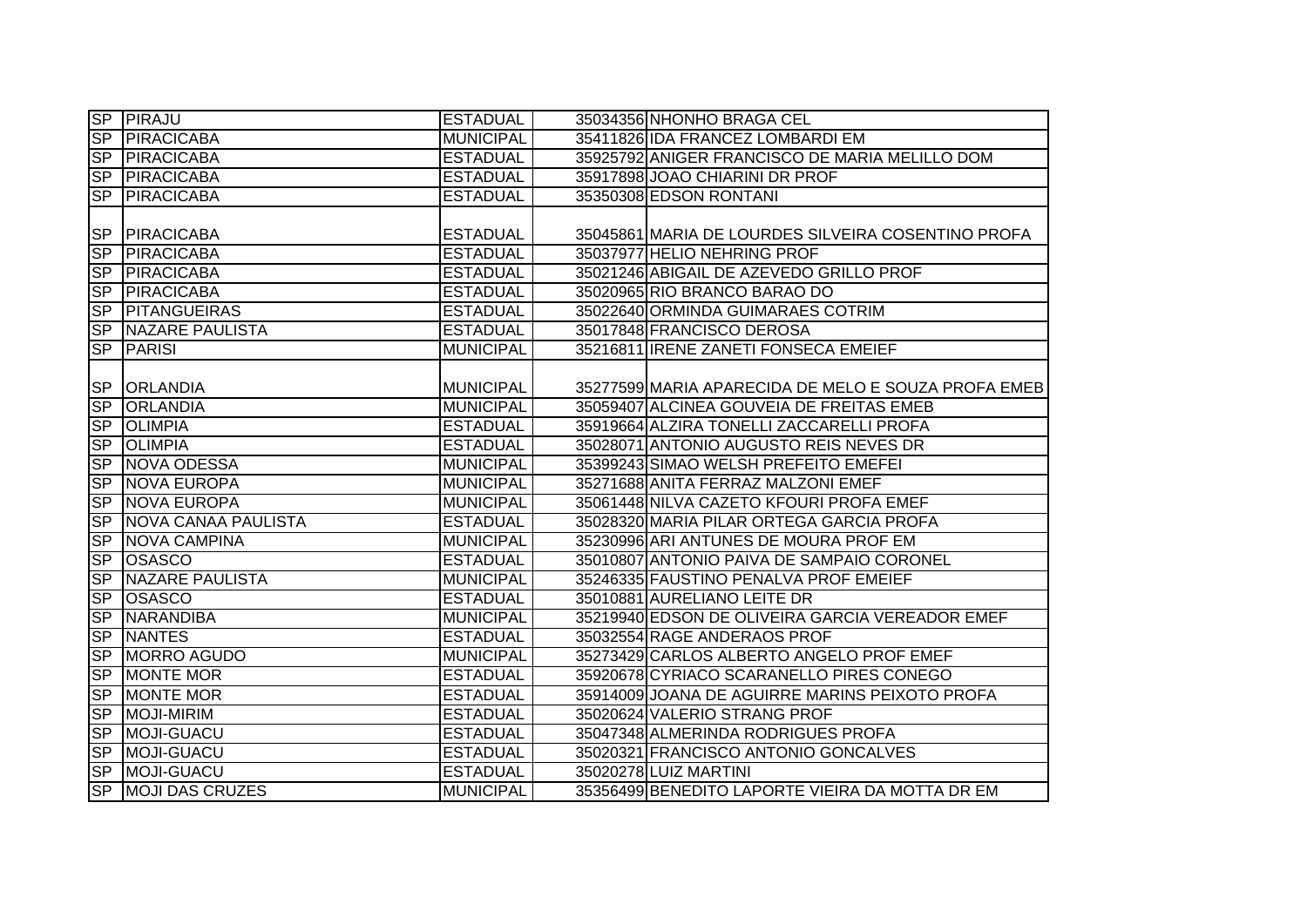|                          | <b>SP MOJI DAS CRUZES</b> | <b>MUNICIPAL</b> |                 | 35280902 ALVARO DE CAMPOS CARNEIRO DR EM      |
|--------------------------|---------------------------|------------------|-----------------|-----------------------------------------------|
|                          | SP NHANDEARA              | <b>MUNICIPAL</b> |                 | 35283125 JOAQUIM FERNANDES DE MELO EMEF       |
|                          | SP OSASCO                 | <b>MUNICIPAL</b> |                 | 35416897 JOSE VERISSIMO DE MATOS EMEF         |
| SP                       | PARDINHO                  | <b>MUNICIPAL</b> |                 | 35240825 ERNESTINA NOGUEIRA CESAR PROFA EMEF  |
|                          | SP PARANAPANEMA           | <b>MUNICIPAL</b> |                 | 35216550 JOSE GONCALVES MENDES EMEF           |
|                          | SP PARAIBUNA              | <b>ESTADUAL</b>  |                 | 35013882 EDUARDO JOSE DE CAMARGO CEL          |
| SP                       | <b>PARAGUACU PAULISTA</b> | <b>MUNICIPAL</b> |                 | 35245197 ALEXANDRINA PENNA EMEF               |
|                          | SP PARAGUACU PAULISTA     | <b>MUNICIPAL</b> |                 | 35217840 SIDNEY GOMES SALOMAO PROF EMEF       |
| <b>SP</b>                | PALMITAL                  | <b>MUNICIPAL</b> |                 | 35275827 MARIA EULALIA VIEIRA SCALA EMEF      |
| SP                       | PALMITAL                  | <b>ESTADUAL</b>  |                 | 35044573 OSWALDO MOREIRA DA SILVA PROF        |
| S <sub>P</sub>           | <b>JOURINHOS</b>          | <b>ESTADUAL</b>  |                 | 35034010 JOSEPHA CUBAS DA SILVA PROFA         |
|                          | SP OURINHOS               | <b>ESTADUAL</b>  |                 | 35033923 DOMINGOS CAMERLINGO CALO             |
| <b>SP</b>                | <b>OSVALDO CRUZ</b>       | <b>MUNICIPAL</b> |                 | 35219770 ALICE BERNARDES SILVA PROFA EMEFI    |
| SP                       | <b>OSASCO</b>             | <b>ESTADUAL</b>  |                 | 35010728 ALCYR OLIVEIRA PORCIUNCULA PROF      |
| <b>SP</b>                | <b>OSVALDO CRUZ</b>       | <b>ESTADUAL</b>  |                 | 35031574 BENJAMIN CONSTANT                    |
| <b>SP</b>                | <b>JABORANDI</b>          | <b>MUNICIPAL</b> |                 | 35298712 ALEXANDRE DE AVILA BORGES EMEF       |
|                          | SP OSASCO                 | <b>MUNICIPAL</b> |                 | 35082867 ONEIDE BORTOLOTE PROFA EMEF          |
| SP                       | <b>OSASCO</b>             | <b>MUNICIPAL</b> |                 | 35082600 JOAO EUCLYDES PEREIRA PROF EMEF      |
|                          | SP OSASCO                 | <b>MUNICIPAL</b> |                 | 35070142 ELIO APARECIDO DA SILVA EMEIEF       |
|                          | SP OSASCO                 | <b>ESTADUAL</b>  |                 | 35925421 JOSE EDSON MARTINS GOMES PROF        |
|                          | SP OSASCO                 | <b>ESTADUAL</b>  |                 | 35924040 ANTONIO CARLOS DA TRINDADE           |
| SP                       | <b>OSASCO</b>             | <b>ESTADUAL</b>  |                 | 35046620 JOSE RIBEIRO DE SOUZA PROF           |
| SP                       | <b>OSASCO</b>             | <b>ESTADUAL</b>  |                 | 35040770 NEUZA DE OLIVEIRA PREVIDE PROFA      |
| $\overline{\mathsf{SP}}$ | <b>OSASCO</b>             | <b>ESTADUAL</b>  |                 | 35038702 ANTONIO DE ALMEIDA JUNIOR            |
| SP                       | <b>OSASCO</b>             | <b>ESTADUAL</b>  |                 | 35011061 JOSUE BENEDICTO MENDES PROF          |
| SP                       | <b>OSASCO</b>             | <b>ESTADUAL</b>  |                 | 35011022 GUILHERME DE OLIVEIRA GOMES DEPUTADO |
| <b>SP</b>                | <b>OSASCO</b>             | <b>ESTADUAL</b>  |                 | 35010947 ALICE VELHO TEIXEIRA PROFA           |
| <b>SP</b>                | <b>OSVALDO CRUZ</b>       | <b>MUNICIPAL</b> |                 | 35219769 MAX WIRTH EMEF                       |
| <b>SP</b>                | <b>GUARULHOS</b>          | <b>ESTADUAL</b>  |                 | 35046425 HELIO POLESEL PROF                   |
| <b>SP</b>                | <b>GUARULHOS</b>          | <b>ESTADUAL</b>  |                 | 35006178 ODETE FERNANDES PINTO DA SILVA PROFA |
| SP                       | <b>GUARULHOS</b>          | <b>ESTADUAL</b>  | 35925548 COCAIA |                                               |
| S <sub>P</sub>           | <b>GUARULHOS</b>          | <b>ESTADUAL</b>  |                 | 35925073 JARDIM SANTA LIDIA                   |
|                          | SP GUARULHOS              | <b>ESTADUAL</b>  |                 | 35925056 RESIDENCIAL JARDIM BAMBI             |
| SP                       | <b>GUARULHOS</b>          | <b>ESTADUAL</b>  |                 | 35923199 LINDAMIL BARBOSA DE OLIVEIRA PROFA   |
|                          | SP GUARULHOS              | <b>ESTADUAL</b>  |                 | 35923175 JOAO LUIZ DE GODOY MOREIRA PROF      |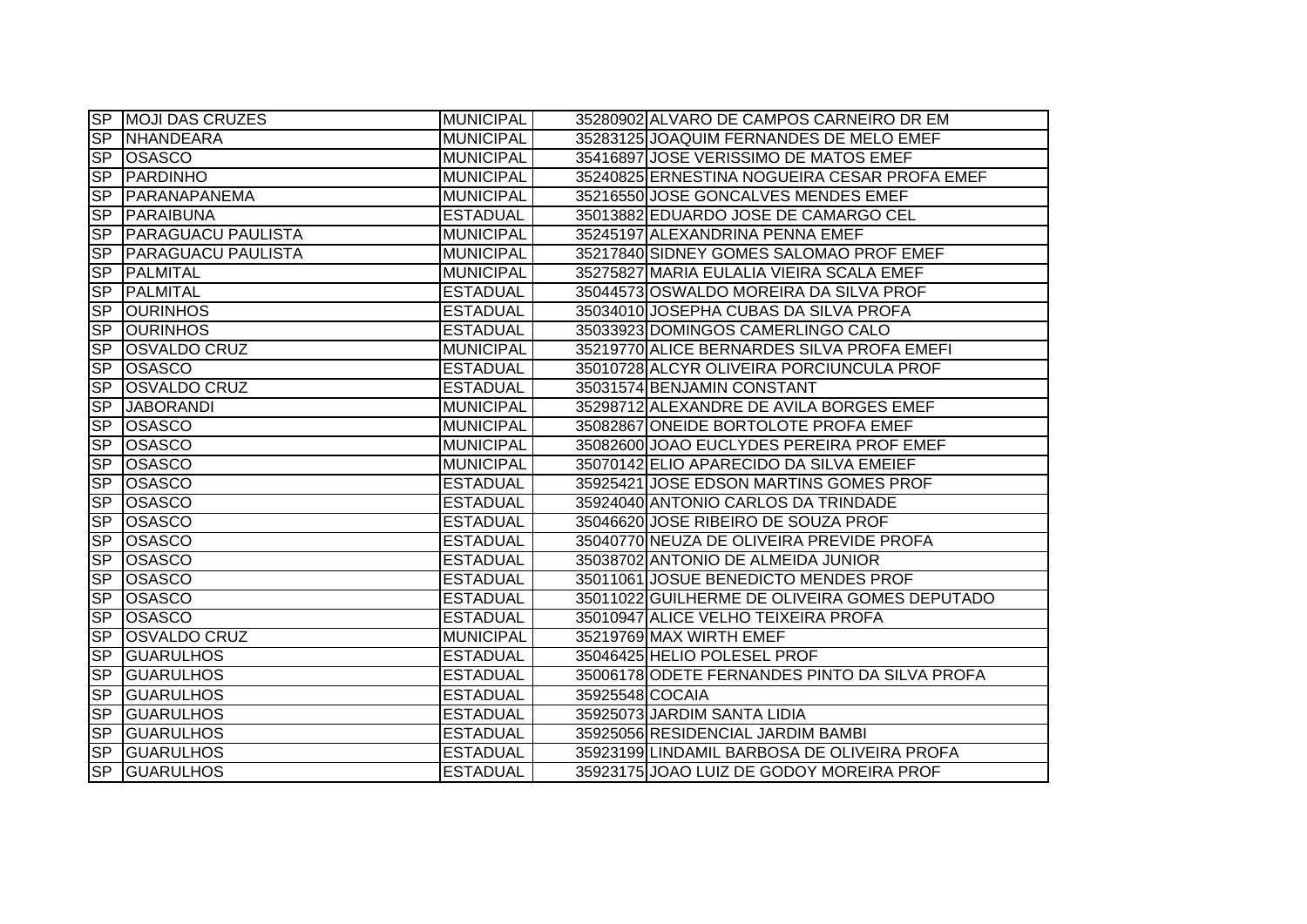|                          |                     |                  |             | CONJUNTO HABITACIONAL BAIRRO DOS PIMENTAS      |
|--------------------------|---------------------|------------------|-------------|------------------------------------------------|
| <b>SP</b>                | <b>GUARULHOS</b>    | <b>ESTADUAL</b>  | 35916857 II |                                                |
| $\overline{\text{SP}}$   | <b>GUARULHOS</b>    | <b>ESTADUAL</b>  |             | 35908459 WANDA MASCAGNI DE SA PROFA            |
| SP                       | <b>GUARULHOS</b>    | <b>ESTADUAL</b>  |             | 35900138 ORLANDO MINELLA                       |
| SP                       | <b>GUARULHOS</b>    | <b>ESTADUAL</b>  |             | 35411292 JARDIM FORTALEZA II                   |
| SP                       | <b>GUARULHOS</b>    | <b>ESTADUAL</b>  |             | 35925573 PASCHOAL THOMEU DEPUTADO              |
|                          | <b>SP GUARULHOS</b> | <b>ESTADUAL</b>  |             | 35285785 REPUBLICA DA VENEZUELA II             |
| SP                       | <b>GUARULHOS</b>    | <b>MUNICIPAL</b> |             | 35207986 - EUGENIO CELESTE FILHO - EPG         |
| <b>SP</b>                | <b>GUARULHOS</b>    | <b>ESTADUAL</b>  |             | 35046413 MAURICIO NAZAR PROF                   |
| $\overline{\text{SP}}$   | <b>GUARULHOS</b>    | <b>ESTADUAL</b>  |             | 35038374 ALBERTO BACAN PROF                    |
| <b>SP</b>                | <b>GUARULHOS</b>    | <b>ESTADUAL</b>  |             | 35036687 HILDA PRATES GALLO PROFA              |
| <b>SP</b>                | <b>GUARULHOS</b>    | <b>ESTADUAL</b>  |             | 35035725 MARIA HILDA ORNELAS DE OLIVEIRA PROFA |
| $\overline{\text{SP}}$   | <b>GUARULHOS</b>    | <b>ESTADUAL</b>  |             | 35006464 THEREZINHA CLOSA ELEUTERIO PROFA      |
| <b>SP</b>                | <b>GUARULHOS</b>    | <b>ESTADUAL</b>  |             | 35006439 GUILHERMINO RODRIGUES DE LIMA         |
| SP                       | <b>GUARULHOS</b>    | <b>ESTADUAL</b>  |             | 35006312 ILIA ZILDA INNOCENTI BLANCO PROFA     |
| $\overline{\mathsf{SP}}$ | <b>GUARULHOS</b>    | <b>ESTADUAL</b>  |             | 35006294 CHYO YAMAMOTO DONA                    |
| SP                       | <b>GUARULHOS</b>    | <b>ESTADUAL</b>  |             | 35006282 BRUNO RICCO PADRE                     |
| <b>SP</b>                | <b>GUARULHOS</b>    | <b>ESTADUAL</b>  |             | 35006269 FABIO FANUCCHI PROF                   |
|                          | <b>SP IRAPURU</b>   | <b>ESTADUAL</b>  |             | 35030958 JOSE EDSON MOYSES PROF                |
| $\overline{\text{SP}}$   | <b>GUARULHOS</b>    | <b>ESTADUAL</b>  |             | 35352585 BOM PASTOR II                         |
| SP                       | <b>IBIUNA</b>       | <b>MUNICIPAL</b> |             | 35221173 TEREZA FALCI EM                       |
| SP                       | <b>JABOTICABAL</b>  | <b>MUNICIPAL</b> |             | 35415571 MILTON MATTOS BRAGA PROF EMEB         |
| $\overline{\text{SP}}$   | <b>IPERO</b>        | <b>MUNICIPAL</b> |             | 35278051 ZILMA THIBES MELLO PROFA EM           |
| SP                       | <b>IPERO</b>        | <b>MUNICIPAL</b> |             | 35244120 HENORY DE CAMPOS GOES PROFA EM        |
| $\overline{\text{SP}}$   | <b>ILHABELA</b>     | <b>MUNICIPAL</b> |             | 35271445 JOSE BENEDITO DE MORAES PROF EM       |
| $\overline{\mathsf{SP}}$ | <b>IGUAPE</b>       | <b>MUNICIPAL</b> |             | 35361367 DINORA ROCHA PROFA EM                 |
| SP                       | <b>IGUAPE</b>       | <b>MUNICIPAL</b> |             | 35294378 PROF <sup>a</sup> ZELY ALVES FORTES   |
| $\overline{\text{SP}}$   | <b>IGUAPE</b>       | <b>MUNICIPAL</b> |             | 35275505 ABIGAIL FORTES MARTINS PROFA EMEIF    |
| S <sub>P</sub>           | <b>IGUAPE</b>       | <b>ESTADUAL</b>  |             | 35039056 EE ELVIRA SILVA PROFA                 |
| SP                       | <b>IGARAPAVA</b>    | <b>MUNICIPAL</b> |             | 35273387 JARDEL BIGUETTI DOMENEGHI EMEF        |
| SP                       | <b>IBIUNA</b>       | <b>MUNICIPAL</b> |             | 35655107 BAIRRO RECANTO PRIMAVERA EM           |
| $\overline{\text{SP}}$   | <b>GUARULHOS</b>    | <b>ESTADUAL</b>  |             | 35925559 PONTE ALTA III                        |
| SP                       | <b>IBIUNA</b>       | <b>MUNICIPAL</b> |             | 35282728 ANTONIO COELHO RAMALHO EM             |
| SP                       | <b>GUARULHOS</b>    | <b>ESTADUAL</b>  |             | 35006166 FRANCISCO ANTUNES FILHO               |
| SP                       | <b>IBIUNA</b>       | <b>MUNICIPAL</b> |             | 35221144 SALVADOR FERREIRA DE CAMPOS EM        |
| SP                       | <b>IBIUNA</b>       | <b>MUNICIPAL</b> |             | 35221120 MOYSES JOSE GODINHO EM                |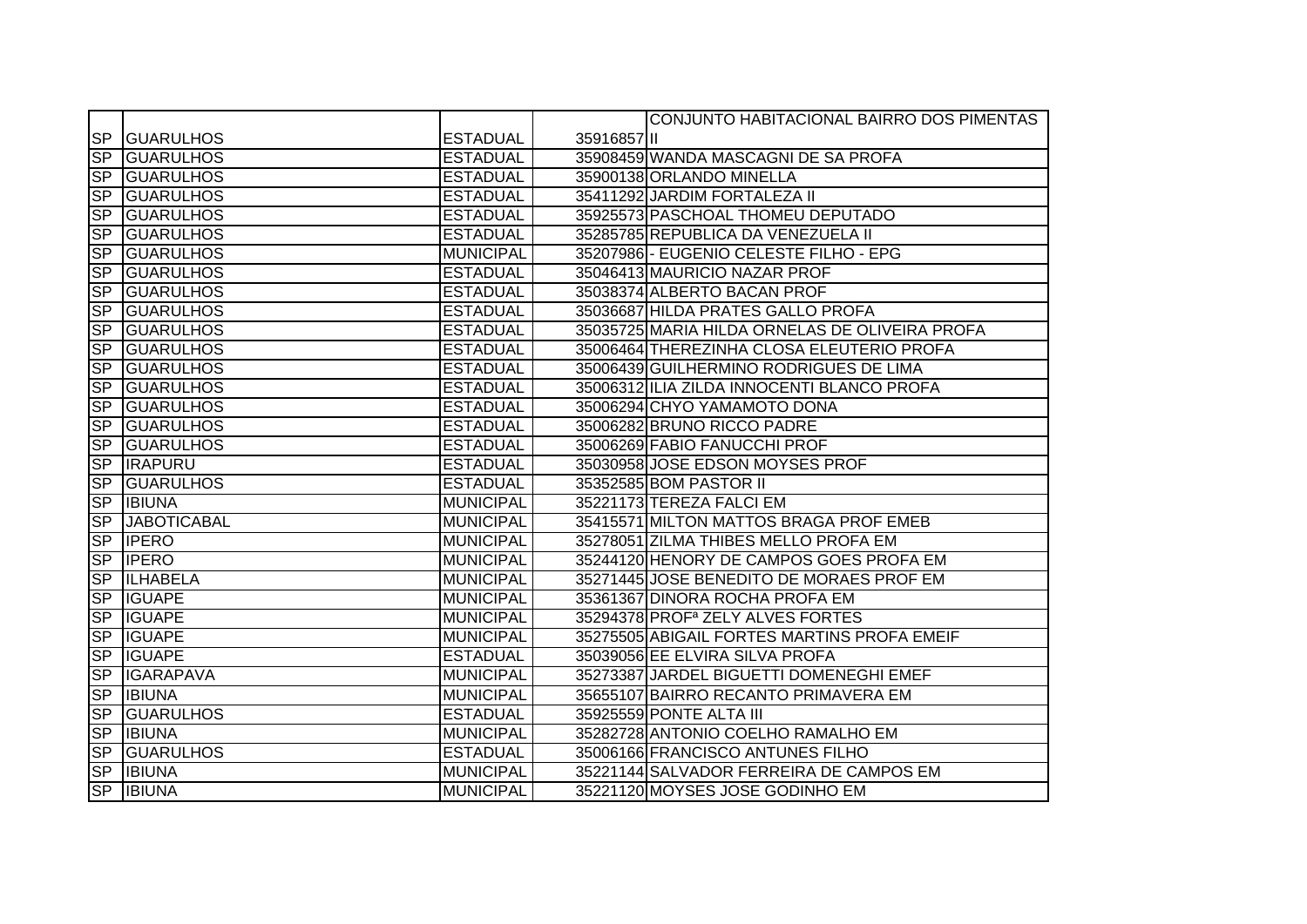|                          | <b>SP BIUNA</b>       | <b>ESTADUAL</b>  | 35016056 LAURINDA VIEIRA PINTO PROFA             |
|--------------------------|-----------------------|------------------|--------------------------------------------------|
| SP                       | <b>IBIUNA</b>         | <b>ESTADUAL</b>  | 35016044 MARIA ANGERAMI SCALAMANDRE              |
|                          | SP IBIUNA             | <b>ESTADUAL</b>  | 35015945 EUCLIDES MARIA BORBA                    |
| <b>SP</b>                | <b>IBIRAREMA</b>      | <b>ESTADUAL</b>  | 35033947 FRANCISCO DUARTE                        |
| S <sub>P</sub>           | <b>IBIRA</b>          | <b>MUNICIPAL</b> | 35216173 JOSE LOPES DE SOUZA VEREADOR EM         |
| S <sub>P</sub>           | <b>IACRI</b>          | <b>ESTADUAL</b>  | 35915828 CARMEN DA SILVA PINTO PROFA             |
| SP                       | <b>GUARULHOS</b>      | <b>MUNICIPAL</b> | 35386182 - CHICO MENDES - EPG                    |
| <b>SP</b>                | <b>GUARULHOS</b>      | <b>MUNICIPAL</b> | 35276492 - VIRGILINA SERRA DE ZOPPI - EPG        |
| S <sub>P</sub>           | <b>GUARULHOS</b>      | <b>MUNICIPAL</b> | 35224431 - MANOEL REZENDE DA SILVA - EPG         |
| <b>SP</b>                | <b>IBIUNA</b>         | <b>MUNICIPAL</b> | 35288068 CALIL RAHAL NETO PROF EM                |
| <b>SP</b>                | <b>GUAICARA</b>       | <b>MUNICIPAL</b> | 35362785 HENRIQUE HUNGER PROF EMEF               |
| <b>SP</b>                | <b>GUARULHOS</b>      | <b>ESTADUAL</b>  | 35006221 JOAO ALVARES DE SIQUEIRA BUENO          |
| <b>SP</b>                | <b>GUARATINGUETA</b>  | <b>ESTADUAL</b>  | 35012750 MARIA AMALIA DE MAGALHAES TURNER PROFA  |
| <b>SP</b>                | <b>GUARATINGUETA</b>  | <b>ESTADUAL</b>  | 35012634 CLOTILDE AYELLO ROCHA PROFA             |
| <b>SP</b>                | <b>IGUARANTA</b>      | <b>ESTADUAL</b>  | 35042997 JULIA FERREIRA LEITE PROFA              |
| $\overline{\text{SP}}$   | <b>GUARANTA</b>       | <b>ESTADUAL</b>  | 35026402 JOSE EGEA PROF                          |
|                          |                       |                  | URBANO DE ANDRADE JUNQUEIRA ENG                  |
| <b>SP</b>                | <b>GUARA</b>          | <b>MUNICIPAL</b> | 35362979 AGRONOMO UN II                          |
|                          |                       |                  |                                                  |
|                          |                       |                  | URBANO DE ANDRADE JUNQUEIRA ENG                  |
|                          | SP GUARA              | <b>MUNICIPAL</b> | 35362967 AGRONOMO EMEB UN I                      |
| SP                       | <b>GUARA</b>          | <b>MUNICIPAL</b> | 35274859 LATIFA SALOMAO MIGLIORI PROFA EMEF      |
| $\overline{\text{SP}}$   | <b>GUAPIARA</b>       | <b>ESTADUAL</b>  | 35014394 THEREZINHA SACCOMANO PASSARO PROFA      |
| SP                       | <b>GUAIRA</b>         | <b>ESTADUAL</b>  | 35022421 DALVA LELLIS GARCIA PRADO PROFA         |
| SP                       | <b>GUARATINGUETA</b>  | <b>ESTADUAL</b>  | 35037175 LUIZ MENEZES PROF                       |
| SP                       | <b>GUAIMBE</b>        | <b>ESTADUAL</b>  | 35026396 JOSE BELMIRO DA ROCHA                   |
| <b>SP</b>                | <b>GUARATINGUETA</b>  | <b>ESTADUAL</b>  | 35921725 SYLVIO JOSE MARCONDES COELHO PROF       |
| SP                       | <b>GUAICARA</b>       | <b>ESTADUAL</b>  | 35026347 ANTONIO FRANCISCO DOS SANTOS JUNIOR     |
| $\overline{\mathsf{SP}}$ | <b>GETULINA</b>       | <b>ESTADUAL</b>  | 35026384 ALFREDO MARCONDES CABRAL CEL            |
| SP                       | <b>GETULINA</b>       | <b>ESTADUAL</b>  | 35026372 ROSA SALLES LEITE PENTEADO PROFA        |
| S <sub>P</sub>           | <b>GETULINA</b>       | <b>ESTADUAL</b>  | 35026360 JOSE PIMENTA DE PADUA                   |
| S <sub>P</sub>           | <b>GAVIAO PEIXOTO</b> | <b>ESTADUAL</b>  | 35021908 GAVIAO PEIXOTO CONSELHEIRO              |
|                          |                       |                  |                                                  |
|                          | SP GARCA              | <b>MUNICIPAL</b> | 35362761 MARIA DO CARMO POMPEU CASTRO PROFA EMEF |
| SP                       | <b>GARCA</b>          | <b>MUNICIPAL</b> | 35358685 ORANE AVELINO DE SOUZA PROFA EMEF       |
| SP                       | <b>GARCA</b>          | <b>ESTADUAL</b>  | 35033406 ALCYR DA ROSA LIMA PROF                 |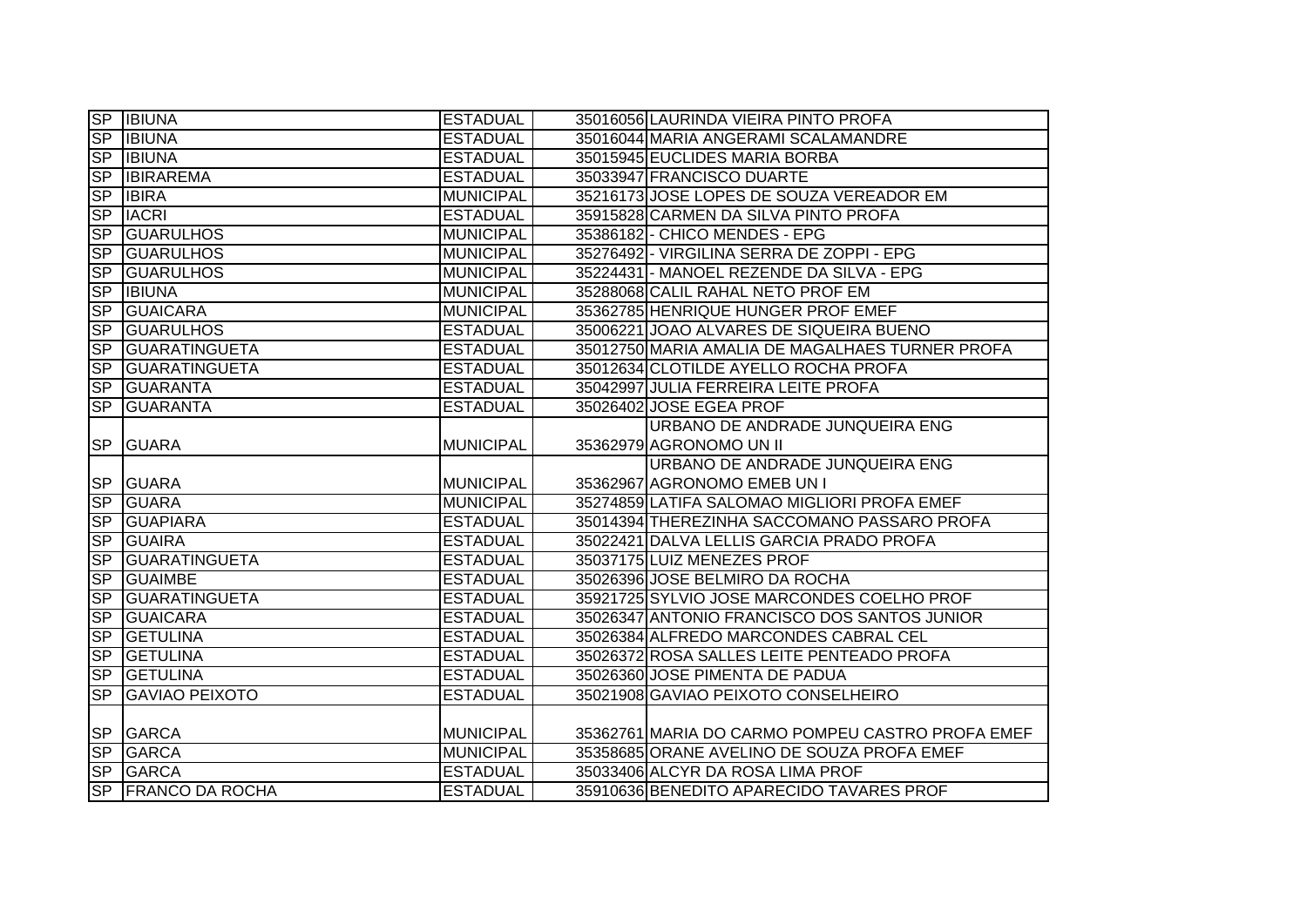|                 | SP FRANCO DA ROCHA     | <b>ESTADUAL</b>  | 35902676 PAULO DUARTE                               |
|-----------------|------------------------|------------------|-----------------------------------------------------|
| $\overline{SP}$ | <b>POA</b>             | <b>MUNICIPAL</b> | 35275293 ANTONIO FRANCISCO DOS SANTOS EMEB          |
| SP              | <b>GUAIMBE</b>         | <b>MUNICIPAL</b> | 35240278 ERNESTO LOOSLI EMEF                        |
|                 |                        |                  |                                                     |
| <b>SP</b>       | <b>GUARUJA</b>         | <b>ESTADUAL</b>  | 35901362 CORALINA RIBEIRO DOS SANTOS CALDEIRA DONA  |
| SP              | <b>GUARULHOS</b>       | <b>ESTADUAL</b>  | 35006154 ROBERTO ALVES DOS SANTOS PROF              |
| SP              | <b>GUARULHOS</b>       | <b>ESTADUAL</b>  | 35006142 MILTON CERNACH PROF                        |
| SP              | <b>GUARULHOS</b>       | <b>ESTADUAL</b>  | 35006048 ARY GOMES CORONEL                          |
| <b>SP</b>       | <b>GUARULHOS</b>       | <b>ESTADUAL</b>  | 35005988 MARIA LEONI                                |
| SP              | <b>GUARULHOS</b>       | <b>ESTADUAL</b>  | 35005976 MARIA HELENA BARBOSA MARTINS PROFA         |
| <b>SP</b>       | <b>GUARULHOS</b>       | <b>ESTADUAL</b>  | 35005873 CONRADO SIVILA ALSINA PADRE                |
| <b>SP</b>       | <b>GUARULHOS</b>       | <b>ESTADUAL</b>  | 35005861 JOSE SCARAMELLI PROF                       |
| SP              | <b>GUARULHOS</b>       | <b>ESTADUAL</b>  | 35005782 ENNIO CHIESA PROF                          |
| SP              | <b>GUARUJA</b>         | <b>MUNICIPAL</b> | 35224121 IVONETE DA SILVA CAMARA PROFA E M          |
| SP              | <b>GUARUJA</b>         | <b>MUNICIPAL</b> | 35098024 LUCIMARA DE JESUS VICENTE EMPG             |
| <b>SP</b>       | <b>GUARATINGUETA</b>   | <b>ESTADUAL</b>  | 35012920 FRANCISCO AUGUSTO DA COSTA BRAGA PROF      |
| SP              | <b>GUARUJA</b>         | <b>ESTADUAL</b>  | 35906931 MANOEL JOSE DA CRUZ PASTOR                 |
| SP              | <b>ITABERA</b>         | <b>ESTADUAL</b>  | 35015453 LEONCIO PIMENTEL                           |
| SP              | GUARUJA                | <b>ESTADUAL</b>  | 35043345 MILTON BORGES YPIRANGA                     |
| SP              | GUARUJA                | <b>ESTADUAL</b>  | 35042146 WALDEMAR DA SILVA RIGOTTO PROF             |
| SP              | <b>GUARUJA</b>         | <b>ESTADUAL</b>  | 35040824 IGNACIO MIGUEL ESTEFNO                     |
| SP              | <b>GUARUJA</b>         | <b>ESTADUAL</b>  | 35011575 MARCILIO DIAS                              |
| SP              | <b>GUARUJA</b>         | <b>ESTADUAL</b>  | 35011551 PHILOMENA CARDOSO DE OLIVEIRA PROFA        |
| SP              | <b>GUARUJA</b>         | <b>ESTADUAL</b>  | 35011538 PAULO CLEMENTE SANTINI                     |
| SP              | <b>GUARUJA</b>         | <b>ESTADUAL</b>  | 35011514 DINIZ MARTINS PROF                         |
| SP              | <b>GUARUJA</b>         | <b>ESTADUAL</b>  | 35011502 THEREZA SILVEIRA DE ALMEIDA PROFA          |
|                 |                        |                  |                                                     |
| <b>SP</b>       | <b>GUARIBA</b>         | <b>MUNICIPAL</b> | 35273181 MARIA CECILIA PACIFICO DE FARIA PROFA EMEB |
| SP              | <b>GUARIBA</b>         | <b>MUNICIPAL</b> | 35081917 JOSEPHINA DE CAMARGO NEVES PROFA EMEB      |
| <b>SP</b>       | GUAREI                 | <b>ESTADUAL</b>  | 35015003 CASTANHO DE ALMEIDA CEL                    |
| SP              | <b>GUARUJA</b>         | <b>MUNICIPAL</b> | 35069590 GIUSFREDO SANTINI ESCOLA MUNICIPAL         |
| S <sub>P</sub>  | <b>ITAQUAQUECETUBA</b> | <b>ESTADUAL</b>  | 35036353 VALTER DA SILVA COSTA VEREADOR             |
| SP              | <b>ITAPEVI</b>         | <b>MUNICIPAL</b> | 35216422 CECILIA MEIRELES CEMEB                     |
| SP              | <b>ITAQUAQUECETUBA</b> | <b>ESTADUAL</b>  | 35923953 PARQUE PIRATININGA III                     |
| SP              | <b>ITAQUAQUECETUBA</b> | <b>ESTADUAL</b>  | 35923928 JARDIM ITAQUA                              |
|                 | SP ITAQUAQUECETUBA     | <b>ESTADUAL</b>  | 35923722 VILA ERCILIA ALGARVE                       |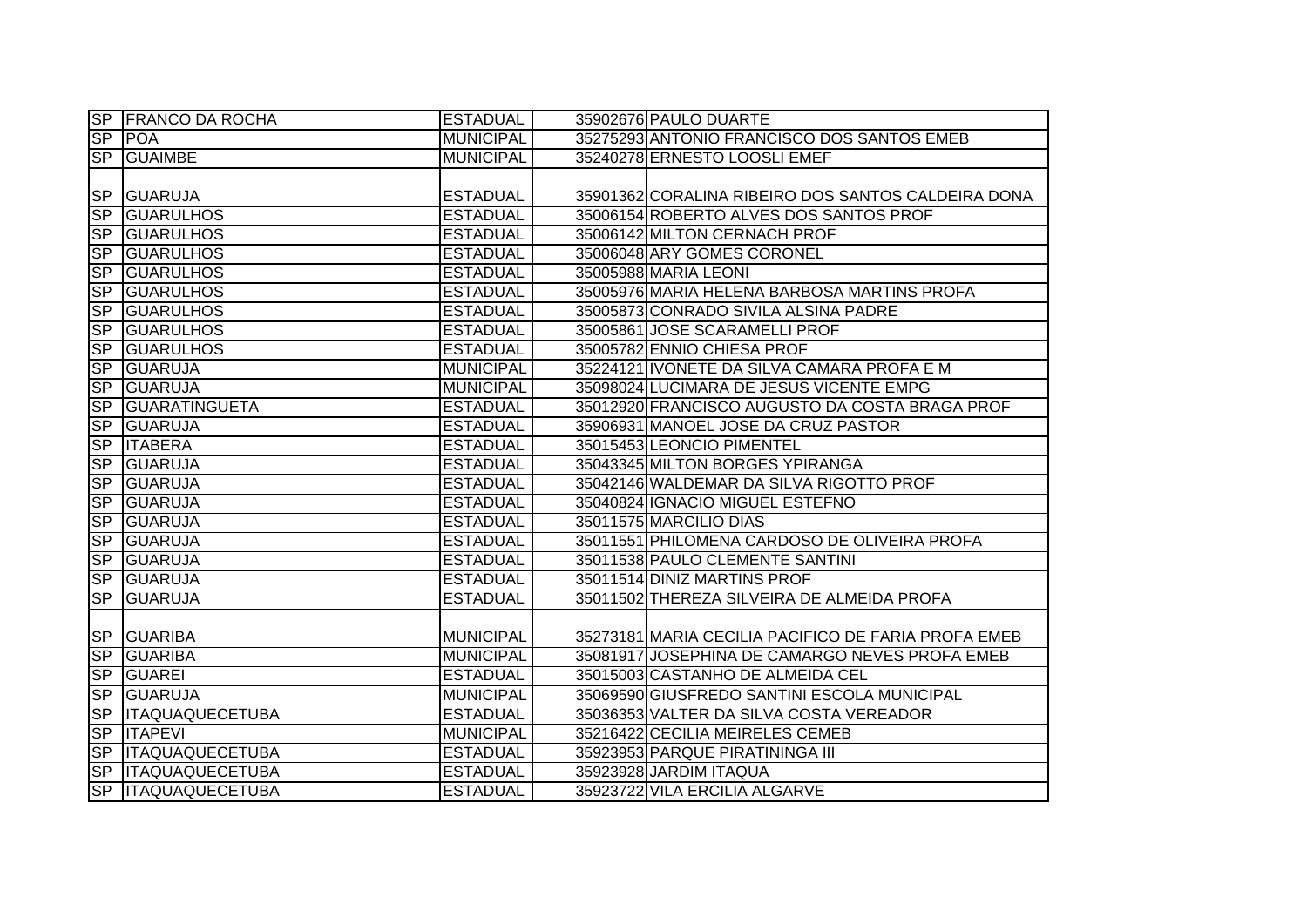|                | <b>SP ITAQUAQUECETUBA</b>     | <b>ESTADUAL</b>  |                | 35923709 VILA ARIZONA I                             |
|----------------|-------------------------------|------------------|----------------|-----------------------------------------------------|
| SP             | <b>ITAQUAQUECETUBA</b>        | <b>ESTADUAL</b>  |                | 35923312 VERA LUCIA LEITE DA COSTA PROFA            |
| <b>SP</b>      | <b>ITAQUAQUECETUBA</b>        | <b>ESTADUAL</b>  |                | 35917102 DOMINGOS MILANO                            |
| S <sub>P</sub> | <b>ITAQUAQUECETUBA</b>        | <b>ESTADUAL</b>  |                | 35912311 MAURICIO ALVES BRAZ VEREADOR               |
| <b>SP</b>      | <b>ITAQUAQUECETUBA</b>        | <b>ESTADUAL</b>  |                | 35912293 NEMESIO CANDIDO GOMES                      |
|                |                               |                  |                | MARCELO TADEU DE OLIVEIRA CASTRO CAMPOS             |
|                | SP  ITAQUAQUECETUBA           | <b>ESTADUAL</b>  |                | 35901921 MARQUES PROF                               |
|                |                               |                  |                | MARIA CRISTINA DINIZ DE ALMEIDA PROFESSORA          |
| <b>SP</b>      | <b>ITAQUAQUECETUBA</b>        | <b>MUNICIPAL</b> | 35069486 EM    |                                                     |
| SP             | <b>ITAQUAQUECETUBA</b>        | <b>ESTADUAL</b>  |                | 35043825 ESTANCIA PARAISO                           |
| SP             | <b>ITAQUAQUECETUBA</b>        | <b>MUNICIPAL</b> |                | 35078414 OLIVIA APARECIDA S C GUGLIELMO PROFA EM    |
| <b>SP</b>      | <b>ITAQUAQUECETUBA</b>        | <b>ESTADUAL</b>  |                | 35007286 EDINA ALVARES BARBOSA PROFA                |
| <b>SP</b>      | <b>ITAQUAQUECETUBA</b>        | <b>ESTADUAL</b>  |                | 35007109 JOSE GAMA DE MIRANDA                       |
| <b>SP</b>      | <b>ITAQUAQUECETUBA</b>        | <b>ESTADUAL</b>  |                | 35007080 EUGENIO VICTORIO DELIBERATO                |
| SP             | <b>ITAPURA</b>                | <b>ESTADUAL</b>  |                | 35029488 PAULO GRASSI BONILHA DR                    |
| S <sub>P</sub> | <b>ITAPORANGA</b>             | <b>ESTADUAL</b>  |                | 35015362 EPITACIO PESSOA                            |
| S <sub>P</sub> | <b>ITAPOLIS</b>               | <b>ESTADUAL</b>  |                | 35914373 NILTON ROBERT PROSPERO PROF                |
| SP             | <b>ITAPOLIS</b>               | <b>ESTADUAL</b>  |                | 35909762 LUCIANO ARMENTANO                          |
|                | <b>SP ITAPIRAPUA PAULISTA</b> | <b>MUNICIPAL</b> |                | 35222227 CAETANO CHIBBARO PADRE EMEF                |
|                |                               |                  |                |                                                     |
|                | SP   ITAPIRAPUA PAULISTA      | <b>ESTADUAL</b>  |                | 35040848 MARIA DE ALBUQUERQUE DIAS BAPTISTA PROFA   |
| SP             | <b>ITAPIRA</b>                | <b>ESTADUAL</b>  |                | 35041488 CANDIDO DE MOURA PROF                      |
| SP             | <b>IPORANGA</b>               | <b>MUNICIPAL</b> |                | 35280203 NASCIMENTO SATIRO DA SILVA EMEF            |
| S <sub>P</sub> | <b>ITAQUAQUECETUBA</b>        | <b>ESTADUAL</b>  |                | 35045007 CARMEN NETTO DOS SANTOS PROFA              |
| <b>SP</b>      | <b>ITATIBA</b>                | <b>MUNICIPAL</b> |                | 35246232 ROSA SCAVONE PROFA EMEB                    |
| <b>SP</b>      | <b>JABORANDI</b>              | <b>MUNICIPAL</b> |                | 35276960 OLINTO JUNQUEIRA DE OLIVEIRA EMEF          |
|                |                               |                  |                |                                                     |
|                | SP ITU                        | <b>MUNICIPAL</b> |                | 35289693 ANTONIO DE PAULA LEITE NETTO DEPUTADO EMEF |
| SP             | $\overline{\mathsf{ITU}}$     | <b>MUNICIPAL</b> |                | 35193161 CAROLINA DE MORAES MACEDO PROFA EMEF       |
|                |                               |                  |                | BENE TEIXEIRA DA FONSECA DO AMARAL GURGEL           |
| <b>SP</b>      | <b>I</b> ITU                  | <b>ESTADUAL</b>  | 35924124 PROFA |                                                     |
|                |                               |                  |                |                                                     |
|                | SP ITU                        | <b>ESTADUAL</b>  |                | 35924118 ROSA MARIA MADEIRA MARQUES FREIRE PROFA    |
|                | SP ITU                        | <b>ESTADUAL</b>  |                | 35362759 VILA LUCINDA                               |
| <b>SP</b>      | $\overline{\text{ITU}}$       | <b>ESTADUAL</b>  |                | 35038945 BENEDITO LAZARO DE CAMPOS DR               |
| <b>SP</b>      | $\overline{\mathsf{ITU}}$     | <b>ESTADUAL</b>  |                | 35035257 SALATHIEL VAZ DE TOLEDO PROF               |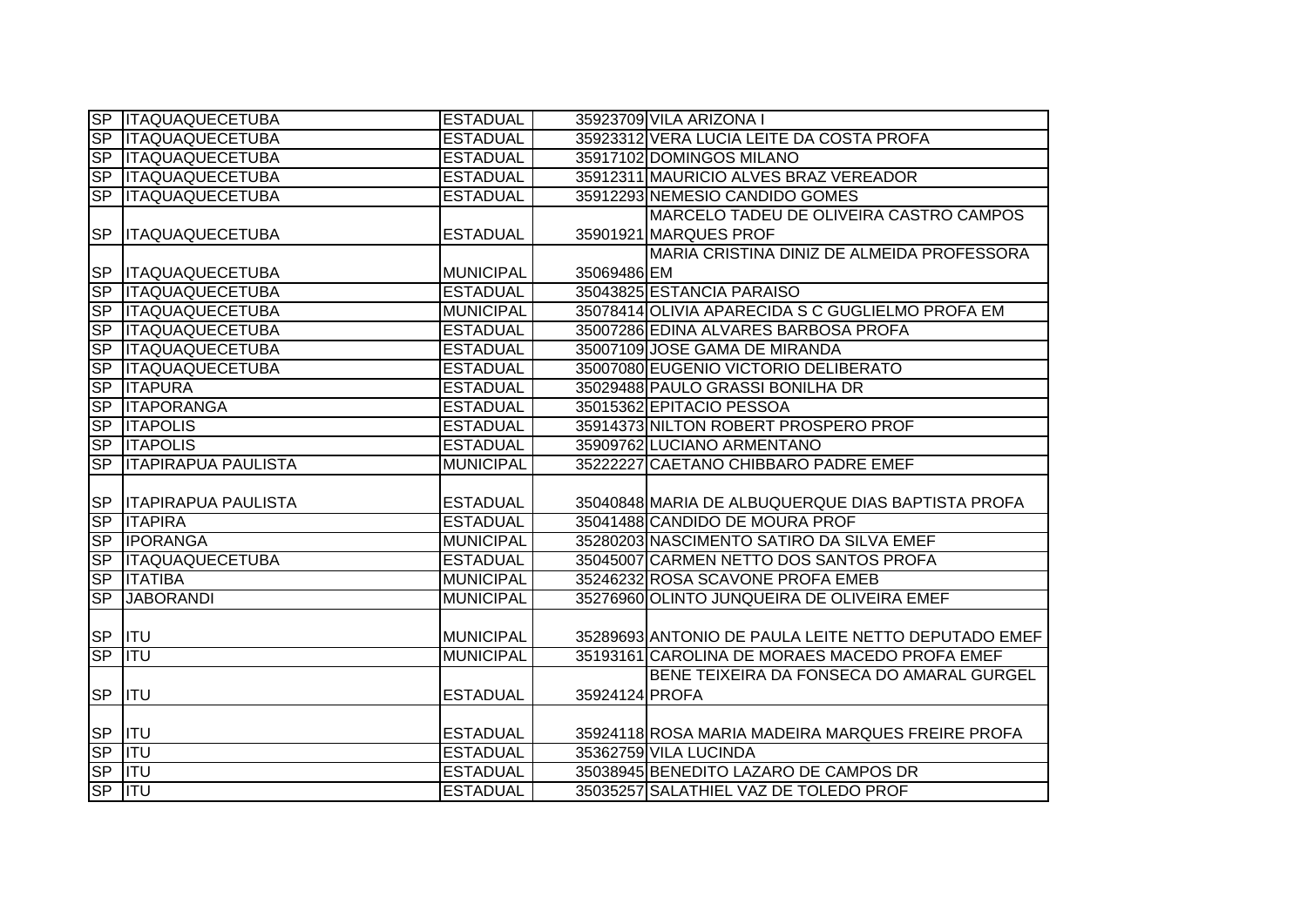| SP ITU         |                                | <b>ESTADUAL</b>  | 35015672 CICERO SIQUEIRA CAMPOS PROF                |
|----------------|--------------------------------|------------------|-----------------------------------------------------|
|                | SP   ITOBI                     | <b>ESTADUAL</b>  | 35019124 RITA DE MACEDO BARRETO PROFA               |
|                | SP ITAQUAQUECETUBA             | <b>ESTADUAL</b>  | 35925512 JARDIM ODETE III                           |
|                | <b>SP ITATIBA</b>              | <b>MUNICIPAL</b> | 35246244 GUIOMAR ALMEIDA CIARBELLO PROFA EMEB       |
|                | <b>SP ITAPEVI</b>              | <b>MUNICIPAL</b> | 35216392 VILA SAO LUIZ EM                           |
|                |                                |                  | MARIA DO CARMO PARIZOTTO MOSCA PROFA                |
|                | SP  ITATIBA                    | MUNICIPAL        | 35215429 EMEB                                       |
|                | SP <b>ITATIBA</b>              | MUNICIPAL        | 35210213 BASILIO CONSOLINE EMEB                     |
|                | SP  ITARIRI                    | MUNICIPAL        | 35220917 LEONARDO NUNES PADRE EMEF                  |
| S <sub>P</sub> | <b>ITARIRI</b>                 | <b>ESTADUAL</b>  | 35034952 RAPOSO TAVARES                             |
| S <sub>P</sub> | <b>ITARARE</b>                 | <b>MUNICIPAL</b> | 35277034 JURACY MARTINS PROF EM                     |
| <b>SP</b>      | <b>ITARARE</b>                 | <b>MUNICIPAL</b> | 35240734 NEWTON MARQUES PROF EM                     |
| <b>SP</b>      | <b>ITARARE</b>                 | <b>MUNICIPAL</b> | 35214255 CAETANO CARBONE PROF EM                    |
| <b>SP</b>      | <b>ITAQUAQUECETUBA</b>         | <b>MUNICIPAL</b> | 35356529 JOSE MARINHO FERREIRA ESCOLA MUNICIPAL     |
| SP             | <b>ITAQUAQUECETUBA</b>         | MUNICIPAL        | 35216975 MARIA EULALIA NOBRE BORGES PROFA EM        |
| S <sub>P</sub> | <b>ITAQUAQUECETUBA</b>         | MUNICIPAL        | 35216948 ALCEU MAGALHAES COUTINHO EM                |
| <b>SP</b>      | <b>ITAQUAQUECETUBA</b>         | <b>MUNICIPAL</b> | 35130692 JOSE DE FREITAS MENDONCA DR EM             |
|                |                                |                  | MARYGNEZ FRANZOLIM MAURICIO DE OLIVEIRA             |
|                | <b>SP ITATINGA</b>             | MUNICIPAL        | 35206969 PROFA EMEF                                 |
|                | SP ITAPECERICA DA SERRA        | <b>ESTADUAL</b>  | 35035415 INSTITUTO MARIA IMACULADA                  |
|                |                                |                  |                                                     |
|                | <b>SP ITAPEVI</b>              | MUNICIPAL        | 35278245 ANDRE FRANCO MONTORO GOVERNADOR CEMEB      |
|                | SP ITAPETININGA                | <b>MUNICIPAL</b> | 35219009 NAZIRA IARED PROFA EMEF                    |
|                | SP ITAPETININGA                | <b>ESTADUAL</b>  | 35015052 SEBASTIAO VILLACA PROF                     |
|                | SP   ITAPECERICA DA SERRA      | <b>MUNICIPAL</b> | 35241015 ARTHUR RICCI DE CAMARGO PROF EM            |
|                | <b>SP ITAPECERICA DA SERRA</b> | <b>MUNICIPAL</b> | 35241003 ANTONIO MANOEL P DE CASTRO PROF EM         |
|                |                                |                  |                                                     |
|                | SP ITAPECERICA DA SERRA        | <b>ESTADUAL</b>  | 35925615 PAULO DE CASTRO FERREIRA JUNIOR JORNALISTA |
|                | SP   ITAPECERICA DA SERRA      | <b>ESTADUAL</b>  | 35925603 LEDA FELICE FERREIRA PROFA                 |
|                | <b>SP ITAPECERICA DA SERRA</b> | <b>ESTADUAL</b>  | 35902159 JARDIM SONIA MARIA                         |
|                | <b>SP ITAPECERICA DA SERRA</b> | <b>ESTADUAL</b>  | 35061591 JARDIM MONTESANO                           |
|                | <b>SP ITAPECERICA DA SERRA</b> | <b>ESTADUAL</b>  | 35044854 ANTONIO FLORENTINO                         |
|                | SP <b>ITAPEVA</b>              | <b>MUNICIPAL</b> | 35240597 CELSO DUCH VILLAR PROF EM                  |
|                | <b>SP ITAPECERICA DA SERRA</b> | <b>ESTADUAL</b>  | 35035427 LUCIA AKEMI MIYA PROFA                     |
|                | SP <b>ITAPEVA</b>              | MUNICIPAL        | 35240618 EUFLAVIO BARBOSA PROF EM                   |
|                | SP   ITAOCA                    | <b>ESTADUAL</b>  | 35014345 ELIAS LAGES DE MAGALHAES PROF              |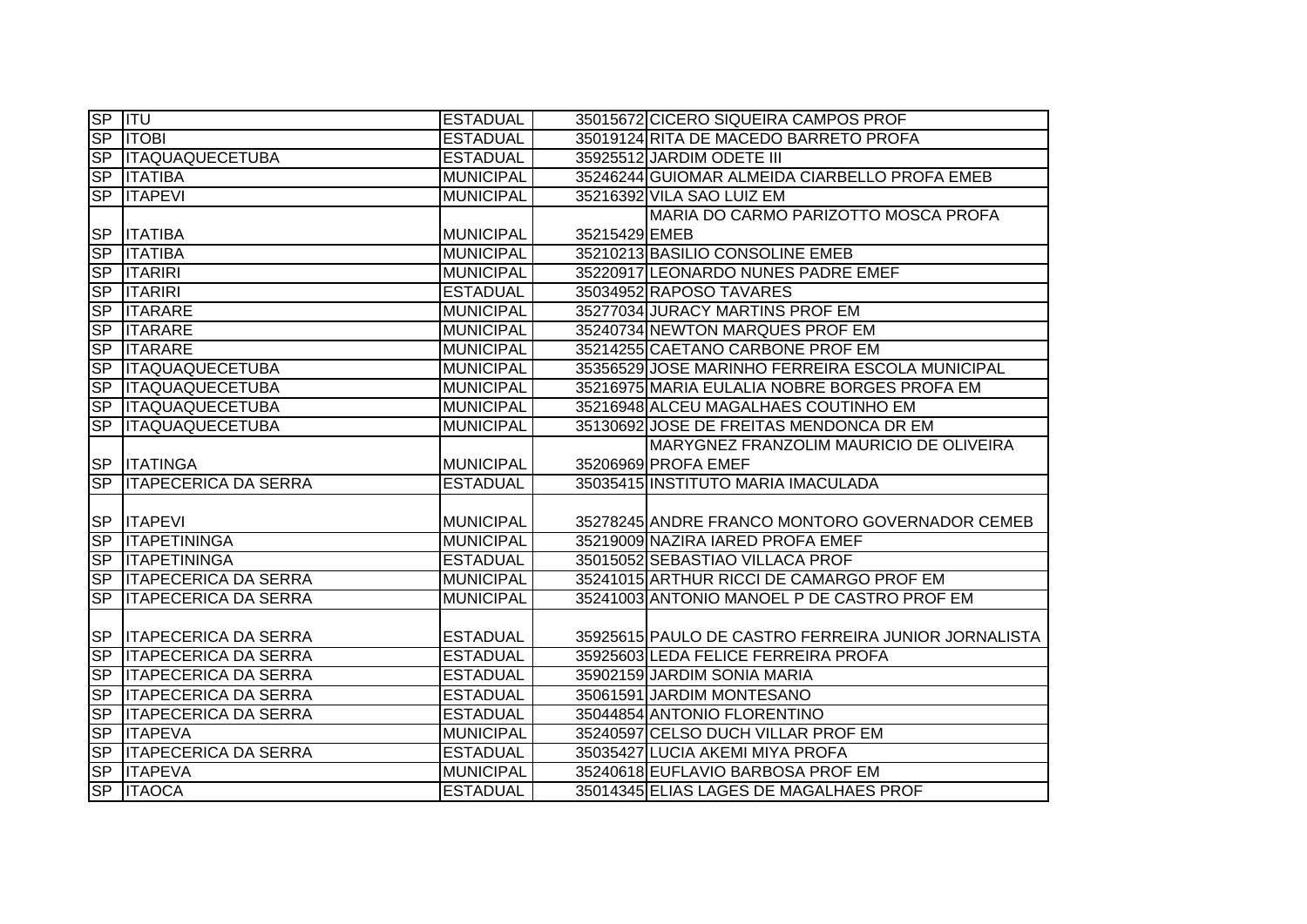|                  | SP  ITANHAEM                | <b>MUNICIPAL</b> | 35283022 MARIA APARECIDA SOARES AMENDOLA PROFA EM |
|------------------|-----------------------------|------------------|---------------------------------------------------|
|                  | <b>SP ITANHAEM</b>          | <b>MUNICIPAL</b> | 35283009 CELIA MARINA DAL POZZO BORGES PROFA EM   |
|                  |                             |                  | DIVANI MARIA CARDOSO PROFA ESCOLA                 |
|                  | SP  ITANHAEM                | <b>MUNICIPAL</b> | 35248939 MUNICIPAL                                |
|                  | <b>SP ITANHAEM</b>          | <b>MUNICIPAL</b> | 35248903 EUGENIA PITTA RANGEL VELOSO PROFA EM     |
|                  | <b>SP ITANHAEM</b>          | <b>ESTADUAL</b>  | 35012026 DAGOBERTO NOGUEIRA DA FONSECA            |
|                  | SP  ITAI                    | <b>ESTADUAL</b>  | 35924337 JARDIM BRASIL                            |
| <b>SP</b>        | <b>ITAI</b>                 | <b>ESTADUAL</b>  | 35903188 ABILIO RAPOSO FERRAZ JUNIOR              |
| <b>SP</b>        | <b>ITABERA</b>              | <b>ESTADUAL</b>  | 35918532 JARDIM SANTA INES                        |
| <b>SP</b>        | <b>ITABERA</b>              | <b>ESTADUAL</b>  | 35910089 DOROTY DAVID MUZEL PROFA                 |
| <b>SP</b>        | <b>ITABERA</b>              | <b>ESTADUAL</b>  | 35039718 ALBERTO PEREIRA PROF                     |
| <b>SP</b>        | <b>ITAPECERICA DA SERRA</b> | <b>ESTADUAL</b>  | 35040757 JOAQUIM FERNANDO PAES DE BARROS NETO     |
|                  | <b>SP ITAPEVI</b>           | <b>ESTADUAL</b>  | 35046607 JOAO NASCIF CHALUPP                      |
|                  | <b>SP ITAPEVI</b>           | <b>MUNICIPAL</b> | 35216379 MACHADO DE ASSIS CEMEB                   |
| S <sub>P</sub>   | <b>ITAPEVI</b>              | <b>MUNICIPAL</b> | 35065390 FLOR DE LIS EM                           |
| <b>SP</b>        | <b>ITAPEVI</b>              | <b>ESTADUAL</b>  | 35923874 ELIANA ANDRES DE ALMEIDA SOUZA PROFA     |
|                  | SP <b>ITAPEVI</b>           | <b>ESTADUAL</b>  | 35921439 PAULO DA COSTA PAN CHACON PROF           |
|                  | <b>SP ITAPEVI</b>           | <b>ESTADUAL</b>  | 35910454 MARIA SOARES SANTOS PROFA                |
|                  | <b>SP ITAPEVI</b>           | <b>ESTADUAL</b>  | 35908548 PAULO DE ABREU                           |
|                  | <b>SP ITAPEVI</b>           | <b>ESTADUAL</b>  | 35902044 IGNES AMELIA OLIVEIRA MACHADO PROFA      |
|                  | <b>SP ITAPEVI</b>           | <b>ESTADUAL</b>  | 35149317 JOSE SERGIO PEREIRA PROF                 |
| $S_{\mathsf{P}}$ | <b>IITAPEVI</b>             | <b>ESTADUAL</b>  | 35048999 ROMEO MECCA PADRE                        |
|                  | <b>SP ITAPEVI</b>           | <b>ESTADUAL</b>  | 35048975 MARY MALLET CYRINO PROFA                 |
|                  | SP <b>ITAPEVA</b>           | <b>MUNICIPAL</b> | 35228618 SATURNINO LIMA ARAUJO EM                 |
| SP               | <b>ITAPEVI</b>              | <b>ESTADUAL</b>  | 35048161 IRACEMA RAUEN MACIEL PROFA               |
| <b>SP</b>        | <b>FRANCO DA ROCHA</b>      | <b>ESTADUAL</b>  | 35050436 PARQUE VITORIA IV                        |
| <b>SP</b>        | <b>ITAPEVI</b>              | <b>ESTADUAL</b>  | 35010613 CANDIDO RONDON MARECHAL                  |
|                  | <b>SP ITAPEVI</b>           | <b>ESTADUAL</b>  | 35010480 DIMARAES ANTONIO SANDEI PROF             |
|                  | <b>SP ITAPEVI</b>           | <b>ESTADUAL</b>  | 35010479 CLARO CAMARGO RIBEIRO                    |
|                  | <b>SP ITAPEVI</b>           | <b>ESTADUAL</b>  | 35010467 RAUL BRIQUET DOUTOR                      |
|                  | <b>SP ITAPEVI</b>           | <b>ESTADUAL</b>  | 35010431 AMERICO VALENTIN CHRISTIANINI            |
|                  | <b>SP ITAPEVI</b>           | <b>ESTADUAL</b>  | 35010424 CELINA DE BARROS BAIRAO PROFA            |
|                  | <b>SP ITAPEVI</b>           | <b>ESTADUAL</b>  | 35010388 JOSE CHALUPPE                            |
| $S_{\mathsf{P}}$ | <b>ITAPEVA</b>              | <b>MUNICIPAL</b> | 35276261 MARIA DE LOURDES RIBEIRO EM              |
|                  | SP <b>ITAPEVA</b>           | <b>MUNICIPAL</b> | 35276248 ANTONIO MAISANO PROF EM                  |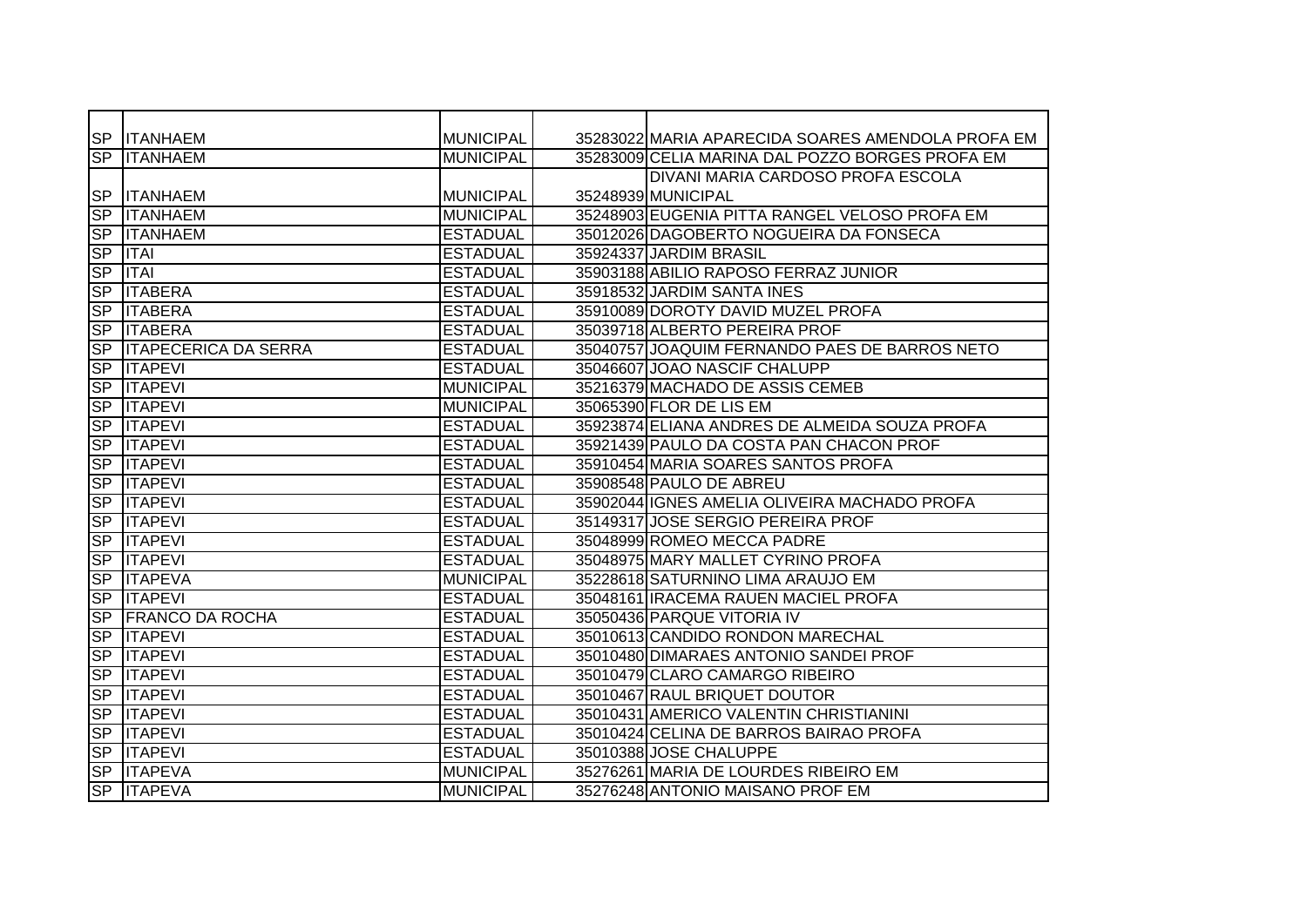|                 | SP <b>ITAPEVA</b>               | <b>MUNICIPAL</b> |                 | 35273697 RAFHAEL FABRI NETTO EM                   |
|-----------------|---------------------------------|------------------|-----------------|---------------------------------------------------|
|                 | SP ITAPEVA                      | <b>MUNICIPAL</b> |                 | 35271559 AUTA ROLIM PROFA EM                      |
|                 | SP <b>ITAPEVI</b>               | <b>ESTADUAL</b>  |                 | 35048173 ELIZA DE OLIVEIRA RIBEIRO                |
|                 | <b>TO NOVO ACORDO</b>           | <b>ESTADUAL</b>  |                 | 17030528 COL EST D PEDRO I                        |
|                 |                                 |                  |                 | ESCOLA MUNICIPAL JOSEFINA RIBEIRO DOS             |
|                 | <b>TO COLMEIA</b>               | <b>MUNICIPAL</b> | 17051657 SANTOS |                                                   |
|                 | <b>TO DIANOPOLIS</b>            | <b>MUNICIPAL</b> |                 | 17051541 ESCOLA MUNICIPAL IMACULADA CONCEICAO     |
| <b>TO</b>       | <b>DIANOPOLIS</b>               | <b>MUNICIPAL</b> |                 | 17050790 ESCOLA MUNICIPAL IRMA AMPARO             |
| <b>TO</b>       | <b>DARCINOPOLIS</b>             | <b>MUNICIPAL</b> |                 | 17001927 ESC MUL VITOR DIAS                       |
| <b>TO</b>       | <b>DARCINOPOLIS</b>             | <b>ESTADUAL</b>  |                 | 17001730 COLEGIO ESTADUAL JOSE DE SOUZA PORTO     |
| <b>TO</b>       | <b>CRISTALANDIA</b>             | <b>MUNICIPAL</b> |                 | 17038448 ESCOLA MUL DOM JAIME SCHUCK              |
| <b>TO</b>       | <b>CRISTALANDIA</b>             | <b>ESTADUAL</b>  |                 | 17017718 ESC EST OTACILIO MARQUES ROSAL           |
| <b>TO</b>       | <b>CRISTALANDIA</b>             | <b>ESTADUAL</b>  |                 | 17017688 ESC EST CASTELO BRANCO                   |
| <b>TO</b>       | <b>COUTO DE MAGALHAES</b>       | <b>MUNICIPAL</b> |                 | 17011841 ESC MUL CORDULINA COSTA REGO             |
| ΙŤΟ             | CONCEICAO DO TOCANTINS          | <b>ESTADUAL</b>  |                 | 17033713 ESC EST ISABEL COSTA                     |
| ГO              | CONCEICAO DO TOCANTINS          | <b>ESTADUAL</b>  |                 | 17033705 COL EST CEL JOSE FRANCISCO DE AZEVEDO    |
| <b>TO</b>       | <b>COMBINADO</b>                | <b>ESTADUAL</b>  |                 | 17033594 ESCOLA ESTADUAL COMBINADO                |
| ГO              | <b>DIVINOPOLIS DO TOCANTINS</b> | <b>MUNICIPAL</b> |                 | 17053951 CENTRO EDUCACIONAL TIA DENIS             |
|                 |                                 |                  |                 |                                                   |
| ГO              | <b>COLMEIA</b>                  | <b>ESTADUAL</b>  |                 | 17016304 ESC EST PEDRO LUDOVICO TEIXEIRA          |
|                 |                                 |                  |                 |                                                   |
|                 | <b>TO COLMEIA</b>               | <b>ESTADUAL</b>  |                 | 17016266 ESC EST MAL HUMBERTO DE A CASTELO BRANCO |
| TO              | <b>COLMEIA</b>                  | <b>ESTADUAL</b>  |                 | 17016240 ESC EST ARY RIBEIRO VALADAO FILHO        |
| TO              | <b>CHAPADA DE AREIA</b>         | <b>MUNICIPAL</b> |                 | 17042470 ESC MUL AMERICA ALVES DE OLIVEIRA        |
| $\overline{10}$ | CHAPADA DA NATIVIDADE           | <b>MUNICIPAL</b> |                 | 17049393 ESC MUL MARCOLINA PINTO RABELO           |
| ТO              | CHAPADA DA NATIVIDADE           | <b>ESTADUAL</b>  |                 | 17035163 COLEGIO ESTADUAL FULGENCIO NUNES         |
| <b>TO</b>       | <b>CENTENARIO</b>               | <b>MUNICIPAL</b> |                 | 17027853 ESC MUL GUSTAVO COSTA                    |
|                 |                                 |                  |                 | COLEGIO ESTADUAL OTONIEL CAVALCANTE DE            |
|                 | <b>TO CENTENARIO</b>            | <b>ESTADUAL</b>  | 17027705 JESUS  |                                                   |
| <b>TO</b>       | <b>CASEARA</b>                  | <b>ESTADUAL</b>  |                 | 17011744 ESC EST JOSE ALVES DE ASSIS              |
| ĪΤΟ             | <b>CARRASCO BONITO</b>          | <b>MUNICIPAL</b> |                 | 17001714 ESC MUL TIRADENTES                       |
|                 |                                 |                  |                 | ESCOLA ESTADUAL PROFESSORA AUGUSTA VAZ            |
|                 | <b>TO COMBINADO</b>             | <b>ESTADUAL</b>  |                 | 17033632 DOS SANTOS TEIXEIRA                      |
| ۱To             | <b>FORMOSO DO ARAGUAIA</b>      | <b>MUNICIPAL</b> |                 | 17018510 ESC MUL DON ALANO                        |
|                 | <b>TO GURUPI</b>                | <b>MUNICIPAL</b> |                 | 17022088 ESC MUL VILA NOVA                        |
| TO              | <b>GUARAI</b>                   | <b>MUNICIPAL</b> |                 | 17013763 ESC MUL LUIZ CAMOES                      |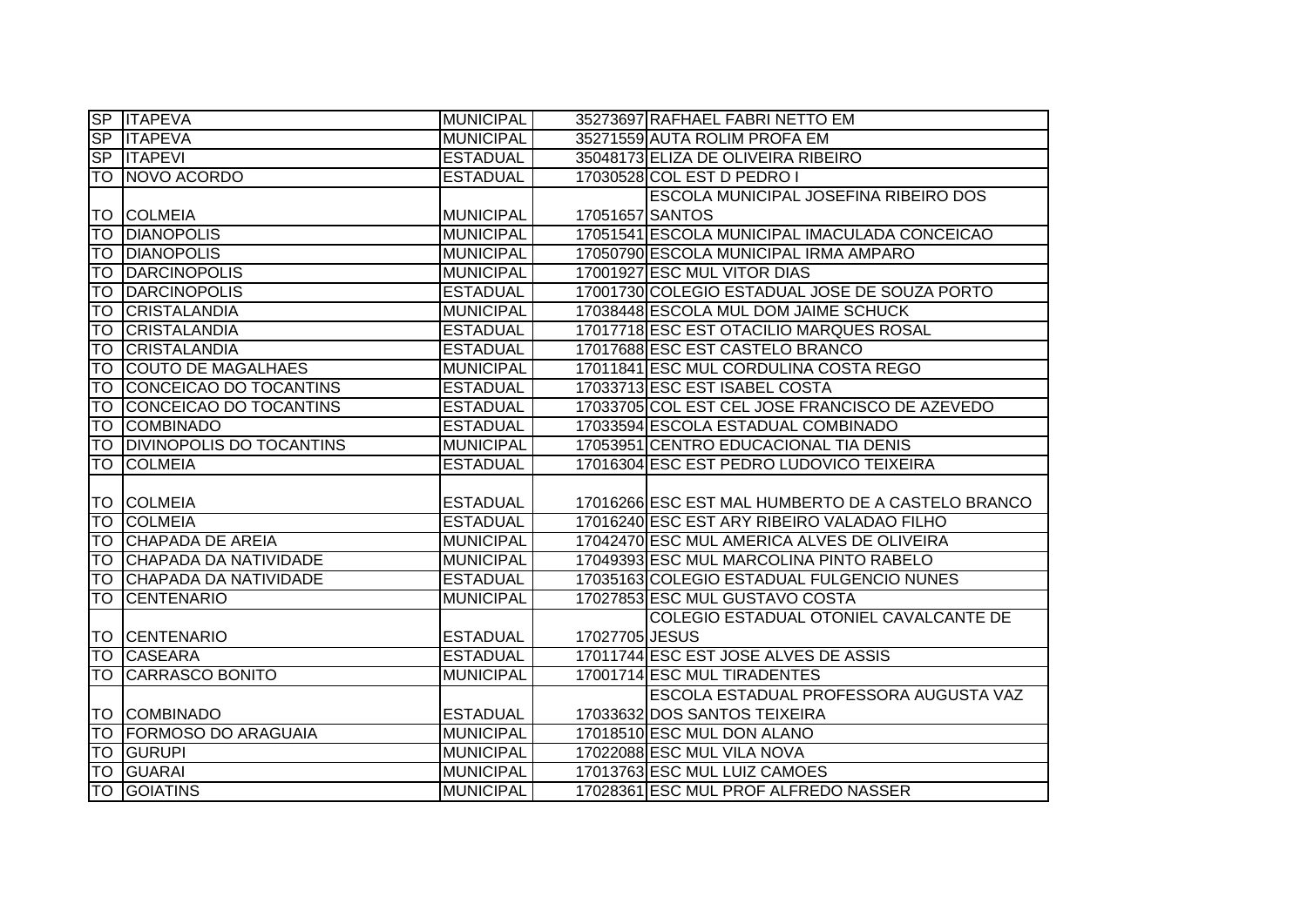|           | <b>TO GOIATINS</b>              | <b>ESTADUAL</b>  |                 | 17042925 INSTITUTO ED TURMINHA FELIZ              |
|-----------|---------------------------------|------------------|-----------------|---------------------------------------------------|
| <b>TO</b> | <b>GOIATINS</b>                 | <b>ESTADUAL</b>  |                 | 17027993 COL EST ADA DE ASSIS TEIXEIRA            |
|           | <b>TO GOIANORTE</b>             | <b>MUNICIPAL</b> |                 | 17013160 ESC MUL DR JOSE RODRIGUES FERREIRA       |
| <b>TO</b> | <b>GOIANORTE</b>                | <b>ESTADUAL</b>  |                 | 17012970 COL EST ANTENOR BARREIRA                 |
|           | TO FORTALEZA DO TABOCAO         | <b>MUNICIPAL</b> |                 | 17037921 ESC MUL FRANCISCO PINHEIRO DA SILVEIRA   |
|           | TO FORTALEZA DO TABOCAO         | <b>ESTADUAL</b>  |                 | 17039436 ESC ESTADUAL MAJOR JUVENAL P DE SOUZA    |
|           |                                 |                  |                 | COL MUNICIPAL SILAS RAIMUNDO MILHOMEM DOS         |
|           | TO FORMOSO DO ARAGUAIA          | <b>MUNICIPAL</b> | 17052327 SANTOS |                                                   |
| <b>TO</b> | <b>DIVINOPOLIS DO TOCANTINS</b> | <b>ESTADUAL</b>  |                 | 17012112 ESC EST DONA CANDIDA DE FREITAS          |
| <b>TO</b> | <b>FORMOSO DO ARAGUAIA</b>      | <b>MUNICIPAL</b> |                 | 17018641 ESC MUL PROF JOAO QUEIROZ                |
|           |                                 |                  |                 |                                                   |
|           | TO IDIVINOPOLIS DO TOCANTINS    | <b>MUNICIPAL</b> |                 | 17012171 ESCOLA MUNICIPAL ISABEL CARLOS WANDERLEY |
| <b>TO</b> | FILADELFIA                      | <b>ESTADUAL</b>  |                 | 17007925 ESC EST NOVA ESPERANCA                   |
| <b>TO</b> | <b>FIGUEIROPOLIS</b>            | <b>MUNICIPAL</b> |                 | 17021367 ESC MUL DR PEDRO LUDOVICO TEIXEIRA       |
| <b>TO</b> | <b>FIGUEIROPOLIS</b>            | <b>ESTADUAL</b>  |                 | 17021251 ESCOLA EST CANDIDO FIGUEIRA              |
| <b>TO</b> | <b>FATIMA</b>                   | <b>MUNICIPAL</b> |                 | 17045401 ESC MUN TANCREDO DE ALMEIDA NEVES        |
| lТO       | <b>FATIMA</b>                   | <b>ESTADUAL</b>  |                 | 17018161 COL EST CONCEICAO BRITO                  |
|           | <b>TO ESPERANTINA</b>           | <b>MUNICIPAL</b> |                 | 17041368 ESC MUL BOAS NOVAS                       |
| <b>TO</b> | <b>ESPERANTINA</b>              | <b>MUNICIPAL</b> |                 | 17041341 ESC MUL NOVA UNIAO                       |
| <b>TO</b> | <b>DUERE</b>                    | <b>MUNICIPAL</b> |                 | 17018030 ESC MUL MINHA INFANCIA                   |
| <b>TO</b> | <b>DOIS IRMAOS DO TOCANTINS</b> | <b>MUNICIPAL</b> |                 | 17012732 ESC MUL PETRONIO LIMA ARBUES             |
| ГO        | <b>DOIS IRMAOS DO TOCANTINS</b> | <b>ESTADUAL</b>  |                 | 17012350 COL EST PRES CASTELO BRANCO              |
| TO        | CACHOEIRINHA                    | <b>ESTADUAL</b>  |                 | 17001595 ESC EST RAIMUNDO NONATO TORRES           |
| <b>TO</b> | <b>FORMOSO DO ARAGUAIA</b>      | <b>MUNICIPAL</b> |                 | 17048850 ESC MUL DALCI BARROS MILHOMENS           |
| <b>TO</b> | <b>ARAGOMINAS</b>               | <b>MUNICIPAL</b> |                 | 17037999 ESCOLA MUL CIRILO RIBEIRO SILVA          |
| <b>TO</b> | <b>CARMOLANDIA</b>              | <b>MUNICIPAL</b> |                 | 17007453 ESC MUL MARIO PEDRO DE OLIVEIRA          |
| <b>TO</b> | <b>ARAPOEMA</b>                 | <b>ESTADUAL</b>  |                 | 17006503 ESC EST ANTONIO DELFINO GUIMARAES        |
| <b>TO</b> | <b>ARAGUATINS</b>               | <b>ESTADUAL</b>  |                 | 17000386 ESC EST OSVALDO FRANCO                   |
| <b>TO</b> | ARAGUANA                        | <b>MUNICIPAL</b> |                 | 17049997 ESCOLA MUNICIPAL JOSE PEREIRA MIRANDA    |
| ITO I     | ARAGUANA                        | <b>MUNICIPAL</b> |                 | 17006473 ESC MUL TIRADENTES                       |
|           | <b>TO ARAGUAINA</b>             | <b>MUNICIPAL</b> |                 | 17005884 ESC MUL MARIA DA CONCEICAO COSTA LUZ     |
|           | <b>TO ARAGUAINA</b>             | <b>MUNICIPAL</b> |                 | 17005825 ESC MUL LEIA RAQUEL DIAS MOTA            |
|           | <b>TO ARAGUAINA</b>             | <b>MUNICIPAL</b> |                 | 17005760 ESC MUL GENTIL FERREIRA BRITO            |
|           | <b>TO ARAGUAINA</b>             | <b>ESTADUAL</b>  |                 | 17005353 ESC EST JOAO GUILHERME LEITE KUNZE       |
|           | <b>TO ARAGUAINA</b>             | <b>ESTADUAL</b>  |                 | 17005230 ESC ESPIRITA ANDRE LUIZ CONVENIADA       |
|           | <b>TO ARRAIAS</b>               | <b>ESTADUAL</b>  |                 | 17032750 ESCOLA EST BRIGADEIRO FELIPE             |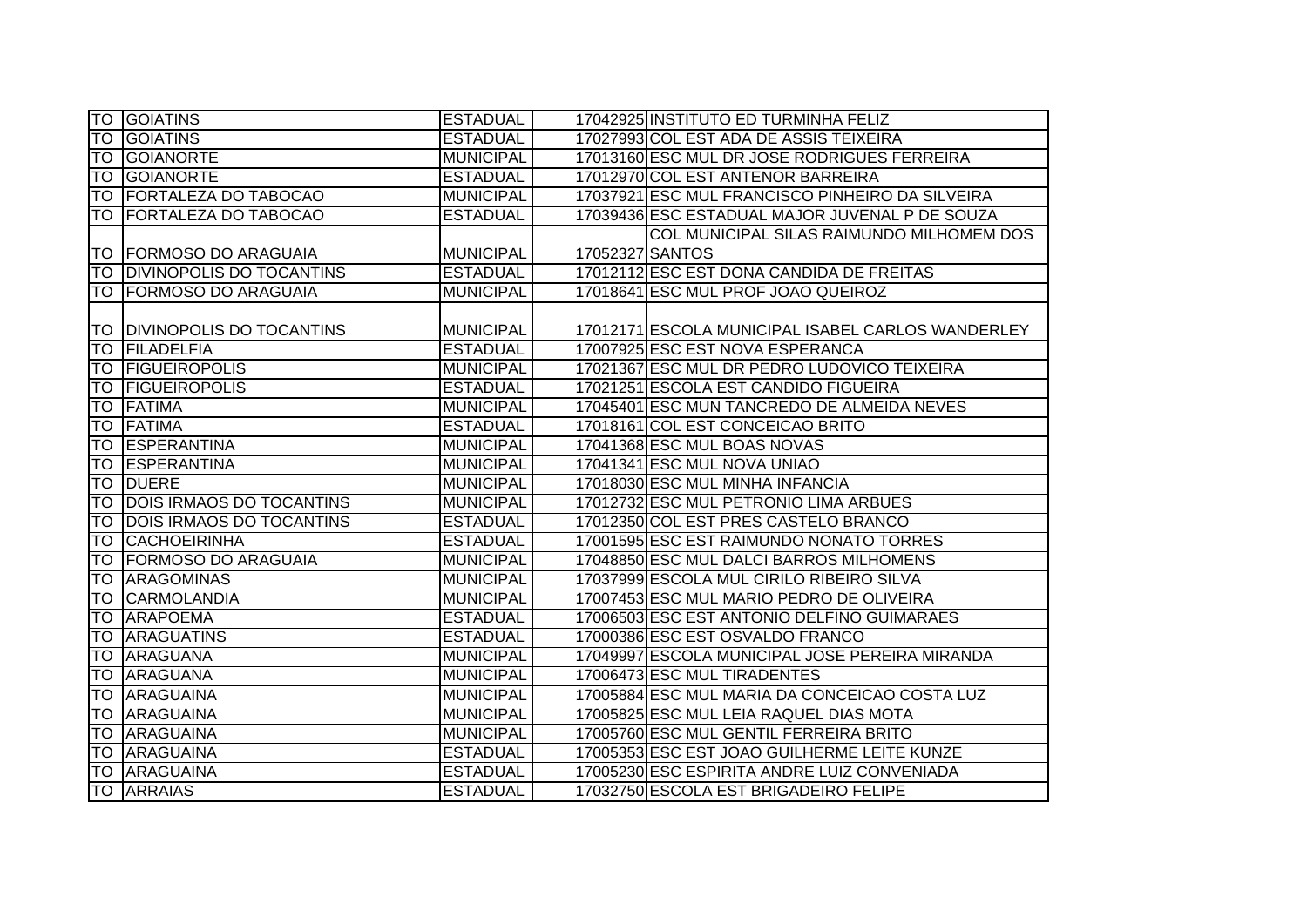| ITO I     | <b>ARAGUACEMA</b>               | <b>MUNICIPAL</b> | 17051002 ESCOLA MUNICIPAL AGRICOLA DE ARAGUACEMA  |
|-----------|---------------------------------|------------------|---------------------------------------------------|
| TO        | <b>ARRAIAS</b>                  | <b>ESTADUAL</b>  | 17032814 ESCOLA ESTADUAL JACY ALVES DE BARROS     |
|           | <b>TO ARAGOMINAS</b>            | <b>MUNICIPAL</b> | 17004926 ESC MUL GERALDO DA CUNHA FERREIRA        |
|           | <b>TO ARAGOMINAS</b>            | <b>ESTADUAL</b>  | 17004918 COL EST GETULIO VARGAS                   |
|           |                                 |                  |                                                   |
|           | TO APARECIDA DO RIO NEGRO       | <b>MUNICIPAL</b> | 17041490 ESCOLA MUNICIPAL LUZA MACHADO DE MIRANDA |
| TO        | APARECIDA DO RIO NEGRO          | <b>ESTADUAL</b>  | 17023394 COLEGIO ESTADUAL MEIRA MATOS             |
| <b>TO</b> | ANGICO                          | <b>ESTADUAL</b>  | 17093830 COLEGIO ESTADUAL DULCE COELHO DE SOUSA   |
| TO        | <b>ANANAS</b>                   | <b>MUNICIPAL</b> | 17000068 ESC MUL B CHAPADINHA II                  |
| TO.       | <b>JANANAS</b>                  | <b>ESTADUAL</b>  | 17000173 ESCOLA PAROQUIAL SAO PEDRO - CONVENIADA  |
|           |                                 |                  | <b>ESCOLA MUNICIPAL PROFESSORA FILOMENA</b>       |
| ITO I     | <b>ALVORADA</b>                 | <b>MUNICIPAL</b> | 17020735 ROCHA SOARES                             |
| <b>TO</b> | <b>ALVORADA</b>                 | <b>MUNICIPAL</b> | 17020697 ESC MUL GERALDO OLIVEIRA COSTA           |
| TO        | <b>ALMAS</b>                    | <b>MUNICIPAL</b> | 17040248 ESC MUL RAIMUNDO CORDEIRO DE OLIVEIRA    |
| TO        | <b>ALMAS</b>                    | <b>ESTADUAL</b>  | 17032270 ESC EST DEOCLIDES MUNIZ                  |
| TO        | ARAGUACU                        | <b>ESTADUAL</b>  | 17017637 INST EDUC E SOC EVANGELICO DE ARAGUACU   |
| <b>TO</b> | <b>BABACULANDIA</b>             | <b>ESTADUAL</b>  | 17006872 ESC EST RUI BARBOSA                      |
| <b>TO</b> | <b>ITACAJA</b>                  | <b>MUNICIPAL</b> | 17029198 ESCOLA MUNICIPAL TANCREDO NEVES          |
| <b>TO</b> | <b>BURITI DO TOCANTINS</b>      | <b>MUNICIPAL</b> | 17001510 ESC MUL HENRIQUE ALVES GARCIA            |
| lto       | <b>BURITI DO TOCANTINS</b>      | <b>ESTADUAL</b>  | 17001471 ESC EST VICENTE CARLOS DE SOUSA          |
| <b>TO</b> | <b>BURITI DO TOCANTINS</b>      | <b>ESTADUAL</b>  | 17001463 ESC EST PRES TANCREDO DE ALMEIDA NEVES   |
| TO        | <b>BREJINHO DE NAZARE</b>       | <b>ESTADUAL</b>  | 17020891 ESC EST JONAS PEREIRA LIMA               |
| <b>TO</b> | <b>BRASILANDIA DO TOCANTINS</b> | <b>MUNICIPAL</b> | 17011698 ESC MUL PAULO VI                         |
| <b>TO</b> | <b>BOM JESUS DO TOCANTINS</b>   | <b>MUNICIPAL</b> | 17023696 ESC MUL PARAISO SL 1                     |
| TO        | <b>BARROLANDIA</b>              | <b>MUNICIPAL</b> | 17041961 ESCOLA MUNICIPAL CRIANCA FELIZ           |
| <b>TO</b> | <b>BARROLANDIA</b>              | <b>ESTADUAL</b>  | 17010950 ESCOLA ESTADUAL PAULINA CAMARA           |
| <b>TO</b> | <b>BARROLANDIA</b>              | <b>ESTADUAL</b>  | 17010934 ESC EST PRESIDENTE COSTA E SILVA         |
|           |                                 |                  | ESCOLA MUL PROFESSORA MARIA JOSE GOMES            |
| TO        | <b>ARAPOEMA</b>                 | <b>MUNICIPAL</b> | 17006678 DE SALES                                 |
|           |                                 |                  | ESCOLA MUNICIPAL POETA JOSE GOMES                 |
| <b>TO</b> | BABACULANDIA                    | <b>MUNICIPAL</b> | 17069009 SOBRINHO                                 |
|           |                                 |                  | <b>ESCOLA MUNICIPAL JOSE EDIMAR DE BRITO</b>      |
|           | <b>TO CAMPOS LINDOS</b>         | <b>MUNICIPAL</b> | 17050570 MIRANDA                                  |
| lTO.      | BABACULANDIA                    | <b>ESTADUAL</b>  | 17006856 ESC EST HENRIQUE FIGUEIREDO DE BRITO     |
| TO.       | <b>AXIXA DO TOCANTINS</b>       | <b>MUNICIPAL</b> | 17052998 ESCOLA MUNICIPAL OSVALDO REIS            |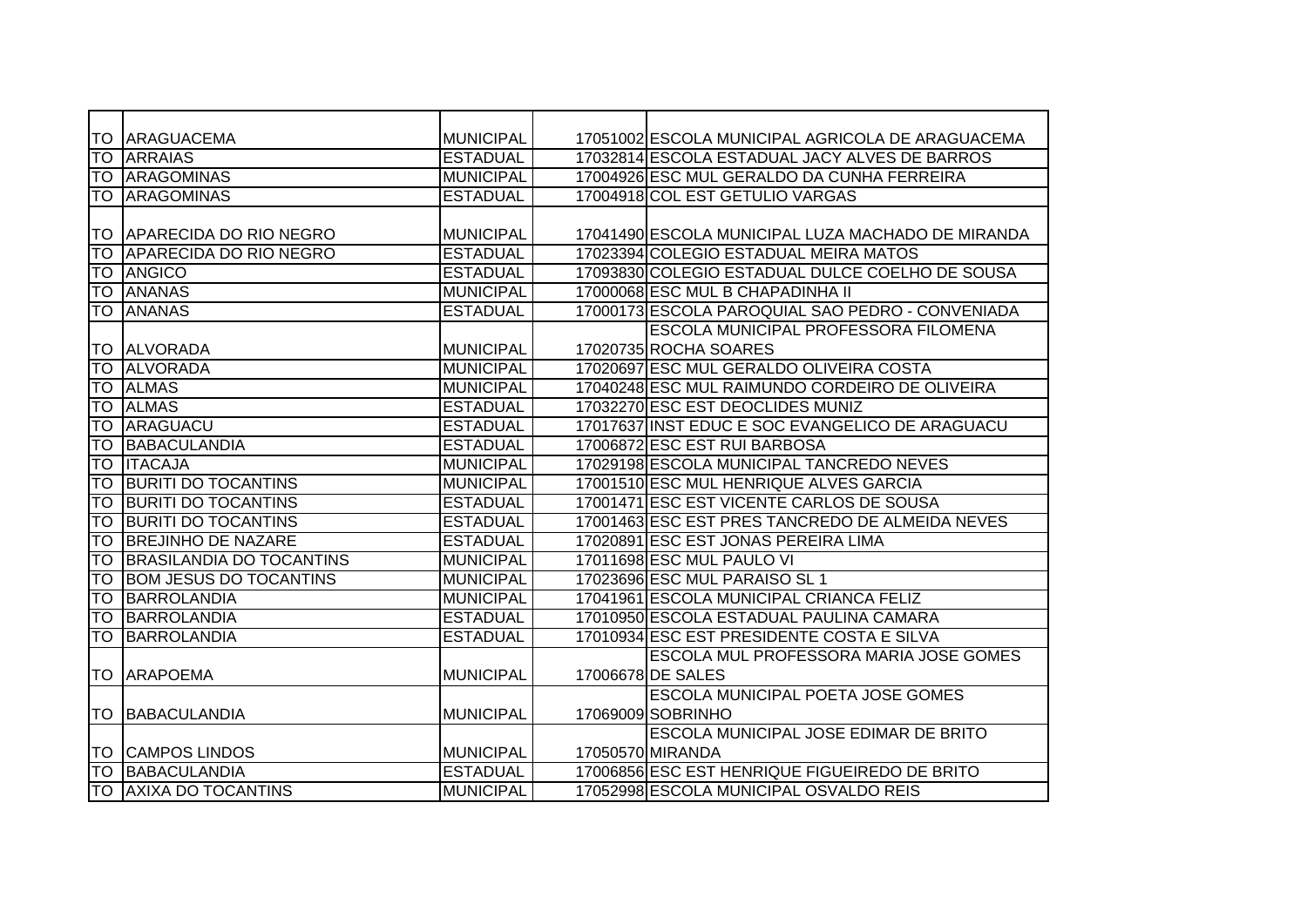|           | <b>TO AXIXA DO TOCANTINS</b>     | <b>MUNICIPAL</b> | 17001293 ESC MUL PADRE IRTON                      |
|-----------|----------------------------------|------------------|---------------------------------------------------|
|           | TO AXIXA DO TOCANTINS            | <b>ESTADUAL</b>  | 17092825 CENTRO EDUCACIONAL PAULO FREIRE          |
|           | TO AXIXA DO TOCANTINS            | <b>ESTADUAL</b>  | 17001188 ESC EST SAO FRANCISCO DE ASSIS           |
| ITO I     | <b>AXIXA DO TOCANTINS</b>        | <b>ESTADUAL</b>  | 17001170 COLEGIO JOAO PAULO II                    |
| <b>TO</b> | <b>AURORA DO TOCANTINS</b>       | <b>ESTADUAL</b>  | 17033284 ESCOLA ESTADUAL DONA INES                |
|           | <b>TO AUGUSTINOPOLIS</b>         | <b>ESTADUAL</b>  | 17001048 CENTRO ESTADUAL DE EDUCACAO LA SALLE     |
|           | <b>TO AUGUSTINOPOLIS</b>         | <b>ESTADUAL</b>  | 17001030 ESC EST SANTA GENOVEVA                   |
|           | <b>TO AUGUSTINOPOLIS</b>         | <b>ESTADUAL</b>  | 17001013 ESC EST AUGUSTINOPOLIS                   |
|           |                                  |                  | ESCOLA ESTADUAL PROFº APOENAN DE ABREU            |
| <b>TO</b> | <b>ARRAIAS</b>                   | <b>ESTADUAL</b>  | 17032865 TEIXEIRA                                 |
| <b>TO</b> | <b>BARRA DO OURO</b>             | <b>ESTADUAL</b>  | 17028000 ESC EST PROFESSOR VICENTE JOSE VIEIRA    |
| <b>TO</b> | <b>PRAIA NORTE</b>               | <b>MUNICIPAL</b> | 17003156 ESC MUL GENESIO GOMES                    |
| <b>TO</b> | PEQUIZEIRO                       | <b>MUNICIPAL</b> | 17069203 ESCOLA MUNICIPAL AYRTON SENNA            |
| <b>TO</b> | <b>SANTA FE DO ARAGUAIA</b>      | <b>MUNICIPAL</b> | 17050588 ESC MUL EURIPIA PEREIRA LOPES            |
| <b>TO</b> | <b>SANTA FE DO ARAGUAIA</b>      | <b>ESTADUAL</b>  | 17009898 ESC EST CASTRO ALVES                     |
| <b>TO</b> | <b>SAMPAIO</b>                   | <b>MUNICIPAL</b> | 17003466 ESC MUL 1 DE JUNHO                       |
| <b>TO</b> | <b>SAMPAIO</b>                   | <b>ESTADUAL</b>  | 17003440 ESC EST SAMPAIO                          |
| ГO        | <b>RIO SONO</b>                  | <b>ESTADUAL</b>  | 17031575 ESCOLA ESTADUAL NOVO HORIZONTE           |
| <b>TO</b> | <b>RIO DA CONCEICAO</b>          | <b>MUNICIPAL</b> | 17036739 ESC MUL AURELINO RODRIGUES DE ARAUJO     |
| <b>TO</b> | <b>RIO DA CONCEICAO</b>          | <b>ESTADUAL</b>  | 17036704 ESC EST VIRGILIO FERREIRA DE FRANCA      |
| <b>TO</b> | RIACHINHO                        | <b>MUNICIPAL</b> | 17050626 ESC MUL TEODORO SA                       |
| ГO        | <b>RECURSOLANDIA</b>             | <b>MUNICIPAL</b> | 17039835 ESC MUL RECURSO                          |
| <b>TO</b> | <b>SANTA ROSA DO TOCANTINS</b>   | <b>ESTADUAL</b>  | 17036747 ESC EST PROF ZACHARIAS NUNES DA SILVEIRA |
| <b>TO</b> | <b>PRESIDENTE KENNEDY</b>        | <b>ESTADUAL</b>  | 17016819 COL EST JUSCELINO KUBITSCHEK             |
| <b>TO</b> | <b>SANTA ROSA DO TOCANTINS</b>   | <b>MUNICIPAL</b> | 17036909 ESCOLA MUNICIPAL TIA MIRETA              |
|           |                                  |                  | ESCOLA ESTADUAL PROF ALCIDES RODRIGUES            |
|           | <b>TO PORTO NACIONAL</b>         | <b>ESTADUAL</b>  | 17025010 AIRES                                    |
| ГO        | <b>PORTO ALEGRE DO TOCANTINS</b> | <b>MUNICIPAL</b> | 17036615 ESC MUL JOAQUIM ARAUJO                   |
|           |                                  |                  | CENTRO EDUCACIONAL MUNICIPAL SABINO               |
|           | TO POONTE ALTA DO TOCANTINS      | <b>MUNICIPAL</b> | 17045436 FERREIRA MEDEIRO                         |
| <b>TO</b> | <b>PONTE ALTA DO TOCANTINS</b>   | <b>ESTADUAL</b>  | 17030854 ESC ESTADUAL JOANA MEDEIROS              |
|           | TO PONTE ALTA DO TOCANTINS       | <b>ESTADUAL</b>  | 17030838 ESCOLA ESTADUAL ALCIDES RUFO             |
| <b>TO</b> | <b>PONTE ALTA DO TOCANTINS</b>   | <b>ESTADUAL</b>  | 17030811 COLEGIO ESTADUAL ODOLFO SOARES           |
| <b>TO</b> | <b>PONTE ALTA DO BOM JESUS</b>   | <b>ESTADUAL</b>  | 17036216 ESC EST D ALZIRA FREIRE DE QUEIROZ       |
| TO        | <b>PONTE ALTA DO BOM JESUS</b>   | <b>ESTADUAL</b>  | 17036208 COL EST ANTONIO CARLOS FRANCA            |
|           | <b>TO PIUM</b>                   | <b>ESTADUAL</b>  | 17019753 ESC EST TRAJANO COELHO NETO              |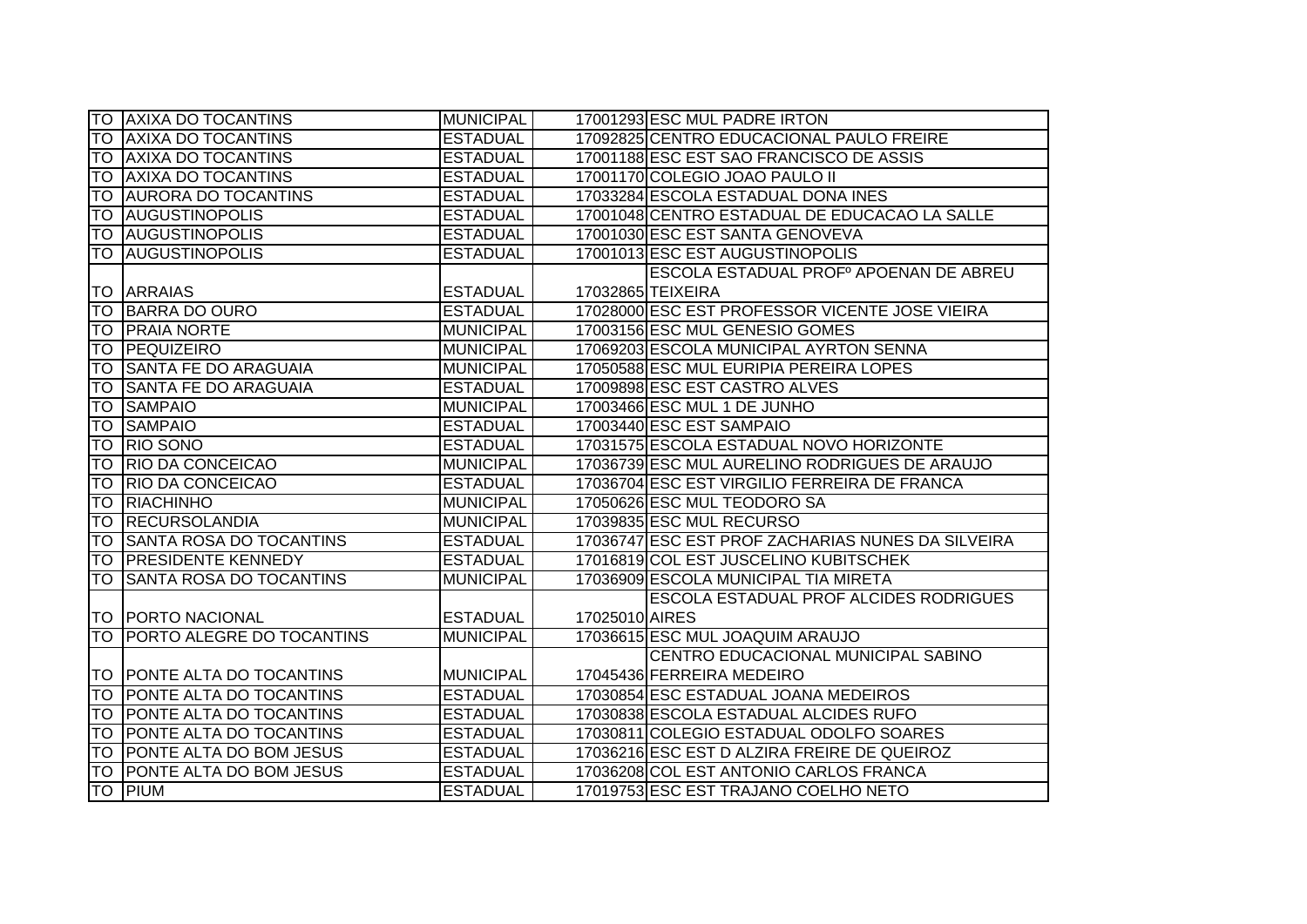|           | ITO IPINDORAMA DO TOCANTINS       | <b>MUNICIPAL</b> | 17035996 ESCOLA MUNICIPAL JOSEFA BELEM             |
|-----------|-----------------------------------|------------------|----------------------------------------------------|
| TO        | <b>GURUPI</b>                     | <b>MUNICIPAL</b> | 17042836 ESC MUL DR ULISSES GUIMARAES              |
| <b>TO</b> | <b>RECURSOLANDIA</b>              | <b>ESTADUAL</b>  | 17031176 ESC EST RECURSO I                         |
| ITO.      | <b>SILVANOPOLIS</b>               | <b>ESTADUAL</b>  | 17025923 ESC EST JOAO PIRES QUERIDO                |
| <b>TO</b> | <b>XAMBIOA</b>                    | <b>ESTADUAL</b>  | 17010365 ESCOLA PAROQUIAL SAO MIGUEL CONVENIADA    |
| <b>TO</b> | <b>WANDERLANDIA</b>               | <b>ESTADUAL</b>  | 17010012 ESC EST DOM PEDRO II                      |
| <b>TO</b> | <b>WANDERLANDIA</b>               | <b>ESTADUAL</b>  | 17009995 COL NOSSA SRA DA CONCEICAO                |
| <b>TO</b> | <b>TUPIRATINS</b>                 | <b>MUNICIPAL</b> | 17040825 ESCOLA MUL D BOSCO                        |
| <b>TO</b> | <b>TOCANTINIA</b>                 | <b>ESTADUAL</b>  | 17039886 ESC EST ANTONIO BENVINDO DA LUZ           |
| <b>TO</b> | <b>TAGUATINGA</b>                 | <b>ESTADUAL</b>  | 17037204 ESC EST JOAQUIM JOSE DE ALMEIDA           |
| <b>TO</b> | <b>TAGUATINGA</b>                 | <b>ESTADUAL</b>  | 17037174 ESC EST AGOSTINHO DE ALMEIDA              |
| <b>TO</b> | <b>SUCUPIRA</b>                   | <b>ESTADUAL</b>  | 17023319 COLEGIO ESTADUAL OLAVO BILAC              |
| <b>TO</b> | SITIO NOVO DO TOCANTINS           | <b>MUNICIPAL</b> | 17004012 ESCOLA MUNICIPAL 14 DE OUTUBRO            |
| <b>TO</b> | <b>SITIO NOVO DO TOCANTINS</b>    | <b>ESTADUAL</b>  | 17003997 ESC EST MANOEL ESTEVAO DE SOUZA           |
| <b>TO</b> | <b>SANTA RITA DO TOCANTINS</b>    | <b>MUNICIPAL</b> | 17044545 ESC MUL ANALIA SOARES ROCHA               |
| <b>TO</b> | <b>SILVANOPOLIS</b>               | <b>MUNICIPAL</b> | 17041112 COMPLEXO ESCOLAR MUL JOANITA DE SOUZA     |
| <b>TO</b> | PEQUIZEIRO                        | <b>ESTADUAL</b>  | 17015960 COL EST BERNARDO SAYAO                    |
| ГO        | <b>SILVANOPOLIS</b>               | <b>ESTADUAL</b>  | 17025885 COL EST JOAO DA SILVA GUIMARAES           |
| <b>TO</b> | <b>SAO VALERIO DA NATIVIDADE</b>  | <b>ESTADUAL</b>  | 17036925 ESC EST JOSE LOPES CHAVES                 |
| <b>TO</b> | <b>SAO SEBASTIAO DO TOCANTINS</b> | <b>ESTADUAL</b>  | 17003857 ESC EST DR PEDRO LUDOVICO TEIXEIRA        |
| <b>TO</b> | <b>SAO SALVADOR DO TOCANTINS</b>  | <b>MUNICIPAL</b> | 17023300 ESCOLA MUN BRASIL PARA TODOS              |
| ГO        | <b>SAO SALVADOR DO TOCANTINS</b>  | <b>ESTADUAL</b>  | 17040051 ESC EST PORTO DO RIO MARANHAO             |
| <b>TO</b> | <b>SAO MIGUEL DO TOCANTINS</b>    | <b>MUNICIPAL</b> | 17003717 ESC MUL JOAO PESSOA                       |
| <b>TO</b> | <b>SAO MIGUEL DO TOCANTINS</b>    | <b>ESTADUAL</b>  | 17003652 ESCOLA EST SAO MIGUEL                     |
|           |                                   |                  |                                                    |
|           | TO SAO FELIX DO TOCANTINS         | <b>ESTADUAL</b>  | 17032091 ESCOLA ESTADUAL SAGRADO CORACAO DE JESUS  |
| TO        | <b>SAO BENTO DO TOCANTINS</b>     | <b>MUNICIPAL</b> | 17003610 ESC MUL VITORIA DE FRANCA                 |
| <b>TO</b> | <b>SAO BENTO DO TOCANTINS</b>     | <b>ESTADUAL</b>  | 17003512 COLEGIO ESTADUAL IRMAOS FILGUEIRAS        |
|           |                                   |                  | <b>ESCOLA MUNICIPAL FRANCISCO DE SOUZA</b>         |
|           | TO  SANTA TEREZA DO TOCANTINS     | <b>MUNICIPAL</b> | 17051177 BARROS                                    |
| <b>TO</b> | <b>SITIO NOVO DO TOCANTINS</b>    | <b>ESTADUAL</b>  | 17003989 ESC EST JUSCELINO KUBITSCHECK DE OLIVEIRA |
| <b>TO</b> | LIZARDA                           | <b>ESTADUAL</b>  | 17029872 COL EST 31 DE MARCO                       |
|           | TO PINDORAMA DO TOCANTINS         | <b>ESTADUAL</b>  | 17035830 ESC EST JOSE A DE ASSIS                   |
| <b>TO</b> | MONTE SANTO DO TOCANTINS          | <b>MUNICIPAL</b> | 17012180 ESCOLA MUNICIPAL JOSE BENICIO MARIZ       |
|           | <b>TO MIRANORTE</b>               | <b>MUNICIPAL</b> | 17053056 ESCOLA MUNICIPAL CASTRO ALVES             |
|           | TO MIRANORTE                      | <b>MUNICIPAL</b> | 17040442 ESC MUL ANTONIO UCHOA VIANA               |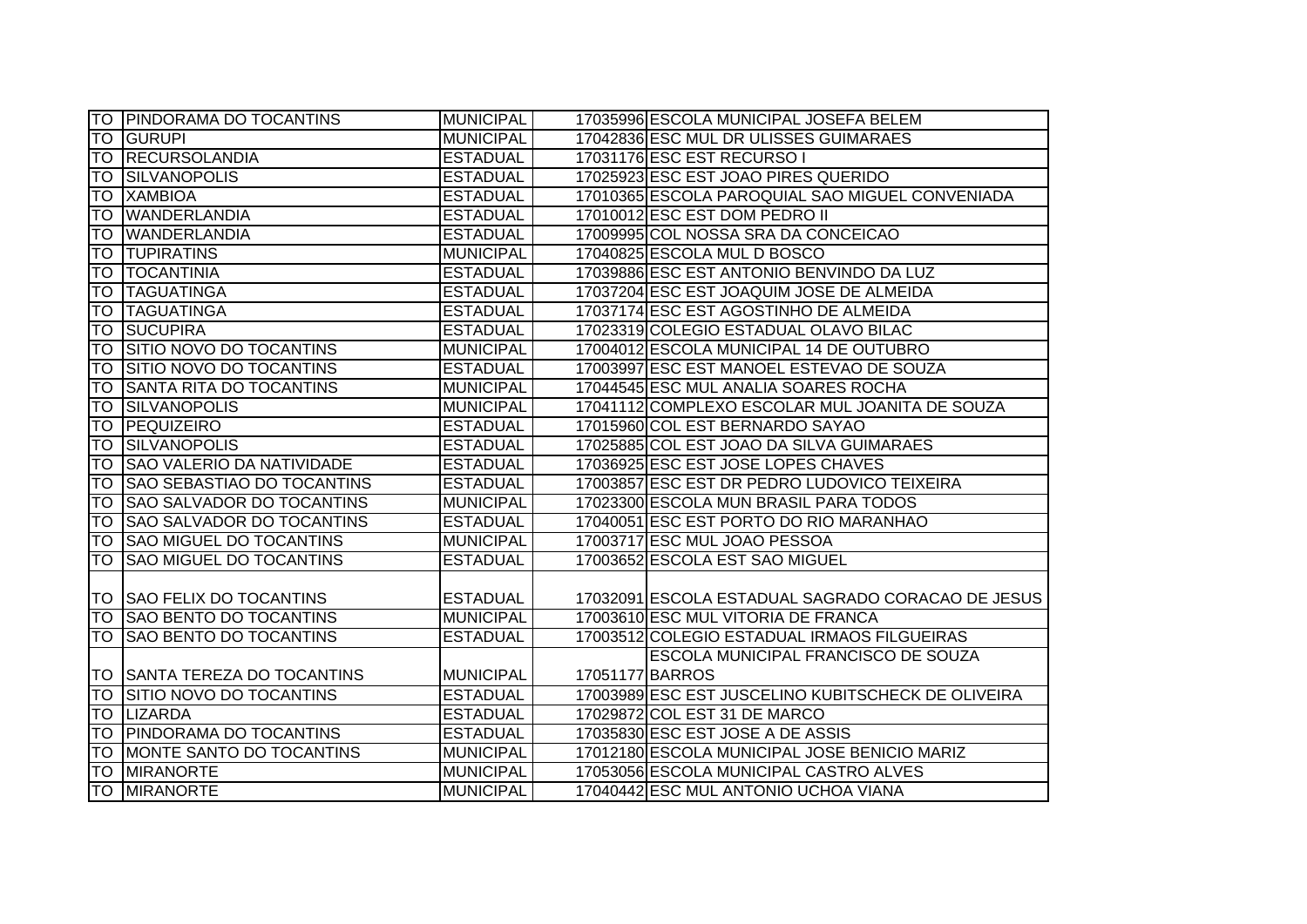|           | <b>TO MIRANORTE</b>            | <b>MUNICIPAL</b> |                | 17015600 ESC MUL FELIPE FAGUNDES DE CARVALHO        |
|-----------|--------------------------------|------------------|----------------|-----------------------------------------------------|
| <b>TO</b> | <b>MIRANORTE</b>               | <b>MUNICIPAL</b> |                | 17015464 ESC MUL ANTONIO PEREIRA DE SOUSA           |
|           | <b>TO MIRANORTE</b>            | <b>ESTADUAL</b>  |                | 17015413 ESCOLA ESTADUAL SALES PEREIRA MARINS       |
| <b>TO</b> | MAURILANDIA DO TOCANTINS       | <b>MUNICIPAL</b> |                | 17002591 ESCOLA MUNICIPAL CONSTANCIA DE MORAIS      |
| <b>TO</b> | MAURILANDIA DO TOCANTINS       | <b>ESTADUAL</b>  |                | 17002435 ESCOLA ESTADUAL PEDRO LUDOVICO TEIXEIRA    |
|           |                                |                  |                | ESCOLA MUNICIPAL PROFESSORA ERNESTINA               |
|           | <b>TO MATEIROS</b>             | <b>MUNICIPAL</b> |                | 17049385 VIEIRA SOARES                              |
| <b>TO</b> | <b>MURICILANDIA</b>            | <b>ESTADUAL</b>  |                | 17008786 ESC EST DA MURICILANDIA                    |
|           | <b>TO LIZARDA</b>              | <b>MUNICIPAL</b> |                | 17030404 ESC MUL IMACULADA CONCEICAO                |
| Ю         | MURICILANDIA                   | <b>ESTADUAL</b>  |                | 17008794 ESC EST MAL COSTA E SILVA                  |
| <b>TO</b> | <b>ILAVANDEIRA</b>             | <b>ESTADUAL</b>  |                | 17033292 COLEGIO ESTADUAL LAVANDEIRA                |
| <b>TO</b> | LAGOA DO TOCANTINS             | <b>MUNICIPAL</b> |                | 17051789 ESCOLA MUNICIPAL DELCI RIBEIRO BARROS      |
| ГO        | LAGOA DO TOCANTINS             | <b>ESTADUAL</b>  |                | 17029864 ESCOLA ESTADUAL SALMON DO AMARAL BRITO     |
| TO        | LAGOA DA CONFUSAO              | <b>MUNICIPAL</b> |                | 17049121 ESCOLA MUNICIPAL DONA JULIA PELEGRIN       |
| <b>TO</b> | <b>JUARINA</b>                 | <b>MUNICIPAL</b> |                | 17043786 ESC MUL PINGO DE GENTE                     |
|           |                                |                  |                | ESCOLA MUNICIPAL DONA AUGUSTA MARIA DE              |
|           | <b>TO ITAPORA DO TOCANTINS</b> | <b>MUNICIPAL</b> | 17086809 JESUS |                                                     |
|           |                                |                  |                | ESCOLA MUNICIPAL PROFESSOR HERMES DA                |
|           | <b>TO ITAPIRATINS</b>          | <b>MUNICIPAL</b> |                | 17029732 SILVA PIRES                                |
|           | <b>TO ITAPIRATINS</b>          | <b>ESTADUAL</b>  |                | 17029449 ESC EST REZENDE DE ALMEIDA                 |
|           | <b>TO ITAGUATINS</b>           | <b>MUNICIPAL</b> |                | 17002338 ESC MUL STO ANTONIO DA CACHOEIRA           |
|           | <b>TO ITAGUATINS</b>           | <b>ESTADUAL</b>  |                | 17001943 COL EST OLAVO BILAC                        |
| <b>TO</b> | <b>AGUIARNOPOLIS</b>           | <b>MUNICIPAL</b> |                | 17068410 ESCOLA MUNICIPAL DEGRAUS DO SABER          |
| ГO        | MARIANOPOLIS DO TOCANTINS      | <b>MUNICIPAL</b> |                | 17014530 ESC MUL AMAZILIO DE SOUZA RIBEIRO          |
|           |                                |                  |                |                                                     |
|           | TO INOVO ALEGRE                | <b>ESTADUAL</b>  |                | 17035198 ESCOLA ESTADUAL DIOLINDO DOS SANTOS FREIRE |
| lТO       | <b>PEIXE</b>                   | <b>ESTADUAL</b>  |                | 17022860 ESC EST TANCREDO DE ALMEIDA NEVES          |
| <b>TO</b> | <b>PEDRO AFONSO</b>            | <b>MUNICIPAL</b> |                | 17039240 ESCOLA MUNICIPAL SOUSA AGUIAR              |
| <b>TO</b> | <b>PEDRO AFONSO</b>            | <b>ESTADUAL</b>  |                | 17024307 COLEGIO CRISTO REI                         |
| <b>TO</b> | <b>PAU DARCO</b>               | <b>ESTADUAL</b>  |                | 17040183 COL EST ULISSES GUIMARAES                  |
| ГO        | PARANA                         | <b>ESTADUAL</b>  |                | 17038952 ESCOLA ESTADUAL EUCLIDES BEZERRA GERAIS    |
|           |                                |                  |                | COLEGIO ESTADUAL DESOR VIRGILIO DE MELO             |
|           | ITO IPARANA                    | <b>ESTADUAL</b>  |                | 17035287 FRANCO                                     |
|           | TO PARAISO DO TOCANTINS        | <b>MUNICIPAL</b> |                | 17019400 ESC MUL DE 1 GRAU 23 DE OUTUBRO            |
|           | TO PALMEIRAS DO TOCANTINS      | <b>MUNICIPAL</b> |                | 17043590 ESC MUL TIA LILA                           |
|           | TO PALMEIRAS DO TOCANTINS      | <b>ESTADUAL</b>  |                | 17045584 ESCOLA ESTADUAL PADRE CESARE LELLI         |